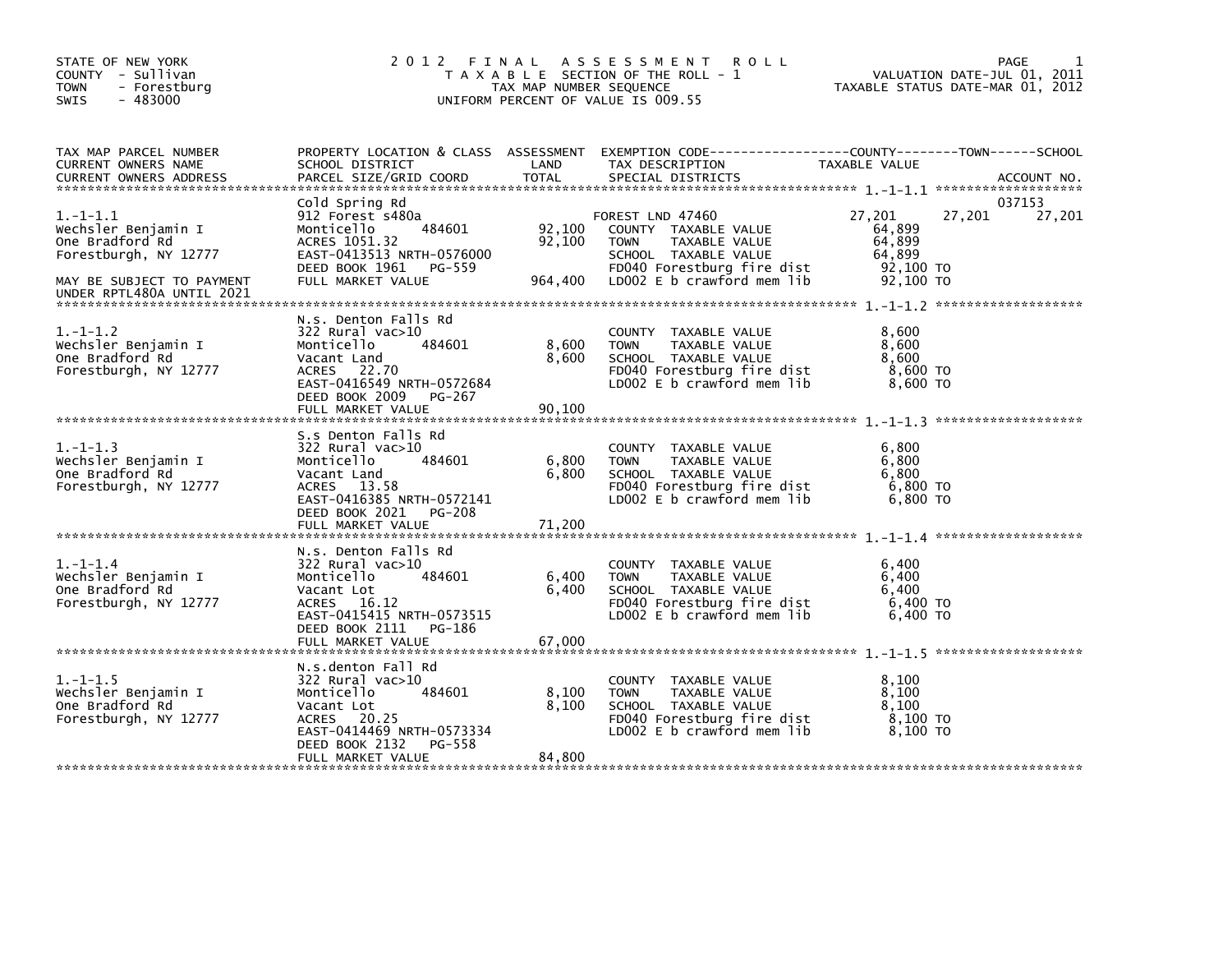| STATE OF NEW YORK<br>COUNTY - Sullivan<br><b>TOWN</b><br>- Forestburg<br>$-483000$<br>SWIS                     |                                                                                                                                                                                        | TAX MAP NUMBER SEQUENCE     | 2012 FINAL ASSESSMENT<br><b>ROLL</b><br>T A X A B L E SECTION OF THE ROLL - 1<br>UNIFORM PERCENT OF VALUE IS 009.55                                          | TAXABLE STATUS DATE-MAR 01, 2012                              | PAGE<br>VALUATION DATE-JUL 01, 2011 |       |
|----------------------------------------------------------------------------------------------------------------|----------------------------------------------------------------------------------------------------------------------------------------------------------------------------------------|-----------------------------|--------------------------------------------------------------------------------------------------------------------------------------------------------------|---------------------------------------------------------------|-------------------------------------|-------|
| TAX MAP PARCEL NUMBER<br>CURRENT OWNERS NAME                                                                   | PROPERTY LOCATION & CLASS ASSESSMENT<br>SCHOOL DISTRICT                                                                                                                                | LAND                        | EXEMPTION CODE-----------------COUNTY-------TOWN------SCHOOL<br>TAX DESCRIPTION                                                                              | TAXABLE VALUE                                                 |                                     |       |
| $1. - 1 - 1.6$<br>Wechsler Benjamin I<br>One Bradford Rd<br>Forestburgh, NY 12777                              | S.s. Denton Falls Rd<br>$314$ Rural vac<10<br>Monticello<br>484601<br>Vacant Lot<br><b>ACRES</b><br>5.03<br>EAST-0416966 NRTH-0572308<br>DEED BOOK 2132<br>PG-562<br>FULL MARKET VALUE | 2,600<br>2,600<br>27,200    | COUNTY TAXABLE VALUE<br>TAXABLE VALUE<br><b>TOWN</b><br>SCHOOL TAXABLE VALUE<br>FD040 Forestburg fire dist<br>LD002 E b crawford mem lib                     | 2.600<br>2,600<br>2,600<br>2,600 TO<br>2,600 TO               |                                     |       |
| $1. - 1 - 1.7$<br>Wechsler<br>One Bradford Rd<br>Forestburgh, NY 12777                                         | Cold Spring Rd Cty Rte 10<br>322 Rural vac>10<br>Monticello<br>484601<br>vacant<br>ACRES 83.10<br>DEED BOOK 3541<br>PG-330<br>FULL MARKET VALUE                                        | 12,900<br>12,900<br>135,100 | COUNTY TAXABLE VALUE<br><b>TOWN</b><br>TAXABLE VALUE<br>SCHOOL TAXABLE VALUE<br>FD040 Forestburg fire dist<br>LD002 E b crawford mem lib                     | 12,900<br>12,900<br>12,900<br>12,900 TO<br>12,900 TO          |                                     |       |
| $1. -1 - 1.10$<br>wechsler<br>One Bradford Rd<br>Forestburgh, NY 12777                                         | Cold Spring Road<br>322 Rural vac>10<br>Monticello<br>484601<br>vacant land<br><b>FRNT 800.00 DPTH</b><br>ACRES 15.23<br>DEED BOOK 3541<br>PG-330<br>FULL MARKET VALUE                 | 5,400<br>5.400<br>56,500    | COUNTY TAXABLE VALUE<br>TAXABLE VALUE<br><b>TOWN</b><br>SCHOOL TAXABLE VALUE<br>FD040 Forestburg fire dist<br>LD002 E b crawford mem lib                     | 5,400<br>5,400<br>5.400<br>5,400 TO<br>5.400 TO               |                                     |       |
| $1. -1 - 1.11$<br>Wechsler Benjamin I<br>One Bradford Rd<br>Forestburgh, NY 12777<br>MAY BE SUBJECT TO PAYMENT | Denton Falls Rd<br>312 Vac w/imprv<br>484601<br>Monticello<br>vacant/w hunt camp<br>ACRES 207.76<br>FULL MARKET VALUE                                                                  | 22,000<br>23,900<br>250,300 | FOREST LND 47460<br>COUNTY TAXABLE VALUE<br>TAXABLE VALUE<br><b>TOWN</b><br>SCHOOL TAXABLE VALUE<br>FD040 Forestburg fire dist<br>LD002 E b crawford mem lib | 3,389<br>20.511<br>20,511<br>20,511<br>23,900 TO<br>23,900 TO | 3.389                               | 3,389 |
| UNDER RPTL480A UNTIL 2021                                                                                      |                                                                                                                                                                                        |                             |                                                                                                                                                              |                                                               |                                     |       |
| $1. -1 - 1.12$<br>Wechsler Benjamin I<br>One Bradford Rd<br>Forestburgh, NY 12777                              | Wilderness Trl<br>$322$ Rural vac $>10$<br>Monticello<br>484601<br>vacant<br>ACRES 208.15<br>FULL MARKET VALUE                                                                         | 22,100<br>22,100<br>231,400 | FOREST LND 47460<br>COUNTY TAXABLE VALUE<br>TAXABLE VALUE<br><b>TOWN</b><br>SCHOOL TAXABLE VALUE<br>FD040 Forestburg fire dist                               | 7,645<br>14,455<br>14,455<br>14.455<br>22,100 TO              | 7,645                               | 7,645 |
| MAY BE SUBJECT TO PAYMENT<br>UNDER RPTL480A UNTIL 2021                                                         |                                                                                                                                                                                        |                             | LD002 E b crawford mem lib                                                                                                                                   | 22,100 TO                                                     |                                     |       |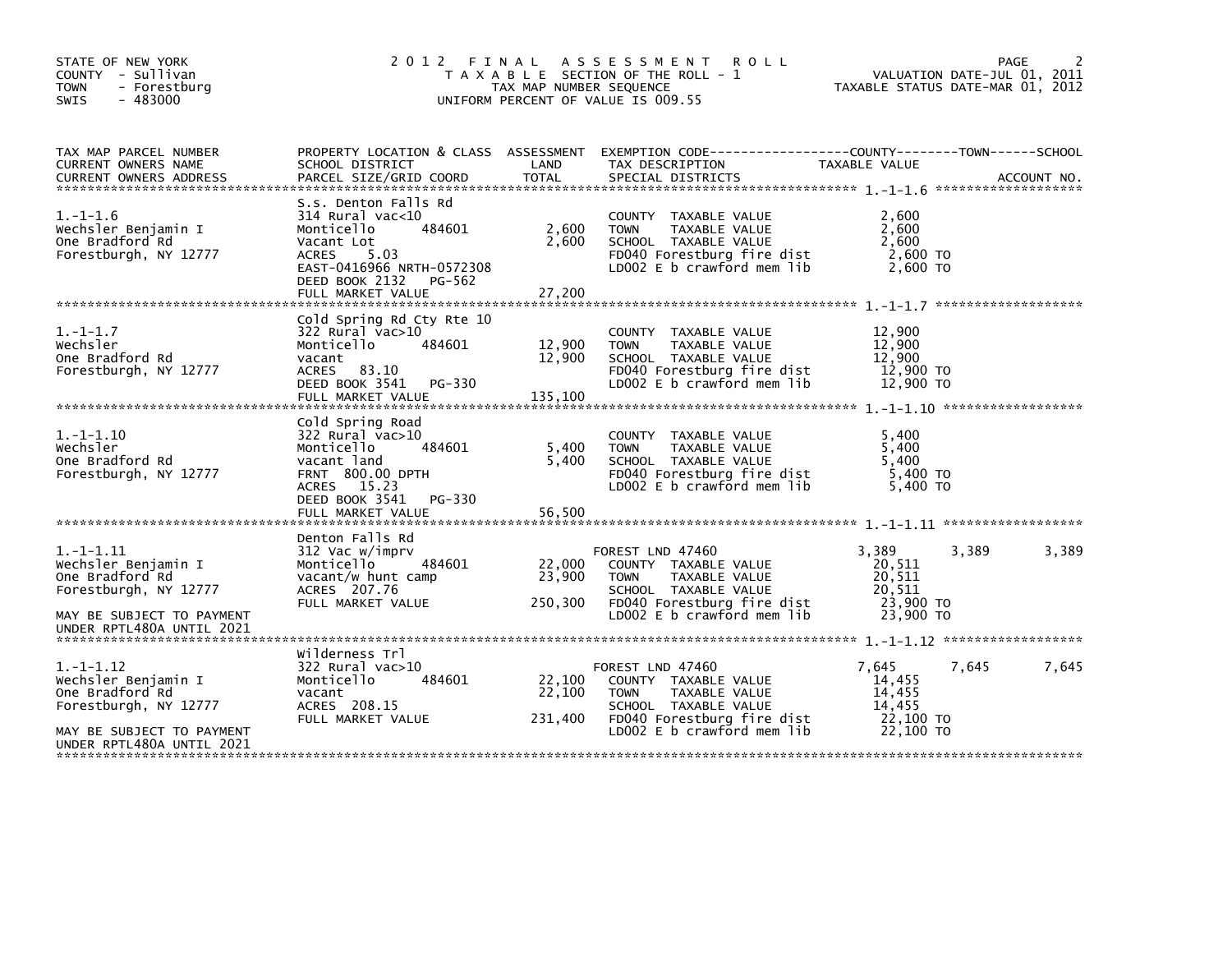| STATE OF NEW YORK<br>- Sullivan<br>COUNTY<br>- Forestburg<br><b>TOWN</b><br>- 483000<br>SWIS | 2012 FINAL ASSESSMENT ROLL<br>T A X A B L E SECTION OF THE ROLL - 1<br>TAX MAP NUMBER SEQUENCE<br>UNIFORM PERCENT OF VALUE IS 009.55 | VALUATION DATE-JUL 01, 2011<br>TAXABLE STATUS DATE-MAR 01, 2012 | PAGE                                                                                                                                                       |                                                      |             |
|----------------------------------------------------------------------------------------------|--------------------------------------------------------------------------------------------------------------------------------------|-----------------------------------------------------------------|------------------------------------------------------------------------------------------------------------------------------------------------------------|------------------------------------------------------|-------------|
| TAX MAP PARCEL NUMBER<br>CURRENT OWNERS NAME<br>CURRENT OWNERS ADDRESS                       | PROPERTY LOCATION & CLASS ASSESSMENT<br>SCHOOL DISTRICT<br>PARCEL SIZE/GRID COORD TOTAL                                              | <b>Example 12</b>                                               | EXEMPTION        CODE-----------------COUNTY--------TOWN------SCHOOL<br>TAX DESCRIPTION<br>SPECIAL DISTRICTS                                               | TAXABLE VALUE                                        | ACCOUNT NO. |
| 1. -1-1.13<br>Wechsler Benjamin I<br>One Bradford Rd<br>Forestburgh, NY 12777                | Park Ave South S<br>322 Rural vac>10 - WTRFNT<br>Monticello 484601<br>waterfront vacant<br>ACRES 36.65<br>FULL MARKET VALUE          | 14,600<br>14.600                                                | TAXABLE VALUE<br><b>COUNTY</b><br><b>TOWN</b><br>TAXABLE VALUE<br>SCHOOL TAXABLE VALUE<br>FD040 Forestburg fire dist<br>152.900 LDOO2 E b crawford mem lib | 14,600<br>14,600<br>14,600<br>14,600 TO<br>14.600 TO |             |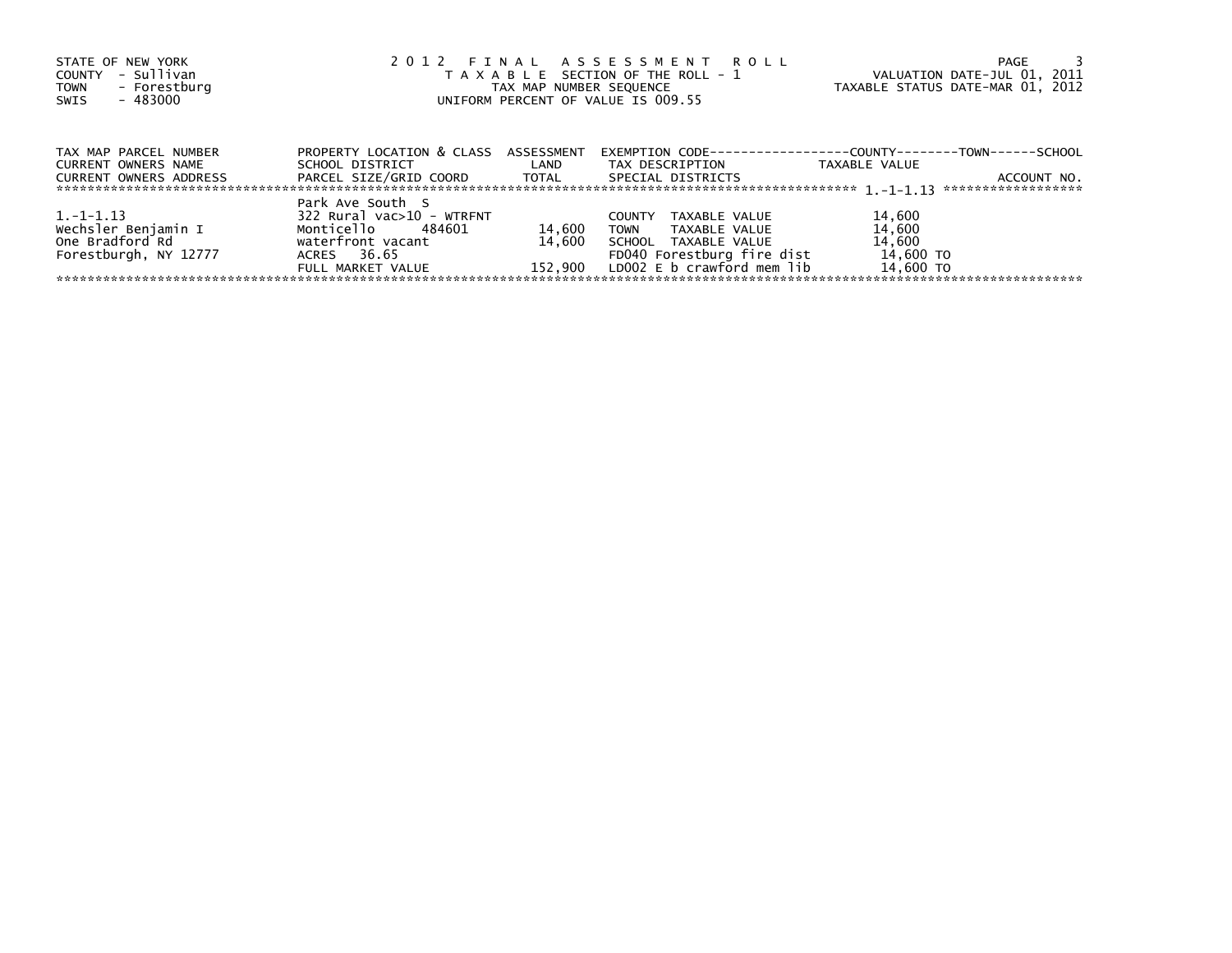| STATE OF NEW YORK           | 2012 FINAL ASSESSMENT ROLL            | PAGE                             |
|-----------------------------|---------------------------------------|----------------------------------|
| COUNTY - Sullivan           | T A X A B L E SECTION OF THE ROLL - 1 | VALUATION DATE-JUL 01, 2011      |
| <b>TOWN</b><br>- Forestburg | MAP SECTION - 001                     | TAXABLE STATUS DATE-MAR 01, 2012 |
| SWIS<br>- 483000            | $SUB - SECTION -$                     | RPS150/V04/L015                  |
|                             | UNIFORM PERCENT OF VALUE IS 009.55    | CURRENT DATE 6/18/2012           |

| CODE | DISTRICT NAME                                | PARCELS | TOTAL EXTENSION<br><b>TYPF</b> | EXTENSION<br>VALUE | AD VALOREM<br><b>VALUE</b> | <b>EXEMPT</b><br>AMOUNT | TAXABLE<br>VALUE   |
|------|----------------------------------------------|---------|--------------------------------|--------------------|----------------------------|-------------------------|--------------------|
|      | FD040 Forestburg fir<br>LD002 E b crawford m |         | 11 TOTAL<br>11 TOTAL           |                    | 203.500<br>203.500         |                         | 203,500<br>203.500 |

#### \*\*\* S C H O O L D I S T R I C T S U M M A R Y \*\*\*

| <b>CODE</b> | DISTRICT NAME | <b>TOTAL</b><br>PARCELS | ASSESSED<br>∟AND | ASSESSED<br><b>TOTAL</b> | <b>EXEMPT</b><br><b>AMOUNT</b> | <b>TOTAL</b><br><b>TAXABLE</b> | <b>STAR</b><br><b>AMOUNT</b> | <b>STAR</b><br><b>TAXABLE</b> |
|-------------|---------------|-------------------------|------------------|--------------------------|--------------------------------|--------------------------------|------------------------------|-------------------------------|
| 484601      | Monticello    | 11                      | 201.600          | 203.500                  | 38.235                         | 165,265                        |                              | 165,265                       |
|             | SUB-TOTAL     | 11                      | 201.600          | 203.500                  | 38.235                         | 165,265                        |                              | 165,265                       |
|             | <b>TOTAL</b>  | 11                      | 201,600          | 203,500                  | 38,235                         | 165,265                        |                              | 165,265                       |

\*\*\* S Y S T E M C O D E S S U M M A R Y \*\*\*

### NO SYSTEM EXEMPTIONS AT THIS LEVEL

#### \*\*\* E X E M P T I O N S U M M A R Y \*\*\*

| CODE  | DESCRIPTION                                 | <b>TOTAL</b><br><b>PARCELS</b> | <b>COUNTY</b>    | <b>TOWN</b>      | <b>SCHOOL</b>    |
|-------|---------------------------------------------|--------------------------------|------------------|------------------|------------------|
| 47460 | <b>FOREST</b><br><b>LND</b><br><b>TOTAL</b> |                                | 38,235<br>38,235 | 38,235<br>38,235 | 38,235<br>38,235 |

| ROLL<br><b>SEC</b> | DESCRIPTION    | TOTAL<br><b>PARCELS</b> | <b>\SSESSED</b><br>.AND | <b>\SSESSED</b><br><b>TOTAL</b> | TAXABLE<br>COUNTY | <b>TAXABLE</b><br><b>TOWN</b> | <b>TAXABLE</b><br><b>SCHOOL</b> | <b>STAR</b><br><b>TAXABLE</b> |
|--------------------|----------------|-------------------------|-------------------------|---------------------------------|-------------------|-------------------------------|---------------------------------|-------------------------------|
|                    | <b>TAXABLE</b> | --                      | .600<br>201.            | 203.500                         | 165.265           | 165,265                       | 165,265                         | 165,265                       |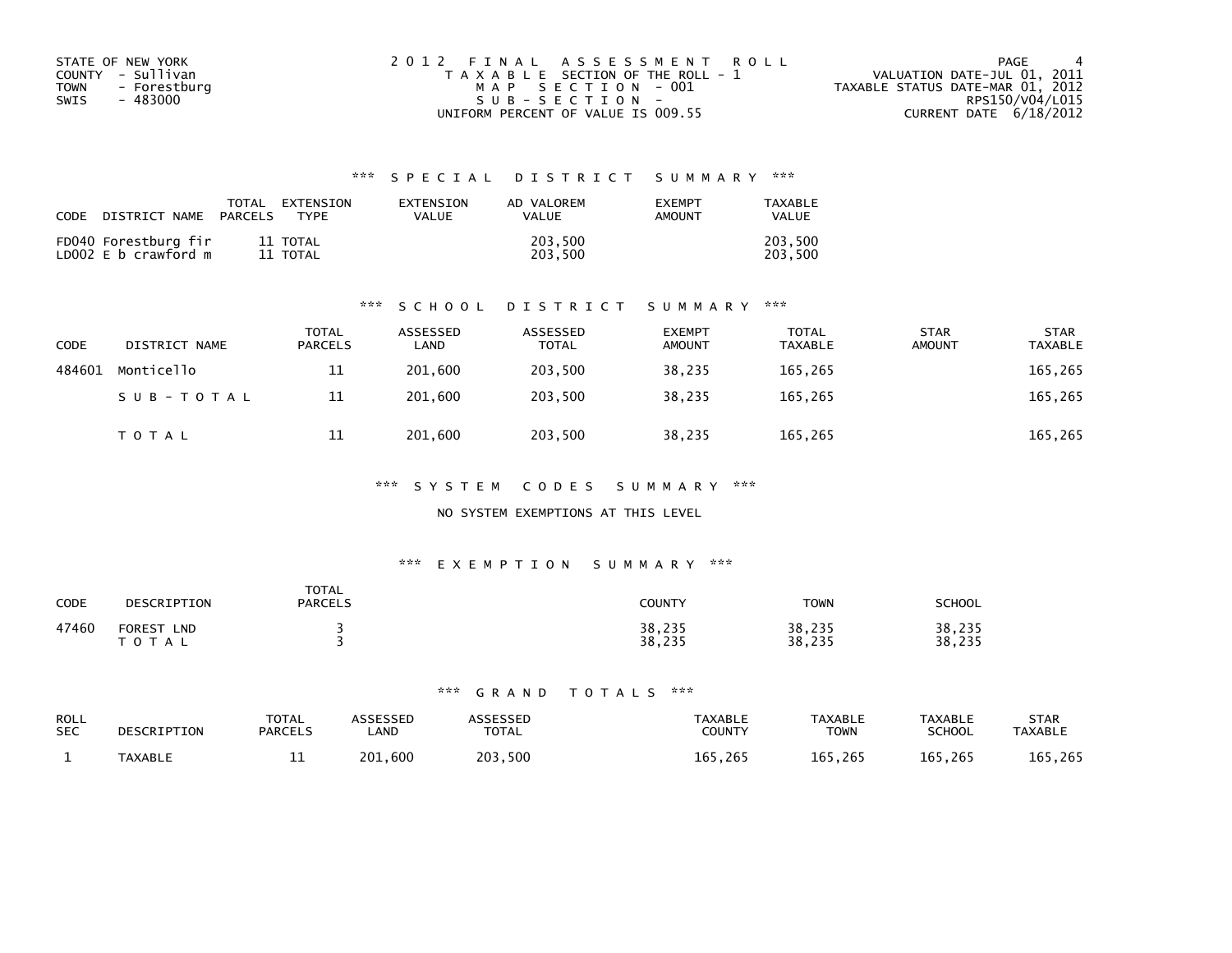| STATE OF NEW YORK<br>COUNTY - Sullivan<br>- Forestburg<br>TOWN<br>- 483000<br>SWIS                                       | 2012 FINAL ASSESSMENT ROLL<br>TAX MAP NUMBER SEQUENCE<br>UNIFORM PERCENT OF VALUE IS 009.55  | T A X A B L E SECTION OF THE ROLL - 1 VALUATION DATE-JUL 01, 2011<br>TAXABLE STATUS DATE-MAR 01, 2012 |                                                                                                                            | PAGE                                              |        |             |
|--------------------------------------------------------------------------------------------------------------------------|----------------------------------------------------------------------------------------------|-------------------------------------------------------------------------------------------------------|----------------------------------------------------------------------------------------------------------------------------|---------------------------------------------------|--------|-------------|
| TAX MAP PARCEL NUMBER                                                                                                    | PROPERTY LOCATION & CLASS ASSESSMENT                                                         |                                                                                                       | EXEMPTION        CODE-----------------COUNTY--------TOWN------SCHOOL                                                       |                                                   |        |             |
| CURRENT OWNERS NAME<br><b>CURRENT OWNERS ADDRESS</b>                                                                     | PARCEL SIZE/GRID COORD TOTAL SPECIAL DISTRICTS                                               |                                                                                                       | SCHOOL DISTRICT                          LAND         TAX DESCRIPTION                    TAXABLE VALUE                     |                                                   |        | ACCOUNT NO. |
|                                                                                                                          | Neversink Riv                                                                                |                                                                                                       |                                                                                                                            |                                                   |        | 021600      |
| $2. -1 - 2$<br>Mamakating Hunting Club<br>Mamakating Hunting Club<br>David W. Hazen<br>2 Avenue N<br>Matamoras, PA 18336 | 912 Forest s480a<br>Port Jervis Csd 331300<br>wild Land<br>Gl 29 Div 1 Pf 14<br>ACRES 611.50 | 32,200                                                                                                | FOREST LND 47460<br>32,200 COUNTY TAXABLE VALUE<br>TOWN TAXABLE VALUE<br>SCHOOL TAXABLE VALUE<br>FD041 Cuddebackville fire | 22,154<br>10,046<br>10,046<br>10,046<br>32.200 TO | 22,154 | 22,154      |
| MAY BE SUBJECT TO PAYMENT<br>UNDER RPTL480A UNTIL 2021                                                                   | EAST-0422930 NRTH-0567580<br>DEED BOOK 308 PG-440<br>FULL MARKET VALUE                       | 337,200                                                                                               |                                                                                                                            |                                                   |        |             |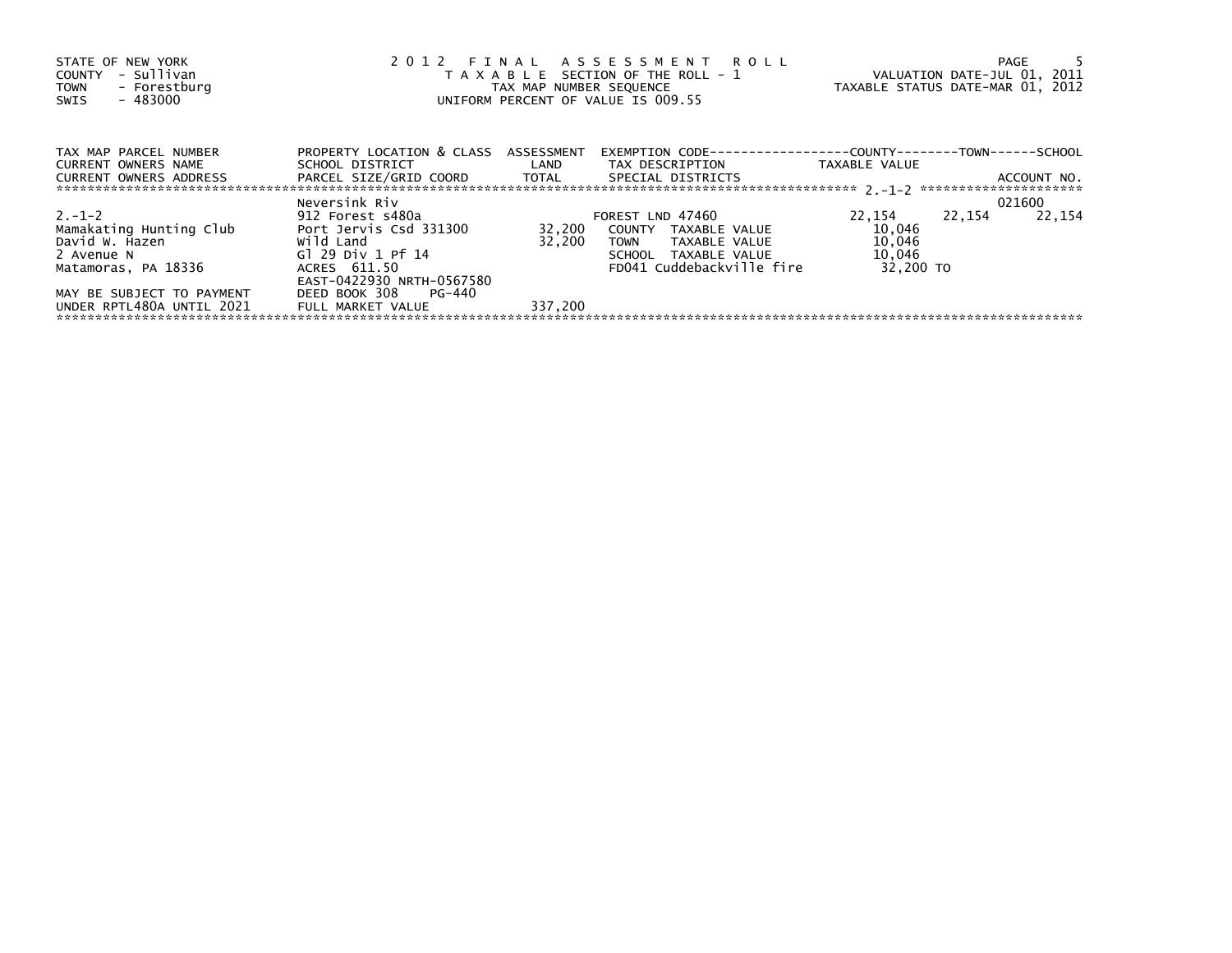| STATE OF NEW YORK    | 2012 FINAL ASSESSMENT ROLL            | PAGE                             |
|----------------------|---------------------------------------|----------------------------------|
| COUNTY - Sullivan    | T A X A B L E SECTION OF THE ROLL - 1 | VALUATION DATE-JUL 01, 2011      |
| - Forestburg<br>TOWN | MAP SECTION - 002                     | TAXABLE STATUS DATE-MAR 01, 2012 |
| - 483000<br>SWIS     | SUB-SECTION-                          | RPS150/V04/L015                  |
|                      | UNIFORM PERCENT OF VALUE IS 009.55    | CURRENT DATE 6/18/2012           |

| <b>CODE</b> | DISTRICT NAME        | TOTAL<br>PARCELS | EXTENSION<br><b>TYPF</b> | EXTENSION<br>VALUE | AD VALOREM<br>VALUE | <b>EXEMPT</b><br>AMOUNT | <b>TAXABLE</b><br><b>VALUE</b> |
|-------------|----------------------|------------------|--------------------------|--------------------|---------------------|-------------------------|--------------------------------|
|             | FD041 Cuddebackville |                  | <b>TOTAL</b>             |                    | 32,200              |                         | 32,200                         |

# \*\*\* S C H O O L D I S T R I C T S U M M A R Y \*\*\*

| <b>CODE</b> | DISTRICT NAME   | <b>TOTAL</b><br>PARCELS | ASSESSED<br>LAND | ASSESSED<br><b>TOTAL</b> | <b>EXEMPT</b><br><b>AMOUNT</b> | <b>TOTAL</b><br><b>TAXABLE</b> | <b>STAR</b><br><b>AMOUNT</b> | <b>STAR</b><br><b>TAXABLE</b> |
|-------------|-----------------|-------------------------|------------------|--------------------------|--------------------------------|--------------------------------|------------------------------|-------------------------------|
| 331300      | Port Jervis Csd |                         | 32,200           | 32.200                   | 22,154                         | 10,046                         |                              | 10,046                        |
|             | SUB-TOTAL       |                         | 32,200           | 32,200                   | 22,154                         | 10,046                         |                              | 10,046                        |
|             | <b>TOTAL</b>    |                         | 32,200           | 32,200                   | 22,154                         | 10,046                         |                              | 10,046                        |

# \*\*\* S Y S T E M C O D E S S U M M A R Y \*\*\*

### NO SYSTEM EXEMPTIONS AT THIS LEVEL

# \*\*\* E X E M P T I O N S U M M A R Y \*\*\*

| CODE  | DESCRIPTION                                | <b>TOTAL</b><br>PARCELS | COUNTY           | <b>TOWN</b>                        | <b>SCHOOL</b>    |
|-------|--------------------------------------------|-------------------------|------------------|------------------------------------|------------------|
| 47460 | <b>FOREST</b><br><b>LND</b><br>тот<br>ัA ∟ |                         | 22,154<br>22,154 | 22,154<br>າາ<br>.154<br><u>_ _</u> | 22,154<br>22,154 |

| ROLL       | DESCRIPTION    | <b>TOTAL</b>   | ASSESSED    | ASSESSED     | <b>TAXABLE</b> | <b>TAXABLE</b> | <b>TAXABLE</b> | <b>STAR</b>    |
|------------|----------------|----------------|-------------|--------------|----------------|----------------|----------------|----------------|
| <b>SEC</b> |                | <b>PARCELS</b> | <b>_AND</b> | <b>TOTAL</b> | <b>COUNTY</b>  | <b>TOWN</b>    | SCHOOL         | <b>TAXABLE</b> |
|            | <b>TAXABLE</b> |                | 32,200      | 32,200       | 046.∟          | 10,046         | 10,046         | 10,046         |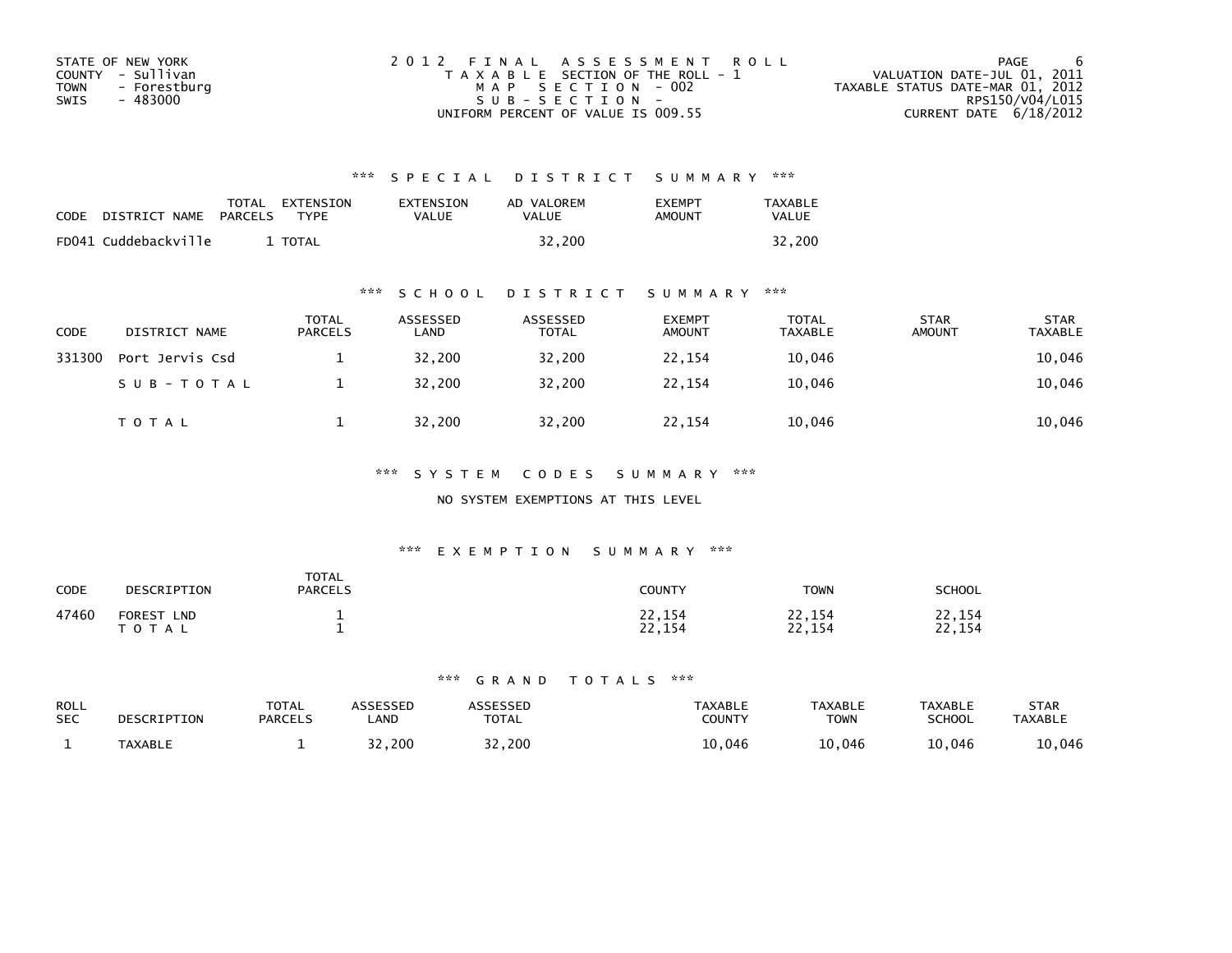| STATE OF NEW YORK<br>COUNTY - Sullivan<br><b>TOWN</b><br>- Forestburg<br>$-483000$<br>SWIS                     | 2 0 1 2                                                                                                                                                                                                                  | FINAL<br>TAX MAP NUMBER SEQUENCE | A S S E S S M E N T<br><b>ROLL</b><br>T A X A B L E SECTION OF THE ROLL - 1<br>UNIFORM PERCENT OF VALUE IS 009.55                                                                                       | TAXABLE STATUS DATE-MAR 01, 2012                                                          |                            | PAGE<br>VALUATION DATE-JUL 01, 2011 |
|----------------------------------------------------------------------------------------------------------------|--------------------------------------------------------------------------------------------------------------------------------------------------------------------------------------------------------------------------|----------------------------------|---------------------------------------------------------------------------------------------------------------------------------------------------------------------------------------------------------|-------------------------------------------------------------------------------------------|----------------------------|-------------------------------------|
| TAX MAP PARCEL NUMBER<br>CURRENT OWNERS NAME<br><b>CURRENT OWNERS ADDRESS</b>                                  | SCHOOL DISTRICT<br>PARCEL SIZE/GRID COORD                                                                                                                                                                                | LAND<br><b>TOTAL</b>             | PROPERTY LOCATION & CLASS ASSESSMENT EXEMPTION CODE---------------COUNTY-------TOWN------SCHOOL<br>TAX DESCRIPTION<br>SPECIAL DISTRICTS                                                                 | TAXABLE VALUE                                                                             |                            | ACCOUNT NO.                         |
| $3. - 1 - 1.1$<br>Lost Lake Resort<br>Double Diamond Companies<br>5495 Beltline Rd Ste 200<br>Dallas, TX 75254 | Forestburgh No Line<br>$314$ Rural vac< $10$<br>484601<br>Monticello<br>9.50<br><b>ACRES</b><br>EAST-0407050 NRTH-0580618<br>DEED BOOK 2010<br>PG-53366<br>FULL MARKET VALUE                                             | 3,300<br>3,300<br>34,600         | COUNTY TAXABLE VALUE<br><b>TOWN</b><br>TAXABLE VALUE<br>SCHOOL TAXABLE VALUE<br>FD040 Forestburg fire dist<br>LD002 $E$ b crawford mem $lib$                                                            | 3,300<br>3,300<br>3,300<br>3,300 TO<br>3.300 TO                                           |                            |                                     |
| $3. - 1 - 2.1$<br>Lost Lake Resort<br>Double Diamond Companies<br>5495 Beltline Rd Ste 200<br>Dallas, TX 75254 | Forestburgh No Line<br>322 Rural vac>10 - WTRFNT<br>Monticello<br>484601<br>ACRES 850.85<br>EAST-0404130 NRTH-0578931<br>DEED BOOK 2010<br>PG-53366<br>FULL MARKET VALUE                                                 | 301,700<br>301,700<br>3159,200   | COUNTY TAXABLE VALUE<br><b>TOWN</b><br>TAXABLE VALUE<br>SCHOOL TAXABLE VALUE<br>FD040 Forestburg fire dist<br>LD002 E b crawford mem lib                                                                | 301,700<br>301,700<br>301,700<br>301,700 TO<br>301,700 TO                                 |                            | 009150                              |
| $3. - 1 - 2.3$<br>Schwar Robert W<br>Schwar Joanne V<br>421 Heritage Ln<br>Monroe, NY 10950                    | 1018 Cold Spring Rd<br>210 1 Family Res<br>Monticello<br>484601<br>Single Family House<br>Lot $#1$<br><b>ACRES</b><br>3.47<br>EAST-0407660 NRTH-0579690<br>DEED BOOK 1644<br>PG-099                                      | 2,545<br>15,891                  | 41854<br>STAR B<br>COUNTY TAXABLE VALUE<br>TAXABLE VALUE<br><b>TOWN</b><br>SCHOOL TAXABLE VALUE<br>FD040 Forestburg fire dist<br>LD002 E b crawford mem lib                                             | $\Omega$<br>15,891<br>15.891<br>13.161<br>15,891 TO<br>15,891 TO                          | <sup>0</sup>               | 031120<br>2,730                     |
|                                                                                                                | FULL MARKET VALUE                                                                                                                                                                                                        | 166,400                          |                                                                                                                                                                                                         |                                                                                           |                            |                                     |
| $3. - 1 - 2.4$<br>Schoonmaker Richard J<br>Schoonmaker Nancy E<br>1056 Cold Spring Rd<br>Forestburgh, NY 12777 | 1056 Cold Spring Rd<br>210 1 Family Res<br>484601<br>Monticello<br>House, Garage & Carport<br>Lot $#2$<br><b>ACRES</b><br>3.08 BANKC031881<br>EAST-0407675 NRTH-0579381<br>DEED BOOK 2515<br>PG-254<br>FULL MARKET VALUE | 21,287 STAR B                    | 41122<br>WAR VET<br>2,259 WAR VET<br>41123<br>41854<br>COUNTY TAXABLE VALUE<br><b>TOWN</b><br>TAXABLE VALUE<br>SCHOOL TAXABLE VALUE<br>FD040 Forestburg fire dist<br>222,900 LD002 E b crawford mem lib | 2,457<br>$\mathbf{0}$<br>$\Omega$<br>18,830<br>18,830<br>18,557<br>21,287 TO<br>21,287 TO | $\mathbf{0}$<br>2,457<br>0 | 0<br>0<br>2,730                     |
|                                                                                                                |                                                                                                                                                                                                                          |                                  |                                                                                                                                                                                                         |                                                                                           |                            |                                     |
| $3. - 1 - 2.5$<br>Kulchinsky Alan<br>Kulchinsky Amy M<br>1068 Cold Spring Rd<br>Forestburgh, NY 12777-0430     | 1068 Cold Spring Rd<br>210 1 Family Res<br>484601<br>Monticello<br>2 Story House<br>Lot $#$ 3<br>5.01<br><b>ACRES</b><br>EAST-0407651 NRTH-0579110                                                                       | 3,213<br>32,000                  | 41854<br>STAR B<br>COUNTY TAXABLE VALUE<br><b>TOWN</b><br>TAXABLE VALUE<br>SCHOOL TAXABLE VALUE<br>FD040 Forestburg fire dist<br>LD002 $E$ b crawford mem $lib$                                         | $\Omega$<br>32,000<br>32,000<br>29,270<br>32,000 TO<br>32,000 TO                          | 0                          | 2,730                               |
|                                                                                                                | PG-367<br>DEED BOOK 1849<br>FULL MARKET VALUE                                                                                                                                                                            | 335,100                          |                                                                                                                                                                                                         |                                                                                           |                            |                                     |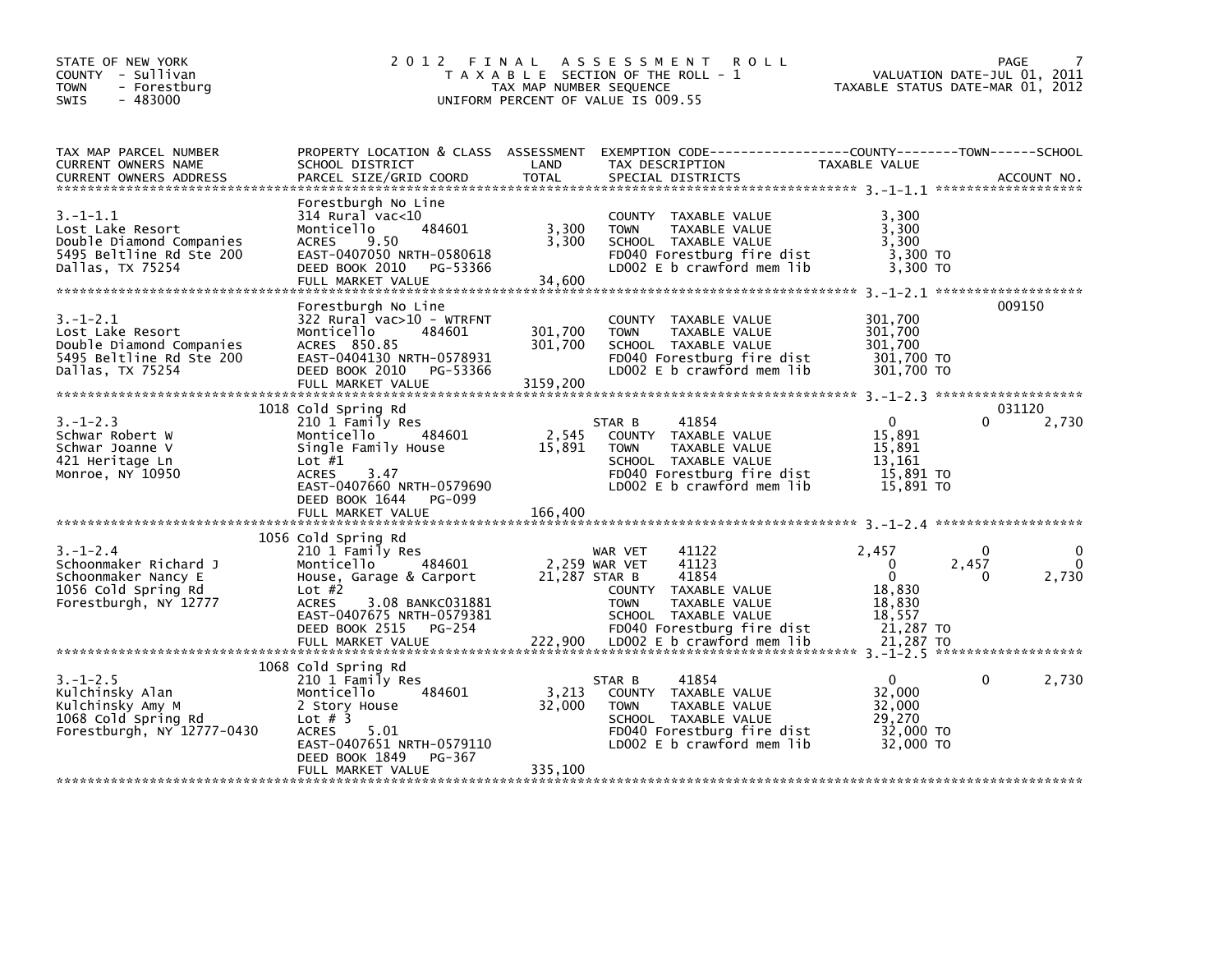| STATE OF NEW YORK<br>COUNTY - Sullivan<br><b>TOWN</b><br>- Forestburg<br>$-483000$<br><b>SWIS</b> | 2012 FINAL                                                                                                                                                        | TAX MAP NUMBER SEQUENCE  | A S S E S S M E N T<br><b>ROLL</b><br>T A X A B L E SECTION OF THE ROLL - 1<br>UNIFORM PERCENT OF VALUE IS 009.55                                           | TAXABLE STATUS DATE-MAR 01, 2012                                     | 8<br>PAGE<br>VALUATION DATE-JUL 01, 2011 |
|---------------------------------------------------------------------------------------------------|-------------------------------------------------------------------------------------------------------------------------------------------------------------------|--------------------------|-------------------------------------------------------------------------------------------------------------------------------------------------------------|----------------------------------------------------------------------|------------------------------------------|
| TAX MAP PARCEL NUMBER<br>CURRENT OWNERS NAME<br><b>CURRENT OWNERS ADDRESS</b>                     | SCHOOL DISTRICT<br>PARCEL SIZE/GRID COORD                                                                                                                         | LAND<br>TOTAL            | PROPERTY LOCATION & CLASS ASSESSMENT EXEMPTION CODE---------------COUNTY-------TOWN-----SCHOOL<br>TAX DESCRIPTION<br>SPECIAL DISTRICTS                      | TAXABLE VALUE                                                        | ACCOUNT NO.                              |
| $3. - 1 - 2.6$<br>Forestburgh Holdings LLC<br>1316 67th St<br>Brooklyn, NY 11219                  | Cr 101<br>$314$ Rural vac<10<br>Monticello<br>484601<br>Lot 4<br>5.01<br><b>ACRES</b><br>EAST-0407603 NRTH-0578787<br>DEED BOOK 3643 PG-149<br>FULL MARKET VALUE  | 3,213<br>3,213<br>33,600 | COUNTY TAXABLE VALUE<br><b>TOWN</b><br>TAXABLE VALUE<br>SCHOOL TAXABLE VALUE<br>FD040 Forestburg fire dist<br>LD002 $E$ b crawford mem $lib$                | 3,213<br>3,213<br>3,213<br>3,213 TO<br>3,213 TO                      |                                          |
|                                                                                                   |                                                                                                                                                                   |                          |                                                                                                                                                             |                                                                      |                                          |
| $3. - 1 - 2.7$<br>Forestburgh Holdings LLC<br>1316 67th St<br>Brooklyn, NY 11219                  | Cr 101<br>314 Rural vac<10<br>Monticello<br>484601<br>Lot 5<br><b>ACRES</b><br>5.50<br>EAST-0407529 NRTH-0578461<br>DEED BOOK 3643<br>PG-149<br>FULL MARKET VALUE | 3,356<br>3,356<br>35,100 | COUNTY TAXABLE VALUE<br>TAXABLE VALUE<br><b>TOWN</b><br>SCHOOL TAXABLE VALUE<br>FD040 Forestburg fire dist<br>LD002 E b crawford mem lib                    | 3,356<br>3.356<br>3,356<br>3,356 TO<br>3.356 TO                      |                                          |
|                                                                                                   |                                                                                                                                                                   |                          |                                                                                                                                                             |                                                                      |                                          |
| 3. –1–2.8<br>Desantis Concetta<br>1316 67th St<br>Brooklyn, NY 11219                              | 1106 Cold Spring Rd<br>210 1 Family Res<br>484601<br>Monticello<br>Lot 6<br>House<br>5.01<br><b>ACRES</b><br>EAST-0407455 NRTH-0578150<br>DEED BOOK 3125 PG-197   | 3,200<br>32,987          | 41854<br>STAR B<br>COUNTY TAXABLE VALUE<br>TAXABLE VALUE<br><b>TOWN</b><br>SCHOOL TAXABLE VALUE<br>FD040 Forestburg fire dist<br>LD002 E b crawford mem lib | $\mathbf{0}$<br>32,987<br>32,987<br>30,257<br>32,987 TO<br>32,987 TO | 2,730<br>0                               |
|                                                                                                   | FULL MARKET VALUE                                                                                                                                                 | 345,400                  |                                                                                                                                                             |                                                                      |                                          |
| $3. - 1 - 2.9$<br>Forestburgh Holdings LLC<br>1316 67th St<br>Brooklyn, NY 11219                  | Cr 101<br>314 Rural vac<10<br>Monticello<br>484601<br>Lot 7<br>5.01<br><b>ACRES</b><br>EAST-0407340 NRTH-0577848<br>DEED BOOK 3643<br>PG-149<br>FULL MARKET VALUE | 3,213<br>3,213<br>33,600 | COUNTY TAXABLE VALUE<br>TAXABLE VALUE<br><b>TOWN</b><br>SCHOOL TAXABLE VALUE<br>FD040 Forestburg fire dist<br>LD002 E b crawford mem lib                    | 3,213<br>3,213<br>3.213<br>3,213 TO<br>3,213 TO                      |                                          |
|                                                                                                   | 1144 Cold Spring Rd                                                                                                                                               |                          |                                                                                                                                                             |                                                                      |                                          |
| $3. - 1 - 2.10$<br>Zahurak George J<br>1144 Cold Spring Rd<br>Forestburgh, NY 12777               | 210 1 Family Res<br>Monticello<br>484601<br>Lot 8<br>2 Story House<br>5.01<br>ACRES<br>EAST-0407265 NRTH-0577518<br>DEED BOOK 1791<br>PG-511                      | 3,213<br>18,636          | COUNTY TAXABLE VALUE<br><b>TOWN</b><br>TAXABLE VALUE<br>SCHOOL TAXABLE VALUE<br>FD040 Forestburg fire dist<br>LD002 E b crawford mem lib                    | 18,636<br>18,636<br>18,636<br>18,636 TO<br>18,636 TO                 |                                          |
|                                                                                                   | FULL MARKET VALUE                                                                                                                                                 | 195,100                  |                                                                                                                                                             |                                                                      |                                          |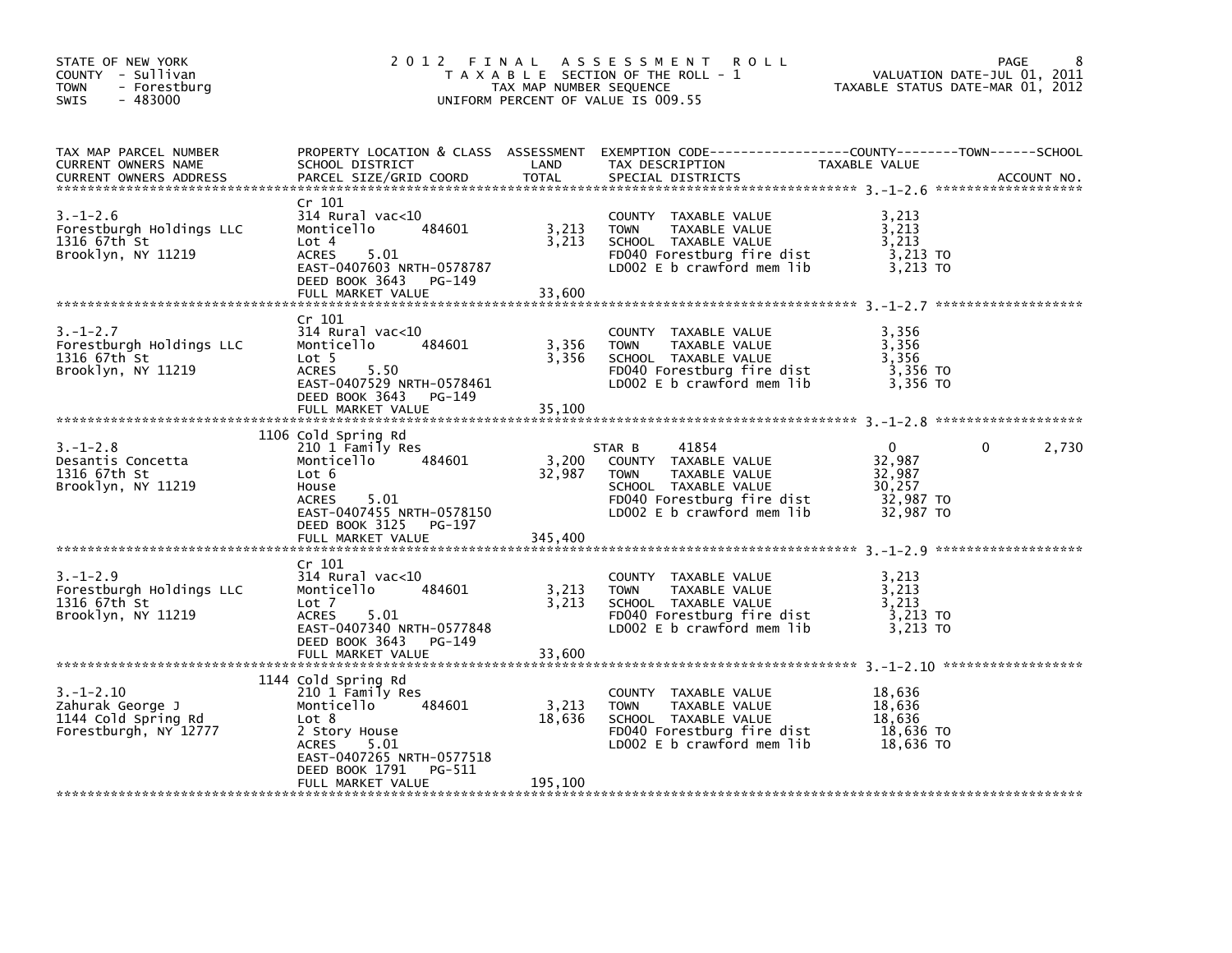| STATE OF NEW YORK<br>COUNTY - Sullivan<br>- Forestburg<br>TOWN<br>$-483000$<br>SWIS             | 2012 FINAL                                                                                                                                                                                                        | TAX MAP NUMBER SEQUENCE    | A S S E S S M E N T<br>R O L L<br>T A X A B L E SECTION OF THE ROLL - 1<br>UNIFORM PERCENT OF VALUE IS 009.55                                               | TAXABLE STATUS DATE-MAR 01, 2012                          | PAGE<br>VALUATION DATE-JUL 01, 2011 |
|-------------------------------------------------------------------------------------------------|-------------------------------------------------------------------------------------------------------------------------------------------------------------------------------------------------------------------|----------------------------|-------------------------------------------------------------------------------------------------------------------------------------------------------------|-----------------------------------------------------------|-------------------------------------|
| TAX MAP PARCEL NUMBER<br>CURRENT OWNERS NAME<br><b>CURRENT OWNERS ADDRESS</b>                   | SCHOOL DISTRICT<br>PARCEL SIZE/GRID COORD                                                                                                                                                                         | LAND<br><b>TOTAL</b>       | PROPERTY LOCATION & CLASS ASSESSMENT EXEMPTION CODE---------------COUNTY-------TOWN------SCHOOL<br>TAX DESCRIPTION<br>SPECIAL DISTRICTS                     | TAXABLE VALUE                                             | ACCOUNT NO.                         |
| 3. –1–2.11<br>Panzarino Peter J Jr<br>1170 Cold Spring Rd<br>Forestburgh, NY 12777              | Cr 101<br>$314$ Rural vac< $10$<br>484601<br>Monticello<br>Lot 9<br><b>ACRES</b><br>5.29<br>EAST-0407195 NRTH-0577167<br>DEED BOOK 2505<br>PG-282<br>FULL MARKET VALUE                                            | 3,295<br>3,295<br>34,500   | <b>COUNTY</b><br>TAXABLE VALUE<br>TAXABLE VALUE<br><b>TOWN</b><br>SCHOOL TAXABLE VALUE<br>FD040 Forestburg fire dist<br>LD002 E b crawford mem lib          | 3,295<br>3,295<br>3,295<br>$3,295$ TO<br>3,295 TO         |                                     |
| 3. –1–2.12<br>Panzarino Peter J Jr<br>1170 Cold Spring Rd<br>Forestburgh, NY 12777              | 1170 Cold Spring Rd<br>210 1 Family Res<br>484601<br>Monticello<br>cape cod<br>Attached Garage<br>Lot $#10$<br><b>ACRES</b><br>5.06<br>EAST-0407146 NRTH-0576859<br>DEED BOOK 2505<br>PG-282<br>FULL MARKET VALUE | 2,977<br>38,500<br>403,100 | 41854<br>STAR B<br>COUNTY TAXABLE VALUE<br>TAXABLE VALUE<br><b>TOWN</b><br>SCHOOL TAXABLE VALUE<br>FD040 Forestburg fire dist<br>LD002 E b crawford mem lib | 0<br>38,500<br>38,500<br>35,770<br>38,500 TO<br>38,500 TO | 2,730<br>0                          |
| $3. - 1 - 2.13$<br>Desantis Concetta<br>1316 67th St<br>Brooklyn, NY 11219                      | Cr 101<br>$314$ Rural vac< $10$<br>484601<br>Monticello<br>Lot 11<br>5.20<br>ACRES<br>EAST-0407145 NRTH-0576579<br>DEED BOOK 2787<br>PG-102                                                                       | 3,018<br>3.018             | COUNTY TAXABLE VALUE<br><b>TOWN</b><br>TAXABLE VALUE<br>SCHOOL TAXABLE VALUE<br>FD040 Forestburg fire dist<br>LD002 E b crawford mem lib                    | 3,018<br>3,018<br>3.018<br>3,018 TO<br>3,018 TO           |                                     |
|                                                                                                 | FULL MARKET VALUE                                                                                                                                                                                                 | 31,600                     |                                                                                                                                                             |                                                           |                                     |
| $3. - 1 - 2.14$<br>Maltese Renee L<br>121 Kaufman Rd<br>Monticello, NY 12701                    | Cr 101<br>314 Rural vac<10<br>Monticello<br>484601<br>Lot 12<br>Vacant Lot<br><b>ACRES</b><br>5.10<br>EAST-0407108 NRTH-0576333                                                                                   | 2,733<br>2,733             | <b>COUNTY</b><br>TAXABLE VALUE<br>TAXABLE VALUE<br><b>TOWN</b><br>SCHOOL TAXABLE VALUE<br>FD040 Forestburg fire dist<br>LD002 $E$ b crawford mem lib        | 2,733<br>2,733<br>2,733<br>2,733 TO<br>2,733 TO           |                                     |
|                                                                                                 | DEED BOOK 2717<br>$PG-7$<br>FULL MARKET VALUE                                                                                                                                                                     | 28,600                     |                                                                                                                                                             |                                                           |                                     |
| $3. - 1 - 2.15$<br>Caruso Stephen J<br>Attn: Peter Veltri<br>7 Heather Ct<br>Fishkill, NY 12524 | Cr 101<br>$314$ Rural vac< $10$<br>Monticello<br>484601<br>Lot 13<br>5.19<br><b>ACRES</b><br>EAST-0407089 NRTH-0576109<br>DEED BOOK 1284<br>PG-244<br>FULL MARKET VALUE                                           | 2,636<br>2,636<br>27,600   | COUNTY TAXABLE VALUE<br><b>TOWN</b><br>TAXABLE VALUE<br>SCHOOL TAXABLE VALUE<br>FD040 Forestburg fire dist<br>LD002 $E$ b crawford mem lib                  | 2,636<br>2,636<br>2,636<br>2,636 TO<br>2,636 TO           |                                     |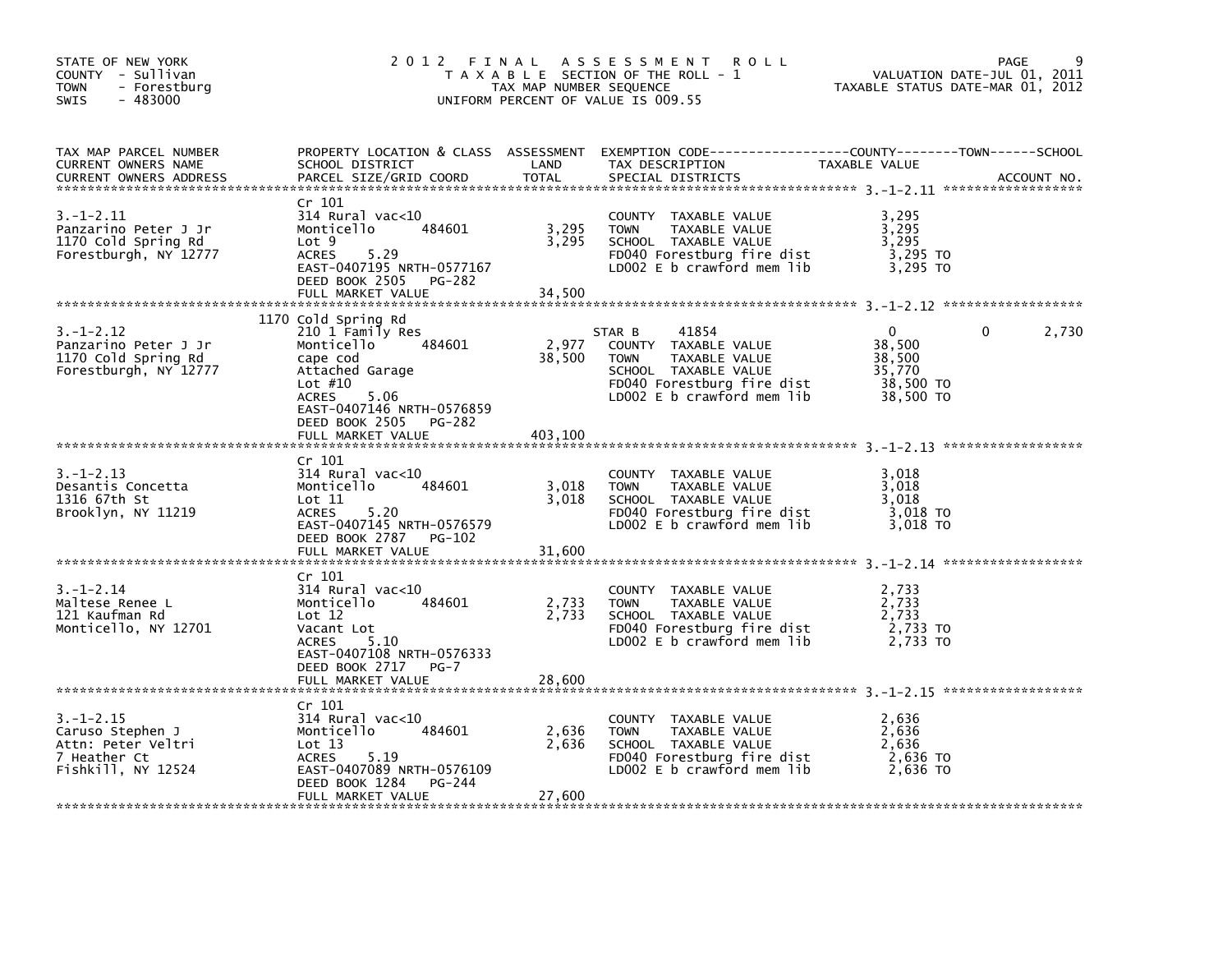| STATE OF NEW YORK<br>COUNTY - Sullivan<br><b>TOWN</b><br>- Forestburg<br>$-483000$<br>SWIS                  |                                                                                                                                                                              | TAX MAP NUMBER SEQUENCE    | 2012 FINAL ASSESSMENT<br><b>ROLL</b><br>T A X A B L E SECTION OF THE ROLL - 1<br>UNIFORM PERCENT OF VALUE IS 009.55                                         | TAXABLE STATUS DATE-MAR 01, 2012                                     | 10<br>PAGE<br>VALUATION DATE-JUL 01, 2011 |
|-------------------------------------------------------------------------------------------------------------|------------------------------------------------------------------------------------------------------------------------------------------------------------------------------|----------------------------|-------------------------------------------------------------------------------------------------------------------------------------------------------------|----------------------------------------------------------------------|-------------------------------------------|
| TAX MAP PARCEL NUMBER<br>CURRENT OWNERS NAME<br><b>CURRENT OWNERS ADDRESS</b>                               | PROPERTY LOCATION & CLASS ASSESSMENT<br>SCHOOL DISTRICT<br>PARCEL SIZE/GRID COORD                                                                                            | LAND<br>TOTAL              | EXEMPTION CODE-----------------COUNTY-------TOWN------SCHOOL<br>TAX DESCRIPTION<br>SPECIAL DISTRICTS                                                        | TAXABLE VALUE                                                        | ACCOUNT NO.                               |
| $3. - 1 - 2.16$<br>Cerreta Michael<br>21 Huguenot St<br>New Rochelle, NY 10801                              | Cr101<br>$314$ Rural vac< $10$<br>484601<br>Monticello<br>Lot 14<br>5.19<br>ACRES<br>EAST-0407042 NRTH-0575883<br>DEED BOOK 2736 PG-564<br>FULL MARKET VALUE                 | 2,636<br>2,636<br>27,600   | COUNTY TAXABLE VALUE<br>TAXABLE VALUE<br><b>TOWN</b><br>SCHOOL TAXABLE VALUE<br>FD040 Forestburg fire dist<br>LD002 E b crawford mem lib                    | 2,636<br>2,636<br>2,636<br>2,636 TO<br>2,636 TO                      |                                           |
| $3. - 1 - 2.18$<br>Lost Lake Resort, Inc<br>5495 Belt Line Rd Ste 200<br>Dallas, TX 75254                   | Cr 102<br>314 Rural vac<10<br>484601<br>Monticello<br>Vacant Lot<br>ACRES<br>4.13<br>EAST-0407636 NRTH-0580804<br>DEED BOOK 2010 PG-53366<br>FULL MARKET VALUE               | 2,525<br>2,525<br>26,400   | COUNTY TAXABLE VALUE<br>TAXABLE VALUE<br><b>TOWN</b><br>SCHOOL TAXABLE VALUE<br>FD040 Forestburg fire dist<br>LD002 E b crawford mem lib                    | 2,525<br>2,525<br>2,525<br>2,525 TO<br>2,525 TO                      |                                           |
| $3. - 1 - 2.19$<br>Duffy Joanne M<br>816 Rose Valley Rd<br>Forestburgh, NY 12777                            | 816 Rose Valley Rd<br>210 1 Family Res<br>484601<br>Monticello<br>house,garage<br>ACRES<br>3.12<br>EAST-0408101 NRTH-0580683<br>DEED BOOK 2010 PG-57795<br>FULL MARKET VALUE | 1,907<br>24,600<br>257,600 | COUNTY TAXABLE VALUE<br>TAXABLE VALUE<br><b>TOWN</b><br>SCHOOL TAXABLE VALUE<br>FD040 Forestburg fire dist<br>LD002 E b crawford mem lib                    | 24,600<br>24,600<br>24,600<br>24,600 TO<br>24,600 TO                 |                                           |
| $3. - 1 - 2.20$<br>Cracchiolo Rosalia<br>802 Rose Valley Rd<br>Forestburgh, NY 12777                        | 802 Rose Valley Rd<br>210 1 Family Res<br>Monticello<br>484601<br>house,garage<br>ACRES 2.30<br>EAST-0408599 NRTH-0580763<br>DEED BOOK 3449 PG-455                           | 1,406<br>23,900            | 41854<br>STAR B<br>COUNTY TAXABLE VALUE<br><b>TOWN</b><br>TAXABLE VALUE<br>SCHOOL TAXABLE VALUE<br>FD040 Forestburg fire dist<br>LD002 E b crawford mem lib | $\Omega$<br>23,900<br>23,900<br>21,170<br>23,900 TO<br>23,900 TO     | 0<br>2,730                                |
| $3. - 1 - 2.21$<br>Scaglione Vincent<br>Scaglione Danielle<br>812 Rose Valley Road<br>Forestburgh, NY 12777 | 812 Rose Valley Rd<br>210 1 Family Res<br>484601<br>Monticello<br>house,gagage<br>ACRES 2.30<br>EAST-0408387 NRTH-0580596<br>DEED BOOK 3227<br>PG-497<br>FULL MARKET VALUE   | 2,093<br>23,900<br>250,300 | 41854<br>STAR B<br>COUNTY TAXABLE VALUE<br>TAXABLE VALUE<br>TOWN<br>SCHOOL TAXABLE VALUE<br>FD040 Forestburg fire dist<br>LD002 E b crawford mem lib        | $\mathbf{0}$<br>23,900<br>23,900<br>21,170<br>23,900 TO<br>23,900 TO | $\mathbf{0}$<br>2,730                     |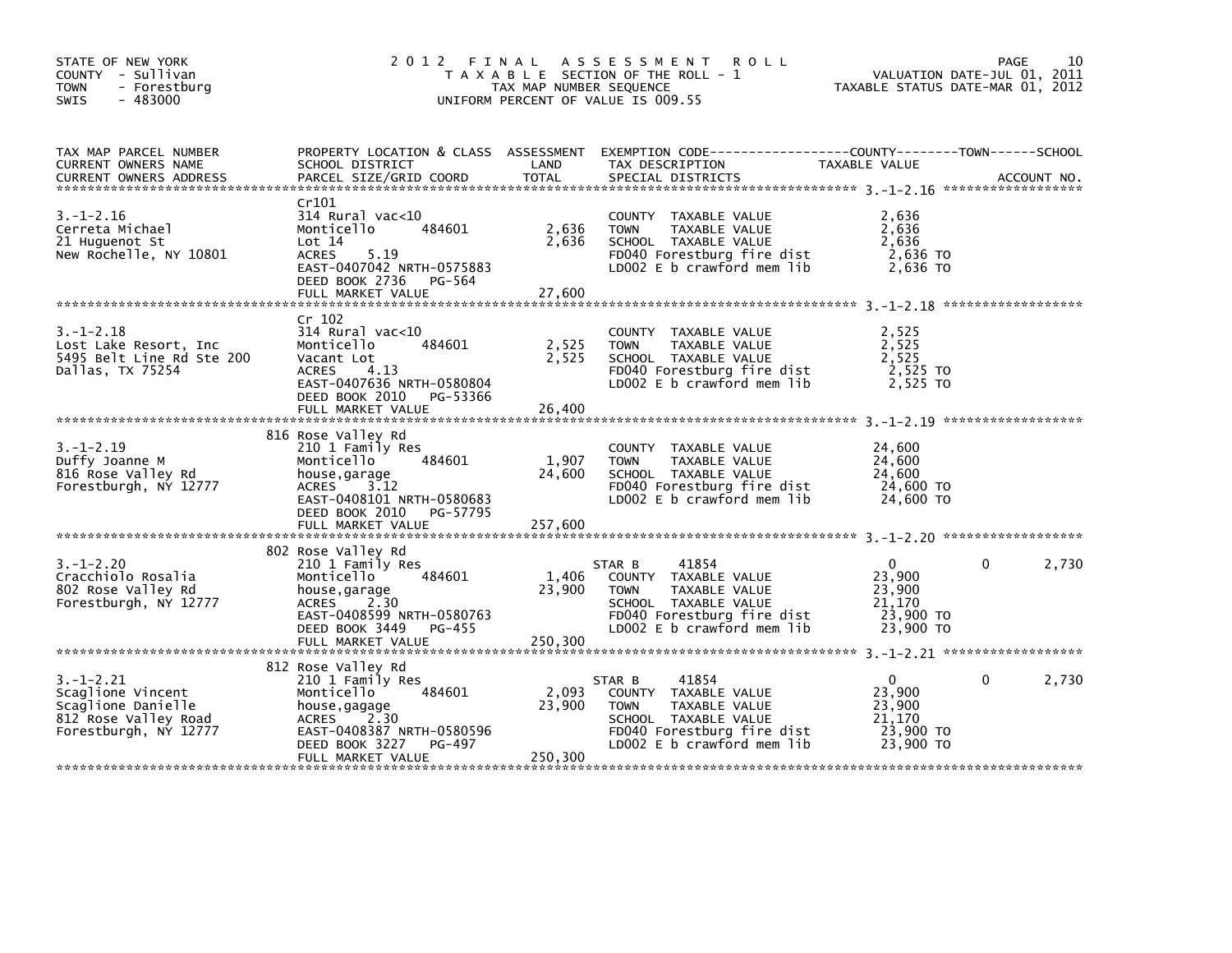| STATE OF NEW YORK<br>COUNTY - Sullivan<br><b>TOWN</b><br>- Forestburg<br>$-483000$<br><b>SWIS</b>               | 2012 FINAL                                                                                                                                                                                | TAX MAP NUMBER SEQUENCE    | ASSESSMENT ROLL<br>T A X A B L E SECTION OF THE ROLL - 1<br>UNIFORM PERCENT OF VALUE IS 009.55                                                              | TAXABLE STATUS DATE-MAR 01, 2012                                     | PAGE<br>11<br>VALUATION DATE-JUL 01, 2011 |
|-----------------------------------------------------------------------------------------------------------------|-------------------------------------------------------------------------------------------------------------------------------------------------------------------------------------------|----------------------------|-------------------------------------------------------------------------------------------------------------------------------------------------------------|----------------------------------------------------------------------|-------------------------------------------|
| TAX MAP PARCEL NUMBER<br>CURRENT OWNERS NAME                                                                    | SCHOOL DISTRICT                                                                                                                                                                           | LAND                       | PROPERTY LOCATION & CLASS ASSESSMENT EXEMPTION CODE----------------COUNTY-------TOWN------SCHOOL<br>TAX DESCRIPTION                                         | TAXABLE VALUE                                                        |                                           |
| $3. - 1 - 2.22$<br>Spinelli Teresa<br>3935 Orion Way<br>Rock Ledge, FL 32955                                    | Cr 102<br>$314$ Rural vac< $10$<br>484601<br>Monticello<br>Vacant Lot<br><b>ACRES</b><br>3.94<br>EAST-0407709 NRTH-0580532<br>DEED BOOK 3141<br>PG-591<br>FULL MARKET VALUE               | 2,408<br>2,408<br>25,200   | COUNTY TAXABLE VALUE<br><b>TOWN</b><br>TAXABLE VALUE<br>SCHOOL TAXABLE VALUE<br>FD040 Forestburg fire dist<br>LD002 E b crawford mem lib                    | 2,408<br>2,408<br>2,408<br>2,408 TO<br>2,408 TO                      |                                           |
| $3. - 1 - 2.23$<br>Point @ Forest Pond LLC<br>Attn: William J Rieber, Jr<br>PO Box 1267<br>Monticello, NY 12701 | $Cr$ 102<br>314 Rural vac<10<br>Monticello<br>484601<br>Vacant Lot<br>2.59<br>ACRES<br>EAST-0407783 NRTH-0580157<br>DEED BOOK 2900<br>PG-130<br>FULL MARKET VALUE                         | 1,583<br>1,583<br>16,600   | COUNTY TAXABLE VALUE<br><b>TOWN</b><br>TAXABLE VALUE<br>SCHOOL TAXABLE VALUE<br>FD040 Forestburg fire dist<br>LD002 E b crawford mem lib                    | 1,583<br>1,583<br>1,583<br>1,583 TO<br>1,583 TO                      |                                           |
| $3. - 1 - 2.24$<br>Point @ Forest Pond LLC<br>Attn: William J Rieber, Jr<br>PO Box 1267<br>Monticello, NY 12701 | Tr #21<br>$314$ Rural vac<10<br>Monticello<br>484601<br>Vacant Lot<br>5.06<br>ACRES<br>EAST-0408135 NRTH-0580225<br>DEED BOOK 2900<br>PG-130<br>FULL MARKET VALUE                         | 1,834<br>1,834<br>19,200   | COUNTY TAXABLE VALUE<br>TAXABLE VALUE<br><b>TOWN</b><br>SCHOOL TAXABLE VALUE<br>FD040 Forestburg fire dist<br>LD002 E b crawford mem lib                    | 1,834<br>1,834<br>1,834<br>1,834 TO<br>1,834 TO                      |                                           |
| $3. - 1 - 2.25$<br>DeLeon Lakasnubay<br>DeLeon Shari<br>848 Rose Valley Rd<br>Forestburgh, NY 12777             | 848 Rose Valley Rd<br>210 1 Family Res<br>484601<br>Monticello<br>house,garage<br>2.69 BANKN140687<br>ACRES<br>EAST-0407973 NRTH-0579817<br>DEED BOOK 3279<br>PG-531<br>FULL MARKET VALUE | 2,467<br>25,800<br>270,200 | 41854<br>STAR B<br>COUNTY TAXABLE VALUE<br><b>TOWN</b><br>TAXABLE VALUE<br>SCHOOL TAXABLE VALUE<br>FD040 Forestburg fire dist<br>LD002 E b crawford mem lib | $\mathbf{0}$<br>25,800<br>25,800<br>23,070<br>25,800 TO<br>25,800 TO | 2,730<br>0                                |
| $3. - 1 - 3$<br>Lost Lake Resort<br>Double Diamond Companies<br>5495 Beltline Rd Ste 200<br>Dallas, TX 75254    | Railroad<br>322 Rural vac>10<br>484601<br>Monticello<br>7.75<br>ACRES<br>EAST-0407020 NRTH-0578650<br>DEED BOOK 2010<br>PG-53366<br>FULL MARKET VALUE                                     | 2,600<br>2,600<br>27,200   | COUNTY TAXABLE VALUE<br><b>TOWN</b><br>TAXABLE VALUE<br>SCHOOL TAXABLE VALUE<br>FD040 Forestburg fire dist<br>LD002 E b crawford mem lib                    | 2,600<br>2,600<br>2,600<br>2,600 TO<br>2.600 TO                      | 009155                                    |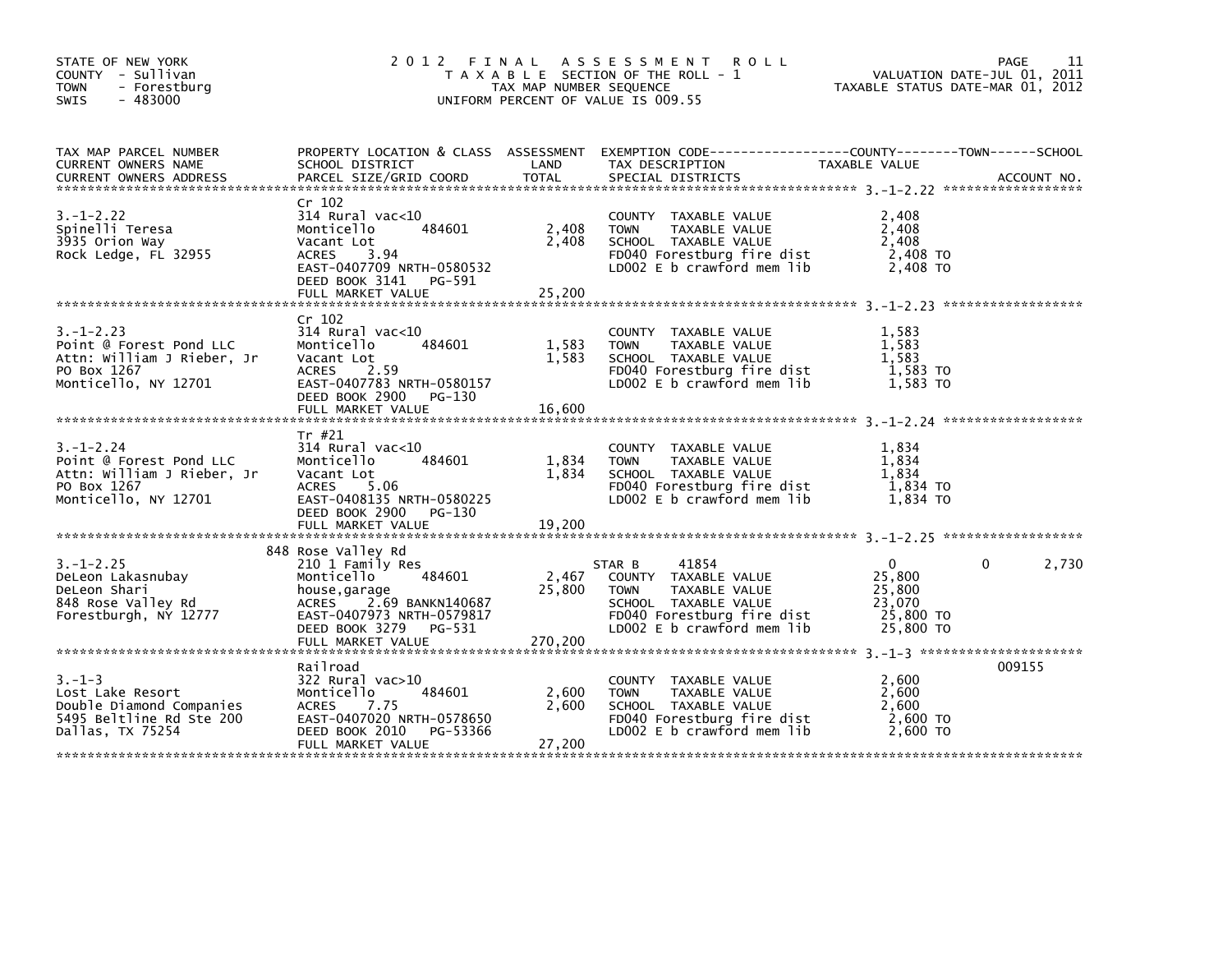| STATE OF NEW YORK           | 2012 FINAL ASSESSMENT ROLL            | - 12<br>PAGE                     |
|-----------------------------|---------------------------------------|----------------------------------|
| COUNTY - Sullivan           | T A X A B L E SECTION OF THE ROLL - 1 | VALUATION DATE-JUL 01, 2011      |
| <b>TOWN</b><br>- Forestburg | MAP SECTION - 003                     | TAXABLE STATUS DATE-MAR 01, 2012 |
| SWIS<br>- 483000            | $SUB - SECTION -$                     | RPS150/V04/L015                  |
|                             | UNIFORM PERCENT OF VALUE IS 009.55    | CURRENT DATE 6/18/2012           |

| CODE                                         | DISTRICT NAME PARCELS |                      | TOTAL EXTENSION<br>TYPF | EXTENSION<br>VALUE | AD VALOREM<br>VALUE | <b>EXEMPT</b><br><b>AMOUNT</b> | TAXABLE<br>VALUE   |
|----------------------------------------------|-----------------------|----------------------|-------------------------|--------------------|---------------------|--------------------------------|--------------------|
| FD040 Forestburg fir<br>LD002 E b crawford m |                       | 25 TOTAL<br>25 TOTAL |                         |                    | 597.551<br>597.551  |                                | 597.551<br>597.551 |

#### \*\*\* S C H O O L D I S T R I C T S U M M A R Y \*\*\*

| <b>CODE</b> | DISTRICT NAME | TOTAL<br>PARCELS | ASSESSED<br>∟AND | ASSESSED<br><b>TOTAL</b> | <b>EXEMPT</b><br><b>AMOUNT</b> | <b>TOTAL</b><br><b>TAXABLE</b> | <b>STAR</b><br><b>AMOUNT</b> | <b>STAR</b><br><b>TAXABLE</b> |
|-------------|---------------|------------------|------------------|--------------------------|--------------------------------|--------------------------------|------------------------------|-------------------------------|
| 484601      | Monticello    | 25               | 365,330          | 597,551                  |                                | 597,551                        | 21.840                       | 575,711                       |
|             | SUB-TOTAL     | 25               | 365,330          | 597,551                  |                                | 597,551                        | 21,840                       | 575,711                       |
|             | T O T A L     | 25               | 365,330          | 597,551                  |                                | 597,551                        | 21,840                       | 575,711                       |

#### \*\*\* S Y S T E M C O D E S S U M M A R Y \*\*\*

### NO SYSTEM EXEMPTIONS AT THIS LEVEL

#### \*\*\* E X E M P T I O N S U M M A R Y \*\*\*

| CODE           | DESCRIPTION         | <b>TOTAL</b><br><b>PARCELS</b> | <b>COUNTY</b> | <b>TOWN</b> | SCHOOL           |
|----------------|---------------------|--------------------------------|---------------|-------------|------------------|
| 41122<br>41123 | WAR VET<br>WAR VET  | -                              | 2,457         | 2,457       |                  |
| 41854          | STAR B<br>T O T A L | 10                             | 2,457         | 2,457       | 21,840<br>21,840 |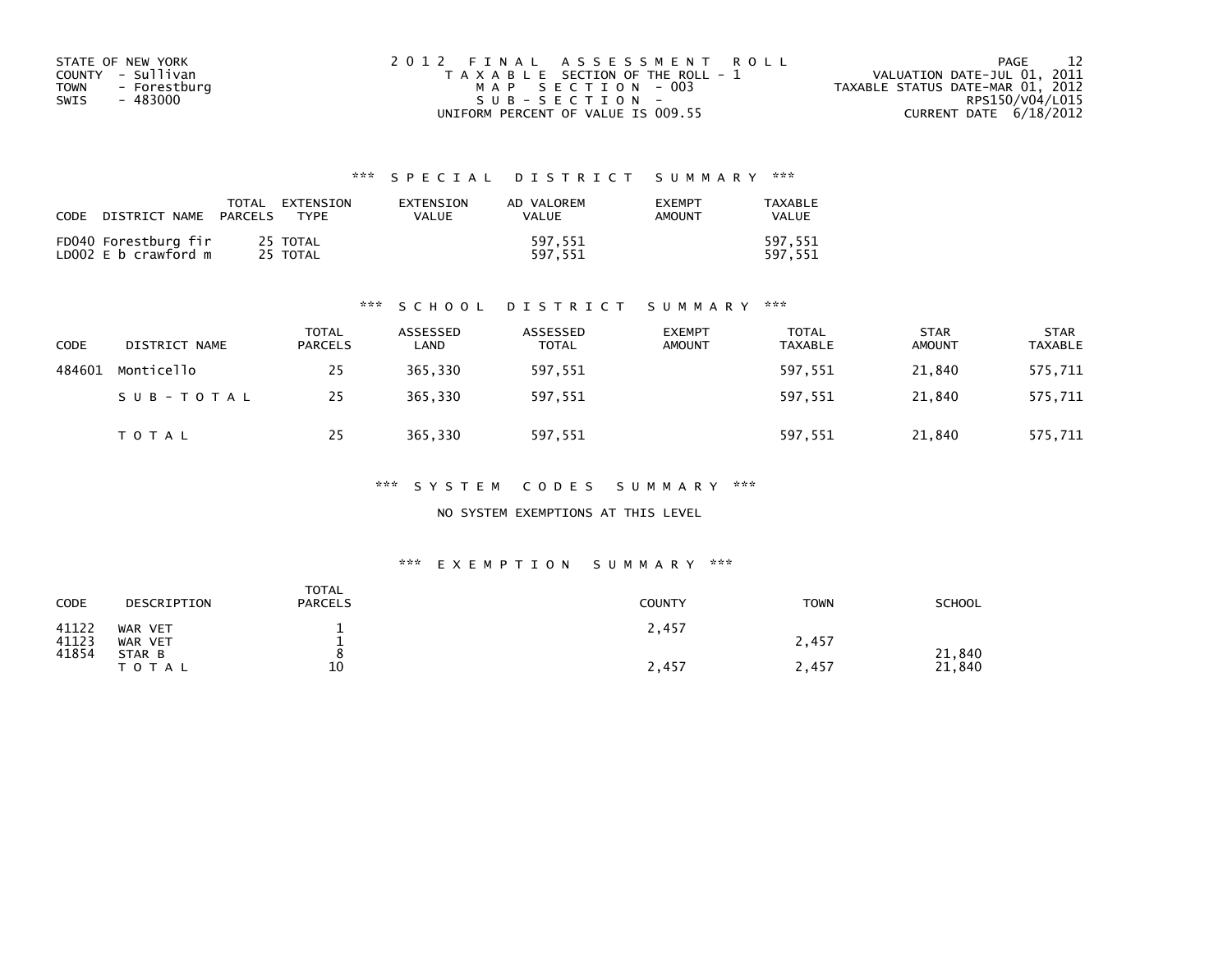| STATE OF NEW YORK           | 2012 FINAL ASSESSMENT ROLL            | - 13<br>PAGE                     |
|-----------------------------|---------------------------------------|----------------------------------|
| COUNTY - Sullivan           | T A X A B L E SECTION OF THE ROLL - 1 | VALUATION DATE-JUL 01, 2011      |
| <b>TOWN</b><br>- Forestburg | MAP SECTION - 003                     | TAXABLE STATUS DATE-MAR 01, 2012 |
| SWIS<br>- 483000            | SUB-SECTION-                          | RPS150/V04/L015                  |
|                             | UNIFORM PERCENT OF VALUE IS 009.55    | CURRENT DATE 6/18/2012           |

| <b>ROLL</b> | DESCRIPTION    | <b>TOTAL</b>   | ASSESSED | <b>ASSESSED</b> | <b>TAXABLE</b> | <b>TAXABLE</b> | <b>TAXABLE</b> | <b>STAR</b>    |
|-------------|----------------|----------------|----------|-----------------|----------------|----------------|----------------|----------------|
| <b>SEC</b>  |                | <b>PARCELS</b> | ∟AND     | TOTAL           | COUNT          | TOWN           | <b>SCHOOL</b>  | <b>TAXABLE</b> |
|             | <b>TAXABLE</b> |                | 365,330  | 597,551         | 595.094        | 595,094        | 597,551        | 575,711        |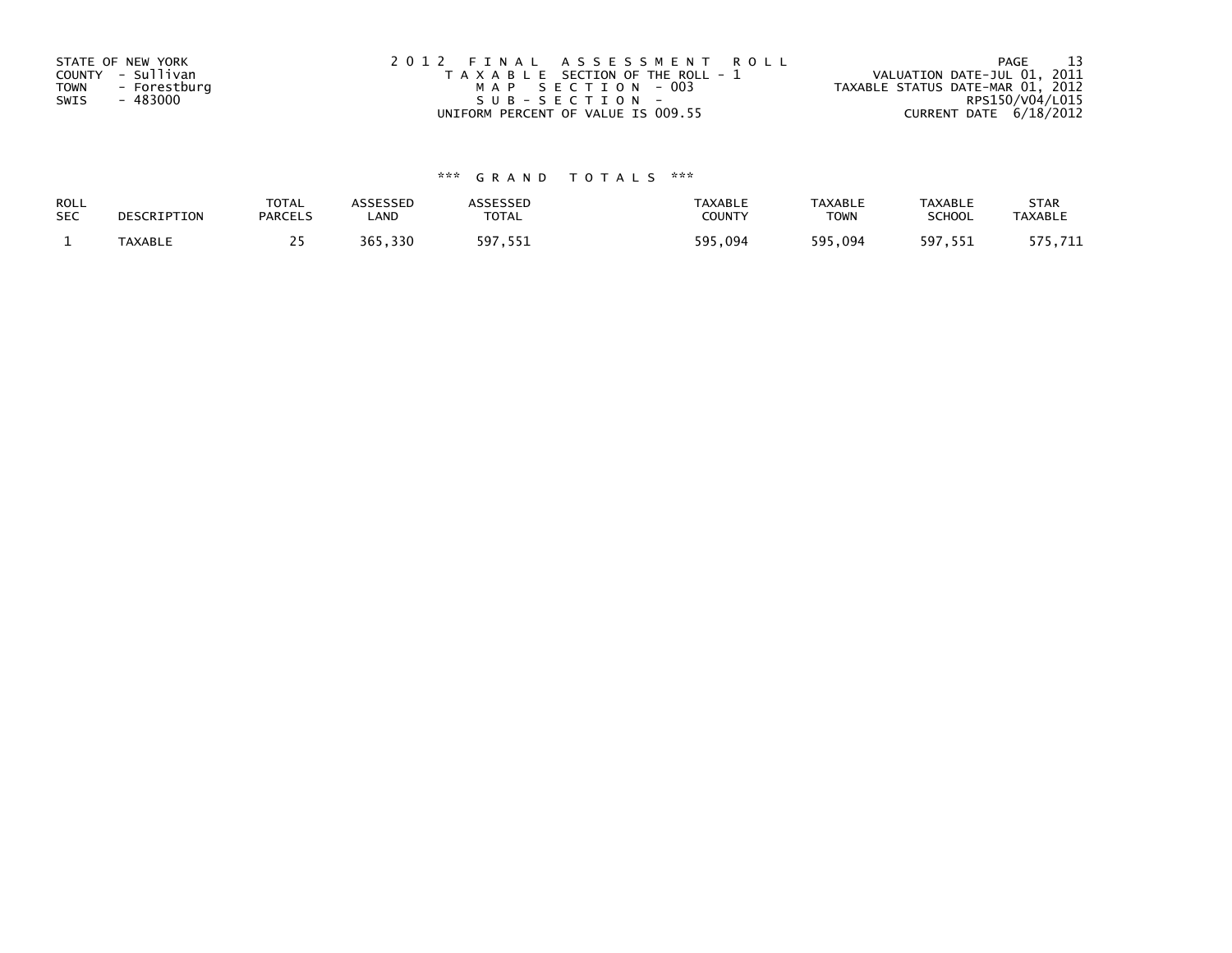| TAX MAP PARCEL NUMBER<br>PROPERTY LOCATION & CLASS ASSESSMENT EXEMPTION CODE---------------COUNTY-------TOWN-----SCHOOL<br>LAND<br>TAXABLE VALUE<br>CURRENT OWNERS NAME<br>SCHOOL DISTRICT<br>TAX DESCRIPTION<br>TOTAL<br>PARCEL SIZE/GRID COORD<br>SPECIAL DISTRICTS<br><b>CURRENT OWNERS ADDRESS</b><br>ACCOUNT NO.<br>2 Bradford Rd<br>026700<br>$4. -1 - 1$<br>210 1 Family Res - WTRFNT<br>44,052<br>COUNTY TAXABLE VALUE<br>1,444<br>44,052<br>484601<br>Kasdan Abraham<br>Monticello<br><b>TOWN</b><br>TAXABLE VALUE<br>44,052<br>Kasdan Marcia S<br>G1 23 Div 1<br>44,052<br>SCHOOL TAXABLE VALUE<br>FD040 Forestburg fire dist<br>44,052 TO<br>64 Hickory St<br><b>ACRES</b><br>1.81<br>Englewood Cliffs, NJ<br>EAST-0408997 NRTH-0574886<br>LD002 E b crawford mem lib<br>44,052 TO<br>07632-1539 DEED BOOK 2740 PG-164<br>461,300<br>FULL MARKET VALUE<br>037151<br>Philwold Rd<br>$4. -1 - 4.1$<br>312 Vac w/imprv<br>4,600<br>COUNTY TAXABLE VALUE<br>Monticello<br>484601<br>4,177<br>TAXABLE VALUE<br>4,600<br>Nolan Katarzyna<br><b>TOWN</b><br>4,600<br>129 Metropolitan Ave Apt 2A<br>ACRES<br>6.64<br>SCHOOL TAXABLE VALUE<br>4,600<br>EAST-0408012 NRTH-0574662<br>Brooklyn, NY 11211<br>FD040 Forestburg fire dist<br>4,600 TO<br>DEED BOOK 2010 PG-55837<br>LD002 E b crawford mem lib<br>4,600 TO<br>48,200<br>FULL MARKET VALUE<br>Bradford Rd<br>018625<br>$\mathbf{0}$<br>0<br>$4. -1 - 4.2$<br>210 1 Family Res - WTRFNT<br>41122<br>2.457<br>WAR VET<br>41123<br>$\Omega$<br>$\mathbf{0}$<br>Jonas Joyce P<br>Monticello<br>484601<br>1,467 WAR VET<br>2,457<br>$\Omega$<br>Jonas Gilbert<br>2 St Hse<br>45,796 STAR EN<br>41834<br>5,660 | STATE OF NEW YORK<br>COUNTY - Sullivan<br>- Forestburg<br>TOWN<br>$-483000$<br><b>SWIS</b> | 2 0 1 2<br>FINAL | TAX MAP NUMBER SEQUENCE | A S S E S S M E N T<br><b>ROLL</b><br>T A X A B L E SECTION OF THE ROLL - 1<br>UNIFORM PERCENT OF VALUE IS 009.55 | VALUATION DATE-JUL 01, 2011<br>TAXABLE STATUS DATE-MAR 01, 2012 | PAGE<br>14 |
|-----------------------------------------------------------------------------------------------------------------------------------------------------------------------------------------------------------------------------------------------------------------------------------------------------------------------------------------------------------------------------------------------------------------------------------------------------------------------------------------------------------------------------------------------------------------------------------------------------------------------------------------------------------------------------------------------------------------------------------------------------------------------------------------------------------------------------------------------------------------------------------------------------------------------------------------------------------------------------------------------------------------------------------------------------------------------------------------------------------------------------------------------------------------------------------------------------------------------------------------------------------------------------------------------------------------------------------------------------------------------------------------------------------------------------------------------------------------------------------------------------------------------------------------------------------------------------------------------------------------------------------------------------------------------|--------------------------------------------------------------------------------------------|------------------|-------------------------|-------------------------------------------------------------------------------------------------------------------|-----------------------------------------------------------------|------------|
|                                                                                                                                                                                                                                                                                                                                                                                                                                                                                                                                                                                                                                                                                                                                                                                                                                                                                                                                                                                                                                                                                                                                                                                                                                                                                                                                                                                                                                                                                                                                                                                                                                                                       |                                                                                            |                  |                         |                                                                                                                   |                                                                 |            |
|                                                                                                                                                                                                                                                                                                                                                                                                                                                                                                                                                                                                                                                                                                                                                                                                                                                                                                                                                                                                                                                                                                                                                                                                                                                                                                                                                                                                                                                                                                                                                                                                                                                                       |                                                                                            |                  |                         |                                                                                                                   |                                                                 |            |
|                                                                                                                                                                                                                                                                                                                                                                                                                                                                                                                                                                                                                                                                                                                                                                                                                                                                                                                                                                                                                                                                                                                                                                                                                                                                                                                                                                                                                                                                                                                                                                                                                                                                       |                                                                                            |                  |                         |                                                                                                                   |                                                                 |            |
| 43,339<br>New York, NY 10021<br><b>ACRES</b><br>3.00<br><b>TOWN</b><br>TAXABLE VALUE<br>EAST-0408576 NRTH-0574499<br>SCHOOL TAXABLE VALUE<br>40,136<br>479,500<br>FD040 Forestburg fire dist<br>45,796 TO<br>FULL MARKET VALUE<br>LD002 E b crawford mem lib<br>45,796 TO                                                                                                                                                                                                                                                                                                                                                                                                                                                                                                                                                                                                                                                                                                                                                                                                                                                                                                                                                                                                                                                                                                                                                                                                                                                                                                                                                                                             | 215 E 80th St                                                                              | $G1 23$ Div $1$  |                         | COUNTY TAXABLE VALUE                                                                                              | 43,339                                                          |            |
| 4 Philwold Rd<br>018640<br>63,700<br>$4. - 1 - 5$<br>250 Estate<br>- WTRFNT<br>COUNTY TAXABLE VALUE<br>3,466<br>63,700<br>Jones, Jessica Rev.Lv.Trust<br>Monticello<br>484601<br>TAXABLE VALUE<br><b>TOWN</b><br>63.700<br>63,700<br>Jessica Jones<br>2 St Hse &<br>SCHOOL TAXABLE VALUE<br>4 Philwold Rd<br>FD040 Forestburg fire dist<br>63,700 TO<br>Garage<br>Forestburgh, NY 12777<br>9.67<br>LD002 E b crawford mem lib<br>63,700 TO<br>ACRES<br>EAST-0408244 NRTH-0574280<br>DEED BOOK 3052 PG-490<br>667,000<br>FULL MARKET VALUE                                                                                                                                                                                                                                                                                                                                                                                                                                                                                                                                                                                                                                                                                                                                                                                                                                                                                                                                                                                                                                                                                                                             |                                                                                            |                  |                         |                                                                                                                   |                                                                 |            |
| 037200<br>County Road 101 Rd<br>$4. - 1 - 6$<br>38,005<br>322 Rural vac>10<br>COUNTY TAXABLE VALUE<br>484601<br>Farrow Jill A<br>38,005<br>38,005<br>Monticello<br>TAXABLE VALUE<br><b>TOWN</b><br>38,005<br>36 Benton Ave<br>Vacant Land<br>SCHOOL TAXABLE VALUE<br>38,005<br>Monticello, NY 12701<br>ACRES 72.97<br>FD040 Forestburg fire dist<br>38,005 TO<br>EAST-0406927 NRTH-0574330<br>LD002 E b crawford mem lib<br>38,005 TO<br>DEED BOOK 3251 PG-226<br>398,000<br>FULL MARKET VALUE                                                                                                                                                                                                                                                                                                                                                                                                                                                                                                                                                                                                                                                                                                                                                                                                                                                                                                                                                                                                                                                                                                                                                                        |                                                                                            |                  |                         |                                                                                                                   |                                                                 |            |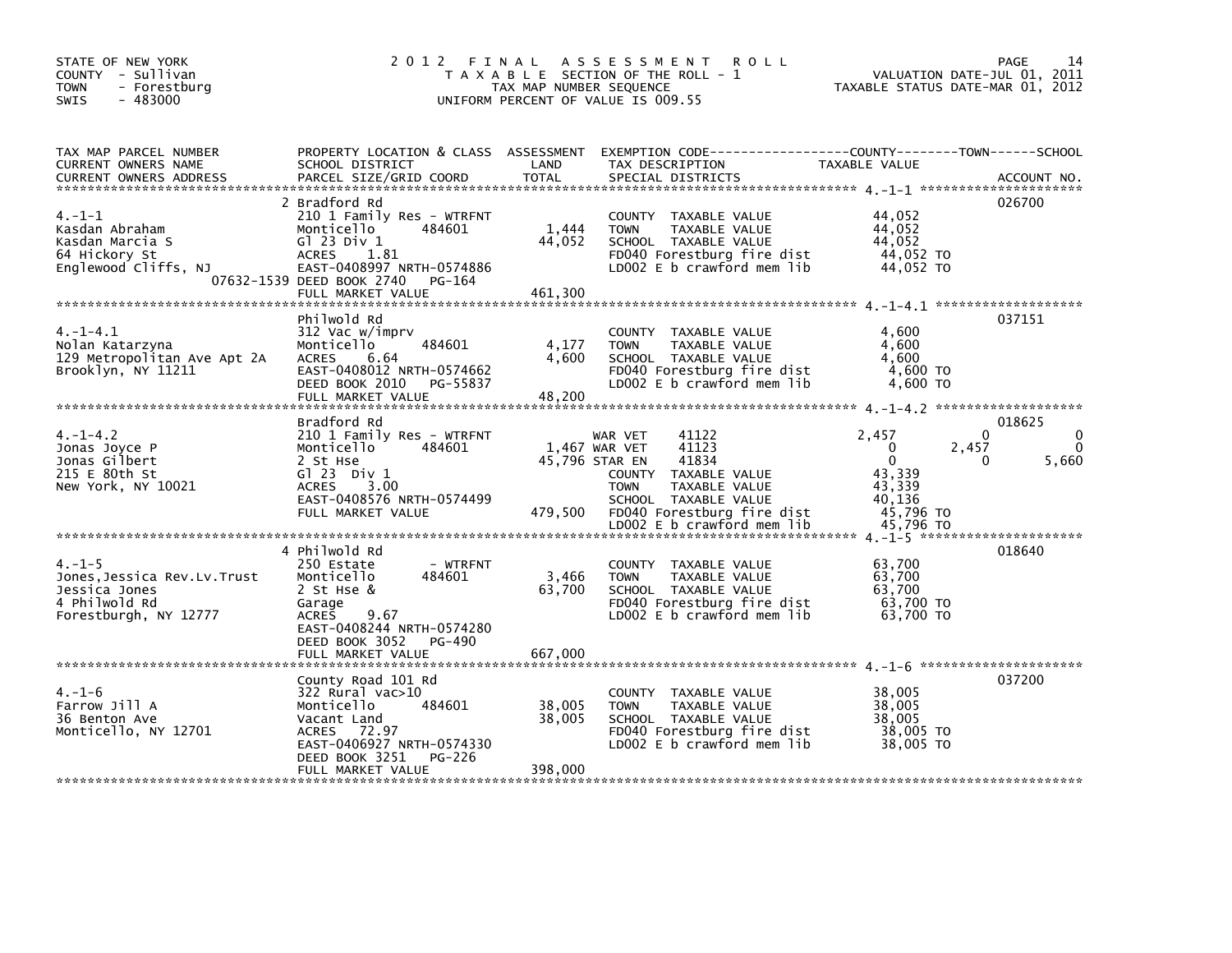| STATE OF NEW YORK<br>COUNTY - Sullivan<br><b>TOWN</b><br>- Forestburg<br>$-483000$<br><b>SWIS</b>                                                                           | 2 0 1 2                                                                                                                                                                            | FINAL<br>TAX MAP NUMBER SEQUENCE | A S S E S S M E N T<br><b>ROLL</b><br>T A X A B L E SECTION OF THE ROLL - 1<br>UNIFORM PERCENT OF VALUE IS 009.55                                                                    | VALUATION DATE-JUL 01, 2011<br>TAXABLE STATUS DATE-MAR 01, 2012                            | 15<br>PAGE            |
|-----------------------------------------------------------------------------------------------------------------------------------------------------------------------------|------------------------------------------------------------------------------------------------------------------------------------------------------------------------------------|----------------------------------|--------------------------------------------------------------------------------------------------------------------------------------------------------------------------------------|--------------------------------------------------------------------------------------------|-----------------------|
| TAX MAP PARCEL NUMBER<br><b>CURRENT OWNERS NAME</b><br><b>CURRENT OWNERS ADDRESS</b>                                                                                        | SCHOOL DISTRICT<br>PARCEL SIZE/GRID COORD                                                                                                                                          | LAND<br><b>TOTAL</b>             | PROPERTY LOCATION & CLASS ASSESSMENT EXEMPTION CODE----------------COUNTY-------TOWN------SCHOOL<br>TAX DESCRIPTION<br>SPECIAL DISTRICTS                                             | TAXABLE VALUE                                                                              | ACCOUNT NO.           |
| $4. - 1 - 7$<br>Lost Lake Resort<br>Double Diamond Companies<br>5495 Beltline Rd Ste 200<br>Dallas, TX 75254                                                                | Railroad<br>314 Rural vac<10<br>Monticello<br>484601<br>Abandoned Rail Bed<br>2.26<br><b>ACRES</b><br>EAST-0406284 NRTH-0574824<br>DEED BOOK 2010 PG-53366<br>FULL MARKET VALUE    | 700<br>700<br>7,300              | COUNTY TAXABLE VALUE<br><b>TOWN</b><br>TAXABLE VALUE<br>SCHOOL TAXABLE VALUE<br>FD040 Forestburg fire dist<br>LD002 E b crawford mem lib                                             | 700<br>700<br>700<br>700 TO<br>700 TO                                                      |                       |
| $4. -1 - 10.1$<br>Gillman Pond LLC<br>Stuart Salenger, Member<br>194 Freeman St Fl 1st<br>Brooklyn, NY 11222-1485<br>MAY BE SUBJECT TO PAYMENT<br>UNDER AGDIST LAW TIL 2016 | Bradford Rd<br>184 Xotic lvestk - WTRFNT<br>Monticello<br>484601<br>Vacant Land<br>pond<br>ACRES 100.88<br>EAST-0409155 NRTH-0573416<br>DEED BOOK 3025 PG-549<br>FULL MARKET VALUE | 21,000<br>21,000<br>219,900      | AGRI DIST 41720<br>COUNTY TAXABLE VALUE<br>TAXABLE VALUE<br><b>TOWN</b><br>SCHOOL TAXABLE VALUE<br>FD040 Forestburg fire dist<br>LD002 E b crawford mem lib                          | 19,675<br>19,675<br>1,325<br>1,325<br>1,325<br>21,000 TO<br>21,000 TO                      | 026350<br>19,675      |
| $4. -1 - 10.2$<br>Lost Lake Resort<br>Double Diamond Companies<br>5495 Beltline Rd Ste 200<br>Dallas, TX 75254                                                              | Forestburgh No Line<br>322 Rural vac>10<br>484601<br>Monticello<br>Vacant Lot<br>ACRES 19.00<br>EAST-0405811 NRTH-0574470<br>DEED BOOK 2010 PG-53366<br>FULL MARKET VALUE          | 6,600<br>6,600<br>69,100         | COUNTY TAXABLE VALUE<br><b>TOWN</b><br>TAXABLE VALUE<br>SCHOOL TAXABLE VALUE<br>FD040 Forestburg fire dist<br>LD002 E b crawford mem lib                                             | 6,600<br>6,600<br>6,600<br>6,600 TO<br>6.600 TO                                            |                       |
| $4.-1-10.5$<br>Wechsler Benjamin I<br>One Bradford Rd<br>Forestburgh, NY 12777                                                                                              | Gillman Pond<br>314 Rural vac<10<br>484601<br>Monticello<br>Vacant Land<br>ACRES<br>8.40<br>EAST-0409323 NRTH-0574823<br>DEED BOOK 1311<br>PG-247<br>FULL MARKET VALUE             | 5,900<br>5,900<br>61,800         | COUNTY TAXABLE VALUE<br><b>TOWN</b><br>TAXABLE VALUE<br>SCHOOL TAXABLE VALUE<br>FD040 Forestburg fire dist<br>LD002 E b crawford mem lib                                             | 5,900<br>5,900<br>5.900<br>5,900 TO<br>5,900 TO                                            |                       |
| $4. -1 - 10.6$<br>Philwold LLC<br>Stuart Salenger-Member<br>194 Freeman St Fl 1st<br>Brooklyn, NY 11222-1485<br>MAY BE SUBJECT TO PAYMENT                                   | 1291 Cold Spring Rd<br>184 Xotic lvestk - WTRFNT<br>484601<br>Monticello<br>Mansion<br>Garage-Shed<br>ACRES 16.02<br>EAST-0407896 NRTH-0573502<br>DEED BOOK 3025<br>PG-618         |                                  | AGRI BLDGS 41700<br>11,034 AGRI BLDGS 41700<br>112,814 AGRI DIST 41720<br>COUNTY TAXABLE VALUE<br><b>TOWN</b><br>TAXABLE VALUE<br>SCHOOL TAXABLE VALUE<br>FD040 Forestburg fire dist | 14<br>14<br>14,900<br>14,900<br>5,542<br>5,542<br>92,358<br>92,358<br>92,358<br>112,814 TO | 14<br>14,900<br>5,542 |
| UNDER AGDIST LAW TIL 2017                                                                                                                                                   | FULL MARKET VALUE                                                                                                                                                                  | 1181,298                         | LD002 E b crawford mem lib                                                                                                                                                           | 112,814 TO                                                                                 |                       |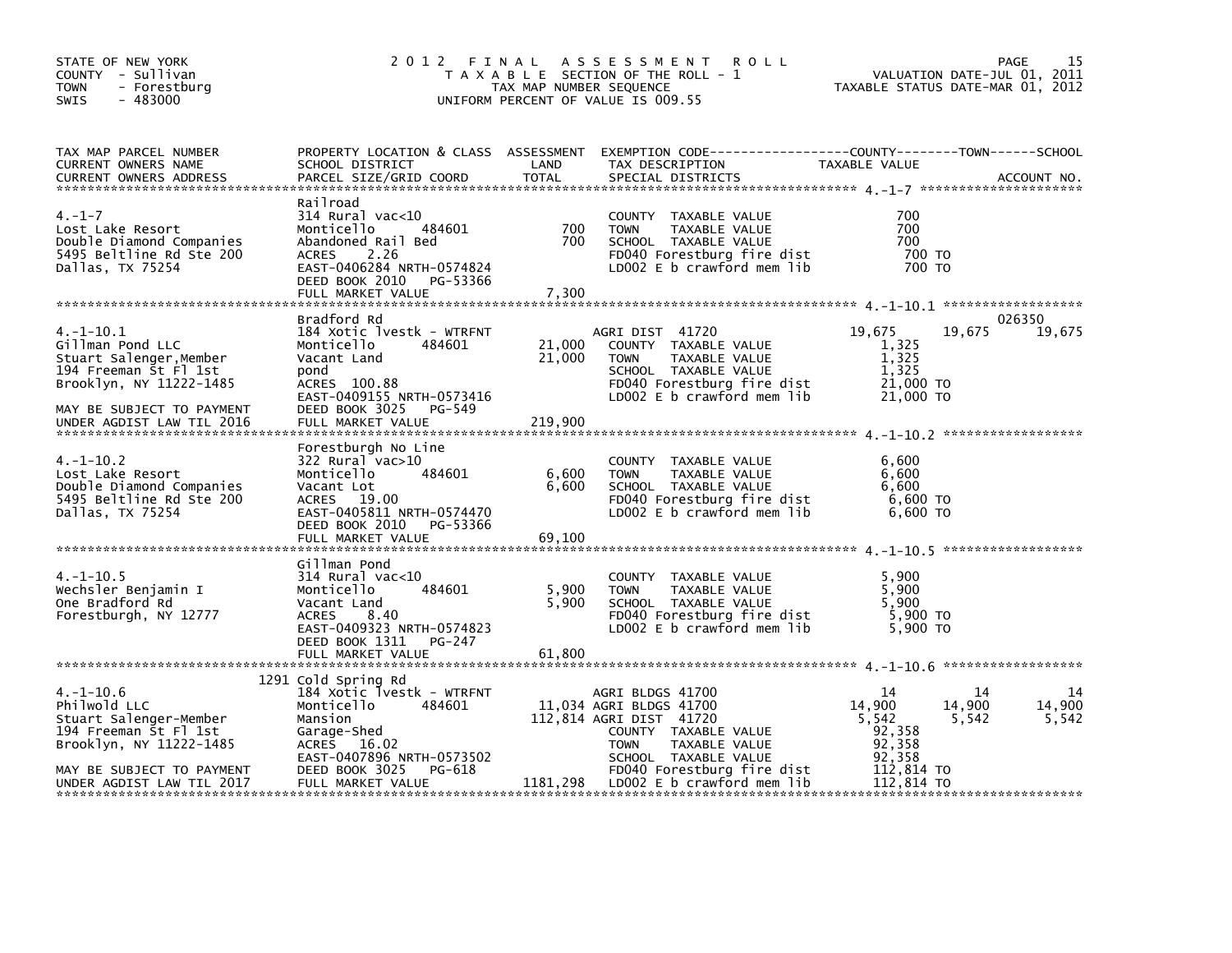| STATE OF NEW YORK<br>COUNTY - Sullivan<br><b>TOWN</b><br>- Forestburg<br>$-483000$<br><b>SWIS</b>                                                                                | 2012 FINAL                                                                                                                                                                                     | TAX MAP NUMBER SEQUENCE    | A S S E S S M E N T<br><b>ROLL</b><br>T A X A B L E SECTION OF THE ROLL - 1<br>UNIFORM PERCENT OF VALUE IS 009.55                                            | VALUATION DATE-JUL 01, 2011<br>TAXABLE STATUS DATE-MAR 01, 2012     | PAGE     | 16          |
|----------------------------------------------------------------------------------------------------------------------------------------------------------------------------------|------------------------------------------------------------------------------------------------------------------------------------------------------------------------------------------------|----------------------------|--------------------------------------------------------------------------------------------------------------------------------------------------------------|---------------------------------------------------------------------|----------|-------------|
| TAX MAP PARCEL NUMBER<br>CURRENT OWNERS NAME<br><b>CURRENT OWNERS ADDRESS</b>                                                                                                    | PROPERTY LOCATION & CLASS ASSESSMENT<br>SCHOOL DISTRICT<br>PARCEL SIZE/GRID COORD                                                                                                              | LAND<br><b>TOTAL</b>       | EXEMPTION CODE-----------------COUNTY-------TOWN------SCHOOL<br>TAX DESCRIPTION<br>SPECIAL DISTRICTS                                                         | TAXABLE VALUE                                                       |          | ACCOUNT NO. |
| $4. -1 - 10.7$<br>Barnhart Trust Kathrine<br>4 Bradford Rd<br>Forestburgh, NY 12777                                                                                              | 4 Bradford Rd<br>210 1 Family Res - WTRFNT<br>Monticello<br>484601<br>2 St Hse 2 Car Garage<br>9.64<br><b>ACRES</b><br>EAST-0409538 NRTH-0574398<br>DEED BOOK 3624 PG-633<br>FULL MARKET VALUE | 3,500<br>25,592<br>268,000 | 41834<br>STAR EN<br>COUNTY TAXABLE VALUE<br>TAXABLE VALUE<br><b>TOWN</b><br>SCHOOL TAXABLE VALUE<br>FD040 Forestburg fire dist<br>LD002 E b crawford mem lib | $\mathbf 0$<br>25,592<br>25,592<br>19,932<br>25,592 TO<br>25,592 TO | $\Omega$ | 5,660       |
| $4. -1 - 10.8$<br>Black Bear Forest LLC<br>Stuart Salenger, Member<br>194 Freeman St Fl 1st<br>Brooklyn, NY 11222-1485<br>MAY BE SUBJECT TO PAYMENT<br>UNDER AGDIST LAW TIL 2016 | Gilman Pond<br>314 Rural vac<10 - WTRFNT<br>Monticello<br>484601<br><b>ACRES</b><br>4.53<br>EAST-0407928 NRTH-0574084<br>DEED BOOK 3025 PG-623<br>FULL MARKET VALUE                            | 3,207<br>3,207<br>33,600   | AGRI DIST 41720<br>COUNTY TAXABLE VALUE<br>TAXABLE VALUE<br><b>TOWN</b><br>SCHOOL TAXABLE VALUE<br>FD040 Forestburg fire dist<br>LD002 E b crawford mem lib  | 3,031<br>176<br>176<br>176<br>3,207 TO<br>3,207 TO                  | 3,031    | 3,031       |
| $4. -1 - 10.11$<br>Wechsler Benjamin I<br>One Bradford Rd<br>Forestburgh, NY 12777                                                                                               | One Bradford Rd<br>210 1 Family Res - WTRFNT<br>Monticello<br>484601<br>House, Shed<br><b>ACRES</b><br>7.19<br>EAST-0408284 NRTH-0575067<br>DEED BOOK 1652<br>PG-311<br>FULL MARKET VALUE      | 3,000<br>38,700<br>405,200 | COUNTY TAXABLE VALUE<br><b>TOWN</b><br>TAXABLE VALUE<br>SCHOOL TAXABLE VALUE<br>FD040 Forestburg fire dist<br>LD002 E b crawford mem lib                     | 38,700<br>38,700<br>38,700<br>38,700 TO<br>38,700 TO                |          |             |
| $4. -1 - 10.12$<br>Anschlowar Jeffrey R<br>Anschlowar Irene S<br>59-30 54th St<br>Maspeth, NY 11378                                                                              | 225 Hatchery Rd<br>210 1 Family Res<br>484601<br>Monticello<br>house, garage<br>ACRES<br>5.38<br>EAST-0411398 NRTH-0568838<br>DEED BOOK 3572<br>PG-559<br>FULL MARKET VALUE                    | 2,600<br>19,600<br>205,200 | COUNTY TAXABLE VALUE<br>TAXABLE VALUE<br><b>TOWN</b><br>SCHOOL TAXABLE VALUE<br>FD040 Forestburg fire dist<br>LD002 $E$ b crawford mem lib                   | 19,600<br>19,600<br>19,600<br>19,600 TO<br>19,600 TO                |          |             |
| $4. -1 - 10.13$<br>Coleman John J<br>Coleman Peyton King<br>401 W 25th St Apt 10B<br>New York, NY 10001                                                                          | 241 Hatchery Rd<br>260 Seasonal res<br>Monticello<br>484601<br>cabin<br><b>ACRES</b><br>2.51<br>EAST-0411473 NRTH-0568537<br>DEED BOOK 2987<br>PG-55<br>FULL MARKET VALUE                      | 1,227<br>7,900<br>82,700   | COUNTY TAXABLE VALUE<br>TAXABLE VALUE<br><b>TOWN</b><br>SCHOOL TAXABLE VALUE<br>FD040 Forestburg fire dist<br>LD002 E b crawford mem lib                     | 7,900<br>7,900<br>7.900<br>7,900 то<br>7,900 TO                     |          |             |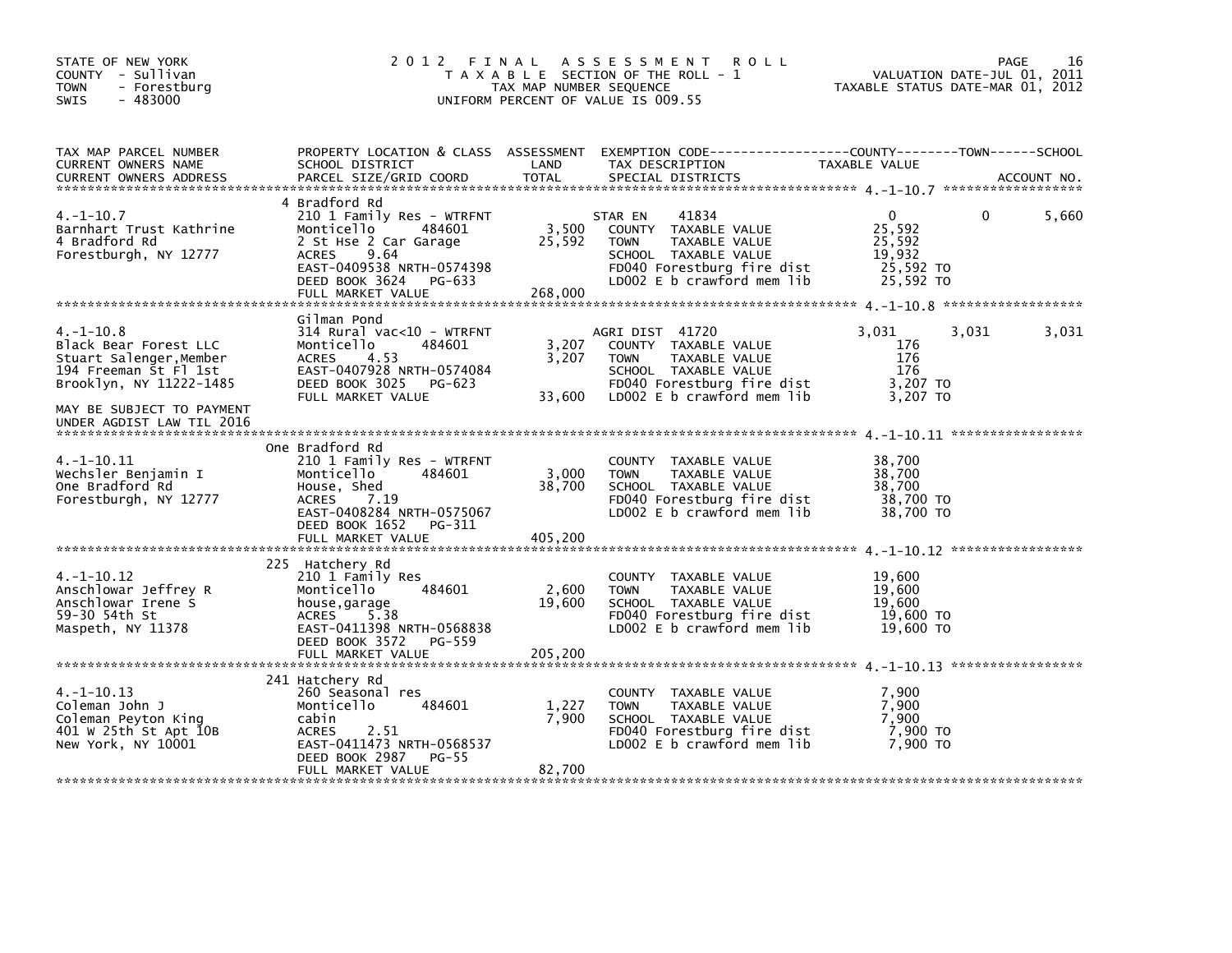| STATE OF NEW YORK<br>COUNTY - Sullivan<br><b>TOWN</b><br>- Forestburg<br>$-483000$<br><b>SWIS</b>                                                                                  | 2012 FINAL                                                                                                                                                                     | TAX MAP NUMBER SEQUENCE  | A S S E S S M E N T<br><b>ROLL</b><br>T A X A B L E SECTION OF THE ROLL - 1<br>UNIFORM PERCENT OF VALUE IS 009.55                                           | VALUATION DATE-JUL 01, 2011<br>TAXABLE STATUS DATE-MAR 01, 2012 | 17<br>PAGE  |
|------------------------------------------------------------------------------------------------------------------------------------------------------------------------------------|--------------------------------------------------------------------------------------------------------------------------------------------------------------------------------|--------------------------|-------------------------------------------------------------------------------------------------------------------------------------------------------------|-----------------------------------------------------------------|-------------|
| TAX MAP PARCEL NUMBER<br>CURRENT OWNERS NAME<br><b>CURRENT OWNERS ADDRESS</b>                                                                                                      | SCHOOL DISTRICT<br>PARCEL SIZE/GRID COORD                                                                                                                                      | LAND<br><b>TOTAL</b>     | PROPERTY LOCATION & CLASS ASSESSMENT EXEMPTION CODE-----------------COUNTY-------TOWN------SCHOOL<br>TAX DESCRIPTION<br>SPECIAL DISTRICTS                   | TAXABLE VALUE                                                   | ACCOUNT NO. |
| $4. -1 - 10.14$<br>Timber Rattlesnake LLC<br>Stuart Salenger- Member<br>194 Freeman St Fl 1st<br>Brooklyn, NY 11222-1485<br>MAY BE SUBJECT TO PAYMENT<br>UNDER AGDIST LAW TIL 2016 | E. Side Hatchery Rd<br>105 Vac farmland<br>484601<br>Monticello<br>Vacant Lot<br>7.21<br>ACRES<br>EAST-0411373 NRTH-0569316<br>DEED BOOK 2827 PG-692<br>FULL MARKET VALUE      | 1,820<br>1,820<br>19,100 | AGRI DIST 41720<br>COUNTY TAXABLE VALUE<br><b>TOWN</b><br>TAXABLE VALUE<br>SCHOOL TAXABLE VALUE<br>FD040 Forestburg fire dist<br>LD002 E b crawford mem lib | 1,733<br>1,733<br>87<br>87<br>87<br>1,820 TO<br>1,820 TO        | 1,733       |
| $4. -1 - 10.15$<br>Poulakakos Peter<br>Poulakakos Lisa<br>30 West St Apt #8E<br>New York, NY 10004                                                                                 | E. Side Hatchery Rd<br>314 Rural vac<10<br>484601<br>Monticello<br>Vacant Lot<br>ACRES<br>5.01<br>EAST-0412753 NRTH-0568300<br>DEED BOOK 2010<br>PG-56997<br>FULL MARKET VALUE | 2,500<br>2,500<br>26,200 | COUNTY TAXABLE VALUE<br><b>TOWN</b><br>TAXABLE VALUE<br>SCHOOL TAXABLE VALUE<br>FD040 Forestburg fire dist<br>LD002 E b crawford mem lib                    | 2,500<br>2,500<br>2,500<br>2,500 TO<br>2,500 TO                 |             |
| 4.-1-10.16<br>Albert Eugene<br>86 Greenwood Ln<br>Mt.Kisco, NY 10549                                                                                                               | N. Hatchery Rd<br>322 Rural vac>10 - WTRFNT<br>Monticello<br>484601<br>Vacant Lot<br>ACRES 15.05<br>EAST-0413789 NRTH-0567616<br>DEED BOOK 2098<br>PG-338<br>FULL MARKET VALUE | 7,400<br>7,400<br>77,500 | COUNTY TAXABLE VALUE<br><b>TOWN</b><br>TAXABLE VALUE<br>SCHOOL TAXABLE VALUE<br>FD040 Forestburg fire dist<br>LD002 E b crawford mem lib                    | 7,400<br>7,400<br>7,400<br>7,400 TO<br>7,400 TO                 |             |
| $4. -1 - 10.17$<br>Devine Donald<br>10 Tuxedo Rd<br>Rumson, NJ 07760                                                                                                               | E/s Wilderness Trl<br>312 Vac w/imprv<br>Monticello<br>484601<br>cabin<br>5.01<br><b>ACRES</b><br>EAST-0412279 NRTH-0567779<br>DEED BOOK 3510<br>PG-641<br>FULL MARKET VALUE   | 2,500<br>7,500<br>78,500 | COUNTY TAXABLE VALUE<br>TAXABLE VALUE<br><b>TOWN</b><br>SCHOOL TAXABLE VALUE<br>FD040 Forestburg fire dist<br>LD002 E b crawford mem lib                    | 7,500<br>7,500<br>7,500<br>7,500 TO<br>7,500 TO                 |             |
| $4. -1 - 10.18$<br>Wechsler Benjamin I<br>One Bradford Rd<br>Forestburgh, NY 12777                                                                                                 | N Of Park Ave<br>322 Rural vac>10 - WTRFNT<br>Monticello<br>484601<br>Vacant Land<br>ACRES 15.09<br>EAST-0413926 NRTH-0568604<br>PG-350<br>DEED BOOK 2047<br>FULL MARKET VALUE | 7,400<br>7,400<br>77,500 | COUNTY TAXABLE VALUE<br>TAXABLE VALUE<br><b>TOWN</b><br>SCHOOL TAXABLE VALUE<br>FD040 Forestburg fire dist<br>LD002 E b crawford mem lib                    | 7,400<br>7,400<br>7.400<br>7,400 TO<br>7,400 TO                 |             |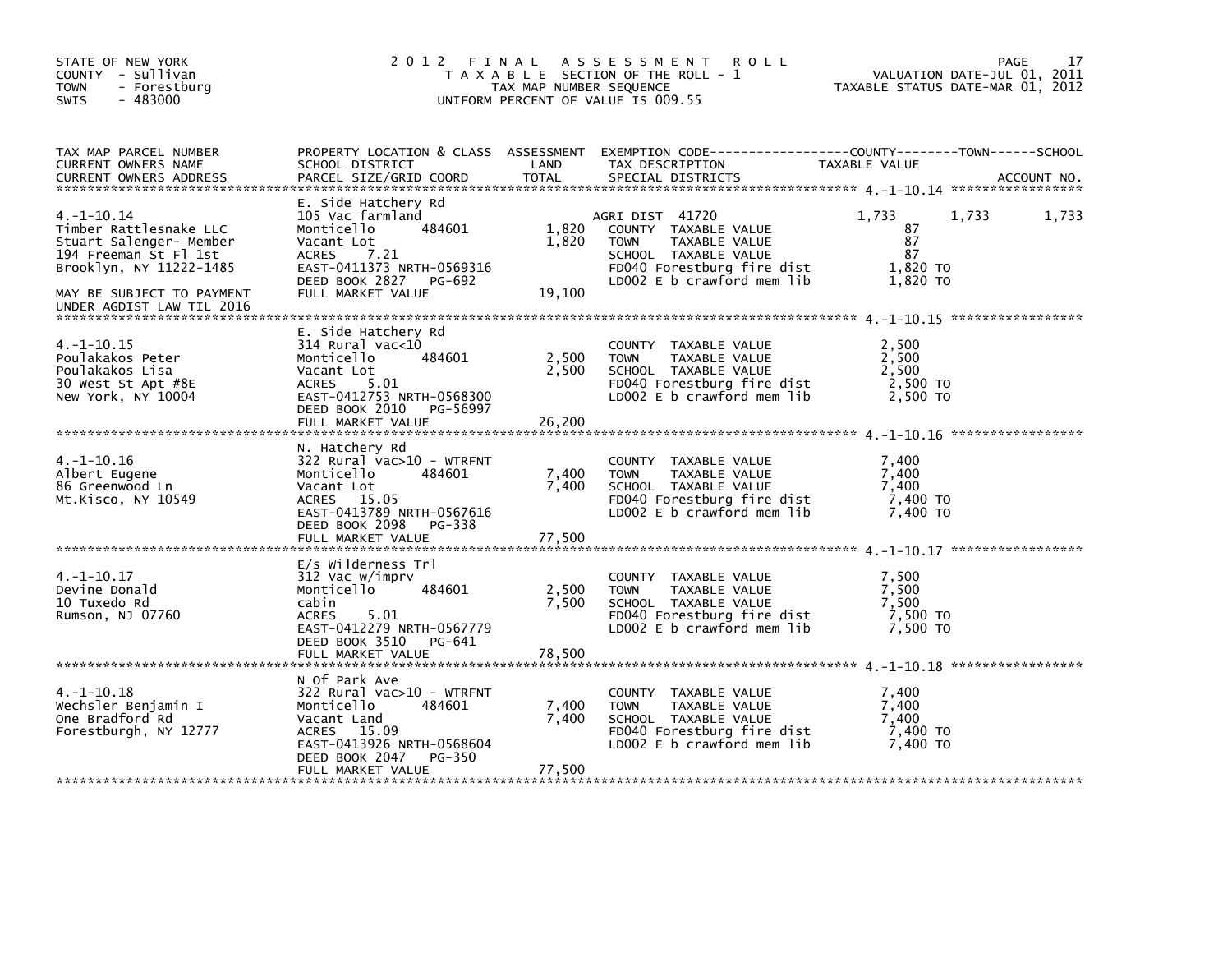| STATE OF NEW YORK<br>- Sullivan<br>COUNTY<br><b>TOWN</b><br>- Forestburg<br>$-483000$<br><b>SWIS</b> | 2 0 1 2                                                                                                                                                                             | FINAL<br>TAX MAP NUMBER SEQUENCE | ASSESSMENT ROLL<br>T A X A B L E SECTION OF THE ROLL - 1<br>UNIFORM PERCENT OF VALUE IS 009.55                                                      | PAGE<br>18<br>VALUATION DATE-JUL 01, 2011<br>TAXABLE STATUS DATE-MAR 01, 2012                                      |
|------------------------------------------------------------------------------------------------------|-------------------------------------------------------------------------------------------------------------------------------------------------------------------------------------|----------------------------------|-----------------------------------------------------------------------------------------------------------------------------------------------------|--------------------------------------------------------------------------------------------------------------------|
| TAX MAP PARCEL NUMBER<br><b>CURRENT OWNERS NAME</b>                                                  | SCHOOL DISTRICT                                                                                                                                                                     | LAND                             | TAX DESCRIPTION                                                                                                                                     | PROPERTY LOCATION & CLASS ASSESSMENT EXEMPTION CODE-----------------COUNTY-------TOWN------SCHOOL<br>TAXABLE VALUE |
| $4. -1 - 10.19$<br>Wechsler Benjamin I<br>One Bradford Rd<br>Forestburgh, NY 12777                   | N Of Park Ave South<br>$322$ Rural vac $>10$ - WTRFNT<br>Monticello<br>484601<br>Vacant Land<br>ACRES 22.13<br>EAST-0414176 NRTH-0569798<br>DEED BOOK 2165<br>PG-135                | 9,600<br>9,600                   | COUNTY TAXABLE VALUE<br><b>TOWN</b><br><b>TAXABLE VALUE</b><br>SCHOOL TAXABLE VALUE<br>FD040 Forestburg fire dist<br>LD002 $E$ b crawford mem $lib$ | 9.600<br>9,600<br>9,600<br>$9,600$ TO<br>$9.600$ TO                                                                |
| $4. -1 - 10.22$<br>Wechsler Benjamin I<br>One Bradford Rd<br>Forestburgh, NY 12777                   | Park Ave<br>$314$ Rural vac<10 - WTRFNT<br>484601<br>Monticello<br>vacant lot<br><b>ACRES</b><br>5.03<br>EAST-0413766 NRTH-0566927<br>DEED BOOK 3035<br>PG-140<br>FULL MARKET VALUE | 2,500<br>2,500<br>26,200         | COUNTY TAXABLE VALUE<br><b>TOWN</b><br>TAXABLE VALUE<br>SCHOOL TAXABLE VALUE<br>FD040 Forestburg fire dist<br>LD002 E b crawford mem lib            | 2,500<br>2,500<br>2,500<br>2,500 TO<br>2.500 TO                                                                    |
| $4. -1 - 10.23$<br>Anschlowar Jeffrey R<br>59-30 E 54th St<br>Maspeth, NY 11378                      | E Hatchery Rd<br>$322$ Rural vac $>10$<br>Monticello<br>484601<br>ACRES 84.95<br>DEED BOOK 3639<br>PG-286                                                                           | 8,300<br>8,300                   | COUNTY TAXABLE VALUE<br>TAXABLE VALUE<br><b>TOWN</b><br>SCHOOL TAXABLE VALUE<br>FD040 Forestburg fire dist                                          | 8,300<br>8,300<br>8,300<br>8.300 TO                                                                                |
| $4. -1 - 10.24$<br>DIJO LP<br>Jose Espanil<br>5041 Broadway<br>New York, NY 10034                    | E Hatchery Rd<br>210 1 Family Res<br>Monticello<br>484601<br>vacant lot<br><b>ACRES</b><br>5.02<br>DEED BOOK 3621<br>PG-692<br>FULL MARKET VALUE                                    | 2,500<br>25,800<br>270.200       | COUNTY TAXABLE VALUE<br><b>TAXABLE VALUE</b><br><b>TOWN</b><br>SCHOOL TAXABLE VALUE<br>FD040 Forestburg fire dist<br>$LD002 E b$ crawford mem lib   | 25,800<br>25,800<br>25,800<br>25,800 TO<br>25,800 TO                                                               |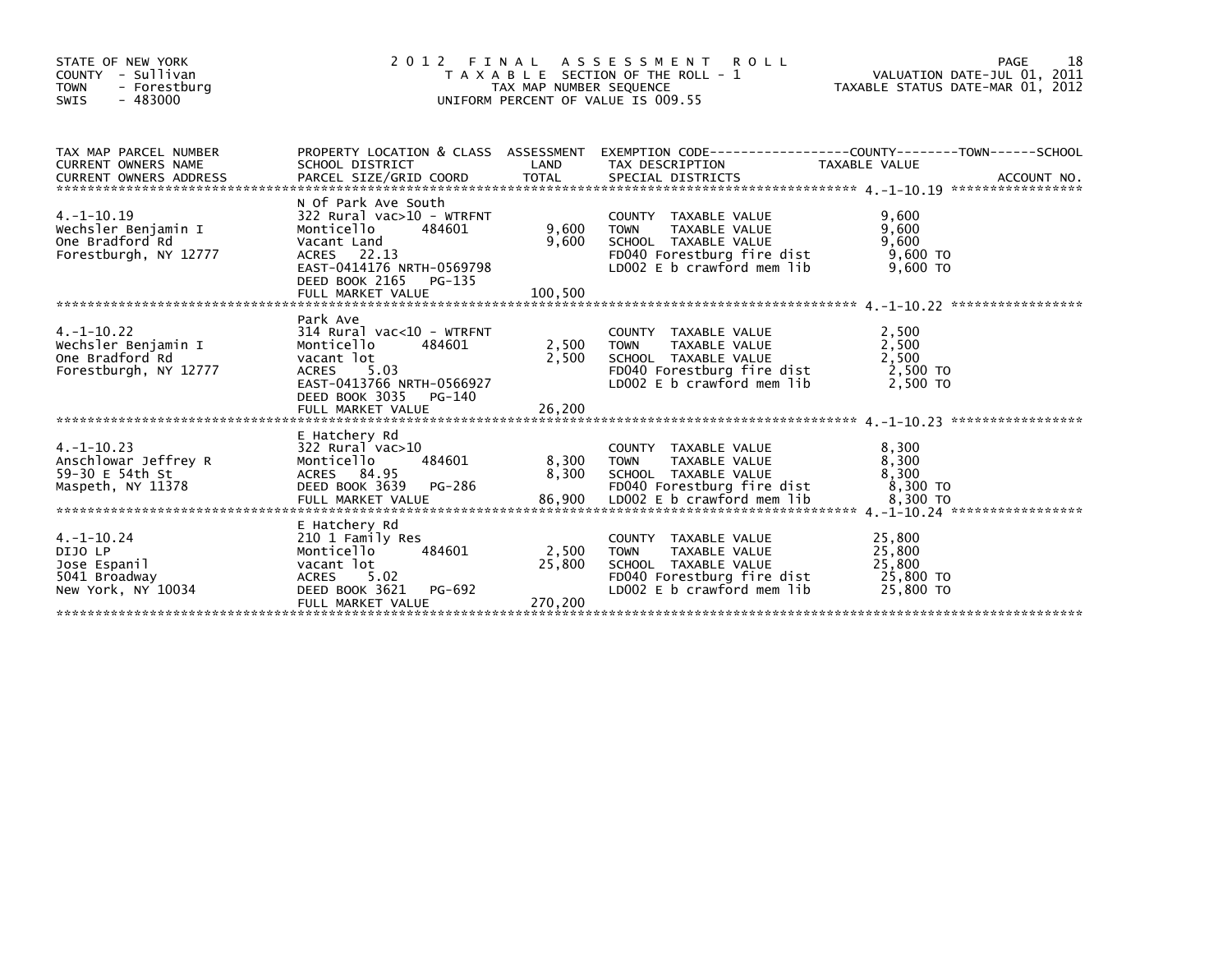| STATE OF NEW YORK    | 2012 FINAL ASSESSMENT ROLL            | 19<br>PAGE                       |
|----------------------|---------------------------------------|----------------------------------|
| COUNTY - Sullivan    | T A X A B L E SECTION OF THE ROLL - 1 | VALUATION DATE-JUL 01, 2011      |
| TOWN<br>- Forestburg | MAP SECTION - 004                     | TAXABLE STATUS DATE-MAR 01, 2012 |
| - 483000<br>SWIS     | $SUB - SECTION -$                     | RPS150/V04/L015                  |
|                      | UNIFORM PERCENT OF VALUE IS 009.55    | CURRENT DATE $6/18/2012$         |

| CODE | DISTRICT NAME                                | TOTAL<br>PARCELS | EXTENSION<br><b>TYPF</b> | EXTENSION<br>VALUE | AD VALOREM<br>VALUE | <b>EXEMPT</b><br>AMOUNT | TAXABLE<br>VALUE   |
|------|----------------------------------------------|------------------|--------------------------|--------------------|---------------------|-------------------------|--------------------|
|      | FD040 Forestburg fir<br>LD002 E b crawford m |                  | 24 TOTAL<br>24 TOTAL     |                    | 510.986<br>510.986  |                         | 510.986<br>510.986 |

#### \*\*\* S C H O O L D I S T R I C T S U M M A R Y \*\*\*

| <b>CODE</b> | DISTRICT NAME | TOTAL<br><b>PARCELS</b> | ASSESSED<br>LAND | ASSESSED<br><b>TOTAL</b> | <b>EXEMPT</b><br><b>AMOUNT</b> | TOTAL<br>TAXABLE | <b>STAR</b><br><b>AMOUNT</b> | <b>STAR</b><br><b>TAXABLE</b> |
|-------------|---------------|-------------------------|------------------|--------------------------|--------------------------------|------------------|------------------------------|-------------------------------|
| 484601      | Monticello    | 24                      | 151,847          | 510,986                  | 44,895                         | 466,091          | 11,320                       | 454,771                       |
|             | SUB-TOTAL     | 24                      | 151.847          | 510.986                  | 44.895                         | 466.091          | 11,320                       | 454,771                       |
|             | T O T A L     | 24                      | 151.847          | 510,986                  | 44,895                         | 466,091          | 11,320                       | 454,771                       |

#### \*\*\* S Y S T E M C O D E S S U M M A R Y \*\*\*

#### NO SYSTEM EXEMPTIONS AT THIS LEVEL

#### \*\*\* E X E M P T I O N S U M M A R Y \*\*\*

| <b>CODE</b>    | DESCRIPTION             | <b>TOTAL</b><br><b>PARCELS</b> | <b>COUNTY</b>    | <b>TOWN</b>      | <b>SCHOOL</b>    |
|----------------|-------------------------|--------------------------------|------------------|------------------|------------------|
| 41122<br>41123 | WAR VET<br>WAR VET      |                                | 2,457            | 2,457            |                  |
| 41700<br>41720 | AGRI BLDGS<br>AGRI DIST |                                | 14,914<br>29,981 | 14,914<br>29,981 | 14,914<br>29,981 |
| 41834          | STAR EN<br><b>TOTAL</b> |                                | 47,352           | 47,352           | 11,320<br>56,215 |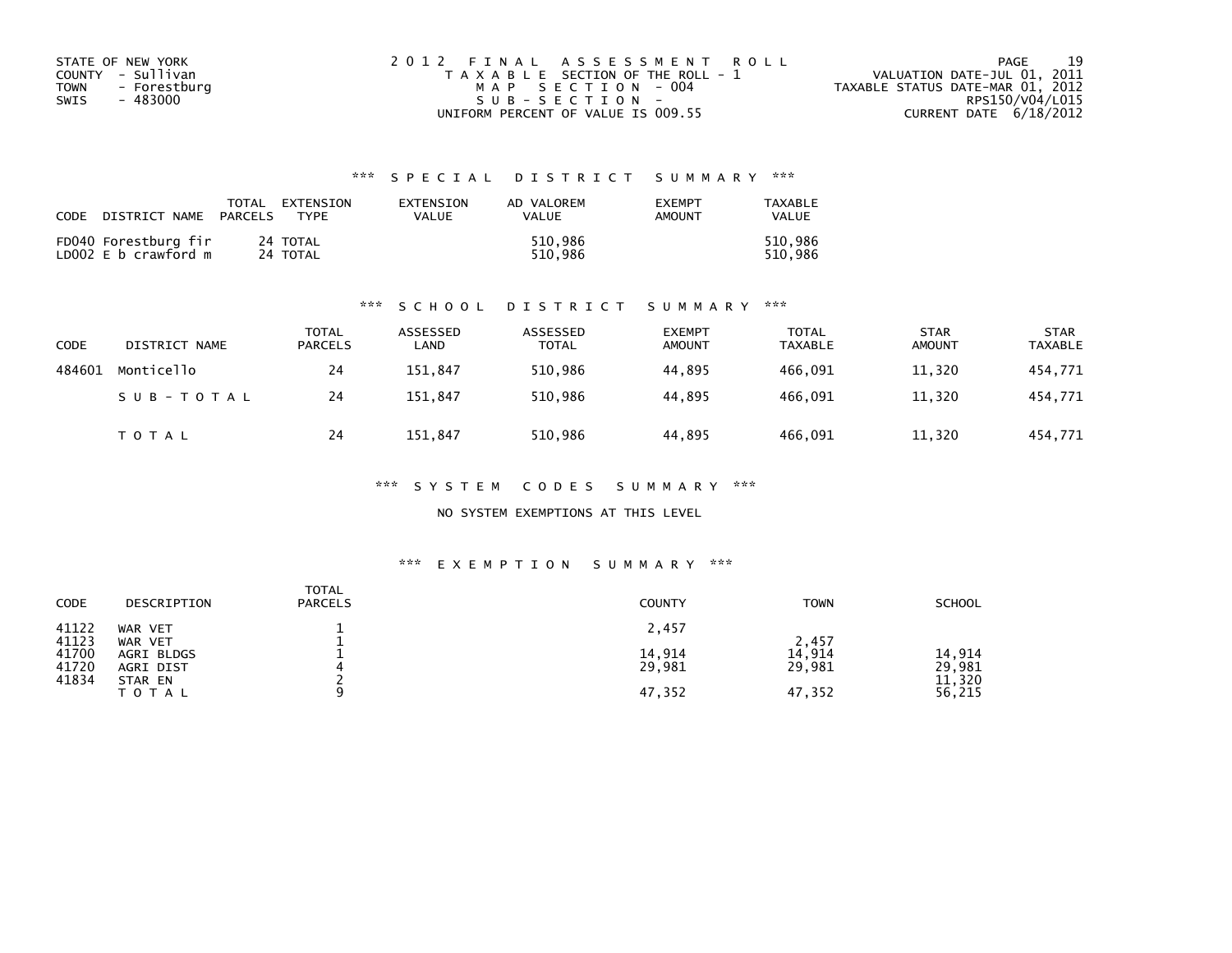| STATE OF NEW YORK           | 2012 FINAL ASSESSMENT ROLL            | -20<br>PAGE                      |
|-----------------------------|---------------------------------------|----------------------------------|
| COUNTY - Sullivan           | T A X A B L E SECTION OF THE ROLL - 1 | VALUATION DATE-JUL 01, 2011      |
| <b>TOWN</b><br>- Forestburg | MAP SECTION - 004                     | TAXABLE STATUS DATE-MAR 01, 2012 |
| - 483000<br>SWIS            | SUB-SECTION-                          | RPS150/V04/L015                  |
|                             | UNIFORM PERCENT OF VALUE IS 009.55    | CURRENT DATE 6/18/2012           |

| <b>ROLL</b> | DESCRIPTION    | <b>TOTAL</b>   | ASSESSED | <b>ASSESSED</b> | <b>TAXABLE</b> | <b>TAXABLE</b> | <b>TAXABLE</b> | <b>STAR</b>    |
|-------------|----------------|----------------|----------|-----------------|----------------|----------------|----------------|----------------|
| <b>SEC</b>  |                | <b>PARCELS</b> | LAND     | TOTAL           | COUNT          | <b>TOWN</b>    | <b>SCHOOL</b>  | <b>TAXABLE</b> |
|             | <b>TAXABLE</b> |                | 151.847  | 510,986         | 463.634        | 463.634        | 466.091        | 454.771        |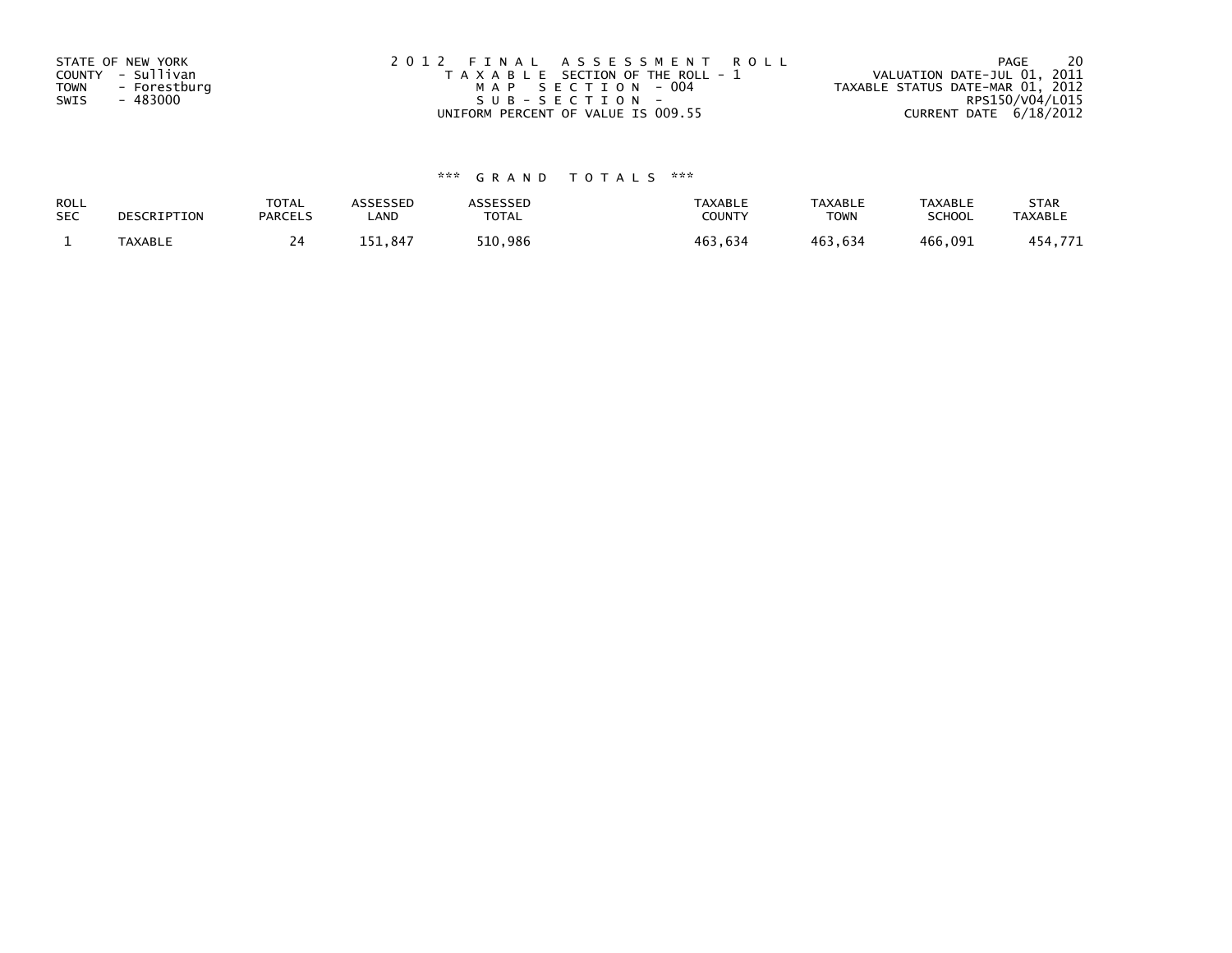| STATE OF NEW YORK<br>COUNTY - Sullivan<br>- Forestburg<br><b>TOWN</b><br>- 483000<br>SWIS       |                                                                                                                |                  | 2012 FINAL ASSESSMENT ROLL<br>T A X A B L E SECTION OF THE ROLL - 1 VALUATION DATE-JUL 01, 2011<br>TAX MAP NUMBER SEQUENCE<br>UNIFORM PERCENT OF VALUE IS 009.55 | TAXABLE STATUS DATE-MAR 01, 2012                  |        | PAGE             | 21 |
|-------------------------------------------------------------------------------------------------|----------------------------------------------------------------------------------------------------------------|------------------|------------------------------------------------------------------------------------------------------------------------------------------------------------------|---------------------------------------------------|--------|------------------|----|
| TAX MAP PARCEL NUMBER<br>CURRENT OWNERS NAME<br>CURRENT OWNERS ADDRESS                          | PROPERTY LOCATION & CLASS ASSESSMENT<br>SCHOOL DISTRICT LAND<br>PARCEL SIZE/GRID COORD TOTAL SPECIAL DISTRICTS |                  | EXEMPTION        CODE-----------------COUNTY--------TOWN------SCHOOL<br>TAX DESCRIPTION                                                                          | TAXABLE VALUE                                     |        | ACCOUNT NO.      |    |
|                                                                                                 |                                                                                                                |                  |                                                                                                                                                                  |                                                   |        |                  |    |
| $5. - 1 - 2$<br>Ratcliffe John W<br>Attn: Patricia Ratcliffe<br>15 Moyias Rd<br>Wayne, NJ 07470 | Neversink Riv<br>912 Forest s480a<br>Port Jervis Csd 331300<br>Lot 30<br>Div 1<br>Fo Casterlin                 | 51,429<br>51,429 | FOREST LND 47460<br>COUNTY TAXABLE VALUE<br>TAXABLE VALUE<br><b>TOWN</b><br>SCHOOL TAXABLE VALUE<br>FD041 Cuddebackville fire                                    | 29,437<br>21,992<br>21,992<br>21,992<br>51.429 TO | 29,437 | 029290<br>29,437 |    |
| MAY BE SUBJECT TO PAYMENT<br>UNDER RPTL480A UNTIL 2021                                          | ACRES 759.74<br>EAST-0420530 NRTH-0563490<br>DEED BOOK 1017 PG-00149<br>FULL MARKET VALUE                      | 538,500          |                                                                                                                                                                  |                                                   |        |                  |    |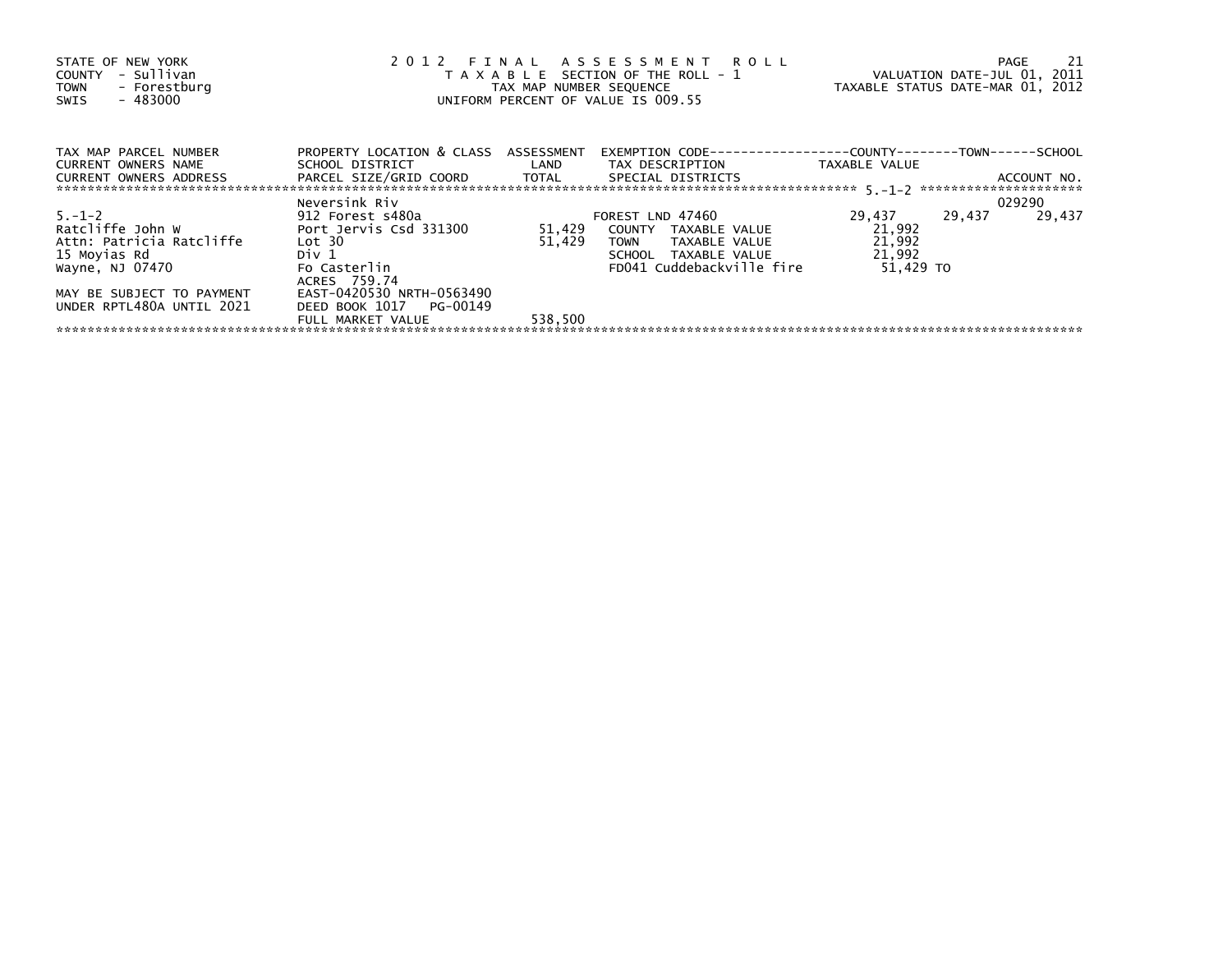| STATE OF NEW YORK           | 2012 FINAL ASSESSMENT ROLL            | - 22<br>PAGE                     |
|-----------------------------|---------------------------------------|----------------------------------|
| COUNTY - Sullivan           | T A X A B L E SECTION OF THE ROLL - 1 | VALUATION DATE-JUL 01, 2011      |
| <b>TOWN</b><br>- Forestburg | MAP SECTION - 005                     | TAXABLE STATUS DATE-MAR 01, 2012 |
| SWIS<br>- 483000            | SUB-SECTION-                          | RPS150/V04/L015                  |
|                             | UNIFORM PERCENT OF VALUE IS 009.55    | CURRENT DATE $6/18/2012$         |

| <b>CODE</b> | DISTRICT NAME        | PARCELS | TOTAL EXTENSION<br><b>TYPF</b> | EXTENSION<br>VALUE | AD VALOREM<br>VALUE | <b>EXEMPT</b><br>AMOUNT | <b>TAXABLE</b><br><b>VALUE</b> |
|-------------|----------------------|---------|--------------------------------|--------------------|---------------------|-------------------------|--------------------------------|
|             | FD041 Cuddebackville |         | <b>TOTAL</b>                   |                    | 51.429              |                         | 51.429                         |

# \*\*\* S C H O O L D I S T R I C T S U M M A R Y \*\*\*

| <b>CODE</b> | DISTRICT NAME   | <b>TOTAL</b><br><b>PARCELS</b> | ASSESSED<br>LAND | ASSESSED<br><b>TOTAL</b> | <b>EXEMPT</b><br><b>AMOUNT</b> | TOTAL<br><b>TAXABLE</b> | <b>STAR</b><br><b>AMOUNT</b> | <b>STAR</b><br><b>TAXABLE</b> |
|-------------|-----------------|--------------------------------|------------------|--------------------------|--------------------------------|-------------------------|------------------------------|-------------------------------|
| 331300      | Port Jervis Csd |                                | 51.429           | 51.429                   | 29.437                         | 21,992                  |                              | 21,992                        |
|             | SUB-TOTAL       |                                | 51,429           | 51.429                   | 29.437                         | 21,992                  |                              | 21,992                        |
|             | <b>TOTAL</b>    |                                | 51,429           | 51,429                   | 29,437                         | 21,992                  |                              | 21,992                        |

# \*\*\* S Y S T E M C O D E S S U M M A R Y \*\*\*

### NO SYSTEM EXEMPTIONS AT THIS LEVEL

# \*\*\* E X E M P T I O N S U M M A R Y \*\*\*

| <b>CODE</b> | DESCRIPTION                        | <b>TOTAL</b><br><b>PARCELS</b> | <b>COUNTY</b>    | <b>TOWN</b>      | SCHOOL           |
|-------------|------------------------------------|--------------------------------|------------------|------------------|------------------|
| 47460       | <b>FOREST</b><br><b>LND</b><br>тот |                                | 29,437<br>29,437 | 29,437<br>29,437 | 29,437<br>29,437 |

| <b>ROLL</b> | DESCRIPTION    | TOTAL          | <b>ASSESSED</b> | ASSESSED     | <b>TAXABLE</b> | <b>TAXABLE</b> | <b>TAXABLE</b> | STAR           |
|-------------|----------------|----------------|-----------------|--------------|----------------|----------------|----------------|----------------|
| <b>SEC</b>  |                | <b>PARCELS</b> | _AND            | <b>TOTAL</b> | <b>COUNTY</b>  | <b>TOWN</b>    | SCHOOL         | <b>TAXABLE</b> |
|             | <b>TAXABLE</b> |                | 1.429خ          | 51,429       | .,992          | 21,992         | 21,992         | 21,992         |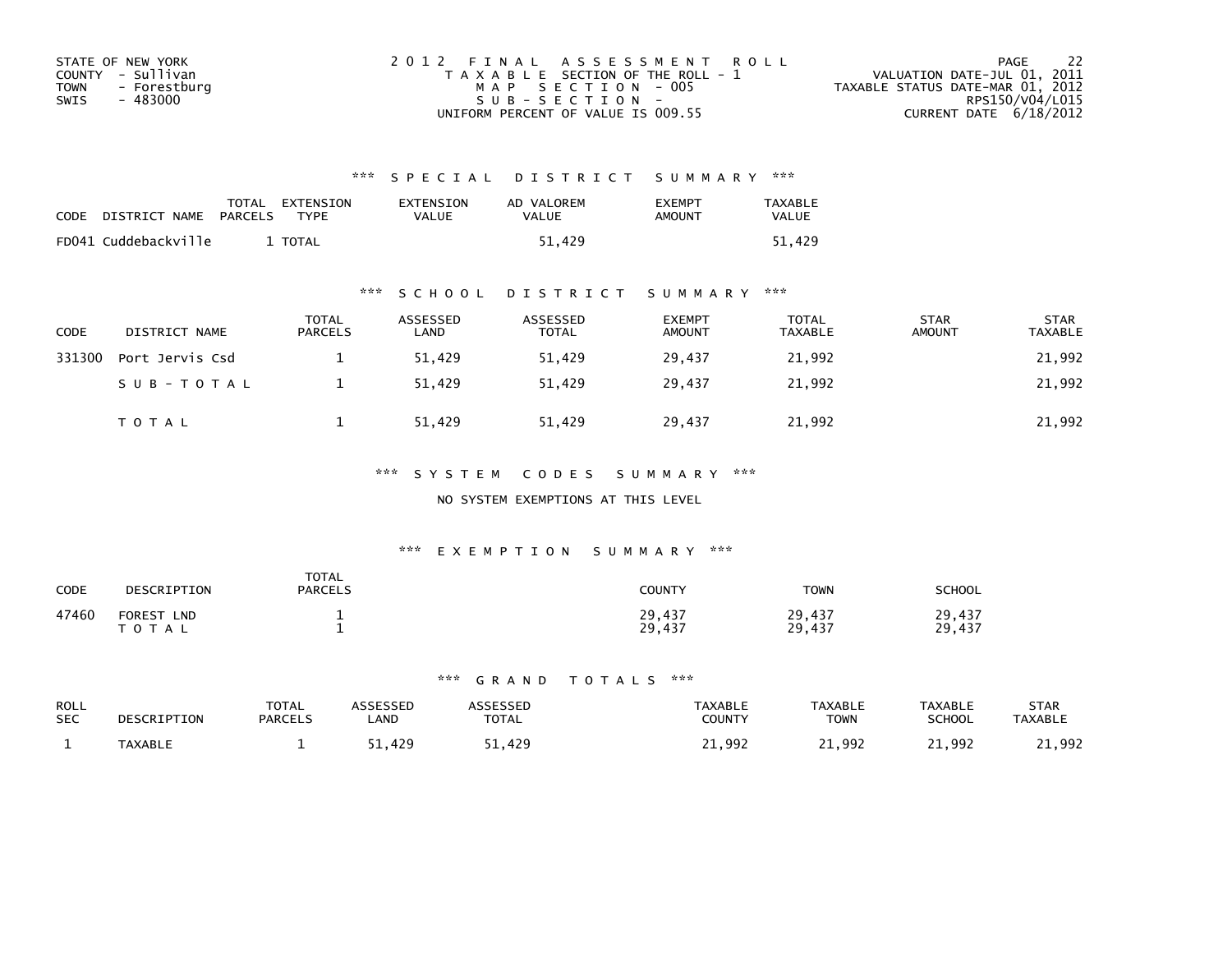| STATE OF NEW YORK<br>COUNTY - Sullivan<br><b>TOWN</b><br>- Forestburg<br><b>SWIS</b><br>$-483000$ | 2 0 1 2                                                                                                                                              | FINAL<br>TAX MAP NUMBER SEQUENCE | ASSESSMENT ROLL<br>T A X A B L E SECTION OF THE ROLL - 1<br>UNIFORM PERCENT OF VALUE IS 009.55                                                  | VALUATION DATE-JUL 01, 2011<br>TAXABLE STATUS DATE-MAR 01, 2012 | 23<br>PAGE |
|---------------------------------------------------------------------------------------------------|------------------------------------------------------------------------------------------------------------------------------------------------------|----------------------------------|-------------------------------------------------------------------------------------------------------------------------------------------------|-----------------------------------------------------------------|------------|
| TAX MAP PARCEL NUMBER<br>CURRENT OWNERS NAME<br>CURRENT OWNERS ADDRESS                            | SCHOOL DISTRICT                                                                                                                                      | LAND                             | PROPERTY LOCATION & CLASS ASSESSMENT EXEMPTION CODE----------------COUNTY-------TOWN------SCHOOL<br>TAX DESCRIPTION                             | TAXABLE VALUE                                                   |            |
| $6. - 1 - 1$<br>Newman Pauline<br>Roy Newman<br>3201 Alamo Dr<br>Orlando, FL 32805                | Dill Rd<br>$314$ Rural vac<10<br>Monticello<br>484601<br>G1 15 Div 1 V1 9<br>ACRES 4.00<br>EAST-0392170 NRTH-0581980<br>FULL MARKET VALUE            | 1,369<br>1,369<br>14,300         | COUNTY TAXABLE VALUE<br>TAXABLE VALUE<br><b>TOWN</b><br>SCHOOL TAXABLE VALUE<br>FD040 Forestburg fire dist<br>LD002 E b crawford mem lib        | 1,369<br>1,369<br>1,369<br>1,369 TO<br>1.369 TO                 | 023800     |
| $6. - 1 - 2.1$<br>Uglialoro Santa<br>1921 NE 187 Drive<br>North Miami Beach, FL 33179             | Dill Rd<br>$314$ Rural vac< $10$<br>Monticello<br>484601<br>ACRES 5.59<br>EAST-0393020 NRTH-0582240<br>FULL MARKET VALUE                             | 2,734<br>2,734                   | COUNTY TAXABLE VALUE<br>TAXABLE VALUE<br><b>TOWN</b><br>SCHOOL TAXABLE VALUE<br>FD040 Forestburg fire dist<br>28,600 LD002 E b crawford mem lib | 2,734<br>2,734<br>2,734<br>2,734 TO<br>2.734 TO                 | 036450     |
| $6. - 1 - 2.2$<br>Scuderi Frank<br>149 Dill Rd<br>Forestburgh, NY 12777-0062                      | 149 Dill Rd<br>210 1 Family Res<br>Monticello<br>484601<br>ACRES 5.92<br>EAST-0392350 NRTH-0582190<br>DEED BOOK 1279 PG-57<br>FULL MARKET VALUE      | 2,941<br>13,122<br>137,400       | COUNTY TAXABLE VALUE<br>TAXABLE VALUE<br><b>TOWN</b><br>SCHOOL TAXABLE VALUE<br>FD040 Forestburg fire dist<br>LD002 E b crawford mem lib        | 13,122<br>13,122<br>13,122<br>13,122 TO<br>13,122 TO            | 033210     |
| $6. - 1 - 2.3$<br>Sullivan Realty Dev. LLC<br>PO Box 54<br>Highland Lake, NY 12743                | Dill Rd<br>322 Rural vac>10<br>484601<br>Monticello<br>ACRES 11.50<br>EAST-0393513 NRTH-0582189<br>DEED BOOK 2768 PG-225<br>FULL MARKET VALUE        | 3,700<br>3,700<br>38,700         | COUNTY TAXABLE VALUE<br><b>TOWN</b><br>TAXABLE VALUE<br>SCHOOL TAXABLE VALUE<br>FD040 Forestburg fire dist<br>LD002 E b crawford mem lib        | 3,700<br>3,700<br>3,700<br>3.700 TO<br>3.700 TO                 |            |
| $6. - 1 - 2.4$<br>Gallego Lilian Lugo<br>47 Dill Rd<br>Forestburgh, NY 12777                      | 47 Dill Rd<br>210 1 Family Res<br>484601<br>Monticello<br>house<br>FRNT 299.19 DPTH<br>2.35 BANKC030982<br><b>ACRES</b><br>EAST-0393939 NRTH-0582385 | 1,150<br>10,900                  | COUNTY TAXABLE VALUE<br>TAXABLE VALUE<br><b>TOWN</b><br>SCHOOL TAXABLE VALUE<br>FD040 Forestburg fire dist<br>LD002 $E$ b crawford mem $lib$    | 10,900<br>10,900<br>10,900<br>10,900 TO<br>10,900 TO            |            |
|                                                                                                   | DEED BOOK 2012<br>PG-477<br>FULL MARKET VALUE                                                                                                        | 114,100                          |                                                                                                                                                 |                                                                 |            |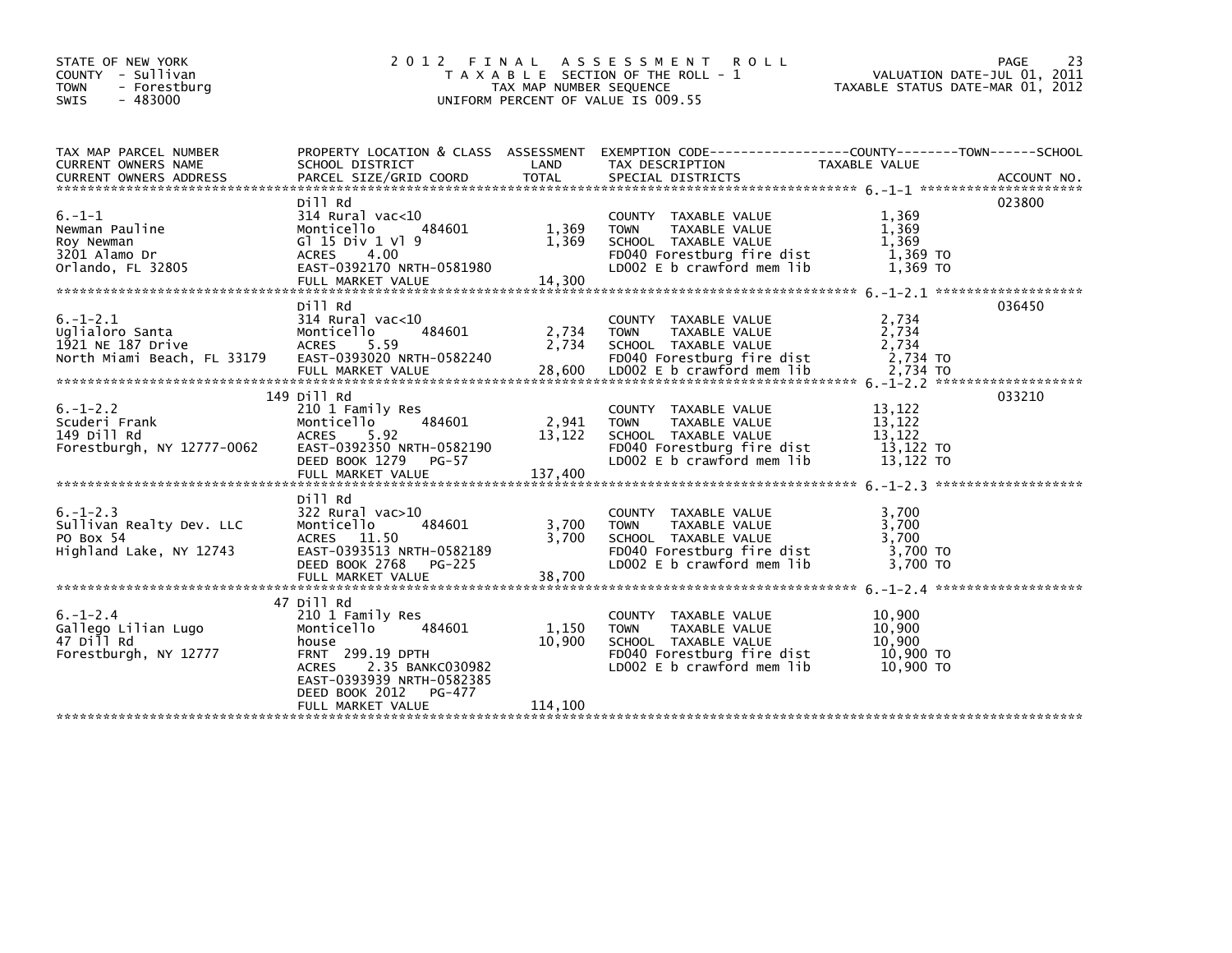| STATE OF NEW YORK<br>COUNTY - Sullivan<br>TOWN<br>- Forestburg<br>$-483000$<br>SWIS                                          |                                                                                                                                                                             | TAX MAP NUMBER SEQUENCE | 2012 FINAL ASSESSMENT ROLL<br>T A X A B L E SECTION OF THE ROLL - 1<br>UNIFORM PERCENT OF VALUE IS 009.55                                                             | VALUATION DATE-JUL 01, 2011<br>TAXABLE STATUS DATE-MAR 01, 2012     | PAGE<br>24           |
|------------------------------------------------------------------------------------------------------------------------------|-----------------------------------------------------------------------------------------------------------------------------------------------------------------------------|-------------------------|-----------------------------------------------------------------------------------------------------------------------------------------------------------------------|---------------------------------------------------------------------|----------------------|
| TAX MAP PARCEL NUMBER<br>CURRENT OWNERS NAME<br><b>CURRENT OWNERS ADDRESS</b>                                                | SCHOOL DISTRICT<br>PARCEL SIZE/GRID COORD                                                                                                                                   | LAND<br>TOTAL           | PROPERTY LOCATION & CLASS ASSESSMENT EXEMPTION CODE----------------COUNTY-------TOWN------SCHOOL<br>TAX DESCRIPTION<br>SPECIAL DISTRICTS                              | TAXABLE VALUE                                                       | ACCOUNT NO.          |
| $6. - 1 - 2.5$<br>GAB Holding LLC<br>Marilyn McKean<br>PO Box 54<br>Highland Lake, NY 12743                                  | Dill Rd<br>322 Rural vac>10<br>Monticello<br>484601<br>vacant lot<br>FRNT 942.08 DPTH<br>ACRES 16.40<br>EAST-0392943 NRTH-0582268<br>DEED BOOK 2893<br>PG-530               | 6,400<br>6,400          | COUNTY TAXABLE VALUE<br><b>TOWN</b><br>TAXABLE VALUE<br>SCHOOL TAXABLE VALUE<br>FD040 Forestburg fire dist<br>LD002 E b crawford mem lib                              | 6,400<br>6,400<br>6.400<br>6,400 TO<br>6,400 TO                     |                      |
|                                                                                                                              |                                                                                                                                                                             |                         |                                                                                                                                                                       |                                                                     |                      |
| $6. - 1 - 3$<br>Murphy Kathleen M<br>Attn: Kathleen Murphy Mabey<br>53 Dill Rd<br>Forestburgh, NY 12777                      | 53 Dill Rd<br>210 1 Family Res<br>484601<br>Monticello<br>House<br>G1 15<br>Div 1<br>1.00<br><b>ACRES</b><br>EAST-0393779 NRTH-0582491                                      | 489<br>9,135            | 41834<br>STAR EN<br>COUNTY TAXABLE VALUE<br>TAXABLE VALUE<br><b>TOWN</b><br>SCHOOL TAXABLE VALUE<br>FD040 Forestburg fire dist<br>LD002 E b crawford mem lib          | $\Omega$<br>9,135<br>9,135<br>3,475<br>9,135 то<br>9,135 TO         | 023650<br>0<br>5,660 |
|                                                                                                                              | FULL MARKET VALUE                                                                                                                                                           | 95,700                  |                                                                                                                                                                       |                                                                     |                      |
| $6. -1 - 4.1$<br>Trips To Win LLC<br>John J. Sipos<br>31 Norris Rd<br>Forestburgh, NY 12777                                  | 11 Dill Rd<br>430 Mtor veh srv<br>484601<br>Monticello<br>garage & rental trlr<br><b>ACRES</b><br>2.51<br>EAST-0394620 NRTH-0582420<br>DEED BOOK 3271 PG-446                | 3,000<br>17,600         | COUNTY TAXABLE VALUE<br><b>TOWN</b><br>TAXABLE VALUE<br>SCHOOL TAXABLE VALUE<br>FD040 Forestburg fire dist<br>LD002 E b crawford mem lib                              | 17,600<br>17,600<br>17,600<br>17,600 TO<br>17,600 TO                | 023100               |
|                                                                                                                              |                                                                                                                                                                             |                         |                                                                                                                                                                       |                                                                     |                      |
| $6. -1 - 4.2$<br>Rausch Norbert<br>nuuscu susanne<br>20 St Josephs Hill Rd<br>Forestburgh, NY 12777-6419                     | Dill Rd<br>464 Office bldg.<br>484601<br>Monticello<br>2 St Hse Rest<br>Gl 15 Div 1 Com 10<br>FRNT 276.79 DPTH 216.60<br>EAST-0394910 NRTH-0582390<br>DEED BOOK 1963 PG-356 | 2,443<br>27,061         | COUNTY TAXABLE VALUE<br><b>TOWN</b><br>TAXABLE VALUE<br>SCHOOL TAXABLE VALUE<br>FD040 Forestburg fire dist<br>LDOO2 E b crawford mem lib                              | 27,061<br>27,061<br>27.061<br>$27,061$ TO<br>27.061 TO              | 004450               |
|                                                                                                                              | FULL MARKET VALUE                                                                                                                                                           | 283,400                 |                                                                                                                                                                       |                                                                     |                      |
| $6. -1 - 4.3$<br>Armstead Sharon<br>Armstead Sharon<br>3039 State Route 42<br>Forestburgh, NY 12777<br>Forestburgh, NY 12777 | 3039 State Route 42<br>210 1 Family Res<br>484601<br>Monticello<br>FRNT 100.00 DPTH 150.00<br>EAST-0394630 NRTH-0582240<br>DEED BOOK 3582<br>PG-244<br>FULL MARKET VALUE    | 1,000<br>10,657         | 41854<br>STAR B<br>COUNTY TAXABLE VALUE<br><b>TOWN</b><br>TAXABLE VALUE<br>SCHOOL TAXABLE VALUE<br>FD040 Forestburg fire dist<br>$111,600$ LD002 E b crawford mem lib | $\mathbf{0}$<br>10,657<br>10.657<br>7,927<br>10,657 TO<br>10.657 TO | 001530<br>2,730      |
|                                                                                                                              |                                                                                                                                                                             |                         |                                                                                                                                                                       |                                                                     |                      |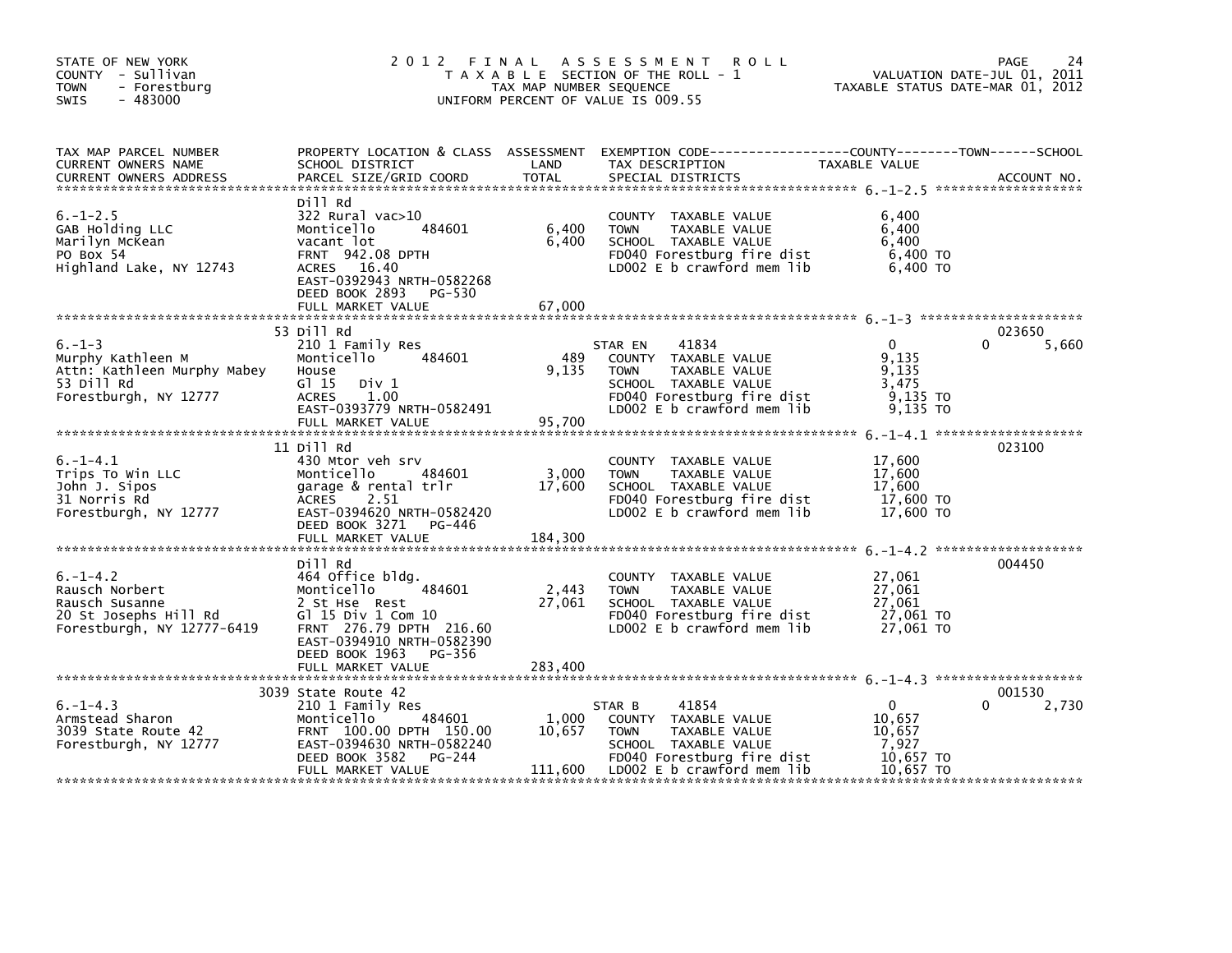| STATE OF NEW YORK<br>COUNTY - Sullivan<br><b>TOWN</b><br>- Forestburg<br>$-483000$<br><b>SWIS</b> | 2 0 1 2<br>FINAL                                                                                                                                                                | TAX MAP NUMBER SEQUENCE  | A S S E S S M E N T<br><b>ROLL</b><br>T A X A B L E SECTION OF THE ROLL - 1<br>UNIFORM PERCENT OF VALUE IS 009.55                                    | VALUATION DATE-JUL 01, 2011<br>TAXABLE STATUS DATE-MAR 01, 2012 | PAGE<br>25 |
|---------------------------------------------------------------------------------------------------|---------------------------------------------------------------------------------------------------------------------------------------------------------------------------------|--------------------------|------------------------------------------------------------------------------------------------------------------------------------------------------|-----------------------------------------------------------------|------------|
|                                                                                                   |                                                                                                                                                                                 |                          |                                                                                                                                                      |                                                                 |            |
| TAX MAP PARCEL NUMBER<br>CURRENT OWNERS NAME                                                      | SCHOOL DISTRICT                                                                                                                                                                 | LAND                     | PROPERTY LOCATION & CLASS ASSESSMENT EXEMPTION CODE----------------COUNTY-------TOWN------SCHOOL<br>TAX DESCRIPTION                                  | TAXABLE VALUE                                                   |            |
|                                                                                                   |                                                                                                                                                                                 |                          |                                                                                                                                                      |                                                                 |            |
| $6. -1 - 4.4$<br>Trips To Win LLC<br>John J Sipos<br>31 Norris Rd<br>Forestburgh, NY 12777        | Dill Rd Tr9<br>$314$ Rural vac< $10$<br>484601<br>Monticello<br>G $\overline{1}$ 15 Div 1<br>FRNT 100.00 DPTH 150.00<br>EAST-0394720 NRTH-0582290<br>DEED BOOK 3271<br>PG-446   | 1,000<br>1,000<br>10,500 | COUNTY TAXABLE VALUE<br>TAXABLE VALUE<br><b>TOWN</b><br>SCHOOL TAXABLE VALUE<br>FD040 Forestburg fire dist<br>LD002 E b crawford mem lib             | 1,000<br>1,000<br>1,000<br>1,000 TO<br>1,000 TO                 | 030420     |
|                                                                                                   | FULL MARKET VALUE                                                                                                                                                               |                          |                                                                                                                                                      |                                                                 |            |
| $6. -1 - 4.5$<br>Trips to win LLC<br>William Sipos<br>31 Norris Rd                                | State Route 42<br>210 1 Family Res<br>484601<br>Monticello<br>house<br><b>ACRES</b><br>0.45                                                                                     | 1,000<br>18,500          | COUNTY TAXABLE VALUE<br>TAXABLE VALUE<br><b>TOWN</b><br>SCHOOL TAXABLE VALUE                                                                         | 18,500<br>18,500<br>18.500                                      |            |
| $6. - 1 - 5$<br>Trips 2 Win LLC<br>John J Sipos<br>31 Norris Rd<br>Forestburgh, NY 12777          | Route 42 South<br>$314$ Rural vac< $10$<br>Monticello<br>484601<br>Fo Connell<br>$G1 15$ Div 1<br>1.90<br><b>ACRES</b><br>EAST-0394330 NRTH-0582360<br>DEED BOOK 3432<br>PG-567 | 587<br>587               | TAXABLE VALUE<br><b>COUNTY</b><br><b>TOWN</b><br>TAXABLE VALUE<br>SCHOOL TAXABLE VALUE<br>FD040 Forestburg fire dist<br>$LD002 E b$ crawford mem lib | 587<br>587<br>587<br>587 TO<br>587 TO                           | 023550     |
|                                                                                                   | FULL MARKET VALUE                                                                                                                                                               | 6.100                    |                                                                                                                                                      |                                                                 |            |
| $6. - 1 - 6$<br>Armstead Queen<br>Donna Lasher ESQ.<br>PO Box 367                                 | 3025 Rt 42<br>270 Mfg housing<br>484601<br>Monticello<br><b>ACRES</b><br>1.49<br>EAST-0394190 NRTH-0582250                                                                      | 837<br>8,932             | COUNTY TAXABLE VALUE<br>TAXABLE VALUE<br><b>TOWN</b><br>SCHOOL TAXABLE VALUE<br>FD040 Forestburg fire dist                                           | 8,932<br>8,932<br>8,932<br>8,932 TO                             | 000800     |
|                                                                                                   | Rt 42                                                                                                                                                                           |                          |                                                                                                                                                      |                                                                 | 003300     |
| $6. - 1 - 7$<br>Shiells Donald J<br>& James E<br>2995 Route 42<br>Forestburgh, NY 12777-6419      | $314$ Rural vac< $10$<br>484601<br>Monticello<br>G $15 \text{ Div } 1 \text{ V}$ 9<br>2.00<br><b>ACRES</b><br>EAST-0394070 NRTH-0582000                                         | 1,518<br>1,518           | COUNTY TAXABLE VALUE<br><b>TOWN</b><br>TAXABLE VALUE<br>SCHOOL TAXABLE VALUE<br>FD040 Forestburg fire dist<br>LD002 E b crawford mem lib             | 1,518<br>1,518<br>1.518<br>1,518 TO<br>1.518 TO                 |            |
|                                                                                                   | DEED BOOK 1123<br>PG-00053<br>FULL MARKET VALUE                                                                                                                                 | 15,900                   |                                                                                                                                                      |                                                                 |            |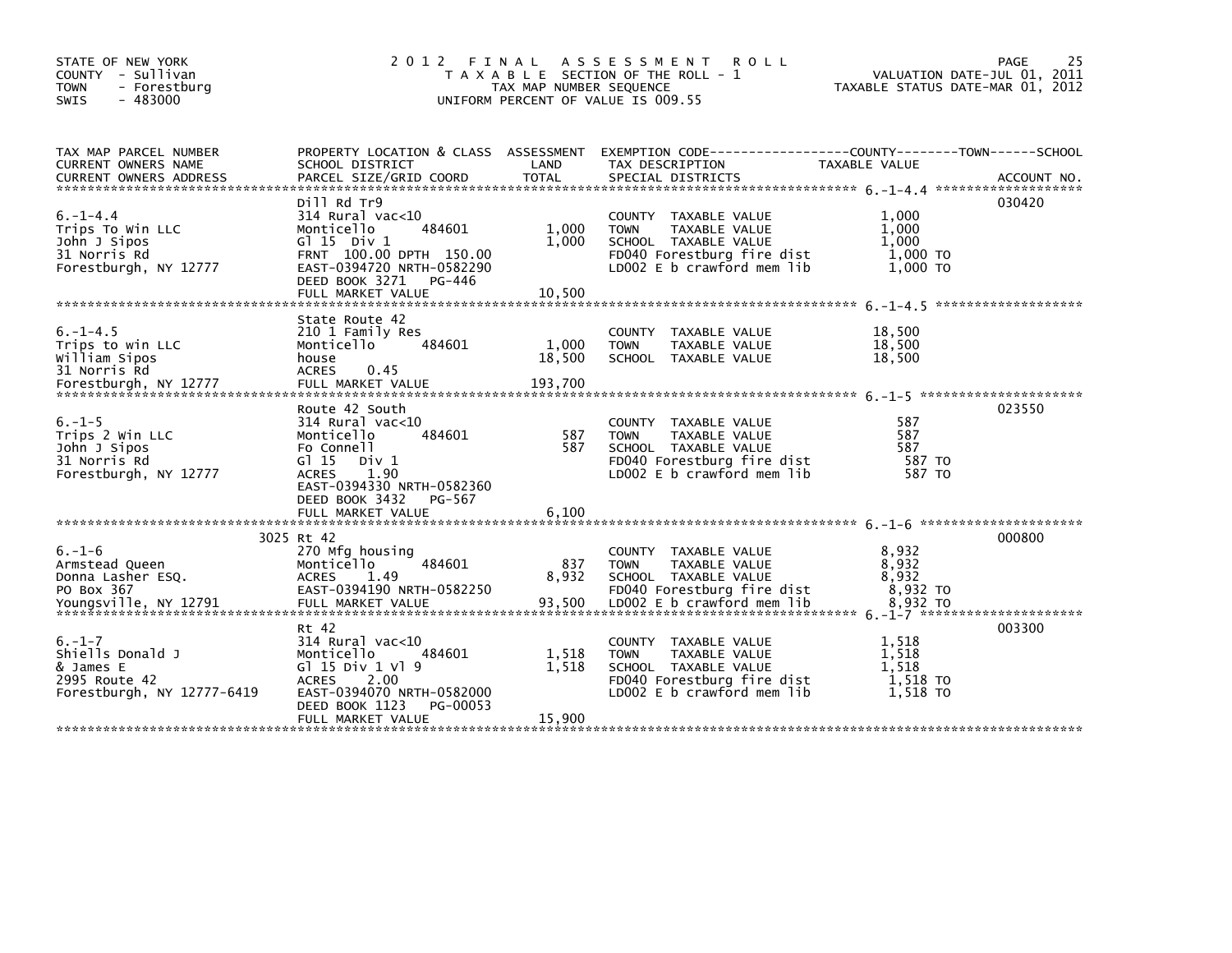| STATE OF NEW YORK<br>COUNTY - Sullivan<br><b>TOWN</b><br>- Forestburg<br>$-483000$<br><b>SWIS</b> |                                                                                                                                                                                                                        | TAX MAP NUMBER SEQUENCE     | 2012 FINAL ASSESSMENT ROLL<br>T A X A B L E SECTION OF THE ROLL - 1<br>UNIFORM PERCENT OF VALUE IS 009.55                                                    | VALUATION DATE-JUL 01, 2011<br>TAXABLE STATUS DATE-MAR 01, 2012           | 26<br>PAGE      |
|---------------------------------------------------------------------------------------------------|------------------------------------------------------------------------------------------------------------------------------------------------------------------------------------------------------------------------|-----------------------------|--------------------------------------------------------------------------------------------------------------------------------------------------------------|---------------------------------------------------------------------------|-----------------|
| TAX MAP PARCEL NUMBER<br>CURRENT OWNERS NAME<br><b>CURRENT OWNERS ADDRESS</b>                     | SCHOOL DISTRICT<br>PARCEL SIZE/GRID COORD                                                                                                                                                                              | LAND<br><b>TOTAL</b>        | PROPERTY LOCATION & CLASS ASSESSMENT EXEMPTION CODE----------------COUNTY-------TOWN------SCHOOL<br>TAX DESCRIPTION<br>SPECIAL DISTRICTS                     | <b>TAXABLE VALUE</b>                                                      | ACCOUNT NO.     |
| $6. - 1 - 8$<br>Fredricks Charles<br>Fredricks Nancy<br>203 Lakeside Rd<br>Forestburgh, NY 12777  | Rt 42<br>$314$ Rural vac< $10$<br>484601<br>Monticello<br>Vacant Lot<br>G1 15 Div 1 V1 9<br>1.20<br><b>ACRES</b><br>EAST-0392503 NRTH-0581374<br>DEED BOOK 3246<br>PG-174<br>FULL MARKET VALUE                         | 954<br>954<br>10,000        | COUNTY TAXABLE VALUE<br><b>TOWN</b><br>TAXABLE VALUE<br>SCHOOL TAXABLE VALUE<br>FD040 Forestburg fire dist<br>LD002 E b crawford mem lib                     | 954<br>954<br>954<br>954 TO<br>954 TO                                     | 003200          |
| $6. - 1 - 9$<br>Antosiewicz Robert<br>Antosiewicz Andre<br>330 Ellison Ave<br>Westbury, NY 11590  | 3001 Rt 42<br>210 1 Family Res<br>484601<br>Monticello<br>1 St House & Garage<br>1.84<br><b>ACRES</b><br>EAST-0392403 NRTH-0581247<br>DEED BOOK 2943 PG-451<br>FULL MARKET VALUE                                       | 1,096<br>15,246<br>159,600  | COUNTY TAXABLE VALUE<br>TAXABLE VALUE<br><b>TOWN</b><br>SCHOOL TAXABLE VALUE<br>FD040 Forestburg fire dist<br>LD002 E b crawford mem lib                     | 15,246<br>15,246<br>15,246<br>15,246 TO<br>15,246 TO                      | 001300          |
| $6. - 1 - 11$<br>Diaz Angel<br>10037 W Cumberland Dr<br>Sun City, AZ 85351                        | Rt 42<br>$314$ Rural vac<10<br>484601<br>Monticello<br>Vacant Lot<br>G1 14 Div 1<br>VI 9<br>FRNT 100.00 DPTH 150.00<br>0.39<br><b>ACRES</b><br>EAST-0392960 NRTH-0580420<br>DEED BOOK 2147 PG-083<br>FULL MARKET VALUE | 429<br>429<br>4,500         | COUNTY TAXABLE VALUE<br>TAXABLE VALUE<br><b>TOWN</b><br>SCHOOL TAXABLE VALUE<br>FD040 Forestburg fire dist<br>LD002 E b crawford mem lib                     | 429<br>429<br>429<br>429 TO<br>429 TO                                     | 025000          |
| $6. -1 - 12.1$<br>Milano Mary<br>44 St.Joseph's Hill Rd<br>Forestburgh, NY 12777                  | 44 St Josephs Hl<br>210 1 Family Res<br>Monticello<br>484601<br>House<br>G1 15 Div 1 Pf 14<br>9.48<br><b>ACRES</b><br>EAST-0393490 NRTH-0580920<br>DEED BOOK 1773 PG-235<br>FULL MARKET VALUE                          | 7,042<br>23,800<br>249,200  | 41834<br>STAR EN<br>COUNTY TAXABLE VALUE<br>TAXABLE VALUE<br><b>TOWN</b><br>SCHOOL TAXABLE VALUE<br>FD040 Forestburg fire dist<br>LD002 E b crawford mem lib | $\mathbf{0}$<br>0<br>23,800<br>23,800<br>18,140<br>23,800 TO<br>23,800 TO | 006300<br>5,660 |
| $6. -1 - 12.2$<br>Dumpson Roland<br>Rossi Pat F<br>765 Co-Op City Blvd<br>Bronx, NY 10475         | Rt 42<br>$322$ Rural vac $>10$<br>484601<br>Monticello<br>Pf 14<br>Fo Connell<br>ACRES 41.13<br>EAST-0392230 NRTH-0581040<br>DEED BOOK 2010<br>PG-59169<br>FULL MARKET VALUE                                           | 10,168<br>10,168<br>106,500 | COUNTY TAXABLE VALUE<br>TAXABLE VALUE<br><b>TOWN</b><br>SCHOOL TAXABLE VALUE<br>FD040 Forestburg fire dist<br>LD002 E b crawford mem lib                     | 10,168<br>10,168<br>10,168<br>10,168 TO<br>10,168 TO                      | 023565          |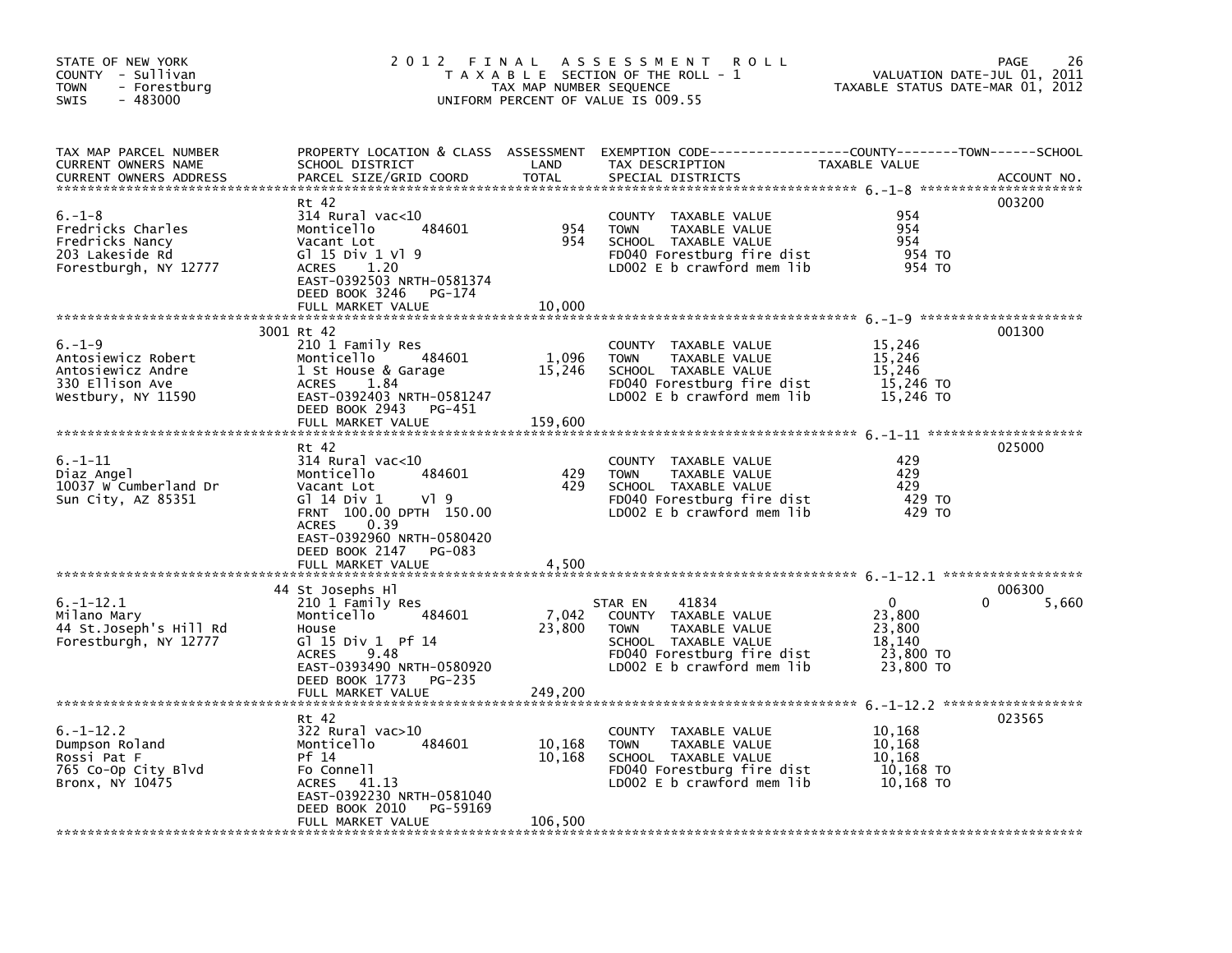| STATE OF NEW YORK<br>COUNTY - Sullivan<br>- Forestburg<br><b>TOWN</b><br>$-483000$<br>SWIS                                    | 2012 FINAL                                                                                                                                                                                              | TAX MAP NUMBER SEQUENCE     | A S S E S S M E N T<br>R O L L<br>T A X A B L E SECTION OF THE ROLL - 1<br>UNIFORM PERCENT OF VALUE IS 009.55                                                                           | TAXABLE STATUS DATE-MAR 01, 2012                                          | 27<br><b>PAGE</b><br>VALUATION DATE-JUL 01, 2011 |
|-------------------------------------------------------------------------------------------------------------------------------|---------------------------------------------------------------------------------------------------------------------------------------------------------------------------------------------------------|-----------------------------|-----------------------------------------------------------------------------------------------------------------------------------------------------------------------------------------|---------------------------------------------------------------------------|--------------------------------------------------|
| TAX MAP PARCEL NUMBER<br>CURRENT OWNERS NAME<br><b>CURRENT OWNERS ADDRESS</b>                                                 | SCHOOL DISTRICT<br>PARCEL SIZE/GRID COORD                                                                                                                                                               | LAND<br><b>TOTAL</b>        | PROPERTY LOCATION & CLASS ASSESSMENT EXEMPTION CODE---------------COUNTY-------TOWN-----SCHOOL<br>TAX DESCRIPTION<br>SPECIAL DISTRICTS                                                  | TAXABLE VALUE                                                             | ACCOUNT NO.                                      |
| $6. -1 - 12.3$<br>D'abbraccio Angelo<br>D'abbraccio Kerri<br>193 Dill Rd<br>Forestburgh, NY 12777-6110                        | 193 Dill Rd<br>210 1 Family Res<br>Monticello<br>484601<br>House<br>Pool, shed<br>5.05<br>ACRES<br>EAST-0391338 NRTH-0581873<br>FULL MARKET VALUE                                                       | 1,912<br>22,925<br>240,100  | 41854<br>STAR B<br>COUNTY TAXABLE VALUE<br><b>TOWN</b><br>TAXABLE VALUE<br>SCHOOL TAXABLE VALUE<br>FD040 Forestburg fire dist<br>LD002 E b crawford mem lib                             | 0<br>22,925<br>22,925<br>20,195<br>22,925 TO<br>22,925 TO                 | $\mathbf{0}$<br>2,730                            |
| $6. - 1 - 12.4$<br>Douglas Abrom<br>Crawford-Douglas Ida<br>175 Dill Rd<br>Forestburgh, NY 12777                              | 175 Dill Rd<br>240 Rural res<br>Monticello<br>484601<br>House & Garage<br>ACRES 11.90<br>EAST-0391811 NRTH-0581593<br>DEED BOOK 1734<br>PG-40<br>FULL MARKET VALUE                                      | 3,648<br>21,300<br>223,000  | STAR B<br>41854<br>COUNTY TAXABLE VALUE<br><b>TOWN</b><br>TAXABLE VALUE<br>SCHOOL TAXABLE VALUE<br>FD040 Forestburg fire dist<br>LD002 E b crawford mem lib                             | $\mathbf{0}$<br>21,300<br>21,300<br>18,570<br>21,300 TO<br>21,300 TO      | $\mathbf{0}$<br>2,730                            |
| $6. - 1 - 12.5$<br>D'abbraccio Angelo<br>D'Abbrraccio Michael<br>Attn: Maria Bova<br>33 Wildwood Way<br>Forestburgh, NY 12777 | 183 Dill Rd<br>210 1 Family Res<br>484601<br>Monticello<br>House<br><b>ACRES</b><br>5.05<br>EAST-0391512 NRTH-0581256<br>DEED BOOK 2099 PG-146<br>FULL MARKET VALUE                                     | 14,720<br>154,100           | 41800<br>AGED-CTS<br>1,912 STAR EN<br>41834<br>COUNTY TAXABLE VALUE<br>TAXABLE VALUE<br><b>TOWN</b><br>SCHOOL TAXABLE VALUE<br>FD040 Forestburg fire dist<br>LD002 E b crawford mem lib | 7,360<br>$\mathbf 0$<br>7,360<br>7,360<br>1,700<br>14,720 TO<br>14,720 TO | 7,360<br>7,360<br>5,660<br>$\Omega$              |
| $6. - 1 - 13.1$<br>Neder Glicero<br>303 Roberts Ave<br>Yonkers, NY 10701                                                      | Rt 42<br>$312$ Vac w/imprv - WTRFNT<br>Monticello<br>484601<br>sheds<br>G1 15 Div 1<br>72.32<br><b>ACRES</b><br>EAST-0391690 NRTH-0579680<br>DEED BOOK 1789<br>PG-367<br>FULL MARKET VALUE              | 15,201<br>15,900<br>166,500 | COUNTY TAXABLE VALUE<br>TAXABLE VALUE<br><b>TOWN</b><br>SCHOOL TAXABLE VALUE<br>FD040 Forestburg fire dist<br>LD002 E b crawford mem lib                                                | 15,900<br>15,900<br>15,900<br>15,900 TO<br>15,900 TO                      | 003450                                           |
| 6. – 1–13.2<br>Berson Gary W<br>Berson Rosemary<br>217 Dill Rd<br>Forestburgh, NY 12777-6111                                  | 217 Dill Rd<br>210 1 Family Res<br>484601<br>Monticello<br>GI Div 15<br>FRNT 200.00 DPTH 196.70<br><b>ACRES</b><br>0.91<br>EAST-0390660 NRTH-0580710<br>DEED BOOK 1094<br>PG-00205<br>FULL MARKET VALUE | 562<br>29,000<br>303,700    | 41854<br>STAR B<br>COUNTY TAXABLE VALUE<br><b>TOWN</b><br>TAXABLE VALUE<br>SCHOOL TAXABLE VALUE<br>FD040 Forestburg fire dist<br>LD002 E b crawford mem lib                             | $\Omega$<br>29,000<br>29,000<br>26,270<br>29,000 TO<br>29,000 TO          | 30500<br>2,730                                   |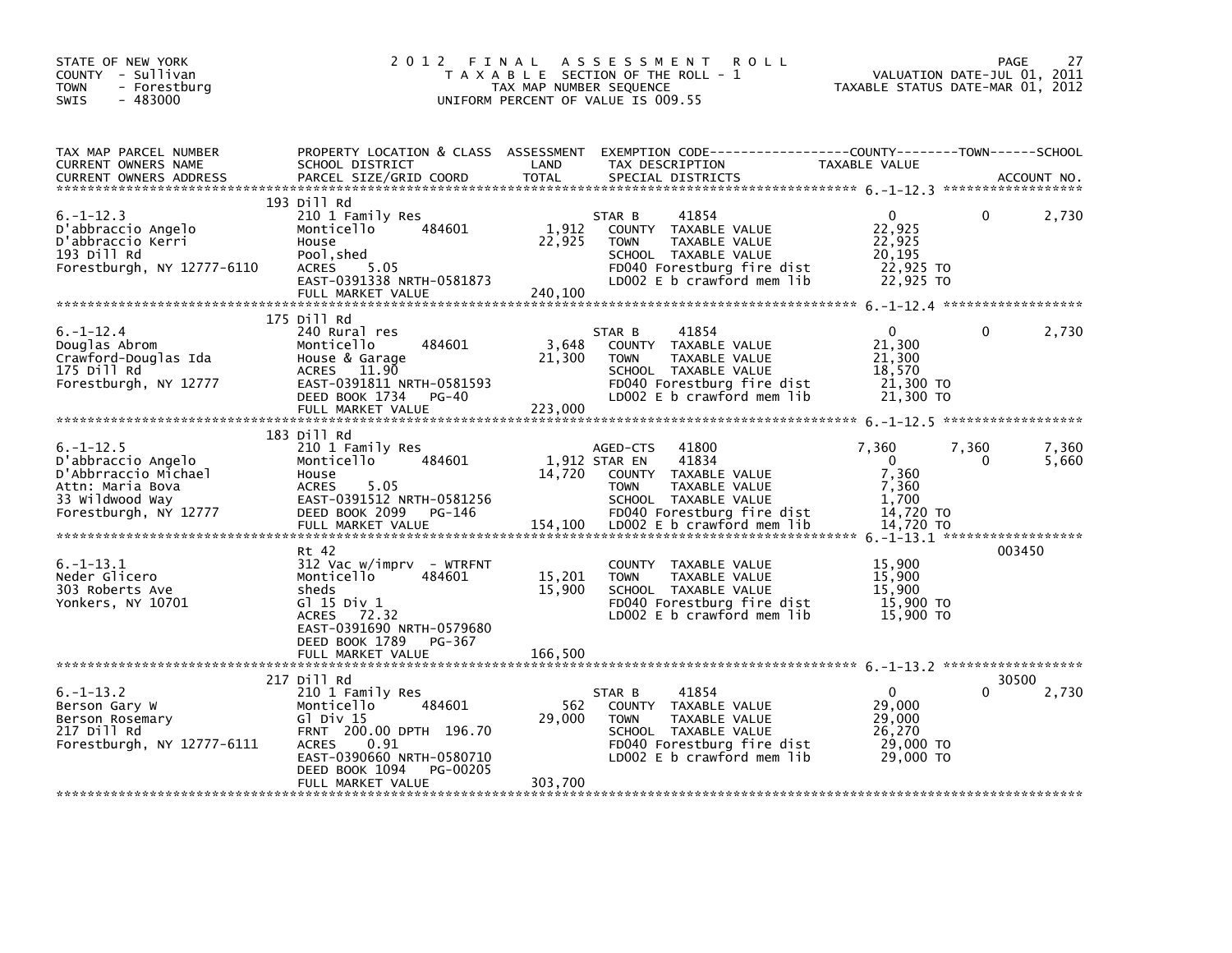| STATE OF NEW YORK<br>COUNTY - Sullivan<br>- Forestburg<br><b>TOWN</b><br>$-483000$<br>SWIS         | 2 0 1 2                                                                                                                                                                                                                                      | FINAL<br>TAX MAP NUMBER SEQUENCE | A S S E S S M E N T<br><b>ROLL</b><br>T A X A B L E SECTION OF THE ROLL - 1<br>UNIFORM PERCENT OF VALUE IS 009.55                                             | TAXABLE STATUS DATE-MAR 01, 2012                                     | 28<br>PAGE<br>VALUATION DATE-JUL 01, 2011 |
|----------------------------------------------------------------------------------------------------|----------------------------------------------------------------------------------------------------------------------------------------------------------------------------------------------------------------------------------------------|----------------------------------|---------------------------------------------------------------------------------------------------------------------------------------------------------------|----------------------------------------------------------------------|-------------------------------------------|
| TAX MAP PARCEL NUMBER<br>CURRENT OWNERS NAME<br><b>CURRENT OWNERS ADDRESS</b>                      | PROPERTY LOCATION & CLASS ASSESSMENT<br>SCHOOL DISTRICT<br>PARCEL SIZE/GRID COORD                                                                                                                                                            | LAND<br><b>TOTAL</b>             | EXEMPTION CODE-----------------COUNTY-------TOWN------SCHOOL<br>TAX DESCRIPTION<br>SPECIAL DISTRICTS                                                          | TAXABLE VALUE                                                        | ACCOUNT NO.                               |
| $6. -1 - 13.3$<br>Beamer Charles L<br>Beamer Gloria J<br>209 Dill Rd<br>Forestburgh, NY 12777-6110 | 209 Dill Rd<br>210 1 Family Res<br>484601<br>Monticello<br>Lots $1 & 2$<br>Kleins De Vp<br>FRNT 200.00 DPTH 194.00<br><b>ACRES</b><br>0.89<br>EAST-0391020 NRTH-0581070<br>DEED BOOK 775<br>PG-00178<br>FULL MARKET VALUE                    | 440<br>18,488<br>193,600         | 41854<br>STAR B<br>COUNTY TAXABLE VALUE<br><b>TOWN</b><br>TAXABLE VALUE<br>SCHOOL TAXABLE VALUE<br>FD040 Forestburg fire dist<br>LD002 $E$ b crawford mem lib | $\mathbf{0}$<br>18,488<br>18,488<br>15,758<br>18,488 TO<br>18,488 TO | 001560<br>0<br>2,730                      |
| $6. -1 - 13.5$<br>Cassidy John T<br>Cassidy Theresa<br>2 Joseph Rd<br>Forestburgh, NY 12777-6119   | 2 Joseph Rd<br>210 1 Family Res<br>Monticello<br>484601<br>House<br>G1 15<br>Div 1<br>Sheds, pool<br>FRNT 200.00 DPTH 199.00<br><b>ACRES</b><br>0.91<br>EAST-0390850 NRTH-0580880<br>DEED BOOK 942<br>PG-00283                               | 445<br>14,500                    | STAR B<br>41854<br>COUNTY TAXABLE VALUE<br><b>TOWN</b><br>TAXABLE VALUE<br>SCHOOL TAXABLE VALUE<br>FD040 Forestburg fire dist<br>LD002 E b crawford mem lib   | $\Omega$<br>14,500<br>14,500<br>11,770<br>14,500 TO<br>14,500 TO     | 005900<br>2,730                           |
|                                                                                                    | FULL MARKET VALUE                                                                                                                                                                                                                            | 151,800                          |                                                                                                                                                               |                                                                      |                                           |
| $6. -1 - 13.7$<br>Birtch Frank W Jr<br>227 Dill Rd<br>Forestburgh, NY 12777-6111                   | 227 Dill Rd<br>210 1 Family Res<br>484601<br>Monticello<br>Lots 7 & 8 Hse<br>G $115$ Div $1 \sqrt{9}$<br>FRNT 200.00 DPTH 195.00<br>0.90<br><b>ACRES</b><br>EAST-0390580 NRTH-0580560<br>DEED BOOK 1837<br>PG-351<br>FULL MARKET VALUE       | 562<br>13,974<br>146,300         | 41854<br>STAR B<br>COUNTY TAXABLE VALUE<br>TAXABLE VALUE<br><b>TOWN</b><br>SCHOOL TAXABLE VALUE<br>FD040 Forestburg fire dist<br>LD002 $E$ b crawford mem lib | $\mathbf{0}$<br>13,974<br>13,974<br>11,244<br>13,974 TO<br>13,974 TO | 021250<br>2,730<br><sup>n</sup>           |
|                                                                                                    | 241 Dill Rd                                                                                                                                                                                                                                  |                                  |                                                                                                                                                               |                                                                      | 013050                                    |
| $6. -1 - 13.9$<br>Godinez Adele<br>Martinez Mercedes<br>241 Dill Rd<br>Forestburgh, NY 12777       | 210 1 Family Res<br>484601<br>Monticello<br>Lots 9 & 10<br>Kleins Development<br>1 Family House<br>FRNT 200.00 DPTH 196.00<br>0.91 BANKC010739<br><b>ACRES</b><br>EAST-0390440 NRTH-0580430<br>DEED BOOK 2679<br>PG-589<br>FULL MARKET VALUE | 445<br>13,669<br>143,100         | COUNTY TAXABLE VALUE<br><b>TOWN</b><br>TAXABLE VALUE<br>SCHOOL TAXABLE VALUE<br>FD040 Forestburg fire dist<br>LD002 E b crawford mem lib                      | 13,669<br>13,669<br>13,669<br>13,669 TO<br>13,669 TO                 |                                           |
|                                                                                                    |                                                                                                                                                                                                                                              |                                  |                                                                                                                                                               |                                                                      |                                           |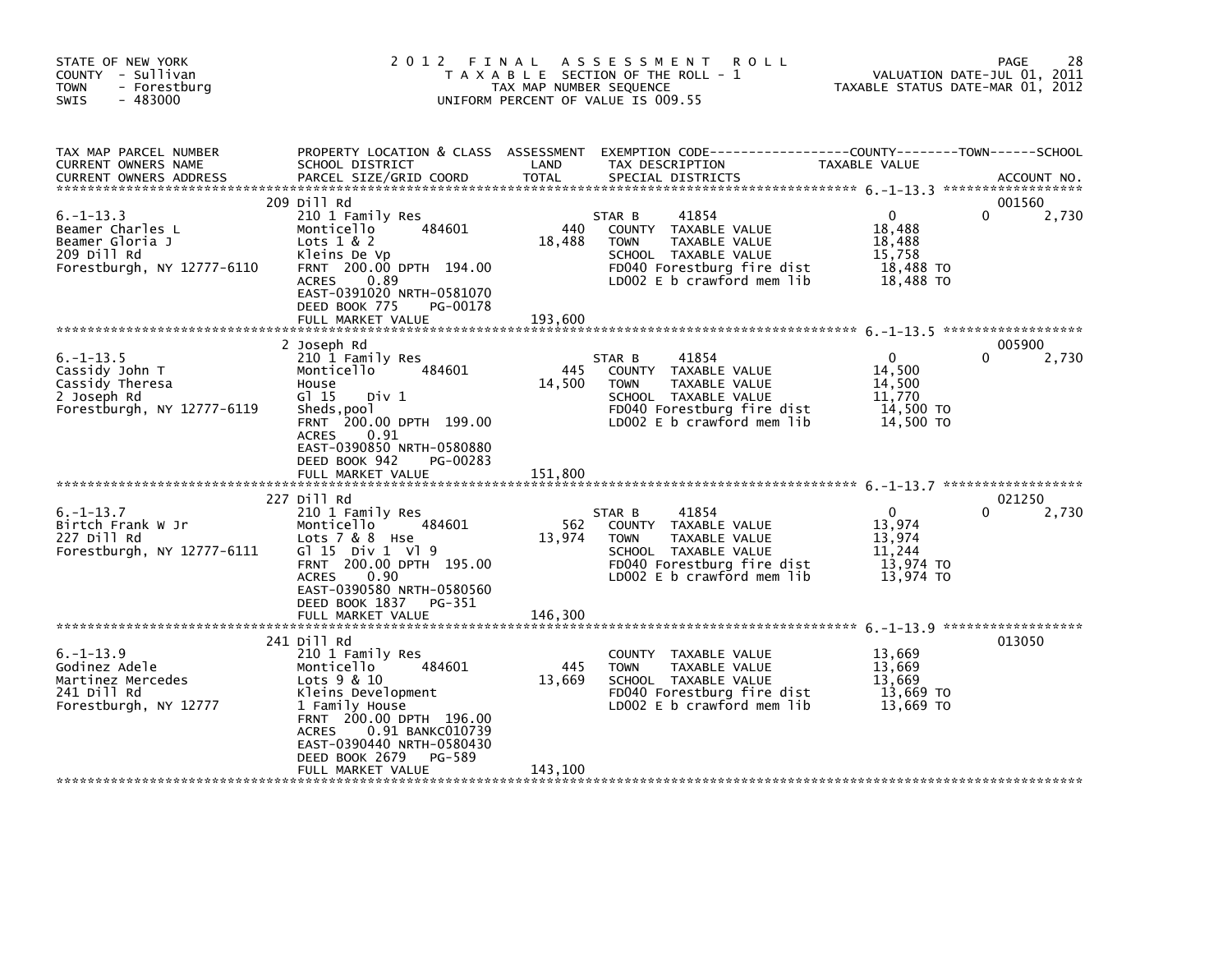| STATE OF NEW YORK<br>COUNTY - Sullivan<br><b>TOWN</b><br>- Forestburg<br>$-483000$<br><b>SWIS</b>   | 2 0 1 2                                                                                                                                                                                                                            | FINAL<br>TAX MAP NUMBER SEQUENCE | <b>ROLL</b><br>A S S E S S M E N T<br>T A X A B L E SECTION OF THE ROLL - 1<br>UNIFORM PERCENT OF VALUE IS 009.55                                                                                                                                       |                                                                                                         | 29<br>PAGE<br>VALUATION DATE-JUL 01, 2011<br>TAXABLE STATUS DATE-MAR 01, 2012                           |
|-----------------------------------------------------------------------------------------------------|------------------------------------------------------------------------------------------------------------------------------------------------------------------------------------------------------------------------------------|----------------------------------|---------------------------------------------------------------------------------------------------------------------------------------------------------------------------------------------------------------------------------------------------------|---------------------------------------------------------------------------------------------------------|---------------------------------------------------------------------------------------------------------|
| TAX MAP PARCEL NUMBER<br>CURRENT OWNERS NAME                                                        | PROPERTY LOCATION & CLASS ASSESSMENT<br>SCHOOL DISTRICT                                                                                                                                                                            | LAND                             | EXEMPTION        CODE-----------------COUNTY-------TOWN------SCHOOL<br>TAX DESCRIPTION                                                                                                                                                                  | TAXABLE VALUE                                                                                           |                                                                                                         |
| $6. -1 - 13.11$<br>Eshelman Thomas A<br>Eshelman Agnes<br>247 Dill Rd<br>Forestburgh, NY 12777-6112 | 247 Dill Rd<br>210 1 Family Res<br>Monticello<br>484601<br>Lot $11,12$ & House<br>FRNT 200.00 DPTH 195.00<br>0.91<br><b>ACRES</b><br>EAST-0390280 NRTH-0580250<br>FULL MARKET VALUE                                                | 13,822<br>144,700                | 41101<br><b>VETERAN</b><br>41854<br>439 STAR B<br>COUNTY TAXABLE VALUE<br><b>TOWN</b><br>TAXABLE VALUE<br>SCHOOL TAXABLE VALUE<br>FD040 Forestburg fire dist<br>LDOO2 E b crawford mem lib                                                              | 1.800<br>$\Omega$<br>12.022<br>12,022<br>11,092<br>13,822 TO<br>13.822 TO                               | 008950<br>$\Omega$<br>1,800<br>2,730<br>0                                                               |
| $6. -1 - 13.13$<br>Monroe Sandra A<br>10 Milton Rd<br>Forestburgh, NY 12777                         | 10 Milton Rd<br>210 1 Family Res<br>484601<br>Monticello<br>House<br>Poo <sub>1</sub><br>FRNT 200.00 DPTH 196.70<br>0.91 BANKC030614<br><b>ACRES</b><br>EAST-0390390 NRTH-0580120<br>DEED BOOK 3622<br>PG-485<br>FULL MARKET VALUE | 450<br>14,500<br>151.800         | 41854<br>STAR B<br>COUNTY TAXABLE VALUE<br>TAXABLE VALUE<br><b>TOWN</b><br>SCHOOL TAXABLE VALUE<br>FD040 Forestburg fire dist<br>LD002 E b crawford mem lib                                                                                             | $\mathbf{0}$<br>14,500<br>14.500<br>11,770<br>14,500 TO<br>14,500 TO                                    | 031220<br>2,730<br>0                                                                                    |
| $6. -1 - 13.14$<br>Steinberg Barbara<br>28 Mildred Rd<br>Forestburgh, NY 12777                      | 28 Dill Rd<br>210 1 Family Res<br>484601<br>Monticello<br>Bi Level Hse<br>FRNT 200.00 DPTH 200.00<br><b>ACRES</b><br>0.92<br>EAST-0390560 NRTH-0580310<br>DEED BOOK 3561<br>PG-474<br>FULL MARKET VALUE                            | 126,300                          | COMBAT VET 41132<br>450 COMBAT VET 41133<br>12,057 DISABL VET 41142<br>DISABL VET 41143<br>STAR EN<br>41834<br>COUNTY TAXABLE VALUE<br><b>TOWN</b><br>TAXABLE VALUE<br>SCHOOL TAXABLE VALUE<br>FD040 Forestburg fire dist<br>LD002 E b crawford mem lib | 3.014<br>0<br>2,110<br>0<br>$\mathbf{0}$<br>6.933<br>6,933<br>6,397<br>12,057 TO                        | 012670<br>$\Omega$<br>$\Omega$<br>0<br>3,014<br>0<br>$\Omega$<br>2,110<br>$\Omega$<br>5,660<br>$\Omega$ |
| $6. -1 - 13.15$<br>Marino Dominic<br>Marino Jean<br>22 Mildred Rd<br>Forestburgh, NY 12777          | 22 Dill Rd<br>210 1 Family Res<br>Monticello<br>484601<br>Lot 15<br>House<br>G1 15 Div 1 V1 9<br>200.00 DPTH 200.00<br><b>FRNT</b><br>0.92 BANKC030982<br><b>ACRES</b><br>EAST-0390690 NRTH-0580450<br>DEED BOOK 2218<br>PG-393    |                                  | 41122<br>WAR VET<br>41123<br>450 WAR VET<br>41834<br>14,000 STAR EN<br>COUNTY TAXABLE VALUE<br>TAXABLE VALUE<br><b>TOWN</b><br>SCHOOL TAXABLE VALUE<br>FD040 Forestburg fire dist<br>LD002 E b crawford mem lib                                         | 12,057 TO<br>2.100<br>$\mathbf 0$<br>$\mathbf 0$<br>11,900<br>11.900<br>8,340<br>14,000 TO<br>14,000 TO | 029800<br>$\mathbf{0}$<br>$\Omega$<br>2,100<br>$\Omega$<br>0<br>5,660                                   |
|                                                                                                     | FULL MARKET VALUE                                                                                                                                                                                                                  | 146.600                          |                                                                                                                                                                                                                                                         |                                                                                                         |                                                                                                         |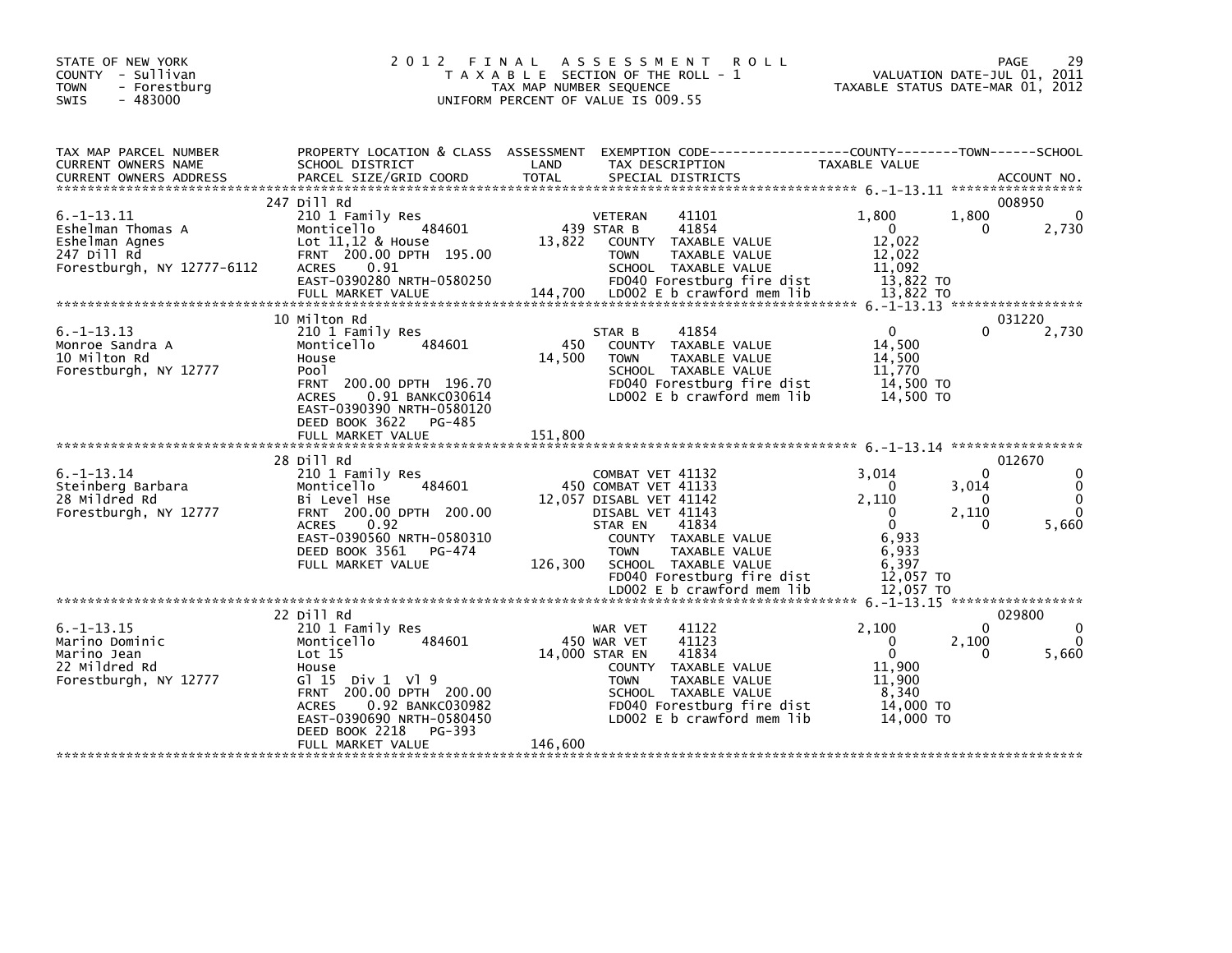| STATE OF NEW YORK<br>COUNTY - Sullivan<br>- Forestburg<br><b>TOWN</b><br>$-483000$<br>SWIS       | 2 0 1 2                                                                                                                                                                                                       | FINAL<br>TAX MAP NUMBER SEQUENCE | A S S E S S M E N T<br><b>ROLL</b><br>T A X A B L E SECTION OF THE ROLL -<br>UNIFORM PERCENT OF VALUE IS 009.55                                                               | VALUATION DATE-JUL 01, 2011<br>TAXABLE STATUS DATE-MAR 01, 2012     | 30<br><b>PAGE</b> |
|--------------------------------------------------------------------------------------------------|---------------------------------------------------------------------------------------------------------------------------------------------------------------------------------------------------------------|----------------------------------|-------------------------------------------------------------------------------------------------------------------------------------------------------------------------------|---------------------------------------------------------------------|-------------------|
| TAX MAP PARCEL NUMBER<br>CURRENT OWNERS NAME                                                     | PROPERTY LOCATION & CLASS ASSESSMENT<br>SCHOOL DISTRICT                                                                                                                                                       | LAND                             | EXEMPTION CODE---<br>TAX DESCRIPTION                                                                                                                                          | -------------COUNTY--------TOWN------SCHOOL<br><b>TAXABLE VALUE</b> |                   |
| $6. -1 - 13.16$<br>Berson Gary W<br>Berson Rosemary<br>217 Dill Rd<br>Forestburgh, NY 12777-6111 | Dill Rd<br>$314$ Rural vac< $10$<br>484601<br>Monticello<br>Lot 16<br>G1 15 Div 1<br>Fo Milani<br>FRNT 200.00 DPTH 200.00<br>EAST-0390830 NRTH-0580610<br>DEED BOOK 1340<br>PG-101                            | 450<br>450                       | <b>COUNTY</b><br>TAXABLE VALUE<br>TAXABLE VALUE<br><b>TOWN</b><br>SCHOOL TAXABLE VALUE<br>FD040 Forestburg fire dist<br>LD002 E b crawford mem lib                            | 450<br>450<br>450<br>450 TO<br>450 TO                               | 012825            |
|                                                                                                  | 12 Joseph Rd                                                                                                                                                                                                  |                                  |                                                                                                                                                                               |                                                                     | 012950            |
| $6. - 1 - 13.17$<br>Goldberg Dolores<br>12 Joseph Rd<br>Forestburgh, NY 12777-6119               | 210 1 Family Res<br>Monticello<br>484601<br>One Story House<br>Garage & Shed<br>FRNT 200.00 DPTH 200.00<br><b>ACRES</b><br>0.92<br>EAST-0390960 NRTH-0580750<br>DEED BOOK 1990<br>PG-157<br>FULL MARKET VALUE | 450<br>13,094<br>137,100         | 41834<br>STAR EN<br>TAXABLE VALUE<br><b>COUNTY</b><br><b>TOWN</b><br><b>TAXABLE VALUE</b><br>SCHOOL TAXABLE VALUE<br>FD040 Forestburg fire dist<br>LD002 E b crawford mem lib | $\Omega$<br>13,094<br>13.094<br>7,434<br>13,094 TO<br>13,094 TO     | 0<br>5,660        |
|                                                                                                  | 9 Joseph Rd                                                                                                                                                                                                   |                                  |                                                                                                                                                                               |                                                                     | 032100            |
| $6. -1 - 13.18$<br>Shaw Richard G<br>Shaw Ann M<br>9 Joseph Rd<br>Forestburgh, NY 12777          | 210 1 Family Res<br>484601<br>Monticello<br>G1 15 Div 1<br>V1 9 Lot 18<br>FRNT 200.00 DPTH 199.20<br>0.92<br><b>ACRES</b><br>EAST-0391110 NRTH-0580930                                                        | 450<br>12,188                    | 41854<br>STAR B<br>TAXABLE VALUE<br><b>COUNTY</b><br><b>TOWN</b><br><b>TAXABLE VALUE</b><br>SCHOOL TAXABLE VALUE<br>FD040 Forestburg fire dist<br>LD002 E b crawford mem lib  | $\Omega$<br>12,188<br>12,188<br>9,458<br>12,188 TO<br>12,188 TO     | 0<br>2,730        |
|                                                                                                  | FULL MARKET VALUE                                                                                                                                                                                             | 127,600                          |                                                                                                                                                                               |                                                                     |                   |
| $6. -1 - 13.19$<br>Shaw Richard G<br>Shaw Ann M<br>9 Joseph Rd<br>Forestburgh, NY 12777          | 9 Joseph Rd<br>$314$ Rural vac<10<br>Monticello<br>484601<br>Lot 19<br>G115 Div1 V19<br>FRNT 150.00 DPTH 194.00<br>EAST-0391240 NRTH-0580820<br>DEED BOOK 1787<br>$PG-7$                                      | 328<br>328                       | TAXABLE VALUE<br><b>COUNTY</b><br><b>TOWN</b><br><b>TAXABLE VALUE</b><br>SCHOOL TAXABLE VALUE<br>FD040 Forestburg fire dist<br>LD002 E b crawford mem lib                     | 328<br>328<br>328<br>328 TO<br>328 TO                               | 003452            |
|                                                                                                  | FULL MARKET VALUE                                                                                                                                                                                             | 3.400                            |                                                                                                                                                                               |                                                                     |                   |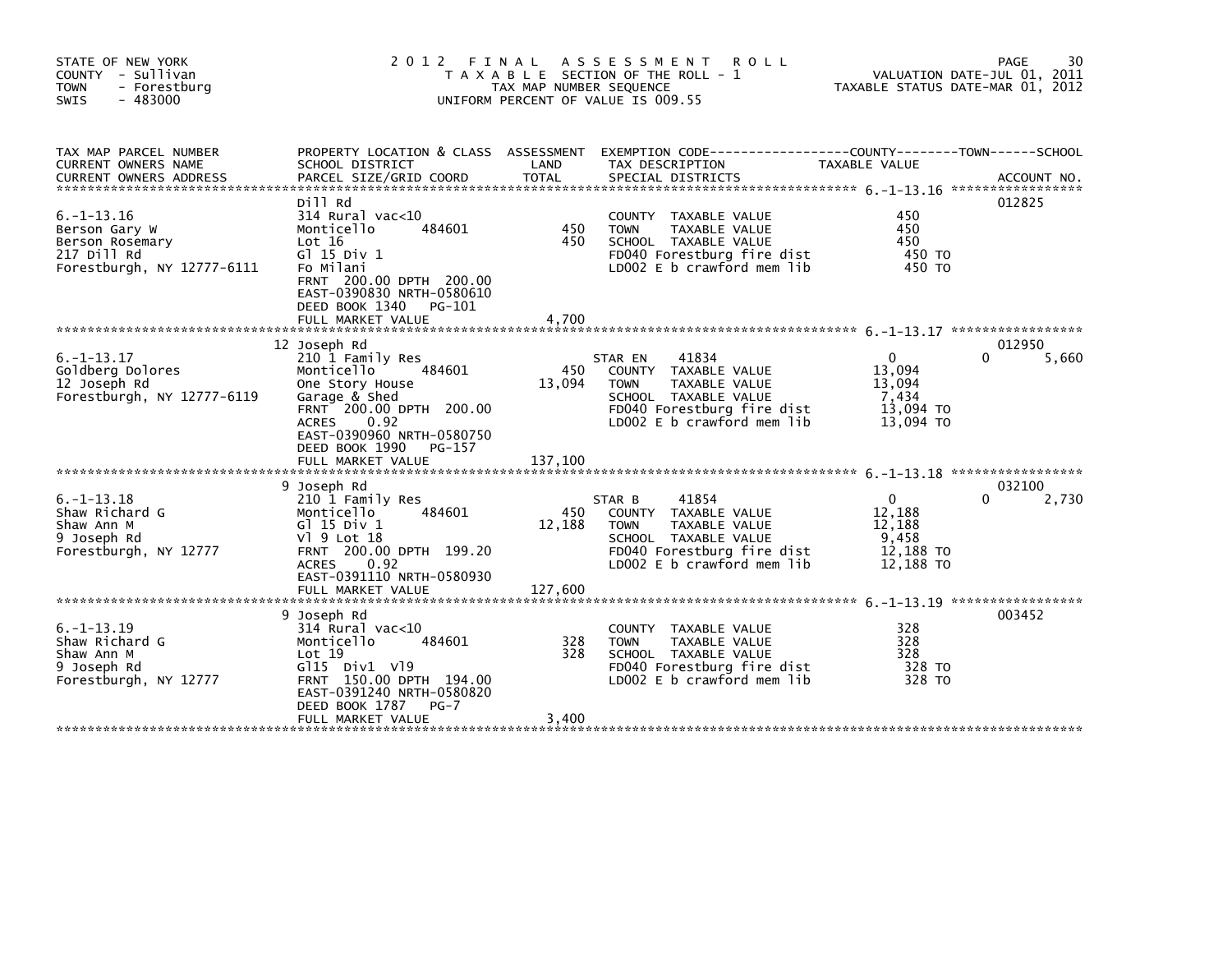| STATE OF NEW YORK<br>COUNTY - Sullivan<br><b>TOWN</b><br>- Forestburg<br>$-483000$<br>SWIS                   | 2 0 1 2<br>FINAL                                                                                                                                                                                    | TAX MAP NUMBER SEQUENCE  | A S S E S S M E N T<br><b>ROLL</b><br>T A X A B L E SECTION OF THE ROLL - 1<br>UNIFORM PERCENT OF VALUE IS 009.55                                           | VALUATION DATE-JUL 01, 2011<br>TAXABLE STATUS DATE-MAR 01, 2012      | <b>PAGE</b>        | 31          |
|--------------------------------------------------------------------------------------------------------------|-----------------------------------------------------------------------------------------------------------------------------------------------------------------------------------------------------|--------------------------|-------------------------------------------------------------------------------------------------------------------------------------------------------------|----------------------------------------------------------------------|--------------------|-------------|
| TAX MAP PARCEL NUMBER<br>CURRENT OWNERS NAME<br><b>CURRENT OWNERS ADDRESS</b>                                | SCHOOL DISTRICT<br>PARCEL SIZE/GRID COORD                                                                                                                                                           | LAND<br><b>TOTAL</b>     | PROPERTY LOCATION & CLASS ASSESSMENT EXEMPTION CODE---------------COUNTY-------TOWN-----SCHOOL<br>TAX DESCRIPTION<br>SPECIAL DISTRICTS                      | TAXABLE VALUE                                                        |                    | ACCOUNT NO. |
| $6. - 1 - 13.20$<br>Cavello Christopher<br>Cavello Christine<br>18 Milton Rd<br>Forestburgh, NY 12777        | 18 Milton Rd<br>210 1 Family Res<br>484601<br>Monticello<br><b>HOUSE</b><br><b>POOL</b><br>FRNT 150.00 DPTH 195.00<br><b>ACRES</b><br>0.67<br>EAST-0390520 NRTH-0580010<br>DEED BOOK 2637<br>PG-559 | 427<br>13,300            | 41854<br>STAR B<br>COUNTY TAXABLE VALUE<br><b>TOWN</b><br>TAXABLE VALUE<br>SCHOOL TAXABLE VALUE<br>FD040 Forestburg fire dist<br>LD002 E b crawford mem lib | $\mathbf{0}$<br>13,300<br>13,300<br>10,570<br>13,300 TO<br>13,300 TO | 6180<br>0          | 2,730       |
|                                                                                                              | FULL MARKET VALUE                                                                                                                                                                                   | 139,300                  |                                                                                                                                                             |                                                                      |                    |             |
| $6. -1 - 13.21$<br>Martinez Ramon<br>Martinez Maria<br>& Maria<br>23 Milton Rd<br>Forestburgh, NY 12777-6123 | 23 Milton Rd<br>210 1 Family Res<br>484601<br>Monticello<br>House<br>$G1 15$ Div $1$<br><b>ACRES</b><br>1.83<br>EAST-0390810 NRTH-0580080<br>FULL MARKET VALUE                                      | 824<br>17,142<br>179,500 | 41854<br>STAR B<br>COUNTY TAXABLE VALUE<br><b>TOWN</b><br>TAXABLE VALUE<br>SCHOOL TAXABLE VALUE<br>FD040 Forestburg fire dist<br>LD002 E b crawford mem lib | $\Omega$<br>17,142<br>17,142<br>14,412<br>17,142 TO<br>17,142 TO     | 021630<br>$\Omega$ | 2,730       |
|                                                                                                              |                                                                                                                                                                                                     |                          |                                                                                                                                                             |                                                                      |                    |             |
| $6. -1 - 13.22$<br>Maranzana John A<br>19 Mildred Rd<br>Forestburgh, NY 12777                                | 19 Mildred St<br>210 1 Family Res<br>Monticello<br>484601<br>House<br>FRNT 200.03 DPTH 200.00<br><b>BANKC030385</b><br>EAST-0390852 NRTH-0580268<br>DEED BOOK 2054<br>PG-500<br>FULL MARKET VALUE   | 450<br>17,616<br>184,500 | 41854<br>STAR B<br>COUNTY TAXABLE VALUE<br>TAXABLE VALUE<br><b>TOWN</b><br>SCHOOL TAXABLE VALUE<br>FD040 Forestburg fire dist<br>LD002 E b crawford mem lib | $\Omega$<br>17,616<br>17,616<br>14,886<br>$17,616$ TO<br>17.616 TO   | $\mathbf{0}$       | 2,730       |
|                                                                                                              |                                                                                                                                                                                                     |                          |                                                                                                                                                             |                                                                      |                    |             |
| $6. -1 - 13.23$<br>Carmeci Anthony<br>Carmeci Ann<br>24 Milton Rd<br>Forestburgh, NY 12777-0086              | 24 Milton Rd<br>210 1 Family Res<br>484601<br>Monticello<br>1 Story House<br>FRNT 205.00 DPTH 194.00<br>0.92 BANKC030614<br><b>ACRES</b><br>EAST-0390634 NRTH-0579875<br>DEED BOOK 1339<br>PG-67    | 450<br>15,900            | 41854<br>STAR B<br>COUNTY TAXABLE VALUE<br><b>TOWN</b><br>TAXABLE VALUE<br>SCHOOL TAXABLE VALUE<br>FD040 Forestburg fire dist<br>LD002 E b crawford mem lib | $\Omega$<br>15,900<br>15,900<br>13.170<br>15,900 TO<br>15,900 TO     | 0                  | 2,730       |
|                                                                                                              | FULL MARKET VALUE                                                                                                                                                                                   | 166,500                  |                                                                                                                                                             |                                                                      |                    |             |
| $6. - 1 - 13.24$<br>Maranzana John A<br>19 Mildred Rd<br>Forestburgh, NY 12777                               | Dill Rd Dev<br>314 Rural vac<10<br>Monticello<br>484601<br>FRNT 399.54 DPTH<br><b>ACRES</b><br>2.50<br>EAST-0391088 NRTH-0580466<br>DEED BOOK 2657<br><b>PG-400</b><br>FULL MARKET VALUE            | 1,223<br>1,223<br>12,800 | COUNTY TAXABLE VALUE<br>TAXABLE VALUE<br><b>TOWN</b><br>SCHOOL TAXABLE VALUE<br>FD040 Forestburg fire dist<br>LD002 $E$ b crawford mem lib                  | 1,223<br>1,223<br>1,223<br>1,223 TO<br>1,223 TO                      |                    |             |
|                                                                                                              |                                                                                                                                                                                                     |                          |                                                                                                                                                             |                                                                      |                    |             |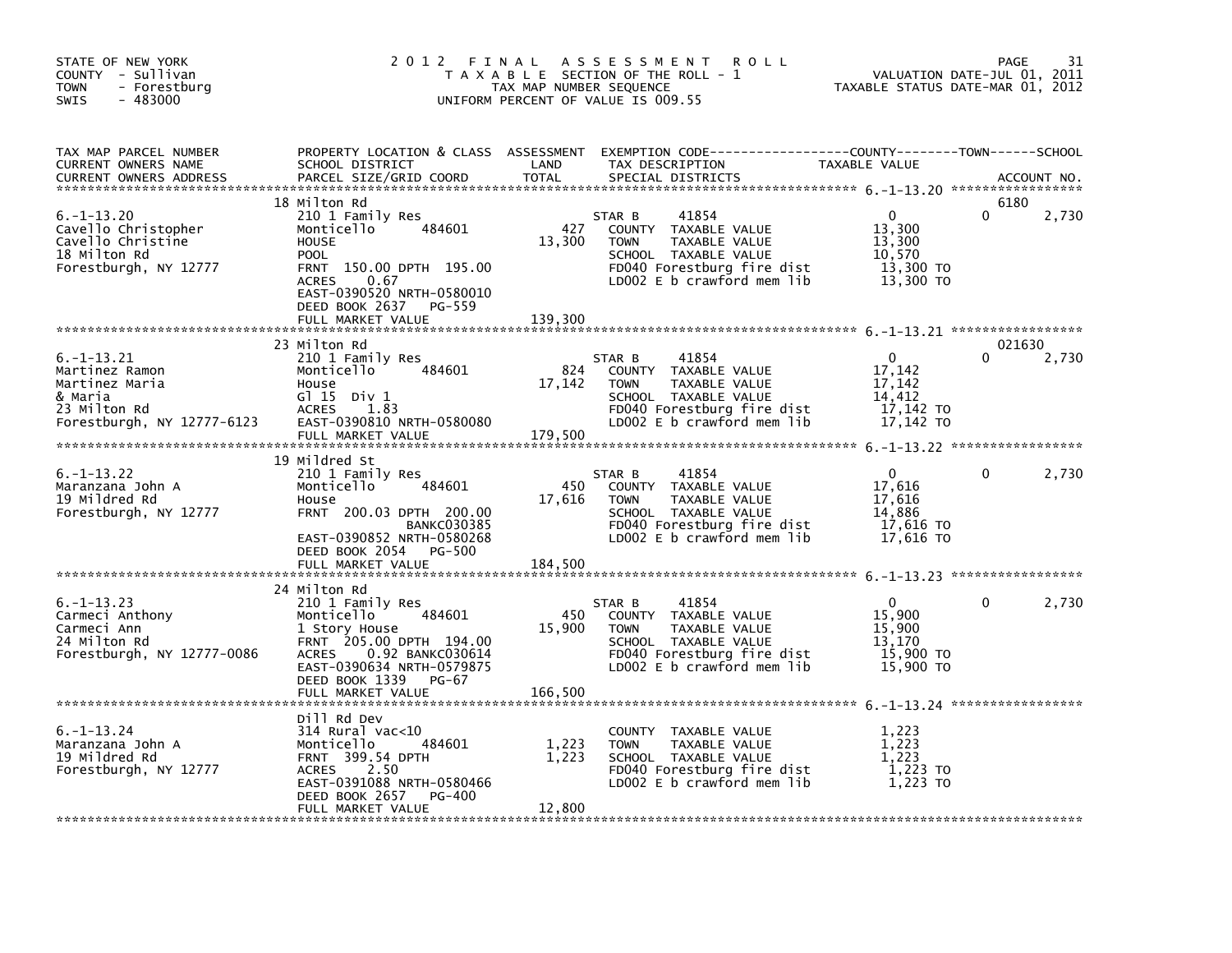| STATE OF NEW YORK<br>COUNTY - Sullivan<br>- Forestburg<br><b>TOWN</b><br>$-483000$<br><b>SWIS</b>            | 2 0 1 2                                                                                                                                                                                                      | FINAL<br>TAX MAP NUMBER SEQUENCE | ASSESSMENT ROLL<br>T A X A B L E SECTION OF THE ROLL - 1<br>UNIFORM PERCENT OF VALUE IS 009.55                                           | VALUATION DATE-JUL 01, 2011<br>TAXABLE STATUS DATE-MAR 01, 2012 | 32<br>PAGE |
|--------------------------------------------------------------------------------------------------------------|--------------------------------------------------------------------------------------------------------------------------------------------------------------------------------------------------------------|----------------------------------|------------------------------------------------------------------------------------------------------------------------------------------|-----------------------------------------------------------------|------------|
| TAX MAP PARCEL NUMBER<br>CURRENT OWNERS NAME                                                                 | PROPERTY LOCATION & CLASS ASSESSMENT<br>SCHOOL DISTRICT                                                                                                                                                      | LAND                             | TAX DESCRIPTION                                                                                                                          | <b>TAXABLE VALUE</b>                                            |            |
| $6. - 1 - 14$<br>Kotlarich Michael<br>2881 Rt 42<br>Forestburgh, NY 12777                                    | 2881 Rt 42<br>210 1 Family Res<br>484601<br>Monticello<br>1 St Hse<br>Fo Ehrets<br>FRNT 81.00 DPTH 290.00<br>0.40<br><b>ACRES</b><br>EAST-0392560 NRTH-0579070<br>DEED BOOK 3165 PG-624<br>FULL MARKET VALUE | 313<br>9,200<br>96.300           | COUNTY TAXABLE VALUE<br><b>TOWN</b><br>TAXABLE VALUE<br>SCHOOL TAXABLE VALUE<br>FD040 Forestburg fire dist<br>LD002 E b crawford mem lib | 9,200<br>9,200<br>9,200<br>9,200 TO<br>9,200 TO                 | 036625     |
| $6. - 1 - 15$<br>Kotlarich Mark<br>44 Wildwood Way<br>Forestburgh, NY 12777                                  | Rt 42<br>$314$ Rural vac< $10$<br>Monticello<br>484601<br>G $15 \text{ Div } 1 \text{ V}$ 9<br>FRNT 75.00 DPTH 290.40<br>EAST-0392580 NRTH-0579140<br>DEED BOOK 3000<br>PG-594<br>FULL MARKET VALUE          | 355<br>355<br>3,700              | COUNTY TAXABLE VALUE<br><b>TOWN</b><br>TAXABLE VALUE<br>SCHOOL TAXABLE VALUE<br>FD040 Forestburg fire dist<br>LD002 E b crawford mem lib | 355<br>355<br>355<br>355 TO<br>355 TO                           | 036630     |
| $6. - 1 - 16$<br>Galligan/Bennet Ent/Inc.<br>James Galligan<br>255 Hartwood Rd<br>Forestburgh, NY 12777-6403 | Rt 42<br>$314$ Rural vac<10<br>Monticello<br>484601<br>$G$ ] 15 Div 1<br>$V$ ] 9<br><b>ACRES</b><br>1.67<br>EAST-0392392 NRTH-0578847<br>DEED BOOK 2964 PG-102<br>FULL MARKET VALUE                          | 972<br>972<br>10.200             | COUNTY TAXABLE VALUE<br><b>TOWN</b><br>TAXABLE VALUE<br>SCHOOL TAXABLE VALUE<br>FD040 Forestburg fire dist<br>LD002 E b crawford mem lib | 972<br>972<br>972<br>972 TO<br>972 TO                           | 019900     |
| $6. - 1 - 17$<br>Galligan/Bennett Ent.Inc<br>James Galligan<br>255 Hartwood Rd<br>Forestburgh, NY 12777-6403 | Rt 42<br>210 1 Family Res<br>Monticello<br>484601<br>1 1/2 St Hse & Gar<br>G $\overline{1}$ 15 Div 1<br><b>ACRES</b><br>4.99<br>EAST-0392240 NRTH-0578670<br>DEED BOOK 2785<br>PG-430<br>FULL MARKET VALUE   | 2,476<br>13,836<br>144,900       | COUNTY TAXABLE VALUE<br>TAXABLE VALUE<br><b>TOWN</b><br>SCHOOL TAXABLE VALUE<br>FD040 Forestburg fire dist<br>LD002 E b crawford mem lib | 13,836<br>13,836<br>13,836<br>13,836 TO<br>13.836 TO            | 020200     |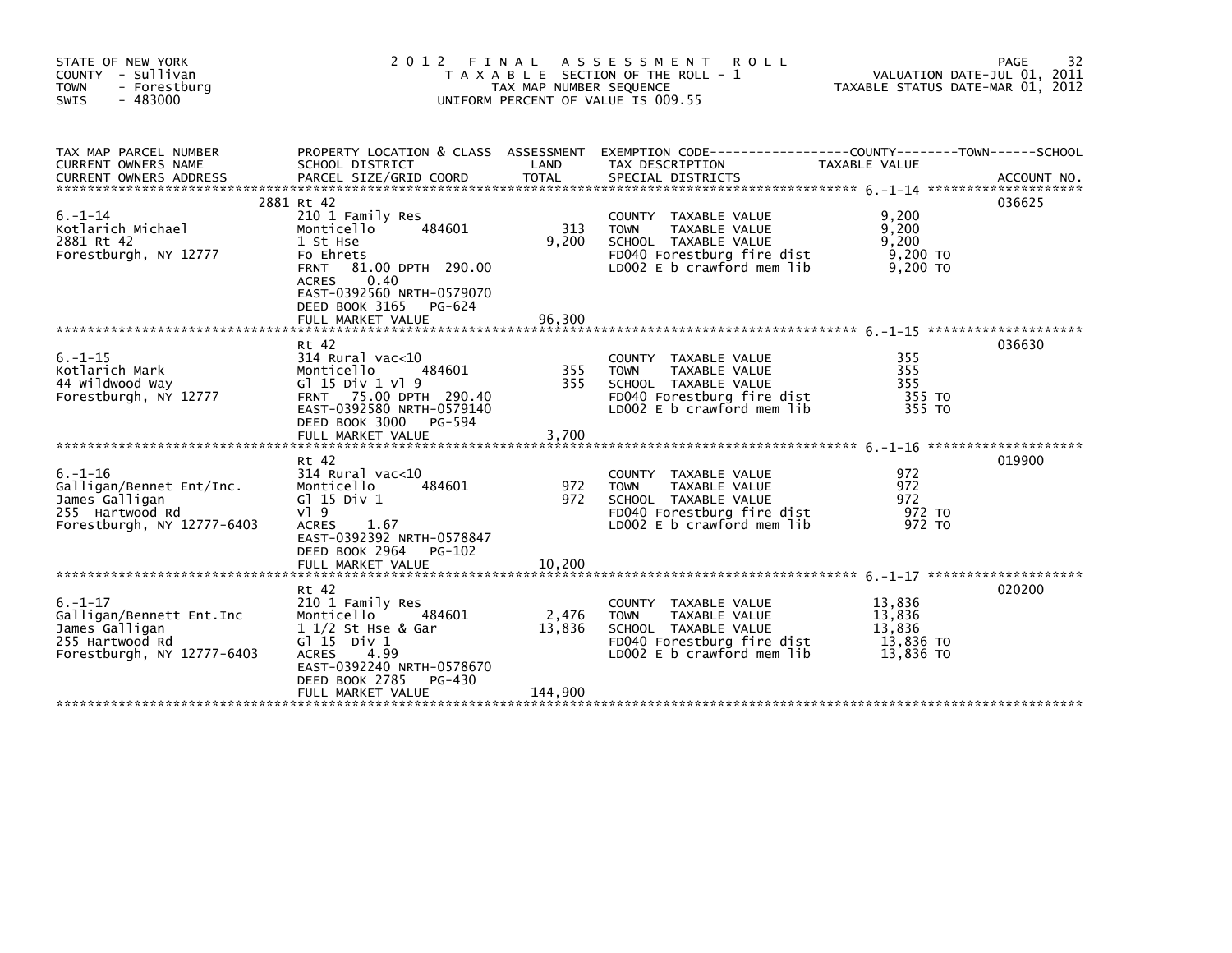| STATE OF NEW YORK<br>COUNTY - Sullivan<br><b>TOWN</b><br>- Forestburg<br>$-483000$<br><b>SWIS</b>       | 2 0 1 2                                                                                                                                                                                                            | FINAL<br>TAX MAP NUMBER SEQUENCE | A S S E S S M E N T<br><b>ROLL</b><br>T A X A B L E SECTION OF THE ROLL - 1<br>UNIFORM PERCENT OF VALUE IS 009.55                                                                                              |                                                                                       | 33<br>PAGE<br>VALUATION DATE-JUL 01, 2011<br>TAXABLE STATUS DATE-MAR 01, 2012 |
|---------------------------------------------------------------------------------------------------------|--------------------------------------------------------------------------------------------------------------------------------------------------------------------------------------------------------------------|----------------------------------|----------------------------------------------------------------------------------------------------------------------------------------------------------------------------------------------------------------|---------------------------------------------------------------------------------------|-------------------------------------------------------------------------------|
| TAX MAP PARCEL NUMBER<br>CURRENT OWNERS NAME<br><b>CURRENT OWNERS ADDRESS</b>                           | PROPERTY LOCATION & CLASS ASSESSMENT<br>SCHOOL DISTRICT<br>PARCEL SIZE/GRID COORD                                                                                                                                  | LAND<br><b>TOTAL</b>             | TAX DESCRIPTION<br>SPECIAL DISTRICTS                                                                                                                                                                           | TAXABLE VALUE                                                                         | ACCOUNT NO.                                                                   |
| $6. - 1 - 18$<br>Shiells Donald J<br>2995 State Route 42<br>Forestburgh, NY 12777                       | 2995 State Route 42<br>210 1 Family Res<br>Monticello<br>484601<br>1 St Houes<br>$G1 15$ Div 1<br>R 1<br>FRNT 130.00 DPTH 250.00<br>EAST-0393650 NRTH-0581630<br>DEED BOOK 3620 PG-633<br>FULL MARKET VALUE        | 748<br>12,609<br>132,000         | 41834<br>STAR EN<br>COUNTY TAXABLE VALUE<br><b>TOWN</b><br>TAXABLE VALUE<br>SCHOOL TAXABLE VALUE<br>FD040 Forestburg fire dist<br>LD002 E b crawford mem lib                                                   | $\Omega$<br>12,609<br>12.609<br>6,949<br>12,609 TO<br>12,609 TO                       | 032550<br>0<br>5,660                                                          |
| $6. - 1 - 19$<br>Roulett Mary A<br>44 St. Joseph's Hill Rd<br>Forestburgh, NY 12777                     | Rt 42<br>$314$ Rural vac<10<br>484601<br>Monticello<br>G $1$ 15 Div 1 V $1$ 9<br>FRNT 100.00 DPTH 100.00<br>EAST-0392990 NRTH-0580500<br>FULL MARKET VALUE                                                         | 183<br>183<br>1,900              | COUNTY TAXABLE VALUE<br><b>TOWN</b><br>TAXABLE VALUE<br>SCHOOL TAXABLE VALUE<br>FD040 Forestburg fire dist<br>LD002 E b crawford mem lib                                                                       | 183<br>183<br>183<br>183 TO<br>183 TO                                                 | 030160                                                                        |
| $6. -2 - 1.1$<br>Ortiz Socrates<br>Ortiz Evelyn<br>10 St Josephs Hill Rd<br>Forestburgh, NY 12777-6217  | 10 St Joseph Hill Rd<br>210 1 Family Res<br>Monticello<br>484601<br>FRNT 310.00 DPTH 202.00<br>EAST-0393095 NRTH-0582243<br>DEED BOOK 1080<br>PG-00334<br>FULL MARKET VALUE                                        | 19,290 STAR B<br>202,000         | COMBAT VET 41132<br>1,069 COMBAT VET 41133<br>41854<br>COUNTY TAXABLE VALUE<br>TAXABLE VALUE<br><b>TOWN</b><br>SCHOOL TAXABLE VALUE<br>FD040 Forestburg fire dist<br>LD002 E b crawford mem lib                | 4.095<br>$\Omega$<br>$\Omega$<br>15,195<br>15.195<br>16,560<br>19,290 TO<br>19.290 TO | 009500<br>$\Omega$<br>4,095<br>2,730<br>0                                     |
| $6. -2 - 2$<br>Rausch Norbert<br>Rausch Susanne<br>20 St Josephs Hill Rd<br>Forestburgh, NY 12777-6217  | 20 St Josephs Hill<br>210 1 Family Res<br>Monticello<br>484601<br>house<br>G1 15 Div 1 R 1<br>0.54<br><b>ACRES</b><br>EAST-0393970 NRTH-0581560<br>FULL MARKET VALUE                                               | 331<br>11,500<br>120,400         | 41854<br>STAR B<br>COUNTY TAXABLE VALUE<br><b>TOWN</b><br>TAXABLE VALUE<br>SCHOOL TAXABLE VALUE<br>FD040 Forestburg fire dist<br>LD002 E b crawford mem lib                                                    | $\mathbf{0}$<br>11,500<br>11,500<br>8,770<br>11,500 TO<br>11,500 TO                   | 029295<br>2,730                                                               |
| $6. -2 - 3$<br>Grund Mario V<br>Grund Kathleen G<br>24 St Josephs Hill Rd<br>Forestburgh, NY 12777-6217 | 24 St Josephs Hill Rd<br>210 1 Family Res<br>484601<br>Monticello<br>House<br>R 1<br>FRNT 130.00 DPTH 310.00<br><b>BANKH030614</b><br>EAST-0393890 NRTH-0581490<br>DEED BOOK 1190<br>PG-00091<br>FULL MARKET VALUE | 94.900                           | COMBAT VET 41132<br>281 COMBAT VET 41133<br>9,060 STAR EN<br>41834<br>COUNTY TAXABLE VALUE<br>TAXABLE VALUE<br><b>TOWN</b><br>SCHOOL TAXABLE VALUE<br>FD040 Forestburg fire dist<br>LD002 E b crawford mem lib | 2,265<br>$\Omega$<br>$\Omega$<br>6,795<br>6,795<br>3,400<br>9,060 TO<br>9,060 TO      | 019550<br>$\Omega$<br>2,265<br>5,660<br><sup>0</sup>                          |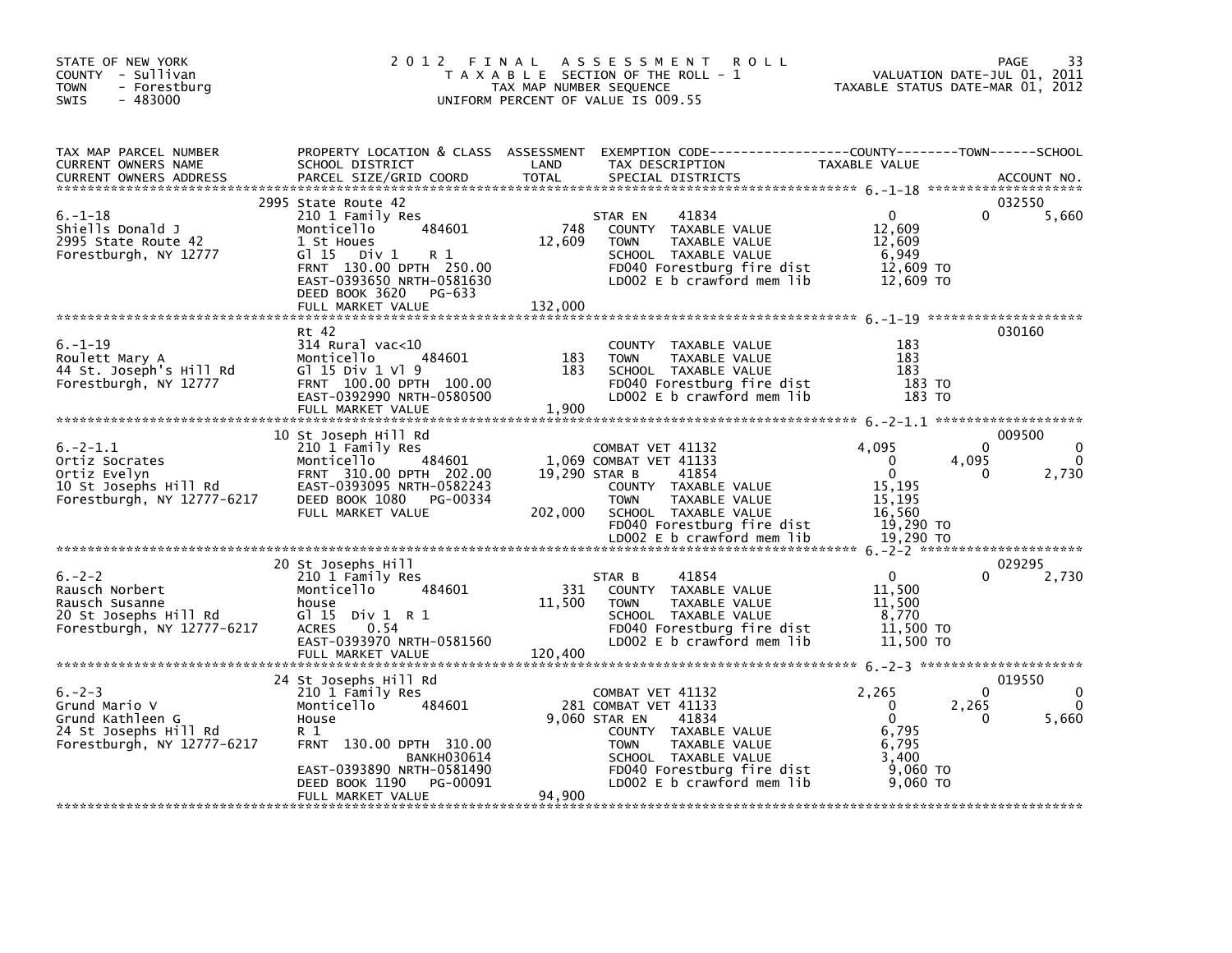| STATE OF NEW YORK<br>COUNTY - Sullivan<br>- Forestburg<br><b>TOWN</b><br><b>SWIS</b><br>- 483000                | 2 0 1 2                                                                                                                                                                                                                                                  | FINAL<br>TAX MAP NUMBER SEQUENCE | A S S E S S M E N T<br><b>ROLL</b><br>T A X A B L E SECTION OF THE ROLL - 1<br>UNIFORM PERCENT OF VALUE IS 009.55                                           |                                                                      | 34<br>PAGE<br>VALUATION DATE-JUL 01, 2011<br>TAXABLE STATUS DATE-MAR 01, 2012 |
|-----------------------------------------------------------------------------------------------------------------|----------------------------------------------------------------------------------------------------------------------------------------------------------------------------------------------------------------------------------------------------------|----------------------------------|-------------------------------------------------------------------------------------------------------------------------------------------------------------|----------------------------------------------------------------------|-------------------------------------------------------------------------------|
| TAX MAP PARCEL NUMBER<br>CURRENT OWNERS NAME<br><b>CURRENT OWNERS ADDRESS</b>                                   | PROPERTY LOCATION & CLASS ASSESSMENT<br>SCHOOL DISTRICT<br>PARCEL SIZE/GRID COORD                                                                                                                                                                        | LAND<br><b>TOTAL</b>             | EXEMPTION CODE-----------------COUNTY-------TOWN------SCHOOL<br>TAX DESCRIPTION<br>SPECIAL DISTRICTS                                                        | TAXABLE VALUE                                                        | ACCOUNT NO.                                                                   |
| $6. -2 - 4$<br>Morse Erik<br>Rausch Erinn<br>30 St Josephs Hill Rd<br>Forestburgh, NY 12777                     | 30 St Josephs Hl<br>210 1 Family Res<br>Monticello<br>484601<br><b>Bungalow</b><br>G $\overline{1}$ 15 Div 1 R1<br>79.50 DPTH 339.10<br><b>FRNT</b><br><b>ACRES</b><br>0.62<br>EAST-0392512 NRTH-0580812<br>DEED BOOK 2841<br>PG-13<br>FULL MARKET VALUE | 454<br>6,446<br>67,500           | 41854<br>STAR B<br>COUNTY TAXABLE VALUE<br><b>TOWN</b><br>TAXABLE VALUE<br>SCHOOL TAXABLE VALUE<br>FD040 Forestburg fire dist<br>LD002 E b crawford mem lib | $\Omega$<br>6,446<br>6,446<br>3,716<br>6,446 TO<br>6,446 TO          | 004600<br>2,730<br>0                                                          |
|                                                                                                                 |                                                                                                                                                                                                                                                          |                                  |                                                                                                                                                             |                                                                      |                                                                               |
| $6. -2 - 5$<br>Genna Antonino<br>Genna Serafina<br>68-29 75th St<br>Middle Village, NY 11379                    | St Joseph Hl<br>210 1 Family Res<br>Monticello<br>484601<br>House<br>FRNT 175.00 DPTH 200.00<br>0.80<br><b>ACRES</b><br>EAST-0393830 NRTH-0581220<br>DEED BOOK 1866<br>$PG-45$<br>FULL MARKET VALUE                                                      | 257<br>17,271<br>180,800         | 41854<br>STAR B<br>COUNTY TAXABLE VALUE<br><b>TOWN</b><br>TAXABLE VALUE<br>SCHOOL TAXABLE VALUE<br>FD040 Forestburg fire dist<br>LD002 E b crawford mem lib | $\mathbf{0}$<br>17,271<br>17,271<br>14,541<br>17,271 TO<br>17,271 TO | 002330<br>2,730<br>0                                                          |
| $6. -2 - 6$<br>Steinberg James E Sr<br>Steinberg Laura R<br>76 St Josephs Hill Rd<br>Forestburgh, NY 12777-6217 | St Joseph Hl<br>$314$ Rural vac< $10$<br>Monticello<br>484601<br>G1 15 Div 1 V1 9<br>FRNT 100.00 DPTH 100.00<br>EAST-0393440 NRTH-0580340<br>DEED BOOK 2033<br>PG-201<br>FULL MARKET VALUE                                                               | 169<br>169<br>1.800              | COUNTY TAXABLE VALUE<br>TAXABLE VALUE<br><b>TOWN</b><br>SCHOOL TAXABLE VALUE<br>FD040 Forestburg fire dist<br>LD002 E b crawford mem lib                    | 169<br>169<br>169<br>169 TO<br>169 TO                                | 022600                                                                        |
| $6. -2 - 7$<br>Steinberg James E Sr<br>Steinberg Laura R<br>76 St Josephs Hill Rd<br>Forestburgh, NY 12777-6217 | 76 St Josephs Hl<br>210 1 Family Res<br>Monticello<br>484601<br>2 St House Garage<br>Sheds<br>$G1$ 15 Div 1<br>FRNT 100.00 DPTH 348.51<br>0.96<br><b>ACRES</b><br>EAST-0393240 NRTH-0580370<br>DEED BOOK 2033<br>PG-201<br>FULL MARKET VALUE             | 579<br>10,900<br>114,100         | 41854<br>STAR B<br>COUNTY TAXABLE VALUE<br>TAXABLE VALUE<br><b>TOWN</b><br>SCHOOL TAXABLE VALUE<br>FD040 Forestburg fire dist<br>LD002 E b crawford mem lib | $\mathbf{0}$<br>10,900<br>10,900<br>8,170<br>10,900 TO<br>10,900 TO  | 033600<br>0<br>2,730                                                          |
|                                                                                                                 |                                                                                                                                                                                                                                                          |                                  |                                                                                                                                                             |                                                                      |                                                                               |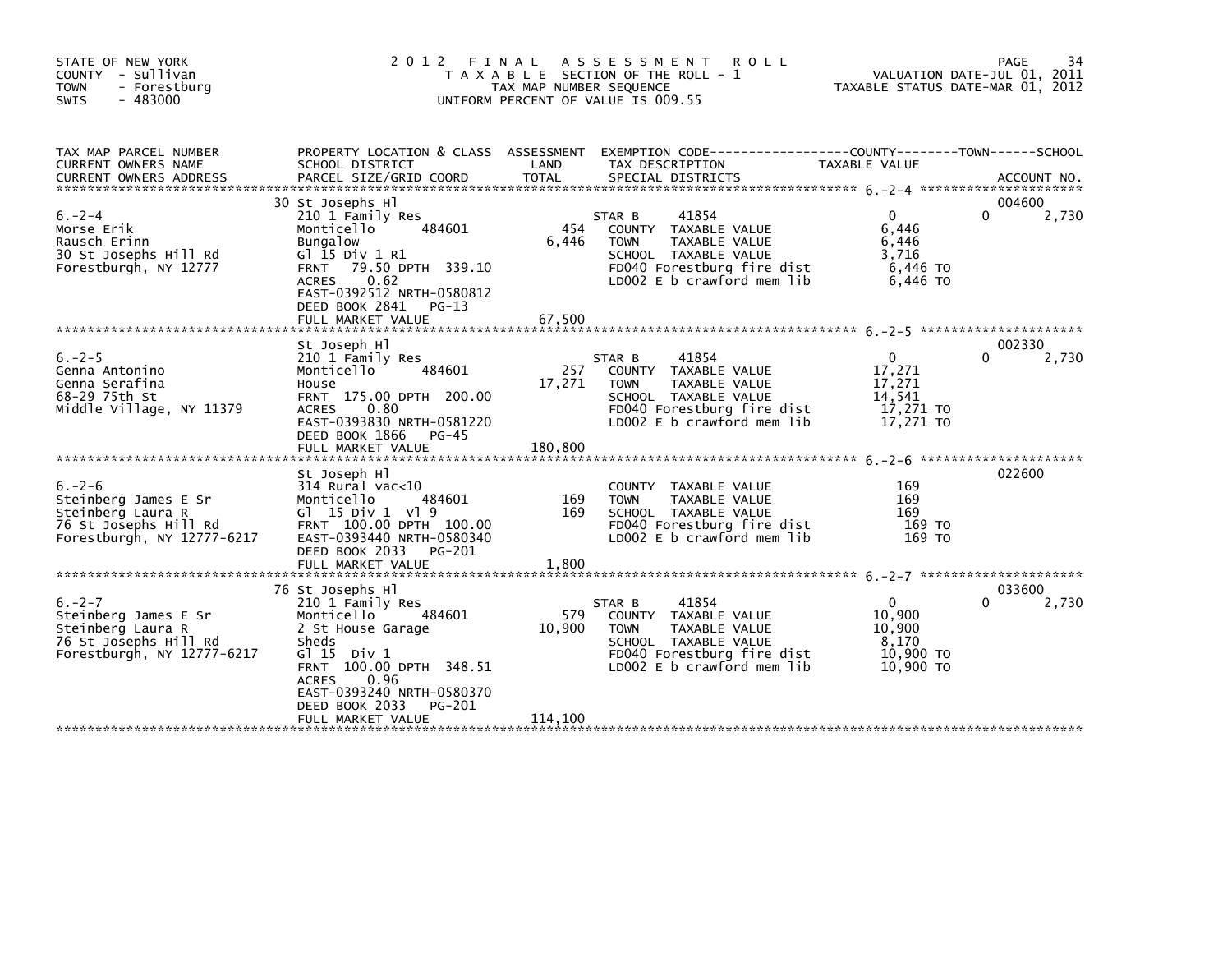| STATE OF NEW YORK<br>COUNTY - Sullivan<br><b>TOWN</b><br>- Forestburg<br>$-483000$<br><b>SWIS</b>        | 2 0 1 2                                                                                                                                                                                               | FINAL<br>TAX MAP NUMBER SEQUENCE | <b>ROLL</b><br>A S S E S S M E N T<br>T A X A B L E SECTION OF THE ROLL - 1<br>UNIFORM PERCENT OF VALUE IS 009.55                                                                                                 | TAXABLE STATUS DATE-MAR 01, 2012                                                         | PAGE<br>VALUATION DATE-JUL 01, 2011 | 35                            |
|----------------------------------------------------------------------------------------------------------|-------------------------------------------------------------------------------------------------------------------------------------------------------------------------------------------------------|----------------------------------|-------------------------------------------------------------------------------------------------------------------------------------------------------------------------------------------------------------------|------------------------------------------------------------------------------------------|-------------------------------------|-------------------------------|
| TAX MAP PARCEL NUMBER<br>CURRENT OWNERS NAME<br><b>CURRENT OWNERS ADDRESS</b>                            | PROPERTY LOCATION & CLASS ASSESSMENT<br>SCHOOL DISTRICT<br>PARCEL SIZE/GRID COORD                                                                                                                     | LAND<br><b>TOTAL</b>             | TAX DESCRIPTION<br>SPECIAL DISTRICTS                                                                                                                                                                              | TAXABLE VALUE                                                                            |                                     | ACCOUNT NO.                   |
| $6. -2 - 11$<br>Carroll Maryjean<br>PO Box 173<br>Forestburgh, NY 12777-0173                             | St Josephs Hl<br>210 1 Family Res<br>484601<br>Monticello<br>2 Story House<br>Garage 1 Small Build<br><b>ACRES</b><br>2.50<br>EAST-0391983 NRTH-0579190<br>FULL MARKET VALUE                          | 1,900<br>13,705<br>143,500       | 41854<br>STAR B<br>COUNTY TAXABLE VALUE<br>TAXABLE VALUE<br><b>TOWN</b><br>SCHOOL TAXABLE VALUE<br>FD040 Forestburg fire dist<br>LD002 E b crawford mem lib                                                       | $\Omega$<br>13,705<br>13,705<br>10,975<br>13,705 TO<br>13,705 TO                         | 0                                   | 005000<br>2,730               |
|                                                                                                          | St Josephs Hill Rd                                                                                                                                                                                    |                                  |                                                                                                                                                                                                                   |                                                                                          |                                     | 029300                        |
| $6. -2 - 12$<br>Rausch Paul A<br>Rausch Ada M<br>PO Box 162<br>Forestburgh, NY 12777                     | 210 1 Family Res<br>484601<br>Monticello<br>2 St House<br>Garage In Basement<br>G1 15 Div 1 R 1<br><b>ACRES</b><br>1.44<br>EAST-0391916 NRTH-0578797<br>DEED BOOK 3430<br>PG-436<br>FULL MARKET VALUE | 155,600                          | 41122<br>WAR VET<br>41123<br>1,005 WAR VET<br>41834<br>14,863 STAR EN<br>COUNTY TAXABLE VALUE<br><b>TOWN</b><br>TAXABLE VALUE<br>SCHOOL TAXABLE VALUE<br>FD040 Forestburg fire dist<br>LD002 E b crawford mem lib | 2,229<br>$\Omega$<br>$\mathbf{0}$<br>12,634<br>12,634<br>9,203<br>14,863 TO<br>14,863 TO | 0<br>2,229<br>0                     | $\Omega$<br>$\Omega$<br>5,660 |
|                                                                                                          | St Josephs HI                                                                                                                                                                                         |                                  |                                                                                                                                                                                                                   |                                                                                          |                                     |                               |
| $6. -2 - 13$<br>white Earl W<br>White Kimberley S<br>St Josephs Hl<br>PO Box 98<br>Forestburgh, NY 12777 | 210 1 Family Res<br>484601<br>Monticello<br>1 St Hse<br>FRNT 220.03 DPTH 157.23<br><b>BANKC030982</b><br>EAST-0392970 NRTH-0579350<br>DEED BOOK 3092<br>PG-522<br>FULL MARKET VALUE                   | 110,200                          | 41122<br>WAR VET<br>540 WAR VET<br>41123<br>41854<br>10,526 STAR B<br>COUNTY TAXABLE VALUE<br><b>TOWN</b><br>TAXABLE VALUE<br>SCHOOL TAXABLE VALUE<br>FD040 Forestburg fire dist<br>LD002 E b crawford mem lib    | 1,579<br>$\Omega$<br>$\mathbf{0}$<br>8,947<br>8,947<br>7,796<br>10,526 TO<br>10,526 TO   | 0<br>1,579<br>0                     | 0<br>$\Omega$<br>2,730        |
|                                                                                                          | 124 St Joseph Hill Rd                                                                                                                                                                                 |                                  |                                                                                                                                                                                                                   |                                                                                          |                                     | 018450                        |
| $6. -2 - 14$<br>Garry Diane S<br>124 St Joseph Hill Rd<br>Forestburgh, NY 12777                          | 210 1 Family Res<br>Monticello<br>484601<br>1.00 BANK0060806<br><b>ACRES</b><br>EAST-0392910 NRTH-0579160<br>DEED BOOK 2326<br>PG-162<br>FULL MARKET VALUE                                            | 626<br>16,274<br>170,400         | 41854<br>STAR B<br>COUNTY TAXABLE VALUE<br><b>TOWN</b><br>TAXABLE VALUE<br>SCHOOL TAXABLE VALUE<br>FD040 Forestburg fire dist<br>LD002 E b crawford mem lib                                                       | $\mathbf{0}$<br>16,274<br>16,274<br>13,544<br>16,274 TO<br>16,274 TO                     | ŋ                                   | 2,730                         |
|                                                                                                          |                                                                                                                                                                                                       |                                  |                                                                                                                                                                                                                   |                                                                                          | 6. - 2 - 17 *********************   | 012701                        |
| $6. -2 - 17$<br>Petrowsky Arthur J Jr<br>Petrowsky Anna P<br>PO Box 518<br>Harris, NY 12742              | St Josephs Hl<br>210 1 Family Res<br>484601<br>Monticello<br>1st Hse Store&gar<br>G] 15 Div 1 Comm 10<br><b>FRNT 288.00 DPTH</b><br>80.00<br>EAST-0392813 NRTH-0578864<br>DEED BOOK 2289<br>PG-241    | 475<br>14,390                    | 41854<br>STAR B<br>COUNTY TAXABLE VALUE<br><b>TOWN</b><br>TAXABLE VALUE<br>SCHOOL TAXABLE VALUE<br>FD040 Forestburg fire dist<br>LDOO2 E b crawford mem lib                                                       | $\Omega$<br>14,390<br>14,390<br>11.660<br>14,390 TO<br>14,390 TO                         | O                                   | 2,730                         |
|                                                                                                          | FULL MARKET VALUE                                                                                                                                                                                     | 150,700                          |                                                                                                                                                                                                                   |                                                                                          |                                     |                               |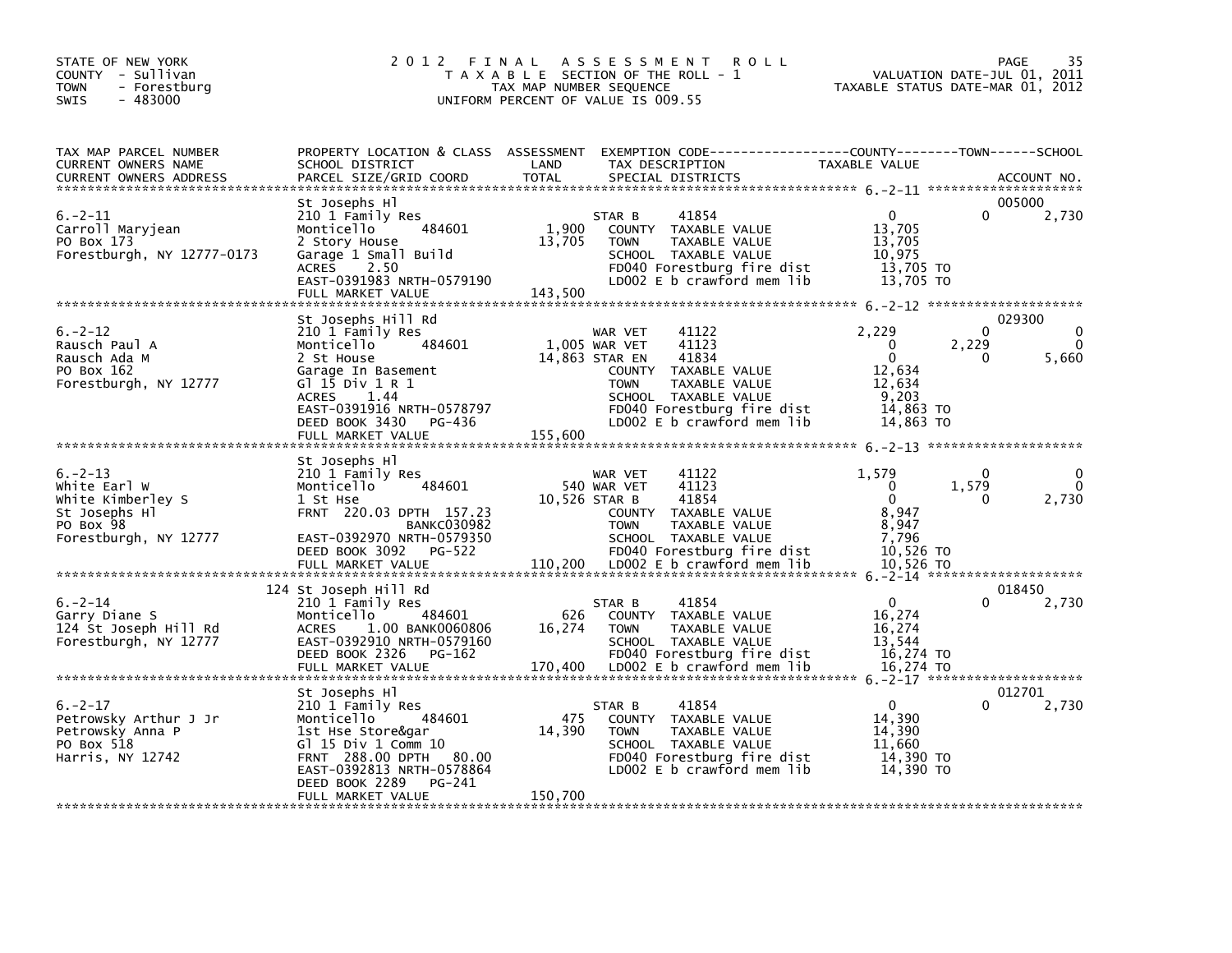| STATE OF NEW YORK<br>COUNTY - Sullivan<br>- Forestburg<br><b>TOWN</b><br>$-483000$<br><b>SWIS</b> | 2 0 1 2<br>FINAL                                                                                                                                                                                                  | TAX MAP NUMBER SEQUENCE    | A S S E S S M E N T<br><b>ROLL</b><br>T A X A B L E SECTION OF THE ROLL - 1<br>UNIFORM PERCENT OF VALUE IS 009.55                                                                             | VALUATION DATE-JUL 01, 2011<br>TAXABLE STATUS DATE-MAR 01, 2012                                                 | 36<br><b>PAGE</b>                |
|---------------------------------------------------------------------------------------------------|-------------------------------------------------------------------------------------------------------------------------------------------------------------------------------------------------------------------|----------------------------|-----------------------------------------------------------------------------------------------------------------------------------------------------------------------------------------------|-----------------------------------------------------------------------------------------------------------------|----------------------------------|
| TAX MAP PARCEL NUMBER<br>CURRENT OWNERS NAME<br><b>CURRENT OWNERS ADDRESS</b>                     | PROPERTY LOCATION & CLASS ASSESSMENT<br>SCHOOL DISTRICT<br>PARCEL SIZE/GRID COORD                                                                                                                                 | LAND<br><b>TOTAL</b>       | EXEMPTION CODE-----------------COUNTY-------TOWN------SCHOOL<br>TAX DESCRIPTION<br>SPECIAL DISTRICTS                                                                                          | TAXABLE VALUE                                                                                                   | ACCOUNT NO.                      |
| $6. -2 - 18$<br>Spencer Joan M<br>29 St. Josephs Hill Rd<br>Forestburgh, NY 12777                 | 29 St. Josephs Hill Rd<br>210 1 Family Res<br>484601<br>Monticello<br>1 St Hse 2 Car Gar<br>$G1 15$ Div $1$<br>2.85<br><b>ACRES</b><br>EAST-0394220 NRTH-0580980<br>DEED BOOK 3580<br>PG-608<br>FULL MARKET VALUE | 1,427<br>14,294<br>149.700 | 41854<br>STAR B<br>COUNTY TAXABLE VALUE<br>TAXABLE VALUE<br><b>TOWN</b><br>SCHOOL TAXABLE VALUE<br>FD040 Forestburg fire dist<br>LD002 E b crawford mem lib                                   | $\Omega$<br>0<br>14,294<br>14,294<br>11,564<br>14,294 TO<br>14,294 TO                                           | 033300<br>2,730                  |
| $6. -2 - 19.1$<br>Milano Mary<br>44 St. Joseph's Hill Rd<br>Forestburgh, NY 12777                 | 44 St Josephs Hill Rd<br>210 1 Family Res<br>Monticello<br>484601<br>2 St Hse<br>$G1 15$ Div $1$<br>7.73<br><b>ACRES</b><br>EAST-0393990 NRTH-0580620<br>DEED BOOK 1914<br>PG-23<br>FULL MARKET VALUE             | 3,044<br>8,755<br>91,700   | COUNTY TAXABLE VALUE<br>TAXABLE VALUE<br><b>TOWN</b><br>SCHOOL TAXABLE VALUE<br>FD040 Forestburg fire dist<br>LD002 E b crawford mem lib                                                      | 8,755<br>8,755<br>8,755<br>$8,755$ TO<br>8.755 TO                                                               | 022500                           |
| $6. -2 - 19.2$<br>Doty Dennis<br>Doty Dorothee<br>39 St Josephs Hill Rd<br>Forestburgh, NY 12777  | 39 St Josephs Hill Rd<br>210 1 Family Res<br>Monticello<br>484601<br>Hse Gar<br>G1 15 Div 1<br>Fo Mc Cormick<br><b>ACRES</b><br>1.77<br>EAST-0394100 NRTH-0580880<br>FULL MARKET VALUE                            | 16,682 STAR EN<br>174,700  | COMBAT VET 41132<br>874 COMBAT VET 41133<br>41834<br>COUNTY TAXABLE VALUE<br>TAXABLE VALUE<br><b>TOWN</b><br>SCHOOL TAXABLE VALUE<br>FD040 Forestburg fire dist<br>LD002 E b crawford mem lib | 4,095<br>$\Omega$<br>$\Omega$<br>4,095<br>$\Omega$<br>0<br>12,587<br>12,587<br>11,022<br>16,682 TO<br>16,682 TO | 007880<br>0<br>$\Omega$<br>5,660 |
| $6. -2 - 20.1$<br>Landis Susan L<br>79 St Josephs Hill Rd<br>Forestburgh, NY 12777                | St Joseph Hl<br>314 Rural vac<10<br>Monticello<br>484601<br>vacant lot<br><b>ACRES</b><br>1.48<br>EAST-0394730 NRTH-0579381<br>DEED BOOK 2132 PG-316<br>FULL MARKET VALUE                                         | 900<br>900<br>9,400        | COUNTY TAXABLE VALUE<br>TAXABLE VALUE<br><b>TOWN</b><br>SCHOOL TAXABLE VALUE<br>FD040 Forestburg fire dist<br>LD002 E b crawford mem lib                                                      | 900<br>900<br>900<br>900 TO<br>900 TO                                                                           | 024510                           |
| $6. -2 - 20.2$<br>Theis Karri L<br>59 St Joseph Hill Rd<br>Forestburgh, NY 12777                  | 59 St Joseph Hl<br>210 1 Family Res<br>484601<br>Monticello<br>R 1<br>1 Hse<br>Fo Miller<br>FRNT 150.00 DPTH 240.00<br>EAST-0394797 NRTH-0579541<br>DEED BOOK 3496<br>PG-420<br>FULL MARKET VALUE                 | 600<br>10,206<br>106,900   | 41854<br>STAR B<br>COUNTY TAXABLE VALUE<br>TAXABLE VALUE<br><b>TOWN</b><br>SCHOOL TAXABLE VALUE<br>FD040 Forestburg fire dist<br>LD002 $E$ b crawford mem lib                                 | $\mathbf{0}$<br>10,206<br>10,206<br>7,476<br>10,206 TO<br>10,206 TO                                             | 000430<br>2,730                  |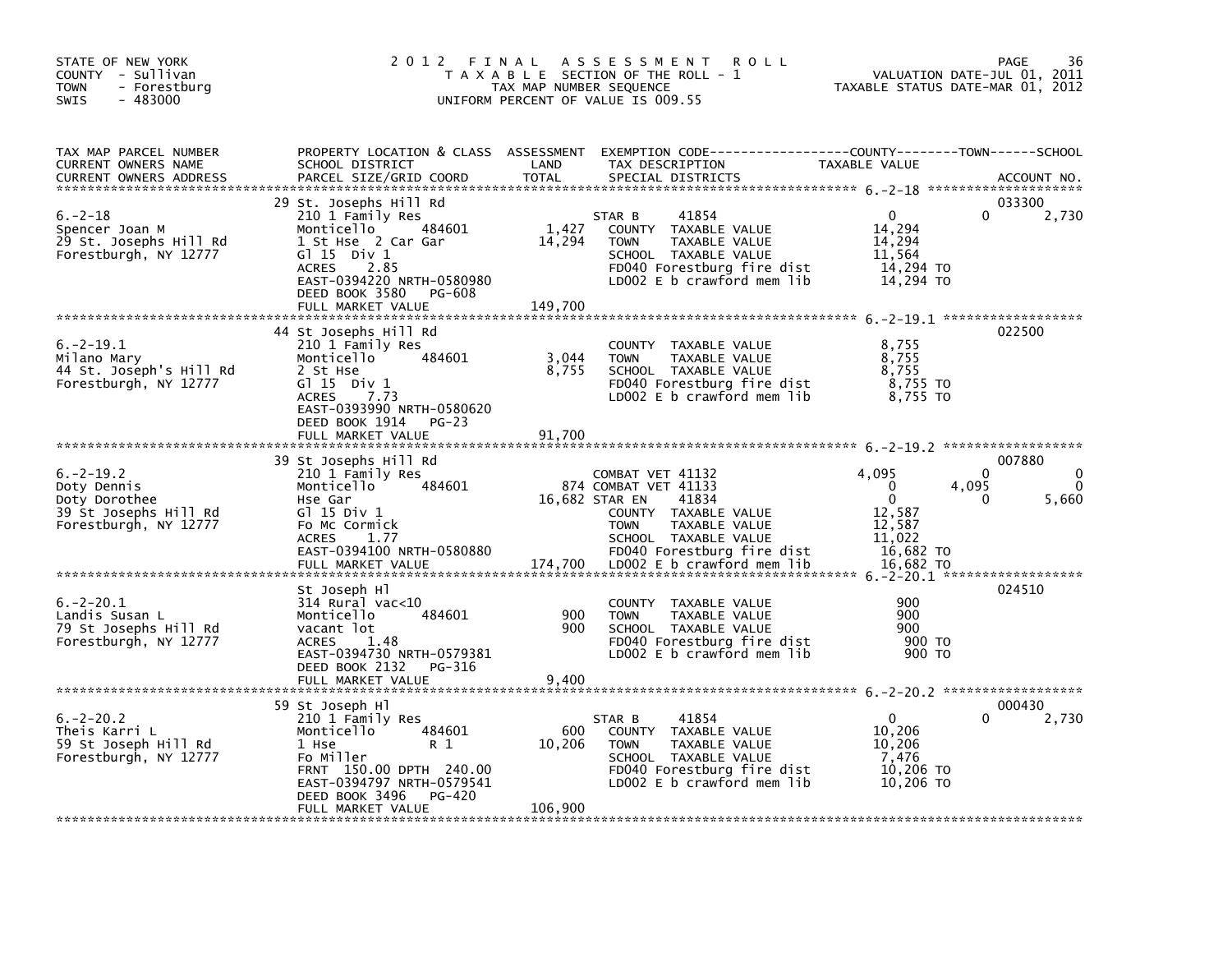| STATE OF NEW YORK<br>COUNTY - Sullivan<br><b>TOWN</b><br>- Forestburg<br>$-483000$<br><b>SWIS</b>                                     | 2012 FINAL                                                                                                                                                                                      | TAX MAP NUMBER SEQUENCE    | A S S E S S M E N T<br><b>ROLL</b><br>T A X A B L E SECTION OF THE ROLL - 1<br>UNIFORM PERCENT OF VALUE IS 009.55                                                                                 | TAXABLE STATUS DATE-MAR 01, 2012                                                         | PAGE<br>VALUATION DATE-JUL 01, 2011 | 37                                |
|---------------------------------------------------------------------------------------------------------------------------------------|-------------------------------------------------------------------------------------------------------------------------------------------------------------------------------------------------|----------------------------|---------------------------------------------------------------------------------------------------------------------------------------------------------------------------------------------------|------------------------------------------------------------------------------------------|-------------------------------------|-----------------------------------|
| TAX MAP PARCEL NUMBER<br>CURRENT OWNERS NAME<br><b>CURRENT OWNERS ADDRESS</b>                                                         | SCHOOL DISTRICT<br>PARCEL SIZE/GRID COORD                                                                                                                                                       | LAND<br><b>TOTAL</b>       | PROPERTY LOCATION & CLASS ASSESSMENT EXEMPTION CODE----------------COUNTY-------TOWN------SCHOOL<br>TAX DESCRIPTION<br>SPECIAL DISTRICTS                                                          | TAXABLE VALUE                                                                            |                                     | ACCOUNT NO.                       |
| $6. -2 - 20.3$<br>Landis Michael J<br>Landis Susan L<br>79 St Joseph Hill Rd<br>Forestburgh, NY 12777                                 | 79 St Joseph Hill Rd<br>210 1 Family Res<br>484601<br>Monticello<br>house/garage<br>3.46 BANK0060806<br><b>ACRES</b><br>EAST-0393696 NRTH-0580053<br>DEED BOOK 3406 PG-448<br>FULL MARKET VALUE | 2,115<br>14,900<br>156,000 | 41854<br>STAR B<br>COUNTY TAXABLE VALUE<br>TAXABLE VALUE<br><b>TOWN</b><br>SCHOOL TAXABLE VALUE<br>FD040 Forestburg fire dist<br>LD002 E b crawford mem lib                                       | $\mathbf{0}$<br>14,900<br>14,900<br>12,170<br>14.900 TO<br>14,900 TO                     | 0                                   | 2,730                             |
| $6. -2 - 21$<br>Parks Evelyn<br>83 St Josephs Hill Rd<br>Forestburgh, NY 12777-6218                                                   | 83 St Joseph<br>210 1 Family Res<br>484601<br>Monticello<br>FRNT 120.00 DPTH 470.00<br>EAST-0393500 NRTH-0579980<br>FULL MARKET VALUE                                                           | 14,934<br>156,400          | CW_15_VET/ 41161<br>367 STAR EN<br>41834<br>COUNTY TAXABLE VALUE<br>TAXABLE VALUE<br><b>TOWN</b><br>SCHOOL TAXABLE VALUE<br>FD040 Forestburg fire dist<br>LD002 E b crawford mem lib              | 1,092<br>$\Omega$<br>13,842<br>13,842<br>9.274<br>14,934 TO<br>14,934 TO                 | 1,092<br>0                          | 024500<br>$\Omega$<br>5,660       |
| $6. -2 - 23$<br>Parks Evelyn M<br>83 St. Joseph Hill Rd<br>Forestburgh, NY 12777                                                      | St Josephs Hill Rd<br>210 1 Family Res<br>Monticello<br>484601<br>1 St House<br>G $1$ 15 Div 1<br>2.30<br>ACRES<br>EAST-0393610 NRTH-0579800<br>DEED BOOK 2289<br>PG-074<br>FULL MARKET VALUE   | 1.000<br>14,800<br>155,000 | COUNTY TAXABLE VALUE<br>TAXABLE VALUE<br><b>TOWN</b><br>SCHOOL TAXABLE VALUE<br>FD040 Forestburg fire dist<br>LD002 E b crawford mem lib                                                          | 14,800<br>14,800<br>14,800<br>14,800 TO<br>14,800 TO                                     |                                     | 009000                            |
|                                                                                                                                       | 95 St Josephs Hill Rd                                                                                                                                                                           |                            |                                                                                                                                                                                                   |                                                                                          |                                     | 006800                            |
| $6. -2 - 24$<br>Gregory Karen<br>Rupp Frank<br>95 St Josephs Hill Rd<br>Forestburgh, NY 12777-6218                                    | 210 1 Family Res<br>Monticello<br>484601<br>1 St House<br>G1 15 Div 1 R1<br>ACRES 1.80<br>EAST-0393570 NRTH-0579680<br>DEED BOOK 1383<br>PG-183<br>FULL MARKET VALUE                            | 880<br>8,635<br>90,400     | STAR B<br>41854<br>COUNTY TAXABLE VALUE<br>TAXABLE VALUE<br><b>TOWN</b><br>SCHOOL TAXABLE VALUE<br>FD040 Forestburg fire dist<br>LD002 E b crawford mem lib                                       | $\Omega$<br>8,635<br>8.635<br>5.905<br>8,635 TO<br>8,635 TO                              | $\Omega$                            | 2,730                             |
|                                                                                                                                       | 101 St Josephs Hill Rd                                                                                                                                                                          |                            |                                                                                                                                                                                                   |                                                                                          |                                     | 036600                            |
| $6. -2 - 25$<br>Powaltz Debbie Waltzer<br>Powaltz Daniel<br>Minnie & Morris Berger<br>101 St Josephs Hill Rd<br>Forestburgh, NY 12777 | 210 1 Family Res<br>484601<br>Monticello<br><b>ACRES</b><br>4.00<br>EAST-0393630 NRTH-0579470<br>DEED BOOK 1217 PG-00163<br>FULL MARKET VALUE                                                   | 14,682 STAR B<br>153,700   | 41122<br>WAR VET<br>2,445 WAR VET<br>41123<br>41854<br>COUNTY TAXABLE VALUE<br><b>TOWN</b><br>TAXABLE VALUE<br>SCHOOL TAXABLE VALUE<br>FD040 Forestburg fire dist<br>LD002 $E$ b crawford mem lib | 2,202<br>$\Omega$<br>$\mathbf 0$<br>12,480<br>12,480<br>11.952<br>14,682 TO<br>14,682 TO | 0<br>2,202<br>o                     | $\Omega$<br>$\mathbf{0}$<br>2,730 |
|                                                                                                                                       |                                                                                                                                                                                                 |                            |                                                                                                                                                                                                   |                                                                                          |                                     |                                   |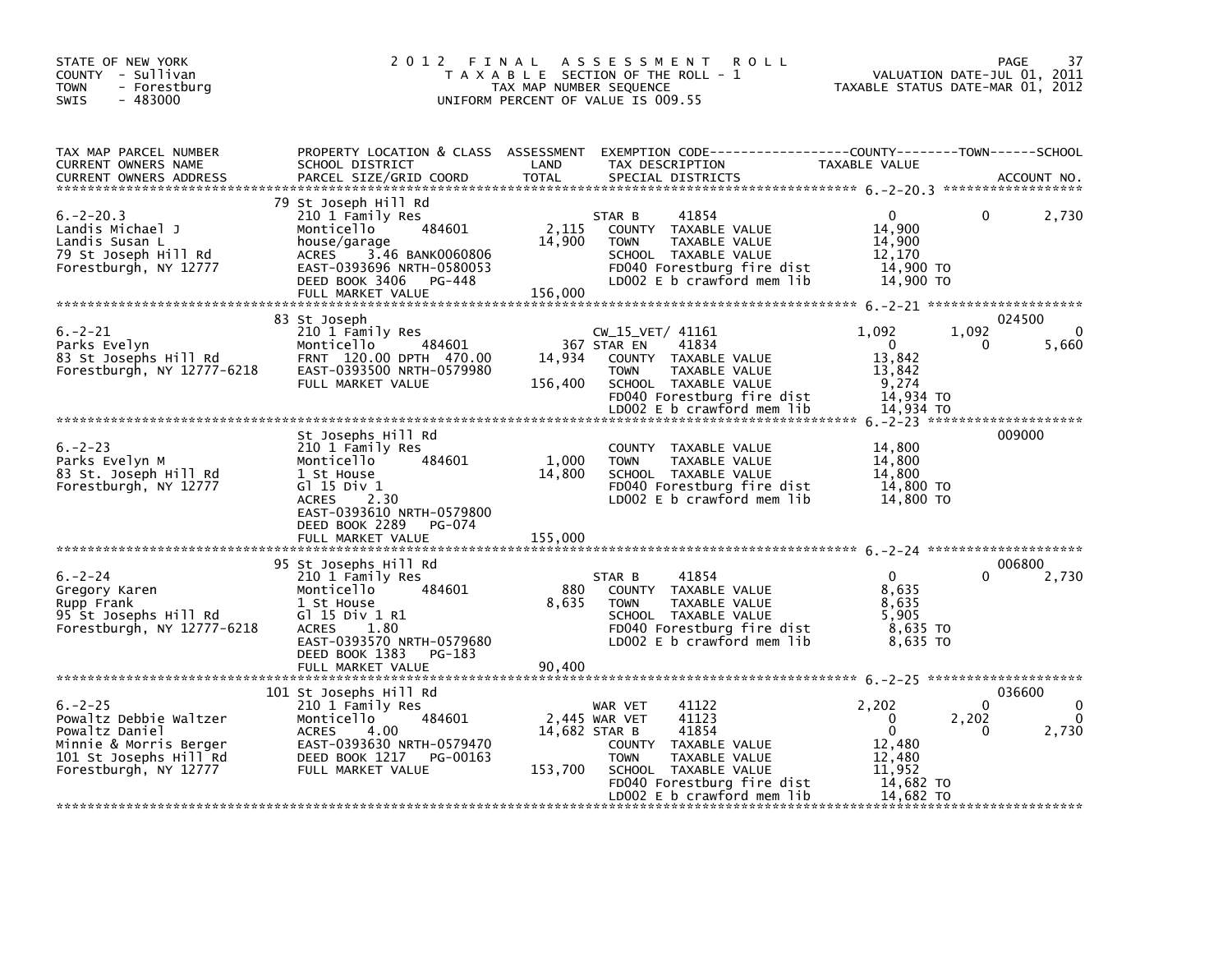| STATE OF NEW YORK<br>COUNTY - Sullivan<br><b>TOWN</b><br>- Forestburg<br>$-483000$<br><b>SWIS</b>                     | 2012 FINAL                                                                                                                                                                                           | TAX MAP NUMBER SEQUENCE    | A S S E S S M E N T<br><b>ROLL</b><br>T A X A B L E SECTION OF THE ROLL - 1<br>UNIFORM PERCENT OF VALUE IS 009.55                                           | TAXABLE STATUS DATE-MAR 01, 2012                                     | 38<br>PAGE<br>VALUATION DATE-JUL 01, 2011 |
|-----------------------------------------------------------------------------------------------------------------------|------------------------------------------------------------------------------------------------------------------------------------------------------------------------------------------------------|----------------------------|-------------------------------------------------------------------------------------------------------------------------------------------------------------|----------------------------------------------------------------------|-------------------------------------------|
| TAX MAP PARCEL NUMBER<br>CURRENT OWNERS NAME                                                                          | PROPERTY LOCATION & CLASS ASSESSMENT<br>SCHOOL DISTRICT                                                                                                                                              | LAND                       | EXEMPTION        CODE-----------------COUNTY--------TOWN------SCHOOL<br>TAX DESCRIPTION                                                                     | TAXABLE VALUE                                                        |                                           |
| $6. -2 - 26.1$<br>Kursawe Connie<br>113 St Josephs Hill Rd<br>Forestburgh, NY 12777                                   | 113 St Josephs Hill Rd<br>210 1 Family Res<br>484601<br>Monticello<br>$G1$ 15 Div 1<br>2 St Hse                                                                                                      | 235<br>8.968               | 41854<br>STAR B<br>COUNTY TAXABLE VALUE<br><b>TAXABLE VALUE</b><br><b>TOWN</b><br>SCHOOL TAXABLE VALUE                                                      | $\mathbf{0}$<br>8,968<br>8,968<br>6,238                              | 007900<br>$\Omega$<br>2,730               |
|                                                                                                                       | FRNT 100.00 DPTH 173.50<br><b>BANKC130170</b><br>EAST-0393230 NRTH-0579350<br>DEED BOOK 3200<br>PG-408<br>FULL MARKET VALUE                                                                          | 93,900                     | FD040 Forestburg fire dist<br>LD002 E b crawford mem lib                                                                                                    | 8,968 TO<br>8,968 TO                                                 |                                           |
| $6. -2 - 26.2$<br>Silverstrim Living Trust<br>Nelson Silverstrim<br>105 St. Joseph's Hill Rd<br>Forestburgh, NY 12777 | 105 St Joseph Hill Rd<br>210 1 Family Res<br>Monticello<br>484601<br>1 St Hse Gar<br>$G$ ] 15 Div 1<br>Fo Doty<br>3.60<br><b>ACRES</b><br>EAST-0393380 NRTH-0579350<br>$PG-20$                       | 1,030<br>10,474            | STAR B<br>41854<br>COUNTY TAXABLE VALUE<br><b>TOWN</b><br>TAXABLE VALUE<br>SCHOOL TAXABLE VALUE<br>FD040 Forestburg fire dist<br>LD002 E b crawford mem lib | $\mathbf{0}$<br>10,474<br>10,474<br>7,744<br>10,474 TO<br>10,474 TO  | 032850<br>0<br>2,730                      |
|                                                                                                                       | DEED BOOK 3275<br>FULL MARKET VALUE                                                                                                                                                                  | 109,700                    |                                                                                                                                                             |                                                                      |                                           |
| $6. -2 - 27.1$<br>Gonzalez Ramon, Juan, Tomas<br>Attn: Gonzalez Ramon B<br>PO Box 370<br>Monticello, NY 12701-0370    | St Josephs Hl<br>$314$ Rural vac<10<br>Monticello<br>484601<br>G $\overline{1}$ 15 Div 1<br>V19<br><b>ACRES</b><br>2.59<br>EAST-0393410 NRTH-0579150<br>DEED BOOK 1931<br>PG-678                     | 1,149<br>1,149             | COUNTY TAXABLE VALUE<br>TAXABLE VALUE<br><b>TOWN</b><br>SCHOOL TAXABLE VALUE<br>FD040 Forestburg fire dist<br>LD002 E b crawford mem lib                    | 1,149<br>1,149<br>1,149<br>1.149 TO<br>1.149 TO                      | 013100                                    |
|                                                                                                                       | FULL MARKET VALUE                                                                                                                                                                                    | 12,000                     |                                                                                                                                                             |                                                                      |                                           |
| $6. -2 - 27.2$<br>Gonzalez Ramon, Juan, Tomas<br>Attn: Gonzalez Ramon B<br>PO Box 370<br>Monticello, NY 12701-0370    | St Joseph Hl<br>210 1 Family Res<br>Monticello<br>484601<br>$G1$ 15 Div 1<br>2 St House W/att.garages<br>3.48<br>ACRES<br>EAST-0393310 NRTH-0579030<br>DEED BOOK 1931<br>PG-678<br>FULL MARKET VALUE | 2,670<br>23,570<br>246,800 | 41854<br>STAR B<br>COUNTY TAXABLE VALUE<br><b>TOWN</b><br>TAXABLE VALUE<br>SCHOOL TAXABLE VALUE<br>FD040 Forestburg fire dist<br>LD002 E b crawford mem lib | $\mathbf{0}$<br>23,570<br>23,570<br>20,840<br>23.570 TO<br>23,570 TO | 013200<br>2,730<br>0                      |
|                                                                                                                       |                                                                                                                                                                                                      |                            |                                                                                                                                                             |                                                                      |                                           |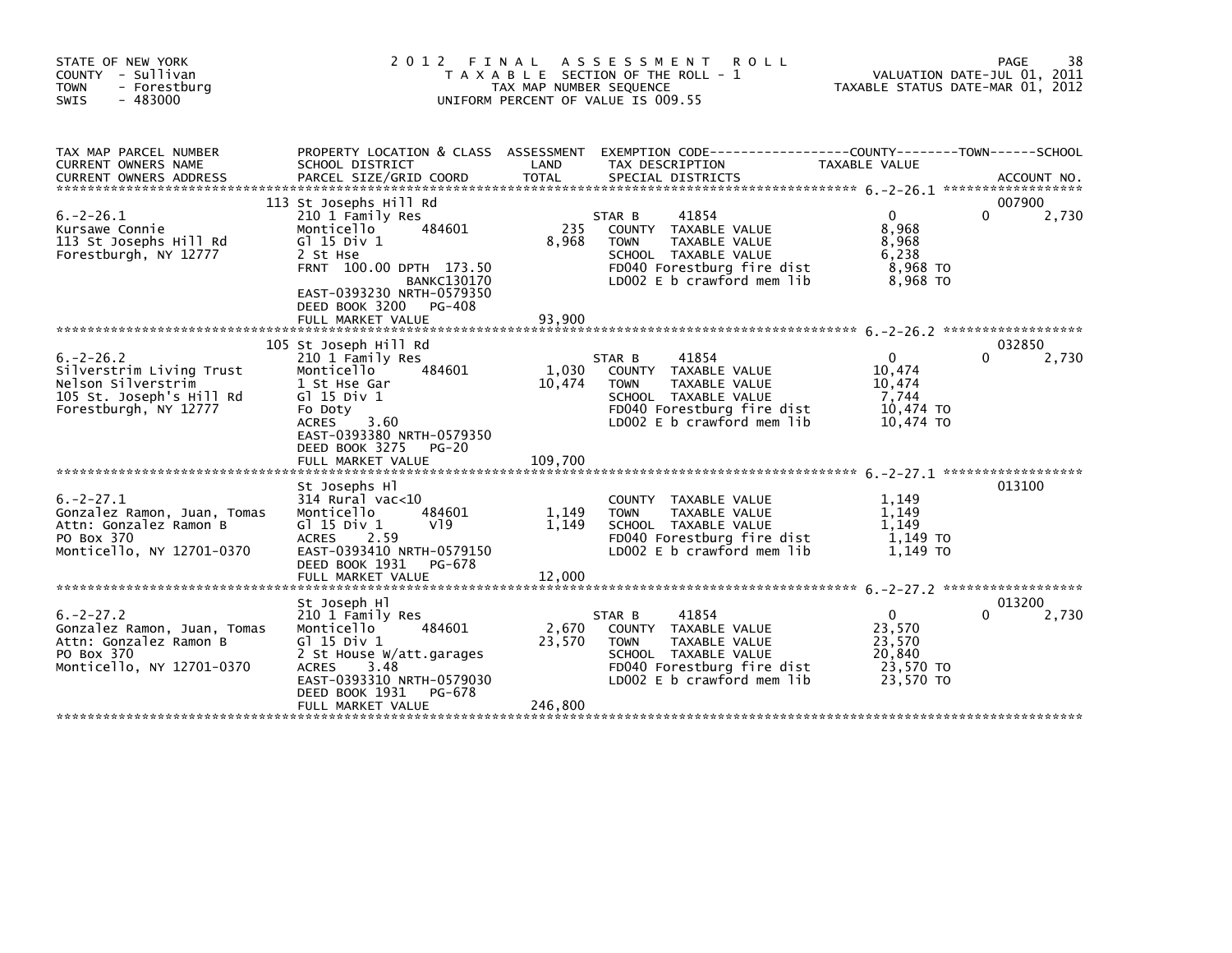| STATE OF NEW YORK<br>COUNTY - Sullivan<br><b>TOWN</b><br>- Forestburg<br>$-483000$<br><b>SWIS</b>                                                    | 2012 FINAL                                                                                                                                                                                                               | TAX MAP NUMBER SEQUENCE    | A S S E S S M E N T<br><b>ROLL</b><br>T A X A B L E SECTION OF THE ROLL - 1<br>UNIFORM PERCENT OF VALUE IS 009.55                                            | VALUATION DATE-JUL 01, 2011<br>TAXABLE STATUS DATE-MAR 01, 2012      | 39<br>PAGE                  |
|------------------------------------------------------------------------------------------------------------------------------------------------------|--------------------------------------------------------------------------------------------------------------------------------------------------------------------------------------------------------------------------|----------------------------|--------------------------------------------------------------------------------------------------------------------------------------------------------------|----------------------------------------------------------------------|-----------------------------|
| TAX MAP PARCEL NUMBER<br>CURRENT OWNERS NAME<br><b>CURRENT OWNERS ADDRESS</b>                                                                        | SCHOOL DISTRICT<br>PARCEL SIZE/GRID COORD                                                                                                                                                                                | LAND<br><b>TOTAL</b>       | PROPERTY LOCATION & CLASS ASSESSMENT EXEMPTION CODE---------------COUNTY-------TOWN------SCHOOL<br>TAX DESCRIPTION<br>SPECIAL DISTRICTS                      | TAXABLE VALUE                                                        | ACCOUNT NO.                 |
| $6. -2 - 28.1$<br>Gonzalez Ramon, Juan, Tomas<br>Attn: Gonzalez Ramon B<br>PO Box 370<br>Monticello, NY 12701-0370<br>****************************** | St Joseph Hl<br>314 Rural vac<10<br>484601<br>Monticello<br>$G1$ 15 Div 1<br>3.06<br><b>ACRES</b><br>EAST-0393050 NRTH-0578740<br>DEED BOOK 1931 PG-678<br>FULL MARKET VALUE                                             | 1,864<br>1,864<br>19,500   | COUNTY TAXABLE VALUE<br><b>TAXABLE VALUE</b><br><b>TOWN</b><br>SCHOOL TAXABLE VALUE<br>FD040 Forestburg fire dist<br>LD002 E b crawford mem lib              | 1,864<br>1,864<br>1,864<br>1,864 TO<br>1,864 TO                      | 013220                      |
| $6. -2 - 28.2$<br>Lipnitsky Elina<br>Millikhov Victor<br>48 Kings Pl<br>Brooklyn, NY 11223                                                           | St Joseph Hill Rd<br>417 Cottages<br>Monticello<br>484601<br>4-2 Apt Bung<br>2 St Hse Gar<br>Swimming Pool<br>3.99<br><b>ACRES</b><br>EAST-0392930 NRTH-0578460<br>DEED BOOK 3161<br>PG-311                              | 3,585<br>19,100            | COUNTY TAXABLE VALUE<br>TAXABLE VALUE<br><b>TOWN</b><br>SCHOOL TAXABLE VALUE<br>FD040 Forestburg fire dist<br>LD002 E b crawford mem lib                     | 19,100<br>19,100<br>19,100<br>19,100 TO<br>19,100 TO                 | 018705                      |
|                                                                                                                                                      | FULL MARKET VALUE                                                                                                                                                                                                        | 200,000                    |                                                                                                                                                              |                                                                      |                             |
| $6. -2 - 29$<br>Case Karen E<br>PO Box 141<br>Forestburgh, NY 12777                                                                                  | St Josephs Rd<br>210 1 Family Res<br>Monticello<br>484601<br>Hse<br>$G1$ 15 Div 1<br>8.60<br><b>ACRES</b><br>EAST-0393650 NRTH-0578540<br>DEED BOOK 1990<br>PG-178<br>FULL MARKET VALUE                                  | 5,153<br>20,244<br>212,000 | STAR EN<br>41834<br>COUNTY TAXABLE VALUE<br>TAXABLE VALUE<br><b>TOWN</b><br>SCHOOL TAXABLE VALUE<br>FD040 Forestburg fire dist<br>LD002 E b crawford mem lib | $\mathbf{0}$<br>20,244<br>20,244<br>14,584<br>20,244 TO<br>20,244 TO | 023150<br>5,660<br>$\Omega$ |
|                                                                                                                                                      |                                                                                                                                                                                                                          |                            |                                                                                                                                                              | $6. -2 - 30$ **********************                                  |                             |
| $6. -2 - 30$<br>Kane Anthony<br>Kane Nancy<br>79 St Joseph's Rd<br>Forestburgh, NY 12777-6211                                                        | 79 St Josephs Rd<br>210 1 Family Res<br>Monticello<br>484601<br>1 St Hse 2 Car Gar<br>$G1 15$ Div $1$<br><b>ACRES</b><br>6.30<br>EAST-0394090 NRTH-0578920<br>FULL MARKET VALUE                                          | 3,478<br>23,200<br>242,900 | 41854<br>STAR B<br>COUNTY TAXABLE VALUE<br>TAXABLE VALUE<br><b>TOWN</b><br>SCHOOL TAXABLE VALUE<br>FD040 Forestburg fire dist<br>LD002 E b crawford mem lib  | $\mathbf{0}$<br>23,200<br>23,200<br>20,470<br>23,200 TO<br>23,200 TO | 018650<br>2,730<br>0        |
| $6. -2 - 31$<br>Bernstein Leonard<br>Bernstein Harriet<br>PO Box 907<br>Monticello, NY 12701                                                         | 97 St Josephs Rd<br>210 1 Family Res<br>Monticello<br>484601<br>1 St Hse 2 Car Gar<br>G1 15 Div 1<br>Storage Building<br><b>ACRES</b><br>7.88<br>EAST-0394400 NRTH-0579150<br>DEED BOOK 2353 PG-381<br>FULL MARKET VALUE | 3,566<br>19,108<br>200,100 | 41854<br>STAR B<br>COUNTY TAXABLE VALUE<br>TAXABLE VALUE<br><b>TOWN</b><br>SCHOOL TAXABLE VALUE<br>FD040 Forestburg fire dist<br>LD002 E b crawford mem lib  | $\mathbf{0}$<br>19,108<br>19,108<br>16,378<br>19,108 TO<br>19,108 TO | 020450<br>$\Omega$<br>2,730 |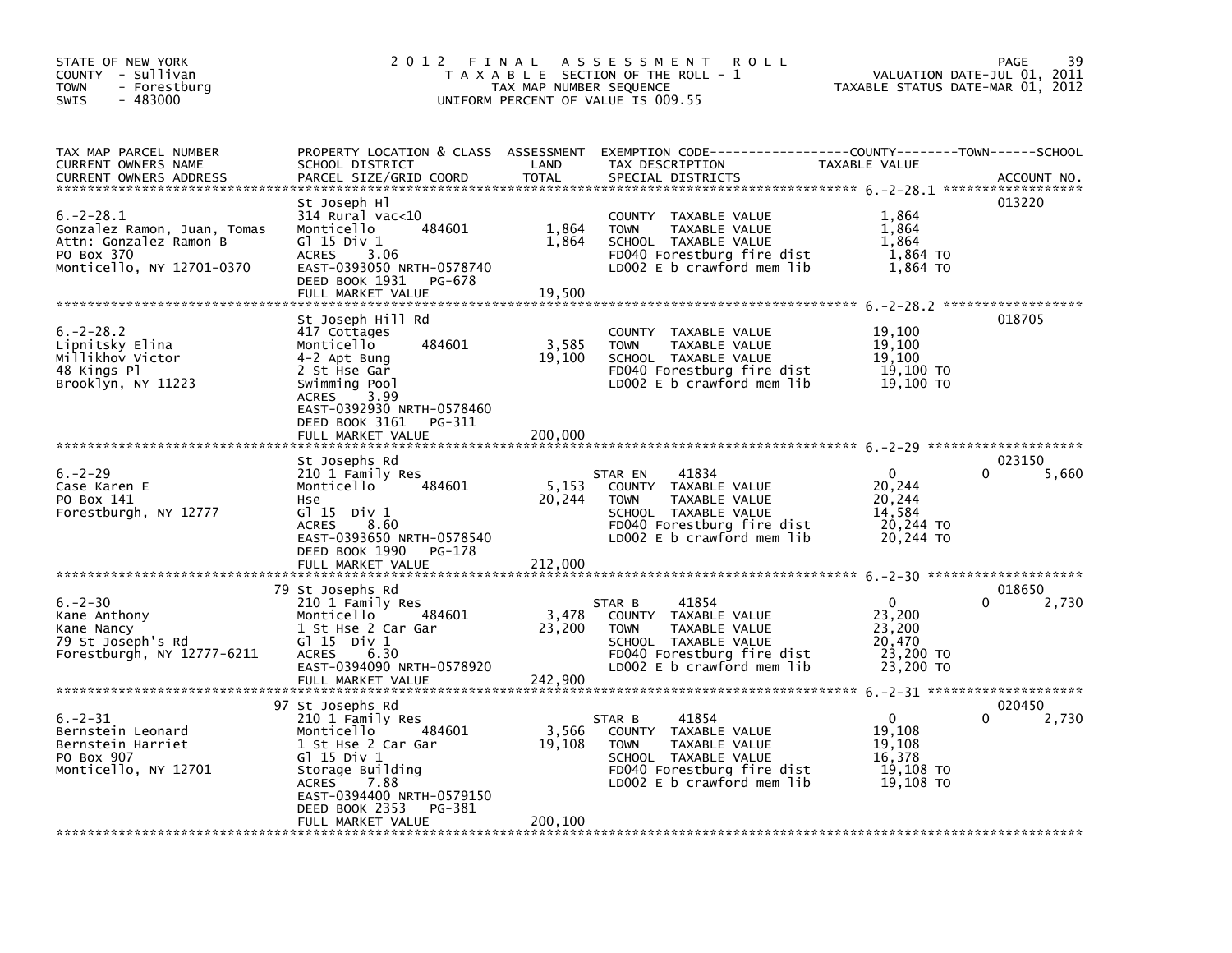| STATE OF NEW YORK<br>COUNTY - Sullivan<br>- Forestburg<br>TOWN<br>$-483000$<br><b>SWIS</b>            |                                                                                                                                                                                                   | TAX MAP NUMBER SEQUENCE     | 2012 FINAL ASSESSMENT<br><b>ROLL</b><br>T A X A B L E SECTION OF THE ROLL - 1<br>UNIFORM PERCENT OF VALUE IS 009.55                                             | TAXABLE STATUS DATE-MAR 01, 2012                                     | PAGE<br>40<br>VALUATION DATE-JUL 01, 2011 |
|-------------------------------------------------------------------------------------------------------|---------------------------------------------------------------------------------------------------------------------------------------------------------------------------------------------------|-----------------------------|-----------------------------------------------------------------------------------------------------------------------------------------------------------------|----------------------------------------------------------------------|-------------------------------------------|
| TAX MAP PARCEL NUMBER<br>CURRENT OWNERS NAME<br><b>CURRENT OWNERS ADDRESS</b>                         | PROPERTY LOCATION & CLASS ASSESSMENT<br>SCHOOL DISTRICT<br>PARCEL SIZE/GRID COORD                                                                                                                 | LAND<br><b>TOTAL</b>        | EXEMPTION CODE-----------------COUNTY-------TOWN------SCHOOL<br>TAX DESCRIPTION<br>SPECIAL DISTRICTS                                                            | TAXABLE VALUE                                                        | ACCOUNT NO.                               |
| $6. -2 - 32$<br>Turick Louis<br>23 Waverly Ave<br>Monticello, NY 12701                                | State Route 42<br>411 Apartment<br>484601<br>Monticello<br>2 St Bldg<br>1.60<br><b>ACRES</b><br>EAST-0392670 NRTH-0578210<br>DEED BOOK 3603<br>PG-694                                             | 2,164<br>22,300             | COUNTY TAXABLE VALUE<br>TAXABLE VALUE<br><b>TOWN</b><br>SCHOOL TAXABLE VALUE<br>FD040 Forestburg fire dist<br>LD002 E b crawford mem lib                        | 22,300<br>22,300<br>22,300<br>22,300 TO<br>22,300 TO                 | 000210                                    |
| $6. -2 - 33$<br>Klein Kenneth C<br>Klein Elizabeth<br>14 St Joseph's Rd<br>Forestburgh, NY 12777-6209 | 14 St Josephs Rd<br>210 1 Family Res<br>Monticello<br>484601<br>2 St House Breeze Wy<br>2 Car Garage<br>G1 15 Div 1 R1<br>ACRES 4.33<br>EAST-0393020 NRTH-0577970<br>DEED BOOK 1384<br>PG-700     | 3,400<br>20,500             | STAR B<br>41854<br>COUNTY TAXABLE VALUE<br>TAXABLE VALUE<br><b>TOWN</b><br>SCHOOL TAXABLE VALUE<br>FD040 Forestburg fire dist<br>LD002 $E$ b crawford mem $lib$ | $\mathbf{0}$<br>20,500<br>20,500<br>17,770<br>20,500 TO<br>20,500 TO | 019700<br>0<br>2,730                      |
|                                                                                                       | FULL MARKET VALUE                                                                                                                                                                                 | 214,700                     |                                                                                                                                                                 |                                                                      |                                           |
| $6. -2 - 34$<br>Klein Kenneth C<br>Klein Elizabeth<br>14 St Joseph's Rd<br>Forestburgh, NY 12777-6209 | St Josephs Rd<br>$314$ Rural vac<10<br>Monticello<br>484601<br>G1 15 Div 1<br>FRNT 50.00 DPTH 200.00<br>EAST-0393230 NRTH-0578240<br>DEED BOOK 1384<br><b>PG-700</b><br>FULL MARKET VALUE         | 141<br>141<br>1,500         | COUNTY TAXABLE VALUE<br>TAXABLE VALUE<br><b>TOWN</b><br>SCHOOL TAXABLE VALUE<br>FD040 Forestburg fire dist<br>LD002 E b crawford mem lib                        | 141<br>141<br>141<br>141 TO<br>141 TO                                | 019800                                    |
| $6. -2 - 35$<br>Klein Kenneth C<br>Klein Elizabeth<br>14 St Joseph's Rd<br>Forestburgh, NY 12777-6209 | St Josephs Rd<br>322 Rural vac>10<br>Monticello<br>484601<br>Wild Land<br>G1 15 Div 1 Pf 14<br>ACRES 18.82<br>EAST-0393690 NRTH-0577870<br>DEED BOOK 1384<br>PG-700<br>FULL MARKET VALUE          | 5,091<br>5,091<br>53,300    | COUNTY TAXABLE VALUE<br><b>TOWN</b><br>TAXABLE VALUE<br>SCHOOL TAXABLE VALUE<br>FD040 Forestburg fire dist<br>LDOO2 E b crawford mem lib                        | 5,091<br>5.091<br>5,091<br>5,091 TO<br>5,091 TO                      | 019600                                    |
| $6. -2 - 36.1$<br>Republic Lake Joseph LLC<br>Ben Nehmadi<br>630 First Ave Ste 1<br>NY, NY 10016      | Lake Joseph<br>$322$ Rural vac $>10$ - ASSOC<br>484601<br>Monticello<br>Vacant Land<br>Fo $6.-2-36$<br>ACRES 442.94<br>EAST-0397040 NRTH-0578519<br>DEED BOOK 3637<br>PG-156<br>FULL MARKET VALUE | 60,038<br>60,038<br>628,700 | COUNTY TAXABLE VALUE<br><b>TOWN</b><br>TAXABLE VALUE<br>SCHOOL TAXABLE VALUE<br>FD040 Forestburg fire dist<br>LD002 E b crawford mem lib                        | 60.038<br>60,038<br>60,038<br>60,038 TO<br>60,038 TO                 |                                           |
|                                                                                                       |                                                                                                                                                                                                   |                             |                                                                                                                                                                 |                                                                      |                                           |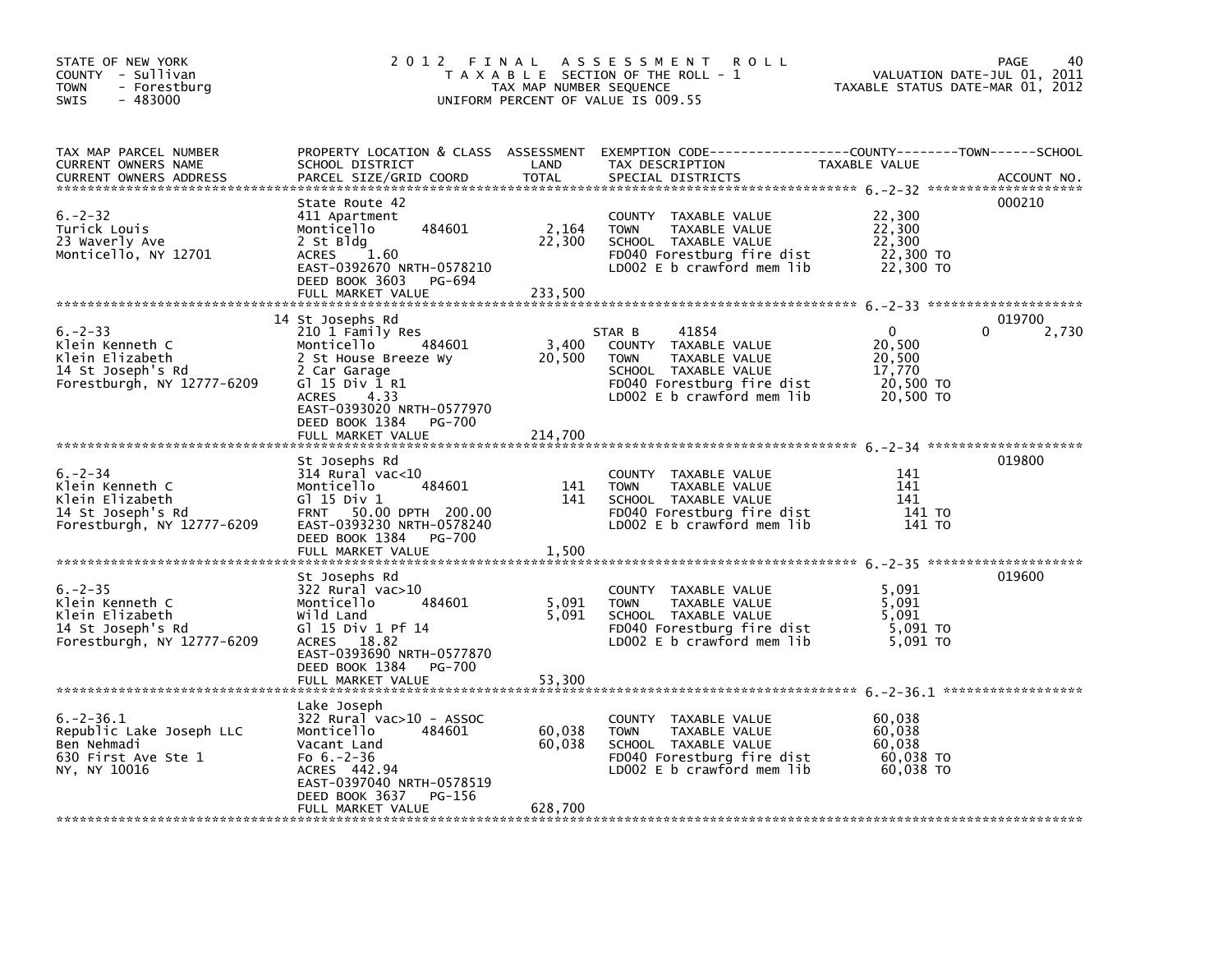| STATE OF NEW YORK<br>COUNTY - Sullivan<br><b>TOWN</b><br>- Forestburg<br>$-483000$<br>SWIS               | 2012 FINAL                                                                                                                                                                                                       | TAX MAP NUMBER SEQUENCE       | A S S E S S M E N T<br><b>ROLL</b><br>T A X A B L E SECTION OF THE ROLL - 1<br>UNIFORM PERCENT OF VALUE IS 009.55                        | 41<br>PAGE<br>VALUATION DATE-JUL 01, 2011<br>TAXABLE STATUS DATE-MAR 01, 2012                                                    |
|----------------------------------------------------------------------------------------------------------|------------------------------------------------------------------------------------------------------------------------------------------------------------------------------------------------------------------|-------------------------------|------------------------------------------------------------------------------------------------------------------------------------------|----------------------------------------------------------------------------------------------------------------------------------|
| TAX MAP PARCEL NUMBER<br>CURRENT OWNERS NAME<br><b>CURRENT OWNERS ADDRESS</b>                            | SCHOOL DISTRICT<br>PARCEL SIZE/GRID COORD                                                                                                                                                                        | LAND<br><b>TOTAL</b>          | TAX DESCRIPTION<br>SPECIAL DISTRICTS                                                                                                     | PROPERTY LOCATION & CLASS ASSESSMENT EXEMPTION CODE----------------COUNTY-------TOWN------SCHOOL<br>TAXABLE VALUE<br>ACCOUNT NO. |
| $6. -2 - 36.2$<br>Weinger Properties LLC<br>Ivan Weinger<br>162 St. Joseph's Rd<br>Forestburgh, NY 12777 | 172 St. Joseph's Rd<br>418 Inn/lodge<br>Monticello<br>484601<br>Main House, carriage House<br>Barn w/apt, Cottages,<br>ACRES 19.89<br>EAST-0395366 NRTH-0578570<br>DEED BOOK 3642<br>PG-287<br>FULL MARKET VALUE | 10,758<br>116,200<br>1216,800 | COUNTY TAXABLE VALUE<br><b>TOWN</b><br>TAXABLE VALUE<br>SCHOOL TAXABLE VALUE<br>FD040 Forestburg fire dist<br>LD002 E b crawford mem lib | 116,200<br>116,200<br>116,200<br>116,200 TO<br>116,200 TO                                                                        |
| $6. -2 - 36.3$<br>Frank Brian<br>2545 Beverly Ave<br>Merrick, NY 11566                                   | Lake Joseph<br>314 Rural vac<10 - WFASOC<br>Monticello<br>484601<br>Lot $#1$<br>FRNT 109.00 DPTH 189.00<br>EAST-0395953 NRTH-0580229<br>DEED BOOK 2713 PG-3<br>FULL MARKET VALUE                                 | 14,422<br>14,422<br>151,000   | COUNTY TAXABLE VALUE<br><b>TOWN</b><br>TAXABLE VALUE<br>SCHOOL TAXABLE VALUE<br>FD040 Forestburg fire dist<br>LD002 E b crawford mem lib | 14,422<br>14,422<br>14,422<br>14,422 TO<br>14,422 TO                                                                             |
| $6. -2 - 36.4$<br>Burinescu Kevin<br>Burinescu Trisha<br>415 Grace Church St<br>Rye, NY 10580            | 4 Lena Rd<br>210 1 Family Res - WFASOC<br>Monticello<br>484601<br>Lot $# 2$<br>house/garage<br>FRNT 82.00 DPTH 370.00<br>EAST-0396083 NRTH-0580337<br>DEED BOOK 2580 PG-534                                      | 10,301<br>56,100              | COUNTY TAXABLE VALUE<br><b>TOWN</b><br>TAXABLE VALUE<br>SCHOOL TAXABLE VALUE<br>FD040 Forestburg fire dist<br>LD002 E b crawford mem lib | 56,100<br>56,100<br>56,100<br>56,100 TO<br>56,100 TO                                                                             |
| $6. -2 - 36.5$<br>Sulaymanov Leonard<br>517 2nd St<br>Brooklyn, NY 11215                                 | Lake Joseph<br>314 Rural vac<10 - WFASOC<br>Monticello<br>484601<br>FRNT 91.00 DPTH 306.00<br>EAST-0396079 NRTH-0580443<br>DEED BOOK 3586 PG-402<br>FULL MARKET VALUE                                            | 6,250<br>6,250<br>65,400      | COUNTY TAXABLE VALUE<br><b>TOWN</b><br>TAXABLE VALUE<br>SCHOOL TAXABLE VALUE<br>FD040 Forestburg fire dist<br>LD002 E b crawford mem lib | 6,250<br>6,250<br>6,250<br>6,250 TO<br>6,250 TO                                                                                  |
| $6. -2 - 36.6$<br>Nadler Joseph<br>Nadler Sheila<br>55 Eugene Dr<br>Montville, NJ 07045                  | 8 Lena Rd<br>210 1 Family Res - WFASOC<br>Monticello<br>484601<br>Lake Front House<br>96.00 DPTH 284.00<br><b>FRNT</b><br>EAST-0396078 NRTH-0580546<br>DEED BOOK 2644<br>PG-54<br>FULL MARKET VALUE              | 6,593<br>39,133<br>409,800    | COUNTY TAXABLE VALUE<br>TOWN<br>TAXABLE VALUE<br>SCHOOL TAXABLE VALUE<br>FD040 Forestburg fire dist<br>LD002 E b crawford mem lib        | 39,133<br>39,133<br>39,133<br>39,133 TO<br>39,133 TO                                                                             |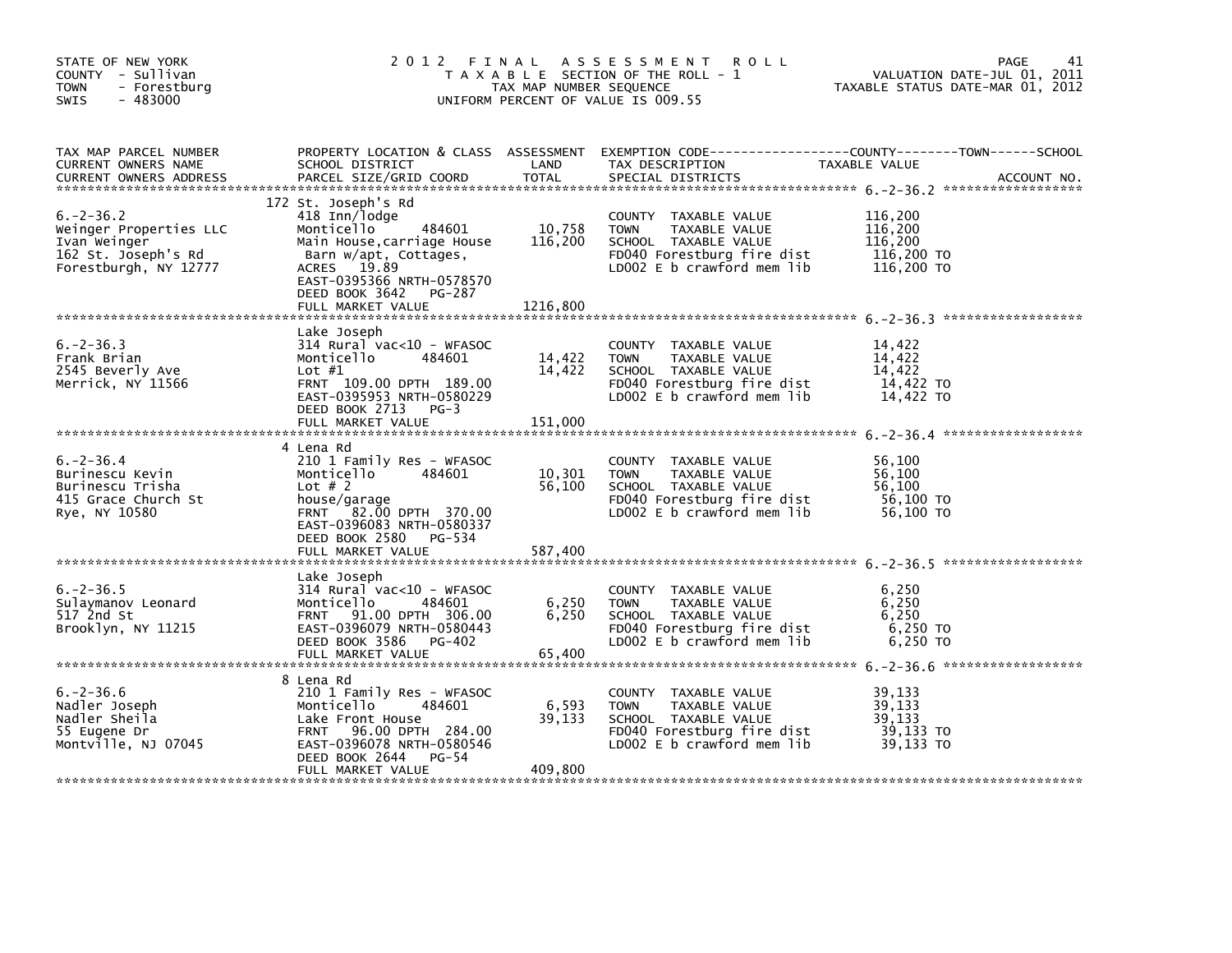| STATE OF NEW YORK<br>COUNTY - Sullivan<br><b>TOWN</b><br>- Forestburg<br>$-483000$<br><b>SWIS</b>    | 2 0 1 2                                                                                                                                                                                                            | FINAL<br>TAX MAP NUMBER SEQUENCE | A S S E S S M E N T<br><b>ROLL</b><br>T A X A B L E SECTION OF THE ROLL - 1<br>UNIFORM PERCENT OF VALUE IS 009.55                                                                                                | TAXABLE STATUS DATE-MAR 01, 2012                                                                   | 42<br>PAGE<br>VALUATION DATE-JUL 01, 2011 |
|------------------------------------------------------------------------------------------------------|--------------------------------------------------------------------------------------------------------------------------------------------------------------------------------------------------------------------|----------------------------------|------------------------------------------------------------------------------------------------------------------------------------------------------------------------------------------------------------------|----------------------------------------------------------------------------------------------------|-------------------------------------------|
| TAX MAP PARCEL NUMBER<br>CURRENT OWNERS NAME<br><b>CURRENT OWNERS ADDRESS</b>                        | SCHOOL DISTRICT<br>PARCEL SIZE/GRID COORD                                                                                                                                                                          | LAND<br><b>TOTAL</b>             | PROPERTY LOCATION & CLASS ASSESSMENT EXEMPTION CODE---------------COUNTY-------TOWN-----SCHOOL<br>TAX DESCRIPTION<br>SPECIAL DISTRICTS                                                                           | TAXABLE VALUE                                                                                      | ACCOUNT NO.                               |
| $6. -2 - 36.7$<br>Gorschman Lera<br>10 Lena Rd<br>Forestburgh, NY 12777                              | 10 Lena Rd<br>210 1 Family Res - WFASOC<br>Monticello<br>484601<br>Lot 5<br>House<br>FRNT 104.00 DPTH 266.00<br><b>ACRES</b><br>0.64<br>EAST-0396074 NRTH-0580662<br>DEED BOOK 3362<br>PG-664<br>FULL MARKET VALUE | 456,100                          | COMBAT VET 41132<br>7,142 COMBAT VET 41133<br>43,555 STAR B<br>41854<br>COUNTY TAXABLE VALUE<br><b>TOWN</b><br>TAXABLE VALUE<br>SCHOOL TAXABLE VALUE<br>FD040 Forestburg fire dist<br>LD002 E b crawford mem lib | 4.095<br>4,095<br>$\Omega$<br>$\mathbf{0}$<br>39,460<br>39,460<br>40,825<br>43,555 TO<br>43,555 TO | 0<br>2,730<br>0                           |
| $6. -2 - 36.8$<br>Yee Jay<br>Yee Lena<br>1 Haynes Ave<br>Dobbs Ferry, NY 10522                       | 12 Lena Rd<br>210 1 Family Res - WFASOC<br>Monticello<br>484601<br>House<br><b>FRNT</b><br>94.00 DPTH 266.64<br>EAST-0396091 NRTH-0580770<br>DEED BOOK 1324<br>PG-167<br>FULL MARKET VALUE                         | 6,456<br>35,052<br>367,000       | COUNTY TAXABLE VALUE<br><b>TOWN</b><br>TAXABLE VALUE<br>SCHOOL TAXABLE VALUE<br>FD040 Forestburg fire dist<br>LD002 $E$ b crawford mem $lib$                                                                     | 35,052<br>35,052<br>35.052<br>35,052 TO<br>35,052 TO                                               |                                           |
| $6. -2 - 36.9$<br>Kemp Bruce<br>Kemp Barbara<br>363 Grosvenor St<br>Douglas Manor, NY 11363          | Lake Joseph<br>210 1 Family Res - WFASOC<br>Monticello<br>484601<br>Lot $#7$<br>FRNT 113.00 DPTH 244.00<br><b>BANKN140687</b><br>EAST-0396101 NRTH-0580893<br>DEED BOOK 2899<br>PG-90<br>FULL MARKET VALUE         | 7,554<br>30,942<br>324,000       | COUNTY TAXABLE VALUE<br>TAXABLE VALUE<br><b>TOWN</b><br>SCHOOL TAXABLE VALUE<br>FD040 Forestburg fire dist<br>LD002 E b crawford mem lib                                                                         | 30,942<br>30,942<br>30,942<br>30,942 TO<br>30,942 TO                                               |                                           |
| $6. -2 - 36.10$<br>Tan Edward<br>Tan Mary<br>477– 14th St<br>Brooklyn, NY 11215                      | Lake Joseph<br>210 1 Family Res - WFASOC<br>Monticello<br>484601<br>House<br>FRNT 116.81 DPTH 238.00<br>EAST-0396139 NRTH-0581009<br>DEED BOOK 1242 PG-00128<br>FULL MARKET VALUE                                  | 7,898<br>26,984<br>282,600       | COUNTY TAXABLE VALUE<br><b>TOWN</b><br>TAXABLE VALUE<br>SCHOOL TAXABLE VALUE<br>FD040 Forestburg fire dist<br>LD002 $E$ b crawford mem $lib$                                                                     | 26,984<br>26,984<br>26,984<br>26,984 TO<br>26,984 TO                                               |                                           |
| $6. -2 - 36.11$<br>Blabey Eugene H II<br>Blabey Shirley R<br>PO Box 92<br>Forestburgh, NY 12777-0092 | Lake Joseph<br>210 1 Family Res - WFASOC<br>Monticello<br>484601<br>99.00 DPTH 259.00<br><b>FRNT</b><br>EAST-0396166 NRTH-0581117<br>DEED BOOK 1303<br>PG-287<br>FULL MARKET VALUE                                 | 6,799<br>39,082<br>409,200       | 41854<br>STAR B<br>COUNTY TAXABLE VALUE<br><b>TOWN</b><br>TAXABLE VALUE<br>SCHOOL TAXABLE VALUE<br>FD040 Forestburg fire dist<br>LD002 E b crawford mem lib                                                      | $\Omega$<br>39,082<br>39,082<br>36,352<br>39,082 TO<br>39,082 TO                                   | $\mathbf{0}$<br>2,730                     |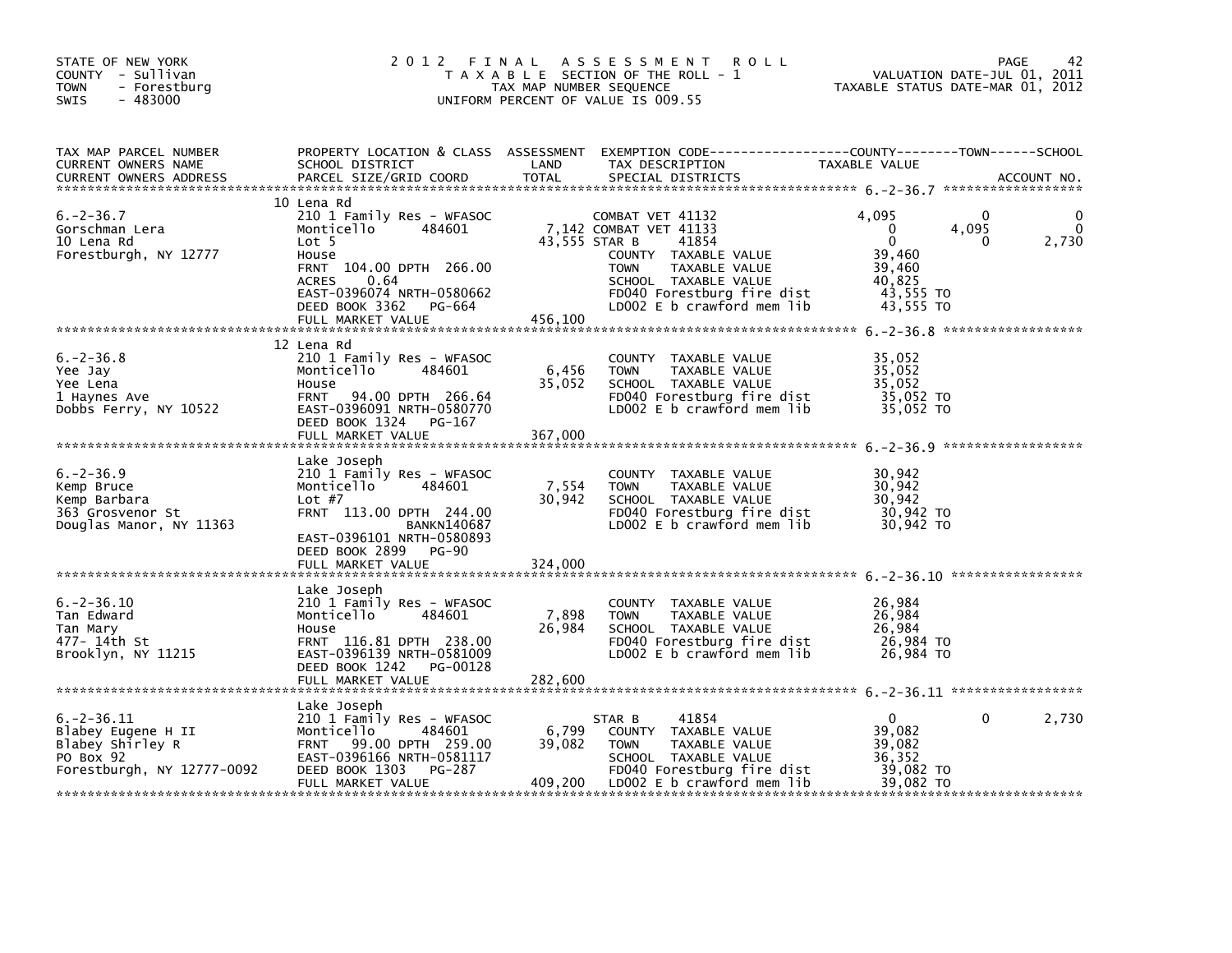| STATE OF NEW YORK<br>COUNTY - Sullivan<br><b>TOWN</b><br>- Forestburg<br><b>SWIS</b><br>- 483000               | 2 0 1 2                                                                                                                                                                                                                        | FINAL<br>TAX MAP NUMBER SEQUENCE | A S S E S S M E N T<br>R O L L<br>T A X A B L E SECTION OF THE ROLL - 1<br>UNIFORM PERCENT OF VALUE IS 009.55                                               | TAXABLE STATUS DATE-MAR 01, 2012                                 | PAGE<br>43<br>VALUATION DATE-JUL 01, 2011 |
|----------------------------------------------------------------------------------------------------------------|--------------------------------------------------------------------------------------------------------------------------------------------------------------------------------------------------------------------------------|----------------------------------|-------------------------------------------------------------------------------------------------------------------------------------------------------------|------------------------------------------------------------------|-------------------------------------------|
| TAX MAP PARCEL NUMBER<br>CURRENT OWNERS NAME<br><b>CURRENT OWNERS ADDRESS</b>                                  | PROPERTY LOCATION & CLASS ASSESSMENT<br>SCHOOL DISTRICT<br>PARCEL SIZE/GRID COORD                                                                                                                                              | LAND<br><b>TOTAL</b>             | TAX DESCRIPTION<br>SPECIAL DISTRICTS                                                                                                                        | TAXABLE VALUE                                                    | ACCOUNT NO.                               |
| $6. -2 - 36.12$<br>Kupfer Corey D<br>26 Lena Rd<br>Forestburgh, NY 12777                                       | 26 Lena Rd<br>210 1 Family Res - WFASOC<br>484601<br>Monticello<br>Lot 10 House<br>FRNT 124.90 DPTH 259.10<br>0.74 BANKC030982<br><b>ACRES</b><br>EAST-0396177 NRTH-0581224<br>DEED BOOK 2222<br>PG-335<br>FULL MARKET VALUE   | 6,868<br>30,813                  | 41854<br>STAR B<br>COUNTY TAXABLE VALUE<br><b>TOWN</b><br>TAXABLE VALUE<br>SCHOOL TAXABLE VALUE<br>FD040 Forestburg fire dist<br>LD002 E b crawford mem lib | $\Omega$<br>30,813<br>30,813<br>28,083<br>30,813 TO<br>30,813 TO | 2,730<br>0                                |
|                                                                                                                |                                                                                                                                                                                                                                | 322,600                          |                                                                                                                                                             |                                                                  |                                           |
| $6. -2 - 36.13$<br>Mancuso Vincent<br>30 Lena Rd<br>Forestburgh, NY 12777                                      | 30 Lena Rd<br>210 1 Family Res - WFASOC<br>Monticello<br>484601<br>House<br>FRNT 100.00 DPTH 215.52<br>EAST-0396200 NRTH-0581333<br>DEED BOOK 2024<br>PG-125<br>FULL MARKET VALUE                                              | 7,211<br>31,725<br>332,200       | 41854<br>STAR B<br>COUNTY TAXABLE VALUE<br>TAXABLE VALUE<br><b>TOWN</b><br>SCHOOL TAXABLE VALUE<br>FD040 Forestburg fire dist<br>LD002 E b crawford mem lib | $\Omega$<br>31,725<br>31,725<br>28,995<br>31,725 TO<br>31,725 TO | 2,730<br>0                                |
| $6. -2 - 36.14$<br>32 Lena LLC<br>Santo Borsellino<br>33 Rolling Meadow Ln<br>Pound Ridge, NY 10576            | Lake Joseph<br>210 1 Family Res - WFASOC<br>Monticello<br>484601<br>House<br>Lot $#12$<br>92.00 DPTH 242.00<br><b>FRNT</b><br><b>BANKC080007</b><br>EAST-0396235 NRTH-0581436<br>DEED BOOK 2958<br>PG-389<br>FULL MARKET VALUE | 6,318<br>38,900<br>407,300       | COUNTY TAXABLE VALUE<br><b>TOWN</b><br>TAXABLE VALUE<br>SCHOOL TAXABLE VALUE<br>FD040 Forestburg fire dist<br>LD002 E b crawford mem lib                    | 38,900<br>38,900<br>38,900<br>38,900 TO<br>38,900 TO             |                                           |
| $6. -2 - 36.15$<br>Fishman Stephen<br>110 Bridgeville Rd<br>Monticello, NY 12701                               | Lake Joseph<br>210 1 Family Res - WFASOC<br>Monticello<br>484601<br>1 St House W/loft<br>2 Car Garage<br>FRNT 156.70 DPTH 278.28<br>EAST-0396267 NRTH-0581535<br>DEED BOOK 2042<br><b>PG-252</b><br>FULL MARKET VALUE          | 5,219<br>37,617<br>393,900       | COUNTY<br>TAXABLE VALUE<br><b>TOWN</b><br>TAXABLE VALUE<br>SCHOOL TAXABLE VALUE<br>FD040 Forestburg fire dist<br>LD002 $E$ b crawford mem lib               | 37,617<br>37,617<br>37,617<br>37,617 TO<br>37,617 TO             |                                           |
| $6. -2 - 36.17$<br>Sadarangani Bhagwan<br>Sadarangani Balvinder<br>247 Third Ave Ste 503<br>New York, NY 10010 | Lake Joseph<br>210 1 Family Res - WFASOC<br>Monticello<br>484601<br>House<br>FRNT 132.18 DPTH 293.32<br>EAST-0396304 NRTH-0581730<br>DEED BOOK 1334<br><b>PG-79</b><br>FULL MARKET VALUE                                       | 8,032<br>42,043<br>440,200       | COUNTY<br>TAXABLE VALUE<br><b>TOWN</b><br>TAXABLE VALUE<br>SCHOOL TAXABLE VALUE<br>FD040 Forestburg fire dist<br>LD002 $E$ b crawford mem lib               | 42,043<br>42,043<br>42.043<br>42,043 TO<br>42,043 TO             |                                           |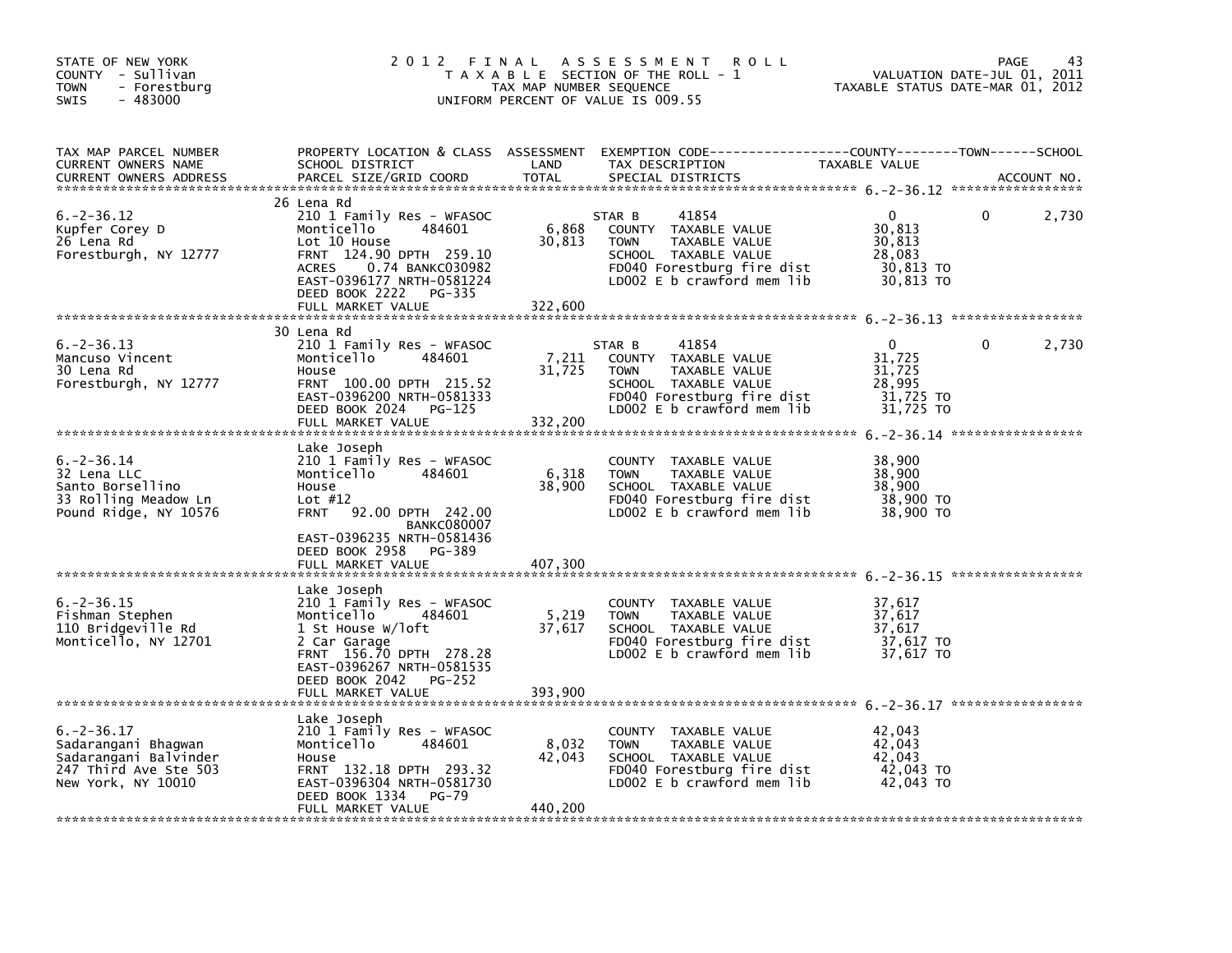| STATE OF NEW YORK<br>COUNTY - Sullivan<br><b>TOWN</b><br>- Forestburg<br>$-483000$<br><b>SWIS</b>      | 2012 FINAL                                                                                                                                                                                            |                            | ASSESSMENT ROLL<br>T A X A B L E SECTION OF THE ROLL - 1<br>T A X A B L E SECTION OF THE ROLL - 1<br>UNIFORM PERCENT OF VALUE IS 009.55                                                    | VALUATION DATE-JUL 01, 2011<br>TAXABLE STATUS DATE-MAR 01, 2012                             | PAGE<br>44               |
|--------------------------------------------------------------------------------------------------------|-------------------------------------------------------------------------------------------------------------------------------------------------------------------------------------------------------|----------------------------|--------------------------------------------------------------------------------------------------------------------------------------------------------------------------------------------|---------------------------------------------------------------------------------------------|--------------------------|
| TAX MAP PARCEL NUMBER<br>CURRENT OWNERS NAME<br>CURRENT OWNERS ADDRESS                                 | SCHOOL DISTRICT<br>PARCEL SIZE/GRID COORD                                                                                                                                                             | LAND<br>TOTAL              | PROPERTY LOCATION & CLASS ASSESSMENT EXEMPTION CODE---------------COUNTY-------TOWN-----SCHOOL<br>TAX DESCRIPTION<br>SPECIAL DISTRICTS                                                     | TAXABLE VALUE                                                                               | ACCOUNT NO.              |
| $6. -2 - 36.18$<br>Goldstein Jordan<br>Goldstein Benita<br>302 NE 7th Ave<br>Delray Beach, FL 33483    | 44 Lena Rd<br>210 1 Family Res - WFASOC<br>Monticello 484601<br>house<br>FRNT 98.00 DPTH 303.65<br>EAST-0396301 NRTH-0581829<br>DEED BOOK 2501 PG-415<br>FULL MARKET VALUE                            | 6,730<br>37,100<br>388,500 | COUNTY TAXABLE VALUE<br>TOWN TAXABLE VALUE 37,100<br>SCHOOL TAXABLE VALUE 37,100<br>FD040 Forestburg fire dist 37,100 TO<br>LD002 E b crawford mem lib                                     | 37,100<br>37,100 TO                                                                         |                          |
| $6. -2 - 36.19$<br>Chesley Neal<br>Beitia Laura<br>50 lena Rd<br>Forestburgh, NY 12777                 | 50 Lena Rd<br>210 1 Family Res - WFASOC<br>Monticello 484601<br>House<br>FRNT 101.00 DPTH 289.00<br>EAST-0396288 NRTH-0581929<br>DEED BOOK 3152 PG-620<br>FULL MARKET VALUE                           | 6,936<br>45,375<br>475,100 | COUNTY TAXABLE VALUE<br>TOWN TAXABLE VALUE 45,375<br>SCHOOL TAXABLE VALUE 45,375<br>FDO40 Forestburg fire dist 45,375 TO<br>LDOO2 E b crawford mem lib                                     | 45,375<br>45,375<br>45,375 TO                                                               |                          |
| $6. -2 - 36.20$<br>Pasternack Sheldon<br>Pasternack Linda<br>28 Richards Ave<br>Monticello, NY 12701   | Lake Joseph<br>$314$ Rural vac<10 - WFASOC<br>Monticello<br>484601<br>FRNT 84.00 DPTH 268.00<br>EAST-0396288 NRTH-0582043<br>DEED BOOK 1379 PG-464<br>FULL MARKET VALUE                               | 5,769<br>5,769<br>60,400   | COUNTY TAXABLE VALUE 5,769<br>TOWN TAXABLE VALUE 5,769<br>SCHOOL TAXABLE VALUE 5,769<br>FDO40 Forestburg fire dist 5,769 TO<br>LDO02 E b crawford mem lib 5,769 TO<br>SCHOOL TAXABLE VALUE |                                                                                             |                          |
| $6. -2 - 36.21$<br>Vassilev Theodore C<br>Vassileva Simona P<br>345 Eighth Ave Apt 15B<br>NY, NY 10001 | Lake Joseph<br>210 1 Family Res - WFASOC<br>Monticello<br>484601<br>House<br>FRNT 139.28 DPTH 299.95<br><b>BANKF210290</b><br>EAST-0396282 NRTH-0582139<br>DEED BOOK 2446 PG-415<br>FULL MARKET VALUE | 8,173<br>45,055<br>471,800 | COUNTY TAXABLE VALUE<br>TOWN TAXABLE VALUE 45,055<br>SCHOOL TAXABLE VALUE 45,055<br>FD040 Forestburg fire dist 45,055 TO<br>LD002 E b crawford mem lib 45,055 TO                           | 45,055<br>45,055                                                                            |                          |
| $6. -2 - 36.23$<br>Mascara Harriet L<br>55 Lena Rd<br>Forestburgh, NY 12777                            | 55 Lena Rd<br>210 1 Family Res - ASSOC<br>Monticello<br>484601<br>House & Garage<br>FRNT 185.42 DPTH 324.19<br>ACRES<br>1.38<br>EAST-0395885 NRTH-0582153<br>DEED BOOK 2208<br>PG-116                 | 30,100 STAR B              | COMBAT VET 41132<br>1,823 COMBAT VET 41133<br>41854<br>COUNTY TAXABLE VALUE<br>TAXABLE VALUE<br><b>TOWN</b><br>SCHOOL TAXABLE VALUE<br>FD040 Forestburg fire dist                          | 4,095<br>$\overline{\mathbf{0}}$<br>$\mathbf{0}$<br>26,005<br>26,005<br>27,370<br>30,100 TO | 0<br>4,095<br>2,730<br>0 |
|                                                                                                        | FULL MARKET VALUE                                                                                                                                                                                     |                            | 315,200 LD002 E b crawford mem lib                                                                                                                                                         | 30,100 TO                                                                                   |                          |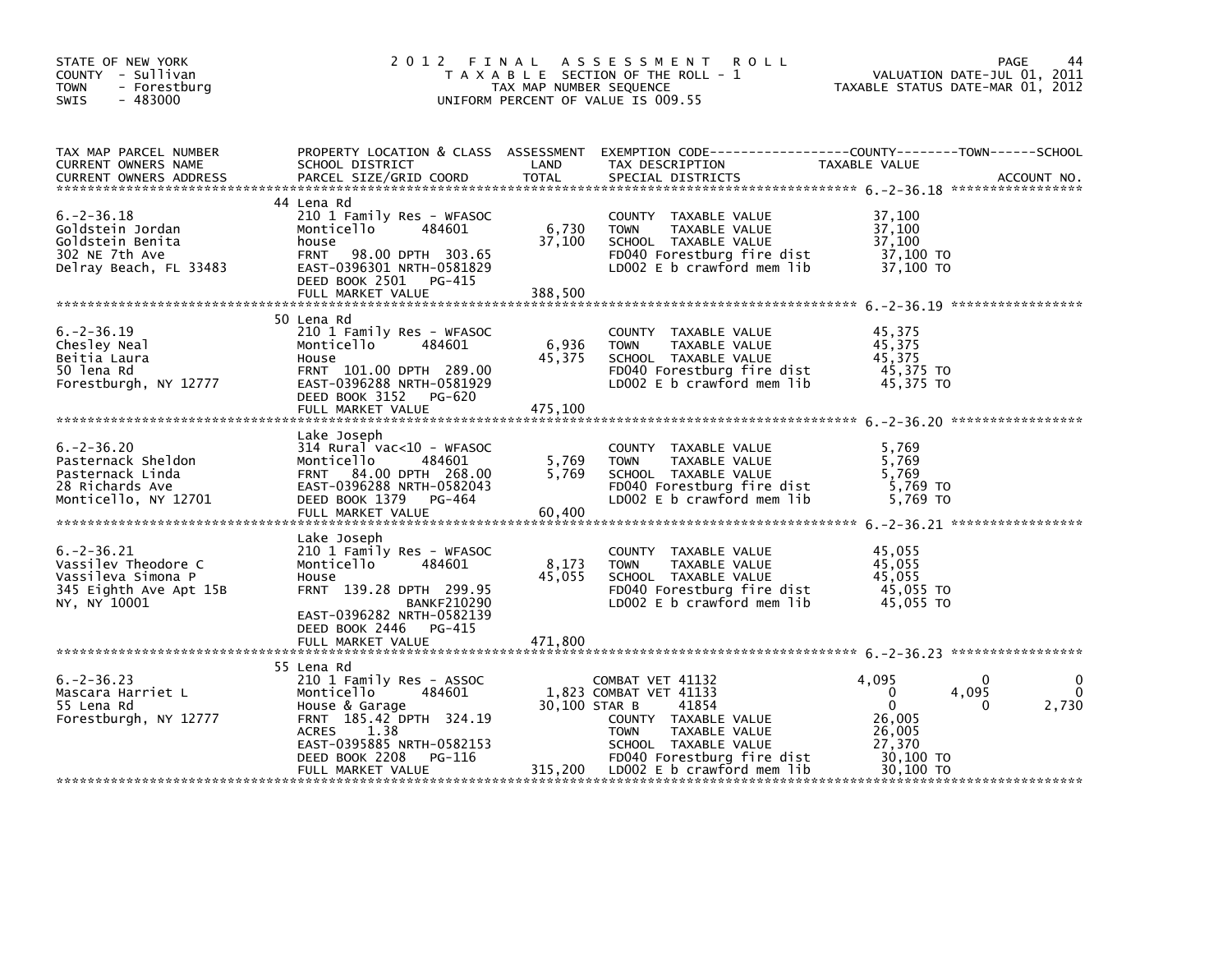| STATE OF NEW YORK<br>COUNTY - Sullivan<br><b>TOWN</b><br>- Forestburg<br>$-483000$<br>SWIS        | 2 0 1 2                                                                                                                                                                                                | FINAL<br>TAX MAP NUMBER SEQUENCE | A S S E S S M E N T<br><b>ROLL</b><br>T A X A B L E SECTION OF THE ROLL - 1<br>UNIFORM PERCENT OF VALUE IS 009.55                                                                                                 | VALUATION DATE-JUL 01, 2011<br>TAXABLE STATUS DATE-MAR 01, 2012                                   | PAGE<br>45        |
|---------------------------------------------------------------------------------------------------|--------------------------------------------------------------------------------------------------------------------------------------------------------------------------------------------------------|----------------------------------|-------------------------------------------------------------------------------------------------------------------------------------------------------------------------------------------------------------------|---------------------------------------------------------------------------------------------------|-------------------|
| TAX MAP PARCEL NUMBER<br>CURRENT OWNERS NAME<br><b>CURRENT OWNERS ADDRESS</b>                     | PROPERTY LOCATION & CLASS ASSESSMENT<br>SCHOOL DISTRICT<br>PARCEL SIZE/GRID COORD                                                                                                                      | LAND<br><b>TOTAL</b>             | TAX DESCRIPTION<br>SPECIAL DISTRICTS                                                                                                                                                                              | TAXABLE VALUE                                                                                     | ACCOUNT NO.       |
| $6. -2 - 36.24$<br>Baranyay Barbara<br>49 Lena Rd<br>Forestburgh, NY 12777                        | 49 Lena Rd<br>210 1 Family Res - ASSOC<br>Monticello<br>484601<br>House<br>FRNT 152.00 DPTH 303.00<br><b>BANKC070170</b><br>EAST-0395929 NRTH-0581983<br>DEED BOOK 2992<br>PG-166<br>FULL MARKET VALUE | 1,722<br>23,900<br>250,300       | STAR EN<br>41834<br>COUNTY TAXABLE VALUE<br><b>TOWN</b><br>TAXABLE VALUE<br>SCHOOL TAXABLE VALUE<br>FD040 Forestburg fire dist<br>LD002 E b crawford mem lib                                                      | $\Omega$<br>23,900<br>23,900<br>18.240<br>23,900 TO<br>23,900 TO                                  | 5,660<br>0        |
| $6. -2 - 36.25$<br>Chin Ti<br>Chin Paula<br>PO Box 163<br>Forestburgh, NY 12777                   | Lake Joseph<br>210 1 Family Res - ASSOC<br>Monticello<br>484601<br>House<br>Lot $#41$<br>FRNT 148.00 DPTH 325.00<br>EAST-0395940 NRTH-0581817<br>DEED BOOK 1869<br>PG-0523<br>FULL MARKET VALUE        | 1,677<br>35,660<br>373,400       | <b>COUNTY</b><br>TAXABLE VALUE<br>TAXABLE VALUE<br><b>TOWN</b><br>SCHOOL TAXABLE VALUE<br>FD040 Forestburg fire dist<br>LD002 E b crawford mem lib                                                                | 35,660<br>35,660<br>35,660<br>35,660 TO<br>35,660 TO                                              |                   |
| $6. -2 - 36.26$<br>Weintraub Daniel<br>39 Lena Rd<br>Forestburgh, NY 12777                        | 39 Lena Rd<br>210 1 Family Res - ASSOC<br>Monticello<br>484601<br>House<br>FRNT 149.00 DPTH 322.00<br>EAST-0395922 NRTH-0581647<br>DEED BOOK 2012<br>PG-512<br>FULL MARKET VALUE                       | 316,000                          | 41122<br>WAR VET<br>41123<br>1,688 WAR VET<br>30,177 STAR EN<br>41834<br>COUNTY TAXABLE VALUE<br>TAXABLE VALUE<br><b>TOWN</b><br>SCHOOL TAXABLE VALUE<br>FD040 Forestburg fire dist<br>LD002 E b crawford mem lib | 2,457<br>$\Omega$<br>2,457<br>$\mathbf 0$<br>27,720<br>27,720<br>24,517<br>30,177 TO<br>30.177 TO | 0<br>5,660<br>0   |
| $6. -2 - 36.27$<br>Shafir Anatoly<br>Shafir Faina<br>340 E 64th St Apt 6F<br>NY, NY 10021-7503    | 35 Lena Rd<br>210 1 Family Res - ASSOC<br>Monticello<br>484601<br>House & Garage<br>FRNT 148.00 DPTH 299.59<br>EAST-0395924 NRTH-0581502<br>DEED BOOK 2404 PG-276<br>FULL MARKET VALUE                 | 1,677<br>32,600<br>341,400       | <b>COUNTY</b><br>TAXABLE VALUE<br>TAXABLE VALUE<br><b>TOWN</b><br>SCHOOL TAXABLE VALUE<br>FD040 Forestburg fire dist<br>LD002 E b crawford mem lib                                                                | 32,600<br>32,600<br>32,600<br>32,600 TO<br>32,600 TO                                              | ***************** |
| $6. -2 - 36.28$<br>Mancuso Vincent J<br>Mancuso Kathleen M<br>30 Lena Rd<br>Forestburgh, NY 12777 | Lake Joseph<br>$314$ Rural vac< $10$ - ASSOC<br>Monticello<br>484601<br>FRNT 150.00 DPTH 252.00<br>EAST-0395929 NRTH-0581344<br>DEED BOOK 2410<br>PG-179<br>FULL MARKET VALUE                          | 1,699<br>1,699<br>17,800         | COUNTY TAXABLE VALUE<br>TAXABLE VALUE<br><b>TOWN</b><br>SCHOOL TAXABLE VALUE<br>FD040 Forestburg fire dist<br>LD002 E b crawford mem lib                                                                          | 1.699<br>1,699<br>1.699<br>1,699 TO<br>1.699 TO                                                   |                   |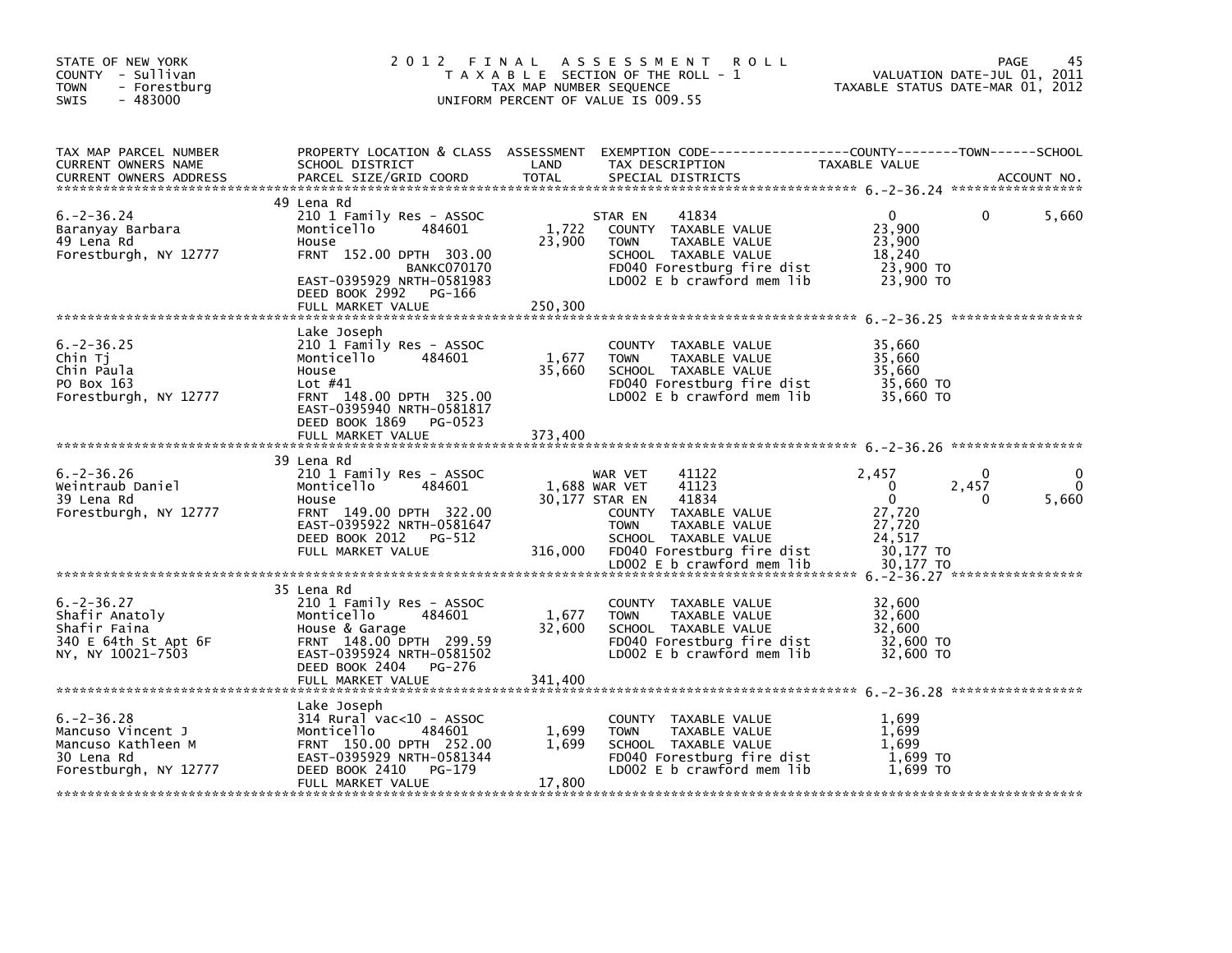| STATE OF NEW YORK<br>COUNTY - Sullivan<br><b>TOWN</b><br>- Forestburg<br>$-483000$<br>SWIS               | 2 0 1 2                                                                                                                                                                                       | TAX MAP NUMBER SEQUENCE    | FINAL ASSESSMENT ROLL<br>T A X A B L E SECTION OF THE ROLL - 1<br>UNIFORM PERCENT OF VALUE IS 009.55                                     | VALUATION DATE-JUL 01, 2011<br>TAXABLE STATUS DATE-MAR 01, 2012 | <b>PAGE</b>  | 46          |
|----------------------------------------------------------------------------------------------------------|-----------------------------------------------------------------------------------------------------------------------------------------------------------------------------------------------|----------------------------|------------------------------------------------------------------------------------------------------------------------------------------|-----------------------------------------------------------------|--------------|-------------|
| TAX MAP PARCEL NUMBER<br>CURRENT OWNERS NAME<br><b>CURRENT OWNERS ADDRESS</b>                            | SCHOOL DISTRICT<br>PARCEL SIZE/GRID COORD                                                                                                                                                     | LAND<br><b>TOTAL</b>       | PROPERTY LOCATION & CLASS ASSESSMENT EXEMPTION CODE---------------COUNTY-------TOWN------SCHOOL<br>TAX DESCRIPTION<br>SPECIAL DISTRICTS  | TAXABLE VALUE                                                   |              | ACCOUNT NO. |
| $6. -2 - 36.29$<br>Peters Theresa<br>2429 Locust St Apt 506<br>Philadelphia, PA 19103-5559               | 21 Lena Rd<br>210 1 Family Res - ASSOC<br>484601<br>Monticello<br>FRNT 226.00 DPTH 246.00<br><b>BANKC061222</b><br>EAST-0395859 NRTH-0581154<br>DEED BOOK 3642<br>PG-158<br>FULL MARKET VALUE | 2,565<br>18,272<br>191,300 | COUNTY TAXABLE VALUE<br>TAXABLE VALUE<br><b>TOWN</b><br>SCHOOL TAXABLE VALUE<br>FD040 Forestburg fire dist<br>LD002 E b crawford mem lib | 18,272<br>18,272<br>18,272<br>18,272 TO<br>18,272 TO            |              |             |
| $6. -2 - 36.30$<br>Kemp Bruce<br>Kemp Barbara<br>363 Grosvenor St<br>Douglaston, NY 11363                | Lena Rd<br>$314$ Rural vac< $10$ - ASSOC<br>Monticello<br>484601<br>FRNT 185.88 DPTH 145.92<br>EAST-0395819 NRTH-0580936<br>DEED BOOK 2010<br>PG-59174<br>FULL MARKET VALUE                   | 2,103<br>2,103<br>22,000   | COUNTY TAXABLE VALUE<br><b>TOWN</b><br>TAXABLE VALUE<br>SCHOOL TAXABLE VALUE<br>FD040 Forestburg fire dist<br>LD002 E b crawford mem lib | 2.103<br>2,103<br>2,103<br>2,103 TO<br>2,103 TO                 |              |             |
| $6. -2 - 36.31$<br>Lake Joseph Homeowners Assn<br>Ruthmary Weinger<br>PO Box 469<br>Monticello, NY 12777 | Lena Rd<br>314 Rural vac<10 - ASSOC<br>Monticello<br>484601<br>Vacant Lot<br>FRNT 352.00 DPTH 168.00<br>EAST-0395774 NRTH-0580659<br>DEED BOOK 2012<br>PG-610<br>FULL MARKET VALUE            | 3,989<br>3.989<br>41,800   | COUNTY TAXABLE VALUE<br><b>TOWN</b><br>TAXABLE VALUE<br>SCHOOL TAXABLE VALUE<br>FD040 Forestburg fire dist<br>LD002 E b crawford mem lib | 3,989<br>3,989<br>3.989<br>3,989 TO<br>3,989 TO                 |              |             |
| $6. -2 - 36.32$<br>Rojas Raul F<br>Rojas Martha J<br>95 Lake Joseph Rd<br>Forestburgh, NY 12777          | Lake Joseph<br>210 1 Family Res - ASSOC<br>Monticello<br>484601<br>FRNT 160.00 DPTH 141.00<br>EAST-0395639 NRTH-0580981<br>DEED BOOK 1185<br>PG-00005                                         | 1,813<br>26,584            | 41854<br>STAR B<br>COUNTY TAXABLE VALUE<br><b>TOWN</b><br>TAXABLE VALUE<br>SCHOOL TAXABLE VALUE<br>FD040 Forestburg fire dist            | $\overline{0}$<br>26,584<br>26,584<br>23,854<br>26,584 TO       | $\mathbf{0}$ | 2,730       |
| $6. -2 - 36.33$<br>Gruenhagen Todd<br>23 Spring Rock Rd<br>New Windsor, NY 12553                         | E Lake Joseph Rd<br>$314$ Rural vac< $10$ - ASSOC<br>484601<br>Monticello<br>FRNT 149.00 DPTH 379.00<br>EAST-0395600 NRTH-0580660<br>DEED BOOK 3567<br>PG-109<br>FULL MARKET VALUE            | 1,689<br>1.689<br>17,700   | COUNTY TAXABLE VALUE<br><b>TOWN</b><br>TAXABLE VALUE<br>SCHOOL TAXABLE VALUE<br>FD040 Forestburg fire dist<br>LD002 E b crawford mem lib | 1,689<br>1,689<br>1.689<br>$1,689$ TO<br>1.689 TO               |              |             |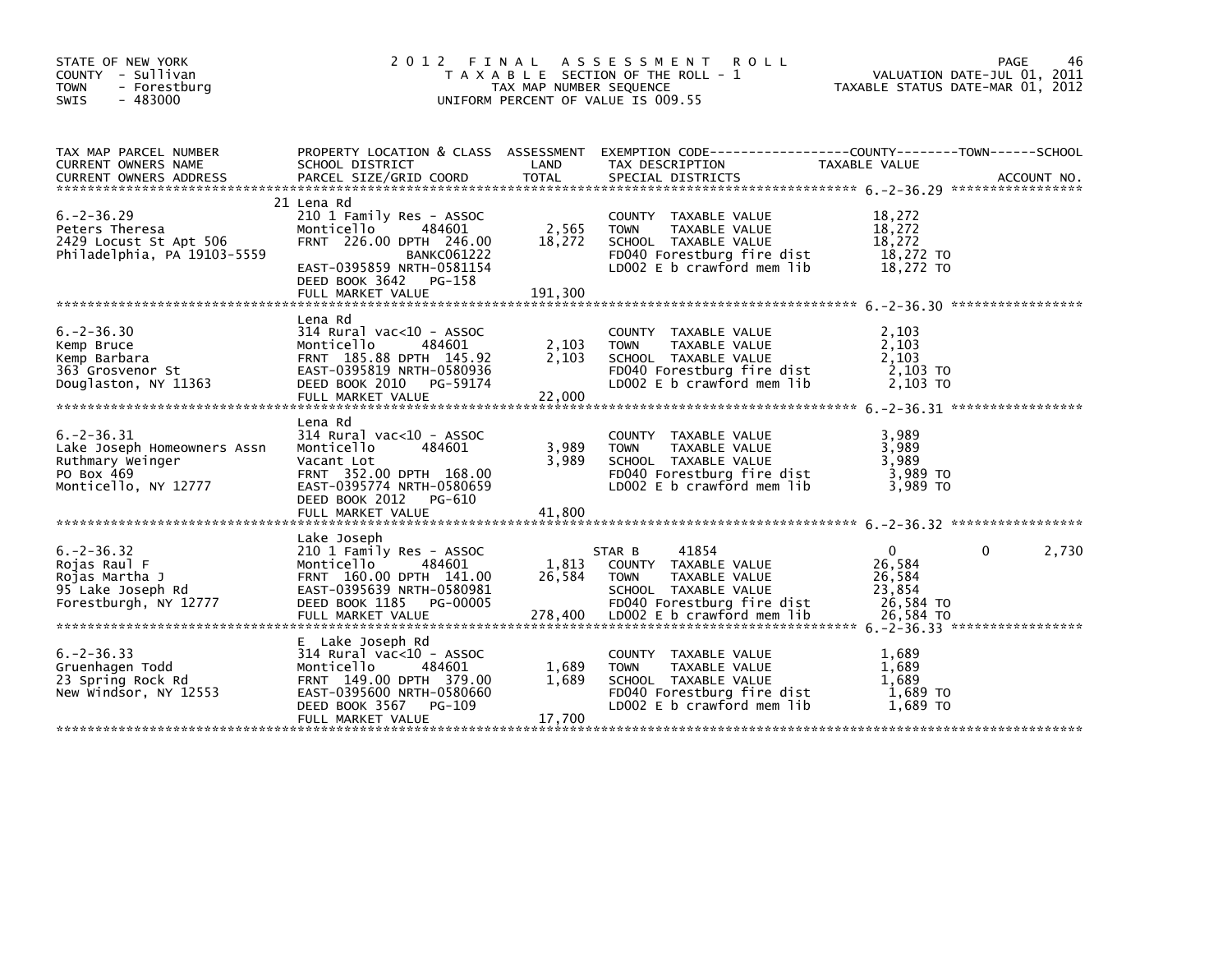| STATE OF NEW YORK<br>COUNTY - Sullivan<br><b>TOWN</b><br>- Forestburg<br>$-483000$<br><b>SWIS</b>   |                                                                                                                                                                                                                     | TAX MAP NUMBER SEQUENCE  | 2012 FINAL ASSESSMENT<br><b>ROLL</b><br>T A X A B L E SECTION OF THE ROLL - 1<br>UNIFORM PERCENT OF VALUE IS 009.55                          | TAXABLE STATUS DATE-MAR 01, 2012                | 47<br>PAGE<br>VALUATION DATE-JUL 01, 2011 |
|-----------------------------------------------------------------------------------------------------|---------------------------------------------------------------------------------------------------------------------------------------------------------------------------------------------------------------------|--------------------------|----------------------------------------------------------------------------------------------------------------------------------------------|-------------------------------------------------|-------------------------------------------|
| TAX MAP PARCEL NUMBER<br>CURRENT OWNERS NAME<br><b>CURRENT OWNERS ADDRESS</b>                       | SCHOOL DISTRICT<br>PARCEL SIZE/GRID COORD                                                                                                                                                                           | LAND<br><b>TOTAL</b>     | PROPERTY LOCATION & CLASS ASSESSMENT EXEMPTION CODE---------------COUNTY-------TOWN------SCHOOL<br>TAX DESCRIPTION<br>SPECIAL DISTRICTS      | TAXABLE VALUE                                   | ACCOUNT NO.                               |
| $6. -2 - 36.34$<br>Rebublic Lake Joseph LLC<br>Ben Nehmadi<br>630 First Ave Ste 1<br>NY, NY 10016   | Lake Joseph<br>314 Rural vac<10 - ASSOC<br>Monticello<br>484601<br>Vacant Lot<br>FRNT 209.00 DPTH 395.00<br>ACRES 1.76<br>EAST-0395258 NRTH-0580373<br>DEED BOOK 3637 PG-156<br>FULL MARKET VALUE                   | 2,368<br>2,368<br>24.800 | COUNTY TAXABLE VALUE<br><b>TOWN</b><br>TAXABLE VALUE<br>SCHOOL TAXABLE VALUE<br>FD040 Forestburg fire dist<br>LD002 $E$ b crawford mem $lib$ | 2,368<br>2,368<br>2,368<br>2,368 TO<br>2,368 TO |                                           |
| $6. -2 - 36.35$<br>Vaidman Oleg<br>Vaidman Natella<br>20 Waterside Plaza Apt 6F<br>N.Y., NY 10010   | Lake Joseph<br>$314$ Rural vac< $10$ - ASSOC<br>Monticello<br>484601<br>Vacant Lot<br>FRNT 146.00 DPTH 353.00<br>1.13<br><b>ACRES</b><br>EAST-0395269 NRTH-0580182<br>DEED BOOK 2425<br>PG-149<br>FULL MARKET VALUE | 1,654<br>1,654<br>17,300 | COUNTY TAXABLE VALUE<br><b>TOWN</b><br>TAXABLE VALUE<br>SCHOOL TAXABLE VALUE<br>FD040 Forestburg fire dist<br>LD002 E b crawford mem lib     | 1,654<br>1,654<br>1,654<br>1,654 TO<br>1,654 TO |                                           |
| $6. -2 - 36.36$<br>Mascara Ann Dapolito<br>Dapolito Thomas<br>7 Niven Dr<br>Monticello, NY 12701    | Lake Joseph<br>314 Rural vac<10 - ASSOC<br>Monticello<br>484601<br>Vacant Lot<br>FRNT 223.00 DPTH 220.00<br>1.30<br>ACRES<br>EAST-0395234 NRTH-0579991<br>DEED BOOK 2512<br>PG-477<br>FULL MARKET VALUE             | 2,526<br>2,526<br>26,500 | COUNTY TAXABLE VALUE<br><b>TOWN</b><br>TAXABLE VALUE<br>SCHOOL TAXABLE VALUE<br>FD040 Forestburg fire dist<br>LD002 E b crawford mem lib     | 2,526<br>2,526<br>2,526<br>2,526 TO<br>2,526 TO |                                           |
| $6. -2 - 36.37$<br>Rebublic Lake Joseph LLC<br>Ben Nehmadi<br>630 First Ave Ste 1<br>NY, NY 10016   | Lake Joseph<br>$314$ Rural vac< $10$ - ASSOC<br>Monticello<br>484601<br>Vacant Lot<br>FRNT 296.00 DPTH 280.00<br>1.53<br><b>ACRES</b><br>EAST-0394907 NRTH-0579984<br>DEED BOOK 3637<br>PG-156<br>FULL MARKET VALUE | 3,353<br>3,353<br>35,100 | COUNTY TAXABLE VALUE<br><b>TOWN</b><br>TAXABLE VALUE<br>SCHOOL TAXABLE VALUE<br>FD040 Forestburg fire dist<br>LDOO2 E b crawford mem lib     | 3,353<br>3,353<br>3,353<br>3,353 TO<br>3,353 TO |                                           |
| $6. -2 - 36.38$<br>Lake Joseph Homeowners<br>Ruthmary Weinger<br>PO Box 469<br>Monticello, NY 12701 | Lake Joseph<br>554 Outdr swim<br>- ASSOC<br>Monticello<br>484601<br>Green Area #2<br>Swim Pool<br>3.76<br><b>ACRES</b><br>EAST-0395635 NRTH-0581524<br>FULL MARKET VALUE                                            | 200<br>900<br>9,400      | COUNTY TAXABLE VALUE<br><b>TOWN</b><br>TAXABLE VALUE<br>SCHOOL TAXABLE VALUE<br>FD040 Forestburg fire dist<br>LD002 E b crawford mem lib     | 900<br>900<br>900<br>900 TO<br>900 TO           |                                           |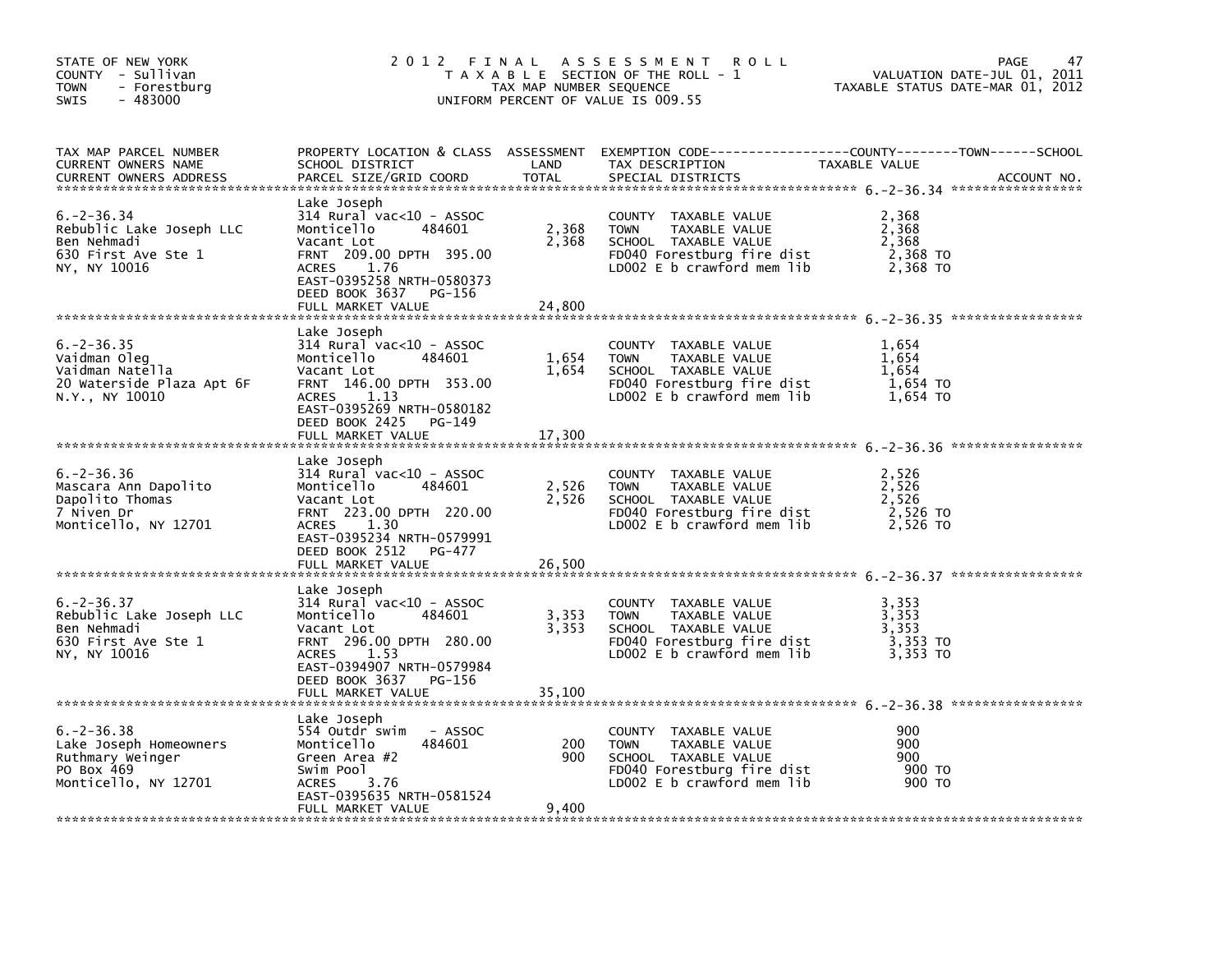| STATE OF NEW YORK<br>COUNTY - Sullivan<br>- Forestburg<br>TOWN<br>$-483000$<br><b>SWIS</b>               | 2 0 1 2                                                                                                                                                                     | FINAL<br>TAX MAP NUMBER SEQUENCE | A S S E S S M E N T<br><b>ROLL</b><br>T A X A B L E SECTION OF THE ROLL - 1<br>UNIFORM PERCENT OF VALUE IS 009.55                                                                             | 48<br>PAGE<br>VALUATION DATE-JUL 01, 2011<br>TAXABLE STATUS DATE-MAR 01, 2012                                     |  |
|----------------------------------------------------------------------------------------------------------|-----------------------------------------------------------------------------------------------------------------------------------------------------------------------------|----------------------------------|-----------------------------------------------------------------------------------------------------------------------------------------------------------------------------------------------|-------------------------------------------------------------------------------------------------------------------|--|
| TAX MAP PARCEL NUMBER<br>CURRENT OWNERS NAME                                                             | SCHOOL DISTRICT                                                                                                                                                             | LAND                             | TAX DESCRIPTION                                                                                                                                                                               | PROPERTY LOCATION & CLASS ASSESSMENT EXEMPTION CODE----------------COUNTY-------TOWN------SCHOOL<br>TAXABLE VALUE |  |
| $6. -2 - 36.39$<br>Rebublic Lake Joseph LLC<br>Ben Nehmadi<br>630 First Ave Ste 1<br>NY, NY 10016        | Lake Joseph<br>322 Rural vac>10 - ASSOC<br>Monticello<br>484601<br>Vacant Land<br>ACRES 19.00<br>EAST-0395158 NRTH-0581333<br>DEED BOOK 3637<br>PG-156<br>FULL MARKET VALUE | 14,160<br>14,160<br>148,300      | COUNTY TAXABLE VALUE<br>TAXABLE VALUE<br><b>TOWN</b><br>SCHOOL TAXABLE VALUE<br>FD040 Forestburg fire dist<br>LD002 E b crawford mem lib                                                      | 14,160<br>14,160<br>14,160<br>14,160 TO<br>14,160 TO                                                              |  |
| $6. -2 - 36.40$<br>Lake Joseph Homeowners<br>Ruthmary Weinger<br>PO Box 469<br>Monticello, NY 12701      | Lake Joseph<br>312 Vac w/imprv - ASSOC<br>Monticello<br>484601<br>Green Area #1<br>97.70<br>ACRES<br>EAST-0393938 NRTH-0579987<br>FULL MARKET VALUE                         | 1,500<br>1,600<br>16,800         | COUNTY TAXABLE VALUE<br><b>TOWN</b><br>TAXABLE VALUE<br>SCHOOL TAXABLE VALUE<br>FD040 Forestburg fire dist<br>LD002 E b crawford mem lib                                                      | 1,600<br>1,600<br>1,600<br>1,600 TO<br>1,600 TO                                                                   |  |
| $6. -2 - 36.41$<br>Rubin Jay<br>Rubin Shirley<br>93 Rubin Rd<br>Monticello, NY 12701                     | Lake Joseph<br>240 Rural res<br>484601<br>Monticello<br>ACRES 25.87<br>EAST-0393438 NRTH-0581288<br>DEED BOOK 2011<br>PG-2895<br>FULL MARKET VALUE                          | 19,082<br>26,600<br>278,500      | <b>COUNTY</b><br>TAXABLE VALUE<br><b>TOWN</b><br>TAXABLE VALUE<br>SCHOOL TAXABLE VALUE<br>FD040 Forestburg fire dist<br>LD002 $E$ b crawford mem $lib$                                        | 26,600<br>26,600<br>26,600<br>26,600 TO<br>26,600 TO                                                              |  |
| $6. -2 - 36.42$<br>Lake Joseph Homeowners<br>Ruthmary Weinger<br>PO Box 469<br>Monticello, NY 12701      | Lake Joseph<br>312 Vac w/imprv - WFASOC<br>Monticello<br>484601<br>Beach Area<br>ACRES 11.23<br>EAST-0395641 NRTH-0579863<br>FULL MARKET VALUE                              | 100<br>1,300<br>13,600           | COUNTY TAXABLE VALUE<br><b>TOWN</b><br>TAXABLE VALUE<br>SCHOOL TAXABLE VALUE<br>FD040 Forestburg fire dist<br>LD002 E b crawford mem lib                                                      | 1,300<br>1,300<br>1,300<br>1,300 TO<br>1,300 TO                                                                   |  |
| $6. -2 - 36.43$<br>Weinger Properties LLC<br>Ivan Weinger<br>162 Lake Joseph Rd<br>Forestburgh, NY 12777 | Lake Joseph<br>312 Vac w/imprv - ASSOC<br>Monticello<br>484601<br>garage<br>6.23<br>ACRES<br>EAST-0395595 NRTH-0579216<br>DEED BOOK 2011<br>PG-5954<br>FULL MARKET VALUE    | 19,000<br>20,000<br>209,400      | COUNTY TAXABLE VALUE<br><b>TOWN</b><br>TAXABLE VALUE<br>SCHOOL TAXABLE VALUE<br>FD040 Forestburg fire dist<br>LD002 E b crawford mem lib<br>OT012 2012 omited tax<br>PT011 2011 pro rated tax | 20,000<br>20,000<br>20,000<br>20,000 TO<br>20,000 TO<br>3427.78 MT<br>1017.18 MT                                  |  |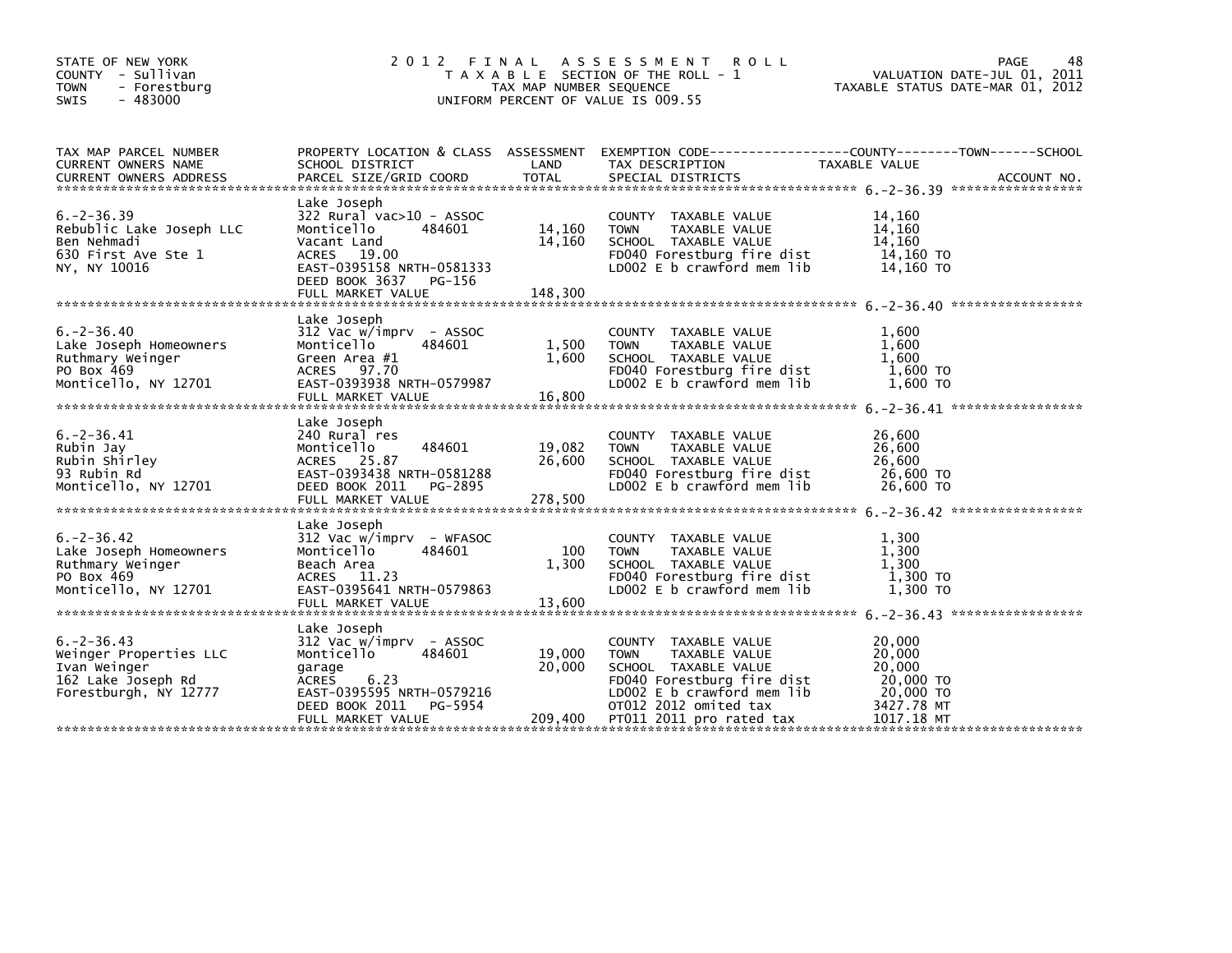| STATE OF NEW YORK<br>COUNTY - Sullivan<br><b>TOWN</b><br>- Forestburg<br>$-483000$<br>SWIS               | 2012                                                                                                                                                                                              | FINAL<br>TAX MAP NUMBER SEQUENCE | A S S E S S M E N T<br><b>ROLL</b><br>T A X A B L E SECTION OF THE ROLL - 1<br>UNIFORM PERCENT OF VALUE IS 009.55                            | PAGE<br>VALUATION DATE-JUL 01, 2011<br>TAXABLE STATUS DATE-MAR 01, 2012 | 49          |
|----------------------------------------------------------------------------------------------------------|---------------------------------------------------------------------------------------------------------------------------------------------------------------------------------------------------|----------------------------------|----------------------------------------------------------------------------------------------------------------------------------------------|-------------------------------------------------------------------------|-------------|
| TAX MAP PARCEL NUMBER<br>CURRENT OWNERS NAME<br><b>CURRENT OWNERS ADDRESS</b>                            | PROPERTY LOCATION & CLASS ASSESSMENT<br>SCHOOL DISTRICT<br>PARCEL SIZE/GRID COORD                                                                                                                 | LAND<br><b>TOTAL</b>             | EXEMPTION CODE-----------------COUNTY-------TOWN------SCHOOL<br>TAX DESCRIPTION<br>SPECIAL DISTRICTS                                         | TAXABLE VALUE                                                           | ACCOUNT NO. |
| $6. -2 - 36.44$<br>Siringo Wayne A<br>Siringo Pauline<br>3417 Fillmore Ave<br>Brooklyn, NY 11234         | Lake Joseph Estates<br>210 1 Family Res - ASSOC<br>Monticello<br>484601<br>Single Family Residence<br>ACRES<br>1.45<br>EAST-0394790 NRTH-0579426<br>DEED BOOK 1649<br>PG-665<br>FULL MARKET VALUE | 1,027<br>13,744<br>143,900       | COUNTY TAXABLE VALUE<br><b>TOWN</b><br>TAXABLE VALUE<br>SCHOOL TAXABLE VALUE<br>FD040 Forestburg fire dist<br>LD002 E b crawford mem lib     | 13,744<br>13,744<br>13,744<br>13,744 TO<br>13,744 TO                    |             |
| $6. -2 - 36.45$<br>Lake Joseph Homeowners Assn<br>Ruthmary Weinger<br>PO Box 469<br>Monticello, NY 12701 | Lake Joseph<br>853 Sewage<br>- ASSOC<br>Monticello<br>484601<br>Sewage Treatment<br>ACRES 22.33<br>EAST-0394408 NRTH-0578154<br>DEED BOOK 3132 PG-411<br>FULL MARKET VALUE                        | 9,452<br>9,452<br>99,000         | COUNTY TAXABLE VALUE<br><b>TOWN</b><br>TAXABLE VALUE<br>SCHOOL TAXABLE VALUE<br>FD040 Forestburg fire dist<br>LD002 $E$ b crawford mem lib   | 9,452<br>9,452<br>9,452<br>9,452 TO<br>9,452 TO                         |             |
| $6. - 2 - 36.46$<br>Lake Joseph Homeowners<br>Ruthmary Weinger<br>PO Box 469<br>Monticello, NY 12701     | Lake Joseph<br>322 Rural vac>10 - ASSOC<br>Monticello<br>484601<br>Green Area #1<br>ACRES 83.90<br>EAST-0394195 NRTH-0576756<br>FULL MARKET VALUE                                                 | 600<br>600<br>6,300              | COUNTY TAXABLE VALUE<br>TAXABLE VALUE<br><b>TOWN</b><br>SCHOOL TAXABLE VALUE<br>FD040 Forestburg fire dist<br>LD002 E b crawford mem lib     | 600<br>600<br>600<br>600 TO<br>600 TO                                   |             |
| $6. -2 - 36.47$<br>Lake Joseph Homeowners<br>Ruthmary Weinger<br>PO Box 469<br>Monticello, NY 12701      | Lake Joseph<br>315 Underwtr 1nd - ASSOC<br>Monticello<br>484601<br>St Joseph Lake<br>ACRES 110.35<br>EAST-0397444 NRTH-0580714<br>FULL MARKET VALUE                                               | 1,200<br>1,200<br>12,600         | COUNTY TAXABLE VALUE<br>TAXABLE VALUE<br><b>TOWN</b><br>SCHOOL TAXABLE VALUE<br>FD040 Forestburg fire dist<br>LD002 $E$ b crawford mem $lib$ | 1,200<br>1,200<br>1,200<br>1,200 TO<br>1,200 TO                         |             |
| $6. -2 - 36.49$<br>Lake Joseph Homeowners<br>Ruthmary Weinger<br>PO Box 469<br>Monticello, NY 12701      | Lake Joseph<br>822 Water supply - ASSOC<br>Monticello<br>484601<br>Well<br><b>ACRES</b><br>0.23<br>EAST-0395893 NRTH-0579636<br>DEED BOOK 2153<br>PG-016<br>FULL MARKET VALUE                     | 121<br>500<br>5,200              | COUNTY TAXABLE VALUE<br><b>TOWN</b><br>TAXABLE VALUE<br>SCHOOL TAXABLE VALUE<br>FD040 Forestburg fire dist<br>LD002 E b crawford mem lib     | 500<br>500<br>500<br>500 TO<br>500 TO                                   |             |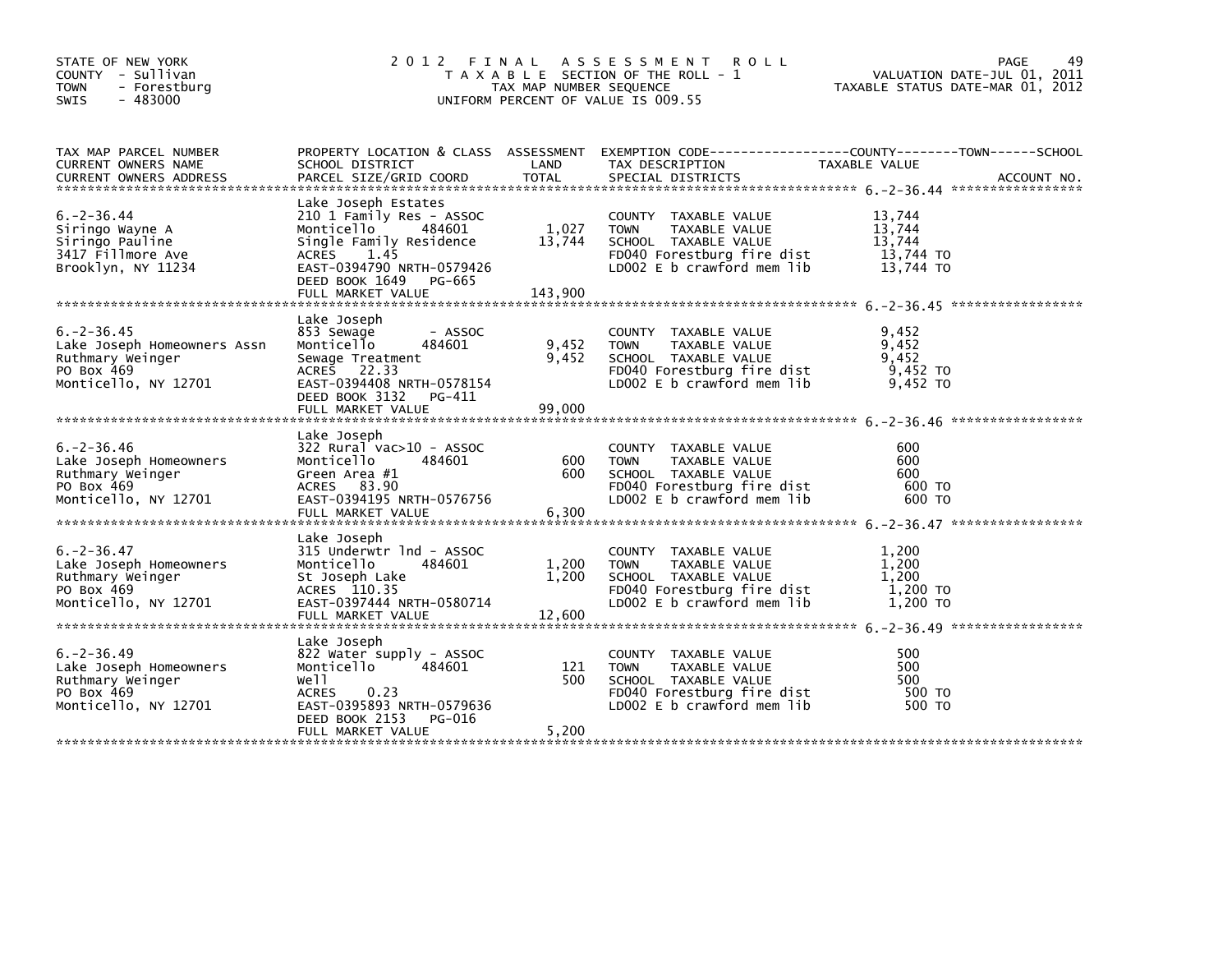| STATE OF NEW YORK<br>COUNTY - Sullivan<br>- Forestburg<br><b>TOWN</b><br>- 483000<br><b>SWIS</b>                                                                                                                                                                                                                                    |                                                                                                                                                                                 | TAX MAP NUMBER SEQUENCE  | 2012 FINAL ASSESSMENT ROLL<br>T A X A B L E SECTION OF THE ROLL - 1<br>UNIFORM PERCENT OF VALUE IS 009.55                                                                                 | VALUATION DATE-JUL 01, 2011<br>TAXABLE STATUS DATE-MAR 01, 2012  | 50<br>PAGE            |
|-------------------------------------------------------------------------------------------------------------------------------------------------------------------------------------------------------------------------------------------------------------------------------------------------------------------------------------|---------------------------------------------------------------------------------------------------------------------------------------------------------------------------------|--------------------------|-------------------------------------------------------------------------------------------------------------------------------------------------------------------------------------------|------------------------------------------------------------------|-----------------------|
| TAX MAP PARCEL NUMBER<br>CURRENT OWNERS NAME<br><b>CURRENT OWNERS ADDRESS</b>                                                                                                                                                                                                                                                       | SCHOOL DISTRICT<br>PARCEL SIZE/GRID COORD                                                                                                                                       | LAND<br><b>TOTAL</b>     | PROPERTY LOCATION & CLASS ASSESSMENT EXEMPTION CODE---------------COUNTY-------TOWN------SCHOOL<br>TAX DESCRIPTION<br>SPECIAL DISTRICTS                                                   | TAXABLE VALUE                                                    | ACCOUNT NO.           |
| $6. -2 - 36.50$<br>Lake Joseph Homeowners<br>Ruthmary Weinger<br>PO Box 469<br>Monticello, NY 12701                                                                                                                                                                                                                                 | Lake Joseph<br>822 Water supply - ASSOC<br>Monticello<br>484601<br>well<br>ACRES 0.23<br>EAST-0395568 NRTH-0580282<br>DEED BOOK 2153 PG-016                                     | 121<br>500               | COUNTY TAXABLE VALUE<br><b>TOWN</b><br>TAXABLE VALUE<br>SCHOOL TAXABLE VALUE<br>FD040 Forestburg fire dist<br>LD002 E b crawford mem lib                                                  | 500<br>500<br>500<br>500 TO<br>500 TO                            |                       |
| $6. -2 - 36.55$<br>lake Joseph Homeowners Assn<br>Ruthmary Weinger<br>PO Box 469<br>Monticello, NY 12701                                                                                                                                                                                                                            | St Joseph Lake Dr<br>314 Rural vac<10 - ASSOC<br>Monticello<br>484601<br>Vacant Lot<br>ACRES 1.01<br>EAST-0394338 NRTH-0582097<br>DEED BOOK 2011 PG-6523                        | 708<br>708               | COUNTY TAXABLE VALUE<br><b>TOWN</b><br>TAXABLE VALUE<br>SCHOOL TAXABLE VALUE<br>FD040 Forestburg fire dist<br>LD002 E b crawford mem lib                                                  | 708<br>708<br>708<br>708 TO<br>708 TO                            |                       |
| $6. -2 - 36.56$<br>Wein Living Trust Ruthmary W. Monticello<br>Wein Ruthmary W.<br>Ruthmary W. Wein<br>Ruthmary W. Wein<br>162 St. Joseph's Rd<br>162 St. Joseph's Rd<br>162 St. Joseph's Rd<br>1777<br>184 DEAST-0395346 NRTH-0579394<br>184 DEAST-0395346 NRTH-0579394<br>184 DEAST-0395346 NRTH-0579394<br>Forestburgh, NY 12777 | Lake Joseph<br>210 1 Family Res - ASSOC<br>484601<br>DEED BOOK 2011 PG-6722                                                                                                     | 708<br>14,800            | COUNTY TAXABLE VALUE<br><b>TOWN</b><br>TAXABLE VALUE<br>SCHOOL TAXABLE VALUE<br>FD040 Forestburg fire dist<br>LD002 E b crawford mem lib                                                  | 14,800<br>14,800<br>14,800<br>14,800 TO<br>14,800 TO             |                       |
| $6. -2 - 36.57$<br>Carpinone Michael<br>Carpinone Kelly<br>57 Lake Joseph Rd<br>Forestburgh, NY 12777                                                                                                                                                                                                                               | 57 Lake Joseph Rd<br>210 1 Family Res - ASSOC<br>484601<br>Monticello<br>1 Story House<br>ACRES 1.37<br>EAST-0396642 NRTH-0582240<br>DEED BOOK 3519 PG-16                       | 2,409<br>24,000          | 41854<br>STAR B<br>COUNTY TAXABLE VALUE<br><b>TOWN</b><br>TAXABLE VALUE<br>SCHOOL TAXABLE VALUE<br>FD040 Forestburg fire dist<br>LP003 5 b snawford mom lib<br>LD002 E b crawford mem lib | $\Omega$<br>24,000<br>24,000<br>21,270<br>24,000 TO<br>24,000 TO | $\mathbf{0}$<br>2,730 |
| $6. -2 - 36.58$<br>Republic Lake Joseph LLC<br>Ben Nehmadi<br>630 First Ave Ste 1<br>NY, NY 10016                                                                                                                                                                                                                                   | St Joseph Lake Rd<br>314 Rural vac<10 - ASSOC<br>Monticello<br>484601<br>Vacant Lot<br>ACRES 1.07<br>EAST-0396694 NRTH-0582111<br>DEED BOOK 3637<br>PG-156<br>FULL MARKET VALUE | 1,484<br>1,484<br>15,500 | COUNTY TAXABLE VALUE<br><b>TOWN</b><br>TAXABLE VALUE<br>SCHOOL TAXABLE VALUE<br>FD040 Forestburg fire dist<br>LD002 E b crawford mem lib                                                  | 1,484<br>1.484<br>1,484<br>1,484 то<br>1.484 TO                  |                       |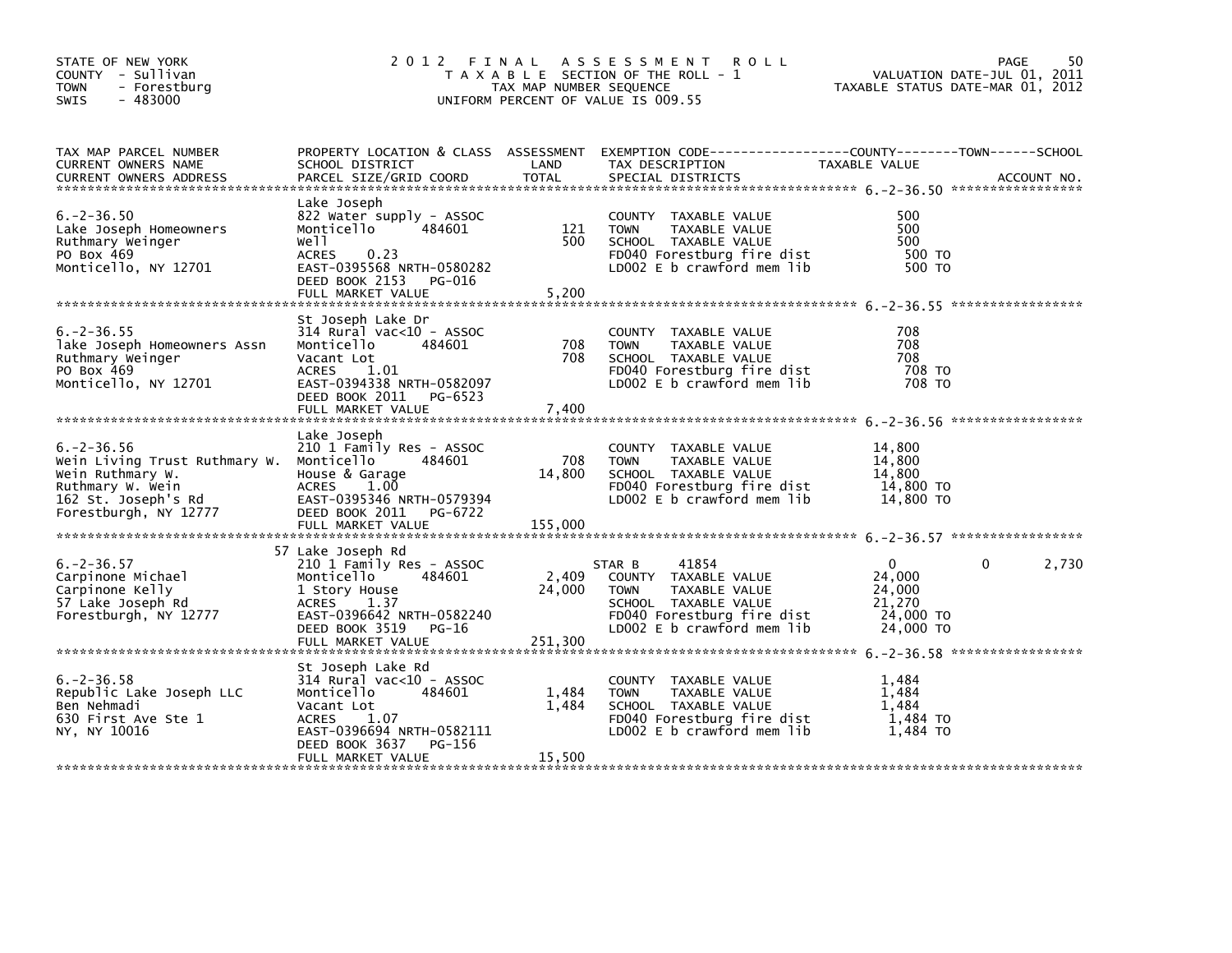| STATE OF NEW YORK<br>- Sullivan<br><b>COUNTY</b><br>- Forestburg<br><b>TOWN</b><br>- 483000<br>SWIS      | 2012 FINAL ASSESSMENT ROLL<br>T A X A B L E SECTION OF THE ROLL - 1<br>TAX MAP NUMBER SEQUENCE<br>UNIFORM PERCENT OF VALUE IS 009.55 | PAGE<br>VALUATION DATE-JUL 01, 2011<br>TAXABLE STATUS DATE-MAR 01, 2012 | 51                                                                                                                                                 |                                                 |             |
|----------------------------------------------------------------------------------------------------------|--------------------------------------------------------------------------------------------------------------------------------------|-------------------------------------------------------------------------|----------------------------------------------------------------------------------------------------------------------------------------------------|-------------------------------------------------|-------------|
| TAX MAP PARCEL NUMBER<br>CURRENT OWNERS NAME<br>CURRENT OWNERS ADDRESS                                   | PROPERTY LOCATION & CLASS ASSESSMENT<br>SCHOOL DISTRICT<br>PARCEL SIZE/GRID COORD TOTAL                                              | <b>Example 12</b>                                                       | EXEMPTION        CODE-----------------COUNTY--------TOWN------SCHOOL<br>TAX DESCRIPTION<br>SPECIAL DISTRICTS                                       | TAXABLE VALUE                                   | ACCOUNT NO. |
|                                                                                                          |                                                                                                                                      |                                                                         |                                                                                                                                                    |                                                 |             |
| $6. -2 - 36.59$<br>Lake Joseph Homeowners Assn<br>Ruthmary Weinger<br>PO Box 469<br>Monticello, NY 12701 | Lake Joseph Rd<br>822 Water supply<br>Monticello<br>484601<br>ACRES 0.38<br>EAST-0395512 NRTH-0581995<br>FULL MARKET VALUE           | 100<br>1.000<br>10.500                                                  | TAXABLE VALUE<br><b>COUNTY</b><br><b>TOWN</b><br>TAXABLE VALUE<br>SCHOOL TAXABLE VALUE<br>FD040 Forestburg fire dist<br>LDOO2 E b crawford mem lib | 1,000<br>1,000<br>1,000<br>1,000 TO<br>1,000 TO |             |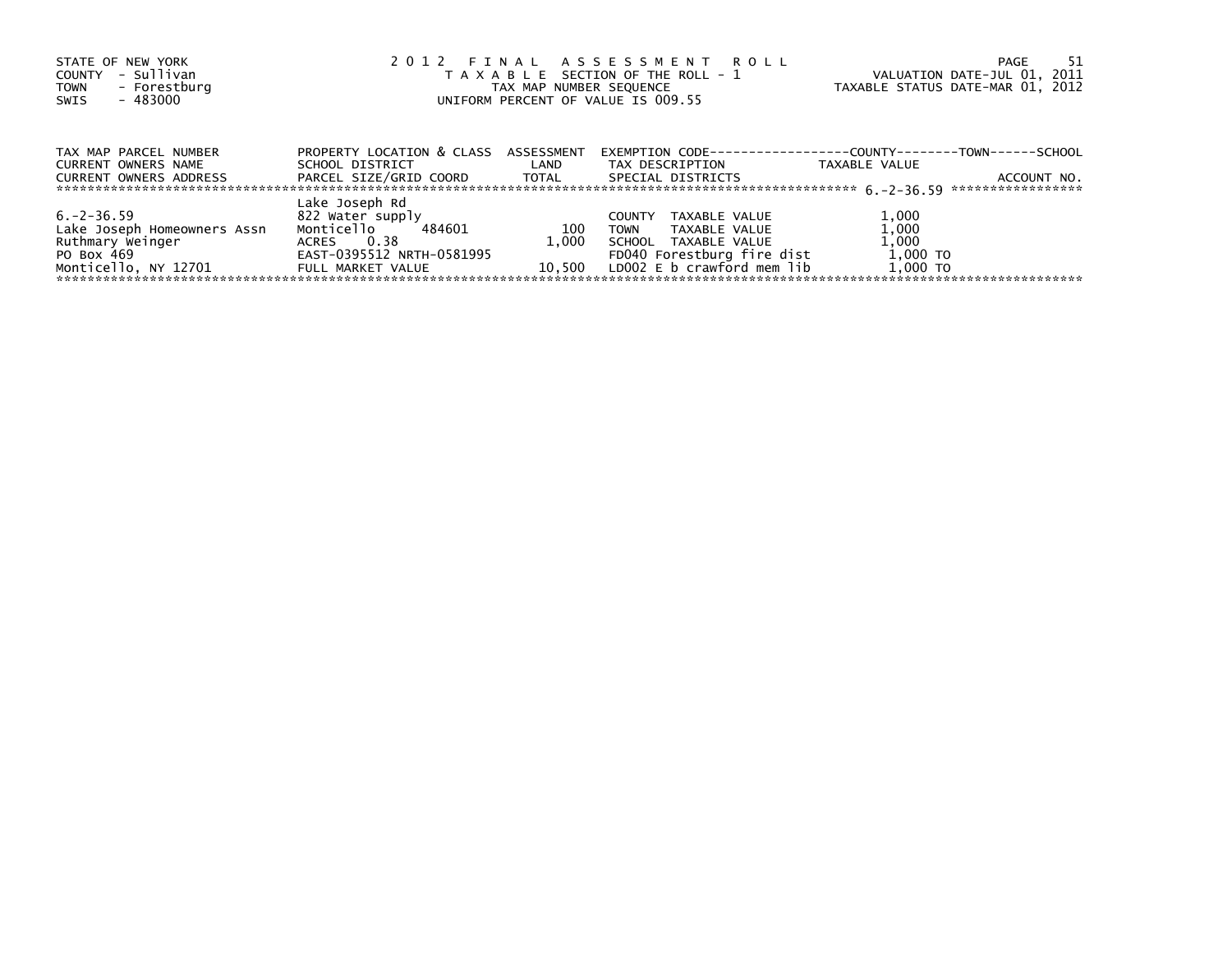| STATE OF NEW YORK           | 2012 FINAL ASSESSMENT ROLL            | - 52<br>PAGE                     |
|-----------------------------|---------------------------------------|----------------------------------|
| COUNTY - Sullivan           | T A X A B L E SECTION OF THE ROLL - 1 | VALUATION DATE-JUL 01, 2011      |
| <b>TOWN</b><br>- Forestburg | MAP SECTION - 006                     | TAXABLE STATUS DATE-MAR 01, 2012 |
| SWIS<br>- 483000            | $SUB - SECTION -$                     | RPS150/V04/L015                  |
|                             | UNIFORM PERCENT OF VALUE IS 009.55    | CURRENT DATE 6/18/2012           |

| CODE DISTRICT NAME PARCELS | TOTAL | EXTENSION<br><b>TYPF</b> | EXTENSION<br><b>VALUE</b> | AD VALOREM<br>VALUE | <b>EXEMPT</b><br><b>AMOUNT</b> | TAXABLE<br><b>VALUE</b> |
|----------------------------|-------|--------------------------|---------------------------|---------------------|--------------------------------|-------------------------|
| OT012 2012 omited ta       |       | 1 MOVTAX                 | 3427.78                   |                     |                                | 3.427.78                |
| PT011 2011 pro rated       |       | 1 MOVTAX                 | 1017.18                   |                     |                                | 1.017.18                |
| FD040 Forestburg fir       |       | 134 TOTAL                |                           | 2082.831            |                                | 2082.831                |
| LD002 E b crawford m       |       | 134 TOTAL                |                           | 2082.831            |                                | 2082.831                |

#### \*\*\* S C H O O L D I S T R I C T S U M M A R Y \*\*\*

| CODE   | DISTRICT NAME | <b>TOTAL</b><br><b>PARCELS</b> | ASSESSED<br>LAND | ASSESSED<br><b>TOTAL</b> | <b>EXEMPT</b><br><b>AMOUNT</b> | <b>TOTAL</b><br><b>TAXABLE</b> | <b>STAR</b><br><b>AMOUNT</b> | <b>STAR</b><br><b>TAXABLE</b> |
|--------|---------------|--------------------------------|------------------|--------------------------|--------------------------------|--------------------------------|------------------------------|-------------------------------|
| 484601 | Monticello    | 135                            | 451,521          | 2101,331                 | 7,360                          | 2093,971                       | 191.170                      | 1902,801                      |
|        | SUB-TOTAL     | 135                            | 451.521          | 2101.331                 | 7.360                          | 2093.971                       | 191.170                      | 1902,801                      |
|        | T O T A L     | 135                            | 451,521          | 2101,331                 | 7,360                          | 2093,971                       | 191,170                      | 1902,801                      |

#### \*\*\* S Y S T E M C O D E S S U M M A R Y \*\*\*

### NO SYSTEM EXEMPTIONS AT THIS LEVEL

# \*\*\* E X E M P T I O N S U M M A R Y \*\*\*

| CODE  | DESCRIPTION       | TOTAL<br><b>PARCELS</b> | <b>COUNTY</b> | <b>TOWN</b> | <b>SCHOOL</b>   |
|-------|-------------------|-------------------------|---------------|-------------|-----------------|
| 41101 | <b>VETERAN</b>    |                         | 1,800         | 1,800       |                 |
| 41122 | WAR VET           |                         | 10,567        |             |                 |
| 41123 | WAR VET           |                         |               | 10,567      |                 |
| 41132 | <b>COMBAT VET</b> | c                       | 21,659        |             |                 |
| 41133 | <b>COMBAT VET</b> | b                       |               | 21,659      |                 |
| 41142 | DISABL VET        |                         | 2,110         |             |                 |
| 41143 | DISABL VET        |                         |               | 2,110       |                 |
| 41161 | $CW_15_VET/$      |                         | 1,092         | 1,092       |                 |
| 41800 | AGED-CTS          |                         | 7,360         | 7,360       | 7,360<br>79,240 |
| 41834 | STAR EN           | 14                      |               |             |                 |
| 41854 | STAR B            | 41                      |               |             | 111,930         |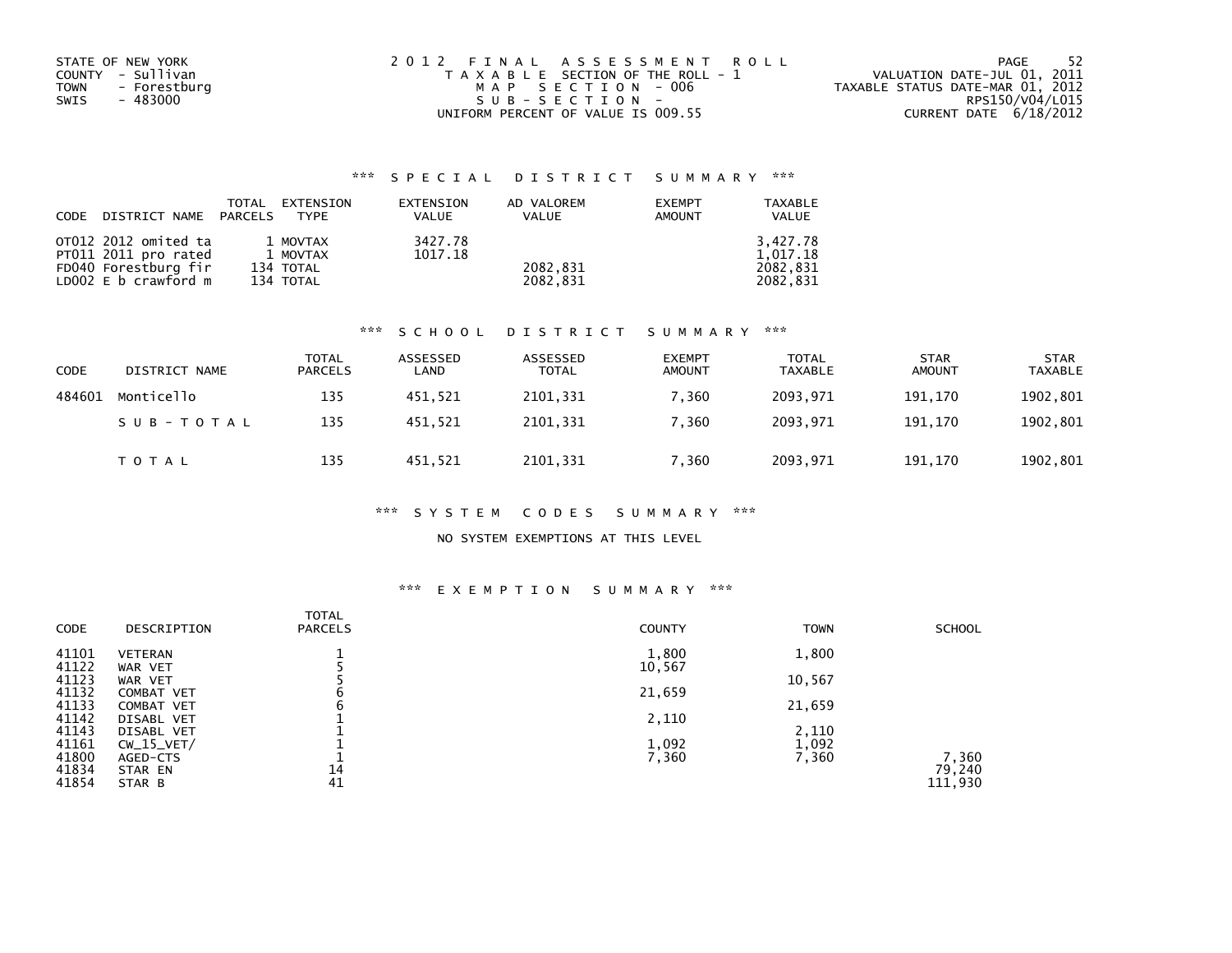| STATE OF NEW YORK           | 2012 FINAL ASSESSMENT ROLL            | - 53<br>PAGE                     |
|-----------------------------|---------------------------------------|----------------------------------|
| COUNTY - Sullivan           | T A X A B L E SECTION OF THE ROLL - 1 | VALUATION DATE-JUL 01, 2011      |
| - Forestburg<br><b>TOWN</b> | MAP SECTION - 006                     | TAXABLE STATUS DATE-MAR 01, 2012 |
| - 483000<br>SWIS            | SUB-SECTION-                          | RPS150/V04/L015                  |
|                             | UNIFORM PERCENT OF VALUE IS 009.55    | CURRENT DATE 6/18/2012           |

# \*\*\* E X E M P T I O N S U M M A R Y \*\*\*

| CODE | DESCRIPTION | <b>TOTAL</b><br><b>PARCELS</b> | <b>COUNTY</b> | <b>TOWN</b> | <b>SCHOOL</b> |
|------|-------------|--------------------------------|---------------|-------------|---------------|
|      | $T$ O T A L | o٠<br>٥۷<br>$\sim$             | 44,588        | 44,588      | 198,530       |

| <b>ROLL</b> | DESCRIPTION    | <b>TOTAL</b>   | ASSESSED | <b>ASSESSED</b> | TAXABLE       | <b>TAXABLE</b> | <b>TAXABLE</b> | STAR           |
|-------------|----------------|----------------|----------|-----------------|---------------|----------------|----------------|----------------|
| <b>SEC</b>  |                | <b>PARCELS</b> | LAND     | <b>TOTAL</b>    | <b>COUNTY</b> | TOWN           | <b>SCHOOL</b>  | <b>TAXABLE</b> |
|             | <b>TAXABLE</b> | 135            | 451.521  | 2101.331        | 2056.743      | 2056,743       | 2093,971       | 1902,801       |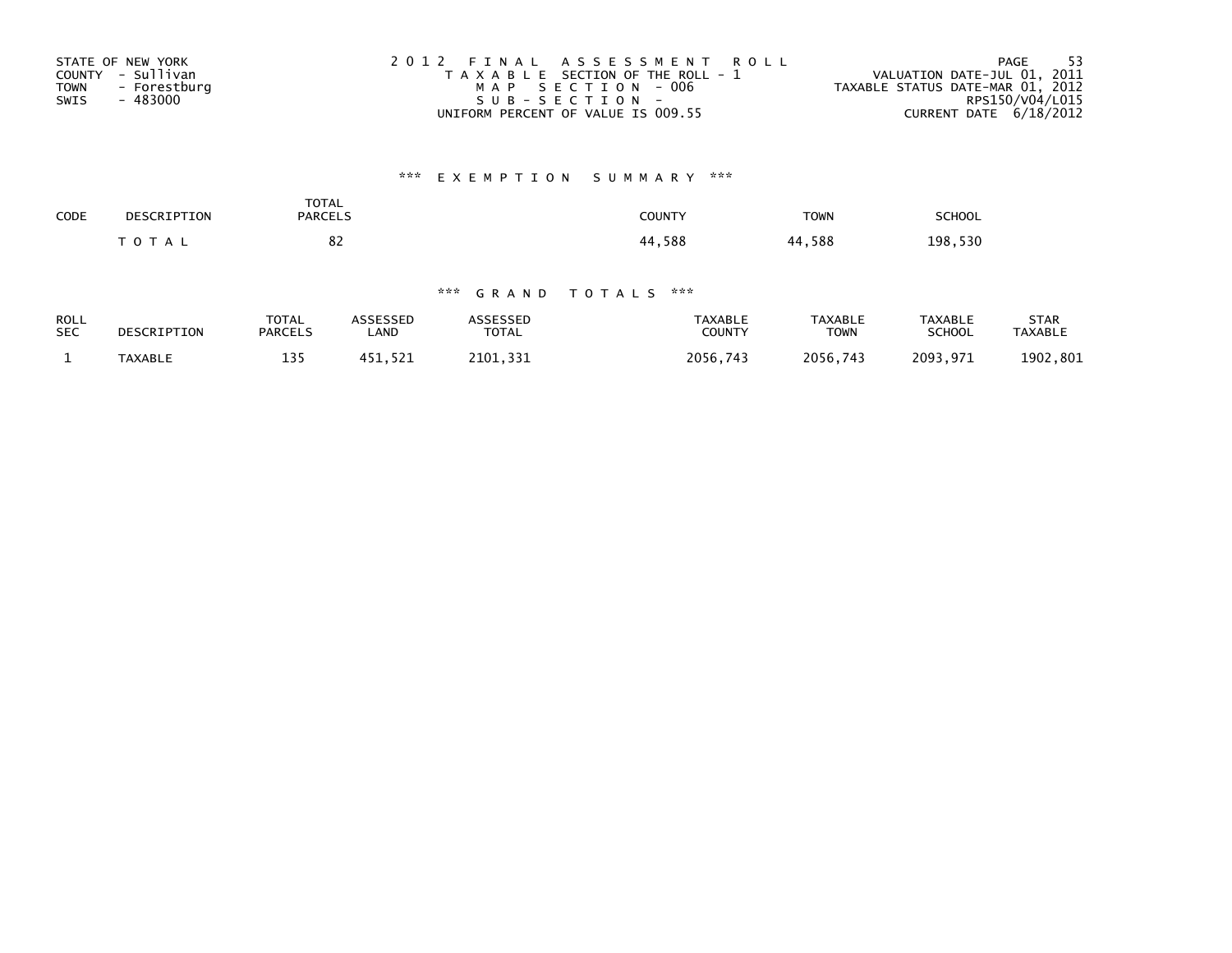| STATE OF NEW YORK<br>- Sullivan<br>COUNTY<br>- Forestburg<br><b>TOWN</b><br>- 483000<br>SWIS | 2012 FINAL ASSESSMENT ROLL<br>T A X A B L E SECTION OF THE ROLL - 1<br>TAX MAP NUMBER SEQUENCE<br>UNIFORM PERCENT OF VALUE IS 009.55 |                  |                                                                      | VALUATION DATE-JUL 01, 2011<br>TAXABLE STATUS DATE-MAR 01, 2012 | -54<br>PAGE |
|----------------------------------------------------------------------------------------------|--------------------------------------------------------------------------------------------------------------------------------------|------------------|----------------------------------------------------------------------|-----------------------------------------------------------------|-------------|
|                                                                                              |                                                                                                                                      |                  |                                                                      |                                                                 |             |
| TAX MAP PARCEL NUMBER                                                                        | PROPERTY LOCATION & CLASS ASSESSMENT                                                                                                 |                  | EXEMPTION        CODE-----------------COUNTY--------TOWN------SCHOOL |                                                                 |             |
| CURRENT OWNERS NAME                                                                          | SCHOOL DISTRICT                                                                                                                      | <b>Example 1</b> | TAX DESCRIPTION                                                      | TAXABLE VALUE                                                   |             |
| <b>CURRENT OWNERS ADDRESS</b>                                                                | PARCEL SIZE/GRID COORD TOTAL                                                                                                         |                  | SPECIAL DISTRICTS                                                    |                                                                 | ACCOUNT NO. |
|                                                                                              | Forestburgh No Line                                                                                                                  |                  |                                                                      |                                                                 |             |
| $7 - 1 - 1$                                                                                  | 322 Rural vac>10                                                                                                                     |                  | TAXABLE VALUE<br><b>COUNTY</b>                                       | 70,600                                                          |             |
| Lost Lake Resort                                                                             | Monticello 484601                                                                                                                    | 70,600           | TOWN<br>TAXABLE VALUE                                                | 70,600                                                          |             |
| Double Diamond Companies                                                                     | ACRES 691.14                                                                                                                         | 70.600           | SCHOOL TAXABLE VALUE                                                 | 70,600                                                          |             |
| 5495 Beltline Rd Ste 200                                                                     | EAST-0401060 NRTH-0574400                                                                                                            |                  | FD040 Forestburg fire dist                                           | 70,600 TO                                                       |             |
| Dallas, TX 75254                                                                             | DEED BOOK 2010 PG-53366                                                                                                              |                  | LD002 E b crawford mem lib                                           | 70,600 TO                                                       |             |
|                                                                                              | FULL MARKET VALUE                                                                                                                    | 739.300          |                                                                      |                                                                 |             |
|                                                                                              |                                                                                                                                      |                  |                                                                      |                                                                 |             |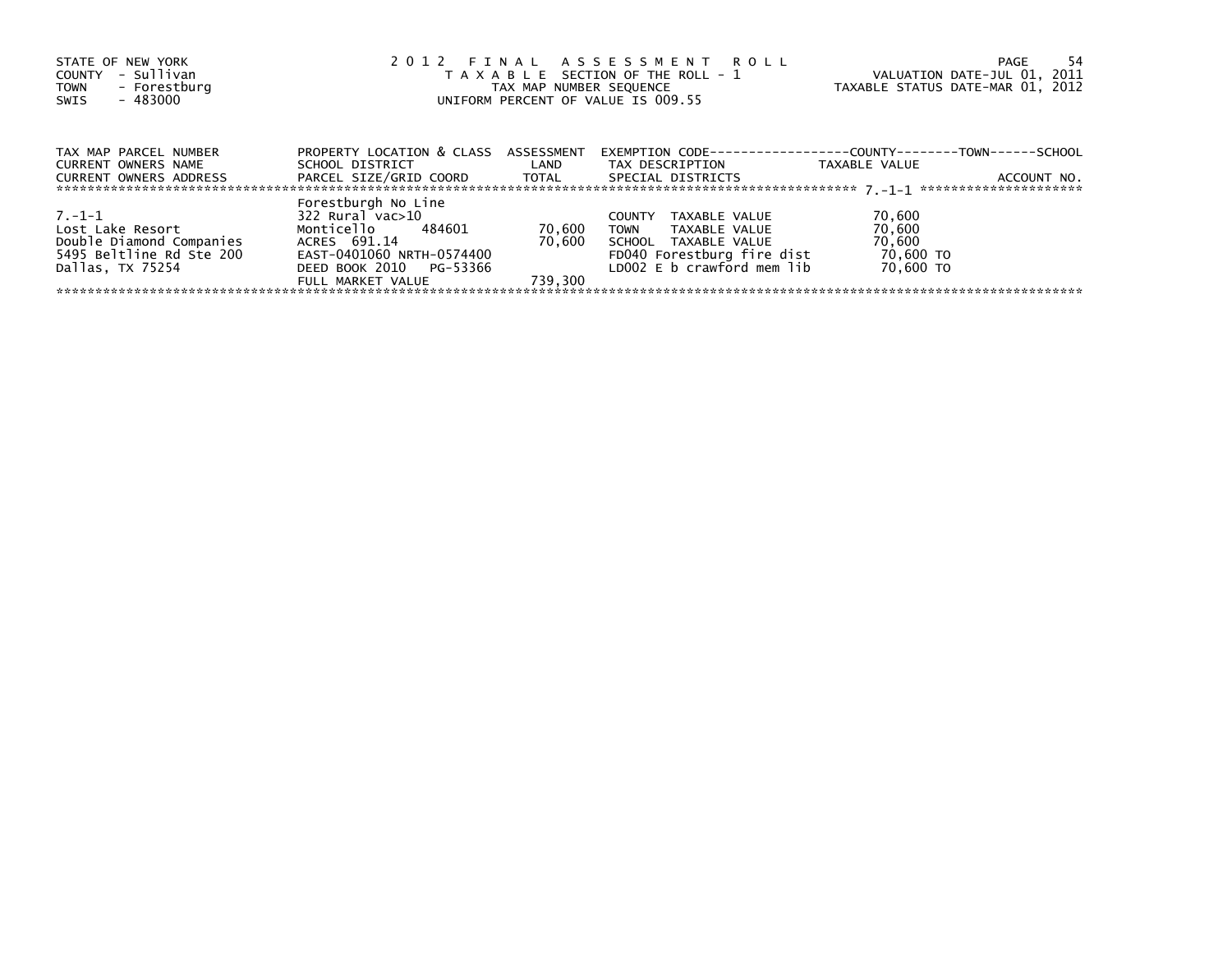| STATE OF NEW YORK    | 2012 FINAL ASSESSMENT ROLL            | - 55<br>PAGE                     |
|----------------------|---------------------------------------|----------------------------------|
| COUNTY - Sullivan    | T A X A B L E SECTION OF THE ROLL - 1 | VALUATION DATE-JUL 01, 2011      |
| TOWN<br>- Forestburg | MAP SECTION - 007                     | TAXABLE STATUS DATE-MAR 01, 2012 |
| - 483000<br>SWIS     | SUB-SECTION-                          | RPS150/V04/L015                  |
|                      | UNIFORM PERCENT OF VALUE IS 009.55    | CURRENT DATE $6/18/2012$         |

| CODE | DISTRICT NAME                                | TOTAL<br>PARCELS | EXTENSION<br><b>TYPF</b> | EXTENSION<br>VALUE | AD VALOREM<br><b>VALUE</b> | <b>EXEMPT</b><br>AMOUNT | TAXABLE<br>VALUE |
|------|----------------------------------------------|------------------|--------------------------|--------------------|----------------------------|-------------------------|------------------|
|      | FD040 Forestburg fir<br>LD002 E b crawford m |                  | 1 TOTAL<br>TOTAL         |                    | 70.600<br>70.600           |                         | 70.600<br>70.600 |

#### \*\*\* S C H O O L D I S T R I C T S U M M A R Y \*\*\*

| CODE   | DISTRICT NAME | <b>TOTAL</b><br><b>PARCELS</b> | ASSESSED<br>LAND | ASSESSED<br><b>TOTAL</b> | <b>EXEMPT</b><br><b>AMOUNT</b> | <b>TOTAL</b><br><b>TAXABLE</b> | <b>STAR</b><br><b>AMOUNT</b> | <b>STAR</b><br><b>TAXABLE</b> |
|--------|---------------|--------------------------------|------------------|--------------------------|--------------------------------|--------------------------------|------------------------------|-------------------------------|
| 484601 | Monticello    |                                | 70.600           | 70,600                   |                                | 70,600                         |                              | 70,600                        |
|        | SUB-TOTAL     |                                | 70,600           | 70,600                   |                                | 70,600                         |                              | 70,600                        |
|        | T O T A L     |                                | 70,600           | 70,600                   |                                | 70,600                         |                              | 70,600                        |

\*\*\* S Y S T E M C O D E S S U M M A R Y \*\*\*

NO SYSTEM EXEMPTIONS AT THIS LEVEL

\*\*\* E X E M P T I O N S U M M A R Y \*\*\*

#### NO EXEMPTIONS AT THIS LEVEL

| ROLL       | DESCRIPTION    | <b>TOTAL</b>   | ASSESSED    | <b>ASSESSED</b> | TAXABLE | <b>TAXABLE</b> | <b>TAXABLE</b> | STAR           |
|------------|----------------|----------------|-------------|-----------------|---------|----------------|----------------|----------------|
| <b>SEC</b> |                | <b>PARCELS</b> | <b>_AND</b> | <b>TOTAL</b>    | COUNTY  | <b>TOWN</b>    | <b>SCHOOL</b>  | <b>TAXABLE</b> |
|            | <b>TAXABLE</b> |                | 70,600      | 70,600          | 70,600  | 70,600         | 70,600         | 70,600         |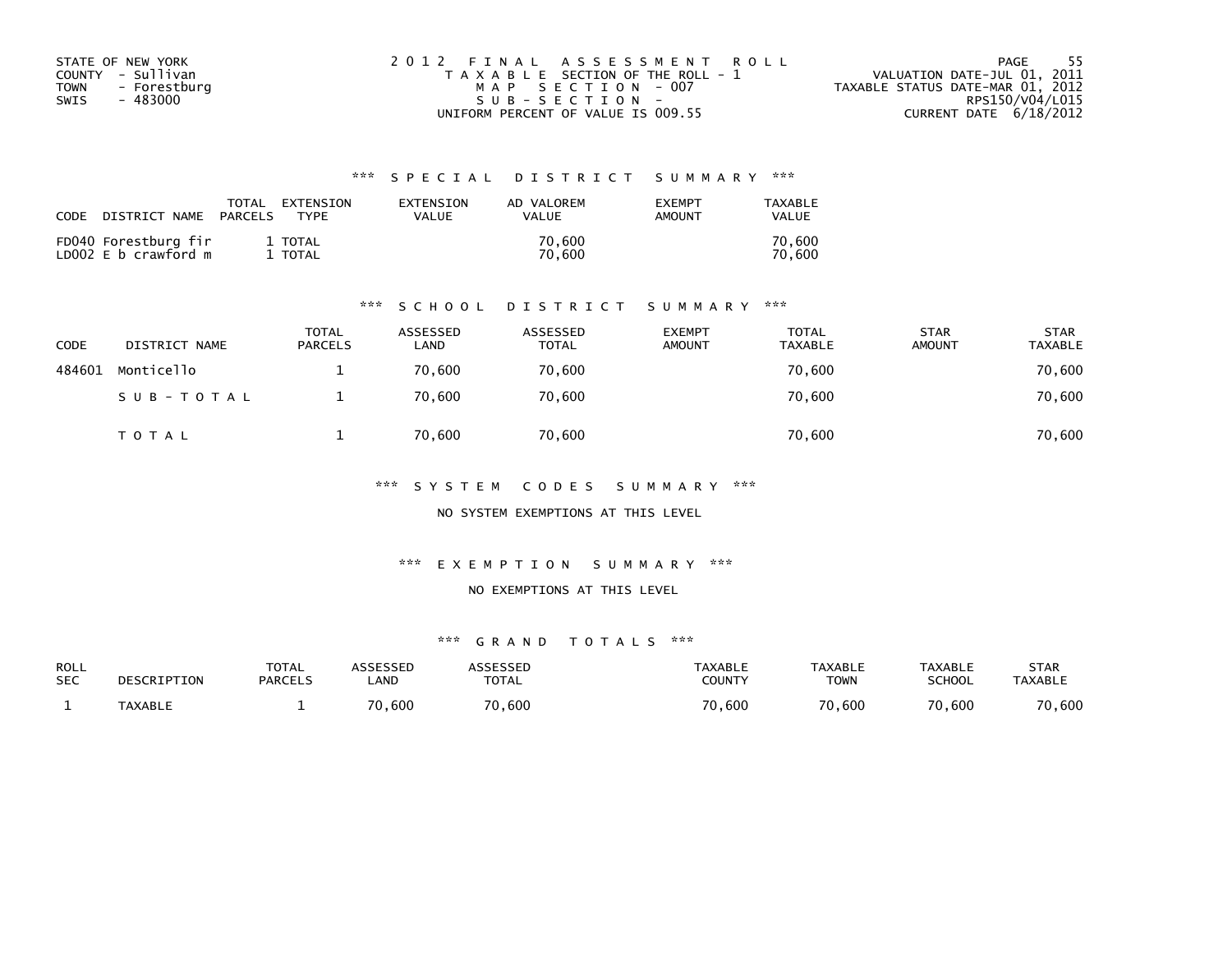| STATE OF NEW YORK<br>COUNTY - Sullivan<br>- Forestburg<br><b>TOWN</b><br>$-483000$<br><b>SWIS</b>              | 2 0 1 2<br>FINAL                                                                                                                                                                                      | TAX MAP NUMBER SEQUENCE     | A S S E S S M E N T<br><b>ROLL</b><br>T A X A B L E SECTION OF THE ROLL - 1<br>UNIFORM PERCENT OF VALUE IS 009.55                                  | VALUATION DATE-JUL 01, 2011<br>TAXABLE STATUS DATE-MAR 01, 2012 | PAGE<br>56 |
|----------------------------------------------------------------------------------------------------------------|-------------------------------------------------------------------------------------------------------------------------------------------------------------------------------------------------------|-----------------------------|----------------------------------------------------------------------------------------------------------------------------------------------------|-----------------------------------------------------------------|------------|
| TAX MAP PARCEL NUMBER<br>CURRENT OWNERS NAME                                                                   | SCHOOL DISTRICT                                                                                                                                                                                       | LAND                        | PROPERTY LOCATION & CLASS ASSESSMENT EXEMPTION CODE---------------COUNTY-------TOWN------SCHOOL<br>TAX DESCRIPTION                                 | TAXABLE VALUE                                                   |            |
| $8. - 1 - 1.2$<br>Lost Lake Resort<br>Double Diamond Companies<br>5495 Beltline Rd Ste 200<br>Dallas, TX 75254 | Forestburgh No Line<br>322 Rural vac>10<br>484601<br>Monticello<br>ACRES 242.97<br>EAST-0404372 NRTH-0571378<br>DEED BOOK 2010 PG-53366<br>FULL MARKET VALUE                                          | 23,900<br>23,900<br>250,300 | COUNTY TAXABLE VALUE<br><b>TOWN</b><br>TAXABLE VALUE<br>SCHOOL TAXABLE VALUE<br>FD040 Forestburg fire dist<br>LD002 $E$ b crawford mem $lib$       | 23,900<br>23,900<br>23,900<br>23,900 TO<br>23,900 TO            |            |
| $8. - 1 - 1.3$<br>Torres Ann<br>495 Long Ridge Rd<br>Bedford, NY 10506                                         | County Rd 101<br>322 Rural vac>10 - WTRFNT<br>Monticello<br>484601<br>ACRES 29.07<br>EAST-0405907 NRTH-0570338<br>DEED BOOK 1264 PG-00332                                                             | 12,415<br>12,415            | COUNTY TAXABLE VALUE<br><b>TOWN</b><br>TAXABLE VALUE<br>SCHOOL TAXABLE VALUE<br>FD040 Forestburg fire dist<br>LD002 E b crawford mem lib           | 12,415<br>12.415<br>12.415<br>12,415 TO<br>12,415 TO            | 031130     |
| $8. - 1 - 1.4$<br>McCreary William<br>McCreary O'Kellon<br>120-35 219th St<br>Cambria Heights, NY 11411        | Cr 101<br>$314$ Rural vac<10<br>484601<br>Monticello<br>Lot 2<br>6.26<br><b>ACRES</b><br>EAST-0405740 NRTH-0569740<br>DEED BOOK 2470<br>PG-129<br>FULL MARKET VALUE                                   | 4,345<br>4,345<br>45,500    | COUNTY TAXABLE VALUE<br>TAXABLE VALUE<br><b>TOWN</b><br>SCHOOL TAXABLE VALUE<br>FD040 Forestburg fire dist<br>LD002 E b crawford mem lib           | 4,345<br>4,345<br>4.345<br>4,345 TO<br>4.345 TO                 |            |
| $8. - 1 - 1.5$<br>McCreary William<br>120-35 219th St<br>Cambria Heights, NY 11411                             | 1486 Cold Spring Rd<br>210 1 Family Res<br>Monticello<br>484601<br>Lot <sub>3</sub><br>5.48 BANKF060049<br><b>ACRES</b><br>EAST-0405641 NRTH-0569556<br>DEED BOOK 3260<br>PG-534<br>FULL MARKET VALUE | 3,729<br>22,400<br>234,600  | <b>COUNTY</b><br>TAXABLE VALUE<br>TAXABLE VALUE<br><b>TOWN</b><br>SCHOOL TAXABLE VALUE<br>FD040 Forestburg fire dist<br>LD002 E b crawford mem lib | 22,400<br>22,400<br>22,400<br>22,400 TO<br>22,400 TO            |            |
| $8. - 1 - 1.6$<br>Dicapua Dominick<br>Dicapua Carmel<br>58 E Dover St<br>Valley Stream, NY 11580               | 1490 Cold Spring Rd<br>210 1 Family Res<br>484601<br>Monticello<br>Lot 4 log cabin house<br>5.18<br><b>ACRES</b><br>EAST-0405544 NRTH-0569375<br>DEED BOOK 2763<br>PG-631<br>FULL MARKET VALUE        | 3,628<br>20,200<br>211,500  | COUNTY TAXABLE VALUE<br>TAXABLE VALUE<br><b>TOWN</b><br>SCHOOL TAXABLE VALUE<br>FD040 Forestburg fire dist<br>LD002 E b crawford mem lib           | 20,200<br>20,200<br>20,200<br>20,200 TO<br>20,200 TO            |            |
|                                                                                                                |                                                                                                                                                                                                       |                             |                                                                                                                                                    |                                                                 |            |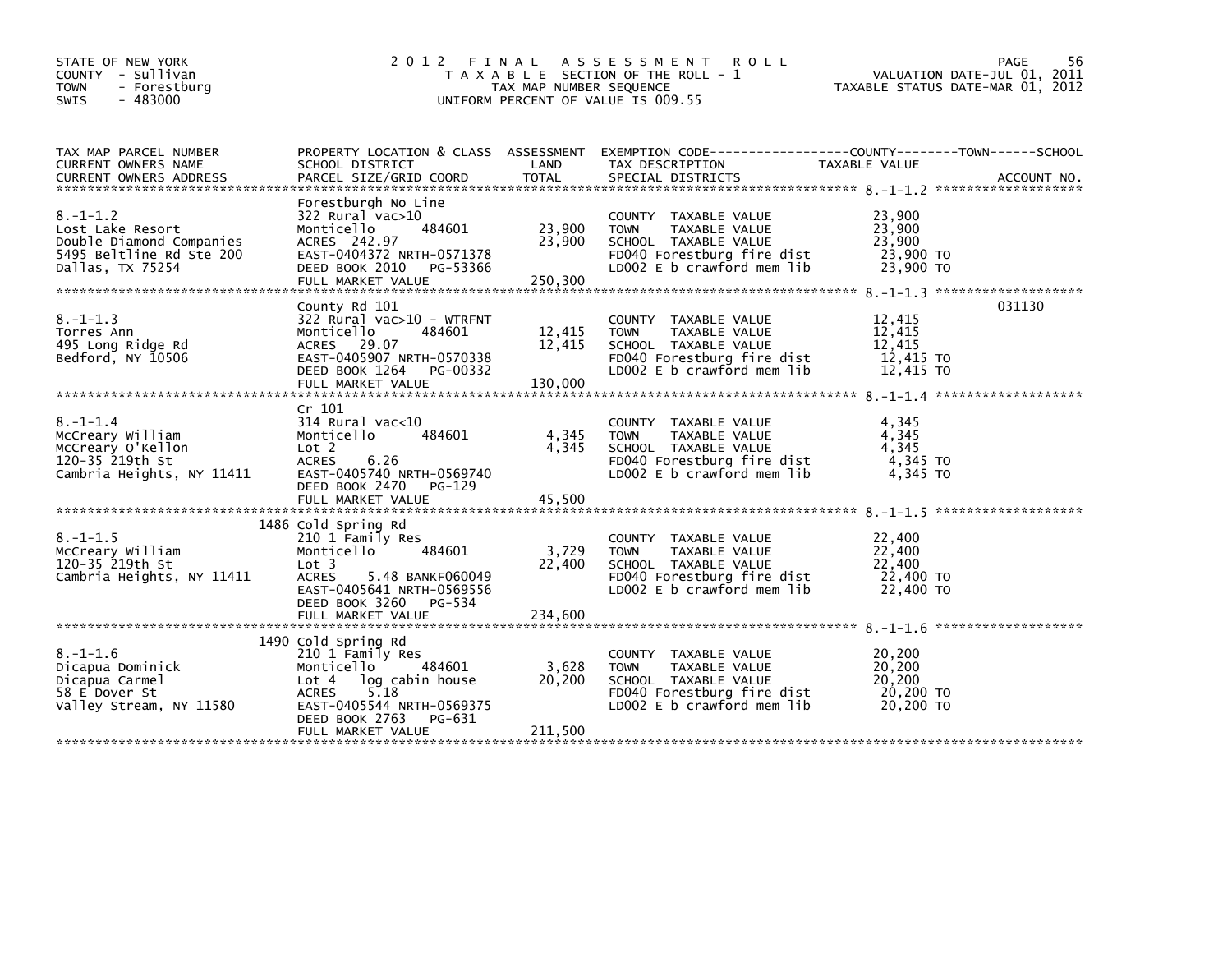| STATE OF NEW YORK<br>COUNTY - Sullivan<br><b>TOWN</b><br>- Forestburg<br>$-483000$<br><b>SWIS</b>       | 2012 FINAL                                                                                                                                                                                     | TAX MAP NUMBER SEQUENCE    | A S S E S S M E N T<br><b>ROLL</b><br>T A X A B L E SECTION OF THE ROLL - 1<br>UNIFORM PERCENT OF VALUE IS 009.55                                           | TAXABLE STATUS DATE-MAR 01, 2012                                     | PAGE<br>VALUATION DATE-JUL 01, 2011 | 57          |
|---------------------------------------------------------------------------------------------------------|------------------------------------------------------------------------------------------------------------------------------------------------------------------------------------------------|----------------------------|-------------------------------------------------------------------------------------------------------------------------------------------------------------|----------------------------------------------------------------------|-------------------------------------|-------------|
| TAX MAP PARCEL NUMBER<br>CURRENT OWNERS NAME<br>CURRENT OWNERS ADDRESS                                  | SCHOOL DISTRICT<br>PARCEL SIZE/GRID COORD                                                                                                                                                      | LAND<br>TOTAL              | PROPERTY LOCATION & CLASS ASSESSMENT EXEMPTION CODE---------------COUNTY-------TOWN-----SCHOOL<br>TAX DESCRIPTION<br>SPECIAL DISTRICTS                      | TAXABLE VALUE                                                        |                                     | ACCOUNT NO. |
| $8. - 1 - 1.7$<br>Speirs Earl J<br>PO Box 2111<br>Hallandale, FL 33008                                  | Cr 101<br>314 Rural vac<10<br>484601<br>Monticello<br>Lot 5<br>Auttumn Winds<br><b>ACRES</b><br>5.12<br>EAST-0405456 NRTH-0569208<br>DEED BOOK 2473<br>PG-500                                  | 3,629<br>3,629             | COUNTY TAXABLE VALUE<br><b>TOWN</b><br>TAXABLE VALUE<br>SCHOOL TAXABLE VALUE<br>FD040 Forestburg fire dist<br>LD002 E b crawford mem lib                    | 3,629<br>3,629<br>3,629<br>3,629 TO<br>3,629 TO                      |                                     |             |
|                                                                                                         | FULL MARKET VALUE                                                                                                                                                                              | 38,000                     |                                                                                                                                                             |                                                                      |                                     |             |
| $8. - 1 - 1.8$<br>Feller Richard G<br>Feller Kathleen B<br>1506 Cold Spring Rd<br>Forestburgh, NY 12777 | 1506 Cold Spring Rd<br>210 1 Family Res<br>Monticello<br>484601<br>Lot 6<br>Auttumn Winds<br><b>ACRES</b><br>5.58<br>EAST-0405336 NRTH-0569037<br>DEED BOOK 1251 PG-00348                      | 4,093<br>25,402            | 41854<br>STAR B<br>COUNTY TAXABLE VALUE<br><b>TOWN</b><br>TAXABLE VALUE<br>SCHOOL TAXABLE VALUE<br>FD040 Forestburg fire dist<br>LD002 E b crawford mem lib | $\Omega$<br>25,402<br>25,402<br>22,672<br>25,402 TO<br>25,402 TO     | 0                                   | 2,730       |
|                                                                                                         | FULL MARKET VALUE                                                                                                                                                                              | 266,000                    |                                                                                                                                                             |                                                                      |                                     |             |
|                                                                                                         |                                                                                                                                                                                                |                            |                                                                                                                                                             |                                                                      |                                     |             |
| $8. - 1 - 1.9$<br>Stawarz Michael<br>Heinsohn Laura<br>1516 Cold Spring Rd<br>Forestburgh, NY 12777     | 1516 Cold Spring Rd<br>210 1 Family Res<br>Monticello<br>484601<br>Lot 7<br><b>ACRES</b><br>5.54 BANKC130170<br>EAST-0405189 NRTH-0568848<br>DEED BOOK 2471 PG-463<br>FULL MARKET VALUE        | 4,064<br>18,900<br>197,900 | 41854<br>STAR B<br>COUNTY TAXABLE VALUE<br>TAXABLE VALUE<br><b>TOWN</b><br>SCHOOL TAXABLE VALUE<br>FD040 Forestburg fire dist<br>LD002 E b crawford mem lib | $\mathbf{0}$<br>18,900<br>18,900<br>16,170<br>18,900 TO<br>18,900 TO | $\Omega$                            | 2,730       |
|                                                                                                         |                                                                                                                                                                                                |                            |                                                                                                                                                             |                                                                      |                                     |             |
| $8. - 1 - 1.10$<br>Pajak Edward Jr<br>Pajak Helen M<br>1532 Cold Spring Rd<br>Forestburgh, NY 12777     | 1532 Cold Spring Rd<br>210 1 Family Res<br>484601<br>Monticello<br>Lot 8<br>Autumn Winds<br>5.01<br><b>ACRES</b><br>EAST-0405003 NRTH-0568646<br>DEED BOOK 1362<br>PG-672<br>FULL MARKET VALUE | 3,640<br>29,848<br>312.500 | 41854<br>STAR B<br>COUNTY TAXABLE VALUE<br>TAXABLE VALUE<br><b>TOWN</b><br>SCHOOL TAXABLE VALUE<br>FD040 Forestburg fire dist<br>LD002 E b crawford mem lib | $\Omega$<br>29,848<br>29,848<br>27,118<br>29,848 TO<br>29,848 TO     | $\Omega$                            | 2,730       |
|                                                                                                         |                                                                                                                                                                                                |                            |                                                                                                                                                             |                                                                      |                                     |             |
| $8. - 1 - 1.11$<br>Pajak Edward Jr<br>Pajak Helen M<br>1532 Cold Spring Rd<br>Forestburgh, NY 12777     | Cr 101<br>$314$ Rural vac<10<br>Monticello<br>484601<br>Lot <sub>9</sub><br>Auttumn Winds<br>-4.00<br><b>ACRES</b><br>EAST-0404853 NRTH-0568460<br>DEED BOOK 1371<br>PG-409                    | 2,963<br>2,963             | COUNTY TAXABLE VALUE<br><b>TOWN</b><br>TAXABLE VALUE<br>SCHOOL TAXABLE VALUE<br>FD040 Forestburg fire dist<br>LD002 E b crawford mem lib                    | 2,963<br>2,963<br>2,963<br>2,963 TO<br>2,963 TO                      |                                     |             |
|                                                                                                         | FULL MARKET VALUE                                                                                                                                                                              | 31.000                     |                                                                                                                                                             |                                                                      |                                     |             |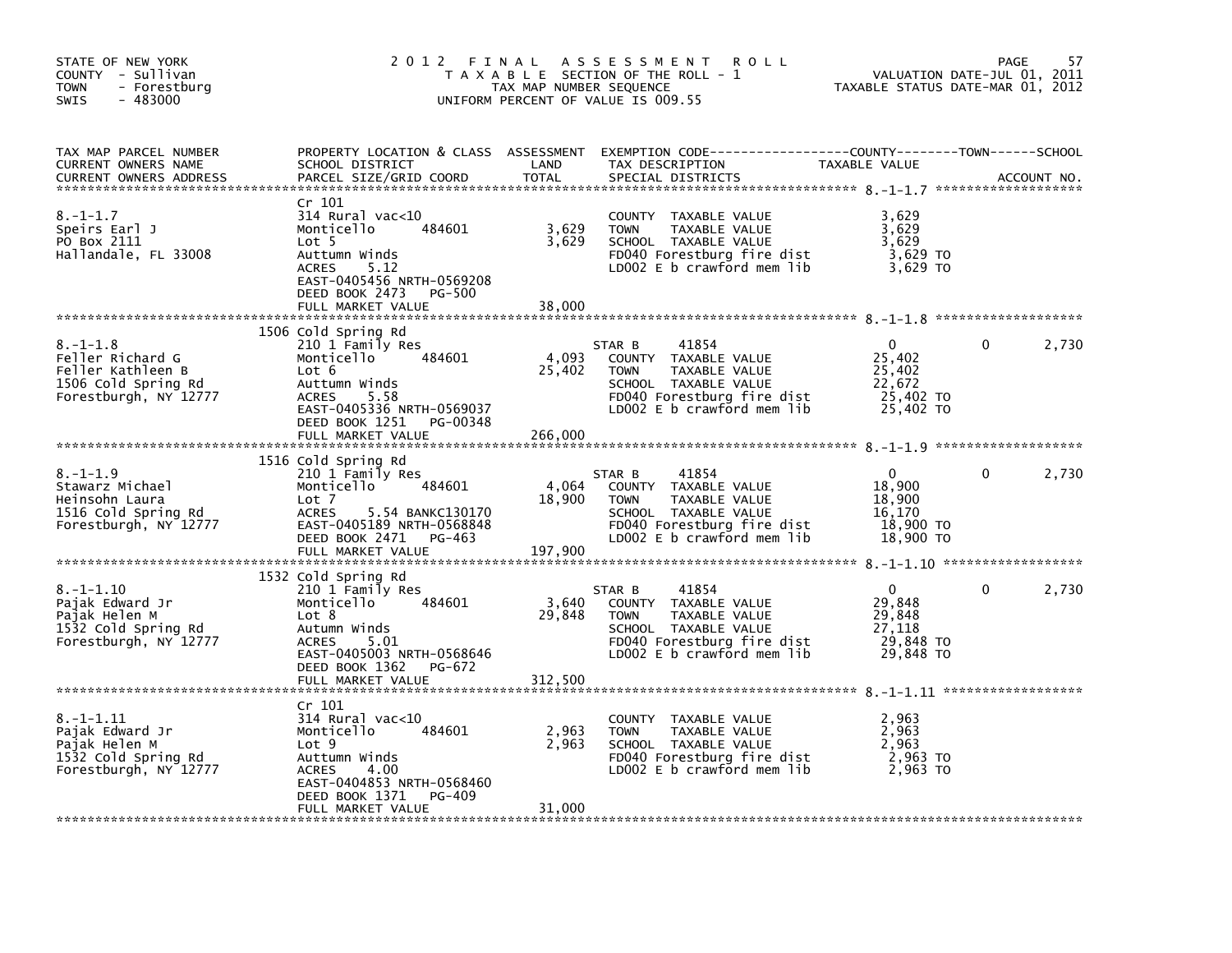| STATE OF NEW YORK<br>COUNTY - Sullivan<br><b>TOWN</b><br>- Forestburg<br>$-483000$<br><b>SWIS</b>                                                                               | 2012 FINAL<br>T A X A B L E SECTION OF THE ROLL - 1<br>TAX MAP NUMBER SEQUENCE<br>UNIFORM PERCENT OF VALUE IS 009.55                                                                       | VALUATION DATE-JUL 01, 2011<br>TAXABLE STATUS DATE-MAR 01, 2012 |                                                                                                                                                             | 58<br>PAGE                                               |       |             |
|---------------------------------------------------------------------------------------------------------------------------------------------------------------------------------|--------------------------------------------------------------------------------------------------------------------------------------------------------------------------------------------|-----------------------------------------------------------------|-------------------------------------------------------------------------------------------------------------------------------------------------------------|----------------------------------------------------------|-------|-------------|
| TAX MAP PARCEL NUMBER<br>CURRENT OWNERS NAME<br><b>CURRENT OWNERS ADDRESS</b>                                                                                                   | SCHOOL DISTRICT<br>PARCEL SIZE/GRID COORD                                                                                                                                                  | LAND<br>TOTAL                                                   | PROPERTY LOCATION & CLASS ASSESSMENT EXEMPTION CODE----------------COUNTY-------TOWN-----SCHOOL<br>TAX DESCRIPTION<br>SPECIAL DISTRICTS                     | TAXABLE VALUE                                            |       | ACCOUNT NO. |
| $8. - 1 - 1.12$<br>Gillman Depot LLC<br>Stuart Salenger-Member<br>194 Freeman St Fl 1st<br>Brooklyn, NY 11222-1485<br>MAY BE SUBJECT TO PAYMENT<br>UNDER AGDIST LAW TIL 2016    | County Route 108<br>184 Xotic lyestk<br>Monticello<br>484601<br>Railroad Station--House<br>2.30<br><b>ACRES</b><br>EAST-0405912 NRTH-0573737<br>DEED BOOK 3427 PG-375<br>FULL MARKET VALUE | 1,900<br>8,800<br>92,100                                        | AGRI DIST 41720<br>COUNTY TAXABLE VALUE<br>TAXABLE VALUE<br><b>TOWN</b><br>SCHOOL TAXABLE VALUE<br>FD040 Forestburg fire dist<br>LD002 E b crawford mem lib | 1.370<br>7,430<br>7,430<br>7.430<br>8,800 TO<br>8,800 TO | 1,370 | 1,370       |
| $8. - 1 - 1.15$<br>Gillman Mercantile LLC<br>Stuart Salenger-Member<br>194 Freeman St Fl 1<br>Brooklyn, NY 11222-1485<br>MAY BE SUBJECT TO PAYMENT<br>UNDER AGDIST LAW TIL 2016 | County Road 108<br>184 Xotic lyestk<br>484601<br>Monticello<br>house<br><b>ACRES</b><br>1.73<br>EAST-0405790 NRTH-0573291<br>DEED BOOK 3427<br>PG-381<br>FULL MARKET VALUE                 | 1,100<br>10,100<br>105,800                                      | AGRI DIST 41720<br>COUNTY TAXABLE VALUE<br>TAXABLE VALUE<br><b>TOWN</b><br>SCHOOL TAXABLE VALUE<br>FD040 Forestburg fire dist<br>LD002 E b crawford mem lib | 555<br>9,545<br>9,545<br>9,545<br>10,100 TO<br>10,100 TO | 555   | 555         |
| $8. - 1 - 1.16$<br>St Joseph Farm LLC<br>Stuart Salenger-Member<br>194 Freeman St Fl 1<br>Brooklyn, NY 11222-1485<br>MAY BE SUBJECT TO PAYMENT<br>UNDER AGDIST LAW TIL 2016     | County Route 108<br>105 Vac farmland<br>484601<br>Monticello<br>vacant lot<br><b>ACRES</b><br>2.94<br>DEED BOOK 3427<br>PG-396<br>FULL MARKET VALUE                                        | 2,000<br>2,000<br>20,900                                        | AGRI DIST 41720<br>COUNTY TAXABLE VALUE<br>TAXABLE VALUE<br><b>TOWN</b><br>SCHOOL TAXABLE VALUE<br>FD040 Forestburg fire dist<br>LD002 E b crawford mem lib | 1,906<br>94<br>94<br>94<br>2,000 TO<br>2,000 TO          | 1,906 | 1,906       |
| $8. - 1 - 2$<br>Lost Lake Resort<br>Double Diamond Companies<br>5495 Beltline Rd Ste 200<br>Dallas, TX 75254                                                                    | Railroad<br>$322$ Rural vac $>10$<br>484601<br>Monticello<br><b>ACRES</b><br>9.61<br>EAST-0405170 NRTH-0570900<br>DEED BOOK 2010<br>PG-53366<br>FULL MARKET VALUE                          | 800<br>800<br>8,400                                             | <b>COUNTY</b><br>TAXABLE VALUE<br><b>TOWN</b><br>TAXABLE VALUE<br>SCHOOL TAXABLE VALUE<br>FD040 Forestburg fire dist<br>LD002 E b crawford mem lib          | 800<br>800<br>800<br>800 TO<br>800 TO                    |       |             |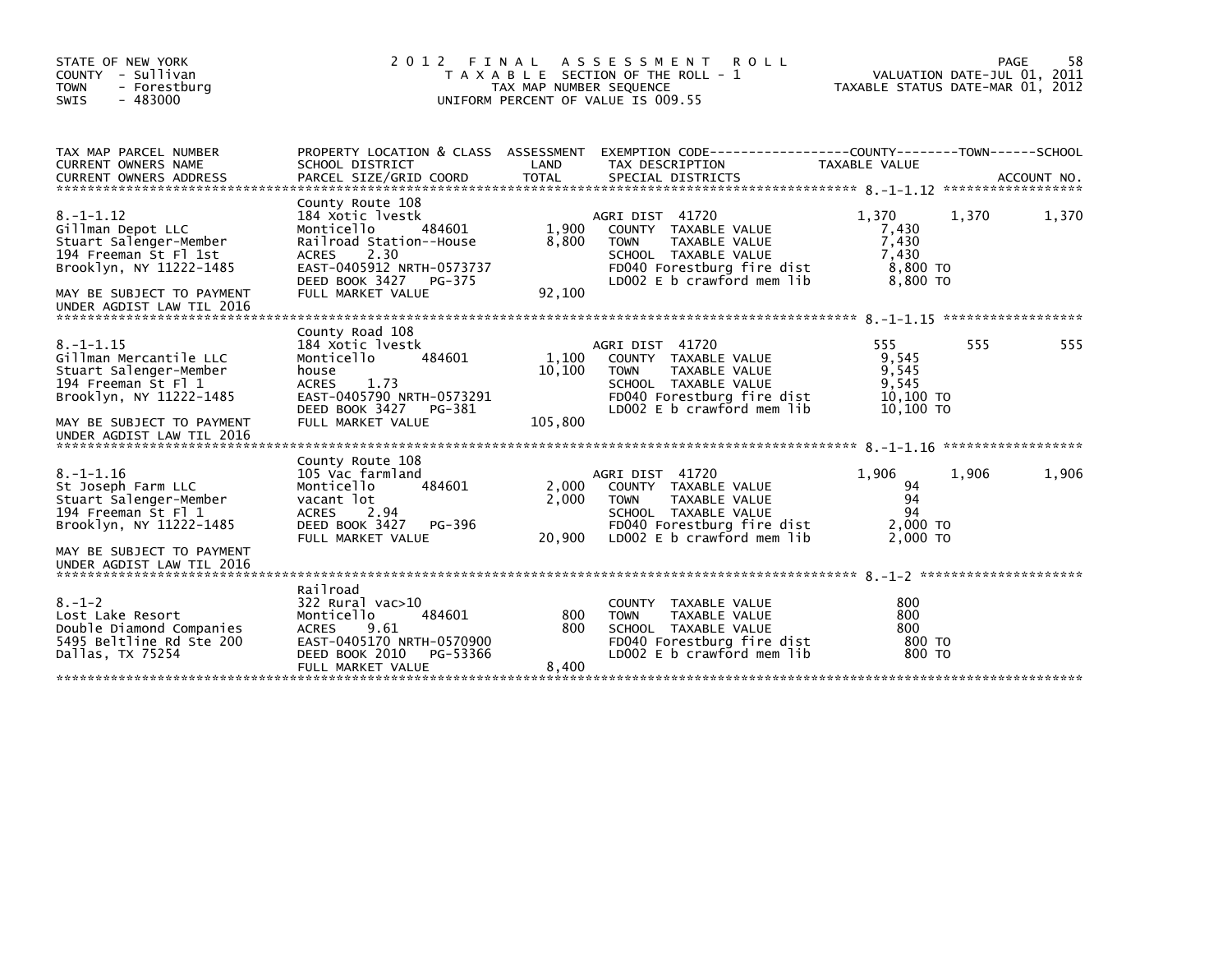| STATE OF NEW YORK           | 2012 FINAL ASSESSMENT ROLL            | -59<br>PAGE                      |
|-----------------------------|---------------------------------------|----------------------------------|
| COUNTY - Sullivan           | T A X A B L E SECTION OF THE ROLL - 1 | VALUATION DATE-JUL 01, 2011      |
| <b>TOWN</b><br>- Forestburg | MAP SECTION - 008                     | TAXABLE STATUS DATE-MAR 01, 2012 |
| SWIS<br>- 483000            | $SUB - SECTION -$                     | RPS150/V04/L015                  |
|                             | UNIFORM PERCENT OF VALUE IS 009.55    | CURRENT DATE 6/18/2012           |

| CODE | DISTRICT NAME                                | PARCELS | TOTAL EXTENSION<br>TYPF | EXTENSION<br>VALUE | AD VALOREM<br><b>VALUE</b> | <b>EXEMPT</b><br>AMOUNT | TAXABLE<br><b>VALUE</b> |
|------|----------------------------------------------|---------|-------------------------|--------------------|----------------------------|-------------------------|-------------------------|
|      | FD040 Forestburg fir<br>LD002 E b crawford m |         | 14 TOTAL<br>14 TOTAL    |                    | 185,702<br>185.702         |                         | 185,702<br>185.702      |

#### \*\*\* S C H O O L D I S T R I C T S U M M A R Y \*\*\*

| CODE   | DISTRICT NAME | <b>TOTAL</b><br><b>PARCELS</b> | ASSESSED<br>LAND | ASSESSED<br><b>TOTAL</b> | <b>EXEMPT</b><br><b>AMOUNT</b> | <b>TOTAL</b><br><b>TAXABLE</b> | <b>STAR</b><br><b>AMOUNT</b> | <b>STAR</b><br><b>TAXABLE</b> |
|--------|---------------|--------------------------------|------------------|--------------------------|--------------------------------|--------------------------------|------------------------------|-------------------------------|
| 484601 | Monticello    | 14                             | 72,206           | 185,702                  | 3,831                          | 181,871                        | 8.190                        | 173,681                       |
|        | SUB-TOTAL     | 14                             | 72,206           | 185,702                  | 3,831                          | 181,871                        | 8,190                        | 173,681                       |
|        | T O T A L     | 14                             | 72,206           | 185,702                  | 3,831                          | 181,871                        | 8,190                        | 173,681                       |

\*\*\* S Y S T E M C O D E S S U M M A R Y \*\*\*

NO SYSTEM EXEMPTIONS AT THIS LEVEL

#### \*\*\* E X E M P T I O N S U M M A R Y \*\*\*

| <b>CODE</b>    | DESCRIPTION         | TOTAL<br><b>PARCELS</b> | <b>COUNTY</b> | <b>TOWN</b> | <b>SCHOOL</b>  |
|----------------|---------------------|-------------------------|---------------|-------------|----------------|
| 41720<br>41854 | AGRI DIST<br>STAR B |                         | 3,831         | 3,831       | 3,831<br>8,190 |
|                | T O T A L           |                         | 3,831         | 3,831       | 12,021         |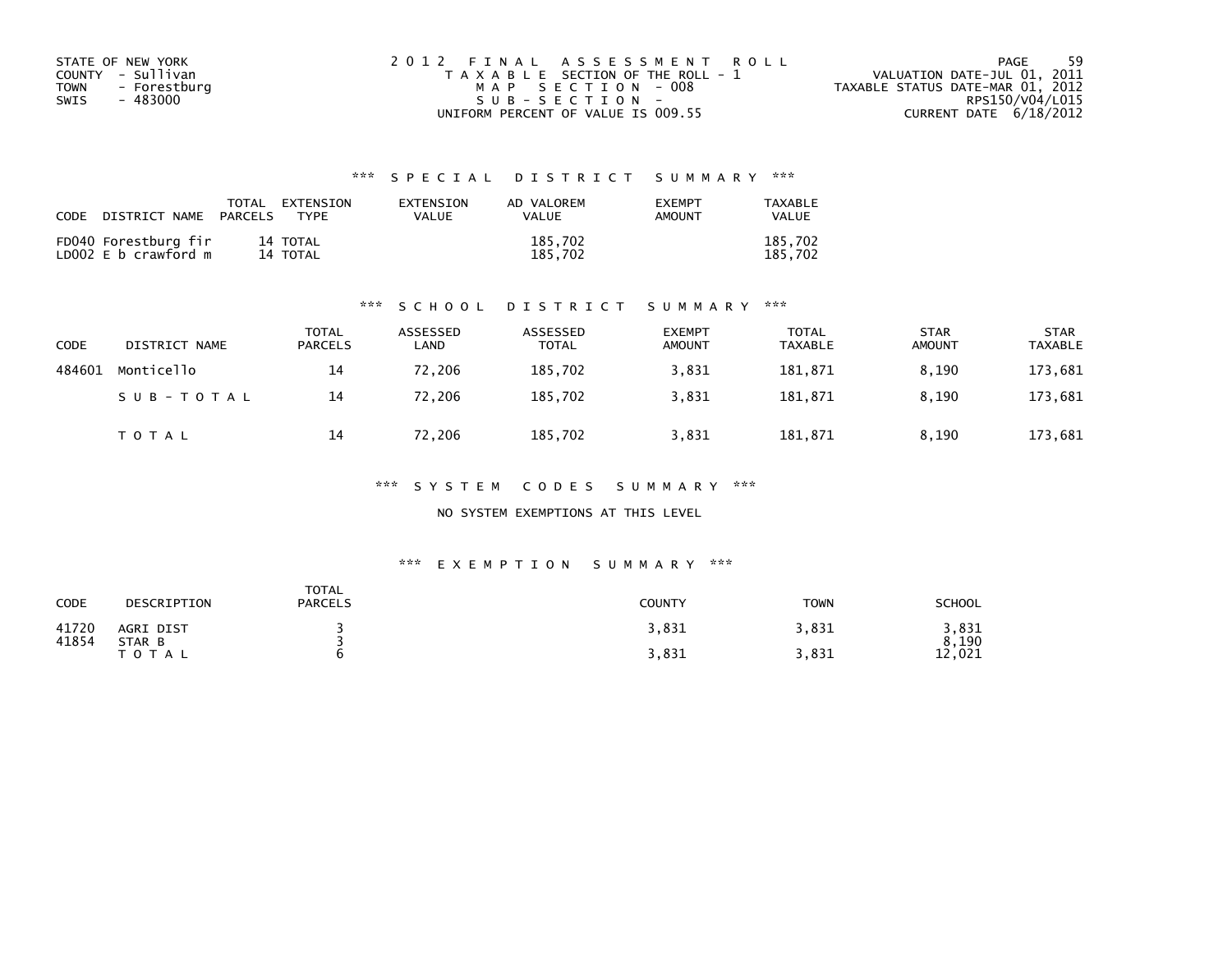| STATE OF NEW YORK           | 2012 FINAL ASSESSMENT ROLL            | -60<br>PAGE                      |
|-----------------------------|---------------------------------------|----------------------------------|
| COUNTY - Sullivan           | T A X A B L E SECTION OF THE ROLL - 1 | VALUATION DATE-JUL 01, 2011      |
| <b>TOWN</b><br>- Forestburg | MAP SECTION - 008                     | TAXABLE STATUS DATE-MAR 01, 2012 |
| - 483000<br>SWIS            | SUB-SECTION-                          | RPS150/V04/L015                  |
|                             | UNIFORM PERCENT OF VALUE IS 009.55    | CURRENT DATE $6/18/2012$         |

| <b>ROLL</b> | DESCRIPTION    | <b>TOTAL</b>   | ASSESSED     | <b>ASSESSED</b> | <b>TAXABLE</b> | <b>TAXABLE</b> | <b>TAXABLE</b> | <b>STAR</b>    |
|-------------|----------------|----------------|--------------|-----------------|----------------|----------------|----------------|----------------|
| <b>SEC</b>  |                | <b>PARCELS</b> | ∟AND         | TOTAL           | <b>COUNTY</b>  | TOWN           | <b>SCHOOL</b>  | <b>TAXABLE</b> |
|             | <b>TAXABLE</b> |                | רד<br>'2,206 | 185,702         | 181.871        | 181.871        | 181.871        | 3,681<br>173   |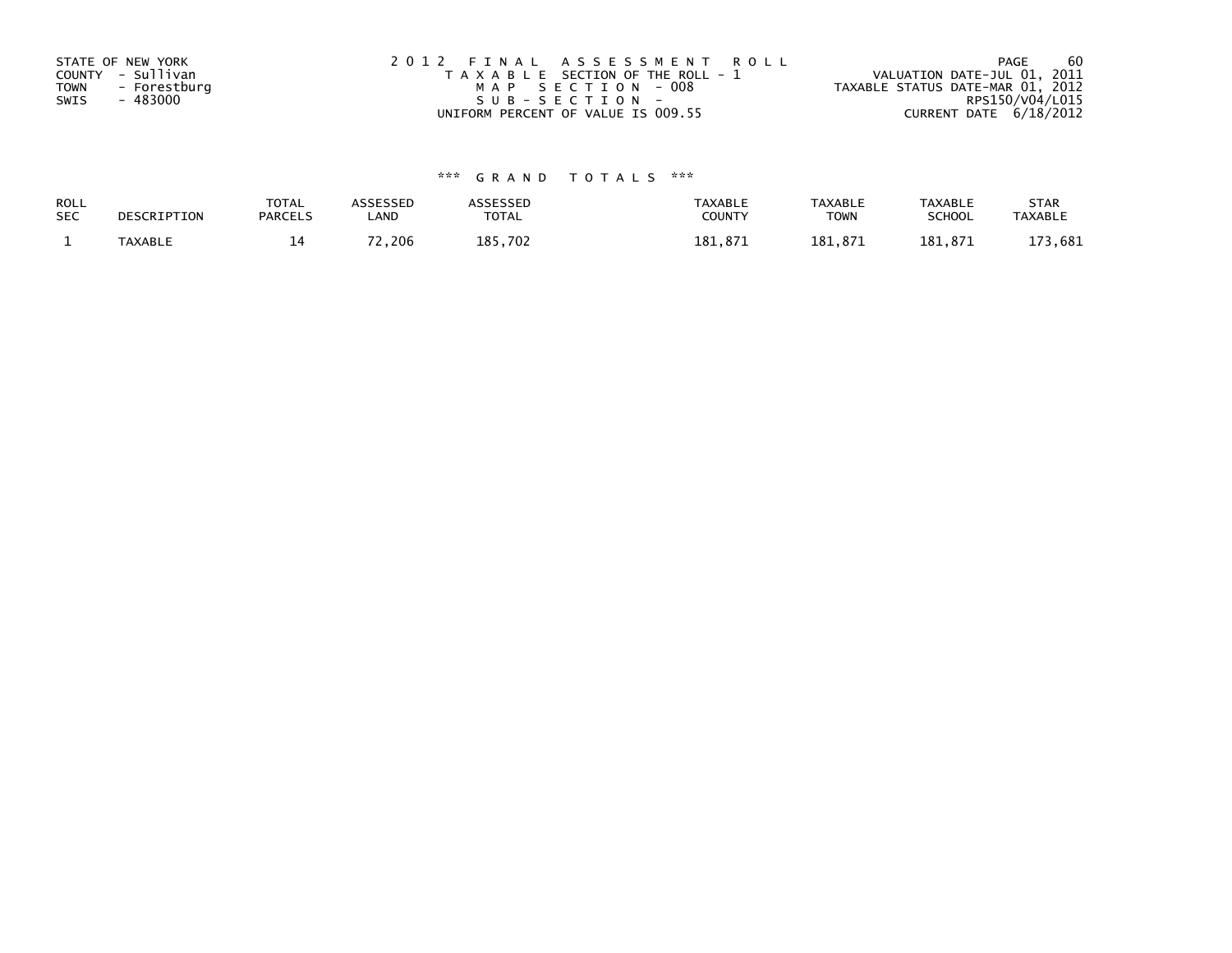| STATE OF NEW YORK<br>COUNTY - Sullivan<br><b>TOWN</b><br>- Forestburg<br>$-483000$<br><b>SWIS</b>        | 2012 FINAL                                                                                                                                                                                                       | TAX MAP NUMBER SEQUENCE    | A S S E S S M E N T<br><b>ROLL</b><br>T A X A B L E SECTION OF THE ROLL - 1<br>UNIFORM PERCENT OF VALUE IS 009.55                            |                                                      | 61<br>PAGE<br>VALUATION DATE-JUL 01, 2011<br>TAXABLE STATUS DATE-MAR 01, 2012 |
|----------------------------------------------------------------------------------------------------------|------------------------------------------------------------------------------------------------------------------------------------------------------------------------------------------------------------------|----------------------------|----------------------------------------------------------------------------------------------------------------------------------------------|------------------------------------------------------|-------------------------------------------------------------------------------|
| TAX MAP PARCEL NUMBER<br><b>CURRENT OWNERS NAME</b><br><b>CURRENT OWNERS ADDRESS</b>                     | SCHOOL DISTRICT<br>PARCEL SIZE/GRID COORD                                                                                                                                                                        | LAND<br>TOTAL              | PROPERTY LOCATION & CLASS ASSESSMENT EXEMPTION CODE----------------COUNTY-------TOWN------SCHOOL<br>TAX DESCRIPTION<br>SPECIAL DISTRICTS     | TAXABLE VALUE                                        | ACCOUNT NO.                                                                   |
| $9. -1 - 1.3$<br>Wechsler Benjamin R<br>One Bradford Rd<br>Forestburgh, NY 12777                         | E. Side Hatchery Rd<br>314 Rural vac<10 - WTRFNT<br>Monticello<br>484601<br>Vacant lot<br>FRNT 260.00 DPTH<br><b>ACRES</b><br>7.09<br>EAST-0413026 NRTH-0565092<br>DEED BOOK 3529<br>PG-570<br>FULL MARKET VALUE | 4,900<br>4,900<br>51,300   | COUNTY TAXABLE VALUE<br>TAXABLE VALUE<br><b>TOWN</b><br>SCHOOL TAXABLE VALUE<br>FD040 Forestburg fire dist<br>LD002 $E$ b crawford mem $lib$ | 4,900<br>4,900<br>4,900<br>4,900 TO<br>4,900 TO      |                                                                               |
| $9. - 1 - 1.4$<br>Eden Island Inc<br>Attn: Benjamin Wechsler<br>One Bradford Rd<br>Forestburgh, NY 12777 | N Of Hatchery Rd<br>314 Rural vac<10<br>484601<br>Monticello<br>Vacant Lot<br>4.00<br>ACRES<br>EAST-0413295 NRTH-0566174<br>DEED BOOK 2506<br>PG-461<br>FULL MARKET VALUE                                        | 2,200<br>2,200<br>23,000   | COUNTY TAXABLE VALUE<br><b>TOWN</b><br>TAXABLE VALUE<br>SCHOOL TAXABLE VALUE<br>FD040 Forestburg fire dist<br>LD002 E b crawford mem lib     | 2,200<br>2,200<br>2,200<br>$2,200$ TO<br>2,200 TO    |                                                                               |
| $9. -1 - 1.5$<br>Wechsler Benjamin R<br>One Bradford Rd<br>Forestburgh, NY 12777                         | N Of Hatchery Rd<br>260 Seasonal res<br>484601<br>Monticello<br>seasonal residence<br>2.58<br><b>ACRES</b><br>EAST-0413029 NRTH-0565858<br>DEED BOOK 3529 PG-570<br>FULL MARKET VALUE                            | 1,868<br>8,000<br>83,800   | COUNTY TAXABLE VALUE<br><b>TOWN</b><br>TAXABLE VALUE<br>SCHOOL TAXABLE VALUE<br>FD040 Forestburg fire dist<br>LD002 $E$ b crawford mem $lib$ | 8,000<br>8,000<br>8,000<br>8,000 TO<br>8,000 TO      |                                                                               |
| $9. - 1 - 1.6$<br>Wechsler Benjamin I<br>One Bradford Rd<br>Forestburgh, NY 12777                        | N Of Hatchery Rd<br>314 Rural vac<10<br>Monticello<br>484601<br>Vacant Lot<br><b>ACRES</b><br>3.33<br>EAST-0412801 NRTH-0565568<br>DEED BOOK 3444<br>PG-412<br>FULL MARKET VALUE                                 | 2,400<br>2,400<br>25,100   | COUNTY TAXABLE VALUE<br>TAXABLE VALUE<br><b>TOWN</b><br>SCHOOL TAXABLE VALUE<br>FD040 Forestburg fire dist<br>LD002 E b crawford mem lib     | 2,400<br>2,400<br>2,400<br>2,400 TO<br>2,400 TO      |                                                                               |
| $9. -1 - 1.9$<br>Ashe Patrick<br>Farrar Ashley<br>16 Roosevelt Rd<br>Westport, CT 06880                  | 441 Hatchery Rd<br>210 1 Family Res<br>Monticello<br>484601<br>buildings<br>5.02<br><b>ACRES</b><br>EAST-0413782 NRTH-0563005<br>DEED BOOK 2913<br>PG-15<br>FULL MARKET VALUE                                    | 1,715<br>43,600<br>456,500 | COUNTY TAXABLE VALUE<br>TAXABLE VALUE<br><b>TOWN</b><br>SCHOOL TAXABLE VALUE<br>FD040 Forestburg fire dist<br>LD002 E b crawford mem lib     | 43,600<br>43,600<br>43,600<br>43,600 TO<br>43,600 TO |                                                                               |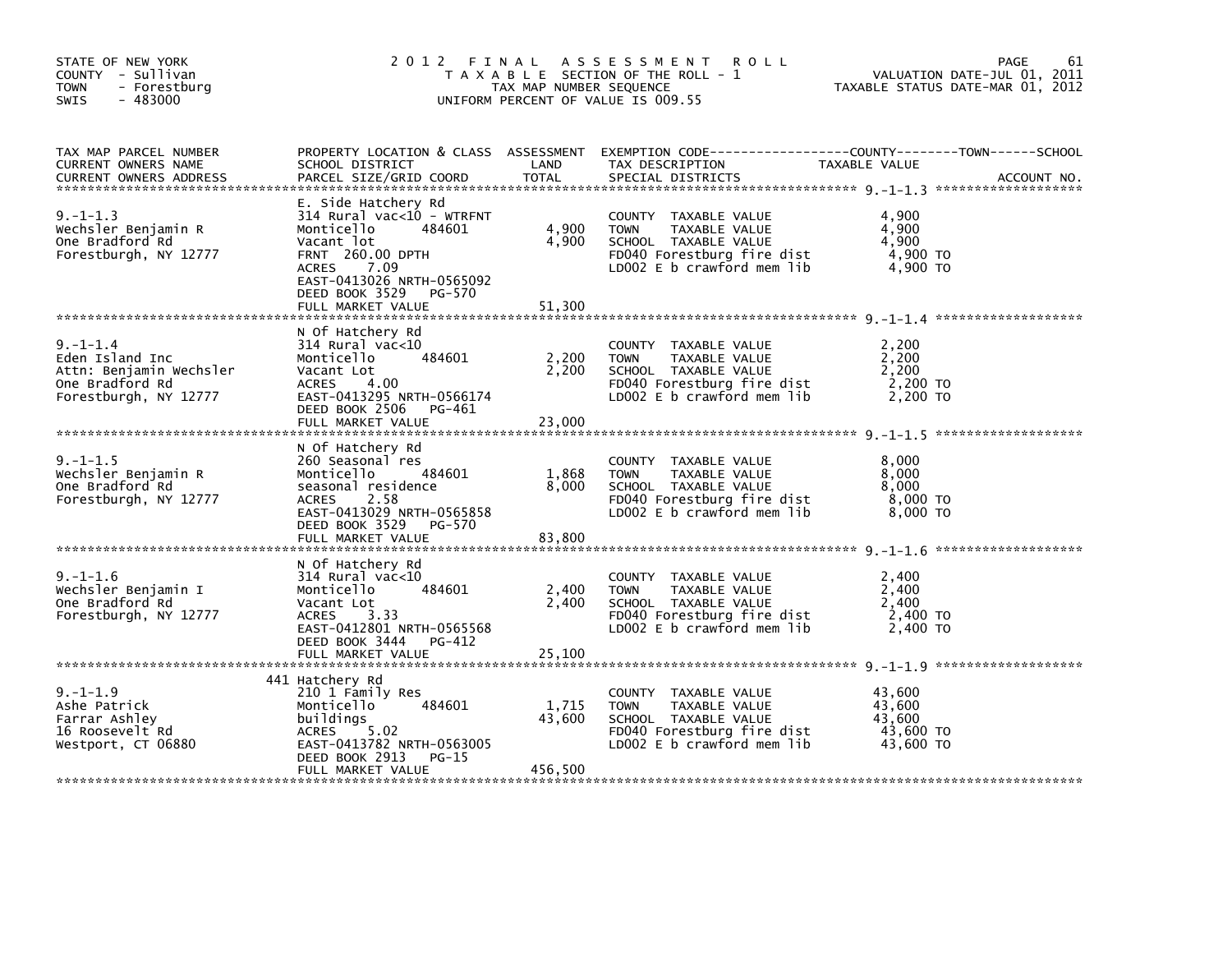| STATE OF NEW YORK<br>COUNTY - Sullivan<br>- Forestburg<br>TOWN<br>$-483000$<br><b>SWIS</b>                         | 2 0 1 2                                                                                                                                                                                 | FINAL<br>TAX MAP NUMBER SEQUENCE | A S S E S S M E N T<br><b>ROLL</b><br>T A X A B L E SECTION OF THE ROLL - 1<br>UNIFORM PERCENT OF VALUE IS 009.55                                  | 62<br>PAGE<br>VALUATION DATE-JUL 01,<br>2011<br>TAXABLE STATUS DATE-MAR 01, 2012                                                  |
|--------------------------------------------------------------------------------------------------------------------|-----------------------------------------------------------------------------------------------------------------------------------------------------------------------------------------|----------------------------------|----------------------------------------------------------------------------------------------------------------------------------------------------|-----------------------------------------------------------------------------------------------------------------------------------|
| TAX MAP PARCEL NUMBER<br>CURRENT OWNERS NAME<br><b>CURRENT OWNERS ADDRESS</b>                                      | SCHOOL DISTRICT<br>PARCEL SIZE/GRID COORD                                                                                                                                               | LAND<br><b>TOTAL</b>             | TAX DESCRIPTION<br>SPECIAL DISTRICTS                                                                                                               | PROPERTY LOCATION & CLASS ASSESSMENT EXEMPTION CODE-----------------COUNTY-------TOWN------SCHOOL<br>TAXABLE VALUE<br>ACCOUNT NO. |
| $9. - 1 - 1.10$<br>Schmidt's Wholesale Inc<br>Attn: Gary Schmidt<br>PO Box 5100<br>Monticello, NY 12701-5100       | Hatchery Rd<br>314 Rural vac<10<br>484601<br>Monticello<br>Vacant Lot<br>5.01<br><b>ACRES</b><br>EAST-0412906 NRTH-0564402<br>DEED BOOK 1580<br>PG-425<br>FULL MARKET VALUE             | 1,713<br>1,713<br>17,900         | COUNTY TAXABLE VALUE<br><b>TOWN</b><br>TAXABLE VALUE<br>SCHOOL TAXABLE VALUE<br>FD040 Forestburg fire dist<br>LD002 E b crawford mem lib           | 1,713<br>1,713<br>1,713<br>1,713 TO<br>1,713 TO                                                                                   |
| $9. -1 - 1.11$<br>Kipka Alexander<br>217 E 17th St Apt 3<br>N.Y., NY 10003-3659                                    | E. Side Hatchery Rd<br>$314$ Rural vac<10<br>484601<br>Monticello<br>Vacant Land<br>5.09<br><b>ACRES</b><br>EAST-0412020 NRTH-0566507<br>DEED BOOK 3419<br>PG-362<br>FULL MARKET VALUE  | 1,729<br>1,729<br>18,100         | COUNTY TAXABLE VALUE<br><b>TOWN</b><br>TAXABLE VALUE<br>SCHOOL TAXABLE VALUE<br>FD040 Forestburg fire dist<br>LD002 E b crawford mem lib           | 1,729<br>1,729<br>1,729<br>1,729 TO<br>1,729 TO                                                                                   |
| $9. -1 - 1.12$<br>Farrow Joan R<br>34 Benton Ave<br>Monticello, NY 12701                                           | Hatchery Rd<br>$314$ Rural vac< $10$<br>Monticello<br>484601<br>Vacant Lot<br>5.10<br><b>ACRES</b><br>EAST-0413237 NRTH-0564136<br>DEED BOOK 2424<br><b>PG-262</b><br>FULL MARKET VALUE | 1,713<br>1,713<br>17,900         | COUNTY TAXABLE VALUE<br><b>TOWN</b><br>TAXABLE VALUE<br>SCHOOL TAXABLE VALUE<br>FD040 Forestburg fire dist<br>LD002 E b crawford mem lib           | 1,713<br>1,713<br>1,713<br>1,713 TO<br>1,713 TO                                                                                   |
| $9. -1 - 1.13$<br>Eden Falls Hunt& Fish Club Inc Monticello<br>Edmund M. Dolan<br>31 Bevy Ct<br>Brooklyn, NY 11229 | Hatchery Rd<br>920 Priv Hunt/Fi<br>484601<br>Private Hunting Camp<br>Shed<br><b>ACRES</b><br>5.30<br>EAST-0412768 NRTH-0564554<br>DEED BOOK 1569<br>PG-120<br>FULL MARKET VALUE         | 1,768<br>24,320<br>254.700       | COUNTY TAXABLE VALUE<br><b>TOWN</b><br>TAXABLE VALUE<br>SCHOOL TAXABLE VALUE<br>FD040 Forestburg fire dist<br>LD002 E b crawford mem lib           | 24,320<br>24,320<br>24,320<br>24,320 TO<br>24,320 TO                                                                              |
| $9. - 1 - 1.14$<br>Crowninshield Corp<br>Attn: Fredrick N. Eck<br>922 church St<br>Honesdale, PA 18431             | Hatchery Rd<br>312 Vac w/imprv<br>Monticello<br>484601<br>Vacant lot<br>we11<br><b>ACRES</b><br>5.01<br>EAST-0413086 NRTH-0564282<br>DEED BOOK 1572<br>PG-10<br>FULL MARKET VALUE       | 1,713<br>2,900<br>30,400         | <b>COUNTY</b><br>TAXABLE VALUE<br>TAXABLE VALUE<br><b>TOWN</b><br>SCHOOL TAXABLE VALUE<br>FD040 Forestburg fire dist<br>LD002 E b crawford mem lib | 2,900<br>2,900<br>2,900<br>$2,900$ TO<br>2,900 TO                                                                                 |
|                                                                                                                    |                                                                                                                                                                                         |                                  |                                                                                                                                                    |                                                                                                                                   |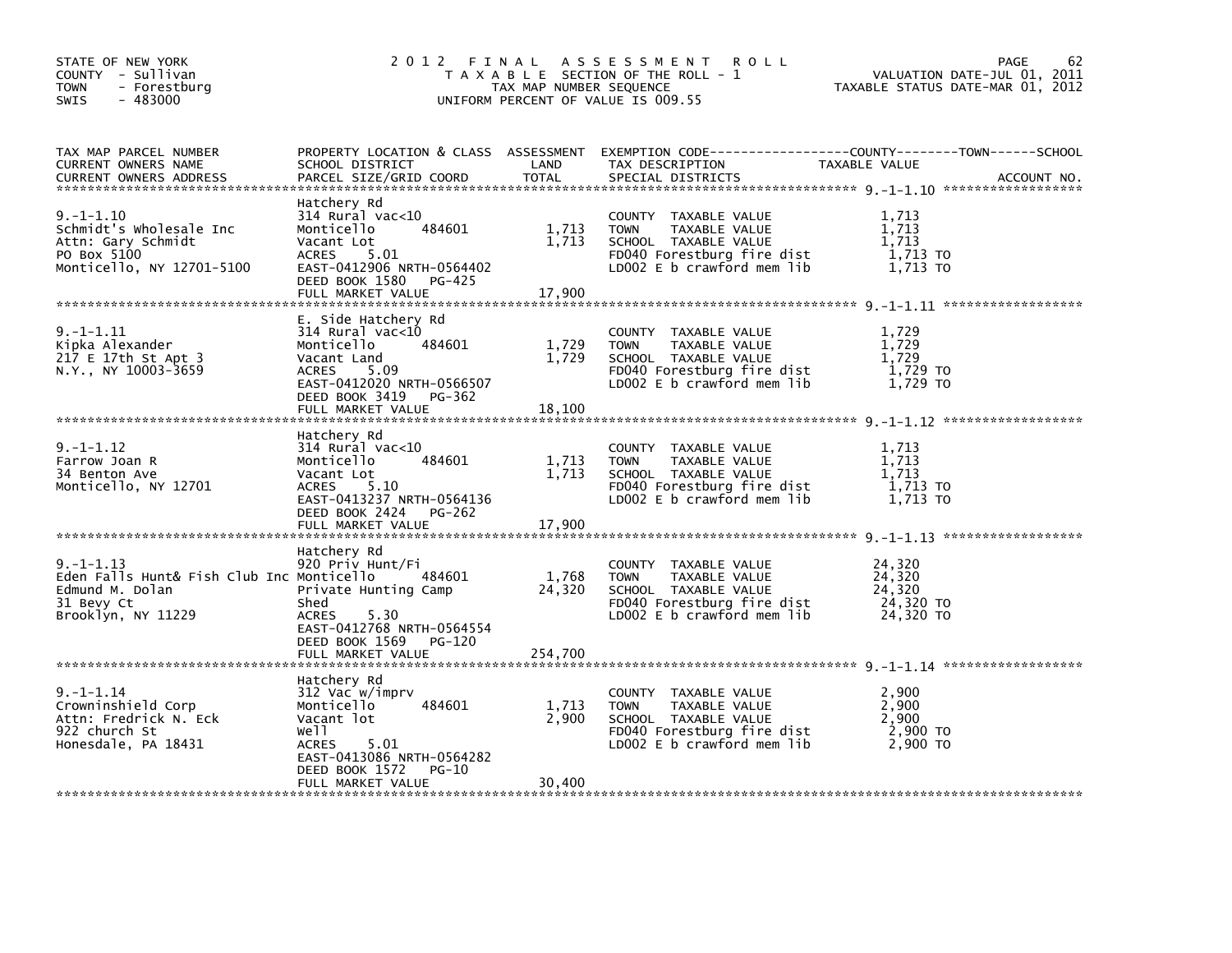|                                                                                                                                                                                               |                            | <b>ROLL</b>                                                                                                                                  | PAGE<br>VALUATION DATE-JUL 01, 2011<br>TAXABLE STATUS DATE-MAR 01, 2012                                                         | 63                                                                                                                      |
|-----------------------------------------------------------------------------------------------------------------------------------------------------------------------------------------------|----------------------------|----------------------------------------------------------------------------------------------------------------------------------------------|---------------------------------------------------------------------------------------------------------------------------------|-------------------------------------------------------------------------------------------------------------------------|
| SCHOOL DISTRICT<br>PARCEL SIZE/GRID COORD                                                                                                                                                     | LAND<br>TOTAL              | TAX DESCRIPTION<br>SPECIAL DISTRICTS                                                                                                         | ACCOUNT NO.                                                                                                                     |                                                                                                                         |
| E. Side Hatchery Rd<br>$314$ Rural vac<10<br>Monticello<br>484601<br>Vacant Lot<br>5.01<br>ACRES<br>EAST-0411653 NRTH-0567852<br>DEED BOOK 2011<br>PG-6208<br>FULL MARKET VALUE               | 1,713<br>1,713<br>17,900   | COUNTY TAXABLE VALUE<br><b>TOWN</b><br>TAXABLE VALUE<br>SCHOOL TAXABLE VALUE<br>FD040 Forestburg fire dist<br>LD002 $E$ b crawford mem lib   | 1,713<br>1,713<br>1,713<br>1,713 TO<br>1,713 TO                                                                                 |                                                                                                                         |
| E. Side Hatchery Rd<br>322 Rural vac>10 - WTRFNT<br>Monticello<br>484601<br>Vacant Lot<br>ACRES 11.30<br>EAST-0412973 NRTH-0564558<br>DEED BOOK 1942<br>PG-516<br>FULL MARKET VALUE           | 2,400<br>2,400<br>25,100   | COUNTY TAXABLE VALUE<br><b>TOWN</b><br>TAXABLE VALUE<br>SCHOOL TAXABLE VALUE<br>FD040 Forestburg fire dist<br>LD002 $E$ b crawford mem $lib$ | 2,400<br>2,400<br>2,400<br>2,400 TO<br>2,400 TO                                                                                 |                                                                                                                         |
| E. Side Hatchery Rd<br>260 Seasonal res<br>484601<br>Monticello<br>cabin<br><b>ACRES</b><br>5.09<br>EAST-0411972 NRTH-0566754<br>DEED BOOK 2911<br>PG-674<br>FULL MARKET VALUE                | 1,729<br>17,900<br>187,400 | COUNTY TAXABLE VALUE<br><b>TOWN</b><br>TAXABLE VALUE<br>SCHOOL TAXABLE VALUE<br>FD040 Forestburg fire dist<br>LD002 $E$ b crawford mem $lib$ | 17,900<br>17,900<br>17,900<br>17,900 TO<br>17,900 TO                                                                            |                                                                                                                         |
| E.side Hatchery Rd<br>$314$ Rural vac<10<br>484601<br>Monticello<br>Lot B<br>Vacant Lot<br>2.53<br><b>ACRES</b><br>EAST-0410845 NRTH-0570770<br>DEED BOOK 3241<br>PG-679<br>FULL MARKET VALUE | 1,237<br>1,237<br>13,000   | COUNTY TAXABLE VALUE<br><b>TOWN</b><br>TAXABLE VALUE<br>SCHOOL TAXABLE VALUE<br>FD040 Forestburg fire dist<br>LD002 E b crawford mem lib     | 1,237<br>1,237<br>1,237<br>1,237 TO<br>1,237 TO                                                                                 |                                                                                                                         |
| 210 1 Family Res<br>Monticello<br>484601<br>Lot A<br>recreational residence<br>2.53<br><b>ACRES</b><br>EAST-0410878 NRTH-0570492<br>DEED BOOK 3415<br>PG-688<br>FULL MARKET VALUE             | 1,232<br>17,900<br>187,400 | COUNTY TAXABLE VALUE<br><b>TOWN</b><br>TAXABLE VALUE<br>SCHOOL TAXABLE VALUE<br>FD040 Forestburg fire dist<br>LD002 $E$ b crawford mem lib   | 17,900<br>17,900<br>17,900<br>17,900 TO<br>$17,900$ TO                                                                          |                                                                                                                         |
|                                                                                                                                                                                               | 261 Hatchery Rd            |                                                                                                                                              | 2012 FINAL ASSESSMENT<br>T A X A B L E SECTION OF THE ROLL - 1<br>TAX MAP NUMBER SEQUENCE<br>UNIFORM PERCENT OF VALUE IS 009.55 | PROPERTY LOCATION & CLASS ASSESSMENT EXEMPTION CODE---------------COUNTY-------TOWN------SCHOOL<br><b>TAXABLE VALUE</b> |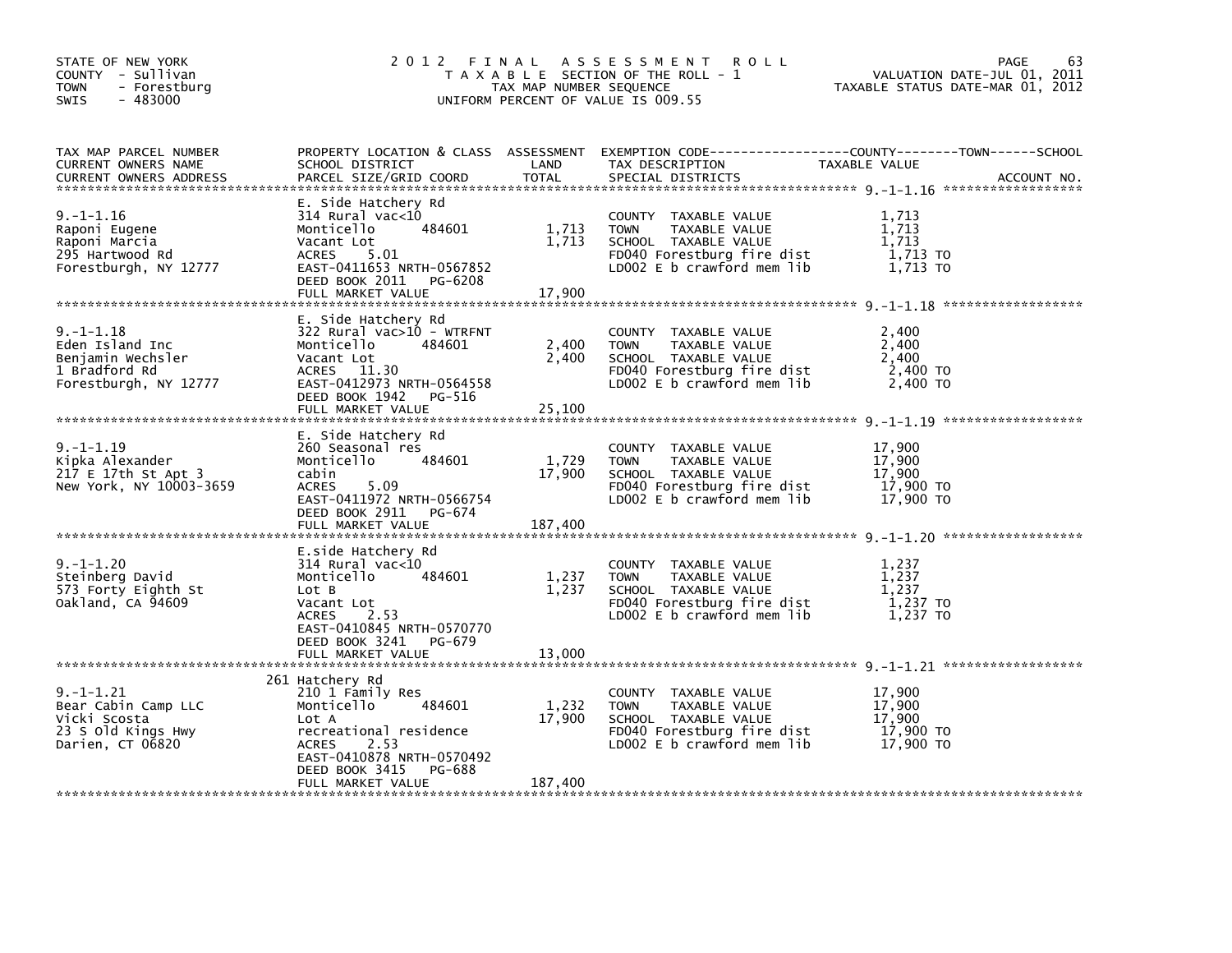| STATE OF NEW YORK<br>COUNTY - Sullivan<br><b>TOWN</b><br>- Forestburg<br>$-483000$<br><b>SWIS</b> | FINAL ASSESSMENT ROLL<br>2 0 1 2<br>T A X A B L E SECTION OF THE ROLL - 1<br>TAX MAP NUMBER SEQUENCE<br>UNIFORM PERCENT OF VALUE IS 009.55                                     | 64<br>PAGE<br>VALUATION DATE-JUL 01, 2011<br>TAXABLE STATUS DATE-MAR 01, 2012 |                                                                                                                                          |                                                      |  |
|---------------------------------------------------------------------------------------------------|--------------------------------------------------------------------------------------------------------------------------------------------------------------------------------|-------------------------------------------------------------------------------|------------------------------------------------------------------------------------------------------------------------------------------|------------------------------------------------------|--|
| TAX MAP PARCEL NUMBER<br>CURRENT OWNERS NAME                                                      | SCHOOL DISTRICT                                                                                                                                                                | LAND                                                                          | PROPERTY LOCATION & CLASS ASSESSMENT EXEMPTION CODE----------------COUNTY-------TOWN------SCHOOL<br>TAX DESCRIPTION                      | TAXABLE VALUE                                        |  |
| $9. -1 - 1.22$<br>Devine Donald<br>10 Tuxedo Rd<br>Rumson, NJ 07760                               | N. Fish Hatchery Rd<br>210 1 Family Res<br>484601<br>Monticello<br>house<br>8.29<br><b>ACRES</b><br>EAST-0412598 NRTH-0566844<br>DEED BOOK 3322 PG-549<br>FULL MARKET VALUE    | 4,800<br>25,400<br>266,000                                                    | COUNTY TAXABLE VALUE<br>TAXABLE VALUE<br><b>TOWN</b><br>SCHOOL TAXABLE VALUE<br>FD040 Forestburg fire dist<br>LD002 E b crawford mem lib | 25,400<br>25,400<br>25,400<br>25,400 TO<br>25,400 TO |  |
| $9. -1 - 1.23$<br>Wechsler Benjamin I<br>One Bradford Rd<br>Forestburgh, NY 12777                 | N. Side Hatchery Rd<br>$314$ Rural vac< $10$<br>Monticello<br>484601<br>Vacant Lot<br>ACRES 9.85<br>EAST-0412896 NRTH-0566451<br>FULL MARKET VALUE                             | 3,394<br>3,394<br>35,500                                                      | COUNTY TAXABLE VALUE<br><b>TAXABLE VALUE</b><br>TOWN<br>SCHOOL TAXABLE VALUE<br>FD040 Forestburg fire dist<br>LD002 E b crawford mem lib | 3,394<br>3,394<br>3,394<br>3.394 TO<br>3.394 TO      |  |
| $9. - 1 - 1.24$<br>Devine Donald<br>10 Tuxedo Rd<br>Rumson, NJ 07760                              | E.s.fish Hatchery Rd<br>314 Rural vac<10<br>484601<br>Monticello<br>Vacant Lot<br>ACRES 5.01<br>EAST-0411737 NRTH-0567435<br>DEED BOOK 2010 PG-54871<br>FULL MARKET VALUE      | 1,713<br>1,713<br>17,900                                                      | COUNTY TAXABLE VALUE<br>TAXABLE VALUE<br>TOWN<br>SCHOOL TAXABLE VALUE<br>FD040 Forestburg fire dist<br>LD002 E b crawford mem lib        | 1,713<br>1,713<br>1,713<br>1.713 TO<br>1.713 TO      |  |
| $9. -1 - 1.25$<br>Devine Donald<br>10 Tuxedo Rd<br>Rumson, NJ 07760                               | E Hatchery Rd<br>242 Rurl res&rec<br>Monticello<br>484601<br>Garage w/ studio apt<br>ACRES 13.43<br>EAST-0412024 NRTH-0567133<br>DEED BOOK 3322<br>PG-549<br>FULL MARKET VALUE | 5,900<br>16,900<br>177,000                                                    | COUNTY TAXABLE VALUE<br>TAXABLE VALUE<br><b>TOWN</b><br>SCHOOL TAXABLE VALUE<br>FD040 Forestburg fire dist<br>LD002 E b crawford mem lib | 16,900<br>16,900<br>16,900<br>16,900 TO<br>16,900 TO |  |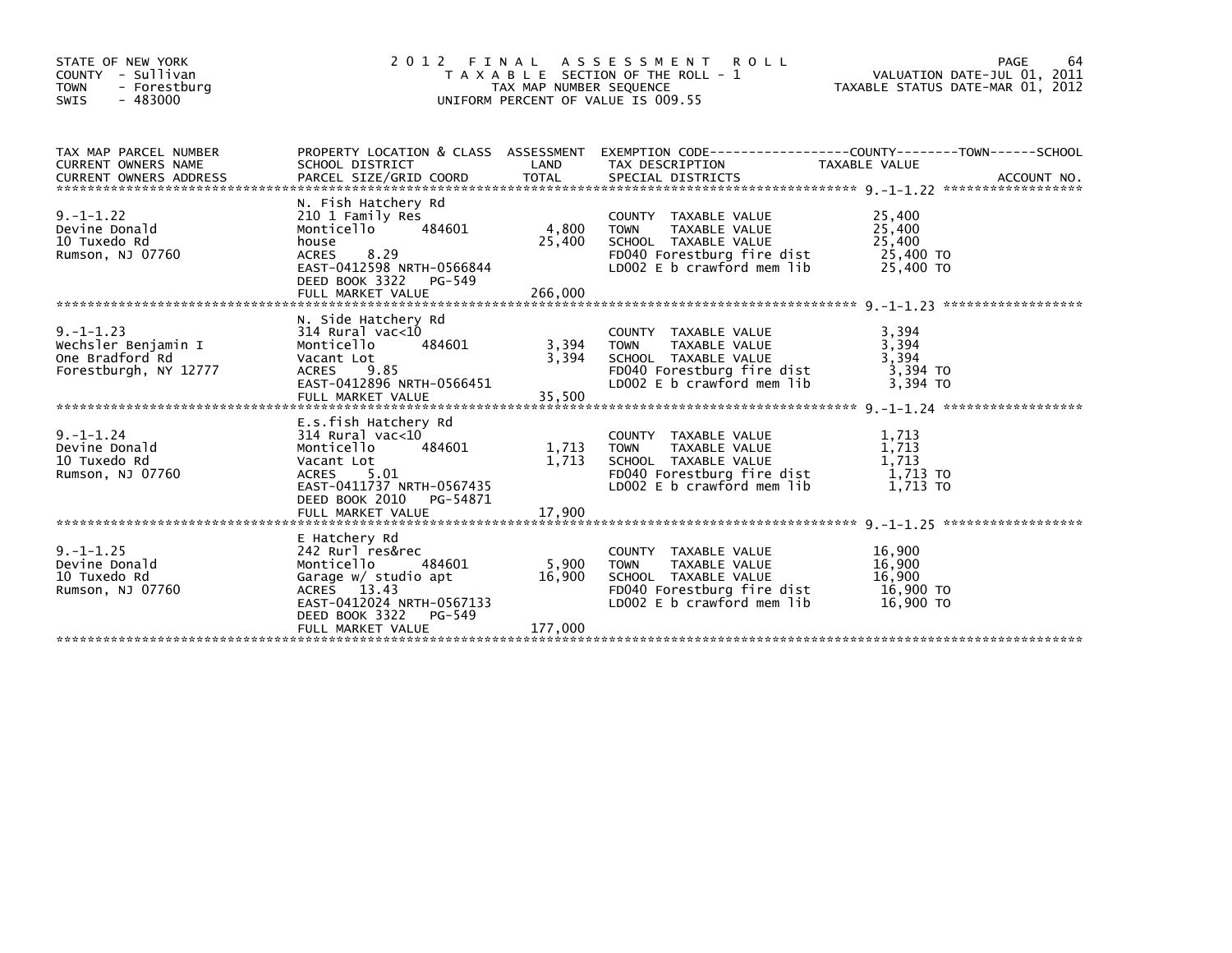| STATE OF NEW YORK           | 2012 FINAL ASSESSMENT ROLL            | -65<br>PAGE                      |
|-----------------------------|---------------------------------------|----------------------------------|
| COUNTY - Sullivan           | T A X A B L E SECTION OF THE ROLL - 1 | VALUATION DATE-JUL 01, 2011      |
| <b>TOWN</b><br>- Forestburg | MAP SECTION - 009                     | TAXABLE STATUS DATE-MAR 01, 2012 |
| SWIS<br>- 483000            | $SUB - SECTION -$                     | RPS150/V04/L015                  |
|                             | UNIFORM PERCENT OF VALUE IS 009.55    | CURRENT DATE 6/18/2012           |

| CODE | DISTRICT NAME                                | TOTAL<br>PARCELS | EXTENSION<br><b>TYPF</b> | EXTENSION<br><b>VALUE</b> | AD VALOREM<br><b>VALUE</b> | <b>EXEMPT</b><br><b>AMOUNT</b> | TAXABLE<br><b>VALUE</b> |
|------|----------------------------------------------|------------------|--------------------------|---------------------------|----------------------------|--------------------------------|-------------------------|
|      | FD040 Forestburg fir<br>LD002 E b crawford m |                  | 19 TOTAL<br>19 TOTAL     |                           | 182,032<br>182.032         |                                | 182,032<br>182.032      |

#### \*\*\* S C H O O L D I S T R I C T S U M M A R Y \*\*\*

| <b>CODE</b> | DISTRICT NAME | <b>TOTAL</b><br><b>PARCELS</b> | ASSESSED<br>LAND | ASSESSED<br><b>TOTAL</b> | <b>EXEMPT</b><br><b>AMOUNT</b> | <b>TOTAL</b><br><b>TAXABLE</b> | <b>STAR</b><br><b>AMOUNT</b> | <b>STAR</b><br><b>TAXABLE</b> |
|-------------|---------------|--------------------------------|------------------|--------------------------|--------------------------------|--------------------------------|------------------------------|-------------------------------|
| 484601      | Monticello    | 19                             | 45.837           | 182,032                  |                                | 182,032                        |                              | 182,032                       |
|             | SUB-TOTAL     | 19                             | 45,837           | 182,032                  |                                | 182,032                        |                              | 182,032                       |
|             | T O T A L     | 19                             | 45,837           | 182,032                  |                                | 182,032                        |                              | 182,032                       |

\*\*\* S Y S T E M C O D E S S U M M A R Y \*\*\*

NO SYSTEM EXEMPTIONS AT THIS LEVEL

\*\*\* E X E M P T I O N S U M M A R Y \*\*\*

#### NO EXEMPTIONS AT THIS LEVEL

| <b>ROLL</b><br><b>SEC</b> | DESCRIPTION    | <b>TOTAL</b><br><b>PARCELS</b> | <b>\SSESSED</b><br>_AND | <b>ARRESSED</b><br><b>TOTAL</b> | <b>TAXABLE</b><br><b>COUNTY</b> | <b>TAXABLE</b><br><b>TOWN</b> | <b>TAXABLE</b><br>SCHOOL | STAR<br><b>TAXABLE</b> |
|---------------------------|----------------|--------------------------------|-------------------------|---------------------------------|---------------------------------|-------------------------------|--------------------------|------------------------|
|                           | <b>TAXABLE</b> | ۰۵.<br>-- -                    | 5,837                   | 182,032                         | 182,032                         | 182,032                       | 182,032                  | 182,032                |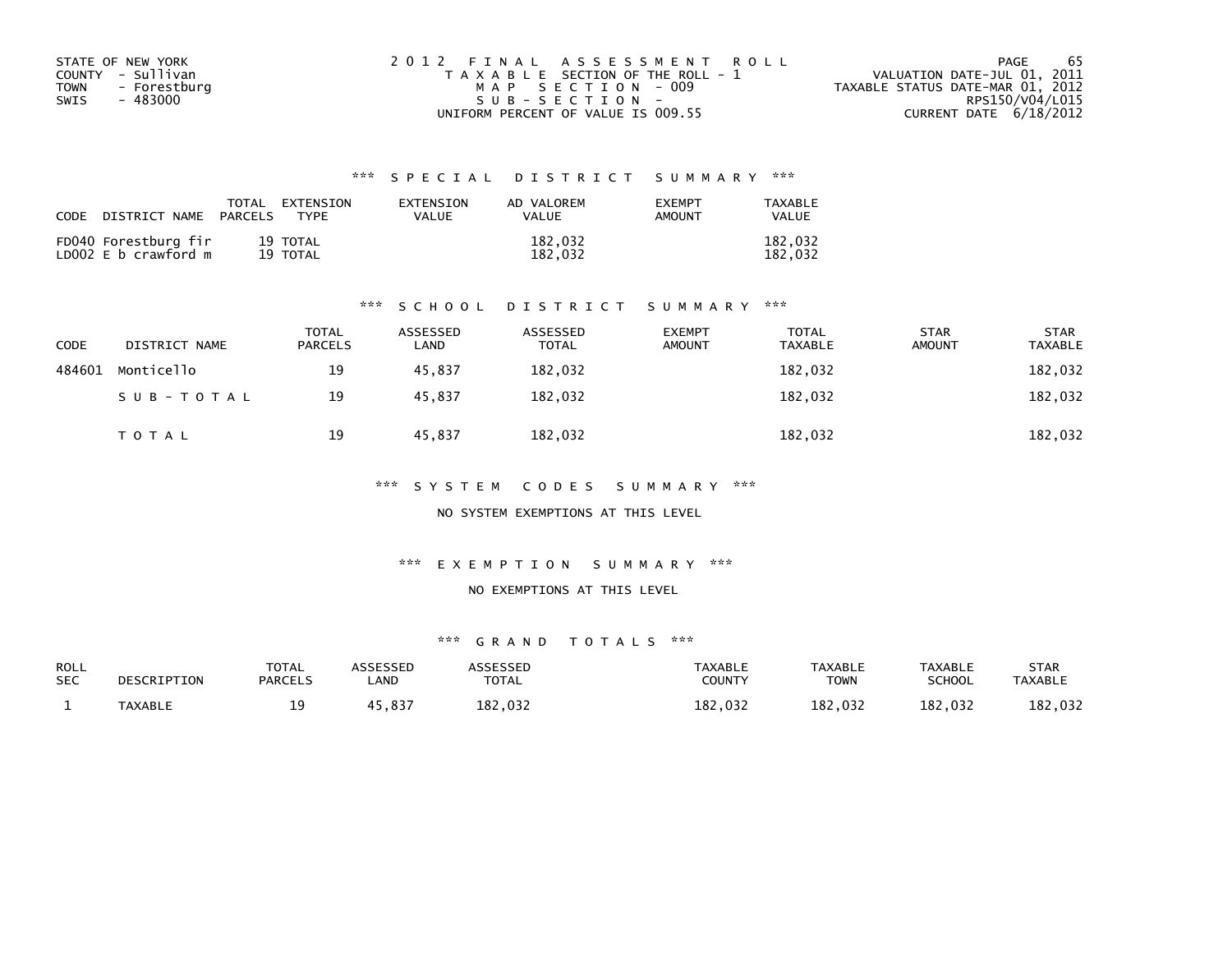| STATE OF NEW YORK<br>COUNTY - Sullivan<br><b>TOWN</b><br>- Forestburg<br><b>SWIS</b><br>- 483000                               | 2 0 1 2<br>FINAL<br>T A X A B L E SECTION OF THE ROLL - 1<br>TAX MAP NUMBER SEQUENCE<br>UNIFORM PERCENT OF VALUE IS 009.55                                             | 66<br>PAGE<br>VALUATION DATE-JUL 01, 2011<br>TAXABLE STATUS DATE-MAR 01, 2012 |                                                                                                                               |                                                |                            |
|--------------------------------------------------------------------------------------------------------------------------------|------------------------------------------------------------------------------------------------------------------------------------------------------------------------|-------------------------------------------------------------------------------|-------------------------------------------------------------------------------------------------------------------------------|------------------------------------------------|----------------------------|
| TAX MAP PARCEL NUMBER<br><b>CURRENT OWNERS NAME</b>                                                                            | SCHOOL DISTRICT                                                                                                                                                        | LAND                                                                          | PROPERTY LOCATION & CLASS ASSESSMENT EXEMPTION CODE----------------COUNTY-------TOWN-----SCHOOL<br>TAX DESCRIPTION            | TAXABLE VALUE                                  |                            |
| $11. - 1 - 1$<br>Delaware Hunting Club<br>Attn: Frances E Precht<br>107 B Reserve Ln<br>Morehead City, NC                      | Town Line<br>912 Forest s480a<br>Port Jervis Csd 331300<br>Wild Land<br>G1 33 Div 1 Pf 14<br>ACRES 530.00<br>28557-9632 EAST-0423830 NRTH-0553960<br>FULL MARKET VALUE | 25,917<br>25,917<br>271,400                                                   | FOREST LND 47460<br>COUNTY TAXABLE VALUE<br>TAXABLE VALUE<br><b>TOWN</b><br>SCHOOL TAXABLE VALUE<br>FD041 Cuddebackville fire | 20,460<br>5,457<br>5,457<br>5,457<br>25,917 TO | 007400<br>20,460<br>20,460 |
| MAY BE SUBJECT TO PAYMENT<br>UNDER RPTL480A UNTIL 2021                                                                         |                                                                                                                                                                        |                                                                               |                                                                                                                               |                                                |                            |
| $11. - 1 - 2$<br>Griffin Anthony R<br>4 Valley Rd<br>Forestburgh, NY 12777                                                     | Town Line<br>314 Rural vac<10<br>Port Jervis Csd 331300<br>$G1$ 31<br>Vacant Land<br><b>ACRES</b><br>9.40<br>EAST-0425520 NRTH-0551590<br>DEED BOOK 1920<br>PG-231     | 460<br>460                                                                    | <b>COUNTY</b><br>TAXABLE VALUE<br><b>TAXABLE VALUE</b><br><b>TOWN</b><br>SCHOOL TAXABLE VALUE<br>FD041 Cuddebackville fire    | 460<br>460<br>460<br>460 TO                    | 034400                     |
|                                                                                                                                |                                                                                                                                                                        |                                                                               |                                                                                                                               |                                                |                            |
| $11. - 1 - 3$<br>Fugere Nancy<br>177 David Rhodes Rd<br>Westbrookville, NY 12785<br>MAY BE SUBJECT TO PAYMENT                  | Town Line<br>912 Forest s480a<br>Port Jervis Csd 331300<br>$G1$ 31<br><b>ACRES</b><br>18.00 BANKC191006<br>EAST-0426280 NRTH-0552520<br>DEED BOOK 1859<br>PG-88        | 880<br>880                                                                    | FOREST LND 47460<br>COUNTY TAXABLE VALUE<br>TAXABLE VALUE<br><b>TOWN</b><br>SCHOOL TAXABLE VALUE<br>FD041 Cuddebackville fire | 792<br>88<br>88<br>88<br>880 TO                | 014550<br>792<br>792       |
| UNDER RPTL480A UNTIL 2021                                                                                                      | FULL MARKET VALUE                                                                                                                                                      | 9,200                                                                         |                                                                                                                               |                                                |                            |
| $11.-1-4$<br>Ratcliffe Patricia R<br>15 Moiyas Rd<br>Wayne, NJ 07470<br>MAY BE SUBJECT TO PAYMENT<br>UNDER RPTL480A UNTIL 2021 | Town Line<br>912 Forest s480a<br>Port Jervis Csd 331300<br>$G1$ 31<br>ACRES 106.20<br>EAST-0425920 NRTH-0554210<br>DEED BOOK 1157<br>PG-00105<br>FULL MARKET VALUE     | 4,988<br>4.988<br>52,200                                                      | FOREST LND 47460<br>COUNTY TAXABLE VALUE<br><b>TOWN</b><br>TAXABLE VALUE<br>SCHOOL TAXABLE VALUE<br>FD041 Cuddebackville fire | 3.293<br>1,695<br>1,695<br>1,695<br>4.988 TO   | 031190<br>3,293<br>3,293   |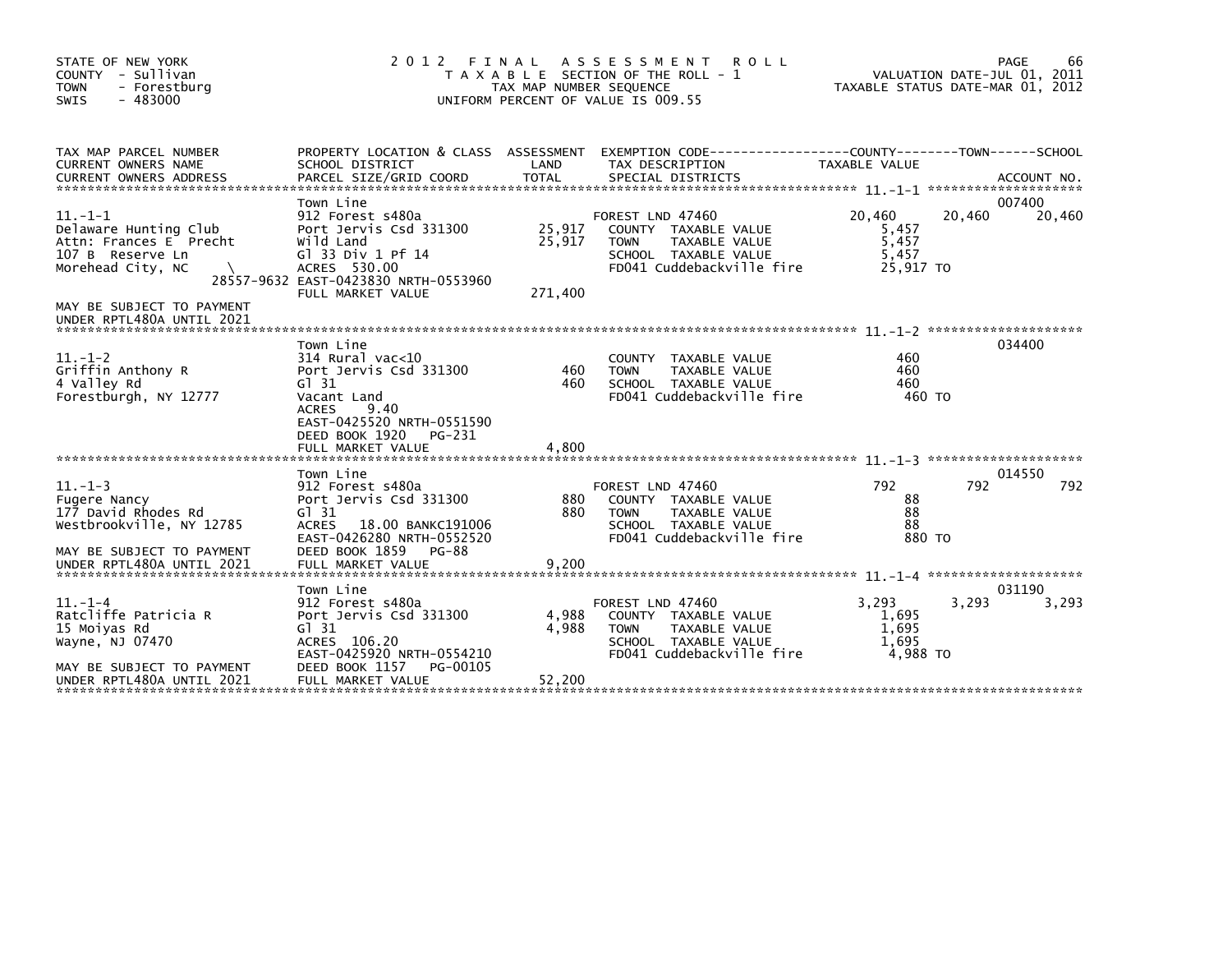| STATE OF NEW YORK    | 2012 FINAL ASSESSMENT ROLL            | -67<br>PAGE                      |
|----------------------|---------------------------------------|----------------------------------|
| COUNTY - Sullivan    | T A X A B L E SECTION OF THE ROLL - 1 | VALUATION DATE-JUL 01, 2011      |
| TOWN<br>- Forestburg | MAP SECTION - 011                     | TAXABLE STATUS DATE-MAR 01, 2012 |
| - 483000<br>SWIS     | SUB-SECTION-                          | RPS150/V04/L015                  |
|                      | UNIFORM PERCENT OF VALUE IS 009.55    | CURRENT DATE $6/18/2012$         |

| <b>CODE</b> | DISTRICT NAME        | <b>PARCELS</b> | TOTAL EXTENSION<br><b>TYPF</b> | EXTENSION<br><b>VALUE</b> | AD VALOREM<br>VALUE | <b>FXFMPT</b><br>AMOUNT | TAXABLE<br>VALUE |
|-------------|----------------------|----------------|--------------------------------|---------------------------|---------------------|-------------------------|------------------|
|             | FD041 Cuddebackville |                | 4 TOTAL                        |                           | 32.245              |                         | 32.245           |

### \*\*\* S C H O O L D I S T R I C T S U M M A R Y \*\*\*

| CODE   | DISTRICT NAME   | <b>TOTAL</b><br><b>PARCELS</b> | ASSESSED<br>LAND | ASSESSED<br>TOTAL | <b>EXEMPT</b><br><b>AMOUNT</b> | <b>TOTAL</b><br>TAXABLE | <b>STAR</b><br><b>AMOUNT</b> | <b>STAR</b><br>TAXABLE |
|--------|-----------------|--------------------------------|------------------|-------------------|--------------------------------|-------------------------|------------------------------|------------------------|
| 331300 | Port Jervis Csd |                                | 32,245           | 32,245            | 24,545                         | 7,700                   |                              | 7,700                  |
|        | SUB-TOTAL       |                                | 32.245           | 32.245            | 24.545                         | 7.700                   |                              | 7,700                  |
|        | <b>TOTAL</b>    |                                | 32,245           | 32,245            | 24,545                         | 7,700                   |                              | 7,700                  |

### \*\*\* S Y S T E M C O D E S S U M M A R Y \*\*\*

### NO SYSTEM EXEMPTIONS AT THIS LEVEL

### \*\*\* E X E M P T I O N S U M M A R Y \*\*\*

| CODE  | DESCRIPTION             | <b>TOTAL</b><br><b>PARCELS</b> | <b>COUNTY</b>    | <b>TOWN</b>      | <b>SCHOOL</b>    |
|-------|-------------------------|--------------------------------|------------------|------------------|------------------|
| 47460 | FOREST LND<br>T O T A L |                                | 24,545<br>24,545 | 24,545<br>24,545 | 24,545<br>24,545 |

| ROLL       | DESCRIPTION    | TOTAL          | <b>\SSESSED</b> | <b>ASSESSED</b> | <b>TAXABLE</b> | <b>TAXABLE</b> | <b>TAXABLE</b> | STAR           |
|------------|----------------|----------------|-----------------|-----------------|----------------|----------------|----------------|----------------|
| <b>SEC</b> |                | <b>PARCELS</b> | _AND            | <b>TOTAL</b>    | COUNTY         | <b>TOWN</b>    | <b>SCHOOL</b>  | <b>TAXABLE</b> |
|            | <b>TAXABLE</b> |                | 32.245          | 32.245          | ,700           | ,700           | ,700           | ,700           |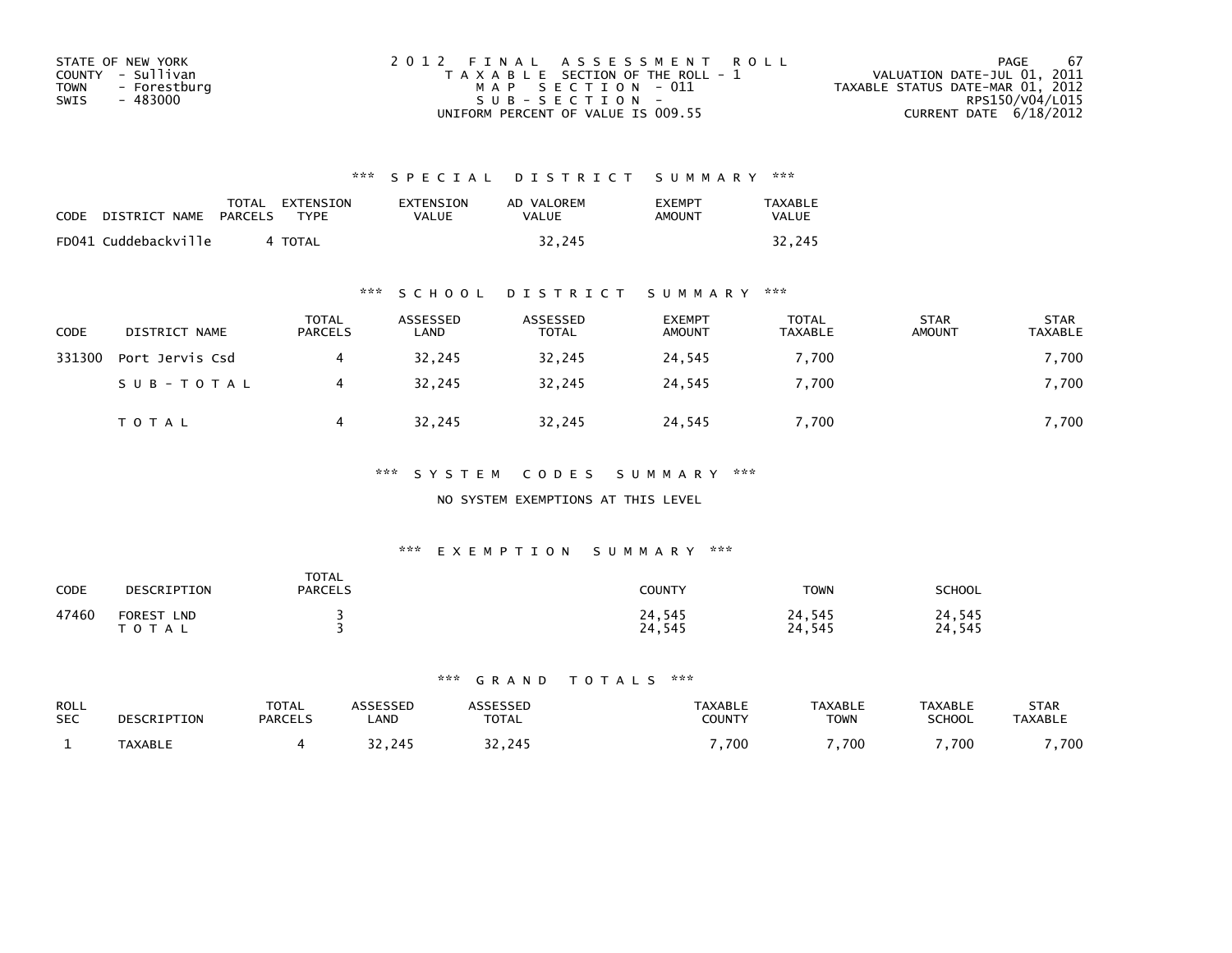| STATE OF NEW YORK<br>COUNTY - Sullivan<br><b>TOWN</b><br>- Forestburg<br>$-483000$<br><b>SWIS</b>            |                                                                                                                                                                          | TAX MAP NUMBER SEQUENCE   | 2012 FINAL ASSESSMENT ROLL<br>T A X A B L E SECTION OF THE ROLL - 1<br>UNIFORM PERCENT OF VALUE IS 009.55                                | TAXABLE STATUS DATE-MAR 01, 2012                | 68<br>PAGE<br>VALUATION DATE-JUL 01, 2011 |
|--------------------------------------------------------------------------------------------------------------|--------------------------------------------------------------------------------------------------------------------------------------------------------------------------|---------------------------|------------------------------------------------------------------------------------------------------------------------------------------|-------------------------------------------------|-------------------------------------------|
| TAX MAP PARCEL NUMBER<br>CURRENT OWNERS NAME<br><b>CURRENT OWNERS ADDRESS</b>                                | PROPERTY LOCATION & CLASS ASSESSMENT<br>SCHOOL DISTRICT<br>PARCEL SIZE/GRID COORD                                                                                        | LAND<br>TOTAL             | EXEMPTION CODE-----------------COUNTY--------TOWN------SCHOOL<br>TAX DESCRIPTION<br>SPECIAL DISTRICTS                                    | TAXABLE VALUE                                   | ACCOUNT NO.                               |
| $12. - 1 - 1.1$<br>Mongiello Anthony<br>139 Starlight Rd<br>Monticello, NY 12701                             | Plank Rd<br>322 Rural vac>10<br>484601<br>Monticello<br>ACRES 43.00<br>EAST-0380950 NRTH-0583970<br>DEED BOOK 3518<br>PG-519<br>FULL MARKET VALUE                        | 1,051<br>1,051<br>11,000  | COUNTY TAXABLE VALUE<br>TAXABLE VALUE<br><b>TOWN</b><br>SCHOOL TAXABLE VALUE<br>FD040 Forestburg fire dist<br>LDOO2 E b crawford mem lib | 1,051<br>1,051<br>1,051<br>1,051 TO<br>1,051 TO | 006060                                    |
| $12 - 1 - 1.2$<br>Fritze Kenneth J<br>Fritze Margaret C<br>1439 Plank Road - Sec B<br>Forestburgh, NY 12777  | Plank Rd<br>$314$ Rural vac< $10$<br>484601<br>Monticello<br>Vacant Lot<br>6.86<br>ACRES<br>EAST-0379279 NRTH-0583985<br>DEED BOOK 2253 PG-405<br>FULL MARKET VALUE      | 2,554<br>2,554<br>26,700  | COUNTY TAXABLE VALUE<br>TAXABLE VALUE<br><b>TOWN</b><br>SCHOOL TAXABLE VALUE<br>FD040 Forestburg fire dist<br>LD002 E b crawford mem lib | 2,554<br>2,554<br>2,554<br>2,554 TO<br>2,554 TO | 006100                                    |
| $12. - 1 - 1.3$<br>Fritze Kenneth J<br>Fritze Margaret C<br>1439 Plank Road -Sec B<br>Forestburgh, NY 12777  | Plank Rd<br>210 1 Family Res<br>Monticello 484601<br>Single Family Residence<br>ACRES<br>4.88<br>EAST-0378720 NRTH-0583870<br>DEED BOOK 2324 PG-275<br>FULL MARKET VALUE | 2,396<br>9,621<br>100,700 | COUNTY TAXABLE VALUE<br><b>TOWN</b><br>TAXABLE VALUE<br>SCHOOL TAXABLE VALUE<br>FD040 Forestburg fire dist<br>LD002 E b crawford mem lib | 9,621<br>9,621<br>9,621<br>9,621 TO<br>9,621 TO | 007240                                    |
| $12 - 1 - 1.5$<br>Fritze Kenneth J<br>Fritze Margaret C<br>1439 Plank Road - Sec B<br>Forestburgh, NY 12777  | Plank Rd<br>314 Rural vac<10<br>484601<br>Monticello<br>Vacant Lot<br>ACRES 1.69<br>EAST-0379495 NRTH-0584458<br>DEED BOOK 2263 PG-539<br>FULL MARKET VALUE              | 826<br>826<br>8,600       | COUNTY TAXABLE VALUE<br><b>TOWN</b><br>TAXABLE VALUE<br>SCHOOL TAXABLE VALUE<br>FD040 Forestburg fire dist<br>LD002 E b crawford mem lib | 826<br>826<br>826<br>826 TO<br>826 то           |                                           |
| $12. - 1 - 1.6$<br>Fritze Kenneth J<br>Fritze Margaret C<br>1439 Plank Road - Sec B<br>Forestburgh, NY 12777 | Plank Rd<br>314 Rural vac<10<br>Monticello<br>484601<br>Vacant Lot<br>6.90<br>ACRES<br>EAST-0378423 NRTH-0584428<br>DEED BOOK 2263<br>PG-539<br>FULL MARKET VALUE        | 3,374<br>3,374<br>35,300  | COUNTY TAXABLE VALUE<br>TAXABLE VALUE<br><b>TOWN</b><br>SCHOOL TAXABLE VALUE<br>FD040 Forestburg fire dist<br>LD002 E b crawford mem lib | 3.374<br>3,374<br>3,374<br>3,374 TO<br>3.374 TO |                                           |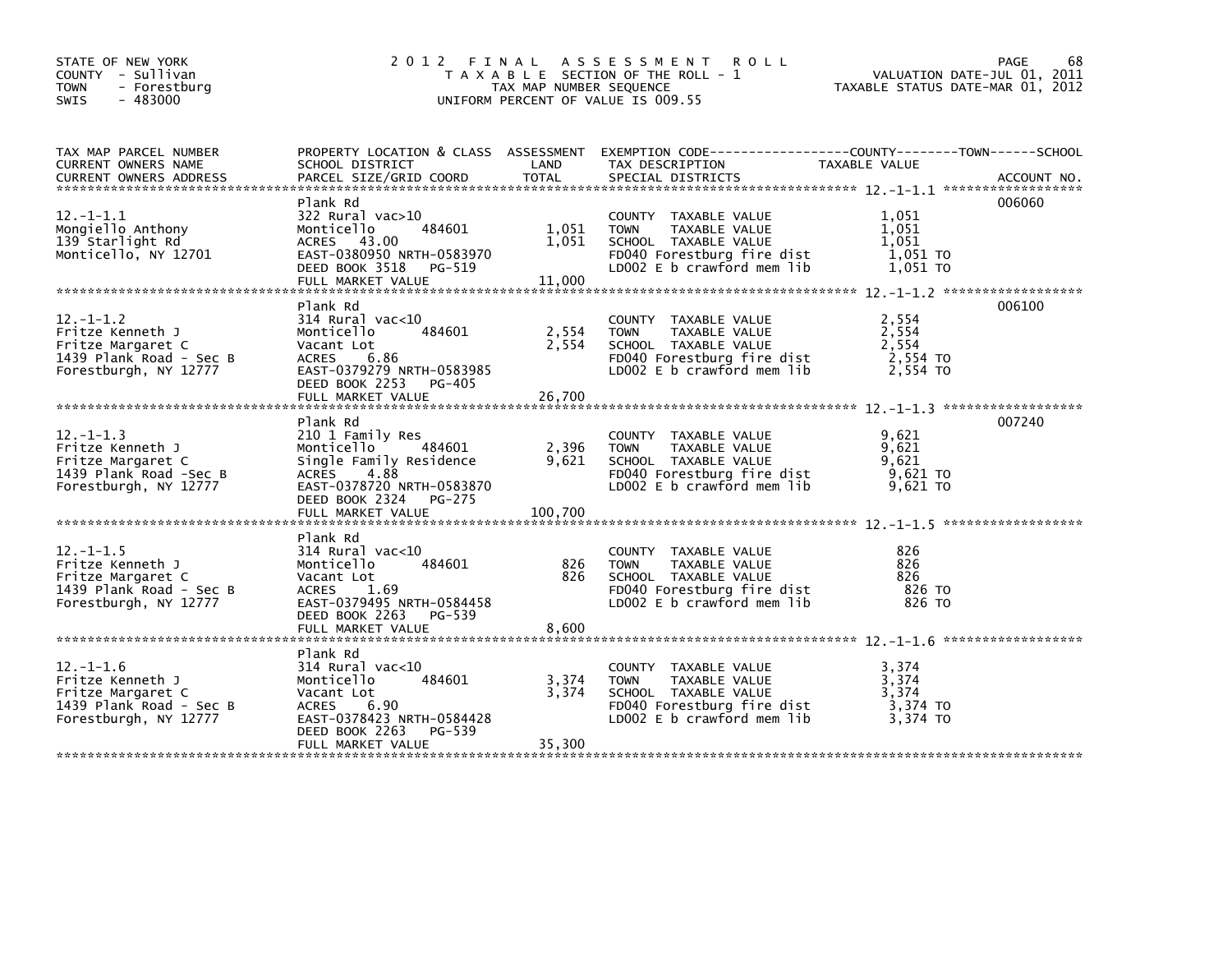| STATE OF NEW YORK<br>COUNTY - Sullivan<br><b>TOWN</b><br>- Forestburg<br>$-483000$<br><b>SWIS</b>            |                                                                                                                                                                                      | TAX MAP NUMBER SEQUENCE    | 2012 FINAL ASSESSMENT<br><b>ROLL</b><br>T A X A B L E SECTION OF THE ROLL - 1<br>UNIFORM PERCENT OF VALUE IS 009.55                                         | TAXABLE STATUS DATE-MAR 01, 2012                                     | 69<br>PAGE<br>VALUATION DATE-JUL 01, 2011 |
|--------------------------------------------------------------------------------------------------------------|--------------------------------------------------------------------------------------------------------------------------------------------------------------------------------------|----------------------------|-------------------------------------------------------------------------------------------------------------------------------------------------------------|----------------------------------------------------------------------|-------------------------------------------|
| TAX MAP PARCEL NUMBER<br>CURRENT OWNERS NAME                                                                 | SCHOOL DISTRICT                                                                                                                                                                      | LAND                       | PROPERTY_LOCATION & CLASS ASSESSMENT EXEMPTION_CODE----------------COUNTY--------TOWN------SCHOOL<br>TAX DESCRIPTION                                        | TAXABLE VALUE                                                        |                                           |
| $12. - 1 - 1.7$<br>Fritze Kenneth J<br>Fritze Margaret C<br>1439 Plank Road - Sec B<br>Forestburgh, NY 12777 | Plank Rd<br>314 Rural vac<10<br>Monticello<br>484601<br>ACRES<br>5.08<br>EAST-0377982 NRTH-0584495<br>DEED BOOK 2263<br>PG-40<br>FULL MARKET VALUE                                   | 2,484<br>2,484<br>26,000   | COUNTY TAXABLE VALUE<br>TAXABLE VALUE<br><b>TOWN</b><br>SCHOOL TAXABLE VALUE<br>FD040 Forestburg fire dist<br>LD002 E b crawford mem lib                    | 2,484<br>2,484<br>2,484<br>2,484 TO<br>2,484 TO                      |                                           |
| $12. - 1 - 1.8$<br>Sywalski Robert J<br>Sywalski Brenda B<br>1378 Plank Rd<br>Forestburgh, NY 12777          | 1378 Plank Rd<br>210 1 Family Res<br>Monticello<br>484601<br>Log Cabin<br>4.56 BANKC020133<br>ACRES<br>EAST-0379039 NRTH-0584177<br>DEED BOOK 1852 PG-443<br>FULL MARKET VALUE       | 1,605<br>15,120<br>158,300 | 41854<br>STAR B<br>COUNTY TAXABLE VALUE<br><b>TOWN</b><br>TAXABLE VALUE<br>SCHOOL TAXABLE VALUE<br>FD040 Forestburg fire dist<br>LD002 E b crawford mem lib | $\mathbf{0}$<br>15,120<br>15,120<br>12,390<br>15,120 TO<br>15.120 TO | 2,730<br>0                                |
| $12. - 1 - 1.9$<br>Fritze Kenneth<br>Fritze Margaret<br>1439 Plank Road - Sec B<br>Forestburgh, NY 12777     | Plank Rd<br>312 Vac w/imprv<br>Monticello<br>484601<br>garage<br>2.42<br>ACRES<br>EAST-0378730 NRTH-0584299<br>DEED BOOK 2683 PG-431<br>FULL MARKET VALUE                            | 1,200<br>14,800<br>155,000 | COUNTY TAXABLE VALUE<br><b>TOWN</b><br>TAXABLE VALUE<br>SCHOOL TAXABLE VALUE<br>FD040 Forestburg fire dist<br>LD002 E b crawford mem lib                    | 14,800<br>14,800<br>14,800<br>14,800 TO<br>14,800 TO                 |                                           |
| $12 - 1 - 2.1$<br>Fritze Kenneth<br>Fritze Margaret<br>1439 Plank Road - Sec B<br>Forestburgh, NY 12777      | Plank Rd<br>322 Rural vac>10<br>Monticello<br>484601<br>G $\overline{0}$ 6 Div 1<br>ACRES 75.50<br>EAST-0380475 NRTH-0583193<br>DEED BOOK 2411<br>PG-173                             | 4,900<br>4,900             | COUNTY TAXABLE VALUE<br>TAXABLE VALUE<br><b>TOWN</b><br>SCHOOL TAXABLE VALUE<br>FD040 Forestburg fire dist<br>LD002 E b crawford mem lib                    | 4,900<br>4,900<br>4,900<br>4,900 TO<br>4,900 TO                      | 037900                                    |
| $12 - 1 - 2.2$<br>Fritze Kenneth<br>Fritze Margaret E<br>1439 Plank Road - Sec B<br>Forestburgh, NY 12777    | S.side Plank Rd<br>$314$ Rural vac< $10$<br>484601<br>Monticello<br>Vacant Lot<br>1.34<br>ACRES<br>EAST-0379148 NRTH-0583409<br>DEED BOOK 1812<br><b>PG-207</b><br>FULL MARKET VALUE | 655<br>655<br>6,900        | COUNTY TAXABLE VALUE<br>TAXABLE VALUE<br><b>TOWN</b><br>SCHOOL TAXABLE VALUE<br>FD040 Forestburg fire dist<br>LD002 E b crawford mem lib                    | 655<br>655<br>655<br>655 TO<br>655 TO                                |                                           |
|                                                                                                              |                                                                                                                                                                                      |                            |                                                                                                                                                             |                                                                      |                                           |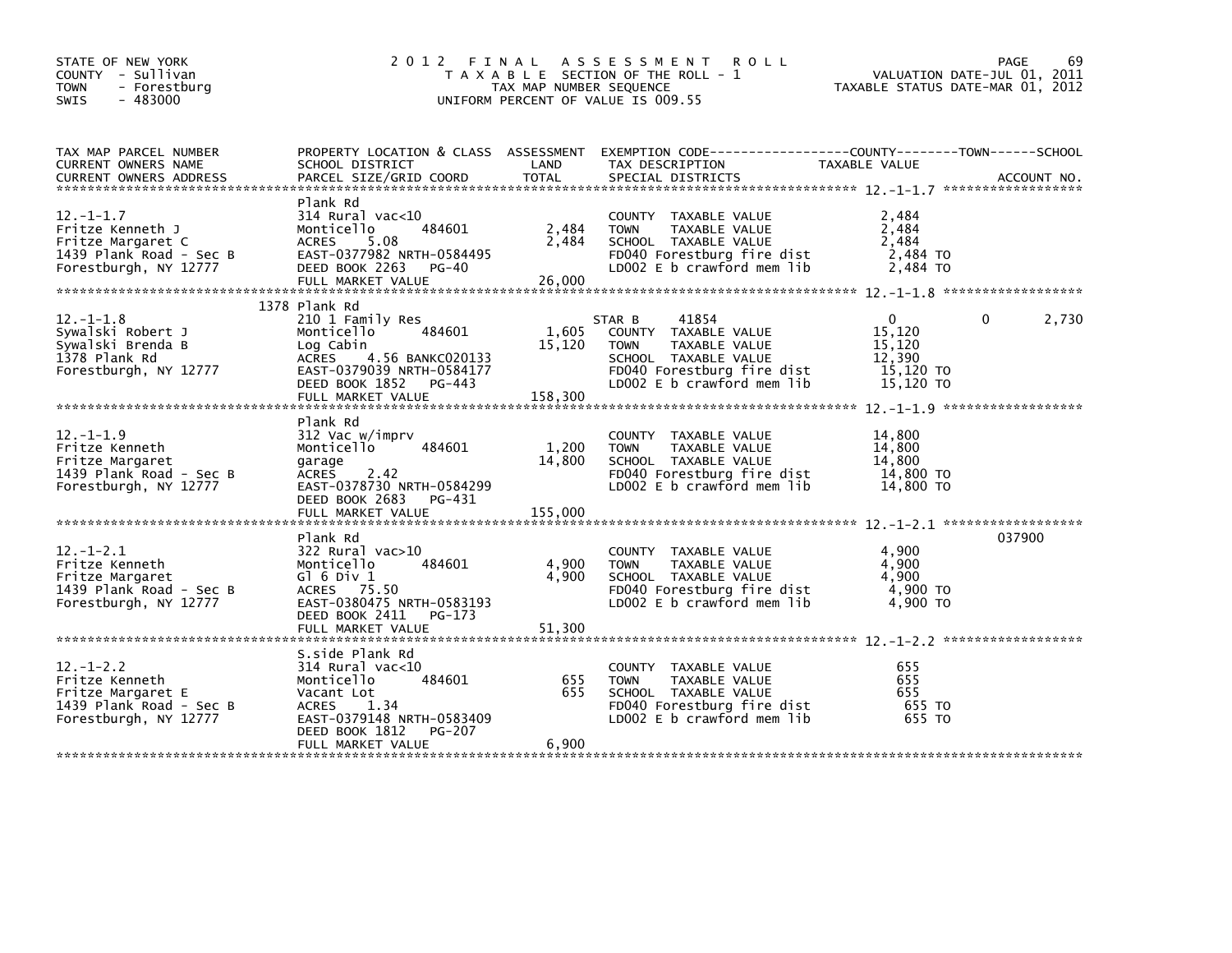| STATE OF NEW YORK<br>COUNTY - Sullivan<br><b>TOWN</b><br>- Forestburg<br>$-483000$<br><b>SWIS</b>                                 | 2012 FINAL                                                                                                                                                                               | TAX MAP NUMBER SEQUENCE     | A S S E S S M E N T R O L L<br>T A X A B L E SECTION OF THE ROLL - 1<br>UNIFORM PERCENT OF VALUE IS 009.55                                                  | VALUATION DATE-JUL 01, 2011<br>TAXABLE STATUS DATE-MAR 01, 2012        | PAGE   | 70    |
|-----------------------------------------------------------------------------------------------------------------------------------|------------------------------------------------------------------------------------------------------------------------------------------------------------------------------------------|-----------------------------|-------------------------------------------------------------------------------------------------------------------------------------------------------------|------------------------------------------------------------------------|--------|-------|
| TAX MAP PARCEL NUMBER<br>CURRENT OWNERS NAME                                                                                      | PROPERTY LOCATION & CLASS ASSESSMENT<br>SCHOOL DISTRICT                                                                                                                                  | LAND                        | EXEMPTION        CODE------------------COUNTY-------TOWN------SCHOOL<br>TAX DESCRIPTION                                                                     | TAXABLE VALUE                                                          |        |       |
| $12. - 1 - 3.1$<br>Birchwood Estates LLC<br>Melvin Ness/Stuart Lippman<br>43 W 23rd St F1 7<br>New York, NY 10010                 | Rod & Gun Club Rd<br>322 Rural vac>10 - WTRFNT<br>Monticello<br>484601<br>Vacant Land<br>ACRES 245.48<br>EAST-0383131 NRTH-0582486<br>DEED BOOK 2011 PG-2237<br>FULL MARKET VALUE        | 44,100<br>44,100<br>461,800 | COUNTY TAXABLE VALUE<br><b>TOWN</b><br>TAXABLE VALUE<br>SCHOOL TAXABLE VALUE<br>FD040 Forestburg fire dist<br>LD002 E b crawford mem lib                    | 44,100<br>44,100<br>44,100<br>44,100 TO<br>44,100 TO                   | 004580 |       |
| $12. - 1 - 3.2$<br>Vaysman Raisa<br>57 Rod & Gun Club Rd<br>PO Box 811<br>Monticello, NY 12701-0811                               | 57 Rod & Gun Club Rd<br>210 1 Family Res<br>484601<br>Monticello<br>house<br><b>ACRES</b><br>3.15<br>EAST-0385076 NRTH-0583125                                                           | 1,423<br>17,200             | 41854<br>STAR B<br>COUNTY TAXABLE VALUE<br>TAXABLE VALUE<br><b>TOWN</b><br>SCHOOL TAXABLE VALUE<br>FD040 Forestburg fire dist                               | $\overline{0}$<br>17,200<br>17,200<br>14.470<br>17,200 TO              | 0      | 2,730 |
| $12. - 1 - 3.3$<br>Leaney-Levenson Arthur R.<br>Leaney-Levenson Shannon K<br>47 Rod And Gun Club Rd<br>Forestburgh, NY 12777-6016 | 47 Rod & Gun Club Rd<br>210 1 Family Res<br>484601<br>Monticello<br>House<br>3.18<br><b>ACRES</b><br>EAST-0385211 NRTH-0583277<br>DEED BOOK 1969<br>PG-225<br>FULL MARKET VALUE          | 1,317<br>17,792<br>186,300  | 41854<br>STAR B<br>COUNTY TAXABLE VALUE<br>TAXABLE VALUE<br><b>TOWN</b><br>SCHOOL TAXABLE VALUE<br>FD040 Forestburg fire dist<br>LD002 E b crawford mem lib | $\overline{0}$<br>17,792<br>17,792<br>15.062<br>17,792 TO<br>17,792 TO | 0      | 2,730 |
| $12. - 1 - 3.4$<br>Dwosh Lena Revocable Trust<br>3534 W Route 52<br>PO Box 183<br>White Sulphur SpringsNY 12787                   | E Rod &Gun Club Road<br>$314$ Rural vac< $10$<br>Monticello<br>484601<br>vacant lot<br>adjoins town of Thompson<br>ACRES 7.19<br>DEED BOOK 3536<br>PG-617<br>FULL MARKET VALUE           | 2,800<br>2,800<br>29,300    | COUNTY TAXABLE VALUE<br><b>TOWN</b><br>TAXABLE VALUE<br>SCHOOL TAXABLE VALUE<br>FD040 Forestburg fire dist<br>LD002 E b crawford mem lib                    | 2,800<br>2,800<br>2,800<br>2,800 TO<br>2,800 TO                        |        |       |
| $12. - 1 - 4$<br>Tow Serena<br>PO Box 555<br>Ferndale, NY 12734                                                                   | Sackett Lk Rd<br>$314$ Rural vac< $10$<br>484601<br>Monticello<br>vacant lot<br><b>ACRES</b><br>1.00<br>EAST-0386070 NRTH-0583534<br>DEED BOOK 3373<br><b>PG-92</b><br>FULL MARKET VALUE | 1,500<br>1,500<br>15,700    | COUNTY TAXABLE VALUE<br><b>TOWN</b><br>TAXABLE VALUE<br>SCHOOL TAXABLE VALUE<br>FD040 Forestburg fire dist<br>LD002 E b crawford mem lib                    | 1,500<br>1.500<br>1.500<br>1,500 TO<br>1.500 TO                        | 32200  |       |
|                                                                                                                                   |                                                                                                                                                                                          |                             |                                                                                                                                                             |                                                                        |        |       |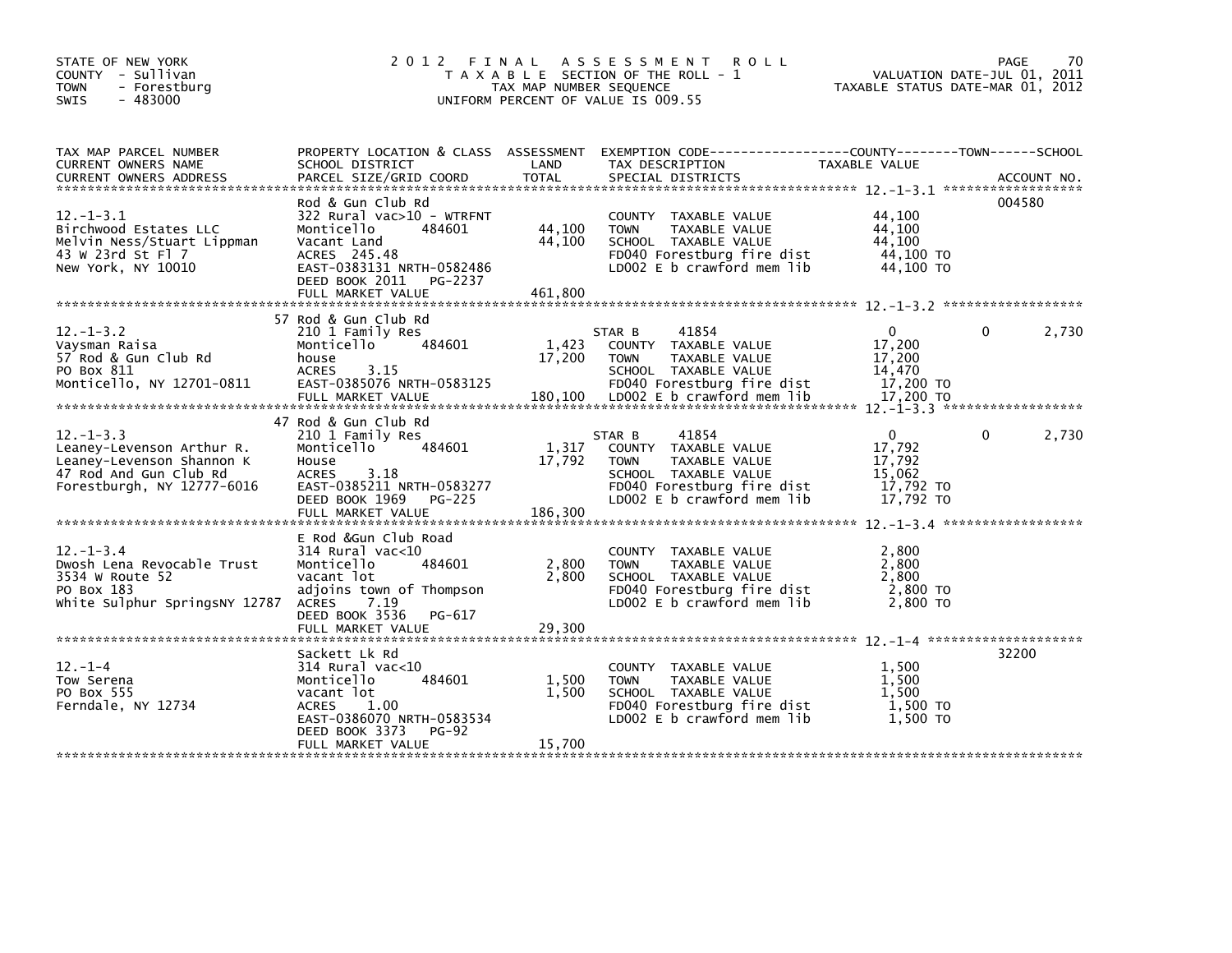| STATE OF NEW YORK<br>COUNTY - Sullivan<br><b>TOWN</b><br>- Forestburg<br>$-483000$<br><b>SWIS</b>      | 2 0 1 2                                                                                                                                                                            | TAX MAP NUMBER SEQUENCE  | FINAL ASSESSMENT<br><b>ROLL</b><br>T A X A B L E SECTION OF THE ROLL - 1<br>UNIFORM PERCENT OF VALUE IS 009.55                                                                                                    | TAXABLE STATUS DATE-MAR 01, 2012                                                            | PAGE<br>71<br>VALUATION DATE-JUL 01, 2011    |
|--------------------------------------------------------------------------------------------------------|------------------------------------------------------------------------------------------------------------------------------------------------------------------------------------|--------------------------|-------------------------------------------------------------------------------------------------------------------------------------------------------------------------------------------------------------------|---------------------------------------------------------------------------------------------|----------------------------------------------|
| TAX MAP PARCEL NUMBER<br>CURRENT OWNERS NAME                                                           | PROPERTY LOCATION & CLASS ASSESSMENT EXEMPTION CODE---------------COUNTY-------TOWN------SCHOOL<br>SCHOOL DISTRICT                                                                 | LAND                     | TAX DESCRIPTION                                                                                                                                                                                                   | <b>TAXABLE VALUE</b>                                                                        |                                              |
| $12. - 1 - 5.1$<br>Teplitz Michael<br>1084 Sackett Lake Rd<br>Forestburgh, NY 12777                    | 1084 Sackett Lk Rd<br>241 Rural res&ag<br>484601<br>Monticello<br>barn<br>$G15$ Div $1$<br>ACRES 13.63<br>EAST-0385887 NRTH-0581140<br>DEED BOOK 3446 PG-582<br>FULL MARKET VALUE  | 292,100                  | 41122<br>WAR VET<br>41123<br>4,100 WAR VET<br>41834<br>27,900 STAR EN<br>COUNTY TAXABLE VALUE<br><b>TOWN</b><br>TAXABLE VALUE<br>SCHOOL TAXABLE VALUE<br>FD040 Forestburg fire dist<br>LD002 E b crawford mem lib | 2,457<br>2,457<br>0<br>$\mathbf{0}$<br>25.443<br>25,443<br>22.240<br>27,900 TO<br>27,900 TO | 007250<br>$\Omega$<br>$\Omega$<br>5,660<br>0 |
| $12. - 1 - 5.4$<br>Goldstein Jordan<br>Goldstein Benita<br>302 NE 7th Ave<br>Delray Beach, FL 33483    | Sackett Lake Rd<br>$314$ Rural vac<10<br>484601<br>Monticello<br><b>ACRES</b><br>6.36<br>EAST-0385709 NRTH-0581661<br>DEED BOOK 3229<br>PG-135<br>FULL MARKET VALUE                | 1,174<br>1,174<br>12,300 | COUNTY TAXABLE VALUE<br><b>TOWN</b><br>TAXABLE VALUE<br>SCHOOL TAXABLE VALUE<br>FD040 Forestburg fire dist<br>LD002 E b crawford mem lib                                                                          | 1.174<br>1.174<br>1.174<br>1,174 TO<br>1.174 TO                                             | 012050                                       |
| $12. -1 - 5.5$<br>Wlodzimierz Fidali<br>Mozdzen Wanda<br>1095 Sackett Lake Rd<br>Forestburgh, NY 12777 | Sackett Lk Rd<br>210 1 Family Res<br>484601<br>Monticello<br>House,gar<br>$G1$ 5 Div 1<br>ACRES 2.03<br>EAST-0385920 NRTH-0581710<br>DEED BOOK 3571<br>PG-201<br>FULL MARKET VALUE | 978<br>14,700<br>153,900 | COUNTY TAXABLE VALUE<br><b>TOWN</b><br>TAXABLE VALUE<br>SCHOOL TAXABLE VALUE<br>FD040 Forestburg fire dist<br>LD002 E b crawford mem lib                                                                          | 14,700<br>14,700<br>14.700<br>14,700 TO<br>14,700 TO                                        | 014630                                       |
|                                                                                                        |                                                                                                                                                                                    |                          |                                                                                                                                                                                                                   |                                                                                             | 018642                                       |
| $12. - 1 - 5.6$<br>Rossabi Victor<br>Rossabi Michele<br>191 Behent Ct<br>Staten Island, NY 10310       | Sackett Lake Rd<br>240 Rural res<br>Monticello<br>484601<br>ACRES 18.38 BANKC030385<br>EAST-0385830 NRTH-0581330<br>DEED BOOK 2720<br>PG-360                                       | 2,900<br>22,200          | STAR B<br>41854<br>COUNTY TAXABLE VALUE<br>TAXABLE VALUE<br><b>TOWN</b><br>SCHOOL TAXABLE VALUE<br>FD040 Forestburg fire dist                                                                                     | $\mathbf 0$<br>22,200<br>22,200<br>19,470<br>22,200 TO                                      | 0<br>2,730                                   |
|                                                                                                        |                                                                                                                                                                                    |                          |                                                                                                                                                                                                                   |                                                                                             |                                              |
| $12. - 1 - 5.7$<br>Grippo Donald R<br>74 S Midland Ave<br>Nyack, NY 10960                              | Sackett Lk<br>$314$ Rural vac<10<br>484601<br>Monticello<br><b>ACRES</b><br>0.60<br>EAST-0384827 NRTH-0581052<br>DEED BOOK 1795<br>$PG-19$                                         | 367<br>367               | COUNTY TAXABLE VALUE<br>TAXABLE VALUE<br><b>TOWN</b><br>SCHOOL TAXABLE VALUE<br>FD040 Forestburg fire dist<br>LD002 E b crawford mem lib                                                                          | 367<br>367<br>367<br>367 TO<br>367 TO                                                       |                                              |
|                                                                                                        | FULL MARKET VALUE                                                                                                                                                                  | 3,800                    |                                                                                                                                                                                                                   |                                                                                             |                                              |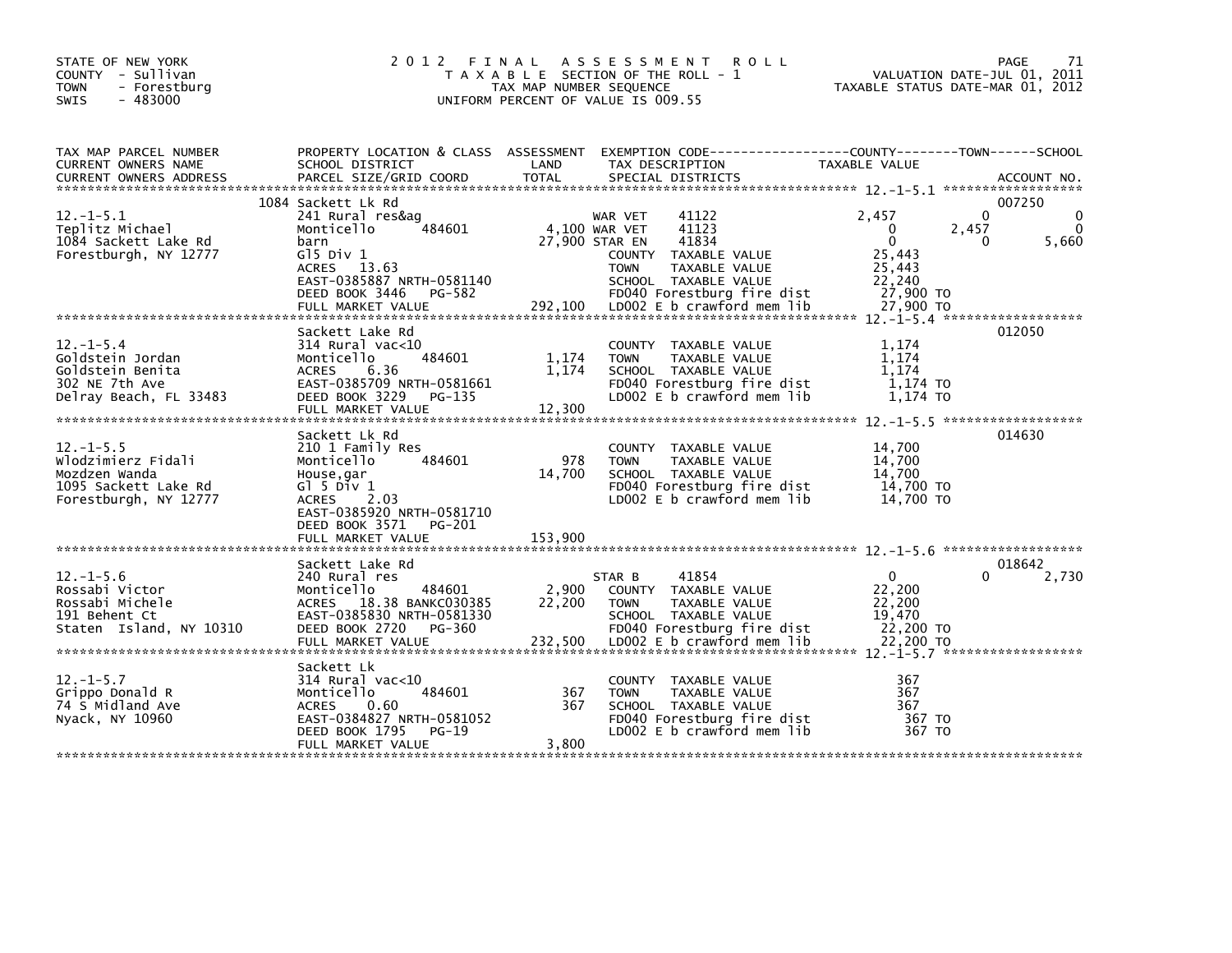| STATE OF NEW YORK<br>COUNTY - Sullivan<br><b>TOWN</b><br>- Forestburg<br>$-483000$<br>SWIS            |                                                                                                                                                                                       | TAX MAP NUMBER SEQUENCE    | 2012 FINAL ASSESSMENT ROLL<br>T A X A B L E SECTION OF THE ROLL - 1<br>UNIFORM PERCENT OF VALUE IS 009.55                                                   | TAXABLE STATUS DATE-MAR 01, 2012                                     | PAGE<br>-72<br>VALUATION DATE-JUL 01, 2011 |
|-------------------------------------------------------------------------------------------------------|---------------------------------------------------------------------------------------------------------------------------------------------------------------------------------------|----------------------------|-------------------------------------------------------------------------------------------------------------------------------------------------------------|----------------------------------------------------------------------|--------------------------------------------|
| TAX MAP PARCEL NUMBER<br>CURRENT OWNERS NAME<br><b>CURRENT OWNERS ADDRESS</b>                         | SCHOOL DISTRICT<br>PARCEL SIZE/GRID COORD                                                                                                                                             | LAND<br><b>TOTAL</b>       | PROPERTY LOCATION & CLASS ASSESSMENT EXEMPTION CODE---------------COUNTY-------TOWN-----SCHOOL<br>TAX DESCRIPTION<br>SPECIAL DISTRICTS                      | TAXABLE VALUE                                                        | ACCOUNT NO.                                |
| $12. -1 - 5.11$<br>Kelly Robert S<br>Kelly Jennifer S<br>13-60 Bell Blvd<br>Bayside, NY 11360         | Sackett Lake Road<br>210 1 Family Res<br>484601<br>Monticello<br>house<br><b>ACRES</b><br>2.31 BANKC080005<br>EAST-0385672 NRTH-0580817<br>DEED BOOK 2719 PG-499<br>FULL MARKET VALUE | 1,200<br>17,700<br>185,300 | COUNTY TAXABLE VALUE<br><b>TOWN</b><br>TAXABLE VALUE<br>SCHOOL TAXABLE VALUE<br>FD040 Forestburg fire dist<br>LD002 E b crawford mem lib                    | 17,700<br>17,700<br>17.700<br>17,700 TO<br>17.700 TO                 | 013555                                     |
|                                                                                                       | 1117 Sackett Lk Rd                                                                                                                                                                    |                            |                                                                                                                                                             |                                                                      |                                            |
| $12. -1 - 5.13$<br>Hoque Daniel Jr<br>Hoque Kim<br>1117 Sackett Lake Rd<br>Forestburgh, NY 12777-6003 | 210 1 Family Res<br>484601<br>Monticello<br>1st House<br>ACRES 2.54<br>EAST-0386687 NRTH-0580530<br>DEED BOOK 1674 PG-552<br>FULL MARKET VALUE                                        | 2,418<br>13,739<br>143,900 | STAR B<br>41854<br>COUNTY TAXABLE VALUE<br>TAXABLE VALUE<br><b>TOWN</b><br>SCHOOL TAXABLE VALUE<br>FD040 Forestburg fire dist<br>LD002 E b crawford mem lib | $\mathbf{0}$<br>13,739<br>13,739<br>11,009<br>13,739 TO<br>13,739 TO | $\Omega$<br>2,730                          |
|                                                                                                       | Sackett Lake Rd                                                                                                                                                                       |                            |                                                                                                                                                             |                                                                      |                                            |
| $12. - 1 - 5.14$<br>Goldstein Jordan<br>Goldstein Benita<br>302 NE 7th Ave<br>Delray Beach, FL 33483  | 314 Rural vac<10<br>484601<br>Monticello<br>Vacant Land<br>ACRES<br>6.43<br>EAST-0385555 NRTH-0581240<br>DEED BOOK 3229 PG-135                                                        | 1,174<br>1,174             | COUNTY TAXABLE VALUE<br>TAXABLE VALUE<br><b>TOWN</b><br>SCHOOL TAXABLE VALUE<br>FD040 Forestburg fire dist<br>LD002 E b crawford mem lib                    | 1.174<br>1.174<br>1.174<br>1,174 TO<br>1,174 TO                      |                                            |
|                                                                                                       |                                                                                                                                                                                       |                            |                                                                                                                                                             |                                                                      |                                            |
| $12. -1 - 5.15$<br>Goldstein Jordan<br>Goldstein Benita<br>302 NE 7th Ave<br>Delray Beach, FL 33483   | Sackett Lake Rd<br>314 Rural vac<10<br>484601<br>Monticello<br>Vacant Land<br>ACRES<br>5.53<br>EAST-0385364 NRTH-0580913<br>DEED BOOK 3229<br>PG-135                                  | 1,174<br>1,174             | COUNTY TAXABLE VALUE<br>TAXABLE VALUE<br><b>TOWN</b><br>SCHOOL TAXABLE VALUE<br>FD040 Forestburg fire dist<br>LD002 E b crawford mem lib                    | 1.174<br>1.174<br>1.174<br>1,174 TO<br>1.174 TO                      |                                            |
|                                                                                                       | FULL MARKET VALUE                                                                                                                                                                     | 12,300                     |                                                                                                                                                             |                                                                      |                                            |
| $12. - 1 - 5.16$<br>Goldstein Jordan<br>Goldstein Benita<br>302 NE 7th Ave<br>Delray Beach, FL 33483  | Sackett Lake Rd<br>$314$ Rural vac< $10$<br>484601<br>Monticello<br>Vacant Land<br>ACRES<br>6.56<br>EAST-0385178 NRTH-0580631<br>DEED BOOK 3229<br>PG-135                             | 1,174<br>1,174             | COUNTY TAXABLE VALUE<br><b>TOWN</b><br>TAXABLE VALUE<br>SCHOOL TAXABLE VALUE<br>FD040 Forestburg fire dist<br>LD002 E b crawford mem lib                    | 1.174<br>1,174<br>1.174<br>1,174 TO<br>1.174 TO                      |                                            |
|                                                                                                       | FULL MARKET VALUE                                                                                                                                                                     | 12,300                     |                                                                                                                                                             |                                                                      |                                            |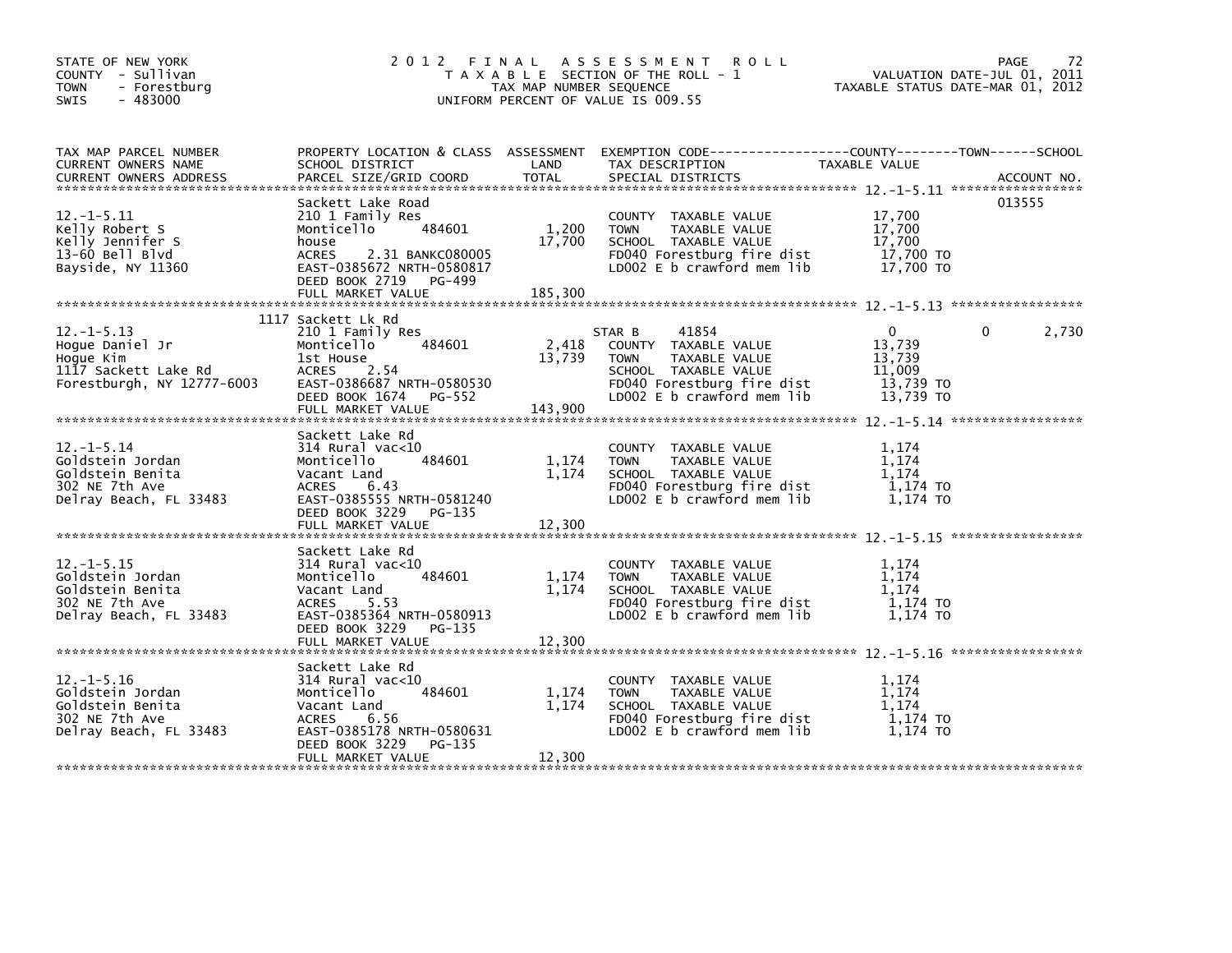| STATE OF NEW YORK<br>COUNTY - Sullivan<br><b>TOWN</b><br>- Forestburg<br>$-483000$<br><b>SWIS</b>             | 2 0 1 2                                                                                                                                                            | TAX MAP NUMBER SEQUENCE            | FINAL ASSESSMENT<br><b>ROLL</b><br>T A X A B L E SECTION OF THE ROLL - 1<br>UNIFORM PERCENT OF VALUE IS 009.55                                              | VALUATION DATE-JUL 01, 2011<br>TAXABLE STATUS DATE-MAR 01, 2012       | PAGE              | 73             |
|---------------------------------------------------------------------------------------------------------------|--------------------------------------------------------------------------------------------------------------------------------------------------------------------|------------------------------------|-------------------------------------------------------------------------------------------------------------------------------------------------------------|-----------------------------------------------------------------------|-------------------|----------------|
| TAX MAP PARCEL NUMBER<br>CURRENT OWNERS NAME<br><b>CURRENT OWNERS ADDRESS</b>                                 | SCHOOL DISTRICT<br>PARCEL SIZE/GRID COORD                                                                                                                          | LAND<br><b>TOTAL</b>               | PROPERTY LOCATION & CLASS ASSESSMENT EXEMPTION CODE----------------COUNTY-------TOWN------SCHOOL<br>TAX DESCRIPTION<br>SPECIAL DISTRICTS                    | TAXABLE VALUE                                                         |                   | ACCOUNT NO.    |
| $12. -1 - 5.17$<br>Hansen Gregory<br>Hansen Mary<br>81-35 247th St<br>Bellrose, NY 11426                      | Sackett Lake Rd<br>312 Vac w/imprv<br>484601<br>Monticello<br>building<br>ACRES 2.55<br>EAST-0384895 NRTH-0581411<br>DEED BOOK 2762<br>PG-344<br>FULL MARKET VALUE | 1,600<br>5,300<br>55,500           | COUNTY TAXABLE VALUE<br><b>TOWN</b><br>TAXABLE VALUE<br>SCHOOL TAXABLE VALUE<br>FD040 Forestburg fire dist<br>LD002 E b crawford mem lib                    | 5,300<br>5,300<br>5,300<br>5,300 TO<br>5.300 TO                       |                   |                |
| $12. - 1 - 5.18$<br>Thorpe William<br>Thorpe Naoma<br>1119 Sackett Lake Rd                                    | 1119 Sackett Lake Rd<br>270 Mfg housing<br>Monticello<br>484601<br>Mobile Home<br>ACRES 17.81                                                                      | 2,045<br>5,868                     | 41834<br>STAR EN<br>COUNTY TAXABLE VALUE<br><b>TOWN</b><br>TAXABLE VALUE<br>SCHOOL TAXABLE VALUE                                                            | $\Omega$<br>5.868<br>5,868<br>-208                                    | $\Omega$          | 5,660          |
| Forestburgh, NY 12777                                                                                         | EAST-0386777 NRTH-0580526<br>DEED BOOK 1794 PG-253<br>FULL MARKET VALUE                                                                                            | 61,400                             | FD040 Forestburg fire dist<br>LD002 E b crawford mem lib                                                                                                    | 5,868 TO<br>5,868 TO                                                  |                   |                |
| $12. -1 - 5.19$<br>Winston Leslie<br>PO Box 67<br>Mongaup Valley, NY 12762                                    | Sackett Lake Rd<br>210 1 Family Res<br>484601<br>Monticello<br>House<br>ACRES 2.61<br>EAST-0385935 NRTH-0581276<br>FULL MARKET VALUE                               | 1,300 STAR EN<br>12,200<br>127,700 | 41800<br>AGED-CTS<br>41834<br>COUNTY TAXABLE VALUE<br><b>TOWN</b><br>TAXABLE VALUE<br>SCHOOL TAXABLE VALUE<br>FD040 Forestburg fire dist                    | 3.660<br>$\overline{0}$<br>8,540<br>8,540<br>2,880<br>12,200 TO       | 3,660<br>$\Omega$ | 3,660<br>5,660 |
|                                                                                                               |                                                                                                                                                                    |                                    |                                                                                                                                                             |                                                                       |                   |                |
| $12. - 1 - 5.20$<br>Teplitz Michael<br>1084 Sackett Lk Rd<br>Forestburgh, NY 12777                            | Sackett Lake Rd<br>314 Rural vac<10<br>Monticello<br>484601<br>vacant lot<br>FRNT 567.30 DPTH<br>5.25<br>ACRES<br>PG-582<br>DEED BOOK 3446                         | 2,600<br>2,600                     | COUNTY TAXABLE VALUE<br><b>TOWN</b><br>TAXABLE VALUE<br>SCHOOL TAXABLE VALUE<br>FD040 Forestburg fire dist<br>LD002 E b crawford mem lib                    | 2,600<br>2,600<br>2,600<br>2,600 TO<br>2,600 TO                       |                   |                |
|                                                                                                               | FULL MARKET VALUE                                                                                                                                                  | 27,200                             |                                                                                                                                                             |                                                                       |                   |                |
| $12. - 1 - 5.21$<br>Galligan Vincent C 111<br>Russell Jeni M<br>1088 Sackett Lake Rd<br>Forestburgh, NY 12777 | 1088 Sackett Lake Rd<br>210 1 Family Res<br>484601<br>Monticello<br>2st house<br>FRNT 381.45 DPTH<br>ACRES 2.71 BANK0210090<br>DEED BOOK 3193<br>PG-451            | 1,300<br>12,500                    | 41854<br>STAR B<br>COUNTY TAXABLE VALUE<br><b>TOWN</b><br>TAXABLE VALUE<br>SCHOOL TAXABLE VALUE<br>FD040 Forestburg fire dist<br>LD002 E b crawford mem lib | $\overline{0}$<br>12,500<br>12.500<br>9,770<br>12,500 TO<br>12,500 TO | 0                 | 2,730          |
|                                                                                                               | FULL MARKET VALUE                                                                                                                                                  | 130,900                            |                                                                                                                                                             |                                                                       |                   |                |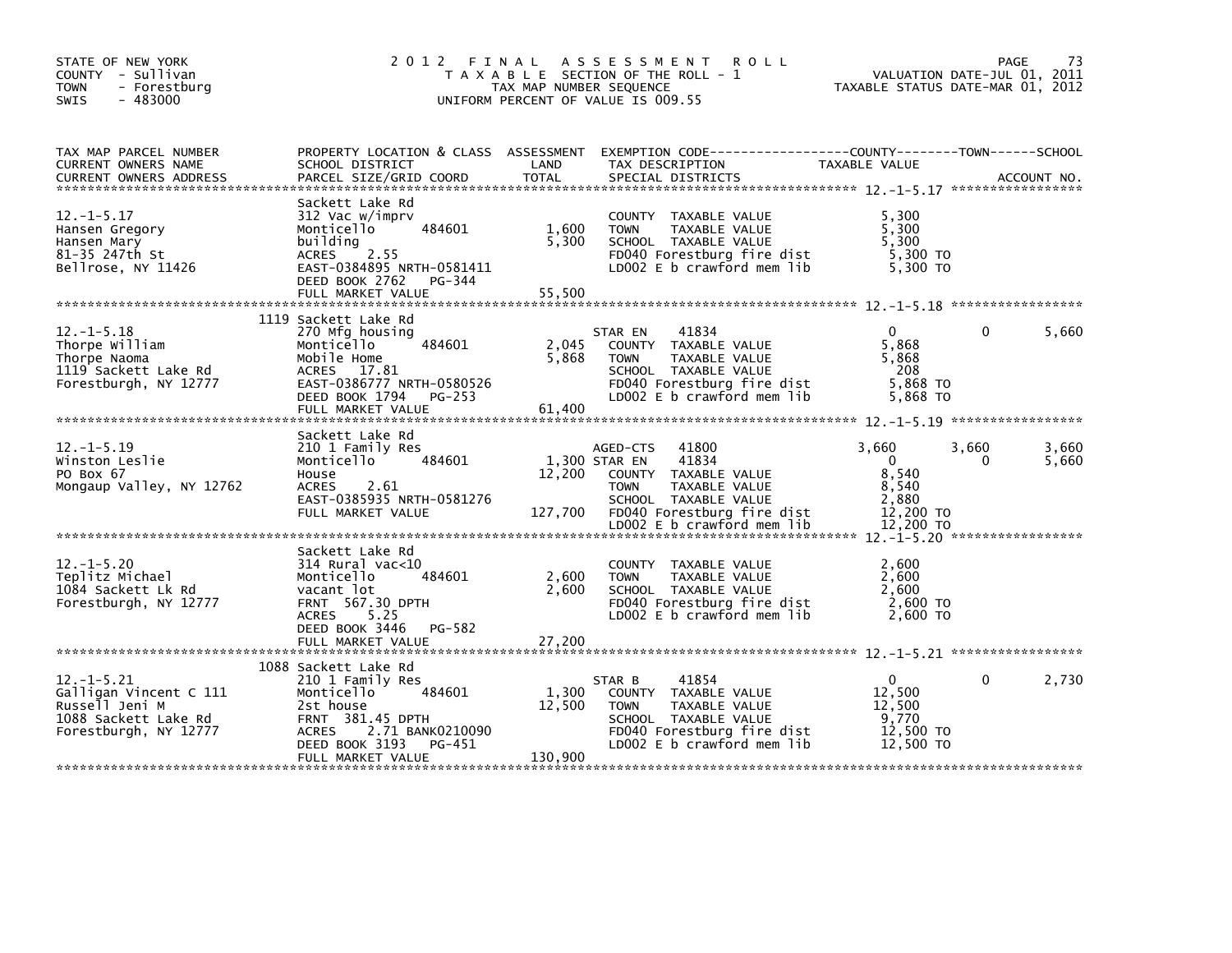| STATE OF NEW YORK<br>COUNTY - Sullivan<br><b>TOWN</b><br>- Forestburg<br>$-483000$<br><b>SWIS</b>             | 2012 FINAL                                                                                                                                                                                               | TAX MAP NUMBER SEQUENCE    | A S S E S S M E N T<br><b>ROLL</b><br>T A X A B L E SECTION OF THE ROLL - 1<br>UNIFORM PERCENT OF VALUE IS 009.55                                           | VALUATION DATE-JUL 01, 2011<br>TAXABLE STATUS DATE-MAR 01, 2012      | 74<br><b>PAGE</b> |
|---------------------------------------------------------------------------------------------------------------|----------------------------------------------------------------------------------------------------------------------------------------------------------------------------------------------------------|----------------------------|-------------------------------------------------------------------------------------------------------------------------------------------------------------|----------------------------------------------------------------------|-------------------|
| TAX MAP PARCEL NUMBER<br>CURRENT OWNERS NAME<br><b>CURRENT OWNERS ADDRESS</b>                                 | PROPERTY LOCATION & CLASS ASSESSMENT<br>SCHOOL DISTRICT<br>PARCEL SIZE/GRID COORD                                                                                                                        | LAND<br><b>TOTAL</b>       | EXEMPTION CODE-----------------COUNTY-------TOWN------SCHOOL<br>TAX DESCRIPTION<br>SPECIAL DISTRICTS                                                        | <b>TAXABLE VALUE</b>                                                 | ACCOUNT NO.       |
| $12. -1 - 5.31$<br>Brown Arieh<br>156 18th St<br>Brooklyn, NY 11215                                           | Sackett Lk<br>$314$ Rural vac<10<br>Monticello<br>484601<br>Trailer<br>2.00<br><b>ACRES</b><br>EAST-0384654 NRTH-0581190<br>DEED BOOK 1378<br>PG-248<br>FULL MARKET VALUE                                | 978<br>978<br>10,200       | COUNTY TAXABLE VALUE<br>TAXABLE VALUE<br><b>TOWN</b><br>SCHOOL TAXABLE VALUE<br>FD040 Forestburg fire dist<br>LD002 $E$ b crawford mem lib                  | 978<br>978<br>978<br>978 TO<br>978 TO                                | 030040            |
| $12. -1 - 5.82$<br>Howell Valerie T<br>1137 Sackett Lake Rd<br>Forestburgh, NY 12777                          | 1137 Sackett Lake Rd<br>210 1 Family Res<br>484601<br>Monticello<br>House<br>2.16 BANKC030217<br><b>ACRES</b><br>EAST-0385060 NRTH-0581599<br>DEED BOOK 2012<br>PG-2093<br>FULL MARKET VALUE             | 1,056<br>13,300<br>139,300 | COUNTY TAXABLE VALUE<br>TAXABLE VALUE<br><b>TOWN</b><br>SCHOOL TAXABLE VALUE<br>FD040 Forestburg fire dist<br>$LD002 E b$ crawford mem lib                  | 13,300<br>13,300<br>13,300<br>13.300 TO<br>13,300 TO                 | 036655            |
| $12. -1 - 5.83$<br>Howell Valerie T<br>1137 Sackett Lake Rd<br>Forestburgh, NY 12777                          | 1137 Sackett Lake Rd<br>$314$ Rural vac<10<br>Monticello<br>484601<br>$10t$ 50 x 460<br>50.00 DPTH 460.00<br><b>FRNT</b><br><b>BANKC030217</b><br>EAST-0385127 NRTH-0581710<br>DEED BOOK 2012<br>PG-2093 | 293<br>293                 | COUNTY TAXABLE VALUE<br>TAXABLE VALUE<br><b>TOWN</b><br>SCHOOL TAXABLE VALUE<br>FD040 Forestburg fire dist<br>LD002 E b crawford mem lib                    | 293<br>293<br>293<br>293 TO<br>293 TO                                | 036650            |
| $12 - 1 - 6.1$<br>Clark Iva<br>PO Box 286<br>Rock Hill, NY 12775                                              | Sackett Lk Rd<br>270 Mfg housing<br>Monticello<br>484601<br>7.60<br><b>ACRES</b><br>EAST-0385022 NRTH-0581248<br>DEED BOOK 2268<br>PG-475<br>FULL MARKET VALUE                                           | 2,300<br>8,700<br>91,100   | COUNTY TAXABLE VALUE<br>TAXABLE VALUE<br><b>TOWN</b><br>SCHOOL TAXABLE VALUE<br>FD040 Forestburg fire dist<br>LD002 E b crawford mem lib                    | 8.700<br>8,700<br>8,700<br>8,700 TO<br>8,700 TO                      | 031500            |
| $12. - 1 - 6.2$<br>Patterson David<br>Patterson Kimbley<br>1138 Sackett Lake Rd<br>Forestburgh, NY 12777-6000 | 1138 Sackett Lake Rd<br>210 1 Family Res<br>484601<br>Monticello<br>2st House<br>Garage<br>1.00<br><b>ACRES</b><br>EAST-0385275 NRTH-0580826<br>DEED BOOK 2011<br>PG-592<br>FULL MARKET VALUE            | 611<br>19,900<br>208,400   | 41854<br>STAR B<br>COUNTY TAXABLE VALUE<br>TAXABLE VALUE<br><b>TOWN</b><br>SCHOOL TAXABLE VALUE<br>FD040 Forestburg fire dist<br>LD002 E b crawford mem lib | $\mathbf{0}$<br>19,900<br>19,900<br>17,170<br>19,900 TO<br>19,900 TO | 0<br>2,730        |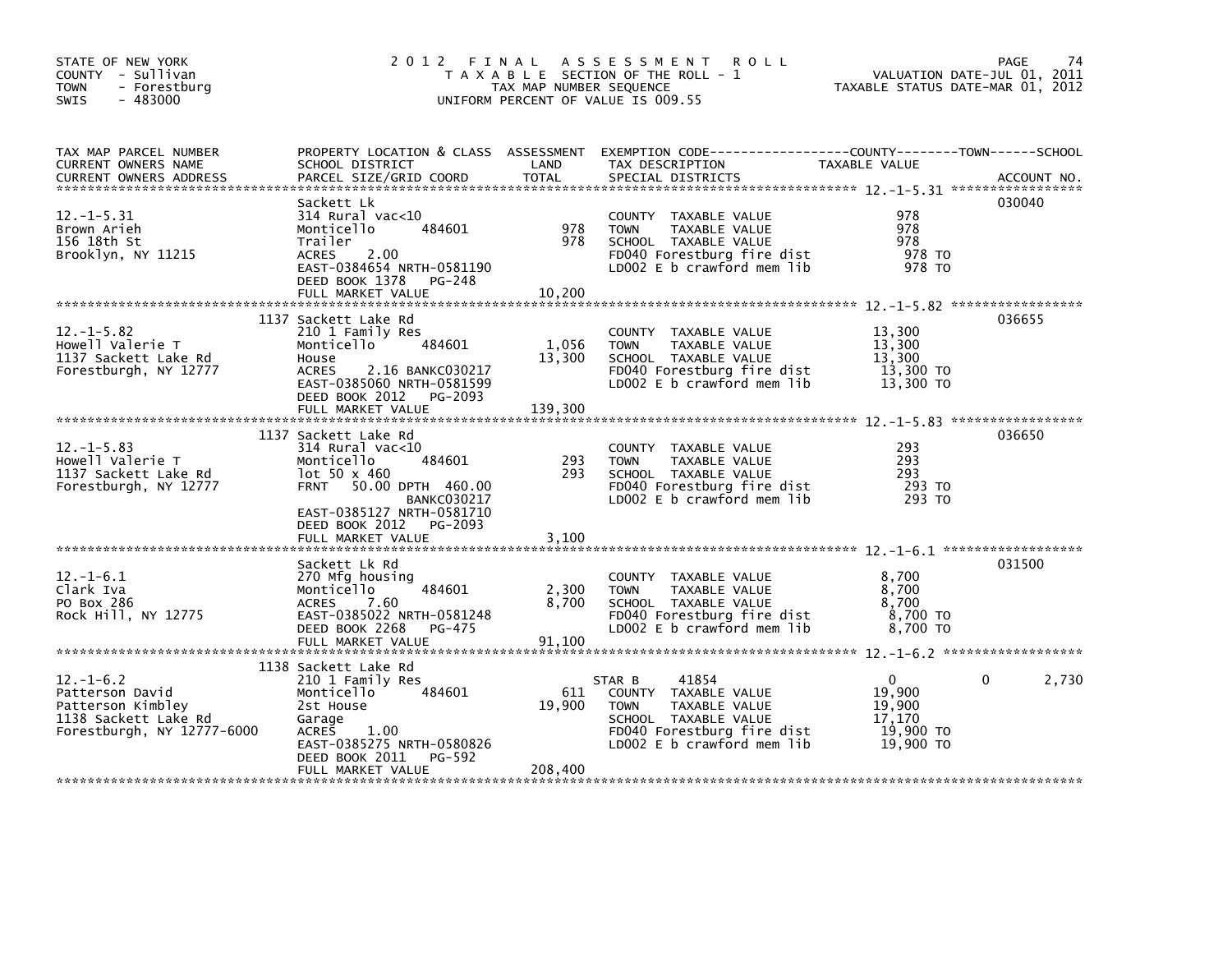| STATE OF NEW YORK<br>COUNTY - Sullivan<br><b>TOWN</b><br>- Forestburg<br>$-483000$<br><b>SWIS</b> | 2012 FINAL                                                                                                                                                                         | TAX MAP NUMBER SEQUENCE    | A S S E S S M E N T<br>R O L L<br>T A X A B L E SECTION OF THE ROLL - 1<br>UNIFORM PERCENT OF VALUE IS 009.55                            | PAGE<br>VALUATION DATE-JUL 01, 2011<br>TAXABLE STATUS DATE-MAR 01, 2012                                                        | 75 |
|---------------------------------------------------------------------------------------------------|------------------------------------------------------------------------------------------------------------------------------------------------------------------------------------|----------------------------|------------------------------------------------------------------------------------------------------------------------------------------|--------------------------------------------------------------------------------------------------------------------------------|----|
| TAX MAP PARCEL NUMBER<br>CURRENT OWNERS NAME<br><b>CURRENT OWNERS ADDRESS</b>                     | SCHOOL DISTRICT<br>PARCEL SIZE/GRID COORD                                                                                                                                          | LAND<br><b>TOTAL</b>       | TAX DESCRIPTION<br>SPECIAL DISTRICTS                                                                                                     | PROPERTY LOCATION & CLASS ASSESSMENT EXEMPTION CODE---------------COUNTY-------TOWN-----SCHOOL<br>TAXABLE VALUE<br>ACCOUNT NO. |    |
| $12. - 1 - 6.3$<br>Harding Richard A<br>PO Box 42<br>Forestburgh, NY 12777-0042                   | Sackett Lake Rd<br>281 Multiple res<br>484601<br>Monticello<br><b>ACRES</b><br>1.06<br>EAST-0385386 NRTH-0581048<br>DEED BOOK 1307<br>PG-275<br>FULL MARKET VALUE                  | 519<br>8,300<br>86,900     | COUNTY TAXABLE VALUE<br><b>TOWN</b><br>TAXABLE VALUE<br>SCHOOL TAXABLE VALUE<br>FD040 Forestburg fire dist<br>LD002 E b crawford mem lib | 8,300<br>8,300<br>8,300<br>8,300 TO<br>8,300 TO                                                                                |    |
| $12. - 1 - 6.4$<br>Clark Iva<br>PO Box 286<br>Rock Hill, NY 12775                                 | Sackett Lake Rd<br>270 Mfg housing<br>Monticello<br>484601<br>Mfg housing<br><b>ACRES</b><br>2.55<br>EAST-0385335 NRTH-0581416<br>DEED BOOK 2488<br>PG-100<br>FULL MARKET VALUE    | 1,850<br>10,500<br>109,900 | COUNTY TAXABLE VALUE<br><b>TOWN</b><br>TAXABLE VALUE<br>SCHOOL TAXABLE VALUE<br>FD040 Forestburg fire dist<br>LD002 E b crawford mem lib | 10,500<br>10,500<br>10.500<br>10,500 TO<br>10,500 TO                                                                           |    |
| $12.-1-6.5$<br>Pitula Jahn<br>Pitula Tiffany<br>One Morris Dr<br>Mountaindale, NY 12763           | 1148 Sackett Lake Rd<br>270 Mfg housing<br>Monticello<br>484601<br>manufactured housing<br>ACRES 16.87<br>DEED BOOK 2761<br>PG-594<br>FULL MARKET VALUE                            | 4,900<br>13,700<br>143,500 | COUNTY TAXABLE VALUE<br>TAXABLE VALUE<br><b>TOWN</b><br>SCHOOL TAXABLE VALUE<br>FD040 Forestburg fire dist<br>LD002 E b crawford mem lib | 13,700<br>13,700<br>13,700<br>13,700 TO<br>13,700 TO                                                                           |    |
| $12. - 1 - 6.7$<br>Pitula Gregg<br>One W Morris Dr<br>Mountaindale, NY 12763                      | W Sackett Lake Rd<br>322 Rural vac>10<br>484601<br>Monticello<br>ACRES 12.55<br>DEED BOOK 2809<br>PG-430<br>FULL MARKET VALUE                                                      | 4,400<br>4,400<br>46,100   | COUNTY TAXABLE VALUE<br><b>TOWN</b><br>TAXABLE VALUE<br>SCHOOL TAXABLE VALUE<br>FD040 Forestburg fire dist<br>LD002 E b crawford mem lib | 4,400<br>4,400<br>4,400<br>4,400 TO<br>4.400 TO                                                                                |    |
| $12. - 1 - 6.8$<br>Pitula Gregg<br>1 Morris Dr<br>Mountaindale, NY 12763                          | Sackett Lake Rd<br>$314$ Rural vac< $10$<br>484601<br>Monticello<br>vacant lot<br><b>FRNT 264.46 DPTH</b><br><b>ACRES</b><br>2.78<br>DEED BOOK 3028<br>$PG-1$<br>FULL MARKET VALUE | 1,700<br>1,700<br>17,800   | COUNTY TAXABLE VALUE<br><b>TOWN</b><br>TAXABLE VALUE<br>SCHOOL TAXABLE VALUE<br>FD040 Forestburg fire dist<br>LD002 E b crawford mem lib | 1,700<br>1,700<br>1.700<br>1,700 TO<br>1,700 TO                                                                                |    |
|                                                                                                   |                                                                                                                                                                                    |                            |                                                                                                                                          |                                                                                                                                |    |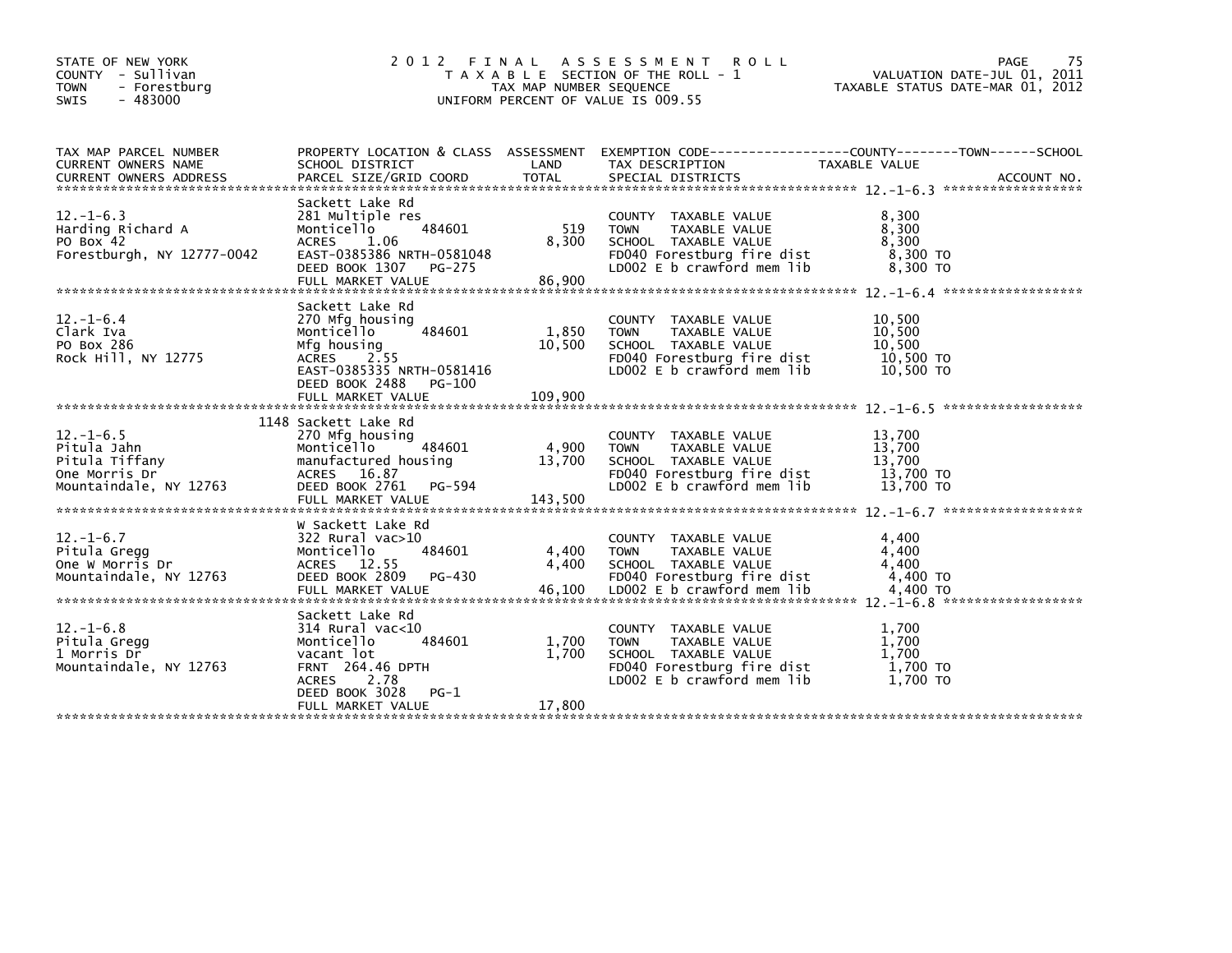| STATE OF NEW YORK<br>COUNTY - Sullivan<br><b>TOWN</b><br>- Forestburg<br>$-483000$<br><b>SWIS</b>      |                                                                                                                                                                                                       | TAX MAP NUMBER SEQUENCE    | 2012 FINAL ASSESSMENT<br><b>ROLL</b><br>T A X A B L E SECTION OF THE ROLL - 1<br>UNIFORM PERCENT OF VALUE IS 009.55                                         | TAXABLE STATUS DATE-MAR 01, 2012                                | <b>PAGE</b><br>76<br>VALUATION DATE-JUL 01, 2011 |
|--------------------------------------------------------------------------------------------------------|-------------------------------------------------------------------------------------------------------------------------------------------------------------------------------------------------------|----------------------------|-------------------------------------------------------------------------------------------------------------------------------------------------------------|-----------------------------------------------------------------|--------------------------------------------------|
| TAX MAP PARCEL NUMBER<br>CURRENT OWNERS NAME<br><b>CURRENT OWNERS ADDRESS</b>                          | SCHOOL DISTRICT<br>PARCEL SIZE/GRID COORD                                                                                                                                                             | LAND<br><b>TOTAL</b>       | PROPERTY LOCATION & CLASS ASSESSMENT EXEMPTION CODE----------------COUNTY-------TOWN-----SCHOOL<br>TAX DESCRIPTION<br>SPECIAL DISTRICTS                     | TAXABLE VALUE                                                   | ACCOUNT NO.                                      |
| $12.-1-6.9$<br>Pitula Gregg<br>1 Morris Dr<br>Mountaindale, NY 12763                                   | Sackett Lake Rd<br>$314$ Rural vac< $10$<br>484601<br>Monticello<br>vacant lot<br><b>FRNT 200.00 DPTH</b><br>2.42<br><b>ACRES</b><br>DEED BOOK 3028 PG-6<br>FULL MARKET VALUE                         | 1,500<br>1,500<br>15,700   | COUNTY TAXABLE VALUE<br><b>TOWN</b><br>TAXABLE VALUE<br>SCHOOL TAXABLE VALUE<br>FD040 Forestburg fire dist<br>LD002 E b crawford mem lib                    | 1,500<br>1.500<br>1,500<br>1,500 TO<br>1,500 TO                 |                                                  |
| $12. - 1 - 7.1$<br>Dibble Brian K<br>1192 Sackett Lake Rd<br>Forestburgh, NY 12777                     | 1192 Sackett Lake Rd<br>270 Mfg housing<br>484601<br>Monticello<br>FRNT 100.00 DPTH 375.00<br>EAST-0384770 NRTH-0579610<br>DEED BOOK 3631 PG-22                                                       | 421<br>4,531               | COUNTY TAXABLE VALUE<br><b>TOWN</b><br>TAXABLE VALUE<br>SCHOOL TAXABLE VALUE<br>FD040 Forestburg fire dist<br>LD002 E b crawford mem lib                    | 4,531<br>4,531<br>4,531<br>4,531 TO<br>4,531 TO                 | 033670                                           |
| $12. - 1 - 7.2$<br>Lorino Richard<br>Lorino Erin<br>1198 Sackett Lake Rd<br>Forestburgh, NY 12777-6000 | 1198 Sackett Lk Rd<br>270 Mfg housing<br>Monticello<br>484601<br>manuf housing<br>G1 14 Div 1<br><b>ACRES</b><br>2.70<br>EAST-0384600 NRTH-0579460<br>DEED BOOK 1144<br>PG-00050<br>FULL MARKET VALUE | 1,347<br>11,700<br>122,500 | STAR B<br>41854<br>COUNTY TAXABLE VALUE<br>TAXABLE VALUE<br><b>TOWN</b><br>SCHOOL TAXABLE VALUE<br>FD040 Forestburg fire dist<br>LD002 E b crawford mem lib | $\Omega$<br>11,700<br>11,700<br>8,970<br>11,700 TO<br>11,700 TO | 037700<br>0<br>2,730                             |
| $12. - 1 - 7.3$<br>Sauter Maureen A<br>Drobysh<br>104 witte Dr<br>Middletown, NY 10940                 | Sackett Lk Rd<br>322 Rural vac>10<br>484601<br>Monticello<br>G] 14 Div 1 Pf 14<br>Fo Begbie<br>ACRES 24.07<br>EAST-0384410 NRTH-0579800<br>FULL MARKET VALUE                                          | 3,800<br>3,800<br>39,800   | COUNTY TAXABLE VALUE<br><b>TOWN</b><br>TAXABLE VALUE<br>SCHOOL TAXABLE VALUE<br>FD040 Forestburg fire dist<br>LD002 E b crawford mem lib                    | 3,800<br>3,800<br>3,800<br>$3,800$ TO<br>3,800 TO               | 028851                                           |
| $12. - 1 - 7.4$<br>Gallagher Nadine P<br>1186 Sackett Lake Rd<br>Forestburgh, NY 12777                 | 1186 Sackett Lake Rd<br>210 1 Family Res<br>Monticello<br>484601<br>1st Hse Gar Under<br>FRNT 100.00 DPTH 375.00<br>EAST-0384820 NRTH-0579700<br>PG-1369<br>DEED BOOK 2012<br>FULL MARKET VALUE       | 421<br>12,318<br>129,000   | COUNTY TAXABLE VALUE<br><b>TOWN</b><br>TAXABLE VALUE<br>SCHOOL TAXABLE VALUE<br>FD040 Forestburg fire dist<br>LD002 E b crawford mem lib                    | 12,318<br>12.318<br>12,318<br>12,318 TO<br>12,318 TO            | 009500                                           |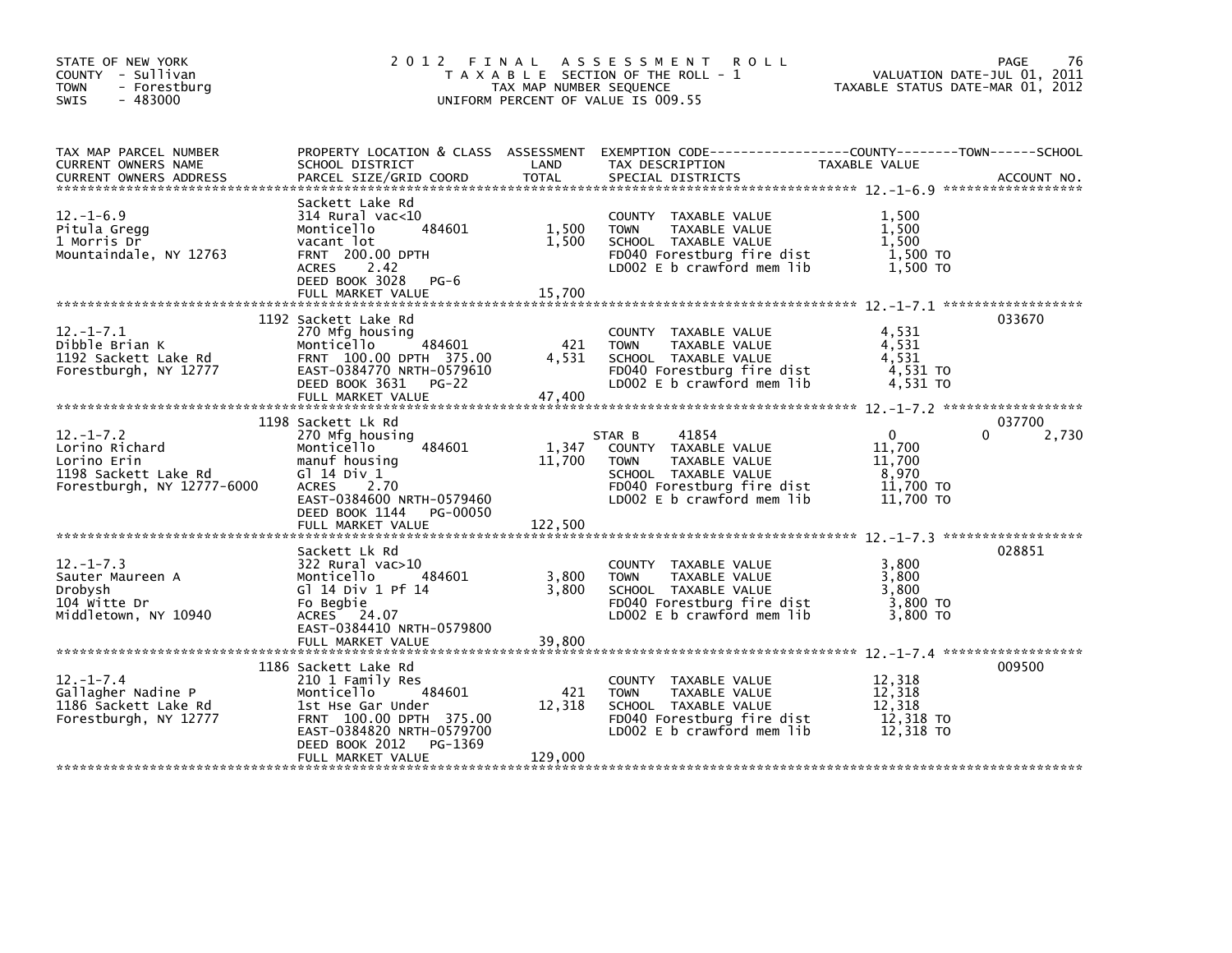| STATE OF NEW YORK<br>COUNTY - Sullivan<br>- Forestburg<br><b>TOWN</b><br>$-483000$<br><b>SWIS</b>          |                                                                                                                                                                                                    | TAX MAP NUMBER SEQUENCE  | 2012 FINAL ASSESSMENT<br><b>ROLL</b><br>T A X A B L E SECTION OF THE ROLL - 1<br>UNIFORM PERCENT OF VALUE IS 009.55                                         | TAXABLE STATUS DATE-MAR 01, 2012                            | <b>PAGE</b><br>77<br>VALUATION DATE-JUL 01, 2011 |
|------------------------------------------------------------------------------------------------------------|----------------------------------------------------------------------------------------------------------------------------------------------------------------------------------------------------|--------------------------|-------------------------------------------------------------------------------------------------------------------------------------------------------------|-------------------------------------------------------------|--------------------------------------------------|
| TAX MAP PARCEL NUMBER<br>CURRENT OWNERS NAME<br>CURRENT OWNERS ADDRESS                                     | SCHOOL DISTRICT<br>PARCEL SIZE/GRID COORD                                                                                                                                                          | LAND<br><b>TOTAL</b>     | PROPERTY LOCATION & CLASS ASSESSMENT EXEMPTION CODE----------------COUNTY-------TOWN------SCHOOL<br>TAX DESCRIPTION<br>SPECIAL DISTRICTS                    | TAXABLE VALUE                                               | ACCOUNT NO.                                      |
| $12.-1-8.1$<br>Sauter Maureen A<br>Drobysh<br>104 Witte Dr<br>Middletown, NY 10940                         | Sackett Lk Rd<br>314 Rural vac<10<br>Monticello<br>484601<br>G1 14 Div 1 R 1<br><b>ACRES</b><br>3.60<br>EAST-0384564 NRTH-0579183<br>DEED BOOK 935<br>PG-00228<br>FULL MARKET VALUE                | 1,761<br>1,761<br>18,400 | COUNTY TAXABLE VALUE<br>TAXABLE VALUE<br><b>TOWN</b><br>SCHOOL TAXABLE VALUE<br>FD040 Forestburg fire dist<br>LD002 E b crawford mem lib                    | 1,761<br>1,761<br>1,761<br>1,761 TO<br>1,761 TO             | 028850                                           |
|                                                                                                            | 1208 Sackett Lk Rd                                                                                                                                                                                 |                          |                                                                                                                                                             |                                                             | 018000                                           |
| $12. - 1 - 8.2$<br>Geringer Brian<br>Geringer Mina<br>1208 Šackett Lake Rd<br>Forestburgh, NY 12777        | 210 1 Family Res<br>484601<br>Monticello<br>2 St Hse<br><b>ACRES</b><br>1.84<br>EAST-0384442 NRTH-0578972<br>DEED BOOK 2012<br>PG-2339<br>FULL MARKET VALUE                                        | 880<br>17,745<br>185,800 | COUNTY TAXABLE VALUE<br>TAXABLE VALUE<br><b>TOWN</b><br>SCHOOL TAXABLE VALUE<br>FD040 Forestburg fire dist<br>LD002 E b crawford mem lib                    | 17,745<br>17,745<br>17,745<br>17,745 TO<br>17,745 TO        |                                                  |
|                                                                                                            | 1222 Sackett Lake Rd                                                                                                                                                                               |                          |                                                                                                                                                             |                                                             | 014900                                           |
| $12. - 1 - 10$<br>Alfredson Marie A<br>1222 Sackett Lake Rd<br>Forestburgh, NY 12777                       | 210 1 Family Res<br>Monticello<br>484601<br>1 St Hse<br>G1 14 Div 1<br>FRNT 209.65 DPTH 114.00<br>EAST-0384580 NRTH-0578780<br>DEED BOOK 2011<br>PG-6860                                           | 318<br>9.217             | 41854<br>STAR B<br>COUNTY TAXABLE VALUE<br>TAXABLE VALUE<br><b>TOWN</b><br>SCHOOL TAXABLE VALUE<br>FD040 Forestburg fire dist<br>LD002 E b crawford mem lib | $\Omega$<br>9.217<br>9,217<br>6,487<br>9,217 TO<br>9,217 TO | 0<br>2,730                                       |
|                                                                                                            | FULL MARKET VALUE                                                                                                                                                                                  | 96,500                   |                                                                                                                                                             |                                                             |                                                  |
| $12. -1 - 11.1$<br>Forestburgh Cottages Ltd<br>Attn: Jacob Kaplowitz<br>1523 53rd St<br>Brooklyn, NY 11219 | Sackett Lk Rd<br>417 Cottages<br>- WTRFNT<br>Monticello<br>484601<br>$Co-Op$<br>16 2 Apt Bung Day Camp<br>1 Bung Casino Swim Pool<br>48.31<br><b>ACRES</b><br>EAST-0386990 NRTH-0583140            | 17,326<br>120,000        | COUNTY TAXABLE VALUE<br>TAXABLE VALUE<br><b>TOWN</b><br>SCHOOL TAXABLE VALUE<br>FD040 Forestburg fire dist<br>$LD002 E b$ crawford mem lib                  | 120,000<br>120,000<br>120,000<br>120,000 TO<br>120,000 TO   | 021200                                           |
|                                                                                                            | DEED BOOK 1083<br>PG-00341<br>FULL MARKET VALUE                                                                                                                                                    | 1256,500                 |                                                                                                                                                             |                                                             |                                                  |
| $12 - 1 - 11.2$<br>Sipos Robert J<br>20 Foster Rd<br>Forestburgh, NY 12777                                 | Sackett Lk Rd<br>314 Rural vac<10<br>484601<br>Monticello<br>Fo Shenker, fishken<br>32.00 DPTH 247.00<br><b>FRNT</b><br>EAST-0386370 NRTH-0583020<br>DEED BOOK 1834<br>PG-399<br>FULL MARKET VALUE | 98<br>98<br>1,000        | COUNTY TAXABLE VALUE<br><b>TOWN</b><br>TAXABLE VALUE<br>SCHOOL TAXABLE VALUE<br>FD040 Forestburg fire dist<br>LD002 E b crawford mem lib                    | 98<br>98<br>98<br>98 TO<br>98 TO                            | 009810                                           |
|                                                                                                            |                                                                                                                                                                                                    |                          |                                                                                                                                                             |                                                             |                                                  |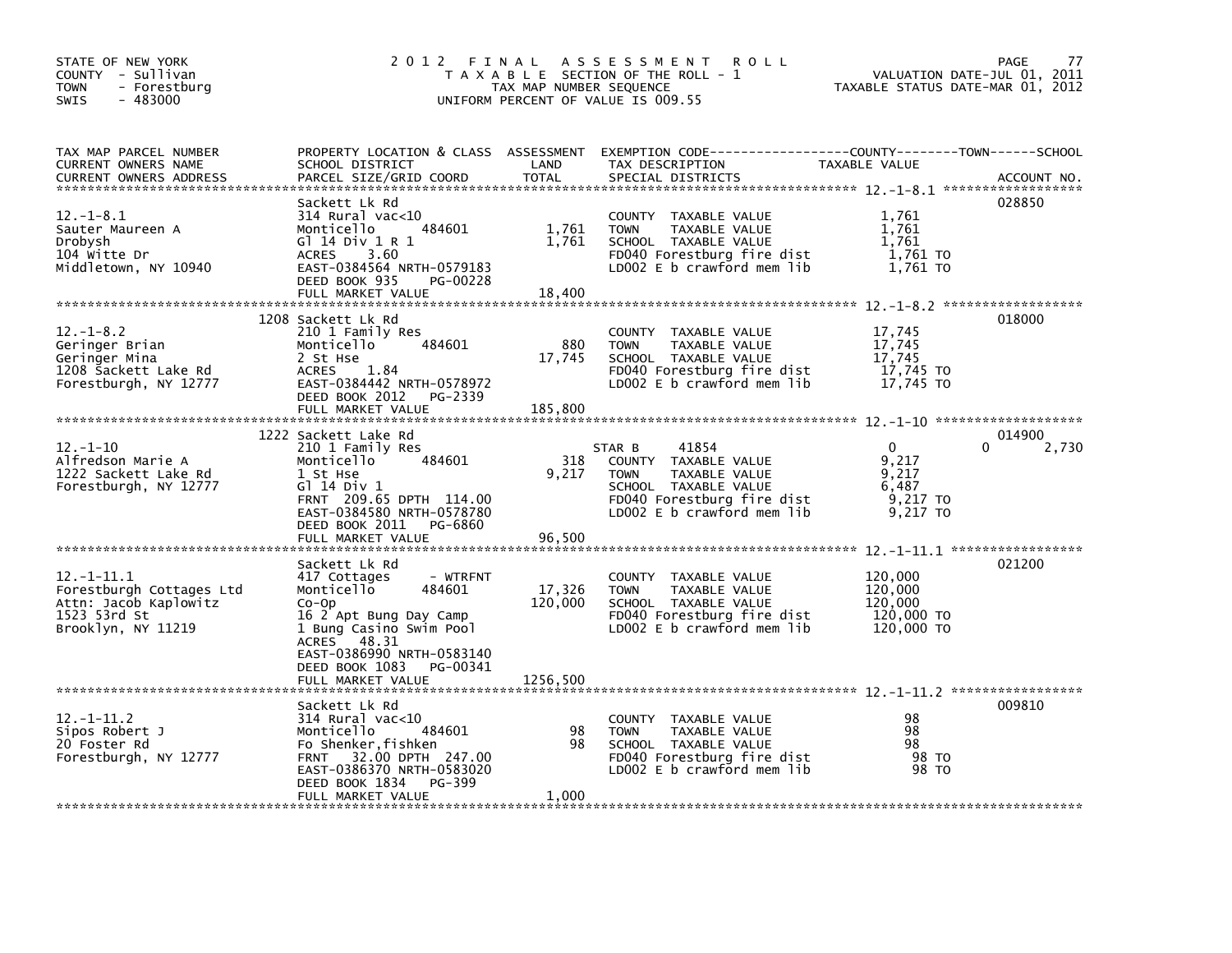| STATE OF NEW YORK<br>COUNTY - Sullivan<br>- Forestburg<br><b>TOWN</b><br>$-483000$<br>SWIS        |                                                                                                                                                                                                                      | TAX MAP NUMBER SEQUENCE          | 2012 FINAL ASSESSMENT<br><b>ROLL</b><br>T A X A B L E SECTION OF THE ROLL - 1<br>UNIFORM PERCENT OF VALUE IS 009.55                                           | TAXABLE STATUS DATE-MAR 01, 2012                                 | 78<br>PAGE<br>VALUATION DATE-JUL 01, 2011 |
|---------------------------------------------------------------------------------------------------|----------------------------------------------------------------------------------------------------------------------------------------------------------------------------------------------------------------------|----------------------------------|---------------------------------------------------------------------------------------------------------------------------------------------------------------|------------------------------------------------------------------|-------------------------------------------|
| TAX MAP PARCEL NUMBER<br>CURRENT OWNERS NAME<br><b>CURRENT OWNERS ADDRESS</b>                     | SCHOOL DISTRICT<br>PARCEL SIZE/GRID COORD                                                                                                                                                                            | LAND<br><b>TOTAL</b>             | PROPERTY LOCATION & CLASS ASSESSMENT EXEMPTION CODE---------------COUNTY-------TOWN------SCHOOL<br>TAX DESCRIPTION<br>SPECIAL DISTRICTS                       | TAXABLE VALUE                                                    | ACCOUNT NO.                               |
| $12 - 1 - 12$<br>Sipos Robert J<br>20 Foster Rd<br>Forestburgh, NY 12777                          | Sackett Lk Rd<br>210 1 Family Res<br>484601<br>Monticello<br><b>Bungalow</b><br>Gl 14 Div 1<br>FRNT 70.00 DPTH 250.00<br>EAST-0386300 NRTH-0582980<br>DEED BOOK 1834<br>PG-399                                       | 196<br>6,200                     | COUNTY TAXABLE VALUE<br>TAXABLE VALUE<br><b>TOWN</b><br>SCHOOL TAXABLE VALUE<br>FD040 Forestburg fire dist<br>LD002 E b crawford mem lib                      | 6,200<br>6,200<br>6,200<br>6,200 TO<br>6,200 TO                  | 009800                                    |
| $12. -1 - 13$<br>Sipos William B<br>Mary Ellen<br>21 Valley Rd<br>Forestburgh, NY 12777           | FULL MARKET VALUE<br>Sackett Lk Rd<br>210 1 Family Res<br>Monticello<br>484601<br>Bungalow & Gar<br>$G1$ $\bar{5}$ Div 1<br>ACRES 1.33<br>EAST-0386330 NRTH-0582820<br>DEED BOOK 1835<br>PG-244<br>FULL MARKET VALUE | 64,900<br>685<br>6,985<br>73,100 | COUNTY TAXABLE VALUE<br>TAXABLE VALUE<br><b>TOWN</b><br>SCHOOL TAXABLE VALUE<br>FD040 Forestburg fire dist<br>LD002 E b crawford mem lib                      | 6,985<br>6,985<br>6,985<br>6,985 TO<br>6,985 TO                  | 032800                                    |
|                                                                                                   |                                                                                                                                                                                                                      |                                  |                                                                                                                                                               |                                                                  |                                           |
| $12 - 1 - 14$<br>Teplitz Alfred<br>1065 Sackett Lake Rd<br>Forestburgh, NY 12777                  | 1065 Sackett Lk Rd<br>210 1 Family Res<br>484601<br>Monticello<br><b>ACRES</b><br>1.00<br>EAST-0386210 NRTH-0582680<br>DEED BOOK 3537 PG-112<br>FULL MARKET VALUE                                                    | 489<br>21,880<br>229,100         | COUNTY TAXABLE VALUE<br><b>TOWN</b><br>TAXABLE VALUE<br>SCHOOL TAXABLE VALUE<br>FD040 Forestburg fire dist<br>LD002 E b crawford mem lib                      | 21,880<br>21,880<br>21,880<br>21,880 TO<br>21,880 TO             | 21700                                     |
| $12 - 1 - 15$<br>Wagner Bernice<br>Scheinman Karla<br>1067 Sackett Lk Rd<br>Forestburgh, NY 12777 | 1067 Sackett Lk Rd<br>210 1 Family Res<br>484601<br>Monticello<br>1 St Hse With Gar<br>FRNT 150.00 DPTH 125.00<br>EAST-0386120 NRTH-0582560<br>DEED BOOK 2943<br>PG-529                                              | 20,458                           | 41101<br><b>VETERAN</b><br>41834<br>435 STAR EN<br>COUNTY TAXABLE VALUE<br><b>TOWN</b><br>TAXABLE VALUE<br>SCHOOL TAXABLE VALUE<br>FD040 Forestburg fire dist | 1,901<br>$\mathbf{0}$<br>18,557<br>18,557<br>14,798<br>20,458 TO | 037000<br>1,901<br>$\Omega$<br>0<br>5,660 |
| $12. - 1 - 17.1$<br>Hearn B.Carter Jr<br>958 Saigon Rd<br>McLean, VA 22102                        | Sackett Lk Rd<br>240 Rural res<br>484601<br>Monticello<br>Bungalows<br>ACRES 40.73<br>EAST-0388203 NRTH-0581343<br>DEED BOOK 3528<br>PG-248<br>FULL MARKET VALUE                                                     | 4,807<br>7,700<br>80,600         | COUNTY TAXABLE VALUE<br>TAXABLE VALUE<br><b>TOWN</b><br>SCHOOL TAXABLE VALUE<br>FD040 Forestburg fire dist<br>LD002 $E$ b crawford mem lib                    | 7.700<br>7,700<br>7,700<br>7,700 TO<br>7,700 TO                  | 009710                                    |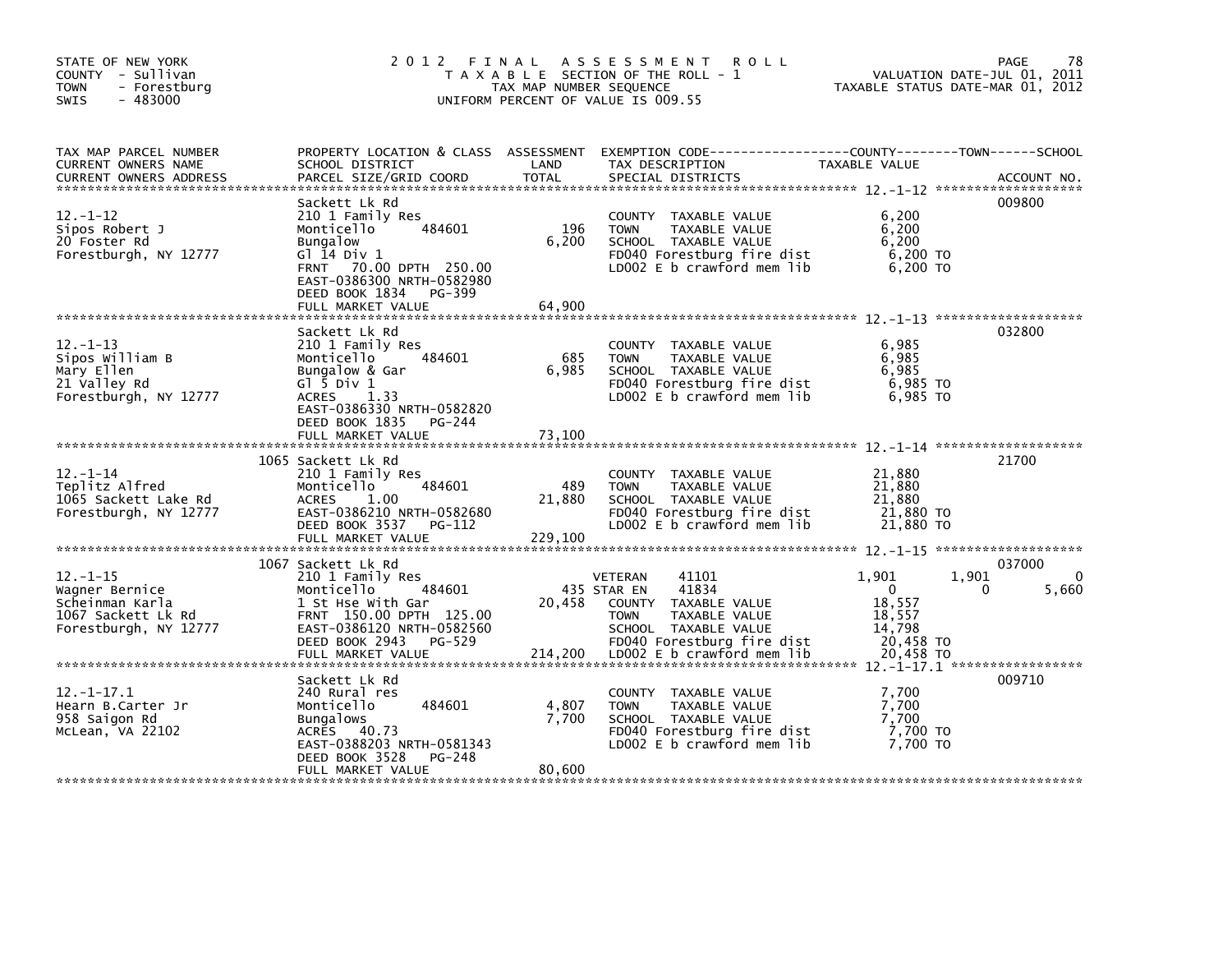| STATE OF NEW YORK<br>COUNTY - Sullivan<br><b>TOWN</b><br>- Forestburg<br>$-483000$<br><b>SWIS</b>                                  | 2 0 1 2                                                                                                                                                                                                  | FINAL<br>TAX MAP NUMBER SEQUENCE | A S S E S S M E N T<br><b>ROLL</b><br>T A X A B L E SECTION OF THE ROLL - 1<br>UNIFORM PERCENT OF VALUE IS 009.55                                                                                               |                                                                                   | 79<br><b>PAGE</b><br>VALUATION DATE-JUL 01, 2011<br>TAXABLE STATUS DATE-MAR 01, 2012 |
|------------------------------------------------------------------------------------------------------------------------------------|----------------------------------------------------------------------------------------------------------------------------------------------------------------------------------------------------------|----------------------------------|-----------------------------------------------------------------------------------------------------------------------------------------------------------------------------------------------------------------|-----------------------------------------------------------------------------------|--------------------------------------------------------------------------------------|
| TAX MAP PARCEL NUMBER<br>CURRENT OWNERS NAME<br><b>CURRENT OWNERS ADDRESS</b>                                                      | SCHOOL DISTRICT<br>PARCEL SIZE/GRID COORD                                                                                                                                                                | LAND<br>TOTAL                    | PROPERTY LOCATION & CLASS ASSESSMENT EXEMPTION CODE---------------COUNTY-------TOWN------SCHOOL<br>TAX DESCRIPTION<br>SPECIAL DISTRICTS                                                                         | TAXABLE VALUE                                                                     | ACCOUNT NO.                                                                          |
| $12. - 1 - 17.3$<br>Lorino Joseph F<br>1083 Sackett Lake Rd<br>Forestburgh, NY 12777                                               | 1083 Sackett Lake Rd<br>240 Rural res<br>Monticello<br>484601<br>2 Story House<br>Out Bldgs<br>13.86<br>ACRES<br>EAST-0387045 NRTH-0581755<br>DEED BOOK 1897<br><b>PG-52</b><br>FULL MARKET VALUE        | 4,922<br>17,400<br>182,200       | 41854<br>STAR B<br>COUNTY TAXABLE VALUE<br>TAXABLE VALUE<br><b>TOWN</b><br>SCHOOL TAXABLE VALUE<br>FD040 Forestburg fire dist<br>LD002 E b crawford mem lib                                                     | $\mathbf{0}$<br>17,400<br>17,400<br>14,670<br>17,400 TO<br>17,400 TO              | 0<br>2,730                                                                           |
| $12. - 1 - 17.4$<br>Pagan Eileen Land<br>Pagan Eileen<br>Attn: Elinor Holland<br>8 Pine Brook Rd<br>Monsey, NY 10952               | Sackett Lake Rd<br>240 Rural res<br>- WTRFNT<br>Monticello<br>484601<br>bungalows<br>ACRES 47.40 BANK0060806<br>EAST-0388486 NRTH-0581850<br>DEED BOOK 2091<br>PG-453<br>FULL MARKET VALUE               | 3,506<br>9,264<br>97,000         | COUNTY<br>TAXABLE VALUE<br>TAXABLE VALUE<br><b>TOWN</b><br>SCHOOL TAXABLE VALUE<br>FD040 Forestburg fire dist<br>LD002 $E$ b crawford mem $lib$                                                                 | 9,264<br>9,264<br>9.264<br>9,264 TO<br>9.264 TO                                   |                                                                                      |
| $12. - 1 - 18$<br>Gunther Leroy C<br>PO Box 177<br>Forestburgh, NY 12777<br>MAY BE SUBJECT TO PAYMENT<br>UNDER RPTL480A UNTIL 2021 | Dill Rd<br>912 Forest s480a<br>484601<br>Monticello<br>Wild Land<br>Gl 5 Div 1 Pf $14$<br>ACRES 23.00<br>EAST-0388020 NRTH-0581250<br>FULL MARKET VALUE                                                  | 734<br>734<br>7,700              | FOREST LND 47460<br>COUNTY TAXABLE VALUE<br><b>TOWN</b><br>TAXABLE VALUE<br>SCHOOL TAXABLE VALUE<br>FD040 Forestburg fire dist<br>LD002 E b crawford mem lib                                                    | 377<br>357<br>357<br>357<br>734 TO<br>734 TO                                      | 014500<br>377<br>377                                                                 |
| $12. - 1 - 19$<br>Grajewski Stanley<br>1167 Sackett Lake Rd<br>Forestburgh, NY 12777                                               | 1167 Sackett Lk Rd<br>210 1 Family Res<br>Monticello<br>484601<br>House<br>FRNT 100.00 DPTH 364.83<br>0.84<br><b>ACRES</b><br>EAST-0384567 NRTH-0580996<br>DEED BOOK 3312<br>PG-238<br>FULL MARKET VALUE | 158,200                          | COMBAT VET 41132<br>411 COMBAT VET 41133<br>15,105 STAR EN<br>41834<br>COUNTY TAXABLE VALUE<br>TAXABLE VALUE<br><b>TOWN</b><br>SCHOOL TAXABLE VALUE<br>FD040 Forestburg fire dist<br>LD002 E b crawford mem lib | 3,776<br>0<br>$\mathbf{0}$<br>11,329<br>11,329<br>9,445<br>15,105 TO<br>15.105 TO | 013500<br>$\Omega$<br>3,776<br>5,660<br>0                                            |
| $12. - 1 - 20$<br>Eqeland Eric<br>Egeland Donna<br>1173 Sackett Lake Rd<br>Forestburgh, NY 12777-6003                              | 1173 Sackett Lake Rd<br>210 1 Family Res<br>484601<br>Monticello<br><b>ACRES</b><br>1.33<br>EAST-0384448 NRTH-0580884<br>DEED BOOK 912<br>PG-00059<br>FULL MARKET VALUE                                  | 703<br>9.584<br>100,400          | 41854<br>STAR B<br>COUNTY TAXABLE VALUE<br>TAXABLE VALUE<br><b>TOWN</b><br>SCHOOL TAXABLE VALUE<br>FD040 Forestburg fire dist<br>LD002 $E$ b crawford mem $lib$                                                 | $\mathbf{0}$<br>9,584<br>9,584<br>6.854<br>9.584 TO<br>9.584 TO                   | 008660<br>2,730<br>0                                                                 |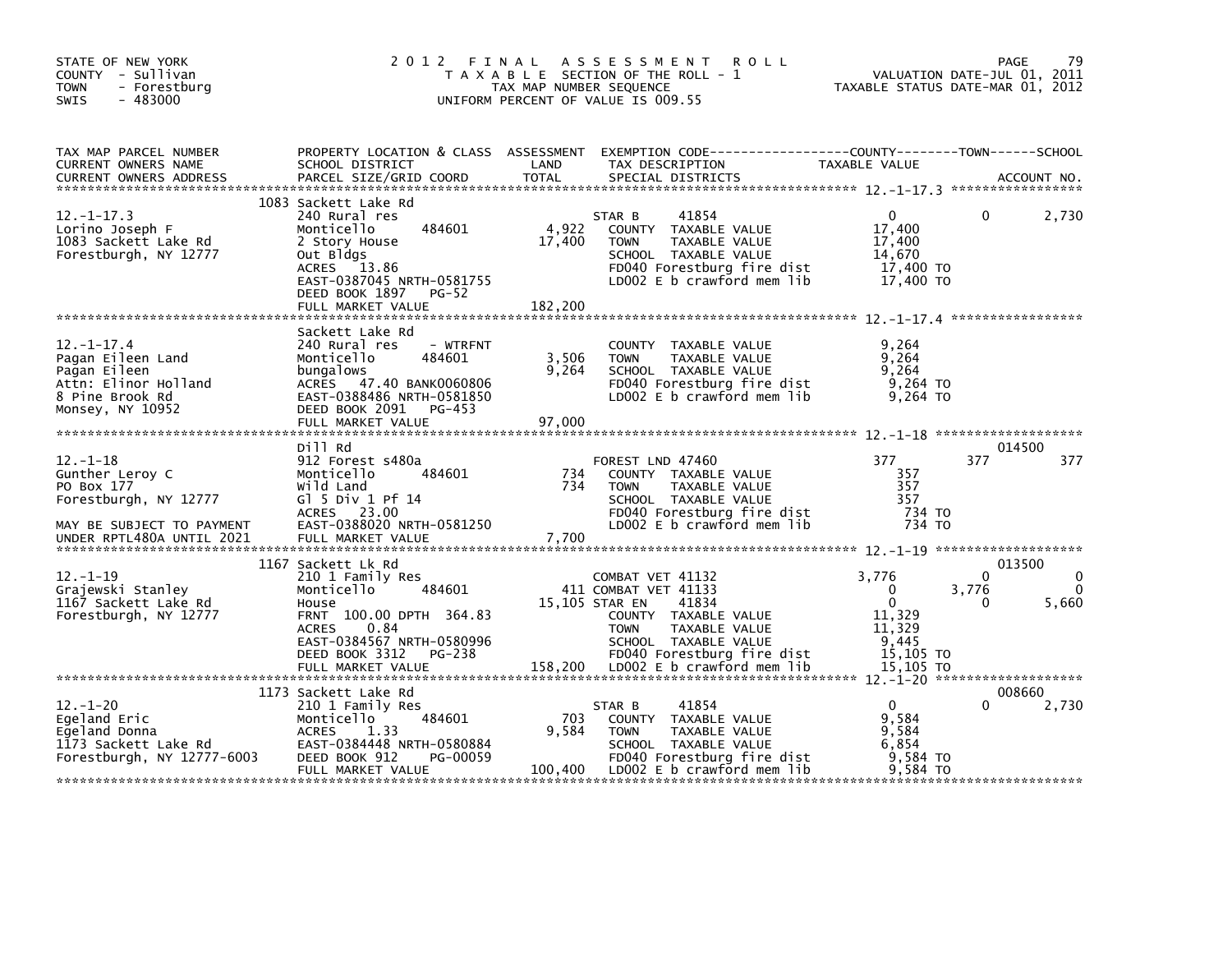| STATE OF NEW YORK<br>COUNTY - Sullivan<br>- Forestburg<br><b>TOWN</b><br>$-483000$<br><b>SWIS</b> | 2 0 1 2                                                                                                                                                                                                                                   | FINAL<br>TAX MAP NUMBER SEQUENCE | A S S E S S M E N T<br><b>ROLL</b><br>T A X A B L E SECTION OF THE ROLL - 1<br>UNIFORM PERCENT OF VALUE IS 009.55                                                                      |                                                                              | 80<br>PAGE<br>VALUATION DATE-JUL 01, 2011<br>TAXABLE STATUS DATE-MAR 01, 2012 |
|---------------------------------------------------------------------------------------------------|-------------------------------------------------------------------------------------------------------------------------------------------------------------------------------------------------------------------------------------------|----------------------------------|----------------------------------------------------------------------------------------------------------------------------------------------------------------------------------------|------------------------------------------------------------------------------|-------------------------------------------------------------------------------|
| TAX MAP PARCEL NUMBER<br>CURRENT OWNERS NAME<br><b>CURRENT OWNERS ADDRESS</b>                     | PROPERTY LOCATION & CLASS ASSESSMENT<br>SCHOOL DISTRICT<br>PARCEL SIZE/GRID COORD                                                                                                                                                         | LAND<br><b>TOTAL</b>             | EXEMPTION CODE-----------------COUNTY-------TOWN------SCHOOL<br>TAX DESCRIPTION<br>SPECIAL DISTRICTS                                                                                   | TAXABLE VALUE                                                                | ACCOUNT NO.                                                                   |
| $12 - 1 - 21$<br>Babcock Bryan T<br>1181 Sackett Lk Rd<br>Forestburgh, NY 12777                   | 1181 Sackett Lk Rd<br>210 1 Family Res<br>Monticello<br>484601<br>house<br>G1 14 Div 1 V1 9<br>FRNT 144.00 DPTH 250.00<br>1.40 BANKC200095<br><b>ACRES</b><br>EAST-0384332 NRTH-0580716<br>DEED BOOK 2011 PG-1254<br>FULL MARKET VALUE    | 700<br>17,500<br>183.200         | 41854<br>STAR B<br>COUNTY TAXABLE VALUE<br><b>TOWN</b><br>TAXABLE VALUE<br>SCHOOL TAXABLE VALUE<br>FD040 Forestburg fire dist<br>LD002 E b crawford mem lib                            | $\mathbf{0}$<br>17,500<br>17,500<br>14,770<br>17,500 TO<br>17,500 TO         | 033650<br>2,730                                                               |
| $12 - 1 - 23$<br>Bunbury Samuel<br>1187 Sackett Lk Rd<br>Forestburgh, NY 12777                    | 1187 Sackett Lk Rd<br>210 1 Family Res<br>484601<br>Monticello<br>2 Story Hse & Att. Garage<br>$G$ ] 14 Div 1<br>FRNT 100.00 DPTH 250.00<br><b>BANKC030614</b><br>EAST-0384203 NRTH-0580507<br>DEED BOOK 2332 PG-442<br>FULL MARKET VALUE | 279<br>21,512<br>225,300         | COUNTY TAXABLE VALUE<br><b>TOWN</b><br>TAXABLE VALUE<br>SCHOOL TAXABLE VALUE<br>FD040 Forestburg fire dist<br>LD002 E b crawford mem lib                                               | 21,512<br>21,512<br>21,512<br>21,512 TO<br>21,512 TO                         | 033700                                                                        |
| $12. - 1 - 24.1$<br>Bunbury Samuel<br>1187 Sackett Lk Rd<br>Forestburgh, NY 12777                 | Sackett Lk Rd<br>$314$ Rural vac<10<br>Monticello<br>484601<br><b>FRNT</b><br>50.00 DPTH 250.00<br><b>BANKC030614</b><br>EAST-0384163 NRTH-0580446<br>DEED BOOK 2332 PG-442<br>FULL MARKET VALUE                                          | 142<br>142<br>1,500              | COUNTY TAXABLE VALUE<br><b>TOWN</b><br>TAXABLE VALUE<br>SCHOOL TAXABLE VALUE<br>FD040 Forestburg fire dist<br>LD002 E b crawford mem lib                                               | 142<br>142<br>142<br>142 TO<br>142 TO                                        | 33710                                                                         |
| $12. - 1 - 24.2$<br>Alenky Elaine<br>1197 Sackett Lake Rd<br>Forestburgh, NY 12777-6003           | Sackett Lk Rd<br>$314$ Rural vac< $10$<br>484601<br>Monticello<br><b>FRNT</b><br>50.00 DPTH 250.00<br>EAST-0384134 NRTH-0580405<br>FULL MARKET VALUE                                                                                      | 142<br>142<br>1,500              | COUNTY TAXABLE VALUE<br><b>TOWN</b><br>TAXABLE VALUE<br>SCHOOL TAXABLE VALUE<br>FD040 Forestburg fire dist<br>LD002 E b crawford mem lib                                               | 142<br>142<br>142<br>142 TO<br>142 TO                                        | 410                                                                           |
| $12. - 1 - 25$<br>Alenky Elaine<br>1197 Sackett Lake Rd<br>Forestburgh, NY 12777-6003             | 1197 Sackett Lk Rd<br>210 1 Family Res<br>484601<br>Monticello<br>Hse Gar<br><b>ACRES</b><br>1.00<br>EAST-0384047 NRTH-0580242<br>FULL MARKET VALUE                                                                                       | 12,036<br>126,000                | 41101<br>VETERAN<br>831 STAR EN<br>41834<br>COUNTY TAXABLE VALUE<br>TAXABLE VALUE<br><b>TOWN</b><br>SCHOOL TAXABLE VALUE<br>FD040 Forestburg fire dist<br>LD002 $E$ b crawford mem lib | 4,089<br>$\overline{0}$<br>7,947<br>7,947<br>6,376<br>12,036 TO<br>12,036 TO | 000400<br>4,089<br>$\Omega$<br>5,660<br>0                                     |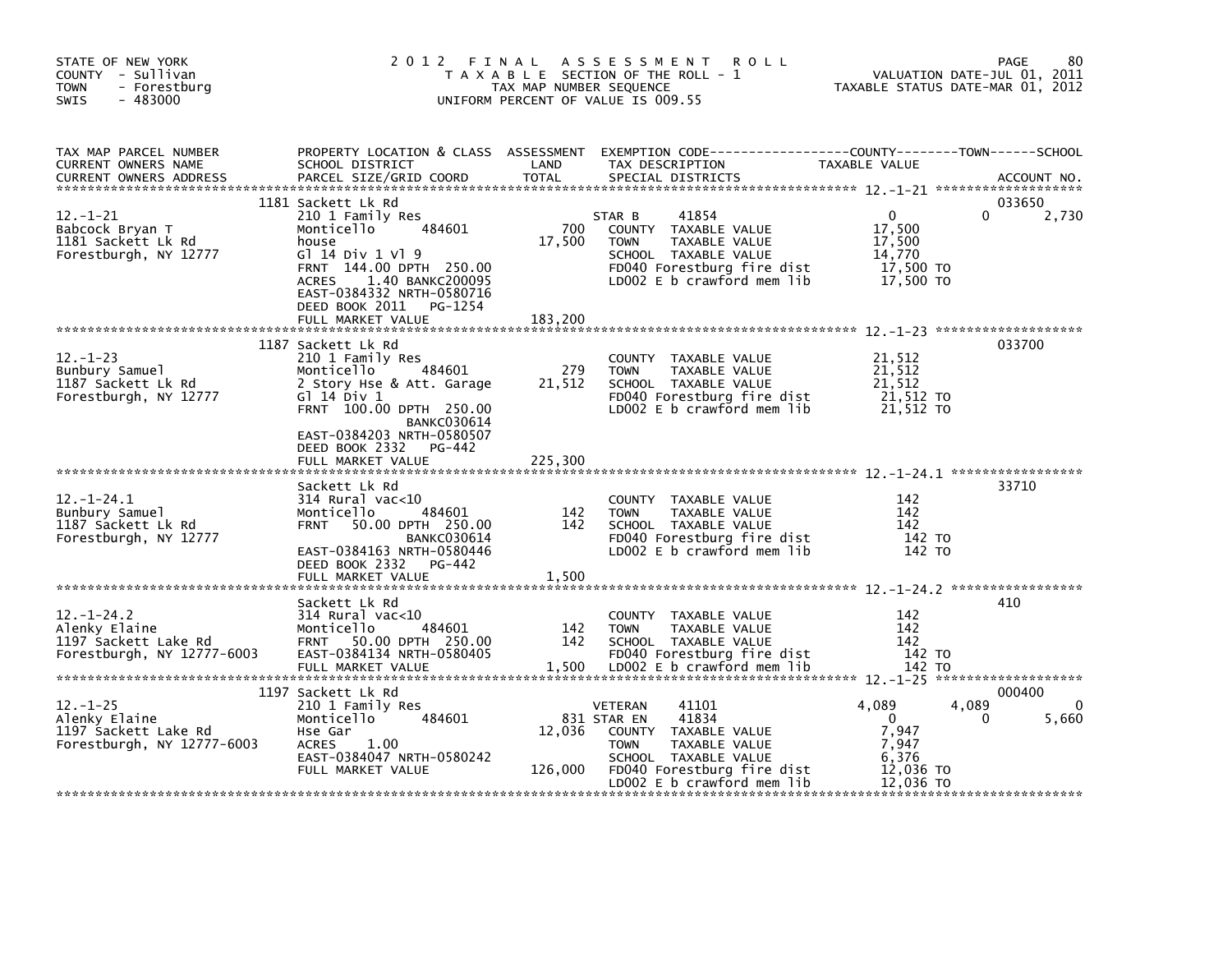| STATE OF NEW YORK<br>COUNTY - Sullivan<br>- Forestburg<br>TOWN<br>$-483000$<br><b>SWIS</b>                            | 2012 FINAL                                                                                                                                                                                           | TAX MAP NUMBER SEQUENCE  | A S S E S S M E N T<br><b>ROLL</b><br>T A X A B L E SECTION OF THE ROLL - 1<br>UNIFORM PERCENT OF VALUE IS 009.55                                           | VALUATION DATE-JUL 01, 2011<br>TAXABLE STATUS DATE-MAR 01, 2012 | 81<br>PAGE  |
|-----------------------------------------------------------------------------------------------------------------------|------------------------------------------------------------------------------------------------------------------------------------------------------------------------------------------------------|--------------------------|-------------------------------------------------------------------------------------------------------------------------------------------------------------|-----------------------------------------------------------------|-------------|
| TAX MAP PARCEL NUMBER<br>CURRENT OWNERS NAME<br><b>CURRENT OWNERS ADDRESS</b>                                         | SCHOOL DISTRICT<br>PARCEL SIZE/GRID COORD                                                                                                                                                            | LAND<br><b>TOTAL</b>     | PROPERTY LOCATION & CLASS ASSESSMENT EXEMPTION CODE---------------COUNTY-------TOWN------SCHOOL<br>TAX DESCRIPTION<br>SPECIAL DISTRICTS                     | TAXABLE VALUE                                                   | ACCOUNT NO. |
| $12. - 1 - 26$<br>Alenky Elaine<br>& Neill E & Keith D & Elaine<br>1197 Sackett Lake Rd<br>Forestburgh, NY 12777-6003 | Sackett Lake Rd<br>$314$ Rural vac<10<br>Monticello<br>484601<br>1.11A<br>FRNT 110.00 DPTH 150.00<br>EAST-0383890 NRTH-0580087<br>DEED BOOK 829<br>PG-00040<br>FULL MARKET VALUE                     | 225<br>225<br>2,400      | COUNTY TAXABLE VALUE<br><b>TOWN</b><br>TAXABLE VALUE<br>SCHOOL TAXABLE VALUE<br>FD040 Forestburg fire dist<br>LD002 E b crawford mem lib                    | 225<br>225<br>225<br>225 TO<br>225 TO                           | 000390      |
| $12. - 1 - 28.1$<br>Gunther Jacob E<br>PO Box 177<br>Forestburgh, NY 12777-0177                                       | Sackett Lk Rd<br>$314$ Rural vac<10<br>484601<br>Monticello<br>G] 14 Div 1<br>V1 9 Vacant Lot<br>2.50<br><b>ACRES</b><br>EAST-0385020 NRTH-0578750<br>FULL MARKET VALUE                              | 562<br>562<br>5,900      | COUNTY TAXABLE VALUE<br><b>TOWN</b><br>TAXABLE VALUE<br>SCHOOL TAXABLE VALUE<br>FD040 Forestburg fire dist<br>LD002 E b crawford mem lib                    | 562<br>562<br>562<br>562 TO<br>562 TO                           | 013900      |
| $12. - 1 - 28.3$<br>Gunther Aileen M<br>1215 Sackett Lake Rd<br>Forestburgh, NY 12777                                 | 1215 Sackett Lake Rd<br>210 1 Family Res<br>484601<br>Monticello<br>2 Story House & Pool<br><b>ACRES</b><br>- 4.68<br>EAST-0384183 NRTH-0580009<br>DEED BOOK 1383<br>PG-443<br>FULL MARKET VALUE     | 628<br>21,996<br>230,300 | 41854<br>STAR B<br>COUNTY TAXABLE VALUE<br><b>TOWN</b><br>TAXABLE VALUE<br>SCHOOL TAXABLE VALUE<br>FD040 Forestburg fire dist<br>LD002 E b crawford mem lib | 0<br>21,996<br>21,996<br>19,266<br>21,996 то<br>$21,996$ TO     | 2,730       |
| $12. - 1 - 29$<br>Gunther Jacob E III<br>Gunther Aileen M<br>1215 Sackett Lake Rd<br>Forestburgh, NY 12777            | Sackett Lk Rd<br>312 Vac w/imprv<br>Monticello<br>484601<br>Barn<br>G] 14 Div 1 R1<br>FRNT 180.61 DPTH 111.00<br>EAST-0383783 NRTH-0579899<br>DEED BOOK 1756<br>PG-103<br>FULL MARKET VALUE          | 489<br>1,000<br>10.500   | COUNTY TAXABLE VALUE<br><b>TOWN</b><br>TAXABLE VALUE<br>SCHOOL TAXABLE VALUE<br>FD040 Forestburg fire dist<br>LD002 E b crawford mem lib                    | 1.000<br>1,000<br>1.000<br>$1,000$ TO<br>1,000 TO               | 014000      |
| $12 - 1 - 30$<br>Allan Eleanor<br>Attn: Elizabeth Verrier<br>260 Roosevelt St<br>Teaneck, NJ 07666-6434               | Sackett Lake Rd<br>210 1 Family Res<br>484601<br>Monticello<br>Trailer & Lot<br>Fo Doucet<br>FRNT 125.00 DPTH 200.00<br>EAST-0383716 NRTH-0579751<br>PG-00286<br>DEED BOOK 1177<br>FULL MARKET VALUE | 418<br>4,315<br>45,200   | COUNTY TAXABLE VALUE<br><b>TOWN</b><br>TAXABLE VALUE<br>SCHOOL TAXABLE VALUE<br>FD040 Forestburg fire dist<br>LD002 E b crawford mem lib                    | 4,315<br>4.315<br>4,315<br>4,315 TO<br>4,315 TO                 | 000425      |
|                                                                                                                       |                                                                                                                                                                                                      |                          |                                                                                                                                                             |                                                                 |             |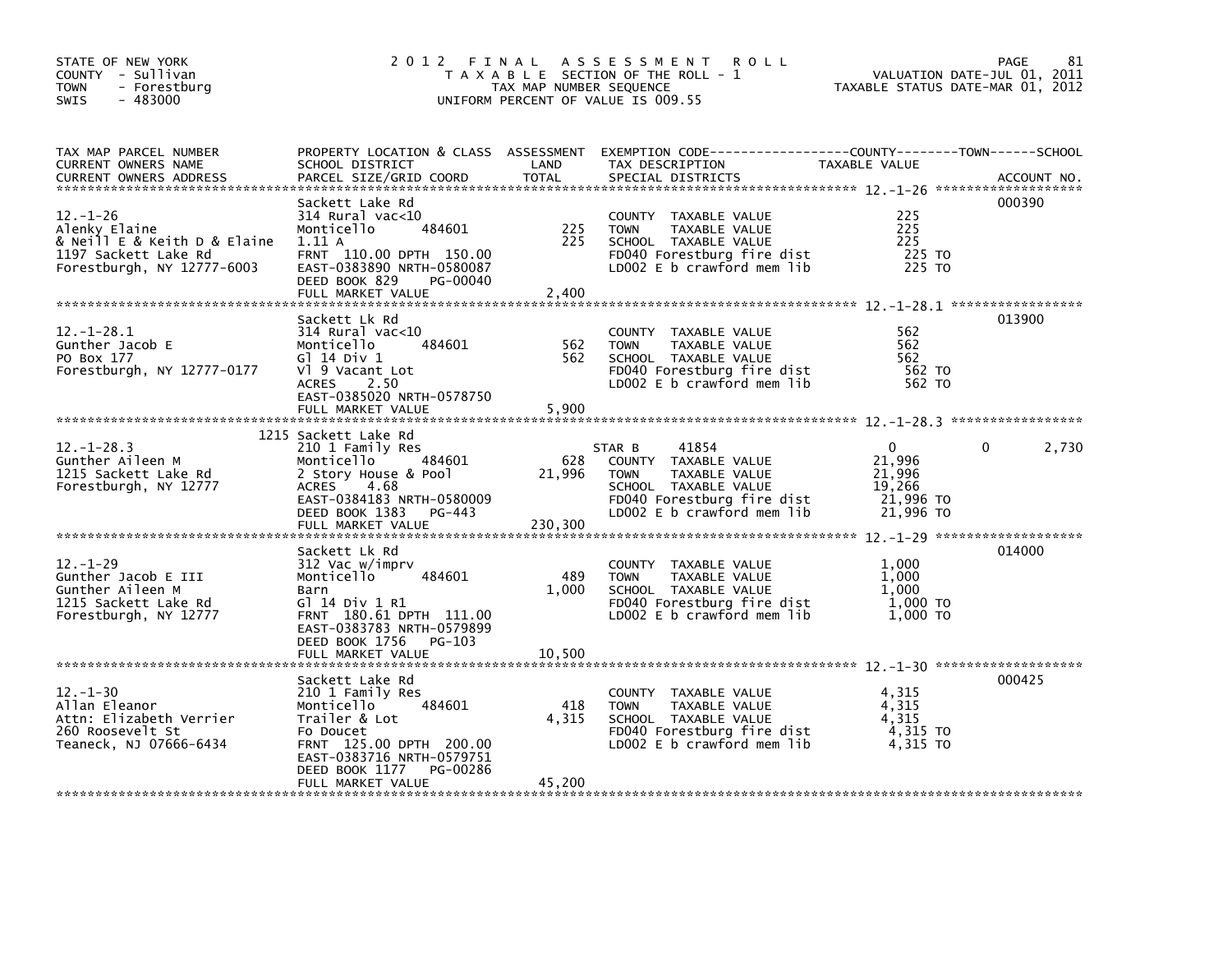| STATE OF NEW YORK<br>COUNTY - Sullivan<br><b>TOWN</b><br>- Forestburg<br>$-483000$<br><b>SWIS</b> | 2012 FINAL                                                                                                                                                                          | TAX MAP NUMBER SEQUENCE    | A S S E S S M E N T<br><b>ROLL</b><br>T A X A B L E SECTION OF THE ROLL - 1<br>UNIFORM PERCENT OF VALUE IS 009.55                                            | VALUATION DATE-JUL 01, 2011<br>TAXABLE STATUS DATE-MAR 01, 2012     | 82<br>PAGE      |
|---------------------------------------------------------------------------------------------------|-------------------------------------------------------------------------------------------------------------------------------------------------------------------------------------|----------------------------|--------------------------------------------------------------------------------------------------------------------------------------------------------------|---------------------------------------------------------------------|-----------------|
| TAX MAP PARCEL NUMBER<br>CURRENT OWNERS NAME<br><b>CURRENT OWNERS ADDRESS</b>                     | SCHOOL DISTRICT<br>PARCEL SIZE/GRID COORD                                                                                                                                           | LAND<br><b>TOTAL</b>       | PROPERTY LOCATION & CLASS ASSESSMENT EXEMPTION CODE---------------COUNTY-------TOWN-----SCHOOL<br>TAX DESCRIPTION<br>SPECIAL DISTRICTS                       | TAXABLE VALUE                                                       | ACCOUNT NO.     |
| $12. - 1 - 31.1$<br>Hillers Claudia<br>148 Dill Rd<br>Forestburgh, NY 12777                       | 148 Dill Rd<br>240 Rural res<br>484601<br>Monticello<br>House<br>Garage<br>G1 15 Div 1 R 1<br>ACRES 12.00<br>EAST-0391601 NRTH-0582609<br>DEED BOOK 2780 PG-97<br>FULL MARKET VALUE | 3,949<br>15,137<br>158,500 | 41834<br>STAR EN<br>COUNTY TAXABLE VALUE<br><b>TOWN</b><br>TAXABLE VALUE<br>SCHOOL TAXABLE VALUE<br>FD040 Forestburg fire dist<br>LD002 E b crawford mem lib | $\mathbf{0}$<br>15,137<br>15,137<br>9,477<br>15,137 TO<br>15.137 TO | 006500<br>5,660 |
|                                                                                                   |                                                                                                                                                                                     |                            |                                                                                                                                                              |                                                                     |                 |
| $12. - 1 - 31.2$<br>Petrowsky Arthur J Jr<br>Petrowsky Anna P<br>PO Box 518<br>Harris, NY 12742   | Dill Rd<br>$322$ Rural vac $>10$<br>484601<br>Monticello<br>ACRES 13.00<br>EAST-0390286 NRTH-0581637<br>DEED BOOK 2289 PG-241                                                       | 2,543<br>2,543             | COUNTY TAXABLE VALUE<br><b>TOWN</b><br>TAXABLE VALUE<br>SCHOOL TAXABLE VALUE<br>FD040 Forestburg fire dist<br>LD002 E b crawford mem lib                     | 2,543<br>2,543<br>2,543<br>2,543 TO<br>2,543 TO                     |                 |
| $12. -1 - 31.3$<br>Anderson Alan<br>Anderson Diane<br>151 Foster Ave<br>Sayville, NY 11782        | Dill Rd<br>322 Rural vac>10<br>484601<br>Monticello<br>Vacant Land<br>ACRES 33.07 BANK0060806<br>EAST-0390680 NRTH-0582490<br>DEED BOOK 2781<br>PG-204<br>FULL MARKET VALUE         | 5,487<br>5,487<br>57,500   | COUNTY TAXABLE VALUE<br><b>TOWN</b><br>TAXABLE VALUE<br>SCHOOL TAXABLE VALUE<br>FD040 Forestburg fire dist<br>LD002 E b crawford mem lib                     | 5,487<br>5,487<br>5.487<br>5,487 TO<br>5,487 TO                     |                 |
|                                                                                                   |                                                                                                                                                                                     |                            |                                                                                                                                                              |                                                                     |                 |
| $12. - 1 - 31.4$<br>Thorpe Donald A<br>Thorpe Dorthy<br>35 Spring St<br>Goshen, NY 10924          | 124 Dill Rd<br>$314$ Rural vac<10<br>Monticello<br>484601<br><b>ACRES</b><br>4.00<br>EAST-0391856 NRTH-0582779<br>DEED BOOK 1267<br>PG-00338<br>FULL MARKET VALUE                   | 1,956<br>1,956<br>20,500   | COUNTY TAXABLE VALUE<br>TAXABLE VALUE<br><b>TOWN</b><br>SCHOOL TAXABLE VALUE<br>FD040 Forestburg fire dist<br>LD002 E b crawford mem lib                     | 1,956<br>1.956<br>1,956<br>1,956 то<br>1.956 TO                     |                 |
|                                                                                                   | Dill Rd                                                                                                                                                                             |                            |                                                                                                                                                              |                                                                     |                 |
| $12. - 1 - 31.5$<br>Petrowsky Arthur J Jr<br>Petrowsky Anna P<br>PO Box 518<br>Harris, NY 12742   | $314$ Rural vac<10<br>Monticello<br>484601<br>FRNT 100.00 DPTH 400.00<br>EAST-0390480 NRTH-0580950<br>DEED BOOK 2289<br>PG-241                                                      | 450<br>450                 | COUNTY TAXABLE VALUE<br>TAXABLE VALUE<br>TOWN<br>SCHOOL TAXABLE VALUE<br>FD040 Forestburg fire dist<br>LD002 E b crawford mem lib                            | 450<br>450<br>450<br>450 TO<br>450 TO                               |                 |
|                                                                                                   | FULL MARKET VALUE                                                                                                                                                                   | 4,700                      |                                                                                                                                                              |                                                                     |                 |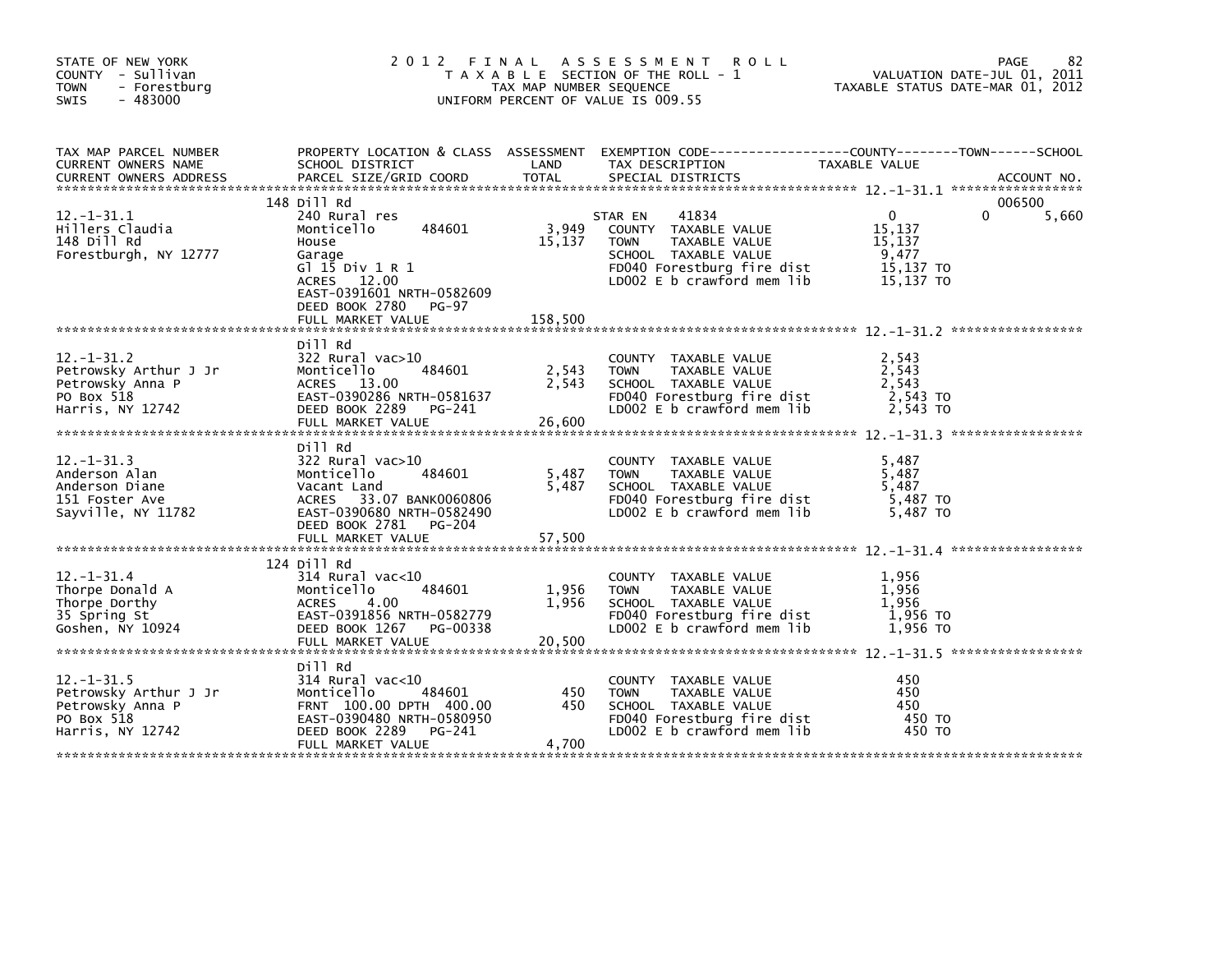| STATE OF NEW YORK<br>COUNTY - Sullivan<br><b>TOWN</b><br>- Forestburg<br>$-483000$<br><b>SWIS</b>    | 2012 FINAL                                                                                                                                                                                       | TAX MAP NUMBER SEQUENCE    | A S S E S S M E N T<br><b>ROLL</b><br>T A X A B L E SECTION OF THE ROLL - 1<br>UNIFORM PERCENT OF VALUE IS 009.55                                                  | VALUATION DATE-JUL 01, 2011<br>TAXABLE STATUS DATE-MAR 01, 2012  | PAGE     | 83          |
|------------------------------------------------------------------------------------------------------|--------------------------------------------------------------------------------------------------------------------------------------------------------------------------------------------------|----------------------------|--------------------------------------------------------------------------------------------------------------------------------------------------------------------|------------------------------------------------------------------|----------|-------------|
| TAX MAP PARCEL NUMBER<br>CURRENT OWNERS NAME<br><b>CURRENT OWNERS ADDRESS</b>                        | SCHOOL DISTRICT<br>PARCEL SIZE/GRID COORD                                                                                                                                                        | LAND<br><b>TOTAL</b>       | PROPERTY LOCATION & CLASS ASSESSMENT EXEMPTION CODE----------------COUNTY-------TOWN------SCHOOL<br>TAX DESCRIPTION<br>SPECIAL DISTRICTS                           | TAXABLE VALUE                                                    |          | ACCOUNT NO. |
| $12. - 1 - 31.6$<br>Restrepo Keith R<br>Korotkova Evgeniya A<br>174 Dill Rd<br>Forestburgh, NY 12777 | 174 Dill Rd<br>210 1 Family Res<br>484601<br>Monticello<br>House & Garage<br>2.50 BANKN210090<br><b>ACRES</b><br>EAST-0391241 NRTH-0581843<br>DEED BOOK 2012 PG-1878<br>FULL MARKET VALUE        | 1,223<br>17,900<br>187,400 | 41854<br>STAR B<br>COUNTY TAXABLE VALUE<br>TAXABLE VALUE<br><b>TOWN</b><br>SCHOOL TAXABLE VALUE<br>FD040 Forestburg fire dist<br>LD002 E b crawford mem lib        | 0<br>17.900<br>17,900<br>15,170<br>17,900 TO<br>17,900 TO        | $\Omega$ | 2,730       |
| $12. -1 - 31.7$<br>Runko Silvano<br>Lisa Anne<br>210 S Congers Ave<br>Congers, NY 10920              | Dill Rd<br>322 Rural vac>10<br>484601<br>Monticello<br>Vacant Land<br>ACRES 25.00<br>EAST-0390218 NRTH-0582063<br>DEED BOOK 1933<br>PG-119<br>FULL MARKET VALUE                                  | 4,694<br>4,694<br>49,200   | COUNTY TAXABLE VALUE<br>TAXABLE VALUE<br><b>TOWN</b><br>SCHOOL TAXABLE VALUE<br>FD040 Forestburg fire dist<br>LD002 E b crawford mem lib                           | 4,694<br>4.694<br>4,694<br>4,694 TO<br>4.694 TO                  |          |             |
| $12. - 1 - 33$<br>Price Wayne<br>Price Janet<br>198 Dill Rd<br>Forestburgh, NY 12777-6109            | 198 Dill Rd<br>210 1 Family Res<br>484601<br>Monticello<br>G $1$ 15 Div 1 R 1<br>0.92 BANKN140687<br><b>ACRES</b><br>EAST-0390837 NRTH-0581315<br>FULL MARKET VALUE                              | 489<br>13,603<br>142,400   | 41854<br>STAR B<br>COUNTY TAXABLE VALUE<br><b>TAXABLE VALUE</b><br><b>TOWN</b><br>SCHOOL TAXABLE VALUE<br>FD040 Forestburg fire dist<br>LD002 E b crawford mem lib | $\Omega$<br>13.603<br>13,603<br>10,873<br>13,603 TO<br>13,603 TO | 029000   | 2,730       |
| $12. - 1 - 34$<br>Monroe JoAnn<br>Monroe Herman S<br>208 Dill Rd<br>Forestburgh, NY 12777            | 208 Dill Rd<br>210 1 Family Res<br>Monticello<br>484601<br>$1\frac{1}{2}$ St House W/gar<br>FRNT 175.00 DPTH 199.80<br>EAST-0390729 NRTH-0581176<br>DEED BOOK 2872<br>PG-34<br>FULL MARKET VALUE | 400<br>18,355<br>192,200   | 41834<br>STAR EN<br>COUNTY TAXABLE VALUE<br><b>TOWN</b><br>TAXABLE VALUE<br>SCHOOL TAXABLE VALUE<br>FD040 Forestburg fire dist<br>LD002 E b crawford mem lib       | 0<br>18,355<br>18,355<br>12,695<br>18,355 TO<br>18,355 TO        | 023450   | 5,660       |
| $12. - 1 - 35$<br>Petrowsky Arthur J Jr<br>Petrowsky Anna P<br>PO Box 518<br>Harris, NY 12742        | Dill Rd<br>$314$ Rural vac<10<br>Monticello<br>484601<br>G $1$ 15 Div 1<br>$V$ ] 9<br><b>ACRES</b><br>1.00<br>EAST-0390493 NRTH-0581055                                                          | 489<br>489                 | COUNTY TAXABLE VALUE<br><b>TOWN</b><br>TAXABLE VALUE<br>SCHOOL TAXABLE VALUE<br>FD040 Forestburg fire dist<br>LD002 E b crawford mem lib                           | 489<br>489<br>489<br>489 TO<br>489 TO                            | 006600   |             |
|                                                                                                      | DEED BOOK 2289<br>PG-241<br>FULL MARKET VALUE                                                                                                                                                    | 5,100                      |                                                                                                                                                                    |                                                                  |          |             |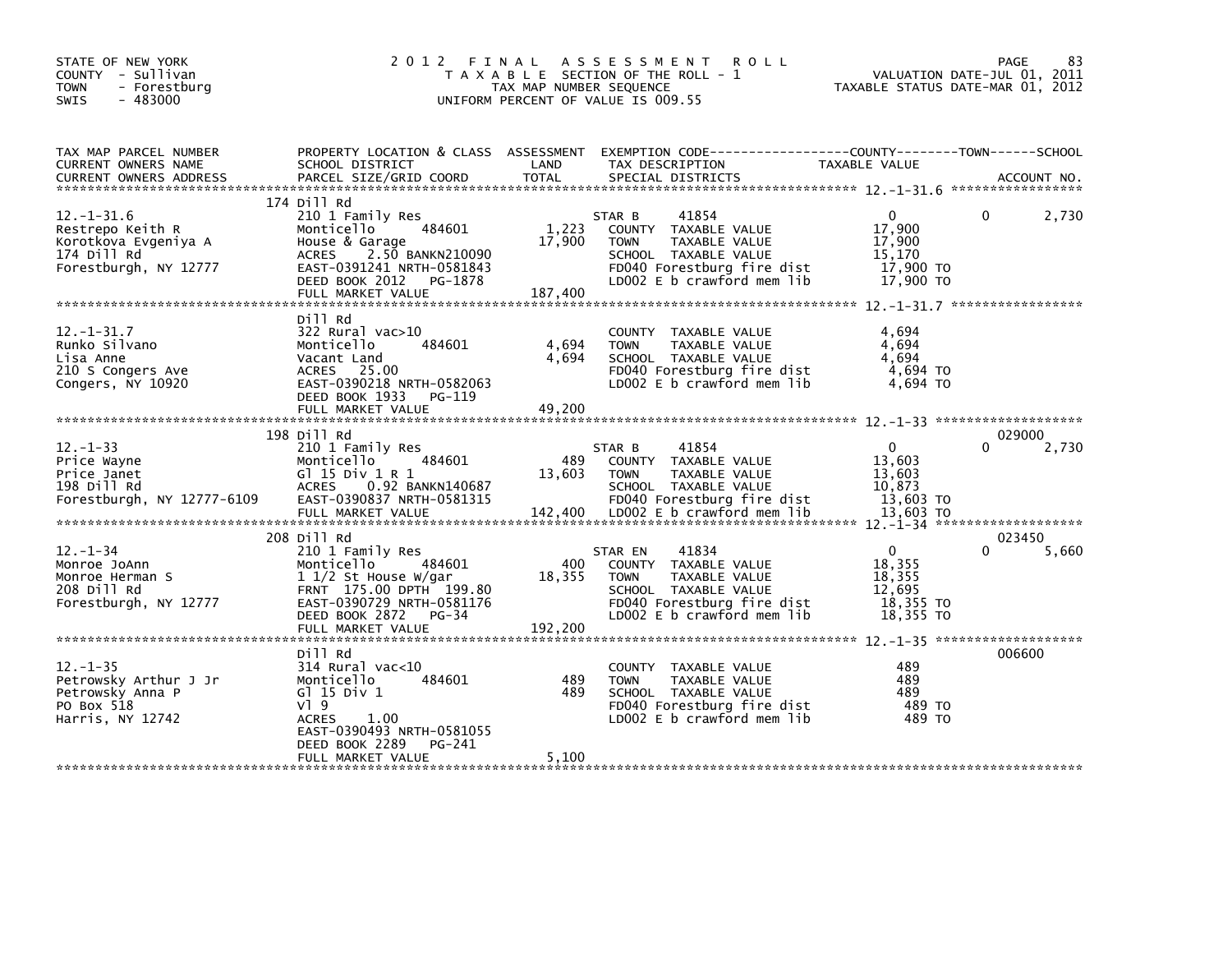| STATE OF NEW YORK<br>COUNTY - Sullivan<br><b>TOWN</b><br>- Forestburg<br>$-483000$<br><b>SWIS</b>                                      | FINAL<br>2 0 1 2                                                                                                                                                              |                             | A S S E S S M E N T<br><b>ROLL</b><br>T A X A B L E SECTION OF THE ROLL - 1<br>TAX MAP NUMBER SEQUENCE<br>TAXABLE STATUS DATE-MAR 01, 2012<br>UNIFORM PERCENT OF VALUE IS 009.55 |                                                               | PAGE             | 84     |
|----------------------------------------------------------------------------------------------------------------------------------------|-------------------------------------------------------------------------------------------------------------------------------------------------------------------------------|-----------------------------|----------------------------------------------------------------------------------------------------------------------------------------------------------------------------------|---------------------------------------------------------------|------------------|--------|
| TAX MAP PARCEL NUMBER<br><b>CURRENT OWNERS NAME</b>                                                                                    | SCHOOL DISTRICT                                                                                                                                                               | LAND                        | PROPERTY LOCATION & CLASS ASSESSMENT EXEMPTION CODE----------------COUNTY-------TOWN------SCHOOL<br>TAX DESCRIPTION                                                              | TAXABLE VALUE                                                 |                  |        |
| $12. - 1 - 36$<br>Monroe Herman S<br>Monroe Joann L<br>208 Dill Rd<br>Forestburgh, NY 12777                                            | Dill Rd<br>920 Priv Hunt/Fi<br>484601<br>Monticello<br>G1 15 Div 1<br>Hunting Camp<br>Seas 8<br><b>ACRES</b><br>1.00<br>EAST-0390555 NRTH-0581112<br>DEED BOOK 2328<br>PG-048 | 472<br>4.441                | COUNTY TAXABLE VALUE<br>TAXABLE VALUE<br><b>TOWN</b><br>SCHOOL TAXABLE VALUE<br>FD040 Forestburg fire dist<br>LD002 E b crawford mem lib                                         | 4,441<br>4,441<br>4,441<br>4.441 TO<br>4.441 TO               | 003400           |        |
|                                                                                                                                        |                                                                                                                                                                               |                             |                                                                                                                                                                                  |                                                               |                  |        |
| $12. - 1 - 37$<br>Gunther Leroy C<br>PO Box 177<br>Forestburgh, NY 12777-0177<br>MAY BE SUBJECT TO PAYMENT                             | Dill Rd<br>912 Forest s480a<br>484601<br>Monticello<br>ACRES 130.00<br>EAST-0388987 NRTH-0580421<br>FULL MARKET VALUE                                                         | 23,648<br>23,648<br>247,600 | FOREST LND 47460<br>COUNTY TAXABLE VALUE<br><b>TOWN</b><br>TAXABLE VALUE<br>SCHOOL TAXABLE VALUE<br>FD040 Forestburg fire dist<br>LD002 E b crawford mem lib                     | 15,863<br>7,785<br>7,785<br>7.785<br>23.648 TO<br>23.648 TO   | 014200<br>15.863 | 15,863 |
| UNDER RPTL480A UNTIL 2021                                                                                                              |                                                                                                                                                                               |                             |                                                                                                                                                                                  |                                                               |                  |        |
| $12 - 1 - 38$<br>Gunther Leroy C<br>PO Box 177<br>Forestburgh, NY 12777-0177<br>MAY BE SUBJECT TO PAYMENT<br>UNDER RPTL480A UNTIL 2021 | French Rd<br>912 Forest s480a<br>Monticello<br>484601<br>Lake<br>ACRES 162.08<br>EAST-0386910 NRTH-0578420<br>FULL MARKET VALUE                                               | 17,758<br>17.758<br>185,900 | FOREST LND 47460<br>COUNTY TAXABLE VALUE<br><b>TOWN</b><br><b>TAXABLE VALUE</b><br>SCHOOL TAXABLE VALUE<br>FD040 Forestburg fire dist<br>LD002 E b crawford mem lib              | 6,279<br>11,479<br>11,479<br>11,479<br>17.758 TO<br>17.758 TO | 014400<br>6,279  | 6,279  |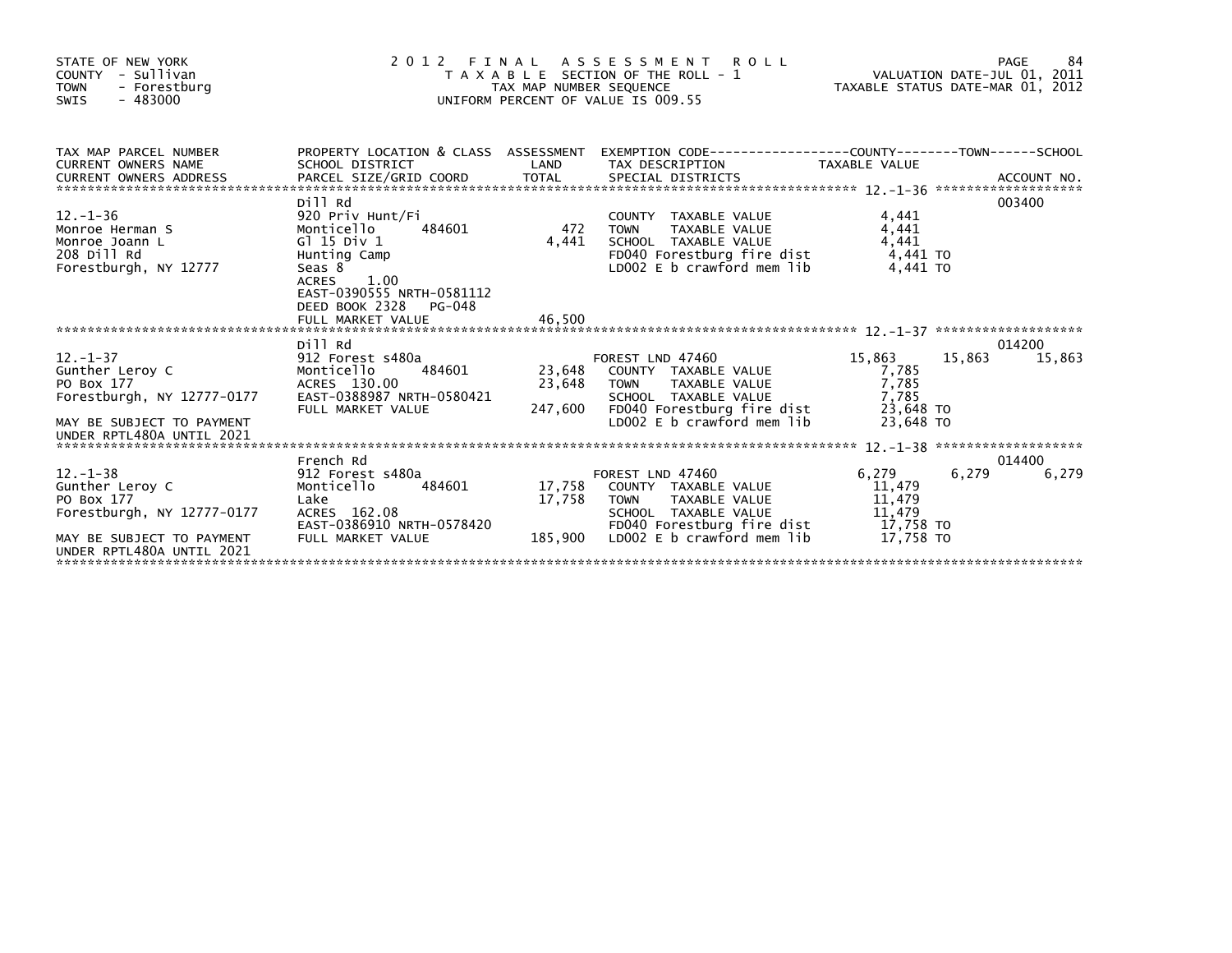| STATE OF NEW YORK           | 2012 FINAL ASSESSMENT ROLL            | -85<br>PAGE                      |
|-----------------------------|---------------------------------------|----------------------------------|
| COUNTY - Sullivan           | T A X A B L E SECTION OF THE ROLL - 1 | VALUATION DATE-JUL 01, 2011      |
| <b>TOWN</b><br>- Forestburg | MAP SECTION - 012                     | TAXABLE STATUS DATE-MAR 01, 2012 |
| SWIS<br>- 483000            | $SUB - SECTION -$                     | RPS150/V04/L015                  |
|                             | UNIFORM PERCENT OF VALUE IS 009.55    | CURRENT DATE 6/18/2012           |

## \*\*\* S P E C I A L D I S T R I C T S U M M A R Y \*\*\*

| <b>CODE</b><br>DISTRICT NAME                 | EXTENSION<br>TOTAL<br>PARCELS<br>TYPF | EXTENSION<br>VALUE | AD VALOREM<br>VALUE | <b>EXEMPT</b><br><b>AMOUNT</b> | TAXABLE<br>VALUE   |
|----------------------------------------------|---------------------------------------|--------------------|---------------------|--------------------------------|--------------------|
| FD040 Forestburg fir<br>LD002 E b crawford m | 83 TOTAL<br>83 TOTAL                  |                    | 864.189<br>864.189  |                                | 864.189<br>864.189 |

### \*\*\* S C H O O L D I S T R I C T S U M M A R Y \*\*\*

| CODE   | DISTRICT NAME | <b>TOTAL</b><br><b>PARCELS</b> | ASSESSED<br>LAND | ASSESSED<br><b>TOTAL</b> | <b>EXEMPT</b><br><b>AMOUNT</b> | <b>TOTAL</b><br><b>TAXABLE</b> | <b>STAR</b><br><b>AMOUNT</b> | <b>STAR</b><br><b>TAXABLE</b> |
|--------|---------------|--------------------------------|------------------|--------------------------|--------------------------------|--------------------------------|------------------------------|-------------------------------|
| 484601 | Monticello    | 83                             | 229,030          | 864.189                  | 26,179                         | 838,010                        | 86,230                       | 751,780                       |
|        | SUB-TOTAL     | 83                             | 229,030          | 864.189                  | 26,179                         | 838.010                        | 86,230                       | 751,780                       |
|        | T O T A L     | 83                             | 229,030          | 864,189                  | 26,179                         | 838,010                        | 86,230                       | 751,780                       |

\*\*\* S Y S T E M C O D E S S U M M A R Y \*\*\*

NO SYSTEM EXEMPTIONS AT THIS LEVEL

### \*\*\* E X E M P T I O N S U M M A R Y \*\*\*

| <b>CODE</b> | DESCRIPTION    | <b>TOTAL</b><br><b>PARCELS</b> | <b>COUNTY</b> | <b>TOWN</b> | <b>SCHOOL</b> |
|-------------|----------------|--------------------------------|---------------|-------------|---------------|
| 41101       | <b>VETERAN</b> |                                | 5,990         | 5,990       |               |
| 41122       | WAR VET        |                                | 2,457         |             |               |
| 41123       | WAR VET        |                                |               | 2,457       |               |
| 41132       | COMBAT VET     |                                | 3,776         |             |               |
| 41133       | COMBAT VET     |                                |               | 3,776       |               |
| 41800       | AGED-CTS       |                                | 3,660         | 3,660       | 3,660         |
| 41834       | STAR EN        | 8                              |               |             | 45,280        |
| 41854       | STAR B         | 15                             |               |             | 40,950        |
| 47460       | FOREST LND     |                                | 22,519        | 22,519      | 22,519        |
|             | T O T A L      | 33                             | 38,402        | 38,402      | 112,409       |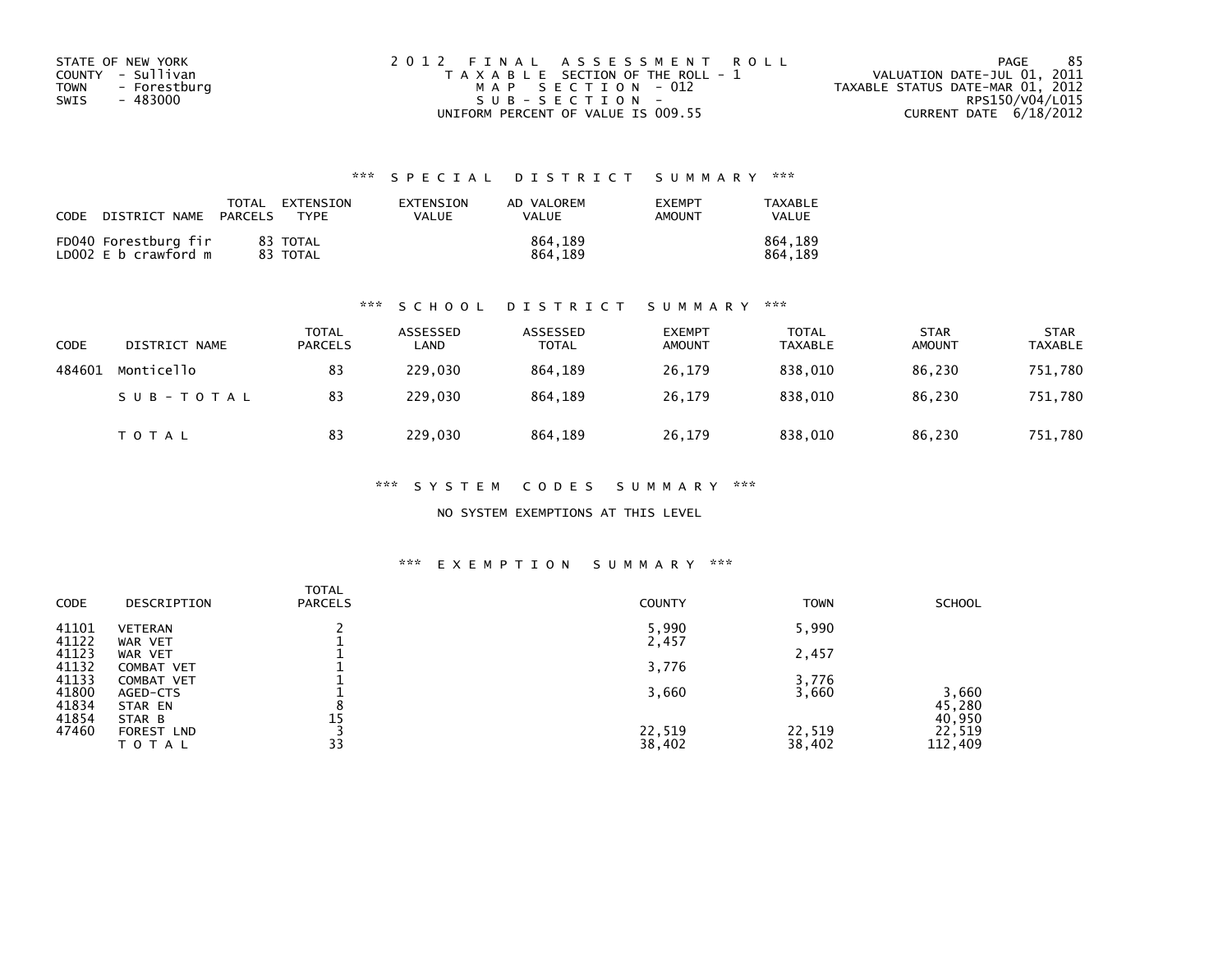| STATE OF NEW YORK           | 2012 FINAL ASSESSMENT ROLL            | -86<br>PAGE                      |
|-----------------------------|---------------------------------------|----------------------------------|
| COUNTY - Sullivan           | T A X A B L E SECTION OF THE ROLL - 1 | VALUATION DATE-JUL 01, 2011      |
| <b>TOWN</b><br>- Forestburg | MAP SECTION - 012                     | TAXABLE STATUS DATE-MAR 01, 2012 |
| - 483000<br>SWIS            | SUB-SECTION-                          | RPS150/V04/L015                  |
|                             | UNIFORM PERCENT OF VALUE IS 009.55    | CURRENT DATE 6/18/2012           |

# \*\*\* G R A N D T O T A L S \*\*\*

| <b>ROLL</b> | DESCRIPTION    | <b>TOTAL</b>   | ASSESSED | <b>ASSESSED</b> | <b>TAXABLE</b> | <b>TAXABLE</b> | <b>TAXABLE</b> | <b>STAR</b>    |
|-------------|----------------|----------------|----------|-----------------|----------------|----------------|----------------|----------------|
| <b>SEC</b>  |                | <b>PARCELS</b> | _AND     | <b>TOTAL</b>    | <b>COUNTY</b>  | ⊤OWN           | <b>SCHOOL</b>  | <b>TAXABLE</b> |
|             | <b>TAXABLE</b> |                | 229,030  | 864,189         | 825.787        | 825.787        | 838,010        | 751,780        |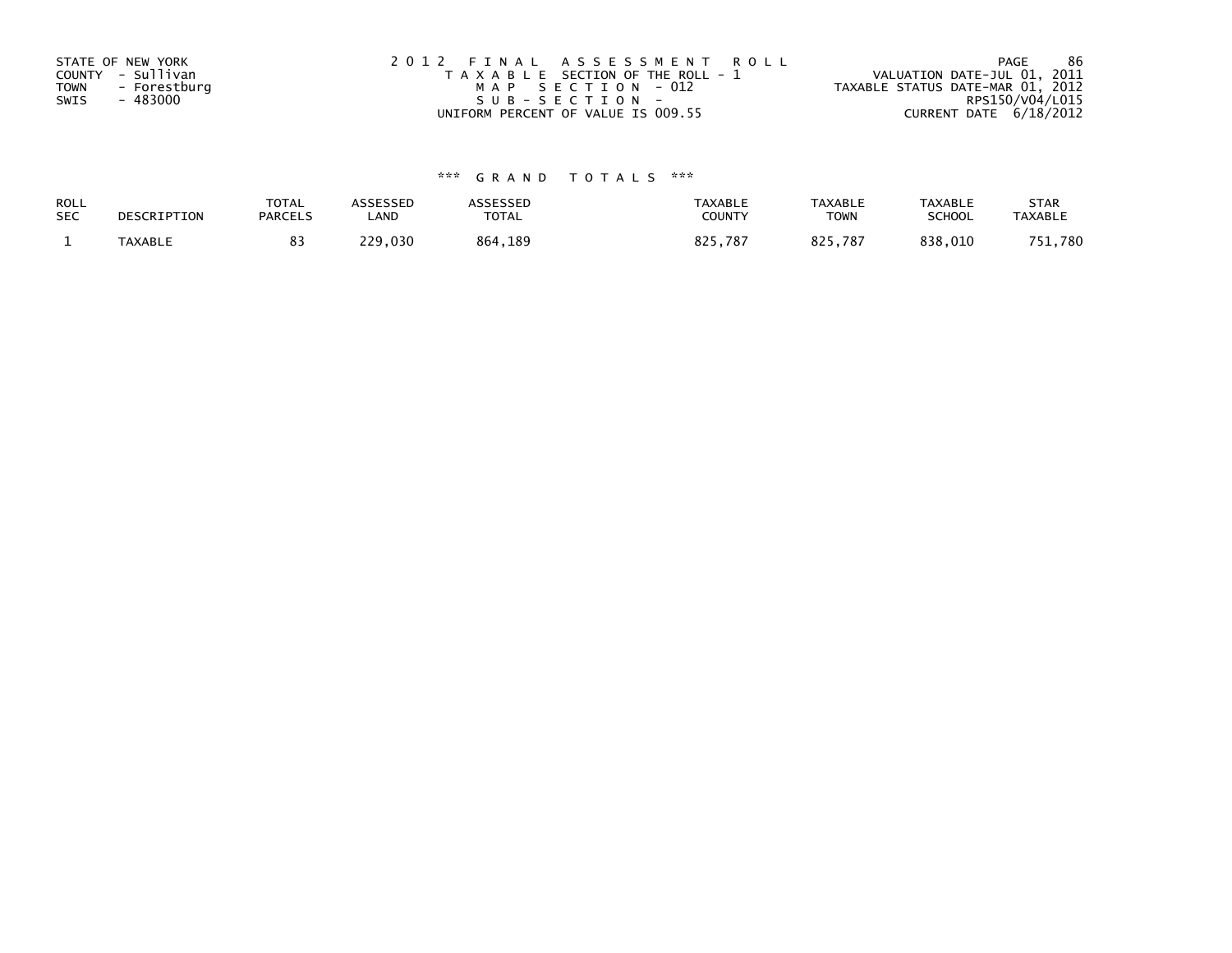| STATE OF NEW YORK<br>COUNTY - Sullivan<br>- Forestburg<br>TOWN<br>$-483000$<br><b>SWIS</b>                  |                                                                                                                                                                                           | TAX MAP NUMBER SEQUENCE    | 2012 FINAL ASSESSMENT ROLL<br>T A X A B L E SECTION OF THE ROLL - 1<br>UNIFORM PERCENT OF VALUE IS 009.55                                                   | VALUATION DATE-JUL 01, 2011<br>TAXABLE STATUS DATE-MAR 01, 2012        | 87<br>PAGE        |
|-------------------------------------------------------------------------------------------------------------|-------------------------------------------------------------------------------------------------------------------------------------------------------------------------------------------|----------------------------|-------------------------------------------------------------------------------------------------------------------------------------------------------------|------------------------------------------------------------------------|-------------------|
| TAX MAP PARCEL NUMBER<br>CURRENT OWNERS NAME<br><b>CURRENT OWNERS ADDRESS</b>                               | SCHOOL DISTRICT<br>PARCEL SIZE/GRID COORD                                                                                                                                                 | LAND<br>TOTAL              | PROPERTY LOCATION & CLASS ASSESSMENT EXEMPTION CODE-----------------COUNTY-------TOWN------SCHOOL<br>TAX DESCRIPTION<br>SPECIAL DISTRICTS                   | <b>TAXABLE VALUE</b>                                                   | ACCOUNT NO.       |
| $13.-1-1.1$<br>Sarker Mousume<br>400 E 14th St Apt 3E<br>N.Y., NY 10009                                     | Town Rd 7<br>$314$ Rural vac<10<br>484601<br>Monticello<br>Vacant Lot<br>G1 14 Div 1 Pf 14<br>4.67<br>ACRES<br>EAST-0391706 NRTH-0578036<br>DEED BOOK 2583<br>PG-195<br>FULL MARKET VALUE | 695<br>695<br>7,300        | COUNTY TAXABLE VALUE<br>TAXABLE VALUE<br><b>TOWN</b><br>SCHOOL TAXABLE VALUE<br>FD040 Forestburg fire dist<br>LD002 E b crawford mem lib                    | 695<br>695<br>695<br>695 TO<br>695 TO                                  | 002000            |
| $13.-1-1.2$<br>Knapp Bruce P<br>196 Sylvan St<br>Rutherford, NJ 07070                                       | $E$ S Dill Road Tr #5<br>314 Rural vac<10<br>484601<br>Monticello<br>Vacant Lot<br>Lot# 16<br>ACRES 10.00<br>EAST-0390204 NRTH-0579787<br>DEED BOOK 2340 PG-183<br>FULL MARKET VALUE      | 3,500<br>3,500<br>36,600   | COUNTY TAXABLE VALUE<br>TAXABLE VALUE<br><b>TOWN</b><br>SCHOOL TAXABLE VALUE<br>FD040 Forestburg fire dist<br>LD002 E b crawford mem lib                    | 3,500<br>3,500<br>3,500<br>3,500 TO<br>3,500 TO                        |                   |
| $13 - 1 - 1.3$<br>Ruggiero John F<br>Dawn Marie<br>PO Box 7<br>Forestburgh, NY 12777                        | 36 French Clearing Rd<br>210 1 Family Res<br>Monticello<br>484601<br>House<br>8.45 BANKC080370<br><b>ACRES</b><br>EAST-0391499 NRTH-0578535<br>DEED BOOK 1691 PG-635<br>FULL MARKET VALUE | 3,313<br>17,200<br>180,100 | 41854<br>STAR B<br>COUNTY TAXABLE VALUE<br><b>TOWN</b><br>TAXABLE VALUE<br>SCHOOL TAXABLE VALUE<br>FD040 Forestburg fire dist<br>LD002 E b crawford mem lib | $\Omega$<br>17,200<br>17,200<br>14,470<br>17,200 TO<br>17,200 TO       | $\Omega$<br>2,730 |
| $13.-1-1.4$<br>Magie Walter J<br>French Clearing Rd<br>PO Box 84<br>Forestburgh, NY 12777                   | 60 French Clearing Rd<br>210 1 Family Res<br>484601<br>Monticello<br>House & Garage<br>5.10<br>ACRES<br>EAST-0390950 NRTH-0578423<br>DEED BOOK 2830 PG-147<br>FULL MARKET VALUE           | 3,056<br>17,176<br>179,900 | 41854<br>STAR B<br>COUNTY TAXABLE VALUE<br>TAXABLE VALUE<br><b>TOWN</b><br>SCHOOL TAXABLE VALUE<br>FD040 Forestburg fire dist<br>LD002 E b crawford mem lib | $\overline{0}$<br>17,176<br>17,176<br>14,446<br>17,176 TO<br>17,176 TO | $\Omega$<br>2,730 |
| $13. -1 - 1.5$<br>Acosta William<br>Acosta Donna<br>PO Box 354<br>Blooming Grove, NY 10914-0354 ACRES 19.96 | $N/S$ French Clearing Tr #7<br>$322$ Rural vac $>10$<br>484601<br>Monticello<br>Vacant Lot<br>Lot $#20$<br>EAST-0390758 NRTH-0579008<br>DEED BOOK 2148<br>PG-055<br>FULL MARKET VALUE     | 3,750<br>3,750<br>39,300   | COUNTY TAXABLE VALUE<br><b>TOWN</b><br>TAXABLE VALUE<br>SCHOOL TAXABLE VALUE<br>FD040 Forestburg fire dist<br>LD002 E b crawford mem lib                    | 3,750<br>3,750<br>3,750<br>3,750 TO<br>3,750 TO                        |                   |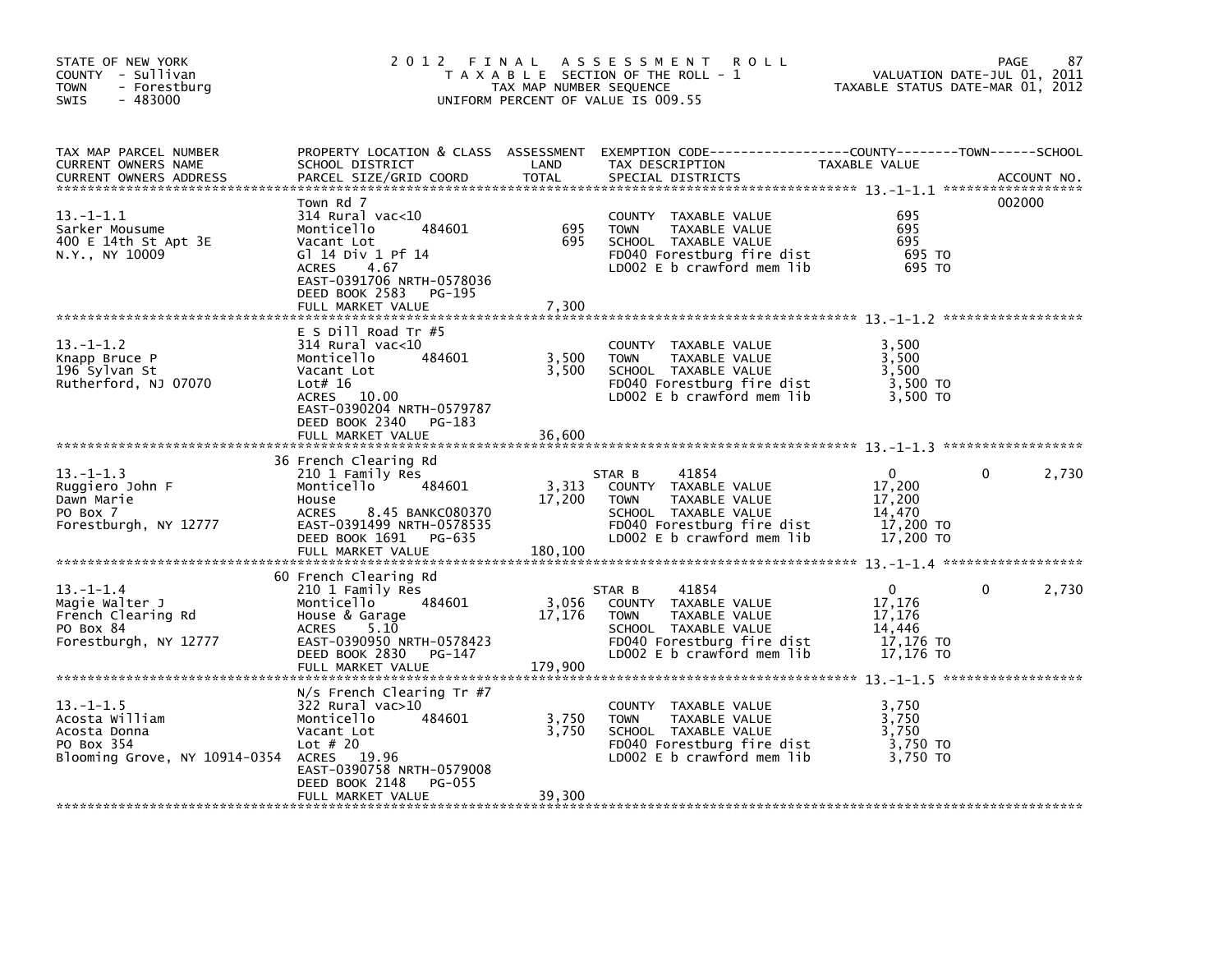| STATE OF NEW YORK<br>COUNTY - Sullivan<br><b>TOWN</b><br>- Forestburg<br>$-483000$<br><b>SWIS</b>   | 2012 FINAL                                                                                                                                                                                    | TAX MAP NUMBER SEQUENCE    | A S S E S S M E N T<br>R O L L<br>T A X A B L E SECTION OF THE ROLL - 1<br>UNIFORM PERCENT OF VALUE IS 009.55                                                | TAXABLE STATUS DATE-MAR 01, 2012                                 | 88<br>PAGE<br>VALUATION DATE-JUL 01, 2011 |
|-----------------------------------------------------------------------------------------------------|-----------------------------------------------------------------------------------------------------------------------------------------------------------------------------------------------|----------------------------|--------------------------------------------------------------------------------------------------------------------------------------------------------------|------------------------------------------------------------------|-------------------------------------------|
| TAX MAP PARCEL NUMBER<br>CURRENT OWNERS NAME<br><b>CURRENT OWNERS ADDRESS</b>                       | SCHOOL DISTRICT<br>PARCEL SIZE/GRID COORD                                                                                                                                                     | LAND<br>TOTAL              | PROPERTY LOCATION & CLASS ASSESSMENT EXEMPTION CODE----------------COUNTY-------TOWN-----SCHOOL<br>TAX DESCRIPTION<br>SPECIAL DISTRICTS                      | TAXABLE VALUE                                                    | ACCOUNT NO.                               |
| $13. - 1 - 1.6$<br>Ferguson Dudley<br>Ferguson Jean<br>273 Dill Rd 2<br>Forestburgh, NY 12777       | 273 Dill Rd<br>210 1 Family Res<br>484601<br>Monticello<br>House & Garage<br>Lot $# 15$<br><b>ACRES</b><br>6.63<br>EAST-0389874 NRTH-0579498<br>DEED BOOK 2663<br>PG-619<br>FULL MARKET VALUE | 2,560<br>21,700<br>227,200 | 41834<br>STAR EN<br>COUNTY TAXABLE VALUE<br>TAXABLE VALUE<br><b>TOWN</b><br>SCHOOL TAXABLE VALUE<br>FD040 Forestburg fire dist<br>LD002 E b crawford mem lib | $\Omega$<br>21,700<br>21,700<br>16,040<br>21,700 TO<br>21,700 TO | 5,660<br>0                                |
|                                                                                                     |                                                                                                                                                                                               |                            |                                                                                                                                                              |                                                                  |                                           |
| $13 - 1 - 1.7$<br>Morgan Kate M<br>Morgan Richard S<br>407 Old Liberty Rd<br>Monticello, NY 12701   | $N/S$ French Clearing Tr#7<br>$314$ Rural vac< $10$<br>Monticello<br>484601<br>Vacant Lot<br>Lot $# 19$<br><b>ACRES</b><br>7.00<br>EAST-0390200 NRTH-0578799                                  | 2,665<br>2,665             | COUNTY TAXABLE VALUE<br><b>TOWN</b><br>TAXABLE VALUE<br>SCHOOL TAXABLE VALUE<br>FD040 Forestburg fire dist<br>LD002 $E$ b crawford mem $lib$                 | 2,665<br>2,665<br>2,665<br>2,665 TO<br>2,665 TO                  |                                           |
|                                                                                                     | DEED BOOK 3480<br>PG-28<br>FULL MARKET VALUE                                                                                                                                                  | 27,900                     |                                                                                                                                                              |                                                                  |                                           |
|                                                                                                     | 289 Dill Rd                                                                                                                                                                                   |                            |                                                                                                                                                              |                                                                  |                                           |
| $13.-1-1.8$<br>Piscino Joseph A Jr<br>289 Dill Rd<br>Forestburgh, NY 12777                          | 210 1 Family Res<br>Monticello<br>484601<br>House & Garage<br>Lot $# 14$<br>5.04 BANKC030614<br><b>ACRES</b><br>EAST-0389594 NRTH-0579226<br>DEED BOOK 3580<br>PG-326                         | 2,715<br>16,600            | 41854<br>STAR B<br>COUNTY TAXABLE VALUE<br>TAXABLE VALUE<br><b>TOWN</b><br>SCHOOL TAXABLE VALUE<br>FD040 Forestburg fire dist<br>LD002 E b crawford mem lib  | 0<br>16,600<br>16,600<br>13,870<br>16,600 TO<br>16,600 TO        | 2,730<br>0                                |
|                                                                                                     | FULL MARKET VALUE                                                                                                                                                                             | 173,800                    |                                                                                                                                                              |                                                                  |                                           |
| $13. - 1 - 1.9$<br>Sheerer James J<br>Sheerer Michelle S<br>72 Jefferson St<br>Monticello, NY 12701 | $N/S$ French Clearing Tr#7<br>$314$ Rural vac< $10$<br>Monticello<br>484601<br>Vacant Lot<br>Lot $# 18$<br>5.06<br><b>ACRES</b><br>EAST-0389832 NRTH-0578727<br>DEED BOOK 2012 PG-341         | 2,204<br>2,204             | COUNTY TAXABLE VALUE<br>TAXABLE VALUE<br><b>TOWN</b><br>SCHOOL TAXABLE VALUE<br>FD040 Forestburg fire dist<br>LD002 E b crawford mem lib                     | 2,204<br>2,204<br>2,204<br>2,204 TO<br>2.204 TO                  |                                           |
|                                                                                                     | FULL MARKET VALUE                                                                                                                                                                             | 23,100                     |                                                                                                                                                              |                                                                  |                                           |
| $13.-1-1.10$<br>Santurio Marley<br>Montanaro Vincent J<br>PO Box 940757<br>Rockaway Park, NY 11694  | 309 Dill Rd<br>$314$ Rural vac< $10$<br>Monticello<br>484601<br>Vacant Lot<br>Lot $# 13$<br><b>ACRES</b><br>5.06<br>EAST-0389211 NRTH-0578950<br>DEED BOOK 2313<br>PG-133                     | 2,475<br>2.475             | COUNTY TAXABLE VALUE<br><b>TOWN</b><br>TAXABLE VALUE<br>SCHOOL TAXABLE VALUE<br>FD040 Forestburg fire dist<br>LD002 E b crawford mem lib                     | 2,475<br>2,475<br>2.475<br>2,475 TO<br>2.475 TO                  |                                           |
|                                                                                                     | FULL MARKET VALUE                                                                                                                                                                             | 25,900                     |                                                                                                                                                              |                                                                  |                                           |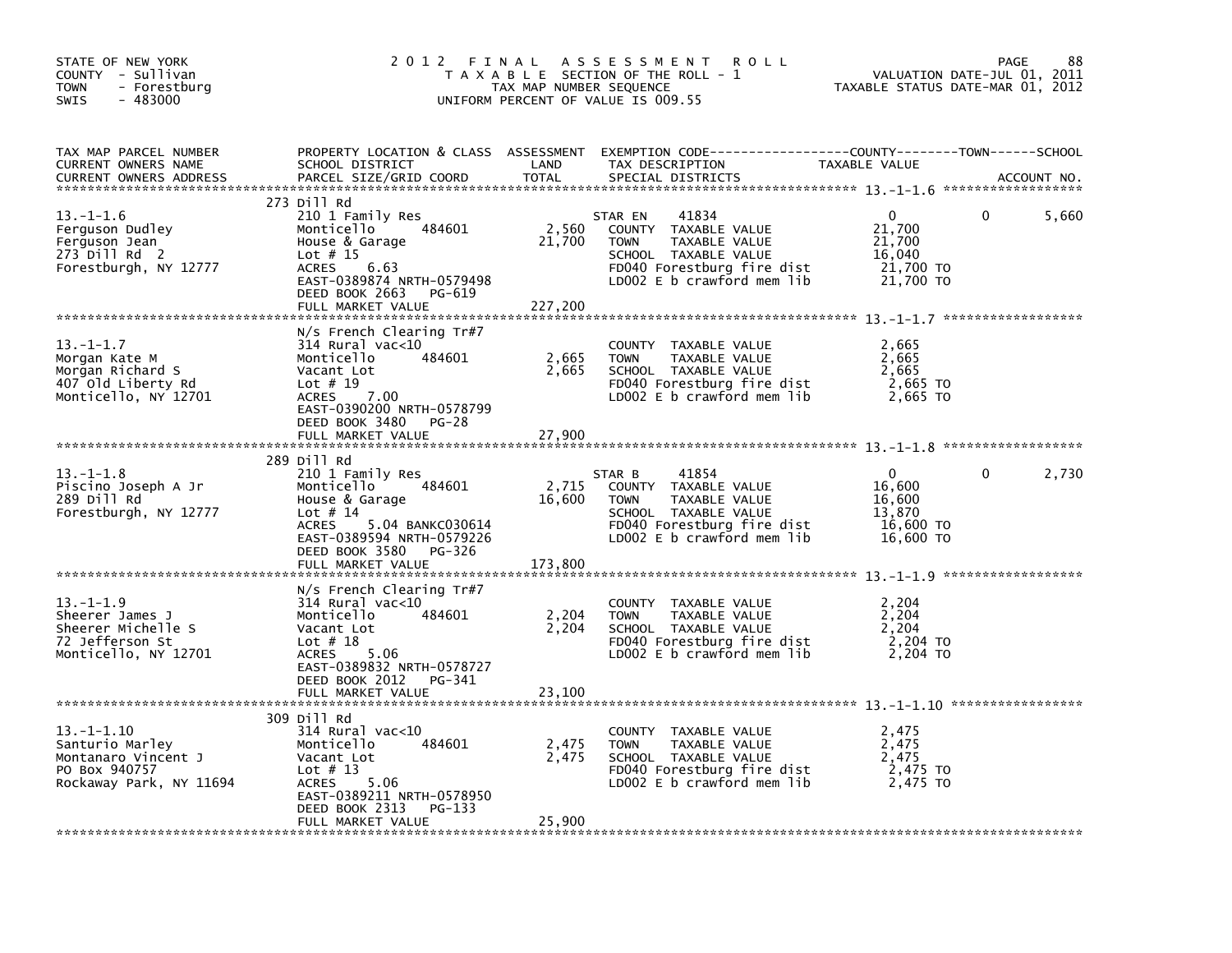| STATE OF NEW YORK<br>COUNTY - Sullivan<br><b>TOWN</b><br>- Forestburg<br>SWIS<br>$-483000$       | 2012 FINAL                                                                                                                                                                                           | TAX MAP NUMBER SEQUENCE    | A S S E S S M E N T<br><b>ROLL</b><br>T A X A B L E SECTION OF THE ROLL - 1<br>UNIFORM PERCENT OF VALUE IS 009.55                                  | TAXABLE STATUS DATE-MAR 01, 2012                         | 89<br>PAGE<br>VALUATION DATE-JUL 01, 2011 |
|--------------------------------------------------------------------------------------------------|------------------------------------------------------------------------------------------------------------------------------------------------------------------------------------------------------|----------------------------|----------------------------------------------------------------------------------------------------------------------------------------------------|----------------------------------------------------------|-------------------------------------------|
| TAX MAP PARCEL NUMBER<br>CURRENT OWNERS NAME<br><b>CURRENT OWNERS ADDRESS</b>                    | SCHOOL DISTRICT<br>PARCEL SIZE/GRID COORD                                                                                                                                                            | LAND<br><b>TOTAL</b>       | PROPERTY LOCATION & CLASS ASSESSMENT EXEMPTION CODE----------------COUNTY-------TOWN-----SCHOOL<br>TAX DESCRIPTION<br>SPECIAL DISTRICTS            | TAXABLE VALUE                                            | ACCOUNT NO.                               |
| 13. -1-1.11<br>Steinberg Barbara<br>28 Mildred Rd<br>Forestburgh, NY 12777                       | $N/s$ French Clearing Tr#7<br>$314$ Rural vac<10<br>Monticello<br>484601<br>Vacant Lot<br>Lot $# 17$<br>4.69<br><b>ACRES</b><br>EAST-0389380 NRTH-0578622<br>DEED BOOK 2244<br>PG-612                | 2,295<br>2,295             | COUNTY TAXABLE VALUE<br><b>TOWN</b><br>TAXABLE VALUE<br>SCHOOL TAXABLE VALUE<br>FD040 Forestburg fire dist<br>LD002 $E$ b crawford mem lib         | 2,295<br>2,295<br>2,295<br>2,295 TO<br>2,295 TO          |                                           |
|                                                                                                  | FULL MARKET VALUE                                                                                                                                                                                    | 24,000                     |                                                                                                                                                    |                                                          |                                           |
| 13. -1-1.12<br>Schwimmer Richard<br>158 French Clearing Rd<br>Forestburgh, NY 12777              | 158 French Clearing Rd<br>210 1 Family Res<br>484601<br>Monticello<br><b>HOUSE</b><br>Lot $# 12$<br>3.88 BANKC130170<br><b>ACRES</b><br>EAST-0388708 NRTH-0578441                                    | 12,400 STAR B              | COMBAT VET 41132<br>1,900 COMBAT VET 41133<br>41854<br>COUNTY TAXABLE VALUE<br>TAXABLE VALUE<br><b>TOWN</b><br>SCHOOL TAXABLE VALUE                | 3,100<br>$\Omega$<br>$\Omega$<br>9,300<br>9,300<br>9,670 | 0<br>$\Omega$<br>3,100<br>2,730<br>0      |
|                                                                                                  | DEED BOOK 2149<br>PG-322<br>FULL MARKET VALUE                                                                                                                                                        | 129,800                    | FD040 Forestburg fire dist<br>LD002 E b crawford mem lib                                                                                           | 12,400 TO<br>12,400 TO                                   |                                           |
| $13. -1 - 1.13$<br>Palmer Stephen<br>Patricia Ann<br>1 Willow Ct<br>Whitehouse Station N J 08889 | S/s French Clearing Tr#7<br>314 Rural vac<10<br>Monticello<br>484601<br>Vacant Lot<br>Lot $# 1$<br>7.83<br><b>ACRES</b><br>EAST-0391160 NRTH-0577884                                                 | 3,830<br>3,830             | <b>COUNTY</b><br>TAXABLE VALUE<br><b>TOWN</b><br>TAXABLE VALUE<br>SCHOOL TAXABLE VALUE<br>FD040 Forestburg fire dist<br>LD002 E b crawford mem lib | 3,830<br>3,830<br>3,830<br>3,830 TO<br>3,830 TO          |                                           |
|                                                                                                  | DEED BOOK 2142<br>$PG-6$<br>FULL MARKET VALUE                                                                                                                                                        | 40,100                     |                                                                                                                                                    |                                                          |                                           |
| $13. - 1 - 1.14$<br>Chu IM YON<br>588 Northern Pkwy<br>Ridgewood, NJ 07450                       | State Route 42<br>240 Rural res<br>Monticello<br>484601<br>2 St Hse<br>Lot $#21$<br>ACRES 15.23<br>EAST-0391512 NRTH-0577363<br>DEED BOOK 2597<br>$PG-12$<br>FULL MARKET VALUE                       | 8,085<br>12,500<br>130,900 | COUNTY TAXABLE VALUE<br><b>TOWN</b><br>TAXABLE VALUE<br>SCHOOL TAXABLE VALUE<br>FD040 Forestburg fire dist<br>LD002 E b crawford mem lib           | 12,500<br>12,500<br>12,500<br>12,500 TO<br>12,500 TO     |                                           |
|                                                                                                  |                                                                                                                                                                                                      |                            |                                                                                                                                                    |                                                          |                                           |
| $13. - 1 - 1.15$<br>Griffin Anthony R<br>4 Valley Rd<br>Forestburgh, NY 12777                    | S/s French Clearing Tr#7<br>$322$ Rural vac $>10$<br>Monticello<br>484601<br>Vacant Lot<br>Lot $# 2$<br>10.13<br>ACRES<br>EAST-0390705 NRTH-0577672<br>DEED BOOK 2140<br>PG-690<br>FULL MARKET VALUE | 2,895<br>2,895<br>30,300   | COUNTY TAXABLE VALUE<br><b>TOWN</b><br>TAXABLE VALUE<br>SCHOOL TAXABLE VALUE<br>FD040 Forestburg fire dist<br>LD002 $E$ b crawford mem lib         | 2,895<br>2,895<br>2,895<br>2,895 TO<br>2,895 TO          |                                           |
|                                                                                                  |                                                                                                                                                                                                      |                            |                                                                                                                                                    |                                                          |                                           |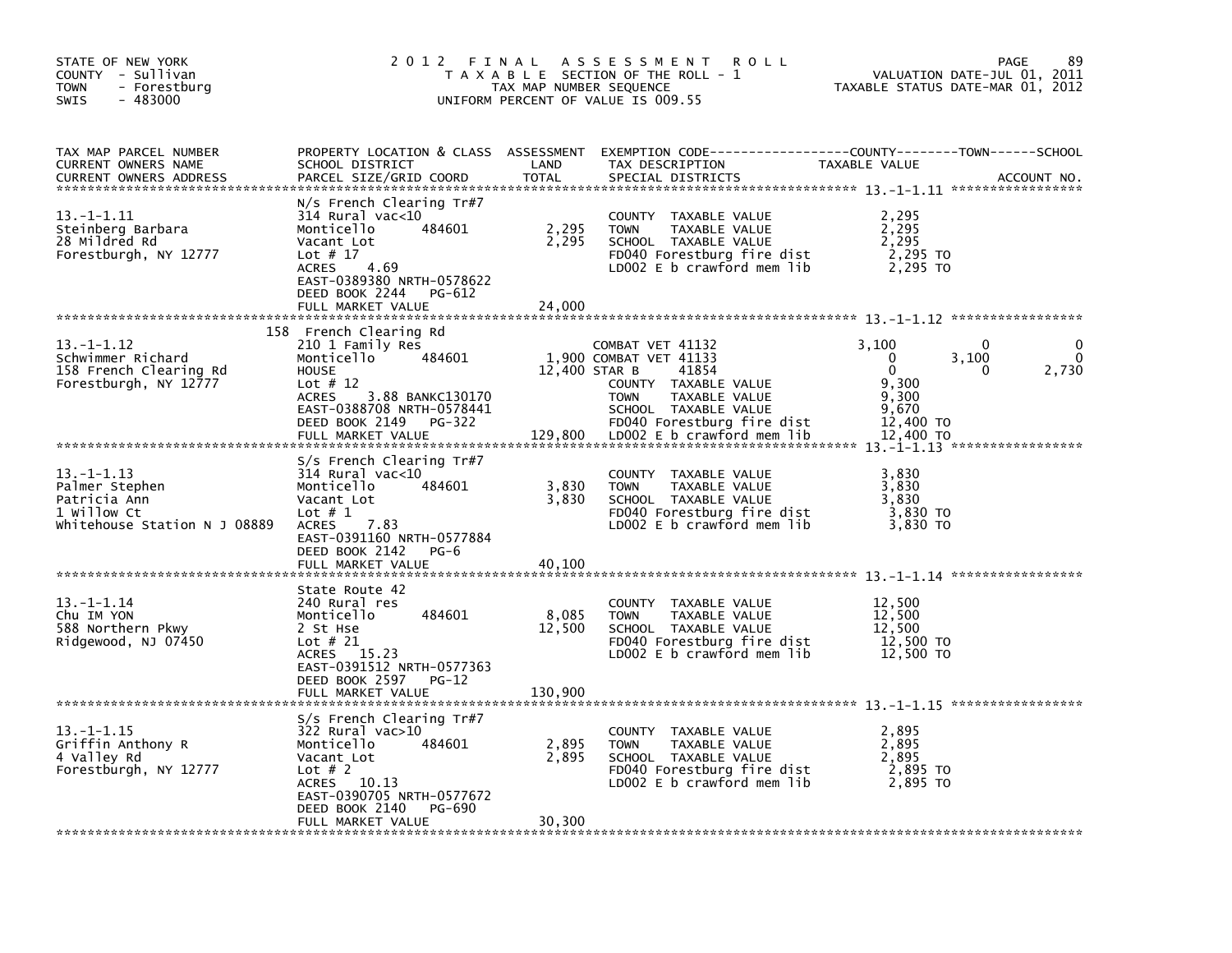| STATE OF NEW YORK<br>COUNTY - Sullivan<br><b>TOWN</b><br>- Forestburg<br>$-483000$<br><b>SWIS</b>                   | 2012 FINAL                                                                                                                                                                                                    | TAX MAP NUMBER SEQUENCE  | A S S E S S M E N T<br><b>ROLL</b><br>T A X A B L E SECTION OF THE ROLL - 1<br>UNIFORM PERCENT OF VALUE IS 009.55                            | VALUATION DATE-JUL 01, 2011<br>TAXABLE STATUS DATE-MAR 01, 2012 | 90<br>PAGE  |
|---------------------------------------------------------------------------------------------------------------------|---------------------------------------------------------------------------------------------------------------------------------------------------------------------------------------------------------------|--------------------------|----------------------------------------------------------------------------------------------------------------------------------------------|-----------------------------------------------------------------|-------------|
| TAX MAP PARCEL NUMBER<br>CURRENT OWNERS NAME<br><b>CURRENT OWNERS ADDRESS</b>                                       | SCHOOL DISTRICT<br>PARCEL SIZE/GRID COORD                                                                                                                                                                     | LAND<br><b>TOTAL</b>     | PROPERTY LOCATION & CLASS ASSESSMENT EXEMPTION CODE---------------COUNTY-------TOWN-----SCHOOL<br>TAX DESCRIPTION<br>SPECIAL DISTRICTS       | TAXABLE VALUE                                                   | ACCOUNT NO. |
| $13. - 1 - 1.16$<br>Collins Patrick<br>96 Sterling Ave<br>Staten Island, NY 10306                                   | $S/S$ French Clearing Tr#7<br>$322$ Rural vac $>10$<br>Monticello<br>484601<br>Vacant Lot<br>Lot $#$ 3<br><b>ACRES</b><br>15.85<br>EAST-0390301 NRTH-0577557<br>DEED BOOK 2983<br>PG-365<br>FULL MARKET VALUE | 4,220<br>4,220<br>44,200 | COUNTY TAXABLE VALUE<br>TAXABLE VALUE<br><b>TOWN</b><br>SCHOOL TAXABLE VALUE<br>FD040 Forestburg fire dist<br>LD002 E b crawford mem lib     | 4,220<br>4,220<br>4,220<br>4,220 TO<br>4,220 TO                 |             |
|                                                                                                                     |                                                                                                                                                                                                               |                          |                                                                                                                                              |                                                                 |             |
| $13. - 1 - 1.17$<br>Garcia Mark Christopher<br>Glin Hartman<br>445 Whitton Rd<br>Neshank Station, NJ 08853          | S/s French Clearing Tr#7<br>$322$ Rural vac $>10$<br>Monticello<br>484601<br>Vacant Lot<br>Lot $# 4$<br>ACRES 21.29<br>EAST-0389889 NRTH-0577476                                                              | 5,120<br>5,120           | COUNTY TAXABLE VALUE<br><b>TOWN</b><br>TAXABLE VALUE<br>SCHOOL TAXABLE VALUE<br>FD040 Forestburg fire dist<br>LD002 $E$ b crawford mem $lib$ | 5,120<br>5,120<br>5.120<br>5,120 TO<br>5,120 TO                 |             |
|                                                                                                                     | DEED BOOK 2137 PG-344<br>FULL MARKET VALUE                                                                                                                                                                    | 53,600                   |                                                                                                                                              |                                                                 |             |
| $13. - 1 - 1.18$<br>Ralicki Raymond<br>4802 Marsha Ln<br>Wichita Falls, TX 76302                                    | 121 French Clearing Rd S<br>$322$ Rural vac $>10$<br>Monticello<br>484601<br>Vacant Lot<br>Lot $# 5$<br>ACRES 24.53<br>EAST-0389450 NRTH-0577376                                                              | 4,415<br>4,415           | COUNTY TAXABLE VALUE<br>TAXABLE VALUE<br><b>TOWN</b><br>SCHOOL TAXABLE VALUE<br>FD040 Forestburg fire dist<br>LD002 E b crawford mem lib     | 4,415<br>4,415<br>4,415<br>4,415 TO<br>4.415 TO                 |             |
|                                                                                                                     | DEED BOOK 2169 PG-296<br>FULL MARKET VALUE                                                                                                                                                                    | 46,200                   |                                                                                                                                              |                                                                 |             |
| $13. - 1 - 1.19$<br>Giacobbe Larry<br>21–14 47th St<br>Astoria, NY 11105                                            | $S/S$ French Clearing Tr#7<br>322 Rural vac>10<br>Monticello<br>484601<br>Vacant Lot<br>Lot $# 6$<br>10.02<br>ACRES<br>EAST-0388965 NRTH-0577758<br>DEED BOOK 2143<br>PG-303<br>FULL MARKET VALUE             | 3,455<br>3,455<br>36,200 | COUNTY TAXABLE VALUE<br>TAXABLE VALUE<br><b>TOWN</b><br>SCHOOL TAXABLE VALUE<br>FD040 Forestburg fire dist<br>LD002 $E$ b crawford mem lib   | 3,455<br>3,455<br>3,455<br>3,455 TO<br>3,455 TO                 |             |
| ******************************                                                                                      |                                                                                                                                                                                                               |                          |                                                                                                                                              |                                                                 |             |
| $13. -1 - 1.20$<br>Martorana Dominic V<br>Martorana Jacqueline<br>145 Lincoln Ave Apt 4J<br>Staten Island, NY 10306 | S/s French Clearing Tr#7<br>$314$ Rural vac<10<br>Monticello<br>484601<br>Vacant Lot<br>Lot $# 7$<br>ACRES<br>4.64<br>EAST-0388614 NRTH-0577799<br>DEED BOOK 2500<br>PG-56                                    | 2,270<br>2,270           | COUNTY TAXABLE VALUE<br><b>TOWN</b><br>TAXABLE VALUE<br>SCHOOL TAXABLE VALUE<br>FD040 Forestburg fire dist<br>LD002 $E$ b crawford mem $lib$ | 2,270<br>2,270<br>2,270<br>2,270 TO<br>2,270 TO                 |             |
|                                                                                                                     | FULL MARKET VALUE                                                                                                                                                                                             | 23,800                   |                                                                                                                                              |                                                                 |             |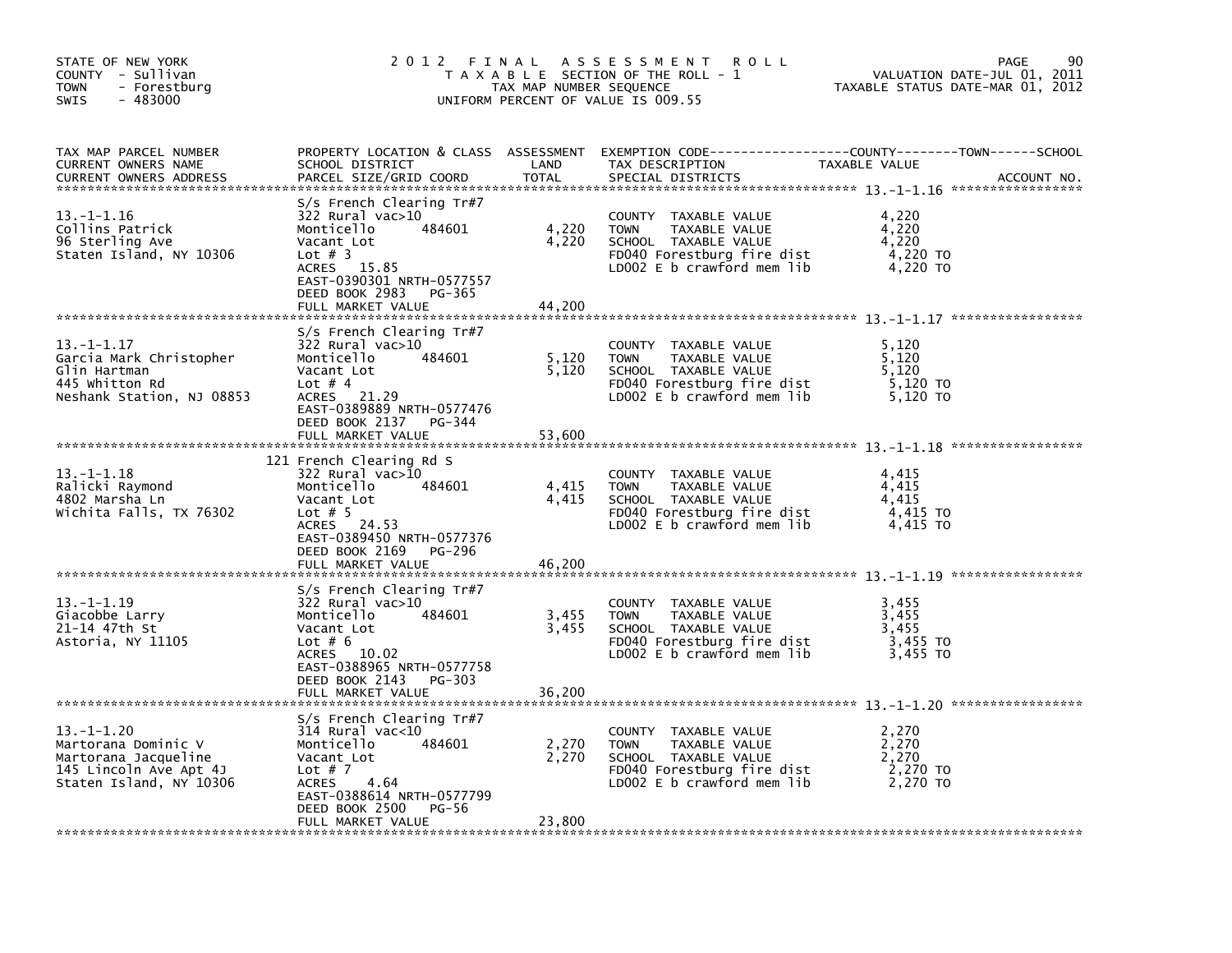| STATE OF NEW YORK<br>COUNTY - Sullivan<br>- Forestburg<br><b>TOWN</b><br>$-483000$<br><b>SWIS</b> | 2012                                                                                                                                                                                                | FINAL<br>TAX MAP NUMBER SEQUENCE | A S S E S S M E N T<br><b>ROLL</b><br>T A X A B L E SECTION OF THE ROLL - 1<br>UNIFORM PERCENT OF VALUE IS 009.55                          | PAGE<br>VALUATION DATE-JUL 01, 2011<br>TAXABLE STATUS DATE-MAR 01, 2012 | 91          |
|---------------------------------------------------------------------------------------------------|-----------------------------------------------------------------------------------------------------------------------------------------------------------------------------------------------------|----------------------------------|--------------------------------------------------------------------------------------------------------------------------------------------|-------------------------------------------------------------------------|-------------|
| TAX MAP PARCEL NUMBER<br>CURRENT OWNERS NAME                                                      | PROPERTY LOCATION & CLASS ASSESSMENT<br>SCHOOL DISTRICT                                                                                                                                             | LAND                             | TAX DESCRIPTION                                                                                                                            | TAXABLE VALUE<br>*****************                                      | ACCOUNT NO. |
| $13.-1-1.21$<br>Albistur Joseph<br>Albistur Susana<br>531 37th St<br>Union City $N$ J, 07087      | Town Rd 7<br>$314$ Rural vac< $10$<br>Monticello<br>484601<br>Vacant Lot<br>Lot $# 8$<br><b>ACRES</b><br>5.03<br>EAST-0388450 NRTH-0577575<br>DEED BOOK 2169<br>PG-301<br>FULL MARKET VALUE         | 2,204<br>2,204<br>23,100         | COUNTY TAXABLE VALUE<br><b>TOWN</b><br>TAXABLE VALUE<br>SCHOOL TAXABLE VALUE<br>FD040 Forestburg fire dist<br>LD002 E b crawford mem lib   | 2,204<br>2,204<br>2,204<br>2,204 TO<br>2.204 TO                         |             |
| $13. -1 - 1.22$<br>Montesino Manuel<br>Montesino Lourdes<br>1 Surrey Ln<br>Long Valley, NJ 07853  | $E/S$ French Clearing Tr#7<br>322 Rural vac>10<br>Monticello<br>484601<br>Vacant Lot<br>Lot $# 9$<br>ACRES 20.02<br>EAST-0388780 NRTH-0576861<br>DEED BOOK 2166<br>PG-669<br>FULL MARKET VALUE      | 3,610<br>3,610<br>37,800         | COUNTY TAXABLE VALUE<br><b>TOWN</b><br>TAXABLE VALUE<br>SCHOOL TAXABLE VALUE<br>FD040 Forestburg fire dist<br>LD002 E b crawford mem lib   | 3,610<br>3,610<br>3,610<br>3,610 TO<br>3.610 TO                         |             |
| $13. -1 - 1.23$<br>Pishtey Wallace S<br>PO Box 19<br>Bloomingburg, NY 12721                       | $E/S$ French Clearing Tr#7<br>$322$ Rural vac $>10$<br>Monticello<br>484601<br>Vacant Lot<br>Lot $#10$<br>ACRES 40.01<br>EAST-0388323 NRTH-0576238<br>DEED BOOK 2166<br>PG-123<br>FULL MARKET VALUE | 5,850<br>5.850<br>61,300         | COUNTY TAXABLE VALUE<br>TAXABLE VALUE<br><b>TOWN</b><br>SCHOOL TAXABLE VALUE<br>FD040 Forestburg fire dist<br>LD002 E b crawford mem lib   | 5,850<br>5,850<br>5.850<br>5.850 TO<br>5,850 TO                         |             |
| $13. - 1 - 1.24$<br>Caso Gary M<br>Caso Alyssa A<br>21 Godfrey Ave<br>Bayville, NY 11709          | 231 French Clearing Rd<br>210 1 Family Res<br>Monticello<br>484601<br>Vacant Lot<br>Lot $# 11$<br>30.71<br>ACRES<br>EAST-0387326 NRTH-0576318<br>DEED BOOK 2473<br>PG-228<br>FULL MARKET VALUE      | 5,155<br>20,900<br>218,800       | COUNTY TAXABLE VALUE<br><b>TOWN</b><br>TAXABLE VALUE<br>SCHOOL TAXABLE VALUE<br>FD040 Forestburg fire dist<br>$LD002 E b$ crawford mem lib | 20,900<br>20,900<br>20,900<br>20,900 TO<br>20,900 TO                    |             |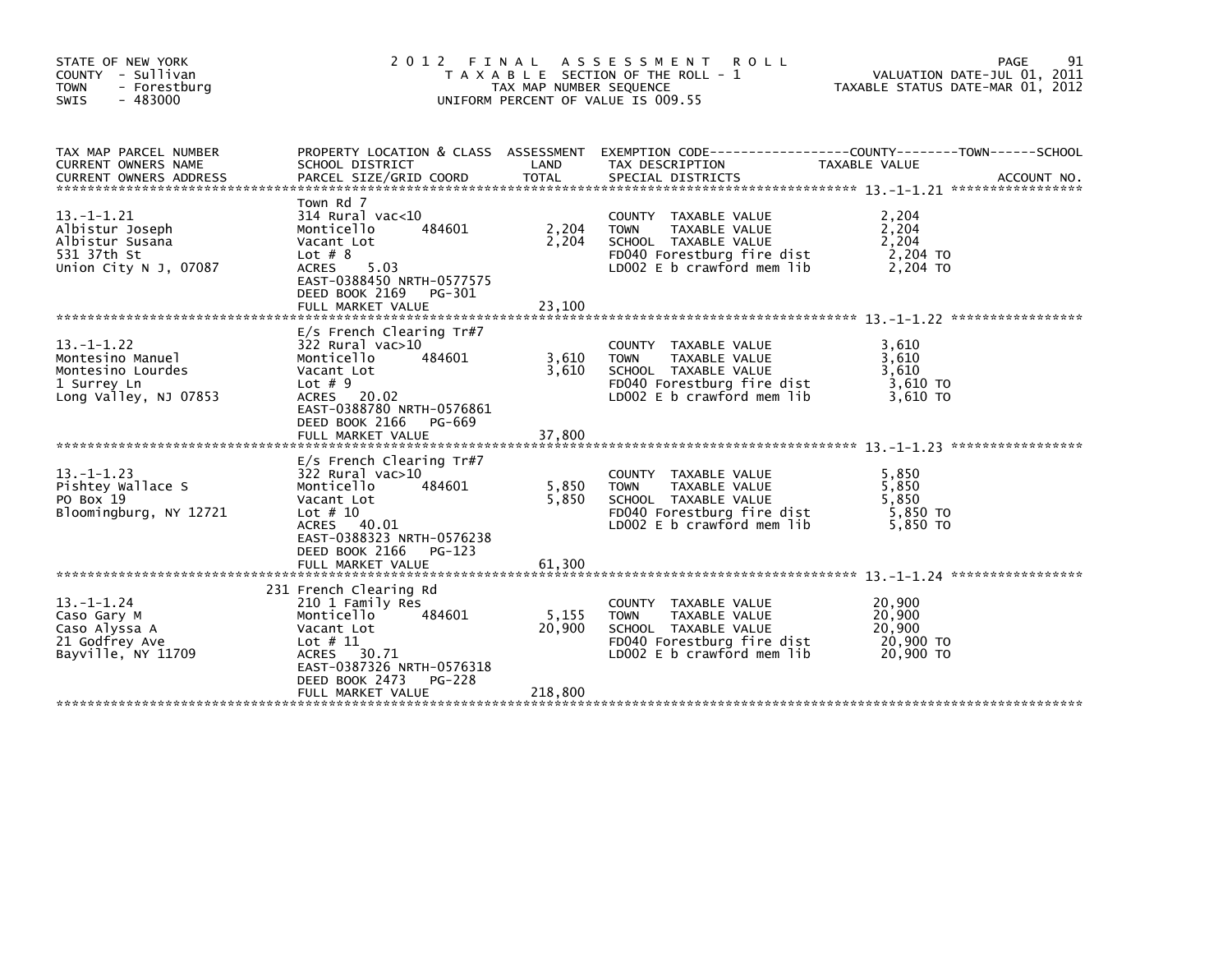| STATE OF NEW YORK<br>COUNTY - Sullivan<br><b>TOWN</b><br>- Forestburg<br>SWIS<br>$-483000$               | 2012 FINAL                                                                                                                                                                                                                                           | TAX MAP NUMBER SEQUENCE    | ASSESSMENT ROLL<br>T A X A B L E SECTION OF THE ROLL - 1<br>UNIFORM PERCENT OF VALUE IS 009.55                                                              | TAXABLE STATUS DATE-MAR 01, 2012                                     | 92<br>PAGE<br>VALUATION DATE-JUL 01, 2011 |
|----------------------------------------------------------------------------------------------------------|------------------------------------------------------------------------------------------------------------------------------------------------------------------------------------------------------------------------------------------------------|----------------------------|-------------------------------------------------------------------------------------------------------------------------------------------------------------|----------------------------------------------------------------------|-------------------------------------------|
| TAX MAP PARCEL NUMBER<br>CURRENT OWNERS NAME<br><b>CURRENT OWNERS ADDRESS</b>                            | PROPERTY LOCATION & CLASS ASSESSMENT<br>SCHOOL DISTRICT<br>PARCEL SIZE/GRID COORD                                                                                                                                                                    | LAND<br><b>TOTAL</b>       | EXEMPTION CODE------------------COUNTY--------TOWN------SCHOOL<br>TAX DESCRIPTION<br>SPECIAL DISTRICTS                                                      | TAXABLE VALUE                                                        | ACCOUNT NO.                               |
| $13.-1-2$<br>Green Daniel J<br>16 Smith Ln<br>Swan Lake, NY 12783-5417                                   | 24 French Clearing Rd<br>210 1 Family Res<br>484601<br>Monticello<br>Hse Gar<br>$G1 11$ Div $1$<br>FRNT 147.00 DPTH 147.00<br>EAST-0391794 NRTH-0578281<br>DEED BOOK 2406<br>$PG-23$<br>FULL MARKET VALUE                                            | 318<br>7,800<br>81,700     | 41854<br>STAR B<br>COUNTY TAXABLE VALUE<br>TAXABLE VALUE<br><b>TOWN</b><br>SCHOOL TAXABLE VALUE<br>FD040 Forestburg fire dist<br>LD002 E b crawford mem lib | $\Omega$<br>7,800<br>7,800<br>5,070<br>7,800 TO<br>7,800 TO          | 033400<br>2,730<br>0                      |
| $13. - 1 - 3.1$<br>Galligan James P<br>Galligan Ellen B<br>255 Hartwood Rd<br>Forestburgh, NY 12777-6403 | Rt 42<br>$314$ Rural vac<10<br>484601<br>Monticello<br><b>ACRES</b><br>2.50<br>EAST-0391953 NRTH-0578383<br>DEED BOOK 1027<br>PG-00070<br>FULL MARKET VALUE                                                                                          | 929<br>929<br>9.700        | COUNTY TAXABLE VALUE<br>TAXABLE VALUE<br><b>TOWN</b><br>SCHOOL TAXABLE VALUE<br>FD040 Forestburg fire dist<br>LD002 E b crawford mem lib                    | 929<br>929<br>929<br>929 TO<br>929 TO                                | 008300                                    |
| $13 - 1 - 3.2$<br>Galligan James P<br>255 Hartwood Rd<br>Forestburgh, NY 12777-6403                      | Rt 42<br>314 Rural vac<10<br>484601<br>Monticello<br><b>ACRES</b><br>1.79<br>EAST-0392113 NRTH-0578245<br>FULL MARKET VALUE                                                                                                                          | 1,100<br>1,100<br>11,500   | COUNTY TAXABLE VALUE<br><b>TOWN</b><br>TAXABLE VALUE<br>SCHOOL TAXABLE VALUE<br>FD040 Forestburg fire dist<br>LD002 E b crawford mem lib                    | 1,100<br>1,100<br>1.100<br>1,100 TO<br>1,100 TO                      |                                           |
| $13. -1 - 3.3$<br>Jahn Matthew<br>Jahn Michelle<br>PO Box 66<br>Forestburgh, NY 12777-6403               | State Route 42<br>210 1 Family Res<br>484601<br>Monticello<br>House/pool<br>Play-House<br>ACRES 1.03<br>EAST-0392267 NRTH-0578124<br>DEED BOOK 1891<br>PG-150<br>FULL MARKET VALUE                                                                   | 756<br>15,300<br>160,200   | 41854<br>STAR B<br>COUNTY TAXABLE VALUE<br>TAXABLE VALUE<br><b>TOWN</b><br>SCHOOL TAXABLE VALUE<br>FD040 Forestburg fire dist<br>LD002 E b crawford mem lib | $\mathbf{0}$<br>15,300<br>15,300<br>12,570<br>15,300 TO<br>15,300 TO | 0<br>2,730                                |
| $13. - 1 - 4$<br>Jalaram Realty Corp.<br>Pravin<br>Patel<br>18 Richardson Ct<br>Monticello, NY 12701     | State Route 42<br>283 Res w/Comuse<br>Monticello<br>484601<br>2 St Hse & Store<br>fuel tank/pumps<br>$G1$ 15 Div $1$<br>FRNT 282.00 DPTH 137.00<br><b>BANK0060806</b><br>EAST-0392230 NRTH-0578020<br>DEED BOOK 3264<br>$PG-37$<br>FULL MARKET VALUE | 1,034<br>29,800<br>312,000 | COUNTY TAXABLE VALUE<br>TAXABLE VALUE<br><b>TOWN</b><br>SCHOOL TAXABLE VALUE<br>FD040 Forestburg fire dist<br>$LD002 E b$ crawford mem lib                  | 29,800<br>29,800<br>29,800<br>29,800 TO<br>29,800 TO                 | 010855                                    |
|                                                                                                          |                                                                                                                                                                                                                                                      |                            |                                                                                                                                                             |                                                                      |                                           |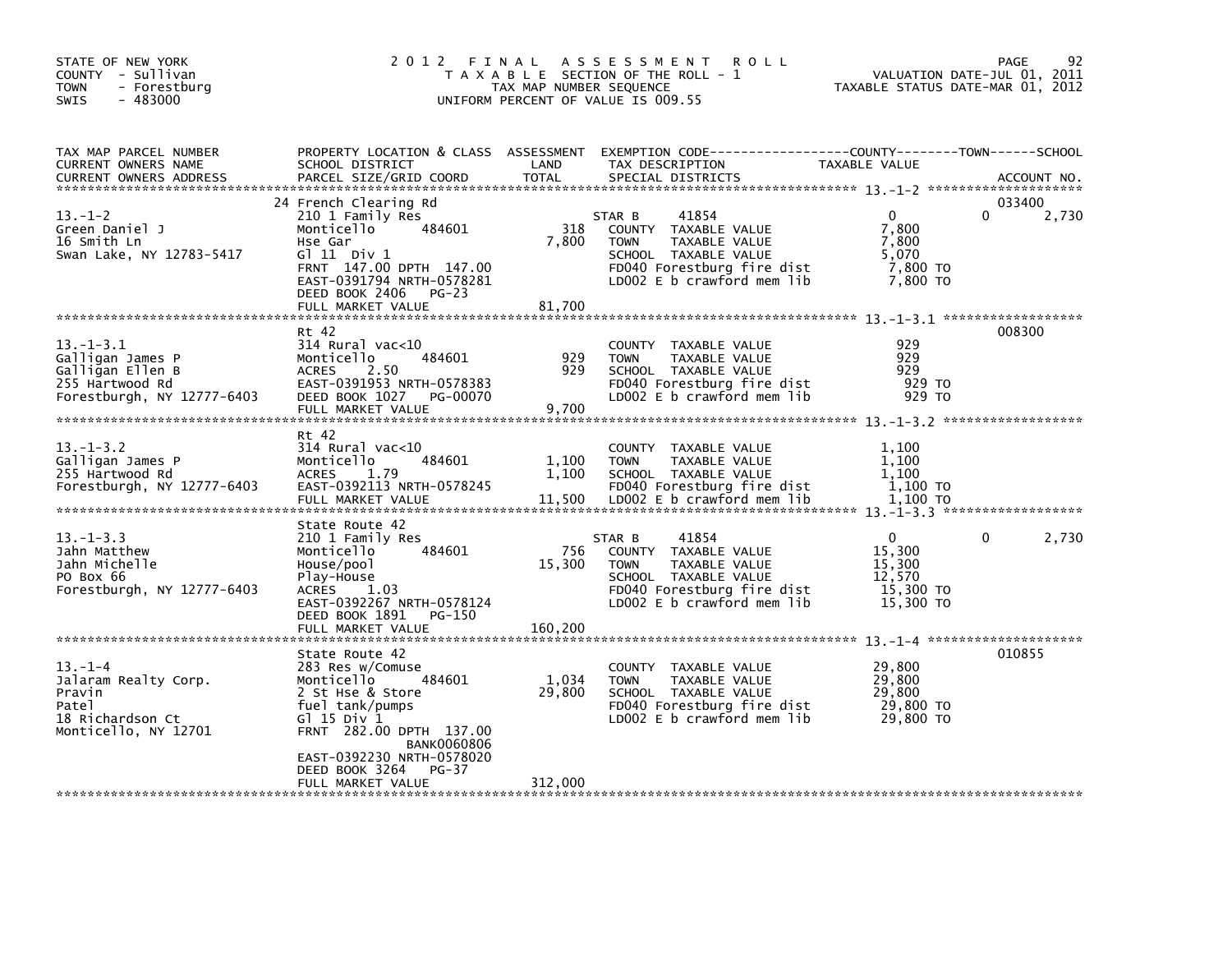| STATE OF NEW YORK<br>COUNTY - Sullivan<br>- Forestburg<br><b>TOWN</b><br>$-483000$<br><b>SWIS</b>      | 2012 FINAL                                                                                                                                                                                                                  | TAX MAP NUMBER SEQUENCE  | A S S E S S M E N T<br><b>ROLL</b><br>T A X A B L E SECTION OF THE ROLL -<br>UNIFORM PERCENT OF VALUE IS 009.55                                                       | TAXABLE STATUS DATE-MAR 01, 2012                                 | 93<br>PAGE<br>VALUATION DATE-JUL 01, 2011 |
|--------------------------------------------------------------------------------------------------------|-----------------------------------------------------------------------------------------------------------------------------------------------------------------------------------------------------------------------------|--------------------------|-----------------------------------------------------------------------------------------------------------------------------------------------------------------------|------------------------------------------------------------------|-------------------------------------------|
| TAX MAP PARCEL NUMBER<br>CURRENT OWNERS NAME<br><b>CURRENT OWNERS ADDRESS</b>                          | SCHOOL DISTRICT                                                                                                                                                                                                             | LAND                     | PROPERTY LOCATION & CLASS ASSESSMENT EXEMPTION CODE----------------COUNTY-------TOWN-----SCHOOL<br>TAX DESCRIPTION                                                    | <b>TAXABLE VALUE</b>                                             |                                           |
| $13. -1 - 5$<br>Dzhanashvili Vissarion<br>2817 State Route 42<br>PO Box 36<br>Forestburgh, NY 12777    | 2817 State Route 42<br>210 1 Family Res<br>Monticello<br>484601<br>Cabin<br>G1 15 Div 1<br><b>ACRES</b><br>1.35<br>EAST-0392053 NRTH-0577825<br>DEED BOOK 2662<br>PG-385<br>FULL MARKET VALUE                               | 935<br>3.672<br>38,500   | COUNTY TAXABLE VALUE<br>TAXABLE VALUE<br><b>TOWN</b><br>SCHOOL TAXABLE VALUE<br>FD040 Forestburg fire dist<br>LD002 E b crawford mem lib                              | 3,672<br>3,672<br>3,672<br>3,672 TO<br>3.672 TO                  | 000200                                    |
| $13. - 1 - 6$<br>Cancredi Brett A<br>Cancredi Autumn D<br>2813 State Route 42<br>Forestburgh, NY 12777 | 2813 State Route 42<br>210 1 Family Res<br>Monticello<br>484601<br>2 St Hse<br>G1 15 Div 1<br>Fo Sandquist<br>0.91<br><b>ACRES</b><br>EAST-0391929 NRTH-0577667<br>DEED BOOK 2998<br>PG-20                                  | 688<br>10,567            | STAR B<br>41854<br>COUNTY TAXABLE VALUE<br><b>TOWN</b><br><b>TAXABLE VALUE</b><br>SCHOOL TAXABLE VALUE<br>FD040 Forestburg fire dist<br>LD002 E b crawford mem lib    | 0<br>10,567<br>10,567<br>7,837<br>10,567 TO<br>10,567 TO         | 033250<br>0<br>2,730                      |
| $13. - 1 - 7.1$<br>Sipos William B<br>Sipos Robert J<br>21 Valley Rd<br>Forestburgh, NY 12777          | Rt 42<br>312 Vac w/imprv<br>Monticello<br>484601<br>1 St Building<br>R 1<br>FRNT 213.74 DPTH 100.77<br><b>ACRES</b><br>0.40<br>EAST-0391587 NRTH-0576775<br>DEED BOOK 2167<br>PG-417                                        | 367<br>2,500             | COUNTY TAXABLE VALUE<br><b>TOWN</b><br>TAXABLE VALUE<br>SCHOOL TAXABLE VALUE<br>FD040 Forestburg fire dist<br>LD002 E b crawford mem lib                              | 2,500<br>2,500<br>2,500<br>2,500 TO<br>2.500 TO                  | 018510                                    |
| $13 - 1 - 8$<br>Manzo Maria L<br>Pappas Michael M<br>2773 State Route 42<br>Forestburgh, NY 12777      | 2773 State Route 42<br>210 1 Family Res<br>Monticello<br>484601<br>$11/2$ St Hse<br>Tool Hse & Gar<br>$G1 14$ Div $1$<br>1.99<br><b>ACRES</b><br>EAST-0391404 NRTH-0576754<br>DEED BOOK 2837<br>PG-546<br>FULL MARKET VALUE | 800<br>14,100<br>147,600 | 41854<br>STAR B<br><b>COUNTY</b><br>TAXABLE VALUE<br>TAXABLE VALUE<br><b>TOWN</b><br>SCHOOL TAXABLE VALUE<br>FD040 Forestburg fire dist<br>LD002 E b crawford mem lib | $\Omega$<br>14.100<br>14,100<br>11.370<br>14,100 TO<br>14,100 TO | 018500<br>2,730<br>0                      |
|                                                                                                        |                                                                                                                                                                                                                             |                          |                                                                                                                                                                       |                                                                  |                                           |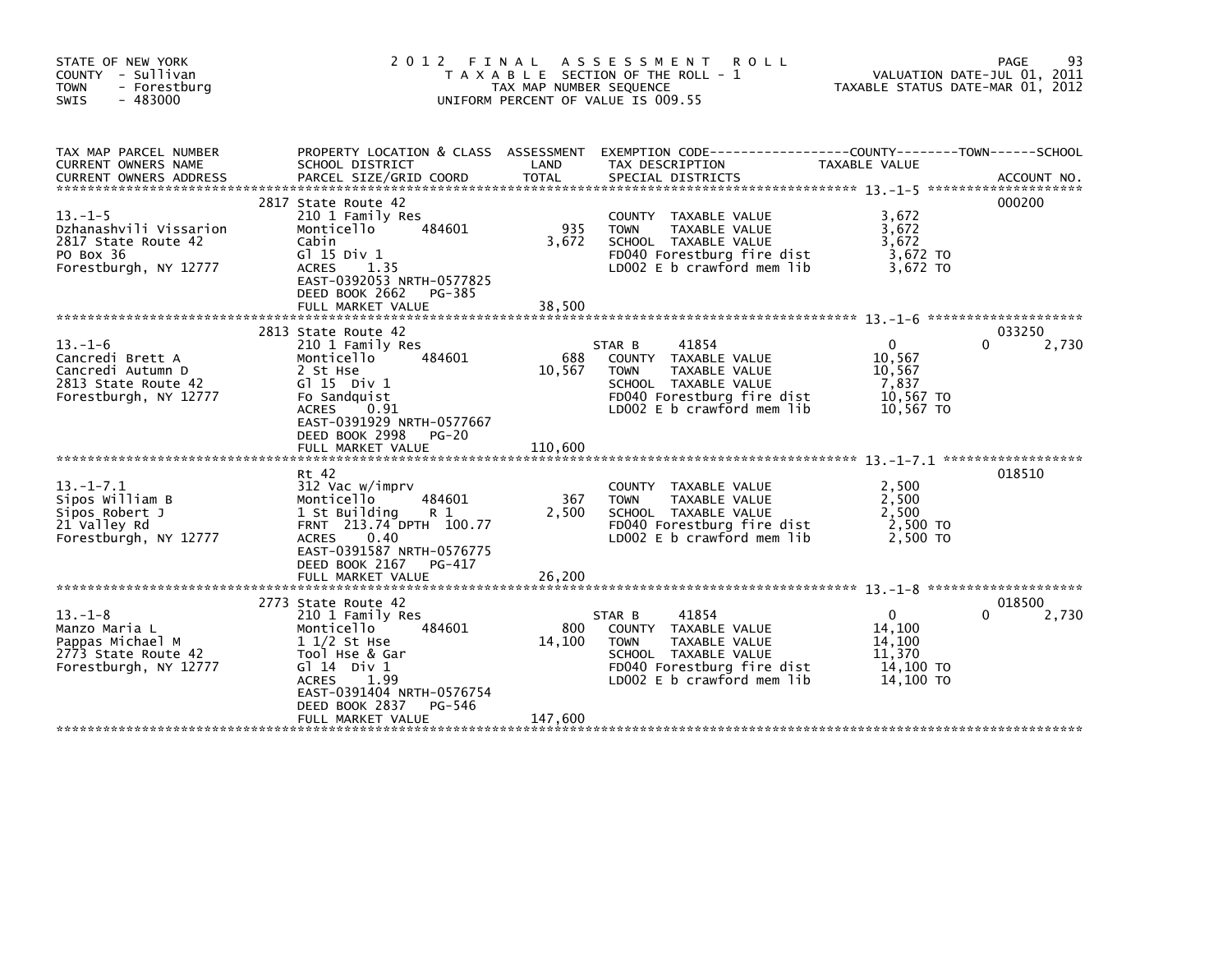| STATE OF NEW YORK<br>COUNTY - Sullivan<br><b>TOWN</b><br>- Forestburg<br>$-483000$<br><b>SWIS</b>             | 2 0 1 2                                                                                                                                                                                                          | FINAL<br>TAX MAP NUMBER SEQUENCE | A S S E S S M E N T<br><b>ROLL</b><br>T A X A B L E SECTION OF THE ROLL - 1<br>UNIFORM PERCENT OF VALUE IS 009.55                                                                     |                                                                              | 94<br>PAGE<br>VALUATION DATE-JUL 01, 2011<br>TAXABLE STATUS DATE-MAR 01, 2012 |
|---------------------------------------------------------------------------------------------------------------|------------------------------------------------------------------------------------------------------------------------------------------------------------------------------------------------------------------|----------------------------------|---------------------------------------------------------------------------------------------------------------------------------------------------------------------------------------|------------------------------------------------------------------------------|-------------------------------------------------------------------------------|
| TAX MAP PARCEL NUMBER<br><b>CURRENT OWNERS NAME</b>                                                           | PROPERTY LOCATION & CLASS ASSESSMENT<br>SCHOOL DISTRICT                                                                                                                                                          | LAND                             | TAX DESCRIPTION                                                                                                                                                                       | TAXABLE VALUE                                                                |                                                                               |
| $13. - 1 - 9$<br>ESCO OF NY CORP<br>Hector Fabio Escobar<br>3457 S Rt 42<br>PO Box 25                         | Rt 42<br>314 Rural vac<10<br>Monticello<br>484601<br>2.59<br><b>ACRES</b><br>EAST-0391339 NRTH-0576504<br>DEED BOOK 3455<br>PG-355                                                                               | 1,900<br>1,900                   | COUNTY TAXABLE VALUE<br>TAXABLE VALUE<br><b>TOWN</b><br>SCHOOL TAXABLE VALUE<br>FD040 Forestburg fire dist<br>LD002 E b crawford mem lib                                              | 1.900<br>1,900<br>1.900<br>1,900 TO<br>1,900 TO                              |                                                                               |
| $13 - 1 - 10$<br>Hoque Daniel S<br>Hoque Mildred A<br>3 Blackbrook Dr<br>Forestburgh, NY 12777-6105           | 3 Blackbrook Dr<br>312 Vac w/imprv<br>Monticello<br>484601<br>G1 14 Div 1<br>$V$ <sup>1</sup> 9<br>Corner Rt 42 & Blackbrook<br>FRNT 145.00 DPTH 200.00<br>EAST-0391295 NRTH-0576279<br>DEED BOOK 1384<br>PG-264 | 900<br>1.012                     | COUNTY TAXABLE VALUE<br><b>TOWN</b><br>TAXABLE VALUE<br>SCHOOL TAXABLE VALUE<br>FD040 Forestburg fire dist<br>LD002 E b crawford mem lib                                              | 1.012<br>1,012<br>1,012<br>1,012 TO<br>1.012 TO                              | 007100                                                                        |
|                                                                                                               | 15 Blackbrook Rd                                                                                                                                                                                                 |                                  |                                                                                                                                                                                       |                                                                              | 014600                                                                        |
| $13. - 1 - 11$<br>Williams Marion<br>15 Blackbrook Dr<br>Forestburgh, NY 12777                                | 210 1 Family Res<br>Monticello<br>484601<br>Split Leve Hse<br>G] 14 Div 1<br>FRNT 150.00 DPTH 200.00<br><b>ACRES</b><br>0.80<br>EAST-0390860 NRTH-0576250<br>DEED BOOK 2314<br>PG-127<br>FULL MARKET VALUE       | 16,600<br>173,800                | $CW_15_VET/41161$<br>41834<br>500 STAR EN<br>COUNTY TAXABLE VALUE<br><b>TOWN</b><br>TAXABLE VALUE<br>SCHOOL TAXABLE VALUE<br>FD040 Forestburg fire dist<br>LD002 E b crawford mem lib | 1,092<br>$\Omega$<br>15,508<br>15,508<br>10.940<br>16,600 TO<br>16,600 TO    | 1,092<br>0<br>5,660<br>0                                                      |
|                                                                                                               |                                                                                                                                                                                                                  |                                  |                                                                                                                                                                                       |                                                                              |                                                                               |
| $13. - 1 - 12$<br>Hoque Daniel<br>Hoque Mildred<br>& Mildred<br>3 Blackbrook Dr<br>Forestburgh, NY 12777-6105 | 3 Blackbrook Rd<br>210 1 Family Res<br>484601<br>Monticello<br>1 St Hse & Gar<br>Lot 100X164x100x170<br>G $\overline{1}$ 14 Div 1<br>0.36<br><b>ACRES</b><br>EAST-0391260 NRTH-0576080<br>FULL MARKET VALUE      | 12,300<br>128,800                | $CW_15_VET/41161$<br>41834<br>264 STAR EN<br>COUNTY TAXABLE VALUE<br>TAXABLE VALUE<br><b>TOWN</b><br>SCHOOL TAXABLE VALUE<br>FD040 Forestburg fire dist<br>LD002 E b crawford mem lib | 1,092<br>$\mathbf{0}$<br>11,208<br>11,208<br>6,640<br>12,300 TO<br>12,300 TO | 017150<br>1,092<br>$\mathbf{0}$<br>5,660<br>0                                 |
|                                                                                                               |                                                                                                                                                                                                                  |                                  |                                                                                                                                                                                       |                                                                              |                                                                               |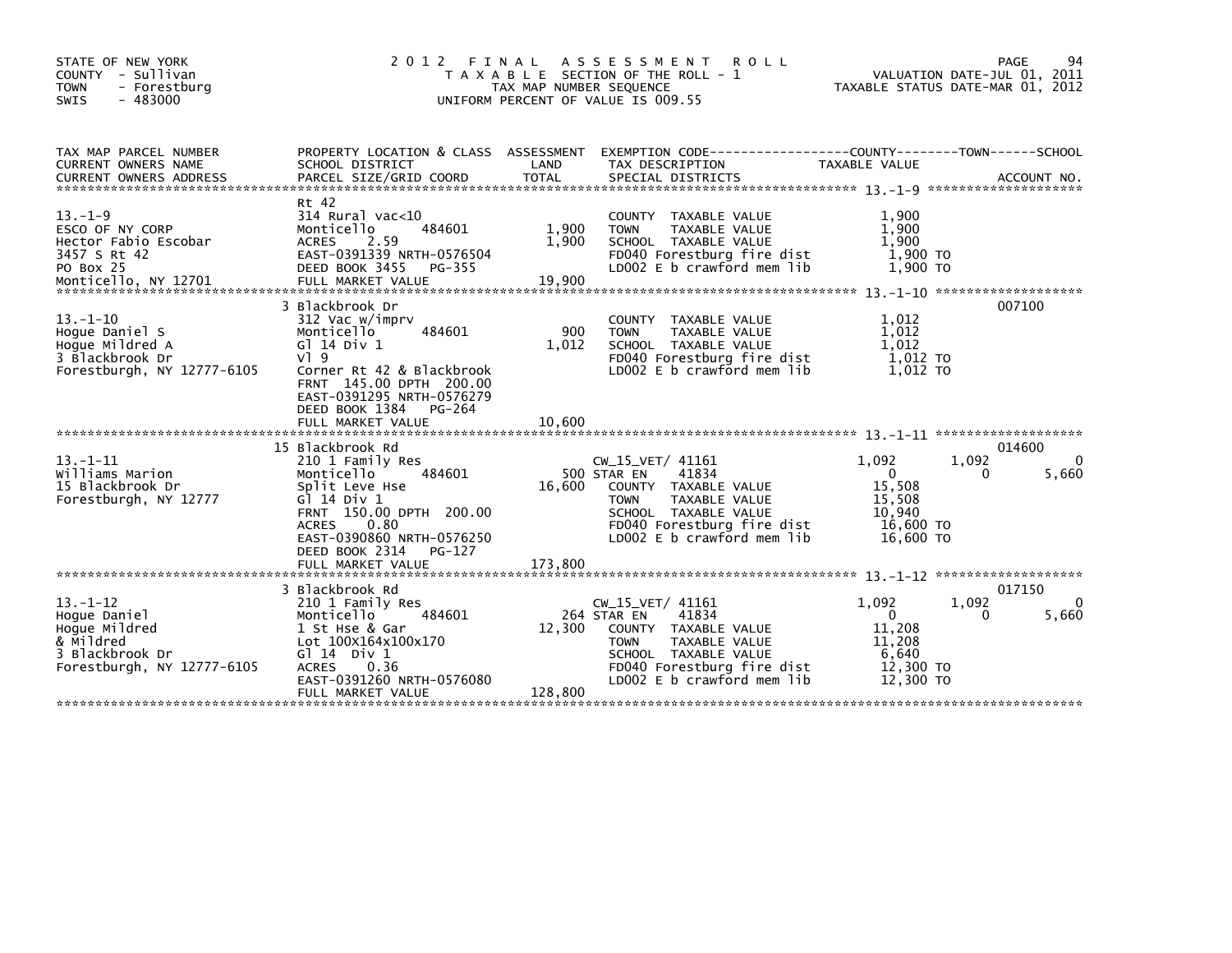| STATE OF NEW YORK<br>COUNTY - Sullivan<br><b>TOWN</b><br>- Forestburg<br><b>SWIS</b><br>- 483000                    | 2 0 1 2                                                                                                                                                                                                                               | FINAL<br>TAX MAP NUMBER SEQUENCE | A S S E S S M E N T<br><b>ROLL</b><br>T A X A B L E SECTION OF THE ROLL - 1<br>UNIFORM PERCENT OF VALUE IS 009.55                                                                    |                                                                             | 95<br>PAGE<br>VALUATION DATE-JUL 01, 2011<br>TAXABLE STATUS DATE-MAR 01, 2012 |
|---------------------------------------------------------------------------------------------------------------------|---------------------------------------------------------------------------------------------------------------------------------------------------------------------------------------------------------------------------------------|----------------------------------|--------------------------------------------------------------------------------------------------------------------------------------------------------------------------------------|-----------------------------------------------------------------------------|-------------------------------------------------------------------------------|
| TAX MAP PARCEL NUMBER<br>CURRENT OWNERS NAME<br><b>CURRENT OWNERS ADDRESS</b>                                       | PROPERTY LOCATION & CLASS ASSESSMENT<br>SCHOOL DISTRICT<br>PARCEL SIZE/GRID COORD                                                                                                                                                     | LAND<br><b>TOTAL</b>             | TAX DESCRIPTION<br>SPECIAL DISTRICTS                                                                                                                                                 | TAXABLE VALUE                                                               | ACCOUNT NO.                                                                   |
| $13. - 1 - 13$<br>Laporte Kenneth P<br>Laporte Deborah L<br>2743 State Route 42<br>Forestburgh, NY 12777-6417       | 2743 State Route 42<br>210 1 Family Res<br>484601<br>Monticello<br>1 St Hse Gar Under<br>G1 14 Div 1<br>FRNT 100.00 DPTH 175.00<br><b>ACRES</b><br>0.37<br>EAST-0391210 NRTH-0576000<br>DEED BOOK 1463<br>PG-128<br>FULL MARKET VALUE | 251<br>11,200<br>117,300         | 41854<br>STAR B<br>COUNTY TAXABLE VALUE<br><b>TOWN</b><br>TAXABLE VALUE<br>SCHOOL TAXABLE VALUE<br>FD040 Forestburg fire dist<br>LD002 E b crawford mem lib                          | $\Omega$<br>11,200<br>11,200<br>8,470<br>11,200 TO<br>11,200 TO             | 021620<br>2,730<br>$\Omega$                                                   |
|                                                                                                                     |                                                                                                                                                                                                                                       |                                  |                                                                                                                                                                                      |                                                                             |                                                                               |
| $13 - 1 - 14$<br>Horton William<br>Horton Lucille<br>& Lucille<br>2739 State Route 42<br>Forestburgh, NY 12777-6417 | 2739 State Route 42<br>210 1 Family Res<br>Monticello<br>484601<br>FRNT 150.00 DPTH 175.00<br>EAST-0391140 NRTH-0575890<br>FULL MARKET VALUE                                                                                          | 13,196<br>138,200                | 41101<br>VETERAN<br>41834<br>367 STAR EN<br>COUNTY TAXABLE VALUE<br><b>TOWN</b><br>TAXABLE VALUE<br>SCHOOL TAXABLE VALUE<br>FD040 Forestburg fire dist<br>LD002 E b crawford mem lib | 3.131<br>$\mathbf 0$<br>10,065<br>10,065<br>7,536<br>13,196 TO<br>13.196 TO | 017300<br>$\Omega$<br>3,131<br>5,660<br>0<br>*******************              |
|                                                                                                                     | 2733 State Route 42                                                                                                                                                                                                                   |                                  |                                                                                                                                                                                      |                                                                             | 017100                                                                        |
| $13 - 1 - 16$<br>Gaydey Oleg<br>2733 State Route 42<br>Forestburgh, NY 12777-6417                                   | 210 1 Family Res<br>Monticello<br>484601<br>$1\frac{1}{2}$ St House<br>Gar Swimming Pool<br>FRNT 150.24 DPTH 161.27<br>0.52<br><b>ACRES</b><br>EAST-0391050 NRTH-0575770<br>DEED BOOK 2011<br>PG-8389<br>FULL MARKET VALUE            | 381<br>17,493<br>183,200         | 41854<br>STAR B<br>COUNTY TAXABLE VALUE<br><b>TAXABLE VALUE</b><br><b>TOWN</b><br>SCHOOL TAXABLE VALUE<br>FD040 Forestburg fire dist<br>LD002 E b crawford mem lib                   | $\Omega$<br>17,493<br>17,493<br>14.763<br>17,493 TO<br>17,493 TO            | 2,730                                                                         |
|                                                                                                                     |                                                                                                                                                                                                                                       |                                  |                                                                                                                                                                                      |                                                                             | 006810                                                                        |
| $13. - 1 - 17.1$<br>Hoey-De Graw<br>Water Works Inc<br>2733 Route 42<br>Forestburgh, NY 12777-6417                  | Blackbrook Dr<br>822 Water supply<br>Monticello<br>484601<br>Pump Hse<br>$V$ ] 9<br>well<br>4.56<br><b>ACRES</b><br>EAST-0390810 NRTH-0575910<br>DEED BOOK 965<br>PG-00020                                                            | 1,903<br>6,202<br>64,900         | <b>COUNTY</b><br>TAXABLE VALUE<br><b>TOWN</b><br>TAXABLE VALUE<br>SCHOOL TAXABLE VALUE<br>FD040 Forestburg fire dist<br>LD002 $E$ b crawford mem $lib$                               | 6,202<br>6,202<br>6,202<br>6,202 TO<br>6.202 TO                             |                                                                               |
|                                                                                                                     | FULL MARKET VALUE                                                                                                                                                                                                                     |                                  |                                                                                                                                                                                      |                                                                             |                                                                               |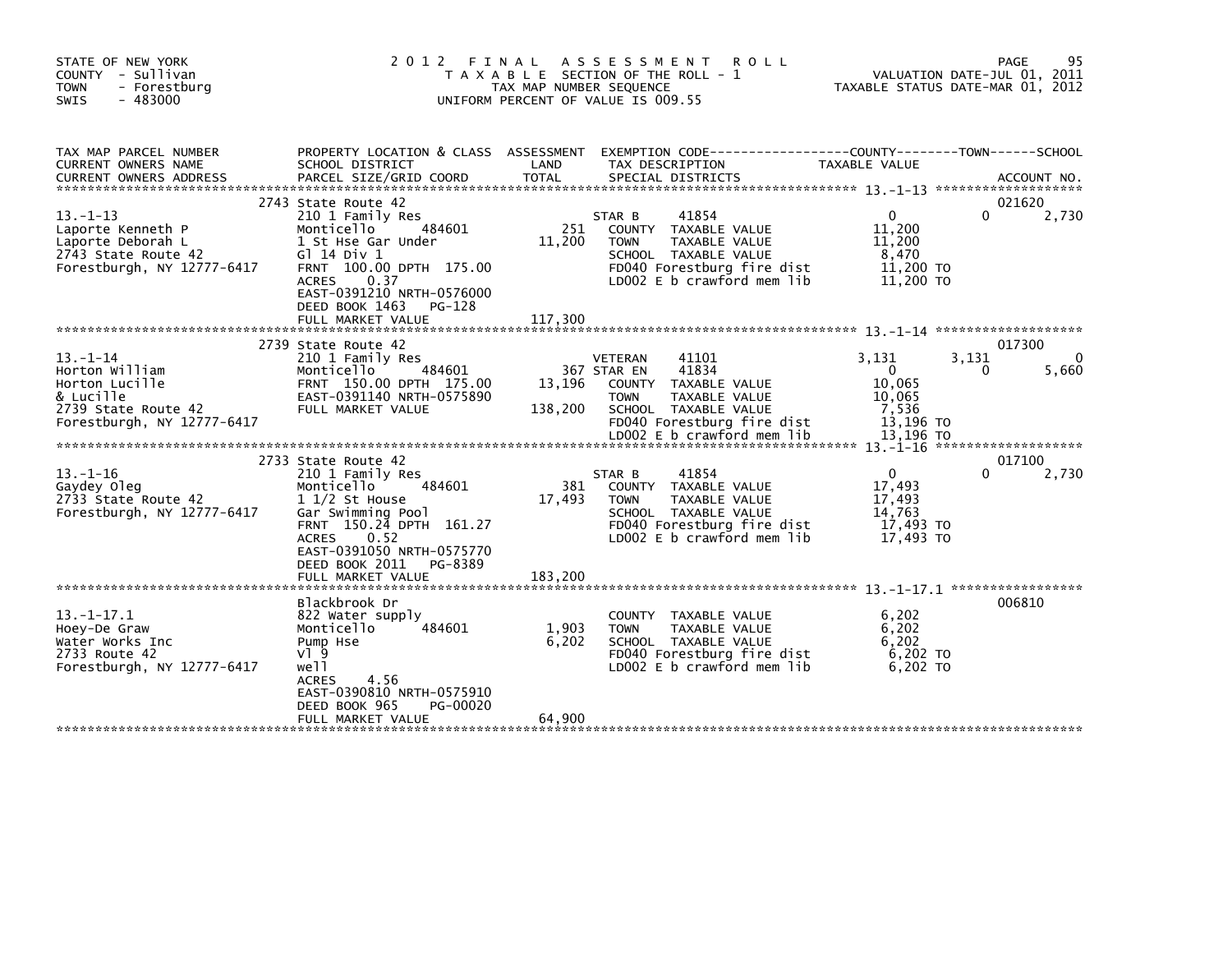| TAX MAP PARCEL NUMBER<br>PROPERTY LOCATION & CLASS ASSESSMENT<br>EXEMPTION CODE-----------------COUNTY-------TOWN------SCHOOL<br>LAND<br>TAXABLE VALUE<br>CURRENT OWNERS NAME<br>SCHOOL DISTRICT<br>TAX DESCRIPTION<br><b>CURRENT OWNERS ADDRESS</b><br>PARCEL SIZE/GRID COORD<br><b>TOTAL</b><br>SPECIAL DISTRICTS<br>21 Valley Rd<br>$13. - 1 - 17.2$<br>$\Omega$<br>0<br>210 1 Family Res<br>41854<br>STAR B<br>506<br>19,800<br>Sipos William B<br>484601<br>COUNTY TAXABLE VALUE<br>Monticello<br>19,800<br>19,800<br>Sipos Mary E<br>Split Level Hse<br><b>TOWN</b><br>TAXABLE VALUE<br>21 Valley Rd<br>G1 14 Div 1<br>SCHOOL TAXABLE VALUE<br>17,070<br>R 1<br>FRNT 150.00 DPTH 200.00<br>FD040 Forestburg fire dist<br>19,800 TO<br>Forestburgh, NY 12777<br>EAST-0390730 NRTH-0576320<br>LD002 E b crawford mem lib<br>19,800 TO<br>DEED BOOK 2377<br>PG-278<br>207,300<br>FULL MARKET VALUE<br>29 Valley Rd<br>$13. - 1 - 17.3$<br>210 1 Family Res<br>$\Omega$<br>41854<br>STAR B<br>484601<br>293<br>COUNTY TAXABLE VALUE | 96<br>PAGE<br>VALUATION DATE-JUL 01, 2011<br>TAXABLE STATUS DATE-MAR 01, 2012 |
|---------------------------------------------------------------------------------------------------------------------------------------------------------------------------------------------------------------------------------------------------------------------------------------------------------------------------------------------------------------------------------------------------------------------------------------------------------------------------------------------------------------------------------------------------------------------------------------------------------------------------------------------------------------------------------------------------------------------------------------------------------------------------------------------------------------------------------------------------------------------------------------------------------------------------------------------------------------------------------------------------------------------------------------|-------------------------------------------------------------------------------|
|                                                                                                                                                                                                                                                                                                                                                                                                                                                                                                                                                                                                                                                                                                                                                                                                                                                                                                                                                                                                                                       | ACCOUNT NO.                                                                   |
|                                                                                                                                                                                                                                                                                                                                                                                                                                                                                                                                                                                                                                                                                                                                                                                                                                                                                                                                                                                                                                       | 004300<br>2,730                                                               |
|                                                                                                                                                                                                                                                                                                                                                                                                                                                                                                                                                                                                                                                                                                                                                                                                                                                                                                                                                                                                                                       |                                                                               |
| Sheerer Marian<br>15,100<br>Monticello<br>29 Valley Rd<br>15,100<br>TAXABLE VALUE<br>15,100<br>1st Hse & Gar<br><b>TOWN</b><br>Forestburgh, NY 12777-6104<br>$G$ 14 Div 1<br>SCHOOL TAXABLE VALUE<br>12.370<br>15,100 TO<br>FRNT 150.00 DPTH 175.00<br>FD040 Forestburg fire dist<br>LD002 E b crawford mem lib<br>EAST-0390560 NRTH-0576060<br>15,100 TO<br>DEED BOOK 1875<br>PG-0436                                                                                                                                                                                                                                                                                                                                                                                                                                                                                                                                                                                                                                                | 032150<br>2,730                                                               |
| FULL MARKET VALUE<br>158,100                                                                                                                                                                                                                                                                                                                                                                                                                                                                                                                                                                                                                                                                                                                                                                                                                                                                                                                                                                                                          |                                                                               |
| 33 Valley Rd<br>$\Omega$<br>$13. - 1 - 17.4$<br>210 1 Family Res<br>41854<br>STAR B<br>Hugel Richard<br>293<br>13,566<br>Monticello<br>484601<br>COUNTY TAXABLE VALUE<br>Hugel Denise<br>1 Split Level<br>13,566<br>TAXABLE VALUE<br>13,566<br><b>TOWN</b><br>10,836<br>33 Valley Rd<br>$G$ 114 Div 1 R1<br>SCHOOL TAXABLE VALUE<br>Forestburgh, NY 12777<br>FRNT 150.00 DPTH 175.00<br>FD040 Forestburg fire dist<br>13,566 TO<br>LD002 E b crawford mem lib<br>13,566 TO<br><b>BANKC030614</b><br>EAST-0390480 NRTH-0575930<br>DEED BOOK 3007<br>PG-613                                                                                                                                                                                                                                                                                                                                                                                                                                                                             | 007500<br>2,730                                                               |
| FULL MARKET VALUE<br>142,100                                                                                                                                                                                                                                                                                                                                                                                                                                                                                                                                                                                                                                                                                                                                                                                                                                                                                                                                                                                                          |                                                                               |
| 7 Blackbrook Dr<br>$\mathbf{0}$<br>$13. - 1 - 17.5$<br>210 1 Family Res<br>41854<br>STAR B<br>279<br>Kaufmann Edward J Jr<br>484601<br>12,200<br>Monticello<br>COUNTY<br>TAXABLE VALUE<br>FRNT 200.00 DPTH 125.00<br>12,200<br>TAXABLE VALUE<br>12,200<br>Kaufmann Nancy L<br><b>TOWN</b><br>EAST-0391110 NRTH-0576130<br>9,470<br>7 Blackbrook Dr<br>SCHOOL TAXABLE VALUE<br>DEED BOOK 900<br>FD040 Forestburg fire dist<br>12,200 TO<br>Forestburgh, NY 12777<br>PG-00009<br>127,700<br>FULL MARKET VALUE<br>LD002 E b crawford mem lib<br>12,200 TO                                                                                                                                                                                                                                                                                                                                                                                                                                                                                | 018675<br>2,730                                                               |
| 37 Valley Rd<br>$13.-1-17.6$<br>210 1 Family Res<br>41854<br>0<br>STAR B<br>528<br>Taylor Dana L<br>484601<br>COUNTY TAXABLE VALUE<br>13,800<br>Monticello<br>37 Valley Rd<br>13,800<br>13,800<br>1 St Hse Lot<br><b>TOWN</b><br>TAXABLE VALUE<br>Forestburgh, NY 12777<br>G $114$ Div 1<br>SCHOOL TAXABLE VALUE<br>11,070<br>13,800 TO<br>Fo Cross<br>FD040 Forestburg fire dist<br>FRNT 175.00 DPTH 150.00<br>LD002 E b crawford mem lib<br>13,800 TO<br>EAST-0390410 NRTH-0575800<br>DEED BOOK 3323<br>PG-244<br>144,500<br>FULL MARKET VALUE                                                                                                                                                                                                                                                                                                                                                                                                                                                                                      | 032900<br>2,730                                                               |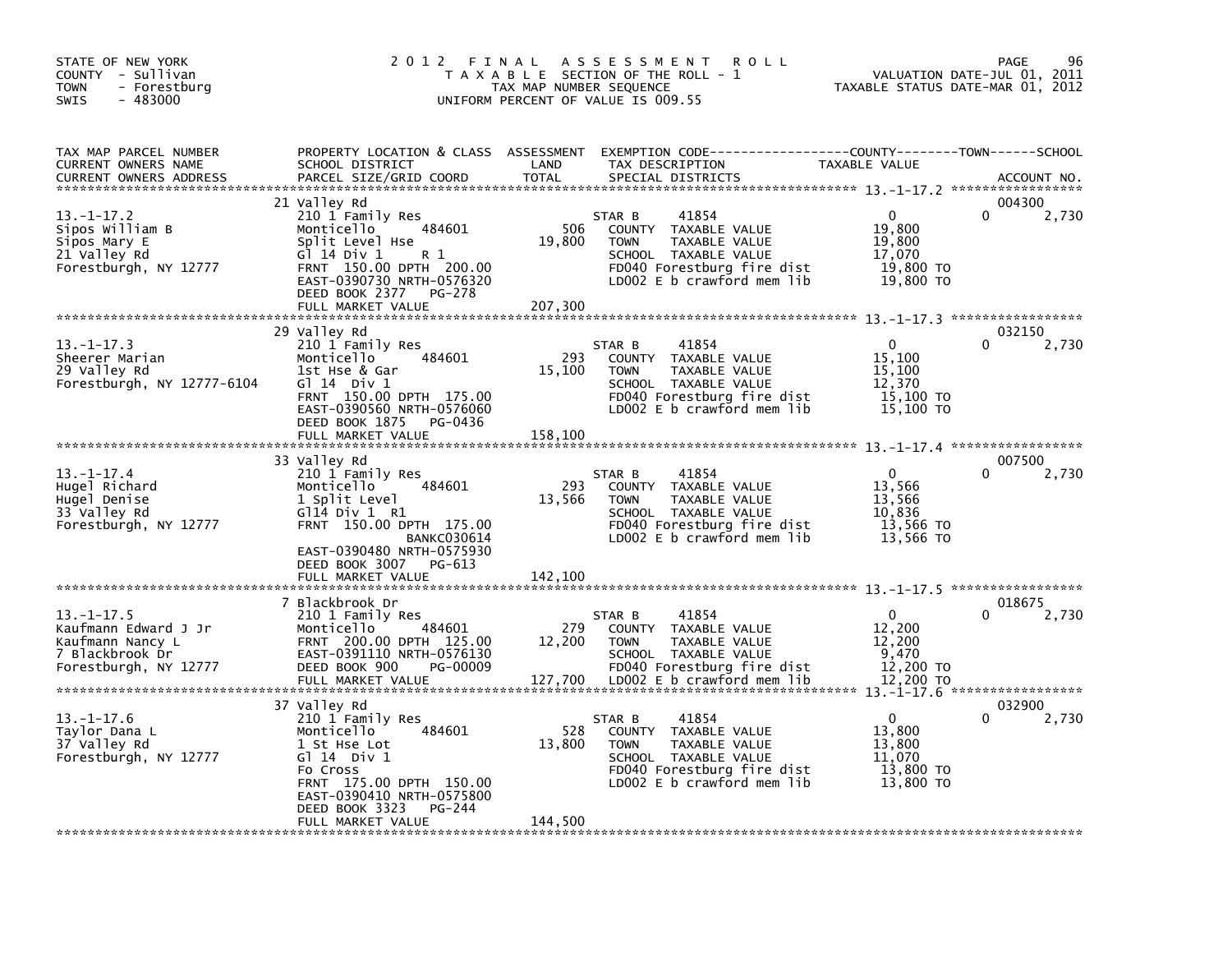| STATE OF NEW YORK<br>COUNTY - Sullivan<br>- Forestburg<br><b>TOWN</b><br>$-483000$<br><b>SWIS</b>                   |                                                                                                                                                                           | TAX MAP NUMBER SEQUENCE | 2012 FINAL ASSESSMENT<br><b>ROLL</b><br>T A X A B L E SECTION OF THE ROLL - 1<br>UNIFORM PERCENT OF VALUE IS 009.55                                             | VALUATION DATE-JUL 01, 2011<br>TAXABLE STATUS DATE-MAR 01, 2012          | 97<br>PAGE                                                           |
|---------------------------------------------------------------------------------------------------------------------|---------------------------------------------------------------------------------------------------------------------------------------------------------------------------|-------------------------|-----------------------------------------------------------------------------------------------------------------------------------------------------------------|--------------------------------------------------------------------------|----------------------------------------------------------------------|
| TAX MAP PARCEL NUMBER<br>CURRENT OWNERS NAME<br><b>CURRENT OWNERS ADDRESS</b>                                       | SCHOOL DISTRICT<br>PARCEL SIZE/GRID COORD                                                                                                                                 | LAND<br><b>TOTAL</b>    | PROPERTY LOCATION & CLASS ASSESSMENT EXEMPTION CODE---------------COUNTY-------TOWN------SCHOOL<br>TAX DESCRIPTION<br>SPECIAL DISTRICTS                         | TAXABLE VALUE                                                            | ACCOUNT NO.                                                          |
|                                                                                                                     | 11 Blackbrook Dr                                                                                                                                                          |                         |                                                                                                                                                                 |                                                                          | 004590                                                               |
| $13.-1-17.7$<br>Wissman Kenneth<br>Lisa Jane<br>11 Blackbrook Dr<br>Forestburgh, NY 12777                           | 210 1 Family Res<br>Monticello 484601<br>1 St House & Lot<br>G1 14 Div 1<br>FRNT 150.00 DPTH 200.00<br>EAST-0390980 NRTH-0576170<br>DEED BOOK 1846 PG-685                 | 337<br>13,903           | 41854<br>STAR B<br>COUNTY TAXABLE VALUE<br><b>TOWN</b><br>TAXABLE VALUE<br>SCHOOL TAXABLE VALUE<br>FD040 Forestburg fire dist<br>LD002 E b crawford mem lib     | $\mathbf{0}$<br>13,903<br>13,903<br>11,173<br>13,903 TO<br>$13,903$ TO   | 2,730                                                                |
|                                                                                                                     | FULL MARKET VALUE<br>4 Cross St                                                                                                                                           | 145,600                 |                                                                                                                                                                 |                                                                          | 012805                                                               |
| 13. –1–17.8<br>Geysen Ronald<br>Geysen Eileen<br>4 Cross St<br>Forestburgh, NY 12777                                | 210 1 Family Res<br>484601<br>Monticello<br>house<br>FRNT 180.00 DPTH 175.00<br>EAST-0390840 NRTH-0575510<br>DEED BOOK 930<br>PG-00124                                    | 636<br>10,900           | 41854<br>STAR B<br>COUNTY TAXABLE VALUE<br>TAXABLE VALUE<br><b>TOWN</b><br>SCHOOL TAXABLE VALUE<br>FD040 Forestburg fire dist<br>LD002 E b crawford mem lib     | $\mathbf{0}$<br>10,900<br>10,900<br>8,170<br>10,900 TO<br>10,900 TO      | 2,730                                                                |
|                                                                                                                     | FULL MARKET VALUE                                                                                                                                                         | 114,100                 |                                                                                                                                                                 |                                                                          |                                                                      |
| $13. -1 - 17.9$<br>Geysen Ronald E<br>Geysen Eileen<br>4 Cross St<br>Forestburgh, NY 12777-6108                     | Rt #42<br>$314$ Rural vac<10<br>Monticello<br>484601<br>Lot 10<br>FRNT 184.00 DPTH 176.00<br>EAST-0390960 NRTH-0575660<br>DEED BOOK 1231<br>PG-00078<br>FULL MARKET VALUE | 543<br>543<br>5,700     | COUNTY TAXABLE VALUE<br>TAXABLE VALUE<br><b>TOWN</b><br>SCHOOL TAXABLE VALUE<br>FD040 Forestburg fire dist<br>LD002 E b crawford mem lib                        | 543<br>543<br>543<br>543 TO<br>543 TO                                    | 006820                                                               |
|                                                                                                                     | 8 Cross St                                                                                                                                                                |                         |                                                                                                                                                                 |                                                                          | 003460                                                               |
| $13. - 1 - 17.10$<br>Buckstadt Carl H<br>Buckstadt Marie B<br>& Marie B<br>8 Cross St<br>Forestburgh, NY 12777-6108 | 210 1 Family Res<br>484601<br>Monticello<br>2st Hse & Lot<br>150x200x174.9x201.5<br>Attached Garage<br>ACRES 0.69<br>EAST-0390720 NRTH-0575640                            | 21,700 STAR B           | WAR VET<br>41122<br>41123<br>337 WAR VET<br>41854<br>COUNTY TAXABLE VALUE<br><b>TOWN</b><br>TAXABLE VALUE<br>SCHOOL TAXABLE VALUE<br>FD040 Forestburg fire dist | 2,457<br>$\Omega$<br>$\Omega$<br>19,243<br>19,243<br>18,970<br>21,700 TO | $\Omega$<br>$\mathbf 0$<br>2,457<br>$\mathbf 0$<br>$\Omega$<br>2,730 |
|                                                                                                                     | FULL MARKET VALUE                                                                                                                                                         |                         | 227,200 LD002 E b crawford mem lib                                                                                                                              | 21,700 TO                                                                |                                                                      |
|                                                                                                                     | 25 Valley Rd                                                                                                                                                              |                         |                                                                                                                                                                 |                                                                          | 034075                                                               |
| $13. - 1 - 17.11$<br>Surerus Donald S<br>25 Valley Rd<br>Forestburgh, NY 12777                                      | 210 1 Family Res<br>484601<br>Monticello<br>House<br>FRNT 132.10 DPTH 175.90<br><b>BANKC030217</b><br>EAST-0390640 NRTH-0576170<br>DEED BOOK 3186<br>PG-666               | 259<br>10,446           | 41854<br>STAR B<br>COUNTY TAXABLE VALUE<br>TAXABLE VALUE<br><b>TOWN</b><br>SCHOOL TAXABLE VALUE<br>FD040 Forestburg fire dist<br>LD002 E b crawford mem lib     | $\mathbf{0}$<br>10,446<br>10,446<br>7,716<br>10,446 TO<br>10,446 TO      | 2,730                                                                |
|                                                                                                                     | FULL MARKET VALUE                                                                                                                                                         | 109,400                 |                                                                                                                                                                 |                                                                          |                                                                      |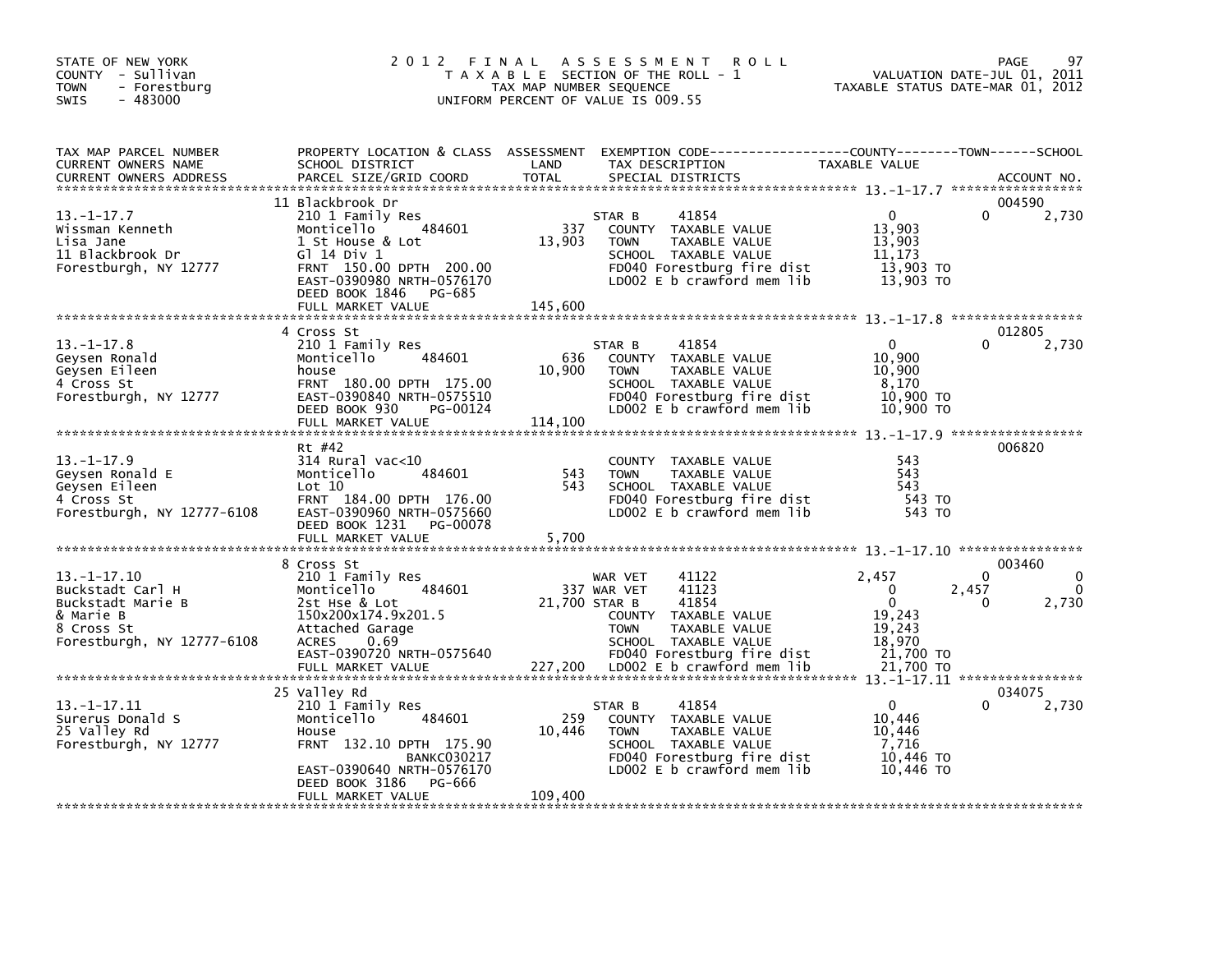| STATE OF NEW YORK<br>COUNTY - Sullivan<br>- Forestburg<br><b>TOWN</b><br>$-483000$<br><b>SWIS</b>            | 2012 FINAL                                                                                                                                                                                                   | TAX MAP NUMBER SEQUENCE    | A S S E S S M E N T<br><b>ROLL</b><br>T A X A B L E SECTION OF THE ROLL - 1<br>UNIFORM PERCENT OF VALUE IS 009.55                                                                          | TAXABLE STATUS DATE-MAR 01, 2012                                          | 98<br>PAGE<br>VALUATION DATE-JUL 01, 2011     |  |
|--------------------------------------------------------------------------------------------------------------|--------------------------------------------------------------------------------------------------------------------------------------------------------------------------------------------------------------|----------------------------|--------------------------------------------------------------------------------------------------------------------------------------------------------------------------------------------|---------------------------------------------------------------------------|-----------------------------------------------|--|
| TAX MAP PARCEL NUMBER<br>CURRENT OWNERS NAME<br><b>CURRENT OWNERS ADDRESS</b>                                | PROPERTY LOCATION & CLASS ASSESSMENT<br>SCHOOL DISTRICT<br>PARCEL SIZE/GRID COORD                                                                                                                            | LAND<br><b>TOTAL</b>       | EXEMPTION        CODE-----------------COUNTY-------TOWN------SCHOOL<br>TAX DESCRIPTION<br>SPECIAL DISTRICTS                                                                                | TAXABLE VALUE                                                             | ACCOUNT NO.                                   |  |
| $13.-1-19.1$<br>Daus John M<br>Daus Virginia E<br>2671 Route 42<br>Forestburgh, NY 12777                     | 2671 State Route 42<br>281 Multiple res<br>484601<br>Monticello<br>Manufactured Housing<br>G1 14 Div 1<br>5.14<br><b>ACRES</b><br>EAST-0389969 NRTH-0574718<br>DEED BOOK 2310<br>PG-641<br>FULL MARKET VALUE | 3,269<br>22,600<br>236.600 | 41854<br>STAR B<br>COUNTY TAXABLE VALUE<br>TAXABLE VALUE<br><b>TOWN</b><br>SCHOOL TAXABLE VALUE<br>FD040 Forestburg fire dist<br>LD002 E b crawford mem lib                                | $\Omega$<br>22,600<br>22,600<br>19,870<br>22,600 TO<br>22,600 TO          | 2,730                                         |  |
| $13. - 1 - 19.2$<br>Hough Edward P<br>Hough Carol<br>14 Blackbrook Dr<br>Forestburgh, NY 12777-6106          | 14 Blackbrook Dr<br>210 1 Family Res<br>Monticello<br>484601<br>1-Split Level<br>2 Car Gar<br>Lot 170X200x<br><b>ACRES</b><br>1.00<br>EAST-0390980 NRTH-0576450<br>FULL MARKET VALUE                         | 619<br>12,900<br>135,100   | 41834<br>STAR EN<br>COUNTY TAXABLE VALUE<br>TAXABLE VALUE<br><b>TOWN</b><br>SCHOOL TAXABLE VALUE<br>FD040 Forestburg fire dist<br>LD002 E b crawford mem lib                               | $\Omega$<br>12,900<br>12,900<br>7,240<br>12,900 TO<br>12,900 TO           | 017400<br>5,660                               |  |
| $13 - 1 - 19.3$<br>Amaditz Carl W<br>Amaditz Paula F<br>18 Blackbrook Dr<br>Forestburgh, NY 12777-6106       | 18 Blackbrook Dr<br>210 1 Family Res<br>484601<br>Monticello<br>Bilevel Hse & Lot<br>1.25<br><b>ACRES</b><br>EAST-0390886 NRTH-0576576<br>FULL MARKET VALUE                                                  | 17,000<br>178,000          | 41101<br><b>VETERAN</b><br>41854<br>746 STAR B<br>COUNTY TAXABLE VALUE<br><b>TOWN</b><br>TAXABLE VALUE<br>SCHOOL TAXABLE VALUE<br>FD040 Forestburg fire dist<br>LD002 E b crawford mem lib | 5,000<br>$\Omega$<br>12,000<br>12,000<br>14,270<br>17,000 TO<br>17,000 TO | 000435<br>5,000<br>$\mathbf{0}$<br>2,730<br>0 |  |
|                                                                                                              |                                                                                                                                                                                                              |                            |                                                                                                                                                                                            |                                                                           |                                               |  |
| $13 - 1 - 19.4$<br>Levine Arthur<br>Levine Diana<br>& Diana<br>8 Blackbrook Dr<br>Forestburgh, NY 12777-6106 | 8 Blackbrook Dr<br>210 1 Family Res<br>Monticello<br>484601<br>House & Lot<br>200x103.9x200x115.1<br>$G1 14$ Div 1<br><b>ACRES</b><br>0.48<br>EAST-0391187 NRTH-0576324<br>FULL MARKET VALUE                 | 230<br>11,718<br>122,700   | 41854<br>STAR B<br>COUNTY TAXABLE VALUE<br>TAXABLE VALUE<br><b>TOWN</b><br>SCHOOL TAXABLE VALUE<br>FD040 Forestburg fire dist<br>LD002 E b crawford mem lib                                | $\mathbf{0}$<br>11.718<br>11,718<br>8,988<br>11,718 TO<br>11,718 TO       | 021100<br>2,730                               |  |
|                                                                                                              | 4 Valley Rd                                                                                                                                                                                                  |                            |                                                                                                                                                                                            |                                                                           | 016750                                        |  |
| $13. - 1 - 19.5$<br>Griffin Anthony<br>4 Valley Rd<br>Forestburgh, NY 12777                                  | 210 1 Family Res<br>Monticello<br>484601<br>Raised Ranch<br>Fo Morgan<br>1.30 BANKC230040<br><b>ACRES</b><br>EAST-0390878 NRTH-0577000<br>DEED BOOK 1917<br><b>PG-67</b><br>FULL MARKET VALUE                | 636<br>11,900<br>124,600   | 41854<br>STAR B<br>COUNTY TAXABLE VALUE<br>TAXABLE VALUE<br><b>TOWN</b><br>SCHOOL TAXABLE VALUE<br>FD040 Forestburg fire dist<br>LD002 $E$ b crawford mem lib                              | $\Omega$<br>11,900<br>11,900<br>9.170<br>11,900 TO<br>11,900 TO           | 2,730                                         |  |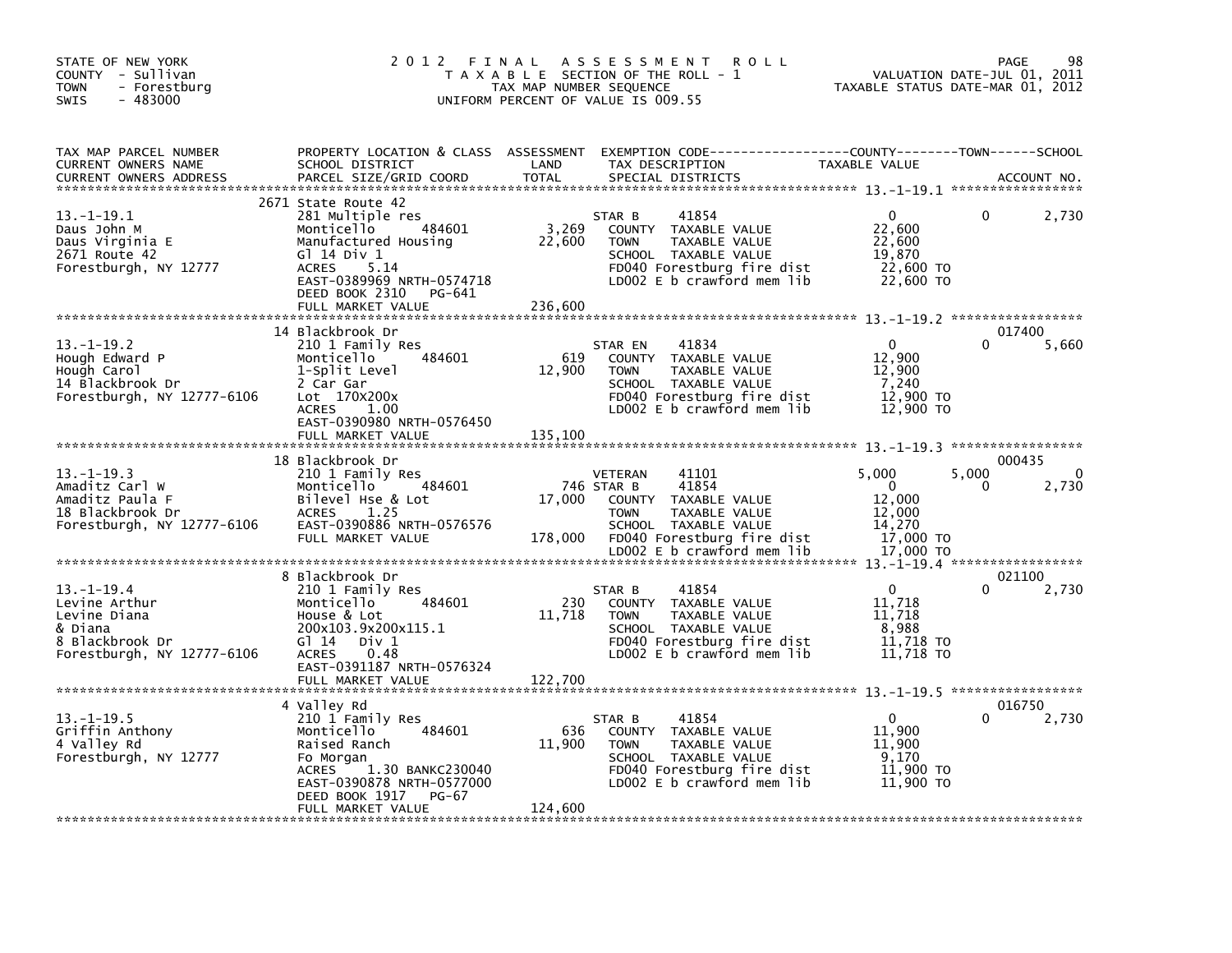| STATE OF NEW YORK<br>COUNTY - Sullivan<br>- Forestburg<br><b>TOWN</b><br>$-483000$<br><b>SWIS</b>               | 2 0 1 2<br>FINAL                                                                                                                                                                                               | TAX MAP NUMBER SEQUENCE  | ASSESSMENT ROLL<br>T A X A B L E SECTION OF THE ROLL - 1<br>UNIFORM PERCENT OF VALUE IS 009.55                                                              | TAXABLE STATUS DATE-MAR 01, 2012                                     | 99<br>PAGE<br>VALUATION DATE-JUL 01, 2011 |
|-----------------------------------------------------------------------------------------------------------------|----------------------------------------------------------------------------------------------------------------------------------------------------------------------------------------------------------------|--------------------------|-------------------------------------------------------------------------------------------------------------------------------------------------------------|----------------------------------------------------------------------|-------------------------------------------|
| TAX MAP PARCEL NUMBER<br>CURRENT OWNERS NAME                                                                    | PROPERTY LOCATION & CLASS ASSESSMENT<br>SCHOOL DISTRICT                                                                                                                                                        | LAND                     | EXEMPTION CODE-----------------COUNTY--------TOWN------SCHOOL<br>TAX DESCRIPTION                                                                            | <b>TAXABLE VALUE</b>                                                 | ACCOUNT NO.<br>*****************          |
| $13. - 1 - 19.6$<br>Griffin David M<br>Griffin Margaret M<br>7 Valley Rd<br>Forestburgh, NY 12777-6103          | 7 Valley Rd<br>210 1 Family Res<br>Monticello<br>484601<br>Hse & Gar.<br><b>ACRES</b><br>1.27<br>EAST-0391079 NRTH-0576734                                                                                     | 876<br>15,350            | 41834<br>STAR EN<br>TAXABLE VALUE<br><b>COUNTY</b><br><b>TOWN</b><br>TAXABLE VALUE<br>SCHOOL TAXABLE VALUE<br>FD040 Forestburg fire dist                    | $\Omega$<br>15,350<br>15,350<br>9,690<br>15,350 TO                   | 0<br>5,660                                |
| $13 - 1 - 19.8$<br>Huseinovic Mustafa<br>Vishnevsky Nadia<br>3 Valley Rd<br>Forestburgh, NY 12777               | 3 Valley Rd<br>210 1 Family Res<br>484601<br>Monticello<br>Raised Ranch<br>& Lot 235X163<br>Fo Pecylak<br>FRNT 59.50 DPTH 224.10<br>EAST-0391180 NRTH-0576910<br>DEED BOOK 2173<br>PG-478<br>FULL MARKET VALUE | 478<br>12,100<br>126.700 | 41854<br>STAR B<br>COUNTY TAXABLE VALUE<br><b>TOWN</b><br>TAXABLE VALUE<br>SCHOOL TAXABLE VALUE<br>FD040 Forestburg fire dist<br>LD002 E b crawford mem lib | $\mathbf{0}$<br>12,100<br>12,100<br>9,370<br>12,100 TO<br>12,100 TO  | 004400<br>0<br>2,730                      |
| $13. - 1 - 19.9$<br>Ippolito Jill<br>Onorato Gerald G<br>12 Valley Rd<br>Forestburgh, NY 12777                  | 12 Valley Rd<br>210 1 Family Res<br>Monticello<br>484601<br>Lot $#C-16$<br>164.5x222x215sx238<br>House<br>FRNT 164.50 DPTH 222.00<br>EAST-0390800 NRTH-0576830<br>DEED BOOK 2625<br><b>PG-204</b>              | 513<br>15,100            | 41854<br>STAR B<br>COUNTY TAXABLE VALUE<br><b>TOWN</b><br>TAXABLE VALUE<br>SCHOOL TAXABLE VALUE<br>FD040 Forestburg fire dist<br>LD002 E b crawford mem lib | $\mathbf{0}$<br>15,100<br>15,100<br>12,370<br>15,100 TO<br>15,100 TO | 006870<br>2,730                           |
| $13. -1 - 19.10$<br>Urciuoli Eugene V<br>Urciuoli Kathleen<br>18 Harbour Isle W Unit 105<br>Ft Pierce, FL 34949 | Rt 42<br>$314$ Rural vac<10<br>Monticello<br>484601<br>G $\overline{1}$ 14 Div 1<br>Fo Cross<br>1.80<br><b>ACRES</b><br>EAST-0390590 NRTH-0575370<br>DEED BOOK 2904<br>PG-481<br>FULL MARKET VALUE             | 1,709<br>1.709<br>17.900 | COUNTY TAXABLE VALUE<br><b>TOWN</b><br>TAXABLE VALUE<br>SCHOOL TAXABLE VALUE<br>FD040 Forestburg fire dist<br>LD002 E b crawford mem lib                    | 1,709<br>1,709<br>1,709<br>1.709 TO<br>1.709 TO                      | 004560                                    |
|                                                                                                                 | FULL MARKET VALUE                                                                                                                                                                                              | 158,100                  |                                                                                                                                                             |                                                                      | 013630                                    |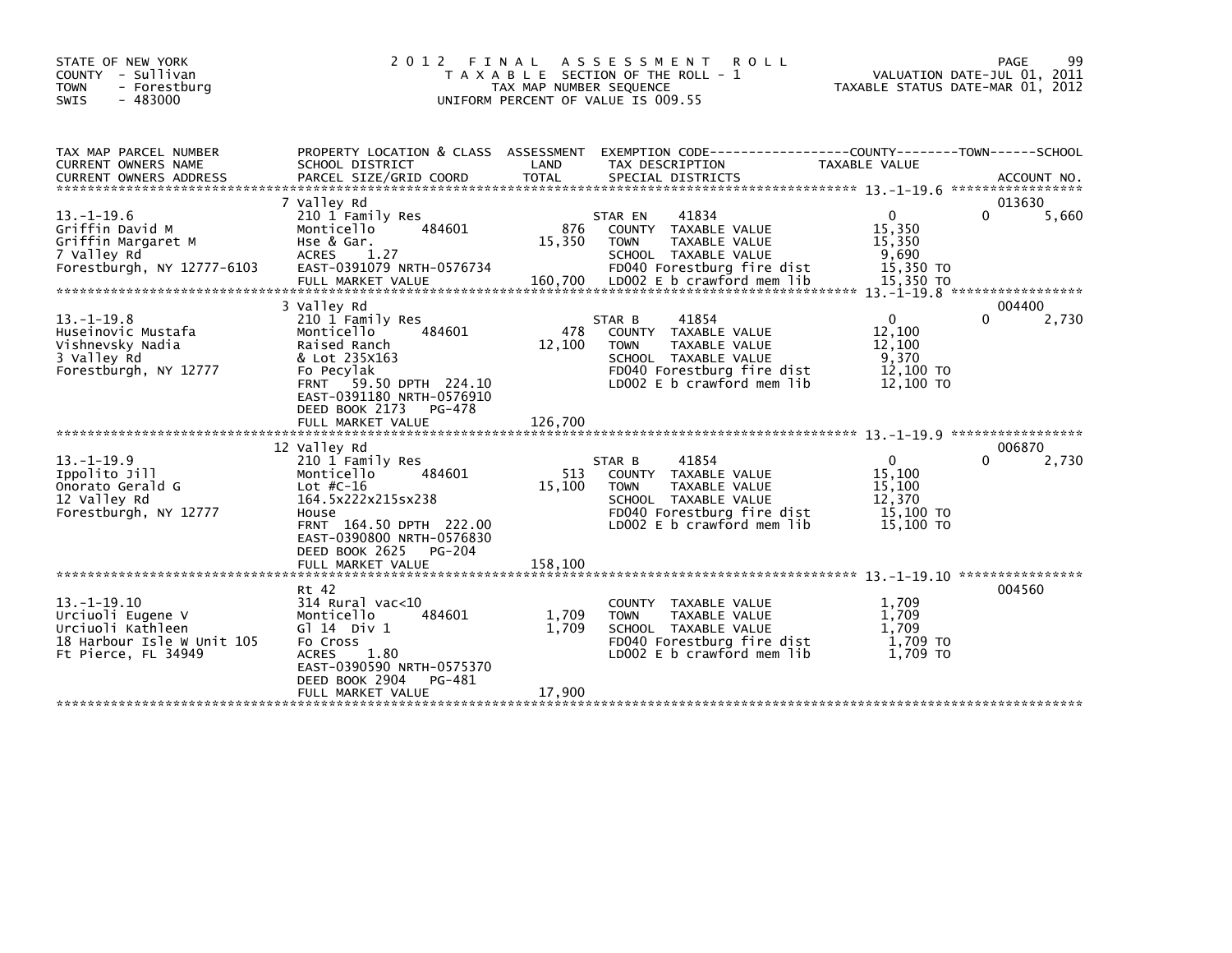| STATE OF NEW YORK<br>COUNTY - Sullivan<br><b>TOWN</b><br>- Forestburg<br>SWIS<br>$-483000$                             | 2 0 1 2                                                                                                                                                                                                       | FINAL<br>TAX MAP NUMBER SEQUENCE | A S S E S S M E N T<br><b>ROLL</b><br>T A X A B L E SECTION OF THE ROLL - 1<br>UNIFORM PERCENT OF VALUE IS 009.55                                                                               | TAXABLE STATUS DATE-MAR 01, 2012                                                   | 100<br>PAGE<br>VALUATION DATE-JUL 01, 2011 |
|------------------------------------------------------------------------------------------------------------------------|---------------------------------------------------------------------------------------------------------------------------------------------------------------------------------------------------------------|----------------------------------|-------------------------------------------------------------------------------------------------------------------------------------------------------------------------------------------------|------------------------------------------------------------------------------------|--------------------------------------------|
| TAX MAP PARCEL NUMBER<br>CURRENT OWNERS NAME<br><b>CURRENT OWNERS ADDRESS</b>                                          | PROPERTY LOCATION & CLASS ASSESSMENT<br>SCHOOL DISTRICT<br>PARCEL SIZE/GRID COORD                                                                                                                             | LAND<br><b>TOTAL</b>             | EXEMPTION CODE-----------------COUNTY-------TOWN------SCHOOL<br>TAX DESCRIPTION<br>SPECIAL DISTRICTS                                                                                            | TAXABLE VALUE                                                                      | ACCOUNT NO.                                |
| $13. - 1 - 19.11$<br>Stewart Jon W<br>Wolownik Heather A<br>Robert L. Stewart<br>14 Valley Rd<br>Forestburgh, NY 12777 | 14 Valley Rd<br>210 1 Family Res<br>484601<br>Monticello<br>Hse<br>$G1$ 14 Div 1<br>Fo Cross & Osborn<br><b>ACRES</b><br>1.52<br>EAST-0390660 NRTH-0576700<br>DEED BOOK 2010<br>PG-60331<br>FULL MARKET VALUE | 675<br>15,990<br>167,400         | 41854<br>STAR B<br>COUNTY TAXABLE VALUE<br>TAXABLE VALUE<br><b>TOWN</b><br>SCHOOL TAXABLE VALUE<br>FD040 Forestburg fire dist<br>LD002 E b crawford mem lib                                     | $\mathbf{0}$<br>15,990<br>15,990<br>13,260<br>15,990 TO<br>15,990 TO               | 033960<br>0<br>2,730                       |
| $13. -1 - 19.12$<br>Mcmahon George Iv J<br>Sean Charles Mcmahon<br>2685 Route 42<br>Forestburgh, NY 12777              | 2685 State Route 42<br>210 1 Family Res<br>484601<br>Monticello<br>Hse Gar Shed<br>ACRES<br>3.16<br>EAST-0390430 NRTH-0575160<br>DEED BOOK 2086 PG-670<br>FULL MARKET VALUE                                   | 12,482 STAR B<br>130,700         | 41122<br>WAR VET<br>2,278 WAR VET<br>41123<br>41854<br>COUNTY TAXABLE VALUE<br><b>TOWN</b><br>TAXABLE VALUE<br>SCHOOL TAXABLE VALUE<br>FD040 Forestburg fire dist<br>LD002 E b crawford mem lib | 936<br>$\Omega$<br>$\Omega$<br>11,546<br>10,610<br>9,752<br>12,482 TO<br>12,482 TO | 031300<br>$\Omega$<br>1,872<br>2,730<br>0  |
| $13. -1 - 19.13$<br>Turick Louis<br>23 Waverly Ave<br>Monticello, NY 12701                                             | State Route 42<br>270 Mfg housing<br>484601<br>Monticello<br>4.94<br>ACRES<br>EAST-0390297 NRTH-0575240<br>DEED BOOK 3593 PG-335<br>FULL MARKET VALUE                                                         | 3,430<br>8,800<br>92,100         | COUNTY TAXABLE VALUE<br><b>TOWN</b><br>TAXABLE VALUE<br>SCHOOL TAXABLE VALUE<br>FD040 Forestburg fire dist<br>LD002 E b crawford mem lib                                                        | 8,800<br>8,800<br>8.800<br>8,800 TO<br>8,800 TO                                    |                                            |
| $13. - 1 - 19.14$<br>Mrozek Marianna<br>Mrozek Chmura<br>234 Kingsland Ave<br>Brooklyn, NY 11222                       | Valley Rd<br>210 1 Family Res<br>484601<br>Monticello<br>Raised Ranch<br>ACRES<br>1.36<br>EAST-0390512 NRTH-0576582<br>DEED BOOK 2114 PG-590<br>FULL MARKET VALUE                                             | 489<br>16,900<br>177,000         | COUNTY TAXABLE VALUE<br>TAXABLE VALUE<br><b>TOWN</b><br>SCHOOL TAXABLE VALUE<br>FD040 Forestburg fire dist<br>LD002 E b crawford mem lib                                                        | 16,900<br>16,900<br>16,900<br>16,900 TO<br>16,900 TO                               |                                            |
| $13. -1 - 19.15$<br>Banks Lillian<br>Banks David<br>695 Central Ave<br>Massapequa, NY 11758                            | Valley Rd<br>322 Rural vac>10<br>484601<br>Monticello<br>34.67<br><b>ACRES</b><br>EAST-0390043 NRTH-0575740<br>DEED BOOK 3034<br>PG-380<br>FULL MARKET VALUE                                                  | 7,789<br>7,789<br>81,600         | COUNTY TAXABLE VALUE<br><b>TOWN</b><br>TAXABLE VALUE<br>SCHOOL TAXABLE VALUE<br>FD040 Forestburg fire dist<br>LD002 E b crawford mem lib                                                        | 7,789<br>7,789<br>7,789<br>7,789 то<br>7,789 то                                    |                                            |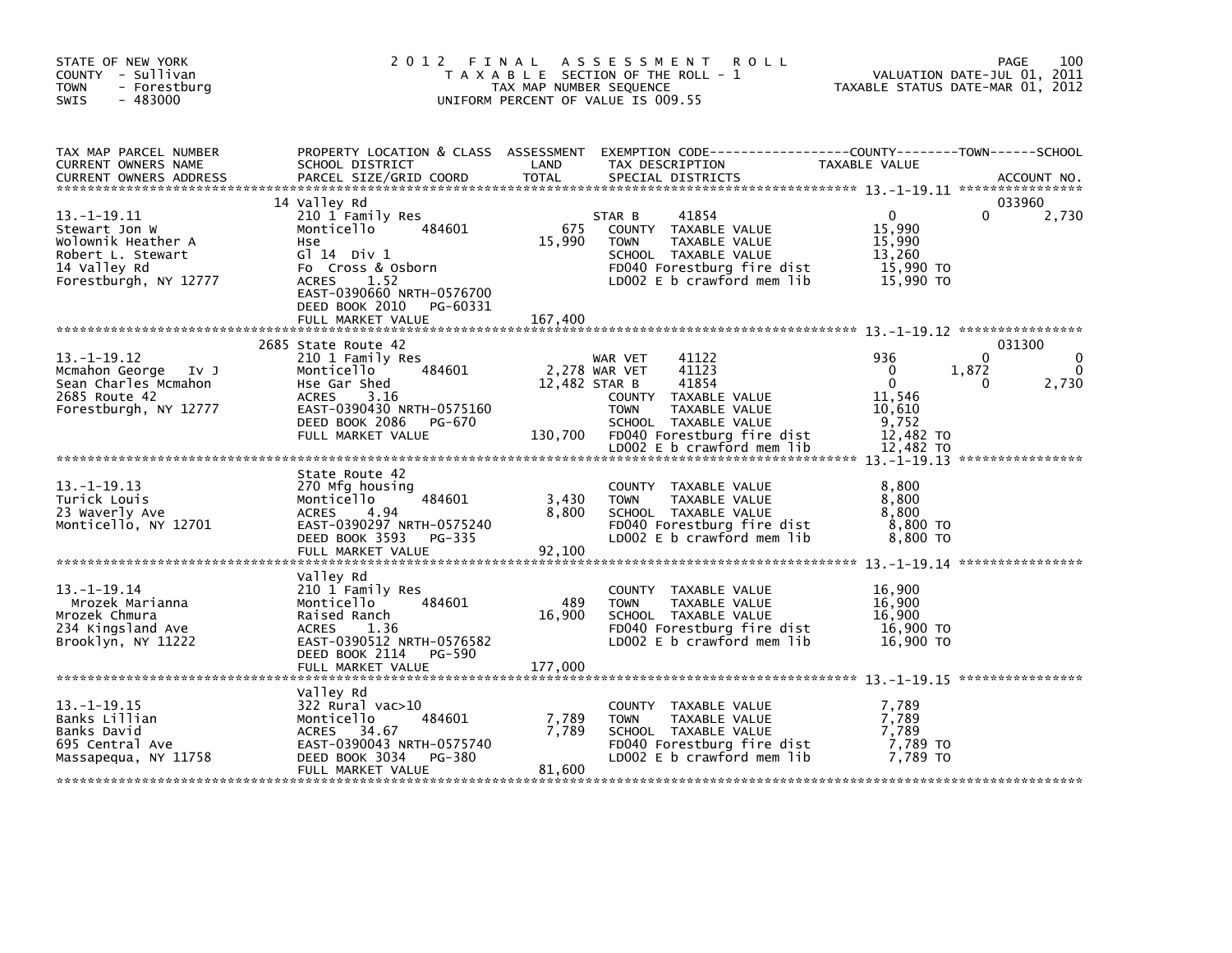| STATE OF NEW YORK<br>- Sullivan<br>COUNTY<br>- Forestburg<br><b>TOWN</b><br>$-483000$<br>SWIS | 2012 FINAL ASSESSMENT ROLL<br>T A X A B L E SECTION OF THE ROLL - 1<br>TAX MAP NUMBER SEQUENCE<br>UNIFORM PERCENT OF VALUE IS 009.55 | 101<br>PAGE<br>VALUATION DATE-JUL 01, 2011<br>TAXABLE STATUS DATE-MAR 01, 2012 |                                      |                                              |             |
|-----------------------------------------------------------------------------------------------|--------------------------------------------------------------------------------------------------------------------------------------|--------------------------------------------------------------------------------|--------------------------------------|----------------------------------------------|-------------|
| TAX MAP PARCEL NUMBER                                                                         | PROPERTY LOCATION & CLASS ASSESSMENT                                                                                                 |                                                                                | EXEMPTION CODE---                    | --------------COUNTY--------TOWN------SCHOOL |             |
| <b>CURRENT OWNERS NAME</b><br><b>CURRENT OWNERS ADDRESS</b>                                   | SCHOOL DISTRICT<br>PARCEL SIZE/GRID COORD TOTAL                                                                                      | <b>Example 12</b>                                                              | TAX DESCRIPTION<br>SPECIAL DISTRICTS | TAXABLE VALUE<br>****************            | ACCOUNT NO. |
|                                                                                               | Valley Rd                                                                                                                            |                                                                                |                                      |                                              |             |
| $13.-1-19.17$                                                                                 | 314 Rural vac<10                                                                                                                     |                                                                                | TAXABLE VALUE<br><b>COUNTY</b>       | 1,223                                        |             |
| Budofsky Steven                                                                               | Monticello<br>484601                                                                                                                 | 1,223                                                                          | TAXABLE VALUE<br><b>TOWN</b>         | 1,223                                        |             |
| Budofsky Ilona                                                                                | Vacant Lot                                                                                                                           | 1.223                                                                          | SCHOOL TAXABLE VALUE                 | 1,223                                        |             |
| 91 Wildwood Dr                                                                                | ACRES 2.50                                                                                                                           |                                                                                | FD040 Forestburg fire dist           | 1,223 TO                                     |             |
| Pearl River, NY 10965                                                                         | EAST-0390400 NRTH-0576365                                                                                                            |                                                                                | LD002 E b crawford mem lib           | 1.223 TO                                     |             |
|                                                                                               | DEED BOOK 2227 PG-147                                                                                                                |                                                                                |                                      |                                              |             |
|                                                                                               | FULL MARKET VALUE                                                                                                                    | 12,800                                                                         |                                      |                                              |             |
|                                                                                               |                                                                                                                                      |                                                                                |                                      |                                              |             |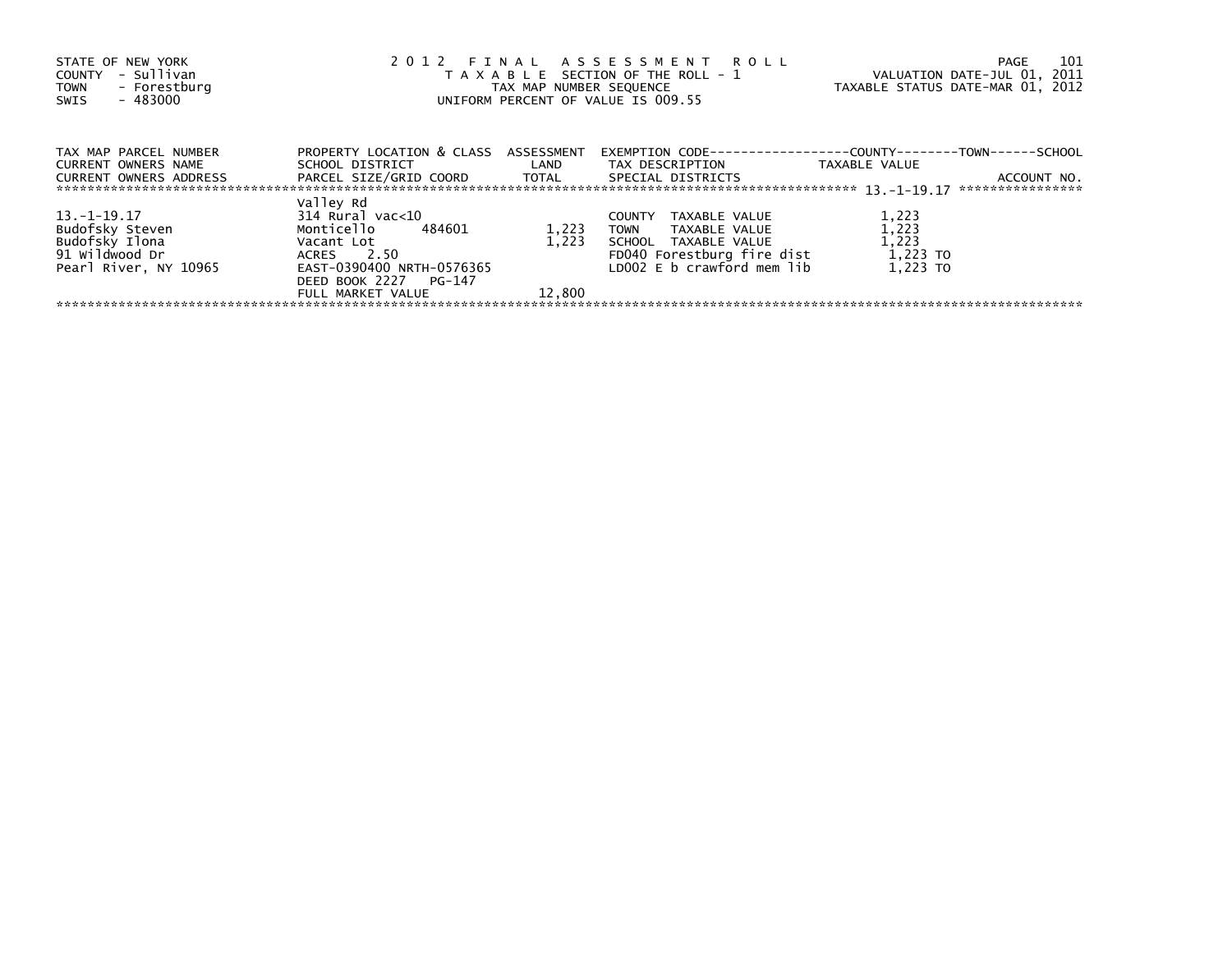| STATE OF NEW YORK           | 2012 FINAL ASSESSMENT ROLL            | 102<br>PAGE                      |
|-----------------------------|---------------------------------------|----------------------------------|
| COUNTY - Sullivan           | T A X A B L E SECTION OF THE ROLL - 1 | VALUATION DATE-JUL 01, 2011      |
| <b>TOWN</b><br>- Forestburg | MAP SECTION - 013                     | TAXABLE STATUS DATE-MAR 01, 2012 |
| SWIS<br>- 483000            | $SUB - SECTION -$                     | RPS150/V04/L015                  |
|                             | UNIFORM PERCENT OF VALUE IS 009.55    | CURRENT DATE 6/18/2012           |

## \*\*\* S P E C I A L D I S T R I C T S U M M A R Y \*\*\*

| CODE | DISTRICT NAME                                | TOTAL<br><b>PARCELS</b> | <b>FXTENSTON</b><br>TYPF | <b>FXTENSTON</b><br>VALUE | AD VALOREM<br><b>VALUE</b> | <b>EXEMPT</b><br>AMOUNT | TAXABLE<br>VALUE   |
|------|----------------------------------------------|-------------------------|--------------------------|---------------------------|----------------------------|-------------------------|--------------------|
|      | FD040 Forestburg fir<br>LD002 E b crawford m |                         | 66 TOTAL<br>66 TOTAL     |                           | 655.119<br>655.119         |                         | 655.119<br>655.119 |

### \*\*\* S C H O O L D I S T R I C T S U M M A R Y \*\*\*

| <b>CODE</b> | DISTRICT NAME | <b>TOTAL</b><br><b>PARCELS</b> | ASSESSED<br>LAND | ASSESSED<br><b>TOTAL</b> | <b>EXEMPT</b><br><b>AMOUNT</b> | TOTAL<br><b>TAXABLE</b> | <b>STAR</b><br><b>AMOUNT</b> | <b>STAR</b><br><b>TAXABLE</b> |
|-------------|---------------|--------------------------------|------------------|--------------------------|--------------------------------|-------------------------|------------------------------|-------------------------------|
| 484601      | Monticello    | 66                             | 124,601          | 655,119                  |                                | 655,119                 | 107.670                      | 547,449                       |
|             | SUB-TOTAL     | 66                             | 124,601          | 655,119                  |                                | 655,119                 | 107,670                      | 547,449                       |
|             | TOTAL         | 66                             | 124,601          | 655,119                  |                                | 655,119                 | 107,670                      | 547,449                       |

\*\*\* S Y S T E M C O D E S S U M M A R Y \*\*\*

NO SYSTEM EXEMPTIONS AT THIS LEVEL

### \*\*\* E X E M P T I O N S U M M A R Y \*\*\*

| <b>CODE</b> | DESCRIPTION    | <b>TOTAL</b><br><b>PARCELS</b> | <b>COUNTY</b> | <b>TOWN</b> | <b>SCHOOL</b> |
|-------------|----------------|--------------------------------|---------------|-------------|---------------|
| 41101       | <b>VETERAN</b> |                                | 8,131         | 8,131       |               |
| 41122       | WAR VET        |                                | 3,393         |             |               |
| 41123       | WAR VET        |                                |               | 4,329       |               |
| 41132       | COMBAT VET     |                                | 3,100         |             |               |
| 41133       | COMBAT VET     |                                |               | 3,100       |               |
| 41161       | $CW_15_VET/$   |                                | 2,184         | 2,184       |               |
| 41834       | STAR EN        | b                              |               |             | 33,960        |
| 41854       | STAR B         | 27                             |               |             | 73,710        |
|             | <b>TOTAL</b>   | 43                             | 16,808        | 17,744      | 107,670       |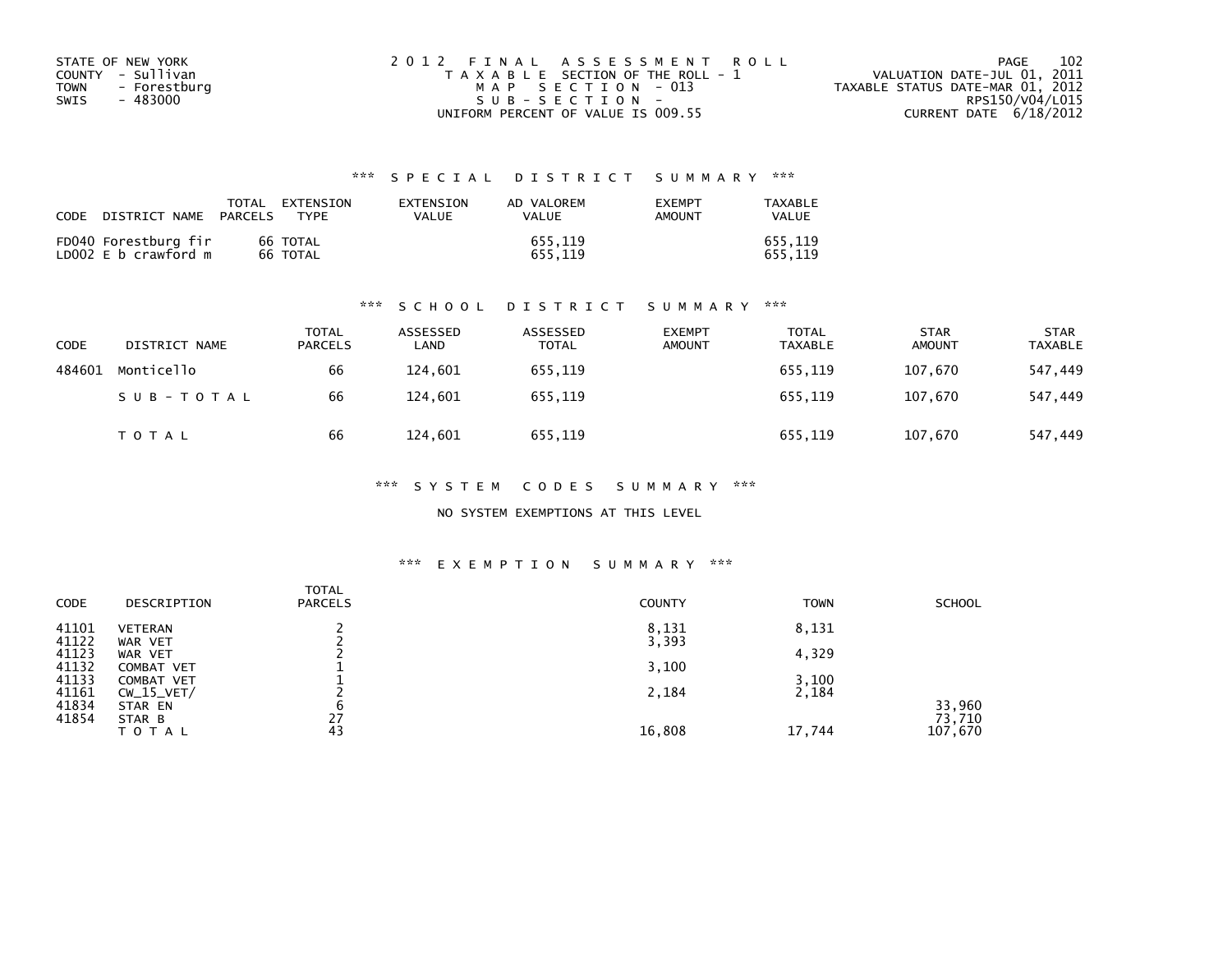| STATE OF NEW YORK<br>COUNTY - Sullivan<br><b>TOWN</b><br>- Forestburg<br>- 483000<br>SWIS | 2012 FINAL ASSESSMENT ROLL<br>T A X A B L E SECTION OF THE ROLL - 1<br>MAP SECTION - 013<br>SUB-SECTION- | - 103<br>PAGE<br>VALUATION DATE-JUL 01, 2011<br>TAXABLE STATUS DATE-MAR 01, 2012<br>RPS150/V04/L015 |
|-------------------------------------------------------------------------------------------|----------------------------------------------------------------------------------------------------------|-----------------------------------------------------------------------------------------------------|
|                                                                                           | UNIFORM PERCENT OF VALUE IS 009.55                                                                       | CURRENT DATE 6/18/2012                                                                              |

# \*\*\* G R A N D T O T A L S \*\*\*

| ROLL       | DESCRIPTION | <b>TOTAL</b>   | <b>ASSESSED</b> | <b>\SSESSED</b> | <b>TAXABLE</b> | <b>TAXABLE</b> | TAXABLE       | <b>STAR</b>    |
|------------|-------------|----------------|-----------------|-----------------|----------------|----------------|---------------|----------------|
| <b>SEC</b> |             | <b>PARCELS</b> | ∟AND            | <b>TOTAL</b>    | COUNTY         | TOWN           | <b>SCHOOL</b> | <b>TAXABLE</b> |
|            | TAXABLE     | 66             | 124,601         | 655,119         | 638,311        | 637,375        | 655.119       | 449,<br>547    |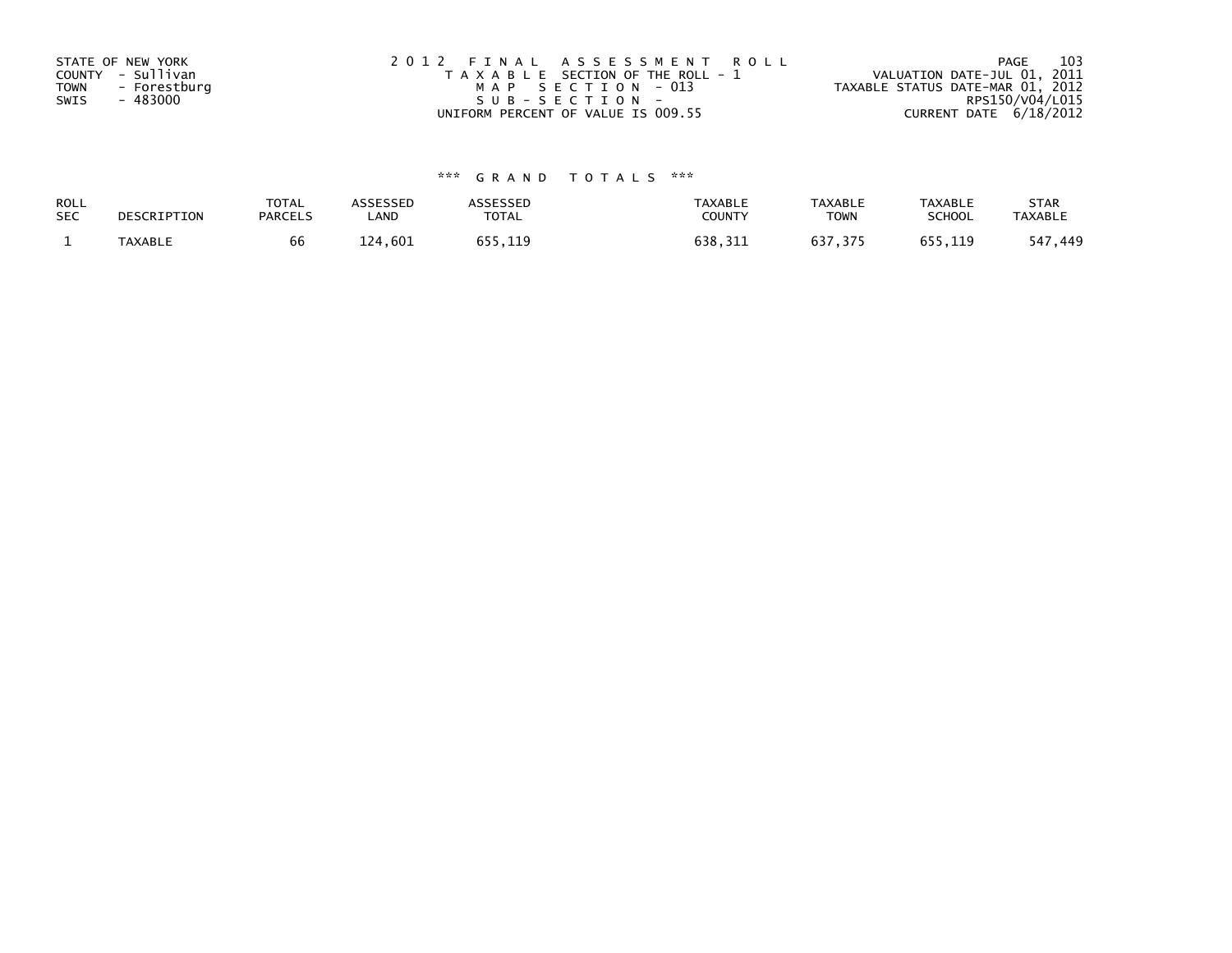| STATE OF NEW YORK<br>COUNTY - Sullivan                 |                                                      |                         | 2012 FINAL ASSESSMENT ROLL<br>T A X A B L E SECTION OF THE ROLL - 1                             | VALUATION DATE-JUL 01, 2011      | 104<br>PAGE |
|--------------------------------------------------------|------------------------------------------------------|-------------------------|-------------------------------------------------------------------------------------------------|----------------------------------|-------------|
| - Forestburg<br><b>TOWN</b>                            |                                                      | TAX MAP NUMBER SEQUENCE |                                                                                                 | TAXABLE STATUS DATE-MAR 01, 2012 |             |
| $-483000$<br><b>SWIS</b>                               |                                                      |                         | UNIFORM PERCENT OF VALUE IS 009.55                                                              |                                  |             |
| TAX MAP PARCEL NUMBER                                  |                                                      |                         | PROPERTY LOCATION & CLASS ASSESSMENT EXEMPTION CODE----------------COUNTY-------TOWN-----SCHOOL |                                  |             |
| CURRENT OWNERS NAME                                    | SCHOOL DISTRICT                                      | LAND                    | TAX DESCRIPTION                                                                                 | <b>TAXABLE VALUE</b>             |             |
|                                                        |                                                      |                         |                                                                                                 |                                  |             |
|                                                        | Rt 42                                                |                         |                                                                                                 |                                  | 007890      |
| $14. -1 -1$                                            | $314$ Rural vac<10                                   |                         | COUNTY TAXABLE VALUE                                                                            | 1.400                            |             |
| Pavese John                                            | Monticello<br>484601                                 | 1,400                   | <b>TOWN</b><br>TAXABLE VALUE                                                                    | 1,400                            |             |
| 348 Dingle Daisy Rd                                    | FRNT 130.96 DPTH 149.63                              | 1,400                   | SCHOOL TAXABLE VALUE                                                                            | 1.400                            |             |
| Monticello, NY 12701                                   | EAST-0392696 NRTH-0578001<br>DEED BOOK 1028 PG-00147 |                         | FD040 Forestburg fire dist<br>LD002 E b crawford mem lib                                        | 1,400 TO<br>1,400 TO             |             |
|                                                        | FULL MARKET VALUE                                    | 14,700                  |                                                                                                 |                                  |             |
|                                                        |                                                      |                         |                                                                                                 |                                  |             |
|                                                        | Rt 42                                                |                         |                                                                                                 |                                  |             |
| $14. - 1 - 2$                                          | $314$ Rural vac<10                                   |                         | COUNTY TAXABLE VALUE                                                                            | 1,100                            |             |
| Pavese John<br>348 Dingle Daisy Rd                     | Monticello<br>484601<br>Shed                         | 1,100<br>1,100          | TAXABLE VALUE<br><b>TOWN</b><br>SCHOOL TAXABLE VALUE                                            | 1.100<br>1.100                   |             |
| Monticello, NY 12701                                   | FRNT 230.80 DPTH 116.90                              |                         | FD040 Forestburg fire dist                                                                      | $1,100$ TO                       |             |
|                                                        | EAST-0392488 NRTH-0577898                            |                         | LD002 E b crawford mem lib                                                                      | $1.100$ TO                       |             |
|                                                        |                                                      |                         |                                                                                                 |                                  |             |
|                                                        | 2758 State Route 42                                  |                         |                                                                                                 |                                  | 024600      |
| $14. - 1 - 3.1$                                        | 912 Forest s480a                                     |                         | STAR B<br>41854                                                                                 | $\mathbf{0}$                     | 2,730<br>0  |
| Parlow Olga                                            | Monticello<br>484601                                 |                         | 20,645 FOREST LND 47460                                                                         | 12,534<br>12,534                 | 12,534      |
| 2758 Route 42                                          | 2 Story House, 3 trailers                            |                         | 42,700 COUNTY TAXABLE VALUE                                                                     | 30,166                           |             |
| Forestburgh, NY 12777-6411                             | cabins                                               |                         | <b>TOWN</b><br>TAXABLE VALUE                                                                    | 30,166                           |             |
|                                                        | $G$ ] 14 Div 1 R1<br>ACRES 110.30                    |                         | SCHOOL TAXABLE VALUE<br>FD040 Forestburg fire dist                                              | 27.436<br>42,700 TO              |             |
| MAY BE SUBJECT TO PAYMENT<br>UNDER RPTL480A UNTIL 2021 | EAST-0392931 NRTH-0576546                            |                         | LD002 E b crawford mem lib                                                                      | 42,700 TO                        |             |
|                                                        |                                                      |                         |                                                                                                 |                                  |             |
|                                                        |                                                      |                         |                                                                                                 |                                  |             |
|                                                        | 2752 State Route 42                                  |                         |                                                                                                 | $\Omega$                         |             |
| $14. -1 - 3.2$<br>Nagoda Kevin                         | 210 1 Family Res<br>Monticello<br>484601             | 2,347                   | STAR B<br>41854<br>COUNTY TAXABLE VALUE                                                         | 18.159                           | 2,730<br>0  |
| Nagoda Joanne                                          | <b>ACRES</b><br>2.50                                 | 18,159                  | <b>TOWN</b><br>TAXABLE VALUE                                                                    | 18,159                           |             |
| 2752 Route 42                                          | EAST-0391646 NRTH-0575898                            |                         | SCHOOL TAXABLE VALUE                                                                            | 15,429                           |             |
| Forestburgh, NY 12777                                  | DEED BOOK 1224<br>PG-00285                           |                         | FD040 Forestburg fire dist                                                                      | 18,159 TO                        |             |
|                                                        | FULL MARKET VALUE                                    | 190,100                 | LD002 E b crawford mem lib                                                                      | 18,159 TO                        |             |
|                                                        | Merriwold Pk                                         |                         |                                                                                                 |                                  | 108200      |
| $14. - 1 - 4.1$                                        | 240 Rural res                                        |                         | COUNTY TAXABLE VALUE                                                                            | 47,900                           |             |
| Merriwold Club Inc                                     | Monticello<br>484601                                 | 18,757                  | <b>TOWN</b><br>TAXABLE VALUE                                                                    | 47,900                           |             |
| 2674 Route 42                                          | 2st House, barn, shop, & Gar                         | 47,900                  | SCHOOL TAXABLE VALUE                                                                            | 47.900                           |             |
| Forestburgh, NY 12777-6411                             | Gatehouse,pole Barn                                  |                         | FD040 Forestburg fire dist                                                                      | 47,900 TO                        |             |
|                                                        | ACRES 57.30<br>EAST-0393375 NRTH-0575173             |                         | LD002 E b crawford mem lib                                                                      | 47,900 TO                        |             |
|                                                        | FULL MARKET VALUE                                    | 501,600                 |                                                                                                 |                                  |             |
|                                                        |                                                      |                         |                                                                                                 |                                  |             |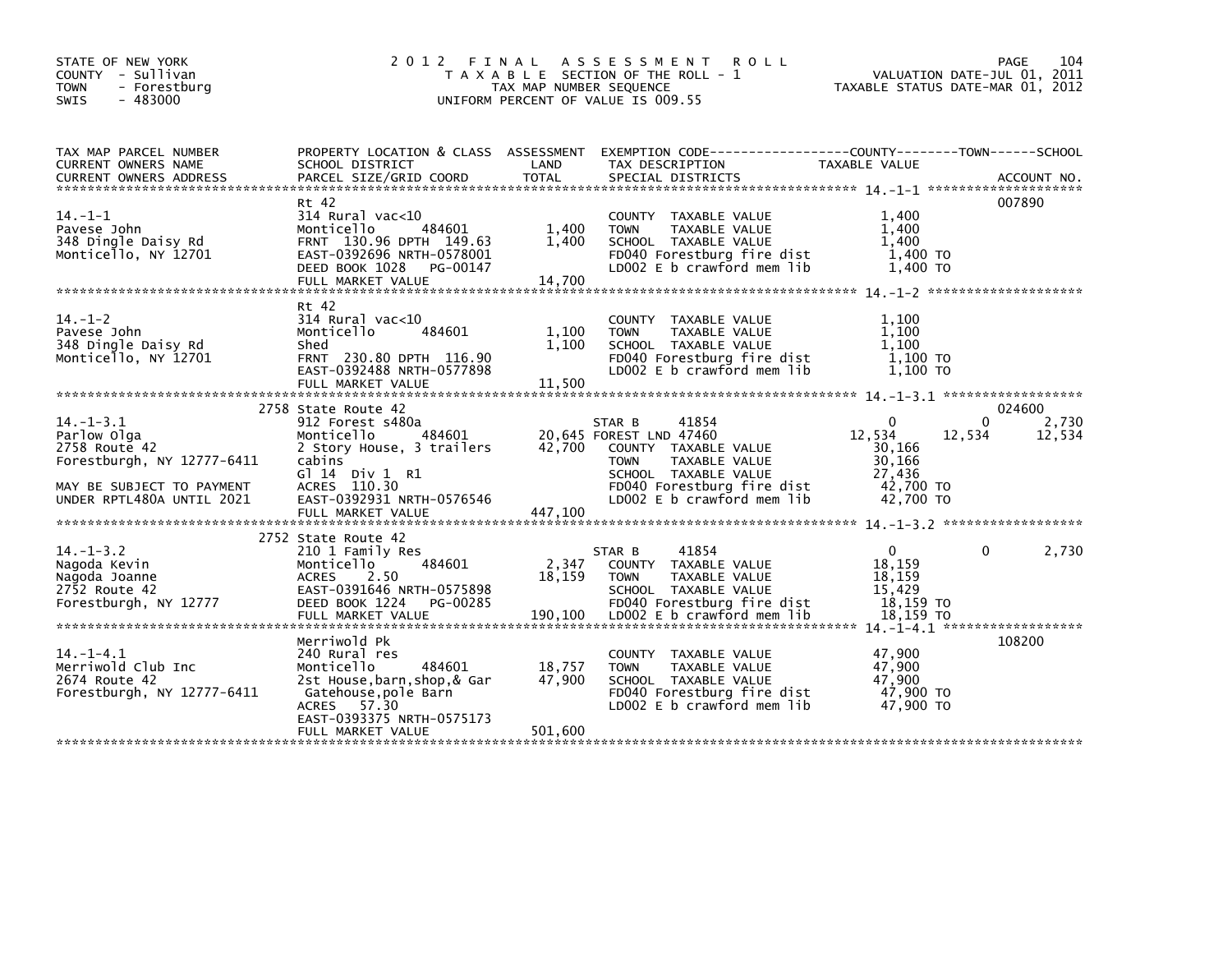| STATE OF NEW YORK<br>COUNTY - Sullivan<br>- Forestburg<br><b>TOWN</b><br>$-483000$<br>SWIS                                                                                                                                                                                    | 2012 FINAL                                                                                                                | TAX MAP NUMBER SEQUENCE | A S S E S S M E N T R O L L<br>T A X A B L E SECTION OF THE ROLL - 1<br>UNIFORM PERCENT OF VALUE IS 009.55                                                               | VALUATION DATE-JUL 01, 2011<br>ROLL - 1 VALUATION DATE-JUL 01, 2011<br>TAXABLE STATUS DATE-MAR 01, 2012 | 105<br>PAGE |
|-------------------------------------------------------------------------------------------------------------------------------------------------------------------------------------------------------------------------------------------------------------------------------|---------------------------------------------------------------------------------------------------------------------------|-------------------------|--------------------------------------------------------------------------------------------------------------------------------------------------------------------------|---------------------------------------------------------------------------------------------------------|-------------|
| TAX MAP PARCEL NUMBER<br><b>CURRENT OWNERS NAME</b><br>CURRENT OWNERS ADDRESS FARCEL SIZE/GRID COORD TOTAL SPECIAL DISTRICTS (2000) ACCOUNT NO.<br>EURRENT OWNERS ADDRESS PARCEL SIZE/GRID COORD TOTAL SPECIAL DISTRICTS (2000) 2014.1-1-4.2 ********************             | SCHOOL DISTRICT                                                                                                           |                         | PROPERTY LOCATION & CLASS ASSESSMENT EXEMPTION CODE----------------COUNTY-------TOWN-----SCHOOL<br>LAND TAX DESCRIPTION                                                  | TAXABLE VALUE                                                                                           |             |
| $14. - 1 - 4.2$<br>Robbins Richard<br>RODDINS RICHARD<br>For Robbins Holly V<br>Attn: Clifford<br>Anderson Vivian Louise Robbins ACRES 3.66<br>284 Godwin Ave                                                                                                                 | Merriwold Pk<br>314 Rural vac<10<br>484601<br>Monticello<br>Vacant Lot<br>V19<br>Plot B                                   | 2,549 TOWN<br>2,549     | COUNTY TAXABLE VALUE<br>TAXABLE VALUE<br>SCHOOL TAXABLE VALUE<br>FD040 Forestburg fire dist 2,549 TO<br>LDOO2 E b crawford mem lib                                       | 2,549<br>2,549<br>2.549 TO                                                                              | 111750      |
| $14. - 1 - 4.3$<br>14.1 THE CONFIDENTIES TO MONOGRAPH MONOGRAPH AND MONOGRAPH MUSIC MONOGRAPH AND MONOGRAPH MUSIC MEDICING MONOGR<br>Attn: Takihyo Inc Morkshop Pumphouse 112,500 SCHOOL TAXABLE VALUE<br>45 W 45th St 2 Bungs ,house 112,500 SCHOOL TA<br>New York, NY 10036 | 36 Merriewold Rd<br>281 Multiple res<br>2 Garages<br>ACRES 15.33<br>EAST-0391045 NRTH-0574615<br>DEED BOOK 2412<br>PG-319 |                         | COUNTY TAXABLE VALUE<br>TAXABLE VALUE<br>FD040 Forestburg fire dist           112,500 TO<br>LD002 E b crawford mem lib           112,500 TO                              | 112,500<br>112,500<br>112,500                                                                           | 112300      |
| MAY BE SUBJECT TO PAYMENT<br>UNDER RPTL480A UNTIL 2021                                                                                                                                                                                                                        | Merriwold Park                                                                                                            |                         | FOREST LND 47460<br>13,900 COUNTY TAXABLE VALUE<br>13,900 TOWN TAXABLE VALUE<br>SCHOOL TAXABLE VALUE<br>145,600 FD040 Forestburg fire dist<br>LD002 E b crawford mem lib | 10,139<br>10,139<br>3.761<br>3,761<br>3,761<br>13,900 TO<br>13,900 TO                                   | 10,139      |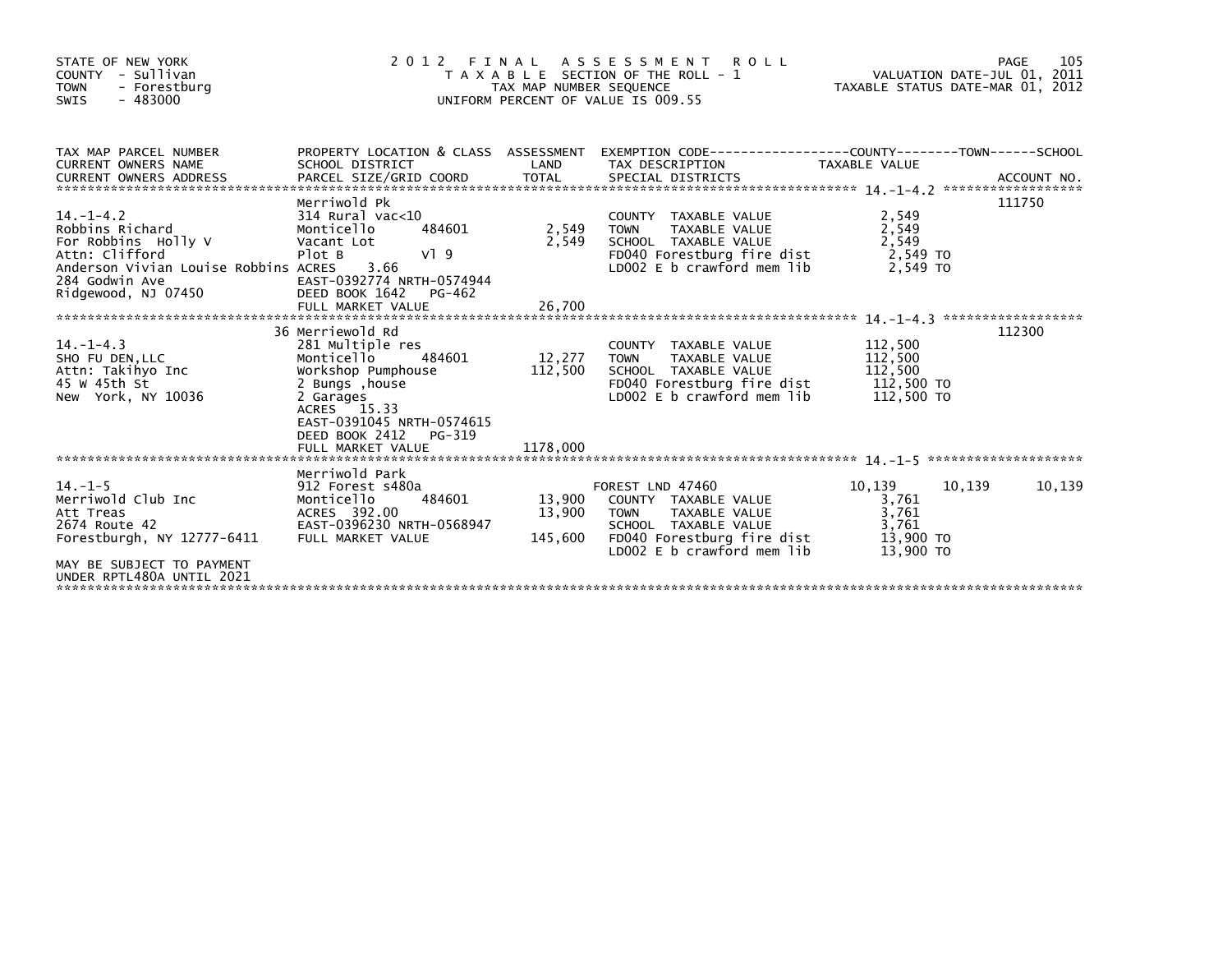| STATE OF NEW YORK    | 2012 FINAL ASSESSMENT ROLL            | 106<br>PAGE                      |
|----------------------|---------------------------------------|----------------------------------|
| COUNTY - Sullivan    | T A X A B L E SECTION OF THE ROLL - 1 | VALUATION DATE-JUL 01, 2011      |
| TOWN<br>- Forestburg | MAP SECTION - 014                     | TAXABLE STATUS DATE-MAR 01, 2012 |
| - 483000<br>SWIS     | $SUB - SECTION -$                     | RPS150/V04/L015                  |
|                      | UNIFORM PERCENT OF VALUE IS 009.55    | CURRENT DATE $6/18/2012$         |

## \*\*\* S P E C I A L D I S T R I C T S U M M A R Y \*\*\*

| CODE | DISTRICT NAME                                | TOTAL<br><b>PARCELS</b> | EXTENSION<br>TYPF       | <b>FXTENSTON</b><br>VALUE | AD VALOREM<br><b>VALUE</b> | <b>EXEMPT</b><br>AMOUNT | TAXABLE<br>VALUE   |
|------|----------------------------------------------|-------------------------|-------------------------|---------------------------|----------------------------|-------------------------|--------------------|
|      | FD040 Forestburg fir<br>LD002 E b crawford m |                         | 8 TOTAL<br><b>TOTAL</b> |                           | 240,208<br>240.208         |                         | 240,208<br>240.208 |

### \*\*\* S C H O O L D I S T R I C T S U M M A R Y \*\*\*

| CODE   | DISTRICT NAME | TOTAL<br><b>PARCELS</b> | ASSESSED<br>∟AND | ASSESSED<br>TOTAL | <b>EXEMPT</b><br><b>AMOUNT</b> | <b>TOTAL</b><br><b>TAXABLE</b> | <b>STAR</b><br><b>AMOUNT</b> | <b>STAR</b><br><b>TAXABLE</b> |
|--------|---------------|-------------------------|------------------|-------------------|--------------------------------|--------------------------------|------------------------------|-------------------------------|
| 484601 | Monticello    |                         | 72.975           | 240.208           | 22,673                         | 217,535                        | 5,460                        | 212,075                       |
|        | SUB-TOTAL     |                         | 72,975           | 240,208           | 22,673                         | 217,535                        | 5,460                        | 212,075                       |
|        | TOTAL         |                         | 72,975           | 240,208           | 22,673                         | 217,535                        | 5,460                        | 212,075                       |

\*\*\* S Y S T E M C O D E S S U M M A R Y \*\*\*

NO SYSTEM EXEMPTIONS AT THIS LEVEL

### \*\*\* E X E M P T I O N S U M M A R Y \*\*\*

| CODE           | DESCRIPTION                                 | <b>TOTAL</b><br><b>PARCELS</b> | <b>COUNTY</b>    | <b>TOWN</b>      | <b>SCHOOL</b>            |
|----------------|---------------------------------------------|--------------------------------|------------------|------------------|--------------------------|
| 41854<br>47460 | STAR B<br><b>FOREST</b><br>LND<br>T O T A L |                                | 22,673<br>22,673 | 22,673<br>22,673 | ,460<br>22,673<br>28,133 |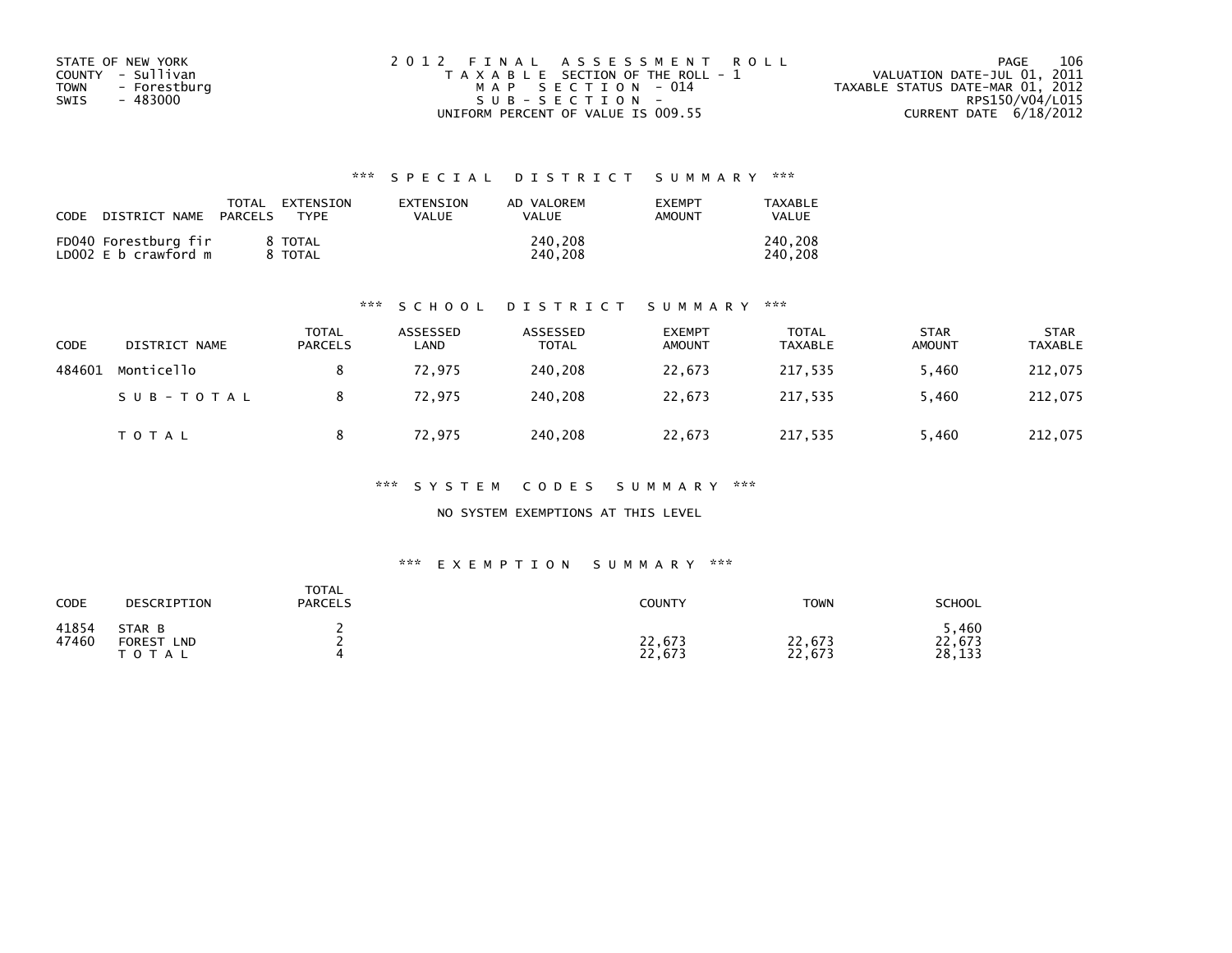| STATE OF NEW YORK<br>COUNTY - Sullivan<br>- Forestburg<br><b>TOWN</b><br>- 483000<br>SWIS | 2012 FINAL ASSESSMENT ROLL<br>T A X A B L E SECTION OF THE ROLL - 1<br>MAP SECTION - 014<br>SUB-SECTION- | - 107<br>PAGE<br>VALUATION DATE-JUL 01, 2011<br>TAXABLE STATUS DATE-MAR 01, 2012<br>RPS150/V04/L015 |
|-------------------------------------------------------------------------------------------|----------------------------------------------------------------------------------------------------------|-----------------------------------------------------------------------------------------------------|
|                                                                                           | UNIFORM PERCENT OF VALUE IS 009.55                                                                       | CURRENT DATE $6/18/2012$                                                                            |

# \*\*\* G R A N D T O T A L S \*\*\*

| ROLL       | DESCRIPTION    | <b>TOTAL</b>   | ASSESSED      | <b>ASSESSED</b> | <b>TAXABLE</b> | <b>TAXABLE</b> | <b>TAXABLE</b> | <b>STAR</b>    |
|------------|----------------|----------------|---------------|-----------------|----------------|----------------|----------------|----------------|
| <b>SEC</b> |                | <b>PARCELS</b> | LAND          | TOTAL           | <b>COUNTY</b>  | <b>TOWN</b>    | <b>SCHOOL</b>  | <b>TAXABLE</b> |
|            | <b>TAXABLE</b> |                | 70.<br>72.975 | 240,208         | 717<br>, 535   | 217,535        | 217,535        | 212,075        |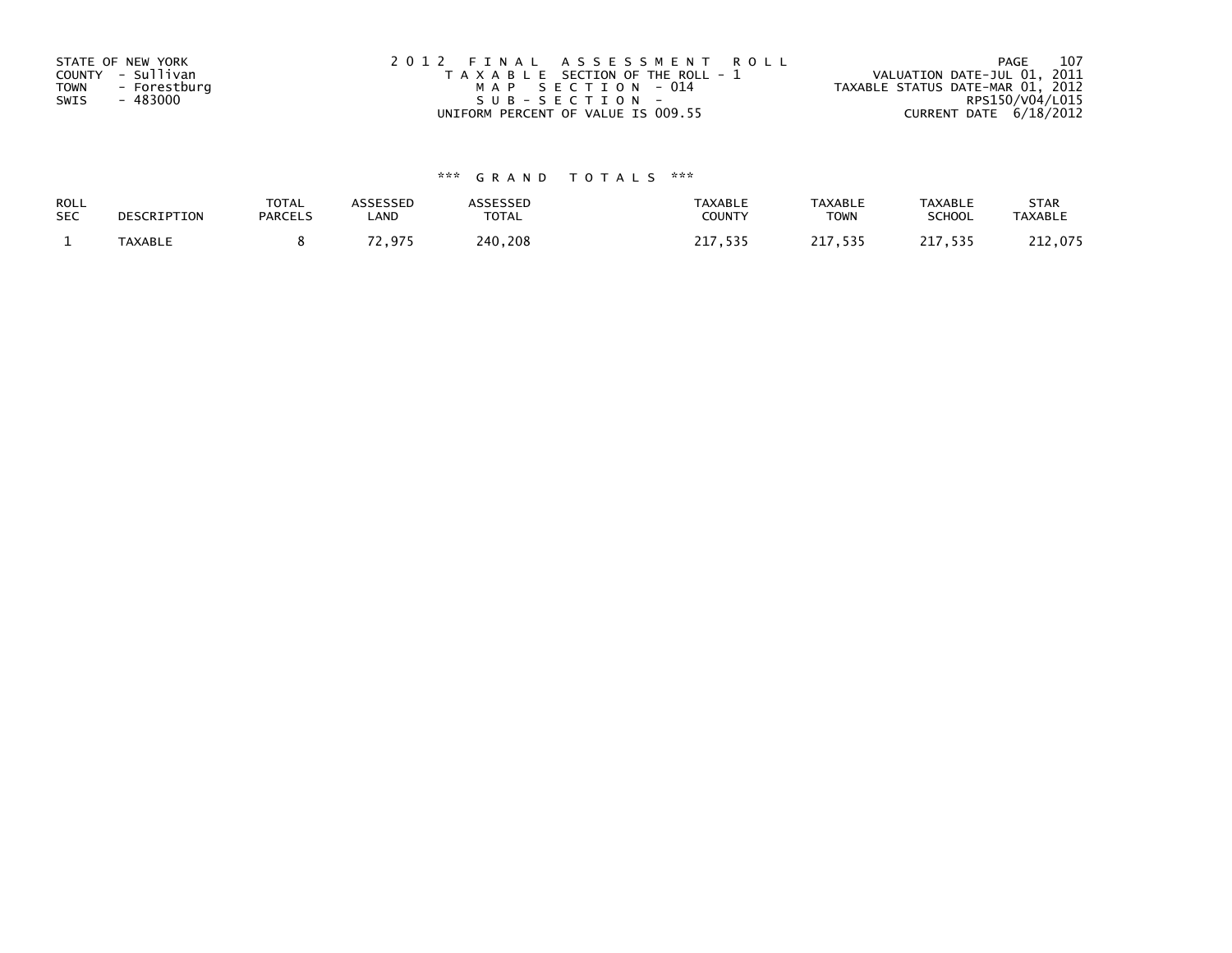| STATE OF NEW YORK<br>COUNTY - Sullivan<br><b>TOWN</b><br>- Forestburg<br>$-483000$<br><b>SWIS</b>                                                         | 2 0 1 2                                                                                                                                                                               | FINAL<br>TAX MAP NUMBER SEQUENCE | A S S E S S M E N T<br><b>ROLL</b><br>T A X A B L E SECTION OF THE ROLL - 1<br>UNIFORM PERCENT OF VALUE IS 009.55                                              |                                                          | 108<br>PAGE<br>VALUATION DATE-JUL 01, 2011<br>TAXABLE STATUS DATE-MAR 01, 2012 |
|-----------------------------------------------------------------------------------------------------------------------------------------------------------|---------------------------------------------------------------------------------------------------------------------------------------------------------------------------------------|----------------------------------|----------------------------------------------------------------------------------------------------------------------------------------------------------------|----------------------------------------------------------|--------------------------------------------------------------------------------|
| TAX MAP PARCEL NUMBER<br><b>CURRENT OWNERS NAME</b>                                                                                                       | PROPERTY LOCATION & CLASS ASSESSMENT<br>SCHOOL DISTRICT                                                                                                                               | LAND                             | EXEMPTION CODE-----------------COUNTY-------TOWN------SCHOOL<br>TAX DESCRIPTION                                                                                | TAXABLE VALUE                                            |                                                                                |
| $15. - 1 - 2$<br>Merriwold Club Inc<br>Att Treas<br>2674 Route 42<br>Forestburgh, NY 12777-6411<br>MAY BE SUBJECT TO PAYMENT<br>UNDER RPTL480A UNTIL 2021 | Merriwold Pk<br>912 Forest s480a<br>484601<br>Monticello<br>Plot D<br>$G$ ] 14 Div 1<br>Lot 1To10 Inclusive<br>5.00<br><b>ACRES</b><br>EAST-0394340 NRTH-0575630<br>FULL MARKET VALUE | 4,719<br>4,719<br>49,400         | FOREST LND 47460<br>COUNTY TAXABLE VALUE<br>TAXABLE VALUE<br><b>TOWN</b><br>SCHOOL TAXABLE VALUE<br>FD040 Forestburg fire dist<br>LD002 E b crawford mem lib   | 3.775<br>944<br>944<br>944<br>4,719 TO<br>4.719 TO       | 108500<br>3.775<br>3,775                                                       |
|                                                                                                                                                           |                                                                                                                                                                                       |                                  |                                                                                                                                                                |                                                          |                                                                                |
| $15. -1 - 3$<br>Merriwold Club Inc<br>Att Treas<br>2674 Route 42<br>Forestburgh, NY 12777-6411<br>MAY BE SUBJECT TO PAYMENT                               | Merriwold Pk<br>912 Forest s480a<br>Monticello<br>484601<br>Lot 11<br>Plot D Fo Nys<br>80.00 DPTH 270.00<br><b>FRNT</b><br>EAST-0394630 NRTH-0575300<br>FULL MARKET VALUE             | 354<br>354<br>3,700              | FOREST LND 47460<br>COUNTY TAXABLE VALUE<br><b>TOWN</b><br>TAXABLE VALUE<br>SCHOOL TAXABLE VALUE<br>FD040 Forestburg fire dist<br>LD002 E b crawford mem lib   | 283<br>71<br>71<br>71<br>354 TO<br>354 TO                | 108300<br>283<br>283                                                           |
| UNDER RPTL480A UNTIL 2021                                                                                                                                 |                                                                                                                                                                                       |                                  |                                                                                                                                                                |                                                          |                                                                                |
| $15. - 1 - 4$<br>Merriwold Club Inc<br>Att Treas<br>2674 Route 42<br>Forestburgh, NY 12777-6411                                                           | Merriwold Pk<br>912 Forest s480a<br>Monticello<br>484601<br>& 63<br>Lots 12-31<br>G $\overline{1}$ 14 Div 1<br>4.50<br><b>ACRES</b>                                                   | 3,995<br>3.995                   | FOREST LND 47460<br>COUNTY TAXABLE VALUE<br><b>TOWN</b><br>TAXABLE VALUE<br>SCHOOL TAXABLE VALUE<br>FD040 Forestburg fire dist<br>$LD002 E b$ crawford mem lib | 3,197<br>798<br>798<br>798<br>3,995 TO<br>3.995 TO       | 108600<br>3.197<br>3,197                                                       |
| MAY BE SUBJECT TO PAYMENT<br>UNDER RPTL480A UNTIL 2021                                                                                                    | EAST-0394310 NRTH-0575320<br>FULL MARKET VALUE                                                                                                                                        | 41.800                           |                                                                                                                                                                |                                                          |                                                                                |
| $15 - 2 - 1.1$<br>Merriwold Club Inc<br>Attn: Treasurer<br>2674 Route 42<br>Forestburgh, NY 12777-6411<br>MAY BE SUBJECT TO PAYMENT                       | Merriwold Park<br>912 Forest s480a<br>Monticello<br>484601<br>ACRES 10.00<br>EAST-0395124 NRTH-0575226<br>FULL MARKET VALUE                                                           | 5,466<br>5,466<br>57,200         | FOREST LND 47460<br>COUNTY TAXABLE VALUE<br><b>TOWN</b><br>TAXABLE VALUE<br>SCHOOL TAXABLE VALUE<br>FD040 Forestburg fire dist<br>LD002 E b crawford mem lib   | 4.380<br>1,086<br>1,086<br>1.086<br>5,466 TO<br>5,466 TO | 4,380<br>4,380                                                                 |
| UNDER RPTL480A UNTIL 2021                                                                                                                                 |                                                                                                                                                                                       |                                  |                                                                                                                                                                |                                                          |                                                                                |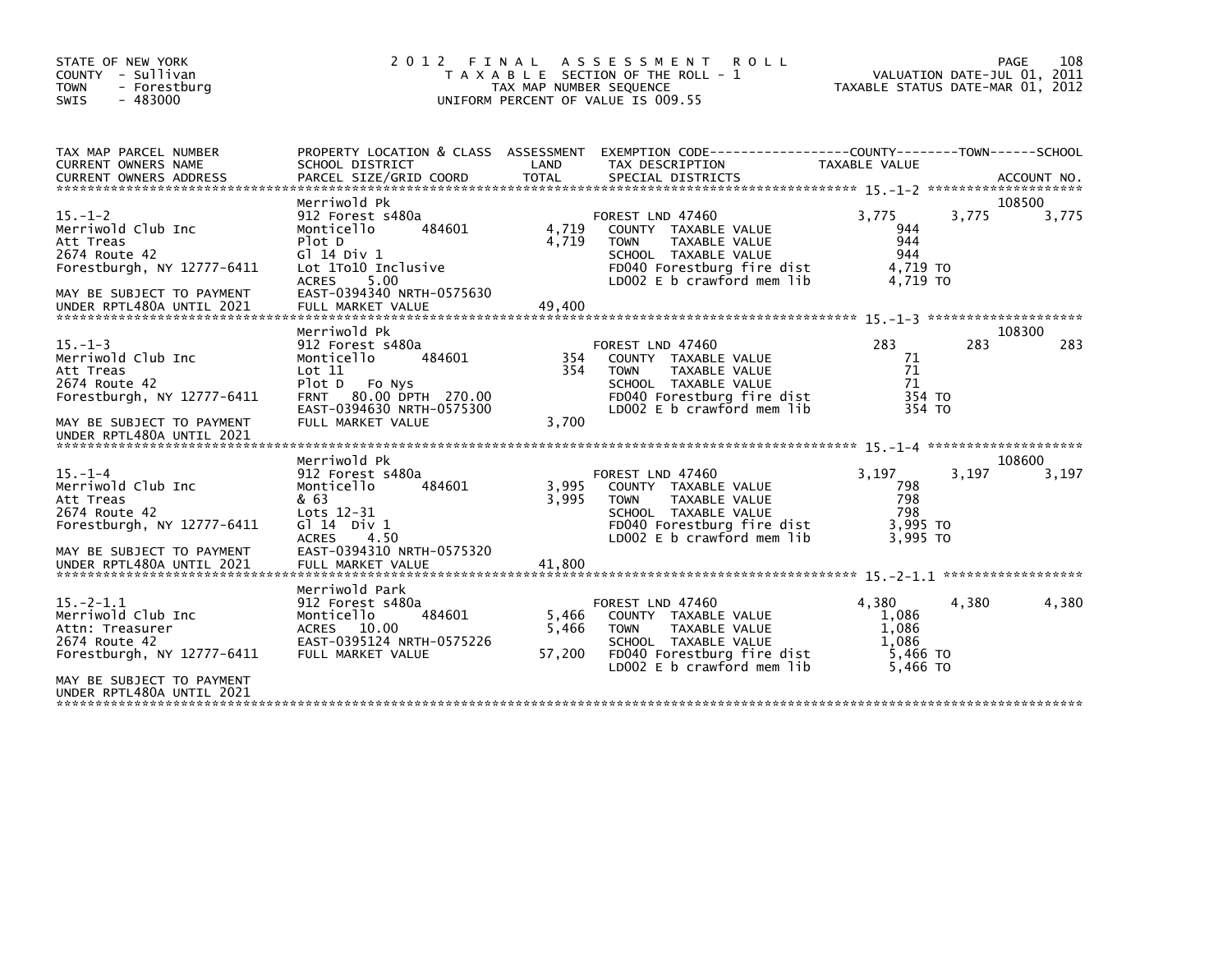| STATE OF NEW YORK<br>COUNTY - Sullivan<br><b>TOWN</b><br>- Forestburg<br>$-483000$<br><b>SWIS</b>                                                        | 2 0 1 2                                                                                                                                                                              | TAX MAP NUMBER SEQUENCE  | FINAL ASSESSMENT ROLL<br>T A X A B L E SECTION OF THE ROLL - 1<br>UNIFORM PERCENT OF VALUE IS 009.55                                                                | TAXABLE STATUS DATE-MAR 01, 2012                         | PAGE<br>VALUATION DATE-JUL 01, 2011 | 109             |
|----------------------------------------------------------------------------------------------------------------------------------------------------------|--------------------------------------------------------------------------------------------------------------------------------------------------------------------------------------|--------------------------|---------------------------------------------------------------------------------------------------------------------------------------------------------------------|----------------------------------------------------------|-------------------------------------|-----------------|
| TAX MAP PARCEL NUMBER<br>CURRENT OWNERS NAME                                                                                                             | SCHOOL DISTRICT                                                                                                                                                                      | LAND                     | PROPERTY LOCATION & CLASS ASSESSMENT EXEMPTION CODE----------------COUNTY-------TOWN------SCHOOL<br>TAX DESCRIPTION                                                 | TAXABLE VALUE                                            |                                     |                 |
| $15 - 2 - 2$<br>Merriwold Club Inc<br>Att Treas<br>2674 Route 42<br>Forestburgh, NY 12777-6411<br>MAY BE SUBJECT TO PAYMENT                              | Merriwold Pk<br>912 Forest s480a<br>484601<br>Monticello<br>Plot D<br>G] 14 Div 1 Lot 58<br>$V$ <sup>1</sup> 9<br><b>FRNT</b><br>80.00 DPTH 270.00<br>EAST-0395250 NRTH-0575120      | 354<br>354               | FOREST LND 47460<br>COUNTY TAXABLE VALUE<br>TAXABLE VALUE<br><b>TOWN</b><br>SCHOOL TAXABLE VALUE<br>FD040 Forestburg fire dist<br>LD002 E b crawford mem lib        | 283<br>71<br>71<br>71<br>354 TO<br>354 TO                | 283                                 | 109700<br>283   |
|                                                                                                                                                          | Merriwold Pk                                                                                                                                                                         |                          |                                                                                                                                                                     |                                                          |                                     | 108800          |
| $15. -2 - 3$<br>Merriwold Club Inc<br>Att Treas<br>2674 Route 42<br>Forestburgh, NY 12777-6411<br>MAY BE SUBJECT TO PAYMENT<br>UNDER RPTL480A UNTIL 2021 | 912 Forest s480a<br>Monticello<br>484601<br>Plot D<br>G] 14 Div 1 Lot 64<br>$V$ <sup>1</sup> 9<br><b>FRNT</b><br>90.00 DPTH 270.00<br>EAST-0394820 NRTH-0574870<br>FULL MARKET VALUE | 396<br>396<br>4,100      | FOREST LND 47460<br>COUNTY TAXABLE VALUE<br><b>TOWN</b><br><b>TAXABLE VALUE</b><br>SCHOOL TAXABLE VALUE<br>FD040 Forestburg fire dist<br>LD002 E b crawford mem lib | 317<br>79<br>79<br>79<br>396 TO<br>396 TO                | 317                                 | 317             |
| $15. -2 - 4$<br>Merriwold Club Inc<br>Att Treas<br>2674 Route 42<br>Forestburgh, NY $12777 - 6411$<br>MAY BE SUBJECT TO PAYMENT                          | Merriwold Pk<br>912 Forest s480a<br>Monticello<br>484601<br>Gl 14 Plot D<br>Div 1 Lot 65 66 67<br><b>ACRES</b><br>1.67<br>EAST-0394970 NRTH-0574760<br>FULL MARKET VALUE             | 1,774<br>1.774<br>18,600 | FOREST LND 47460<br>COUNTY TAXABLE VALUE<br><b>TOWN</b><br>TAXABLE VALUE<br>SCHOOL TAXABLE VALUE<br>FD040 Forestburg fire dist<br>LD002 E b crawford mem lib        | 1,420<br>354<br>354<br>354<br>1,774 TO<br>1.774 TO       | 1,420                               | 111000<br>1,420 |
| UNDER RPTL480A UNTIL 2021                                                                                                                                |                                                                                                                                                                                      |                          |                                                                                                                                                                     |                                                          |                                     |                 |
| $15. -3 - 1$<br>Merriwold Club Inc<br>Att Treas<br>2674 Route 42<br>Forestburgh, NY 12777-6411<br>MAY BE SUBJECT TO PAYMENT<br>UNDER RPTL480A UNTIL 2021 | Merriwold Pk<br>912 Forest s480a<br>Monticello<br>484601<br>Plot D<br>$G$ ] 14 Div 1<br>Lot 86To103<br>ACRES 11.00<br>EAST-0395720 NRTH-0574850<br>FULL MARKET VALUE                 | 7,838<br>7,838<br>82,100 | FOREST LND 47460<br>COUNTY TAXABLE VALUE<br><b>TOWN</b><br>TAXABLE VALUE<br>SCHOOL TAXABLE VALUE<br>FD040 Forestburg fire dist<br>LD002 E b crawford mem lib        | 6.270<br>1,568<br>1,568<br>1.568<br>7,838 TO<br>7,838 TO | 6,270                               | 108900<br>6,270 |
|                                                                                                                                                          |                                                                                                                                                                                      |                          |                                                                                                                                                                     |                                                          |                                     |                 |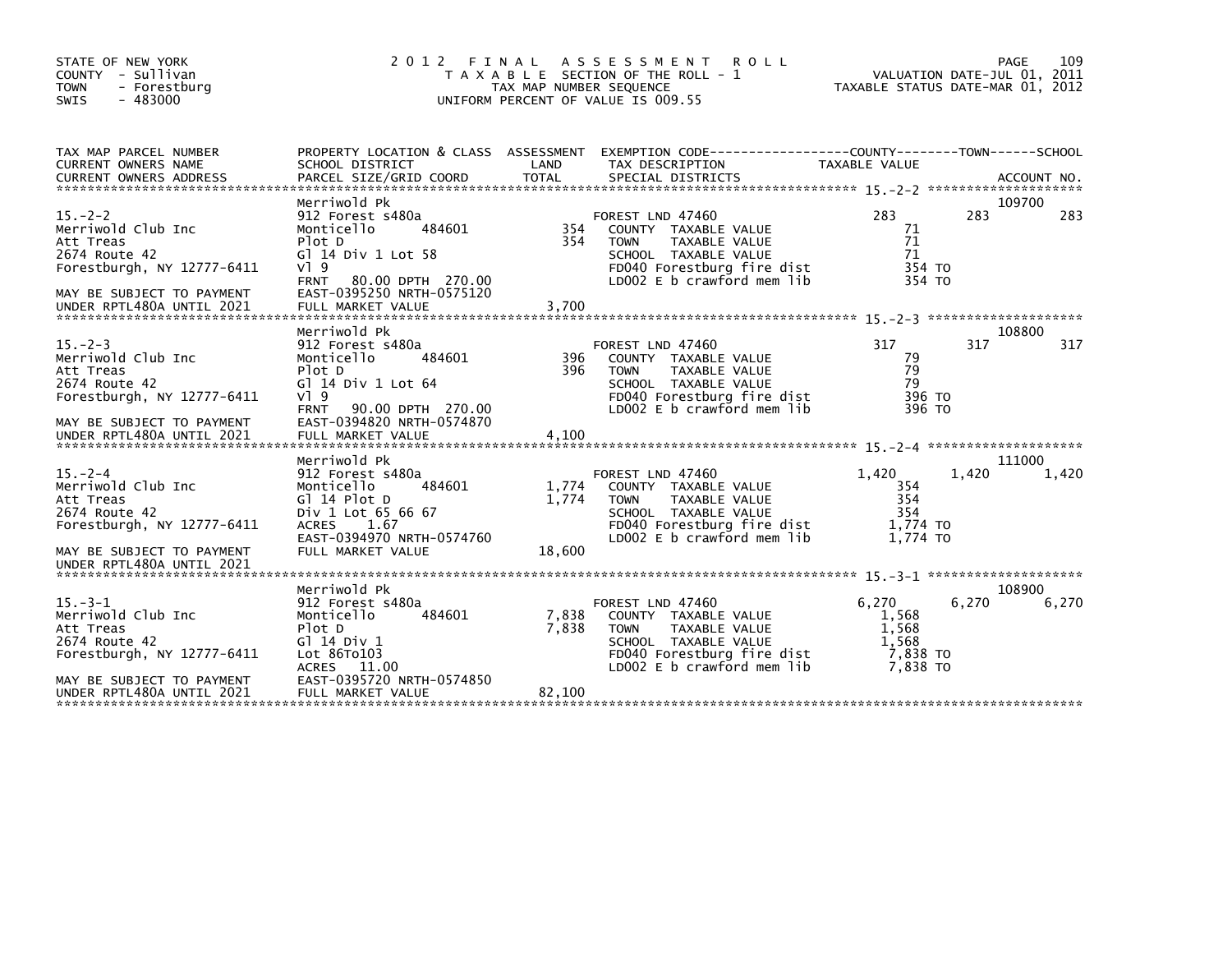| STATE OF NEW YORK<br>COUNTY - Sullivan<br>- Forestburg<br><b>TOWN</b><br>$-483000$<br>SWIS                                                                | 2 0 1 2<br>FINAL                                                                                                                                                                                                       | TAX MAP NUMBER SEQUENCE  | A S S E S S M E N T<br><b>ROLL</b><br>T A X A B L E SECTION OF THE ROLL - 1<br>UNIFORM PERCENT OF VALUE IS 009.55                                                      | VALUATION DATE-JUL 01, 2011<br>TAXABLE STATUS DATE-MAR 01, 2012 |       | PAGE<br>110     |
|-----------------------------------------------------------------------------------------------------------------------------------------------------------|------------------------------------------------------------------------------------------------------------------------------------------------------------------------------------------------------------------------|--------------------------|------------------------------------------------------------------------------------------------------------------------------------------------------------------------|-----------------------------------------------------------------|-------|-----------------|
| TAX MAP PARCEL NUMBER<br><b>CURRENT OWNERS NAME</b><br><b>CURRENT OWNERS ADDRESS</b>                                                                      | PROPERTY LOCATION & CLASS ASSESSMENT<br>SCHOOL DISTRICT<br>PARCEL SIZE/GRID COORD                                                                                                                                      | LAND<br><b>TOTAL</b>     | EXEMPTION        CODE-----------------COUNTY-------TOWN------SCHOOL<br>TAX DESCRIPTION<br>SPECIAL DISTRICTS                                                            | TAXABLE VALUE                                                   |       | ACCOUNT NO.     |
| $15. -3 - 2$<br>Merriwold Club Inc<br>Att Treas<br>2674 Route 42<br>Forestburgh, NY 12777<br>MAY BE SUBJECT TO PAYMENT<br>UNDER RPTL480A UNTIL 2021       | Merriwold Pk<br>912 Forest s480a<br>Monticello<br>484601<br>Lot 104<br>Laurel Rd<br>Plot D<br>Fo Nys<br>95.00 DPTH 270.00<br><b>FRNT</b><br>EAST-0395190 NRTH-0574640<br>DEED BOOK 1826<br>PG-683<br>FULL MARKET VALUE | 627<br>627<br>6,600      | FOREST LND 47460<br>COUNTY TAXABLE VALUE<br><b>TOWN</b><br><b>TAXABLE VALUE</b><br>SCHOOL TAXABLE VALUE<br>FD040 Forestburg fire dist<br>LD002 E b crawford mem lib    | 502<br>125<br>125<br>125<br>627 TO<br>627 TO                    | 502   | 103325<br>502   |
| $15. -3 - 3$<br>Merriwold Club Inc<br>Att Treas<br>2674 Route 42<br>Forestburgh, NY 12777-6411<br>MAY BE SUBJECT TO PAYMENT                               | Merriwold Pk<br>912 Forest s480a<br>Monticello<br>484601<br>Plot D<br>G1 14 Div 1<br>Lot 105 To 115 V] 9<br>4.30<br><b>ACRES</b><br>EAST-0395450 NRTH-0574440                                                          | 3,169<br>3,169           | FOREST LND 47460<br>COUNTY TAXABLE VALUE<br><b>TOWN</b><br><b>TAXABLE VALUE</b><br>SCHOOL TAXABLE VALUE<br>FD040 Forestburg fire dist<br>LD002 E b crawford mem lib    | 2,537<br>632<br>632<br>632<br>3,169 TO<br>3.169 TO              | 2,537 | 109000<br>2,537 |
| $15. -4 - 1$<br>Merriwold Club Inc<br>Att Treas<br>2674 Route 42<br>Forestburgh, NY 12777-6411<br>MAY BE SUBJECT TO PAYMENT<br>UNDER RPTL480A UNTIL 2021  | Merriwold Pk<br>912 Forest s480a<br>Monticello<br>484601<br>Plot D<br>G1 14 Div 1<br>Lot 132To137<br>2.50<br><b>ACRES</b><br>EAST-0396180 NRTH-0574620<br>FULL MARKET VALUE                                            | 1,869<br>1,869<br>19,600 | FOREST LND 47460<br>COUNTY TAXABLE VALUE<br>TAXABLE VALUE<br><b>TOWN</b><br>SCHOOL TAXABLE VALUE<br>FD040 Forestburg fire dist<br>LD002 E b crawford mem lib           | 1,495<br>374<br>374<br>374<br>1,869 TO<br>1,869 TO              | 1,495 | 109200<br>1,495 |
| $15. - 4 - 2$<br>Merriwold Club Inc<br>Att Treas<br>2674 Route 42<br>Forestburgh, NY 12777-6411<br>MAY BE SUBJECT TO PAYMENT<br>UNDER RPTL480A UNTIL 2021 | Merriwold Pk<br>912 Forest s480a<br>484601<br>Monticello<br>Plot D<br>G1 14 Div 1<br>Lot 138 To 140<br>1.50<br><b>ACRES</b><br>EAST-0395970 NRTH-0574350<br>FULL MARKET VALUE                                          | 935<br>935<br>9,800      | FOREST LND 47460<br>TAXABLE VALUE<br><b>COUNTY</b><br>TAXABLE VALUE<br><b>TOWN</b><br>SCHOOL TAXABLE VALUE<br>FD040 Forestburg fire dist<br>LD002 E b crawford mem lib | 747<br>188<br>188<br>188<br>935 TO<br>935 TO                    | 747   | 109300<br>747   |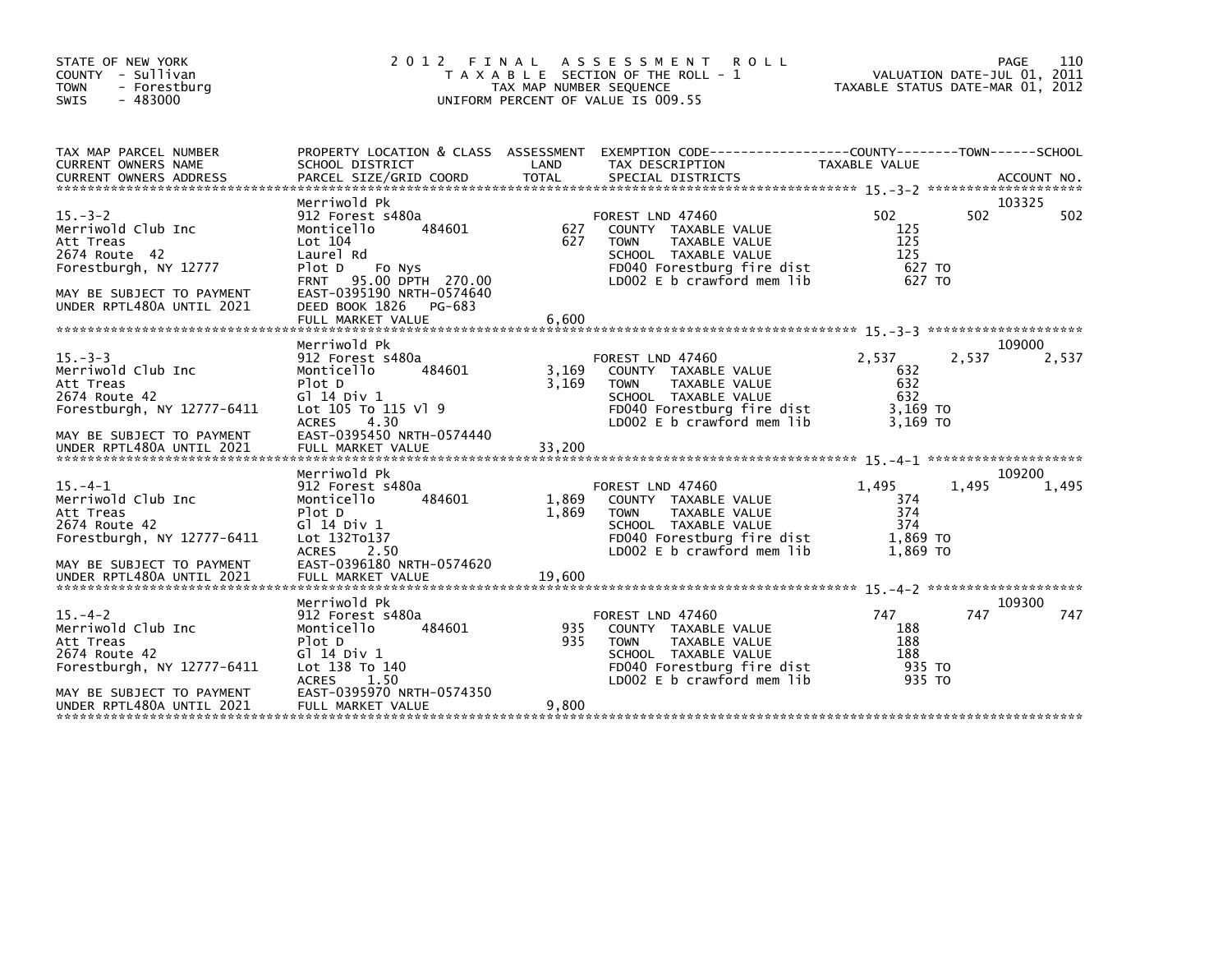| STATE OF NEW YORK<br>COUNTY - Sullivan<br>- Forestburg<br><b>TOWN</b><br>$-483000$<br><b>SWIS</b>                                                         | 2 0 1 2<br>FINAL                                                                                                                                                               | TAX MAP NUMBER SEQUENCE    | A S S E S S M E N T<br><b>ROLL</b><br>T A X A B L E SECTION OF THE ROLL - 1<br>UNIFORM PERCENT OF VALUE IS 009.55                                            | TAXABLE STATUS DATE-MAR 01, 2012                         | 111<br>PAGE<br>VALUATION DATE-JUL 01, 2011 |
|-----------------------------------------------------------------------------------------------------------------------------------------------------------|--------------------------------------------------------------------------------------------------------------------------------------------------------------------------------|----------------------------|--------------------------------------------------------------------------------------------------------------------------------------------------------------|----------------------------------------------------------|--------------------------------------------|
| TAX MAP PARCEL NUMBER<br>CURRENT OWNERS NAME<br><b>CURRENT OWNERS ADDRESS</b>                                                                             | SCHOOL DISTRICT<br>PARCEL SIZE/GRID COORD                                                                                                                                      | LAND<br><b>TOTAL</b>       | PROPERTY LOCATION & CLASS ASSESSMENT EXEMPTION CODE---------------COUNTY-------TOWN-----SCHOOL<br>TAX DESCRIPTION<br>SPECIAL DISTRICTS                       | TAXABLE VALUE                                            | ACCOUNT NO.                                |
| $15. -4 - 3$<br>Merriwold Club Inc<br>Att Treas<br>2674 Route 42<br>Forestburgh, NY 12777-6411<br>MAY BE SUBJECT TO PAYMENT                               | Merriwold Pk<br>912 Forest s480a<br>Monticello<br>484601<br>Gl 14 Div 1 Plot D<br>6.20<br><b>ACRES</b><br>EAST-0396250 NRTH-0574280<br>FULL MARKET VALUE                       | 4,436<br>4,436<br>46,500   | FOREST LND 47460<br>COUNTY TAXABLE VALUE<br>TAXABLE VALUE<br><b>TOWN</b><br>SCHOOL TAXABLE VALUE<br>FD040 Forestburg fire dist<br>LD002 E b crawford mem lib | 3,546<br>890<br>890<br>890<br>4,436 TO<br>4,436 TO       | 110900<br>3,546<br>3,546                   |
| UNDER RPTL480A UNTIL 2021                                                                                                                                 |                                                                                                                                                                                |                            |                                                                                                                                                              |                                                          |                                            |
| $15. -4 -4$<br>Merriwold Club Inc<br>Att Treas<br>2674 Route 42<br>Forestburgh, NY 12777-6411                                                             | Merriwold Pk<br>912 Forest s480a<br>484601<br>Monticello<br>Plot D<br>G] 14 Div 1<br>FRNT 79.10 DPTH 270.00                                                                    | 499<br>499                 | FOREST LND 47460<br>COUNTY TAXABLE VALUE<br><b>TOWN</b><br>TAXABLE VALUE<br>SCHOOL TAXABLE VALUE<br>FD040 Forestburg fire dist                               | 399<br>100<br>100<br>100<br>499 TO                       | 111010<br>399<br>399                       |
| MAY BE SUBJECT TO PAYMENT<br>UNDER RPTL480A UNTIL 2021                                                                                                    | EAST-0396070 NRTH-0573950<br>FULL MARKET VALUE                                                                                                                                 | 5,200                      | LD002 E b crawford mem lib                                                                                                                                   | 499 TO                                                   |                                            |
| $15. - 5 - 1$<br>Merriwold Club Inc<br>Att Treas<br>2674 Route 42<br>Forestburgh, NY 12777-6411<br>MAY BE SUBJECT TO PAYMENT<br>UNDER RPTL480A UNTIL 2021 | Merriwold Pk<br>912 Forest s480a<br>Monticello<br>484601<br>Plot D<br>$G1$ 14 Div 1<br>Lots 169-186<br><b>ACRES</b><br>7.90<br>EAST-0396640 NRTH-0574120<br>FULL MARKET VALUE  | 5,558<br>5,558<br>58,200   | FOREST LND 47460<br>COUNTY TAXABLE VALUE<br><b>TOWN</b><br>TAXABLE VALUE<br>SCHOOL TAXABLE VALUE<br>FD040 Forestburg fire dist<br>LD002 E b crawford mem lib | 4.392<br>1,166<br>1,166<br>1,166<br>5,558 TO<br>5,558 TO | 109400<br>4,392<br>4,392                   |
| $15. - 5 - 2$<br>Vig Vernon Edward<br>1 Grace Ct<br>Brooklyn, NY 11201                                                                                    | Merriwold Pk<br>210 1 Family Res<br>Monticello<br>484601<br>Cottage Plot D<br>Lots 187 & 188<br>G1 14 Div 1<br>ACRES<br>1.00<br>EAST-0396210 NRTH-0573840<br>FULL MARKET VALUE | 1,062<br>18,600<br>194,800 | COUNTY TAXABLE VALUE<br><b>TOWN</b><br>TAXABLE VALUE<br>SCHOOL TAXABLE VALUE<br>FD040 Forestburg fire dist<br>LD002 E b crawford mem lib                     | 18,600<br>18,600<br>18,600<br>18,600 TO<br>18,600 TO     | 116300                                     |
| $15. - 5 - 3$<br>Merriwold Club Inc<br>Att Treas<br>2674 Route 42<br>Forestburgh, NY 12777-6411                                                           | Merriwold Pk<br>314 Rural vac<10<br>Monticello<br>484601<br>Lot 189<br><b>FRNT</b><br>80.00 DPTH 270.00<br>EAST-0396300 NRTH-0573760<br>FULL MARKET VALUE                      | 354<br>354<br>3,700        | <b>COUNTY</b><br>TAXABLE VALUE<br>TAXABLE VALUE<br><b>TOWN</b><br>SCHOOL TAXABLE VALUE<br>FD040 Forestburg fire dist<br>LD002 E b crawford mem lib           | 354<br>354<br>354<br>354 TO<br>354 TO                    | 111030                                     |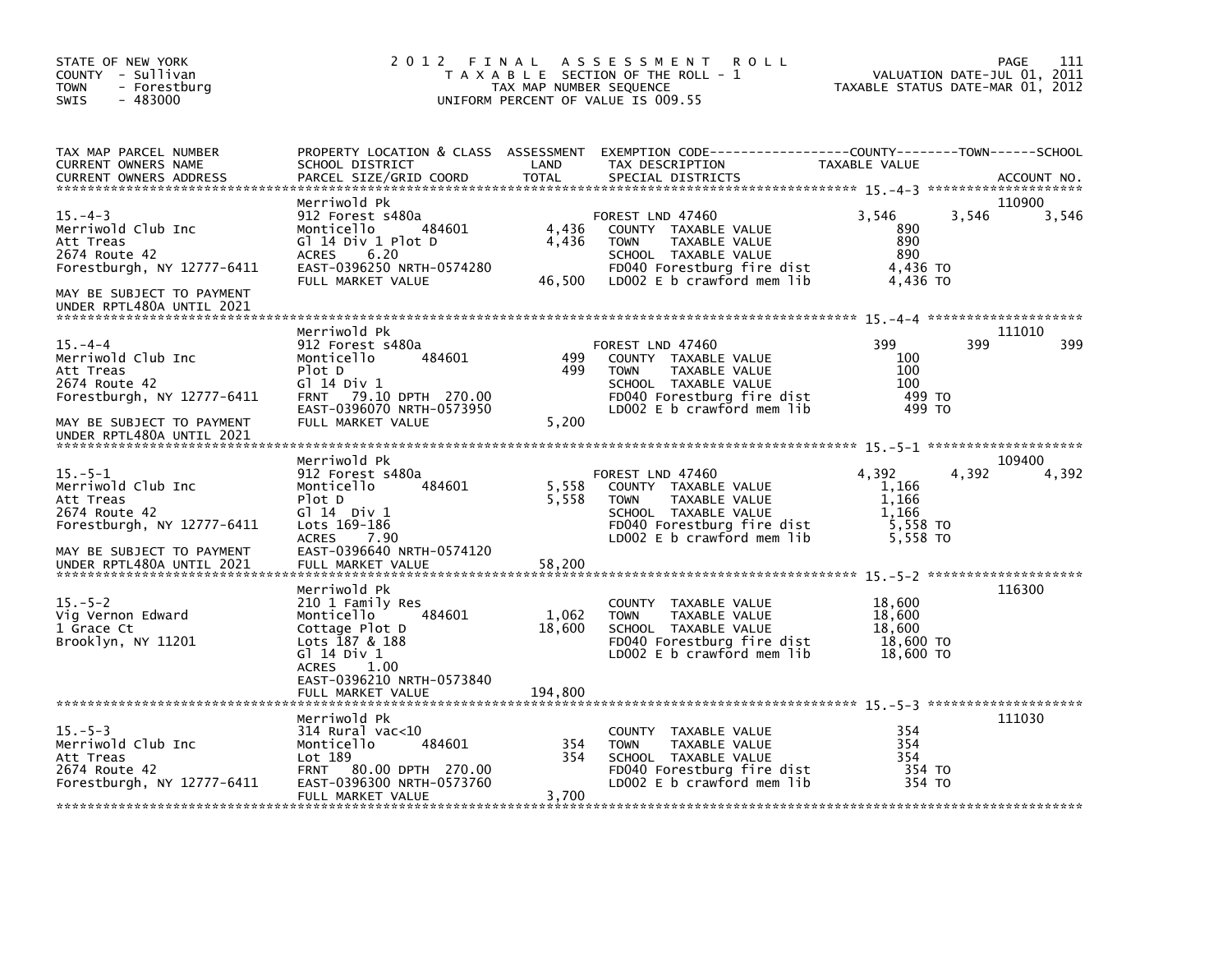| STATE OF NEW YORK<br>COUNTY - Sullivan<br><b>TOWN</b><br>- Forestburg<br>$-483000$<br><b>SWIS</b>                     | 2012 FINAL                                                                                                                                                                                                  | TAX MAP NUMBER SEQUENCE  | A S S E S S M E N T R O L L<br>T A X A B L E SECTION OF THE ROLL - 1<br>UNIFORM PERCENT OF VALUE IS 009.55                                 | VALUATION DATE-JUL 01, 2011<br>TAXABLE STATUS DATE-MAR 01, 2012 | 112<br>PAGE |
|-----------------------------------------------------------------------------------------------------------------------|-------------------------------------------------------------------------------------------------------------------------------------------------------------------------------------------------------------|--------------------------|--------------------------------------------------------------------------------------------------------------------------------------------|-----------------------------------------------------------------|-------------|
| TAX MAP PARCEL NUMBER<br>CURRENT OWNERS NAME                                                                          | SCHOOL DISTRICT                                                                                                                                                                                             | LAND                     | PROPERTY LOCATION & CLASS ASSESSMENT EXEMPTION CODE---------------COUNTY-------TOWN------SCHOOL<br>TAX DESCRIPTION                         | TAXABLE VALUE                                                   |             |
| $15. - 5 - 4$<br>Merriwold Club Inc<br>Att Treas<br>2674 Route 42<br>Forestburgh, NY 12777-6411                       | Merriwold Pk<br>$314$ Rural vac<10<br>Monticello<br>484601<br>Plot D<br>Lot 190<br>G1 14 Div 1 Cp 9<br>FRNT 80.00 DPTH 270.00<br>EAST-0396370 NRTH-0573710<br>FULL MARKET VALUE                             | 312<br>312<br>3,300      | COUNTY TAXABLE VALUE<br>TAXABLE VALUE<br><b>TOWN</b><br>SCHOOL TAXABLE VALUE<br>FD040 Forestburg fire dist<br>LD002 $E$ b crawford mem lib | 312<br>312<br>312<br>312 TO<br>312 TO                           | 111020      |
|                                                                                                                       |                                                                                                                                                                                                             |                          |                                                                                                                                            |                                                                 |             |
| $15. - 5 - 5$<br>Merriwold Club Inc<br>Att Treas<br>2674 Route 42<br>Forestburgh, NY 12777-6411                       | Merriwold Pk<br>$314$ Rural vac<10<br>Monticello<br>484601<br>Plot D<br>G1 14 Div 1<br>Lot 191&192 v1 9<br><b>ACRES</b><br>1.00<br>EAST-0396460 NRTH-0573640<br>FULL MARKET VALUE                           | 1,030<br>1,030<br>10,800 | COUNTY TAXABLE VALUE<br><b>TOWN</b><br>TAXABLE VALUE<br>SCHOOL TAXABLE VALUE<br>FD040 Forestburg fire dist<br>LD002 E b crawford mem lib   | 1,030<br>1,030<br>1,030<br>1,030 TO<br>1,030 TO                 | 109500      |
|                                                                                                                       |                                                                                                                                                                                                             |                          |                                                                                                                                            |                                                                 | 113000      |
| $15. -6 - 1$<br>Guy Robbins Art.111 trust w/w Monticello<br>Richard Robbins<br>284 Goodwin Ave<br>Ridgewood, NJ 07450 | Merriwold Pk<br>210 1 Family Res<br>484601<br>Plot B Lot 1<br>2 St House<br><b>ACRES</b><br>2.17<br>EAST-0392833 NRTH-0574692<br>DEED BOOK 2866<br>PG-417                                                   | 2,294<br>25,789          | COUNTY TAXABLE VALUE<br>TAXABLE VALUE<br><b>TOWN</b><br>SCHOOL TAXABLE VALUE<br>FD040 Forestburg fire dist<br>LD002 E b crawford mem lib   | 25,789<br>25,789<br>25,789<br>25,789 TO<br>25,789 TO            |             |
|                                                                                                                       |                                                                                                                                                                                                             |                          |                                                                                                                                            |                                                                 |             |
| $15. -6-2$<br>Robbins Richard A<br>Nancy Orr<br>284 Godwin Ave<br>Ridgewood, NJ 07450                                 | Merriwold Pk<br>210 1 Family Res<br>484601<br>Monticello<br>House, shed<br>Plot B Lots $2$ 3 & 4<br>Gl $14$ Div 1 Seas $8$<br>3.72<br><b>ACRES</b><br>EAST-0393198 NRTH-0574809<br>DEED BOOK 1351<br>PG-120 | 4,234<br>23,054          | COUNTY TAXABLE VALUE<br>TAXABLE VALUE<br><b>TOWN</b><br>SCHOOL TAXABLE VALUE<br>FD040 Forestburg fire dist<br>LD002 E b crawford mem lib   | 23,054<br>23,054<br>23,054<br>23,054 TO<br>23,054 TO            | 113100      |
|                                                                                                                       | FULL MARKET VALUE                                                                                                                                                                                           | 241.400                  |                                                                                                                                            |                                                                 |             |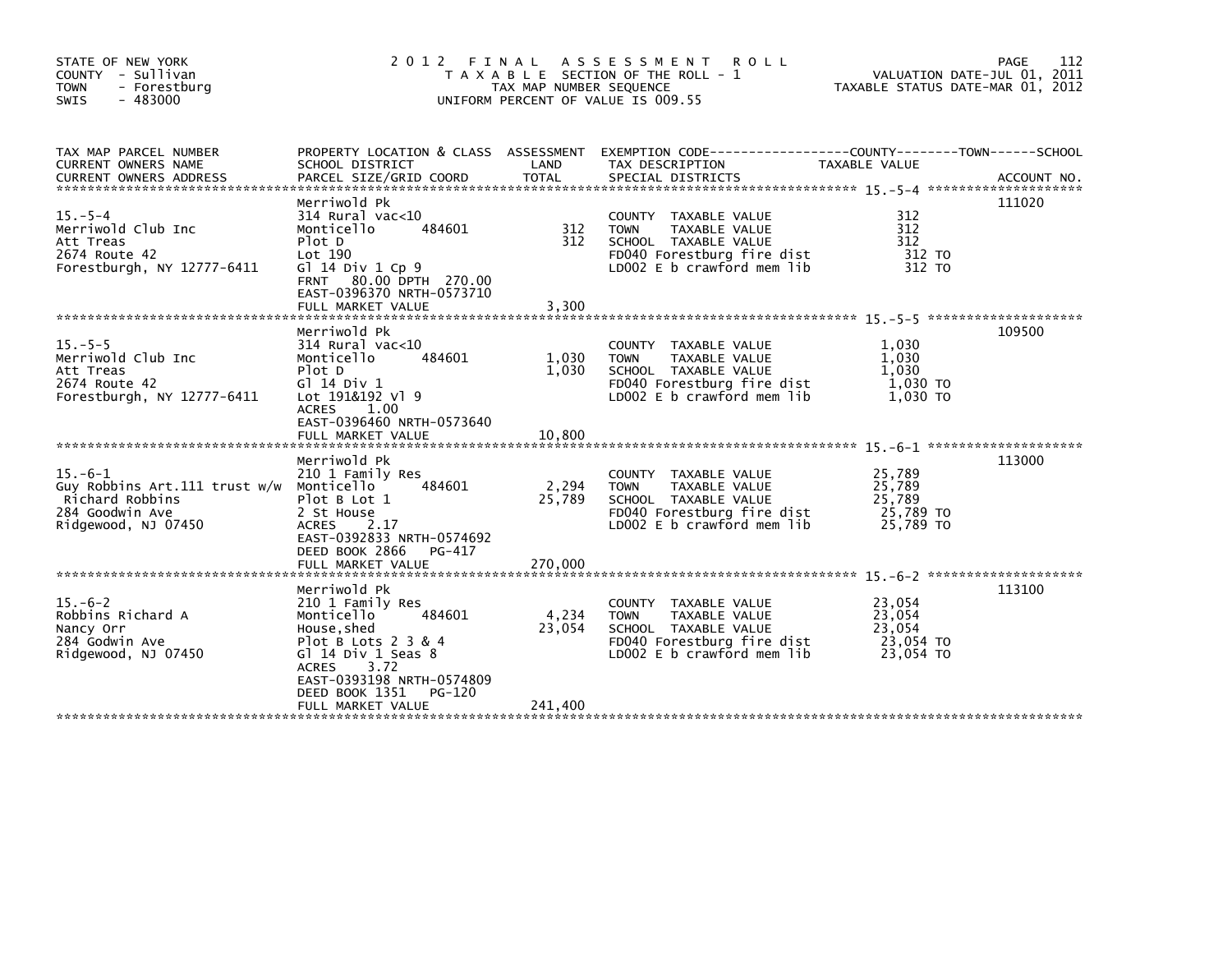| STATE OF NEW YORK<br>COUNTY - Sullivan<br><b>TOWN</b><br>- Forestburg<br>$-483000$<br><b>SWIS</b>               | 2 0 1 2                                                                                                                                                                                    | FINAL<br>TAX MAP NUMBER SEQUENCE | ASSESSMENT ROLL<br>T A X A B L E SECTION OF THE ROLL - 1<br>UNIFORM PERCENT OF VALUE IS 009.55                                           | <b>PAGE</b><br>VALUATION DATE-JUL 01, 2011<br>TAXABLE STATUS DATE-MAR 01, 2012                                   | 113 |
|-----------------------------------------------------------------------------------------------------------------|--------------------------------------------------------------------------------------------------------------------------------------------------------------------------------------------|----------------------------------|------------------------------------------------------------------------------------------------------------------------------------------|------------------------------------------------------------------------------------------------------------------|-----|
| TAX MAP PARCEL NUMBER<br>CURRENT OWNERS NAME                                                                    | SCHOOL DISTRICT                                                                                                                                                                            | LAND                             | TAX DESCRIPTION                                                                                                                          | PROPERTY LOCATION & CLASS ASSESSMENT EXEMPTION CODE---------------COUNTY-------TOWN------SCHOOL<br>TAXABLE VALUE |     |
| $15. -7 - 1$<br>Merriwold Club Inc<br>Att Treas<br>2674 Route 42                                                | Merriwold Park<br>$314$ Rural vac<10<br>Monticello<br>484601<br><b>ACRES</b><br>5.50<br>EAST-0394060 NRTH-0575060                                                                          | 4,883<br>4,883                   | COUNTY TAXABLE VALUE<br>TAXABLE VALUE<br><b>TOWN</b><br>SCHOOL TAXABLE VALUE<br>FD040 Forestburg fire dist                               | 4,883<br>4,883<br>4.883<br>4,883 TO                                                                              |     |
| $15. -7 - 2$<br>Merriwold Club Inc<br>Att Treas<br>2674 Route 42<br>Forestburgh, NY 12777-6411                  | Merriwold Park<br>$314$ Rural vac< $10$<br>Monticello<br>484601<br>FRNT 73.00 DPTH 270.00<br>EAST-0394180 NRTH-0574730<br>FULL MARKET VALUE                                                | 326<br>326<br>3,400              | COUNTY TAXABLE VALUE<br>TAXABLE VALUE<br><b>TOWN</b><br>SCHOOL TAXABLE VALUE<br>FD040 Forestburg fire dist<br>LD002 E b crawford mem lib | 326<br>326<br>326<br>326 TO<br>326 TO                                                                            |     |
| $15. - 7 - 3$<br>Merriwold Club Inc<br>Att Treas<br>2674 Route 42                                               | Merriwold Park<br>$314$ Rural vac<10<br>484601<br>Monticello<br>FRNT 103.00 DPTH 320.00<br>EAST-0393850 NRTH-0574940                                                                       | 760<br>760                       | COUNTY TAXABLE VALUE<br>TAXABLE VALUE<br><b>TOWN</b><br>SCHOOL TAXABLE VALUE<br>FD040 Forestburg fire dist                               | 760<br>760<br>760<br>760 TO                                                                                      |     |
| $15. -7 - 4$<br>Goodreds John S Jr.<br>Schlachtenhaufen Cynthia A<br>74 Spinning Wheel Ln<br>Stamford, CT 06903 | Merriwold Pk<br>314 Rural vac<10<br>Monticello<br>484601<br>Plot D Vacant Lot<br>GT 14 Div 1 Lot 32<br>$V$ <sup>1</sup> 9<br><b>FRNT</b><br>80.00 DPTH 270.00<br>EAST-0393660 NRTH-0574820 | 510<br>510                       | COUNTY TAXABLE VALUE<br><b>TOWN</b><br>TAXABLE VALUE<br>SCHOOL TAXABLE VALUE<br>FD040 Forestburg fire dist<br>LD002 E b crawford mem lib | 116800<br>510<br>510<br>510<br>510 TO<br>510 TO                                                                  |     |
|                                                                                                                 | DEED BOOK 2650<br>PG-288<br>FULL MARKET VALUE                                                                                                                                              | 5,300                            |                                                                                                                                          |                                                                                                                  |     |
| $15. -7-5$<br>Goodreds John S Jr.<br>Schlachtenhaufen Cynthia A<br>74 Spinning Wheel Ln<br>Stamford, CT 06903   | Merriwold Park<br>210 1 Family Res<br>Monticello<br>484601<br>Lot 33<br>2 Story<br>FRNT 80.00 DPTH 256.00<br>EAST-0393740 NRTH-0574790<br>DEED BOOK 2650<br>PG-288<br>FULL MARKET VALUE    | 326<br>28,500<br>298,400         | COUNTY TAXABLE VALUE<br>TAXABLE VALUE<br><b>TOWN</b><br>SCHOOL TAXABLE VALUE<br>FD040 Forestburg fire dist<br>LD002 E b crawford mem lib | 105200<br>28,500<br>28,500<br>28,500<br>28,500 TO<br>28,500 TO                                                   |     |
|                                                                                                                 |                                                                                                                                                                                            |                                  |                                                                                                                                          |                                                                                                                  |     |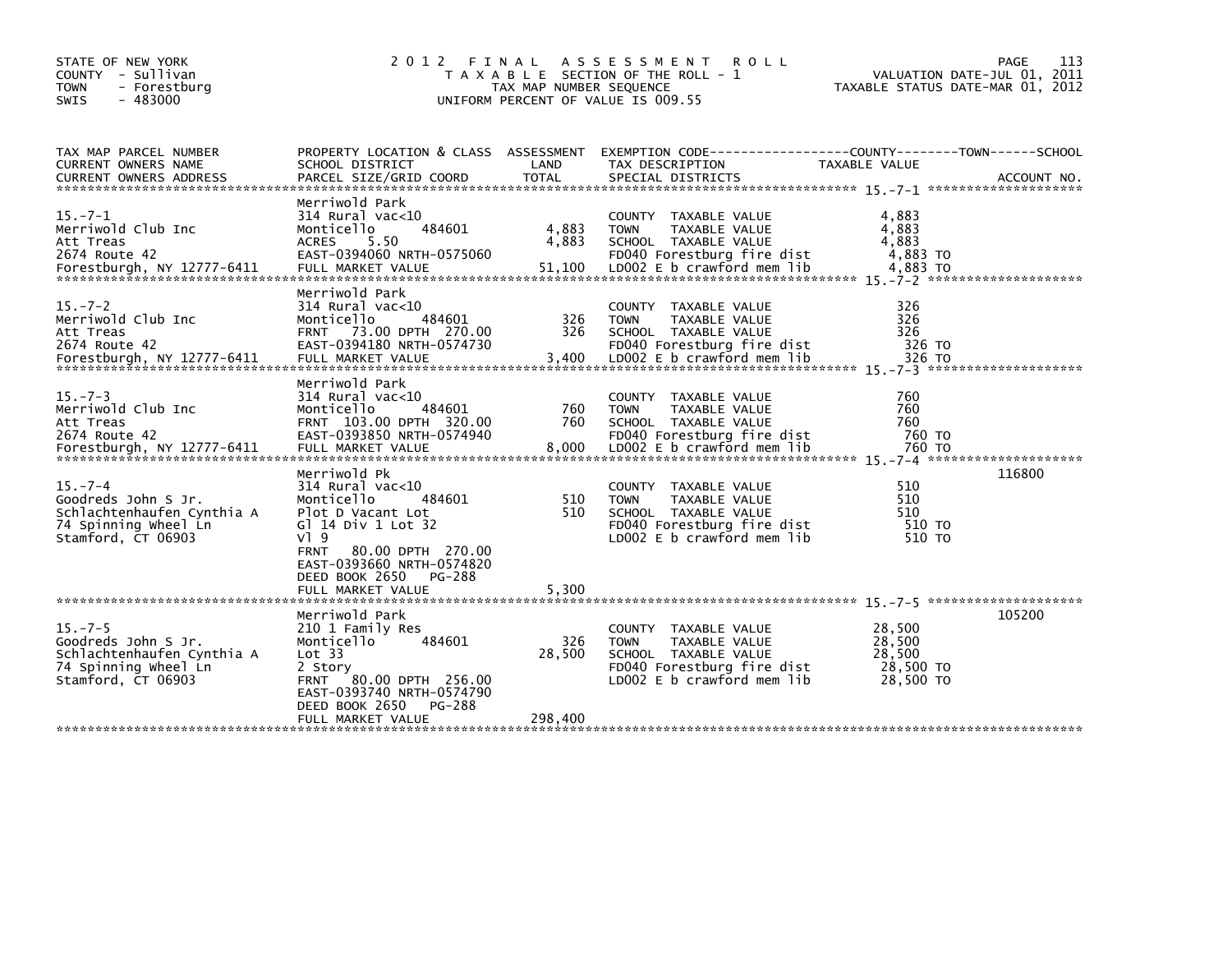| STATE OF NEW YORK<br>COUNTY - Sullivan<br>- Forestburg<br><b>TOWN</b><br><b>SWIS</b><br>$-483000$               | 2012 FINAL                                                                                                                                                                                                             | TAX MAP NUMBER SEQUENCE | A S S E S S M E N T<br><b>ROLL</b><br>T A X A B L E SECTION OF THE ROLL - 1<br>UNIFORM PERCENT OF VALUE IS 009.55                        | VALUATION DATE-JUL 01, 2011<br>TAXABLE STATUS DATE-MAR 01, 2012 | 114<br><b>PAGE</b> |
|-----------------------------------------------------------------------------------------------------------------|------------------------------------------------------------------------------------------------------------------------------------------------------------------------------------------------------------------------|-------------------------|------------------------------------------------------------------------------------------------------------------------------------------|-----------------------------------------------------------------|--------------------|
| TAX MAP PARCEL NUMBER<br>CURRENT OWNERS NAME<br><b>CURRENT OWNERS ADDRESS</b>                                   | SCHOOL DISTRICT<br>PARCEL SIZE/GRID COORD                                                                                                                                                                              | LAND<br><b>TOTAL</b>    | PROPERTY LOCATION & CLASS ASSESSMENT EXEMPTION CODE----------------COUNTY-------TOWN------SCHOOL<br>TAX DESCRIPTION<br>SPECIAL DISTRICTS | TAXABLE VALUE                                                   | ACCOUNT NO.        |
| $15. -7 - 6$<br>Goodreds John S Jr.<br>Schlachtenhaufen Cynthia A<br>74 Spinning Wheel Ln<br>Stamford, CT 06903 | Merriwold<br>314 Rural vac<10<br>Monticello<br>484601<br>Lot 34<br>Vacant Lot<br>80.00 DPTH 250.00<br><b>FRNT</b><br>EAST-0393810 NRTH-0574770<br>DEED BOOK 2650 PG-288<br>FULL MARKET VALUE                           | 319<br>319<br>3,300     | COUNTY TAXABLE VALUE<br><b>TOWN</b><br>TAXABLE VALUE<br>SCHOOL TAXABLE VALUE<br>FD040 Forestburg fire dist<br>LD002 E b crawford mem lib | 319<br>319<br>319<br>319 TO<br>319 TO                           | 105210             |
| $15. -7 - 7$<br>Shriver Gifford<br>Stevenson Bryan<br>2900 North Hills Dr<br>Atlanta, GA 30305                  | Merriwold Pk<br>$314$ Rural vac<10<br>Monticello<br>484601<br>Plot D Lot 35<br>G1 14 Div 1<br>$V$ ] 9<br><b>FRNT</b><br>85.00 DPTH 250.00<br>EAST-0393920 NRTH-0574730<br>DEED BOOK 2726<br>$PG-45$                    | 375<br>375              | COUNTY TAXABLE VALUE<br><b>TOWN</b><br>TAXABLE VALUE<br>SCHOOL TAXABLE VALUE<br>FD040 Forestburg fire dist<br>LD002 E b crawford mem lib | 375<br>375<br>375<br>375 TO<br>375 TO                           | 105650             |
|                                                                                                                 | FULL MARKET VALUE                                                                                                                                                                                                      | 3.900                   |                                                                                                                                          |                                                                 |                    |
| $15. - 7 - 8$<br>Shriver Gifford<br>Stevenson Bryan<br>2900 North Hills Dr<br>Atlanta, GA 30305                 | Merriwold Pk<br>$314$ Rural vac<10<br>Monticello<br>484601<br>Plot D<br>G] 14 Div 1 Lot 36<br>$V$ ] 9<br><b>FRNT</b><br>90.00 DPTH 266.80<br>EAST-0394010 NRTH-0574660<br>DEED BOOK 2726<br>PG-45<br>FULL MARKET VALUE | 396<br>396<br>4,100     | COUNTY TAXABLE VALUE<br>TAXABLE VALUE<br><b>TOWN</b><br>SCHOOL TAXABLE VALUE<br>FD040 Forestburg fire dist<br>LD002 E b crawford mem lib | 396<br>396<br>396<br>396 TO<br>396 TO                           | 105660             |
|                                                                                                                 | Merriewold Rd                                                                                                                                                                                                          |                         |                                                                                                                                          |                                                                 | 105640             |
| $15 - 7 - 9$<br>Shriver Gifford<br>Stevenson Bryan<br>2900 North Hills Dr<br>Atlanta, GA 30305                  | 210 1 Family Res<br>484601<br>Monticello<br>Plot D Lots 37 & 38<br>Plot D Lots 37 & 38<br>Gl $14$ Div $1$ Seas 8<br>FRNT 190.00 DPTH 266.00<br>EAST-0394110 NRTH-0574580<br>DEED BOOK 2726<br>PG-45                    | 1,204<br>16,783         | COUNTY TAXABLE VALUE<br>TAXABLE VALUE<br><b>TOWN</b><br>SCHOOL TAXABLE VALUE<br>FD040 Forestburg fire dist<br>LD002 E b crawford mem lib | 16,783<br>16,783<br>16.783<br>16,783 TO<br>16,783 TO            |                    |
|                                                                                                                 | FULL MARKET VALUE                                                                                                                                                                                                      | 175,700                 |                                                                                                                                          |                                                                 |                    |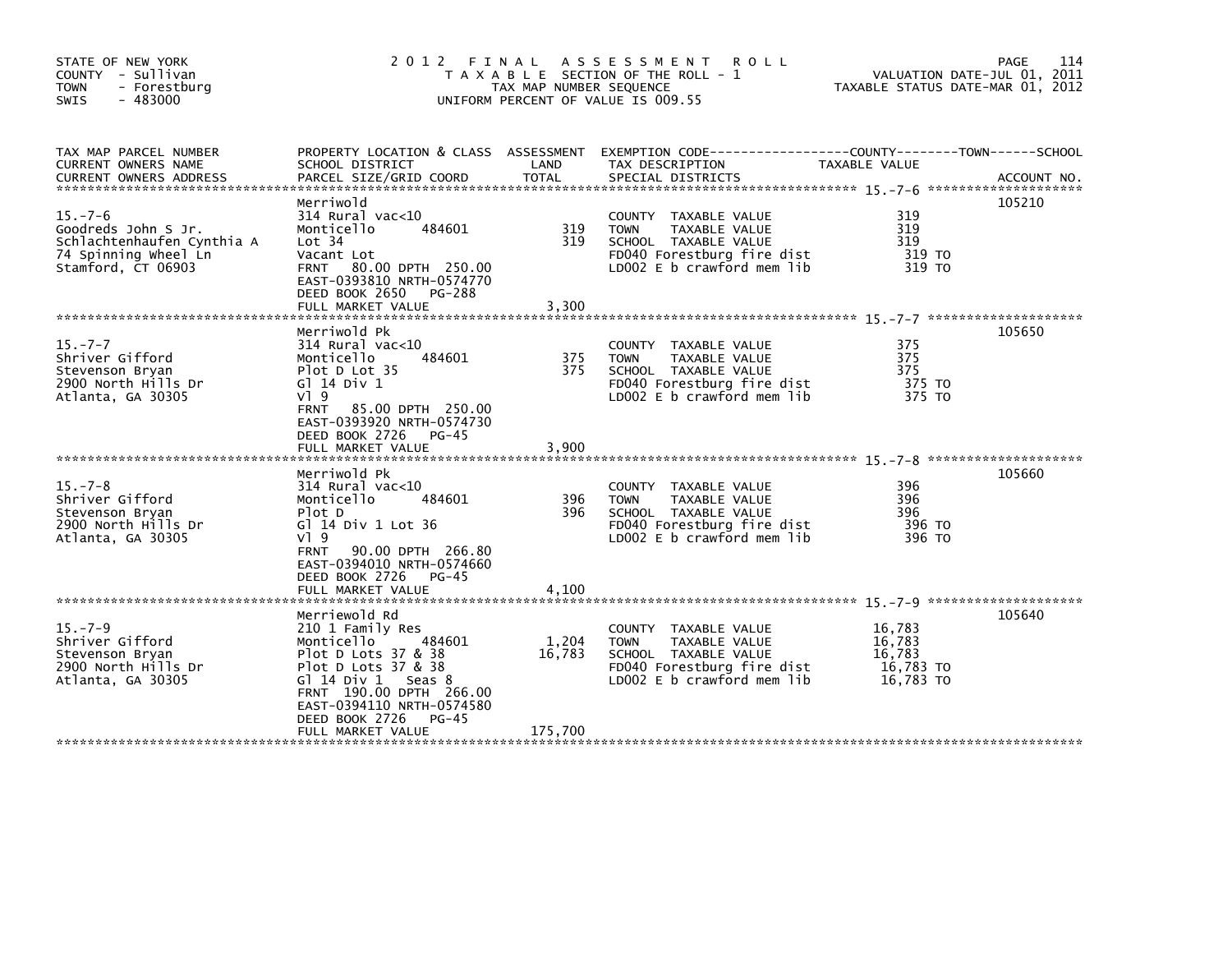| STATE OF NEW YORK<br>COUNTY - Sullivan<br><b>TOWN</b><br>- Forestburg<br>$-483000$<br>SWIS |                                                                                                                                                                                                                             | TAX MAP NUMBER SEQUENCE    | 2012 FINAL ASSESSMENT<br><b>ROLL</b><br>T A X A B L E SECTION OF THE ROLL - 1<br>UNIFORM PERCENT OF VALUE IS 009.55                      | VALUATION DATE-JUL 01, 2011<br>TAXABLE STATUS DATE-MAR 01, 2012 | 115<br>PAGE |
|--------------------------------------------------------------------------------------------|-----------------------------------------------------------------------------------------------------------------------------------------------------------------------------------------------------------------------------|----------------------------|------------------------------------------------------------------------------------------------------------------------------------------|-----------------------------------------------------------------|-------------|
| TAX MAP PARCEL NUMBER<br>CURRENT OWNERS NAME<br><b>CURRENT OWNERS ADDRESS</b>              | SCHOOL DISTRICT<br>PARCEL SIZE/GRID COORD                                                                                                                                                                                   | LAND<br>TOTAL              | PROPERTY LOCATION & CLASS ASSESSMENT EXEMPTION CODE---------------COUNTY-------TOWN------SCHOOL<br>TAX DESCRIPTION<br>SPECIAL DISTRICTS  | <b>TAXABLE VALUE</b>                                            | ACCOUNT NO. |
| $15. - 8 - 1$<br>Wiley Maxwell<br>Rosenthal Ellen<br>41 Warren St<br>N.Y., NY 10007        | Merriwold Pk<br>$314$ Rural vac<10<br>484601<br>Monticello<br>Plot D Lots 68-79<br>$V$ <sup>1</sup> 9<br>G $1$ 14 Div 1<br>5.50<br>ACRES<br>EAST-0394670 NRTH-0574560<br>DEED BOOK 3219<br>PG-40<br>FULL MARKET VALUE       | 6,298<br>6,298<br>65,900   | COUNTY TAXABLE VALUE<br><b>TOWN</b><br>TAXABLE VALUE<br>SCHOOL TAXABLE VALUE<br>FD040 Forestburg fire dist<br>LD002 E b crawford mem lib | 6,298<br>6,298<br>6,298<br>6.298 TO<br>6,298 TO                 | 104310      |
| $15. - 8 - 2$<br>Wiley Maxwell<br>Rosenthal Ellen<br>41 Warren St<br>N.Y., NY 10007        | Merriwold Pk<br>210 1 Family Res<br>484601<br>Monticello<br>Bungalow Garage<br>Plot D Lots 80 & 81<br>1 Acre<br>Seas 8<br>FRNT 185.00 DPTH 248.00<br>EAST-0394270 NRTH-0574400<br>DEED BOOK 3219 PG-40<br>FULL MARKET VALUE | 1,062<br>23,900<br>250,300 | COUNTY TAXABLE VALUE<br>TAXABLE VALUE<br><b>TOWN</b><br>SCHOOL TAXABLE VALUE<br>FD040 Forestburg fire dist<br>LD002 E b crawford mem lib | 23,900<br>23,900<br>23,900<br>23,900 TO<br>23,900 TO            | 104320      |
| $15. - 8 - 3$<br>Wiley Maxwell<br>Rosenthal Ellen<br>41 Warren St<br>N.Y., NY 10007        | Merriwold Pk<br>314 Rural vac<10<br>Monticello<br>484601<br>Plot D Lot 82<br>FRNT 98.00 DPTH 248.00<br>EAST-0394340 NRTH-0574270<br>DEED BOOK 3219<br>PG-40                                                                 | 396<br>396                 | COUNTY TAXABLE VALUE<br><b>TOWN</b><br>TAXABLE VALUE<br>SCHOOL TAXABLE VALUE<br>FD040 Forestburg fire dist<br>LD002 E b crawford mem lib | 396<br>396<br>396<br>396 TO<br>396 TO                           | 104300      |
| $15. - 8 - 4$<br>Leahy Raymond<br>46 Bainton St<br>Yonkers, NY 10704                       | Merriwold Pk<br>260 Seasonal res<br>Monticello<br>484601<br>Merriwold Club Inc<br>Plot D Lots 83 84 85<br>1 St House Garage<br>FRNT 270.00 DPTH 142.00<br>EAST-0394420 NRTH-0574050<br>FULL MARKET VALUE                    | 1,719<br>7,616<br>79,700   | COUNTY TAXABLE VALUE<br><b>TOWN</b><br>TAXABLE VALUE<br>SCHOOL TAXABLE VALUE<br>FD040 Forestburg fire dist<br>LD002 E b crawford mem lib | 7,616<br>7,616<br>7,616<br>7.616 то<br>7,616 TO                 | 106600      |
| $15. - 8 - 5$<br>Wiley Maxwell<br>Rosenthal Ellen<br>41 Warren St<br>N.Y., NY 10007        | Rte 42<br>$314$ Rural vac<10<br>Monticello<br>484601<br>EAST-0394374 NRTH-0574474<br>DEED BOOK 3219<br>PG-40<br>FULL MARKET VALUE                                                                                           | 304<br>304<br>3,200        | COUNTY TAXABLE VALUE<br><b>TOWN</b><br>TAXABLE VALUE<br>SCHOOL TAXABLE VALUE<br>FD040 Forestburg fire dist<br>LD002 E b crawford mem lib | 304<br>304<br>304<br>304 TO<br>304 TO                           |             |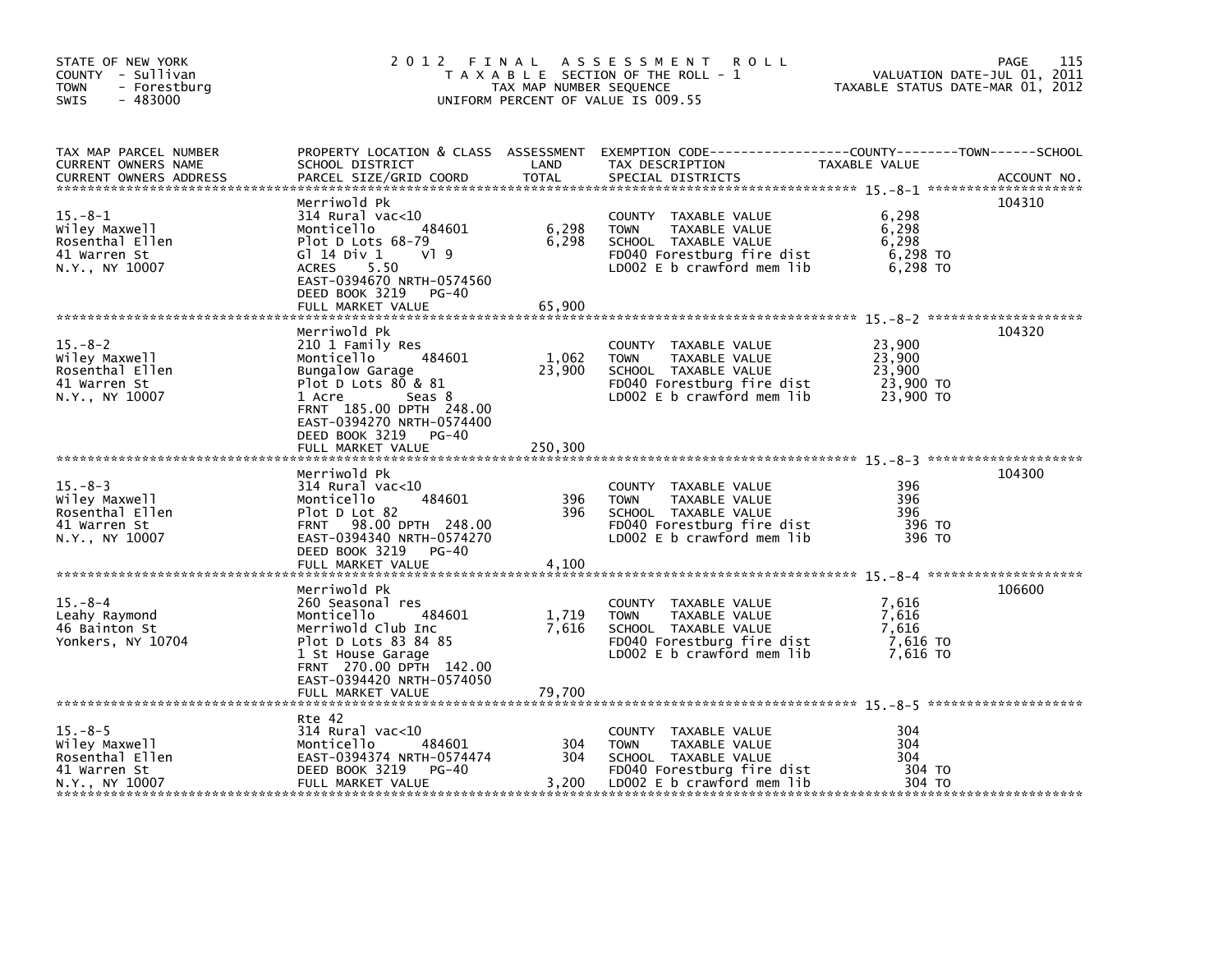| STATE OF NEW YORK<br>COUNTY - Sullivan<br>- Forestburg<br>TOWN<br>$-483000$<br>SWIS              | 2 0 1 2<br>FINAL                                                                                                                                                                                    | TAX MAP NUMBER SEQUENCE  | A S S E S S M E N T<br><b>ROLL</b><br>T A X A B L E SECTION OF THE ROLL - 1<br>UNIFORM PERCENT OF VALUE IS 009.55                                  | VALUATION DATE-JUL 01,<br>TAXABLE STATUS DATE-MAR 01, 2012 | 116<br><b>PAGE</b><br>2011 |
|--------------------------------------------------------------------------------------------------|-----------------------------------------------------------------------------------------------------------------------------------------------------------------------------------------------------|--------------------------|----------------------------------------------------------------------------------------------------------------------------------------------------|------------------------------------------------------------|----------------------------|
| TAX MAP PARCEL NUMBER<br>CURRENT OWNERS NAME<br><b>CURRENT OWNERS ADDRESS</b>                    | SCHOOL DISTRICT<br>PARCEL SIZE/GRID COORD                                                                                                                                                           | LAND<br><b>TOTAL</b>     | PROPERTY LOCATION & CLASS ASSESSMENT EXEMPTION CODE---------------COUNTY-------TOWN------SCHOOL<br>TAX DESCRIPTION<br>SPECIAL DISTRICTS            | TAXABLE VALUE                                              | ACCOUNT NO.                |
| $15. -9 - 1$<br>Merriwold Club Inc<br>Att Treas<br>2674 Route 42<br>Forestburgh, NY 12777-6411   | Merriwold Pk<br>$314$ Rural vac<10<br>484601<br>Monticello<br><b>ACRES</b><br>1.80<br>EAST-0395030 NRTH-0574310<br>FULL MARKET VALUE                                                                | 1,327<br>1,327<br>13,900 | COUNTY TAXABLE VALUE<br><b>TOWN</b><br>TAXABLE VALUE<br>SCHOOL TAXABLE VALUE<br>FD040 Forestburg fire dist<br>LD002 E b crawford mem lib           | 1,327<br>1,327<br>1,327<br>1,327 TO<br>1,327 TO            |                            |
| $15. -9 - 2.1$<br>Merriwold Club Inc<br>Att Treas<br>2674 Route 42<br>Forestburgh, NY 12777-6411 | Merriwold Pk<br>$314$ Rural vac<10<br>Monticello<br>484601<br>Plot D<br>G1 14 Div 1<br>Lot 116&117 Vl 9<br><b>ACRES</b><br>0.62<br>EAST-0394849 NRTH-0574147<br>FULL MARKET VALUE                   | 439<br>439<br>4.600      | COUNTY TAXABLE VALUE<br><b>TOWN</b><br>TAXABLE VALUE<br>SCHOOL TAXABLE VALUE<br>FD040 Forestburg fire dist<br>LD002 E b crawford mem lib           | 439<br>439<br>439<br>439 TO<br>439 TO                      | 109100                     |
| $15. - 9 - 2.2$<br>Travis Carol B<br>199 Merriewold Rd<br>Forestburgh, NY 12777                  | Merriewold Park<br>$314$ Rural vac<10<br>Monticello<br>484601<br>Vacant Lot<br>FRNT 160.00 DPTH 100.00<br>EAST-0394948 NRTH-0574063<br>DEED BOOK 1893<br>$PG-19$<br>FULL MARKET VALUE               | 283<br>283<br>3.000      | <b>COUNTY</b><br>TAXABLE VALUE<br><b>TOWN</b><br>TAXABLE VALUE<br>SCHOOL TAXABLE VALUE<br>FD040 Forestburg fire dist<br>LD002 E b crawford mem lib | 283<br>283<br>283<br>283 TO<br>283 TO                      |                            |
| $15. -9 - 3.1$<br>Travis Carol B<br>199 Merriewold Rd<br>Forestburgh, NY 12777                   | Merriwold Park<br>$314$ Rural vac< $10$<br>Monticello<br>484601<br>Plot D<br>Gl 14 Div 1 Seas 8<br>1.00<br><b>ACRES</b><br>EAST-0395275 NRTH-0574236<br>FULL MARKET VALUE                           | 800<br>800<br>8.400      | COUNTY TAXABLE VALUE<br>TAXABLE VALUE<br><b>TOWN</b><br>SCHOOL TAXABLE VALUE<br>FD040 Forestburg fire dist<br>LD002 E b crawford mem lib           | 800<br>800<br>800<br>800 TO<br>800 TO                      | 116200                     |
| $15. -9 - 4$<br>Hartman Raymond F<br>5 Maple St<br>Mastic Beach, NY 11951                        | Merriwold Pk<br>314 Rural vac<10<br>Monticello<br>484601<br>Plot D Lot 121<br>G1 14 Div 1<br>FRNT 80.00 DPTH 240.00<br>EAST-0395370 NRTH-0574080<br>DEED BOOK 1061<br>PG-00275<br>FULL MARKET VALUE | 312<br>312<br>3,300      | COUNTY TAXABLE VALUE<br><b>TOWN</b><br>TAXABLE VALUE<br>SCHOOL TAXABLE VALUE<br>FD040 Forestburg fire dist<br>LD002 $E$ b crawford mem $lib$       | 312<br>312<br>312<br>312 TO<br>312 TO                      | 106700                     |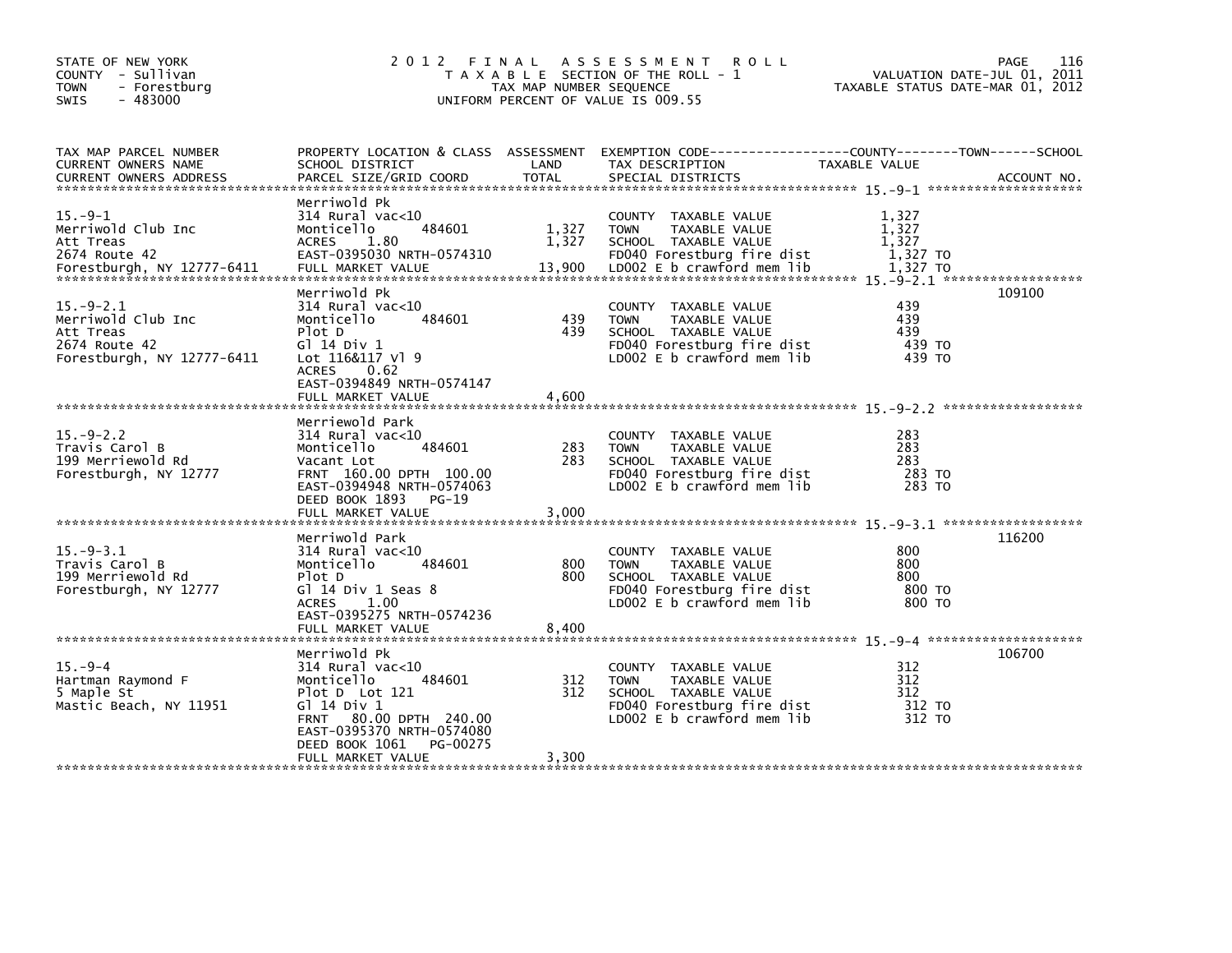| STATE OF NEW YORK<br>COUNTY - Sullivan<br><b>TOWN</b><br>- Forestburg<br>$-483000$<br><b>SWIS</b>   | 2 0 1 2                                                                                                                                                                                                     | FINAL<br>TAX MAP NUMBER SEQUENCE | A S S E S S M E N T<br><b>ROLL</b><br>T A X A B L E SECTION OF THE ROLL - 1<br>UNIFORM PERCENT OF VALUE IS 009.55                                                                                               | VALUATION DATE-JUL 01, 2011<br>TAXABLE STATUS DATE-MAR 01, 2012                                       | 117<br>PAGE               |
|-----------------------------------------------------------------------------------------------------|-------------------------------------------------------------------------------------------------------------------------------------------------------------------------------------------------------------|----------------------------------|-----------------------------------------------------------------------------------------------------------------------------------------------------------------------------------------------------------------|-------------------------------------------------------------------------------------------------------|---------------------------|
| TAX MAP PARCEL NUMBER<br>CURRENT OWNERS NAME<br><b>CURRENT OWNERS ADDRESS</b>                       | SCHOOL DISTRICT<br>PARCEL SIZE/GRID COORD                                                                                                                                                                   | LAND<br><b>TOTAL</b>             | PROPERTY LOCATION & CLASS ASSESSMENT EXEMPTION CODE----------------COUNTY-------TOWN------SCHOOL<br>TAX DESCRIPTION<br>SPECIAL DISTRICTS                                                                        | TAXABLE VALUE                                                                                         | ACCOUNT NO.               |
| $15. -9-5$<br>Nelson Constance L<br>Writer Christina C<br>207 Merriwold Rd<br>Forestburgh, NY 12777 | Merriwold Pk<br>314 Rural vac<10<br>Monticello<br>484601<br>Lots 122,123<br>G] 14 Div 1<br>FRNT 160.00 DPTH 240.00<br>EAST-0395300 NRTH-0573980<br>DEED BOOK 2010<br>PG-59285<br>FULL MARKET VALUE          | 633<br>633<br>6,600              | COUNTY TAXABLE VALUE<br>TAXABLE VALUE<br><b>TOWN</b><br>SCHOOL TAXABLE VALUE<br>FD040 Forestburg fire dist<br>LD002 E b crawford mem lib                                                                        | 633<br>633<br>633<br>633 TO<br>633 TO                                                                 | 111060                    |
| $15. -9-6$<br>Merriwold Club Inc<br>Attn: Treasurer<br>2674 Route 42<br>Forestburgh, NY 12777       | Merriwold Pk<br>314 Rural vac<10<br>484601<br>Monticello<br>Plot D<br>G1 14 Div 1<br>Lot 124&125 Vl 9<br><b>ACRES</b><br>1.10<br>EAST-0394710 NRTH-0573990<br>DEED BOOK 1815<br>PG-088<br>FULL MARKET VALUE | 1,614<br>1,614<br>16,900         | COUNTY TAXABLE VALUE<br><b>TOWN</b><br>TAXABLE VALUE<br>SCHOOL TAXABLE VALUE<br>FD040 Forestburg fire dist<br>LD002 E b crawford mem lib                                                                        | 1,614<br>1,614<br>1.614<br>1,614 TO<br>1,614 TO                                                       | 115300                    |
| $15. -9 - 7$<br>Travis Carol B<br>199 Merriewold Rd<br>Forestburgh, NY 12777                        | Merriwold Park<br>$314$ Rural vac<10<br>484601<br>Monticello<br>FRNT 110.00 DPTH 180.00<br>EAST-0394840 NRTH-0573940<br>FULL MARKET VALUE                                                                   | 397<br>397<br>4,200              | COUNTY TAXABLE VALUE<br><b>TOWN</b><br>TAXABLE VALUE<br>SCHOOL TAXABLE VALUE<br>FD040 Forestburg fire dist<br>LD002 $E$ b crawford mem $lib$                                                                    | 397<br>397<br>397<br>397 TO<br>397 TO                                                                 |                           |
| $15. -9 - 8$<br>Travis Carol B<br>199 Merriewold Rd<br>Forestburgh, NY 12777                        | 199 Merriwold Rd<br>210 1 Family Res<br>Monticello<br>484601<br>Merriwold Park<br>Bungalow, garage<br>Plot D<br>80.00 DPTH 300.00<br><b>FRNT</b><br>EAST-0394970 NRTH-0573950<br>FULL MARKET VALUE          | 150,800                          | COMBAT VET 41132<br>439 COMBAT VET 41133<br>41834<br>14,400 STAR EN<br>COUNTY TAXABLE VALUE<br><b>TOWN</b><br>TAXABLE VALUE<br>SCHOOL TAXABLE VALUE<br>FD040 Forestburg fire dist<br>LD002 E b crawford mem lib | 3,600<br>3,600<br>$\mathbf{0}$<br>$\mathbf{0}$<br>10,800<br>10,800<br>8,740<br>14,400 TO<br>14.400 TO | 115900<br>0<br>5,660<br>0 |
| $15. -9-9$<br>Travis Carol B<br>199 Merriewold Rd<br>Forestburgh, NY 12777                          | Merriwold Pk<br>$314$ Rural vac<10<br>Monticello<br>484601<br>Merriwold Park<br>Plot D<br>Gl 14 Div 1 Lot 128<br>80.00 DPTH 260.00<br><b>FRNT</b><br>EAST-0395020 NRTH-0573910<br>FULL MARKET VALUE         | 361<br>361<br>3,800              | COUNTY TAXABLE VALUE<br><b>TOWN</b><br>TAXABLE VALUE<br>SCHOOL TAXABLE VALUE<br>FD040 Forestburg fire dist<br>LD002 $E$ b crawford mem lib                                                                      | 361<br>361<br>361<br>361 TO<br>361 TO                                                                 | 116000                    |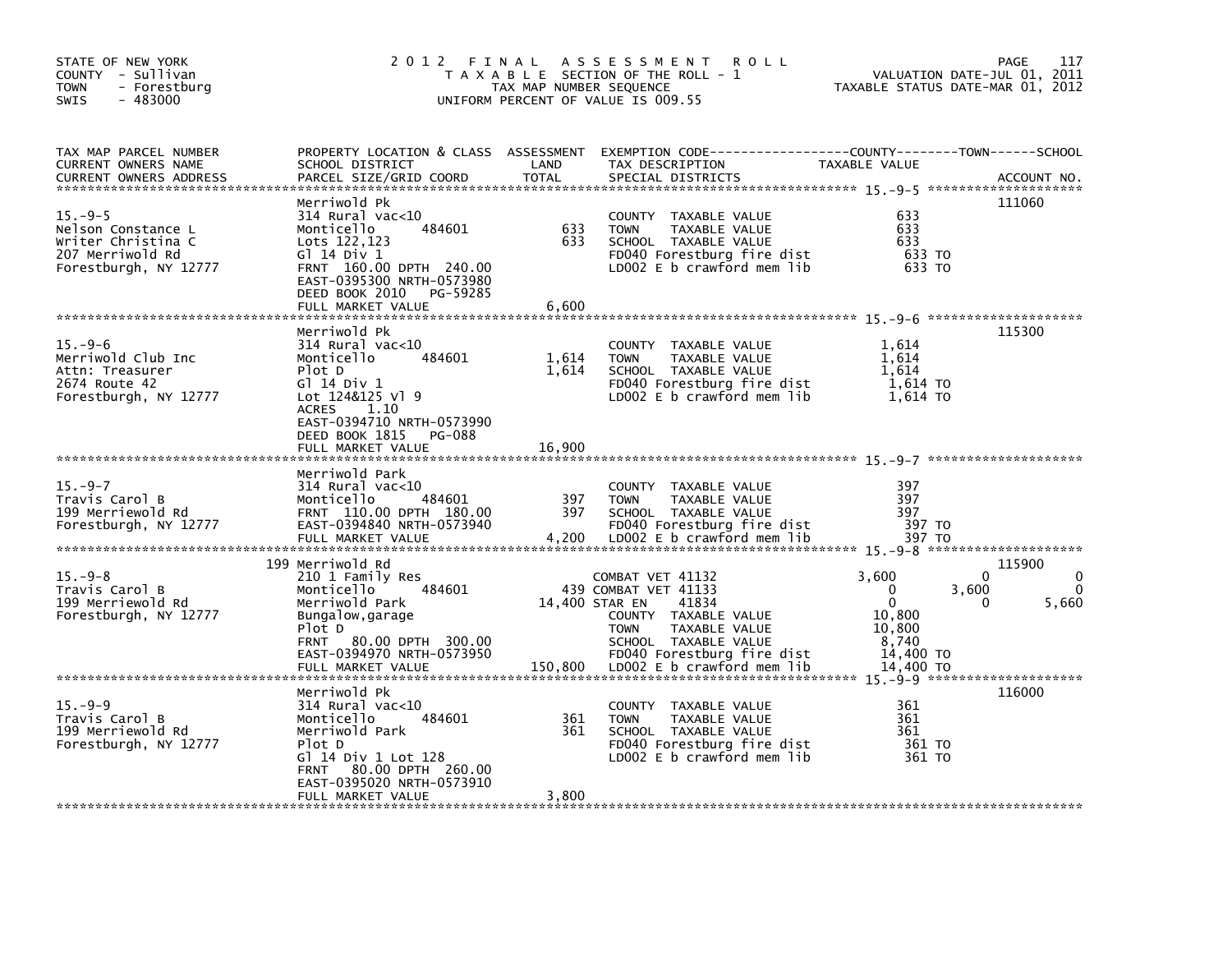| STATE OF NEW YORK<br>COUNTY - Sullivan<br><b>TOWN</b><br>- Forestburg<br>$-483000$<br><b>SWIS</b>                         | 2 0 1 2                                                                                                                                                                                                                              | FINAL<br>TAX MAP NUMBER SEQUENCE | A S S E S S M E N T<br>R O L L<br>T A X A B L E SECTION OF THE ROLL - 1<br>UNIFORM PERCENT OF VALUE IS 009.55                                               |                                                                     | 118<br><b>PAGE</b><br>VALUATION DATE-JUL 01, 2011<br>TAXABLE STATUS DATE-MAR 01, 2012 |
|---------------------------------------------------------------------------------------------------------------------------|--------------------------------------------------------------------------------------------------------------------------------------------------------------------------------------------------------------------------------------|----------------------------------|-------------------------------------------------------------------------------------------------------------------------------------------------------------|---------------------------------------------------------------------|---------------------------------------------------------------------------------------|
| TAX MAP PARCEL NUMBER<br><b>CURRENT OWNERS NAME</b><br><b>CURRENT OWNERS ADDRESS</b>                                      | PROPERTY LOCATION & CLASS ASSESSMENT<br>SCHOOL DISTRICT<br>PARCEL SIZE/GRID COORD                                                                                                                                                    | LAND<br><b>TOTAL</b>             | TAX DESCRIPTION<br>SPECIAL DISTRICTS                                                                                                                        | TAXABLE VALUE                                                       | ACCOUNT NO.                                                                           |
| $15. -9 - 10$<br>Writer Christina C<br>Hahn Claudia C<br>Constance 1. Nelson<br>207 Merriwold Rd<br>Forestburgh, NY 12777 | Merriwold Pk<br>314 Rural vac<10<br>Monticello<br>484601<br>Merriwold Park<br>Plot D<br>G] 14 Div 1 Lot 129<br>90.00 DPTH 230.40<br><b>FRNT</b><br>EAST-0395110 NRTH-0573900<br>DEED BOOK 2011<br><b>PG-522</b><br>FULL MARKET VALUE | 382<br>382<br>4,000              | <b>COUNTY</b><br>TAXABLE VALUE<br><b>TOWN</b><br>TAXABLE VALUE<br>SCHOOL TAXABLE VALUE<br>FD040 Forestburg fire dist<br>LD002 $E$ b crawford mem lib        | 382<br>382<br>382<br>382 TO<br>382 TO                               | 116100                                                                                |
|                                                                                                                           |                                                                                                                                                                                                                                      |                                  |                                                                                                                                                             |                                                                     |                                                                                       |
| $15. -9 - 11$<br>Nelson Constance L<br>Writer Christina C<br>207 Merriwold Rd<br>Forestburgh, NY 12777                    | 207 Merriwold Rd<br>210 1 Family Res<br>Monticello<br>484601<br>Camp & Cottage<br>G1 14 Div 1<br>90.00 DPTH 230.40<br><b>FRNT</b><br>EAST-0395180 NRTH-0573850<br>DEED BOOK 2010<br>PG-59285<br>FULL MARKET VALUE                    | 340<br>10,272<br>107,600         | STAR B<br>41854<br>COUNTY TAXABLE VALUE<br><b>TOWN</b><br>TAXABLE VALUE<br>SCHOOL TAXABLE VALUE<br>FD040 Forestburg fire dist<br>LD002 E b crawford mem lib | $\mathbf{0}$<br>10,272<br>10,272<br>7,542<br>10,272 TO<br>10,272 TO | 111070<br>2,730<br>0                                                                  |
| $15. -9 - 12$<br>Nelson Constance L<br>Writer Christina C<br>207 Merriwold Rd<br>Forestburgh, NY 12777                    | Merriwold Pk<br>$314$ Rural vac<10<br>484601<br>Monticello<br>Plot D<br>G] 14 Div 1 Lot 131<br>VI 9<br>90.00 DPTH 231.70<br><b>FRNT</b><br>EAST-0395250 NRTH-0573800<br>DEED BOOK 2010<br>PG-59285<br>FULL MARKET VALUE              | 510<br>510<br>5,300              | <b>COUNTY</b><br>TAXABLE VALUE<br><b>TOWN</b><br>TAXABLE VALUE<br>SCHOOL TAXABLE VALUE<br>FD040 Forestburg fire dist<br>LD002 $E$ b crawford mem lib        | 510<br>510<br>510<br>510 TO<br>510 TO                               | 111080                                                                                |
|                                                                                                                           |                                                                                                                                                                                                                                      |                                  |                                                                                                                                                             |                                                                     |                                                                                       |
| $15. - 10 - 1$<br>Merriwold Club Inc<br>Att Treas<br>2674 Route 42<br>Forestburgh, NY 12777-6411                          | Merriwold Pk<br>314 Rural vac<10<br>484601<br>Monticello<br>1.30<br><b>ACRES</b><br>EAST-0395600 NRTH-0573870<br>FULL MARKET VALUE                                                                                                   | 1,646<br>1,646<br>17,200         | COUNTY TAXABLE VALUE<br><b>TOWN</b><br>TAXABLE VALUE<br>SCHOOL TAXABLE VALUE<br>FD040 Forestburg fire dist<br>LD002 E b crawford mem lib                    | 1,646<br>1,646<br>1.646<br>1,646 TO<br>1.646 TO                     |                                                                                       |
| 15. –10–2<br>Merriwold Club Inc<br>Att Treas<br>2674 Rt 42<br>Forestburgh, NY 12777                                       | Merriwold Pk<br>314 Rural vac<10<br>Monticello<br>484601<br>Plot D<br>G1 14 Div 1<br>Lot $159$ V] $9$<br>80.00 DPTH 239.10<br><b>FRNT</b><br>EAST-0395520 NRTH-0573760<br>DEED BOOK 1893<br>PG-22<br>FULL MARKET VALUE               | 312<br>312<br>3,300              | <b>COUNTY</b><br>TAXABLE VALUE<br><b>TOWN</b><br>TAXABLE VALUE<br>SCHOOL TAXABLE VALUE<br>FD040 Forestburg fire dist<br>LD002 $E$ b crawford mem lib        | 312<br>312<br>312<br>312 TO<br>312 TO                               | 111090                                                                                |
|                                                                                                                           |                                                                                                                                                                                                                                      |                                  |                                                                                                                                                             |                                                                     |                                                                                       |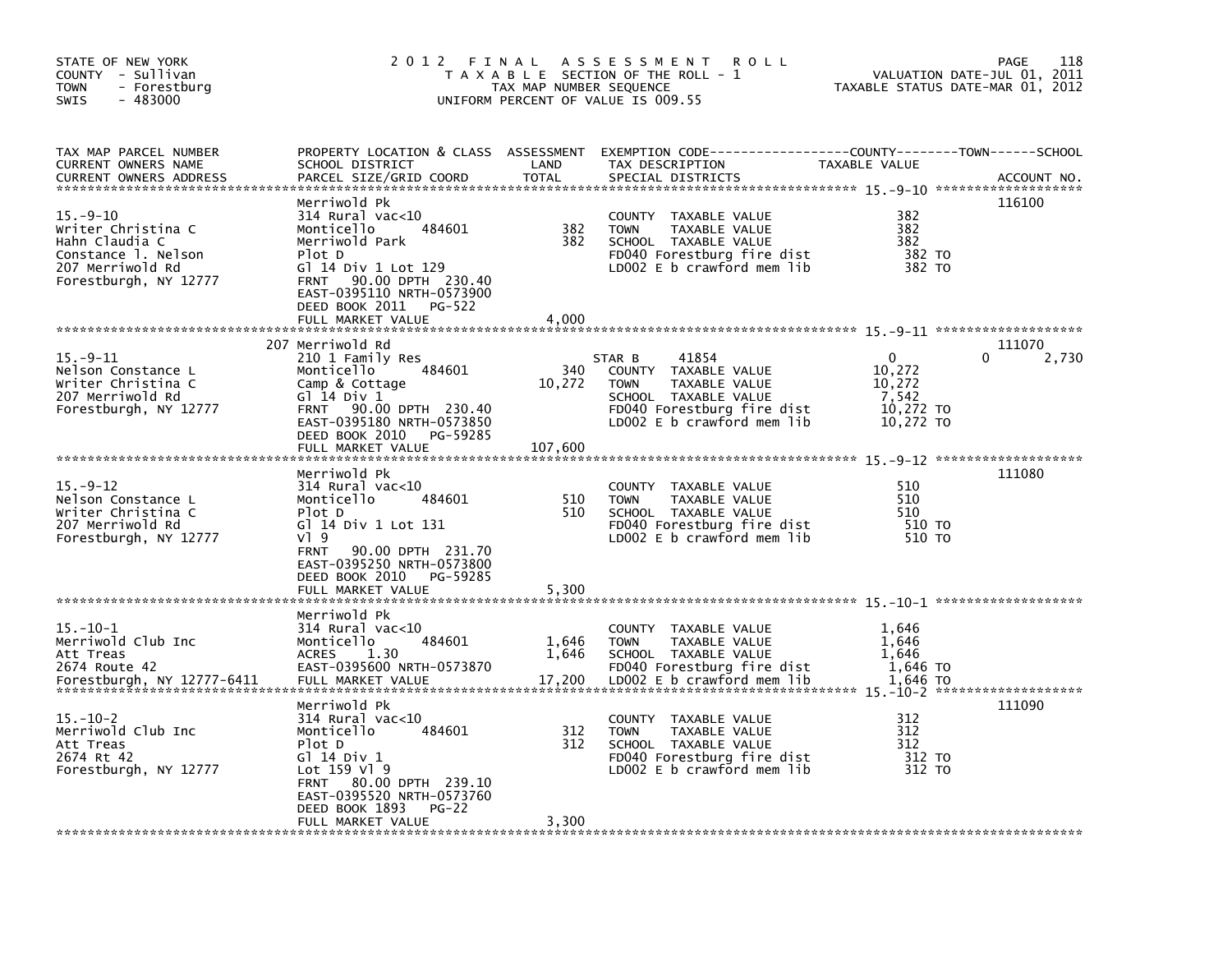| STATE OF NEW YORK<br>COUNTY - Sullivan<br><b>TOWN</b><br>- Forestburg<br>$-483000$<br><b>SWIS</b>                           | 2012<br>FINAL                                                                                                                                                                                           | TAX MAP NUMBER SEQUENCE  | A S S E S S M E N T<br>R O L L<br>T A X A B L E SECTION OF THE ROLL - 1<br>UNIFORM PERCENT OF VALUE IS 009.55                                |                                                 | 119<br>PAGE<br>VALUATION DATE-JUL 01, 2011<br>TAXABLE STATUS DATE-MAR 01, 2012 |
|-----------------------------------------------------------------------------------------------------------------------------|---------------------------------------------------------------------------------------------------------------------------------------------------------------------------------------------------------|--------------------------|----------------------------------------------------------------------------------------------------------------------------------------------|-------------------------------------------------|--------------------------------------------------------------------------------|
| TAX MAP PARCEL NUMBER<br>CURRENT OWNERS NAME<br><b>CURRENT OWNERS ADDRESS</b>                                               | SCHOOL DISTRICT<br>PARCEL SIZE/GRID COORD                                                                                                                                                               | LAND<br><b>TOTAL</b>     | PROPERTY LOCATION & CLASS ASSESSMENT EXEMPTION CODE----------------COUNTY-------TOWN------SCHOOL<br>TAX DESCRIPTION<br>SPECIAL DISTRICTS     | TAXABLE VALUE                                   | ACCOUNT NO.                                                                    |
| $15. - 10 - 3$<br>Weiner Earl D<br>Gina Ingoglia<br>18 Garden Pl<br>Brooklyn, NY 11201                                      | Merriwold Pk<br>$314$ Rural vac< $10$<br>Monticello<br>484601<br>Vacant Lot<br>FRNT 80.00 DPTH 239.10<br>EAST-0395840 NRTH-0573800<br>DEED BOOK 1863<br>PG-179<br>FULL MARKET VALUE                     | 499<br>499<br>5,200      | COUNTY TAXABLE VALUE<br><b>TOWN</b><br>TAXABLE VALUE<br>SCHOOL TAXABLE VALUE<br>FD040 Forestburg fire dist<br>LD002 $E$ b crawford mem lib   | 499<br>499<br>499<br>499 TO<br>499 TO           |                                                                                |
| $15. - 10 - 4$<br>Weiner Earl D<br>18 Garden Pl<br>Brooklyn, NY 11201                                                       | Merriwold Pk<br>$314$ Rural vac<10<br>484601<br>Monticello<br>Plot D Lot 161<br>G] 14 Div 1<br>FRNT 80.00 DPTH 239.00<br>EAST-0395800 NRTH-0573740<br>FULL MARKET VALUE                                 | 312<br>312<br>3,300      | COUNTY TAXABLE VALUE<br>TAXABLE VALUE<br><b>TOWN</b><br>SCHOOL TAXABLE VALUE<br>FD040 Forestburg fire dist<br>LD002 E b crawford mem lib     | 312<br>312<br>312<br>312 TO<br>312 TO           | 116960                                                                         |
| $15. - 10 - 5$<br>Roome Kenneth<br>Attn: Gordon L Logan Jr<br>Successor Trust<br>509 Cascade Rd<br>Mechanicsburgh, PA 17055 | Merriwold Pk<br>$314$ Rural vac<10<br>Monticello<br>484601<br>Plot D<br>Gl 14 Div 1<br>Lots 162 163 Vl 9<br><b>ACRES</b><br>1.00<br>EAST-0395720 NRTH-0573640<br>FULL MARKET VALUE                      | 510<br>510<br>5,300      | COUNTY TAXABLE VALUE<br><b>TOWN</b><br>TAXABLE VALUE<br>SCHOOL TAXABLE VALUE<br>FD040 Forestburg fire dist<br>LD002 E b crawford mem lib     | 510<br>510<br>510<br>510 TO<br>510 TO           | 113500                                                                         |
| $15. - 10 - 6$<br>Merriewold Club Inc<br>2674 Route #42<br>Forestburgh, NY 12777                                            | Merriwold Pk<br>$314$ Rural vac<10<br>484601<br>Monticello<br>Plot D<br>Lot 164&165 Vl 9<br>G1 14 Div 1<br>1.00<br>ACRES<br>EAST-0395410 NRTH-0573680<br>DEED BOOK 2457 PG-325<br>FULL MARKET VALUE     | 1,094<br>1,094<br>11,500 | COUNTY TAXABLE VALUE<br><b>TOWN</b><br>TAXABLE VALUE<br>SCHOOL TAXABLE VALUE<br>FD040 Forestburg fire dist<br>LD002 $E$ b crawford mem $lib$ | 1.094<br>1.094<br>1.094<br>1,094 TO<br>1.094 TO | 116600                                                                         |
| $15. - 10 - 7$<br>Merriewold Club Inc<br>2674 Route 42<br>Forestburgh, NY 12777                                             | Merriwold Pk<br>314 Rural vac<10<br>Monticello<br>484601<br>Vacant Lot<br>G1 14 Div 1<br>96.00 DPTH 211.10<br><b>FRNT</b><br>EAST-0395520 NRTH-0573590<br>DEED BOOK 2457<br>PG-245<br>FULL MARKET VALUE | 333<br>333<br>3,500      | COUNTY TAXABLE VALUE<br><b>TOWN</b><br>TAXABLE VALUE<br>SCHOOL TAXABLE VALUE<br>FD040 Forestburg fire dist<br>LD002 E b crawford mem lib     | 333<br>333<br>333<br>333 TO<br>333 TO           | 112700                                                                         |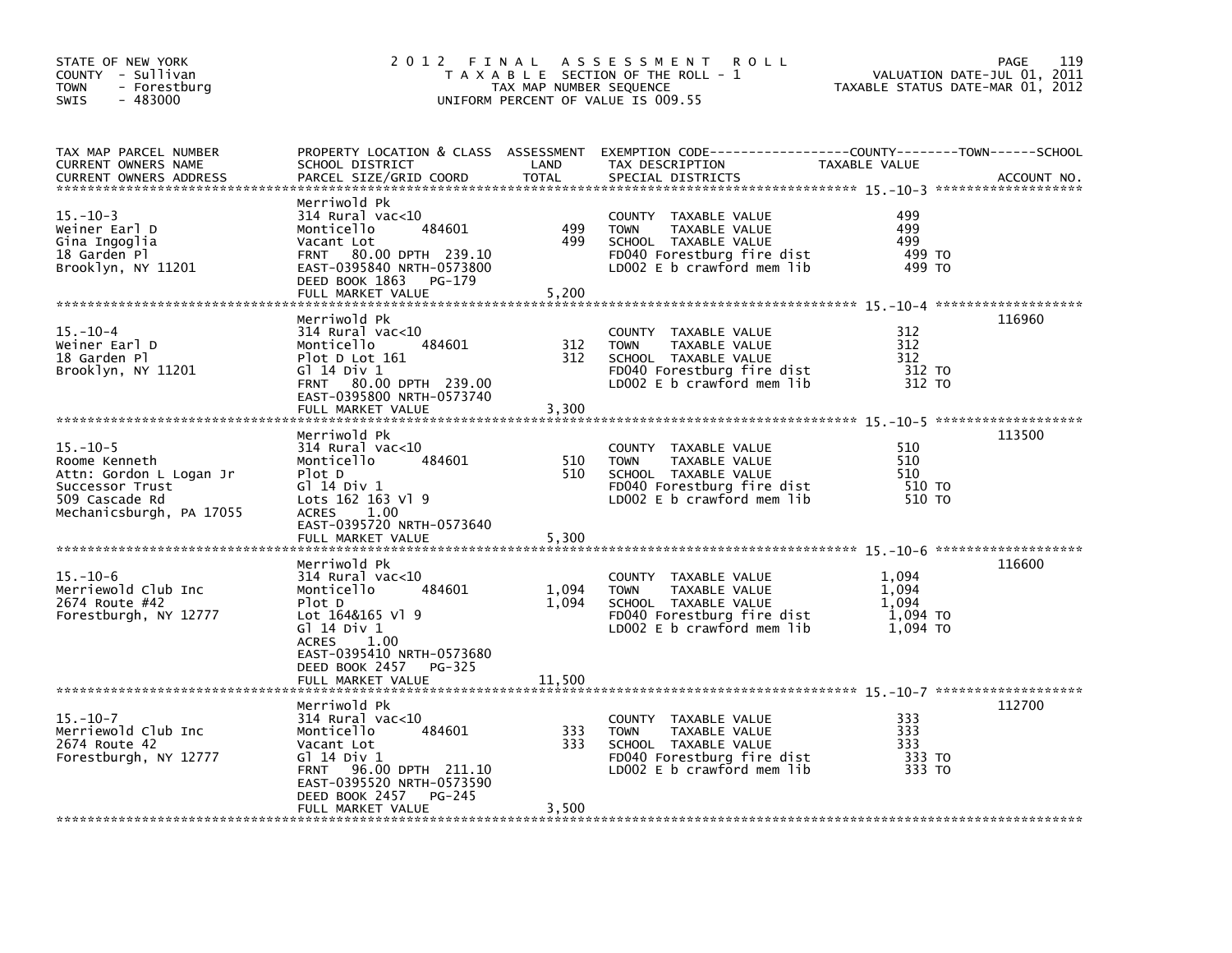| STATE OF NEW YORK<br>COUNTY - Sullivan<br>- Forestburg<br><b>TOWN</b><br>$-483000$<br><b>SWIS</b>                             | 2012 FINAL                                                                                                                                                                            | TAX MAP NUMBER SEQUENCE  | A S S E S S M E N T<br><b>ROLL</b><br>T A X A B L E SECTION OF THE ROLL - 1<br>UNIFORM PERCENT OF VALUE IS 009.55                          | VALUATION DATE-JUL 01,<br>TAXABLE STATUS DATE-MAR 01, 2012 | 120<br>PAGE<br>2011 |
|-------------------------------------------------------------------------------------------------------------------------------|---------------------------------------------------------------------------------------------------------------------------------------------------------------------------------------|--------------------------|--------------------------------------------------------------------------------------------------------------------------------------------|------------------------------------------------------------|---------------------|
| TAX MAP PARCEL NUMBER<br>CURRENT OWNERS NAME<br><b>CURRENT OWNERS ADDRESS</b>                                                 | SCHOOL DISTRICT<br>PARCEL SIZE/GRID COORD                                                                                                                                             | LAND<br><b>TOTAL</b>     | PROPERTY LOCATION & CLASS ASSESSMENT EXEMPTION CODE----------------COUNTY-------TOWN------SCHOOL<br>TAX DESCRIPTION<br>SPECIAL DISTRICTS   | TAXABLE VALUE                                              | ACCOUNT NO.         |
| $15. - 10 - 8$<br>Merriewold Club Inc<br>2674 State Route #42<br>Forestburgh, NY 12777                                        | Merriwold Pk<br>$314$ Rural vac< $10$<br>484601<br>Monticello<br>G1 14 Div 1<br>FRNT 194.00 DPTH 210.50<br>EAST-0395630 NRTH-0573500<br>DEED BOOK 3158<br>PG-542<br>FULL MARKET VALUE | 998<br>998<br>10,500     | COUNTY TAXABLE VALUE<br><b>TOWN</b><br>TAXABLE VALUE<br>SCHOOL TAXABLE VALUE<br>FD040 Forestburg fire dist<br>LD002 E b crawford mem lib   | 998<br>998<br>998<br>998 TO<br>998 TO                      | 102100              |
| $15. - 11 - 1$<br>Weiner Earl D<br>Gina Ingoglia<br>18 Garden Pl<br>Brooklyn, NY 11201                                        | Merriwold Pk<br>312 Vac w/imprv<br>484601<br>Monticello<br>$Lot$ 193<br>VI 9<br>Plot D<br>FRNT 236.50 DPTH 80.00<br>EAST-0396090 NRTH-0573600<br>DEED BOOK 1863<br>PG-179             | 457<br>2,717             | COUNTY TAXABLE VALUE<br><b>TOWN</b><br>TAXABLE VALUE<br>SCHOOL TAXABLE VALUE<br>FD040 Forestburg fire dist<br>LD002 $E$ b crawford mem lib | 2,717<br>2,717<br>2,717<br>2,717 TO<br>2,717 TO            | 108100              |
|                                                                                                                               | FULL MARKET VALUE                                                                                                                                                                     | 28,500                   |                                                                                                                                            |                                                            |                     |
| $15. - 11 - 2$<br>Weiner Earl D<br>18 Garden Pl<br>Brooklyn, NY 11201                                                         | Merriwold<br>210 1 Family Res<br>484601<br>Monticello<br>House<br><b>FRNT</b><br>80.00 DPTH 236.50<br>EAST-0396040 NRTH-0573550<br>FULL MARKET VALUE                                  | 304<br>29,200<br>305,800 | COUNTY TAXABLE VALUE<br><b>TOWN</b><br>TAXABLE VALUE<br>SCHOOL TAXABLE VALUE<br>FD040 Forestburg fire dist<br>LD002 $E$ b crawford mem lib | 29,200<br>29,200<br>29,200<br>29,200 TO<br>29,200 TO       | 116950              |
| $15. - 11 - 3$<br>Roome Kenneth<br>Attn: Gordon L Logan Jr<br>Successor Trustee<br>509 Cascade Rd<br>Mechanicsburgh, PA 17055 | Merriwold Park<br>260 Seasonal res<br>Monticello<br>484601<br>Plot D<br>G1 14 Div 1<br>Lots 195 196 200<br><b>ACRES</b><br>1.50<br>EAST-0395960 NRTH-0573450                          | 920<br>9,836             | COUNTY TAXABLE VALUE<br>TAXABLE VALUE<br><b>TOWN</b><br>SCHOOL TAXABLE VALUE<br>FD040 Forestburg fire dist<br>LD002 E b crawford mem lib   | 9,836<br>9,836<br>9,836<br>9,836 TO<br>9,836 TO            | 113600              |
|                                                                                                                               | FULL MARKET VALUE                                                                                                                                                                     | 103.000                  |                                                                                                                                            |                                                            |                     |
| $15. - 11 - 4$<br>Merriwold Club Inc<br>Att Treas<br>2674 Route 42<br>Forestburgh, NY 12777-6411                              | Merriwold Pk<br>$314$ Rural vac<10<br>Monticello<br>484601<br>Plot D<br>G] 14 Div 1<br>Lots 197&198 Vl 9<br><b>ACRES</b><br>1.00<br>EAST-0396240 NRTH-0573430                         | 924<br>924               | COUNTY TAXABLE VALUE<br>TAXABLE VALUE<br><b>TOWN</b><br>SCHOOL TAXABLE VALUE<br>FD040 Forestburg fire dist<br>LD002 $E$ b crawford mem lib | 924<br>924<br>924<br>924 TO<br>924 TO                      | 109600              |
|                                                                                                                               | FULL MARKET VALUE                                                                                                                                                                     | 9,700                    |                                                                                                                                            |                                                            |                     |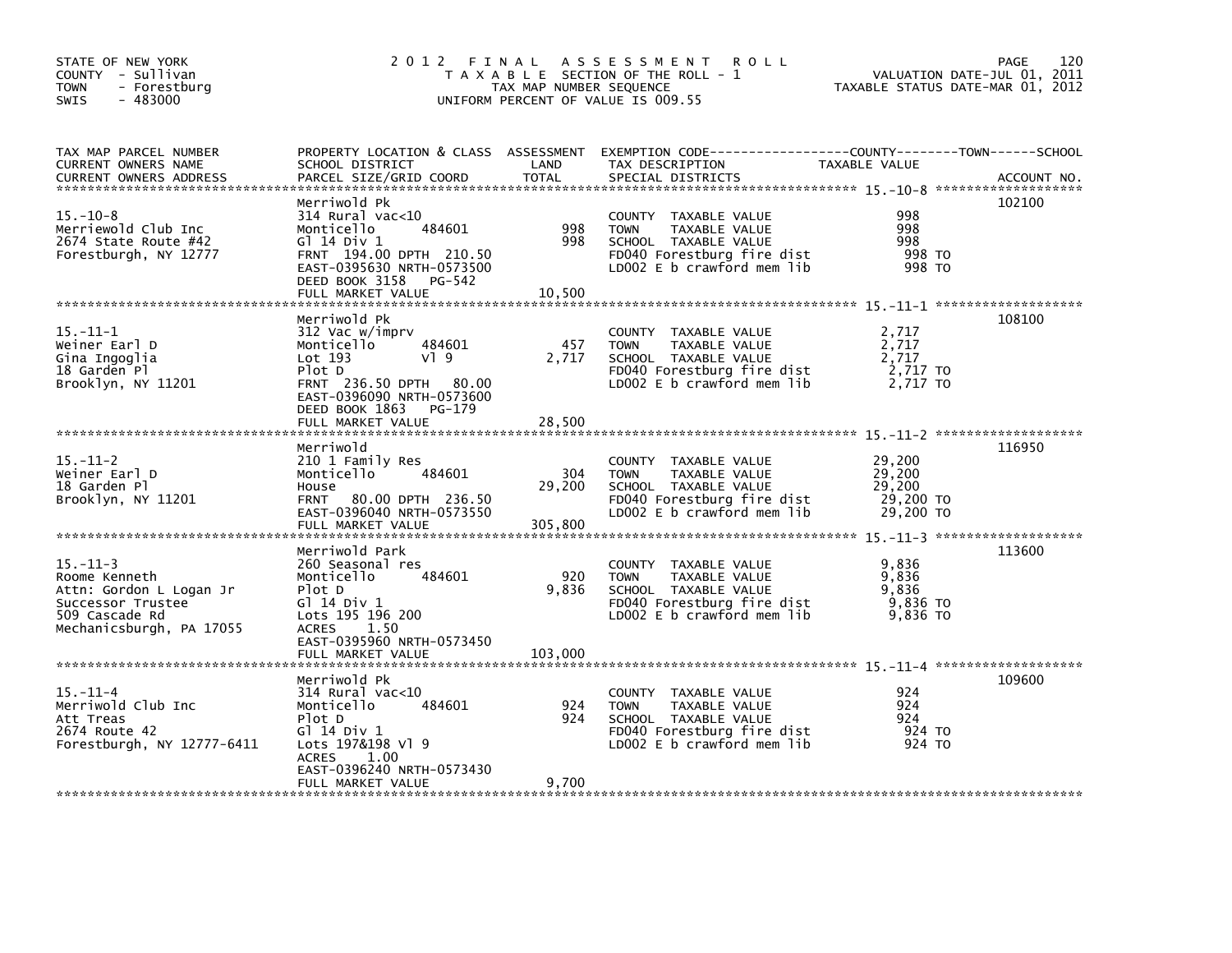| STATE OF NEW YORK<br>COUNTY - Sullivan<br><b>TOWN</b><br>- Forestburg<br>- 483000<br>SWIS                                                                             | 2 0 1 2                                                                                                                                                                                                              | FINAL<br>TAX MAP NUMBER SEQUENCE | A S S E S S M E N T<br><b>ROLL</b><br>T A X A B L E SECTION OF THE ROLL -<br>UNIFORM PERCENT OF VALUE IS 009.55                                              |                                                    | 121<br><b>PAGE</b><br>VALUATION DATE-JUL 01, 2011<br>TAXABLE STATUS DATE-MAR 01, 2012 |
|-----------------------------------------------------------------------------------------------------------------------------------------------------------------------|----------------------------------------------------------------------------------------------------------------------------------------------------------------------------------------------------------------------|----------------------------------|--------------------------------------------------------------------------------------------------------------------------------------------------------------|----------------------------------------------------|---------------------------------------------------------------------------------------|
| TAX MAP PARCEL NUMBER<br>CURRENT OWNERS NAME<br><b>CURRENT OWNERS ADDRESS</b>                                                                                         | PROPERTY LOCATION & CLASS ASSESSMENT EXEMPTION CODE-----<br>SCHOOL DISTRICT<br>PARCEL SIZE/GRID COORD                                                                                                                | LAND<br><b>TOTAL</b>             | TAX DESCRIPTION<br>SPECIAL DISTRICTS                                                                                                                         | TAXABLE VALUE                                      | -------------COUNTY--------TOWN------SCHOOL<br>ACCOUNT NO.                            |
| $15 - 11 - 5$<br>Merriwold Club Inc<br>Att Treas<br>2674 Route 42<br>Forestburgh, NY 12777-6411                                                                       | Merriwold Pk<br>$314$ Rural vac<10<br>484601<br>Monticello<br>Lot 199<br>Plot D<br>Fo Nys<br>FRNT 80.00 DPTH 236.50<br>EAST-0396170 NRTH-0573340<br>FULL MARKET VALUE                                                | 3,844<br>3,844<br>40,300         | COUNTY TAXABLE VALUE<br><b>TOWN</b><br>TAXABLE VALUE<br>SCHOOL TAXABLE VALUE<br>FD040 Forestburg fire dist<br>LD002 E b crawford mem lib                     | 3,844<br>3,844<br>3,844<br>3,844 TO<br>3,844 TO    | 110660                                                                                |
| $15. - 11 - 6$<br>Merriewold Club Inc<br>2674 State Route #42<br>Forestburgh, NY 12777                                                                                | Merriwold Pk<br>314 Rural vac<10<br>Monticello<br>484601<br>Plot D<br>G1 14 Div 1<br>Lot 201 To 203 V1 9<br><b>ACRES</b><br>1.50<br>EAST-0395870 NRTH-0573330<br>DEED BOOK 3158<br>PG-542<br>FULL MARKET VALUE       | 1,221<br>1,221<br>12,800         | COUNTY TAXABLE VALUE<br>TAXABLE VALUE<br><b>TOWN</b><br>SCHOOL TAXABLE VALUE<br>FD040 Forestburg fire dist<br>LD002 $E$ b crawford mem lib                   | 1,221<br>1,221<br>1.221<br>1,221 TO<br>1.221 TO    | 102200                                                                                |
| $15. - 11 - 7$<br>Schucker Joan Hamon<br>3128 Gracefield Rd Apt 502<br>Silver Springs, MD 20904                                                                       | Merriwold Pk<br>314 Rural vac<10<br>484601<br>Monticello<br>Plot D<br>G] 14 Div 1<br>Lot 204 V1 9<br><b>FRNT 270.00 DPTH</b><br>30.00<br>EAST-0396040 NRTH-0573220<br>DEED BOOK 961<br>PG-00296<br>FULL MARKET VALUE | 924<br>924<br>9,700              | COUNTY TAXABLE VALUE<br><b>TOWN</b><br>TAXABLE VALUE<br>SCHOOL TAXABLE VALUE<br>FD040 Forestburg fire dist<br>$LD002 E b$ crawford mem lib                   | 924<br>924<br>924<br>924 TO<br>924 TO              | 114500                                                                                |
| $15. - 12 - 1$<br>Merriewold Club Inc<br>Attn. Treasurer<br>2674 State Route $#$ 42<br>Forestburg, NY 12777<br>MAY BE SUBJECT TO PAYMENT<br>UNDER RPTL480A UNTIL 2021 | Merriewold Park<br>912 Forest s480a<br>Monticello<br>484601<br>lots39-43<br>FRNT 400.00 DPTH 265.00<br><b>ACRES</b><br>2.48<br>FULL MARKET VALUE                                                                     | 1,800<br>1.800<br>18,800         | FOREST LND 47460<br>COUNTY TAXABLE VALUE<br><b>TOWN</b><br>TAXABLE VALUE<br>SCHOOL TAXABLE VALUE<br>FD040 Forestburg fire dist<br>LD002 E b crawford mem lib | 1.440<br>360<br>360<br>360<br>1,800 TO<br>1.800 TO | 1,440<br>1,440                                                                        |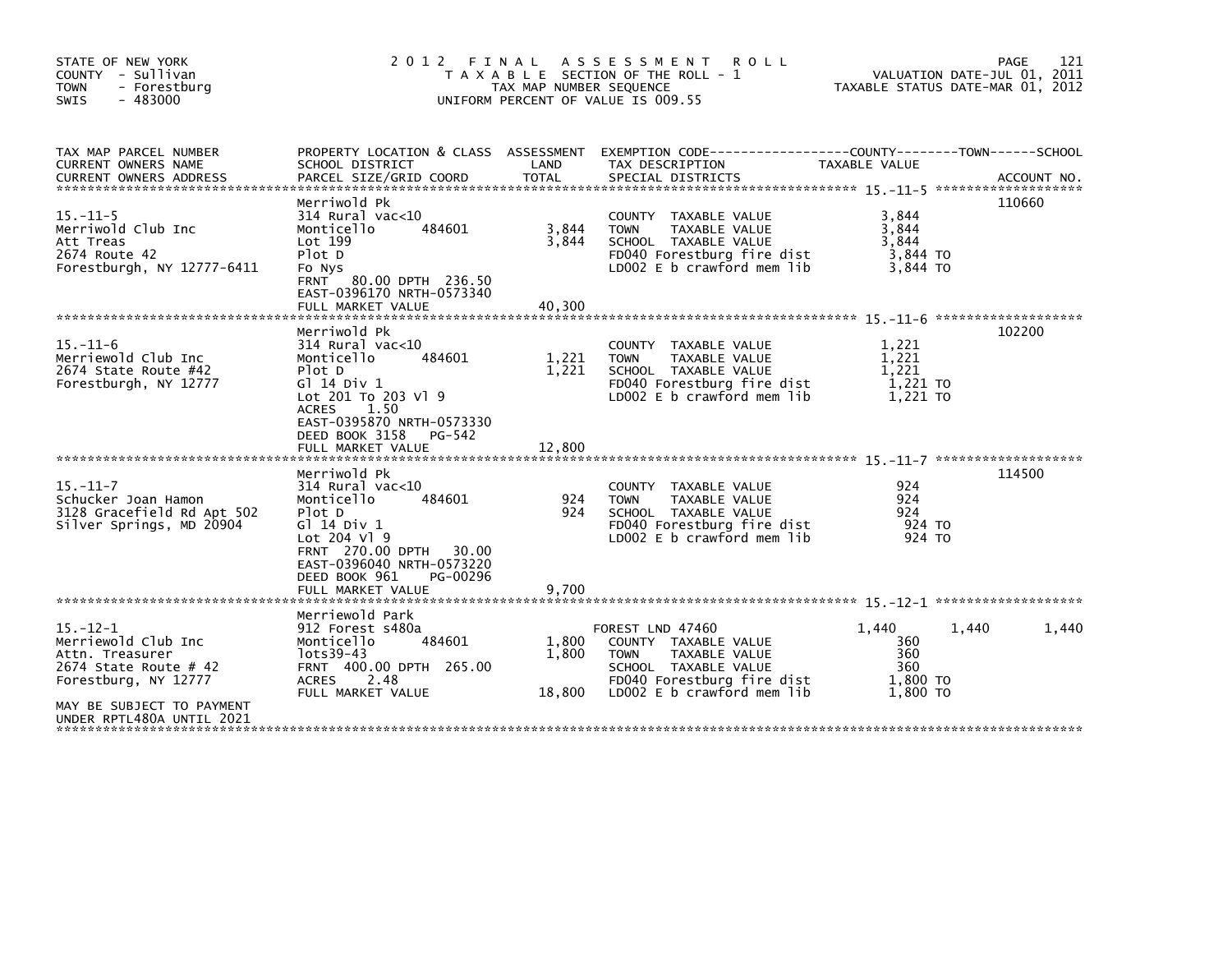| STATE OF NEW YORK    | 2012 FINAL ASSESSMENT ROLL            | 122<br>PAGE                      |
|----------------------|---------------------------------------|----------------------------------|
| COUNTY - Sullivan    | T A X A B L E SECTION OF THE ROLL - 1 | VALUATION DATE-JUL 01, 2011      |
| TOWN<br>- Forestburg | MAP SECTION - 015                     | TAXABLE STATUS DATE-MAR 01, 2012 |
| - 483000<br>SWIS     | $SUB - SECTION -$                     | RPS150/V04/L015                  |
|                      | UNIFORM PERCENT OF VALUE IS 009.55    | CURRENT DATE $6/18/2012$         |

## \*\*\* S P E C I A L D I S T R I C T S U M M A R Y \*\*\*

| CODE | DISTRICT NAME                                | PARCELS | TOTAL EXTENSION<br><b>TYPF</b> | EXTENSION<br>VALUE | AD VALOREM<br><b>VALUE</b> | <b>EXEMPT</b><br>AMOUNT | TAXABLE<br><b>VALUE</b> |
|------|----------------------------------------------|---------|--------------------------------|--------------------|----------------------------|-------------------------|-------------------------|
|      | FD040 Forestburg fir<br>LD002 E b crawford m |         | 64 TOTAL<br>64 TOTAL           |                    | 290.394<br>290.394         |                         | 290.394<br>290.394      |

### \*\*\* S C H O O L D I S T R I C T S U M M A R Y \*\*\*

| <b>CODE</b> | DISTRICT NAME | TOTAL<br><b>PARCELS</b> | ASSESSED<br>LAND | ASSESSED<br><b>TOTAL</b> | <b>EXEMPT</b><br><b>AMOUNT</b> | <b>TOTAL</b><br><b>TAXABLE</b> | <b>STAR</b><br><b>AMOUNT</b> | <b>STAR</b><br><b>TAXABLE</b> |
|-------------|---------------|-------------------------|------------------|--------------------------|--------------------------------|--------------------------------|------------------------------|-------------------------------|
| 484601      | Monticello    | 64                      | 94,088           | 290,394                  | 34,983                         | 255,411                        | 8,390                        | 247,021                       |
|             | SUB-TOTAL     | 64                      | 94.088           | 290.394                  | 34.983                         | 255.411                        | 8.390                        | 247,021                       |
|             | T O T A L     | 64                      | 94.088           | 290,394                  | 34,983                         | 255,411                        | 8,390                        | 247,021                       |

\*\*\* S Y S T E M C O D E S S U M M A R Y \*\*\*

NO SYSTEM EXEMPTIONS AT THIS LEVEL

### \*\*\* E X E M P T I O N S U M M A R Y \*\*\*

| CODE                    | DESCRIPTION                             | <b>TOTAL</b><br><b>PARCELS</b> | <b>COUNTY</b>    | <b>TOWN</b>      | <b>SCHOOL</b>             |
|-------------------------|-----------------------------------------|--------------------------------|------------------|------------------|---------------------------|
| 41132<br>41133<br>41834 | COMBAT VET<br>COMBAT VET<br>STAR EN     |                                | 3,600            | 3,600            | 5,660                     |
| 41854<br>47460          | STAR B<br>FOREST<br><b>LND</b><br>TOTAL | 16<br>20                       | 34,983<br>38,583 | 34,983<br>38,583 | 2,730<br>34,983<br>43,373 |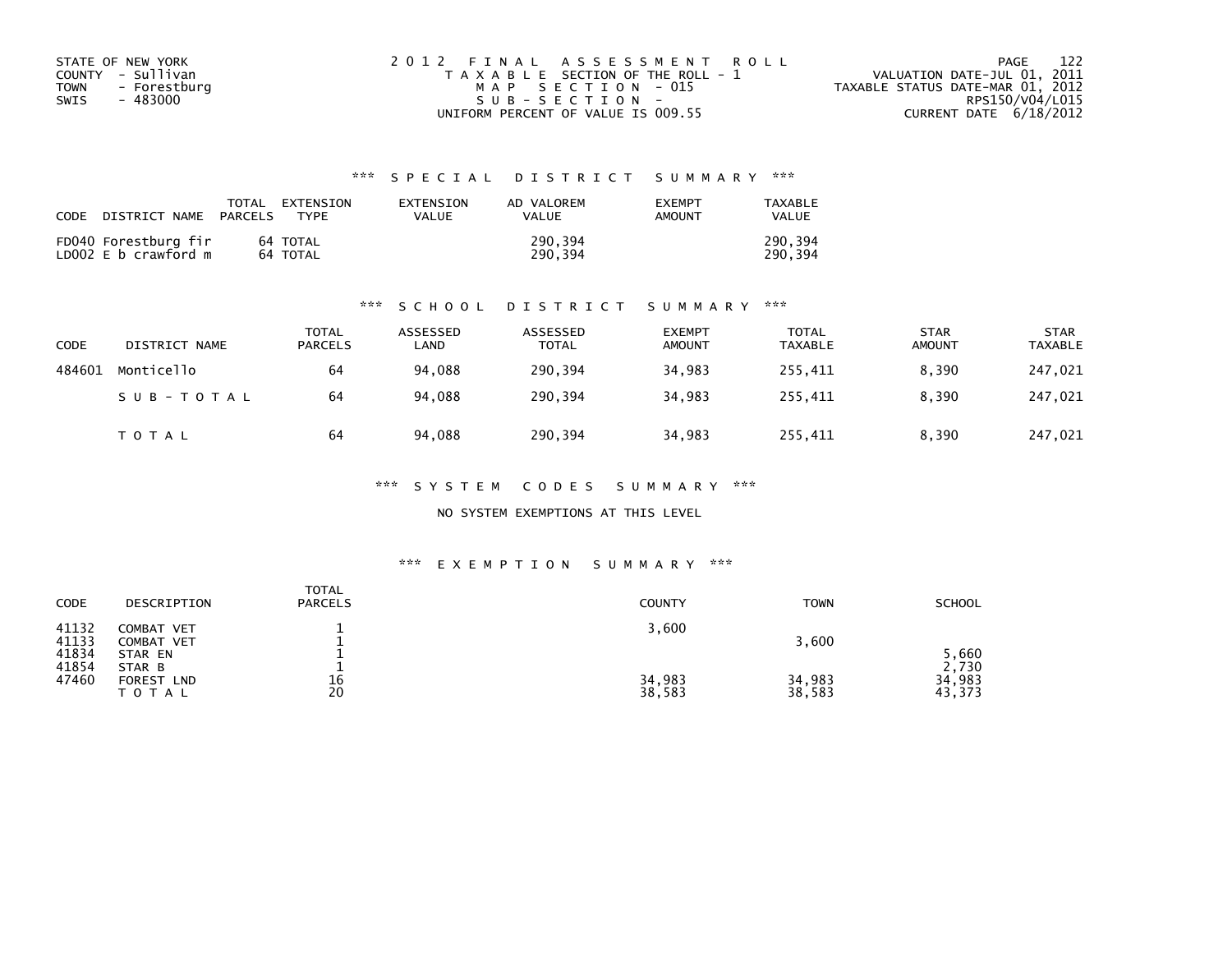| STATE OF NEW YORK<br>COUNTY - Sullivan<br><b>TOWN</b><br>- Forestburg<br>- 483000<br>SWIS | 2012 FINAL ASSESSMENT ROLL<br>T A X A B L E SECTION OF THE ROLL - 1<br>MAP SECTION - 015<br>SUB-SECTION- | 123<br>PAGE<br>VALUATION DATE-JUL 01, 2011<br>TAXABLE STATUS DATE-MAR 01, 2012<br>RPS150/V04/L015 |
|-------------------------------------------------------------------------------------------|----------------------------------------------------------------------------------------------------------|---------------------------------------------------------------------------------------------------|
|                                                                                           | UNIFORM PERCENT OF VALUE IS 009.55                                                                       | CURRENT DATE 6/18/2012                                                                            |

# \*\*\* G R A N D T O T A L S \*\*\*

| ROLL       | DESCRIPTION | <b>TOTAL</b>   | ASSESSED     | ASSESSED | <b>TAXABLE</b> | <b>TAXABLE</b> | <b>TAXABLE</b> | <b>STAR</b>    |
|------------|-------------|----------------|--------------|----------|----------------|----------------|----------------|----------------|
| <b>SEC</b> |             | <b>PARCELS</b> | ∟AND         | TOTAL    | <b>COUNTY</b>  | <b>TOWN</b>    | <b>SCHOOL</b>  | <b>TAXABLE</b> |
|            | TAXABLE     | 64             | 088ء ت<br>94 | 290.394  | 251.811        | 251.811        | 255.411        | 247,021        |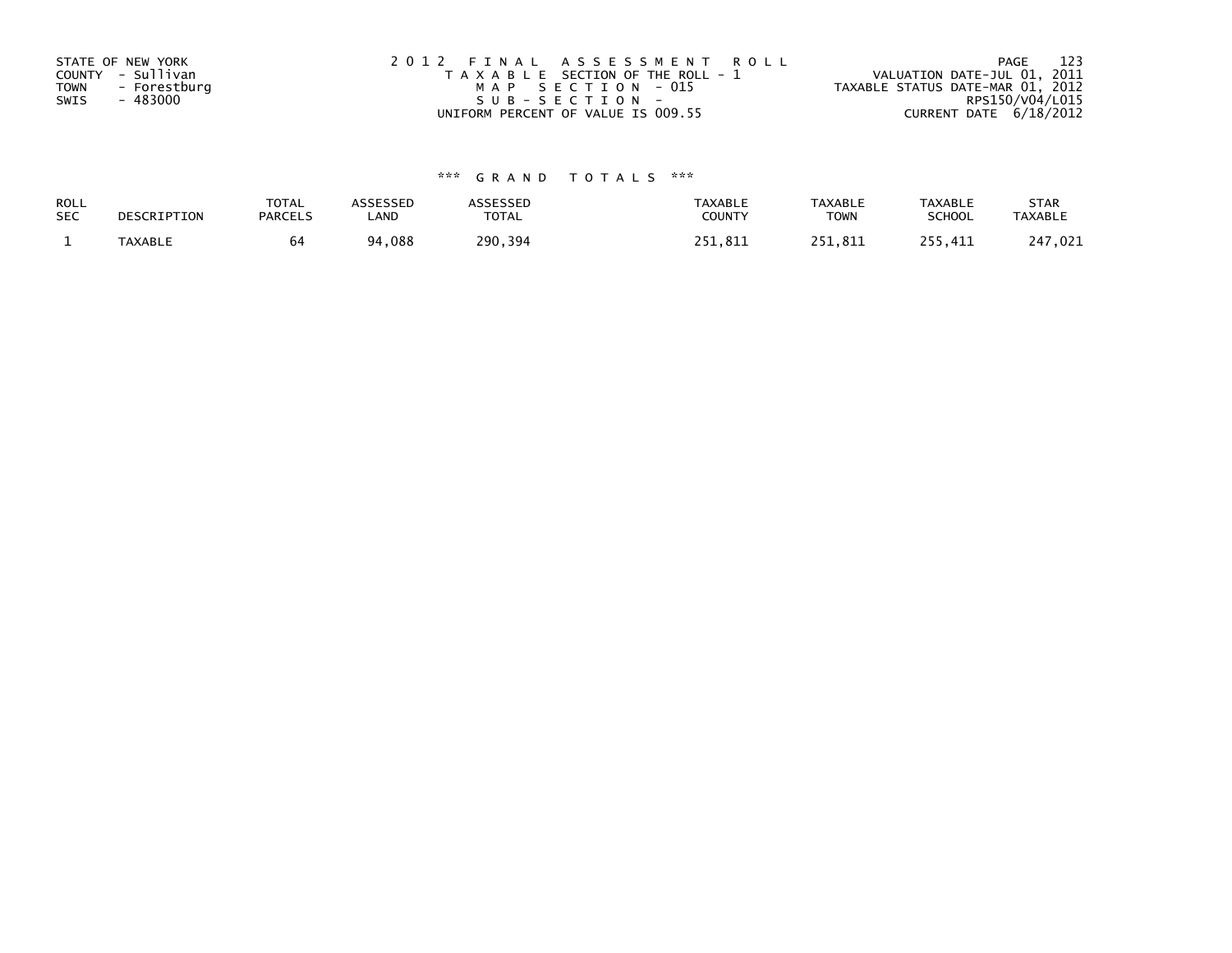| STATE OF NEW YORK<br>COUNTY - Sullivan<br><b>TOWN</b><br>- Forestburg<br>$-483000$<br>SWIS       | 2 0 1 2<br>FINAL                                                                                                                                                                               | TAX MAP NUMBER SEQUENCE  | A S S E S S M E N T<br><b>ROLL</b><br>T A X A B L E SECTION OF THE ROLL - 1<br>UNIFORM PERCENT OF VALUE IS 009.55                          | VALUATION DATE-JUL 01, 2011<br>TAXABLE STATUS DATE-MAR 01, 2012 | 124<br>PAGE |
|--------------------------------------------------------------------------------------------------|------------------------------------------------------------------------------------------------------------------------------------------------------------------------------------------------|--------------------------|--------------------------------------------------------------------------------------------------------------------------------------------|-----------------------------------------------------------------|-------------|
| TAX MAP PARCEL NUMBER<br>CURRENT OWNERS NAME<br><b>CURRENT OWNERS ADDRESS</b>                    | PROPERTY LOCATION & CLASS ASSESSMENT<br>SCHOOL DISTRICT<br>PARCEL SIZE/GRID COORD                                                                                                              | LAND<br><b>TOTAL</b>     | TAX DESCRIPTION<br>SPECIAL DISTRICTS                                                                                                       | TAXABLE VALUE                                                   | ACCOUNT NO. |
| $16. - 1 - 1$<br>Merriwold Club Inc<br>Att Treas<br>2674 Route 42<br>Forestburgh, NY 12777-6411  | Merriwold Pk<br>322 Rural vac>10<br>484601<br>Monticello<br>Plot F<br>GI 14 Div 1 Lot 7 To<br>32 V1 9<br>ACRES 12.50<br>EAST-0396822 NRTH-0573471<br>FULL MARKET VALUE                         | 8,156<br>8,156<br>85,400 | COUNTY TAXABLE VALUE<br><b>TOWN</b><br>TAXABLE VALUE<br>SCHOOL TAXABLE VALUE<br>FD040 Forestburg fire dist<br>LD002 $E$ b crawford mem lib | 8,156<br>8,156<br>8,156<br>8,156 TO<br>8,156 то                 | 110300      |
| $16. - 1 - 2$<br>Jennings Kevin<br>McDonald John<br>281 Merriewold Rd<br>Forestburgh, NY 12777   | Merriwold Pk<br>$314$ Rural vac< $10$<br>484601<br>Monticello<br><b>ACRES</b><br>2.77 BANKC140041<br>EAST-0396533 NRTH-0573114<br>DEED BOOK 2661<br>PG-691<br>FULL MARKET VALUE                | 2,124<br>2,124<br>22,200 | COUNTY TAXABLE VALUE<br><b>TOWN</b><br>TAXABLE VALUE<br>SCHOOL TAXABLE VALUE<br>FD040 Forestburg fire dist<br>LD002 E b crawford mem lib   | 2,124<br>2,124<br>2,124<br>2,124 TO<br>2,124 TO                 |             |
| $16. -2 - 1$<br>Merriwold Club Inc<br>Att Treas<br>2674 Route 42<br>Forestburgh, NY 12777-6411   | Merriwold Rd<br>314 Rural vac<10<br>484601<br>Monticello<br><b>ACRES</b><br>5.90<br>EAST-0397250 NRTH-0573360<br>FULL MARKET VALUE                                                             | 885<br>885<br>9,300      | COUNTY TAXABLE VALUE<br>TAXABLE VALUE<br><b>TOWN</b><br>SCHOOL TAXABLE VALUE<br>FD040 Forestburg fire dist<br>LDOO2 E b crawford mem lib   | 885<br>885<br>885<br>885 TO<br>885 TO                           |             |
| $16. -2 - 2$<br>Merriwold Club Inc<br>Att Treas<br>2674 Route 42<br>Forestburgh, NY 12777-6411   | Merriwold Rd<br>314 Rural vac<10<br>484601<br>Monticello<br>4.30<br><b>ACRES</b><br>EAST-0397480 NRTH-0573220<br>FULL MARKET VALUE                                                             | 645<br>645<br>6,800      | COUNTY TAXABLE VALUE<br><b>TOWN</b><br>TAXABLE VALUE<br>SCHOOL TAXABLE VALUE<br>FD040 Forestburg fire dist<br>LD002 E b crawford mem lib   | 645<br>645<br>645<br>645 TO<br>645 TO                           |             |
| 16. – 2 – 3.1<br>Jennings Kevin<br>McDonald John<br>281 Merriewold Rd<br>Forestburgh, NY 12777   | Merriwold Park<br>314 Rural vac<10<br>484601<br>Monticello<br><b>ACRES</b><br>3.05 BANKC140041<br>EAST-0397024 NRTH-0572819<br>DEED BOOK 2661<br>PG-691<br>FULL MARKET VALUE                   | 2,159<br>2,159<br>22,600 | COUNTY TAXABLE VALUE<br><b>TOWN</b><br>TAXABLE VALUE<br>SCHOOL TAXABLE VALUE<br>FD040 Forestburg fire dist<br>LD002 $E$ b crawford mem lib | 2,159<br>2,159<br>2,159<br>2,159 TO<br>2,159 TO                 |             |
| $16. - 2 - 3.2$<br>Fiero Raymond S<br>Fiero Christy<br>75-40 Austin St<br>Forest Hills, NY 11375 | Merriwold Park<br>$314$ Rural vac< $10$<br>484601<br>Monticello<br>FRNT 125.00 DPTH 160.00<br><b>BANKC030614</b><br>EAST-0397092 NRTH-0572678<br>DEED BOOK 3599<br>PG-394<br>FULL MARKET VALUE | 325<br>325<br>3,400      | COUNTY TAXABLE VALUE<br><b>TOWN</b><br>TAXABLE VALUE<br>SCHOOL TAXABLE VALUE<br>FD040 Forestburg fire dist<br>LD002 E b crawford mem lib   | 325<br>325<br>325<br>325 TO<br>325 TO                           |             |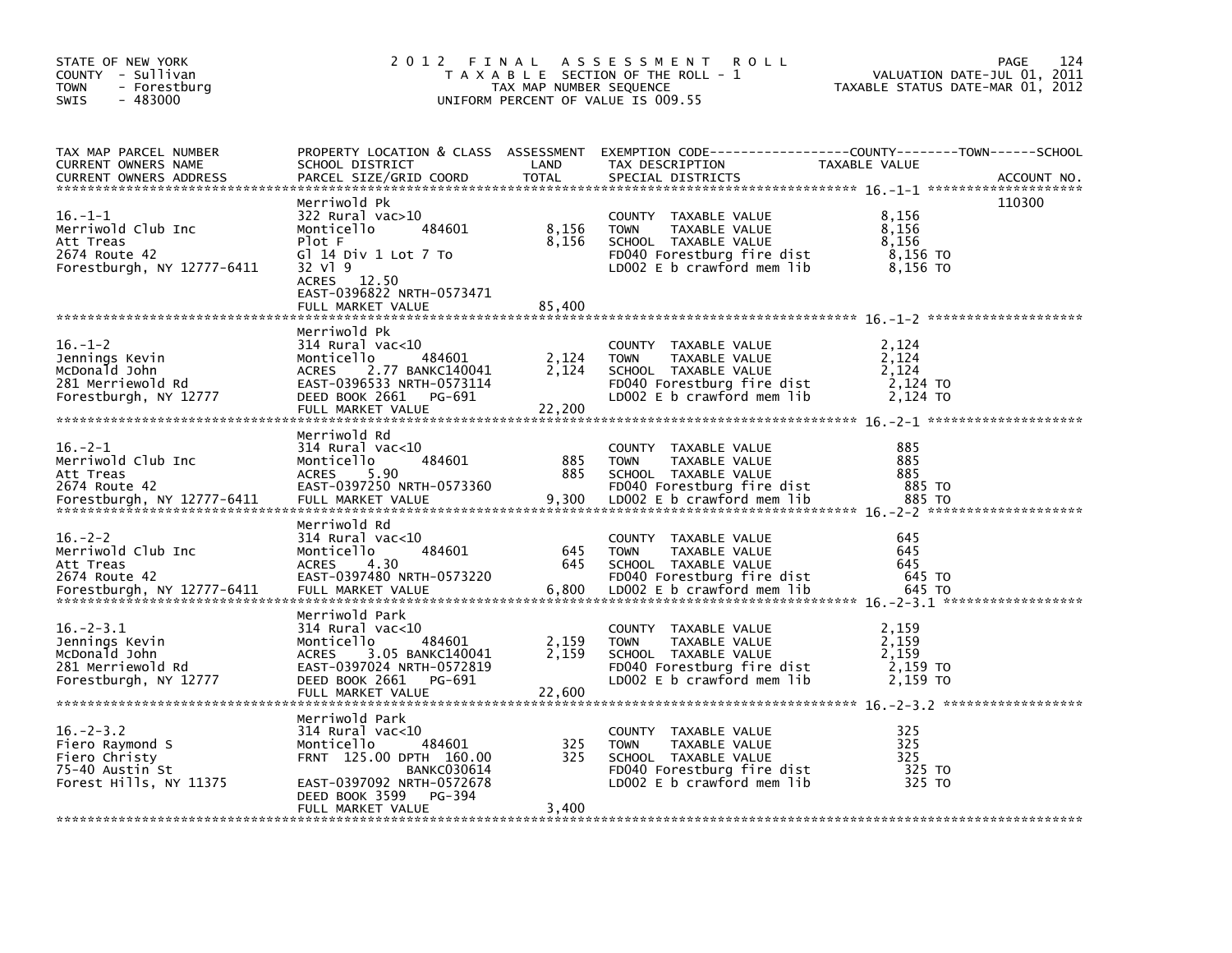| STATE OF NEW YORK<br>COUNTY - Sullivan<br>- Forestburg<br><b>TOWN</b><br>$-483000$<br><b>SWIS</b>                                                        | 2012 FINAL                                                                                                                                                                                                                              | TAX MAP NUMBER SEQUENCE    | A S S E S S M E N T<br><b>ROLL</b><br>T A X A B L E SECTION OF THE ROLL - 1<br>UNIFORM PERCENT OF VALUE IS 009.55                                              | TAXABLE STATUS DATE-MAR 01, 2012                     | VALUATION DATE-JUL 01, 2011 | 125<br>PAGE |
|----------------------------------------------------------------------------------------------------------------------------------------------------------|-----------------------------------------------------------------------------------------------------------------------------------------------------------------------------------------------------------------------------------------|----------------------------|----------------------------------------------------------------------------------------------------------------------------------------------------------------|------------------------------------------------------|-----------------------------|-------------|
| TAX MAP PARCEL NUMBER<br>CURRENT OWNERS NAME<br><b>CURRENT OWNERS ADDRESS</b>                                                                            | SCHOOL DISTRICT<br>PARCEL SIZE/GRID COORD                                                                                                                                                                                               | LAND<br>TOTAL              | PROPERTY LOCATION & CLASS ASSESSMENT EXEMPTION CODE----------------COUNTY-------TOWN------SCHOOL<br>TAX DESCRIPTION<br>SPECIAL DISTRICTS                       | TAXABLE VALUE                                        |                             | ACCOUNT NO. |
| $16. -3 - 1$<br>Merriwold Club Inc<br>Att Treas<br>2674 Route 42<br>Forestburgh, NY 12777-6411<br>MAY BE SUBJECT TO PAYMENT<br>UNDER RPTL480A UNTIL 2021 | Merriwold Rd<br>912 Forest s480a<br>Monticello<br>484601<br>ACRES<br>15.20<br>EAST-0397750 NRTH-0572860<br>FULL MARKET VALUE                                                                                                            | 2,280<br>2,280<br>23,900   | FOREST LND 47460<br>COUNTY TAXABLE VALUE<br><b>TOWN</b><br>TAXABLE VALUE<br>SCHOOL TAXABLE VALUE<br>FD040 Forestburg fire dist<br>LD002 $E$ b crawford mem lib | 1,824<br>456<br>456<br>456<br>2,280 TO<br>2,280 TO   | 1,824                       | 1,824       |
|                                                                                                                                                          |                                                                                                                                                                                                                                         |                            |                                                                                                                                                                |                                                      |                             |             |
| $16. -4-1$<br>Merriwold Club Inc<br>Att Treas<br>2674 Route 42<br>Forestburgh, NY 12777-6411                                                             | Merriwold Rd<br>912 Forest s480a<br>Monticello<br>484601<br><b>ACRES</b><br>12.60<br>EAST-0398230 NRTH-0572450<br>FULL MARKET VALUE                                                                                                     | 1,890<br>1,890<br>19,800   | FOREST LND 47460<br>COUNTY TAXABLE VALUE<br>TAXABLE VALUE<br><b>TOWN</b><br>SCHOOL TAXABLE VALUE<br>FD040 Forestburg fire dist<br>$LD002 E b$ crawford mem lib | 1,512<br>378<br>378<br>378<br>1,890 TO<br>1,890 TO   | 1,512                       | 1,512       |
| MAY BE SUBJECT TO PAYMENT<br>UNDER RPTL480A UNTIL 2021                                                                                                   |                                                                                                                                                                                                                                         |                            |                                                                                                                                                                |                                                      |                             |             |
|                                                                                                                                                          | Merriwold Rd                                                                                                                                                                                                                            |                            |                                                                                                                                                                |                                                      |                             |             |
| $16. - 5 - 1$<br>Merriwold Club Inc<br>Att Treas<br>2674 Route 42<br>Forestburgh, NY 12777-6411                                                          | 912 Forest s480a<br>Monticello<br>484601<br>12.00<br><b>ACRES</b><br>EAST-0398670 NRTH-0572090<br>FULL MARKET VALUE                                                                                                                     | 1,800<br>1,800<br>18,800   | FOREST LND 47460<br>COUNTY TAXABLE VALUE<br><b>TOWN</b><br>TAXABLE VALUE<br>SCHOOL TAXABLE VALUE<br>FD040 Forestburg fire dist<br>LD002 E b crawford mem lib   | 1.440<br>360<br>360<br>360<br>1,800 TO<br>1,800 TO   | 1.440                       | 1,440       |
| MAY BE SUBJECT TO PAYMENT<br>UNDER RPTL480A UNTIL 2021                                                                                                   |                                                                                                                                                                                                                                         |                            |                                                                                                                                                                |                                                      |                             |             |
| $16. -6 - 1$<br>Merriwold Club Inc<br>Att Treas<br>2674 Route 42<br>Forestburgh, NY 12777-6411                                                           | Merriwold Rd<br>912 Forest s480a<br>Monticello<br>484601<br>ACRES 10.00<br>EAST-0398950 NRTH-0571640<br>FULL MARKET VALUE                                                                                                               | 1,500<br>1,500<br>15,700   | FOREST LND 47460<br>COUNTY TAXABLE VALUE<br><b>TOWN</b><br>TAXABLE VALUE<br>SCHOOL TAXABLE VALUE<br>FD040 Forestburg fire dist                                 | 1,200<br>300<br>300<br>300<br>1,500 TO               | 1,200                       | 1,200       |
| MAY BE SUBJECT TO PAYMENT<br>UNDER RPTL480A UNTIL 2021                                                                                                   |                                                                                                                                                                                                                                         |                            | LD002 E b crawford mem lib                                                                                                                                     | 1,500 TO                                             |                             |             |
| $16. -7 - 1$<br>Jennings Kevin<br>McDonald John<br>281 Merriewold Rd<br>Forestburgh, NY 12777                                                            | Merriwold Park<br>210 1 Family Res<br>Monticello<br>484601<br>148-149-160-161-172-516<br>Ice House Shed Bung &<br>Gar Pump-H<br>ACRES<br>2.57 BANKC140041<br>EAST-0396356 NRTH-0572889<br>DEED BOOK 2661<br>PG-691<br>FULL MARKET VALUE | 1,912<br>30,023<br>314,400 | <b>COUNTY</b><br>TAXABLE VALUE<br>TAXABLE VALUE<br><b>TOWN</b><br>SCHOOL TAXABLE VALUE<br>FD040 Forestburg fire dist<br>LDOO2 E b crawford mem lib             | 30,023<br>30,023<br>30.023<br>30,023 TO<br>30,023 TO |                             | 114007      |
|                                                                                                                                                          |                                                                                                                                                                                                                                         |                            |                                                                                                                                                                |                                                      |                             |             |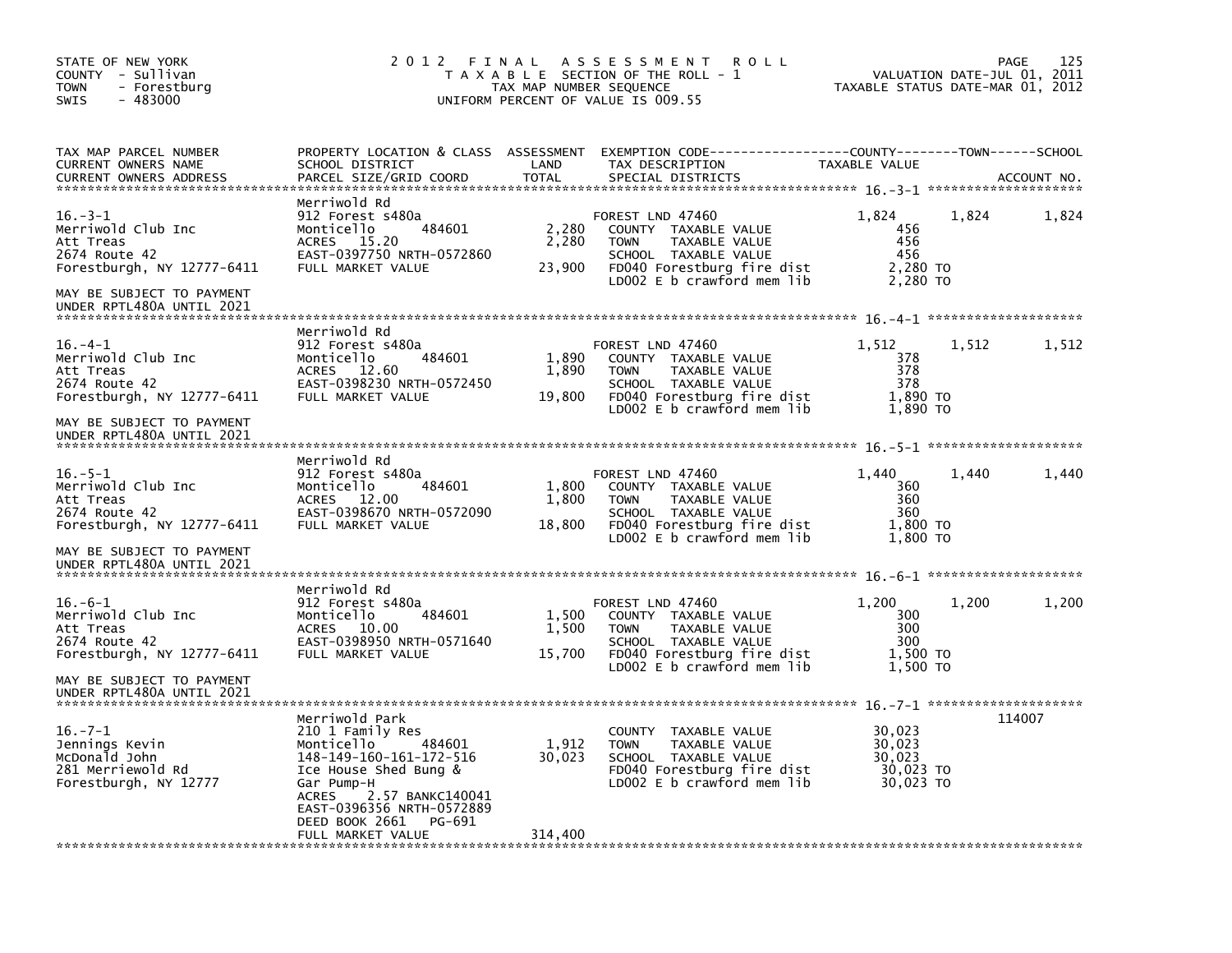| STATE OF NEW YORK<br>COUNTY - Sullivan<br><b>TOWN</b><br>- Forestburg<br>$-483000$<br>SWIS                |                                                                                                                                                                                                                       | TAX MAP NUMBER SEQUENCE    | 2012 FINAL ASSESSMENT<br><b>ROLL</b><br>T A X A B L E SECTION OF THE ROLL - 1<br>UNIFORM PERCENT OF VALUE IS 009.55                      | TAXABLE STATUS DATE-MAR 01, 2012                     | 126<br>PAGE<br>VALUATION DATE-JUL 01, 2011 |
|-----------------------------------------------------------------------------------------------------------|-----------------------------------------------------------------------------------------------------------------------------------------------------------------------------------------------------------------------|----------------------------|------------------------------------------------------------------------------------------------------------------------------------------|------------------------------------------------------|--------------------------------------------|
| TAX MAP PARCEL NUMBER<br>CURRENT OWNERS NAME<br><b>CURRENT OWNERS ADDRESS</b>                             | SCHOOL DISTRICT<br>PARCEL SIZE/GRID COORD                                                                                                                                                                             | LAND<br>TOTAL              | PROPERTY LOCATION & CLASS ASSESSMENT EXEMPTION CODE----------------COUNTY-------TOWN------SCHOOL<br>TAX DESCRIPTION<br>SPECIAL DISTRICTS | TAXABLE VALUE                                        | ACCOUNT NO.                                |
| $16. - 7 - 2$<br>Merriewold Club Inc<br>2674 Route 42<br>Forestburgh, NY 12777                            | Merriwold Pk<br>$314$ Rural vac<10<br>484601<br>Monticello<br>Plot H Lots 151-159<br>G1 14 Div 1<br>$1/2$ Of Lot $150$<br>ACRES<br>4.80<br>EAST-0395930 NRTH-0572580<br>DEED BOOK 2457<br>PG-245<br>FULL MARKET VALUE | 3,565<br>3,565<br>37,300   | COUNTY TAXABLE VALUE<br><b>TOWN</b><br>TAXABLE VALUE<br>SCHOOL TAXABLE VALUE<br>FD040 Forestburg fire dist<br>LD002 E b crawford mem lib | 3,565<br>3,565<br>3,565<br>3,565 TO<br>3,565 TO      | 102600                                     |
| $16. - 7 - 3.1$<br>Brown James D<br>Brown Mary M<br>210 W Washington Sq Apt 6NE<br>Philadelphia, PA 19106 | Merriwold Park<br>210 1 Family Res<br>Monticello<br>484601<br>Plot E<br>G1 14 Div 1<br>2 St House<br>4.56<br>ACRES<br>EAST-0394101 NRTH-0572354<br>DEED BOOK 3495<br>PG-306<br>FULL MARKET VALUE                      | 4,843<br>22,997<br>240,800 | COUNTY TAXABLE VALUE<br><b>TOWN</b><br>TAXABLE VALUE<br>SCHOOL TAXABLE VALUE<br>FD040 Forestburg fire dist<br>LD002 E b crawford mem lib | 22,997<br>22,997<br>22.997<br>22,997 TO<br>22,997 TO |                                            |
| $16. - 7 - 3.3$<br>Merriewold Club Inc<br>2674 Route 42<br>Forestburgh, NY 12777                          | Merriwold Park<br>314 Rural vac<10<br>484601<br>Monticello<br>Vacant Lot<br>35.00 DPTH 245.00<br><b>FRNT</b><br>EAST-0396434 NRTH-0572641<br>DEED BOOK 2457<br>PG-245<br>FULL MARKET VALUE                            | 142<br>142<br>1,500        | COUNTY TAXABLE VALUE<br>TAXABLE VALUE<br>TOWN<br>SCHOOL TAXABLE VALUE<br>FD040 Forestburg fire dist<br>LD002 E b crawford mem lib        | 142<br>142<br>142<br>142 TO<br>142 TO                |                                            |
| $16. -8 - 1$<br>Jennings Kevin<br>McDonald John<br>281 Merriewold Rd<br>Forestburgh, NY 12777             | Merriwold Pk<br>$314$ Rural vac<10<br>484601<br>Monticello<br>FRNT 250.00 DPTH 154.00<br><b>BANKC140041</b><br>EAST-0396780 NRTH-0572640<br>DEED BOOK 2661 PG-691<br>FULL MARKET VALUE                                | 283<br>283<br>3,000        | COUNTY TAXABLE VALUE<br>TAXABLE VALUE<br><b>TOWN</b><br>SCHOOL TAXABLE VALUE<br>FD040 Forestburg fire dist<br>LD002 E b crawford mem lib | 283<br>283<br>283<br>283 TO<br>283 TO                |                                            |
| $16.-8-2.1$<br>Moore Paul<br>Moore Cassandra<br>282 Merriwold Pk<br>Forestburgh, NY 12777                 | Merriwold Pk<br>$314$ Rural vac< $10$<br>Monticello<br>484601<br>Plot E<br>G1 14 Div 1<br>ACRES<br>2.73<br>EAST-0396215 NRTH-0571913<br>DEED BOOK 3313<br>PG-67<br>FULL MARKET VALUE                                  | 1,933<br>1,933<br>20,200   | COUNTY TAXABLE VALUE<br>TAXABLE VALUE<br><b>TOWN</b><br>SCHOOL TAXABLE VALUE<br>FD040 Forestburg fire dist<br>LD002 E b crawford mem lib | 1,933<br>1,933<br>1.933<br>1,933 TO<br>1.933 TO      | 102800                                     |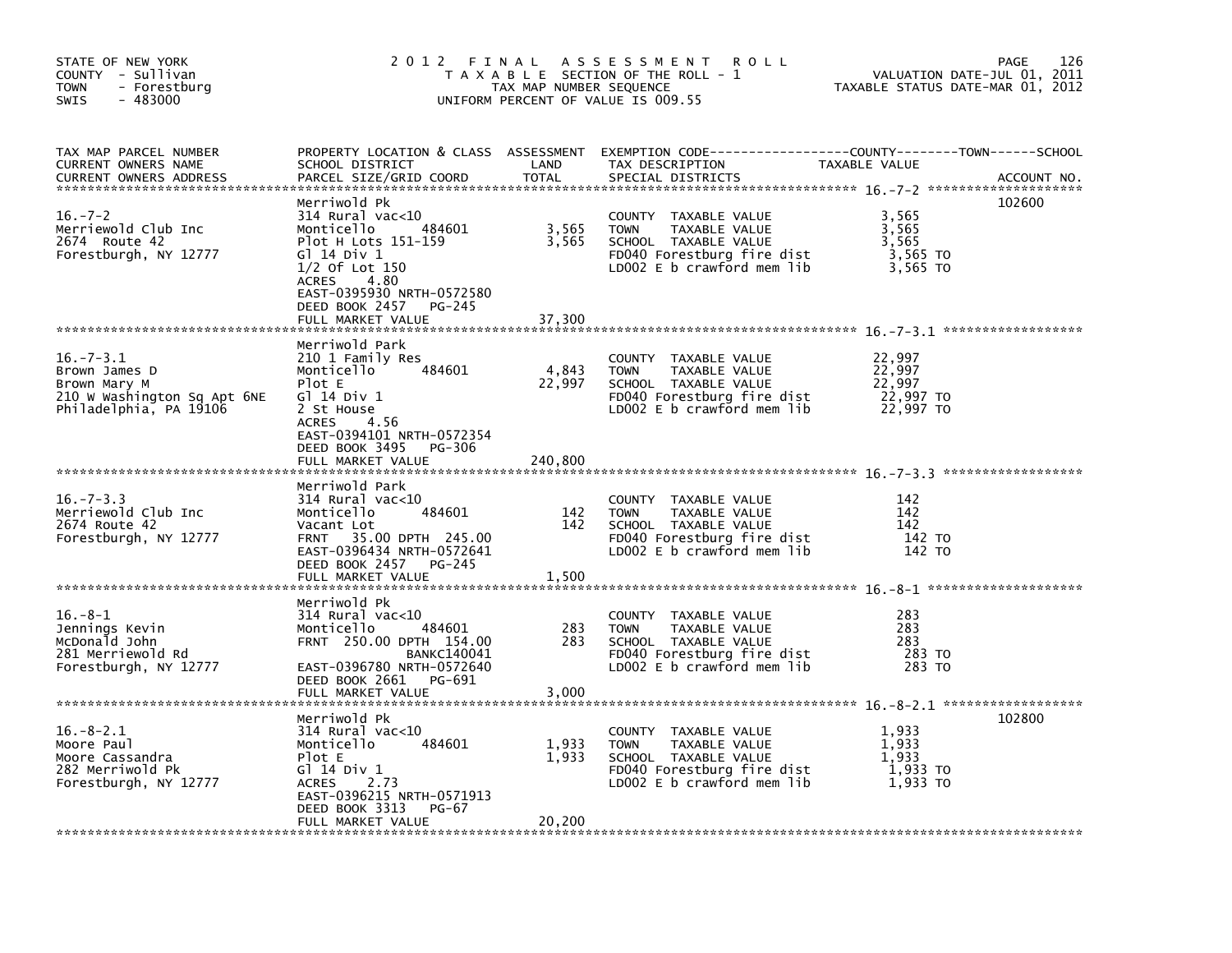| STATE OF NEW YORK<br>COUNTY - Sullivan<br><b>TOWN</b><br>- Forestburg<br>$-483000$<br>SWIS                          |                                                                                                                                                                                                                                                   | TAX MAP NUMBER SEQUENCE    | 2012 FINAL ASSESSMENT<br>R O L L<br>T A X A B L E SECTION OF THE ROLL - 1<br>UNIFORM PERCENT OF VALUE IS 009.55                                               | VALUATION DATE-JUL 01, 2011<br>TAXABLE STATUS DATE-MAR 01, 2012 | 127<br>PAGE |
|---------------------------------------------------------------------------------------------------------------------|---------------------------------------------------------------------------------------------------------------------------------------------------------------------------------------------------------------------------------------------------|----------------------------|---------------------------------------------------------------------------------------------------------------------------------------------------------------|-----------------------------------------------------------------|-------------|
| TAX MAP PARCEL NUMBER<br><b>CURRENT OWNERS NAME</b><br><b>CURRENT OWNERS ADDRESS</b>                                | SCHOOL DISTRICT<br>PARCEL SIZE/GRID COORD                                                                                                                                                                                                         | LAND<br><b>TOTAL</b>       | PROPERTY LOCATION & CLASS ASSESSMENT EXEMPTION CODE---------------COUNTY-------TOWN------SCHOOL<br>TAX DESCRIPTION<br>SPECIAL DISTRICTS                       | TAXABLE VALUE                                                   | ACCOUNT NO. |
| $16. - 8 - 2.2$<br>Moore Paul G<br>Casssandra Phifer<br>Merriwold Park<br>282 Merriwold Rd<br>Forestburgh, NY 12777 | Merriewold Park<br>210 1 Family Res<br>484601<br>Monticello<br>House/shed<br><b>FRNT 486.78 DPTH</b><br>2.77<br><b>ACRES</b><br>EAST-0396513 NRTH-0572310<br>DEED BOOK 1755<br>PG-101<br>FULL MARKET VALUE                                        | 1,961<br>27,200<br>284,800 | 41854<br>STAR B<br>COUNTY TAXABLE VALUE<br><b>TOWN</b><br>TAXABLE VALUE<br>SCHOOL TAXABLE VALUE<br>FD040 Forestburg fire dist<br>LD002 $E$ b crawford mem lib | 0<br>27,200<br>27,200<br>24,470<br>27,200 TO<br>27,200 TO       | 2,730<br>0  |
| $16. - 8 - 3.1$<br>Ferrell Robert A<br>Lumbard Dirk<br>320 W 56 th St Apt 2D<br>NY, NY 10019                        | E Field Rd<br>314 Rural vac<10<br>484601<br>Monticello<br>vacant lot<br><b>FRNT</b><br>70.00 DPTH 240.00<br>EAST-0396843 NRTH-0572438<br>DEED BOOK 3314<br>PG-109<br>FULL MARKET VALUE                                                            | 500<br>500<br>5,200        | COUNTY TAXABLE VALUE<br><b>TOWN</b><br>TAXABLE VALUE<br>SCHOOL TAXABLE VALUE<br>FD040 Forestburg fire dist<br>LD002 E b crawford mem lib                      | 500<br>500<br>500<br>500 TO<br>500 TO                           |             |
| $16. - 8 - 3.2$<br>Fiero Raymond S<br>Fiero Christy<br>75-40 Austin St<br>Forest Hills, NY 11375                    | 291 Merriwold Rd<br>260 Seasonal res<br>484601<br>Monticello<br>Bung<br>Lot 533 534 535 Plh<br>Fo Clark<br>FRNT 168.00 DPTH 229.00<br>0.95 BANKC030614<br><b>ACRES</b><br>EAST-0396913 NRTH-0572526<br>DEED BOOK 3599 PG-394<br>FULL MARKET VALUE | 1,141<br>13,500<br>141,400 | COUNTY TAXABLE VALUE<br><b>TOWN</b><br>TAXABLE VALUE<br>SCHOOL TAXABLE VALUE<br>FD040 Forestburg fire dist<br>LD002 E b crawford mem lib                      | 13,500<br>13,500<br>13,500<br>13,500 TO<br>13,500 TO            | 106150      |
| $16. - 8 - 4$<br>Merriwold Club Inc<br>Att Treas<br>2674 Route 42<br>Forestburgh, NY 12777-6411                     | Merriwold Rd<br>$314$ Rural vac<10<br>Monticello<br>484601<br><b>FRNT</b><br>90.00 DPTH 240.00<br>EAST-0396800 NRTH-0572380<br>FULL MARKET VALUE                                                                                                  | 15<br>15<br>200            | COUNTY TAXABLE VALUE<br><b>TOWN</b><br>TAXABLE VALUE<br>SCHOOL TAXABLE VALUE<br>FD040 Forestburg fire dist<br>LD002 E b crawford mem lib                      | 15<br>15<br>15<br>15 TO<br>15 TO                                |             |
| $16. -8-5$<br>Merriewold Club Inc<br>2674 Route 42<br>Forestburgh, NY 12777                                         | Merriwold Pk<br>314 Rural vac<10<br>484601<br>Monticello<br>Plot H<br>GT 14 Div 1 Lot 537<br>$V$ ] 9<br><b>FRNT</b><br>90.00 DPTH 240.00<br>EAST-0396730 NRTH-0572300                                                                             | 354<br>354                 | COUNTY TAXABLE VALUE<br><b>TOWN</b><br>TAXABLE VALUE<br>SCHOOL TAXABLE VALUE<br>FD040 Forestburg fire dist<br>LD002 E b crawford mem lib                      | 354<br>354<br>354<br>354 TO<br>354 TO                           | 103000      |
|                                                                                                                     | DEED BOOK 2457<br>PG-245<br>FULL MARKET VALUE                                                                                                                                                                                                     | 3,700                      |                                                                                                                                                               |                                                                 |             |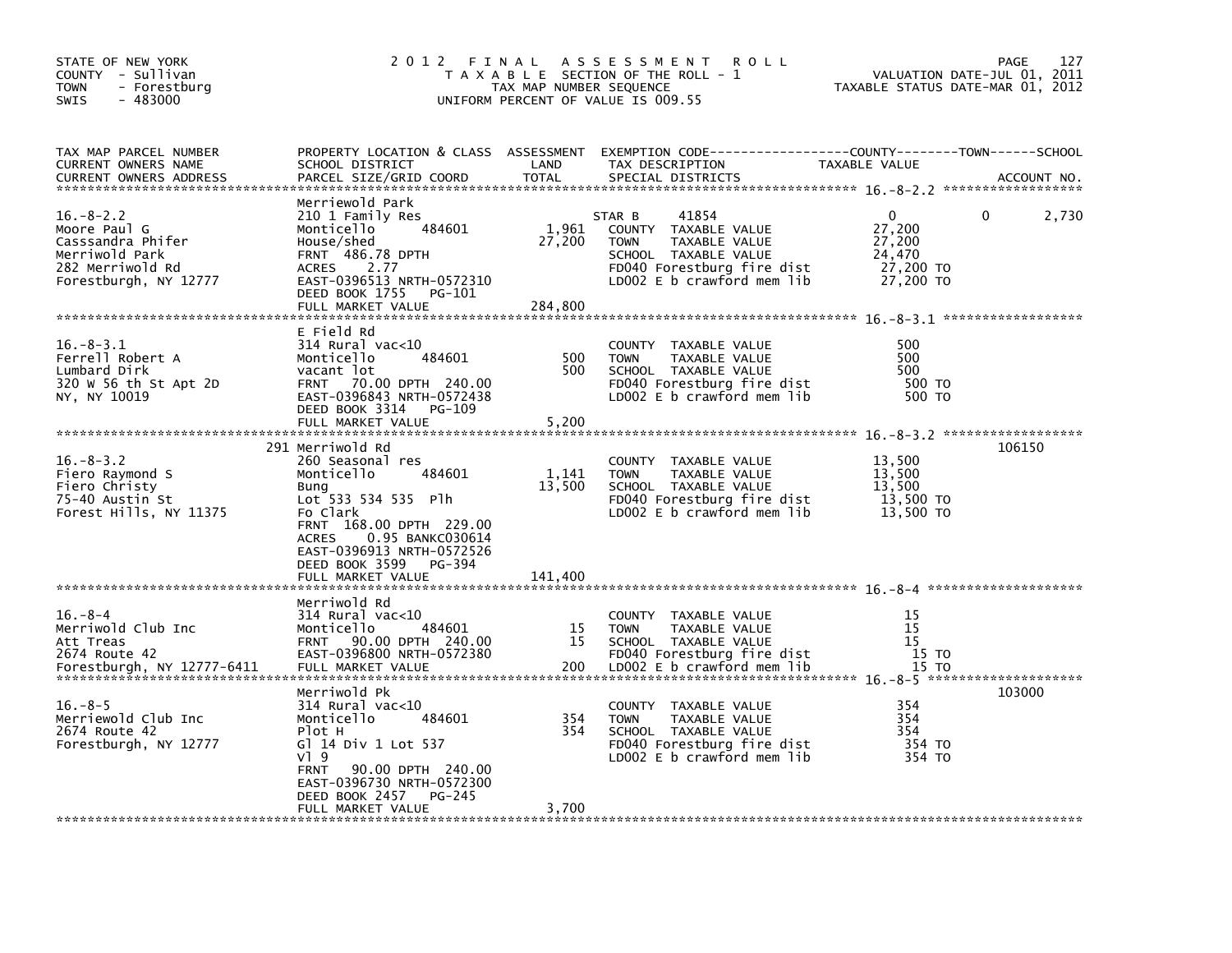| STATE OF NEW YORK<br>COUNTY - Sullivan<br><b>TOWN</b><br>- Forestburg<br>$-483000$<br><b>SWIS</b> | 2 0 1 2                                                                                                                                                                                             | FINAL<br>TAX MAP NUMBER SEQUENCE | A S S E S S M E N T<br><b>ROLL</b><br>T A X A B L E SECTION OF THE ROLL - 1<br>UNIFORM PERCENT OF VALUE IS 009.55                        | VALUATION DATE-JUL 01, 2011<br>TAXABLE STATUS DATE-MAR 01, 2012 | 128<br>PAGE |
|---------------------------------------------------------------------------------------------------|-----------------------------------------------------------------------------------------------------------------------------------------------------------------------------------------------------|----------------------------------|------------------------------------------------------------------------------------------------------------------------------------------|-----------------------------------------------------------------|-------------|
| TAX MAP PARCEL NUMBER<br>CURRENT OWNERS NAME<br><b>CURRENT OWNERS ADDRESS</b>                     | SCHOOL DISTRICT<br>PARCEL SIZE/GRID COORD                                                                                                                                                           | LAND<br><b>TOTAL</b>             | PROPERTY LOCATION & CLASS ASSESSMENT EXEMPTION CODE---------------COUNTY-------TOWN-----SCHOOL<br>TAX DESCRIPTION<br>SPECIAL DISTRICTS   | TAXABLE VALUE                                                   | ACCOUNT NO. |
| $16. - 8 - 6$<br>Merriwold Club Inc<br>Attn: Treas<br>2674 Route 42<br>Forestburgh, NY 12777-6411 | Merriwold Park<br>314 Rural vac<10<br>484601<br>Monticello<br>FRNT 90.00 DPTH 240.00<br>EAST-0396680 NRTH-0572230<br>FULL MARKET VALUE                                                              | 354<br>354<br>3,700              | COUNTY TAXABLE VALUE<br>TAXABLE VALUE<br><b>TOWN</b><br>SCHOOL TAXABLE VALUE<br>FD040 Forestburg fire dist<br>LD002 E b crawford mem lib | 354<br>354<br>354<br>354 TO<br>354 TO                           |             |
| $16. -8 - 7$<br>Merriewold Club Inc<br>2674 Route 42<br>Forestburgh, NY 12777                     | Merriwold Pk<br>$314$ Rural vac<10<br>484601<br>Monticello<br>Lot 539<br>Gl 14 Div 1 Plot H<br>FRNT 90.00 DPTH 240.00<br>EAST-0396620 NRTH-0572160<br>DEED BOOK 2457<br>PG-245<br>FULL MARKET VALUE | 406<br>406<br>4,300              | COUNTY TAXABLE VALUE<br><b>TOWN</b><br>TAXABLE VALUE<br>SCHOOL TAXABLE VALUE<br>FD040 Forestburg fire dist<br>LDOO2 E b crawford mem lib | 406<br>406<br>406<br>406 TO<br>406 TO                           | 103100      |
| $16. - 8 - 8$<br>Merriwold Club Inc<br>2674 Route 42<br>Forestburgh, NY 12777-6411                | Merriwold Rd<br>$314$ Rural vac<10<br>484601<br>Monticello<br>FRNT 90.00 DPTH 240.00<br>EAST-0396570 NRTH-0572090<br>FULL MARKET VALUE                                                              | 75<br>75<br>800                  | COUNTY TAXABLE VALUE<br><b>TOWN</b><br>TAXABLE VALUE<br>SCHOOL TAXABLE VALUE<br>FD040 Forestburg fire dist<br>LD002 E b crawford mem lib | 75<br>75<br>75<br>75 TO<br>75 TO                                |             |
| $16. -8 - 9$<br>Merriewold Club Inc<br>2674 Route 42<br>Forestburgh, NY 12777                     | Merriwold Park<br>314 Rural vac<10<br>484601<br>Monticello<br>FRNT 90.00 DPTH 240.00<br>EAST-0396510 NRTH-0572030<br>DEED BOOK 2457<br>PG-245<br>FULL MARKET VALUE                                  | 406<br>406<br>4,300              | COUNTY TAXABLE VALUE<br>TAXABLE VALUE<br><b>TOWN</b><br>SCHOOL TAXABLE VALUE<br>FD040 Forestburg fire dist<br>LD002 E b crawford mem lib | 406<br>406<br>406<br>406 TO<br>406 TO                           |             |
| $16. - 8 - 10$<br>Merriwold Club Inc<br>2674 Route 42<br>Forestburgh, NY 12777-6411               | Merriwold Rd<br>314 Rural vac<10<br>484601<br>Monticello<br>90.00 DPTH 240.00<br><b>FRNT</b><br>EAST-0396450 NRTH-0571960                                                                           | 75<br>75                         | COUNTY TAXABLE VALUE<br><b>TOWN</b><br>TAXABLE VALUE<br>SCHOOL TAXABLE VALUE<br>FD040 Forestburg fire dist                               | 75<br>75<br>75<br>75 TO                                         |             |
| $16. - 8 - 11$<br>Merriewold Club Inc<br>2674 Route 42<br>Forestburgh, NY 12777                   | Merriwold Park<br>314 Rural vac<10<br>Monticello<br>484601<br>90.00 DPTH 240.00<br><b>FRNT</b><br>EAST-0396390 NRTH-0571890<br>DEED BOOK 2457<br>PG-245<br>FULL MARKET VALUE                        | 406<br>406<br>4,300              | COUNTY TAXABLE VALUE<br><b>TOWN</b><br>TAXABLE VALUE<br>SCHOOL TAXABLE VALUE<br>FD040 Forestburg fire dist<br>LD002 E b crawford mem lib | 406<br>406<br>406<br>406 TO<br>406 TO                           |             |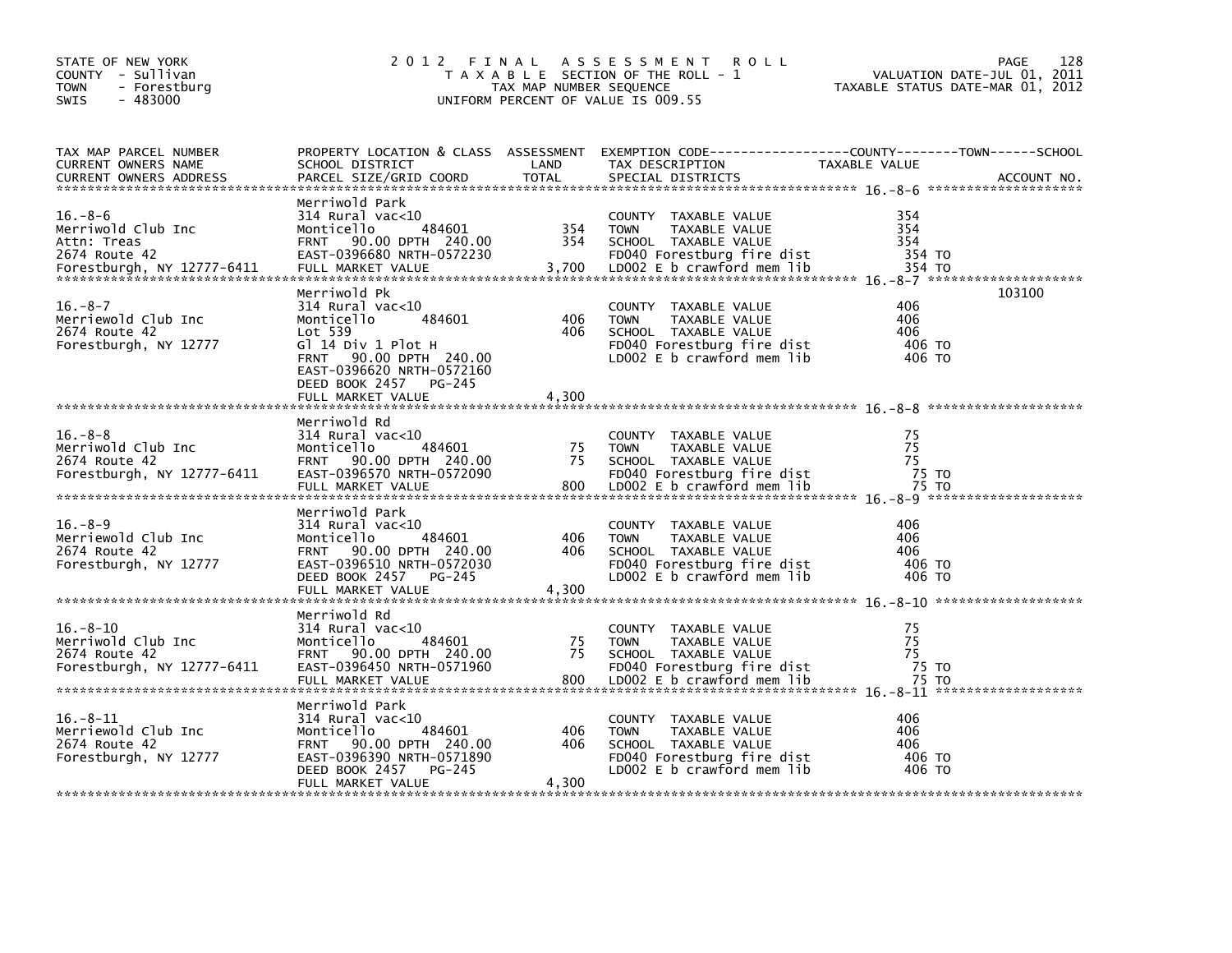| STATE OF NEW YORK<br>COUNTY - Sullivan<br><b>TOWN</b><br>- Forestburg<br>$-483000$<br><b>SWIS</b>                        |                                                                                                                                                                                               | TAX MAP NUMBER SEQUENCE  | 2012 FINAL ASSESSMENT<br><b>ROLL</b><br>T A X A B L E SECTION OF THE ROLL - 1<br>UNIFORM PERCENT OF VALUE IS 009.55                                          | VALUATION DATE-JUL 01, 2011<br>TAXABLE STATUS DATE-MAR 01, 2012 | 129<br>PAGE |
|--------------------------------------------------------------------------------------------------------------------------|-----------------------------------------------------------------------------------------------------------------------------------------------------------------------------------------------|--------------------------|--------------------------------------------------------------------------------------------------------------------------------------------------------------|-----------------------------------------------------------------|-------------|
| TAX MAP PARCEL NUMBER<br>CURRENT OWNERS NAME                                                                             | PROPERTY LOCATION & CLASS ASSESSMENT<br>SCHOOL DISTRICT                                                                                                                                       | LAND                     | EXEMPTION CODE------------------COUNTY--------TOWN------SCHOOL<br>TAX DESCRIPTION                                                                            | TAXABLE VALUE                                                   |             |
| $16. - 8 - 12$<br>Merriwold Club Inc<br>2674 Route 42<br>Forestburgh, NY 12777-6411                                      | Merriwold Rd<br>$314$ Rural vac< $10$<br>484601<br>Monticello<br>FRNT 90.00 DPTH 240.00<br>EAST-0396340 NRTH-0571810<br>FULL MARKET VALUE                                                     | 75<br>75<br>800          | COUNTY TAXABLE VALUE<br><b>TOWN</b><br>TAXABLE VALUE<br>SCHOOL TAXABLE VALUE<br>FD040 Forestburg fire dist<br>LD002 E b crawford mem lib                     | 75<br>75<br>75<br>75 TO<br>75 TO                                |             |
| $16. - 8 - 13$<br>Merriewold Club Inc<br>2674 Route 42<br>Forestburgh, NY 12777                                          | Merriwold Park<br>$314$ Rural vac< $10$<br>484601<br>Monticello<br>FRNT 92.00 DPTH 240.00<br>EAST-0396290 NRTH-0571740<br>DEED BOOK 2457<br>PG-245<br>FULL MARKET VALUE                       | 407<br>407<br>4,300      | COUNTY TAXABLE VALUE<br><b>TOWN</b><br>TAXABLE VALUE<br>SCHOOL TAXABLE VALUE<br>FD040 Forestburg fire dist<br>LD002 E b crawford mem lib                     | 407<br>407<br>407<br>407 TO<br>407 TO                           |             |
| $16. - 8 - 14$<br>Fiero Raymond S<br>Fiero Christy<br>75-40 Austin St<br>Forest Hills, NY 11375                          | Merriwold Park<br>$314$ Rural vac< $10$<br>484601<br>Monticello<br>FRNT 65.00 DPTH 240.00<br><b>BANKC030614</b><br>EAST-0397004 NRTH-0572627<br>DEED BOOK 3599<br>PG-394<br>FULL MARKET VALUE | 253<br>253<br>2,600      | COUNTY TAXABLE VALUE<br>TAXABLE VALUE<br><b>TOWN</b><br>SCHOOL TAXABLE VALUE<br>FD040 Forestburg fire dist<br>LD002 E b crawford mem lib                     | 253<br>253<br>253<br>253 TO<br>253 TO                           |             |
| $16.-9-1$<br>Merriwold Club Inc<br>Att Treas<br>2674 Route 42<br>Forestburgh, NY 12777-6411<br>MAY BE SUBJECT TO PAYMENT | Merriwold Rd<br>912 Forest s480a<br>Monticello<br>484601<br>ACRES 13.40<br>EAST-0396980 NRTH-0571910<br>FULL MARKET VALUE                                                                     | 2,010<br>2,010<br>21,000 | FOREST LND 47460<br>COUNTY TAXABLE VALUE<br><b>TOWN</b><br>TAXABLE VALUE<br>SCHOOL TAXABLE VALUE<br>FD040 Forestburg fire dist<br>LD002 E b crawford mem lib | 1,608<br>1,608<br>402<br>402<br>- 402<br>2,010 TO<br>2.010 TO   | 1,608       |
| UNDER RPTL480A UNTIL 2021                                                                                                |                                                                                                                                                                                               |                          |                                                                                                                                                              |                                                                 |             |
| 16. –10–1<br>Merriwold Club Inc<br>Att Treas<br>2674 Route 42<br>Forestburgh, NY 12777-6411                              | Merriwold Rd<br>912 Forest s480a<br>484601<br>Monticello<br>12.80<br><b>ACRES</b><br>EAST-0397420 NRTH-0571570<br>FULL MARKET VALUE                                                           | 1,920<br>1,920<br>20,100 | FOREST LND 47460<br>COUNTY TAXABLE VALUE<br><b>TOWN</b><br>TAXABLE VALUE<br>SCHOOL TAXABLE VALUE<br>FD040 Forestburg fire dist<br>LD002 E b crawford mem lib | 1,536<br>1,536<br>384<br>384<br>384<br>1,920 TO<br>1,920 TO     | 1,536       |
| MAY BE SUBJECT TO PAYMENT<br>UNDER RPTL480A UNTIL 2021                                                                   |                                                                                                                                                                                               |                          |                                                                                                                                                              |                                                                 |             |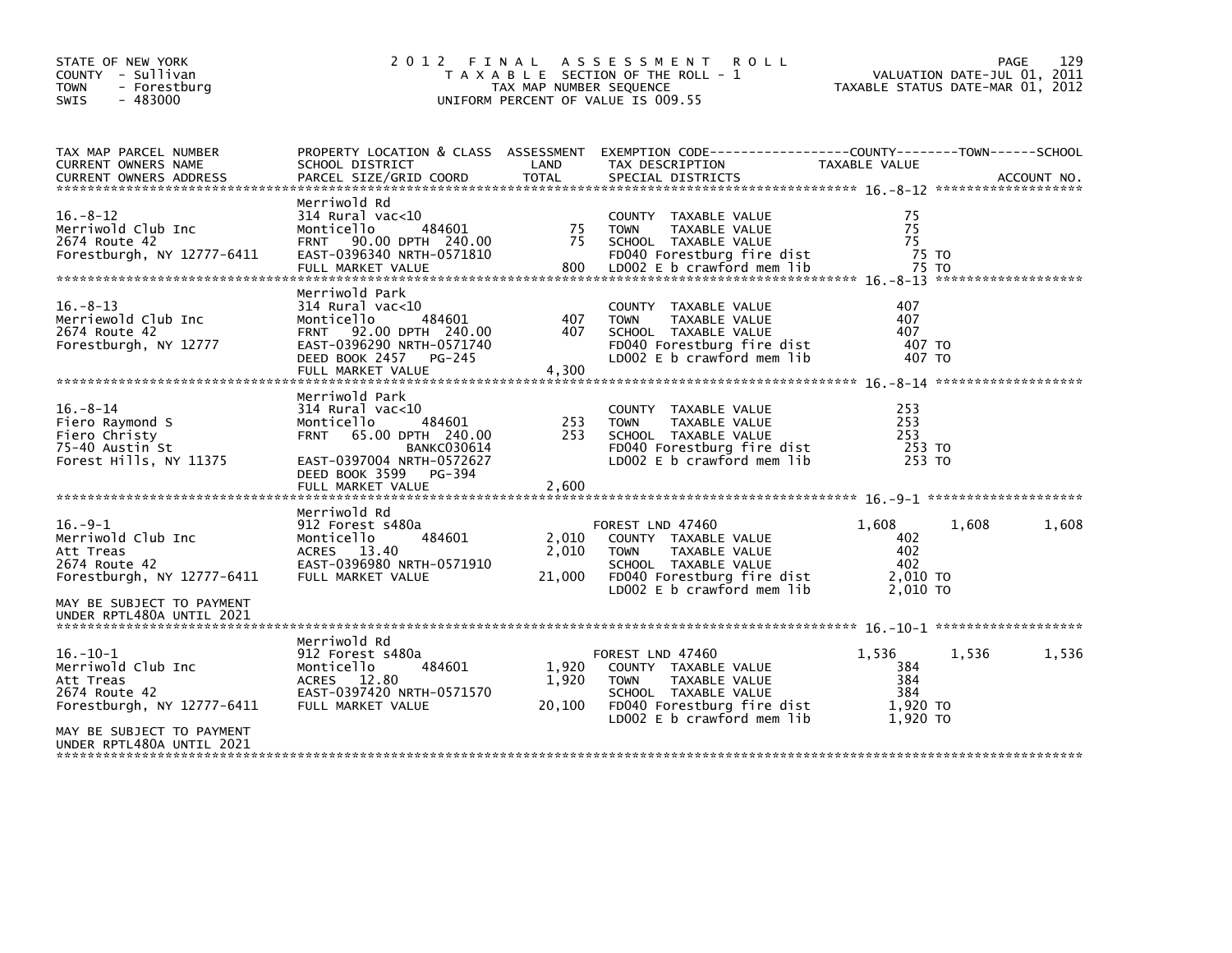| STATE OF NEW YORK<br>COUNTY - Sullivan<br>- Forestburg<br><b>TOWN</b><br>$-483000$<br>SWIS                                                                 | 2 0 1 2                                                                                                                                                       | FINAL<br>TAX MAP NUMBER SEQUENCE | ASSESSMENT ROLL<br>T A X A B L E SECTION OF THE ROLL - 1<br>UNIFORM PERCENT OF VALUE IS 009.55                                                                 | VALUATION DATE-JUL 01, 2011<br>TAXABLE STATUS DATE-MAR 01, 2012 |       | 130<br>PAGE |
|------------------------------------------------------------------------------------------------------------------------------------------------------------|---------------------------------------------------------------------------------------------------------------------------------------------------------------|----------------------------------|----------------------------------------------------------------------------------------------------------------------------------------------------------------|-----------------------------------------------------------------|-------|-------------|
| TAX MAP PARCEL NUMBER<br>CURRENT OWNERS NAME                                                                                                               | SCHOOL DISTRICT<br>Merriwold Pk                                                                                                                               | LAND                             | PROPERTY LOCATION & CLASS ASSESSMENT EXEMPTION CODE----------------COUNTY-------TOWN-----SCHOOL<br>TAX DESCRIPTION                                             | TAXABLE VALUE                                                   |       | 110600      |
| $16. - 11 - 1$<br>Merriwold Club Inc<br>Att Treas<br>2674 Route 42<br>Forestburgh, NY 12777-6411<br>MAY BE SUBJECT TO PAYMENT<br>UNDER RPTL480A UNTIL 2021 | 912 Forest s480a<br>484601<br>Monticello<br>Plot H<br>G] 14 Div 1 Lot 613<br>$V1$ 9<br>9.80<br><b>ACRES</b><br>EAST-0398050 NRTH-0571410<br>FULL MARKET VALUE | 361<br>361<br>3.800              | FOREST LND 47460<br>COUNTY TAXABLE VALUE<br>TAXABLE VALUE<br><b>TOWN</b><br>SCHOOL TAXABLE VALUE<br>FD040 Forestburg fire dist<br>LD002 E b crawford mem lib   | 294<br>67<br>67<br>67<br>361 TO<br>361 TO                       | 294   | 294         |
| $16. - 12 - 1$<br>Merriwold Club Inc<br>Att Treas<br>2674 Route 42<br>Forestburgh, NY 12777-6411<br>MAY BE SUBJECT TO PAYMENT<br>UNDER RPTL480A UNTIL 2021 | Merriwold Rd<br>912 Forest s480a<br>Monticello<br>484601<br>ACRES 19.90<br>EAST-0398290 NRTH-0570880<br>FULL MARKET VALUE                                     | 2,985<br>2,985<br>31,300         | FOREST LND 47460<br>COUNTY TAXABLE VALUE<br><b>TOWN</b><br>TAXABLE VALUE<br>SCHOOL TAXABLE VALUE<br>FD040 Forestburg fire dist<br>$LD002 E b$ crawford mem lib | 2,388<br>597<br>597<br>597<br>2,985 TO<br>2.985 TO              | 2,388 | 2,388       |
| $16. - 13 - 1$<br>Merriwold Club Inc<br>Att Treas<br>2674 Route 42<br>Forestburgh, NY 12777-6411<br>MAY BE SUBJECT TO PAYMENT<br>UNDER RPTL480A UNTIL 2021 | Merriwold Rd<br>912 Forest s480a<br>484601<br>Monticello<br>ACRES 10.80<br>EAST-0398850 NRTH-0570660<br>FULL MARKET VALUE                                     | 1,620<br>1,620<br>17,000         | FOREST LND 47460<br>COUNTY TAXABLE VALUE<br>TAXABLE VALUE<br><b>TOWN</b><br>SCHOOL TAXABLE VALUE<br>FD040 Forestburg fire dist<br>$LD002 E b$ crawford mem lib | 1,296<br>324<br>324<br>324<br>1,620 TO<br>1.620 TO              | 1,296 | 1,296       |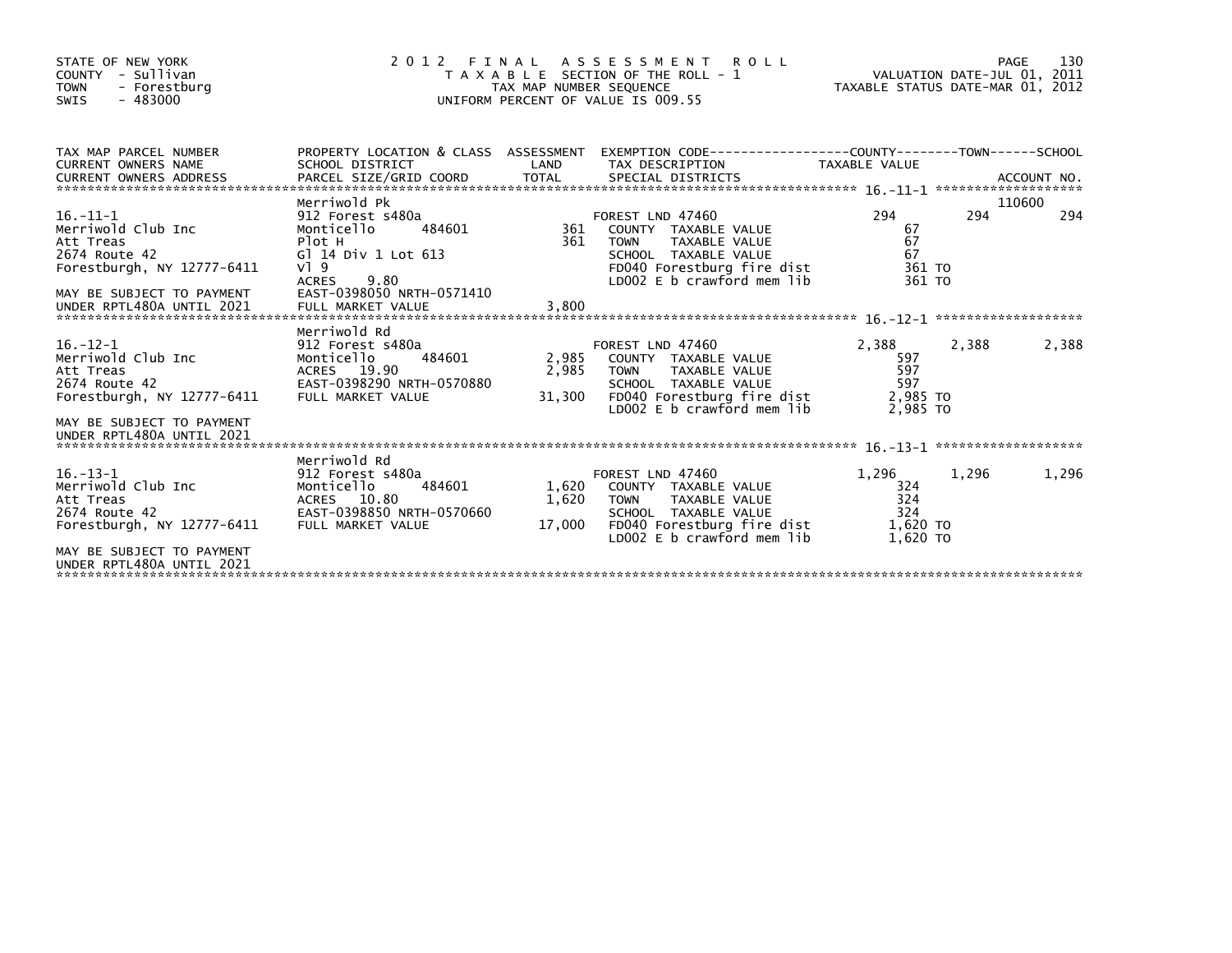| STATE OF NEW YORK           | 2012 FINAL ASSESSMENT ROLL            | - 131<br>PAGE                    |
|-----------------------------|---------------------------------------|----------------------------------|
| COUNTY - Sullivan           | T A X A B L E SECTION OF THE ROLL - 1 | VALUATION DATE-JUL 01, 2011      |
| <b>TOWN</b><br>- Forestburg | MAP SECTION - 016                     | TAXABLE STATUS DATE-MAR 01, 2012 |
| SWIS<br>- 483000            | $SUB - SECTION -$                     | RPS150/V04/L015                  |
|                             | UNIFORM PERCENT OF VALUE IS 009.55    | CURRENT DATE 6/18/2012           |

## \*\*\* S P E C I A L D I S T R I C T S U M M A R Y \*\*\*

| CODE | DISTRICT NAME PARCELS                        | TOTAL EXTENSION<br>TYPF | EXTENSION<br>VALUE | AD VALOREM<br>VALUE | <b>FXFMPT</b><br><b>AMOUNT</b> | TAXABLE<br>VALUE   |
|------|----------------------------------------------|-------------------------|--------------------|---------------------|--------------------------------|--------------------|
|      | FD040 Forestburg fir<br>LD002 E b crawford m | 35 TOTAL<br>35 TOTAL    |                    | 133.629<br>133.629  |                                | 133.629<br>133.629 |

### \*\*\* S C H O O L D I S T R I C T S U M M A R Y \*\*\*

| CODE   | DISTRICT NAME | <b>TOTAL</b><br>PARCELS | ASSESSED<br>LAND | ASSESSED<br><b>TOTAL</b> | <b>EXEMPT</b><br><b>AMOUNT</b> | <b>TOTAL</b><br><b>TAXABLE</b> | <b>STAR</b><br><b>AMOUNT</b> | <b>STAR</b><br><b>TAXABLE</b> |
|--------|---------------|-------------------------|------------------|--------------------------|--------------------------------|--------------------------------|------------------------------|-------------------------------|
| 484601 | Monticello    | 35                      | 49.766           | 133,629                  | 13,098                         | 120,531                        | 2,730                        | 117,801                       |
|        | SUB-TOTAL     | 35                      | 49.766           | 133,629                  | 13,098                         | 120,531                        | 2,730                        | 117,801                       |
|        | T O T A L     | 35                      | 49.766           | 133,629                  | 13,098                         | 120,531                        | 2,730                        | 117,801                       |

\*\*\* S Y S T E M C O D E S S U M M A R Y \*\*\*

NO SYSTEM EXEMPTIONS AT THIS LEVEL

### \*\*\* E X E M P T I O N S U M M A R Y \*\*\*

| CODE           | DESCRIPTION                                    | <b>TOTAL</b><br><b>PARCELS</b> | COUNTY           | <b>TOWN</b>      | SCHOOL                    |
|----------------|------------------------------------------------|--------------------------------|------------------|------------------|---------------------------|
| 41854<br>47460 | STAR B<br><b>FOREST</b><br>LND<br><b>TOTAL</b> | 10<br>∸                        | 13,098<br>13,098 | 13,098<br>13,098 | 2,730<br>13,098<br>15,828 |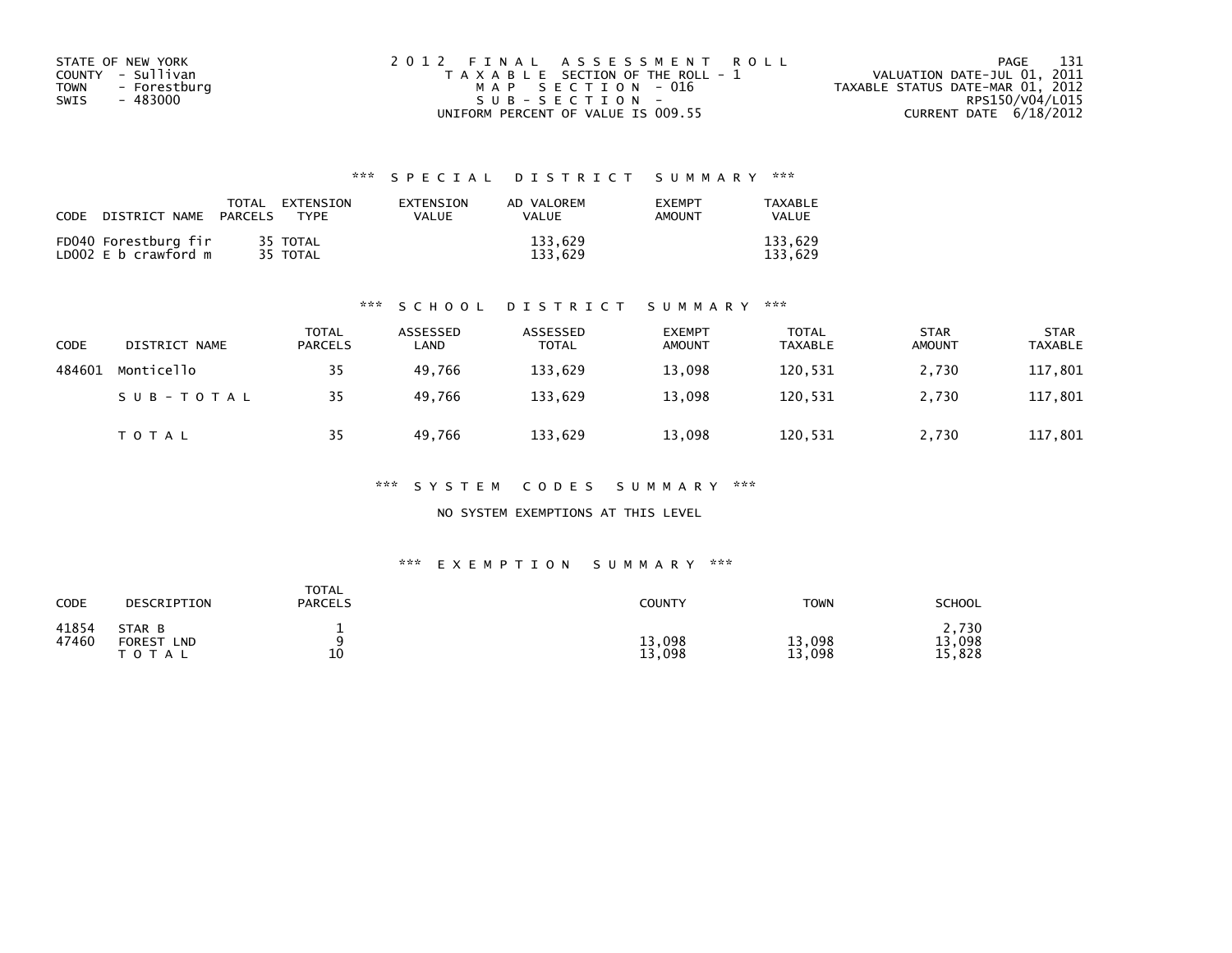| STATE OF NEW YORK<br>COUNTY - Sullivan<br>- Forestburg<br><b>TOWN</b> | 2012 FINAL ASSESSMENT ROLL<br>T A X A B L E SECTION OF THE ROLL - 1<br>MAP SECTION - 016 | 132<br>PAGE<br>VALUATION DATE-JUL 01, 2011<br>TAXABLE STATUS DATE-MAR 01, 2012 |
|-----------------------------------------------------------------------|------------------------------------------------------------------------------------------|--------------------------------------------------------------------------------|
| - 483000                                                              | SUB-SECTION-                                                                             | RPS150/V04/L015                                                                |
| SWIS                                                                  | UNIFORM PERCENT OF VALUE IS 009.55                                                       | CURRENT DATE $6/18/2012$                                                       |

# \*\*\* G R A N D T O T A L S \*\*\*

| <b>ROLL</b> | DESCRIPTION | <b>TOTAL</b>   | ASSESSED | <b>ASSESSED</b> | <b>TAXABLE</b> | <b>TAXABLE</b> | <b>TAXABLE</b> | <b>STAR</b>    |
|-------------|-------------|----------------|----------|-----------------|----------------|----------------|----------------|----------------|
| <b>SEC</b>  |             | <b>PARCELS</b> | ∟AND     | TOTAL           | <b>COUNTY</b>  | TOWN           | <b>SCHOOL</b>  | <b>TAXABLE</b> |
|             | TAXABLE     |                | 49,766   | 133,629         | 120.531        | 120.531        | 120.531        | 801. '<br>ᆂᆂ   |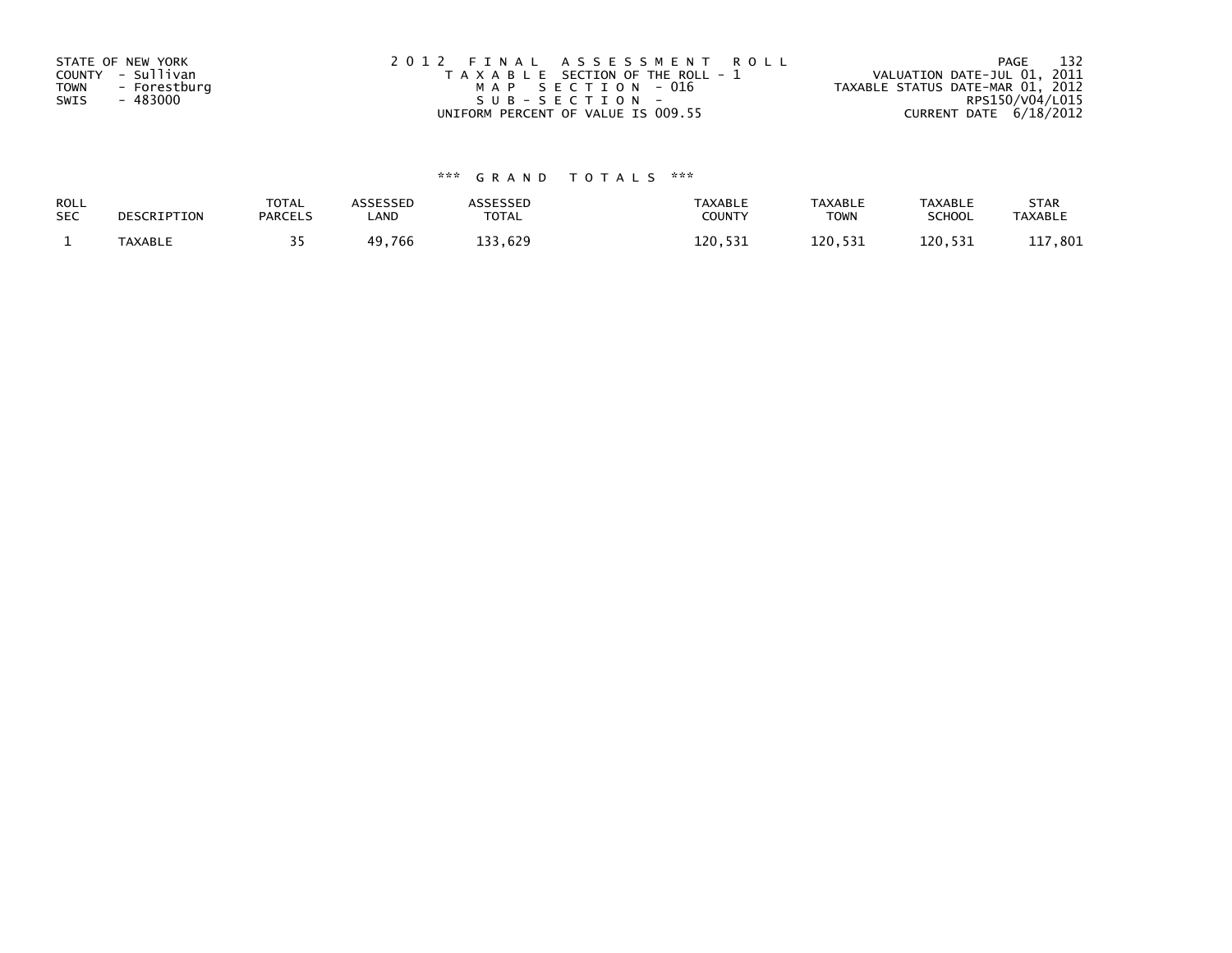| STATE OF NEW YORK<br>COUNTY - Sullivan<br><b>TOWN</b><br>- Forestburg<br>$-483000$<br><b>SWIS</b>                             |                                                                                                                                                                                                                      | TAX MAP NUMBER SEQUENCE    | 2012 FINAL ASSESSMENT ROLL<br>T A X A B L E SECTION OF THE ROLL - 1<br>UNIFORM PERCENT OF VALUE IS 009.55                                    | VALUATION DATE-JUL 01, 2011<br>TAXABLE STATUS DATE-MAR 01, 2012 | PAGE<br>133 |
|-------------------------------------------------------------------------------------------------------------------------------|----------------------------------------------------------------------------------------------------------------------------------------------------------------------------------------------------------------------|----------------------------|----------------------------------------------------------------------------------------------------------------------------------------------|-----------------------------------------------------------------|-------------|
| TAX MAP PARCEL NUMBER<br>CURRENT OWNERS NAME                                                                                  | SCHOOL DISTRICT                                                                                                                                                                                                      | LAND                       | PROPERTY LOCATION & CLASS ASSESSMENT EXEMPTION CODE----------------COUNTY-------TOWN-----SCHOOL<br>TAX DESCRIPTION                           | TAXABLE VALUE                                                   |             |
| $17. - 1 - 2$<br>Rosenthal Marjorie<br>15 West 81St Street #85 Apt 8J Plot A Lot 3 & 4<br>NY, NY 10024                        | Merriwold Park<br>210 1 Family Res<br>Monticello<br>484601<br>2 St House<br>G] $14$ Div 1 Seas $8$<br>1.97<br><b>ACRES</b><br>EAST-0391700 NRTH-0574510<br>DEED BOOK 2131<br>PG-168                                  | 1,416<br>19,954            | COUNTY TAXABLE VALUE<br>TAXABLE VALUE<br><b>TOWN</b><br>SCHOOL TAXABLE VALUE<br>FD040 Forestburg fire dist<br>LD002 E b crawford mem lib     | 19,954<br>19,954<br>19,954<br>19,954 TO<br>19,954 TO            | 101300      |
| $17. - 1 - 3.1$<br>Sedaka Neil<br>Sedaka Leba<br>Attn: Daramarc Int LTD<br>Prager & Fenton<br>675 Third Ave<br>N.Y., NY 10017 | Merriwold Pk<br>$314$ Rural vac<10<br>484601<br>Monticello<br>Lot 7 & 8<br>Plot A<br>ACRES 2.81<br>EAST-0392040 NRTH-0574470<br>FULL MARKET VALUE                                                                    | 2,030<br>2,030<br>21,300   | COUNTY TAXABLE VALUE<br>TAXABLE VALUE<br><b>TOWN</b><br>SCHOOL TAXABLE VALUE<br>FD040 Forestburg fire dist<br>LD002 E b crawford mem lib     | 2,030<br>2,030<br>2.030<br>2,030 TO<br>2,030 TO                 | 114041      |
| $17. - 1 - 3.2$<br>Schumann Ortrud I<br>Schumann Peter Karl<br>155 Ocean Lane Dr<br>Key Biscayne, FL 33149                    | Merriwold Park<br>210 1 Family Res<br>Monticello<br>484601<br>House, cottage, sheds<br>Plot A<br>Lots 9 10 11<br><b>ACRES</b><br>3.50<br>EAST-0392280 NRTH-0574360<br>DEED BOOK 1767<br>PG-566                       | 2,336<br>33,772            | COUNTY TAXABLE VALUE<br>TAXABLE VALUE<br><b>TOWN</b><br>SCHOOL TAXABLE VALUE<br>FD040 Forestburg fire dist<br>LD002 E b crawford mem lib     | 33,772<br>33,772<br>33,772<br>33,772 TO<br>33,772 TO            | 114012      |
| $17. - 1 - 3.3$<br>Kim Albert K<br>Joan Kwangja<br>60 Merriwold Rd<br>Forestburgh, NY 12777                                   | 60 Merriwold Rd<br>210 1 Family Res<br>484601<br>Monticello<br>Ranch Hse<br>Lot $5 & 6$ Plot A<br>Swimming Pool<br>2.35<br><b>ACRES</b><br>EAST-0391860 NRTH-0574480<br>DEED BOOK 1319<br>PG-51<br>FULL MARKET VALUE | 1,873<br>52,691<br>551,700 | COUNTY TAXABLE VALUE<br>TAXABLE VALUE<br><b>TOWN</b><br>SCHOOL TAXABLE VALUE<br>FD040 Forestburg fire dist<br>LD002 $E$ b crawford mem $lib$ | 52,691<br>52,691<br>52,691<br>52,691 TO<br>52.691 TO            | 114040      |
|                                                                                                                               |                                                                                                                                                                                                                      |                            |                                                                                                                                              |                                                                 |             |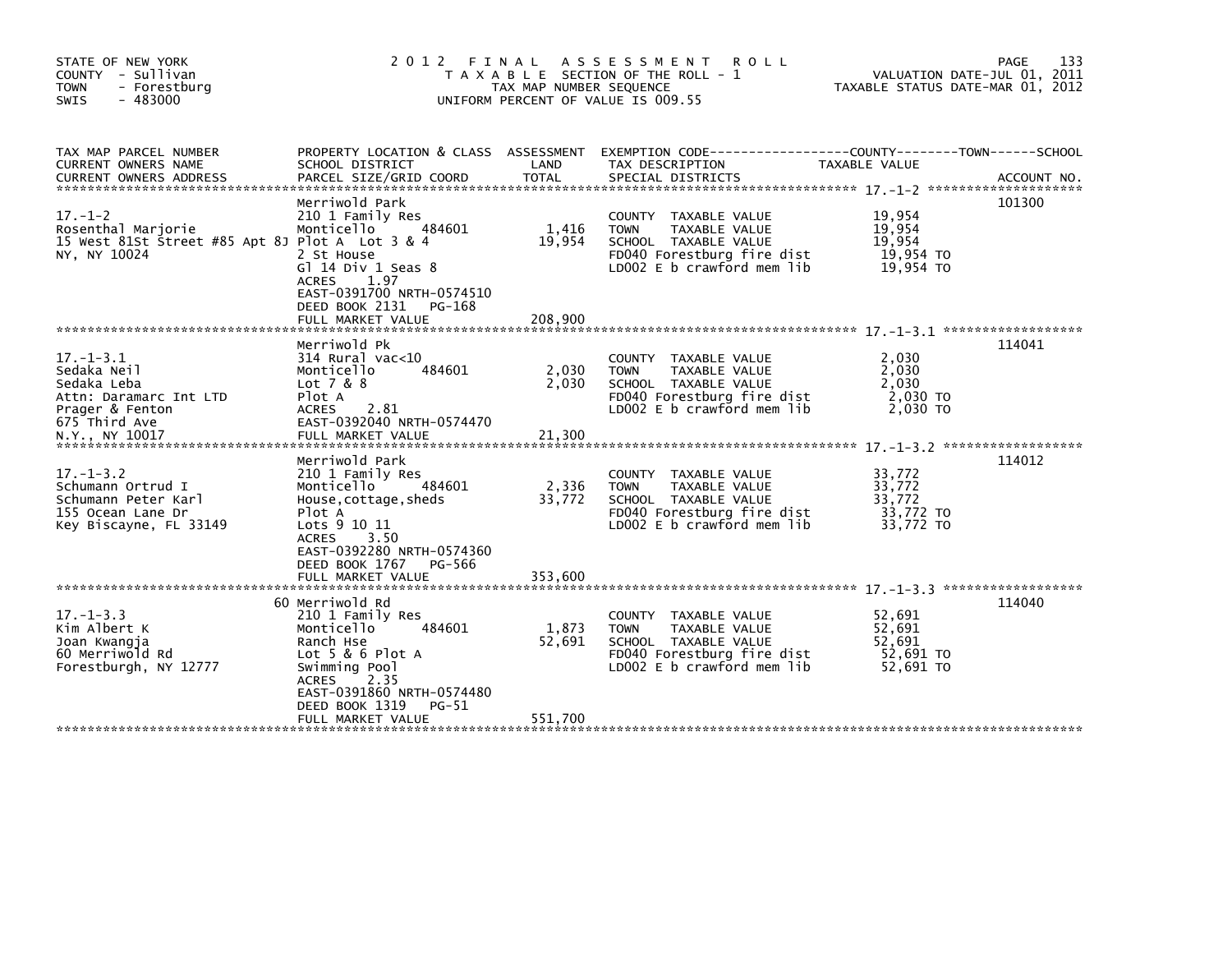| STATE OF NEW YORK<br>COUNTY - Sullivan<br>- Forestburg<br><b>TOWN</b><br><b>SWIS</b><br>$-483000$ | 2012 FINAL                                                                                                                                                                                                  | TAX MAP NUMBER SEQUENCE    | A S S E S S M E N T<br><b>ROLL</b><br>T A X A B L E SECTION OF THE ROLL - 1<br>UNIFORM PERCENT OF VALUE IS 009.55                          | VALUATION DATE-JUL 01, 2011<br>TAXABLE STATUS DATE-MAR 01, 2012 | 134<br>PAGE |
|---------------------------------------------------------------------------------------------------|-------------------------------------------------------------------------------------------------------------------------------------------------------------------------------------------------------------|----------------------------|--------------------------------------------------------------------------------------------------------------------------------------------|-----------------------------------------------------------------|-------------|
| TAX MAP PARCEL NUMBER<br>CURRENT OWNERS NAME<br><b>CURRENT OWNERS ADDRESS</b>                     | SCHOOL DISTRICT<br>PARCEL SIZE/GRID COORD                                                                                                                                                                   | LAND<br><b>TOTAL</b>       | PROPERTY LOCATION & CLASS ASSESSMENT EXEMPTION CODE----------------COUNTY-------TOWN------SCHOOL<br>TAX DESCRIPTION<br>SPECIAL DISTRICTS   | TAXABLE VALUE                                                   | ACCOUNT NO. |
| $17. - 1 - 4$<br>Cardona John C<br>Pitman Ida<br>80 Random Farms Dr<br>Chappagua, NY 10514        | Merriwold Park<br>210 1 Family Res<br>Monticello<br>484601<br>Plot A<br>Lots 12 13<br>Shed 2 St House<br>2.00<br><b>ACRES</b><br>EAST-0392380 NRTH-0574090<br>DEED BOOK 1503<br>PG-439<br>FULL MARKET VALUE | 1,671<br>23,096<br>241.800 | COUNTY TAXABLE VALUE<br><b>TOWN</b><br>TAXABLE VALUE<br>SCHOOL TAXABLE VALUE<br>FD040 Forestburg fire dist<br>LD002 E b crawford mem lib   | 23,096<br>23,096<br>23.096<br>23,096 TO<br>23.096 TO            |             |
|                                                                                                   | Merriwold Park                                                                                                                                                                                              |                            |                                                                                                                                            |                                                                 | 107200      |
| $17. - 1 - 5$<br>MJIC CORP<br>Cardona<br>80 Random Farms Dr<br>Chappagua, NY 10514                | 210 1 Family Res<br>484601<br>Monticello<br>Garage 2 St House<br>Plot A<br>G] 14 Div 1<br><b>ACRES</b><br>2.15<br>EAST-0392520 NRTH-0573920<br>DEED BOOK 2241<br>PG-592                                     | 1,671<br>23,649            | COUNTY TAXABLE VALUE<br><b>TOWN</b><br>TAXABLE VALUE<br>SCHOOL TAXABLE VALUE<br>FD040 Forestburg fire dist<br>$LD002 E b$ crawford mem lib | 23,649<br>23,649<br>23,649<br>23,649 TO<br>23.649 TO            |             |
|                                                                                                   | FULL MARKET VALUE                                                                                                                                                                                           | 247,600                    |                                                                                                                                            |                                                                 |             |
| $17. - 1 - 6$<br>Merriwold Club Inc<br>Att Treas<br>2674 Route 42<br>Forestburgh, NY 12777-6411   | Merriwold Pk<br>$314$ Rural vac<10<br>Monticello<br>484601<br>Plot A<br>G1 14 Div 1<br>Lot $16$ Vl $9$<br>ACRES 1.50<br>EAST-0392610 NRTH-0573640<br>FULL MARKET VALUE                                      | 1,731<br>1,731<br>18,100   | COUNTY TAXABLE VALUE<br>TAXABLE VALUE<br><b>TOWN</b><br>SCHOOL TAXABLE VALUE<br>FD040 Forestburg fire dist<br>LD002 E b crawford mem lib   | 1,731<br>1,731<br>1,731<br>1,731 TO<br>1,731 TO                 | 107710      |
|                                                                                                   | 18 Lakeside Rd                                                                                                                                                                                              |                            |                                                                                                                                            |                                                                 | 114015      |
| $17. - 2 - 1.1$<br>Schumann Peter Karl<br>155 Ocean Lane Dr<br>Key Biscayne, FL 33149             | 210 1 Family Res<br>484601<br>Monticello<br>Plot G Lots 29-33<br>Gl 14 Div 1 cottage<br>Part Of 26 & 27<br>3.52<br><b>ACRES</b><br>EAST-0391897 NRTH-0573928<br>PG-547                                      | 4,021<br>16,300            | COUNTY TAXABLE VALUE<br>TAXABLE VALUE<br><b>TOWN</b><br>SCHOOL TAXABLE VALUE<br>FD040 Forestburg fire dist<br>LD002 E b crawford mem lib   | 16,300<br>16,300<br>16,300<br>16,300 TO<br>16,300 TO            |             |
|                                                                                                   | DEED BOOK 1767<br>FULL MARKET VALUE                                                                                                                                                                         | 170,700                    |                                                                                                                                            |                                                                 |             |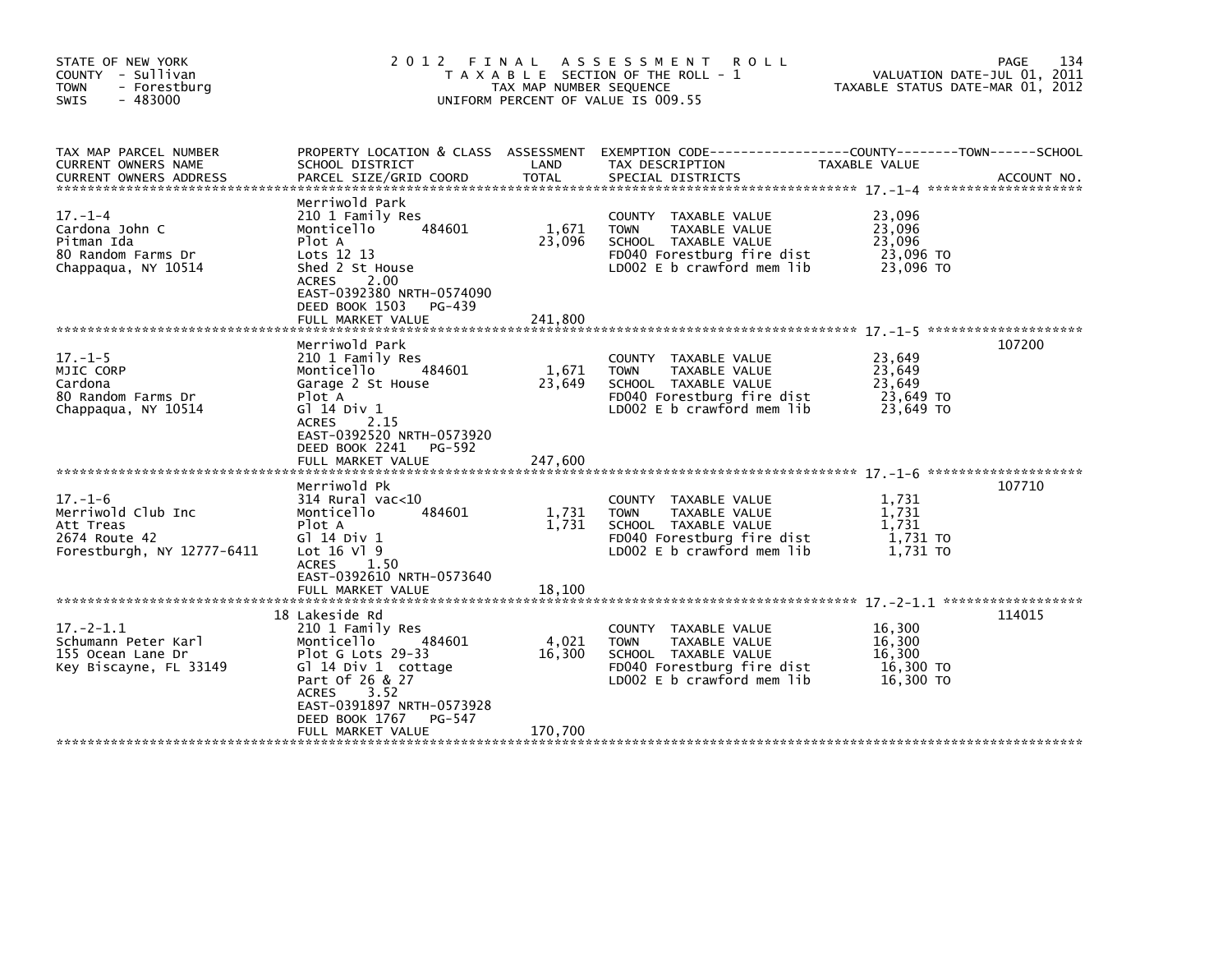| STATE OF NEW YORK<br>COUNTY - Sullivan<br><b>TOWN</b><br>- Forestburg<br>- 483000<br><b>SWIS</b>                                                      | 2 0 1 2                                                                                                                                                                                                   | TAX MAP NUMBER SEQUENCE  | FINAL ASSESSMENT ROLL<br>T A X A B L E SECTION OF THE ROLL - 1<br>UNIFORM PERCENT OF VALUE IS 009.55                                              | VALUATION DATE-JUL 01, 2011<br>TAXABLE STATUS DATE-MAR 01, 2012 | PAGE<br>135 |
|-------------------------------------------------------------------------------------------------------------------------------------------------------|-----------------------------------------------------------------------------------------------------------------------------------------------------------------------------------------------------------|--------------------------|---------------------------------------------------------------------------------------------------------------------------------------------------|-----------------------------------------------------------------|-------------|
| TAX MAP PARCEL NUMBER<br>CURRENT OWNERS NAME                                                                                                          | SCHOOL DISTRICT                                                                                                                                                                                           | LAND                     | PROPERTY LOCATION & CLASS ASSESSMENT EXEMPTION CODE----------------COUNTY-------TOWN------SCHOOL<br>TAX DESCRIPTION                               | TAXABLE VALUE                                                   |             |
| $17 - 2 - 1.2$<br>Merriwold Club Inc<br>Att Treas<br>2674 Route 42<br>Forestburgh, NY 12777-6411                                                      | Merriwold Pk<br>$314$ Rural vac<10<br>484601<br>Monticello<br>1.57<br><b>ACRES</b><br>EAST-0391582 NRTH-0574124<br>DEED BOOK 956<br>PG-00179                                                              | 2,010<br>2,010           | COUNTY TAXABLE VALUE<br>TAXABLE VALUE<br><b>TOWN</b><br>SCHOOL TAXABLE VALUE<br>FD040 Forestburg fire dist<br>LD002 E b crawford mem lib          | 2,010<br>2.010<br>2,010<br>2,010 TO<br>2.010 TO                 | 110750      |
| $17. - 2 - 2$<br>Athmann Debra Coe<br>Coe Jennifer Lean<br>968 Cliffwood Dr<br>Mt Pleasant, SC 29464                                                  | Merriwold Pk<br>$314$ Rural vac<10<br>Monticello<br>484601<br>Plot G<br>G] 14 Div 1 Lot 34<br>VI 9<br><b>FRNT</b><br>66.00 DPTH 435.00<br>EAST-0392030 NRTH-0573800<br>DEED BOOK 1515<br>PG-145           | 467<br>467               | COUNTY TAXABLE VALUE<br><b>TOWN</b><br>TAXABLE VALUE<br>SCHOOL TAXABLE VALUE<br>FD040 Forestburg fire dist<br>LD002 E b crawford mem lib          | 467<br>467<br>467<br>467 TO<br>467 TO                           | 101400      |
| $17. - 2 - 3$<br>Dehart Credit Shelter Trust Ch Monticello<br>DeHart Charles J Jr<br>Charles DeHart Jr.<br>59 Eldredge Ave<br>Staten Island, NY 10302 | Merriwold Park<br>210 1 Family Res<br>484601<br>Log Home<br>$GI^14$ Div 1 Lot 35<br>V19<br>66.00 DPTH 430.00<br><b>FRNT</b><br>EAST-0392070 NRTH-0573750<br>DEED BOOK 3563<br>PG-176                      | 460<br>31,200            | COUNTY TAXABLE VALUE<br>TAXABLE VALUE<br><b>TOWN</b><br>SCHOOL TAXABLE VALUE<br>FD040 Forestburg fire dist<br>$LD002 E b$ crawford mem lib        | 31,200<br>31,200<br>31,200<br>31,200 TO<br>31,200 TO            | 116900      |
| $17. - 2 - 4$<br>Rodrigues Carmen<br>17 Sunset Dr<br>Monticello, NY 12701                                                                             | Merriwold Pk<br>$314$ Rural vac<10<br>Monticello<br>484601<br>Plot G<br>Lot 36 To 38<br>G1 14 Div 1<br>2.00<br><b>ACRES</b><br>EAST-0392130 NRTH-0573640<br>DEED BOOK 1852<br>PG-335<br>FULL MARKET VALUE | 1,416<br>1.416<br>14.800 | COUNTY TAXABLE VALUE<br><b>TAXABLE VALUE</b><br><b>TOWN</b><br>SCHOOL TAXABLE VALUE<br>FD040 Forestburg fire dist<br>$LD002 E b$ crawford mem lib | 1.416<br>1.416<br>1.416<br>1,416 TO<br>1,416 TO                 | 113200      |
|                                                                                                                                                       |                                                                                                                                                                                                           |                          |                                                                                                                                                   |                                                                 |             |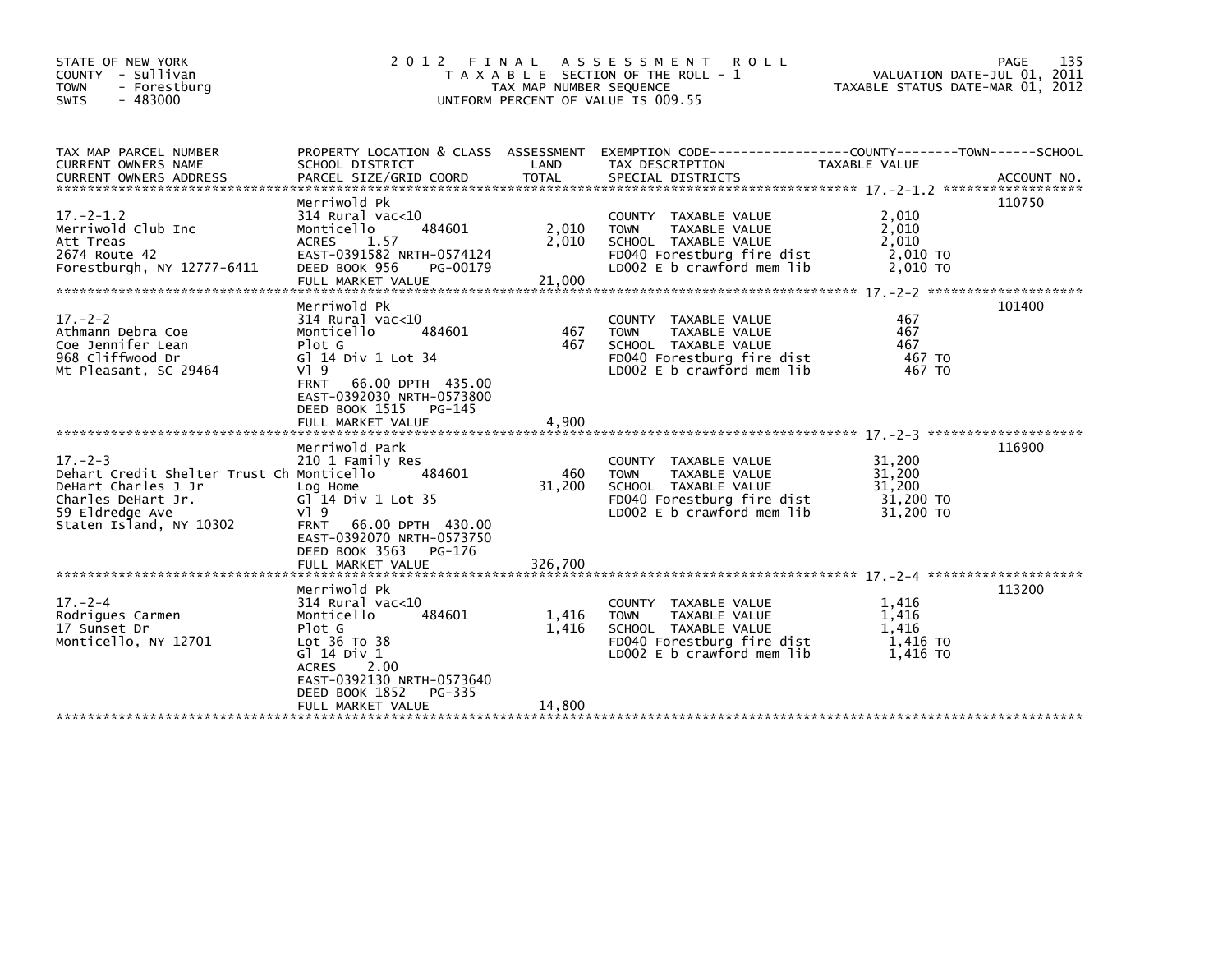| STATE OF NEW YORK<br>COUNTY - Sullivan<br>- Forestburg<br><b>TOWN</b><br>$-483000$<br><b>SWIS</b> |                                                                                                                                                                                                  | TAX MAP NUMBER SEQUENCE | 2012 FINAL ASSESSMENT ROLL<br>T A X A B L E SECTION OF THE ROLL - 1<br>UNIFORM PERCENT OF VALUE IS 009.55                                | VALUATION DATE-JUL 01, 2011<br>TAXABLE STATUS DATE-MAR 01, 2012 | 136<br>PAGE |
|---------------------------------------------------------------------------------------------------|--------------------------------------------------------------------------------------------------------------------------------------------------------------------------------------------------|-------------------------|------------------------------------------------------------------------------------------------------------------------------------------|-----------------------------------------------------------------|-------------|
| TAX MAP PARCEL NUMBER<br>CURRENT OWNERS NAME                                                      | SCHOOL DISTRICT                                                                                                                                                                                  | LAND                    | PROPERTY LOCATION & CLASS ASSESSMENT EXEMPTION CODE----------------COUNTY-------TOWN-----SCHOOL<br>TAX DESCRIPTION                       | <b>TAXABLE VALUE</b>                                            |             |
| $17. - 2 - 5$<br>Merriwold Club Inc<br>Att Treas<br>2674 Route 42<br>Forestburgh, NY 12777-6411   | Merriwold Pk<br>$314$ Rural vac<10<br>484601<br>Monticello<br>Plot G Lot 39-44<br>G1 14 Div 1 V1 9<br>ACRES 3.50<br>EAST-0392330 NRTH-0573410                                                    | 2,570<br>2,570          | COUNTY TAXABLE VALUE<br>TAXABLE VALUE<br><b>TOWN</b><br>SCHOOL TAXABLE VALUE<br>FD040 Forestburg fire dist<br>LD002 E b crawford mem lib | 2,570<br>2,570<br>2,570<br>2,570 TO<br>2,570 TO                 | 107720      |
| $17. - 2 - 6$<br>Jagel Christopher<br>1340 S Winton Rd<br>Rochester, NY 14618                     | Merriwold Pk<br>$314$ Rural vac<10<br>484601<br>Monticello<br>Plot G Lot 45<br>G1 14 Div 1 V1 9<br>Merriwold Park Corp<br>ACRES<br>0.61<br>EAST-0392480 NRTH-0573210<br>DEED BOOK 2865<br>PG-253 | 432<br>432              | COUNTY TAXABLE VALUE<br>TAXABLE VALUE<br><b>TOWN</b><br>SCHOOL TAXABLE VALUE<br>FD040 Forestburg fire dist<br>LD002 E b crawford mem lib | 432<br>432<br>432<br>432 TO<br>432 TO                           | 106500      |
| $17. - 2 - 7$<br>Jagel Christopher<br>1340 S Winton Rd<br>Rochester, NY 14618                     | Merriwold Pk<br>210 1 Family Res<br>484601<br>Monticello<br>Plot G Lot 46<br>2 St House<br>Shed<br>FRNT 130.00 DPTH 380.00<br>EAST-0392530 NRTH-0573140<br>DEED BOOK 2865 PG-253                 | 1,200<br>34,950         | COUNTY TAXABLE VALUE<br><b>TOWN</b><br>TAXABLE VALUE<br>SCHOOL TAXABLE VALUE<br>FD040 Forestburg fire dist<br>LD002 E b crawford mem lib | 34,950<br>34,950<br>34,950<br>34,950 TO<br>34,950 TO            | 106400      |
|                                                                                                   | FULL MARKET VALUE                                                                                                                                                                                | 366,000                 |                                                                                                                                          |                                                                 |             |
| $17. - 2 - 8$<br>Merriwold Club Inc<br>Att Treas<br>2674 Route 42<br>Forestburgh, NY 12777-6411   | Merriwold Pk<br>$314$ Rural vac<10<br>484601<br>Monticello<br>Plot C<br>$G1$ 14 Div 1 Lot 0<br>$V$ ] 9<br>FRNT 130.00 DPTH 330.00                                                                | 715<br>715              | COUNTY TAXABLE VALUE<br>TAXABLE VALUE<br><b>TOWN</b><br>SCHOOL TAXABLE VALUE<br>FD040 Forestburg fire dist<br>LD002 E b crawford mem lib | 715<br>715<br>715<br>715 TO<br>715 TO                           | 108400      |
|                                                                                                   | EAST-0392560 NRTH-0573040<br>FULL MARKET VALUE                                                                                                                                                   | 7,500                   |                                                                                                                                          |                                                                 |             |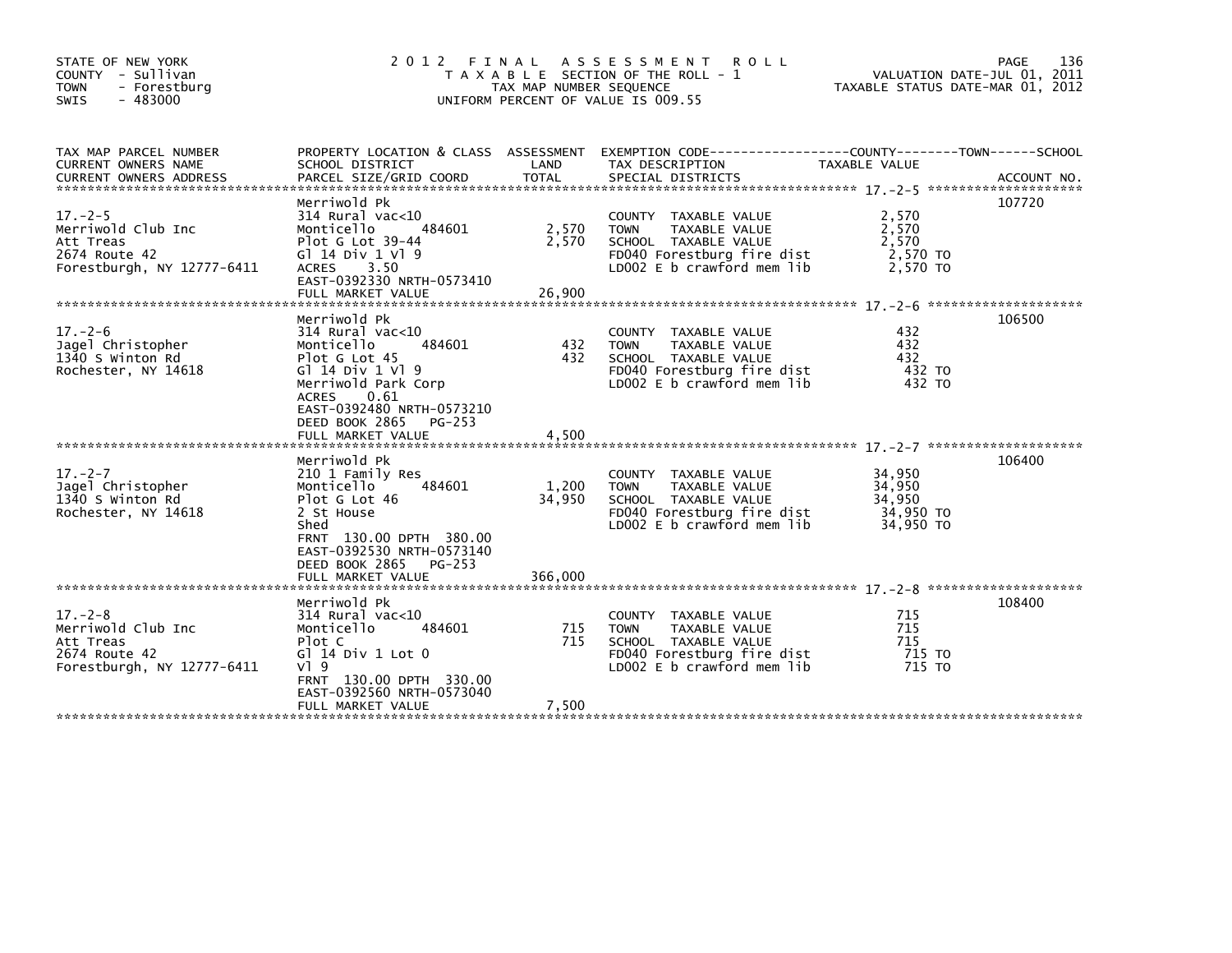| STATE OF NEW YORK<br>COUNTY - Sullivan<br><b>TOWN</b><br>- Forestburg<br>$-483000$<br><b>SWIS</b> | 2 0 1 2                                                                                                                                                                                                                       | TAX MAP NUMBER SEQUENCE  | FINAL ASSESSMENT ROLL<br>T A X A B L E SECTION OF THE ROLL - 1<br>UNIFORM PERCENT OF VALUE IS 009.55                                                         | TAXABLE STATUS DATE-MAR 01, 2012                                 | 137<br>PAGE<br>VALUATION DATE-JUL 01, 2011 |
|---------------------------------------------------------------------------------------------------|-------------------------------------------------------------------------------------------------------------------------------------------------------------------------------------------------------------------------------|--------------------------|--------------------------------------------------------------------------------------------------------------------------------------------------------------|------------------------------------------------------------------|--------------------------------------------|
| TAX MAP PARCEL NUMBER<br><b>CURRENT OWNERS NAME</b><br><b>CURRENT OWNERS ADDRESS</b>              | SCHOOL DISTRICT<br>PARCEL SIZE/GRID COORD                                                                                                                                                                                     | LAND<br><b>TOTAL</b>     | PROPERTY LOCATION & CLASS ASSESSMENT EXEMPTION CODE-----------------COUNTY-------TOWN------SCHOOL<br>TAX DESCRIPTION<br>SPECIAL DISTRICTS                    | TAXABLE VALUE                                                    | ACCOUNT NO.                                |
| $17. - 2 - 9$<br>Scullion William T<br>7 Chasmar Rd<br>old Greenwich, CT 06870                    | Merriwold Park<br>210 1 Family Res<br>Monticello<br>484601<br>House<br>FRNT 100.00 DPTH 355.00<br>EAST-0392510 NRTH-0572940<br>FULL MARKET VALUE                                                                              | 616<br>16,288<br>170,600 | COUNTY TAXABLE VALUE<br><b>TOWN</b><br>TAXABLE VALUE<br>SCHOOL TAXABLE VALUE<br>FD040 Forestburg fire dist<br>LD002 E b crawford mem lib                     | 16,288<br>16,288<br>16,288<br>16,288 TO<br>16,288 TO             | 114020                                     |
| $17. - 2 - 10$<br>Scullion William<br>Scullion Tsugiko<br>7 Chasmar Rd<br>old Greenwich, CT 06870 | Lakeside Rd Merriwold Par<br>314 Rural vac<10<br>Monticello<br>484601<br>Vacant Lot<br><b>ACRES</b><br>1.03<br>EAST-0392530 NRTH-0572840<br>DEED BOOK 2475 PG-562<br>FULL MARKET VALUE                                        | 729<br>729<br>7,600      | COUNTY TAXABLE VALUE<br>TAXABLE VALUE<br><b>TOWN</b><br>SCHOOL TAXABLE VALUE<br>FD040 Forestburg fire dist<br>LD002 E b crawford mem lib                     | 729<br>729<br>729<br>729 TO<br>729 TO                            | 111101                                     |
| $17. - 2 - 11$<br>Atkins Thomas C<br>1310 Redding Rd<br>Fairfield, CT 06824                       | Merriwold Pk<br>$314$ Rural vac<10<br>Monticello<br>484601<br>Plot C<br>G] 14 Div 1 Lot 3<br>ACRES 1.00 BANKN140687<br>EAST-0392510 NRTH-0572730<br>DEED BOOK 2012<br>PG-1829<br>FULL MARKET VALUE                            | 729<br>729<br>7,600      | COUNTY TAXABLE VALUE<br><b>TOWN</b><br>TAXABLE VALUE<br>SCHOOL TAXABLE VALUE<br>FD040 Forestburg fire dist<br>LD002 E b crawford mem lib                     | 729<br>729<br>729<br>729 TO<br>729 TO                            | 101900                                     |
| $17. - 2 - 12$<br>Atkins Thomas C<br>1310 Redding Rd<br>Fairfield, CT 06824                       | Merriwold Pk<br>$314$ Rural vac<10<br>Monticello<br>484601<br>Plot C<br>G1 14 Div 1<br>Lot 4<br>1.00 BANKN140687<br><b>ACRES</b><br>EAST-0392510 NRTH-0572630<br>DEED BOOK 2012<br>PG-1829<br>FULL MARKET VALUE               | 729<br>729<br>7,600      | <b>COUNTY</b><br>TAXABLE VALUE<br>TAXABLE VALUE<br><b>TOWN</b><br>SCHOOL TAXABLE VALUE<br>FD040 Forestburg fire dist<br>LD002 E b crawford mem lib           | 729<br>729<br>729<br>729 TO<br>729 TO                            | 112600                                     |
| $17 - 2 - 13$<br>Atkins Thomas C<br>1310 Redding Rd<br>Fairfield, CT 06824                        | Merriwold Pk<br>210 1 Family Res<br>Monticello<br>484601<br>Hse<br>Lot 5 Plot C<br>FRNT 100.00 DPTH 430.00<br><b>ACRES</b><br>1.00 BANKN140687<br>EAST-0392530 NRTH-0572540<br>DEED BOOK 2012<br>PG-1829<br>FULL MARKET VALUE | 701<br>23,300<br>244,000 | 41834<br>STAR EN<br>COUNTY TAXABLE VALUE<br><b>TOWN</b><br>TAXABLE VALUE<br>SCHOOL TAXABLE VALUE<br>FD040 Forestburg fire dist<br>LD002 E b crawford mem lib | $\Omega$<br>23,300<br>23,300<br>17,640<br>23,300 TO<br>23,300 TO | 112500<br>5,660                            |
|                                                                                                   |                                                                                                                                                                                                                               |                          |                                                                                                                                                              |                                                                  |                                            |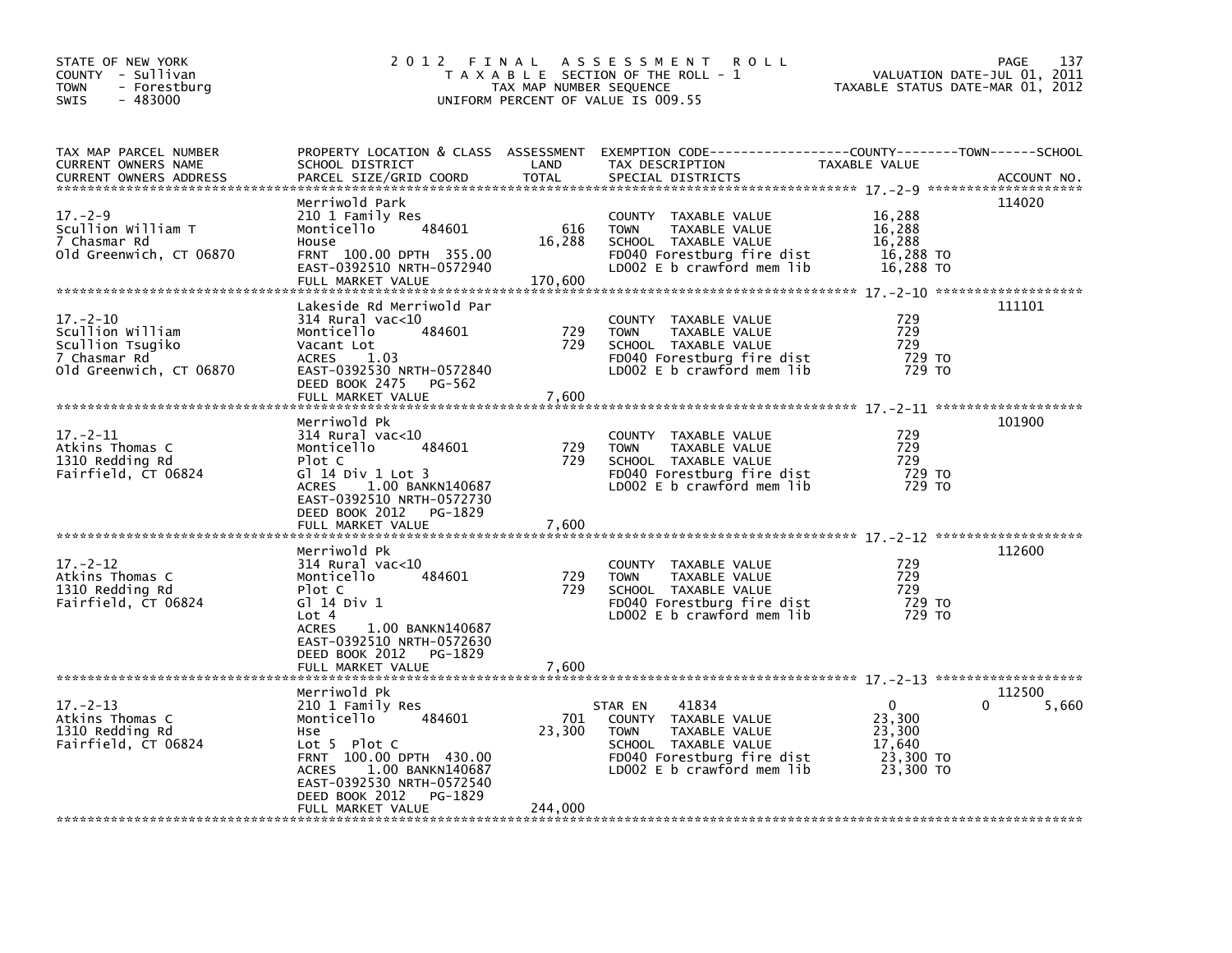| STATE OF NEW YORK<br>COUNTY - Sullivan<br>- Forestburg<br><b>TOWN</b><br>$-483000$<br><b>SWIS</b> | 2012 FINAL                                                                                                                                                                                                     | TAX MAP NUMBER SEQUENCE | ASSESSMENT ROLL<br>T A X A B L E SECTION OF THE ROLL - 1<br>UNIFORM PERCENT OF VALUE IS 009.55                                                  |                                                      | PAGE<br>138<br>VALUATION DATE-JUL 01, 2011<br>TAXABLE STATUS DATE-MAR 01, 2012 |
|---------------------------------------------------------------------------------------------------|----------------------------------------------------------------------------------------------------------------------------------------------------------------------------------------------------------------|-------------------------|-------------------------------------------------------------------------------------------------------------------------------------------------|------------------------------------------------------|--------------------------------------------------------------------------------|
| TAX MAP PARCEL NUMBER<br>CURRENT OWNERS NAME                                                      | SCHOOL DISTRICT                                                                                                                                                                                                | LAND                    | PROPERTY LOCATION & CLASS ASSESSMENT EXEMPTION CODE---------------COUNTY-------TOWN-----SCHOOL<br>TAX DESCRIPTION                               | TAXABLE VALUE                                        |                                                                                |
|                                                                                                   |                                                                                                                                                                                                                |                         |                                                                                                                                                 |                                                      |                                                                                |
| $17. - 2 - 14$<br>Atkins Thomas C<br>1310 Redding Rd<br>Fairfield, CT 06824                       | Lakeside Rd Merri<br>$314$ Rural vac<10<br>Monticello<br>484601<br>Plot C<br>Lots $67$<br><b>ACRES</b><br>2.00 BANKN140687<br>EAST-0392550 NRTH-0572390<br>DEED BOOK 2012 PG-1829                              | 1,395<br>1,395          | COUNTY TAXABLE VALUE<br><b>TOWN</b><br>TAXABLE VALUE<br>SCHOOL TAXABLE VALUE<br>FD040 Forestburg fire dist<br>LD002 E b crawford mem lib        | 1,395<br>1,395<br>1.395<br>1,395 TO<br>1.395 TO      | 112601                                                                         |
| $17. - 2 - 15$<br>Glaser Randy<br>719 E 17th St<br>Brooklyn, NY 11230                             | Merriwold Park<br>210 1 Family Res<br>Monticello<br>484601<br>1 St House Pool<br>Plot C<br>$V$ ] 9<br>FRNT 100.00 DPTH 430.00<br>EAST-0392540 NRTH-0572240<br>DEED BOOK 1775<br>$PG-1$                         | 404<br>37,748           | COUNTY TAXABLE VALUE<br>TAXABLE VALUE<br><b>TOWN</b><br>SCHOOL TAXABLE VALUE<br>FD040 Forestburg fire dist<br>LD002 E b crawford mem lib        | 37,748<br>37,748<br>37,748<br>37,748 TO<br>37.748 TO | 111300                                                                         |
|                                                                                                   | FULL MARKET VALUE                                                                                                                                                                                              | 395,300                 |                                                                                                                                                 |                                                      |                                                                                |
| $17. - 2 - 16$<br>Glaser Randy<br>719 E 17th St<br>Brooklyn, NY 11230                             | Merriwold Pk<br>$314$ Rural vac<10<br>Monticello<br>484601<br>Plot C Lot 9<br>1 St House<br>G1 14 Div 1<br>FRNT 100.00 DPTH 450.00<br>EAST-0392550 NRTH-0572140<br>DEED BOOK 1775<br>PG-1<br>FULL MARKET VALUE | 729<br>729<br>7,600     | COUNTY TAXABLE VALUE<br><b>TAXABLE VALUE</b><br><b>TOWN</b><br>SCHOOL TAXABLE VALUE<br>FD040 Forestburg fire dist<br>LD002 E b crawford mem lib | 729<br>729<br>729<br>729 TO<br>729 TO                | 111700                                                                         |
|                                                                                                   | Merriwold Pk                                                                                                                                                                                                   |                         |                                                                                                                                                 |                                                      | 114000                                                                         |
| $17 - 2 - 17.1$<br>Glaser Yudenfriend Randy<br>719 E 17th St<br>Brooklyn, NY 11230                | $314$ Rural vac<10<br>Monticello<br>484601<br>Plot C<br>G] 14 Div 1 Lot 10<br>$V$ ] 9<br>52.28 DPTH 434.26<br><b>FRNT</b><br>EAST-0392559 NRTH-0572066<br>DEED BOOK 2131<br>PG-179                             | 700<br>700              | COUNTY TAXABLE VALUE<br><b>TAXABLE VALUE</b><br><b>TOWN</b><br>SCHOOL TAXABLE VALUE<br>FD040 Forestburg fire dist<br>LD002 E b crawford mem lib | 700<br>700<br>700<br>700 TO<br>700 TO                |                                                                                |
|                                                                                                   | FULL MARKET VALUE                                                                                                                                                                                              | 7,300                   |                                                                                                                                                 |                                                      |                                                                                |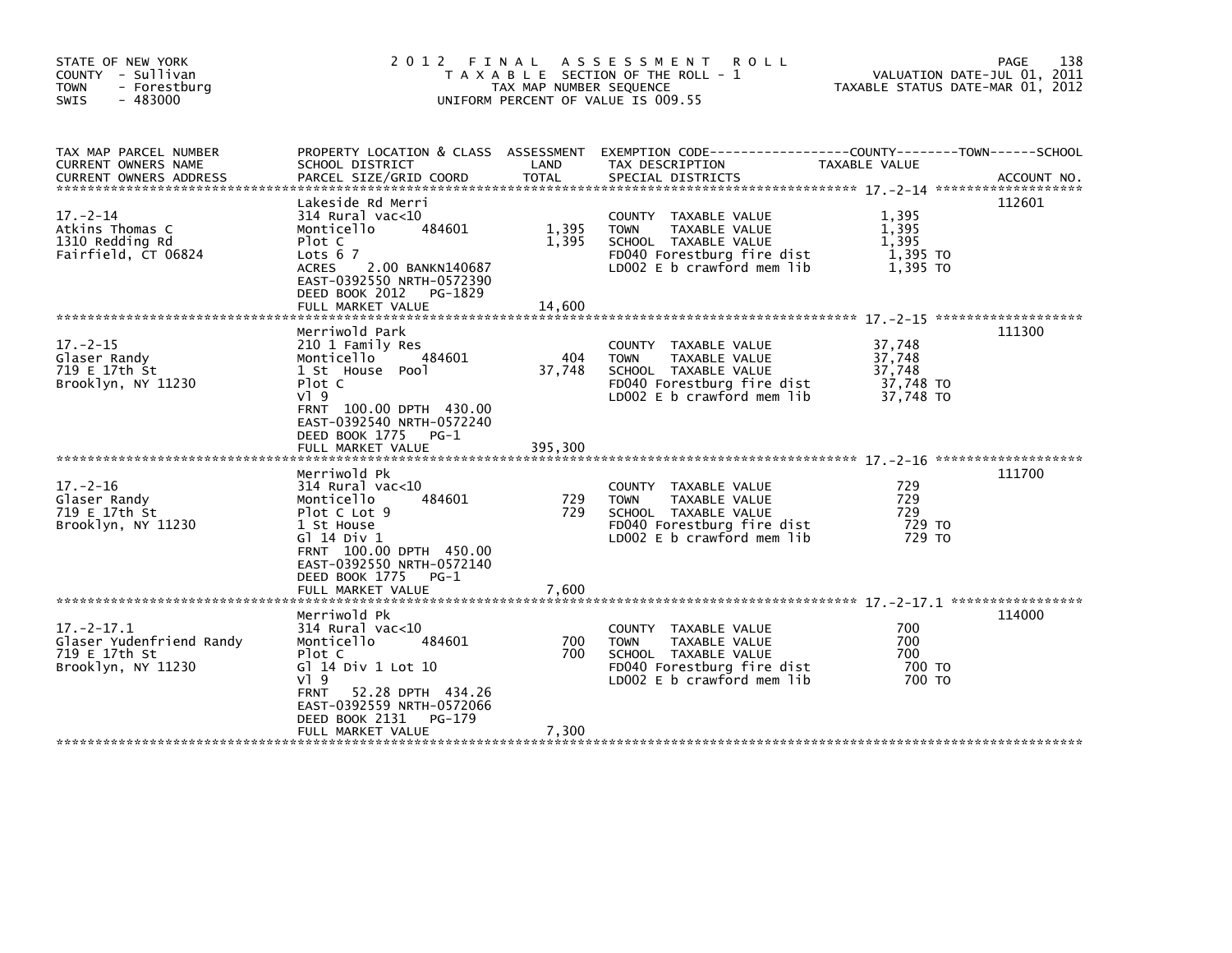| STATE OF NEW YORK<br>COUNTY - Sullivan<br>- Forestburg<br><b>TOWN</b><br>$-483000$<br><b>SWIS</b>        |                                                                                                                                                                                                                  | TAX MAP NUMBER SEQUENCE | 2012 FINAL ASSESSMENT ROLL<br>T A X A B L E SECTION OF THE ROLL - 1<br>UNIFORM PERCENT OF VALUE IS 009.55                                                             |                                                                      | 139<br>PAGE<br>VALUATION DATE-JUL 01, 2011<br>TAXABLE STATUS DATE-MAR 01, 2012 |
|----------------------------------------------------------------------------------------------------------|------------------------------------------------------------------------------------------------------------------------------------------------------------------------------------------------------------------|-------------------------|-----------------------------------------------------------------------------------------------------------------------------------------------------------------------|----------------------------------------------------------------------|--------------------------------------------------------------------------------|
| TAX MAP PARCEL NUMBER<br>CURRENT OWNERS NAME                                                             | SCHOOL DISTRICT                                                                                                                                                                                                  | LAND                    | PROPERTY LOCATION & CLASS ASSESSMENT EXEMPTION CODE-----------------COUNTY-------TOWN------SCHOOL<br>TAX DESCRIPTION                                                  | TAXABLE VALUE                                                        |                                                                                |
| $17. - 2 - 17.2$<br>Schwab Alfred P Jr<br>Doreen Fitzpatrick<br>130 Lakeside Dr<br>Forestburgh, NY 12777 | Lakeside Rd<br>$314$ Rural vac<10<br>Monticello<br>484601<br>Vacant Lot<br>Plot C Merriewold Park<br>52.28 DPTH 434.47<br><b>FRNT</b><br>EAST-0392558 NRTH-0572019<br>DEED BOOK 2131 PG-176<br>FULL MARKET VALUE | 700<br>700<br>7,300     | <b>COUNTY</b><br>TAXABLE VALUE<br>TAXABLE VALUE<br><b>TOWN</b><br>SCHOOL TAXABLE VALUE<br>FD040 Forestburg fire dist<br>LD002 E b crawford mem lib                    | 700<br>700<br>700<br>700 TO<br>700 TO                                |                                                                                |
|                                                                                                          |                                                                                                                                                                                                                  |                         |                                                                                                                                                                       |                                                                      |                                                                                |
| $17. - 2 - 18$<br>Schwab Alfred P Jr<br>Fitzpatrick Doreen<br>130 Lakeside Dr<br>Forestburgh, NY 12777   | Merriwold<br>210 1 Family Res<br>Monticello<br>484601<br>Plot C Lots 11 & 12<br>G1 14 Div 1<br>House/decks/porch/garage<br><b>ACRES</b><br>2.08<br>EAST-0392590 NRTH-0571900<br>DEED BOOK 220<br>PG-50           | 1,466<br>37,030         | 41854<br>STAR B<br><b>COUNTY</b><br>TAXABLE VALUE<br>TAXABLE VALUE<br><b>TOWN</b><br>SCHOOL TAXABLE VALUE<br>FD040 Forestburg fire dist<br>LD002 E b crawford mem lib | $\mathbf{0}$<br>37,030<br>37,030<br>34,300<br>37,030 TO<br>37,030 TO | 101800<br>2,730<br>0                                                           |
|                                                                                                          |                                                                                                                                                                                                                  |                         |                                                                                                                                                                       |                                                                      |                                                                                |
| $17. - 2 - 19$<br>Mayer Paul A<br>Rachael Mayer<br>202 Walnut St<br>Montclair, NJ 07042                  | Lakeside Rd Merri<br>$314$ Rural vac<10<br>484601<br>Monticello<br>Plot C<br>Lots 13 14 15<br><b>ACRES</b><br>3.20<br>EAST-0392620 NRTH-0571640                                                                  | 2,195<br>2,195          | COUNTY TAXABLE VALUE<br>TAXABLE VALUE<br><b>TOWN</b><br>SCHOOL TAXABLE VALUE<br>FD040 Forestburg fire dist<br>LD002 E b crawford mem lib                              | 2,195<br>2,195<br>2.195<br>2,195 TO<br>2,195 TO                      | 107705                                                                         |
|                                                                                                          | DEED BOOK 2240<br>PG-119<br>FULL MARKET VALUE                                                                                                                                                                    | 23,000                  |                                                                                                                                                                       |                                                                      |                                                                                |
| $17. - 2 - 20$<br>Mayer Paul A<br>Rachael Mayer<br>202 Walnut St<br>Montclair, NJ 07042                  | Merriwold Park<br>210 1 Family Res<br>Monticello<br>484601<br>Plot H Lots 216<br>Lots 217 218 219<br>3.10<br><b>ACRES</b><br>EAST-0392650 NRTH-0571360<br>DEED BOOK 893<br>PG-00108                              | 2,562<br>32,340         | COUNTY TAXABLE VALUE<br><b>TOWN</b><br>TAXABLE VALUE<br>SCHOOL TAXABLE VALUE<br>FD040 Forestburg fire dist<br>LD002 E b crawford mem lib                              | 32,340<br>32,340<br>32,340<br>32,340 TO<br>32,340 TO                 | 107706                                                                         |
|                                                                                                          | FULL MARKET VALUE                                                                                                                                                                                                | 338,600                 |                                                                                                                                                                       |                                                                      |                                                                                |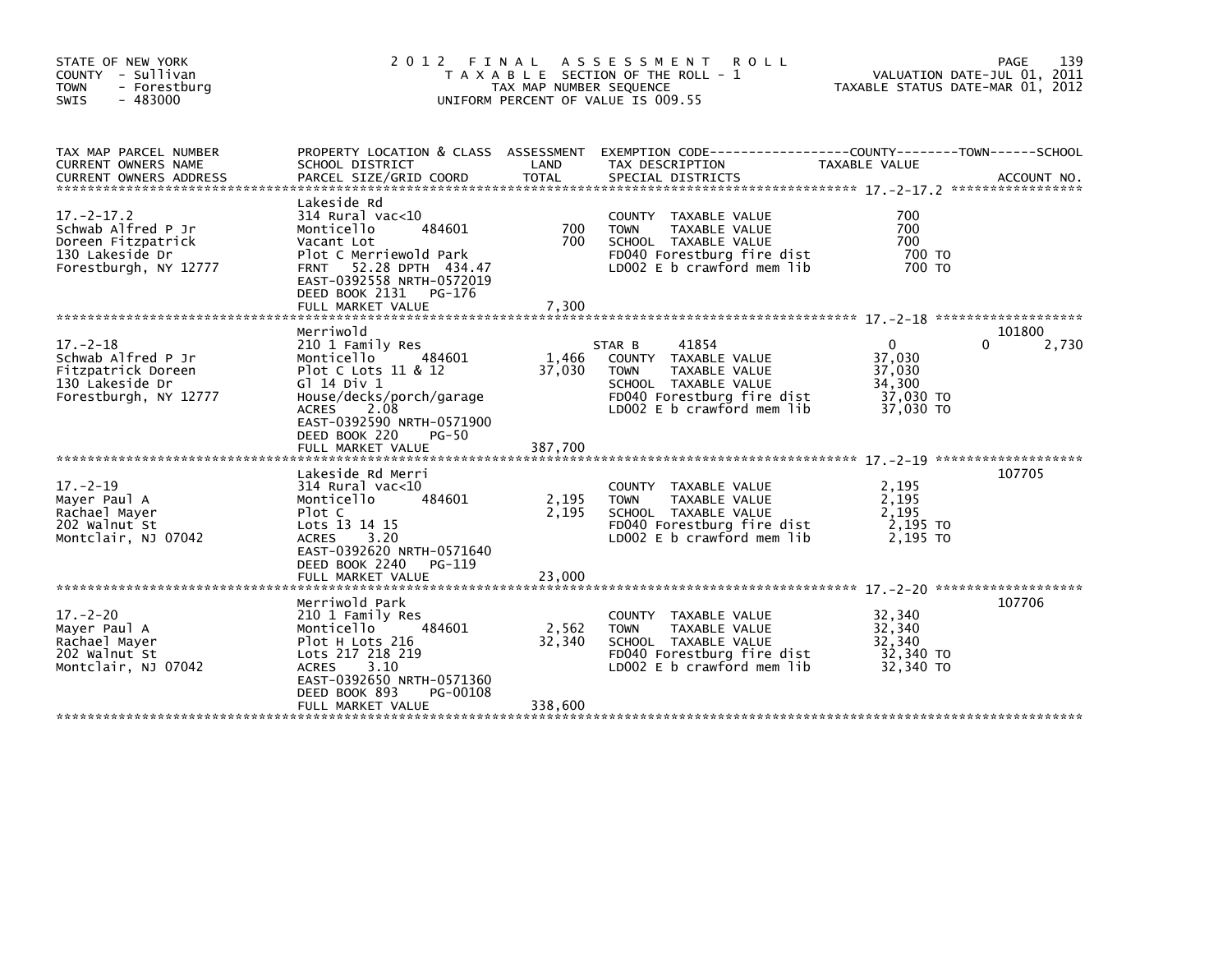| STATE OF NEW YORK<br>COUNTY - Sullivan<br><b>TOWN</b><br>- Forestburg<br>$-483000$<br>SWIS      | 2012 FINAL                                                                                                                                                                                         | TAX MAP NUMBER SEQUENCE     | A S S E S S M E N T<br><b>ROLL</b><br>T A X A B L E SECTION OF THE ROLL - 1<br>UNIFORM PERCENT OF VALUE IS 009.55                        |                                                      | 140<br>PAGE<br>VALUATION DATE-JUL 01, 2011<br>TAXABLE STATUS DATE-MAR 01, 2012 |
|-------------------------------------------------------------------------------------------------|----------------------------------------------------------------------------------------------------------------------------------------------------------------------------------------------------|-----------------------------|------------------------------------------------------------------------------------------------------------------------------------------|------------------------------------------------------|--------------------------------------------------------------------------------|
| TAX MAP PARCEL NUMBER<br>CURRENT OWNERS NAME                                                    | PROPERTY LOCATION & CLASS ASSESSMENT<br>SCHOOL DISTRICT                                                                                                                                            | LAND                        | EXEMPTION CODE-----------------COUNTY-------TOWN------SCHOOL<br>TAX DESCRIPTION                                                          | TAXABLE VALUE                                        |                                                                                |
| $17. - 2 - 21$<br>Mayer Paul A<br>Rachael Mayer<br>202 Walnut St<br>Montclair, NJ 07042         | Holland Rd Merri<br>$314$ Rural vac< $10$<br>484601<br>Monticello<br>Plot H<br>Lots 112-114<br><b>ACRES</b><br>3.30<br>EAST-0392250 NRTH-0571480<br>DEED BOOK 893<br>PG-00108<br>FULL MARKET VALUE | 947<br>947<br>9,900         | COUNTY TAXABLE VALUE<br><b>TOWN</b><br>TAXABLE VALUE<br>SCHOOL TAXABLE VALUE<br>FD040 Forestburg fire dist<br>LD002 E b crawford mem lib | 947<br>947<br>947<br>947 TO<br>947 TO                | 107707                                                                         |
| $17. - 2 - 22$<br>Merriwold Club Inc<br>Att Treas<br>2674 Route 42                              | Merriwold Rd<br>$314$ Rural vac< $10$<br>484601<br>Monticello<br><b>ACRES</b><br>4.40<br>EAST-0391920 NRTH-0571580                                                                                 | 660<br>660                  | COUNTY TAXABLE VALUE<br><b>TOWN</b><br>TAXABLE VALUE<br>SCHOOL TAXABLE VALUE<br>FD040 Forestburg fire dist                               | 660<br>660<br>660<br>660 TO                          |                                                                                |
| $17 - 2 - 23$<br>Merriwold Club Inc<br>Att Treas<br>2674 Route 42<br>Forestburgh, NY 12777-6411 | Merriwold Pk<br>$314$ Rural vac<10<br>484601<br>Monticello<br>Wild Land<br>Lot 13<br><b>ACRES</b><br>6.40<br>EAST-0392177 NRTH-0572103<br>FULL MARKET VALUE                                        | 223<br>223<br>2,300         | COUNTY TAXABLE VALUE<br><b>TOWN</b><br>TAXABLE VALUE<br>SCHOOL TAXABLE VALUE<br>FD040 Forestburg fire dist<br>LD002 E b crawford mem lib | 223<br>223<br>223<br>223 TO<br>223 TO                | 111040                                                                         |
| $17. - 3 - 1$<br>Merriwold Club Inc<br>Att Treas<br>2674 Route 42<br>Forestburgh, NY 12777-6411 | Merriwold Lk<br>920 Priv Hunt/Fi<br>484601<br>Monticello<br>Road System<br>Lake<br>club house<br>ACRES 208.73<br>EAST-0393390 NRTH-0572110<br>DEED BOOK 904<br>PG-00265<br>FULL MARKET VALUE       | 24,297<br>48,300<br>505,800 | COUNTY TAXABLE VALUE<br><b>TOWN</b><br>TAXABLE VALUE<br>SCHOOL TAXABLE VALUE<br>FD040 Forestburg fire dist<br>LD002 E b crawford mem lib | 48,300<br>48,300<br>48,300<br>48,300 TO<br>48,300 TO | 110400                                                                         |
| $17. - 3 - 2$<br>Travis John R Jr<br>Travis David L<br>41 Robert Ln<br>Monticello, NY 12701     | 72 Stevenson Rd<br>210 1 Family Res<br>484601<br>Monticello<br>FRNT 80.00 DPTH 226.00<br>EAST-0393345 NRTH-0572909<br>DEED BOOK 3374<br><b>PG-88</b><br>FULL MARKET VALUE                          | 354<br>12,700<br>133,000    | COUNTY TAXABLE VALUE<br><b>TOWN</b><br>TAXABLE VALUE<br>SCHOOL TAXABLE VALUE<br>FD040 Forestburg fire dist<br>LD002 E b crawford mem lib | 12,700<br>12,700<br>12,700<br>12,700 TO<br>12,700 TO | 116250                                                                         |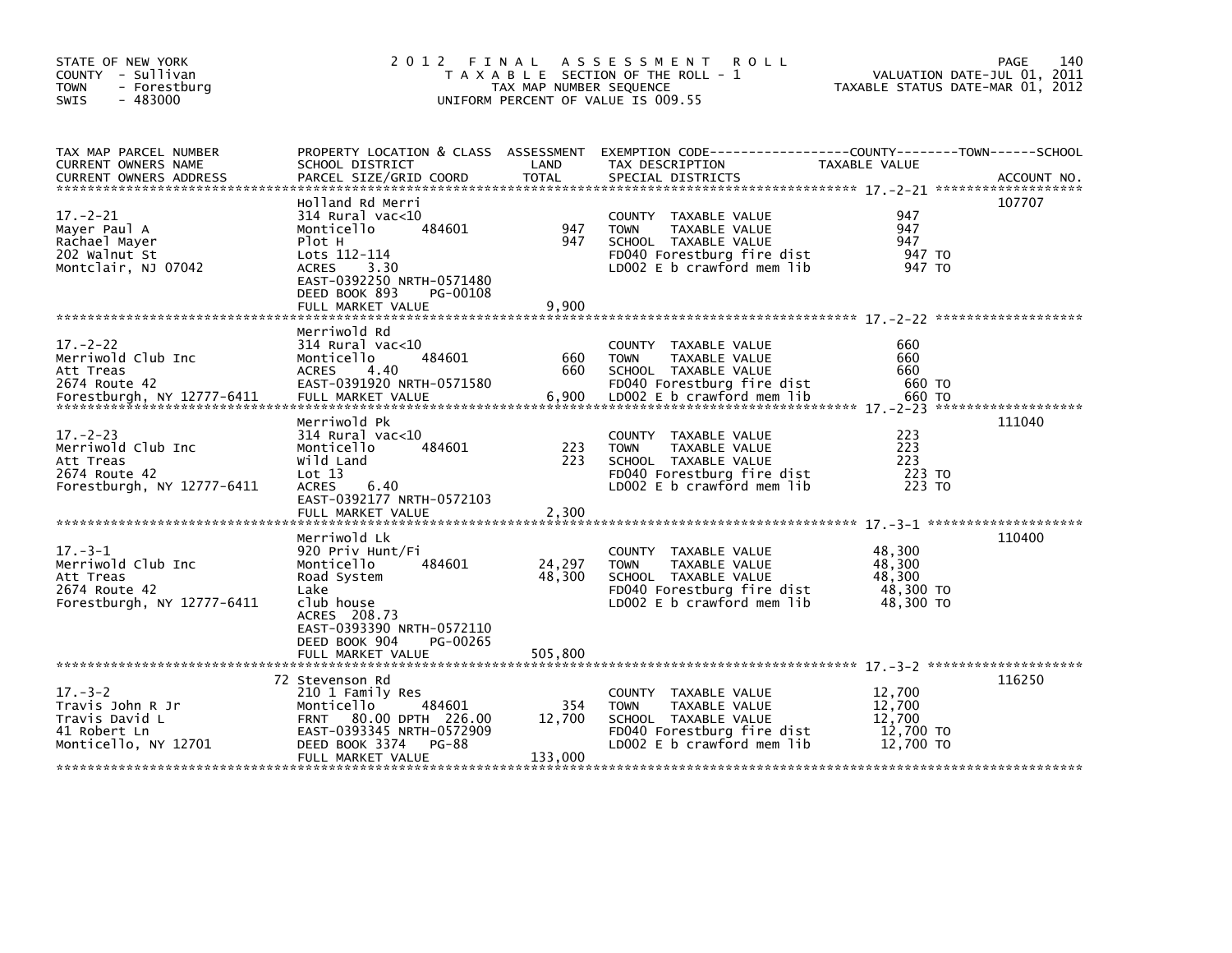| STATE OF NEW YORK<br>COUNTY - Sullivan<br><b>TOWN</b><br>- Forestburg<br>$-483000$<br><b>SWIS</b> |                                                                                                                                                                                                              | TAX MAP NUMBER SEQUENCE    | 2012 FINAL ASSESSMENT ROLL<br>T A X A B L E SECTION OF THE ROLL - 1<br>UNIFORM PERCENT OF VALUE IS 009.55                                    | VALUATION DATE-JUL 01, 2011<br>TAXABLE STATUS DATE-MAR 01, 2012 | 141<br>PAGE |
|---------------------------------------------------------------------------------------------------|--------------------------------------------------------------------------------------------------------------------------------------------------------------------------------------------------------------|----------------------------|----------------------------------------------------------------------------------------------------------------------------------------------|-----------------------------------------------------------------|-------------|
| TAX MAP PARCEL NUMBER<br><b>CURRENT OWNERS NAME</b><br><b>CURRENT OWNERS ADDRESS</b>              | SCHOOL DISTRICT<br>PARCEL SIZE/GRID COORD                                                                                                                                                                    | LAND<br>TOTAL              | PROPERTY LOCATION & CLASS ASSESSMENT EXEMPTION CODE----------------COUNTY-------TOWN------SCHOOL<br>TAX DESCRIPTION<br>SPECIAL DISTRICTS     | TAXABLE VALUE                                                   | ACCOUNT NO. |
| $17 - 3 - 3$<br>Cameron Kimberly<br>Shriver Alexander D<br>PO Box 79<br>Tully, NY 13159           | Merriewold Pk<br>314 Rural vac<10 - WTRFNT<br>Monticello<br>484601<br>Vacant Lot<br>ACRES 1.32<br>EAST-0395184 NRTH-0572349<br>DEED BOOK 2012 PG-2046<br>FULL MARKET VALUE                                   | 935<br>935<br>9,800        | COUNTY TAXABLE VALUE<br><b>TOWN</b><br>TAXABLE VALUE<br>SCHOOL TAXABLE VALUE<br>FD040 Forestburg fire dist<br>LD002 $E$ b crawford mem $lib$ | 935<br>935<br>935<br>935 TO<br>935 TO                           |             |
| $17 - 3 - 4$<br>Cameron Kimberly<br>Shriver Alexander D<br>PO Box 79<br>Tully, NY 13159           | Lake Side Road<br>$314$ Rural vac< $10$<br>484601<br>Monticello<br>vacant<br>FRNT 85.00 DPTH 568.00<br>DEED BOOK 2012 PG-2046<br>FULL MARKET VALUE                                                           | 800<br>800<br>8,400        | COUNTY TAXABLE VALUE<br>TAXABLE VALUE<br><b>TOWN</b><br>SCHOOL TAXABLE VALUE<br>LDOO2 E b crawford mem lib                                   | 800<br>800<br>800<br>800 TO                                     |             |
| $17. - 4 - 1.1$<br>Smith Thomas H<br>Smith Joan A<br>15 Wo Bauer Ln<br>Orangeburg, NY 10962       | Merriwold<br>314 Rural vac<10<br>484601<br>Monticello<br>Plot B<br>Lots $56$<br>FRNT 116.00 DPTH 55.00<br>EAST-0393010 NRTH-0574330<br>DEED BOOK 1348 PG-196<br>FULL MARKET VALUE                            | 324<br>324<br>3,400        | COUNTY TAXABLE VALUE<br><b>TOWN</b><br>TAXABLE VALUE<br>SCHOOL TAXABLE VALUE<br>FD040 Forestburg fire dist<br>LD002 E b crawford mem lib     | 324<br>324<br>324<br>324 TO<br>324 TO                           | 105500      |
| $17. - 4 - 1.2$<br>Jagel Peter<br>Jagel Deborah<br>209 E Jefferson Ave<br>Naperville, IL 60540    | Merriwold Park<br>210 1 Family Res<br>484601<br>Monticello<br>2 Story House<br>Plot B Part $L$ 5 & 6<br>ACRES<br>1.02 BANKN140687<br>EAST-0392810 NRTH-0574490<br>DEED BOOK 1659 PG-493<br>FULL MARKET VALUE | 1,946<br>29,239<br>306,200 | COUNTY TAXABLE VALUE<br><b>TOWN</b><br>TAXABLE VALUE<br>SCHOOL TAXABLE VALUE<br>FD040 Forestburg fire dist<br>LD002 E b crawford mem lib     | 29,239<br>29,239<br>29,239<br>29,239 TO<br>29,239 TO            | 105300      |
| $17. - 4 - 1.3$<br>Fleming Thomas C<br>Ross Heather<br>90 William St Apt 8H<br>N.Y., NY 10038     | Merriwold Pk<br>314 Rural vac<10<br>484601<br>Monticello<br>FRNT 134.00 DPTH 148.00<br>EAST-0392983 NRTH-0574211<br>DEED BOOK 2010<br>PG-59044<br>FULL MARKET VALUE                                          | 649<br>649<br>6,800        | COUNTY TAXABLE VALUE<br><b>TOWN</b><br>TAXABLE VALUE<br>SCHOOL TAXABLE VALUE<br>FD040 Forestburg fire dist<br>LD002 E b crawford mem lib     | 649<br>649<br>649<br>649 TO<br>649 TO                           | 114470      |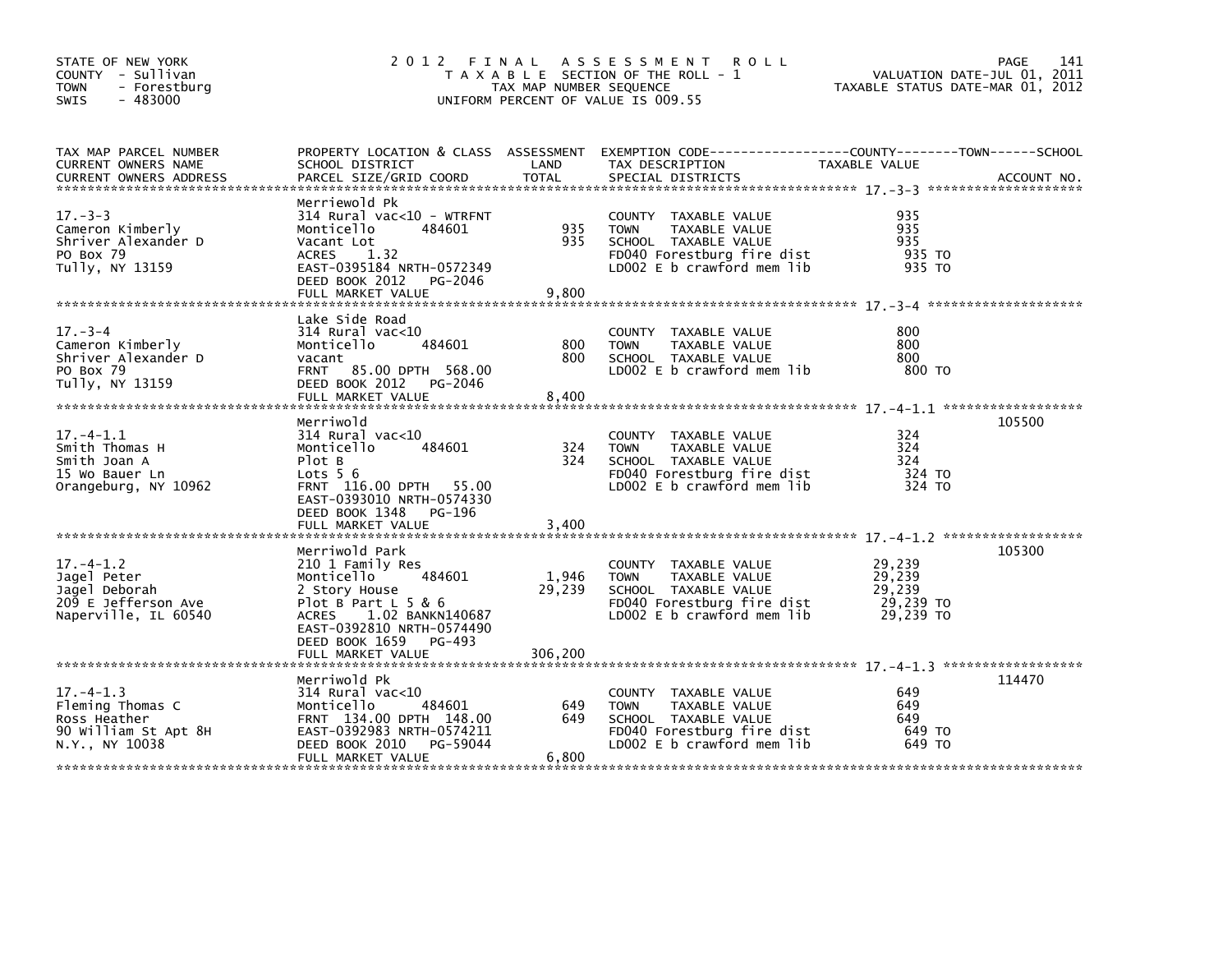| STATE OF NEW YORK<br>COUNTY - Sullivan<br>- Forestburg<br><b>TOWN</b><br>$-483000$<br><b>SWIS</b> | 2012 FINAL                                                                                                                                                                                                            | TAX MAP NUMBER SEQUENCE    | A S S E S S M E N T<br><b>ROLL</b><br>T A X A B L E SECTION OF THE ROLL - 1<br>UNIFORM PERCENT OF VALUE IS 009.55                            | VALUATION DATE-JUL 01, 2011<br>TAXABLE STATUS DATE-MAR 01, 2012 | 142<br>PAGE |
|---------------------------------------------------------------------------------------------------|-----------------------------------------------------------------------------------------------------------------------------------------------------------------------------------------------------------------------|----------------------------|----------------------------------------------------------------------------------------------------------------------------------------------|-----------------------------------------------------------------|-------------|
| TAX MAP PARCEL NUMBER<br>CURRENT OWNERS NAME<br><b>CURRENT OWNERS ADDRESS</b>                     | SCHOOL DISTRICT<br>PARCEL SIZE/GRID COORD                                                                                                                                                                             | LAND<br>TOTAL              | PROPERTY LOCATION & CLASS ASSESSMENT EXEMPTION CODE----------------COUNTY--------TOWN------SCHOOL<br>TAX DESCRIPTION<br>SPECIAL DISTRICTS    | TAXABLE VALUE                                                   | ACCOUNT NO. |
| $17. - 4 - 2$<br>Fleming Thomas C<br>Ross Heather<br>90 William St Apt 8H<br>N.Y., NY 10038       | Merriewold Park<br>210 1 Family Res<br>Monticello<br>484601<br>3 St House Shed<br>Lot 7 8 9 Parts Of<br>5 & 6 Plot B<br>ACRES<br>4.17<br>EAST-0393280 NRTH-0574390<br>DEED BOOK 2010<br>PG-59044<br>FULL MARKET VALUE | 2,478<br>33,300<br>348,700 | COUNTY TAXABLE VALUE<br>TAXABLE VALUE<br><b>TOWN</b><br>SCHOOL TAXABLE VALUE<br>FD040 Forestburg fire dist<br>LD002 E b crawford mem lib     | 33,300<br>33,300<br>33,300<br>33,300 TO<br>33,300 TO            | 114450      |
|                                                                                                   | Merriwold Pk                                                                                                                                                                                                          |                            |                                                                                                                                              |                                                                 | 113150      |
| $17. - 4 - 3$<br>Merriewold Club Inc.<br>2674 Route 42<br>Forestburgh, NY 12777                   | $314$ Rural vac< $10$<br>484601<br>Monticello<br>Plot B<br>G] 14 Div 1 Lot 10<br>$V$ ] 9<br>FRNT 118.00 DPTH 394.00<br>EAST-0393480 NRTH-0574410<br>DEED BOOK 2335<br>PG-230                                          | 977<br>977                 | COUNTY TAXABLE VALUE<br><b>TOWN</b><br>TAXABLE VALUE<br>SCHOOL TAXABLE VALUE<br>FD040 Forestburg fire dist<br>$LD002 E b$ crawford mem $lib$ | 977<br>977<br>977<br>977 TO<br>977 TO                           |             |
|                                                                                                   | FULL MARKET VALUE                                                                                                                                                                                                     | 10,200                     |                                                                                                                                              |                                                                 |             |
| $17. - 4 - 4$<br>Smith Thomas H<br>Smith Joan E<br>15 Wo Bauer Ln<br>Orangeburg, NY 10962         | 23 East Brook Rd<br>210 1 Family Res<br>Monticello<br>484601<br>House, Guest House<br>Plot B<br>G $1$ 14 Div 1 Bung<br>2.00<br>ACRES<br>EAST-0393390 NRTH-0574070<br>DEED BOOK 1348 PG-196                            | 1,586<br>45,900            | COUNTY TAXABLE VALUE<br><b>TOWN</b><br>TAXABLE VALUE<br>SCHOOL TAXABLE VALUE<br>FD040 Forestburg fire dist<br>$LD002 E b$ crawford mem lib   | 45,900<br>45,900<br>45.900<br>45,900 TO<br>45,900 TO            | 105510      |
|                                                                                                   | Merriewold Pk                                                                                                                                                                                                         |                            |                                                                                                                                              |                                                                 |             |
| $17. -4-5$<br>Smith Thomas H<br>Smith Joan E<br>15 Wo Bauer Ln<br>Orangeburg, NY 10962            | $314$ Rural vac<10<br>Monticello<br>484601<br>Plot E<br>Lots $1-2-3$<br>ACRES<br>1.50<br>EAST-0393280 NRTH-0573830<br>DEED BOOK 1672<br>PG-96                                                                         | 1,095<br>1.095             | COUNTY TAXABLE VALUE<br><b>TOWN</b><br>TAXABLE VALUE<br>SCHOOL TAXABLE VALUE<br>FD040 Forestburg fire dist<br>LD002 E b crawford mem lib     | 1,095<br>1,095<br>1.095<br>1,095 TO<br>1.095 TO                 |             |
|                                                                                                   | FULL MARKET VALUE                                                                                                                                                                                                     | 11,500                     |                                                                                                                                              |                                                                 |             |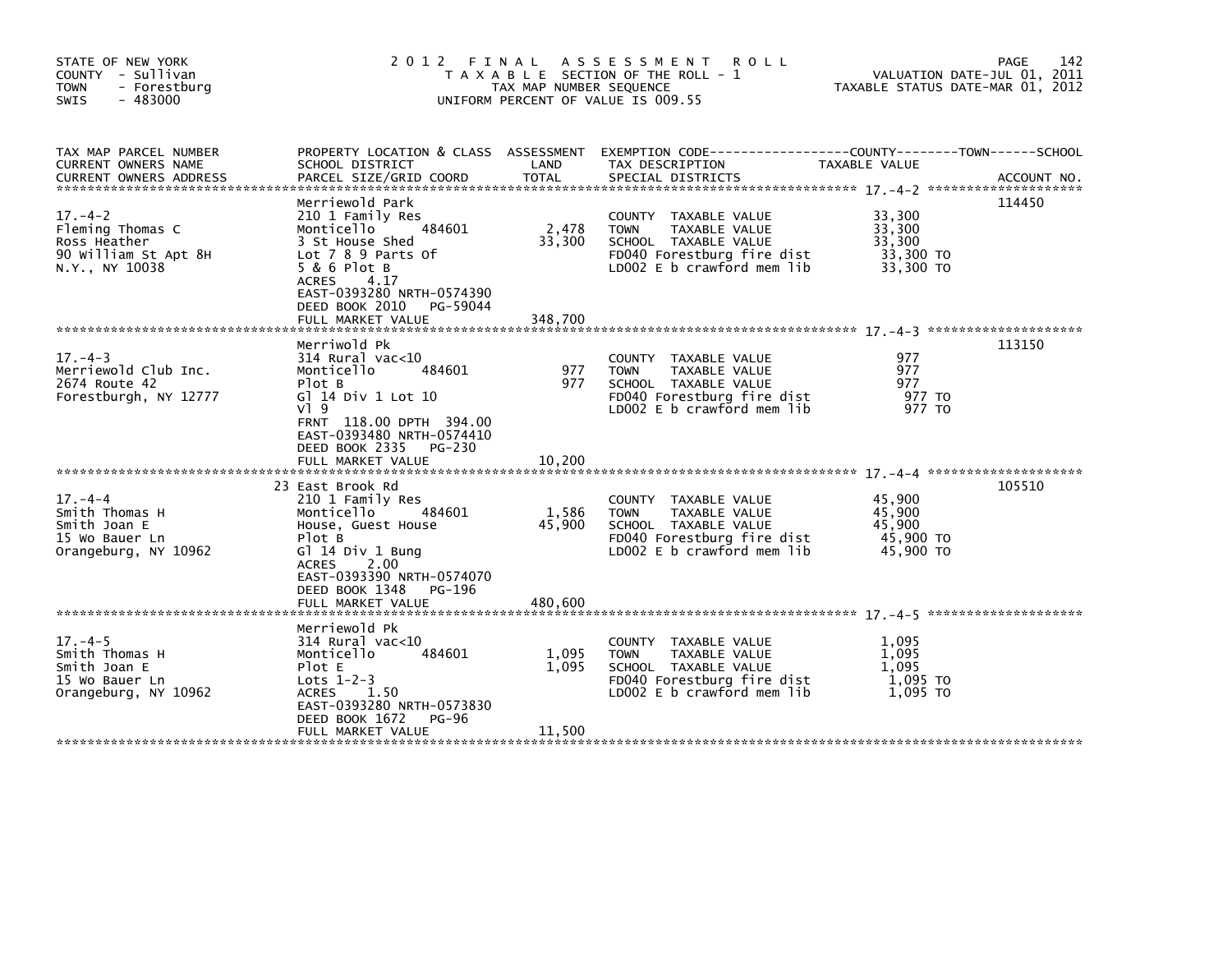| STATE OF NEW YORK<br>COUNTY - Sullivan<br><b>TOWN</b><br>- Forestburg<br>$-483000$<br>SWIS    |                                                                                                                                                                                           | TAX MAP NUMBER SEQUENCE  | 2012 FINAL ASSESSMENT<br><b>ROLL</b><br>T A X A B L E SECTION OF THE ROLL - 1<br>UNIFORM PERCENT OF VALUE IS 009.55                      | VALUATION DATE-JUL 01, 2011<br>TAXABLE STATUS DATE-MAR 01, 2012 | 143<br>PAGE |
|-----------------------------------------------------------------------------------------------|-------------------------------------------------------------------------------------------------------------------------------------------------------------------------------------------|--------------------------|------------------------------------------------------------------------------------------------------------------------------------------|-----------------------------------------------------------------|-------------|
| TAX MAP PARCEL NUMBER<br>CURRENT OWNERS NAME<br><b>CURRENT OWNERS ADDRESS</b>                 | SCHOOL DISTRICT<br>PARCEL SIZE/GRID COORD                                                                                                                                                 | LAND<br><b>TOTAL</b>     | PROPERTY LOCATION & CLASS ASSESSMENT EXEMPTION CODE----------------COUNTY-------TOWN-----SCHOOL<br>TAX DESCRIPTION<br>SPECIAL DISTRICTS  | TAXABLE VALUE                                                   | ACCOUNT NO. |
| $17. - 4 - 6.1$<br>Davidson Amy Clark<br>1160 Regeny Ln<br>Lake Forest, IL 60045              | Merriwold Pk<br>314 Rural vac<10<br>484601<br>Monticello<br>9.26<br><b>ACRES</b><br>EAST-0393647 NRTH-0573542<br>DEED BOOK 1249 PG-00256<br>FULL MARKET VALUE                             | 6,556<br>6,556<br>68,600 | COUNTY TAXABLE VALUE<br>TAXABLE VALUE<br><b>TOWN</b><br>SCHOOL TAXABLE VALUE<br>FD040 Forestburg fire dist<br>LD002 E b crawford mem lib | 6,556<br>6,556<br>6,556<br>6,556 TO<br>6,556 TO                 | 100010      |
| $17. - 4 - 6.2$<br>Hansley Susannah<br>172 Rowayton Woods Dr<br>Norwalk, CT 06854             | Merriewold Park<br>$314$ Rural vac<10<br>484601<br>Monticello<br>FRNT 80.00 DPTH 280.00<br>EAST-0393494 NRTH-0573097<br>FULL MARKET VALUE                                                 | 468<br>468<br>4,900      | COUNTY TAXABLE VALUE<br><b>TOWN</b><br>TAXABLE VALUE<br>SCHOOL TAXABLE VALUE<br>FD040 Forestburg fire dist<br>LD002 E b crawford mem lib | 468<br>468<br>468<br>468 TO<br>468 TO                           |             |
| $17. - 4 - 6.3$<br>Smith Thomas H<br>Smith Joan E<br>15 Wo Bauer Ln<br>Orangeburg, NY 10962   | Merriwold Park<br>$314$ Rural vac<10<br>Monticello<br>484601<br>Vacant Lot<br>Portion Sold To Park-95<br>FRNT 80.00 DPTH 270.00<br>EAST-0393537 NRTH-0573990<br>DEED BOOK 1790 PG-535     | 400<br>400               | COUNTY TAXABLE VALUE<br>TAXABLE VALUE<br><b>TOWN</b><br>SCHOOL TAXABLE VALUE<br>FD040 Forestburg fire dist<br>LD002 E b crawford mem lib | 400<br>400<br>400<br>400 TO<br>400 TO                           |             |
|                                                                                               | FULL MARKET VALUE                                                                                                                                                                         | 4,200                    |                                                                                                                                          |                                                                 |             |
| $17. - 4 - 6.4$<br>Merriwold Club Inc<br>Att Treas<br>2674 Route #42<br>Forestburgh, NY 12777 | $314$ Rural vac< $10$<br>484601<br>Monticello<br>Vacant Lot<br>0.55<br>ACRES<br>EAST-0393312 NRTH-0573665<br>FULL MARKET VALUE                                                            | 400<br>400<br>4,200      | COUNTY TAXABLE VALUE<br><b>TOWN</b><br>TAXABLE VALUE<br>SCHOOL TAXABLE VALUE<br>FD040 Forestburg fire dist<br>LD002 E b crawford mem lib | 400<br>400<br>400<br>400 TO<br>400 TO                           |             |
| $17. -4 - 6.5$<br>Merriwold Club Inc<br>Att Treas<br>2674 Route #42<br>Forestburgh, NY 12777  | $314$ Rural vac<10<br>Monticello<br>484601<br><b>ACRES</b><br>1.00<br>EAST-0393573 NRTH-0573870                                                                                           | 708<br>708               | COUNTY TAXABLE VALUE<br><b>TOWN</b><br>TAXABLE VALUE<br>SCHOOL TAXABLE VALUE<br>FD040 Forestburg fire dist                               | 708<br>708<br>708<br>708 TO                                     |             |
| $17. - 4 - 7$<br>Merriwold Club Inc<br>Att Treas<br>2674 Rt #42<br>Forestburgh, NY 12777      | Merriwold Pk<br>314 Rural vac<10<br>484601<br>Monticello<br>G1 14 Div 1<br>Plot E<br>FRNT 80.00 DPTH 265.00<br>EAST-0393500 NRTH-0573190<br>DEED BOOK 1811<br>PG-071<br>FULL MARKET VALUE | 354<br>354<br>3,700      | COUNTY TAXABLE VALUE<br><b>TOWN</b><br>TAXABLE VALUE<br>SCHOOL TAXABLE VALUE<br>FD040 Forestburg fire dist<br>LD002 E b crawford mem lib | 354<br>354<br>354<br>354 TO<br>354 TO                           | 112400      |
|                                                                                               |                                                                                                                                                                                           |                          |                                                                                                                                          |                                                                 |             |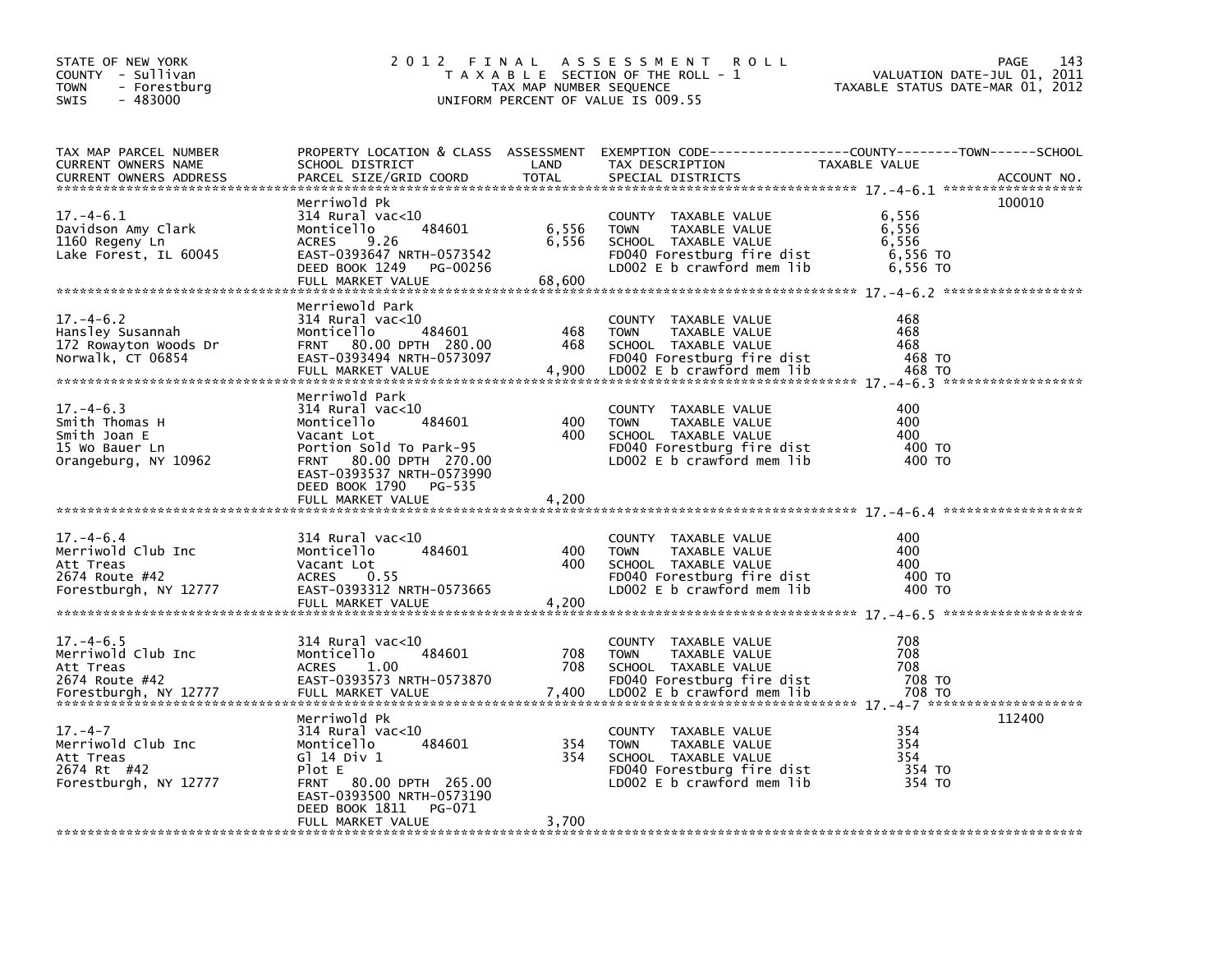| STATE OF NEW YORK<br>COUNTY - Sullivan<br>- Forestburg<br>TOWN<br>$-483000$<br><b>SWIS</b>           |                                                                                                                                                                                                                                   | TAX MAP NUMBER SEQUENCE  | 2012 FINAL ASSESSMENT<br><b>ROLL</b><br>T A X A B L E SECTION OF THE ROLL - 1<br>UNIFORM PERCENT OF VALUE IS 009.55                                          | TAXABLE STATUS DATE-MAR 01, 2012                         | 144<br><b>PAGE</b><br>VALUATION DATE-JUL 01, 2011 |
|------------------------------------------------------------------------------------------------------|-----------------------------------------------------------------------------------------------------------------------------------------------------------------------------------------------------------------------------------|--------------------------|--------------------------------------------------------------------------------------------------------------------------------------------------------------|----------------------------------------------------------|---------------------------------------------------|
| TAX MAP PARCEL NUMBER<br>CURRENT OWNERS NAME<br><b>CURRENT OWNERS ADDRESS</b>                        | SCHOOL DISTRICT<br>PARCEL SIZE/GRID COORD                                                                                                                                                                                         | LAND<br><b>TOTAL</b>     | PROPERTY LOCATION & CLASS ASSESSMENT EXEMPTION CODE---------------COUNTY-------TOWN------SCHOOL<br>TAX DESCRIPTION<br>SPECIAL DISTRICTS                      | <b>TAXABLE VALUE</b>                                     | ACCOUNT NO.                                       |
| $17. - 4 - 9$<br>Hansley Susannah<br>172 Rowayton Woods Dr<br>Norwalk, CT 06854                      | Meriwold Park<br>210 1 Family Res<br>484601<br>Monticello<br>1st Hse<br>FRNT 160.00 DPTH 280.00<br>EAST-0393540 NRTH-0572940<br>DEED BOOK 1195 PG-00042<br>FULL MARKET VALUE                                                      | 701<br>19,995<br>209,400 | COUNTY TAXABLE VALUE<br><b>TOWN</b><br>TAXABLE VALUE<br>SCHOOL TAXABLE VALUE<br>FD040 Forestburg fire dist<br>LD002 E b crawford mem lib                     | 19,995<br>19,995<br>19,995<br>19,995 TO<br>19,995 TO     | 101353                                            |
| $17. - 4 - 10$                                                                                       | Merriwold Pk<br>314 Rural vac<10                                                                                                                                                                                                  |                          | COUNTY TAXABLE VALUE                                                                                                                                         | 701                                                      | 110650                                            |
| Merriwold Club Inc<br>Att Treas<br>2674 Route 42<br>Forestburgh, NY 12777-6411                       | Monticello<br>484601<br>Plot E<br>Lots 27&28 Vl 9<br>G1 14 Div 1<br><b>ACRES</b><br>1.00                                                                                                                                          | 701<br>701               | <b>TOWN</b><br>TAXABLE VALUE<br>SCHOOL TAXABLE VALUE<br>FD040 Forestburg fire dist<br>LD002 E b crawford mem lib                                             | 701<br>701<br>701 TO<br>701 TO                           |                                                   |
|                                                                                                      | EAST-0393700 NRTH-0572960<br>FULL MARKET VALUE                                                                                                                                                                                    | 7,300                    |                                                                                                                                                              |                                                          |                                                   |
| $17. - 4 - 11$<br>Studer Harold<br>15 Bauer Ln<br>Orangeburg, NY 10962                               | Merriwold<br>$314$ Rural vac<10<br>Monticello<br>484601<br>Plot E<br>G1 14 Div 1<br>Lot 29 & 30<br><b>ACRES</b><br>1.00                                                                                                           | 1,115<br>1,115           | COUNTY TAXABLE VALUE<br><b>TOWN</b><br>TAXABLE VALUE<br>SCHOOL TAXABLE VALUE<br>FD040 Forestburg fire dist<br>LD002 E b crawford mem lib                     | 1.115<br>1,115<br>1,115<br>1,115 TO<br>1,115 TO          | 115510                                            |
|                                                                                                      | EAST-0393860 NRTH-0572980<br>FULL MARKET VALUE                                                                                                                                                                                    | 11,700                   |                                                                                                                                                              |                                                          |                                                   |
| $17. - 5 - 1$<br>Cayea John W Jr<br>Hawvermale Susan H<br>126 Merriewold Rd<br>Forestburgh, NY 12777 | Merriwold Park<br>210 1 Family Res<br>Monticello<br>484601<br>Hse<br>Gl 14 Div 1<br>FRNT 110.00 DPTH 220.00<br>EAST-0393650 NRTH-0574470<br>DEED BOOK 2595 PG-559                                                                 | 658<br>28,200            | COUNTY TAXABLE VALUE<br>TAXABLE VALUE<br><b>TOWN</b><br>SCHOOL TAXABLE VALUE<br>FD040 Forestburg fire dist<br>LD002 E b crawford mem lib                     | 28,200<br>28,200<br>28,200<br>28,200 TO<br>28,200 TO     | 105630                                            |
|                                                                                                      | FULL MARKET VALUE                                                                                                                                                                                                                 | 295,300                  |                                                                                                                                                              |                                                          |                                                   |
| $17. - 5 - 2$<br>Odowd Edwin<br>Odowd Joyce A<br>132 Merriwold Rd<br>Forestburgh, NY 12777-6411      | 132 Merriewold Rd<br>210 1 Family Res<br>484601<br>Monticello<br>2 St House Garage, shed<br>Plot E<br>G] 14 Div 1 Lot 32<br>FRNT 180.00 DPTH 170.00<br>EAST-0393770 NRTH-0574460<br>DEED BOOK 1338<br>PG-147<br>FULL MARKET VALUE | 457<br>15,346<br>160,700 | 41834<br>STAR EN<br>COUNTY TAXABLE VALUE<br><b>TOWN</b><br>TAXABLE VALUE<br>SCHOOL TAXABLE VALUE<br>FD040 Forestburg fire dist<br>LD002 E b crawford mem lib | 0<br>15,346<br>15,346<br>9,686<br>15,346 TO<br>15,346 TO | 111900<br>5,660<br>0                              |
|                                                                                                      |                                                                                                                                                                                                                                   |                          |                                                                                                                                                              |                                                          |                                                   |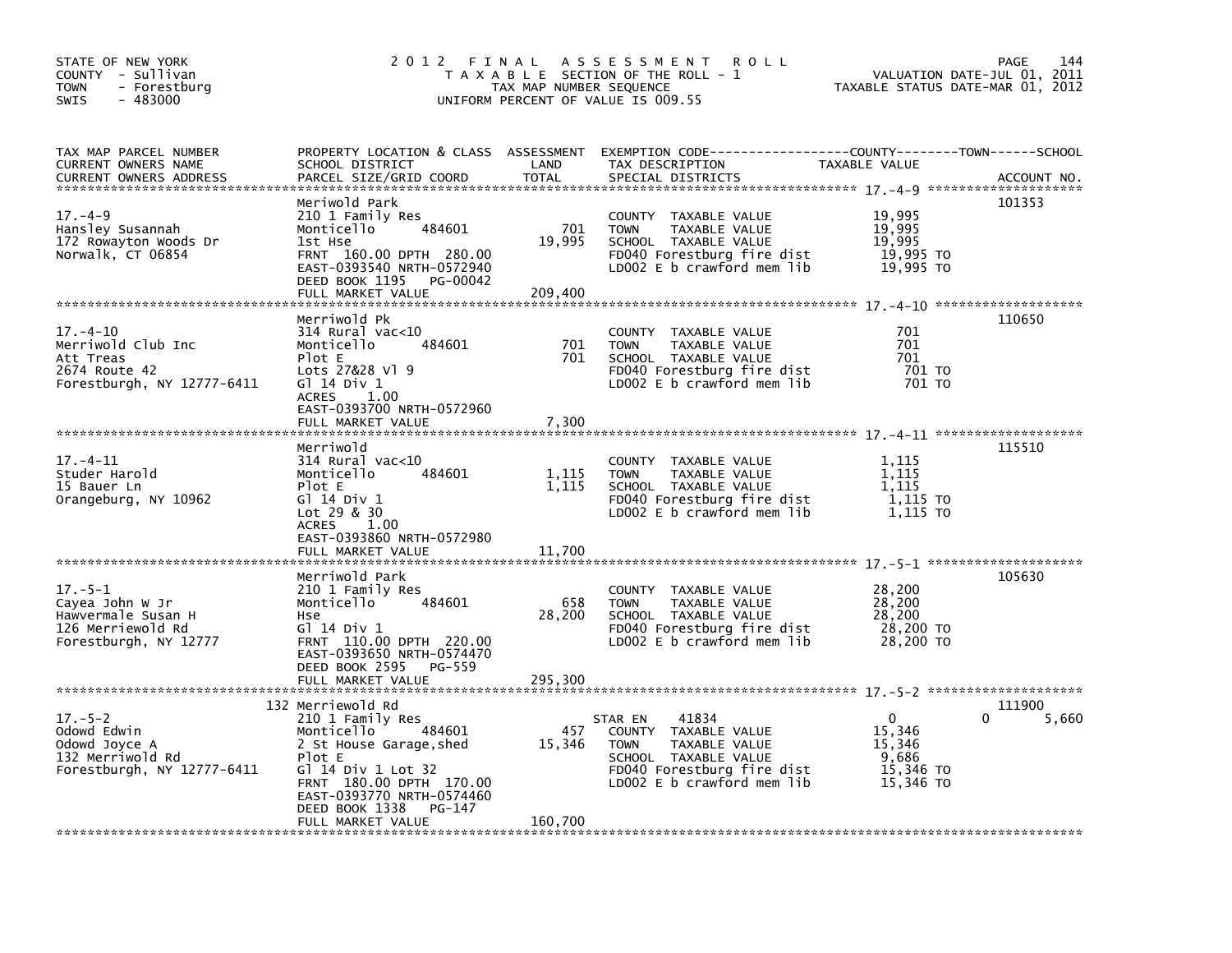| STATE OF NEW YORK<br>COUNTY - Sullivan<br><b>TOWN</b><br>- Forestburg<br>$-483000$<br><b>SWIS</b>      | 2012 FINAL                                                                                                                                                                                                       | TAX MAP NUMBER SEQUENCE  | ASSESSMENT ROLL<br>T A X A B L E SECTION OF THE ROLL - 1<br>UNIFORM PERCENT OF VALUE IS 009.55                                               | VALUATION DATE-JUL 01, 2011<br>TAXABLE STATUS DATE-MAR 01, 2012 | 145<br>PAGE |
|--------------------------------------------------------------------------------------------------------|------------------------------------------------------------------------------------------------------------------------------------------------------------------------------------------------------------------|--------------------------|----------------------------------------------------------------------------------------------------------------------------------------------|-----------------------------------------------------------------|-------------|
| TAX MAP PARCEL NUMBER<br>CURRENT OWNERS NAME<br><b>CURRENT OWNERS ADDRESS</b>                          | PROPERTY LOCATION & CLASS ASSESSMENT<br>SCHOOL DISTRICT<br>PARCEL SIZE/GRID COORD                                                                                                                                | LAND<br><b>TOTAL</b>     | EXEMPTION CODE-----------------COUNTY-------TOWN------SCHOOL<br>TAX DESCRIPTION<br>SPECIAL DISTRICTS                                         | TAXABLE VALUE                                                   | ACCOUNT NO. |
| $17. - 5 - 3.1$<br>Odowd Edwin<br>Odowd Joyce A<br>132 Merriwold Rd<br>Forestburgh, NY 12777-6411      | Merriwold Pk<br>$314$ Rural vac< $10$<br>484601<br>Monticello<br>Lots 35 & 49<br>$G1$ 14 Div 1 V1 9<br>1.01<br>ACRES<br>EAST-0393920 NRTH-0574230<br>DEED BOOK 1338<br>PG-147<br>FULL MARKET VALUE               | 1,423<br>1,423<br>14.900 | COUNTY TAXABLE VALUE<br><b>TOWN</b><br>TAXABLE VALUE<br>SCHOOL TAXABLE VALUE<br>FD040 Forestburg fire dist<br>LD002 $E$ b crawford mem $lib$ | 1,423<br>1,423<br>1.423<br>1,423 TO<br>1,423 TO                 | 112000      |
| $17. - 5 - 3.2$<br>Cayea John W Jr<br>Hawvermale Susan H<br>126 Merriewold Rd<br>Forestburgh, NY 12777 | Merriwold Pk<br>$314$ Rural vac< $10$<br>484601<br>Monticello<br>Lots $33 & 8 & 34$<br>G1 14 Div 1 V1 9<br>FRNT 160.00 DPTH 133.00<br>EAST-0393780 NRTH-0574310<br>DEED BOOK 2595<br>PG-559<br>FULL MARKET VALUE | 354<br>354<br>3,700      | COUNTY TAXABLE VALUE<br><b>TOWN</b><br>TAXABLE VALUE<br>SCHOOL TAXABLE VALUE<br>FD040 Forestburg fire dist<br>LD002 E b crawford mem lib     | 354<br>354<br>354<br>354 TO<br>354 TO                           | 112050      |
| $17. - 5 - 3.3$<br>Odowd Edwin<br>Odowd Joyce A<br>132 Merriwold Rd<br>Forestburgh, NY 12777-6411      | Merriwold Park<br>$314$ Rural vac<10<br>484601<br>Monticello<br>FRNT 160.00 DPTH 137.00<br>EAST-0393797 NRTH-0574320<br>DEED BOOK 1338<br>PG-147<br>FULL MARKET VALUE                                            | 354<br>354<br>3,700      | COUNTY TAXABLE VALUE<br>TAXABLE VALUE<br><b>TOWN</b><br>SCHOOL TAXABLE VALUE<br>FD040 Forestburg fire dist<br>LD002 E b crawford mem lib     | 354<br>354<br>354<br>354 TO<br>354 TO                           |             |
| $17. - 5 - 4$<br>Odowd Edwin<br>Odowd Joyce A<br>132 Merriwold Rd<br>Forestburgh, NY 12777-6411        | Merriwold Pk<br>$314$ Rural vac<10<br>484601<br>Monticello<br>Plot E<br>G1 14 Div 1<br>Lot 36 V1 9<br>FRNT 80.00 DPTH 270.00<br>EAST-0393840 NRTH-0574110<br>DEED BOOK 1338<br>PG-147<br>FULL MARKET VALUE       | 354<br>354<br>3,700      | COUNTY TAXABLE VALUE<br><b>TOWN</b><br>TAXABLE VALUE<br>SCHOOL TAXABLE VALUE<br>FD040 Forestburg fire dist<br>LD002 E b crawford mem lib     | 354<br>354<br>354<br>354 TO<br>354 TO                           | 112100      |
| $17. - 5 - 5$<br>Merriwold Club Inc<br>Att Treas<br>2674 Route 42<br>Forestburgh, NY 12777-6411        | Merriwold Pk<br>$314$ Rural vac<10<br>Monticello<br>484601<br>Plot E<br>G1 14 Div 1<br>Lot 37To48 Inclusive<br>5.50<br><b>ACRES</b><br>EAST-0393960 NRTH-0573590<br>FULL MARKET VALUE                            | 4,128<br>4,128<br>43,200 | COUNTY TAXABLE VALUE<br><b>TOWN</b><br>TAXABLE VALUE<br>SCHOOL TAXABLE VALUE<br>FD040 Forestburg fire dist<br>LD002 E b crawford mem lib     | 4,128<br>4,128<br>4,128<br>4,128 TO<br>4.128 TO                 | 109800      |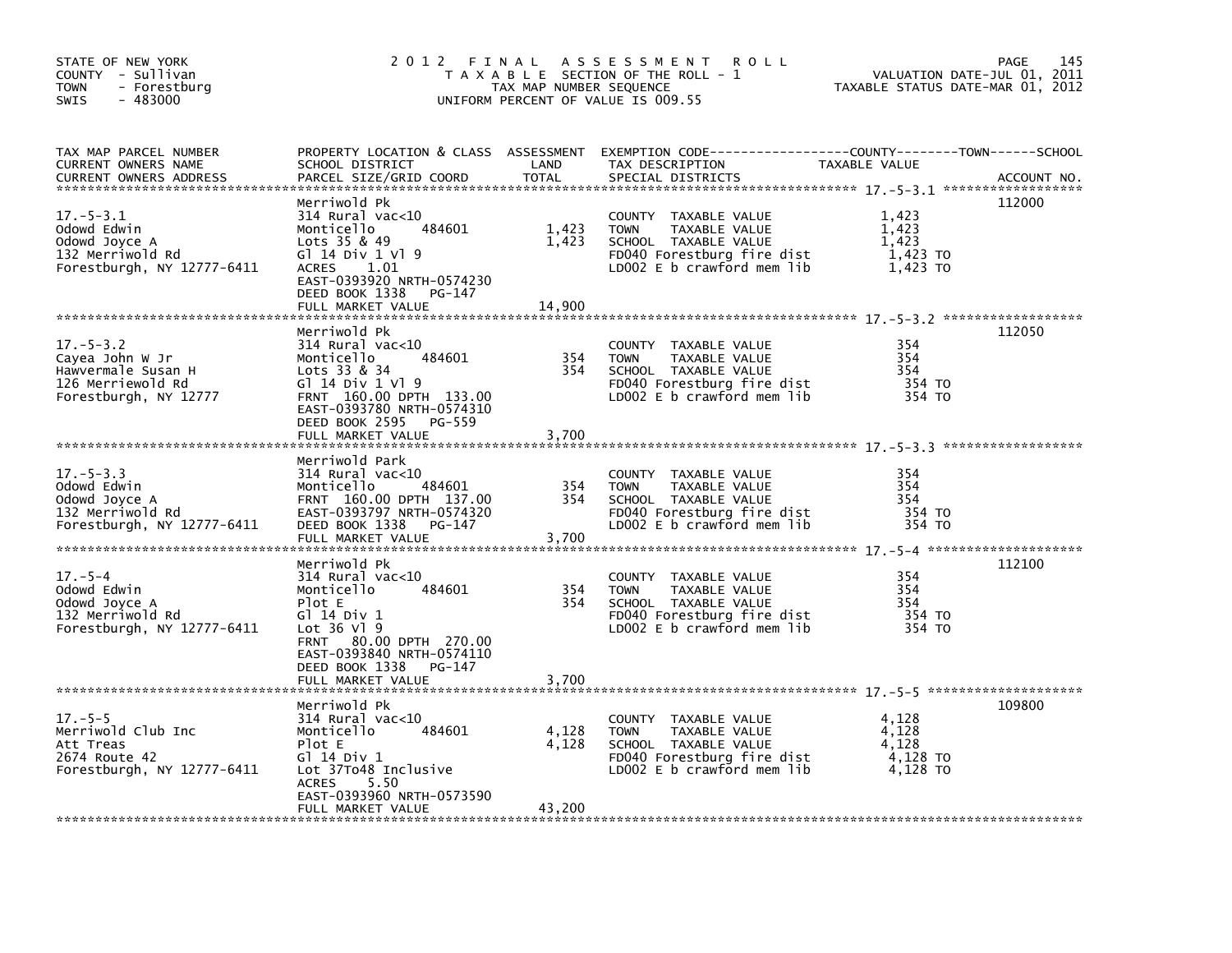| STATE OF NEW YORK<br>COUNTY - Sullivan<br>- Forestburg<br><b>TOWN</b><br>$-483000$<br><b>SWIS</b>                | 2 0 1 2                                                                                                                                                                                                              | FINAL<br>TAX MAP NUMBER SEQUENCE | A S S E S S M E N T R O L L<br>T A X A B L E SECTION OF THE ROLL - 1<br>UNIFORM PERCENT OF VALUE IS 009.55                               | VALUATION DATE-JUL 01, 2011<br>TAXABLE STATUS DATE-MAR 01, 2012 | 146<br>PAGE |
|------------------------------------------------------------------------------------------------------------------|----------------------------------------------------------------------------------------------------------------------------------------------------------------------------------------------------------------------|----------------------------------|------------------------------------------------------------------------------------------------------------------------------------------|-----------------------------------------------------------------|-------------|
| TAX MAP PARCEL NUMBER<br>CURRENT OWNERS NAME                                                                     | SCHOOL DISTRICT                                                                                                                                                                                                      | LAND                             | PROPERTY LOCATION & CLASS ASSESSMENT EXEMPTION CODE-----------------COUNTY-------TOWN------SCHOOL<br>TAX DESCRIPTION                     | TAXABLE VALUE                                                   |             |
| $17. - 5 - 6$<br>Merriwold Club Inc<br>Attn: Treasurer<br>2674 Route 42<br>Forestburgh, NY 12777                 | Merriwold Pk<br>$314$ Rural vac<10<br>484601<br>Monticello<br>Plot E<br>Lots 50 51 Vl 9<br>G $\overline{1}$ 14 Div 1<br><b>ACRES</b><br>1.00<br>EAST-0394040 NRTH-0574170<br>DEED BOOK 1998<br>PG-414                | 666<br>666                       | COUNTY TAXABLE VALUE<br><b>TOWN</b><br>TAXABLE VALUE<br>SCHOOL TAXABLE VALUE<br>FD040 Forestburg fire dist<br>LD002 E b crawford mem lib | 666<br>666<br>666<br>666 TO<br>666 TO                           | 106100      |
| $17. - 5 - 7$<br>Goodreds John S<br>Goodreds Susan T<br>162 Merriewold Rd<br>PO Box 127<br>Forestburgh, NY 12777 | Merriwold Rd Merri<br>$314$ Rural vac<10<br>484601<br>Monticello<br>Plot E<br>Lot <sub>52</sub><br>FRNT 220.00 DPTH 80.00<br>EAST-0394110 NRTH-0574070<br>DEED BOOK 2467<br>PG-223                                   | 354<br>354                       | COUNTY TAXABLE VALUE<br>TAXABLE VALUE<br><b>TOWN</b><br>SCHOOL TAXABLE VALUE<br>FD040 Forestburg fire dist<br>LD002 E b crawford mem lib | 354<br>354<br>354<br>354 TO<br>354 TO                           | 107702      |
| $17. - 5 - 8$<br>Goodreds John S<br>Goodreds Susan T<br>162 Merriewold Rd<br>PO Box 127<br>Forestburgh, NY 12777 | 162 Merriwold Rd<br>210 1 Family Res<br>Monticello<br>484601<br>Plot E<br>Lot 53<br>FRNT 265.00 DPTH 80.00<br>EAST-0394140 NRTH-0574000<br>DEED BOOK 2467<br>PG-223                                                  | 326<br>25,600                    | COUNTY TAXABLE VALUE<br>TAXABLE VALUE<br><b>TOWN</b><br>SCHOOL TAXABLE VALUE<br>FD040 Forestburg fire dist<br>LD002 E b crawford mem lib | 25,600<br>25,600<br>25,600<br>25,600 TO<br>25,600 TO            | 107703      |
| $17. - 5 - 9$<br>Merriwold Club Inc<br>Att Treas<br>2674 Route #42<br>Forestburgh, NY 12777                      | Merriwold Pk<br>$314$ Rural vac<10<br>Monticello<br>484601<br>Plot E<br>G1 14 Div 1<br>Lot 54 V1 9<br>80.00 DPTH 250.00<br><b>FRNT</b><br>EAST-0394160 NRTH-0573920<br>DEED BOOK 1978<br>PG-511<br>FULL MARKET VALUE | 326<br>326<br>3,400              | COUNTY TAXABLE VALUE<br>TAXABLE VALUE<br><b>TOWN</b><br>SCHOOL TAXABLE VALUE<br>FD040 Forestburg fire dist<br>LD002 E b crawford mem lib | 326<br>326<br>326<br>326 TO<br>326 TO                           | 103900      |
|                                                                                                                  |                                                                                                                                                                                                                      |                                  |                                                                                                                                          |                                                                 |             |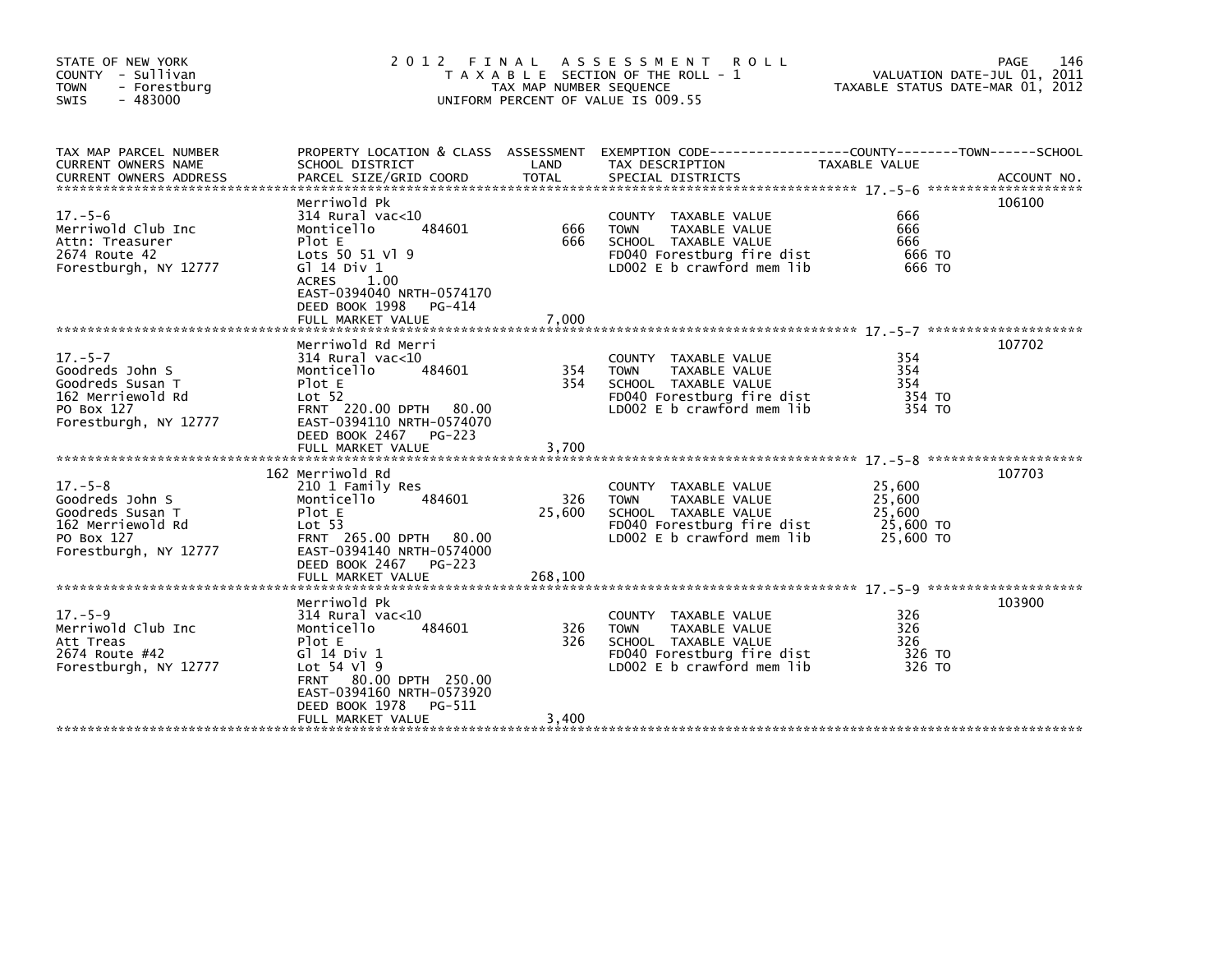| STATE OF NEW YORK<br>COUNTY - Sullivan<br>- Forestburg<br><b>TOWN</b><br>$-483000$<br><b>SWIS</b> | 2012 FINAL                                                                                                                                                                                                             | TAX MAP NUMBER SEQUENCE | ASSESSMENT ROLL<br>T A X A B L E SECTION OF THE ROLL - 1<br>UNIFORM PERCENT OF VALUE IS 009.55                                                     | VALUATION DATE-JUL 01, 2011<br>TAXABLE STATUS DATE-MAR 01, 2012 | 147<br>PAGE |
|---------------------------------------------------------------------------------------------------|------------------------------------------------------------------------------------------------------------------------------------------------------------------------------------------------------------------------|-------------------------|----------------------------------------------------------------------------------------------------------------------------------------------------|-----------------------------------------------------------------|-------------|
| TAX MAP PARCEL NUMBER<br>CURRENT OWNERS NAME<br><b>CURRENT OWNERS ADDRESS</b>                     | SCHOOL DISTRICT<br>PARCEL SIZE/GRID COORD                                                                                                                                                                              | LAND<br><b>TOTAL</b>    | PROPERTY LOCATION & CLASS ASSESSMENT EXEMPTION CODE----------------COUNTY-------TOWN-----SCHOOL<br>TAX DESCRIPTION<br>SPECIAL DISTRICTS            | TAXABLE VALUE                                                   | ACCOUNT NO. |
| $17. - 5 - 10$<br>Merriwold Club Inc<br>Att Treas<br>2674 Route #42<br>Forestburgh, NY 12777      | Merriwold Pk<br>$314$ Rural vac<10<br>Monticello<br>484601<br>Plot E<br>G1 14 Div 1<br>Lot 55 V1 9<br>65.00 DPTH 250.00<br><b>FRNT</b><br>EAST-0394180 NRTH-0573860<br>DEED BOOK 1978<br>PG-511<br>FULL MARKET VALUE   | 290<br>290<br>3,000     | COUNTY TAXABLE VALUE<br>TAXABLE VALUE<br><b>TOWN</b><br>SCHOOL TAXABLE VALUE<br>FD040 Forestburg fire dist<br>LD002 $E$ b crawford mem lib         | 290<br>290<br>290<br>290 TO<br>290 TO                           | 103800      |
| $17. - 5 - 11$<br>O'Neil Catherine M<br>33 Byron Rd<br>Short Hills, NJ 07078                      | Merriwold Pk<br>210 1 Family Res<br>Monticello<br>484601<br>Plot E Lot 56<br>1 Story Hse<br>Gl $14$ Div $1$ Seas $8$<br>FRNT 100.00 DPTH 280.00<br>EAST-0394300 NRTH-0573810                                           | 860<br>22,146           | COUNTY TAXABLE VALUE<br>TAXABLE VALUE<br><b>TOWN</b><br>SCHOOL TAXABLE VALUE<br>FD040 Forestburg fire dist<br>LD002 E b crawford mem lib           | 22,146<br>22,146<br>22,146<br>22,146 TO<br>22,146 TO            | 112200      |
|                                                                                                   | FULL MARKET VALUE                                                                                                                                                                                                      | 231,900                 |                                                                                                                                                    |                                                                 |             |
| $17. - 5 - 12$<br>Calvin Teresa<br>Calvin Richard<br>12 Twin Pond Ct<br>New Fairfield, CT 06812   | Merriwold Pk<br>$314$ Rural vac<10<br>Monticello<br>484601<br>Plot E<br>G1 14 Div 1<br>Lot 57 V1 9<br>80.00 DPTH 320.00<br><b>FRNT</b><br>EAST-0394260 NRTH-0573690<br>DEED BOOK 1253<br>PG-00145<br>FULL MARKET VALUE | 418<br>418<br>4,400     | COUNTY TAXABLE VALUE<br><b>TOWN</b><br>TAXABLE VALUE<br>SCHOOL TAXABLE VALUE<br>FD040 Forestburg fire dist<br>LD002 E b crawford mem lib           | 418<br>418<br>418<br>418 TO<br>418 TO                           | 101980      |
| $17. - 5 - 13$<br>Smith Lawrence L<br>PO Box 898<br>Bar Harbor, ME 04609                          | Merriwold Pk<br>$314$ Rural vac<10<br>484601<br>Monticello<br>Plot E<br>G1 14 Div 1<br>Lots 58 59 Vl 9<br><b>ACRES</b><br>1.00<br>EAST-0394270 NRTH-0573570<br>DEED BOOK 959<br>PG-00194<br>FULL MARKET VALUE          | 779<br>779<br>8,200     | TAXABLE VALUE<br><b>COUNTY</b><br>TAXABLE VALUE<br><b>TOWN</b><br>SCHOOL TAXABLE VALUE<br>FD040 Forestburg fire dist<br>LD002 E b crawford mem lib | 779<br>779<br>779<br>779 TO<br>779 TO                           | 115100      |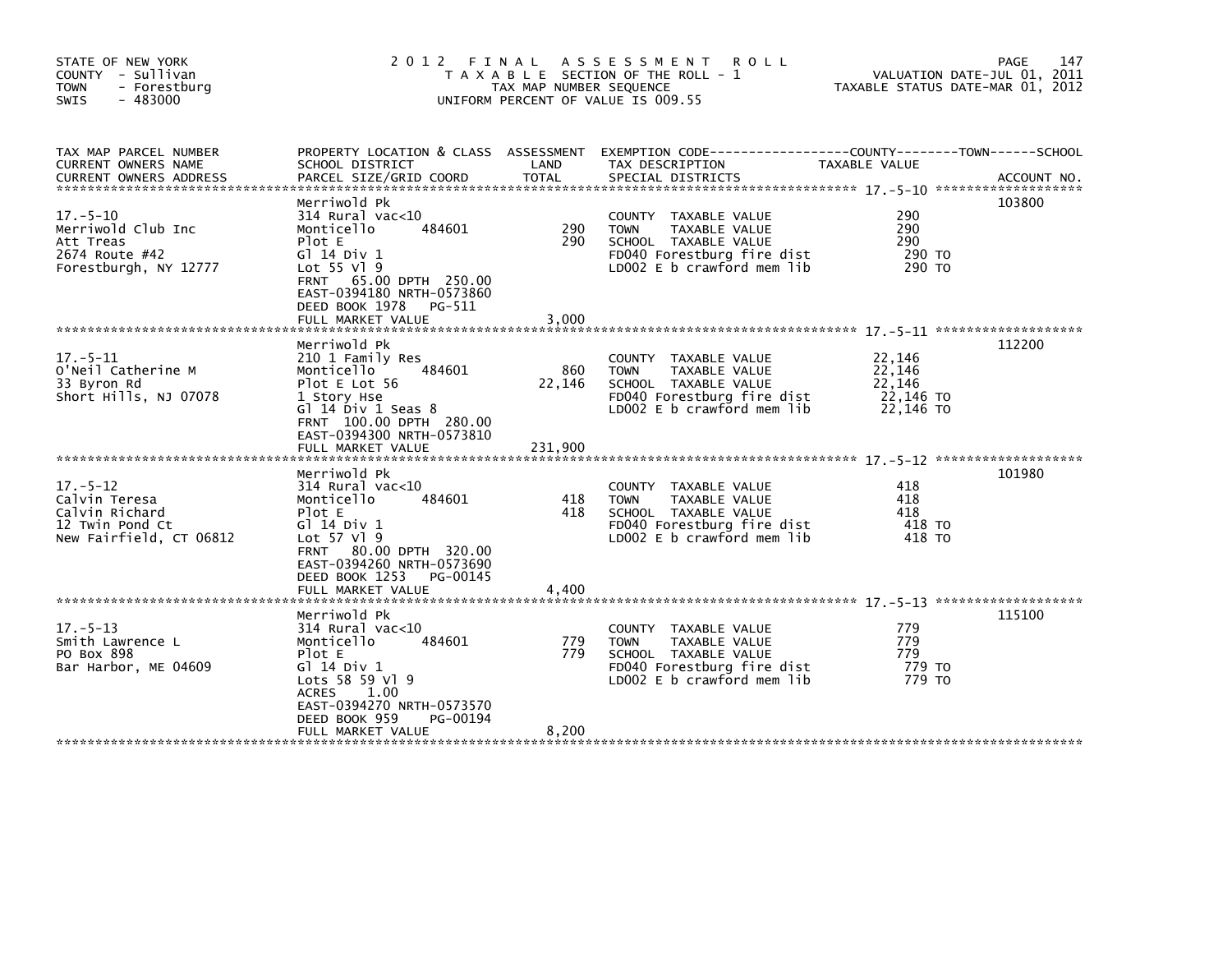| STATE OF NEW YORK<br>COUNTY - Sullivan<br><b>TOWN</b><br>- Forestburg<br>$-483000$<br>SWIS            | 2012 FINAL                                                                                                                                                                                                                  | TAX MAP NUMBER SEQUENCE  | A S S E S S M E N T<br><b>ROLL</b><br>T A X A B L E SECTION OF THE ROLL - 1<br>UNIFORM PERCENT OF VALUE IS 009.55                            |                                                      | 148<br>PAGE<br>VALUATION DATE-JUL 01, 2011<br>TAXABLE STATUS DATE-MAR 01, 2012 |
|-------------------------------------------------------------------------------------------------------|-----------------------------------------------------------------------------------------------------------------------------------------------------------------------------------------------------------------------------|--------------------------|----------------------------------------------------------------------------------------------------------------------------------------------|------------------------------------------------------|--------------------------------------------------------------------------------|
| TAX MAP PARCEL NUMBER<br>CURRENT OWNERS NAME<br><b>CURRENT OWNERS ADDRESS</b>                         | PROPERTY LOCATION & CLASS ASSESSMENT<br>SCHOOL DISTRICT<br>PARCEL SIZE/GRID COORD                                                                                                                                           | LAND<br><b>TOTAL</b>     | EXEMPTION CODE-----------------COUNTY-------TOWN------SCHOOL<br>TAX DESCRIPTION<br>SPECIAL DISTRICTS                                         | TAXABLE VALUE                                        | ACCOUNT NO.                                                                    |
| $17. - 5 - 14$<br>Tobey William Reed<br>Downing Joan Tobey<br>1966 Barton Hill Rd<br>Reston, VA 22090 | Merriwold Pk<br>260 Seasonal res<br>484601<br>Monticello<br>Plot E Lot $60 & 61$<br>old Style<br>$G1$ 14 Div 1<br><b>ACRES</b><br>1.00<br>EAST-0394310 NRTH-0573420<br>DEED BOOK 1479<br><b>PG-608</b><br>FULL MARKET VALUE | 758<br>18,061<br>189,100 | COUNTY TAXABLE VALUE<br><b>TOWN</b><br>TAXABLE VALUE<br>SCHOOL TAXABLE VALUE<br>FD040 Forestburg fire dist<br>LD002 E b crawford mem lib     | 18,061<br>18,061<br>18,061<br>18,061 TO<br>18,061 TO | 115740                                                                         |
|                                                                                                       | Merriwold Pk                                                                                                                                                                                                                |                          |                                                                                                                                              |                                                      | 115700                                                                         |
| $17. - 5 - 15$<br>Tobey Donald R<br>1966 Barton Hill Rd<br>Reston, VA 20191                           | $314$ Rural vac< $10$<br>484601<br>Monticello<br>Lot $62$ $63$<br>Plot E<br>G1 14 Div 1 V1 9<br>ACRES 1.00                                                                                                                  | 680<br>680               | COUNTY TAXABLE VALUE<br><b>TOWN</b><br>TAXABLE VALUE<br>SCHOOL TAXABLE VALUE<br>FD040 Forestburg fire dist<br>LD002 E b crawford mem lib     | 680<br>680<br>680<br>680 TO<br>680 TO                |                                                                                |
|                                                                                                       | EAST-0394390 NRTH-0573270<br>FULL MARKET VALUE                                                                                                                                                                              | 7,100                    |                                                                                                                                              |                                                      |                                                                                |
| $17. - 5 - 16$<br>Studer Harold<br>15 Bauer Ln<br>Orangeburg, NY 10962                                | Merriwold Park<br>260 Seasonal res<br>Monticello<br>484601<br>old StylePlot E<br>Lot 64&65 Seas 8<br>G1 14 Div 1                                                                                                            | 1,179<br>13,123          | COUNTY TAXABLE VALUE<br>TAXABLE VALUE<br><b>TOWN</b><br>SCHOOL TAXABLE VALUE<br>FD040 Forestburg fire dist<br>LD002 $E$ b crawford mem $lib$ | 13,123<br>13,123<br>13,123<br>13,123 TO<br>13,123 TO | 115500                                                                         |
|                                                                                                       | <b>ACRES</b><br>1.00<br>EAST-0394120 NRTH-0573010<br>FULL MARKET VALUE                                                                                                                                                      | 137,400                  |                                                                                                                                              |                                                      |                                                                                |
| $17. - 5 - 17$<br>Colson David<br>Colson Cherrill<br>328 Sprout Brook Rd<br>Garrison, NY 10524        | Merriwold Park<br>$314$ Rural vac<10<br>Monticello<br>484601<br>Lot 66<br>FRNT 80.00 DPTH 270.00<br>EAST-0394240 NRTH-0573030<br>FULL MARKET VALUE                                                                          | 345<br>345<br>3,600      | COUNTY TAXABLE VALUE<br>TAXABLE VALUE<br><b>TOWN</b><br>SCHOOL TAXABLE VALUE<br>FD040 Forestburg fire dist<br>LD002 $E$ b crawford mem lib   | 345<br>345<br>345<br>345 TO<br>345 TO                |                                                                                |
|                                                                                                       | Merriwold Pk                                                                                                                                                                                                                |                          |                                                                                                                                              |                                                      | 109900                                                                         |
| $17. - 5 - 18$<br>Merriwold Club Inc<br>Att Treas<br>2674 Route 42<br>Forestburgh, NY 12777-6411      | $314$ Rural vac< $10$<br>Monticello<br>484601<br>Plot E<br>G1 14 Div 1<br>Lot 67 Vl 9<br>FRNT 80.00 DPTH 270.00<br>EAST-0394320 NRTH-0573050                                                                                | 354<br>354               | COUNTY TAXABLE VALUE<br>TAXABLE VALUE<br><b>TOWN</b><br>SCHOOL TAXABLE VALUE<br>FD040 Forestburg fire dist<br>LD002 E b crawford mem lib     | 354<br>354<br>354<br>354 TO<br>354 TO                |                                                                                |
|                                                                                                       | FULL MARKET VALUE                                                                                                                                                                                                           | 3,700                    |                                                                                                                                              |                                                      |                                                                                |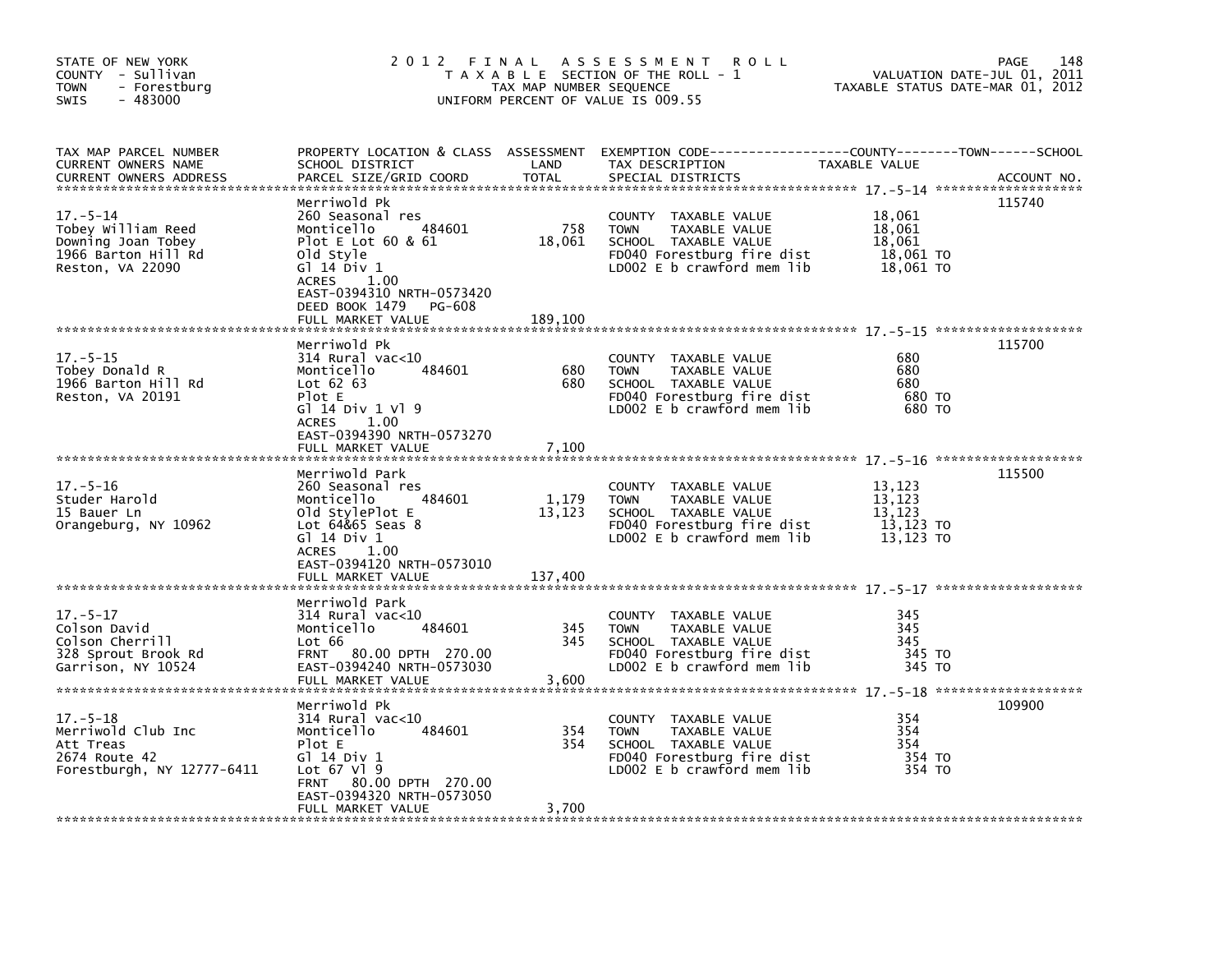| STATE OF NEW YORK<br>COUNTY - Sullivan<br><b>TOWN</b><br>- Forestburg<br>$-483000$<br><b>SWIS</b>                                   | 2012 FINAL                                                                                                                                                                                  | TAX MAP NUMBER SEQUENCE | A S S E S S M E N T<br><b>ROLL</b><br>T A X A B L E SECTION OF THE ROLL - 1<br>UNIFORM PERCENT OF VALUE IS 009.55                           | VALUATION DATE-JUL 01, 2011<br>TAXABLE STATUS DATE-MAR 01, 2012 | 149<br>PAGE |
|-------------------------------------------------------------------------------------------------------------------------------------|---------------------------------------------------------------------------------------------------------------------------------------------------------------------------------------------|-------------------------|---------------------------------------------------------------------------------------------------------------------------------------------|-----------------------------------------------------------------|-------------|
| TAX MAP PARCEL NUMBER<br><b>CURRENT OWNERS NAME</b><br><b>CURRENT OWNERS ADDRESS</b>                                                | SCHOOL DISTRICT<br>PARCEL SIZE/GRID COORD                                                                                                                                                   | LAND<br><b>TOTAL</b>    | PROPERTY LOCATION & CLASS ASSESSMENT EXEMPTION CODE---------------COUNTY-------TOWN-----SCHOOL<br>TAX DESCRIPTION<br>SPECIAL DISTRICTS      | TAXABLE VALUE                                                   | ACCOUNT NO. |
| $17. - 5 - 19$<br>Merriwold Club Inc<br>Att Treas<br>2674 Route 42<br>Forestburgh, NY 12777-6411                                    | Merriwold<br>$314$ Rural vac<10<br>Monticello<br>484601<br>Plot E<br>Gl 14 Div 1<br>Lot $68$ Vl $9$<br>80.00 DPTH 270.00<br><b>FRNT</b><br>EAST-0394400 NRTH-0573060                        | 354<br>354              | COUNTY TAXABLE VALUE<br><b>TOWN</b><br>TAXABLE VALUE<br>SCHOOL TAXABLE VALUE<br>FD040 Forestburg fire dist<br>LD002 $E$ b crawford mem lib  | 354<br>354<br>354<br>354 TO<br>354 TO                           | 110000      |
|                                                                                                                                     | FULL MARKET VALUE                                                                                                                                                                           | 3,700                   |                                                                                                                                             |                                                                 |             |
| $17. - 5 - 20$<br>Tobey Donald R<br>1966 Barton Hill Rd<br>Reston, VA 20191                                                         | Merriwold Pk<br>$314$ Rural vac<10<br>484601<br>Monticello<br>Plot E<br>Gl 14 Div 1<br>Lot $69$ Vl $9$<br>FRNT 80.00 DPTH 270.00<br>EAST-0394480 NRTH-0573070                               | 531<br>531              | COUNTY TAXABLE VALUE<br><b>TOWN</b><br>TAXABLE VALUE<br>SCHOOL TAXABLE VALUE<br>FD040 Forestburg fire dist<br>LD002 $E$ b crawford mem lib  | 531<br>531<br>531<br>531 TO<br>531 TO                           | 115750      |
|                                                                                                                                     | FULL MARKET VALUE                                                                                                                                                                           | 5,600                   |                                                                                                                                             |                                                                 |             |
| $17.-6-1$<br>Block Anne Hahn E<br>Block Jeffrey P<br>Attn: Jeffrey P. Block<br>517 Lakeview Canyon Dr<br>Westlake Village, CA 91362 | Merriwold Park<br>210 1 Family Res<br>Monticello<br>484601<br>Lot 103 & P/o Lot 109<br>FRNT 125.00 DPTH 271.00<br>0.78<br><b>ACRES</b><br>EAST-0394533 NRTH-0573678<br>DEED BOOK 2101 PG-19 | 669<br>14,213           | COUNTY<br>TAXABLE VALUE<br><b>TOWN</b><br>TAXABLE VALUE<br>SCHOOL TAXABLE VALUE<br>FD040 Forestburg fire dist<br>LD002 E b crawford mem lib | 14,213<br>14,213<br>14,213<br>14,213 TO<br>14.213 TO            | 103950      |
|                                                                                                                                     | FULL MARKET VALUE                                                                                                                                                                           | 148,800                 |                                                                                                                                             |                                                                 |             |
| $17.-6-2.1$<br>Beatty Suzanne R<br>Rohrer Sally<br>35 Deerfield Rd<br>Pound Ridge, NY 10576                                         | Merriwold Park<br>314 Rural vac<10<br>Monticello<br>484601<br>Vacant Lot<br>99.00 DPTH 223.00<br><b>FRNT</b><br>EAST-0394630 NRTH-0573510<br>DEED BOOK 1559<br>PG-571<br>FULL MARKET VALUE  | 203<br>203<br>2,100     | COUNTY TAXABLE VALUE<br>TAXABLE VALUE<br><b>TOWN</b><br>SCHOOL TAXABLE VALUE<br>FD040 Forestburg fire dist<br>LD002 E b crawford mem lib    | 203<br>203<br>203<br>203 TO<br>203 TO                           |             |
|                                                                                                                                     | Merriwold Pk                                                                                                                                                                                |                         |                                                                                                                                             |                                                                 | 115600      |
| $17. -6 - 3.1$<br>Hanley Gerald S<br>108 Captaine Graves<br>Williamsburg, VA 23185                                                  | 260 Seasonal res<br>484601<br>Monticello<br>old styl,garage<br>Plot E<br>Gl 14 Div 1 Lot 110<br>FRNT 197.00 DPTH 208.00<br>EAST-0394600 NRTH-0573380<br>DEED BOOK 1306<br>PG-247            | 333<br>13,700           | COUNTY TAXABLE VALUE<br><b>TOWN</b><br>TAXABLE VALUE<br>SCHOOL TAXABLE VALUE<br>FD040 Forestburg fire dist<br>LD002 E b crawford mem lib    | 13,700<br>13,700<br>13,700<br>13,700 TO<br>13,700 TO            |             |
|                                                                                                                                     | FULL MARKET VALUE                                                                                                                                                                           | 143,500                 |                                                                                                                                             |                                                                 |             |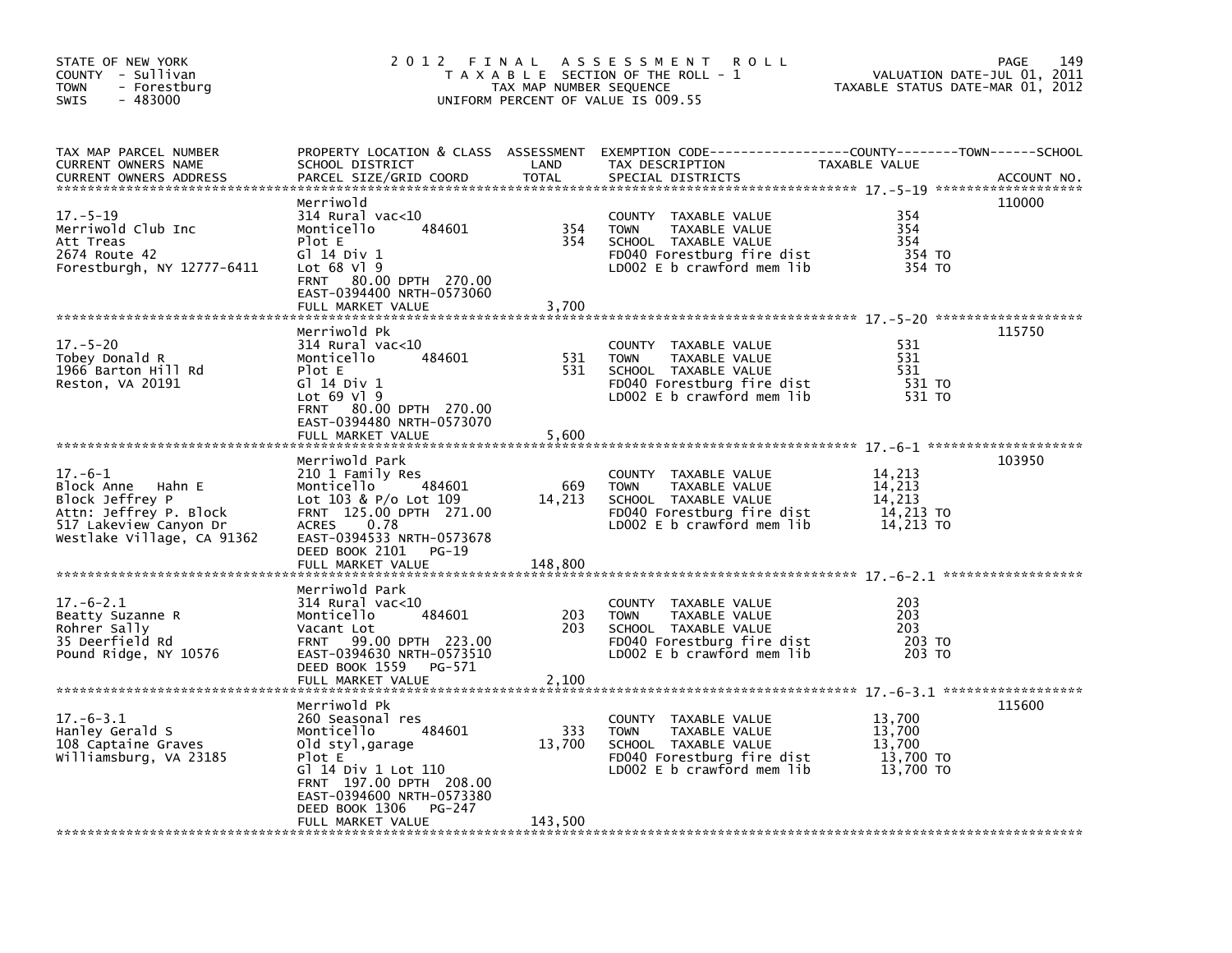| STATE OF NEW YORK<br>COUNTY - Sullivan<br>- Forestburg<br><b>TOWN</b><br>$-483000$<br><b>SWIS</b> | 2 0 1 2                                                                                                                                                                                                                                  | FINAL<br>TAX MAP NUMBER SEQUENCE | A S S E S S M E N T<br><b>ROLL</b><br>T A X A B L E SECTION OF THE ROLL - 1<br>UNIFORM PERCENT OF VALUE IS 009.55                                  | TAXABLE STATUS DATE-MAR 01, 2012                     | 150<br>PAGE<br>VALUATION DATE-JUL 01, 2011 |
|---------------------------------------------------------------------------------------------------|------------------------------------------------------------------------------------------------------------------------------------------------------------------------------------------------------------------------------------------|----------------------------------|----------------------------------------------------------------------------------------------------------------------------------------------------|------------------------------------------------------|--------------------------------------------|
| TAX MAP PARCEL NUMBER<br>CURRENT OWNERS NAME<br><b>CURRENT OWNERS ADDRESS</b>                     | SCHOOL DISTRICT<br>PARCEL SIZE/GRID COORD                                                                                                                                                                                                | LAND<br>TOTAL                    | PROPERTY LOCATION & CLASS ASSESSMENT EXEMPTION CODE----------------COUNTY-------TOWN------SCHOOL<br>TAX DESCRIPTION<br>SPECIAL DISTRICTS           | TAXABLE VALUE                                        | ACCOUNT NO.                                |
| $17. - 6 - 3.2$<br>Beatty Suzanne R<br>Rohrer Sally R<br>35 Deerfield Rd<br>Pound Ridge, NY 10576 | Merriwold Park<br>260 Seasonal res<br>Monticello<br>484601<br>House & Garage<br>Plot $E$ Lot 109<br>Seas 8 Gl 14 Div 1<br>18.00 DPTH 208.00<br><b>FRNT</b><br>EAST-0394650 NRTH-0573460<br>DEED BOOK 1559<br>PG-571<br>FULL MARKET VALUE | 204<br>22,124<br>231,700         | COUNTY TAXABLE VALUE<br>TAXABLE VALUE<br><b>TOWN</b><br>SCHOOL TAXABLE VALUE<br>FD040 Forestburg fire dist<br>LD002 E b crawford mem lib           | 22,124<br>22,124<br>22,124<br>22,124 TO<br>22,124 TO | 112950                                     |
|                                                                                                   |                                                                                                                                                                                                                                          |                                  |                                                                                                                                                    |                                                      | 115200                                     |
| $17. -6 - 4$<br>Hamon Charles B<br>Hamon Pamela W<br>17056 NW Viking Way<br>Poulsbo, WA 98370     | Merriwold Park<br>210 1 Family Res<br>484601<br>Monticello<br>House<br>Gl 14 Div 1 Seas 8 Plote<br>Lot 104&105&106<br><b>ACRES</b><br>1.62<br>EAST-0394760 NRTH-0573670<br>DEED BOOK 2529<br>PG-694<br>FULL MARKET VALUE                 | 1,119<br>27,033<br>283,100       | COUNTY TAXABLE VALUE<br><b>TOWN</b><br>TAXABLE VALUE<br>SCHOOL TAXABLE VALUE<br>FD040 Forestburg fire dist<br>LD002 E b crawford mem lib           | 27,033<br>27,033<br>27,033<br>27,033 TO<br>27,033 TO |                                            |
|                                                                                                   | Merriwold Pk                                                                                                                                                                                                                             |                                  |                                                                                                                                                    |                                                      |                                            |
| $17.-6-5.1$<br>Devitt Mary A<br>Devitt William J<br>7 Boxwood Ln<br>Montgomery, NY 12549          | 210 1 Family Res<br>Monticello<br>484601<br>Garage, bungalow<br>G] 14 Div 1 Lot 108<br>Seasonal<br>0.56<br><b>ACRES</b><br>EAST-0395037 NRTH-0573545<br>DEED BOOK 3326<br>PG-611<br>FULL MARKET VALUE                                    | 900<br>40,300<br>422,000         | COUNTY TAXABLE VALUE<br><b>TOWN</b><br>TAXABLE VALUE<br>SCHOOL TAXABLE VALUE<br>FD040 Forestburg fire dist<br>LD002 E b crawford mem lib           | 40,300<br>40,300<br>40.300<br>40,300 TO<br>40.300 TO |                                            |
|                                                                                                   | Merriewold Park                                                                                                                                                                                                                          |                                  |                                                                                                                                                    |                                                      |                                            |
| $17. - 6 - 5.2$<br>Devitt Mary A<br>Devitt William J<br>7 Boxwood Ln<br>Montgomery, NY 12549      | $314$ Rural vac<10<br>484601<br>Monticello<br>Vacant Lot<br>Lot 107<br>FRNT 90.00 DPTH 270.00<br>EAST-0394957 NRTH-0573589<br>DEED BOOK 3326<br>PG-611                                                                                   | 400<br>400                       | <b>COUNTY</b><br>TAXABLE VALUE<br><b>TOWN</b><br>TAXABLE VALUE<br>SCHOOL TAXABLE VALUE<br>FD040 Forestburg fire dist<br>LD002 E b crawford mem lib | 400<br>400<br>400<br>400 TO<br>400 TO                |                                            |
|                                                                                                   | FULL MARKET VALUE                                                                                                                                                                                                                        | 4,200                            |                                                                                                                                                    |                                                      |                                            |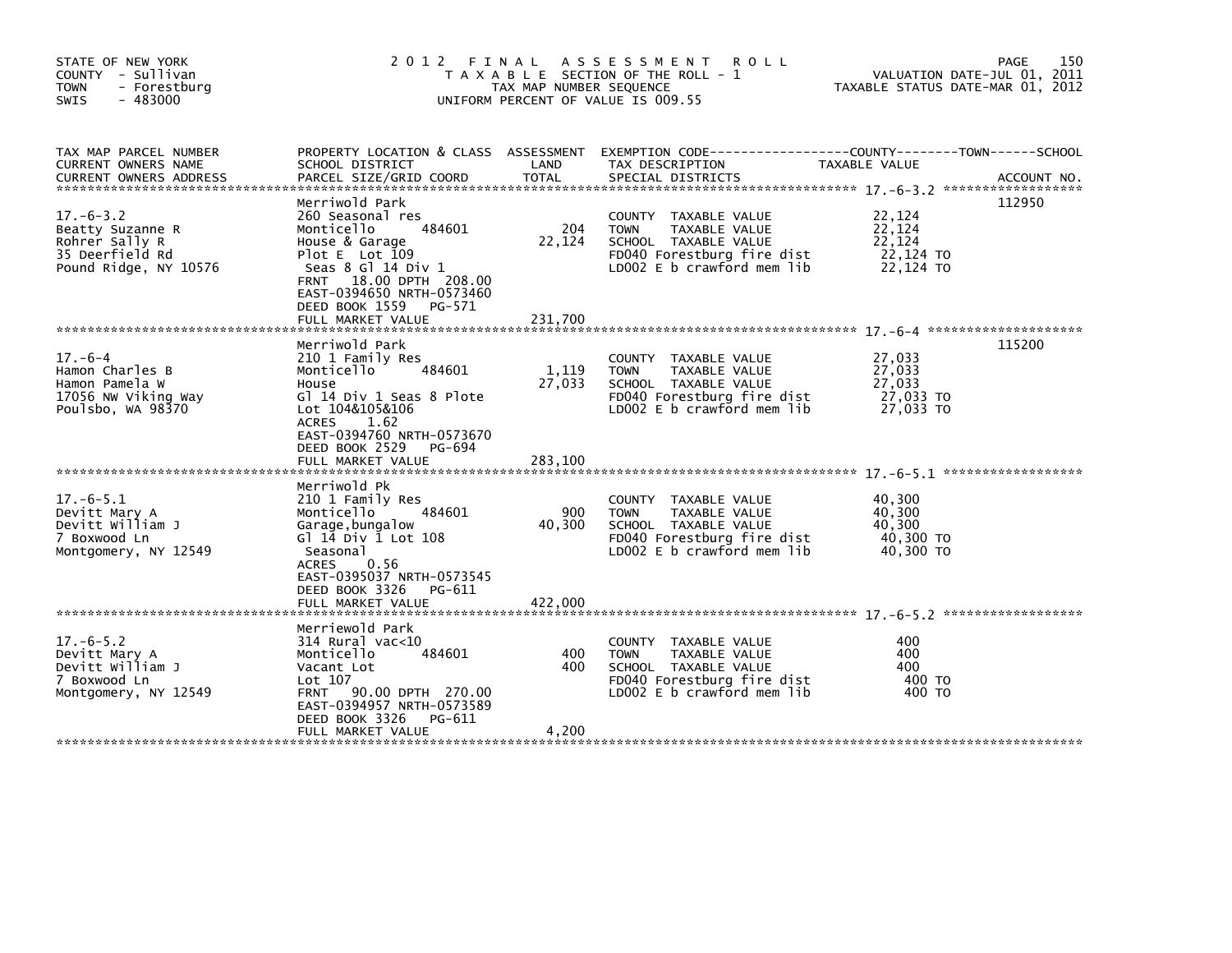| STATE OF NEW YORK<br>COUNTY - Sullivan<br><b>TOWN</b><br>- Forestburg<br>$-483000$<br><b>SWIS</b> |                                                                                                                                                                                                                           | TAX MAP NUMBER SEQUENCE  | 2012 FINAL ASSESSMENT ROLL<br>T A X A B L E SECTION OF THE ROLL - 1<br>UNIFORM PERCENT OF VALUE IS 009.55                                            | TAXABLE STATUS DATE-MAR 01, 2012                                 | PAGE<br>151<br>VALUATION DATE-JUL 01, 2011 |
|---------------------------------------------------------------------------------------------------|---------------------------------------------------------------------------------------------------------------------------------------------------------------------------------------------------------------------------|--------------------------|------------------------------------------------------------------------------------------------------------------------------------------------------|------------------------------------------------------------------|--------------------------------------------|
| TAX MAP PARCEL NUMBER<br>CURRENT OWNERS NAME<br><b>CURRENT OWNERS ADDRESS</b>                     | SCHOOL DISTRICT<br>PARCEL SIZE/GRID COORD                                                                                                                                                                                 | LAND<br><b>TOTAL</b>     | PROPERTY LOCATION & CLASS ASSESSMENT EXEMPTION CODE-----------------COUNTY-------TOWN------SCHOOL<br>TAX DESCRIPTION<br>SPECIAL DISTRICTS            | TAXABLE VALUE                                                    | ACCOUNT NO.                                |
| $17.-6-6$<br>Jacobs Carroll T<br>Jacobs Claire<br>711 Amsterdam Ave<br>New York, NY 10025         | Merriwold Rd<br>260 Seasonal res<br>484601<br>Monticello<br>Plot E<br>Lots 111 112<br>FRNT 240.00 DPTH 180.00<br>EAST-0394830 NRTH-0573410<br>DEED BOOK 908<br>PG-00316<br>FULL MARKET VALUE                              | 701<br>15,787<br>165,300 | COUNTY TAXABLE VALUE<br><b>TOWN</b><br>TAXABLE VALUE<br>SCHOOL TAXABLE VALUE<br>FD040 Forestburg fire dist<br>LD002 E b crawford mem lib             | 15,787<br>15,787<br>15,787<br>15,787 TO<br>15,787 TO             | 106125                                     |
| $17. - 6 - 7$<br>Emerson Basil B<br>Emerson Nora<br>34 Jefferson Rd<br>Forestburgh, NY 12777-6411 | Merriwold Pk<br>314 Rural vac<10<br>Monticello<br>484601<br>Plot E<br>G] 14 Div 1 Lot 113<br>$V$ <sup>1</sup> 9<br>90.00 DPTH 240.00<br><b>FRNT</b><br>EAST-0394750 NRTH-0573300<br>FULL MARKET VALUE                     | 354<br>354<br>3,700      | COUNTY TAXABLE VALUE<br><b>TOWN</b><br>TAXABLE VALUE<br>SCHOOL TAXABLE VALUE<br>FD040 Forestburg fire dist<br>LD002 E b crawford mem lib             | 354<br>354<br>354<br>354 TO<br>354 TO                            | 103400                                     |
| $17. -6 - 8$<br>Emerson Basil B<br>Emerson Nora<br>34 Jefferson Rd<br>Forestburgh, NY 12777-6411  | 34 Jefferson Rd<br>210 1 Family Res<br>484601<br>Monticello<br>Bungalow Plot E<br>G $\overline{1}$ $\overline{1}$ 4 Div 1<br>Lot 114&115 Seas 8<br>1.00<br><b>ACRES</b><br>EAST-0394680 NRTH-0573190<br>FULL MARKET VALUE | 701<br>18,434<br>193,000 | 41854<br>STAR B<br>COUNTY TAXABLE VALUE<br>TAXABLE VALUE<br>TOWN<br>SCHOOL TAXABLE VALUE<br>FD040 Forestburg fire dist<br>LD002 E b crawford mem lib | $\Omega$<br>18,434<br>18,434<br>15,704<br>18,434 TO<br>18,434 TO | 103500<br>0<br>2,730                       |
| $17. -6 - 9$<br>Emerson Basil B<br>Emerson Nora<br>34 Jefferson Rd<br>Forestburgh, NY 12777-6411  | Merriwold Pk<br>$314$ Rural vac< $10$<br>Monticello<br>484601<br>Plot E<br>G] 14 Div 1 Lot 116<br>VI 9<br>FRNT 140.00 DPTH 182.00<br>EAST-0394630 NRTH-0573050                                                            | 322<br>322               | COUNTY TAXABLE VALUE<br><b>TOWN</b><br>TAXABLE VALUE<br>SCHOOL TAXABLE VALUE<br>FD040 Forestburg fire dist<br>LD002 E b crawford mem lib             | 322<br>322<br>322<br>322 TO<br>322 TO                            | 103600                                     |
| $17. - 7 - 1$                                                                                     | FULL MARKET VALUE<br>Merriwold Pk                                                                                                                                                                                         | 3,400                    |                                                                                                                                                      | 478                                                              | 116400                                     |
| Merriewold Club Inc<br>2674 Route #42<br>Forestburgh, NY 12777                                    | $314$ Rural vac< $10$<br>Monticello<br>484601<br>Plot E<br>GT 14 Div 1 Lot 117<br>$V$ <sup>1</sup> 9<br>81.60 DPTH 239.10<br><b>FRNT</b><br>EAST-0395290 NRTH-0573480<br>DEED BOOK 2457<br>PG-325<br>FULL MARKET VALUE    | 478<br>478<br>5,000      | COUNTY TAXABLE VALUE<br><b>TOWN</b><br>TAXABLE VALUE<br>SCHOOL TAXABLE VALUE<br>FD040 Forestburg fire dist<br>LD002 E b crawford mem lib             | 478<br>478<br>478 TO<br>478 TO                                   |                                            |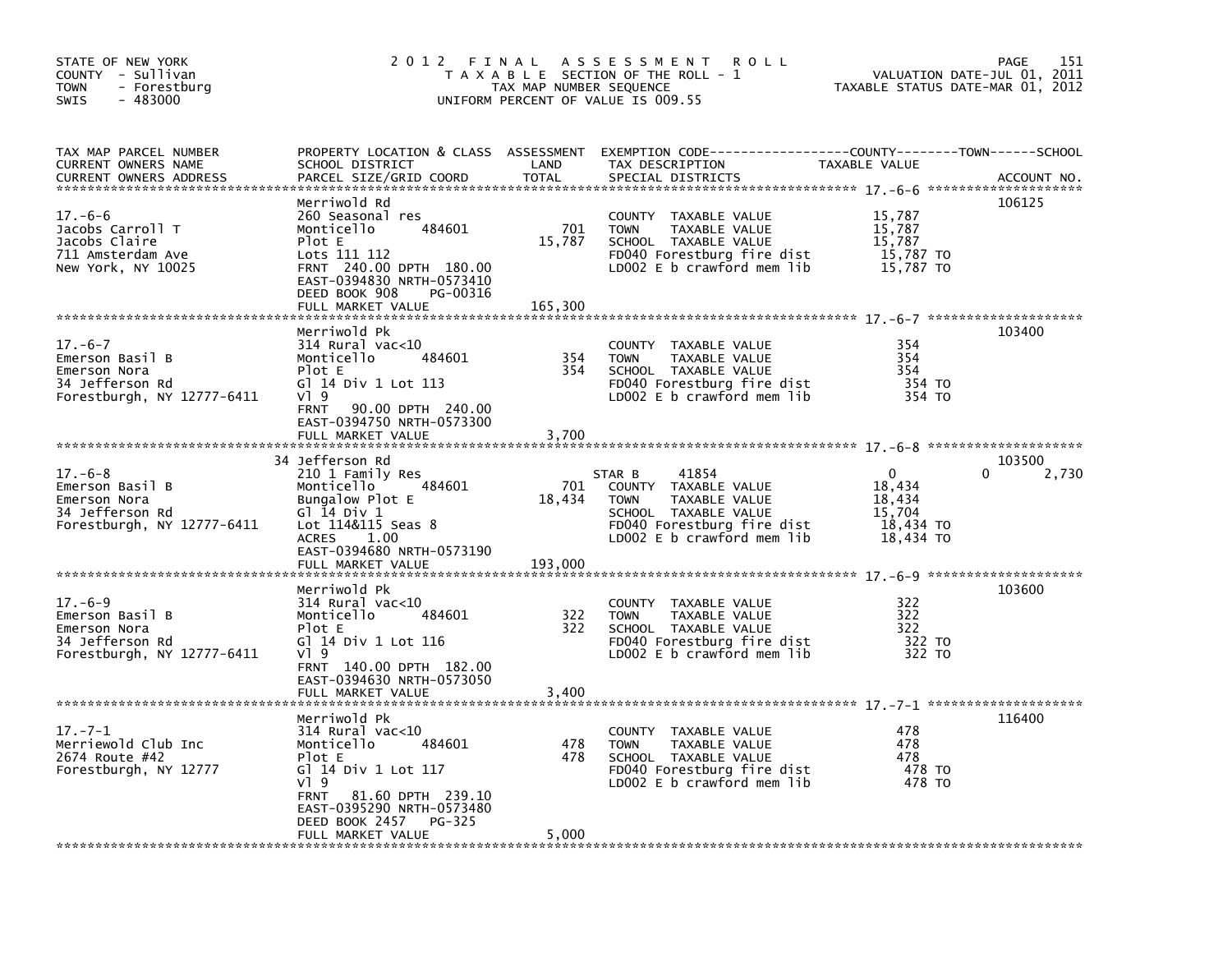| STATE OF NEW YORK<br>COUNTY - Sullivan<br><b>TOWN</b><br>- Forestburg<br>$-483000$<br><b>SWIS</b>            |                                                                                                                                                                                                             | TAX MAP NUMBER SEQUENCE | 2012 FINAL ASSESSMENT ROLL<br>T A X A B L E SECTION OF THE ROLL - 1<br>UNIFORM PERCENT OF VALUE IS 009.55                                | VALUATION DATE-JUL 01, 2011<br>TAXABLE STATUS DATE-MAR 01, 2012 | 152<br>PAGE |
|--------------------------------------------------------------------------------------------------------------|-------------------------------------------------------------------------------------------------------------------------------------------------------------------------------------------------------------|-------------------------|------------------------------------------------------------------------------------------------------------------------------------------|-----------------------------------------------------------------|-------------|
| TAX MAP PARCEL NUMBER<br>CURRENT OWNERS NAME                                                                 | SCHOOL DISTRICT                                                                                                                                                                                             | LAND                    | PROPERTY LOCATION & CLASS ASSESSMENT EXEMPTION CODE---------------COUNTY-------TOWN-----SCHOOL<br>TAX DESCRIPTION                        | TAXABLE VALUE                                                   |             |
| $17. - 7 - 2.1$<br>Merriwold Club Inc<br>Att Treas<br>2674 Route 42<br>Forestburgh, NY 12777-6411            | Merriwold Pk<br>$314$ Rural vac<10<br>484601<br>Monticello<br>Vacant Lot<br>Lots 120-122<br>$G1 14$ Div $1$<br>1.48<br><b>ACRES</b><br>EAST-0395054 NRTH-0573196                                            | 1,072<br>1,072          | COUNTY TAXABLE VALUE<br>TAXABLE VALUE<br><b>TOWN</b><br>SCHOOL TAXABLE VALUE<br>FD040 Forestburg fire dist<br>LD002 E b crawford mem lib | 1,072<br>1,072<br>1,072<br>1,072 TO<br>1,072 TO                 | 110100      |
|                                                                                                              | FULL MARKET VALUE                                                                                                                                                                                           | 11,200                  |                                                                                                                                          |                                                                 |             |
| $17. - 7 - 2.2$<br>Merriewold Club Inc<br>2674 Route #42<br>Forestburgh, NY 12777                            | Merriewold Park<br>$314$ Rural vac< $10$<br>Monticello<br>484601<br>Vacant Lot<br>FRNT 180.00 DPTH 239.10<br>EAST-0395204 NRTH-0573375<br>DEED BOOK 2457 PG-325                                             | 708<br>708              | COUNTY TAXABLE VALUE<br>TAXABLE VALUE<br><b>TOWN</b><br>SCHOOL TAXABLE VALUE<br>FD040 Forestburg fire dist<br>LD002 E b crawford mem lib | 708<br>708<br>708<br>708 TO<br>708 TO                           |             |
|                                                                                                              |                                                                                                                                                                                                             |                         |                                                                                                                                          |                                                                 |             |
| $17. - 7 - 3$<br>Emerson Basil B<br>Emerson Nora<br>34 Jefferson Rd<br>Forestburgh, NY 12777-6411            | Merriwold Pk<br>$314$ Rural vac<10<br>484601<br>Monticello<br>Plot E<br>G1 14 Div 1<br>Lot 123 Vl 9<br>FRNT 90.00 DPTH 239.10<br>EAST-0394950 NRTH-0573050<br>FULL MARKET VALUE                             | 319<br>319<br>3,300     | COUNTY TAXABLE VALUE<br>TAXABLE VALUE<br><b>TOWN</b><br>SCHOOL TAXABLE VALUE<br>FD040 Forestburg fire dist<br>LD002 E b crawford mem lib | 319<br>319<br>319<br>319 TO<br>319 TO                           | 103700      |
| $17 - 7 - 4$<br>Merriwold Club Inc<br>Att Treas                                                              | Merriwold Park<br>$314$ Rural vac<10<br>484601<br>Monticello<br>FRNT 90.00 DPTH 239.10                                                                                                                      | 351<br>351              | COUNTY TAXABLE VALUE<br>TAXABLE VALUE<br><b>TOWN</b><br>SCHOOL TAXABLE VALUE                                                             | 351<br>351<br>351                                               |             |
| $17. - 7 - 5$<br>Wallace Richard V<br>Wallace Patricia B<br>1 Silver Spring Farm Ln<br>Goshen, NY 10924-6411 | Merriwold Pk<br>$314$ Rural vac<10<br>Monticello<br>484601<br>Plot E<br>Lot 187 V1 9<br>G1 14 Div 1<br>FRNT 92.00 DPTH 239.10<br>EAST-0394850 NRTH-0572900<br>DEED BOOK 1717<br>PG-569<br>FULL MARKET VALUE | 361<br>361<br>3.800     | COUNTY TAXABLE VALUE<br><b>TOWN</b><br>TAXABLE VALUE<br>SCHOOL TAXABLE VALUE<br>FD040 Forestburg fire dist<br>LD002 E b crawford mem lib | 361<br>361<br>361<br>361 TO<br>361 TO                           | 101700      |
|                                                                                                              |                                                                                                                                                                                                             |                         |                                                                                                                                          |                                                                 |             |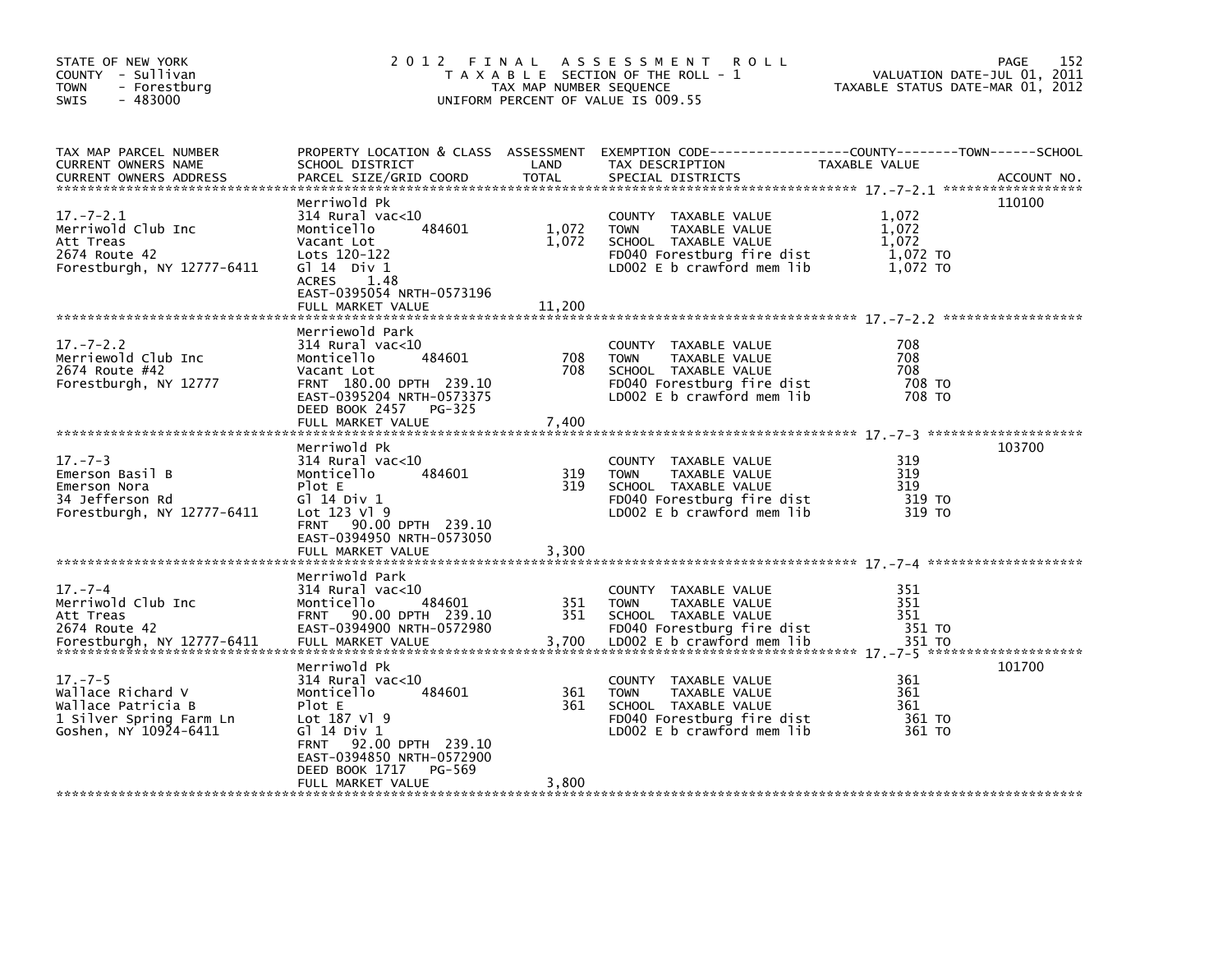| STATE OF NEW YORK<br>COUNTY - Sullivan<br>- Forestburg<br>TOWN<br>- 483000<br>SWIS                                                                                                                                                                       |                                                                                                                                                                                    | TAX MAP NUMBER SEQUENCE  | 2012 FINAL ASSESSMENT ROLL<br>T A X A B L E SECTION OF THE ROLL - 1<br>UNIFORM PERCENT OF VALUE IS 009.55                                | VALUATION DATE-JUL 01, 2011<br>TAXABLE STATUS DATE-MAR 01, 2012 | 153<br>PAGE |
|----------------------------------------------------------------------------------------------------------------------------------------------------------------------------------------------------------------------------------------------------------|------------------------------------------------------------------------------------------------------------------------------------------------------------------------------------|--------------------------|------------------------------------------------------------------------------------------------------------------------------------------|-----------------------------------------------------------------|-------------|
| TAX MAP PARCEL NUMBER<br>CURRENT OWNERS NAME<br>CUNNENT UNITING THE TRANSPORT OF THE COORD TOTAL SPECIAL DISTRICTS (2008) ACCOUNT NO .<br>CURRENT OWNERS ADDRESS PARCEL SIZE/GRID COORD TOTAL SPECIAL DISTRICTS (2008) 79-7-6 ************************** | SCHOOL DISTRICT<br>PARCEL SIZE/GRID COORD TOTAL                                                                                                                                    |                          | PROPERTY LOCATION & CLASS ASSESSMENT EXEMPTION CODE----------------COUNTY-------TOWN------SCHOOL<br>TAX DESCRIPTION                      | TAXABLE VALUE                                                   |             |
| $17. - 7 - 6$<br>Wallace Richard V<br>Wallace Patricia B<br>1 Silver Spring Farm Ln<br>Goshen, NY 10924-6411                                                                                                                                             | Merriwold Pk<br>314 Rural vac<10<br>484601<br>Monticello<br>Lot 188 Plot<br>$V$ ] 9<br>Fo Merriewold<br><b>ACRES</b><br>1.00<br>EAST-0394810 NRTH-0572850<br>DEED BOOK 1717 PG-569 | 234<br>234               | COUNTY TAXABLE VALUE<br>TAXABLE VALUE<br>TOWN<br>SCHOOL TAXABLE VALUE<br>FD040 Forestburg fire dist<br>LDOO2 E b crawford mem lib        | 234<br>234<br>234<br>234 TO<br>234 TO                           | 101550      |
|                                                                                                                                                                                                                                                          | Merriwold Pk                                                                                                                                                                       |                          |                                                                                                                                          |                                                                 | 114350      |
| 17. – 7 – 7<br>Shriver Catherine<br>PO Box 439<br>North Waterboro, ME 04061                                                                                                                                                                              | 314 Rural vac<10<br>Monticello<br>484601<br>Plot $E$ Vl $9$<br>G] 14 Div 1 Lot 85<br>ACRES 1.00<br>EAST-0394740 NRTH-0572760<br>DEED BOOK 2011 PG-4211<br>FULL MARKET VALUE        | 1,097<br>1,097<br>11,500 | COUNTY TAXABLE VALUE<br>TAXABLE VALUE<br><b>TOWN</b><br>SCHOOL TAXABLE VALUE<br>FD040 Forestburg fire dist<br>LD002 E b crawford mem lib | 1,097<br>1,097<br>1.097<br>$1,097$ TO<br>1,097 TO               |             |
|                                                                                                                                                                                                                                                          | Merriwold Pk                                                                                                                                                                       |                          |                                                                                                                                          |                                                                 | 114055      |
| $17. - 7 - 8.1$<br>Colson David C<br>Colson Cherrill W<br>328 Sprout Brook Rd<br>Garrison, NY 10524                                                                                                                                                      | 314 Rural vac<10<br>484601<br>Monticello<br>Lot 81<br>FRNT 80.00 DPTH 130.00<br>EAST-0394330 NRTH-0572770<br>DEED BOOK 1001 PG-00343                                               | 170<br>170               | COUNTY TAXABLE VALUE<br><b>TOWN</b><br>TAXABLE VALUE<br>SCHOOL TAXABLE VALUE<br>FD040 Forestburg fire dist<br>LD002 E b crawford mem lib | 170<br>170<br>170<br>170 TO<br>170 то                           |             |
|                                                                                                                                                                                                                                                          |                                                                                                                                                                                    |                          |                                                                                                                                          |                                                                 |             |
| $17. - 7 - 8.2$<br>Merriewold H-2010, LLC<br>Harding & Carbone<br>3903 Bellaire Blvd<br>Houston, TX 77025                                                                                                                                                | Merriwold Pk<br>314 Rural vac<10<br>484601<br>Monticello<br>Lots 82-84 Vl 9<br>FRNT 238.00 DPTH 130.00<br>EAST-0394500 NRTH-0572810<br>DEED BOOK 2011 PG-1949                      | 673<br>673               | COUNTY TAXABLE VALUE<br>TAXABLE VALUE<br><b>TOWN</b><br>SCHOOL TAXABLE VALUE<br>FD040 Forestburg fire dist<br>LD002 E b crawford mem lib | 673<br>673<br>673<br>673 TO<br>673 TO                           | 105560      |
|                                                                                                                                                                                                                                                          |                                                                                                                                                                                    |                          |                                                                                                                                          |                                                                 |             |
| $17. - 7 - 9$<br>Colson David<br>Colson Cherrill<br>328 Sprout Brook Rd<br>Garrison, NY 10524                                                                                                                                                            | Merriwold Park<br>314 Rural vac<10<br>484601<br>Monticello<br>Lot 80<br>FRNT 80.00 DPTH 130.00<br>EAST-0394250 NRTH-0572770<br>FULL MARKET VALUE                                   | 173<br>173<br>1,800      | COUNTY TAXABLE VALUE<br><b>TOWN</b><br>TAXABLE VALUE<br>SCHOOL TAXABLE VALUE<br>FD040 Forestburg fire dist<br>LD002 E b crawford mem lib | 173<br>173<br>173<br>173 TO<br>173 TO                           |             |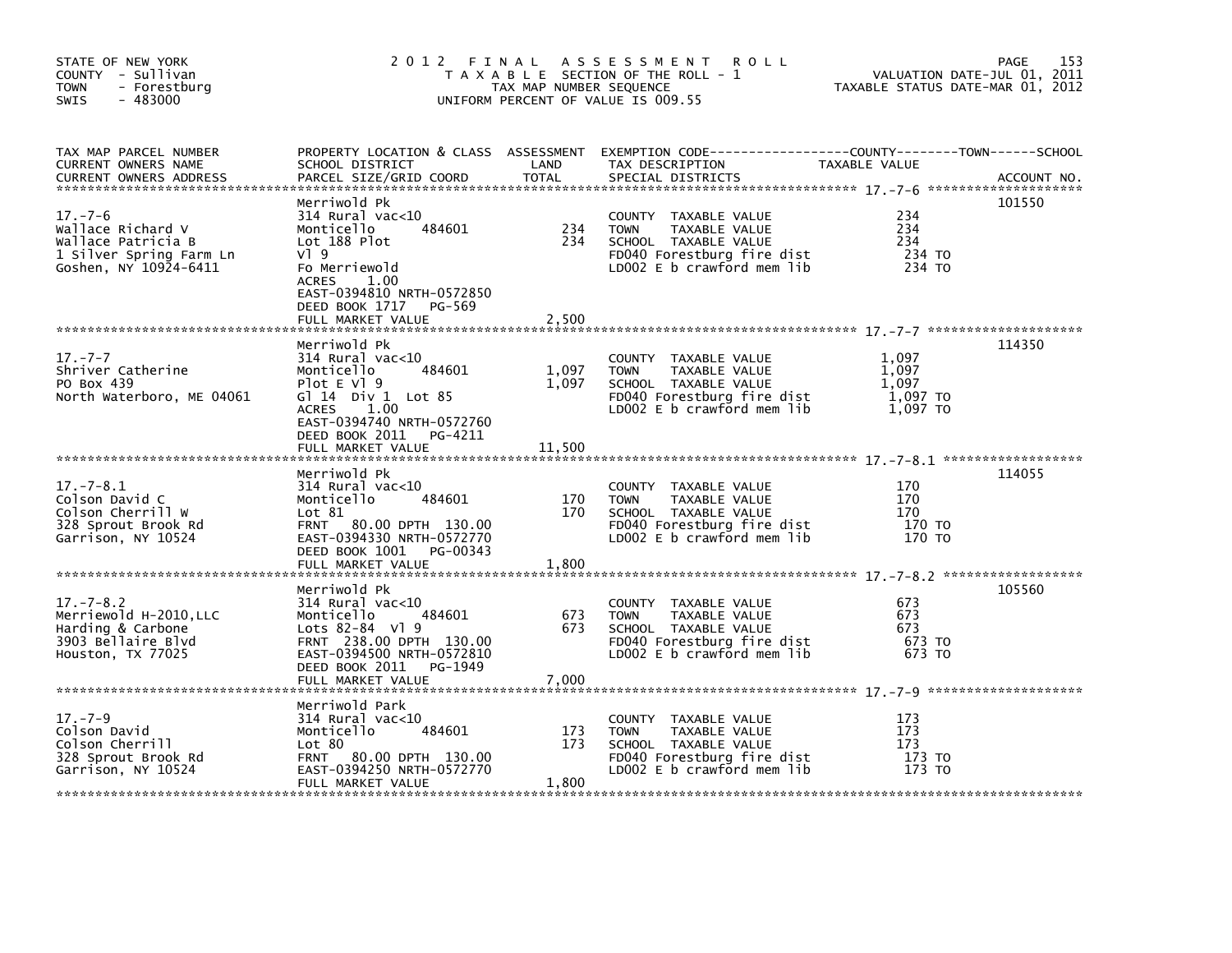| STATE OF NEW YORK<br>COUNTY - Sullivan<br>- Forestburg<br>TOWN<br>$-483000$<br>SWIS                     | 2012 FINAL                                                                                                                                                                              | TAX MAP NUMBER SEQUENCE  | A S S E S S M E N T<br><b>ROLL</b><br>T A X A B L E SECTION OF THE ROLL - 1<br>UNIFORM PERCENT OF VALUE IS 009.55                        | TAXABLE STATUS DATE-MAR 01, 2012                     | 154<br>PAGE<br>VALUATION DATE-JUL 01, 2011 |
|---------------------------------------------------------------------------------------------------------|-----------------------------------------------------------------------------------------------------------------------------------------------------------------------------------------|--------------------------|------------------------------------------------------------------------------------------------------------------------------------------|------------------------------------------------------|--------------------------------------------|
| TAX MAP PARCEL NUMBER<br>CURRENT OWNERS NAME<br><b>CURRENT OWNERS ADDRESS</b>                           | SCHOOL DISTRICT<br>PARCEL SIZE/GRID COORD                                                                                                                                               | LAND<br><b>TOTAL</b>     | PROPERTY LOCATION & CLASS ASSESSMENT EXEMPTION CODE----------------COUNTY-------TOWN------SCHOOL<br>TAX DESCRIPTION<br>SPECIAL DISTRICTS | TAXABLE VALUE                                        | ACCOUNT NO.                                |
| $17. - 7 - 10$<br>Colson David<br>Colson Cherrill<br>328 Sprout Brook Rd<br>Garrison, NY 10524          | Merriwold Park<br>210 1 Family Res<br>484601<br>Monticello<br>Two Story House/garage<br>$Lot$ 79<br><b>FRNT</b><br>80.00 DPTH 130.00<br>EAST-0394170 NRTH-0572750<br>FULL MARKET VALUE  | 173<br>17,284<br>181,000 | COUNTY TAXABLE VALUE<br><b>TOWN</b><br>TAXABLE VALUE<br>SCHOOL TAXABLE VALUE<br>FD040 Forestburg fire dist<br>LD002 E b crawford mem lib | 17,284<br>17,284<br>17,284<br>17,284 TO<br>17,284 TO | 114050                                     |
| $17. - 7 - 11$<br>Colson David<br>Colson Cherrill W<br>328 Sprout Brook Rd<br>Garrison, NY 10524        | Merriwold Park<br>$314$ Rural vac<10<br>484601<br>Monticello<br>Lot 78 Plot E<br>FRNT 80.00 DPTH 130.00<br>EAST-0394090 NRTH-0572740<br>DEED BOOK 1001<br>PG-00342<br>FULL MARKET VALUE | 173<br>173<br>1,800      | COUNTY TAXABLE VALUE<br><b>TOWN</b><br>TAXABLE VALUE<br>SCHOOL TAXABLE VALUE<br>FD040 Forestburg fire dist<br>LD002 E b crawford mem lib | 173<br>173<br>173<br>173 TO<br>173 TO                |                                            |
| $17. - 7 - 12$<br>Rogers John Veach Jr<br>& Margaret Hall<br>40 Fifth Ave Apt 10d<br>New York, NY 10011 | Merriwold Pk<br>$314$ Rural vac<10<br>Monticello<br>484601<br>Plot E<br>G1 14 Div 1<br>Lot 75 To 77<br>VI 9<br><b>ACRES</b><br>1.50                                                     | 510<br>510               | COUNTY TAXABLE VALUE<br><b>TOWN</b><br>TAXABLE VALUE<br>SCHOOL TAXABLE VALUE<br>FD040 Forestburg fire dist<br>LD002 E b crawford mem lib | 510<br>510<br>510<br>510 TO<br>510 TO                | 113420                                     |
|                                                                                                         | EAST-0393930 NRTH-0572720<br>FULL MARKET VALUE<br>Merriwold Park                                                                                                                        | 5,300                    |                                                                                                                                          |                                                      | 106200                                     |
| $17. - 7 - 13$<br>Juergens Family<br>The<br>6 Avondale Dr<br>Wyomissing, PA 19610                       | 260 Seasonal res - WTRFNT<br>Monticello<br>484601<br><b>Bungalow</b><br>Gl 14 Div 1 Lot 70&<br>Plot E<br><b>ACRES</b><br>1.43                                                           | 1,586<br>5,489           | COUNTY TAXABLE VALUE<br>TAXABLE VALUE<br><b>TOWN</b><br>SCHOOL TAXABLE VALUE<br>FD040 Forestburg fire dist<br>LD002 E b crawford mem lib | 5,489<br>5,489<br>5,489<br>5,489 TO<br>5,489 TO      |                                            |
|                                                                                                         | EAST-0393700 NRTH-0572610<br>DEED BOOK 2175<br><b>PG-122</b><br>FULL MARKET VALUE                                                                                                       | 57,500                   |                                                                                                                                          |                                                      |                                            |
| $17. - 7 - 14$<br>Juergens Family<br>The<br>6 Avondale Dr<br>Wyomissing, PA 19610-2684                  | Merriwold Park<br>$314$ Rural vac<10<br>484601<br>Monticello<br>$Lot$ $70$<br>FRNT 230.00 DPTH 80.00<br>EAST-0393560 NRTH-0572700<br>DEED BOOK 2175<br>PG-122                           | 304<br>304               | COUNTY TAXABLE VALUE<br><b>TOWN</b><br>TAXABLE VALUE<br>SCHOOL TAXABLE VALUE<br>FD040 Forestburg fire dist<br>LD002 E b crawford mem lib | 304<br>304<br>304<br>304 TO<br>304 TO                |                                            |
|                                                                                                         | FULL MARKET VALUE                                                                                                                                                                       | 3,200                    |                                                                                                                                          |                                                      |                                            |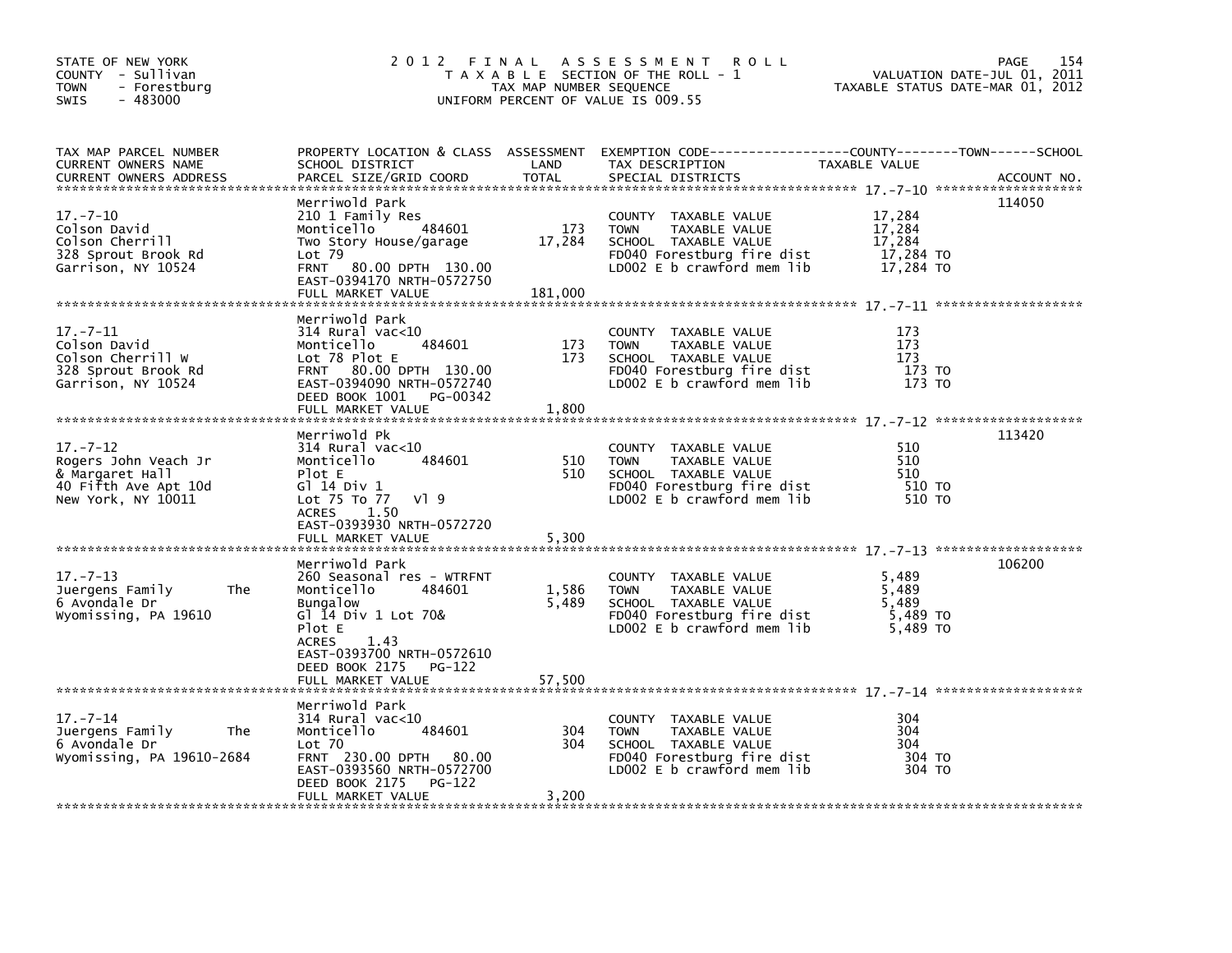| STATE OF NEW YORK<br>COUNTY - Sullivan<br><b>TOWN</b><br>- Forestburg<br>$-483000$<br><b>SWIS</b>        | 2 0 1 2                                                                                                                                                                                                                                         | TAX MAP NUMBER SEQUENCE  | FINAL ASSESSMENT<br><b>ROLL</b><br>T A X A B L E SECTION OF THE ROLL - 1<br>UNIFORM PERCENT OF VALUE IS 009.55                                  |                                                      | 155<br>PAGE<br>VALUATION DATE-JUL 01, 2011<br>TAXABLE STATUS DATE-MAR 01, 2012 |
|----------------------------------------------------------------------------------------------------------|-------------------------------------------------------------------------------------------------------------------------------------------------------------------------------------------------------------------------------------------------|--------------------------|-------------------------------------------------------------------------------------------------------------------------------------------------|------------------------------------------------------|--------------------------------------------------------------------------------|
| TAX MAP PARCEL NUMBER<br>CURRENT OWNERS NAME<br><b>CURRENT OWNERS ADDRESS</b>                            | SCHOOL DISTRICT<br>PARCEL SIZE/GRID COORD                                                                                                                                                                                                       | LAND<br><b>TOTAL</b>     | PROPERTY LOCATION & CLASS ASSESSMENT EXEMPTION CODE----------------COUNTY-------TOWN------SCHOOL<br>TAX DESCRIPTION<br>SPECIAL DISTRICTS        | TAXABLE VALUE                                        | ACCOUNT NO.                                                                    |
| $17. - 7 - 15$<br>Juergens Family<br><b>The</b><br>6 Avondale Dr<br>Wyomissing, PA 19610-2684            | Merriwold Park<br>314 Rural vac<10 - WTRFNT<br>Monticello<br>484601<br>Lot 86<br>FRNT 85.00 DPTH 230.00<br>EAST-0393650 NRTH-0572470<br>DEED BOOK 2175 PG-122<br>FULL MARKET VALUE                                                              | 283<br>283<br>3,000      | COUNTY TAXABLE VALUE<br>TAXABLE VALUE<br><b>TOWN</b><br>SCHOOL TAXABLE VALUE<br>FD040 Forestburg fire dist<br>LD002 E b crawford mem lib        | 283<br>283<br>283<br>283 TO<br>283 TO                |                                                                                |
| $17. - 7 - 16$<br>Juergens Family<br>The<br>6 Avondale Dr<br>Wyomissing, PA 19610                        | Merriwold Pk<br>$314$ Rural vac<10<br>Monticello<br>484601<br>Plot E<br>G] 14 Div 1 Lot 86&<br>87&88&89&90 v1 9<br>1.36<br><b>ACRES</b><br>EAST-0393760 NRTH-0572380<br>DEED BOOK 2175<br>PG-122<br>FULL MARKET VALUE                           | 1,898<br>1,898<br>19,900 | COUNTY TAXABLE VALUE<br>TAXABLE VALUE<br><b>TOWN</b><br>SCHOOL TAXABLE VALUE<br>FD040 Forestburg fire dist<br>LD002 E b crawford mem lib        | 1,898<br>1,898<br>1,898<br>1,898 TO<br>1,898 TO      | 106300                                                                         |
| $17. - 7 - 17$<br>Rogers John Veach Jr<br>Margaret Hall<br>40 Fifth Ave Apt 10d<br>New York, NY 10011    | Merriwold Park<br>210 1 Family Res - WTRFNT<br>Monticello<br>484601<br>2 Bung Gar<br>Lot $9\overline{1}$ $92$ $93$ Plot E<br>Seas 8<br><b>ACRES</b><br>1.50<br>EAST-0393950 NRTH-0572550                                                        | 1,487<br>20,412          | COUNTY TAXABLE VALUE<br>TAXABLE VALUE<br><b>TOWN</b><br>SCHOOL TAXABLE VALUE<br>FD040 Forestburg fire dist<br>LD002 E b crawford mem lib        | 20,412<br>20,412<br>20,412<br>20,412 TO<br>20,412 TO | 113430                                                                         |
| $17. - 7 - 18$<br>Merriewold H-2010, LLC<br>Harding & Carbone<br>3903 Bellaire Blvd<br>Houston, TX 77025 | Merriwold Park<br>210 1 Family Res - WTRFNT<br>Monticello<br>484601<br>Plot E Lots 94 To 96<br>2 St Hse Gar<br>G $\overline{1}$ 14 Div 1<br><b>ACRES</b><br>1.50<br>EAST-0394190 NRTH-0572570<br>DEED BOOK 2011<br>PG-1949<br>FULL MARKET VALUE | 857<br>18,400<br>192,700 | TAXABLE VALUE<br>COUNTY<br><b>TOWN</b><br>TAXABLE VALUE<br>SCHOOL TAXABLE VALUE<br>FD040 Forestburg fire dist<br>LD002 $E$ b crawford mem $lib$ | 18,400<br>18,400<br>18,400<br>18,400 TO<br>18,400 TO | 105600                                                                         |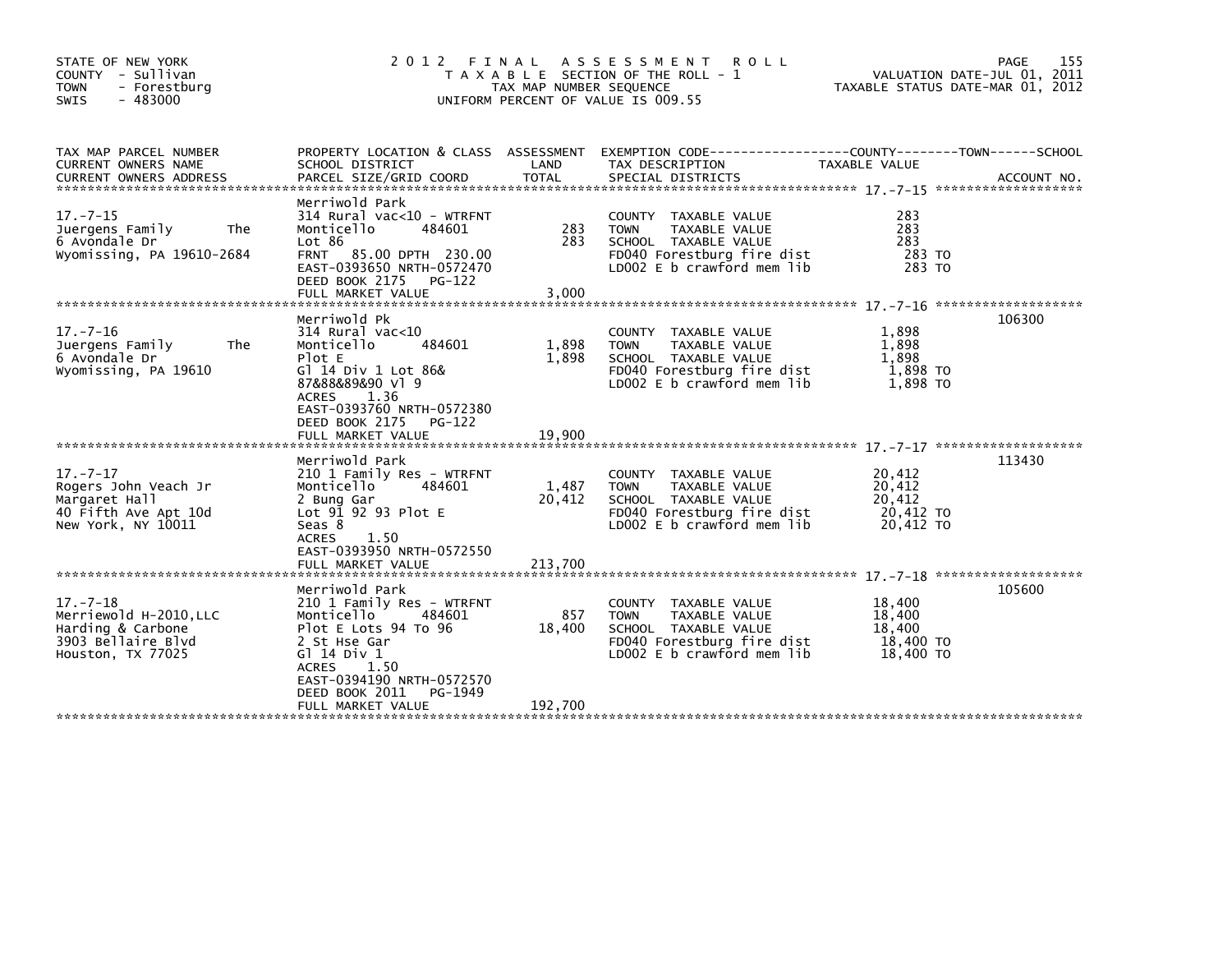| STATE OF NEW YORK<br>COUNTY - Sullivan<br>- Forestburg<br><b>TOWN</b><br>$-483000$<br><b>SWIS</b>          | 2 0 1 2                                                                                                                                                                                                                       | FINAL<br>TAX MAP NUMBER SEQUENCE | A S S E S S M E N T<br><b>ROLL</b><br>T A X A B L E SECTION OF THE ROLL - 1<br>UNIFORM PERCENT OF VALUE IS 009.55                                           | TAXABLE STATUS DATE-MAR 01, 2012                                     | 156<br>PAGE<br>VALUATION DATE-JUL 01, 2011 |
|------------------------------------------------------------------------------------------------------------|-------------------------------------------------------------------------------------------------------------------------------------------------------------------------------------------------------------------------------|----------------------------------|-------------------------------------------------------------------------------------------------------------------------------------------------------------|----------------------------------------------------------------------|--------------------------------------------|
| TAX MAP PARCEL NUMBER<br>CURRENT OWNERS NAME<br><b>CURRENT OWNERS ADDRESS</b>                              | SCHOOL DISTRICT<br>PARCEL SIZE/GRID COORD                                                                                                                                                                                     | LAND<br><b>TOTAL</b>             | PROPERTY LOCATION & CLASS ASSESSMENT EXEMPTION CODE----------------COUNTY-------TOWN------SCHOOL<br>TAX DESCRIPTION<br>SPECIAL DISTRICTS                    | TAXABLE VALUE                                                        | ACCOUNT NO.                                |
| $17. - 7 - 19.1$<br>Merriewold H-2010, LLC<br>Harding & Carbone<br>3903 Bellaire Blvd<br>Houston, TX 77025 | Merriwold Pk<br>314 Rural vac<10 - WTRFNT<br>Monticello<br>484601<br>170x185x160x225<br>$V$ ] 9<br>Plot E Lots 98 & 99<br>0.90<br><b>ACRES</b><br>EAST-0394460 NRTH-0572630<br>DEED BOOK 2011<br>PG-1949<br>FULL MARKET VALUE | 1,756<br>1,756<br>18,400         | COUNTY TAXABLE VALUE<br><b>TOWN</b><br>TAXABLE VALUE<br>SCHOOL TAXABLE VALUE<br>FD040 Forestburg fire dist<br>LD002 E b crawford mem lib                    | 1,756<br>1,756<br>1.756<br>1,756 TO<br>1.756 TO                      | 105570                                     |
| $17. - 7 - 19.2$<br>Merriewold H-2010, LLC<br>Harding & Carbone<br>3903 Bellaire Blvd<br>Houston, TX 77025 | Merriwold Pk<br>314 Rural vac<10 - WTRFNT<br>Monticello<br>484601<br>90x220x80x185<br>Plot E Lot 97<br>VI 9<br>Fo Caruso<br>90.00 DPTH 180.00<br><b>FRNT</b><br>EAST-0394350 NRTH-0572620<br>DEED BOOK 2011<br>PG-1949        | 319<br>319                       | COUNTY TAXABLE VALUE<br><b>TOWN</b><br>TAXABLE VALUE<br>SCHOOL TAXABLE VALUE<br>FD040 Forestburg fire dist<br>LD002 E b crawford mem lib                    | 319<br>319<br>319<br>319 TO<br>319 TO                                | 105550                                     |
|                                                                                                            | FULL MARKET VALUE                                                                                                                                                                                                             | 3,300                            |                                                                                                                                                             |                                                                      |                                            |
| $17. - 7 - 20$<br>Di Virgilio Gabriella D<br>DiVirgilio Nicholas A<br>70 Inn Rd<br>Forestburgh, NY 12777   | 70 Inn Road<br>210 1 Family Res - WTRFNT<br>Monticello<br>484601<br>Plot E Lot 100<br>Lots 101 & 102<br><b>ACRES</b><br>1.47<br>EAST-0394670 NRTH-0572560<br>DEED BOOK 1989<br>$PG-53$<br>FULL MARKET VALUE                   | 1,168<br>17,650<br>184,800       | 41854<br>STAR B<br>COUNTY TAXABLE VALUE<br><b>TOWN</b><br>TAXABLE VALUE<br>SCHOOL TAXABLE VALUE<br>FD040 Forestburg fire dist<br>LD002 E b crawford mem lib | $\mathbf{0}$<br>17,650<br>17,650<br>14,920<br>17,650 TO<br>17,650 TO | 103350<br>2,730                            |
|                                                                                                            | Merriwold Park                                                                                                                                                                                                                |                                  |                                                                                                                                                             |                                                                      | 114400                                     |
| $17. - 7 - 21$<br>Shriver Catherine<br>PO Box 439<br>North Waterboro, ME 04061                             | 260 Seasonal res<br>Monticello<br>484601<br>2 St House<br>Plot E Lot 186<br>Gl 14 Div 1 Seas 8<br>FRNT 239.94 DPTH 160.00<br>EAST-0394910 NRTH-0572580<br>DEED BOOK 2011<br>PG-4212                                           | 1,657<br>17,759                  | TAXABLE VALUE<br><b>COUNTY</b><br>TAXABLE VALUE<br><b>TOWN</b><br>SCHOOL TAXABLE VALUE<br>FD040 Forestburg fire dist<br>LD002 E b crawford mem lib          | 17,759<br>17,759<br>17.759<br>17,759 TO<br>17,759 TO                 |                                            |
|                                                                                                            | FULL MARKET VALUE                                                                                                                                                                                                             | 186,000                          |                                                                                                                                                             |                                                                      |                                            |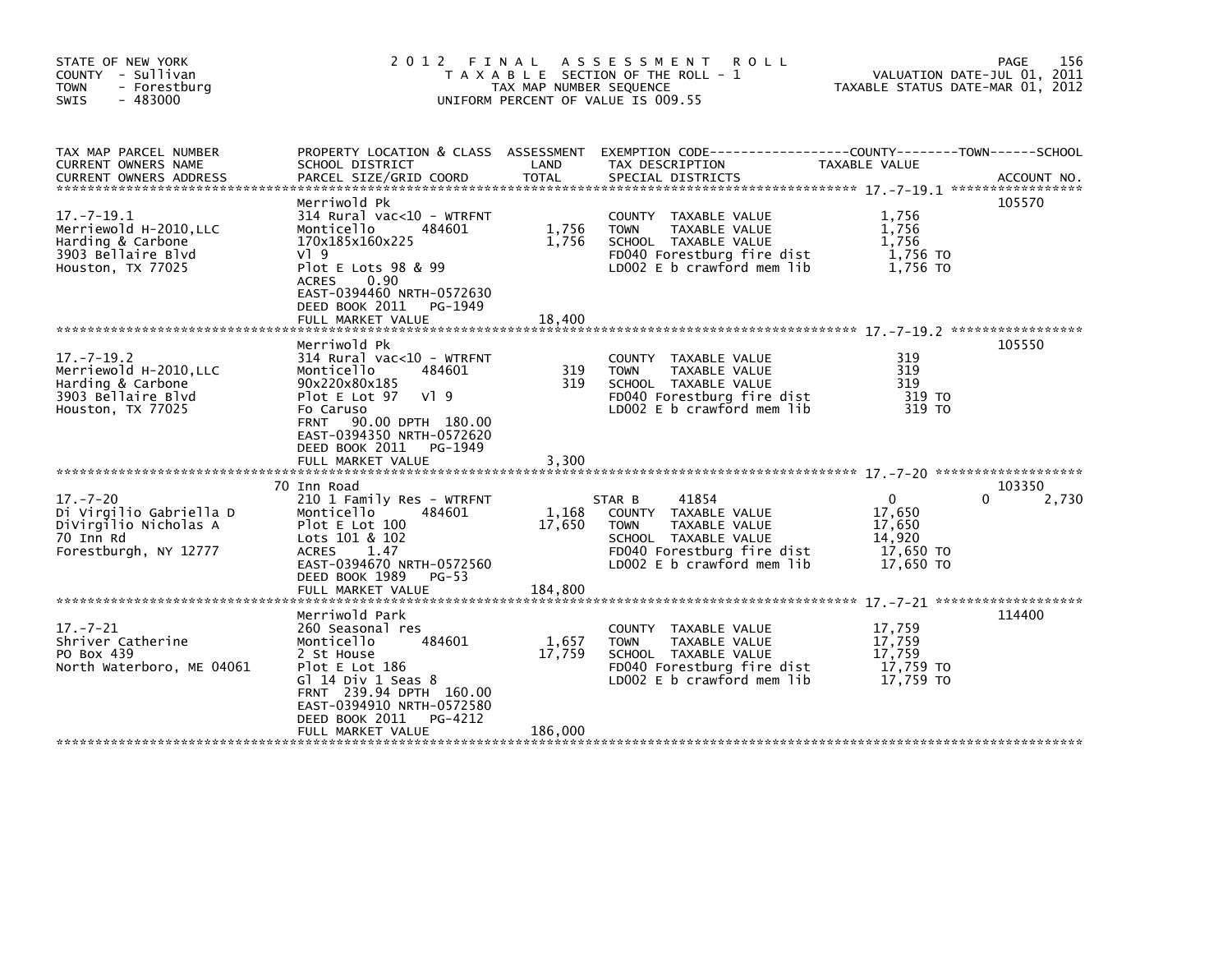| STATE OF NEW YORK<br>COUNTY - Sullivan<br><b>TOWN</b><br>- Forestburg<br>$-483000$<br>SWIS                                           |                                                                                                                                                                                                             | TAX MAP NUMBER SEQUENCE  | 2012 FINAL ASSESSMENT ROLL<br>T A X A B L E SECTION OF THE ROLL - 1<br>UNIFORM PERCENT OF VALUE IS 009.55                                | VALUATION DATE-JUL 01, 2011<br>TAXABLE STATUS DATE-MAR 01, 2012 | <b>PAGE</b><br>157 |
|--------------------------------------------------------------------------------------------------------------------------------------|-------------------------------------------------------------------------------------------------------------------------------------------------------------------------------------------------------------|--------------------------|------------------------------------------------------------------------------------------------------------------------------------------|-----------------------------------------------------------------|--------------------|
| TAX MAP PARCEL NUMBER<br>CURRENT OWNERS NAME<br>CURRENT OWNERS ADDRESS                                                               | SCHOOL DISTRICT<br>PARCEL SIZE/GRID COORD                                                                                                                                                                   | LAND<br><b>TOTAL</b>     | PROPERTY LOCATION & CLASS ASSESSMENT EXEMPTION CODE---------------COUNTY-------TOWN-----SCHOOL<br>TAX DESCRIPTION<br>SPECIAL DISTRICTS   | TAXABLE VALUE                                                   | ACCOUNT NO.        |
| $17. - 7 - 22$<br>Wallace Van Duzer R<br>Wallace Patricia B<br>One Silver Spring Farm Ln<br>Goshen, NY 10924                         | Merriwold Park<br>260 Seasonal res<br>484601<br>Monticello<br>Bungalow Plot E<br>Lot 184-185<br>G $1$ 14 Div 1 Seas 8<br>ACRES 1.00<br>EAST-0395000 NRTH-0572740<br>FULL MARKET VALUE                       | 588<br>10,304<br>107,900 | COUNTY TAXABLE VALUE<br><b>TOWN</b><br>TAXABLE VALUE<br>SCHOOL TAXABLE VALUE<br>FD040 Forestburg fire dist<br>LD002 E b crawford mem lib | 10,304<br>10,304<br>10,304<br>10,304 то<br>10,304 TO            | 116700             |
| $17. - 7 - 23.1$<br>Merriwold Club Inc<br>Att Treas<br>2674 Route 42<br>Forestburgh, NY 12777-6411<br>****************************** | Merriwold Pk<br>$314$ Rural vac< $10$<br>Monticello<br>484601<br>Plot E<br>G1 14 Div 1<br><b>ACRES</b><br>1.65<br>EAST-0395139 NRTH-0572917<br>DEED BOOK 1233 PG-00273<br>FULL MARKET VALUE                 | 1,168<br>1,168<br>12,200 | COUNTY TAXABLE VALUE<br><b>TOWN</b><br>TAXABLE VALUE<br>SCHOOL TAXABLE VALUE<br>FD040 Forestburg fire dist<br>LD002 E b crawford mem lib | 1,168<br>1,168<br>1,168<br>1,168 TO<br>1,168 TO                 | 114200             |
| $17. - 7 - 23.2$<br>Juergens Family<br>The<br>6 Avondale Dr<br>Wyomissing, PA 19601                                                  | Merriwold Park<br>260 Seasonal res<br>Monticello<br>484601<br>FRNT 150.00 DPTH 239.10<br>EAST-0395292 NRTH-0573092<br>DEED BOOK 2175 PG-122                                                                 | 588<br>8,888             | COUNTY TAXABLE VALUE<br>TAXABLE VALUE<br><b>TOWN</b><br>SCHOOL TAXABLE VALUE<br>FD040 Forestburg fire dist<br>LD002 E b crawford mem lib | 8,888<br>8,888<br>8,888<br>8,888 TO<br>8,888 TO                 |                    |
| $17. - 7 - 24$<br>Juergens Family<br><b>The</b><br>6 Avondale Dr<br>Wyomissing, PA 19610                                             | Merriwold Pk<br>$314$ Rural vac< $10$<br>484601<br>Monticello<br>Plot $E$ Lot 127<br>$G114$ Div 1 V1 9<br>FRNT 90.00 DPTH 239.10<br>EAST-0395340 NRTH-0573200<br>DEED BOOK 2175 PG-122<br>FULL MARKET VALUE | 354<br>354<br>3,700      | COUNTY TAXABLE VALUE<br>TAXABLE VALUE<br><b>TOWN</b><br>SCHOOL TAXABLE VALUE<br>FD040 Forestburg fire dist<br>LD002 E b crawford mem lib | 354<br>354<br>354<br>354 TO<br>354 TO                           | 112800             |
| $17. - 7 - 25$<br>Merriewold Club Inc<br>2674 State Route #42<br>Forestburgh, NY 12777                                               | Merriwold Pk<br>$314$ Rural vac<10<br>Monticello<br>484601<br>Plot E<br>G1 14 Div 1<br>Lot 125&126 Vl 9<br>1.00<br>ACRES<br>EAST-0395420 NRTH-0573320<br>DEED BOOK 3158<br>PG-542<br>FULL MARKET VALUE      | 1,497<br>1,497<br>15,700 | COUNTY TAXABLE VALUE<br>TAXABLE VALUE<br><b>TOWN</b><br>SCHOOL TAXABLE VALUE<br>FD040 Forestburg fire dist<br>LD002 E b crawford mem lib | 1,497<br>1,497<br>1,497<br>1,497 TO<br>1,497 TO                 | 102300             |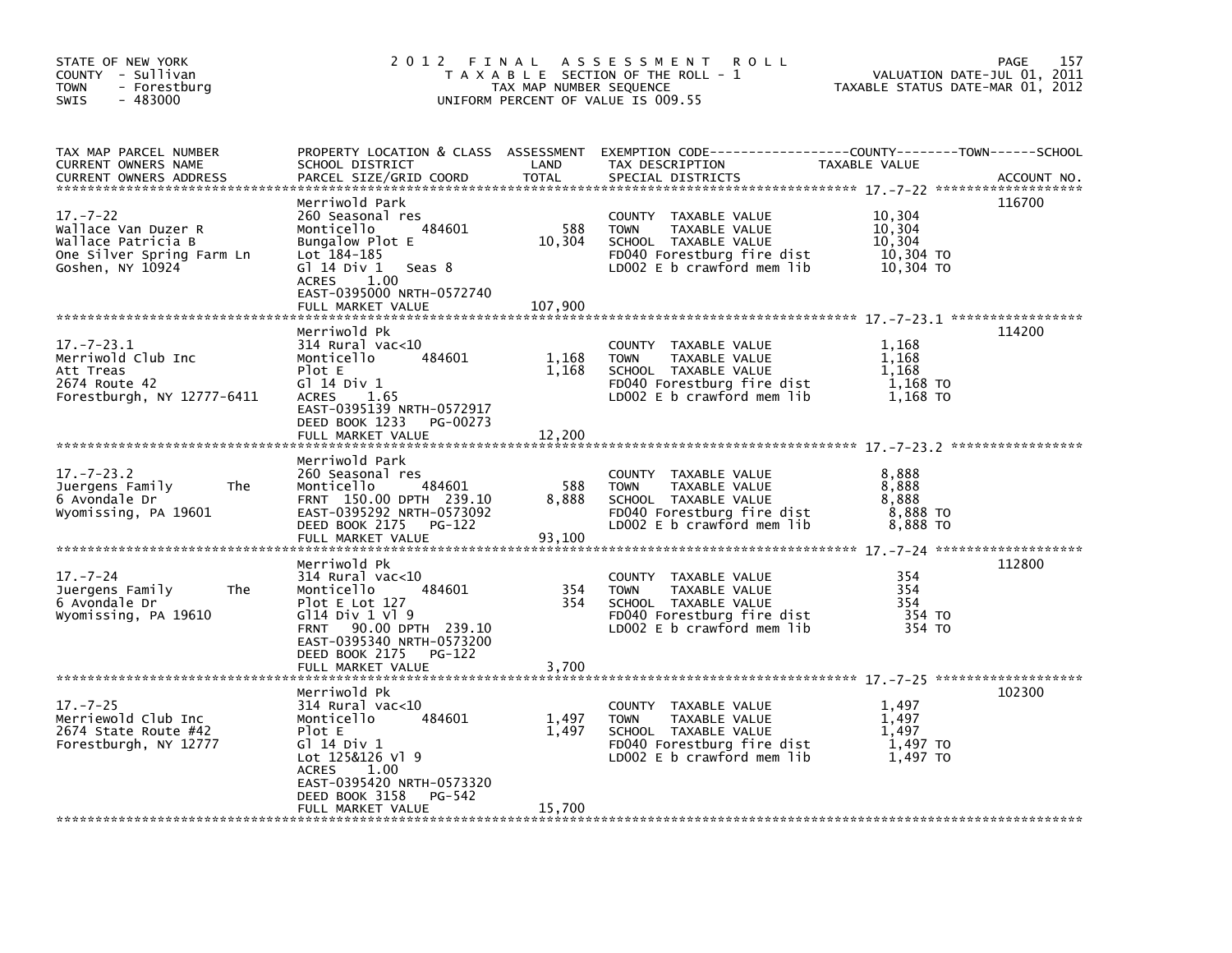| STATE OF NEW YORK<br>COUNTY - Sullivan<br>- Forestburg<br><b>TOWN</b><br>$-483000$<br><b>SWIS</b> | 2012 FINAL                                                                                                                                                                                                            | TAX MAP NUMBER SEQUENCE    | A S S E S S M E N T<br><b>ROLL</b><br>T A X A B L E SECTION OF THE ROLL - 1<br>UNIFORM PERCENT OF VALUE IS 009.55                                                                             | VALUATION DATE-JUL 01, 2011<br>TAXABLE STATUS DATE-MAR 01, 2012                                    | 158<br>PAGE               |
|---------------------------------------------------------------------------------------------------|-----------------------------------------------------------------------------------------------------------------------------------------------------------------------------------------------------------------------|----------------------------|-----------------------------------------------------------------------------------------------------------------------------------------------------------------------------------------------|----------------------------------------------------------------------------------------------------|---------------------------|
| TAX MAP PARCEL NUMBER<br>CURRENT OWNERS NAME<br><b>CURRENT OWNERS ADDRESS</b>                     | SCHOOL DISTRICT<br>PARCEL SIZE/GRID COORD                                                                                                                                                                             | LAND<br>TOTAL              | PROPERTY LOCATION & CLASS ASSESSMENT EXEMPTION CODE---------------COUNTY-------TOWN------SCHOOL<br>TAX DESCRIPTION<br>SPECIAL DISTRICTS                                                       | TAXABLE VALUE                                                                                      | ACCOUNT NO.               |
| $17.-8-1$<br>Fexy G.Demetrius<br>Cramer Lauren B<br>13 Jay St Apt 5<br>N.Y., NY 10013             | Merriwold Pk<br>210 1 Family Res<br>Monticello<br>484601<br>2 St House Ice House<br>Plot E<br>Lot 128 & 129<br><b>ACRES</b><br>2.88<br>EAST-0395700 NRTH-0573140<br>DEED BOOK 3502<br>PG-339<br>FULL MARKET VALUE     | 3,060<br>53,600<br>561,300 | COUNTY TAXABLE VALUE<br>TAXABLE VALUE<br><b>TOWN</b><br>SCHOOL TAXABLE VALUE<br>FD040 Forestburg fire dist<br>LD002 E b crawford mem lib                                                      | 53,600<br>53,600<br>53,600<br>53,600 TO<br>53,600 TO                                               | 112740                    |
| $17 - 8 - 2$<br>Clark Iva<br>PO Box 286<br>Rock Hill, NY 12775                                    | Merriwold Pk<br>210 1 Family Res<br>484601<br>Monticello<br>Plot E Lot 130<br>1 St Hse Gar<br>$G$ ] 14 Div 1<br>FRNT 130.00 DPTH 233.00<br>EAST-0395570 NRTH-0573000<br>DEED BOOK 2268<br>PG-467<br>FULL MARKET VALUE | 531<br>12,369<br>129,500   | COUNTY TAXABLE VALUE<br><b>TOWN</b><br>TAXABLE VALUE<br>SCHOOL TAXABLE VALUE<br>FD040 Forestburg fire dist<br>$LD002 E b$ crawford mem $lib$                                                  | 12,369<br>12,369<br>12,369<br>12,369 TO<br>12,369 TO                                               | 112900                    |
| $17. - 8 - 3$<br>Merriwold Club Inc<br>Att Treas<br>2674 Route 42<br>Forestburgh, NY 12777-6411   | Merriwold<br>314 Rural vac<10<br>Monticello<br>484601<br>2 Plote<br>Lot 131 132<br>G] 14 Div 1<br>VI 9<br>ACRES 0.72<br>EAST-0395490 NRTH-0572890<br>FULL MARKET VALUE                                                | 701<br>701<br>7,300        | COUNTY TAXABLE VALUE<br>TAXABLE VALUE<br><b>TOWN</b><br>SCHOOL TAXABLE VALUE<br>FD040 Forestburg fire dist<br>LD002 E b crawford mem lib                                                      | 701<br>701<br>701<br>701 TO<br>701 TO                                                              | 110200                    |
| $17 - 8 - 4$<br>Cuff George W<br>Cuff Joan T<br>2674 Route 42<br>Forestburgh, NY 12777-6411       | 57 Inn Rd<br>210 1 Family Res<br>Monticello<br>484601<br>2 St House<br>G1 14 Div 1<br>Lot 136& Half Of 137<br>FRNT 182.00 DPTH 160.00<br>EAST-0395250 NRTH-0572550<br>DEED BOOK 1084<br>PG-00149<br>FULL MARKET VALUE | 26,401 STAR EN<br>276,500  | 41122<br>WAR VET<br>41123<br>510 WAR VET<br>41834<br>COUNTY TAXABLE VALUE<br>TAXABLE VALUE<br><b>TOWN</b><br>SCHOOL TAXABLE VALUE<br>FD040 Forestburg fire dist<br>LD002 E b crawford mem lib | 2,457<br>2,457<br>$\Omega$<br>$\mathbf{0}$<br>23,944<br>23,944<br>20,741<br>26,401 TO<br>26,401 TO | 101850<br>0<br>5,660<br>0 |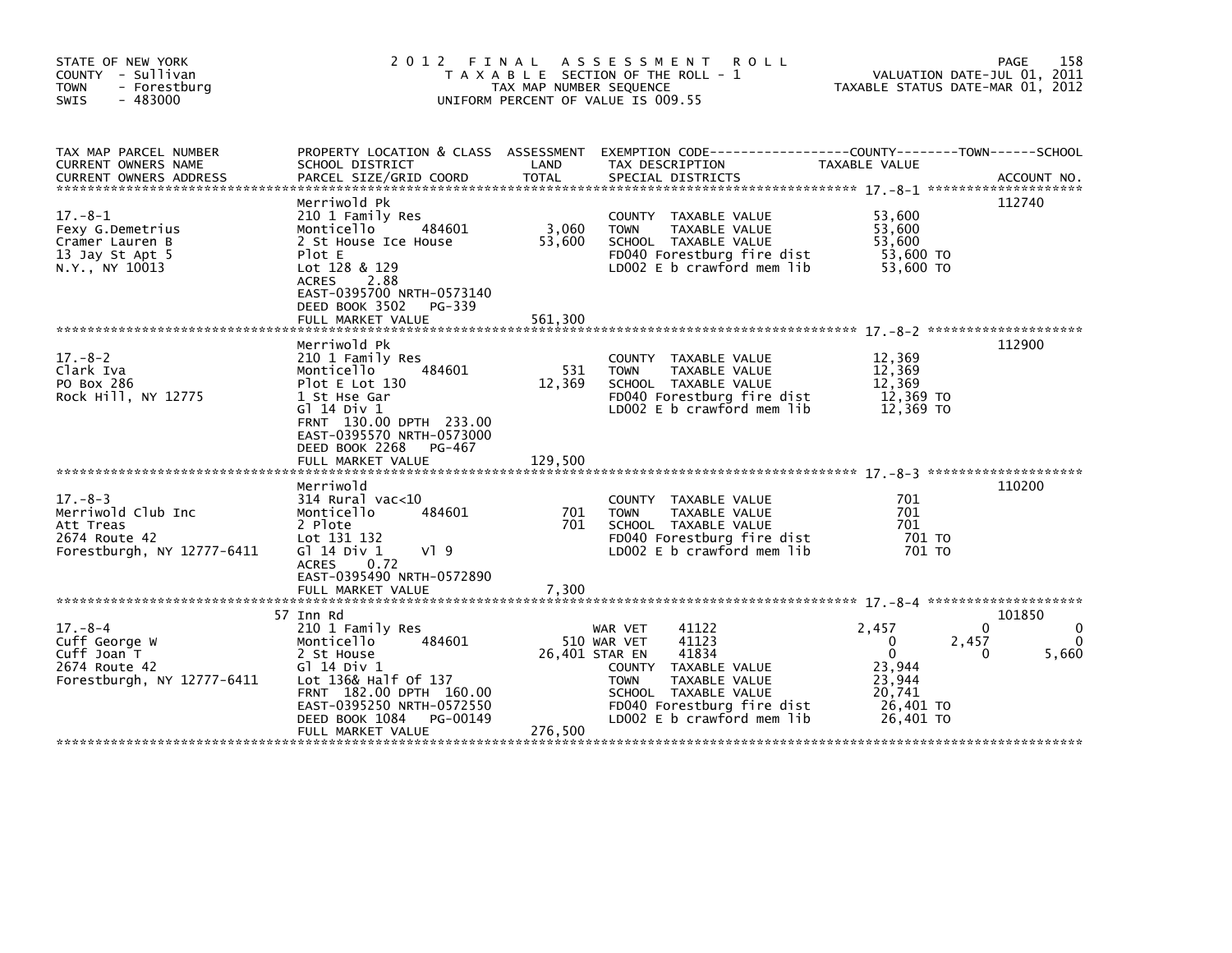| STATE OF NEW YORK<br>COUNTY - Sullivan<br><b>TOWN</b><br>- Forestburg<br>$-483000$<br><b>SWIS</b> |                                                                                                                                                                                            | TAX MAP NUMBER SEQUENCE    | 2012 FINAL ASSESSMENT<br><b>ROLL</b><br>T A X A B L E SECTION OF THE ROLL - 1<br>UNIFORM PERCENT OF VALUE IS 009.55                      | VALUATION DATE-JUL 01, 2011<br>TAXABLE STATUS DATE-MAR 01, 2012 | PAGE<br>159 |
|---------------------------------------------------------------------------------------------------|--------------------------------------------------------------------------------------------------------------------------------------------------------------------------------------------|----------------------------|------------------------------------------------------------------------------------------------------------------------------------------|-----------------------------------------------------------------|-------------|
| TAX MAP PARCEL NUMBER<br>CURRENT OWNERS NAME                                                      | SCHOOL DISTRICT                                                                                                                                                                            | LAND                       | PROPERTY LOCATION & CLASS ASSESSMENT EXEMPTION CODE-----------------COUNTY-------TOWN-----SCHOOL<br>TAX DESCRIPTION                      | TAXABLE VALUE                                                   |             |
| $17. - 8 - 5$<br>Cameron Kimberly<br>Shriver Alexander D<br>PO Box 79<br>Tully, NY 13159          | Merriwold Park<br>260 Seasonal res<br>Monticello<br>484601<br>Plot E Half Of L 137<br>House $& 2$ Cabins<br>FRNT 160.00 DPTH 210.00<br>EAST-0395110 NRTH-0572480<br>DEED BOOK 2012 PG-2045 | 627<br>30,700              | COUNTY TAXABLE VALUE<br>TAXABLE VALUE<br><b>TOWN</b><br>SCHOOL TAXABLE VALUE<br>FD040 Forestburg fire dist<br>LD002 E b crawford mem lib | 30,700<br>30,700<br>30,700<br>30,700 TO<br>30,700 TO            | 114300      |
| $17.-8-7.1$<br>Merriwold Club Inc<br>Att Treas<br>2674 Route 42<br>Forestburgh, NY 12777-6411     | Merriwold Park<br>$314$ Rural vac< $10$<br>484601<br>Monticello<br><b>ACRES</b><br>1.69<br>EAST-0395731 NRTH-0572800<br>DEED BOOK 1055 PG-00165<br>FULL MARKET VALUE                       | 1,197<br>1,197<br>12,500   | COUNTY TAXABLE VALUE<br><b>TOWN</b><br>TAXABLE VALUE<br>SCHOOL TAXABLE VALUE<br>FD040 Forestburg fire dist<br>LD002 E b crawford mem lib | 1,197<br>1.197<br>1.197<br>1,197 TO<br>1,197 TO                 | 107700      |
| $17. - 8 - 7.2$<br>Deutsch Susan<br>130 E 94Th St<br>New York, NY 10128                           | Merriwold Park<br>210 1 Family Res<br>484601<br>Monticello<br>House & Garage<br>ACRES 2.33<br>EAST-0395476 NRTH-0572658<br>DEED BOOK 1940 PG-409<br>FULL MARKET VALUE                      | 1,650<br>15,396<br>161,200 | COUNTY TAXABLE VALUE<br><b>TOWN</b><br>TAXABLE VALUE<br>SCHOOL TAXABLE VALUE<br>FD040 Forestburg fire dist<br>LD002 E b crawford mem lib | 15,396<br>15,396<br>15,396<br>15,396 TO<br>$15,396$ TO          |             |
| $17. - 8 - 7.3$<br>Merriwold Club Inc<br>Att Treas<br>2674 Route 42<br>Forestburgh, NY 12777-6411 | Merriwold Park<br>$314$ Rural vac< $10$<br>484601<br>Monticello<br>Vacant Lot<br>FRNT 135.00 DPTH 433.00<br>EAST-0395434 NRTH-0572491<br>DEED BOOK 1214 PG-00196                           | 952<br>952                 | COUNTY TAXABLE VALUE<br><b>TOWN</b><br>TAXABLE VALUE<br>SCHOOL TAXABLE VALUE<br>FD040 Forestburg fire dist<br>LD002 E b crawford mem lib | 952<br>952<br>952<br>952 TO<br>952 TO                           |             |
|                                                                                                   | FULL MARKET VALUE                                                                                                                                                                          | 10,000                     |                                                                                                                                          |                                                                 |             |
| $17. - 8 - 7.4$<br>Cuff George W<br>Cuff Joan<br>2674 Route 42<br>Forestburgh, NY 12777-6411      | Merriwold Park<br>314 Rural vac<10<br>484601<br>Monticello<br>FRNT 45.00 DPTH 233.00<br>EAST-0395295 NRTH-0572644<br>DEED BOOK 1234<br>PG-00224<br>FULL MARKET VALUE                       | 171<br>171<br>1,800        | COUNTY TAXABLE VALUE<br><b>TOWN</b><br>TAXABLE VALUE<br>SCHOOL TAXABLE VALUE<br>FD040 Forestburg fire dist<br>LD002 E b crawford mem lib | 171<br>171<br>171<br>171 TO<br>171 TO                           |             |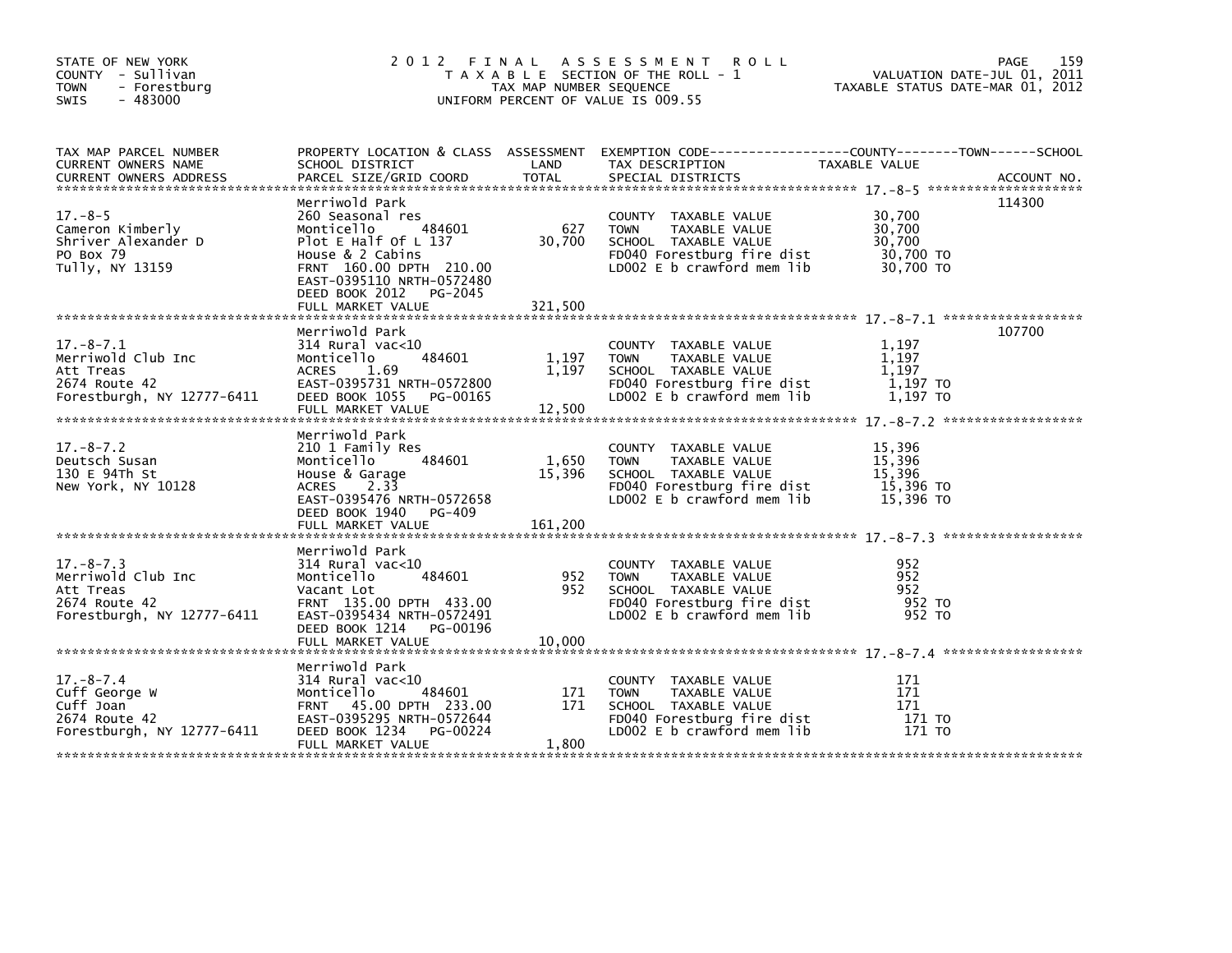| STATE OF NEW YORK    | 2012 FINAL ASSESSMENT ROLL            | 160<br>PAGE                      |
|----------------------|---------------------------------------|----------------------------------|
| COUNTY - Sullivan    | T A X A B L E SECTION OF THE ROLL - 1 | VALUATION DATE-JUL 01, 2011      |
| TOWN<br>- Forestburg | MAP SECTION - 017                     | TAXABLE STATUS DATE-MAR 01, 2012 |
| - 483000<br>SWIS     | $SUB - SECTION -$                     | RPS150/V04/L015                  |
|                      | UNIFORM PERCENT OF VALUE IS 009.55    | CURRENT DATE $6/18/2012$         |

| CODE | DISTRICT NAME                                | PARCELS | TOTAL EXTENSION<br>TYPF | EXTENSION<br>VALUE | AD VALOREM<br><b>VALUE</b> | <b>EXEMPT</b><br>AMOUNT | TAXABLE<br><b>VALUE</b> |
|------|----------------------------------------------|---------|-------------------------|--------------------|----------------------------|-------------------------|-------------------------|
|      | FD040 Forestburg fir<br>LD002 E b crawford m |         | 122 TOTAL<br>123 TOTAL  |                    | 1166,168<br>1166,968       |                         | 1166,168<br>1166.968    |

#### \*\*\* S C H O O L D I S T R I C T S U M M A R Y \*\*\*

| CODE   | DISTRICT NAME | <b>TOTAL</b><br>PARCELS | ASSESSED<br>∟AND | ASSESSED<br><b>TOTAL</b> | <b>EXEMPT</b><br><b>AMOUNT</b> | <b>TOTAL</b><br><b>TAXABLE</b> | <b>STAR</b><br><b>AMOUNT</b> | <b>STAR</b><br><b>TAXABLE</b> |
|--------|---------------|-------------------------|------------------|--------------------------|--------------------------------|--------------------------------|------------------------------|-------------------------------|
| 484601 | Monticello    | 123                     | 141.603          | 1166,968                 |                                | 1166,968                       | 25.170                       | 1141,798                      |
|        | SUB-TOTAL     | 123                     | 141.603          | 1166,968                 |                                | 1166,968                       | 25.170                       | 1141,798                      |
|        | <b>TOTAL</b>  | 123                     | 141,603          | 1166,968                 |                                | 1166,968                       | 25,170                       | 1141,798                      |

#### \*\*\* S Y S T E M C O D E S S U M M A R Y \*\*\*

#### NO SYSTEM EXEMPTIONS AT THIS LEVEL

#### \*\*\* E X E M P T I O N S U M M A R Y \*\*\*

| CODE                             | DESCRIPTION                             | <b>TOTAL</b><br><b>PARCELS</b> | <b>COUNTY</b> | <b>TOWN</b> | <b>SCHOOL</b>   |
|----------------------------------|-----------------------------------------|--------------------------------|---------------|-------------|-----------------|
| 41122<br>41123<br>41834<br>41854 | WAR VET<br>WAR VET<br>STAR EN<br>STAR B |                                | 2,457         | 2,457       | 16,980<br>8,190 |
|                                  | T O T A L                               |                                | 2,457         | 2,457       | 25,170          |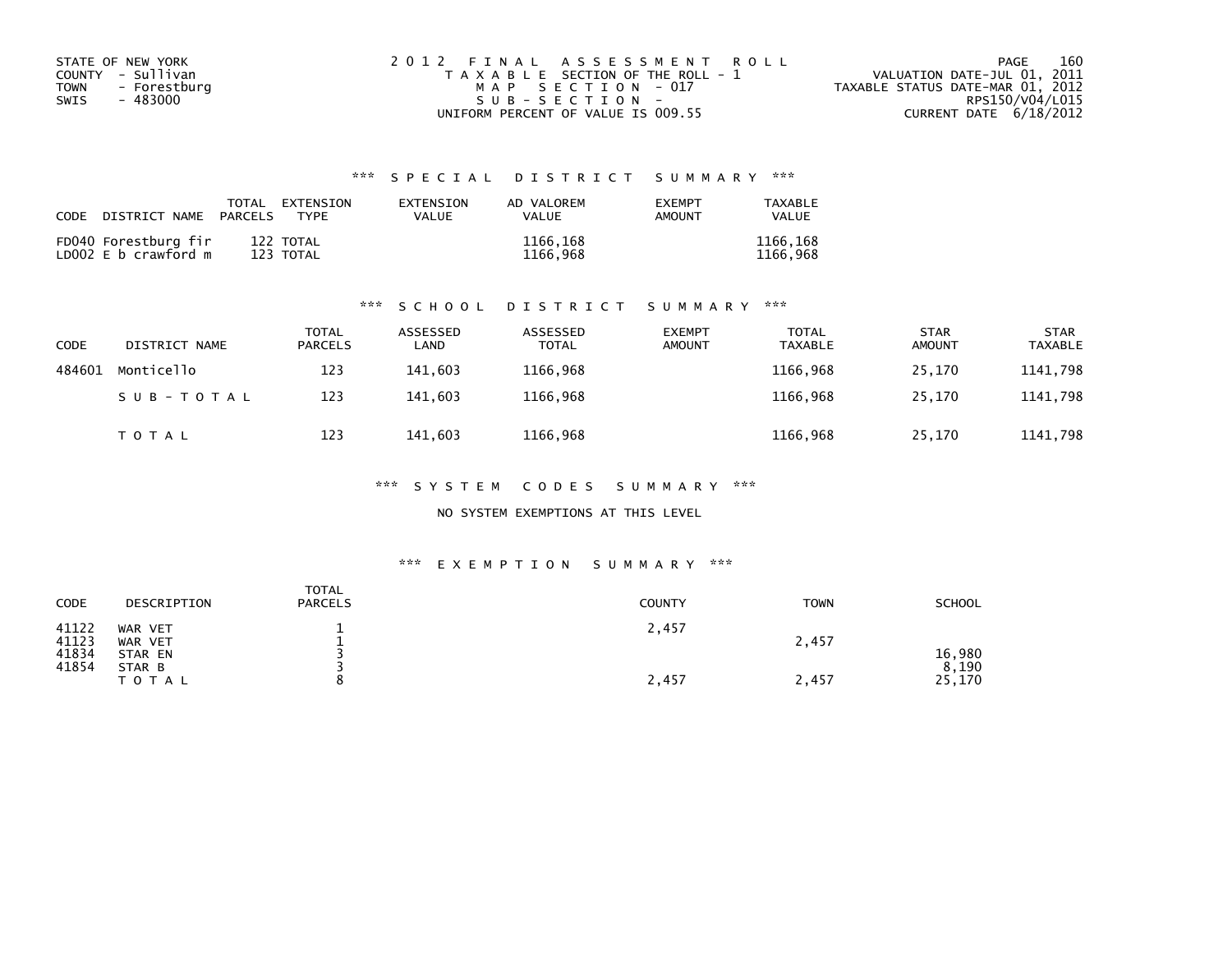| STATE OF NEW YORK | 2012 FINAL ASSESSMENT ROLL            | 161<br>PAGE                      |
|-------------------|---------------------------------------|----------------------------------|
| COUNTY - Sullivan | T A X A B L E SECTION OF THE ROLL - 1 | VALUATION DATE-JUL 01, 2011      |
| TOWN - Forestburg | MAP SECTION - 017                     | TAXABLE STATUS DATE-MAR 01, 2012 |
| - 483000<br>SWIS  | SUB-SECTION-                          | RPS150/V04/L015                  |
|                   | UNIFORM PERCENT OF VALUE IS 009.55    | CURRENT DATE 6/18/2012           |

| ROLL       | DESCRIPTION    | <b>TOTAL</b>   | <b>ASSESSED</b> | ASSESSED | <b>TAXABLE</b> | <b>TAXABLE</b> | <b>TAXABLE</b> | <b>STAR</b>    |
|------------|----------------|----------------|-----------------|----------|----------------|----------------|----------------|----------------|
| <b>SEC</b> |                | <b>PARCELS</b> | _AND            | TOTAL    | <b>COUNTY</b>  | <b>TOWN</b>    | <b>SCHOOL</b>  | <b>TAXABLE</b> |
|            | <b>TAXABLE</b> | 1 7 7<br>ᆂᅀ    | 141,603         | 1166.968 | 1164,511       | 1164.511       | 1166,968       | 1141,798       |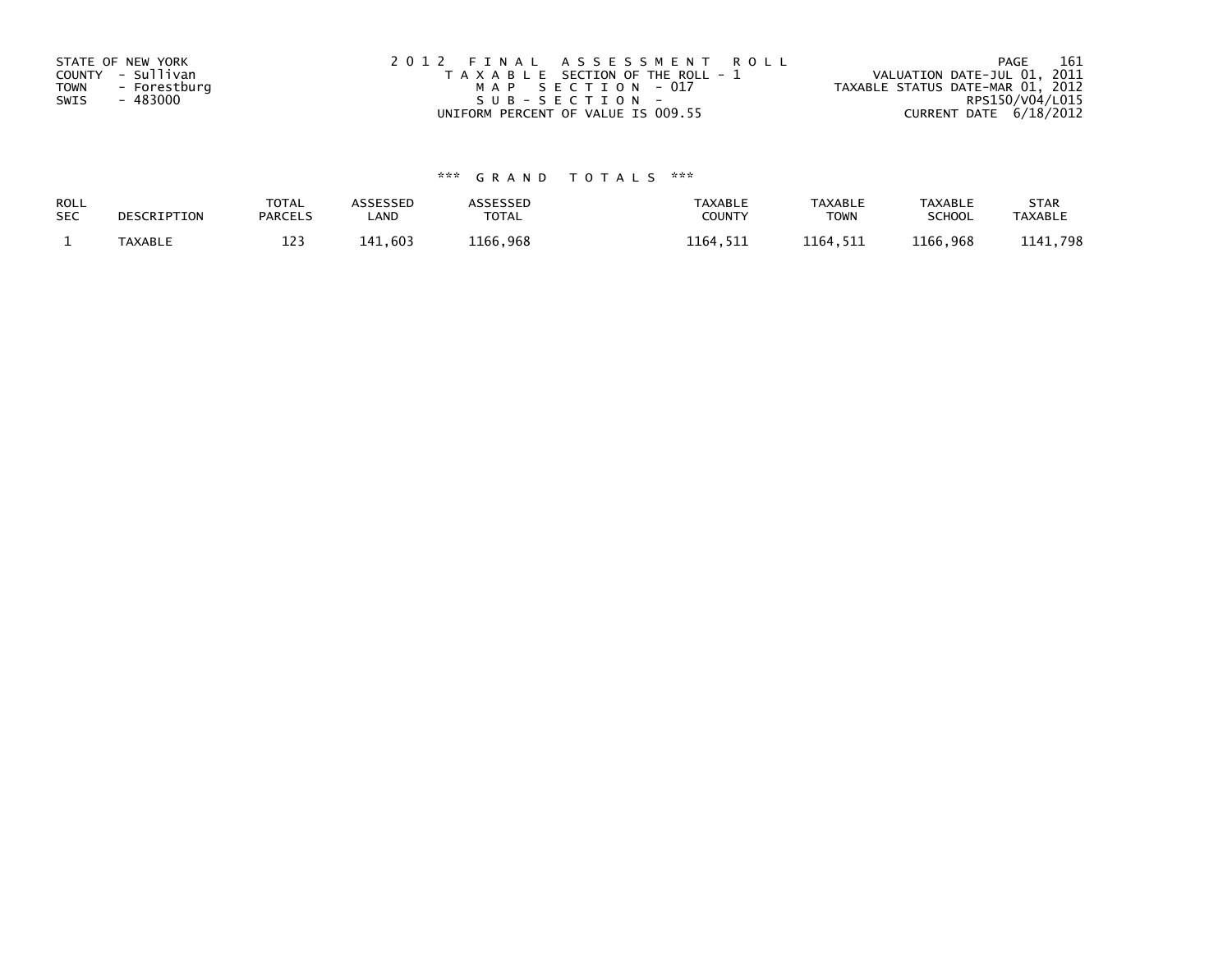| STATE OF NEW YORK<br>COUNTY - Sullivan<br><b>TOWN</b><br>- Forestburg<br>$-483000$<br><b>SWIS</b> | 2012                                                                                                                                                                                                             | FINAL<br>TAX MAP NUMBER SEQUENCE | A S S E S S M E N T<br><b>ROLL</b><br>T A X A B L E SECTION OF THE ROLL - 1<br>UNIFORM PERCENT OF VALUE IS 009.55                                              | TAXABLE STATUS DATE-MAR 01, 2012                   | VALUATION DATE-JUL 01, 2011 | 162<br>PAGE |
|---------------------------------------------------------------------------------------------------|------------------------------------------------------------------------------------------------------------------------------------------------------------------------------------------------------------------|----------------------------------|----------------------------------------------------------------------------------------------------------------------------------------------------------------|----------------------------------------------------|-----------------------------|-------------|
| TAX MAP PARCEL NUMBER<br>CURRENT OWNERS NAME<br><b>CURRENT OWNERS ADDRESS</b>                     | PROPERTY LOCATION & CLASS ASSESSMENT<br>SCHOOL DISTRICT<br>PARCEL SIZE/GRID COORD                                                                                                                                | LAND<br><b>TOTAL</b>             | EXEMPTION        CODE-----------------COUNTY-------TOWN------SCHOOL<br>TAX DESCRIPTION<br>SPECIAL DISTRICTS                                                    | TAXABLE VALUE                                      |                             | ACCOUNT NO. |
| $18. - 1 - 1$<br>Merriewold Club Inc<br>2674 Route 42<br>Forestburgh, NY 12777                    | Merriwold Pk<br>$314$ Rural vac<10<br>Monticello<br>484601<br>Plot H<br>G1 14 Div 1<br>Lot 333 To 337 V1 9<br>2.00<br><b>ACRES</b><br>EAST-0395450 NRTH-0571960<br>DEED BOOK 2457<br>PG-245                      | 1,791<br>1,791                   | COUNTY<br>TAXABLE VALUE<br><b>TOWN</b><br>TAXABLE VALUE<br>SCHOOL TAXABLE VALUE<br>FD040 Forestburg fire dist<br>LD002 E b crawford mem lib                    | 1,791<br>1,791<br>1.791<br>1,791 TO<br>1,791 TO    |                             | 103300      |
|                                                                                                   | FULL MARKET VALUE                                                                                                                                                                                                | 18,800                           |                                                                                                                                                                |                                                    |                             |             |
| $18. - 1 - 2$<br>Merriewold Club Inc<br>2674 Route 42<br>Forestburgh, NY 12777                    | Merriwold Pk<br>$314$ Rural vac<10<br>Monticello<br>484601<br>Plot H<br>G1 14 Div 1<br>Lot 347 To 351 Vl 9<br><b>ACRES</b><br>2.00<br>EAST-0395670 NRTH-0571850<br>DEED BOOK 2457<br>PG-245<br>FULL MARKET VALUE | 1,791<br>1,791<br>18,800         | COUNTY<br>TAXABLE VALUE<br>TAXABLE VALUE<br><b>TOWN</b><br>SCHOOL TAXABLE VALUE<br>FD040 Forestburg fire dist<br>LD002 E b crawford mem lib                    | 1,791<br>1,791<br>1,791<br>1,791 TO<br>1,791 TO    |                             | 102900      |
|                                                                                                   |                                                                                                                                                                                                                  |                                  |                                                                                                                                                                |                                                    |                             |             |
| $18. - 1 - 3$<br>Merriwold Club Inc<br>Att Treas<br>2674 Route 42<br>Forestburgh, NY 12777-6411   | Merriwold Rd<br>$314$ Rural vac<10<br>Monticello<br>484601<br>9.20<br><b>ACRES</b><br>EAST-0395200 NRTH-0571440<br>FULL MARKET VALUE                                                                             | 1,380<br>1,380<br>14,500         | <b>COUNTY</b><br>TAXABLE VALUE<br>TAXABLE VALUE<br><b>TOWN</b><br>SCHOOL TAXABLE VALUE<br>FD040 Forestburg fire dist<br>$LD002 E b$ crawford mem lib           | 1,380<br>1,380<br>1,380<br>1,380 TO<br>1,380 TO    |                             |             |
| $18. - 2 - 1$<br>Merriwold Club Inc<br>Att Treas<br>2674 Route 42<br>Forestburgh, NY 12777-6411   | Meriwold Rd<br>912 Forest s480a<br>Monticello<br>484601<br><b>ACRES</b><br>14.70<br>EAST-0395750 NRTH-0571250<br>FULL MARKET VALUE                                                                               | 2,205<br>2,205<br>23,100         | FOREST LND 47460<br>COUNTY TAXABLE VALUE<br><b>TOWN</b><br>TAXABLE VALUE<br>SCHOOL TAXABLE VALUE<br>FD040 Forestburg fire dist<br>$LD002 E b$ crawford mem lib | 1,764<br>441<br>441<br>441<br>2,205 TO<br>2,205 TO | 1,764                       | 1,764       |
| MAY BE SUBJECT TO PAYMENT<br>UNDER RPTL480A UNTIL 2021                                            |                                                                                                                                                                                                                  |                                  |                                                                                                                                                                |                                                    |                             |             |
| $18. - 3 - 1$<br>Merriwold Club Inc<br>Att Treas<br>2674 Route 42<br>Forestburgh, NY 12777-6411   | Merriwold Rd<br>912 Forest s480a<br>Monticello<br>484601<br><b>ACRES</b><br>9.80<br>EAST-0396250 NRTH-0571100<br>FULL MARKET VALUE                                                                               | 1,470<br>1,470<br>15,400         | FOREST LND 47460<br>COUNTY TAXABLE VALUE<br>TAXABLE VALUE<br><b>TOWN</b><br>SCHOOL TAXABLE VALUE<br>FD040 Forestburg fire dist                                 | 1.176<br>294<br>294<br>294<br>1,470 TO             | 1,176                       | 1,176       |
| MAY BE SUBJECT TO PAYMENT<br>UNDER RPTL480A UNTIL 2021                                            |                                                                                                                                                                                                                  |                                  | LD002 E b crawford mem lib                                                                                                                                     | 1,470 TO                                           |                             |             |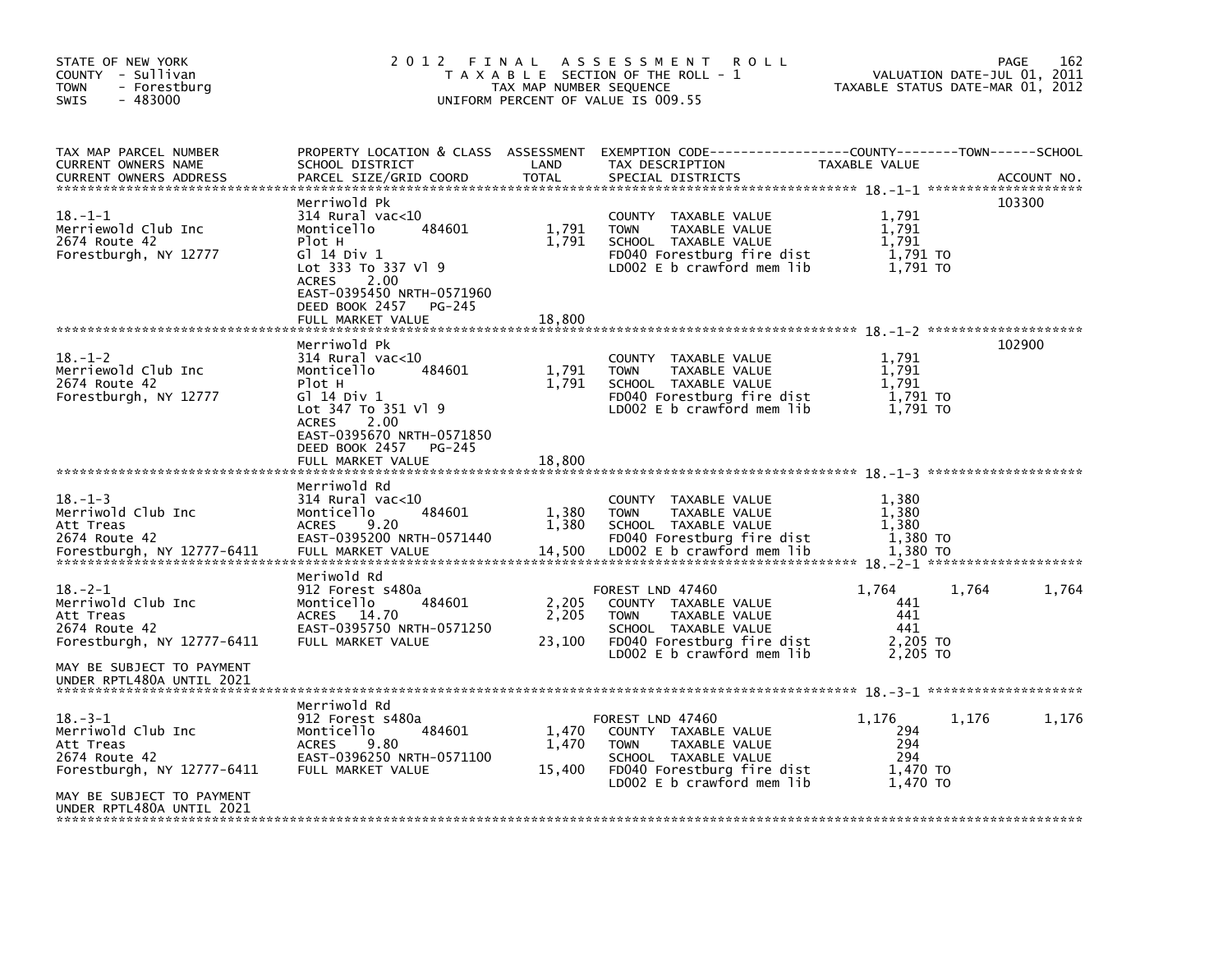| STATE OF NEW YORK<br>COUNTY - Sullivan<br><b>TOWN</b><br>- Forestburg<br>SWIS<br>$-483000$                                                               | 2012 FINAL                                                                                                                         | TAX MAP NUMBER SEQUENCE  | A S S E S S M E N T<br><b>ROLL</b><br>T A X A B L E SECTION OF THE ROLL - 1<br>UNIFORM PERCENT OF VALUE IS 009.55                                            | TAXABLE STATUS DATE-MAR 01, 2012                 |       | 163<br>PAGE<br>VALUATION DATE-JUL 01, 2011 |
|----------------------------------------------------------------------------------------------------------------------------------------------------------|------------------------------------------------------------------------------------------------------------------------------------|--------------------------|--------------------------------------------------------------------------------------------------------------------------------------------------------------|--------------------------------------------------|-------|--------------------------------------------|
| TAX MAP PARCEL NUMBER<br><b>CURRENT OWNERS NAME</b><br><b>CURRENT OWNERS ADDRESS</b>                                                                     | SCHOOL DISTRICT<br>PARCEL SIZE/GRID COORD                                                                                          | LAND<br><b>TOTAL</b>     | PROPERTY LOCATION & CLASS ASSESSMENT EXEMPTION CODE----------------COUNTY-------TOWN------SCHOOL<br>TAX DESCRIPTION<br>SPECIAL DISTRICTS                     | TAXABLE VALUE                                    |       | ACCOUNT NO.                                |
| $18. -4 - 1$<br>Merriwold Club Inc<br>Att Treas<br>2674 Route 42<br>Forestburgh, NY 12777-6411<br>MAY BE SUBJECT TO PAYMENT<br>UNDER RPTL480A UNTIL 2021 | Merriwold Rd<br>912 Forest s480a<br>484601<br>Monticello<br>3.50<br><b>ACRES</b><br>EAST-0396820 NRTH-0570990<br>FULL MARKET VALUE | 525<br>525<br>5,500      | FOREST LND 47460<br>COUNTY TAXABLE VALUE<br>TAXABLE VALUE<br><b>TOWN</b><br>SCHOOL TAXABLE VALUE<br>FD040 Forestburg fire dist<br>LD002 E b crawford mem lib | 420<br>105<br>105<br>105<br>525 TO<br>525 TO     | 420   | 420                                        |
| $18. - 5 - 1$<br>Merriwold Club Inc<br>Att Treas<br>2674 Route 42<br>Forestburgh, NY 12777-6411<br>MAY BE SUBJECT TO PAYMENT                             | Merriwold Rd<br>912 Forest s480a<br>484601<br>Monticello<br>4.30<br><b>ACRES</b><br>EAST-0397080 NRTH-0570530<br>FULL MARKET VALUE | 645<br>645<br>6,800      | FOREST LND 47460<br>COUNTY TAXABLE VALUE<br>TAXABLE VALUE<br><b>TOWN</b><br>SCHOOL TAXABLE VALUE<br>FD040 Forestburg fire dist<br>LD002 E b crawford mem lib | 516<br>129<br>129<br>129<br>645 TO<br>645 TO     | 516   | 516                                        |
| UNDER RPTL480A UNTIL 2021<br>$18. - 5 - 2$<br>Merriwold Club Inc<br>Att Treas                                                                            | Merriwold Rd<br>912 Forest s480a<br>Monticello<br>484601<br>ACRES 15.78                                                            | 2,359<br>2,359           | FOREST LND 47460<br>COUNTY TAXABLE VALUE<br><b>TOWN</b><br>TAXABLE VALUE                                                                                     | 1,884<br>475<br>475                              | 1,884 | 1,884                                      |
| 2674 Route 42<br>Forestburgh, NY 12777-6411<br>MAY BE SUBJECT TO PAYMENT<br>UNDER RPTL480A UNTIL 2021                                                    | EAST-0397550 NRTH-0570220<br>FULL MARKET VALUE                                                                                     | 24,700                   | SCHOOL TAXABLE VALUE<br>FD040 Forestburg fire dist<br>LD002 E b crawford mem lib                                                                             | 475<br>2,359 TO<br>2.359 TO                      |       |                                            |
| $18. -6 - 1$<br>Merriwold Club Inc<br>Att Treas<br>2674 Route 42<br>Forestburgh, NY 12777-6411                                                           | Merriwold Rd<br>912 Forest s480a<br>484601<br>Monticello<br><b>ACRES</b><br>6.90<br>EAST-0396310 NRTH-0570340<br>FULL MARKET VALUE | 1,035<br>1,035<br>10,800 | FOREST LND 47460<br>COUNTY TAXABLE VALUE<br>TAXABLE VALUE<br><b>TOWN</b><br>SCHOOL TAXABLE VALUE<br>FD040 Forestburg fire dist<br>LD002 E b crawford mem lib | 828<br>207<br>207<br>207<br>1,035 TO<br>1,035 TO | 828   | 828                                        |
| MAY BE SUBJECT TO PAYMENT<br>UNDER RPTL480A UNTIL 2021                                                                                                   |                                                                                                                                    |                          |                                                                                                                                                              |                                                  |       |                                            |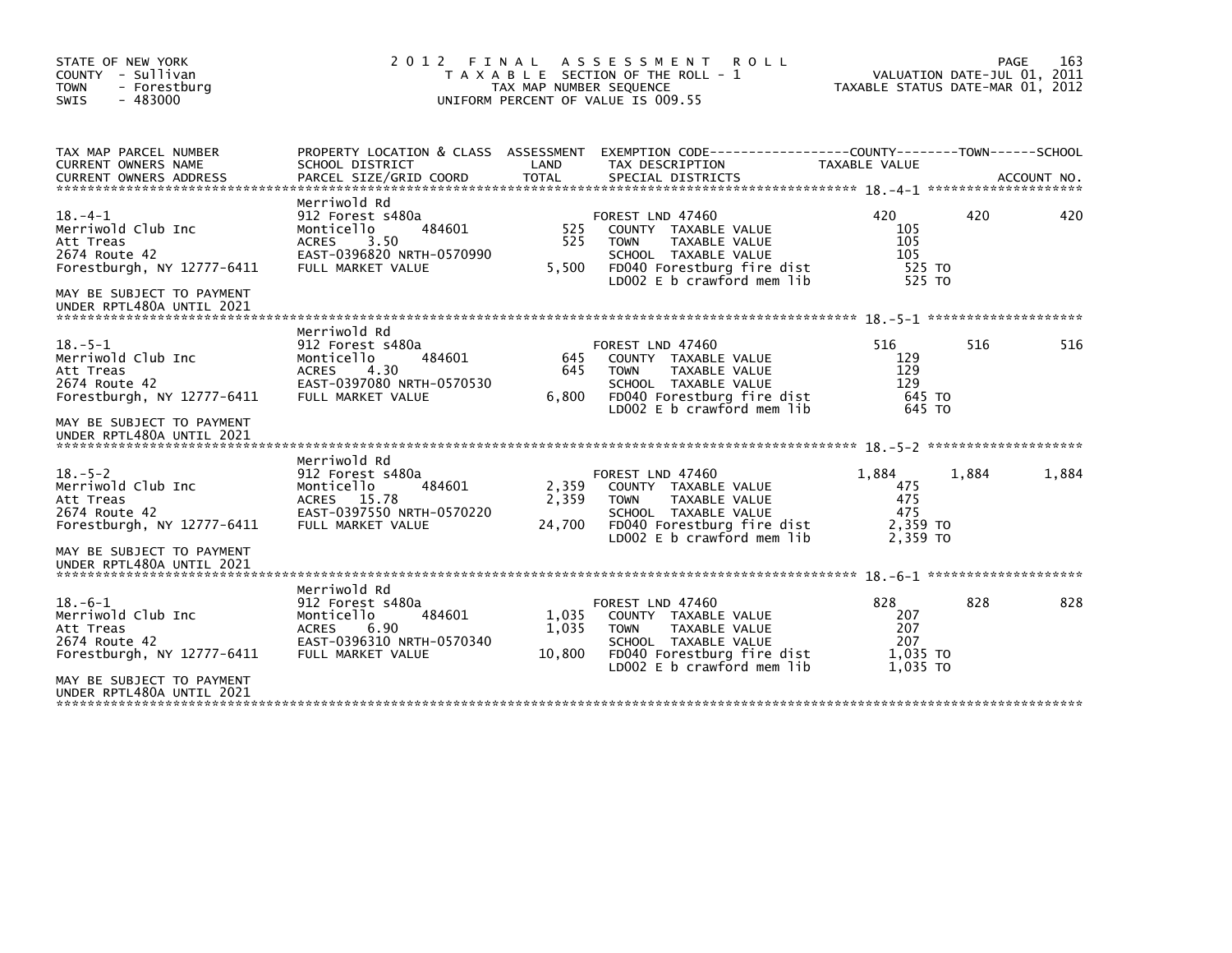| STATE OF NEW YORK<br>COUNTY - Sullivan<br><b>TOWN</b><br>- Forestburg<br>SWIS<br>- 483000                                                                 | 2012 FINAL                                                                                                                                                                                                       | TAX MAP NUMBER SEQUENCE  | A S S E S S M E N T<br><b>ROLL</b><br>T A X A B L E SECTION OF THE ROLL - 1<br>UNIFORM PERCENT OF VALUE IS 009.55                                            | TAXABLE STATUS DATE-MAR 01, 2012                   | VALUATION DATE-JUL 01, 2011 | 164<br>PAGE |
|-----------------------------------------------------------------------------------------------------------------------------------------------------------|------------------------------------------------------------------------------------------------------------------------------------------------------------------------------------------------------------------|--------------------------|--------------------------------------------------------------------------------------------------------------------------------------------------------------|----------------------------------------------------|-----------------------------|-------------|
| TAX MAP PARCEL NUMBER<br><b>CURRENT OWNERS NAME</b><br><b>CURRENT OWNERS ADDRESS</b>                                                                      | SCHOOL DISTRICT<br>PARCEL SIZE/GRID COORD                                                                                                                                                                        | LAND<br><b>TOTAL</b>     | PROPERTY LOCATION & CLASS ASSESSMENT EXEMPTION CODE----------------COUNTY-------TOWN------SCHOOL<br>TAX DESCRIPTION<br>SPECIAL DISTRICTS                     | TAXABLE VALUE                                      |                             | ACCOUNT NO. |
| $18. - 7 - 1$<br>Merriwold Club Inc<br>Att Treas<br>2674 Route 42<br>Forestburgh, NY 12777-6411<br>MAY BE SUBJECT TO PAYMENT                              | Merriwold Rd<br>912 Forest s480a<br>484601<br>Monticello<br><b>ACRES</b><br>3.40<br>EAST-0396630 NRTH-0570020<br>FULL MARKET VALUE                                                                               | 510<br>510<br>5,300      | FOREST LND 47460<br>COUNTY TAXABLE VALUE<br><b>TOWN</b><br>TAXABLE VALUE<br>SCHOOL TAXABLE VALUE<br>FD040 Forestburg fire dist<br>LD002 E b crawford mem lib | 408<br>102<br>102<br>102<br>510 TO<br>510 TO       | 408                         | 408         |
| UNDER RPTL480A UNTIL 2021                                                                                                                                 |                                                                                                                                                                                                                  |                          |                                                                                                                                                              |                                                    |                             |             |
| $18. - 7 - 2$<br>Merriwold Club Inc<br>Att Treas<br>2674 Route 42<br>Forestburgh, NY 12777-6411<br>MAY BE SUBJECT TO PAYMENT<br>UNDER RPTL480A UNTIL 2021 | Merriwold Rd<br>912 Forest s480a<br>Monticello<br>484601<br>ACRES 12.60<br>EAST-0397070 NRTH-0569640<br>FULL MARKET VALUE                                                                                        | 1,890<br>1,890<br>19,800 | FOREST LND 47460<br>COUNTY TAXABLE VALUE<br><b>TOWN</b><br>TAXABLE VALUE<br>SCHOOL TAXABLE VALUE<br>FD040 Forestburg fire dist<br>LD002 E b crawford mem lib | 1.512<br>378<br>378<br>378<br>1,890 TO<br>1,890 TO | 1,512                       | 1,512       |
| $18. - 8 - 1$<br>Merriewold Club Inc<br>2674 Route 42<br>Forestburgh, NY 12777                                                                            | Merriwold Pk<br>$314$ Rural vac<10<br>Monticello<br>484601<br>Plot H<br>G] 14 Div 1 Lot 1<br>$V$ ] 9<br>FRNT 640.00 DPTH 220.00<br>1.50<br><b>ACRES</b><br>EAST-0395060 NRTH-0571860<br>DEED BOOK 2457<br>PG-245 | 1,211<br>1,211           | <b>COUNTY</b><br>TAXABLE VALUE<br><b>TOWN</b><br>TAXABLE VALUE<br>SCHOOL TAXABLE VALUE<br>FD040 Forestburg fire dist<br>LD002 $E$ b crawford mem lib         | 1,211<br>1,211<br>1,211<br>1,211 TO<br>1.211 TO    |                             | 103200      |
|                                                                                                                                                           | FULL MARKET VALUE                                                                                                                                                                                                | 12,700                   |                                                                                                                                                              |                                                    |                             |             |
| $18. - 8 - 2$<br>Merriwold Club Inc<br>Att Treas<br>2674 Route 42<br>Forestburgh, NY 12777-6411                                                           | Merriwold Pk<br>$314$ Rural vac<10<br>Monticello<br>484601<br>Plot H<br>G $1$ 14 Div 1 Lot 2<br>V113<br><b>FRNT</b><br>80.00 DPTH 220.00<br>EAST-0394840 NRTH-0571660                                            | 297<br>297               | <b>COUNTY</b><br>TAXABLE VALUE<br><b>TOWN</b><br>TAXABLE VALUE<br>SCHOOL TAXABLE VALUE<br>FD040 Forestburg fire dist<br>LD002 E b crawford mem lib           | 297<br>297<br>297<br>297 TO<br>297 TO              |                             | 110800      |
|                                                                                                                                                           | FULL MARKET VALUE                                                                                                                                                                                                | 3,100                    |                                                                                                                                                              |                                                    |                             |             |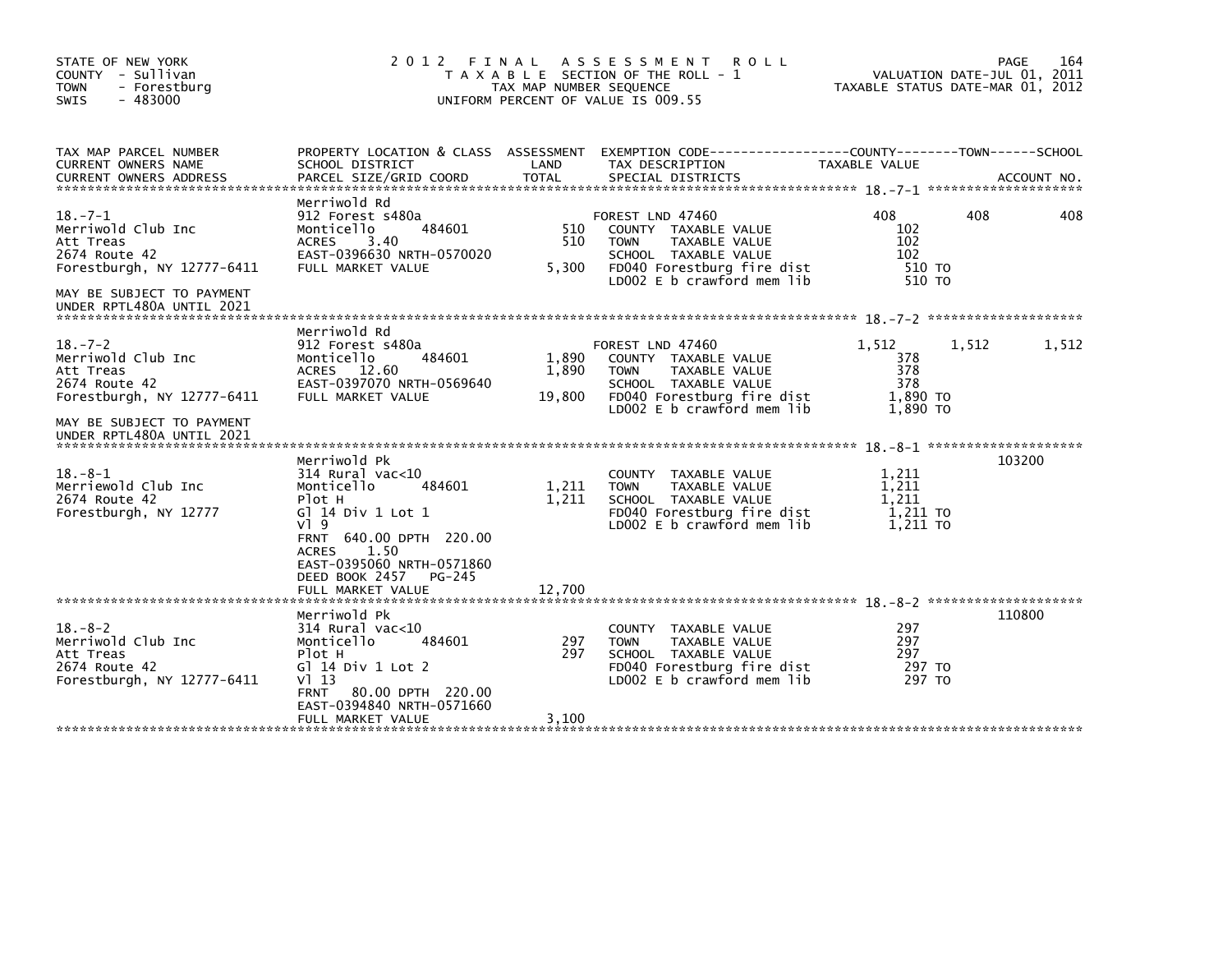| STATE OF NEW YORK<br>COUNTY - Sullivan<br><b>TOWN</b><br>- Forestburg<br>SWIS<br>$-483000$              | 2012                                                                                                                                                                        | FINAL<br>TAX MAP NUMBER SEQUENCE | A S S E S S M E N T<br><b>ROLL</b><br>T A X A B L E SECTION OF THE ROLL - 1<br>UNIFORM PERCENT OF VALUE IS 009.55                                           | TAXABLE STATUS DATE-MAR 01, 2012                                 | 165<br>PAGE<br>VALUATION DATE-JUL 01, 2011 |
|---------------------------------------------------------------------------------------------------------|-----------------------------------------------------------------------------------------------------------------------------------------------------------------------------|----------------------------------|-------------------------------------------------------------------------------------------------------------------------------------------------------------|------------------------------------------------------------------|--------------------------------------------|
| TAX MAP PARCEL NUMBER<br><b>CURRENT OWNERS NAME</b><br><b>CURRENT OWNERS ADDRESS</b>                    | SCHOOL DISTRICT<br>PARCEL SIZE/GRID COORD                                                                                                                                   | LAND<br><b>TOTAL</b>             | PROPERTY LOCATION & CLASS ASSESSMENT EXEMPTION CODE---------------COUNTY-------TOWN-----SCHOOL<br>TAX DESCRIPTION<br>SPECIAL DISTRICTS                      | TAXABLE VALUE                                                    | ACCOUNT NO.                                |
| $18. - 8 - 3$<br>Merriwold Club Inc<br>Att Treas<br>2674 Route 42<br>Forestburgh, NY 12777-6411         | 314 Rural vac<10<br>Monticello<br>484601<br><b>ACRES</b><br>4.60<br>EAST-0394570 NRTH-0571540<br>FULL MARKET VALUE                                                          | 558<br>558<br>5,800              | COUNTY TAXABLE VALUE<br>TAXABLE VALUE<br><b>TOWN</b><br>SCHOOL TAXABLE VALUE<br>FD040 Forestburg fire dist<br>LD002 E b crawford mem lib                    | 558<br>558<br>558<br>558 TO<br>558 TO                            |                                            |
| $18. - 8 - 4$<br>Fredericks Charles 111<br>Fredericks Nancy<br>203 Lakeside Rd<br>Forestburgh, NY 12777 | Merriwold Pk<br>260 Seasonal res<br>Monticello<br>484601<br>Bungalow, Garage<br>1.30<br>ACRES<br>EAST-0394280 NRTH-0571350<br>DEED BOOK 3054<br>PG-354<br>FULL MARKET VALUE | 946<br>9,181<br>96,100           | COUNTY TAXABLE VALUE<br>TAXABLE VALUE<br><b>TOWN</b><br>SCHOOL TAXABLE VALUE<br>FD040 Forestburg fire dist<br>LD002 E b crawford mem lib                    | 9,181<br>9.181<br>9,181<br>9,181 TO<br>9,181 TO                  |                                            |
| $18. - 8 - 5$<br>Fredericks Charles 111<br>Fredericks Nancy<br>203 Lakeside Rd<br>Forestburgh, NY 12777 | Merriwold Park<br>314 Rural vac<10<br>484601<br>Monticello<br><b>ACRES</b><br>1.00<br>EAST-0394170 NRTH-0571270<br>DEED BOOK 3054<br>PG-354<br>FULL MARKET VALUE            | 1,310<br>1,310<br>13,700         | COUNTY TAXABLE VALUE<br>TAXABLE VALUE<br><b>TOWN</b><br>SCHOOL TAXABLE VALUE<br>FD040 Forestburg fire dist<br>LD002 E b crawford mem lib                    | 1,310<br>1,310<br>1,310<br>1,310 TO<br>1,310 TO                  |                                            |
| $18. - 8 - 6$<br>Fredericks Charles 111<br>Fredericks Nancy<br>203 Lakeside Rd<br>Forestburgh, NY 12777 | Merriwold Pk<br>210 1 Family Res<br>Monticello<br>484601<br>Raised Ranch<br>Garage, Storage Bldg<br>ACRES 1.80<br>EAST-0394040 NRTH-0571150<br>DEED BOOK 3054<br>PG-354     | 728<br>23,465                    | 41854<br>STAR B<br>COUNTY TAXABLE VALUE<br><b>TOWN</b><br>TAXABLE VALUE<br>SCHOOL TAXABLE VALUE<br>FD040 Forestburg fire dist<br>LD002 E b crawford mem lib | $\Omega$<br>23,465<br>23,465<br>20,735<br>23,465 TO<br>23,465 TO | 104700<br>0<br>2,730                       |
|                                                                                                         | FULL MARKET VALUE                                                                                                                                                           | 245,700                          |                                                                                                                                                             |                                                                  |                                            |
| $18. - 8 - 7$<br>Hawvermale Erik H<br>327 Guilds Hollow Rd<br>Bethlehem, CT 06751                       | Merriwold Rd<br>210 1 Family Res<br>484601<br>Monticello<br><b>ACRES</b><br>2.10<br>EAST-0393900 NRTH-0571120<br>DEED BOOK 2915<br>PG-319<br>FULL MARKET VALUE              | 1,699<br>18,210<br>190,700       | COUNTY TAXABLE VALUE<br><b>TOWN</b><br>TAXABLE VALUE<br>SCHOOL TAXABLE VALUE<br>FD040 Forestburg fire dist<br>LD002 E b crawford mem lib                    | 18,210<br>18,210<br>18,210<br>18,210 TO<br>18,210 TO             |                                            |
|                                                                                                         |                                                                                                                                                                             |                                  |                                                                                                                                                             |                                                                  |                                            |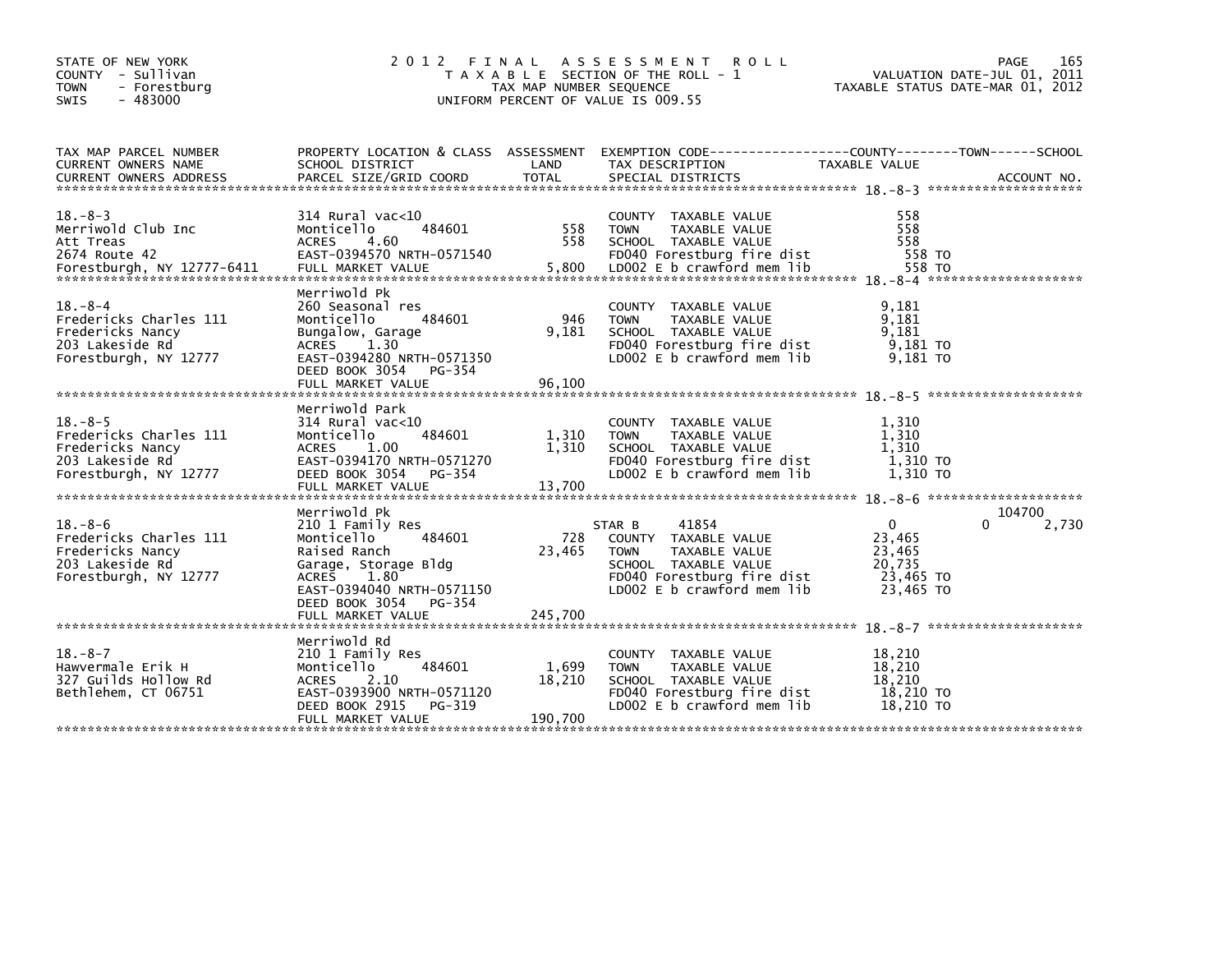| STATE OF NEW YORK<br>COUNTY - Sullivan<br><b>TOWN</b><br>- Forestburg<br>$-483000$<br><b>SWIS</b>         | 2012                                                                                                                                                                                             | TAX MAP NUMBER SEQUENCE  | FINAL ASSESSMENT<br><b>ROLL</b><br>T A X A B L E SECTION OF THE ROLL - 1<br>UNIFORM PERCENT OF VALUE IS 009.55                                               | VALUATION DATE-JUL 01, 2011<br>TAXABLE STATUS DATE-MAR 01, 2012 | <b>PAGE</b> | 166 |
|-----------------------------------------------------------------------------------------------------------|--------------------------------------------------------------------------------------------------------------------------------------------------------------------------------------------------|--------------------------|--------------------------------------------------------------------------------------------------------------------------------------------------------------|-----------------------------------------------------------------|-------------|-----|
| TAX MAP PARCEL NUMBER<br>CURRENT OWNERS NAME                                                              | PROPERTY LOCATION & CLASS ASSESSMENT<br>SCHOOL DISTRICT                                                                                                                                          | LAND                     | EXEMPTION        CODE-----------------COUNTY-------TOWN------SCHOOL<br>TAX DESCRIPTION                                                                       | TAXABLE VALUE                                                   |             |     |
| $18. - 8 - 8.2$<br>Fredericks Charles 111<br>Fredericks Nancy<br>203 Lakeside Rd<br>Forestburgh, NY 12777 | Merriewold Park<br>$314$ Rural vac<10<br>Monticello<br>484601<br>FRNT 64.00 DPTH 270.00<br>EAST-0391203 NRTH-0573438<br>DEED BOOK 3054<br>PG-354<br>FULL MARKET VALUE                            | 425<br>425<br>4.500      | COUNTY TAXABLE VALUE<br><b>TOWN</b><br>TAXABLE VALUE<br>SCHOOL TAXABLE VALUE<br>FD040 Forestburg fire dist<br>LD002 E b crawford mem lib                     | 425<br>425<br>425<br>425 TO<br>425 TO                           |             |     |
| $18. - 9 - 1$<br>Gonzalez Ramon B JR<br>Gonzalez Susan A<br>12 Scheibe Rd<br>Liberty, NY 12754            | Merriwold Park<br>$314$ Rural vac< $10$<br>Monticello<br>484601<br>Plot H Lots 365,366,367<br>2.00<br><b>ACRES</b><br>EAST-0394360 NRTH-0570850<br>DEED BOOK 3386<br>PG-681<br>FULL MARKET VALUE | 1,454<br>1,454<br>15,200 | COUNTY TAXABLE VALUE<br><b>TOWN</b><br>TAXABLE VALUE<br>SCHOOL TAXABLE VALUE<br>FD040 Forestburg fire dist<br>LD002 E b crawford mem lib                     | 1,454<br>1,454<br>1,454<br>1,454 TO<br>1,454 TO                 |             |     |
| $18. - 9 - 2$<br>Merriwold Club Inc<br>Att Treas<br>2674 Route 42                                         | Merriwold Rd<br>$314$ Rural vac< $10$<br>484601<br>Monticello<br><b>ACRES</b><br>7.80<br>EAST-0394740 NRTH-0570870                                                                               | 1,170<br>1,170           | COUNTY TAXABLE VALUE<br>TAXABLE VALUE<br><b>TOWN</b><br>SCHOOL TAXABLE VALUE<br>FD040 Forestburg fire dist                                                   | 1,170<br>1,170<br>1.170<br>1.170 TO                             |             |     |
| $18.-10-1$<br>Merriwold Club Inc<br>Att Treas<br>2674 Route 42<br>Forestburgh, NY 12777-6411              | Merriwold Rd<br>912 Forest s480a<br>Monticello<br>484601<br>3.50<br><b>ACRES</b><br>EAST-0395110 NRTH-0570650<br>FULL MARKET VALUE                                                               | 525<br>525<br>5,500      | FOREST LND 47460<br>COUNTY TAXABLE VALUE<br><b>TOWN</b><br>TAXABLE VALUE<br>SCHOOL TAXABLE VALUE<br>FD040 Forestburg fire dist<br>LD002 E b crawford mem lib | 420<br>105<br>105<br>105<br>525 TO<br>525 TO                    | 420         | 420 |
| MAY BE SUBJECT TO PAYMENT<br>UNDER RPTL480A UNTIL 2021                                                    |                                                                                                                                                                                                  |                          |                                                                                                                                                              |                                                                 |             |     |
| 18. –11–1<br>Merriwold Club Inc<br>Att Treas<br>2674 Route 42<br>Forestburgh, NY 12777-6411               | Merriwold Rd<br>912 Forest s480a<br>484601<br>Monticello<br>7.90<br><b>ACRES</b><br>EAST-0395370 NRTH-0570240<br>FULL MARKET VALUE                                                               | 1,185<br>1,185<br>12,400 | FOREST LND 47460<br>COUNTY TAXABLE VALUE<br><b>TOWN</b><br>TAXABLE VALUE<br>SCHOOL TAXABLE VALUE<br>FD040 Forestburg fire dist<br>LD002 E b crawford mem lib | 948<br>237<br>237<br>237<br>1.185 TO<br>1,185 TO                | 948         | 948 |
| MAY BE SUBJECT TO PAYMENT<br>UNDER RPTL480A UNTIL 2021                                                    |                                                                                                                                                                                                  |                          |                                                                                                                                                              |                                                                 |             |     |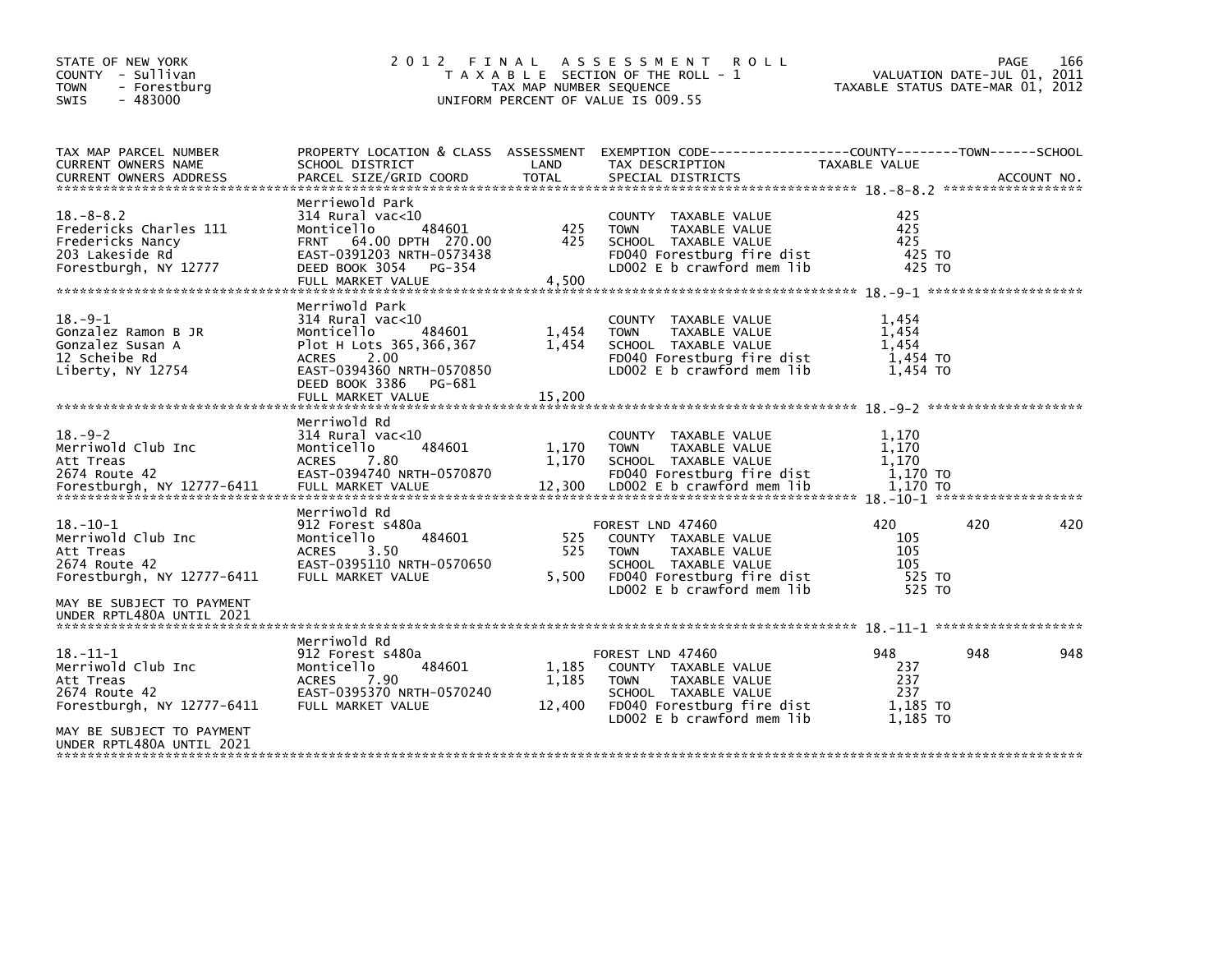| STATE OF NEW YORK<br>COUNTY - Sullivan<br><b>TOWN</b><br>- Forestburg<br>SWIS<br>$-483000$                                                                 | 2 0 1 2                                                                                                                                                      | FINAL<br>TAX MAP NUMBER SEQUENCE | A S S E S S M E N T<br><b>ROLL</b><br>T A X A B L E SECTION OF THE ROLL - 1<br>UNIFORM PERCENT OF VALUE IS 009.55                                                   | TAXABLE STATUS DATE-MAR 01, 2012                   |       | 167<br>PAGE<br>VALUATION DATE-JUL 01, 2011 |
|------------------------------------------------------------------------------------------------------------------------------------------------------------|--------------------------------------------------------------------------------------------------------------------------------------------------------------|----------------------------------|---------------------------------------------------------------------------------------------------------------------------------------------------------------------|----------------------------------------------------|-------|--------------------------------------------|
| TAX MAP PARCEL NUMBER<br><b>CURRENT OWNERS NAME</b><br><b>CURRENT OWNERS ADDRESS</b>                                                                       | SCHOOL DISTRICT<br>PARCEL SIZE/GRID COORD                                                                                                                    | LAND<br><b>TOTAL</b>             | PROPERTY LOCATION & CLASS ASSESSMENT EXEMPTION CODE----------------COUNTY-------TOWN------SCHOOL<br>TAX DESCRIPTION<br>SPECIAL DISTRICTS                            | TAXABLE VALUE                                      |       | ACCOUNT NO.                                |
| $18. - 12 - 1$<br>Merriwold Club Inc<br>Att Treas<br>2674 Route 42<br>Forestburgh, NY 12777-6411<br>MAY BE SUBJECT TO PAYMENT<br>UNDER RPTL480A UNTIL 2021 | Merriwold Rd<br>912 Forest s480a<br>484601<br>Monticello<br><b>ACRES</b><br>6.90<br>EAST-0395850 NRTH-0569890<br>FULL MARKET VALUE                           | 1,035<br>1,035<br>10,800         | FOREST LND 47460<br>COUNTY TAXABLE VALUE<br><b>TOWN</b><br>TAXABLE VALUE<br>SCHOOL TAXABLE VALUE<br>FD040 Forestburg fire dist<br>LD002 E b crawford mem lib        | 828<br>207<br>207<br>207<br>1,035 TO<br>1.035 TO   | 828   | 828                                        |
| $18. - 13 - 1$<br>Merriwold Club Inc<br>Att Treas<br>2674 Route 42<br>Forestburgh, NY 12777-6411<br>MAY BE SUBJECT TO PAYMENT<br>UNDER RPTL480A UNTIL 2021 | Merriwold Rd<br>912 Forest s480a<br>Monticello<br>484601<br>ACRES 17.00<br>EAST-0396550 NRTH-0569240<br>FULL MARKET VALUE                                    | 2,550<br>2,550<br>26,700         | FOREST LND 47460<br>COUNTY TAXABLE VALUE<br>TAXABLE VALUE<br><b>TOWN</b><br>SCHOOL TAXABLE VALUE<br>FD040 Forestburg fire dist<br>LD002 E b crawford mem lib        | 2,040<br>510<br>510<br>510<br>2,550 TO<br>2,550 TO | 2,040 | 2,040                                      |
| $18. - 14 - 1$<br>Merriwold Club Inc<br>Att Treas<br>2674 Route 42<br>Forestburgh, NY 12777-6411<br>MAY BE SUBJECT TO PAYMENT<br>UNDER RPTL480A UNTIL 2021 | S.s. Kipling Rd<br>912 Forest s480a<br>Monticello<br>484601<br>Formerly $18.-10-2$<br>0.50<br><b>ACRES</b><br>EAST-0394321 NRTH-0570552<br>FULL MARKET VALUE | 263<br>263<br>2,800              | FOREST LND 47460<br>COUNTY TAXABLE VALUE<br><b>TOWN</b><br>TAXABLE VALUE<br>SCHOOL TAXABLE VALUE<br>FD040 Forestburg fire dist<br>LD002 E b crawford mem lib        | 210<br>53<br>53<br>53<br>263 TO<br>263 TO          | 210   | 210                                        |
| $18. - 15 - 1$<br>Merriwold Club Inc<br>Att Treas<br>2674 Route 42<br>Forestburgh, NY 12777-6411<br>MAY BE SUBJECT TO PAYMENT<br>UNDER RPTL480A UNTIL 2021 | N.s. Barrie Rd<br>912 Forest s480a<br>Monticello<br>484601<br>Formerly $18.-3-2$<br><b>ACRES</b><br>2.00<br>EAST-0395444 NRTH-0570745<br>FULL MARKET VALUE   | 300<br>300<br>3,100              | FOREST LND 47460<br>COUNTY TAXABLE VALUE<br><b>TAXABLE VALUE</b><br><b>TOWN</b><br>SCHOOL TAXABLE VALUE<br>FD040 Forestburg fire dist<br>LD002 E b crawford mem lib | 240<br>60<br>60<br>60<br>300 TO<br>300 TO          | 240   | 240                                        |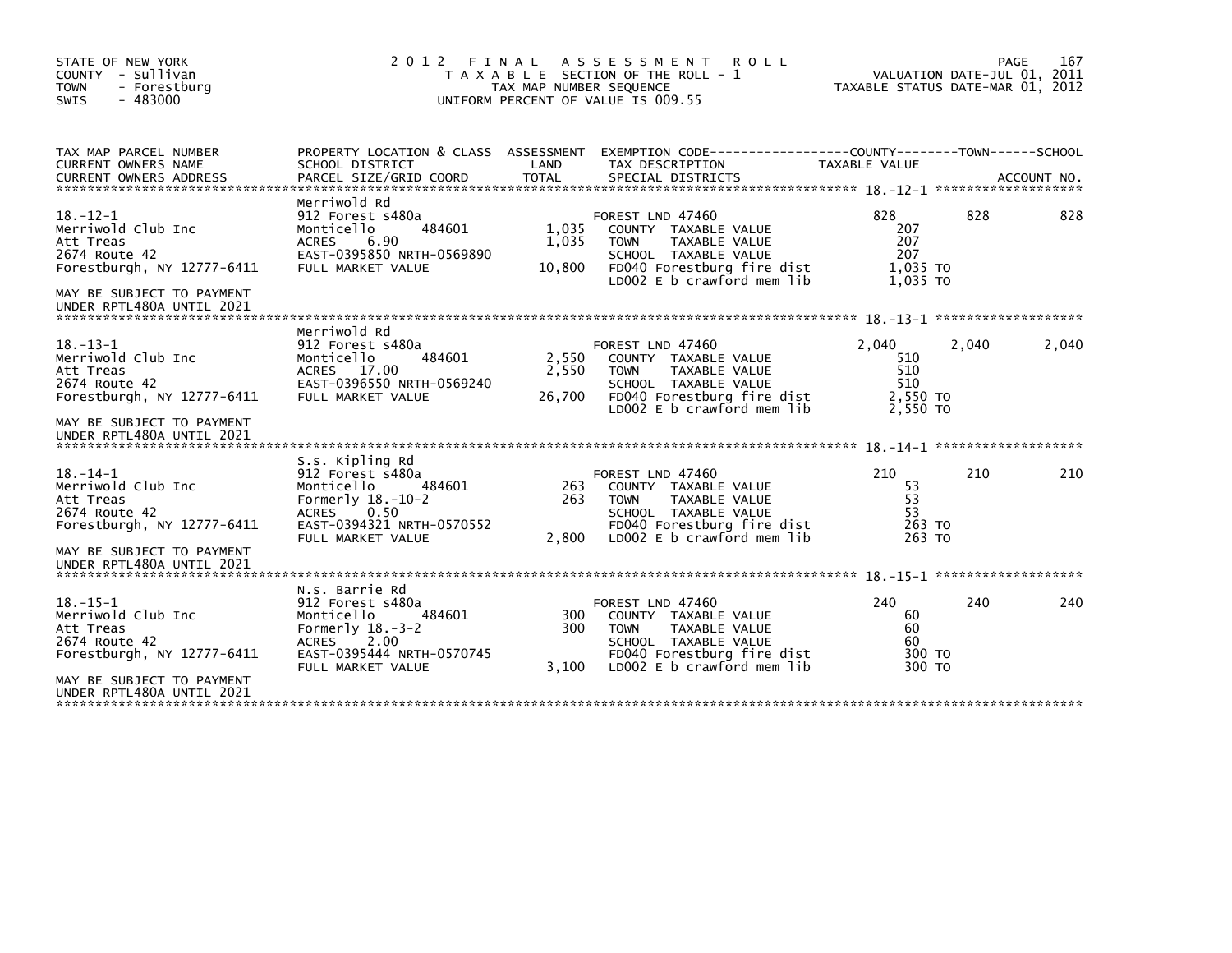| STATE OF NEW YORK<br>COUNTY - Sullivan<br>- Forestburg<br><b>TOWN</b><br>- 483000<br>SWIS                                                                  |                                                                                                                                                     | TAX MAP NUMBER SEQUENCE | 2012 FINAL ASSESSMENT ROLL<br>T A X A B L E SECTION OF THE ROLL - 1<br>UNIFORM PERCENT OF VALUE IS 009.55                                                              | VALUATION DATE-JUL 01, 2011<br>TAXABLE STATUS DATE-MAR 01, 2012 |     | 168<br>PAGE |
|------------------------------------------------------------------------------------------------------------------------------------------------------------|-----------------------------------------------------------------------------------------------------------------------------------------------------|-------------------------|------------------------------------------------------------------------------------------------------------------------------------------------------------------------|-----------------------------------------------------------------|-----|-------------|
| TAX MAP PARCEL NUMBER<br><b>CURRENT OWNERS NAME</b><br>CURRENT OWNERS ADDRESS                                                                              | PROPERTY LOCATION & CLASS ASSESSMENT<br>SCHOOL DISTRICT                                                                                             | LAND                    | EXEMPTION CODE-----------------COUNTY-------TOWN------SCHOOL<br>TAX DESCRIPTION                                                                                        | TAXABLE VALUE                                                   |     |             |
| 18.–16–1<br>Merriwold Club Inc<br>Att Treas<br>2674 Route 42<br>Forestburgh, NY 12777-6411                                                                 | N.s. Weyman Rd<br>912 Forest s480a<br>484601<br>Monticello<br>Formerly $18.-4-2$<br>ACRES 3.40<br>EAST-0396463 NRTH-0570928<br>FULL MARKET VALUE    | 510<br>510<br>5,300     | FOREST LND 47460<br>COUNTY TAXABLE VALUE<br>TAXABLE VALUE<br><b>TOWN</b><br>SCHOOL TAXABLE VALUE<br>FD040 Forestburg fire dist<br>LDOO2 E b crawford mem lib           | 408<br>102<br>102<br>102<br>510 TO<br>510 TO                    | 408 | 408         |
| MAY BE SUBJECT TO PAYMENT<br>UNDER RPTL480A UNTIL 2021                                                                                                     |                                                                                                                                                     |                         |                                                                                                                                                                        |                                                                 |     |             |
| $18. - 17 - 1$<br>Merriwold Club Inc<br>Att Treas<br>2674 Route 42<br>Forestburgh, NY 12777-6411<br>MAY BE SUBJECT TO PAYMENT<br>UNDER RPTL480A UNTIL 2021 | S.s. Stevenson Rd<br>912 Forest s480a<br>484601<br>Monticello<br>Formerly $18.-5-3$<br>ACRES 1.80<br>EAST-0398161 NRTH-0570133<br>FULL MARKET VALUE | 270                     | FOREST LND 47460<br>270 COUNTY TAXABLE VALUE<br>TAXABLE VALUE<br><b>TOWN</b><br>SCHOOL TAXABLE VALUE<br>FD040 Forestburg fire dist<br>2,800 LDOO2 E b crawford mem lib | 216<br>54<br>54<br>54<br>270 TO<br>270 TO                       | 216 | 216         |
|                                                                                                                                                            |                                                                                                                                                     |                         |                                                                                                                                                                        |                                                                 |     |             |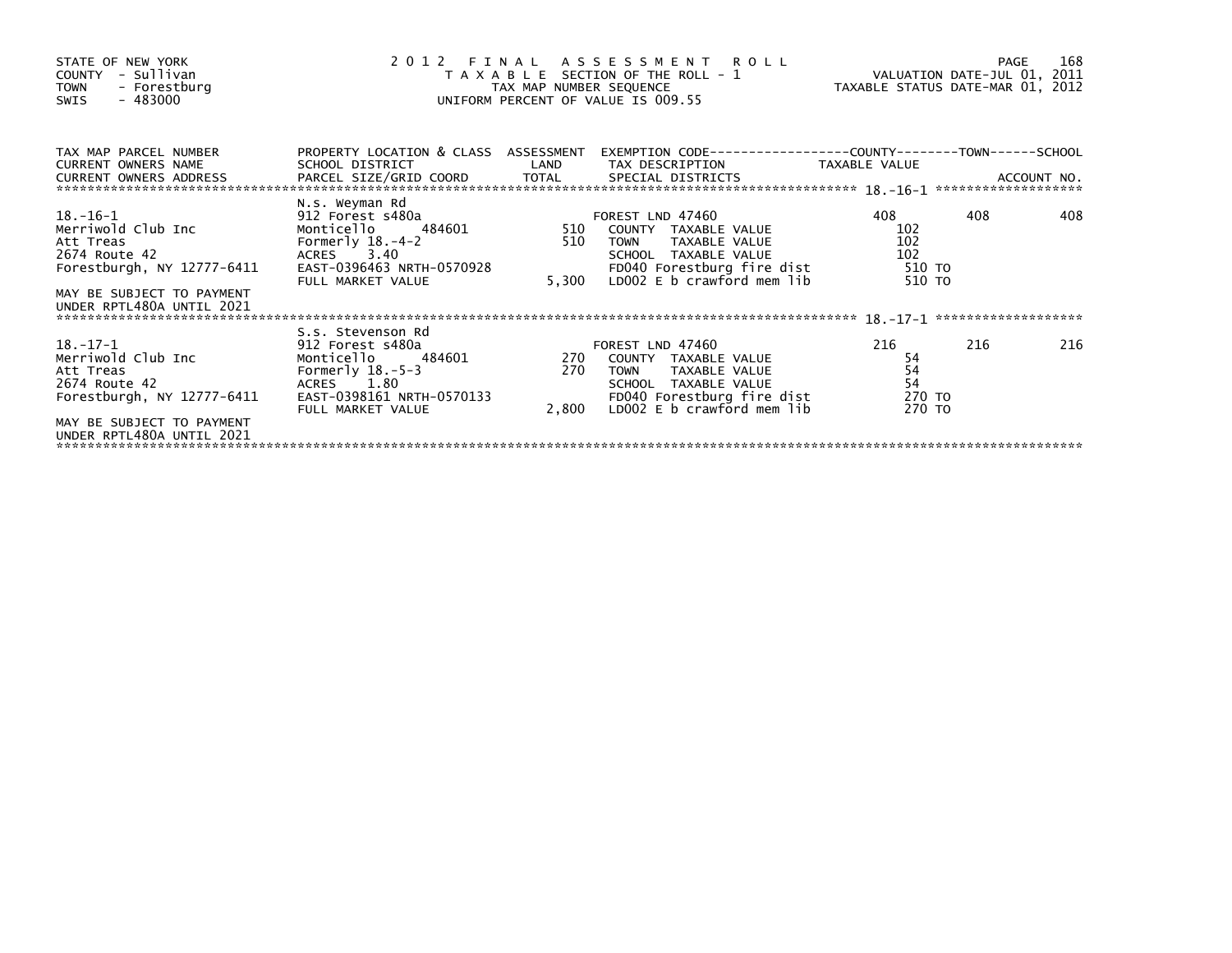| STATE OF NEW YORK    | 2012 FINAL ASSESSMENT ROLL            | 169<br>PAGE                      |
|----------------------|---------------------------------------|----------------------------------|
| COUNTY - Sullivan    | T A X A B L E SECTION OF THE ROLL - 1 | VALUATION DATE-JUL 01, 2011      |
| TOWN<br>- Forestburg | MAP SECTION - 018                     | TAXABLE STATUS DATE-MAR 01, 2012 |
| - 483000<br>SWIS     | SUB-SECTION-                          | RPS150/V04/L015                  |
|                      | UNIFORM PERCENT OF VALUE IS 009.55    | CURRENT DATE $6/18/2012$         |

| CODE | DISTRICT NAME                                | TOTAL<br>PARCELS | EXTENSION<br><b>TYPF</b> | <b>FXTENSTON</b><br>VALUE | AD VALOREM<br>VALUE | <b>EXEMPT</b><br>AMOUNT | TAXABLE<br>VALUE |
|------|----------------------------------------------|------------------|--------------------------|---------------------------|---------------------|-------------------------|------------------|
|      | FD040 Forestburg fir<br>LD002 E b crawford m |                  | 29 TOTAL<br>29 TOTAL     |                           | 79.520<br>79.520    |                         | 79.520<br>79.520 |

#### \*\*\* S C H O O L D I S T R I C T S U M M A R Y \*\*\*

| <b>CODE</b> | DISTRICT NAME | <b>TOTAL</b><br><b>PARCELS</b> | ASSESSED<br>LAND | ASSESSED<br><b>TOTAL</b> | <b>EXEMPT</b><br><b>AMOUNT</b> | TOTAL<br><b>TAXABLE</b> | <b>STAR</b><br><b>AMOUNT</b> | <b>STAR</b><br>TAXABLE |
|-------------|---------------|--------------------------------|------------------|--------------------------|--------------------------------|-------------------------|------------------------------|------------------------|
| 484601      | Monticello    | 29                             | 32,037           | 79,520                   | 13,818                         | 65,702                  | 2,730                        | 62,972                 |
|             | SUB-TOTAL     | 29                             | 32.037           | 79.520                   | 13,818                         | 65.702                  | 2,730                        | 62,972                 |
|             | TOTAL         | 29                             | 32,037           | 79,520                   | 13,818                         | 65,702                  | 2,730                        | 62,972                 |

\*\*\* S Y S T E M C O D E S S U M M A R Y \*\*\*

NO SYSTEM EXEMPTIONS AT THIS LEVEL

#### \*\*\* E X E M P T I O N S U M M A R Y \*\*\*

| CODE           | DESCRIPTION                                  | <b>TOTAL</b><br><b>PARCELS</b> | <b>COUNTY</b>    | <b>TOWN</b>      | SCHOOL                    |
|----------------|----------------------------------------------|--------------------------------|------------------|------------------|---------------------------|
| 41854<br>47460 | STAR B<br><b>FOREST</b><br>LND<br>тот<br>A L | 16<br>17                       | 13,818<br>13,818 | 13,818<br>13,818 | 2,730<br>13,818<br>16.548 |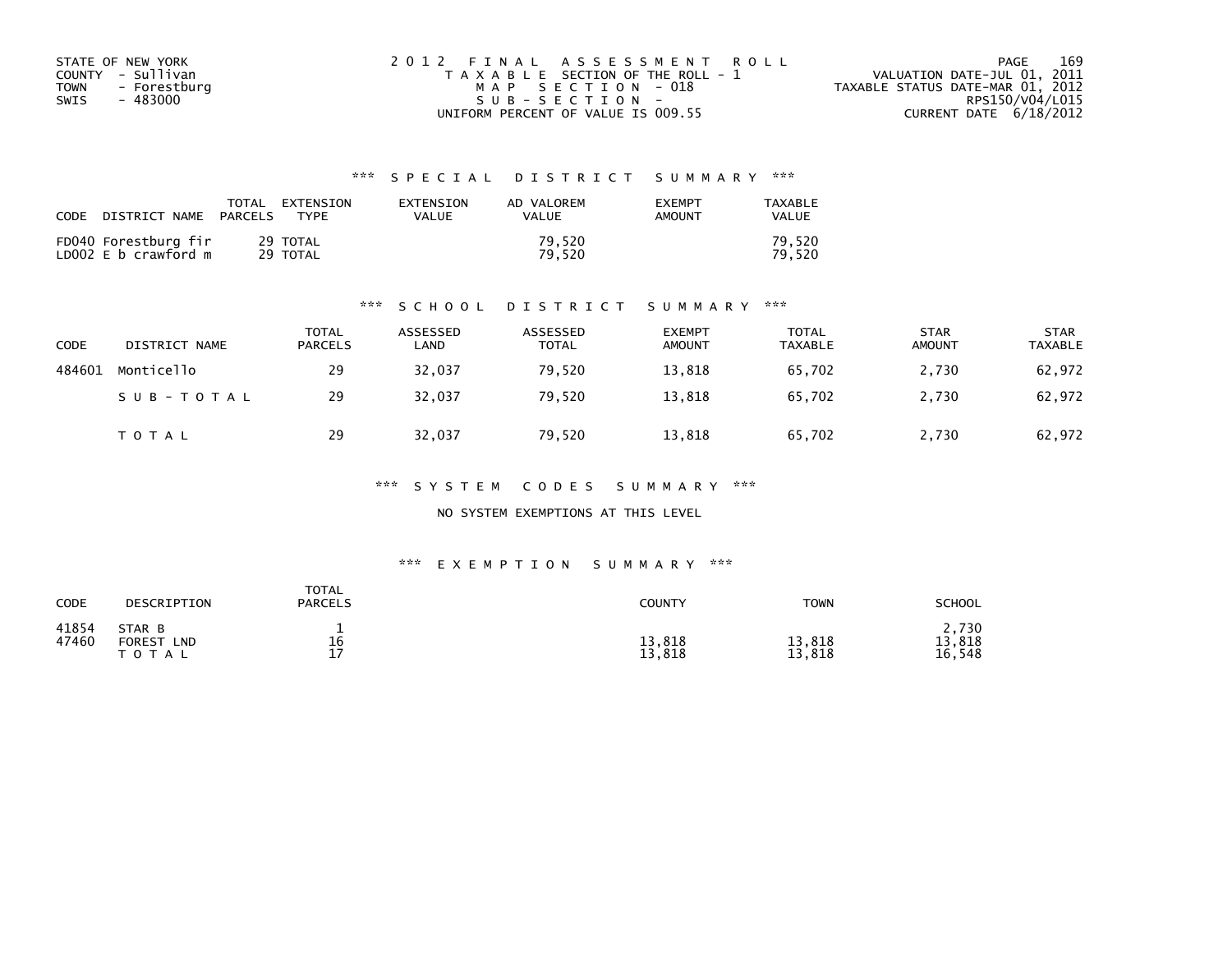| STATE OF NEW YORK    | 2012 FINAL ASSESSMENT ROLL            | 170<br>PAGE                      |
|----------------------|---------------------------------------|----------------------------------|
| COUNTY - Sullivan    | T A X A B L E SECTION OF THE ROLL - 1 | VALUATION DATE-JUL 01, 2011      |
| TOWN<br>- Forestburg | MAP SECTION - 018                     | TAXABLE STATUS DATE-MAR 01, 2012 |
| - 483000<br>SWIS     | SUB-SECTION-                          | RPS150/V04/L015                  |
|                      | UNIFORM PERCENT OF VALUE IS 009.55    | CURRENT DATE $6/18/2012$         |

| ROLL       | DESCRIPTION    | TOTAL          | <b>ASSESSED</b> | <b>\SSESSED</b> | <b>TAXABLE</b> | <b>TAXABLE</b> | <b>TAXABLE</b> | <b>STAR</b>    |
|------------|----------------|----------------|-----------------|-----------------|----------------|----------------|----------------|----------------|
| <b>SEC</b> |                | <b>PARCELS</b> | LAND            | TOTAL           | COUNTY         | <b>TOWN</b>    | SCHOOL         | <b>TAXABLE</b> |
|            | <b>TAXABLE</b> | 29             | 32,037          | 70.<br>9,520    | 65,702         | 65.702         | 65,702         | 62,972         |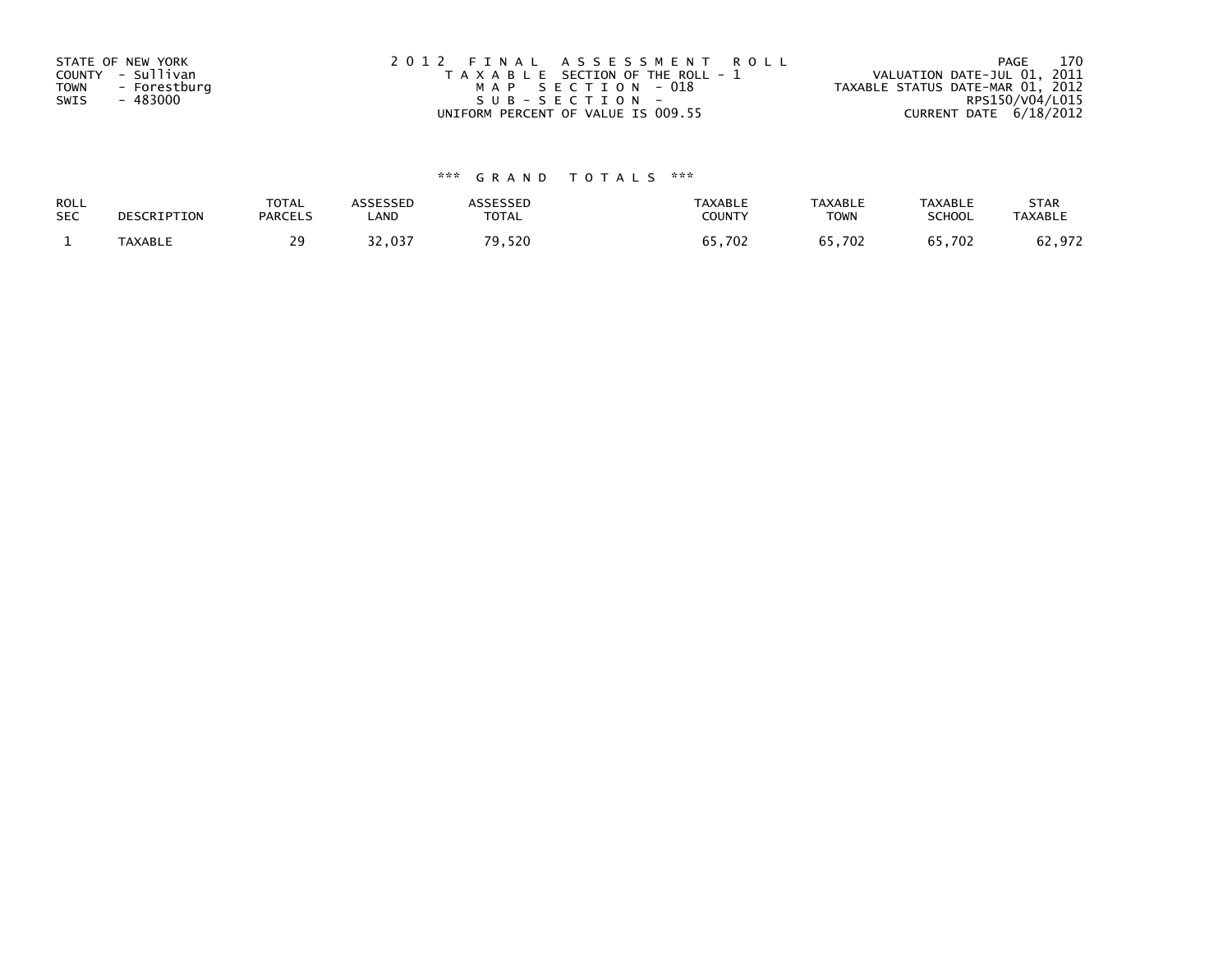| STATE OF NEW YORK<br>COUNTY - Sullivan<br><b>TOWN</b><br>- Forestburg<br>$-483000$<br><b>SWIS</b>  | 2 0 1 2                                                                                                                                                                                   | FINAL<br>TAX MAP NUMBER SEQUENCE | A S S E S S M E N T R O L L<br>T A X A B L E SECTION OF THE ROLL - 1<br>UNIFORM PERCENT OF VALUE IS 009.55                                   | TAXABLE STATUS DATE-MAR 01, 2012                     | 171<br>PAGE<br>VALUATION DATE-JUL 01, 2011 |
|----------------------------------------------------------------------------------------------------|-------------------------------------------------------------------------------------------------------------------------------------------------------------------------------------------|----------------------------------|----------------------------------------------------------------------------------------------------------------------------------------------|------------------------------------------------------|--------------------------------------------|
| TAX MAP PARCEL NUMBER<br>CURRENT OWNERS NAME<br><b>CURRENT OWNERS ADDRESS</b>                      | PROPERTY LOCATION & CLASS ASSESSMENT<br>SCHOOL DISTRICT<br>PARCEL SIZE/GRID COORD                                                                                                         | LAND<br><b>TOTAL</b>             | EXEMPTION CODE-----------------COUNTY-------TOWN------SCHOOL<br>TAX DESCRIPTION<br>SPECIAL DISTRICTS                                         | TAXABLE VALUE                                        | ACCOUNT NO.                                |
| $19. -1 - 1.1$<br>Merriwold Club Inc<br>Att Treas<br>2674 Route 42                                 | Merriwold Rd<br>$314$ Rural vac<10<br>484601<br>Monticello<br><b>ACRES</b><br>6.53<br>EAST-0391810 NRTH-0571000                                                                           | 1,400<br>1.400                   | COUNTY TAXABLE VALUE<br>TAXABLE VALUE<br><b>TOWN</b><br>SCHOOL TAXABLE VALUE<br>FD040 Forestburg fire dist                                   | 1,400<br>1,400<br>1.400<br>1,400 TO                  |                                            |
| $19. - 1 - 1.2$<br>Colson Christopher<br>Colson Emily<br>3800 Lancaster Rd<br>Doylestown, PA 18901 | Holland Rd<br>210 1 Family Res<br>484601<br>Monticello<br>FRNT 600.00 DPTH<br>ACRES<br>3.07<br>DEED BOOK 3078<br>PG-236<br>FULL MARKET VALUE                                              | 3,300<br>62,100<br>650,300       | COUNTY TAXABLE VALUE<br>TAXABLE VALUE<br><b>TOWN</b><br>SCHOOL TAXABLE VALUE<br>FD040 Forestburg fire dist<br>LD002 E b crawford mem lib     | 62,100<br>62,100<br>62,100<br>62,100 TO<br>62,100 TO |                                            |
| $19. -2 - 1.1$<br>Merriwold Club Inc<br>Att Treas<br>2674 Route 42<br>Forestburgh, NY 12777-6411   | s/s Holland Rd<br>314 Rural vac<10<br>484601<br>Monticello<br>FRNT 300.00 DPTH 600.00<br><b>ACRES</b><br>5.50<br>EAST-0392332 NRTH-0570790<br>FULL MARKET VALUE                           | 1,245<br>1,245<br>13,000         | COUNTY TAXABLE VALUE<br>TAXABLE VALUE<br><b>TOWN</b><br>SCHOOL TAXABLE VALUE<br>FD040 Forestburg fire dist<br>LD002 E b crawford mem lib     | 1,245<br>1,245<br>1.245<br>1,245 TO<br>1,245 TO      |                                            |
| $19 - 2 - 1.2$<br>Friscia Anthony J<br>Friscia Carol T<br>28 Denny Rd<br>Chestnut Hill, MA 02167   | Holland Rd<br>210 1 Family Res<br>Monticello<br>484601<br>House<br>FRNT 300.00 DPTH 400.00<br><b>ACRES</b><br>2.74<br>EAST-0392688 NRTH-0570907<br>DEED BOOK 2275<br><b>PG-57</b>         | 1,950<br>39,900                  | COUNTY TAXABLE VALUE<br>TAXABLE VALUE<br><b>TOWN</b><br>SCHOOL TAXABLE VALUE<br>FD040 Forestburg fire dist<br>LD002 E b crawford mem lib     | 39,900<br>39,900<br>39,900<br>39,900 TO<br>39,900 TO |                                            |
| $19. - 3 - 1.1$<br>Gonzales Ramon B JR<br>Gonzalez Susan A<br>12 Scheibe Rd<br>Liberty, NY 12754   | Merriwold Pk<br>312 Vac w/imprv<br>Monticello<br>484601<br>Plot H Lots 25 & 26<br>G1 14 Div 1<br>ACRES 1.01<br>EAST-0393109 NRTH-0570886<br>DEED BOOK 3386<br>PG-681<br>FULL MARKET VALUE | 722<br>5,800<br>60,700           | COUNTY TAXABLE VALUE<br><b>TOWN</b><br>TAXABLE VALUE<br>SCHOOL TAXABLE VALUE<br>FD040 Forestburg fire dist<br>LD002 $E$ b crawford mem $lib$ | 5,800<br>5,800<br>5.800<br>5,800 TO<br>5,800 TO      | 104800                                     |
|                                                                                                    |                                                                                                                                                                                           |                                  |                                                                                                                                              |                                                      |                                            |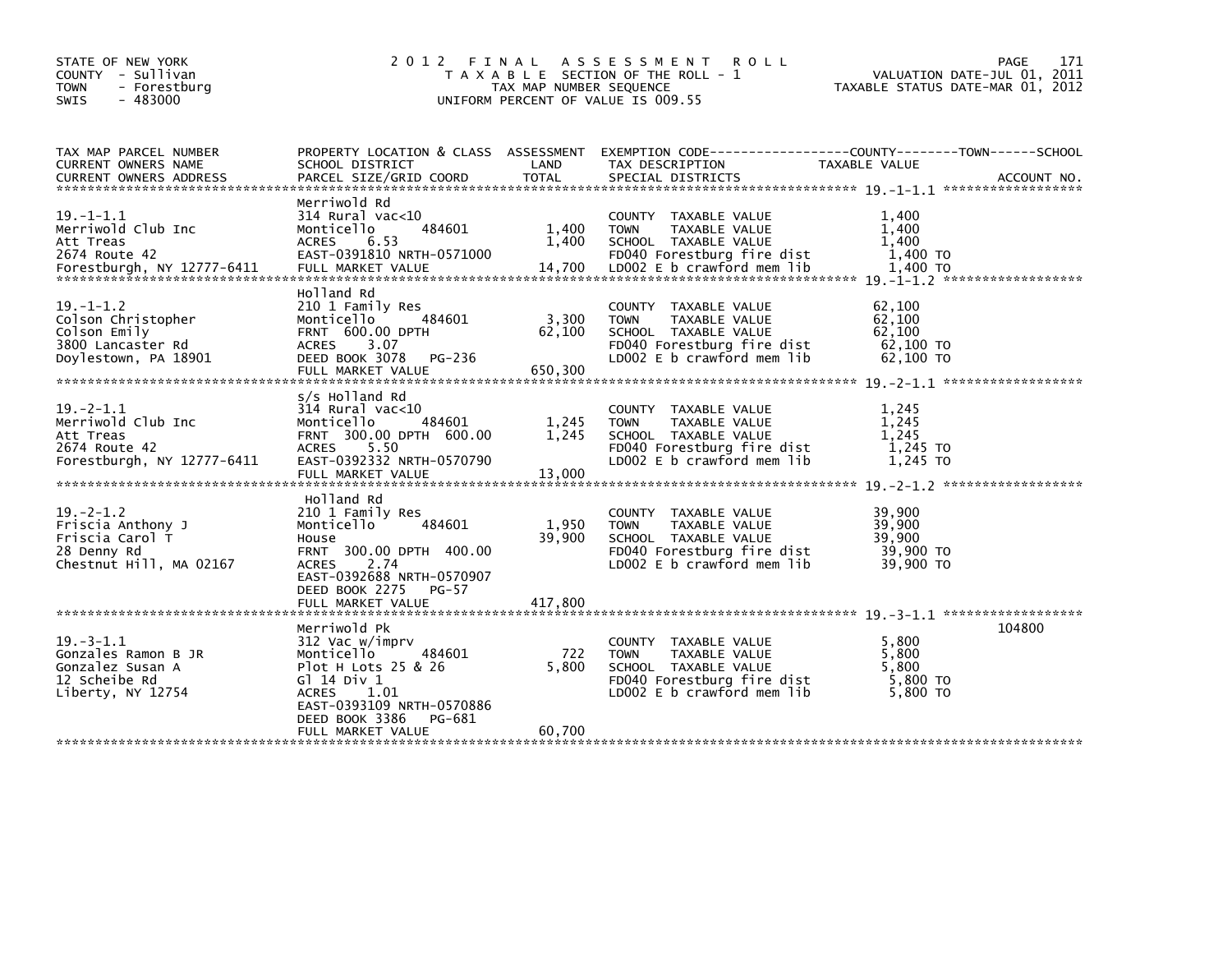| STATE OF NEW YORK<br>COUNTY - Sullivan<br><b>TOWN</b><br>- Forestburg<br>$-483000$<br><b>SWIS</b>    | 2012 FINAL                                                                                                                                                                                                    | TAX MAP NUMBER SEQUENCE | A S S E S S M E N T R O L L<br>T A X A B L E SECTION OF THE ROLL - 1<br>UNIFORM PERCENT OF VALUE IS 009.55                                   | PAGE<br>VALUATION DATE-JUL 01, 2011<br>TAXABLE STATUS DATE-MAR 01, 2012                                          | 172 |
|------------------------------------------------------------------------------------------------------|---------------------------------------------------------------------------------------------------------------------------------------------------------------------------------------------------------------|-------------------------|----------------------------------------------------------------------------------------------------------------------------------------------|------------------------------------------------------------------------------------------------------------------|-----|
| TAX MAP PARCEL NUMBER<br>CURRENT OWNERS NAME                                                         | SCHOOL DISTRICT                                                                                                                                                                                               | LAND                    | TAX DESCRIPTION                                                                                                                              | PROPERTY LOCATION & CLASS ASSESSMENT EXEMPTION CODE----------------COUNTY-------TOWN-----SCHOOL<br>TAXABLE VALUE |     |
| $19. - 3 - 1.2$<br>Merriewold Club Inc<br>Attn: Treasurer<br>2674 Route #42<br>Forestburgh, NY 12777 | Merriwold Pk<br>$314$ Rural vac<10<br>Monticello<br>484601<br>Lots 27 And 28<br>FRNT 160.00 DPTH 300.00<br><b>ACRES</b><br>1.04<br>EAST-0392941 NRTH-0570898<br>DEED BOOK 2184<br>PG-430<br>FULL MARKET VALUE | 999<br>999<br>10,500    | COUNTY TAXABLE VALUE<br><b>TOWN</b><br>TAXABLE VALUE<br>SCHOOL TAXABLE VALUE<br>FD040 Forestburg fire dist<br>LD002 $E$ b crawford mem $lib$ | 112780<br>999<br>999<br>999<br>999 TO<br>999 TO                                                                  |     |
| $19 - 3 - 1.3$<br>Merriwold Club Inc<br>Att Treas<br>2674 Route 42<br>Forestburgh, NY 12777-6411     | Merriewold Pk<br>$314$ Rural vac< $10$<br>484601<br>Monticello<br>Plot H, Lots 23 & 24<br>ACRES 1.13<br>EAST-0393277 NRTH-0570849<br>FULL MARKET VALUE                                                        | 800<br>800<br>8,400     | COUNTY TAXABLE VALUE<br><b>TOWN</b><br>TAXABLE VALUE<br>SCHOOL TAXABLE VALUE<br>FD040 Forestburg fire dist<br>LD002 E b crawford mem lib     | 800<br>800<br>800<br>800 TO<br>800 TO                                                                            |     |
| $19. - 3 - 2$<br>Merriwold Club Inc<br>Att Treas<br>2674 Route 42                                    | Merriwold Rd<br>314 Rural vac<10<br>Monticello<br>484601<br><b>ACRES</b><br>3.80<br>EAST-0393090 NRTH-0570560                                                                                                 | 570<br>570              | COUNTY TAXABLE VALUE<br><b>TOWN</b><br>TAXABLE VALUE<br>SCHOOL TAXABLE VALUE<br>FD040 Forestburg fire dist                                   | 570<br>570<br>570<br>570 TO                                                                                      |     |
| $19. -4 - 1.2$<br>Winer Richard<br>180 S Middleneck Rd Apt 1m<br>Greatneck, NY 11021                 | Merriwold Park<br>210 1 Family Res<br>Monticello<br>484601<br>Hse<br><b>ACRES</b><br>3.74<br>EAST-0393590 NRTH-0570830<br>DEED BOOK 1109<br>PG-00052                                                          | 3,953<br>82,900         | COUNTY TAXABLE VALUE<br>TAXABLE VALUE<br><b>TOWN</b><br>SCHOOL TAXABLE VALUE<br>FD040 Forestburg fire dist<br>LD002 E b crawford mem lib     | 111050<br>82,900<br>82,900<br>82,900<br>82,900 TO<br>82,900 TO                                                   |     |
| $19. -4 - 1.3$<br>Merriwold Club Inc<br>Att Treas<br>2674 Route 42<br>Forestburgh, NY 12777-6411     | Merriwold Park<br>$314$ Rural vac<10<br>484601<br>Monticello<br>FRNT 282.00 DPTH 108.00<br>EAST-0393503 NRTH-0570533<br>DEED BOOK 1096<br>PG-00308<br>FULL MARKET VALUE                                       | 962<br>962<br>10,100    | COUNTY TAXABLE VALUE<br>TAXABLE VALUE<br><b>TOWN</b><br>SCHOOL TAXABLE VALUE<br>FD040 Forestburg fire dist<br>LD002 E b crawford mem lib     | 962<br>962<br>962<br>962 TO<br>962 TO                                                                            |     |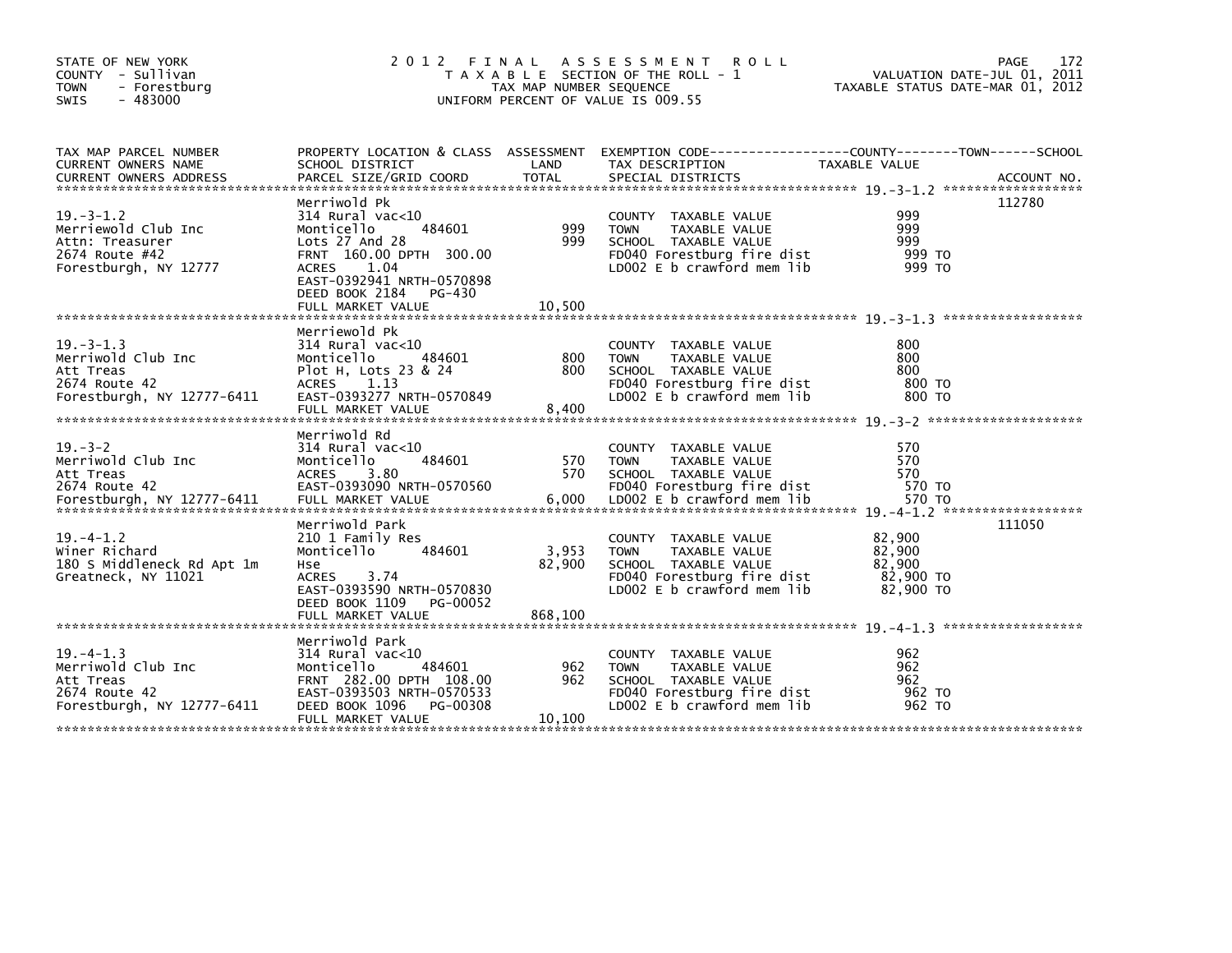| STATE OF NEW YORK<br>COUNTY - Sullivan<br><b>TOWN</b><br>- Forestburg<br>$-483000$<br><b>SWIS</b> | 2012 FINAL                                                                                                                                                          | TAX MAP NUMBER SEQUENCE  | A S S E S S M E N T<br><b>ROLL</b><br>T A X A B L E SECTION OF THE ROLL - 1<br>UNIFORM PERCENT OF VALUE IS 009.55                                              | TAXABLE STATUS DATE-MAR 01, 2012                   | VALUATION DATE-JUL 01, 2011 | 173<br>PAGE |
|---------------------------------------------------------------------------------------------------|---------------------------------------------------------------------------------------------------------------------------------------------------------------------|--------------------------|----------------------------------------------------------------------------------------------------------------------------------------------------------------|----------------------------------------------------|-----------------------------|-------------|
| TAX MAP PARCEL NUMBER<br>CURRENT OWNERS NAME<br>CURRENT OWNERS ADDRESS                            | PROPERTY LOCATION & CLASS ASSESSMENT<br>SCHOOL DISTRICT<br>PARCEL SIZE/GRID COORD                                                                                   | LAND<br><b>TOTAL</b>     | TAX DESCRIPTION<br>SPECIAL DISTRICTS                                                                                                                           | TAXABLE VALUE                                      |                             | ACCOUNT NO. |
| $19. - 4 - 2$<br>Wiener Richard<br>180 South Middleneck Rd Apt 1m FRNT<br>Greatneck, NY 11021     | Merriwold Park<br>$314$ Rural vac<10<br>484601<br>Monticello<br>53.54 DPTH<br>52.05<br>EAST-0393579 NRTH-0571116<br>DEED BOOK 1109<br>PG-00052<br>FULL MARKET VALUE | 64<br>64<br>700          | COUNTY TAXABLE VALUE<br><b>TOWN</b><br>TAXABLE VALUE<br>SCHOOL TAXABLE VALUE<br>FD040 Forestburg fire dist<br>LD002 E b crawford mem lib                       | 64<br>64<br>64<br>64 TO<br>64 TO                   |                             |             |
| $19. - 5 - 1$<br>Merriewold Club Inc<br>Att Treas<br>2674 Route 42<br>Forestburgh, NY 12777-6411  | Merriwold Pk<br>912 Forest s480a<br>Monticello<br>484601<br>FRNT 180.00 DPTH 200.00<br>EAST-0394110 NRTH-0570700<br>DEED BOOK 1271<br>PG-00197<br>FULL MARKET VALUE | 1,113<br>1,113<br>11,700 | FOREST LND 47460<br>COUNTY TAXABLE VALUE<br><b>TOWN</b><br>TAXABLE VALUE<br>SCHOOL TAXABLE VALUE<br>FD040 Forestburg fire dist<br>LD002 E b crawford mem lib   | 891<br>222<br>222<br>222<br>1,113 TO<br>1,113 TO   | 891                         | 891         |
| MAY BE SUBJECT TO PAYMENT<br>UNDER RPTL480A UNTIL 2021                                            |                                                                                                                                                                     |                          |                                                                                                                                                                |                                                    |                             |             |
| $19. - 5 - 2$<br>Merriwold Club Inc<br>Att Treas<br>2674 Route 42<br>Forestburgh, NY 12777-6411   | Merriwold Rd<br>912 Forest s480a<br>Monticello<br>484601<br>5.20<br><b>ACRES</b><br>EAST-0394120 NRTH-0570470<br>FULL MARKET VALUE                                  | 780<br>780<br>8,200      | FOREST LND 47460<br>COUNTY TAXABLE VALUE<br>TAXABLE VALUE<br><b>TOWN</b><br>SCHOOL TAXABLE VALUE<br>FD040 Forestburg fire dist<br>LD002 E b crawford mem lib   | 624<br>156<br>156<br>156<br>780 TO<br>780 TO       | 624                         | 624         |
| MAY BE SUBJECT TO PAYMENT<br>UNDER RPTL480A UNTIL 2021                                            |                                                                                                                                                                     |                          |                                                                                                                                                                |                                                    |                             |             |
| $19. -6 - 1$<br>Merriwold Club Inc<br>Att Treas<br>2674 Route 42<br>Forestburgh, NY 12777-6411    | Merriwold Rd<br>912 Forest s480a<br>Monticello<br>484601<br>ACRES 13.10<br>EAST-0394340 NRTH-0570020<br>FULL MARKET VALUE                                           | 1,965<br>1,965<br>20,600 | FOREST LND 47460<br>COUNTY TAXABLE VALUE<br>TAXABLE VALUE<br><b>TOWN</b><br>SCHOOL TAXABLE VALUE<br>FD040 Forestburg fire dist<br>LD002 E b crawford mem lib   | 1,572<br>393<br>393<br>393<br>1,965 TO             | 1.572                       | 1,572       |
| MAY BE SUBJECT TO PAYMENT<br>UNDER RPTL480A UNTIL 2021                                            |                                                                                                                                                                     |                          |                                                                                                                                                                | 1.965 TO                                           |                             |             |
| $19. - 7 - 1$<br>Merriwold Club Inc<br>Att Treas<br>2674 Route 42<br>Forestburgh, NY 12777-6411   | Merriwold Rd<br>912 Forest s480a<br>Monticello<br>484601<br>ACRES 11.50<br>EAST-0394850 NRTH-0569590<br>FULL MARKET VALUE                                           | 1,725<br>1,725<br>18,100 | FOREST LND 47460<br>COUNTY TAXABLE VALUE<br><b>TOWN</b><br>TAXABLE VALUE<br>SCHOOL TAXABLE VALUE<br>FD040 Forestburg fire dist<br>$LD002 E b$ crawford mem lib | 1,380<br>345<br>345<br>345<br>1,725 TO<br>1.725 TO | 1,380                       | 1,380       |
| MAY BE SUBJECT TO PAYMENT<br>UNDER RPTL480A UNTIL 2021                                            |                                                                                                                                                                     |                          |                                                                                                                                                                |                                                    |                             |             |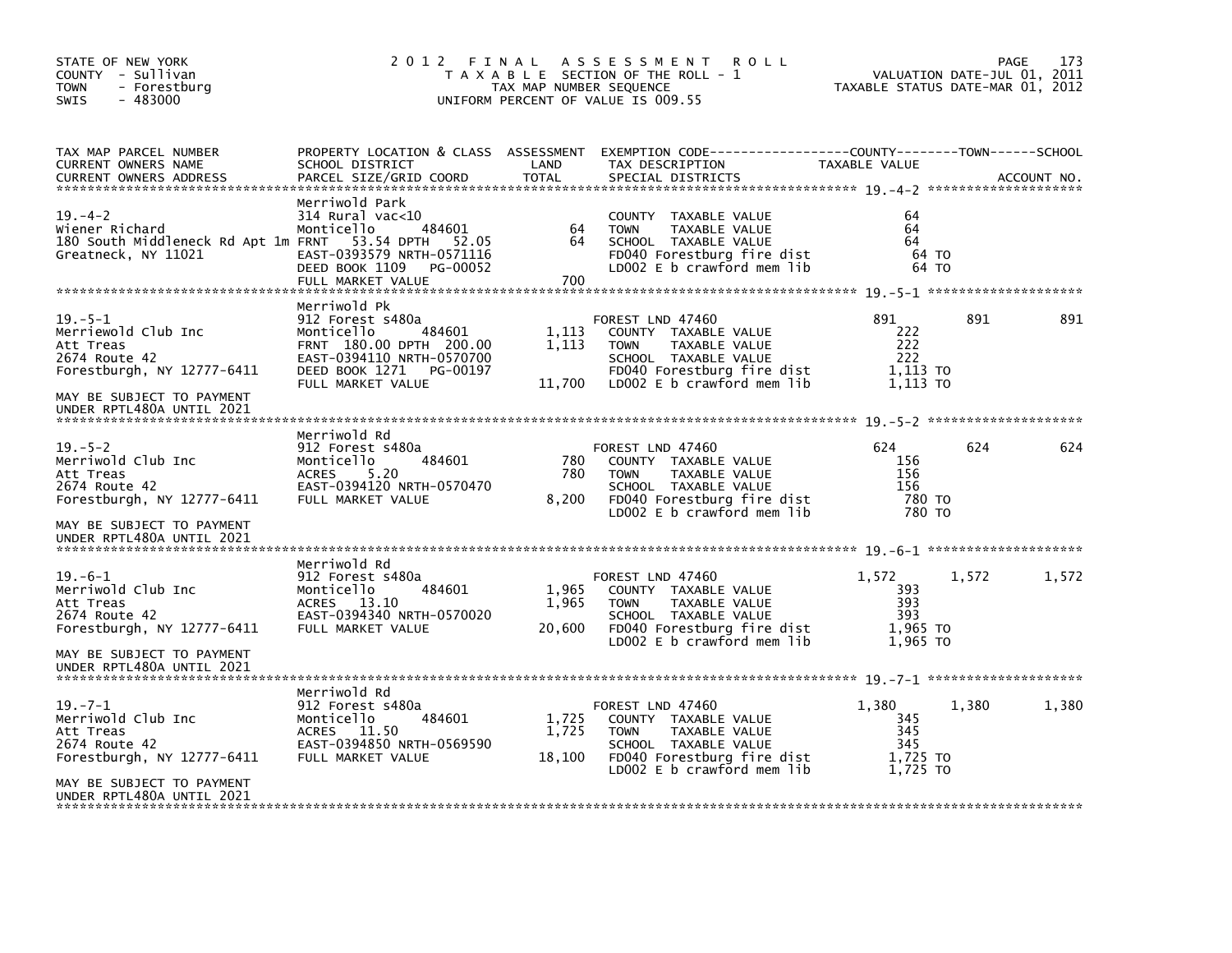| STATE OF NEW YORK<br>COUNTY - Sullivan<br><b>TOWN</b><br>- Forestburg<br>$-483000$<br><b>SWIS</b>                             | 2 0 1 2                                                                                                                                                                                        | FINAL<br>TAX MAP NUMBER SEQUENCE | A S S E S S M E N T<br><b>ROLL</b><br>T A X A B L E SECTION OF THE ROLL - 1<br>UNIFORM PERCENT OF VALUE IS 009.55                                                   | TAXABLE STATUS DATE-MAR 01, 2012                | 174<br><b>PAGE</b><br>VALUATION DATE-JUL 01, 2011 |
|-------------------------------------------------------------------------------------------------------------------------------|------------------------------------------------------------------------------------------------------------------------------------------------------------------------------------------------|----------------------------------|---------------------------------------------------------------------------------------------------------------------------------------------------------------------|-------------------------------------------------|---------------------------------------------------|
| TAX MAP PARCEL NUMBER<br>CURRENT OWNERS NAME                                                                                  | PROPERTY LOCATION & CLASS ASSESSMENT<br>SCHOOL DISTRICT                                                                                                                                        | LAND                             | EXEMPTION CODE-----------------COUNTY-------TOWN------SCHOOL<br>TAX DESCRIPTION                                                                                     | TAXABLE VALUE                                   |                                                   |
| $19. - 8 - 1$<br>Merriwold Club Inc<br>Att Treas<br>2674 Route 42                                                             | Merriwold Rd<br>$322$ Rural vac $>10$<br>Monticello<br>484601<br>ACRES 14.20<br>EAST-0391750 NRTH-0570340                                                                                      | 2,130<br>2,130                   | COUNTY TAXABLE VALUE<br><b>TOWN</b><br>TAXABLE VALUE<br>SCHOOL TAXABLE VALUE<br>FD040 Forestburg fire dist                                                          | 2,130<br>2,130<br>2,130<br>2,130 TO             |                                                   |
| $19. -9 - 1$<br>Merriwold Club Inc<br>Att Treas<br>2674 Route 42                                                              | Merriwold Rd<br>$314$ Rural vac<10<br>484601<br>Monticello<br><b>ACRES</b><br>2.10<br>EAST-0392560 NRTH-0570400                                                                                | 315<br>315                       | COUNTY TAXABLE VALUE<br><b>TOWN</b><br>TAXABLE VALUE<br>SCHOOL TAXABLE VALUE<br>FD040 Forestburg fire dist                                                          | 315<br>315<br>315<br>315 TO                     |                                                   |
| $19. - 9 - 2$<br>Merriwold Club Inc<br>Att Treas<br>2674 Route 42                                                             | Merriwold Rd<br>$314$ Rural vac<10<br>Monticello<br>484601<br>4.90<br><b>ACRES</b><br>EAST-0392270 NRTH-0569910                                                                                | 579<br>579                       | COUNTY TAXABLE VALUE<br>TAXABLE VALUE<br><b>TOWN</b><br>SCHOOL TAXABLE VALUE<br>FD040 Forestburg fire dist                                                          | 579<br>579<br>579<br>579 TO                     |                                                   |
| $19. - 9 - 3$<br>Merriwold Club Inc<br>Att Treas<br>2674 Route 42<br>Forestburgh, NY 12777-6411                               | Plot H Merr Pk<br>$314$ Rural vac<10<br>Monticello<br>484601<br>$54 - 56 - 58 - 60 - 62$<br>$64 - 66 - 68 - 69 - 70$<br>8.00<br><b>ACRES</b><br>EAST-0392590 NRTH-0569890<br>FULL MARKET VALUE | 2,862<br>2,862<br>30.000         | COUNTY TAXABLE VALUE<br>TAXABLE VALUE<br><b>TOWN</b><br>SCHOOL TAXABLE VALUE<br>FD040 Forestburg fire dist<br>LD002 E b crawford mem lib                            | 2,862<br>2,862<br>2,862<br>2,862 TO<br>2,862 TO | 108001                                            |
| $19. - 10 - 1$<br>Merriwold Club Inc<br>Att Treas<br>2674 Route 42<br>Forestburgh, NY 12777-6411<br>MAY BE SUBJECT TO PAYMENT | Merriwold Rd<br>912 Forest s480a<br>Monticello<br>484601<br>FRNT 500.00 DPTH 160.00<br>EAST-0393020 NRTH-0570320<br>FULL MARKET VALUE                                                          | 300<br>300<br>3,100              | FOREST LND 47460<br>COUNTY TAXABLE VALUE<br><b>TOWN</b><br><b>TAXABLE VALUE</b><br>SCHOOL TAXABLE VALUE<br>FD040 Forestburg fire dist<br>LD002 E b crawford mem lib | 240<br>60<br>60<br>60<br>300 TO<br>300 TO       | 240<br>240                                        |
| UNDER RPTL480A UNTIL 2021                                                                                                     |                                                                                                                                                                                                |                                  |                                                                                                                                                                     |                                                 |                                                   |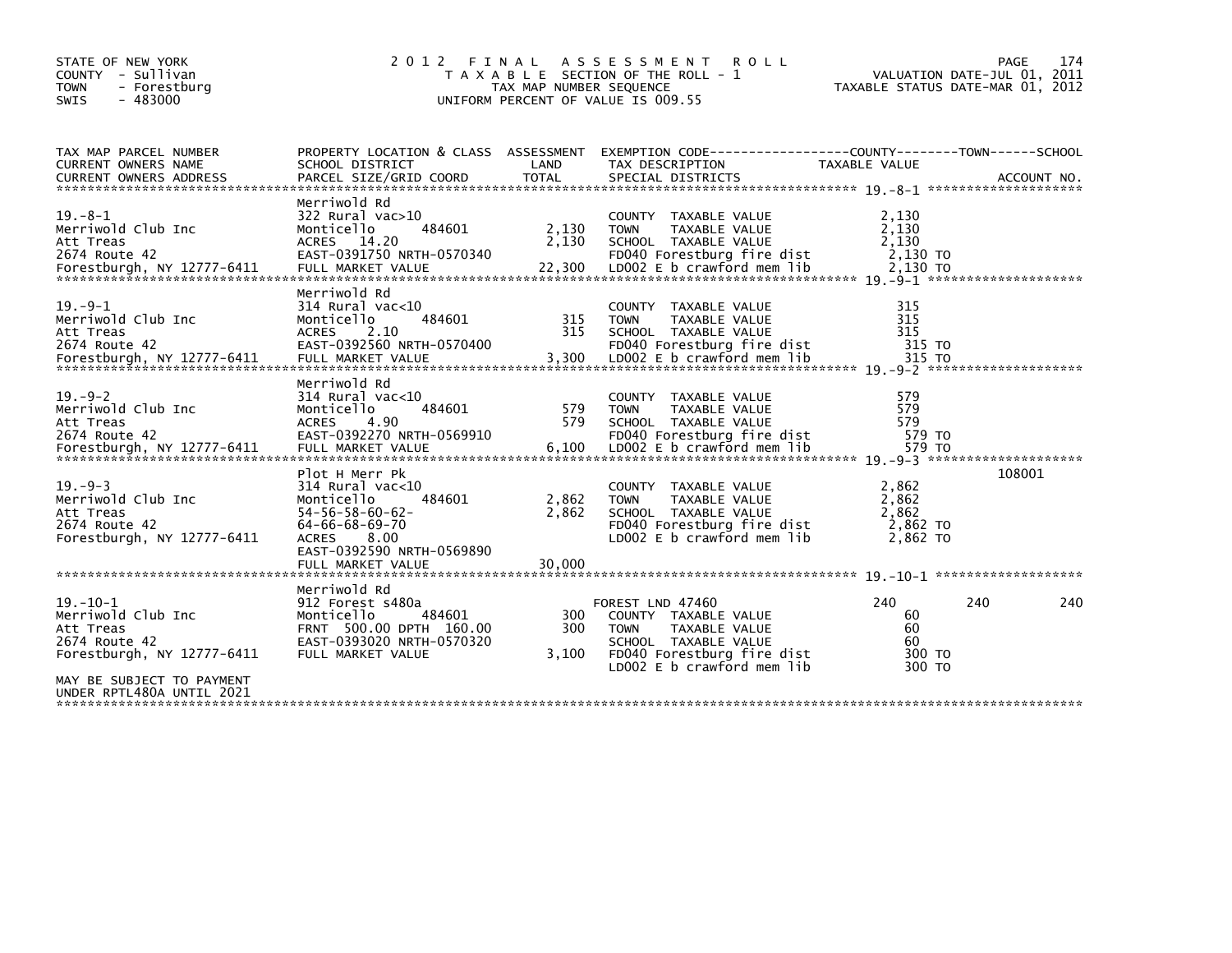| STATE OF NEW YORK<br>COUNTY - Sullivan<br><b>TOWN</b><br>- Forestburg<br>$-483000$<br><b>SWIS</b>                                                          |                                                                                                                                                | TAX MAP NUMBER SEQUENCE  | 2012 FINAL ASSESSMENT<br><b>ROLL</b><br>T A X A B L E SECTION OF THE ROLL - 1<br>UNIFORM PERCENT OF VALUE IS 009.55                                          | TAXABLE STATUS DATE-MAR 01, 2012                   | VALUATION DATE-JUL 01, 2011 | 175<br><b>PAGE</b> |
|------------------------------------------------------------------------------------------------------------------------------------------------------------|------------------------------------------------------------------------------------------------------------------------------------------------|--------------------------|--------------------------------------------------------------------------------------------------------------------------------------------------------------|----------------------------------------------------|-----------------------------|--------------------|
| TAX MAP PARCEL NUMBER<br><b>CURRENT OWNERS NAME</b><br><b>CURRENT OWNERS ADDRESS</b>                                                                       | SCHOOL DISTRICT<br>PARCEL SIZE/GRID COORD                                                                                                      | LAND<br><b>TOTAL</b>     | PROPERTY LOCATION & CLASS ASSESSMENT EXEMPTION CODE----------------COUNTY-------TOWN------SCHOOL<br>TAX DESCRIPTION<br>SPECIAL DISTRICTS                     | TAXABLE VALUE                                      |                             | ACCOUNT NO.        |
| $19. - 10 - 2$<br>Merriwold Club Inc<br>Att Treas<br>2674 Route 42<br>Forestburgh, NY 12777-6411<br>MAY BE SUBJECT TO PAYMENT<br>UNDER RPTL480A UNTIL 2021 | Merriwold Rd<br>912 Forest s480a<br>484601<br>Monticello<br>80.00 DPTH 250.00<br><b>FRNT</b><br>EAST-0393200 NRTH-0570220<br>FULL MARKET VALUE | 75<br>75<br>800          | FOREST LND 47460<br>COUNTY TAXABLE VALUE<br>TAXABLE VALUE<br><b>TOWN</b><br>SCHOOL TAXABLE VALUE<br>FD040 Forestburg fire dist<br>LD002 E b crawford mem lib | 60.<br>15<br>15<br>15<br>75 TO<br>75 TO            | 60                          | 60                 |
| $19. - 10 - 3$<br>Merriwold Club Inc<br>Att Treas<br>2674 Route 42<br>Forestburgh, NY 12777-6411<br>MAY BE SUBJECT TO PAYMENT<br>UNDER RPTL480A UNTIL 2021 | Merriwold Park Plot H<br>912 Forest s480a<br>Monticello<br>484601<br>6.20<br><b>ACRES</b><br>EAST-0393050 NRTH-0570020<br>FULL MARKET VALUE    | 2,217<br>2,217<br>23,200 | FOREST LND 47460<br>COUNTY TAXABLE VALUE<br>TAXABLE VALUE<br><b>TOWN</b><br>SCHOOL TAXABLE VALUE<br>FD040 Forestburg fire dist<br>LD002 E b crawford mem lib | 1.773<br>444<br>444<br>444<br>2,217 TO<br>2.217 TO | 1,773                       | 1,773              |
| $19. - 10 - 4$<br>Merriwold Club Inc<br>Att Treas<br>2674 Route 42<br>Forestburgh, NY 12777-6411<br>MAY BE SUBJECT TO PAYMENT<br>UNDER RPTL480A UNTIL 2021 | Merriwold Rd<br>912 Forest s480a<br>484601<br>Monticello<br><b>ACRES</b><br>8.20<br>EAST-0393035 NRTH-0569365<br>FULL MARKET VALUE             | 1.230<br>1,230<br>12,900 | FOREST LND 47460<br>COUNTY TAXABLE VALUE<br><b>TOWN</b><br>TAXABLE VALUE<br>SCHOOL TAXABLE VALUE<br>FD040 Forestburg fire dist<br>LD002 E b crawford mem lib | 984<br>246<br>246<br>246<br>1.230 TO<br>1.230 TO   | 984                         | 984                |
| $19. - 11 - 1$<br>Merriwold Club Inc<br>Att Treas<br>2674 Route 42<br>Forestburgh, NY 12777-6411<br>MAY BE SUBJECT TO PAYMENT<br>UNDER RPTL480A UNTIL 2021 | Merriwold Rd<br>912 Forest s480a<br>484601<br>Monticello<br><b>ACRES</b><br>1.56<br>EAST-0393500 NRTH-0570100<br>FULL MARKET VALUE             | 600<br>600<br>6,300      | FOREST LND 47460<br>COUNTY TAXABLE VALUE<br>TAXABLE VALUE<br><b>TOWN</b><br>SCHOOL TAXABLE VALUE<br>FD040 Forestburg fire dist<br>LD002 E b crawford mem lib | 480<br>120<br>120<br>120<br>600 TO<br>600 TO       | 480                         | 480                |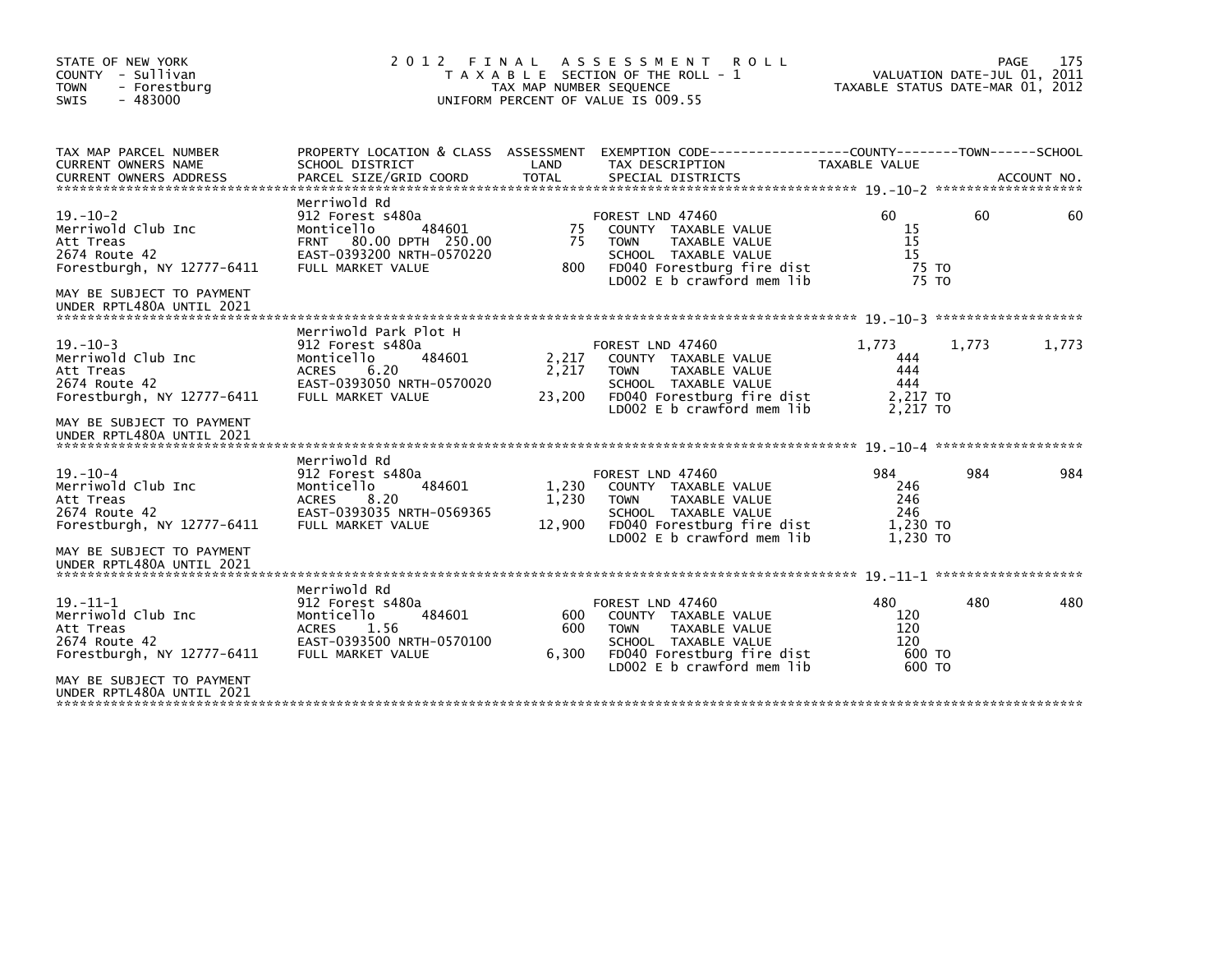| STATE OF NEW YORK<br>COUNTY - Sullivan<br><b>TOWN</b><br>- Forestburg<br>$-483000$<br>SWIS       | 2 0 1 2                                                                                                                       | TAX MAP NUMBER SEQUENCE  | FINAL ASSESSMENT ROLL<br>T A X A B L E SECTION OF THE ROLL - 1<br>UNIFORM PERCENT OF VALUE IS 009.55                                                         | TAXABLE STATUS DATE-MAR 01, 2012                   | PAGE<br>VALUATION DATE-JUL 01, 2011 | 176   |
|--------------------------------------------------------------------------------------------------|-------------------------------------------------------------------------------------------------------------------------------|--------------------------|--------------------------------------------------------------------------------------------------------------------------------------------------------------|----------------------------------------------------|-------------------------------------|-------|
| TAX MAP PARCEL NUMBER<br><b>CURRENT OWNERS NAME</b><br><b>CURRENT OWNERS ADDRESS</b>             | SCHOOL DISTRICT                                                                                                               | LAND                     | PROPERTY LOCATION & CLASS ASSESSMENT EXEMPTION CODE----------------COUNTY-------TOWN-----SCHOOL<br>TAX DESCRIPTION                                           | <b>TAXABLE VALUE</b>                               |                                     |       |
| $19. - 11 - 2$<br>Merriwold Club Inc<br>Att Treas<br>2674 Route 42<br>Forestburgh, NY 12777-6411 | Plot H Merr Pk<br>912 Forest s480a<br>Monticello<br>484601<br>ACRES<br>1.10<br>EAST-0393500 NRTH-0569820<br>FULL MARKET VALUE | 394<br>394<br>4,100      | FOREST LND 47460<br>COUNTY TAXABLE VALUE<br>TAXABLE VALUE<br><b>TOWN</b><br>SCHOOL TAXABLE VALUE<br>FD040 Forestburg fire dist<br>LD002 E b crawford mem lib | 315<br>79<br>79<br>79<br>394 TO<br>394 TO          | 315                                 | 315   |
| MAY BE SUBJECT TO PAYMENT<br>UNDER RPTL480A UNTIL 2021                                           |                                                                                                                               |                          |                                                                                                                                                              |                                                    |                                     |       |
| $19. - 11 - 3$<br>Merriwold Club Inc<br>Att Treas<br>2674 Route 42<br>Forestburgh, NY 12777-6411 | Merriwold Rd<br>912 Forest s480a<br>484601<br>Monticello<br>ACRES 19.00<br>EAST-0393740 NRTH-0569460<br>FULL MARKET VALUE     | 2,850<br>2,850<br>29,800 | FOREST LND 47460<br>COUNTY TAXABLE VALUE<br><b>TOWN</b><br>TAXABLE VALUE<br>SCHOOL TAXABLE VALUE<br>FD040 Forestburg fire dist<br>LD002 E b crawford mem lib | 2,280<br>570<br>570<br>570<br>2,850 TO<br>2.850 TO | 2,280                               | 2,280 |
| MAY BE SUBJECT TO PAYMENT<br>UNDER RPTL480A UNTIL 2021                                           |                                                                                                                               |                          |                                                                                                                                                              |                                                    |                                     |       |
| $19 - 12 - 1$<br>Merriwold Club Inc<br>Att Treas<br>2674 Route 42<br>Forestburgh, NY 12777-6411  | Merriwold Rd<br>912 Forest s480a<br>484601<br>Monticello<br>ACRES 18.40<br>EAST-0394210 NRTH-0568890<br>FULL MARKET VALUE     | 2,760<br>2,760<br>28,900 | FOREST LND 47460<br>COUNTY TAXABLE VALUE<br>TAXABLE VALUE<br><b>TOWN</b><br>SCHOOL TAXABLE VALUE<br>FD040 Forestburg fire dist<br>LD002 E b crawford mem lib | 2,208<br>552<br>552<br>552<br>2,760 TO<br>2,760 TO | 2,208                               | 2,208 |
| MAY BE SUBJECT TO PAYMENT<br>UNDER RPTL480A UNTIL 2021                                           |                                                                                                                               |                          |                                                                                                                                                              |                                                    |                                     |       |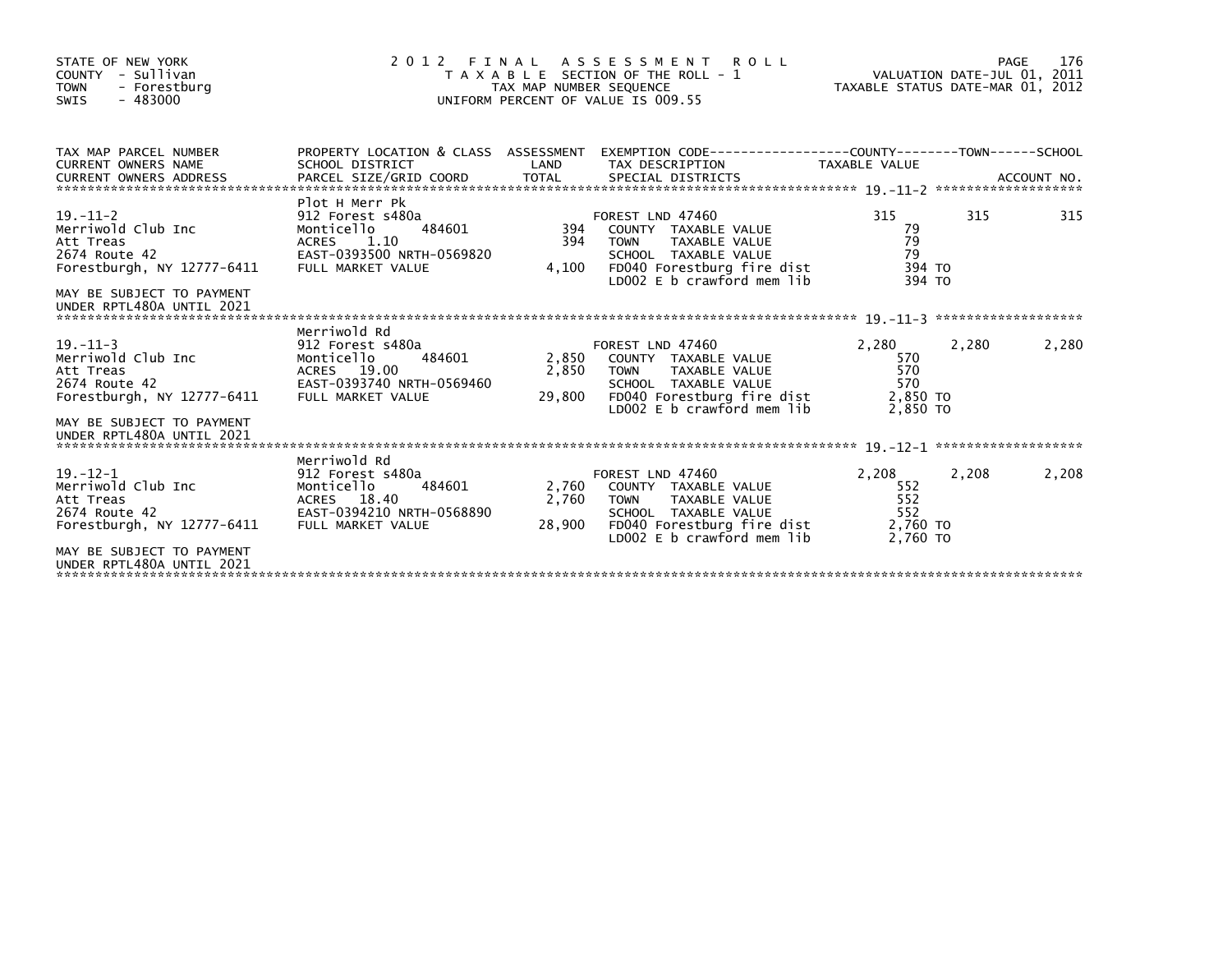| STATE OF NEW YORK           | 2012 FINAL ASSESSMENT ROLL            | 177<br>PAGE                      |
|-----------------------------|---------------------------------------|----------------------------------|
| COUNTY - Sullivan           | T A X A B L E SECTION OF THE ROLL - 1 | VALUATION DATE-JUL 01, 2011      |
| <b>TOWN</b><br>- Forestburg | MAP SECTION - 019                     | TAXABLE STATUS DATE-MAR 01, 2012 |
| SWIS<br>- 483000            | $SUB - SECTION -$                     | RPS150/V04/L015                  |
|                             | UNIFORM PERCENT OF VALUE IS 009.55    | CURRENT DATE 6/18/2012           |

| <b>CODE</b><br>DISTRICT NAME                 | EXTENSION<br>TOTAL<br><b>PARCELS</b><br><b>TYPF</b> | <b>FXTENSTON</b><br>VALUE | AD VALOREM<br>VALUE | <b>EXEMPT</b><br>AMOUNT | TAXARI F<br><b>VALUE</b> |
|----------------------------------------------|-----------------------------------------------------|---------------------------|---------------------|-------------------------|--------------------------|
| FD040 Forestburg fir<br>LD002 E b crawford m | 27 TOTAL<br>27 TOTAL                                |                           | 218,635<br>218.635  |                         | 218.635<br>218.635       |

#### \*\*\* S C H O O L D I S T R I C T S U M M A R Y \*\*\*

| <b>CODE</b> | DISTRICT NAME | <b>TOTAL</b><br>PARCELS | ASSESSED<br>LAND | ASSESSED<br><b>TOTAL</b> | <b>EXEMPT</b><br><b>AMOUNT</b> | TOTAL<br><b>TAXABLE</b> | <b>STAR</b><br><b>AMOUNT</b> | <b>STAR</b><br><b>TAXABLE</b> |
|-------------|---------------|-------------------------|------------------|--------------------------|--------------------------------|-------------------------|------------------------------|-------------------------------|
| 484601      | Monticello    | 27                      | 37,860           | 218,635                  | 12,807                         | 205,828                 |                              | 205,828                       |
|             | SUB-TOTAL     | 27                      | 37.860           | 218.635                  | 12.807                         | 205,828                 |                              | 205,828                       |
|             | <b>TOTAL</b>  | 27                      | 37,860           | 218,635                  | 12,807                         | 205,828                 |                              | 205,828                       |

#### \*\*\* S Y S T E M C O D E S S U M M A R Y \*\*\*

### NO SYSTEM EXEMPTIONS AT THIS LEVEL

#### \*\*\* E X E M P T I O N S U M M A R Y \*\*\*

| CODE  | DESCRIPTION                                 | <b>TOTAL</b><br><b>PARCELS</b> | <b>COUNTY</b>    | <b>TOWN</b>      | <b>SCHOOL</b>    |
|-------|---------------------------------------------|--------------------------------|------------------|------------------|------------------|
| 47460 | <b>FOREST</b><br><b>LND</b><br><b>TOTAL</b> | ᅩᄼ<br>1 n<br>--                | 12,807<br>708.∠⊥ | 12,807<br>12,807 | 12,807<br>12,807 |

| ROLL       | DESCRIPTION    | <b>TOTAL</b>   | ASSESSED    | <b>\SSESSED</b> | <b>TAXABLE</b> | <b>TAXABLE</b> | <b>TAXABLE</b> | <b>STAR</b>    |
|------------|----------------|----------------|-------------|-----------------|----------------|----------------|----------------|----------------|
| <b>SEC</b> |                | <b>PARCELS</b> | <b>_AND</b> | TOTAL           | COUNTY         | <b>TOWN</b>    | SCHOOL         | <b>TAXABLE</b> |
|            | <b>TAXABLE</b> | . .            | .860        | 218.635         | 205.828        | 205,828        | 205.828        | 205,828        |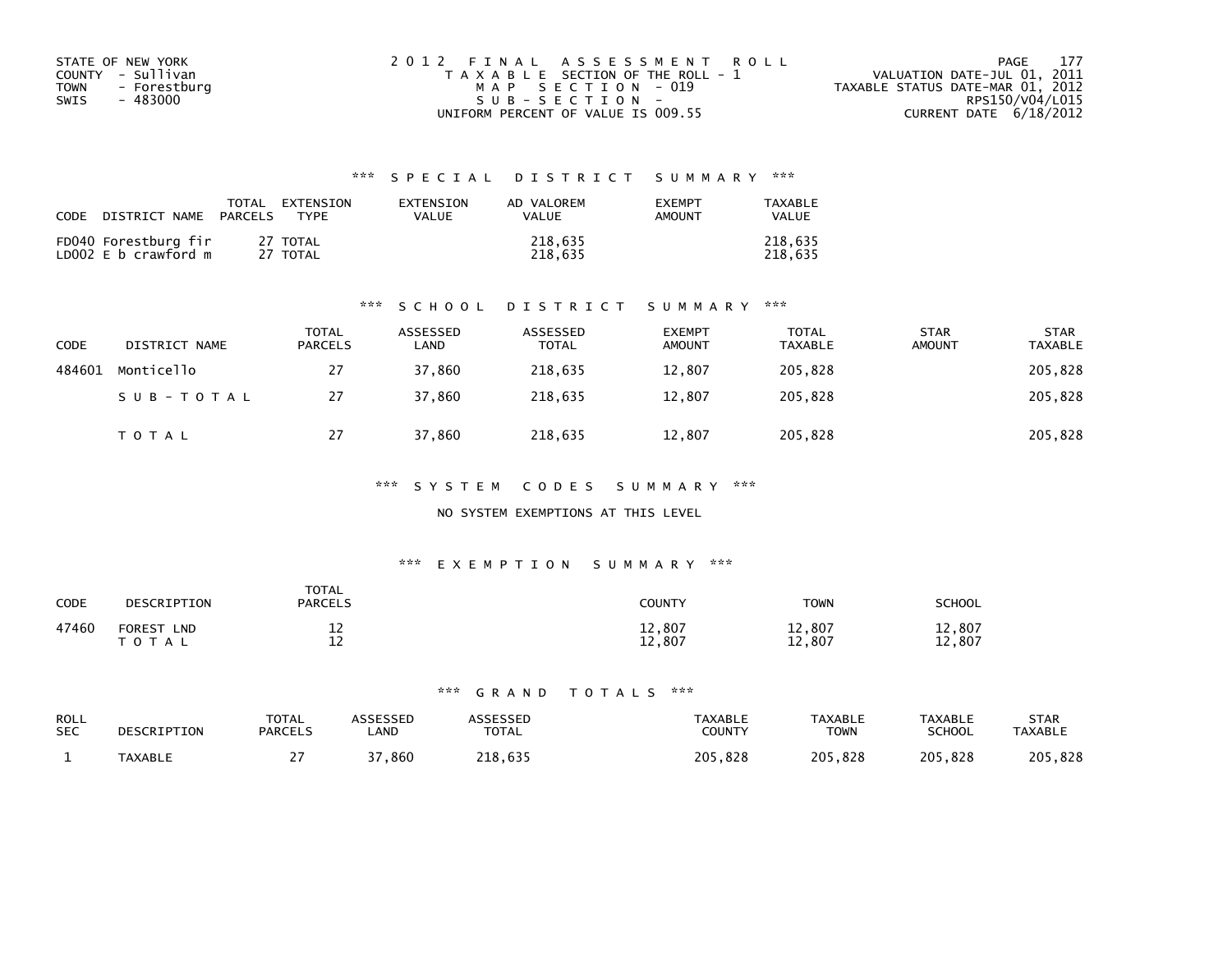| STATE OF NEW YORK<br>COUNTY - Sullivan<br>TOWN - Forestburg<br>- 483000<br>SWIS                                                                                                   |                                                                                                                                                                                                                                                                                | 2012 FINAL ASSESSMENT ROLL PAGE 178<br>TAXABLE SECTION OF THE ROLL - 1 VALUATION DATE-JUL 01, 2011<br>TAX MAP NUMBER SEQUENCE TAXABLE STATUS DATE-MAR 01, 2012<br>UNIFORM PERCENT OF VALUE IS 009.55 |                                                                                                                                                                                                   |                                             |        |
|-----------------------------------------------------------------------------------------------------------------------------------------------------------------------------------|--------------------------------------------------------------------------------------------------------------------------------------------------------------------------------------------------------------------------------------------------------------------------------|------------------------------------------------------------------------------------------------------------------------------------------------------------------------------------------------------|---------------------------------------------------------------------------------------------------------------------------------------------------------------------------------------------------|---------------------------------------------|--------|
| TAX MAP PARCEL NUMBER<br>CURRENT OWNERS NAME                                                                                                                                      |                                                                                                                                                                                                                                                                                |                                                                                                                                                                                                      | PROPERTY LOCATION & CLASS ASSESSMENT EXEMPTION CODE----------------COUNTY-------TOWN------SCHOOL<br>SCHOOL DISTRICT                      LAND        TAX DESCRIPTION                TAXABLE VALUE |                                             |        |
|                                                                                                                                                                                   | Rt 48                                                                                                                                                                                                                                                                          |                                                                                                                                                                                                      |                                                                                                                                                                                                   |                                             | 016100 |
| 20.-1-6.1<br>Bushkill Joint Venture<br>195 Baer Rd<br><b>Solution State Contract Cand</b><br>Forestburgh, NY 12777-6601<br>MAY BE SUBJECT TO PAYMENT<br>UNDER RPTL480A UNTIL 2021 | 912 Forest s480a contract to the set of the set of the set of the set of the set of the set of the set of the<br>DEED BOOK 1371 PG-13                                                                                                                                          | 226,272 TOWN                                                                                                                                                                                         | FOREST LND 47460<br>Monticello 484601 226,272 COUNTY TAXABLE VALUE<br>TAXABLE VALUE                                                                                                               | 163,595 163,595 163,595<br>62,677<br>62,677 |        |
|                                                                                                                                                                                   |                                                                                                                                                                                                                                                                                |                                                                                                                                                                                                      |                                                                                                                                                                                                   |                                             |        |
| $20. -1 - 6.9$<br>Kellogg Peter R<br>48 Wall St. 30th Floor<br>N.Y., NY 10005<br>MAY BE SUBJECT TO PAYMENT                                                                        | Tr <sub>9</sub><br>912 Forest s480a and the state of the state of the state of the state of the state of the state of the state o<br>Monticello 484601<br>Vacant Land<br>ACRES 155.94<br>$\frac{1}{2}$<br>EAST-0401234 NRTH-0555912<br>DEED BOOK 1513<br>DEED BOOK 1513 PG-306 |                                                                                                                                                                                                      | FOREST LND 47460<br>79,263 COUNTY TAXABLE VALUE<br>79,263 TOWN TAXABLE_VALUE<br>LD002 E b crawford mem $lib$ 79,263 TO                                                                            | 63,410 63,410<br>15,853<br>15,853           | 63,410 |
|                                                                                                                                                                                   | FULL MARKET VALUE                                                                                                                                                                                                                                                              | 830,000                                                                                                                                                                                              |                                                                                                                                                                                                   |                                             |        |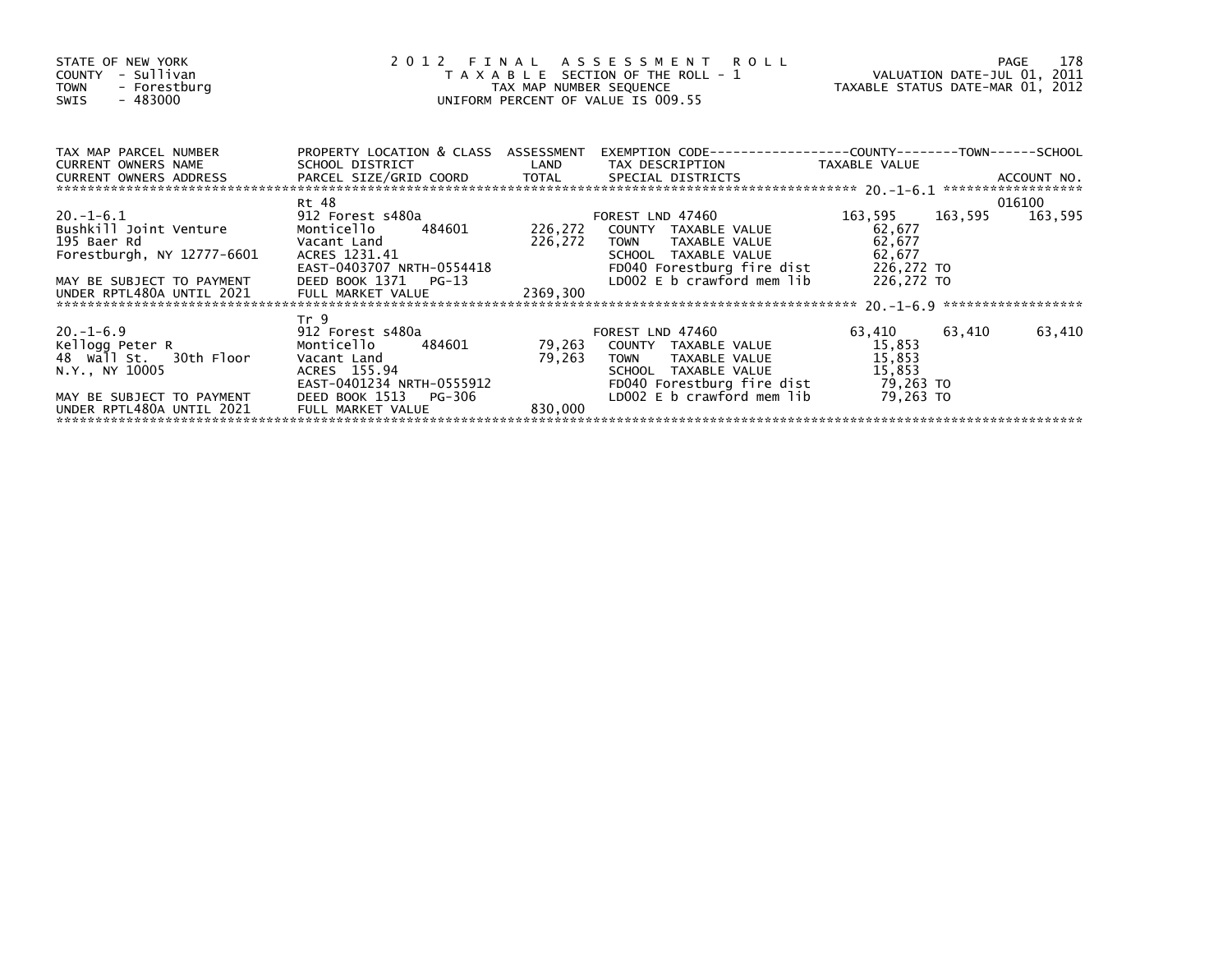| STATE OF NEW YORK           | 2012 FINAL ASSESSMENT ROLL            | 179<br>PAGE                      |
|-----------------------------|---------------------------------------|----------------------------------|
| COUNTY - Sullivan           | T A X A B L E SECTION OF THE ROLL - 1 | VALUATION DATE-JUL 01, 2011      |
| <b>TOWN</b><br>- Forestburg | MAP SECTION - 020                     | TAXABLE STATUS DATE-MAR 01, 2012 |
| SWIS<br>- 483000            | $SUB - SECTION -$                     | RPS150/V04/L015                  |
|                             | UNIFORM PERCENT OF VALUE IS 009.55    | CURRENT DATE 6/18/2012           |

| <b>CODE</b> | DISTRICT NAME                                | TOTAL<br>PARCELS | EXTENSION<br><b>TYPF</b> | <b>FXTENSTON</b><br>VALUE | AD VALOREM<br>VALUE | <b>FXFMPT</b><br>AMOUNT | TAXABLE<br><b>VALUE</b> |
|-------------|----------------------------------------------|------------------|--------------------------|---------------------------|---------------------|-------------------------|-------------------------|
|             | FD040 Forestburg fir<br>LD002 E b crawford m |                  | 2 TOTAL<br>TOTAL         |                           | 305,535<br>305,535  |                         | 305.535<br>305.535      |

#### \*\*\* S C H O O L D I S T R I C T S U M M A R Y \*\*\*

| <b>CODE</b> | DISTRICT NAME | <b>TOTAL</b><br><b>PARCELS</b> | ASSESSED<br>LAND | ASSESSED<br><b>TOTAL</b> | <b>EXEMPT</b><br><b>AMOUNT</b> | TOTAL<br><b>TAXABLE</b> | <b>STAR</b><br><b>AMOUNT</b> | <b>STAR</b><br><b>TAXABLE</b> |
|-------------|---------------|--------------------------------|------------------|--------------------------|--------------------------------|-------------------------|------------------------------|-------------------------------|
| 484601      | Monticello    |                                | 305.535          | 305.535                  | 227,005                        | 78.530                  |                              | 78,530                        |
|             | SUB-TOTAL     |                                | 305,535          | 305,535                  | 227,005                        | 78,530                  |                              | 78,530                        |
|             | TOTAL         |                                | 305,535          | 305,535                  | 227,005                        | 78,530                  |                              | 78,530                        |

\*\*\* S Y S T E M C O D E S S U M M A R Y \*\*\*

### NO SYSTEM EXEMPTIONS AT THIS LEVEL

#### \*\*\* E X E M P T I O N S U M M A R Y \*\*\*

| <b>CODE</b> | DESCRIPTION                              | <b>TOTAL</b><br><b>PARCELS</b> | COUNTY                     | <b>TOWN</b>             | <b>SCHOOL</b>      |
|-------------|------------------------------------------|--------------------------------|----------------------------|-------------------------|--------------------|
| 47460       | <b>FOREST</b><br><b>LND</b><br>T O T A L |                                | ,005<br>227<br>227<br>.005 | 227,005<br>227.<br>,005 | 227,005<br>227,005 |

| ROLL<br><b>SEC</b> | DESCRIPTION    | <b>TOTAL</b><br><b>PARCELS</b> | ASSESSED<br><b>_AND</b> | <b>\SSESSED</b><br>TOTAL | <b>TAXABLE</b><br>COUNTY | <b>TAXABLE</b><br><b>TOWN</b> | <b>TAXABLE</b><br><b>SCHOOL</b> | <b>STAR</b><br><b>TAXABLE</b> |
|--------------------|----------------|--------------------------------|-------------------------|--------------------------|--------------------------|-------------------------------|---------------------------------|-------------------------------|
|                    | <b>TAXABLE</b> |                                | 535<br>305,535          | 305,535                  | 8.530<br>70              | 78,530                        | 78,530                          | 78,530                        |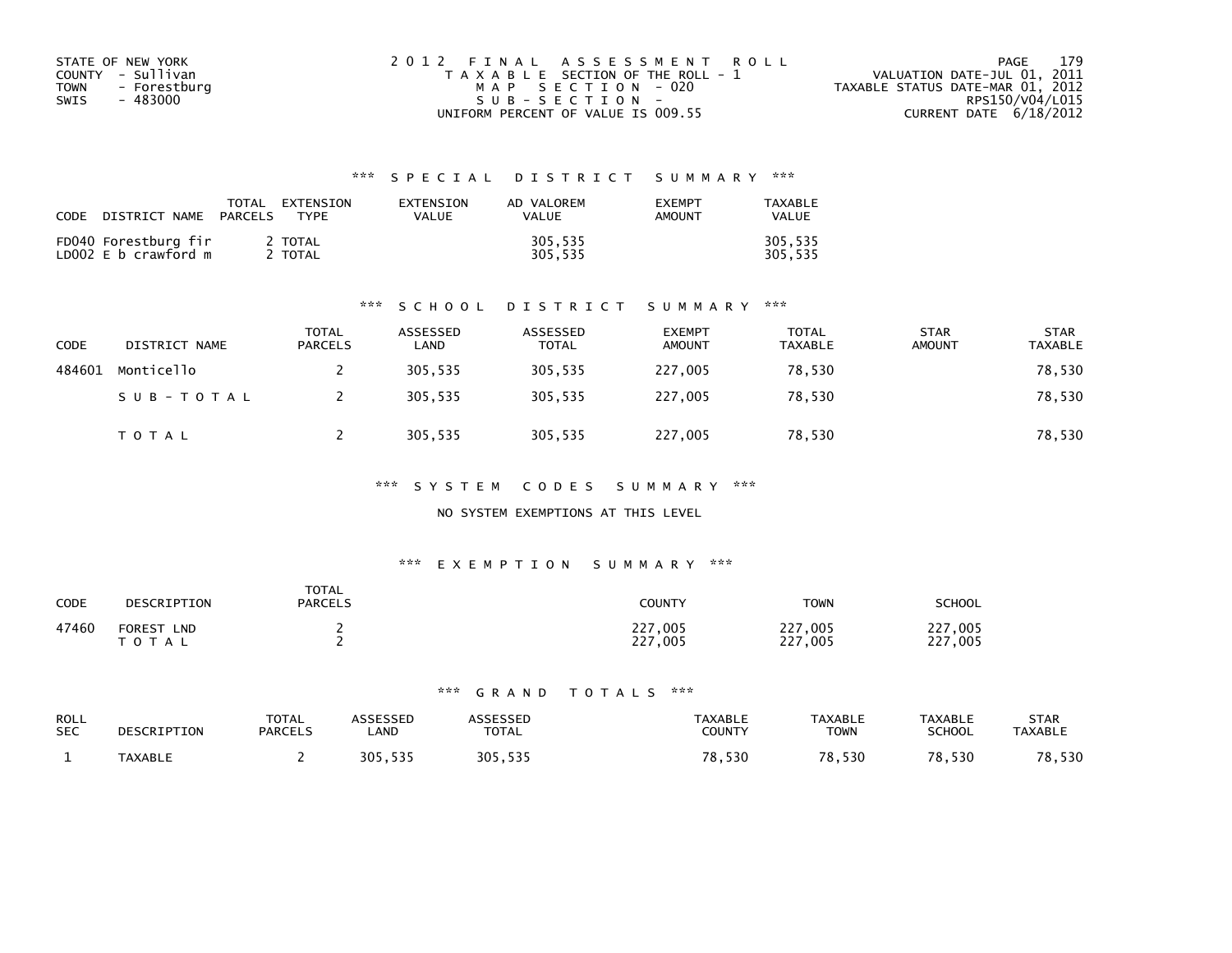| STATE OF NEW YORK<br>COUNTY - Sullivan<br><b>TOWN</b><br>- Forestburg<br>$-483000$<br><b>SWIS</b>                                 | 2 0 1 2<br>FINAL                                                                                                                                                                         | TAX MAP NUMBER SEQUENCE     | A S S E S S M E N T R O L L<br>T A X A B L E SECTION OF THE ROLL - 1<br>UNIFORM PERCENT OF VALUE IS 009.55                                                       | TAXABLE STATUS DATE-MAR 01, 2012                                     |        | 180<br>PAGE<br>VALUATION DATE-JUL 01, 2011 |
|-----------------------------------------------------------------------------------------------------------------------------------|------------------------------------------------------------------------------------------------------------------------------------------------------------------------------------------|-----------------------------|------------------------------------------------------------------------------------------------------------------------------------------------------------------|----------------------------------------------------------------------|--------|--------------------------------------------|
| TAX MAP PARCEL NUMBER<br>CURRENT OWNERS NAME<br><b>CURRENT OWNERS ADDRESS</b>                                                     | PROPERTY LOCATION & CLASS ASSESSMENT<br>SCHOOL DISTRICT<br>PARCEL SIZE/GRID COORD                                                                                                        | LAND<br><b>TOTAL</b>        | TAX DESCRIPTION<br>SPECIAL DISTRICTS                                                                                                                             | TAXABLE VALUE                                                        |        | ACCOUNT NO.                                |
| $20.A-1-1$<br>Lost Lake Resort<br>Double Diamond Companies<br>5495 Beltline Rd Ste 200<br>Dallas, TX 75254                        | Forestburgh No Line<br>322 Rural vac>10<br>484601<br>Monticello<br>ACRES 250.75<br>EAST-0402472 NRTH-0567859<br>DEED BOOK 2010<br>PG-53366<br>FULL MARKET VALUE                          | 24,360<br>24,360<br>255,100 | COUNTY TAXABLE VALUE<br>TAXABLE VALUE<br><b>TOWN</b><br>SCHOOL TAXABLE VALUE<br>FD040 Forestburg fire dist<br>LD002 E b crawford mem lib                         | 24,360<br>24,360<br>24,360<br>24,360 TO<br>24,360 TO                 |        |                                            |
| $20.A-1-2$<br>Hartwood LLC<br>1737 Veterans Hwy<br>Islandia, NY 11749<br>MAY BE SUBJECT TO PAYMENT<br>UNDER RPTL480A UNTIL 2021   | County Rd 101<br>912 Forest s480a<br>484601<br>Monticello<br>Wild Land<br>ACRES 100.00<br>EAST-0398635 NRTH-0568054<br>DEED BOOK 2451<br>PG-618<br>FULL MARKET VALUE                     | 7,080<br>7,080<br>74,100    | FOREST LND 47460<br>COUNTY TAXABLE VALUE<br>TAXABLE VALUE<br><b>TOWN</b><br>SCHOOL TAXABLE VALUE<br>FD040 Forestburg fire dist<br>LD002 E b crawford mem lib     | 5,607<br>1,473<br>1,473<br>1,473<br>7,080 TO<br>7.080 TO             | 5,607  | 015600<br>5,607                            |
| $20.A-1-3$<br>Hartwood LLC<br>1737 Veterans Hwy<br>Islandia, NY 11749<br>MAY BE SUBJECT TO PAYMENT<br>UNDER RPTL480A UNTIL 2021   | Cr 101<br>912 Forest s480a - WTRFNT<br>Monticello<br>484601<br>Vacant Land<br>ACRES 289.93<br>EAST-0401935 NRTH-0565178<br>DEED BOOK 2451<br>PG-618<br>FULL MARKET VALUE                 | 64,156<br>64,156<br>671,800 | FOREST LND 47460<br>COUNTY TAXABLE VALUE<br><b>TOWN</b><br>TAXABLE VALUE<br>SCHOOL TAXABLE VALUE<br>FD040 Forestburg fire dist<br>LD002 $E$ b crawford mem $lib$ | 49,200<br>14,956<br>14,956<br>14,956<br>64,156 TO<br>64,156 TO       | 49,200 | 49,200                                     |
| $20.A-1-4.1$<br>Hartwood LLC<br>1737 Veterans Hwy<br>Islandia, NY 11749<br>MAY BE SUBJECT TO PAYMENT<br>UNDER RPTL480A UNTIL 2021 | Cr 101<br>912 Forest s480a - WTRFNT<br>484601<br>Monticello<br>Vacant Land<br>ACRES 294.42<br>EAST-0402308 NRTH-0561348<br>DEED BOOK 2451 PG-618<br>FULL MARKET VALUE                    | 91,798<br>91,798<br>961,200 | FOREST LND 47460<br>COUNTY TAXABLE VALUE<br><b>TOWN</b><br>TAXABLE VALUE<br>SCHOOL TAXABLE VALUE<br>FD040 Forestburg fire dist<br>LD002 E b crawford mem lib     | 65,706<br>26,092<br>26,092<br>26,092<br>91,798 TO<br>91,798 TO       | 65,706 | 65,706                                     |
| $20.A-1-4.2$<br>Veeder Mark A<br>59 Crosby St<br>New York, NY 10012                                                               | Hartwood Rd<br>281 Multiple res<br>484601<br>Monticello<br>House/quest House/bldgs<br><b>ACRES</b><br>6.47<br>EAST-0403401 NRTH-0559749<br>DEED BOOK 2118<br>PG-001<br>FULL MARKET VALUE | 6,438<br>39,400<br>412,600  | 41854<br>STAR B<br>COUNTY TAXABLE VALUE<br>TAXABLE VALUE<br><b>TOWN</b><br>SCHOOL TAXABLE VALUE<br>FD040 Forestburg fire dist<br>LD002 E b crawford mem lib      | $\mathbf{0}$<br>39,400<br>39,400<br>36,670<br>39,400 TO<br>39,400 TO | 0      | 2,730                                      |
|                                                                                                                                   |                                                                                                                                                                                          |                             |                                                                                                                                                                  |                                                                      |        |                                            |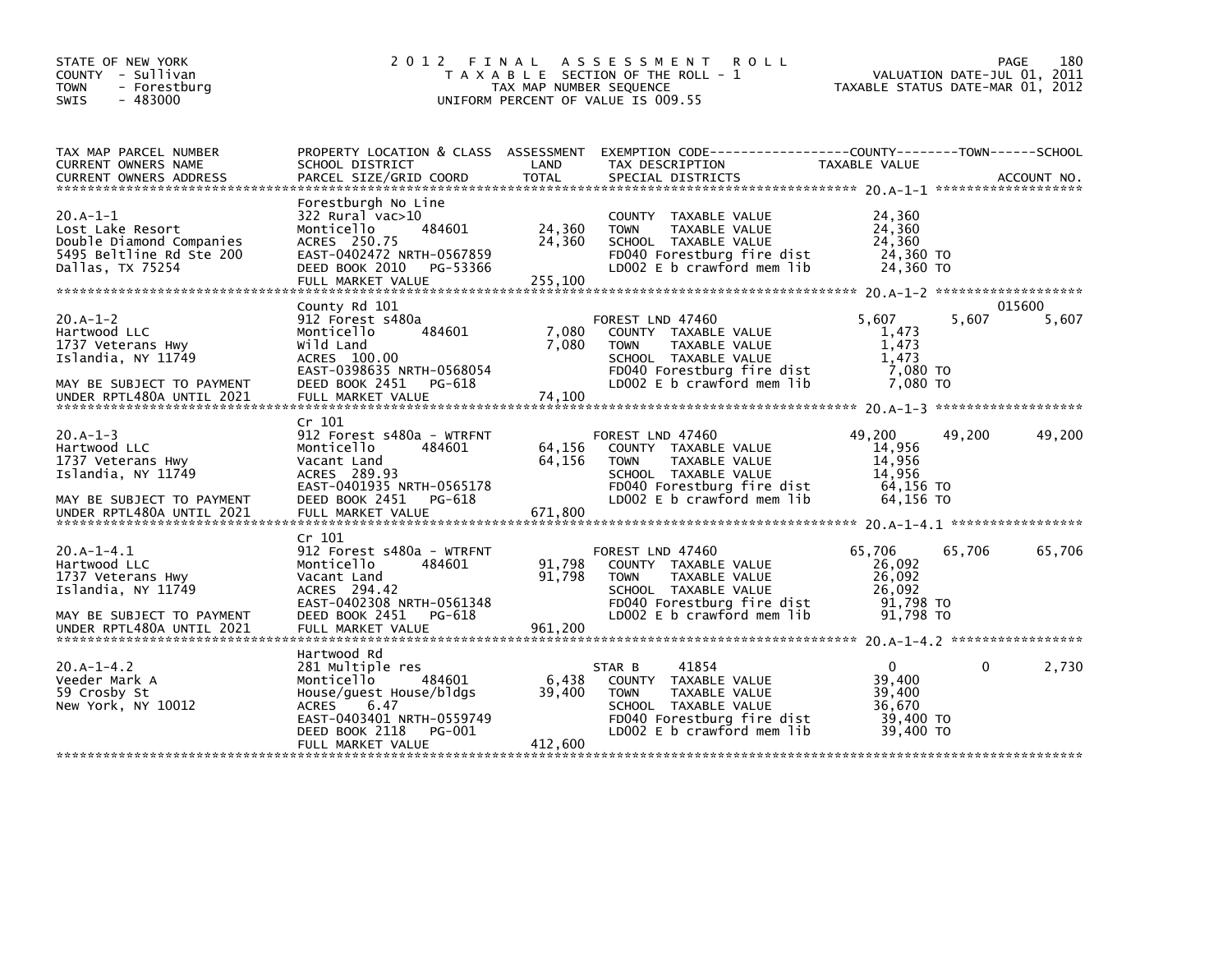| STATE OF NEW YORK    | 2012 FINAL ASSESSMENT ROLL            | 181<br>PAGE                      |
|----------------------|---------------------------------------|----------------------------------|
| COUNTY - Sullivan    | T A X A B L E SECTION OF THE ROLL - 1 | VALUATION DATE-JUL 01, 2011      |
| TOWN<br>- Forestburg | MAP SECTION - 020                     | TAXABLE STATUS DATE-MAR 01, 2012 |
| - 483000<br>SWIS     | $SUB - SECTION - A$                   | RPS150/V04/L015                  |
|                      | UNIFORM PERCENT OF VALUE IS 009.55    | CURRENT DATE $6/18/2012$         |

| CODE | DISTRICT NAME                                | TOTAL<br>PARCELS | EXTENSION<br><b>TYPF</b>    | EXTENSION<br>VALUE | AD VALOREM<br>VALUE | <b>EXEMPT</b><br>AMOUNT | TAXABLE<br>VALUE   |
|------|----------------------------------------------|------------------|-----------------------------|--------------------|---------------------|-------------------------|--------------------|
|      | FD040 Forestburg fir<br>LD002 E b crawford m |                  | TOTAL <sup>.</sup><br>TOTAL |                    | 226,794<br>226.794  |                         | 226.794<br>226.794 |

## \*\*\* S C H O O L D I S T R I C T S U M M A R Y \*\*\*

| CODE   | DISTRICT NAME | TOTAL<br>PARCELS | ASSESSED<br>∟AND | ASSESSED<br>TOTAL | <b>EXEMPT</b><br><b>AMOUNT</b> | <b>TOTAL</b><br><b>TAXABLE</b> | <b>STAR</b><br><b>AMOUNT</b> | <b>STAR</b><br><b>TAXABLE</b> |
|--------|---------------|------------------|------------------|-------------------|--------------------------------|--------------------------------|------------------------------|-------------------------------|
| 484601 | Monticello    |                  | 193,832          | 226.794           | 120,513                        | 106,281                        | 2,730                        | 103,551                       |
|        | SUB-TOTAL     |                  | 193,832          | 226.794           | 120,513                        | 106,281                        | 2,730                        | 103,551                       |
|        | <b>TOTAL</b>  |                  | 193,832          | 226,794           | 120,513                        | 106,281                        | 2,730                        | 103,551                       |

\*\*\* S Y S T E M C O D E S S U M M A R Y \*\*\*

NO SYSTEM EXEMPTIONS AT THIS LEVEL

## \*\*\* E X E M P T I O N S U M M A R Y \*\*\*

| CODE           | DESCRIPTION                                 | <b>TOTAL</b><br><b>PARCELS</b> | <b>COUNTY</b>      | <b>TOWN</b>             | <b>SCHOOL</b>               |
|----------------|---------------------------------------------|--------------------------------|--------------------|-------------------------|-----------------------------|
| 41854<br>47460 | STAR B<br><b>FOREST</b><br>LND<br>T O T A L |                                | 120,513<br>120,513 | 120,513<br>120.<br>,513 | 2,730<br>120,513<br>123,243 |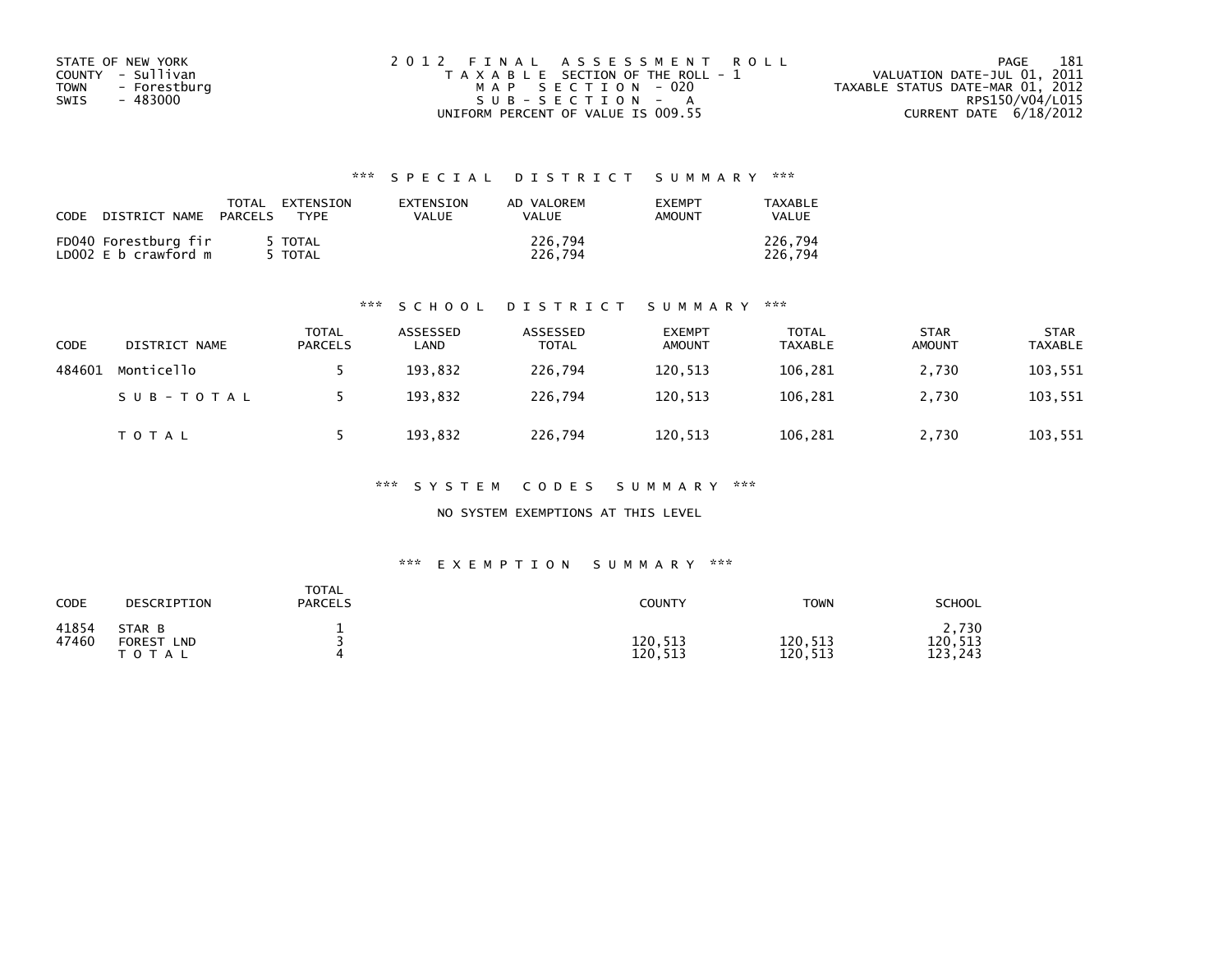| STATE OF NEW YORK    | 2012 FINAL ASSESSMENT ROLL            | 182<br>PAGE                      |
|----------------------|---------------------------------------|----------------------------------|
| COUNTY - Sullivan    | T A X A B L E SECTION OF THE ROLL - 1 | VALUATION DATE-JUL 01, 2011      |
| - Forestburg<br>TOWN | MAP SECTION - 020                     | TAXABLE STATUS DATE-MAR 01, 2012 |
| - 483000<br>SWIS     | $SUB - SECTION - A$                   | RPS150/V04/L015                  |
|                      | UNIFORM PERCENT OF VALUE IS 009.55    | CURRENT DATE 6/18/2012           |

| ROLL       | DESCRIPTION | <b>TOTAL</b>   | ASSESSED | <b>ASSESSED</b> | <b>TAXABLE</b> | <b>TAXABLE</b> | <b>TAXABLE</b> | <b>STAR</b>    |
|------------|-------------|----------------|----------|-----------------|----------------|----------------|----------------|----------------|
| <b>SEC</b> |             | <b>PARCELS</b> | _AND     | TOTAL           | <b>COUNTY</b>  | ⊤OWN           | <b>SCHOOL</b>  | <b>TAXABLE</b> |
|            | TAXABLE     |                | 193,832  | 226,794         | 106.281        | 106.281        | 106.281        | 103,551        |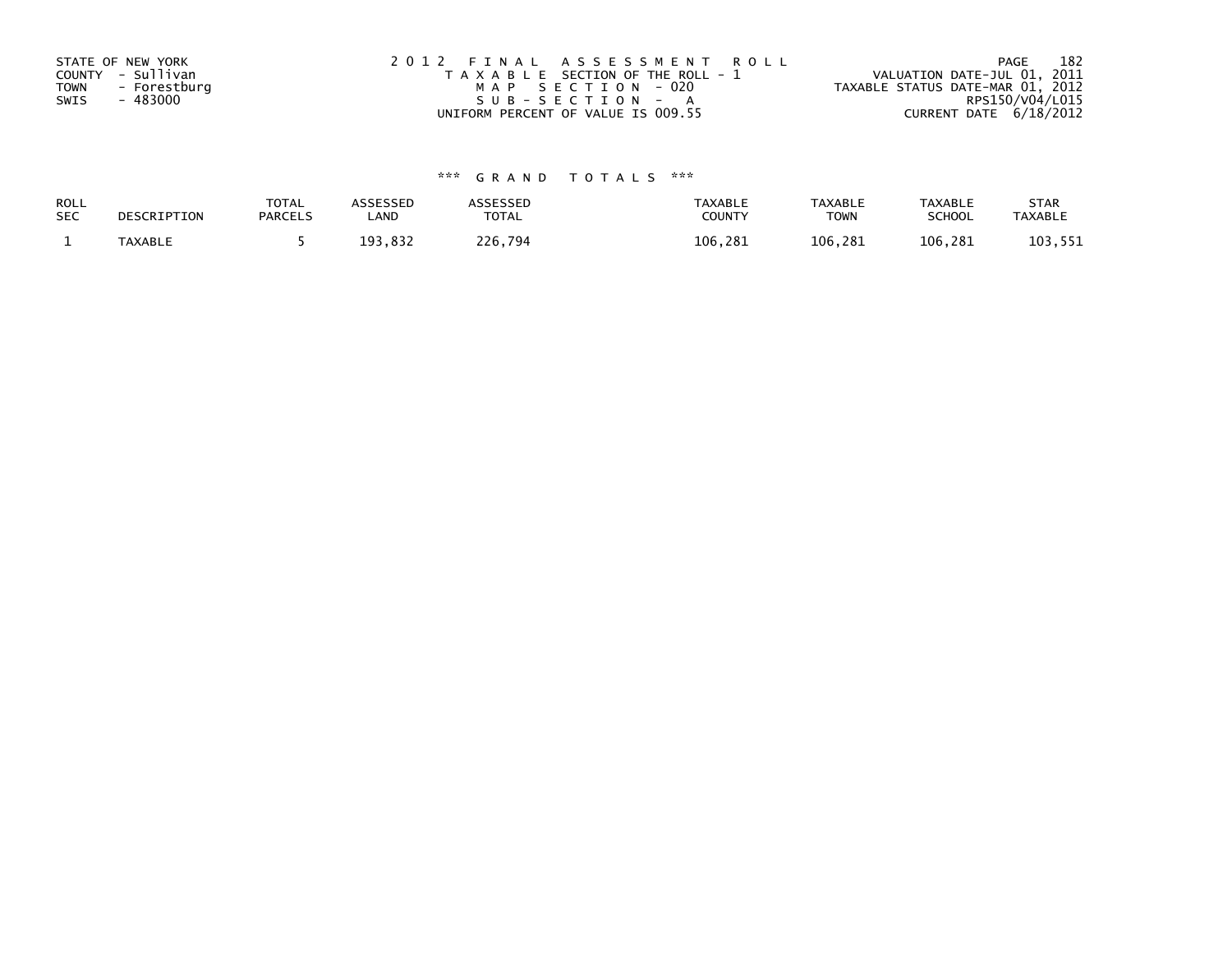| STATE OF NEW YORK<br>COUNTY - Sullivan<br><b>TOWN</b><br>- Forestburg<br>$-483000$<br><b>SWIS</b>                         | 2 0 1 2                                                                                                                                                                                          | FINAL<br>TAX MAP NUMBER SEQUENCE | A S S E S S M E N T<br><b>ROLL</b><br>T A X A B L E SECTION OF THE ROLL - 1<br>UNIFORM PERCENT OF VALUE IS 009.55                                            | TAXABLE STATUS DATE-MAR 01, 2012                               |        | 183<br>PAGE<br>VALUATION DATE-JUL 01, 2011 |
|---------------------------------------------------------------------------------------------------------------------------|--------------------------------------------------------------------------------------------------------------------------------------------------------------------------------------------------|----------------------------------|--------------------------------------------------------------------------------------------------------------------------------------------------------------|----------------------------------------------------------------|--------|--------------------------------------------|
| TAX MAP PARCEL NUMBER<br>CURRENT OWNERS NAME                                                                              | SCHOOL DISTRICT                                                                                                                                                                                  | LAND                             | PROPERTY LOCATION & CLASS ASSESSMENT EXEMPTION CODE----------------COUNTY-------TOWN------SCHOOL<br>TAX DESCRIPTION                                          | TAXABLE VALUE                                                  |        |                                            |
| $20.B-1-1$<br>Lost Lake Resort<br>Double Diamond Companies<br>5495 Beltline Rd Ste 200<br>Dallas, TX 75254                | County Rd 49<br>$314$ Rural vac<10<br>Monticello<br>484601<br>FORRO & W Lines<br><b>ACRES</b><br>7.23<br>EAST-0403863 NRTH-0566653<br>DEED BOOK 2010<br>PG-53366<br>FULL MARKET VALUE            | 500<br>500<br>5,200              | COUNTY TAXABLE VALUE<br><b>TOWN</b><br><b>TAXABLE VALUE</b><br>SCHOOL TAXABLE VALUE<br>FD040 Forestburg fire dist<br>LD002 E b crawford mem lib              | 500<br>500<br>500<br>500 TO<br>500 TO                          |        | 016120                                     |
|                                                                                                                           | County Rd 101                                                                                                                                                                                    |                                  |                                                                                                                                                              |                                                                |        | 016200                                     |
| $20.B - 1 - 3$<br>Hartwood LLC<br>Donald Partrick<br>1737 Veterans Hwy<br>Islandia, NY 11749<br>MAY BE SUBJECT TO PAYMENT | 912 Forest s480a<br>Monticello<br>484601<br>Wild Land<br>G1 21 Div 1 Pf 14<br>ACRES 377.60<br>EAST-0407221 NRTH-0560506<br>DEED BOOK 2451<br>PG-618                                              | 76,081<br>76,081                 | FOREST LND 47460<br>COUNTY TAXABLE VALUE<br><b>TOWN</b><br>TAXABLE VALUE<br>SCHOOL TAXABLE VALUE<br>FD040 Forestburg fire dist<br>LD002 E b crawford mem lib | 57.928<br>18,153<br>18,153<br>18,153<br>76,081 TO<br>76,081 TO | 57,928 | 57,928                                     |
|                                                                                                                           | $Cr$ 49                                                                                                                                                                                          |                                  |                                                                                                                                                              |                                                                |        |                                            |
| $20.B-1-4$<br>Hartwood LLC<br>Donald Partrick<br>1737 Veterans Hwy<br>Islandia, NY 11749                                  | 912 Forest s480a<br>Monticello<br>484601<br>Vacant Land<br>ACRES 269.90<br>EAST-0406388 NRTH-0559062<br>DEED BOOK 2451<br>PG-618                                                                 | 94,836<br>94.836                 | FOREST LND 47460<br>COUNTY TAXABLE VALUE<br>TAXABLE VALUE<br><b>TOWN</b><br>SCHOOL TAXABLE VALUE<br>FD040 Forestburg fire dist<br>LD002 E b crawford mem lib | 80,652<br>14,184<br>14,184<br>14,184<br>94,836 TO<br>94,836 TO | 80,652 | 80,652                                     |
| MAY BE SUBJECT TO PAYMENT<br>UNDER RPTL480A UNTIL 2021                                                                    | FULL MARKET VALUE                                                                                                                                                                                | 993,000                          |                                                                                                                                                              |                                                                |        |                                            |
| $20.B-1-5$<br>Rousseau Charlotte<br>1957 Cold Spring Rd<br>Forestburgh, NY 12777                                          | Hartwood Rd<br>210 1 Family Res<br>Monticello<br>484601<br>2 1/2 St Stone Hse<br>2 Car Stone Gar<br>G1 20 Div 1<br>8.36<br><b>ACRES</b><br>EAST-0404360 NRTH-0560178<br>DEED BOOK 1774<br>PG-431 | 7,363<br>55,648                  | COUNTY TAXABLE VALUE<br><b>TOWN</b><br>TAXABLE VALUE<br>SCHOOL TAXABLE VALUE<br>FD040 Forestburg fire dist<br>LD002 E b crawford mem lib                     | 55,648<br>55,648<br>55,648<br>55,648 TO<br>55,648 TO           |        | 20.8-1-5 *********************<br>030180   |
|                                                                                                                           | FULL MARKET VALUE                                                                                                                                                                                | 582,700                          |                                                                                                                                                              |                                                                |        |                                            |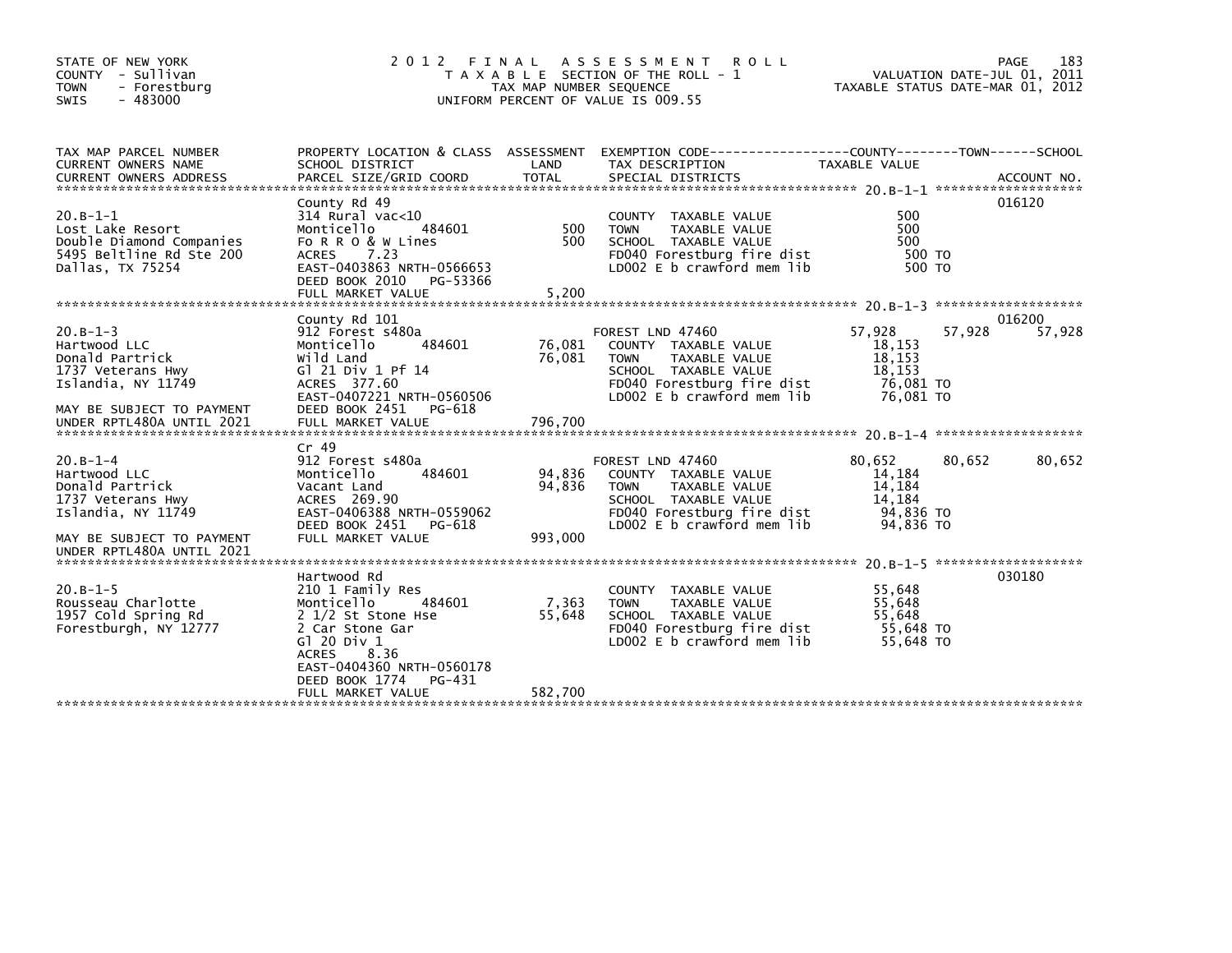| STATE OF NEW YORK    | 2012 FINAL ASSESSMENT ROLL            | 184<br>PAGE                      |
|----------------------|---------------------------------------|----------------------------------|
| COUNTY - Sullivan    | T A X A B L E SECTION OF THE ROLL - 1 | VALUATION DATE-JUL 01, 2011      |
| - Forestburg<br>TOWN | MAP SECTION - 020                     | TAXABLE STATUS DATE-MAR 01, 2012 |
| - 483000<br>SWIS     | $SUB - SECTION - B$                   | RPS150/V04/L015                  |
|                      | UNIFORM PERCENT OF VALUE IS 009.55    | CURRENT DATE 6/18/2012           |

| CODE | DISTRICT NAME                                | TOTAL<br>PARCELS | FXTFNSTON<br><b>TYPF</b> | <b>FXTENSTON</b><br>VALUE | AD VALOREM<br>VALUE | <b>EXEMPT</b><br>AMOUNT | TAXARI F<br>VALUE  |
|------|----------------------------------------------|------------------|--------------------------|---------------------------|---------------------|-------------------------|--------------------|
|      | FD040 Forestburg fir<br>LD002 E b crawford m |                  | 4 TOTAL<br>4 TOTAL       |                           | 227,065<br>227.065  |                         | 227,065<br>227,065 |

## \*\*\* S C H O O L D I S T R I C T S U M M A R Y \*\*\*

| <b>CODE</b> | DISTRICT NAME | <b>TOTAL</b><br>PARCELS | ASSESSED<br>LAND | ASSESSED<br><b>TOTAL</b> | <b>EXEMPT</b><br><b>AMOUNT</b> | TOTAL<br><b>TAXABLE</b> | <b>STAR</b><br><b>AMOUNT</b> | <b>STAR</b><br><b>TAXABLE</b> |
|-------------|---------------|-------------------------|------------------|--------------------------|--------------------------------|-------------------------|------------------------------|-------------------------------|
| 484601      | Monticello    | 4                       | 178,780          | 227,065                  | 138,580                        | 88,485                  |                              | 88,485                        |
|             | SUB-TOTAL     | 4                       | 178.780          | 227,065                  | 138.580                        | 88.485                  |                              | 88,485                        |
|             | <b>TOTAL</b>  | 4                       | 178,780          | 227,065                  | 138,580                        | 88,485                  |                              | 88,485                        |

\*\*\* S Y S T E M C O D E S S U M M A R Y \*\*\*

## NO SYSTEM EXEMPTIONS AT THIS LEVEL

## \*\*\* E X E M P T I O N S U M M A R Y \*\*\*

| CODE  | DESCRIPTION                              | <b>TOTAL</b><br><b>PARCELS</b> | COUNTY             | <b>TOWN</b>        | SCHOOL             |
|-------|------------------------------------------|--------------------------------|--------------------|--------------------|--------------------|
| 47460 | <b>FOREST</b><br><b>LND</b><br>T O T A L |                                | 138,580<br>138,580 | 138,580<br>138,580 | 138,580<br>138,580 |

| <b>ROLL</b><br><b>SEC</b> | DESCRIPTION    | TOTAL<br><b>PARCELS</b> | <b>\SSESSED</b><br>.AND | <b>\SSESSED</b><br><b>TOTAL</b> | <b>TAXABLE</b><br><b>COUNTY</b> | <b>TAXABLE</b><br><b>TOWN</b> | <b>TAXABLE</b><br><b>SCHOOL</b> | <b>STAR</b><br><b>TAXABLE</b> |
|---------------------------|----------------|-------------------------|-------------------------|---------------------------------|---------------------------------|-------------------------------|---------------------------------|-------------------------------|
|                           | <b>TAXABLE</b> |                         | 780<br>178.             | つつつ<br>,065<br>ر ے              | 88<br>485.                      | 88,485                        | 88,485                          | 88,485                        |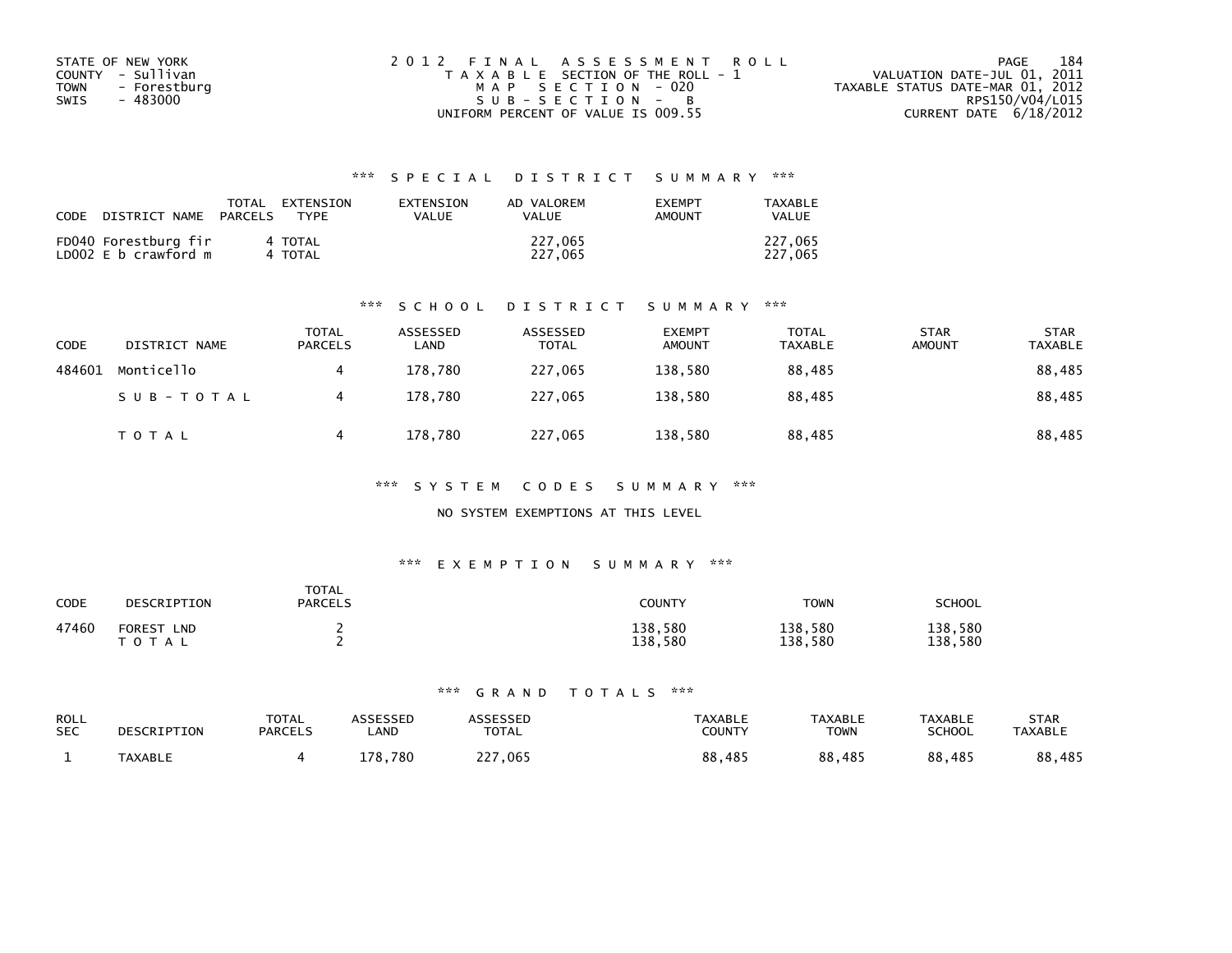| STATE OF NEW YORK<br>COUNTY - Sullivan<br><b>TOWN</b><br>- Forestburg<br>$-483000$<br>SWIS                                                      |                                                                                                                                                                                                                                       |       | PAGE 185<br>TAXABLE SECTION OF THE ROLL - 1<br>TAX MAP NUMBER SEQUENCE<br>JNIFORM PFRCENT OF VALUE TS ONG 55<br>2012 FINAL ASSESSMENT ROLL<br>UNIFORM PERCENT OF VALUE IS 009.55 |                                     |                      |
|-------------------------------------------------------------------------------------------------------------------------------------------------|---------------------------------------------------------------------------------------------------------------------------------------------------------------------------------------------------------------------------------------|-------|----------------------------------------------------------------------------------------------------------------------------------------------------------------------------------|-------------------------------------|----------------------|
| TAX MAP PARCEL NUMBER                                                                                                                           |                                                                                                                                                                                                                                       |       | PROPERTY LOCATION & CLASS ASSESSMENT EXEMPTION CODE---------------COUNTY-------TOWN-----SCHOOL                                                                                   |                                     |                      |
| 22.-1-1<br>Carbone Frank<br>Cannon Maureen<br>4219 Whispiring Hills Dr<br>Chester, NY 10918                                                     | Griffin Rd<br>322 Rural vac>10<br>Port Jervis Csd 331300       4,200<br>wild Land         4 200<br>Wild Land<br>G1 33 Div 1 Pf 14<br>ACRES 85.86<br>EAST-0419447 NRTH-0547017                                                         | 4,200 | COUNTY TAXABLE VALUE<br>TAXABLE VALUE<br><b>TOWN</b><br>SCHOOL TAXABLE VALUE<br>FD041 Cuddebackville fire                                                                        | 4,200<br>4,200<br>4.200<br>4,200 TO | 012350               |
|                                                                                                                                                 | DEED BOOK 2392<br>PG-562                                                                                                                                                                                                              |       |                                                                                                                                                                                  |                                     |                      |
| Cannon Maureen<br>4219 whispiring Hills Dr<br>Chester, NY 10918                                                                                 | Griffin Rd<br>Wild Land<br>G1 33 Div 1<br>ACRES 28.13<br>EAST-0420687 NRTH-0546630<br>DEED BOOK 2392 PG-562                                                                                                                           |       | COUNTY TAXABLE VALUE<br>TOWN     TAXABLE VALUE<br>1,400 SCHOOL TAXABLE VALUE<br>FD041 Cuddebackville fire                                                                        | 1,400<br>1,400<br>1.400<br>1.400 TO | 011600               |
|                                                                                                                                                 |                                                                                                                                                                                                                                       |       |                                                                                                                                                                                  |                                     |                      |
| $22 - 1 - 3$<br>Buyske Susan G.& Steven G.<br>350 W 42nd St Apt 57A<br>N.Y., NY 10036<br>MAY BE SUBJECT TO PAYMENT<br>UNDER RPTL480A UNTIL 2021 | 544 Oakland Valley Rd<br>912 Forest مسجد 912 Forest<br>G.& Steven G. Port Jervis Csd 331300<br>منابعة<br>Vacant Lot<br>$G1$ 33 Div 1 V1 9<br>ACRES 11.08<br>EAST-0421325 NRTH-0546461<br>DEED BOOK 3011<br>PG-76<br>FULL MARKET VALUE | 5,800 | FOREST LND 47460<br>550 COUNTY TAXABLE VALUE<br>550 TOWN TAXABLE VALUE<br>SCHOOL TAXABLE VALUE<br>2001 Cuddebackville fire                                                       | 358<br>192<br>192<br>192<br>550 TO  | 033050<br>358<br>358 |
|                                                                                                                                                 |                                                                                                                                                                                                                                       |       |                                                                                                                                                                                  |                                     |                      |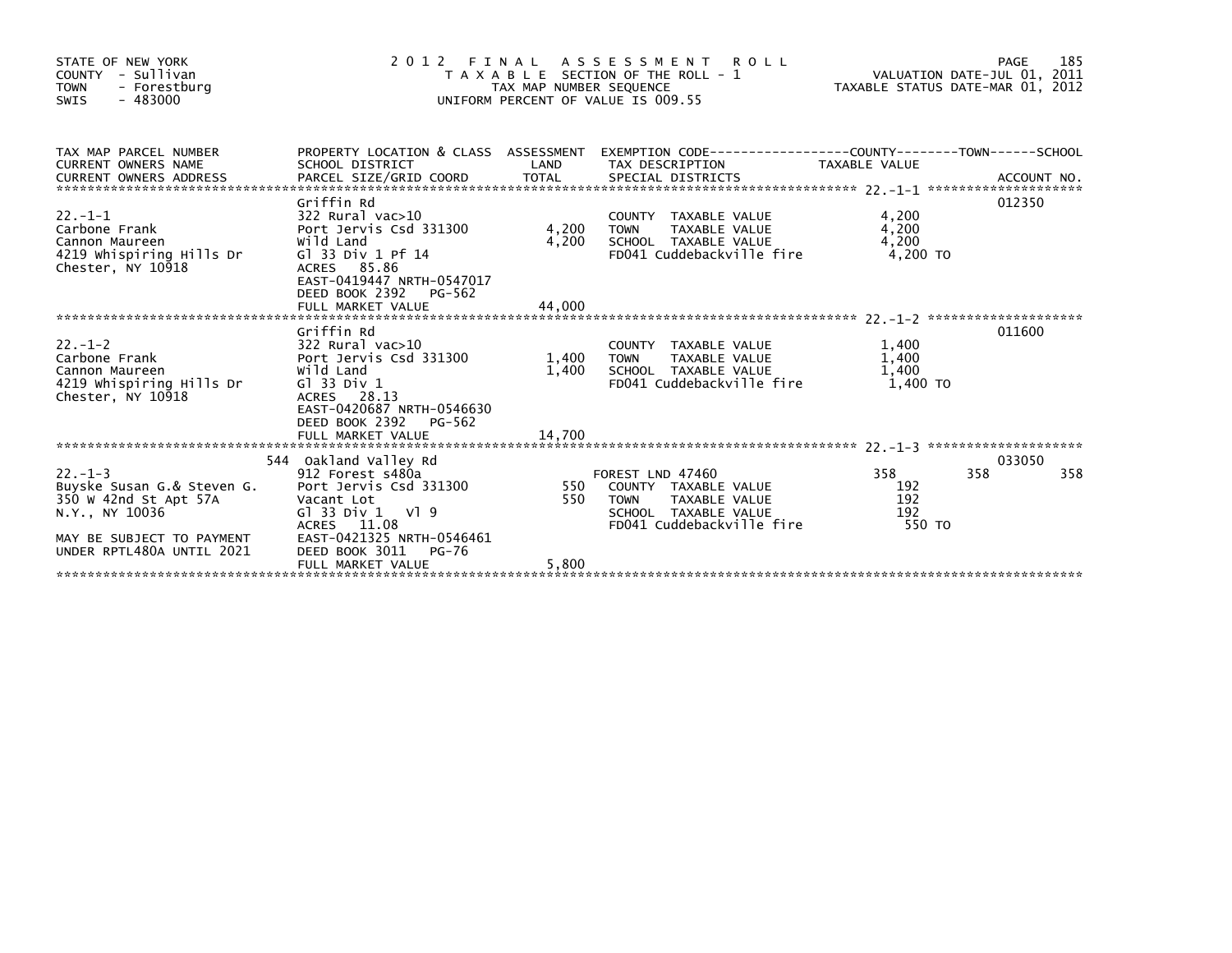| STATE OF NEW YORK    | 2012 FINAL ASSESSMENT ROLL            | 186<br>PAGE                      |
|----------------------|---------------------------------------|----------------------------------|
| COUNTY - Sullivan    | T A X A B L E SECTION OF THE ROLL - 1 | VALUATION DATE-JUL 01, 2011      |
| TOWN<br>- Forestburg | MAP SECTION - 022                     | TAXABLE STATUS DATE-MAR 01, 2012 |
| - 483000<br>SWIS     | SUB-SECTION-                          | RPS150/V04/L015                  |
|                      | UNIFORM PERCENT OF VALUE IS 009.55    | CURRENT DATE $6/18/2012$         |

| <b>CODE</b> | DISTRICT NAME        | TOTAL<br><b>PARCELS</b> | EXTENSION<br><b>TYPF</b> | EXTENSION<br>VALUE | AD VALOREM<br>VALUE | <b>EXEMPT</b><br>AMOUNT | <b>TAXABLE</b><br>VALUE |
|-------------|----------------------|-------------------------|--------------------------|--------------------|---------------------|-------------------------|-------------------------|
|             | FD041 Cuddebackville |                         | <b>TOTAL</b>             |                    | 6.150               |                         |                         |

## \*\*\* S C H O O L D I S T R I C T S U M M A R Y \*\*\*

| CODE   | DISTRICT NAME   | TOTAL<br>PARCELS | ASSESSED<br>LAND | ASSESSED<br>TOTAL | <b>EXEMPT</b><br><b>AMOUNT</b> | <b>TOTAL</b><br>TAXABLE | <b>STAR</b><br><b>AMOUNT</b> | <b>STAR</b><br>TAXABLE |
|--------|-----------------|------------------|------------------|-------------------|--------------------------------|-------------------------|------------------------------|------------------------|
| 331300 | Port Jervis Csd |                  | 6,150            | 6,150             | 358                            | 5,792                   |                              | 5,792                  |
|        | SUB-TOTAL       |                  | 6.150            | 6.150             | 358                            | 5,792                   |                              | 5,792                  |
|        | <b>TOTAL</b>    |                  | 6,150            | 6,150             | 358                            | 5,792                   |                              | 5,792                  |

## \*\*\* S Y S T E M C O D E S S U M M A R Y \*\*\*

## NO SYSTEM EXEMPTIONS AT THIS LEVEL

## \*\*\* E X E M P T I O N S U M M A R Y \*\*\*

| <b>CODE</b> | DESCRIPTION                              | <b>TOTAL</b><br><b>PARCELS</b> | <b>COUNTY</b> | <b>TOWN</b> | <b>SCHOOL</b> |
|-------------|------------------------------------------|--------------------------------|---------------|-------------|---------------|
| 47460       | <b>FOREST</b><br><b>LND</b><br>T O T A L |                                | 358<br>358    | 358<br>358  | 358<br>358    |

| <b>ROLL</b><br><b>SEC</b> | DESCRIPTION    | <b>TOTAL</b><br><b>PARCELS</b> | <b>_AND</b> | TOTAL  | <b>TAXABLE</b><br>COUNTY | <b>TAXABLE</b><br><b>TOWN</b> | <b>TAXABLE</b><br><b>SCHOOL</b> | STAR<br><b>TAXABLE</b> |
|---------------------------|----------------|--------------------------------|-------------|--------|--------------------------|-------------------------------|---------------------------------|------------------------|
|                           | <b>TAXABLL</b> |                                | ח ו<br>⊥⊃ບ  | 150. ز | 791<br>.                 | 792                           | 70.                             | 792<br>.               |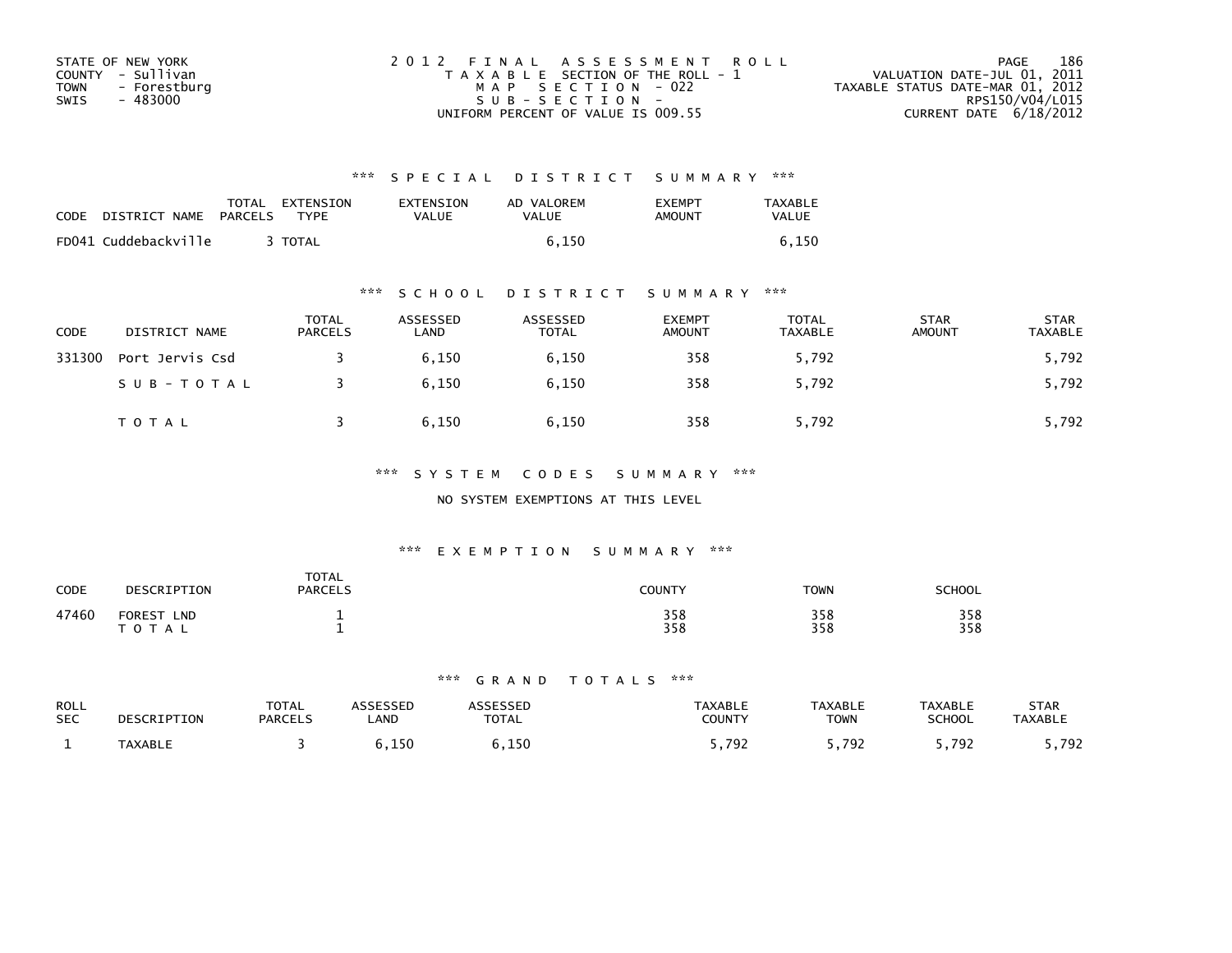| STATE OF NEW YORK<br>COUNTY - Sullivan<br><b>TOWN</b><br>- Forestburg<br>SWIS<br>$-483000$                   | 2012 FINAL                                                                                                                                                                                                       | A S S E S S M E N T<br><b>ROLL</b><br>T A X A B L E SECTION OF THE ROLL - 1<br>TAX MAP NUMBER SEQUENCE<br>UNIFORM PERCENT OF VALUE IS 009.55                                                                                 | 187<br>PAGE<br>VALUATION DATE-JUL 01, 2011<br>TAXABLE STATUS DATE-MAR 01, 2012                                                           |
|--------------------------------------------------------------------------------------------------------------|------------------------------------------------------------------------------------------------------------------------------------------------------------------------------------------------------------------|------------------------------------------------------------------------------------------------------------------------------------------------------------------------------------------------------------------------------|------------------------------------------------------------------------------------------------------------------------------------------|
| TAX MAP PARCEL NUMBER<br>CURRENT OWNERS NAME<br><b>CURRENT OWNERS ADDRESS</b>                                | PROPERTY LOCATION & CLASS ASSESSMENT<br>SCHOOL DISTRICT<br>PARCEL SIZE/GRID COORD                                                                                                                                | LAND<br>TAX DESCRIPTION<br><b>TOTAL</b><br>SPECIAL DISTRICTS                                                                                                                                                                 | TAXABLE VALUE<br>ACCOUNT NO.                                                                                                             |
| $23. -1 - 1.2$<br>Vlamis Anthony S<br>Vlamis Cornelia M<br>1775 Plank Rd<br>Forestburgh, NY 12777            | 1775 Plank Rd<br>210 1 Family Res - WTRFNT<br>484601<br>Monticello<br>House<br>Lot $# 1$<br>5.66 BANKC130170<br><b>ACRES</b><br>EAST-0377363 NRTH-0584528<br>DEED BOOK 3075<br>PG-619<br>FULL MARKET VALUE       | 41854<br>STAR B<br>5,790<br>COUNTY TAXABLE VALUE<br>40,136<br><b>TOWN</b><br>TAXABLE VALUE<br>SCHOOL TAXABLE VALUE<br>FD040 Forestburg fire dist<br>LD002 E b crawford mem lib<br>420,300                                    | 006030<br>$\mathbf{0}$<br>2,730<br>0<br>40.136<br>40,136<br>37,406<br>40,136 TO<br>40,136 TO                                             |
| $23 - 1 - 1.4$<br>Marantino Frank A<br>Marantino Beatrice A<br>1763 Plank Rd<br>Forestburgh, NY 12777        | 1763 Plank Rd<br>210 1 Family Res - WTRFNT<br>Monticello<br>484601<br>house/garage<br>Lot $#2$<br><b>ACRES</b><br>6.01 BANKC130170<br>EAST-0377493 NRTH-0584166<br>DEED BOOK 2886<br>$PG-1$<br>FULL MARKET VALUE | 41122<br>WAR VET<br>4,431 WAR VET<br>41123<br>32,800 STAR EN<br>41834<br>COUNTY TAXABLE VALUE<br><b>TOWN</b><br>TAXABLE VALUE<br>SCHOOL TAXABLE VALUE<br>FD040 Forestburg fire dist<br>343,500<br>LD002 E b crawford mem lib | 2,457<br>0<br>$\Omega$<br>2,457<br>$\Omega$<br>$\mathbf{0}$<br>$\Omega$<br>5,660<br>30,343<br>30,343<br>27,140<br>32,800 TO<br>32,800 TO |
| $23. - 1 - 1.5$<br>Beckley Irma L<br>Winterwood<br>1749 Plank Rd<br>Forestburgh, NY 12777                    | 1749 Plank Rd<br>210 1 Family Res - WTRFNT<br>Monticello<br>484601<br>2 Story House<br>Lot $#3$<br><b>ACRES</b><br>6.51<br>EAST-0037774 NRTH-0583925<br>DEED BOOK 1566<br>PG-544<br>FULL MARKET VALUE            | 41854<br>STAR B<br>4,792<br>COUNTY TAXABLE VALUE<br>47,900<br>TAXABLE VALUE<br><b>TOWN</b><br>SCHOOL TAXABLE VALUE<br>FD040 Forestburg fire dist<br>LD002 E b crawford mem lib<br>501.600                                    | $\Omega$<br>2,730<br>$\Omega$<br>47,900<br>47,900<br>45.170<br>47,900 TO<br>47,900 TO                                                    |
| $23. - 1 - 1.6$<br>Fritze Kenneth J<br>Fritze Margaret C<br>1439 Plank Road - Sec B<br>Forestburgh, NY 12777 | Lakeside Forest Dev<br>$322$ Rural vac $>10$ - WTRFNT<br>Monticello<br>484601<br>Vacant Land<br>Lot $#4$<br>15.17<br>ACRES<br>EAST-0378199 NRTH-0583582<br>DEED BOOK 1851 PG-13<br>FULL MARKET VALUE             | COUNTY TAXABLE VALUE<br>10,987<br><b>TOWN</b><br>TAXABLE VALUE<br>10,987<br>SCHOOL TAXABLE VALUE<br>FD040 Forestburg fire dist<br>LDOO2 E b crawford mem lib<br>115,000                                                      | 10,987<br>10,987<br>10,987<br>10,987 TO<br>10,987 TO                                                                                     |
| $23 - 1 - 1.7$<br>Fritze Kenneth J<br>Fritze Margaret<br>1439 Plank Road - Sec B<br>Forestburgh, NY 12777    | Plank Rd<br>240 Rural res<br>- WTRFNT<br>Monticello<br>484601<br>House<br>Lot $#4A$<br>16.86<br>ACRES<br>EAST-0378716 NRTH-0583173<br>DEED BOOK 1812<br>PG-207<br>FULL MARKET VALUE                              | COUNTY TAXABLE VALUE<br>13,690<br>TAXABLE VALUE<br><b>TOWN</b><br>67,100<br>SCHOOL TAXABLE VALUE<br>FD040 Forestburg fire dist<br>LD002 E b crawford mem lib<br>702,600                                                      | 67,100<br>67,100<br>67.100<br>67,100 TO<br>67,100 TO                                                                                     |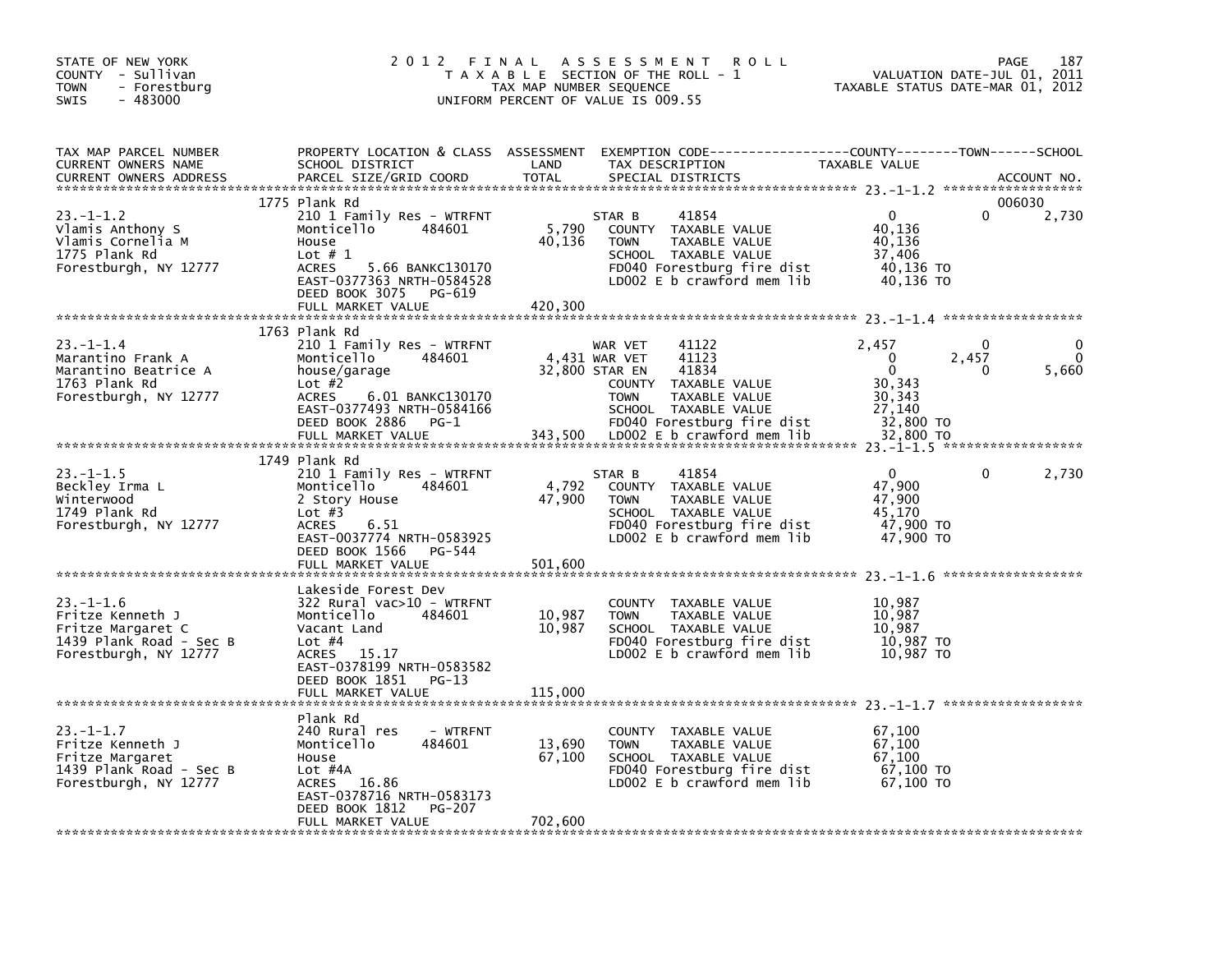| STATE OF NEW YORK<br>COUNTY - Sullivan<br><b>TOWN</b><br>- Forestburg<br>$-483000$<br><b>SWIS</b>            |                                                                                                                                                                                                            | TAX MAP NUMBER SEQUENCE    | 2012 FINAL ASSESSMENT<br>R O L L<br>T A X A B L E SECTION OF THE ROLL - 1<br>UNIFORM PERCENT OF VALUE IS 009.55                              | VALUATION DATE-JUL 01, 2011<br>TAXABLE STATUS DATE-MAR 01, 2012 | 188<br>PAGE |
|--------------------------------------------------------------------------------------------------------------|------------------------------------------------------------------------------------------------------------------------------------------------------------------------------------------------------------|----------------------------|----------------------------------------------------------------------------------------------------------------------------------------------|-----------------------------------------------------------------|-------------|
| TAX MAP PARCEL NUMBER<br>CURRENT OWNERS NAME<br><b>CURRENT OWNERS ADDRESS</b>                                | SCHOOL DISTRICT<br>PARCEL SIZE/GRID COORD                                                                                                                                                                  | LAND<br><b>TOTAL</b>       | PROPERTY LOCATION & CLASS ASSESSMENT EXEMPTION CODE---------------COUNTY-------TOWN-----SCHOOL<br>TAX DESCRIPTION<br>SPECIAL DISTRICTS       | TAXABLE VALUE                                                   | ACCOUNT NO. |
| $23. -1 - 1.8$<br>Fritze Kenneth J<br>Fritze Margaret C<br>1439 Plank Road - Sec B<br>Forestburgh, NY 12777  | Lakeside Forest Dev<br>314 Rural vac<10 - WTRFNT<br>Monticello<br>484601<br>Vacant Land<br>Lot $# 5$<br>5.39<br><b>ACRES</b><br>EAST-0379353 NRTH-0582678<br>DEED BOOK 2021<br>PG-289<br>FULL MARKET VALUE | 5,641<br>5,641<br>59,100   | COUNTY TAXABLE VALUE<br><b>TOWN</b><br>TAXABLE VALUE<br>SCHOOL TAXABLE VALUE<br>FD040 Forestburg fire dist<br>LD002 $E$ b crawford mem $lib$ | 5,641<br>5,641<br>5,641<br>5,641 TO<br>5,641 TO                 |             |
|                                                                                                              |                                                                                                                                                                                                            |                            |                                                                                                                                              |                                                                 |             |
| $23. - 1 - 1.9$<br>Fritze Kenneth J<br>Fritze Margaret C<br>1439 Plank Road - Sec B<br>Forestburgh, NY 12777 | Lakeside Forest Dev<br>314 Rural vac<10 - WTRFNT<br>Monticello<br>484601<br>Vacant Land<br>Lot $# 6$<br>5.33<br><b>ACRES</b><br>EAST-0379377 NRTH-0582282                                                  | 3,922<br>3,922             | COUNTY TAXABLE VALUE<br><b>TOWN</b><br>TAXABLE VALUE<br>SCHOOL TAXABLE VALUE<br>FD040 Forestburg fire dist<br>LD002 E b crawford mem lib     | 3,922<br>3,922<br>3,922<br>3,922 TO<br>3,922 TO                 |             |
|                                                                                                              | DEED BOOK 2094<br>PG-590<br>FULL MARKET VALUE                                                                                                                                                              | 41.100                     |                                                                                                                                              |                                                                 |             |
| $23. -1 - 1.10$<br>Dworkin Keith M<br>Ward Frances<br>7 Amanda Ct<br>Fort Salonga, NY 11768                  | Lakeside Forest Dev<br>$314$ Rural vac<10 - WTRFNT<br>Monticello<br>484601<br>Vacant Land<br>Lot $# 7$<br>5.96<br><b>ACRES</b><br>EAST-0379384 NRTH-0581960<br>PG-458                                      | 3,386<br>3,386             | COUNTY TAXABLE VALUE<br>TAXABLE VALUE<br><b>TOWN</b><br>SCHOOL TAXABLE VALUE<br>FD040 Forestburg fire dist<br>LD002 $E$ b crawford mem $lib$ | 3,386<br>3,386<br>3,386<br>3,386 TO<br>3,386 TO                 |             |
|                                                                                                              | DEED BOOK 1680<br>FULL MARKET VALUE                                                                                                                                                                        | 35,500                     |                                                                                                                                              |                                                                 |             |
| $23. -1 - 1.11$<br>Wesley John<br>220 W 71st St Apt 71<br>New York, NY 10023                                 | 1615 Plank Road<br>210 1 Family Res - WTRFNT<br>Monticello<br>484601<br>Vacant Lot<br>Lot $#8$<br>6.52 BANK0060806<br>ACRES<br>EAST-0379382 NRTH-0581647<br>DEED BOOK 2084<br>PG-153<br>FULL MARKET VALUE  | 3,931<br>36,400<br>381,200 | COUNTY TAXABLE VALUE<br><b>TOWN</b><br>TAXABLE VALUE<br>SCHOOL TAXABLE VALUE<br>FD040 Forestburg fire dist<br>LD002 $E$ b crawford mem lib   | 36,400<br>36,400<br>36,400<br>36,400 TO<br>36,400 TO            |             |
|                                                                                                              | Lakeside Forest Dev                                                                                                                                                                                        |                            |                                                                                                                                              |                                                                 |             |
| $23. -1 - 1.12$<br>Oberg Josephine<br>400 Lafayette Ave<br>Westwood, NJ 07675                                | $314$ Rural vac<10 - WTRFNT<br>Monticello<br>484601<br>Vacant Land<br>Lot $# 9$<br>ACRES<br>7.62<br>EAST-0379354 NRTH-0581335<br>DEED BOOK 1517<br>PG-109<br>FULL MARKET VALUE                             | 4,613<br>4,613<br>48,300   | COUNTY TAXABLE VALUE<br><b>TOWN</b><br>TAXABLE VALUE<br>SCHOOL TAXABLE VALUE<br>FD040 Forestburg fire dist<br>LD002 $E$ b crawford mem $lib$ | 4,613<br>4,613<br>4,613<br>4,613 TO<br>4,613 TO                 |             |
|                                                                                                              |                                                                                                                                                                                                            |                            |                                                                                                                                              |                                                                 |             |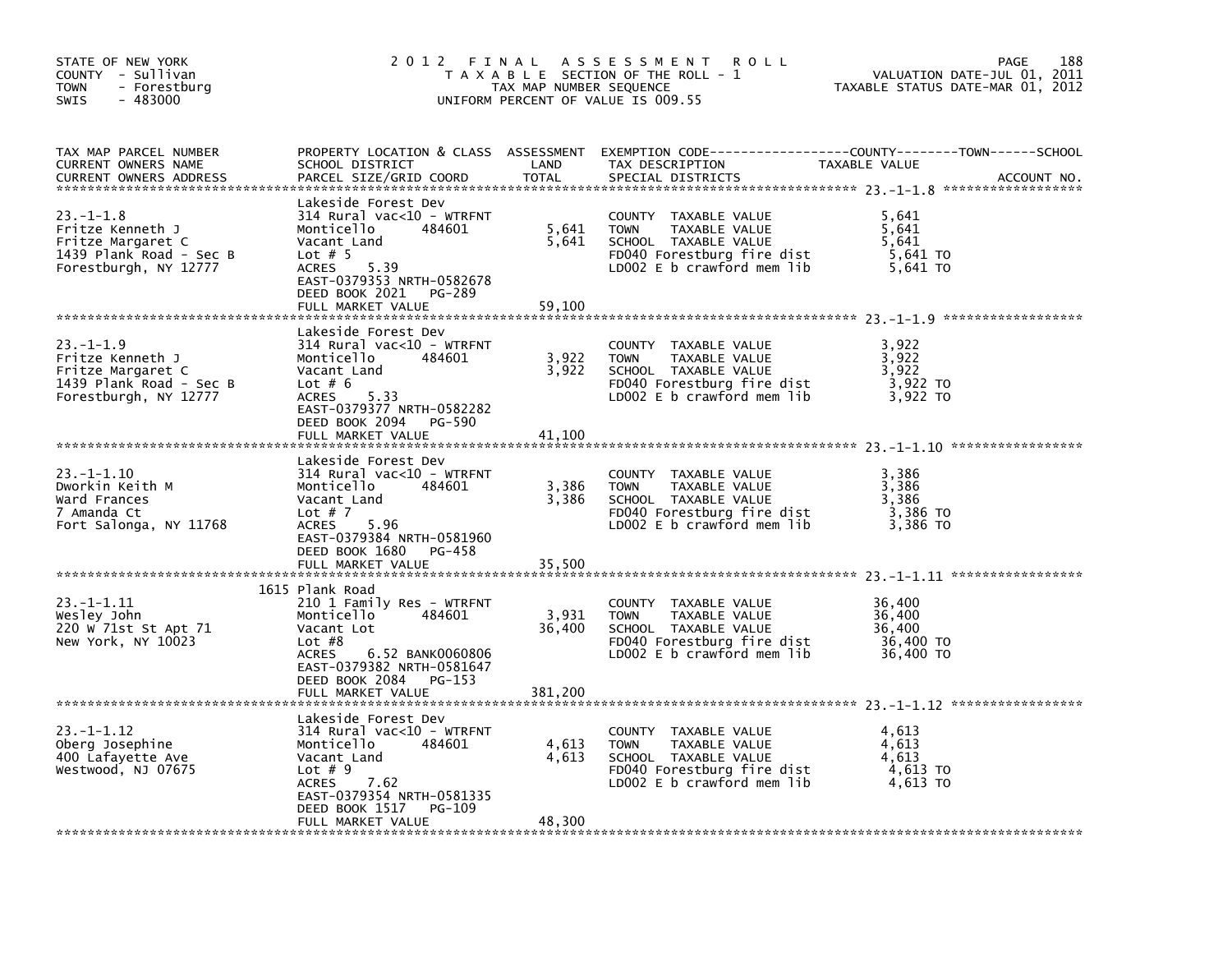| STATE OF NEW YORK<br>COUNTY - Sullivan<br><b>TOWN</b><br>- Forestburg<br>$-483000$<br><b>SWIS</b> | 2012 FINAL                                                                                                                                                                                                 | TAX MAP NUMBER SEQUENCE  | A S S E S S M E N T<br><b>ROLL</b><br>T A X A B L E SECTION OF THE ROLL - 1<br>UNIFORM PERCENT OF VALUE IS 009.55                            | VALUATION DATE-JUL 01, 2011<br>TAXABLE STATUS DATE-MAR 01, 2012 | 189<br>PAGE |
|---------------------------------------------------------------------------------------------------|------------------------------------------------------------------------------------------------------------------------------------------------------------------------------------------------------------|--------------------------|----------------------------------------------------------------------------------------------------------------------------------------------|-----------------------------------------------------------------|-------------|
| TAX MAP PARCEL NUMBER<br>CURRENT OWNERS NAME<br><b>CURRENT OWNERS ADDRESS</b>                     | SCHOOL DISTRICT<br>PARCEL SIZE/GRID COORD                                                                                                                                                                  | LAND<br>TOTAL            | PROPERTY LOCATION & CLASS ASSESSMENT EXEMPTION CODE---------------COUNTY-------TOWN-----SCHOOL<br>TAX DESCRIPTION<br>SPECIAL DISTRICTS       | TAXABLE VALUE                                                   | ACCOUNT NO. |
| $23. -1 - 1.13$<br>Bedwell Adam<br>Bedwell Barbara<br>902 Jenny Ter<br>Southlake, TX 76092        | Lakeside Forest Dev<br>314 Rural vac<10 - WTRFNT<br>484601<br>Monticello<br>Vacant Land<br>Lot $# 10$<br><b>ACRES</b><br>6.40<br>EAST-0379370 NRTH-0581043<br>DEED BOOK 2010<br>PG-56027                   | 3,723<br>3,723           | COUNTY TAXABLE VALUE<br>TAXABLE VALUE<br><b>TOWN</b><br>SCHOOL TAXABLE VALUE<br>FD040 Forestburg fire dist<br>LD002 E b crawford mem lib     | 3,723<br>3,723<br>3,723<br>3,723 TO<br>3,723 TO                 |             |
|                                                                                                   | FULL MARKET VALUE                                                                                                                                                                                          | 39,000                   |                                                                                                                                              |                                                                 |             |
| $23. - 1 - 1.14$<br>Burga Juan C<br>55-46 Ellwell Cres<br>Rego Park, NY 11374                     | Plank Rd<br>210 1 Family Res - WTRFNT<br>484601<br>Monticello<br>Single Family Residence<br>Lot $#11$<br>ACRES<br>5.22<br>EAST-0379332 NRTH-0580702                                                        | 2,944<br>38,458          | COUNTY TAXABLE VALUE<br><b>TOWN</b><br>TAXABLE VALUE<br>SCHOOL TAXABLE VALUE<br>FD040 Forestburg fire dist<br>LD002 E b crawford mem lib     | 38,458<br>38,458<br>38,458<br>38,458 TO<br>38,458 TO            |             |
|                                                                                                   | DEED BOOK 2010<br>PG-54896<br>FULL MARKET VALUE                                                                                                                                                            | 402,700                  |                                                                                                                                              |                                                                 |             |
| $23. -1 - 1.15$<br>Icso Andre<br>Icso Esther<br>30 Rena Marie Cir<br>Washingtonville, NY 10992    | Lakeside Forest Dev<br>$314$ Rural vac<10 - WTRFNT<br>Monticello<br>484601<br>Vacant Land<br>Lot $# 12$<br><b>ACRES</b><br>5.06<br>EAST-0379386 NRTH-0580392                                               | 2,845<br>2,845           | COUNTY TAXABLE VALUE<br>TAXABLE VALUE<br><b>TOWN</b><br>SCHOOL TAXABLE VALUE<br>FD040 Forestburg fire dist<br>LD002 E b crawford mem lib     | 2,845<br>2,845<br>2,845<br>2,845 TO<br>2.845 TO                 |             |
|                                                                                                   | DEED BOOK 3461 PG-84<br>FULL MARKET VALUE                                                                                                                                                                  | 29,800                   |                                                                                                                                              |                                                                 |             |
| $23. -1 - 1.16$<br>Laifer Nancy. LLC<br>Lincoln Trust Co.<br>PO Box 666<br>Alpine, NJ 07620-0666  | Lakeside Forest Dev<br>314 Rural vac<10 - WTRFNT<br>484601<br>Monticello<br>Vacant Land<br>Lot $#13$<br><b>ACRES</b><br>6.65<br>EAST-0379503 NRTH-0580117<br>DEED BOOK 2999<br>PG-425<br>FULL MARKET VALUE | 3,675<br>3,675<br>38,500 | COUNTY TAXABLE VALUE<br><b>TOWN</b><br>TAXABLE VALUE<br>SCHOOL TAXABLE VALUE<br>FD040 Forestburg fire dist<br>LD002 $E$ b crawford mem lib   | 3,675<br>3,675<br>3,675<br>3,675 TO<br>3,675 TO                 |             |
|                                                                                                   |                                                                                                                                                                                                            |                          |                                                                                                                                              |                                                                 |             |
| $23. -1 - 1.17$<br>Espaillat Priamo<br>121 78th St<br>North Bergen, NJ 07047                      | Lakeside Forest Dev<br>$314$ Rural vac<10 - WTRFNT<br>Monticello<br>484601<br>Vacant Land<br>Lot $#14$<br>ACRES<br>7.74<br>EAST-0379616 NRTH-0579807<br>DEED BOOK 2117<br>PG-263<br>FULL MARKET VALUE      | 4,496<br>4,496<br>47,100 | COUNTY TAXABLE VALUE<br><b>TOWN</b><br>TAXABLE VALUE<br>SCHOOL TAXABLE VALUE<br>FD040 Forestburg fire dist<br>LD002 $E$ b crawford mem $lib$ | 4,496<br>4,496<br>4,496<br>4,496 TO<br>4,496 TO                 |             |
|                                                                                                   |                                                                                                                                                                                                            |                          |                                                                                                                                              |                                                                 |             |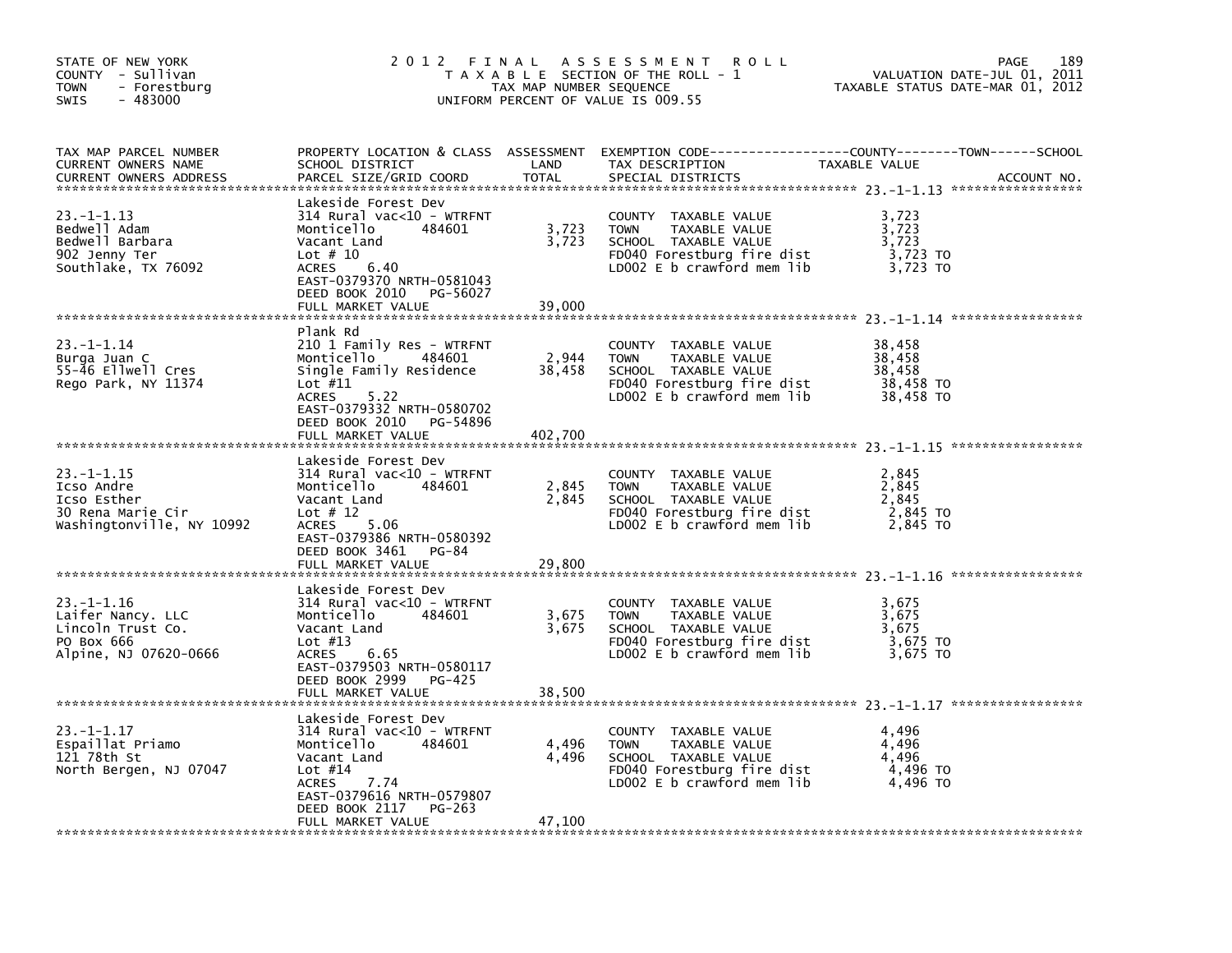| STATE OF NEW YORK<br>COUNTY - Sullivan<br><b>TOWN</b><br>- Forestburg<br>$-483000$<br><b>SWIS</b>         | 2012 FINAL                                                                                                                                                                                                     | TAX MAP NUMBER SEQUENCE  | A S S E S S M E N T<br><b>ROLL</b><br>T A X A B L E SECTION OF THE ROLL - 1<br>UNIFORM PERCENT OF VALUE IS 009.55                            | 190<br>PAGE<br>VALUATION DATE-JUL 01, 2011<br>TAXABLE STATUS DATE-MAR 01, 2012                                                 |
|-----------------------------------------------------------------------------------------------------------|----------------------------------------------------------------------------------------------------------------------------------------------------------------------------------------------------------------|--------------------------|----------------------------------------------------------------------------------------------------------------------------------------------|--------------------------------------------------------------------------------------------------------------------------------|
| TAX MAP PARCEL NUMBER<br>CURRENT OWNERS NAME<br><b>CURRENT OWNERS ADDRESS</b>                             | SCHOOL DISTRICT<br>PARCEL SIZE/GRID COORD                                                                                                                                                                      | LAND<br>TOTAL            | TAX DESCRIPTION<br>SPECIAL DISTRICTS                                                                                                         | PROPERTY LOCATION & CLASS ASSESSMENT EXEMPTION CODE---------------COUNTY-------TOWN-----SCHOOL<br>TAXABLE VALUE<br>ACCOUNT NO. |
| 23. -1-1.18<br>Espaillat Priamo<br>121 78th St<br>North Bergen, NJ 07047                                  | Lakeside Forest Dev<br>314 Rural vac<10 - WTRFNT<br>484601<br>Monticello<br>Vacant Land<br>Lot $#15$<br><b>ACRES</b><br>9.97<br>EAST-0379784 NRTH-0579486<br>DEED BOOK 2117<br>PG-263                          | 7,118<br>7,118           | COUNTY TAXABLE VALUE<br>TAXABLE VALUE<br><b>TOWN</b><br>SCHOOL TAXABLE VALUE<br>FD040 Forestburg fire dist<br>LD002 E b crawford mem lib     | 7.118<br>7,118<br>7,118<br>7,118 то<br>7,118 TO                                                                                |
|                                                                                                           | FULL MARKET VALUE                                                                                                                                                                                              | 74,500                   |                                                                                                                                              |                                                                                                                                |
| $23. -1 - 1.19$<br>Kwon Sungo Ho<br>In Sook<br>50-12 39th Ave<br>Woodside, NY 11377                       | Lakeside Forest Dev<br>$314$ Rural vac<10 - WTRFNT<br>Monticello<br>484601<br>Vacant Land<br>Lot $#16$<br>8.20<br>ACRES<br>EAST-0379824 NRTH-0579119                                                           | 5,575<br>5,575           | COUNTY TAXABLE VALUE<br><b>TOWN</b><br>TAXABLE VALUE<br>SCHOOL TAXABLE VALUE<br>FD040 Forestburg fire dist<br>LD002 $E$ b crawford mem $lib$ | 5,575<br>5,575<br>5,575<br>5,575 TO<br>5,575 TO                                                                                |
|                                                                                                           | DEED BOOK 2108<br>PG-510<br>FULL MARKET VALUE                                                                                                                                                                  | 58,400                   |                                                                                                                                              |                                                                                                                                |
| $23. -1 - 1.20$<br>Iskenderian Viken<br>Iskenderian Angela<br>56 Hudson Ter<br>Englewood Cliffs, NJ 07632 | Lakeside Forest Dev<br>$314$ Rural vac<10 - WTRFNT<br>484601<br>Monticello<br>Vacant Lot<br>Lot $#17$<br><b>ACRES</b><br>8.76<br>EAST-0379881 NRTH-0578800<br>DEED BOOK 2535<br>PG-283                         | 6,710<br>6,710           | COUNTY TAXABLE VALUE<br>TAXABLE VALUE<br><b>TOWN</b><br>SCHOOL TAXABLE VALUE<br>FD040 Forestburg fire dist<br>LD002 E b crawford mem lib     | 6,710<br>6,710<br>6,710<br>6,710 TO<br>6.710 TO                                                                                |
|                                                                                                           | FULL MARKET VALUE                                                                                                                                                                                              | 70,300                   |                                                                                                                                              |                                                                                                                                |
| $23. -1 - 1.21$<br>Tawfik George<br>427 Nome Ave<br>Staten Island, NY 10314                               | Lakeside Forest Dev<br>314 Rural vac<10 - WTRFNT<br>Monticello<br>484601<br>Vacant Lot<br>Lot $#18$<br>9.30 BANK0060806<br>ACRES<br>EAST-0379888 NRTH-0578516<br>DEED BOOK 3018<br>PG-445<br>FULL MARKET VALUE | 6,507<br>6,507<br>68,100 | COUNTY TAXABLE VALUE<br><b>TOWN</b><br>TAXABLE VALUE<br>SCHOOL TAXABLE VALUE<br>FD040 Forestburg fire dist<br>LD002 E b crawford mem lib     | 6,507<br>6,507<br>6,507<br>6,507 TO<br>6,507 TO                                                                                |
| $23. -1 - 1.22$<br>Lincoln Trust Co. Trustee<br>Attn: Nancy Laiter<br>PO Box 666<br>Alpine, NJ 07620-0666 | Lakeside Forest Dev<br>$314$ Rural vac<10 - WTRFNT<br>Monticello<br>484601<br>Vacant Land<br>Lot $#19$<br>ACRES<br>9.80<br>EAST-0379843 NRTH-0578209<br>DEED BOOK 2924<br>PG-256<br>FULL MARKET VALUE          | 6,876<br>6,876<br>72,000 | COUNTY TAXABLE VALUE<br><b>TOWN</b><br>TAXABLE VALUE<br>SCHOOL TAXABLE VALUE<br>FD040 Forestburg fire dist<br>LD002 $E$ b crawford mem $lib$ | 6,876<br>6,876<br>6,876<br>6,876 TO<br>6,876 TO                                                                                |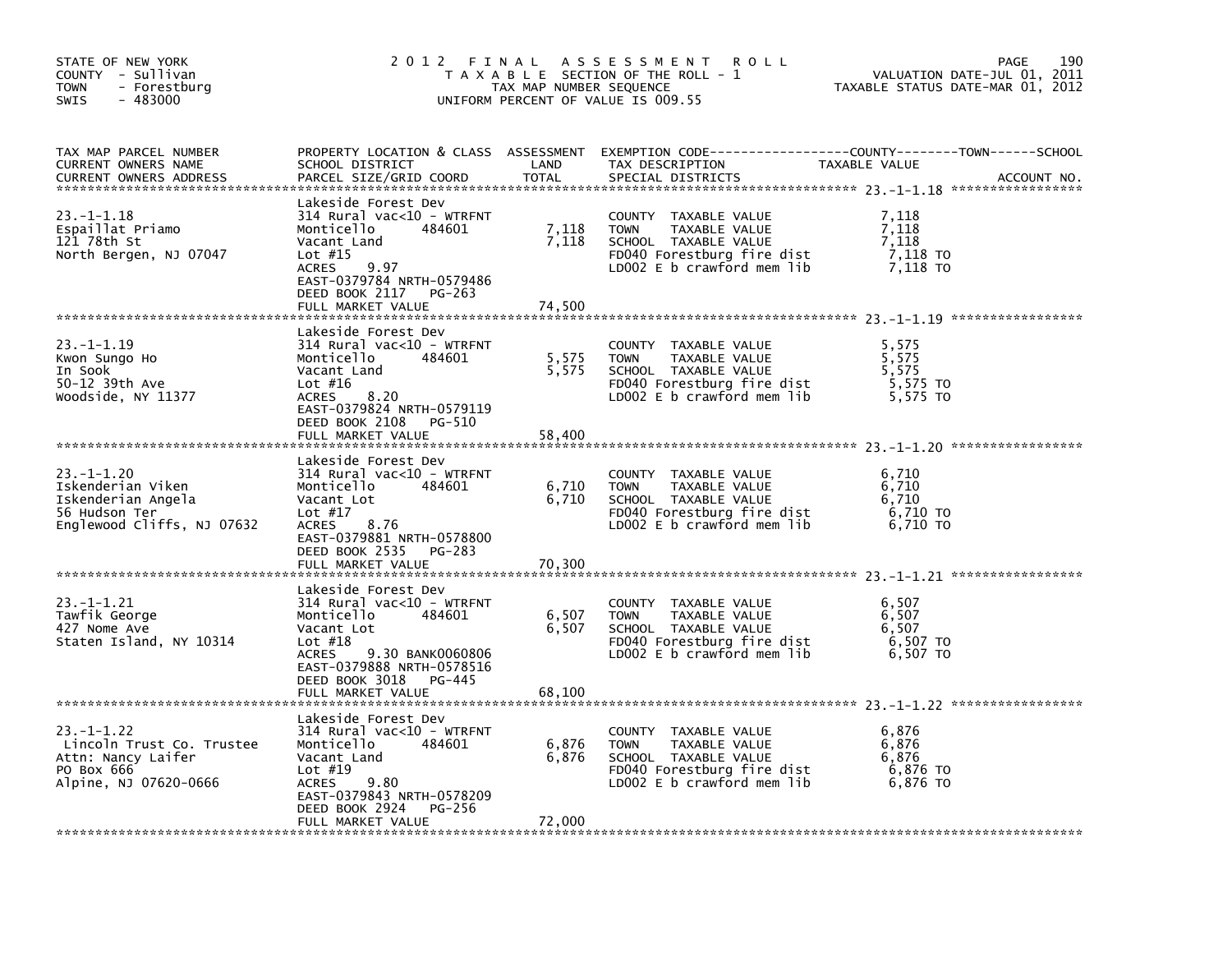| STATE OF NEW YORK<br>COUNTY - Sullivan<br><b>TOWN</b><br>- Forestburg<br>$-483000$<br>SWIS                                             | 2012 FINAL<br>T A X A B L E SECTION OF THE ROLL - 1<br>TAX MAP NUMBER SEQUENCE<br>UNIFORM PERCENT OF VALUE IS 009.55                                                                                        | 191<br>PAGE<br>VALUATION DATE-JUL 01, 2011<br>TAXABLE STATUS DATE-MAR 01, 2012 |                                                                                                                                            |                                                      |             |
|----------------------------------------------------------------------------------------------------------------------------------------|-------------------------------------------------------------------------------------------------------------------------------------------------------------------------------------------------------------|--------------------------------------------------------------------------------|--------------------------------------------------------------------------------------------------------------------------------------------|------------------------------------------------------|-------------|
| TAX MAP PARCEL NUMBER<br>CURRENT OWNERS NAME<br><b>CURRENT OWNERS ADDRESS</b>                                                          | PROPERTY LOCATION & CLASS ASSESSMENT<br>SCHOOL DISTRICT<br>PARCEL SIZE/GRID COORD                                                                                                                           | LAND<br><b>TOTAL</b>                                                           | TAX DESCRIPTION<br>SPECIAL DISTRICTS                                                                                                       | TAXABLE VALUE                                        | ACCOUNT NO. |
| $23. -1 - 1.23$<br>Sullivan County<br>Treasurer<br>100 North St<br>Monticello, NY 12701                                                | Lakeside Forest Dev<br>$322$ Rural vac $>10$ - WTRFNT<br>Monticello<br>484601<br>Vacant Land<br>Lot $#20$<br>ACRES 10.98<br>EAST-0379838 NRTH-0577898<br>DEED BOOK 2012<br>PG-1350<br>FULL MARKET VALUE     | 8,937<br>8,937<br>93,600                                                       | COUNTY TAXABLE VALUE<br><b>TOWN</b><br>TAXABLE VALUE<br>SCHOOL TAXABLE VALUE<br>FD040 Forestburg fire dist<br>LD002 E b crawford mem lib   | 8,937<br>8,937<br>8,937<br>$8,937$ TO<br>8,937 TO    |             |
| $23 - 1 - 1.24$<br>Goodman Family Rev.Trust<br>Goodman Janet K<br>Janet K. Goodman<br>31 Terra Verde Ct<br>Walnut Creek, CA 94598-4857 | Lakeside Forest Dev<br>322 Rural vac>10 - WTRFNT<br>Monticello<br>484601<br>Vacant Land<br>Lot $#21$<br>13.28<br><b>ACRES</b><br>EAST-0379671 NRTH-0577604<br>DEED BOOK 3426<br>PG-372<br>FULL MARKET VALUE | 10,270<br>10,270<br>107.500                                                    | COUNTY TAXABLE VALUE<br><b>TOWN</b><br>TAXABLE VALUE<br>SCHOOL TAXABLE VALUE<br>FD040 Forestburg fire dist<br>LD002 $E$ b crawford mem lib | 10,270<br>10,270<br>10,270<br>10,270 TO<br>10,270 TO |             |
| $23. - 1 - 1.25$<br>Dudnikov George Jr<br>Hughes Susan J<br>5747 Trowbridge Way<br>San Hose, CA 95138                                  | Lakeside Forest Dev<br>322 Rural vac>10 - WTRFNT<br>Monticello<br>484601<br>Vacant Lot<br>Lot $#22$<br>22.94<br>ACRES<br>EAST-0379594 NRTH-0577202<br>DEED BOOK 2225<br>PG-278<br>FULL MARKET VALUE         | 18,554<br>18,554<br>194,300                                                    | COUNTY TAXABLE VALUE<br><b>TOWN</b><br>TAXABLE VALUE<br>SCHOOL TAXABLE VALUE<br>FD040 Forestburg fire dist<br>LD002 E b crawford mem lib   | 18,554<br>18,554<br>18,554<br>18,554 TO<br>18,554 TO |             |
| $23. - 1 - 1.26$<br>Vita Anthony<br>Vita Diana L<br>31 Park Ave<br>Port Chester, NY 10573                                              | Lakeside Forest Dev<br>322 Rural vac>10 - WTRFNT<br>Monticello<br>484601<br>Vacant Land<br>Lot $#23$<br><b>ACRES</b><br>20.08<br>EAST-0380029 NRTH-0576637<br>DEED BOOK 3485<br>PG-576<br>FULL MARKET VALUE | 13,000<br>13,000<br>136,100                                                    | COUNTY TAXABLE VALUE<br><b>TOWN</b><br>TAXABLE VALUE<br>SCHOOL TAXABLE VALUE<br>FD040 Forestburg fire dist<br>LD002 E b crawford mem lib   | 13,000<br>13,000<br>13,000<br>13,000 TO<br>13,000 TO |             |
| $23 - 1 - 2$<br>Fritze Kenneth<br>Fritze Margaret<br>1439 Plank Road - Sec B<br>Forestburgh, NY 12777                                  | Plank Rd<br>322 Rural vac>10 - WTRFNT<br>Monticello<br>484601<br>G $\overline{0}$ 6 Div 1<br>ACRES 120.66<br>EAST-0380703 NRTH-0580812<br>DEED BOOK 2411<br>PG-173<br>FULL MARKET VALUE                     | 28,800<br>28,800<br>301,600                                                    | COUNTY TAXABLE VALUE<br><b>TOWN</b><br>TAXABLE VALUE<br>SCHOOL TAXABLE VALUE<br>FD040 Forestburg fire dist<br>LD002 E b crawford mem lib   | 28,800<br>28,800<br>28,800<br>28,800 TO<br>28,800 TO | 038000      |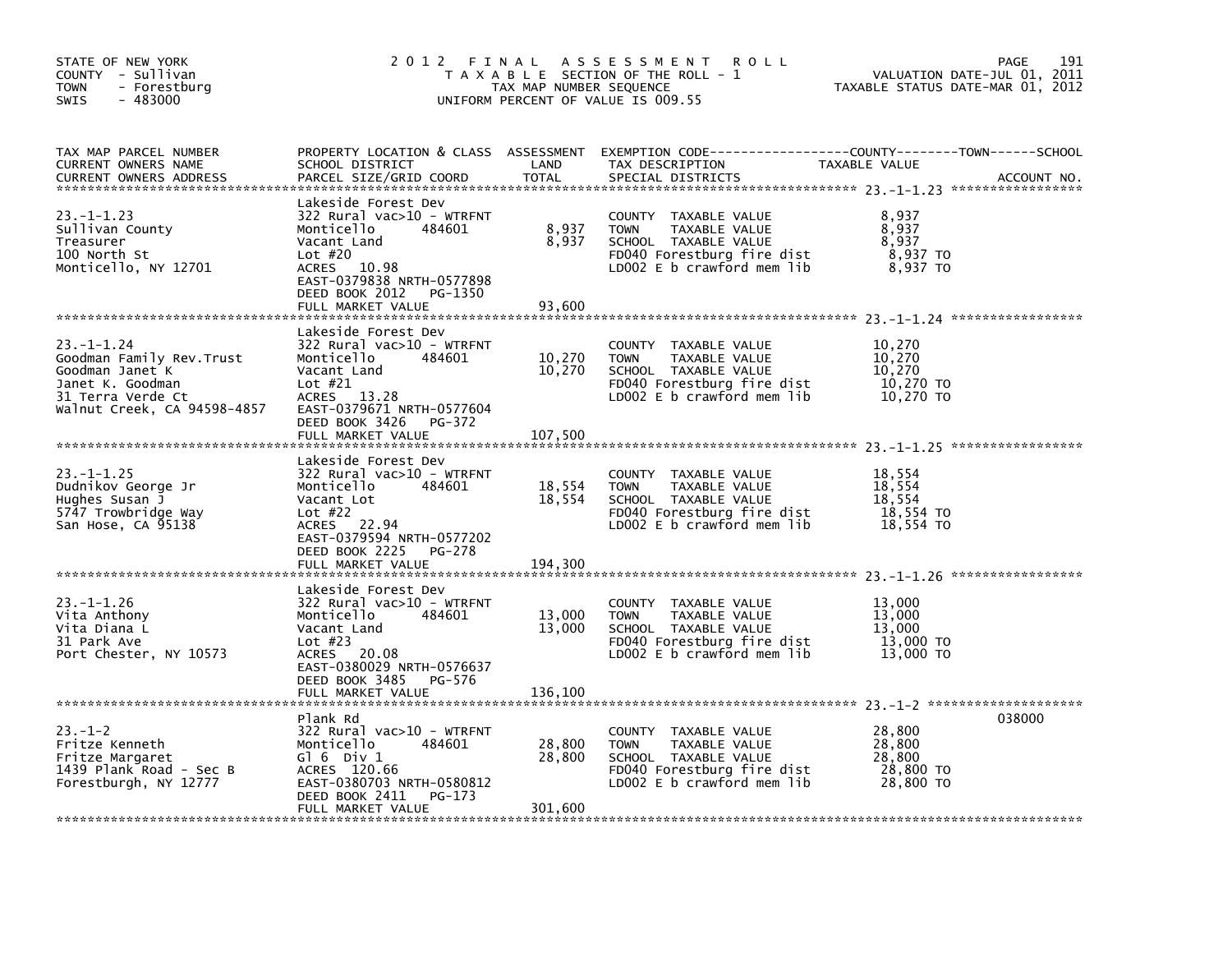| STATE OF NEW YORK<br>COUNTY - Sullivan<br><b>TOWN</b><br>- Forestburg<br>$-483000$<br>SWIS                                                | 2 0 1 2<br>FINAL                                                                                                                                                                                                                              | TAX MAP NUMBER SEQUENCE    | A S S E S S M E N T<br><b>ROLL</b><br>T A X A B L E SECTION OF THE ROLL - 1<br>UNIFORM PERCENT OF VALUE IS 009.55                                                                     | VALUATION DATE-JUL 01,<br>TAXABLE STATUS DATE-MAR 01, 2012                     | 192<br>PAGE<br>2011                    |
|-------------------------------------------------------------------------------------------------------------------------------------------|-----------------------------------------------------------------------------------------------------------------------------------------------------------------------------------------------------------------------------------------------|----------------------------|---------------------------------------------------------------------------------------------------------------------------------------------------------------------------------------|--------------------------------------------------------------------------------|----------------------------------------|
| TAX MAP PARCEL NUMBER<br>CURRENT OWNERS NAME<br><b>CURRENT OWNERS ADDRESS</b>                                                             | PROPERTY LOCATION & CLASS ASSESSMENT<br>SCHOOL DISTRICT<br>PARCEL SIZE/GRID COORD                                                                                                                                                             | LAND<br><b>TOTAL</b>       | TAX DESCRIPTION<br>SPECIAL DISTRICTS                                                                                                                                                  | TAXABLE VALUE                                                                  | ACCOUNT NO.                            |
| $23. - 1 - 3$<br>Giannone Nick<br>Giannone Antoinette<br>34-26 75th St<br>Jackson Heights, NY 11372                                       | Rod & Gun Club Rd<br>$314$ Rural vac<10 - WTRFNT<br>484601<br>Monticello<br>$G1 6$ Div $1$<br>Fo Ferrara<br>$V$ ] 9<br>7.42<br><b>ACRES</b><br>EAST-0381882 NRTH-0579842<br>FULL MARKET VALUE                                                 | 4,800<br>4,800<br>50,300   | COUNTY TAXABLE VALUE<br>TAXABLE VALUE<br><b>TOWN</b><br>SCHOOL TAXABLE VALUE<br>FD040 Forestburg fire dist<br>LD002 E b crawford mem lib                                              | 4,800<br>4,800<br>4,800<br>4,800 TO<br>4,800 TO                                | 013350                                 |
| $23 - 1 - 4.1$<br>Ort Susan A<br>197 Rod & Gun Club Rd<br>Forestburgh, NY 12777<br>MAY BE SUBJECT TO PAYMENT<br>UNDER AGDIST LAW TIL 2019 | 197 Rod & Gun Club Rd<br>117 Horse farm<br>Monticello<br>484601<br>1 St House<br>& 1 Pole Barn<br>$G1$ 6 Div 1 R 1<br>7.44 BANKC030982<br><b>ACRES</b><br>EAST-0382659 NRTH-0579970<br>DEED BOOK 2806<br>PG-322<br>FULL MARKET VALUE          | 14,500<br>151,800          | AG DIS IND 41730<br>2,871 STAR B<br>41854<br>COUNTY TAXABLE VALUE<br>TAXABLE VALUE<br><b>TOWN</b><br>SCHOOL TAXABLE VALUE<br>FD040 Forestburg fire dist<br>LD002 E b crawford mem lib | 2,769<br>$\overline{0}$<br>11,731<br>11,731<br>9,001<br>14,500 TO<br>14,500 TO | 030020<br>2,769<br>2,769<br>0<br>2,730 |
| 23. – 1–4.2<br>Gannon Ruth<br>181 Rod & Gun Club Rd<br>Forestburgh, NY 12777                                                              | 181 Rod and Gun Club Rd<br>270 Mfg housing<br>Monticello<br>484601<br>Manufactured Housing<br>Shed<br><b>ACRES</b><br>1.00<br>EAST-0382495 NRTH-0580288<br>DEED BOOK 2084<br>PG-306<br>FULL MARKET VALUE                                      | 489<br>5,500<br>57,600     | 41834<br>STAR EN<br>COUNTY TAXABLE VALUE<br>TAXABLE VALUE<br><b>TOWN</b><br>SCHOOL TAXABLE VALUE<br>FD040 Forestburg fire dist<br>LD002 E b crawford mem lib                          | $\mathbf 0$<br>5,500<br>5,500<br>$\Omega$<br>5,500 TO<br>5,500 TO              | 007310<br>5,500<br>0                   |
| 23.-1-5.1<br>Ehrets Walter<br>Ehrets Carol<br>201 Rod & Gun Club Rd<br>Forestburgh, NY 12777-6016                                         | Rod & Gun Club Rd<br>312 Vac w/imprv<br>Monticello<br>484601<br>garage<br>$G1$ 6 Div 1 Pf 14<br>1.64<br><b>ACRES</b><br>EAST-0382713 NRTH-0579516<br>FULL MARKET VALUE                                                                        | 802<br>3,400<br>35,600     | COUNTY TAXABLE VALUE<br><b>TOWN</b><br>TAXABLE VALUE<br>SCHOOL TAXABLE VALUE<br>FD040 Forestburg fire dist<br>LD002 E b crawford mem lib                                              | 3,400<br>3.400<br>3,400<br>3,400 TO<br>3,400 TO                                | 008860                                 |
| $23. - 1 - 5.2$<br>Wilson Joseph L 111<br>211 Rod & Gun Club Rd<br>Forestburgh, NY 12777                                                  | 211 Rod & Gun Club Rd<br>210 1 Family Res<br>Monticello<br>484601<br>1 St Hse Barn<br>Gl $6$ Div 1 Pf 14<br>Fo Ehrets<br>2.93 BANKC120345<br><b>ACRES</b><br>EAST-0382180 NRTH-0579709<br>DEED BOOK 3122<br><b>PG-90</b><br>FULL MARKET VALUE | 1,570<br>15,846<br>165,900 | 41854<br>STAR B<br>COUNTY TAXABLE VALUE<br>TAXABLE VALUE<br><b>TOWN</b><br>SCHOOL TAXABLE VALUE<br>FD040 Forestburg fire dist<br>LD002 E b crawford mem lib                           | $\mathbf{0}$<br>15,846<br>15,846<br>13,116<br>15,846 TO<br>15,846 TO           | 004550<br>$\Omega$<br>2,730            |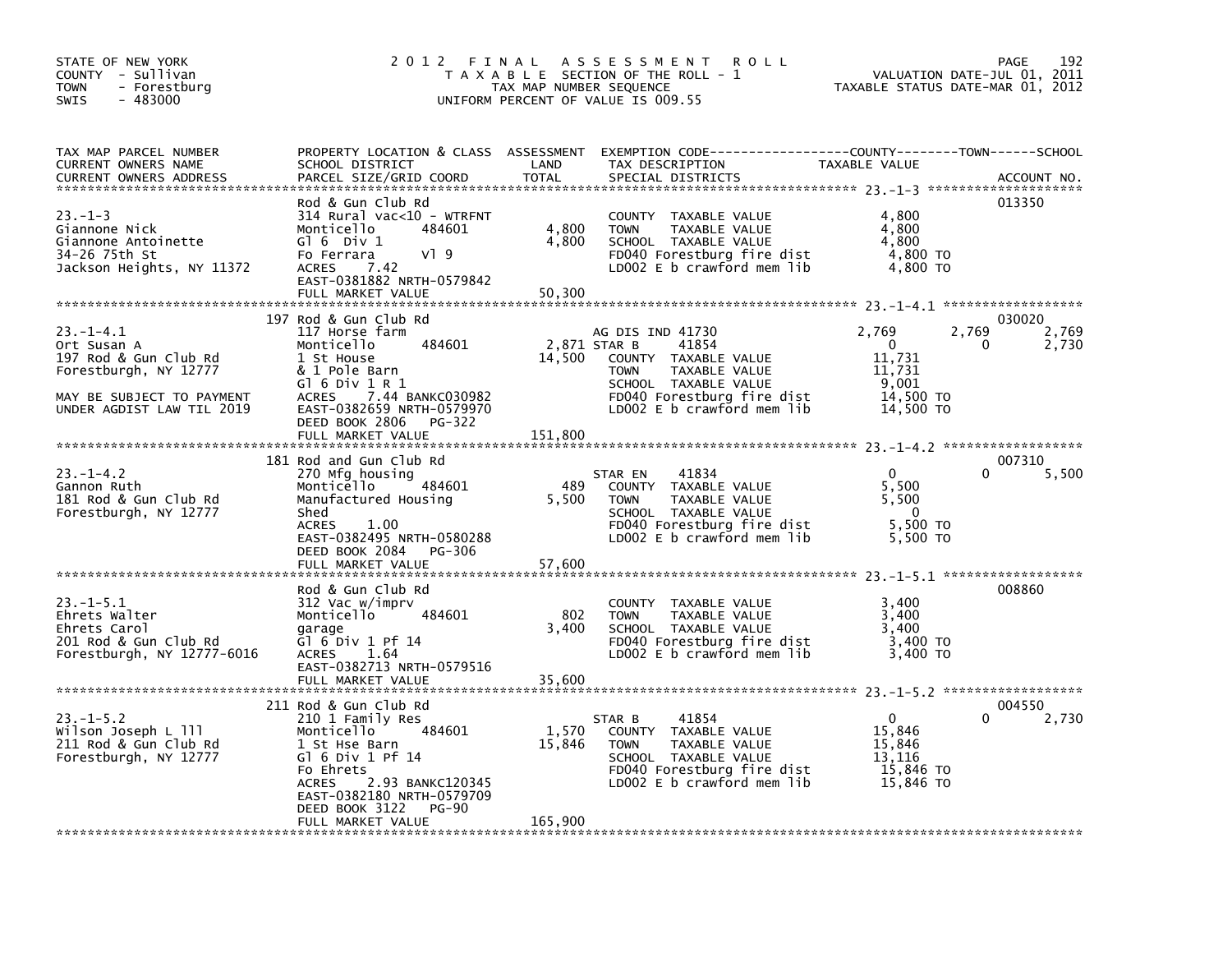| STATE OF NEW YORK<br>COUNTY - Sullivan<br><b>TOWN</b><br>- Forestburg<br>$-483000$<br>SWIS                    | 2 0 1 2<br>FINAL                                                                                                                                                                                                                                    | TAX MAP NUMBER SEQUENCE    | A S S E S S M E N T<br><b>ROLL</b><br>T A X A B L E SECTION OF THE ROLL - 1<br>UNIFORM PERCENT OF VALUE IS 009.55                                                                               | VALUATION DATE-JUL 01, 2011<br>TAXABLE STATUS DATE-MAR 01, 2012      |                 | 193<br>PAGE              |
|---------------------------------------------------------------------------------------------------------------|-----------------------------------------------------------------------------------------------------------------------------------------------------------------------------------------------------------------------------------------------------|----------------------------|-------------------------------------------------------------------------------------------------------------------------------------------------------------------------------------------------|----------------------------------------------------------------------|-----------------|--------------------------|
| TAX MAP PARCEL NUMBER<br>CURRENT OWNERS NAME<br><b>CURRENT OWNERS ADDRESS</b>                                 | SCHOOL DISTRICT<br>PARCEL SIZE/GRID COORD                                                                                                                                                                                                           | LAND<br><b>TOTAL</b>       | PROPERTY LOCATION & CLASS ASSESSMENT EXEMPTION CODE---------------COUNTY-------TOWN------SCHOOL<br>TAX DESCRIPTION<br>SPECIAL DISTRICTS                                                         | TAXABLE VALUE                                                        |                 | ACCOUNT NO.              |
| $23 - 1 - 5.3$<br>Ehrets Carol M<br>Ehrets Walter J<br>201 Rod & Gun Club Rd<br>Forestburgh, NY 12777-6016    | 201 Rod & Gun Club Rd<br>210 1 Family Res<br>484601<br>Monticello<br>Single Family Residence<br>2.52<br>ACRES<br>EAST-0382473 NRTH-0579618<br>DEED BOOK 1264<br>PG-00082<br>FULL MARKET VALUE                                                       | 827<br>14,741<br>154,400   | 41854<br>STAR B<br>COUNTY TAXABLE VALUE<br><b>TOWN</b><br>TAXABLE VALUE<br>SCHOOL TAXABLE VALUE<br>FD040 Forestburg fire dist<br>LD002 E b crawford mem lib                                     | $\Omega$<br>14,741<br>14,741<br>12.011<br>14,741 TO<br>14,741 TO     | 0               | 2,730                    |
| $23. - 1 - 6.1$<br>O'rourke Marian<br>231 Rod & Gun Club Road<br>Forestburgh, NY 12777                        | 231 Rod & Gun Club Rd<br>210 1 Family Res<br>484601<br>Monticello<br>Bi Level House<br>8.67<br><b>ACRES</b><br>EAST-0382832 NRTH-0578987<br>FULL MARKET VALUE                                                                                       | 13,235                     | 41800<br>AGED-CTS<br>1,891 STAR EN<br>41834<br>COUNTY TAXABLE VALUE<br><b>TOWN</b><br>TAXABLE VALUE<br>SCHOOL TAXABLE VALUE<br>138,600 FD040 Forestburg fire dist<br>LD002 E b crawford mem lib | 6,618<br>$\Omega$<br>6,617<br>6,617<br>957<br>13,235 TO<br>13,235 TO | 6,618<br>$_{0}$ | 024150<br>6,618<br>5,660 |
| $23. - 1 - 6.2$<br>o'Rourke William J<br>O'rourke Barbara G<br>227 Rod & Gun Club Rd<br>Forestburgh, NY 12777 | 227 Rod & Gun Club Rd<br>210 1 Family Res<br>484601<br>Monticello<br>Ranch House<br>5.00 BANKN230183<br>ACRES<br>EAST-0382420 NRTH-0578843<br>DEED BOOK 1671<br>PG-411<br>FULL MARKET VALUE                                                         | 1,720<br>14,456<br>151,400 | 41854<br>STAR B<br>COUNTY TAXABLE VALUE<br><b>TOWN</b><br>TAXABLE VALUE<br>SCHOOL TAXABLE VALUE<br>FD040 Forestburg fire dist<br>LD002 E b crawford mem lib                                     | $\mathbf{0}$<br>14,456<br>14,456<br>11,726<br>14,456 TO<br>14,456 TO | 0               | 2,730                    |
| $23. -1 - 7.1$<br>McDonald Barry<br>Mc Donald Dianna L<br>225 Rod & Gun Club Rd<br>Forestburgh, NY 12777-6016 | 225 Rod & Gun Club Rd<br>210 1 Family Res<br>484601<br>Monticello<br>1 Story House &<br>2 Car Gar<br>$G1$ 6 Div 1<br>FRNT 141.00 DPTH 270.00<br><b>ACRES</b><br>0.85<br>EAST-0381991 NRTH-0579408<br>DEED BOOK 951<br>PG-00061<br>FULL MARKET VALUE | 435<br>13,468<br>141,000   | 41854<br>STAR B<br>COUNTY TAXABLE VALUE<br><b>TOWN</b><br>TAXABLE VALUE<br>SCHOOL TAXABLE VALUE<br>FD040 Forestburg fire dist<br>LD002 E b crawford mem lib                                     | $\mathbf{0}$<br>13,468<br>13,468<br>10,738<br>13,468 TO<br>13,468 TO | 0               | 022650<br>2,730          |
| $23. - 1 - 7.2$<br>Sandell Sue Ellen<br>221 Rod & Gun Club Rd<br>Forestburgh, NY 12777                        | 221 Rod & Gun Club Rd<br>210 1 Family Res<br>484601<br>Monticello<br>4.91<br><b>ACRES</b><br>EAST-0382372 NRTH-0579345<br>DEED BOOK 2921<br>PG-320<br>FULL MARKET VALUE                                                                             | 950<br>16,600<br>173,800   | 41854<br>STAR B<br>COUNTY TAXABLE VALUE<br><b>TOWN</b><br>TAXABLE VALUE<br>SCHOOL TAXABLE VALUE<br>FD040 Forestburg fire dist<br>LD002 E b crawford mem lib                                     | $\mathbf 0$<br>16,600<br>16,600<br>13,870<br>16,600 TO<br>16,600 TO  |                 | 004500<br>2,730          |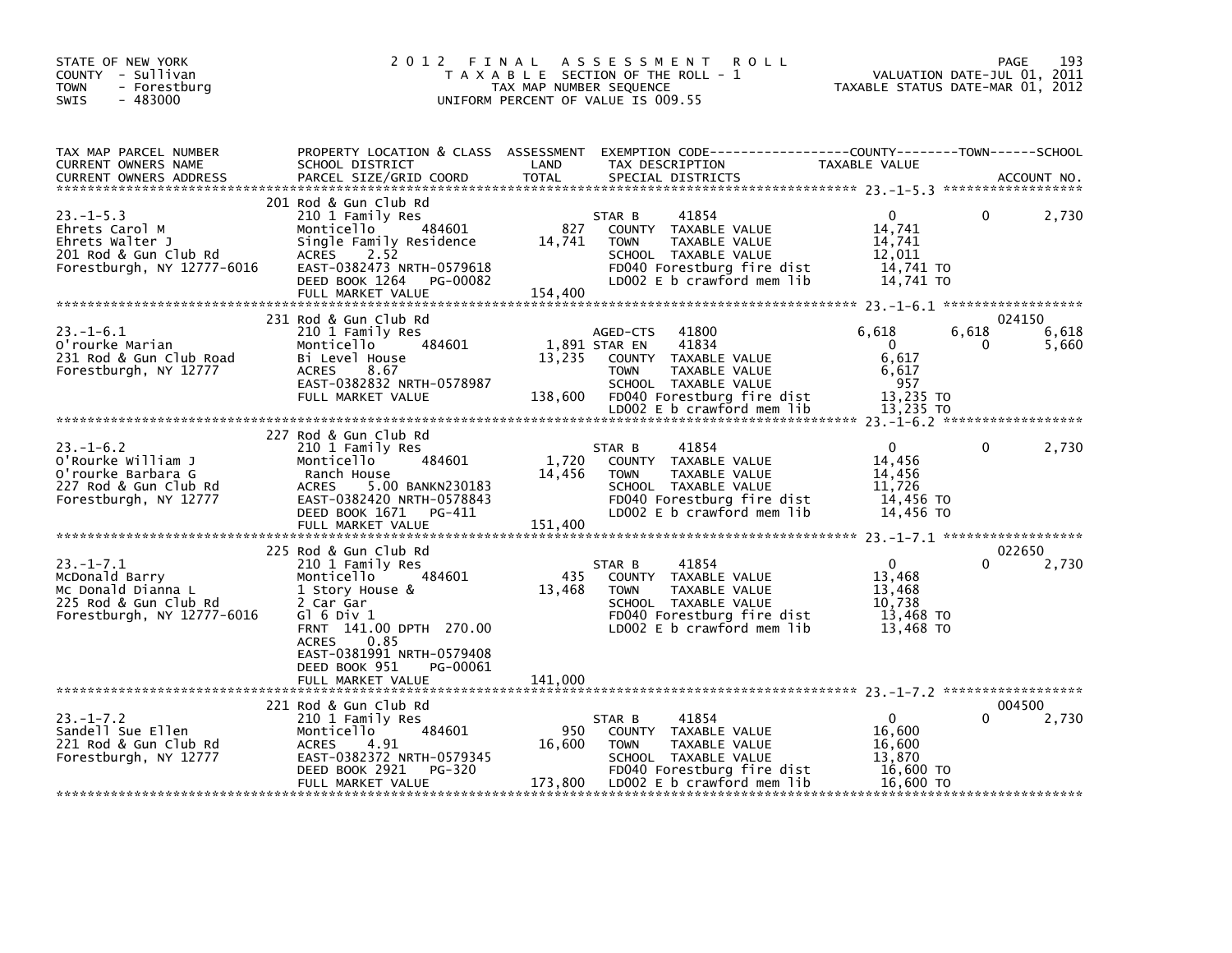| STATE OF NEW YORK<br>COUNTY - Sullivan<br><b>TOWN</b><br>- Forestburg<br>$-483000$<br>SWIS                                                                   | 2 0 1 2                                                                                                                                                                                | FINAL<br>TAX MAP NUMBER SEQUENCE | A S S E S S M E N T<br><b>ROLL</b><br>T A X A B L E SECTION OF THE ROLL - 1<br>UNIFORM PERCENT OF VALUE IS 009.55                                                                                        |                                                                           | 194<br>PAGE<br>VALUATION DATE-JUL 01, 2011<br>TAXABLE STATUS DATE-MAR 01, 2012 |
|--------------------------------------------------------------------------------------------------------------------------------------------------------------|----------------------------------------------------------------------------------------------------------------------------------------------------------------------------------------|----------------------------------|----------------------------------------------------------------------------------------------------------------------------------------------------------------------------------------------------------|---------------------------------------------------------------------------|--------------------------------------------------------------------------------|
| TAX MAP PARCEL NUMBER<br>CURRENT OWNERS NAME                                                                                                                 | PROPERTY LOCATION & CLASS ASSESSMENT<br>SCHOOL DISTRICT                                                                                                                                | LAND                             | EXEMPTION CODE-----------------COUNTY-------TOWN------SCHOOL<br>TAX DESCRIPTION                                                                                                                          | TAXABLE VALUE                                                             |                                                                                |
| $23 - 1 - 8$<br>Schilling Carl W<br>Attn: Schilling Mark<br>7182 Strand Cir<br>Bradenton, FL 34203<br>MAY BE SUBJECT TO PAYMENT<br>UNDER RPTL480A UNTIL 2021 | Plank Rd<br>912 Forest s480a<br>484601<br>Monticello<br>$G$ ] 6 Div 1<br>ACRES 114.67<br>EAST-0381271 NRTH-0577738<br>DEED BOOK 1524 PG-24<br>FULL MARKET VALUE                        | 18,900<br>18,900<br>197,900      | FOREST LND 47460<br>COUNTY TAXABLE VALUE<br>TAXABLE VALUE<br><b>TOWN</b><br>SCHOOL TAXABLE VALUE<br>FD040 Forestburg fire dist<br>LD002 E b crawford mem lib                                             | 13,609<br>5,291<br>5,291<br>5,291<br>18,900 TO<br>18,900 TO               | 030900<br>13,609<br>13,609                                                     |
| $23 - 1 - 9.1$<br>Ehrets George<br>Ehrets Alice I<br>1256 Sackett Lake Rd<br>Forestburgh, NY 12777-6000                                                      | 1256 Sackett Lk Rd<br>240 Rural res<br>484601<br>Monticello<br>2st Hse Gar<br>Shed<br>R 1<br>G $\overline{0}$ 6 Div 1<br>ACRES 41.00<br>EAST-0383756 NRTH-0578866<br>FULL MARKET VALUE | 183,800                          | COMBAT VET 41132<br>5,962 COMBAT VET 41133<br>17,554 AGED-CTS<br>41800<br>41834<br>STAR EN<br>COUNTY TAXABLE VALUE<br><b>TOWN</b><br>TAXABLE VALUE<br>SCHOOL TAXABLE VALUE<br>FD040 Forestburg fire dist | 4,095<br>0<br>2,692<br>$\Omega$<br>10,767<br>10,767<br>8,383<br>17,554 TO | 008700<br>$\Omega$<br>$\mathbf 0$<br>4,095<br>3,511<br>2,692<br>5,660<br>0     |
|                                                                                                                                                              |                                                                                                                                                                                        |                                  |                                                                                                                                                                                                          |                                                                           |                                                                                |
| $23. - 1 - 9.2$<br>Siska John<br>& Janet<br>60 Nottingham Ave<br>Valley Stream, NY 11580                                                                     | Sackett Lake Rd<br>322 Rural vac>10<br>Monticello<br>484601<br>G] 14 Div 1<br>Fo Ehrets<br>ACRES 79.00<br>EAST-0383023 NRTH-0577480<br>DEED BOOK 1294<br>$PG-24$                       | 5,643<br>5,643                   | COUNTY TAXABLE VALUE<br>TAXABLE VALUE<br><b>TOWN</b><br>SCHOOL TAXABLE VALUE<br>FD040 Forestburg fire dist<br>LD002 E b crawford mem lib                                                                 | 5,643<br>5,643<br>5.643<br>5,643 TO<br>5.643 TO                           | 014850                                                                         |
|                                                                                                                                                              | FULL MARKET VALUE                                                                                                                                                                      | 59.100                           |                                                                                                                                                                                                          |                                                                           |                                                                                |
| $23. - 1 - 9.3$<br>Ehrets Raymond<br>1245 Sackett Lake Rd<br>Forestburgh, NY 12777-6003                                                                      | 1245 Sackett Lake Rd<br>270 Mfg housing<br>Monticello<br>484601<br>Trailer<br>$G1$ 6 Div 1<br>FRNT 170.00 DPTH 98.00<br>EAST-0384769 NRTH-0578254                                      | 2,002                            | 41800<br>AGED-CTS<br>318 STAR EN<br>41834<br>COUNTY TAXABLE VALUE<br><b>TOWN</b><br>TAXABLE VALUE<br>SCHOOL TAXABLE VALUE<br>FD040 Forestburg fire dist                                                  | 1,001<br>$\mathbf{0}$<br>1,001<br>1,001<br>$\Omega$<br>2.002 TO           | 008850<br>1,001<br>1,001<br>1,001<br>$\Omega$                                  |
|                                                                                                                                                              | FULL MARKET VALUE                                                                                                                                                                      | 21,000                           | LDOO2 E b crawford mem lib                                                                                                                                                                               | 2,002 TO                                                                  |                                                                                |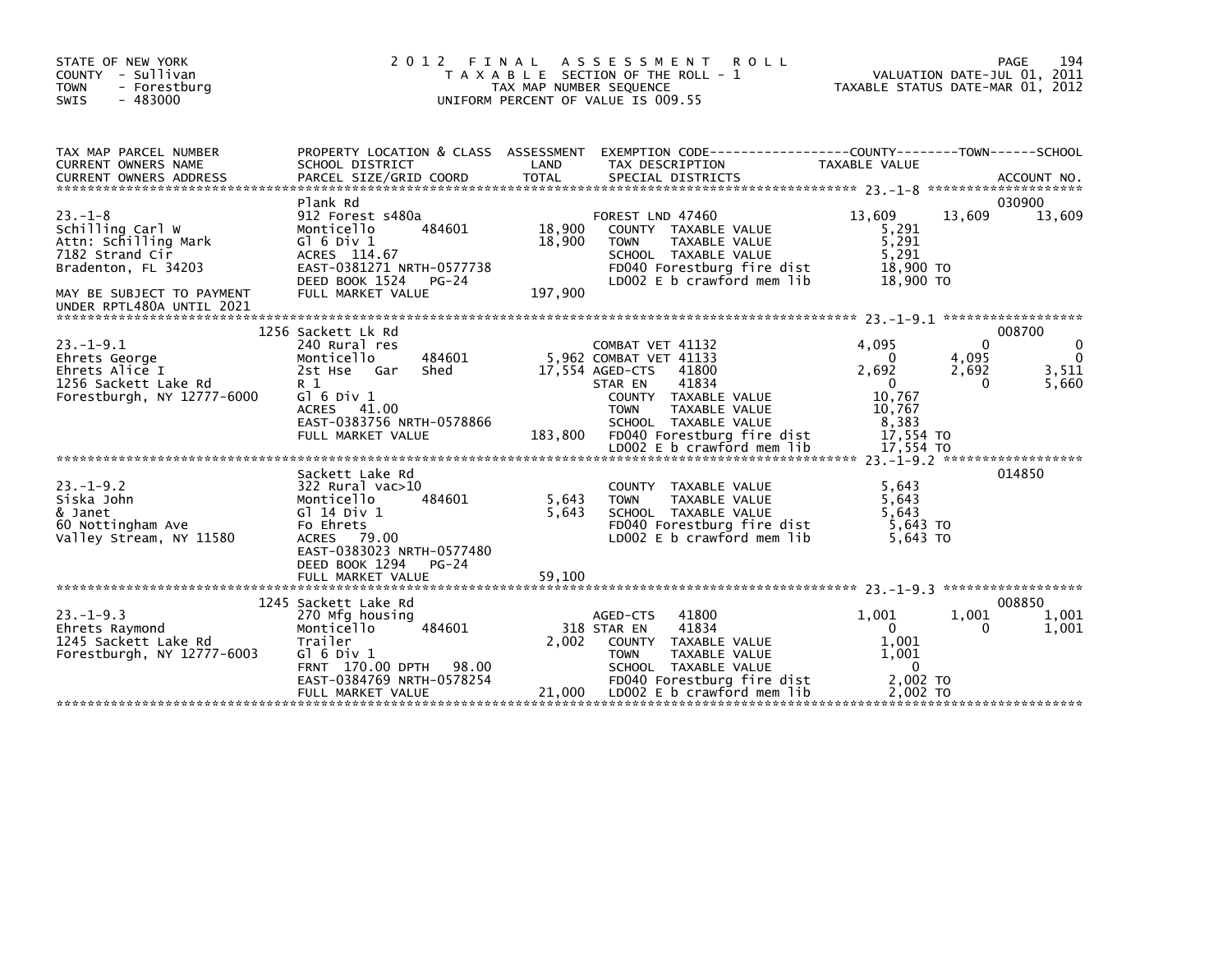| STATE OF NEW YORK<br>COUNTY - Sullivan<br><b>TOWN</b><br>- Forestburg<br>$-483000$<br><b>SWIS</b> | 2 0 1 2                                              | FINAL<br>TAX MAP NUMBER SEQUENCE | A S S E S S M E N T<br><b>ROLL</b><br>T A X A B L E SECTION OF THE ROLL - 1<br>UNIFORM PERCENT OF VALUE IS 009.55 | VALUATION DATE-JUL 01,<br>TAXABLE STATUS DATE-MAR 01, 2012 |        | PAGE<br>195<br>2011 |
|---------------------------------------------------------------------------------------------------|------------------------------------------------------|----------------------------------|-------------------------------------------------------------------------------------------------------------------|------------------------------------------------------------|--------|---------------------|
| TAX MAP PARCEL NUMBER                                                                             | PROPERTY LOCATION & CLASS ASSESSMENT                 |                                  | EXEMPTION CODE-----------------COUNTY-------TOWN------SCHOOL                                                      |                                                            |        |                     |
| CURRENT OWNERS NAME                                                                               | SCHOOL DISTRICT                                      | LAND                             | TAX DESCRIPTION                                                                                                   | TAXABLE VALUE                                              |        |                     |
| <b>CURRENT OWNERS ADDRESS</b>                                                                     | PARCEL SIZE/GRID COORD                               | <b>TOTAL</b>                     | SPECIAL DISTRICTS                                                                                                 |                                                            |        | ACCOUNT NO.         |
|                                                                                                   | Sackett Lake Rd                                      |                                  |                                                                                                                   |                                                            |        | 014100              |
| $23. - 1 - 10$                                                                                    | 912 Forest s480a                                     |                                  | FOREST LND 47460                                                                                                  | 7,216                                                      | 7,216  | 7,216               |
| Gunther Leroy C                                                                                   | Monticello<br>484601                                 | 8,875                            | COUNTY TAXABLE VALUE                                                                                              | 1,659                                                      |        |                     |
| PO Box 177                                                                                        | Wild Land                                            | 8,875                            | TAXABLE VALUE<br><b>TOWN</b>                                                                                      | 1,659                                                      |        |                     |
| Forestburgh, NY 12777-0177                                                                        | G1 5 Div 1 Pf 14<br>ACRES 93.00                      |                                  | SCHOOL TAXABLE VALUE<br>FD040 Forestburg fire dist                                                                | 1,659<br>8,875 TO                                          |        |                     |
| MAY BE SUBJECT TO PAYMENT                                                                         | EAST-0383254 NRTH-0574243                            |                                  | LD002 E b crawford mem lib                                                                                        | 8,875 TO                                                   |        |                     |
| UNDER RPTL480A UNTIL 2021                                                                         | FULL MARKET VALUE                                    | 92,900                           |                                                                                                                   |                                                            |        |                     |
|                                                                                                   |                                                      |                                  |                                                                                                                   |                                                            |        |                     |
| $23 - 1 - 11$                                                                                     | Plank Rd<br>912 Forest s480a                         |                                  | FOREST LND 47460                                                                                                  | 8,764                                                      | 8.764  | 031000              |
| Schilling Carl W                                                                                  | 484601<br>Monticello                                 | 16,845                           | COUNTY TAXABLE VALUE                                                                                              | 29,436                                                     |        | 8,764               |
| Attn: Schilling Mark                                                                              | 2 St House Garage                                    | 38,200                           | TAXABLE VALUE<br><b>TOWN</b>                                                                                      | 29,436                                                     |        |                     |
| 7182 Strand Cir                                                                                   | Gl 6 Div 1                                           |                                  | SCHOOL TAXABLE VALUE                                                                                              | 29,436                                                     |        |                     |
| Bradenton, FL 34203                                                                               | ACRES 57.00                                          |                                  | FD040 Forestburg fire dist                                                                                        | 38,200 TO                                                  |        |                     |
| MAY BE SUBJECT TO PAYMENT                                                                         | EAST-0381273 NRTH-0575716<br>DEED BOOK 1524<br>PG-24 |                                  | LD002 E b crawford mem lib                                                                                        | 38,200 TO                                                  |        |                     |
| UNDER RPTL480A UNTIL 2021                                                                         | FULL MARKET VALUE                                    | 400.000                          |                                                                                                                   |                                                            |        |                     |
|                                                                                                   |                                                      |                                  |                                                                                                                   |                                                            |        |                     |
|                                                                                                   | Sackett Lk Rd                                        |                                  |                                                                                                                   |                                                            |        | 031400              |
| $23. - 1 - 12$<br>Clark Iva                                                                       | 210 1 Family Res<br>484601<br>Monticello             | 489                              | COUNTY TAXABLE VALUE<br><b>TOWN</b><br>TAXABLE VALUE                                                              | 8,046<br>8,046                                             |        |                     |
| PO Box 286                                                                                        | Hse Barn Shed                                        | 8,046                            | SCHOOL TAXABLE VALUE                                                                                              | 8,046                                                      |        |                     |
| Rock Hill, NY 12775                                                                               | $G$ ] 5 Div 1                                        |                                  | FD040 Forestburg fire dist                                                                                        | 8,046 TO                                                   |        |                     |
|                                                                                                   | 1.14<br><b>ACRES</b>                                 |                                  | LD002 $E$ b crawford mem lib                                                                                      | 8,046 TO                                                   |        |                     |
|                                                                                                   | EAST-0384713 NRTH-0578442                            |                                  |                                                                                                                   |                                                            |        |                     |
|                                                                                                   | DEED BOOK 2268<br>PG-471<br>FULL MARKET VALUE        | 84,300                           |                                                                                                                   |                                                            |        |                     |
|                                                                                                   |                                                      |                                  |                                                                                                                   |                                                            |        |                     |
|                                                                                                   | French Clearing                                      |                                  |                                                                                                                   |                                                            |        | 014300              |
| $23. -1 - 13.1$                                                                                   | 912 Forest s480a                                     |                                  | FOREST LND 47460                                                                                                  | 19,217                                                     | 19.217 | 19,217              |
| Gunther Leroy C<br>PO Box 177                                                                     | Monticello<br>484601<br><b>ACRES</b><br>- 56.24      | 24,020<br>24,279                 | COUNTY TAXABLE VALUE<br><b>TOWN</b><br>TAXABLE VALUE                                                              | 5,062<br>5,062                                             |        |                     |
| Forestburgh, NY 12777-0177                                                                        | EAST-0385897 NRTH-0576779                            |                                  | SCHOOL TAXABLE VALUE                                                                                              | 5,062                                                      |        |                     |
|                                                                                                   | FULL MARKET VALUE                                    | 254,200                          | FD040 Forestburg fire dist                                                                                        | 24,279 TO                                                  |        |                     |
| MAY BE SUBJECT TO PAYMENT                                                                         |                                                      |                                  | LD002 E b crawford mem lib                                                                                        | 24,279 TO                                                  |        |                     |
| UNDER RPTL480A UNTIL 2021                                                                         |                                                      |                                  |                                                                                                                   |                                                            |        |                     |
|                                                                                                   | 332 French Clearing Rd                               |                                  |                                                                                                                   |                                                            |        |                     |
| $23 - 1 - 13.2$                                                                                   | 210 1 Family Res - WTRFNT                            |                                  | <b>VETERAN</b><br>41101                                                                                           | 5,000                                                      | 5,000  | 0                   |
| Gunther Jacob E                                                                                   | Monticello<br>484601                                 |                                  | 41834<br>1,224 STAR EN                                                                                            | $\mathbf{0}$                                               | 0      | 5,660               |
| PO Box 177                                                                                        | 2 St House                                           | 12,578                           | <b>COUNTY</b><br>TAXABLE VALUE                                                                                    | 7,578                                                      |        |                     |
| Forestburgh, NY 12777-0177                                                                        | House<br>Swimming Pool                               |                                  | TAXABLE VALUE<br><b>TOWN</b><br>SCHOOL TAXABLE VALUE                                                              | 7,578<br>6,918                                             |        |                     |
|                                                                                                   | 3.13<br><b>ACRES</b>                                 |                                  | FD040 Forestburg fire dist                                                                                        | 12.578 TO                                                  |        |                     |
|                                                                                                   | EAST-0385113 NRTH-0577838                            |                                  | LD002 $E$ b crawford mem lib                                                                                      | 12,578 TO                                                  |        |                     |
|                                                                                                   | DEED BOOK 1167<br>PG-00329                           |                                  |                                                                                                                   |                                                            |        |                     |
|                                                                                                   | FULL MARKET VALUE                                    | 131,700                          |                                                                                                                   |                                                            |        |                     |
|                                                                                                   |                                                      |                                  |                                                                                                                   |                                                            |        |                     |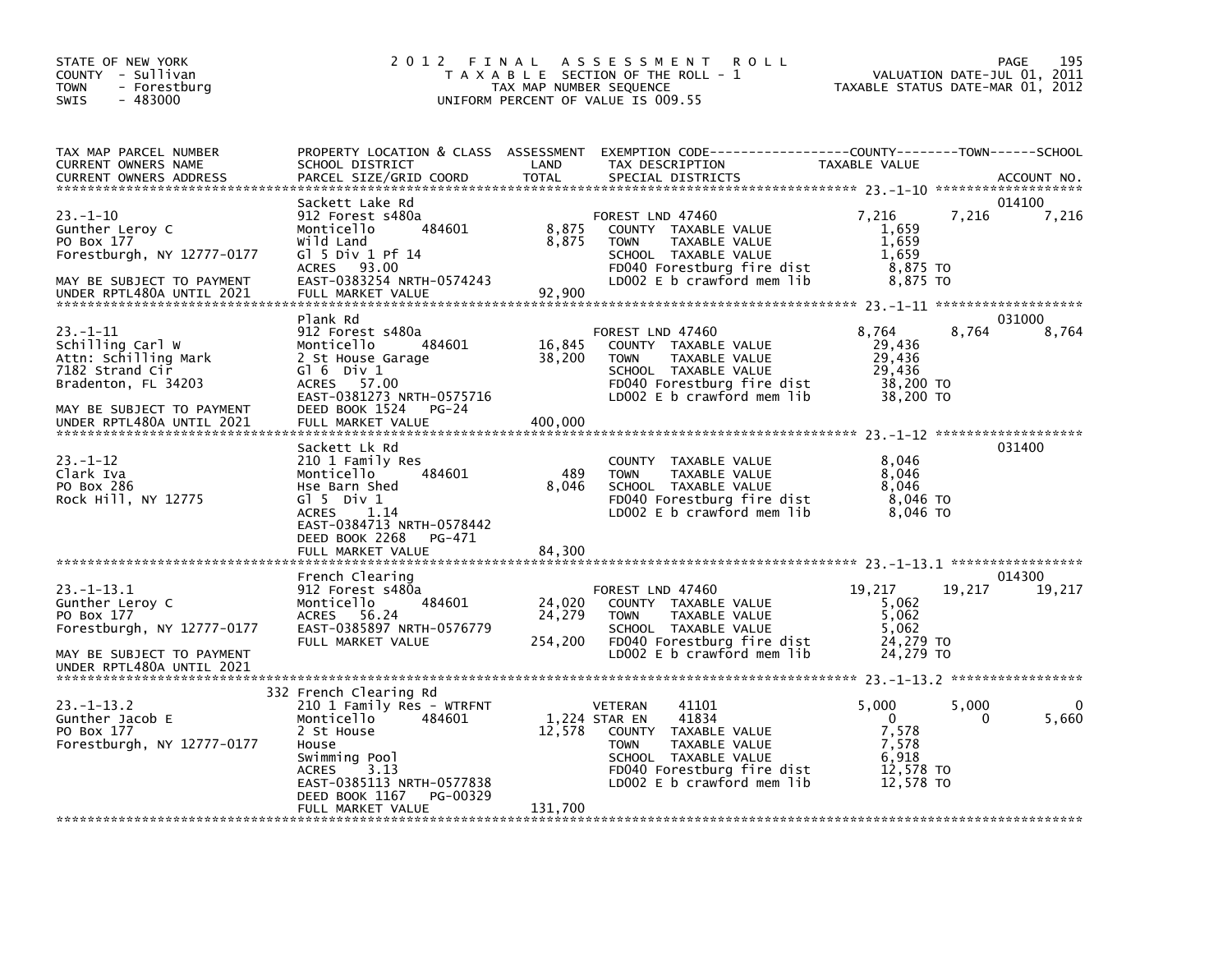| STATE OF NEW YORK<br>COUNTY - Sullivan<br>- Forestburg<br>TOWN<br>- 483000<br>SWIS                                                                                                                                                                                                     |                                                                                                       |         | 2012 FINAL ASSESSMENT ROLL<br>TAXABLE SECTION OF THE ROLL - 1 VALUATION DATE-JUL 01, 2011<br>TAXABLE STATUS DATE-MAR 01, 2012<br>UNIFORM PERCENT OF VALUE IS 009.55                                                     |                                     |                  |        |
|----------------------------------------------------------------------------------------------------------------------------------------------------------------------------------------------------------------------------------------------------------------------------------------|-------------------------------------------------------------------------------------------------------|---------|-------------------------------------------------------------------------------------------------------------------------------------------------------------------------------------------------------------------------|-------------------------------------|------------------|--------|
| TAX MAP PARCEL NUMBER                                                                                                                                                                                                                                                                  | PROPERTY LOCATION & CLASS ASSESSMENT                                                                  |         |                                                                                                                                                                                                                         |                                     |                  |        |
| $23 - 1 - 13.3$<br>Miller Barbara G<br>Miller Eric S<br>Elise Mathews<br>4514 N 100 E<br>New Castle, IN 12029                                                                                                                                                                          | French Clearing Rd<br>210 1 Family Res - WTRFNT<br>EAST-0384908 NRTH-0578081<br>DEED BOOK 2140 PG-267 |         | COUNTY TAXABLE VALUE<br>TOWN     TAXABLE VALUE<br>G<br>Anonticello 484601 1,837 TOWN TAXABLE VALUE<br>1-1/2 Story House 8,350 SCHOOL TAXABLE VALUE<br>ACRES 2013<br>ACRES 2013<br>LD002 E $b$ crawford mem lib 8,350 TO | 8,350<br>8,350<br>8,350<br>8,350 TO |                  |        |
| 23.-1-14<br>Cronin Patricia L<br>Lee Joseph E<br>1016 Laurel Trl and 08836<br>1016 Laurel Trl and 08836<br>Cross 140.00<br>10002<br>Cross 140.00<br>Cross 140.00<br>Cross 140.00<br>Cross 140.00<br>Cross 140.00<br>Cross 140.00<br>Cross 140.00<br>Cross<br>UNDER RPTL480A UNTIL 2021 | DEED BOOK 3066<br>PG-509                                                                              |         | TAXABLE VALUE 17,831<br>LDOO2 E b crawford mem lib                                                                                                                                                                      | 22,790<br>17,831<br>40,621 TO       | 001920<br>22,790 | 22,790 |
|                                                                                                                                                                                                                                                                                        | FULL MARKET VALUE                                                                                     | 425,400 |                                                                                                                                                                                                                         |                                     |                  |        |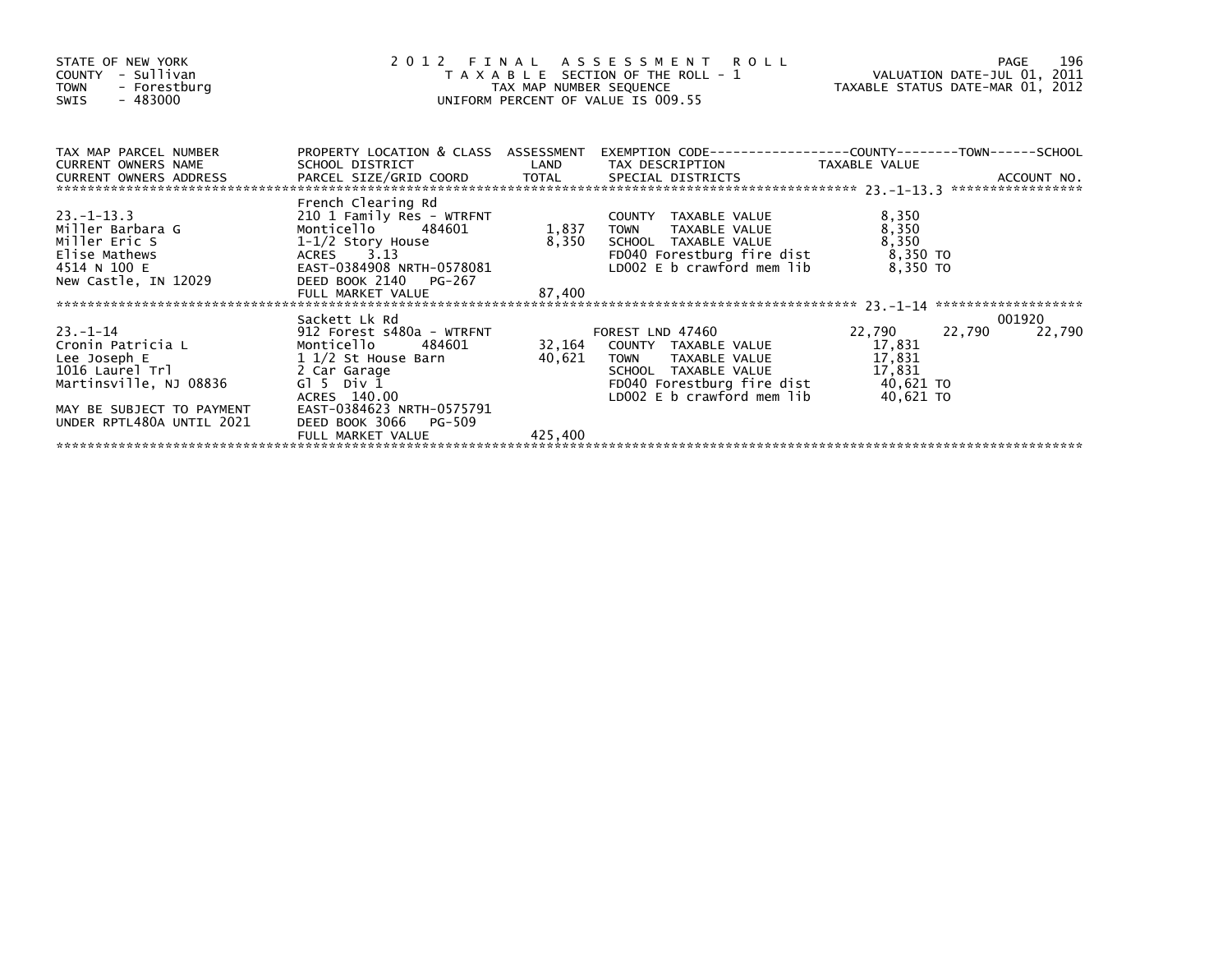| STATE OF NEW YORK           | 2012 FINAL ASSESSMENT ROLL            | 197<br>PAGE                      |
|-----------------------------|---------------------------------------|----------------------------------|
| COUNTY - Sullivan           | T A X A B L E SECTION OF THE ROLL - 1 | VALUATION DATE-JUL 01, 2011      |
| - Forestburg<br><b>TOWN</b> | MAP SECTION - 023                     | TAXABLE STATUS DATE-MAR 01, 2012 |
| - 483000<br>SWIS            | $SUB - SECTION -$                     | RPS150/V04/L015                  |
|                             | UNIFORM PERCENT OF VALUE IS 009.55    | CURRENT DATE 6/18/2012           |

| CODE | DISTRICT NAME                                | TOTAL<br>PARCELS | FXTFNSTON<br><b>TYPF</b> | <b>FXTENSTON</b><br>VALUE | AD VALOREM<br>VALUE | <b>EXEMPT</b><br>AMOUNT | TAXARI F<br><b>VALUE</b> |
|------|----------------------------------------------|------------------|--------------------------|---------------------------|---------------------|-------------------------|--------------------------|
|      | FD040 Forestburg fir<br>LD002 E b crawford m |                  | 46 TOTAL<br>46 TOTAL     |                           | 720.023<br>720.023  |                         | 720.023<br>720.023       |

## \*\*\* S C H O O L D I S T R I C T S U M M A R Y \*\*\*

| <b>CODE</b> | DISTRICT NAME | <b>TOTAL</b><br><b>PARCELS</b> | ASSESSED<br>LAND | ASSESSED<br><b>TOTAL</b> | <b>EXEMPT</b><br><b>AMOUNT</b> | <b>TOTAL</b><br>TAXABLE | <b>STAR</b><br><b>AMOUNT</b> | <b>STAR</b><br><b>TAXABLE</b> |
|-------------|---------------|--------------------------------|------------------|--------------------------|--------------------------------|-------------------------|------------------------------|-------------------------------|
| 484601      | Monticello    | 46                             | 323,845          | 720,023                  | 85.495                         | 634,528                 | 50,981                       | 583,547                       |
|             | SUB-TOTAL     | 46                             | 323.845          | 720.023                  | 85.495                         | 634.528                 | 50,981                       | 583,547                       |
|             | T O T A L     | 46                             | 323,845          | 720,023                  | 85,495                         | 634,528                 | 50,981                       | 583,547                       |

## \*\*\* S Y S T E M C O D E S S U M M A R Y \*\*\*

## NO SYSTEM EXEMPTIONS AT THIS LEVEL

## \*\*\* E X E M P T I O N S U M M A R Y \*\*\*

| <b>CODE</b>    | DESCRIPTION                            | <b>TOTAL</b><br><b>PARCELS</b> | <b>COUNTY</b>   | <b>TOWN</b>     | <b>SCHOOL</b>    |
|----------------|----------------------------------------|--------------------------------|-----------------|-----------------|------------------|
| 41101<br>41122 | <b>VETERAN</b><br>WAR VET              |                                | 5,000<br>2,457  | 5,000           |                  |
| 41123          | WAR VET                                |                                |                 | 2,457           |                  |
| 41132<br>41133 | <b>COMBAT VET</b><br><b>COMBAT VET</b> |                                | 4,095           | 4,095           |                  |
| 41730<br>41800 | AG DIS IND<br>AGED-CTS                 |                                | 2,769<br>10,311 | 2,769<br>10,311 | 2,769<br>11,130  |
| 41834          | STAR EN                                | b                              |                 |                 | 29,141           |
| 41854<br>47460 | STAR B<br>FOREST LND                   |                                | 71,596          | 71,596          | 21,840<br>71,596 |
|                | TOTAL                                  | 28                             | 96,228          | 96,228          | 136,476          |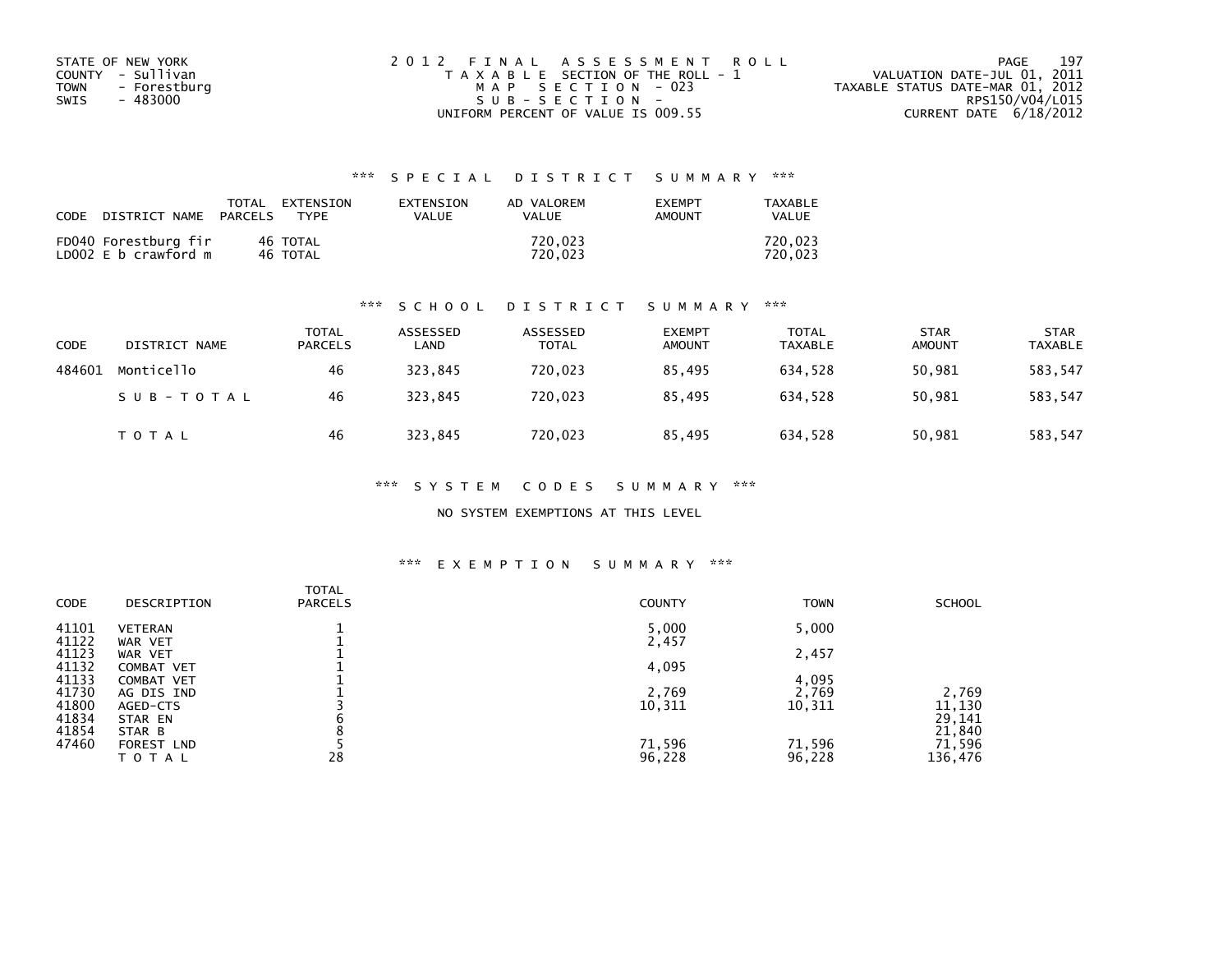| STATE OF NEW YORK<br>COUNTY - Sullivan<br>TOWN<br>- Forestburg<br>- 483000<br>SWIS | 2012 FINAL ASSESSMENT ROLL<br>T A X A B L E SECTION OF THE ROLL - 1<br>MAP SECTION - 023<br>SUB-SECTION- | 198<br>PAGE<br>VALUATION DATE-JUL 01, 2011<br>TAXABLE STATUS DATE-MAR 01, 2012<br>RPS150/V04/L015 |
|------------------------------------------------------------------------------------|----------------------------------------------------------------------------------------------------------|---------------------------------------------------------------------------------------------------|
|                                                                                    | UNIFORM PERCENT OF VALUE IS 009.55                                                                       | CURRENT DATE 6/18/2012                                                                            |

| ROLL       | DESCRIPTION | <b>TOTAL</b>   | <b>ASSESSED</b> | <b>\SSESSED</b> | <b>TAXABLE</b> | <b>TAXABLE</b> | <b>TAXABLE</b> | <b>STAR</b>    |
|------------|-------------|----------------|-----------------|-----------------|----------------|----------------|----------------|----------------|
| <b>SEC</b> |             | <b>PARCELS</b> | LAND            | <b>TOTAL</b>    | COUNTY         | <b>TOWN</b>    | <b>SCHOOL</b>  | <b>TAXABLE</b> |
|            | TAXABLE     | 46             | つつつ<br>323.845  | 720,023         | 623,795        | 623.795        | 634,528        | 583,547        |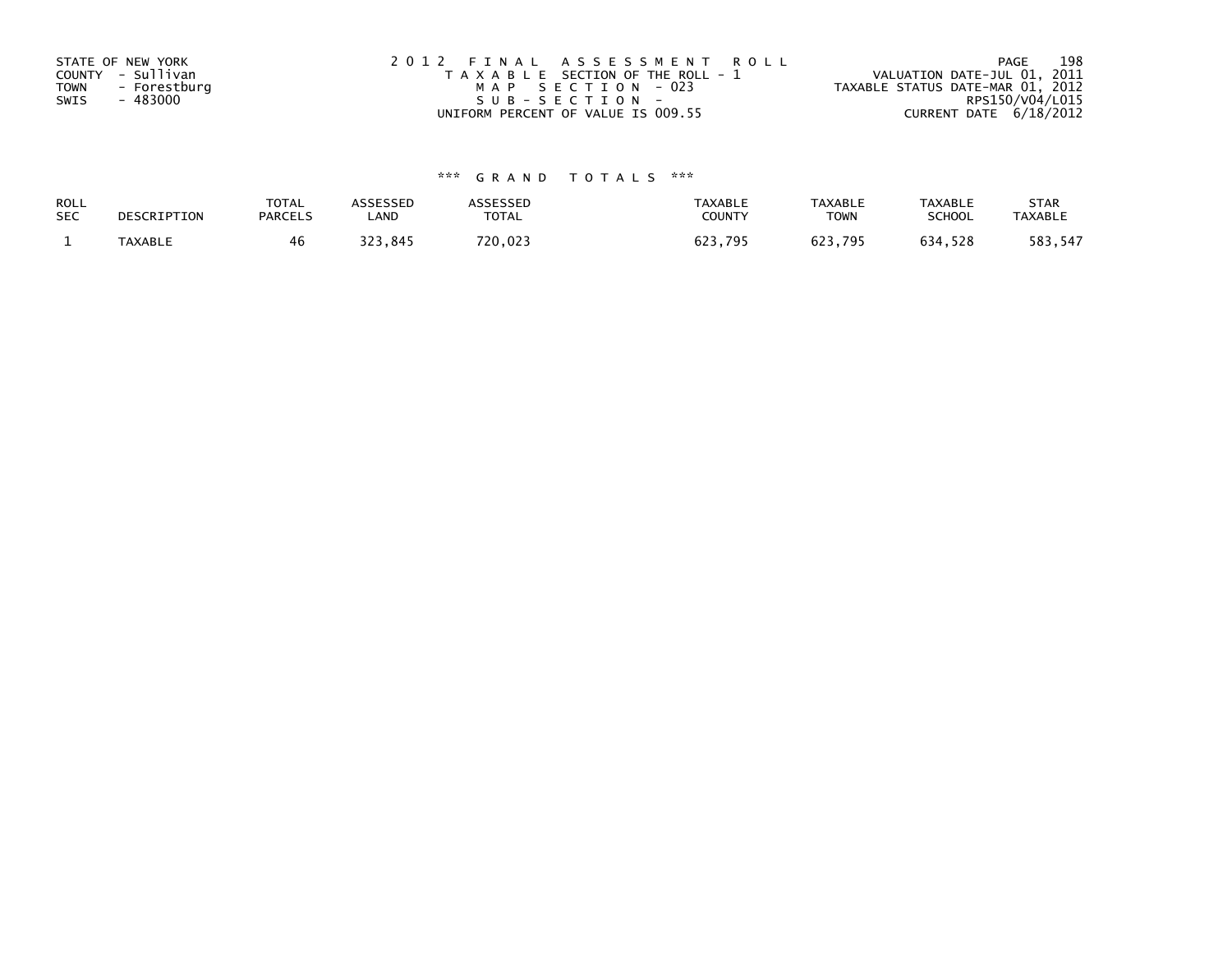| STATE OF NEW YORK<br>COUNTY - Sullivan<br>- Forestburg<br><b>TOWN</b><br>$-483000$<br>SWIS     | 2012 FINAL                                                                                                                                                                                                                   | TAX MAP NUMBER SEQUENCE       | A S S E S S M E N T<br><b>ROLL</b><br>T A X A B L E SECTION OF THE ROLL - 1<br>UNIFORM PERCENT OF VALUE IS 009.55                                           | VALUATION DATE-JUL 01, 2011<br>TAXABLE STATUS DATE-MAR 01, 2012      | 199<br><b>PAGE</b> |
|------------------------------------------------------------------------------------------------|------------------------------------------------------------------------------------------------------------------------------------------------------------------------------------------------------------------------------|-------------------------------|-------------------------------------------------------------------------------------------------------------------------------------------------------------|----------------------------------------------------------------------|--------------------|
| TAX MAP PARCEL NUMBER<br>CURRENT OWNERS NAME<br><b>CURRENT OWNERS ADDRESS</b>                  | SCHOOL DISTRICT<br>PARCEL SIZE/GRID COORD                                                                                                                                                                                    | LAND<br>TOTAL                 | PROPERTY LOCATION & CLASS ASSESSMENT EXEMPTION CODE---------------COUNTY-------TOWN-----SCHOOL<br>TAX DESCRIPTION<br>SPECIAL DISTRICTS                      | TAXABLE VALUE                                                        | ACCOUNT NO.        |
| $24. - 1 - 2.1$<br>Leu Shu<br>Juan Shuying<br>PO Box 365<br>Monticello, NY 12701               | Foster Rd<br>210 1 Family Res<br>484601<br>Monticello<br>1 St Hse Hen Hse<br>$G1$ 13 Div 1<br>6.76<br><b>ACRES</b><br>EAST-0387768 NRTH-0575016<br>DEED BOOK 2637<br>PG-249<br>FULL MARKET VALUE                             | 2,831<br>14,981<br>156.900    | STAR B<br>41854<br>COUNTY TAXABLE VALUE<br>TAXABLE VALUE<br><b>TOWN</b><br>SCHOOL TAXABLE VALUE<br>FD040 Forestburg fire dist<br>LD002 E b crawford mem lib | 0<br>14,981<br>14,981<br>12,251<br>14,981 TO<br>14,981 TO            | 2,730<br>0         |
| $24. - 1 - 2.2$<br>Fost LLC<br>Donald Partrick<br>1737 Veterans Hwy<br>Islandia, NY 11749      | Foster Road,Town Road 6<br>322 Rural vac>10<br>Monticello<br>484601<br>Type 311<br>$G^{\dagger}$ 13 Div 1 & Prop<br>ACRES 80.90<br>EAST-0387180 NRTH-0574760<br>DEED BOOK 2804<br>PG-287<br>FULL MARKET VALUE                | 10,420<br>10,420<br>109,100   | COUNTY TAXABLE VALUE<br>TAXABLE VALUE<br><b>TOWN</b><br>SCHOOL TAXABLE VALUE<br>FD040 Forestburg fire dist<br>LDOO2 E b crawford mem lib                    | 10,420<br>10,420<br>10,420<br>10,420 TO<br>10,420 TO                 | 037850             |
| $24. -1 - 3$<br>Forestburgh Consv League LLC<br>330 Elm St<br>West Hempstead, NY 11552         | Tannery Rd<br>552 Golf course<br>Monticello<br>484601<br>House, garage, club House<br>Private Golf Course<br>$G113$ Div 1 Pf14<br>ACRES 200.69<br>EAST-0385828 NRTH-0572886<br>DEED BOOK 3201<br>PG-536<br>FULL MARKET VALUE | 22,448<br>111,693<br>1169.600 | COUNTY TAXABLE VALUE<br>TAXABLE VALUE<br><b>TOWN</b><br>SCHOOL TAXABLE VALUE<br>FD040 Forestburg fire dist<br>LD002 E b crawford mem lib                    | 111,693<br>111,693<br>111,693<br>111,693 TO<br>111,693 TO            | 010000             |
| $24. -1 - 4.1$<br>Reynolds Fred B<br>2621 Route 42<br>Forestburgh, NY 12777                    | 2621 State Route 42<br>210 1 Family Res<br>484601<br>Monticello<br>1 St Hse Gar<br><b>ACRES</b><br>7.46<br>EAST-0389477 NRTH-0573449<br>DEED BOOK 1824 PG-403<br>FULL MARKET VALUE                                           | 8,527<br>18,637<br>195,200    | 41854<br>STAR B<br>COUNTY TAXABLE VALUE<br><b>TOWN</b><br>TAXABLE VALUE<br>SCHOOL TAXABLE VALUE<br>FD040 Forestburg fire dist<br>LD002 E b crawford mem lib | $\mathbf{0}$<br>18,637<br>18,637<br>15,907<br>18,637 TO<br>18,637 TO | 032300<br>2,730    |
| $24. - 1 - 4.2$<br>Mader Johann<br>Mader Anni<br>8341 Penelope Ave<br>Middle Village, NY 11379 | Rt 42<br>$314$ Rural vac< $10$<br>Monticello<br>484601<br>Lot $# 4$<br>Vacant Lot<br><b>ACRES</b><br>7.14<br>EAST-0389134 NRTH-0574393<br>DEED BOOK 1872<br>PG-663<br>FULL MARKET VALUE                                      | 3,907<br>3,907<br>40.900      | COUNTY TAXABLE VALUE<br><b>TOWN</b><br>TAXABLE VALUE<br>SCHOOL TAXABLE VALUE<br>FD040 Forestburg fire dist<br>LDOO2 E b crawford mem lib                    | 3,907<br>3,907<br>3,907<br>3,907 TO<br>3,907 TO                      | 032500             |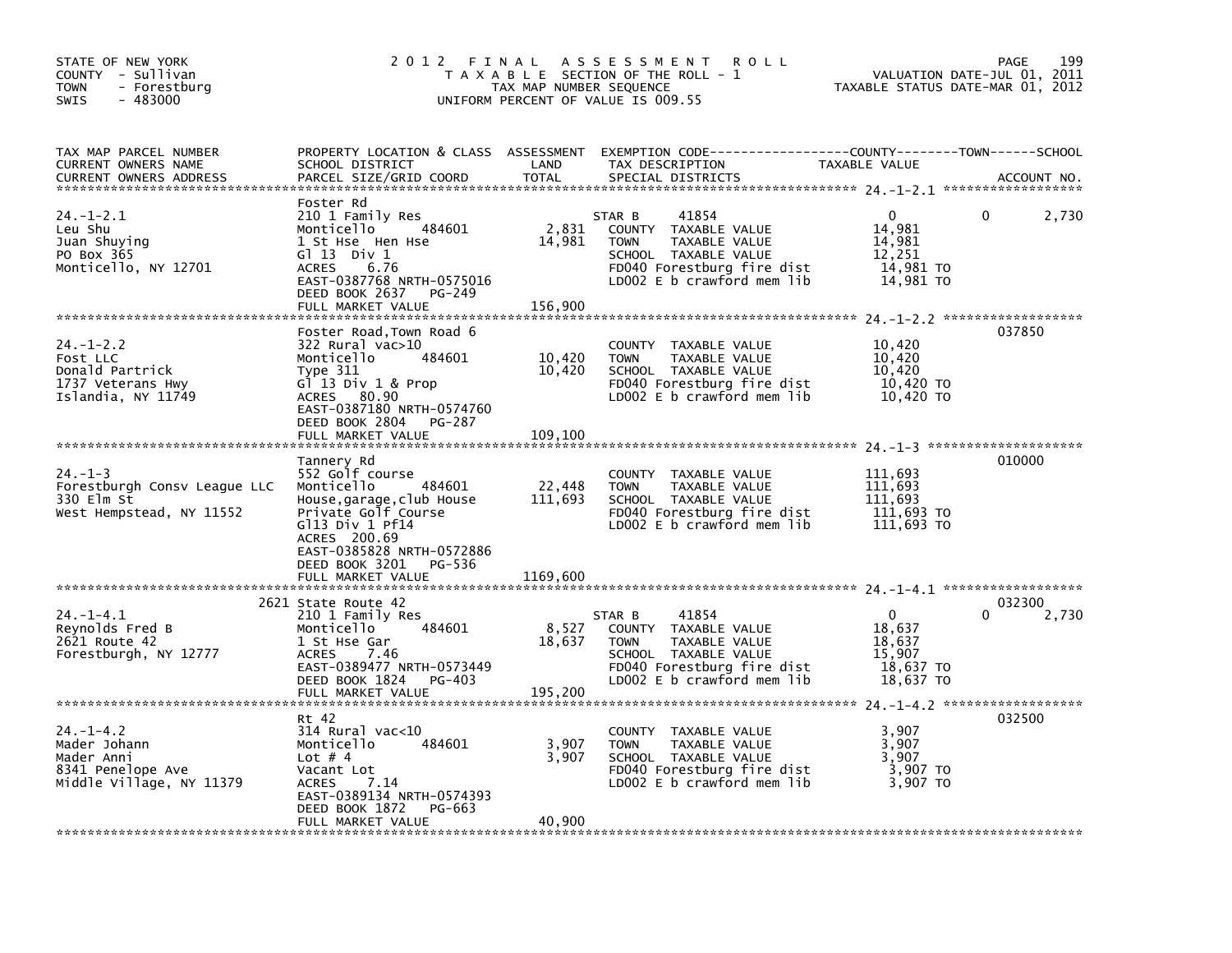| STATE OF NEW YORK<br>COUNTY - Sullivan<br>- Forestburg<br><b>TOWN</b><br>$-483000$<br>SWIS | 2 0 1 2                                                                                                                                                                                                             | FINAL<br>TAX MAP NUMBER SEQUENCE | A S S E S S M E N T<br><b>ROLL</b><br>T A X A B L E SECTION OF THE ROLL - 1<br>UNIFORM PERCENT OF VALUE IS 009.55                                           | TAXABLE STATUS DATE-MAR 01, 2012                                       | 200<br>PAGE<br>VALUATION DATE-JUL 01, 2011 |
|--------------------------------------------------------------------------------------------|---------------------------------------------------------------------------------------------------------------------------------------------------------------------------------------------------------------------|----------------------------------|-------------------------------------------------------------------------------------------------------------------------------------------------------------|------------------------------------------------------------------------|--------------------------------------------|
| TAX MAP PARCEL NUMBER<br>CURRENT OWNERS NAME                                               | PROPERTY LOCATION & CLASS ASSESSMENT<br>SCHOOL DISTRICT                                                                                                                                                             | LAND                             | TAX DESCRIPTION                                                                                                                                             | TAXABLE VALUE                                                          |                                            |
| $24. - 1 - 4.3$<br>Sipos Robert J<br>30 Foster Rd<br>Forestburgh, NY 12777                 | 30 Foster Rd<br>240 Rural res<br>484601<br>Monticello<br>Lot $# 5$<br>House, Barn, greenhouse<br>ACRES 10.00<br>EAST-0389335 NRTH-0574141<br>DEED BOOK 1895<br>PG-444<br>FULL MARKET VALUE                          | 5,240<br>13,612<br>142.500       | 41854<br>STAR B<br>COUNTY TAXABLE VALUE<br>TAXABLE VALUE<br><b>TOWN</b><br>SCHOOL TAXABLE VALUE<br>FD040 Forestburg fire dist<br>LD002 E b crawford mem lib | $\mathbf{0}$<br>13,612<br>13,612<br>10,882<br>13,612 TO<br>13,612 TO   | 032500<br>0<br>2,730                       |
| $24. - 1 - 4.4$<br>Burns William M Jr<br>2645 Route 42<br>Forestburgh, NY 12777            | 2645 State Route 42<br>210 1 Family Res<br>Monticello<br>484601<br>1 1/2 Story House<br>Lot $# 7$<br><b>ACRES</b><br>4.21 BANKC030614<br>EAST-0389854 NRTH-0574327<br>DEED BOOK 1872<br>PG-663<br>FULL MARKET VALUE | 3,081<br>21,515<br>225,300       | 41854<br>STAR B<br>COUNTY TAXABLE VALUE<br>TAXABLE VALUE<br><b>TOWN</b><br>SCHOOL TAXABLE VALUE<br>FD040 Forestburg fire dist<br>LD002 E b crawford mem lib | $\overline{0}$<br>21,515<br>21,515<br>18.785<br>21,515 TO<br>21,515 TO | 032500<br>2,730<br>0                       |
| $24. -1 - 4.5$<br>Sutula Stanislaw<br>1375 E 18Th St Apt F10<br>Brooklyn, NY 11230         | 2635 State Route 42<br>270 Mfg housing<br>Monticello<br>484601<br>Lot $# 6$<br>garage<br>manuf housing<br><b>ACRES</b><br>5.20<br>EAST-0389660 NRTH-0573924<br>DEED BOOK 1923<br>PG-152<br>FULL MARKET VALUE        | 3,656<br>7,400<br>77,500         | COUNTY TAXABLE VALUE<br>TAXABLE VALUE<br><b>TOWN</b><br>SCHOOL TAXABLE VALUE<br>FD040 Forestburg fire dist<br>LD002 E b crawford mem lib                    | 7,400<br>7,400<br>7,400<br>7,400 TO<br>7.400 TO                        | 032500                                     |
| $24. - 1 - 4.6$<br>Pelton Keith L<br>Box 62<br>Sparrowbush, NY 12780                       | 35 Foster Rd<br>210 1 Family Res<br>Monticello<br>484601<br>Lot $#$ 3<br><b>ACRES</b><br>2.30 BANKN140687<br>EAST-0388828 NRTH-0573672<br>DEED BOOK 1829<br>PG-040<br>FULL MARKET VALUE                             | 1,687<br>14,500<br>151,800       | 41854<br>STAR B<br>COUNTY TAXABLE VALUE<br>TAXABLE VALUE<br><b>TOWN</b><br>SCHOOL TAXABLE VALUE<br>FD040 Forestburg fire dist<br>LD002 E b crawford mem lib | $\mathbf{0}$<br>14,500<br>14,500<br>11,770<br>14,500 TO<br>14.500 TO   | 032500<br>2,730                            |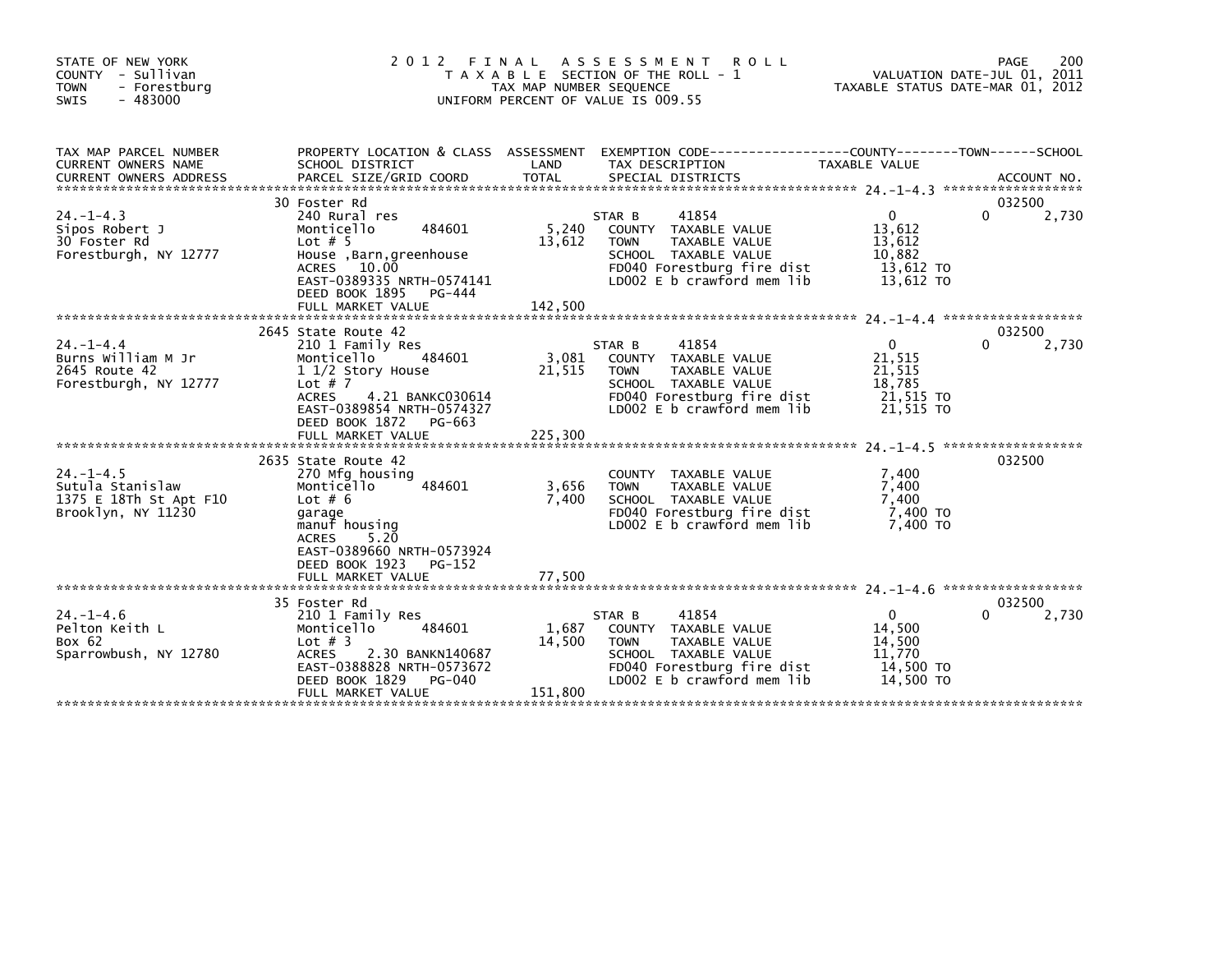| STATE OF NEW YORK<br>- Sullivan<br><b>COUNTY</b><br><b>TOWN</b><br>- Forestburg<br>$-483000$<br>SWIS | 2 0 1 2<br>FINAL<br><b>TAXABLE</b>                                                                                                                                                         | TAX MAP NUMBER SEQUENCE  | A S S E S S M E N T<br><b>ROLL</b><br>SECTION OF THE ROLL - 1<br>UNIFORM PERCENT OF VALUE IS 009.55                                                                                                                                           | TAXABLE STATUS DATE-MAR 01, 2012                                                            | VALUATION DATE-JUL 01, 2011 | 201<br><b>PAGE</b>                        |
|------------------------------------------------------------------------------------------------------|--------------------------------------------------------------------------------------------------------------------------------------------------------------------------------------------|--------------------------|-----------------------------------------------------------------------------------------------------------------------------------------------------------------------------------------------------------------------------------------------|---------------------------------------------------------------------------------------------|-----------------------------|-------------------------------------------|
| TAX MAP PARCEL NUMBER<br><b>CURRENT OWNERS NAME</b>                                                  | PROPERTY LOCATION & CLASS ASSESSMENT<br>SCHOOL DISTRICT                                                                                                                                    | LAND                     | EXEMPTION CODE--<br>TAX DESCRIPTION                                                                                                                                                                                                           | --------------COUNTY--------TOWN------SCHOOL<br>TAXABLE VALUE                               | ******************          | ACCOUNT NO.                               |
| $24. - 1 - 4.7$<br>Frangopoulos Peter G<br>27 Foster Rd<br>Forestburgh, NY 12777                     | 27 Foster Rd<br>270 Mfg housing<br>Monticello<br>484601<br>Lot $# 2$<br>Double Wide<br>3.70<br><b>ACRES</b><br>EAST-0388794 NRTH-0573325<br>DEED BOOK 1848<br>PG-682<br>FULL MARKET VALUE  | 111,900                  | 41122<br><b>WAR VET</b><br>41123<br>2,098 WAR VET<br>41800<br>10,687 AGED-CTS<br>41834<br>STAR EN<br>COUNTY TAXABLE VALUE<br>TAXABLE VALUE<br><b>TOWN</b><br>SCHOOL TAXABLE VALUE<br>FD040 Forestburg fire dist<br>LD002 E b crawford mem lib | 1.603<br>$\Omega$<br>2,271<br>$\Omega$<br>6,813<br>6,813<br>2,355<br>10,687 TO<br>10,687 TO | 0<br>1,603<br>2,271<br>0    | 032500<br>0<br>$\Omega$<br>2,672<br>5,660 |
|                                                                                                      |                                                                                                                                                                                            |                          |                                                                                                                                                                                                                                               |                                                                                             |                             |                                           |
| $24. - 1 - 4.8$<br>Imperato Pasquale<br>Imperato Margaret<br>21 Foster Rd<br>Forestburgh, NY 12777   | 21 Foster Rd<br>270 Mfg housing<br>Monticello<br>484601<br>Lot $# 1$<br>Double Wide<br><b>ACRES</b><br>2.53<br>EAST-0389053 NRTH-0573244<br>DEED BOOK 1847<br>$PG-98$<br>FULL MARKET VALUE | 1,746<br>8.020<br>84,000 | <b>COUNTY</b><br>TAXABLE VALUE<br><b>TOWN</b><br>TAXABLE VALUE<br>SCHOOL TAXABLE VALUE<br>FD040 Forestburg fire dist<br>LD002 E b crawford mem lib                                                                                            | 8,020<br>8,020<br>8.020<br>8,020 TO<br>8.020 TO                                             |                             | 032500                                    |
|                                                                                                      | 68 Foster Rd                                                                                                                                                                               |                          |                                                                                                                                                                                                                                               |                                                                                             |                             |                                           |
| $24. -1 - 5.1$<br>Burger Arnold H<br>68 Foster Rd<br>Forestburgh, NY 12777                           | 210 1 Family Res<br>484601<br>Monticello<br>1 house<br>Shed<br>7.59<br><b>ACRES</b><br>EAST-0388784 NRTH-0574653<br>PG-508<br>DEED BOOK 2306<br>FULL MARKET VALUE                          | 10,700 STAR B<br>112,000 | COMBAT VET 41132<br>3.054 COMBAT VET 41133<br>41854<br>COUNTY TAXABLE VALUE<br>TAXABLE VALUE<br><b>TOWN</b><br>SCHOOL TAXABLE VALUE<br>FD040 Forestburg fire dist<br>LD002 E b crawford mem lib                                               | 2,675<br>$\Omega$<br>$\Omega$<br>8,025<br>8,025<br>7.970<br>10,700 TO<br>10.700 TO          | 0<br>2,675<br>0             | 0<br>$\Omega$<br>2,730                    |
|                                                                                                      |                                                                                                                                                                                            |                          |                                                                                                                                                                                                                                               |                                                                                             |                             |                                           |
| $24. -1 - 5.2$<br>Andersen Steen<br>61 Foster Rd<br>Forestburgh, NY 12777-6114                       | 61 Foster Rd<br>240 Rural res<br>Monticello<br>484601<br>11.47<br><b>ACRES</b><br>EAST-0388119 NRTH-0574022<br>DEED BOOK 994<br>PG-00020<br>FULL MARKET VALUE                              | 15,047<br>157,600        | <b>VETERAN</b><br>41101<br>41834<br>1,719 STAR EN<br>COUNTY TAXABLE VALUE<br>TAXABLE VALUE<br><b>TOWN</b><br>SCHOOL TAXABLE VALUE<br>FD040 Forestburg fire dist<br>LD002 E b crawford mem lib                                                 | 5,000<br>$\Omega$<br>10.047<br>10.047<br>9,387<br>15.047 TO<br>15.047 TO                    | 5,000<br>0                  | 0<br>5,660                                |
|                                                                                                      |                                                                                                                                                                                            |                          |                                                                                                                                                                                                                                               |                                                                                             |                             |                                           |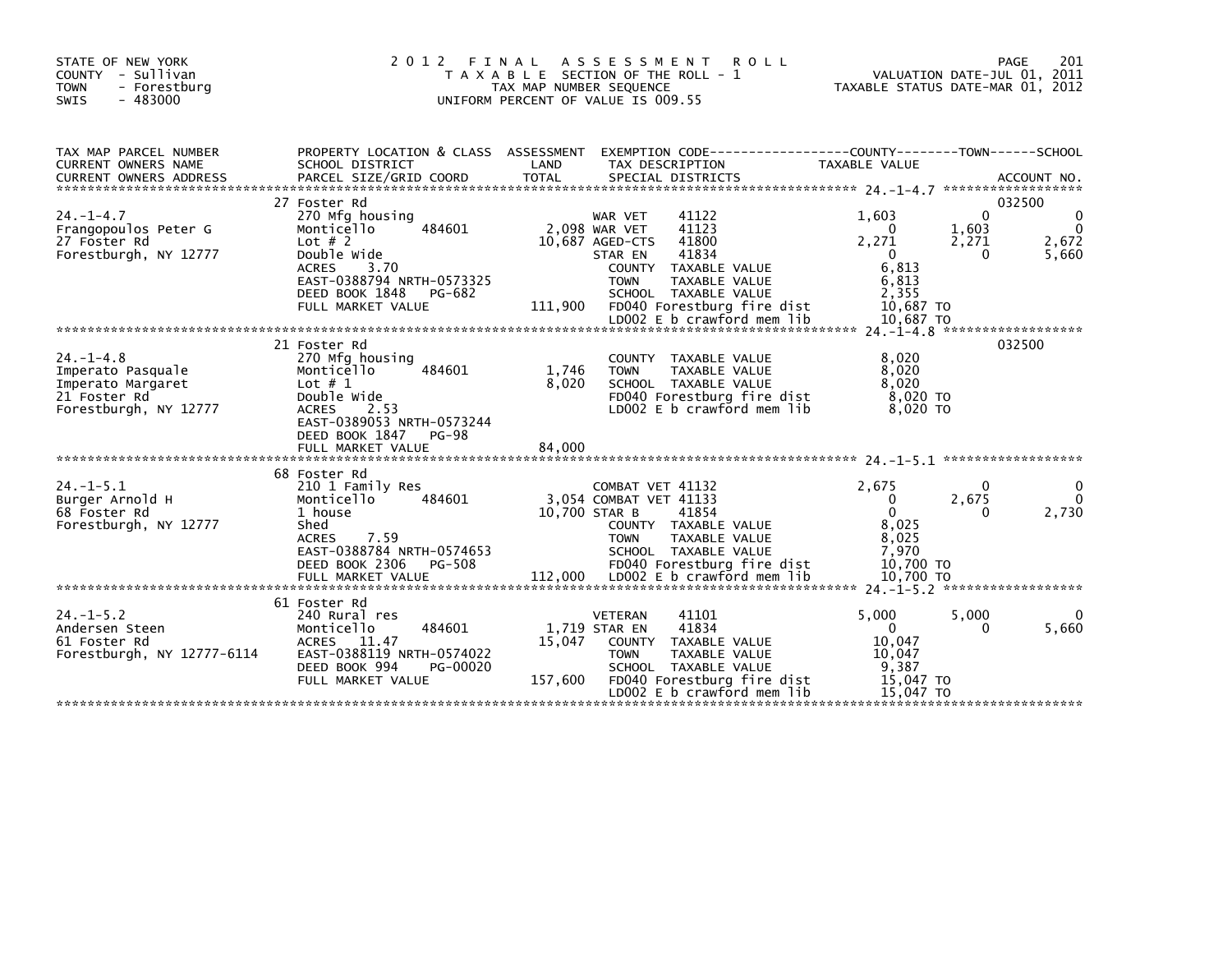| TAXABLE STATUS DATE-MAR 01, 2012<br><b>TOWN</b><br>- Forestburg<br>TAX MAP NUMBER SEQUENCE<br><b>SWIS</b><br>$-483000$<br>UNIFORM PERCENT OF VALUE IS 009.55<br>TAX MAP PARCEL NUMBER<br>PROPERTY LOCATION & CLASS ASSESSMENT<br>CURRENT OWNERS NAME<br>SCHOOL DISTRICT<br>LAND<br>TAX DESCRIPTION<br>TAXABLE VALUE<br>56 Foster Rd<br>$24. -1 - 5.3$<br>281 Multiple res<br>CW_15_VET/ 41161<br>1.092<br>1,092<br>Devlin Alan<br>2,031 STAR B<br>41854<br>484601<br>$\Omega$<br>Monticello<br>0<br>9.908<br>11,000<br>Devlin Viola<br>2 Houses<br>COUNTY TAXABLE VALUE<br>9,908<br>56 Foster Rd<br>Shed<br>TAXABLE VALUE<br><b>TOWN</b><br>Forestburgh, NY 12777-0104<br>SCHOOL TAXABLE VALUE<br>8,270<br>ACRES<br>7.10 BANKN140687<br>EAST-0388987 NRTH-0574705<br>FD040 Forestburg fire dist<br>11.000 TO<br>LD002 E b crawford mem lib<br>DEED BOOK 1208<br>11,000 TO<br>PG-00069<br>115,200<br>FULL MARKET VALUE<br>Foster Rd<br>24. –1–12<br>314 Rural vac<10<br>142<br>COUNTY TAXABLE VALUE<br>484601<br>142<br>Monticello<br>142<br>Andersen Steen<br><b>TOWN</b><br>TAXABLE VALUE<br>142<br>60.00 DPTH 275.00<br>142<br>61 Foster Rd<br><b>FRNT</b><br>SCHOOL TAXABLE VALUE<br>Forestburgh, NY 12777-6114<br>EAST-0388590 NRTH-0574127<br>FD040 Forestburg fire dist<br>1,500 LD002 E b crawford mem lib<br>142 TO | 0<br>2,730 |
|-----------------------------------------------------------------------------------------------------------------------------------------------------------------------------------------------------------------------------------------------------------------------------------------------------------------------------------------------------------------------------------------------------------------------------------------------------------------------------------------------------------------------------------------------------------------------------------------------------------------------------------------------------------------------------------------------------------------------------------------------------------------------------------------------------------------------------------------------------------------------------------------------------------------------------------------------------------------------------------------------------------------------------------------------------------------------------------------------------------------------------------------------------------------------------------------------------------------------------------------------------------------------------------------------------------------------------|------------|
|                                                                                                                                                                                                                                                                                                                                                                                                                                                                                                                                                                                                                                                                                                                                                                                                                                                                                                                                                                                                                                                                                                                                                                                                                                                                                                                             |            |
|                                                                                                                                                                                                                                                                                                                                                                                                                                                                                                                                                                                                                                                                                                                                                                                                                                                                                                                                                                                                                                                                                                                                                                                                                                                                                                                             |            |
|                                                                                                                                                                                                                                                                                                                                                                                                                                                                                                                                                                                                                                                                                                                                                                                                                                                                                                                                                                                                                                                                                                                                                                                                                                                                                                                             |            |
|                                                                                                                                                                                                                                                                                                                                                                                                                                                                                                                                                                                                                                                                                                                                                                                                                                                                                                                                                                                                                                                                                                                                                                                                                                                                                                                             |            |
|                                                                                                                                                                                                                                                                                                                                                                                                                                                                                                                                                                                                                                                                                                                                                                                                                                                                                                                                                                                                                                                                                                                                                                                                                                                                                                                             |            |
|                                                                                                                                                                                                                                                                                                                                                                                                                                                                                                                                                                                                                                                                                                                                                                                                                                                                                                                                                                                                                                                                                                                                                                                                                                                                                                                             |            |
|                                                                                                                                                                                                                                                                                                                                                                                                                                                                                                                                                                                                                                                                                                                                                                                                                                                                                                                                                                                                                                                                                                                                                                                                                                                                                                                             |            |
|                                                                                                                                                                                                                                                                                                                                                                                                                                                                                                                                                                                                                                                                                                                                                                                                                                                                                                                                                                                                                                                                                                                                                                                                                                                                                                                             |            |
|                                                                                                                                                                                                                                                                                                                                                                                                                                                                                                                                                                                                                                                                                                                                                                                                                                                                                                                                                                                                                                                                                                                                                                                                                                                                                                                             |            |
|                                                                                                                                                                                                                                                                                                                                                                                                                                                                                                                                                                                                                                                                                                                                                                                                                                                                                                                                                                                                                                                                                                                                                                                                                                                                                                                             |            |
|                                                                                                                                                                                                                                                                                                                                                                                                                                                                                                                                                                                                                                                                                                                                                                                                                                                                                                                                                                                                                                                                                                                                                                                                                                                                                                                             |            |
|                                                                                                                                                                                                                                                                                                                                                                                                                                                                                                                                                                                                                                                                                                                                                                                                                                                                                                                                                                                                                                                                                                                                                                                                                                                                                                                             |            |
|                                                                                                                                                                                                                                                                                                                                                                                                                                                                                                                                                                                                                                                                                                                                                                                                                                                                                                                                                                                                                                                                                                                                                                                                                                                                                                                             |            |
|                                                                                                                                                                                                                                                                                                                                                                                                                                                                                                                                                                                                                                                                                                                                                                                                                                                                                                                                                                                                                                                                                                                                                                                                                                                                                                                             |            |
|                                                                                                                                                                                                                                                                                                                                                                                                                                                                                                                                                                                                                                                                                                                                                                                                                                                                                                                                                                                                                                                                                                                                                                                                                                                                                                                             |            |
|                                                                                                                                                                                                                                                                                                                                                                                                                                                                                                                                                                                                                                                                                                                                                                                                                                                                                                                                                                                                                                                                                                                                                                                                                                                                                                                             |            |
|                                                                                                                                                                                                                                                                                                                                                                                                                                                                                                                                                                                                                                                                                                                                                                                                                                                                                                                                                                                                                                                                                                                                                                                                                                                                                                                             |            |
|                                                                                                                                                                                                                                                                                                                                                                                                                                                                                                                                                                                                                                                                                                                                                                                                                                                                                                                                                                                                                                                                                                                                                                                                                                                                                                                             |            |
| FULL MARKET VALUE 1,500 LD002 E b crawford mem 1ib 142 TO بالمستخدم بين FULL MARKET VALUE 1,500 LD002 E b crawford mem 1ib 142 TO 147 TO 147 TO 1,500 PERSON 1,500 LD002 E b crawford mem 1ib 142 TO 142 TO 14. The material                                                                                                                                                                                                                                                                                                                                                                                                                                                                                                                                                                                                                                                                                                                                                                                                                                                                                                                                                                                                                                                                                                |            |
| S Of Foster Rd                                                                                                                                                                                                                                                                                                                                                                                                                                                                                                                                                                                                                                                                                                                                                                                                                                                                                                                                                                                                                                                                                                                                                                                                                                                                                                              |            |
| $24. - 1 - 13$<br>314 Rural vac<10<br>COUNTY TAXABLE VALUE<br>143                                                                                                                                                                                                                                                                                                                                                                                                                                                                                                                                                                                                                                                                                                                                                                                                                                                                                                                                                                                                                                                                                                                                                                                                                                                           |            |
| 484601<br>Andersen Steen<br>Monticello<br>143<br>143<br><b>TOWN</b><br>TAXABLE VALUE<br>143<br>FRNT 270.00 DPTH 60.00<br>143<br>61 Foster Rd<br>SCHOOL TAXABLE VALUE                                                                                                                                                                                                                                                                                                                                                                                                                                                                                                                                                                                                                                                                                                                                                                                                                                                                                                                                                                                                                                                                                                                                                        |            |
| EAST-0388555 NRTH-0574183<br>Forestburgh, NY 12777-6114<br>FD040 Forestburg fire dist<br>143 TO                                                                                                                                                                                                                                                                                                                                                                                                                                                                                                                                                                                                                                                                                                                                                                                                                                                                                                                                                                                                                                                                                                                                                                                                                             |            |
|                                                                                                                                                                                                                                                                                                                                                                                                                                                                                                                                                                                                                                                                                                                                                                                                                                                                                                                                                                                                                                                                                                                                                                                                                                                                                                                             |            |
|                                                                                                                                                                                                                                                                                                                                                                                                                                                                                                                                                                                                                                                                                                                                                                                                                                                                                                                                                                                                                                                                                                                                                                                                                                                                                                                             |            |
| Foster Rd                                                                                                                                                                                                                                                                                                                                                                                                                                                                                                                                                                                                                                                                                                                                                                                                                                                                                                                                                                                                                                                                                                                                                                                                                                                                                                                   |            |
| $24 - 1 - 14.1$<br>750<br>$314$ Rural vac< $10$<br>COUNTY TAXABLE VALUE                                                                                                                                                                                                                                                                                                                                                                                                                                                                                                                                                                                                                                                                                                                                                                                                                                                                                                                                                                                                                                                                                                                                                                                                                                                     |            |
| 750<br>484601<br>750<br>Andersen Steen<br>Monticello<br><b>TOWN</b><br>TAXABLE VALUE<br>750                                                                                                                                                                                                                                                                                                                                                                                                                                                                                                                                                                                                                                                                                                                                                                                                                                                                                                                                                                                                                                                                                                                                                                                                                                 |            |
| 750<br>61 Foster Rd<br><b>ACRES</b><br>1.66<br>SCHOOL TAXABLE VALUE<br>Forestburgh, NY 12777-6114<br>EAST-0388338 NRTH-0573809<br>FD040 Forestburg fire dist<br>750 TO                                                                                                                                                                                                                                                                                                                                                                                                                                                                                                                                                                                                                                                                                                                                                                                                                                                                                                                                                                                                                                                                                                                                                      |            |
| LD002 E b crawford mem lib<br>7,900<br>750 TO<br>FULL MARKET VALUE                                                                                                                                                                                                                                                                                                                                                                                                                                                                                                                                                                                                                                                                                                                                                                                                                                                                                                                                                                                                                                                                                                                                                                                                                                                          |            |
|                                                                                                                                                                                                                                                                                                                                                                                                                                                                                                                                                                                                                                                                                                                                                                                                                                                                                                                                                                                                                                                                                                                                                                                                                                                                                                                             |            |
| Foster Rd                                                                                                                                                                                                                                                                                                                                                                                                                                                                                                                                                                                                                                                                                                                                                                                                                                                                                                                                                                                                                                                                                                                                                                                                                                                                                                                   |            |
| $24. - 1 - 14.2$<br>800<br>314 Rural vac<10<br>COUNTY TAXABLE VALUE                                                                                                                                                                                                                                                                                                                                                                                                                                                                                                                                                                                                                                                                                                                                                                                                                                                                                                                                                                                                                                                                                                                                                                                                                                                         |            |
| 800<br>800<br>Andersen Steen<br>Monticello<br>484601<br>TAXABLE VALUE<br><b>TOWN</b>                                                                                                                                                                                                                                                                                                                                                                                                                                                                                                                                                                                                                                                                                                                                                                                                                                                                                                                                                                                                                                                                                                                                                                                                                                        |            |
| 800<br><b>ACRES</b><br>800<br>61 Foster Rd<br>1.75<br>SCHOOL TAXABLE VALUE                                                                                                                                                                                                                                                                                                                                                                                                                                                                                                                                                                                                                                                                                                                                                                                                                                                                                                                                                                                                                                                                                                                                                                                                                                                  |            |
| Forestburgh, NY 12777-6114<br>FD040 Forestburg fire dist<br>EAST-0388310 NRTH-0573869<br>800 то<br>LD002 E b crawford mem lib<br>8,400<br>800 TO                                                                                                                                                                                                                                                                                                                                                                                                                                                                                                                                                                                                                                                                                                                                                                                                                                                                                                                                                                                                                                                                                                                                                                            |            |
| FULL MARKET VALUE                                                                                                                                                                                                                                                                                                                                                                                                                                                                                                                                                                                                                                                                                                                                                                                                                                                                                                                                                                                                                                                                                                                                                                                                                                                                                                           |            |
| 013650<br>Foster Rd                                                                                                                                                                                                                                                                                                                                                                                                                                                                                                                                                                                                                                                                                                                                                                                                                                                                                                                                                                                                                                                                                                                                                                                                                                                                                                         |            |
| $24. -1 - 15$<br>$314$ Rural vac< $10$<br>1,467<br>COUNTY TAXABLE VALUE                                                                                                                                                                                                                                                                                                                                                                                                                                                                                                                                                                                                                                                                                                                                                                                                                                                                                                                                                                                                                                                                                                                                                                                                                                                     |            |
| Andersen Steen<br>484601<br>TAXABLE VALUE<br>1,467<br>Monticello<br>1,467<br><b>TOWN</b>                                                                                                                                                                                                                                                                                                                                                                                                                                                                                                                                                                                                                                                                                                                                                                                                                                                                                                                                                                                                                                                                                                                                                                                                                                    |            |
| 1,467<br>1,467<br>61 Foster Rd<br><b>ACRES</b><br>3.00<br>SCHOOL TAXABLE VALUE                                                                                                                                                                                                                                                                                                                                                                                                                                                                                                                                                                                                                                                                                                                                                                                                                                                                                                                                                                                                                                                                                                                                                                                                                                              |            |
| Forestburgh, NY 12777-6114<br>EAST-0388641 NRTH-0573828<br>FD040 Forestburg fire dist<br>1,467 TO                                                                                                                                                                                                                                                                                                                                                                                                                                                                                                                                                                                                                                                                                                                                                                                                                                                                                                                                                                                                                                                                                                                                                                                                                           |            |
| 15,400<br>LD002 E b crawford mem lib<br>1,467 TO<br>FULL MARKET VALUE                                                                                                                                                                                                                                                                                                                                                                                                                                                                                                                                                                                                                                                                                                                                                                                                                                                                                                                                                                                                                                                                                                                                                                                                                                                       |            |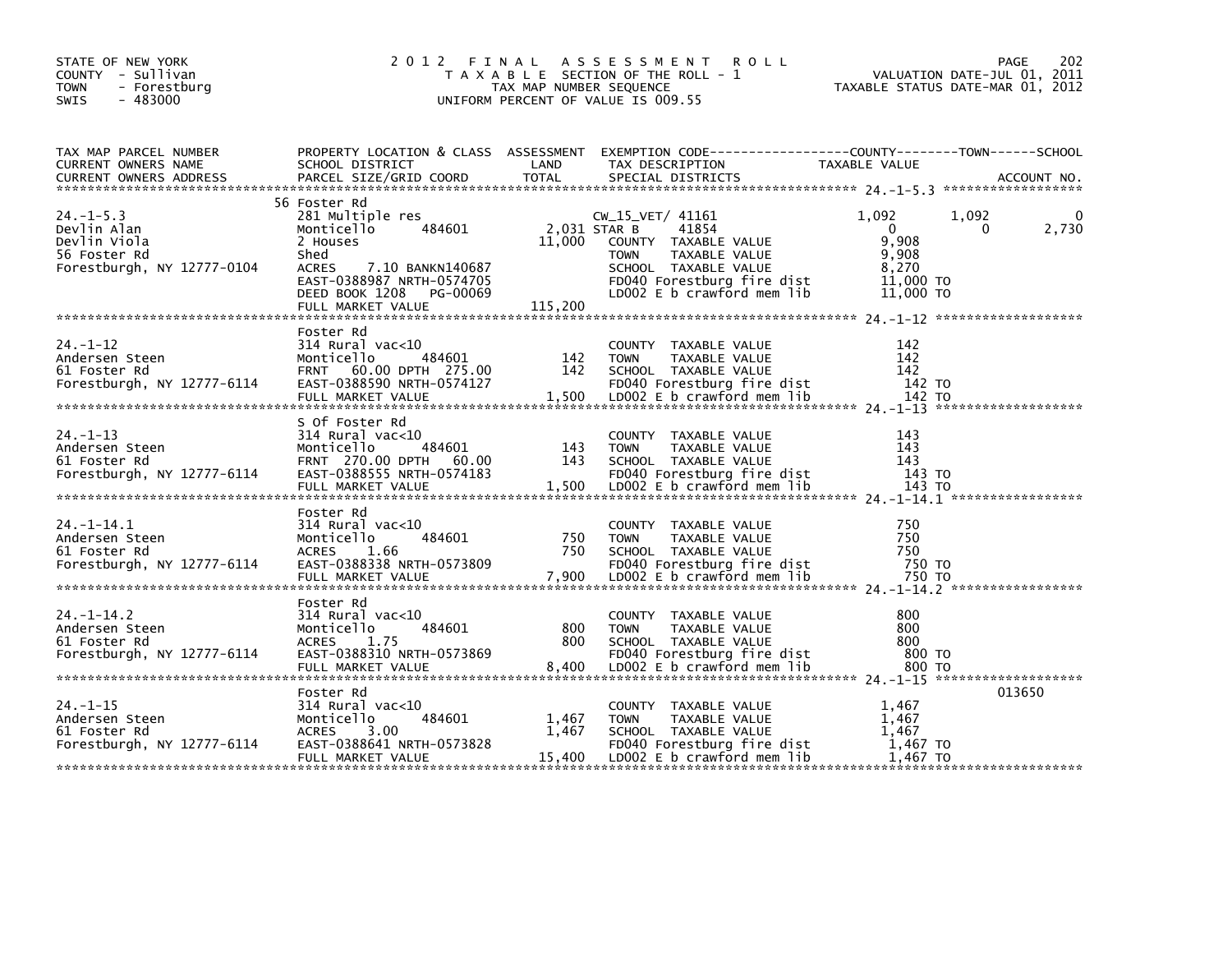| STATE OF NEW YORK<br>COUNTY - Sullivan<br><b>TOWN</b><br>- Forestbura<br>$-483000$<br><b>SWIS</b> | 2 0 1 2                                                                                                                                                                                       | FINAL<br>TAX MAP NUMBER SEQUENCE  | A S S E S S M E N T<br><b>ROLL</b><br>T A X A B L E SECTION OF THE ROLL - 1<br>UNIFORM PERCENT OF VALUE IS 009.55                              | VALUATION DATE-JUL 01, 2011<br>TAXABLE STATUS DATE-MAR 01, 2012     | 203<br>PAGE |
|---------------------------------------------------------------------------------------------------|-----------------------------------------------------------------------------------------------------------------------------------------------------------------------------------------------|-----------------------------------|------------------------------------------------------------------------------------------------------------------------------------------------|---------------------------------------------------------------------|-------------|
| TAX MAP PARCEL NUMBER<br>CURRENT OWNERS NAME<br><b>CURRENT OWNERS ADDRESS</b>                     | PROPERTY LOCATION & CLASS ASSESSMENT<br>SCHOOL DISTRICT<br>PARCEL SIZE/GRID COORD                                                                                                             | LAND<br><b>TOTAL</b>              | TAX DESCRIPTION<br>SPECIAL DISTRICTS                                                                                                           | TAXABLE VALUE                                                       | ACCOUNT NO. |
| $24. -1 - 16.1$<br>Koelling Klaus<br>166-44 25th Ave<br>Whitestone, NY 11357                      | Rt 42<br>$314$ Rural vac< $10$<br>Monticello<br>484601<br>$G113$ Div $1$<br>V <sub>19</sub><br><b>ACRES</b><br>3.67<br>EAST-0388136 NRTH-0573299<br>DEED BOOK 1327 PG-41<br>FULL MARKET VALUE | 382<br>382<br>4,000               | COUNTY TAXABLE VALUE<br><b>TOWN</b><br>TAXABLE VALUE<br>SCHOOL TAXABLE VALUE<br>FD040 Forestburg fire dist<br>LD002 E b crawford mem lib       | 382<br>382<br>382<br>382 TO<br>382 TO                               | 020271      |
| $24. -1 - 16.2$<br>Andersen Steen<br>61 Foster Rd<br>Forestburgh, NY 12777-6114                   | Foster Rd<br>314 Rural vac<10<br>484601<br>Monticello<br><b>ACRES</b><br>3.20<br>EAST-0388424 NRTH-0573522<br>FULL MARKET VALUE                                                               | 1,500<br>1,500<br>15,700          | COUNTY TAXABLE VALUE<br><b>TOWN</b><br>TAXABLE VALUE<br>SCHOOL TAXABLE VALUE<br>FD040 Forestburg fire dist<br>LD002 E b crawford mem lib       | 1.500<br>1.500<br>1.500<br>1,500 TO<br>1.500 TO                     |             |
| $24. - 1 - 17$<br>Koelling Klaus<br>166-44 25th Ave<br>Whitestone, NY 11357                       | 2601 State Route 42<br>210 1 Family Res<br>Monticello<br>484601<br>2 St Hse<br>G $110$ Div 1<br>4.50<br><b>ACRES</b><br>EAST-0388961 NRTH-0572957                                             | 2,362<br>11,510                   | COUNTY TAXABLE VALUE<br><b>TOWN</b><br>TAXABLE VALUE<br>SCHOOL TAXABLE VALUE<br>FD040 Forestburg fire dist<br>LD002 E b crawford mem lib       | 11,510<br>11,510<br>11,510<br>11,510 TO<br>11,510 TO                | 020272      |
|                                                                                                   | DEED BOOK 1329<br>PG-41<br>FULL MARKET VALUE                                                                                                                                                  | 120,500                           |                                                                                                                                                |                                                                     |             |
| $24. - 1 - 18.1$<br>Koelling Klaus<br>166-44 25th Ave<br>Whitestone, NY 11357                     | Rt 42<br>314 Rural vac<10<br>Monticello<br>484601<br>G1 13 Div 1<br>Fo Pick<br>4.90<br><b>ACRES</b><br>EAST-0388976 NRTH-0572729<br>DEED BOOK 1327<br>PG-38                                   | 2,988<br>2,988                    | COUNTY TAXABLE VALUE<br>TAXABLE VALUE<br><b>TOWN</b><br>SCHOOL TAXABLE VALUE<br>FD040 Forestburg fire dist<br>LD002 E b crawford mem lib       | 2,988<br>2,988<br>2,988<br>2,988 TO<br>2.988 TO                     | 020270      |
|                                                                                                   | FULL MARKET VALUE                                                                                                                                                                             | 31,300                            |                                                                                                                                                |                                                                     | 020275      |
| $24. - 1 - 18.2$<br>Koelling Klaus<br>166-44 25th Ave<br>Whitestone, NY 11357                     | 22 Tannery Rd<br>210 1 Family Res<br>484601<br>Monticello<br>ACRES 10.00<br>EAST-0388751 NRTH-0572387<br>DEED BOOK 1327<br>PG-44<br>FULL MARKET VALUE                                         | 5.788 STAR B<br>13,845<br>145,000 | 41101<br><b>VETERAN</b><br>41854<br>COUNTY TAXABLE VALUE<br>TAXABLE VALUE<br><b>TOWN</b><br>SCHOOL TAXABLE VALUE<br>FD040 Forestburg fire dist | 5,000<br>5,000<br>$\Omega$<br>8,845<br>8,845<br>11.115<br>13,845 TO | 0<br>2,730  |
|                                                                                                   |                                                                                                                                                                                               |                                   | LD002 E b crawford mem lib                                                                                                                     | 13,845 TO                                                           |             |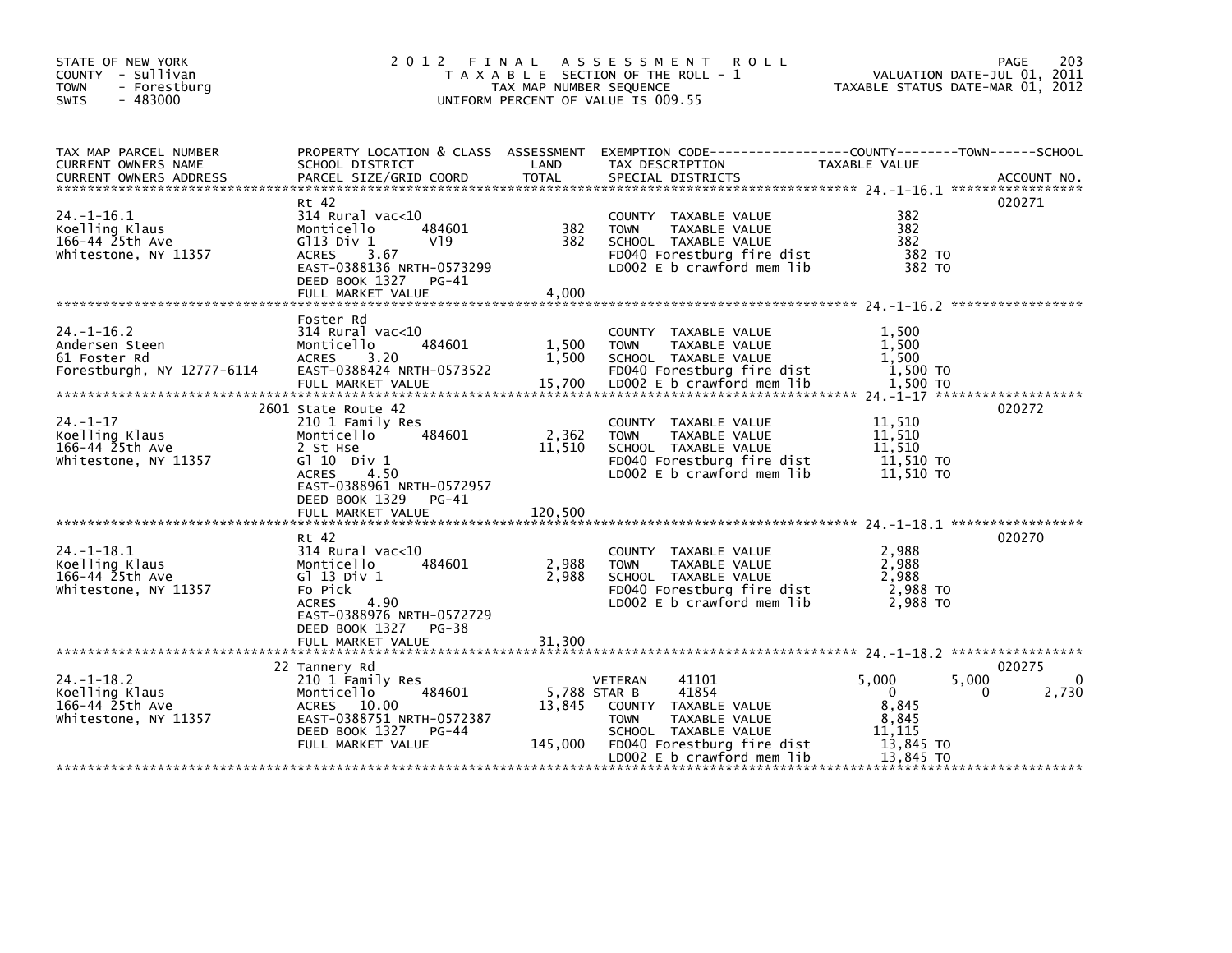| STATE OF NEW YORK<br>COUNTY - Sullivan<br><b>TOWN</b><br>- Forestburg<br>SWIS<br>$-483000$        | 2 0 1 2                                                                                                                                                                                                                               | FINAL<br>TAX MAP NUMBER SEQUENCE | A S S E S S M E N T<br><b>ROLL</b><br>T A X A B L E SECTION OF THE ROLL - 1<br>UNIFORM PERCENT OF VALUE IS 009.55                                                                                                         | TAXABLE STATUS DATE-MAR 01, 2012                                                       |                                      | PAGE<br>204<br>VALUATION DATE-JUL 01, 2011 |
|---------------------------------------------------------------------------------------------------|---------------------------------------------------------------------------------------------------------------------------------------------------------------------------------------------------------------------------------------|----------------------------------|---------------------------------------------------------------------------------------------------------------------------------------------------------------------------------------------------------------------------|----------------------------------------------------------------------------------------|--------------------------------------|--------------------------------------------|
| TAX MAP PARCEL NUMBER<br>CURRENT OWNERS NAME<br><b>CURRENT OWNERS ADDRESS</b>                     | SCHOOL DISTRICT<br>PARCEL SIZE/GRID COORD                                                                                                                                                                                             | LAND<br><b>TOTAL</b>             | PROPERTY LOCATION & CLASS ASSESSMENT EXEMPTION CODE----------------COUNTY-------TOWN------SCHOOL<br>TAX DESCRIPTION<br>SPECIAL DISTRICTS                                                                                  | TAXABLE VALUE                                                                          |                                      | ACCOUNT NO.                                |
| $24. - 1 - 20$<br>Applegate Robert<br>17 Tannery Rd<br>Forestburgh, NY 12777-6101                 | 17 Tannery Road<br>210 1 Family Res<br>Monticello<br>484601<br>House<br>3.54<br><b>ACRES</b><br>EAST-0388534 NRTH-0571973<br>DEED BOOK 1897 PG-660<br>FULL MARKET VALUE                                                               | 101,600                          | COMBAT VET 41132<br>1,552 COMBAT VET 41133<br>9,700 DISABL VET 41142<br>DISABL VET 41143<br>STAR B<br>41854<br>COUNTY TAXABLE VALUE<br><b>TOWN</b><br>TAXABLE VALUE<br>SCHOOL TAXABLE VALUE<br>FD040 Forestburg fire dist | 2.425<br>$\Omega$<br>2,425<br>0<br>$\mathbf{0}$<br>4,850<br>4,850<br>6,970<br>9.700 TO | $\Omega$<br>2,425<br>0<br>2,425<br>0 | 000700<br>2,730                            |
| $24. - 1 - 21$<br>Applegate Gloria<br>Roosevelt Dean<br>90 Buck Brook Rd<br>Roscoe, NY 12776-5608 | Rt 42<br>270 Mfg housing<br>484601<br>Monticello<br>Gl 13 Div 1 Trailer<br>FRNT 90.00 DPTH 200.00<br>EAST-0388796 NRTH-0571811<br>DEED BOOK 3551 PG-609<br>FULL MARKET VALUE                                                          | 227<br>2,021<br>21.200           | COUNTY TAXABLE VALUE<br>TAXABLE VALUE<br><b>TOWN</b><br>SCHOOL TAXABLE VALUE<br>FD040 Forestburg fire dist<br>LD002 E b crawford mem lib                                                                                  | 2,021<br>2,021<br>2,021<br>2,021 TO<br>2,021 TO                                        |                                      | 000600                                     |
| $24. - 1 - 22$<br>Tuzzio Denise<br>Tuzzio Louis<br>2545 Rte # 42<br>Forestburgh, NY 12777         | 2545 State Route 42<br>210 1 Family Res<br>484601<br>Monticello<br>1 St House & Gar<br>$G1 13$ Div $1$<br>FRNT 100.00 DPTH 200.00<br><b>BANKC030614</b><br>EAST-0388751 NRTH-0571732<br>DEED BOOK 3344<br>PG-510<br>FULL MARKET VALUE | 334<br>9,891<br>103.600          | 41854<br>STAR B<br>COUNTY TAXABLE VALUE<br>TAXABLE VALUE<br><b>TOWN</b><br>SCHOOL TAXABLE VALUE<br>FD040 Forestburg fire dist<br>LD002 E b crawford mem lib                                                               | $\mathbf{0}$<br>9,891<br>9,891<br>7,161<br>9,891 то<br>9.891 TO                        | 0                                    | 036500<br>2,730                            |
| $24. - 1 - 24$<br>Cardillo Louis<br>Cardillo Anmaria<br>83-14 246th St<br>Bellerose, NY 11426     | State Route 42<br>270 Mfg housing<br>484601<br>Monticello<br>Fo Seligmann<br><b>ACRES</b><br>2.70<br>EAST-0388343 NRTH-0571168<br>DEED BOOK 2160<br>PG-196<br>FULL MARKET VALUE                                                       | 1,945<br>6,233<br>65,300         | COUNTY TAXABLE VALUE<br><b>TOWN</b><br>TAXABLE VALUE<br>SCHOOL TAXABLE VALUE<br>FD040 Forestburg fire dist<br>LD002 E b crawford mem lib                                                                                  | 6,233<br>6,233<br>6,233<br>6,233 TO<br>6.233 TO                                        |                                      | 004570                                     |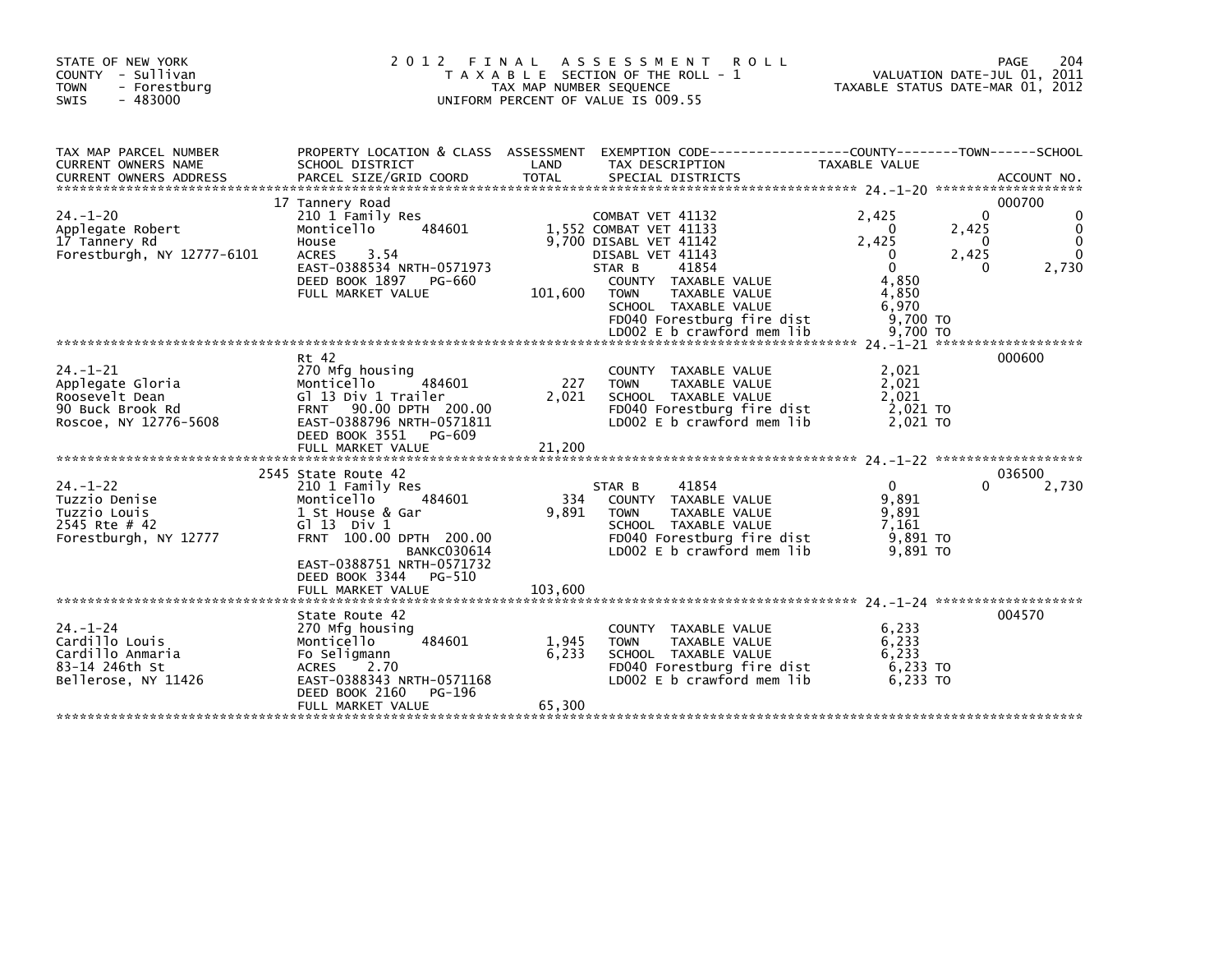| STATE OF NEW YORK<br>COUNTY - Sullivan<br><b>TOWN</b><br>- Forestburg<br>$-483000$<br><b>SWIS</b>           |                                                                                                                                                                                    | TAX MAP NUMBER SEQUENCE  | 2012 FINAL ASSESSMENT<br><b>ROLL</b><br>T A X A B L E SECTION OF THE ROLL - 1<br>UNIFORM PERCENT OF VALUE IS 009.55                        | VALUATION DATE-JUL 01, 2011<br>TAXABLE STATUS DATE-MAR 01, 2012 | 205<br><b>PAGE</b> |
|-------------------------------------------------------------------------------------------------------------|------------------------------------------------------------------------------------------------------------------------------------------------------------------------------------|--------------------------|--------------------------------------------------------------------------------------------------------------------------------------------|-----------------------------------------------------------------|--------------------|
| TAX MAP PARCEL NUMBER<br>CURRENT OWNERS NAME<br><b>CURRENT OWNERS ADDRESS</b>                               | SCHOOL DISTRICT<br>PARCEL SIZE/GRID COORD                                                                                                                                          | LAND<br><b>TOTAL</b>     | PROPERTY LOCATION & CLASS ASSESSMENT EXEMPTION CODE----------------COUNTY-------TOWN------SCHOOL<br>TAX DESCRIPTION<br>SPECIAL DISTRICTS   | TAXABLE VALUE                                                   | ACCOUNT NO.        |
| 24. –1–26.2<br>Koelling Klaus<br>166-44 25th Ave<br>Whitestone, NY 11357                                    | State Rte. # 42<br>314 Rural vac<10<br>484601<br>Monticello<br>Vacant Land<br>FRNT 20.00 DPTH 20.00<br>EAST-0388426 NRTH-0573211<br>DEED BOOK 1634<br>PG-451<br>FULL MARKET VALUE  | 489<br>489<br>5,100      | COUNTY TAXABLE VALUE<br>TAXABLE VALUE<br><b>TOWN</b><br>SCHOOL TAXABLE VALUE<br>FD040 Forestburg fire dist<br>LD002 $E$ b crawford mem lib | 489<br>489<br>489<br>489 TO<br>489 TO                           |                    |
| $24. - 1 - 26.3$<br>Forestburgh Consy. League LLC<br>Joann Ehrlich<br>PO Box 1040<br>Bloomingburg, NY 12721 | Tannery Rd<br>$322$ Rural vac $>10$<br>484601<br>Monticello<br>vacant lot<br><b>FRNT 1190.83 DPTH</b><br>ACRES 20.21<br>DEED BOOK 3415 PG-34<br>FULL MARKET VALUE                  | 8,000<br>8,000<br>83,800 | COUNTY TAXABLE VALUE<br><b>TOWN</b><br>TAXABLE VALUE<br>SCHOOL TAXABLE VALUE<br>FD040 Forestburg fire dist<br>LDOO2 E b crawford mem lib   | 8,000<br>8,000<br>8,000<br>8,000 TO<br>8,000 TO                 |                    |
| $24. - 1 - 26.4$<br>Forestburgh Consy. League<br>Joann Ehrlich<br>PO Box 1040<br>Bloomingburg, NY 12721     | Tannery Rd<br>322 Rural vac>10<br>484601<br>Monticello<br>vacant lot<br>FRNT 1190.83 DPTH<br>ACRES 20.53<br>EAST-0387921 NRTH-0571813<br>DEED BOOK 3361<br>PG-312                  | 8,000<br>8,000           | COUNTY TAXABLE VALUE<br><b>TOWN</b><br>TAXABLE VALUE<br>SCHOOL TAXABLE VALUE<br>FD040 Forestburg fire dist<br>LD002 $E$ b crawford mem lib | 8,000<br>8,000<br>8,000<br>8,000 TO<br>8,000 TO                 |                    |
|                                                                                                             | FULL MARKET VALUE                                                                                                                                                                  | 83,800                   |                                                                                                                                            |                                                                 |                    |
| $24. - 1 - 26.5$<br>Forestburgh Consy. League<br>Joann Ehrlich<br>PO Box 1040<br>Bloomingburg, NY 12721     | Route $# 42$<br>322 Rural vac>10<br>484601<br>Monticello<br>vacant lot<br>FRNT 635.47 DPTH<br>ACRES 15.03<br>EAST-0387855 NRTH-0570883                                             | 6,300<br>6,300           | COUNTY TAXABLE VALUE<br>TAXABLE VALUE<br><b>TOWN</b><br>SCHOOL TAXABLE VALUE<br>FD040 Forestburg fire dist<br>LD002 $E$ b crawford mem lib | 6,300<br>6,300<br>6,300<br>6,300 TO<br>6,300 TO                 |                    |
|                                                                                                             | DEED BOOK 3361<br>PG-312<br>FULL MARKET VALUE                                                                                                                                      | 66,000                   |                                                                                                                                            |                                                                 |                    |
| $24. - 1 - 26.6$<br>Forestburgh Consv. League<br>Joann Ehrlich<br>PO Box 1040<br>Bloomingburg, NY 12721     | Route#42<br>312 Vac w/imprv<br>Monticello<br>484601<br>vacant lot<br>FRNT 574.58 DPTH<br>ACRES 15.04<br>EAST-0387505 NRTH-0570486<br>DEED BOOK 3361<br>PG-312<br>FULL MARKET VALUE | 5.900<br>7,800<br>81,700 | COUNTY TAXABLE VALUE<br><b>TOWN</b><br>TAXABLE VALUE<br>SCHOOL TAXABLE VALUE<br>FD040 Forestburg fire dist<br>LDOO2 E b crawford mem lib   | 7,800<br>7.800<br>7,800<br>7,800 TO<br>7,800 TO                 |                    |
|                                                                                                             |                                                                                                                                                                                    |                          |                                                                                                                                            |                                                                 |                    |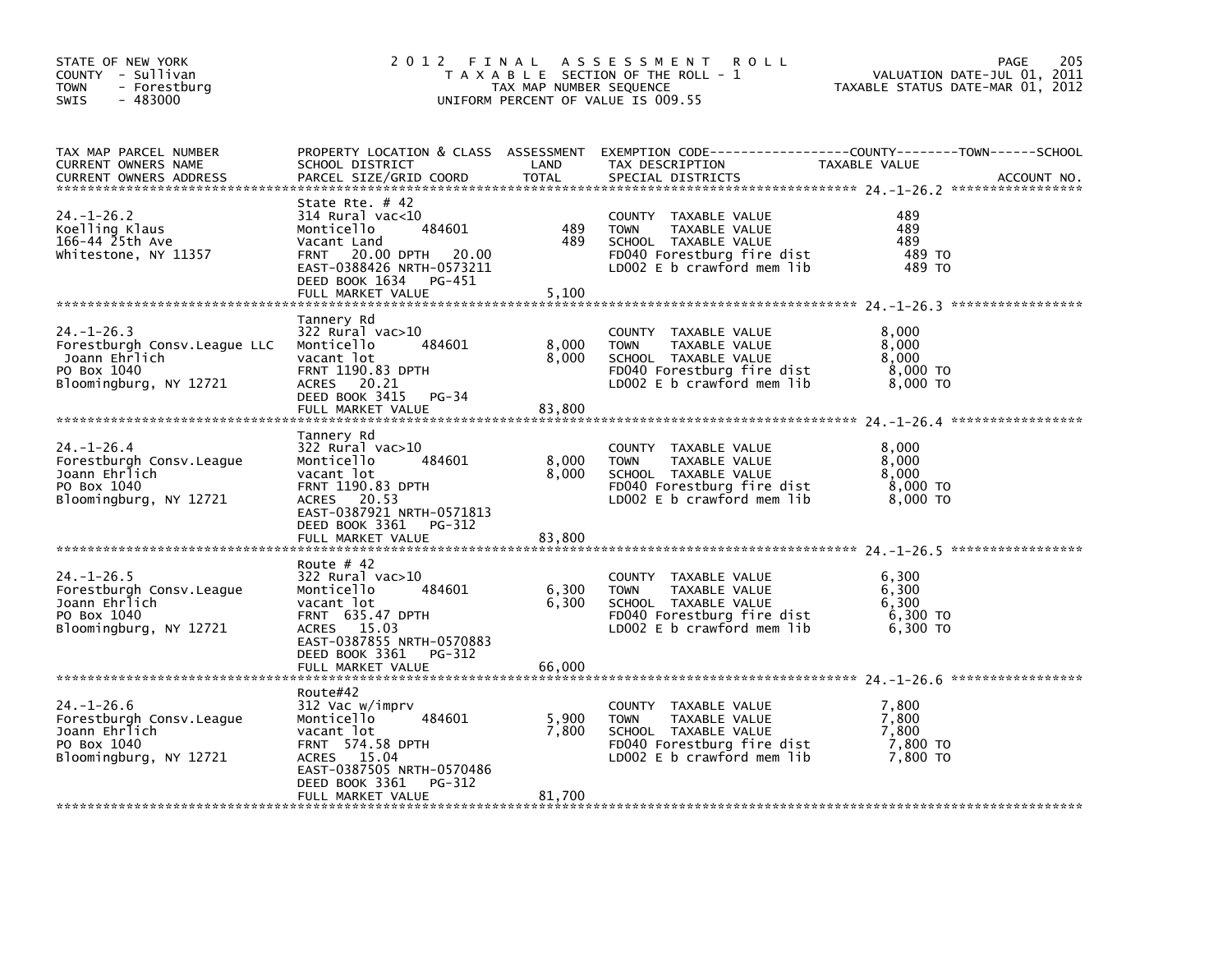| STATE OF NEW YORK<br>COUNTY - Sullivan<br><b>TOWN</b><br>- Forestburg<br>$-483000$<br><b>SWIS</b>       |                                                                                                                                                                                       | TAX MAP NUMBER SEQUENCE     | 2012 FINAL ASSESSMENT<br><b>ROLL</b><br>T A X A B L E SECTION OF THE ROLL - 1<br>UNIFORM PERCENT OF VALUE IS 009.55                                          | TAXABLE STATUS DATE-MAR 01, 2012                                 | 206<br><b>PAGE</b><br>VALUATION DATE-JUL 01, 2011 |
|---------------------------------------------------------------------------------------------------------|---------------------------------------------------------------------------------------------------------------------------------------------------------------------------------------|-----------------------------|--------------------------------------------------------------------------------------------------------------------------------------------------------------|------------------------------------------------------------------|---------------------------------------------------|
| TAX MAP PARCEL NUMBER<br>CURRENT OWNERS NAME<br><b>CURRENT OWNERS ADDRESS</b>                           | SCHOOL DISTRICT<br>PARCEL SIZE/GRID COORD                                                                                                                                             | LAND<br><b>TOTAL</b>        | PROPERTY LOCATION & CLASS ASSESSMENT EXEMPTION CODE----------------COUNTY-------TOWN------SCHOOL<br>TAX DESCRIPTION<br>SPECIAL DISTRICTS                     | TAXABLE VALUE                                                    | ACCOUNT NO.                                       |
| 24. –1–26.7<br>Forestburgh Consy. League<br>Joann Ehrlich<br>PO Box 1040<br>Bloomingburg, NY 12721      | N.Y.S. Route #42 W<br>322 Rural vac>10<br>484601<br>Monticello<br>vacant lot<br>FRNT 515.80 DPTH<br>ACRES 15.02<br>EAST-0387219 NRTH-0570144<br>DEED BOOK 3361 PG-312                 | 6,400<br>6,400              | COUNTY TAXABLE VALUE<br>TAXABLE VALUE<br><b>TOWN</b><br>SCHOOL TAXABLE VALUE<br>FD040 Forestburg fire dist<br>LD002 E b crawford mem lib                     | 6,400<br>6,400<br>6.400<br>6,400 TO<br>6,400 TO                  |                                                   |
|                                                                                                         | FULL MARKET VALUE                                                                                                                                                                     | 67,000                      |                                                                                                                                                              |                                                                  |                                                   |
| $24. - 1 - 26.8$<br>Forestburgh Consv.League<br>Joann Ehrlich<br>PO Box 1040<br>Bloomingburg, NY 12721  | Tannery Rd SE<br>322 Rural vac>10<br>Monticello<br>484601<br>vacant lot<br>FRNT 1040.62 DPTH<br>ACRES 20.03<br>EAST-0386814 NRTH-0571153                                              | 5,700<br>5,700              | COUNTY TAXABLE VALUE<br><b>TOWN</b><br>TAXABLE VALUE<br>SCHOOL TAXABLE VALUE<br>FD040 Forestburg fire dist<br>LDOO2 E b crawford mem lib                     | 5,700<br>5,700<br>5,700<br>5,700 TO<br>5,700 TO                  |                                                   |
|                                                                                                         | DEED BOOK 3361 PG-312                                                                                                                                                                 |                             |                                                                                                                                                              |                                                                  |                                                   |
|                                                                                                         |                                                                                                                                                                                       |                             |                                                                                                                                                              |                                                                  |                                                   |
| $24. - 1 - 26.9$<br>Halmi Pal<br>PO Box 46<br>Forestburgh, NY 12777                                     | NYS Route $#$ 42<br>240 Rural res<br>484601<br>Monticello<br>House<br>out buildings<br>FRNT 662.34 DPTH<br><b>ACRES</b><br>28.48<br>EAST-0389183 NRTH-0569987<br>DEED BOOK 2892 PG-38 | 9,100<br>30,200             | 41834<br>STAR EN<br>COUNTY TAXABLE VALUE<br>TAXABLE VALUE<br><b>TOWN</b><br>SCHOOL TAXABLE VALUE<br>FD040 Forestburg fire dist<br>LD002 E b crawford mem lib | $\Omega$<br>30,200<br>30,200<br>24,540<br>30,200 TO<br>30,200 TO | $\Omega$<br>5,660                                 |
|                                                                                                         | FULL MARKET VALUE                                                                                                                                                                     | 316,200                     |                                                                                                                                                              |                                                                  |                                                   |
| $24. - 1 - 27.1$<br>SHO FU DEN, LLC<br>Attn: Takihyo Inc<br>45 W 45th St<br>New York, NY 10036          | Rt 42<br>322 Rural vac>10<br>484601<br>Monticello<br><b>ACRES</b><br>81.76<br>EAST-0391130 NRTH-0573200<br>DEED BOOK 2412<br>PG-319<br>FULL MARKET VALUE                              | 14,024<br>14,024<br>146,800 | COUNTY TAXABLE VALUE<br><b>TOWN</b><br>TAXABLE VALUE<br>SCHOOL TAXABLE VALUE<br>FD040 Forestburg fire dist<br>LD002 E b crawford mem lib                     | 14,024<br>14,024<br>14,024<br>14,024 TO<br>14,024 TO             | 024200                                            |
|                                                                                                         |                                                                                                                                                                                       |                             |                                                                                                                                                              |                                                                  |                                                   |
| $24. - 1 - 27.3$<br>Kozachuk Steven Jr<br>Kozachuk Linda<br>2622 Route 42<br>Forestburgh, NY 12777-6411 | 2622 State Route 42<br>210 1 Family Res<br>484601<br>Monticello<br>House<br>Garage<br>5.00<br>ACRES<br>EAST-0390308 NRTH-0573015<br>DEED BOOK 862<br>PG-00301<br>FULL MARKET VALUE    | 1,225<br>15,801<br>165,500  | 41854<br>STAR B<br>COUNTY TAXABLE VALUE<br><b>TOWN</b><br>TAXABLE VALUE<br>SCHOOL TAXABLE VALUE<br>FD040 Forestburg fire dist<br>LD002 E b crawford mem lib  | $\Omega$<br>15,801<br>15,801<br>13,071<br>15,801 TO<br>15,801 TO | 020350<br>0<br>2,730                              |
|                                                                                                         |                                                                                                                                                                                       |                             |                                                                                                                                                              |                                                                  |                                                   |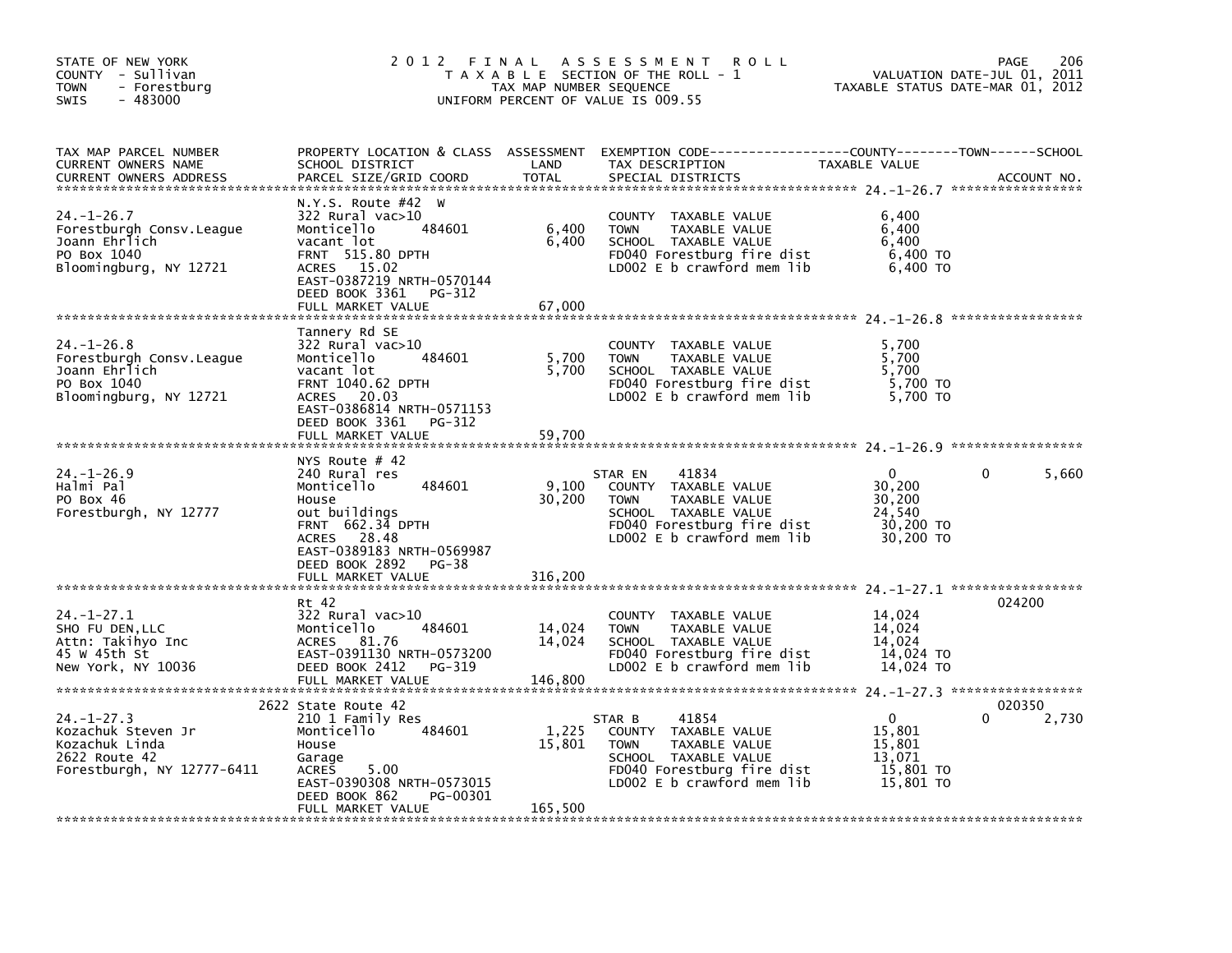|                                                                                                                                                                                                                     |                            | <b>ROLL</b>                                                                                                                                                                    |                                                                                                                                                                  | 207<br>PAGE<br>VALUATION DATE-JUL 01, 2011<br>TAXABLE STATUS DATE-MAR 01, 2012                                                                  |
|---------------------------------------------------------------------------------------------------------------------------------------------------------------------------------------------------------------------|----------------------------|--------------------------------------------------------------------------------------------------------------------------------------------------------------------------------|------------------------------------------------------------------------------------------------------------------------------------------------------------------|-------------------------------------------------------------------------------------------------------------------------------------------------|
| SCHOOL DISTRICT                                                                                                                                                                                                     | LAND                       | TAX DESCRIPTION                                                                                                                                                                | TAXABLE VALUE                                                                                                                                                    |                                                                                                                                                 |
| 2618 State Route 42<br>210 1 Family Res<br>484601<br>Monticello<br>1 St Stone Hse<br>2 Car Gar Shed<br><b>ACRES</b><br>3.03<br>EAST-0389777 NRTH-0573061<br>DEED BOOK 3252<br>PG-144<br>FULL MARKET VALUE           | 2,600<br>17,200<br>180,100 | 41854<br>STAR B<br>COUNTY TAXABLE VALUE<br><b>TAXABLE VALUE</b><br><b>TOWN</b><br>SCHOOL TAXABLE VALUE<br>FD040 Forestburg fire dist<br>LD002 E b crawford mem lib             | $\Omega$<br>17,200<br>17,200<br>14,470<br>17,200 TO<br>17,200 TO                                                                                                 | 2,730<br>0                                                                                                                                      |
| 2598 State Route 42<br>270 Mfg housing<br>Monticello<br>484601<br>$V$ <sup>1</sup> 9<br>$G1$ 13 Div 1<br>ACRES 15.90<br>EAST-0389945 NRTH-0572582<br>DEED BOOK 1025<br>PG-00148<br>FULL MARKET VALUE                | 7.603<br>10,200<br>106,800 | 41854<br>STAR B<br>COUNTY TAXABLE VALUE<br>TAXABLE VALUE<br><b>TOWN</b><br>SCHOOL TAXABLE VALUE<br>FD040 Forestburg fire dist<br>LD002 E b crawford mem lib                    | $\Omega$<br>10,200<br>10,200<br>7.470<br>10,200 TO<br>10,200 TO                                                                                                  | 038750<br>2,730<br>0                                                                                                                            |
| Rt 42<br>$322$ Rural vac $>10$<br>Monticello<br>484601<br>Vacant Land<br>G1 13 Div 1 R 1<br>ACRES 42.70<br>EAST-0389625 NRTH-0571454<br>DEED BOOK 2128<br><b>PG-225</b>                                             | 13,000<br>13,000           | TAXABLE VALUE<br><b>COUNTY</b><br>TAXABLE VALUE<br><b>TOWN</b><br>SCHOOL TAXABLE VALUE<br>FD040 Forestburg fire dist<br>LD002 E b crawford mem lib                             | 13,000<br>13,000<br>13,000<br>13,000 TO<br>13,000 TO                                                                                                             | 030200                                                                                                                                          |
| 2566 State Route 42<br>210 1 Family Res<br>484601<br>Monticello<br>Ptl 2 St Hse<br>Garage & 2 Barns<br>Prop Type 1309<br>ACRES 5.00<br>EAST-0389276 NRTH-0572070<br>DEED BOOK 1182<br>PG-00343<br>FULL MARKET VALUE | 169,600                    | 41122<br>WAR VET<br>41123<br>41834<br>COUNTY TAXABLE VALUE<br>TAXABLE VALUE<br><b>TOWN</b><br>SCHOOL TAXABLE VALUE<br>FD040 Forestburg fire dist<br>LD002 E b crawford mem lib | 2,381<br>$\Omega$<br>$\Omega$<br>13,819<br>13.819<br>10,540<br>16.200 TO<br>16,200 TO                                                                            | 030210<br>$\Omega$<br>2,381<br>$\Omega$<br>5,660<br>0                                                                                           |
|                                                                                                                                                                                                                     |                            | 2012 FINAL                                                                                                                                                                     | A S S E S S M E N T<br>T A X A B L E SECTION OF THE ROLL - 1<br>TAX MAP NUMBER SEQUENCE<br>UNIFORM PERCENT OF VALUE IS 009.55<br>3.500 WAR VET<br>16,200 STAR EN | PROPERTY LOCATION & CLASS ASSESSMENT EXEMPTION CODE----------------COUNTY-------TOWN------SCHOOL<br>98 PCT OF VALUE USED FOR EXEMPTION PURPOSES |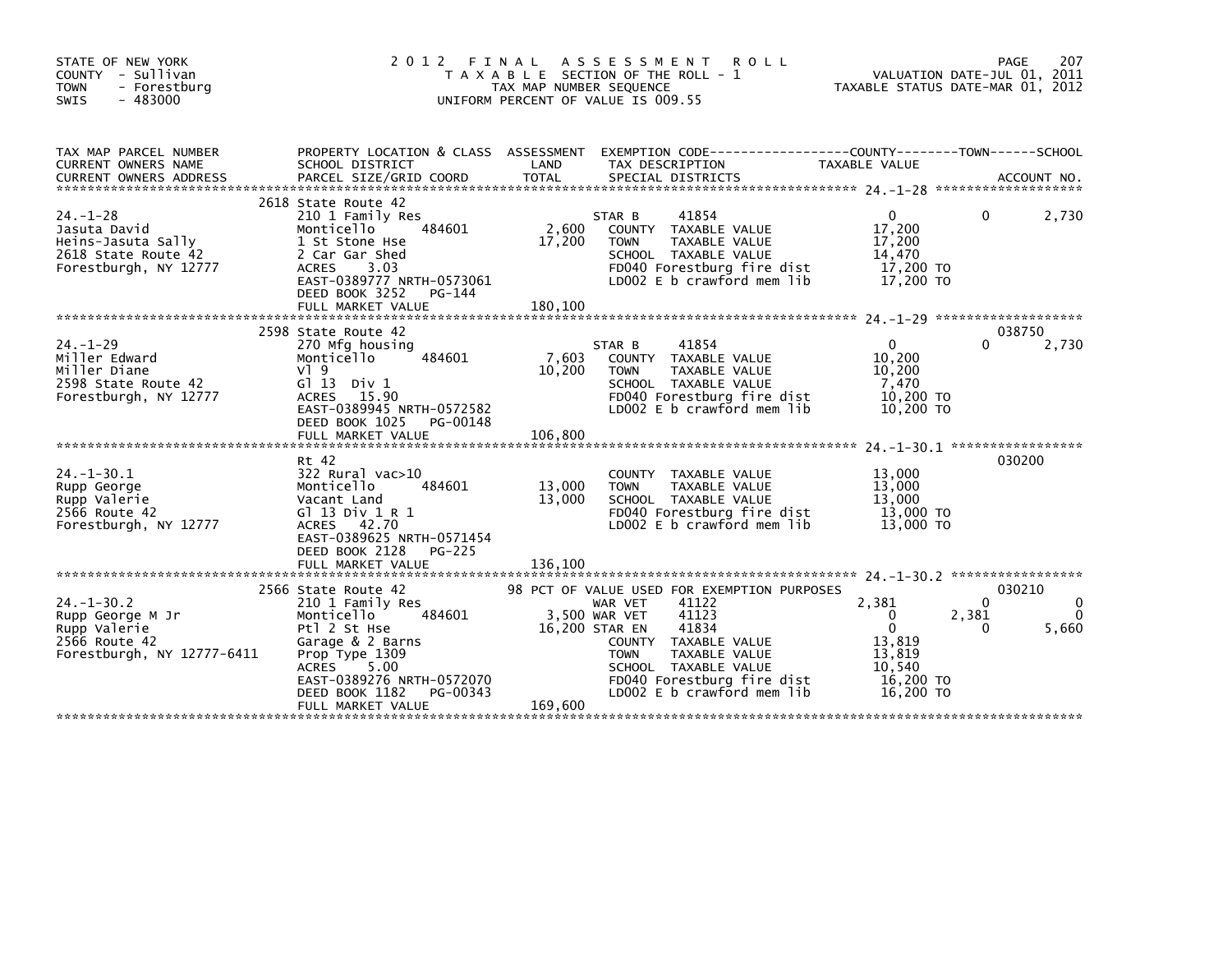| STATE OF NEW YORK<br>COUNTY - Sullivan<br>- Forestburg<br><b>TOWN</b><br>$-483000$<br>SWIS                                                                                                                                                                                                                                               | $\frac{1}{2}$ 0   |       | T A X A B L E SECTION OF THE ROLL - 1<br>TAX MAP NUMBER SEQUENCE TAX A B L E SECTION OF THE ROLL - 1<br>UNIFORM PERCENT OF VALUE IS 009.55<br>2012 FINAL ASSESSMENT ROLL         |                    |                 |
|------------------------------------------------------------------------------------------------------------------------------------------------------------------------------------------------------------------------------------------------------------------------------------------------------------------------------------------|-------------------|-------|----------------------------------------------------------------------------------------------------------------------------------------------------------------------------------|--------------------|-----------------|
| TAX MAP PARCEL NUMBER PROPERTY LOCATION & CLASS ASSESSMENT EXEMPTION CODE--------------COUNTY-------TOWN-----SCHOOL<br>12. MAP PARCEL NUMBER SCHOOL DISTRICT<br>CURRENT OWNERS ADDRESS BARCEL SIZE/GRID COORD TOTAL SPECIAL DISTRICTS TAXABLE VALUE<br>CURRENT OWNERS ADDRESS PARCEL SIZE/GRID COORD TOTAL SPECIAL DISTRICTS ACCOUNT NO. |                   |       |                                                                                                                                                                                  |                    |                 |
| 24.-1-30.3<br>24.-1-30.3<br>24.-1-30.3<br>24.1-30.3<br>24.1-30.3<br>24.1-30.3<br>24.1-30.3<br>24.1-30.3<br>24.1-30.3<br>24.1-30.3<br>24.1-30.3<br>314 Rural vac<10<br>24.29 DPTH<br>204.29 DPTH<br>204.29 DPTH<br>204.29 DPTH<br>204.29 DPTH<br>204.29 DPTH<br>200                                                                       |                   |       |                                                                                                                                                                                  |                    |                 |
|                                                                                                                                                                                                                                                                                                                                          |                   |       |                                                                                                                                                                                  |                    | 029200          |
| 10,407<br>2468 State Route 42<br>2468 State Route 42<br>2468 State Route 42<br>2468 State Route 42<br>2468 State Route 42<br>2476 Monticello 484601<br>22,141 COUNTY TAXABLE VALUE<br>22,141 COUNTY TAXABLE VALUE<br>22,141 COUNTY TAXABLE VALUE                                                                                         |                   |       | 94 PCT OF VALUE USED FOR EXEMPTION PURPOSES<br>AGED-CTS 41800 10,407 10,407                                                                                                      | 10,407<br>$\Omega$ | 10,407<br>5,660 |
|                                                                                                                                                                                                                                                                                                                                          |                   |       |                                                                                                                                                                                  |                    |                 |
| 24.-1-34 Merriwold Park<br>Merriwold Club Inc 314 Rural vac<10 COUNT<br>Merriwold Club Inc Monticello 484601 216 TOWN<br>216 TOWN Att Treas ACRES 1.34 216 SCHOOL<br>20674 Route 42 EAST-0390807 NRTH-0574336 FD040<br>Forestburgh, NY 1                                                                                                 | FULL MARKET VALUE | 2,300 | COUNTY TAXABLE VALUE 216<br>TOWN TAXABLE VALUE 216<br>SCHOOL TAXABLE VALUE 216<br>FDO40 Forestburg fire dist 216 TO<br>LDO02 E b crawford mem lib 216 TO<br>SCHOOL TAXABLE VALUE |                    |                 |
|                                                                                                                                                                                                                                                                                                                                          |                   |       |                                                                                                                                                                                  |                    |                 |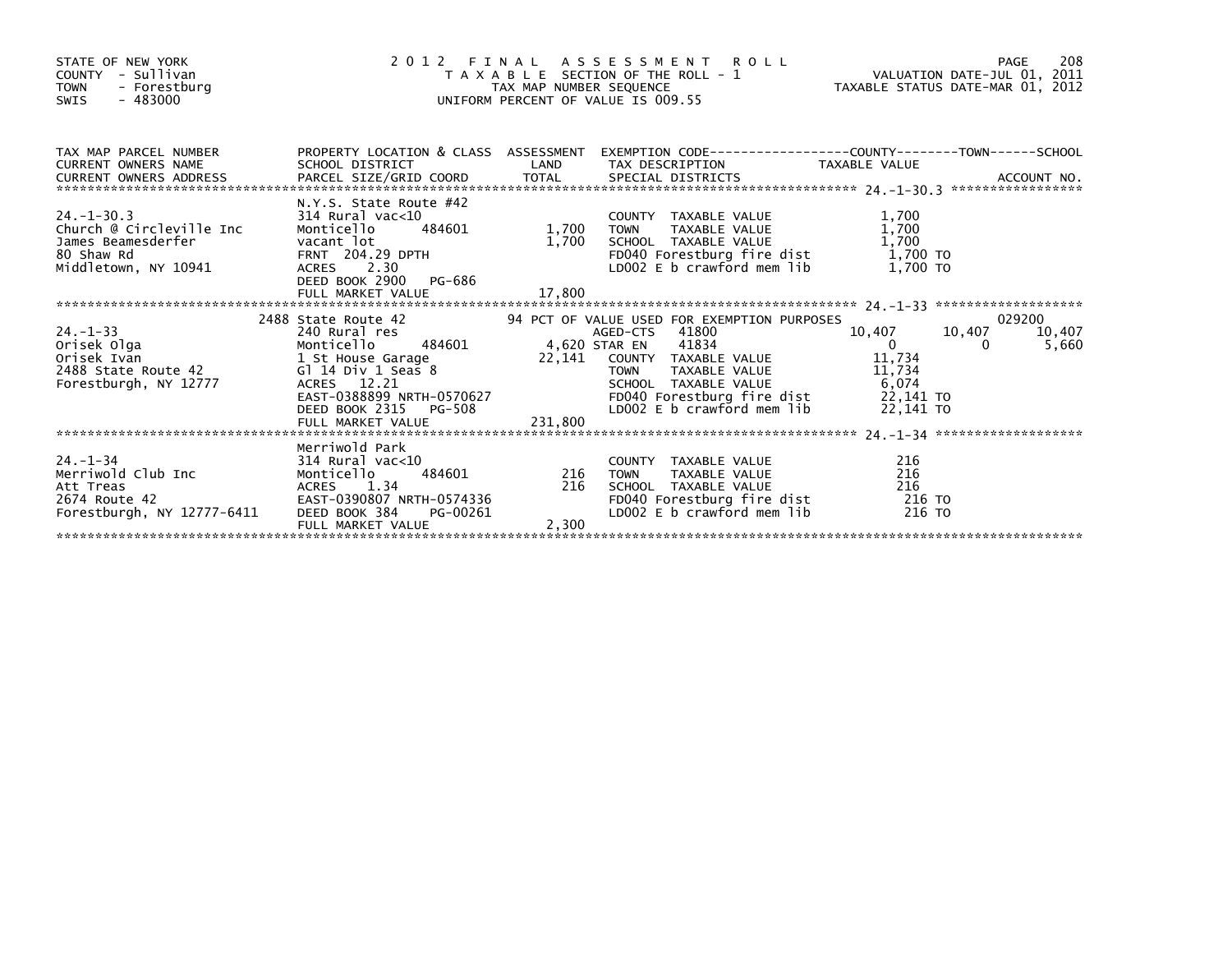| STATE OF NEW YORK    | 2012 FINAL ASSESSMENT ROLL            | 209<br>PAGE                      |
|----------------------|---------------------------------------|----------------------------------|
| COUNTY - Sullivan    | T A X A B L E SECTION OF THE ROLL - 1 | VALUATION DATE-JUL 01, 2011      |
| TOWN<br>- Forestburg | MAP SECTION - 024                     | TAXABLE STATUS DATE-MAR 01, 2012 |
| - 483000<br>SWIS     | $SUB - SECTION -$                     | RPS150/V04/L015                  |
|                      | UNIFORM PERCENT OF VALUE IS 009.55    | CURRENT DATE $6/18/2012$         |

| CODE | DISTRICT NAME                                | TOTAL<br>PARCELS | EXTENSION<br><b>TYPF</b> | EXTENSION<br>VALUE | AD VALOREM<br><b>VALUE</b> | <b>EXEMPT</b><br>AMOUNT | TAXABLE<br>VALUE   |
|------|----------------------------------------------|------------------|--------------------------|--------------------|----------------------------|-------------------------|--------------------|
|      | FD040 Forestburg fir<br>LD002 E b crawford m |                  | 45 TOTAL<br>45 TOTAL     |                    | 516.862<br>516.862         |                         | 516.862<br>516.862 |

## \*\*\* S C H O O L D I S T R I C T S U M M A R Y \*\*\*

| CODE   | DISTRICT NAME | <b>TOTAL</b><br><b>PARCELS</b> | ASSESSED<br>LAND | ASSESSED<br><b>TOTAL</b> | <b>EXEMPT</b><br><b>AMOUNT</b> | <b>TOTAL</b><br>TAXABLE | <b>STAR</b><br><b>AMOUNT</b> | <b>STAR</b><br><b>TAXABLE</b> |
|--------|---------------|--------------------------------|------------------|--------------------------|--------------------------------|-------------------------|------------------------------|-------------------------------|
| 484601 | Monticello    | 45                             | 191,202          | 516,862                  | 13,079                         | 503.783                 | 63,790                       | 439,993                       |
|        | SUB-TOTAL     | 45                             | 191.202          | 516.862                  | 13,079                         | 503.783                 | 63.790                       | 439,993                       |
|        | T O T A L     | 45                             | 191.202          | 516,862                  | 13,079                         | 503,783                 | 63,790                       | 439,993                       |

\*\*\* S Y S T E M C O D E S S U M M A R Y \*\*\*

NO SYSTEM EXEMPTIONS AT THIS LEVEL

## \*\*\* E X E M P T I O N S U M M A R Y \*\*\*

| CODE  | DESCRIPTION       | <b>TOTAL</b><br><b>PARCELS</b> | <b>COUNTY</b> | <b>TOWN</b> | <b>SCHOOL</b> |
|-------|-------------------|--------------------------------|---------------|-------------|---------------|
| 41101 | <b>VETERAN</b>    |                                | 10,000        | 10,000      |               |
| 41122 | WAR VET           |                                | 3,984         |             |               |
| 41123 | WAR VET           |                                |               | 3,984       |               |
| 41132 | <b>COMBAT VET</b> |                                | 5,100         |             |               |
| 41133 | COMBAT VET        |                                |               | 5,100       |               |
| 41142 | DISABL VET        |                                | 2,425         |             |               |
| 41143 | DISABL VET        |                                |               | 2,425       |               |
| 41161 | $CW_15_VET/$      |                                | 1,092         | 1,092       |               |
| 41800 | AGED-CTS          |                                | 12,678        | 12,678      | 13,079        |
| 41834 | STAR EN           |                                |               |             | 28,300        |
| 41854 | STAR B            | 13                             |               |             | 35,490        |
|       | TOTAL             | 33                             | 35,279        | 35,279      | 76,869        |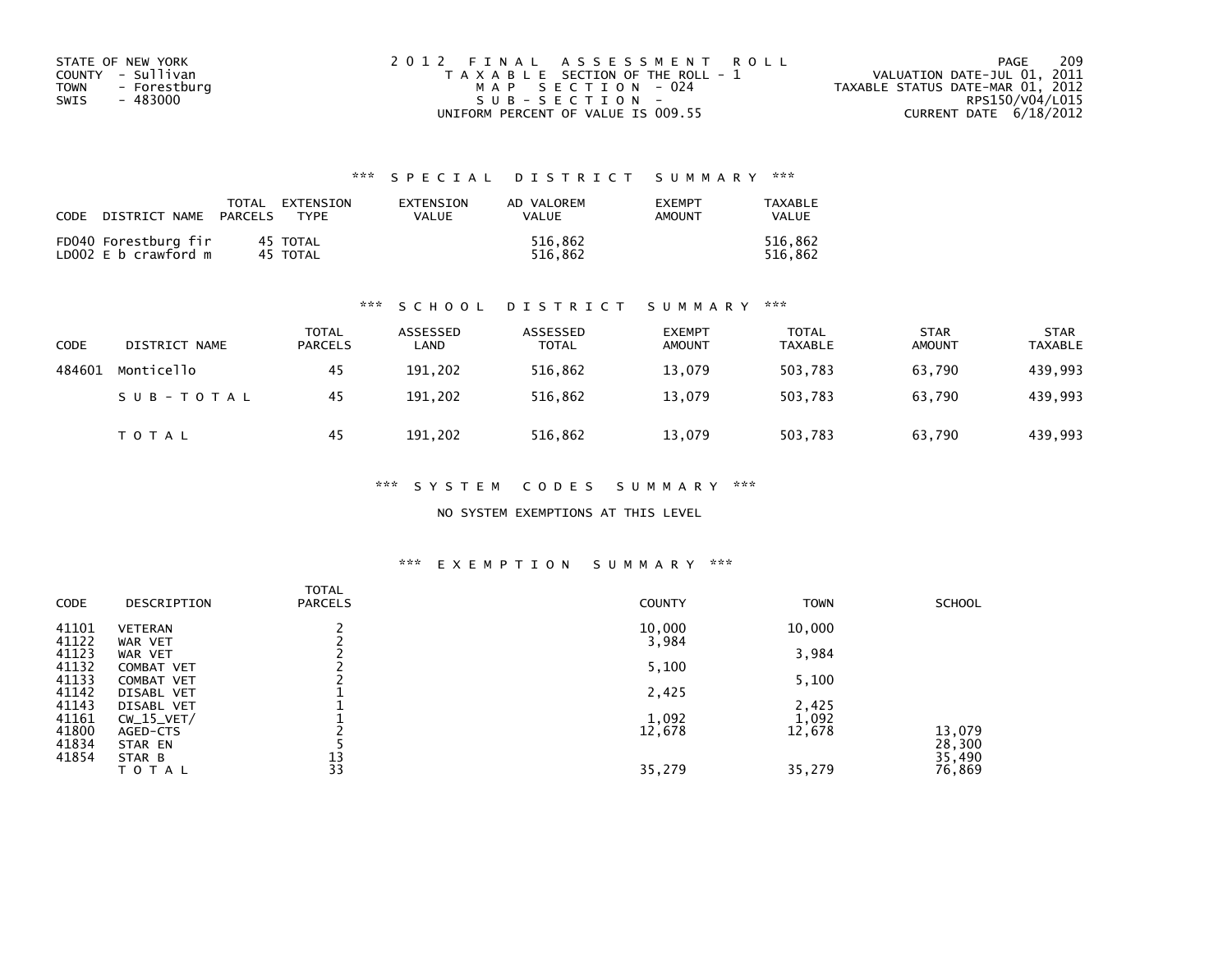| STATE OF NEW YORK<br>COUNTY - Sullivan<br><b>TOWN</b><br>- Forestburg<br>- 483000<br>SWIS | 2012 FINAL ASSESSMENT ROLL<br>T A X A B L E SECTION OF THE ROLL - 1<br>MAP SECTION - 024<br>SUB-SECTION- | - 210<br>PAGE<br>VALUATION DATE-JUL 01, 2011<br>TAXABLE STATUS DATE-MAR 01, 2012<br>RPS150/V04/L015 |
|-------------------------------------------------------------------------------------------|----------------------------------------------------------------------------------------------------------|-----------------------------------------------------------------------------------------------------|
|                                                                                           | UNIFORM PERCENT OF VALUE IS 009.55                                                                       | CURRENT DATE 6/18/2012                                                                              |

| ROLL       | DESCRIPTION | <b>TOTAL</b>   | ASSESSED | <b>ASSESSED</b> | <b>TAXABLE</b> | <b>TAXABLE</b> | <b>TAXABLE</b> | <b>STAR</b>    |
|------------|-------------|----------------|----------|-----------------|----------------|----------------|----------------|----------------|
| <b>SEC</b> |             | <b>PARCELS</b> | ∟AND     | TOTAL           | <b>COUNTY</b>  | TOWN           | <b>SCHOOL</b>  | <b>TAXABLE</b> |
|            | TAXABLE     |                | 191.202  | 516,862         | 481,583        | 481,583        | 503,783        | 439,993        |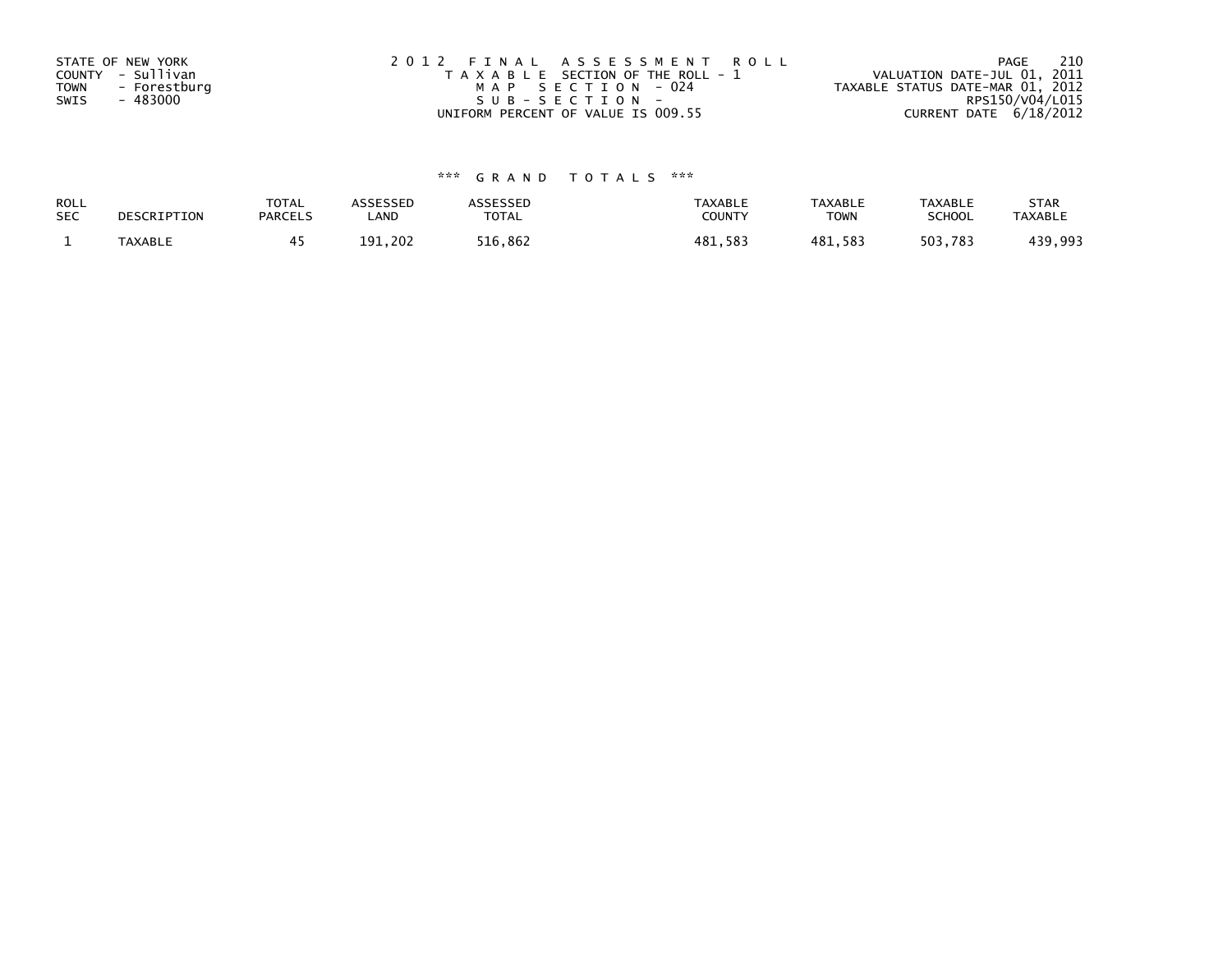| STATE OF NEW YORK<br>COUNTY - Sullivan<br><b>TOWN</b><br>- Forestburg<br>$-483000$<br><b>SWIS</b>                                                       |                                                                                                                                                                                                              | TAX MAP NUMBER SEQUENCE     | 2012 FINAL ASSESSMENT<br><b>ROLL</b><br>T A X A B L E SECTION OF THE ROLL - 1<br>UNIFORM PERCENT OF VALUE IS 009.55                                            | TAXABLE STATUS DATE-MAR 01, 2012                                         | 211<br>PAGE<br>VALUATION DATE-JUL 01, 2011 |
|---------------------------------------------------------------------------------------------------------------------------------------------------------|--------------------------------------------------------------------------------------------------------------------------------------------------------------------------------------------------------------|-----------------------------|----------------------------------------------------------------------------------------------------------------------------------------------------------------|--------------------------------------------------------------------------|--------------------------------------------|
| TAX MAP PARCEL NUMBER<br>CURRENT OWNERS NAME<br><b>CURRENT OWNERS ADDRESS</b>                                                                           | SCHOOL DISTRICT<br>PARCEL SIZE/GRID COORD                                                                                                                                                                    | LAND<br>TOTAL               | PROPERTY LOCATION & CLASS ASSESSMENT EXEMPTION CODE---------------COUNTY-------TOWN-----SCHOOL<br>TAX DESCRIPTION<br>SPECIAL DISTRICTS                         | TAXABLE VALUE                                                            | ACCOUNT NO.                                |
| $25. -1 - 1$<br>Hartwood LLC<br>Donald Partrick<br>1737 Veterans Hwy<br>Islandia, NY 11749<br>MAY BE SUBJECT TO PAYMENT                                 | Rt 48<br>912 Forest s480a<br>484601<br>Monticello<br>Wild Land<br>ACRES 481.31<br>EAST-0395957 NRTH-0566151<br>DEED BOOK 2451 PG-618<br>FULL MARKET VALUE                                                    | 33,787<br>33,787<br>353,800 | FOREST LND 47460<br>COUNTY TAXABLE VALUE<br><b>TOWN</b><br>TAXABLE VALUE<br>SCHOOL TAXABLE VALUE<br>FD040 Forestburg fire dist<br>LD002 $E$ b crawford mem lib | 22,635<br>22,635<br>11,152<br>11,152<br>11,152<br>33,787 TO<br>33,787 TO | 016000<br>22,635                           |
| UNDER RPTL480A UNTIL 2021                                                                                                                               |                                                                                                                                                                                                              |                             |                                                                                                                                                                |                                                                          |                                            |
| $25. - 1 - 2$<br>Hartwood LLC<br>Donald Partrick<br>1737 Veterans Hwy<br>Islandia, NY 11749<br>MAY BE SUBJECT TO PAYMENT                                | N Of Rt 48<br>912 Forest s480a<br>484601<br>Monticello<br>Vacant Land<br>ACRES 201.09<br>EAST-0398876 NRTH-0563770<br>DEED BOOK 2451 PG-618<br>FULL MARKET VALUE                                             | 27,226<br>27,226<br>285,100 | FOREST LND 47460<br>COUNTY TAXABLE VALUE<br>TAXABLE VALUE<br><b>TOWN</b><br>SCHOOL TAXABLE VALUE<br>FD040 Forestburg fire dist<br>LD002 E b crawford mem lib   | 21,456<br>21,456<br>5,770<br>5,770<br>5.770<br>27,226 TO<br>27,226 TO    | 21,456                                     |
| UNDER RPTL480A UNTIL 2021                                                                                                                               |                                                                                                                                                                                                              |                             |                                                                                                                                                                |                                                                          |                                            |
| $25. - 1 - 3.1$<br>McCormick Thomas B III<br>McCormick Janice H<br>501 Vista Hermosa Dr<br>PO Box 1528<br>Ojai, CA 93024                                | Route 48<br>240 Rural res<br>Monticello<br>484601<br>1 House & Garage<br>G120 Div 1<br>ACRES 112.00<br>EAST-0400400 NRTH-0562345<br>DEED BOOK 3217<br>PG-340<br>FULL MARKET VALUE                            | 6,664<br>14,569<br>152,600  | COUNTY TAXABLE VALUE<br>TAXABLE VALUE<br><b>TOWN</b><br>SCHOOL TAXABLE VALUE<br>FD040 Forestburg fire dist<br>LD002 E b crawford mem lib                       | 14,569<br>14,569<br>14,569<br>14,569 TO<br>14,569 TO                     | 022300                                     |
| $25. - 1 - 3.2$<br>Hartwood LLC<br>Donald Partrick<br>1737 Veterans Hwy<br>Islandia, NY 11749<br>MAY BE SUBJECT TO PAYMENT<br>UNDER RPTL480A UNTIL 2021 | County Rd #48<br>912 Forest s480a - WTRFNT<br>Monticello<br>484601<br>Wild Land<br>ACRES 78.62<br>EAST-0399637 NRTH-0563211<br>DEED BOOK 2451 PG-618<br>FULL MARKET VALUE                                    | 11,133<br>11,133<br>116,600 | FOREST LND 47460<br>COUNTY TAXABLE VALUE<br><b>TOWN</b><br>TAXABLE VALUE<br>SCHOOL TAXABLE VALUE<br>FD040 Forestburg fire dist<br>LD002 $E$ b crawford mem lib | 7,250<br>7,250<br>3,883<br>3,883<br>3,883<br>11,133 TO<br>11,133 TO      | 7,250                                      |
| $25. - 1 - 3.3$<br>McCormick Thomas B III<br>McCormick Janice H<br>501 Vista Hermosa Dr<br>PO Box 1528<br>Ojai, CA 93024                                | Route 48<br>210 1 Family Res<br>Monticello<br>484601<br>House, attached Garage<br>R 1<br>G120<br>Div 1<br>2.81<br><b>ACRES</b><br>EAST-0399573 NRTH-0560088<br>DEED BOOK 3217<br>PG-352<br>FULL MARKET VALUE | 1,828<br>16,236<br>170,000  | COUNTY TAXABLE VALUE<br><b>TOWN</b><br>TAXABLE VALUE<br>SCHOOL TAXABLE VALUE<br>FD040 Forestburg fire dist<br>LD002 $E$ b crawford mem $1$ ib                  | 16,236<br>16,236<br>16,236<br>16,236 TO<br>16.236 TO                     | 022250                                     |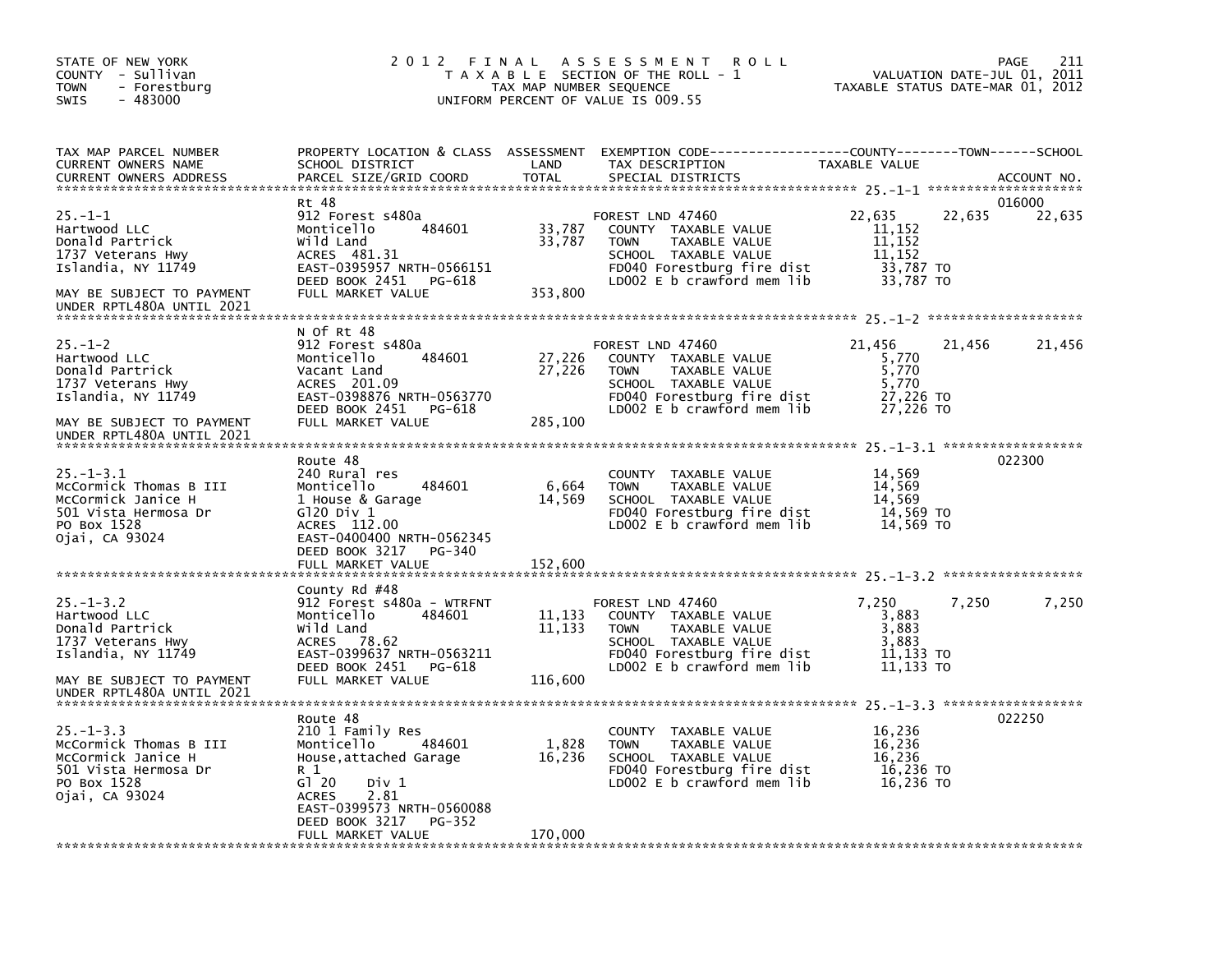| STATE OF NEW YORK<br>COUNTY - Sullivan<br>TOWN<br>- Forestburg<br>$-483000$<br>SWIS                                     | 2 0 1 2                                                                                                                                                                                                                     | FINAL<br>TAX MAP NUMBER SEQUENCE | A S S E S S M E N T<br><b>ROLL</b><br>T A X A B L E SECTION OF THE ROLL - 1<br>UNIFORM PERCENT OF VALUE IS 009.55                                                                                                           | VALUATION DATE-JUL 01,<br>TAXABLE STATUS DATE-MAR 01, 2012                                  | 212<br>PAGE<br>2011                               |
|-------------------------------------------------------------------------------------------------------------------------|-----------------------------------------------------------------------------------------------------------------------------------------------------------------------------------------------------------------------------|----------------------------------|-----------------------------------------------------------------------------------------------------------------------------------------------------------------------------------------------------------------------------|---------------------------------------------------------------------------------------------|---------------------------------------------------|
| TAX MAP PARCEL NUMBER<br>CURRENT OWNERS NAME<br><b>CURRENT OWNERS ADDRESS</b>                                           | PROPERTY LOCATION & CLASS ASSESSMENT<br>SCHOOL DISTRICT<br>PARCEL SIZE/GRID COORD                                                                                                                                           | LAND<br><b>TOTAL</b>             | TAX DESCRIPTION<br>SPECIAL DISTRICTS                                                                                                                                                                                        | TAXABLE VALUE                                                                               | ACCOUNT NO.                                       |
| $25 - 1 - 3.4$<br>McCormick Thomas B III<br>McCormick Janice H<br>501 Vista Hermosa Dr<br>PO Box 1528<br>Ojai, CA 93024 | Rt 48<br>210 1 Family Res<br>Monticello<br>484601<br>90.00 DPTH 350.00<br><b>FRNT</b><br>EAST-0399757 NRTH-0559997<br>DEED BOOK 3217<br>PG-348<br>FULL MARKET VALUE                                                         | 311<br>4,714<br>49,400           | COUNTY TAXABLE VALUE<br><b>TOWN</b><br>TAXABLE VALUE<br>SCHOOL TAXABLE VALUE<br>FD040 Forestburg fire dist<br>LD002 $E$ b crawford mem lib                                                                                  | 4,714<br>4,714<br>4,714<br>4,714 TO<br>4,714 TO                                             |                                                   |
| $25. - 1 - 4$<br>Koelling Dieter<br>12 Highland Rd<br>Montvale, NJ 07645                                                | County Road $#$ 48<br>210 1 Family Res<br>Monticello<br>484601<br>2 St Hse Gar<br>G1 12 19 Div 1<br>Fo Leininger<br><b>ACRES</b><br>2.94<br>EAST-0394511 NRTH-0561468<br>DEED BOOK 3491<br>PG-57                            | 1,473<br>10,802                  | COUNTY TAXABLE VALUE<br>TAXABLE VALUE<br><b>TOWN</b><br>SCHOOL TAXABLE VALUE<br>FD040 Forestburg fire dist<br>LD002 $E$ b crawford mem $lib$                                                                                | 10,802<br>10,802<br>10,802<br>10,802 TO<br>10.802 TO                                        | 020280                                            |
|                                                                                                                         | FULL MARKET VALUE                                                                                                                                                                                                           | 113,100                          |                                                                                                                                                                                                                             |                                                                                             |                                                   |
| $25. - 1 - 5.1$<br>Gibney Richard<br>Gibney Phyliss<br>317 Hartwood Road<br>Forestburgh, NY 12777-6403                  | 317 Hartwood Rd<br>210 1 Family Res<br>484601<br>Monticello<br>1.5 Story House<br>3.23<br><b>ACRES</b><br>EAST-0393352 NRTH-0561902<br>DEED BOOK 1238<br>PG-00303<br>FULL MARKET VALUE                                      | 313,500                          | 41122<br>WAR VET<br>1,843 WAR VET<br>41123<br>41834<br>29,939 STAR EN<br><b>COUNTY</b><br>TAXABLE VALUE<br>TAXABLE VALUE<br><b>TOWN</b><br>SCHOOL TAXABLE VALUE<br>FD040 Forestburg fire dist<br>LD002 E b crawford mem lib | 2,457<br>0<br>2,457<br>$\mathbf{0}$<br>27,482<br>27,482<br>24,279<br>29,939 TO<br>29,939 TO | 001120<br>0<br>$\Omega$<br>$\Omega$<br>0<br>5,660 |
|                                                                                                                         |                                                                                                                                                                                                                             |                                  |                                                                                                                                                                                                                             |                                                                                             |                                                   |
| $25. - 1 - 5.2$<br>Salomon Arthur<br>PO Box 95<br>Forestburgh, NY 12777-0095                                            | Route 48<br>210 1 Family Res<br>Monticello<br>484601<br>Single Family Residence<br>Lot $#2$<br>3.27<br><b>ACRES</b><br>EAST-0393572 NRTH-0561833<br>DEED BOOK 1470<br>PG-669<br>FULL MARKET VALUE                           | 23,525 STAR B<br>246,300         | 41122<br>WAR VET<br>41123<br>1,852 WAR VET<br>41854<br>COUNTY TAXABLE VALUE<br><b>TOWN</b><br>TAXABLE VALUE<br>SCHOOL TAXABLE VALUE<br>FD040 Forestburg fire dist<br>LD002 E b crawford mem lib                             | 2,457<br>0<br>2,457<br>0<br>21,068<br>21,068<br>20,795<br>23,525 TO<br>23,525 TO            | 0<br>0<br>$\mathbf{0}$<br>2,730<br>0              |
| $25. - 1 - 5.3$<br>Paccione Michael<br>Susan Rebecca<br>17 Lorraine Dr<br>Forestburgh, NY 12777                         | 17 Lorraine Dr<br>210 1 Family Res<br>484601<br>Monticello<br>Houset Lot<br>Lot $#3$<br>17 Lorraine Drive<br>3.28 BANKC020040<br><b>ACRES</b><br>EAST-0393817 NRTH-0561768<br>DEED BOOK 1380<br>PG-171<br>FULL MARKET VALUE | 1,855<br>28,696<br>300,500       | 41834<br>STAR EN<br>COUNTY TAXABLE VALUE<br><b>TOWN</b><br>TAXABLE VALUE<br>SCHOOL TAXABLE VALUE<br>FD040 Forestburg fire dist<br>LD002 E b crawford mem lib                                                                | 0<br>28,696<br>28,696<br>23,036<br>28,696 TO<br>28,696 TO                                   | 0<br>5,660                                        |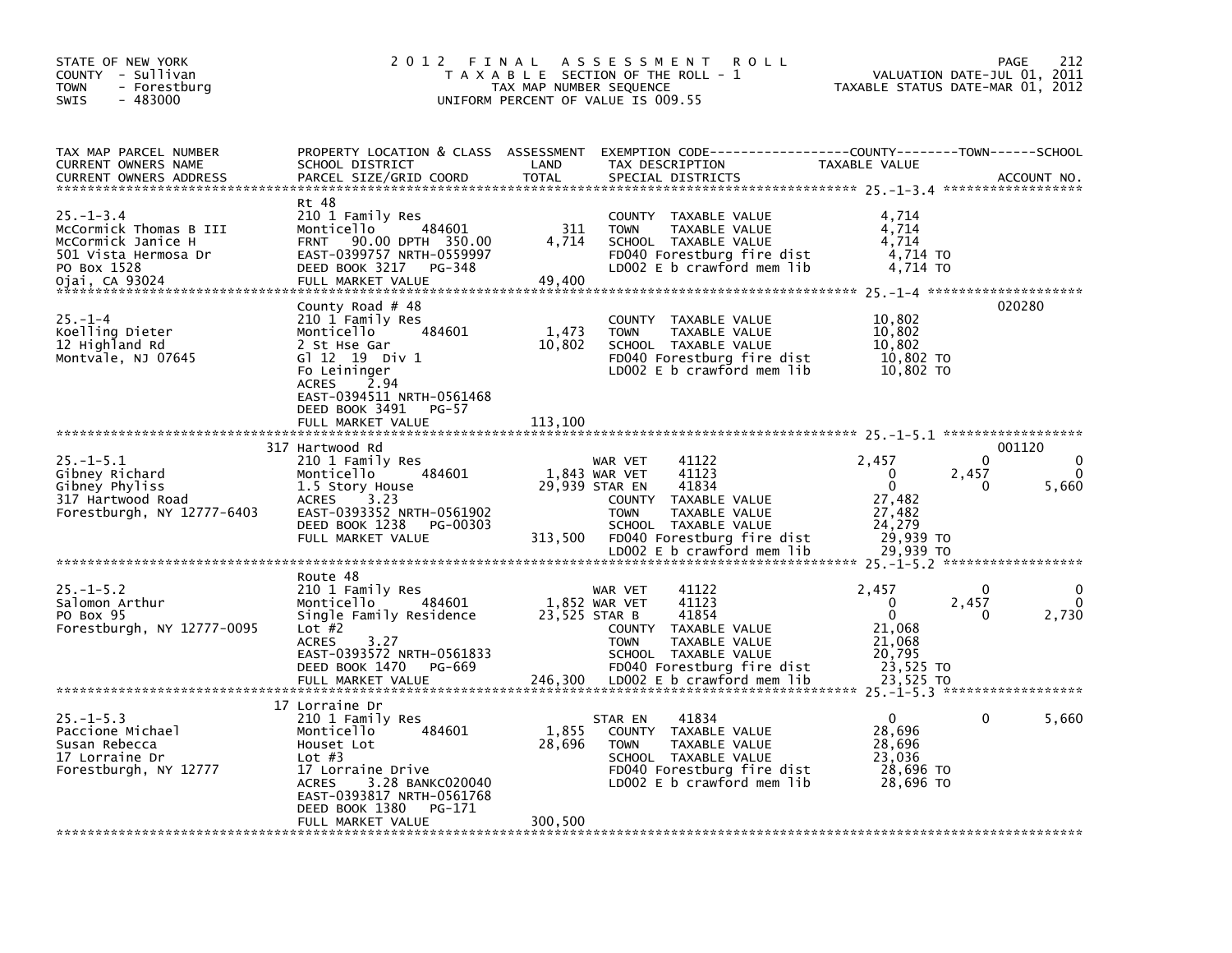| STATE OF NEW YORK<br>COUNTY - Sullivan<br>- Forestburg<br><b>TOWN</b><br>$-483000$<br>SWIS               |                                                                                                                                                                                 | TAX MAP NUMBER SEQUENCE    | 2012 FINAL ASSESSMENT<br><b>ROLL</b><br>T A X A B L E SECTION OF THE ROLL - 1<br>UNIFORM PERCENT OF VALUE IS 009.55                                         | VALUATION DATE-JUL 01, 2011<br>TAXABLE STATUS DATE-MAR 01, 2012      | 213<br><b>PAGE</b> |
|----------------------------------------------------------------------------------------------------------|---------------------------------------------------------------------------------------------------------------------------------------------------------------------------------|----------------------------|-------------------------------------------------------------------------------------------------------------------------------------------------------------|----------------------------------------------------------------------|--------------------|
| TAX MAP PARCEL NUMBER<br><b>CURRENT OWNERS NAME</b><br><b>CURRENT OWNERS ADDRESS</b>                     | SCHOOL DISTRICT<br>PARCEL SIZE/GRID COORD                                                                                                                                       | LAND<br><b>TOTAL</b>       | PROPERTY LOCATION & CLASS ASSESSMENT EXEMPTION CODE----------------COUNTY-------TOWN------SCHOOL<br>TAX DESCRIPTION<br>SPECIAL DISTRICTS                    | <b>TAXABLE VALUE</b>                                                 | ACCOUNT NO.        |
| $25. - 1 - 5.5$<br>Nor48 LLC<br>Donald Partrick<br>1737 Veterans Hwy<br>Islandia, NY 11749               | County Rd 48<br>314 Rural vac<10<br>484601<br>Monticello<br>Vacant Land<br>5.37<br><b>ACRES</b><br>EAST-0394492 NRTH-0561885<br>DEED BOOK 2451<br>PG-647<br>FULL MARKET VALUE   | 1,680<br>1,680<br>17,600   | COUNTY TAXABLE VALUE<br><b>TOWN</b><br>TAXABLE VALUE<br>SCHOOL TAXABLE VALUE<br>FD040 Forestburg fire dist<br>LD002 E b crawford mem lib                    | 1,680<br>1,680<br>1.680<br>1,680 TO<br>1,680 TO                      |                    |
| $25. - 1 - 5.6$<br>Galligan James P<br>Galligan Ellen B<br>255 Hartwood Rd<br>Forestburgh, NY 12777-6403 | Rt48<br>$314$ Rural vac<10<br>484601<br>Monticello<br>Vacant Lot<br><b>ACRES</b><br>5.37<br>EAST-0393856 NRTH-0562356<br>DEED BOOK 2026 PG-596<br>FULL MARKET VALUE             | 1,700<br>1,700<br>17,800   | COUNTY TAXABLE VALUE<br><b>TOWN</b><br>TAXABLE VALUE<br>SCHOOL TAXABLE VALUE<br>FD040 Forestburg fire dist<br>LD002 E b crawford mem lib                    | 1,700<br>1,700<br>1,700<br>1,700 TO<br>1,700 TO                      |                    |
| $25. - 1 - 5.7$<br>Donovan Denise<br>34 Lorraine Dr<br>Forestburgh, NY 12777                             | 34 Lorraine Dr<br>210 1 Family Res<br>484601<br>Monticello<br>Two Story House<br>Garage<br>ACRES 10.91<br>EAST-0394681 NRTH-0562681<br>PG-509<br>DEED BOOK 1539                 | 2,074<br>17,808            | STAR B<br>41854<br>COUNTY TAXABLE VALUE<br>TAXABLE VALUE<br><b>TOWN</b><br>SCHOOL TAXABLE VALUE<br>FD040 Forestburg fire dist<br>LD002 E b crawford mem lib | $\mathbf{0}$<br>17,808<br>17,808<br>15,078<br>17,808 TO<br>17,808 TO | 2,730<br>0         |
| $25. - 1 - 5.8$<br>Nor25 LLC<br>Donald Partrick<br>1737 Veterans Hwy<br>Islandia, NY 11749               | FULL MARKET VALUE<br>$N/S$ County Road #48<br>$322$ Rural vac $>10$<br>484601<br>Monticello<br>Vacant Land<br>ACRES 10.47<br>EAST-0394859 NRTH-0562400<br>DEED BOOK 2451 PG-668 | 186,500<br>2,927<br>2,927  | COUNTY TAXABLE VALUE<br><b>TOWN</b><br>TAXABLE VALUE<br>SCHOOL TAXABLE VALUE<br>FD040 Forestburg fire dist<br>LD002 E b crawford mem lib                    | 2,927<br>2,927<br>2,927<br>2,927 TO<br>2,927 TO                      |                    |
| $25. - 1 - 5.9$<br>Kozachuk Steven W Jr<br>Kozachuk Sara L<br>27 Lorraine Dr<br>Forestburgh, NY 12777    | 27 Lorraine Dr<br>210 1 Family Res<br>Monticello<br>484601<br>House<br>Garage<br>2.50<br><b>ACRES</b><br>DEED BOOK 2398<br>PG-544<br>FULL MARKET VALUE                          | 1,200<br>18,400<br>192,700 | 41854<br>STAR B<br><b>COUNTY</b><br>TAXABLE VALUE<br>TAXABLE VALUE<br><b>TOWN</b><br>SCHOOL TAXABLE VALUE                                                   | $\Omega$<br>18,400<br>18,400<br>15,670                               | 2,730<br>0         |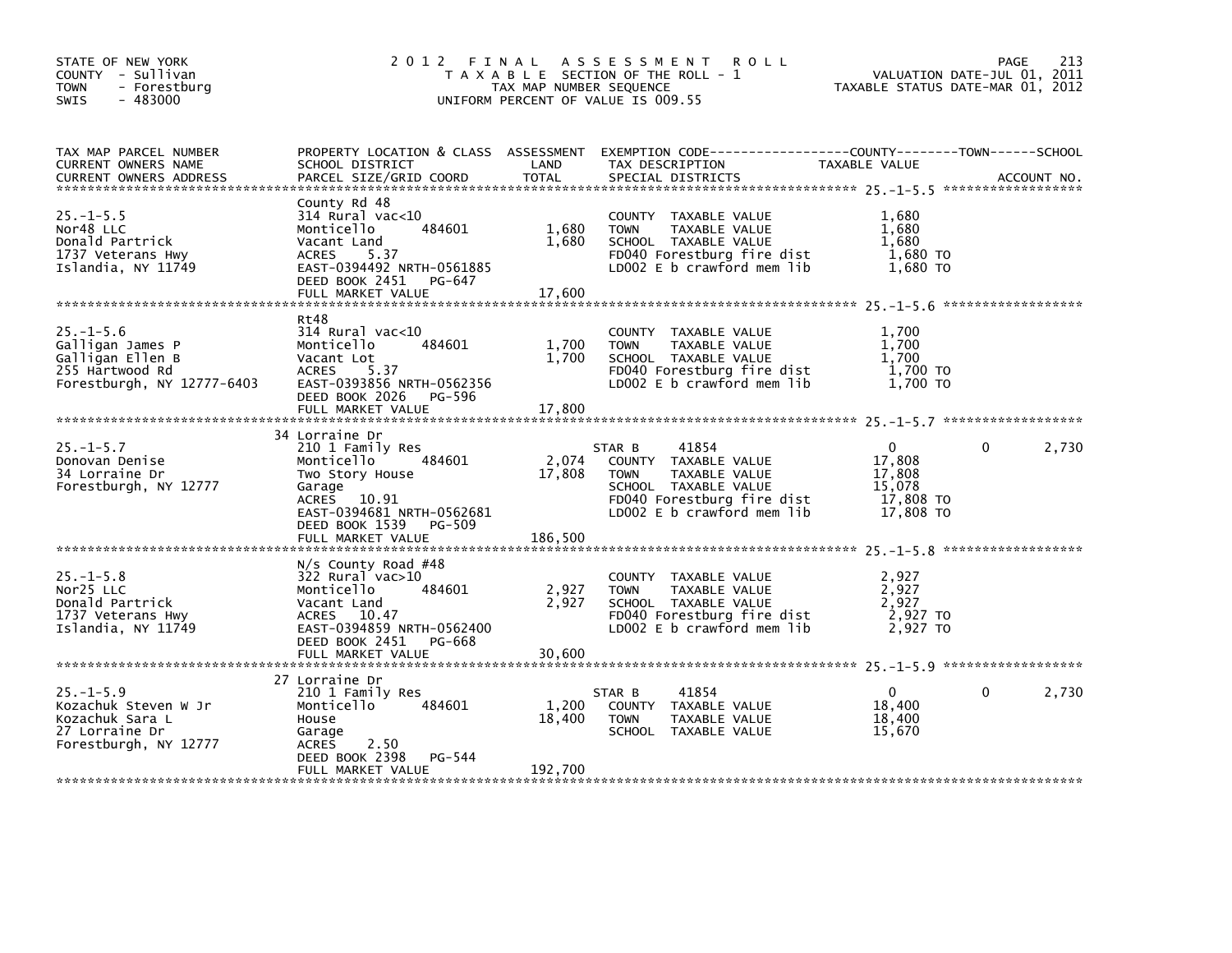| STATE OF NEW YORK<br>COUNTY - Sullivan<br><b>TOWN</b><br>- Forestburg<br>$-483000$<br><b>SWIS</b>              |                                                                                                                                                                                 | TAX MAP NUMBER SEQUENCE    | 2012 FINAL ASSESSMENT ROLL<br>T A X A B L E SECTION OF THE ROLL - 1<br>UNIFORM PERCENT OF VALUE IS 009.55                                                   | TAXABLE STATUS DATE-MAR 01, 2012                                    | 214<br>PAGE<br>VALUATION DATE-JUL 01, 2011 |
|----------------------------------------------------------------------------------------------------------------|---------------------------------------------------------------------------------------------------------------------------------------------------------------------------------|----------------------------|-------------------------------------------------------------------------------------------------------------------------------------------------------------|---------------------------------------------------------------------|--------------------------------------------|
| TAX MAP PARCEL NUMBER<br>CURRENT OWNERS NAME                                                                   | SCHOOL DISTRICT                                                                                                                                                                 | LAND                       | PROPERTY LOCATION & CLASS ASSESSMENT EXEMPTION CODE---------------COUNTY-------TOWN------SCHOOL<br>TAX DESCRIPTION                                          | TAXABLE VALUE                                                       |                                            |
| $25. - 1 - 6.1$<br>Sipos John J<br>Sipos Virginia L<br>31 Norris Rd<br>Forestburgh, NY 12777                   | 31 Norris Rd<br>210 1 Family Res<br>484601<br>Monticello<br>House & Shed<br>5.03<br><b>ACRES</b><br>EAST-0396404 NRTH-0561646<br>DEED BOOK 2469 PG-122<br>FULL MARKET VALUE     | 2,460<br>26,200<br>274,300 | 41854<br>STAR B<br>COUNTY TAXABLE VALUE<br><b>TOWN</b><br>TAXABLE VALUE<br>SCHOOL TAXABLE VALUE<br>FD040 Forestburg fire dist<br>LD002 E b crawford mem lib | $\mathbf 0$<br>26.200<br>26,200<br>23,470<br>26,200 TO<br>26,200 TO | 001110<br>$\Omega$<br>2,730                |
| $25. - 1 - 6.2$<br>Black Brook Rod<br>Black Gun<br>Attn: George Fugger<br>7 Elm St Unit 5<br>Norwalk, CT 06850 | Rt 48<br>920 Priv Hunt/Fi<br>Monticello<br>484601<br>House<br>2.76<br><b>ACRES</b><br>EAST-0395727 NRTH-0561174<br>DEED BOOK 1979 PG-693<br>FULL MARKET VALUE                   | 1,687<br>10,619<br>111,200 | COUNTY TAXABLE VALUE<br>TAXABLE VALUE<br><b>TOWN</b><br>SCHOOL TAXABLE VALUE<br>FD040 Forestburg fire dist<br>LD002 E b crawford mem lib                    | 10,619<br>10,619<br>10,619<br>10,619 то<br>10,619 TO                |                                            |
| $25. - 1 - 6.3$<br>Steeber Allen F<br>Steeber & Father Co, Inc<br>2701 W Cary St<br>Richmond, VA 23220         | Rt 48<br>$314$ Rural vac<10<br>484601<br>Monticello<br>vacant lot<br>6.12<br>ACRES<br>EAST-0396043 NRTH-0561533<br>DEED BOOK 2011 PG-4983                                       | 2,212<br>2,212             | COUNTY TAXABLE VALUE<br><b>TOWN</b><br>TAXABLE VALUE<br>SCHOOL TAXABLE VALUE<br>FD040 Forestburg fire dist<br>LD002 E b crawford mem lib                    | 2,212<br>2,212<br>2,212<br>2,212 TO<br>2,212 TO                     |                                            |
|                                                                                                                |                                                                                                                                                                                 |                            |                                                                                                                                                             |                                                                     |                                            |
| $25. - 1 - 6.4$<br>Hartwood LLC<br>Donald Partrick<br>1737 Veterans Hwy<br>Islandia, NY 11749                  | Rt 48<br>$314$ Rural vac<10<br>484601<br>Monticello<br>Vacant Lot<br>2.52<br>ACRES<br>EAST-0396202 NRTH-0561163<br>DEED BOOK 2451<br>PG-618                                     | 1,232<br>1,232             | COUNTY TAXABLE VALUE<br><b>TOWN</b><br>TAXABLE VALUE<br>SCHOOL TAXABLE VALUE<br>FD040 Forestburg fire dist<br>LD002 E b crawford mem lib                    | 1,232<br>1,232<br>1,232<br>1,232 TO<br>$1,232$ TO                   |                                            |
|                                                                                                                |                                                                                                                                                                                 |                            |                                                                                                                                                             |                                                                     |                                            |
| $25. - 1 - 6.5$<br>Norris Robert<br>One Norris Rd<br>Forestburgh, NY 12777                                     | One Norris Rd<br>210 1 Family Res<br>484601<br>Monticello<br>1 Story Ranch<br>ACRES<br>2.51<br>EAST-0396396 NRTH-0561089<br><b>PG-42</b><br>DEED BOOK 1820<br>FULL MARKET VALUE | 1,534<br>20,055<br>210,000 | 41854<br>STAR B<br>COUNTY TAXABLE VALUE<br>TAXABLE VALUE<br><b>TOWN</b><br>SCHOOL TAXABLE VALUE<br>FD040 Forestburg fire dist<br>LD002 E b crawford mem lib | $\Omega$<br>20,055<br>20.055<br>17,325<br>20,055 TO<br>20,055 TO    | 0<br>2,730                                 |
|                                                                                                                |                                                                                                                                                                                 |                            |                                                                                                                                                             |                                                                     |                                            |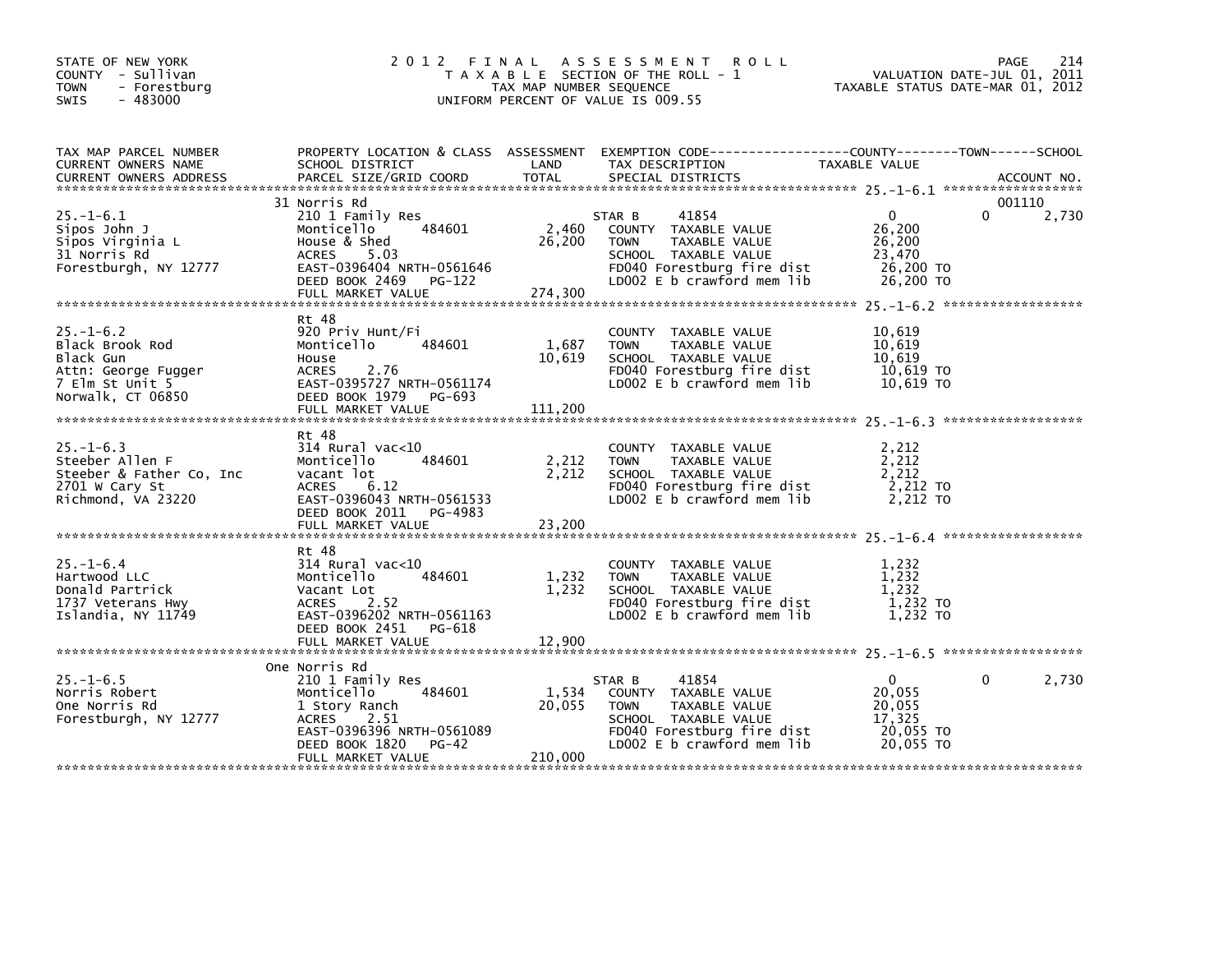| STATE OF NEW YORK<br>COUNTY - Sullivan<br>- Forestburg<br><b>TOWN</b><br>$-483000$<br><b>SWIS</b>           | 2012 FINAL                                                                                                                                                                          | TAX MAP NUMBER SEQUENCE    | A S S E S S M E N T<br><b>ROLL</b><br>T A X A B L E SECTION OF THE ROLL - 1<br>UNIFORM PERCENT OF VALUE IS 009.55                                           | VALUATION DATE-JUL 01, 2011<br>TAXABLE STATUS DATE-MAR 01, 2012      | PAGE | 215         |
|-------------------------------------------------------------------------------------------------------------|-------------------------------------------------------------------------------------------------------------------------------------------------------------------------------------|----------------------------|-------------------------------------------------------------------------------------------------------------------------------------------------------------|----------------------------------------------------------------------|------|-------------|
| TAX MAP PARCEL NUMBER<br>CURRENT OWNERS NAME<br>CURRENT OWNERS ADDRESS                                      | SCHOOL DISTRICT<br>PARCEL SIZE/GRID COORD                                                                                                                                           | LAND<br><b>TOTAL</b>       | PROPERTY LOCATION & CLASS ASSESSMENT EXEMPTION CODE----------------COUNTY-------TOWN------SCHOOL<br>TAX DESCRIPTION<br>SPECIAL DISTRICTS                    | TAXABLE VALUE                                                        |      | ACCOUNT NO. |
| $25. - 1 - 6.6$<br>Johnston Martha<br>451 Route 48<br>Forestburgh, NY 12777-0024                            | 451 Route 48<br>210 1 Family Res<br>484601<br>Monticello<br>House<br>5.02<br><b>ACRES</b><br>EAST-0396682 NRTH-0561321<br>DEED BOOK 1749 PG-681<br>FULL MARKET VALUE                | 2,071<br>26,938<br>282,100 | 41854<br>STAR B<br>COUNTY TAXABLE VALUE<br>TAXABLE VALUE<br><b>TOWN</b><br>SCHOOL TAXABLE VALUE<br>FD040 Forestburg fire dist<br>LD002 E b crawford mem lib | 0<br>26,938<br>26,938<br>24,208<br>26,938 TO<br>26,938 TO            | 0    | 2,730       |
| $25. - 1 - 6.7$<br>Johnston Martha<br>451 Route # 48<br>Forestburgh, NY 12777-0024                          | Rt 48<br>$314$ Rural vac<10<br>Monticello<br>484601<br>Vacant Lot<br><b>ACRES</b><br>5.03<br>EAST-0396877 NRTH-0561248<br>DEED BOOK 1749<br>PG-681<br>FULL MARKET VALUE             | 2,073<br>2,073<br>21,700   | COUNTY TAXABLE VALUE<br>TAXABLE VALUE<br><b>TOWN</b><br>SCHOOL TAXABLE VALUE<br>FD040 Forestburg fire dist<br>LDOO2 E b crawford mem lib                    | 2,073<br>2.073<br>2,073<br>2,073 TO<br>2,073 TO                      |      |             |
| $25. - 1 - 6.8$<br>Stawarz Edward J Jr<br>Stawarz Catherine G<br>461 Route 48<br>Forestburgh, NY 12777-6404 | 461 Rt 48<br>210 1 Family Res<br>484601<br>Monticello<br>house<br><b>ACRES</b><br>5.03 BANKC130170<br>EAST-0397075 NRTH-0561197<br>DEED BOOK 1230<br>PG-00108<br>FULL MARKET VALUE  | 2,073<br>14,500<br>151,800 | STAR B<br>41854<br>COUNTY TAXABLE VALUE<br>TAXABLE VALUE<br><b>TOWN</b><br>SCHOOL TAXABLE VALUE<br>FD040 Forestburg fire dist<br>LD002 E b crawford mem lib | $\mathbf{0}$<br>14,500<br>14,500<br>11,770<br>14,500 TO<br>14,500 TO | 0    | 2,730       |
| $25. - 1 - 6.9$<br>Curtis Gurney W<br>Curtis Angela D<br>129 wildcat Rd<br>Monticello, NY 12701             | $Cr$ 48<br>$314$ Rural vac<10<br>484601<br>Monticello<br>Vacant Lot<br>Lot 8<br><b>ACRES</b><br>5.01<br>EAST-0396387 NRTH-0562125<br>DEED BOOK 1886<br>PG-306<br>FULL MARKET VALUE  | 2,221<br>2,221<br>23,300   | COUNTY TAXABLE VALUE<br><b>TOWN</b><br>TAXABLE VALUE<br>SCHOOL TAXABLE VALUE<br>FD040 Forestburg fire dist<br>LD002 $E$ b crawford mem $lib$                | 2,221<br>2,221<br>2,221<br>2,221 TO<br>2,221 TO                      |      |             |
| $25. - 1 - 6.10$<br>Nor25 LLC<br>Donald Partrick<br>1737 Veterans Hwy<br>Islandia, NY 11749                 | Cr 48<br>$314$ Rural vac< $10$<br>Monticello<br>484601<br>Vacant Lot<br>Lot 9<br>5.01<br><b>ACRES</b><br>EAST-0396444 NRTH-0562434<br>DEED BOOK 2451<br>PG-668<br>FULL MARKET VALUE | 2,095<br>2,095<br>21,900   | COUNTY TAXABLE VALUE<br><b>TOWN</b><br>TAXABLE VALUE<br>SCHOOL TAXABLE VALUE<br>FD040 Forestburg fire dist<br>LD002 E b crawford mem lib                    | 2,095<br>2,095<br>2,095<br>2,095 TO<br>2.095 TO                      |      |             |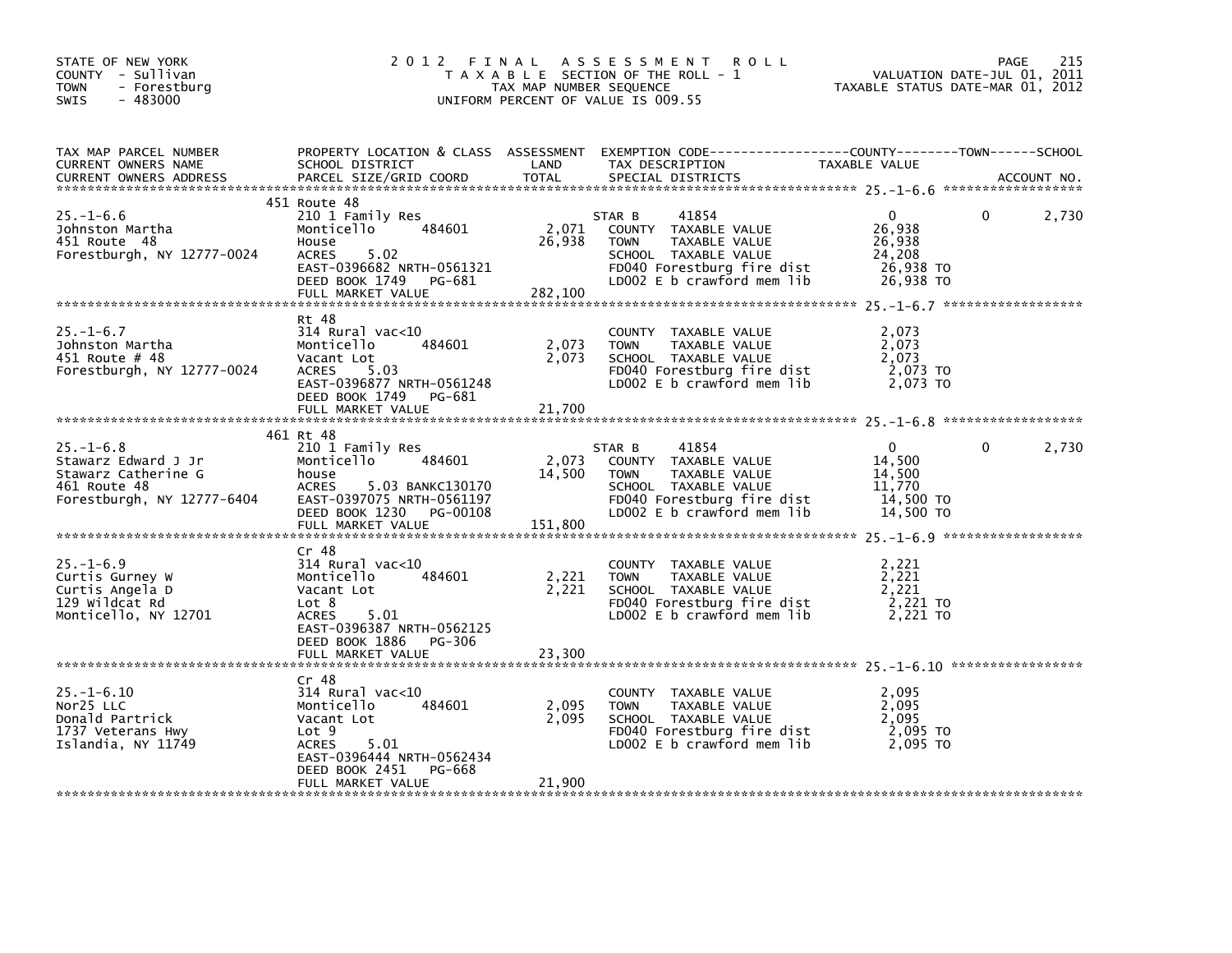| STATE OF NEW YORK<br>COUNTY - Sullivan<br><b>TOWN</b><br>- Forestburg<br>$-483000$<br><b>SWIS</b> | 2 0 1 2<br>FINAL                                                                                                                                                        | TAX MAP NUMBER SEQUENCE | A S S E S S M E N T<br><b>ROLL</b><br>T A X A B L E SECTION OF THE ROLL - 1<br>UNIFORM PERCENT OF VALUE IS 009.55                                           | TAXABLE STATUS DATE-MAR 01, 2012                                 | 216<br>PAGE<br>VALUATION DATE-JUL 01, 2011 |
|---------------------------------------------------------------------------------------------------|-------------------------------------------------------------------------------------------------------------------------------------------------------------------------|-------------------------|-------------------------------------------------------------------------------------------------------------------------------------------------------------|------------------------------------------------------------------|--------------------------------------------|
| TAX MAP PARCEL NUMBER<br>CURRENT OWNERS NAME<br><b>CURRENT OWNERS ADDRESS</b>                     | SCHOOL DISTRICT<br>PARCEL SIZE/GRID COORD                                                                                                                               | LAND<br><b>TOTAL</b>    | PROPERTY LOCATION & CLASS ASSESSMENT EXEMPTION CODE---------------COUNTY-------TOWN-----SCHOOL<br>TAX DESCRIPTION<br>SPECIAL DISTRICTS                      | TAXABLE VALUE                                                    | ACCOUNT NO.                                |
| $25. - 1 - 6.11$<br>Nor48 LLC<br>Donald Partrick<br>1737 Veterans Hwy<br>Islandia, NY 11749       | Cr 48<br>$314$ Rural vac< $10$<br>Monticello<br>484601<br>Vacant Lot<br>Lot 10<br>5.01<br><b>ACRES</b><br>EAST-0396497 NRTH-0562757<br>DEED BOOK 2451<br>PG-647         | 2,101<br>2,101          | COUNTY TAXABLE VALUE<br><b>TOWN</b><br>TAXABLE VALUE<br>SCHOOL TAXABLE VALUE<br>FD040 Forestburg fire dist<br>LD002 $E$ b crawford mem lib                  | 2,101<br>2,101<br>2,101<br>2,101 TO<br>2,101 TO                  |                                            |
|                                                                                                   | FULL MARKET VALUE                                                                                                                                                       | 22,000                  |                                                                                                                                                             |                                                                  |                                            |
| $25. - 1 - 6.12$<br>Falcone Robert<br>Falcone Frances<br>71 Norris Rd<br>Forestburgh, NY 12777    | 71 Norris Rd<br>210 1 Family Res<br>484601<br>Monticello<br>House & Garage<br>$\text{Lot} 11$<br>ACRES<br>5.02<br>EAST-0396576 NRTH-0563079<br>DEED BOOK 1950<br>PG-322 | 2,098<br>16,786         | 41854<br>STAR B<br>COUNTY TAXABLE VALUE<br>TAXABLE VALUE<br><b>TOWN</b><br>SCHOOL TAXABLE VALUE<br>FD040 Forestburg fire dist<br>LD002 E b crawford mem lib | $\Omega$<br>16,786<br>16,786<br>14,056<br>16,786 TO<br>16,786 TO | 0<br>2,730                                 |
|                                                                                                   | FULL MARKET VALUE                                                                                                                                                       | 175,800                 |                                                                                                                                                             |                                                                  |                                            |
| $25. - 1 - 6.13$<br>Nor25 LLC<br>Donald Partrick<br>1737 Veterans Hwy<br>Islandia, NY 11749       | Cr 48<br>$314$ Rural vac<10<br>Monticello<br>484601<br>Vacant Land<br>Lot 12<br>5.01<br>ACRES<br>EAST-0396627 NRTH-0563425                                              | 2,101<br>2,101          | COUNTY TAXABLE VALUE<br><b>TOWN</b><br>TAXABLE VALUE<br>SCHOOL TAXABLE VALUE<br>FD040 Forestburg fire dist<br>LD002 E b crawford mem lib                    | 2,101<br>2,101<br>2,101<br>2,101 TO<br>2.101 TO                  |                                            |
|                                                                                                   | DEED BOOK 2451 PG-668<br>FULL MARKET VALUE                                                                                                                              | 22,000                  |                                                                                                                                                             |                                                                  |                                            |
|                                                                                                   |                                                                                                                                                                         |                         |                                                                                                                                                             |                                                                  |                                            |
| $25. - 1 - 6.14$<br>Nor48 LLC<br>Donald Partrick<br>1737 Veterans Hwy<br>Islandia, NY 11749       | Cr 48<br>$314$ Rural vac<10<br>Monticello<br>484601<br>Vacant Lot<br>Lot 13<br><b>ACRES</b><br>6.14<br>EAST-0396732 NRTH-0563850<br>DEED BOOK 2451<br>PG-647            | 2,917<br>2,917          | COUNTY TAXABLE VALUE<br><b>TOWN</b><br>TAXABLE VALUE<br>SCHOOL TAXABLE VALUE<br>FD040 Forestburg fire dist<br>LDOO2 E b crawford mem lib                    | 2,917<br>2,917<br>2,917<br>2,917 TO<br>2.917 TO                  |                                            |
|                                                                                                   | FULL MARKET VALUE                                                                                                                                                       | 30,500                  |                                                                                                                                                             |                                                                  |                                            |
| $25. - 1 - 6.15$<br>Nor25 LLC<br>Donald Partrick<br>1737 Veterans Hwy<br>Islandia, NY 11749       | Cr 48<br>$314$ Rural vac< $10$<br>Monticello<br>484601<br>Vacant Lot<br>Lot 19<br><b>ACRES</b><br>5.38<br>EAST-0397347 NRTH-0563750<br>DEED BOOK 2451<br>PG-668         | 2,404<br>2,404          | COUNTY TAXABLE VALUE<br><b>TOWN</b><br>TAXABLE VALUE<br>SCHOOL TAXABLE VALUE<br>FD040 Forestburg fire dist<br>LD002 E b crawford mem lib                    | 2,404<br>2,404<br>2,404<br>2,404 TO<br>2.404 TO                  |                                            |
|                                                                                                   | FULL MARKET VALUE                                                                                                                                                       | 25,200                  |                                                                                                                                                             |                                                                  |                                            |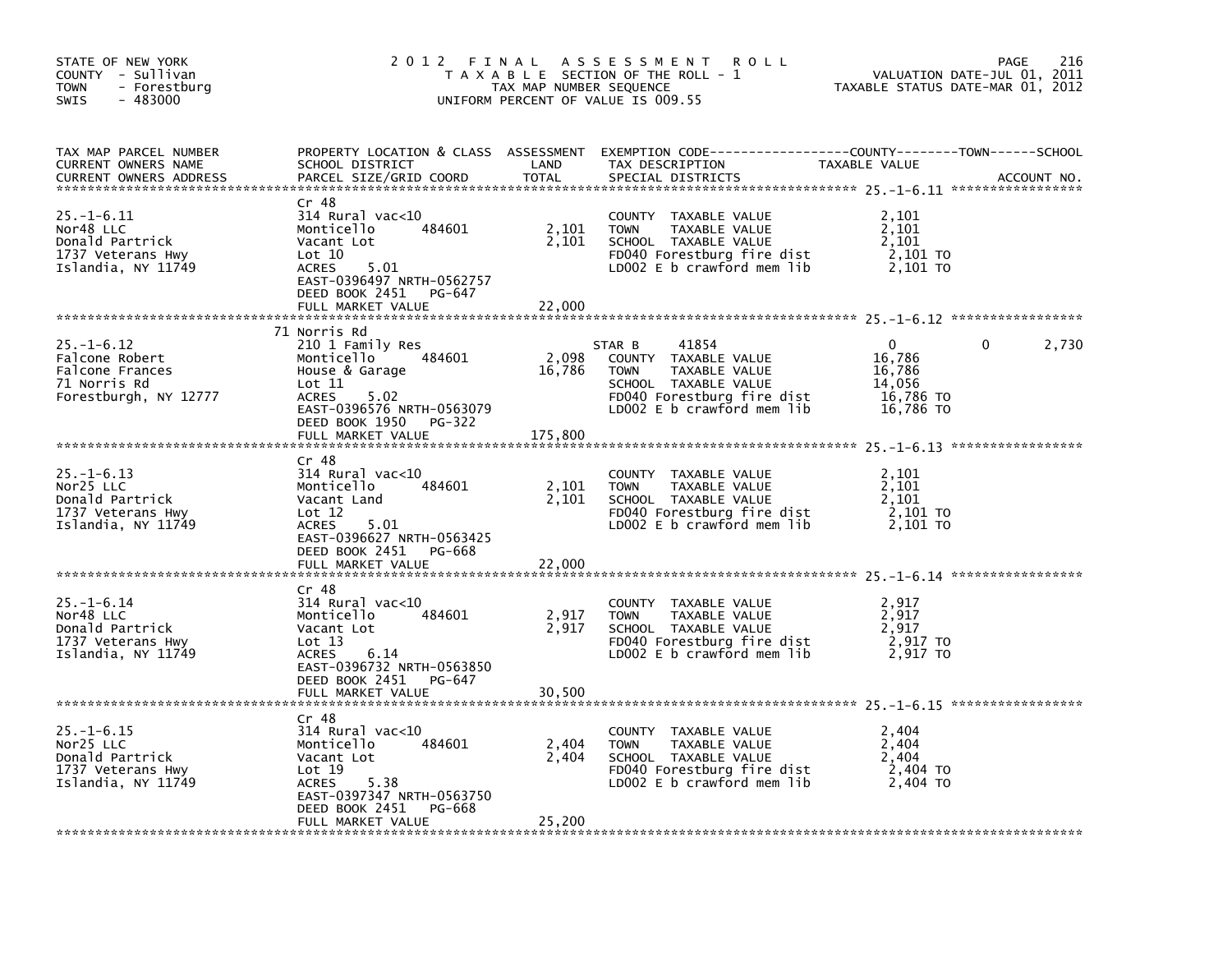| STATE OF NEW YORK<br>COUNTY - Sullivan<br><b>TOWN</b><br>- Forestburg<br>$-483000$<br><b>SWIS</b> | 2012 FINAL                                                                                                                                                     | TAX MAP NUMBER SEQUENCE | A S S E S S M E N T<br><b>ROLL</b><br>T A X A B L E SECTION OF THE ROLL - 1<br>UNIFORM PERCENT OF VALUE IS 009.55                           | 217<br>PAGE<br>VALUATION DATE-JUL 01, 2011<br>TAXABLE STATUS DATE-MAR 01, 2012                                                 |
|---------------------------------------------------------------------------------------------------|----------------------------------------------------------------------------------------------------------------------------------------------------------------|-------------------------|---------------------------------------------------------------------------------------------------------------------------------------------|--------------------------------------------------------------------------------------------------------------------------------|
| TAX MAP PARCEL NUMBER<br>CURRENT OWNERS NAME<br><b>CURRENT OWNERS ADDRESS</b>                     | SCHOOL DISTRICT<br>PARCEL SIZE/GRID COORD                                                                                                                      | LAND<br>TOTAL           | TAX DESCRIPTION<br>SPECIAL DISTRICTS                                                                                                        | PROPERTY LOCATION & CLASS ASSESSMENT EXEMPTION CODE---------------COUNTY-------TOWN-----SCHOOL<br>TAXABLE VALUE<br>ACCOUNT NO. |
| $25. - 1 - 6.16$<br>Nor48 LLC<br>Donald Partrick<br>1737 Veterans Hwy<br>Islandia, NY 11749       | $Cr$ 48<br>314 Rural vac<10<br>484601<br>Monticello<br>Vacant Land<br>Lot 18<br><b>ACRES</b><br>5.01<br>EAST-0397287 NRTH-0563402<br>DEED BOOK 2451<br>PG-647  | 2,168<br>2,168          | COUNTY TAXABLE VALUE<br><b>TOWN</b><br>TAXABLE VALUE<br>SCHOOL TAXABLE VALUE<br>FD040 Forestburg fire dist<br>LD002 E b crawford mem lib    | 2,168<br>2,168<br>2,168<br>2,168 TO<br>2,168 TO                                                                                |
|                                                                                                   | FULL MARKET VALUE                                                                                                                                              | 22,700                  |                                                                                                                                             |                                                                                                                                |
| $25. - 1 - 6.17$<br>Nor48 LLC<br>Donald Partrick<br>1737 Veterans Hwy<br>Islandia, NY 11749       | Cr 48<br>314 Rural vac<10<br>484601<br>Monticello<br>Vacant Lot<br>Lot 17<br>ACRES<br>5.01<br>EAST-0397211 NRTH-0563003                                        | 2,180<br>2,180          | COUNTY TAXABLE VALUE<br><b>TOWN</b><br>TAXABLE VALUE<br>SCHOOL TAXABLE VALUE<br>FD040 Forestburg fire dist<br>LDOO2 E b crawford mem lib    | 2,180<br>2,180<br>2,180<br>2,180 TO<br>2,180 TO                                                                                |
|                                                                                                   | DEED BOOK 2451<br>PG-647<br>FULL MARKET VALUE                                                                                                                  | 22,800                  |                                                                                                                                             |                                                                                                                                |
| $25. - 1 - 6.18$<br>Nor25 LLC<br>Donald Partrick<br>1737 Veterans Hwy<br>Islandia, NY 11749       | Cr 48<br>314 Rural vac<10<br>484601<br>Monticello<br>Vacant Lot<br>Lot $16$<br>5.01<br><b>ACRES</b><br>EAST-0397139 NRTH-0562634                               | 2,189<br>2,189          | TAXABLE VALUE<br>COUNTY<br>TAXABLE VALUE<br><b>TOWN</b><br>SCHOOL TAXABLE VALUE<br>FD040 Forestburg fire dist<br>LD002 E b crawford mem lib | 2,189<br>2,189<br>2,189<br>2,189 TO<br>2.189 TO                                                                                |
|                                                                                                   | DEED BOOK 2451 PG-668<br>FULL MARKET VALUE                                                                                                                     | 22,900                  |                                                                                                                                             |                                                                                                                                |
|                                                                                                   | Cr 48                                                                                                                                                          |                         |                                                                                                                                             |                                                                                                                                |
| $25. - 1 - 6.19$<br>Nor48 LLC<br>Donald Partrick<br>1737 Veterans Hwy<br>Islandia, NY 11749       | $314$ Rural vac< $10$<br>Monticello<br>484601<br>Vacant Lot<br>Lot 15<br>5.01<br>ACRES<br>EAST-0397073 NRTH-0562285<br>DEED BOOK 2451<br>PG-647                | 2,204<br>2,204          | COUNTY TAXABLE VALUE<br>TAXABLE VALUE<br><b>TOWN</b><br>SCHOOL TAXABLE VALUE<br>FD040 Forestburg fire dist<br>LD002 $E$ b crawford mem lib  | 2,204<br>2,204<br>2,204<br>2,204 TO<br>2,204 TO                                                                                |
|                                                                                                   | FULL MARKET VALUE                                                                                                                                              | 23,100                  |                                                                                                                                             |                                                                                                                                |
| $25. - 1 - 6.20$<br>Nor25 LLC<br>Donald Partrick<br>1737 Veterans Hwy<br>Islandia, NY 11749       | $Cr$ 48<br>$314$ Rural vac<10<br>484601<br>Monticello<br>Vacant Lot<br>Lot 14<br><b>ACRES</b><br>5.02<br>EAST-0396996 NRTH-0561940<br>DEED BOOK 2451<br>PG-668 | 2,097<br>2,097          | COUNTY TAXABLE VALUE<br>TAXABLE VALUE<br><b>TOWN</b><br>SCHOOL TAXABLE VALUE<br>FD040 Forestburg fire dist<br>LD002 E b crawford mem lib    | 2,097<br>2,097<br>2.097<br>2,097 TO<br>2,097 TO                                                                                |
|                                                                                                   | FULL MARKET VALUE                                                                                                                                              | 22,000                  |                                                                                                                                             |                                                                                                                                |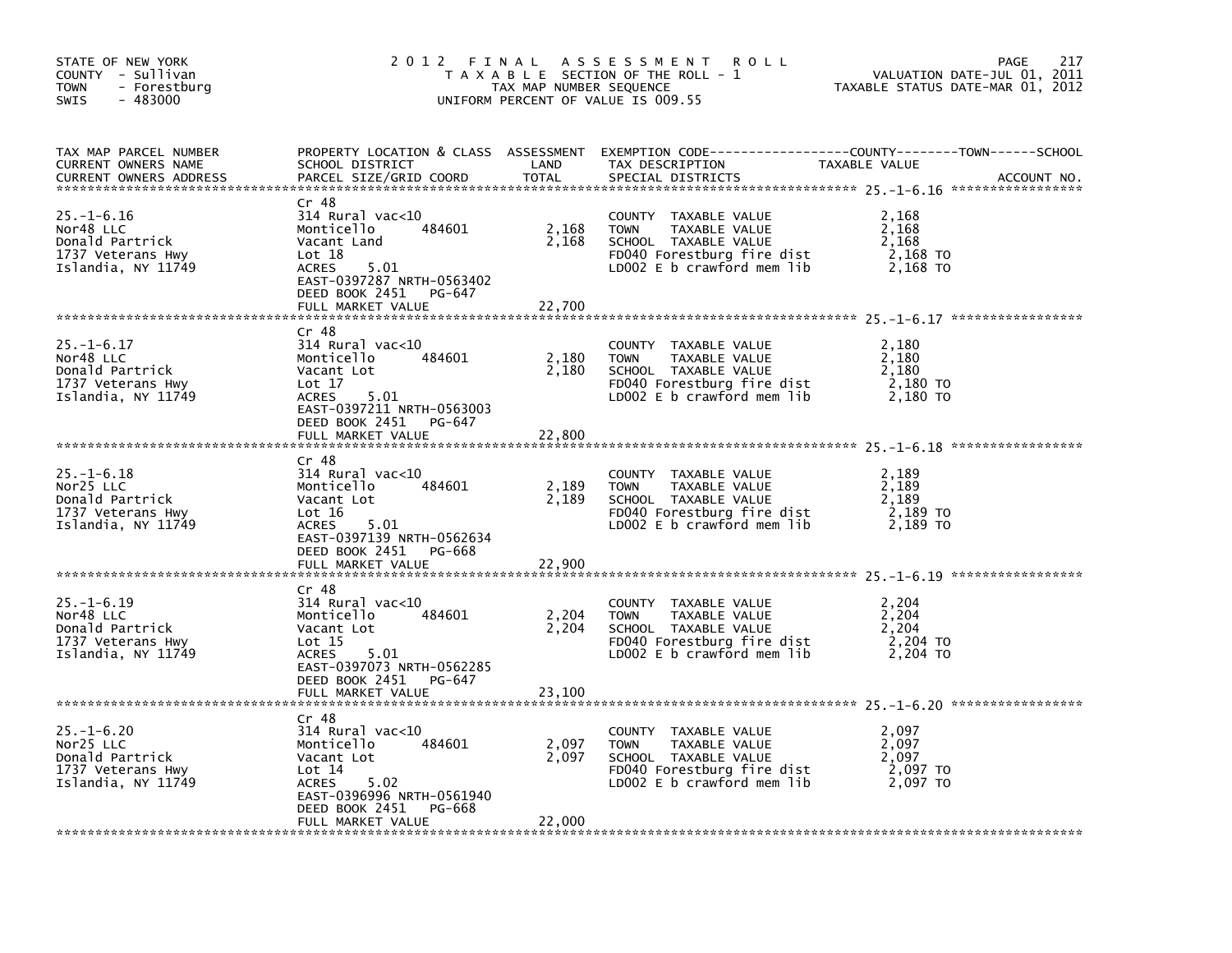| STATE OF NEW YORK<br>COUNTY - Sullivan<br><b>TOWN</b><br>- Forestburg<br>$-483000$<br>SWIS                                       | 2012 FINAL                                                                                                                                                                                                           | TAX MAP NUMBER SEQUENCE    | A S S E S S M E N T<br><b>ROLL</b><br>T A X A B L E SECTION OF THE ROLL - 1<br>UNIFORM PERCENT OF VALUE IS 009.55                          | TAXABLE STATUS DATE-MAR 01, 2012                     | 218<br>PAGE<br>VALUATION DATE-JUL 01, 2011 |
|----------------------------------------------------------------------------------------------------------------------------------|----------------------------------------------------------------------------------------------------------------------------------------------------------------------------------------------------------------------|----------------------------|--------------------------------------------------------------------------------------------------------------------------------------------|------------------------------------------------------|--------------------------------------------|
| TAX MAP PARCEL NUMBER<br>CURRENT OWNERS NAME<br><b>CURRENT OWNERS ADDRESS</b>                                                    | SCHOOL DISTRICT<br>PARCEL SIZE/GRID COORD                                                                                                                                                                            | LAND<br><b>TOTAL</b>       | PROPERTY LOCATION & CLASS ASSESSMENT EXEMPTION CODE----------------COUNTY-------TOWN------SCHOOL<br>TAX DESCRIPTION<br>SPECIAL DISTRICTS   | TAXABLE VALUE                                        | ACCOUNT NO.                                |
| $25. - 1 - 6.21$<br>Nor25 LLC<br>Donald Partrick<br>1737 Veterans Hwy<br>Islandia, NY 11749                                      | Cr 48<br>314 Rural vac<10<br>484601<br>Monticello<br>Vacant<br>Access Road<br>50.00 DPTH 600.00<br><b>FRNT</b><br>0.69<br><b>ACRES</b><br>EAST-0397234 NRTH-0563189<br>DEED BOOK 2451<br>PG-668<br>FULL MARKET VALUE | 69<br>69<br>700            | COUNTY TAXABLE VALUE<br><b>TOWN</b><br>TAXABLE VALUE<br>SCHOOL TAXABLE VALUE<br>FD040 Forestburg fire dist<br>LD002 E b crawford mem lib   | 69<br>69<br>69<br>69 TO<br>69 TO                     |                                            |
| $25. - 1 - 6.22$<br>Hartwood LLC<br>Donald Partrick<br>1737 Veterans Hwy<br>Islandia, NY 11749                                   | W.s. Norris Rd<br>$314$ Rural vac< $10$<br>484601<br>Monticello<br>Vacant Land<br><b>ACRES</b><br>1.69<br>EAST-0396478 NRTH-0564044<br>DEED BOOK 2451 PG-609<br>FULL MARKET VALUE                                    | 330<br>330<br>3,500        | COUNTY TAXABLE VALUE<br><b>TOWN</b><br>TAXABLE VALUE<br>SCHOOL TAXABLE VALUE<br>FD040 Forestburg fire dist<br>LDOO2 E b crawford mem lib   | 330<br>330<br>330<br>330 TO<br>330 TO                |                                            |
| $25. - 1 - 8$<br>CR48 LLC<br>Donald Partrick<br>1737 Veterans Memorial Hwy<br>Islandia, NY 11749                                 | Rt 48<br>322 Rural vac>10<br>Monticello<br>484601<br>Gl 19 Div 1<br>seas 8<br>Fo Tonn<br>ACRES<br>51.12<br>EAST-0397618 NRTH-0562222<br>DEED BOOK 2010<br>PG-60021<br>FULL MARKET VALUE                              | 6,079<br>6,079<br>63,700   | COUNTY TAXABLE VALUE<br><b>TOWN</b><br>TAXABLE VALUE<br>SCHOOL TAXABLE VALUE<br>FD040 Forestburg fire dist<br>LD002 E b crawford mem lib   | 6,079<br>6,079<br>6.079<br>6,079 TO<br>6,079 TO      | 006050                                     |
| $25. - 1 - 9$<br>CR48 LLC<br>Donald Partrick<br>1737 Veterans Memorial Hwy<br>Islandia, NY 11749                                 | Rt 48<br>322 Rural vac>10<br>484601<br>Monticello<br><b>Bungalow</b><br>ACRES 24.93<br>EAST-0398085 NRTH-0561388<br>DEED BOOK 2010 PG-60021                                                                          | 6,962<br>6,962             | COUNTY TAXABLE VALUE<br><b>TOWN</b><br>TAXABLE VALUE<br>SCHOOL TAXABLE VALUE<br>FD040 Forestburg fire dist<br>LD002 E b crawford mem lib   | 6,962<br>6,962<br>6,962<br>6,962 TO<br>6,962 TO      |                                            |
| $25. - 1 - 10$<br>MCCormick Trust Thomas &Janice Monticello<br>Thomas McCormick III<br>501 Vista<br>Hermosa Dr<br>Ojai, CA 93023 | Rt 48<br>$215$ 1 Fam Res w/<br>484601<br>2 St Hse Gar Barn<br>3 Sheds<br>5.00<br><b>ACRES</b><br>EAST-0400540 NRTH-0559870<br>DEED BOOK 3621<br>PG-521<br>FULL MARKET VALUE                                          | 2,201<br>33,800<br>353,900 | COUNTY TAXABLE VALUE<br><b>TOWN</b><br>TAXABLE VALUE<br>SCHOOL TAXABLE VALUE<br>FD040 Forestburg fire dist<br>LD002 $E$ b crawford mem lib | 33,800<br>33,800<br>33.800<br>33,800 TO<br>33,800 TO | 022400                                     |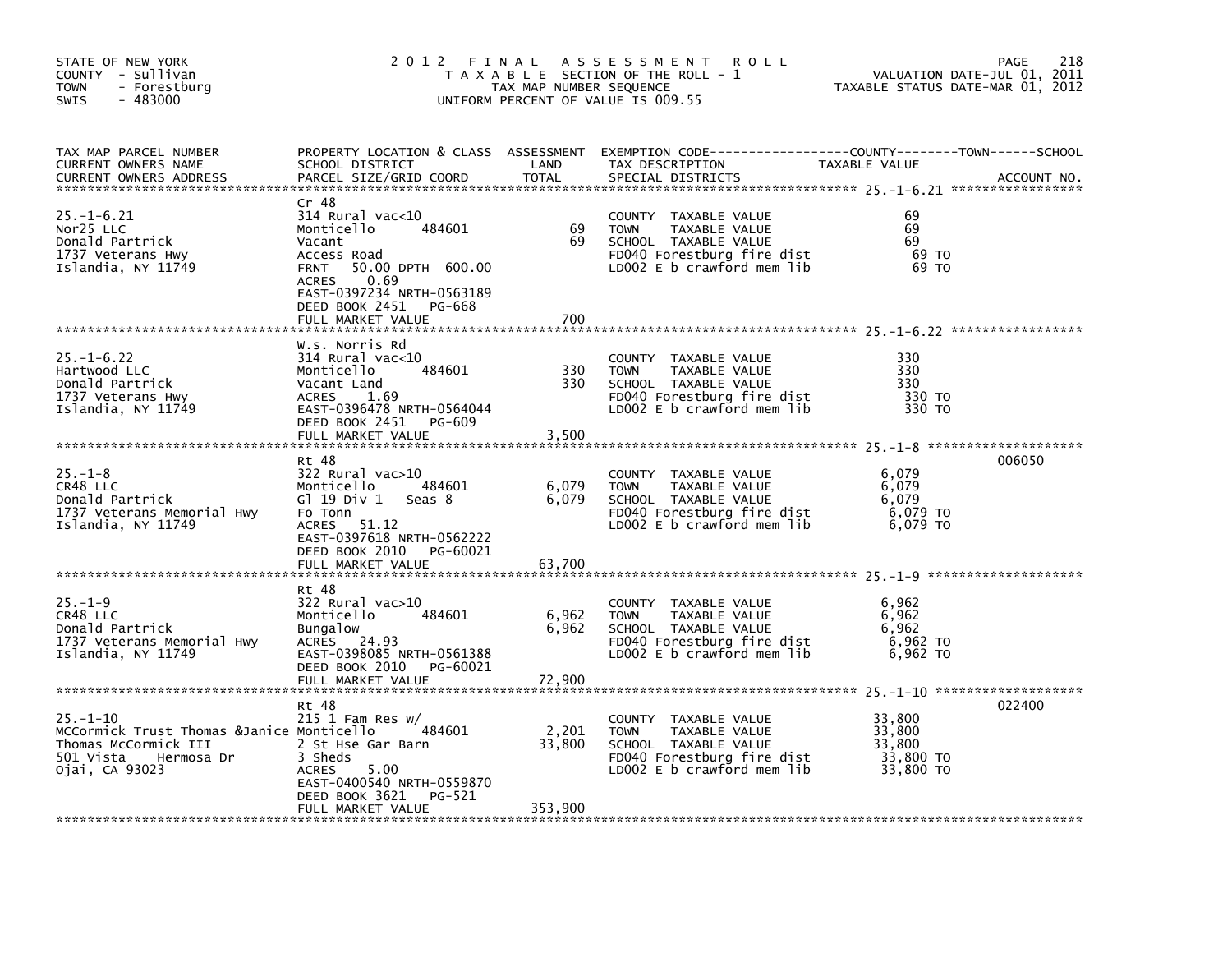| STATE OF NEW YORK<br>COUNTY - Sullivan<br>TOWN<br>- Forestburg<br>$-483000$<br>SWIS                                     | 2 0 1 2                                                                                                                                                                                        | TAX MAP NUMBER SEQUENCE  | FINAL ASSESSMENT<br>R O L L<br>T A X A B L E SECTION OF THE ROLL - 1<br>UNIFORM PERCENT OF VALUE IS 009.55                                |                                                 | 219<br>PAGE<br>VALUATION DATE-JUL 01, 2011<br>TAXABLE STATUS DATE-MAR 01, 2012 |
|-------------------------------------------------------------------------------------------------------------------------|------------------------------------------------------------------------------------------------------------------------------------------------------------------------------------------------|--------------------------|-------------------------------------------------------------------------------------------------------------------------------------------|-------------------------------------------------|--------------------------------------------------------------------------------|
| TAX MAP PARCEL NUMBER<br>CURRENT OWNERS NAME<br><b>CURRENT OWNERS ADDRESS</b>                                           | SCHOOL DISTRICT<br>PARCEL SIZE/GRID COORD                                                                                                                                                      | LAND<br><b>TOTAL</b>     | PROPERTY LOCATION & CLASS ASSESSMENT EXEMPTION CODE-----------------COUNTY-------TOWN------SCHOOL<br>TAX DESCRIPTION<br>SPECIAL DISTRICTS | TAXABLE VALUE                                   | ACCOUNT NO.                                                                    |
| $25. - 1 - 13$<br>McCormick Thomas B III<br>McCormick Janice H<br>501 Vista Hermosa Dr<br>PO Box 1528<br>Ojai, CA 93024 | S Of Rt 48<br>314 Rural vac<10<br>484601<br>Monticello<br>Vacant Lot<br>8.00<br><b>ACRES</b><br>EAST-0400803 NRTH-0559201<br>DEED BOOK 3217<br>PG-344<br>FULL MARKET VALUE                     | 5,709<br>5,709<br>59,800 | COUNTY TAXABLE VALUE<br><b>TOWN</b><br>TAXABLE VALUE<br>SCHOOL TAXABLE VALUE<br>FD040 Forestburg fire dist<br>LD002 E b crawford mem lib  | 5,709<br>5,709<br>5,709<br>5,709 TO<br>5,709 TO |                                                                                |
| $25. - 1 - 14$<br>Dimock Peter<br>Reale Nancy<br>41 Cheever Pl Apt 1<br>Brooklyn, NY 11231                              | Rt 48<br>$314$ Rural vac< $10$<br>Monticello<br>484601<br>Wild Land<br>G1 20 Div 1 Pf 14<br>4.54<br><b>ACRES</b><br>EAST-0400348 NRTH-0558985<br>DEED BOOK 1371<br>PG-009<br>FULL MARKET VALUE | 1,784<br>1,784<br>18,700 | COUNTY TAXABLE VALUE<br>TAXABLE VALUE<br><b>TOWN</b><br>SCHOOL TAXABLE VALUE<br>FD040 Forestburg fire dist<br>LD002 E b crawford mem lib  | 1,784<br>1,784<br>1,784<br>1,784 то<br>1,784 TO | 016600                                                                         |
| $25. - 1 - 15$<br>Hartwood Club<br>195 Baer Rd<br>Forestburgh, NY 12777-6601                                            | Hartwood<br>$314$ Rural vac<10<br>484601<br>Monticello<br>Vacant Land<br>Stephen Crain Subdivision<br>2.39<br><b>ACRES</b><br>EAST-0399494 NRTH-0559379<br>FULL MARKET VALUE                   | 1,695<br>1,695<br>17,700 | COUNTY TAXABLE VALUE<br><b>TOWN</b><br>TAXABLE VALUE<br>SCHOOL TAXABLE VALUE<br>FD040 Forestburg fire dist<br>LD002 E b crawford mem lib  | 1,695<br>1,695<br>1,695<br>1,695 TO<br>1,695 TO | 015520                                                                         |
| $25. - 1 - 16$<br>Hartwood Club<br>195 Baer Rd<br>Forestburgh, NY 12777-6601                                            | Hartwood<br>$314$ Rural vac< $10$<br>Monticello<br>484601<br>Vacant Land<br>Stephen Crain Subdivision<br><b>ACRES</b><br>2.46<br>EAST-0399874 NRTH-0559206<br>FULL MARKET VALUE                | 1,742<br>1,742<br>18,200 | COUNTY TAXABLE VALUE<br><b>TOWN</b><br>TAXABLE VALUE<br>SCHOOL TAXABLE VALUE<br>FD040 Forestburg fire dist<br>LD002 E b crawford mem lib  | 1,742<br>1,742<br>1.742<br>1,742 TO<br>1.742 TO | 015520                                                                         |
| $25. - 1 - 17$<br>Hartwood Club<br>195 Baer Rd<br>Forestburgh, NY 12777-6601                                            | Hartwood<br>$314$ Rural vac<10<br>484601<br>Monticello<br>Vacant Land<br>Stephen Crain Subdivision<br><b>ACRES</b><br>2.37<br>EAST-0399335 NRTH-0558990<br>FULL MARKET VALUE                   | 1,678<br>1,678<br>17,600 | COUNTY TAXABLE VALUE<br><b>TOWN</b><br>TAXABLE VALUE<br>SCHOOL TAXABLE VALUE<br>FD040 Forestburg fire dist<br>LD002 E b crawford mem lib  | 1,678<br>1,678<br>1,678<br>1,678 TO<br>1,678 TO | 015520                                                                         |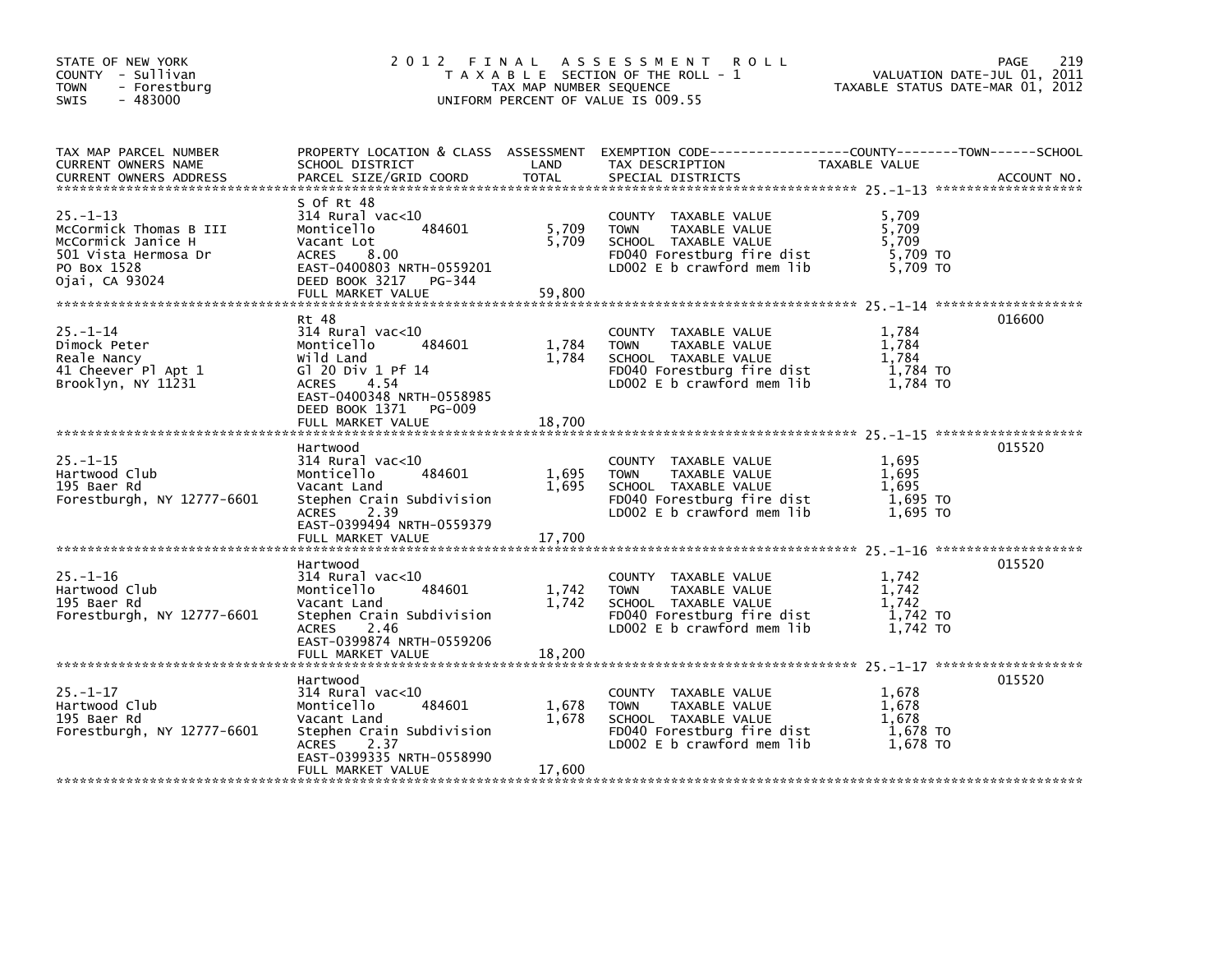| STATE OF NEW YORK<br>- Sullivan<br>COUNTY<br>- Forestburg<br><b>TOWN</b><br>- 483000<br>SWIS | 2012 FINAL ASSESSMENT ROLL<br>T A X A B L E SECTION OF THE ROLL - 1<br>TAX MAP NUMBER SEOUENCE<br>UNIFORM PERCENT OF VALUE IS 009.55 |        |                                                                                         | VALUATION DATE-JUL 01, 2011<br>TAXABLE STATUS DATE-MAR 01, 2012 | -220<br>PAGE |
|----------------------------------------------------------------------------------------------|--------------------------------------------------------------------------------------------------------------------------------------|--------|-----------------------------------------------------------------------------------------|-----------------------------------------------------------------|--------------|
| TAX MAP PARCEL NUMBER<br>CURRENT OWNERS NAME                                                 | PROPERTY LOCATION & CLASS ASSESSMENT<br>SCHOOL DISTRICT LAND                                                                         |        | EXEMPTION        CODE-----------------COUNTY--------TOWN------SCHOOL<br>TAX DESCRIPTION | TAXABLE VALUE                                                   |              |
| CURRENT OWNERS ADDRESS                                                                       | PARCEL SIZE/GRID COORD TOTAL                                                                                                         |        | SPECIAL DISTRICTS                                                                       |                                                                 | ACCOUNT NO.  |
|                                                                                              | Hartwood                                                                                                                             |        |                                                                                         |                                                                 | 015520       |
| $25. - 1 - 18$                                                                               | 314 Rural vac<10                                                                                                                     |        | <b>COUNTY</b><br>TAXABLE VALUE                                                          | 1,777                                                           |              |
| Hartwood Club                                                                                | Monticello 484601                                                                                                                    | 1,777  | TOWN<br>TAXABLE VALUE                                                                   | 1,777                                                           |              |
| 195 Baer Rd                                                                                  | Vacant Land                                                                                                                          | 1,777  | SCHOOL TAXABLE VALUE                                                                    | 1,777                                                           |              |
| Forestburgh, NY 12777-6601                                                                   | Stephen Crain Subdivision                                                                                                            |        | FD040 Forestburg fire dist                                                              | 1,777 TO                                                        |              |
|                                                                                              | ACRES 2.51                                                                                                                           |        | LD002 E b crawford mem lib                                                              | 1.777 TO                                                        |              |
|                                                                                              | EAST-0399797 NRTH-0558835                                                                                                            |        |                                                                                         |                                                                 |              |
|                                                                                              | FULL MARKET VALUE                                                                                                                    | 18,600 |                                                                                         |                                                                 |              |
|                                                                                              |                                                                                                                                      |        |                                                                                         |                                                                 |              |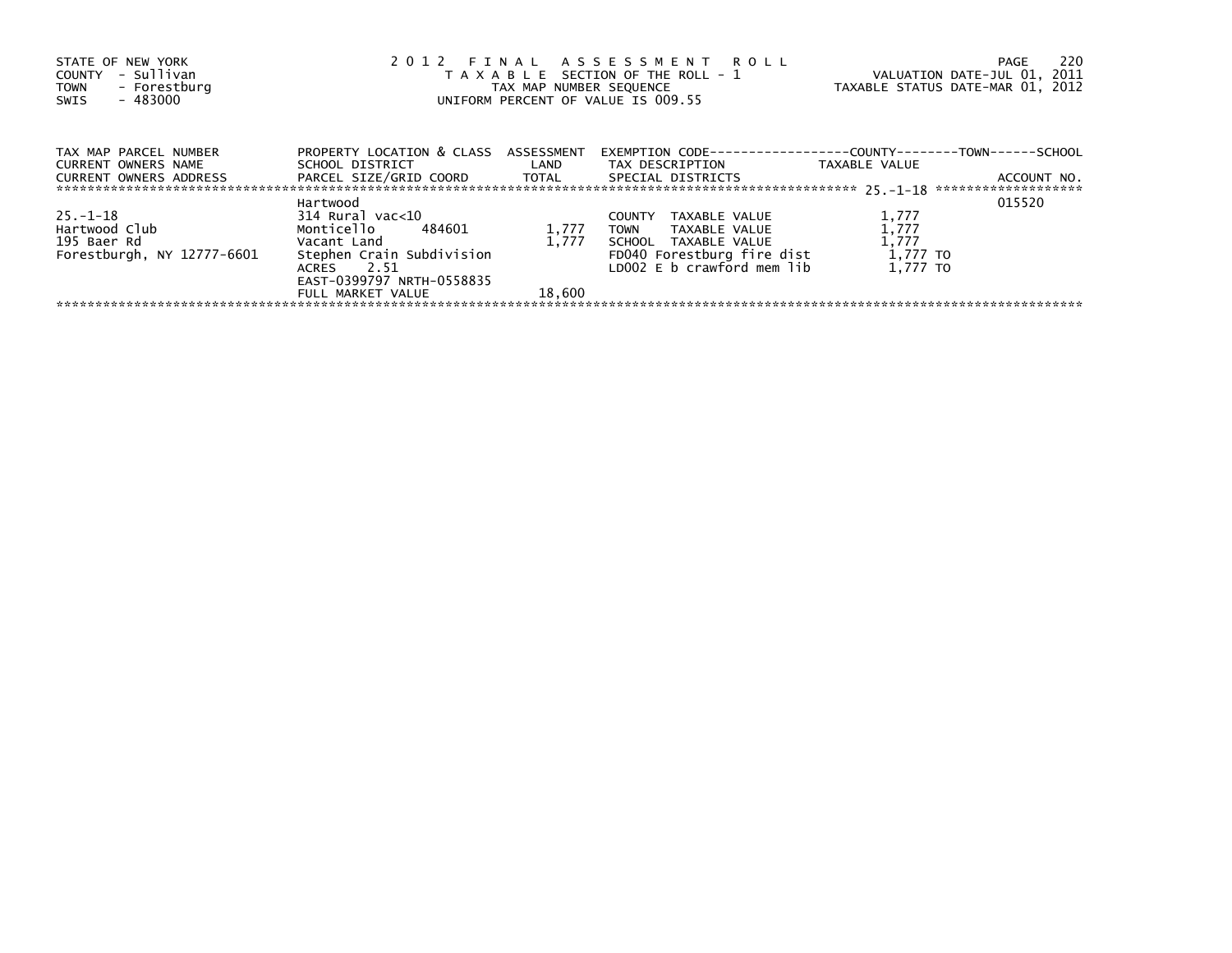| STATE OF NEW YORK           | 2012 FINAL ASSESSMENT ROLL            | - 221<br>PAGE                    |
|-----------------------------|---------------------------------------|----------------------------------|
| COUNTY - Sullivan           | T A X A B L E SECTION OF THE ROLL - 1 | VALUATION DATE-JUL 01, 2011      |
| <b>TOWN</b><br>- Forestburg | MAP SECTION - 025                     | TAXABLE STATUS DATE-MAR 01, 2012 |
| SWIS<br>- 483000            | $SUB - SECTION -$                     | RPS150/V04/L015                  |
|                             | UNIFORM PERCENT OF VALUE IS 009.55    | CURRENT DATE 6/18/2012           |

| CODE | DISTRICT NAME                                | TOTAL<br>PARCELS | EXTENSION<br><b>TYPF</b> | EXTENSION<br>VALUE | AD VALOREM<br>VALUE | <b>EXEMPT</b><br>AMOUNT | TAXABLE<br><b>VALUE</b> |
|------|----------------------------------------------|------------------|--------------------------|--------------------|---------------------|-------------------------|-------------------------|
|      | FD040 Forestburg fir<br>LD002 E b crawford m |                  | 45 TOTAL<br>45 TOTAL     |                    | 431.659<br>431.659  |                         | 431.659<br>431.659      |

#### \*\*\* S C H O O L D I S T R I C T S U M M A R Y \*\*\*

| <b>CODE</b> | DISTRICT NAME | TOTAL<br><b>PARCELS</b> | ASSESSED<br>LAND | ASSESSED<br><b>TOTAL</b> | <b>EXEMPT</b><br><b>AMOUNT</b> | <b>TOTAL</b><br>TAXABLE | <b>STAR</b><br><b>AMOUNT</b> | <b>STAR</b><br><b>TAXABLE</b> |
|-------------|---------------|-------------------------|------------------|--------------------------|--------------------------------|-------------------------|------------------------------|-------------------------------|
| 484601      | Monticello    | 46                      | 169,696          | 450.059                  | 51,341                         | 398,718                 | 33,160                       | 365,558                       |
|             | SUB-TOTAL     | 46                      | 169.696          | 450.059                  | 51,341                         | 398.718                 | 33.160                       | 365,558                       |
|             | T O T A L     | 46                      | 169.696          | 450,059                  | 51,341                         | 398,718                 | 33,160                       | 365,558                       |

\*\*\* S Y S T E M C O D E S S U M M A R Y \*\*\*

NO SYSTEM EXEMPTIONS AT THIS LEVEL

| CODE                    | DESCRIPTION                                            | <b>TOTAL</b><br><b>PARCELS</b> | <b>COUNTY</b>    | <b>TOWN</b>      | <b>SCHOOL</b>                        |
|-------------------------|--------------------------------------------------------|--------------------------------|------------------|------------------|--------------------------------------|
| 41122<br>41123          | WAR VET<br>WAR VET                                     |                                | 4,914            | 4,914            |                                      |
| 41834<br>41854<br>47460 | STAR EN<br>STAR B<br>FOREST<br><b>LND</b><br>T O T A L | 17                             | 51,341<br>56,255 | 51,341<br>56,255 | 11,320<br>21,840<br>51,341<br>84,501 |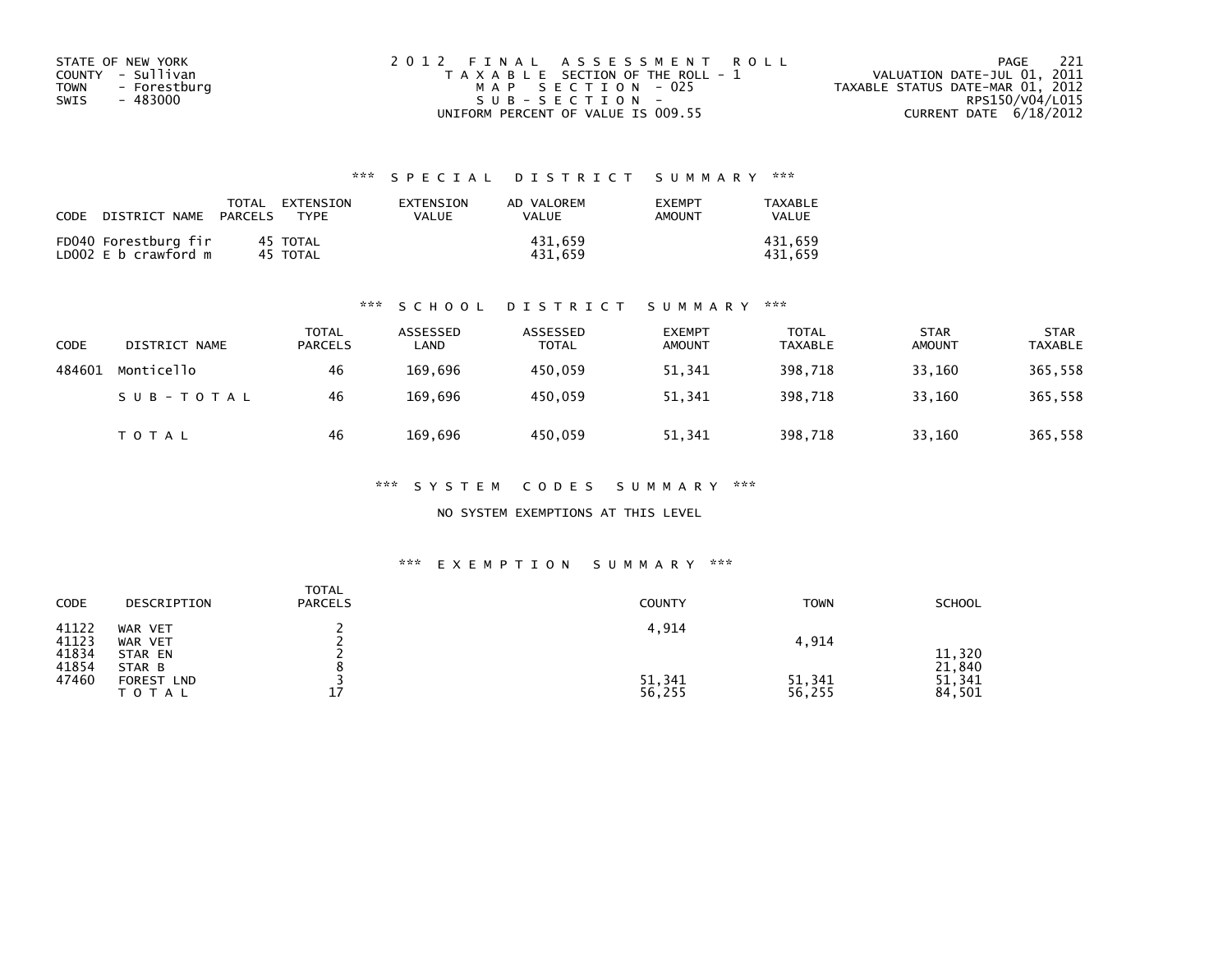| STATE OF NEW YORK           | 2012 FINAL ASSESSMENT ROLL            | 222<br>PAGE                      |
|-----------------------------|---------------------------------------|----------------------------------|
| COUNTY - Sullivan           | T A X A B L E SECTION OF THE ROLL - 1 | VALUATION DATE-JUL 01, 2011      |
| <b>TOWN</b><br>- Forestburg | MAP SECTION - 025                     | TAXABLE STATUS DATE-MAR 01, 2012 |
| - 483000<br>SWIS            | SUB-SECTION-                          | RPS150/V04/L015                  |
|                             | UNIFORM PERCENT OF VALUE IS 009.55    | CURRENT DATE 6/18/2012           |

| ROLL       | DESCRIPTION | <b>TOTAL</b>   | <b>ASSESSED</b> | <b>\SSESSED</b> | TAXABLE | <b>TAXABLE</b> | <b>TAXABLE</b> | <b>STAR</b>    |
|------------|-------------|----------------|-----------------|-----------------|---------|----------------|----------------|----------------|
| <b>SEC</b> |             | <b>PARCELS</b> | LAND            | <b>TOTAL</b>    | COUNTY  | <b>TOWN</b>    | <b>SCHOOL</b>  | <b>TAXABLE</b> |
|            | TAXABLE     |                | 169,696         | 450,059         | 393,804 | 393,804        | 398,718        | 365,558        |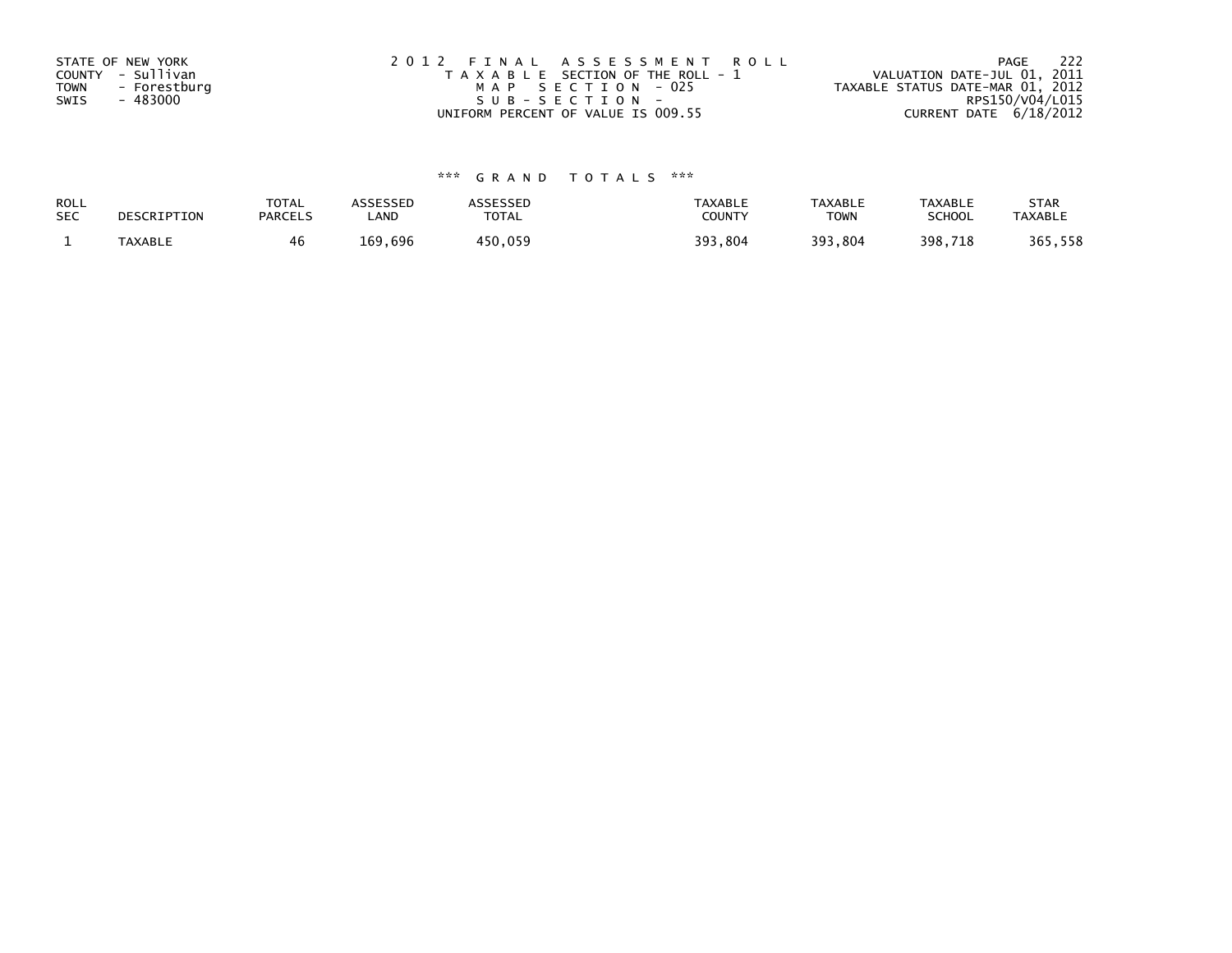| STATE OF NEW YORK<br>COUNTY - Sullivan<br><b>TOWN</b><br>- Forestburg<br>$-483000$<br><b>SWIS</b>                                                    | 2012 FINAL                                                                                                                                                                                                                               | TAX MAP NUMBER SEQUENCE             | A S S E S S M E N T<br><b>ROLL</b><br>T A X A B L E SECTION OF THE ROLL - 1<br>UNIFORM PERCENT OF VALUE IS 009.55                          | VALUATION DATE-JUL 01, 2011<br>TAXABLE STATUS DATE-MAR 01, 2012 | 223<br>PAGE      |
|------------------------------------------------------------------------------------------------------------------------------------------------------|------------------------------------------------------------------------------------------------------------------------------------------------------------------------------------------------------------------------------------------|-------------------------------------|--------------------------------------------------------------------------------------------------------------------------------------------|-----------------------------------------------------------------|------------------|
| TAX MAP PARCEL NUMBER<br>CURRENT OWNERS NAME<br><b>CURRENT OWNERS ADDRESS</b>                                                                        | SCHOOL DISTRICT<br>PARCEL SIZE/GRID COORD                                                                                                                                                                                                | LAND<br><b>TOTAL</b>                | PROPERTY LOCATION & CLASS ASSESSMENT EXEMPTION CODE-----------------COUNTY--------TOWN------SCHOOL<br>TAX DESCRIPTION<br>SPECIAL DISTRICTS | TAXABLE VALUE                                                   | ACCOUNT NO.      |
| $26. -1 - 1$<br>Barbers Eddy Gun Club<br>Dave Hawkins<br>10 Matthews St<br>Goshen, NY 10924                                                          | 93 Eden Rd<br>912 Forest s480a<br>Port Jervis Csd 331300<br>2 St House Barn<br>G1 33 Div 1 Pf 14<br>ACRES 377.94<br>EAST-0412350 NRTH-0553670                                                                                            | 35,226<br>52,927                    | FOREST LND 47460<br>COUNTY TAXABLE VALUE<br><b>TOWN</b><br>TAXABLE VALUE<br>SCHOOL TAXABLE VALUE<br>FD041 Cuddebackville fire              | 24,180<br>24,180<br>28,747<br>28,747<br>28,747<br>52.927 TO     | 001200<br>24,180 |
| MAY BE SUBJECT TO PAYMENT<br>UNDER RPTL480A UNTIL 2021                                                                                               | FULL MARKET VALUE                                                                                                                                                                                                                        | 554,200                             |                                                                                                                                            |                                                                 |                  |
| $26. - 1 - 2$<br>Antler Hunting<br>Attn: Robert Murray Jr<br>Fishing Club<br>848 Samsonville Rd<br>Kerhonkson, NY 12446<br>MAY BE SUBJECT TO PAYMENT | Rt 49<br>912 Forest s480a - WTRFNT<br>Port Jervis Csd 331300<br>Camp<br>Gl 33 Div 1<br>85.50<br>ACRES<br>EAST-0411050 NRTH-0553010<br>FULL MARKET VALUE                                                                                  | 12,572<br>20,420<br>213,800         | FOREST LND 47460<br>COUNTY TAXABLE VALUE<br>TAXABLE VALUE<br><b>TOWN</b><br>SCHOOL TAXABLE VALUE<br>FD041 Cuddebackville fire              | 8.940<br>8,940<br>11,480<br>11,480<br>11,480<br>20,420 TO       | 000500<br>8,940  |
| UNDER RPTL480A UNTIL 2021<br>$26. - 1 - 3$<br>Scott Dana<br>Scott Maureen B<br>16 Church Rd<br>Cuddebackville, NY 12729                              | Eden Rd<br>240 Rural res<br>Port Jervis Csd 331300<br><b>Bungalow</b><br>Gl 33 Div 1 R1<br>43.00<br>ACRES<br>EAST-0413310 NRTH-0550680<br>DEED BOOK 1941<br>PG-268<br>FULL MARKET VALUE                                                  | 3,452<br>6,910<br>72,400            | COUNTY TAXABLE VALUE<br><b>TOWN</b><br>TAXABLE VALUE<br>SCHOOL TAXABLE VALUE<br>FD041 Cuddebackville fire                                  | 6,910<br>6,910<br>6.910<br>6,910 TO                             | 005300           |
| $26. - 1 - 4$<br>Scott Dana J<br>Scott Maureen B<br>16 Church Rd<br>Cuddebackville, NY 12729                                                         | Rt 49<br>322 Rural vac>10<br>Port Jervis Csd 331300<br>Wild Land<br>G1 33 Div 1 Pf 14<br>ACRES 48.48<br>EAST-0412220 NRTH-0550650<br>DEED BOOK 1941<br>PG-97                                                                             | 6,736<br>6,736                      | COUNTY TAXABLE VALUE<br>TAXABLE VALUE<br><b>TOWN</b><br>SCHOOL TAXABLE VALUE<br>FD041 Cuddebackville fire                                  | 6,736<br>6,736<br>6,736<br>6,736 TO                             | 005400           |
| $26. - 1 - 5$<br>Tison Paul A<br>Tison Christina<br>1026 Oakland Valley Rd<br>Cuddebackville, NY 12729                                               | FULL MARKET VALUE<br>1026 Oakland Valley Rd<br>210 1 Family Res<br>Port Jervis Csd 331300<br>2 St House<br>Gl 33 Div 1<br>1.27 BANKC080007<br><b>ACRES</b><br>EAST-0412471 NRTH-0549909<br>DEED BOOK 1382<br>PG-299<br>FULL MARKET VALUE | 70,500<br>1,051<br>9,896<br>103,600 | COUNTY TAXABLE VALUE<br>TAXABLE VALUE<br><b>TOWN</b><br>SCHOOL TAXABLE VALUE<br>FD041 Cuddebackville fire                                  | 9,896<br>9,896<br>9,896<br>9,896 TO                             | 036300           |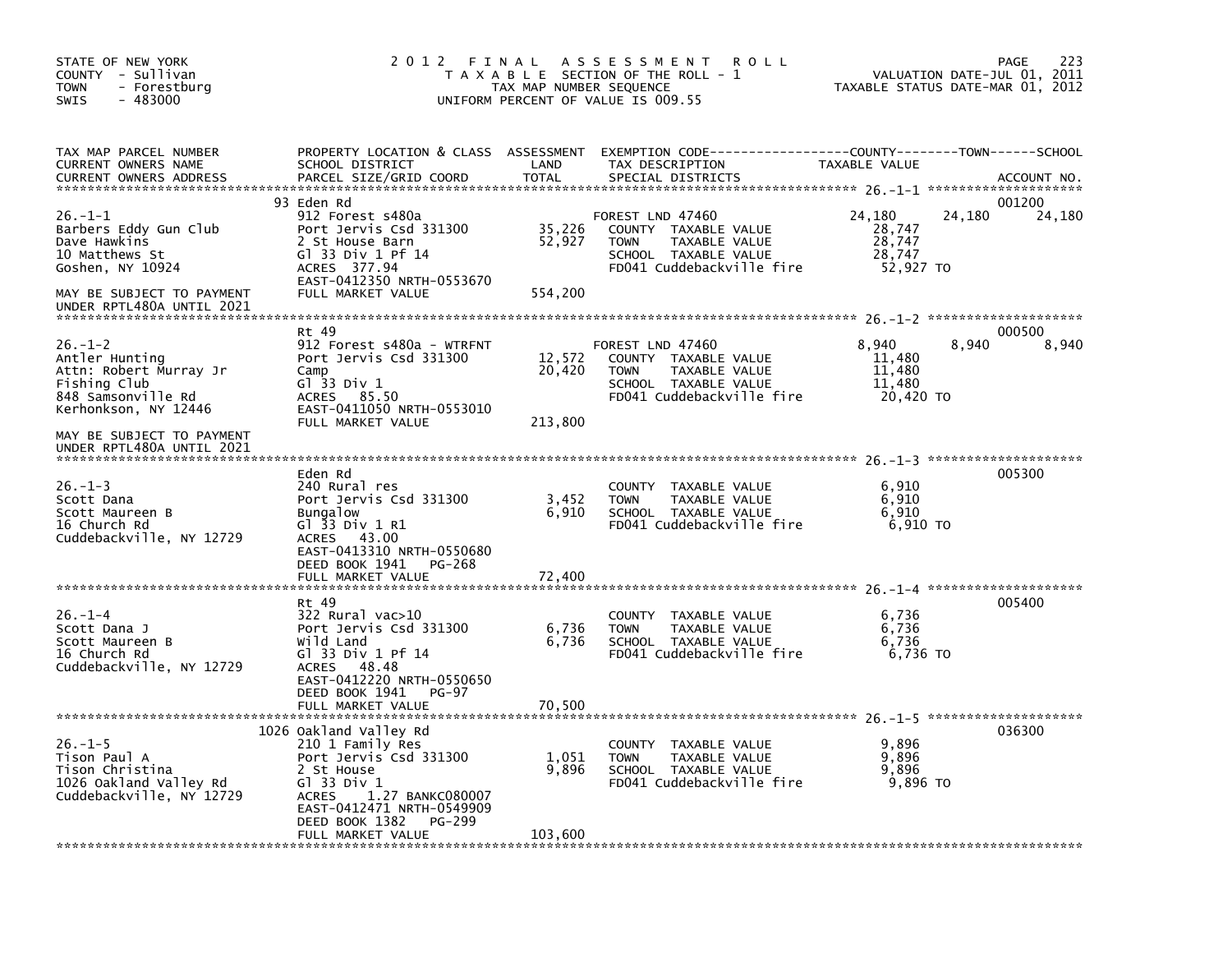| STATE OF NEW YORK<br>COUNTY - Sullivan<br><b>TOWN</b><br>- Forestburg<br>$-483000$<br>SWIS                   | 2012                                                                                                                                                                                                        | TAX MAP NUMBER SEQUENCE    | FINAL ASSESSMENT ROLL<br>T A X A B L E SECTION OF THE ROLL - 1<br>UNIFORM PERCENT OF VALUE IS 009.55                                                                             |                                                                                 | 224<br>PAGE<br>VALUATION DATE-JUL 01, 2011<br>TAXABLE STATUS DATE-MAR 01, 2012 |
|--------------------------------------------------------------------------------------------------------------|-------------------------------------------------------------------------------------------------------------------------------------------------------------------------------------------------------------|----------------------------|----------------------------------------------------------------------------------------------------------------------------------------------------------------------------------|---------------------------------------------------------------------------------|--------------------------------------------------------------------------------|
| TAX MAP PARCEL NUMBER<br>CURRENT OWNERS NAME                                                                 | PROPERTY LOCATION & CLASS ASSESSMENT EXEMPTION CODE---------------COUNTY-------TOWN------SCHOOL<br>SCHOOL DISTRICT                                                                                          | LAND<br><b>TOTAL</b>       | TAX DESCRIPTION                                                                                                                                                                  | TAXABLE VALUE                                                                   |                                                                                |
| $26. - 1 - 6$<br>Scott Dana<br>Scott Maureen<br>16 Church Rd<br>Cuddebackville, NY 12729                     | 16 Church Rd<br>210 1 Family Res<br>Port Jervis Csd 331300<br>House<br>Garage<br>3.89<br><b>ACRES</b><br>EAST-0413229 NRTH-0549617<br>DEED BOOK 2077<br>PG-361<br>FULL MARKET VALUE                         | 1,897<br>17,528<br>183,500 | 41854<br>STAR B<br>COUNTY TAXABLE VALUE<br>TAXABLE VALUE<br><b>TOWN</b><br>SCHOOL TAXABLE VALUE<br>FD041 Cuddebackville fire                                                     | $\overline{0}$<br>17,528<br>17,528<br>14,798<br>17,528 TO                       | 022700<br>2,730<br>0                                                           |
| $26. - 1 - 7$<br>Schaer Sidney<br>59 Mt Pleasant Rd<br>Smithtown, NY 11787                                   | Schaefer Lane<br>260 Seasonal res<br>Port Jervis Csd 331300<br><b>Bungalow</b><br>Gl $33$ Div 1 Seas $8$<br>ACRES 1.50<br>EAST-0413366 NRTH-0549347<br>FULL MARKET VALUE                                    | 734<br>3.044<br>31,900     | COUNTY TAXABLE VALUE<br><b>TOWN</b><br>TAXABLE VALUE<br>SCHOOL TAXABLE VALUE<br>FD041 Cuddebackville fire                                                                        | 3,044<br>3,044<br>3.044<br>3,044 TO                                             | 030000                                                                         |
| $26. - 1 - 8$<br>Klein Alfred<br>& Sally<br>227 Norman Rd<br>New Rochelle, NY 10804                          | Rt 49<br>314 Rural vac<10<br>Port Jervis Csd 331300<br>$G1$ 33 Div 1<br>FRNT 75.00 DPTH 165.00<br>EAST-0413549 NRTH-0549314                                                                                 | 137<br>137                 | COUNTY TAXABLE VALUE<br>TAXABLE VALUE<br><b>TOWN</b><br>SCHOOL TAXABLE VALUE<br>FD041 Cuddebackville fire                                                                        | 137<br>137<br>137<br>137 TO                                                     | 019450                                                                         |
| $26. - 1 - 9$<br>Cronin Patrick<br>Cronin Kathleen<br>15 Church Rd<br>Cuddebackville, NY 12729               | 15 Church Rd<br>210 1 Family Res<br>Port Jervis Csd 331300<br>House,, shed<br>$G1 23$ Div $1$<br>73.00 DPTH 94.00<br><b>FRNT</b><br>EAST-0413065 NRTH-0549574<br>DEED BOOK 1330 PG-289<br>FULL MARKET VALUE | 141,100                    | 41122<br>WAR VET<br>153 WAR VET<br>41123<br>13,477 STAR EN<br>41834<br>COUNTY TAXABLE VALUE<br><b>TOWN</b><br>TAXABLE VALUE<br>SCHOOL TAXABLE VALUE<br>FD041 Cuddebackville fire | 2,022<br>$\mathbf{0}$<br>$\mathbf{0}$<br>11,455<br>11,455<br>7,817<br>13,477 TO | 029100<br>0<br>2,022<br>5,660<br>$\Omega$                                      |
| $26. - 1 - 10.1$<br>Schaefer Paul<br>Schaefer Frances<br>& Frances<br>28 Eden Rd<br>Cuddebackville, NY 12729 | 28 Eden Rd<br>210 1 Family Res<br>Port Jervis Csd 331300<br>2 St Hse, garage<br>ACRES<br>3.80<br>EAST-0413911 NRTH-0549481<br>FULL MARKET VALUE                                                             | 562<br>7,788<br>81,600     | 41854<br>STAR B<br>COUNTY TAXABLE VALUE<br>TAXABLE VALUE<br><b>TOWN</b><br>SCHOOL TAXABLE VALUE<br>FD041 Cuddebackville fire                                                     | $\overline{0}$<br>7,788<br>7,788<br>5,058<br>7,788 TO                           | 030610<br>2,730                                                                |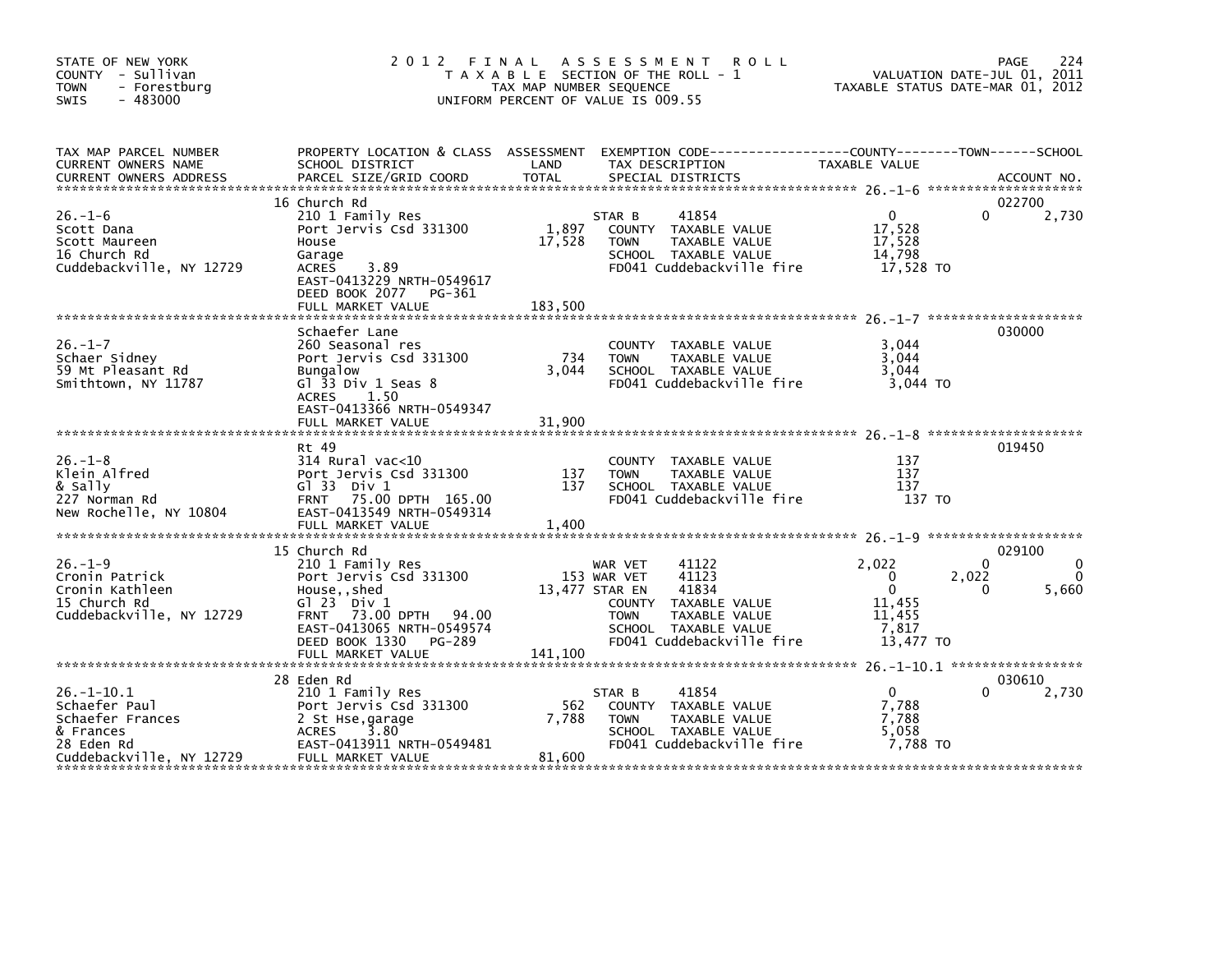| STATE OF NEW YORK<br>COUNTY - Sullivan<br>- Forestburg<br><b>TOWN</b><br>$-483000$<br>SWIS         |                                                                                                                                                                                        | TAX MAP NUMBER SEQUENCE | 2012 FINAL ASSESSMENT ROLL<br>T A X A B L E SECTION OF THE ROLL - 1<br>UNIFORM PERCENT OF VALUE IS 009.55                                 | VALUATION DATE-JUL 01, 2011<br>TAXABLE STATUS DATE-MAR 01, 2012 | 225<br><b>PAGE</b> |
|----------------------------------------------------------------------------------------------------|----------------------------------------------------------------------------------------------------------------------------------------------------------------------------------------|-------------------------|-------------------------------------------------------------------------------------------------------------------------------------------|-----------------------------------------------------------------|--------------------|
| TAX MAP PARCEL NUMBER<br>CURRENT OWNERS NAME<br>CURRENT OWNERS ADDRESS                             | SCHOOL DISTRICT<br>PARCEL SIZE/GRID COORD                                                                                                                                              | LAND<br><b>TOTAL</b>    | PROPERTY LOCATION & CLASS ASSESSMENT EXEMPTION CODE-----------------COUNTY-------TOWN------SCHOOL<br>TAX DESCRIPTION<br>SPECIAL DISTRICTS | TAXABLE VALUE                                                   | ACCOUNT NO.        |
| $26. - 1 - 10.2$<br>Klar Charles J<br>1901 Tarpon Rd<br>Naples Fla, 34102                          | 10 Church Rd<br>260 Seasonal res<br>Port Jervis Csd 331300<br>seasonal residence<br><b>ACRES</b><br>1.33<br>EAST-0413561 NRTH-0549480<br>FULL MARKET VALUE                             | 813<br>7,480<br>78,300  | COUNTY TAXABLE VALUE<br><b>TOWN</b><br>TAXABLE VALUE<br>SCHOOL TAXABLE VALUE<br>FD041 Cuddebackville fire                                 | 7,480<br>7,480<br>7,480<br>7,480 TO                             | 019320             |
| $26. - 1 - 11$<br>Schaefer Paul<br>Schaefer Frances<br>28 Eden Rd<br>Cuddebackville, NY 12729      | 28 Eden Rd<br>210 1 Family Res<br>Port Jervis Csd 331300<br>House<br>G1 33 Div 1<br><b>ACRES</b><br>1.25<br>EAST-0413766 NRTH-0549332<br>DEED BOOK 1363<br>PG-222<br>FULL MARKET VALUE | 611<br>8,336<br>87,300  | COUNTY TAXABLE VALUE<br>TAXABLE VALUE<br><b>TOWN</b><br>SCHOOL TAXABLE VALUE<br>FD041 Cuddebackville fire                                 | 8,336<br>8,336<br>8,336<br>8,336 TO                             | 030400             |
| $26. - 1 - 12$<br>Raia Christina<br>28 Eden Rd<br>Cuddebackville, NY 12720                         | Eden Rd<br>418 Inn/lodge<br>Port Jervis Csd 331300<br>House, pool, shed<br>2.00<br><b>ACRES</b><br>EAST-0414140 NRTH-0549350<br>DEED BOOK 3341 PG-69                                   | 861<br>20,800           | COUNTY TAXABLE VALUE<br>TAXABLE VALUE<br><b>TOWN</b><br>SCHOOL TAXABLE VALUE<br>FD041 Cuddebackville fire                                 | 20,800<br>20,800<br>20,800<br>20,800 TO                         | 030600             |
| $26. - 1 - 13$<br>Cruz Anibal Jr<br>Cruz Maria D<br>62 Eden Rd                                     | 62 Eden Rd<br>210 1 Family Res<br>Port Jervis Csd 331300<br>2 St House<br>Swimming Pool                                                                                                | 1,418<br>12,399         | 41854<br>STAR B<br>COUNTY TAXABLE VALUE<br><b>TOWN</b><br>TAXABLE VALUE<br>SCHOOL TAXABLE VALUE                                           | $\mathbf{0}$<br>0<br>12,399<br>12,399<br>9.669                  | 028800<br>2,730    |
| Cuddebackville, NY 12729                                                                           | G1 33 D <sub>1</sub> V 1 R 1<br>2.90<br><b>ACRES</b><br>EAST-0414350 NRTH-0549700<br>DEED BOOK 2253 PG-436<br>FULL MARKET VALUE<br>Rt 1                                                | 129,800                 | FD041 Cuddebackville fire                                                                                                                 | 12,399 TO                                                       | 033951             |
| $26. - 1 - 14.1$<br>Olesnycky Nestor<br>Olesnycky Ivanka<br>54 Eden Rd<br>Cuddebackville, NY 12729 | $314$ Rural vac<10 - WTRFNT<br>Port Jervis Csd 331300<br>$G1$ 33 Div 1<br>FRNT 50.00 DPTH 329.94<br>EAST-0414942 NRTH-0549524<br>DEED BOOK 2867<br>PG-277                              | 232<br>232              | COUNTY TAXABLE VALUE<br>TAXABLE VALUE<br><b>TOWN</b><br>SCHOOL TAXABLE VALUE<br>FD041 Cuddebackville fire                                 | 232<br>232<br>232<br>232 TO                                     |                    |
|                                                                                                    | FULL MARKET VALUE                                                                                                                                                                      | 2.400                   |                                                                                                                                           |                                                                 |                    |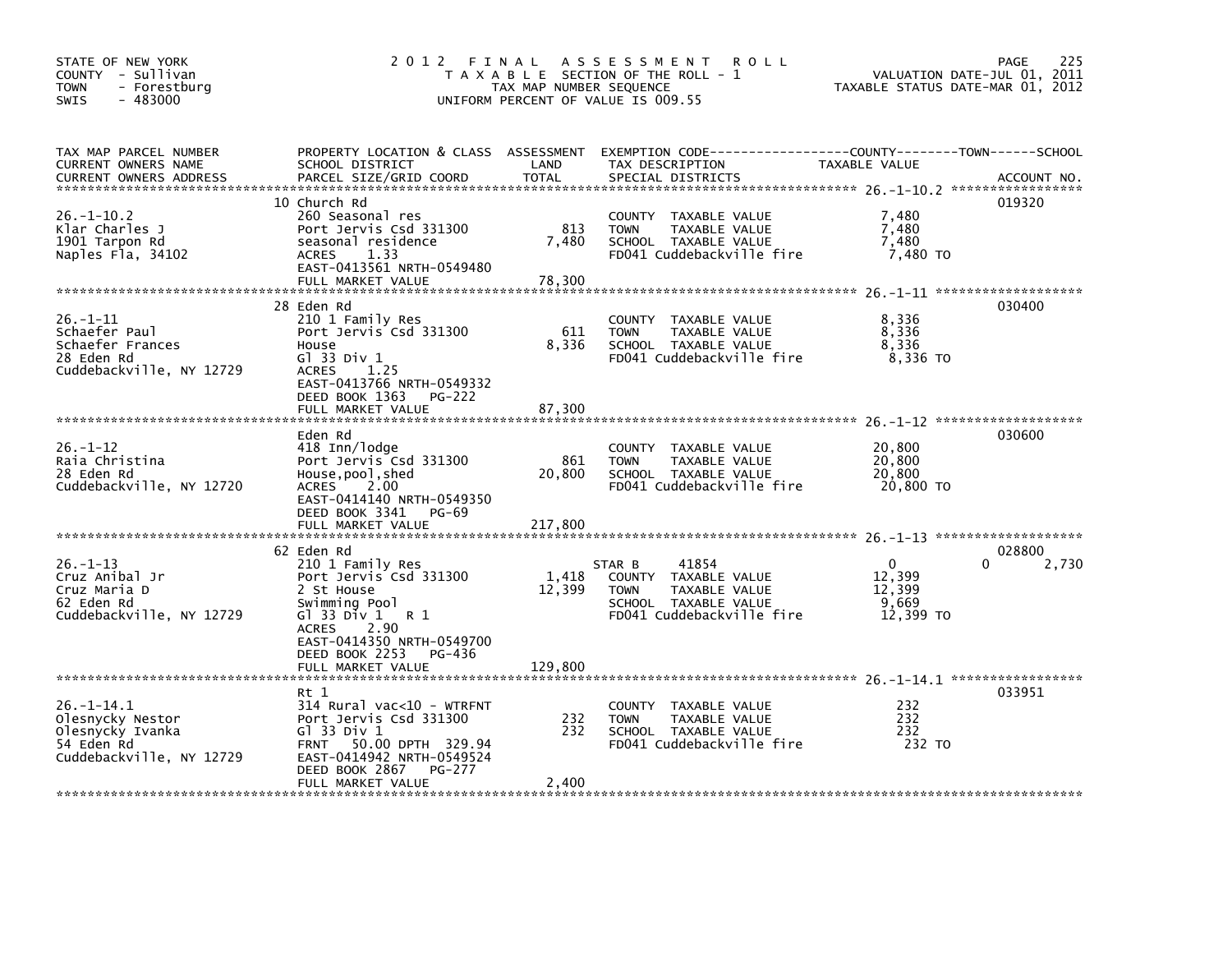| STATE OF NEW YORK<br>COUNTY - Sullivan<br>- Forestburg<br><b>TOWN</b><br>$-483000$<br><b>SWIS</b>                    | 2 0 1 2                                                                                                                                                                                                                                                         | FINAL<br>TAX MAP NUMBER SEQUENCE | A S S E S S M E N T<br><b>ROLL</b><br>T A X A B L E SECTION OF THE ROLL - 1<br>UNIFORM PERCENT OF VALUE IS 009.55            | TAXABLE STATUS DATE-MAR 01, 2012                              | 226<br>PAGE<br>VALUATION DATE-JUL 01, 2011 |
|----------------------------------------------------------------------------------------------------------------------|-----------------------------------------------------------------------------------------------------------------------------------------------------------------------------------------------------------------------------------------------------------------|----------------------------------|------------------------------------------------------------------------------------------------------------------------------|---------------------------------------------------------------|--------------------------------------------|
| TAX MAP PARCEL NUMBER<br>CURRENT OWNERS NAME                                                                         | PROPERTY LOCATION & CLASS ASSESSMENT EXEMPTION CODE----<br>SCHOOL DISTRICT                                                                                                                                                                                      | LAND                             | TAX DESCRIPTION                                                                                                              | --------------COUNTY--------TOWN------SCHOOL<br>TAXABLE VALUE |                                            |
| $26. - 1 - 14.2$<br>Groskin David<br>Frost Kathleen<br>78 Eden Rd<br>Cuddebackville, NY 12728                        | 78 Eden Rd<br>210 1 Family Res<br>Port Jervis Csd 331300<br>2 St Hse<br>G1 33 Div 1<br><b>ACRES</b><br>1.71 BANKC030614<br>EAST-0414590 NRTH-0550020<br>DEED BOOK 2954<br>PG-547<br>FULL MARKET VALUE                                                           | 1,760<br>14,800<br>155,000       | 41854<br>STAR B<br>COUNTY TAXABLE VALUE<br><b>TOWN</b><br>TAXABLE VALUE<br>SCHOOL TAXABLE VALUE<br>FD041 Cuddebackville fire | $\Omega$<br>14,800<br>14,800<br>12,070<br>14,800 TO           | 033200<br>$\Omega$<br>2,730                |
| $26 - 1 - 14.3$<br>Neversink White Water Club<br>Attn: Audrey Nolte<br>5350 Hanover Dr<br>Wescosville, PA 18106-1545 | $Rt$ 1<br>314 Rural vac<10 - WTRFNT<br>Port Jervis Csd 331300<br>G1 33 Div 1<br>$V$ ] 9<br><b>ACRES</b><br>4.10<br>EAST-0414820 NRTH-0549750<br>FULL MARKET VALUE                                                                                               | 802<br>802<br>8.400              | TAXABLE VALUE<br><b>COUNTY</b><br>TAXABLE VALUE<br><b>TOWN</b><br>SCHOOL TAXABLE VALUE<br>FD041 Cuddebackville fire          | 802<br>802<br>802<br>802 TO                                   | 023700                                     |
| $26. - 1 - 15$<br>Card Stephen W<br>Card Judy A<br>56 Eden Rd<br>Cuddebackville, NY 12727                            | 56 Eden Rd<br>210 1 Family Res - WTRFNT<br>Port Jervis Csd 331300<br>House<br>G $\overline{3}$ 33 Div 1<br>VI 9<br>Fo Losi<br><b>ACRES</b><br>1.01 BANKN140687<br>EAST-0414791 NRTH-0549527<br>DEED BOOK 3452<br>PG-164<br>FULL MARKET VALUE                    | 562<br>11,420<br>119,600         | 41854<br>STAR B<br>COUNTY TAXABLE VALUE<br>TAXABLE VALUE<br><b>TOWN</b><br>SCHOOL TAXABLE VALUE<br>FD041 Cuddebackville fire | $\mathbf{0}$<br>11,420<br>11,420<br>8,690<br>11,420 TO        | 033950<br>2,730<br>0                       |
| $26. - 1 - 16$<br>Olesnycky Nestor<br>Olesnycky Ivanka<br>54 Eden Rd<br>Cuddebackville, NY 12729                     | 54 Eden Rd<br>314 Rural vac<10<br>Port Jervis Csd 331300<br>G $\overline{1}$ 33 Div 1<br>$V$ <sup>1</sup> 9<br>Vacant Lot<br>FRNT 107.00 DPTH 267.00<br><b>BANK0190290</b><br>EAST-0414620 NRTH-0549458<br>DEED BOOK 2867<br><b>PG-277</b><br>FULL MARKET VALUE | 400<br>400<br>4,200              | COUNTY TAXABLE VALUE<br><b>TOWN</b><br>TAXABLE VALUE<br>SCHOOL TAXABLE VALUE<br>FD041 Cuddebackville fire                    | 400<br>400<br>400<br>400 TO                                   | 037400                                     |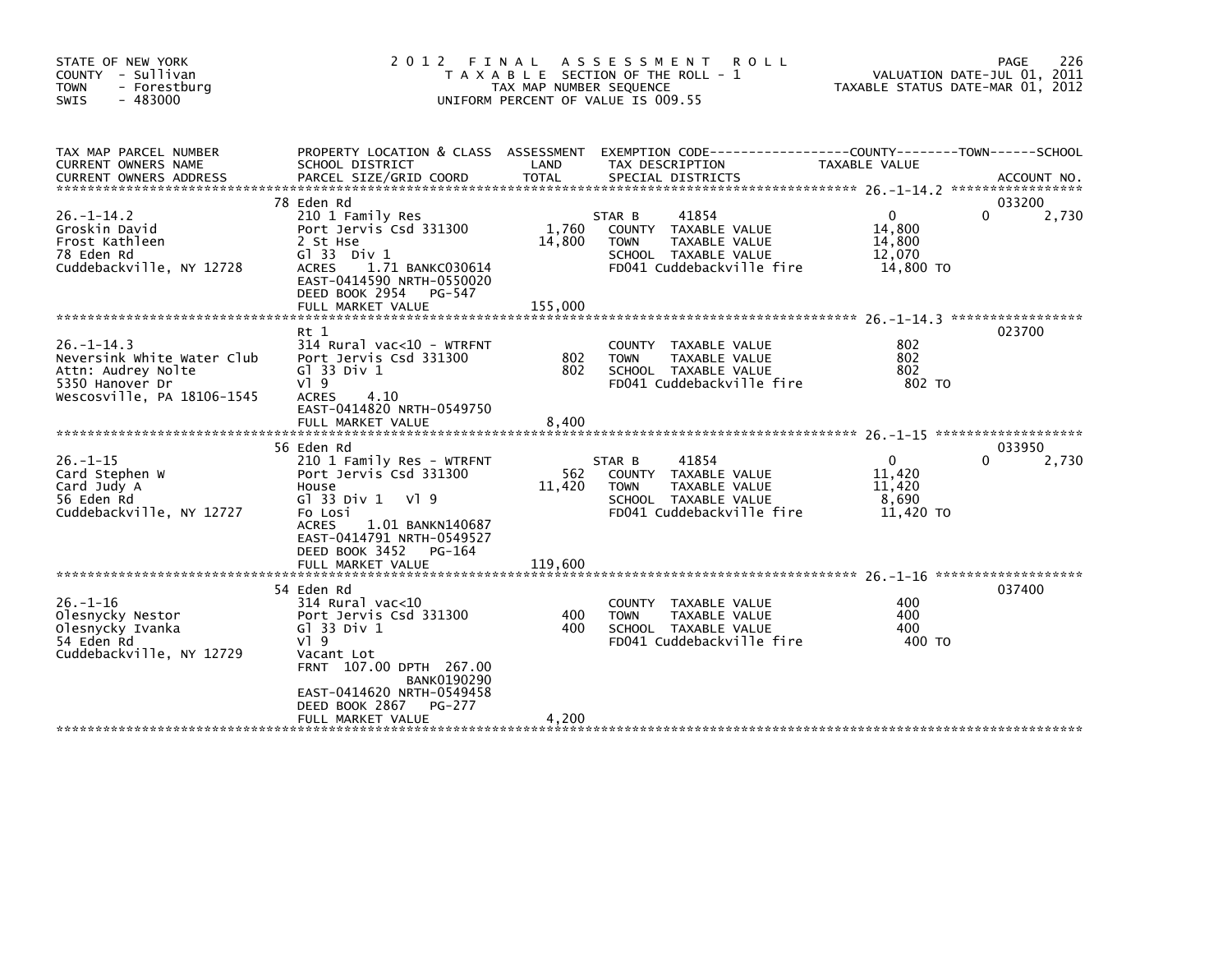| STATE OF NEW YORK<br>COUNTY - Sullivan<br>- Forestburg<br><b>TOWN</b><br>$-483000$<br><b>SWIS</b>             | 2012                                                                                                                                                                                                | FINAL<br>TAX MAP NUMBER SEQUENCE | A S S E S S M E N T<br><b>ROLL</b><br>T A X A B L E SECTION OF THE ROLL - 1<br>UNIFORM PERCENT OF VALUE IS 009.55 | TAXABLE STATUS DATE-MAR 01, 2012        | 227<br>PAGE<br>VALUATION DATE-JUL 01, 2011 |
|---------------------------------------------------------------------------------------------------------------|-----------------------------------------------------------------------------------------------------------------------------------------------------------------------------------------------------|----------------------------------|-------------------------------------------------------------------------------------------------------------------|-----------------------------------------|--------------------------------------------|
| TAX MAP PARCEL NUMBER<br><b>CURRENT OWNERS NAME</b><br><b>CURRENT OWNERS ADDRESS</b>                          | PROPERTY LOCATION & CLASS ASSESSMENT<br>SCHOOL DISTRICT<br>PARCEL SIZE/GRID COORD                                                                                                                   | LAND<br><b>TOTAL</b>             | EXEMPTION CODE-----------------COUNTY-------TOWN------SCHOOL<br>TAX DESCRIPTION<br>SPECIAL DISTRICTS              | TAXABLE VALUE                           | ACCOUNT NO.                                |
| $26. - 1 - 17$<br>Olesnycky Nestor<br>Olesnycky Ivanka<br>54 Eden Rd<br>Cuddebackville, NY 12729              | 54 Eden Rd<br>210 1 Family Res - WTRFNT<br>Port Jervis Csd 331300<br>$1\frac{1}{2}$ St Hse<br>$G1$ 33 Div 1<br><b>ACRES</b><br>2.00<br>EAST-0414734 NRTH-0549339<br>DEED BOOK 2867<br><b>PG-277</b> | 900<br>17,600                    | COUNTY TAXABLE VALUE<br>TAXABLE VALUE<br><b>TOWN</b><br>SCHOOL TAXABLE VALUE<br>FD041 Cuddebackville fire         | 17,600<br>17,600<br>17,600<br>17,600 TO | 037500                                     |
|                                                                                                               | FULL MARKET VALUE<br>18 Eden Rd                                                                                                                                                                     | 184,300                          |                                                                                                                   |                                         | 020400                                     |
| $26. - 1 - 18$<br>Scott Charles J<br>Scott Gloria J<br>18 Eden Rd<br>Cuddebackville, NY 12729                 | 210 1 Family Res - WTRFNT<br>Port Jervis Csd 331300<br>1st Hse<br>Garage<br>G1 33 Div 1<br>R 1<br><b>ACRES</b><br>4.00                                                                              | 1,966<br>15,589                  | TAXABLE VALUE<br>COUNTY<br>TAXABLE VALUE<br><b>TOWN</b><br>SCHOOL TAXABLE VALUE<br>FD041 Cuddebackville fire      | 15,589<br>15,589<br>15,589<br>15,589 TO |                                            |
|                                                                                                               | EAST-0414420 NRTH-0549170<br>DEED BOOK 3197<br><b>PG-405</b><br>FULL MARKET VALUE                                                                                                                   | 163,200                          |                                                                                                                   |                                         |                                            |
| $26. - 1 - 19$<br>Moran Denis<br>& James & Arthur<br>269 Watson Hollow Rd<br>West Shokan, NY 12494            | Eden Rd<br>210 1 Family Res - WTRFNT<br>Port Jervis Csd 331300<br>Hse<br>G1 33 Div 1<br>Gar Vl 9<br>1.00<br><b>ACRES</b>                                                                            | 489<br>12,600                    | COUNTY TAXABLE VALUE<br>TAXABLE VALUE<br><b>TOWN</b><br>SCHOOL TAXABLE VALUE<br>FD041 Cuddebackville fire         | 12,600<br>12,600<br>12,600<br>12,600 TO | 023500                                     |
|                                                                                                               | EAST-0414280 NRTH-0549020<br>FULL MARKET VALUE                                                                                                                                                      | 131,900                          |                                                                                                                   |                                         |                                            |
| $26. - 1 - 20$<br>wilde Mary Jo<br>189 S Middletown Rd<br>Pearl River, NY 10965                               | Rt 49<br>$314$ Rural vac<10<br>Port Jervis Csd 331300<br>GT 33 Div $1 \vee 62$<br>1.00<br><b>ACRES</b><br>EAST-0409340 NRTH-0553830<br>DEED BOOK 1181<br>PG-00305                                   | 2,613<br>2,613                   | COUNTY TAXABLE VALUE<br><b>TOWN</b><br>TAXABLE VALUE<br>SCHOOL TAXABLE VALUE<br>FD041 Cuddebackville fire         | 2,613<br>2,613<br>2,613<br>2,613 TO     | 001100                                     |
|                                                                                                               | FULL MARKET VALUE                                                                                                                                                                                   | 27,400                           |                                                                                                                   |                                         |                                            |
| $26. - 1 - 21$<br>Bushkill Corporation<br>Attn: H.L. McVickar<br>553 Bellevue Ave Apt 13<br>Newport, RI 02840 | Antlers Rd<br>210 1 Family Res - WTRFNT<br>Port Jervis Csd 331300<br>2 St House G133<br>Div 1 R 13<br>ACRES<br>8.00<br>EAST-0411200 NRTH-0551865<br>FULL MARKET VALUE                               | 3,604<br>12,895<br>135,000       | COUNTY<br>TAXABLE VALUE<br><b>TOWN</b><br>TAXABLE VALUE<br>SCHOOL TAXABLE VALUE<br>FD041 Cuddebackville fire      | 12,895<br>12,895<br>12,895<br>12,895 TO | 004000                                     |
|                                                                                                               |                                                                                                                                                                                                     |                                  |                                                                                                                   |                                         |                                            |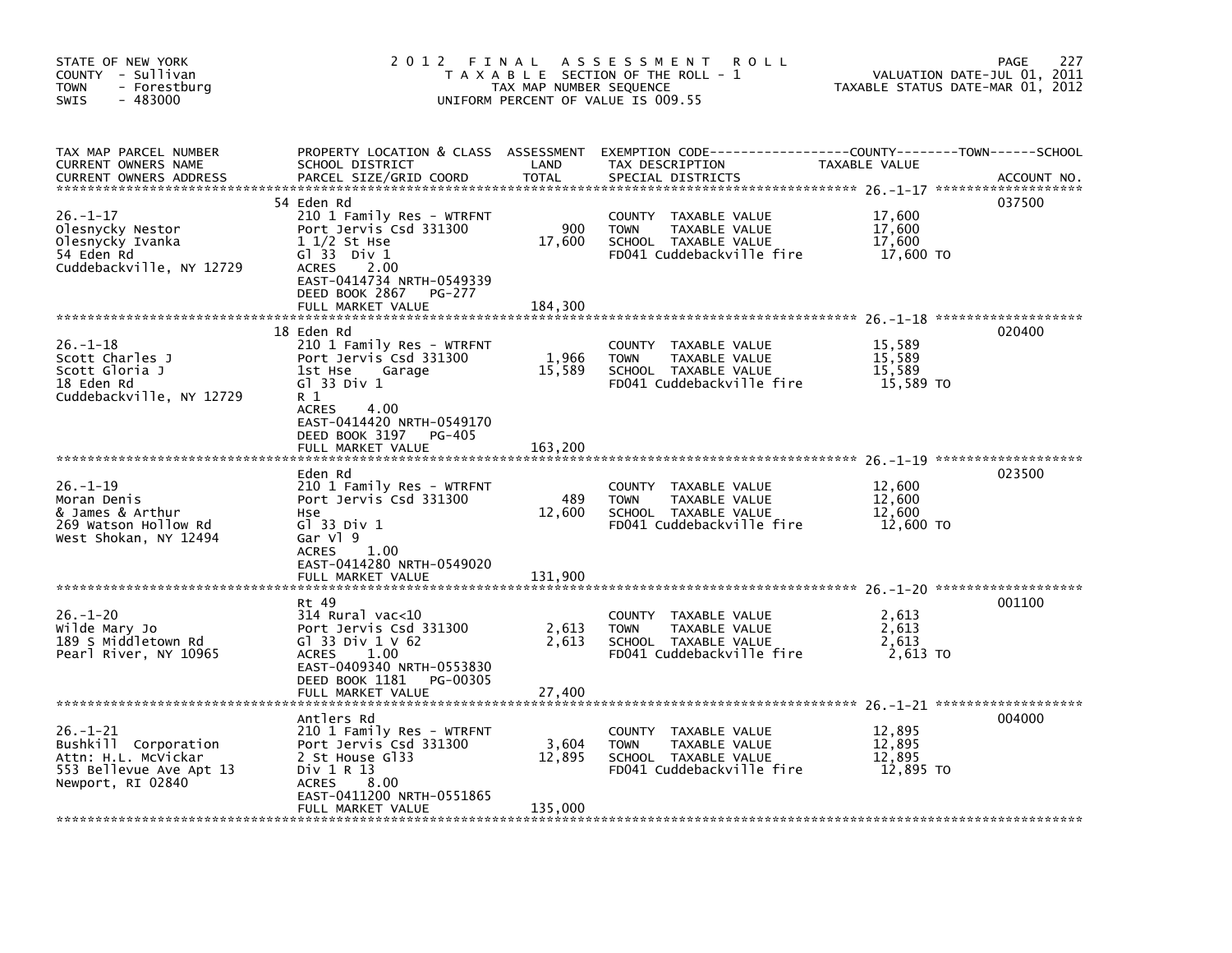| STATE OF NEW YORK<br>COUNTY - Sullivan<br><b>TOWN</b><br>- Forestburg<br>$-483000$<br><b>SWIS</b>             |                                                                                                                                                                                           | TAX MAP NUMBER SEQUENCE | 2012 FINAL ASSESSMENT ROLL<br>T A X A B L E SECTION OF THE ROLL - 1<br>UNIFORM PERCENT OF VALUE IS 009.55                                 | VALUATION DATE-JUL 01, 2011<br>TAXABLE STATUS DATE-MAR 01, 2012 | 228<br>PAGE |
|---------------------------------------------------------------------------------------------------------------|-------------------------------------------------------------------------------------------------------------------------------------------------------------------------------------------|-------------------------|-------------------------------------------------------------------------------------------------------------------------------------------|-----------------------------------------------------------------|-------------|
| TAX MAP PARCEL NUMBER<br>CURRENT OWNERS NAME<br><b>CURRENT OWNERS ADDRESS</b>                                 | SCHOOL DISTRICT<br>PARCEL SIZE/GRID COORD                                                                                                                                                 | LAND<br><b>TOTAL</b>    | PROPERTY LOCATION & CLASS ASSESSMENT EXEMPTION CODE-----------------COUNTY-------TOWN------SCHOOL<br>TAX DESCRIPTION<br>SPECIAL DISTRICTS | TAXABLE VALUE                                                   | ACCOUNT NO. |
| $26. - 1 - 22$<br>Bushkill Corporation<br>Attn: H.L. McVickar<br>553 Bellevue Ave Apt 13<br>Newport, RI 02840 | Rt 49<br>314 Rural vac<10<br>Port Jervis Csd 331300<br>Wild Land<br>$G$ 33 Div 1 Pf 14<br>ACRES 1.50<br>EAST-0409690 NRTH-0553430<br>FULL MARKET VALUE                                    | 630<br>630<br>6,600     | COUNTY TAXABLE VALUE<br>TAXABLE VALUE<br><b>TOWN</b><br>SCHOOL TAXABLE VALUE<br>FD041 Cuddebackville fire                                 | 630<br>630<br>630<br>630 TO                                     | 004200      |
| $26. - 1 - 23$<br>Bushkill Corporation<br>Attn: H.L. McVickar<br>553 Bellevue Ave<br>Newport, RI 02840        | Antlers Rd<br>240 Rural res<br>- WTRFNT<br>Port Jervis Csd 331300<br>One & Half Mile Brook<br>Bungalow Gl33 Div 1 Pf15<br>ACRES 20.00<br>EAST-0411150 NRTH-0551080                        | 2,345<br>5,800          | COUNTY TAXABLE VALUE<br>TAXABLE VALUE<br><b>TOWN</b><br>SCHOOL TAXABLE VALUE<br>FD041 Cuddebackville fire                                 | 5,800<br>5,800<br>5,800<br>5,800 TO                             | 004100      |
|                                                                                                               | FULL MARKET VALUE                                                                                                                                                                         | 60,700                  |                                                                                                                                           |                                                                 |             |
| $26. - 1 - 24.1$<br>Galligan Vincent C<br>15 Paradise Rd<br>Cuddebackville, NY 12729                          | Rt 49<br>322 Rural vac>10 - WTRFNT<br>Port Jervis Csd 331300<br>Wild Land<br>G1 33 Div 1 Pf 14<br>ACRES 78.11<br>EAST-0409671 NRTH-0552258                                                | 3,820<br>3,820          | COUNTY TAXABLE VALUE<br>TAXABLE VALUE<br><b>TOWN</b><br>SCHOOL TAXABLE VALUE<br>FD041 Cuddebackville fire                                 | 3,820<br>3,820<br>3,820<br>3,820 TO                             | 011700      |
|                                                                                                               | DEED BOOK 2164<br>PG-298<br>FULL MARKET VALUE                                                                                                                                             | 40,000                  |                                                                                                                                           |                                                                 |             |
| $26. - 1 - 24.2$<br>Galligan Vincent C<br>15 Paradise Rd<br>Cuddebackville, NY 12729                          | Cty Rte. 49<br>314 Rural vac<10 - WTRFNT<br>Port Jervis Csd 331300<br>Waterfront Lot<br>FRNT 480.00 DPTH 190.00<br><b>ACRES</b><br>1.00<br>EAST-0410409 NRTH-0552710                      | 500<br>500              | COUNTY TAXABLE VALUE<br>TAXABLE VALUE<br><b>TOWN</b><br>SCHOOL TAXABLE VALUE<br>FD041 Cuddebackville fire                                 | 500<br>500<br>500<br>500 TO                                     |             |
|                                                                                                               | DEED BOOK 2164<br>PG-2980<br>FULL MARKET VALUE                                                                                                                                            | 5,200                   |                                                                                                                                           |                                                                 |             |
| $26. - 1 - 24.3$<br>Galligan Vincent C<br>15 Paradise Rd<br>Cuddebackville, NY 12729                          | Ct.rte.49<br>$314$ Rural vac<10 - WTRFNT<br>Port Jervis Csd 331300<br>Waterfront Lot<br>FRNT 710.00 DPTH 750.00<br>ACRES<br>0.89<br>EAST-0410699 NRTH-0552010<br>DEED BOOK 2164<br>PG-298 | 500<br>500              | COUNTY TAXABLE VALUE<br><b>TOWN</b><br>TAXABLE VALUE<br>SCHOOL TAXABLE VALUE<br>FD041 Cuddebackville fire                                 | 500<br>500<br>500<br>500 TO                                     |             |
|                                                                                                               | FULL MARKET VALUE                                                                                                                                                                         | 5,200                   |                                                                                                                                           |                                                                 |             |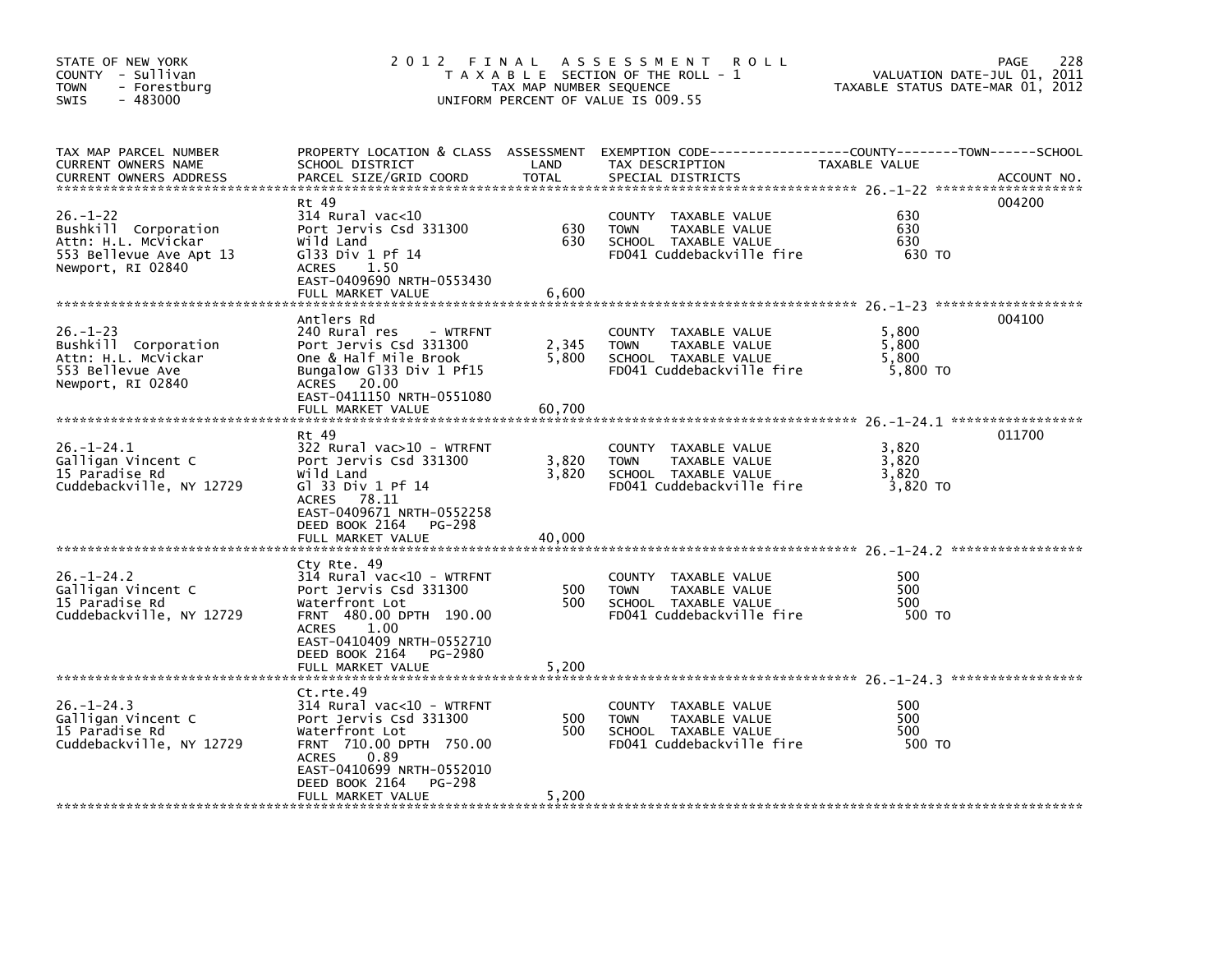| STATE OF NEW YORK<br>COUNTY - Sullivan<br><b>TOWN</b><br>- Forestburg<br>$-483000$<br><b>SWIS</b>                                          |                                                                                                                                                                                  | TAX MAP NUMBER SEQUENCE | 2012 FINAL ASSESSMENT<br><b>ROLL</b><br>T A X A B L E SECTION OF THE ROLL - 1<br>UNIFORM PERCENT OF VALUE IS 009.55                     | VALUATION DATE-JUL 01, 2011<br>TAXABLE STATUS DATE-MAR 01, 2012 | 229<br>PAGE                 |
|--------------------------------------------------------------------------------------------------------------------------------------------|----------------------------------------------------------------------------------------------------------------------------------------------------------------------------------|-------------------------|-----------------------------------------------------------------------------------------------------------------------------------------|-----------------------------------------------------------------|-----------------------------|
| TAX MAP PARCEL NUMBER<br>CURRENT OWNERS NAME<br><b>CURRENT OWNERS ADDRESS</b>                                                              | SCHOOL DISTRICT<br>PARCEL SIZE/GRID COORD                                                                                                                                        | LAND<br><b>TOTAL</b>    | PROPERTY LOCATION & CLASS ASSESSMENT EXEMPTION CODE----------------COUNTY-------TOWN-----SCHOOL<br>TAX DESCRIPTION<br>SPECIAL DISTRICTS | TAXABLE VALUE                                                   | ACCOUNT NO.                 |
| $26. - 1 - 26.1$<br>Galligan John<br>Galligan Geraldine<br>PO Box 71<br>Monticello, NY 12701                                               | Galligan Rd<br>314 Rural vac<10 - WTRFNT<br>Port Jervis Csd 331300<br>Vacant Lot<br>ACRES<br>2.50<br>EAST-0412020 NRTH-0549550<br>DEED BOOK 917<br>PG-00261<br>FULL MARKET VALUE | 611<br>611<br>6,400     | COUNTY TAXABLE VALUE<br><b>TOWN</b><br>TAXABLE VALUE<br>SCHOOL TAXABLE VALUE<br>FD041 Cuddebackville fire                               | 611<br>611<br>611<br>611 TO                                     | 011230                      |
|                                                                                                                                            | 58 Galligan Rd                                                                                                                                                                   |                         |                                                                                                                                         |                                                                 |                             |
| $26. - 1 - 26.2$<br>Andrews Lewis M III<br>Andrews Kathleen T<br>58 Galligan Rd<br>Cuddebackville, NY 12729                                | 210 1 Family Res<br>Port Jervis Csd 331300<br>$11/2$ Story House<br>ACRES 2.50<br>EAST-0412065 NRTH-0549424                                                                      | 1,223<br>10,410         | 41854<br>STAR B<br>COUNTY TAXABLE VALUE<br>TAXABLE VALUE<br><b>TOWN</b><br>SCHOOL TAXABLE VALUE<br>FD041 Cuddebackville fire            | $\mathbf{0}$<br>10.410<br>10,410<br>7,680<br>10,410 TO          | 2,730<br>$\Omega$           |
|                                                                                                                                            | DEED BOOK 1393 PG-638<br>FULL MARKET VALUE                                                                                                                                       | 109,000                 |                                                                                                                                         |                                                                 |                             |
| $26. - 1 - 27$<br>Galligan Vincent C<br>15 Paradise Rd<br>Cuddebackville, NY 12729                                                         | Rt 49<br>314 Rural vac<10 - WTRFNT<br>Port Jervis Csd 331300<br>$G1$ 33 Div 1<br><b>ACRES</b><br>1.80<br>EAST-0412350 NRTH-0549720<br>DEED BOOK 2164 PG-298<br>FULL MARKET VALUE | 191<br>191<br>2,000     | COUNTY TAXABLE VALUE<br><b>TOWN</b><br>TAXABLE VALUE<br>SCHOOL TAXABLE VALUE<br>FD041 Cuddebackville fire                               | 191<br>191<br>191<br>191 TO                                     | 012100                      |
| $26. - 1 - 28.1$<br>Galligan John<br>83 Galligan Rd<br>Cuddebackville, NY 12729                                                            | 83 Galligan Rd<br>210 1 Family Res<br>Port Jervis Csd 331300<br>2st Hse Barn Gar<br>7.64<br>ACRES<br>EAST-0412716 NRTH-0548094<br>DEED BOOK 2989 PG-169                          | 3,666<br>17,753         | 41854<br>STAR B<br>COUNTY TAXABLE VALUE<br><b>TOWN</b><br><b>TAXABLE VALUE</b><br>SCHOOL TAXABLE VALUE<br>FD041 Cuddebackville fire     | $\mathbf{0}$<br>17,753<br>17,753<br>15,023<br>17,753 TO         | 011220<br>$\Omega$<br>2,730 |
| $26. - 1 - 28.2$<br>Jeffersonville First Nat. Bank Port Jervis Csd 331300<br>4864 State Route 52<br>PO Box 398<br>Jeffersonville, NY 12748 | Galligan Rd<br>314 Rural vac<10<br>vacant lot<br><b>ACRES</b><br>2.19<br>EAST-0412865 NRTH-0548364<br>DEED BOOK 2011<br>PG-5095                                                  | 1,241<br>1,241          | COUNTY TAXABLE VALUE<br><b>TOWN</b><br>TAXABLE VALUE<br>SCHOOL TAXABLE VALUE<br>FD041 Cuddebackville fire                               | 1,241<br>1.241<br>1.241<br>1,241 TO                             |                             |
|                                                                                                                                            |                                                                                                                                                                                  |                         |                                                                                                                                         |                                                                 |                             |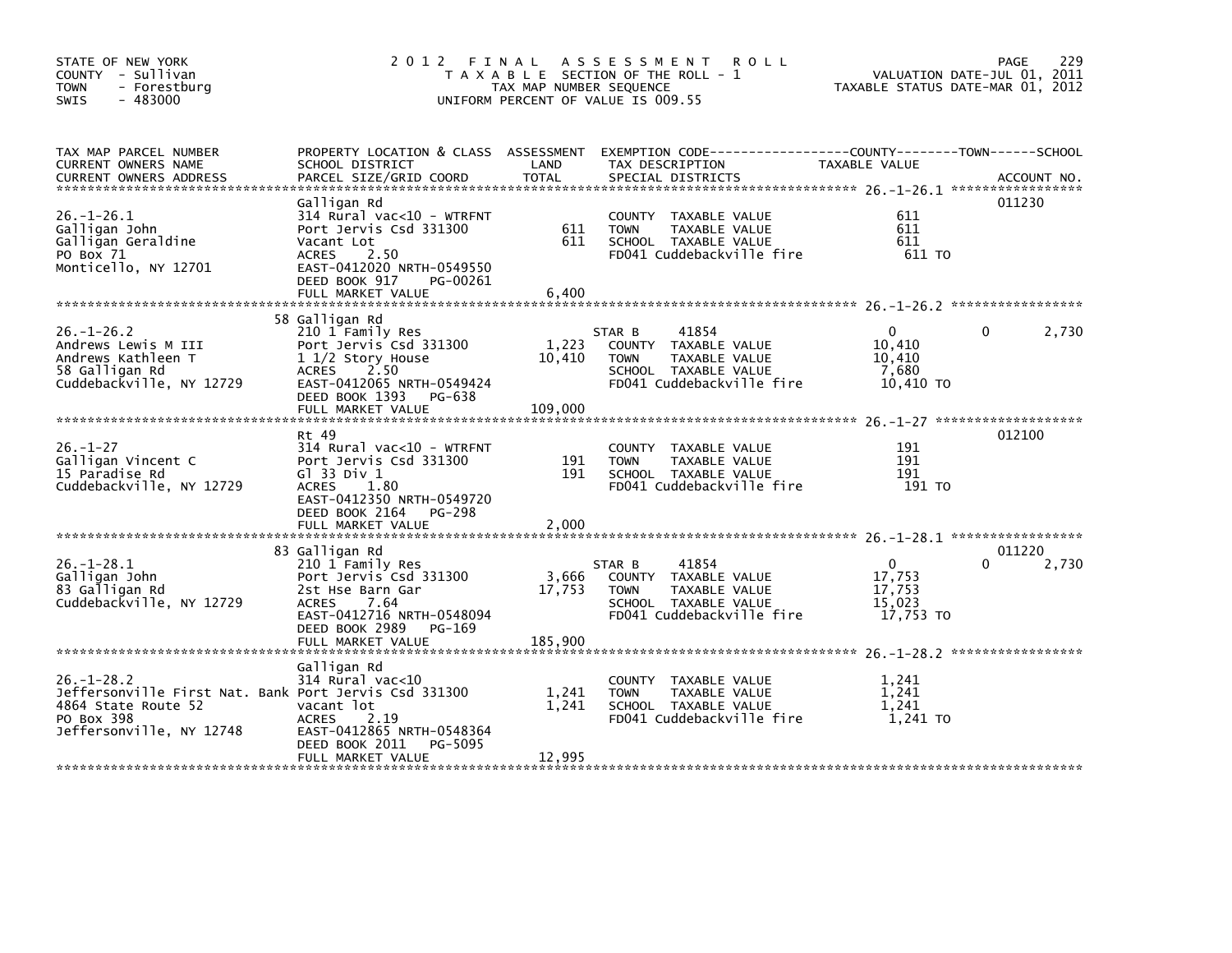| STATE OF NEW YORK<br>- Sullivan<br>COUNTY<br>- Forestburg<br><b>TOWN</b><br>$-483000$<br><b>SWIS</b> | 2 0 1 2                                                                                                                                                                     | FINAL<br>TAX MAP NUMBER SEQUENCE | A S S E S S M E N T<br><b>ROLL</b><br>T A X A B L E SECTION OF THE ROLL - 1<br>UNIFORM PERCENT OF VALUE IS 009.55             | VALUATION DATE-JUL 01, 2011<br>TAXABLE STATUS DATE-MAR 01, 2012 | PAGE               | 230   |
|------------------------------------------------------------------------------------------------------|-----------------------------------------------------------------------------------------------------------------------------------------------------------------------------|----------------------------------|-------------------------------------------------------------------------------------------------------------------------------|-----------------------------------------------------------------|--------------------|-------|
| TAX MAP PARCEL NUMBER<br>CURRENT OWNERS NAME                                                         | PROPERTY LOCATION & CLASS ASSESSMENT<br>SCHOOL DISTRICT                                                                                                                     | LAND                             | TAX DESCRIPTION                                                                                                               | <b>TAXABLE VALUE</b>                                            |                    |       |
|                                                                                                      |                                                                                                                                                                             |                                  |                                                                                                                               |                                                                 |                    |       |
| $26. - 1 - 29.1$<br>Galligan Patricia<br>69 Galligan Rd<br>Cuddebackville, NY 12729                  | 69 Galligan Rd<br>281 Multiple res - WTRFNT<br>Port Jervis Csd 331300<br>2 Houses, garage<br>Shed, Trailer<br>ACRES 11.53<br>EAST-0412706 NRTH-0548915<br>FULL MARKET VALUE | 4,480<br>35,254<br>369,200       | 41834<br>STAR EN<br>COUNTY TAXABLE VALUE<br><b>TOWN</b><br>TAXABLE VALUE<br>SCHOOL TAXABLE VALUE<br>FD041 Cuddebackville fire | $\mathbf{0}$<br>35,254<br>35,254<br>29,594<br>35,254 TO         | 010860<br>$\Omega$ | 5,660 |
| $26. - 1 - 29.2$<br>Phillips Charles<br>Phillips Phyllis                                             | Galligan Rd<br>210 1 Family Res - WTRFNT<br>Port Jervis Csd 331300<br><b>ACRES</b><br>3.85                                                                                  | 1,883                            | 41854<br>STAR B<br>COUNTY TAXABLE VALUE<br>TAXABLE VALUE<br><b>TOWN</b>                                                       | $\mathbf{0}$<br>12,026<br>12,026                                | 0                  | 2,730 |
| Galligan Rd<br>PO Box 273                                                                            | EAST-0412241 NRTH-0549499<br>DEED BOOK 2427<br>PG-465                                                                                                                       | 12,026                           | SCHOOL TAXABLE VALUE<br>FD041 Cuddebackville fire                                                                             | 9,296<br>12,026 TO                                              |                    |       |
|                                                                                                      | 34 Burns Rd                                                                                                                                                                 |                                  |                                                                                                                               |                                                                 |                    |       |
| $26. - 1 - 29.3$<br>Pokorny Ludvik<br>Pokorny Jennie<br>PO Box 143<br>Cuddebackville, NY 12729       | 210 1 Family Res<br>Port Jervis Csd 331300<br>3.00 BANKN140687<br><b>ACRES</b><br>EAST-0413156 NRTH-0548601<br>DEED BOOK 2824<br>PG-631                                     | 1,467<br>14,200                  | 41854<br>STAR B<br>COUNTY TAXABLE VALUE<br>TAXABLE VALUE<br><b>TOWN</b><br>SCHOOL TAXABLE VALUE<br>FD041 Cuddebackville fire  | $\mathbf{0}$<br>14,200<br>14,200<br>11.470<br>14,200 TO         | 0                  | 2,730 |
|                                                                                                      | FULL MARKET VALUE                                                                                                                                                           | 148,700                          |                                                                                                                               |                                                                 |                    |       |
| $26. - 1 - 30$<br>Scopino Hedy F<br>Scopino Richard Sr<br>12 Burns Rd<br>Cuddebackville, NY 12729    | Burns Rd<br>314 Rural vac<10 - WTRFNT<br>Port Jervis Csd 331300<br>$G1$ 33 Div 1 Seas 8<br>2.00<br><b>ACRES</b><br>EAST-0413590 NRTH-0548430                                | 1,614<br>1,614                   | <b>COUNTY</b><br>TAXABLE VALUE<br>TAXABLE VALUE<br><b>TOWN</b><br>SCHOOL TAXABLE VALUE<br>FD041 Cuddebackville fire           | 1.614<br>1,614<br>1,614<br>1,614 TO                             | 003710             |       |
|                                                                                                      | DEED BOOK 2010<br>PG-55801<br>FULL MARKET VALUE                                                                                                                             | 16,900                           |                                                                                                                               |                                                                 |                    |       |
| $26 - 1 - 31.2$<br>Herz Oliver<br>65 N Main St<br>Allentown N J. 08501                               | Neversink<br>322 Rural vac>10 - WTRFNT<br>Port Jervis Csd 331300<br>ACRES 18.18<br>EAST-0413220 NRTH-0547800<br>DEED BOOK 946<br>PG-00180                                   | 2,950<br>2,950                   | TAXABLE VALUE<br><b>COUNTY</b><br>TAXABLE VALUE<br><b>TOWN</b><br>SCHOOL TAXABLE VALUE<br>FD041 Cuddebackville fire           | 2,950<br>2.950<br>2,950<br>2.950 TO                             | 016770             |       |
|                                                                                                      | FULL MARKET VALUE                                                                                                                                                           | 30,900                           |                                                                                                                               |                                                                 |                    |       |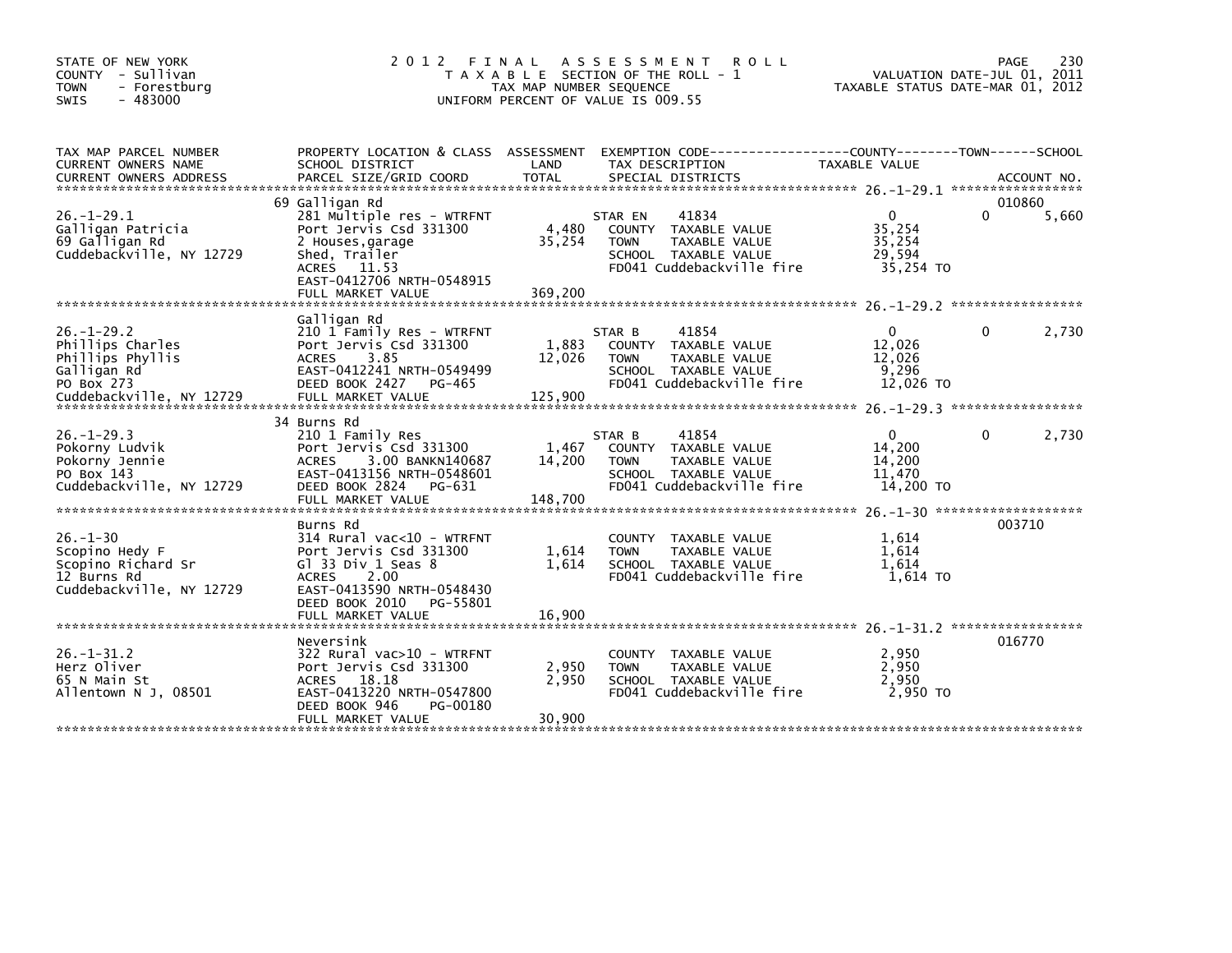| STATE OF NEW YORK<br>COUNTY - Sullivan<br>- Forestburg<br>TOWN<br>$-483000$<br><b>SWIS</b>       | 2 0 1 2                                                                                                                                                                                                            | FINAL<br>TAX MAP NUMBER SEQUENCE | A S S E S S M E N T<br><b>ROLL</b><br>T A X A B L E SECTION OF THE ROLL - 1<br>UNIFORM PERCENT OF VALUE IS 009.55                                                                                             | VALUATION DATE-JUL 01, 2011<br>TAXABLE STATUS DATE-MAR 01, 2012                      | 231<br><b>PAGE</b>                                |
|--------------------------------------------------------------------------------------------------|--------------------------------------------------------------------------------------------------------------------------------------------------------------------------------------------------------------------|----------------------------------|---------------------------------------------------------------------------------------------------------------------------------------------------------------------------------------------------------------|--------------------------------------------------------------------------------------|---------------------------------------------------|
| TAX MAP PARCEL NUMBER<br>CURRENT OWNERS NAME<br>CURRENT OWNERS ADDRESS                           | PROPERTY LOCATION & CLASS ASSESSMENT<br>SCHOOL DISTRICT<br>PARCEL SIZE/GRID COORD                                                                                                                                  | LAND<br><b>TOTAL</b>             | EXEMPTION        CODE-----------------COUNTY-------TOWN------SCHOOL<br>TAX DESCRIPTION<br>SPECIAL DISTRICTS                                                                                                   | <b>TAXABLE VALUE</b>                                                                 | ACCOUNT NO.                                       |
| 26. –1–31.3<br>Lybolt David<br>PO Box 87<br>Huguenot, NY 12746                                   | South Of Neversink Riv<br>314 Rural vac<10 - WTRFNT<br>Port Jervis Csd 331300<br>Vacant Lot<br>1.51<br><b>ACRES</b><br>EAST-0413577 NRTH-0546927<br>DEED BOOK 1507<br>PG-68<br>FULL MARKET VALUE                   | 236<br>236<br>2.500              | <b>COUNTY</b><br>TAXABLE VALUE<br>TAXABLE VALUE<br><b>TOWN</b><br>SCHOOL TAXABLE VALUE<br>FD041 Cuddebackville fire                                                                                           | 236<br>236<br>236<br>236 TO                                                          | 021320                                            |
| 26. -1-31.4<br>Crawford William R<br>Crawford Susanne J<br>883 Oswego Ave<br>Sebastian, FL 32958 | South Of Neversink Riv<br>314 Rural vac<10 - WTRFNT<br>Port Jervis Csd 331300<br>3.54<br><b>ACRES</b><br>EAST-0413428 NRTH-0547223<br>DEED BOOK 2011<br>PG-3888<br>FULL MARKET VALUE                               | 474<br>474<br>5,000              | COUNTY TAXABLE VALUE<br><b>TOWN</b><br>TAXABLE VALUE<br>SCHOOL TAXABLE VALUE<br>FD041 Cuddebackville fire                                                                                                     | 474<br>474<br>474<br>474 TO                                                          |                                                   |
| $26. - 1 - 32$<br>Hopkins Doris Ann<br>71 Bartlett Ave<br>Staten Island, NY 10312                | 77 Burns Rd<br>281 Multiple res<br>Port Jervis Csd 331300<br>1 Bung,1 St Hse,garage<br>Gl 33 Div 1<br>Seas 8<br>2.20<br><b>ACRES</b><br>EAST-0412880 NRTH-0547580<br>DEED BOOK 1812<br>PG-561<br>FULL MARKET VALUE | 15,969 STAR B<br>167,200         | 74 PCT OF VALUE USED FOR EXEMPTION PURPOSES<br>COMBAT VET 41132<br>538 COMBAT VET 41133<br>41854<br>COUNTY TAXABLE VALUE<br>TAXABLE VALUE<br><b>TOWN</b><br>SCHOOL TAXABLE VALUE<br>FD041 Cuddebackville fire | 2,954<br>$\Omega$<br>2,954<br>$\mathbf 0$<br>13,015<br>13,015<br>13,239<br>15,969 TO | 017200<br>0<br>$\Omega$<br>$\Omega$<br>2,730<br>0 |
| $26. - 1 - 33$<br>Gelfman Jane R<br>Personal<br>250 West 57Th St Ste 2122<br>New York, NY 10107  | 79 Burns Rd<br>210 1 Family Res<br>Port Jervis Csd 331300<br>2 St House Barn<br>G1 33 Div 1 R1<br>ACRES 15.50<br>EAST-0412750 NRTH-0547320<br>DEED BOOK 1859<br>PG-372<br>FULL MARKET VALUE                        | 6,776<br>18,600<br>194.800       | <b>COUNTY</b><br>TAXABLE VALUE<br><b>TOWN</b><br>TAXABLE VALUE<br>SCHOOL TAXABLE VALUE<br>FD041 Cuddebackville fire                                                                                           | 18,600<br>18,600<br>18,600<br>18,600 TO                                              | 012800                                            |
| $26. - 1 - 34$<br>Mack Edward<br>Mack Evan E<br>121 Galligan Rd<br>Cuddebackville, NY 12729      | 121 Galligan Rd<br>281 Multiple res<br>Port Jervis Csd 331300<br>1-2 Story House<br>2-1 Story House<br><b>ACRES</b><br>0.47<br>EAST-0412397 NRTH-0547216<br>DEED BOOK 2555<br>PG-574<br>FULL MARKET VALUE          | 400<br>23,413<br>245,200         | STAR B<br>41854<br>COUNTY TAXABLE VALUE<br>TAXABLE VALUE<br><b>TOWN</b><br>SCHOOL TAXABLE VALUE<br>FD041 Cuddebackville fire                                                                                  | $\mathbf 0$<br>23,413<br>23,413<br>20,683<br>23,413 TO                               | 020500<br>2,730                                   |
|                                                                                                  |                                                                                                                                                                                                                    |                                  |                                                                                                                                                                                                               |                                                                                      |                                                   |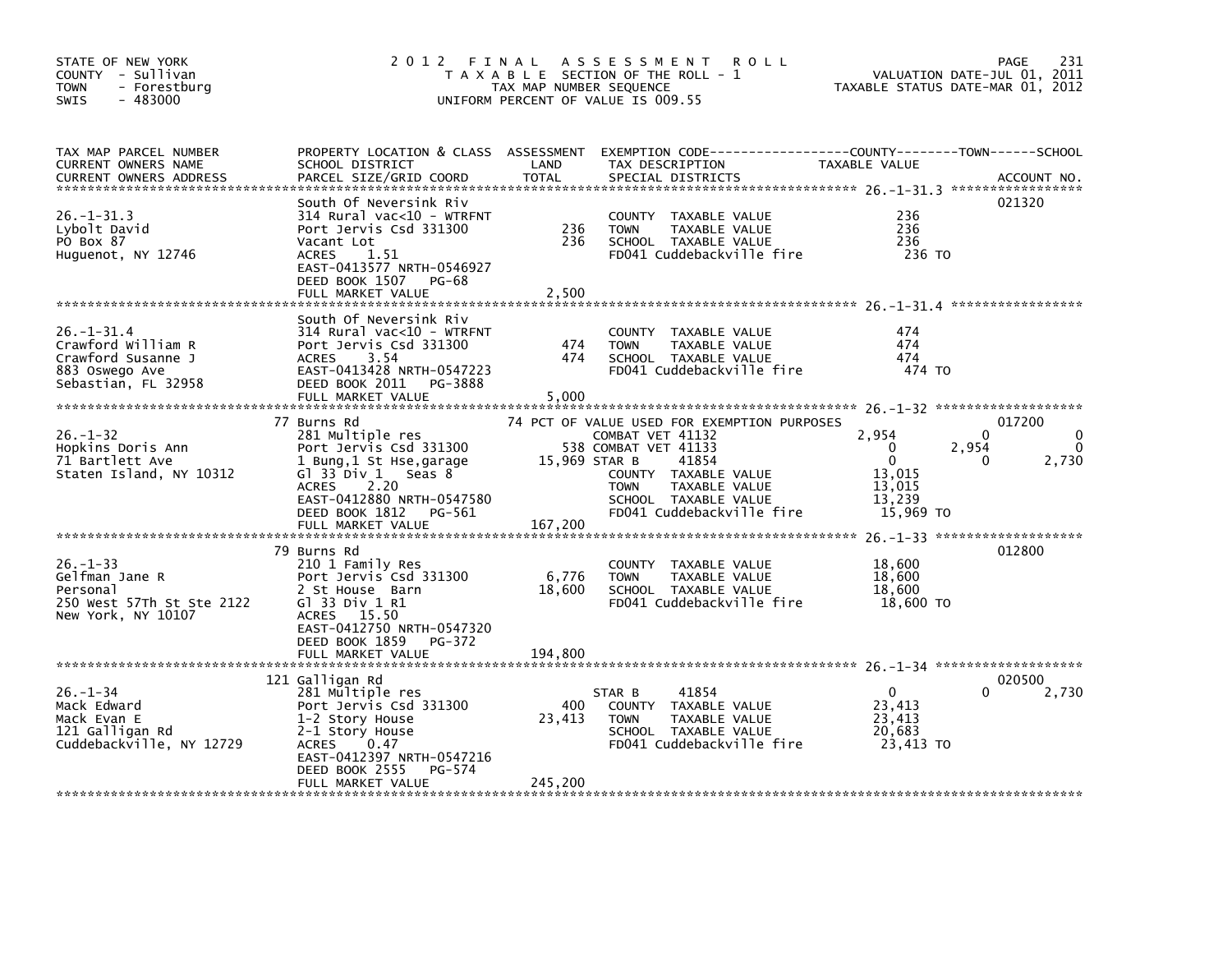| STATE OF NEW YORK<br>COUNTY - Sullivan<br><b>TOWN</b><br>- Forestburg<br>$-483000$<br>SWIS                  | 2012 FINAL ASSESSMENT                                                                                                                                                                   | T A X A B L E SECTION OF THE ROLL - 1<br>TAX MAP NUMBER SEQUENCE<br>UNIFORM PERCENT OF VALUE IS 009.55 | VALUATION DATE-JUL 01, 2011<br>TAXABLE STATUS DATE-MAR 01, 2012                                                                         | PAGE<br>232                                         |                       |
|-------------------------------------------------------------------------------------------------------------|-----------------------------------------------------------------------------------------------------------------------------------------------------------------------------------------|--------------------------------------------------------------------------------------------------------|-----------------------------------------------------------------------------------------------------------------------------------------|-----------------------------------------------------|-----------------------|
| TAX MAP PARCEL NUMBER<br>CURRENT OWNERS NAME<br><b>CURRENT OWNERS ADDRESS</b>                               | SCHOOL DISTRICT<br>PARCEL SIZE/GRID COORD                                                                                                                                               | LAND<br><b>TOTAL</b>                                                                                   | PROPERTY LOCATION & CLASS ASSESSMENT EXEMPTION CODE---------------COUNTY-------TOWN------SCHOOL<br>TAX DESCRIPTION<br>SPECIAL DISTRICTS | TAXABLE VALUE                                       | ACCOUNT NO.           |
| $26. - 1 - 35.1$<br>Galligan Vincent C<br>Galligan Kathleen R<br>15 Paradise Rd<br>Cuddebackville, NY 12729 | Oakland Vly<br>322 Rural vac>10<br>Port Jervis Csd 331300<br>Vacant Land<br>ACRES 28.01<br>EAST-0411994 NRTH-0546344<br>DEED BOOK 2934 PG-6<br>FULL MARKET VALUE                        | 1,381<br>1,381<br>14,500                                                                               | COUNTY TAXABLE VALUE<br>TAXABLE VALUE<br><b>TOWN</b><br>SCHOOL TAXABLE VALUE<br>FD041 Cuddebackville fire                               | 1,381<br>1.381<br>1,381<br>1,381 TO                 | 011050                |
| $26. -1 - 35.3$<br>Galligan Vincent C<br>Galligan Kathleen R<br>15 Paradise Rd<br>Cuddebackville, NY 12729  | Oakland Vly<br>$314$ Rural vac<10<br>Port Jervis Csd 331300<br>Vacnt Land<br><b>ACRES</b><br>1.52<br>EAST-0413590 NRTH-0546954<br>DEED BOOK 2934<br>PG-6<br>FULL MARKET VALUE           | 74<br>74<br>800                                                                                        | COUNTY TAXABLE VALUE<br>TAXABLE VALUE<br><b>TOWN</b><br>SCHOOL TAXABLE VALUE<br>FD041 Cuddebackville fire                               | 74<br>74<br>74<br>74 TO                             |                       |
| $26. - 1 - 36.1$<br>Galligan Vincent C<br>Galligan Kathleen R<br>15 Paradise Rd<br>Cuddebackville, NY 12729 | Paradise Rd<br>$314$ Rural vac<10 - WTRFNT<br>Port Jervis Csd 331300<br>Vacant Lot<br><b>ACRES</b><br>5.05<br>EAST-0413220 NRTH-0546360<br>DEED BOOK 2934 PG-6<br>FULL MARKET VALUE     | 1,672<br>1,672<br>17,500                                                                               | COUNTY TAXABLE VALUE<br><b>TOWN</b><br>TAXABLE VALUE<br>SCHOOL TAXABLE VALUE<br>FD041 Cuddebackville fire                               | 1,672<br>1,672<br>1,672<br>1,672 TO                 | 012340                |
| $26. - 1 - 36.2$<br>Finnegan David<br>PO Box 351<br>Cuddebackville, NY 12729-0119                           | Orange Co Line<br>260 Seasonal res - WTRFNT<br>Port Jervis Csd 331300<br>House & Lot<br><b>ACRES</b><br>5.10<br>EAST-0413395 NRTH-0546475<br>DEED BOOK 2009 PG-401<br>FULL MARKET VALUE | 1,107<br>6,300<br>66,000                                                                               | 41854<br>STAR B<br>COUNTY TAXABLE VALUE<br>TAXABLE VALUE<br><b>TOWN</b><br>SCHOOL TAXABLE VALUE<br>FD041 Cuddebackville fire            | $\mathbf{0}$<br>6,300<br>6,300<br>3,570<br>6,300 TO | $\mathbf{0}$<br>2,730 |
| $26. - 1 - 36.3$<br>Wylie Mary K<br>721 Ridgewood Rd<br>Millburn, NJ 07041                                  | Paradise Rd<br>240 Rural res<br>Port Jervis Csd 331300<br>House, Shed<br>ACRES 11.54<br>EAST-0412839 NRTH-0546518<br>DEED BOOK 2012<br>PG-411<br>FULL MARKET VALUE                      | 1,574<br>12,600<br>131,900                                                                             | COUNTY TAXABLE VALUE<br>TAXABLE VALUE<br><b>TOWN</b><br>SCHOOL TAXABLE VALUE<br>FD041 Cuddebackville fire                               | 12.600<br>12,600<br>12,600<br>12,600 TO             |                       |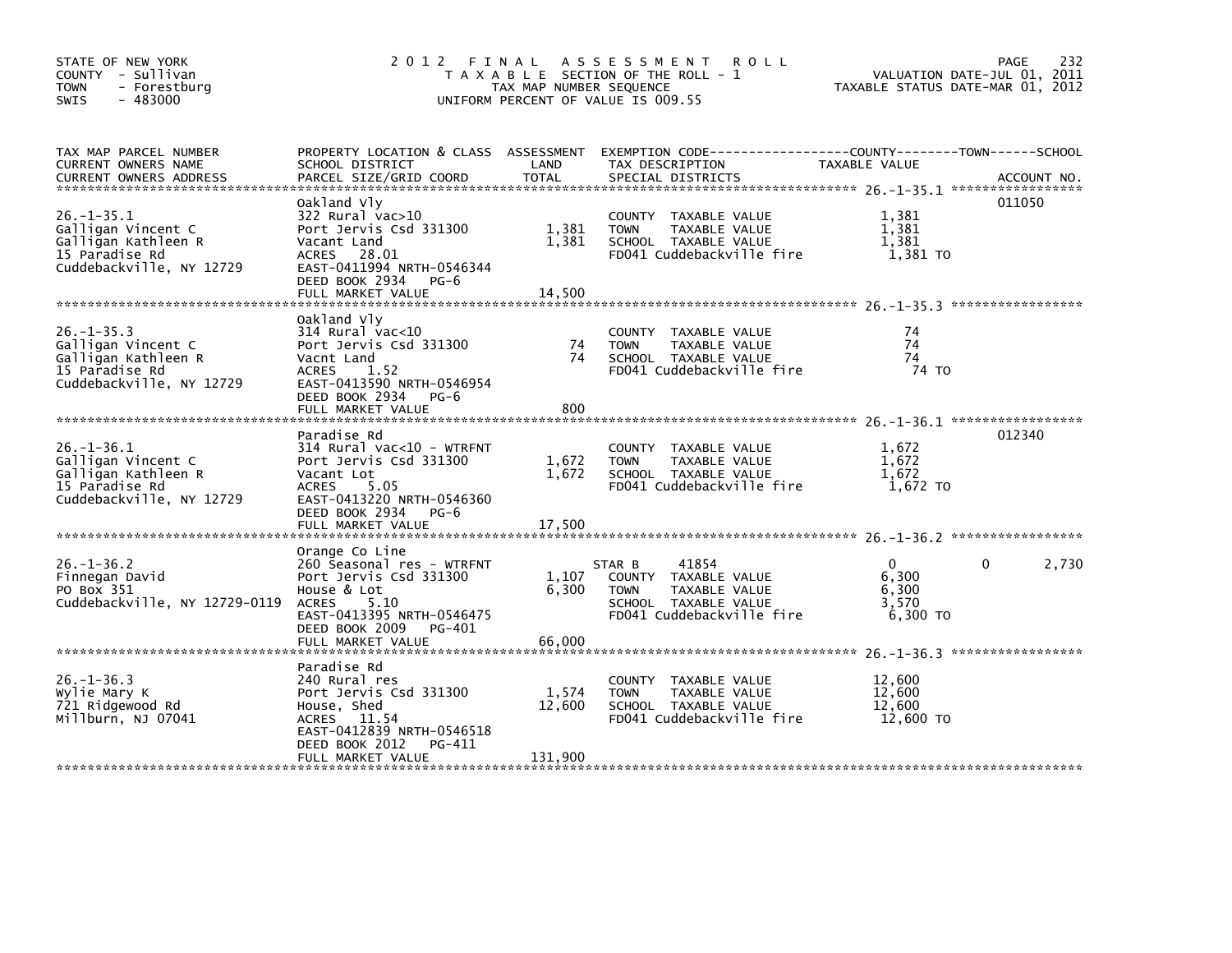| STATE OF NEW YORK<br>COUNTY - Sullivan<br><b>TOWN</b><br>- Forestburg<br>$-483000$<br><b>SWIS</b>           | UNIFORM PERCENT OF VALUE IS 009.55                                                                                                                               | 2 0 1 2 F I N A L A S S E S S M E N T R O L L<br>T A X A B L E SECTION OF THE ROLL - 1<br>TAXABLE STATUS DATE-MAR 01, 2012 |                                                                                                                     |                                         |        |
|-------------------------------------------------------------------------------------------------------------|------------------------------------------------------------------------------------------------------------------------------------------------------------------|----------------------------------------------------------------------------------------------------------------------------|---------------------------------------------------------------------------------------------------------------------|-----------------------------------------|--------|
| TAX MAP PARCEL NUMBER<br><b>CURRENT OWNERS NAME</b>                                                         | SCHOOL DISTRICT                                                                                                                                                  | LAND                                                                                                                       | PROPERTY LOCATION & CLASS ASSESSMENT EXEMPTION CODE----------------COUNTY-------TOWN------SCHOOL<br>TAX DESCRIPTION | TAXABLE VALUE                           |        |
| $26. - 1 - 36.4$<br>Galligan Vincent C<br>Galligan Kathleen R<br>15 Paradise Rd<br>Cuddebackville, NY 12729 | Paridise Rd<br>314 Rural vac<10<br>Port Jervis Csd 331300<br>Vacant Lot<br>ACRES 8.00<br>EAST-0413039 NRTH-0546060<br>DEED BOOK 2934 PG-6                        | 1,623 TOWN                                                                                                                 | COUNTY TAXABLE VALUE<br>TAXABLE VALUE<br>1,623 SCHOOL TAXABLE VALUE<br>FD041 Cuddebackville fire                    | 1,623<br>1,623<br>1,623<br>1,623 TO     |        |
|                                                                                                             |                                                                                                                                                                  |                                                                                                                            |                                                                                                                     |                                         |        |
| $26. - 1 - 37$<br>Argenti Caesar<br>486 Tappan Rd<br>Norwood, NJ 07648                                      | Orange Co Line<br>210 1 Family Res - WTRFNT<br>Port Jervis Csd 331300<br>house<br>5.20<br><b>ACRES</b><br>EAST-0413980 NRTH-0545910<br>DEED BOOK 898<br>PG-00323 | 2,455 TOWN                                                                                                                 | COUNTY TAXABLE VALUE<br>TAXABLE VALUE<br>12,372 SCHOOL TAXABLE VALUE<br>FD041 Cuddebackville fire                   | 12,372<br>12,372<br>12,372<br>12.372 TO | 000750 |
|                                                                                                             |                                                                                                                                                                  |                                                                                                                            |                                                                                                                     |                                         |        |
| $26. - 1 - 38$<br>Cronin Patrick<br>Cronin Kathleen<br>15 Church Rd<br>Cuddebackville, NY 12729             | Co Rd 49<br>$314$ Rural vac<10<br>Port Jervis Csd 331300<br>Vacant Lot<br>ACRES 2.46<br>EAST-0413712 NRTH-0549174<br>DEED BOOK 1330<br>PG-289                    | 1,504 TOWN<br>1,504                                                                                                        | COUNTY TAXABLE VALUE<br>TOWN     TAXABLE VALUE<br>SCHOOL TAXABLE VALUE<br>FD041 Cuddebackville fire                 | 1,504<br>1,504<br>1,504<br>1,504 TO     |        |
|                                                                                                             | FULL MARKET VALUE                                                                                                                                                | 15,700                                                                                                                     |                                                                                                                     |                                         |        |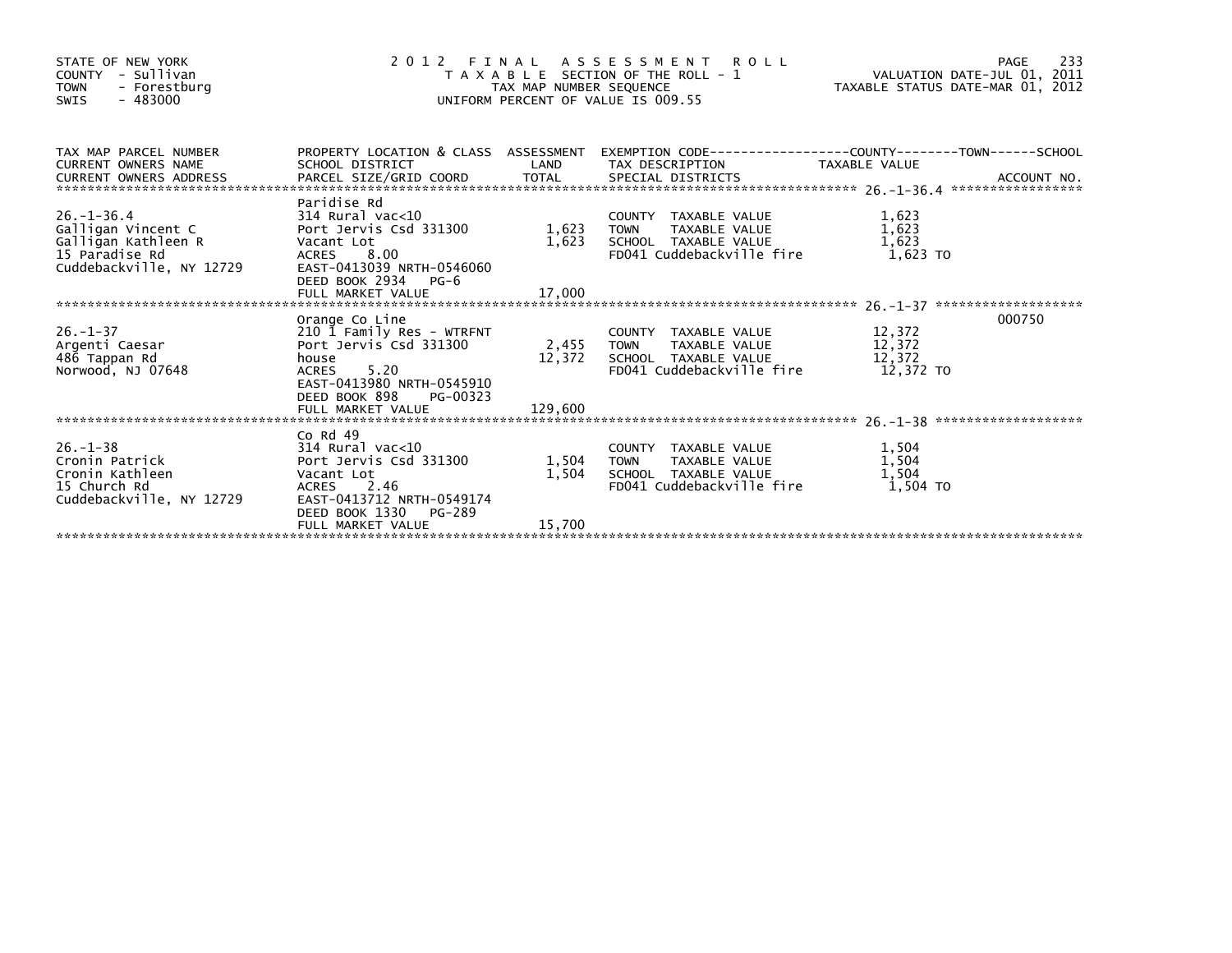| STATE OF NEW YORK    | 2012 FINAL ASSESSMENT ROLL            | - 234<br>PAGE                    |
|----------------------|---------------------------------------|----------------------------------|
| COUNTY - Sullivan    | T A X A B L E SECTION OF THE ROLL - 1 | VALUATION DATE-JUL 01, 2011      |
| TOWN<br>- Forestburg | MAP SECTION - 026                     | TAXABLE STATUS DATE-MAR 01, 2012 |
| - 483000<br>SWIS     | $SUB - SECTION -$                     | RPS150/V04/L015                  |
|                      | UNIFORM PERCENT OF VALUE IS 009.55    | CURRENT DATE $6/18/2012$         |

| CODE | DISTRICT NAME        | PARCELS | TOTAL EXTENSION<br>TYPF | <b>EXTENSION</b><br>VALUE | AD VALOREM<br>VALUE | <b>EXEMPT</b><br>AMOUNT | <b>TAXABLE</b><br><b>VALUE</b> |
|------|----------------------|---------|-------------------------|---------------------------|---------------------|-------------------------|--------------------------------|
|      | FD041 Cuddebackville |         | 52 TOTAL                |                           | 480.547             |                         | 480.547                        |

## \*\*\* S C H O O L D I S T R I C T S U M M A R Y \*\*\*

| CODE   | DISTRICT NAME   | <b>TOTAL</b><br><b>PARCELS</b> | ASSESSED<br>LAND | ASSESSED<br><b>TOTAL</b> | <b>EXEMPT</b><br><b>AMOUNT</b> | <b>TOTAL</b><br>TAXABLE | <b>STAR</b><br><b>AMOUNT</b> | <b>STAR</b><br><b>TAXABLE</b> |
|--------|-----------------|--------------------------------|------------------|--------------------------|--------------------------------|-------------------------|------------------------------|-------------------------------|
| 331300 | Port Jervis Csd | 52                             | 126.486          | 480,547                  | 33,120                         | 447.427                 | 44,080                       | 403,347                       |
|        | SUB-TOTAL       | 52                             | 126.486          | 480.547                  | 33,120                         | 447.427                 | 44.080                       | 403,347                       |
|        | <b>TOTAL</b>    | 52                             | 126,486          | 480,547                  | 33,120                         | 447.427                 | 44,080                       | 403,347                       |

### \*\*\* S Y S T E M C O D E S S U M M A R Y \*\*\*

NO SYSTEM EXEMPTIONS AT THIS LEVEL

| <b>CODE</b>    | DESCRIPTION        | <b>TOTAL</b><br><b>PARCELS</b> | <b>COUNTY</b> | <b>TOWN</b> | <b>SCHOOL</b>    |
|----------------|--------------------|--------------------------------|---------------|-------------|------------------|
| 41122<br>41123 | WAR VET<br>WAR VET |                                | 2,022         | 2,022       |                  |
| 41132          | COMBAT VET         |                                | 2,954         |             |                  |
| 41133          | COMBAT VET         |                                |               | 2,954       |                  |
| 41834<br>41854 | STAR EN<br>STAR B  | 12                             |               |             | 11,320<br>32,760 |
| 47460          | <b>FOREST LND</b>  |                                | 33,120        | 33,120      | 33,120           |
|                | ΤΟΤΑΙ              | 20                             | 38,096        | 38,096      | 77,200           |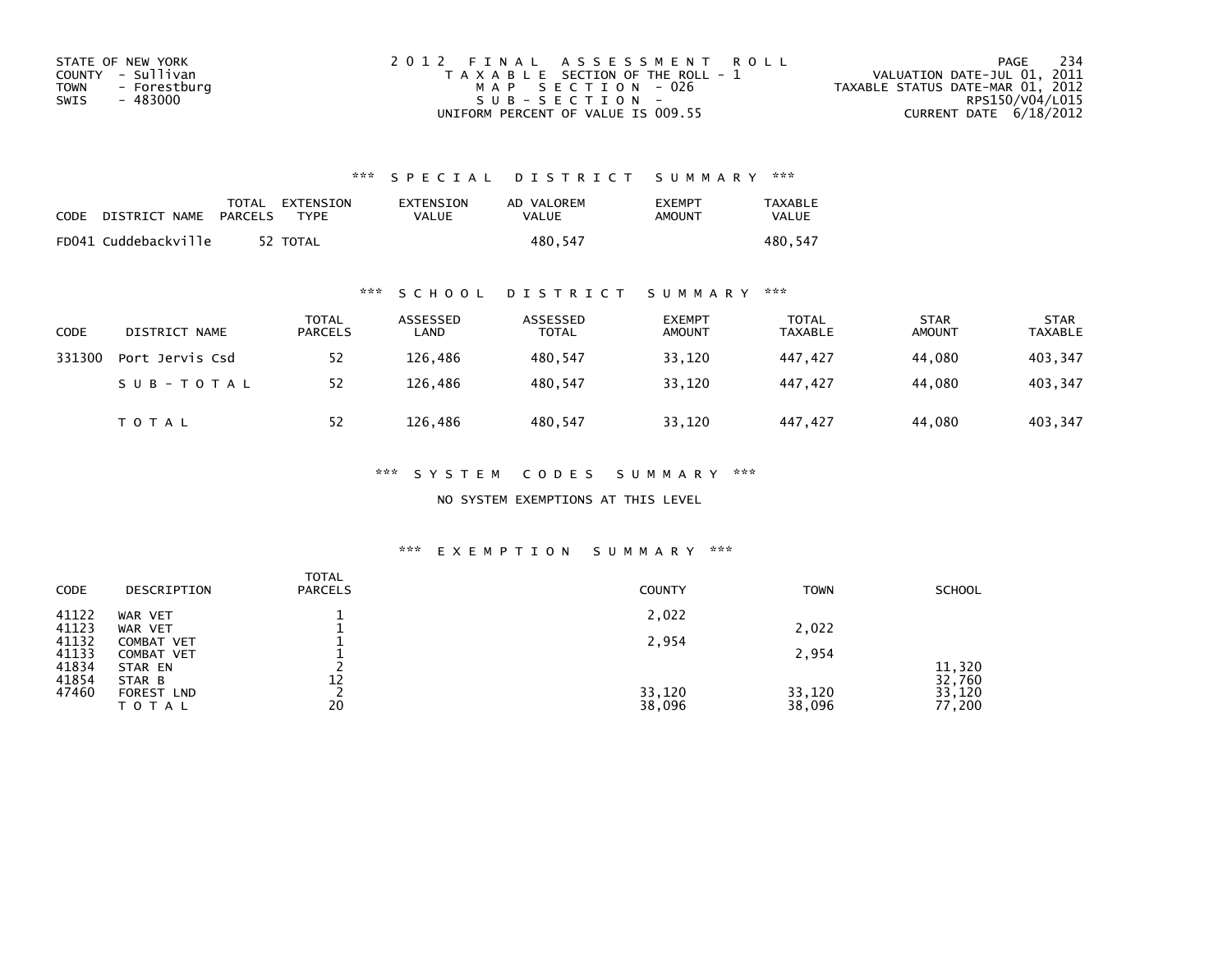| STATE OF NEW YORK<br>COUNTY - Sullivan<br><b>TOWN</b><br>- Forestburg | 2012 FINAL ASSESSMENT ROLL<br>T A X A B L E SECTION OF THE ROLL - 1<br>MAP SECTION - 026 | 235<br>PAGE<br>VALUATION DATE-JUL 01, 2011<br>TAXABLE STATUS DATE-MAR 01, 2012 |
|-----------------------------------------------------------------------|------------------------------------------------------------------------------------------|--------------------------------------------------------------------------------|
| - 483000<br>SWIS                                                      | SUB-SECTION-                                                                             | RPS150/V04/L015                                                                |
|                                                                       | UNIFORM PERCENT OF VALUE IS 009.55                                                       | CURRENT DATE $6/18/2012$                                                       |

| ROLL       | DESCRIPTION | <b>TOTAL</b>   | ASSESSED | <b>ASSESSED</b> | <b>TAXABLE</b> | <b>TAXABLE</b> | <b>TAXABLE</b> | <b>STAR</b>    |
|------------|-------------|----------------|----------|-----------------|----------------|----------------|----------------|----------------|
| <b>SEC</b> |             | <b>PARCELS</b> | ∟AND     | TOTAL           | <b>COUNTY</b>  | TOWN           | <b>SCHOOL</b>  | <b>TAXABLE</b> |
|            | TAXABLE     | ے ر            | 126,486  | 480.547         | 442.451        | 442.451        | 447,427        | 403,347        |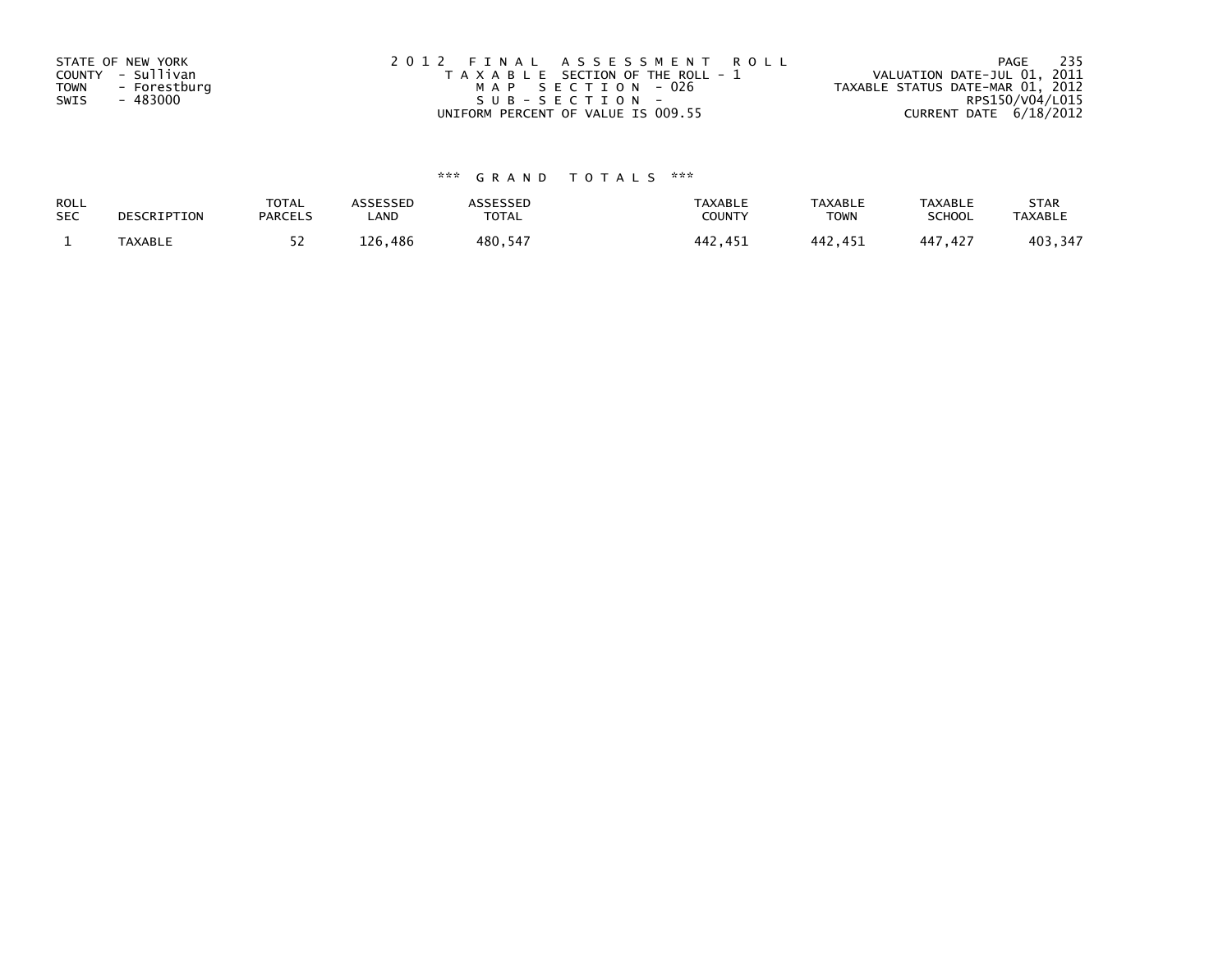| STATE OF NEW YORK<br>COUNTY - Sullivan<br><b>TOWN</b><br>- Forestburg<br>$-483000$<br><b>SWIS</b> | 2012 FINAL ASSESSMENT<br>T A X A B L E SECTION OF THE ROLL - 1<br>TAX MAP NUMBER SEQUENCE<br>UNIFORM PERCENT OF VALUE IS 009.55                                                         | 236<br>PAGE<br>VALUATION DATE-JUL 01, 2011<br>TAXABLE STATUS DATE-MAR 01, 2012 |                                                                                                                                        |                                         |             |
|---------------------------------------------------------------------------------------------------|-----------------------------------------------------------------------------------------------------------------------------------------------------------------------------------------|--------------------------------------------------------------------------------|----------------------------------------------------------------------------------------------------------------------------------------|-----------------------------------------|-------------|
| TAX MAP PARCEL NUMBER<br>CURRENT OWNERS NAME<br><b>CURRENT OWNERS ADDRESS</b>                     | SCHOOL DISTRICT<br>PARCEL SIZE/GRID COORD                                                                                                                                               | LAND<br><b>TOTAL</b>                                                           | PROPERTY LOCATION & CLASS ASSESSMENT EXEMPTION CODE---------------COUNTY-------TOWN-----SCHOOL<br>TAX DESCRIPTION<br>SPECIAL DISTRICTS | TAXABLE VALUE                           | ACCOUNT NO. |
| $27 - 1 - 1$<br>Settineri Frank<br>28 Polk St<br>Sparta, NJ 07871                                 | Rt 49<br>$314$ Rural vac< $10$<br>Port Jervis Csd 331300<br>G1 33 Div 1<br>0.34<br>ACRES<br>EAST-0413310 NRTH-0549010<br>DEED BOOK 3189<br>PG-566<br>FULL MARKET VALUE                  | 264<br>264<br>2,800                                                            | COUNTY TAXABLE VALUE<br><b>TOWN</b><br>TAXABLE VALUE<br>SCHOOL TAXABLE VALUE<br>FD041 Cuddebackville fire                              | 264<br>264<br>264<br>264 TO             | 022000      |
| $27. - 1 - 2.1$<br>Crowell Hendrick<br>256 Cloverleaf Cir<br>Suissun City, CA 94585               | 11 Schaefer Ln<br>210 1 Family Res<br>Port Jervis Csd 331300<br>2 Story House<br>2 Sheds<br>ACRES<br>1.30<br>EAST-0413610 NRTH-0549070<br>DEED BOOK 2012<br>PG-129<br>FULL MARKET VALUE | 636<br>20,400<br>213,600                                                       | COUNTY TAXABLE VALUE<br><b>TOWN</b><br>TAXABLE VALUE<br>SCHOOL TAXABLE VALUE<br>FD041 Cuddebackville fire                              | 20,400<br>20,400<br>20,400<br>20,400 TO | 019330      |
| $27. - 1 - 2.2$<br>Schaefer Paul<br>Schaefer Frances<br>28 Eden Rd<br>Cuddebackville, NY 12729    | Schaefer Ln<br>210 1 Family Res<br>Port Jervis Csd 331300<br>House<br>0.77<br><b>ACRES</b><br>EAST-0413430 NRTH-0549160<br>DEED BOOK 1247 PG-00212<br>FULL MARKET VALUE                 | 377<br>6,406<br>67,100                                                         | COUNTY TAXABLE VALUE<br><b>TOWN</b><br>TAXABLE VALUE<br>SCHOOL TAXABLE VALUE<br>FD041 Cuddebackville fire                              | 6,406<br>6,406<br>6.406<br>6,406 TO     | 038425      |
| $27. - 1 - 3$<br>Galligan Vincent C<br>15 Paradise Rd<br>Cuddebackville, NY 12729                 | Rt 49<br>$314$ Rural vac<10<br>Port Jervis Csd 331300<br>G1 33 Div 1<br>FRNT 26.00 DPTH 208.00<br>EAST-0413690 NRTH-0549000<br>DEED BOOK 2164<br>PG-2989<br>FULL MARKET VALUE           | 59<br>59<br>600                                                                | COUNTY TAXABLE VALUE<br><b>TOWN</b><br>TAXABLE VALUE<br>SCHOOL TAXABLE VALUE<br>FD041 Cuddebackville fire                              | 59<br>59<br>59<br>59 TO                 | 012200      |
| $27. - 1 - 4$<br>Galligan Vincent C<br>15 Paradise Rd<br>Cuddebackville, NY 12729                 | Rt 49<br>$314$ Rural vac<10<br>Port Jervis Csd 331300<br>G1 33 Div 1<br>FRNT 52.00 DPTH 208.00<br>EAST-0413710 NRTH-0548950<br>DEED BOOK 2164<br>PG-298<br>FULL MARKET VALUE            | 122<br>122<br>1,300                                                            | COUNTY TAXABLE VALUE<br><b>TOWN</b><br>TAXABLE VALUE<br>SCHOOL TAXABLE VALUE<br>FD041 Cuddebackville fire                              | 122<br>122<br>122<br>122 TO             | 012400      |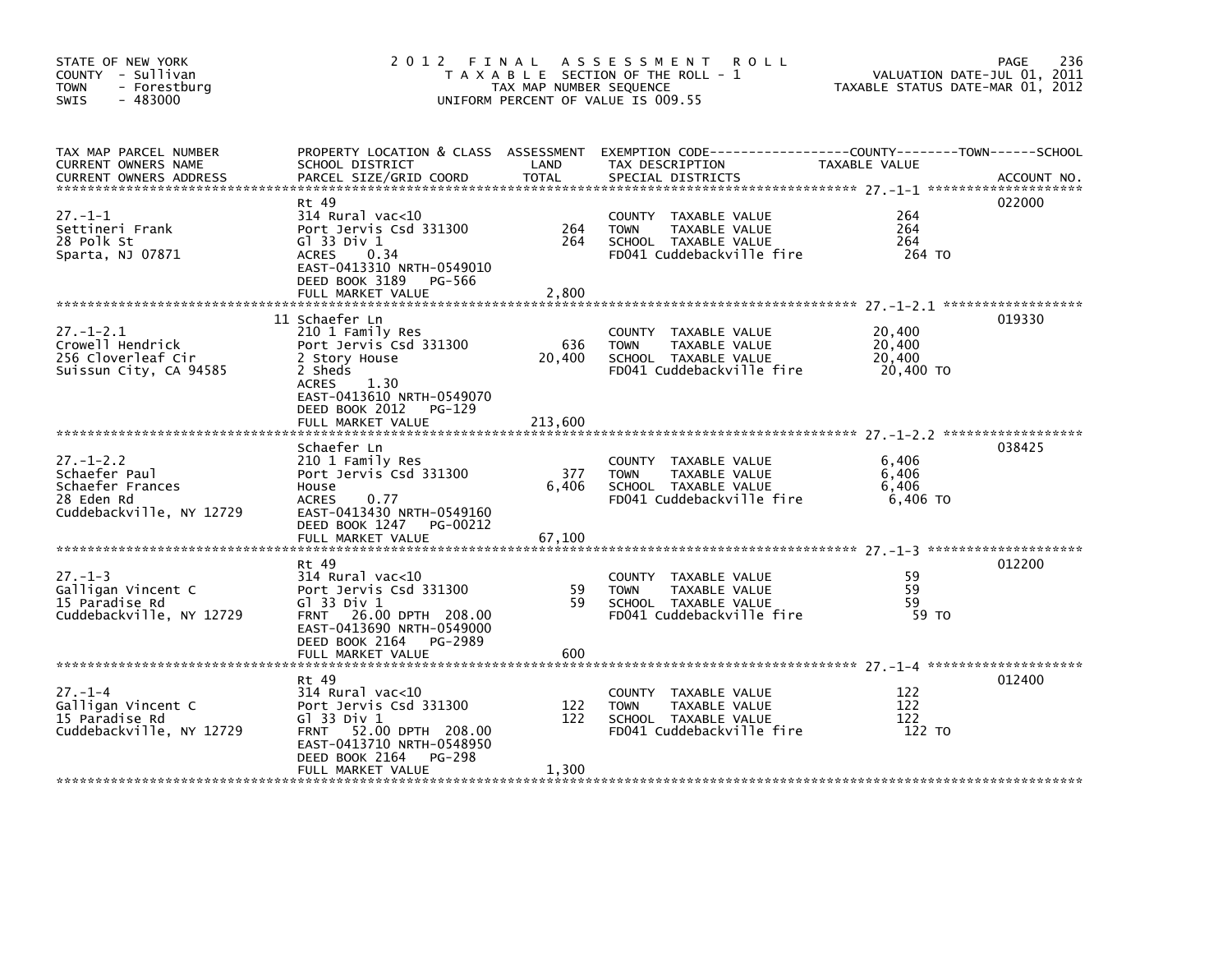| STATE OF NEW YORK<br>COUNTY - Sullivan<br><b>TOWN</b><br>- Forestburg<br>$-483000$<br><b>SWIS</b>          |                                                                                                                                                                                            | TAX MAP NUMBER SEQUENCE    | 2012 FINAL ASSESSMENT<br><b>ROLL</b><br>T A X A B L E SECTION OF THE ROLL - 1<br>UNIFORM PERCENT OF VALUE IS 009.55                       | VALUATION DATE-JUL 01,<br>TAXABLE STATUS DATE-MAR 01, 2012 | 237<br>PAGE<br>2011 |
|------------------------------------------------------------------------------------------------------------|--------------------------------------------------------------------------------------------------------------------------------------------------------------------------------------------|----------------------------|-------------------------------------------------------------------------------------------------------------------------------------------|------------------------------------------------------------|---------------------|
| TAX MAP PARCEL NUMBER<br>CURRENT OWNERS NAME<br><b>CURRENT OWNERS ADDRESS</b>                              | SCHOOL DISTRICT<br>PARCEL SIZE/GRID COORD                                                                                                                                                  | LAND<br><b>TOTAL</b>       | PROPERTY LOCATION & CLASS ASSESSMENT EXEMPTION CODE-----------------COUNTY-------TOWN------SCHOOL<br>TAX DESCRIPTION<br>SPECIAL DISTRICTS | TAXABLE VALUE                                              | ACCOUNT NO.         |
| $27. - 1 - 5.1$<br>Galligan Vincent C<br>15 Paradise Rd<br>Cuddebackville, NY 12729                        | Rt 49<br>$314$ Rural vac< $10$<br>Port Jervis Csd 331300<br>$G$ ] 33 Div 1<br>ACRES<br>1.06<br>EAST-0413848 NRTH-0548899<br>DEED BOOK 2164<br>PG-298<br>FULL MARKET VALUE                  | 648<br>648<br>6,800        | COUNTY TAXABLE VALUE<br><b>TOWN</b><br>TAXABLE VALUE<br>SCHOOL TAXABLE VALUE<br>FD041 Cuddebackville fire                                 | 648<br>648<br>648<br>648 TO                                | 012500              |
| $27. - 1 - 5.2$<br>Galligan Vincent C<br>15 Paradise Rd<br>Cuddebackville, NY 12729                        | Town Rd 26<br>$314$ Rural vac<10<br>Port Jervis Csd 331300<br><b>FRNT</b> 218.41 DPTH<br>0.90<br>EAST-0413825 NRTH-0549029<br>DEED BOOK 2164 PG-298<br>FULL MARKET VALUE                   | 460<br>460<br>4,800        | COUNTY TAXABLE VALUE<br><b>TOWN</b><br>TAXABLE VALUE<br>SCHOOL TAXABLE VALUE<br>FD041 Cuddebackville fire                                 | 460<br>460<br>460<br>460 TO                                |                     |
| $27. - 1 - 6$<br>Galligan Vincent C<br>15 Paradise Rd<br>Cuddebackville, NY 12729                          | Rt 49<br>314 Rural vac<10<br>Port Jervis Csd 331300<br>Vacant Lot<br>FRNT 80.00 DPTH 200.00<br>EAST-0413860 NRTH-0548790<br>DEED BOOK 2164 PG-298                                          | 208<br>208                 | COUNTY TAXABLE VALUE<br><b>TOWN</b><br>TAXABLE VALUE<br>SCHOOL TAXABLE VALUE<br>FD041 Cuddebackville fire                                 | 208<br>208<br>208<br>208 TO                                | 011540              |
| $27 - 2 - 1.1$<br>Galligan Vincent C Jr<br>Galligan Kathleen<br>15 Paradise Rd<br>Cuddebackville, NY 12729 | Eden Rd<br>220 2 Family Res - WTRFNT<br>Port Jervis Csd 331300<br>2 St Hse<br>3.80<br><b>ACRES</b><br>EAST-0414219 NRTH-0548825<br>DEED BOOK 1267 PG-00268<br>FULL MARKET VALUE            | 1,467<br>12,630<br>132,300 | COUNTY TAXABLE VALUE<br>TAXABLE VALUE<br><b>TOWN</b><br>SCHOOL TAXABLE VALUE<br>FD041 Cuddebackville fire                                 | 12,630<br>12,630<br>12,630<br>12,630 TO                    | 012650              |
| $27 - 2 - 3.1$<br>Galligan Vincent C<br>Galligan Suzanne<br>8 Eden Rd<br>Cuddebackville, NY 12729          | Rt 49<br>314 Rural vac<10 - WTRFNT<br>Port Jervis Csd 331300<br>waterfront lot<br>FRNT 230.00 DPTH 175.00<br>0.84<br><b>ACRES</b><br>EAST-0413945 NRTH-0548618<br>DEED BOOK 2460<br>PG-275 | 1,000<br>1,000             | COUNTY TAXABLE VALUE<br><b>TOWN</b><br>TAXABLE VALUE<br>SCHOOL TAXABLE VALUE<br>FD041 Cuddebackville fire                                 | 1,000<br>1,000<br>1.000<br>1.000 TO                        | 011650              |
|                                                                                                            | FULL MARKET VALUE                                                                                                                                                                          | 10,500                     |                                                                                                                                           |                                                            |                     |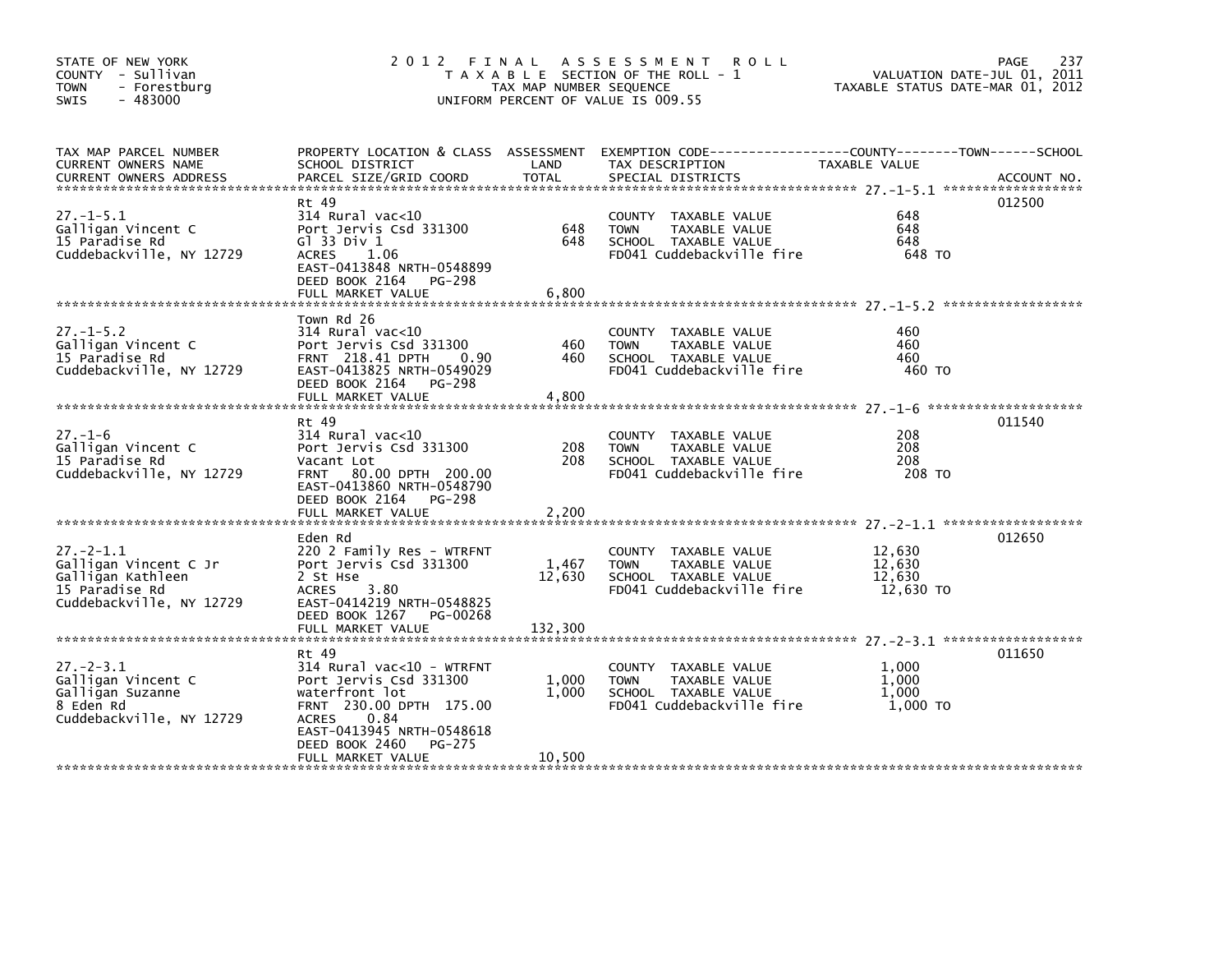| STATE OF NEW YORK<br>COUNTY - Sullivan<br><b>TOWN</b><br>- Forestburg<br>$-483000$<br><b>SWIS</b>       | 2012 FINAL                                                                                                                                                                                   | TAX MAP NUMBER SEQUENCE | A S S E S S M E N T<br>R O L L<br>T A X A B L E SECTION OF THE ROLL - 1<br>UNIFORM PERCENT OF VALUE IS 009.55                                        | TAXABLE STATUS DATE-MAR 01, 2012                              | 238<br>PAGE<br>VALUATION DATE-JUL 01, 2011 |
|---------------------------------------------------------------------------------------------------------|----------------------------------------------------------------------------------------------------------------------------------------------------------------------------------------------|-------------------------|------------------------------------------------------------------------------------------------------------------------------------------------------|---------------------------------------------------------------|--------------------------------------------|
| TAX MAP PARCEL NUMBER<br>CURRENT OWNERS NAME<br><b>CURRENT OWNERS ADDRESS</b>                           | SCHOOL DISTRICT<br>PARCEL SIZE/GRID COORD                                                                                                                                                    | LAND<br><b>TOTAL</b>    | PROPERTY LOCATION & CLASS ASSESSMENT EXEMPTION CODE---------------COUNTY-------TOWN-----SCHOOL<br>TAX DESCRIPTION<br>SPECIAL DISTRICTS               | TAXABLE VALUE                                                 | ACCOUNT NO.                                |
| $27. - 2 - 3.2$<br>Galligan Vincent C Jr<br>Galligan Suzanne A<br>8 Eden Rd<br>Cuddebackville, NY 12729 | 8 Eden Rd<br>210 1 Family Res - WTRFNT<br>Port Jervis Csd 331300<br>2 St Hse,garage<br>G1 33 Div 1<br>FRNT 105.00 DPTH 70.00<br>EAST-0414043 NRTH-0548668<br>DEED BOOK 1267<br>PG-00268      | 450<br>14,858           | 41854<br>STAR B<br>COUNTY TAXABLE VALUE<br><b>TOWN</b><br>TAXABLE VALUE<br>SCHOOL TAXABLE VALUE<br>FD041 Cuddebackville fire                         | $\mathbf{0}$<br>14,858<br>14,858<br>12,128<br>14,858 TO       | 010800<br>2,730<br>0                       |
|                                                                                                         | FULL MARKET VALUE                                                                                                                                                                            | 155,600                 |                                                                                                                                                      |                                                               |                                            |
| $27 - 2 - 3.3$<br>Galligan Vincent C<br>15 Paradise Rd<br>Cuddebackville, NY 12729                      | $Cr$ 49<br>314 Rural vac<10 - WTRFNT<br>Port Jervis Csd 331300<br>waterfront lot<br>FRNT 330.00 DPTH 110.00<br>0.53<br><b>ACRES</b><br>EAST-0413942 NRTH-0548704                             | 489<br>489              | COUNTY TAXABLE VALUE<br><b>TOWN</b><br>TAXABLE VALUE<br>SCHOOL TAXABLE VALUE<br>FD041 Cuddebackville fire                                            | 489<br>489<br>489<br>489 TO                                   |                                            |
|                                                                                                         | DEED BOOK 2164<br>PG-298<br>FULL MARKET VALUE                                                                                                                                                | 5.100                   |                                                                                                                                                      |                                                               |                                            |
| $27 - 3 - 1$<br>Scopino Richard<br>Scopino Hedy<br>12 Burns Rd<br>Cuddebackville, NY 12729              | 12 Burns Rd<br>210 1 Family Res<br>Port Jervis Csd 331300<br><b>Bungalow</b><br>Gl 33 Div 1<br>FRNT 50.00 DPTH 176.00<br>EAST-0413500 NRTH-0548840                                           | 4,874                   | CW_15_VET/ 41161<br>99 STAR EN<br>41834<br>COUNTY TAXABLE VALUE<br><b>TOWN</b><br>TAXABLE VALUE<br>SCHOOL TAXABLE VALUE<br>FD041 Cuddebackville fire | 731<br>$\mathbf{0}$<br>4,143<br>4,143<br>$\Omega$<br>4,874 TO | 031330<br>731<br>4,874<br><sup>0</sup>     |
|                                                                                                         | DEED BOOK 2023<br>PG-660                                                                                                                                                                     |                         |                                                                                                                                                      |                                                               |                                            |
|                                                                                                         | FULL MARKET VALUE                                                                                                                                                                            | 51,000                  |                                                                                                                                                      |                                                               | 031350                                     |
| $27 - 3 - 2$<br>Scopino Richard<br>Scopino Hedy<br>12 Burns Rd<br>Cuddebackville, NY 12729              | Burns Rd<br>312 Vac w/imprv<br>Port Jervis Csd 331300<br>Storage Shed<br>G1 33 Div 1<br>FRNT 76.00 DPTH 126.00<br>EAST-0413400 NRTH-0548790<br>DEED BOOK 2023<br>PG-660<br>FULL MARKET VALUE | 108<br>994<br>10,400    | COUNTY TAXABLE VALUE<br><b>TOWN</b><br>TAXABLE VALUE<br>SCHOOL TAXABLE VALUE<br>FD041 Cuddebackville fire                                            | 994<br>994<br>994<br>994 TO                                   |                                            |
|                                                                                                         |                                                                                                                                                                                              |                         |                                                                                                                                                      |                                                               |                                            |
| $27 - 3 - 3$<br>Scopino Richard<br>Scopino Hedy<br>12 Burns Rd<br>Cuddebackville, NY 12729              | Burns Rd<br>$314$ Rural vac< $10$<br>Port Jervis Csd 331300<br>vacant lot<br>G1 33 Div 1<br>FRNT 48.00 DPTH 126.00<br>EAST-0413380 NRTH-0548710<br>DEED BOOK 2023<br>PG-660                  | 68<br>68                | COUNTY TAXABLE VALUE<br>TAXABLE VALUE<br><b>TOWN</b><br>SCHOOL TAXABLE VALUE<br>FD041 Cuddebackville fire                                            | 68<br>68<br>68<br>68 TO                                       | 031340                                     |
|                                                                                                         | FULL MARKET VALUE                                                                                                                                                                            | 700                     |                                                                                                                                                      |                                                               |                                            |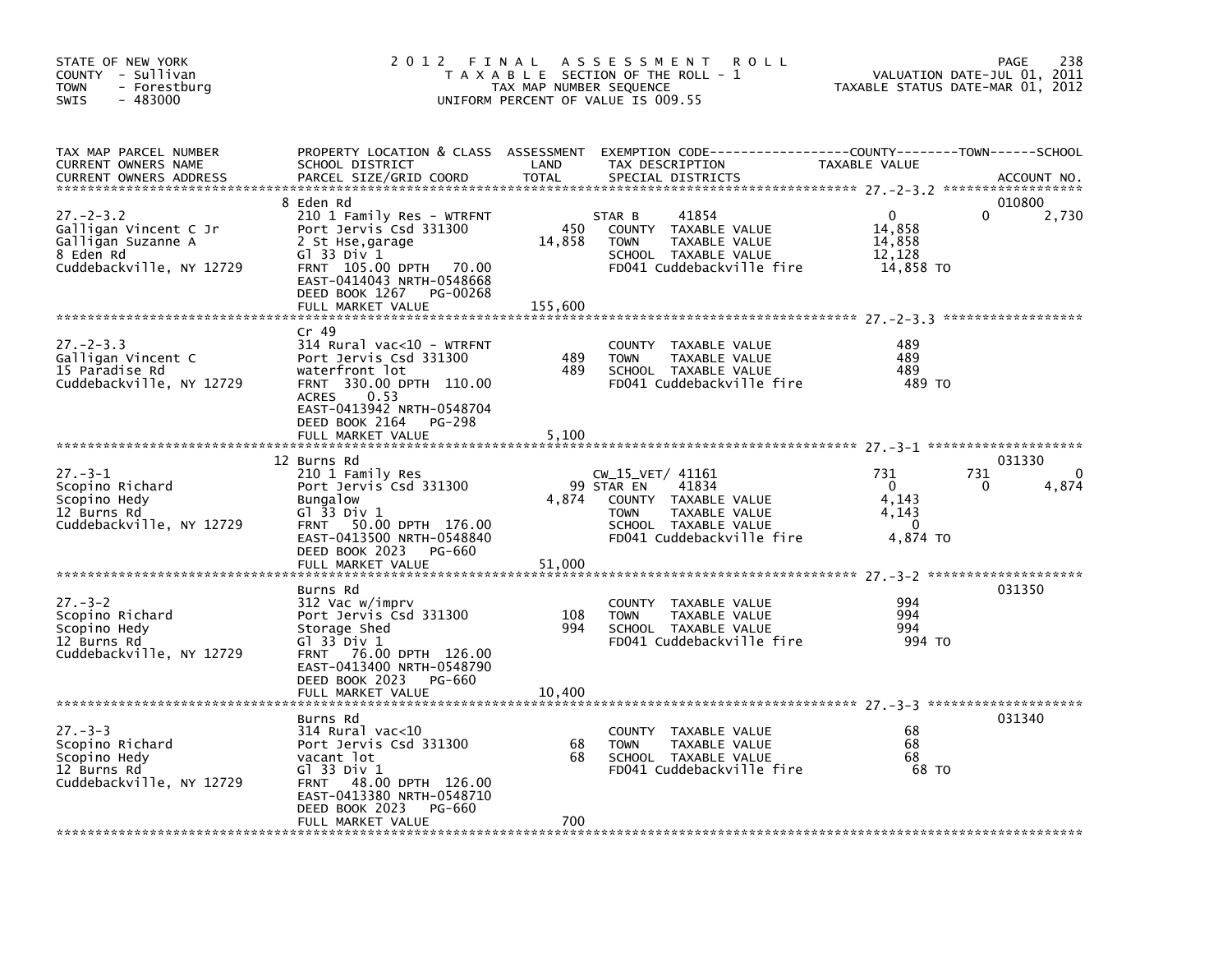| STATE OF NEW YORK    | 2012 FINAL ASSESSMENT ROLL            | - 239<br>PAGE                    |
|----------------------|---------------------------------------|----------------------------------|
| COUNTY - Sullivan    | T A X A B L E SECTION OF THE ROLL - 1 | VALUATION DATE-JUL 01, 2011      |
| TOWN<br>- Forestburg | MAP SECTION - 027                     | TAXABLE STATUS DATE-MAR 01, 2012 |
| - 483000<br>SWIS     | $SUB - SECTION -$                     | RPS150/V04/L015                  |
|                      | UNIFORM PERCENT OF VALUE IS 009.55    | CURRENT DATE $6/18/2012$         |

| CODE | DISTRICT NAME        | <b>PARCELS</b> | TOTAL EXTENSION<br><b>TYPF</b> | <b>EXTENSION</b><br>VALUE | AD VALOREM<br>VALUE | <b>FXFMPT</b><br>AMOUNT | <b>TAXABLE</b><br>VALUE |
|------|----------------------|----------------|--------------------------------|---------------------------|---------------------|-------------------------|-------------------------|
|      | FD041 Cuddebackville |                | 15 TOTAL                       |                           | 63.480              |                         | 63.<br>480              |

## \*\*\* S C H O O L D I S T R I C T S U M M A R Y \*\*\*

| CODE   | DISTRICT NAME   | <b>TOTAL</b><br><b>PARCELS</b> | ASSESSED<br>LAND | ASSESSED<br>TOTAL | <b>EXEMPT</b><br><b>AMOUNT</b> | TOTAL<br>TAXABLE | <b>STAR</b><br><b>AMOUNT</b> | <b>STAR</b><br>TAXABLE |
|--------|-----------------|--------------------------------|------------------|-------------------|--------------------------------|------------------|------------------------------|------------------------|
| 331300 | Port Jervis Csd | 15                             | 6,455            | 63,480            |                                | 63,480           | 7.604                        | 55,876                 |
|        | SUB-TOTAL       | 15                             | 6.455            | 63.480            |                                | 63.480           | 7.604                        | 55,876                 |
|        | <b>TOTAL</b>    | 15                             | 6.455            | 63,480            |                                | 63,480           | 7.604                        | 55,876                 |

### \*\*\* S Y S T E M C O D E S S U M M A R Y \*\*\*

NO SYSTEM EXEMPTIONS AT THIS LEVEL

| CODE           | DESCRIPTION             | <b>TOTAL</b><br><b>PARCELS</b> | <b>COUNTY</b> | <b>TOWN</b> | <b>SCHOOL</b>           |
|----------------|-------------------------|--------------------------------|---------------|-------------|-------------------------|
| 41161<br>41834 | $CW_15_VET/$<br>STAR EN |                                | 731           | 731         | 4.874                   |
| 41854          | STAR B<br><b>TOTAL</b>  |                                | 731           | 731         | 730<br>$^{\prime}$ ,604 |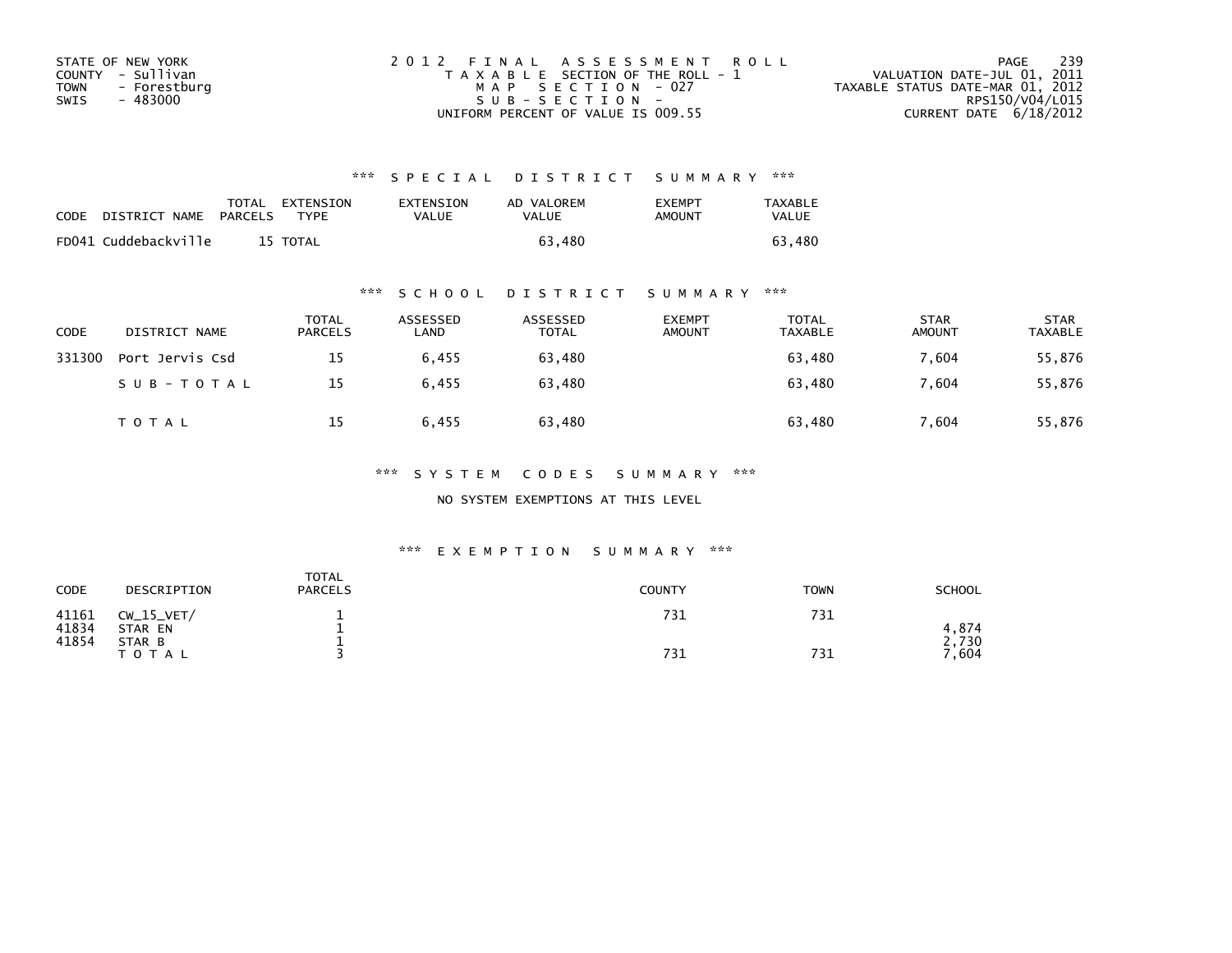| STATE OF NEW YORK<br>COUNTY - Sullivan<br>TOWN<br>- Forestburg<br>- 483000<br>SWIS | 2012 FINAL ASSESSMENT ROLL<br>T A X A B L E SECTION OF THE ROLL - 1<br>MAP SECTION - 027<br>SUB-SECTION- | 240<br>PAGE<br>VALUATION DATE-JUL 01, 2011<br>TAXABLE STATUS DATE-MAR 01, 2012<br>RPS150/V04/L015 |
|------------------------------------------------------------------------------------|----------------------------------------------------------------------------------------------------------|---------------------------------------------------------------------------------------------------|
|                                                                                    | UNIFORM PERCENT OF VALUE IS 009.55                                                                       | CURRENT DATE 6/18/2012                                                                            |

| ROLL       | DESCRIPTION    | <b>TOTAL</b>   | <b>ASSESSED</b> | <b><i>ASSESSED</i></b> | <b>TAXABLE</b> | <b>TAXABLE</b> | <b>TAXABLE</b> | <b>STAR</b>    |
|------------|----------------|----------------|-----------------|------------------------|----------------|----------------|----------------|----------------|
| <b>SEC</b> |                | <b>PARCELS</b> | LAND            | TOTAL                  | COUNTY         | <b>TOWN</b>    | SCHOOL         | <b>TAXABLE</b> |
|            | <b>TAXABLE</b> | -- -           | 6,455           | 63,480                 | 62,749         | 62,749         | 63,480         | .5,876         |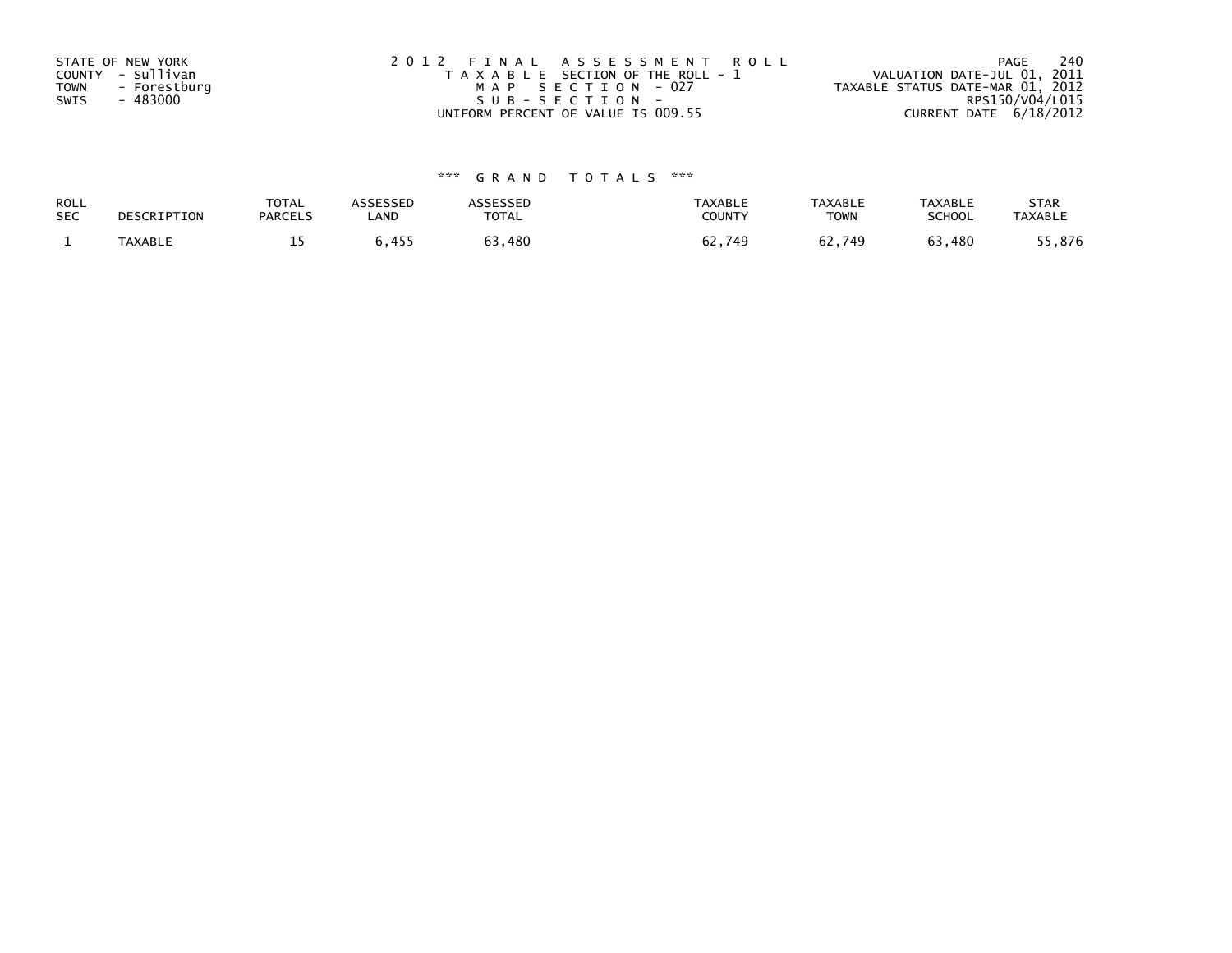| STATE OF NEW YORK<br>COUNTY - Sullivan<br><b>TOWN</b><br>- Forestburg<br>$-483000$<br><b>SWIS</b>                                                                                        | 2 0 1 2<br>FINAL<br>T A X A B L E SECTION OF THE ROLL - 1<br>TAX MAP NUMBER SEQUENCE<br>UNIFORM PERCENT OF VALUE IS 009.55                                                                       | PAGE<br>241<br>VALUATION DATE-JUL 01, 2011<br>TAXABLE STATUS DATE-MAR 01, 2012 |                                                                                                                               |                                                           |                             |                 |
|------------------------------------------------------------------------------------------------------------------------------------------------------------------------------------------|--------------------------------------------------------------------------------------------------------------------------------------------------------------------------------------------------|--------------------------------------------------------------------------------|-------------------------------------------------------------------------------------------------------------------------------|-----------------------------------------------------------|-----------------------------|-----------------|
| TAX MAP PARCEL NUMBER<br>CURRENT OWNERS NAME                                                                                                                                             | SCHOOL DISTRICT                                                                                                                                                                                  | LAND                                                                           | PROPERTY LOCATION & CLASS ASSESSMENT EXEMPTION CODE----------------COUNTY-------TOWN------SCHOOL<br>TAX DESCRIPTION           | TAXABLE VALUE                                             |                             |                 |
| $28. - 1 - 1$<br>Baby Bear Hunting Club Inc<br>Attn: Erik Eltz<br>46 Creeden Dr<br>Middletown, NY 10940<br>MAY BE SUBJECT TO PAYMENT<br>UNDER RPTL480A UNTIL 2021                        | Neversink Riv<br>912 Forest s480a - WTRFNT<br>Port Jervis Csd 331300<br>Gl 33 Div Ut16<br>ACRES 22.00<br>EAST-0415690 NRTH-0550330<br>FULL MARKET VALUE                                          | 3,007<br>3,007<br>31.500                                                       | FOREST LND 47460<br>COUNTY TAXABLE VALUE<br>TAXABLE VALUE<br><b>TOWN</b><br>SCHOOL TAXABLE VALUE<br>FD041 Cuddebackville fire | 2,078<br>929<br>929<br>929<br>3.007 TO                    | 2,078                       | 001050<br>2,078 |
| $28. - 1 - 2$<br>Baby Bear Hunting Club Inc<br>Attn: Erik Eltz<br>46 Creeden Dr<br>Middletown, NY 10940<br>MAY BE SUBJECT TO PAYMENT<br>UNDER RPTL480A UNTIL 2021                        | Griffin Rd<br>912 Forest s480a<br>Port Jervis Csd 331300<br>2 houses<br>$G1$ 33 Div 1<br>67.00<br><b>ACRES</b><br>EAST-0416290 NRTH-0549634<br>FULL MARKET VALUE                                 | 10,968<br>26,710<br>279,700                                                    | FOREST LND 47460<br>COUNTY TAXABLE VALUE<br>TAXABLE VALUE<br><b>TOWN</b><br>SCHOOL TAXABLE VALUE<br>FD041 Cuddebackville fire | 6,255<br>20,455<br>20,455<br>20,455<br>26,710 TO          | 6,255                       | 001051<br>6,255 |
| $28. - 1 - 3.1$<br>Bluestone Quarry Road<br>Consy Club Llc<br>William H. Hellings<br>72 Griffin Rd<br>Cuddebackville, NY 12729<br>MAY BE SUBJECT TO PAYMENT<br>UNDER RPTL480A UNTIL 2021 | Griffin Rd<br>912 Forest s480a<br>Port Jervis Csd 331300<br>Vacant Land<br>GI 33<br>Div 1<br><b>ACRES</b><br>58.10<br>EAST-0417066 NRTH-0548981<br>DEED BOOK 1828<br>PG-599<br>FULL MARKET VALUE | 11,018<br>11,018<br>115,400                                                    | FOREST LND 47460<br>COUNTY TAXABLE VALUE<br><b>TOWN</b><br>TAXABLE VALUE<br>SCHOOL TAXABLE VALUE<br>FD041 Cuddebackville fire | 6.389<br>4,629<br>4.629<br>4,629<br>11,018 TO             | ******************<br>6,389 | 001000<br>6,389 |
| $28 - 1 - 3.2$<br>Gordon Lee M<br>Gordon Laura J<br>133 Griffin Rd<br>Cuddebackville, NY 12729                                                                                           | 133 Griffin Rd<br>210 1 Family Res - WTRFNT<br>Port Jervis Csd 331300<br>2 St Hse<br>River Front Property<br>Swim Pool<br>ACRES 10.00<br>EAST-0416231 NRTH-0547269<br>FULL MARKET VALUE          | 4,890<br>28,980<br>303,500                                                     | 41854<br>STAR B<br>COUNTY TAXABLE VALUE<br>TAXABLE VALUE<br><b>TOWN</b><br>SCHOOL TAXABLE VALUE<br>FD041 Cuddebackville fire  | $\overline{0}$<br>28,980<br>28,980<br>26,250<br>28,980 TO | 0                           | 013250<br>2,730 |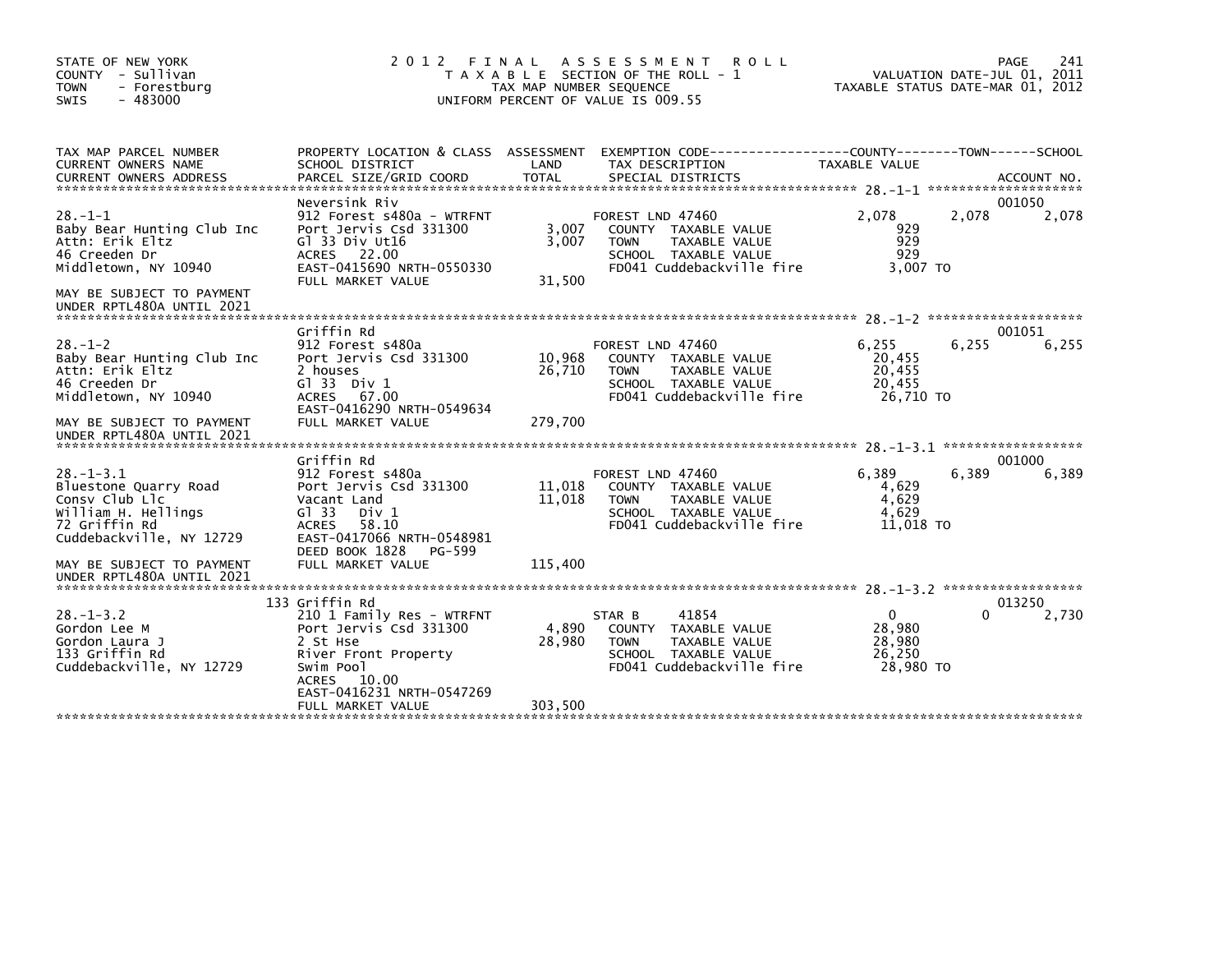| STATE OF NEW YORK<br>COUNTY - Sullivan<br>- Forestburg<br>TOWN<br>$-483000$<br>SWIS                                         | 2012 FINAL                                                                                                                                                                                                               | TAX MAP NUMBER SEQUENCE            | A S S E S S M E N T<br><b>ROLL</b><br>T A X A B L E SECTION OF THE ROLL - 1<br>UNIFORM PERCENT OF VALUE IS 009.55                        | TAXABLE STATUS DATE-MAR 01, 2012                        | 242<br>PAGE<br>VALUATION DATE-JUL 01, 2011 |
|-----------------------------------------------------------------------------------------------------------------------------|--------------------------------------------------------------------------------------------------------------------------------------------------------------------------------------------------------------------------|------------------------------------|------------------------------------------------------------------------------------------------------------------------------------------|---------------------------------------------------------|--------------------------------------------|
| TAX MAP PARCEL NUMBER<br>CURRENT OWNERS NAME<br><b>CURRENT OWNERS ADDRESS</b>                                               | SCHOOL DISTRICT<br>PARCEL SIZE/GRID COORD                                                                                                                                                                                | LAND<br><b>TOTAL</b>               | PROPERTY LOCATION & CLASS ASSESSMENT EXEMPTION CODE----------------COUNTY-------TOWN------SCHOOL<br>TAX DESCRIPTION<br>SPECIAL DISTRICTS | TAXABLE VALUE                                           | ACCOUNT NO.                                |
| $28. - 1 - 3.3$<br>Schlein Leland<br>Schlein Monique<br>127 Griffin Rd<br>Cuddebackville, NY 12727                          | 127 Griffin Rd<br>240 Rural res<br>Port Jervis Csd 331300<br>2 story house<br>ACRES 12.65 BANKC031871<br>EAST-0413313 NRTH-0552328<br>DEED BOOK 1182<br>PG-00158<br>FULL MARKET VALUE                                    | 2,729<br>21,500<br>225,100         | 41854<br>STAR B<br>COUNTY TAXABLE VALUE<br>TAXABLE VALUE<br>TOWN<br>SCHOOL TAXABLE VALUE<br>FD041 Cuddebackville fire                    | $\mathbf{0}$<br>21,500<br>21,500<br>18,770<br>21,500 TO | 033920<br>2,730                            |
| $28 - 1 - 3.4$<br>Cassaro Vincent C<br>Cassaro Jennifer<br>Vincent C. Cassaro<br>131 Griffin Rd<br>Cuddebackville, NY 12729 | 131 Griffin Rd<br>210 1 Family Res - WTRFNT<br>Port Jervis Csd 331300<br>house/garage<br>River Front Property<br>ACRES<br>5.03 BANKC030614<br>EAST-0416383 NRTH-0547384<br>DEED BOOK 2930<br>PG-207<br>FULL MARKET VALUE | 2,445<br>21,000<br>219,900         | STAR B<br>41854<br>COUNTY TAXABLE VALUE<br><b>TOWN</b><br>TAXABLE VALUE<br>SCHOOL TAXABLE VALUE<br>FD041 Cuddebackville fire             | $\Omega$<br>21,000<br>21,000<br>18,270<br>21,000 TO     | 0<br>2,730                                 |
| $28. -1 - 3.5$<br>Baisley Frederick A<br>Baisley Tina M<br>PO Box 126<br>Westbrookville, NY 12785                           | Griffin Rd<br>210 1 Family Res<br>Port Jervis Csd 331300<br>2 story house<br>garage<br>ACRES<br>2.54 BANKC030385<br>EAST-0412483 NRTH-0552338<br>DEED BOOK 3136<br>PG-281<br>FULL MARKET VALUE                           | 1,242<br>22,800<br>238,700         | 41854<br>STAR B<br>COUNTY TAXABLE VALUE<br>TAXABLE VALUE<br><b>TOWN</b><br>SCHOOL TAXABLE VALUE<br>FD041 Cuddebackville fire             | $\Omega$<br>22,800<br>22,800<br>20.070<br>22,800 TO     | 2,730<br>0                                 |
| $28. - 1 - 4$<br>Keating Carrie Boretz<br>Edward Keating<br>425 Riverside Drive # 8-A<br>N Y, NY 10025                      | 124 Griffin Rd<br>260 Seasonal res<br>Port Jervis Csd 331300<br>Bung<br>G $1$ 33 Div 1 R 1<br>FRNT 100.00 DPTH 150.00<br>EAST-0416100 NRTH-0547680<br>DEED BOOK 2133<br><b>PG-088</b>                                    | 166<br>4,290                       | COUNTY<br>TAXABLE VALUE<br>TAXABLE VALUE<br><b>TOWN</b><br>SCHOOL TAXABLE VALUE<br>FD041 Cuddebackville fire                             | 4,290<br>4,290<br>4,290<br>4,290 TO                     | 020700                                     |
| $28. - 1 - 5.1$<br>Barnes John<br>Barnes All<br>74 Griffin Rd<br>Cuddebackville, NY 12729                                   | FULL MARKET VALUE<br>Griffin Rd<br>322 Rural vac>10<br>Port Jervis Csd 331300<br>G1 33 Div 1<br>53.37<br><b>ACRES</b><br>EAST-0417480 NRTH-0548023<br>DEED BOOK 2161<br>PG-191<br>FULL MARKET VALUE                      | 44,900<br>7,200<br>7,200<br>75,400 | COUNTY TAXABLE VALUE<br><b>TOWN</b><br>TAXABLE VALUE<br>SCHOOL TAXABLE VALUE<br>FD041 Cuddebackville fire                                | 7,200<br>7,200<br>7,200<br>7,200 TO                     | 038200                                     |
|                                                                                                                             |                                                                                                                                                                                                                          |                                    |                                                                                                                                          |                                                         |                                            |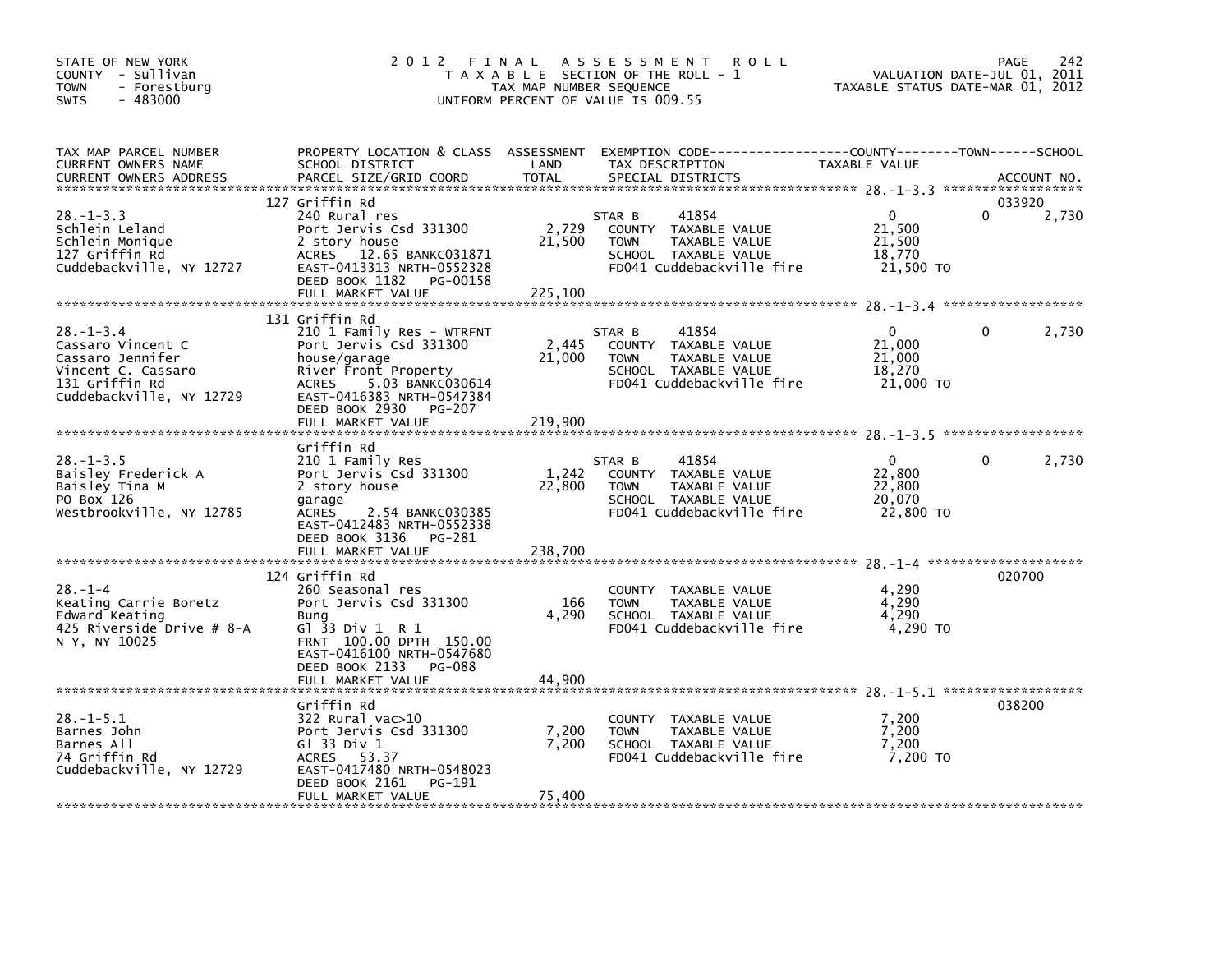| STATE OF NEW YORK<br>COUNTY - Sullivan<br><b>TOWN</b><br>- Forestburg<br>$-483000$<br><b>SWIS</b>                    | 2012 FINAL                                                                                                                                                                                | TAX MAP NUMBER SEQUENCE   | ASSESSMENT ROLL<br>T A X A B L E SECTION OF THE ROLL - 1<br>UNIFORM PERCENT OF VALUE IS 009.55                                          | VALUATION DATE-JUL 01, 2011<br>TAXABLE STATUS DATE-MAR 01, 2012 | 243<br>PAGE           |
|----------------------------------------------------------------------------------------------------------------------|-------------------------------------------------------------------------------------------------------------------------------------------------------------------------------------------|---------------------------|-----------------------------------------------------------------------------------------------------------------------------------------|-----------------------------------------------------------------|-----------------------|
| TAX MAP PARCEL NUMBER<br>CURRENT OWNERS NAME<br><b>CURRENT OWNERS ADDRESS</b>                                        | SCHOOL DISTRICT<br>PARCEL SIZE/GRID COORD TOTAL                                                                                                                                           | <b>Example 12 DE LAND</b> | PROPERTY LOCATION & CLASS ASSESSMENT EXEMPTION CODE----------------COUNTY-------TOWN-----SCHOOL<br>TAX DESCRIPTION<br>SPECIAL DISTRICTS | TAXABLE VALUE                                                   | ACCOUNT NO.           |
| $28. - 1 - 5.2$<br>Keating Carrie Boretz<br>Edward Keating<br>425 Riverside Drive #8-A<br>N Y, NY 10025              | Tr 8<br>314 Rural vac<10<br>Port Jervis Csd 331300<br>GT 33 Div $1 R 1$<br>Fo Williams<br><b>ACRES</b><br>2.35<br>EAST-0416250 NRTH-0547620<br>DEED BOOK 2133 PG-088<br>FULL MARKET VALUE | 1,149<br>1,149<br>12,000  | COUNTY TAXABLE VALUE<br><b>TOWN</b><br>TAXABLE VALUE<br>SCHOOL TAXABLE VALUE<br>FD041 Cuddebackville fire                               | 1,149<br>1.149<br>1,149<br>1,149 то                             | 021275                |
|                                                                                                                      | 111 Griffin Rd                                                                                                                                                                            |                           |                                                                                                                                         |                                                                 |                       |
| $28. - 1 - 5.3$<br>Novak Milena<br>Novak Joseph<br>111 Griffin Rd<br>Cuddebackville, NY 12729                        | 210 1 Family Res<br>Port Jervis Csd 331300<br>1 1/2 story house<br>ACRES 9.78 BANKC070170<br>EAST-0415762 NRTH-0547135<br>FULL MARKET VALUE                                               | 22,665<br>237,330         | 41854<br>STAR B<br>4,782 COUNTY TAXABLE VALUE<br><b>TOWN</b><br>TAXABLE VALUE<br>SCHOOL TAXABLE VALUE<br>FD041 Cuddebackville fire      | $\Omega$<br>22,665<br>22,665<br>19,935<br>22,665 TO             | 2,730<br>$\mathbf{0}$ |
| $28. - 1 - 5.4$<br>Schlein Peter E<br>Schlein Lisa<br>22A Ave Bouchet<br>1209 Geneva Switzerland<br>(41 22)734 1382, | Griffin Rd<br>314 Rural vac<10<br>Port Jervis Csd 331300<br>Vacant Lot<br>ACRES 3.98<br>EAST-0415695 NRTH-0547541<br>DEED BOOK 1286 PG-250                                                | 1,946<br>1,946            | COUNTY TAXABLE VALUE<br>TAXABLE VALUE<br><b>TOWN</b><br>SCHOOL TAXABLE VALUE<br>FD041 Cuddebackville fire                               | 1,946<br>1.946<br>1.946<br>1,946 то                             |                       |
| $28. -1 - 5.5$<br>Pastor Susanne<br>108 Griffin Rd<br>Cuddebackville, NY 12729                                       | 108 Griffin Rd<br>210 1 Family Res<br>Port Jervis Csd 331300<br>2 story house<br>ACRES 5.01<br>EAST-0416460 NRTH-0547410<br>DEED BOOK 2012    PG-3439                                     | 1,997<br>10,905           | 41854<br>STAR B<br>COUNTY TAXABLE VALUE<br>TAXABLE VALUE<br><b>TOWN</b><br>SCHOOL TAXABLE VALUE<br>FD041 Cuddebackville fire            | $\Omega$<br>10,905<br>10,905<br>8,175<br>10,905 TO              | $\Omega$<br>2,730     |
|                                                                                                                      |                                                                                                                                                                                           |                           |                                                                                                                                         |                                                                 |                       |
| $28. - 1 - 5.6$<br>Murray Terry L<br>102 Griffin Rd<br>Cuddebackville, NY 12729                                      | 102 Griffin Rd<br>210 1 Family Res<br>Port Jervis Csd 331300<br>house/attached garage<br>ACRES 5.16<br>EAST-0416539 NRTH-0547115<br>PG-140<br>DEED BOOK 2698                              | 2,022<br>19,400           | 41854<br>STAR B<br>COUNTY TAXABLE VALUE<br>TAXABLE VALUE<br><b>TOWN</b><br>SCHOOL TAXABLE VALUE<br>FD041 Cuddebackville fire            | $\mathbf{0}$<br>19,400<br>19,400<br>16,670<br>19.400 TO         | $\mathbf{0}$<br>2,730 |
|                                                                                                                      | FULL MARKET VALUE                                                                                                                                                                         | 203,100                   |                                                                                                                                         |                                                                 |                       |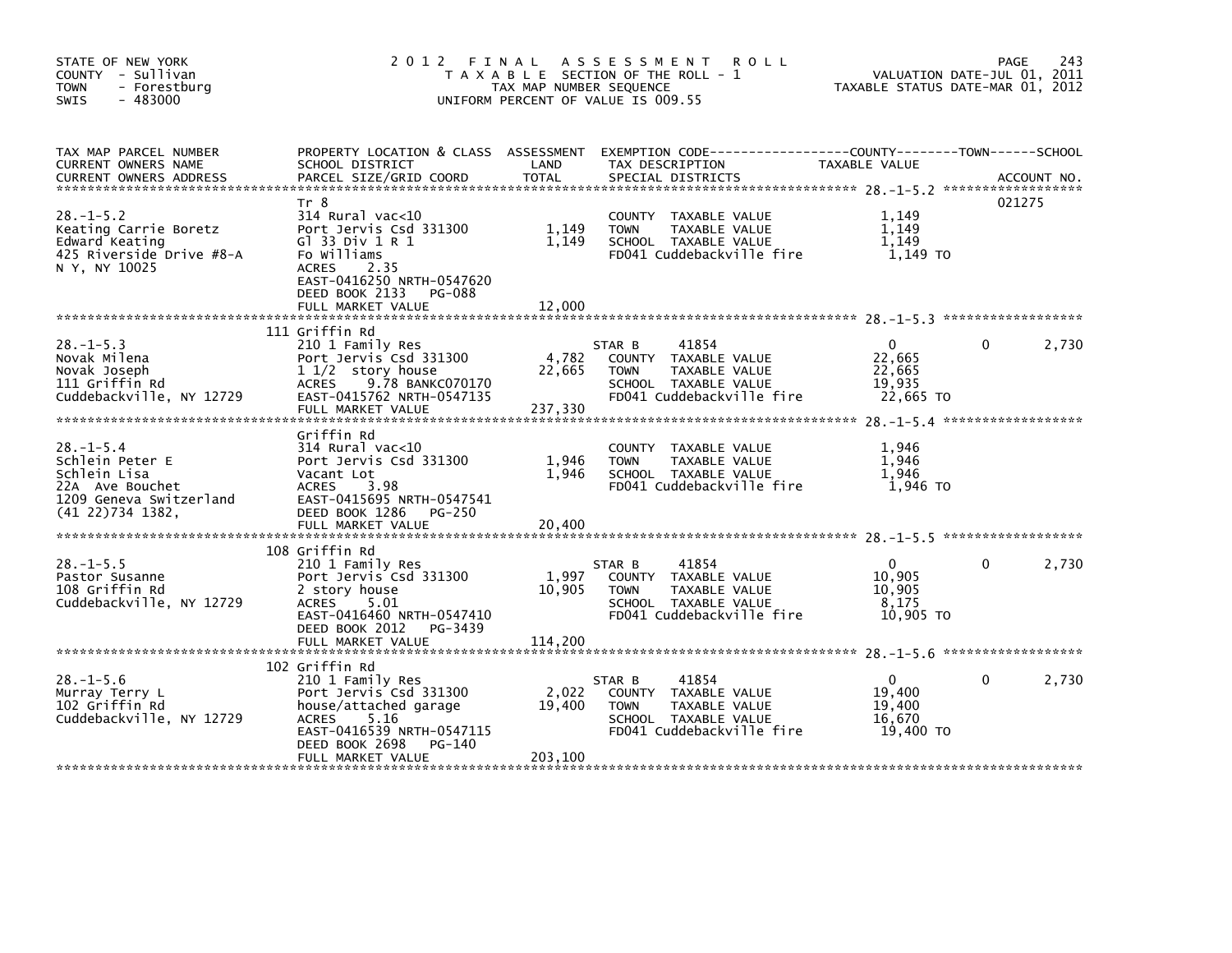| STATE OF NEW YORK<br>COUNTY - Sullivan<br>- Forestburg<br><b>TOWN</b><br>$-483000$<br><b>SWIS</b>                     | 2012 FINAL                                                                                                                                                                               | TAX MAP NUMBER SEQUENCE                     | A S S E S S M E N T<br><b>ROLL</b><br>T A X A B L E SECTION OF THE ROLL - 1<br>UNIFORM PERCENT OF VALUE IS 009.55                                      | VALUATION DATE-JUL 01, 2011<br>TAXABLE STATUS DATE-MAR 01, 2012              | 244<br>PAGE                              |
|-----------------------------------------------------------------------------------------------------------------------|------------------------------------------------------------------------------------------------------------------------------------------------------------------------------------------|---------------------------------------------|--------------------------------------------------------------------------------------------------------------------------------------------------------|------------------------------------------------------------------------------|------------------------------------------|
| TAX MAP PARCEL NUMBER<br>CURRENT OWNERS NAME                                                                          | SCHOOL DISTRICT                                                                                                                                                                          | LAND                                        | PROPERTY LOCATION & CLASS ASSESSMENT EXEMPTION CODE----------------COUNTY-------TOWN------SCHOOL<br>TAX DESCRIPTION                                    | TAXABLE VALUE                                                                |                                          |
| $28. -1 - 5.8$<br>Morley Kevin<br>Morley Donna J<br>Griffin Rd<br>PO Box 592<br>Cuddebackville, NY 12729              | 96 E Griffin Rd<br>210 1 Family Res<br>Port Jervis Csd 331300<br>house<br>5.01<br><b>ACRES</b><br>EAST-0416347 NRTH-0546798<br>DEED BOOK 2884 PG-281<br>FULL MARKET VALUE                | 2,000<br>17,200<br>180.100                  | 41854<br>STAR B<br>COUNTY TAXABLE VALUE<br>TAXABLE VALUE<br><b>TOWN</b><br>SCHOOL TAXABLE VALUE<br>FD041 Cuddebackville fire                           | $\mathbf{0}$<br>17,200<br>17,200<br>14,470<br>17,200 TO                      | 2,730<br>0                               |
| $28. - 1 - 6.1$<br>Barnes John<br>Barnes Tracy E<br>74 Griffin Rd<br>Cuddebackville, NY 12729                         | Griffin Rd<br>322 Rural vac>10<br>Port Jervis Csd 331300<br>Vacant Land<br>G1 33 Div 1 Pf 14<br>ACRES 75.00<br>EAST-0418250 NRTH-0547431<br>DEED BOOK 1057 PG-00218                      | 4,677<br>4,677                              | COUNTY TAXABLE VALUE<br><b>TOWN</b><br>TAXABLE VALUE<br>SCHOOL TAXABLE VALUE<br>FD041 Cuddebackville fire                                              | 4,677<br>4,677<br>4,677<br>4,677 TO                                          | 005800                                   |
|                                                                                                                       | FULL MARKET VALUE                                                                                                                                                                        | 49,000                                      |                                                                                                                                                        |                                                                              |                                          |
| $28. - 1 - 6.2$<br>Barnes Tracy E<br>Barnes John<br>74 Griffin Rd<br>Cuddbackville, NY 12729                          | 74 Griffin Rd<br>210 1 Family Res<br>Port Jervis Csd 331300<br>2 Story House<br>Out Bldgs<br>ACRES 5.00<br>EAST-0417587 NRTH-0546635<br>FULL MARKET VALUE                                | 2,325 WAR VET<br>$17,946$ STAR B<br>187,900 | 41122<br>WAR VET<br>41123<br>41854<br>COUNTY TAXABLE VALUE<br><b>TOWN</b><br>TAXABLE VALUE<br>SCHOOL TAXABLE VALUE<br>FD041 Cuddebackville fire        | 2,457<br>$\Omega$<br>$\mathbf{0}$<br>15,489<br>15,489<br>15,216<br>17,946 TO | 0<br>0<br>$\mathbf{0}$<br>2,457<br>2,730 |
| $28. - 1 - 7$<br>Colegrove Ralph<br>88 Kennel Rd<br>Cuddebackville, NY 12729                                          | Rt 49<br>322 Rural vac>10 - WTRFNT<br>Port Jervis Csd 331300<br>Wild Land<br>G1 33 Div 1 Pf 14<br>ACRES 10.27<br>EAST-0414430 NRTH-0548220<br>DEED BOOK 2123 PG-119<br>FULL MARKET VALUE | 502<br>502<br>5,300                         | COUNTY TAXABLE VALUE<br>TAXABLE VALUE<br><b>TOWN</b><br>SCHOOL TAXABLE VALUE<br>FD041 Cuddebackville fire                                              | 502<br>502<br>502<br>502 TO                                                  | 005500                                   |
| $28. - 1 - 8$<br>Bradley Thomas Joseph<br>Fastiff Anne<br>Bernadette Scanlon<br>36 N Park Cir<br>Palm Coast, FL 32137 | 904 Oakland Valley Rd<br>210 1 Family Res<br>Port Jervis Csd 331300<br>Gl 33 Div 1 2 St Hse<br>ACRES 1.30<br>EAST-0414240 NRTH-0547660<br>DEED BOOK 2007 PG-30531<br>FULL MARKET VALUE   | 10,686<br>111,900                           | 41800<br>AGED-CTS<br>41834<br>734 STAR EN<br>COUNTY TAXABLE VALUE<br><b>TOWN</b><br>TAXABLE VALUE<br>SCHOOL TAXABLE VALUE<br>FD041 Cuddebackville fire | 5,343<br>$\overline{0}$<br>5,343<br>5,343<br>$\Omega$<br>10,686 TO           | 003100<br>5,343<br>5,343<br>5,343        |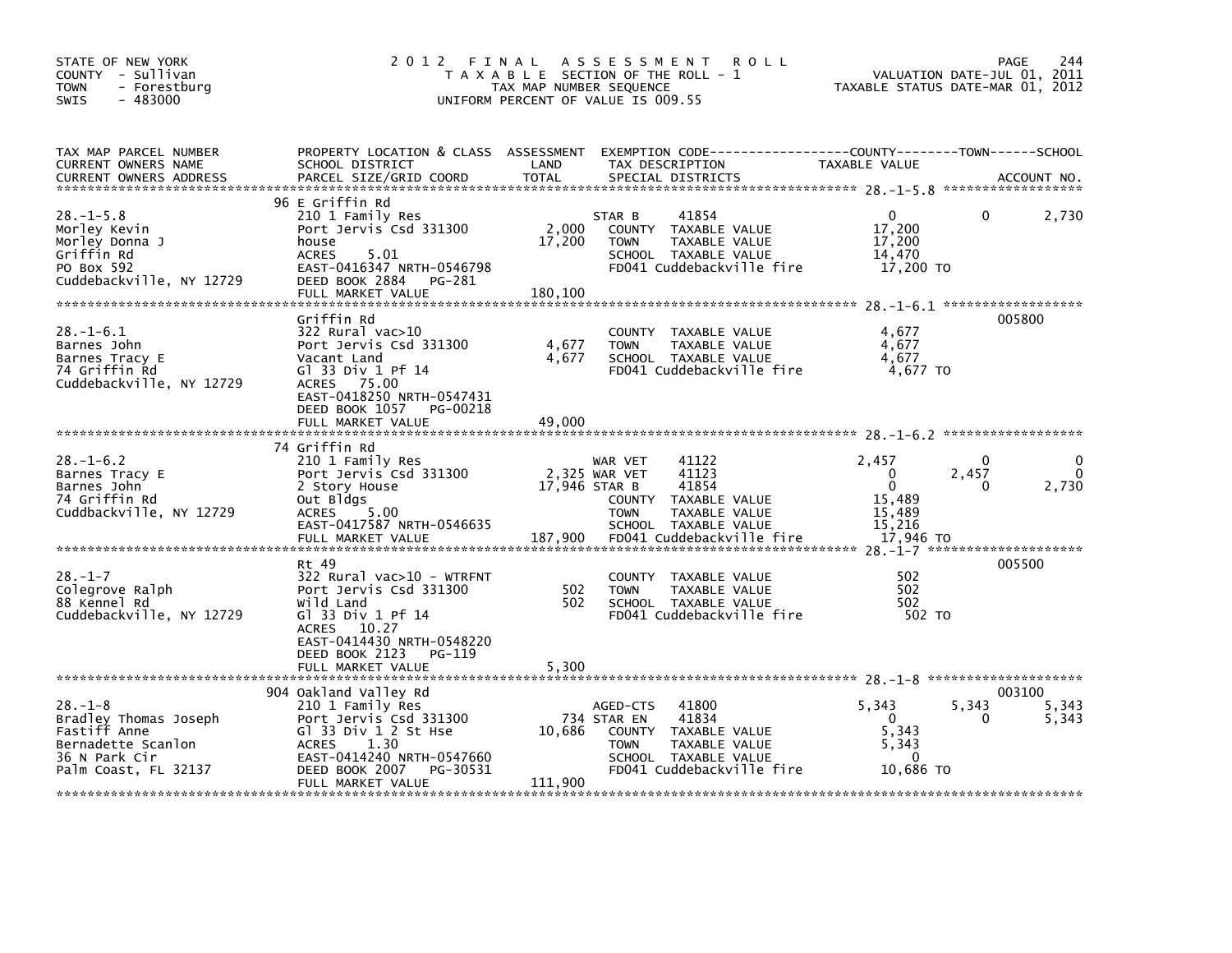| STATE OF NEW YORK<br>COUNTY - Sullivan<br>- Forestburg<br><b>TOWN</b><br>$-483000$<br><b>SWIS</b>            | 2012 FINAL<br><b>ROLL</b><br>A S S E S S M E N T<br>T A X A B L E SECTION OF THE ROLL - 1<br>TAX MAP NUMBER SEQUENCE<br>UNIFORM PERCENT OF VALUE IS 009.55                                                                                |                            |                                                                                                                               | PAGE<br>245<br>VALUATION DATE-JUL 01, 2011<br>TAXABLE STATUS DATE-MAR 01, 2012 |                                                |  |
|--------------------------------------------------------------------------------------------------------------|-------------------------------------------------------------------------------------------------------------------------------------------------------------------------------------------------------------------------------------------|----------------------------|-------------------------------------------------------------------------------------------------------------------------------|--------------------------------------------------------------------------------|------------------------------------------------|--|
| TAX MAP PARCEL NUMBER<br>CURRENT OWNERS NAME<br><b>CURRENT OWNERS ADDRESS</b>                                | PROPERTY LOCATION & CLASS ASSESSMENT<br>SCHOOL DISTRICT<br>PARCEL SIZE/GRID COORD                                                                                                                                                         | LAND<br><b>TOTAL</b>       | EXEMPTION CODE-----------------COUNTY-------TOWN------SCHOOL<br>TAX DESCRIPTION<br>SPECIAL DISTRICTS                          | TAXABLE VALUE                                                                  | ACCOUNT NO.                                    |  |
| $28. - 1 - 9.1$<br>Galligan Shawn E<br>Galligan Candice<br>878 Oakland Valley Rd<br>Cuddebackville, NY 12729 | E.S. C R $#$ 49<br>$314$ Rural vac<10<br>Port Jervis Csd 331300<br>Vacant Lot<br><b>ACRES</b><br>4.13 BANKN140687<br>EAST-0411590 NRTH-0549942<br>DEED BOOK 2132<br>PG-196<br>FULL MARKET VALUE                                           | 1,214<br>1,214<br>12,700   | COUNTY TAXABLE VALUE<br>TAXABLE VALUE<br><b>TOWN</b><br>SCHOOL TAXABLE VALUE<br>FD041 Cuddebackville fire                     | 1,214<br>1,214<br>1,214<br>1,214 TO                                            |                                                |  |
| $28. - 1 - 9.2$<br>Galligan Shawn E<br>Galligan Candice<br>878 Oakland Valley Rd<br>Cuddebackville, NY 12729 | 878 Oakland Valley Rd<br>240 Rural res<br>Port Jervis Csd 331300<br>1 St House & Garage<br>ACRES 19.63 BANKN140687<br>EAST-0411793 NRTH-0549458<br>DEED BOOK 2132<br>PG-96<br>FULL MARKET VALUE                                           | 5,166<br>16,000<br>167,500 | STAR B<br>41854<br>COUNTY TAXABLE VALUE<br>TAXABLE VALUE<br><b>TOWN</b><br>SCHOOL TAXABLE VALUE<br>FD041 Cuddebackville fire  | $\Omega$<br>16,000<br>16,000<br>13,270<br>16,000 TO                            | 2,730<br>0                                     |  |
| $28. - 1 - 9.3$<br>Gavriele-Gold Joel<br>901 Oakland Valley Rd<br>Cuddebackville, NY 12729                   | Rt 49<br>$314$ Rural vac<10<br>Port Jervis Csd 331300<br>Vacant Land<br><b>ACRES</b><br>5.01<br>EAST-0414691 NRTH-0546893<br>DEED BOOK 1466<br>PG-377<br>FULL MARKET VALUE                                                                | 1,600<br>1,600<br>16,800   | COUNTY TAXABLE VALUE<br><b>TOWN</b><br>TAXABLE VALUE<br>SCHOOL TAXABLE VALUE<br>FD041 Cuddebackville fire                     | 1.600<br>1,600<br>1.600<br>1,600 TO                                            |                                                |  |
| $28. - 1 - 9.4$<br>Cabrera John<br>848 Oakland Valley Rd<br>Cuddebackville, NY 12729                         | 848 Oakland Valley Rd<br>210 1 Family Res<br>Port Jervis Csd 331300<br>House, Garage<br><b>ACRES</b><br>5.01<br>EAST-0414811 NRTH-0546692<br>PG-379<br>DEED BOOK 1466<br>FULL MARKET VALUE                                                | 1,640<br>17,769<br>186,100 | 41834<br>STAR EN<br>COUNTY TAXABLE VALUE<br>TAXABLE VALUE<br><b>TOWN</b><br>SCHOOL TAXABLE VALUE<br>FD041 Cuddebackville fire | $\Omega$<br>17,769<br>17,769<br>12,109<br>17.769 TO                            | 0<br>5,660                                     |  |
| $28. - 1 - 10$<br>Argenti Daniel<br>Argenti Laurie<br>307 Martin St<br>Rivervale, NJ 07675                   | 907 Oakland Valley Rd<br>210 1 Family Res - WTRFNT<br>Port Jervis Csd 331300<br>Work Shop Bungalow<br>2 Car Gar<br>G] 33 Div 1 R1<br><b>ACRES</b><br>7.60<br>EAST-0413820 NRTH-0548070<br>DEED BOOK 2010<br>PG-53975<br>FULL MARKET VALUE | 4,212<br>12,129<br>127,000 | COUNTY TAXABLE VALUE<br><b>TOWN</b><br>TAXABLE VALUE<br>SCHOOL TAXABLE VALUE<br>FD041 Cuddebackville fire                     | 12,129<br>12,129<br>12.129<br>12,129 TO                                        | $28. - 1 - 10$ *********************<br>005700 |  |
|                                                                                                              |                                                                                                                                                                                                                                           |                            |                                                                                                                               |                                                                                |                                                |  |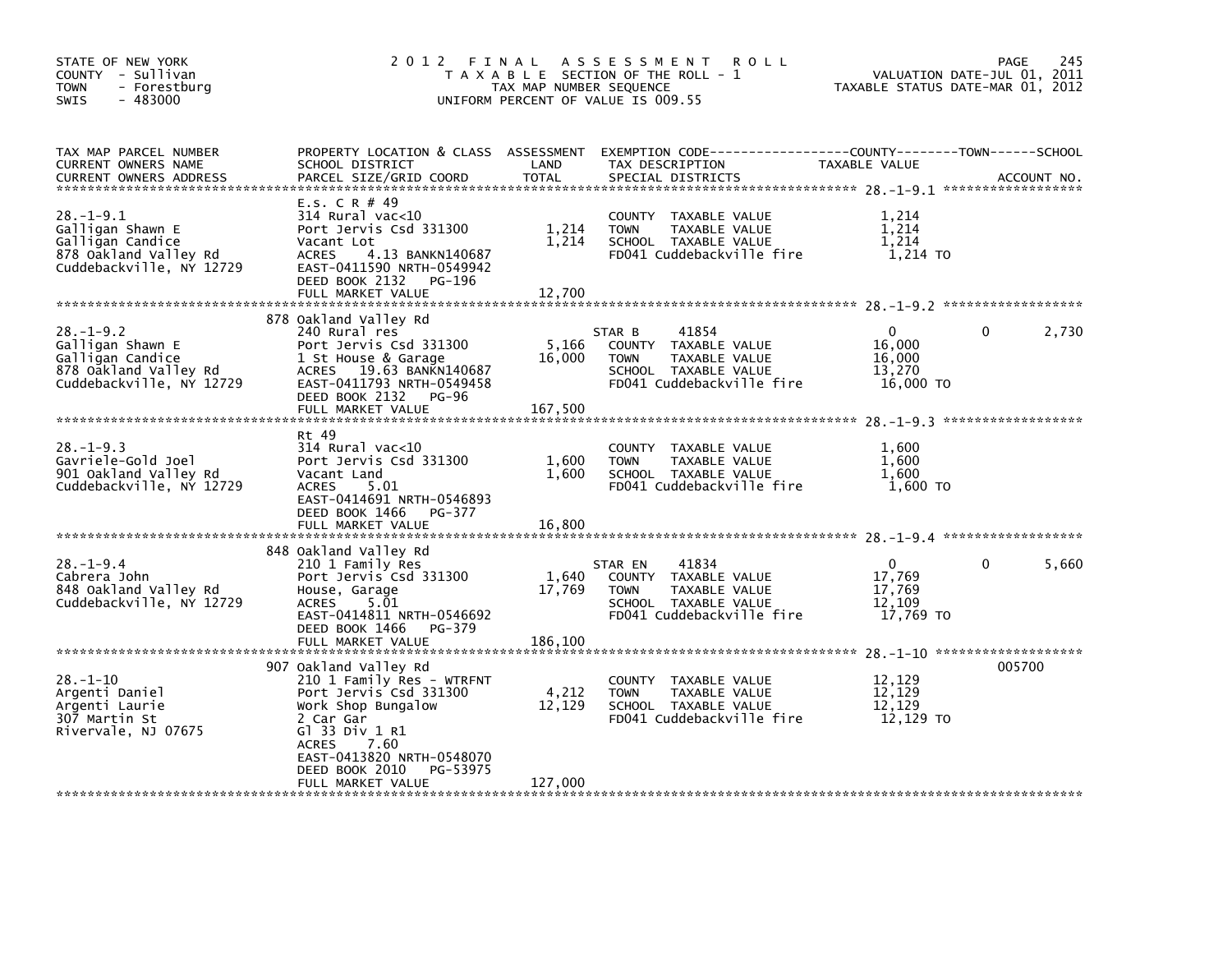| STATE OF NEW YORK<br>COUNTY - Sullivan<br><b>TOWN</b><br>- Forestburg<br>$-483000$<br><b>SWIS</b> | 2 0 1 2<br>FINAL<br>A S S E S S M E N T<br><b>ROLL</b><br>PAGE<br>VALUATION DATE-JUL 01, 2011<br>T A X A B L E SECTION OF THE ROLL - 1<br>TAX MAP NUMBER SEQUENCE<br>TAXABLE STATUS DATE-MAR 01, 2012<br>UNIFORM PERCENT OF VALUE IS 009.55        |                            |                                                                                                                              |                                                     |                      |  |
|---------------------------------------------------------------------------------------------------|----------------------------------------------------------------------------------------------------------------------------------------------------------------------------------------------------------------------------------------------------|----------------------------|------------------------------------------------------------------------------------------------------------------------------|-----------------------------------------------------|----------------------|--|
| TAX MAP PARCEL NUMBER<br>CURRENT OWNERS NAME<br><b>CURRENT OWNERS ADDRESS</b>                     | PROPERTY LOCATION & CLASS ASSESSMENT<br>SCHOOL DISTRICT<br>PARCEL SIZE/GRID COORD                                                                                                                                                                  | LAND<br><b>TOTAL</b>       | TAX DESCRIPTION<br>SPECIAL DISTRICTS                                                                                         | TAXABLE VALUE                                       | ACCOUNT NO.          |  |
| $28. - 1 - 11$<br>Gavriele Gold Joel<br>901 Oakland Valley Rd<br>Cuddebackville, NY 12729         | 901 Oakland Valley Rd<br>210 1 Family Res - WTRFNT<br>Port Jervis Csd 331300<br>cape cod house<br>$G$ <sup>33</sup> Div 1<br>V19<br>garage<br><b>ACRES</b><br>3.69<br>EAST-0413860 NRTH-0547640<br>DEED BOOK 1099<br>PG-00256<br>FULL MARKET VALUE | 2,312<br>17,208<br>180,200 | 41854<br>STAR B<br>COUNTY TAXABLE VALUE<br><b>TOWN</b><br>TAXABLE VALUE<br>SCHOOL TAXABLE VALUE<br>FD041 Cuddebackville fire | $\Omega$<br>17,208<br>17,208<br>14,478<br>17,208 TO | 005200<br>0<br>2,730 |  |
| $28. - 1 - 12$<br>Colgrove Ralph<br>88 Kennel Rd<br>Cuddebackville, NY 12729                      | Rt 49<br>314 Rural vac<10 - WTRFNT<br>Port Jervis Csd 331300<br>Wild Land<br>GT 33 Div 1 Pf 14<br>5.45<br><b>ACRES</b><br>EAST-0413970 NRTH-0547210<br>DEED BOOK 3078 PG-443<br>FULL MARKET VALUE                                                  | 2,665<br>2,665<br>27,900   | COUNTY TAXABLE VALUE<br>TAXABLE VALUE<br><b>TOWN</b><br>SCHOOL TAXABLE VALUE<br>FD041 Cuddebackville fire                    | 2,665<br>2,665<br>2,665<br>2,665 TO                 | 005600               |  |
| $28. - 1 - 13$<br>Galligan Thomas C<br>PO Box 2156<br>New London, NH 03257                        | Oakland Valley Rd<br>210 1 Family Res - WTRFNT<br>Port Jervis Csd 331300<br>1 Hse 2 Garages<br>1 Trailer<br>Gl 33 Div 1 Seas 8<br>1.00<br>ACRES<br>EAST-0414030 NRTH-0546900<br>FULL MARKET VALUE                                                  | 630<br>5,400<br>56,500     | COUNTY TAXABLE VALUE<br><b>TOWN</b><br>TAXABLE VALUE<br>SCHOOL TAXABLE VALUE<br>FD041 Cuddebackville fire                    | 5,400<br>5,400<br>5,400<br>5,400 TO                 | 011360               |  |
| $28. - 1 - 14$<br>Galligan Thomas C<br>PO Box 2156<br>New London, NH 03257                        | Oakland Valley Rd<br>270 Mfg housing - WTRFNT<br>Port Jervis Csd 331300<br>3 Cabins 1 Trlr<br>G133 Div1 Fo Nester<br>Seas 9<br><b>ACRES</b><br>1.00<br>EAST-0414110 NRTH-0546740<br>FULL MARKET VALUE                                              | 611<br>2,500<br>26,200     | COUNTY TAXABLE VALUE<br>TAXABLE VALUE<br><b>TOWN</b><br>SCHOOL TAXABLE VALUE<br>FD041 Cuddebackville fire                    | 2.500<br>2,500<br>2,500<br>2,500 TO                 | 011350               |  |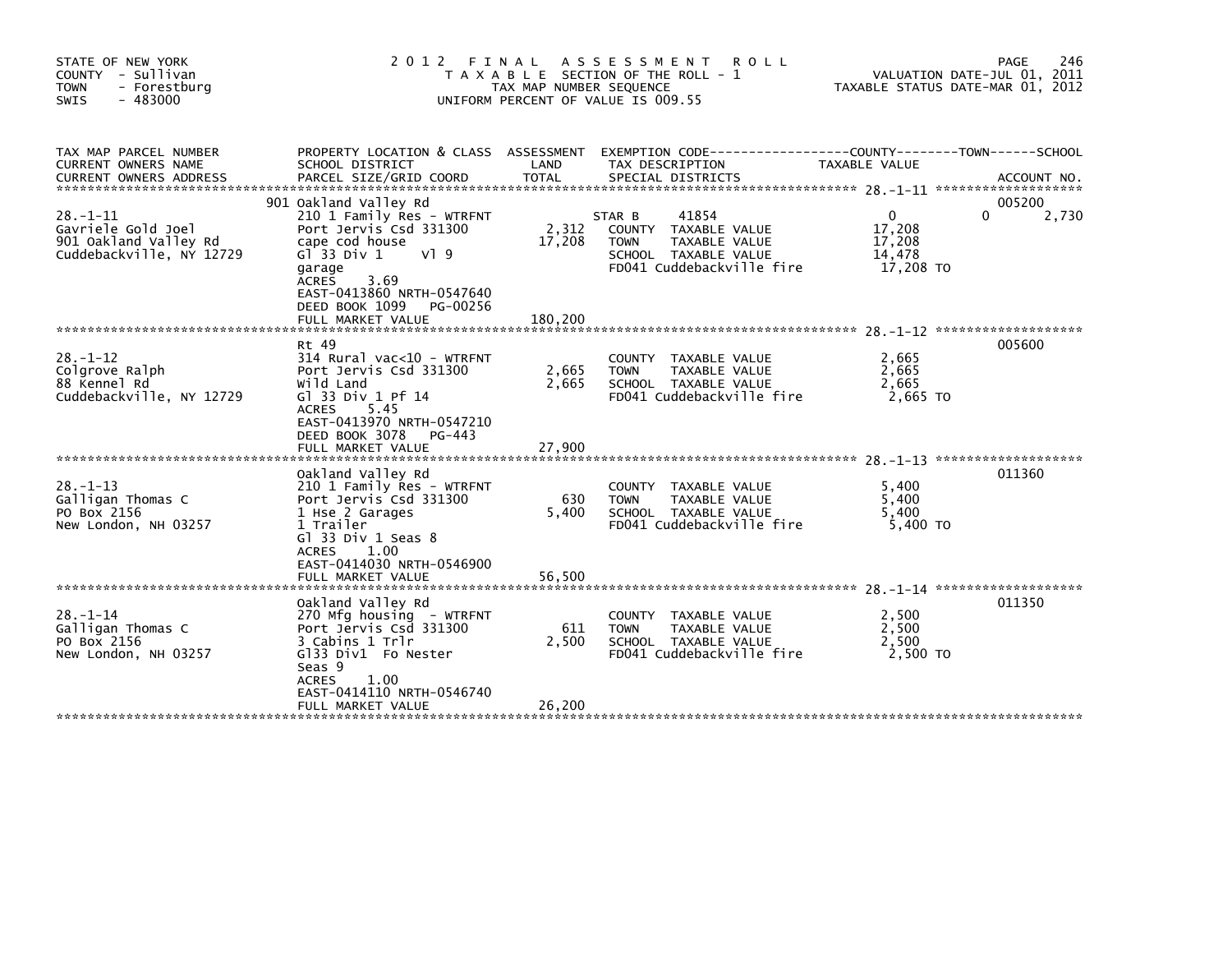| STATE OF NEW YORK<br>COUNTY - Sullivan<br><b>TOWN</b><br>- Forestburg<br>$-483000$<br>SWIS               | 2012 FINAL                                                                                                                                                                                                                       | TAX MAP NUMBER SEQUENCE  | A S S E S S M E N T<br>R O L L<br>T A X A B L E SECTION OF THE ROLL - 1<br>UNIFORM PERCENT OF VALUE IS 009.55                                                                     |                                                                                 | 247<br>PAGE<br>VALUATION DATE-JUL 01, 2011<br>TAXABLE STATUS DATE-MAR 01, 2012 |
|----------------------------------------------------------------------------------------------------------|----------------------------------------------------------------------------------------------------------------------------------------------------------------------------------------------------------------------------------|--------------------------|-----------------------------------------------------------------------------------------------------------------------------------------------------------------------------------|---------------------------------------------------------------------------------|--------------------------------------------------------------------------------|
| TAX MAP PARCEL NUMBER<br>CURRENT OWNERS NAME<br><b>CURRENT OWNERS ADDRESS</b>                            | PROPERTY LOCATION & CLASS ASSESSMENT<br>SCHOOL DISTRICT<br>PARCEL SIZE/GRID COORD                                                                                                                                                | LAND<br><b>TOTAL</b>     | TAX DESCRIPTION<br>SPECIAL DISTRICTS                                                                                                                                              | TAXABLE VALUE                                                                   | ACCOUNT NO.                                                                    |
| $28. - 1 - 15$<br>Woolsey Jonnie<br>Woolsey Albert<br>861 Oakland Valley Rd<br>Cuddebackville, NY 12729  | 861 Oakland Valley Rd<br>210 1 Family Res - WTRFNT<br>Port Jervis Csd 331300<br>1story Hse,garage<br>G1 33 Div 1<br>VI 9<br>0.83<br><b>ACRES</b><br>EAST-0414155 NRTH-0546572<br>DEED BOOK 1094<br>PG-00016<br>FULL MARKET VALUE | 352<br>7,173<br>75,100   | 41854<br>STAR B<br>COUNTY TAXABLE VALUE<br>TAXABLE VALUE<br><b>TOWN</b><br>SCHOOL TAXABLE VALUE<br>FD041 Cuddebackville fire                                                      | $\mathbf{0}$<br>7,173<br>7,173<br>4,443<br>7,173 TO                             | 005110<br>0<br>2,730                                                           |
| $28. - 1 - 16$<br>Cabrera John<br>848 Oakland Valley Rd<br>Cuddebackville, NY 12729                      | W.s. County Hwy $\#$ 49<br>$314$ Rural vac<10 - WTRFNT<br>Port Jervis Csd 331300<br>$G1$ 33 Div 1<br>FRNT 230.00 DPTH 80.00<br>EAST-0414218 NRTH-0546419<br>DEED BOOK 2131 PG-601<br>FULL MARKET VALUE                           | 171<br>171<br>1,800      | COUNTY TAXABLE VALUE<br>TAXABLE VALUE<br><b>TOWN</b><br>SCHOOL TAXABLE VALUE<br>FD041 Cuddebackville fire                                                                         | 171<br>171<br>171<br>171 TO                                                     | 034000                                                                         |
| $28. - 1 - 17.1$<br>Carbone Frank<br>Cannon Maureen<br>4219 Whispiring Hills Dr<br>Chester, NY 10918     | Town Line<br>322 Rural vac>10 - WTRFNT<br>Port Jervis Csd 331300<br>Vacant Land<br>G1 33 Div 1 Fo O&r<br>ACRES 22.27<br>EAST-0416865 NRTH-0546201<br>DEED BOOK 2392<br>PG-562<br>FULL MARKET VALUE                               | 2,098<br>2,098<br>22,000 | <b>COUNTY</b><br>TAXABLE VALUE<br>TAXABLE VALUE<br><b>TOWN</b><br>SCHOOL TAXABLE VALUE<br>FD041 Cuddebackville fire                                                               | 2,098<br>2,098<br>2,098<br>2,098 TO                                             | 012330                                                                         |
| $28. - 1 - 17.2$<br>Cohen Martin I<br>Cohen Babette<br>840 Oakland Valley Rd<br>Cuddebackville, NY 12728 | 840 Oakland Valley Rd<br>210 1 Family Res<br>Port Jervis Csd 331300<br>ranch house<br>5.76<br><b>ACRES</b><br>EAST-0414995 NRTH-0546506<br>DEED BOOK 1018<br>PG-00122<br>FULL MARKET VALUE                                       | 200,100                  | COMBAT VET 41132<br>2,406 COMBAT VET 41133<br>19,114 STAR B<br>41854<br>COUNTY TAXABLE VALUE<br><b>TOWN</b><br>TAXABLE VALUE<br>SCHOOL TAXABLE VALUE<br>FD041 Cuddebackville fire | 4,095<br>$\mathbf 0$<br>$\mathbf{0}$<br>15,019<br>15,019<br>16,384<br>19,114 TO | 0<br>4,095<br>2,730<br>0                                                       |
| 28. –1–17.3<br>Racanelli Vito<br>Carmina<br>2000 S Ocean Blvd Apt 2H<br>Boca Raton, FL 33432-8084        | County Road 48<br>314 Rural vac<10 - WTRFNT<br>Port Jervis Csd 331300<br>vacant<br><b>ACRES</b><br>6.74<br>EAST-0414947 NRTH-0546293<br>DEED BOOK 1018<br>PG-00124<br>FULL MARKET VALUE                                          | 2,697<br>2,697<br>28,200 | TAXABLE VALUE<br>COUNTY<br><b>TOWN</b><br>TAXABLE VALUE<br>SCHOOL TAXABLE VALUE<br>FD041 Cuddebackville fire                                                                      | 2,697<br>2,697<br>2,697<br>2,697 TO                                             |                                                                                |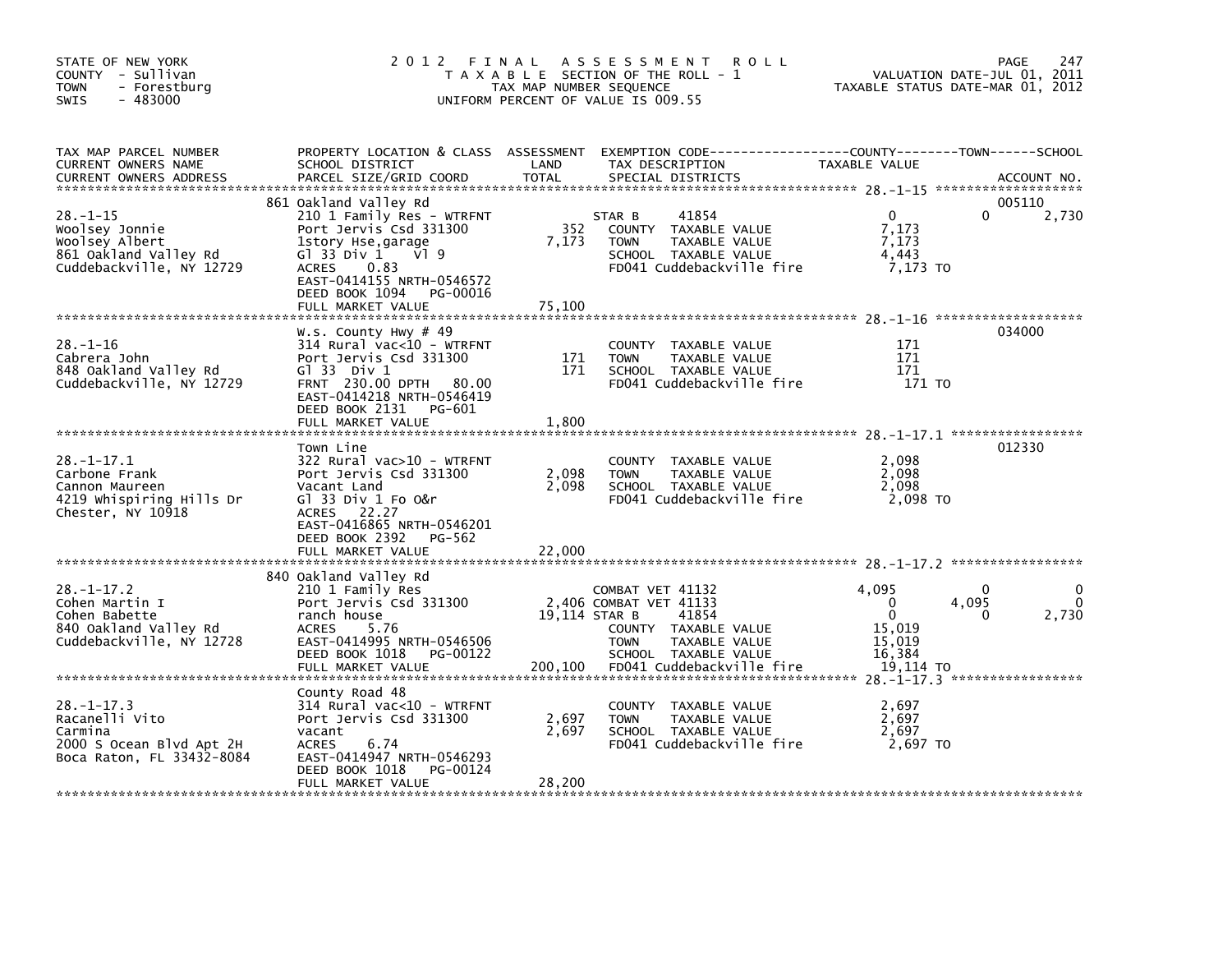| STATE OF NEW YORK<br>COUNTY - Sullivan<br><b>TOWN</b><br>- Forestburg<br>$-483000$<br>SWIS                              | 2012 FINAL ASSESSMENT<br>T A X A B L E SECTION OF THE ROLL - 1<br>TAX MAP NUMBER SEQUENCE<br>UNIFORM PERCENT OF VALUE IS 009.55                                                 | VALUATION DATE-JUL 01, 2011<br>TAXABLE STATUS DATE-MAR 01, 2012 | PAGE                                                                                                                         | 248                                                       |          |       |
|-------------------------------------------------------------------------------------------------------------------------|---------------------------------------------------------------------------------------------------------------------------------------------------------------------------------|-----------------------------------------------------------------|------------------------------------------------------------------------------------------------------------------------------|-----------------------------------------------------------|----------|-------|
| TAX MAP PARCEL NUMBER<br>CURRENT OWNERS NAME                                                                            | SCHOOL DISTRICT                                                                                                                                                                 | LAND                                                            | PROPERTY LOCATION & CLASS ASSESSMENT EXEMPTION CODE----------------COUNTY-------TOWN------SCHOOL<br>TAX DESCRIPTION          | TAXABLE VALUE                                             |          |       |
| $28. - 1 - 17.4$<br>Hildebrand Matthew P<br>Zhang Lingdi<br>830 Oakland Valley Rd<br>Cuddebackville, NY 12729           | 830 Oakland Valley Rd<br>210 1 Family Res - WTRFNT<br>Port Jervis Csd 331300<br>house<br><b>ACRES</b><br>5.82 BANKC031426<br>EAST-0414890 NRTH-0546026<br>DEED BOOK 3538 PG-610 | 4,000<br>17,600                                                 | 41854<br>STAR B<br>COUNTY TAXABLE VALUE<br>TAXABLE VALUE<br><b>TOWN</b><br>SCHOOL TAXABLE VALUE<br>FD041 Cuddebackville fire | $\overline{0}$<br>17,600<br>17,600<br>14,870<br>17,600 TO | $\Omega$ | 2,730 |
|                                                                                                                         | FULL MARKET VALUE                                                                                                                                                               | 184,300                                                         |                                                                                                                              |                                                           |          |       |
| $28. -1 - 17.5$<br>Berg Thomas J<br>Berg Margaret M<br>40 Griffin Rd<br>Cuddebackville, NY 12729                        | 40 Griffin Rd<br>210 1 Family Res<br>Port Jervis Csd 331300<br>Raised Ranch<br>ACRES<br>5.01<br>EAST-0415638 NRTH-0546022<br>DEED BOOK 1044 PG-00143                            | 2,445<br>21,900                                                 | 41854<br>STAR B<br>COUNTY TAXABLE VALUE<br><b>TOWN</b><br>TAXABLE VALUE<br>SCHOOL TAXABLE VALUE<br>FD041 Cuddebackville fire | $\mathbf{0}$<br>21,900<br>21,900<br>19.170<br>21,900 TO   | $\Omega$ | 2,730 |
|                                                                                                                         | FULL MARKET VALUE                                                                                                                                                               | 229,300                                                         |                                                                                                                              |                                                           |          |       |
|                                                                                                                         | 72 Griffin Rd                                                                                                                                                                   |                                                                 |                                                                                                                              |                                                           |          |       |
| $28. - 1 - 17.6$<br>Hellings William<br>Hellings Frances R<br>72 Griffin Rd<br>Cuddebackville, NY 12729                 | 210 1 Family Res<br>Port Jervis Csd 331300<br>House<br>Garage<br>5.02<br>ACRES<br>EAST-0416042 NRTH-0546406<br>DEED BOOK 1377 PG-390<br>FULL MARKET VALUE                       | 1,994<br>16,145<br>169,100                                      | 41854<br>STAR B<br>COUNTY TAXABLE VALUE<br><b>TOWN</b><br>TAXABLE VALUE<br>SCHOOL TAXABLE VALUE<br>FD041 Cuddebackville fire | $\mathbf{0}$<br>16,145<br>16,145<br>13,415<br>16,145 TO   | $\Omega$ | 2,730 |
|                                                                                                                         | GRIFFIN East Side Griffin Rd                                                                                                                                                    |                                                                 |                                                                                                                              |                                                           |          |       |
| $28. - 1 - 17.7$<br>Carbone Frank<br>Cannon Maureen<br>4219 whispiring Hills Dr<br>Chester, NY 10918                    | $314$ Rural vac< $10$<br>Port Jervis Csd 331300<br>Vacant Lot<br>FRNT 201.89 DPTH 110.00<br>EAST-0415262 NRTH-0545933<br>DEED BOOK 2392 PG-562                                  | 250<br>250                                                      | COUNTY TAXABLE VALUE<br><b>TOWN</b><br>TAXABLE VALUE<br>SCHOOL TAXABLE VALUE<br>FD041 Cuddebackville fire                    | 250<br>250<br>250<br>250 TO                               |          |       |
|                                                                                                                         | FULL MARKET VALUE                                                                                                                                                               | 2,600                                                           |                                                                                                                              |                                                           |          |       |
| $28. - 1 - 18$<br>Case Maple Mountain LLC<br>Attn: Billie Mae Case<br>684 Oakland Valley Rd<br>Cuddebackville, NY 12729 | $E$ Of Tr $#8$<br>314 Rural vac<10<br>Port Jervis Csd 331300<br>2.80<br>ACRES<br>EAST-0417974 NRTH-0546053<br>DEED BOOK 2264<br>PG-264<br>FULL MARKET VALUE                     | 122<br>122<br>1,300                                             | COUNTY TAXABLE VALUE<br><b>TOWN</b><br>TAXABLE VALUE<br>SCHOOL TAXABLE VALUE<br>FD041 Cuddebackville fire                    | 122<br>122<br>122<br>122 TO                               |          |       |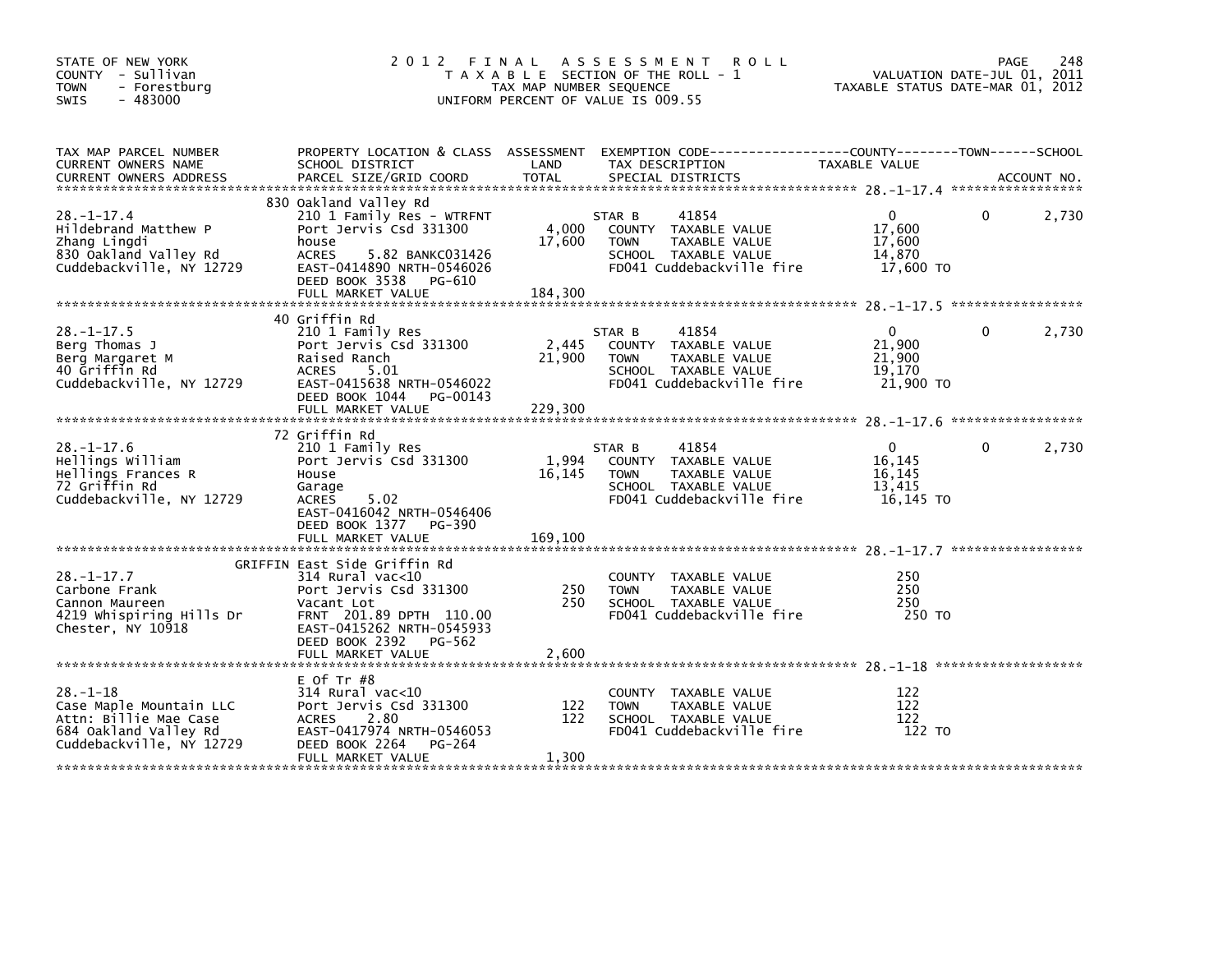| STATE OF NEW YORK    | 2012 FINAL ASSESSMENT ROLL            | 249<br>PAGE                      |
|----------------------|---------------------------------------|----------------------------------|
| COUNTY - Sullivan    | T A X A B L E SECTION OF THE ROLL - 1 | VALUATION DATE-JUL 01, 2011      |
| TOWN<br>- Forestburg | MAP SECTION - 028                     | TAXABLE STATUS DATE-MAR 01, 2012 |
| - 483000<br>SWIS     | SUB-SECTION-                          | RPS150/V04/L015                  |
|                      | UNIFORM PERCENT OF VALUE IS 009.55    | CURRENT DATE $6/18/2012$         |

| CODE | DISTRICT NAME        | PARCELS | TOTAL EXTENSION<br>TYPF | EXTENSION<br>VALUE | AD VALOREM<br>VALUE | <b>EXEMPT</b><br>AMOUNT | <b>TAXABLE</b><br><b>VALUE</b> |
|------|----------------------|---------|-------------------------|--------------------|---------------------|-------------------------|--------------------------------|
|      | FD041 Cuddebackville |         | 38 TOTAL                |                    | 417.336             |                         | 417.336                        |

## \*\*\* S C H O O L D I S T R I C T S U M M A R Y \*\*\*

| <b>CODE</b> | DISTRICT NAME   | <b>TOTAL</b><br><b>PARCELS</b> | ASSESSED<br>LAND | ASSESSED<br>TOTAL | <b>EXEMPT</b><br><b>AMOUNT</b> | TOTAL<br><b>TAXABLE</b> | <b>STAR</b><br><b>AMOUNT</b> | <b>STAR</b><br><b>TAXABLE</b> |
|-------------|-----------------|--------------------------------|------------------|-------------------|--------------------------------|-------------------------|------------------------------|-------------------------------|
| 331300      | Port Jervis Csd | 38                             | 102,384          | 417,336           | 20,065                         | 397,271                 | 54,683                       | 342,588                       |
|             | SUB-TOTAL       | 38                             | 102.384          | 417.336           | 20.065                         | 397.271                 | 54.683                       | 342,588                       |
|             | <b>TOTAL</b>    | 38                             | 102,384          | 417,336           | 20,065                         | 397,271                 | 54,683                       | 342,588                       |

### \*\*\* S Y S T E M C O D E S S U M M A R Y \*\*\*

NO SYSTEM EXEMPTIONS AT THIS LEVEL

| CODE           | DESCRIPTION              | <b>TOTAL</b><br><b>PARCELS</b> | <b>COUNTY</b> | <b>TOWN</b> | <b>SCHOOL</b>    |
|----------------|--------------------------|--------------------------------|---------------|-------------|------------------|
| 41122<br>41123 | WAR VET<br>WAR VET       |                                | 2,457         | 2,457       |                  |
| 41132<br>41133 | COMBAT VET<br>COMBAT VET |                                | 4,095         | 4,095       |                  |
| 41800<br>41834 | AGED-CTS<br>STAR EN      |                                | 5,343         | 5,343       | 5,343<br>11,003  |
| 41854<br>47460 | STAR B<br>FOREST LND     | 16                             | 14,722        | 14,722      | 43,680<br>14,722 |
|                | <b>TOTAL</b>             | 26                             | 26,617        | 26,617      | 74,748           |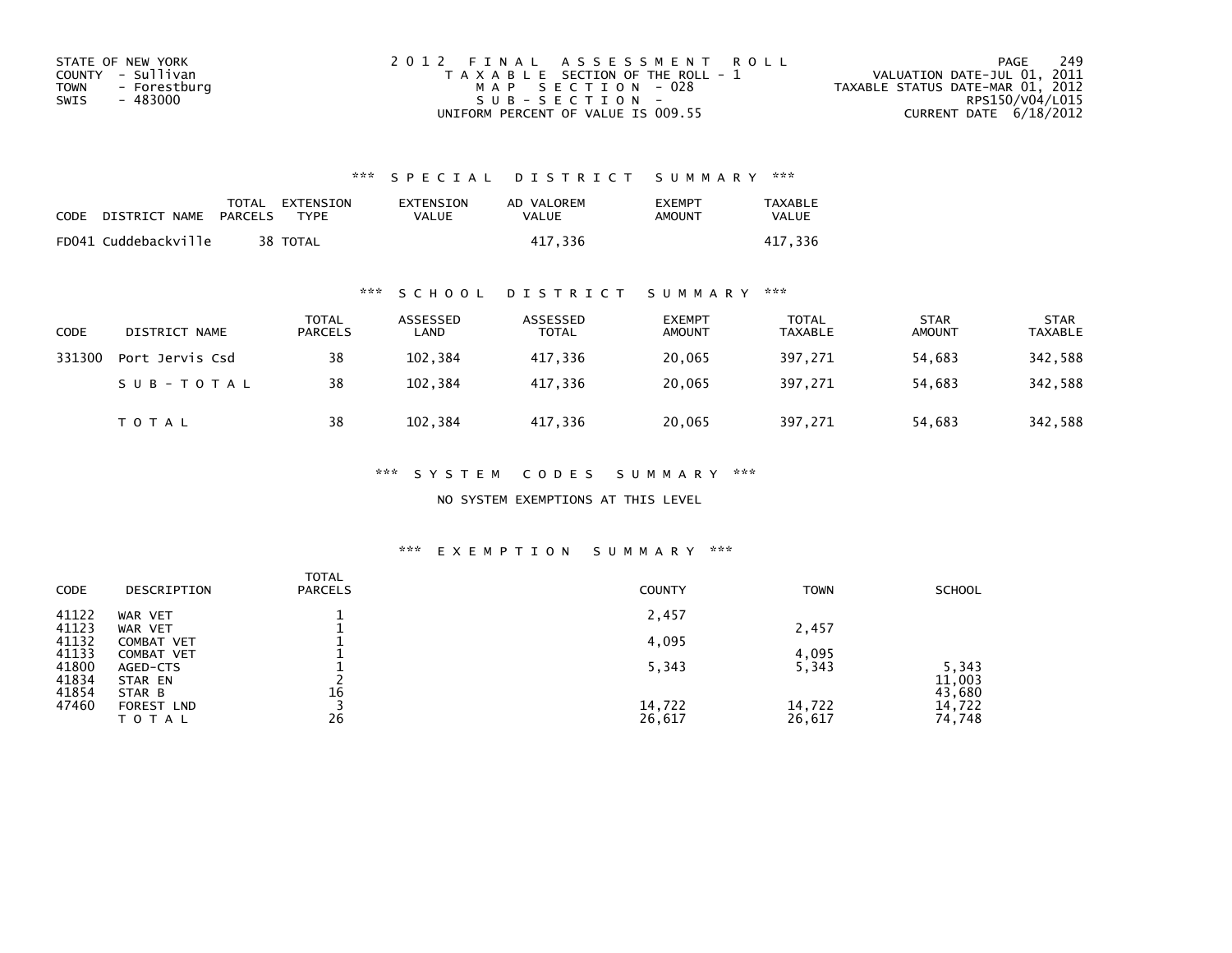| STATE OF NEW YORK    | 2012 FINAL ASSESSMENT ROLL            | 250<br>PAGE                      |
|----------------------|---------------------------------------|----------------------------------|
| COUNTY - Sullivan    | T A X A B L E SECTION OF THE ROLL - 1 | VALUATION DATE-JUL 01, 2011      |
| TOWN<br>- Forestburg | MAP SECTION - 028                     | TAXABLE STATUS DATE-MAR 01, 2012 |
| - 483000<br>SWIS     | SUB-SECTION-                          | RPS150/V04/L015                  |
|                      | UNIFORM PERCENT OF VALUE IS 009.55    | CURRENT DATE $6/18/2012$         |

| ROLL<br><b>SEC</b> | DESCRIPTION | <b>TOTAL</b><br><b>PARCELS</b> | ASSESSED<br>_AND | <b>TOTA</b><br>UIAL | <b>TAXABLE</b><br><b>COUNT)</b> | <b>TAXABLE</b><br><b>TOWN</b> | <b>TAXABLE</b><br><b>SCHOOL</b> | <b>STAR</b><br>TAXABL. |
|--------------------|-------------|--------------------------------|------------------|---------------------|---------------------------------|-------------------------------|---------------------------------|------------------------|
|                    | TAYARI F    | 30                             | 384<br>ר חו      | 336                 | 390.71                          | 390.                          | 397                             | 588<br>217             |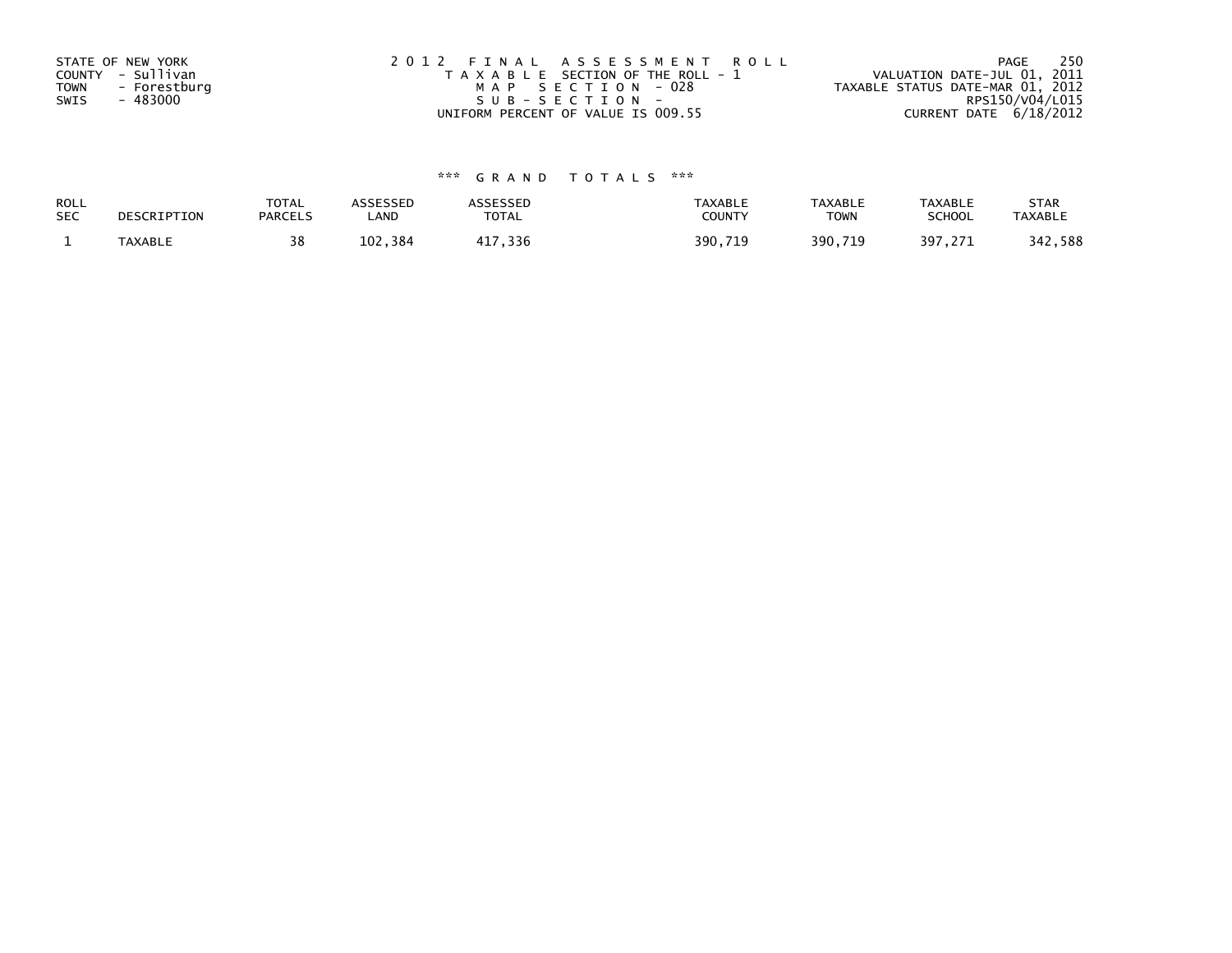| STATE OF NEW YORK<br>COUNTY - Sullivan<br><b>TOWN</b><br>- Forestburg<br>$-483000$<br><b>SWIS</b> | 2 0 1 2                                                                                                                                                                                                                | FINAL<br>TAX MAP NUMBER SEQUENCE | A S S E S S M E N T<br><b>ROLL</b><br>T A X A B L E SECTION OF THE ROLL - 1<br>UNIFORM PERCENT OF VALUE IS 009.55                                                                                                                     | VALUATION DATE-JUL 01, 2011<br>TAXABLE STATUS DATE-MAR 01, 2012                                                                             | 251<br><b>PAGE</b> |
|---------------------------------------------------------------------------------------------------|------------------------------------------------------------------------------------------------------------------------------------------------------------------------------------------------------------------------|----------------------------------|---------------------------------------------------------------------------------------------------------------------------------------------------------------------------------------------------------------------------------------|---------------------------------------------------------------------------------------------------------------------------------------------|--------------------|
| TAX MAP PARCEL NUMBER<br>CURRENT OWNERS NAME<br><b>CURRENT OWNERS ADDRESS</b>                     | PROPERTY LOCATION & CLASS ASSESSMENT<br>SCHOOL DISTRICT<br>PARCEL SIZE/GRID COORD                                                                                                                                      | LAND<br><b>TOTAL</b>             | EXEMPTION CODE-----------------COUNTY-------TOWN------SCHOOL<br>TAX DESCRIPTION<br>SPECIAL DISTRICTS                                                                                                                                  | TAXABLE VALUE                                                                                                                               | ACCOUNT NO.        |
| $29. - 1 - 2.2$<br>Meaney Kevin<br>250 W 59th St Apt 7D<br>New York, NY 10025                     | 203 Wildwood Way<br>210 1 Family Res - ASSOC<br>Monticello<br>484601<br>Lot $L-14$<br>2 story house<br>5.01 BANKN140687<br>ACRES<br>EAST-0380648 NRTH-0575193<br>DEED BOOK 2011<br>PG-7392<br>FULL MARKET VALUE        | 4,106<br>26,500<br>277,500       | COUNTY TAXABLE VALUE<br><b>TOWN</b><br>TAXABLE VALUE<br>SCHOOL TAXABLE VALUE<br>FD040 Forestburg fire dist<br>LD002 $E$ b crawford mem lib                                                                                            | 26,500<br>26,500<br>26,500<br>26,500 TO<br>26,500 TO                                                                                        |                    |
| $29. - 1 - 2.3$<br>Lenz Matthew<br>Rodriguez Nicholas<br>165 W 20th St Apt 3B<br>N.Y., NY 10011   | 1327 Plank Rd<br>210 1 Family Res - ASSOC<br>Monticello<br>484601<br>Lot $L-6$<br>$11/2$ story house<br>5.01 BANKC030614<br><b>ACRES</b><br>EAST-0380684 NRTH-0574713<br>DEED BOOK 3420<br>PG-360<br>FULL MARKET VALUE | 3,967<br>26,500<br>277,500       | COUNTY<br>TAXABLE VALUE<br>TAXABLE VALUE<br><b>TOWN</b><br>SCHOOL TAXABLE VALUE<br>FD040 Forestburg fire dist<br>LD002 E b crawford mem lib                                                                                           | 26,500<br>26,500<br>26,500<br>26,500 TO<br>26,500 TO                                                                                        |                    |
| $29. - 1 - 2.4$<br>Tsang Carl<br>Moy Perry<br>2 Holly Dr<br>Chatham N J, 07928                    | w Of North Rd<br>$314$ Rural vac<10 - WFASOC<br>Monticello<br>484601<br>$Lot L-5$<br><b>ACRES</b><br>5.00<br>EAST-0380770 NRTH-0574242<br>DEED BOOK 1033<br>PG-00067<br>FULL MARKET VALUE                              | 4,633<br>4,633<br>48,500         | COUNTY TAXABLE VALUE<br><b>TOWN</b><br>TAXABLE VALUE<br>SCHOOL TAXABLE VALUE<br>FD040 Forestburg fire dist<br>LD002 $E$ b crawford mem $lib$                                                                                          | 4,633<br>4,633<br>4,633<br>4,633 TO<br>4.633 TO                                                                                             |                    |
| $29. - 1 - 2.5$<br>Casey John J<br>1289 Plank Rd<br>Forestburgh, NY 12777                         | 1289 Plank Rd<br>210 1 Family Res - WFASOC<br>Monticello<br>484601<br>$Lot L-4$<br>House<br><b>ACRES</b><br>5.00<br>EAST-0380826 NRTH-0573859<br>DEED BOOK 2353<br>PG-468<br>FULL MARKET VALUE                         | 209,400                          | COMBAT VET 41132<br>4.642 COMBAT VET 41133<br>20,000 DISABL VET 41142<br>DISABL VET 41143<br>COUNTY TAXABLE VALUE<br><b>TOWN</b><br>TAXABLE VALUE<br>SCHOOL TAXABLE VALUE<br>FD040 Forestburg fire dist<br>LD002 E b crawford mem lib | $\mathbf{0}$<br>4,095<br>4,095<br>$\mathbf 0$<br>500<br>$\Omega$<br>500<br>$\Omega$<br>15,405<br>15,405<br>20,000<br>20,000 TO<br>20,000 TO |                    |
| $29. - 1 - 2.6$<br>Harriot Marsel<br>Beckman Janette<br>1269 Plank Rd<br>Forestburgh, NY 12777    | 1269 Plank Rd<br>210 1 Family Res - WFASOC<br>Monticello<br>484601<br>House<br>$Lot L-3$<br><b>ACRES</b><br>5.00<br>EAST-0380841 NRTH-0573507<br>DEED BOOK 2972<br>PG-657<br>FULL MARKET VALUE                         | 3,774<br>26,800<br>280,600       | COUNTY TAXABLE VALUE<br><b>TOWN</b><br>TAXABLE VALUE<br>SCHOOL TAXABLE VALUE<br>FD040 Forestburg fire dist<br>LD002 E b crawford mem lib                                                                                              | 26,800<br>26,800<br>26,800<br>26,800 TO<br>26,800 TO                                                                                        |                    |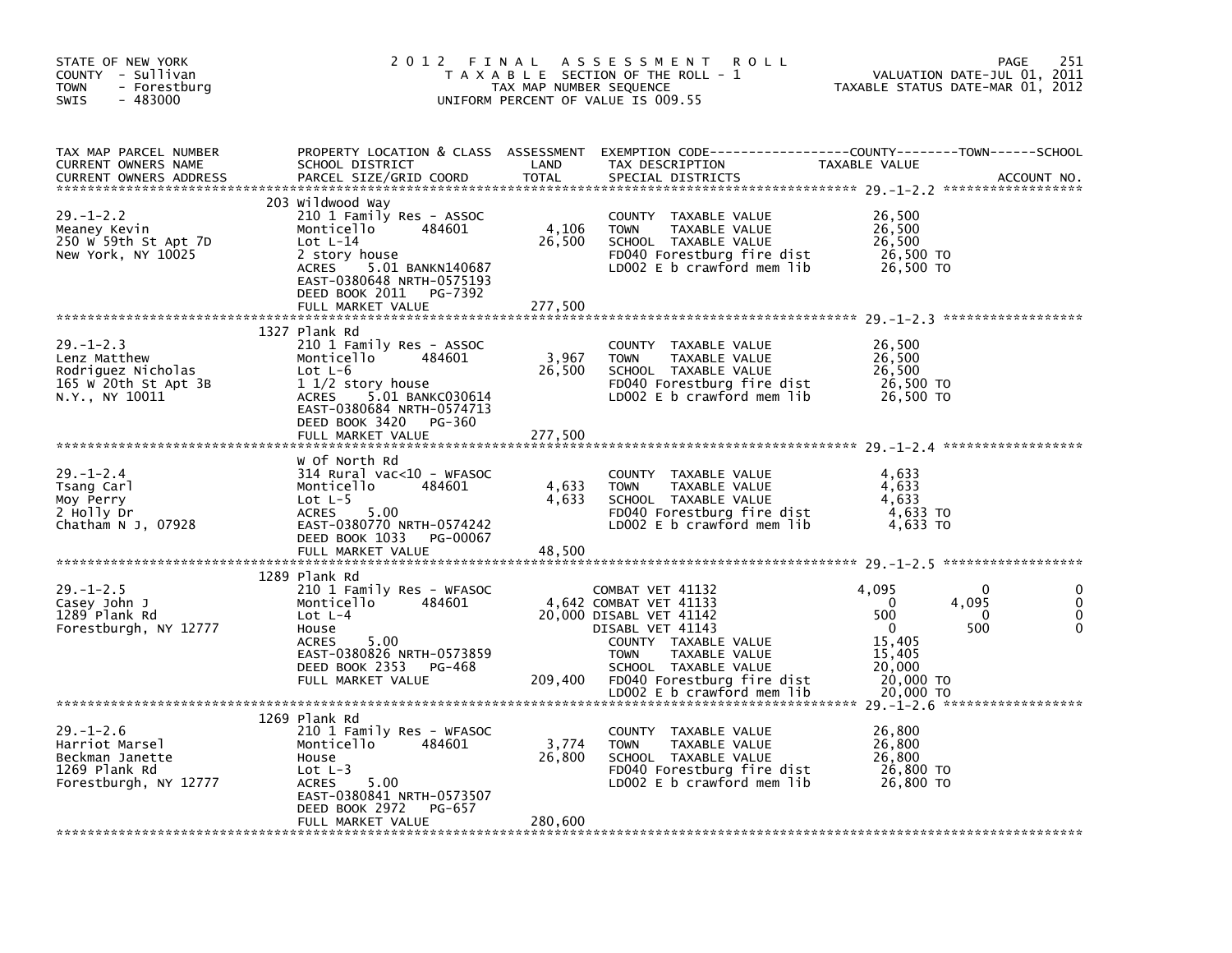| STATE OF NEW YORK<br>COUNTY - Sullivan<br><b>TOWN</b><br>- Forestburg<br>$-483000$<br><b>SWIS</b>                  | 2 0 1 2                                                                                                                                                                                                                | FINAL<br>TAX MAP NUMBER SEQUENCE | A S S E S S M E N T<br><b>ROLL</b><br>T A X A B L E SECTION OF THE ROLL - 1<br>UNIFORM PERCENT OF VALUE IS 009.55                                           | TAXABLE STATUS DATE-MAR 01, 2012                                 | 252<br>PAGE<br>VALUATION DATE-JUL 01, 2011 |
|--------------------------------------------------------------------------------------------------------------------|------------------------------------------------------------------------------------------------------------------------------------------------------------------------------------------------------------------------|----------------------------------|-------------------------------------------------------------------------------------------------------------------------------------------------------------|------------------------------------------------------------------|--------------------------------------------|
| TAX MAP PARCEL NUMBER<br>CURRENT OWNERS NAME<br>CURRENT OWNERS ADDRESS                                             | SCHOOL DISTRICT<br>PARCEL SIZE/GRID COORD                                                                                                                                                                              | LAND<br>TOTAL                    | PROPERTY LOCATION & CLASS ASSESSMENT EXEMPTION CODE---------------COUNTY-------TOWN-----SCHOOL<br>TAX DESCRIPTION<br>SPECIAL DISTRICTS                      | TAXABLE VALUE                                                    | ACCOUNT NO.                                |
| $29. - 1 - 2.7$<br>Vedder James C<br>Vedder Elaine A<br>33 Bayview Ave<br>Blue Point, NY 11715                     | 1261 Plank Rd<br>312 Vac w/imprv - WFASOC<br>484601<br>Monticello<br>Lot $L-2$<br>Shed/deck<br>ACRES 5.02<br>EAST-0381009 NRTH-0573213<br>DEED BOOK 1321<br>PG-333<br>FULL MARKET VALUE                                | 4,323<br>4,907<br>51,400         | COUNTY TAXABLE VALUE<br><b>TOWN</b><br>TAXABLE VALUE<br>SCHOOL TAXABLE VALUE<br>FD040 Forestburg fire dist<br>LD002 $E$ b crawford mem lib                  | 4,907<br>4,907<br>4,907<br>4,907 TO<br>4,907 TO                  |                                            |
| $29. - 1 - 2.8$<br>Jones Natalie C<br>19 Richmond Hill<br>9 Cardigan Mansions<br>Richmond Surrey, U.K.<br>TW10-6RD | 1253 Plank Rd<br>314 Rural vac<10 - WFASOC<br>Monticello<br>484601<br>Lot $L-1$<br>Vavant Lot<br>5.00<br><b>ACRES</b><br>EAST-0380897 NRTH-0572780<br>DEED BOOK 2282<br>PG-424<br>FULL MARKET VALUE                    | 3,809<br>3,809<br>39.900         | COUNTY TAXABLE VALUE<br><b>TOWN</b><br>TAXABLE VALUE<br>SCHOOL TAXABLE VALUE<br>FD040 Forestburg fire dist<br>LD002 $E$ b crawford mem lib                  | 3,809<br>3,809<br>3.809<br>3,809 TO<br>3.809 TO                  |                                            |
| $29. - 1 - 2.9$<br>Sharoff Steven A<br>Sharoff Nancy<br>1251 Plank Rd<br>Forestburgh, NY 12777                     | 1251 Plank Rd<br>210 1 Family Res - WFASOC<br>Monticello<br>484601<br>$Lot-R-2$<br>1 1/2 story house<br>4.98 BANKC041417<br><b>ACRES</b><br>EAST-0381297 NRTH-0572832<br>DEED BOOK 2319<br>PG-221<br>FULL MARKET VALUE | 4,414<br>34,800<br>364,400       | STAR B<br>41854<br>COUNTY TAXABLE VALUE<br>TAXABLE VALUE<br><b>TOWN</b><br>SCHOOL TAXABLE VALUE<br>FD040 Forestburg fire dist<br>LD002 E b crawford mem lib | $\Omega$<br>34,800<br>34,800<br>32,070<br>34,800 TO<br>34,800 TO | 2,730<br>0                                 |
| $29. - 1 - 2.10$<br>Schneider Jeffery<br>2550 Independence Ave<br>Bronx, NY 10463                                  | W Of North Rd<br>210 1 Family Res - WFASOC<br>Monticello<br>484601<br>House, garage, shed<br>5.01<br>ACRES<br>EAST-0381487 NRTH-0572158<br>DEED BOOK 1151<br>PG-00127<br>FULL MARKET VALUE                             | 4,956<br>22,866<br>239,400       | COUNTY<br>TAXABLE VALUE<br><b>TOWN</b><br>TAXABLE VALUE<br>SCHOOL TAXABLE VALUE<br>FD040 Forestburg fire dist<br>LD002 $E$ b crawford mem lib               | 22,866<br>22,866<br>22,866<br>22,866 TO<br>22,866 TO             |                                            |
| $29. - 1 - 2.11$<br>Wolfson George<br>Wolfson Maureen K<br>212 Steilen Ave<br>Ridgewood, NJ 07450                  | 50 North Rd<br>210 1 Family Res - WFASOC<br>484601<br>Monticello<br>$11/2$ story house<br>4.90<br><b>ACRES</b><br>EAST-0380979 NRTH-0571382<br>DEED BOOK 2290<br>PG-346<br>FULL MARKET VALUE                           | 5,655<br>23,500<br>246,100       | COUNTY<br>TAXABLE VALUE<br><b>TOWN</b><br>TAXABLE VALUE<br>SCHOOL TAXABLE VALUE<br>FD040 Forestburg fire dist<br>LD002 $E$ b crawford mem lib               | 23,500<br>23,500<br>23,500<br>23,500 TO<br>23,500 TO             |                                            |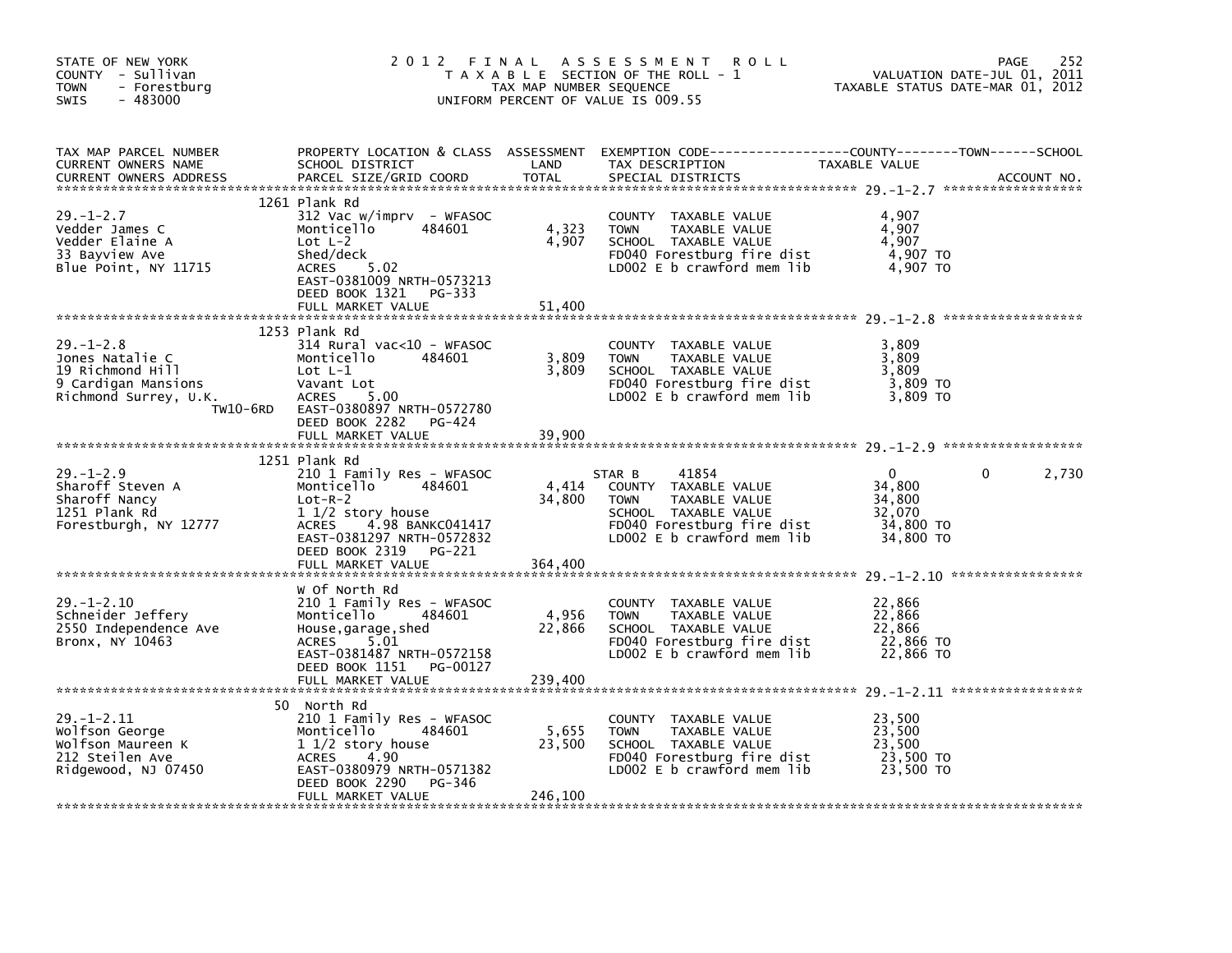| STATE OF NEW YORK<br>COUNTY - Sullivan<br>- Forestburg<br><b>TOWN</b><br>$-483000$<br><b>SWIS</b>  | 2012 FINAL                                                                                                                                                                                            | TAX MAP NUMBER SEQUENCE                            | A S S E S S M E N T<br>T A X A B L E SECTION OF THE ROLL - 1<br>UNIFORM PERCENT OF VALUE IS 009.55                                                        | <b>ROLL</b>                                                               | TAXABLE STATUS DATE-MAR 01, 2012                                                     | PAGE<br>VALUATION DATE-JUL 01, 2011 | 253                 |
|----------------------------------------------------------------------------------------------------|-------------------------------------------------------------------------------------------------------------------------------------------------------------------------------------------------------|----------------------------------------------------|-----------------------------------------------------------------------------------------------------------------------------------------------------------|---------------------------------------------------------------------------|--------------------------------------------------------------------------------------|-------------------------------------|---------------------|
| TAX MAP PARCEL NUMBER<br>CURRENT OWNERS NAME<br><b>CURRENT OWNERS ADDRESS</b>                      | PROPERTY LOCATION & CLASS ASSESSMENT EXEMPTION CODE---------------COUNTY-------TOWN-----SCHOOL<br>SCHOOL DISTRICT<br>PARCEL SIZE/GRID COORD                                                           | LAND<br><b>TOTAL</b>                               | TAX DESCRIPTION<br>SPECIAL DISTRICTS                                                                                                                      |                                                                           | TAXABLE VALUE                                                                        |                                     | ACCOUNT NO.         |
| $29. - 1 - 2.12$<br>Toomey Marylin<br>PO Box 118<br>Forestburgh, NY 12777                          | w Of North Rd<br>210 1 Family Res - ASSOC<br>Monticello<br>484601<br>Lot $R - 8R$<br>1 St House<br><b>ACRES</b><br>5.09<br>EAST-0380498 NRTH-0570803<br>DEED BOOK 1358<br>PG-399<br>FULL MARKET VALUE | 196,300                                            | WAR VET<br>41122<br>41123<br>4,324 WAR VET<br>18,750 AGED-CTS<br>41800<br>41834<br>STAR EN<br>COUNTY TAXABLE VALUE<br><b>TOWN</b><br>SCHOOL TAXABLE VALUE | TAXABLE VALUE<br>FD040 Forestburg fire dist<br>LD002 E b crawford mem lib | 2,457<br>0<br>8,147<br>$\Omega$<br>8.146<br>8,146<br>3,715<br>18,750 TO<br>18,750 TO | 0<br>2,457<br>8,147<br>0            | 0<br>9,375<br>5,660 |
| $29. - 1 - 2.13$<br>Bockman Justin S<br>4 Scarborough Cir<br>Rock Hill, NY 12775                   | w of North Rd<br>$314$ Rural vac< $10$ - ASSOC<br>Monticello<br>484601<br>$Lot R - 9R$<br>5.10<br><b>ACRES</b><br>EAST-0380863 NRTH-0570728<br>DEED BOOK 3143<br>PG-111<br>FULL MARKET VALUE          | 4,247<br>4,247<br>44,500                           | COUNTY TAXABLE VALUE<br><b>TOWN</b><br>SCHOOL TAXABLE VALUE                                                                                               | TAXABLE VALUE<br>FD040 Forestburg fire dist<br>LD002 E b crawford mem lib | 4,247<br>4,247<br>4,247<br>4,247 TO<br>4,247 TO                                      |                                     |                     |
| $29. - 1 - 2.14$<br>Andryshak Mark<br>Andryshak Gayle<br>98 North Rd<br>Forestburgh, NY 12777-6011 | 98 North Rd<br>210 1 Family Res - ASSOC<br>Monticello<br>484601<br>$Lot R-10$<br>House, garage<br>5.00<br>ACRES<br>EAST-0380569 NRTH-0570309<br>DEED BOOK 1294<br>PG-62<br>FULL MARKET VALUE          | 4,298<br>21,290<br>222,900                         | 41854<br>STAR B<br>COUNTY TAXABLE VALUE<br><b>TOWN</b><br>SCHOOL TAXABLE VALUE                                                                            | TAXABLE VALUE<br>FD040 Forestburg fire dist<br>LD002 E b crawford mem lib | 0<br>21,290<br>21,290<br>18,560<br>21,290 TO<br>21,290 TO                            | 0                                   | 2,730               |
| $29. - 1 - 2.15$<br>Wereszczynski Marek<br>2021 57th St<br>Brooklyn, NY 11204                      | w Of North Rd<br>$314$ Rural vac< $10$ - ASSOC<br>Monticello<br>484601<br>Lot $W-7$<br><b>ACRES</b><br>5.01<br>EAST-0381110 NRTH-0569937<br>DEED BOOK 2011<br>PG-5580<br>FULL MARKET VALUE            | 4,387<br>4,387<br>45.900                           | COUNTY TAXABLE VALUE<br><b>TOWN</b><br>SCHOOL TAXABLE VALUE                                                                                               | TAXABLE VALUE<br>FD040 Forestburg fire dist<br>LD002 E b crawford mem lib | 4,387<br>4,387<br>4,387<br>4,387 TO<br>4,387 TO                                      |                                     |                     |
| $29. - 1 - 2.16$<br>Banks David<br>21 Rogers St<br>Blue Point, NY 11715                            | w Of North Rd<br>314 Rural vac<10 - ASSOC<br>Monticello<br>484601<br>Lot $W-6$<br><b>ACRES</b><br>5.01<br>EAST-0381279 NRTH-0570259<br>DEED BOOK 2011<br>PG-3638<br>FULL MARKET VALUE                 | 4,247<br>4,247<br>44,500<br>ای باید باید باید باید | COUNTY TAXABLE VALUE<br><b>TOWN</b><br>SCHOOL TAXABLE VALUE                                                                                               | TAXABLE VALUE<br>FD040 Forestburg fire dist<br>LD002 E b crawford mem lib | 4,247<br>4,247<br>4,247<br>4,247 TO<br>4.247 TO                                      |                                     |                     |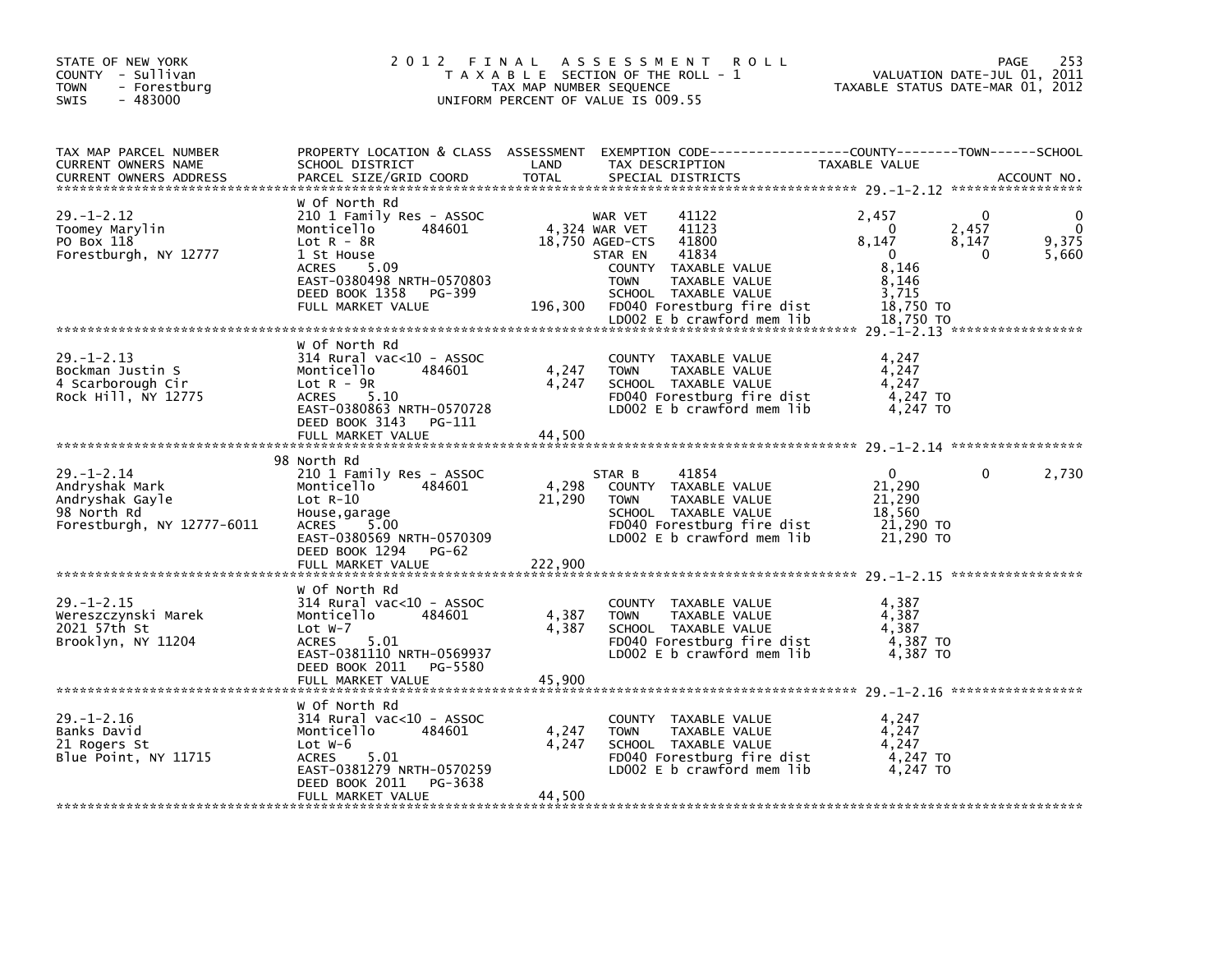| STATE OF NEW YORK<br>COUNTY - Sullivan<br><b>TOWN</b><br>- Forestburg<br>$-483000$<br><b>SWIS</b>               | 2 0 1 2                                                                                                                                                                                                       | FINAL<br>A S S E S S M E N T<br><b>ROLL</b><br>T A X A B L E SECTION OF THE ROLL - 1<br>TAX MAP NUMBER SEQUENCE<br>UNIFORM PERCENT OF VALUE IS 009.55                                                                        | 254<br>PAGE<br>VALUATION DATE-JUL 01, 2011<br>TAXABLE STATUS DATE-MAR 01, 2012                                            |
|-----------------------------------------------------------------------------------------------------------------|---------------------------------------------------------------------------------------------------------------------------------------------------------------------------------------------------------------|------------------------------------------------------------------------------------------------------------------------------------------------------------------------------------------------------------------------------|---------------------------------------------------------------------------------------------------------------------------|
| TAX MAP PARCEL NUMBER<br>CURRENT OWNERS NAME<br><b>CURRENT OWNERS ADDRESS</b>                                   | SCHOOL DISTRICT<br>PARCEL SIZE/GRID COORD                                                                                                                                                                     | PROPERTY LOCATION & CLASS ASSESSMENT EXEMPTION CODE----------------COUNTY-------TOWN-----SCHOOL<br>LAND<br>TAX DESCRIPTION<br><b>TOTAL</b><br>SPECIAL DISTRICTS                                                              | TAXABLE VALUE<br>ACCOUNT NO.                                                                                              |
| $29. - 1 - 2.17$<br>Fannin Cloice<br>63 North Rd<br>Forestburgh, NY 12777                                       | 63 North Rd<br>210 1 Family Res - ASSOC<br>484601<br>Monticello<br>Lot $W-5$<br>House<br>5.55<br><b>ACRES</b><br>EAST-0381374 NRTH-0570586<br>DEED BOOK 1033<br>PG-00048<br>FULL MARKET VALUE                 | 41122<br>WAR VET<br>5,059 WAR VET<br>41123<br>22,500 STAR EN<br>41834<br>COUNTY TAXABLE VALUE<br><b>TOWN</b><br>TAXABLE VALUE<br>SCHOOL TAXABLE VALUE<br>FD040 Forestburg fire dist<br>235,600<br>LD002 E b crawford mem lib | 2,457<br>0<br>$\mathbf{0}$<br>2,457<br>$\mathbf{0}$<br>5,660<br>0<br>20.043<br>20,043<br>16,840<br>22,500 TO<br>22,500 TO |
| $29. - 1 - 2.18$<br>Carey Sherri<br>1165 Plank Rd<br>PO Box 87<br>Forestburgh, NY 12777                         | 1165 Plank Rd<br>210 1 Family Res - ASSOC<br>Monticello<br>484601<br>House & Garage<br>Highway Taking--1999<br>5.53<br><b>ACRES</b><br>EAST-0381730 NRTH-0570728<br>DEED BOOK 2435 PG-79<br>FULL MARKET VALUE | 41854<br>STAR B<br>4,306<br>COUNTY TAXABLE VALUE<br>33,900<br><b>TOWN</b><br>TAXABLE VALUE<br>SCHOOL TAXABLE VALUE<br>FD040 Forestburg fire dist<br>LD002 E b crawford mem lib<br>355,000                                    | $\Omega$<br>2,730<br>0<br>33,900<br>33,900<br>31,170<br>33,900 TO<br>33,900 TO                                            |
| $29. - 1 - 2.19$<br>Schneider Michael A<br>53 North Rd<br>Forestburgh, NY 12777                                 | 53 North Rd<br>210 1 Family Res - ASSOC<br>Monticello<br>484601<br>$1/1/2$ Story House<br>Pole Barn<br>5.60<br><b>ACRES</b><br>EAST-0381392 NRTH-0571173<br>DEED BOOK 1924 PG-539<br>FULL MARKET VALUE        | 41854<br>STAR B<br>5,014<br>COUNTY TAXABLE VALUE<br>22,340<br>TAXABLE VALUE<br><b>TOWN</b><br>SCHOOL TAXABLE VALUE<br>FD040 Forestburg fire dist<br>LD002 $E$ b crawford mem $lib$<br>233,900                                | $\mathbf{0}$<br>2,730<br>0<br>22,340<br>22,340<br>19,610<br>22,340 TO<br>22,340 TO                                        |
| $29. - 1 - 2.20$<br>Murphy Gerald P<br>Murphy Kathleen M<br>219 Kensington Rd<br>Lynbrook, NY 11563             | W of North Rd<br>210 1 Family Res - ASSOC<br>Monticello<br>484601<br>Lot $W-2$<br>5.05<br><b>ACRES</b><br>EAST-0381813 NRTH-0571243<br>DEED BOOK 1375<br>PG-392<br>FULL MARKET VALUE                          | COUNTY<br>TAXABLE VALUE<br>4,460<br><b>TOWN</b><br>TAXABLE VALUE<br>22,942<br>SCHOOL TAXABLE VALUE<br>FD040 Forestburg fire dist<br>LD002 E b crawford mem lib<br>240.200                                                    | 22,942<br>22,942<br>22,942<br>22,942 TO<br>22,942 TO                                                                      |
| $29. - 1 - 2.21$<br>Nafpliotis Harry<br>Nafpliotis Gloria<br>15 Rising Ridge Rd<br>Upper Saddle River, NJ 07458 | W Of North Rd<br>210 1 Family Res - ASSOC<br>Monticello<br>484601<br>Lot $W-1$<br>House & Shed<br><b>ACRES</b><br>5.09<br>EAST-0381635 NRTH-0571729<br>DEED BOOK 1546<br>PG-471<br>FULL MARKET VALUE          | COUNTY TAXABLE VALUE<br>6,718<br><b>TOWN</b><br>TAXABLE VALUE<br>31,515<br>SCHOOL TAXABLE VALUE<br>FD040 Forestburg fire dist<br>LD002 $E$ b crawford mem lib<br>330,000                                                     | 31,515<br>31,515<br>31,515<br>31,515 TO<br>31.515 TO                                                                      |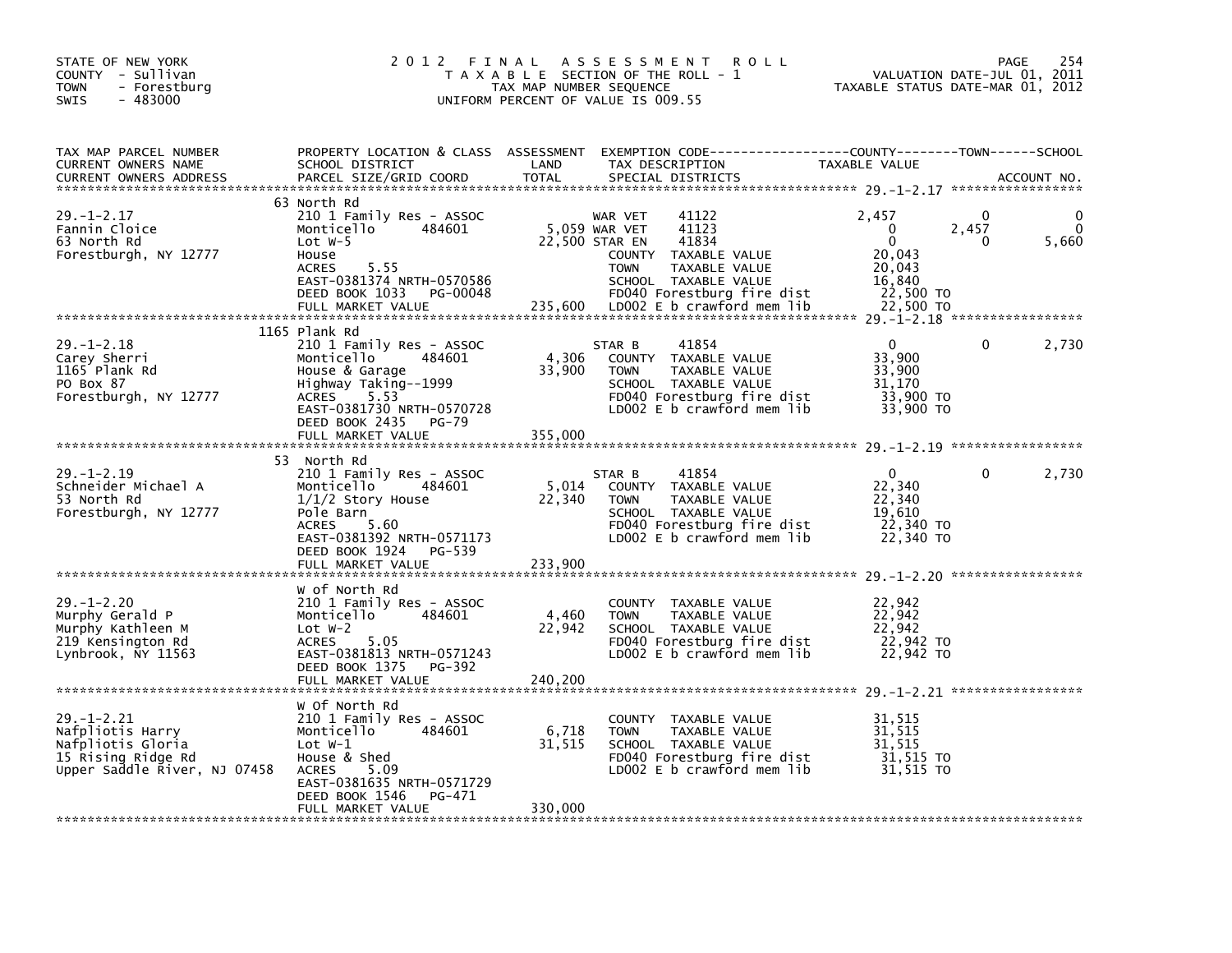| STATE OF NEW YORK<br>COUNTY - Sullivan<br><b>TOWN</b><br>- Forestburg<br>$-483000$<br>SWIS                          | 2012 FINAL                                                                                                                                                                                                       | TAX MAP NUMBER SEQUENCE    | A S S E S S M E N T<br><b>ROLL</b><br>T A X A B L E SECTION OF THE ROLL - 1<br>UNIFORM PERCENT OF VALUE IS 009.55                                           | VALUATION DATE-JUL 01, 2011<br>TAXABLE STATUS DATE-MAR 01, 2012  | PAGE | 255         |
|---------------------------------------------------------------------------------------------------------------------|------------------------------------------------------------------------------------------------------------------------------------------------------------------------------------------------------------------|----------------------------|-------------------------------------------------------------------------------------------------------------------------------------------------------------|------------------------------------------------------------------|------|-------------|
| TAX MAP PARCEL NUMBER<br>CURRENT OWNERS NAME<br><b>CURRENT OWNERS ADDRESS</b>                                       | SCHOOL DISTRICT<br>PARCEL SIZE/GRID COORD                                                                                                                                                                        | LAND<br><b>TOTAL</b>       | PROPERTY LOCATION & CLASS ASSESSMENT EXEMPTION CODE----------------COUNTY-------TOWN------SCHOOL<br>TAX DESCRIPTION<br>SPECIAL DISTRICTS                    | TAXABLE VALUE                                                    |      | ACCOUNT NO. |
| $29. - 1 - 2.23$<br>Kotlarich Mark J<br>Kotlarich Deeana L<br>44 Wildwood Way<br>Forestburgh, NY 12777              | 44 Wildwood Way<br>210 1 Family Res - WFASOC<br>Monticello<br>484601<br>$Lot R-6$<br><b>ACRES</b><br>5.36<br>EAST-0380549 NRTH-0571669<br>DEED BOOK 2423<br>PG-581<br>FULL MARKET VALUE                          | 4,542<br>38,600<br>404,200 | 41854<br>STAR B<br>COUNTY TAXABLE VALUE<br><b>TOWN</b><br>TAXABLE VALUE<br>SCHOOL TAXABLE VALUE<br>FD040 Forestburg fire dist<br>LD002 E b crawford mem lib | $\Omega$<br>38,600<br>38,600<br>35,870<br>38,600 TO<br>38,600 TO | 0    | 2,730       |
| $29. - 1 - 2.24$<br>Wallach Jon W<br>Wallach Resa<br>60 Wildwood Way<br>Forestburgh, NY 12777                       | 60 Wildwood Way<br>210 1 Family Res - WFASOC<br>Monticello<br>484601<br>Lot $R-5$<br>2 Story House, garage<br>ACRES<br>5.01<br>EAST-0380401 NRTH-0571895<br>DEED BOOK 3623<br>PG-430<br>FULL MARKET VALUE        | 4,488<br>30,400<br>318,300 | 41854<br>STAR B<br>COUNTY TAXABLE VALUE<br>TAXABLE VALUE<br><b>TOWN</b><br>SCHOOL TAXABLE VALUE<br>FD040 Forestburg fire dist<br>LD002 E b crawford mem lib | $\Omega$<br>30,400<br>30,400<br>27,670<br>30,400 TO<br>30,400 TO | 0    | 2,730       |
| $29. - 1 - 2.25$<br>Liebman Jed<br>15 Broad St Apt 1501<br>New York, NY 10005                                       | Wildwood Way<br>210 1 Family Res - WFASOC<br>Monticello<br>484601<br>$Lot R-4$<br>House, Garage, Pool<br>5.00 BANKN140687<br>ACRES<br>EAST-0380314 NRTH-0572162<br>DEED BOOK 2325<br>PG-277<br>FULL MARKET VALUE | 4,375<br>21,700<br>227,200 | COUNTY TAXABLE VALUE<br><b>TOWN</b><br>TAXABLE VALUE<br>SCHOOL TAXABLE VALUE<br>FD040 Forestburg fire dist<br>LD002 E b crawford mem lib                    | 21,700<br>21,700<br>21,700<br>21,700 TO<br>21,700 TO             |      |             |
| $29. - 1 - 2.26$<br>Stasi Antoinette<br>Attn: Antoinette Torillo<br>109-15 Queens Blvd 6E<br>Forest Hills, NY 11375 | North Rd<br>$314$ Rural vac<10 - WFASOC<br>484601<br>Monticello<br>Lot $R-3$<br>5.00<br><b>ACRES</b><br>EAST-0380425 NRTH-0572465<br>DEED BOOK 1600<br>PG-491<br>FULL MARKET VALUE                               | 4,241<br>4,241<br>44,400   | COUNTY TAXABLE VALUE<br>TAXABLE VALUE<br><b>TOWN</b><br>SCHOOL TAXABLE VALUE<br>FD040 Forestburg fire dist<br>LD002 E b crawford mem lib                    | 4.241<br>4.241<br>4,241<br>$4,241$ TO<br>4.241 TO                |      |             |
| $29. - 1 - 2.27$<br>McKean Michael<br>PO Box 182<br>Barryville, NY 12719                                            | North Rd<br>314 Rural vac<10 - WFASOC<br>Monticello<br>484601<br>$Lot-L-12$<br>Vacant Lot<br><b>ACRES</b><br>5.00<br>EAST-0380360 NRTH-0572708<br>DEED BOOK 2680<br>PG-575<br>FULL MARKET VALUE                  | 4,332<br>4,332<br>45,400   | COUNTY TAXABLE VALUE<br>TAXABLE VALUE<br><b>TOWN</b><br>SCHOOL TAXABLE VALUE<br>FD040 Forestburg fire dist<br>LD002 $E$ b crawford mem $lib$                | 4,332<br>4,332<br>4,332<br>4,332 TO<br>4,332 TO                  |      |             |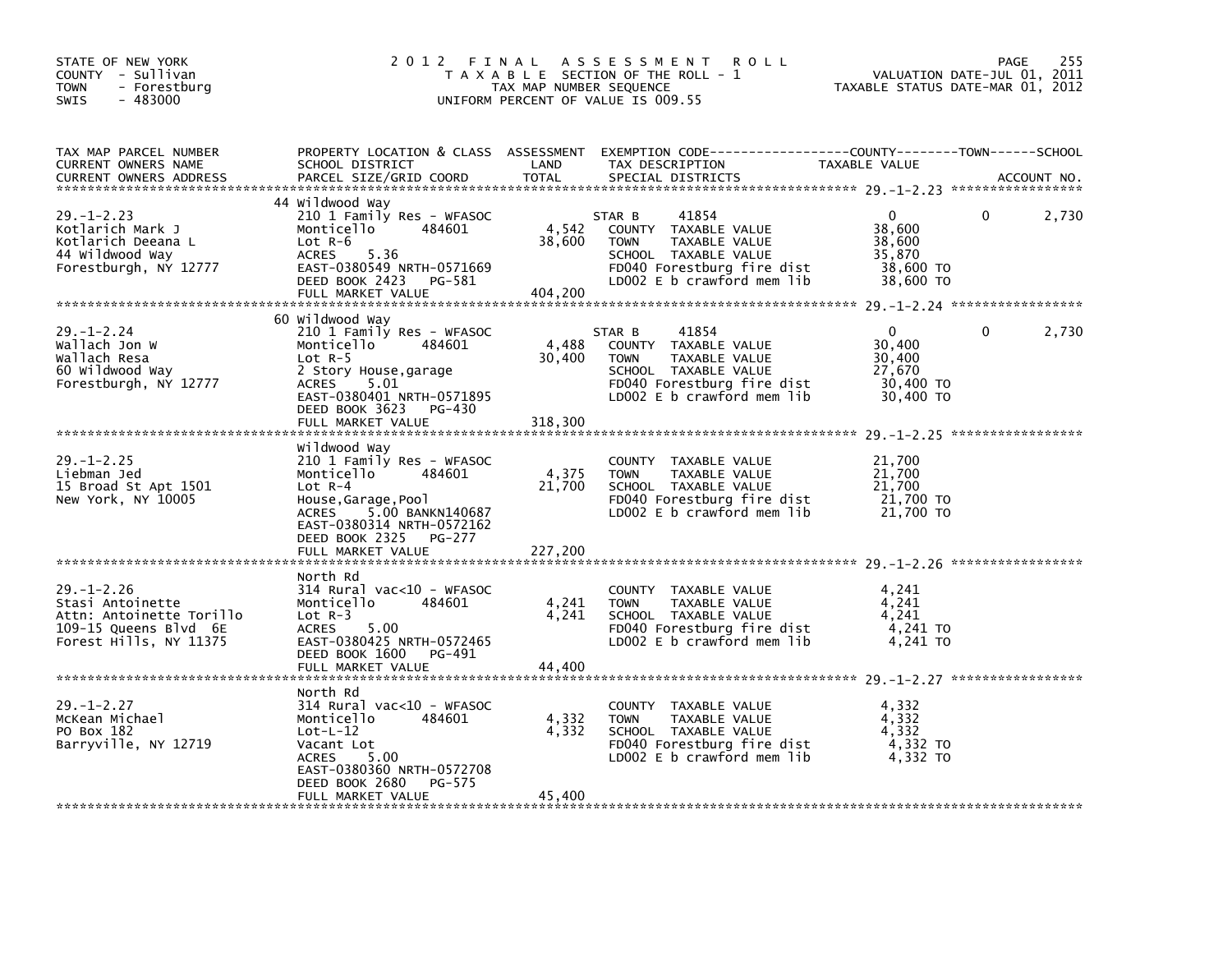| STATE OF NEW YORK<br>COUNTY - Sullivan<br>- Forestburg<br><b>TOWN</b><br>$-483000$<br><b>SWIS</b>       | 2 0 1 2                                                                                                                                                                                                      | FINAL<br>A S S E S S M E N T<br><b>ROLL</b><br>T A X A B L E SECTION OF THE ROLL - 1<br>TAX MAP NUMBER SEQUENCE<br>UNIFORM PERCENT OF VALUE IS 009.55                                                                                 | VALUATION DATE-JUL 01, 2011<br>TAXABLE STATUS DATE-MAR 01, 2012                                      | 256<br>PAGE                 |
|---------------------------------------------------------------------------------------------------------|--------------------------------------------------------------------------------------------------------------------------------------------------------------------------------------------------------------|---------------------------------------------------------------------------------------------------------------------------------------------------------------------------------------------------------------------------------------|------------------------------------------------------------------------------------------------------|-----------------------------|
| TAX MAP PARCEL NUMBER<br>CURRENT OWNERS NAME<br><b>CURRENT OWNERS ADDRESS</b>                           | SCHOOL DISTRICT<br>PARCEL SIZE/GRID COORD                                                                                                                                                                    | PROPERTY LOCATION & CLASS ASSESSMENT EXEMPTION CODE---------------COUNTY-------TOWN------SCHOOL<br>LAND<br>TAX DESCRIPTION<br><b>TOTAL</b><br>SPECIAL DISTRICTS                                                                       | TAXABLE VALUE                                                                                        | ACCOUNT NO.                 |
| $29. - 1 - 2.28$<br>Sobell Paul A<br>Sobell Normita P<br>110 Wildwood Way<br>Forestburgh, NY 12777      | 110 Wildwood Way<br>210 1 Family Res - WFASOC<br>Monticello<br>484601<br>Lot $L-11$<br>5.01<br><b>ACRES</b><br>EAST-0380214 NRTH-0573010<br>DEED BOOK 2581<br>PG-639<br>FULL MARKET VALUE                    | COMBAT VET 41132<br>4,547 COMBAT VET 41133<br>30,113 DISABL VET 41142<br>DISABL VET 41143<br>STAR B<br>41854<br>COUNTY TAXABLE VALUE<br>315,300<br><b>TOWN</b><br>TAXABLE VALUE<br>SCHOOL TAXABLE VALUE<br>FD040 Forestburg fire dist | 4.095<br>4,095<br>0<br>753<br>753<br>$\Omega$<br>$\Omega$<br>25,265<br>25,265<br>27,383<br>30,113 TO | 0<br>0<br>2,730<br>$\Omega$ |
| $29. - 1 - 2.29$<br>Bova John A<br>Bova Maria<br>33 Wildwood Way<br>Forestburgh, NY 12777-6110          | 33 Wildwood Way<br>210 1 Family Res - ASSOC<br>Monticello<br>484601<br>Lot $A-1$<br>House<br>5.01<br><b>ACRES</b><br>EAST-0380154 NRTH-0570959<br>DEED BOOK 1803<br>PG-267                                   | 41854<br>STAR B<br>4,241<br>COUNTY TAXABLE VALUE<br>26,400<br>TAXABLE VALUE<br><b>TOWN</b><br>SCHOOL TAXABLE VALUE<br>FD040 Forestburg fire dist<br>LD002 E b crawford mem lib                                                        | $\mathbf{0}$<br>26,400<br>26,400<br>23,670<br>26,400 TO<br>26,400 TO                                 | 2,730<br>0                  |
| $29. - 1 - 2.30$<br>Gehrung Richard R<br>PO Box 165<br>Forestburgh, NY 12777-0165                       | North Rd<br>210 1 Family Res - ASSOC<br>Monticello<br>484601<br>$Lot A-2$<br>Single Family Residence<br>5.00<br><b>ACRES</b><br>EAST-0379950 NRTH-0571389<br>DEED BOOK 1033<br>PG-00045<br>FULL MARKET VALUE | 41854<br>STAR B<br>4,831<br>COUNTY TAXABLE VALUE<br>25,900<br><b>TOWN</b><br>TAXABLE VALUE<br>SCHOOL TAXABLE VALUE<br>FD040 Forestburg fire dist<br>LD002 E b crawford mem lib<br>271.200                                             | $\mathbf{0}$<br>25,900<br>25,900<br>23,170<br>25,900 TO<br>25,900 TO                                 | 2,730<br>0                  |
| $29. - 1 - 2.31$<br>Campbell Kevin P<br>Campbell Sheila L<br>12 Hudson View St<br>Garnerville, NY 10923 | North Rd<br>314 Rural vac<10 - ASSOC<br>Monticello<br>484601<br>Lot $A-3$<br>5.01<br><b>ACRES</b><br>EAST-0379801 NRTH-0571903<br>DEED BOOK 3217<br>PG-456<br>FULL MARKET VALUE                              | COUNTY TAXABLE VALUE<br>5,416<br><b>TOWN</b><br>TAXABLE VALUE<br>5,416<br>SCHOOL TAXABLE VALUE<br>FD040 Forestburg fire dist<br>LD002 E b crawford mem lib<br>56,700                                                                  | 5,416<br>5,416<br>5.416<br>5,416 TO<br>5.416 TO                                                      |                             |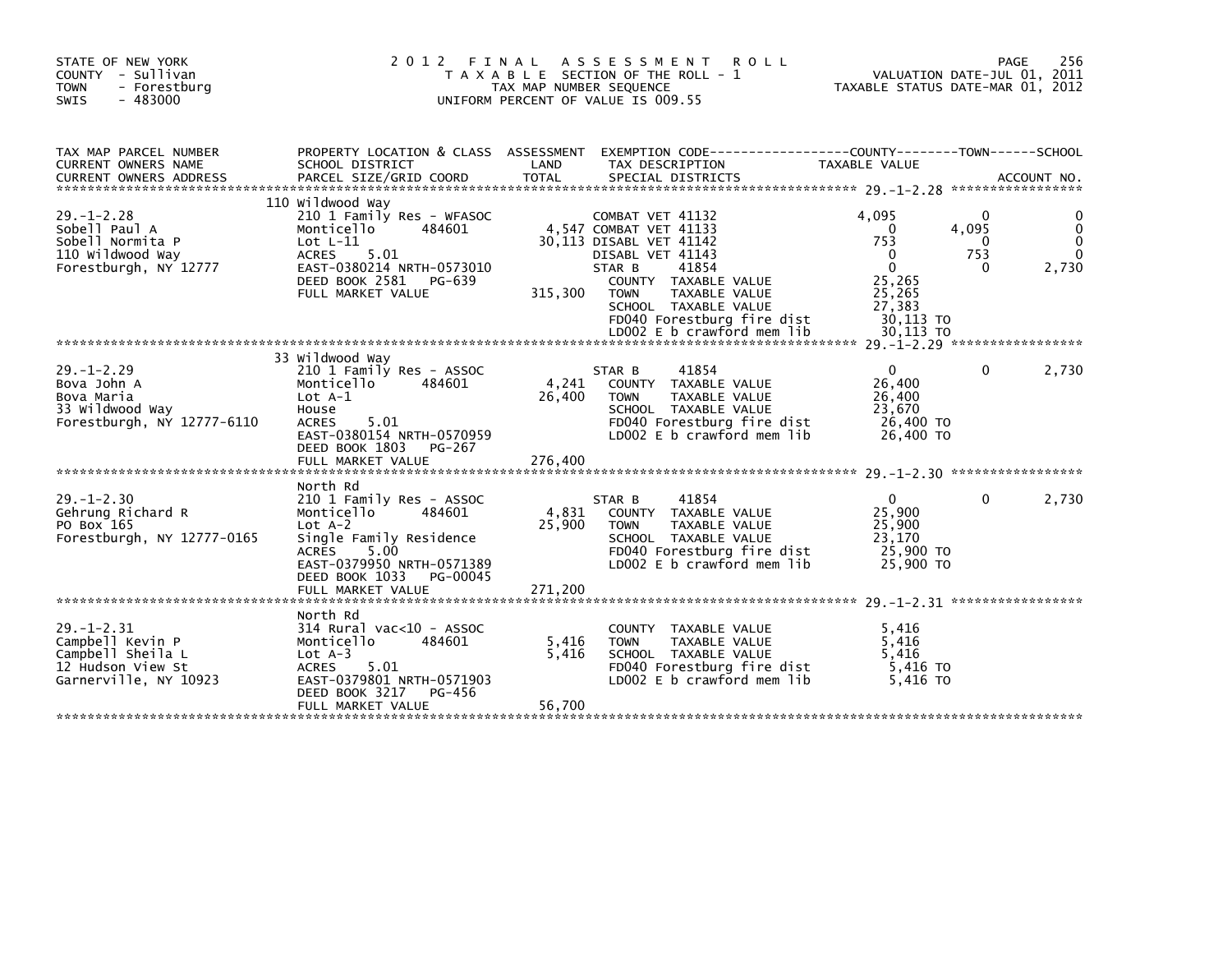| STATE OF NEW YORK<br>COUNTY - Sullivan<br><b>TOWN</b><br>- Forestburg<br>$-483000$<br><b>SWIS</b>         |                                                                                                                                                                            | TAX MAP NUMBER SEQUENCE     | 2012 FINAL ASSESSMENT ROLL<br>T A X A B L E SECTION OF THE ROLL - 1<br>UNIFORM PERCENT OF VALUE IS 009.55                                | 257<br>PAGE<br>VALUATION DATE-JUL 01, 2011<br>TAXABLE STATUS DATE-MAR 01, 2012 |
|-----------------------------------------------------------------------------------------------------------|----------------------------------------------------------------------------------------------------------------------------------------------------------------------------|-----------------------------|------------------------------------------------------------------------------------------------------------------------------------------|--------------------------------------------------------------------------------|
| TAX MAP PARCEL NUMBER<br>CURRENT OWNERS NAME                                                              | SCHOOL DISTRICT LAND<br>PARCEL SIZE/GRID COORD TOTAL                                                                                                                       |                             |                                                                                                                                          |                                                                                |
| $29. - 1 - 2.32$<br>Mahatcek Kevin<br>152 Old Haverstraw Rd<br>Congers, NY 10920                          | North Rd<br>$314$ Rural vac< $10$ - ASSOC<br>484601<br>Monticello<br>Lot A-4<br>ACRES 5.00<br>EAST-0379712 NRTH-0572407<br>DEED BOOK 1033 PG-00055                         | 5,172<br>5,172              | COUNTY TAXABLE VALUE<br>TAXABLE VALUE<br><b>TOWN</b><br>SCHOOL TAXABLE VALUE<br>FD040 Forestburg fire dist<br>LD002 E b crawford mem lib | 5,172<br>5,172<br>5,172<br>5,172 TO<br>5.172 TO                                |
| $29. - 1 - 2.33$<br>Khan Anjum<br>8059 Twin Creek Trace<br>West Chester, OH 45069                         | Wildwood Way<br>$314$ Rural vac< $10$ - ASSOC<br>484601<br>Monticello<br>$Lot A-5$<br>ACRES 5.03<br>EAST-0379677 NRTH-0572907<br>DEED BOOK 2805 PG-466                     | 5,343<br>5,343              | COUNTY TAXABLE VALUE<br><b>TOWN</b><br>TAXABLE VALUE<br>SCHOOL TAXABLE VALUE<br>FD040 Forestburg fire dist<br>LD002 E b crawford mem lib | 5,343<br>5,343<br>5,343<br>5,343 TO<br>5,343 TO                                |
| $29. - 1 - 2.34$<br>DeAngelis Diane<br>290 Evans Pl<br>Saddle Brook, NJ 07663                             | North Rd<br>$314$ Rural vac< $10$ - ASSOC<br>Monticello<br>484601<br>Lot $A-6$<br>ACRES 5.00<br>EAST-0379632 NRTH-0573395<br>DEED BOOK 3634 PG-114                         | 4,780<br>4,780              | COUNTY TAXABLE VALUE<br><b>TOWN</b><br>TAXABLE VALUE<br>SCHOOL TAXABLE VALUE<br>FD040 Forestburg fire dist<br>LD002 E b crawford mem lib | 4,780<br>4,780<br>4,780<br>4,780 TO<br>4,780 TO                                |
| $29. - 1 - 2.35$<br>Wilderness Lakes Assn Inc<br>Attn: L Heydenburg<br>PO Box 74<br>Forestburgh, NY 12777 | North Rd<br>315 Underwtr 1nd - ASSOC<br>Monticello<br>484601<br>Rec Park Area<br>ACRES 14.38<br>EAST-0381053 NRTH-0572035<br>DEED BOOK 1039 PG-00319<br>FULL MARKET VALUE  | 10,410<br>10,410<br>109,000 | COUNTY TAXABLE VALUE<br><b>TOWN</b><br>TAXABLE VALUE<br>SCHOOL TAXABLE VALUE<br>FD040 Forestburg fire dist<br>LD002 E b crawford mem lib | 10,410<br>10,410<br>10.410<br>10,410 TO<br>10,410 TO                           |
| $29. - 1 - 2.36$<br>Nurkin Steve<br>Casey John<br>1289 Plank Rd<br>Forestburgh, NY 12777                  | W Of North Rd<br>314 Rural vac<10 - WFASOC<br>Monticello<br>484601<br>Lot L-10<br>ACRES 5.00<br>EAST-0380202 NRTH-0573365<br>PG-215<br>DEED BOOK 2487<br>FULL MARKET VALUE | 4,439<br>4,439<br>46,500    | COUNTY TAXABLE VALUE<br><b>TOWN</b><br>TAXABLE VALUE<br>SCHOOL TAXABLE VALUE<br>FD040 Forestburg fire dist<br>LD002 E b crawford mem lib | 4,439<br>4,439<br>4,439<br>4,439 TO<br>4,439 TO                                |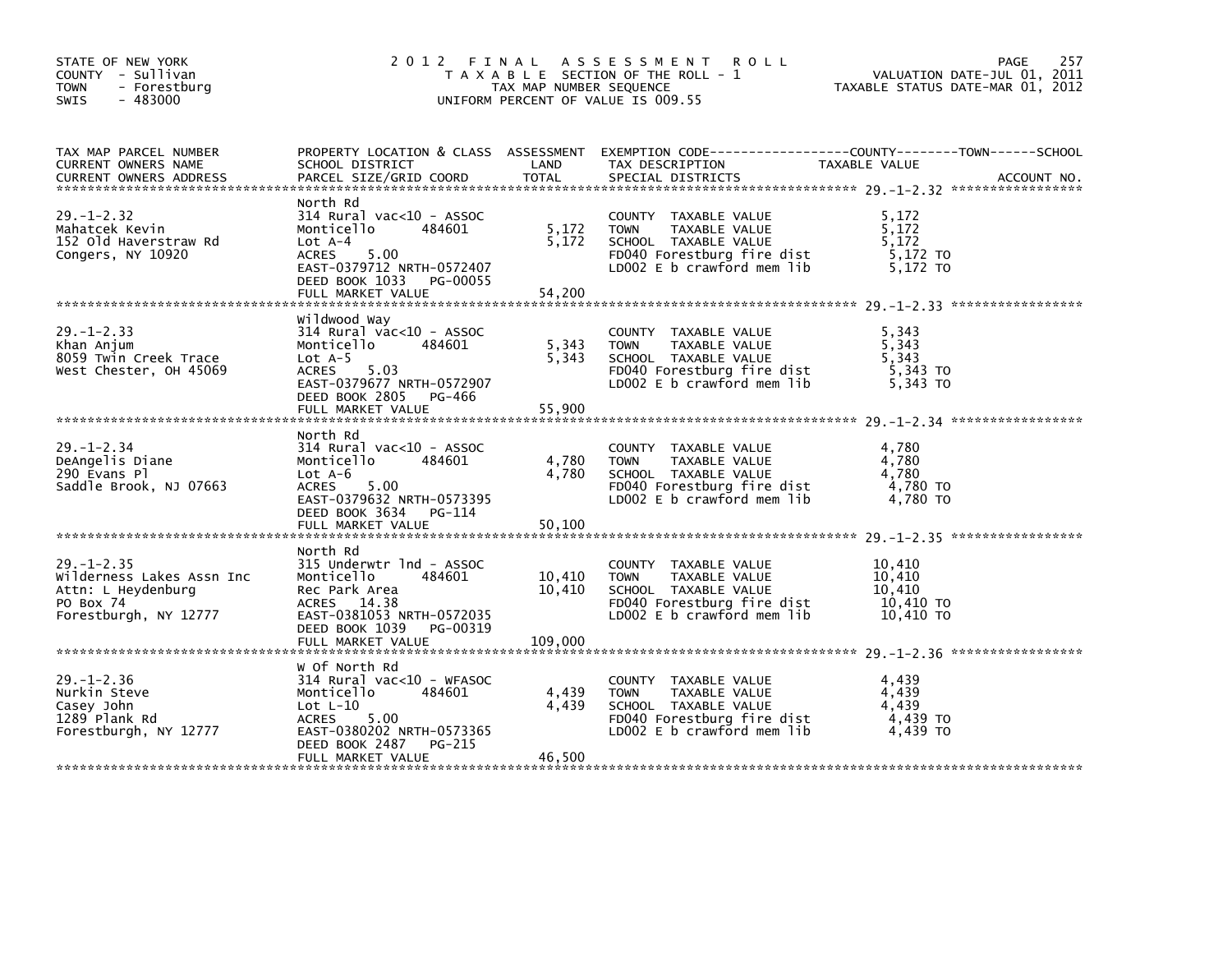| STATE OF NEW YORK<br>COUNTY - Sullivan<br>- Forestburg<br>TOWN<br>$-483000$<br><b>SWIS</b>          |                                                                                                                                                                                            | TAX MAP NUMBER SEQUENCE  | 2012 FINAL ASSESSMENT ROLL<br>T A X A B L E SECTION OF THE ROLL - 1<br>UNIFORM PERCENT OF VALUE IS 009.55                                | PAGE<br>258<br>VALUATION DATE-JUL 01, 2011<br>TAXABLE STATUS DATE-MAR 01, 2012                                                  |  |
|-----------------------------------------------------------------------------------------------------|--------------------------------------------------------------------------------------------------------------------------------------------------------------------------------------------|--------------------------|------------------------------------------------------------------------------------------------------------------------------------------|---------------------------------------------------------------------------------------------------------------------------------|--|
| TAX MAP PARCEL NUMBER<br>CURRENT OWNERS NAME<br><b>CURRENT OWNERS ADDRESS</b>                       | SCHOOL DISTRICT<br>PARCEL SIZE/GRID COORD                                                                                                                                                  | LAND<br><b>TOTAL</b>     | TAX DESCRIPTION<br>SPECIAL DISTRICTS                                                                                                     | PROPERTY LOCATION & CLASS ASSESSMENT EXEMPTION CODE---------------COUNTY-------TOWN------SCHOOL<br>TAXABLE VALUE<br>ACCOUNT NO. |  |
| $29. - 1 - 2.37$<br>Haley Timothy W<br>Haley Martha<br>3 E Stone St<br>Newburgh, NY 12550           | W Of North Rd<br>$314$ Rural vac<10 - WFASOC<br>Monticello<br>484601<br>$Lot L-9$<br>5.00<br><b>ACRES</b><br>EAST-0380224 NRTH-0573723<br>DEED BOOK 02248 PG-673<br>FULL MARKET VALUE      | 4,425<br>4,425<br>46,300 | COUNTY TAXABLE VALUE<br>TAXABLE VALUE<br><b>TOWN</b><br>SCHOOL TAXABLE VALUE<br>FD040 Forestburg fire dist<br>LD002 E b crawford mem lib | 4,425<br>4,425<br>4.425<br>4,425 TO<br>4,425 TO                                                                                 |  |
|                                                                                                     | W Of North Rd                                                                                                                                                                              |                          |                                                                                                                                          |                                                                                                                                 |  |
| $29. - 1 - 2.38$<br>Nurkin Steven<br>Casey John J<br>1289 Plank Rd<br>Forestburgh, NY 12777         | $314$ Rural vac< $10$ - WFASOC<br>Monticello<br>484601<br>$Lot L-8$<br>5.00<br>ACRES<br>EAST-0380192 NRTH-0574085<br>DEED BOOK 2335<br>PG-495                                              | 4,906<br>4,906           | COUNTY TAXABLE VALUE<br><b>TOWN</b><br>TAXABLE VALUE<br>SCHOOL TAXABLE VALUE<br>FD040 Forestburg fire dist<br>LD002 E b crawford mem lib | 4,906<br>4,906<br>4.906<br>4,906 TO<br>4,906 TO                                                                                 |  |
|                                                                                                     | FULL MARKET VALUE                                                                                                                                                                          | 51,400                   |                                                                                                                                          |                                                                                                                                 |  |
| $29. - 1 - 2.39$<br>Kline Kevin<br>184 Keiber Ct<br>Staten Island, NY 10314                         | w of North Rd<br>$314$ Rural vac< $10$ - WFASOC<br>Monticello<br>484601<br>Lot $L-7$<br><b>ACRES</b><br>5.00<br>EAST-0380311 NRTH-0574496<br>DEED BOOK 3544<br>PG-565<br>FULL MARKET VALUE | 5,607<br>5.607<br>58,700 | COUNTY TAXABLE VALUE<br><b>TOWN</b><br>TAXABLE VALUE<br>SCHOOL TAXABLE VALUE<br>FD040 Forestburg fire dist<br>LD002 E b crawford mem lib | 5,607<br>5,607<br>5.607<br>5,607 TO<br>5,607 TO                                                                                 |  |
|                                                                                                     |                                                                                                                                                                                            |                          |                                                                                                                                          |                                                                                                                                 |  |
| $29. - 1 - 2.40$<br>Lund Robert<br>Vega Cecilia<br>189 wildwood Way<br>Forestburgh, NY 12777        | 189 Wildwood Way<br>210 1 Family Res - ASSOC<br>484601<br>Monticello<br>Lot $A-12$<br>house<br>5.24<br><b>ACRES</b><br>EAST-0380250 NRTH-0575213                                           | 4,436<br>27,400          | COUNTY TAXABLE VALUE<br><b>TOWN</b><br>TAXABLE VALUE<br>SCHOOL TAXABLE VALUE<br>FD040 Forestburg fire dist<br>LD002 E b crawford mem lib | 27,400<br>27,400<br>27,400<br>27,400 TO<br>27,400 TO                                                                            |  |
|                                                                                                     | DEED BOOK 2982<br>PG-150<br>FULL MARKET VALUE                                                                                                                                              | 286,900                  |                                                                                                                                          |                                                                                                                                 |  |
| $29. - 1 - 2.41$<br>Amore Anthony<br>Amore,Burafato,Fasolo<br>1030 Preakness Ave<br>Wayne, NJ 07470 | W Of North Rd<br>$314$ Rural vac< $10$ - ASSOC<br>484601<br>Monticello<br>$Lot A-14$<br>7.14<br>ACRES<br>EAST-0379977 NRTH-0575732<br>PG-393<br>DEED BOOK 2333<br>FULL MARKET VALUE        | 5,054<br>5,054<br>52,900 | COUNTY TAXABLE VALUE<br>TAXABLE VALUE<br><b>TOWN</b><br>SCHOOL TAXABLE VALUE<br>FD040 Forestburg fire dist<br>LD002 E b crawford mem lib | 5.054<br>5,054<br>5.054<br>5,054 TO<br>5.054 TO                                                                                 |  |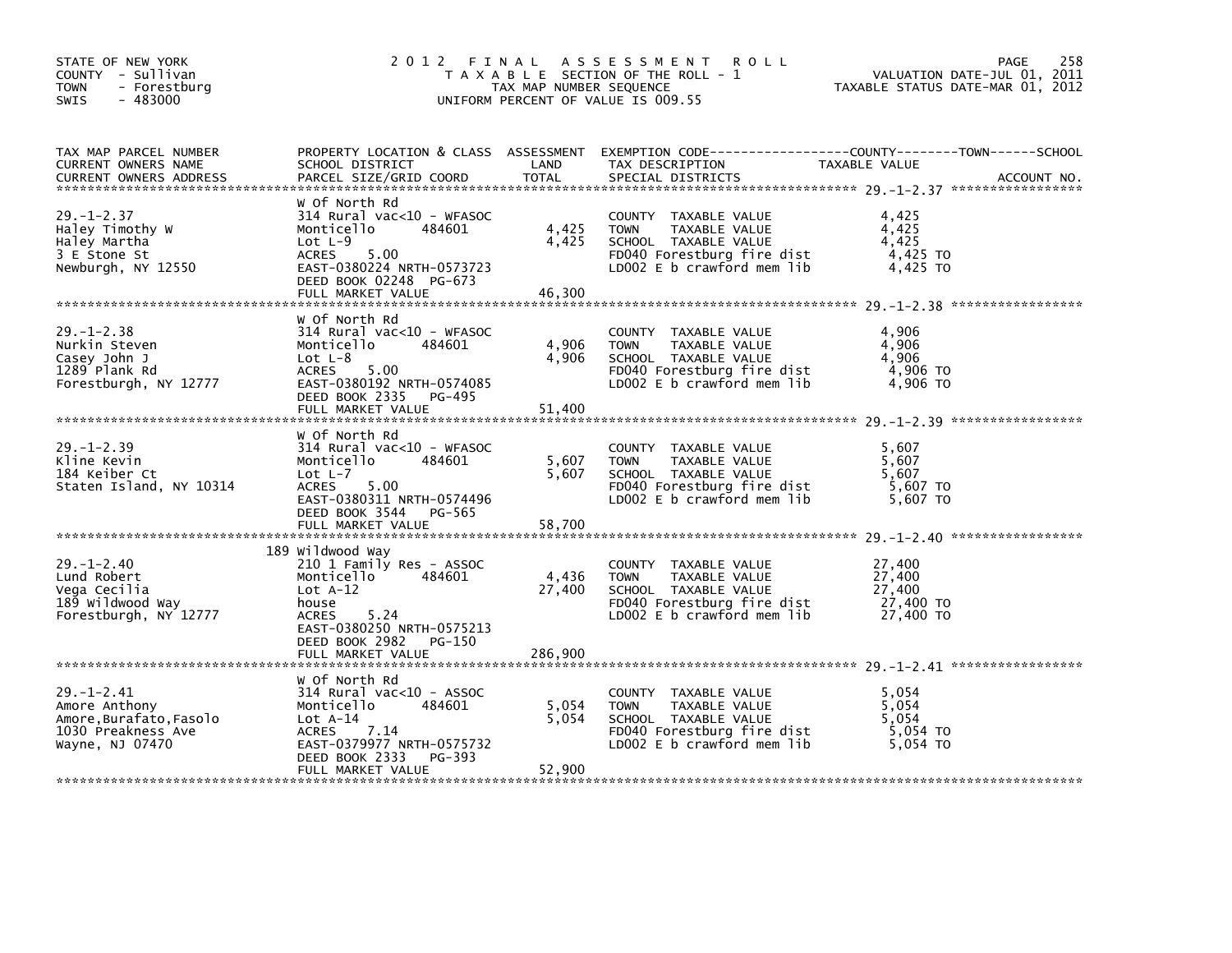| STATE OF NEW YORK<br>COUNTY - Sullivan<br><b>TOWN</b><br>- Forestburg<br>$-483000$<br>SWIS            | 2 0 1 2                                                                                                                                                                                       | FINAL<br>TAX MAP NUMBER SEQUENCE | A S S E S S M E N T<br><b>ROLL</b><br>T A X A B L E SECTION OF THE ROLL - 1<br>UNIFORM PERCENT OF VALUE IS 009.55                                            | VALUATION DATE-JUL 01, 2011<br>TAXABLE STATUS DATE-MAR 01, 2012      | PAGE     | 259         |
|-------------------------------------------------------------------------------------------------------|-----------------------------------------------------------------------------------------------------------------------------------------------------------------------------------------------|----------------------------------|--------------------------------------------------------------------------------------------------------------------------------------------------------------|----------------------------------------------------------------------|----------|-------------|
| TAX MAP PARCEL NUMBER<br>CURRENT OWNERS NAME<br><b>CURRENT OWNERS ADDRESS</b>                         | PROPERTY LOCATION & CLASS ASSESSMENT<br>SCHOOL DISTRICT<br>PARCEL SIZE/GRID COORD                                                                                                             | LAND<br>TOTAL                    | TAX DESCRIPTION<br>SPECIAL DISTRICTS                                                                                                                         | <b>TAXABLE VALUE</b>                                                 |          | ACCOUNT NO. |
| $29. - 1 - 2.42$<br>Kesten Alan S<br>110 Broadway<br>Monticello, NY 12701                             | w Of North Rd<br>210 1 Family Res - ASSOC<br>484601<br>Monticello<br>$Lot A-11$<br>House<br>5.91<br><b>ACRES</b><br>EAST-0379638 NRTH-0575272<br>DEED BOOK 1921<br>PG-38<br>FULL MARKET VALUE | 4,184<br>30,100<br>315,200       | 41854<br>STAR B<br>COUNTY TAXABLE VALUE<br>TAXABLE VALUE<br><b>TOWN</b><br>SCHOOL TAXABLE VALUE<br>FD040 Forestburg fire dist<br>LD002 E b crawford mem lib  | 0<br>30,100<br>30,100<br>27,370<br>30,100 TO<br>30,100 TO            | 0        | 2,730       |
| $29. - 1 - 2.43$<br>Martin Lydia<br>300 First Ave Apt 2A<br>New York, NY 10009                        | w Of North Rd<br>$314$ Rural vac< $10$ - ASSOC<br>484601<br>Monticello<br>$Lot A-10$<br>5.07<br><b>ACRES</b><br>EAST-0379927 NRTH-0574911<br>DEED BOOK 2019 PG-283<br>FULL MARKET VALUE       | 4,276<br>4,276<br>44,800         | COUNTY TAXABLE VALUE<br><b>TOWN</b><br>TAXABLE VALUE<br>SCHOOL TAXABLE VALUE<br>FD040 Forestburg fire dist<br>LD002 E b crawford mem lib                     | 4,276<br>4,276<br>4,276<br>4,276 TO<br>4,276 TO                      |          |             |
| $29. - 1 - 2.44$<br>Moore Helen B<br>167 wildwood way<br>Forestburgh, NY 12777                        | 167 Wildwood Way<br>210 1 Family Res - ASSOC<br>Monticello<br>484601<br>$Lot A-9$<br>1 St House<br>ACRES<br>5.00<br>EAST-0379663 NRTH-0574644<br>DEED BOOK 1057 PG-00198<br>FULL MARKET VALUE | 4,067<br>18,600<br>194,800       | 41834<br>STAR EN<br>COUNTY TAXABLE VALUE<br>TAXABLE VALUE<br><b>TOWN</b><br>SCHOOL TAXABLE VALUE<br>FD040 Forestburg fire dist<br>LD002 E b crawford mem lib | $\mathbf{0}$<br>18,600<br>18,600<br>12,940<br>18,600 TO<br>18,600 TO | $\Omega$ | 5,660       |
|                                                                                                       |                                                                                                                                                                                               |                                  |                                                                                                                                                              |                                                                      |          |             |
| $29. - 1 - 2.45$<br>Richard Heydenburg H<br>Heydenburg Thomas<br>Linda Heydenburg<br>153 Wildwood Way | 153 Wildwood Way<br>210 1 Family Res - ASSOC<br>Monticello<br>484601<br>1.5 Story House<br>ACRES<br>5.03<br>EAST-0379650 NRTH-0574284                                                         | 4,383<br>23,900                  | STAR B<br>41854<br>COUNTY TAXABLE VALUE<br>TAXABLE VALUE<br><b>TOWN</b><br>SCHOOL TAXABLE VALUE<br>FD040 Forestburg fire dist                                | $\mathbf{0}$<br>23,900<br>23,900<br>21,170<br>23,900 TO              | $\Omega$ | 2,730       |
| Forestburgh, NY 12777                                                                                 | DEED BOOK 3620<br>PG-2476<br>FULL MARKET VALUE                                                                                                                                                | 250,300                          | LD002 E b crawford mem lib                                                                                                                                   | 23,900 TO                                                            |          |             |
| $29. - 1 - 2.46$<br>Goldstein Stuart<br>Goldstein Shari<br>7 Waverly Ct<br>New City, NY 10956         | w Of North Rd<br>$314$ Rural vac< $10$ - ASSOC<br>484601<br>Monticello<br>$Lot A-7$<br><b>ACRES</b><br>5.02<br>EAST-0379668 NRTH-0573895<br>DEED BOOK 3266<br>PG-428<br>FULL MARKET VALUE     | 4,613<br>4,613<br>48,300         | COUNTY TAXABLE VALUE<br>TAXABLE VALUE<br><b>TOWN</b><br>SCHOOL TAXABLE VALUE<br>FD040 Forestburg fire dist<br>LD002 E b crawford mem lib                     | 4,613<br>4,613<br>4,613<br>4,613 TO<br>4,613 TO                      |          |             |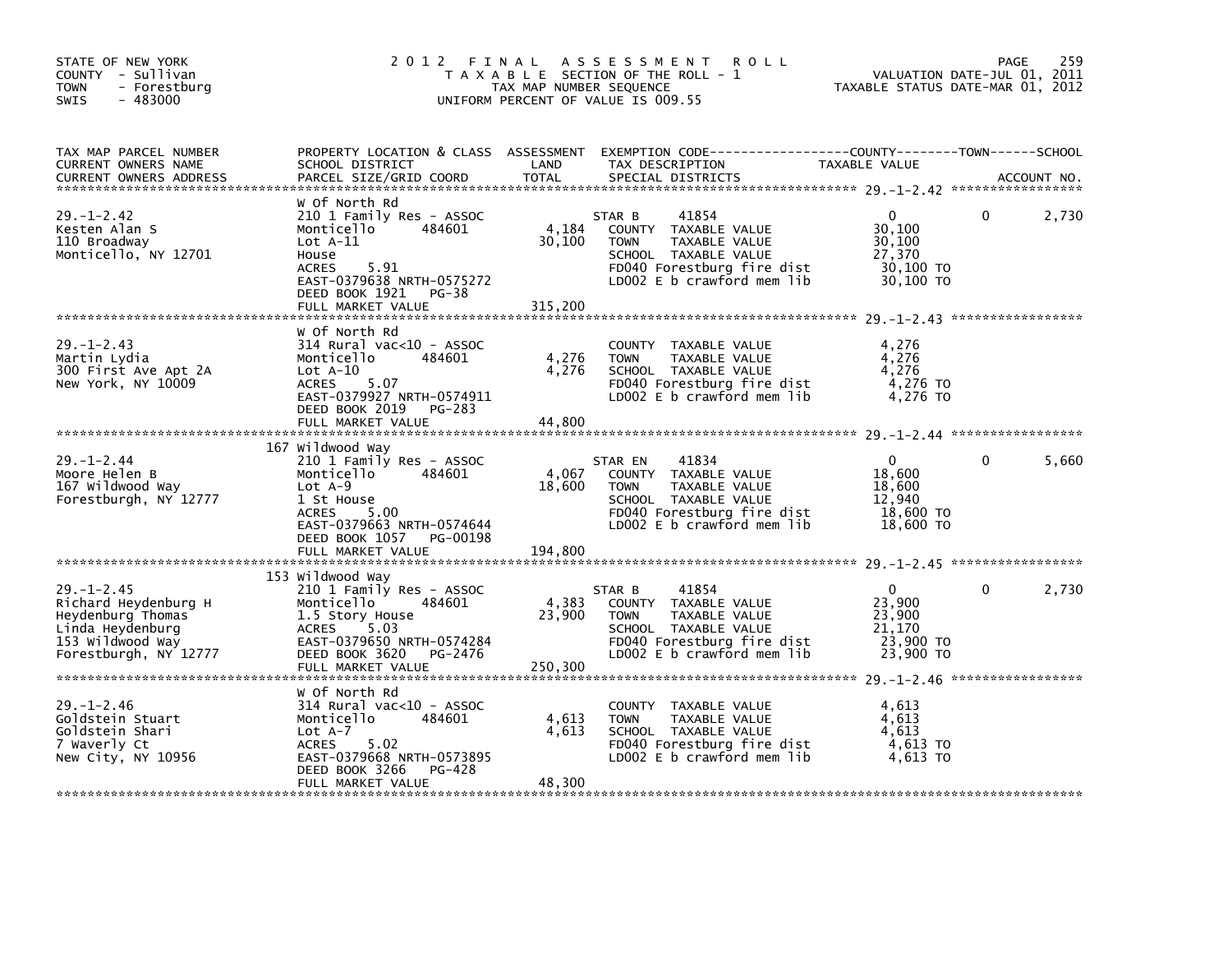| STATE OF NEW YORK<br>COUNTY - Sullivan<br>TOWN - Forestburg<br>- 483000<br>SWIS                                                                              | UNIFORM PERCENT OF VALUE IS 009.55                                                                                              | 2012 FINAL ASSESSMENT ROLL PAGE 260<br>TAXABLE SECTION OF THE ROLL - 1 VALUATION DATE-JUL 01, 2011<br>TAX MAP NUMBER SEQUENCE TAXABLE STATUS DATE-MAR 01, 2012 |                                                                                                                                                                                                                     |                                      |                  |
|--------------------------------------------------------------------------------------------------------------------------------------------------------------|---------------------------------------------------------------------------------------------------------------------------------|----------------------------------------------------------------------------------------------------------------------------------------------------------------|---------------------------------------------------------------------------------------------------------------------------------------------------------------------------------------------------------------------|--------------------------------------|------------------|
| TAX MAP PARCEL NUMBER PROPERTY LOCATION & CLASS ASSESSMENT EXEMPTION CODE---------------COUNTY--------TOWN------SCHOOL<br><b>CURRENT OWNERS NAME</b>         | SCHOOL DISTRICT                                                                                                                 |                                                                                                                                                                | LAND TAX DESCRIPTION TAXABLE VALUE                                                                                                                                                                                  |                                      |                  |
| $29. -1 - 3$<br>Schaefer Daniel vom-Lehn H Monticello 484601<br>109 Perryville Rd 2 St House Barn<br>Pittstown, NJ 08867                                     | North Rd<br>240 Rural res<br>Gl 7 Div 1<br>Seas 8<br>ACRES 33.00<br>EAST-0380188 NRTH-0569984<br>DEED BOOK 3501<br>PG-444       | 13,090                                                                                                                                                         | COUNTY TAXABLE VALUE 13,090<br>7,355 TOWN TAXABLE VALUE 13,090<br>LD002 E b crawford mem lib                                                                                                                        | 13,090 TO                            | 030300           |
|                                                                                                                                                              |                                                                                                                                 |                                                                                                                                                                |                                                                                                                                                                                                                     |                                      |                  |
| $29. -1 - 4$<br>Schilling Carl W<br>Attn: Schilling Mark<br>7182 Strand Cir<br>Bradenton, FL 34203<br>MAY BE SUBJECT TO PAYMENT<br>UNDER RPTL480A UNTIL 2021 | Plank Rd<br>Pond<br>$G1 6$ Div $1$<br>ACRES 122.93<br>EAST-0382467 NRTH-0573145<br>DEED BOOK 1524<br>PG-24<br>FULL MARKET VALUE | 35,675<br>373,600                                                                                                                                              | FOREST LND 47460<br>35,675 COUNTY TAXABLE VALUE<br>TAXABLE VALUE 12,011<br><b>TOWN</b><br>SCHOOL TAXABLE VALUE<br>SCHOOL TAXABLE VALUE 12,011<br>FD040 Forestburg fire dist 35,675 TO<br>LD002 E b crawford mem lib | 23,664 23,664<br>12,011<br>35,675 TO | 031100<br>23,664 |
|                                                                                                                                                              |                                                                                                                                 |                                                                                                                                                                |                                                                                                                                                                                                                     |                                      |                  |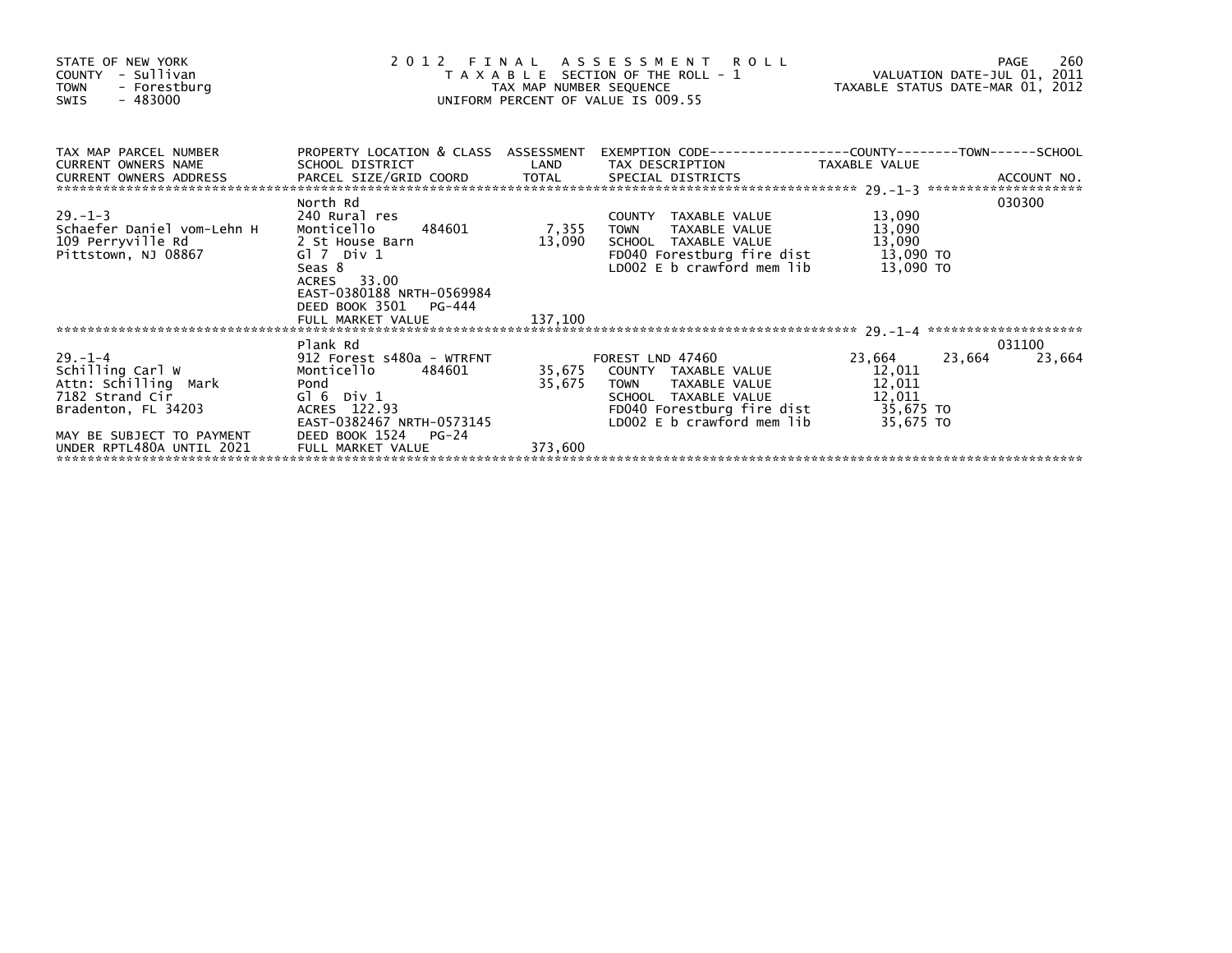| STATE OF NEW YORK    | 2012 FINAL ASSESSMENT ROLL            | 261<br>PAGE                      |
|----------------------|---------------------------------------|----------------------------------|
| COUNTY - Sullivan    | T A X A B L E SECTION OF THE ROLL - 1 | VALUATION DATE-JUL 01, 2011      |
| TOWN<br>- Forestburg | MAP SECTION - 029                     | TAXABLE STATUS DATE-MAR 01, 2012 |
| - 483000<br>SWIS     | SUB-SECTION-                          | RPS150/V04/L015                  |
|                      | UNIFORM PERCENT OF VALUE IS 009.55    | CURRENT DATE $6/18/2012$         |

| <b>CODE</b> | DISTRICT NAME                                | TOTAL<br>PARCELS | EXTENSION<br><b>TYPF</b> | <b>FXTENSTON</b><br>VALUE | AD VALOREM<br>VALUE | <b>FXFMPT</b><br>AMOUNT | TAXABLE<br><b>VALUE</b> |
|-------------|----------------------------------------------|------------------|--------------------------|---------------------------|---------------------|-------------------------|-------------------------|
|             | FD040 Forestburg fir<br>LD002 E b crawford m |                  | 46 TOTAL<br>46 TOTAL     |                           | 775.325<br>775.325  |                         | 775,325<br>775.325      |

#### \*\*\* S C H O O L D I S T R I C T S U M M A R Y \*\*\*

| <b>CODE</b> | DISTRICT NAME | <b>TOTAL</b><br><b>PARCELS</b> | ASSESSED<br>LAND | ASSESSED<br><b>TOTAL</b> | <b>EXEMPT</b><br><b>AMOUNT</b> | TOTAL<br><b>TAXABLE</b> | <b>STAR</b><br><b>AMOUNT</b> | <b>STAR</b><br><b>TAXABLE</b> |
|-------------|---------------|--------------------------------|------------------|--------------------------|--------------------------------|-------------------------|------------------------------|-------------------------------|
| 484601      | Monticello    | 46                             | 251,477          | 775,325                  | 33,039                         | 742,286                 | 47,010                       | 695,276                       |
|             | SUB-TOTAL     | 46                             | 251.477          | 775.325                  | 33,039                         | 742.286                 | 47.010                       | 695,276                       |
|             | <b>TOTAL</b>  | 46                             | 251,477          | 775,325                  | 33,039                         | 742,286                 | 47,010                       | 695,276                       |

\*\*\* S Y S T E M C O D E S S U M M A R Y \*\*\*

NO SYSTEM EXEMPTIONS AT THIS LEVEL

#### \*\*\* E X E M P T I O N S U M M A R Y \*\*\*

| CODE           | DESCRIPTION                     | <b>TOTAL</b><br><b>PARCELS</b> | <b>COUNTY</b> | <b>TOWN</b> | <b>SCHOOL</b>   |
|----------------|---------------------------------|--------------------------------|---------------|-------------|-----------------|
| 41122          | WAR VET                         |                                | 4,914         |             |                 |
| 41123          | WAR VET                         |                                |               | 4,914       |                 |
| 41132<br>41133 | <b>COMBAT VET</b><br>COMBAT VET |                                | 8,190         | 8,190       |                 |
| 41142          | <b>DISABL VET</b>               |                                | 1,253         |             |                 |
| 41143          | DISABL VET                      |                                |               | 1,253       |                 |
| 41800<br>41834 | AGED-CTS<br>STAR EN             |                                | 8,147         | 8,147       | 9,375<br>16,980 |
| 41854          | STAR B                          | 11                             |               |             | 30,030          |
| 47460          | FOREST LND                      |                                | 23,664        | 23,664      | 23,664          |
|                | TOTAL                           | 28                             | 46,168        | 46,168      | 80,049          |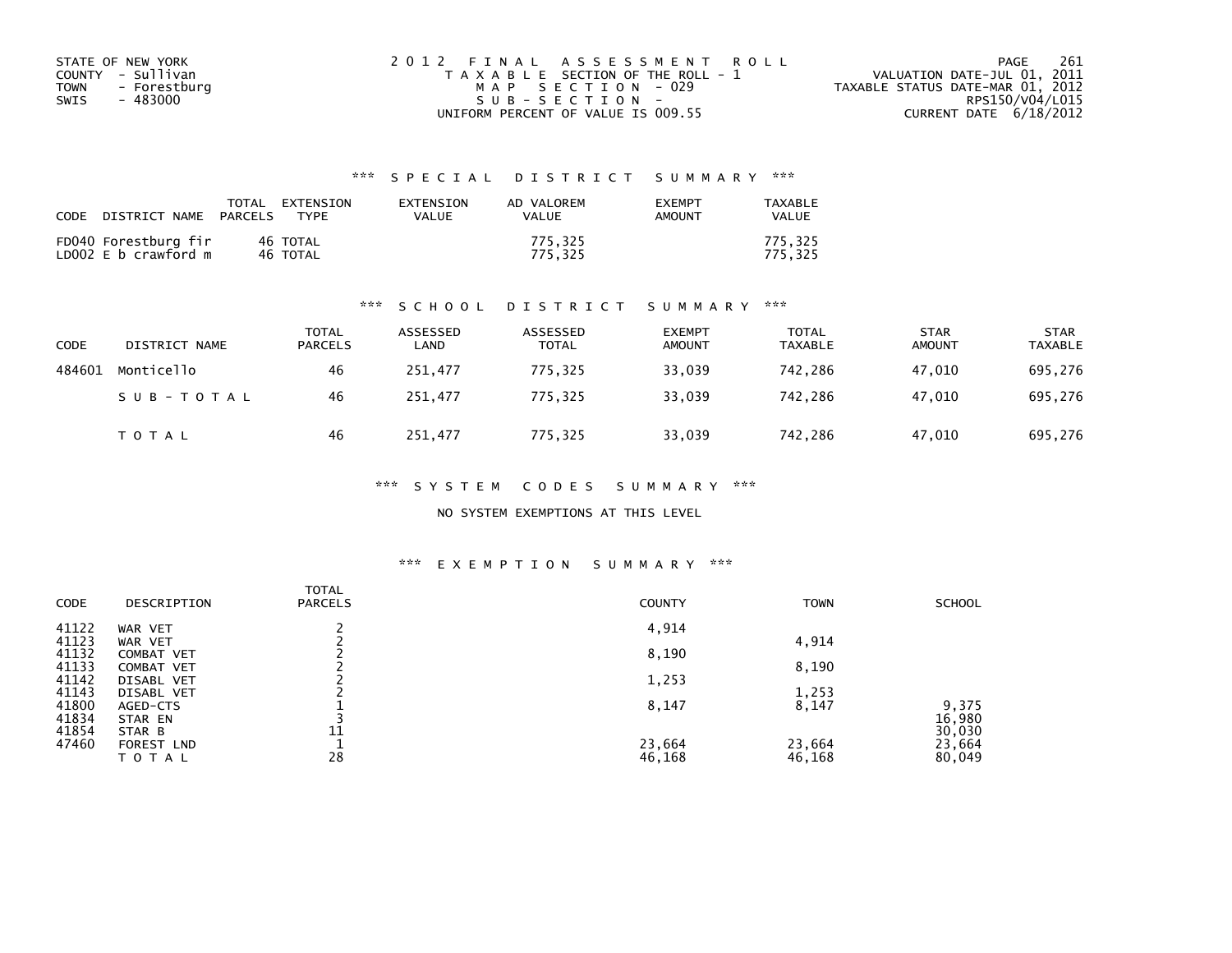| STATE OF NEW YORK    | 2012 FINAL ASSESSMENT ROLL            | 262<br>PAGE                      |
|----------------------|---------------------------------------|----------------------------------|
| COUNTY - Sullivan    | T A X A B L E SECTION OF THE ROLL - 1 | VALUATION DATE-JUL 01, 2011      |
| TOWN<br>- Forestburg | MAP SECTION - 029                     | TAXABLE STATUS DATE-MAR 01, 2012 |
| - 483000<br>SWIS     | SUB-SECTION-                          | RPS150/V04/L015                  |
|                      | UNIFORM PERCENT OF VALUE IS 009.55    | CURRENT DATE $6/18/2012$         |

| ROLL       | DESCRIPTION    | TOTAL          | <b>ASSESSED</b> | <b><i>ASSESSED</i></b> | <b>TAXABLE</b> | <b>TAXABLE</b> | <b>TAXABLE</b> | <b>STAR</b>    |
|------------|----------------|----------------|-----------------|------------------------|----------------|----------------|----------------|----------------|
| <b>SEC</b> |                | <b>PARCELS</b> | LAND            | TOTAL                  | COUNTY         | <b>TOWN</b>    | <b>SCHOOL</b>  | <b>TAXABLE</b> |
|            | <b>TAXABLE</b> | 46             | 251.477         | フフロ<br>5.325           | 729<br>29,157  | 72 Q<br>29.157 | 742,286        | 695,276        |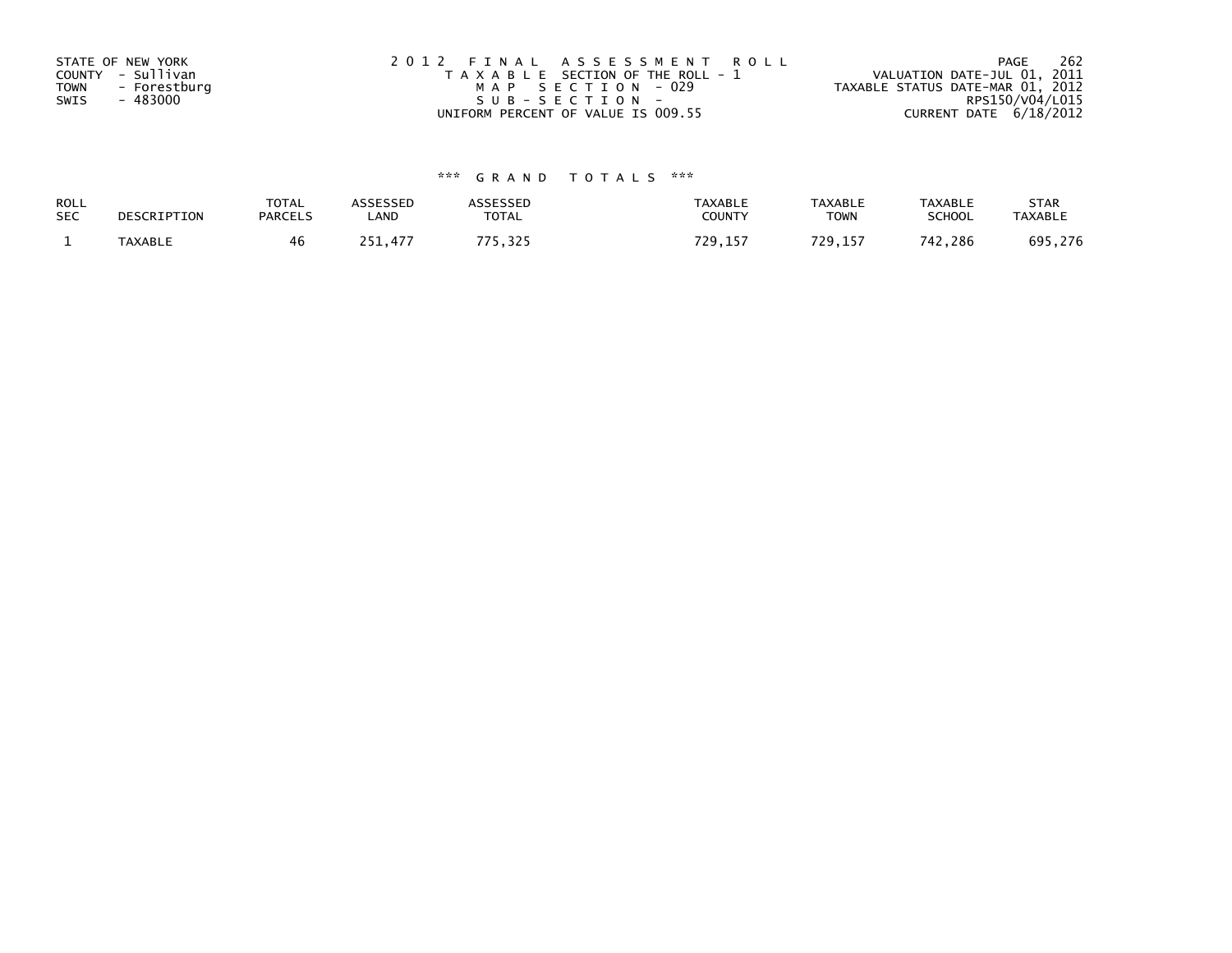| STATE OF NEW YORK<br>COUNTY - Sullivan<br>TOWN<br>- Forestburg<br>$-483000$<br><b>SWIS</b>                                                                         | 2012 FINAL                                                                                                                                                                                             | TAX MAP NUMBER SEQUENCE        | ASSESSMENT ROLL<br>T A X A B L E SECTION OF THE ROLL - 1<br>UNIFORM PERCENT OF VALUE IS 009.55                                                                       | VALUATION DATE-JUL 01, 2011<br>VALUATION DATE-JUL 01, 2011<br>TAXABLE STATUS DATE-MAR 01, 2012 | <b>PAGE</b><br>263 |
|--------------------------------------------------------------------------------------------------------------------------------------------------------------------|--------------------------------------------------------------------------------------------------------------------------------------------------------------------------------------------------------|--------------------------------|----------------------------------------------------------------------------------------------------------------------------------------------------------------------|------------------------------------------------------------------------------------------------|--------------------|
| TAX MAP PARCEL NUMBER<br>CURRENT OWNERS NAME<br><b>CURRENT OWNERS ADDRESS</b>                                                                                      | SCHOOL DISTRICT<br>PARCEL SIZE/GRID COORD                                                                                                                                                              | LAND<br>TOTAL                  | PROPERTY LOCATION & CLASS ASSESSMENT EXEMPTION CODE-----------------COUNTY-------TOWN-----SCHOOL<br>TAX DESCRIPTION<br>SPECIAL DISTRICTS                             | TAXABLE VALUE                                                                                  | ACCOUNT NO.        |
| $30. -1 - 1.1$<br>Forest Glen Club<br>Attn: Edgar Donohoe<br>37 Anthony Wayne Rd<br>Morristown, NJ 07960<br>MAY BE SUBJECT TO PAYMENT<br>UNDER RPTL480A UNTIL 2021 | Tannery Rd<br>250 Estate<br>- WTRFNT<br>484601<br>Monticello<br>$11/2$ St Hse<br>Gar<br>G] 11 E 12 Div 1<br>ACRES 507.50<br>EAST-0385080 NRTH-0569200<br>DEED BOOK 1809<br>PG-012<br>FULL MARKET VALUE | 103,300<br>139,900<br>1464,900 | FOREST LND 47460<br>COUNTY TAXABLE VALUE<br><b>TOWN</b><br>TAXABLE VALUE<br>SCHOOL TAXABLE VALUE<br>FD040 Forestburg fire dist<br>LD002 E b crawford mem lib         | 62,591<br>62,591<br>77,309<br>77,309<br>77,309<br>139,900 TO<br>139,900 TO                     | 021500<br>62,591   |
| $30. -1 - 1.4$<br>Williams Richard R<br>127 Forestburgh Rd<br>Forestburgh, NY 12777                                                                                | County Road 43<br>240 Rural res<br>484601<br>Monticello<br>house,garage<br>FRNT 1512.26 DPTH<br>ACRES 11.75<br>DEED BOOK 3502 PG-652<br>FULL MARKET VALUE                                              | 8,700<br>19,600<br>205,200     | COUNTY TAXABLE VALUE<br><b>TOWN</b><br>TAXABLE VALUE<br>SCHOOL TAXABLE VALUE<br>FD040 Forestburg fire dist<br>LD002 E b crawford mem lib                             | 19,600<br>19,600<br>19,600<br>19,600 TO<br>19,600 TO                                           |                    |
| $30. - 1 - 2$<br>Maloney Walter E<br>Maloney Walter<br>Edgar Donohoe<br>Edgar Donohoe<br>37 Anthony Wayne Rd<br>Morristown, NJ 07960<br>Morristown, NJ 07960       | Sackett Lk Rd<br>$314$ Rural vac< $10$<br>484601<br>Monticello<br>Vacant Lot<br>$G1$ 11 Div 1<br>ACRES 1.02<br>EAST-0384109 NRTH-0566692<br>FULL MARKET VALUE                                          | 562<br>562<br>5,900            | COUNTY TAXABLE VALUE<br><b>TOWN</b><br>TAXABLE VALUE<br>SCHOOL TAXABLE VALUE<br>FD040 Forestburg fire dist<br>LD002 E b crawford mem lib                             | 562<br>562<br>562<br>562 TO<br>562 TO                                                          | 021510             |
| $30. -1 - 3$<br>Maloney Walter E<br>Maloney Hilda R<br>Edgar Donohoe<br>Morristown, NJ 07960                                                                       | Sackett Lk Rd<br>314 Rural vac<10<br>484601<br>Monticello<br>$G1$ 11 Div 1<br>EAST-0384142 NRTH-0566584<br>FULL MARKET VALUE                                                                           | 166<br>166<br>1,700            | COUNTY TAXABLE VALUE<br>TOWN<br>TAXABLE VALUE<br>SCHOOL TAXABLE VALUE<br>FD040 Forestburg fire dist<br>LD002 E b crawford mem lib                                    | 166<br>166<br>166<br>166 то<br>166 TO                                                          | 021520             |
| $30. - 1 - 4$<br>King Joseph A<br>Attn: Michael Vincitore<br>27 Dutchtown Rd<br>Saugerties, NY 12477                                                               | Sackett Lk Rd<br>314 Rural vac<10<br>484601<br>Monticello<br>G1 11 Div 1 V1 9<br>FRNT 75.00 DPTH 200.00<br>EAST-0384153 NRTH-0566520<br>FULL MARKET VALUE                                              | 208<br>208                     | VETERAN<br>41101<br>COUNTY TAXABLE VALUE<br><b>TOWN</b><br>TAXABLE VALUE<br>SCHOOL TAXABLE VALUE<br>FD040 Forestburg fire dist<br>$2,200$ LD002 E b crawford mem lib | 200<br>200<br>8<br>8<br>208<br>208 TO<br>208 TO                                                | 019000<br>0        |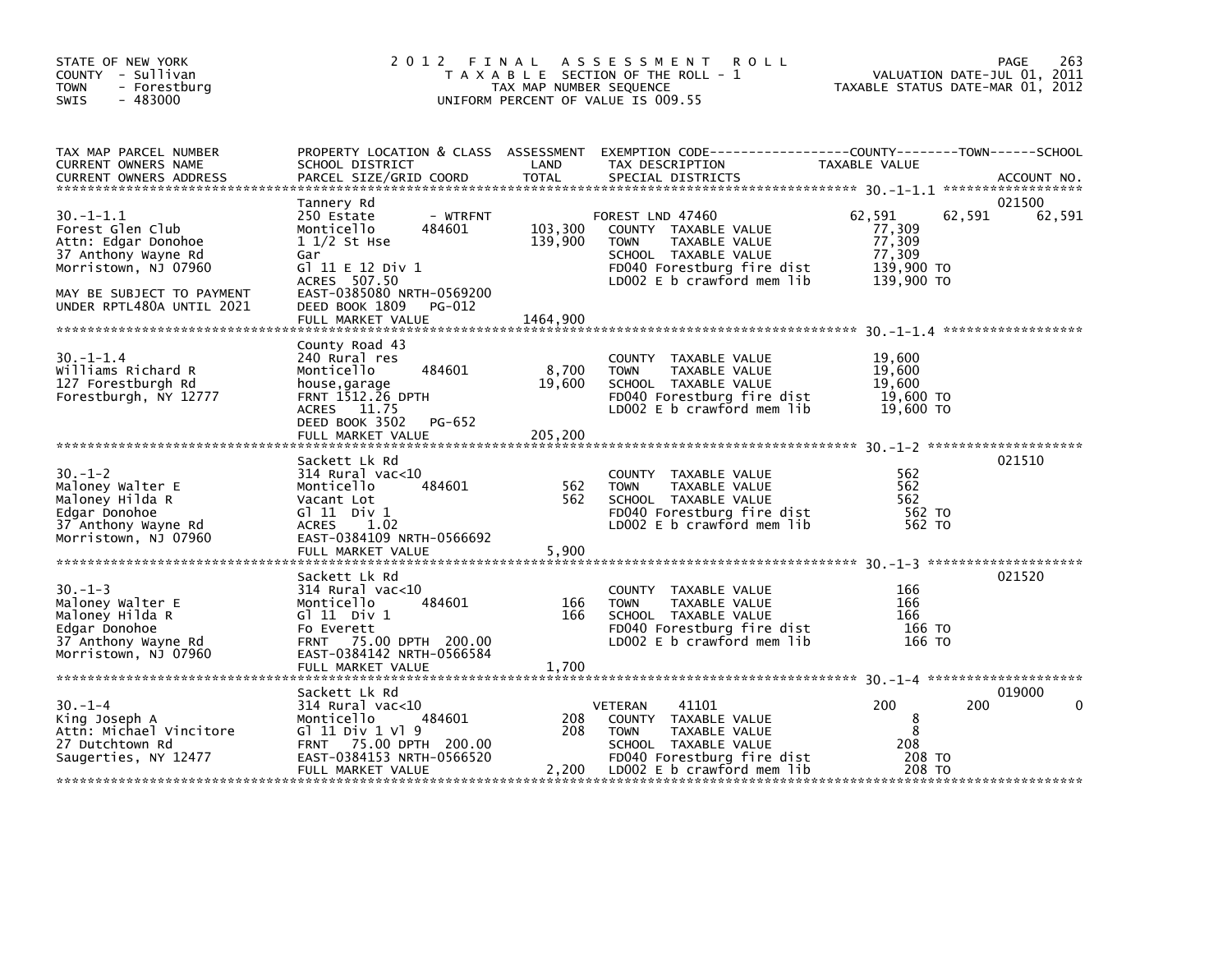| STATE OF NEW YORK<br>COUNTY - Sullivan<br><b>TOWN</b><br>- Forestburg<br><b>SWIS</b><br>$-483000$ | 2 0 1 2                                                                                                                                                                                                                            | FINAL<br>TAX MAP NUMBER SEQUENCE | A S S E S S M E N T<br><b>ROLL</b><br>T A X A B L E SECTION OF THE ROLL - 1<br>UNIFORM PERCENT OF VALUE IS 009.55                                               | TAXABLE STATUS DATE-MAR 01, 2012                                 | 264<br>PAGE<br>VALUATION DATE-JUL 01, 2011 |
|---------------------------------------------------------------------------------------------------|------------------------------------------------------------------------------------------------------------------------------------------------------------------------------------------------------------------------------------|----------------------------------|-----------------------------------------------------------------------------------------------------------------------------------------------------------------|------------------------------------------------------------------|--------------------------------------------|
| TAX MAP PARCEL NUMBER<br>CURRENT OWNERS NAME<br><b>CURRENT OWNERS ADDRESS</b>                     | PROPERTY LOCATION & CLASS ASSESSMENT<br>SCHOOL DISTRICT<br>PARCEL SIZE/GRID COORD                                                                                                                                                  | LAND<br><b>TOTAL</b>             | TAX DESCRIPTION<br>SPECIAL DISTRICTS                                                                                                                            | TAXABLE VALUE                                                    | ACCOUNT NO.                                |
| $30. -1 - 5.1$<br>Ventre Madelaine<br>1107 Plank Rd<br>Forestburgh, NY 12777                      | 1107 Plank Rd<br>418 Inn/lodge<br>- WTRFNT<br>Monticello<br>484601<br>2 St Hse & Gar<br>2 Sheds & Pond<br>Tennis Court<br>28.25 BANKC030217<br>ACRES<br>EAST-0381610 NRTH-0569280<br>DEED BOOK 2113<br>PG-462<br>FULL MARKET VALUE | 10,200<br>30,100<br>315,200      | 41834<br>STAR EN<br>COUNTY<br>TAXABLE VALUE<br><b>TOWN</b><br>TAXABLE VALUE<br>SCHOOL TAXABLE VALUE<br>FD040 Forestburg fire dist<br>LD002 E b crawford mem lib | $\Omega$<br>30,100<br>30,100<br>24,440<br>30,100 TO<br>30,100 TO | 020600<br>0<br>5,660                       |
| $30. -1 - 5.2$<br>Young Gregory S<br>1171 Second Ave Apt 3S<br>New York, NY 10021                 | Sackett Lake Rd<br>210 1 Family Res<br>Monticello<br>484601<br>House & Pond, addition<br>3.22 BANKC030614<br><b>ACRES</b><br>EAST-0381933 NRTH-0568535<br>DEED BOOK 2779<br>PG-389<br>FULL MARKET VALUE                            | 1,575<br>37,920<br>397,100       | COUNTY TAXABLE VALUE<br><b>TOWN</b><br>TAXABLE VALUE<br>SCHOOL TAXABLE VALUE<br>FD040 Forestburg fire dist<br>LD002 $E$ b crawford mem lib                      | 37,920<br>37,920<br>37,920<br>37,920 TO<br>37,920 TO             | 020580                                     |
| $30. -1 - 5.3$<br>Young Gregory<br>1171 Second Ave Apt 3S<br>New York, NY 10021                   | Plank Rd<br>$314$ Rural vac< $10$<br>484601<br>Monticello<br>Vacant Lot<br>5.90<br><b>ACRES</b><br>EAST-0381539 NRTH-0568522<br>DEED BOOK 2915<br>PG-686<br>FULL MARKET VALUE                                                      | 3,103<br>3,103<br>32,500         | <b>COUNTY</b><br>TAXABLE VALUE<br><b>TAXABLE VALUE</b><br><b>TOWN</b><br>SCHOOL TAXABLE VALUE<br>FD040 Forestburg fire dist<br>LD002 E b crawford mem lib       | 3,103<br>3,103<br>3,103<br>3,103 TO<br>3.103 TO                  |                                            |
| $30. - 1 - 5.4$<br>Mandelbaum Richard<br>Kahn Gabrielle<br>1101 Plank Rd<br>Forestburgh, NY 12777 | 1101 Plank Rd<br>210 1 Family Res<br>Monticello<br>484601<br>cape cod house<br><b>FRNT 454.93 DPTH</b><br>2.90 BANK0060806<br><b>ACRES</b><br>EAST-0381920 NRTH-0569033<br>DEED BOOK 2915<br>PG-385<br>FULL MARKET VALUE           | 1,800<br>10,800<br>113,100       | COUNTY TAXABLE VALUE<br>TAXABLE VALUE<br><b>TOWN</b><br>SCHOOL TAXABLE VALUE<br>FD040 Forestburg fire dist<br>LD002 E b crawford mem lib                        | 10,800<br>10,800<br>10.800<br>10,800 TO<br>10,800 TO             |                                            |
| $30. - 1 - 6.1$<br>Young Gregory<br>1171 Second Ave Apt 3S<br>New York, NY 10021                  | C.r. #44<br>$314$ Rural vac<10<br>Monticello<br>484601<br>Vacant Lot<br>R 1<br>G1 11 12 Div 1<br><b>ACRES</b><br>3.00<br>EAST-0381624 NRTH-0568165<br>DEED BOOK 2915<br>PG-686<br>FULL MARKET VALUE                                | 1,294<br>1,294<br>13,600         | <b>COUNTY</b><br>TAXABLE VALUE<br><b>TOWN</b><br>TAXABLE VALUE<br>SCHOOL TAXABLE VALUE<br>FD040 Forestburg fire dist<br>LD002 E b crawford mem lib              | 1,294<br>1,294<br>1.294<br>1,294 TO<br>1.294 TO                  |                                            |
|                                                                                                   |                                                                                                                                                                                                                                    |                                  |                                                                                                                                                                 |                                                                  |                                            |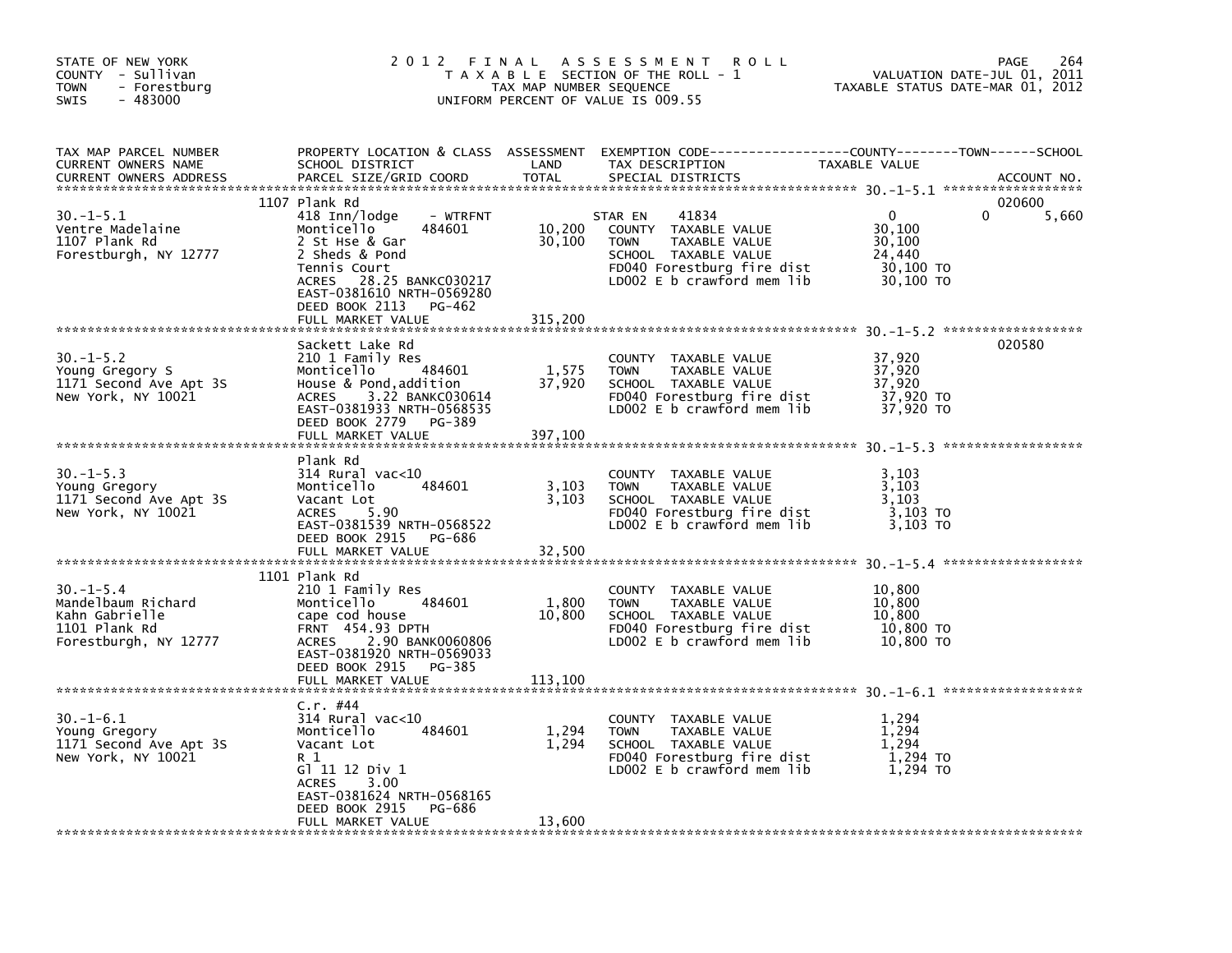| STATE OF NEW YORK<br>COUNTY - Sullivan<br><b>TOWN</b><br>- Forestburg<br>$-483000$<br><b>SWIS</b> | 2 0 1 2                                                                                                                                                                                                                  | FINAL<br>TAX MAP NUMBER SEQUENCE | A S S E S S M E N T<br><b>ROLL</b><br>T A X A B L E SECTION OF THE ROLL - 1<br>UNIFORM PERCENT OF VALUE IS 009.55                                           | TAXABLE STATUS DATE-MAR 01, 2012                                 | 265<br>PAGE<br>VALUATION DATE-JUL 01, 2011 |
|---------------------------------------------------------------------------------------------------|--------------------------------------------------------------------------------------------------------------------------------------------------------------------------------------------------------------------------|----------------------------------|-------------------------------------------------------------------------------------------------------------------------------------------------------------|------------------------------------------------------------------|--------------------------------------------|
| TAX MAP PARCEL NUMBER<br>CURRENT OWNERS NAME                                                      | PROPERTY LOCATION & CLASS ASSESSMENT<br>SCHOOL DISTRICT                                                                                                                                                                  | LAND                             | EXEMPTION CODE-----------------COUNTY-------TOWN------SCHOOL<br>TAX DESCRIPTION                                                                             | TAXABLE VALUE                                                    |                                            |
| $30. - 1 - 6.2$<br>Stratton Robert B<br>Stratton Melinda<br>187 North Rd<br>Forestburgh, NY 12777 | 187 North Rd<br>210 1 Family Res<br>Monticello<br>484601<br>1 Story Ranch<br>R 1<br>G] 11 12 Div 1<br><b>ACRES</b><br>3.00 BANKC130170<br>EAST-0381668 NRTH-0567947<br>DEED BOOK 1698 PG-572<br>FULL MARKET VALUE        | 1,294<br>17,100<br>179.100       | 41854<br>STAR B<br>COUNTY TAXABLE VALUE<br><b>TOWN</b><br>TAXABLE VALUE<br>SCHOOL TAXABLE VALUE<br>FD040 Forestburg fire dist<br>LD002 E b crawford mem lib | $\Omega$<br>17,100<br>17,100<br>14,370<br>17,100 TO<br>17,100 TO | 2,730<br>$\Omega$                          |
| $30. -1 - 6.3$<br>Tarr Floyd<br>Tarr Gloria<br>215 North Rd<br>Forestburgh, NY 12777              | 215 North Rd<br>210 1 Family Res<br>484601<br>Monticello<br>1 St. House & Garage<br>R 1<br>G1 11 12 Div 1<br>5.00 BANKC080370<br><b>ACRES</b><br>EAST-0381742 NRTH-0567643<br>DEED BOOK 2487 PG-441<br>FULL MARKET VALUE | 1,594<br>18,009<br>188,600       | COUNTY TAXABLE VALUE<br><b>TOWN</b><br>TAXABLE VALUE<br>SCHOOL TAXABLE VALUE<br>FD040 Forestburg fire dist<br>LD002 E b crawford mem lib                    | 18,009<br>18,009<br>18,009<br>18,009 TO<br>18,009 TO             | 002700                                     |
| $30. - 1 - 6.4$<br>Young Gregory<br>1171 Second Ave Apt 3S<br>New York, NY 10021                  | $C.r.$ #44<br>$314$ Rural vac< $10$<br>484601<br>Monticello<br>Vacant Lot<br>R 1<br>G1 11 12 Div 1<br>7.00<br><b>ACRES</b><br>EAST-0382165 NRTH-0568174<br>DEED BOOK 2915<br>PG-686<br>FULL MARKET VALUE                 | 3,329<br>3,329<br>34,900         | COUNTY TAXABLE VALUE<br>TAXABLE VALUE<br><b>TOWN</b><br>SCHOOL TAXABLE VALUE<br>FD040 Forestburg fire dist<br>$LD002 E b$ crawford mem lib                  | 3,329<br>3,329<br>3,329<br>3,329 TO<br>3.329 TO                  | 002700                                     |
| $30. -1 - 6.5$<br>Fortunato Gregory<br>1 Oakridge Rd<br>Pomona, NY 10970                          | Sackett Lk Rd<br>240 Rural res<br>484601<br>Monticello<br>building<br>R 1<br>G1 11 12 Div 1<br>ACRES 13.00<br>EAST-0382727 NRTH-0567814<br>DEED BOOK 3533<br>PG-363<br>FULL MARKET VALUE                                 | 4,095<br>15,600<br>163,400       | COUNTY TAXABLE VALUE<br><b>TOWN</b><br>TAXABLE VALUE<br>SCHOOL TAXABLE VALUE<br>FD040 Forestburg fire dist<br>LD002 $E$ b crawford mem lib                  | 15,600<br>15,600<br>15,600<br>15,600 TO<br>15,600 TO             | 002700                                     |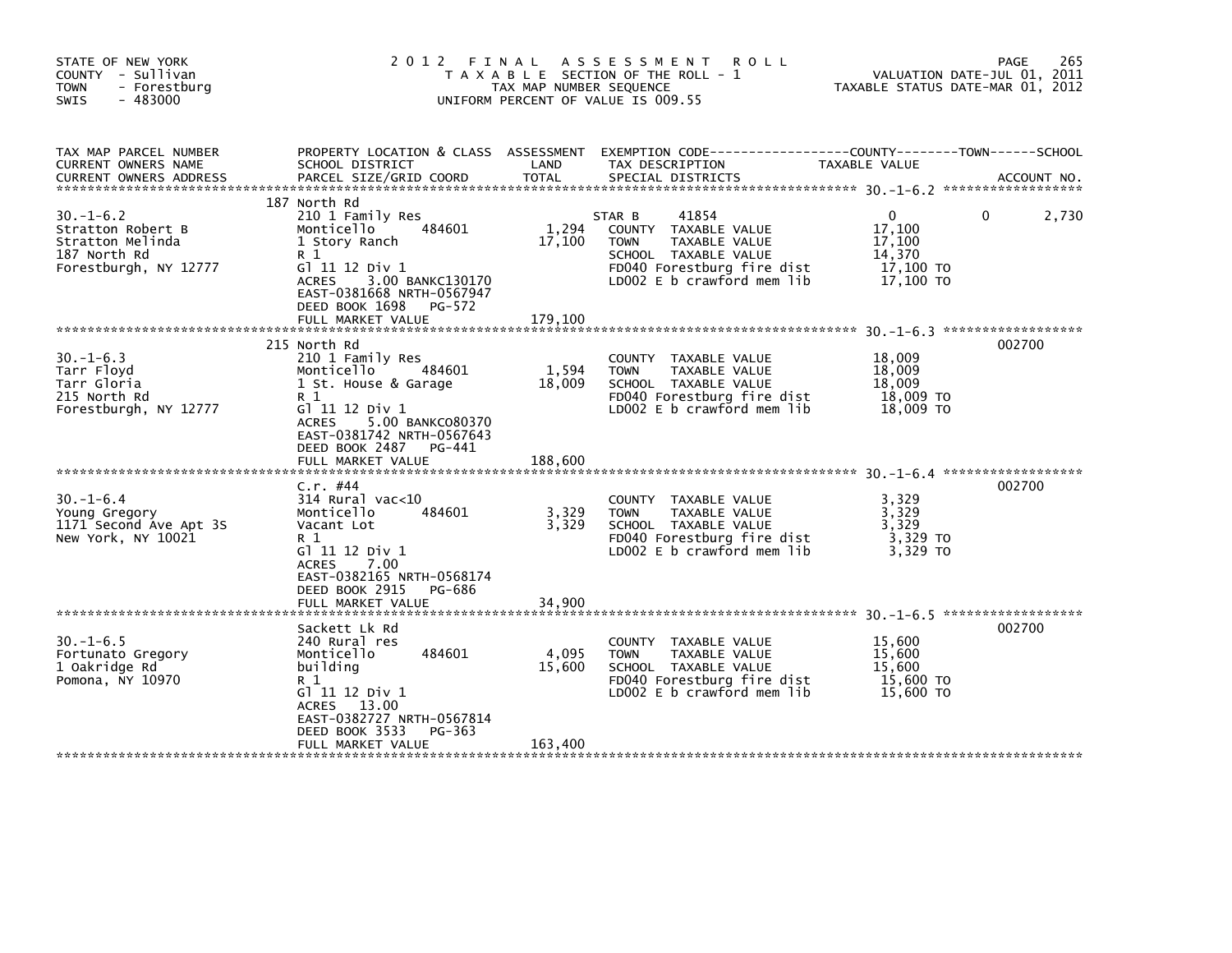| STATE OF NEW YORK<br>COUNTY - Sullivan<br><b>TOWN</b><br>- Forestburg<br>$-483000$<br><b>SWIS</b> | 2012 FINAL                                                                                                                                                                                                    | TAX MAP NUMBER SEQUENCE    | A S S E S S M E N T<br><b>ROLL</b><br>T A X A B L E SECTION OF THE ROLL - 1<br>UNIFORM PERCENT OF VALUE IS 009.55                                                   |                                                                        | 266<br>PAGE<br>VALUATION DATE-JUL 01, 2011<br>TAXABLE STATUS DATE-MAR 01, 2012 |
|---------------------------------------------------------------------------------------------------|---------------------------------------------------------------------------------------------------------------------------------------------------------------------------------------------------------------|----------------------------|---------------------------------------------------------------------------------------------------------------------------------------------------------------------|------------------------------------------------------------------------|--------------------------------------------------------------------------------|
| TAX MAP PARCEL NUMBER<br>CURRENT OWNERS NAME<br><b>CURRENT OWNERS ADDRESS</b>                     | SCHOOL DISTRICT<br>PARCEL SIZE/GRID COORD                                                                                                                                                                     | LAND<br><b>TOTAL</b>       | PROPERTY LOCATION & CLASS ASSESSMENT EXEMPTION CODE---------------COUNTY-------TOWN------SCHOOL<br>TAX DESCRIPTION<br>SPECIAL DISTRICTS                             | TAXABLE VALUE                                                          | ACCOUNT NO.                                                                    |
| $30. - 1 - 6.6$<br>Creegan Michael<br>Creegan Suzann<br>PO Box 15<br>Forestburgh, NY 12777        | 204 Forestburgh Rd<br>210 1 Family Res<br>484601<br>Monticello<br>2 Story House<br>Garage<br><b>ACRES</b><br>7.76<br>EAST-0382180 NRTH-0567331<br>DEED BOOK 1694<br>PG-414<br>FULL MARKET VALUE               | 4,646<br>26,900<br>281.700 | 41854<br>STAR B<br>COUNTY TAXABLE VALUE<br>TAXABLE VALUE<br><b>TOWN</b><br>SCHOOL TAXABLE VALUE<br>FD040 Forestburg fire dist<br>LD002 E b crawford mem lib         | $\Omega$<br>26,900<br>26,900<br>24,170<br>26,900 TO<br>26,900 TO       | 2,730<br>0                                                                     |
| $30. -1 - 7$<br>Bott Nenita<br>Bott William F<br>76 Britman Rd<br>Mongaup Valley, NY 12762        | 143 Forestburgh Rd<br>210 1 Family Res<br>484601<br>Monticello<br>2 St Hse<br>R 1<br>G1 11 12<br>Div 1<br>1.50<br><b>ACRES</b><br>EAST-0383110 NRTH-0567700<br>DEED BOOK 3070<br>PG-644<br>FULL MARKET VALUE  | 734<br>7,345<br>76,900     | 41101<br><b>VETERAN</b><br>COUNTY TAXABLE VALUE<br><b>TOWN</b><br>TAXABLE VALUE<br>SCHOOL TAXABLE VALUE<br>FD040 Forestburg fire dist<br>LD002 E b crawford mem lib | 5.000<br>2,345<br>$\frac{2}{ }$ , 345<br>7,345<br>7,345 TO<br>7,345 TO | 002950<br>5,000                                                                |
| $30. -1 - 8$<br>Nehwadovich Wayne<br>2939 Ave Y<br>Brooklyn, NY 11235                             | 174 Forestburgh Rd<br>210 1 Family Res<br>Monticello<br>484601<br>2 St Hse & Garage<br>G $12$ Div 1 R 13<br>FRNT 218.00 DPTH 15.00<br>EAST-0383040 NRTH-0567520<br>DEED BOOK 2197 PG-582<br>FULL MARKET VALUE | 330<br>7,424<br>77.700     | COUNTY TAXABLE VALUE<br>TAXABLE VALUE<br><b>TOWN</b><br>SCHOOL TAXABLE VALUE<br>FD040 Forestburg fire dist<br>LD002 E b crawford mem lib                            | 7,424<br>7,424<br>7.424<br>7,424 TO<br>7.424 TO                        | 002800                                                                         |
| $30. - 1 - 9$<br>Smith Betsy A<br>PO Box 175<br>Forestburgh, NY 12777                             | State Route 42<br>210 1 Family Res<br>484601<br>Monticello<br>Single Family House<br><b>ACRES</b><br>3.60<br>EAST-0386589 NRTH-0567554<br>DEED BOOK 1658<br>PG-48<br>FULL MARKET VALUE                        | 2,456<br>8,304<br>87.000   | 41854<br>STAR B<br>COUNTY TAXABLE VALUE<br>TAXABLE VALUE<br><b>TOWN</b><br>SCHOOL TAXABLE VALUE<br>FD040 Forestburg fire dist<br>LD002 E b crawford mem lib         | $\overline{0}$<br>8,304<br>8,304<br>5,574<br>8,304 TO<br>8,304 TO      | 10700<br>2,730<br>$\Omega$                                                     |
| $30. - 1 - 10.1$<br>Austie Carol J<br>2349 Route 42<br>Forestburgh, NY 12777-6414                 | Rt 42<br>$314$ Rural vac< $10$<br>484601<br>Monticello<br>FRNT 100.00 DPTH 555.00<br>1.27 BANKC030982<br><b>ACRES</b><br>EAST-0386549 NRTH-0567403<br>DEED BOOK 1749<br>PG-513<br>FULL MARKET VALUE           | 900<br>900<br>9,400        | COUNTY TAXABLE VALUE<br><b>TOWN</b><br>TAXABLE VALUE<br>SCHOOL TAXABLE VALUE<br>FD040 Forestburg fire dist<br>LD002 E b crawford mem lib                            | 900<br>900<br>900<br>900 TO<br>900 TO                                  | 029900                                                                         |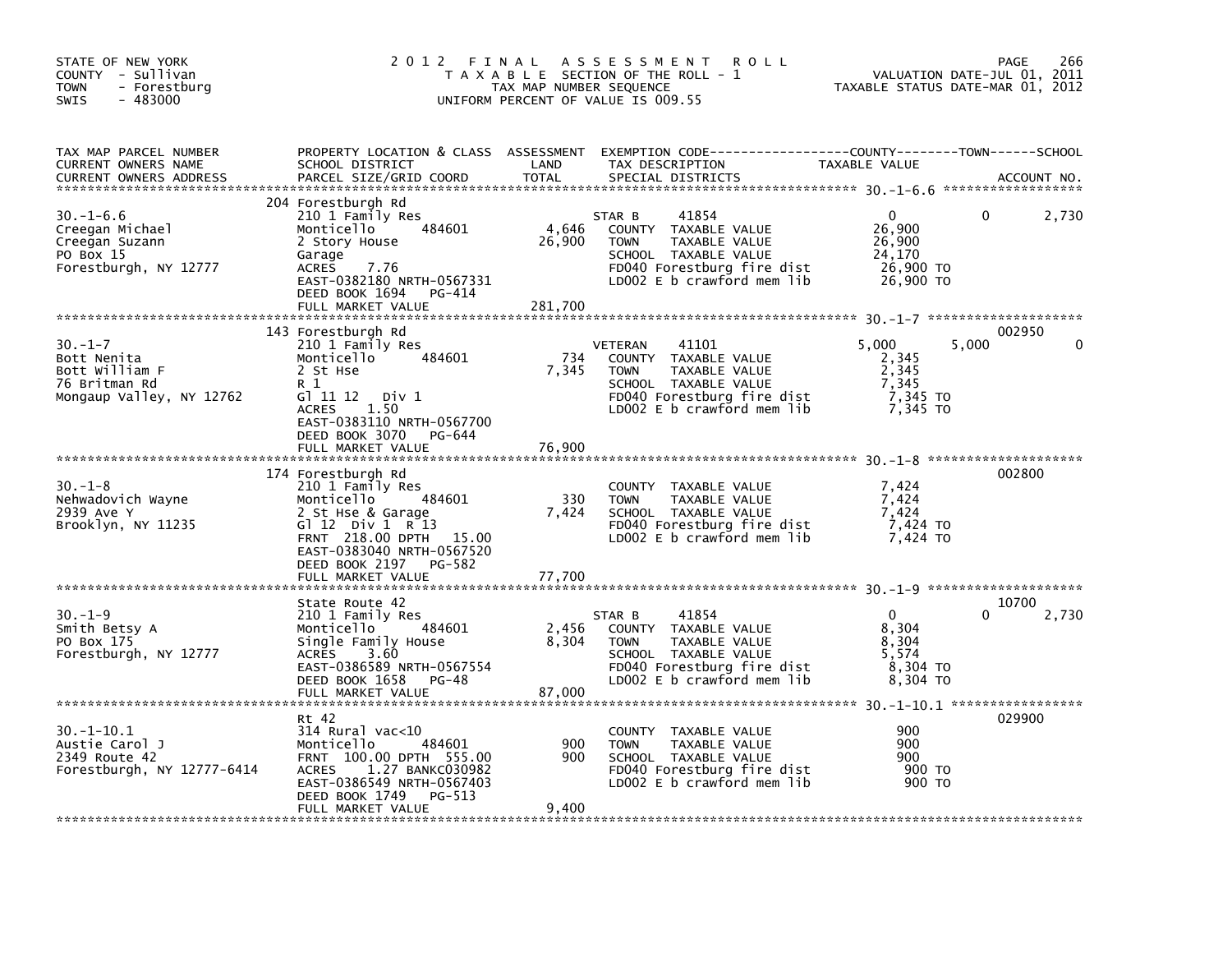| STATE OF NEW YORK<br>COUNTY - Sullivan<br>- Forestburg<br><b>TOWN</b><br>$-483000$<br><b>SWIS</b>  |                                                                                                                                                                                                                              | TAX MAP NUMBER SEQUENCE  | <b>ROLL</b><br>2012 FINAL ASSESSMENT<br>T A X A B L E SECTION OF THE ROLL - 1<br>UNIFORM PERCENT OF VALUE IS 009.55                                         | VALUATION DATE-JUL 01, 2011<br>TAXABLE STATUS DATE-MAR 01, 2012         | PAGE<br>267                   |
|----------------------------------------------------------------------------------------------------|------------------------------------------------------------------------------------------------------------------------------------------------------------------------------------------------------------------------------|--------------------------|-------------------------------------------------------------------------------------------------------------------------------------------------------------|-------------------------------------------------------------------------|-------------------------------|
| TAX MAP PARCEL NUMBER<br>CURRENT OWNERS NAME<br><b>CURRENT OWNERS ADDRESS</b>                      | SCHOOL DISTRICT<br>PARCEL SIZE/GRID COORD                                                                                                                                                                                    | LAND<br><b>TOTAL</b>     | PROPERTY LOCATION & CLASS ASSESSMENT EXEMPTION CODE---------------COUNTY-------TOWN-----SCHOOL<br>TAX DESCRIPTION<br>SPECIAL DISTRICTS                      | TAXABLE VALUE                                                           | ACCOUNT NO.                   |
| $30. -1 - 10.2$<br>Austie Carol J<br>Starr Douglas W<br>2349 Route 42<br>Forestburgh, NY 12777     | 2349 State Route 42<br>210 1 Family Res<br>484601<br>Monticello<br>house and garage<br>FRNT 100.07 DPTH 168.19<br><b>ACRES</b><br>0.37 BANKC030982<br>DEED BOOK 2875<br>PG-83<br>FULL MARKET VALUE                           | 404<br>7,983<br>83,600   | 41854<br>STAR B<br>COUNTY TAXABLE VALUE<br><b>TOWN</b><br>TAXABLE VALUE<br>SCHOOL TAXABLE VALUE<br>FD040 Forestburg fire dist<br>LD002 E b crawford mem lib | $\mathbf{0}$<br>7,983<br>7,983<br>5,253<br>7,983 то<br>7,983 TO         | 0<br>2,730                    |
| $30. -1 - 12$<br>Toomey Mary Ann<br>PO Box 69<br>Forestburgh, NY 12777-0069                        | State Route 42<br>210 1 Family Res<br>484601<br>Monticello<br>2 St Hse & Gar<br>G $12$ Div 1<br>FRNT 200.00 DPTH 100.00<br>EAST-0386669 NRTH-0566966                                                                         | 9.000                    | 41800<br>AGED-CTS<br>335 STAR EN<br>41834<br>COUNTY TAXABLE VALUE<br><b>TOWN</b><br>TAXABLE VALUE<br>SCHOOL TAXABLE VALUE<br>FD040 Forestburg fire dist     | 3,150<br>3,150<br>$\overline{0}$<br>5,850<br>5.850<br>- 190<br>9,000 TO | 035500<br>3,150<br>0<br>5,660 |
| $30. -1 - 13$<br>Toomey Mary Ann<br>PO Box 69<br>Forestburgh, NY 12777-0069                        | Rt 42<br>$314$ Rural vac< $10$<br>Monticello<br>484601<br>vacant lot<br>FRNT 100.00 DPTH 150.00<br>EAST-0386521 NRTH-0567015<br>FULL MARKET VALUE                                                                            | 252<br>252<br>2,600      | COUNTY TAXABLE VALUE<br>TAXABLE VALUE<br><b>TOWN</b><br>SCHOOL TAXABLE VALUE<br>FD040 Forestburg fire dist<br>LD002 E b crawford mem lib                    | 252<br>252<br>252<br>252 TO<br>252 TO                                   |                               |
| $30. -1 - 14.1$<br>Murphy Gerald P<br>Murphy Kathleen M<br>219 Kensington Rd<br>Lynbrook, NY 11563 | Rt 42<br>314 Rural vac<10<br>484601<br>Monticello<br>vacant lot<br><b>ACRES</b><br>9.12<br>EAST-0386198 NRTH-0567058<br>DEED BOOK 3100 PG-342<br>FULL MARKET VALUE                                                           | 2,747<br>2,747<br>28,800 | COUNTY TAXABLE VALUE<br>TAXABLE VALUE<br><b>TOWN</b><br>SCHOOL TAXABLE VALUE<br>FD040 Forestburg fire dist<br>LD002 E b crawford mem lib                    | 2,747<br>2,747<br>2,747<br>2,747 TO<br>2,747 TO                         | 038501                        |
| $30. -1 - 14.2$<br>King Mary E<br>King Eugene T<br>30 Forestburgh Rd<br>Forestburgh, NY 12777      | 30 Forestburgh Rd<br>270 Mfg housing<br>484601<br>Monticello<br>Trl & Lot 141.9X<br>126.44x117.33x155.59<br>$G1 12$ Div 1<br>0.50<br><b>ACRES</b><br>EAST-0385369 NRTH-0565411<br>DEED BOOK 3519 PG-325<br>FULL MARKET VALUE | 318<br>4,105<br>43.000   | COUNTY TAXABLE VALUE<br><b>TOWN</b><br>TAXABLE VALUE<br>SCHOOL TAXABLE VALUE<br>FD040 Forestburg fire dist<br>LD002 E b crawford mem lib                    | 4,105<br>4,105<br>4,105<br>4,105 TO<br>4.105 TO                         | 018920                        |
|                                                                                                    |                                                                                                                                                                                                                              |                          |                                                                                                                                                             |                                                                         |                               |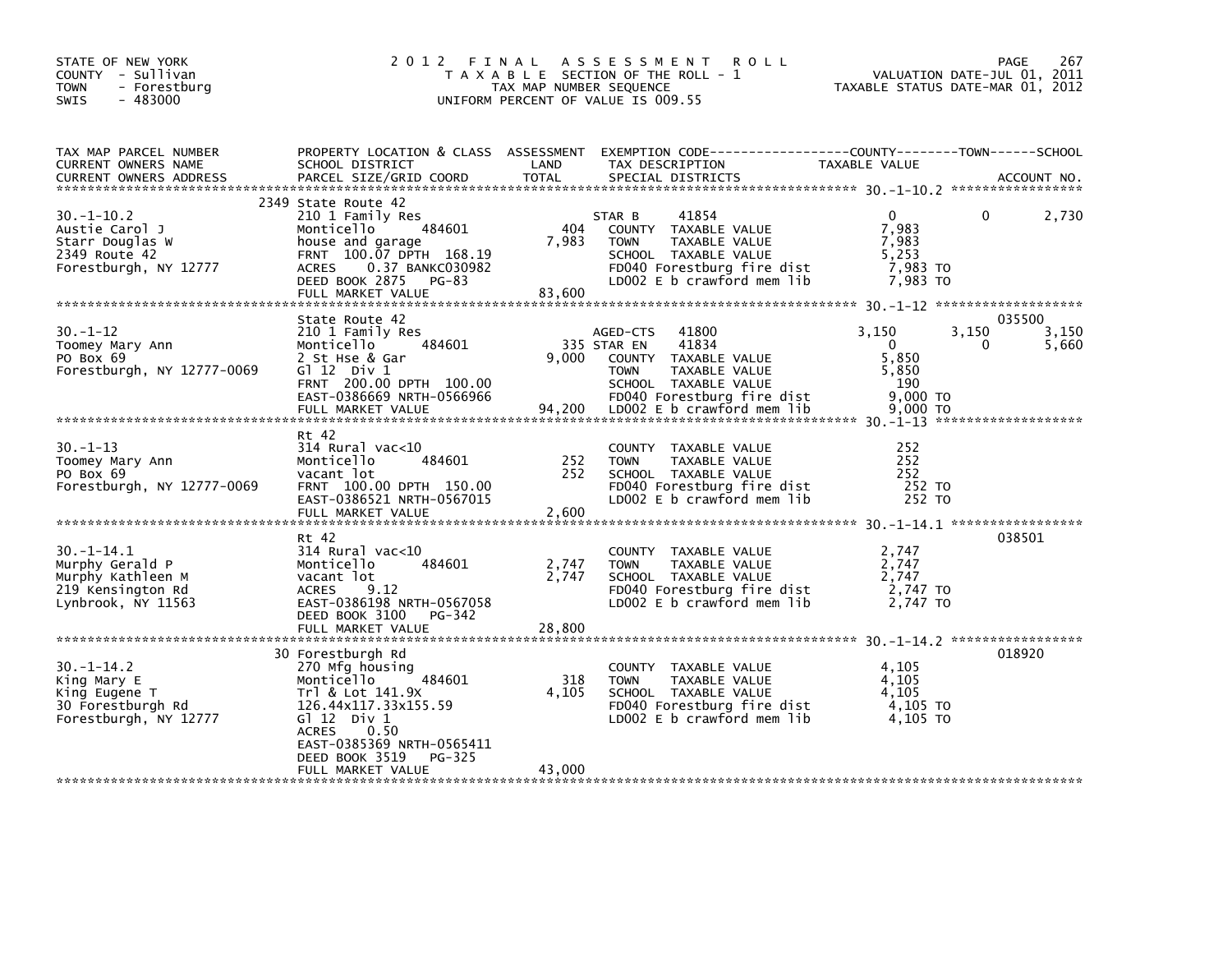| STATE OF NEW YORK<br>COUNTY - Sullivan<br>- Forestburg<br>TOWN<br>$-483000$<br><b>SWIS</b>          | 2 0 1 2                                                                                                                                                                        | TAX MAP NUMBER SEQUENCE    | FINAL ASSESSMENT ROLL<br>T A X A B L E SECTION OF THE ROLL - 1<br>UNIFORM PERCENT OF VALUE IS 009.55                                                         | PAGE 268<br>VALUATION DATE-JUL 01, 2011<br>TAXABLE STATUS DATE-MAR 01, 2012 |              |             |
|-----------------------------------------------------------------------------------------------------|--------------------------------------------------------------------------------------------------------------------------------------------------------------------------------|----------------------------|--------------------------------------------------------------------------------------------------------------------------------------------------------------|-----------------------------------------------------------------------------|--------------|-------------|
| TAX MAP PARCEL NUMBER<br>CURRENT OWNERS NAME<br><b>CURRENT OWNERS ADDRESS</b>                       | SCHOOL DISTRICT<br>PARCEL SIZE/GRID COORD                                                                                                                                      | LAND<br><b>TOTAL</b>       | PROPERTY LOCATION & CLASS ASSESSMENT EXEMPTION CODE----------------COUNTY-------TOWN------SCHOOL<br>TAX DESCRIPTION<br>SPECIAL DISTRICTS                     | TAXABLE VALUE                                                               |              | ACCOUNT NO. |
| $30. -1 - 14.4$<br>Murphy Gerald P<br>Murphy Kathleen M<br>219 Kensington Rd<br>Lynbrook, NY 11563  | Rt 42<br>314 Rural vac<10<br>484601<br>Monticello<br>Vacant Lot<br>ACRES 1.00<br>EAST-0386557 NRTH-0566830<br>DEED BOOK 3100 PG-342                                            | 733<br>733                 | COUNTY TAXABLE VALUE<br><b>TOWN</b><br>TAXABLE VALUE<br>SCHOOL TAXABLE VALUE<br>FD040 Forestburg fire dist<br>LD002 E b crawford mem lib                     | 733<br>733<br>733<br>733 TO<br>733 TO                                       |              |             |
| $30. -1 - 14.5$<br>Abdoo Margaret W<br>44 Forestburgh Rd<br>Forestburgh, NY 12777-6502              | 44 Forestburgh Rd<br>210 1 Family Res<br>484601<br>Monticello<br>2 St House<br>Garage<br>ACRES 2.00<br>EAST-0385302 NRTH-0565664<br>DEED BOOK 1994 PG-131<br>FULL MARKET VALUE | 1,223<br>9,739<br>102,000  | 41834<br>STAR EN<br>COUNTY TAXABLE VALUE<br>TAXABLE VALUE<br><b>TOWN</b><br>SCHOOL TAXABLE VALUE<br>FD040 Forestburg fire dist<br>LD002 E b crawford mem lib | $\mathbf{0}$<br>9,739<br>9,739<br>4,079<br>9,739 TO<br>9,739 TO             | $\mathbf{0}$ | 5,660       |
| $30. -1 - 14.6$<br>King William D<br>King Lourdes C<br>2319 State Route 42<br>Forestburgh, NY 12777 | 2319 State Route 42<br>210 1 Family Res<br>484601<br>Monticello<br>House<br>ACRES 5.41 BANKC030982<br>EAST-0385990 NRTH-0566608<br>DEED BOOK 2558 PG-664<br>FULL MARKET VALUE  | 3,883<br>16,900<br>177,000 | 41854<br>STAR B<br>COUNTY TAXABLE VALUE<br><b>TOWN</b><br>TAXABLE VALUE<br>SCHOOL TAXABLE VALUE<br>FD040 Forestburg fire dist<br>LD002 E b crawford mem lib  | $\Omega$<br>16,900<br>16,900<br>14,170<br>16,900 TO<br>16,900 TO            | $\Omega$     | 2,730       |
| $30. -1 - 14.7$<br>Abdoo Margaret Woods<br>44 Forestburgh Rd<br>Forestburgh, NY 12777-6502          | Rt 42<br>314 Rural vac<10<br>Monticello<br>484601<br>vacant lot<br><b>ACRES</b><br>9.18<br>EAST-0385600 NRTH-0566420<br>DEED BOOK 1183 PG-00102<br>FULL MARKET VALUE           | 1,305<br>1,305<br>13,700   | COUNTY TAXABLE VALUE<br><b>TOWN</b><br>TAXABLE VALUE<br>SCHOOL TAXABLE VALUE<br>FD040 Forestburg fire dist<br>LD002 E b crawford mem lib                     | 1,305<br>1,305<br>1.305<br>1,305 TO<br>1,305 TO                             |              |             |
| $30. -1 - 14.8$<br>King Mary E<br>30 N Forestburgh Rd<br>Forestburgh, NY 12777                      | N Forestburgh Rd<br>314 Rural vac<10<br>484601<br>Monticello<br>vacant lot<br><b>ACRES</b><br>3.70<br>DEED BOOK 3274<br>PG-602<br>FULL MARKET VALUE                            | 1,000<br>1,000<br>10,500   | COUNTY TAXABLE VALUE<br><b>TOWN</b><br>TAXABLE VALUE<br>SCHOOL TAXABLE VALUE<br>FD040 Forestburg fire dist<br>LD002 E b crawford mem lib                     | 1.000<br>1,000<br>1,000<br>1,000 TO<br>1,000 TO                             |              |             |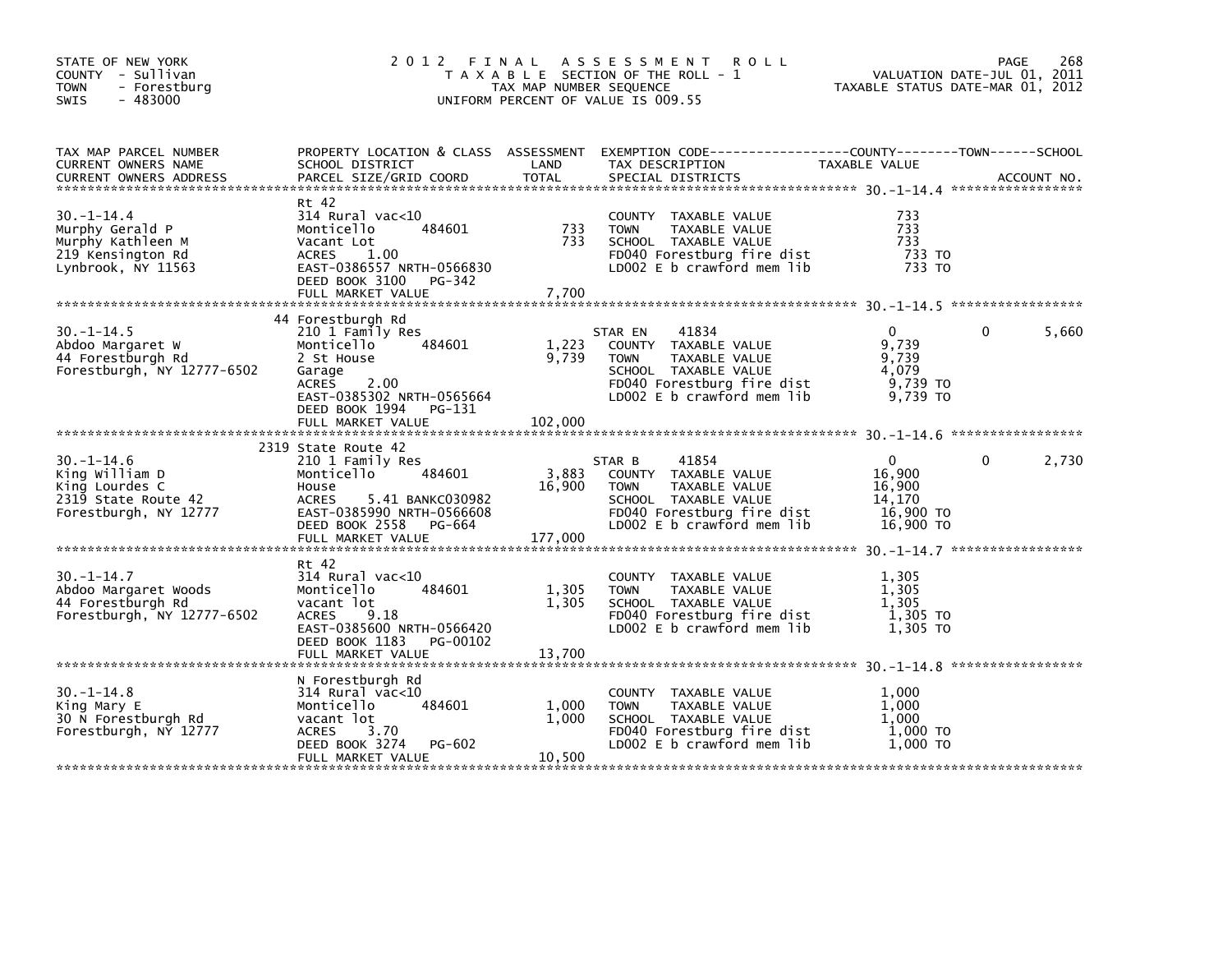| STATE OF NEW YORK<br>COUNTY - Sullivan<br><b>TOWN</b><br>- Forestburg<br>$-483000$<br><b>SWIS</b>      | 2012 FINAL                                                                                                                                                                                | TAX MAP NUMBER SEQUENCE  | <b>ROLL</b><br>A S S E S S M E N T<br>T A X A B L E SECTION OF THE ROLL - 1<br>UNIFORM PERCENT OF VALUE IS 009.55                                                                                  |                                                                      | 269<br>PAGE<br>VALUATION DATE-JUL 01, 2011<br>TAXABLE STATUS DATE-MAR 01, 2012 |
|--------------------------------------------------------------------------------------------------------|-------------------------------------------------------------------------------------------------------------------------------------------------------------------------------------------|--------------------------|----------------------------------------------------------------------------------------------------------------------------------------------------------------------------------------------------|----------------------------------------------------------------------|--------------------------------------------------------------------------------|
| TAX MAP PARCEL NUMBER<br>CURRENT OWNERS NAME<br><b>CURRENT OWNERS ADDRESS</b>                          | PROPERTY LOCATION & CLASS ASSESSMENT<br>SCHOOL DISTRICT<br>PARCEL SIZE/GRID COORD                                                                                                         | LAND<br><b>TOTAL</b>     | EXEMPTION        CODE------------------COUNTY-------TOWN------SCHOOL<br>TAX DESCRIPTION<br>SPECIAL DISTRICTS                                                                                       | TAXABLE VALUE                                                        | ACCOUNT NO.                                                                    |
| $30. -1 - 14.9$<br>King Mary<br>King Eugene T<br>30 N Forestburgh Rd<br>Forestburgh, NY 12777          | 30 N Forestburgh Rd<br>210 1 Family Res<br>Monticello<br>484601<br>house<br><b>FRNT</b><br>57.50 DPTH 142.88<br>0.20<br>ACRES<br>DEED BOOK 3519<br>PG-321<br>FULL MARKET VALUE            | 7,900                    | <b>VETERAN</b><br>41101<br>41834<br>200 STAR EN<br>COUNTY TAXABLE VALUE<br><b>TOWN</b><br>TAXABLE VALUE<br>SCHOOL TAXABLE VALUE<br>FD040 Forestburg fire dist<br>82,700 LD002 E b crawford mem lib | 3,550<br>$\Omega$<br>4,350<br>4,350<br>2.240<br>7,900 TO<br>7.900 TO | $\mathbf{0}$<br>3,550<br>5,660<br>$\Omega$                                     |
| $30. -1 - 14.11$<br>King Mary E<br>30 N Forestburgh Rd<br>Forestburgh, NY 12777                        | N Forestburgh Rd<br>$314$ Rural vac<10<br>484601<br>Monticello<br>vacant<br>35.00 DPTH<br>36.00<br><b>FRNT</b><br>FULL MARKET VALUE                                                       | 100<br>100<br>1,000      | COUNTY TAXABLE VALUE<br><b>TOWN</b><br>TAXABLE VALUE<br>SCHOOL TAXABLE VALUE<br>FD040 Forestburg fire dist<br>LD002 E b crawford mem lib                                                           | 100<br>100<br>100<br>100 TO<br>100 TO                                |                                                                                |
| $30. - 1 - 15$<br>Church @ Circleville Inc<br>James Beamesderfer<br>80 Shaw Rd<br>Middletown, NY 10941 | Rt 42<br>314 Rural vac<10<br>Monticello<br>484601<br>vacant lot<br>G1 12 Div 1 V1 9<br>3.90<br><b>ACRES</b><br>EAST-0386171 NRTH-0566196<br>DEED BOOK 2962<br>PG-493<br>FULL MARKET VALUE | 2,970<br>2,970<br>31,100 | COUNTY TAXABLE VALUE<br><b>TOWN</b><br>TAXABLE VALUE<br>SCHOOL TAXABLE VALUE<br>FD040 Forestburg fire dist<br>LD002 E b crawford mem lib                                                           | 2,970<br>2,970<br>2,970<br>2,970 TO<br>2,970 TO                      | 001500                                                                         |
|                                                                                                        |                                                                                                                                                                                           |                          |                                                                                                                                                                                                    |                                                                      |                                                                                |
| $30. - 1 - 16$<br>Elliott Donald<br>Elliott Irene T<br>2267 State Route 42<br>Forestburgh, NY 12777    | 2267 State Route 42<br>210 1 Family Res<br>Monticello<br>484601<br>New 1 St House<br>With Det. Garage<br>G $\overline{1}$ 12 Div 1<br><b>ACRES</b><br>4.70<br>EAST-0386039 NRTH-0565448   | 3,283<br>13,500          | 41834<br>STAR EN<br>COUNTY TAXABLE VALUE<br><b>TOWN</b><br>TAXABLE VALUE<br>SCHOOL TAXABLE VALUE<br>FD040 Forestburg fire dist<br>$LD002 E b$ crawford mem lib                                     | $\mathbf{0}$<br>13,500<br>13,500<br>7,840<br>13,500 TO<br>13,500 TO  | 008880<br>5,660                                                                |
|                                                                                                        |                                                                                                                                                                                           |                          |                                                                                                                                                                                                    |                                                                      |                                                                                |
| $30. - 1 - 17$<br>Leone Robert J<br>Leone Barbara J<br>30 white St<br>Oyster Bay, NY 11771             | 24 Forestburgh Rd<br>210 1 Family Res<br>Monticello<br>484601<br>2st Hse<br>7.40 BANKN140687<br><b>ACRES</b><br>EAST-0385831 NRTH-0565734<br>DEED BOOK 3106<br>PG-681                     | 3,538<br>12,283          | COUNTY TAXABLE VALUE<br><b>TOWN</b><br>TAXABLE VALUE<br>SCHOOL TAXABLE VALUE<br>FD040 Forestburg fire dist<br>LD002 E b crawford mem lib                                                           | 12,283<br>12,283<br>12.283<br>12,283 TO<br>12.283 TO                 | 021330                                                                         |
|                                                                                                        | FULL MARKET VALUE                                                                                                                                                                         | 128,600                  |                                                                                                                                                                                                    |                                                                      |                                                                                |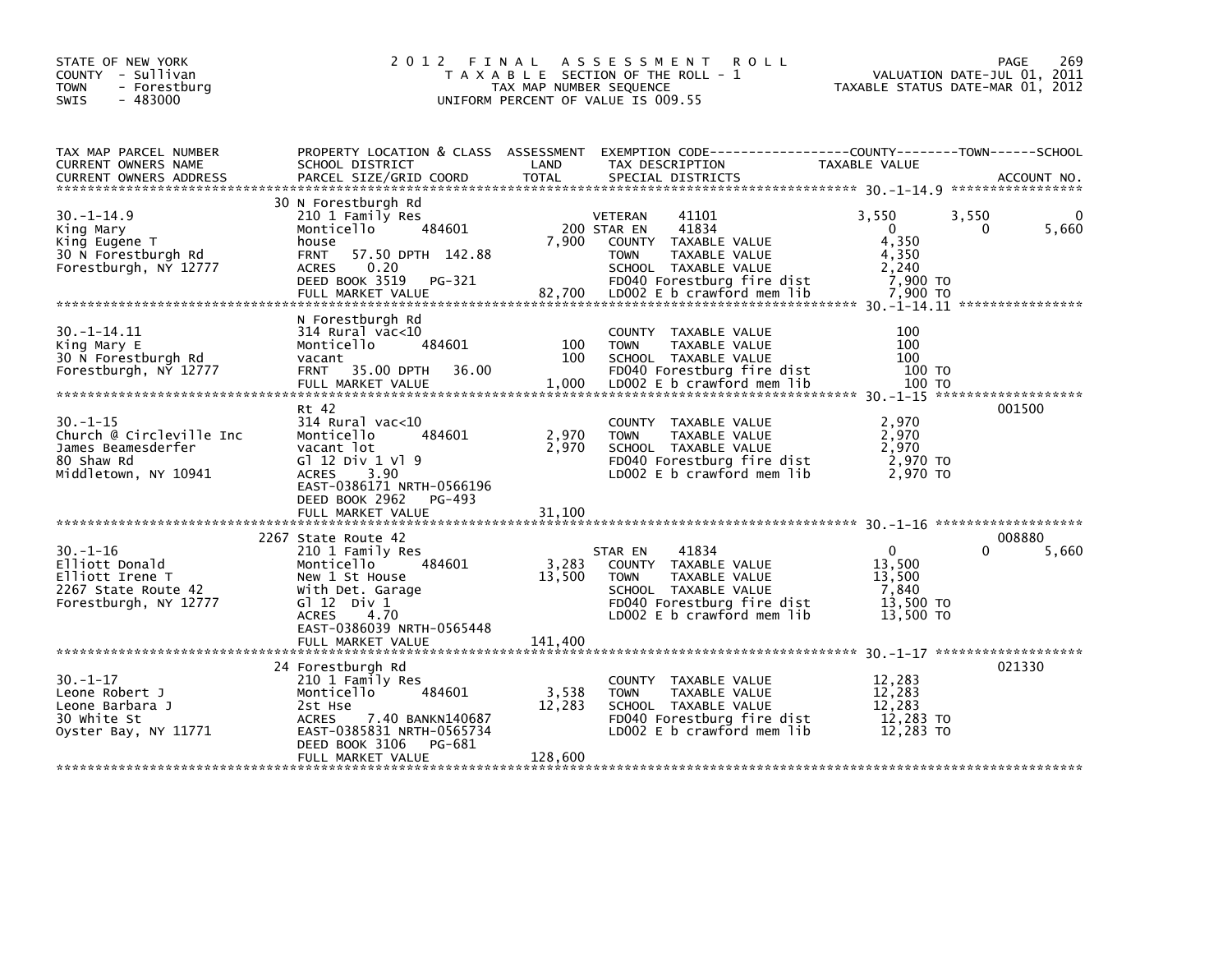| STATE OF NEW YORK<br>COUNTY - Sullivan<br><b>TOWN</b><br>- Forestburg<br>$-483000$<br><b>SWIS</b> | 2012 FINAL                                                                                                                                                                                       | TAX MAP NUMBER SEQUENCE | A S S E S S M E N T<br><b>ROLL</b><br>T A X A B L E SECTION OF THE ROLL - 1<br>UNIFORM PERCENT OF VALUE IS 009.55                            | TAXABLE STATUS DATE-MAR 01, 2012      | 270<br>PAGE<br>VALUATION DATE-JUL 01, 2011 |
|---------------------------------------------------------------------------------------------------|--------------------------------------------------------------------------------------------------------------------------------------------------------------------------------------------------|-------------------------|----------------------------------------------------------------------------------------------------------------------------------------------|---------------------------------------|--------------------------------------------|
| TAX MAP PARCEL NUMBER<br>CURRENT OWNERS NAME                                                      | PROPERTY LOCATION & CLASS ASSESSMENT<br>SCHOOL DISTRICT                                                                                                                                          | LAND                    | EXEMPTION CODE-----------------COUNTY-------TOWN------SCHOOL<br>TAX DESCRIPTION                                                              | TAXABLE VALUE                         |                                            |
| $30. - 1 - 18$<br>Abdoo Margaret W<br>44 Forestburgh Rd<br>Forestburgh, NY 12777-6502             | 44 Forestburgh Rd<br>$314$ Rural vac< $10$<br>Monticello<br>484601<br>vacant lot<br>FRNT 75.00 DPTH 150.00<br>EAST-0385182 NRTH-0565525<br>DEED BOOK 959<br>PG-00199<br>FULL MARKET VALUE        | 159<br>159<br>1,700     | COUNTY TAXABLE VALUE<br><b>TOWN</b><br>TAXABLE VALUE<br>SCHOOL TAXABLE VALUE<br>FD040 Forestburg fire dist<br>LD002 $E$ b crawford mem $lib$ | 159<br>159<br>159<br>159 то<br>159 TO | 000050                                     |
| $30. - 1 - 19$<br>Leone Robert J<br>Leone Barbara J<br>30 white St<br>Oyster Bay, NY 11771        | Rt 43<br>$314$ Rural vac<10<br>484601<br>Monticello<br>vacant lot<br>FRNT 105.00 DPTH 105.00<br><b>BANKN140687</b><br>EAST-0385612 NRTH-0565210<br>DEED BOOK 3106<br>PG-681<br>FULL MARKET VALUE | 120<br>120<br>1,300     | COUNTY TAXABLE VALUE<br><b>TOWN</b><br>TAXABLE VALUE<br>SCHOOL TAXABLE VALUE<br>FD040 Forestburg fire dist<br>LD002 $E$ b crawford mem $lib$ | 120<br>120<br>120<br>120 TO<br>120 TO |                                            |
| $30. - 1 - 20.2$<br>King Mary E<br>30 N Forestburgh Rd<br>Forestburgh, NY 12777                   | Forestburgh Rd<br>$314$ Rural vac< $10$<br>Monticello<br>484601<br>vacant<br>FRNT 17.79 DPTH 78.58<br>DEED BOOK 2012<br>PG-1911<br>FULL MARKET VALUE                                             | 100<br>100<br>1,000     | COUNTY TAXABLE VALUE<br>TAXABLE VALUE<br><b>TOWN</b><br>SCHOOL TAXABLE VALUE<br>FD040 Forestburg fire dist<br>LD002 E b crawford mem lib     | 100<br>100<br>100<br>100 TO<br>100 TO |                                            |
| $30. - 1 - 21$<br>Senne Edgar P<br>Senne Dorothy<br>18 Coltsway<br>Wayland, MA 01778              | Rt 48<br>314 Rural vac<10<br>Monticello<br>484601<br>G $1$ 12 Div 1<br>FRNT 220.00 DPTH 105.00<br>EAST-0386077 NRTH-0565008<br>FULL MARKET VALUE                                                 | 584<br>584<br>6,100     | COUNTY TAXABLE VALUE<br>TAXABLE VALUE<br><b>TOWN</b><br>SCHOOL TAXABLE VALUE<br>FD040 Forestburg fire dist<br>LD002 E b crawford mem lib     | 584<br>584<br>584<br>584 TO<br>584 TO | 031800                                     |
| $30. - 1 - 23$<br>Saunders Kenn<br>Saunders Jakuin<br>PO Box 73<br>Forestburgh, NY 12777          | C.r. # 43<br>312 Vac w/imprv<br>Monticello<br>484601<br>Garage<br>FRNT 60.00 DPTH 90.00<br>EAST-0383133 NRTH-0567451<br>DEED BOOK 1688<br>PG-414<br>FULL MARKET VALUE                            | 100<br>500<br>5,200     | COUNTY TAXABLE VALUE<br><b>TOWN</b><br>TAXABLE VALUE<br>SCHOOL TAXABLE VALUE<br>FD040 Forestburg fire dist<br>LD002 E b crawford mem lib     | 500<br>500<br>500<br>500 TO<br>500 TO |                                            |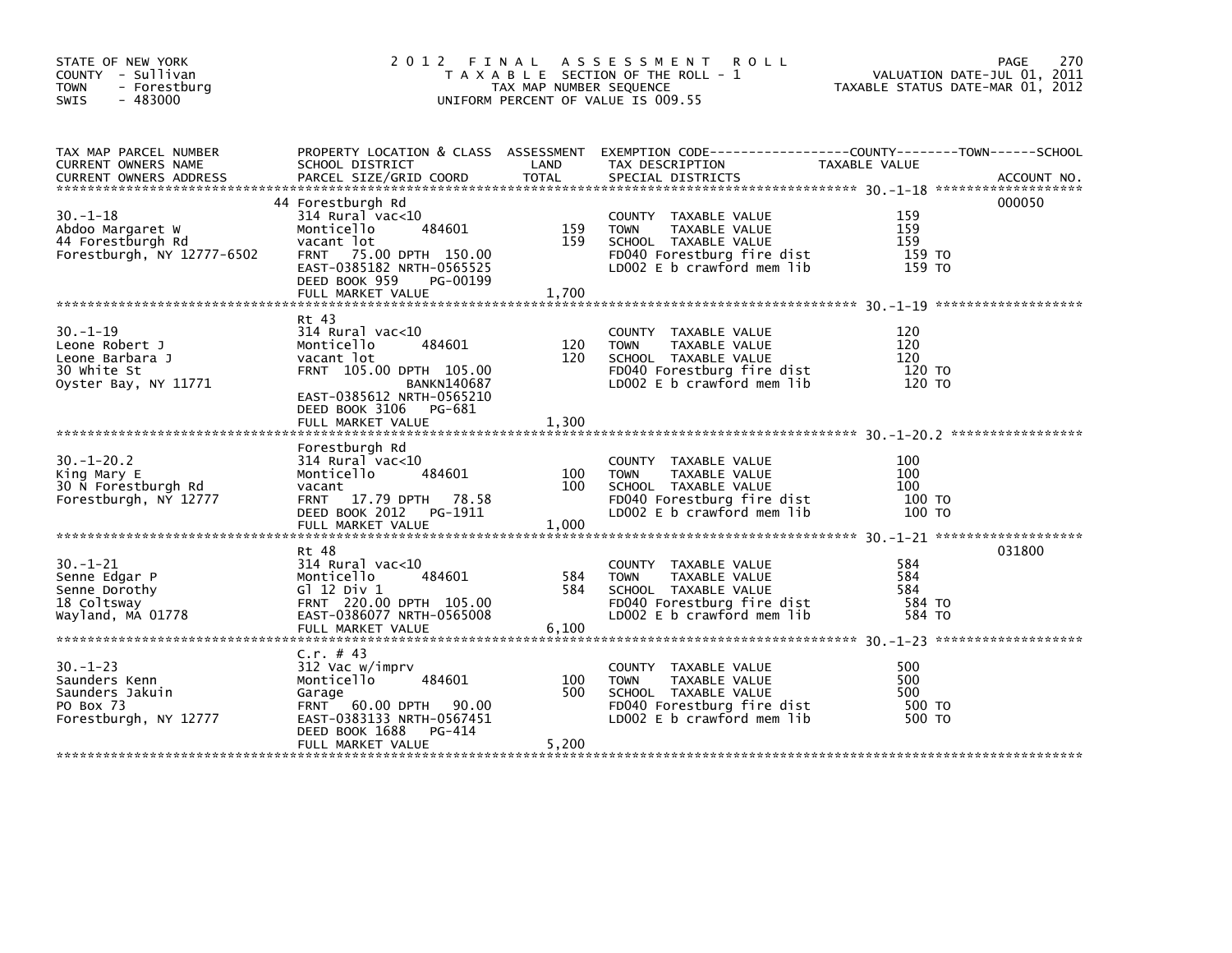| STATE OF NEW YORK<br>COUNTY - Sullivan<br><b>TOWN</b><br>- Forestburg<br>$-483000$<br>SWIS | 2012 FINAL                                                                                                                                                                                                | TAX MAP NUMBER SEQUENCE     | A S S E S S M E N T<br><b>ROLL</b><br>T A X A B L E SECTION OF THE ROLL - 1<br>UNIFORM PERCENT OF VALUE IS 009.55                        | VALUATION DATE-JUL 01, 2011<br>TAXABLE STATUS DATE-MAR 01, 2012 | 271<br>PAGE |
|--------------------------------------------------------------------------------------------|-----------------------------------------------------------------------------------------------------------------------------------------------------------------------------------------------------------|-----------------------------|------------------------------------------------------------------------------------------------------------------------------------------|-----------------------------------------------------------------|-------------|
| TAX MAP PARCEL NUMBER<br>CURRENT OWNERS NAME<br><b>CURRENT OWNERS ADDRESS</b>              | SCHOOL DISTRICT<br>PARCEL SIZE/GRID COORD                                                                                                                                                                 | LAND<br><b>TOTAL</b>        | PROPERTY LOCATION & CLASS ASSESSMENT EXEMPTION CODE----------------COUNTY-------TOWN------SCHOOL<br>TAX DESCRIPTION<br>SPECIAL DISTRICTS | TAXABLE VALUE                                                   | ACCOUNT NO. |
| $30 - 2 - 1.1$<br>ZEL III LLC<br>Tamar Arnowitz<br>701 Westover Ave<br>Norfolk, VA 23507   | Rt 42 E<br>$322$ Rural vac $>10$<br>484601<br>Monticello<br>vacant lot<br>ACRES<br>15.11<br>EAST-0387786 NRTH-0567759<br>DEED BOOK 2883<br>PG-229<br>FULL MARKET VALUE                                    | 7,200<br>7,200<br>75,400    | COUNTY TAXABLE VALUE<br><b>TOWN</b><br>TAXABLE VALUE<br>SCHOOL TAXABLE VALUE<br>FD040 Forestburg fire dist<br>LD002 E b crawford mem lib | 7,200<br>7,200<br>7,200<br>7,200 TO<br>7,200 TO                 | 025300      |
| $30 - 2 - 1.2$<br>ZEL III LLC<br>Tamar Arnowitz<br>701 Westover Ave<br>Norfolk, VA 23507   | NYS Route $#$ 42<br>$322$ Rural vac $>10$<br>484601<br>Monticello<br>vacant land<br><b>FRNT 200.00 DPTH</b><br>ACRES 179.41<br>EAST-0389312 NRTH-0567200<br>DEED BOOK 2883<br>PG-216<br>FULL MARKET VALUE | 41,000<br>41,000<br>429,300 | COUNTY TAXABLE VALUE<br><b>TOWN</b><br>TAXABLE VALUE<br>SCHOOL TAXABLE VALUE<br>FD040 Forestburg fire dist<br>LD002 E b crawford mem lib | 41.000<br>41,000<br>41,000<br>41,000 TO<br>41,000 TO            |             |
| $30 - 2 - 1.3$<br>ZEL III LLC<br>Tamar Arnowitz<br>701 Westover Ave<br>Norfolk, VA 23507   | NYS Route $#$ 42 E<br>322 Rural vac>10<br>Monticello<br>484601<br>vacant lot<br><b>FRNT 600.00 DPTH</b><br>ACRES 16.28<br>EAST-0388230 NRTH-0568771<br>DEED BOOK 2883<br>PG-219                           | 7,400<br>7,400              | COUNTY TAXABLE VALUE<br><b>TOWN</b><br>TAXABLE VALUE<br>SCHOOL TAXABLE VALUE<br>FD040 Forestburg fire dist<br>LD002 E b crawford mem lib | 7,400<br>7,400<br>7.400<br>7,400 TO<br>7.400 TO                 |             |
|                                                                                            | FULL MARKET VALUE                                                                                                                                                                                         | 77,500                      |                                                                                                                                          |                                                                 |             |
| $30 - 2 - 1.4$<br>ZEL III LLC<br>Tamar Arnowitz<br>701 Westover Ave<br>Norfolk, VA 23507   | NYS Route $#$ 42 E<br>322 Rural vac>10<br>Monticello<br>484601<br>vacant lot<br><b>FRNT 600.00 DPTH</b><br>ACRES 15.05<br>EAST-0387993 NRTH-0568278<br>DEED BOOK 2883<br><b>PG-225</b>                    | 7,200<br>7,200              | COUNTY TAXABLE VALUE<br>TAXABLE VALUE<br><b>TOWN</b><br>SCHOOL TAXABLE VALUE<br>FD040 Forestburg fire dist<br>LD002 E b crawford mem lib | 7,200<br>7,200<br>7.200<br>7,200 TO<br>7,200 TO                 |             |
|                                                                                            | FULL MARKET VALUE                                                                                                                                                                                         | 75.400                      |                                                                                                                                          |                                                                 |             |
| $30 - 2 - 2$<br>Grund Victor A<br>& Joan T<br>73 Hawthorn Pl<br>Briarcliff Manor, NY 10510 | 20 Stag Forest Rd<br>210 1 Family Res - WTRFNT<br>Monticello<br>484601<br>Hse<br>G1 12 Div 1<br><b>ACRES</b><br>1.11<br>EAST-0386725 NRTH-0565008<br>FULL MARKET VALUE                                    | 562<br>7,642<br>80,000      | COUNTY TAXABLE VALUE<br><b>TOWN</b><br>TAXABLE VALUE<br>SCHOOL TAXABLE VALUE<br>FD040 Forestburg fire dist<br>LDOO2 E b crawford mem lib | 7,642<br>7,642<br>7,642<br>7,642 TO<br>7,642 TO                 | 013810      |
|                                                                                            |                                                                                                                                                                                                           |                             |                                                                                                                                          |                                                                 |             |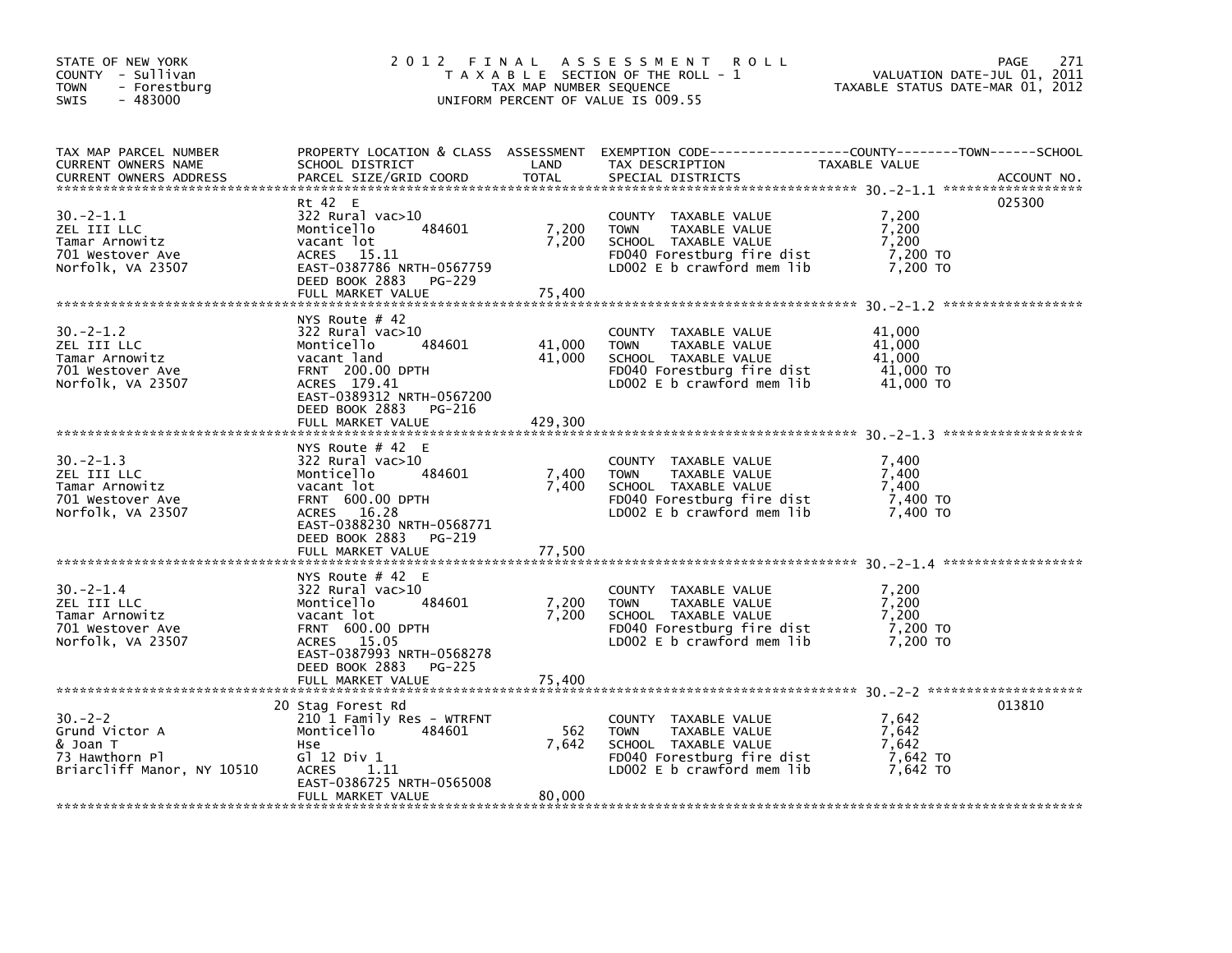| STATE OF NEW YORK<br>COUNTY - Sullivan<br><b>TOWN</b><br>- Forestburg<br>$-483000$<br><b>SWIS</b>               |                                                                                                                                                                              | TAX MAP NUMBER SEQUENCE | 2012 FINAL ASSESSMENT ROLL<br>T A X A B L E SECTION OF THE ROLL - 1<br>UNIFORM PERCENT OF VALUE IS 009.55                                    | VALUATION DATE-JUL 01, 2011<br>TAXABLE STATUS DATE-MAR 01, 2012 | 272<br>PAGE |
|-----------------------------------------------------------------------------------------------------------------|------------------------------------------------------------------------------------------------------------------------------------------------------------------------------|-------------------------|----------------------------------------------------------------------------------------------------------------------------------------------|-----------------------------------------------------------------|-------------|
| TAX MAP PARCEL NUMBER<br>CURRENT OWNERS NAME<br><b>CURRENT OWNERS ADDRESS</b>                                   | SCHOOL DISTRICT<br>PARCEL SIZE/GRID COORD                                                                                                                                    | LAND<br><b>TOTAL</b>    | PROPERTY LOCATION & CLASS ASSESSMENT EXEMPTION CODE---------------COUNTY-------TOWN-----SCHOOL<br>TAX DESCRIPTION<br>SPECIAL DISTRICTS       | <b>TAXABLE VALUE</b>                                            | ACCOUNT NO. |
| $30 - 2 - 3$<br>Bloch Mitchell<br>Gergen Jamie B<br>Jamie B. Gergen<br>12 Sandstone Ln<br>Stony Brook, NY 11790 | 34 Stag Forest Rd<br>210 1 Family Res - WTRFNT<br>Monticello<br>484601<br>Hse Gar<br>$G1$ 12 Div 1<br>1.80<br>ACRES<br>EAST-0387110 NRTH-0565260<br>DEED BOOK 3623<br>PG-583 | 983<br>15,840           | COUNTY TAXABLE VALUE<br><b>TOWN</b><br>TAXABLE VALUE<br>SCHOOL TAXABLE VALUE<br>FD040 Forestburg fire dist<br>LD002 E b crawford mem lib     | 15,840<br>15,840<br>15,840<br>15,840 TO<br>15,840 TO            | 009900      |
|                                                                                                                 |                                                                                                                                                                              |                         |                                                                                                                                              |                                                                 |             |
| $30 - 2 - 4.1$<br>Senne Dorthy M<br>18 Coltsway<br>Wayland, MA 01778                                            | $Co$ Rd $48$<br>$314$ Rural vac<10<br>484601<br>Monticello<br>Road To Lake<br>FRNT 10.00 DPTH 490.00<br>EAST-0387638 NRTH-0565495<br>DEED BOOK 329<br>PG-161                 | 1,000<br>1,000          | COUNTY TAXABLE VALUE<br>TOWN<br>TAXABLE VALUE<br>SCHOOL TAXABLE VALUE<br>FD040 Forestburg fire dist<br>LD002 E b crawford mem lib            | 1.000<br>1,000<br>1,000<br>1,000 TO<br>1,000 TO                 | 031170      |
|                                                                                                                 |                                                                                                                                                                              |                         |                                                                                                                                              |                                                                 |             |
| $30 - 2 - 4.2$<br>Salvadore Guy<br>Henriques Anna R<br>325 W 37th St 3R<br>N.Y., NY 10018                       | Stag Forest Rd<br>$314$ Rural vac< $10$<br>484601<br>Monticello<br>Vacant Lot<br>ACRES<br>2.72<br>EAST-0387622 NRTH-0565629<br>DEED BOOK 3600<br>PG-31                       | 1,926<br>1,926          | COUNTY TAXABLE VALUE<br><b>TOWN</b><br>TAXABLE VALUE<br>SCHOOL TAXABLE VALUE<br>FD040 Forestburg fire dist<br>LD002 E b crawford mem lib     | 1,926<br>1,926<br>1,926<br>$1,926$ TO<br>1,926 TO               |             |
|                                                                                                                 | FULL MARKET VALUE                                                                                                                                                            | 20,200                  |                                                                                                                                              |                                                                 |             |
| $30 - 2 - 4.3$<br>Salvadore Guy<br>Henriques Anna R<br>325 W 37th St 3R<br>N.Y., NY 10018                       | 62 Stag Forest Rd<br>210 1 Family Res - WTRFNT<br>484601<br>Monticello<br>Lake Front Home<br>2.50<br><b>ACRES</b><br>EAST-0387578 NRTH-0565388<br>DEED BOOK 3600<br>PG-31    | 1,812<br>11,700         | COUNTY TAXABLE VALUE<br><b>TOWN</b><br>TAXABLE VALUE<br>SCHOOL TAXABLE VALUE<br>FD040 Forestburg fire dist<br>LD002 E b crawford mem lib     | 11,700<br>11,700<br>11,700<br>11,700 TO<br>11,700 TO            |             |
|                                                                                                                 | FULL MARKET VALUE                                                                                                                                                            | 122,500                 |                                                                                                                                              |                                                                 |             |
|                                                                                                                 | 68 Stag Forest Rd                                                                                                                                                            |                         |                                                                                                                                              |                                                                 | 036750      |
| $30 - 2 - 5$<br>Karvellas Michael<br>PO Box 583<br>Allendale, NJ 07401                                          | 210 1 Family Res - WTRFNT<br>Monticello<br>484601<br>Hse Cabin<br>$G1 12$ Div $1$<br><b>ACRES</b><br>6.68<br>EAST-0388049 NRTH-0565734                                       | 3,277<br>14,284         | COUNTY TAXABLE VALUE<br>TAXABLE VALUE<br><b>TOWN</b><br>SCHOOL TAXABLE VALUE<br>FD040 Forestburg fire dist<br>LD002 $E$ b crawford mem $lib$ | 14,284<br>14.284<br>14,284<br>14,284 TO<br>14,284 TO            |             |
|                                                                                                                 | DEED BOOK 2012<br>PG-880<br>FULL MARKET VALUE                                                                                                                                | 149,600                 |                                                                                                                                              |                                                                 |             |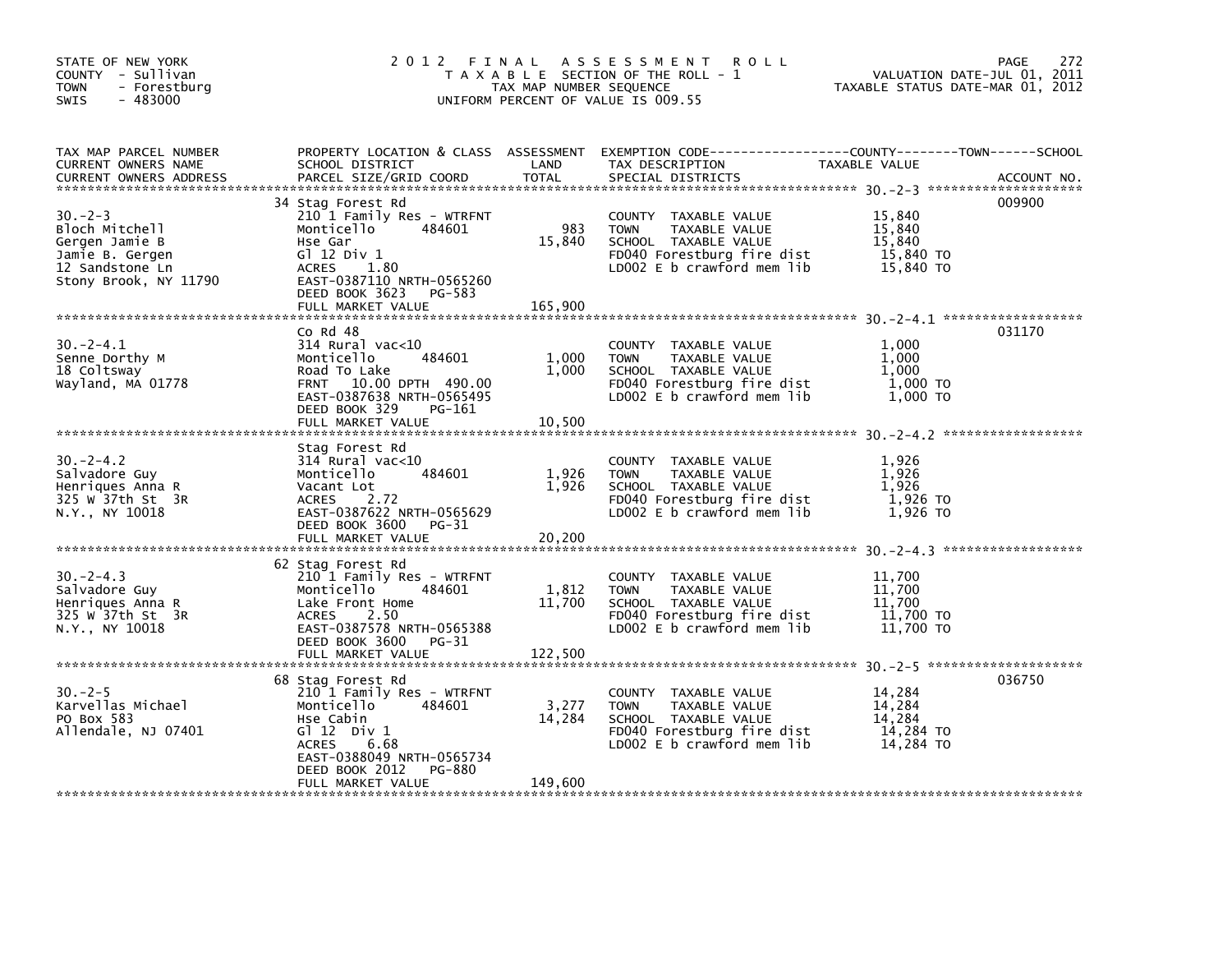| STATE OF NEW YORK<br>COUNTY - Sullivan<br><b>TOWN</b><br>- Forestburg<br>$-483000$<br>SWIS                      | 2 0 1 2<br>FINAL                                                                                                                                                                                                  | TAX MAP NUMBER SEQUENCE       | A S S E S S M E N T<br><b>ROLL</b><br>T A X A B L E SECTION OF THE ROLL - 1<br>UNIFORM PERCENT OF VALUE IS 009.55                                            | VALUATION DATE-JUL 01, 2011<br>TAXABLE STATUS DATE-MAR 01, 2012 | 273<br>PAGE          |
|-----------------------------------------------------------------------------------------------------------------|-------------------------------------------------------------------------------------------------------------------------------------------------------------------------------------------------------------------|-------------------------------|--------------------------------------------------------------------------------------------------------------------------------------------------------------|-----------------------------------------------------------------|----------------------|
| TAX MAP PARCEL NUMBER<br>CURRENT OWNERS NAME<br><b>CURRENT OWNERS ADDRESS</b>                                   | PROPERTY LOCATION & CLASS ASSESSMENT<br>SCHOOL DISTRICT<br>PARCEL SIZE/GRID COORD                                                                                                                                 | LAND<br><b>TOTAL</b>          | EXEMPTION CODE-----------------COUNTY-------TOWN------SCHOOL<br>TAX DESCRIPTION<br>SPECIAL DISTRICTS                                                         | TAXABLE VALUE                                                   | ACCOUNT NO.          |
| $30 - 2 - 6.1$<br>Junction Properties<br>Incorporated<br>95-40 Roosevelt Ave<br>Jackson Hgts, NY 11372          | Rt 48<br>$322$ Rural vac $>10$<br>484601<br>Monticello<br><b>ACRES</b><br>67.00<br>EAST-0389130 NRTH-0562701<br>DEED BOOK 907<br>PG-00196<br>FULL MARKET VALUE                                                    | 19,193<br>19,193<br>201,000   | COUNTY TAXABLE VALUE<br><b>TOWN</b><br>TAXABLE VALUE<br>SCHOOL TAXABLE VALUE<br>FD040 Forestburg fire dist<br>LD002 E b crawford mem lib                     | 19.193<br>19,193<br>19,193<br>19,193 TO<br>19,193 TO            | 018645               |
| $30 - 2 - 6.2$<br>Cavallacci Dorando<br>& Danielle<br>14 Center Dr<br>Malba, NY 11357                           | Rt 42<br>260 Seasonal res - WTRFNT<br>Monticello<br>484601<br>Bungalow, shed, pump House<br>ACRES 548.62<br>EAST-0390478 NRTH-0565260<br>DEED BOOK 2079<br>PG-409<br>FULL MARKET VALUE                            | 88,005<br>100,849<br>1056,000 | COUNTY TAXABLE VALUE<br>TAXABLE VALUE<br><b>TOWN</b><br>SCHOOL TAXABLE VALUE<br>FD040 Forestburg fire dist<br>LD002 $E$ b crawford mem $lib$                 | 100,849<br>100,849<br>100,849<br>100,849 TO<br>100,849 TO       |                      |
| $30 - 2 - 8.1$<br>Smith Margaret T<br>Toomey Mary Ellen<br>Mary Riley<br>PO Box 757<br>East Setaucket, NY 11133 | 215 Hartwood Rd<br>240 Rural res<br>Monticello<br>484601<br>2 St Hse Gar<br>Barn Shed<br>G1 12 Div 1<br>43.90<br><b>ACRES</b><br>EAST-0390958 NRTH-0563596<br>FULL MARKET VALUE                                   | 5,328<br>13,900<br>145,600    | COUNTY TAXABLE VALUE<br><b>TOWN</b><br>TAXABLE VALUE<br>SCHOOL TAXABLE VALUE<br>FD040 Forestburg fire dist<br>LD002 E b crawford mem lib                     | 13,900<br>13,900<br>13,900<br>13,900 TO<br>13,900 TO            | 035400               |
| $30 - 2 - 8.2$<br>Grund Joan Toomey<br>Grund Elizabeth<br>73 Hawthorn Pl<br>Briarcliff Manor, NY 10510          | 185 Hartwood Rd<br>210 1 Family Res<br>Monticello<br>484601<br>1&1/2 St House Gar<br>VI 9<br>G] 12 Div 1 R1<br>1.92<br><b>ACRES</b><br>EAST-0390186 NRTH-0562950<br>DEED BOOK 2011<br>PG-631<br>FULL MARKET VALUE | 790<br>8,696<br>91.100        | COUNTY TAXABLE VALUE<br>TAXABLE VALUE<br><b>TOWN</b><br>SCHOOL TAXABLE VALUE<br>FD040 Forestburg fire dist<br>LD002 $E$ b crawford mem lib                   | 8,696<br>8,696<br>8,696<br>8,696 TO<br>8,696 TO                 | 035800               |
| $30 - 2 - 8.3$<br>Toomey Sabina Mazzeo Trus<br>187 Hartwood Rd<br>Forestburgh, NY 12777                         | 187 Hartwood Rd<br>210 1 Family Res<br>Monticello<br>484601<br>1st Hse<br>G $12$ Div 1<br><b>ACRES</b><br>2.71<br>EAST-0390472 NRTH-0563109<br>DEED BOOK 3540<br>PG-514<br>FULL MARKET VALUE                      | 147<br>13,830<br>144,800      | STAR EN<br>41834<br>COUNTY TAXABLE VALUE<br><b>TOWN</b><br>TAXABLE VALUE<br>SCHOOL TAXABLE VALUE<br>FD040 Forestburg fire dist<br>LDOO2 E b crawford mem lib | $\Omega$<br>13,830<br>13,830<br>8,170<br>13,830 TO<br>13,830 TO | 036000<br>0<br>5,660 |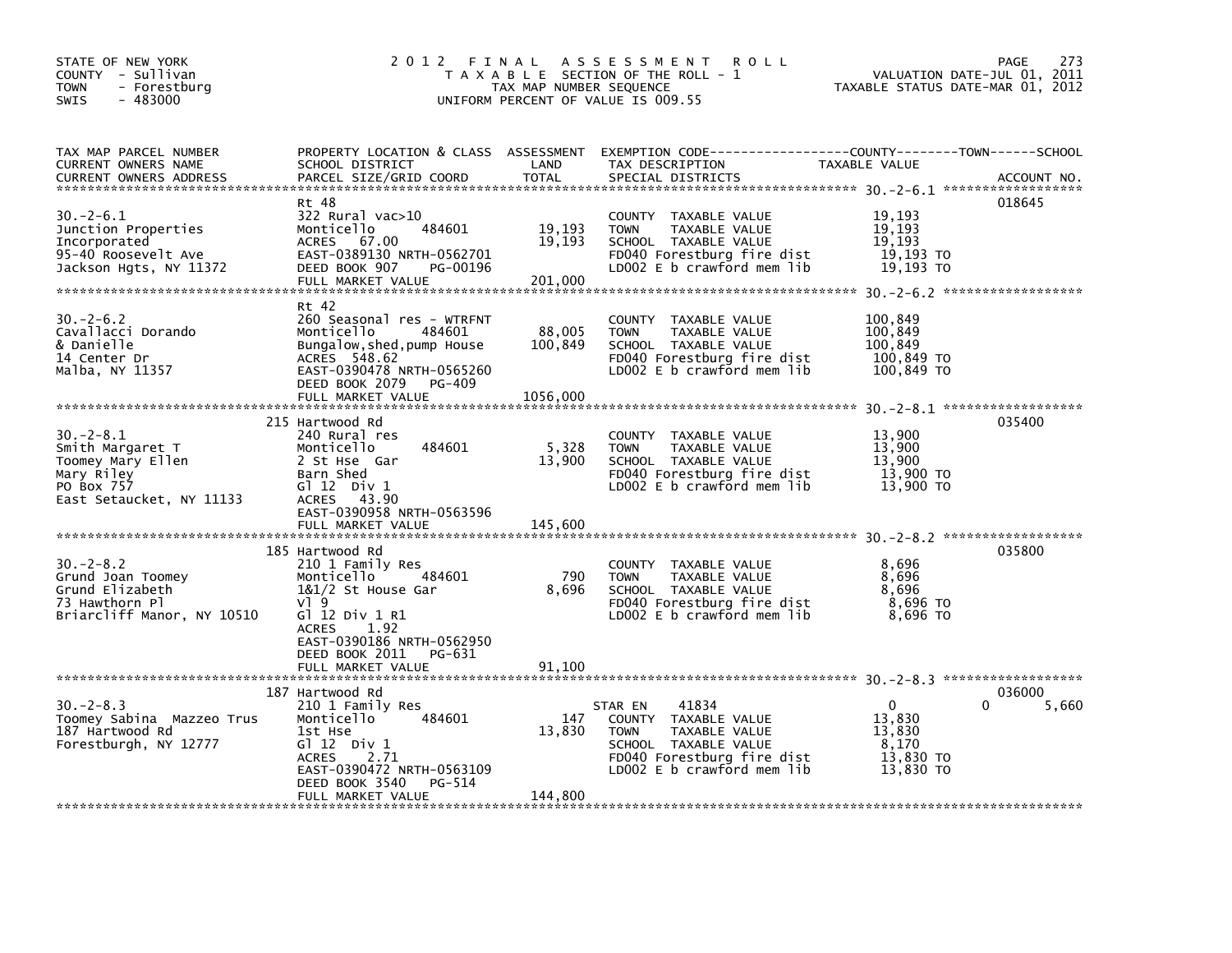| STATE OF NEW YORK<br>COUNTY - Sullivan<br>TOWN<br>- Forestburg<br>$-483000$<br><b>SWIS</b>               | 2 0 1 2                                                                                                                                                                                                                      | TAX MAP NUMBER SEQUENCE  | FINAL ASSESSMENT<br><b>ROLL</b><br>T A X A B L E SECTION OF THE ROLL - 1<br>UNIFORM PERCENT OF VALUE IS 009.55                                              | VALUATION DATE-JUL 01, 2011<br>TAXABLE STATUS DATE-MAR 01, 2012  | 274<br><b>PAGE</b>   |
|----------------------------------------------------------------------------------------------------------|------------------------------------------------------------------------------------------------------------------------------------------------------------------------------------------------------------------------------|--------------------------|-------------------------------------------------------------------------------------------------------------------------------------------------------------|------------------------------------------------------------------|----------------------|
| TAX MAP PARCEL NUMBER<br>CURRENT OWNERS NAME<br><b>CURRENT OWNERS ADDRESS</b>                            | SCHOOL DISTRICT<br>PARCEL SIZE/GRID COORD                                                                                                                                                                                    | LAND<br><b>TOTAL</b>     | PROPERTY LOCATION & CLASS ASSESSMENT EXEMPTION CODE----------------COUNTY-------TOWN------SCHOOL<br>TAX DESCRIPTION<br>SPECIAL DISTRICTS                    | TAXABLE VALUE                                                    | ACCOUNT NO.          |
| $30 - 2 - 8.4$<br>Toomey Sabina Mazzeo Trus<br>187 Hartwood Rd<br>Forestburgh, NY 12777                  | Cr 48<br>$314$ Rural vac<10<br>Monticello<br>484601<br>FRNT 100.00 DPTH 281.00<br>EAST-0390266 NRTH-0563145<br>DEED BOOK 3540 PG-514<br>FULL MARKET VALUE                                                                    | 294<br>294<br>3.100      | COUNTY TAXABLE VALUE<br>TAXABLE VALUE<br><b>TOWN</b><br>SCHOOL TAXABLE VALUE<br>FD040 Forestburg fire dist<br>LD002 $E$ b crawford mem $lib$                | 294<br>294<br>294<br>294 TO<br>294 TO                            | 036050               |
|                                                                                                          |                                                                                                                                                                                                                              |                          |                                                                                                                                                             |                                                                  |                      |
| $30 - 2 - 9$<br>Toomey Maureen A<br>16 Wimbledon Ct<br>Woodbury, NY 11797-2410                           | Rt 48<br>$314$ Rural vac<10<br>Monticello<br>484601<br>G1 12 Div 1 V1 9<br>FRNT 60.00 DPTH 200.00<br>EAST-0391061 NRTH-0562868<br>DEED BOOK 1379<br>PG-40                                                                    | 630<br>630               | COUNTY TAXABLE VALUE<br><b>TOWN</b><br>TAXABLE VALUE<br>SCHOOL TAXABLE VALUE<br>FD040 Forestburg fire dist<br>LD002 E b crawford mem lib                    | 630<br>630<br>630<br>630 TO<br>630 TO                            | 035600               |
|                                                                                                          | FULL MARKET VALUE                                                                                                                                                                                                            | 6,600                    |                                                                                                                                                             |                                                                  |                      |
| $30 - 2 - 10$<br>Vassallo Charles M<br>Booth Gifford M<br>PO Box 91<br>Forestburgh, NY 12777             | Hartwood Rd<br>210 1 Family Res<br>484601<br>Monticello<br>2 St Hse & Barn<br>$G1 12$ Div $1$<br>FRNT 200.00 DPTH 150.00<br><b>BANKC080007</b><br>EAST-0391056 NRTH-0562650<br>DEED BOOK 2240<br>PG-629<br>FULL MARKET VALUE | 1,247<br>7,291<br>76,300 | 41854<br>STAR B<br>COUNTY TAXABLE VALUE<br>TAXABLE VALUE<br><b>TOWN</b><br>SCHOOL TAXABLE VALUE<br>FD040 Forestburg fire dist<br>LD002 E b crawford mem lib | $\Omega$<br>7,291<br>7,291<br>4,561<br>7,291 TO<br>7,291 TO      | 035200<br>2,730<br>0 |
|                                                                                                          |                                                                                                                                                                                                                              |                          |                                                                                                                                                             |                                                                  |                      |
| $30 - 2 - 11$<br>Rappaport Marvin S<br>Rappaport Denise J<br>169 E 91 st St Apt 3A<br>New York, NY 10128 | Rt 48<br>240 Rural res<br>484601<br>Monticello<br>Stone House<br>G1 12 Div 1 R1<br>21.25<br><b>ACRES</b><br>EAST-0391857 NRTH-0563635<br>DEED BOOK 1653<br>PG-50                                                             | 4,201<br>17,149          | 41854<br>STAR B<br>COUNTY TAXABLE VALUE<br>TAXABLE VALUE<br><b>TOWN</b><br>SCHOOL TAXABLE VALUE<br>FD040 Forestburg fire dist<br>LD002 E b crawford mem lib | $\Omega$<br>17,149<br>17,149<br>14,419<br>17,149 TO<br>17,149 TO | 038300<br>2,730<br>0 |
|                                                                                                          |                                                                                                                                                                                                                              |                          |                                                                                                                                                             |                                                                  |                      |
| $30 - 2 - 12$<br>Toomey John J<br>316 Violet Ln<br>Wynnewood, PA 19096                                   | $CO$ Rd $48$<br>$314$ Rural vac< $10$<br>484601<br>Monticello<br>Vacant Lot<br><b>ACRES</b><br>1.00<br>EAST-0391213 NRTH-0563031<br>DEED BOOK 2198<br>PG-514                                                                 | 587<br>587               | <b>COUNTY</b><br>TAXABLE VALUE<br><b>TOWN</b><br><b>TAXABLE VALUE</b><br>SCHOOL TAXABLE VALUE<br>FD040 Forestburg fire dist<br>LD002 E b crawford mem lib   | 587<br>587<br>587<br>587 TO<br>587 TO                            | 035300               |
|                                                                                                          | FULL MARKET VALUE                                                                                                                                                                                                            | 6.100                    |                                                                                                                                                             |                                                                  |                      |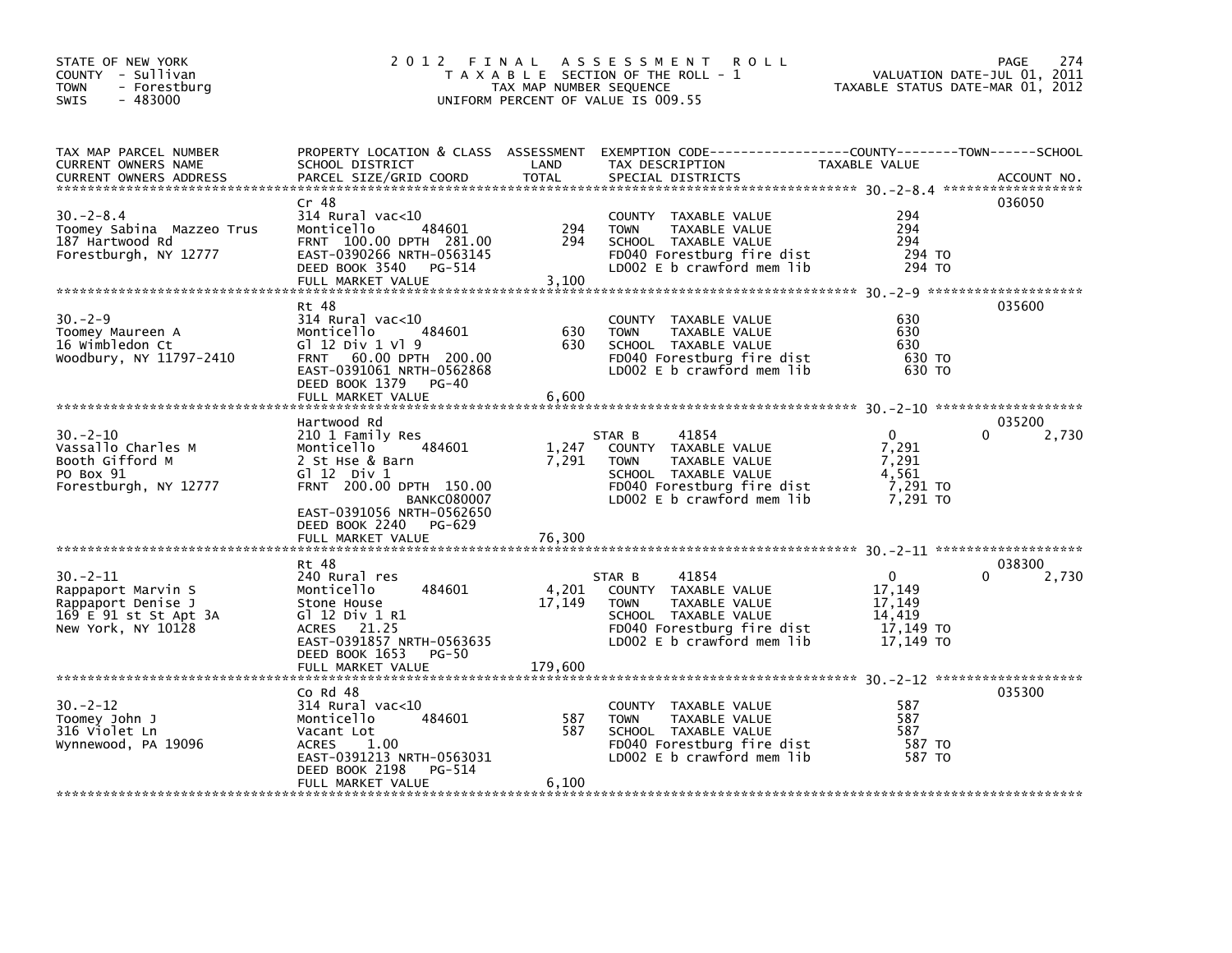| STATE OF NEW YORK    | 2012 FINAL ASSESSMENT ROLL            | 275<br>PAGE                      |
|----------------------|---------------------------------------|----------------------------------|
| COUNTY - Sullivan    | T A X A B L E SECTION OF THE ROLL - 1 | VALUATION DATE-JUL 01, 2011      |
| TOWN<br>- Forestburg | MAP SECTION - 030                     | TAXABLE STATUS DATE-MAR 01, 2012 |
| - 483000<br>SWIS     | SUB-SECTION-                          | RPS150/V04/L015                  |
|                      | UNIFORM PERCENT OF VALUE IS 009.55    | CURRENT DATE $6/18/2012$         |

| CODE | DISTRICT NAME                                | TOTAL<br>PARCELS | FXTFNSTON<br><b>TYPF</b> | <b>FXTENSTON</b><br>VALUE | AD VALOREM<br>VALUE | <b>EXEMPT</b><br>AMOUNT | TAXARI F<br>VALUE  |
|------|----------------------------------------------|------------------|--------------------------|---------------------------|---------------------|-------------------------|--------------------|
|      | FD040 Forestburg fir<br>LD002 E b crawford m |                  | 59 TOTAL<br>59 TOTAL     |                           | 738,155<br>738.155  |                         | 738.155<br>738.155 |

#### \*\*\* S C H O O L D I S T R I C T S U M M A R Y \*\*\*

| CODE   | DISTRICT NAME | TOTAL<br><b>PARCELS</b> | ASSESSED<br>∟AND | ASSESSED<br>TOTAL | <b>EXEMPT</b><br><b>AMOUNT</b> | <b>TOTAL</b><br><b>TAXABLE</b> | <b>STAR</b><br><b>AMOUNT</b> | <b>STAR</b><br><b>TAXABLE</b> |
|--------|---------------|-------------------------|------------------|-------------------|--------------------------------|--------------------------------|------------------------------|-------------------------------|
| 484601 | Monticello    | 59                      | 366,422          | 738.155           | 65.741                         | 672.414                        | 53,070                       | 619,344                       |
|        | SUB-TOTAL     | 59                      | 366.422          | 738.155           | 65.741                         | 672.414                        | 53,070                       | 619,344                       |
|        | <b>TOTAL</b>  | 59                      | 366,422          | 738,155           | 65,741                         | 672,414                        | 53,070                       | 619,344                       |

\*\*\* S Y S T E M C O D E S S U M M A R Y \*\*\*

NO SYSTEM EXEMPTIONS AT THIS LEVEL

#### \*\*\* E X E M P T I O N S U M M A R Y \*\*\*

| <b>SCHOOL</b>                                     |
|---------------------------------------------------|
| 3,150<br>33,960<br>19,110<br>62,591<br>118,811    |
| <b>TOWN</b><br>8,750<br>3,150<br>62,591<br>74,491 |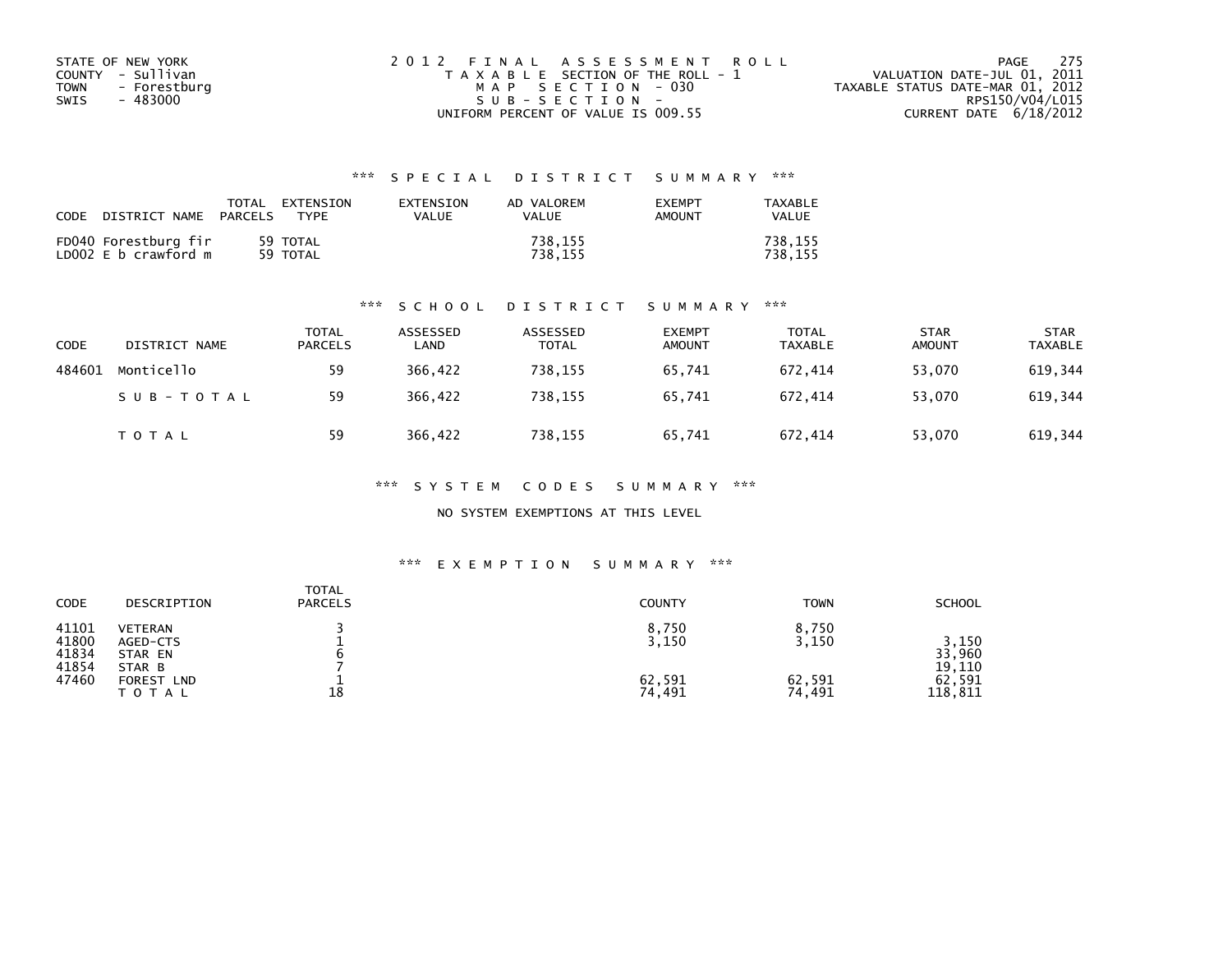| STATE OF NEW YORK<br>COUNTY - Sullivan<br><b>TOWN</b><br>- Forestburg<br>- 483000<br>SWIS | 2012 FINAL ASSESSMENT ROLL<br>T A X A B L E SECTION OF THE ROLL - 1<br>MAP SECTION - 030<br>SUB-SECTION- | - 276<br>PAGE<br>VALUATION DATE-JUL 01, 2011<br>TAXABLE STATUS DATE-MAR 01, 2012<br>RPS150/V04/L015 |
|-------------------------------------------------------------------------------------------|----------------------------------------------------------------------------------------------------------|-----------------------------------------------------------------------------------------------------|
|                                                                                           | UNIFORM PERCENT OF VALUE IS 009.55                                                                       | CURRENT DATE 6/18/2012                                                                              |

| ROLL       | DESCRIPTION    | <b>TOTAL</b>   | ASSESSED | ASSESSED | <b>TAXABLE</b> | <b>TAXABLE</b> | <b>TAXABLE</b> | <b>STAR</b>    |
|------------|----------------|----------------|----------|----------|----------------|----------------|----------------|----------------|
| <b>SEC</b> |                | <b>PARCELS</b> | _AND     | TOTAL    | <b>COUNT</b>   | <b>TOWN</b>    | <b>SCHOOL</b>  | <b>TAXABLE</b> |
|            | <b>TAXABLE</b> |                | 366,422  | 738,155  | 663,664        | 663,664        | 672.414        | 619,344        |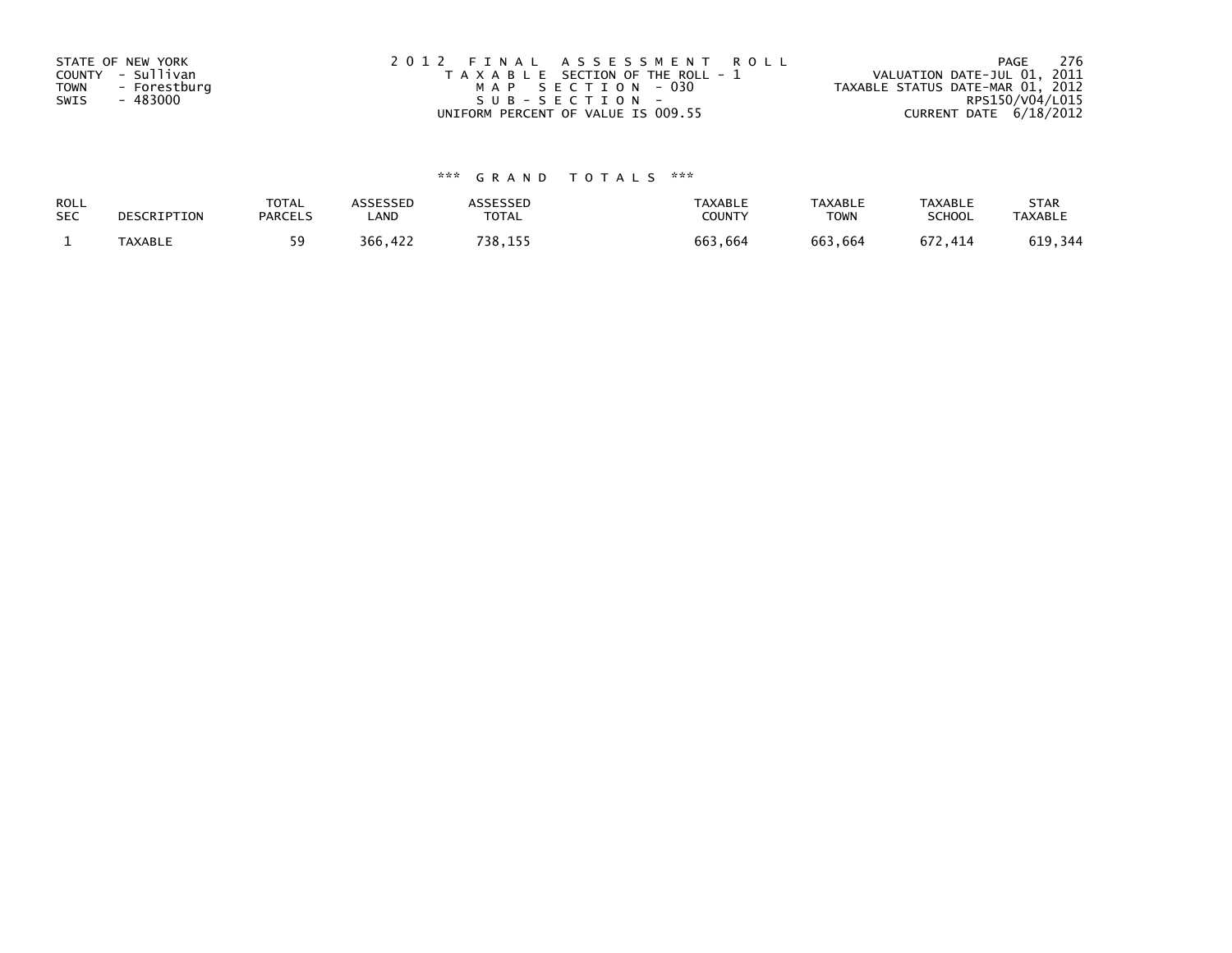| STATE OF NEW YORK<br>COUNTY - Sullivan<br>- Forestburg<br><b>TOWN</b><br>$-483000$<br><b>SWIS</b>        | 2 0 1 2                                                                                                                                                                     | TAX MAP NUMBER SEQUENCE     | FINAL ASSESSMENT ROLL<br>T A X A B L E SECTION OF THE ROLL - 1<br>UNIFORM PERCENT OF VALUE IS 009.55                                                                                                                  | VALUATION DATE-JUL 01, 2011<br>TAXABLE STATUS DATE-MAR 01, 2012                                                         | <b>PAGE</b><br>277                                   |
|----------------------------------------------------------------------------------------------------------|-----------------------------------------------------------------------------------------------------------------------------------------------------------------------------|-----------------------------|-----------------------------------------------------------------------------------------------------------------------------------------------------------------------------------------------------------------------|-------------------------------------------------------------------------------------------------------------------------|------------------------------------------------------|
| TAX MAP PARCEL NUMBER<br>CURRENT OWNERS NAME<br><b>CURRENT OWNERS ADDRESS</b>                            | SCHOOL DISTRICT<br>PARCEL SIZE/GRID COORD                                                                                                                                   | LAND<br><b>TOTAL</b>        | PROPERTY LOCATION & CLASS ASSESSMENT EXEMPTION CODE---------------COUNTY-------TOWN-----SCHOOL<br>TAX DESCRIPTION<br>SPECIAL DISTRICTS                                                                                | TAXABLE VALUE                                                                                                           | ACCOUNT NO.                                          |
| 31. -1-1.1<br>Galligan James P<br>Galligan Ellen B<br>255 Hartwood Rd<br>Forestburgh, NY 12777-6403      | Hartwood Rd<br>322 Rural vac>10<br>484601<br>Monticello<br>Vacant Land<br>ACRES 102.19<br>EAST-0393230 NRTH-0563412<br>DEED BOOK 1808<br>PG-396<br>FULL MARKET VALUE        | 12,503<br>12,503<br>130,900 | COUNTY TAXABLE VALUE<br><b>TOWN</b><br>TAXABLE VALUE<br>SCHOOL TAXABLE VALUE<br>FD040 Forestburg fire dist<br>LD002 E b crawford mem lib                                                                              | 12,503<br>12,503<br>12,503<br>12,503 TO<br>12,503 TO                                                                    | 036600                                               |
| $31. - 1 - 1.3$<br>Galligan James P<br>Galligan Ellen B<br>255 Hartwood Rd<br>Forestburgh, NY 12777-6403 | 255 Hartwood Rd<br>210 1 Family Res<br>Monticello<br>484601<br>1st Hse<br>ACRES 4.24<br>EAST-0391943 NRTH-0562421<br>FULL MARKET VALUE                                      | 3,331<br>24,700             | 41854<br>STAR B<br>COUNTY TAXABLE VALUE<br>TAXABLE VALUE<br><b>TOWN</b><br>SCHOOL TAXABLE VALUE<br>FD040 Forestburg fire dist<br>258,600 LDO02 E b crawford mem lib                                                   | $\mathbf{0}$<br>$\Omega$<br>24,700<br>24,700<br>21,970<br>24,700 TO<br>24,700 TO                                        | 010850<br>2,730                                      |
| $31. - 1 - 1.4$<br>Galligan James P<br>Galligan Ellen B<br>255 Hartwood Rd<br>Forestburgh, NY 12777-6403 | Hartwood Rd<br>$314$ Rural vac<10<br>484601<br>Monticello<br>Vacant<br>FRNT 46.91 DPTH 447.84<br>EAST-0391733 NRTH-0562568<br>DEED BOOK 1808 PG-396<br>FULL MARKET VALUE    | 49<br>49<br>500             | COUNTY TAXABLE VALUE<br><b>TOWN</b><br>TAXABLE VALUE<br>SCHOOL TAXABLE VALUE<br>FD040 Forestburg fire dist<br>LD002 E b crawford mem lib                                                                              | 49<br>49<br>49<br>49 TO<br>49 TO                                                                                        |                                                      |
| $31. - 1 - 1.5$<br>Galligan James P<br>Galligan Ellen B<br>255 Hartwood Rd<br>Forestburgh, NY 12777-6403 | Rt 48<br>$314$ Rural vac<10<br>484601<br>Monticello<br>vacant<br>FRNT 46.91 DPTH 447.84<br>0.48<br><b>ACRES</b><br>EAST-0392185 NRTH-0562361<br>FULL MARKET VALUE           | 49<br>49<br>500             | COUNTY TAXABLE VALUE<br>TAXABLE VALUE<br><b>TOWN</b><br>SCHOOL TAXABLE VALUE<br>FD040 Forestburg fire dist<br>LD002 E b crawford mem lib                                                                              | 49<br>49<br>49<br>49 TO<br>49 TO                                                                                        |                                                      |
| 31. –1–1.6<br>Raponi Eugene D<br>Raponi Michael W<br>295 Hartwood Rd<br>Forestburgh, NY 12777            | 295 Hartwood Rd<br>210 1 Family Res<br>484601<br>Monticello<br>House<br><b>ACRES</b><br>3.42<br>EAST-0393187 NRTH-0562335<br>DEED BOOK 2011<br>PG-8681<br>FULL MARKET VALUE | 22,280 STAR EN<br>233,300   | WAR VET<br>41122<br>41123<br>734 WAR VET<br>41834<br>41906<br>PHY DIS<br>COUNTY TAXABLE VALUE<br><b>TOWN</b><br>TAXABLE VALUE<br>SCHOOL TAXABLE VALUE<br>FD040 Forestburg fire dist<br>LD002 $E$ b crawford mem $lib$ | 2,457<br>$\Omega$<br>0<br>2,003<br>$\Omega$<br>$\Omega$<br>8,928<br>19,823<br>11,349<br>7,692<br>22,280 TO<br>22.280 TO | 029250<br>$\mathbf{0}$<br>$\Omega$<br>5,660<br>8,928 |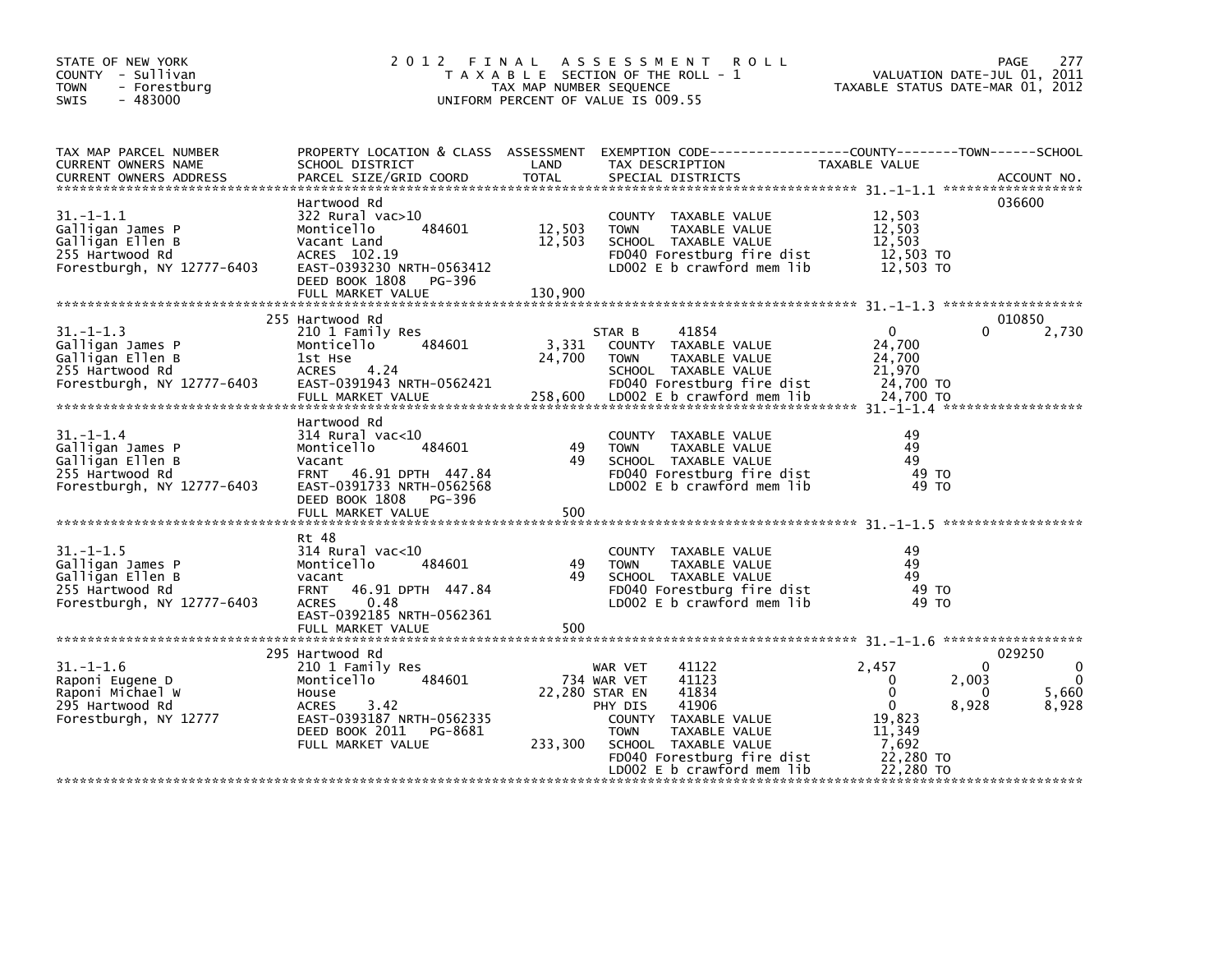| STATE OF NEW YORK<br>COUNTY - Sullivan<br>- Forestburg<br><b>TOWN</b><br>$-483000$<br><b>SWIS</b>                                                     | 2012 FINAL<br>T A X A B L E SECTION OF THE ROLL - 1<br>TAX MAP NUMBER SEQUENCE<br>UNIFORM PERCENT OF VALUE IS 009.55                                                                           | 278<br>PAGE<br>VALUATION DATE-JUL 01, 2011<br>TAXABLE STATUS DATE-MAR 01, 2012 |                                                                                                                                                              |                                                                 |                            |
|-------------------------------------------------------------------------------------------------------------------------------------------------------|------------------------------------------------------------------------------------------------------------------------------------------------------------------------------------------------|--------------------------------------------------------------------------------|--------------------------------------------------------------------------------------------------------------------------------------------------------------|-----------------------------------------------------------------|----------------------------|
| TAX MAP PARCEL NUMBER<br>CURRENT OWNERS NAME<br><b>CURRENT OWNERS ADDRESS</b>                                                                         | SCHOOL DISTRICT<br>PARCEL SIZE/GRID COORD                                                                                                                                                      | LAND<br><b>TOTAL</b>                                                           | PROPERTY LOCATION & CLASS ASSESSMENT EXEMPTION CODE----------------COUNTY-------TOWN------SCHOOL<br>TAX DESCRIPTION<br>SPECIAL DISTRICTS                     | TAXABLE VALUE                                                   | ACCOUNT NO.                |
| $31. - 1 - 1.7$<br>Gordon Rachel<br>351 4th St Apt 2N<br>N Y, NY 10028                                                                                | Hartwood Rd<br>210 1 Family Res<br>484601<br>Monticello<br>House<br>Barn<br>8.00 BANKC030982<br><b>ACRES</b><br>EAST-0392547 NRTH-0562184<br>DEED BOOK 1194<br>PG-00244<br>FULL MARKET VALUE   | 3,912<br>21,360<br>223.700                                                     | COUNTY TAXABLE VALUE<br><b>TOWN</b><br>TAXABLE VALUE<br>SCHOOL TAXABLE VALUE<br>FD040 Forestburg fire dist<br>LD002 E b crawford mem lib                     | 21,360<br>21,360<br>21,360<br>21,360 TO<br>21,360 TO            |                            |
| $31. - 1 - 1.8$<br>Hummel Ralen<br>Hummel Patricia E<br>293 Hartwood Rd<br>Forestburgh, NY 12777                                                      | Hartwood Rd<br>210 1 Family Res<br>Monticello<br>484601<br>house<br><b>ACRES</b><br>5.10<br>EAST-0393245 NRTH-0562741<br>DEED BOOK 1891<br>PG-211<br>FULL MARKET VALUE                         | 1,958<br>12,900<br>135,100                                                     | 41834<br>STAR EN<br>COUNTY TAXABLE VALUE<br><b>TOWN</b><br>TAXABLE VALUE<br>SCHOOL TAXABLE VALUE<br>FD040 Forestburg fire dist<br>LD002 E b crawford mem lib | $\Omega$<br>12,900<br>12,900<br>7,240<br>12,900 TO<br>12,900 TO | 5,660<br>0                 |
| $31. - 1 - 2.1$<br>Dimock Peter<br>41 Cheever Pl<br>Brooklyn, NY 11231                                                                                | Hartwood Rd<br>210 1 Family Res<br>Monticello<br>484601<br>2 St Hse<br>G1 12 Div 1 Pf 14<br>2.54<br><b>ACRES</b><br>EAST-0391578 NRTH-0562077<br>DEED BOOK 1924<br>PG-296<br>FULL MARKET VALUE | 2,248<br>13,686<br>143,300                                                     | COUNTY<br>TAXABLE VALUE<br><b>TOWN</b><br>TAXABLE VALUE<br>SCHOOL TAXABLE VALUE<br>FD040 Forestburg fire dist<br>LD002 E b crawford mem lib                  | 13,686<br>13,686<br>13,686<br>13,686 TO<br>13,686 TO            | 015800                     |
|                                                                                                                                                       | Cr 48                                                                                                                                                                                          |                                                                                |                                                                                                                                                              |                                                                 |                            |
| $31. - 1 - 2.2$<br>Hartwood LLC<br>Donald Partrick<br>1737 Veterans Hwy<br>Islandia, NY 11749<br>MAY BE SUBJECT TO PAYMENT                            | 912 Forest s480a<br>Monticello<br>484601<br>Vacant Land<br>ACRES 80.01<br>EAST-0391721 NRTH-0560967<br>DEED BOOK 2451<br>PG-618<br>FULL MARKET VALUE                                           | 29,657<br>29,657<br>310,500                                                    | FOREST LND 47460<br>COUNTY TAXABLE VALUE<br>TAXABLE VALUE<br><b>TOWN</b><br>SCHOOL TAXABLE VALUE<br>FD040 Forestburg fire dist<br>LD002 E b crawford mem lib | 20,389<br>9,268<br>9,268<br>9,268<br>29,657 TO<br>29,657 TO     | 20,389<br>20,389           |
| UNDER RPTL480A UNTIL 2021                                                                                                                             |                                                                                                                                                                                                |                                                                                |                                                                                                                                                              |                                                                 |                            |
| $31. - 1 - 3$<br>Hartwood LLC<br>Donald Partrick<br>1737 Veterans Hwy<br>Islandia, NY 11749<br>MAY BE SUBJECT TO PAYMENT<br>UNDER RPTL480A UNTIL 2021 | Rt 48<br>912 Forest s480a<br>484601<br>Monticello<br>G] 12 19 Div 1 Pf 14<br>ACRES 150.29<br>EAST-0393438 NRTH-0560145<br>DEED BOOK 2451 PG-618<br>FULL MARKET VALUE                           | 52,098<br>52,098<br>545,500                                                    | FOREST LND 47460<br>COUNTY TAXABLE VALUE<br><b>TOWN</b><br>TAXABLE VALUE<br>SCHOOL TAXABLE VALUE<br>FD040 Forestburg fire dist<br>LD002 E b crawford mem lib | 30,251<br>21,847<br>21,847<br>21.847<br>52,098 TO<br>52,098 TO  | 015700<br>30,251<br>30,251 |
|                                                                                                                                                       |                                                                                                                                                                                                |                                                                                |                                                                                                                                                              |                                                                 |                            |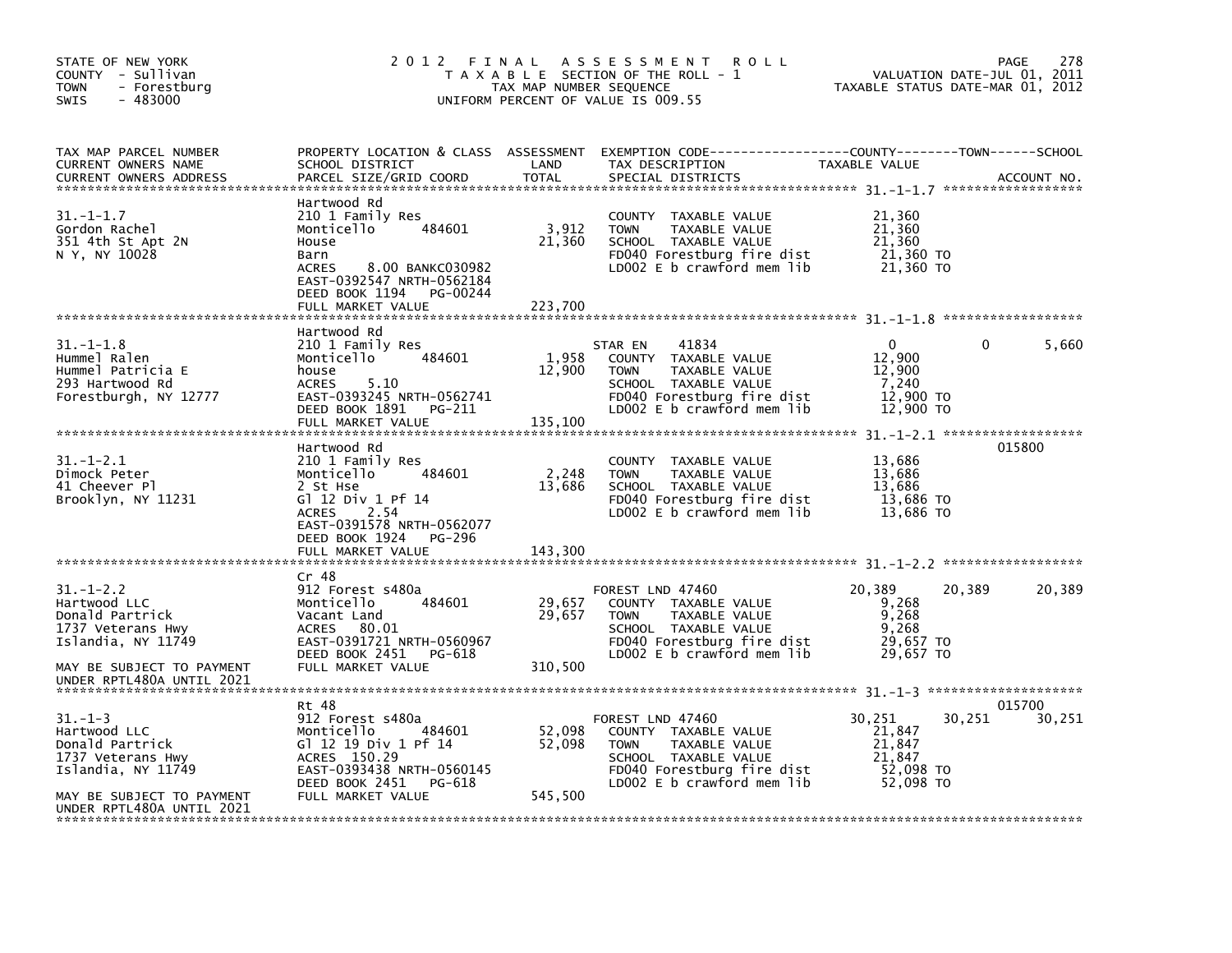| STATE OF NEW YORK<br>COUNTY - Sullivan<br><b>TOWN</b><br>- Forestburg<br><b>SWIS</b><br>- 483000                                                                                                                                                                                      | 2012 FINAL                                                                                                                                                                                      | TAX MAP NUMBER SEQUENCE     | A S S E S S M E N T<br><b>ROLL</b><br>T A X A B L E SECTION OF THE ROLL - 1<br>UNIFORM PERCENT OF VALUE IS 009.55                                            | TAXABLE STATUS DATE-MAR 01, 2012                               |        | 279<br>PAGE<br>VALUATION DATE-JUL 01, 2011 |
|---------------------------------------------------------------------------------------------------------------------------------------------------------------------------------------------------------------------------------------------------------------------------------------|-------------------------------------------------------------------------------------------------------------------------------------------------------------------------------------------------|-----------------------------|--------------------------------------------------------------------------------------------------------------------------------------------------------------|----------------------------------------------------------------|--------|--------------------------------------------|
| TAX MAP PARCEL NUMBER<br><b>CURRENT OWNERS NAME</b><br>.CURRENT OWNERS ADDRESS PARCEL SIZE/GRID COORD TOTAL SPECIAL DISTRICTS AND MESS AND ACCOUNT NO ACCOUNT NO ACCOUNT AND MANUSCRIPT OF A SERVER'S SERVER AND RELATION ASSEMBLY AND RELATION OF THE SERVER OF THE SERVER AND THE S | PROPERTY LOCATION & CLASS ASSESSMENT<br>SCHOOL DISTRICT                                                                                                                                         | LAND                        | EXEMPTION CODE------------------COUNTY--------TOWN------SCHOOL<br>TAX DESCRIPTION                                                                            | <b>TAXABLE VALUE</b>                                           |        |                                            |
| $31 - 1 - 4$<br>Hartwood LLC<br>Donald Partrick<br>1737 Veterans Hwy<br>Islandia, NY 11749<br>MAY BE SUBJECT TO PAYMENT<br>UNDER RPTL480A UNTIL 2021                                                                                                                                  | Tr 12<br>912 Forest s480a<br>Monticello<br>484601<br>ACRES 287.51<br>EAST-0395491 NRTH-0558686<br>DEED BOOK 2451<br>PG-618<br>FULL MARKET VALUE                                                 | 46,178<br>46,178<br>483,500 | FOREST LND 47460<br>COUNTY TAXABLE VALUE<br><b>TOWN</b><br>TAXABLE VALUE<br>SCHOOL TAXABLE VALUE<br>FD040 Forestburg fire dist<br>LD002 E b crawford mem lib | 33,857<br>12,321<br>12,321<br>12,321<br>46,178 TO<br>46.178 TO | 33,857 | 016610<br>33,857                           |
| $31. - 1 - 5$<br>Owen Forrest E III<br>Attn: Cynthia Ferguson<br>29 Stagecoach Trl<br>Middletown, NY 10940                                                                                                                                                                            | Rt 48<br>322 Rural vac>10<br>Monticello<br>484601<br>Wild Land<br>G] 19 Div 1 Pf 14<br>ACRES 50.00<br>EAST-0397229 NRTH-0558829<br>DEED BOOK 1614<br>$PG-323$<br>FULL MARKET VALUE              | 7,717<br>7.717<br>80,800    | COUNTY TAXABLE VALUE<br>TAXABLE VALUE<br><b>TOWN</b><br>SCHOOL TAXABLE VALUE<br>FD040 Forestburg fire dist<br>LD002 E b crawford mem lib                     | 7,717<br>7,717<br>7,717<br>7,717 TO<br>7.717 TO                |        | 024300                                     |
| $31. - 1 - 6.1$<br>Hartwood LLC<br>Donald Partrick<br>1737 Veterans Hwy<br>Islandia, NY 11749<br>MAY BE SUBJECT TO PAYMENT<br>UNDER RPTL480A UNTIL 2021                                                                                                                               | County Rte.#48<br>912 Forest s480a<br>Monticello<br>484601<br>Hunting Lodge<br>Formerly $31.-2-2$<br>ACRES 129.06<br>EAST-0398373 NRTH-0558422<br>DEED BOOK 2451<br>PG-618<br>FULL MARKET VALUE | 30,229<br>79,533<br>832,800 | FOREST LND 47460<br>COUNTY TAXABLE VALUE<br><b>TOWN</b><br>TAXABLE VALUE<br>SCHOOL TAXABLE VALUE<br>FD040 Forestburg fire dist<br>LD002 E b crawford mem lib | 23,794<br>55,739<br>55,739<br>55.739<br>79,533 TO<br>79.533 TO | 23,794 | 23,794                                     |
| $31. - 1 - 6.2$<br>Hartwood LLC<br>Donald Partrick<br>1737 Veterans Hwy<br>Islandia, NY 11749                                                                                                                                                                                         | Hartwood Rd<br>920 Priv Hunt/Fi<br>Monticello<br>484601<br>2 St House<br>G $1$ 19 Div 1<br><b>ACRES</b><br>2.71<br>EAST-0398752 NRTH-0559950<br>DEED BOOK 2451<br>PG-614<br>FULL MARKET VALUE   | 2,398<br>12,298<br>128,800  | COUNTY TAXABLE VALUE<br><b>TOWN</b><br>TAXABLE VALUE<br>SCHOOL TAXABLE VALUE<br>FD040 Forestburg fire dist<br>LD002 E b crawford mem lib                     | 12,298<br>12,298<br>12.298<br>12,298 TO<br>12,298 TO           |        | 015900                                     |
|                                                                                                                                                                                                                                                                                       |                                                                                                                                                                                                 |                             |                                                                                                                                                              |                                                                |        |                                            |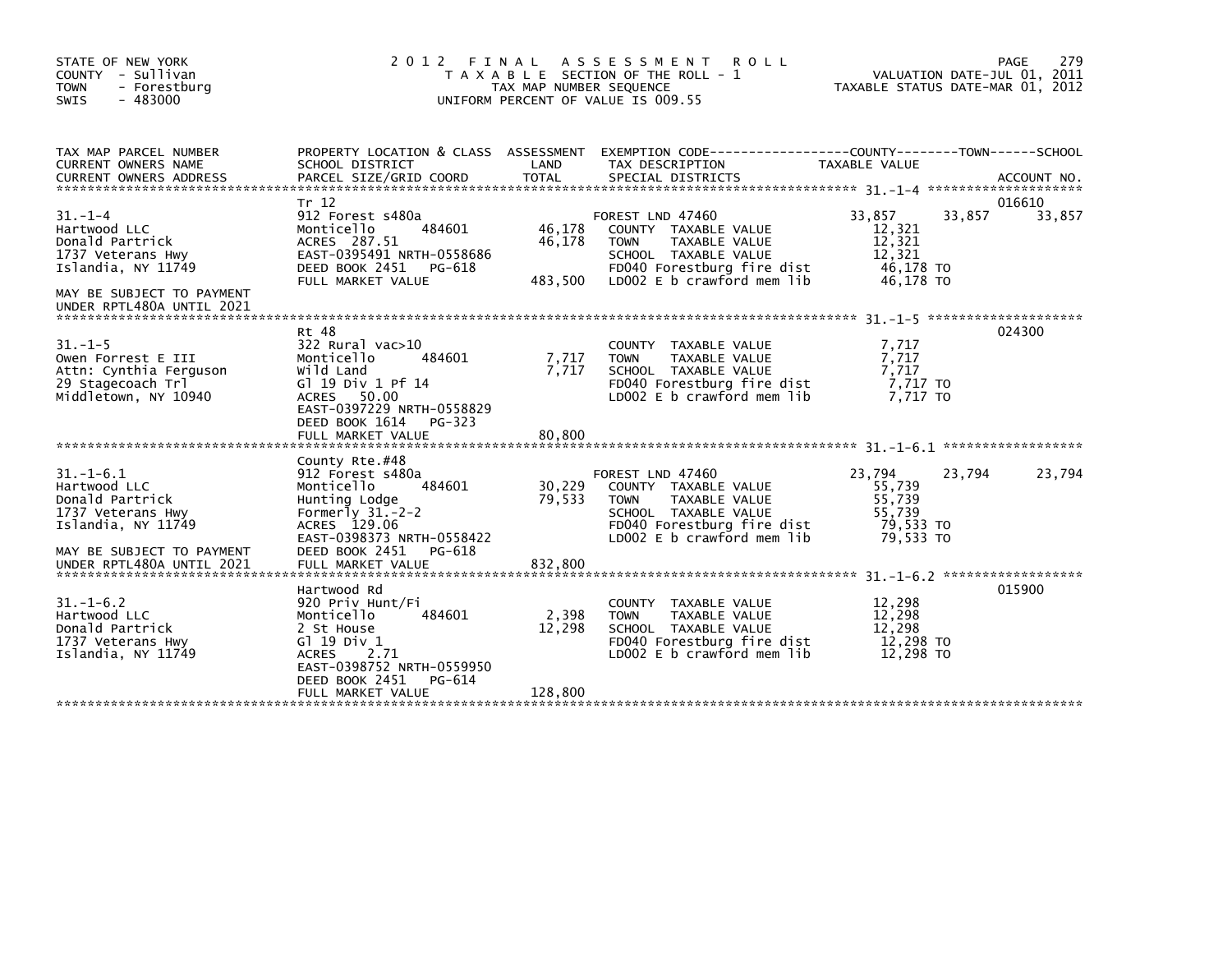| STATE OF NEW YORK<br>COUNTY - Sullivan<br><b>TOWN</b><br>- Forestburg<br>$-483000$<br>SWIS                                             | 2 0 1 2                                                                                                                                    |         | PAGE 280<br>TAXABLE SECTION OF THE ROLL - 1 VALUATION DATE-JUL 01, 2011<br>TAXABLE SECTION OF THE ROLL - 1 TAXABLE STATUS DATE-MAR 01, 2012<br>UNIFORM PERCENT OF VALUE IS 009.55          |                                                                  |                 |
|----------------------------------------------------------------------------------------------------------------------------------------|--------------------------------------------------------------------------------------------------------------------------------------------|---------|--------------------------------------------------------------------------------------------------------------------------------------------------------------------------------------------|------------------------------------------------------------------|-----------------|
| TAX MAP PARCEL NUMBER<br>CURRENT OWNERS NAME                                                                                           | SCHOOL DISTRICT                                                                                                                            |         | PROPERTY LOCATION & CLASS ASSESSMENT EXEMPTION CODE----------------COUNTY-------TOWN------SCHOOL<br>LAND TAX DESCRIPTION TAXABLE VALUE                                                     |                                                                  |                 |
|                                                                                                                                        | Hartwood                                                                                                                                   |         |                                                                                                                                                                                            |                                                                  | 015520          |
| $31. - 1 - 7$<br>Kellogg Peter<br>48 Wall St.   30th Floor<br>N.Y., NY 10005<br>MAY BE SUBJECT TO PAYMENT<br>UNDER RPTL480A UNTIL 2021 | Prev. $Sb1=20.-1-6.5$<br><br>ACRES 179.33<br>EAST-0400174 NRTH-0557460<br>DEED BOOK 1510 PG-188<br>FULL MARKET VALUE 198,200<br>S Of Tr 12 | 18,931  | TAXABLE VALUE<br><b>TOWN</b><br>TOWN TAANDLE WALL<br>SCHOOL TAXABLE VALUE<br>FDO40 Forestburg fire dist<br>FROALE historyWord mem lib                                                      | 9,130 9,130<br>9,801<br>9,801<br>9,801<br>18,931 TO<br>18,931 TO | 9,130           |
| $31. - 1 - 8$<br>Hartwood LLC<br>Donald Partrick<br>1737 Veterans Hwy<br>Islandia, NY 11749<br>MAY BE SUBJECT TO PAYMENT               | 912 Forest s480a<br>Monticello<br>Vacant Land<br>Formerly 20.-1-6.6<br>DEED BOOK 2451 PG-618                                               | 11,304  | TOWN TAXABLE VALUE<br>SCHOOL TAXABLE VALUE<br>FD040 Forestburg fire dist 11,304 TO<br>LDOO2 E b crawford mem lib                                                                           | 8,149 8,149<br>3,155<br>3,155<br>3,155<br>11,304 TO              | 8,149           |
|                                                                                                                                        |                                                                                                                                            |         |                                                                                                                                                                                            |                                                                  |                 |
| $31 - 1 - 9$                                                                                                                           | Hartwood<br>912 Forest s480a                                                                                                               |         | FOREST LND 47460                                                                                                                                                                           | 8,317 8,317                                                      | 015510<br>8,317 |
| Kellogg Peter R<br>48 Wall St. 30th Floor<br>N.Y., NY 10005<br>MAY BE SUBJECT TO PAYMENT<br>UNDER RPTL480A UNTTL 2021                  | 484601 10,396<br>Monticello<br>Prev.sbl=20.-1-6.3<br>ACRES 73.42<br>EAST-0398617 NRTH-0555149<br>DEED BOOK 1510 PG-180                     | 10,396  | COUNTY TAXABLE VALUE<br><b>TOWN</b><br>TAXABLE VALUE<br>SCHOOL TAXABLE VALUE<br>FOO40 Forestburg fire dist 10,396 TO<br>LD002 E b crawford mem lib 10,396 TO<br>LD002 E b crawford mem lib | 2,079<br>2,079<br>2,079                                          |                 |
| UNDER RPTL480A UNTIL 2021                                                                                                              | DEED BOOK 1510 PG-180<br>FULL MARKET VALUE                                                                                                 | 108,900 |                                                                                                                                                                                            |                                                                  |                 |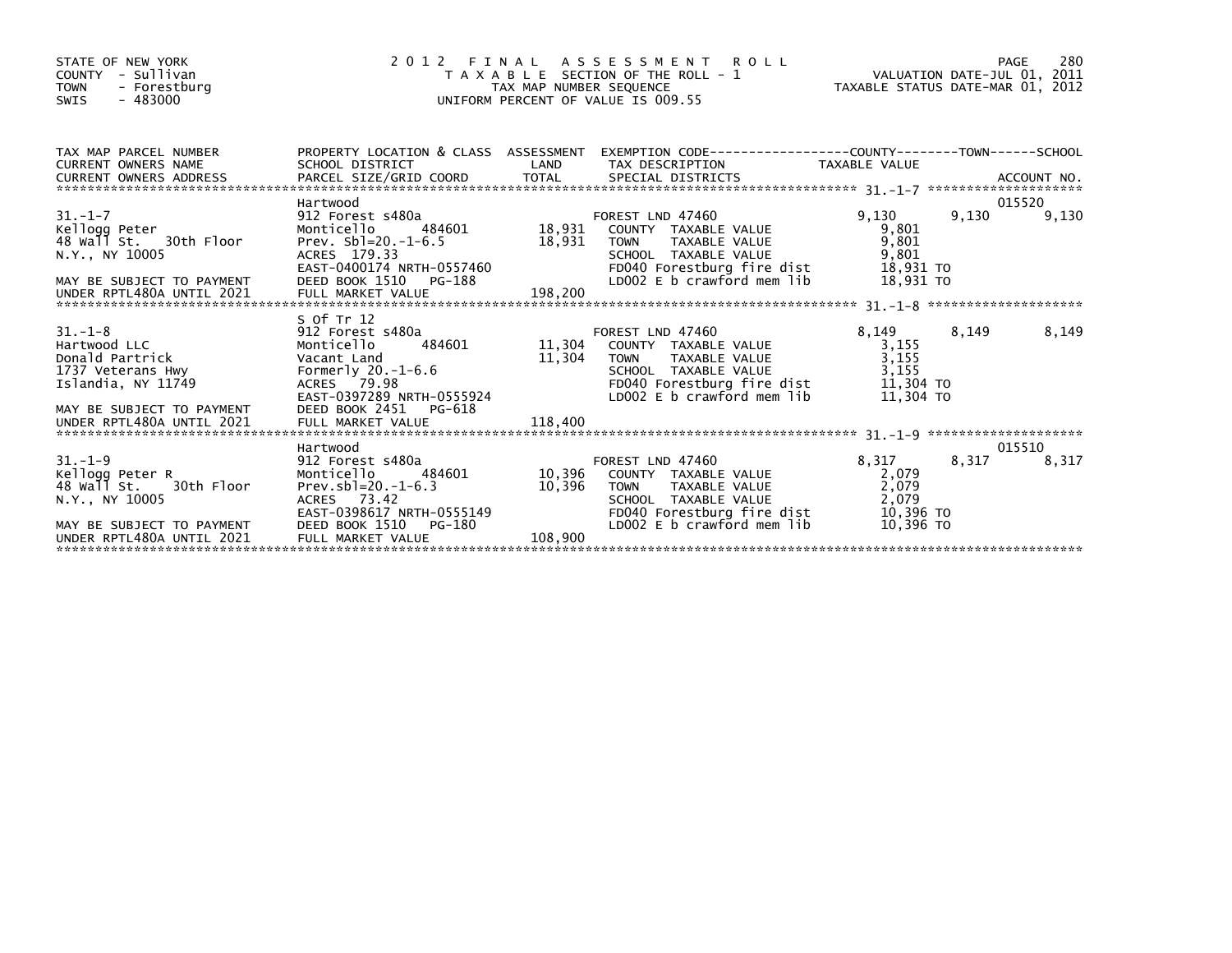| STATE OF NEW YORK           | 2012 FINAL ASSESSMENT ROLL            | -281<br>PAGE                     |
|-----------------------------|---------------------------------------|----------------------------------|
| COUNTY - Sullivan           | T A X A B L E SECTION OF THE ROLL - 1 | VALUATION DATE-JUL 01, 2011      |
| <b>TOWN</b><br>- Forestburg | MAP SECTION - 031                     | TAXABLE STATUS DATE-MAR 01, 2012 |
| SWIS<br>- 483000            | $SUB - SECTION -$                     | RPS150/V04/L015                  |
|                             | UNIFORM PERCENT OF VALUE IS 009.55    | CURRENT DATE 6/18/2012           |

| CODE | DISTRICT NAME                                | TOTAL<br>PARCELS | <b>FXTENSTON</b><br><b>TYPF</b> | <b>FXTENSTON</b><br>VALUE | AD VALOREM<br>VALUE | <b>EXEMPT</b><br><b>AMOUNT</b> | TAXARI F<br>VALUE  |
|------|----------------------------------------------|------------------|---------------------------------|---------------------------|---------------------|--------------------------------|--------------------|
|      | FD040 Forestburg fir<br>LD002 E b crawford m |                  | 17 TOTAL<br>17 TOTAL            |                           | 375.639<br>375.639  |                                | 375.639<br>375.639 |

#### \*\*\* S C H O O L D I S T R I C T S U M M A R Y \*\*\*

| CODE   | DISTRICT NAME | <b>TOTAL</b><br><b>PARCELS</b> | ASSESSED<br>LAND | ASSESSED<br><b>TOTAL</b> | <b>EXEMPT</b><br><b>AMOUNT</b> | <b>TOTAL</b><br>TAXABLE | <b>STAR</b><br><b>AMOUNT</b> | <b>STAR</b><br><b>TAXABLE</b> |
|--------|---------------|--------------------------------|------------------|--------------------------|--------------------------------|-------------------------|------------------------------|-------------------------------|
| 484601 | Monticello    | 17                             | 233,692          | 375,639                  | 142,815                        | 232.824                 | 14,050                       | 218,774                       |
|        | SUB-TOTAL     | 17                             | 233.692          | 375.639                  | 142.815                        | 232.824                 | 14,050                       | 218,774                       |
|        | <b>TOTAL</b>  | 17                             | 233,692          | 375,639                  | 142,815                        | 232,824                 | 14,050                       | 218,774                       |

\*\*\* S Y S T E M C O D E S S U M M A R Y \*\*\*

NO SYSTEM EXEMPTIONS AT THIS LEVEL

#### \*\*\* E X E M P T I O N S U M M A R Y \*\*\*

| <b>CODE</b>             | DESCRIPTION                                            | <b>TOTAL</b><br><b>PARCELS</b> | <b>COUNTY</b>      | <b>TOWN</b>                 | <b>SCHOOL</b>                        |
|-------------------------|--------------------------------------------------------|--------------------------------|--------------------|-----------------------------|--------------------------------------|
| 41122<br>41123<br>41834 | WAR VET<br>WAR VET<br>STAR EN                          |                                | 2,457              | 2,003                       | 11,320                               |
| 41854<br>41906<br>47460 | STAR B<br>PHY DIS<br>FOREST<br><b>LND</b><br>T O T A L | 13                             | 133,887<br>136,344 | 8,928<br>133,887<br>144,818 | 2,730<br>8,928<br>133,887<br>156,865 |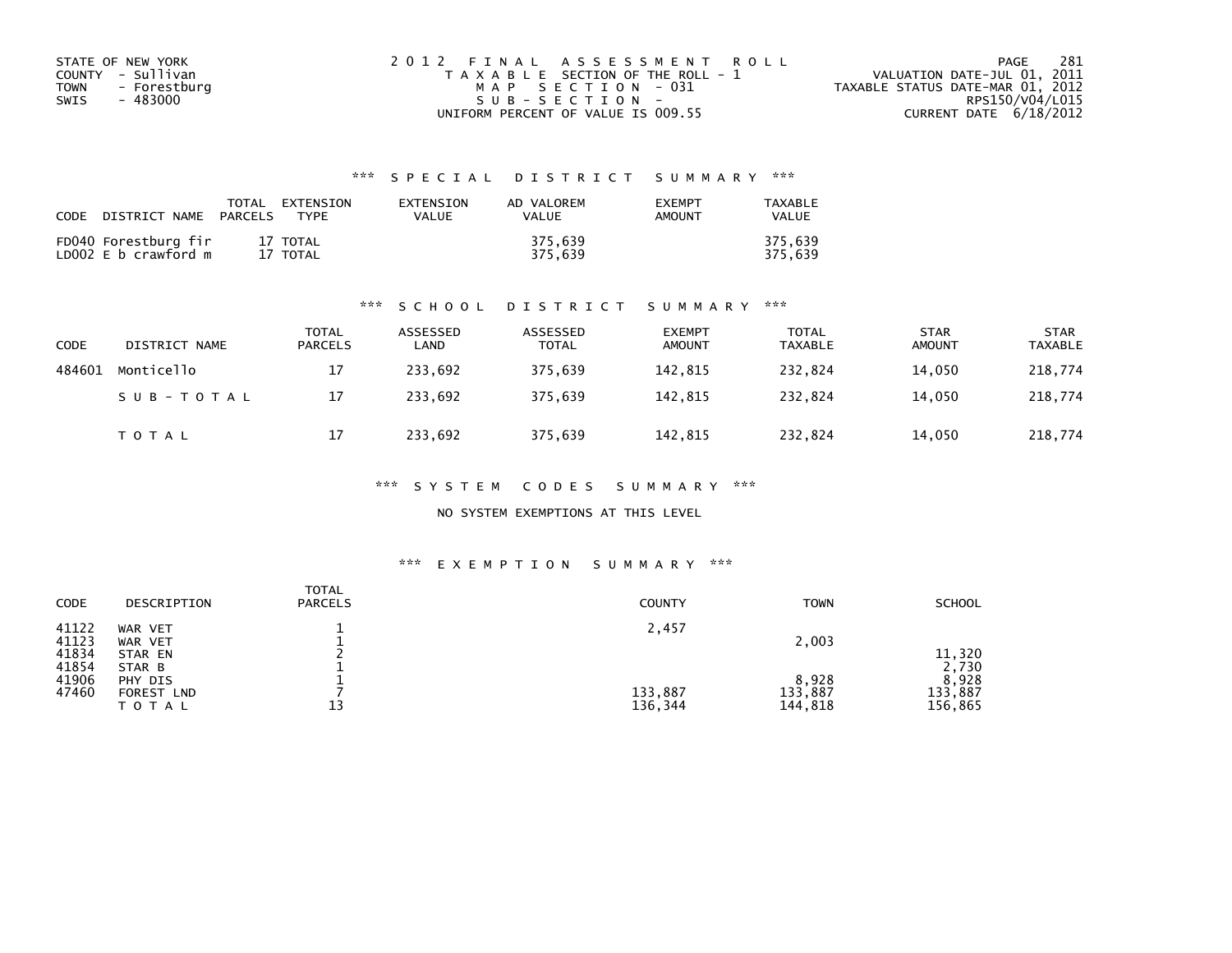| STATE OF NEW YORK           | 2012 FINAL ASSESSMENT ROLL            | 282<br>PAGE                      |
|-----------------------------|---------------------------------------|----------------------------------|
| COUNTY - Sullivan           | T A X A B L E SECTION OF THE ROLL - 1 | VALUATION DATE-JUL 01, 2011      |
| - Forestburg<br><b>TOWN</b> | MAP SECTION - 031                     | TAXABLE STATUS DATE-MAR 01, 2012 |
| - 483000<br>SWIS            | SUB-SECTION-                          | RPS150/V04/L015                  |
|                             | UNIFORM PERCENT OF VALUE IS 009.55    | CURRENT DATE 6/18/2012           |

| ROLL       | DESCRIPTION | <b>TOTAL</b>   | ASSESSED | ASSESSED | <b>TAXABLE</b> | <b>TAXABLE</b> | <b>TAXABLE</b> | <b>STAR</b>    |
|------------|-------------|----------------|----------|----------|----------------|----------------|----------------|----------------|
| <b>SEC</b> |             | <b>PARCELS</b> | ∟AND     | TOTAL    | <b>COUNTY</b>  | TOWN           | <b>SCHOOL</b>  | <b>TAXABLE</b> |
|            | TAXABLE     |                | 233,692  | 375,639  | ววด<br>239.295 | 230.821        | 232,824        | 218,774        |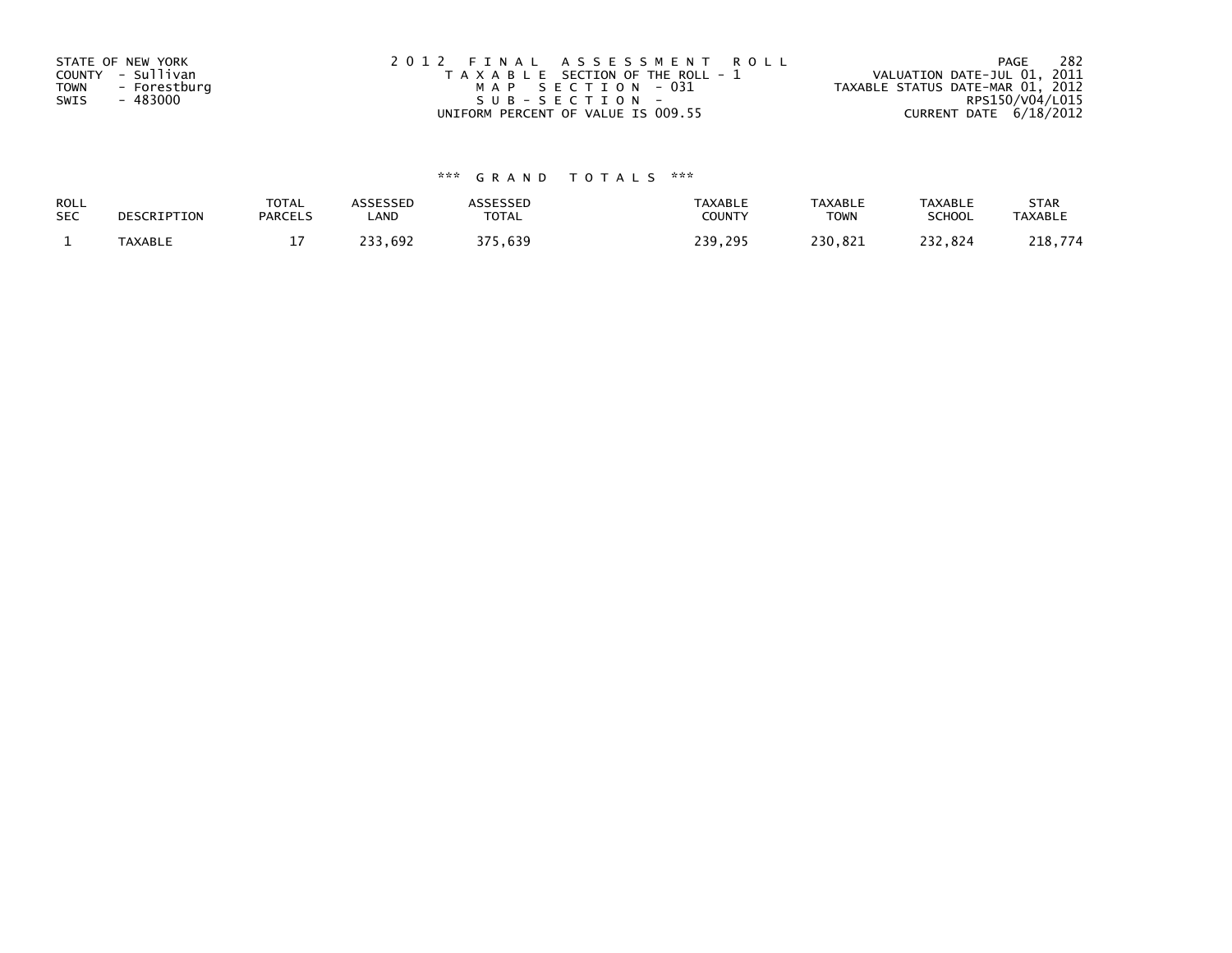| STATE OF NEW YORK<br>COUNTY - Sullivan<br><b>TOWN</b><br>- Forestburg<br>$-483000$<br>SWIS | 2 0 1 2<br>FINAL ASSESSMENT ROLL<br>T A X A B L E SECTION OF THE ROLL - 1<br>TAX MAP NUMBER SEQUENCE<br>UNIFORM PERCENT OF VALUE IS 009.55 | VALUATION DATE-JUL 01, 2011<br>TAXABLE STATUS DATE-MAR 01, 2012 | 283<br>PAGE                                          |                |                                   |
|--------------------------------------------------------------------------------------------|--------------------------------------------------------------------------------------------------------------------------------------------|-----------------------------------------------------------------|------------------------------------------------------|----------------|-----------------------------------|
| TAX MAP PARCEL NUMBER<br>CURRENT OWNERS NAME<br>CURRENT OWNERS ADDRESS                     | PROPERTY LOCATION & CLASS ASSESSMENT<br>SCHOOL DISTRICT                                                                                    |                                                                 | LAND TAX DESCRIPTION                                 | TAXABLE VALUE  | ACCOUNT NO.<br>****************** |
|                                                                                            | Town Line                                                                                                                                  |                                                                 |                                                      |                | 010910                            |
|                                                                                            |                                                                                                                                            | 6,004                                                           | COUNTY TAXABLE VALUE                                 | 6,004          |                                   |
| 69 Galligan Rd                                                                             | Pf 14                                                                                                                                      | 6,004                                                           | <b>TOWN</b><br>TAXABLE VALUE<br>SCHOOL TAXABLE VALUE | 6,004<br>6,004 |                                   |
| Cuddebackville, NY 12729                                                                   | Vacant Land<br>ACRES 122.79<br>EAST-0407873 NRTH-0552155<br>DEED BOOK 2164 PG-350                                                          |                                                                 | FD041 Cuddebackville fire                            | 6,004 TO       |                                   |
|                                                                                            | FULL MARKET VALUE                                                                                                                          | 62,900                                                          |                                                      |                |                                   |
|                                                                                            | S Of Hwy $#49$                                                                                                                             |                                                                 |                                                      |                |                                   |
| $32 - 1 - 1.3$                                                                             | 314 Rural vac<10                                                                                                                           |                                                                 | COUNTY TAXABLE VALUE                                 | 1,715          |                                   |
| Galligan John W                                                                            | Port Jervis Csd 331300                                                                                                                     | 1,715                                                           | TAXABLE VALUE<br><b>TOWN</b>                         | 1,715          |                                   |
| 83 Galligan Rd                                                                             | Vacant Lot                                                                                                                                 | 1,715                                                           | SCHOOL TAXABLE VALUE                                 | 1,715          |                                   |
| Cuddebackville, NY 12729                                                                   | ACRES 5.01<br>EAST-0407954 NRTH-0550663<br>DEED BOOK 2164 PG-358                                                                           |                                                                 | FD041 Cuddebackville fire                            | 1,715 TO       |                                   |
|                                                                                            | FULL MARKET VALUE                                                                                                                          | 18,000                                                          |                                                      |                |                                   |
|                                                                                            |                                                                                                                                            |                                                                 |                                                      |                |                                   |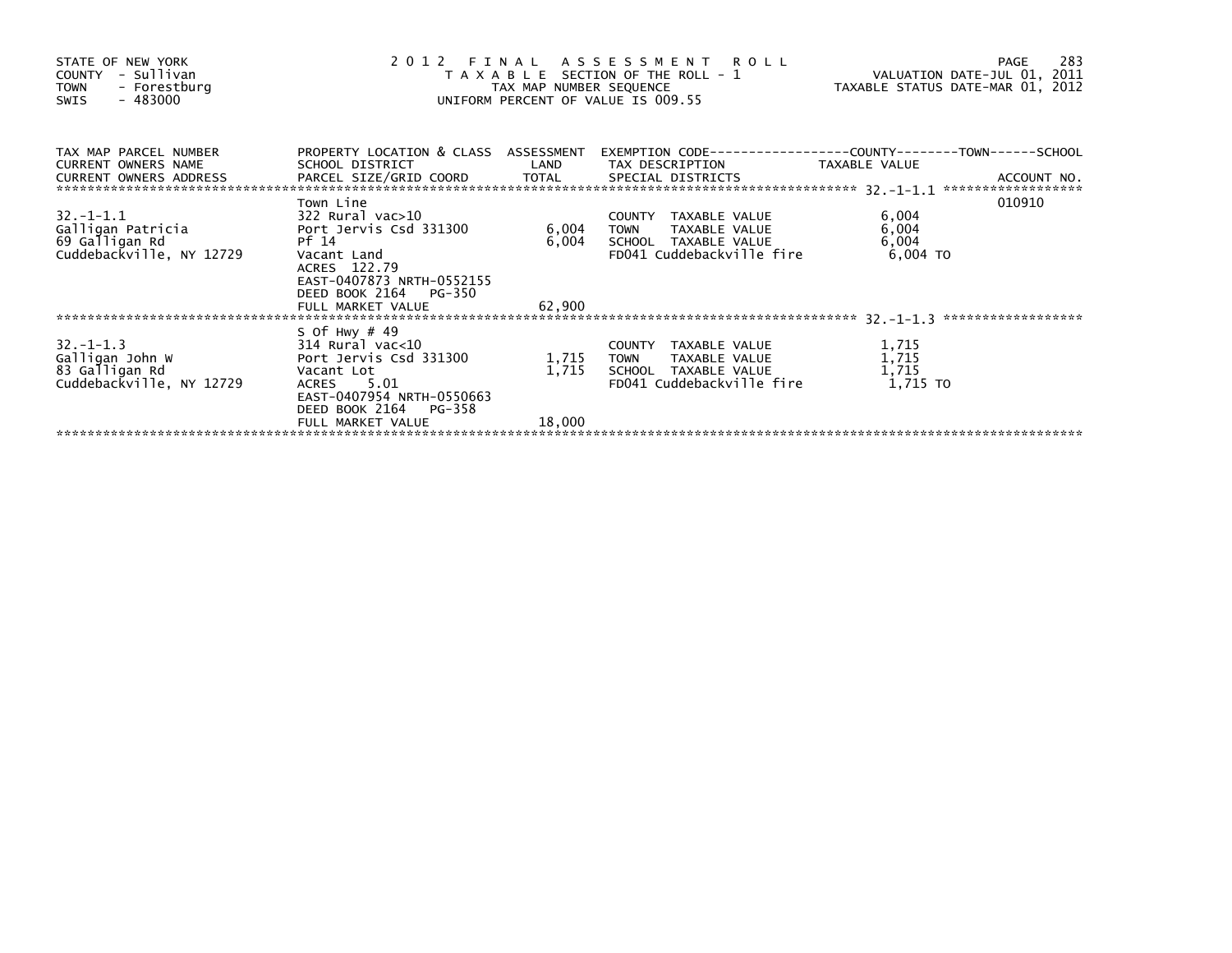| STATE OF NEW YORK    | 2012 FINAL ASSESSMENT ROLL            | 284<br>PAGE                      |
|----------------------|---------------------------------------|----------------------------------|
| COUNTY - Sullivan    | T A X A B L E SECTION OF THE ROLL - 1 | VALUATION DATE-JUL 01, 2011      |
| TOWN<br>- Forestburg | MAP SECTION - 032                     | TAXABLE STATUS DATE-MAR 01, 2012 |
| - 483000<br>SWIS     | SUB-SECTION-                          | RPS150/V04/L015                  |
|                      | UNIFORM PERCENT OF VALUE IS 009.55    | CURRENT DATE $6/18/2012$         |

| <b>CODE</b> | DISTRICT NAME PARCELS | TOTAL EXTENSION<br><b>TYPF</b> | EXTENSION<br>VALUE | AD VALOREM<br>VALUE | <b>FXFMPT</b><br>AMOUNT | TAXABLE<br><b>VALUE</b> |
|-------------|-----------------------|--------------------------------|--------------------|---------------------|-------------------------|-------------------------|
|             | FD041 Cuddebackville  | <b>TOTAL</b>                   |                    | 7.719               |                         | 7.719                   |

## \*\*\* S C H O O L D I S T R I C T S U M M A R Y \*\*\*

| <b>CODE</b> | DISTRICT NAME   | <b>TOTAL</b><br><b>PARCELS</b> | ASSESSED<br>LAND | ASSESSED<br><b>TOTAL</b> | <b>EXEMPT</b><br>AMOUNT | TOTAL<br>TAXABLE | <b>STAR</b><br>AMOUNT | <b>STAR</b><br>TAXABLE |
|-------------|-----------------|--------------------------------|------------------|--------------------------|-------------------------|------------------|-----------------------|------------------------|
| 331300      | Port Jervis Csd |                                | 7.719            | 7.719                    |                         | 7,719            |                       | 7,719                  |
|             | SUB-TOTAL       |                                | 7.719            | 7,719                    |                         | 7,719            |                       | 7,719                  |
|             | TOTAL           |                                | 7,719            | 7,719                    |                         | 7,719            |                       | 7,719                  |

## \*\*\* S Y S T E M C O D E S S U M M A R Y \*\*\*

NO SYSTEM EXEMPTIONS AT THIS LEVEL

#### \*\*\* E X E M P T I O N S U M M A R Y \*\*\*

### NO EXEMPTIONS AT THIS LEVEL

| ROLL       | DESCRIPTION    | TOTAL          | ASSESSED | <b>ASSESSED</b> | <b>TAXABLE</b> | <b>TAXABLE</b> | TAXABLE       | <b>STAR</b>    |
|------------|----------------|----------------|----------|-----------------|----------------|----------------|---------------|----------------|
| <b>SEC</b> |                | <b>PARCELS</b> | _AND     | <b>TOTAL</b>    | COUNTY         | <b>TOWN</b>    | <b>SCHOOL</b> | <b>TAXABLE</b> |
|            | <b>TAXABLE</b> |                | 719      | . 719           | 719<br>.       | 719<br>.       | ,719          | 719<br>.       |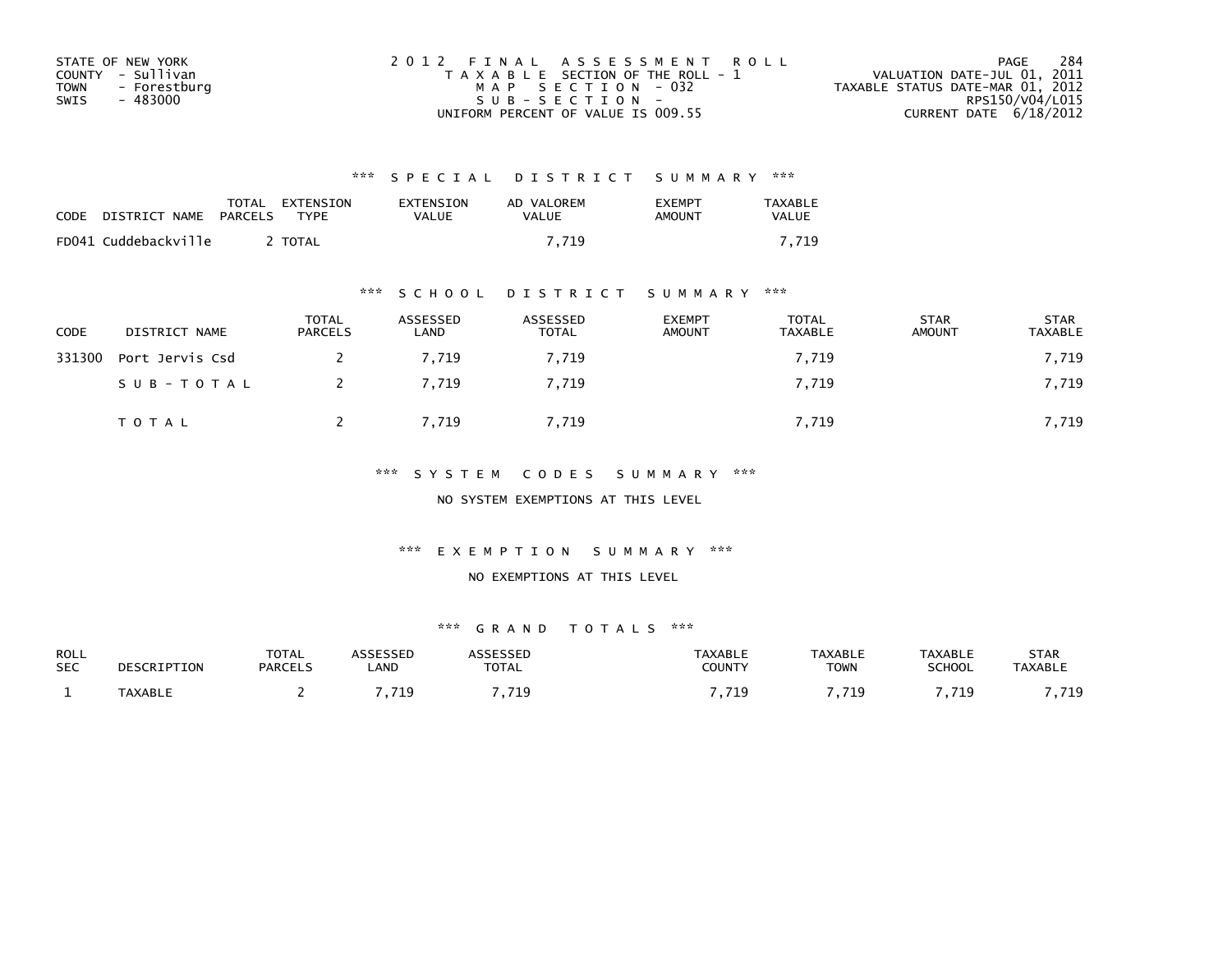| STATE OF NEW YORK<br>COUNTY - Sullivan<br><b>TOWN</b><br>- Forestburg<br>$-483000$<br><b>SWIS</b> | 2 0 1 2                                                                                                                                                                               | TAX MAP NUMBER SEQUENCE     | FINAL ASSESSMENT ROLL<br>T A X A B L E SECTION OF THE ROLL - 1<br>UNIFORM PERCENT OF VALUE IS 009.55                                                        | TAXABLE STATUS DATE-MAR 01, 2012                                 | 285<br>PAGE<br>VALUATION DATE-JUL 01, 2011 |
|---------------------------------------------------------------------------------------------------|---------------------------------------------------------------------------------------------------------------------------------------------------------------------------------------|-----------------------------|-------------------------------------------------------------------------------------------------------------------------------------------------------------|------------------------------------------------------------------|--------------------------------------------|
| TAX MAP PARCEL NUMBER<br><b>CURRENT OWNERS NAME</b><br><b>CURRENT OWNERS ADDRESS</b>              | SCHOOL DISTRICT<br>PARCEL SIZE/GRID COORD                                                                                                                                             | LAND<br><b>TOTAL</b>        | PROPERTY LOCATION & CLASS ASSESSMENT EXEMPTION CODE----------------COUNTY-------TOWN------SCHOOL<br>TAX DESCRIPTION<br>SPECIAL DISTRICTS                    | TAXABLE VALUE                                                    | ACCOUNT NO.                                |
| $33. - 1 - 2$<br>Bender Thomas A<br>& Rose E<br>12 Windsor Rd<br>West Milford N J, 07480          | North Rd<br>322 Rural vac>10<br>484601<br>Monticello<br>$G$ ] 11 Div 1<br>ACRES 30.00<br>EAST-0380030 NRTH-0568290<br>FULL MARKET VALUE                                               | 4,930<br>4,930<br>51,600    | COUNTY TAXABLE VALUE<br><b>TOWN</b><br>TAXABLE VALUE<br>SCHOOL TAXABLE VALUE<br>FD040 Forestburg fire dist<br>LD002 $E$ b crawford mem lib                  | 4,930<br>4,930<br>4.930<br>4,930 TO<br>4,930 TO                  | 001770                                     |
| $33. - 1 - 3.1$<br>Sipos John J<br>31 Norris Rd<br>Forestburgh, NY 12777                          | North Rd<br>322 Rural vac>10<br>Monticello<br>484601<br>vacant<br>G $11$ Div $1$ R $1$<br>ACRES 93.41<br>EAST-0380420 NRTH-0567220<br>DEED BOOK 2010<br>PG-56120<br>FULL MARKET VALUE | 17,200<br>17,200<br>180,100 | COUNTY TAXABLE VALUE<br><b>TOWN</b><br>TAXABLE VALUE<br>SCHOOL TAXABLE VALUE<br>FD040 Forestburg fire dist<br>LD002 E b crawford mem lib                    | 17,200<br>17,200<br>17,200<br>17,200 TO<br>17,200 TO             | 016800                                     |
| $33. - 1 - 3.2$<br>Jankowski Remigiusz<br>231 North Rd<br>Forestburgh, NY 12777                   | North Rd<br>250 Estate<br>484601<br>Monticello<br>2 Houses Sheds<br>Garages<br>8.00<br><b>ACRES</b><br>EAST-0381830 NRTH-0567000<br>DEED BOOK 1084<br>PG-00068<br>FULL MARKET VALUE   | 4,911<br>79,100<br>828,300  | 41854<br>STAR B<br>COUNTY TAXABLE VALUE<br><b>TOWN</b><br>TAXABLE VALUE<br>SCHOOL TAXABLE VALUE<br>FD040 Forestburg fire dist<br>LD002 E b crawford mem lib | $\Omega$<br>79,100<br>79,100<br>76,370<br>79,100 TO<br>79,100 TO | 006000<br>$\Omega$<br>2,730                |
|                                                                                                   |                                                                                                                                                                                       |                             |                                                                                                                                                             |                                                                  |                                            |
| $33. - 1 - 3.3$<br>Carliles Georgia R<br>760 SW Ninth St<br>Naples, FL 34117                      | North Rd<br>210 1 Family Res<br>484601<br>Monticello<br>1 St House & Gar<br>5.00<br>ACRES<br>EAST-0381134 NRTH-0567323<br>DEED BOOK 2410<br>PG-641                                    | 1,976<br>14,064             | COUNTY TAXABLE VALUE<br>TAXABLE VALUE<br><b>TOWN</b><br>SCHOOL TAXABLE VALUE<br>FD040 Forestburg fire dist<br>LD002 E b crawford mem lib                    | 14,064<br>14,064<br>14,064<br>$14,064$ TO<br>14.064 TO           | 007200                                     |
|                                                                                                   | FULL MARKET VALUE                                                                                                                                                                     | 147,300                     |                                                                                                                                                             |                                                                  |                                            |
| $33. - 1 - 3.4$<br>Sipos William B<br>21 Valley Rd<br>Forestburgh, NY 12777                       | North Rd<br>270 Mfg housing<br>484601<br>Monticello<br>Manuf housing<br><b>ACRES</b><br>2.55<br>EAST-0380855 NRTH-0568483<br>PG-538<br>DEED BOOK 1661                                 | 1,223<br>14,923             | COUNTY TAXABLE VALUE<br>TAXABLE VALUE<br><b>TOWN</b><br>SCHOOL TAXABLE VALUE<br>FD040 Forestburg fire dist<br>LD002 E b crawford mem lib                    | 14,923<br>14,923<br>14.923<br>14,923 TO<br>14,923 TO             |                                            |
|                                                                                                   | FULL MARKET VALUE                                                                                                                                                                     | 156,300                     |                                                                                                                                                             |                                                                  |                                            |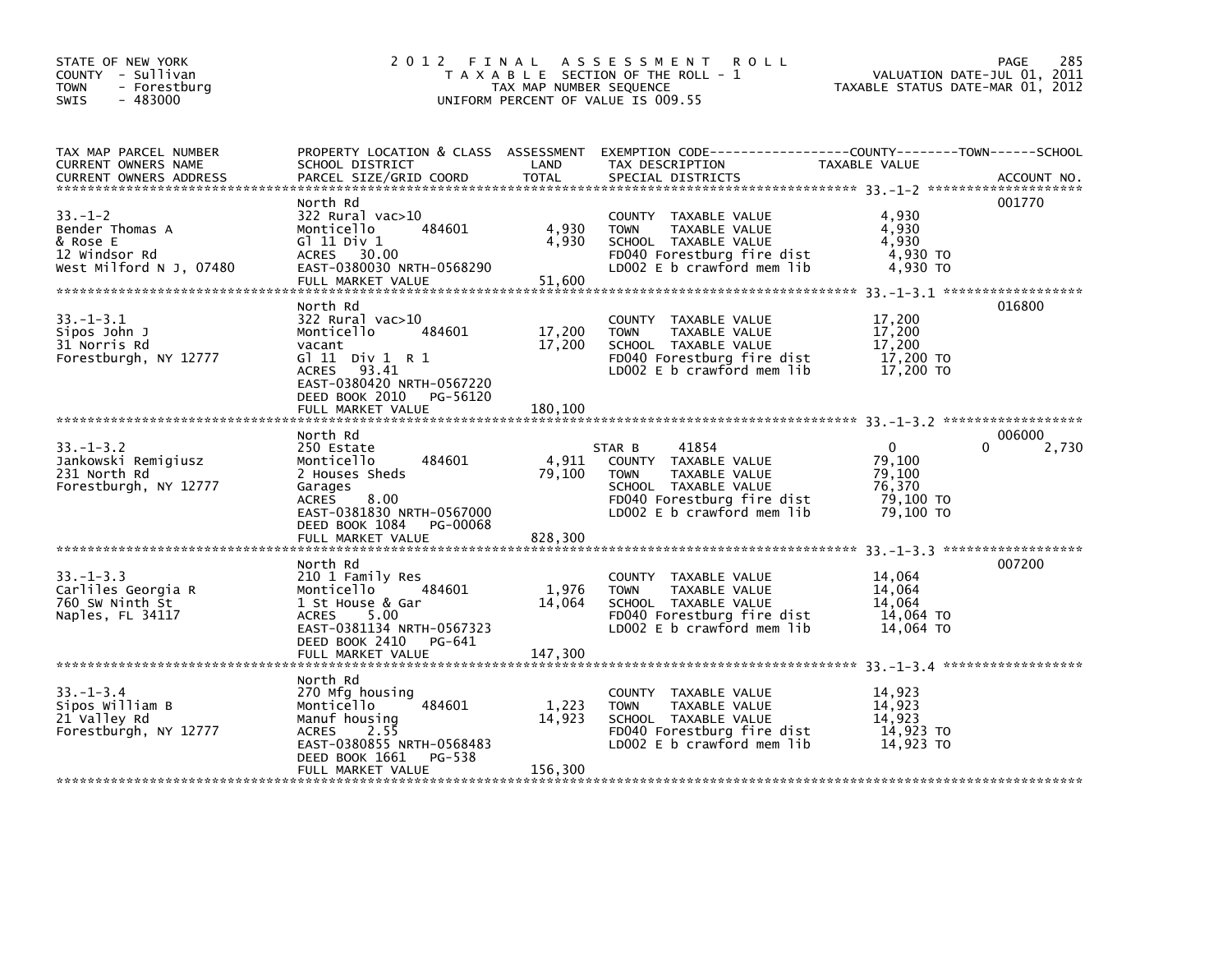| STATE OF NEW YORK<br>COUNTY - Sullivan<br><b>TOWN</b><br>- Forestburg<br>$-483000$<br>SWIS    | 2012 FINAL                                                                                                                                                                                | TAX MAP NUMBER SEQUENCE     | ASSESSMENT ROLL<br>T A X A B L E SECTION OF THE ROLL - 1<br>UNIFORM PERCENT OF VALUE IS 009.55                                                              | VALUATION DATE-JUL 01, 2011<br>TAXABLE STATUS DATE-MAR 01, 2012       | PAGE   | 286         |
|-----------------------------------------------------------------------------------------------|-------------------------------------------------------------------------------------------------------------------------------------------------------------------------------------------|-----------------------------|-------------------------------------------------------------------------------------------------------------------------------------------------------------|-----------------------------------------------------------------------|--------|-------------|
| TAX MAP PARCEL NUMBER<br>CURRENT OWNERS NAME<br><b>CURRENT OWNERS ADDRESS</b>                 | SCHOOL DISTRICT<br>PARCEL SIZE/GRID COORD                                                                                                                                                 | LAND<br>TOTAL               | PROPERTY LOCATION & CLASS ASSESSMENT EXEMPTION CODE---------------COUNTY-------TOWN-----SCHOOL<br>TAX DESCRIPTION<br>SPECIAL DISTRICTS                      | TAXABLE VALUE                                                         |        | ACCOUNT NO. |
| $33. - 1 - 3.5$<br>Unger Peter<br>Unger Donna<br>164 North Rd<br>Forestburgh, NY 12777        | 164 North Rd<br>270 Mfg housing<br>484601<br>Monticello<br>manuf housing<br>2.52<br><b>ACRES</b><br>EAST-0380945 NRTH-0568303<br>DEED BOOK 2010 PG-55767<br>FULL MARKET VALUE             | 1,232<br>6,046<br>63,300    | 41854<br>STAR B<br>COUNTY TAXABLE VALUE<br>TAXABLE VALUE<br><b>TOWN</b><br>SCHOOL TAXABLE VALUE<br>FD040 Forestburg fire dist<br>LD002 E b crawford mem lib | $\Omega$<br>6,046<br>6,046<br>3,316<br>6,046 TO<br>6,046 TO           | 0      | 2,730       |
| $33. - 1 - 3.6$<br>Krawitz Wendy<br>220 North Rd<br>Forestburgh, NY 12777                     | 220 North Rd<br>210 1 Family Res<br>484601<br>Monticello<br>House & Garage<br>ACRES 2.52 BANKC080370<br>EAST-0381371 NRTH-0567045<br>DEED BOOK 2598<br>PG-244<br>FULL MARKET VALUE        | 1,232<br>18,500<br>193.700  | STAR B<br>41854<br>COUNTY TAXABLE VALUE<br><b>TOWN</b><br>TAXABLE VALUE<br>SCHOOL TAXABLE VALUE<br>FD040 Forestburg fire dist<br>LD002 E b crawford mem lib | $\mathbf{0}$<br>18,500<br>18,500<br>15,770<br>18,500 TO<br>18,500 TO  | 0      | 2,730       |
| $33. - 1 - 3.7$<br>Speer Kevin J<br>Speer Kathryne J<br>228 North Rd<br>Forestburgh, NY 12777 | 228 North Rd<br>210 1 Family Res<br>484601<br>Monticello<br>house<br>shed<br><b>FRNT 240.10 DPTH</b><br><b>ACRES</b><br>2.46<br>DEED BOOK 2010 PG-56468<br>FULL MARKET VALUE              | 1,200<br>12,500<br>130,900  | 41854<br>STAR B<br>COUNTY TAXABLE VALUE<br>TAXABLE VALUE<br><b>TOWN</b><br>SCHOOL TAXABLE VALUE<br>FD040 Forestburg fire dist<br>LD002 E b crawford mem lib | $\overline{0}$<br>12,500<br>12,500<br>9,770<br>12,500 TO<br>12,500 TO | 0      | 2,730       |
| $33 - 1 - 5$<br>Bott Edward J<br>& Mildred M<br>210 Pine Island Tpke<br>Warwick, NY 10990     | Rt 43<br>322 Rural vac>10<br>484601<br>Monticello<br>G1 11<br>Div 1<br>Pf 14<br>ACRES 22.50<br>EAST-0379533 NRTH-0566315<br>FULL MARKET VALUE                                             | 10,533<br>10,533<br>110,300 | COUNTY TAXABLE VALUE<br><b>TOWN</b><br>TAXABLE VALUE<br>SCHOOL TAXABLE VALUE<br>FD040 Forestburg fire dist<br>LD002 E b crawford mem lib                    | 10,533<br>10,533<br>10,533<br>10,533 TO<br>10,533 TO                  | 002450 |             |
| $33. - 1 - 6$<br>Billeci George Ignatius<br>983 Plank Rd<br>Forestburgh, NY 12777             | 983 Plank Rd<br>210 1 Family Res<br>484601<br>Monticello<br>Two Story House<br>Garage<br>7.11<br><b>ACRES</b><br>EAST-0383040 NRTH-0567190<br>DEED BOOK 1701<br>PG-1<br>FULL MARKET VALUE | 2,629<br>11,842<br>124,000  | COUNTY TAXABLE VALUE<br><b>TOWN</b><br>TAXABLE VALUE<br>SCHOOL TAXABLE VALUE<br>FD040 Forestburg fire dist<br>LD002 E b crawford mem lib                    | 11,842<br>11,842<br>11,842<br>11,842 TO<br>11,842 TO                  |        |             |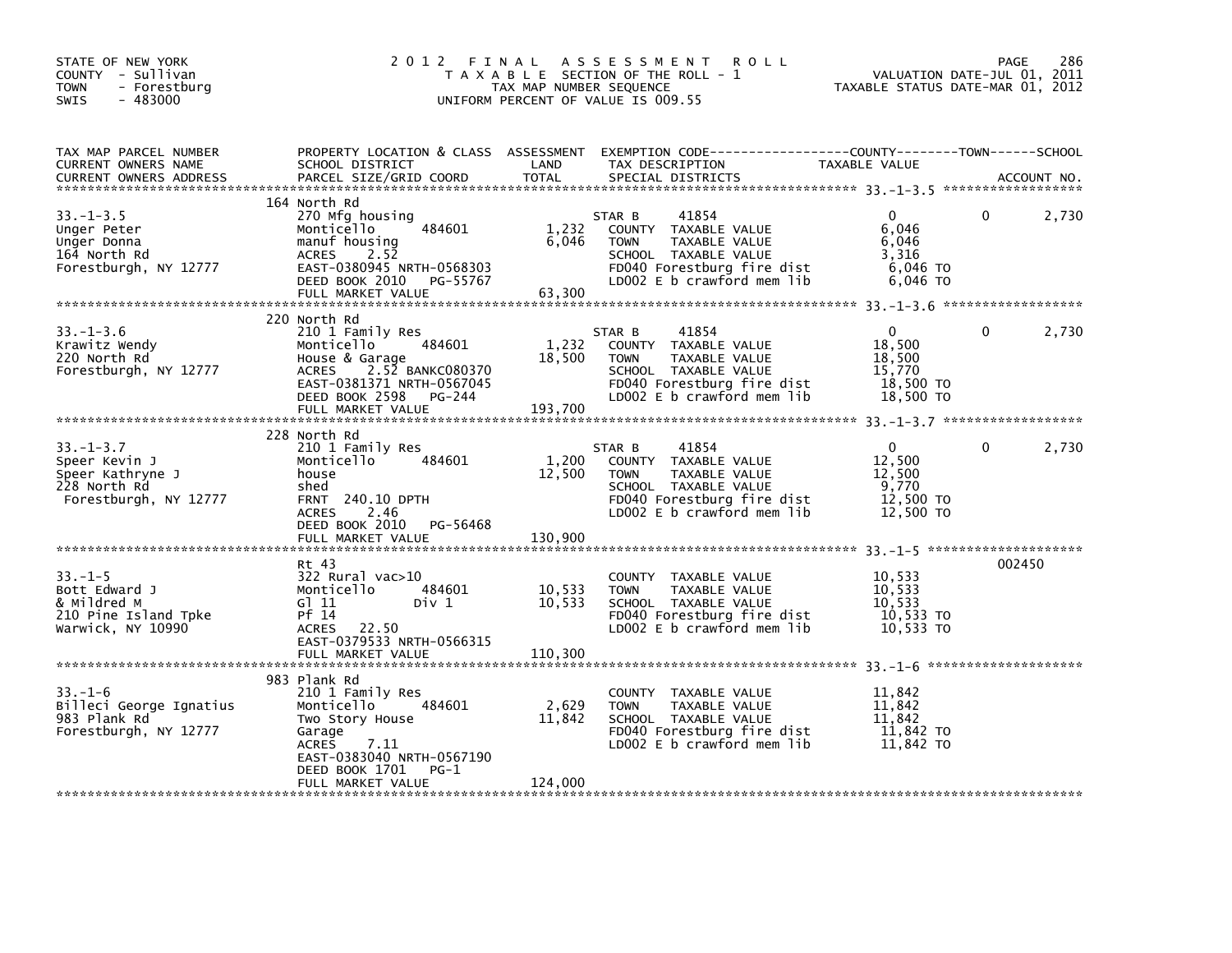| STATE OF NEW YORK<br>COUNTY - Sullivan<br>- Forestburg<br>TOWN<br>$-483000$<br><b>SWIS</b>   | 2012                                                                                                                                                                                       | FINAL<br>TAX MAP NUMBER SEQUENCE | A S S E S S M E N T<br><b>ROLL</b><br>T A X A B L E SECTION OF THE ROLL - 1<br>UNIFORM PERCENT OF VALUE IS 009.55                                    | VALUATION DATE-JUL 01, 2011<br>TAXABLE STATUS DATE-MAR 01, 2012 | 287<br><b>PAGE</b> |
|----------------------------------------------------------------------------------------------|--------------------------------------------------------------------------------------------------------------------------------------------------------------------------------------------|----------------------------------|------------------------------------------------------------------------------------------------------------------------------------------------------|-----------------------------------------------------------------|--------------------|
| TAX MAP PARCEL NUMBER<br>CURRENT OWNERS NAME<br><b>CURRENT OWNERS ADDRESS</b>                | PROPERTY LOCATION & CLASS ASSESSMENT<br>SCHOOL DISTRICT<br>PARCEL SIZE/GRID COORD                                                                                                          | LAND<br><b>TOTAL</b>             | TAX DESCRIPTION<br>SPECIAL DISTRICTS                                                                                                                 | TAXABLE VALUE                                                   | ACCOUNT NO.        |
| $33. - 1 - 7$<br>Creegan Michael<br>Creegan Suzann<br>PO Box 15<br>Forestburgh, NY 12777     | E.s. County Road $#43$<br>314 Rural vac<10<br>484601<br>Monticello<br>Vacant Lot<br><b>ACRES</b><br>6.61<br>EAST-0382190 NRTH-0566640<br>DEED BOOK 3545<br>PG-564<br>FULL MARKET VALUE     | 3,700<br>3,700<br>38,700         | COUNTY TAXABLE VALUE<br>TAXABLE VALUE<br><b>TOWN</b><br>SCHOOL TAXABLE VALUE<br>FD040 Forestburg fire dist<br>LD002 E b crawford mem lib             | 3,700<br>3,700<br>3,700<br>3,700 TO<br>3,700 TO                 | 013800             |
| $33 - 1 - 8$<br>Donley Suzanne<br>Attn: Schoen<br>144 Martin Rd<br>Huguenot, NY 12746        | 233 Forestburgh Rd<br>210 1 Family Res<br>484601<br>Monticello<br>House<br>G1 33<br>Div 1<br>Fo P Bott<br>FRNT 150.00 DPTH 102.50<br>EAST-0381845 NRTH-0566452<br>DEED BOOK 1708<br>PG-674 | 508<br>5,910                     | COUNTY TAXABLE VALUE<br>TAXABLE VALUE<br><b>TOWN</b><br>SCHOOL TAXABLE VALUE<br>FD040 Forestburg fire dist<br>LD002 $E$ b crawford mem lib           | 5,910<br>5,910<br>5,910<br>5,910 TO<br>5,910 TO                 | 023900             |
|                                                                                              | FULL MARKET VALUE                                                                                                                                                                          | 61,900                           |                                                                                                                                                      |                                                                 |                    |
| $33 - 1 - 9$<br>Lawlor Joseph G<br>Lawlor Melba<br>13 Fairlawn Ave<br>Middletown, NY 10940   | S.s.rt 43<br>$314$ Rural vac<10<br>Monticello<br>484601<br>G1 11 Div 1 R1 3<br>0.52<br><b>ACRES</b><br>EAST-0381744 NRTH-0566395<br>DEED BOOK 1156<br>PG-00344                             | 318<br>318                       | <b>COUNTY</b><br>TAXABLE VALUE<br>TAXABLE VALUE<br><b>TOWN</b><br>SCHOOL TAXABLE VALUE<br>FD040 Forestburg fire dist<br>LD002 $E$ b crawford mem lib | 318<br>318<br>318<br>318 TO<br>318 TO                           | 002300             |
|                                                                                              | FULL MARKET VALUE                                                                                                                                                                          | 3,300                            |                                                                                                                                                      |                                                                 |                    |
| 33.–1–10<br>Lawlor Joseph G<br>13 Fairlawn Ave<br>Middletown, NY 10940                       | Forestburgh Rd<br>260 Seasonal res<br>484601<br>Monticello<br>house<br>0.34<br><b>ACRES</b><br>EAST-0381690 NRTH-0566336<br>DEED BOOK 1156<br>PG-00344                                     | 166<br>7,200                     | COUNTY TAXABLE VALUE<br>TAXABLE VALUE<br><b>TOWN</b><br>SCHOOL TAXABLE VALUE                                                                         | 7,200<br>7,200<br>7,200                                         | 002200             |
|                                                                                              | FULL MARKET VALUE                                                                                                                                                                          | 75,400                           |                                                                                                                                                      |                                                                 |                    |
| $33. - 1 - 11$<br>Bott Margaret<br>Bott William F<br>2419 N Third St<br>Harrisburg, PA 17110 | Rt 43<br>$322$ Rural vac $>10$<br>484601<br>Monticello<br>vacant land<br>ACRES 25.00<br>EAST-0381440 NRTH-0565820<br>DEED BOOK 3070<br>PG-649<br>FULL MARKET VALUE                         | 12,615<br>12,615<br>132,100      | COUNTY TAXABLE VALUE<br>TAXABLE VALUE<br><b>TOWN</b><br>SCHOOL TAXABLE VALUE<br>FD040 Forestburg fire dist<br>LD002 $E$ b crawford mem lib           | 12,615<br>12,615<br>12,615<br>12,615 TO<br>12,615 TO            | 002900             |
|                                                                                              |                                                                                                                                                                                            |                                  |                                                                                                                                                      |                                                                 |                    |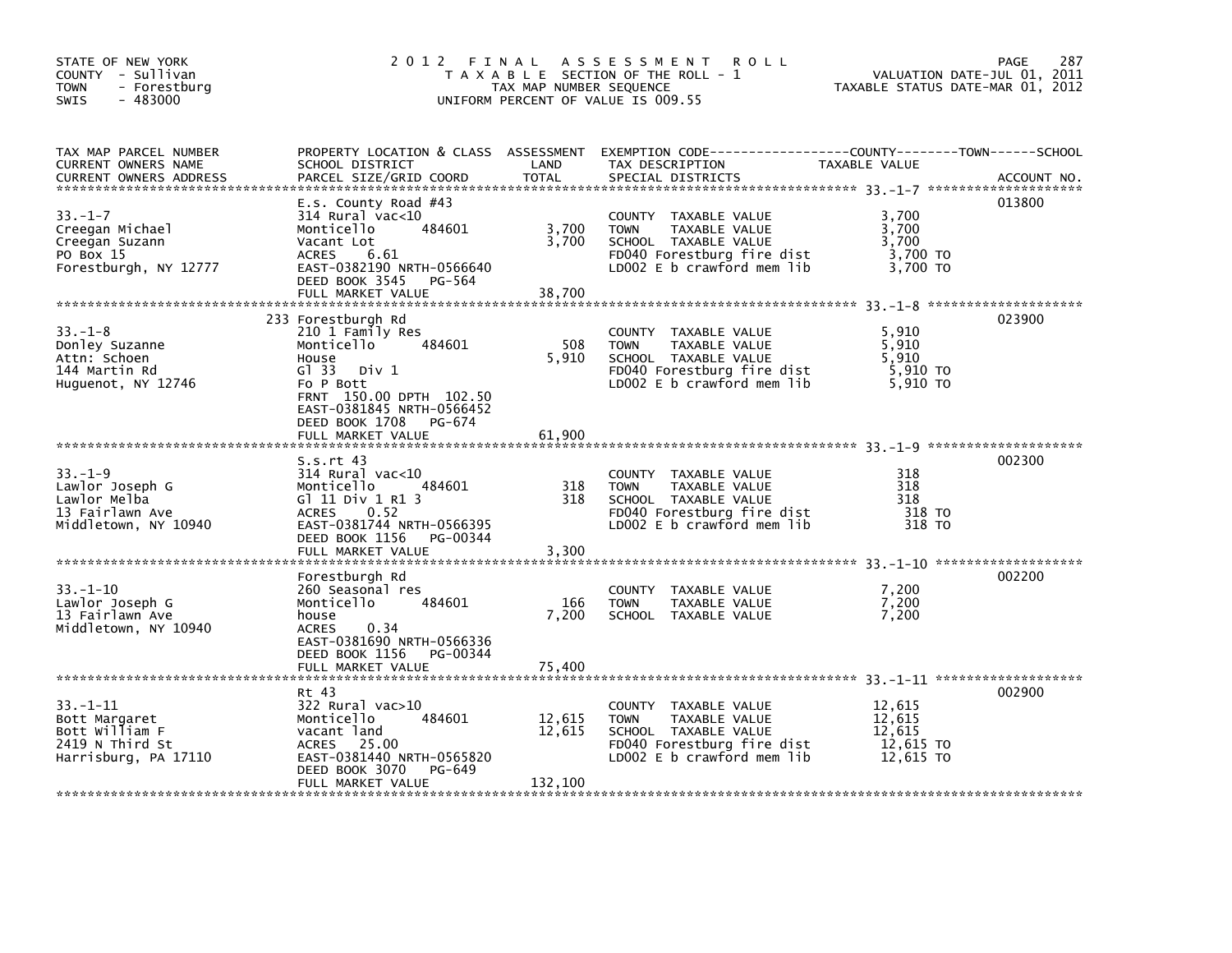| STATE OF NEW YORK<br>COUNTY - Sullivan<br>- Forestburg<br><b>TOWN</b><br><b>SWIS</b><br>- 483000 | 2012 FINAL                                                                                                                                                                                                | TAX MAP NUMBER SEQUENCE  | ASSESSMENT ROLL<br>T A X A B L E SECTION OF THE ROLL - 1<br>UNIFORM PERCENT OF VALUE IS 009.55                                                                                                                              | VALUATION DATE-JUL 01, 2011<br>TAXABLE STATUS DATE-MAR 01, 2012                                                            | 288<br>PAGE                                   |
|--------------------------------------------------------------------------------------------------|-----------------------------------------------------------------------------------------------------------------------------------------------------------------------------------------------------------|--------------------------|-----------------------------------------------------------------------------------------------------------------------------------------------------------------------------------------------------------------------------|----------------------------------------------------------------------------------------------------------------------------|-----------------------------------------------|
| TAX MAP PARCEL NUMBER<br>CURRENT OWNERS NAME<br><b>CURRENT OWNERS ADDRESS</b>                    | SCHOOL DISTRICT<br>PARCEL SIZE/GRID COORD                                                                                                                                                                 | LAND<br><b>TOTAL</b>     | PROPERTY LOCATION & CLASS ASSESSMENT EXEMPTION CODE----------------COUNTY-------TOWN------SCHOOL<br>TAX DESCRIPTION<br>SPECIAL DISTRICTS                                                                                    | TAXABLE VALUE                                                                                                              | ACCOUNT NO.                                   |
| $33. - 1 - 12$<br>Bormann Eric P<br>Bormann Caroline N<br>100 Ackley Ave<br>Malverne, NY 11565   | Forestburgh Rd<br>240 Rural res<br>Monticello<br>484601<br>Two St House<br>R 1<br>G $11$ Div $1$<br>ACRES 32.60 BANKN140687<br>EAST-0382460 NRTH-0565340<br>DEED BOOK 3452<br>PG-548                      | 8,756<br>15,000          | COUNTY TAXABLE VALUE<br>TAXABLE VALUE<br><b>TOWN</b><br>SCHOOL TAXABLE VALUE<br>FD040 Forestburg fire dist<br>LD002 E b crawford mem lib                                                                                    | 15,000<br>15,000<br>15,000<br>15,000 TO<br>15,000 TO                                                                       | 013700                                        |
| $33. - 1 - 13$<br>Stumpsitters Inc<br>Robert Sipos<br>20 Foster Rd<br>Forestburgh, NY 12777      | Plank Rd<br>920 Priv Hunt/Fi<br>Monticello<br>484601<br>Bung<br>G $11$ Div $1$<br>1.77<br><b>ACRES</b><br>EAST-0383230 NRTH-0564540<br>DEED BOOK 1979<br>PG-407                                           | 866<br>5,500             | COUNTY TAXABLE VALUE<br><b>TOWN</b><br>TAXABLE VALUE<br>SCHOOL TAXABLE VALUE<br>FD040 Forestburg fire dist<br>LD002 E b crawford mem lib                                                                                    | 5,500<br>5,500<br>5.500<br>5,500 TO<br>5.500 TO                                                                            | 020550                                        |
| $33. - 1 - 14$<br>Bott Edward J<br>And Mildred M<br>210 Pine Island Tpke<br>Warwick, NY 10990    | Rt 43<br>322 Rural vac>10<br>Monticello<br>484601<br>vacant land<br>$G$ ] 11<br>Div 1<br>Pf 14<br>ACRES 11.15<br>EAST-0380530 NRTH-0565800<br>FULL MARKET VALUE                                           | 5,000<br>5.000<br>52,400 | COUNTY TAXABLE VALUE<br><b>TOWN</b><br>TAXABLE VALUE<br>SCHOOL TAXABLE VALUE<br>FD040 Forestburg fire dist<br>LD002 E b crawford mem lib                                                                                    | 5,000<br>5,000<br>5.000<br>5,000 TO<br>$5.000$ TO                                                                          | 002350                                        |
| $33 - 1 - 15$<br>Harding Richard A<br>PO Box 42<br>Forestburgh, NY 12777                         | Forestburgh Rd<br>210 1 Family Res<br>Monticello<br>484601<br>Cottage<br>$G1$ 11 Div 1<br>Fo Maurer<br>3.02<br><b>ACRES</b><br>EAST-0380010 NRTH-0565640<br>DEED BOOK 1388<br>PG-243<br>FULL MARKET VALUE | 1,846 WAR VET            | 41122<br>WAR VET<br>41123<br>9.426 AGED-CTS<br>41800<br>41834<br>STAR EN<br>COUNTY TAXABLE VALUE<br><b>TOWN</b><br>TAXABLE VALUE<br>SCHOOL TAXABLE VALUE<br>FD040 Forestburg fire dist<br>98,700 LD002 E b crawford mem lib | 1.414<br>$\Omega$<br>1,414<br>$\Omega$<br>2,804<br>2,804<br>0<br>$\Omega$<br>5,208<br>5,208<br>467<br>9,426 TO<br>9.426 TO | 017050<br>0<br>$\mathbf{0}$<br>3,299<br>5,660 |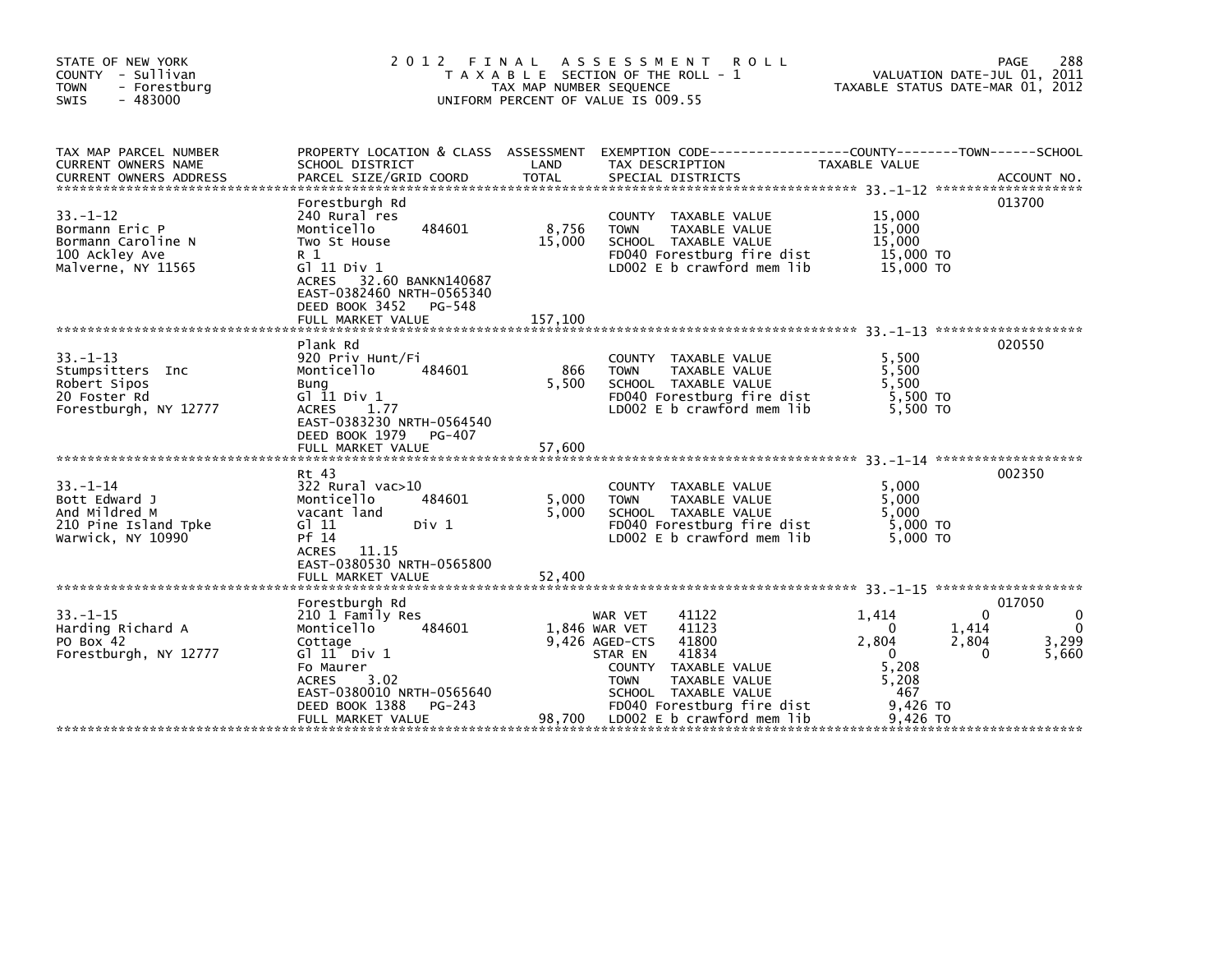| STATE OF NEW YORK<br>COUNTY - Sullivan<br><b>TOWN</b><br>- Forestburg<br>$-483000$<br><b>SWIS</b> | 2012 FINAL                                              | TAX MAP NUMBER SEQUENCE | A S S E S S M E N T<br><b>ROLL</b><br>T A X A B L E SECTION OF THE ROLL - 1<br>UNIFORM PERCENT OF VALUE IS 009.55 | VALUATION DATE-JUL 01,<br>TAXABLE STATUS DATE-MAR 01, 2012 | 289<br><b>PAGE</b><br>2011 |
|---------------------------------------------------------------------------------------------------|---------------------------------------------------------|-------------------------|-------------------------------------------------------------------------------------------------------------------|------------------------------------------------------------|----------------------------|
| TAX MAP PARCEL NUMBER<br>CURRENT OWNERS NAME                                                      | PROPERTY LOCATION & CLASS ASSESSMENT<br>SCHOOL DISTRICT | LAND                    | TAX DESCRIPTION                                                                                                   | TAXABLE VALUE                                              |                            |
|                                                                                                   |                                                         |                         |                                                                                                                   |                                                            |                            |
|                                                                                                   | $Co$ Rd $43$                                            |                         |                                                                                                                   |                                                            | 014530                     |
| 33. –1–18<br>O'Leary Arthur G                                                                     | $312$ Vac w/imprv - WTRFNT<br>Monticello<br>484601      | 17,421                  | COUNTY TAXABLE VALUE<br>TAXABLE VALUE<br><b>TOWN</b>                                                              | 18.446<br>18,446                                           |                            |
| Chilton Carla                                                                                     | vacant w/improvement                                    | 18,446                  | SCHOOL TAXABLE VALUE                                                                                              | 18,446                                                     |                            |
| 53 Beyers Rd<br>Montgomery, NY 12549                                                              | ACRES 337.00<br>EAST-0381420 NRTH-0563700               |                         | FD040 Forestburg fire dist<br>LD002 $E$ b crawford mem lib                                                        | 18,446 TO<br>18,446 TO                                     |                            |
|                                                                                                   | DEED BOOK 2011<br>PG-3934                               |                         |                                                                                                                   |                                                            |                            |
|                                                                                                   | FULL MARKET VALUE                                       | 193,200                 |                                                                                                                   |                                                            |                            |
|                                                                                                   | Plank Rd                                                |                         |                                                                                                                   |                                                            | 024900                     |
| $33. - 1 - 19$                                                                                    | 210 1 Family Res                                        |                         | COUNTY TAXABLE VALUE                                                                                              | 8,611                                                      |                            |
| Peters Arnold J<br>10033 37th Ave S W                                                             | Monticello<br>484601<br>Hse Gar                         | 557<br>8,611            | TAXABLE VALUE<br><b>TOWN</b>                                                                                      | 8,611<br>8,611                                             |                            |
| Seattle, WA 98146                                                                                 | <b>ACRES</b><br>1.60                                    |                         | SCHOOL TAXABLE VALUE<br>FD040 Forestburg fire dist                                                                | 8,611 TO                                                   |                            |
|                                                                                                   | EAST-0384007 NRTH-0565481                               |                         | LD002 E b crawford mem lib                                                                                        | 8,611 TO                                                   |                            |
|                                                                                                   | DEED BOOK 1776<br>PG-100<br>FULL MARKET VALUE           | 90,200                  |                                                                                                                   |                                                            |                            |
|                                                                                                   |                                                         |                         |                                                                                                                   |                                                            |                            |
|                                                                                                   | Forestburgh Rd                                          |                         |                                                                                                                   |                                                            | 003000                     |
| $33. - 1 - 20$<br>Bott William F                                                                  | 270 Mfg housing<br>Monticello<br>484601                 | 1,467                   | COUNTY TAXABLE VALUE<br>TAXABLE VALUE<br><b>TOWN</b>                                                              | 6,414<br>6.414                                             |                            |
| Bott Nenita                                                                                       | Barn                                                    | 6,414                   | SCHOOL TAXABLE VALUE                                                                                              | 6.414                                                      |                            |
| 76 Britman Rd                                                                                     | Trailer                                                 |                         | FD040 Forestburg fire dist                                                                                        | 6,414 TO                                                   |                            |
| Mongaup Valley, NY 12762                                                                          | F 1<br>3.30<br><b>ACRES</b>                             |                         | LD002 E b crawford mem lib                                                                                        | 6,414 TO                                                   |                            |
|                                                                                                   | EAST-0383430 NRTH-0566860                               |                         |                                                                                                                   |                                                            |                            |
|                                                                                                   | DEED BOOK 3070<br>PG-644                                |                         |                                                                                                                   |                                                            |                            |
|                                                                                                   | FULL MARKET VALUE                                       | 67,200                  |                                                                                                                   |                                                            |                            |
|                                                                                                   | North Rd                                                |                         |                                                                                                                   |                                                            | 019401                     |
| $33. - 1 - 21.1$<br>Kittel Martin                                                                 | 240 Rural res<br>Monticello<br>484601                   |                         | COUNTY TAXABLE VALUE<br>TAXABLE VALUE<br><b>TOWN</b>                                                              | 8,151<br>8,151                                             |                            |
| 91 Ridgeley Ave                                                                                   | manuf housing                                           | 6,900<br>8,151          | SCHOOL TAXABLE VALUE                                                                                              | 8.151                                                      |                            |
| Iselin, NJ 08830                                                                                  | 15.75<br><b>ACRES</b>                                   |                         | FD040 Forestburg fire dist                                                                                        | 8,151 TO                                                   |                            |
|                                                                                                   | EAST-0383862 NRTH-0565564<br>DEED BOOK 2010<br>PG-60350 |                         | LD002 E b crawford mem lib                                                                                        | 8,151 TO                                                   |                            |
|                                                                                                   | FULL MARKET VALUE                                       | 85,400                  |                                                                                                                   |                                                            |                            |
|                                                                                                   |                                                         |                         |                                                                                                                   |                                                            |                            |
| $33. - 1 - 21.2$                                                                                  | Forestburgh Rd<br>210 1 Family Res                      |                         | <b>COUNTY</b><br>TAXABLE VALUE                                                                                    | 16.299                                                     | 017950                     |
| Benjamin Ashley A                                                                                 | Monticello<br>484601                                    | 1,122                   | <b>TOWN</b><br>TAXABLE VALUE                                                                                      | 16,299                                                     |                            |
| Benjamin Mary A                                                                                   | 1 Family House                                          | 16,299                  | SCHOOL TAXABLE VALUE                                                                                              | 16,299                                                     |                            |
| 3990 Breakwater Dr NE<br>Jensen Beach, FL 34957                                                   | G1 12 Div 1 V1 9<br><b>ACRES</b><br>1.83                |                         | FD040 Forestburg fire dist<br>LD002 E b crawford mem lib                                                          | 16,299 TO<br>16,299 TO                                     |                            |
|                                                                                                   | EAST-0384610 NRTH-0565370                               |                         |                                                                                                                   |                                                            |                            |
|                                                                                                   | DEED BOOK 3497<br><b>PG-84</b>                          |                         |                                                                                                                   |                                                            |                            |
|                                                                                                   | FULL MARKET VALUE                                       | 170,700                 |                                                                                                                   |                                                            |                            |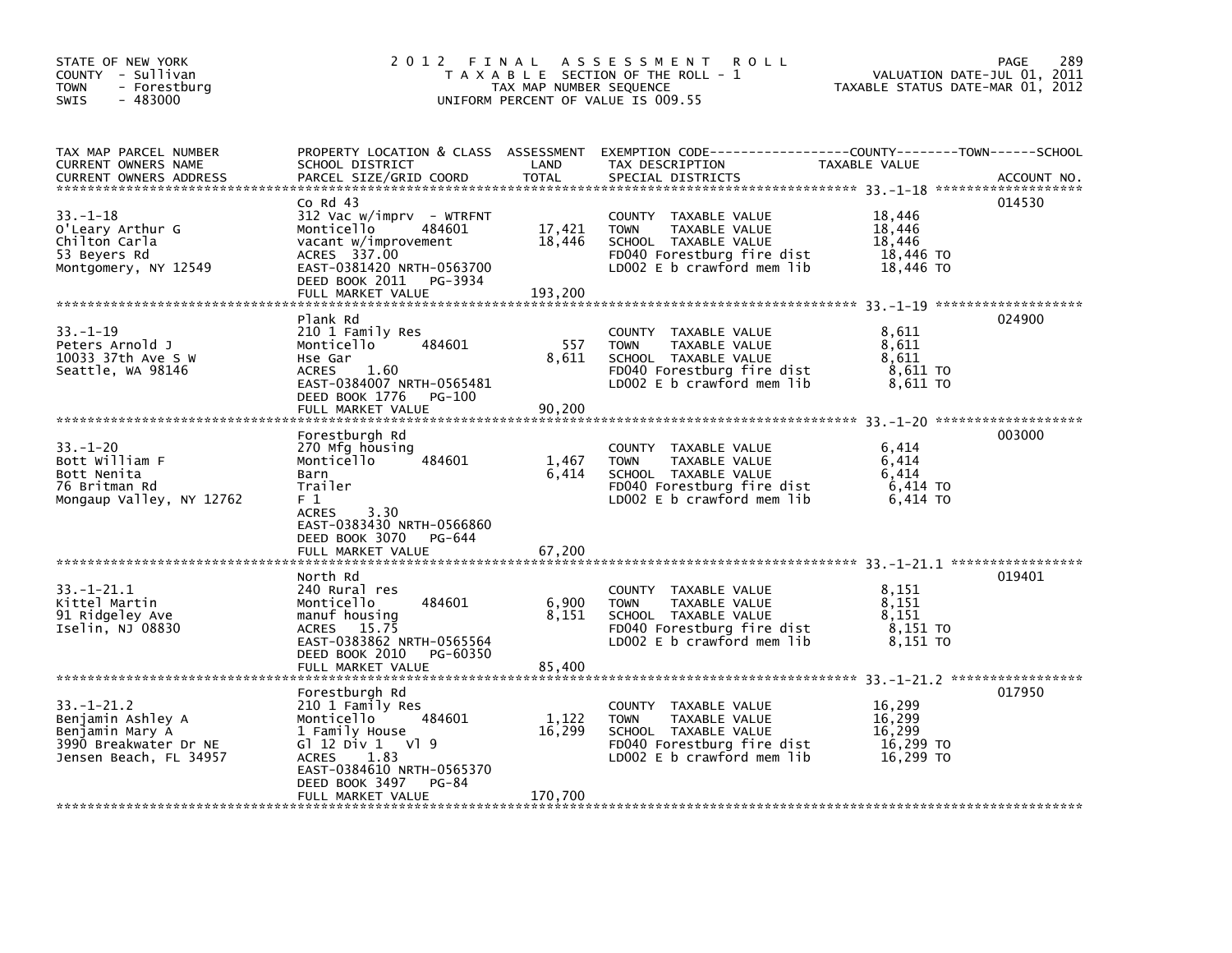| STATE OF NEW YORK<br>COUNTY - Sullivan<br><b>TOWN</b><br>- Forestburg<br>$-483000$<br>SWIS   |                                                                                                                                                                         | TAX MAP NUMBER SEQUENCE    | 2012 FINAL ASSESSMENT<br><b>ROLL</b><br>T A X A B L E SECTION OF THE ROLL - 1<br>UNIFORM PERCENT OF VALUE IS 009.55                                         | VALUATION DATE-JUL 01, 2011<br>TAXABLE STATUS DATE-MAR 01, 2012     | 290<br>PAGE |
|----------------------------------------------------------------------------------------------|-------------------------------------------------------------------------------------------------------------------------------------------------------------------------|----------------------------|-------------------------------------------------------------------------------------------------------------------------------------------------------------|---------------------------------------------------------------------|-------------|
| TAX MAP PARCEL NUMBER<br>CURRENT OWNERS NAME<br><b>CURRENT OWNERS ADDRESS</b>                | SCHOOL DISTRICT<br>PARCEL SIZE/GRID COORD                                                                                                                               | LAND<br><b>TOTAL</b>       | PROPERTY LOCATION & CLASS ASSESSMENT EXEMPTION CODE---------------COUNTY-------TOWN-----SCHOOL<br>TAX DESCRIPTION<br>SPECIAL DISTRICTS                      | TAXABLE VALUE                                                       | ACCOUNT NO. |
| $33. - 1 - 21.3$<br>Kittel Herbert<br>Kittel Margaret<br>8812 3rd Ave<br>Brooklyn, NY 11209  | Rt 48<br>322 Rural vac>10<br>484601<br>Monticello<br>vacant land<br><b>ACRES</b><br>30.89<br>EAST-0382870 NRTH-0566340<br>DEED BOOK 1885<br>PG-15                       | 13,993<br>13.993           | COUNTY TAXABLE VALUE<br><b>TOWN</b><br>TAXABLE VALUE<br>SCHOOL TAXABLE VALUE<br>FD040 Forestburg fire dist<br>LDOO2 E b crawford mem lib                    | 13,993<br>13,993<br>13.993<br>13,993 TO<br>13,993 TO                | 019250      |
|                                                                                              | FULL MARKET VALUE                                                                                                                                                       | 146,500                    |                                                                                                                                                             |                                                                     |             |
| $33. - 1 - 21.4$<br>Kittel Andrew M<br>Kittel Grace M<br>89 Ridgeley Ave<br>Iselin, NY 08830 | Rt 48<br>$314$ Rural vac< $10$<br>484601<br>Monticello<br>vacant lot<br><b>ACRES</b><br>5.00<br>EAST-0383390 NRTH-0565390<br>DEED BOOK 3297 PG-276                      | 2,523<br>2,523             | COUNTY TAXABLE VALUE<br><b>TOWN</b><br>TAXABLE VALUE<br>SCHOOL TAXABLE VALUE<br>FD040 Forestburg fire dist<br>LD002 E b crawford mem lib                    | 2,523<br>2,523<br>2,523<br>2,523 TO<br>2,523 TO                     | 019150      |
|                                                                                              | FULL MARKET VALUE                                                                                                                                                       | 26,400                     |                                                                                                                                                             |                                                                     |             |
| $33. - 1 - 21.5$<br>Kittel Martin<br>91 Ridgeley Ave<br>Iselin, NJ 08830                     | Forestburgh Rd<br>260 Seasonal res<br>Monticello<br>484601<br>Hse.<br>4.01<br><b>ACRES</b><br>EAST-0384450 NRTH-0565600<br>DEED BOOK 2011<br>PG-50                      | 2,451<br>9.474             | <b>COUNTY</b><br>TAXABLE VALUE<br><b>TOWN</b><br>TAXABLE VALUE<br>SCHOOL TAXABLE VALUE<br>FD040 Forestburg fire dist<br>$LD002 E b$ crawford mem lib        | 9,474<br>9,474<br>9,474<br>9,474 TO<br>9,474 TO                     | 019125      |
|                                                                                              | FULL MARKET VALUE                                                                                                                                                       | 99.200                     |                                                                                                                                                             |                                                                     |             |
| $33. - 1 - 21.6$<br>Slapo Glen E<br>924 Plank Rd<br>PO Box 129<br>Forestburgh, NY 12777      | 924 Plank Rd<br>210 1 Family Res<br>484601<br>Monticello<br>house<br><b>ACRES</b><br>6.11<br>EAST-0383495 NRTH-0565854<br>DEED BOOK 2306<br>PG-658<br>FULL MARKET VALUE | 1,680<br>10,609<br>111,100 | 41854<br>STAR B<br>COUNTY TAXABLE VALUE<br><b>TOWN</b><br>TAXABLE VALUE<br>SCHOOL TAXABLE VALUE<br>FD040 Forestburg fire dist<br>LD002 E b crawford mem lib | $\mathbf{0}$<br>10,609<br>10,609<br>7,879<br>10,609 TO<br>10,609 TO | 2,730<br>0  |
|                                                                                              | 884 Plank Rd                                                                                                                                                            |                            |                                                                                                                                                             |                                                                     | 033500      |
| $33. - 1 - 23$<br>Magie John<br>884 Plank Rd<br>Forestburgh, NY 12777-6511                   | 210 1 Family Res<br>484601<br>Monticello<br>Hse & Garage<br>G1 11 Div 1<br>1.20<br><b>ACRES</b><br>EAST-0383274 NRTH-0569787                                            | 600<br>10,523              | COUNTY TAXABLE VALUE<br><b>TOWN</b><br>TAXABLE VALUE<br>SCHOOL TAXABLE VALUE<br>FD040 Forestburg fire dist<br>LD002 E b crawford mem lib                    | 10,523<br>10,523<br>10,523<br>10,523 TO<br>10,523 TO                |             |
|                                                                                              | DEED BOOK 1358<br>PG-230<br>FULL MARKET VALUE                                                                                                                           | 110,200                    |                                                                                                                                                             |                                                                     |             |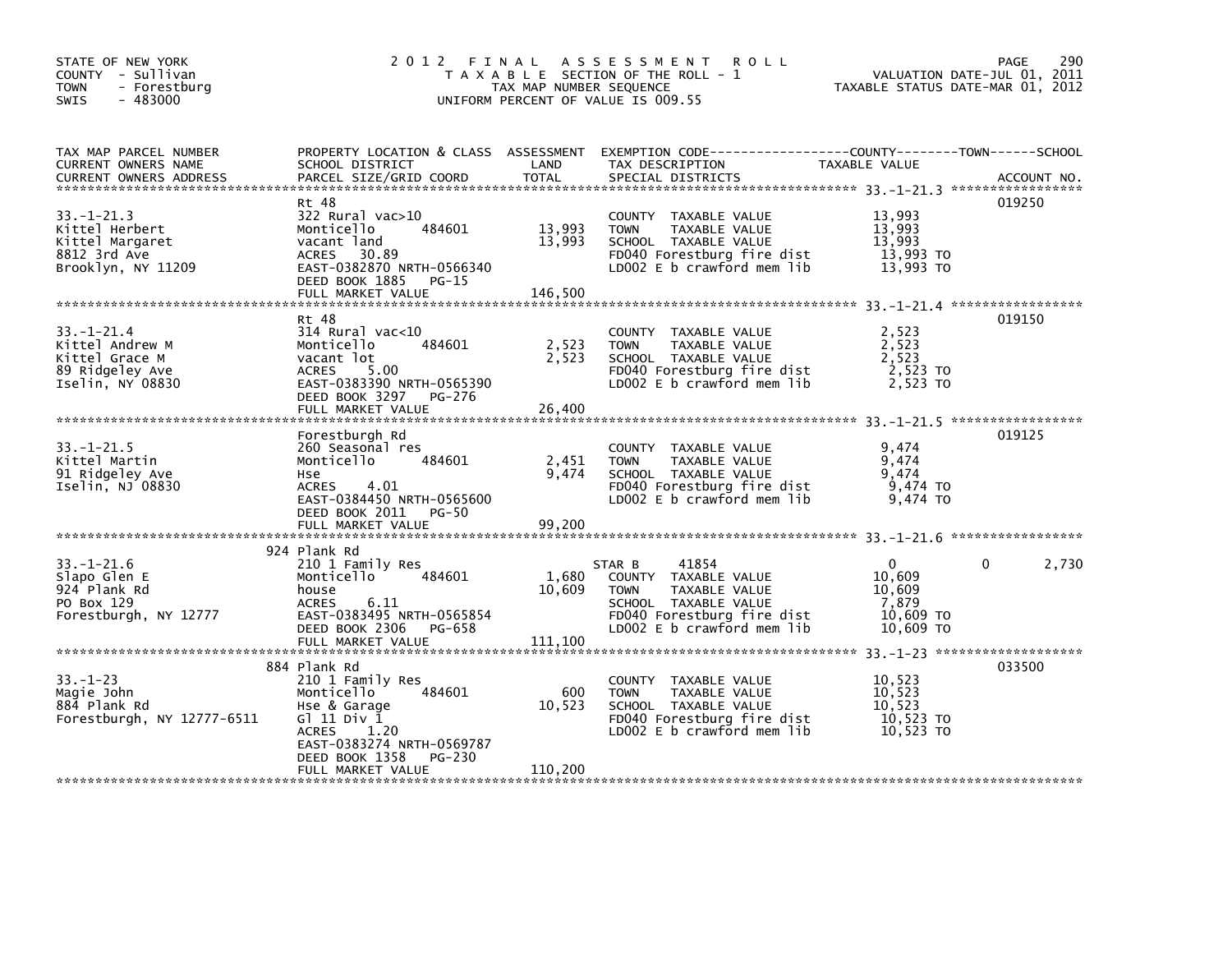| STATE OF NEW YORK<br>COUNTY - Sullivan<br><b>TOWN</b><br>- Forestburg<br>$-483000$<br><b>SWIS</b>      | 2 0 1 2                                                                                                                                                                                        | TAX MAP NUMBER SEQUENCE    | FINAL ASSESSMENT ROLL<br>T A X A B L E SECTION OF THE ROLL - 1<br>UNIFORM PERCENT OF VALUE IS 009.55                                                        | TAXABLE STATUS DATE-MAR 01, 2012                          | 291<br>PAGE<br>VALUATION DATE-JUL 01, 2011 |
|--------------------------------------------------------------------------------------------------------|------------------------------------------------------------------------------------------------------------------------------------------------------------------------------------------------|----------------------------|-------------------------------------------------------------------------------------------------------------------------------------------------------------|-----------------------------------------------------------|--------------------------------------------|
| TAX MAP PARCEL NUMBER<br>CURRENT OWNERS NAME<br><b>CURRENT OWNERS ADDRESS</b>                          | SCHOOL DISTRICT<br>PARCEL SIZE/GRID COORD                                                                                                                                                      | LAND<br><b>TOTAL</b>       | PROPERTY LOCATION & CLASS ASSESSMENT EXEMPTION CODE-----------------COUNTY-------TOWN-----SCHOOL<br>TAX DESCRIPTION<br>SPECIAL DISTRICTS                    | TAXABLE VALUE                                             | ACCOUNT NO.                                |
| $33. - 1 - 24.1$<br>Miller Loraine<br>Miller Glenn<br>40 Bond St Fl 8<br>New York, NY 10012            | Plank Rd<br>210 1 Family Res<br>484601<br>Monticello<br><b>ACRES</b><br>3.65<br>EAST-0383400 NRTH-0564930<br>DEED BOOK 2923<br>PG-646<br>FULL MARKET VALUE                                     | 1,434<br>6,227<br>65,200   | COUNTY TAXABLE VALUE<br>TAXABLE VALUE<br><b>TOWN</b><br>SCHOOL TAXABLE VALUE<br>FD040 Forestburg fire dist<br>LD002 E b crawford mem lib                    | 6,227<br>6,227<br>6,227<br>6,227 TO<br>6,227 TO           | 023300                                     |
| $33. - 1 - 26.1$<br>Bird Family Ltd.Partnership<br>108 David Ln<br>Lansdale, PA 19446                  | Mill Rd<br>$322$ Rural vac $>10$<br>484601<br>Monticello<br>Vacant Land<br>ACRES 21.53<br>EAST-0384799 NRTH-0564560<br>DEED BOOK 3609<br>PG-584                                                | 6,363<br>6,363             | COUNTY TAXABLE VALUE<br><b>TOWN</b><br>TAXABLE VALUE<br>SCHOOL TAXABLE VALUE<br>FD040 Forestburg fire dist<br>LD002 E b crawford mem lib                    | 6,363<br>6,363<br>6,363<br>6,363 TO<br>$6,363$ TO         |                                            |
| $33. - 1 - 26.2$<br>Duttweiler Norman L<br>39 Forestburgh Rd<br>Forestburgh, NY 12777-6500             | Turnpike Rd<br>510 Entertainmnt<br>Monticello<br>484601<br>Summer Theatre & Tavern<br>5.16<br><b>ACRES</b><br>EAST-0385108 NRTH-0565137<br>DEED BOOK 1586<br>PG-289                            | 2,347<br>36,500            | COUNTY TAXABLE VALUE<br><b>TOWN</b><br>TAXABLE VALUE<br>SCHOOL TAXABLE VALUE<br>FD040 Forestburg fire dist<br>LD002 $E$ b crawford mem lib                  | 36,500<br>36,500<br>36,500<br>36,500 TO<br>36,500 TO      |                                            |
| $33 - 1 - 26.3$<br>Ribeiro Waleria M<br>Ribeiro Hamilton<br>51 Forestburgh Rd<br>Forestburgh, NY 12777 | 51 Forestburgh Rd<br>210 1 Family Res<br>484601<br>Monticello<br>House & Lot<br>3.46 BANKC030614<br><b>ACRES</b><br>EAST-0385172 NRTH-0564870<br>DEED BOOK 3488<br>PG-291<br>FULL MARKET VALUE | 2,558<br>20,100<br>210,500 | 41854<br>STAR B<br>COUNTY TAXABLE VALUE<br>TAXABLE VALUE<br><b>TOWN</b><br>SCHOOL TAXABLE VALUE<br>FD040 Forestburg fire dist<br>LD002 E b crawford mem lib | 0<br>20,100<br>20,100<br>17,370<br>20,100 TO<br>20,100 TO | 2,730                                      |
| $33. - 1 - 28$<br>Kittel Andrew M<br>Kittel Grace M<br>89 Ridgely Ave<br>Iselin, NJ 08830              | Forestburgh Rd<br>260 Seasonal res<br>Monticello<br>484601<br><b>Bungalow</b><br>Gl 13 Div 1 Seas 8<br>5.66<br><b>ACRES</b><br>EAST-0385360 NRTH-0564880<br>DEED BOOK 2619<br>PG-182           | 2,000<br>5,149             | <b>COUNTY</b><br>TAXABLE VALUE<br>TAXABLE VALUE<br><b>TOWN</b><br>SCHOOL TAXABLE VALUE<br>FD040 Forestburg fire dist<br>LD002 $E$ b crawford mem lib        | 5,149<br>5,149<br>5.149<br>5,149 TO<br>5.149 TO           | 019300                                     |
|                                                                                                        | FULL MARKET VALUE                                                                                                                                                                              | 53,900                     |                                                                                                                                                             |                                                           |                                            |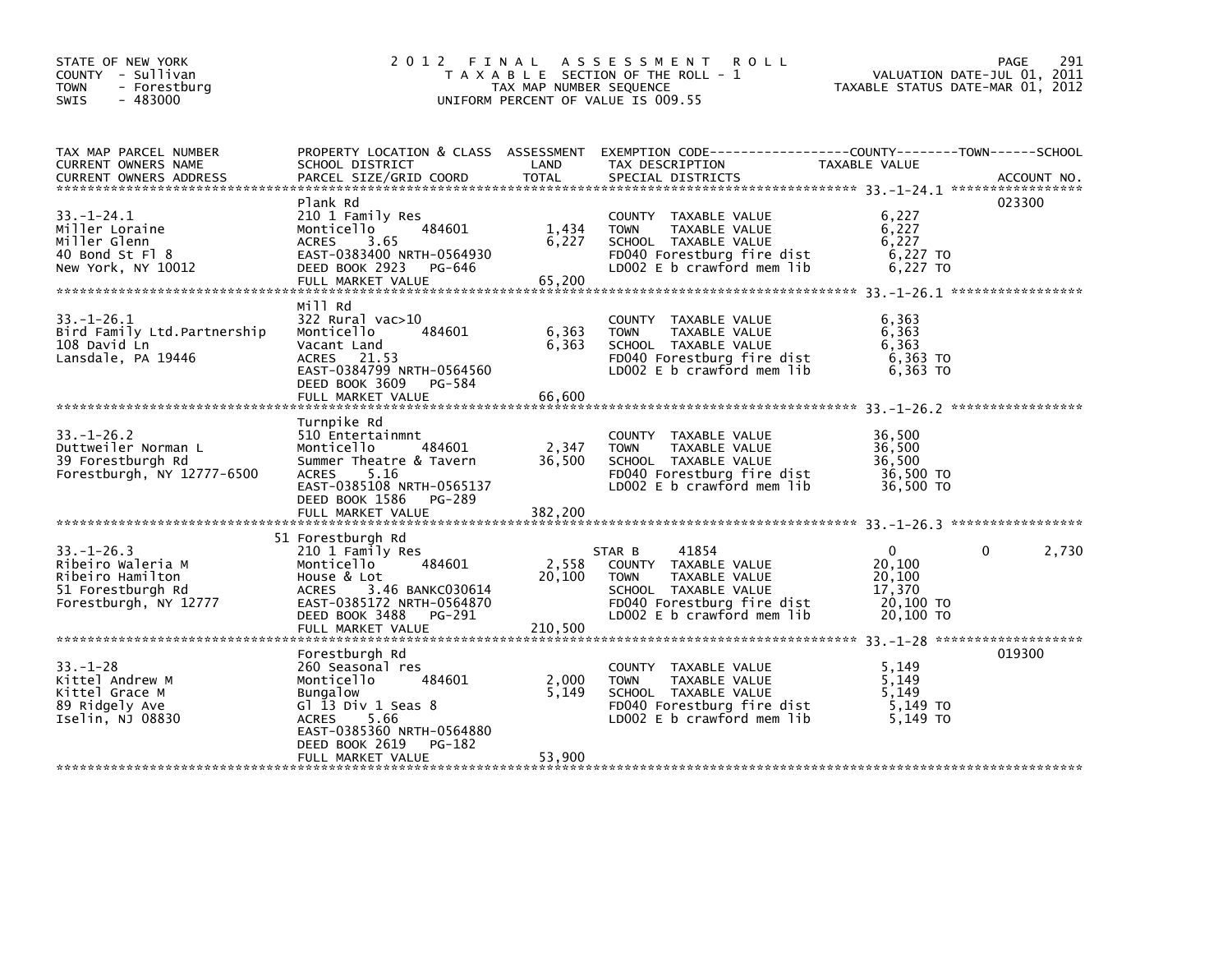| STATE OF NEW YORK<br>COUNTY - Sullivan<br><b>TOWN</b><br>- Forestburg<br>$-483000$<br><b>SWIS</b>       | 2 0 1 2                                                                                                                                                                                           | TAX MAP NUMBER SEQUENCE  | FINAL ASSESSMENT<br><b>ROLL</b><br>T A X A B L E SECTION OF THE ROLL - 1<br>UNIFORM PERCENT OF VALUE IS 009.55                               | TAXABLE STATUS DATE-MAR 01, 2012                | 292<br>PAGE<br>VALUATION DATE-JUL 01, 2011 |
|---------------------------------------------------------------------------------------------------------|---------------------------------------------------------------------------------------------------------------------------------------------------------------------------------------------------|--------------------------|----------------------------------------------------------------------------------------------------------------------------------------------|-------------------------------------------------|--------------------------------------------|
| TAX MAP PARCEL NUMBER<br>CURRENT OWNERS NAME<br><b>CURRENT OWNERS ADDRESS</b>                           | SCHOOL DISTRICT<br>PARCEL SIZE/GRID COORD                                                                                                                                                         | LAND<br><b>TOTAL</b>     | PROPERTY LOCATION & CLASS ASSESSMENT EXEMPTION CODE---------------COUNTY-------TOWN-----SCHOOL<br>TAX DESCRIPTION<br>SPECIAL DISTRICTS       | TAXABLE VALUE                                   | ACCOUNT NO.                                |
| $33. - 1 - 29$<br>Kittel Andrew M<br>Kittel Grace M<br>89 Ridgeley Ave<br>Iselin, NJ 08830              | Forestburgh Rd<br>210 1 Family Res<br>Monticello<br>484601<br>Seas 8<br>Schoolhouse&shed<br>FRNT 100.00 DPTH 150.00<br>EAST-0385570 NRTH-0565050<br>DEED BOOK 2619<br>PG-182<br>FULL MARKET VALUE | 208<br>3,130<br>32,800   | COUNTY TAXABLE VALUE<br>TAXABLE VALUE<br><b>TOWN</b><br>SCHOOL TAXABLE VALUE<br>FD040 Forestburg fire dist<br>LD002 $E$ b crawford mem $lib$ | 3,130<br>3,130<br>3,130<br>3,130 TO<br>3.130 TO | 019200                                     |
|                                                                                                         |                                                                                                                                                                                                   |                          |                                                                                                                                              |                                                 |                                            |
| $33. - 1 - 30$<br>Kittel Herbert W<br>Kittel Margaret<br>8812 Third Ave<br>Brooklyn, NY 11209           | Forestburgh Rd<br>210 1 Family Res<br>484601<br>Monticello<br>G $1$ 13 Div 1 Seas 8<br><b>ACRES</b><br>2.00<br>EAST-0385690 NRTH-0564870<br>DEED BOOK 1365<br>PG-135<br>FULL MARKET VALUE         | 1,166<br>7,445<br>78,000 | COUNTY TAXABLE VALUE<br><b>TOWN</b><br>TAXABLE VALUE<br>SCHOOL TAXABLE VALUE<br>FD040 Forestburg fire dist<br>LD002 $E$ b crawford mem $lib$ | 7,445<br>7,445<br>7,445<br>7,445 TO<br>7.445 TO | 019100                                     |
|                                                                                                         | West Of State Rte $#$ 42                                                                                                                                                                          |                          |                                                                                                                                              |                                                 | 010200                                     |
| $33. - 1 - 32.1$<br>Scott Sean G<br>16 Church Rd<br>Cuddebackville, NY 12729                            | $314$ Rural vac< $10$<br>Monticello<br>484601<br>Vacant Lot<br><b>ACRES</b><br>7.42<br>EAST-0384896 NRTH-0563956<br>DEED BOOK 2849<br>PG-212                                                      | 3,653<br>3,653           | COUNTY TAXABLE VALUE<br><b>TOWN</b><br>TAXABLE VALUE<br>SCHOOL TAXABLE VALUE<br>FD040 Forestburg fire dist<br>LD002 $E$ b crawford mem lib   | 3,653<br>3,653<br>3.653<br>3,653 TO<br>3.653 TO |                                            |
|                                                                                                         | FULL MARKET VALUE                                                                                                                                                                                 | 38,300                   |                                                                                                                                              |                                                 |                                            |
|                                                                                                         | 16 Mill Rd                                                                                                                                                                                        |                          |                                                                                                                                              |                                                 |                                            |
| $33. - 1 - 32.2$<br>Gentile Joseph<br>Gentile Janice<br>16 Mill Rd<br>Forestburgh, NY 12777             | 210 1 Family Res<br>Monticello<br>484601<br>Single Family House<br>1.87 BANKC090188<br>ACRES<br>EAST-0385696 NRTH-0564638                                                                         | 944<br>16,420            | 41854<br>STAR B<br>COUNTY TAXABLE VALUE<br><b>TOWN</b><br>TAXABLE VALUE<br>SCHOOL TAXABLE VALUE<br>FD040 Forestburg fire dist                | 0<br>16,420<br>16.420<br>13,690<br>16,420 TO    | 0<br>2,730                                 |
|                                                                                                         | DEED BOOK 1934<br>PG-666<br>FULL MARKET VALUE                                                                                                                                                     | 171,900                  | LD002 E b crawford mem lib                                                                                                                   | 16,420 TO                                       |                                            |
|                                                                                                         | Mill Rd                                                                                                                                                                                           |                          |                                                                                                                                              |                                                 |                                            |
| $33. - 1 - 32.3$<br>Coughlin Pamela Cho<br>Coughlin Michael B<br>41 Marion Ave<br>Stony Brook, NY 11749 | 314 Rural vac<10<br>484601<br>Monticello<br>Vacant Lot<br>5.10<br>ACRES<br>EAST-0385248 NRTH-0563934<br>DEED BOOK 2869<br>$PG-1$                                                                  | 1,842<br>1,842           | COUNTY TAXABLE VALUE<br><b>TOWN</b><br>TAXABLE VALUE<br>SCHOOL TAXABLE VALUE<br>FD040 Forestburg fire dist<br>LD002 E b crawford mem lib     | 1,842<br>1,842<br>1,842<br>1,842 TO<br>1,842 TO |                                            |
|                                                                                                         | FULL MARKET VALUE                                                                                                                                                                                 | 19,300                   |                                                                                                                                              |                                                 |                                            |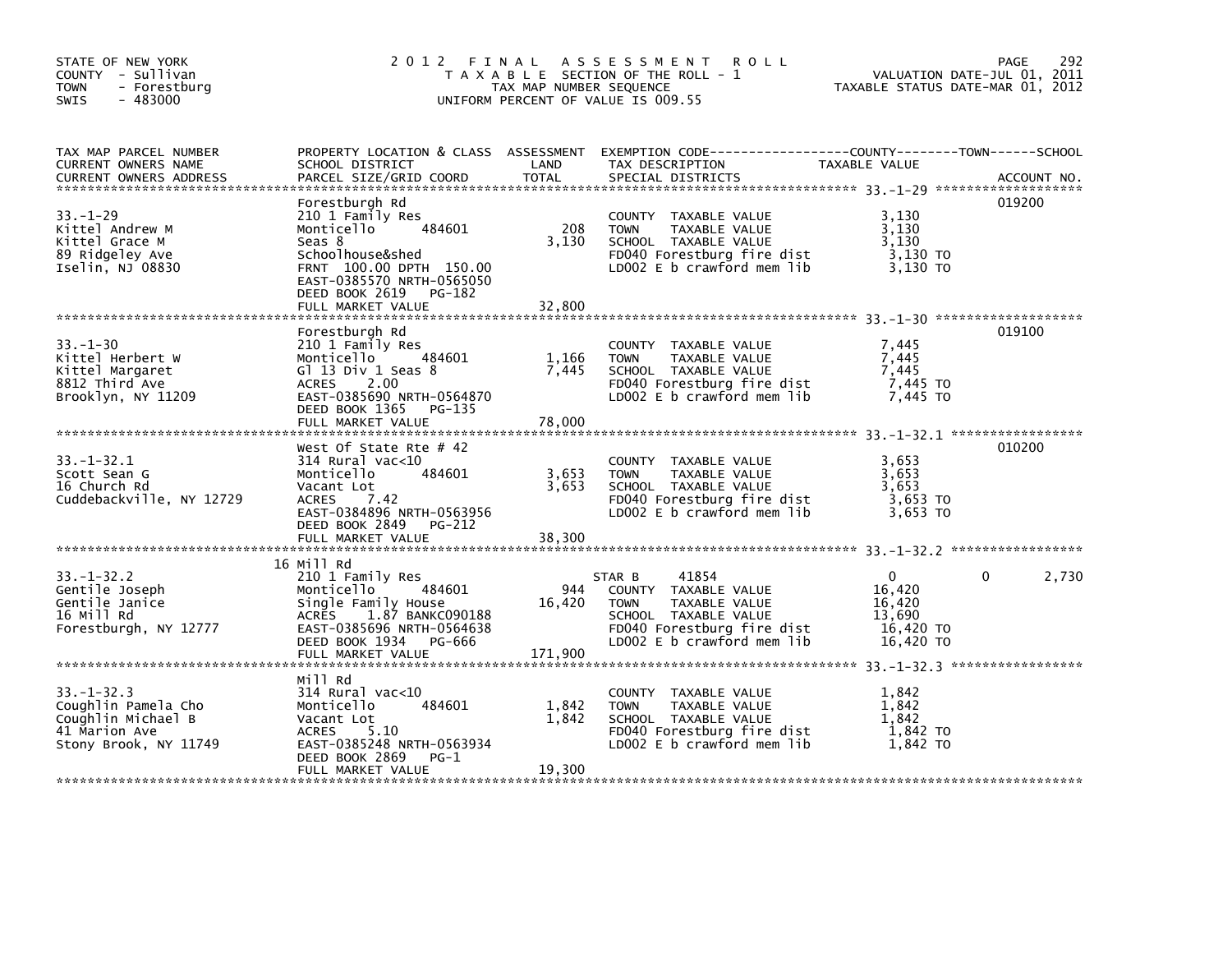| STATE OF NEW YORK<br>COUNTY - Sullivan<br><b>TOWN</b><br>- Forestburg<br>$-483000$<br><b>SWIS</b>      |                                                                                                                                                                        | TAX MAP NUMBER SEQUENCE         | 2012 FINAL ASSESSMENT ROLL<br>T A X A B L E SECTION OF THE ROLL - 1<br>UNIFORM PERCENT OF VALUE IS 009.55                                                    | VALUATION DATE-JUL 01, 2011<br>TAXABLE STATUS DATE-MAR 01, 2012  | 293<br>PAGE       |
|--------------------------------------------------------------------------------------------------------|------------------------------------------------------------------------------------------------------------------------------------------------------------------------|---------------------------------|--------------------------------------------------------------------------------------------------------------------------------------------------------------|------------------------------------------------------------------|-------------------|
| TAX MAP PARCEL NUMBER<br>CURRENT OWNERS NAME                                                           | SCHOOL DISTRICT                                                                                                                                                        | <b>Example 12 Decision CAND</b> | PROPERTY LOCATION & CLASS ASSESSMENT EXEMPTION CODE---------------COUNTY-------TOWN------SCHOOL<br>TAX DESCRIPTION                                           | TAXABLE VALUE                                                    |                   |
| $33 - 1 - 32.4$<br>Coughlin Michael B<br>Pamela Coughlin<br>41 Marion Ave<br>Stony Brook, NY 11790     | Mill Rd<br>314 Rural vac<10<br>484601<br>Monticello<br>Vacant Lot<br>ACRES 5.10<br>EAST-0385482 NRTH-0564007<br>DEED BOOK 2868 PG-685                                  | 1,866<br>1,866                  | COUNTY TAXABLE VALUE<br>TAXABLE VALUE<br><b>TOWN</b><br>SCHOOL TAXABLE VALUE<br>FD040 Forestburg fire dist<br>LD002 E b crawford mem lib                     | 1.866<br>1,866<br>1,866<br>1,866 TO<br>1.866 TO                  |                   |
| $33 - 1 - 32.5$<br>Coughlin Pamela Cho<br>41 Marion Ave<br>Stony Brook, NY 11790                       | Mill Rd<br>$314$ Rural vac< $10$<br>484601<br>Monticello<br>Vacant Lot<br>3.22<br>ACRES<br>EAST-0385675 NRTH-0564216<br>DEED BOOK 2869 PG-11<br>FULL MARKET VALUE      | 1,495<br>1,495<br>15,700        | COUNTY TAXABLE VALUE<br><b>TOWN</b><br>TAXABLE VALUE<br>SCHOOL TAXABLE VALUE<br>FD040 Forestburg fire dist<br>LD002 E b crawford mem lib                     | 1,495<br>1,495<br>1.495<br>1,495 TO<br>1.495 TO                  |                   |
| $33. - 1 - 32.6$<br>Fujii Kenji<br>245 W 51st St Ste 606<br>N.Y., NY 10019-6261                        | State Route 42<br>260 Seasonal res<br>Monticello<br>484601<br>5.10<br>ACRES<br>EAST-0385935 NRTH-0564288<br>DEED BOOK 1377 PG-21<br>FULL MARKET VALUE                  | 3,741<br>6,792<br>71,100        | COUNTY TAXABLE VALUE<br>TAXABLE VALUE<br><b>TOWN</b><br>SCHOOL TAXABLE VALUE<br>FD040 Forestburg fire dist<br>LD002 E b crawford mem lib                     | 6,792<br>6,792<br>6,792<br>6,792 TO<br>6.792 TO                  |                   |
| $33. - 1 - 32.7$<br>Rausch Norbert<br>Rausch Susanne<br>20 St. Joseph Hill Rd<br>Forestburgh, NY 12777 | Rt 42<br>312 Vac w/imprv<br>Monticello<br>484601<br>garage<br>ACRES 4.41<br>EAST-0385861 NRTH-0563707<br>DEED BOOK 3228 PG-11<br>FULL MARKET VALUE                     | 3,235<br>3.500<br>36,600        | COUNTY TAXABLE VALUE<br>TAXABLE VALUE<br><b>TOWN</b><br>SCHOOL TAXABLE VALUE<br>FD040 Forestburg fire dist<br>LD002 E b crawford mem lib                     | 3,500<br>3,500<br>3.500<br>3,500 TO<br>3.500 TO                  |                   |
| $33. - 1 - 32.8$<br>Distefano Maria J<br>118 Greencroft Ave<br>Staten Island, NY 10308                 | State Route 42<br>210 1 Family Res<br>484601<br>Monticello<br>house<br><b>ACRES</b><br>5.07<br>EAST-0385758 NRTH-0563234<br>DEED BOOK 2102 PG-264<br>FULL MARKET VALUE | 3,000<br>15,900<br>166,500      | 41834<br>STAR EN<br>COUNTY TAXABLE VALUE<br>TAXABLE VALUE<br><b>TOWN</b><br>SCHOOL TAXABLE VALUE<br>FD040 Forestburg fire dist<br>LD002 E b crawford mem lib | $\Omega$<br>15,900<br>15,900<br>10,240<br>15,900 TO<br>15,900 TO | $\Omega$<br>5,660 |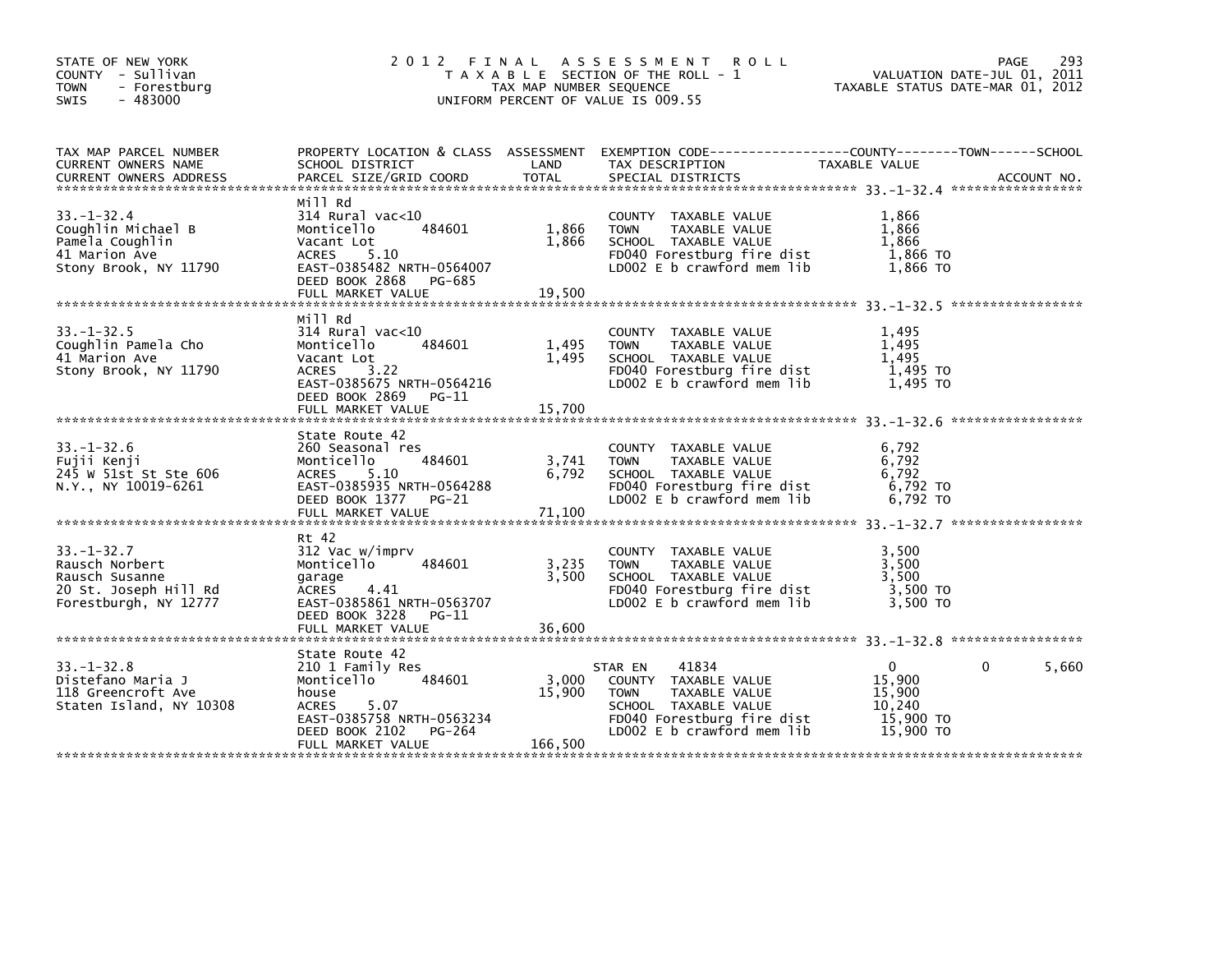| STATE OF NEW YORK<br>COUNTY - Sullivan<br>- Forestburg<br><b>TOWN</b><br>$-483000$<br><b>SWIS</b> |                                                                                                      | TAX MAP NUMBER SEQUENCE | 2012 FINAL ASSESSMENT<br><b>ROLL</b><br>T A X A B L E SECTION OF THE ROLL - 1<br>UNIFORM PERCENT OF VALUE IS 009.55                      | TAXABLE STATUS DATE-MAR 01, 2012 | 294<br>PAGE<br>VALUATION DATE-JUL 01, 2011 |
|---------------------------------------------------------------------------------------------------|------------------------------------------------------------------------------------------------------|-------------------------|------------------------------------------------------------------------------------------------------------------------------------------|----------------------------------|--------------------------------------------|
| TAX MAP PARCEL NUMBER<br>CURRENT OWNERS NAME<br><b>CURRENT OWNERS ADDRESS</b>                     | SCHOOL DISTRICT<br>PARCEL SIZE/GRID COORD                                                            | LAND<br>TOTAL           | PROPERTY LOCATION & CLASS ASSESSMENT EXEMPTION CODE----------------COUNTY-------TOWN------SCHOOL<br>TAX DESCRIPTION<br>SPECIAL DISTRICTS | TAXABLE VALUE                    | ACCOUNT NO.                                |
|                                                                                                   | 34 Mill Rd                                                                                           |                         |                                                                                                                                          |                                  |                                            |
| $33. - 1 - 32.9$                                                                                  | 210 1 Family Res<br>484601                                                                           | 2,240                   | COUNTY TAXABLE VALUE<br>TAXABLE VALUE                                                                                                    | 10,640<br>10,640                 |                                            |
| Lemmerman Thomas J<br>PO Box 458                                                                  | Monticello<br>Vacant Lot,                                                                            | 10,640                  | <b>TOWN</b><br>SCHOOL TAXABLE VALUE                                                                                                      | 10,640                           |                                            |
| Rock Hill, NY 12775                                                                               | shed                                                                                                 |                         | FD040 Forestburg fire dist                                                                                                               | 10,640 TO                        |                                            |
|                                                                                                   | ACRES<br>3.06 BANK0060806<br>EAST-0384996 NRTH-0564467<br>DEED BOOK 3610 PG-412<br>FULL MARKET VALUE | 111,400                 | LD002 E b crawford mem lib                                                                                                               | 10,640 TO                        |                                            |
|                                                                                                   |                                                                                                      |                         |                                                                                                                                          |                                  |                                            |
|                                                                                                   | West Of State Rte. #42                                                                               |                         |                                                                                                                                          |                                  |                                            |
| $33. - 1 - 32.10$                                                                                 | $314$ Rural vac< $10$                                                                                |                         | COUNTY TAXABLE VALUE                                                                                                                     | 450                              |                                            |
| Coughlin Pamela Cho                                                                               | 484601<br>Monticello                                                                                 | 450<br>450              | TAXABLE VALUE<br><b>TOWN</b>                                                                                                             | 450<br>450                       |                                            |
| Coughlin Michael B<br>41 Marion Ave                                                               | Private Roadway<br><b>ACRES</b><br>0.92                                                              |                         | SCHOOL TAXABLE VALUE<br>FD040 Forestburg fire dist                                                                                       | 450 TO                           |                                            |
| Stony Brook, NY 11790                                                                             | EAST-0385663 NRTH-0563430                                                                            |                         | LD002 E b crawford mem lib                                                                                                               | 450 TO                           |                                            |
|                                                                                                   | DEED BOOK 2868<br>PG-698                                                                             |                         |                                                                                                                                          |                                  |                                            |
|                                                                                                   | FULL MARKET VALUE                                                                                    | 4,700                   |                                                                                                                                          |                                  |                                            |
|                                                                                                   | Mill Rd                                                                                              |                         |                                                                                                                                          |                                  | 024700                                     |
| $33 - 1 - 33$                                                                                     | 314 Rural vac<10                                                                                     |                         | COUNTY TAXABLE VALUE                                                                                                                     | 379                              |                                            |
| Mason Steven K                                                                                    | Monticello<br>484601                                                                                 | 379                     | <b>TOWN</b><br>TAXABLE VALUE                                                                                                             | 379                              |                                            |
| Wilsey Juanita M                                                                                  | Wild Land                                                                                            | 379                     | SCHOOL TAXABLE VALUE                                                                                                                     | 379                              |                                            |
| Lorraine D Mason                                                                                  | G1 12 Div 1 V1 9                                                                                     |                         | FD040 Forestburg fire dist                                                                                                               | 379 TO                           |                                            |
| 71 Mill Rd                                                                                        | FRNT 85.50 DPTH 274.60                                                                               |                         | LD002 $E$ b crawford mem $lib$                                                                                                           | 379 TO                           |                                            |
| Forestburgh, NY 12777                                                                             | EAST-0384460 NRTH-0564270<br>DEED BOOK 2514 PG-6                                                     |                         |                                                                                                                                          |                                  |                                            |
|                                                                                                   |                                                                                                      |                         |                                                                                                                                          |                                  |                                            |
|                                                                                                   |                                                                                                      |                         |                                                                                                                                          |                                  |                                            |
|                                                                                                   | 65 Mill Rd                                                                                           |                         |                                                                                                                                          |                                  | 008250                                     |
| $33 - 1 - 34$                                                                                     | 210 1 Family Res                                                                                     |                         | 41854<br>STAR B                                                                                                                          | $\mathbf{0}$                     | 2,730<br>0                                 |
| Gunther Leroy                                                                                     | 484601<br>Monticello                                                                                 | 489                     | COUNTY TAXABLE VALUE                                                                                                                     | 6,524                            |                                            |
| PO Box 137<br>Forestburgh, NY 12777                                                               | Single Family Residence<br>ACRES<br>1.00                                                             | 6,524                   | <b>TOWN</b><br>TAXABLE VALUE<br>SCHOOL TAXABLE VALUE                                                                                     | 6,524<br>3,794                   |                                            |
|                                                                                                   | EAST-0384580 NRTH-0564370                                                                            |                         | FD040 Forestburg fire dist                                                                                                               | 6,524 TO                         |                                            |
|                                                                                                   | DEED BOOK 1545 PG-365                                                                                |                         | LD002 $E$ b crawford mem $lib$                                                                                                           | 6,524 TO                         |                                            |
|                                                                                                   | FULL MARKET VALUE                                                                                    | 68,300                  |                                                                                                                                          |                                  |                                            |
|                                                                                                   |                                                                                                      |                         |                                                                                                                                          |                                  |                                            |
| $33. - 1 - 35$                                                                                    | Mill Rd<br>$314$ Rural vac<10                                                                        |                         | COUNTY TAXABLE VALUE                                                                                                                     | 316                              | 021650                                     |
| Mason Steven K                                                                                    | 484601<br>Monticello                                                                                 | 316                     | <b>TOWN</b><br>TAXABLE VALUE                                                                                                             | 316                              |                                            |
| Wilsey Juanita M                                                                                  | FRNT 85.50 DPTH 315.00                                                                               | 316                     | SCHOOL TAXABLE VALUE                                                                                                                     | 316                              |                                            |
| Lorraine D Mason                                                                                  | EAST-0384380 NRTH-0564220                                                                            |                         | FD040 Forestburg fire dist                                                                                                               | 316 TO                           |                                            |
| 71 Mill Rd                                                                                        | DEED BOOK 2514<br>$PG-6$                                                                             |                         | LD002 E b crawford mem lib                                                                                                               | 316 TO                           |                                            |
| Forestburgh, NY 12777                                                                             | FULL MARKET VALUE                                                                                    | 3,300                   |                                                                                                                                          |                                  |                                            |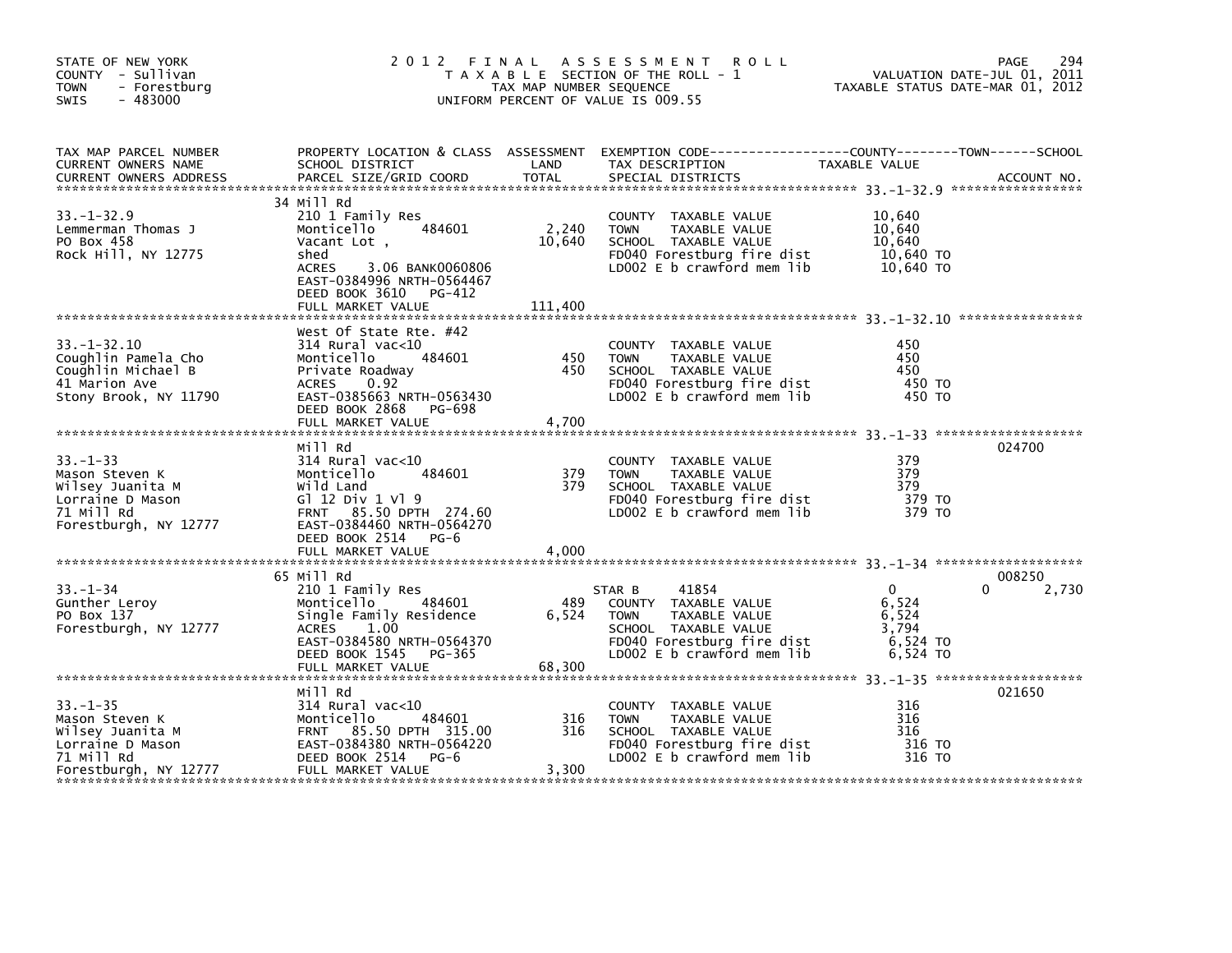| STATE OF NEW YORK<br>COUNTY - Sullivan<br>- Forestburg<br><b>TOWN</b><br>$-483000$<br><b>SWIS</b> | 2012                                                                          | FINAL<br>TAX MAP NUMBER SEQUENCE | A S S E S S M E N T<br><b>ROLL</b><br>T A X A B L E SECTION OF THE ROLL - 1<br>UNIFORM PERCENT OF VALUE IS 009.55 |                       | 295<br>PAGE<br>VALUATION DATE-JUL $01$ , $2011$<br>TAXABLE STATUS DATE-MAR 01, 2012 |
|---------------------------------------------------------------------------------------------------|-------------------------------------------------------------------------------|----------------------------------|-------------------------------------------------------------------------------------------------------------------|-----------------------|-------------------------------------------------------------------------------------|
| TAX MAP PARCEL NUMBER                                                                             |                                                                               | LAND                             | PROPERTY LOCATION & CLASS ASSESSMENT EXEMPTION CODE----------------COUNTY-------TOWN-----SCHOOL                   |                       |                                                                                     |
| CURRENT OWNERS NAME                                                                               | SCHOOL DISTRICT                                                               |                                  | TAX DESCRIPTION                                                                                                   | TAXABLE VALUE         |                                                                                     |
|                                                                                                   | 806 Plank Rd                                                                  |                                  |                                                                                                                   |                       | 007450                                                                              |
| $33. - 1 - 36.1$<br>Tierra Mar and Fuego LLC                                                      | 210 1 Family Res - WTRFNT<br>484601                                           | 1,900                            | COUNTY TAXABLE VALUE<br>TAXABLE VALUE<br><b>TOWN</b>                                                              | 16,900<br>16,900      |                                                                                     |
| Jesus R. Landaez<br>806 Plank Rd                                                                  | Montice<br>House & Garage<br>Gl 11 Div 1 Pf<br>Gl 11 Div 1 Pf 14              | 16,900                           | SCHOOL TAXABLE VALUE<br>FD040 Forestburg fire dist 16,900 TO                                                      | 16,900                |                                                                                     |
| Forestburgh, NY 12777                                                                             | 6.28<br><b>ACRES</b><br>EAST-0384120 NRTH-0563540<br>DEED BOOK 3462<br>PG-414 |                                  | LD002 E b crawford mem lib                                                                                        | 16,900 TO             |                                                                                     |
|                                                                                                   |                                                                               |                                  |                                                                                                                   |                       |                                                                                     |
|                                                                                                   | 71 Mill Rd                                                                    |                                  |                                                                                                                   |                       |                                                                                     |
| $33. - 1 - 36.2$<br>Mason Steven K                                                                | 210 1 Family Res<br>484601<br>Monticello                                      |                                  | COMBAT VET 41132<br>437 COMBAT VET 41133                                                                          | 4.095<br>$\mathbf{0}$ | 0<br>4,095<br>0                                                                     |
| Wilsey Juanita M<br>Lorraine D Mason                                                              | House,garage<br>House,garage<br>ACRES 1.00<br>ACRES 1.00                      | 18,717 STAR B                    | 41854<br>COUNTY TAXABLE VALUE                                                                                     | $\Omega$<br>14,622    | 2,730<br>0                                                                          |
| 71 Mill Rd                                                                                        | EAST-0384190 NRTH-0564170                                                     |                                  | TAXABLE VALUE<br><b>TOWN</b>                                                                                      | 14,622                |                                                                                     |
| Forestburgh, NY 12777                                                                             | DEED BOOK 2514 PG-6<br>FULL MARKET VALUE                                      |                                  | SCHOOL TAXABLE VALUE<br>196,000 FD040 Forestburg fire dist                                                        | 15,987<br>18,717 TO   |                                                                                     |
|                                                                                                   |                                                                               |                                  |                                                                                                                   |                       |                                                                                     |
|                                                                                                   | Mill Rd                                                                       |                                  |                                                                                                                   |                       |                                                                                     |
| $33. - 1 - 36.3$<br>Mason Steven K                                                                | 314 Rural vac<10<br>484601<br>Monticello                                      | 873                              | COUNTY TAXABLE VALUE<br>TAXABLE VALUE<br>TOWN                                                                     | 873<br>873            |                                                                                     |
| Wilsey Juanita M                                                                                  | ACRES 1.92                                                                    | 873                              | SCHOOL TAXABLE VALUE                                                                                              | 873                   |                                                                                     |
| Lorraine D Mason<br>71 Mill Rd                                                                    | EAST-0383960 NRTH-0564030<br>DEED BOOK 2514 PG-6                              |                                  | FD040 Forestburg fire dist<br>LD002 E b crawford mem lib                                                          | 873 TO<br>873 TO      |                                                                                     |
| Forestburgh, NY 12777                                                                             | FULL MARKET VALUE                                                             | 9,100                            |                                                                                                                   |                       |                                                                                     |
|                                                                                                   | Mill Rd                                                                       |                                  |                                                                                                                   |                       |                                                                                     |
| $33. - 1 - 36.4$                                                                                  | 322 Rural vac>10 - WTRFNT<br>484601                                           | 5,100                            | COUNTY TAXABLE VALUE<br><b>TOWN</b><br>TAXABLE VALUE                                                              | 5,100<br>5,100        |                                                                                     |
| Tierra Mar and Fuego LLC Jesus Monticello<br>Nunez Maria E                                        | vacant lot                                                                    | 5,100                            | SCHOOL TAXABLE VALUE                                                                                              | 5,100                 |                                                                                     |
| Jesus R. Landaez<br>806 Plank Rd                                                                  | vacant lot<br>FRNT 211.35 DPTH<br>ACRES 12.41<br>ACRES 12.41                  |                                  | FD040 Forestburg fire dist<br>LD002 E b crawford mem lib                                                          | 5,100 TO<br>5,100 TO  |                                                                                     |
| Forestburgh, NY 12777                                                                             | PG-355<br>DEED BOOK 3382                                                      |                                  |                                                                                                                   |                       |                                                                                     |
|                                                                                                   | FULL MARKET VALUE                                                             | 53,400                           |                                                                                                                   |                       |                                                                                     |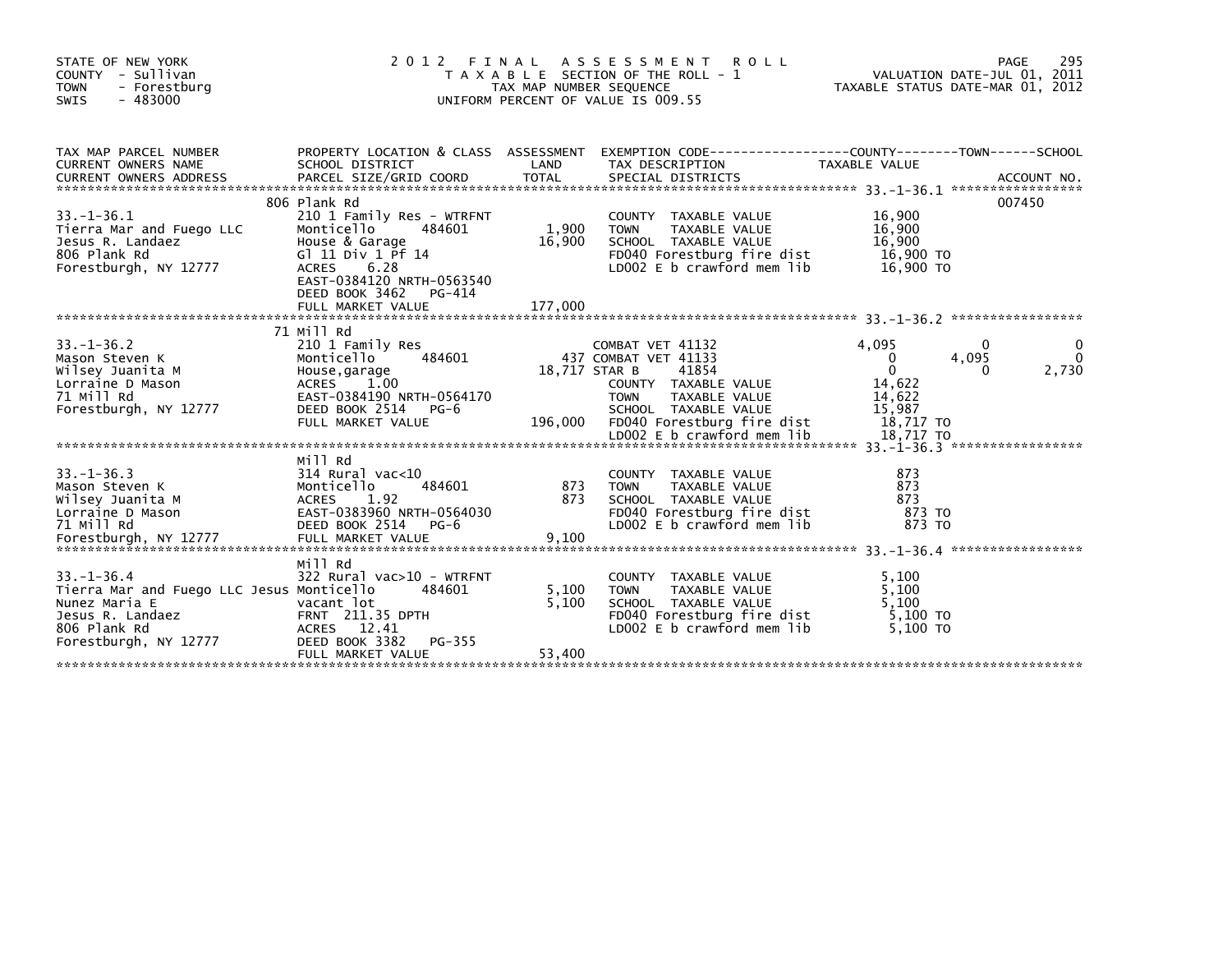| STATE OF NEW YORK    | 2012 FINAL ASSESSMENT ROLL            | 296<br>PAGE                      |
|----------------------|---------------------------------------|----------------------------------|
| COUNTY - Sullivan    | T A X A B L E SECTION OF THE ROLL - 1 | VALUATION DATE-JUL 01, 2011      |
| TOWN<br>- Forestburg | MAP SECTION - 033                     | TAXABLE STATUS DATE-MAR 01, 2012 |
| - 483000<br>SWIS     | $SUB - SECTION -$                     | RPS150/V04/L015                  |
|                      | UNIFORM PERCENT OF VALUE IS 009.55    | CURRENT DATE $6/18/2012$         |

| CODE | DISTRICT NAME                                | TOTAL<br>PARCELS | EXTENSION<br><b>TYPF</b> | <b>FXTENSTON</b><br>VALUE | AD VALOREM<br>VALUE | <b>EXEMPT</b><br>AMOUNT | TAXARI F<br>VALUE  |
|------|----------------------------------------------|------------------|--------------------------|---------------------------|---------------------|-------------------------|--------------------|
|      | FD040 Forestburg fir<br>LD002 E b crawford m |                  | 52 TOTAL<br>52 TOTAL     |                           | 548.431<br>548.431  |                         | 548,431<br>548.431 |

#### \*\*\* S C H O O L D I S T R I C T S U M M A R Y \*\*\*

| CODE   | DISTRICT NAME | <b>TOTAL</b><br><b>PARCELS</b> | ASSESSED<br>LAND | ASSESSED<br><b>TOTAL</b> | <b>EXEMPT</b><br><b>AMOUNT</b> | <b>TOTAL</b><br><b>TAXABLE</b> | <b>STAR</b><br><b>AMOUNT</b> | <b>STAR</b><br><b>TAXABLE</b> |
|--------|---------------|--------------------------------|------------------|--------------------------|--------------------------------|--------------------------------|------------------------------|-------------------------------|
| 484601 | Monticello    | 53                             | 177,591          | 555,631                  | 3,299                          | 552,332                        | 35,890                       | 516,442                       |
|        | SUB-TOTAL     | 53                             | 177,591          | 555,631                  | 3,299                          | 552.332                        | 35,890                       | 516,442                       |
|        | <b>TOTAL</b>  | 53                             | 177,591          | 555,631                  | 3,299                          | 552,332                        | 35,890                       | 516,442                       |

\*\*\* S Y S T E M C O D E S S U M M A R Y \*\*\*

NO SYSTEM EXEMPTIONS AT THIS LEVEL

| <b>CODE</b>    | DESCRIPTION                            | TOTAL<br><b>PARCELS</b> | <b>COUNTY</b> | <b>TOWN</b> | <b>SCHOOL</b>    |
|----------------|----------------------------------------|-------------------------|---------------|-------------|------------------|
| 41122<br>41123 | WAR VET<br>WAR VET                     |                         | 1,414         | 1,414       |                  |
| 41132<br>41133 | <b>COMBAT VET</b><br><b>COMBAT VET</b> |                         | 4,095         | 4,095       |                  |
| 41800<br>41834 | AGED-CTS<br>STAR EN                    |                         | 2,804         | 2,804       | 3,299<br>11,320  |
| 41854          | STAR B<br>T O T A L                    | 16                      | 8,313         | 8,313       | 24,570<br>39,189 |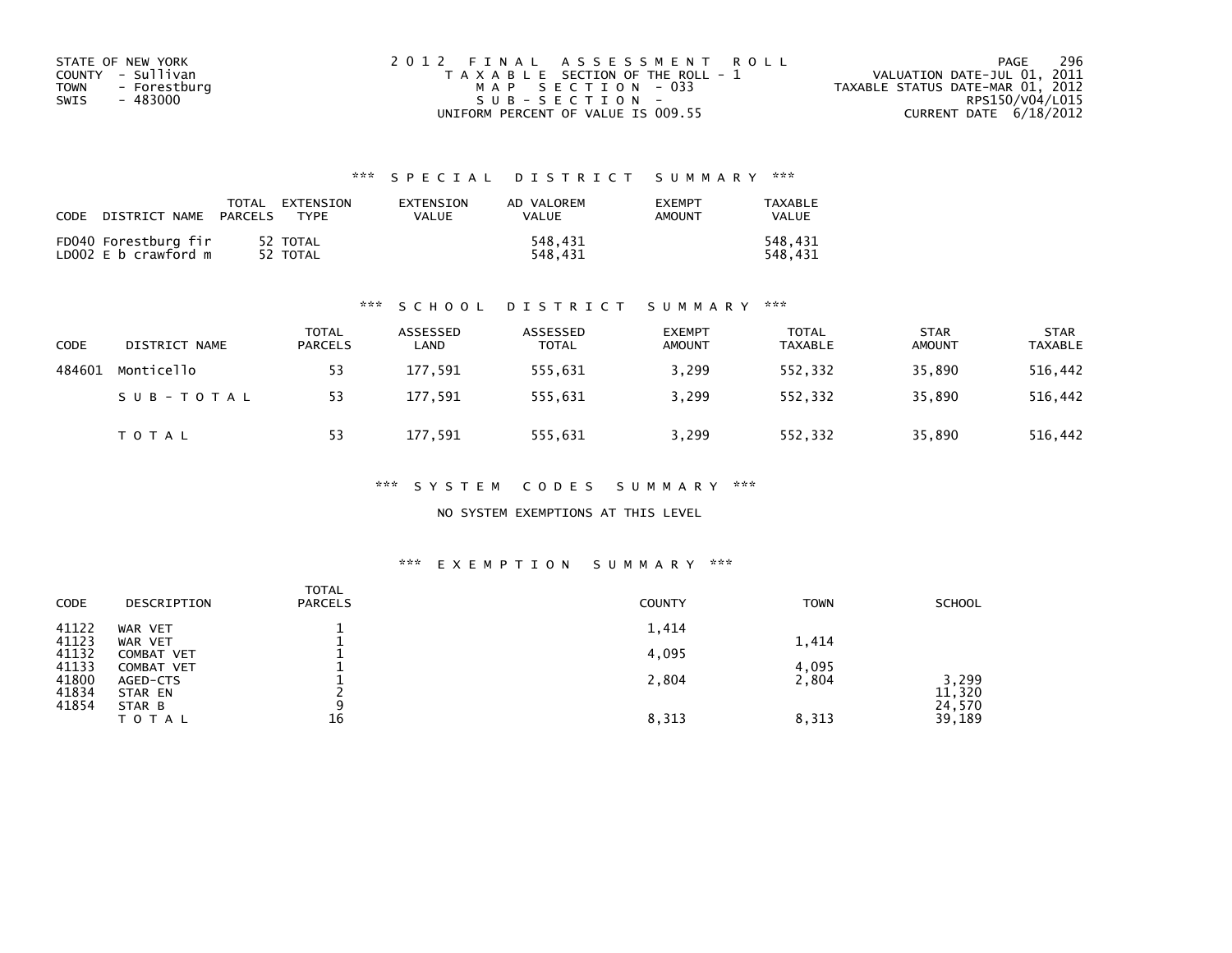| STATE OF NEW YORK<br>COUNTY - Sullivan<br><b>TOWN</b><br>- Forestburg | 2012 FINAL ASSESSMENT ROLL<br>T A X A B L E SECTION OF THE ROLL - 1<br>MAP SECTION - 033 | - 297<br>PAGE<br>VALUATION DATE-JUL 01, 2011<br>TAXABLE STATUS DATE-MAR 01, 2012 |
|-----------------------------------------------------------------------|------------------------------------------------------------------------------------------|----------------------------------------------------------------------------------|
| - 483000<br>SWIS                                                      | SUB-SECTION-                                                                             | RPS150/V04/L015                                                                  |
|                                                                       | UNIFORM PERCENT OF VALUE IS 009.55                                                       | CURRENT DATE $6/18/2012$                                                         |

| ROLL       | DESCRIPTION    | <b>TOTAL</b>   | ASSESSED    | <b>ASSESSED</b> | <b>TAXABLE</b> | <b>TAXABLE</b> | <b>TAXABLE</b> | <b>STAR</b>    |
|------------|----------------|----------------|-------------|-----------------|----------------|----------------|----------------|----------------|
| <b>SEC</b> |                | <b>PARCELS</b> | LAND        | TOTAL           | <b>COUNTY</b>  | <b>TOWN</b>    | <b>SCHOOL</b>  | <b>TAXABLE</b> |
|            | <b>TAXABLE</b> |                | 591 ،<br>77 | 555,631         | 547,318        | 547,318        | 552,332        | 516,442        |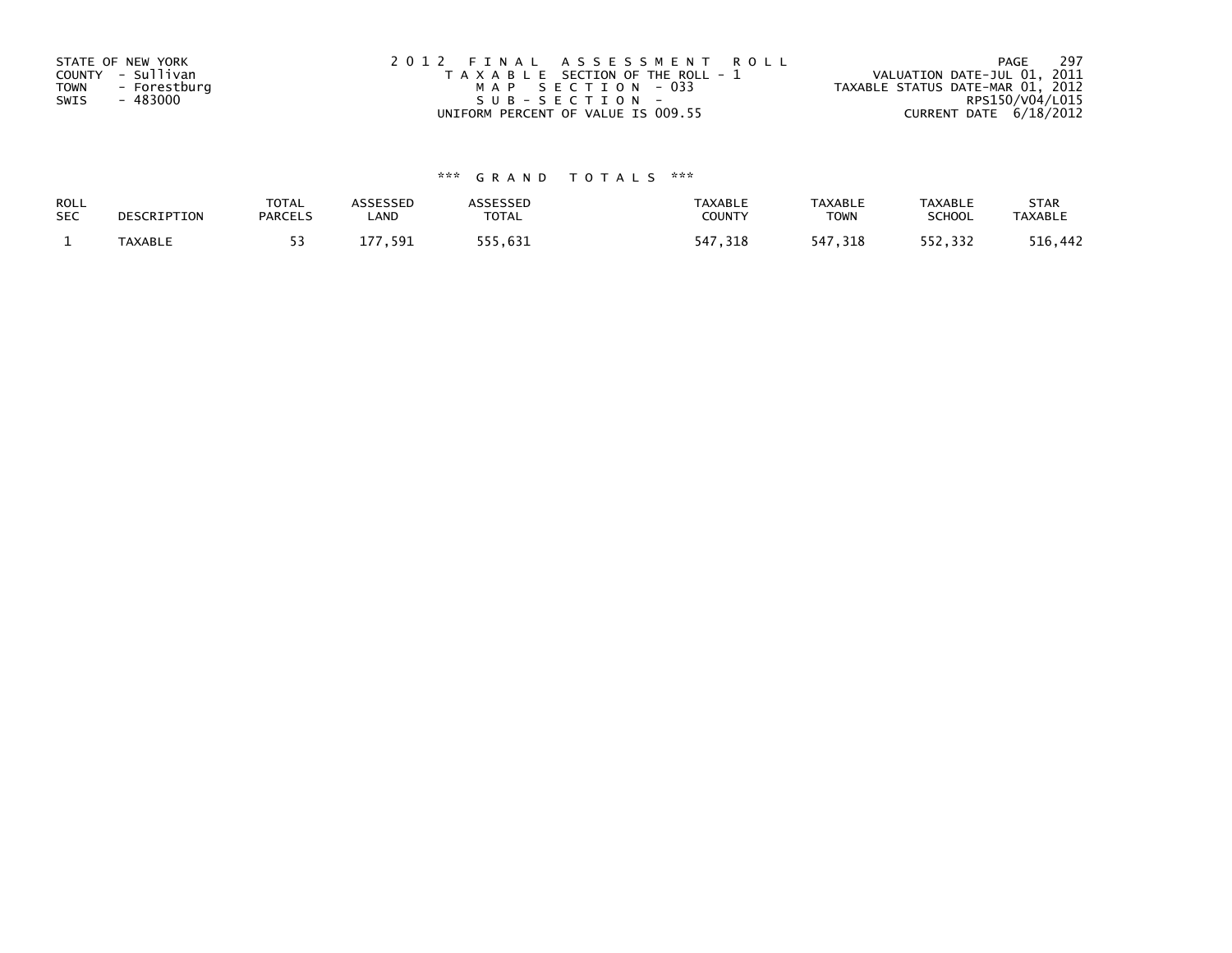| STATE OF NEW YORK<br>COUNTY - Sullivan<br><b>TOWN</b><br>- Forestburg<br>$-483000$<br>SWIS        | 2 0 1 2                                                                                                                                                                                                                                                             | FINAL<br>TAX MAP NUMBER SEQUENCE | A S S E S S M E N T<br><b>ROLL</b><br>T A X A B L E SECTION OF THE ROLL - 1<br>UNIFORM PERCENT OF VALUE IS 009.55                                                                       | VALUATION DATE-JUL 01, 2011<br>TAXABLE STATUS DATE-MAR 01, 2012                | 298<br>PAGE              |
|---------------------------------------------------------------------------------------------------|---------------------------------------------------------------------------------------------------------------------------------------------------------------------------------------------------------------------------------------------------------------------|----------------------------------|-----------------------------------------------------------------------------------------------------------------------------------------------------------------------------------------|--------------------------------------------------------------------------------|--------------------------|
| TAX MAP PARCEL NUMBER<br>CURRENT OWNERS NAME                                                      | PROPERTY LOCATION & CLASS ASSESSMENT<br>SCHOOL DISTRICT                                                                                                                                                                                                             | LAND                             | TAX DESCRIPTION                                                                                                                                                                         | TAXABLE VALUE                                                                  |                          |
| $34. -1 - 1$<br>Senne Edgar P<br>Senne Dorothy<br>18 Coltsway<br>Wayland, MA 01778                | Rt 48<br>$314$ Rural vac< $10$<br>Monticello<br>484601<br>G1 12 Div 1<br>FRNT 145.00 DPTH 125.00<br>EAST-0386320 NRTH-0564555<br>FULL MARKET VALUE                                                                                                                  | 1,305<br>1,305<br>13.700         | COUNTY TAXABLE VALUE<br><b>TOWN</b><br>TAXABLE VALUE<br>SCHOOL TAXABLE VALUE<br>FD040 Forestburg fire dist<br>LD002 E b crawford mem lib                                                | 1,305<br>1,305<br>1,305<br>1,305 TO<br>1,305 TO                                | 031900                   |
| $34. -1 - 3$<br>Benzien Ernst A<br>van der Bent ILSE M<br>509 Riddle Rd<br>Cincinnati Ohio, 45231 | State Route 42<br>240 Rural res<br>- WTRFNT<br>Monticello<br>484601<br>Bungalow 2 Camps<br>1 St House<br>ACRES 51.64<br>EAST-0386733 NRTH-0563130<br>DEED BOOK 2073<br>PG-472<br>FULL MARKET VALUE                                                                  | 28,137<br>63,821<br>668,300      | COUNTY TAXABLE VALUE<br><b>TOWN</b><br>TAXABLE VALUE<br>SCHOOL TAXABLE VALUE<br>FD040 Forestburg fire dist<br>LD002 E b crawford mem lib                                                | 63,821<br>63,821<br>63,821<br>63,821 TO<br>63.821 TO                           | 001900                   |
| $34. - 1 - 4$<br>Cumberland Properties LLC<br>1583 Fairfield Beach Rd<br>Fairfield, CT 06824      | Hartwood Road<br>210 1 Family Res<br>Monticello<br>484601<br>Bung With Garage<br>Under House<br>G $l$ 15 Div 1 Seas 8<br>40.00 DPTH<br>48.00<br><b>FRNT</b><br>0.37<br><b>ACRES</b><br>EAST-0386474 NRTH-0564103<br>DEED BOOK 2010<br>PG-53615<br>FULL MARKET VALUE | 153<br>13,002<br>136,100         | COUNTY TAXABLE VALUE<br><b>TAXABLE VALUE</b><br><b>TOWN</b><br>SCHOOL TAXABLE VALUE<br>FD040 Forestburg fire dist<br>LD002 E b crawford mem lib                                         | 13,002<br>13,002<br>13,002<br>13,002 TO<br>13,002 TO                           | 021300                   |
| $34. -1 - 5.1$<br>Toomey Shirley A<br>76 County Rt # 48<br>Forestburgh, NY 12777-6403             | Hartwood Road<br>270 Mfg housing<br>484601<br>Monticello<br>Manuf Housing<br>G $12$ Div $1$<br><b>ACRES</b><br>2.48<br>EAST-0387702 NRTH-0563863<br>DEED BOOK 2003<br>PG-694<br>FULL MARKET VALUE                                                                   | 5,836<br>61,100                  | 41800<br>AGED-CTS<br>41834<br>1,528 STAR EN<br>COUNTY TAXABLE VALUE<br>TAXABLE VALUE<br><b>TOWN</b><br>SCHOOL TAXABLE VALUE<br>FD040 Forestburg fire dist<br>LD002 E b crawford mem lib | 2,918<br>2,918<br>0<br>0<br>2,918<br>2,918<br>$\Omega$<br>5,836 TO<br>5,836 TO | 035900<br>2,918<br>2,918 |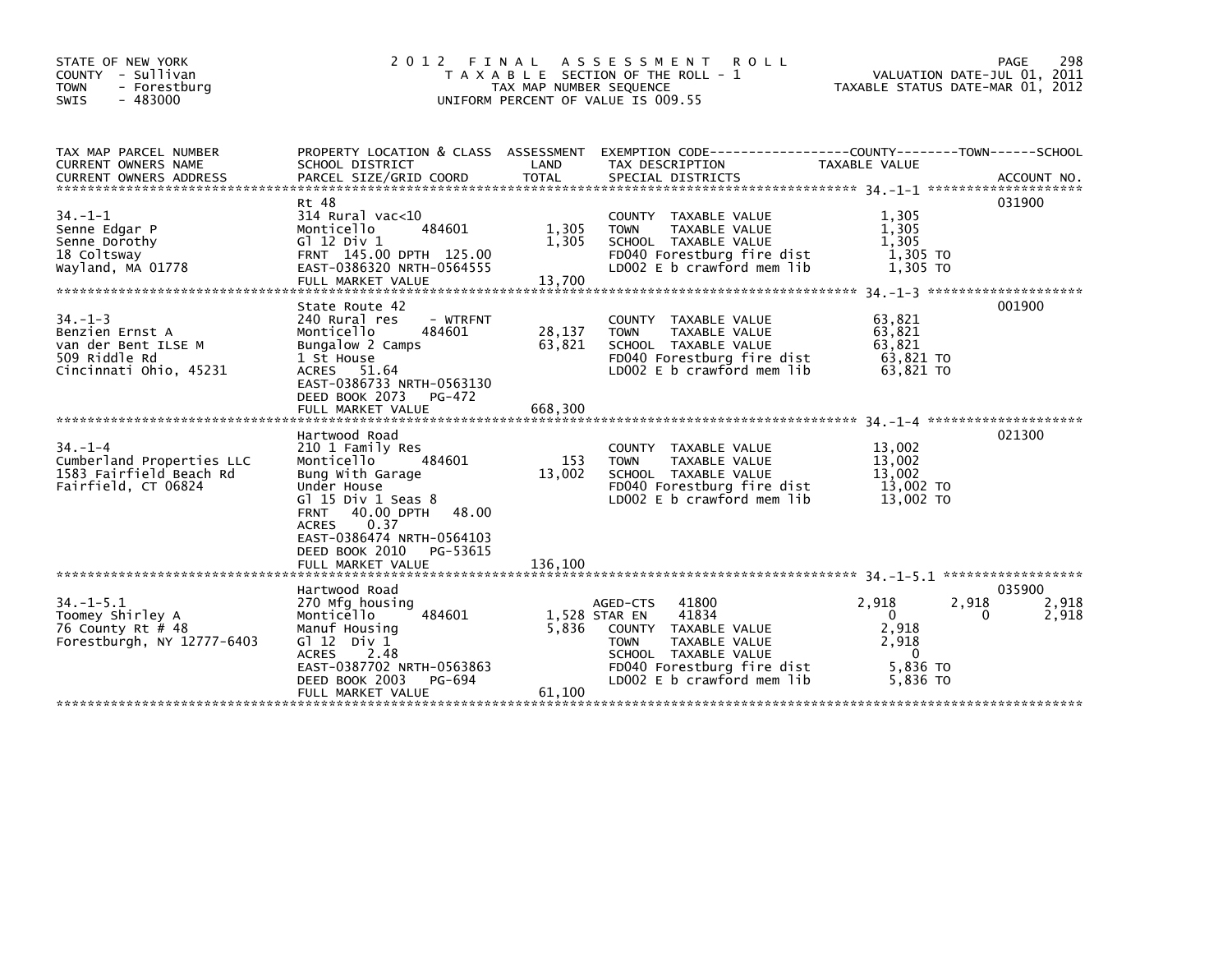| STATE OF NEW YORK<br>COUNTY - Sullivan<br><b>TOWN</b><br>- Forestburg<br>$-483000$<br>SWIS         | 2012 FINAL                                                                                                                                                                                                            | TAX MAP NUMBER SEQUENCE     | A S S E S S M E N T<br><b>ROLL</b><br>T A X A B L E SECTION OF THE ROLL - 1<br>UNIFORM PERCENT OF VALUE IS 009.55                                               | TAXABLE STATUS DATE-MAR 01, 2012                                     | 299<br>PAGE<br>VALUATION DATE-JUL 01, 2011 |
|----------------------------------------------------------------------------------------------------|-----------------------------------------------------------------------------------------------------------------------------------------------------------------------------------------------------------------------|-----------------------------|-----------------------------------------------------------------------------------------------------------------------------------------------------------------|----------------------------------------------------------------------|--------------------------------------------|
| TAX MAP PARCEL NUMBER<br>CURRENT OWNERS NAME<br><b>CURRENT OWNERS ADDRESS</b>                      | SCHOOL DISTRICT<br>PARCEL SIZE/GRID COORD                                                                                                                                                                             | LAND<br>TOTAL               | PROPERTY LOCATION & CLASS ASSESSMENT EXEMPTION CODE---------------COUNTY-------TOWN-----SCHOOL<br>TAX DESCRIPTION<br>SPECIAL DISTRICTS                          | TAXABLE VALUE                                                        | ACCOUNT NO.                                |
| $34. - 1 - 5.2$<br>Katzman Richard I<br>Katzman Sarah C<br>56 Hartwood Rd<br>Forestburgh, NY 12777 | 56 Hartwood Rd<br>210 1 Family Res<br>484601<br>Monticello<br>Modular Home/garage<br>G $12$ Div $1$ V $19$<br>Fo Toomey<br>1.18<br>ACRES<br>EAST-0387423 NRTH-0563991<br>DEED BOOK 2522<br>PG-40<br>FULL MARKET VALUE | 656<br>18,800<br>196,900    | 41854<br>STAR B<br>COUNTY TAXABLE VALUE<br><b>TOWN</b><br>TAXABLE VALUE<br>SCHOOL TAXABLE VALUE<br>FD040 Forestburg fire dist<br>LD002 $E$ b crawford mem $lib$ | $\mathbf{0}$<br>18,800<br>18,800<br>16,070<br>18,800 TO<br>18,800 TO | 018800<br>0<br>2,730                       |
| $34. - 1 - 5.3$<br>Katzman Richard I<br>Katzman Sarah C<br>56 Hartwood Rd<br>Forestburgh, NY 12777 | Rt 48<br>$314$ Rural vac< $10$<br>484601<br>Monticello<br><b>ACRES</b><br>5.34<br>EAST-0387476 NRTH-0563563<br>DEED BOOK 2522 PG-40<br>FULL MARKET VALUE                                                              | 2,578<br>2,578<br>27,000    | COUNTY TAXABLE VALUE<br>TAXABLE VALUE<br><b>TOWN</b><br>SCHOOL TAXABLE VALUE<br>FD040 Forestburg fire dist<br>LD002 E b crawford mem lib                        | 2,578<br>2,578<br>2,578<br>2,578 TO<br>2,578 TO                      |                                            |
| $34. - 1 - 8$<br>Smith Morgan Corp<br>Attn: Eli Paz<br>3135 Judith Dr<br>Bellmore, NY 11710        | Rt 48<br>$322$ Rural vac $>10$<br>Monticello<br>484601<br>Gl 10&11 Div 1 Pf 14<br>ACRES 21.00<br>EAST-0387994 NRTH-0563369<br>DEED BOOK 1306<br>PG-280                                                                | 6,959<br>6,959              | COUNTY TAXABLE VALUE<br>TAXABLE VALUE<br><b>TOWN</b><br>SCHOOL TAXABLE VALUE<br>FD040 Forestburg fire dist<br>$LD002 E b$ crawford mem lib                      | 6,959<br>6,959<br>6,959<br>6,959 TO<br>6.959 TO                      | 012811                                     |
| $34. - 1 - 9$<br>Oleary Daniel Jr<br>Corran Arthur M<br>2 Memorial Dr<br>Newburgh, NY 12550        | County Route 48<br>240 Rural res<br>Monticello<br>484601<br>House<br>Gl $12$ Div $1$ Seas $8$<br>ACRES 25.00<br>EAST-0390136 NRTH-0562059<br>FULL MARKET VALUE                                                        | 10,868<br>17,666<br>185,000 | COUNTY TAXABLE VALUE<br>TAXABLE VALUE<br><b>TOWN</b><br>SCHOOL TAXABLE VALUE<br>FD040 Forestburg fire dist<br>LD002 E b crawford mem lib                        | 17,666<br>17,666<br>17,666<br>17,666 TO<br>17,666 TO                 | 024100                                     |
| $34. - 1 - 10.1$<br>Hartwood LLC<br>Donald Partrick<br>1737 Veterans Hwy<br>Islandia, NY 11749     | Rt 48<br>$314$ Rural vac< $10$<br>Monticello<br>484601<br>Vacant Land<br>G $112$ Div 1<br>ACRES 32.66<br>EAST-0390722 NRTH-0561508<br>DEED BOOK 2451<br>PG-618<br>FULL MARKET VALUE                                   | 6,495<br>6,495<br>68,000    | COUNTY TAXABLE VALUE<br><b>TOWN</b><br>TAXABLE VALUE<br>SCHOOL TAXABLE VALUE<br>FD040 Forestburg fire dist<br>LD002 $E$ b crawford mem lib                      | 6,495<br>6,495<br>6,495<br>6,495 TO<br>6.495 TO                      | 038400                                     |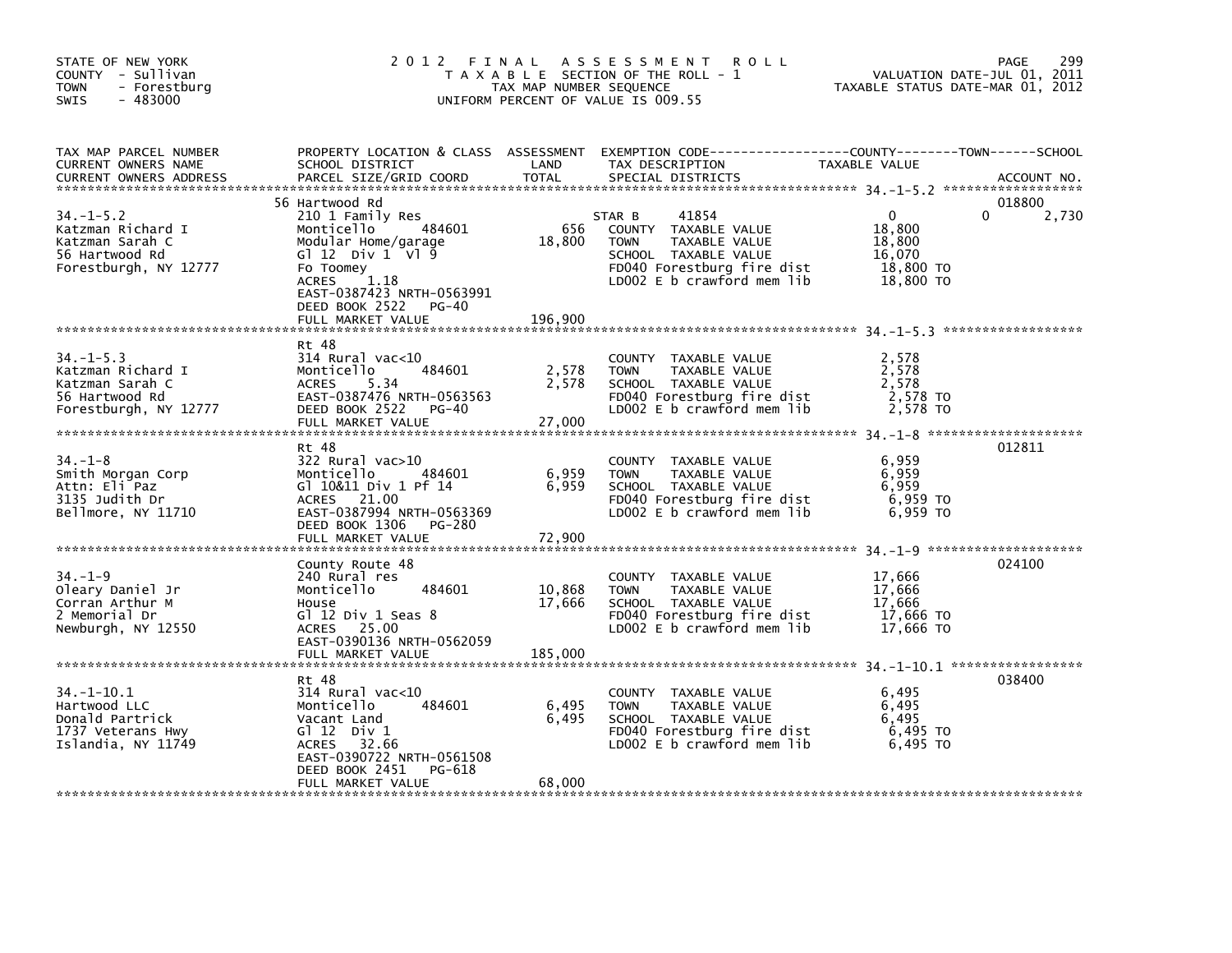| STATE OF NEW YORK<br>COUNTY - Sullivan<br>- Forestburg<br><b>TOWN</b><br>$-483000$<br>SWIS                 | 2 0 1 2                                                                                                                                                                                  | FINAL<br>TAX MAP NUMBER SEQUENCE | A S S E S S M E N T<br><b>ROLL</b><br>T A X A B L E SECTION OF THE ROLL - 1<br>UNIFORM PERCENT OF VALUE IS 009.55                                              | TAXABLE STATUS DATE-MAR 01, 2012                               | 300<br>PAGE<br>VALUATION DATE-JUL 01, 2011 |
|------------------------------------------------------------------------------------------------------------|------------------------------------------------------------------------------------------------------------------------------------------------------------------------------------------|----------------------------------|----------------------------------------------------------------------------------------------------------------------------------------------------------------|----------------------------------------------------------------|--------------------------------------------|
| TAX MAP PARCEL NUMBER<br>CURRENT OWNERS NAME<br><b>CURRENT OWNERS ADDRESS</b>                              | PROPERTY LOCATION & CLASS ASSESSMENT<br>SCHOOL DISTRICT<br>PARCEL SIZE/GRID COORD                                                                                                        | LAND<br>TOTAL                    | EXEMPTION CODE-----------------COUNTY-------TOWN------SCHOOL<br>TAX DESCRIPTION<br>SPECIAL DISTRICTS                                                           | TAXABLE VALUE                                                  | ACCOUNT NO.                                |
| $34. - 1 - 10.2$<br>Gager Brian<br>Gager Frances Limjoon<br>210 Hartwood Rd<br>Forestburgh, NY 12777-0079  | 210 Hartwood Road<br>210 1 Family Res<br>484601<br>Monticello<br>House<br>1.60 BANKC050590<br><b>ACRES</b><br>EAST-0391014 NRTH-0562289<br>DEED BOOK 1659<br>PG-398<br>FULL MARKET VALUE | 978<br>20,800<br>217,800         | 41854<br>STAR B<br>COUNTY TAXABLE VALUE<br><b>TOWN</b><br>TAXABLE VALUE<br>SCHOOL TAXABLE VALUE<br>FD040 Forestburg fire dist<br>LD002 E b crawford mem lib    | 0<br>20,800<br>20,800<br>18,070<br>20,800 TO<br>20,800 TO      | 2,730<br>0                                 |
| $34. - 1 - 10.3$<br>Rappaport Marvin S<br>Rappaport Denise J<br>169 E 91st St Apt 3A<br>New York, NY 10128 | $Cr$ # 48<br>312 Vac w/imprv<br>Monticello<br>484601<br>Barn<br><b>ACRES</b><br>2.30<br>EAST-0391286 NRTH-0562188<br>DEED BOOK 1692<br>PG-276<br>FULL MARKET VALUE                       | 3,240<br>7,203<br>75,400         | COUNTY TAXABLE VALUE<br>TAXABLE VALUE<br><b>TOWN</b><br>SCHOOL TAXABLE VALUE<br>FD040 Forestburg fire dist<br>LD002 E b crawford mem lib                       | 7,203<br>7,203<br>7,203<br>7,203 TO<br>7,203 TO                |                                            |
| $34. - 1 - 11$<br>Smith Morgan Corp<br>Attn: Eli Paz<br>3135 Judith Dr<br>Bellmore, NY 11710               | Rt 48<br>$322$ Rural vac $>10$<br>Monticello<br>484601<br>Vacant Land<br>Gl 10&11 Div 1 Pf 14<br>ACRES 337.27<br>EAST-0388895 NRTH-0560358<br>DEED BOOK 1306<br>PG-280                   | 88,261<br>88,261                 | COUNTY TAXABLE VALUE<br><b>TOWN</b><br>TAXABLE VALUE<br>SCHOOL TAXABLE VALUE<br>FD040 Forestburg fire dist<br>LD002 E b crawford mem lib                       | 88,261<br>88,261<br>88,261<br>88,261 TO<br>88,261 TO           | 012810                                     |
|                                                                                                            | FULL MARKET VALUE                                                                                                                                                                        | 924,200                          |                                                                                                                                                                |                                                                |                                            |
| $34. - 1 - 13.1$<br>Hartwood LLC<br>Donald Partrick<br>1737 Veterans Hwy<br>Islandia, NY 11749             | Rt 42<br>912 Forest s480a<br>Monticello<br>484601<br>$11/2$ St Hse<br>G1 10&11 Div 1 Pf 14<br>ACRES 365.05<br>EAST-0391254 NRTH-0557134                                                  | 68,303<br>70,343                 | FOREST LND 47460<br>COUNTY TAXABLE VALUE<br>TAXABLE VALUE<br><b>TOWN</b><br>SCHOOL TAXABLE VALUE<br>FD040 Forestburg fire dist<br>LD002 $E$ b crawford mem lib | 52,840<br>17,503<br>17,503<br>17,503<br>70,343 TO<br>70,343 TO | 029700<br>52,840<br>52,840                 |
| MAY BE SUBJECT TO PAYMENT<br>UNDER RPTL480A UNTIL 2021                                                     | DEED BOOK 2451<br>PG-618<br>FULL MARKET VALUE                                                                                                                                            | 736,600                          |                                                                                                                                                                |                                                                |                                            |
| $34. - 1 - 13.2$<br>Nor25 LLC<br>Donald Partrick<br>1737 Veterans Hwy<br>Islandia, NY 11749                | Rt 42<br>314 Rural vac<10<br>Monticello<br>484601<br>Vacant Lot<br><b>ACRES</b><br>2.76<br>EAST-0389064 NRTH-0555472<br>DEED BOOK 2451<br>PG-668<br>FULL MARKET VALUE                    | 2,024<br>2,024<br>21,200         | COUNTY TAXABLE VALUE<br><b>TOWN</b><br>TAXABLE VALUE<br>SCHOOL TAXABLE VALUE<br>FD040 Forestburg fire dist<br>LD002 $E$ b crawford mem $lib$                   | 2,024<br>2,024<br>2.024<br>2,024 TO<br>2,024 TO                |                                            |
|                                                                                                            |                                                                                                                                                                                          |                                  |                                                                                                                                                                |                                                                |                                            |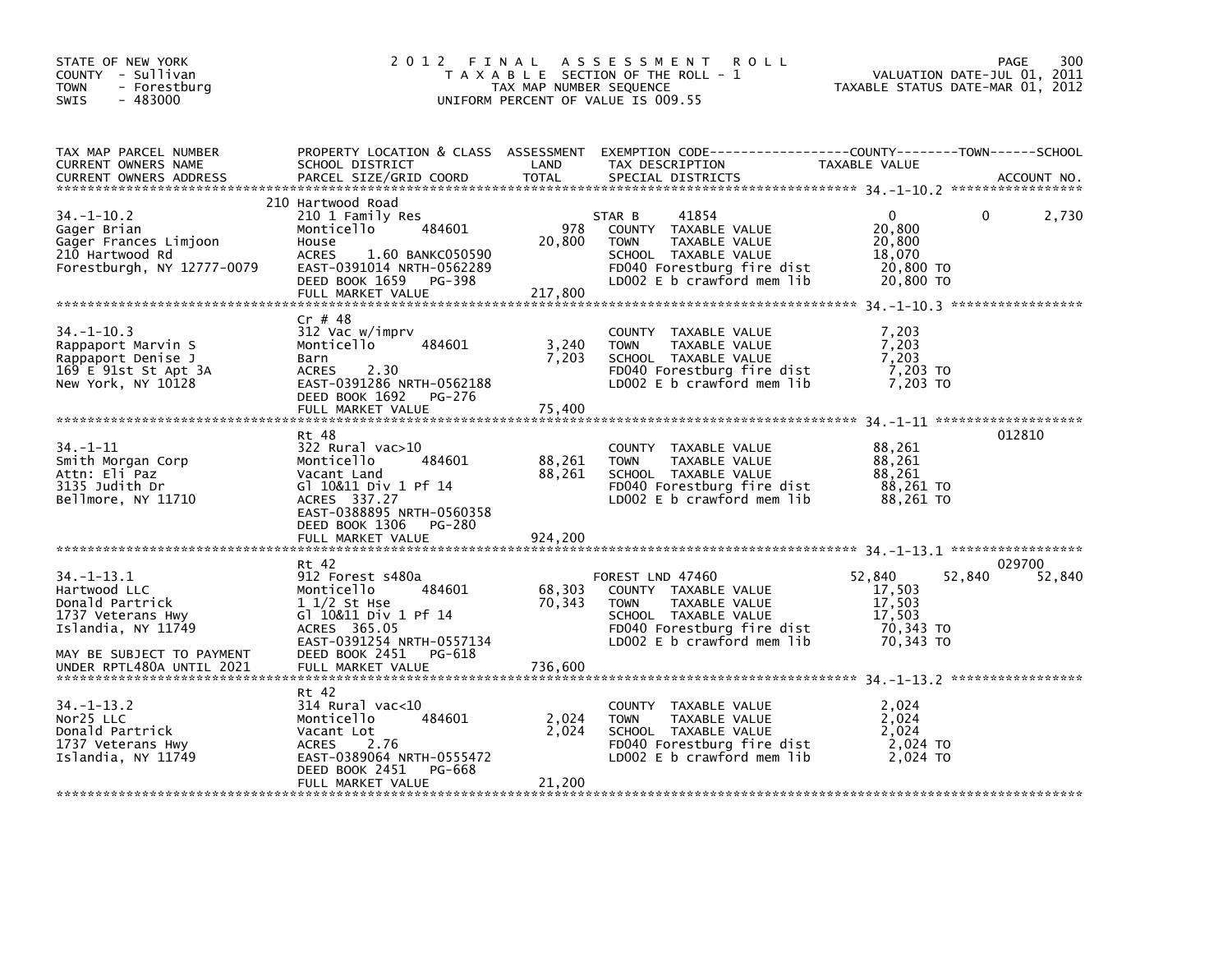| STATE OF NEW YORK<br>COUNTY - Sullivan<br><b>TOWN</b><br>- Forestburg<br>SWIS<br>- 483000   | 2012                                                                                                                                                        | TAX MAP NUMBER SEQUENCE  | FINAL ASSESSMENT ROLL<br>T A X A B L E SECTION OF THE ROLL - 1<br>UNIFORM PERCENT OF VALUE IS 009.55                                     | VALUATION DATE-JUL 01, 2011<br>TAXABLE STATUS DATE-MAR 01, 2012 | PAGE<br>301 |
|---------------------------------------------------------------------------------------------|-------------------------------------------------------------------------------------------------------------------------------------------------------------|--------------------------|------------------------------------------------------------------------------------------------------------------------------------------|-----------------------------------------------------------------|-------------|
| TAX MAP PARCEL NUMBER<br>CURRENT OWNERS NAME<br>CURRENT OWNERS ADDRESS                      | SCHOOL DISTRICT                                                                                                                                             | LAND                     | PROPERTY LOCATION & CLASS ASSESSMENT EXEMPTION CODE----------------COUNTY-------TOWN-----SCHOOL<br>TAX DESCRIPTION                       | TAXABLE VALUE                                                   |             |
| $34. -1 - 13.3$<br>Nor48 LLC<br>Donald Partrick<br>1737 Veterans Hwy<br>Islandia, NY 11749  | Rt 42<br>314 Rural vac<10<br>Monticello<br>484601<br>Vacant Lot<br>ACRES 5.13<br>EAST-0389055 NRTH-0555125<br>DEED BOOK 2451 PG-647                         | 3,763<br>3,763           | COUNTY TAXABLE VALUE<br>TAXABLE VALUE<br><b>TOWN</b><br>SCHOOL TAXABLE VALUE<br>FD040 Forestburg fire dist<br>LD002 E b crawford mem lib | 3,763<br>3,763<br>3.763<br>3,763 TO<br>3,763 TO                 |             |
| $34. - 1 - 13.4$<br>Nor25 LLC<br>Donald Partrick<br>1737 Veterans Hwy<br>Islandia, NY 11749 | Rt 42<br>314 Rural vac<10<br>484601<br>Monticello<br>Vacant Lot<br>ACRES 2.75<br>EAST-0389072 NRTH-0554788<br>DEED BOOK 2451<br>PG-668<br>FULL MARKET VALUE | 2,017<br>2,017<br>21,100 | COUNTY TAXABLE VALUE<br><b>TOWN</b><br>TAXABLE VALUE<br>SCHOOL TAXABLE VALUE<br>FD040 Forestburg fire dist<br>LD002 E b crawford mem lib | 2,017<br>2,017<br>2,017<br>2,017 TO<br>2,017 TO                 |             |
| $34. -1 - 13.5$<br>Nor48 LLC<br>Donald Partrick<br>1737 Veterans Hwy<br>Islandia, NY 11749  | Rt 42<br>314 Rural vac<10<br>484601<br>Monticello<br>Vacant Lot<br>ACRES 2.77<br>EAST-0389072 NRTH-0554529<br>DEED BOOK 2451 PG-647<br>FULL MARKET VALUE    | 2,032<br>2,032<br>21,300 | COUNTY TAXABLE VALUE<br>TAXABLE VALUE<br>TOWN<br>SCHOOL TAXABLE VALUE<br>FD040 Forestburg fire dist<br>LD002 E b crawford mem lib        | 2,032<br>2,032<br>2,032<br>2,032 TO<br>2.032 TO                 |             |
| $34. - 1 - 13.6$<br>Nor25 LLC<br>Donald Partrick<br>1737 Veterans Hwy<br>Islandia, NY 11749 | Rt 42<br>314 Rural vac<10<br>Monticello<br>484601<br>Vacant Lot<br>ACRES 3.16<br>EAST-0389061 NRTH-0554268<br>DEED BOOK 2451<br>PG-668<br>FULL MARKET VALUE | 2,318<br>2,318<br>24,300 | COUNTY TAXABLE VALUE<br>TAXABLE VALUE<br><b>TOWN</b><br>SCHOOL TAXABLE VALUE<br>FD040 Forestburg fire dist<br>LD002 E b crawford mem lib | 2,318<br>2,318<br>2,318<br>2,318 TO<br>2,318 TO                 |             |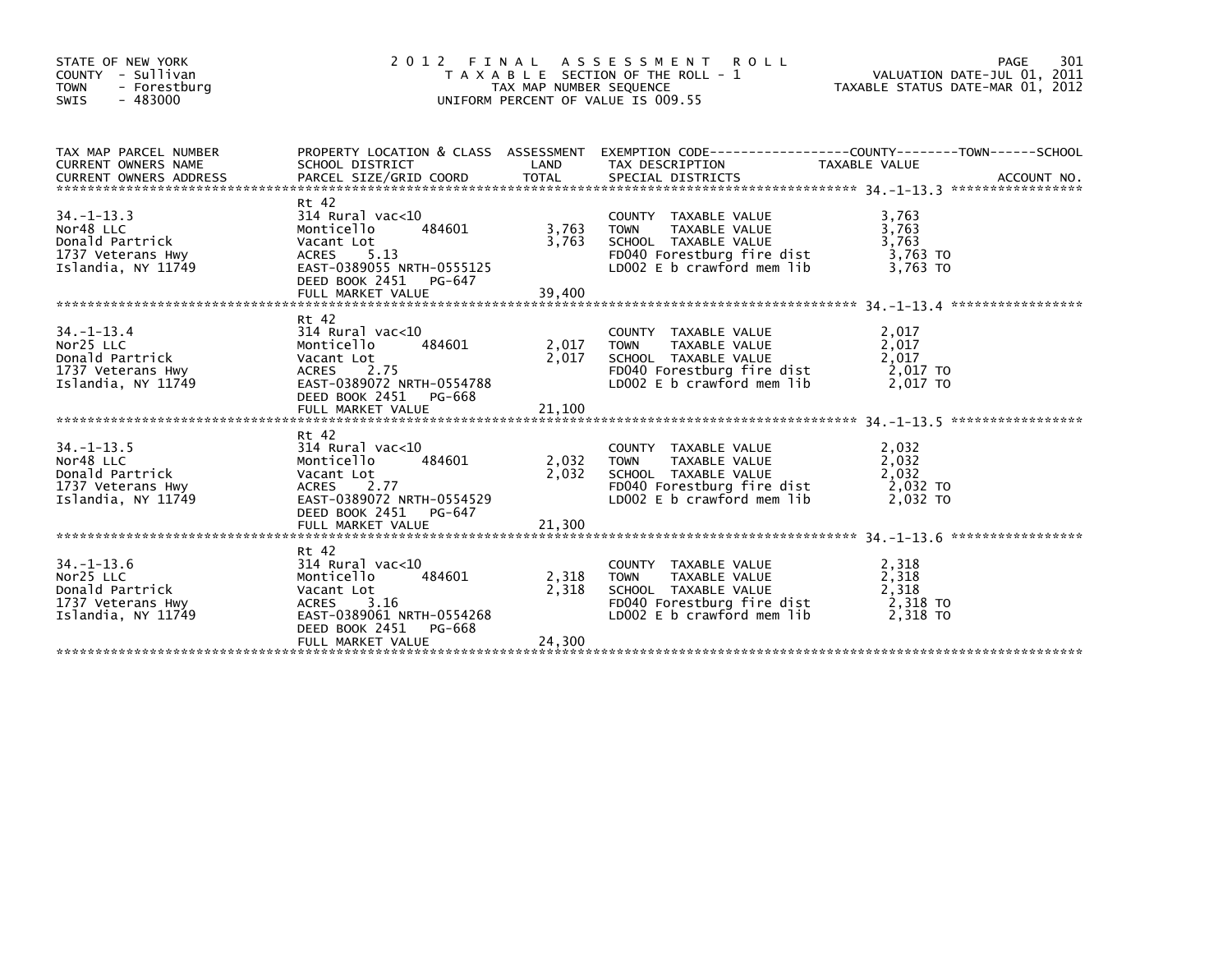| STATE OF NEW YORK    | 2012 FINAL ASSESSMENT ROLL            | 302<br>PAGE                      |
|----------------------|---------------------------------------|----------------------------------|
| COUNTY - Sullivan    | T A X A B L E SECTION OF THE ROLL - 1 | VALUATION DATE-JUL 01, 2011      |
| TOWN<br>- Forestburg | MAP SECTION - 034                     | TAXABLE STATUS DATE-MAR 01, 2012 |
| - 483000<br>SWIS     | $SUB - SECTION -$                     | RPS150/V04/L015                  |
|                      | UNIFORM PERCENT OF VALUE IS 009.55    | CURRENT DATE $6/18/2012$         |

| CODE | DISTRICT NAME                                | TOTAL<br>PARCELS | <b>FXTENSTON</b><br>TYPF | <b>FXTENSTON</b><br>VALUE | AD VALOREM<br>VALUE | <b>EXEMPT</b><br>AMOUNT | TAXARI F<br>VALUE  |
|------|----------------------------------------------|------------------|--------------------------|---------------------------|---------------------|-------------------------|--------------------|
|      | FD040 Forestburg fir<br>LD002 E b crawford m |                  | 18 TOTAL<br>18 TOTAL     |                           | 335.223<br>335.223  |                         | 335.223<br>335.223 |

#### \*\*\* S C H O O L D I S T R I C T S U M M A R Y \*\*\*

| CODE   | DISTRICT NAME | TOTAL<br><b>PARCELS</b> | ASSESSED<br>LAND | ASSESSED<br>TOTAL | <b>EXEMPT</b><br><b>AMOUNT</b> | <b>TOTAL</b><br><b>TAXABLE</b> | <b>STAR</b><br><b>AMOUNT</b> | <b>STAR</b><br><b>TAXABLE</b> |
|--------|---------------|-------------------------|------------------|-------------------|--------------------------------|--------------------------------|------------------------------|-------------------------------|
| 484601 | Monticello    | 18                      | 231,615          | 335,223           | 55,758                         | 279,465                        | 8,378                        | 271,087                       |
|        | SUB-TOTAL     | 18                      | 231.615          | 335.223           | 55.758                         | 279.465                        | 8.378                        | 271,087                       |
|        | <b>TOTAL</b>  | 18                      | 231,615          | 335,223           | 55,758                         | 279,465                        | 8.378                        | 271,087                       |

\*\*\* S Y S T E M C O D E S S U M M A R Y \*\*\*

NO SYSTEM EXEMPTIONS AT THIS LEVEL

| CODE                    | DESCRIPTION                   | <b>TOTAL</b><br><b>PARCELS</b> | <b>COUNTY</b>    | <b>TOWN</b>      | <b>SCHOOL</b>         |
|-------------------------|-------------------------------|--------------------------------|------------------|------------------|-----------------------|
| 41800<br>41834<br>41854 | AGED-CTS<br>STAR EN<br>STAR B |                                | 2,918            | 2,918            | .918<br>2,918<br>,460 |
| 47460                   | FOREST<br><b>LND</b><br>TOTAL |                                | 52,840<br>55,758 | 52,840<br>55,758 | 52,840<br>64,136      |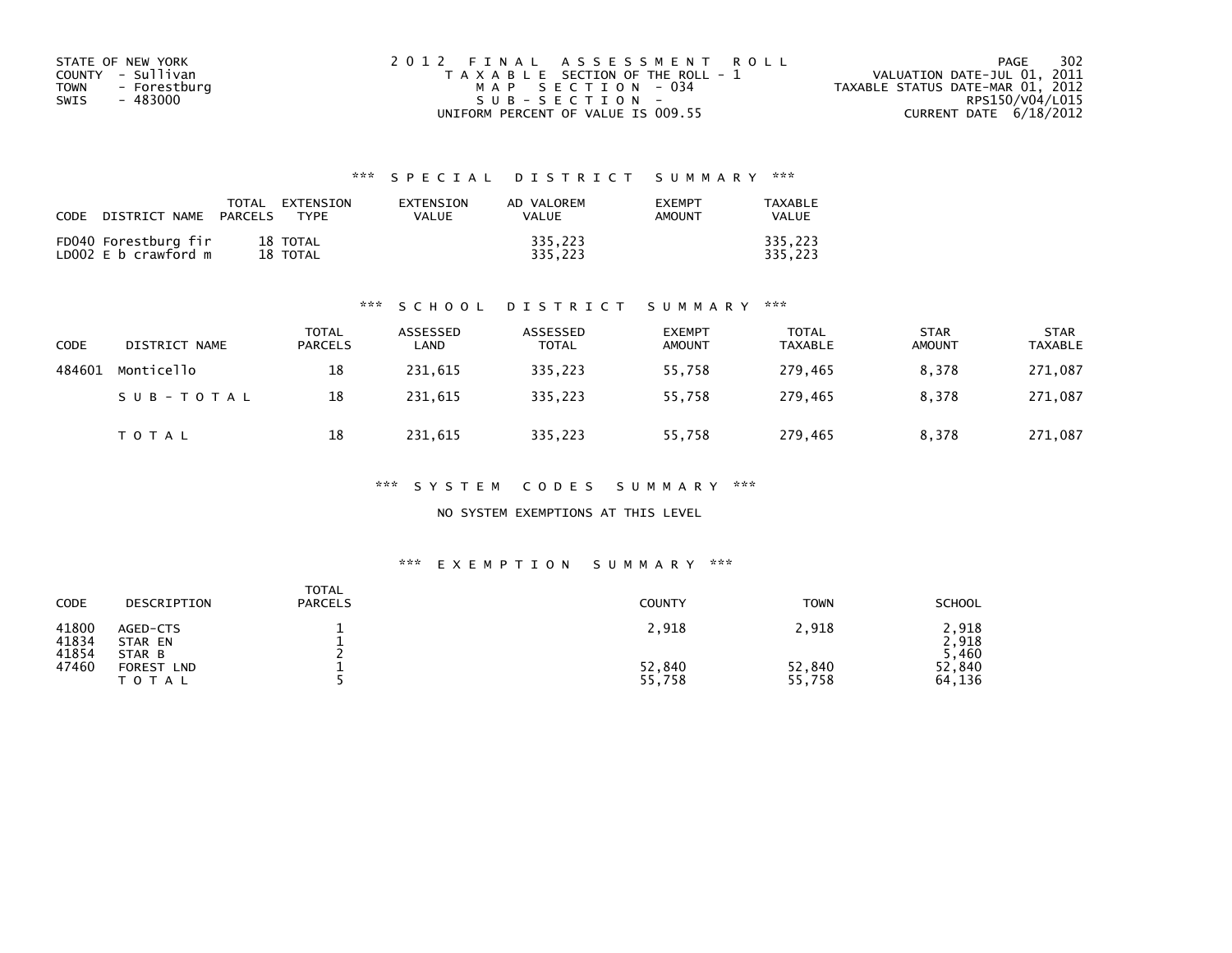| STATE OF NEW YORK<br>COUNTY - Sullivan<br>- Forestburg<br>TOWN<br>- 483000<br>SWIS | 2012 FINAL ASSESSMENT ROLL<br>T A X A B L E SECTION OF THE ROLL - 1<br>MAP SECTION - 034<br>SUB-SECTION- | - 303<br>PAGE<br>VALUATION DATE-JUL 01, 2011<br>TAXABLE STATUS DATE-MAR 01, 2012<br>RPS150/V04/L015 |
|------------------------------------------------------------------------------------|----------------------------------------------------------------------------------------------------------|-----------------------------------------------------------------------------------------------------|
|                                                                                    | UNIFORM PERCENT OF VALUE IS 009.55                                                                       | CURRENT DATE $6/18/2012$                                                                            |

| <b>ROLL</b> | DESCRIPTION | <b>TOTAL</b>   | ASSESSED | ASSESSED | <b>TAXABLE</b> | <b>TAXABLE</b> | <b>TAXABLE</b> | <b>STAR</b>    |
|-------------|-------------|----------------|----------|----------|----------------|----------------|----------------|----------------|
| <b>SEC</b>  |             | <b>PARCELS</b> | ∟AND     | TOTAL    | <b>COUNTY</b>  | <b>TOWN</b>    | <b>SCHOOL</b>  | <b>TAXABLE</b> |
|             | TAXABLE     | ∸              | 231.615  | 335.223  | 279.465        | 279,465        | 279.465        | 271,087<br>271 |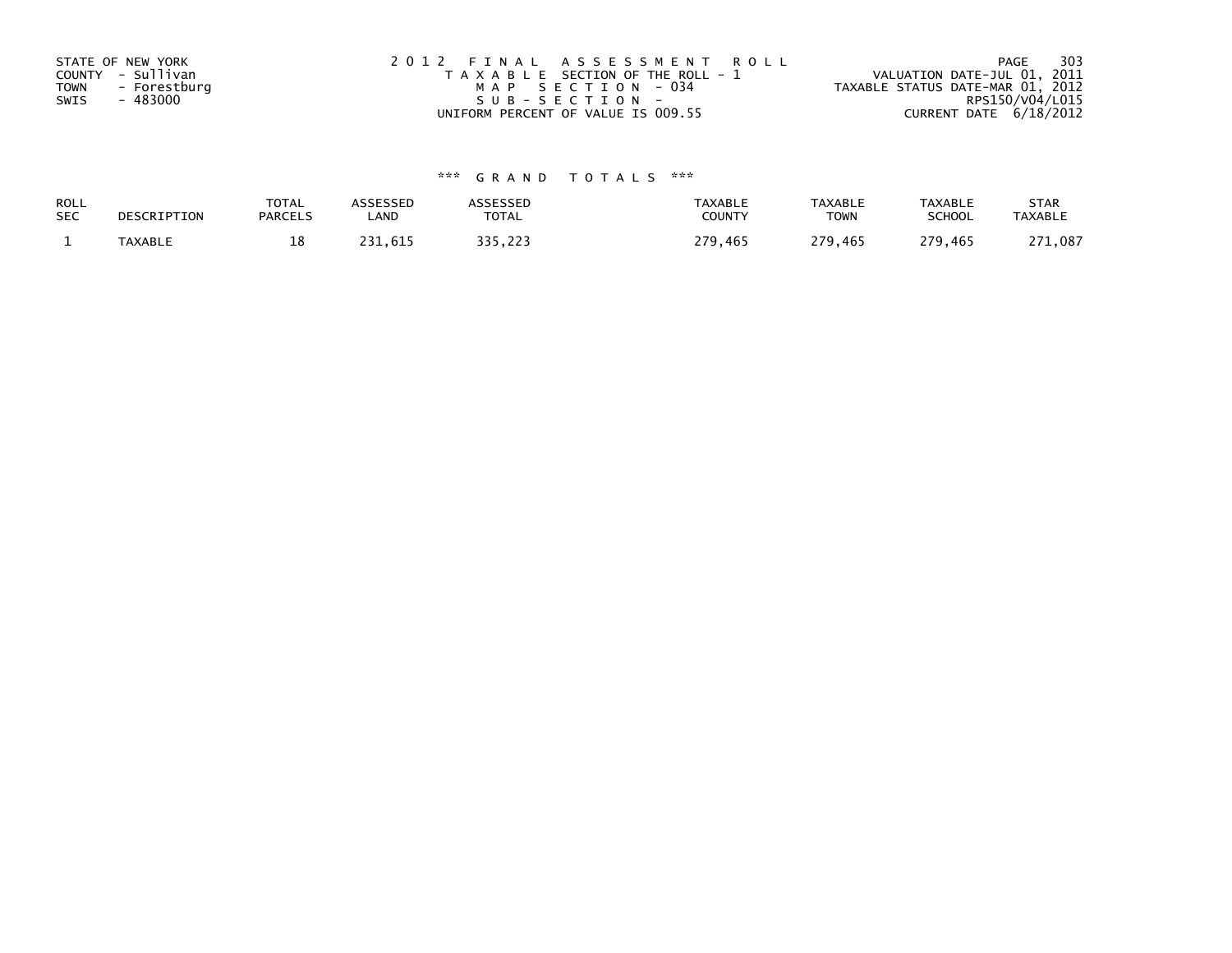| STATE OF NEW YORK<br>- Sullivan<br>COUNTY<br>- Forestburg<br><b>TOWN</b><br>- 483000<br>SWIS                              | 2012 FINAL ASSESSMENT ROLL<br>T A X A B L E SECTION OF THE ROLL - 1<br>TAX MAP NUMBER SEQUENCE<br>UNIFORM PERCENT OF VALUE IS 009.55      |                             |                                                                                                                                                              | VALUATION DATE-JUL 01, 2011<br>TAXABLE STATUS DATE-MAR 01, 2012 |        | PAGE        | 304 |
|---------------------------------------------------------------------------------------------------------------------------|-------------------------------------------------------------------------------------------------------------------------------------------|-----------------------------|--------------------------------------------------------------------------------------------------------------------------------------------------------------|-----------------------------------------------------------------|--------|-------------|-----|
| TAX MAP PARCEL NUMBER<br>CURRENT OWNERS NAME                                                                              | PROPERTY LOCATION & CLASS ASSESSMENT                                                                                                      |                             |                                                                                                                                                              | TAXABLE VALUE                                                   |        | ACCOUNT NO. |     |
|                                                                                                                           | Rt 42                                                                                                                                     |                             |                                                                                                                                                              |                                                                 |        | 010400      |     |
| 34.A-1-1<br>Schumann Trust<br>Schumann Ortrud & Peter<br>Peter K. Schumann<br>155 Ocean Lane Dr<br>Key Biscayne, FL 33149 | 912 Forest s480a<br>Monticello 484601<br>Pf 14<br>ACRES 121.44<br>EAST-0385152 NRTH-0561080<br>DEED BOOK 3348 PG-417<br>FULL MARKET VALUE | 24,784<br>24,784<br>259,500 | FOREST LND 47460<br>COUNTY TAXABLE VALUE<br><b>TOWN</b><br>TAXABLE VALUE<br>SCHOOL TAXABLE VALUE<br>FD040 Forestburg fire dist<br>LD002 E b crawford mem lib | 18,847<br>5,937<br>5,937<br>5,937<br>24,784 TO<br>24.784 TO     | 18,847 | 18,847      |     |
| MAY BE SUBJECT TO PAYMENT<br>UNDER RPTL480A UNTIL 2021                                                                    |                                                                                                                                           |                             |                                                                                                                                                              |                                                                 |        |             |     |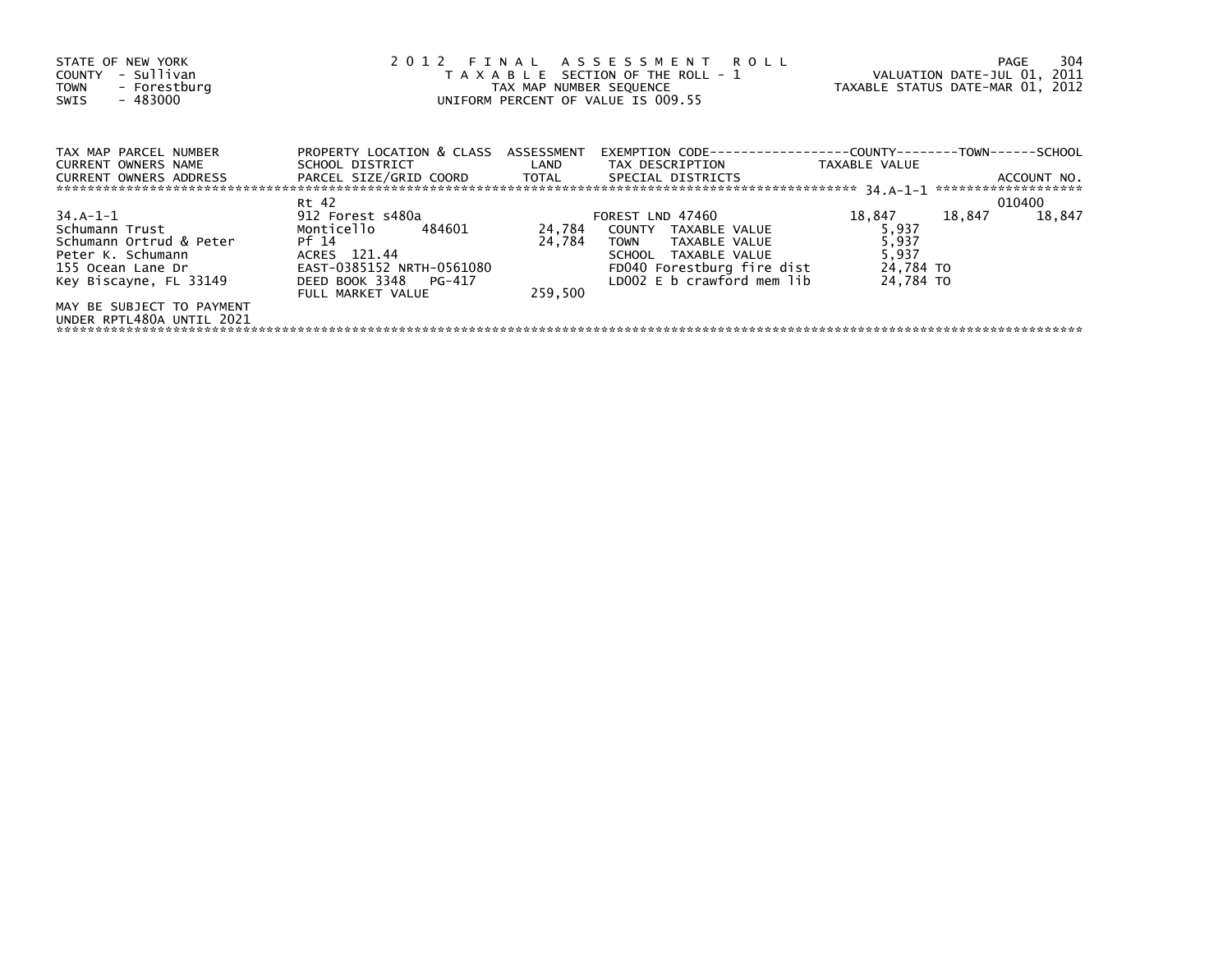| STATE OF NEW YORK    | 2012 FINAL ASSESSMENT ROLL            | - 305<br>PAGE                    |
|----------------------|---------------------------------------|----------------------------------|
| COUNTY - Sullivan    | T A X A B L E SECTION OF THE ROLL - 1 | VALUATION DATE-JUL 01, 2011      |
| - Forestburg<br>TOWN | MAP SECTION - 034                     | TAXABLE STATUS DATE-MAR 01, 2012 |
| - 483000<br>SWIS     | $SUB - SECTION - A$                   | RPS150/V04/L015                  |
|                      | UNIFORM PERCENT OF VALUE IS 009.55    | CURRENT DATE 6/18/2012           |

| CODE | DISTRICT NAME                                | TOTAL<br>PARCELS | EXTENSION<br><b>TYPF</b> | <b>FXTENSTON</b><br>VALUE | AD VALOREM<br>VALUE | <b>EXEMPT</b><br><b>AMOUNT</b> | TAXABLE<br>VALUE |
|------|----------------------------------------------|------------------|--------------------------|---------------------------|---------------------|--------------------------------|------------------|
|      | FD040 Forestburg fir<br>LD002 E b crawford m |                  | 1 TOTAL<br>TOTAL         |                           | 24.784<br>24.784    |                                | 24.784<br>24.784 |

#### \*\*\* S C H O O L D I S T R I C T S U M M A R Y \*\*\*

| CODE   | DISTRICT NAME | TOTAL<br><b>PARCELS</b> | ASSESSED<br>LAND | ASSESSED<br><b>TOTAL</b> | <b>EXEMPT</b><br><b>AMOUNT</b> | <b>TOTAL</b><br><b>TAXABLE</b> | <b>STAR</b><br><b>AMOUNT</b> | <b>STAR</b><br><b>TAXABLE</b> |
|--------|---------------|-------------------------|------------------|--------------------------|--------------------------------|--------------------------------|------------------------------|-------------------------------|
| 484601 | Monticello    |                         | 24,784           | 24,784                   | 18,847                         | 5,937                          |                              | 5,937                         |
|        | SUB-TOTAL     |                         | 24.784           | 24.784                   | 18,847                         | 5,937                          |                              | 5,937                         |
|        | <b>TOTAL</b>  |                         | 24,784           | 24,784                   | 18,847                         | 5,937                          |                              | 5,937                         |

#### \*\*\* S Y S T E M C O D E S S U M M A R Y \*\*\*

### NO SYSTEM EXEMPTIONS AT THIS LEVEL

#### \*\*\* E X E M P T I O N S U M M A R Y \*\*\*

| CODE  | DESCRIPTION                        | <b>TOTAL</b><br><b>PARCELS</b> | COUNTY           | TOWN             | SCHOOL           |
|-------|------------------------------------|--------------------------------|------------------|------------------|------------------|
| 47460 | <b>FOREST</b><br><b>LND</b><br>A L |                                | 18,847<br>18,847 | 18,847<br>18,847 | 18,847<br>18,847 |

| ROLL<br><b>SEC</b> | DESCRIPTION    | <b>TOTAL</b><br><b>PARCELS</b> | <b>SSESSED</b><br>.AND | <b>TOTAL</b> | <b>TAXABLE</b><br>COUNTY | <b>TAXABLE</b><br><b>TOWN</b> | <b>TAXABLE</b><br>SCHOOL | STAR<br><b>TAXABLE</b> |
|--------------------|----------------|--------------------------------|------------------------|--------------|--------------------------|-------------------------------|--------------------------|------------------------|
|                    | <b>TAXABLE</b> |                                | 784                    | .784         | <b>Q37</b><br>، د د ,    | ຸດຊ=                          | 5,937                    | . 937<br>.             |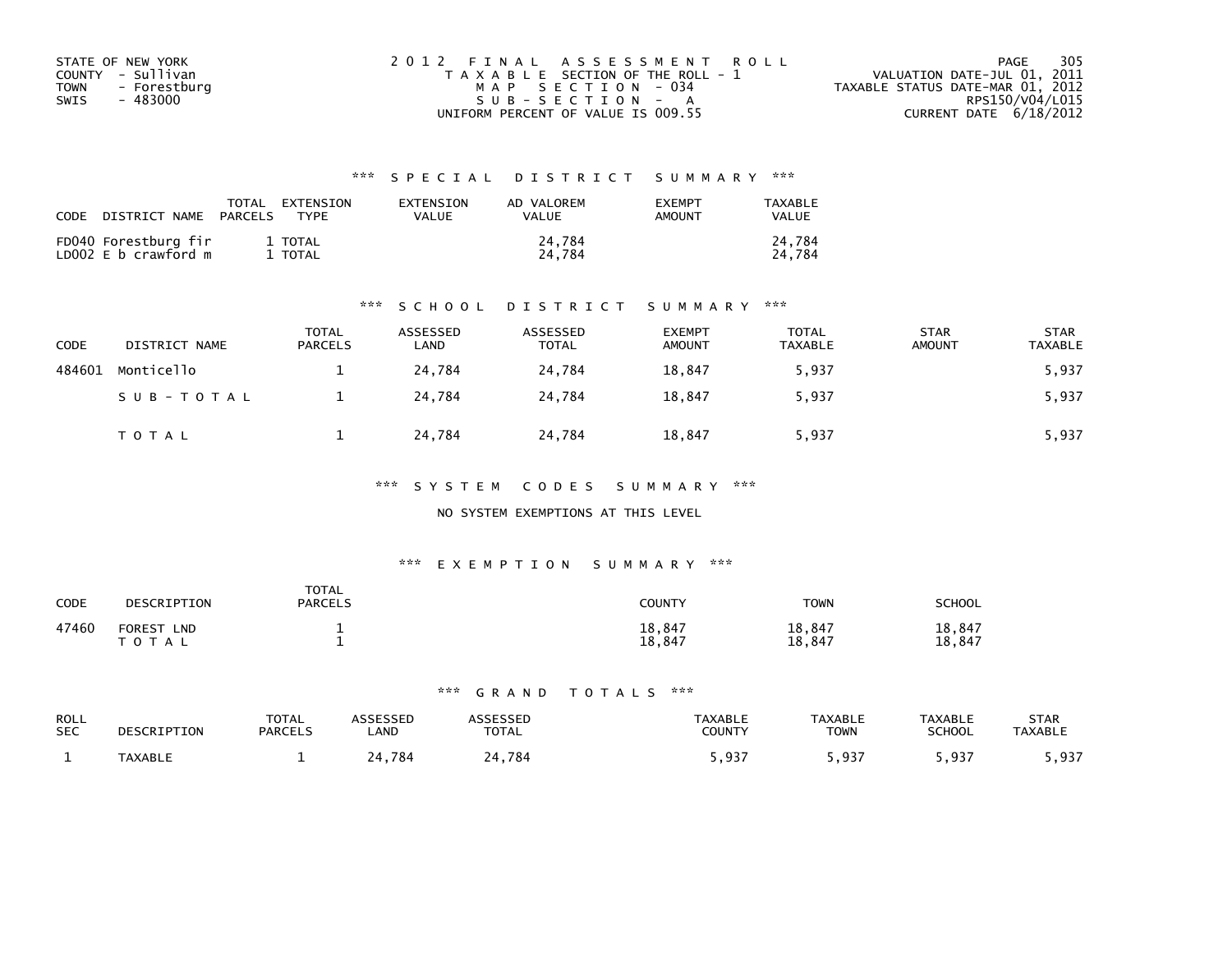| STATE OF NEW YORK<br>COUNTY - Sullivan<br>- Forestburg<br><b>TOWN</b><br>$-483000$<br><b>SWIS</b>                                                     | 2 0 1 2                                                                                                                                                                                                  | FINAL<br>TAX MAP NUMBER SEQUENCE | A S S E S S M E N T<br><b>ROLL</b><br>T A X A B L E SECTION OF THE ROLL - 1<br>UNIFORM PERCENT OF VALUE IS 009.55                                            | VALUATION DATE-JUL 01, 2011<br>TAXABLE STATUS DATE-MAR 01, 2012       | PAGE<br>306      |
|-------------------------------------------------------------------------------------------------------------------------------------------------------|----------------------------------------------------------------------------------------------------------------------------------------------------------------------------------------------------------|----------------------------------|--------------------------------------------------------------------------------------------------------------------------------------------------------------|-----------------------------------------------------------------------|------------------|
| TAX MAP PARCEL NUMBER<br><b>CURRENT OWNERS NAME</b>                                                                                                   | PROPERTY LOCATION & CLASS ASSESSMENT<br>SCHOOL DISTRICT                                                                                                                                                  | LAND                             | TAX DESCRIPTION                                                                                                                                              | TAXABLE VALUE                                                         |                  |
| $35. -1 - 1$<br>Hartwood Club Inc<br>195 Baer Rd<br>Forestburgh, NY 12777-6601<br>MAY BE SUBJECT TO PAYMENT<br>UNDER RPTL480A UNTIL 2021              | Club Rd<br>912 Forest s480a<br>Monticello<br>484601<br>Wild Land<br>G] 18 Div 1 Pf 14<br>ACRES 52.79<br>EAST-0398861 NRTH-0552526<br>DEED BOOK 1371<br>PG-25                                             | 16,804<br>16,804                 | FOREST LND 47460<br>COUNTY TAXABLE VALUE<br><b>TOWN</b><br>TAXABLE VALUE<br>SCHOOL TAXABLE VALUE<br>FD040 Forestburg fire dist<br>LD002 E b crawford mem lib | 10,489<br>10,489<br>6,315<br>6,315<br>6,315<br>16,804 TO<br>16,804 TO | 016400<br>10,489 |
| $35 - 1 - 2$<br>Hartwood Club<br>195 Baer Rd<br>Forestburgh, NY 12777                                                                                 | Club Rd<br>$314$ Rural vac<10<br>Monticello<br>484601<br>G1 19 Div 1<br><b>ACRES</b><br>2.00<br>EAST-0399512 NRTH-0552068<br>DEED BOOK 2012<br>PG-265<br>FULL MARKET VALUE                               | 1,416<br>1,416<br>14,800         | COUNTY TAXABLE VALUE<br>TAXABLE VALUE<br><b>TOWN</b><br>SCHOOL TAXABLE VALUE<br>FD040 Forestburg fire dist<br>LD002 E b crawford mem lib                     | 1,416<br>1,416<br>1,416<br>1,416 TO<br>1,416 TO                       | 037600           |
| $35. -2 - 1$<br>Hartwood Club<br>195 Baer Rd<br>Forestburgh, NY 12777-6601<br>MAY BE SUBJECT TO PAYMENT<br>UNDER RPTL480A UNTIL 2021                  | Hartwood Club Rd<br>912 Forest s480a<br>Port Jervis Csd 331300<br>Pump House<br>Barn<br><b>ACRES</b><br>89.90<br>EAST-0397668 NRTH-0550208<br>FULL MARKET VALUE                                          | 6,364<br>16,057<br>168,100       | FOREST LND 47460<br>COUNTY TAXABLE VALUE<br><b>TOWN</b><br>TAXABLE VALUE<br>SCHOOL TAXABLE VALUE<br>FD040 Forestburg fire dist                               | 2,862<br>2,862<br>13,195<br>13.195<br>13,195<br>16,057 TO             | 2,862            |
| $35. - 3 - 1$<br>Hartwood LLC<br>Donald Partrick<br>1737 Veterans Hwy<br>Islandia, NY 11749<br>MAY BE SUBJECT TO PAYMENT<br>UNDER RPTL480A UNTIL 2021 | N Of Baer Rd<br>912 Forest s480a<br>Port Jervis Csd 331300<br>Vacant Land<br>Formerly 38.-1-15.34<br>Fence<br>ACRES 215.74<br>EAST-0391720 NRTH-0554117<br>DEED BOOK 2451<br>PG-618<br>FULL MARKET VALUE | 30,549<br>30,549<br>319,900      | FOREST LND 47460<br>COUNTY TAXABLE VALUE<br><b>TOWN</b><br>TAXABLE VALUE<br>SCHOOL TAXABLE VALUE<br>FD040 Forestburg fire dist                               | 23,987<br>23,987<br>6,562<br>6,562<br>6.562<br>30,549 TO              | 23,987           |
|                                                                                                                                                       |                                                                                                                                                                                                          |                                  |                                                                                                                                                              |                                                                       |                  |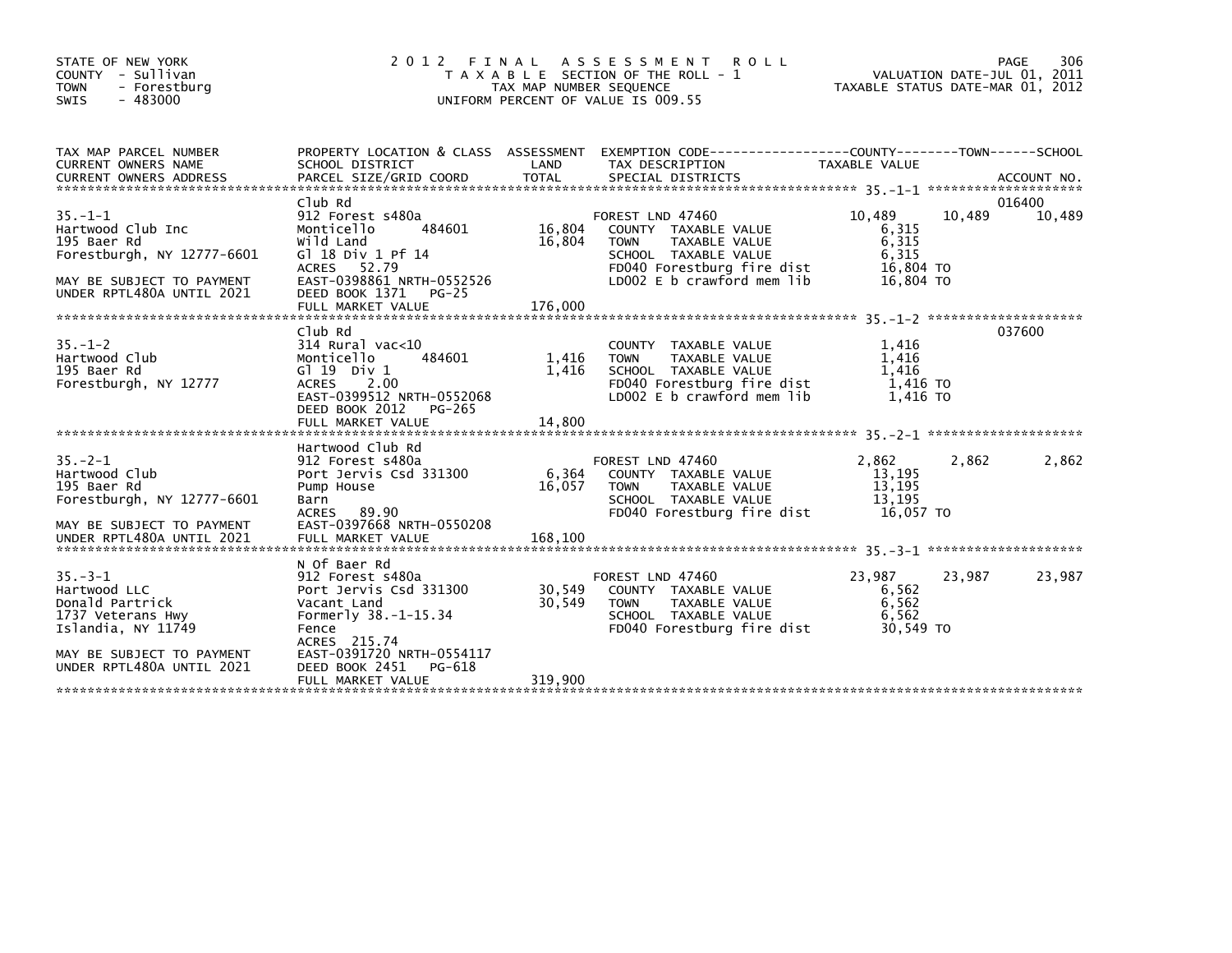| STATE OF NEW YORK    | 2012 FINAL ASSESSMENT ROLL            | -307<br>PAGE                     |
|----------------------|---------------------------------------|----------------------------------|
| COUNTY - Sullivan    | T A X A B L E SECTION OF THE ROLL - 1 | VALUATION DATE-JUL 01, 2011      |
| TOWN<br>- Forestburg | MAP SECTION - 035                     | TAXABLE STATUS DATE-MAR 01, 2012 |
| - 483000<br>SWIS     | SUB-SECTION-                          | RPS150/V04/L015                  |
|                      | UNIFORM PERCENT OF VALUE IS 009.55    | CURRENT DATE $6/18/2012$         |

| CODE | DISTRICT NAME                                | TOTAL<br>PARCELS | EXTENSION<br><b>TYPF</b> | EXTENSION<br>VALUE | AD VALOREM<br><b>VALUE</b> | <b>EXEMPT</b><br>AMOUNT | TAXABLE<br>VALUE |
|------|----------------------------------------------|------------------|--------------------------|--------------------|----------------------------|-------------------------|------------------|
|      | FD040 Forestburg fir<br>LD002 E b crawford m |                  | 4 TOTAL<br>TOTAL         |                    | 64.826<br>18.220           |                         | 64.826<br>18.220 |

#### \*\*\* S C H O O L D I S T R I C T S U M M A R Y \*\*\*

| <b>CODE</b>      | DISTRICT NAME                 | <b>TOTAL</b><br><b>PARCELS</b> | ASSESSED<br>LAND | ASSESSED<br><b>TOTAL</b> | <b>EXEMPT</b><br><b>AMOUNT</b> | <b>TOTAL</b><br><b>TAXABLE</b> | <b>STAR</b><br><b>AMOUNT</b> | <b>STAR</b><br><b>TAXABLE</b> |
|------------------|-------------------------------|--------------------------------|------------------|--------------------------|--------------------------------|--------------------------------|------------------------------|-------------------------------|
| 331300<br>484601 | Port Jervis Csd<br>Monticello |                                | 36,913<br>18,220 | 46,606<br>18,220         | 26,849<br>10,489               | 19,757<br>7,731                |                              | 19,757<br>7,731               |
|                  | SUB-TOTAL                     |                                | 55,133           | 64.826                   | 37,338                         | 27,488                         |                              | 27,488                        |
|                  | TOTAL                         |                                | 55,133           | 64,826                   | 37,338                         | 27,488                         |                              | 27,488                        |

#### \*\*\* S Y S T E M C O D E S S U M M A R Y \*\*\*

NO SYSTEM EXEMPTIONS AT THIS LEVEL

| CODE  | DESCRIPTION                        | <b>TOTAL</b><br><b>PARCELS</b> | COUNTY           | TOWN             | <b>SCHOOL</b>        |
|-------|------------------------------------|--------------------------------|------------------|------------------|----------------------|
| 47460 | <b>FOREST</b><br><b>LND</b><br>тот |                                | 37,338<br>37,338 | 37,338<br>37,338 | ,338<br>っっ<br>37,338 |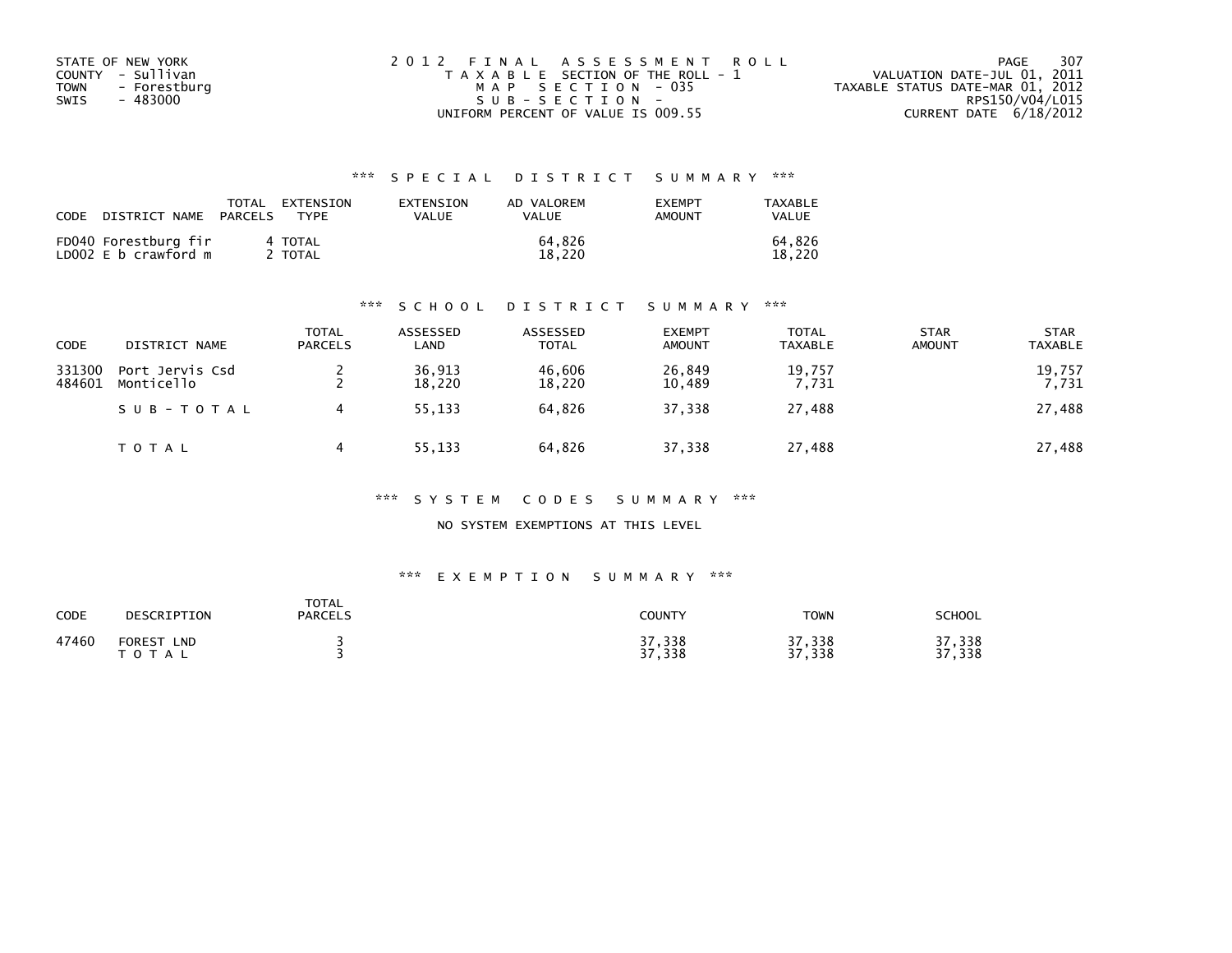| STATE OF NEW YORK<br>COUNTY - Sullivan<br>TOWN<br>- Forestburg<br>- 483000<br>SWIS | 2012 FINAL ASSESSMENT ROLL<br>T A X A B L E SECTION OF THE ROLL - 1<br>MAP SECTION - 035<br>$SUB - SECTION -$ | 308<br>PAGE<br>VALUATION DATE-JUL 01, 2011<br>TAXABLE STATUS DATE-MAR 01, 2012<br>RPS150/V04/L015 |
|------------------------------------------------------------------------------------|---------------------------------------------------------------------------------------------------------------|---------------------------------------------------------------------------------------------------|
|                                                                                    | UNIFORM PERCENT OF VALUE IS 009.55                                                                            | CURRENT DATE 6/18/2012                                                                            |

| ROLL       | DESCRIPTION    | TOTAL          | <b>ASSESSED</b>        | <b>ASSESSED</b> | <b>TAXABLE</b> | <b>TAXABLE</b>          | TAXABLE           | <b>STAR</b>    |
|------------|----------------|----------------|------------------------|-----------------|----------------|-------------------------|-------------------|----------------|
| <b>SEC</b> |                | <b>PARCELS</b> | LAND                   | TOTAL           | <b>COUNT</b>   | <b>TOWN</b>             | <b>SCHOOL</b>     | <b>TAXABLE</b> |
|            | <b>TAXABLE</b> |                | 133<br>,, <b>,</b> ,,, | 64,826          | --<br>488      | $\sim$ $\sim$<br>27,488 | $\lnot$<br>27,488 | ,488           |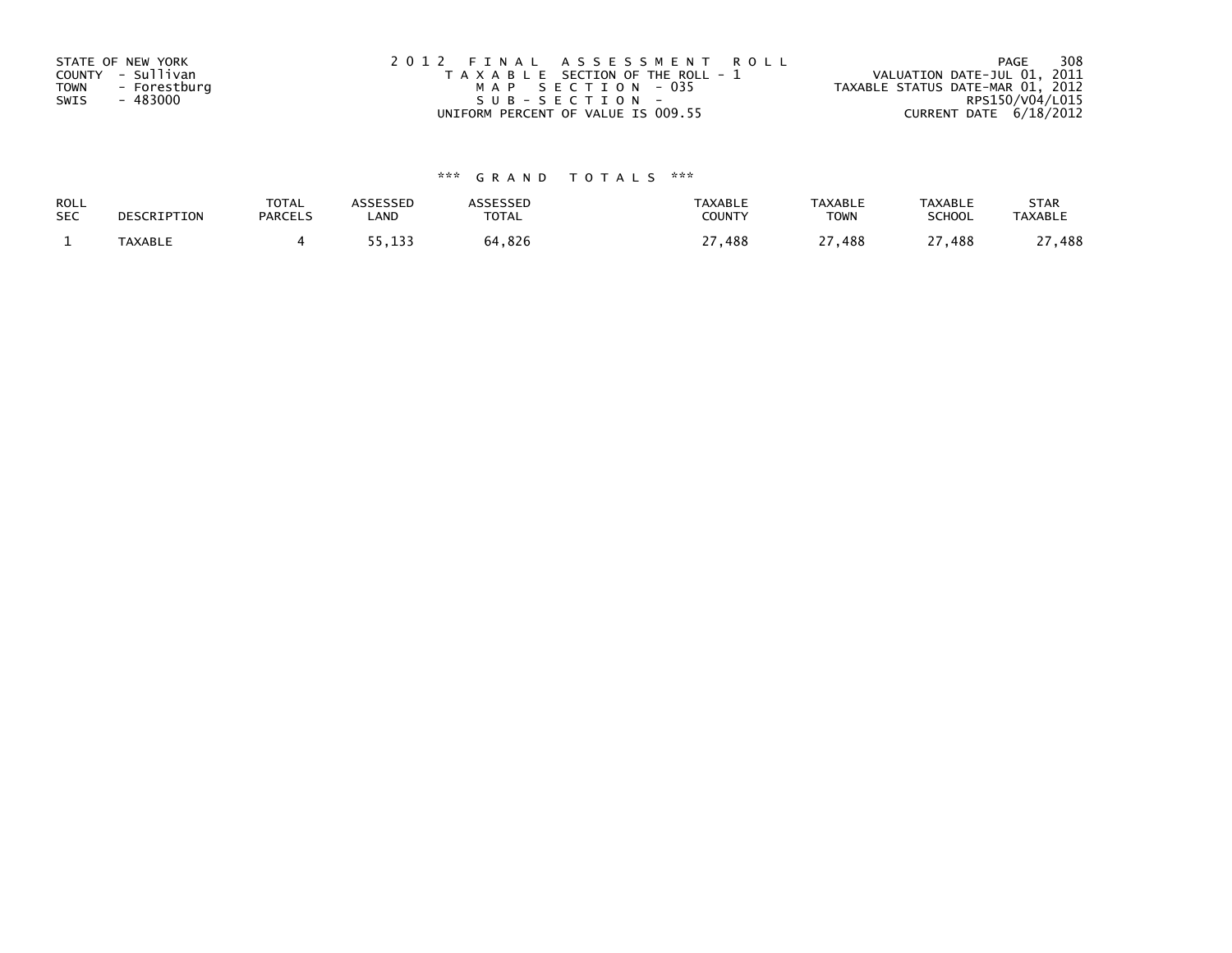| STATE OF NEW YORK<br>COUNTY - Sullivan<br>- Forestburg<br><b>TOWN</b><br>$-483000$<br>SWIS                                                                                                                                                                                               | $\overline{a}$                                                                                             |                 | 2012 FINAL ASSESSMENT ROLL<br>∠ FINAL ASSESSMENI KULL<br>TAXABLE SECTIONOFTHE ROLL-1 VALUATIONDATE-JUL01, 2011<br>TAXMAP NUMBER SEQUENCE TAXABLE STATUS DATE-MAR01, 2012<br>UNIFORM PERCENT OF VALUE IS 009.55 |                                                            |       | 309<br>PAGE |
|------------------------------------------------------------------------------------------------------------------------------------------------------------------------------------------------------------------------------------------------------------------------------------------|------------------------------------------------------------------------------------------------------------|-----------------|----------------------------------------------------------------------------------------------------------------------------------------------------------------------------------------------------------------|------------------------------------------------------------|-------|-------------|
| TAX MAP PARCEL NUMBER<br>CURRENT OWNERS NAME                                                                                                                                                                                                                                             | <b>Example 12 DE LAND</b><br>SCHOOL DISTRICT                                                               |                 | PROPERTY LOCATION & CLASS ASSESSMENT EXEMPTION CODE----------------COUNTY-------TOWN------SCHOOL<br>TAX DESCRIPTION TAXABLE VALUE                                                                              |                                                            |       |             |
|                                                                                                                                                                                                                                                                                          |                                                                                                            |                 |                                                                                                                                                                                                                |                                                            |       |             |
|                                                                                                                                                                                                                                                                                          | Club Rd                                                                                                    |                 |                                                                                                                                                                                                                |                                                            |       | 016300      |
| COMORATOR MANUSICAL CHE MANUSICAL CONSUMING SURFUP OF SAMPLE VALUE MANUSICAL MANUSICAL MANUSICAL SURFUP OF SAMPLE VALUE MANUSICAL MANUSICAL CONTROVIDE SCHOOL TAXABLE VALUE FOREST LND AND MANUSICAL MANUSICAL CONTROVIDE SCHO<br>MAY BE SUBJECT TO PAYMENT<br>UNDER RPTL480A UNTIL 2021 | G1 18 Div 1 Pf 14<br>ACRES 94.94<br>EAST-0400718 NRTH-0550602<br>DEED BOOK 1371 PG-25<br>FULL MARKET VALUE | 141,800         | FOREST LND 47460<br>TAXABLE VALUE<br>TAXABLE VALUE<br>TAXABLE VALUE<br>FD040 Forestburg fire dist<br>LD002 E b crawford mem lib                                                                                | 8,363<br>5,182<br>5,182<br>5,182<br>13,545 TO<br>13,545 TO | 8,363 | 8,363       |
| 195 Baer Rd<br>Forestburgh, NY 12777-6601<br>MAY BE SUBJECT TO PAYMENT<br>UNDER RPTL480A UNTIL 2021                                                                                                                                                                                      | Hartwood Club Rd<br>wild Land<br>ACRES 30.84<br>EAST-0399260 NRTH-0550630<br>FULL MARKET VALUE             | 7,368<br>77,200 | TAXABLE VALUE<br><b>TOWN</b><br>SCHOOL TAXABLE VALUE<br>FD040 Forestburg fire dist                                                                                                                             | 4,952<br>2,416<br>2,416<br>2,416<br>7,368 TO               | 4,952 | 4,952       |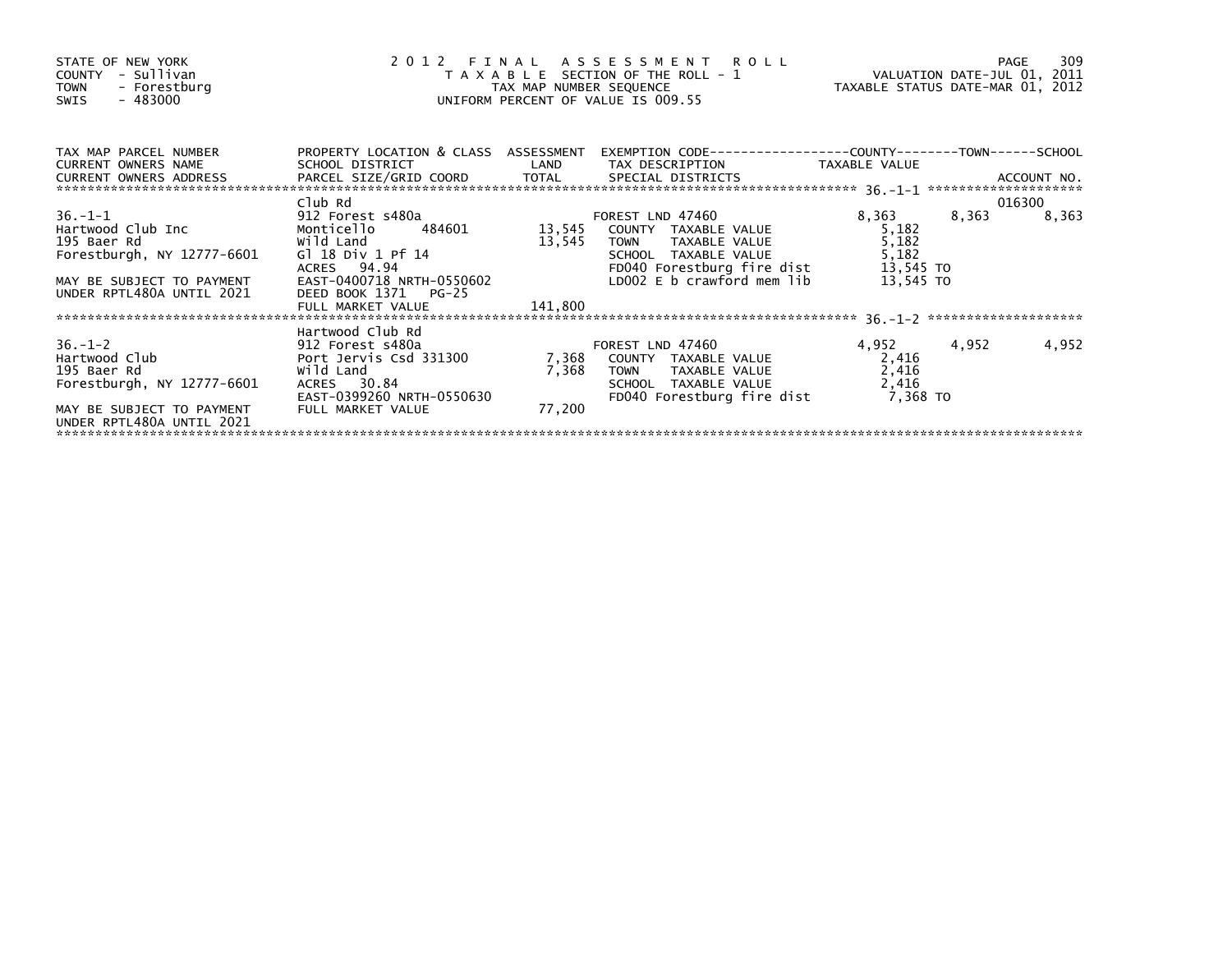| STATE OF NEW YORK    | 2012 FINAL ASSESSMENT ROLL            | 310<br>PAGE                      |
|----------------------|---------------------------------------|----------------------------------|
| COUNTY - Sullivan    | T A X A B L E SECTION OF THE ROLL - 1 | VALUATION DATE-JUL 01, 2011      |
| TOWN<br>- Forestburg | MAP SECTION - 036                     | TAXABLE STATUS DATE-MAR 01, 2012 |
| - 483000<br>SWIS     | SUB-SECTION-                          | RPS150/V04/L015                  |
|                      | UNIFORM PERCENT OF VALUE IS 009.55    | CURRENT DATE $6/18/2012$         |

| CODE | DISTRICT NAME                                | TOTAL<br>PARCELS | EXTENSION<br>TYPF | EXTENSION<br>VALUE | AD VALOREM<br>VALUE | <b>EXEMPT</b><br>AMOUNT | TAXABLE<br>VALUE |
|------|----------------------------------------------|------------------|-------------------|--------------------|---------------------|-------------------------|------------------|
|      | FD040 Forestburg fir<br>LD002 E b crawford m |                  | 2 TOTAL<br>TOTAL  |                    | 20.913<br>13.545    |                         | 20.913<br>13.545 |

#### \*\*\* S C H O O L D I S T R I C T S U M M A R Y \*\*\*

| CODE             | DISTRICT NAME                 | <b>TOTAL</b><br><b>PARCELS</b> | ASSESSED<br>LAND | ASSESSED<br><b>TOTAL</b> | <b>EXEMPT</b><br><b>AMOUNT</b> | <b>TOTAL</b><br><b>TAXABLE</b> | <b>STAR</b><br><b>AMOUNT</b> | <b>STAR</b><br><b>TAXABLE</b> |
|------------------|-------------------------------|--------------------------------|------------------|--------------------------|--------------------------------|--------------------------------|------------------------------|-------------------------------|
| 331300<br>484601 | Port Jervis Csd<br>Monticello |                                | 7,368<br>13,545  | 7.368<br>13,545          | 4,952<br>8,363                 | 2,416<br>5,182                 |                              | 2,416<br>5,182                |
|                  | SUB-TOTAL                     |                                | 20.913           | 20,913                   | 13,315                         | 7,598                          |                              | 7,598                         |
|                  | T O T A L                     |                                | 20,913           | 20,913                   | 13,315                         | ',598                          |                              | 7,598                         |

#### \*\*\* S Y S T E M C O D E S S U M M A R Y \*\*\*

NO SYSTEM EXEMPTIONS AT THIS LEVEL

| <b>CODE</b> | DESCRIPTION                              | <b>TOTAL</b><br><b>PARCELS</b> | COUNTY           | <b>TOWN</b>      | <b>SCHOOL</b>    |
|-------------|------------------------------------------|--------------------------------|------------------|------------------|------------------|
| 47460       | <b>FOREST</b><br><b>LND</b><br>T O T A L |                                | 13,315<br>13,315 | 13,315<br>13,315 | 13,315<br>13,315 |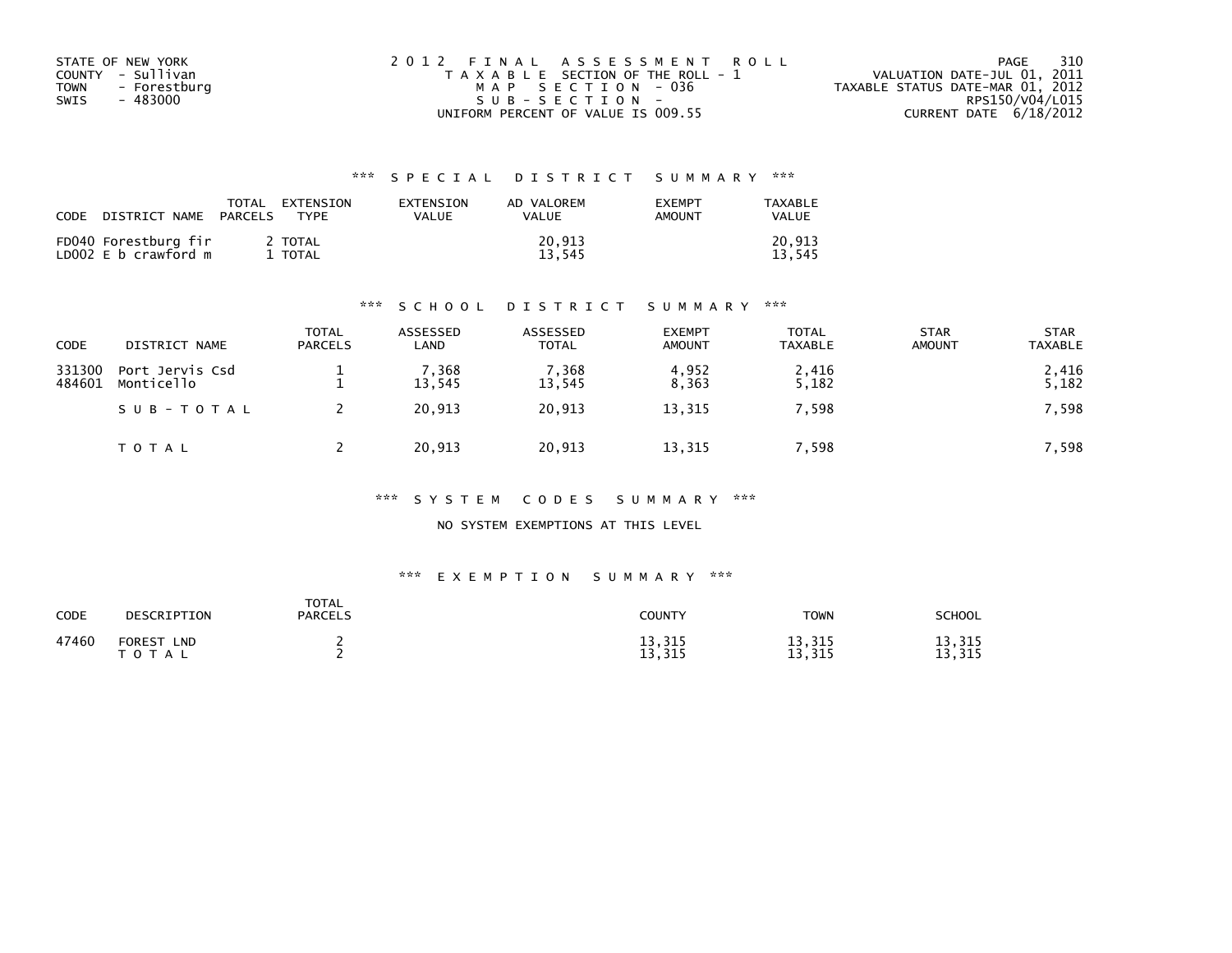| STATE OF NEW YORK<br>COUNTY - Sullivan<br><b>TOWN</b><br>- Forestburg<br>- 483000<br>SWIS | 2012 FINAL ASSESSMENT ROLL<br>T A X A B L E SECTION OF THE ROLL - 1<br>MAP SECTION - 036<br>SUB-SECTION- | 311<br>PAGE<br>VALUATION DATE-JUL 01, 2011<br>TAXABLE STATUS DATE-MAR 01, 2012<br>RPS150/V04/L015 |
|-------------------------------------------------------------------------------------------|----------------------------------------------------------------------------------------------------------|---------------------------------------------------------------------------------------------------|
|                                                                                           | UNIFORM PERCENT OF VALUE IS 009.55                                                                       | CURRENT DATE 6/18/2012                                                                            |

| ROLL       | DESCRIPTION    | <b>TOTAL</b>   | <b>ASSESSED</b> | <b>SSESSED</b> | <b>TAXABLE</b> | <b>TAXABLE</b> | <b>TAXABLE</b> | <b>STAR</b>    |
|------------|----------------|----------------|-----------------|----------------|----------------|----------------|----------------|----------------|
| <b>SEC</b> |                | <b>PARCELS</b> | LAND            | TOTAL          | COUNTY         | <b>TOWN</b>    | <b>SCHOOL</b>  | <b>TAXABLE</b> |
|            | <b>TAXABLE</b> |                | 20,913          | 20,913         | ,598           | .598           | .598           | 598            |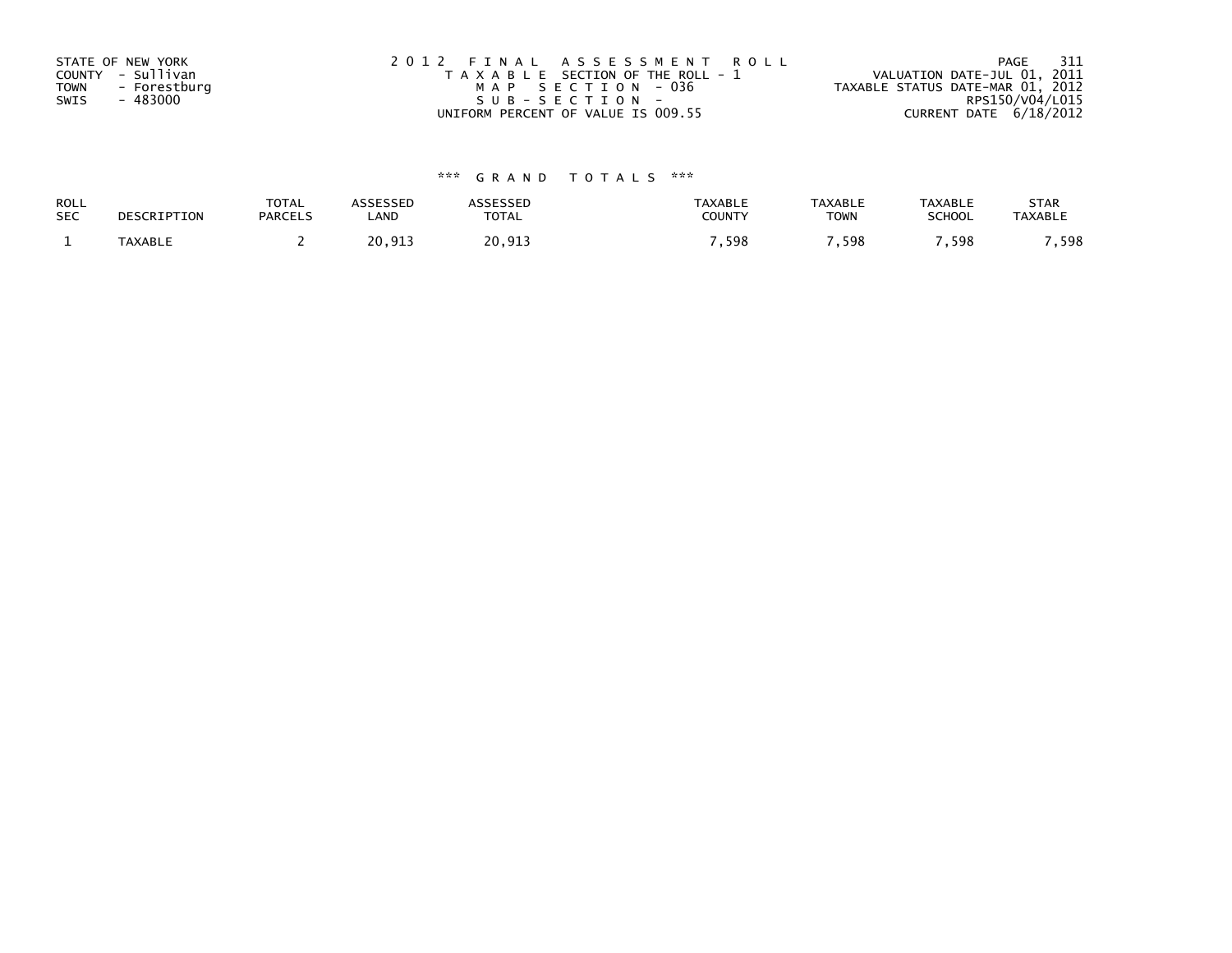| STATE OF NEW YORK<br>COUNTY - Sullivan<br>- Forestburg<br><b>TOWN</b><br>$-483000$<br>SWIS                                                                                                                                                               |                                                                                                                                                                  | TAX MAP NUMBER SEQUENCE  | 2012 FINAL ASSESSMENT ROLL<br>T A X A B L E SECTION OF THE ROLL - 1<br>UNIFORM PERCENT OF VALUE IS 009.55                            | VALUATION DATE-JUL 01, 2011<br>TAXABLE STATUS DATE-MAR 01, 2012 |       | 312<br>PAGE |
|----------------------------------------------------------------------------------------------------------------------------------------------------------------------------------------------------------------------------------------------------------|------------------------------------------------------------------------------------------------------------------------------------------------------------------|--------------------------|--------------------------------------------------------------------------------------------------------------------------------------|-----------------------------------------------------------------|-------|-------------|
| TAX MAP PARCEL NUMBER<br>CURRENT OWNERS NAME<br>CURRENT OWNERS ADDRESS FARCEL SIZE/GRID COORD TOTAL SPECIAL DISTRICTS (AND ACCOUNT NO.<br>EURRENT OWNERS ADDRESS PARCEL SIZE/GRID COORD TOTAL SPECIAL DISTRICTS (ALL-1 ********************************* | PROPERTY LOCATION & CLASS ASSESSMENT<br>SCHOOL DISTRICT LAND                                                                                                     |                          | TAX DESCRIPTION TAXABLE VALUE                                                                                                        |                                                                 |       |             |
|                                                                                                                                                                                                                                                          |                                                                                                                                                                  |                          |                                                                                                                                      |                                                                 |       |             |
| 36.A-1-1<br>Hartwood Club <b>Example 201</b><br>195 Baer Rd<br>Forestburgh, NY 12777-6601<br>MAY BE SUBJECT TO PAYMENT<br>UNDER RPTL480A UNTIL 2021                                                                                                      | E Of Hartwood Club Rd<br>912 Forest s480a<br>Port Jervis Csd 331300<br>Formerly $36.-3-1$<br>ACRES 220.00<br>EAST-0403544 NRTH-0546715<br>DEED BOOK 954 PG-00137 | 7,800                    | FOREST LND 47460<br>7,800 COUNTY TAXABLE VALUE<br>TAXABLE VALUE<br><b>TOWN</b><br>SCHOOL TAXABLE VALUE<br>FD040 Forestburg fire dist | 5,871<br>1,929<br>1,929<br>1,929<br>7,800 TO                    | 5,871 | 5,871       |
|                                                                                                                                                                                                                                                          | FULL MARKET VALUE                                                                                                                                                | 81,700                   |                                                                                                                                      |                                                                 |       |             |
|                                                                                                                                                                                                                                                          | Hartwood Rd                                                                                                                                                      |                          |                                                                                                                                      |                                                                 |       | 015250      |
| $36.A-1-2$<br>Hartwood Club <b>Example 2018</b><br>195 Baer Rd<br>Forestburgh, NY 12777-6601<br>MAY BE SUBJECT TO PAYMENT                                                                                                                                | 912 Forest s480a - WTRFNT<br>Port Jervis Csd 331300<br>Formerly $36.-2-1$<br>ACRES 42.85<br>EAST-0406502 NRTH-0545834<br>FULL MARKET VALUE                       | 1,600<br>1,600<br>16,800 | FOREST LND 47460<br>COUNTY TAXABLE VALUE<br><b>TOWN</b><br>TAXABLE VALUE<br>SCHOOL TAXABLE VALUE<br>FD040 Forestburg fire dist       | 657<br>943<br>943<br>943<br>1,600 TO                            | 657   | 657         |
| UNDER RPTL480A UNTIL 2021                                                                                                                                                                                                                                |                                                                                                                                                                  |                          |                                                                                                                                      |                                                                 |       |             |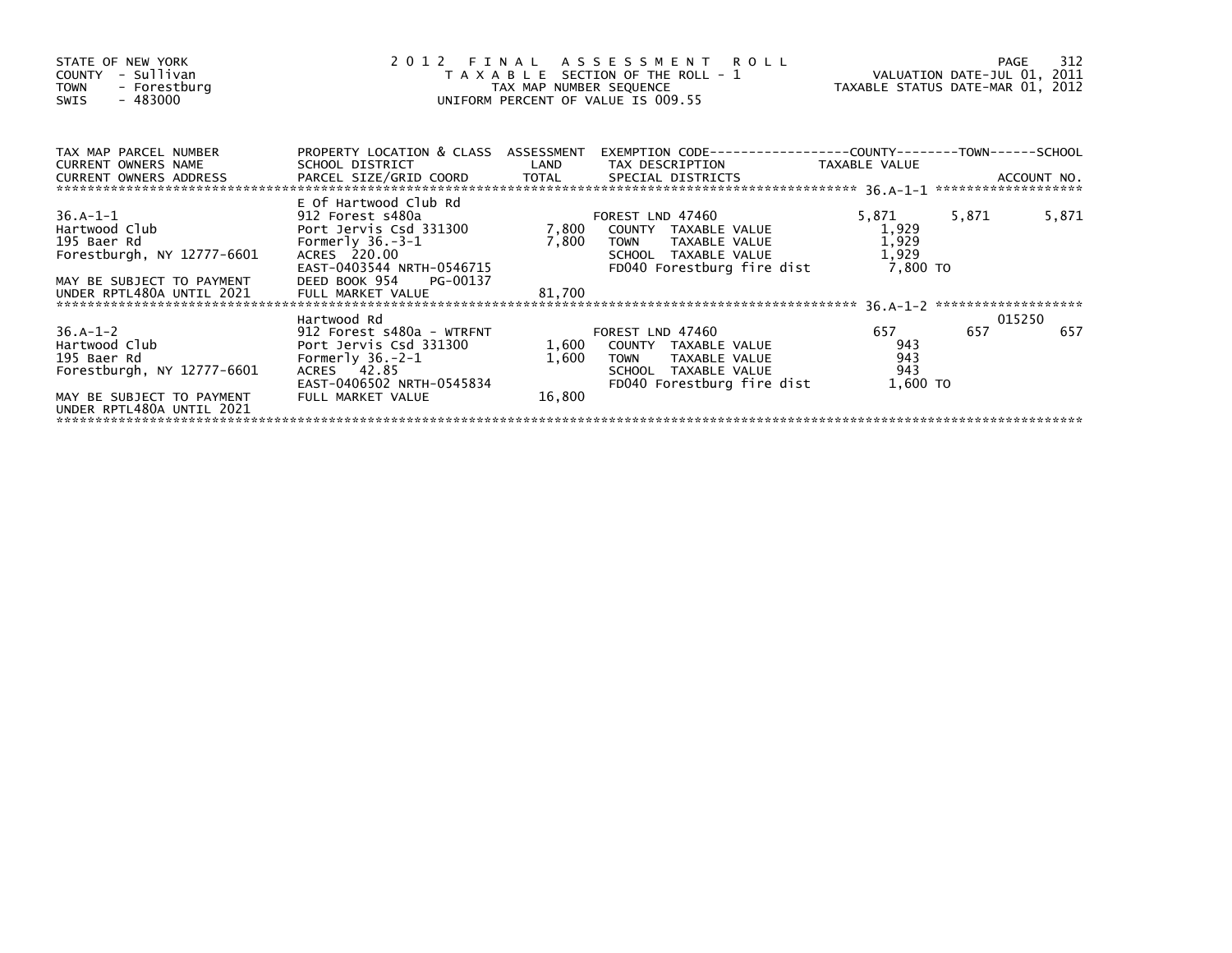| STATE OF NEW YORK    | 2012 FINAL ASSESSMENT ROLL            | 313<br>PAGE                      |
|----------------------|---------------------------------------|----------------------------------|
| COUNTY - Sullivan    | T A X A B L E SECTION OF THE ROLL - 1 | VALUATION DATE-JUL 01, 2011      |
| TOWN<br>- Forestburg | MAP SECTION - 036                     | TAXABLE STATUS DATE-MAR 01, 2012 |
| - 483000<br>SWIS     | SUB-SECTION - A                       | RPS150/V04/L015                  |
|                      | UNIFORM PERCENT OF VALUE IS 009.55    | CURRENT DATE $6/18/2012$         |

| CODE | DISTRICT NAME        | PARCELS | TOTAL EXTENSION<br>TYPF. | EXTENSION<br>VALUE | AD VALOREM<br>VALUE | <b>EXEMPT</b><br>AMOUNT | <b>TAXABLE</b><br><b>VALUE</b> |
|------|----------------------|---------|--------------------------|--------------------|---------------------|-------------------------|--------------------------------|
|      | FD040 Forestburg fir |         | <b>TOTAL</b>             |                    | 9.400               |                         | 400. (                         |

## \*\*\* S C H O O L D I S T R I C T S U M M A R Y \*\*\*

| CODE   | DISTRICT NAME   | <b>TOTAL</b><br><b>PARCELS</b> | ASSESSED<br>LAND | ASSESSED<br><b>TOTAL</b> | <b>EXEMPT</b><br><b>AMOUNT</b> | <b>TOTAL</b><br>TAXABLE | <b>STAR</b><br>AMOUNT | <b>STAR</b><br>TAXABLE |
|--------|-----------------|--------------------------------|------------------|--------------------------|--------------------------------|-------------------------|-----------------------|------------------------|
| 331300 | Port Jervis Csd |                                | 9.400            | 9.400                    | 6,528                          | 2,872                   |                       | 2,872                  |
|        | SUB-TOTAL       |                                | 9,400            | 9,400                    | 6,528                          | 2,872                   |                       | 2,872                  |
|        | <b>TOTAL</b>    |                                | 9,400            | 9,400                    | 6,528                          | 2,872                   |                       | 2,872                  |

### \*\*\* S Y S T E M C O D E S S U M M A R Y \*\*\*

### NO SYSTEM EXEMPTIONS AT THIS LEVEL

### \*\*\* E X E M P T I O N S U M M A R Y \*\*\*

| CODE  | DESCRIPTION                      | <b>TOTAL</b><br><b>PARCELS</b> | COUNTY         | <b>TOWN</b>    | <b>SCHOOL</b>  |
|-------|----------------------------------|--------------------------------|----------------|----------------|----------------|
| 47460 | <b>FOREST</b><br><b>LND</b><br>A |                                | 6,528<br>6,528 | 6,528<br>6,528 | 6,528<br>6,528 |

| <b>ROLL</b><br><b>SEC</b> | DESCRIPTION    | $T\cap T$ $\wedge$<br>UIAL<br><b>PARCELS</b> | LAND | TOTAL | TAXABLE<br>COUNTY | <b>TAXABLE</b><br><b>TOWN</b> | TAXABLE<br><b>SCHOOL</b> | STAR<br><b>TAXABLE</b> |
|---------------------------|----------------|----------------------------------------------|------|-------|-------------------|-------------------------------|--------------------------|------------------------|
|                           | <b>TAXABLL</b> |                                              | 400  | 400   | 07'<br>.012       | 07 <sup>2</sup>               |                          | 0.77<br>. . o . z      |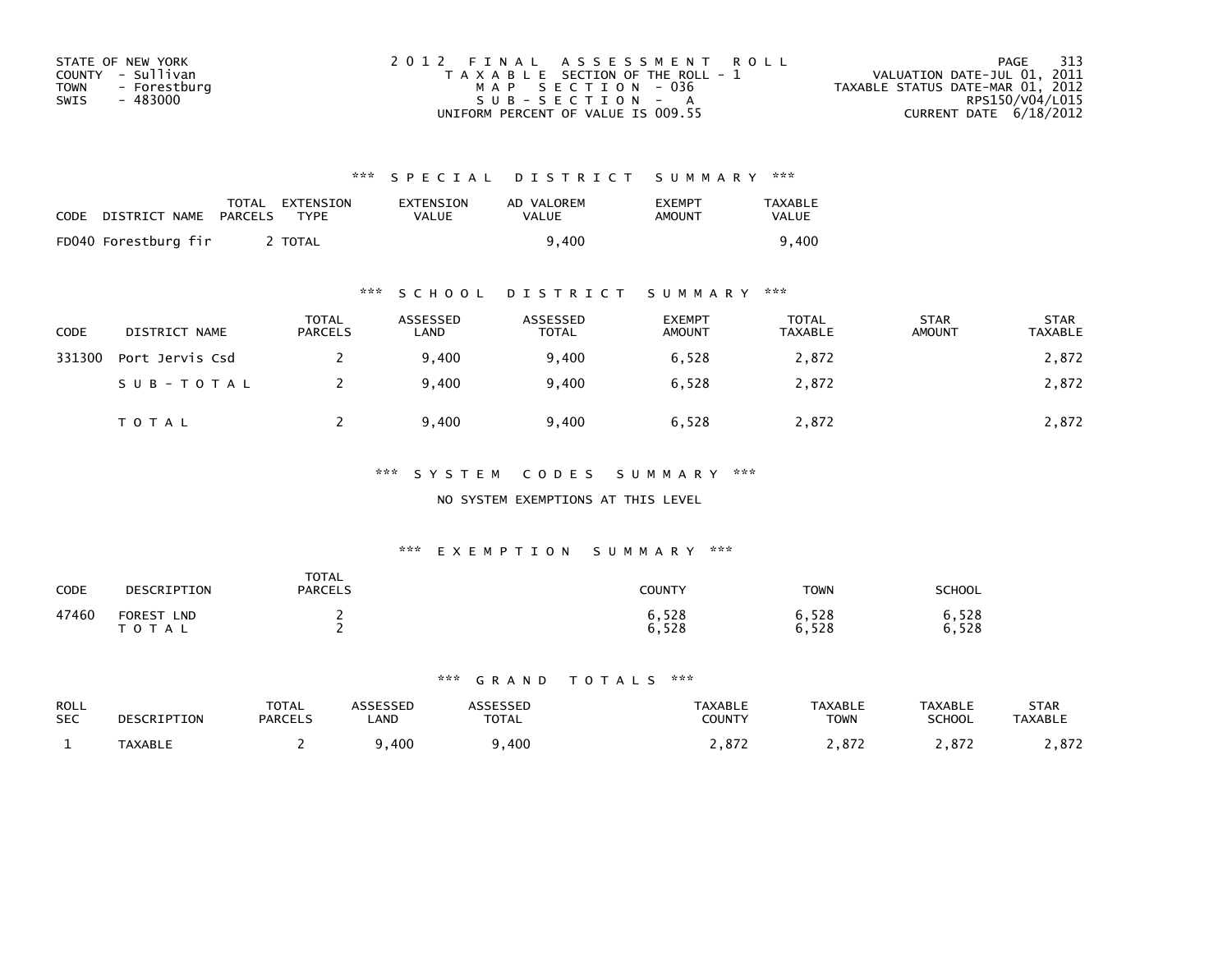| STATE OF NEW YORK<br>COUNTY - Sullivan<br>- Forestburg<br><b>TOWN</b><br>$-483000$<br>SWIS                 | 2012 FINAL                                                                                                                                                                                                          | TAX MAP NUMBER SEQUENCE    | A S S E S S M E N T<br><b>ROLL</b><br>T A X A B L E SECTION OF THE ROLL - 1<br>UNIFORM PERCENT OF VALUE IS 009.55                       | TAXABLE STATUS DATE-MAR 01, 2012                        | 314<br>PAGE<br>VALUATION DATE-JUL 01, 2011 |
|------------------------------------------------------------------------------------------------------------|---------------------------------------------------------------------------------------------------------------------------------------------------------------------------------------------------------------------|----------------------------|-----------------------------------------------------------------------------------------------------------------------------------------|---------------------------------------------------------|--------------------------------------------|
| TAX MAP PARCEL NUMBER<br>CURRENT OWNERS NAME<br><b>CURRENT OWNERS ADDRESS</b>                              | SCHOOL DISTRICT<br>PARCEL SIZE/GRID COORD                                                                                                                                                                           | LAND<br><b>TOTAL</b>       | PROPERTY LOCATION & CLASS ASSESSMENT EXEMPTION CODE----------------COUNTY-------TOWN-----SCHOOL<br>TAX DESCRIPTION<br>SPECIAL DISTRICTS | TAXABLE VALUE                                           | ACCOUNT NO.                                |
| $38. - 1 - 2$<br>Kaiser George E Jr<br>Kaiser Sandra M<br>1945 Rt 42<br>Forestburgh, NY 12777              | 1945 State Route 42<br>283 Res w/Comuse<br>Port Jervis Csd 331300<br>Manuf/w/addition<br>Saw Mill<br><b>ACRES</b><br>3.28<br>EAST-0389080 NRTH-0552960<br>DEED BOOK 3316<br>PG-60<br>FULL MARKET VALUE              | 1,711<br>14,000<br>146,600 | 41854<br>STAR B<br>COUNTY TAXABLE VALUE<br>TAXABLE VALUE<br><b>TOWN</b><br>SCHOOL TAXABLE VALUE<br>FD040 Forestburg fire dist           | $\mathbf{0}$<br>14,000<br>14,000<br>11,270<br>14,000 TO | 023680<br>2,730<br>0                       |
| $38. -1 - 5.1$<br>Cropley William<br>1738 State Route 42<br>Forestburgh, NY 12777-6514                     | 1738 State Route 42<br>240 Rural res<br>Port Jervis Csd 331300<br>Manuf Housing<br>ACRES 15.81<br>EAST-0390207 NRTH-0551210<br>DEED BOOK 1001 PG-00001<br>FULL MARKET VALUE                                         | 4,137<br>5,513<br>57,700   | 41854<br>STAR B<br>COUNTY TAXABLE VALUE<br>TAXABLE VALUE<br><b>TOWN</b><br>SCHOOL TAXABLE VALUE<br>FD040 Forestburg fire dist           | $\mathbf{0}$<br>5,513<br>5,513<br>2.783<br>5,513 TO     | 034100<br>2,730                            |
| $38. - 1 - 5.2$<br>Powers Flora<br>1770 State Route 42<br>Forestburgh, NY 12777                            | Rt 42<br>314 Rural vac<10<br>Port Jervis Csd 331300<br><b>ACRES</b><br>2.00<br>EAST-0389360 NRTH-0548275<br>DEED BOOK 921<br>PG-00020<br>FULL MARKET VALUE                                                          | 587<br>587<br>6,100        | COUNTY TAXABLE VALUE<br>TAXABLE VALUE<br><b>TOWN</b><br>SCHOOL TAXABLE VALUE<br>FD040 Forestburg fire dist                              | 587<br>587<br>587<br>587 TO                             | 028910                                     |
| $38. - 1 - 5.4$<br>Moros Elias<br>Moros Malamateni<br>14933 15th Rd<br>Whitestone, NY 11357                | State Route 42<br>270 Mfg housing<br>Port Jervis Csd 331300<br>Manuf Housing<br>ACRES 10.00<br>EAST-0390314 NRTH-0551630<br>DEED BOOK 3533 PG-603<br>FULL MARKET VALUE                                              | 1,223<br>9,700<br>101,600  | COUNTY TAXABLE VALUE<br><b>TOWN</b><br>TAXABLE VALUE<br>SCHOOL TAXABLE VALUE<br>FD040 Forestburg fire dist                              | 9,700<br>9,700<br>9,700<br>9,700 TO                     |                                            |
| $38. - 1 - 6$<br>Seidel Herman H<br>Seidel Jennifer M<br>1776 State Route 42<br>Forestburgh, NY 12777-6514 | 1776 State Route 42<br>210 1 Family Res<br>Port Jervis Csd 331300<br>Hse Gar<br>G $117$ Div 1<br>Fo Owen<br>FRNT 165.00 DPTH 225.00<br>EAST-0389040 NRTH-0553610<br>DEED BOOK 1188<br>PG-00303<br>FULL MARKET VALUE | 594<br>14,250<br>149,200   | 41854<br>STAR B<br>COUNTY TAXABLE VALUE<br>TAXABLE VALUE<br><b>TOWN</b><br>SCHOOL TAXABLE VALUE<br>FD040 Forestburg fire dist           | $\mathbf{0}$<br>14,250<br>14,250<br>11,520<br>14,250 TO | 038775<br>2,730<br>0                       |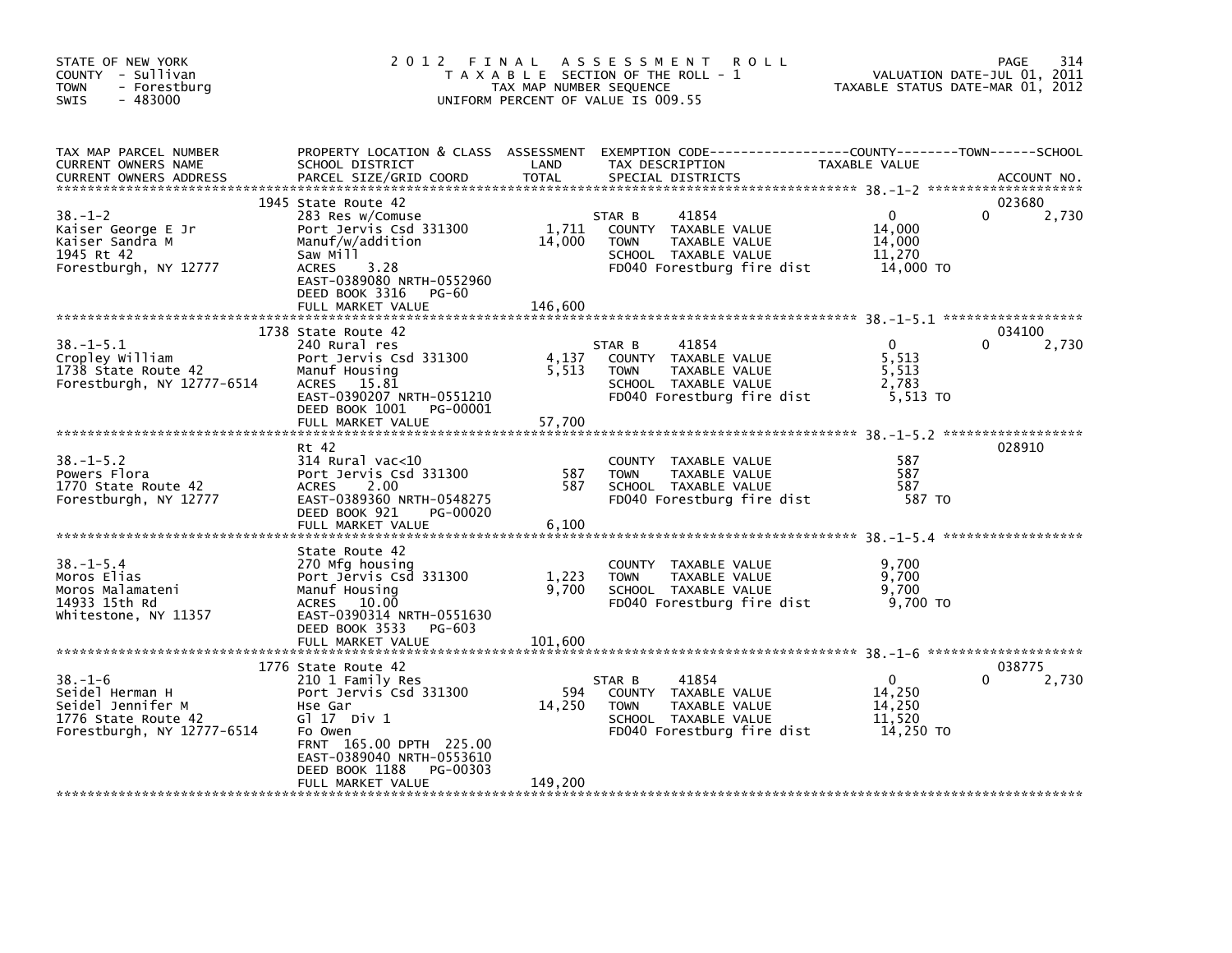| STATE OF NEW YORK<br>COUNTY - Sullivan<br><b>TOWN</b><br>- Forestburg<br>$-483000$<br><b>SWIS</b>    | 2012 FINAL                                                                                                                                                                                                      | A S S E S S M E N T<br><b>ROLL</b><br>T A X A B L E SECTION OF THE ROLL - 1<br>TAX MAP NUMBER SEQUENCE<br>UNIFORM PERCENT OF VALUE IS 009.55                                                 | 315<br>PAGE<br>VALUATION DATE-JUL 01,<br>2011<br>TAXABLE STATUS DATE-MAR 01, 2012                                                         |
|------------------------------------------------------------------------------------------------------|-----------------------------------------------------------------------------------------------------------------------------------------------------------------------------------------------------------------|----------------------------------------------------------------------------------------------------------------------------------------------------------------------------------------------|-------------------------------------------------------------------------------------------------------------------------------------------|
| TAX MAP PARCEL NUMBER<br>CURRENT OWNERS NAME<br><b>CURRENT OWNERS ADDRESS</b>                        | PROPERTY LOCATION & CLASS ASSESSMENT<br>SCHOOL DISTRICT<br>PARCEL SIZE/GRID COORD                                                                                                                               | LAND<br>TAX DESCRIPTION<br><b>TOTAL</b><br>SPECIAL DISTRICTS                                                                                                                                 | EXEMPTION CODE-----------------COUNTY-------TOWN------SCHOOL<br><b>TAXABLE VALUE</b><br>ACCOUNT NO.                                       |
| $38. - 1 - 7$<br>Powers Flora<br>Powers William<br>1770 State Route 42<br>Forestburgh, NY 12777-6514 | 1770 State Route 42<br>210 1 Family Res<br>Port Jervis Csd 331300<br>2 St Hse Gar<br>G1 17 Div 1<br><b>ACRES</b><br>2.06<br>EAST-0389120 NRTH-0553390<br>FULL MARKET VALUE                                      | COMBAT VET 41132<br>1,847 COMBAT VET 41133<br>8.943 STAR EN<br>41834<br>COUNTY TAXABLE VALUE<br>TAXABLE VALUE<br><b>TOWN</b><br>SCHOOL TAXABLE VALUE<br>93,600<br>FD040 Forestburg fire dist | 028900<br>$\Omega$<br>2,236<br>$\Omega$<br>$\Omega$<br>$\Omega$<br>2,236<br>$\Omega$<br>5,660<br>0<br>6,707<br>6,707<br>3,283<br>8,943 TO |
| 38. –1–8.1<br>Cropley William<br>1738 State Route 42<br>Forestburgh, NY 12777-6514                   | State Route 42<br>430 Mtor veh srv<br>Port Jervis Csd 331300<br>Garage<br><b>ACRES</b><br>1.92<br>EAST-0389120 NRTH-0552860<br>DEED BOOK 1001<br>PG-00001<br>FULL MARKET VALUE                                  | COUNTY TAXABLE VALUE<br>1,496<br><b>TOWN</b><br>TAXABLE VALUE<br>5,674<br>SCHOOL TAXABLE VALUE<br>FD040 Forestburg fire dist<br>59,400                                                       | 034300<br>5,674<br>5,674<br>5,674<br>5,674 TO                                                                                             |
| $38. - 1 - 8.2$<br>Goble Steven K<br>Goble Ellen<br>1758 State Route 42<br>Forestburgh, NY 12777     | 1758 State Route 42<br>210 1 Family Res<br>Port Jervis Csd 331300<br>2 St House,<br>Garage<br><b>ACRES</b><br>2.50<br>EAST-0388720 NRTH-0552960<br>DEED BOOK 3222<br>PG-200<br>FULL MARKET VALUE                | 41854<br>STAR B<br>1,886<br>COUNTY TAXABLE VALUE<br>17,184<br>TAXABLE VALUE<br><b>TOWN</b><br>SCHOOL TAXABLE VALUE<br>FD040 Forestburg fire dist<br>179,900                                  | 001950<br>$\Omega$<br>2,730<br>17,184<br>17,184<br>14,454<br>17,184 TO                                                                    |
| $38. - 1 - 9$<br>Sciales John<br>163-03 Oak Ave<br>Flushing, NY 11358                                | State Route 42<br>210 1 Family Res<br>Port Jervis Csd 331300<br>2 St Hse<br>$G1$ 17 Div 1<br><b>ACRES</b><br>7.21<br>EAST-0389210 NRTH-0552520<br>DEED BOOK 3376<br>$PG-72$<br>FULL MARKET VALUE                | COUNTY TAXABLE VALUE<br>5,280<br>TAXABLE VALUE<br><b>TOWN</b><br>16.700<br>SCHOOL TAXABLE VALUE<br>FD040 Forestburg fire dist<br>174,900                                                     | $38. -1 - 9$ **********************<br>010050<br>16,700<br>16,700<br>16.700<br>16,700 TO                                                  |
| $38. - 1 - 10$<br>Mead Michael F<br>Mead Donna A<br>PO Box 266<br>Sparrowbush, NY 12780              | State Route 42<br>210 1 Family Res<br>Port Jervis Csd 331300<br>$11/2$ St Hse<br>Gar<br>G1 17 Div 1<br>R 1<br>2.42<br><b>ACRES</b><br>EAST-0389180 NRTH-0551910<br>DEED BOOK 1338<br>PG-69<br>FULL MARKET VALUE | 41854<br>STAR B<br>1,892<br>COUNTY TAXABLE VALUE<br>10,680<br><b>TOWN</b><br>TAXABLE VALUE<br>SCHOOL TAXABLE VALUE<br>FD040 Forestburg fire dist<br>111,800                                  | 008200<br>$\Omega$<br>2,730<br>10,680<br>10,680<br>7,950<br>10.680 TO                                                                     |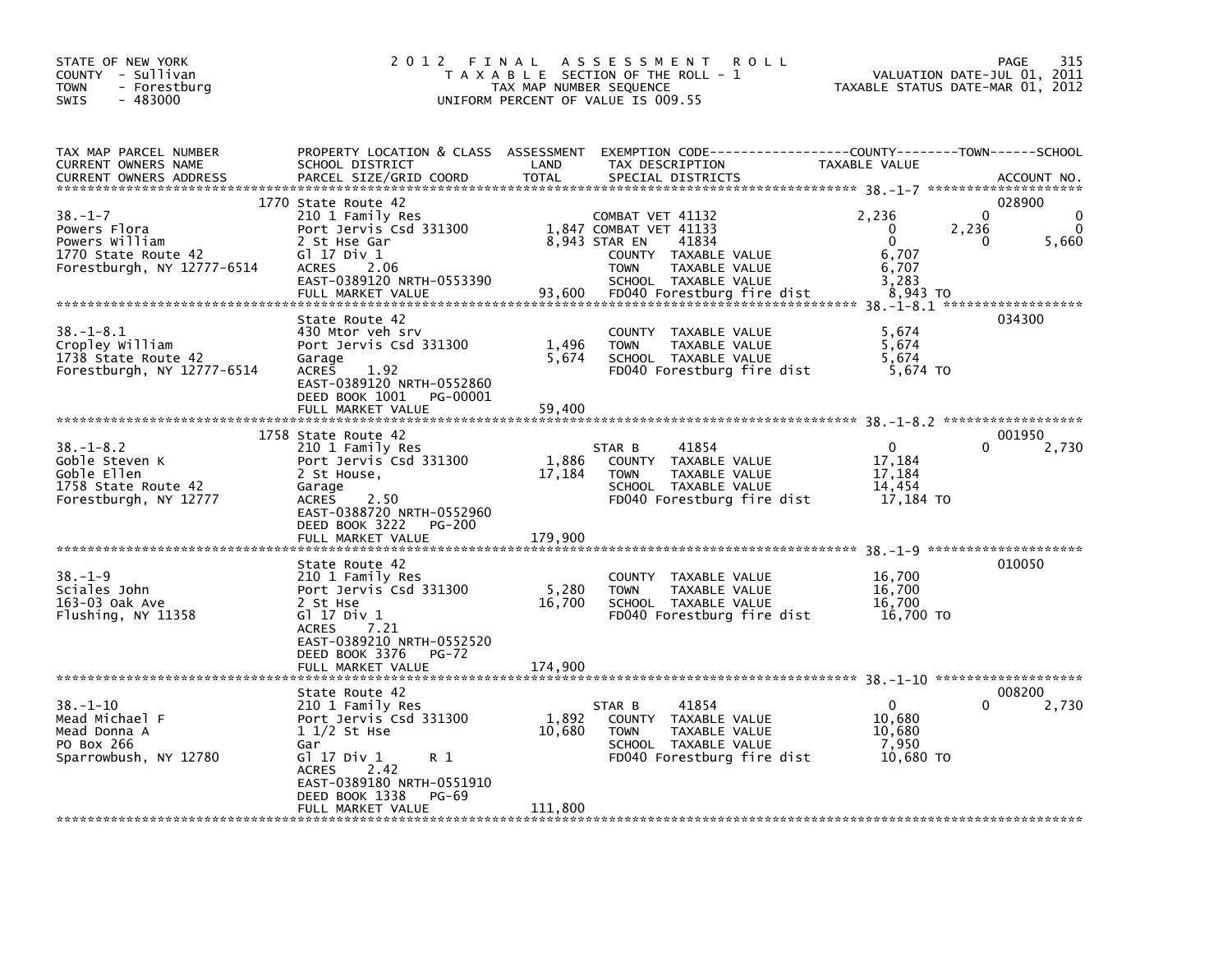| STATE OF NEW YORK<br>COUNTY - Sullivan<br>- Forestburg<br><b>TOWN</b><br>$-483000$<br><b>SWIS</b>                  | 2 0 1 2                                                                                                                                                                                      | FINAL<br>TAX MAP NUMBER SEQUENCE | A S S E S S M E N T<br><b>ROLL</b><br>T A X A B L E SECTION OF THE ROLL - 1<br>UNIFORM PERCENT OF VALUE IS 009.55              | TAXABLE STATUS DATE-MAR 01, 2012                        | 316<br>PAGE<br>VALUATION DATE-JUL 01, 2011 |
|--------------------------------------------------------------------------------------------------------------------|----------------------------------------------------------------------------------------------------------------------------------------------------------------------------------------------|----------------------------------|--------------------------------------------------------------------------------------------------------------------------------|---------------------------------------------------------|--------------------------------------------|
| TAX MAP PARCEL NUMBER<br><b>CURRENT OWNERS NAME</b><br><b>CURRENT OWNERS ADDRESS</b>                               | PROPERTY LOCATION & CLASS ASSESSMENT<br>SCHOOL DISTRICT<br>PARCEL SIZE/GRID COORD                                                                                                            | LAND<br><b>TOTAL</b>             | TAX DESCRIPTION<br>SPECIAL DISTRICTS                                                                                           | TAXABLE VALUE                                           | ACCOUNT NO.                                |
| $38. - 1 - 11.1$<br>Lehr Bernard E<br>Lehr Hilda<br>& Hilda M<br>1678 State Route 42<br>Forestburgh, NY 12777-6514 | 1678 State Route 42<br>240 Rural res<br>Port Jervis Csd 331300<br>Story House<br>G1 17 Div 1<br>ACRES 10.72<br>EAST-0389042 NRTH-0550602<br>FULL MARKET VALUE                                | 4,394<br>34,900<br>365.400       | 41834<br>STAR EN<br>COUNTY TAXABLE VALUE<br>TAXABLE VALUE<br><b>TOWN</b><br>SCHOOL TAXABLE VALUE<br>FD040 Forestburg fire dist | $\mathbf{0}$<br>34,900<br>34,900<br>29,240<br>34,900 TO | 020801<br>5,660<br>$\Omega$                |
| $38. - 1 - 11.2$<br>Kranik Robert<br>1660 State Route 42<br>Forestburgh, NY 12777-6514                             | 1660 State Route 42<br>210 1 Family Res<br>Port Jervis Csd 331300<br>House<br><b>ACRES</b><br>2.33 BANKC061222<br>EAST-0388980 NRTH-0550900<br>DEED BOOK 2210<br>PG-321<br>FULL MARKET VALUE | 1,871<br>16,500<br>172,800       | COUNTY TAXABLE VALUE<br>TAXABLE VALUE<br><b>TOWN</b><br>SCHOOL TAXABLE VALUE<br>FD040 Forestburg fire dist                     | 16,500<br>16,500<br>16.500<br>16,500 TO                 | *****************                          |
| $38. -1 - 11.3$<br>Hartwood LLC<br>Donald Partrick<br>1737 Veterans Hwy<br>Islandia, NY 11749                      | Rt 42<br>$314$ Rural vac<10<br>Port Jervis Csd 331300<br><b>ACRES</b><br>2.40<br>EAST-0388598 NRTH-0551100<br>DEED BOOK 2451<br>PG-618<br>FULL MARKET VALUE                                  | 1,712<br>1.712<br>17,900         | COUNTY TAXABLE VALUE<br><b>TOWN</b><br>TAXABLE VALUE<br>SCHOOL TAXABLE VALUE<br>FD040 Forestburg fire dist                     | 1,712<br>1,712<br>1.712<br>1,712 TO                     |                                            |
| $38. - 1 - 11.4$<br>Lehr Bernard E<br>Lehr Hilda<br>1678 Route 42<br>Forestburgh, NY 12777-6514                    | Rt 42<br>314 Rural vac<10<br>Port Jervis Csd 331300<br>2.50<br><b>ACRES</b><br>EAST-0388586 NRTH-0550828<br>FULL MARKET VALUE                                                                | 1,834<br>1,834<br>19,200         | COUNTY TAXABLE VALUE<br>TAXABLE VALUE<br><b>TOWN</b><br>SCHOOL TAXABLE VALUE<br>FD040 Forestburg fire dist                     | 1,834<br>1,834<br>1,834<br>1,834 TO                     |                                            |
| $38. - 1 - 11.5$<br>Nor25 LLC<br>Donald Partrick<br>1737 Veterans Hwy<br>Islandia, NY 11749                        | $E$ Of Rt 42<br>314 Rural vac<10<br>Port Jervis Csd 331300<br>Vacant Land<br>ACRES<br>1.15<br>EAST-0390358 NRTH-0550502<br>DEED BOOK 2451<br>PG-668                                          | 489<br>489                       | COUNTY TAXABLE VALUE<br>TAXABLE VALUE<br><b>TOWN</b><br>SCHOOL TAXABLE VALUE<br>FD040 Forestburg fire dist                     | 489<br>489<br>489<br>489 TO                             |                                            |
|                                                                                                                    | FULL MARKET VALUE                                                                                                                                                                            | 5,100                            |                                                                                                                                |                                                         |                                            |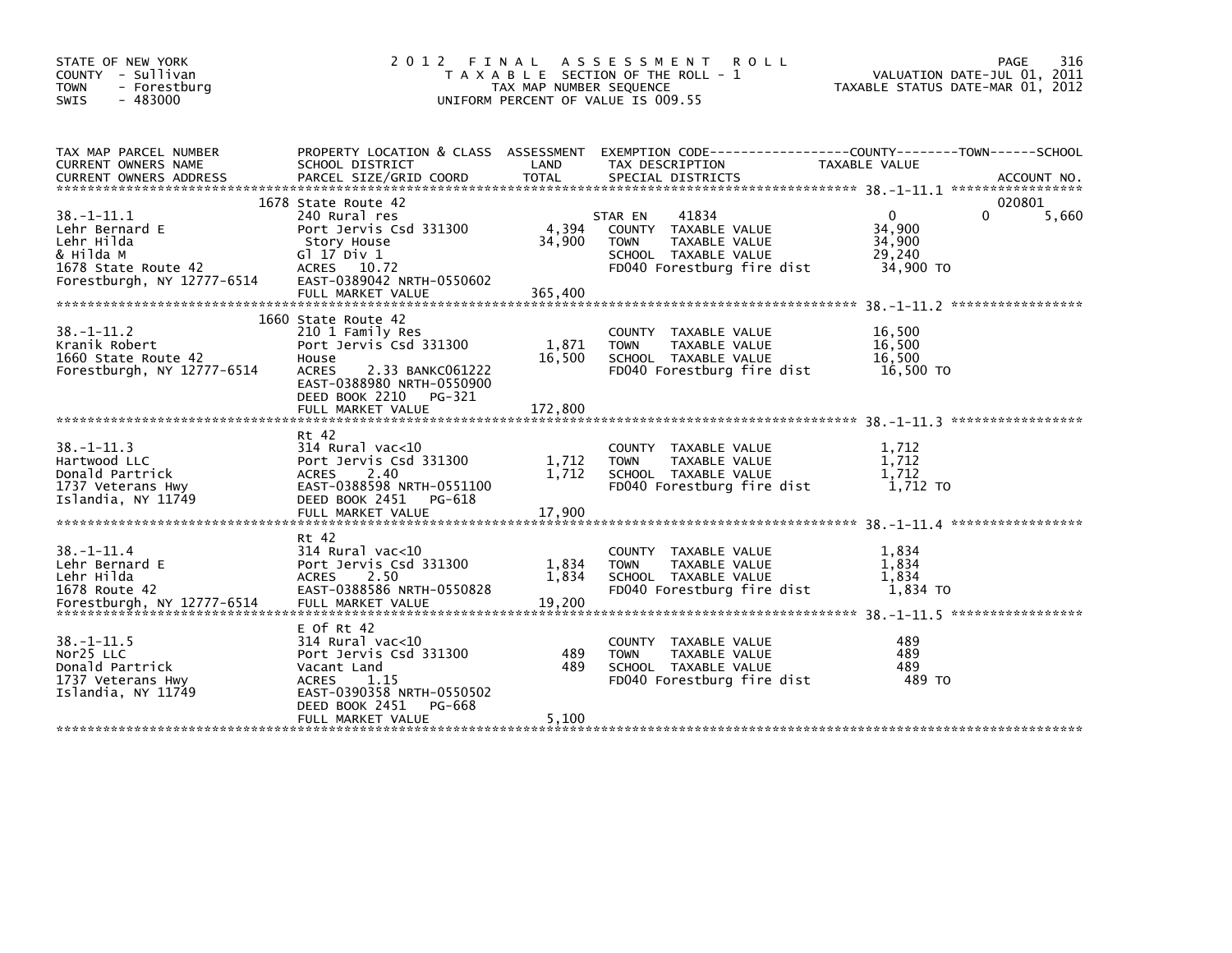| STATE OF NEW YORK<br>COUNTY - Sullivan<br><b>TOWN</b><br>- Forestburg<br>$-483000$<br>SWIS                 | 2 0 1 2<br>FINAL                                                                                                                                                                                                      | TAX MAP NUMBER SEQUENCE    | A S S E S S M E N T<br>R O L L<br>T A X A B L E SECTION OF THE ROLL - 1<br>UNIFORM PERCENT OF VALUE IS 009.55                            | TAXABLE STATUS DATE-MAR 01, 2012                    | 317<br>PAGE<br>VALUATION DATE-JUL 01, 2011 |
|------------------------------------------------------------------------------------------------------------|-----------------------------------------------------------------------------------------------------------------------------------------------------------------------------------------------------------------------|----------------------------|------------------------------------------------------------------------------------------------------------------------------------------|-----------------------------------------------------|--------------------------------------------|
| TAX MAP PARCEL NUMBER<br>CURRENT OWNERS NAME<br><b>CURRENT OWNERS ADDRESS</b>                              | SCHOOL DISTRICT<br>PARCEL SIZE/GRID COORD                                                                                                                                                                             | LAND<br><b>TOTAL</b>       | PROPERTY LOCATION & CLASS ASSESSMENT EXEMPTION CODE----------------COUNTY-------TOWN------SCHOOL<br>TAX DESCRIPTION<br>SPECIAL DISTRICTS | TAXABLE VALUE                                       | ACCOUNT NO.                                |
| $38 - 1 - 11.6$<br>Nor25 LLC<br>Donald Partrick<br>1737 Veterans Hwy<br>Islandia, NY 11749                 | State Rt. $#$ 42<br>314 Rural vac<10<br>Port Jervis Csd 331300<br>Vacant Lot<br><b>ACRES</b><br>1.77<br>EAST-0389988 NRTH-0551109<br>DEED BOOK 2451<br>PG-668<br>FULL MARKET VALUE                                    | 1,880<br>1.880<br>19,700   | COUNTY TAXABLE VALUE<br><b>TOWN</b><br>TAXABLE VALUE<br>SCHOOL TAXABLE VALUE<br>FD041 Cuddebackville fire                                | 1,880<br>1,880<br>1.880<br>1,880 TO                 |                                            |
| 38.–1–11.7<br>Zanger Jonathon P<br>Zanger Julia A<br>1674 Route 42<br>Forestburgh, NY 12777-6514           | E Nys Rt 42<br>$314$ Rural vac< $10$<br>Port Jervis Csd 331300<br>Vacant Lot<br>1.37<br><b>ACRES</b><br>EAST-0389197 NRTH-0551113<br>DEED BOOK 1806<br>PG-009<br>FULL MARKET VALUE                                    | 922<br>922<br>9,700        | COUNTY TAXABLE VALUE<br>TAXABLE VALUE<br><b>TOWN</b><br>SCHOOL TAXABLE VALUE<br>FD040 Forestburg fire dist                               | 922<br>922<br>922<br>922 TO                         |                                            |
|                                                                                                            |                                                                                                                                                                                                                       |                            |                                                                                                                                          |                                                     |                                            |
| $38. - 1 - 12$<br>Zanger Jonathon P<br>Zanger Julia A<br>1674 State Route 42<br>Forestburgh, NY 12777-6514 | 1674 State Route 42<br>210 1 Family Res<br>Port Jervis Csd 331300<br>1 St Hse<br>$G1 17$ Div $1$<br>1 St Garage<br>1.26<br><b>ACRES</b><br>EAST-0388453 NRTH-0550629<br>DEED BOOK 1806<br>PG-009<br>FULL MARKET VALUE | 1,183<br>20,600<br>215,700 | 41854<br>STAR B<br>COUNTY TAXABLE VALUE<br><b>TOWN</b><br>TAXABLE VALUE<br>SCHOOL TAXABLE VALUE<br>FD040 Forestburg fire dist            | $\Omega$<br>20,600<br>20,600<br>17,870<br>20,600 TO | 020800<br>$\Omega$<br>2,730                |
|                                                                                                            |                                                                                                                                                                                                                       |                            |                                                                                                                                          |                                                     |                                            |
| $38. - 1 - 13.1$<br>Lodato Antonio<br>12 Baer Rd<br>Forestburgh, NY 12777                                  | 12 Baer Rd<br>270 Mfg housing<br>Port Jervis Csd 331300<br>trailer/well house<br>Part Of G1 35 & 17<br>Div 1<br>5.27<br><b>ACRES</b><br>EAST-0389190 NRTH-0549680<br>DEED BOOK 2010<br>PG-60076<br>FULL MARKET VALUE  | 3,900<br>7.600<br>79.600   | 41854<br>STAR B<br>COUNTY TAXABLE VALUE<br>TAXABLE VALUE<br><b>TOWN</b><br>SCHOOL TAXABLE VALUE<br>FD040 Forestburg fire dist            | $\Omega$<br>7,600<br>7.600<br>4,870<br>7,600 TO     | 036100<br>0<br>2,730                       |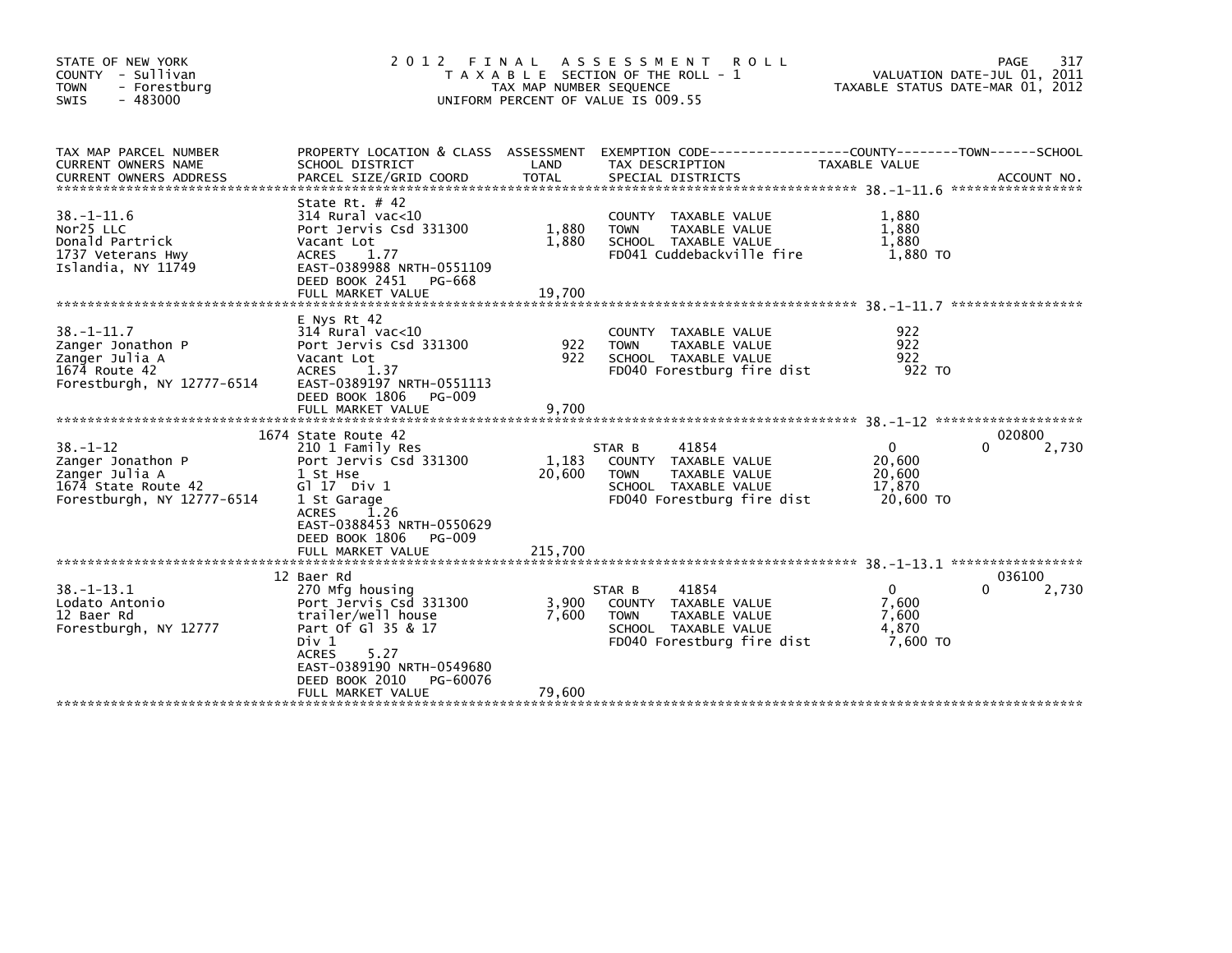| STATE OF NEW YORK<br>COUNTY - Sullivan<br>- Forestburg<br><b>TOWN</b><br>$-483000$<br>SWIS                                                    | 2 0 1 2                                                                                                                                                                   | FINAL<br>TAX MAP NUMBER SEQUENCE | A S S E S S M E N T<br><b>ROLL</b><br>T A X A B L E SECTION OF THE ROLL - 1<br>UNIFORM PERCENT OF VALUE IS 009.55                                              |                                                                  | 318<br>PAGE<br>VALUATION DATE-JUL 01, 2011<br>TAXABLE STATUS DATE-MAR 01, 2012 |
|-----------------------------------------------------------------------------------------------------------------------------------------------|---------------------------------------------------------------------------------------------------------------------------------------------------------------------------|----------------------------------|----------------------------------------------------------------------------------------------------------------------------------------------------------------|------------------------------------------------------------------|--------------------------------------------------------------------------------|
| TAX MAP PARCEL NUMBER<br>CURRENT OWNERS NAME<br><b>CURRENT OWNERS ADDRESS</b>                                                                 | PROPERTY LOCATION & CLASS ASSESSMENT<br>SCHOOL DISTRICT<br>PARCEL SIZE/GRID COORD                                                                                         | LAND<br><b>TOTAL</b>             | TAX DESCRIPTION<br>SPECIAL DISTRICTS                                                                                                                           | TAXABLE VALUE                                                    | ACCOUNT NO.                                                                    |
| $38. - 1 - 13.2$<br>Trigani Frank<br>Trigani Mary L<br>14 Baer Rd<br>Forestburgh, NY 12777                                                    | 14 Baer Rd<br>210 1 Family Res<br>Port Jervis Csd 331300<br>house<br>garage<br>FRNT 375.00 DPTH<br>4.70<br><b>ACRES</b><br>PG-1296<br>DEED BOOK 2011<br>FULL MARKET VALUE | 21,400<br>224,100                | VETERAN<br>41101<br>41854<br>2,300 STAR B<br>COUNTY TAXABLE VALUE<br>TAXABLE VALUE<br><b>TOWN</b><br>SCHOOL TAXABLE VALUE<br>FD040 Forestburg fire dist        | 3,322<br>$\mathbf{0}$<br>18,078<br>18,078<br>18,670<br>21,400 TO | 3,322<br>2,730<br>0                                                            |
| $38. -1 - 13.3$<br>Kooistra Kenneth J<br>42 N Railroad Ave<br>Mahwah, NJ 07430                                                                | Baer Rd<br>$322$ Rural vac $>10$<br>Monticello<br>484601<br>vacant land<br><b>FRNT 2620.26 DPTH</b><br>ACRES 40.00<br>DEED BOOK 3420<br>PG-476<br>FULL MARKET VALUE       | 11,000<br>11,000<br>115,200      | COUNTY TAXABLE VALUE<br><b>TOWN</b><br>TAXABLE VALUE<br>SCHOOL TAXABLE VALUE<br>FD040 Forestburg fire dist                                                     | 11,000<br>11,000<br>11,000<br>11,000 TO                          |                                                                                |
| $38 - 1 - 14$<br>Hartwood Club Inc<br>195 Baer Rd<br>Forestburgh, NY 12777-6601<br>MAY BE SUBJECT TO PAYMENT<br>UNDER RPTL480A UNTIL 2021     | N & S Of Baer Rd<br>912 Forest s480a<br>Port Jervis Csd 331300<br>Vacant Land<br>53.71<br>ACRES<br>EAST-0390810 NRTH-0550870<br>FULL MARKET VALUE                         | 19,013<br>19,013<br>199,100      | FOREST LND 47460<br>COUNTY TAXABLE VALUE<br><b>TOWN</b><br>TAXABLE VALUE<br>SCHOOL TAXABLE VALUE<br>FD040 Forestburg fire dist<br>LD002 $E$ b crawford mem lib | 11,886<br>7,127<br>7,127<br>7.127<br>19.013 TO<br>19,013 TO      | 11,886<br>11,886                                                               |
| $38. - 1 - 15.1$<br>Hartwood Club Inc.<br>195 Baer Rd<br>Forestburgh, NY 12777-6601<br>MAY BE SUBJECT TO PAYMENT<br>UNDER RPTL480A UNTIL 2021 | Baer Rd<br>912 Forest s480a<br>Port Jervis Csd 331300<br>Club House<br>2 Barns<br>Garages<br>ACRES 1957.70<br>EAST-0394250 NRTH-0551240<br>FULL MARKET VALUE              | 369,553<br>557,000<br>5832.500   | FOREST LND 47460<br>COUNTY TAXABLE VALUE<br>TAXABLE VALUE<br><b>TOWN</b><br>SCHOOL TAXABLE VALUE<br>FD040 Forestburg fire dist                                 | 47,682<br>509,318<br>509,318<br>509,318<br>557,000 TO            | 015500<br>47,682<br>47,682                                                     |
| $38. - 1 - 15.2$<br>Pitts Howard T<br>Attn: Daret<br>500 Winter Creek Rd<br>Palm City Fla, 34990                                              | Rt 42<br>210 1 Family Res<br>Port Jervis Csd 331300<br>1 Hse<br>Seas 8<br>Fo Hartwood Club<br>1.30<br><b>ACRES</b><br>EAST-0395100 NRTH-0549050<br>FULL MARKET VALUE      | 651<br>18,634<br>195,100         | COUNTY TAXABLE VALUE<br><b>TOWN</b><br>TAXABLE VALUE<br>SCHOOL TAXABLE VALUE<br>FD040 Forestburg fire dist                                                     | 18,634<br>18,634<br>18,634<br>18,634 TO                          | 028750                                                                         |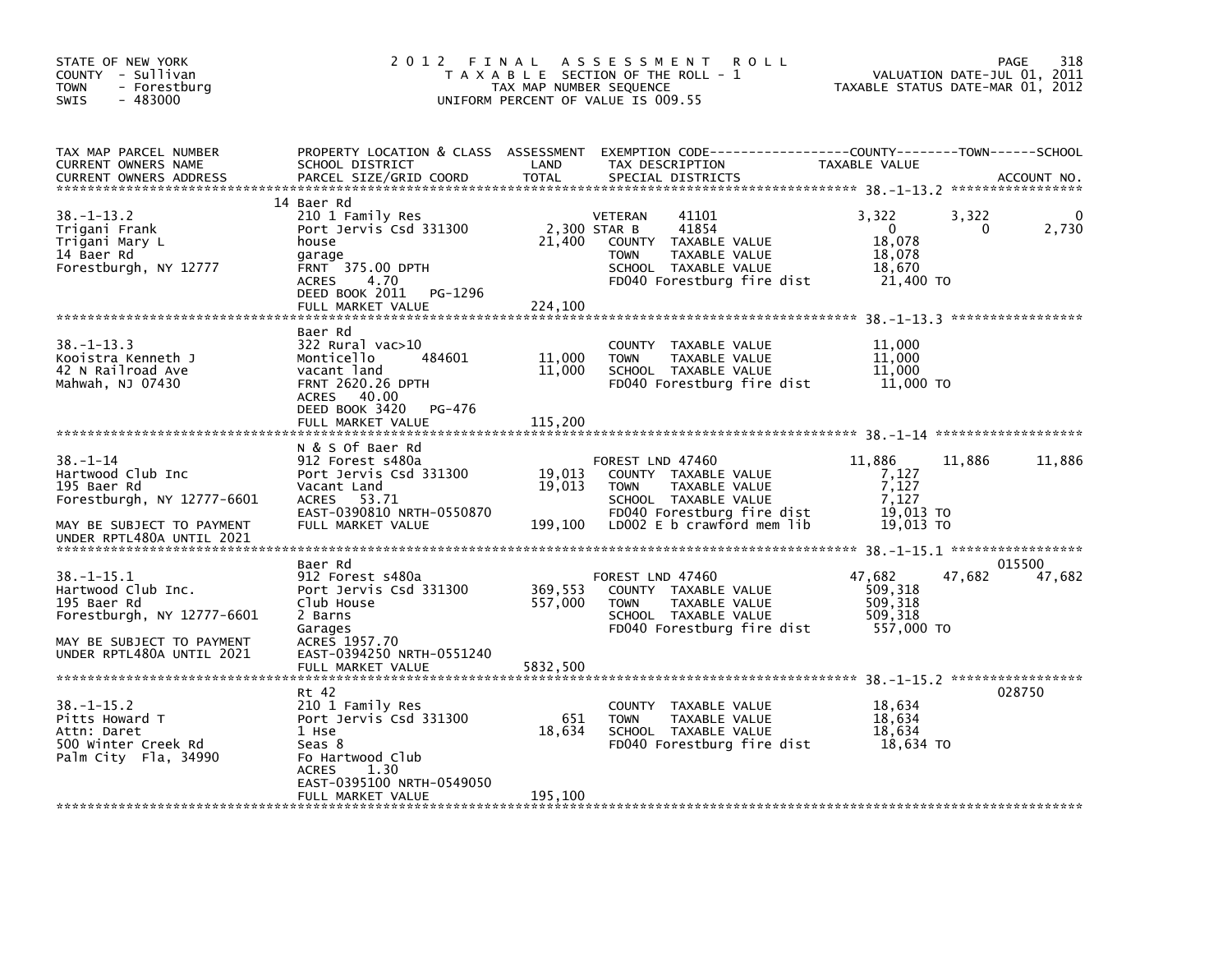| STATE OF NEW YORK<br>COUNTY - Sullivan<br>- Forestburg<br><b>TOWN</b><br>$-483000$<br><b>SWIS</b>        |                                                                                                                                                                    | TAX MAP NUMBER SEQUENCE  | 2012 FINAL ASSESSMENT<br><b>ROLL</b><br>T A X A B L E SECTION OF THE ROLL - 1<br>UNIFORM PERCENT OF VALUE IS 009.55  | VALUATION DATE-JUL 01, 2011<br>TAXABLE STATUS DATE-MAR 01, 2012 | 319<br><b>PAGE</b> |
|----------------------------------------------------------------------------------------------------------|--------------------------------------------------------------------------------------------------------------------------------------------------------------------|--------------------------|----------------------------------------------------------------------------------------------------------------------|-----------------------------------------------------------------|--------------------|
| TAX MAP PARCEL NUMBER<br>CURRENT OWNERS NAME                                                             | SCHOOL DISTRICT                                                                                                                                                    | LAND                     | PROPERTY LOCATION & CLASS ASSESSMENT EXEMPTION CODE----------------COUNTY-------TOWN------SCHOOL<br>TAX DESCRIPTION  | TAXABLE VALUE                                                   |                    |
| $38. - 1 - 15.3$<br>Hartwood Club Inc<br>195 Baer Rd<br>Forestburgh, NY 12777-6601                       | Hartwood<br>$314$ Rural vac<10<br>Port Jervis Csd 331300<br>ACRES 1.40<br>EAST-0395340 NRTH-0547560<br>FULL MARKET VALUE                                           | 991<br>991<br>10,400     | COUNTY TAXABLE VALUE<br><b>TOWN</b><br>TAXABLE VALUE<br>SCHOOL TAXABLE VALUE<br>FD040 Forestburg fire dist           | 991<br>991<br>991<br>991 TO                                     | 015530             |
| $38. - 1 - 15.4$<br>Day Corbin<br>Attn: Fodor<br>205 Harvest Ave<br>Staten Island, NY 10310              | 7 Cranes Rdg<br>210 1 Family Res<br>Port Jervis Csd 331300<br>1 St Hse Car Port<br>ACRES<br>1.50<br>EAST-0395030 NRTH-0547820<br>DEED BOOK 992<br>PG-00342         | 651<br>35,207            | <b>COUNTY</b><br>TAXABLE VALUE<br><b>TOWN</b><br>TAXABLE VALUE<br>SCHOOL TAXABLE VALUE<br>FD040 Forestburg fire dist | 35,207<br>35,207<br>35,207<br>35,207 TO                         | 007220             |
|                                                                                                          |                                                                                                                                                                    |                          |                                                                                                                      |                                                                 |                    |
| $38. -1 - 15.5$<br>Jankowski Peter F<br>Jankowski Linda C<br>705 N Roxbury Dr<br>Beverly Hills, CA 90210 | Hartwood<br>210 1 Family Res<br>Port Jervis Csd 331300<br>House<br><b>ACRES</b><br>1.25<br>EAST-0393950 NRTH-0548730<br>DEED BOOK 2012<br>$PG-14$                  | 651<br>29,414            | COUNTY TAXABLE VALUE<br><b>TOWN</b><br>TAXABLE VALUE<br>SCHOOL TAXABLE VALUE<br>FD040 Forestburg fire dist           | 29,414<br>29,414<br>29,414<br>29,414 TO                         | 006760             |
|                                                                                                          |                                                                                                                                                                    |                          |                                                                                                                      |                                                                 |                    |
| $38. - 1 - 15.6$<br>Wierdsma Frederick<br>PO Box 31236<br>Greenwich, CT 06831                            | Rt 42<br>210 1 Family Res - WTRFNT<br>Port Jervis Csd 331300<br>3 Hse Gar Boat Hse<br>Shed, exercise Bldg<br><b>ACRES</b><br>1.50<br>EAST-0392706 NRTH-0548617     | 1,303<br>42,900          | COUNTY TAXABLE VALUE<br>TAXABLE VALUE<br><b>TOWN</b><br>SCHOOL TAXABLE VALUE<br>FD040 Forestburg fire dist           | 42,900<br>42,900<br>42,900<br>42,900 TO                         | 038050             |
|                                                                                                          | FULL MARKET VALUE                                                                                                                                                  | 449,200                  |                                                                                                                      |                                                                 |                    |
| $38. - 1 - 15.7$<br>Gasiorowski Henry<br>Gasiorowski Michele<br>40 West Elm St<br>Greenwich, CT 06830    | Rt 42<br>210 1 Family Res<br>Port Jervis Csd 331300<br>House<br>2.18<br><b>ACRES</b><br>EAST-0394290 NRTH-0548890<br>DEED BOOK 1962<br>PG-226<br>FULL MARKET VALUE | 651<br>54,400<br>569,600 | COUNTY TAXABLE VALUE<br><b>TAXABLE VALUE</b><br><b>TOWN</b><br>SCHOOL TAXABLE VALUE<br>FD040 Forestburg fire dist    | 54,400<br>54,400<br>54,400<br>54,400 TO                         | 000440             |
|                                                                                                          |                                                                                                                                                                    |                          |                                                                                                                      |                                                                 |                    |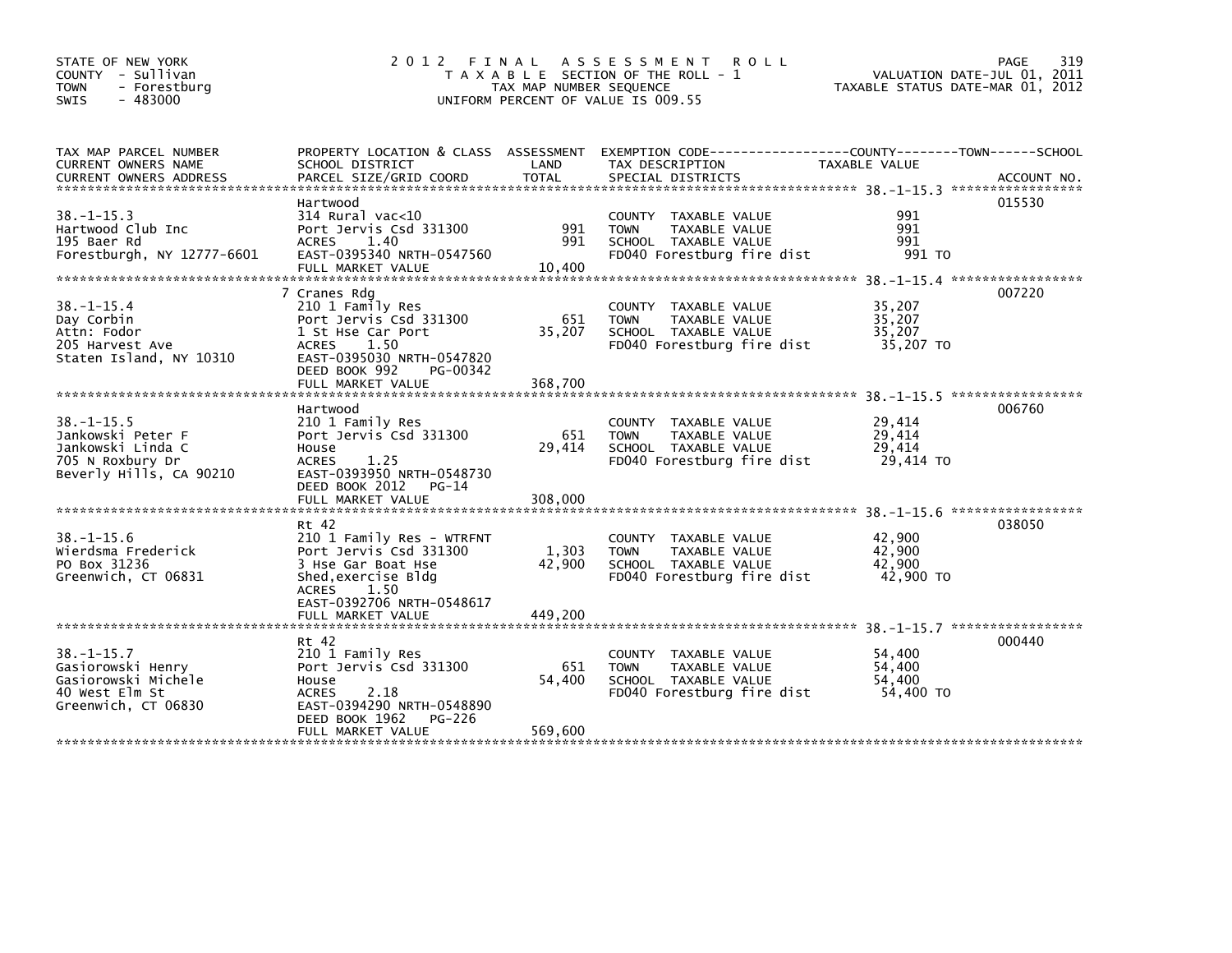| STATE OF NEW YORK<br>COUNTY - Sullivan<br><b>TOWN</b><br>- Forestburg<br>$-483000$<br>SWIS  | 2 0 1 2                                                                                                                                                                                                                | FINAL<br>TAX MAP NUMBER SEQUENCE | A S S E S S M E N T<br>ROLL<br>T A X A B L E SECTION OF THE ROLL - 1<br>UNIFORM PERCENT OF VALUE IS 009.55                               | VALUATION DATE-JUL 01,<br>TAXABLE STATUS DATE-MAR 01, 2012                | 320<br><b>PAGE</b><br>2011 |
|---------------------------------------------------------------------------------------------|------------------------------------------------------------------------------------------------------------------------------------------------------------------------------------------------------------------------|----------------------------------|------------------------------------------------------------------------------------------------------------------------------------------|---------------------------------------------------------------------------|----------------------------|
| TAX MAP PARCEL NUMBER<br>CURRENT OWNERS NAME<br><b>CURRENT OWNERS ADDRESS</b>               | SCHOOL DISTRICT<br>PARCEL SIZE/GRID COORD                                                                                                                                                                              | LAND<br><b>TOTAL</b>             | PROPERTY LOCATION & CLASS ASSESSMENT EXEMPTION CODE----------------COUNTY-------TOWN------SCHOOL<br>TAX DESCRIPTION<br>SPECIAL DISTRICTS | <b>TAXABLE VALUE</b>                                                      | ACCOUNT NO.                |
| $38. - 1 - 15.8$<br>Marache Mark<br>Marache Marti<br>12 Perkley Ln<br>Riverside, CT 06878   | Hartwood Club<br>210 1 Family Res - WTRFNT<br>Port Jervis Csd 331300<br>163x180x169x210<br>2 St House<br>G1 17<br>FRNT 163.00 DPTH 210.00<br>EAST-0393270 NRTH-0548670<br>DEED BOOK 3620<br>PG-29                      | 651<br>25,147                    | COUNTY TAXABLE VALUE<br>TAXABLE VALUE<br><b>TOWN</b><br>SCHOOL TAXABLE VALUE<br>FD040 Forestburg fire dist                               | 25,147<br>25,147<br>25,147<br>25,147 TO                                   | 017350                     |
|                                                                                             | FULL MARKET VALUE                                                                                                                                                                                                      | 263,300                          |                                                                                                                                          |                                                                           |                            |
| $38. - 1 - 15.9$<br>Foxx John A<br>Foxx Susan S<br>5512 Nithsdale Dr<br>Salisbury, MD 21801 | Club<br>210 1 Family Res<br>Port Jervis Csd 331300<br>House<br>Fo Phillips<br>FRNT 100.00 DPTH 200.40<br>EAST-0393670 NRTH-0548620<br>DEED BOOK 3395<br>PG-360<br>FULL MARKET VALUE                                    | 920<br>22,960<br>240,400         | COUNTY TAXABLE VALUE<br>TAXABLE VALUE<br><b>TOWN</b><br>SCHOOL TAXABLE VALUE<br>FD040 Forestburg fire dist                               | 22,960<br>22,960<br>22,960<br>22,960 TO                                   | 037300                     |
|                                                                                             |                                                                                                                                                                                                                        |                                  |                                                                                                                                          |                                                                           |                            |
| $38. -1 - 15.10$<br>Speeckaert Patrick Y<br>195 Baer Rd<br>Forestburgh, NY 12777            | Hartwood Club<br>210 1 Family Res<br>Port Jervis Csd 331300<br>House & Lot<br>130x150x200x180<br>GI 17 Fo Uhl<br>FRNT 130.00 DPTH 150.00<br>EAST-0393680 NRTH-0548400<br>DEED BOOK 1606<br>PG-514<br>FULL MARKET VALUE | 651<br>24,800                    | 41834<br>STAR EN<br>COUNTY<br>TAXABLE VALUE<br>TAXABLE VALUE<br><b>TOWN</b><br>SCHOOL TAXABLE VALUE<br>FD040 Forestburg fire dist        | $\Omega$<br>24,800<br>24,800<br>19,140<br>24,800 TO                       | 021325<br>5,660            |
|                                                                                             |                                                                                                                                                                                                                        | 259,700                          |                                                                                                                                          | 38. -1-15. 11 *****************                                           |                            |
| 38. -1-15.11<br>Ritzel Janet S<br>29 Woodland Dr<br>Easton, CT 06612                        | Hartwood Club<br>210 1 Family Res<br>Port Jervis Csd 331300<br>House<br>FRNT 150.00 DPTH 110.00<br>EAST-0393810 NRTH-0548490                                                                                           | 304<br>31,200                    | TAXABLE VALUE<br>COUNTY<br><b>TOWN</b><br>TAXABLE VALUE<br>SCHOOL TAXABLE VALUE<br>FD040 Forestburg fire dist                            | 31,200<br>31,200<br>31,200<br>31,200 TO                                   | 023525                     |
|                                                                                             | DEED BOOK 1556<br>PG-157<br>FULL MARKET VALUE                                                                                                                                                                          | 326,700                          |                                                                                                                                          |                                                                           |                            |
| $38. -1 - 15.12$<br>Mudge Grant<br>196 Lonetown Rd<br>West Redding, CT 06896                | Hartwood Club<br>210 1 Family Res<br>Port Jervis Csd 331300<br>1 Story House<br>FRNT 200.00 DPTH 200.00<br>EAST-0393540 NRTH-0548300<br>DEED BOOK 1894<br>PG-299<br>FULL MARKET VALUE                                  | 651<br>26,985<br>282,600         | COUNTY<br>TAXABLE VALUE<br>TAXABLE VALUE<br><b>TOWN</b><br>SCHOOL TAXABLE VALUE<br>FD040 Forestburg fire dist                            | 38. -1-15.12 *****************<br>26,985<br>26,985<br>26,985<br>26,985 TO | 021326                     |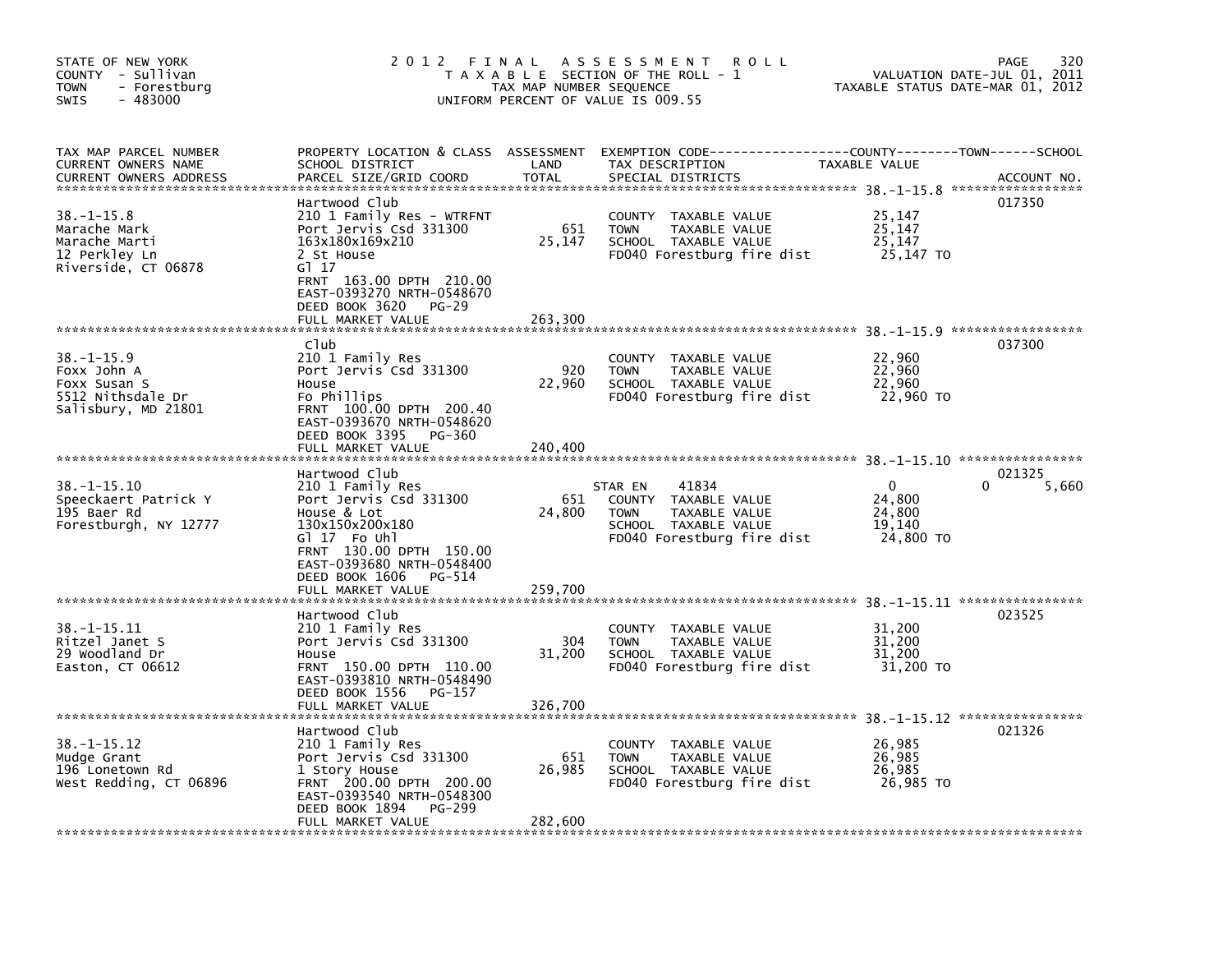| STATE OF NEW YORK<br>COUNTY - Sullivan<br>- Forestburg<br><b>TOWN</b><br>$-483000$<br><b>SWIS</b>       | 2 0 1 2<br>FINAL                                                                                                                                                                                  | TAX MAP NUMBER SEQUENCE  | A S S E S S M E N T<br><b>ROLL</b><br>T A X A B L E SECTION OF THE ROLL - 1<br>UNIFORM PERCENT OF VALUE IS 009.55                                      | VALUATION DATE-JUL 01, 2011<br>TAXABLE STATUS DATE-MAR 01, 2012           | 321<br>PAGE             |
|---------------------------------------------------------------------------------------------------------|---------------------------------------------------------------------------------------------------------------------------------------------------------------------------------------------------|--------------------------|--------------------------------------------------------------------------------------------------------------------------------------------------------|---------------------------------------------------------------------------|-------------------------|
| TAX MAP PARCEL NUMBER<br>CURRENT OWNERS NAME<br>CURRENT OWNERS ADDRESS<br>***************************** | PROPERTY LOCATION & CLASS ASSESSMENT<br>SCHOOL DISTRICT<br>PARCEL SIZE/GRID COORD                                                                                                                 | LAND<br><b>TOTAL</b>     | TAX DESCRIPTION<br>SPECIAL DISTRICTS                                                                                                                   | TAXABLE VALUE                                                             | ACCOUNT NO.             |
| $38. -1 - 15.13$<br>Kellogg Peter R<br>48 Wall St<br>30th Floor<br>N.Y., NY 10005                       | Hartwood Club<br>210 1 Family Res<br>Port Jervis Csd 331300<br>House<br><b>ACRES</b><br>1.40<br>EAST-0395380 NRTH-0547410<br>FULL MARKET VALUE                                                    | 708<br>34,500<br>361,300 | COUNTY TAXABLE VALUE<br><b>TOWN</b><br>TAXABLE VALUE<br>SCHOOL TAXABLE VALUE<br>FD040 Forestburg fire dist                                             | 34,500<br>34,500<br>34.500<br>34,500 TO                                   | 018825                  |
| $38. - 1 - 15.14$<br>Mullery William H<br>195 Baer Rd<br>Forestburgh, NY 12777                          | Hartwood Club<br>210 1 Family Res<br>Port Jervis Csd 331300<br>House & Garage<br><b>ACRES</b><br>1.48<br>EAST-0394980 NRTH-0548900<br>DEED BOOK 1488<br>PG-479<br>FULL MARKET VALUE               | 23,530<br>246,400        | 41122<br>WAR VET<br>41123<br>651 WAR VET<br>COUNTY TAXABLE VALUE<br>TAXABLE VALUE<br><b>TOWN</b><br>SCHOOL TAXABLE VALUE<br>FD040 Forestburg fire dist | 2,457<br>$\mathbf{0}$<br>2,457<br>21,073<br>21,073<br>23,530<br>23,530 TO | 026300<br>0<br>$\Omega$ |
| $38. -1 - 15.15$<br>Scully Meredith<br>508 Mount Holly Rd<br>Katonah, NY 10536                          | Hemlock Rd<br>210 1 Family Res<br>Port Jervis Csd 331300<br>House<br>1.23<br><b>ACRES</b><br>EAST-0394090 NRTH-0548820<br>DEED BOOK 3635<br>PG-485                                                | 651<br>24,519            | COUNTY TAXABLE VALUE<br>TAXABLE VALUE<br><b>TOWN</b><br>SCHOOL TAXABLE VALUE<br>FD040 Forestburg fire dist                                             | 38. -1-15.15 *****************<br>24,519<br>24,519<br>24,519<br>24,519 TO | 038440                  |
| $38. - 1 - 15.16$<br>Veidenheimer Paul<br>6112 Montrose Rd<br>Cheverly, MD 20785                        | 12 Keg Rd<br>210 1 Family Res<br>Port Jervis Csd 331300<br>Lot 10<br>FRNT 275.00 DPTH 280.00<br><b>ACRES</b><br>0.97<br>EAST-0394560 NRTH-0548820<br>DEED BOOK 3309<br>PG-13<br>FULL MARKET VALUE | 651<br>18,703<br>195,800 | COUNTY TAXABLE VALUE<br><b>TOWN</b><br>TAXABLE VALUE<br>SCHOOL TAXABLE VALUE<br>FD040 Forestburg fire dist                                             | 18,703<br>18,703<br>18.703<br>18,703 TO                                   | 020750                  |
| $38. - 1 - 15.17$<br>Hartwood Club<br>195 Baer Rd<br>Forestburgh, NY 12777-6601                         | Hartwood Club Rd<br>314 Rural vac<10<br>Port Jervis Csd 331300<br>FRNT 200.00 DPTH 200.00<br>EAST-0396410 NRTH-0546910<br>FULL MARKET VALUE                                                       | 651<br>651<br>6,800      | COUNTY TAXABLE VALUE<br><b>TOWN</b><br><b>TAXABLE VALUE</b><br>SCHOOL TAXABLE VALUE<br>FD040 Forestburg fire dist                                      | 651<br>651<br>651<br>651 TO                                               | 015220                  |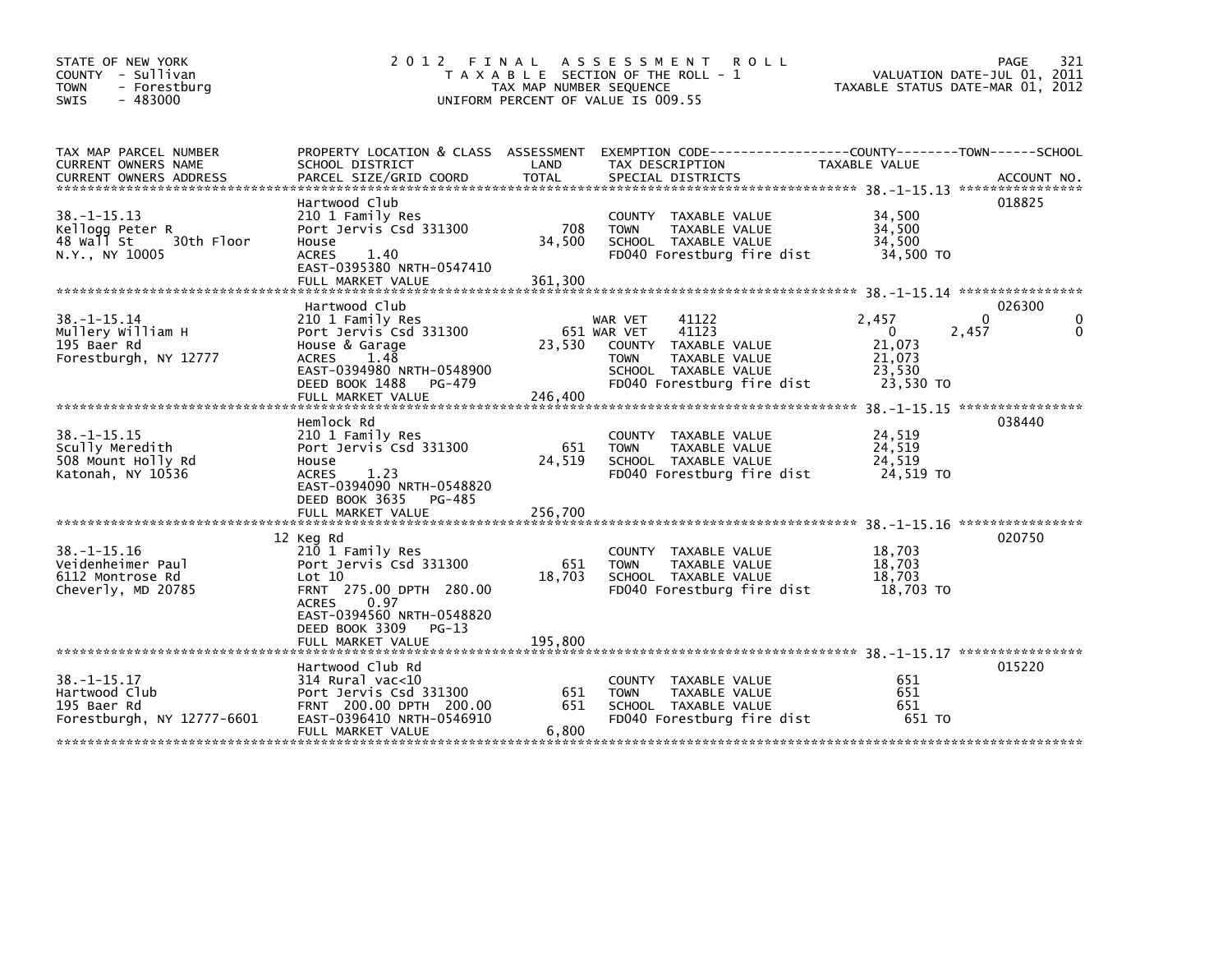| STATE OF NEW YORK<br>COUNTY - Sullivan<br><b>TOWN</b><br>- Forestburg<br>$-483000$<br><b>SWIS</b>              | 2012 FINAL                                                                                                                                                                              | TAX MAP NUMBER SEQUENCE  | A S S E S S M E N T<br><b>ROLL</b><br>T A X A B L E SECTION OF THE ROLL - 1<br>UNIFORM PERCENT OF VALUE IS 009.55 | VALUATION DATE-JUL 01, 2011<br>TAXABLE STATUS DATE-MAR 01, 2012 | 322<br><b>PAGE</b> |
|----------------------------------------------------------------------------------------------------------------|-----------------------------------------------------------------------------------------------------------------------------------------------------------------------------------------|--------------------------|-------------------------------------------------------------------------------------------------------------------|-----------------------------------------------------------------|--------------------|
| TAX MAP PARCEL NUMBER<br>CURRENT OWNERS NAME<br><b>CURRENT OWNERS ADDRESS</b>                                  | PROPERTY LOCATION & CLASS ASSESSMENT<br>SCHOOL DISTRICT<br>PARCEL SIZE/GRID COORD                                                                                                       | LAND<br><b>TOTAL</b>     | EXEMPTION CODE-----------------COUNTY-------TOWN------SCHOOL<br>TAX DESCRIPTION<br>SPECIAL DISTRICTS              | TAXABLE VALUE                                                   | ACCOUNT NO.        |
| $38. -1 - 15.18$<br>Espeland Nelson C 111<br>Meghan Terry<br>4 Watchung Pl<br>Summit, NJ 07901                 | Hartwood Club<br>210 1 Family Res<br>Port Jervis Csd 331300<br>Hse & Lots 34,35,36<br>1.72<br><b>ACRES</b><br>EAST-0394480 NRTH-0548260<br>DEED BOOK 3170<br>PG-86<br>FULL MARKET VALUE | 651<br>19,445<br>203.600 | COUNTY TAXABLE VALUE<br><b>TOWN</b><br>TAXABLE VALUE<br>SCHOOL TAXABLE VALUE<br>FD040 Forestburg fire dist        | 19,445<br>19,445<br>19,445<br>19,445 TO                         | 034050             |
| 38. -1-15.19<br>Sander Aubin B<br>Redfield Family<br>Jim Bryan<br>305 Kimberly Dr<br>Greensboro, NC 27408-5017 | Hartwood Club<br>210 1 Family Res<br>Port Jervis Csd 331300<br>House<br>Lots $31 & 8 & 32$<br><b>ACRES</b><br>1.14<br>EAST-0394100 NRTH-0548140<br>DEED BOOK 1717<br>PG-50              | 651<br>18,032            | COUNTY TAXABLE VALUE<br><b>TOWN</b><br>TAXABLE VALUE<br>SCHOOL TAXABLE VALUE<br>FD040 Forestburg fire dist        | 18,032<br>18,032<br>18,032<br>18,032 TO                         | 029350             |
|                                                                                                                | FULL MARKET VALUE                                                                                                                                                                       | 188,800                  |                                                                                                                   |                                                                 |                    |
| $38. - 1 - 15.20$<br>Gravina Nancy B<br>111 Battin Rd<br>Fair Haven, NJ 07704                                  | Hartwood Club<br>210 1 Family Res<br>Port Jervis Csd 331300<br>Hse & Lots 37 & 38<br><b>ACRES</b><br>1.14<br>EAST-0394720 NRTH-0548120<br>DEED BOOK 1845<br>PG-111<br>FULL MARKET VALUE | 651<br>19,258<br>201,700 | COUNTY TAXABLE VALUE<br><b>TAXABLE VALUE</b><br><b>TOWN</b><br>SCHOOL TAXABLE VALUE<br>FD040 Forestburg fire dist | 19,258<br>19.258<br>19,258<br>19,258 TO                         | 002150             |
|                                                                                                                | Hartwood Club                                                                                                                                                                           |                          |                                                                                                                   | 38. -1-15.21 *****************                                  | 038250             |
| $38. -1 - 15.21$<br>Williamson Frederick IV<br>4 Eden Roc V2<br>New Hope, PA 18938                             | 210 1 Family Res<br>Port Jervis Csd 331300<br>Hse & Lot 4<br>170x190x180x230<br><b>ACRES</b><br>0.92                                                                                    | 651<br>27,337            | COUNTY TAXABLE VALUE<br><b>TAXABLE VALUE</b><br><b>TOWN</b><br>SCHOOL TAXABLE VALUE<br>FD040 Forestburg fire dist | 27,337<br>27,337<br>27,337<br>27,337 TO                         |                    |
|                                                                                                                | EAST-0393390 NRTH-0548490<br>DEED BOOK 3402<br>PG-616<br>FULL MARKET VALUE                                                                                                              | 286,300                  |                                                                                                                   |                                                                 |                    |
| $38. - 1 - 15.22$<br>Kent Richard J<br>111 Crosswick Ln<br>Lancaster, PA 17601                                 | Hartwood Club<br>210 1 Family Res<br>Port Jervis Csd 331300<br>Hse & Lot 5<br><b>ACRES</b><br>1.03<br>EAST-0393500 NRTH-0548570<br>DEED BOOK 1918<br>PG-269<br>FULL MARKET VALUE        | 651<br>23,700<br>248,200 | COUNTY TAXABLE VALUE<br><b>TOWN</b><br>TAXABLE VALUE<br>SCHOOL TAXABLE VALUE<br>FD040 Forestburg fire dist        | 23,700<br>23,700<br>23,700<br>23,700 TO                         | 018900             |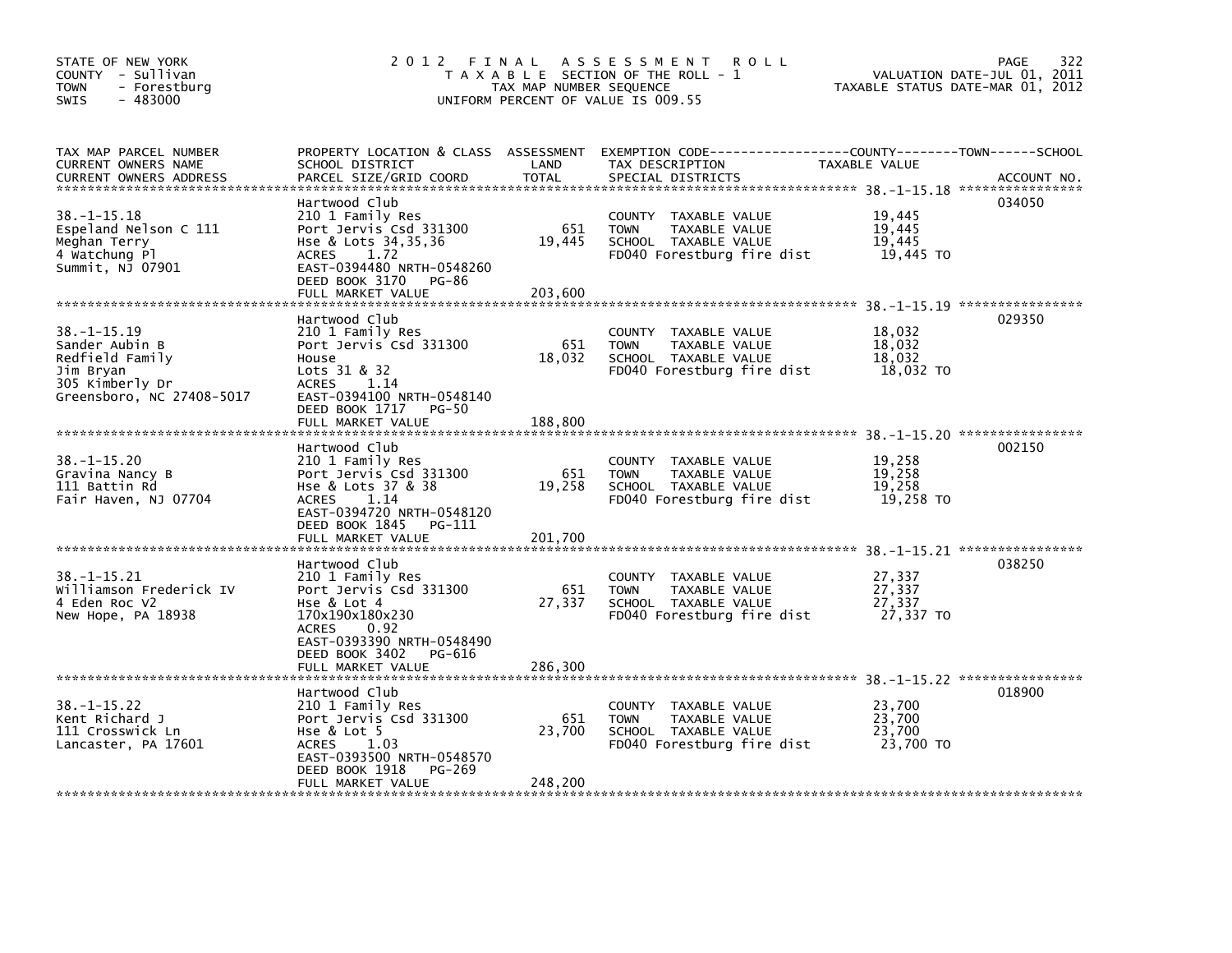| STATE OF NEW YORK<br>COUNTY - Sullivan<br><b>TOWN</b><br>- Forestburg<br>$-483000$<br><b>SWIS</b>                         | 2012 FINAL                                                                                                                                                                                                       | TAX MAP NUMBER SEQUENCE  | A S S E S S M E N T<br>R O L L<br>T A X A B L E SECTION OF THE ROLL - 1<br>UNIFORM PERCENT OF VALUE IS 009.55 |                                         | 323<br>PAGE<br>VALUATION DATE-JUL 01, 2011<br>TAXABLE STATUS DATE-MAR 01, 2012 |
|---------------------------------------------------------------------------------------------------------------------------|------------------------------------------------------------------------------------------------------------------------------------------------------------------------------------------------------------------|--------------------------|---------------------------------------------------------------------------------------------------------------|-----------------------------------------|--------------------------------------------------------------------------------|
| TAX MAP PARCEL NUMBER<br>CURRENT OWNERS NAME<br><b>CURRENT OWNERS ADDRESS</b>                                             | PROPERTY LOCATION & CLASS ASSESSMENT<br>SCHOOL DISTRICT<br>PARCEL SIZE/GRID COORD                                                                                                                                | LAND<br><b>TOTAL</b>     | EXEMPTION CODE-----------------COUNTY-------TOWN------SCHOOL<br>TAX DESCRIPTION<br>SPECIAL DISTRICTS          | TAXABLE VALUE                           | ACCOUNT NO.                                                                    |
| $38. -1 - 15.23$<br>Barnard Harold<br>111F<br>35 Berch St<br>Wilton, CT 06897                                             | Hartwood Club<br>210 1 Family Res - WTRFNT<br>Port Jervis Csd 331300<br>Hse & Lot 15<br>152x229x150x228<br>FRNT 152.00 DPTH 229.00<br>EAST-0392523 NRTH-0548748<br>DEED BOOK 2061<br>PG-149<br>FULL MARKET VALUE | 651<br>30,900<br>323,600 | COUNTY TAXABLE VALUE<br>TAXABLE VALUE<br><b>TOWN</b><br>SCHOOL TAXABLE VALUE<br>FD040 Forestburg fire dist    | 30,900<br>30,900<br>30,900<br>30,900 TO |                                                                                |
| $38. - 1 - 15.24$<br>Day Jerome C Jr<br>111 lower Cross Rd<br>Greenwich, CT 06830                                         | Hartwood Club<br>210 1 Family Res - WTRFNT<br>Port Jervis Csd 331300<br>Hse & Lot<br>ACRES<br>1.13<br>EAST-0393340 NRTH-0548810<br>DEED BOOK 3170 PG-210<br>FULL MARKET VALUE                                    | 651<br>30,268<br>316,900 | COUNTY TAXABLE VALUE<br><b>TOWN</b><br>TAXABLE VALUE<br>SCHOOL TAXABLE VALUE<br>FD040 Forestburg fire dist    | 30,268<br>30,268<br>30,268<br>30,268 TO | 007700                                                                         |
| $38. - 1 - 15.25$<br>Pitts Howard T<br>22 Skymeadow Rd<br>Suffern, NY 10901                                               | Hartwood Club<br>210 1 Family Res - WTRFNT<br>Port Jervis Csd 331300<br>Hse & Lots 18&19<br>1.37<br><b>ACRES</b><br>EAST-0393700 NRTH-0549330<br>DEED BOOK 1721<br>PG-616<br>FULL MARKET VALUE                   | 970<br>24,540<br>257,000 | COUNTY TAXABLE VALUE<br>TAXABLE VALUE<br><b>TOWN</b><br>SCHOOL TAXABLE VALUE<br>FD040 Forestburg fire dist    | 24,540<br>24,540<br>24.540<br>24,540 TO | 008675                                                                         |
| $38. - 1 - 15.26$<br>Carter Ogden B<br>Carter Corbin Hannah<br>Robert D. Carter<br>126 East Side Pkwy<br>Newton, MA 02458 | Hartwood Club<br>210 1 Family Res<br>Port Jervis Csd 331300<br>Lot 22 & 23<br>FRNT 155.00 DPTH 170.00<br>EAST-0393830 NRTH-0549100<br>DEED BOOK 863<br>PG-00033<br>FULL MARKET VALUE                             | 651<br>27,825<br>291,400 | COUNTY TAXABLE VALUE<br>TAXABLE VALUE<br><b>TOWN</b><br>SCHOOL TAXABLE VALUE<br>FD040 Forestburg fire dist    | 27,825<br>27,825<br>27,825<br>27,825 TO | 5050                                                                           |
| $38. - 1 - 15.27$<br>Collins Joshua L<br>Collins Kristine W<br>01396 SW Military Rd<br>Portland, OR 97219                 | Hartwood Club<br>210 1 Family Res<br>Port Jervis Csd 331300<br>House<br>1.26<br><b>ACRES</b><br>EAST-0394780 NRTH-0548900<br>DEED BOOK 2765<br>PG-666<br>FULL MARKET VALUE                                       | 651<br>17,187<br>180,000 | COUNTY TAXABLE VALUE<br><b>TOWN</b><br>TAXABLE VALUE<br>SCHOOL TAXABLE VALUE<br>FD040 Forestburg fire dist    | 17,187<br>17,187<br>17,187<br>17,187 TO | 003150                                                                         |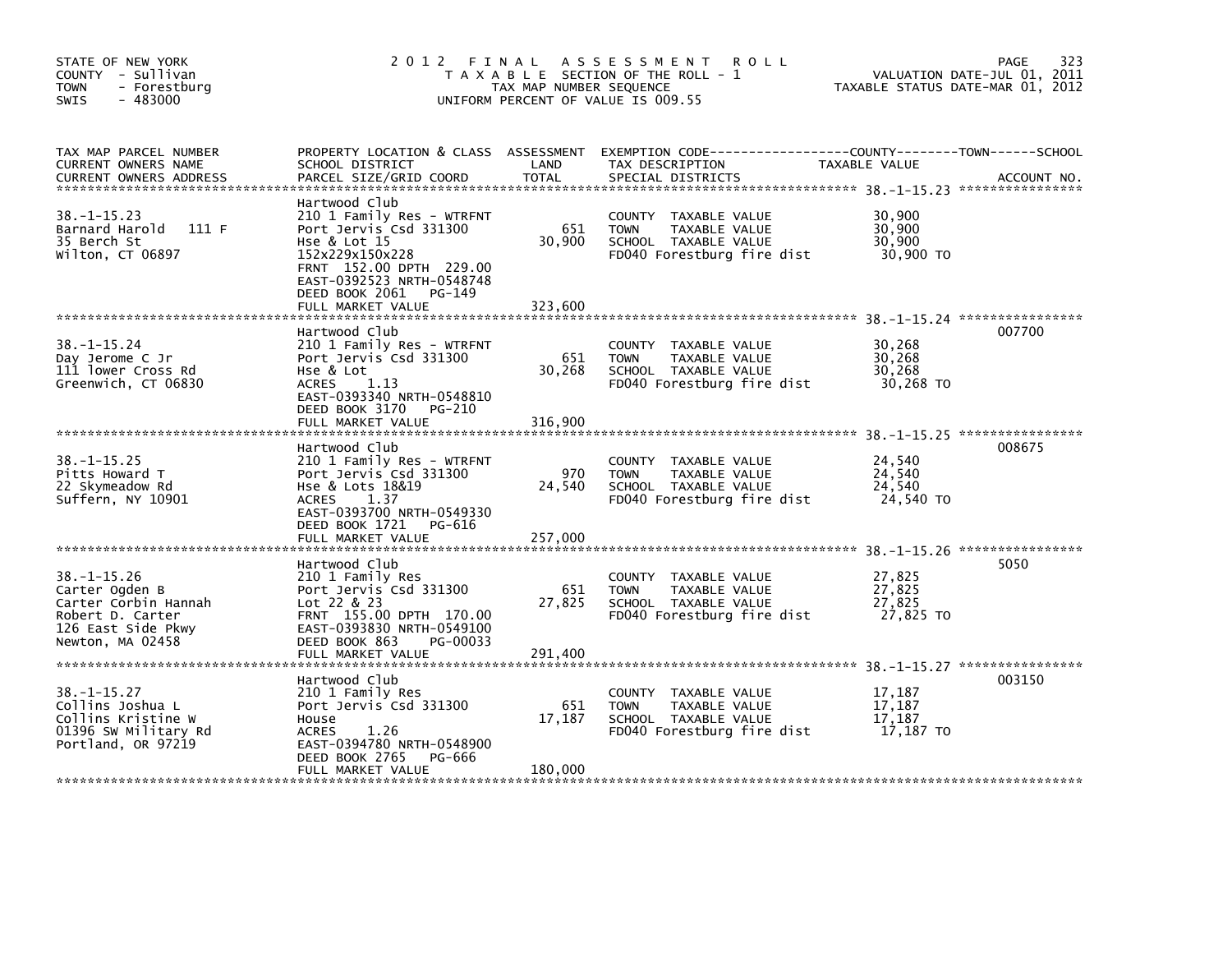| STATE OF NEW YORK<br>COUNTY - Sullivan<br>- Forestburg<br><b>TOWN</b><br>$-483000$<br>SWIS                       | 2 0 1 2                                                                                                                                                                                      | FINAL<br>TAX MAP NUMBER SEQUENCE | A S S E S S M E N T<br><b>ROLL</b><br>T A X A B L E SECTION OF THE ROLL - 1<br>UNIFORM PERCENT OF VALUE IS 009.55                                               | TAXABLE STATUS DATE-MAR 01, 2012                                             | 324<br>PAGE<br>VALUATION DATE-JUL 01, 2011                        |
|------------------------------------------------------------------------------------------------------------------|----------------------------------------------------------------------------------------------------------------------------------------------------------------------------------------------|----------------------------------|-----------------------------------------------------------------------------------------------------------------------------------------------------------------|------------------------------------------------------------------------------|-------------------------------------------------------------------|
| TAX MAP PARCEL NUMBER<br>CURRENT OWNERS NAME                                                                     | PROPERTY LOCATION & CLASS ASSESSMENT<br>SCHOOL DISTRICT                                                                                                                                      | LAND                             | EXEMPTION CODE-----------<br>TAX DESCRIPTION                                                                                                                    | -------COUNTY--------TOWN------SCHOOL<br>TAXABLE VALUE                       | ACCOUNT NO.<br>****************                                   |
| $38. - 1 - 15.28$<br>Clements Cleveland<br>Heirs Of<br>Attn: Vega Lalire<br>195 Baer Rd<br>Forestburgh, NY 12777 | Hartwood Club<br>210 1 Family Res - WTRFNT<br>Port Jervis Csd 331300<br>FRNT 200.00 DPTH 200.00<br>EAST-0393440 NRTH-0548960<br>FULL MARKET VALUE                                            | 651<br>31,794<br>332,900         | COUNTY TAXABLE VALUE<br>TAXABLE VALUE<br><b>TOWN</b><br>SCHOOL TAXABLE VALUE<br>FD040 Forestburg fire dist                                                      | 31.794<br>31,794<br>31,794<br>31,794 TO                                      | 000100                                                            |
| $38. -1 - 15.29$<br>Ball Edward A<br>195 Baer Rd<br>Forestburgh, NY 12777                                        | Hartwood Club<br>210 1 Family Res - WTRFNT<br>Port Jervis Csd 331300<br>House<br><b>ACRES</b><br>1.28<br>EAST-0393630 NRTH-0549700<br>DEED BOOK 898<br>PG-00339<br>FULL MARKET VALUE         | 33,100 STAR B<br>346,600         | COMBAT VET 41132<br>651 COMBAT VET 41133<br>41854<br>COUNTY TAXABLE VALUE<br>TAXABLE VALUE<br><b>TOWN</b><br>SCHOOL TAXABLE VALUE<br>FD040 Forestburg fire dist | 4.095<br>$\Omega$<br>$\mathbf{0}$<br>29,005<br>29,005<br>30,370<br>33,100 TO | 001140<br>$\Omega$<br>$\Omega$<br>$\Omega$<br>4,095<br>2,730<br>0 |
| $38. - 1 - 15.30$<br>Baily Martin N<br>Baily Vivkie L<br>4702 Waverly Ave<br>PO Box 1<br>Garrett Park, MD 20896  | Hartwood Club<br>210 1 Family Res<br>Port Jervis Csd 331300<br>House & Shed<br><b>ACRES</b><br>1.00<br>EAST-0393195 NRTH-0547808<br>DEED BOOK 3384<br>PG-563<br>FULL MARKET VALUE            | 789<br>9.400<br>98,400           | COUNTY TAXABLE VALUE<br><b>TOWN</b><br>TAXABLE VALUE<br>SCHOOL TAXABLE VALUE<br>FD040 Forestburg fire dist                                                      | 9,400<br>9,400<br>9.400<br>9.400 TO                                          |                                                                   |
| $38. - 1 - 15.31$<br>Coy Dudley F<br>Coy Adelaide<br>MCAA Mail<br>5650 SW Mapp Rd<br>Palm City, FL 34990         | Hartwood Club<br>210 1 Family Res<br>Port Jervis Csd 331300<br>House, addition, shed<br><b>ACRES</b><br>1.18<br>EAST-0394909 NRTH-0547381<br>DEED BOOK 1219<br>PG-00184<br>FULL MARKET VALUE | 835<br>49,679<br>520,200         | COUNTY TAXABLE VALUE<br><b>TAXABLE VALUE</b><br><b>TOWN</b><br>SCHOOL TAXABLE VALUE<br>FD040 Forestburg fire dist                                               | 49,679<br>49.679<br>49,679<br>49,679 TO                                      |                                                                   |
| $38. - 1 - 15.32$<br>Spencer Graham<br>195 Baer Rd<br>Forestburgh,, NY 12777                                     | Hartwood Club<br>210 1 Family Res<br>Port Jervis Csd 331300<br>House<br><b>ACRES</b><br>1.00<br>EAST-0393810 NRTH-0549477<br>DEED BOOK 1272<br>PG-00342<br>FULL MARKET VALUE                 | 708<br>47,700<br>499,500         | 41854<br>STAR B<br>COUNTY TAXABLE VALUE<br>TAXABLE VALUE<br><b>TOWN</b><br>SCHOOL TAXABLE VALUE<br>FD040 Forestburg fire dist                                   | $\mathbf{0}$<br>47.700<br>47,700<br>44,970<br>47,700 TO                      | 0<br>2,730                                                        |
|                                                                                                                  |                                                                                                                                                                                              |                                  |                                                                                                                                                                 |                                                                              |                                                                   |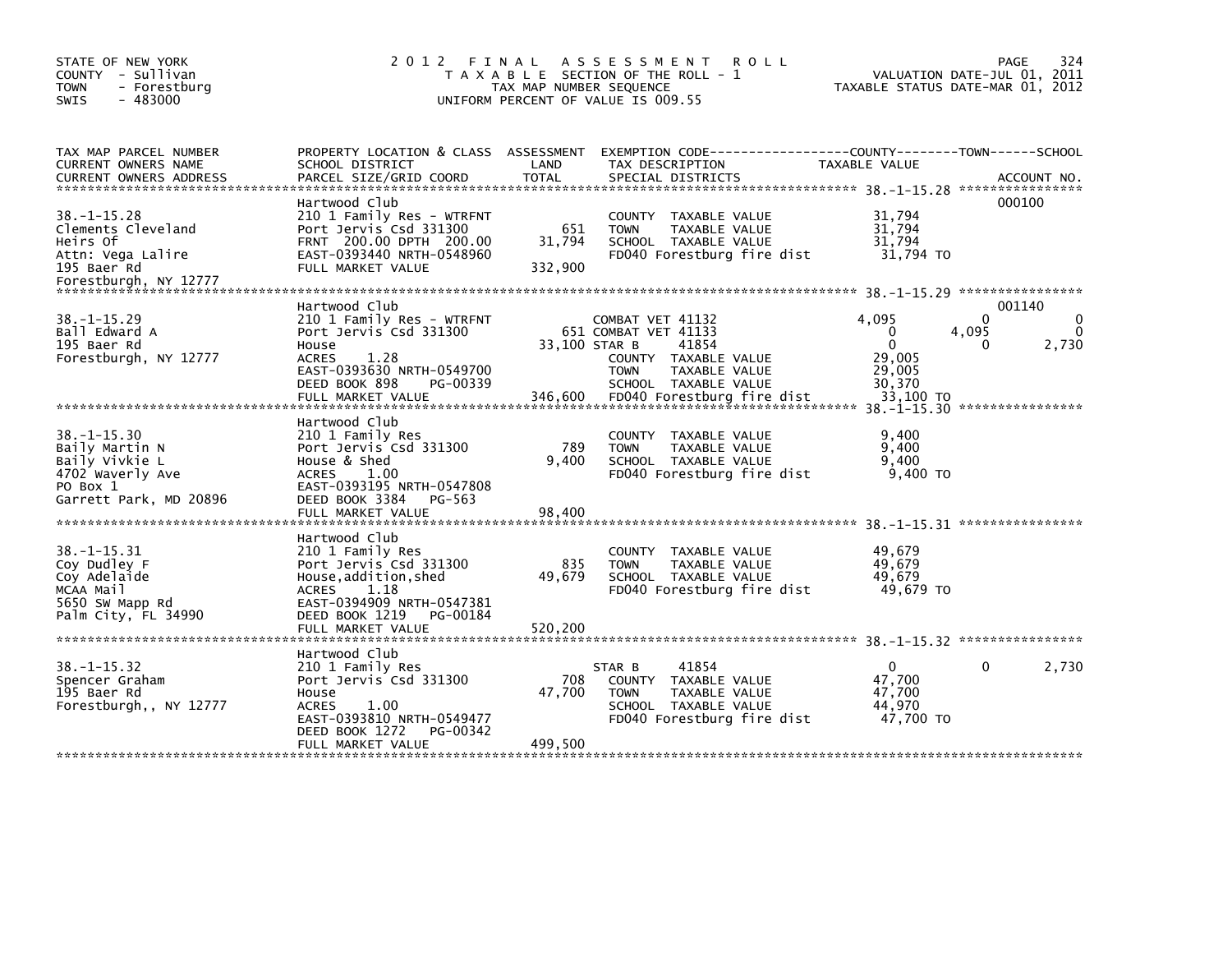| STATE OF NEW YORK<br>COUNTY - Sullivan<br><b>TOWN</b><br>- Forestburg<br>- 483000<br><b>SWIS</b>       | 2012 FINAL ASSESSMENT ROLL                                                                                                                                                          | T A X A B L E SECTION OF THE ROLL - 1<br>TAX MAP NUMBER SEQUENCE<br>UNIFORM PERCENT OF VALUE IS 009.55 | TAXABLE STATUS DATE-MAR 01, 2012                                                                                                          | PAGE<br>325<br>VALUATION DATE-JUL 01, 2011 |             |
|--------------------------------------------------------------------------------------------------------|-------------------------------------------------------------------------------------------------------------------------------------------------------------------------------------|--------------------------------------------------------------------------------------------------------|-------------------------------------------------------------------------------------------------------------------------------------------|--------------------------------------------|-------------|
| TAX MAP PARCEL NUMBER<br>CURRENT OWNERS NAME<br><b>CURRENT OWNERS ADDRESS</b>                          | SCHOOL DISTRICT<br>PARCEL SIZE/GRID COORD                                                                                                                                           | LAND<br><b>TOTAL</b>                                                                                   | PROPERTY LOCATION & CLASS ASSESSMENT EXEMPTION CODE-----------------COUNTY-------TOWN------SCHOOL<br>TAX DESCRIPTION<br>SPECIAL DISTRICTS | TAXABLE VALUE                              | ACCOUNT NO. |
| $38. - 1 - 15.33$<br>Cleveland David A<br>Cleveland Patricia<br>250 W 82nd St Apt 71<br>N.Y., NY 10024 | Hartwood Club<br>210 1 Family Res<br>Port Jervis Csd 331300<br>House<br>1.07<br><b>ACRES</b><br>EAST-0393649 NRTH-0550019<br>DEED BOOK 2035<br>PG-628<br>FULL MARKET VALUE          | 758<br>26,050<br>272,800                                                                               | COUNTY TAXABLE VALUE<br><b>TOWN</b><br>TAXABLE VALUE<br>SCHOOL TAXABLE VALUE<br>FD040 Forestburg fire dist                                | 26,050<br>26,050<br>26,050<br>26,050 TO    |             |
| $38. - 1 - 15.35$<br>Bland Justin G<br>Bland Karten M<br>1030 Buxton Rd<br>Bridgewater, NJ 08807       | Hartwood Club<br>210 1 Family Res<br>Port Jervis Csd 331300<br>Single Story House<br>ACRES 1.01<br>EAST-0395027 NRTH-0547612<br>DEED BOOK 1391 PG-342<br>FULL MARKET VALUE          | 708<br>26,840<br>281,000                                                                               | COUNTY TAXABLE VALUE<br><b>TOWN</b><br>TAXABLE VALUE<br>SCHOOL TAXABLE VALUE<br>FD040 Forestburg fire dist                                | 26,840<br>26,840<br>26,840<br>26,840 TO    |             |
| $38. - 1 - 15.36$<br>Terry Marie B<br>2546 Seagrass Dr<br>Palm City, FL 34990                          | Hartwood Club<br>210 1 Family Res<br>Port Jervis Csd 331300<br>1 Story House<br>ACRES 1.00<br>EAST-0394370 NRTH-0548975<br>DEED BOOK 2666<br>PG-639<br>FULL MARKET VALUE            | 708<br>31,735<br>332,300                                                                               | COUNTY TAXABLE VALUE<br><b>TOWN</b><br>TAXABLE VALUE<br>SCHOOL TAXABLE VALUE<br>FD040 Forestburg fire dist                                | 31,735<br>31.735<br>31,735<br>31,735 TO    |             |
| $38. -1 - 15.37$<br>Speeckaert Patrick Y<br>195 Baer Rd<br>Forestburgh, NY 12777                       | Hartwood Club<br>$314$ Rural vac< $10$<br>Port Jervis Csd 331300<br>Vacant Lot<br>FRNT 51.00 DPTH 196.00<br>EAST-0393759 NRTH-0548638<br>DEED BOOK 1606 PG-514<br>FULL MARKET VALUE | 708<br>708<br>7,400                                                                                    | COUNTY TAXABLE VALUE<br><b>TOWN</b><br>TAXABLE VALUE<br>SCHOOL TAXABLE VALUE<br>FD040 Forestburg fire dist                                | 708<br>708<br>708<br>708 TO                |             |
| $38. - 1 - 15.38$<br>Hartwood Club<br>195 Baer Rd<br>Forestburgh, NY 12777                             | Baer Rd<br>$322$ Rural vac $>10$<br>Port Jervis Csd 331300<br>Vacant Land<br>ACRES 10.54<br>EAST-0391710 NRTH-0550483<br>DEED BOOK 1712<br>PG-108<br>FULL MARKET VALUE              | 5,990<br>5,990<br>62,700                                                                               | COUNTY TAXABLE VALUE<br><b>TOWN</b><br>TAXABLE VALUE<br>SCHOOL TAXABLE VALUE<br>FD040 Forestburg fire dist                                | 5,990<br>5.990<br>5,990<br>5,990 TO        |             |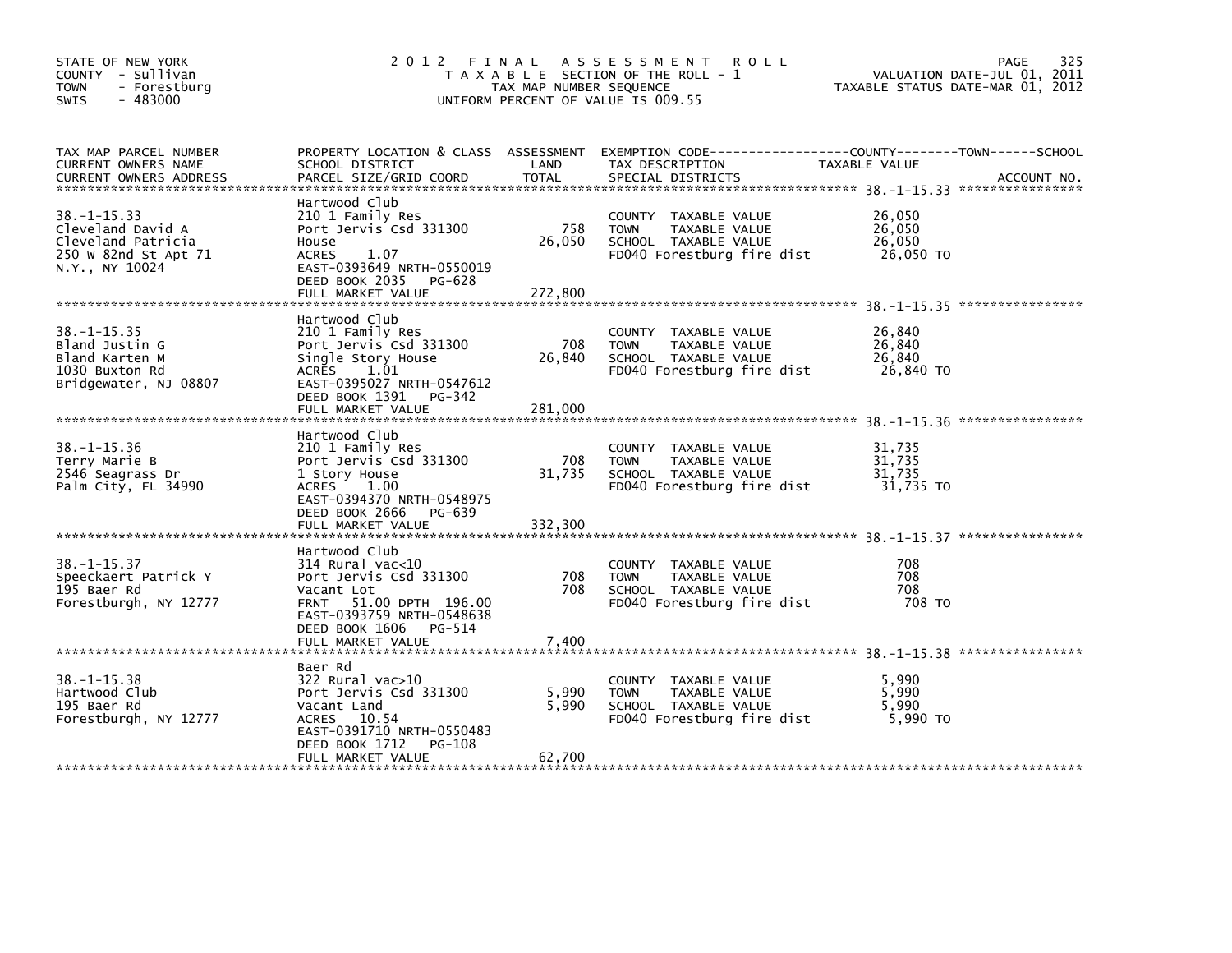| STATE OF NEW YORK<br>COUNTY - Sullivan<br><b>TOWN</b><br>- Forestburg<br>$-483000$<br>SWIS         |                                                                                                                                                                                      | TAX MAP NUMBER SEQUENCE    | 2012 FINAL ASSESSMENT<br><b>ROLL</b><br>T A X A B L E SECTION OF THE ROLL - 1<br>UNIFORM PERCENT OF VALUE IS 009.55 | VALUATION DATE-JUL 01, 2011<br>TAXABLE STATUS DATE-MAR 01, 2012 | 326<br>PAGE |
|----------------------------------------------------------------------------------------------------|--------------------------------------------------------------------------------------------------------------------------------------------------------------------------------------|----------------------------|---------------------------------------------------------------------------------------------------------------------|-----------------------------------------------------------------|-------------|
| TAX MAP PARCEL NUMBER<br>CURRENT OWNERS NAME<br><b>CURRENT OWNERS ADDRESS</b>                      | SCHOOL DISTRICT                                                                                                                                                                      | LAND                       | PROPERTY LOCATION & CLASS ASSESSMENT EXEMPTION CODE----------------COUNTY-------TOWN-----SCHOOL<br>TAX DESCRIPTION  | TAXABLE VALUE                                                   |             |
| $38. -1 - 15.39$<br>Lampe Stephen<br>Lampe Jill<br>40 E 88th St Apt 10F<br>New York, NY 10128      | Hartwood Club<br>210 1 Family Res<br>Port Jervis Csd 331300<br>House<br>Detached Garage<br>2.30<br>ACRES<br>EAST-0391936 NRTH-0549802<br>DEED BOOK 1729<br>PG-205                    | 1,628<br>41,027            | COUNTY TAXABLE VALUE<br><b>TOWN</b><br>TAXABLE VALUE<br>SCHOOL TAXABLE VALUE<br>FD040 Forestburg fire dist          | 41,027<br>41,027<br>41,027<br>41,027 TO                         |             |
|                                                                                                    |                                                                                                                                                                                      |                            |                                                                                                                     |                                                                 |             |
| $38. - 1 - 15.40$<br>Evans Justin R<br>46 Cherry Tree Ln<br>Kinnelon, NJ 07405                     | Baer Rd<br>210 1 Family Res<br>Port Jervis Csd 331300<br>1&1/2 Story House<br>ACRES<br>2.30 BANKC030982<br>EAST-0392078 NRTH-0549543<br>DEED BOOK 2691<br>PG-26<br>FULL MARKET VALUE | 1,628<br>42,900<br>449.200 | COUNTY TAXABLE VALUE<br>TAXABLE VALUE<br><b>TOWN</b><br>SCHOOL TAXABLE VALUE<br>FD040 Forestburg fire dist          | 42,900<br>42,900<br>42,900<br>42,900 TO                         |             |
|                                                                                                    |                                                                                                                                                                                      |                            |                                                                                                                     |                                                                 |             |
| $38. - 1 - 15.41$<br>Conklin James A<br>Proano Vanessa<br>100 Jay St Apt 26F<br>Brooklyn, NY 11201 | Hartwood Club Rd<br>314 Rural vac<10<br>Port Jervis Csd 331300<br>vacant lot<br>FRNT 205.00 DPTH 440.00<br><b>ACRES</b><br>2.30<br>DEED BOOK 2012<br>PG-2720                         | 1,600<br>1,600             | COUNTY TAXABLE VALUE<br>TAXABLE VALUE<br><b>TOWN</b><br>SCHOOL TAXABLE VALUE<br>FD040 Forestburg fire dist          | 1,600<br>1,600<br>1,600<br>1.600 TO                             |             |
| MAY BE SUBJECT TO PAYMENT<br>UNDER RPTL480A UNTIL 2021                                             | FULL MARKET VALUE                                                                                                                                                                    | 16,800                     |                                                                                                                     |                                                                 |             |
|                                                                                                    |                                                                                                                                                                                      |                            |                                                                                                                     |                                                                 |             |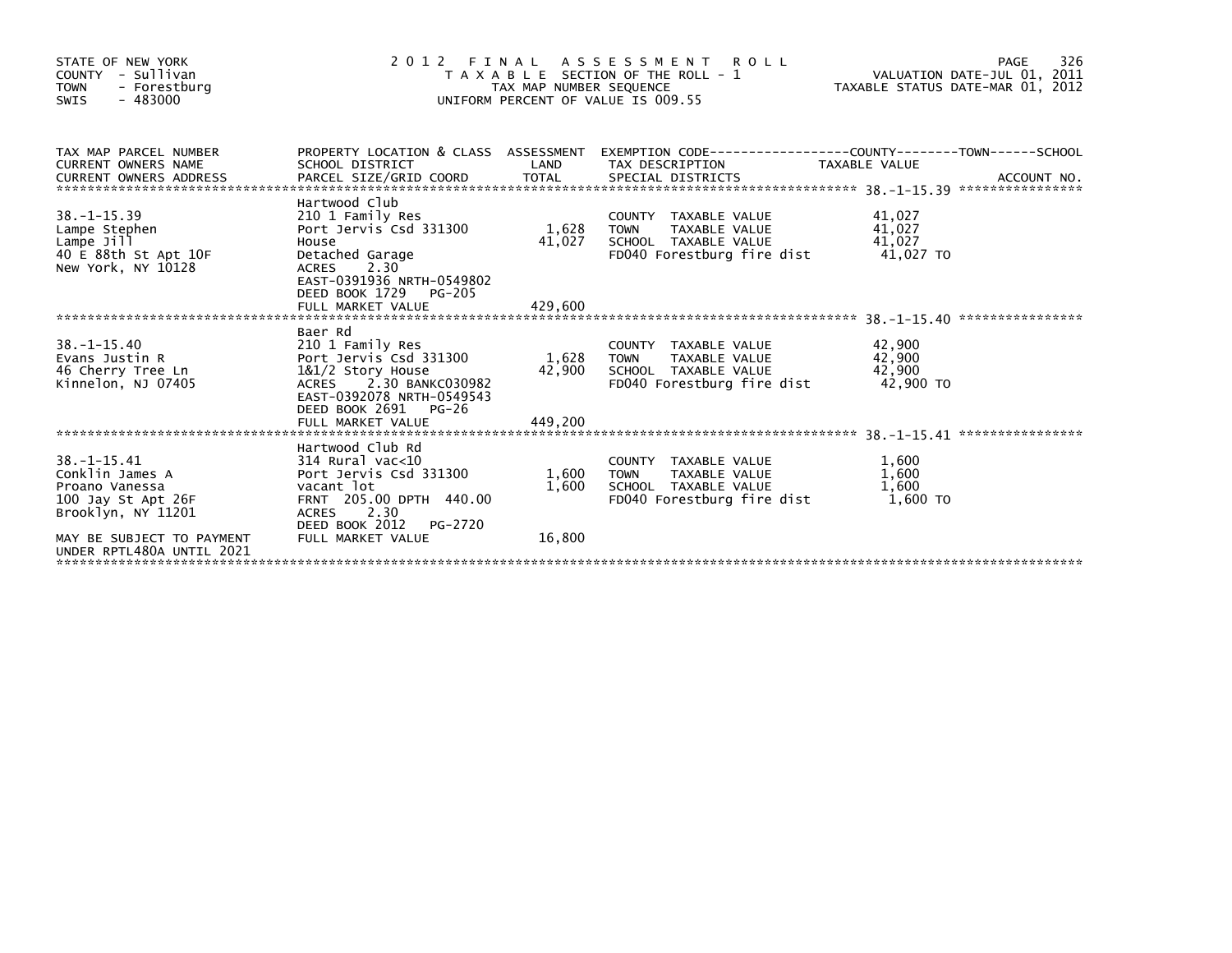| STATE OF NEW YORK    | 2012 FINAL ASSESSMENT ROLL            | - 327<br>PAGE                    |
|----------------------|---------------------------------------|----------------------------------|
| COUNTY - Sullivan    | T A X A B L E SECTION OF THE ROLL - 1 | VALUATION DATE-JUL 01, 2011      |
| TOWN<br>- Forestburg | MAP SECTION - 038                     | TAXABLE STATUS DATE-MAR 01, 2012 |
| - 483000<br>SWIS     | SUB-SECTION-                          | RPS150/V04/L015                  |
|                      | UNIFORM PERCENT OF VALUE IS 009.55    | CURRENT DATE $6/18/2012$         |

| <b>CODE</b> | DISTRICT NAME                                                        | TOTAL<br>PARCELS | EXTENSION<br><b>TYPF</b>       | EXTENSION<br>VALUE | AD VALOREM<br><b>VALUE</b>  | <b>EXEMPT</b><br><b>AMOUNT</b> | <b>TAXABLE</b><br>VALUE     |
|-------------|----------------------------------------------------------------------|------------------|--------------------------------|--------------------|-----------------------------|--------------------------------|-----------------------------|
|             | FD040 Forestburg fir<br>FD041 Cuddebackville<br>LD002 E b crawford m |                  | 61 TOTAL<br>1 TOTAL<br>1 TOTAL |                    | 1797.757<br>1,880<br>19.013 |                                | 1797.757<br>1.880<br>19.013 |

#### \*\*\* S C H O O L D I S T R I C T S U M M A R Y \*\*\*

| CODE             | DISTRICT NAME                 | <b>TOTAL</b><br><b>PARCELS</b> | ASSESSED<br>LAND  | ASSESSED<br><b>TOTAL</b> | <b>EXEMPT</b><br><b>AMOUNT</b> | <b>TOTAL</b><br><b>TAXABLE</b> | <b>STAR</b><br><b>AMOUNT</b> | <b>STAR</b><br><b>TAXABLE</b> |
|------------------|-------------------------------|--------------------------------|-------------------|--------------------------|--------------------------------|--------------------------------|------------------------------|-------------------------------|
| 331300<br>484601 | Port Jervis Csd<br>Monticello | 61                             | 465.282<br>11,000 | 1788.637<br>11,000       | 59,568                         | 1729.069<br>11,000             | 44.280                       | 1684,789<br>11,000            |
|                  | SUB-TOTAL                     | 62                             | 476.282           | 1799.637                 | 59,568                         | 1740.069                       | 44.280                       | 1695,789                      |
|                  | T O T A L                     | 62                             | 476,282           | 1799,637                 | 59,568                         | 1740,069                       | 44.280                       | 1695,789                      |

#### \*\*\* S Y S T E M C O D E S S U M M A R Y \*\*\*

### NO SYSTEM EXEMPTIONS AT THIS LEVEL

# \*\*\* E X E M P T I O N S U M M A R Y \*\*\*

| <b>CODE</b> | DESCRIPTION       | <b>TOTAL</b><br><b>PARCELS</b> | <b>COUNTY</b> | <b>TOWN</b> | <b>SCHOOL</b> |
|-------------|-------------------|--------------------------------|---------------|-------------|---------------|
| 41101       | <b>VETERAN</b>    |                                | 3,322         | 3,322       |               |
| 41122       | WAR VET           |                                | 2,457         |             |               |
| 41123       | WAR VET           |                                |               | 2,457       |               |
| 41132       | COMBAT VET        |                                | 6,331         |             |               |
| 41133       | <b>COMBAT VET</b> |                                |               | 6,331       |               |
| 41834       | STAR EN           |                                |               |             | 16,980        |
| 41854       | STAR B            | 10                             |               |             | 27,300        |
| 47460       | <b>FOREST LND</b> |                                | 59,568        | 59,568      | 59,568        |
|             | ΤΟΤΑΙ             | 22                             | 71,678        | 71,678      | 103,848       |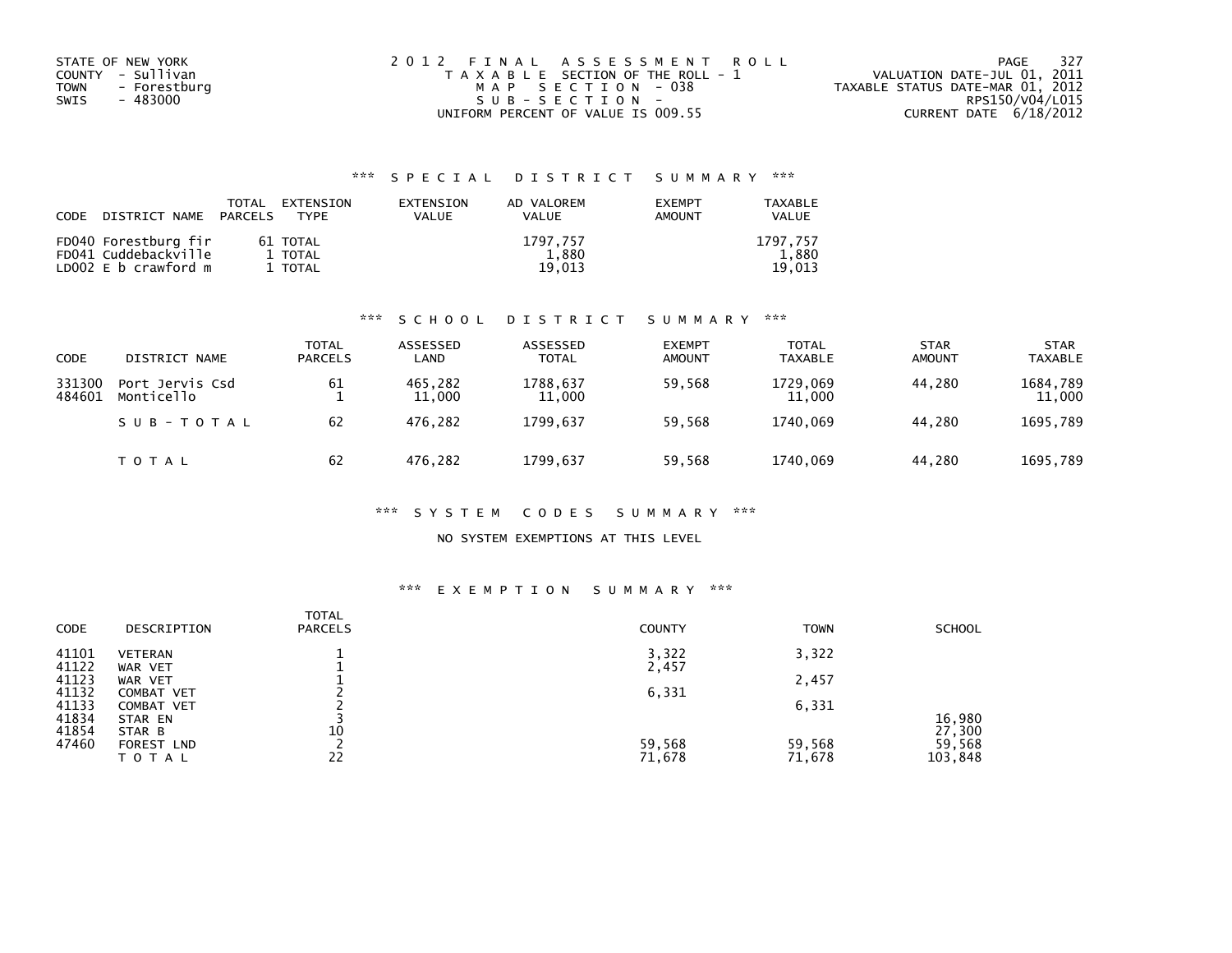| STATE OF NEW YORK           | 2012 FINAL ASSESSMENT ROLL            | - 328<br>PAGE                    |
|-----------------------------|---------------------------------------|----------------------------------|
| COUNTY - Sullivan           | T A X A B L E SECTION OF THE ROLL - 1 | VALUATION DATE-JUL 01, 2011      |
| <b>TOWN</b><br>- Forestburg | MAP SECTION - 038                     | TAXABLE STATUS DATE-MAR 01, 2012 |
| - 483000<br>SWIS            | SUB-SECTION-                          | RPS150/V04/L015                  |
|                             | UNIFORM PERCENT OF VALUE IS 009.55    | CURRENT DATE $6/18/2012$         |

| ROLL<br><b>SEC</b> | DESCRIPTION | <b>TOTAL</b><br><b>PARCELS</b> | ASSESSEP<br><b>_AND</b> | <b>\SSESSED</b><br>TOTAL | <b>TAXABLE</b><br><b>COUNT</b> | <b>TAXABLE</b><br><b>TOWN</b> | <b>TAXABLE</b><br><b>SCHOOL</b> | <b>STAR</b><br>TAXABLI |
|--------------------|-------------|--------------------------------|-------------------------|--------------------------|--------------------------------|-------------------------------|---------------------------------|------------------------|
|                    | TAYARI F    | υ۷                             | 176<br>282              | 700<br>. 637             | 1727<br>959                    | ,959                          | 1740.069                        | 1695<br>. 789          |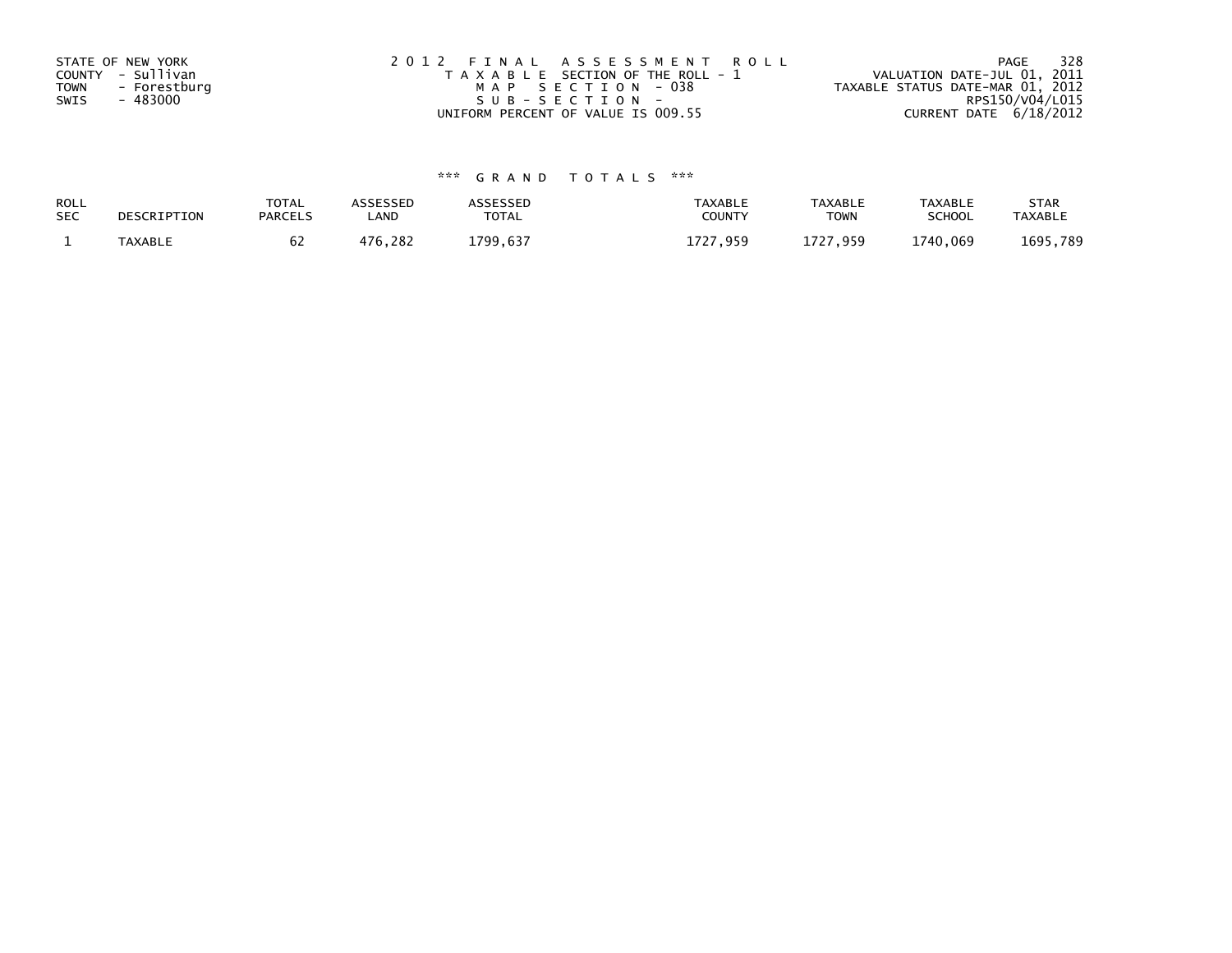| STATE OF NEW YORK<br>COUNTY - Sullivan<br><b>TOWN</b><br>- Forestburg<br>$-483000$<br><b>SWIS</b>    | 2 0 1 2                                                                                                                                                                                          | FINAL ASSESSMENT<br>T A X A B L E SECTION OF THE ROLL - 1<br>TAX MAP NUMBER SEQUENCE<br>UNIFORM PERCENT OF VALUE IS 009.55 |                        | R O L L                                                                                              |                                                        | 329<br><b>PAGE</b><br>VALUATION DATE-JUL 01, 2011<br>TAXABLE STATUS DATE-MAR 01, 2012 |
|------------------------------------------------------------------------------------------------------|--------------------------------------------------------------------------------------------------------------------------------------------------------------------------------------------------|----------------------------------------------------------------------------------------------------------------------------|------------------------|------------------------------------------------------------------------------------------------------|--------------------------------------------------------|---------------------------------------------------------------------------------------|
| TAX MAP PARCEL NUMBER<br>CURRENT OWNERS NAME<br><b>CURRENT OWNERS ADDRESS</b>                        | PROPERTY LOCATION & CLASS ASSESSMENT EXEMPTION CODE---------------COUNTY-------TOWN------SCHOOL<br>SCHOOL DISTRICT<br>PARCEL SIZE/GRID COORD                                                     | LAND<br><b>TOTAL</b>                                                                                                       | TAX DESCRIPTION        | SPECIAL DISTRICTS                                                                                    | TAXABLE VALUE                                          | ACCOUNT NO.                                                                           |
| $39. -1 - 1.1$<br>Slywotzky Stefan<br>Slywotzky Wolodymyra<br>241 E 18Th St<br>New York, NY 10003    | Rt 42<br>$322$ Rural vac $>10$<br>Port Jervis Csd 331300<br>Fo Zebrausky<br>Seas 8<br>ACRES 86.54<br>EAST-0388020 NRTH-0547490<br>DEED BOOK 1298<br><b>PG-45</b><br>FULL MARKET VALUE            | 15,024<br>15,024<br>157,300                                                                                                | <b>TOWN</b>            | COUNTY TAXABLE VALUE<br>TAXABLE VALUE<br>SCHOOL TAXABLE VALUE<br>FD041 Cuddebackville fire           | 15,024<br>15,024<br>15,024<br>15,024 TO                | 017910                                                                                |
|                                                                                                      |                                                                                                                                                                                                  |                                                                                                                            |                        |                                                                                                      |                                                        |                                                                                       |
| $39. - 1 - 1.2$<br>O'Dell Roger<br>O'Dell Mary<br>1461 State Route 42<br>Forestburgh, NY 12777-6515  | 1461 State Route 42<br>240 Rural res<br>Port Jervis Csd 331300<br>2 St Hse Gar<br>ACRES 15.10<br>EAST-0387960 NRTH-0546050<br>FULL MARKET VALUE                                                  | 5,101<br>15,089<br>158,000                                                                                                 | STAR EN<br><b>TOWN</b> | 41834<br>COUNTY TAXABLE VALUE<br>TAXABLE VALUE<br>SCHOOL TAXABLE VALUE<br>FD040 Forestburg fire dist | $\mathbf{0}$<br>15.089<br>15,089<br>9.429<br>15,089 TO | 024030<br>0<br>5,660                                                                  |
| $39 - 1 - 2$<br>O'dell Keith R<br>O'dell Susan E<br>1445 State Route 42<br>Forestburgh, NY 12777     | 1445 State Route 42<br>210 1 Family Res<br>Port Jervis Csd 331300<br>1.5 Story House<br>Barn, Garage<br>G1 17 Div 1 R1<br>1.99<br>ACRES<br>EAST-0388450 NRTH-0545770<br>DEED BOOK 1691<br>PG-189 | 1,562<br>8,870                                                                                                             | STAR B<br><b>TOWN</b>  | 41854<br>COUNTY TAXABLE VALUE<br>TAXABLE VALUE<br>SCHOOL TAXABLE VALUE<br>FD040 Forestburg fire dist | $\Omega$<br>8.870<br>8,870<br>6.140<br>8,870 TO        | 023400<br>2,730                                                                       |
|                                                                                                      |                                                                                                                                                                                                  |                                                                                                                            |                        |                                                                                                      |                                                        | 013400                                                                                |
| $39. - 1 - 3$<br>Gottlieb Joseph<br>& Lorraine<br>1431 Route #42<br>Forestburgh, NY 12777            | 39 Rt 42<br>322 Rural vac>10<br>Port Jervis Csd 331300<br>ACRES 21.70<br>EAST-0387880 NRTH-0545540<br>DEED BOOK 820<br>PG-00055<br>FULL MARKET VALUE                                             | 5,159<br>5.159<br>54,000                                                                                                   | <b>TOWN</b>            | COUNTY TAXABLE VALUE<br>TAXABLE VALUE<br>SCHOOL TAXABLE VALUE<br>FD040 Forestburg fire dist          | 5,159<br>5.159<br>5.159<br>5.159 TO                    |                                                                                       |
| $39. - 1 - 5$<br>Gottlieb Joseph<br>Gottlieb Lorraine<br>1431 Route 42<br>Forestburgh, NY 12777-6515 | N Of Town Line<br>322 Rural vac>10<br>Port Jervis Csd 331300<br>ACRES 26.65<br>EAST-0387650 NRTH-0544860<br>FULL MARKET VALUE                                                                    | 3,876<br>3,876<br>40,600                                                                                                   | <b>TOWN</b>            | COUNTY TAXABLE VALUE<br>TAXABLE VALUE<br>SCHOOL TAXABLE VALUE<br>FD040 Forestburg fire dist          | 3,876<br>3.876<br>3,876<br>3,876 TO                    |                                                                                       |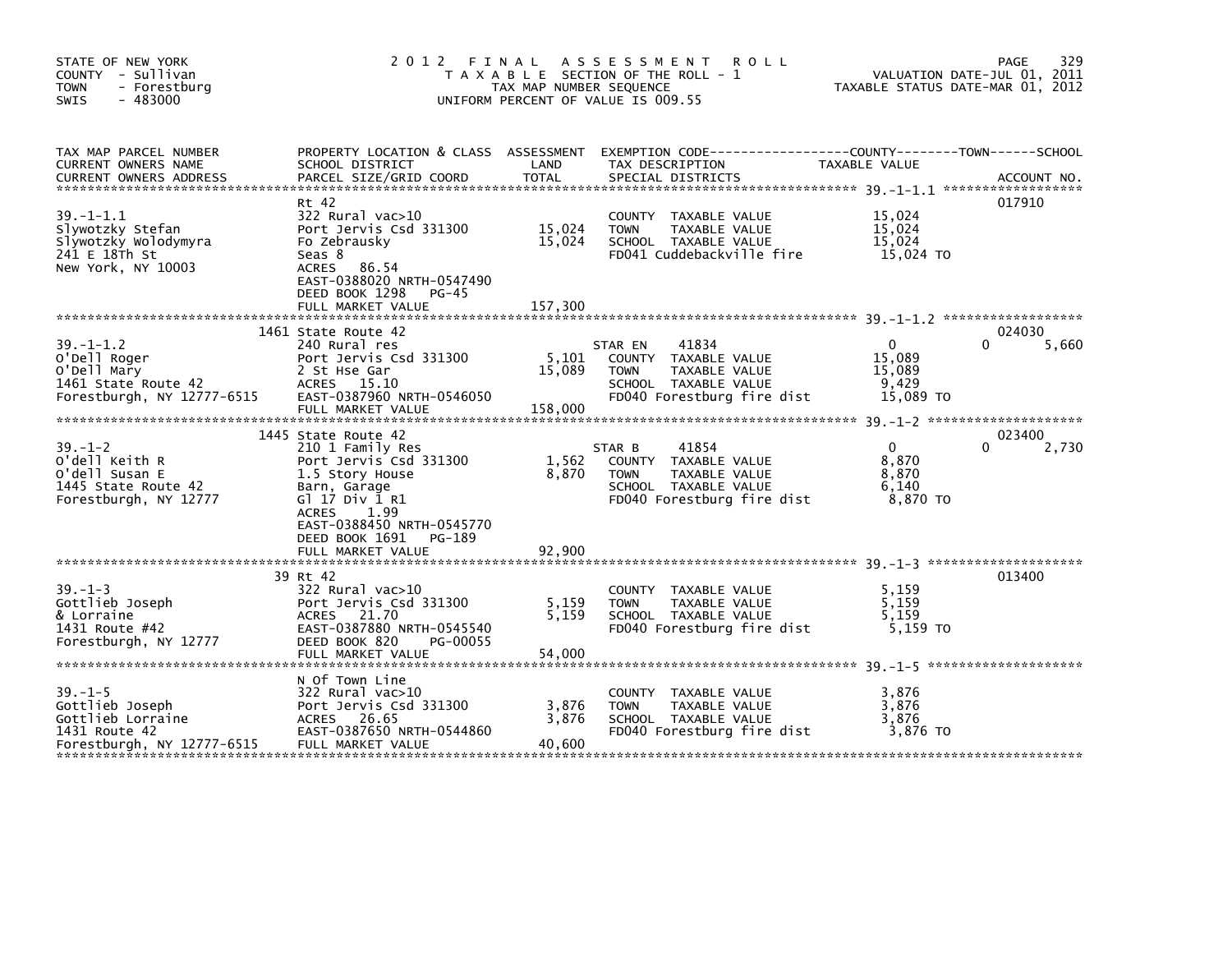| STATE OF NEW YORK<br>COUNTY - Sullivan<br><b>TOWN</b><br>- Forestburg<br>$-483000$<br><b>SWIS</b>          |                                                                                                                                                                            | TAX MAP NUMBER SEQUENCE  | 2012 FINAL ASSESSMENT<br><b>ROLL</b><br>T A X A B L E SECTION OF THE ROLL - 1<br>UNIFORM PERCENT OF VALUE IS 009.55          | VALUATION DATE-JUL 01, 2011<br>TAXABLE STATUS DATE-MAR 01, 2012                                                   | 330<br>PAGE |
|------------------------------------------------------------------------------------------------------------|----------------------------------------------------------------------------------------------------------------------------------------------------------------------------|--------------------------|------------------------------------------------------------------------------------------------------------------------------|-------------------------------------------------------------------------------------------------------------------|-------------|
| TAX MAP PARCEL NUMBER<br>CURRENT OWNERS NAME                                                               | SCHOOL DISTRICT                                                                                                                                                            | LAND                     | TAX DESCRIPTION                                                                                                              | PROPERTY LOCATION & CLASS ASSESSMENT EXEMPTION CODE----------------COUNTY-------TOWN------SCHOOL<br>TAXABLE VALUE |             |
| $39. - 1 - 6$<br>Gottlieb Joseph<br>Gottlieb Lorraine<br>1431 State Route 42<br>Forestburgh, NY 12777-6515 | 1431 State Route 42<br>210 1 Family Res<br>Port Jervis Csd 331300<br>ACRES 4.00<br>EAST-0388360 NRTH-0545120<br>FULL MARKET VALUE                                          | 27,812 STAR B<br>291,200 | COMBAT VET 41132<br>2,934 COMBAT VET 41133<br>41854<br>COUNTY TAXABLE VALUE<br>TOWN<br>TAXABLE VALUE<br>SCHOOL TAXABLE VALUE | $\Omega$<br>4.095<br>4,095<br>0<br>$\mathbf{0}$<br>0<br>23,717<br>23,717<br>25,082                                | 2,730       |
| $39. - 1 - 7.1$<br>Edugene Evelyn<br>232 Rivers Edge Dr<br>Easley, SC $29642$                              | Rt 42<br>322 Rural vac>10<br>Port Jervis Csd 331300<br>Vacant Land<br>ACRES 13.90<br>EAST-0387962 NRTH-0549993<br>DEED BOOK 2830<br>PG-83<br>FULL MARKET VALUE             | 8,286<br>8,286<br>86,800 | COUNTY TAXABLE VALUE<br><b>TOWN</b><br>TAXABLE VALUE<br>SCHOOL TAXABLE VALUE<br>FD040 Forestburg fire dist                   | 8,286<br>8,286<br>8,286<br>8,286 TO                                                                               |             |
| $39. - 1 - 7.2$<br>Begonja Goran<br>149-33 22nd Ave<br>Whitestone, NY 11357                                | Rt 42<br>322 Rural vac>10<br>Port Jervis Csd 331300<br>ACRES 11.19<br>EAST-0388044 NRTH-0549318<br>DEED BOOK 2223 PG-615<br>FULL MARKET VALUE                              | 5,064<br>5,064<br>53,000 | COUNTY TAXABLE VALUE<br><b>TOWN</b><br>TAXABLE VALUE<br>SCHOOL TAXABLE VALUE<br>FD040 Forestburg fire dist                   | 5,064<br>5.064<br>5.064<br>5,064 TO                                                                               |             |
| $39. - 1 - 7.3$<br>Begonja Goran<br>149-33 22nd Ave<br>Whitestone, NY 11357                                | 1494 Rt 42<br>$314$ Rural vac<10<br>Port Jervis Csd 331300<br>Vacant Lot<br>ACRES 5.31<br>EAST-0387592 NRTH-0548769<br>DEED BOOK 2197<br>PG-521<br>FULL MARKET VALUE       | 3,797<br>3.797<br>39,800 | COUNTY TAXABLE VALUE<br><b>TOWN</b><br>TAXABLE VALUE<br>SCHOOL TAXABLE VALUE<br>FD040 Forestburg fire dist                   | 3,797<br>3.797<br>3,797<br>3,797 TO                                                                               |             |
| $39. - 1 - 7.4$<br>Begonja Goran<br>149-33 22nd Ave<br>Whitestone, NY 11357                                | State Route 42<br>260 Seasonal res<br>Port Jervis Csd 331300<br>Hunting Cabin<br>ACRES 12.93<br>EAST-0388152 NRTH-0548450<br>DEED BOOK 2197<br>PG-521<br>FULL MARKET VALUE | 4,966<br>6,500<br>68,100 | COUNTY TAXABLE VALUE<br>TAXABLE VALUE<br><b>TOWN</b><br>SCHOOL TAXABLE VALUE<br>FD040 Forestburg fire dist                   | 6,500<br>6,500<br>6,500<br>6,500 TO                                                                               |             |
|                                                                                                            |                                                                                                                                                                            |                          |                                                                                                                              |                                                                                                                   |             |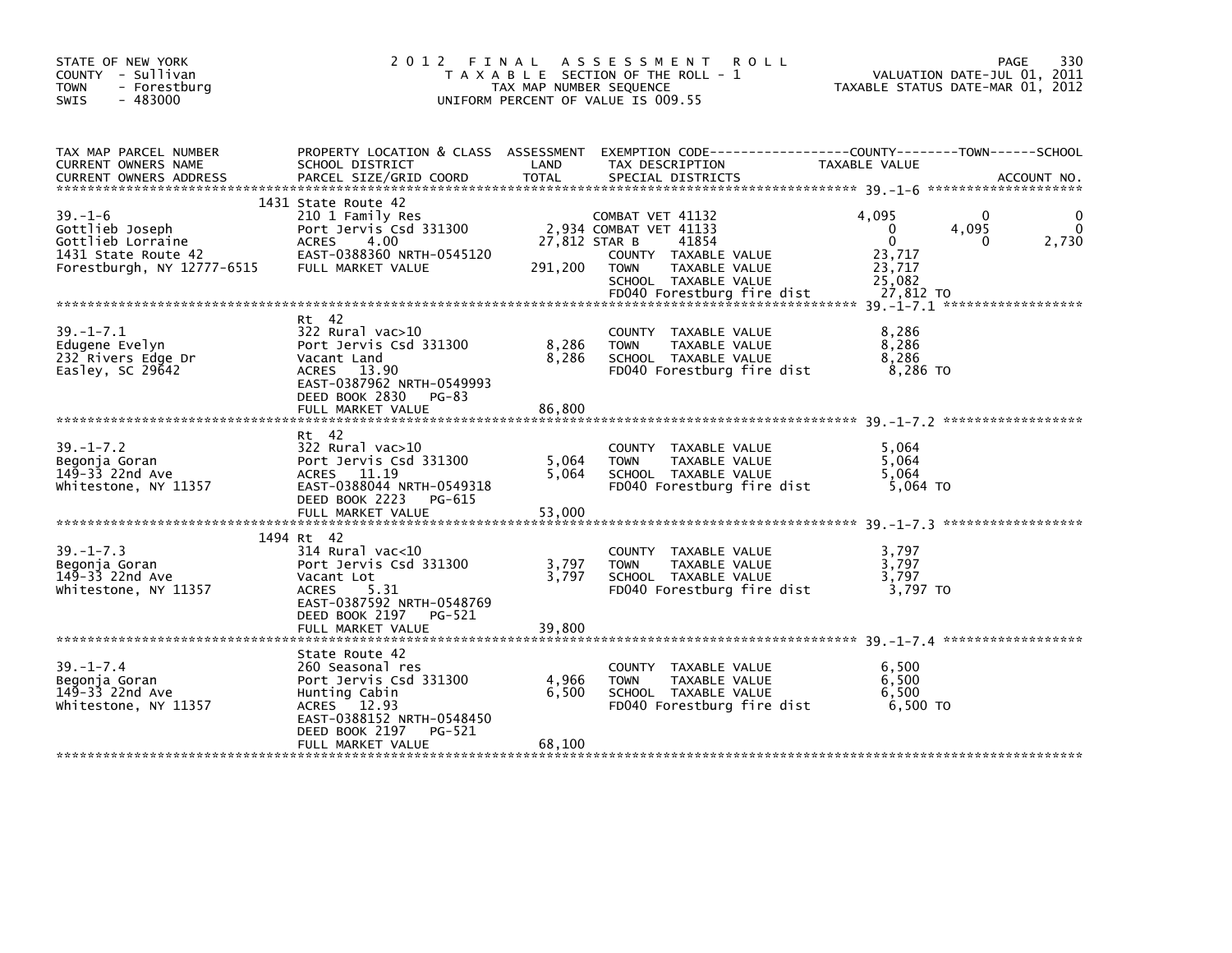| STATE OF NEW YORK<br>COUNTY - Sullivan<br><b>TOWN</b><br>- Forestburg<br>$-483000$<br><b>SWIS</b> | 2012 FINAL ASSESSMENT ROLL<br>T A X A B L E SECTION OF THE ROLL - 1<br>TAX MAP NUMBER SEQUENCE<br>UNIFORM PERCENT OF VALUE IS 009.55                                 | PAGE<br>331<br>VALUATION DATE-JUL 01, 2011<br>TAXABLE STATUS DATE-MAR 01, 2012 |                                                                                                            |                                                                                                                                |
|---------------------------------------------------------------------------------------------------|----------------------------------------------------------------------------------------------------------------------------------------------------------------------|--------------------------------------------------------------------------------|------------------------------------------------------------------------------------------------------------|--------------------------------------------------------------------------------------------------------------------------------|
| TAX MAP PARCEL NUMBER<br>CURRENT OWNERS NAME<br><b>CURRENT OWNERS ADDRESS</b>                     | SCHOOL DISTRICT<br>PARCEL SIZE/GRID COORD                                                                                                                            | LAND<br>TOTAL                                                                  | TAX DESCRIPTION<br>SPECIAL DISTRICTS                                                                       | PROPERTY LOCATION & CLASS ASSESSMENT EXEMPTION CODE---------------COUNTY-------TOWN-----SCHOOL<br>TAXABLE VALUE<br>ACCOUNT NO. |
| $39. - 1 - 7.5$<br>Gingras L.Joseph<br>Gingras Bonnie<br>224 Comfort Trl<br>Montgomery, NY 12549  | Rt 42<br>$322$ Rural vac $>10$<br>Port Jervis Csd 331300<br>Vacant Land<br>ACRES 10.71<br>EAST-0388088 NRTH-0547907<br>DEED BOOK 2717 PG-386<br>FULL MARKET VALUE    | 4,809<br>4,809<br>50,400                                                       | COUNTY TAXABLE VALUE<br><b>TOWN</b><br>TAXABLE VALUE<br>SCHOOL TAXABLE VALUE<br>FD040 Forestburg fire dist | 4,809<br>4,809<br>4,809<br>4,809 TO                                                                                            |
| $39. - 1 - 7.6$<br>Abnoosi Mehrangiz<br>PO Box 333<br>Wood Ridge, NJ 07075                        | Rt 42<br>314 Rural vac<10<br>Port Jervis Csd 331300<br>Vacant Land<br>ACRES<br>4.62<br>EAST-0387401 NRTH-0547823<br>DEED BOOK 3206 PG-31                             | 3,861<br>3,861                                                                 | COUNTY TAXABLE VALUE<br>TAXABLE VALUE<br><b>TOWN</b><br>SCHOOL TAXABLE VALUE<br>FD040 Forestburg fire dist | 3.861<br>3,861<br>3,861<br>3,861 TO                                                                                            |
|                                                                                                   | FULL MARKET VALUE                                                                                                                                                    | 40,400                                                                         |                                                                                                            |                                                                                                                                |
| $39. - 1 - 7.7$<br>Gingras Joseph L<br>Babcock Kevin<br>256 Blooming Rd<br>Middletown, NY 10940   | Rt 42<br>$314$ Rural vac< $10$<br>Port Jervis Csd 331300<br>Vacant Land<br>ACRES<br>5.36<br>EAST-0387352 NRTH-0547361<br>DEED BOOK 2717 PG-389                       | 4,469<br>4.469                                                                 | COUNTY TAXABLE VALUE<br>TAXABLE VALUE<br><b>TOWN</b><br>SCHOOL TAXABLE VALUE<br>FD040 Forestburg fire dist | 4.469<br>4,469<br>4,469<br>4,469 TO                                                                                            |
|                                                                                                   | FULL MARKET VALUE                                                                                                                                                    | 46,800                                                                         |                                                                                                            |                                                                                                                                |
| $39. - 1 - 7.8$<br>Babcock Kevin Sr.<br>13 Summerset Dr<br>Wallkill, NY 12589                     | Rt 42<br>322 Rural vac>10<br>Port Jervis Csd 331300<br>Vacant Land<br>ACRES 12.76<br>EAST-0387940 NRTH-0547041<br>DEED BOOK 2011 PG-2409                             | 5,142<br>5,142                                                                 | COUNTY TAXABLE VALUE<br>TAXABLE VALUE<br><b>TOWN</b><br>SCHOOL TAXABLE VALUE<br>FD040 Forestburg fire dist | 5.142<br>5,142<br>5,142<br>5,142 TO                                                                                            |
|                                                                                                   |                                                                                                                                                                      |                                                                                |                                                                                                            |                                                                                                                                |
| $39. - 1 - 7.9$<br>Lawlor John<br>363 Morsetown Rd<br>West Milford, NJ 07480                      | Rt 42<br>$322$ Rural vac $>10$<br>Port Jervis Csd 331300<br>Vacant Land<br>ACRES 11.58<br>EAST-0387837 NRTH-0546532<br>DEED BOOK 2964<br>PG-259<br>FULL MARKET VALUE | 4,902<br>4,902<br>51,300                                                       | COUNTY TAXABLE VALUE<br>TAXABLE VALUE<br><b>TOWN</b><br>SCHOOL TAXABLE VALUE<br>FD040 Forestburg fire dist | 4,902<br>4,902<br>4,902<br>4.902 TO                                                                                            |
|                                                                                                   |                                                                                                                                                                      |                                                                                |                                                                                                            |                                                                                                                                |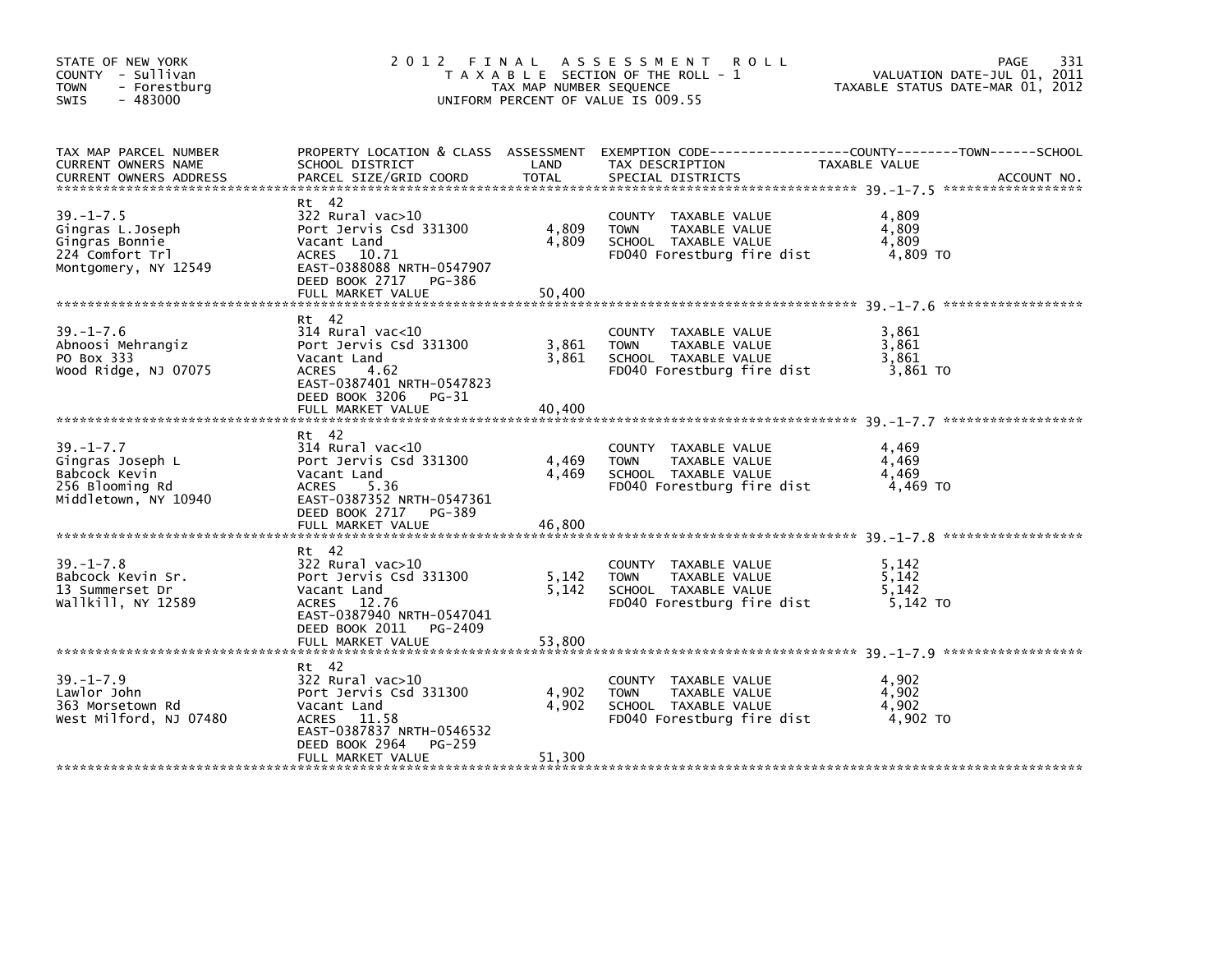| STATE OF NEW YORK<br>COUNTY - Sullivan<br><b>TOWN</b><br>- Forestburg<br>$-483000$<br>SWIS                                          | 2012 FINAL                                                                                                                                                                                        | TAX MAP NUMBER SEQUENCE     | A S S E S S M E N T<br><b>ROLL</b><br>T A X A B L E SECTION OF THE ROLL - 1<br>UNIFORM PERCENT OF VALUE IS 009.55              | VALUATION DATE-JUL 01, 2011<br>TAXABLE STATUS DATE-MAR 01, 2012 | 332<br>PAGE |
|-------------------------------------------------------------------------------------------------------------------------------------|---------------------------------------------------------------------------------------------------------------------------------------------------------------------------------------------------|-----------------------------|--------------------------------------------------------------------------------------------------------------------------------|-----------------------------------------------------------------|-------------|
| TAX MAP PARCEL NUMBER<br>CURRENT OWNERS NAME<br><b>CURRENT OWNERS ADDRESS</b>                                                       | PROPERTY LOCATION & CLASS ASSESSMENT<br>SCHOOL DISTRICT<br>PARCEL SIZE/GRID COORD                                                                                                                 | LAND<br><b>TOTAL</b>        | EXEMPTION CODE-----------------COUNTY-------TOWN------SCHOOL<br>TAX DESCRIPTION<br>SPECIAL DISTRICTS                           | TAXABLE VALUE                                                   | ACCOUNT NO. |
| $39. - 1 - 7.10$<br>Ludwigsen John<br>Ludwigsen Lorraine<br>1422 State Route 42<br>Forestburgh, NY 12777                            | 1422 State Route 42<br>210 1 Family Res<br>Port Jervis Csd 331300<br>2 Story House<br>6.68 BANKC070170<br><b>ACRES</b><br>EAST-0387089 NRTH-0546327<br>DEED BOOK 1689<br>PG-459                   | 6,824<br>29,600             | 41854<br>STAR B<br>COUNTY TAXABLE VALUE<br><b>TOWN</b><br>TAXABLE VALUE<br>SCHOOL TAXABLE VALUE<br>FD040 Forestburg fire dist  | $\Omega$<br>29,600<br>29,600<br>26,870<br>29,600 TO             | 2,730<br>0  |
|                                                                                                                                     | FULL MARKET VALUE                                                                                                                                                                                 | 309,900                     |                                                                                                                                |                                                                 |             |
| $39. - 1 - 7.11$<br>Metros Alan<br>Metros Cindy<br>1 McPeek Rd<br>Vernon, NJ 07462                                                  | Rt 42<br>322 Rural vac>10<br>Port Jervis Csd 331300<br>Vacant Land<br>ACRES 13.94<br>EAST-0387777 NRTH-0545937<br>DEED BOOK 3134<br><b>PG-75</b><br>FULL MARKET VALUE                             | 5,648<br>5,648<br>59,100    | COUNTY TAXABLE VALUE<br><b>TOWN</b><br>TAXABLE VALUE<br>SCHOOL TAXABLE VALUE<br>FD040 Forestburg fire dist                     | 5,648<br>5,648<br>5.648<br>5,648 TO                             |             |
|                                                                                                                                     |                                                                                                                                                                                                   |                             |                                                                                                                                |                                                                 |             |
| $39. - 1 - 7.12$<br>Hartwood Club<br>195 Baer Rd<br>Forestburgh, NY 12777<br>MAY BE SUBJECT TO PAYMENT<br>UNDER RPTL480A UNTIL 2021 | Rt 42<br>912 Forest s480a<br>Port Jervis Csd 331300<br>Vacant Land<br>ACRES 90.70<br>EAST-0389502 NRTH-0548614<br>FULL MARKET VALUE                                                               | 12,800<br>12,800<br>134,000 | FOREST LND 47460<br>COUNTY TAXABLE VALUE<br>TAXABLE VALUE<br><b>TOWN</b><br>SCHOOL TAXABLE VALUE<br>FD040 Forestburg fire dist | 10,240<br>10,240<br>2,560<br>2,560<br>2,560<br>12,800 TO        | 10,240      |
| $39. - 1 - 8.1$<br>Catskill Country Estates LLC<br>Joseph Kuperblum<br>476 Winding Rd<br>Ardsley, NY 10502                          | Sec A Plank Rd<br>314 Rural vac<10 - WTRFNT<br>Port Jervis Csd 331300<br>Waterfront vacant<br>FRNT 275.00 DPTH<br><b>ACRES</b><br>4.04<br>EAST-0384026 NRTH-0550181<br>DEED BOOK 3100<br>PG-404   | 17,500<br>17,500            | COUNTY TAXABLE VALUE<br><b>TOWN</b><br>TAXABLE VALUE<br>SCHOOL TAXABLE VALUE<br>FD040 Forestburg fire dist                     | 17,500<br>17,500<br>17,500<br>17,500 TO                         | 022800      |
|                                                                                                                                     | FULL MARKET VALUE                                                                                                                                                                                 | 183,200                     |                                                                                                                                |                                                                 |             |
| $39. - 1 - 8.3$<br>Billard George<br>Silverman Laura<br>995 State Route $# 55$<br>Eldred, NY 12732                                  | Sec A Plank Rd<br>314 Rural vac<10 - WTRFNT<br>Port Jervis Csd 331300<br>vacant lot<br><b>FRNT 400.00 DPTH</b><br>4.39<br><b>ACRES</b><br>EAST-0384521 NRTH-0549610<br>DEED BOOK 2010<br>PG-57325 | 19,500<br>19,500            | COUNTY TAXABLE VALUE<br><b>TOWN</b><br>TAXABLE VALUE<br>SCHOOL TAXABLE VALUE<br>FD040 Forestburg fire dist                     | 19,500<br>19,500<br>19,500<br>19,500 TO                         |             |
|                                                                                                                                     | FULL MARKET VALUE                                                                                                                                                                                 | 204,200                     |                                                                                                                                |                                                                 |             |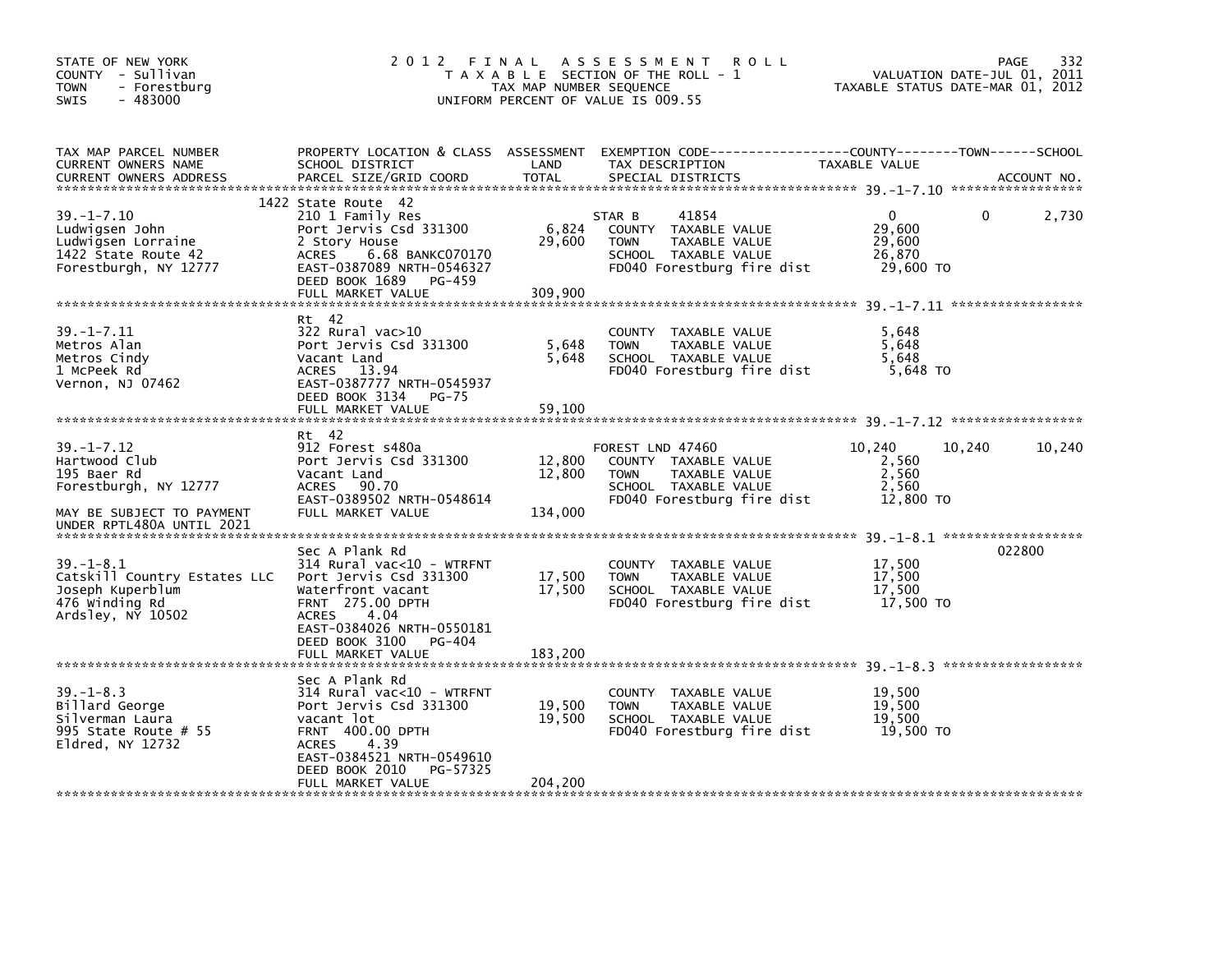| STATE OF NEW YORK<br>COUNTY - Sullivan<br>- Forestburg<br>TOWN<br>$-483000$<br><b>SWIS</b>                 | 2 0 1 2                                                                                                                                                               | TAX MAP NUMBER SEQUENCE     | FINAL ASSESSMENT<br><b>ROLL</b><br>T A X A B L E SECTION OF THE ROLL - 1<br>UNIFORM PERCENT OF VALUE IS 009.55              | 333<br>PAGE<br>VALUATION DATE-JUL 01, 2011<br>TAXABLE STATUS DATE-MAR 01, 2012                                                   |
|------------------------------------------------------------------------------------------------------------|-----------------------------------------------------------------------------------------------------------------------------------------------------------------------|-----------------------------|-----------------------------------------------------------------------------------------------------------------------------|----------------------------------------------------------------------------------------------------------------------------------|
|                                                                                                            |                                                                                                                                                                       |                             |                                                                                                                             |                                                                                                                                  |
| TAX MAP PARCEL NUMBER<br>CURRENT OWNERS NAME<br>CURRENT OWNERS ADDRESS                                     | SCHOOL DISTRICT<br>PARCEL SIZE/GRID COORD                                                                                                                             | LAND<br><b>TOTAL</b>        | TAX DESCRIPTION<br>SPECIAL DISTRICTS                                                                                        | PROPERTY LOCATION & CLASS ASSESSMENT EXEMPTION CODE----------------COUNTY-------TOWN------SCHOOL<br>TAXABLE VALUE<br>ACCOUNT NO. |
|                                                                                                            | Sec A Plank Rd                                                                                                                                                        |                             |                                                                                                                             |                                                                                                                                  |
| $39. - 1 - 8.4$<br>CatskillCountry Estates LLC<br>Joseph Kuperblum<br>476 winding Rd<br>Ardsley, NY 10502  | 322 Rural vac>10 - WTRFNT<br>Port Jervis Csd 331300<br>waterfront vacant<br>FRNT 2576.87 DPTH<br>ACRES 35.87<br>EAST-0384581 NRTH-0548023<br>DEED BOOK 3100<br>PG-404 | 49,200<br>49,200            | COUNTY TAXABLE VALUE<br><b>TOWN</b><br>TAXABLE VALUE<br>SCHOOL TAXABLE VALUE<br>FD040 Forestburg fire dist                  | 49,200<br>49,200<br>49.200<br>49,200 TO                                                                                          |
|                                                                                                            | FULL MARKET VALUE                                                                                                                                                     | 515,200                     |                                                                                                                             |                                                                                                                                  |
|                                                                                                            | Sec.A Plank Rd                                                                                                                                                        |                             |                                                                                                                             |                                                                                                                                  |
| $39. - 1 - 8.5$<br>Goldstein Ira M<br>173 Ellisen Rd<br>Watchung, NJ 07069                                 | 314 Rural vac<10 - WTRFNT<br>Port Jervis Csd 331300<br>vacant lot<br><b>FRNT 400.00 DPTH</b><br>ACRES<br>5.20                                                         | 25,500<br>25,500            | COUNTY TAXABLE VALUE<br>TAXABLE VALUE<br><b>TOWN</b><br>SCHOOL TAXABLE VALUE<br>FD040 Forestburg fire dist                  | 25,500<br>25,500<br>25,500<br>25,500 TO                                                                                          |
|                                                                                                            | DEED BOOK 3513<br>PG-557<br>FULL MARKET VALUE                                                                                                                         | 267,000                     |                                                                                                                             |                                                                                                                                  |
| $39. - 1 - 8.6$<br>Catskill Country Estates LLC<br>Joseph Kuperblum<br>476 winding Rd<br>Ardsley, NY 10502 | Plank Sec. A Rd<br>314 Rural vac<10 - WTRFNT<br>Port Jervis Csd 331300<br>vacant lot<br>FRNT 300.00 DPTH<br><b>ACRES</b><br>5.17                                      | 19,100<br>19,100            | <b>COUNTY</b><br>TAXABLE VALUE<br>TAXABLE VALUE<br><b>TOWN</b><br>SCHOOL TAXABLE VALUE<br>FD040 Forestburg fire dist        | 19,100<br>19,100<br>19.100<br>19,100 TO                                                                                          |
|                                                                                                            | FULL MARKET VALUE                                                                                                                                                     | 200,000                     |                                                                                                                             |                                                                                                                                  |
| $39. - 1 - 8.7$<br>Catskill Country Estates LLC<br>Joseph Kuperblum<br>476 winding Rd<br>Ardsley, NY 10502 | Sec A Plank Rd<br>314 Rural vac<10 - WTRFNT<br>Port Jervis Csd 331300<br>vacant lot<br><b>FRNT 275.00 DPTH</b><br>5.25<br><b>ACRES</b>                                | 17,500<br>17,500            | COUNTY TAXABLE VALUE<br><b>TOWN</b><br>TAXABLE VALUE<br>SCHOOL TAXABLE VALUE<br>FD040 Forestburg fire dist                  | 17,500<br>17,500<br>17,500<br>17,500 TO                                                                                          |
|                                                                                                            |                                                                                                                                                                       |                             |                                                                                                                             |                                                                                                                                  |
| $39 - 1 - 8.8$<br>Catskill Country Estates LLC<br>Joseph Kuperblum<br>476 winding Rd<br>Ardsley, NY 10502  | Sec A Plank Rd<br>314 Rural vac<10 - WTRFNT<br>Port Jervis Csd 331300<br>vacant lot<br><b>FRNT 375.00 DPTH</b><br><b>ACRES</b><br>5.25<br>FULL MARKET VALUE           | 23,800<br>23,800<br>249,200 | TAXABLE VALUE<br><b>COUNTY</b><br><b>TAXABLE VALUE</b><br><b>TOWN</b><br>SCHOOL TAXABLE VALUE<br>FD040 Forestburg fire dist | 23,800<br>23,800<br>23,800<br>23,800 TO                                                                                          |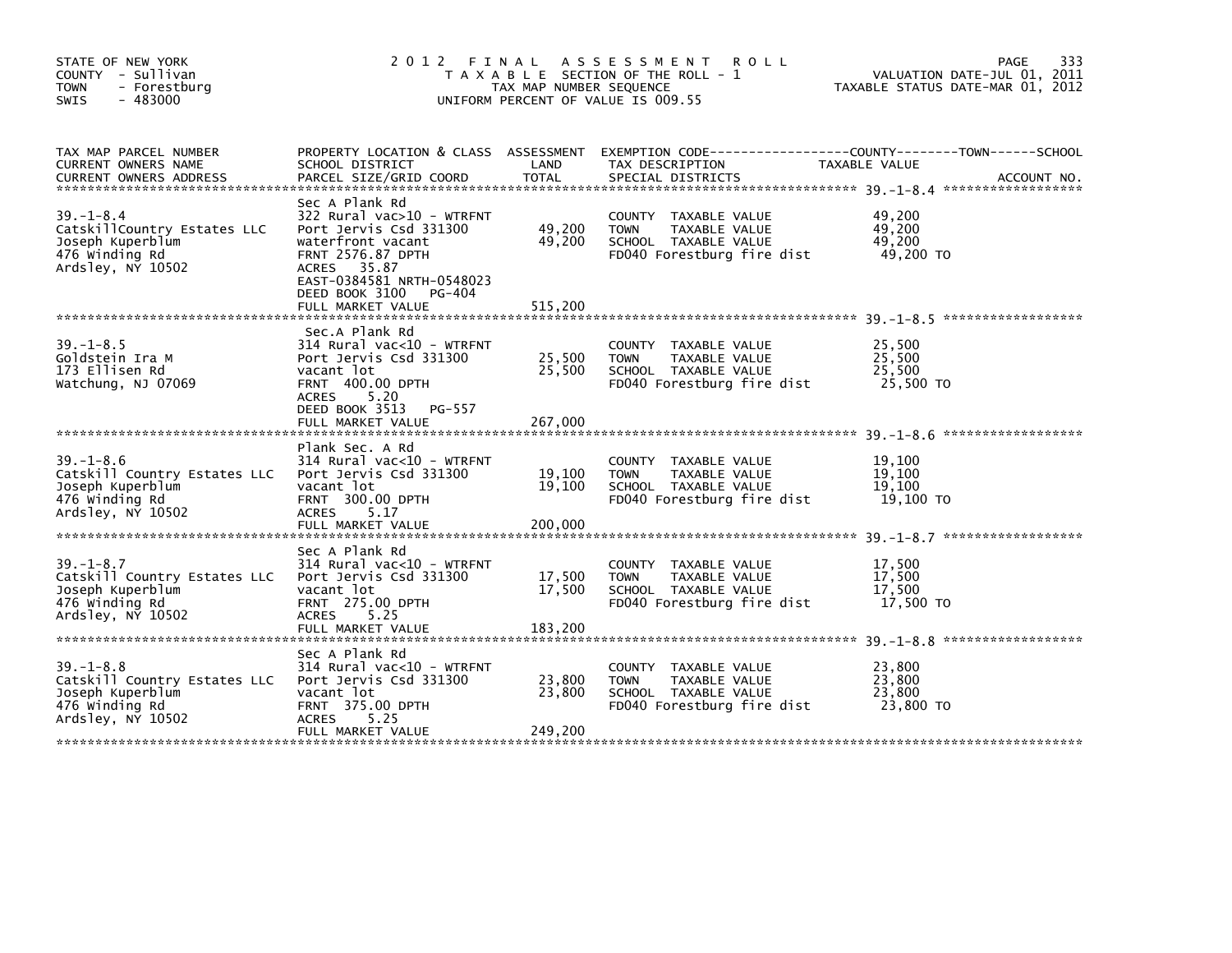| STATE OF NEW YORK<br>COUNTY - Sullivan<br>- Forestburg<br><b>TOWN</b><br>$-483000$<br><b>SWIS</b>                          | 2012 FINAL                                                                                                                                   | TAX MAP NUMBER SEQUENCE | ASSESSMENT ROLL<br>T A X A B L E SECTION OF THE ROLL - 1<br>UNIFORM PERCENT OF VALUE IS 009.55             | VALUATION DATE-JUL 01, 2011<br>TAXABLE STATUS DATE-MAR 01, 2012 | PAGE   | 334    |
|----------------------------------------------------------------------------------------------------------------------------|----------------------------------------------------------------------------------------------------------------------------------------------|-------------------------|------------------------------------------------------------------------------------------------------------|-----------------------------------------------------------------|--------|--------|
| TAX MAP PARCEL NUMBER                                                                                                      |                                                                                                                                              |                         | PROPERTY LOCATION & CLASS ASSESSMENT EXEMPTION CODE----------------COUNTY-------TOWN-----SCHOOL            |                                                                 |        |        |
| <b>CURRENT OWNERS NAME</b>                                                                                                 | SCHOOL DISTRICT                                                                                                                              | LAND                    | TAX DESCRIPTION                                                                                            | TAXABLE VALUE                                                   |        |        |
| $39. - 1 - 9.1$                                                                                                            | Tr #9<br>912 Forest s480a                                                                                                                    |                         | FOREST LND 47460                                                                                           | 22,584                                                          | 22,584 | 22,584 |
| Hartwood Club<br>195 Baer Rd<br>Forestburgh, NY 12777                                                                      | Port Jervis Csd 331300<br>Vacant Land<br>ACRES 104.50                                                                                        | 29,500                  | 29,500 COUNTY TAXABLE VALUE<br>TAXABLE VALUE<br><b>TOWN</b><br>SCHOOL TAXABLE VALUE                        | 6,916<br>6,916<br>6,916                                         |        |        |
| MAY BE SUBJECT TO PAYMENT<br>UNDER RPTL480A UNTIL 2021                                                                     | EAST-0391790 NRTH-0545560<br>FULL MARKET VALUE                                                                                               | 308,900                 | FD040 Forestburg fire dist                                                                                 | 29,500 TO                                                       |        |        |
|                                                                                                                            | Hartwood Club Road                                                                                                                           |                         |                                                                                                            |                                                                 | 008610 |        |
| $39. - 1 - 9.2$<br>Dupont Eugenia B<br>17 E 96Th St<br>New York, NY 10028                                                  | 210 1 Family Res<br>Port Jervis Csd 331300<br>1 Shop 2 St Hse Gar<br>R <sub>1</sub><br>2.00<br>ACRES<br>EAST-0391980 NRTH-0545410            | 1,303<br>19,930         | COUNTY TAXABLE VALUE<br>TAXABLE VALUE<br><b>TOWN</b><br>SCHOOL TAXABLE VALUE<br>FD040 Forestburg fire dist | 19,930<br>19,930<br>19,930<br>19.930 TO                         |        |        |
|                                                                                                                            | FULL MARKET VALUE                                                                                                                            | 208,700                 |                                                                                                            |                                                                 |        |        |
|                                                                                                                            | Rt 42                                                                                                                                        |                         |                                                                                                            |                                                                 | 033100 |        |
| $39. - 1 - 11$<br>L. Smith, W.Gall, A.Masters<br>Masters Michele<br>Adelia M. Masters<br>100 Allen St<br>Netcong, NJ 07857 | 312 Vac w/imprv<br>Port Jervis Csd 331300<br>Barn<br>$G1 17$ Div $1$<br>ACRES 42.92<br>EAST-0388188 NRTH-0549770<br>DEED BOOK 2993<br>PG-640 | 16,844<br>18,200        | COUNTY TAXABLE VALUE<br><b>TOWN</b><br>TAXABLE VALUE<br>SCHOOL TAXABLE VALUE<br>FD040 Forestburg fire dist | 18,200<br>18,200<br>18,200<br>18,200 TO                         |        |        |
|                                                                                                                            | FULL MARKET VALUE                                                                                                                            | 190,600                 |                                                                                                            |                                                                 |        |        |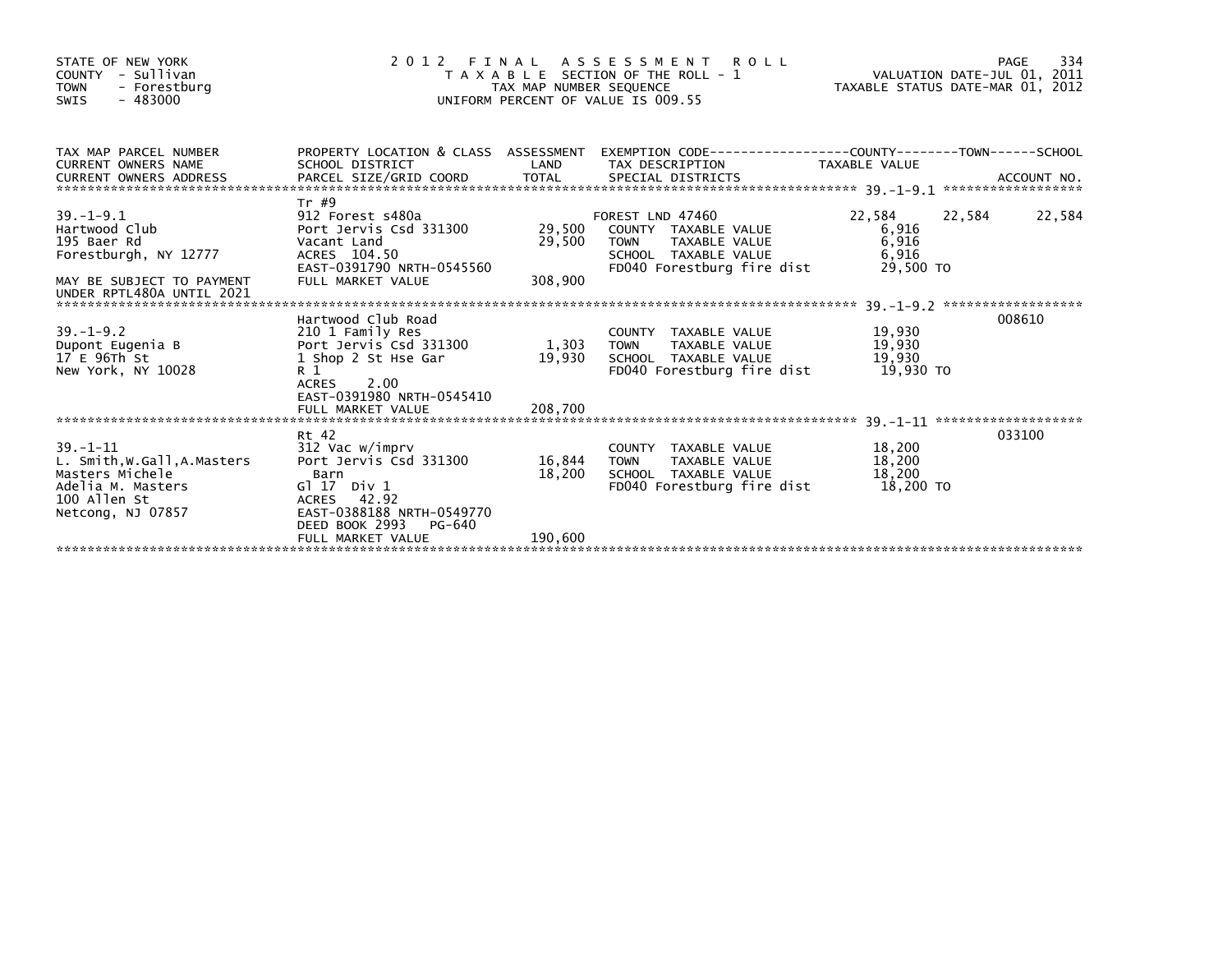| STATE OF NEW YORK    | 2012 FINAL ASSESSMENT ROLL            | 335<br>PAGE                      |
|----------------------|---------------------------------------|----------------------------------|
| COUNTY - Sullivan    | T A X A B L E SECTION OF THE ROLL - 1 | VALUATION DATE-JUL 01, 2011      |
| TOWN<br>- Forestburg | MAP SECTION - 039                     | TAXABLE STATUS DATE-MAR 01, 2012 |
| - 483000<br>SWIS     | SUB-SECTION-                          | RPS150/V04/L015                  |
|                      | UNIFORM PERCENT OF VALUE IS 009.55    | CURRENT DATE $6/18/2012$         |

| CODE | DISTRICT NAME                                | TOTAL<br>PARCELS | <b>FXTENSTON</b><br><b>TYPF</b> | <b>FXTENSTON</b><br>VALUE | AD VALOREM<br>VALUE | <b>EXEMPT</b><br>AMOUNT | <b>TAXABLE</b><br>VALUE |
|------|----------------------------------------------|------------------|---------------------------------|---------------------------|---------------------|-------------------------|-------------------------|
|      | FD040 Forestburg fir<br>FD041 Cuddebackville |                  | 27 TOTAL<br>TOTAL               |                           | 395.414<br>15.024   |                         | 395.414<br>15.024       |

#### \*\*\* S C H O O L D I S T R I C T S U M M A R Y \*\*\*

| <b>CODE</b> | DISTRICT NAME   | <b>TOTAL</b><br><b>PARCELS</b> | ASSESSED<br>LAND | ASSESSED<br><b>TOTAL</b> | <b>EXEMPT</b><br><b>AMOUNT</b> | <b>TOTAL</b><br><b>TAXABLE</b> | <b>STAR</b><br><b>AMOUNT</b> | <b>STAR</b><br><b>TAXABLE</b> |
|-------------|-----------------|--------------------------------|------------------|--------------------------|--------------------------------|--------------------------------|------------------------------|-------------------------------|
| 331300      | Port Jervis Csd | 28                             | 323,971          | 410,438                  | 32,824                         | 377,614                        | 13,850                       | 363,764                       |
|             | SUB-TOTAL       | 28                             | 323.971          | 410.438                  | 32,824                         | 377.614                        | 13,850                       | 363,764                       |
|             | T O T A L       | 28                             | 323,971          | 410,438                  | 32,824                         | 377,614                        | 13,850                       | 363,764                       |

\*\*\* S Y S T E M C O D E S S U M M A R Y \*\*\*

NO SYSTEM EXEMPTIONS AT THIS LEVEL

#### \*\*\* E X E M P T I O N S U M M A R Y \*\*\*

| CODE                    | DESCRIPTION                            | <b>TOTAL</b><br><b>PARCELS</b> | <b>COUNTY</b> | <b>TOWN</b> | SCHOOL                   |
|-------------------------|----------------------------------------|--------------------------------|---------------|-------------|--------------------------|
| 41132<br>41133          | <b>COMBAT VET</b><br><b>COMBAT VET</b> |                                | 4,095         | 4,095       |                          |
| 41834<br>41854<br>47460 | STAR EN<br>STAR B<br>FOREST LND        |                                | 32,824        | 32,824      | 5,660<br>8,190<br>32,824 |
|                         | TOTAL                                  | $\circ$                        | 36,919        | 36,919      | 46,674                   |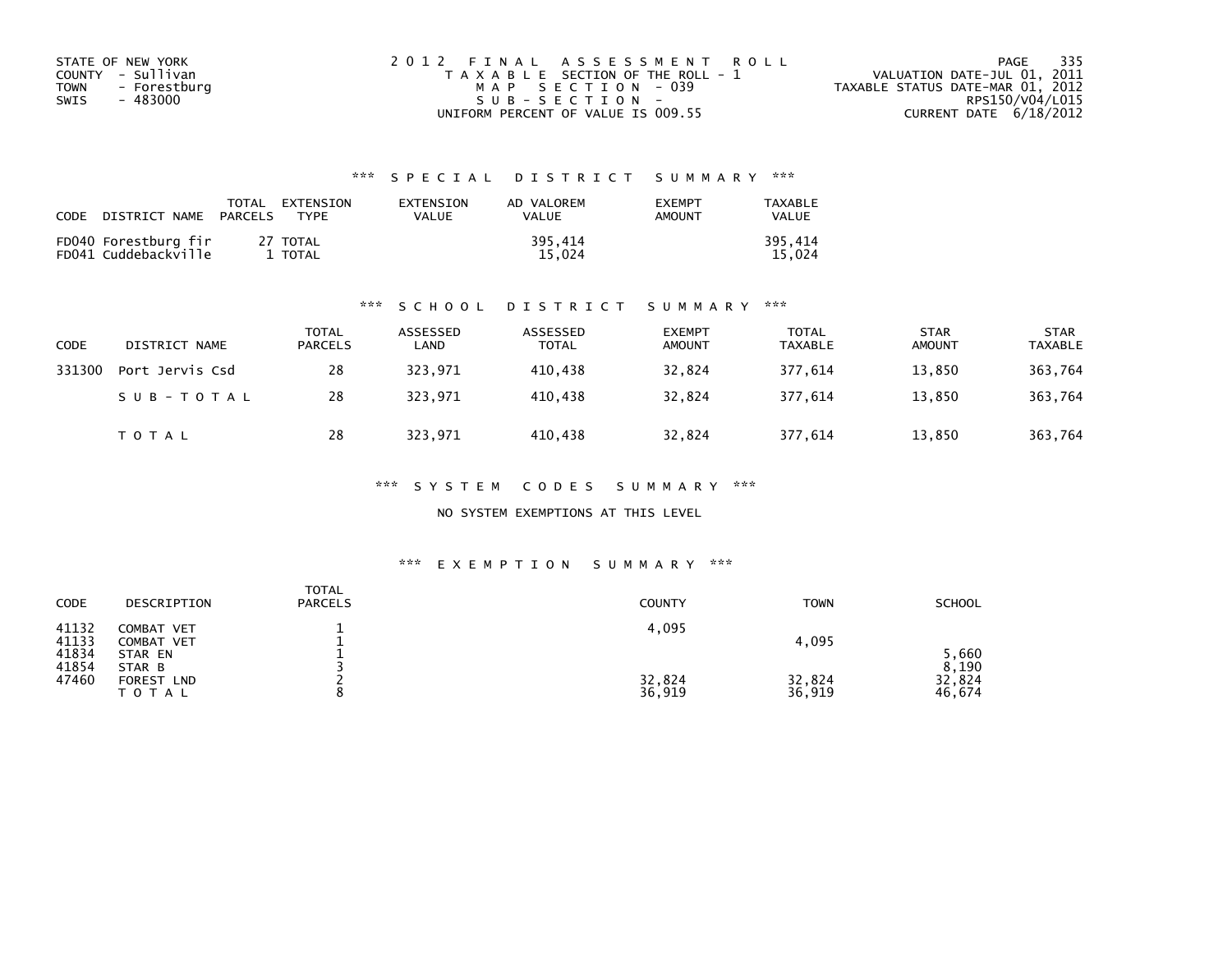| STATE OF NEW YORK<br>COUNTY - Sullivan<br>TOWN<br>- Forestburg<br>- 483000<br>SWIS | 2012 FINAL ASSESSMENT ROLL<br>T A X A B L E SECTION OF THE ROLL - 1<br>MAP SECTION - 039<br>SUB-SECTION- | - 336<br>PAGE<br>VALUATION DATE-JUL 01, 2011<br>TAXABLE STATUS DATE-MAR 01, 2012<br>RPS150/V04/L015 |
|------------------------------------------------------------------------------------|----------------------------------------------------------------------------------------------------------|-----------------------------------------------------------------------------------------------------|
|                                                                                    | UNIFORM PERCENT OF VALUE IS 009.55                                                                       | CURRENT DATE 6/18/2012                                                                              |

| ROLL       | DESCRIPTION | <b>TOTAL</b>   | ASSESSED | ASSESSED | <b>TAXABLE</b> | <b>TAXABLE</b> | <b>TAXABLE</b> | <b>STAR</b>    |
|------------|-------------|----------------|----------|----------|----------------|----------------|----------------|----------------|
| <b>SEC</b> |             | <b>PARCELS</b> | ∟AND     | TOTAL    | <b>COUNTY</b>  | <b>TOWN</b>    | <b>SCHOOL</b>  | <b>TAXABLE</b> |
|            | TAXABLE     |                | 323.971  | 410,438  | 373.519        | 373,519        | 377,614        | 363,764        |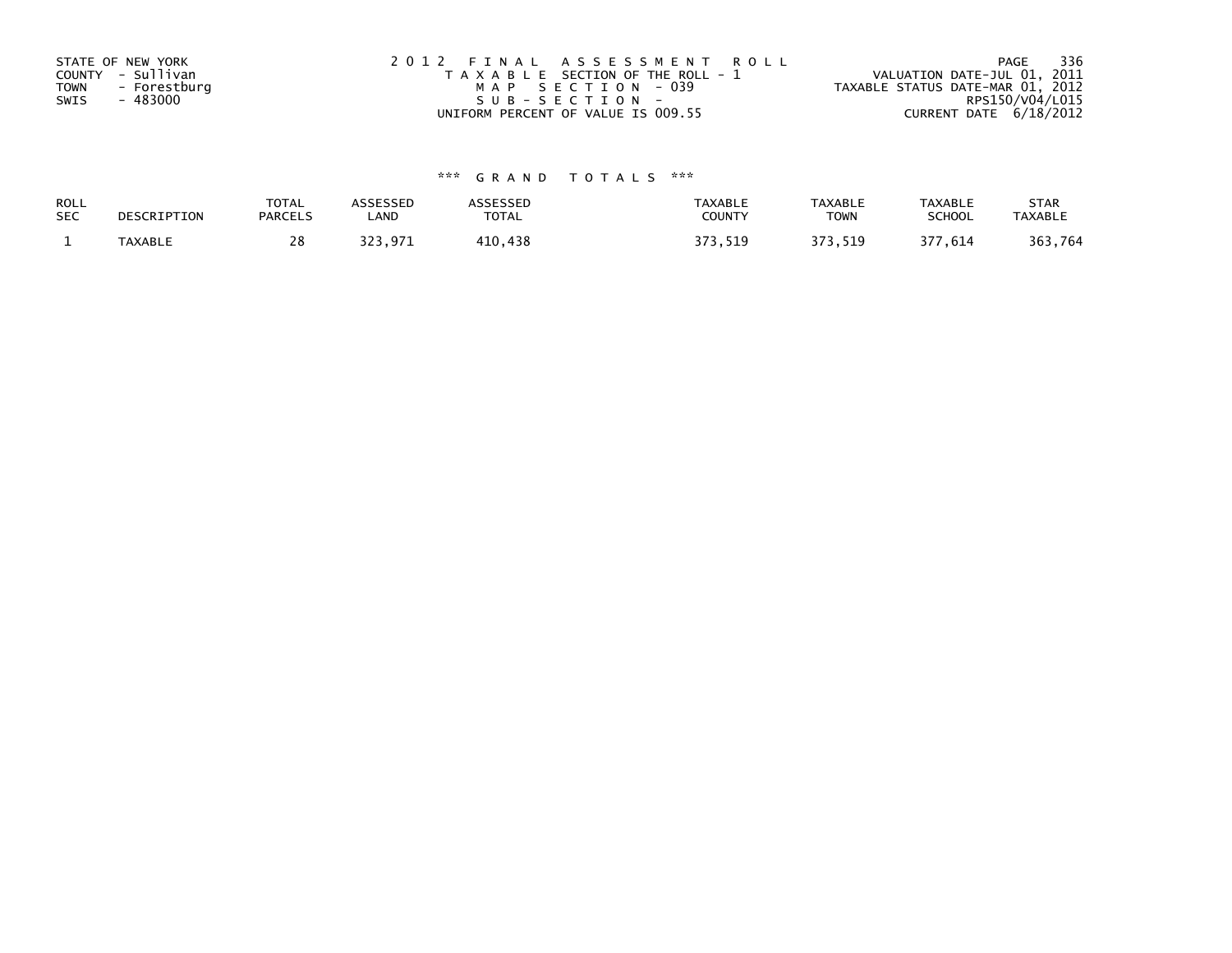| STATE OF NEW YORK<br>COUNTY - Sullivan<br>TOWN<br>- Forestburg<br>SWIS<br>- 483000 | 2012 FINAL ASSESSMENT ROLL<br>T A X A B L E SECTION OF THE ROLL - 1<br>UNIFORM PERCENT OF VALUE IS 009.55 | -337<br>PAGE<br>VALUATION DATE-JUL 01, 2011<br>TAXABLE STATUS DATE-MAR 01, 2012<br>RPS150/V04/L015<br>CURRENT DATE $6/18/2012$ |
|------------------------------------------------------------------------------------|-----------------------------------------------------------------------------------------------------------|--------------------------------------------------------------------------------------------------------------------------------|
|                                                                                    |                                                                                                           |                                                                                                                                |

# ROLL SECTION TOTALS

# \*\*\* S P E C I A L D I S T R I C T S U M M A R Y \*\*\*

| CODE | DISTRICT NAME PARCELS                                                | TOTAL       | EXTENSION<br><b>TYPE</b> | EXTENSION<br><b>VALUE</b> | AD VALOREM<br>VALUE   | <b>EXEMPT</b><br><b>AMOUNT</b> | <b>TAXABLE</b><br>VALUE           |
|------|----------------------------------------------------------------------|-------------|--------------------------|---------------------------|-----------------------|--------------------------------|-----------------------------------|
|      | OT012 2012 omited ta<br>PT011 2011 pro rated<br>FD040 Forestburg fir | 1,098 TOTAL | 1 MOVTAX<br>1 MOVTAX     | 3427.78<br>1017.18        | 14994,869             |                                | 3,427.78<br>1.017.18<br>14994,869 |
|      | FD041 Cuddebackville<br>LD002 E b crawford m                         | 1,007 TOTAL | 118 TOTAL                |                           | 1108.010<br>12758,137 |                                | 1108.010<br>12758,137             |

### \*\*\* S C H O O L D I S T R I C T S U M M A R Y \*\*\*

| <b>CODE</b>      | DISTRICT NAME                 | <b>TOTAL</b><br><b>PARCELS</b> | ASSESSED<br>LAND     | ASSESSED<br><b>TOTAL</b> | <b>EXEMPT</b><br><b>AMOUNT</b> | <b>TOTAL</b><br><b>TAXABLE</b> | <b>STAR</b><br><b>AMOUNT</b> | <b>STAR</b><br><b>TAXABLE</b> |
|------------------|-------------------------------|--------------------------------|----------------------|--------------------------|--------------------------------|--------------------------------|------------------------------|-------------------------------|
| 331300<br>484601 | Port Jervis Csd<br>Monticello | 210<br>010                     | 1208,002<br>4832.137 | 3353,555<br>12794.224    | 260,400<br>1192.243            | 3093.155<br>11601.981          | 164.497<br>779.959           | 2928,658<br>10822,022         |
|                  | SUB-TOTAL                     | 1,220                          | 6040.139             | 16147.779                | 1452.643                       | 14695.136                      | 944.456                      | 13750,680                     |
|                  | T O T A L                     | 1,220                          | 6040.139             | 16147,779                | 1452.643                       | 14695.136                      | 944.456                      | 13750,680                     |

#### \*\*\* S Y S T E M C O D E S S U M M A R Y \*\*\*

#### NO SYSTEM EXEMPTIONS AT THIS LEVEL

#### \*\*\* E X E M P T I O N S U M M A R Y \*\*\*

| <b>CODE</b> | DESCRIPTION    | <b>TOTAL</b><br><b>PARCELS</b> | <b>COUNTY</b> | <b>TOWN</b> | <b>SCHOOL</b> |
|-------------|----------------|--------------------------------|---------------|-------------|---------------|
| 41101       | <b>VETERAN</b> | 12                             | 42,993        | 42,993      |               |
| 41122       | WAR VET        | 23                             | 50,864        |             |               |
| 41123       | WAR VET        | 23                             |               | 51,346      |               |
| 41132       | COMBAT VET     | 20                             | 71,090        |             |               |
| 41133       | COMBAT VET     | 20                             |               | 71,090      |               |
| 41142       | DISABL VET     | 4                              | 5,788         |             |               |
| 41143       | DISABL VET     | 4                              |               | 5,788       |               |
| 41161       | $CW_15_VET/$   |                                | 5,099         | 5,099       |               |
| 41700       | AGRI BLDGS     |                                | 14,914        | 14,914      | 14,914        |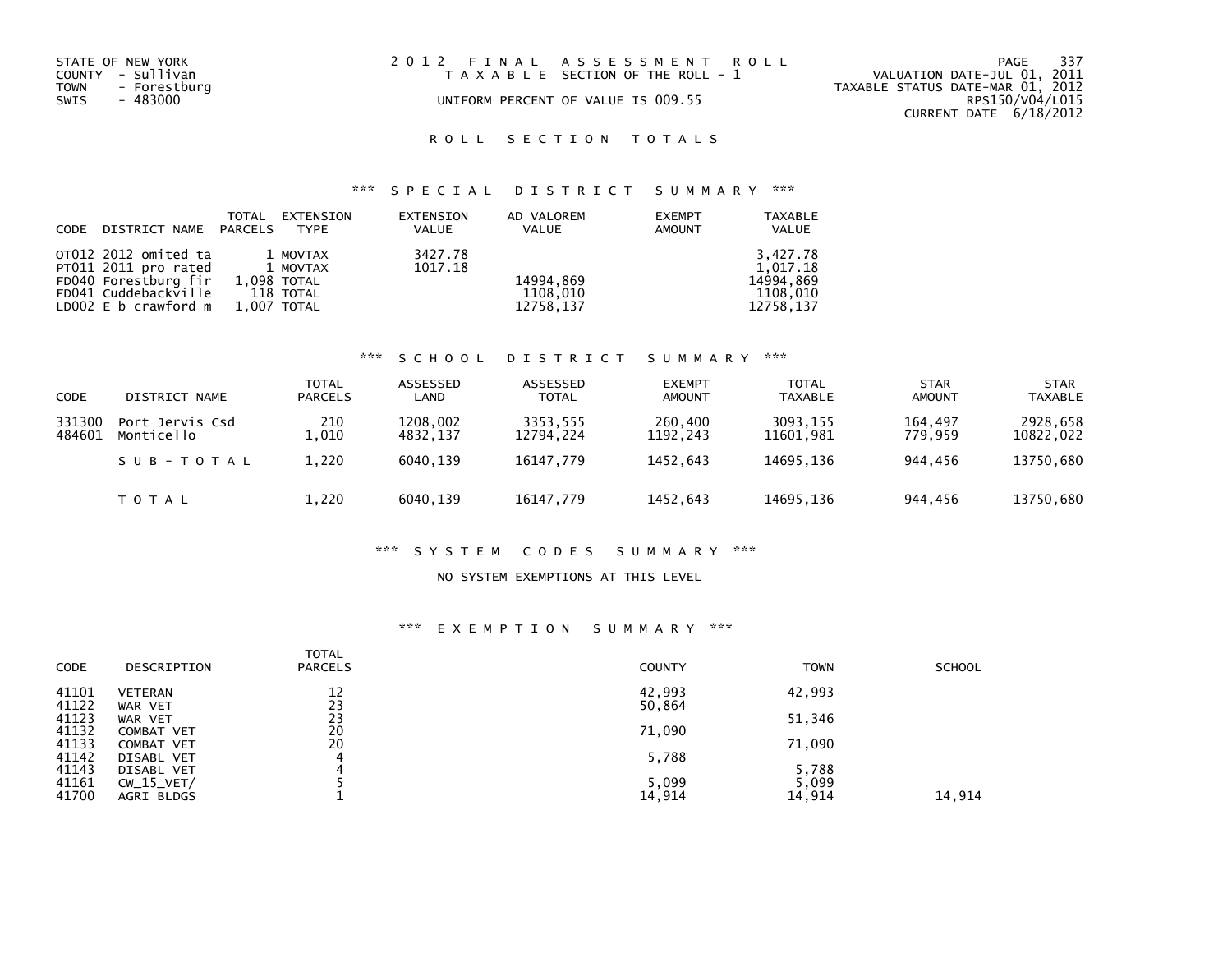| STATE OF NEW YORK<br>COUNTY - Sullivan<br>TOWN<br>- Forestburg<br>SWIS<br>- 483000 | 2012 FINAL ASSESSMENT ROLL<br>T A X A B L E SECTION OF THE ROLL - 1<br>UNIFORM PERCENT OF VALUE IS 009.55 | 338<br>PAGE<br>VALUATION DATE-JUL 01, 2011<br>TAXABLE STATUS DATE-MAR 01, 2012<br>RPS150/V04/L015<br>CURRENT DATE 6/18/2012 |
|------------------------------------------------------------------------------------|-----------------------------------------------------------------------------------------------------------|-----------------------------------------------------------------------------------------------------------------------------|
|                                                                                    |                                                                                                           |                                                                                                                             |

# ROLL SECTION TOTALS

# \*\*\* E X E M P T I O N S U M M A R Y \*\*\*

| <b>CODE</b>                                                 | DESCRIPTION                                                                              | <b>TOTAL</b><br><b>PARCELS</b> | <b>COUNTY</b>                         | <b>TOWN</b>                                    | <b>SCHOOL</b>                                                        |
|-------------------------------------------------------------|------------------------------------------------------------------------------------------|--------------------------------|---------------------------------------|------------------------------------------------|----------------------------------------------------------------------|
| 41720<br>41730<br>41800<br>41834<br>41854<br>41906<br>47460 | AGRI DIST<br>AG DIS IND<br>AGED-CTS<br>STAR EN<br>STAR B<br>PHY DIS<br><b>FOREST LND</b> | 12<br>70<br>204<br>109         | 33,812<br>2,769<br>56,371<br>1332,906 | 33.812<br>2,769<br>56,371<br>8,928<br>1332,906 | 33,812<br>2,769<br>59,314<br>387,536<br>556,920<br>8,928<br>1332,906 |
|                                                             | TOTAL                                                                                    | 516                            | 1616,606                              | 1626,016                                       | 2397,099                                                             |

| <b>ROLL</b><br><b>SEC</b> | DESCRIPTION    | <b>TOTAL</b><br><b>PARCELS</b> | <b>\SSESSED</b><br><b>_AND</b> | ASSESSED<br><b>TOTAL</b> | TAXABLE<br>COUNTY | <b>TAXABLE</b><br>TOWN | <b>TAXABLE</b><br>SCHOOL | <b>STAR</b><br><b>TAXABLE</b> |
|---------------------------|----------------|--------------------------------|--------------------------------|--------------------------|-------------------|------------------------|--------------------------|-------------------------------|
|                           | <b>TAXABLE</b> | 1,220                          | 6040<br>139                    | 6117<br>77 Q             | 4531<br>17.7      | 11571<br>14521.763     | 14695.136                | 13750.680                     |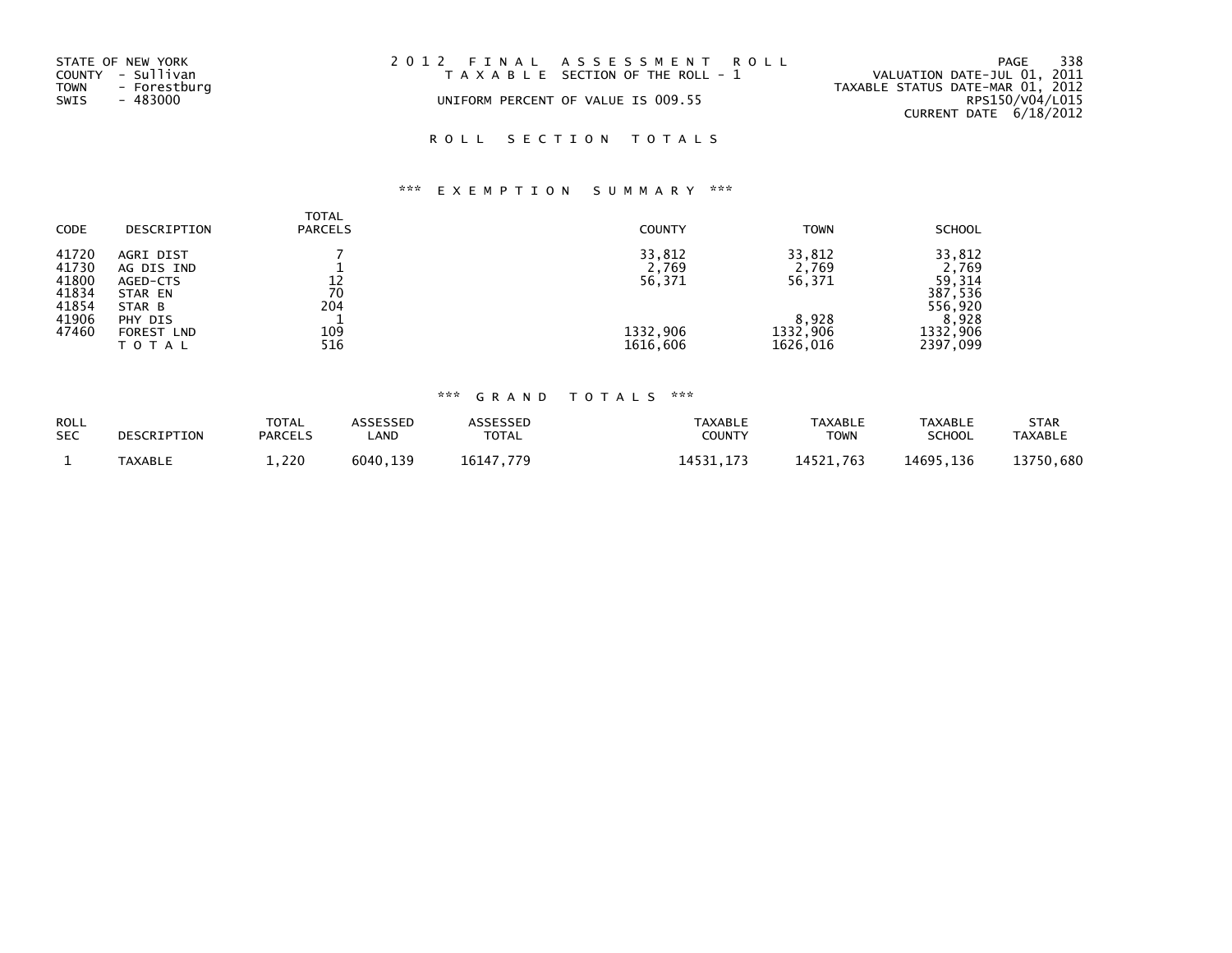| STATE OF NEW YORK<br>- Sullivan<br>COUNTY<br>TOWN - Forestburg<br>- 483000<br>SWIS | 2012 FINAL ASSESSMENT ROLL<br>STATE OWNED LAND SECTION OF THE ROLL - 3<br>TAX MAP NUMBER SEQUENCE<br>UNIFORM PERCENT OF VALUE IS 009.55 | VALUATION DATE-JUL 01, 2011<br>TAXABLE STATUS DATE-MAR 01, 2012 | 339<br>PAGE                                                                                                  |                                  |             |
|------------------------------------------------------------------------------------|-----------------------------------------------------------------------------------------------------------------------------------------|-----------------------------------------------------------------|--------------------------------------------------------------------------------------------------------------|----------------------------------|-------------|
| TAX MAP PARCEL NUMBER<br>CURRENT OWNERS NAME<br>CURRENT OWNERS ADDRESS             | PROPERTY LOCATION & CLASS ASSESSMENT<br>SCHOOL DISTRICT<br>PARCEL SIZE/GRID COORD       TOTAL                                           | <b>Example 12</b>                                               | EXEMPTION        CODE-----------------COUNTY--------TOWN------SCHOOL<br>TAX DESCRIPTION<br>SPECIAL DISTRICTS | TAXABLE VALUE                    | ACCOUNT NO. |
| $2 - 1 - 1$<br>New York State Dec                                                  | Neversink Riv<br>961 State park - WTRFNT<br>Monticello 484601                                                                           | 84,000                                                          | TAXABLE VALUE<br><b>COUNTY</b><br><b>TOWN</b><br>TAXABLE VALUE                                               | 84,000<br>84,000                 |             |
| Attn: County Treasurer<br>100 North St<br>Monticello, NY 12701                     | State Park<br>ACRES 612.42<br>EAST-0419200 NRTH-0571070                                                                                 | 84.000                                                          | SCHOOL TAXABLE VALUE<br>FD040 Forestburg fire dist<br>LD002 E b crawford mem lib                             | 84,000<br>84,000 TO<br>84.000 TO |             |
|                                                                                    | FULL MARKET VALUE                                                                                                                       | 879.600                                                         |                                                                                                              |                                  |             |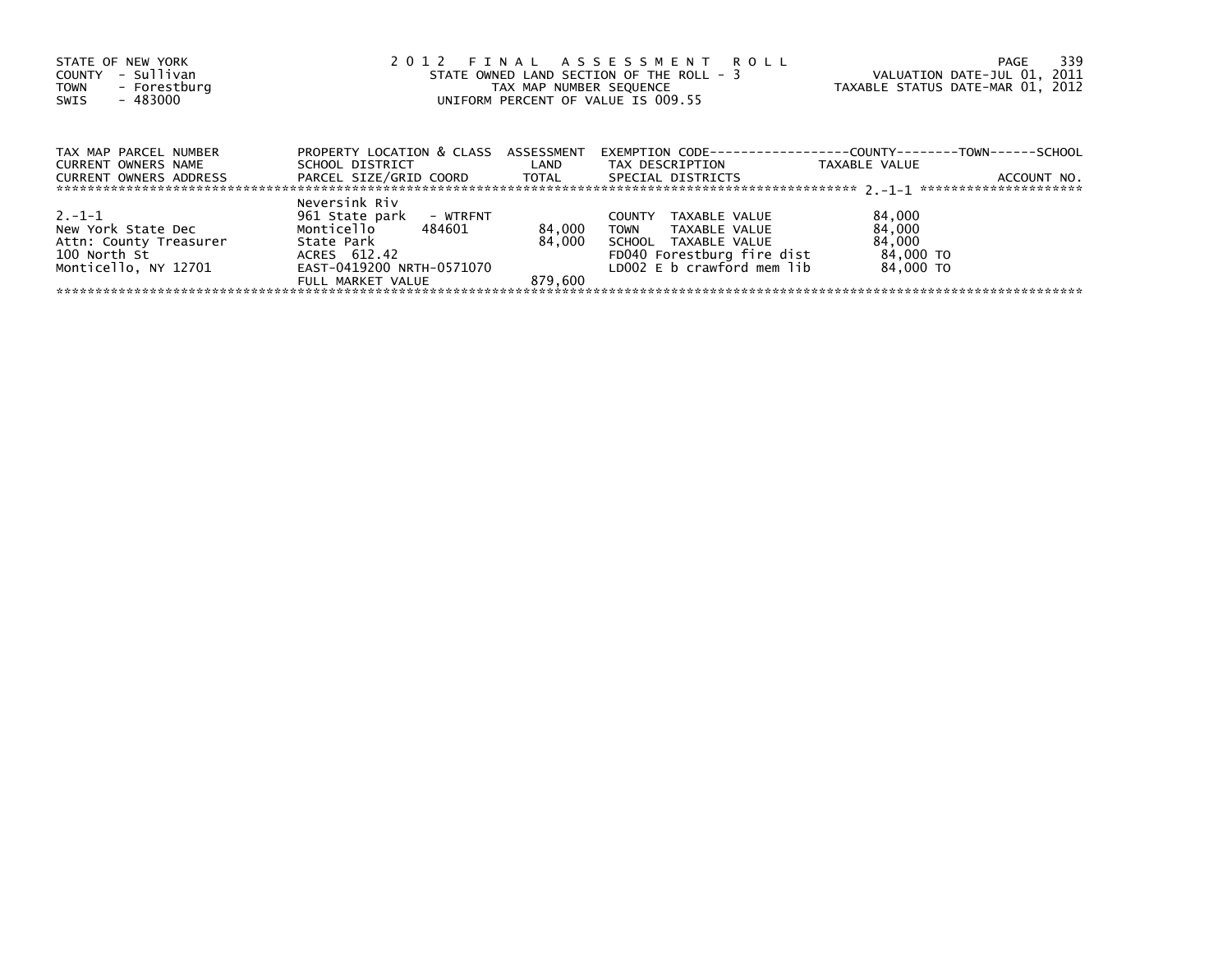| STATE OF NEW YORK           | 2012 FINAL ASSESSMENT ROLL               | 340<br>PAGE                      |
|-----------------------------|------------------------------------------|----------------------------------|
| COUNTY - Sullivan           | STATE OWNED LAND SECTION OF THE ROLL - 3 | VALUATION DATE-JUL 01, 2011      |
| <b>TOWN</b><br>- Forestburg | MAP SECTION - 002                        | TAXABLE STATUS DATE-MAR 01, 2012 |
| SWIS<br>- 483000            | $SUB - SECTION -$                        | RPS150/V04/L015                  |
|                             | UNIFORM PERCENT OF VALUE IS 009.55       | CURRENT DATE 6/18/2012           |

| CODE | DISTRICT NAME                                | TOTAL<br>PARCELS | EXTENSION<br>TYPF | EXTENSION<br>VALUE | AD VALOREM<br><b>VALUE</b> | <b>FXFMPT</b><br>AMOUNT | TAXABLE<br>VALUE |
|------|----------------------------------------------|------------------|-------------------|--------------------|----------------------------|-------------------------|------------------|
|      | FD040 Forestburg fir<br>LD002 E b crawford m |                  | 1 TOTAL<br>TOTAL  |                    | 84,000<br>84,000           |                         | 84.000<br>84.000 |

#### \*\*\* S C H O O L D I S T R I C T S U M M A R Y \*\*\*

| CODE   | DISTRICT NAME | <b>TOTAL</b><br><b>PARCELS</b> | ASSESSED<br>LAND | ASSESSED<br><b>TOTAL</b> | <b>EXEMPT</b><br><b>AMOUNT</b> | <b>TOTAL</b><br>TAXABLE | <b>STAR</b><br><b>AMOUNT</b> | <b>STAR</b><br>TAXABLE |
|--------|---------------|--------------------------------|------------------|--------------------------|--------------------------------|-------------------------|------------------------------|------------------------|
| 484601 | Monticello    |                                | 84.000           | 84,000                   |                                | 84,000                  |                              | 84,000                 |
|        | SUB-TOTAL     |                                | 84.000           | 84,000                   |                                | 84,000                  |                              | 84,000                 |
|        | <b>TOTAL</b>  |                                | 84.000           | 84,000                   |                                | 84,000                  |                              | 84,000                 |

\*\*\* S Y S T E M C O D E S S U M M A R Y \*\*\*

NO SYSTEM EXEMPTIONS AT THIS LEVEL

\*\*\* E X E M P T I O N S U M M A R Y \*\*\*

NO EXEMPTIONS AT THIS LEVEL

| ROLL       | DESCRIPTION      | <b>TOTAL</b>   | ASSESSED   | <b>ASSESSED</b> | TAXABLE       | <b>TAXABLE</b> | <b>TAXABLE</b> | STAR           |
|------------|------------------|----------------|------------|-----------------|---------------|----------------|----------------|----------------|
| <b>SEC</b> |                  | <b>PARCELS</b> | <b>AND</b> | <b>TOTAL</b>    | <b>COUNTY</b> | <b>TOWN</b>    | <b>SCHOOL</b>  | <b>TAXABLE</b> |
|            | STATE OWNED LAND |                | 84,000     | 84,000          | 84,000        | 84,000         | 84,000         | 84,000         |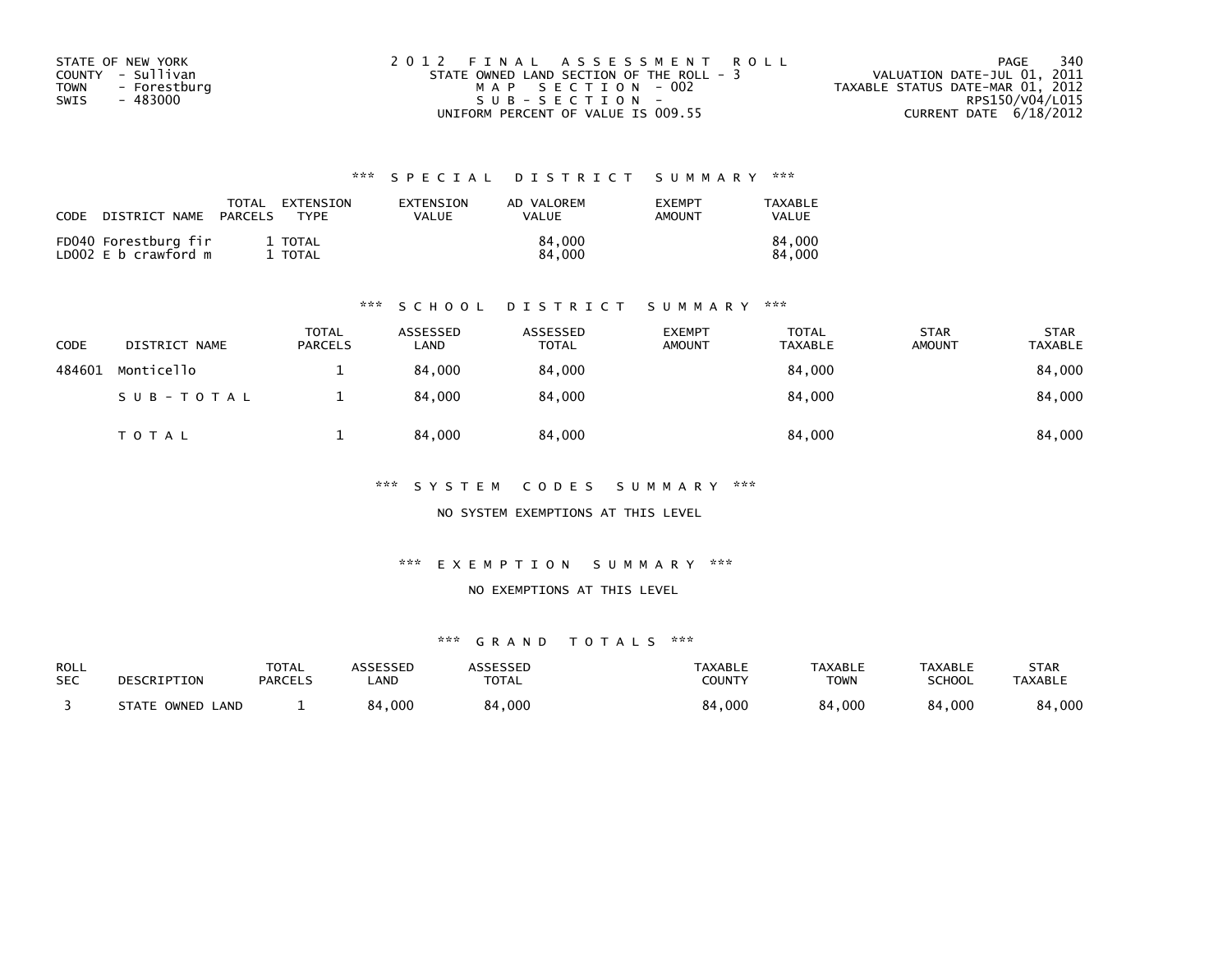| STATE OF NEW YORK<br>- Sullivan<br>COUNTY<br>- Forestburg<br><b>TOWN</b><br>- 483000<br>SWIS       | 2012 FINAL ASSESSMENT ROLL<br>STATE OWNED LAND SECTION OF THE ROLL - 3<br>TAX MAP NUMBER SEQUENCE<br>UNIFORM PERCENT OF VALUE IS 009.55                  | VALUATION DATE-JUL 01, 2011<br>TAXABLE STATUS DATE-MAR 01, 2012 | 341<br>PAGE                                                                                                                           |                                                      |             |
|----------------------------------------------------------------------------------------------------|----------------------------------------------------------------------------------------------------------------------------------------------------------|-----------------------------------------------------------------|---------------------------------------------------------------------------------------------------------------------------------------|------------------------------------------------------|-------------|
| TAX MAP PARCEL NUMBER<br>CURRENT OWNERS NAME<br>CURRENT OWNERS ADDRESS                             | PROPERTY LOCATION & CLASS ASSESSMENT<br>PARCEL SIZE/GRID COORD TOTAL SPECIAL DISTRICTS                                                                   |                                                                 |                                                                                                                                       | TAXABLE VALUE                                        | ACCOUNT NO. |
| 4. –1–10.9<br>New York State Dec<br>Attn: County Treasurer<br>100 North St<br>Monticello, NY 12701 | Hatchery Road/Rt 101<br>961 State park - WTRFNT<br>Monticello 484601<br>State Park.house.<br>Hatchery Bldgs<br>ACRES 242.42<br>EAST-0410313 NRTH-0571509 | 43,300                                                          | COUNTY TAXABLE VALUE<br>TOWN TAXABLE VALUE<br>88,800 SCHOOL TAXABLE VALUE<br>FD040 Forestburg fire dist<br>LD002 E b crawford mem lib | 88,800<br>88,800<br>88,800<br>88,800 TO<br>88,800 TO |             |
|                                                                                                    | DEED BOOK 1524 PG-55<br>FULL MARKET VALUE                                                                                                                | 929,800                                                         |                                                                                                                                       |                                                      |             |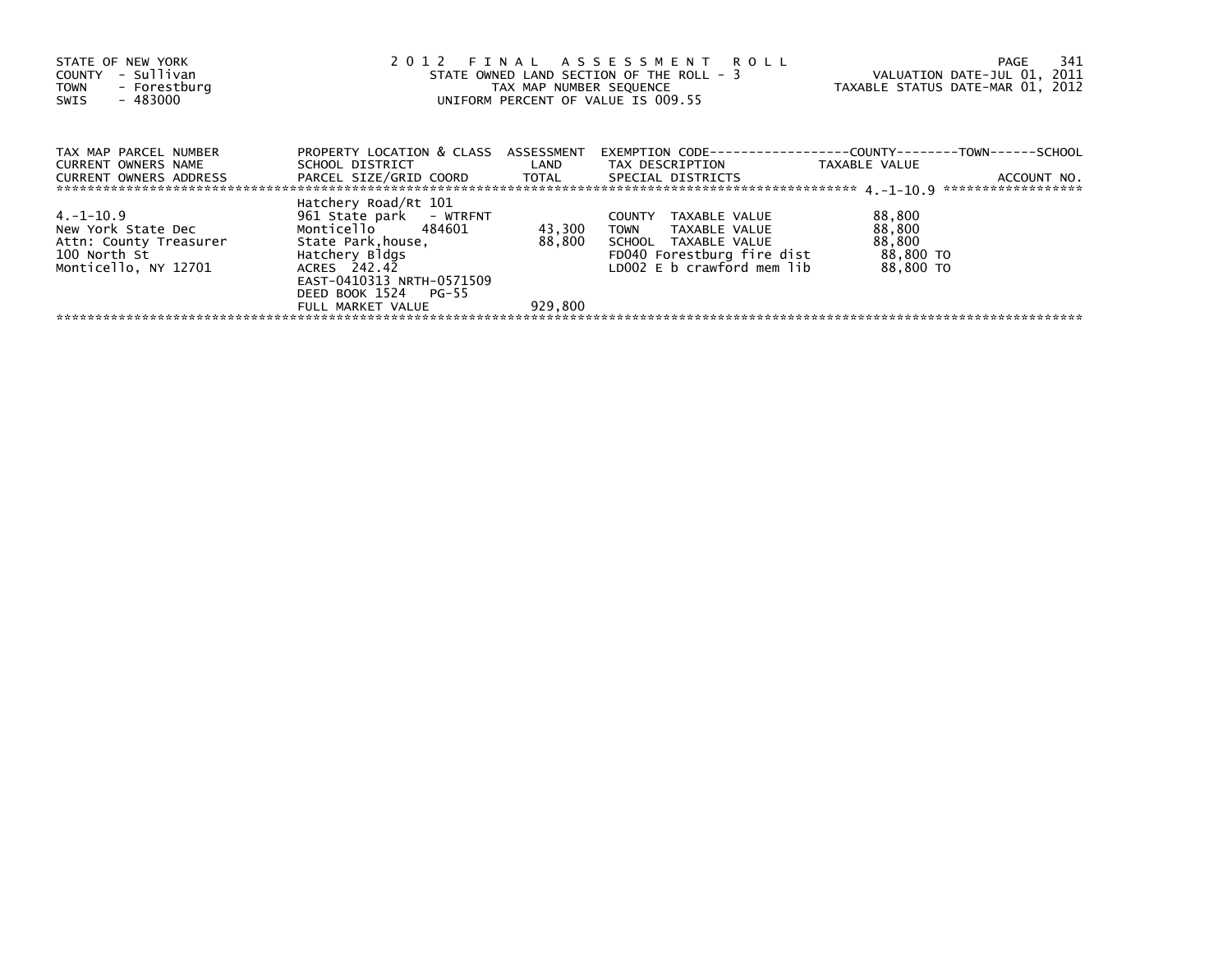| STATE OF NEW YORK    | 2012 FINAL ASSESSMENT ROLL               | - 342<br>PAGE                    |
|----------------------|------------------------------------------|----------------------------------|
| COUNTY - Sullivan    | STATE OWNED LAND SECTION OF THE ROLL - 3 | VALUATION DATE-JUL 01, 2011      |
| - Forestburg<br>TOWN | MAP SECTION - 004                        | TAXABLE STATUS DATE-MAR 01, 2012 |
| SWIS<br>- 483000     | $SUB - SECTION -$                        | RPS150/V04/L015                  |
|                      | UNIFORM PERCENT OF VALUE IS 009.55       | CURRENT DATE 6/18/2012           |

| <b>CODE</b> | DISTRICT NAME                                | TOTAL<br>PARCELS | EXTENSION<br><b>TYPF</b> | <b>FXTENSTON</b><br>VALUE | AD VALOREM<br><b>VALUE</b> | <b>EXEMPT</b><br>AMOUNT | TAXABLE<br>VALUE |
|-------------|----------------------------------------------|------------------|--------------------------|---------------------------|----------------------------|-------------------------|------------------|
|             | FD040 Forestburg fir<br>LD002 E b crawford m |                  | 1 TOTAL<br>1 TOTAL       |                           | 88,800<br>88,800           |                         | 88.800<br>88.800 |

#### \*\*\* S C H O O L D I S T R I C T S U M M A R Y \*\*\*

| CODE   | DISTRICT NAME | TOTAL<br><b>PARCELS</b> | ASSESSED<br>LAND | ASSESSED<br><b>TOTAL</b> | <b>EXEMPT</b><br><b>AMOUNT</b> | TOTAL<br><b>TAXABLE</b> | <b>STAR</b><br><b>AMOUNT</b> | <b>STAR</b><br><b>TAXABLE</b> |
|--------|---------------|-------------------------|------------------|--------------------------|--------------------------------|-------------------------|------------------------------|-------------------------------|
| 484601 | Monticello    |                         | 43,300           | 88,800                   |                                | 88,800                  |                              | 88,800                        |
|        | SUB-TOTAL     |                         | 43,300           | 88,800                   |                                | 88,800                  |                              | 88,800                        |
|        | T O T A L     |                         | 43,300           | 88,800                   |                                | 88,800                  |                              | 88,800                        |

\*\*\* S Y S T E M C O D E S S U M M A R Y \*\*\*

NO SYSTEM EXEMPTIONS AT THIS LEVEL

\*\*\* E X E M P T I O N S U M M A R Y \*\*\*

#### NO EXEMPTIONS AT THIS LEVEL

| ROLL       | DESCRIPTION      | <b>TOTAL</b>   | ASSESSED    | <b>ASSESSED</b> | TAXABLE       | <b>TAXABLE</b> | <b>TAXABLE</b> | STAR           |
|------------|------------------|----------------|-------------|-----------------|---------------|----------------|----------------|----------------|
| <b>SEC</b> |                  | <b>PARCELS</b> | <b>_AND</b> | <b>TOTAL</b>    | <b>COUNTY</b> | <b>TOWN</b>    | <b>SCHOOL</b>  | <b>TAXABLE</b> |
|            | STATE OWNED LAND |                | 43,300      | 88,800          | 88,800        | 88,800         | 88,800         | 88,800         |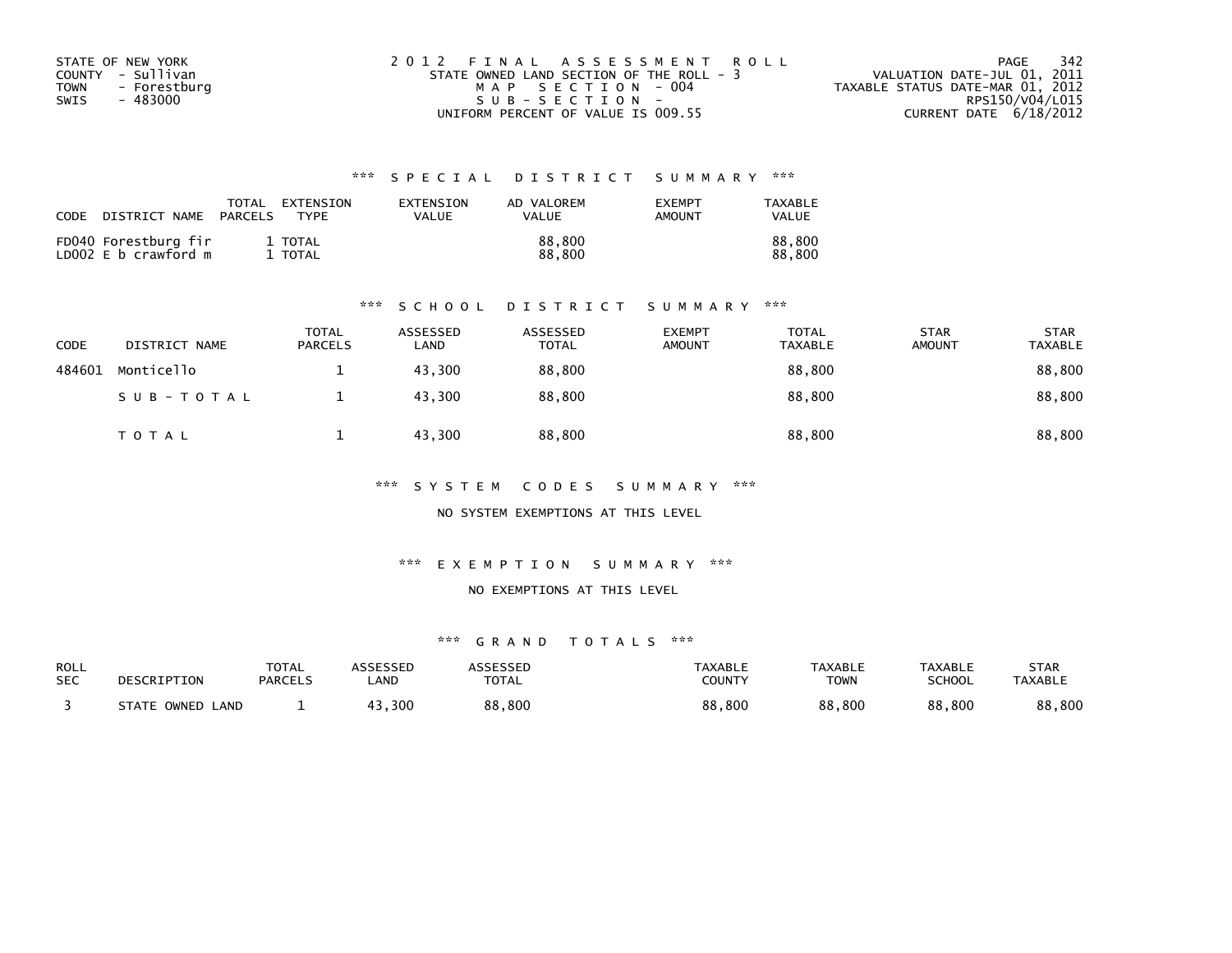| STATE OF NEW YORK<br>- Sullivan<br>COUNTY<br>- Forestburg<br><b>TOWN</b><br>- 483000<br>SWIS         | 2012 FINAL ASSESSMENT ROLL<br>STATE OWNED LAND SECTION OF THE ROLL - 3<br>TAX MAP NUMBER SEQUENCE<br>UNIFORM PERCENT OF VALUE IS 009.55 | VALUATION DATE-JUL 01, 2011<br>TAXABLE STATUS DATE-MAR 01, 2012 | 343<br>PAGE                                                                                                                                        |                                                      |             |
|------------------------------------------------------------------------------------------------------|-----------------------------------------------------------------------------------------------------------------------------------------|-----------------------------------------------------------------|----------------------------------------------------------------------------------------------------------------------------------------------------|------------------------------------------------------|-------------|
| TAX MAP PARCEL NUMBER<br><b>CURRENT OWNERS NAME</b><br><b>CURRENT OWNERS ADDRESS</b>                 | PROPERTY LOCATION & CLASS ASSESSMENT<br>SCHOOL DISTRICT<br>PARCEL SIZE/GRID COORD TOTAL                                                 | LAND                                                            | EXEMPTION        CODE-----------------COUNTY--------TOWN------SCHOOL<br>TAX DESCRIPTION<br>SPECIAL DISTRICTS                                       | TAXABLE VALUE                                        | ACCOUNT NO. |
| $5. - 1 - 1$<br>New York State Dec<br>Attn: County Treasurer<br>100 North St<br>Monticello, NY 12701 | Neversink Riv<br>961 State park<br>Monticello<br>484601<br>State Park<br>ACRES 529.60<br>EAST-0416430 NRTH-0567490<br>FULL MARKET VALUE | 77,400<br>77.400<br>810.500                                     | TAXABLE VALUE<br><b>COUNTY</b><br><b>TOWN</b><br>TAXABLE VALUE<br>SCHOOL TAXABLE VALUE<br>FD040 Forestburg fire dist<br>LD002 E b crawford mem lib | 77,400<br>77,400<br>77,400<br>77,400 TO<br>77.400 TO |             |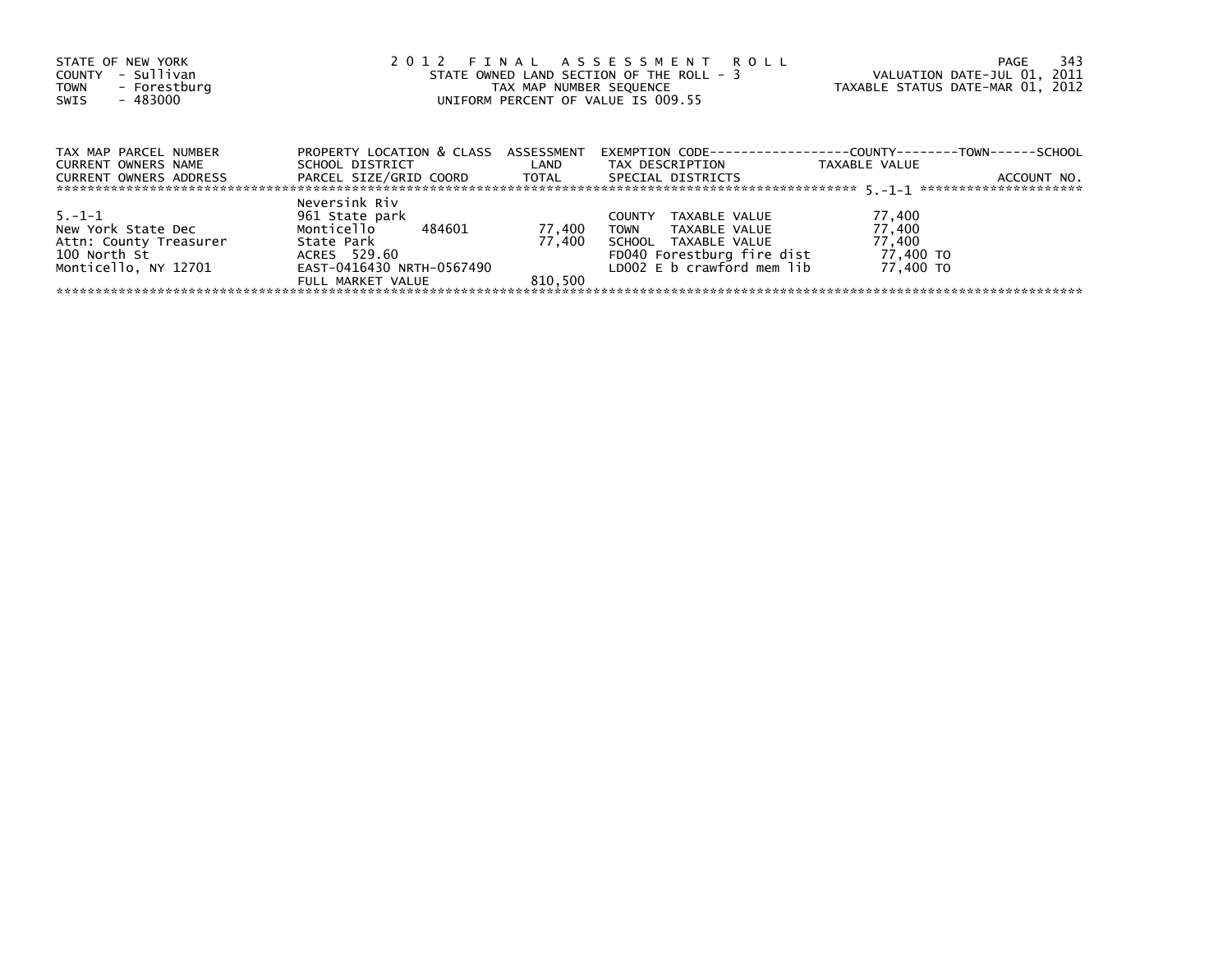| STATE OF NEW YORK           | 2012 FINAL ASSESSMENT ROLL               | 344<br>PAGE                      |
|-----------------------------|------------------------------------------|----------------------------------|
| COUNTY - Sullivan           | STATE OWNED LAND SECTION OF THE ROLL - 3 | VALUATION DATE-JUL 01, 2011      |
| <b>TOWN</b><br>- Forestburg | MAP SECTION - 005                        | TAXABLE STATUS DATE-MAR 01, 2012 |
| SWIS<br>- 483000            | SUB-SECTION-                             | RPS150/V04/L015                  |
|                             | UNIFORM PERCENT OF VALUE IS 009.55       | CURRENT DATE 6/18/2012           |

| <b>CODE</b> | DISTRICT NAME                                | TOTAL<br>PARCELS | EXTENSION<br><b>TYPF</b> | EXTENSION<br>VALUE | AD VALOREM<br>VALUE | <b>FXFMPT</b><br>AMOUNT | TAXABLE<br><b>VALUE</b> |
|-------------|----------------------------------------------|------------------|--------------------------|--------------------|---------------------|-------------------------|-------------------------|
|             | FD040 Forestburg fir<br>LD002 E b crawford m |                  | 1 TOTAL<br>TOTAL         |                    | 77.400<br>77.400    |                         | 77.400<br>77.400        |

#### \*\*\* S C H O O L D I S T R I C T S U M M A R Y \*\*\*

| CODE   | DISTRICT NAME | <b>TOTAL</b><br><b>PARCELS</b> | ASSESSED<br>LAND | ASSESSED<br><b>TOTAL</b> | <b>EXEMPT</b><br><b>AMOUNT</b> | <b>TOTAL</b><br><b>TAXABLE</b> | <b>STAR</b><br><b>AMOUNT</b> | <b>STAR</b><br><b>TAXABLE</b> |
|--------|---------------|--------------------------------|------------------|--------------------------|--------------------------------|--------------------------------|------------------------------|-------------------------------|
| 484601 | Monticello    |                                | 77.400           | 77,400                   |                                | 77,400                         |                              | 77,400                        |
|        | SUB-TOTAL     |                                | 77.400           | 77,400                   |                                | 77,400                         |                              | 77,400                        |
|        | T O T A L     |                                | 77,400           | 77,400                   |                                | 77,400                         |                              | 77,400                        |

\*\*\* S Y S T E M C O D E S S U M M A R Y \*\*\*

NO SYSTEM EXEMPTIONS AT THIS LEVEL

\*\*\* E X E M P T I O N S U M M A R Y \*\*\*

NO EXEMPTIONS AT THIS LEVEL

| ROLL       | DESCRIPTION      | <b>TOTAL</b>   | ASSESSED | ASSESSED     | <b>TAXABLE</b> | <b>TAXABLE</b> | <b>TAXABLE</b> | STAR           |
|------------|------------------|----------------|----------|--------------|----------------|----------------|----------------|----------------|
| <b>SEC</b> |                  | <b>PARCELS</b> | _AND     | <b>TOTAL</b> | COUNTY         | TOWN           | <b>SCHOOL</b>  | <b>TAXABLE</b> |
|            | STATE OWNED LAND |                | 77,400   | , 400        | 77<br>.400     | .400           | 400 '          | ,400           |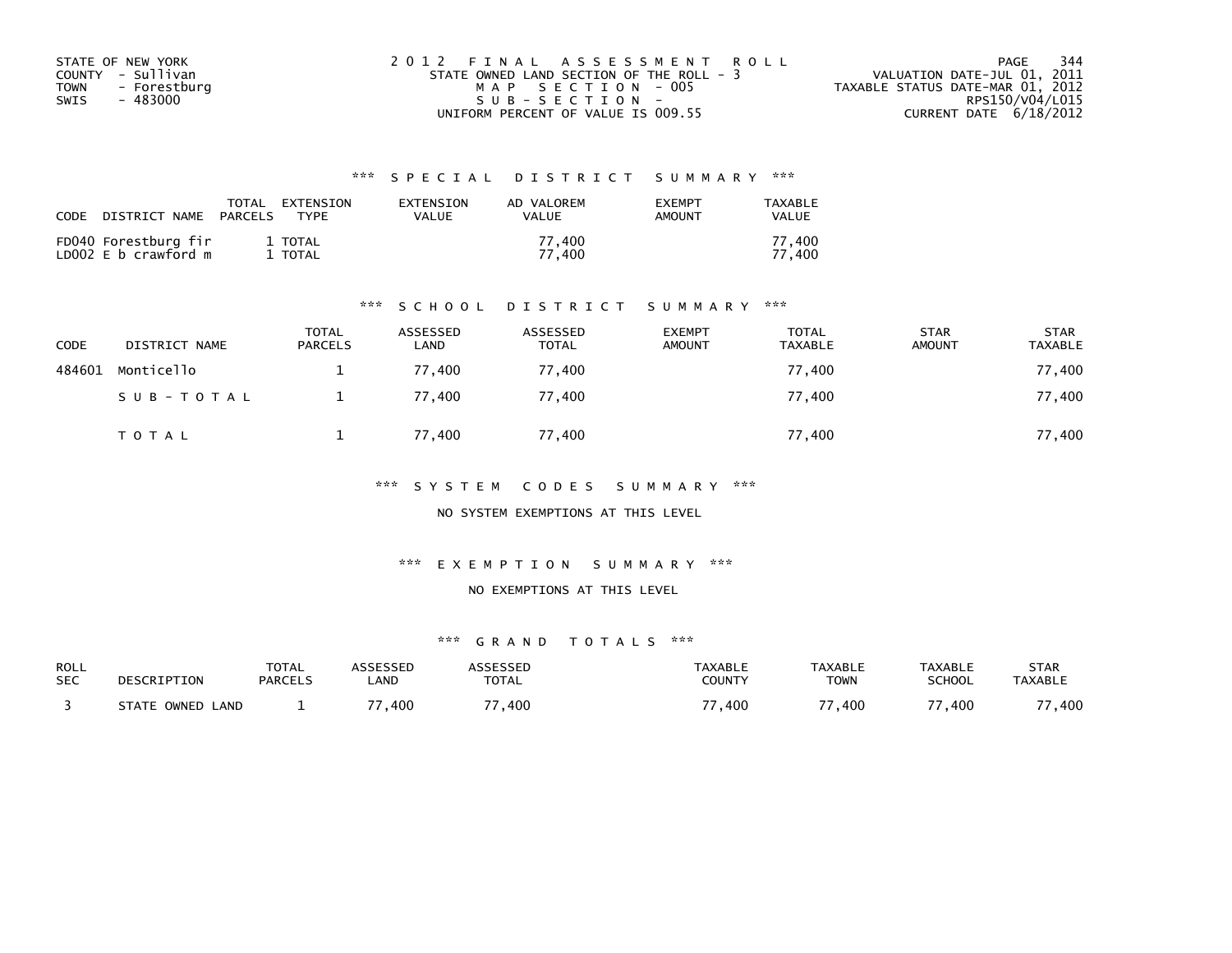| STATE OF NEW YORK<br>- Sullivan<br>COUNTY<br>- Forestburg<br><b>TOWN</b><br>$-483000$<br>SWIS | 2012 FINAL ASSESSMENT ROLL<br>STATE OWNED LAND SECTION OF THE ROLL - 3<br>TAX MAP NUMBER SEQUENCE<br>UNIFORM PERCENT OF VALUE IS 009.55 | VALUATION DATE-JUL 01, 2011<br>TAXABLE STATUS DATE-MAR 01, 2012 | 345<br>PAGE                                                                             |                     |             |
|-----------------------------------------------------------------------------------------------|-----------------------------------------------------------------------------------------------------------------------------------------|-----------------------------------------------------------------|-----------------------------------------------------------------------------------------|---------------------|-------------|
| TAX MAP PARCEL NUMBER<br><b>CURRENT OWNERS NAME</b>                                           | PROPERTY LOCATION & CLASS ASSESSMENT<br>SCHOOL DISTRICT                                                                                 | <b>Example 12</b>                                               | EXEMPTION        CODE-----------------COUNTY--------TOWN------SCHOOL<br>TAX DESCRIPTION | TAXABLE VALUE       |             |
| <b>CURRENT OWNERS ADDRESS</b>                                                                 | PARCEL SIZE/GRID COORD TOTAL                                                                                                            |                                                                 | SPECIAL DISTRICTS                                                                       |                     | ACCOUNT NO. |
| $8. -1 - 1.1$                                                                                 | Bradford Rd<br>961 State park                                                                                                           |                                                                 | <b>COUNTY</b><br>TAXABLE VALUE                                                          | 75,000              |             |
| New York State Dec                                                                            | 484601<br>Monticello                                                                                                                    | 75,000                                                          | <b>TOWN</b><br>TAXABLE VALUE                                                            | 75,000              |             |
| Attn: County Treasurer<br>100 North St                                                        | State Park<br>ACRES 466.95                                                                                                              | 75.000                                                          | SCHOOL TAXABLE VALUE<br>FD040 Forestburg fire dist                                      | 75,000<br>75,000 TO |             |
| Monticello, NY 12701                                                                          | EAST-0407594 NRTH-0569440<br>DEED BOOK 1524 PG-55                                                                                       |                                                                 | LD002 E b crawford mem lib                                                              | 75,000 TO           |             |
|                                                                                               | FULL MARKET VALUE                                                                                                                       | 785,300                                                         |                                                                                         |                     |             |
|                                                                                               |                                                                                                                                         |                                                                 |                                                                                         |                     |             |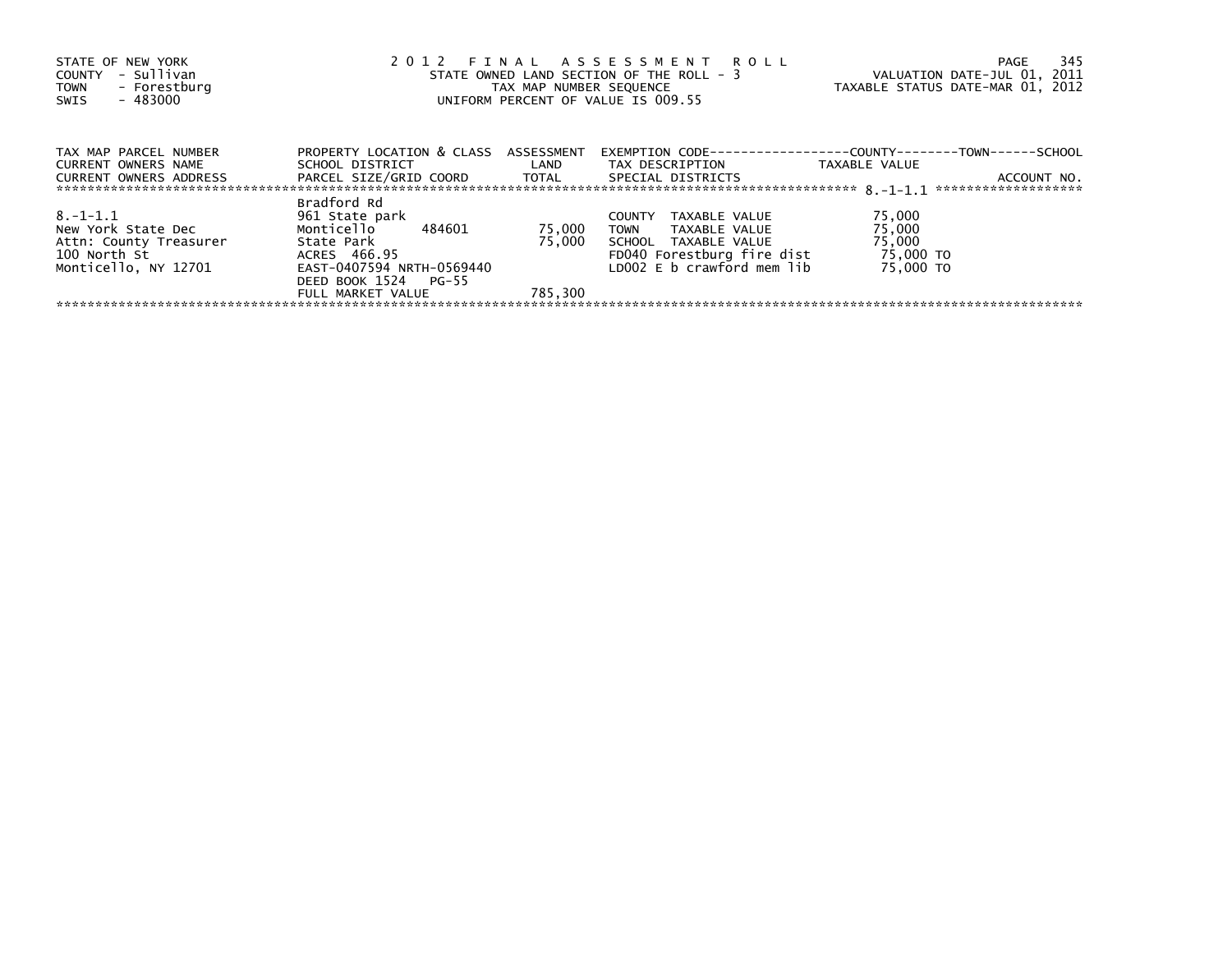| STATE OF NEW YORK |              | 2012 FINAL ASSESSMENT ROLL               |                                  | PAGE            | 346 |
|-------------------|--------------|------------------------------------------|----------------------------------|-----------------|-----|
| COUNTY - Sullivan |              | STATE OWNED LAND SECTION OF THE ROLL - 3 | VALUATION DATE-JUL 01, 2011      |                 |     |
| TOWN              | - Forestburg | MAP SECTION - 008                        | TAXABLE STATUS DATE-MAR 01, 2012 |                 |     |
| SWIS              | - 483000     | $SUB - SECTION -$                        |                                  | RPS150/V04/L015 |     |
|                   |              | UNIFORM PERCENT OF VALUE IS 009.55       | CURRENT DATE 6/18/2012           |                 |     |

| CODE | DISTRICT NAME                                | TOTAL<br>PARCELS | EXTENSION<br><b>TYPF</b> | EXTENSION<br><b>VALUE</b> | AD VALOREM<br>VALUE | <b>EXEMPT</b><br>AMOUNT | TAXABLE<br><b>VALUE</b> |
|------|----------------------------------------------|------------------|--------------------------|---------------------------|---------------------|-------------------------|-------------------------|
|      | FD040 Forestburg fir<br>LD002 E b crawford m |                  | 1 TOTAL<br>TOTAL         |                           | 75.000<br>75.000    |                         | 75.000<br>75.000        |

#### \*\*\* S C H O O L D I S T R I C T S U M M A R Y \*\*\*

| CODE   | DISTRICT NAME | <b>TOTAL</b><br><b>PARCELS</b> | ASSESSED<br>LAND | ASSESSED<br><b>TOTAL</b> | <b>EXEMPT</b><br><b>AMOUNT</b> | <b>TOTAL</b><br><b>TAXABLE</b> | <b>STAR</b><br><b>AMOUNT</b> | <b>STAR</b><br><b>TAXABLE</b> |
|--------|---------------|--------------------------------|------------------|--------------------------|--------------------------------|--------------------------------|------------------------------|-------------------------------|
| 484601 | Monticello    |                                | 75.000           | 75,000                   |                                | 75,000                         |                              | 75,000                        |
|        | SUB-TOTAL     |                                | 75.000           | 75,000                   |                                | 75,000                         |                              | 75,000                        |
|        | TOTAL         |                                | 75,000           | 75,000                   |                                | 75,000                         |                              | 75,000                        |

\*\*\* S Y S T E M C O D E S S U M M A R Y \*\*\*

NO SYSTEM EXEMPTIONS AT THIS LEVEL

\*\*\* E X E M P T I O N S U M M A R Y \*\*\*

#### NO EXEMPTIONS AT THIS LEVEL

| ROLL       | DESCRIPTION      | <b>TOTAL</b>   | ASSESSED   | <b>ASSESSED</b> | TAXABLE       | <b>TAXABLE</b> | <b>TAXABLE</b> | STAR           |
|------------|------------------|----------------|------------|-----------------|---------------|----------------|----------------|----------------|
| <b>SEC</b> |                  | <b>PARCELS</b> | <b>AND</b> | <b>TOTAL</b>    | <b>COUNTY</b> | <b>TOWN</b>    | <b>SCHOOL</b>  | <b>TAXABLE</b> |
|            | STATE OWNED LAND |                | 75,000     | 5,000           | ,000          | 000. د         | 5,000          | 75,000         |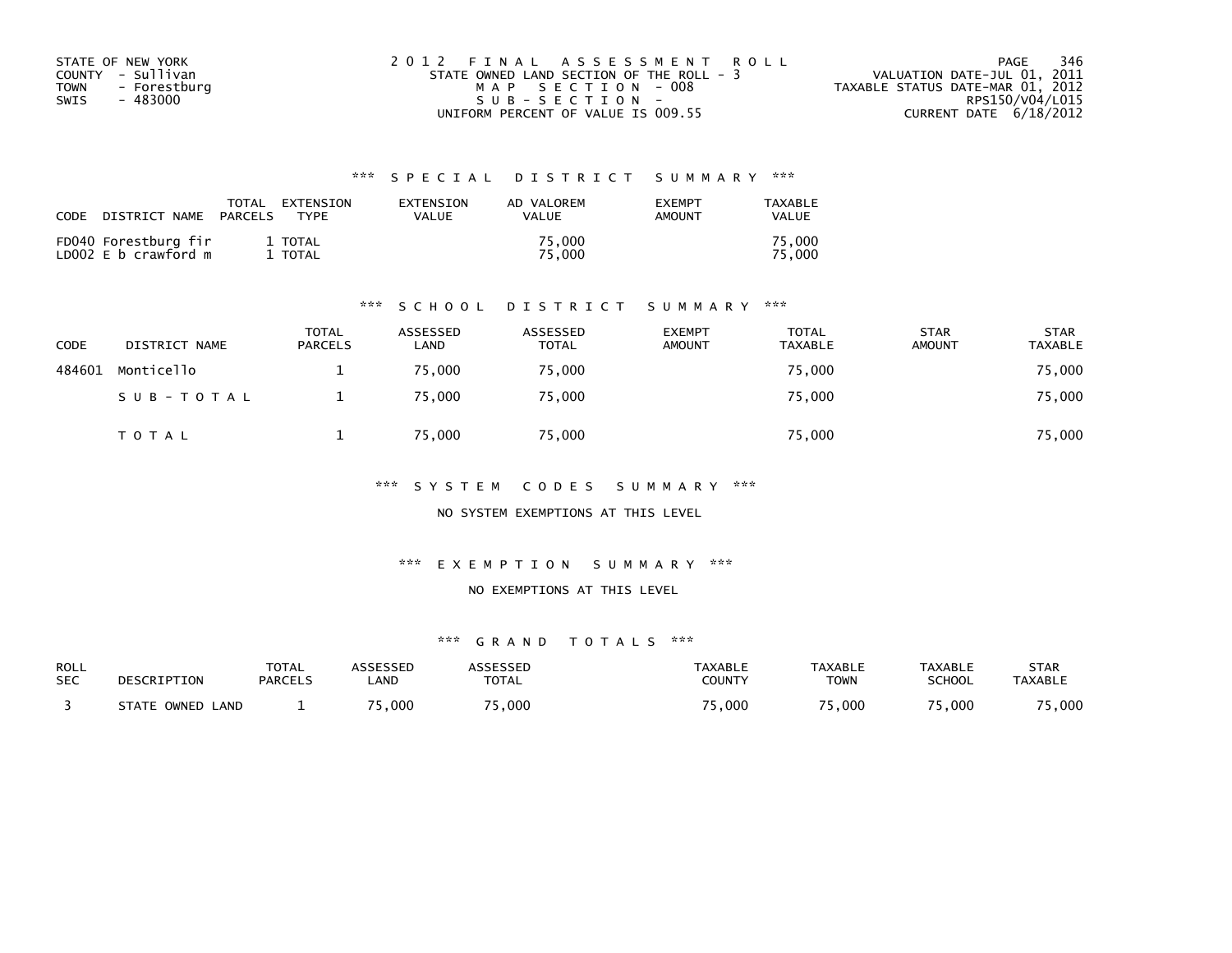| STATE OF NEW YORK<br>COUNTY - Sullivan<br>- Forestburg<br><b>TOWN</b><br>- 483000<br>SWIS              | 2 0 1 2                                                                                                                                                             | TAX MAP NUMBER SEQUENCE        | FINAL ASSESSMENT ROLL<br>STATE OWNED LAND SECTION OF THE ROLL - 3<br>UNIFORM PERCENT OF VALUE IS 009.55                                             | VALUATION DATE-JUL 01, 2011<br>TAXABLE STATUS DATE-MAR 01, 2012 | 347<br>PAGE |
|--------------------------------------------------------------------------------------------------------|---------------------------------------------------------------------------------------------------------------------------------------------------------------------|--------------------------------|-----------------------------------------------------------------------------------------------------------------------------------------------------|-----------------------------------------------------------------|-------------|
| TAX MAP PARCEL NUMBER<br>CURRENT OWNERS NAME                                                           | PROPERTY LOCATION & CLASS ASSESSMENT<br>SCHOOL DISTRICT                                                                                                             |                                | LAND TAX DESCRIPTION                                                                                                                                | TAXABLE VALUE                                                   |             |
|                                                                                                        |                                                                                                                                                                     |                                |                                                                                                                                                     |                                                                 |             |
| $9. -1 - 1.1$<br>New York State Dec<br>Attn: County Treasurer<br>100 North St<br>Monticello, NY 12701  | Bradford Rd<br>961 State park - WTRFNT<br>Monticello 484601<br>State Park<br>ACRES 638.88<br>EAST-0410645 NRTH-0564720<br>DEED BOOK 1524 PG-55<br>FULL MARKET VALUE | 100,100<br>100,100<br>1048,200 | COUNTY TAXABLE VALUE<br>TAXABLE VALUE<br><b>TOWN</b><br>SCHOOL TAXABLE VALUE<br>FD040 Forestburg fire dist 100,100 TO<br>LD002 E b crawford mem lib | 100,100<br>100,100<br>100,100<br>100,100 TO                     |             |
|                                                                                                        | Neversink Gorge                                                                                                                                                     |                                |                                                                                                                                                     |                                                                 |             |
| $9. -1 - 1.17$<br>New York State Dec<br>Attn: County Treasurer<br>100 North St<br>Monticello, NY 12701 | 961 State park - WTRFNT<br>Monticello<br>484601<br>State Park<br>ACRES 182.52<br>EAST-0414508 NRTH-0563578                                                          | 24,300                         | COUNTY TAXABLE VALUE<br>24,300 TOWN<br>TAXABLE VALUE<br>SCHOOL TAXABLE VALUE<br>FD040 Forestburg fire dist<br>LD002 E b crawford mem lib            | 24,300<br>24,300<br>24,300<br>24,300 TO<br>24,300 TO            |             |
|                                                                                                        | FULL MARKET VALUE                                                                                                                                                   | 254.500                        |                                                                                                                                                     |                                                                 |             |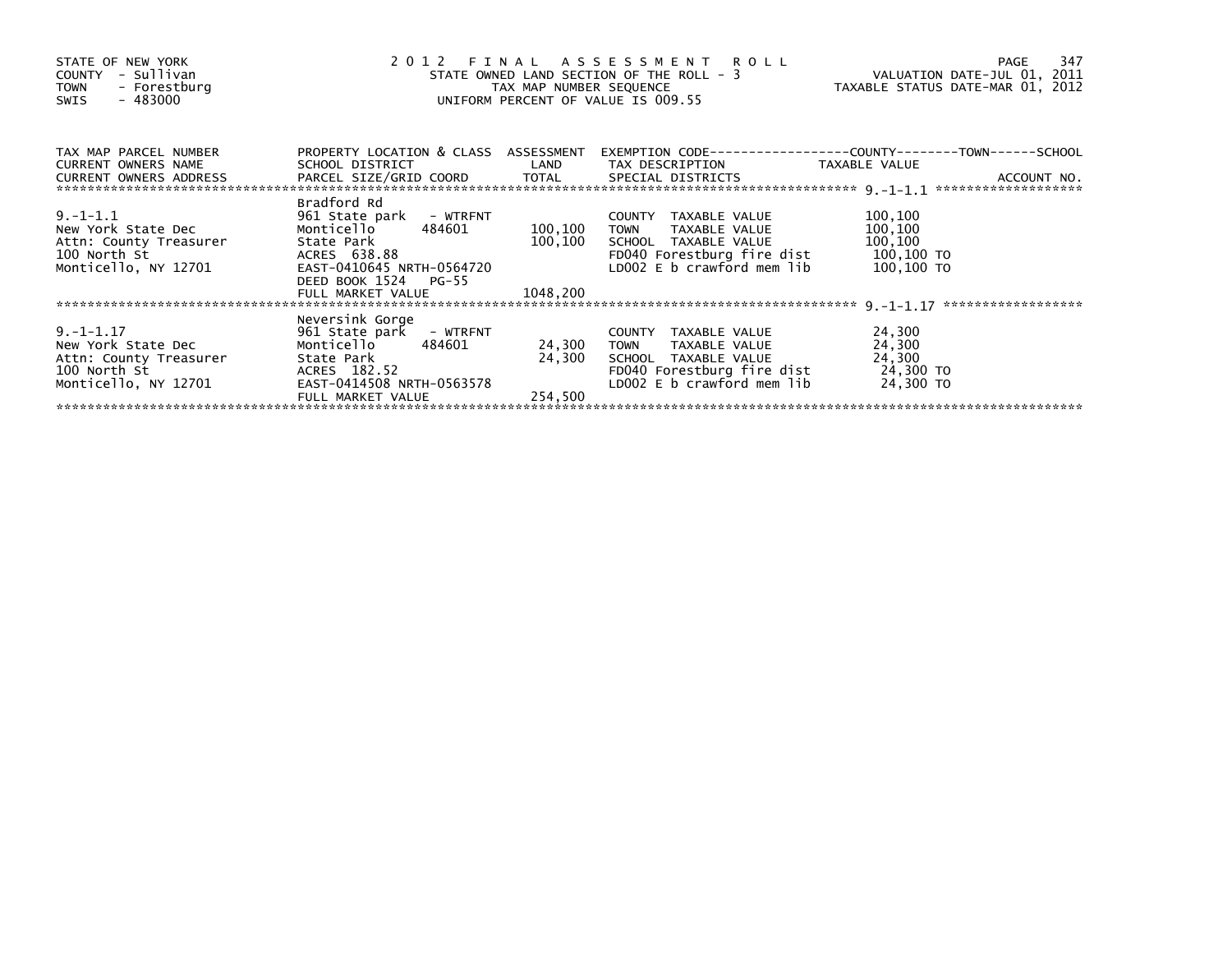| STATE OF NEW YORK    | 2012 FINAL ASSESSMENT ROLL               | 348<br>PAGE                      |
|----------------------|------------------------------------------|----------------------------------|
| COUNTY - Sullivan    | STATE OWNED LAND SECTION OF THE ROLL - 3 | VALUATION DATE-JUL 01, 2011      |
| - Forestburg<br>TOWN | MAP SECTION - 009                        | TAXABLE STATUS DATE-MAR 01, 2012 |
| SWIS<br>- 483000     | $SUB - SECTION -$                        | RPS150/V04/L015                  |
|                      | UNIFORM PERCENT OF VALUE IS 009.55       | CURRENT DATE 6/18/2012           |

| CODE | DISTRICT NAME                                | TOTAL<br>PARCELS | EXTENSION<br>TYPF  | EXTENSION<br>VALUE | AD VALOREM<br><b>VALUE</b> | <b>EXEMPT</b><br>AMOUNT | TAXABLE<br>VALUE   |
|------|----------------------------------------------|------------------|--------------------|--------------------|----------------------------|-------------------------|--------------------|
|      | FD040 Forestburg fir<br>LD002 E b crawford m |                  | 2 TOTAL<br>2 TOTAL |                    | 124,400<br>124,400         |                         | 124,400<br>124,400 |

#### \*\*\* S C H O O L D I S T R I C T S U M M A R Y \*\*\*

| CODE   | DISTRICT NAME | <b>TOTAL</b><br><b>PARCELS</b> | ASSESSED<br>LAND | ASSESSED<br><b>TOTAL</b> | <b>EXEMPT</b><br><b>AMOUNT</b> | <b>TOTAL</b><br><b>TAXABLE</b> | <b>STAR</b><br><b>AMOUNT</b> | <b>STAR</b><br><b>TAXABLE</b> |
|--------|---------------|--------------------------------|------------------|--------------------------|--------------------------------|--------------------------------|------------------------------|-------------------------------|
| 484601 | Monticello    |                                | 124,400          | 124,400                  |                                | 124,400                        |                              | 124,400                       |
|        | SUB-TOTAL     |                                | 124,400          | 124,400                  |                                | 124,400                        |                              | 124,400                       |
|        | <b>TOTAL</b>  |                                | 124,400          | 124,400                  |                                | 124,400                        |                              | 124,400                       |

\*\*\* S Y S T E M C O D E S S U M M A R Y \*\*\*

NO SYSTEM EXEMPTIONS AT THIS LEVEL

\*\*\* E X E M P T I O N S U M M A R Y \*\*\*

NO EXEMPTIONS AT THIS LEVEL

| ROLL       | DESCRIPTION      | <b>TOTAL</b>   | ASSESSED   | ASSESSED     | TAXABLE       | <b>TAXABLE</b> | TAXABLE       | STAR           |
|------------|------------------|----------------|------------|--------------|---------------|----------------|---------------|----------------|
| <b>SEC</b> |                  | <b>PARCELS</b> | <b>AND</b> | <b>TOTAL</b> | <b>COUNTY</b> | TOWN           | <b>SCHOOL</b> | <b>TAXABLE</b> |
|            | STATE OWNED LAND |                | 124.400    | 124,400      | 400،<br>124   | 124,400        | 124,400       | 124,400        |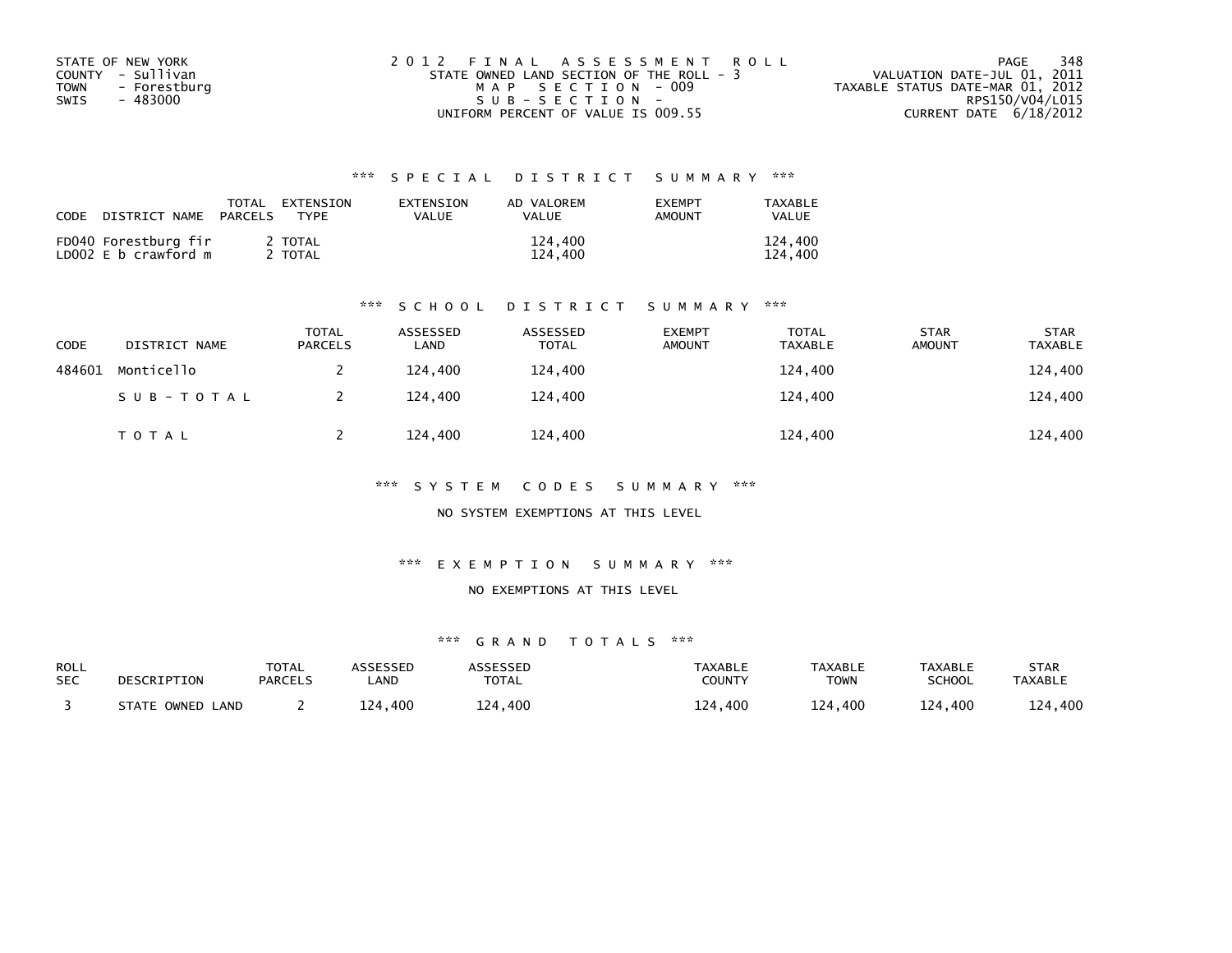| STATE OF NEW YORK<br>- Sullivan<br>COUNTY<br>- Forestburg<br><b>TOWN</b><br>$-483000$<br>SWIS   | 2012 FINAL ASSESSMENT ROLL<br>STATE OWNED LAND SECTION OF THE ROLL - 3<br>TAX MAP NUMBER SEQUENCE<br>UNIFORM PERCENT OF VALUE IS 009.55    | 349<br>PAGE<br>VALUATION DATE-JUL 01, 2011<br>TAXABLE STATUS DATE-MAR 01, 2012 |                                                                                                           |                                             |
|-------------------------------------------------------------------------------------------------|--------------------------------------------------------------------------------------------------------------------------------------------|--------------------------------------------------------------------------------|-----------------------------------------------------------------------------------------------------------|---------------------------------------------|
| TAX MAP PARCEL NUMBER<br>CURRENT OWNERS NAME<br><b>CURRENT OWNERS ADDRESS</b>                   | PROPERTY LOCATION & CLASS ASSESSMENT<br>PARCEL SIZE/GRID COORD TOTAL SPECIAL DISTRICTS                                                     |                                                                                |                                                                                                           | TAXABLE VALUE<br>ACCOUNT NO.                |
| 10.-1-1<br>New York State Dec<br>Attn: County Treasurer<br>100 North St<br>Monticello, NY 12701 | Neversink Riv<br>961 State park<br>Port Jervis Csd 331300<br>State Park<br>Gl 31 Div 1 Ut 16<br>ACRES 1035.00<br>EAST-0418230 NRTH-0559060 | 136,200<br>136.200                                                             | TAXABLE VALUE<br><b>COUNTY</b><br>TOWN TAXABLE VALUE<br>SCHOOL TAXABLE VALUE<br>FD041 Cuddebackville fire | 136,200<br>136,200<br>136,200<br>136.200 TO |
|                                                                                                 | DEED BOOK 1025 PG-00196<br>FULL MARKET VALUE                                                                                               | 1426,200                                                                       |                                                                                                           |                                             |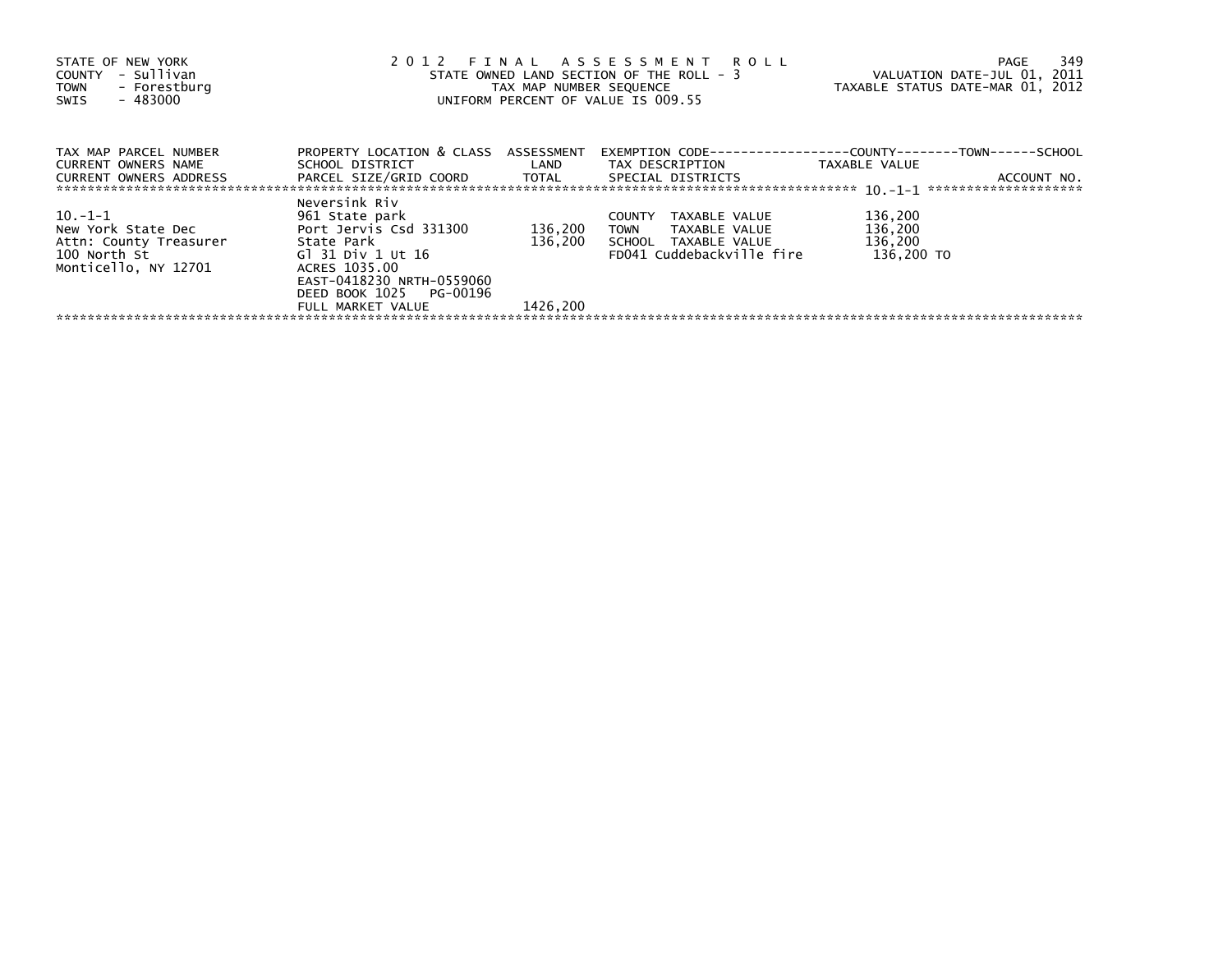| STATE OF NEW YORK    | 2012 FINAL ASSESSMENT ROLL               | - 350<br>PAGE                    |
|----------------------|------------------------------------------|----------------------------------|
| COUNTY - Sullivan    | STATE OWNED LAND SECTION OF THE ROLL - 3 | VALUATION DATE-JUL 01, 2011      |
| - Forestburg<br>TOWN | MAP SECTION - 010                        | TAXABLE STATUS DATE-MAR 01, 2012 |
| SWIS<br>- 483000     | SUB-SECTION-                             | RPS150/V04/L015                  |
|                      | UNIFORM PERCENT OF VALUE IS 009.55       | CURRENT DATE 6/18/2012           |

| CODE | DISTRICT NAME        | PARCELS | TOTAL EXTENSION<br>TYPF | EXTENSION<br>VALUE | AD VALOREM<br>VALUE | <b>FXFMPT</b><br>AMOUNT | TAXABLE<br><b>VALUE</b> |
|------|----------------------|---------|-------------------------|--------------------|---------------------|-------------------------|-------------------------|
|      | FD041 Cuddebackville |         | TOTAL                   |                    | 136.200             |                         | 136.200                 |

### \*\*\* S C H O O L D I S T R I C T S U M M A R Y \*\*\*

| <b>CODE</b> | DISTRICT NAME   | <b>TOTAL</b><br><b>PARCELS</b> | ASSESSED<br>LAND | ASSESSED<br><b>TOTAL</b> | <b>EXEMPT</b><br>AMOUNT | <b>TOTAL</b><br><b>TAXABLE</b> | <b>STAR</b><br>AMOUNT | <b>STAR</b><br><b>TAXABLE</b> |
|-------------|-----------------|--------------------------------|------------------|--------------------------|-------------------------|--------------------------------|-----------------------|-------------------------------|
| 331300      | Port Jervis Csd |                                | 136.200          | 136,200                  |                         | 136,200                        |                       | 136,200                       |
|             | SUB-TOTAL       |                                | 136.200          | 136,200                  |                         | 136,200                        |                       | 136,200                       |
|             | <b>TOTAL</b>    |                                | 136,200          | 136,200                  |                         | 136,200                        |                       | 136,200                       |

\*\*\* S Y S T E M C O D E S S U M M A R Y \*\*\*

NO SYSTEM EXEMPTIONS AT THIS LEVEL

\*\*\* E X E M P T I O N S U M M A R Y \*\*\*

#### NO EXEMPTIONS AT THIS LEVEL

| <b>ROLL</b> | DESCRIPTION      | <b>TOTAL</b>   | <b>ASSESSED</b> | <b>ASSESSED</b> | <b>TAXABLE</b> | <b>TAXABLE</b> | <b>TAXABLE</b> | <b>STAR</b>    |
|-------------|------------------|----------------|-----------------|-----------------|----------------|----------------|----------------|----------------|
| <b>SEC</b>  |                  | <b>PARCELS</b> | <b>AND</b>      | <b>TOTAL</b>    | COUNTY         | <b>TOWN</b>    | <b>SCHOOL</b>  | <b>TAXABLE</b> |
|             | STATE OWNED LAND |                | 136.200         | 136,200         | 136.200        | 136,200        | 136,200        | 136,200        |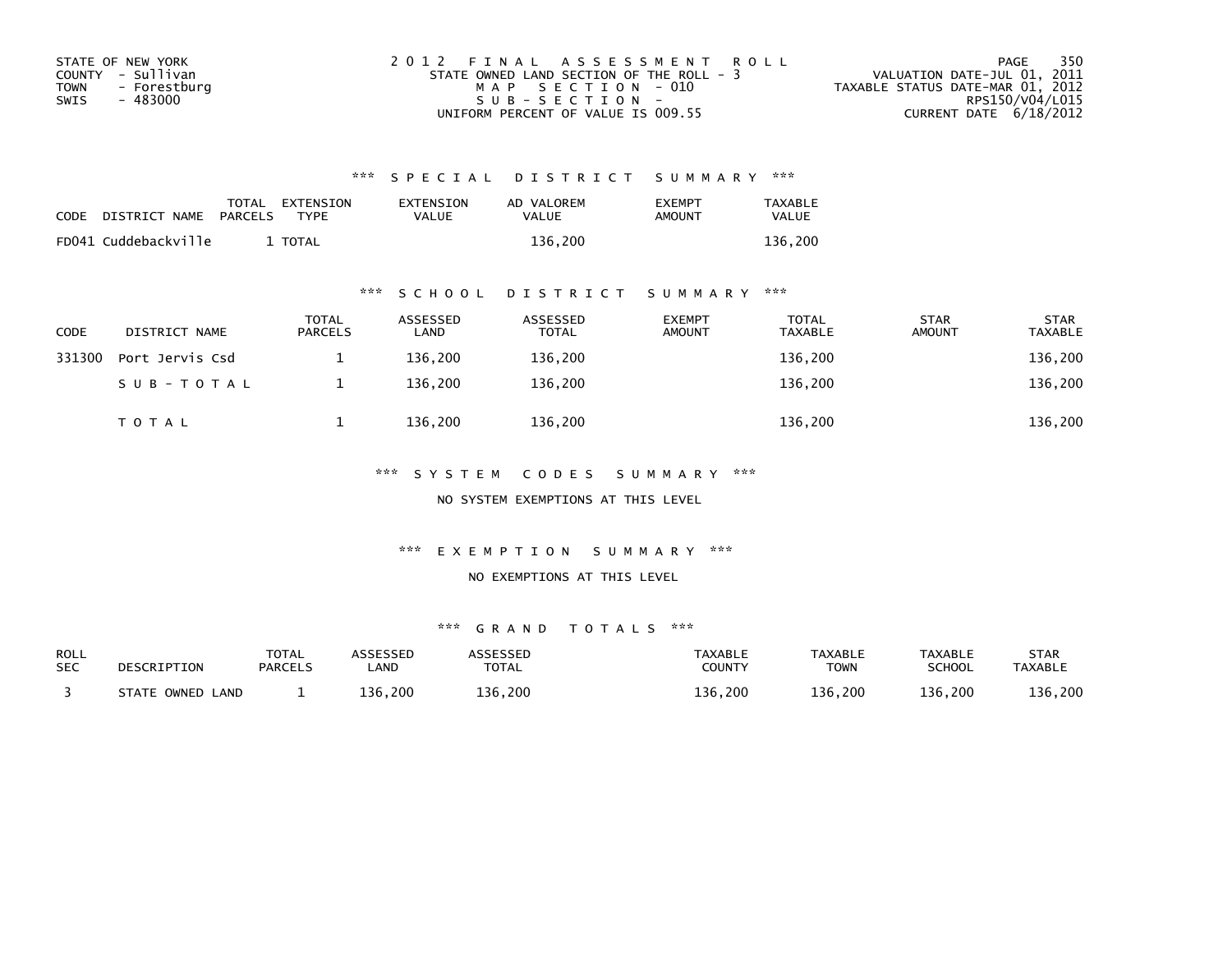| STATE OF NEW YORK<br>COUNTY - Sullivan<br>TOWN - Forestburg<br>$-483000$<br>SWIS                       | $\frac{1}{2}$ 0                                                                                                                                                | 2012 FINAL ASSESSMENT ROLL<br>STATE OWNED LAND SECTION OF THE ROLL - 3<br>TAX MAP NUMBER SEQUENCE TAXABLE STATUS DATE-JUL 01, 2011<br>UNIFORM PERCENT OF VALUE IS 009.55 |                                                                                                                                                                                                          |                                       |         |
|--------------------------------------------------------------------------------------------------------|----------------------------------------------------------------------------------------------------------------------------------------------------------------|--------------------------------------------------------------------------------------------------------------------------------------------------------------------------|----------------------------------------------------------------------------------------------------------------------------------------------------------------------------------------------------------|---------------------------------------|---------|
| TAX MAP PARCEL NUMBER<br>CURRENT OWNERS NAME                                                           |                                                                                                                                                                |                                                                                                                                                                          | PROPERTY LOCATION & CLASS ASSESSMENT EXEMPTION CODE----------------COUNTY-------TOWN------SCHOOL<br>SCHOOL DISTRICT                         LAND         TAX DESCRIPTION                   TAXABLE VALUE |                                       |         |
| $15.-2-1.2$<br>New York State Dec<br>Attn: County Treasurer<br>100 North St<br>Monticello, NY 12701    | Merriwold Pk<br>Merriewold Pk.map Block D<br>Tax Map #273<br>FD040 Forestburg fire<br>Lot <sub>53</sub><br>FRNT 80.00 DPTH 270.00<br>EAST-0395502 NRTH-0575422 |                                                                                                                                                                          | SCHOOL TAXABLE VALUE<br>FDO4O Forestburg fire dist<br>LD002 E b crawford mem lib                                                                                                                         | 300<br>300<br>300<br>300 TO<br>300 TO | 0110202 |
|                                                                                                        |                                                                                                                                                                |                                                                                                                                                                          |                                                                                                                                                                                                          |                                       |         |
| $15. -9 - 3.2$<br>New York State Dec<br>Attn: County Treasurer<br>100 North St<br>Monticello, NY 12701 | Merriwold Park<br>Lot 120<br>FRNT 80.00 DPTH 240.00<br>EAST-0395419 NRTH-0574137                                                                               | 200                                                                                                                                                                      | SCHOOL TAXABLE VALUE<br>FD040 Forestburg fire dist 200 TO<br>LDOO2 E b crawford mem lib                                                                                                                  | 200<br>200<br>200<br>200 то           |         |
|                                                                                                        | FULL MARKET VALUE                                                                                                                                              | 2.100                                                                                                                                                                    |                                                                                                                                                                                                          |                                       |         |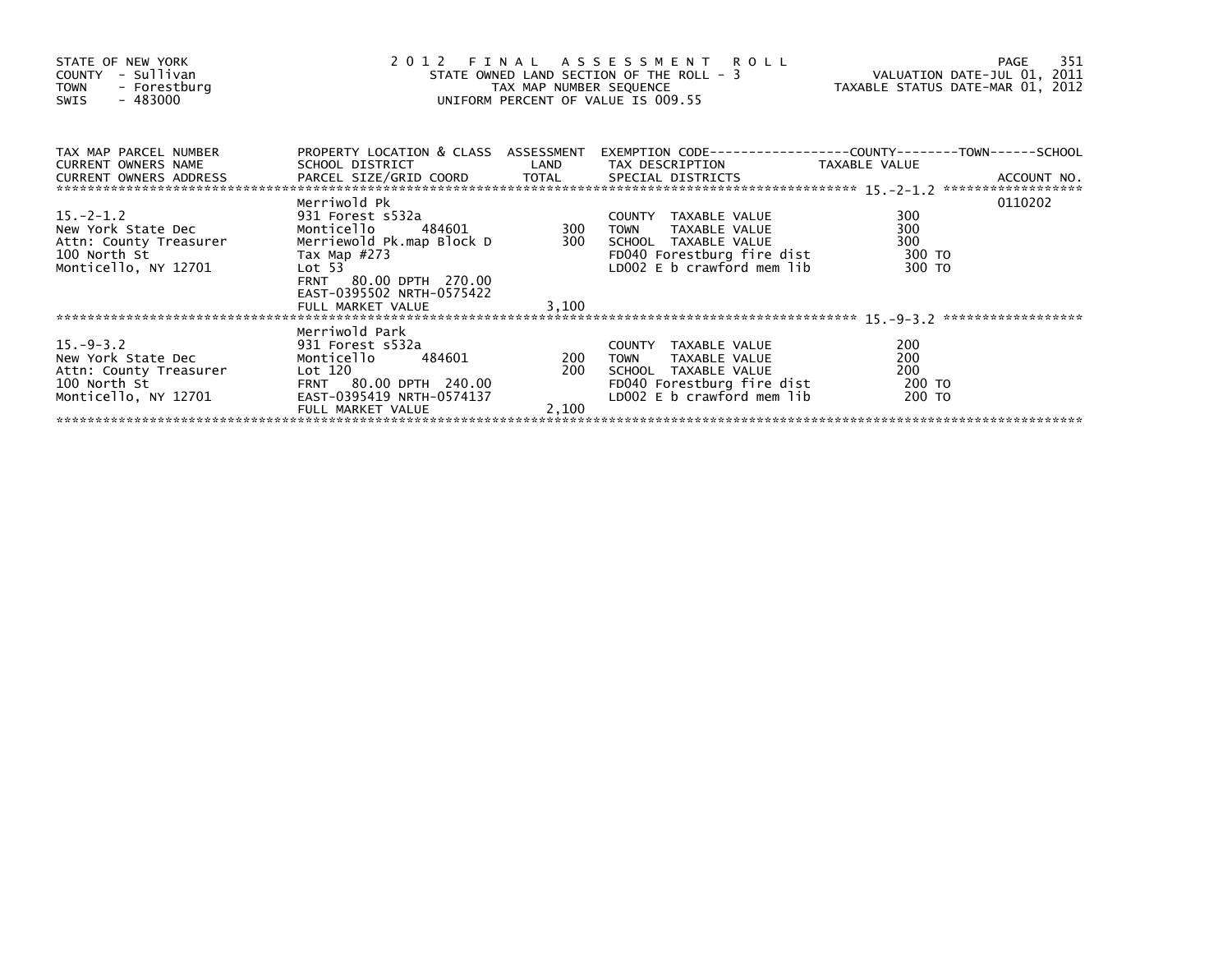| STATE OF NEW YORK    | 2012 FINAL ASSESSMENT ROLL               | 352<br>PAGE                      |
|----------------------|------------------------------------------|----------------------------------|
| COUNTY - Sullivan    | STATE OWNED LAND SECTION OF THE ROLL - 3 | VALUATION DATE-JUL 01, 2011      |
| - Forestburg<br>TOWN | MAP SECTION - 015                        | TAXABLE STATUS DATE-MAR 01, 2012 |
| SWIS<br>- 483000     | $SUB - SECTION -$                        | RPS150/V04/L015                  |
|                      | UNIFORM PERCENT OF VALUE IS 009.55       | CURRENT DATE 6/18/2012           |

| CODE | DISTRICT NAME                                | TOTAL<br>PARCELS | EXTENSION<br><b>TYPF</b>     | EXTENSION<br>VALUE | AD VALOREM<br><b>VALUE</b> | <b>EXEMPT</b><br>AMOUNT | TAXABLE<br>VALUE |
|------|----------------------------------------------|------------------|------------------------------|--------------------|----------------------------|-------------------------|------------------|
|      | FD040 Forestburg fir<br>LD002 E b crawford m |                  | <b>TOTAL</b><br><b>TOTAL</b> |                    | 500<br>500                 |                         | 500<br>500       |

#### \*\*\* S C H O O L D I S T R I C T S U M M A R Y \*\*\*

| CODE   | DISTRICT NAME | <b>TOTAL</b><br><b>PARCELS</b> | ASSESSED<br>LAND | ASSESSED<br><b>TOTAL</b> | <b>EXEMPT</b><br><b>AMOUNT</b> | TOTAL<br><b>TAXABLE</b> | <b>STAR</b><br><b>AMOUNT</b> | <b>STAR</b><br>TAXABLE |
|--------|---------------|--------------------------------|------------------|--------------------------|--------------------------------|-------------------------|------------------------------|------------------------|
| 484601 | Monticello    |                                | 500              | 500                      |                                | 500                     |                              | 500                    |
|        | SUB-TOTAL     |                                | 500              | 500                      |                                | 500                     |                              | 500                    |
|        | T O T A L     |                                | 500              | 500                      |                                | 500                     |                              | 500                    |

\*\*\* S Y S T E M C O D E S S U M M A R Y \*\*\*

NO SYSTEM EXEMPTIONS AT THIS LEVEL

\*\*\* E X E M P T I O N S U M M A R Y \*\*\*

#### NO EXEMPTIONS AT THIS LEVEL

| ROLL       | DESCRIPTION                     | <b>TOTAL</b>   | <b>\SSESSED</b> | ASSESSED     | <b>TAXABLE</b> | <b>TAXABLE</b> | TAXABLE       | STAR           |
|------------|---------------------------------|----------------|-----------------|--------------|----------------|----------------|---------------|----------------|
| <b>SEC</b> |                                 | <b>PARCELS</b> | _AND            | <b>TOTAL</b> | COUNTY         | <b>TOWN</b>    | <b>SCHOOL</b> | <b>TAXABLE</b> |
|            | <b>STATE L</b><br>LAND<br>OWNED |                | 500             | 500          | 500            | 500            | 500           | 500            |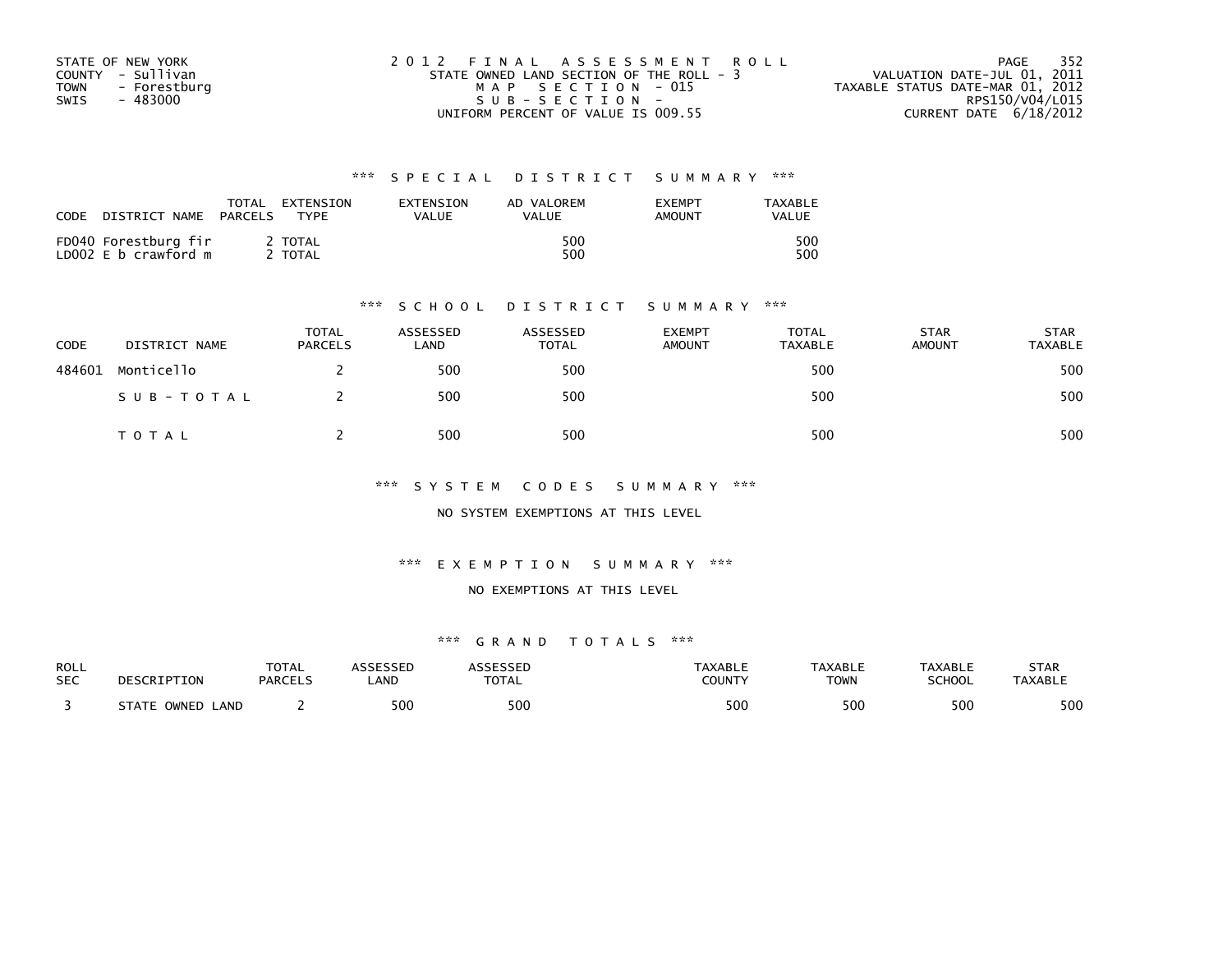| STATE OF NEW YORK<br>- Sullivan<br>COUNTY<br>- Forestburg<br><b>TOWN</b><br>- 483000<br>SWIS | 2012 FINAL ASSESSMENT ROLL<br>STATE OWNED LAND SECTION OF THE ROLL - 3<br>TAX MAP NUMBER SEQUENCE<br>UNIFORM PERCENT OF VALUE IS 009.55 | 353<br>PAGE<br>VALUATION DATE-JUL 01, 2011<br>TAXABLE STATUS DATE-MAR 01, 2012 |                                      |                                                                      |
|----------------------------------------------------------------------------------------------|-----------------------------------------------------------------------------------------------------------------------------------------|--------------------------------------------------------------------------------|--------------------------------------|----------------------------------------------------------------------|
| TAX MAP PARCEL NUMBER                                                                        | PROPERTY LOCATION & CLASS ASSESSMENT                                                                                                    |                                                                                |                                      | EXEMPTION        CODE-----------------COUNTY--------TOWN------SCHOOL |
| CURRENT OWNERS NAME<br>CURRENT OWNERS ADDRESS                                                | SCHOOL DISTRICT LAND<br>PARCEL SIZE/GRID COORD TOTAL                                                                                    |                                                                                | TAX DESCRIPTION<br>SPECIAL DISTRICTS | TAXABLE VALUE<br>ACCOUNT NO.                                         |
|                                                                                              | Bradford Rd                                                                                                                             |                                                                                |                                      |                                                                      |
| $20. B - 1 - 2$                                                                              | 961 State park                                                                                                                          |                                                                                | TAXABLE VALUE<br>COUNTY              | 134,800                                                              |
| New York State Dec                                                                           | Monticello 484601                                                                                                                       | 134,800                                                                        | TOWN TAXABLE VALUE                   | 134,800                                                              |
| Attn: County Treasurer                                                                       | State Park                                                                                                                              | 134,800                                                                        | SCHOOL TAXABLE VALUE                 | 134,800                                                              |
| 100 North St                                                                                 | ACRES 721.75                                                                                                                            |                                                                                | FD040 Forestburg fire dist           | 134,800 TO                                                           |
| Monticello, NY 12701                                                                         | EAST-0407579 NRTH-0563356                                                                                                               |                                                                                | LD002 E b crawford mem lib           | 134,800 TO                                                           |
|                                                                                              | DEED BOOK 1524 PG-55                                                                                                                    |                                                                                |                                      |                                                                      |
|                                                                                              | FULL MARKET VALUE                                                                                                                       | 1411.500                                                                       |                                      |                                                                      |
|                                                                                              |                                                                                                                                         |                                                                                |                                      |                                                                      |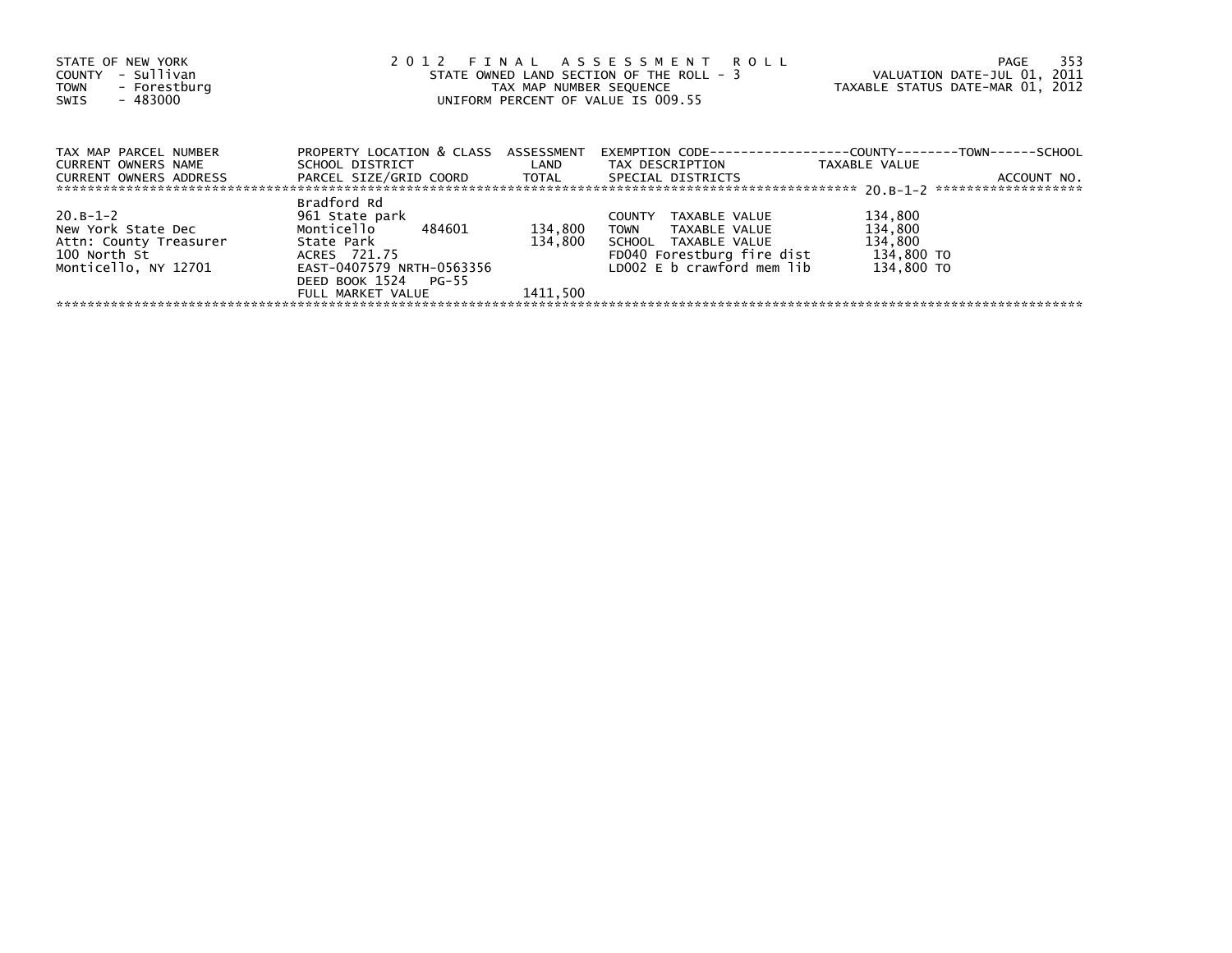| STATE OF NEW YORK    | 2012 FINAL ASSESSMENT ROLL               | - 354<br>PAGE                    |
|----------------------|------------------------------------------|----------------------------------|
| COUNTY - Sullivan    | STATE OWNED LAND SECTION OF THE ROLL - 3 | VALUATION DATE-JUL 01, 2011      |
| - Forestburg<br>TOWN | MAP SECTION - 020                        | TAXABLE STATUS DATE-MAR 01, 2012 |
| - 483000<br>SWIS     | SUB-SECTION - B                          | RPS150/V04/L015                  |
|                      | UNIFORM PERCENT OF VALUE IS 009.55       | CURRENT DATE 6/18/2012           |

| CODE | DISTRICT NAME                                | TOTAL<br>PARCELS | EXTENSION<br>TYPF  | EXTENSION<br>VALUE | AD VALOREM<br><b>VALUE</b> | <b>EXEMPT</b><br><b>AMOUNT</b> | <b>TAXABLE</b><br>VALUE |
|------|----------------------------------------------|------------------|--------------------|--------------------|----------------------------|--------------------------------|-------------------------|
|      | FD040 Forestburg fir<br>LD002 E b crawford m |                  | 1 TOTAL<br>1 TOTAL |                    | 134,800<br>134.800         |                                | 134,800<br>134,800      |

#### \*\*\* S C H O O L D I S T R I C T S U M M A R Y \*\*\*

| CODE   | DISTRICT NAME | TOTAL<br><b>PARCELS</b> | ASSESSED<br>LAND | ASSESSED<br><b>TOTAL</b> | <b>EXEMPT</b><br><b>AMOUNT</b> | TOTAL<br><b>TAXABLE</b> | <b>STAR</b><br><b>AMOUNT</b> | <b>STAR</b><br><b>TAXABLE</b> |
|--------|---------------|-------------------------|------------------|--------------------------|--------------------------------|-------------------------|------------------------------|-------------------------------|
| 484601 | Monticello    |                         | 134.800          | 134,800                  |                                | 134,800                 |                              | 134,800                       |
|        | SUB-TOTAL     |                         | 134.800          | 134.800                  |                                | 134,800                 |                              | 134,800                       |
|        | TOTAL         |                         | 134.800          | 134,800                  |                                | 134,800                 |                              | 134,800                       |

\*\*\* S Y S T E M C O D E S S U M M A R Y \*\*\*

NO SYSTEM EXEMPTIONS AT THIS LEVEL

\*\*\* E X E M P T I O N S U M M A R Y \*\*\*

NO EXEMPTIONS AT THIS LEVEL

| <b>ROLL</b><br><b>SEC</b> | DESCRIPTION         | <b>TOTAL</b><br><b>PARCELS</b> | <b>ASSESSED</b><br>_AND | <b>ARRESSED</b><br><b>TOTAL</b> | <b>TAXABLE</b><br><b>COUNTY</b> | <b>TAXABLE</b><br><b>TOWN</b> | <b>TAXABLE</b><br>SCHOOL | STAR<br><b>TAXABLE</b> |
|---------------------------|---------------------|--------------------------------|-------------------------|---------------------------------|---------------------------------|-------------------------------|--------------------------|------------------------|
|                           | STATE OWNED<br>LAND |                                | 134.800                 | 134,800                         | ,800<br>134                     | 134,800                       | 134,800                  | 134,800                |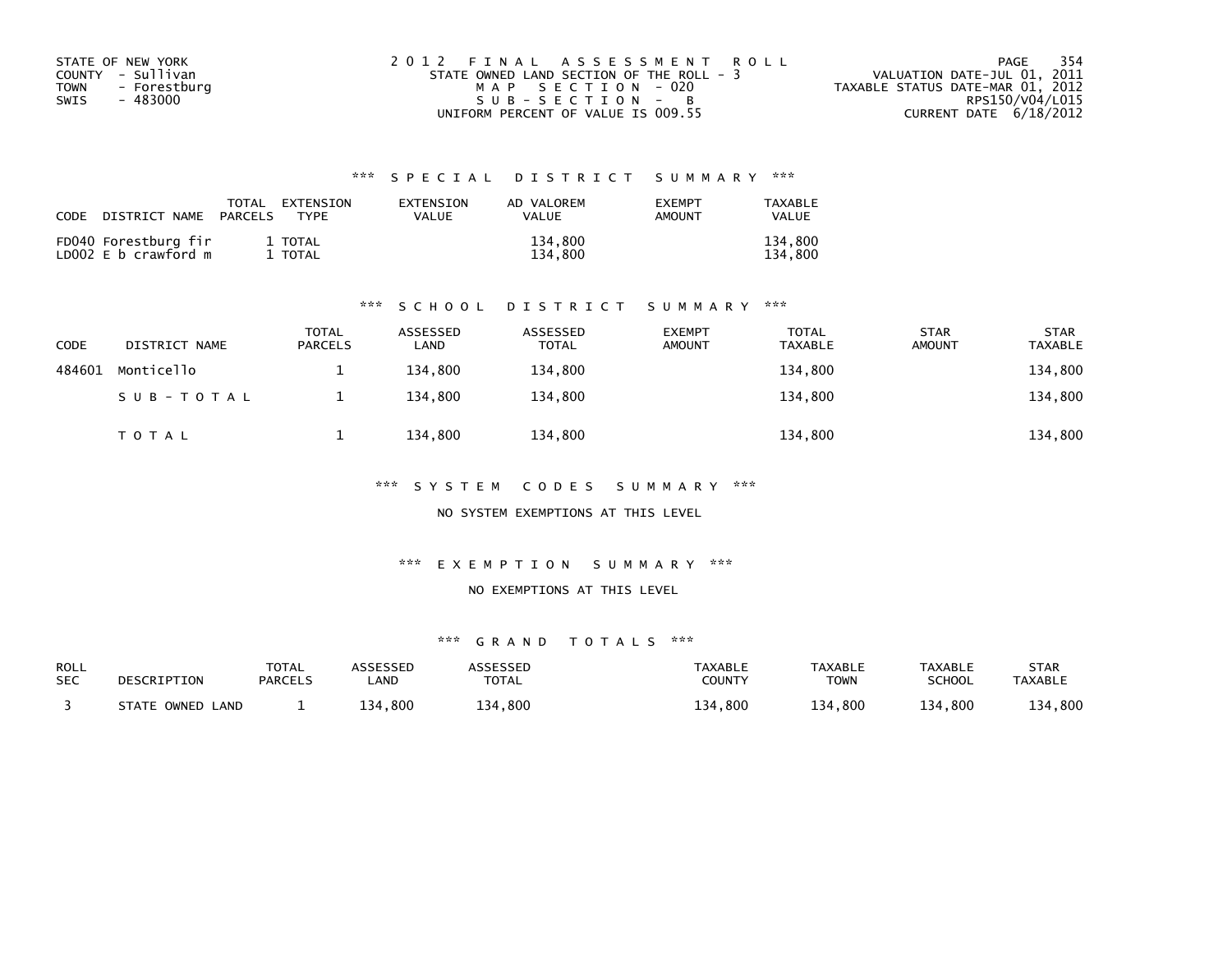| STATE OF NEW YORK<br>- Sullivan<br>COUNTY<br>- Forestburg<br><b>TOWN</b><br>- 483000<br>SWIS | 2012 FINAL ASSESSMENT ROLL<br>STATE OWNED LAND SECTION OF THE ROLL - 3<br>TAX MAP NUMBER SEQUENCE<br>UNIFORM PERCENT OF VALUE IS 009.55 | VALUATION DATE-JUL 01, 2011<br>TAXABLE STATUS DATE-MAR 01, 2012 | - 355<br>PAGE                                                        |               |             |
|----------------------------------------------------------------------------------------------|-----------------------------------------------------------------------------------------------------------------------------------------|-----------------------------------------------------------------|----------------------------------------------------------------------|---------------|-------------|
| TAX MAP PARCEL NUMBER                                                                        | PROPERTY LOCATION & CLASS ASSESSMENT                                                                                                    |                                                                 | EXEMPTION        CODE-----------------COUNTY--------TOWN------SCHOOL |               |             |
| <b>CURRENT OWNERS NAME</b>                                                                   | SCHOOL DISTRICT                                                                                                                         | <b>Example 12</b>                                               | TAX DESCRIPTION                                                      | TAXABLE VALUE |             |
| CURRENT OWNERS ADDRESS                                                                       | PARCEL SIZE/GRID COORD       TOTAL                                                                                                      |                                                                 | SPECIAL DISTRICTS                                                    |               | ACCOUNT NO. |
|                                                                                              | Town Line                                                                                                                               |                                                                 |                                                                      |               | 021050      |
| $21. - 1 - 1$                                                                                | 961 State park - WTRFNT                                                                                                                 |                                                                 | <b>COUNTY</b><br>TAXABLE VALUE                                       | 252,700       |             |
| NEW YORK STATE DEC                                                                           | Port Jervis Csd 331300                                                                                                                  | 252,700                                                         | TOWN<br>TAXABLE VALUE                                                | 252,700       |             |
| Attn: COUNTY TREASURER                                                                       | ACRES 1696.22                                                                                                                           | 252.700                                                         | SCHOOL TAXABLE VALUE                                                 | 252,700       |             |
| 100 NORTH St                                                                                 | EAST-0417030 NRTH-0553910                                                                                                               |                                                                 | FD041 Cuddebackville fire                                            | 252.700 TO    |             |
| MONTICELLO, NY 12701                                                                         | DEED BOOK 2271 PG-132                                                                                                                   |                                                                 |                                                                      |               |             |
|                                                                                              | FULL MARKET VALUE                                                                                                                       | 2646.100                                                        |                                                                      |               |             |
|                                                                                              |                                                                                                                                         |                                                                 |                                                                      |               |             |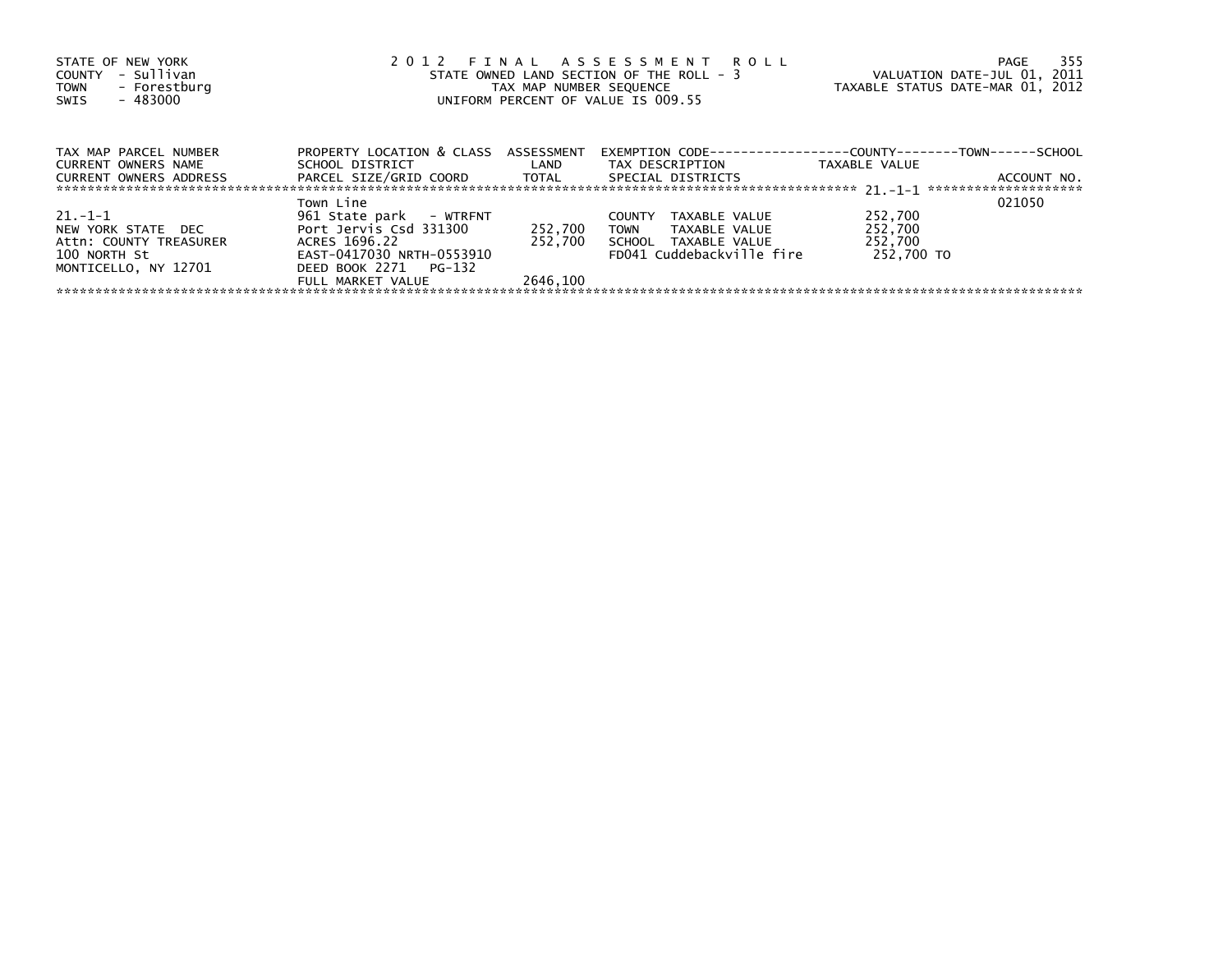| STATE OF NEW YORK           | 2012 FINAL ASSESSMENT ROLL               | - 356<br>PAGE                    |
|-----------------------------|------------------------------------------|----------------------------------|
| COUNTY - Sullivan           | STATE OWNED LAND SECTION OF THE ROLL - 3 | VALUATION DATE-JUL 01, 2011      |
| <b>TOWN</b><br>- Forestburg | MAP SECTION - 021                        | TAXABLE STATUS DATE-MAR 01, 2012 |
| SWIS<br>- 483000            | SUB-SECTION-                             | RPS150/V04/L015                  |
|                             | UNIFORM PERCENT OF VALUE IS 009.55       | CURRENT DATE 6/18/2012           |

| CODE | DISTRICT NAME PARCELS | TOTAL EXTENSION<br><b>TYPF</b> | EXTENSION<br>VALUE | AD VALOREM<br>VALUE | <b>FXFMPT</b><br>AMOUNT | TAXABLE<br><b>VALUE</b> |
|------|-----------------------|--------------------------------|--------------------|---------------------|-------------------------|-------------------------|
|      | FD041 Cuddebackville  | <b>TOTAL</b>                   |                    | 252.700             |                         | 252.700                 |

### \*\*\* S C H O O L D I S T R I C T S U M M A R Y \*\*\*

| CODE   | DISTRICT NAME   | <b>TOTAL</b><br>PARCELS | ASSESSED<br>LAND | ASSESSED<br><b>TOTAL</b> | <b>EXEMPT</b><br><b>AMOUNT</b> | <b>TOTAL</b><br><b>TAXABLE</b> | <b>STAR</b><br><b>AMOUNT</b> | <b>STAR</b><br><b>TAXABLE</b> |
|--------|-----------------|-------------------------|------------------|--------------------------|--------------------------------|--------------------------------|------------------------------|-------------------------------|
| 331300 | Port Jervis Csd |                         | 252,700          | 252,700                  |                                | 252,700                        |                              | 252,700                       |
|        | SUB-TOTAL       |                         | 252.700          | 252,700                  |                                | 252,700                        |                              | 252,700                       |
|        | <b>TOTAL</b>    |                         | 252,700          | 252,700                  |                                | 252,700                        |                              | 252,700                       |

### \*\*\* S Y S T E M C O D E S S U M M A R Y \*\*\*

NO SYSTEM EXEMPTIONS AT THIS LEVEL

#### \*\*\* E X E M P T I O N S U M M A R Y \*\*\*

#### NO EXEMPTIONS AT THIS LEVEL

| <b>ROLL</b> | DESCRIPTION      | <b>TOTAL</b>   | <b>ASSESSED</b> | <b>ASSESSED</b> | <b>TAXABLE</b> | <b>TAXABLE</b> | <b>TAXABLE</b> | <b>STAR</b>    |
|-------------|------------------|----------------|-----------------|-----------------|----------------|----------------|----------------|----------------|
| <b>SEC</b>  |                  | <b>PARCELS</b> | <b>AND</b>      | <b>TOTAL</b>    | COUNTY         | <b>TOWN</b>    | <b>SCHOOL</b>  | <b>TAXABLE</b> |
|             | STATE OWNED LAND |                | つにつ<br>252.700  | 252,700         | 252,700        | 252,700        | 252,700        | 252,700        |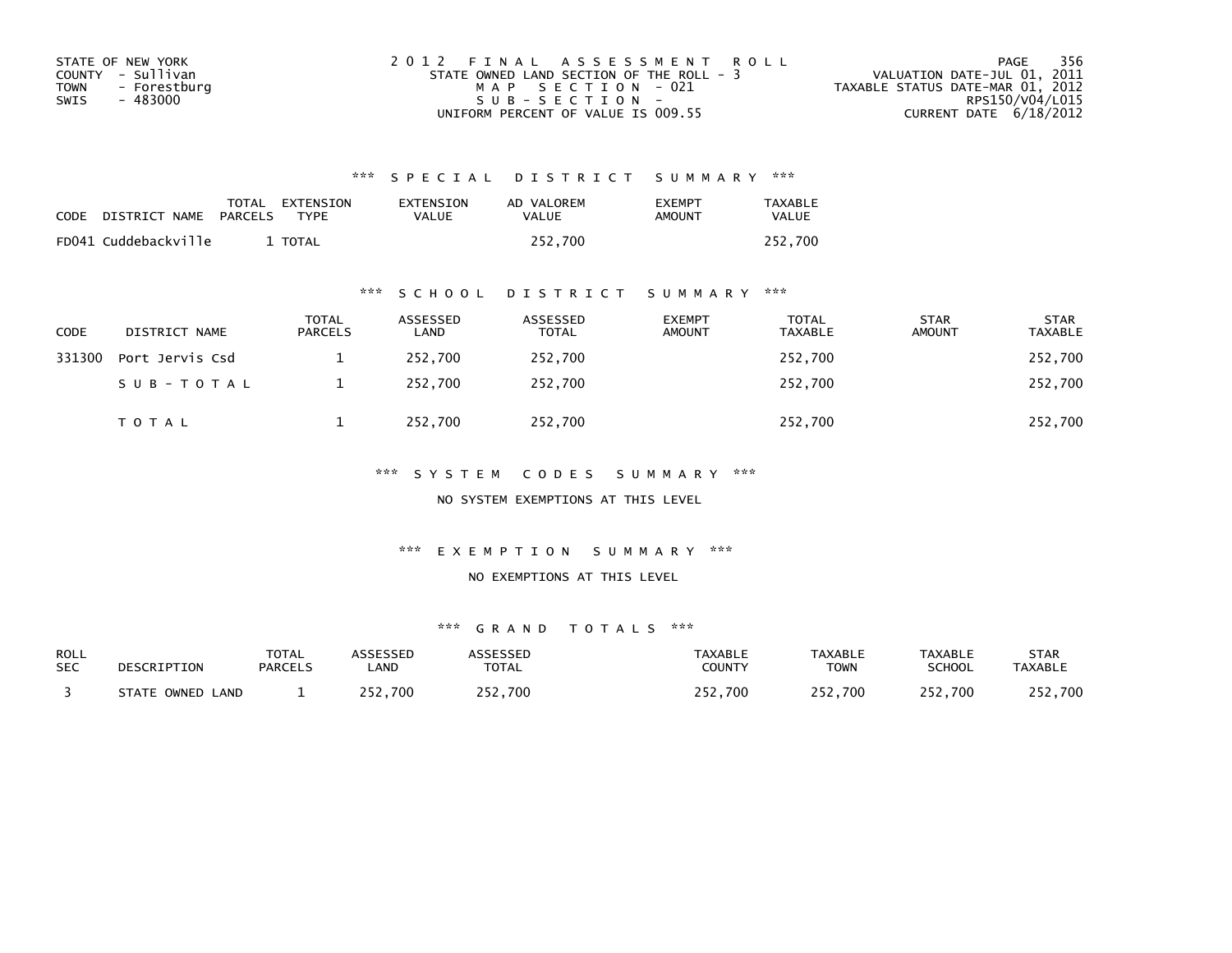| STATE OF NEW YORK<br>COUNTY - Sullivan<br><b>TOWN</b><br>- Forestburg<br>$-483000$<br>SWIS                                                                                                                                        | FINAL ASSESSMENT ROLL<br>2012<br>STATE OWNED LAND SECTION OF THE ROLL - 3<br>TAX MAP NUMBER SEQUENCE<br>UNIFORM PERCENT OF VALUE IS 009.55 | 357<br>PAGE<br>VALUATION DATE-JUL 01, 2011<br>TAXABLE STATUS DATE-MAR 01, 2012 |                                                                       |                |          |  |
|-----------------------------------------------------------------------------------------------------------------------------------------------------------------------------------------------------------------------------------|--------------------------------------------------------------------------------------------------------------------------------------------|--------------------------------------------------------------------------------|-----------------------------------------------------------------------|----------------|----------|--|
| TAX MAP PARCEL NUMBER<br>CURRENT OWNERS NAME                                                                                                                                                                                      | PROPERTY LOCATION & CLASS ASSESSMENT<br>SCHOOL DISTRICT                                                                                    | LAND                                                                           | EXEMPTION        CODE------------------COUNTY--------TOWN------SCHOOL |                |          |  |
| CUNNERS ADDRESS FOR THE SECTAL SECTAL SECTAL DISTRICTS FOR A SECTAL PRESS ACCOUNT NO.<br>TECHAL SECTAL DISTRICTS AND ACCOUNT NO. ACCOUNT AND A SECTAL SECTAL DISTRICTS AND A SECTAL SECTAL SECTAL SECTA<br>CURRENT OWNERS ADDRESS |                                                                                                                                            |                                                                                |                                                                       |                |          |  |
| $333. - 3 - 1$                                                                                                                                                                                                                    | forestburgh<br>993 Transition t                                                                                                            |                                                                                | SCHL EXMPT 50004                                                      | $\Omega$       | 0        |  |
| New York State DEC                                                                                                                                                                                                                | Unknown 888888                                                                                                                             |                                                                                | 0 COUNTY TAXABLE VALUE                                                |                |          |  |
| Attn: C/O County Treasurer                                                                                                                                                                                                        | Transition Assessment                                                                                                                      |                                                                                | 0 TOWN<br>TAXABLE VALUE                                               |                |          |  |
| 100 North St                                                                                                                                                                                                                      | FULL MARKET VALUE                                                                                                                          |                                                                                | SCHOOL TAXABLE VALUE                                                  |                |          |  |
|                                                                                                                                                                                                                                   |                                                                                                                                            |                                                                                |                                                                       |                |          |  |
|                                                                                                                                                                                                                                   | forestburgh                                                                                                                                |                                                                                |                                                                       |                |          |  |
| $333. - 3 - 2$                                                                                                                                                                                                                    | 993 Transition t                                                                                                                           |                                                                                | SCHL TAXBL 50001                                                      |                | $\Omega$ |  |
| NEW YORK STATE DEC <b>Fig. 19 POPE Jervis Csd</b> 331300                                                                                                                                                                          |                                                                                                                                            |                                                                                | 0 COUNTY TAXABLE VALUE                                                |                |          |  |
| Attn: C/O County Treasurer Transition Assessment                                                                                                                                                                                  |                                                                                                                                            | $0$ COUNT                                                                      | TAXABLE VALUE                                                         |                |          |  |
| 100 North St                                                                                                                                                                                                                      | FULL MARKET VALUE                                                                                                                          |                                                                                | 0 SCHOOL TAXABLE VALUE                                                |                |          |  |
|                                                                                                                                                                                                                                   |                                                                                                                                            |                                                                                | FD041 Cuddebackville fire 14,670 TO                                   |                |          |  |
|                                                                                                                                                                                                                                   | forestburgh                                                                                                                                |                                                                                |                                                                       |                |          |  |
| $333. -3 -3$                                                                                                                                                                                                                      | 993 Transition t                                                                                                                           |                                                                                | SCHL TAXBL 50001                                                      | $\Omega$       | $\Omega$ |  |
| NEW YORK STATE DEC                                                                                                                                                                                                                | Monticello<br>484601                                                                                                                       |                                                                                | 0 COUNTY TAXABLE VALUE                                                |                |          |  |
| Attn: C/O County Treasurer                                                                                                                                                                                                        | transition assessment                                                                                                                      |                                                                                | 0 TOWN<br>TAXABLE VALUE                                               |                |          |  |
| 100 North St                                                                                                                                                                                                                      | FULL MARKET VALUE                                                                                                                          | $\Omega$                                                                       | SCHOOL TAXABLE VALUE                                                  |                |          |  |
| Monticello, NY 12701                                                                                                                                                                                                              |                                                                                                                                            |                                                                                | FD040 Forestburg fire dist                                            | 0 <sub>T</sub> |          |  |
|                                                                                                                                                                                                                                   |                                                                                                                                            |                                                                                | LD002 E b crawford mem lib                                            | 0 <sub>T</sub> |          |  |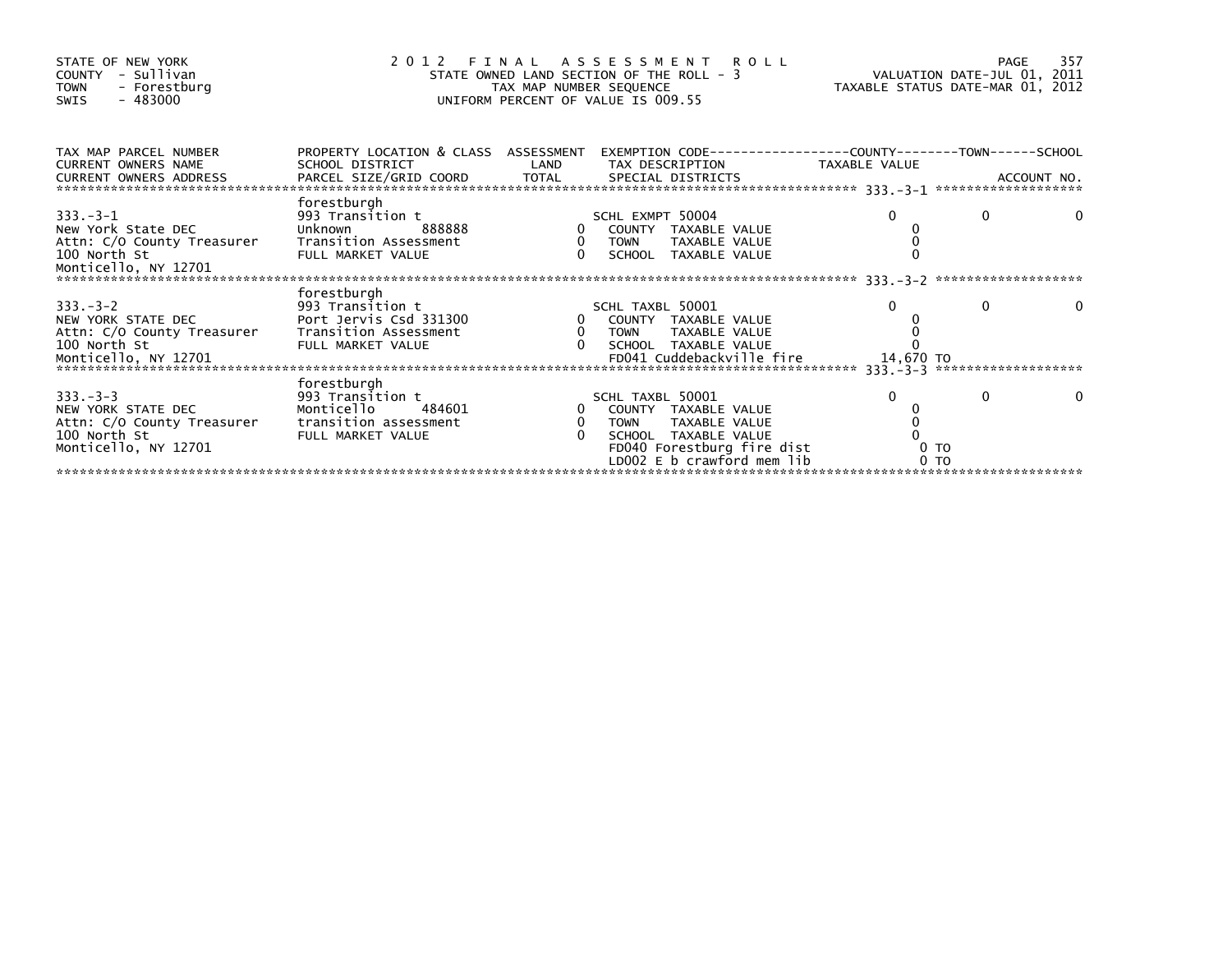| STATE OF NEW YORK           | 2012 FINAL ASSESSMENT ROLL               | 358<br>PAGE                      |
|-----------------------------|------------------------------------------|----------------------------------|
| COUNTY - Sullivan           | STATE OWNED LAND SECTION OF THE ROLL - 3 | VALUATION DATE-JUL 01, 2011      |
| <b>TOWN</b><br>- Forestburg | MAP SECTION - 333                        | TAXABLE STATUS DATE-MAR 01, 2012 |
| - 483000<br>SWIS            | SUB-SECTION-                             | RPS150/V04/L015                  |
|                             | UNIFORM PERCENT OF VALUE IS 009.55       | CURRENT DATE $6/18/2012$         |

| CODE | DISTRICT NAME                                                        | TOTAL<br>PARCELS | EXTENSION<br><b>TYPF</b>      | EXTENSION<br>VALUE | AD VALOREM<br>VALUE | <b>EXEMPT</b><br>AMOUNT | TAXABLE<br><b>VALUE</b> |
|------|----------------------------------------------------------------------|------------------|-------------------------------|--------------------|---------------------|-------------------------|-------------------------|
|      | FD040 Forestburg fir<br>FD041 Cuddebackville<br>LD002 E b crawford m |                  | 1 TOTAL<br>1 TOTAL<br>1 TOTAL |                    | 14.670              |                         | 14.670                  |

# \*\*\* S C H O O L D I S T R I C T S U M M A R Y \*\*\*

| <b>CODE</b>                | DISTRICT NAME                            | <b>TOTAL</b><br><b>PARCELS</b> | ASSESSED<br>LAND | ASSESSED<br><b>TOTAL</b> | <b>EXEMPT</b><br><b>AMOUNT</b> | <b>TOTAL</b><br><b>TAXABLE</b> | <b>STAR</b><br><b>AMOUNT</b> | <b>STAR</b><br><b>TAXABLE</b> |
|----------------------------|------------------------------------------|--------------------------------|------------------|--------------------------|--------------------------------|--------------------------------|------------------------------|-------------------------------|
| 331300<br>484601<br>888888 | Port Jervis Csd<br>Monticello<br>Unknown |                                |                  |                          |                                |                                |                              |                               |
|                            | SUB-TOTAL                                |                                |                  |                          |                                |                                |                              |                               |
|                            | TOTAL                                    |                                |                  |                          |                                |                                |                              |                               |

#### \*\*\* S Y S T E M C O D E S S U M M A R Y \*\*\*

| CODE           | DESCRIPTION                                  | <b>TOTAL</b><br><b>PARCELS</b> | COUNTY | <b>TOWN</b> | <b>SCHOOL</b> |
|----------------|----------------------------------------------|--------------------------------|--------|-------------|---------------|
| 50001<br>50004 | SCHL TAXBL<br><b>SCHL EXMPT</b><br>T O T A L | -                              |        |             |               |

### \*\*\* E X E M P T I O N S U M M A R Y \*\*\*

NO EXEMPTIONS AT THIS LEVEL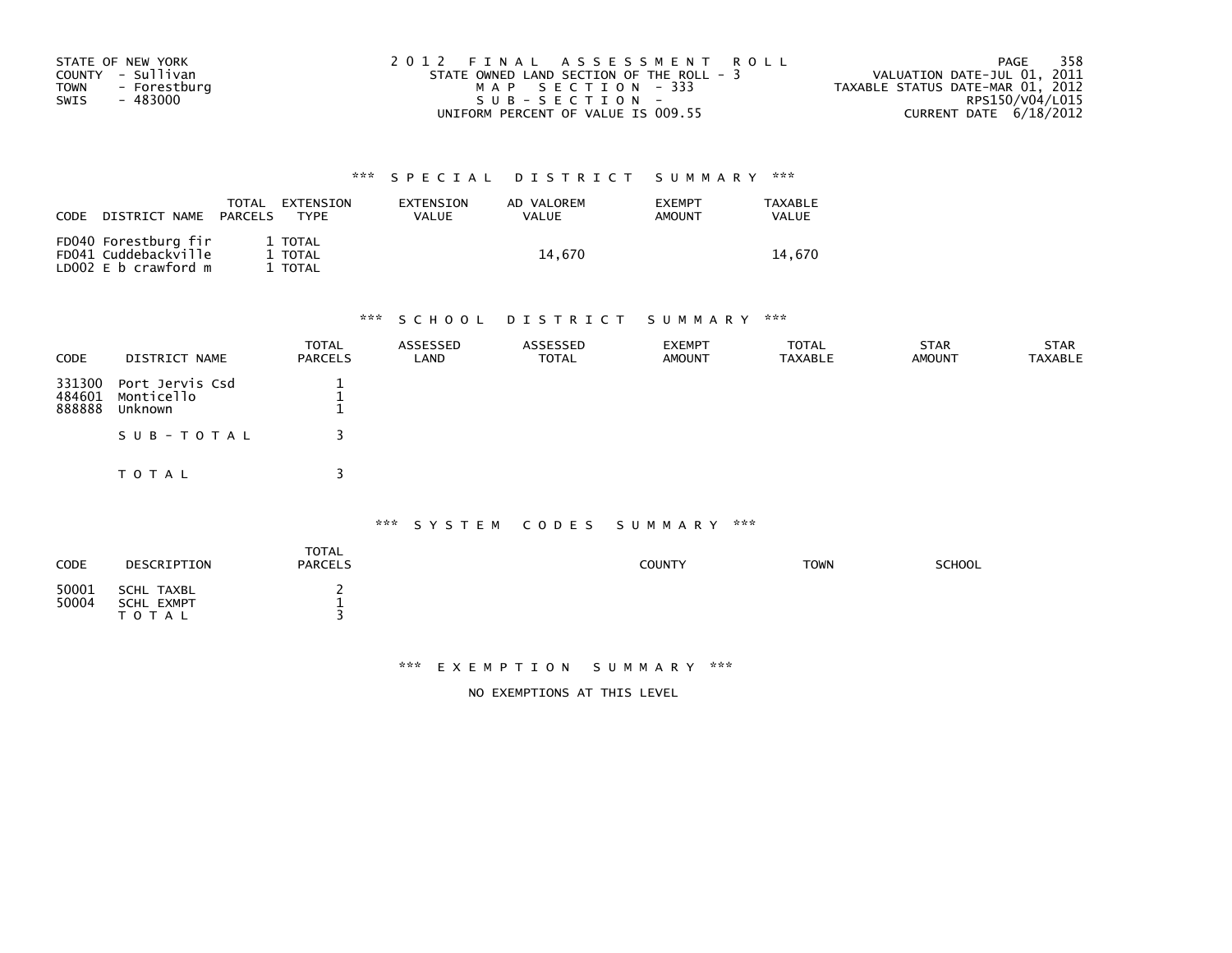| STATE OF NEW YORK           | 2012 FINAL ASSESSMENT ROLL               | 359<br>PAGE                      |
|-----------------------------|------------------------------------------|----------------------------------|
| COUNTY - Sullivan           | STATE OWNED LAND SECTION OF THE ROLL - 3 | VALUATION DATE-JUL 01, 2011      |
| <b>TOWN</b><br>- Forestburg | MAP SECTION - 333                        | TAXABLE STATUS DATE-MAR 01, 2012 |
| SWIS<br>- 483000            | $SUB - SECTION -$                        | RPS150/V04/L015                  |
|                             | UNIFORM PERCENT OF VALUE IS 009.55       | CURRENT DATE 6/18/2012           |

| ROLL       | DESCRIPTION         | <b>TOTAL</b>   | <b>ASSESSED</b> | <b>ASSESSED</b> | <b>TAXABLE</b> | <b>TAXABLE</b> | <b>TAXABLE</b> | STAR           |
|------------|---------------------|----------------|-----------------|-----------------|----------------|----------------|----------------|----------------|
| <b>SEC</b> |                     | <b>PARCELS</b> | LAND            | <b>TOTAL</b>    | <b>COUNTY</b>  | <b>TOWN</b>    | <b>SCHOOL</b>  | <b>TAXABLE</b> |
|            | STATE OWNED<br>LAND |                |                 |                 |                |                |                |                |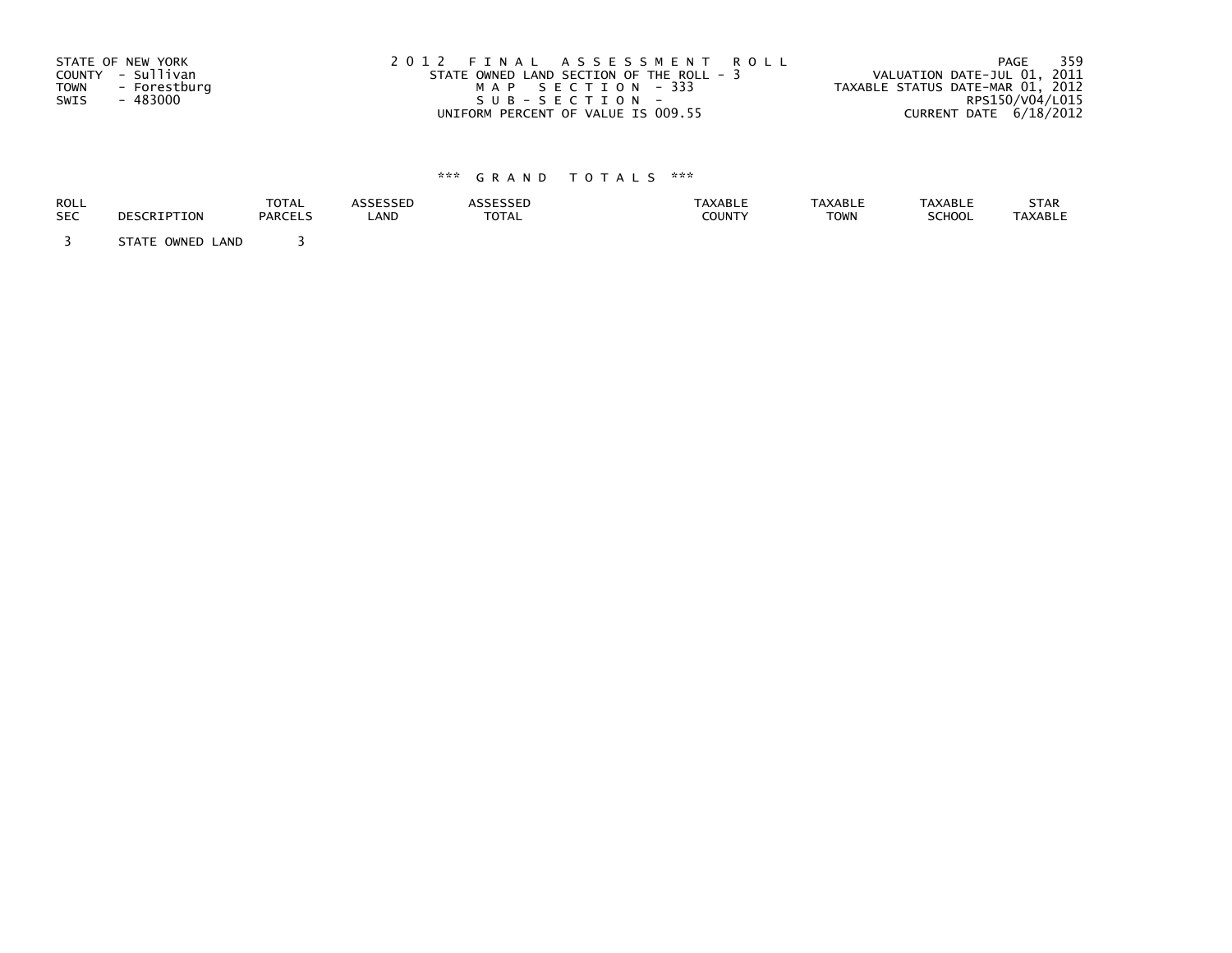| STATE OF NEW YORK<br>COUNTY - Sullivan<br>- Forestburg<br>TOWN<br>- 483000<br>SWIS | 2012 FINAL ASSESSMENT ROLL<br>STATE OWNED LAND SECTION OF THE ROLL - 3<br>TAX MAP NUMBER SEQUENCE<br>UNIFORM PERCENT OF VALUE IS 009.55 | VALUATION DATE-JUL 01, 2011<br>TAXABLE STATUS DATE-MAR 01, 2012 | 360<br>PAGE                                                                             |               |             |
|------------------------------------------------------------------------------------|-----------------------------------------------------------------------------------------------------------------------------------------|-----------------------------------------------------------------|-----------------------------------------------------------------------------------------|---------------|-------------|
| TAX MAP PARCEL NUMBER<br>CURRENT OWNERS NAME                                       | PROPERTY LOCATION & CLASS ASSESSMENT<br>SCHOOL DISTRICT LAND                                                                            |                                                                 | EXEMPTION        CODE-----------------COUNTY--------TOWN------SCHOOL<br>TAX DESCRIPTION | TAXABLE VALUE |             |
|                                                                                    |                                                                                                                                         |                                                                 | SPECIAL DISTRICTS                                                                       |               | ACCOUNT NO. |
|                                                                                    |                                                                                                                                         |                                                                 |                                                                                         |               | 0130002     |
| 700.-1-1                                                                           | 931 Forest s532a                                                                                                                        |                                                                 | TAXABLE VALUE<br>COUNTY                                                                 | 26,900        |             |
| NEW YORK STATE NEW YORK                                                            | Monticello 484601                                                                                                                       | 26,900                                                          | TOWN<br>TAXABLE VALUE                                                                   | 26,900        |             |
| Attn: County Treasurer Minisink Patent Div 1                                       |                                                                                                                                         | 26.900                                                          | SCHOOL TAXABLE VALUE                                                                    | 26,900        |             |
| County Government Center Sulli Lot 11                                              |                                                                                                                                         |                                                                 | FD040 Forestburg fire dist                                                              | 26,900 TO     |             |
| 100 North St                                                                       | 1/2 Interest Of 228 Ac                                                                                                                  |                                                                 | LD002 E b crawford mem lib                                                              | 26,900 TO     |             |
| Monticello, NY 12701                                                               | ACRES 116.42                                                                                                                            |                                                                 |                                                                                         |               |             |
|                                                                                    | FULL MARKET VALUE                                                                                                                       | 281.700                                                         |                                                                                         |               |             |
|                                                                                    |                                                                                                                                         |                                                                 |                                                                                         |               |             |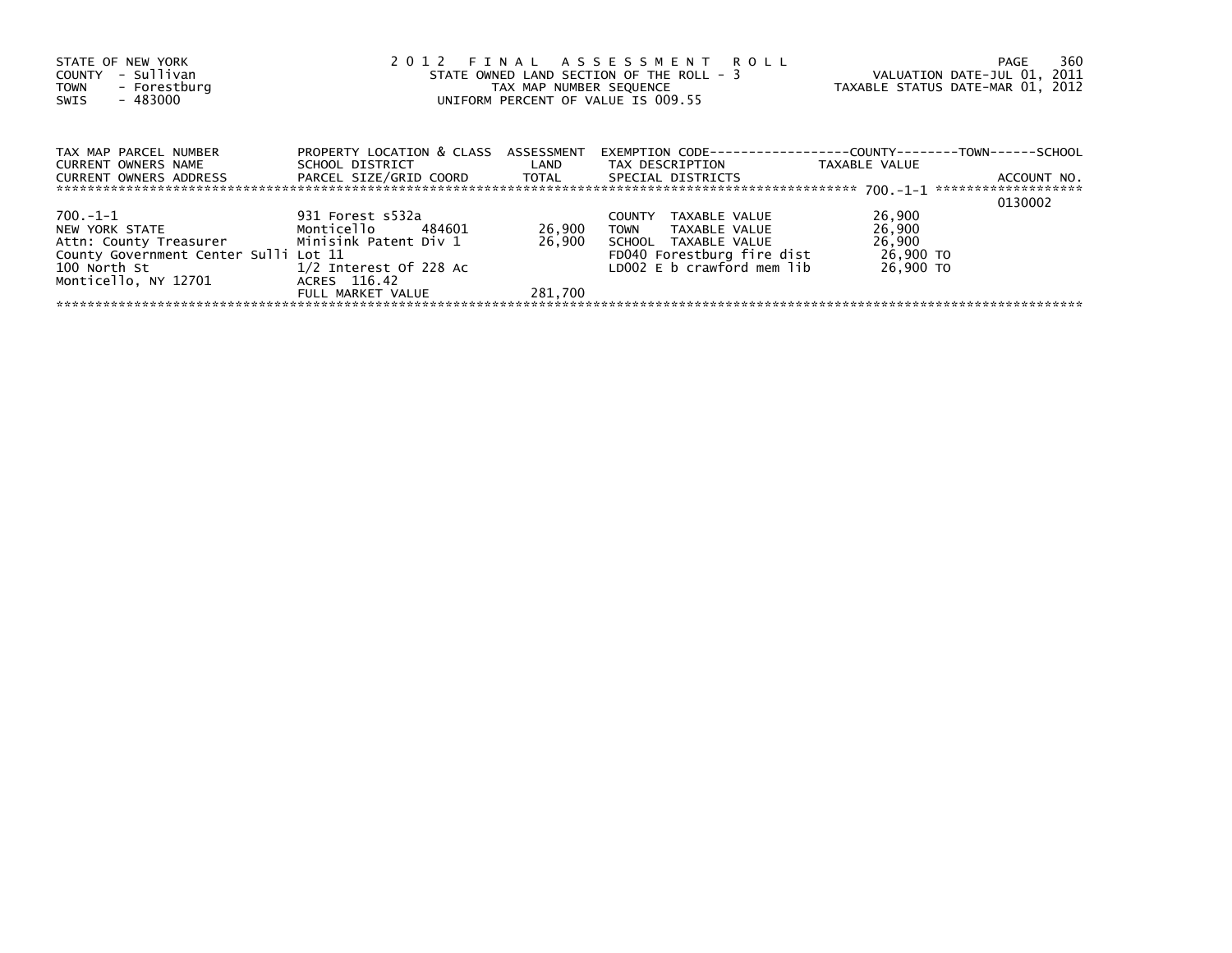| STATE OF NEW YORK    | 2012 FINAL ASSESSMENT ROLL               | - 361<br>PAGE                    |
|----------------------|------------------------------------------|----------------------------------|
| COUNTY - Sullivan    | STATE OWNED LAND SECTION OF THE ROLL - 3 | VALUATION DATE-JUL 01, 2011      |
| - Forestburg<br>TOWN | MAP SECTION - 700                        | TAXABLE STATUS DATE-MAR 01, 2012 |
| SWIS<br>- 483000     | $SUB - SECTION -$                        | RPS150/V04/L015                  |
|                      | UNIFORM PERCENT OF VALUE IS 009.55       | CURRENT DATE 6/18/2012           |

| CODE | DISTRICT NAME                                | TOTAL<br>PARCELS | EXTENSION<br><b>TYPF</b> | EXTENSION<br>VALUE | AD VALOREM<br>VALUE | <b>EXEMPT</b><br><b>AMOUNT</b> | TAXABLE<br><b>VALUE</b> |
|------|----------------------------------------------|------------------|--------------------------|--------------------|---------------------|--------------------------------|-------------------------|
|      | FD040 Forestburg fir<br>LD002 E b crawford m |                  | 1 TOTAL<br>1 TOTAL       |                    | 26,900<br>26,900    |                                | 26,900<br>26,900        |

#### \*\*\* S C H O O L D I S T R I C T S U M M A R Y \*\*\*

| CODE   | DISTRICT NAME | <b>TOTAL</b><br><b>PARCELS</b> | ASSESSED<br>LAND | ASSESSED<br><b>TOTAL</b> | <b>EXEMPT</b><br><b>AMOUNT</b> | <b>TOTAL</b><br><b>TAXABLE</b> | <b>STAR</b><br><b>AMOUNT</b> | <b>STAR</b><br><b>TAXABLE</b> |
|--------|---------------|--------------------------------|------------------|--------------------------|--------------------------------|--------------------------------|------------------------------|-------------------------------|
| 484601 | Monticello    |                                | 26.900           | 26,900                   |                                | 26,900                         |                              | 26,900                        |
|        | SUB-TOTAL     |                                | 26,900           | 26,900                   |                                | 26,900                         |                              | 26,900                        |
|        | T O T A L     |                                | 26,900           | 26,900                   |                                | 26,900                         |                              | 26,900                        |

\*\*\* S Y S T E M C O D E S S U M M A R Y \*\*\*

NO SYSTEM EXEMPTIONS AT THIS LEVEL

\*\*\* E X E M P T I O N S U M M A R Y \*\*\*

#### NO EXEMPTIONS AT THIS LEVEL

| ROLL       | DESCRIPTION         | <b>TOTAL</b>   | <b>ASSESSED</b> | <b>ASSESSED</b> | <b>TAXABLE</b> | <b>TAXABLE</b> | <b>TAXABLE</b> | STAR           |
|------------|---------------------|----------------|-----------------|-----------------|----------------|----------------|----------------|----------------|
| <b>SEC</b> |                     | <b>PARCELS</b> | _AND            | <b>TOTAL</b>    | COUNTY         | TOWN           | <b>SCHOOL</b>  | <b>TAXABLE</b> |
|            | STATE OWNED<br>LAND |                | 26,900          | 26,900          | 26,900         | 26,900         | 26,900         | 26,900         |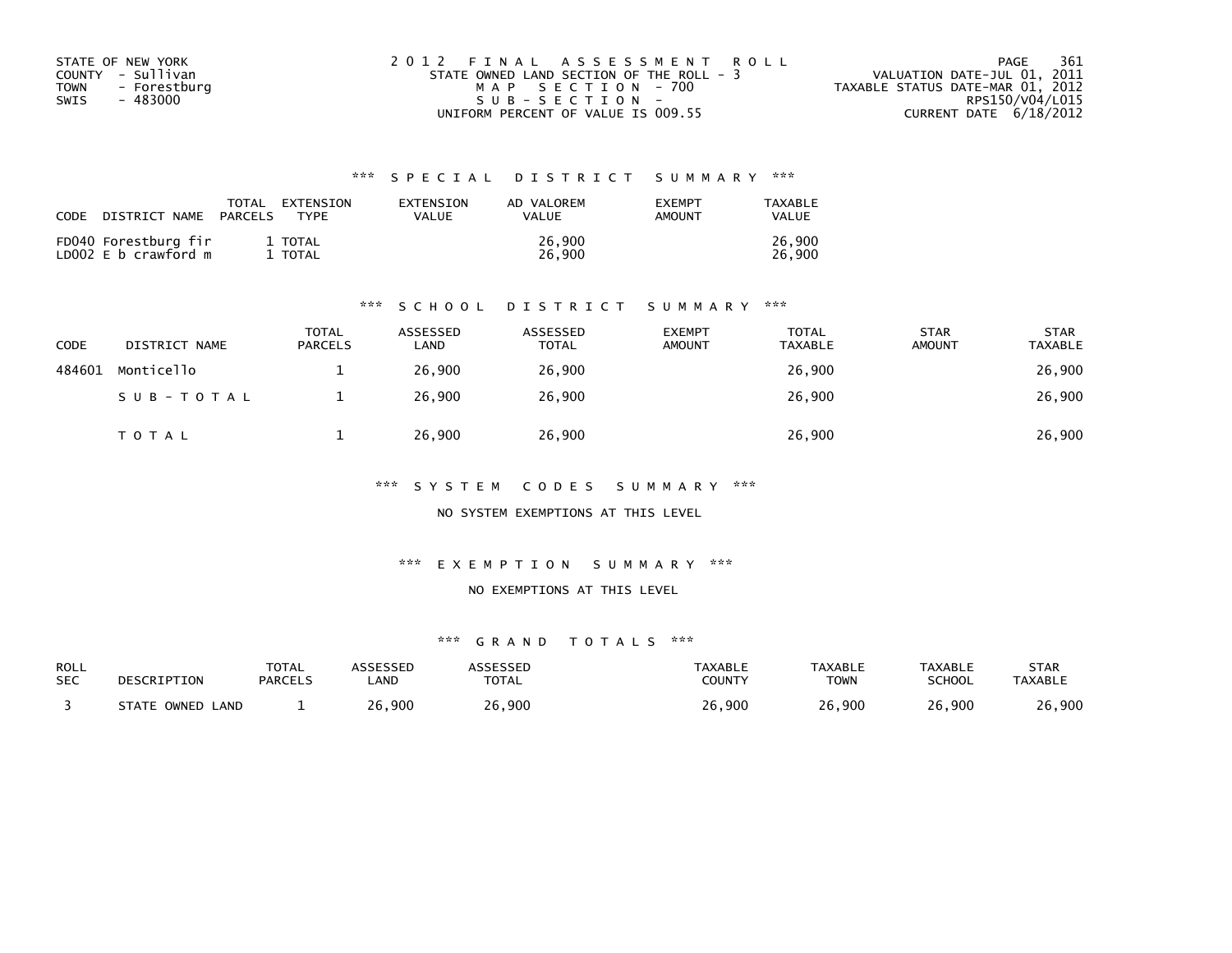| STATE OF NEW YORK<br>COUNTY - Sullivan<br>TOWN - Forestburg<br>SWIS<br>- 483000 | 2012 FINAL ASSESSMENT ROLL<br>STATE OWNED LAND SECTION OF THE ROLL - 3<br>UNIFORM PERCENT OF VALUE IS 009.55 | 362<br>PAGE<br>VALUATION DATE-JUL 01, 2011<br>TAXABLE STATUS DATE-MAR 01, 2012<br>RPS150/V04/L015 |
|---------------------------------------------------------------------------------|--------------------------------------------------------------------------------------------------------------|---------------------------------------------------------------------------------------------------|
|                                                                                 |                                                                                                              | CURRENT DATE 6/18/2012                                                                            |

# \*\*\* S P E C I A L D I S T R I C T S U M M A R Y \*\*\*

| CODE | DISTRICT NAME PARCELS | TOTAL | EXTENSION<br>TYPF | EXTENSION<br>VALUE | AD VALOREM<br>VALUE | <b>FXFMPT</b><br>AMOUNT | TAXABLE<br>VALUE |
|------|-----------------------|-------|-------------------|--------------------|---------------------|-------------------------|------------------|
|      | FD040 Forestburg fir  |       | 11 TOTAL          |                    | 611.800             |                         | 611,800          |
|      | FD041 Cuddebackville  |       | 3 TOTAL           |                    | 403.570             |                         | 403.570          |
|      | LD002 E b crawford m  |       | 11 TOTAL          |                    | 611,800             |                         | 611,800          |

#### \*\*\* S C H O O L D I S T R I C T S U M M A R Y \*\*\*

| CODE                       | DISTRICT NAME                            | TOTAL<br><b>PARCELS</b> | ASSESSED<br>LAND   | <b>ASSESSED</b><br><b>TOTAL</b> | <b>EXEMPT</b><br><b>AMOUNT</b> | <b>TOTAL</b><br><b>TAXABLE</b> | <b>STAR</b><br><b>AMOUNT</b> | <b>STAR</b><br><b>TAXABLE</b> |
|----------------------------|------------------------------------------|-------------------------|--------------------|---------------------------------|--------------------------------|--------------------------------|------------------------------|-------------------------------|
| 331300<br>484601<br>888888 | Port Jervis Csd<br>Monticello<br>Unknown | 11                      | 388,900<br>566.300 | 388,900<br>611,800              |                                | 388,900<br>611,800             |                              | 388,900<br>611,800            |
|                            | SUB-TOTAL                                | 15                      | 955,200            | 1000,700                        |                                | 1000,700                       |                              | 1000,700                      |
|                            | TOTAL                                    | 15                      | 955,200            | 1000,700                        |                                | 1000,700                       |                              | 1000,700                      |

### \*\*\* S Y S T E M C O D E S S U M M A R Y \*\*\*

| CODE           | DESCRIPTION                                  | <b>TOTAL</b><br><b>PARCELS</b> | <b>COUNTY</b> | <b>TOWN</b> | <b>SCHOOL</b> |
|----------------|----------------------------------------------|--------------------------------|---------------|-------------|---------------|
| 50001<br>50004 | SCHL TAXBL<br><b>SCHL EXMPT</b><br>T O T A L | <b></b>                        |               |             |               |

#### \*\*\* E X E M P T I O N S U M M A R Y \*\*\*

NO EXEMPTIONS AT THIS LEVEL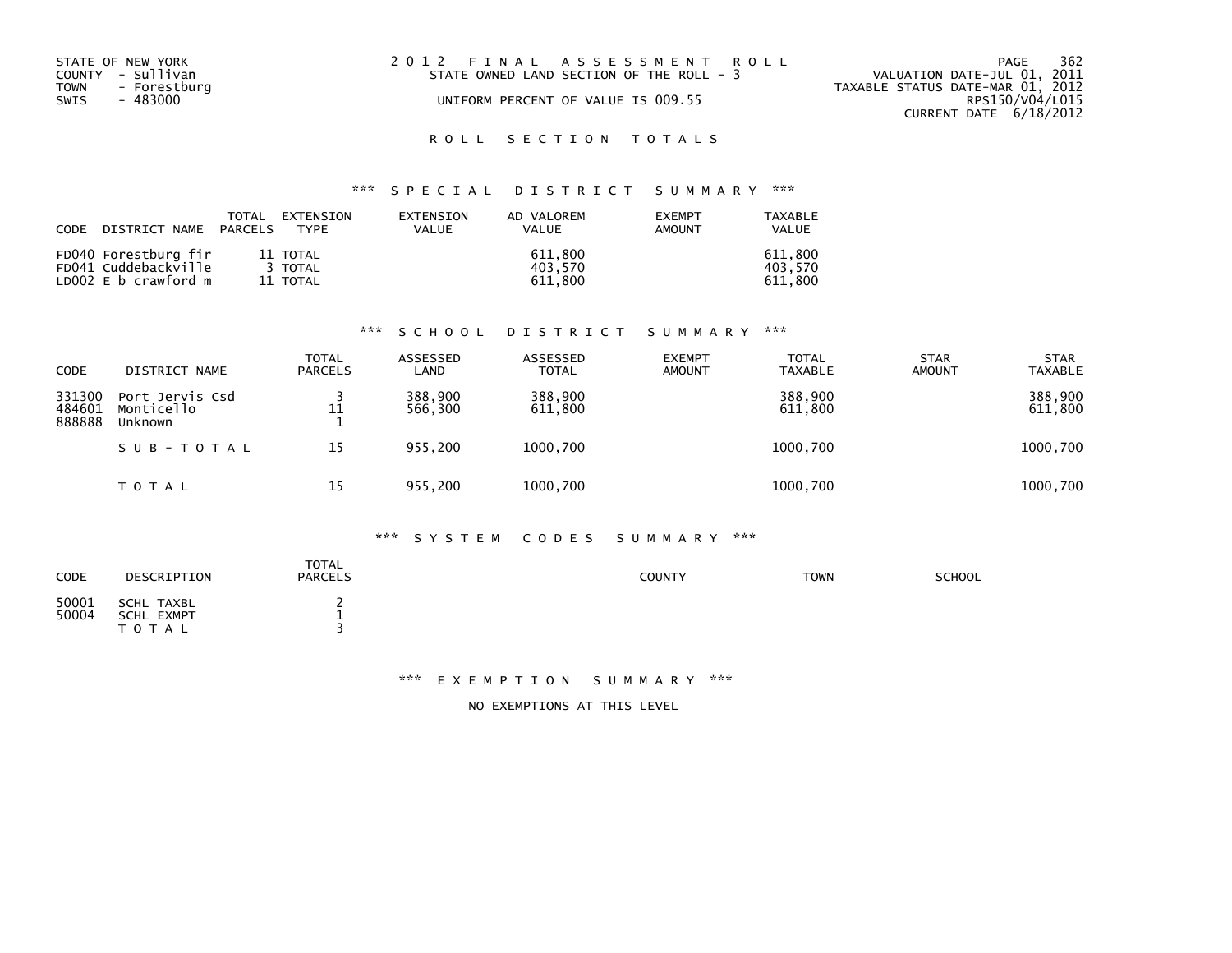| STATE OF NEW YORK<br>COUNTY - Sullivan<br><b>TOWN</b><br>SWIS | - Forestburg<br>- 483000 | 2012 FINAL ASSESSMENT ROLL | STATE OWNED LAND SECTION OF THE ROLL - 3<br>UNIFORM PERCENT OF VALUE IS 009.55 | VALUATION DATE-JUL 01, 2011<br>TAXABLE STATUS DATE-MAR 01, 2012 | PAGE<br>RPS150/V04/L015 | 363 |
|---------------------------------------------------------------|--------------------------|----------------------------|--------------------------------------------------------------------------------|-----------------------------------------------------------------|-------------------------|-----|
|                                                               |                          |                            |                                                                                | CURRENT DATE 6/18/2012                                          |                         |     |

| ROLL       | DESCRIPTION         | <b>TOTAL</b>   | <b>\SSESSED</b> | <b>ASSESSED</b> | <b>TAXABLE</b> | TAXABLE     | <b>TAXABLE</b> | <b>STAR</b>    |
|------------|---------------------|----------------|-----------------|-----------------|----------------|-------------|----------------|----------------|
| <b>SEC</b> |                     | <b>PARCELS</b> | ∟AND            | TOTAL           | COUNTY         | <b>TOWN</b> | <b>SCHOOL</b>  | <b>TAXABLE</b> |
|            | STATE OWNED<br>LAND |                | ,200<br>QE      | 1000,700        | 1000,700       | 1000,700    | 1000.700       | 1000,700       |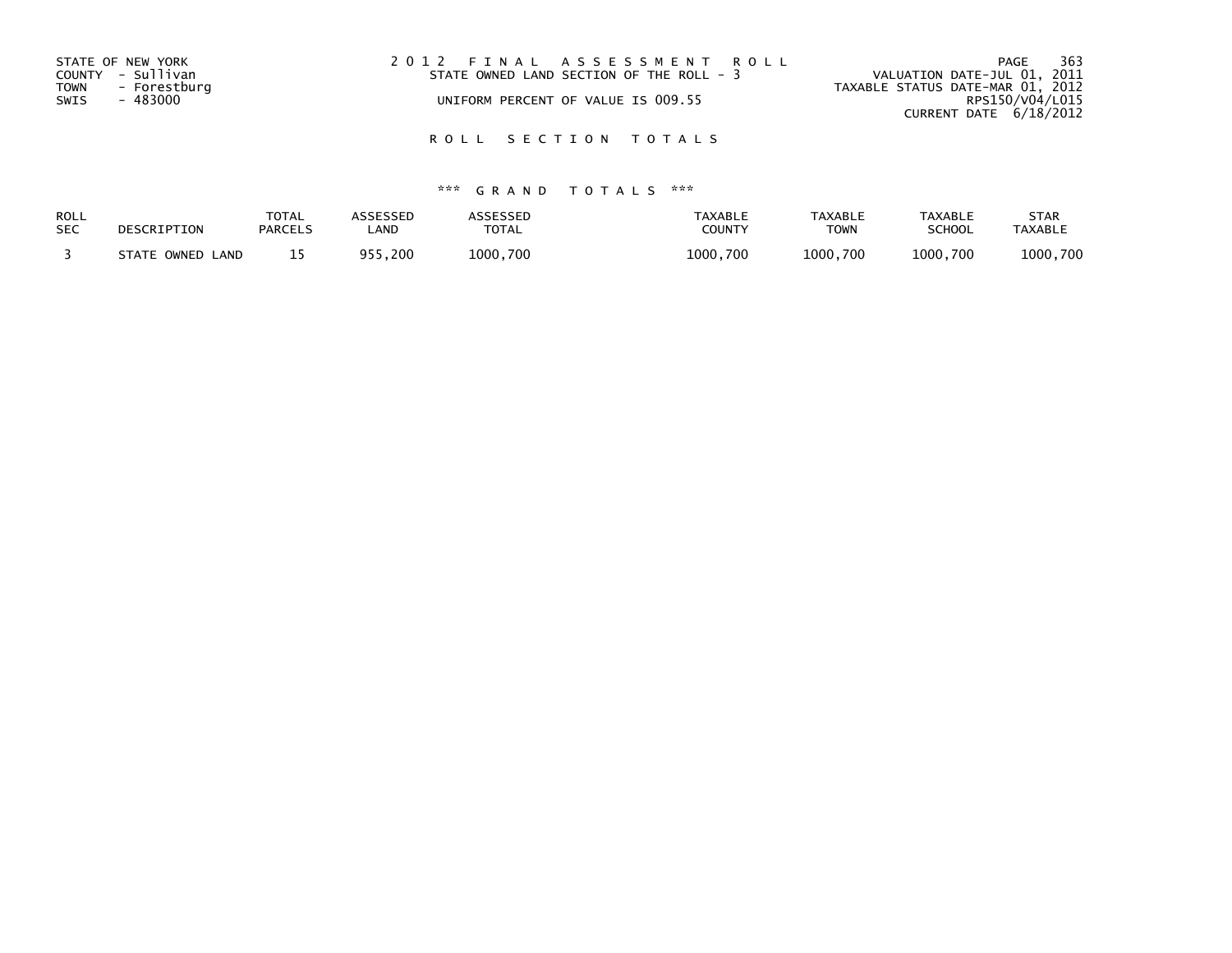| STATE OF NEW YORK<br>COUNTY - Sullivan<br>- Forestburg<br><b>TOWN</b><br><b>SWIS</b><br>$-483000$                                   | 2012 FINAL                                                                         | TAX MAP NUMBER SEQUENCE           | <b>ROLL</b><br>A S S E S S M E N T<br>SPECIAL FRANCHISE SECTION OF THE ROLL -<br>-5<br>UNIFORM PERCENT OF VALUE IS 009.55                |                                                      | 364<br>PAGE<br>VALUATION DATE-JUL 01, 2011<br>TAXABLE STATUS DATE-MAR 01, 2012 |
|-------------------------------------------------------------------------------------------------------------------------------------|------------------------------------------------------------------------------------|-----------------------------------|------------------------------------------------------------------------------------------------------------------------------------------|------------------------------------------------------|--------------------------------------------------------------------------------|
| TAX MAP PARCEL NUMBER<br>CURRENT OWNERS NAME<br><b>CURRENT OWNERS ADDRESS</b>                                                       | PROPERTY LOCATION & CLASS ASSESSMENT<br>SCHOOL DISTRICT<br>PARCEL SIZE/GRID COORD  | LAND<br><b>TOTAL</b>              | TAX DESCRIPTION<br>SPECIAL DISTRICTS                                                                                                     | TAXABLE VALUE                                        | ACCOUNT NO.                                                                    |
|                                                                                                                                     |                                                                                    |                                   |                                                                                                                                          |                                                      | 400030                                                                         |
| $400. -1 - 1$<br>Orange And Rockland<br>Utilities<br>One Blue Hill Plz                                                              | 861 Elec & gas<br>484601<br>Monticello<br>Special Franchise<br>FULL MARKET VALUE   | $\Omega$<br>261,100<br>2734,000   | COUNTY TAXABLE VALUE<br><b>TOWN</b><br>TAXABLE VALUE<br>SCHOOL TAXABLE VALUE<br>FD040 Forestburg fire dist                               | 261,100<br>261,100<br>261.100<br>261,100 TO          |                                                                                |
| $400 - 1 - 2$<br>Orange And Rockland<br>Utilities Inc<br>One Blue Hill Plz                                                          | 861 Elec & gas<br>Port Jervis Csd 331300<br>Special Franchise<br>FULL MARKET VALUE | $\mathbf{0}$<br>53,481<br>560,000 | COUNTY TAXABLE VALUE<br><b>TOWN</b><br>TAXABLE VALUE<br>SCHOOL TAXABLE VALUE<br>FD041 Cuddebackville fire                                | 53,481<br>53.481<br>53,481<br>53,481 TO              | 400030                                                                         |
| Pearl River, NY 10965                                                                                                               |                                                                                    |                                   |                                                                                                                                          |                                                      |                                                                                |
| $400 - 1 - 3$<br>Verizon New York Inc<br>Property Tax Dept<br>PO Box 152206<br>Irving, TX 75015-2206                                | 866 Telephone<br>484601<br>Monticello<br>Special Franchise<br>FULL MARKET VALUE    | 0<br>46,500<br>486,900            | COUNTY TAXABLE VALUE<br><b>TOWN</b><br>TAXABLE VALUE<br>SCHOOL TAXABLE VALUE<br>FD040 Forestburg fire dist<br>LD002 E b crawford mem lib | 46,500<br>46,500<br>46,500<br>46,500 TO<br>46,500 TO | 400130                                                                         |
| $400 - 1 - 4$<br>Verizon New York Inc<br>Property Tax Dept<br>PO Box 152206                                                         | 866 Telephone<br>Port Jervis Csd 331300<br>Special Franchise<br>FULL MARKET VALUE  | $\Omega$<br>9,480<br>99.300       | <b>COUNTY</b><br>TAXABLE VALUE<br>TAXABLE VALUE<br><b>TOWN</b><br>SCHOOL TAXABLE VALUE<br>FD041 Cuddebackville fire                      | 9,480<br>9,480<br>9.480<br>9,480 TO                  | 400130                                                                         |
|                                                                                                                                     |                                                                                    |                                   |                                                                                                                                          |                                                      |                                                                                |
| $400. -1 - 5$<br>CTC Of Upstate Ny Inc<br>Attn: Corporate Tax Dept<br>Citizens Utilities<br>3 High Ridge Park<br>Stamford, CT 06905 | 866 Telephone<br>Monticello<br>484601<br>Special Franchise<br>FULL MARKET VALUE    | $\mathbf{0}$<br>3,757<br>39,300   | COUNTY TAXABLE VALUE<br><b>TOWN</b><br>TAXABLE VALUE<br>SCHOOL TAXABLE VALUE<br>FD040 Forestburg fire dist<br>LD002 E b crawford mem lib | 3,757<br>3,757<br>3.757<br>3,757 TO<br>3.757 TO      | 400210                                                                         |
|                                                                                                                                     |                                                                                    |                                   |                                                                                                                                          |                                                      |                                                                                |
| $400. -1 - 6$<br>CTC Of Upstate Ny Inc<br>Attn: Corporate Tax Dept<br>Citizens Utilities<br>3 High Ridge Park                       | 866 Telephone<br>Port Jervis Csd 331300<br>Special Franchise<br>FULL MARKET VALUE  | $\mathbf{0}$<br>6,125<br>64,100   | COUNTY TAXABLE VALUE<br>TAXABLE VALUE<br><b>TOWN</b><br>SCHOOL TAXABLE VALUE<br>FD041 Cuddebackville fire                                | 6,125<br>6,125<br>6.125<br>$6,125$ TO                | 400210                                                                         |
| Stamford, CT 06905                                                                                                                  |                                                                                    |                                   |                                                                                                                                          |                                                      |                                                                                |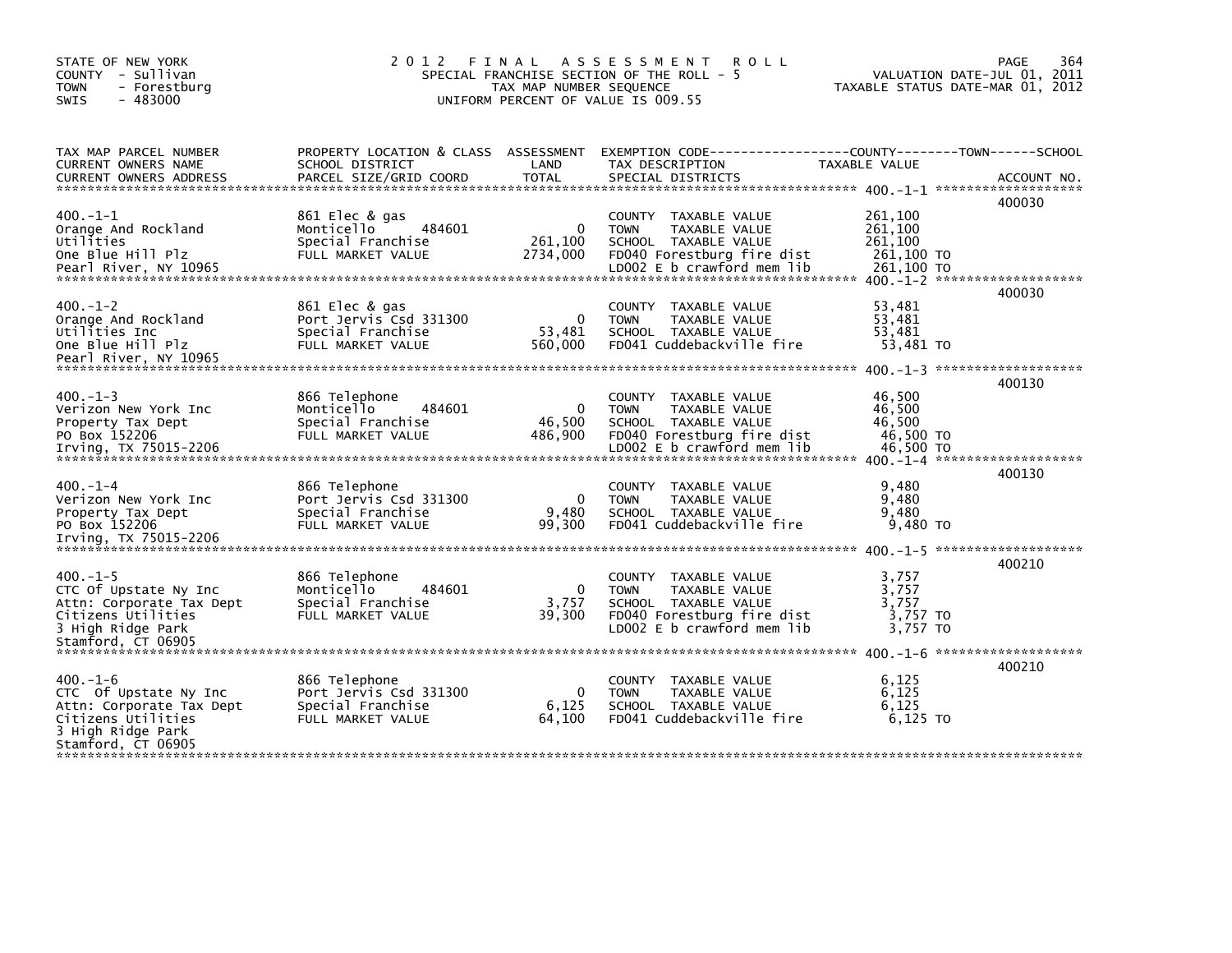| STATE OF NEW YORK<br>- Sullivan<br>COUNTY<br><b>TOWN</b><br>- Forestburg<br>$-483000$<br><b>SWIS</b>                       |                                                                                                               | SPECIAL FRANCHISE SECTION OF THE ROLL - 5<br>TAX MAP NUMBER SEQUENCE<br>UNIFORM PERCENT OF VALUE IS 009.55 |              | 2012 FINAL ASSESSMENT ROLL                                                                                                           | VALUATION DATE-JUL 01, 2011<br>TAXABLE STATUS DATE-MAR 01, 2012 |        | 365<br>PAGE |
|----------------------------------------------------------------------------------------------------------------------------|---------------------------------------------------------------------------------------------------------------|------------------------------------------------------------------------------------------------------------|--------------|--------------------------------------------------------------------------------------------------------------------------------------|-----------------------------------------------------------------|--------|-------------|
| TAX MAP PARCEL NUMBER<br><b>CURRENT OWNERS NAME</b><br>CURRENT OWNERS ADDRESS                                              | PROPERTY LOCATION & CLASS ASSESSMENT<br>SCHOOL DISTRICT                                                       | LAND                                                                                                       |              | TAX DESCRIPTION                                                                                                                      | TAXABLE VALUE                                                   |        |             |
| $400 - 1 - 7$<br>Time Warner Cable<br>8e1 - Tax Dept<br>PO Box 7467<br>Charlotte, NC 28241-7467                            | Forestburgh<br>869 Television<br>484601<br>Monticello<br>Special Franchise<br>90597-4830<br>FULL MARKET VALUE | $\overline{0}$<br>30,190<br>316,100                                                                        | <b>TOWN</b>  | COUNTY TAXABLE VALUE<br>TAXABLE VALUE<br>SCHOOL TAXABLE VALUE<br>FD040 Forestburg fire dist<br>LDOO2 E b crawford mem lib            | 30,190<br>30,190<br>30,190<br>30,190 TO<br>30,190 TO            |        |             |
| $400.-1-9$<br>Millennium Pipeline Co. LLC<br>1 Blue Hill Plz<br>PO Box 1565<br>Pearl River, NY 10965                       | 1 pipeline<br>868 Pipeline<br>Monticello<br>484601<br>special franchise assessm<br>FULL MARKET VALUE          | 6,051 TOWN<br>63,400                                                                                       | MIDA         | 18020<br>0 COUNTY TAXABLE VALUE<br>TAXABLE VALUE<br>SCHOOL TAXABLE VALUE<br>FD040 Forestburg fire dist<br>LD002 E b crawford mem lib | 6,051<br>6,051 TO<br>6,051 TO                                   | 6,051  | 6,051       |
| 400.-1-10<br>Millennium Pipeline Co. LLC Port Jervis Csd 331300<br>1 Blue Hill Plz<br>PO Box 1565<br>Pearl River, NY 10965 | 1 pipeline<br>883 Gas Trans Impr<br>special franchise<br>FULL MARKET VALUE                                    | $\Omega$<br>31,700<br>331,900                                                                              | MIDA<br>TOWN | 18020<br>COUNTY TAXABLE VALUE<br>TAXABLE VALUE<br>SCHOOL TAXABLE VALUE<br>FD041 Cuddebackville fire                                  | 31,700<br>31,700 TO                                             | 31,700 | 31,700      |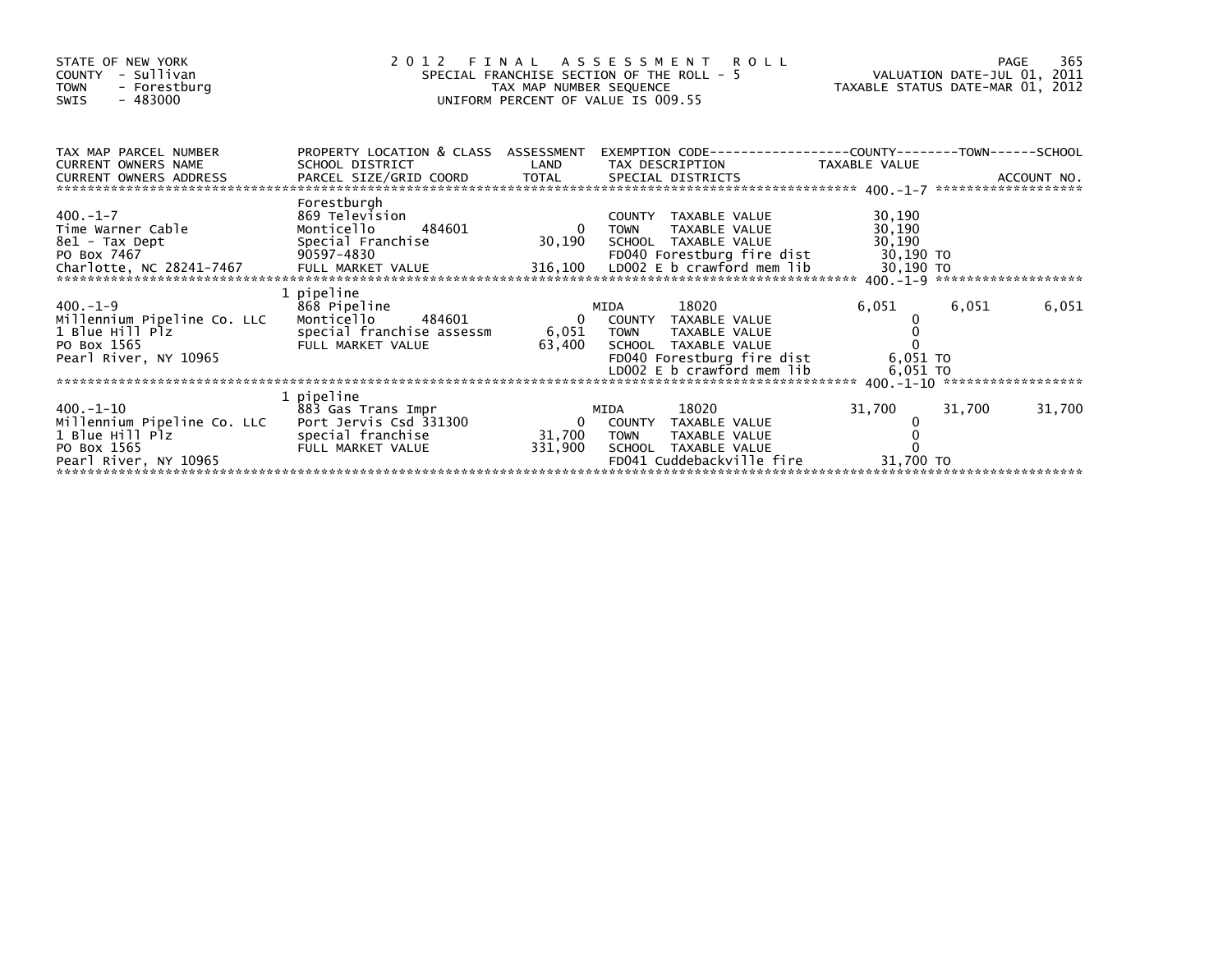| STATE OF NEW YORK    | 2012 FINAL ASSESSMENT ROLL                | 366<br>PAGE                      |
|----------------------|-------------------------------------------|----------------------------------|
| COUNTY - Sullivan    | SPECIAL FRANCHISE SECTION OF THE ROLL - 5 | VALUATION DATE-JUL 01, 2011      |
| - Forestburg<br>TOWN | MAP SECTION -400                          | TAXABLE STATUS DATE-MAR 01, 2012 |
| - 483000<br>SWIS     | $SUB - SECTION -$                         | RPS150/V04/L015                  |
|                      | UNIFORM PERCENT OF VALUE IS 009.55        | CURRENT DATE 6/18/2012           |

| CODE | DISTRICT NAME PARCELS                                                | TOTAL | EXTENSION<br>TYPF             | EXTENSION<br>VALUE | AD VALOREM<br><b>VALUE</b>    | <b>EXEMPT</b><br><b>AMOUNT</b> | <b>TAXABLE</b><br><b>VALUE</b> |
|------|----------------------------------------------------------------------|-------|-------------------------------|--------------------|-------------------------------|--------------------------------|--------------------------------|
|      | FD040 Forestburg fir<br>FD041 Cuddebackville<br>LD002 E b crawford m |       | 5 TOTAL<br>4 TOTAL<br>5 TOTAL |                    | 347.598<br>100,786<br>347.598 |                                | 347.598<br>100.786<br>347.598  |

#### \*\*\* S C H O O L D I S T R I C T S U M M A R Y \*\*\*

| CODE             | DISTRICT NAME                 | TOTAL<br><b>PARCELS</b> | ASSESSED<br>LAND | ASSESSED<br><b>TOTAL</b> | <b>EXEMPT</b><br><b>AMOUNT</b> | <b>TOTAL</b><br><b>TAXABLE</b> | <b>STAR</b><br><b>AMOUNT</b> | <b>STAR</b><br><b>TAXABLE</b> |
|------------------|-------------------------------|-------------------------|------------------|--------------------------|--------------------------------|--------------------------------|------------------------------|-------------------------------|
| 331300<br>484601 | Port Jervis Csd<br>Monticello | 4                       |                  | 100.786<br>347.598       | 31,700<br>6.051                | 69.086<br>341,547              |                              | 69,086<br>341,547             |
|                  | SUB-TOTAL                     | a                       |                  | 448.384                  | 37.751                         | 410.633                        |                              | 410,633                       |
|                  | T O T A L                     | a                       |                  | 448,384                  | 37,751                         | 410,633                        |                              | 410,633                       |

#### \*\*\* S Y S T E M C O D E S S U M M A R Y \*\*\*

### NO SYSTEM EXEMPTIONS AT THIS LEVEL

# \*\*\* E X E M P T I O N S U M M A R Y \*\*\*

| CODE  | DESCRIPTION   | <b>TOTAL</b><br><b>PARCELS</b> | COUNTY                          | <b>TOWN</b>            | <b>SCHOOL</b>                                  |
|-------|---------------|--------------------------------|---------------------------------|------------------------|------------------------------------------------|
| 18020 | MIDA<br>TOTAL |                                | 7,751<br>ר ר<br>751<br>.<br>J 1 | 37,751<br>っっ<br>37,751 | '.751<br>- 1<br>77<br>751<br>7 J T<br><u>.</u> |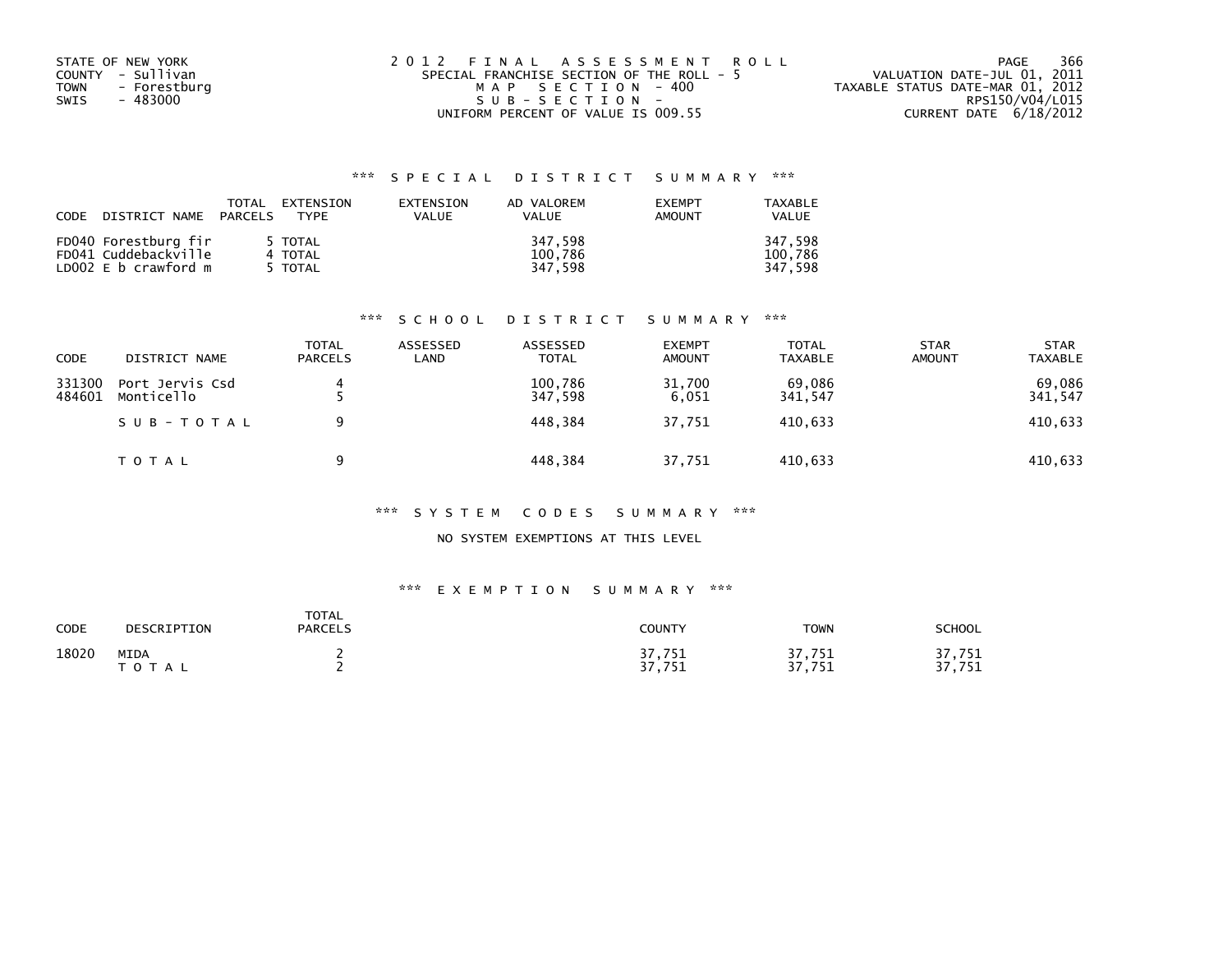| STATE OF NEW YORK<br>COUNTY - Sullivan<br>TOWN<br>- Forestburg<br>- 483000<br>SWIS | 2012 FINAL ASSESSMENT ROLL<br>SPECIAL FRANCHISE SECTION OF THE ROLL - 5<br>MAP SECTION - 400<br>$SUB - SECTION -$ | 367<br>PAGE<br>VALUATION DATE-JUL 01, 2011<br>TAXABLE STATUS DATE-MAR 01, 2012<br>RPS150/V04/L015 |
|------------------------------------------------------------------------------------|-------------------------------------------------------------------------------------------------------------------|---------------------------------------------------------------------------------------------------|
|                                                                                    | UNIFORM PERCENT OF VALUE IS 009.55                                                                                | CURRENT DATE $6/18/2012$                                                                          |

| ROLL       | DESCRIPTION       | <b>TOTAL</b>   | ASSESSED | <b>ASSESSED</b> | <b>TAXABLE</b> | <b>TAXABLE</b> | <b>TAXABLE</b> | <b>STAR</b>    |
|------------|-------------------|----------------|----------|-----------------|----------------|----------------|----------------|----------------|
| <b>SEC</b> |                   | <b>PARCELS</b> | _AND     | <b>TOTAL</b>    | COUNTY         | <b>TOWN</b>    | <b>SCHOOL</b>  | <b>TAXABLE</b> |
|            | SPECIAL FRANCHISE |                |          | 448,384         | 410.633        | 410.633        | 410.633        | 410,633        |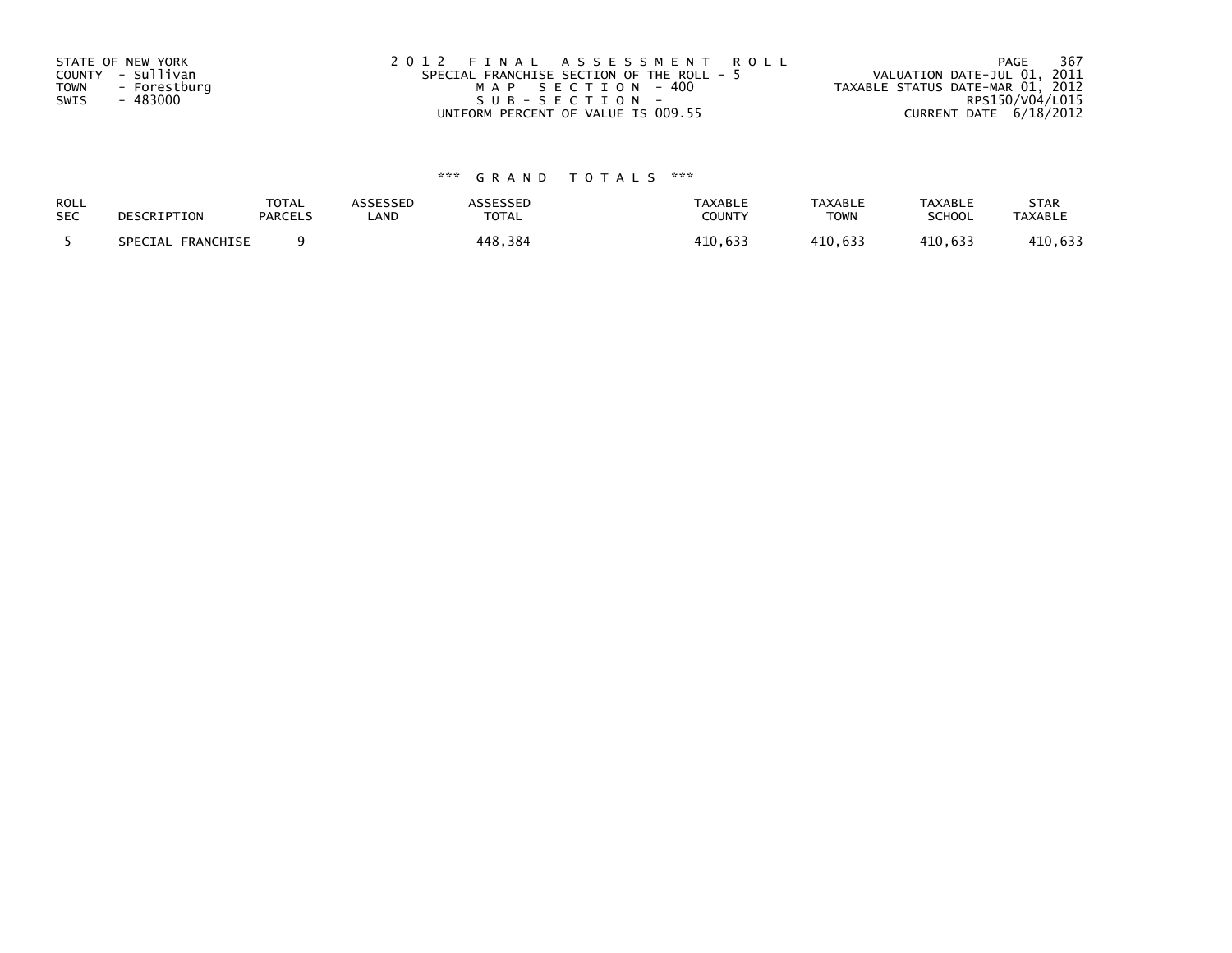| STATE OF NEW YORK<br>COUNTY - Sullivan<br>TOWN<br>- Forestburg<br>SWIS<br>- 483000 | 2012 FINAL ASSESSMENT ROLL<br>SPECIAL FRANCHISE SECTION OF THE ROLL - 5<br>UNIFORM PERCENT OF VALUE IS 009.55 | 368<br>PAGE<br>VALUATION DATE-JUL 01, 2011<br>TAXABLE STATUS DATE-MAR 01, 2012<br>RPS150/V04/L015<br>CURRENT DATE 6/18/2012 |
|------------------------------------------------------------------------------------|---------------------------------------------------------------------------------------------------------------|-----------------------------------------------------------------------------------------------------------------------------|
|                                                                                    |                                                                                                               |                                                                                                                             |

# \*\*\* S P E C I A L D I S T R I C T S U M M A R Y \*\*\*

| CODE | DISTRICT NAME PARCELS | TOTAL<br>EXTENSION<br>TYPE | EXTENSION<br><b>VALUE</b> | AD VALOREM<br><b>VALUE</b> | <b>FXFMPT</b><br><b>AMOUNT</b> | TAXABLE<br><b>VALUE</b> |
|------|-----------------------|----------------------------|---------------------------|----------------------------|--------------------------------|-------------------------|
|      | FD040 Forestburg fir  | 5 TOTAL                    |                           | 347,598                    |                                | 347.598                 |
|      | FD041 Cuddebackville  | 4 TOTAL                    |                           | 100,786                    |                                | 100.786                 |
|      | LD002 E b crawford m  | 5 TOTAL                    |                           | 347.598                    |                                | 347.598                 |

#### \*\*\* S C H O O L D I S T R I C T S U M M A R Y \*\*\*

| <b>CODE</b>      | DISTRICT NAME                 | <b>TOTAL</b><br><b>PARCELS</b> | ASSESSED<br>LAND | ASSESSED<br><b>TOTAL</b> | <b>EXEMPT</b><br><b>AMOUNT</b> | <b>TOTAL</b><br>TAXABLE | <b>STAR</b><br><b>AMOUNT</b> | <b>STAR</b><br><b>TAXABLE</b> |
|------------------|-------------------------------|--------------------------------|------------------|--------------------------|--------------------------------|-------------------------|------------------------------|-------------------------------|
| 331300<br>484601 | Port Jervis Csd<br>Monticello |                                |                  | 100.786<br>347,598       | 31.700<br>6,051                | 69,086<br>341,547       |                              | 69,086<br>341,547             |
|                  | SUB-TOTAL                     | 9                              |                  | 448.384                  | 37.751                         | 410.633                 |                              | 410,633                       |
|                  | T O T A L                     | a                              |                  | 448,384                  | 37,751                         | 410,633                 |                              | 410,633                       |

#### \*\*\* S Y S T E M C O D E S S U M M A R Y \*\*\*

### NO SYSTEM EXEMPTIONS AT THIS LEVEL

#### \*\*\* E X E M P T I O N S U M M A R Y \*\*\*

| CODE  | DESCRIPTION       | <b>TOTAL</b><br><b>PARCELS</b> | COUNTY           | <b>TOWN</b>            | <b>SCHOOL</b>        |
|-------|-------------------|--------------------------------|------------------|------------------------|----------------------|
| 18020 | MIDA<br>T O T A L |                                | 37,751<br>37,751 | 37,751<br>27<br>37,751 | 37,751<br>751<br>37. |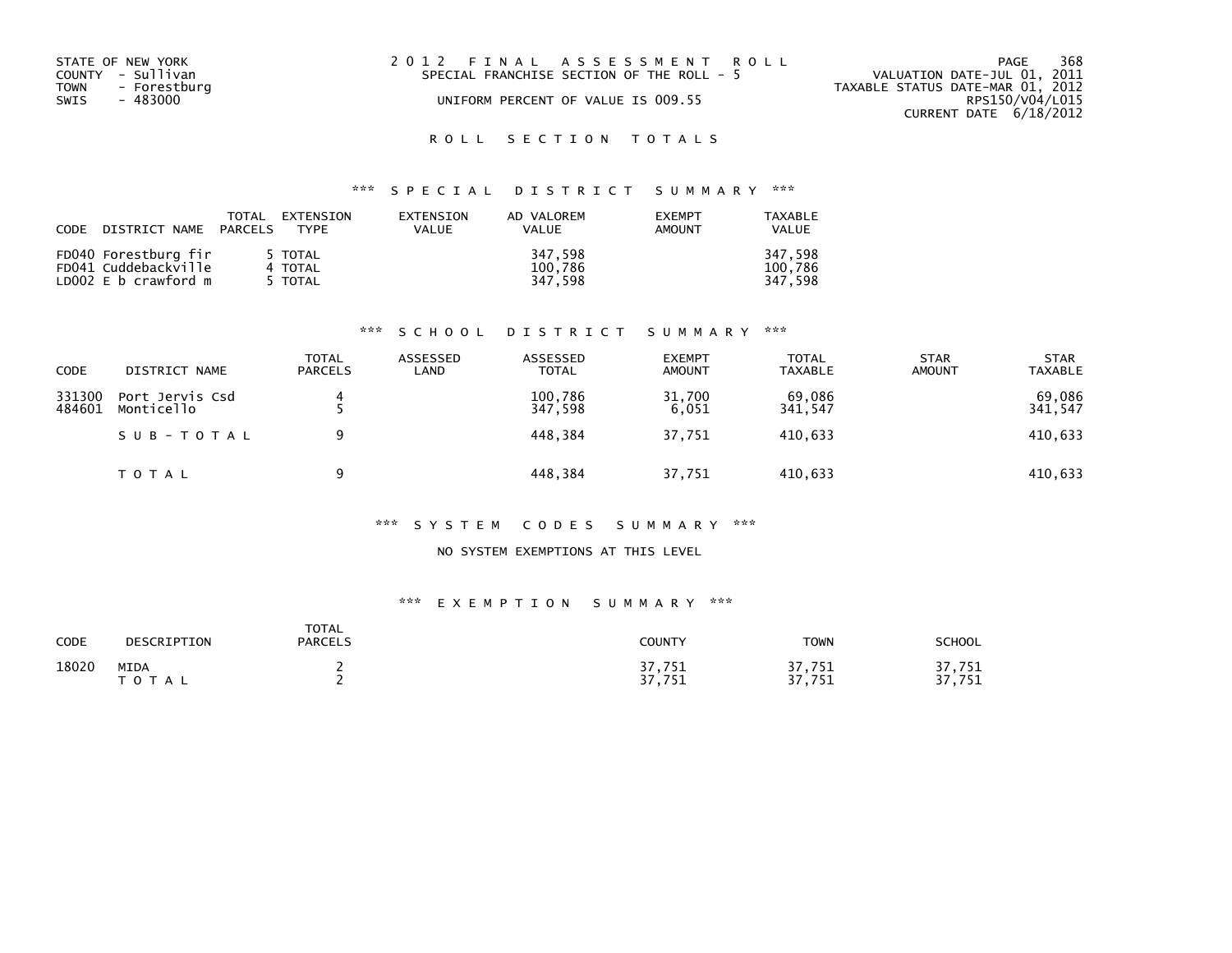| 2012 FINAL ASSESSMENT ROLL<br>STATE OF NEW YORK<br>COUNTY - Sullivan<br>SPECIAL FRANCHISE SECTION OF THE ROLL - 5<br>- Forestburg<br><b>TOWN</b><br>- 483000<br>UNIFORM PERCENT OF VALUE IS 009.55<br>SWIS | 369<br>PAGE<br>VALUATION DATE-JUL 01, 2011<br>TAXABLE STATUS DATE-MAR 01, 2012<br>RPS150/V04/L015<br>CURRENT DATE 6/18/2012 |
|------------------------------------------------------------------------------------------------------------------------------------------------------------------------------------------------------------|-----------------------------------------------------------------------------------------------------------------------------|
|------------------------------------------------------------------------------------------------------------------------------------------------------------------------------------------------------------|-----------------------------------------------------------------------------------------------------------------------------|

| ROLL       | DESCRIPTION       | <b>TOTAL</b>   | <b>ASSESSED</b> | <b>ASSESSED</b> | <b>TAXABLE</b> | <b>TAXABLE</b> | <b>TAXABLE</b> | <b>STAR</b>    |
|------------|-------------------|----------------|-----------------|-----------------|----------------|----------------|----------------|----------------|
| <b>SEC</b> |                   | <b>PARCELS</b> | _AND            | TOTAL           | COUNTY         | <b>TOWN</b>    | SCHOOL         | <b>TAXABLE</b> |
|            | SPECIAL FRANCHISE |                |                 | 448,384         | 410,633        | 410.633        | 410.633        | 410,633        |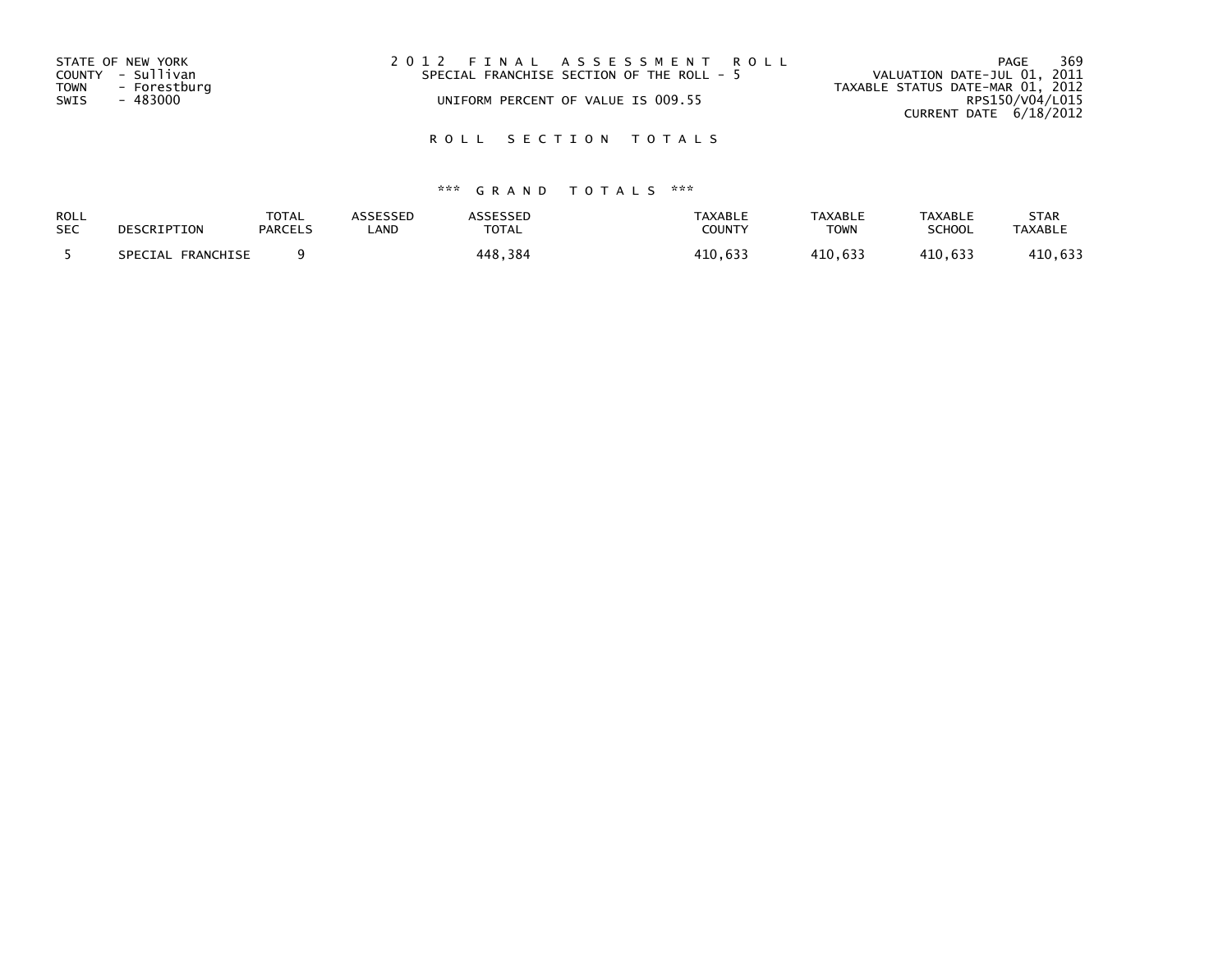| STATE OF NEW YORK<br>COUNTY - Sullivan<br>- Forestburg<br>TOWN<br>$-483000$<br>SWIS                                   |                                                                                                                                                                                            |                        | 2012 FINAL ASSESSMENT ROLL<br>UTILITY & R.R. SECTION OF THE ROLL - 6<br>UNIFORM PERCENT OF VALUE IS 009.55                                           | 370<br>PAGE<br>VALUATION DATE-JUL 01, 2011<br>TAX MAP NUMBER SEQUENCE TAXABLE STATUS DATE-MAR 01, 2012 |
|-----------------------------------------------------------------------------------------------------------------------|--------------------------------------------------------------------------------------------------------------------------------------------------------------------------------------------|------------------------|------------------------------------------------------------------------------------------------------------------------------------------------------|--------------------------------------------------------------------------------------------------------|
| TAX MAP PARCEL NUMBER<br>CURRENT OWNERS NAME<br>CURRENT OWNERS ADDRESS FARCEL SIZE/GRID COORD TOTAL SPECIAL DISTRICTS | PROPERTY LOCATION & CLASS ASSESSMENT                                                                                                                                                       |                        | SCHOOL DISTRICT                         LAND         TAX DESCRIPTION                   TAXABLE VALUE                                                 | ACCOUNT NO.                                                                                            |
| 6.–2–36.54<br>Verizon New York Inc<br>Attn: Property Tax Dept<br>PO Box 152206<br>Irving, TX 75015-2206               | Lake Joseph<br>831 Tele Comm<br>Monticello 484601<br>Lake Joseph<br>Central Office<br>FRNT 100.00 DPTH 100.00<br>EAST-0394493 NRTH-0582186<br>DEED BOOK 1115 PG-00052<br>FULL MARKET VALUE | 230<br>1.182<br>12,400 | TAXABLE VALUE<br><b>COUNTY</b><br>TOWN<br>TAXABLE VALUE<br>SCHOOL TAXABLE VALUE<br>FD040 Forestburg fire dist 1,182 TO<br>LD002 E b crawford mem lib | 1,182<br>1,182<br>1,182<br>1.182 TO                                                                    |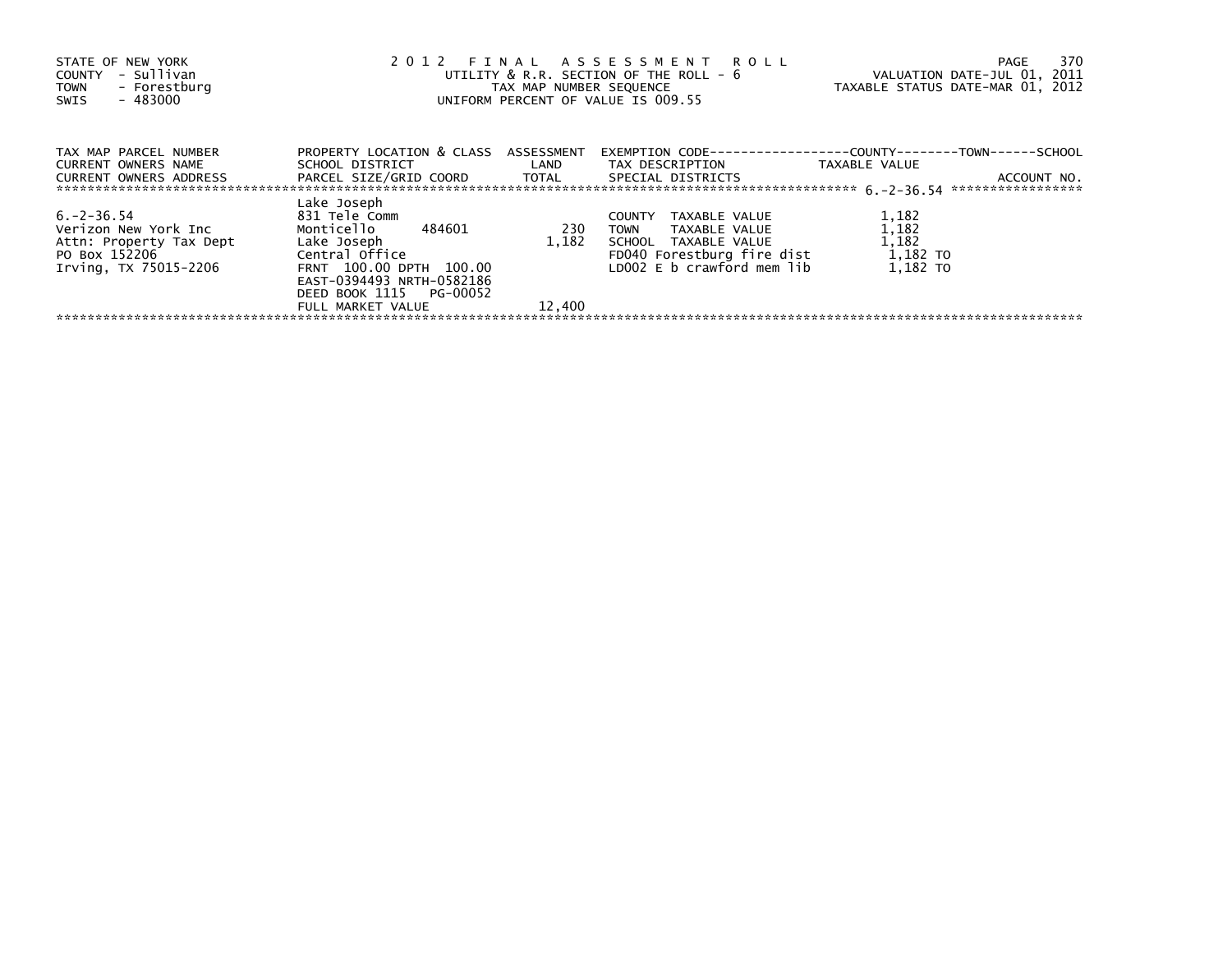| STATE OF NEW YORK    | 2012 FINAL ASSESSMENT ROLL             | 371<br>PAGE                      |
|----------------------|----------------------------------------|----------------------------------|
| COUNTY - Sullivan    | UTILITY & R.R. SECTION OF THE ROLL - 6 | VALUATION DATE-JUL 01, 2011      |
| - Forestburg<br>TOWN | MAP SECTION - 006                      | TAXABLE STATUS DATE-MAR 01, 2012 |
| - 483000<br>SWIS     | $SUB - SECTION -$                      | RPS150/V04/L015                  |
|                      | UNIFORM PERCENT OF VALUE IS 009.55     | CURRENT DATE 6/18/2012           |

| CODE | DISTRICT NAME                                | TOTAL<br><b>PARCELS</b> | EXTENSION<br>TYPF. | EXTENSION<br>VALUE | AD VALOREM<br><b>VALUE</b> | <b>EXEMPT</b><br><b>AMOUNT</b> | TAXABLE<br><b>VALUE</b> |
|------|----------------------------------------------|-------------------------|--------------------|--------------------|----------------------------|--------------------------------|-------------------------|
|      | FD040 Forestburg fir<br>LD002 E b crawford m |                         | 1 TOTAL<br>1 TOTAL |                    | 1,182<br>1.182             |                                | 1,182<br>1,182          |

#### \*\*\* S C H O O L D I S T R I C T S U M M A R Y \*\*\*

| CODE   | DISTRICT NAME | <b>TOTAL</b><br><b>PARCELS</b> | ASSESSED<br>LAND | ASSESSED<br><b>TOTAL</b> | <b>EXEMPT</b><br><b>AMOUNT</b> | <b>TOTAL</b><br><b>TAXABLE</b> | <b>STAR</b><br><b>AMOUNT</b> | <b>STAR</b><br><b>TAXABLE</b> |
|--------|---------------|--------------------------------|------------------|--------------------------|--------------------------------|--------------------------------|------------------------------|-------------------------------|
| 484601 | Monticello    |                                | 230              | 1,182                    |                                | 1,182                          |                              | 1,182                         |
|        | SUB-TOTAL     |                                | 230              | 1,182                    |                                | 1,182                          |                              | 1,182                         |
|        | T O T A L     |                                | 230              | 1,182                    |                                | 1,182                          |                              | 1,182                         |

\*\*\* S Y S T E M C O D E S S U M M A R Y \*\*\*

NO SYSTEM EXEMPTIONS AT THIS LEVEL

\*\*\* E X E M P T I O N S U M M A R Y \*\*\*

#### NO EXEMPTIONS AT THIS LEVEL

| <b>ROLL</b><br><b>SEC</b> | DESCRIPTION       | <b>TOTAL</b><br><b>PARCELS</b> | <b>\SSESSED</b><br>_AND | <b>TOTAL</b> | <b>TAXABLE</b><br>COUNTY | <b>TAXABLE</b><br>TOWN | <b>TAXABLE</b><br>SCHOOL | <b>STAR</b><br><b>TAXABLE</b> |
|---------------------------|-------------------|--------------------------------|-------------------------|--------------|--------------------------|------------------------|--------------------------|-------------------------------|
|                           | UTTI TTTES & N.C. |                                | 230                     | 1,182        | .182                     | 1,182                  | 1,182                    | ,182                          |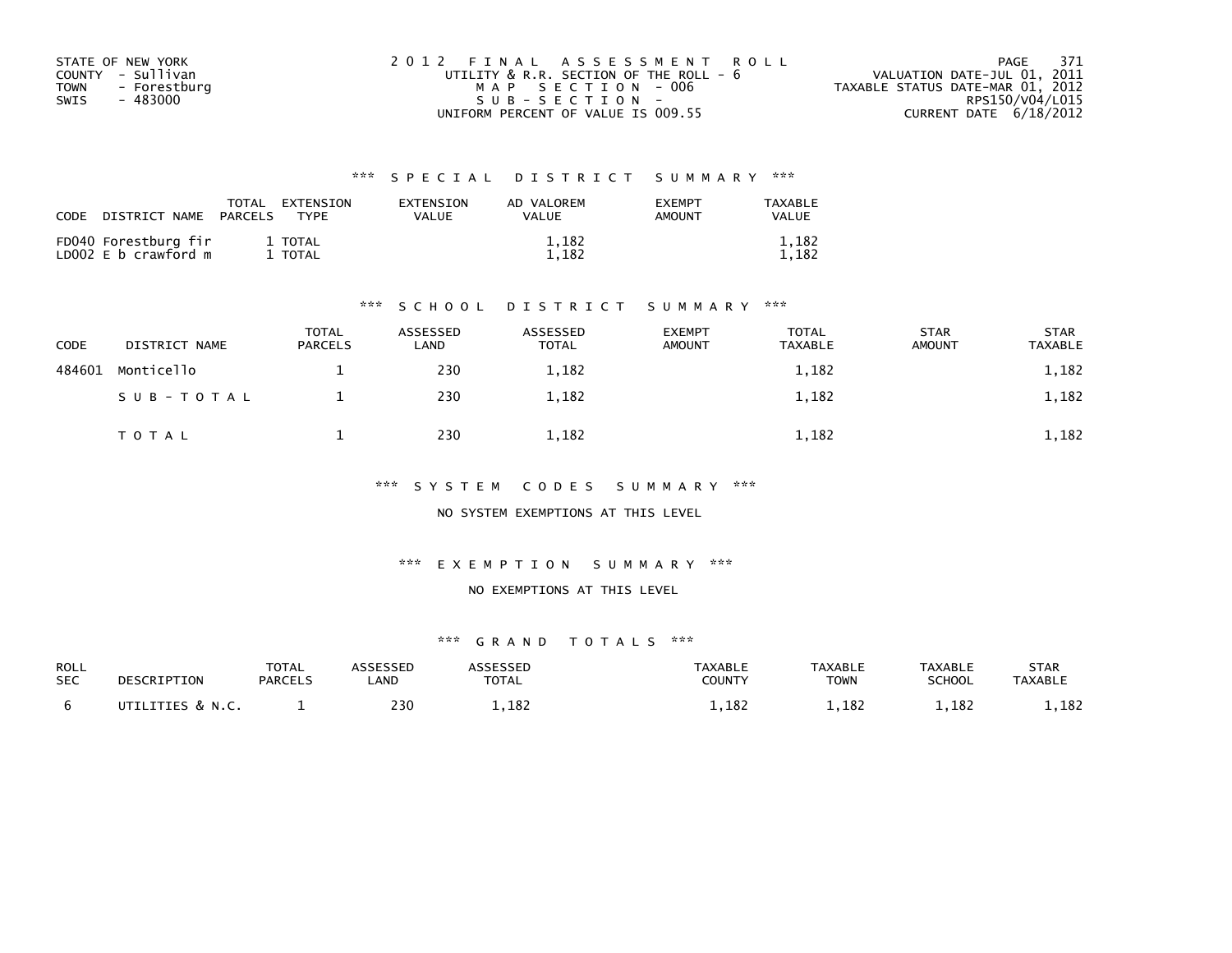| STATE OF NEW YORK<br>- Sullivan<br>COUNTY<br>- Forestburg<br><b>TOWN</b><br>$-483000$<br>SWIS                                  |                                                                                                                                                                      |                | 2012 FINAL ASSESSMENT ROLL<br>UTILITY & R.R. SECTION OF THE ROLL - 6<br>TAX MAP NUMBER SEQUENCE<br>UNIFORM PERCENT OF VALUE IS 009.55              | VALUATION DATE-JUL 01, 2011<br>TAXABLE STATUS DATE-MAR 01, 2012 | 372<br>PAGE                       |
|--------------------------------------------------------------------------------------------------------------------------------|----------------------------------------------------------------------------------------------------------------------------------------------------------------------|----------------|----------------------------------------------------------------------------------------------------------------------------------------------------|-----------------------------------------------------------------|-----------------------------------|
| TAX MAP PARCEL NUMBER<br><b>CURRENT OWNERS NAME</b><br>CURRENT OWNERS ADDRESS                                                  | PROPERTY LOCATION & CLASS ASSESSMENT<br>SCHOOL DISTRICT NOTES<br>PARCEL SIZE/GRID COORD TOTAL SPECIAL DISTRICTS                                                      | LAND           | TAX DESCRIPTION                                                                                                                                    | TAXABLE VALUE                                                   | ACCOUNT NO.<br>****************** |
| 23. –1–1.1<br>Alliance Energy Renewables LLC Monticello 484601<br>Joseph Klimaszewski<br>613 Plank Rd<br>Forestburgh, NY 12777 | Swinging Br Res<br>315 Underwtr 1nd - WTRFNT<br>Swinging Bridge<br>Land<br>Formerly $33.-1-25$<br>ACRES 119.32<br>EAST-0378493 NRTH-0580630<br>DEED BOOK 2117 PG-383 | 9,850<br>9,850 | TAXABLE VALUE<br><b>COUNTY</b><br><b>TOWN</b><br>TAXABLE VALUE<br>SCHOOL TAXABLE VALUE<br>FD040 Forestburg fire dist<br>LD002 E b crawford mem lib | 9,850<br>9,850<br>9,850<br>9,850 TO<br>9,850 TO                 | 200125                            |
|                                                                                                                                | FULL MARKET VALUE                                                                                                                                                    | 103,100        |                                                                                                                                                    |                                                                 |                                   |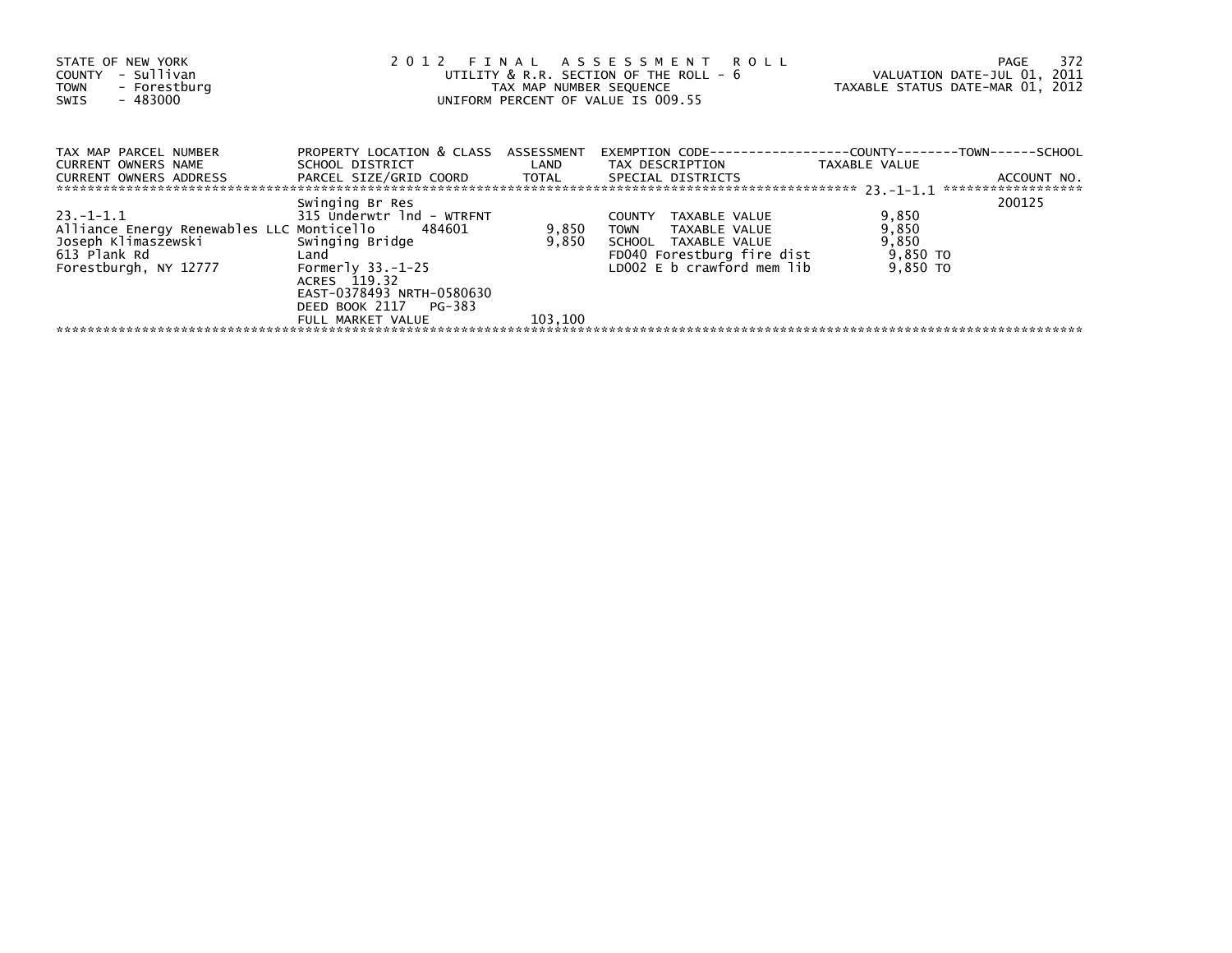| STATE OF NEW YORK    | 2012 FINAL ASSESSMENT ROLL         |                                        | PAGE 373                         |
|----------------------|------------------------------------|----------------------------------------|----------------------------------|
| COUNTY - Sullivan    |                                    | UTILITY & R.R. SECTION OF THE ROLL - 6 | VALUATION DATE-JUL 01, 2011      |
| - Forestburg<br>TOWN | MAP SECTION - 023                  |                                        | TAXABLE STATUS DATE-MAR 01, 2012 |
| - 483000<br>SWIS     | $SUB - SECTION -$                  |                                        | RPS150/V04/L015                  |
|                      | UNIFORM PERCENT OF VALUE IS 009.55 |                                        | CURRENT DATE 6/18/2012           |

| CODE | DISTRICT NAME                                | TOTAL<br>PARCELS | EXTENSION<br><b>TYPF</b> | EXTENSION<br>VALUE | AD VALOREM<br>VALUE | <b>EXEMPT</b><br><b>AMOUNT</b> | TAXABLE<br><b>VALUE</b> |
|------|----------------------------------------------|------------------|--------------------------|--------------------|---------------------|--------------------------------|-------------------------|
|      | FD040 Forestburg fir<br>LD002 E b crawford m |                  | 1 TOTAL<br>1 TOTAL       |                    | 9.850<br>9.850      |                                | 9.850<br>9.850          |

#### \*\*\* S C H O O L D I S T R I C T S U M M A R Y \*\*\*

| CODE   | DISTRICT NAME | <b>TOTAL</b><br><b>PARCELS</b> | ASSESSED<br>LAND | ASSESSED<br><b>TOTAL</b> | <b>EXEMPT</b><br><b>AMOUNT</b> | <b>TOTAL</b><br><b>TAXABLE</b> | <b>STAR</b><br><b>AMOUNT</b> | <b>STAR</b><br><b>TAXABLE</b> |
|--------|---------------|--------------------------------|------------------|--------------------------|--------------------------------|--------------------------------|------------------------------|-------------------------------|
| 484601 | Monticello    |                                | 9.850            | 9,850                    |                                | 9,850                          |                              | 9,850                         |
|        | SUB-TOTAL     |                                | 9,850            | 9,850                    |                                | 9,850                          |                              | 9,850                         |
|        | T O T A L     |                                | 9,850            | 9,850                    |                                | 9,850                          |                              | 9,850                         |

\*\*\* S Y S T E M C O D E S S U M M A R Y \*\*\*

NO SYSTEM EXEMPTIONS AT THIS LEVEL

\*\*\* E X E M P T I O N S U M M A R Y \*\*\*

#### NO EXEMPTIONS AT THIS LEVEL

| ROLL       | DESCRIPTION      | <b>TOTAL</b>   | ASSESSED   | <b>ASSESSED</b> | TAXABLE       | <b>TAXABLE</b> | <b>TAXABLE</b> | STAR           |
|------------|------------------|----------------|------------|-----------------|---------------|----------------|----------------|----------------|
| <b>SEC</b> |                  | <b>PARCELS</b> | <b>AND</b> | <b>TOTAL</b>    | <b>COUNTY</b> | TOWN           | <b>SCHOOL</b>  | <b>TAXABLE</b> |
|            | UTILITIES & N.C. |                | 9,850      | ,850            | 9,850         | 9,850          | 9,850          | ,850           |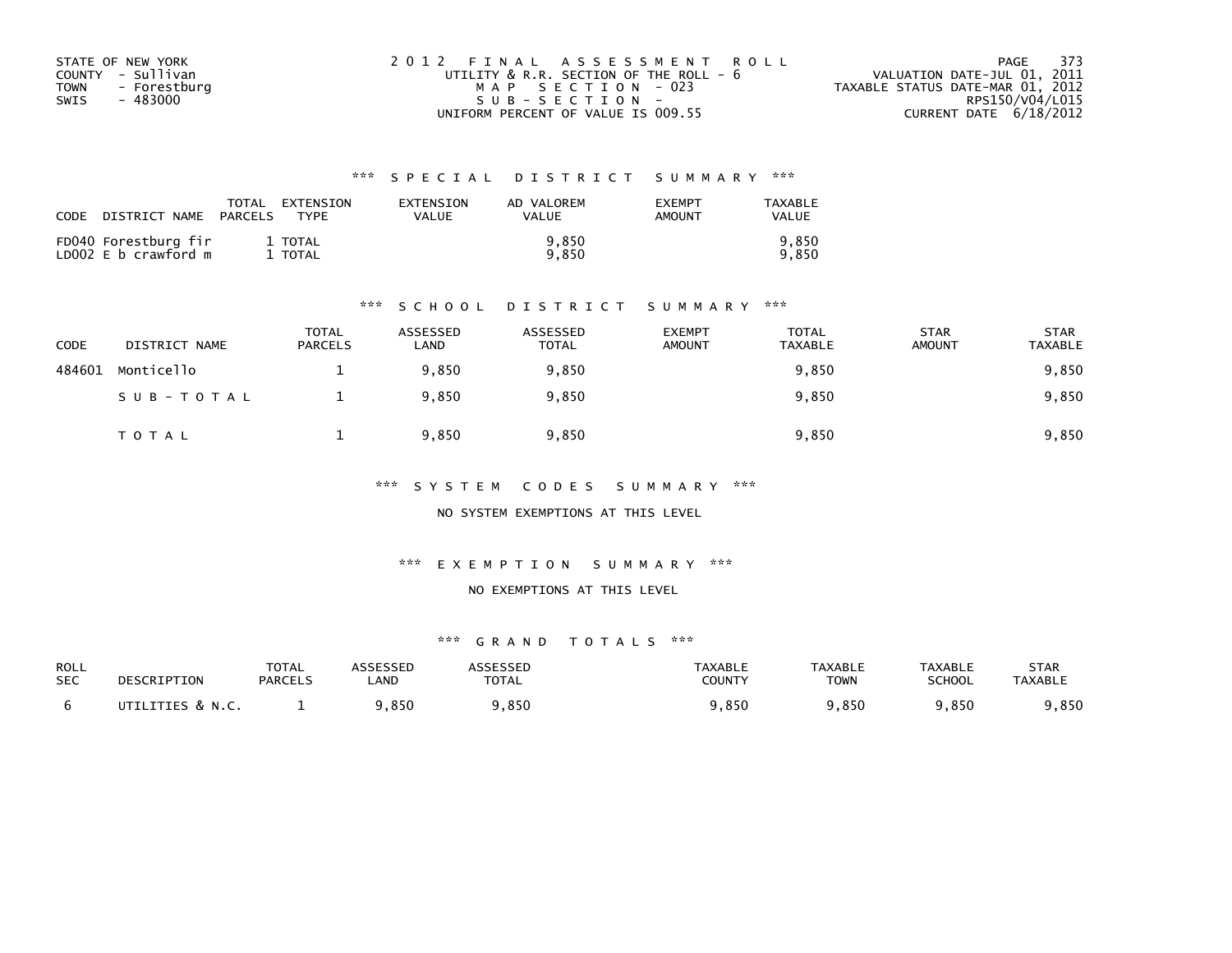| STATE OF NEW YORK<br>- Sullivan<br>COUNTY<br>- Forestburg<br><b>TOWN</b><br>$-483000$<br>SWIS                                  |                                                                                                                                                                                          | TAX MAP NUMBER SEQUENCE | 2012 FINAL ASSESSMENT ROLL<br>UTILITY & R.R. SECTION OF THE ROLL - 6<br>UNIFORM PERCENT OF VALUE IS 009.55                                  | VALUATION DATE-JUL 01, 2011<br>TAXABLE STATUS DATE-MAR 01, 2012 | 374<br>PAGE                       |
|--------------------------------------------------------------------------------------------------------------------------------|------------------------------------------------------------------------------------------------------------------------------------------------------------------------------------------|-------------------------|---------------------------------------------------------------------------------------------------------------------------------------------|-----------------------------------------------------------------|-----------------------------------|
| TAX MAP PARCEL NUMBER<br>CURRENT OWNERS NAME<br>CURRENT OWNERS ADDRESS                                                         | PROPERTY LOCATION & CLASS ASSESSMENT<br>SCHOOL DISTRICT NAMES<br>PARCEL SIZE/GRID COORD TOTAL SPECIAL DISTRICTS                                                                          | LAND                    | TAX DESCRIPTION                                                                                                                             | TAXABLE VALUE                                                   | ACCOUNT NO.<br>****************** |
| 29. –1–1.1<br>Alliance Energy Renewables LLC Monticello 484601<br>Joseph Klimaszewski<br>613 Plank Rd<br>Forestburgh, NY 12777 | Swinging Br<br>874 Elec-hydro  – WTRFNT<br>$29 - 1 - 1.1$<br>Swinging Br Hydro Gen Pla<br>off Forestburgh-Glen Spey<br>ACRES 86.16<br>EAST-0377652 NRTH-0575366<br>DEED BOOK 2117 PG-383 | 34,464<br>165,748       | COUNTY<br>TAXABLE VALUE<br><b>TOWN</b><br>TAXABLE VALUE<br>SCHOOL TAXABLE VALUE<br>FD040 Forestburg fire dist<br>LD002 E b crawford mem lib | 165,748<br>165,748<br>165,748<br>165,748 TO<br>165,748 TO       | 200126                            |
|                                                                                                                                | FULL MARKET VALUE                                                                                                                                                                        | 1735.600                |                                                                                                                                             |                                                                 |                                   |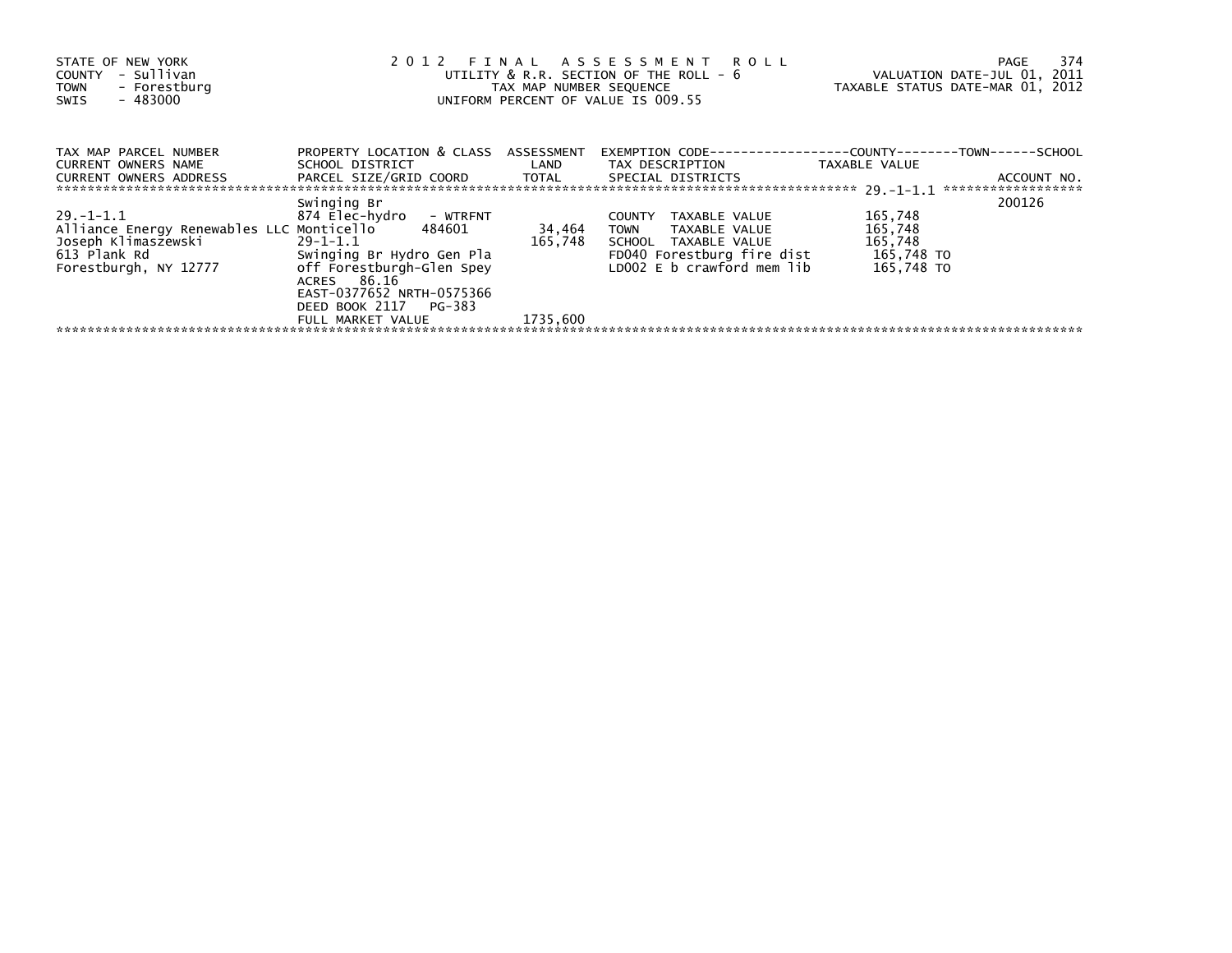| STATE OF NEW YORK    | 2012 FINAL ASSESSMENT ROLL             | PAGE 375                         |
|----------------------|----------------------------------------|----------------------------------|
| COUNTY - Sullivan    | UTILITY & R.R. SECTION OF THE ROLL - 6 | VALUATION DATE-JUL 01, 2011      |
| - Forestburg<br>TOWN | MAP SECTION - 029                      | TAXABLE STATUS DATE-MAR 01, 2012 |
| - 483000<br>SWIS     | $SUB - SECTION -$                      | RPS150/V04/L015                  |
|                      | UNIFORM PERCENT OF VALUE IS 009.55     | CURRENT DATE 6/18/2012           |

| CODE | DISTRICT NAME                                | TOTAL<br>PARCELS | EXTENSION<br>TYPF  | EXTENSION<br>VALUE | AD VALOREM<br><b>VALUE</b> | <b>EXEMPT</b><br>AMOUNT | TAXABLE<br>VALUE   |
|------|----------------------------------------------|------------------|--------------------|--------------------|----------------------------|-------------------------|--------------------|
|      | FD040 Forestburg fir<br>LD002 E b crawford m |                  | 1 TOTAL<br>1 TOTAL |                    | 165,748<br>165.748         |                         | 165,748<br>165.748 |

#### \*\*\* S C H O O L D I S T R I C T S U M M A R Y \*\*\*

| CODE   | DISTRICT NAME | <b>TOTAL</b><br><b>PARCELS</b> | ASSESSED<br>LAND | ASSESSED<br><b>TOTAL</b> | <b>EXEMPT</b><br><b>AMOUNT</b> | <b>TOTAL</b><br><b>TAXABLE</b> | <b>STAR</b><br><b>AMOUNT</b> | <b>STAR</b><br><b>TAXABLE</b> |
|--------|---------------|--------------------------------|------------------|--------------------------|--------------------------------|--------------------------------|------------------------------|-------------------------------|
| 484601 | Monticello    |                                | 34.464           | 165.748                  |                                | 165,748                        |                              | 165,748                       |
|        | SUB-TOTAL     |                                | 34,464           | 165,748                  |                                | 165,748                        |                              | 165,748                       |
|        | T O T A L     |                                | 34,464           | 165,748                  |                                | 165,748                        |                              | 165,748                       |

\*\*\* S Y S T E M C O D E S S U M M A R Y \*\*\*

NO SYSTEM EXEMPTIONS AT THIS LEVEL

\*\*\* E X E M P T I O N S U M M A R Y \*\*\*

#### NO EXEMPTIONS AT THIS LEVEL

| ROLL<br><b>SEC</b> | DESCRIPTION      | <b>TOTAL</b><br><b>PARCELS</b> | ASSESSED<br>.AND | ASSESSED<br><b>TOTAL</b> | <b>TAXABLE</b><br>COUNTY | <b>TAXABLE</b><br>TOWN | TAXABLE<br><b>SCHOOL</b> | STAR<br><b>TAXABLE</b> |
|--------------------|------------------|--------------------------------|------------------|--------------------------|--------------------------|------------------------|--------------------------|------------------------|
|                    | UTILITIES & N.C. |                                | 34,464           | 165.748                  | 165,748                  | 165,748                | 165,748                  | 165,748                |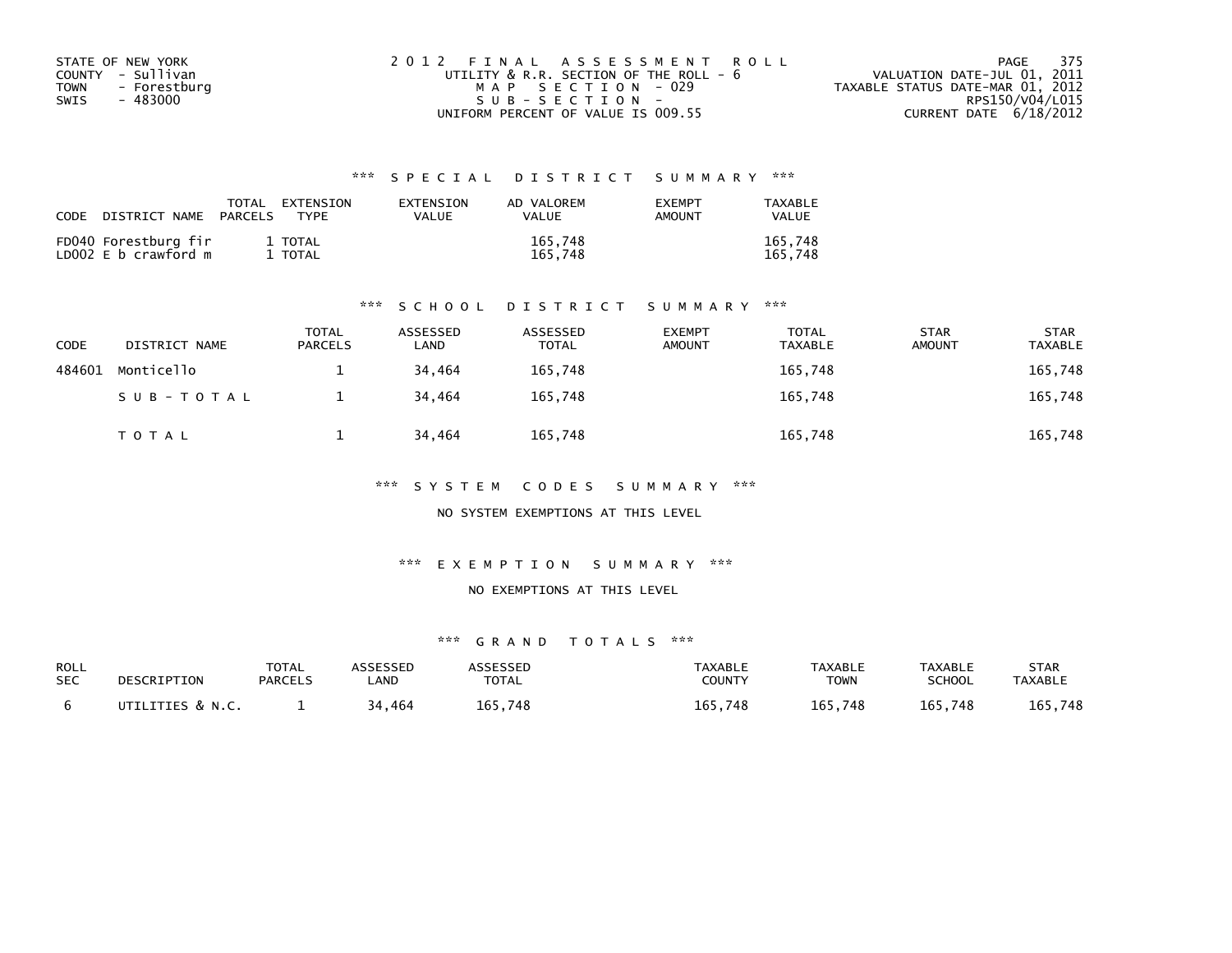| STATE OF NEW YORK<br>- Sullivan<br>COUNTY<br><b>TOWN</b><br>- Forestburg<br>$-483000$<br>SWIS | 2 0 1 2<br>FINAL ASSESSMENT ROLL<br>UTILITY & R.R. SECTION OF THE ROLL - 6<br>TAX MAP NUMBER SEQUENCE<br>UNIFORM PERCENT OF VALUE IS 009.55 | 7/4 FAGE<br>VALUATION DATE-JUL 01, 2011<br>TAYARLE CIATUR ALT<br>TAXABLE STATUS DATE-MAR 01, 2012 | 376<br>PAGE                           |                  |        |
|-----------------------------------------------------------------------------------------------|---------------------------------------------------------------------------------------------------------------------------------------------|---------------------------------------------------------------------------------------------------|---------------------------------------|------------------|--------|
| TAX MAP PARCEL NUMBER<br>CURRENT OWNERS NAME<br>CURRENT OWNERS ADDRESS                        | PROPERTY LOCATION & CLASS ASSESSMENT<br>SCHOOL DISTRICT                                                                                     | LAND                                                                                              | TAX DESCRIPTION                       | TAXABLE VALUE    |        |
|                                                                                               | Mongaup Reservoir                                                                                                                           |                                                                                                   |                                       |                  | 200127 |
| $33. - 1 - 1.1$<br>Eagle Creek Land Res. LLC                                                  | 972 Underwater - WTRFNT<br>484601<br>Monticello                                                                                             | 15,494                                                                                            | COUNTY TAXABLE VALUE<br><b>TOWN</b>   | 15,494<br>15,494 |        |
| Joe Messana                                                                                   | Mongaup Hydro Elec.Gen Pl                                                                                                                   | 15,494                                                                                            | TAXABLE VALUE<br>SCHOOL TAXABLE VALUE | 15,494           |        |
| 65 Madison Ave                                                                                | Mongaup Reservoir                                                                                                                           |                                                                                                   | FD040 Forestburg fire dist 15,494 TO  |                  |        |
| Morristown, NJ 07960                                                                          | W of Fowlerville-Rio Hwy<br>ACRES 69.56<br>EAST-0377196 NRTH-0566508<br>DEED BOOK 2011 PG-1841                                              |                                                                                                   | LD002 E b crawford mem lib            | 15,494 TO        |        |
|                                                                                               | FULL MARKET VALUE                                                                                                                           | 162,200                                                                                           |                                       |                  |        |
|                                                                                               | <b>Blackbrook</b>                                                                                                                           |                                                                                                   |                                       |                  | 100140 |
| $33 - 1 - 25$                                                                                 | 874 Elec-hydro                                                                                                                              |                                                                                                   | COUNTY TAXABLE VALUE                  | 33,214           |        |
| Eagle Creek Land Res. LLC                                                                     | 484601<br>Monticello                                                                                                                        | 22,000                                                                                            | TAXABLE VALUE<br><b>TOWN</b>          | 33,214           |        |
| Joe Messana                                                                                   | $33 - 1 - 25$                                                                                                                               | 33,214                                                                                            | SCHOOL TAXABLE VALUE                  | 33,214           |        |
| 65 Madison Ave                                                                                | Hse & Land                                                                                                                                  |                                                                                                   | FD040 Forestburg fire dist            | 33,214 TO        |        |
| Morristown, NJ 07960                                                                          | Hydro Facility<br>ACRES 55.00<br>EAST-0382960 NRTH-0563200<br>DEED BOOK 2011<br>PG-1841                                                     |                                                                                                   | LD002 E b crawford mem lib            | 33,214 TO        |        |
|                                                                                               | FULL MARKET VALUE                                                                                                                           | 347,800                                                                                           |                                       |                  |        |
|                                                                                               |                                                                                                                                             |                                                                                                   |                                       |                  |        |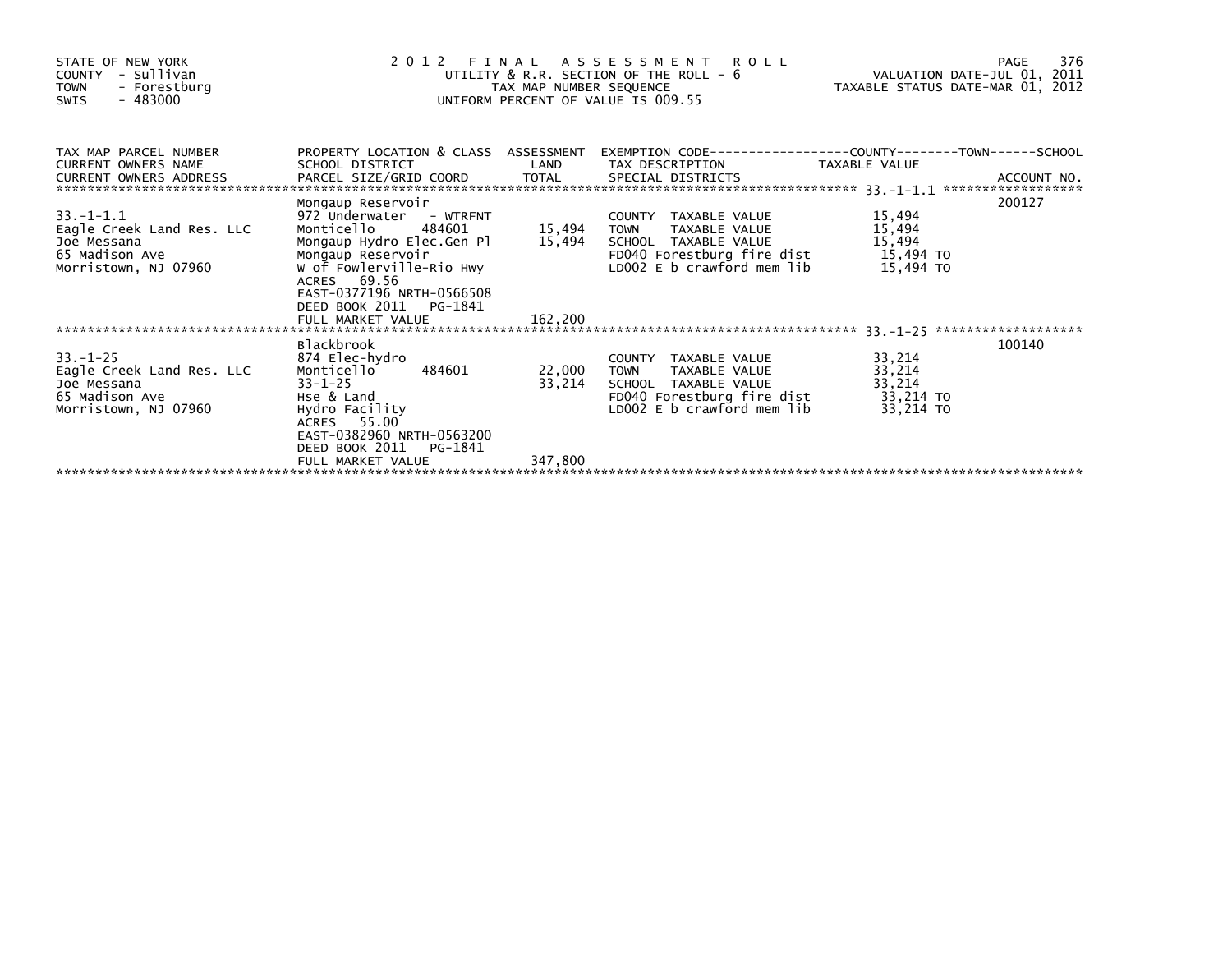| STATE OF NEW YORK    | 2012 FINAL ASSESSMENT ROLL                  | 377<br>PAGE                      |
|----------------------|---------------------------------------------|----------------------------------|
| COUNTY - Sullivan    | UTILITY $\&$ R.R. SECTION OF THE ROLL - $6$ | VALUATION DATE-JUL 01, 2011      |
| TOWN<br>- Forestburg | MAP SECTION - 033                           | TAXABLE STATUS DATE-MAR 01, 2012 |
| - 483000<br>SWIS     | SUB-SECTION-                                | RPS150/V04/L015                  |
|                      | UNIFORM PERCENT OF VALUE IS 009.55          | CURRENT DATE $6/18/2012$         |

| CODE | DISTRICT NAME                                | TOTAL<br>PARCELS | EXTENSION<br><b>TYPF</b> | EXTENSION<br>VALUE | AD VALOREM<br><b>VALUE</b> | <b>EXEMPT</b><br>AMOUNT | TAXABLE<br>VALUE |
|------|----------------------------------------------|------------------|--------------------------|--------------------|----------------------------|-------------------------|------------------|
|      | FD040 Forestburg fir<br>LD002 E b crawford m |                  | 2 TOTAL<br>' TOTAL       |                    | 48.708<br>48.708           |                         | 48,708<br>48.708 |

#### \*\*\* S C H O O L D I S T R I C T S U M M A R Y \*\*\*

| CODE   | DISTRICT NAME | <b>TOTAL</b><br><b>PARCELS</b> | ASSESSED<br>LAND | ASSESSED<br><b>TOTAL</b> | <b>EXEMPT</b><br><b>AMOUNT</b> | <b>TOTAL</b><br><b>TAXABLE</b> | <b>STAR</b><br><b>AMOUNT</b> | <b>STAR</b><br><b>TAXABLE</b> |
|--------|---------------|--------------------------------|------------------|--------------------------|--------------------------------|--------------------------------|------------------------------|-------------------------------|
| 484601 | Monticello    |                                | 37.494           | 48,708                   |                                | 48,708                         |                              | 48,708                        |
|        | SUB-TOTAL     |                                | 37,494           | 48,708                   |                                | 48,708                         |                              | 48,708                        |
|        | T O T A L     |                                | 37,494           | 48,708                   |                                | 48,708                         |                              | 48,708                        |

\*\*\* S Y S T E M C O D E S S U M M A R Y \*\*\*

NO SYSTEM EXEMPTIONS AT THIS LEVEL

\*\*\* E X E M P T I O N S U M M A R Y \*\*\*

#### NO EXEMPTIONS AT THIS LEVEL

| ROLL<br><b>SEC</b> | DESCRIPTION      | <b>TOTAL</b><br><b>PARCELS</b> | ASSESSED<br><b>AND</b> | ASSESSED<br><b>TOTAL</b> | <b>TAXABLE</b><br><b>COUNTY</b> | <b>TAXABLE</b><br><b>TOWN</b> | TAXABLE<br><b>SCHOOL</b> | STAR<br><b>TAXABLE</b> |
|--------------------|------------------|--------------------------------|------------------------|--------------------------|---------------------------------|-------------------------------|--------------------------|------------------------|
|                    | UTILITIES & N.C. |                                | 494                    | 48,708                   | 48,708                          | 48,708                        | 48,708                   | 48,708                 |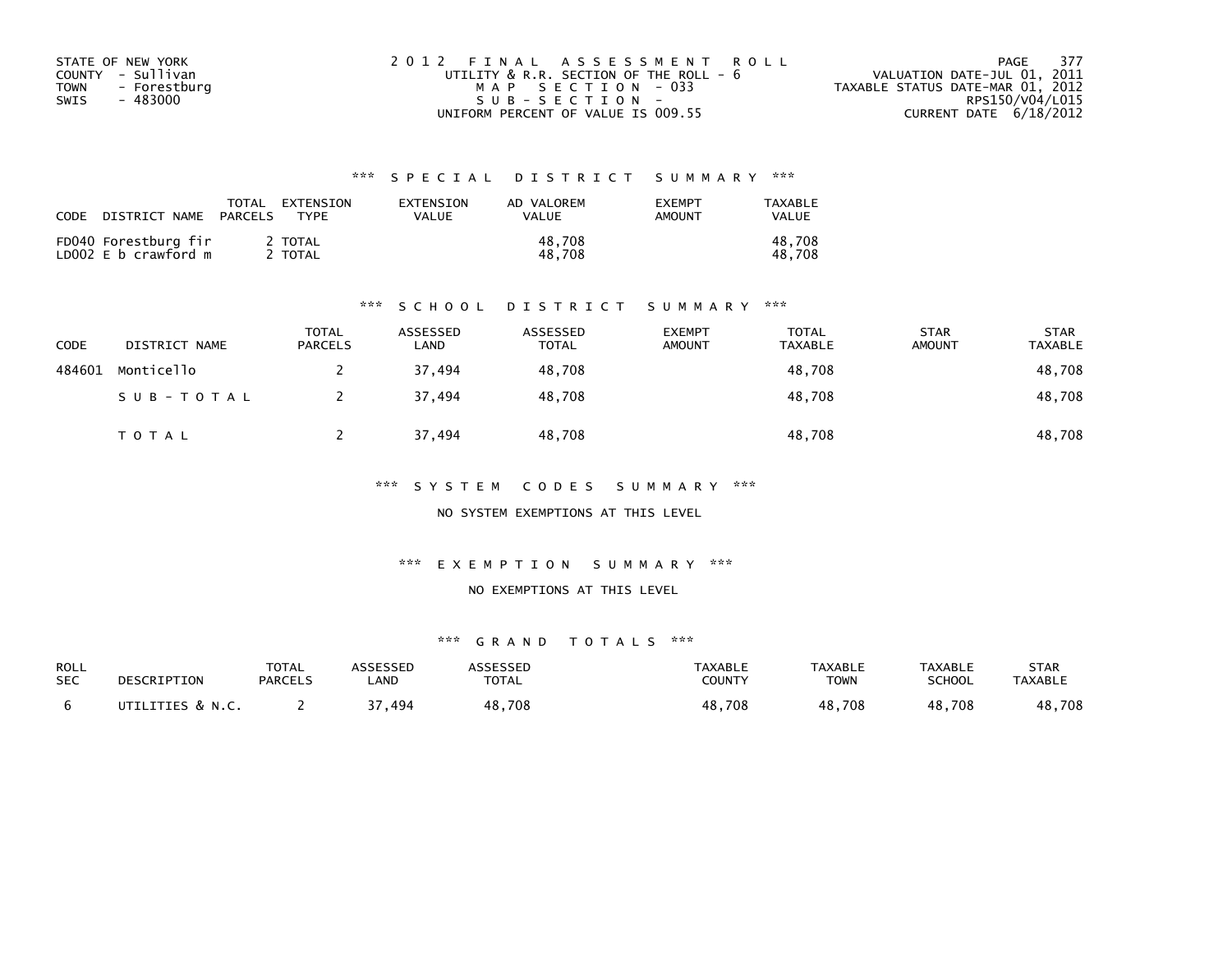| STATE OF NEW YORK<br>COUNTY - Sullivan<br><b>TOWN</b><br>- Forestburg<br>$-483000$<br><b>SWIS</b>     |                                                                                                                                                                                              | TAX MAP NUMBER SEQUENCE | 2012 FINAL ASSESSMENT<br>R O L L<br>UTILITY & R.R. SECTION OF THE ROLL - 6<br>UNIFORM PERCENT OF VALUE IS 009.55                                | VALUATION DATE-JUL 01, 2011<br>TAXABLE STATUS DATE-MAR 01, 2012 | 378<br>PAGE |
|-------------------------------------------------------------------------------------------------------|----------------------------------------------------------------------------------------------------------------------------------------------------------------------------------------------|-------------------------|-------------------------------------------------------------------------------------------------------------------------------------------------|-----------------------------------------------------------------|-------------|
| TAX MAP PARCEL NUMBER<br>CURRENT OWNERS NAME<br>$37. - 1 - 1.1$                                       | SCHOOL DISTRICT<br>Mongaup<br>874 Elec-hydro<br>- WTRFNT                                                                                                                                     | LAND                    | PROPERTY LOCATION & CLASS ASSESSMENT EXEMPTION CODE----------------COUNTY-------TOWN-----SCHOOL<br>TAX DESCRIPTION<br>COUNTY TAXABLE VALUE      | TAXABLE VALUE<br>411,165                                        | 200129      |
| Eagle Creek Land Res. LLC<br>Joe Messana<br>65 Madison Ave<br>Morristown, NJ 07960                    | 484601<br>Monticello<br>$37 - 1 - 1.1$<br>Mongaup Hydro Elec Gen<br>Hydro Facility<br>ACRES 72.27<br>EAST-0380534 NRTH-0560486<br>DEED BOOK 2011 PG-1841                                     | 28,900<br>411,165       | <b>TOWN</b><br>TAXABLE VALUE<br>SCHOOL TAXABLE VALUE<br>FD040 Forestburg fire dist<br>LD002 E b crawford mem lib                                | 411,165<br>411,165<br>411,165 TO<br>411,165 TO                  |             |
|                                                                                                       | FULL MARKET VALUE                                                                                                                                                                            | 4305.400                |                                                                                                                                                 |                                                                 |             |
| $37. - 1 - 3.1$<br>Orange & Rockland<br>Utilities Inc<br>One Blue Hill Plz<br>Pearl River, NY 10965   | Rio<br>582 Camping park<br>484601<br>Monticello<br>$37 - 1 - 3$<br>Rio Recreation<br>off Plank Road<br>ACRES 190.99<br>EAST-0384175 NRTH-0553544                                             | 148,816<br>316,816      | COUNTY TAXABLE VALUE<br><b>TOWN</b><br>TAXABLE VALUE<br>SCHOOL TAXABLE VALUE<br>FD040 Forestburg fire dist<br>LD002 E b crawford mem lib        | 316,816<br>316,816<br>316,816<br>316,816 TO<br>316,816 TO       | 200130      |
|                                                                                                       | FULL MARKET VALUE                                                                                                                                                                            | 3317,400                |                                                                                                                                                 |                                                                 |             |
| $37. - 1 - 3.3$<br>Eagle Creek Land Res. LLC<br>Joe Messana<br>65 Madison Ave<br>Morristown, NJ 07960 | W S Tr 15<br>380 Pub Util Vac - WTRFNT<br>484601<br>Monticello<br>W S T R 15<br>Rio Resevoir<br>Utility Vacant Land<br>ACRES 76.14<br>EAST-0382619 NRTH-0553595<br>DEED BOOK 2011<br>PG-1841 | 6,806<br>6,806          | COUNTY TAXABLE VALUE<br><b>TAXABLE VALUE</b><br><b>TOWN</b><br>SCHOOL TAXABLE VALUE<br>FD040 Forestburg fire dist<br>LD002 E b crawford mem lib | 6,806<br>6,806<br>6,806<br>6.806 TO<br>6,806 TO                 |             |
|                                                                                                       | FULL MARKET VALUE                                                                                                                                                                            | 71,300                  |                                                                                                                                                 |                                                                 |             |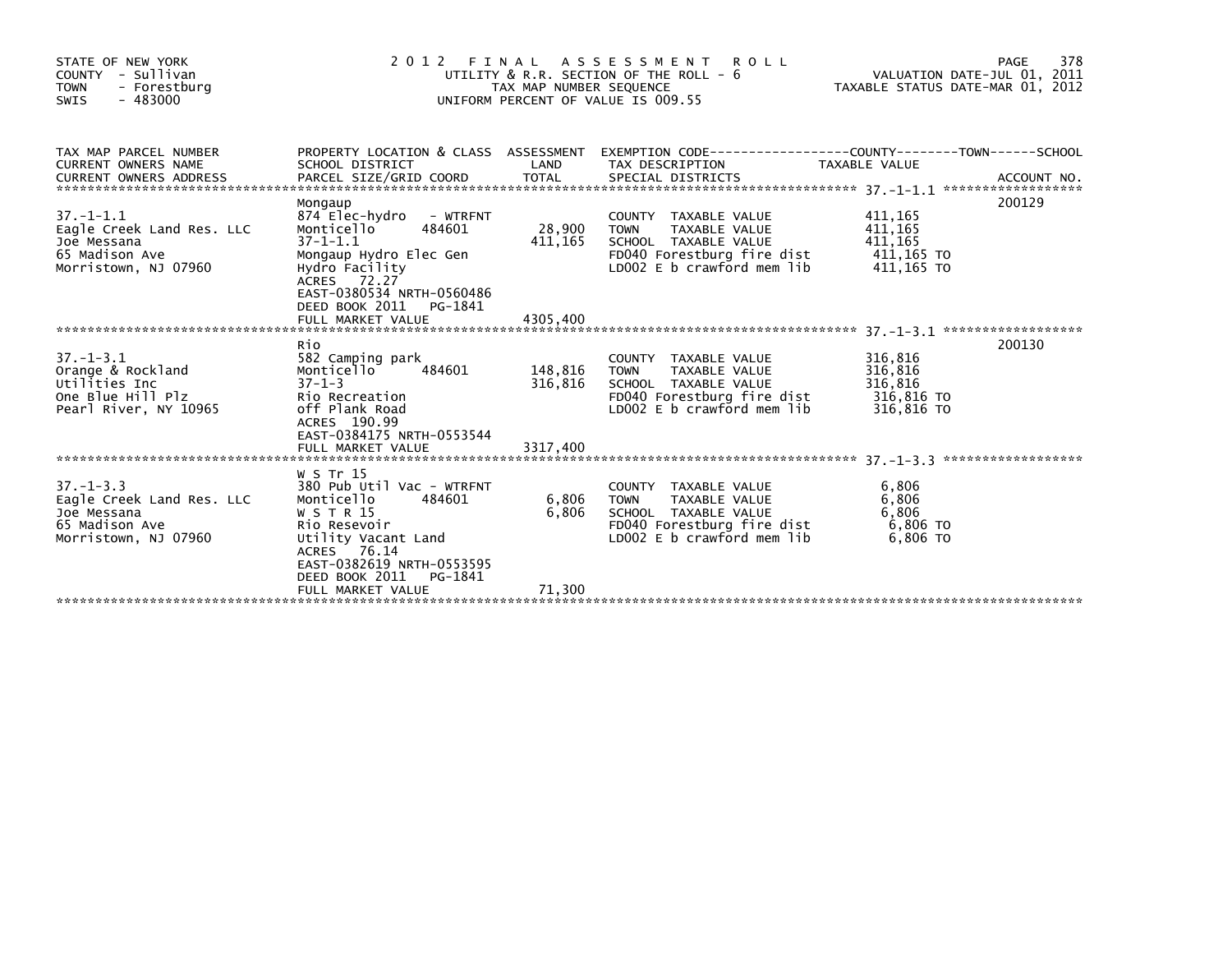| STATE OF NEW YORK    | 2012 FINAL ASSESSMENT ROLL             | - 379<br>PAGE                    |
|----------------------|----------------------------------------|----------------------------------|
| COUNTY - Sullivan    | UTILITY & R.R. SECTION OF THE ROLL - 6 | VALUATION DATE-JUL 01, 2011      |
| - Forestburg<br>TOWN | MAP SECTION - 037                      | TAXABLE STATUS DATE-MAR 01, 2012 |
| - 483000<br>SWIS     | $SUB - SECTION -$                      | RPS150/V04/L015                  |
|                      | UNIFORM PERCENT OF VALUE IS 009.55     | CURRENT DATE 6/18/2012           |

| CODE | DISTRICT NAME                                | TOTAL<br>PARCELS | EXTENSION<br><b>TYPF</b> | EXTENSION<br>VALUE | AD VALOREM<br><b>VALUE</b> | <b>EXEMPT</b><br><b>AMOUNT</b> | TAXABLE<br><b>VALUE</b> |
|------|----------------------------------------------|------------------|--------------------------|--------------------|----------------------------|--------------------------------|-------------------------|
|      | FD040 Forestburg fir<br>LD002 E b crawford m |                  | 3 TOTAL<br>3 TOTAL       |                    | 734,787<br>734.787         |                                | 734.787<br>734.787      |

#### \*\*\* S C H O O L D I S T R I C T S U M M A R Y \*\*\*

| CODE   | DISTRICT NAME | <b>TOTAL</b><br><b>PARCELS</b> | ASSESSED<br>LAND | ASSESSED<br><b>TOTAL</b> | <b>EXEMPT</b><br><b>AMOUNT</b> | <b>TOTAL</b><br><b>TAXABLE</b> | <b>STAR</b><br><b>AMOUNT</b> | <b>STAR</b><br><b>TAXABLE</b> |
|--------|---------------|--------------------------------|------------------|--------------------------|--------------------------------|--------------------------------|------------------------------|-------------------------------|
| 484601 | Monticello    |                                | 184.522          | 734,787                  |                                | 734,787                        |                              | 734,787                       |
|        | SUB-TOTAL     |                                | 184,522          | 734,787                  |                                | 734,787                        |                              | 734,787                       |
|        | T O T A L     |                                | 184,522          | 734,787                  |                                | 734,787                        |                              | 734,787                       |

\*\*\* S Y S T E M C O D E S S U M M A R Y \*\*\*

NO SYSTEM EXEMPTIONS AT THIS LEVEL

\*\*\* E X E M P T I O N S U M M A R Y \*\*\*

#### NO EXEMPTIONS AT THIS LEVEL

| ROLL       | DESCRIPTION      | <b>TOTAL</b>   | ASSESSED | ASSESSED     | TAXABLE       | <b>TAXABLE</b> | TAXABLE       | STAR           |
|------------|------------------|----------------|----------|--------------|---------------|----------------|---------------|----------------|
| <b>SEC</b> |                  | <b>PARCELS</b> | _AND     | <b>TOTAL</b> | <b>COUNTY</b> | TOWN           | <b>SCHOOL</b> | <b>TAXABLE</b> |
|            | UTILITIES & N.C. |                | 184.522  | 734.787      | 734,787       | 734.787        | 734.787       | 734,787        |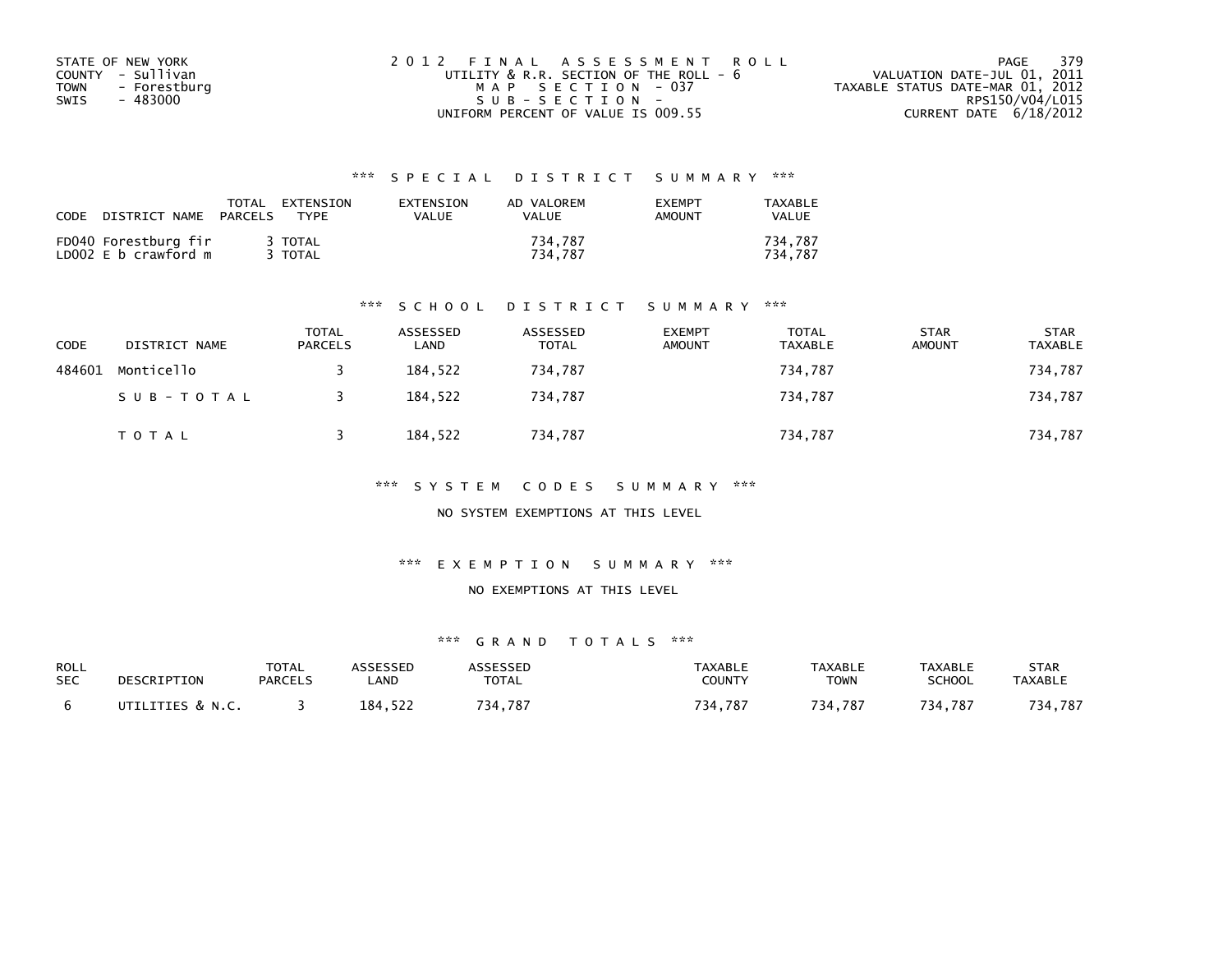| STATE OF NEW YORK<br>COUNTY - Sullivan<br>TOWN - Forestburg<br>- 483000<br>SWIS                                | 2012 FINAL ASSESSMENT ROLL<br>UTILITY & R.R. SECTION OF THE ROLL - 6<br>TAX MAP NUMBER SEQUENCE<br>UNIFORM PERCENT OF VALUE IS 009.55 | VALUATION DATE-JUL 01, 2011<br>TAXABLE STATUS DATE-MAR 01, 2012 | 380<br>PAGE                                                                                    |          |             |
|----------------------------------------------------------------------------------------------------------------|---------------------------------------------------------------------------------------------------------------------------------------|-----------------------------------------------------------------|------------------------------------------------------------------------------------------------|----------|-------------|
| TAX MAP PARCEL NUMBER<br>CURRENT OWNERS NAME                                                                   | PROPERTY LOCATION & CLASS ASSESSMENT                                                                                                  |                                                                 | SCHOOL DISTRICT                      LAND        TAX DESCRIPTION                 TAXABLE VALUE |          |             |
| CURRENT OWNERS ADDRESS TARCEL SIZE/GRID COORD TOTAL SPECIAL DISTRICTS                                          |                                                                                                                                       |                                                                 |                                                                                                |          | ACCOUNT NO. |
|                                                                                                                | Rio                                                                                                                                   |                                                                 |                                                                                                |          | 200131      |
| $39. -1 - 4.1$                                                                                                 | 380 Pub Util Vac - WTRFNT                                                                                                             |                                                                 | TAXABLE VALUE<br>COUNTY                                                                        | 7,723    |             |
| Eagle Creek Land Res. LLC                                                                                      | Monticello 484601                                                                                                                     | 7,723                                                           | TOWN TAXABLE VALUE                                                                             | 7,723    |             |
| Joe Messana and the manufacturer of the manufacturer of the manufacturer of the manufacturer of the manufactur | $39 - 1 - 4.1$                                                                                                                        | 7,723                                                           | SCHOOL TAXABLE VALUE                                                                           | 7,723    |             |
| 65 Madison Ave <b>Servey Area</b>                                                                              | Rio Reservoir <b>comparato a contra a contra a contra</b>                                                                             |                                                                 | FD040 Forestburg fire dist $7,723$ TO                                                          |          |             |
| Morristown, NJ 07960                                                                                           | Utility Vacant Land<br>ACRES 69.00<br>EAST-0382536 NRTH-0548605<br>DEED BOOK 2011 PG-1841                                             |                                                                 | LD002 E b crawford mem lib                                                                     | 7.723 TO |             |
|                                                                                                                | FULL MARKET VALUE                                                                                                                     | 80,900                                                          |                                                                                                |          |             |
|                                                                                                                |                                                                                                                                       |                                                                 |                                                                                                |          |             |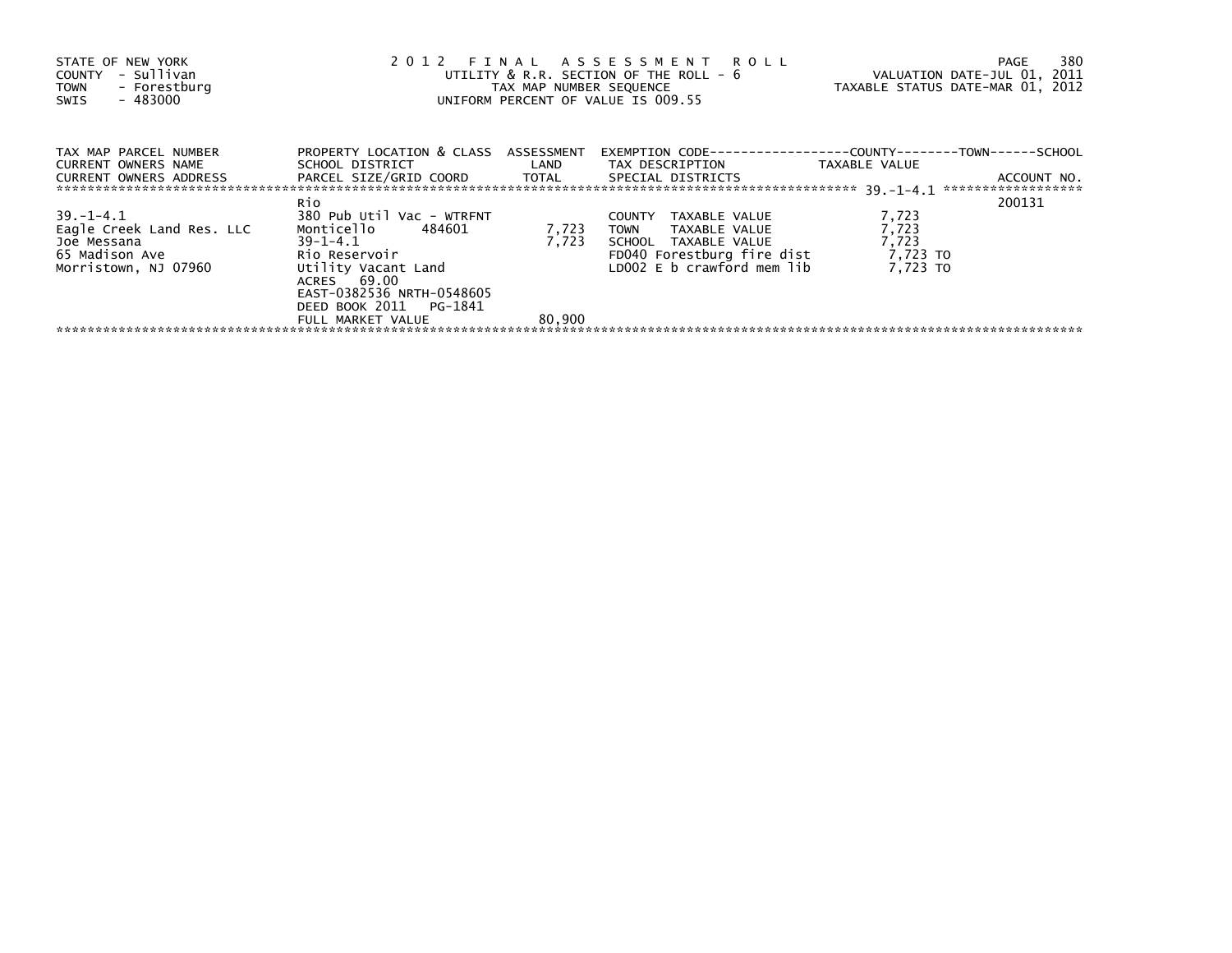| STATE OF NEW YORK           | 2012 FINAL ASSESSMENT ROLL                  |                                  | - 381<br>PAGE   |
|-----------------------------|---------------------------------------------|----------------------------------|-----------------|
| COUNTY - Sullivan           | UTILITY $\&$ R.R. SECTION OF THE ROLL – $6$ | VALUATION DATE-JUL 01, 2011      |                 |
| - Forestburg<br><b>TOWN</b> | MAP SECTION - 039                           | TAXABLE STATUS DATE-MAR 01, 2012 |                 |
| SWIS<br>- 483000            | SUB-SECTION-                                |                                  | RPS150/V04/L015 |
|                             | UNIFORM PERCENT OF VALUE IS 009.55          | CURRENT DATE 6/18/2012           |                 |

| <b>CODE</b> | DISTRICT NAME                                | TOTAL<br>PARCELS | EXTENSION<br><b>TYPE</b> | EXTENSION<br>VALUE | AD VALOREM<br>VALUE | <b>FXFMPT</b><br><b>AMOUNT</b> | TAXABLE<br><b>VALUE</b> |
|-------------|----------------------------------------------|------------------|--------------------------|--------------------|---------------------|--------------------------------|-------------------------|
|             | FD040 Forestburg fir<br>LD002 E b crawford m |                  | 1 TOTAL<br>1 TOTAL       |                    | 7.723<br>7.723      |                                | 7,723<br>7.723          |

#### \*\*\* S C H O O L D I S T R I C T S U M M A R Y \*\*\*

| <b>CODE</b> | DISTRICT NAME | <b>TOTAL</b><br><b>PARCELS</b> | ASSESSED<br>LAND | ASSESSED<br><b>TOTAL</b> | <b>EXEMPT</b><br><b>AMOUNT</b> | <b>TOTAL</b><br><b>TAXABLE</b> | <b>STAR</b><br><b>AMOUNT</b> | <b>STAR</b><br><b>TAXABLE</b> |
|-------------|---------------|--------------------------------|------------------|--------------------------|--------------------------------|--------------------------------|------------------------------|-------------------------------|
| 484601      | Monticello    |                                | 7.723            | 7.723                    |                                | 7,723                          |                              | 7,723                         |
|             | SUB-TOTAL     |                                | 7,723            | 7,723                    |                                | 7,723                          |                              | 7,723                         |
|             | T O T A L     |                                | 7,723            | 7,723                    |                                | 7,723                          |                              | 7,723                         |

\*\*\* S Y S T E M C O D E S S U M M A R Y \*\*\*

NO SYSTEM EXEMPTIONS AT THIS LEVEL

\*\*\* E X E M P T I O N S U M M A R Y \*\*\*

#### NO EXEMPTIONS AT THIS LEVEL

| ROLL       | DESCRIPTION      | TOTAL          | <b>ASSESSED</b> | ASSESSED        | <b>TAXABLE</b> | <b>TAXABLE</b> | <b>TAXABLE</b> | <b>STAR</b>    |
|------------|------------------|----------------|-----------------|-----------------|----------------|----------------|----------------|----------------|
| <b>SEC</b> |                  | <b>PARCELS</b> | _AND            | <b>TOTAL</b>    | COUNTY         | <b>TOWN</b>    | <b>SCHOOL</b>  | <b>TAXABLE</b> |
|            | UTILITIES & N.C. |                | 722<br>.        | 7733<br>ر ے ہیں | ,723           | , 723          | フつつ<br>.       | - 723<br>.     |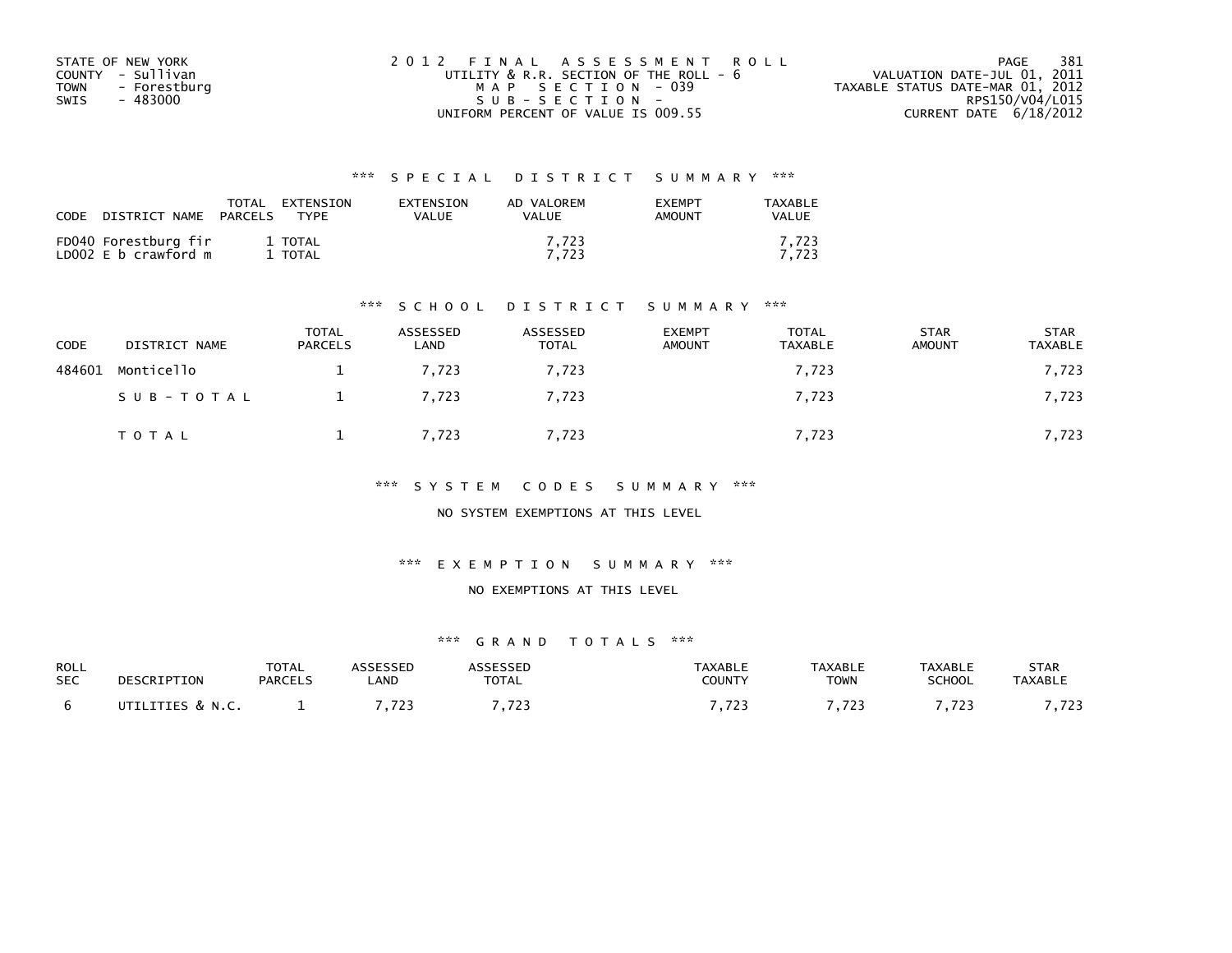| STATE OF NEW YORK<br>COUNTY - Sullivan<br><b>TOWN</b><br>- Forestburg<br>$-483000$<br><b>SWIS</b>                      | 2 0 1 2                                                                                                                                                  | TAX MAP NUMBER SEQUENCE           | FINAL ASSESSMENT<br><b>ROLL</b><br>UTILITY & R.R. SECTION OF THE ROLL - 6<br>UNIFORM PERCENT OF VALUE IS 009.55                             | VALUATION DATE-JUL 01, 2011<br>TAXABLE STATUS DATE-MAR 01, 2012 | 382<br>PAGE |
|------------------------------------------------------------------------------------------------------------------------|----------------------------------------------------------------------------------------------------------------------------------------------------------|-----------------------------------|---------------------------------------------------------------------------------------------------------------------------------------------|-----------------------------------------------------------------|-------------|
| TAX MAP PARCEL NUMBER<br>CURRENT OWNERS NAME<br><b>CURRENT OWNERS ADDRESS</b>                                          | SCHOOL DISTRICT<br>PARCEL SIZE/GRID COORD                                                                                                                | LAND<br><b>TOTAL</b>              | PROPERTY LOCATION & CLASS ASSESSMENT EXEMPTION CODE----------------COUNTY-------TOWN------SCHOOL<br>TAX DESCRIPTION<br>SPECIAL DISTRICTS    | TAXABLE VALUE                                                   | ACCOUNT NO. |
| 630.000-99-134.100/1881<br>Orange & Rockland Utilities<br>One Blue Hill Plz<br>Pearl River, NY 10965-3104              | Forestburgh<br>884 Elec Dist Out<br>Port Jervis Csd 331300<br>Outside Plant<br>Poles , wires & cables<br>Formerly $666.-1-8$<br>FULL MARKET VALUE        | 14,994<br>14,994<br>157,000       | COUNTY TAXABLE VALUE<br><b>TOWN</b><br>TAXABLE VALUE<br>SCHOOL TAXABLE VALUE<br>FD040 Forestburg fire dist<br>LD002 E b crawford mem lib    | 14,994<br>14,994<br>14,994<br>14,994 TO<br>14,994 TO            |             |
| 630.000-99-618.750/1882                                                                                                | 836 Telecom. eq.                                                                                                                                         |                                   | COUNTY TAXABLE VALUE                                                                                                                        | 10,000                                                          | 200080      |
| CTC Of Upstate Ny Inc<br>Attn: Corporate Tax Dept<br>Citizens Utilities<br>Three High Ridge Park<br>Stamford, CT 06905 | 484601<br>Monticello<br>Outside Plant<br>Poles, wires & cables<br>Formerly $666.-1-3$<br>FULL MARKET VALUE                                               | $\mathbf{0}$<br>10,000<br>104,700 | TAXABLE VALUE<br><b>TOWN</b><br>SCHOOL TAXABLE VALUE<br>FD040 Forestburg fire dist<br>LD002 E b crawford mem lib                            | 10.000<br>10,000<br>10,000 TO<br>10,000 TO                      |             |
| 630.000-9999-134.100/1022<br>Orange & Rockland Utilities<br>One Blue Hill Plz<br>Pearl River, NY 10965-3104            | Forestburgh<br>882 Elec Trans Imp<br>484601<br>Monticello<br>Elec Trans<br>Formerly $666.-1-5$<br>FULL MARKET VALUE                                      | 45,400<br>45,400<br>475,400       | TAXABLE VALUE<br>COUNTY<br>TAXABLE VALUE<br><b>TOWN</b><br>SCHOOL TAXABLE VALUE<br>FD040 Forestburg fire dist<br>LD002 E b crawford mem lib | 45.400<br>45,400<br>45,400<br>45,400 TO<br>45,400 TO            |             |
| 630.000-9999-134.100/1032<br>Orange & Rockland Utilities<br>One Blue Hill Plz<br>Pearl River, NY 10965-3104            | Forestburgh<br>882 Elec Trans Imp<br>Monticello<br>484601<br>Elec Trans<br>Cir #12&13 Mong. to Shoem<br>Formerly $666.-\tilde{1}-9$<br>FULL MARKET VALUE | 80,800<br>80,800<br>846,100       | COUNTY TAXABLE VALUE<br><b>TOWN</b><br>TAXABLE VALUE<br>SCHOOL TAXABLE VALUE<br>FD040 Forestburg fire dist<br>LD002 E b crawford mem lib    | 80,800<br>80,800<br>80,800<br>80,800 TO<br>80,800 TO            |             |
|                                                                                                                        |                                                                                                                                                          |                                   |                                                                                                                                             |                                                                 | 200136      |
| 630.000-9999-134.100/1042<br>Orange And Rockland<br>Utilities Inc<br>One Blue Hill Plz<br>Pearl River, NY 10965        | 882 Elec Trans Imp<br>Monticello<br>484601<br>Elec Transmission<br>Mongaup to Shoemaker line<br>formerly $666.-1-6$<br>FULL MARKET VALUE                 | $\Omega$<br>10,400<br>108,900     | COUNTY TAXABLE VALUE<br><b>TOWN</b><br>TAXABLE VALUE<br>SCHOOL TAXABLE VALUE<br>FD040 Forestburg fire dist<br>LD002 E b crawford mem lib    | 10,400<br>10,400<br>10,400<br>10,400 TO<br>10,400 TO            |             |
|                                                                                                                        |                                                                                                                                                          |                                   |                                                                                                                                             |                                                                 | 200137      |
| 630.000-9999-134.100/1882<br>Orange And Rockland<br>Utilities Inc<br>One Blue Hill Plz<br>Pearl River, NY 10965        | 884 Elec Dist Out<br>Monticello<br>484601<br>Outside Plant<br>Poles, Wires & Cables<br>Formerly $666. -1 - 7$<br>FULL MARKET VALUE                       | 50,971<br>50,971<br>533,700       | COUNTY TAXABLE VALUE<br><b>TOWN</b><br>TAXABLE VALUE<br>SCHOOL TAXABLE VALUE<br>FD040 Forestburg fire dist<br>LD002 E b crawford mem lib    | 50,971<br>50,971<br>50,971<br>50,971 TO<br>50.971 TO            |             |
|                                                                                                                        |                                                                                                                                                          |                                   | ا میں ایک میں ایک میں ایک میں ایک میں ایک میں ایک میں ایک میں ایک میں ایک میں ایک میں ایک میں ایک میں ایک میں                               |                                                                 |             |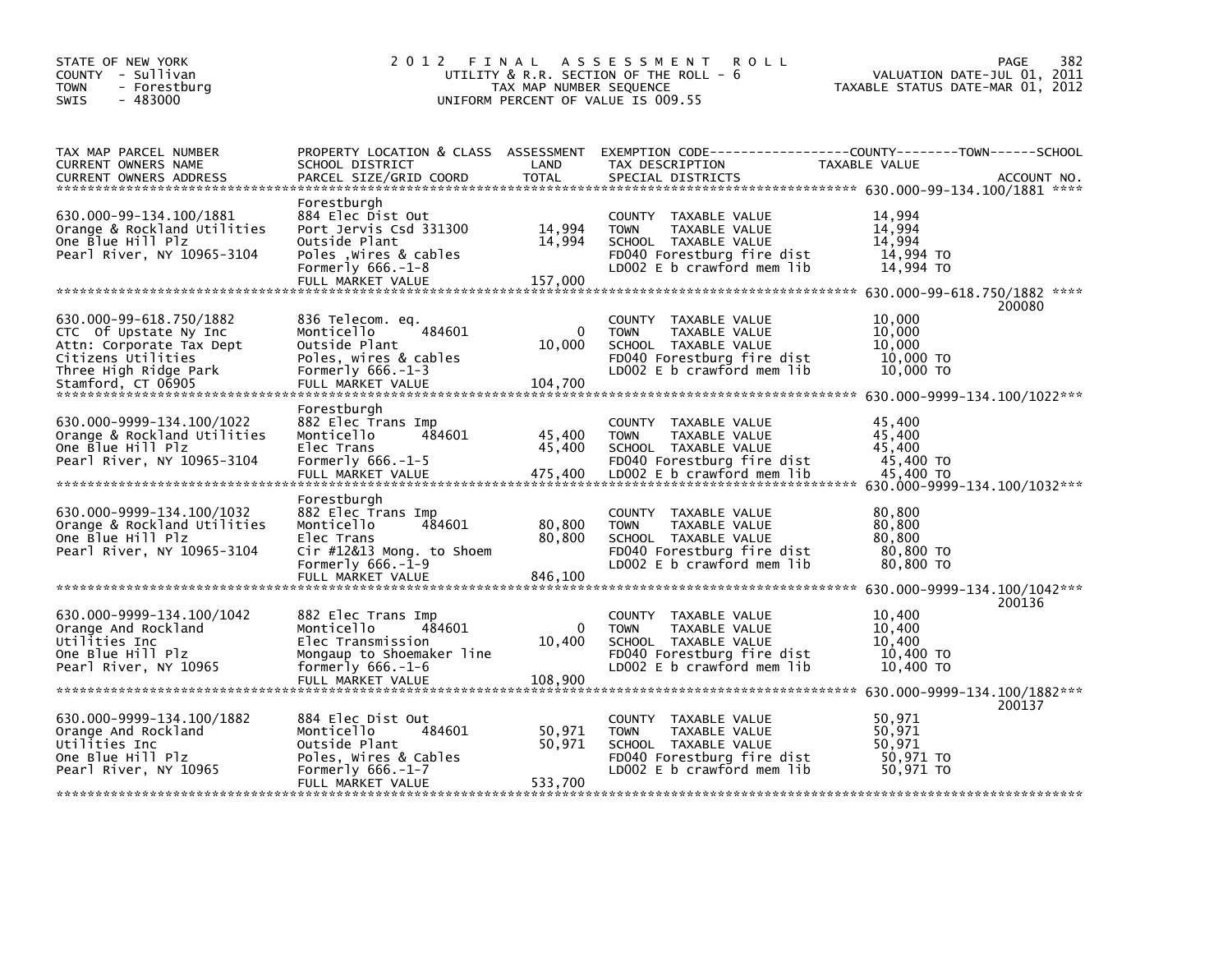| STATE OF NEW YORK<br>- Sullivan<br><b>COUNTY</b><br>- Forestburg<br><b>TOWN</b><br>$-483000$<br>SWIS | 2012 FINAL ASSESSMENT ROLL<br>UTILITY & R.R. SECTION OF THE ROLL - 6<br>TAX MAP NUMBER SEQUENCE<br>UNIFORM PERCENT OF VALUE IS 009.55 | VALUATION DATE-JUL 01, 2011<br>TAXABLE STATUS DATE-MAR 01, 2012 | 383<br>PAGE                                       |                   |        |
|------------------------------------------------------------------------------------------------------|---------------------------------------------------------------------------------------------------------------------------------------|-----------------------------------------------------------------|---------------------------------------------------|-------------------|--------|
| TAX MAP PARCEL NUMBER<br><b>CURRENT OWNERS NAME</b><br>CURRENT OWNERS ADDRESS                        | PROPERTY LOCATION & CLASS ASSESSMENT<br>SCHOOL DISTRICT                                                                               | LAND                                                            | TAX DESCRIPTION                                   | TAXABLE VALUE     |        |
|                                                                                                      |                                                                                                                                       |                                                                 |                                                   |                   | 200090 |
| 630.000-9999-618.750/1881                                                                            | 836 Telecom. eq.                                                                                                                      |                                                                 | COUNTY TAXABLE VALUE                              | 8,500             |        |
| CTC Of Upstate Ny Inc                                                                                | Port Jervis Csd 331300                                                                                                                | - 0                                                             | TAXABLE VALUE<br>TOWN                             | 8,500             |        |
| Attn: Corporate Tax Dept<br>Citizens Utilities                                                       | Outside Plant<br>Poles, Wires & Cables                                                                                                | 8,500                                                           | SCHOOL TAXABLE VALUE<br>FD041 Cuddebackville fire | 8,500<br>8,500 TO |        |
| Three High Ridge Park                                                                                | FORMERLY 666.-1-4                                                                                                                     |                                                                 |                                                   |                   |        |
| Stamford, CT 06905                                                                                   | FULL MARKET VALUE                                                                                                                     | 89,000                                                          |                                                   |                   |        |
|                                                                                                      |                                                                                                                                       |                                                                 |                                                   |                   | 200780 |
| 630.000-9999-631.900/1882                                                                            | 836 Telecom. eq.                                                                                                                      |                                                                 | COUNTY TAXABLE VALUE                              | 26,147            |        |
| Verizon New York Inc                                                                                 | 484601<br>Monticello                                                                                                                  | 26,147                                                          | TOWN<br>TAXABLE VALUE                             | 26,147            |        |
| Attn: Property Tax Dept                                                                              | Poles Wires Cables                                                                                                                    | 26,147                                                          | SCHOOL TAXABLE VALUE                              | 26,147            |        |
| PO Box 152206                                                                                        | Outside Plant                                                                                                                         |                                                                 | FD040 Forestburg fire dist                        | 26,147 TO         |        |
| Irving, TX 75015-2206                                                                                | Formerly $666.-1-10$                                                                                                                  |                                                                 | LD002 E b crawford mem lib                        | 26,147 TO         |        |
|                                                                                                      | FULL MARKET VALUE                                                                                                                     | 273,800                                                         |                                                   |                   |        |
|                                                                                                      |                                                                                                                                       |                                                                 |                                                   |                   |        |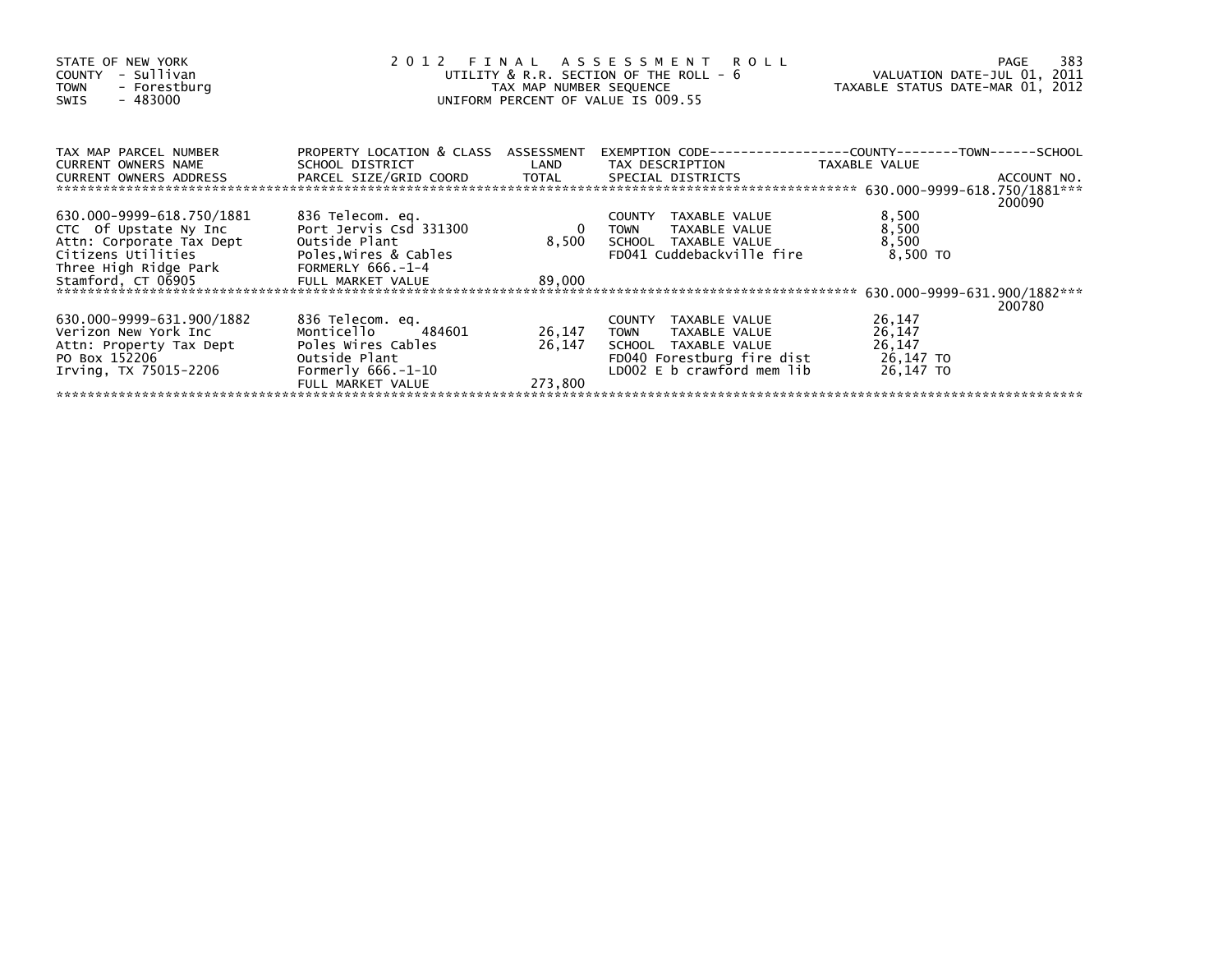| STATE OF NEW YORK    | 2012 FINAL ASSESSMENT ROLL             | 384<br>PAGE                      |
|----------------------|----------------------------------------|----------------------------------|
| COUNTY - Sullivan    | UTILITY & R.R. SECTION OF THE ROLL - 6 | VALUATION DATE-JUL 01, 2011      |
| - Forestburg<br>TOWN | MAP SECTION - 630                      | TAXABLE STATUS DATE-MAR 01, 2012 |
| - 483000<br>SWIS     | SUB-SECTION - 000                      | RPS150/V04/L015                  |
|                      | UNIFORM PERCENT OF VALUE IS 009.55     | CURRENT DATE 6/18/2012           |

| CODE | DISTRICT NAME                                                        | <b>TOTAL</b><br>PARCELS | EXTENSION<br><b>TYPF</b>      | EXTENSION<br>VALUE | AD VALOREM<br><b>VALUE</b>  | <b>EXEMPT</b><br><b>AMOUNT</b> | <b>TAXABLE</b><br><b>VALUE</b> |
|------|----------------------------------------------------------------------|-------------------------|-------------------------------|--------------------|-----------------------------|--------------------------------|--------------------------------|
|      | FD040 Forestburg fir<br>FD041 Cuddebackville<br>LD002 E b crawford m |                         | 7 TOTAL<br>1 TOTAL<br>' TOTAL |                    | 238,712<br>8.500<br>238.712 |                                | 238.712<br>8.500<br>238.712    |

### \*\*\* S C H O O L D I S T R I C T S U M M A R Y \*\*\*

| CODE             | DISTRICT NAME                 | <b>TOTAL</b><br><b>PARCELS</b> | ASSESSED<br>LAND  | ASSESSED<br><b>TOTAL</b> | <b>EXEMPT</b><br><b>AMOUNT</b> | <b>TOTAL</b><br><b>TAXABLE</b> | <b>STAR</b><br><b>AMOUNT</b> | <b>STAR</b><br><b>TAXABLE</b> |
|------------------|-------------------------------|--------------------------------|-------------------|--------------------------|--------------------------------|--------------------------------|------------------------------|-------------------------------|
| 331300<br>484601 | Port Jervis Csd<br>Monticello | 6                              | 14,994<br>203,318 | 23,494<br>223,718        |                                | 23.494<br>223,718              |                              | 23,494<br>223,718             |
|                  | SUB-TOTAL                     | 8                              | 218,312           | 247.212                  |                                | 247,212                        |                              | 247,212                       |
|                  | T O T A L                     | 8                              | 218,312           | 247,212                  |                                | 247,212                        |                              | 247,212                       |

#### \*\*\* S Y S T E M C O D E S S U M M A R Y \*\*\*

### NO SYSTEM EXEMPTIONS AT THIS LEVEL

#### \*\*\* E X E M P T I O N S U M M A R Y \*\*\*

#### NO EXEMPTIONS AT THIS LEVEL

| <b>ROLL</b> | DESCRIPTION      | <b>TOTAL</b>   | ASSESSED | <b>ASSESSED</b> | TAXABLE | <b>TAXABLE</b> | TAXABLE       | <b>STAR</b>    |
|-------------|------------------|----------------|----------|-----------------|---------|----------------|---------------|----------------|
| <b>SEC</b>  |                  | <b>PARCELS</b> | _AND     | <b>TOTAL</b>    | COUNTY  | <b>TOWN</b>    | <b>SCHOOL</b> | <b>TAXABLE</b> |
|             | UTILITIES & N.C. |                | 218,312  | 247,212         | 247,212 | 247.212        | 247.212       | 247.212        |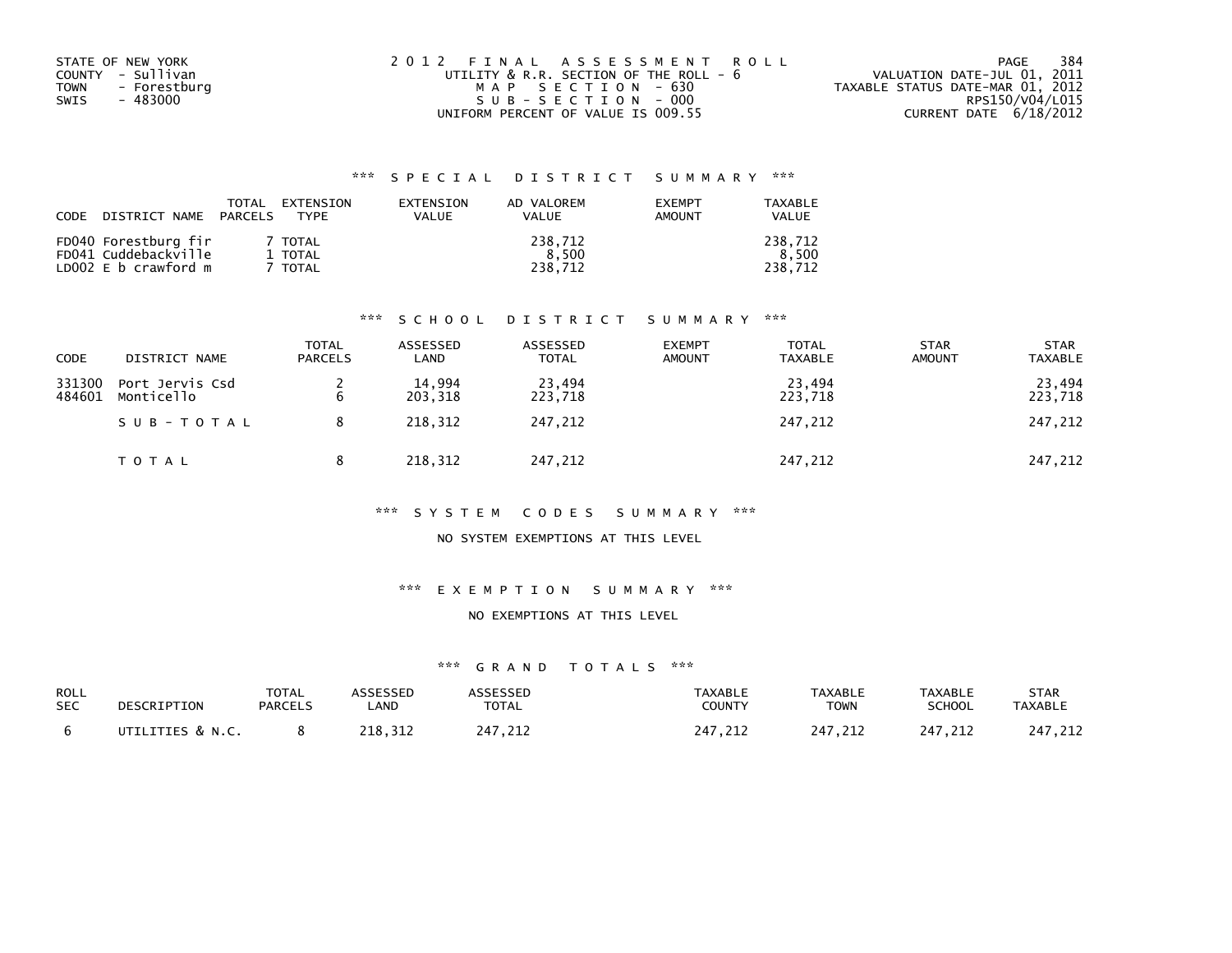| STATE OF NEW YORK<br>COUNTY - Sullivan<br>TOWN<br>- Forestburg<br>SWIS<br>- 483000 | 2012 FINAL ASSESSMENT ROLL<br>UTILITY $\&$ R.R. SECTION OF THE ROLL - $6$<br>UNIFORM PERCENT OF VALUE IS 009.55 | 385<br>PAGE<br>VALUATION DATE-JUL 01, 2011<br>TAXABLE STATUS DATE-MAR 01, 2012<br>RPS150/V04/L015<br>CURRENT DATE 6/18/2012 |
|------------------------------------------------------------------------------------|-----------------------------------------------------------------------------------------------------------------|-----------------------------------------------------------------------------------------------------------------------------|
|                                                                                    |                                                                                                                 |                                                                                                                             |

# \*\*\* S P E C I A L D I S T R I C T S U M M A R Y \*\*\*

| CODE DISTRICT NAME PARCELS | TOTAL | EXTENSION<br><b>TYPF</b> | <b>FXTENSTON</b><br><b>VALUE</b> | AD VALOREM<br><b>VALUE</b> | <b>FXFMPT</b><br>AMOUNT | TAXABLE<br>VALUE |
|----------------------------|-------|--------------------------|----------------------------------|----------------------------|-------------------------|------------------|
| FD040 Forestburg fir       |       | 16 TOTAL                 |                                  | 1206.710                   |                         | 1206.710         |
| FD041 Cuddebackville       |       | 1 TOTAL                  |                                  | 8.500                      |                         | 8.500            |
| LD002 E b crawford m       |       | 16 TOTAL                 |                                  | 1206.710                   |                         | 1206.710         |

### \*\*\* S C H O O L D I S T R I C T S U M M A R Y \*\*\*

| <b>CODE</b>      | DISTRICT NAME                 | <b>TOTAL</b><br><b>PARCELS</b> | ASSESSED<br>LAND  | ASSESSED<br><b>TOTAL</b> | <b>EXEMPT</b><br><b>AMOUNT</b> | <b>TOTAL</b><br><b>TAXABLE</b> | <b>STAR</b><br><b>AMOUNT</b> | <b>STAR</b><br><b>TAXABLE</b> |
|------------------|-------------------------------|--------------------------------|-------------------|--------------------------|--------------------------------|--------------------------------|------------------------------|-------------------------------|
| 331300<br>484601 | Port Jervis Csd<br>Monticello | 15                             | 14,994<br>477,601 | 23,494<br>1191,716       |                                | 23,494<br>1191,716             |                              | 23,494<br>1191,716            |
|                  | SUB-TOTAL                     | 17                             | 492.595           | 1215,210                 |                                | 1215,210                       |                              | 1215,210                      |
|                  | T O T A L                     | 17                             | 492,595           | 1215,210                 |                                | 1215,210                       |                              | 1215,210                      |

#### \*\*\* S Y S T E M C O D E S S U M M A R Y \*\*\*

#### NO SYSTEM EXEMPTIONS AT THIS LEVEL

### \*\*\* E X E M P T I O N S U M M A R Y \*\*\*

#### NO EXEMPTIONS AT THIS LEVEL

| ROLL       | DESCRIPTION      | TOTAL          | ASSESSED | ASSESSED     | TAXABLE  | <b>TAXABLE</b> | <b>TAXABLE</b> | STAR     |
|------------|------------------|----------------|----------|--------------|----------|----------------|----------------|----------|
| <b>SEC</b> |                  | <b>PARCELS</b> | _AND     | <b>TOTAL</b> | COUNTY   | <b>TOWN</b>    | <b>SCHOOL</b>  | TAXABLE  |
|            | UTILITIES & N.C. |                | 492.595  | 1215.210     | 1215.210 | 1215.210       | 1215.210       | 1215.210 |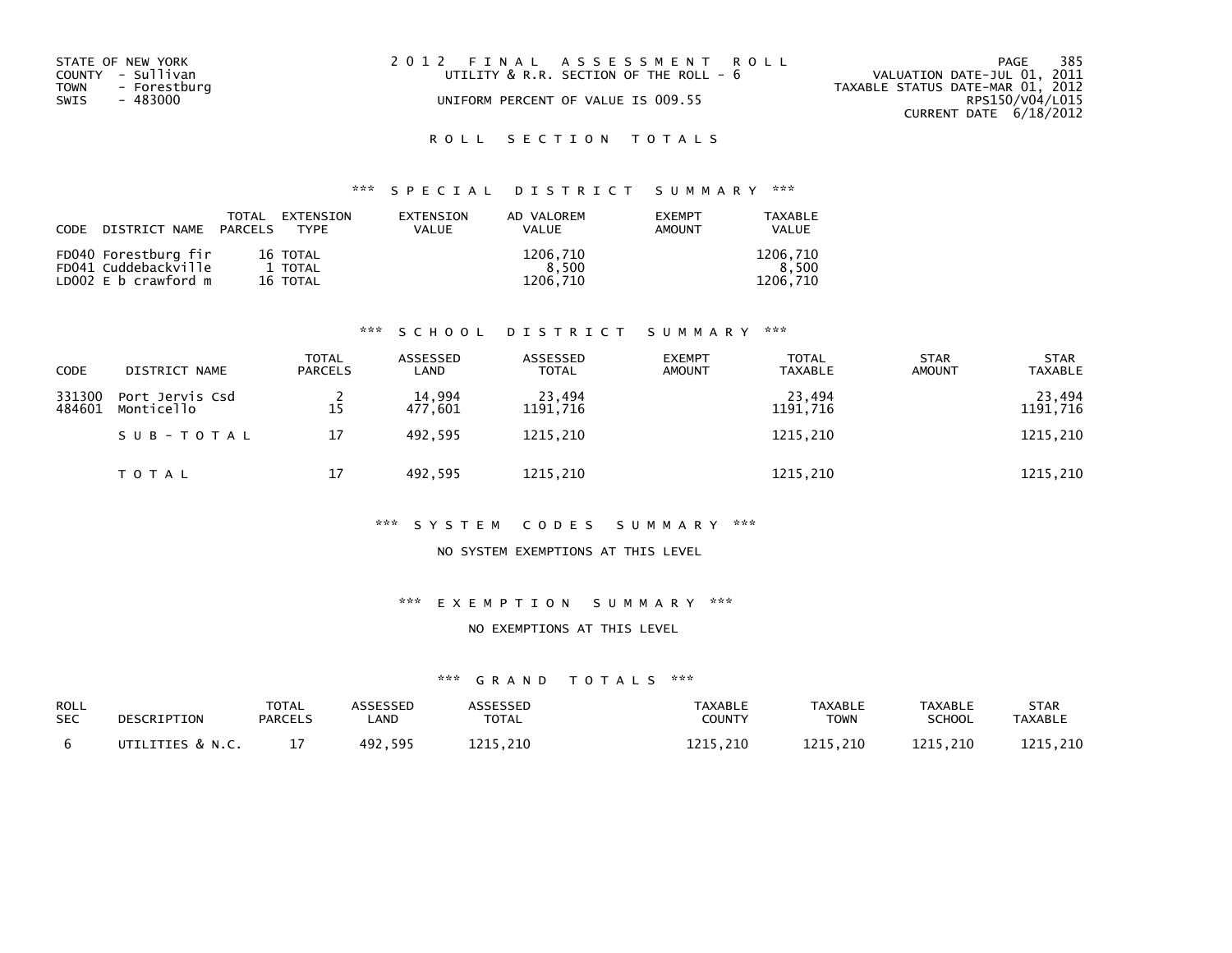| STATE OF NEW YORK<br>- Sullivan<br>COUNTY<br>- Forestburg<br><b>TOWN</b><br>$-483000$<br>SWIS |                                                                                                                                                              | TAX MAP NUMBER SEQUENCE    | 2012 FINAL ASSESSMENT ROLL<br>WHOLLY EXEMPT SECTION OF THE ROLL - 8<br>UNIFORM PERCENT OF VALUE IS 009.55                                                                             | VALUATION DATE-JUL 01, 2011<br>TAXABLE STATUS DATE-MAR 01, 2012 | 386<br>PAGE                       |
|-----------------------------------------------------------------------------------------------|--------------------------------------------------------------------------------------------------------------------------------------------------------------|----------------------------|---------------------------------------------------------------------------------------------------------------------------------------------------------------------------------------|-----------------------------------------------------------------|-----------------------------------|
| TAX MAP PARCEL NUMBER<br><b>CURRENT OWNERS NAME</b><br><b>CURRENT OWNERS ADDRESS</b>          | PROPERTY LOCATION & CLASS ASSESSMENT<br>SCHOOL DISTRICT<br>PARCEL SIZE/GRID COORD TOTAL                                                                      | <b>Example 18 The LAND</b> | EXEMPTION CODE---<br>TAX DESCRIPTION<br>SPECIAL DISTRICTS                                                                                                                             | --------------COUNTY--------TOWN------SCHOOL<br>TAXABLE VALUE   | ACCOUNT NO.<br>****************** |
| $3. -1 - 2.17$<br>Crystal Run Owner Corp<br>601 Stony Ford Rd<br>Middletown, NY 10941         | 1212 Cold Spring Rd<br>418 Inn/lodge<br>Monticello 484601<br>Lot 15<br>ACRES 5.19<br>EAST-0406997 NRTH-0575687<br>DEED BOOK 2270 PG-626<br>FULL MARKET VALUE | 43.700<br>457,600          | $N/P$ EDUC 25120<br>2,636 COUNTY TAXABLE VALUE<br>TAXABLE VALUE<br>TOWN<br>SCHOOL TAXABLE VALUE<br>FD040 Forestburg fire dist<br>43,700 EX<br>LDOO2 E b crawford mem lib<br>43.700 EX | 43,700<br>43,700<br>0 TO<br>0 TO                                | 43,700                            |
|                                                                                               |                                                                                                                                                              |                            |                                                                                                                                                                                       |                                                                 |                                   |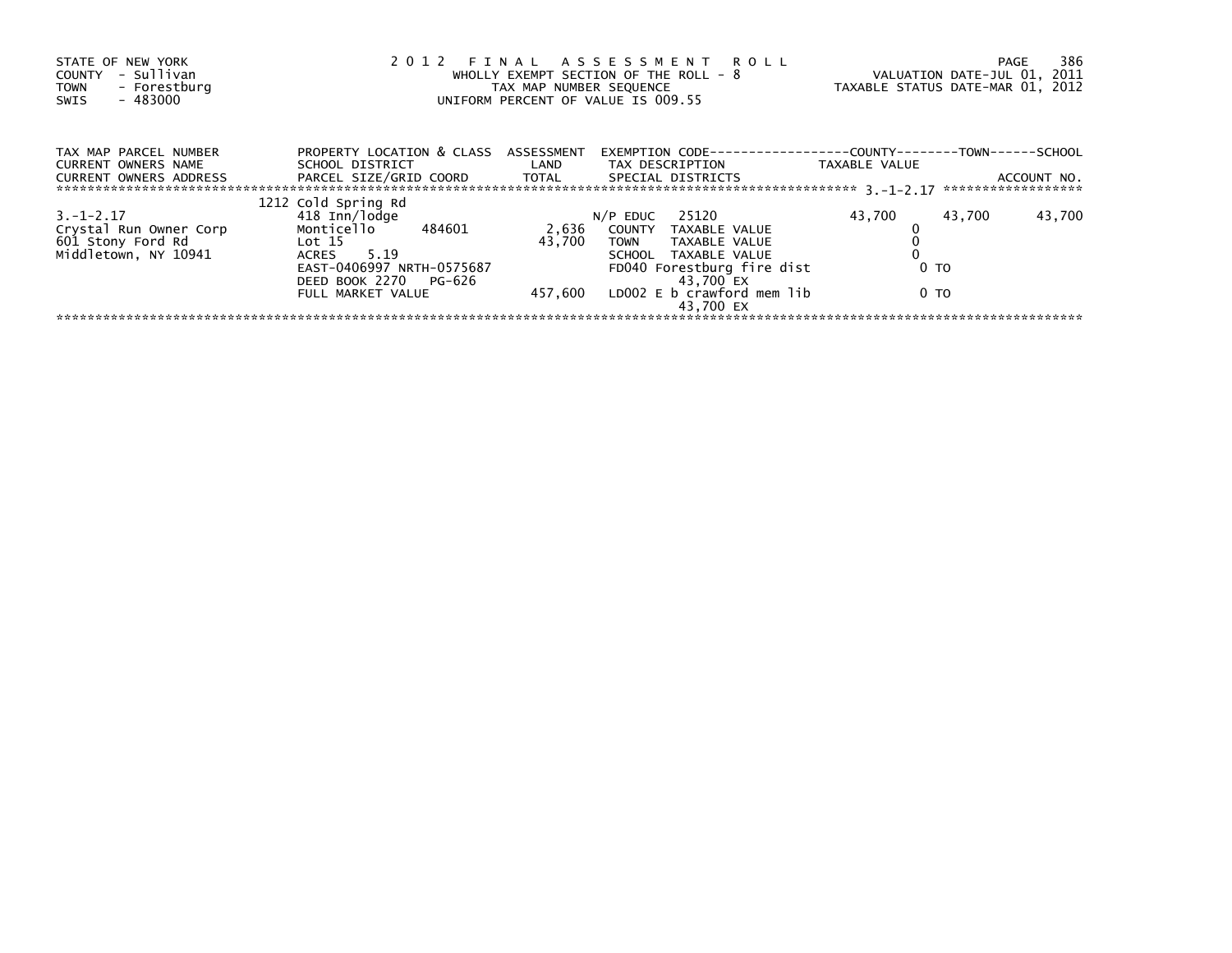| STATE OF NEW YORK           | 2012 FINAL ASSESSMENT ROLL            | - 387<br>PAGE                    |
|-----------------------------|---------------------------------------|----------------------------------|
| COUNTY - Sullivan           | WHOLLY EXEMPT SECTION OF THE ROLL - 8 | VALUATION DATE-JUL 01, 2011      |
| <b>TOWN</b><br>- Forestburg | MAP SECTION - 003                     | TAXABLE STATUS DATE-MAR 01, 2012 |
| SWIS<br>- 483000            | $SUB - SECTION -$                     | RPS150/V04/L015                  |
|                             | UNIFORM PERCENT OF VALUE IS 009.55    | CURRENT DATE 6/18/2012           |

| CODE                                         | TOTAL   | EXTENSION        | EXTENSION | AD VALOREM       | <b>FXFMPT</b>    | <b>TAXABLE</b> |
|----------------------------------------------|---------|------------------|-----------|------------------|------------------|----------------|
| DISTRICT NAME                                | PARCELS | <b>TYPF</b>      | VALUE     | VALUE            | <b>AMOUNT</b>    | VALUE          |
| FD040 Forestburg fir<br>LD002 E b crawford m |         | 1 TOTAL<br>TOTAL |           | 43.700<br>43.700 | 43.700<br>43.700 |                |

#### \*\*\* S C H O O L D I S T R I C T S U M M A R Y \*\*\*

| <b>CODE</b> | DISTRICT NAME | <b>TOTAL</b><br><b>PARCELS</b> | ASSESSED<br>LAND | ASSESSED<br><b>TOTAL</b> | <b>EXEMPT</b><br><b>AMOUNT</b> | <b>TOTAL</b><br>TAXABLE | <b>STAR</b><br><b>AMOUNT</b> | <b>STAR</b><br><b>TAXABLE</b> |
|-------------|---------------|--------------------------------|------------------|--------------------------|--------------------------------|-------------------------|------------------------------|-------------------------------|
| 484601      | Monticello    |                                | 2,636            | 43.700                   | 43.700                         |                         |                              |                               |
|             | SUB-TOTAL     |                                | 2,636            | 43.700                   | 43.700                         |                         |                              |                               |
|             | T O T A L     |                                | 2,636            | 43,700                   | 43,700                         |                         |                              |                               |

\*\*\* S Y S T E M C O D E S S U M M A R Y \*\*\*

### NO SYSTEM EXEMPTIONS AT THIS LEVEL

#### \*\*\* E X E M P T I O N S U M M A R Y \*\*\*

| CODE  | DESCRIPTION             | <b>TOTAL</b><br><b>PARCELS</b> | <b>COUNTY</b>    | <b>TOWN</b>      | SCHOOL           |
|-------|-------------------------|--------------------------------|------------------|------------------|------------------|
| 25120 | $N/P$ EDUC<br>T O T A L |                                | 43,700<br>43,700 | 43,700<br>43,700 | 43.700<br>43,700 |

| ROLL       | DESCRIPTION   | <b>TOTAL</b>   | <b>ASSESSED</b> | <b>ASSESSED</b> | <b>TAXABLE</b> | <b>TAXABLE</b> | <b>TAXABLE</b> | <b>STAR</b>    |
|------------|---------------|----------------|-----------------|-----------------|----------------|----------------|----------------|----------------|
| <b>SEC</b> |               | <b>PARCELS</b> | LAND            | <b>TOTAL</b>    | COUNTY         | TOWN           | <b>SCHOOL</b>  | <b>TAXABLE</b> |
|            | WHOLLY EXEMPT |                | .636            | 43.700          |                |                |                |                |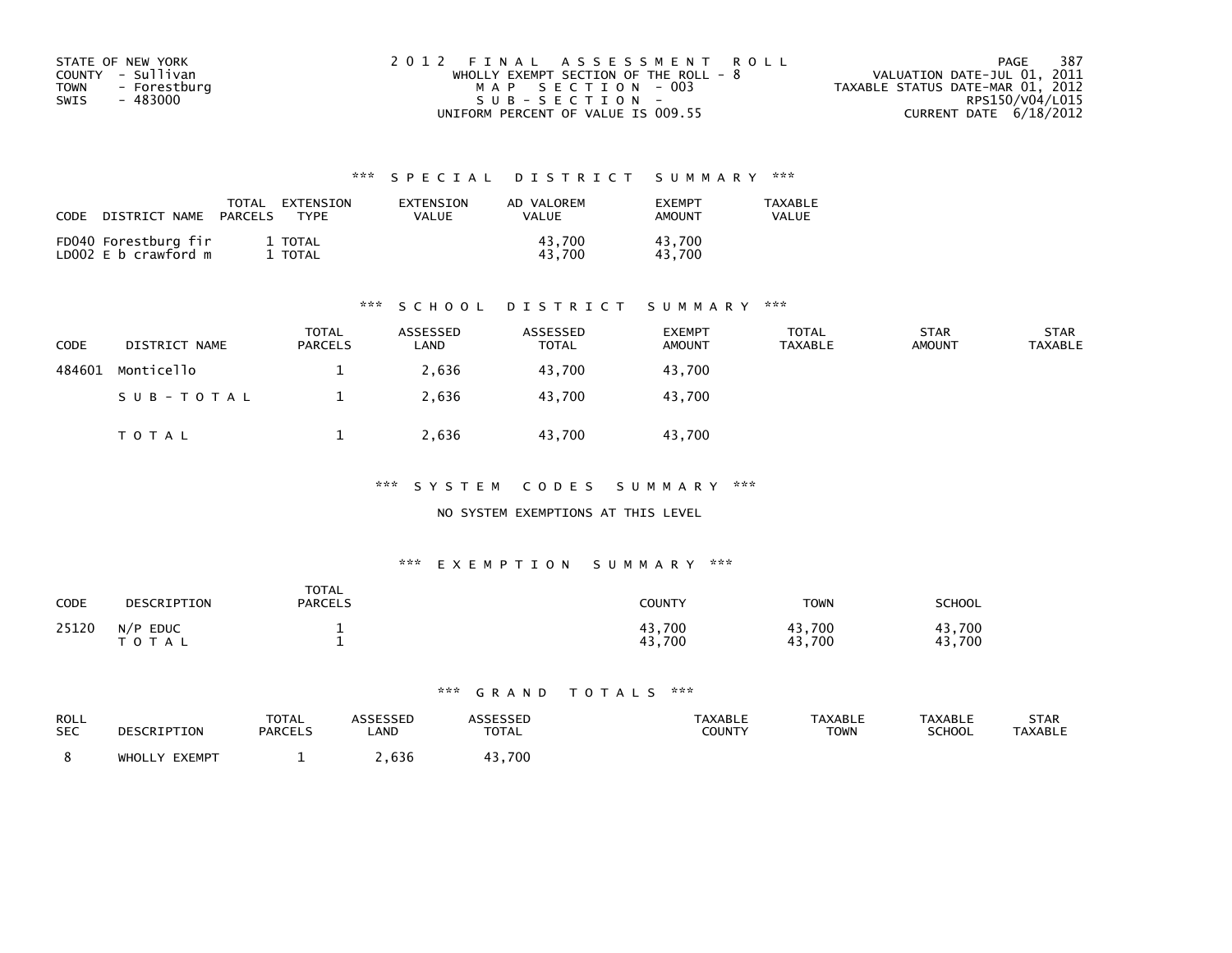| PROPERTY LOCATION & CLASS ASSESSMENT<br>TAX MAP PARCEL NUMBER<br>EXEMPTION        CODE-----------------COUNTY-------TOWN------SCHOOL<br><b>CURRENT OWNERS NAME</b><br>SCHOOL DISTRICT<br>LAND<br>TAX DESCRIPTION TAXABLE VALUE<br>CURRENT OWNERS ADDRESS<br>Rt 42<br>$6. - 1 - 20$<br>500<br>963 Municpl park<br>$500$ <sup>TV</sup><br>TWN W/CORP 13500<br>500<br>500<br>6.-1-20<br>Forestburgh Town Of<br>Monticello 484601<br>COUNTY TAXABLE VALUE<br>500<br>veterans memorial park<br>PO Box 114<br>TOWN TAXABLE VALUE<br>Forestburgh, NY 12777-0114<br>FRNT 350.00 DPTH 85.00<br>SCHOOL TAXABLE VALUE<br>EAST-0392706 NRTH-0578582<br>FD040 Forestburg fire dist<br>0 <sub>T</sub><br>DEED BOOK 1260 PG-00198<br>500 EX<br>5,200 LD002 E b crawford mem lib<br>0 <sub>T</sub><br>FULL MARKET VALUE<br>500 EX<br>Lake Joseph<br>33,000<br>33,000<br>$6. -2 - 36.48$<br>33,000<br>822 Water supply<br>RPTL 1138 29700<br>3,000<br>Monticello 484601<br>Lake Joseph Realty Co<br>COUNTY TAXABLE VALUE<br>0<br>33,000<br>Attn: Blank& Katzman<br>Dam and the contract of the contract of the contract of the contract of the contract of the contract of the contract of the contract of the contract of the contract of the contract of the contract of the contract of the co<br>TOWN TAXABLE VALUE<br>FRNT 223.00 DPTH 20.00<br>49 S Main St<br>SCHOOL TAXABLE VALUE<br>EAST-0396048 NRTH-0579910<br>Spring Valley, NY 10977<br>FD040 Forestburg fire dist<br>0 <sub>T</sub><br>DEED BOOK 1880 PG-174<br>33,000 EX | STATE OF NEW YORK<br>- Sullivan<br>COUNTY<br><b>TOWN</b><br>- Forestburg<br>- 483000<br>SWIS |                   | TAX MAP NUMBER SEQUENCE | 2012 FINAL ASSESSMENT ROLL<br>WHOLLY EXEMPT SECTION OF THE ROLL - 8<br>WHOLLY EXEMPT SECTION OF THE ROLL - 8<br>UNIFORM PERCENT OF VALUE IS 009.55 | TAXABLE STATUS DATE-MAR 01, 2012 | 388<br>PAGE |
|------------------------------------------------------------------------------------------------------------------------------------------------------------------------------------------------------------------------------------------------------------------------------------------------------------------------------------------------------------------------------------------------------------------------------------------------------------------------------------------------------------------------------------------------------------------------------------------------------------------------------------------------------------------------------------------------------------------------------------------------------------------------------------------------------------------------------------------------------------------------------------------------------------------------------------------------------------------------------------------------------------------------------------------------------------------------------------------------------------------------------------------------------------------------------------------------------------------------------------------------------------------------------------------------------------------------------------------------------------------------------------------------------------------------------------------------------------------------------------------------------------------------|----------------------------------------------------------------------------------------------|-------------------|-------------------------|----------------------------------------------------------------------------------------------------------------------------------------------------|----------------------------------|-------------|
|                                                                                                                                                                                                                                                                                                                                                                                                                                                                                                                                                                                                                                                                                                                                                                                                                                                                                                                                                                                                                                                                                                                                                                                                                                                                                                                                                                                                                                                                                                                        |                                                                                              |                   |                         |                                                                                                                                                    |                                  |             |
|                                                                                                                                                                                                                                                                                                                                                                                                                                                                                                                                                                                                                                                                                                                                                                                                                                                                                                                                                                                                                                                                                                                                                                                                                                                                                                                                                                                                                                                                                                                        |                                                                                              |                   |                         |                                                                                                                                                    |                                  |             |
|                                                                                                                                                                                                                                                                                                                                                                                                                                                                                                                                                                                                                                                                                                                                                                                                                                                                                                                                                                                                                                                                                                                                                                                                                                                                                                                                                                                                                                                                                                                        |                                                                                              |                   |                         |                                                                                                                                                    |                                  |             |
| $345,600$ LD002 E b crawford mem lib<br>0 <sub>T</sub><br>33,000 EX                                                                                                                                                                                                                                                                                                                                                                                                                                                                                                                                                                                                                                                                                                                                                                                                                                                                                                                                                                                                                                                                                                                                                                                                                                                                                                                                                                                                                                                    |                                                                                              | FULL MARKET VALUE |                         |                                                                                                                                                    |                                  |             |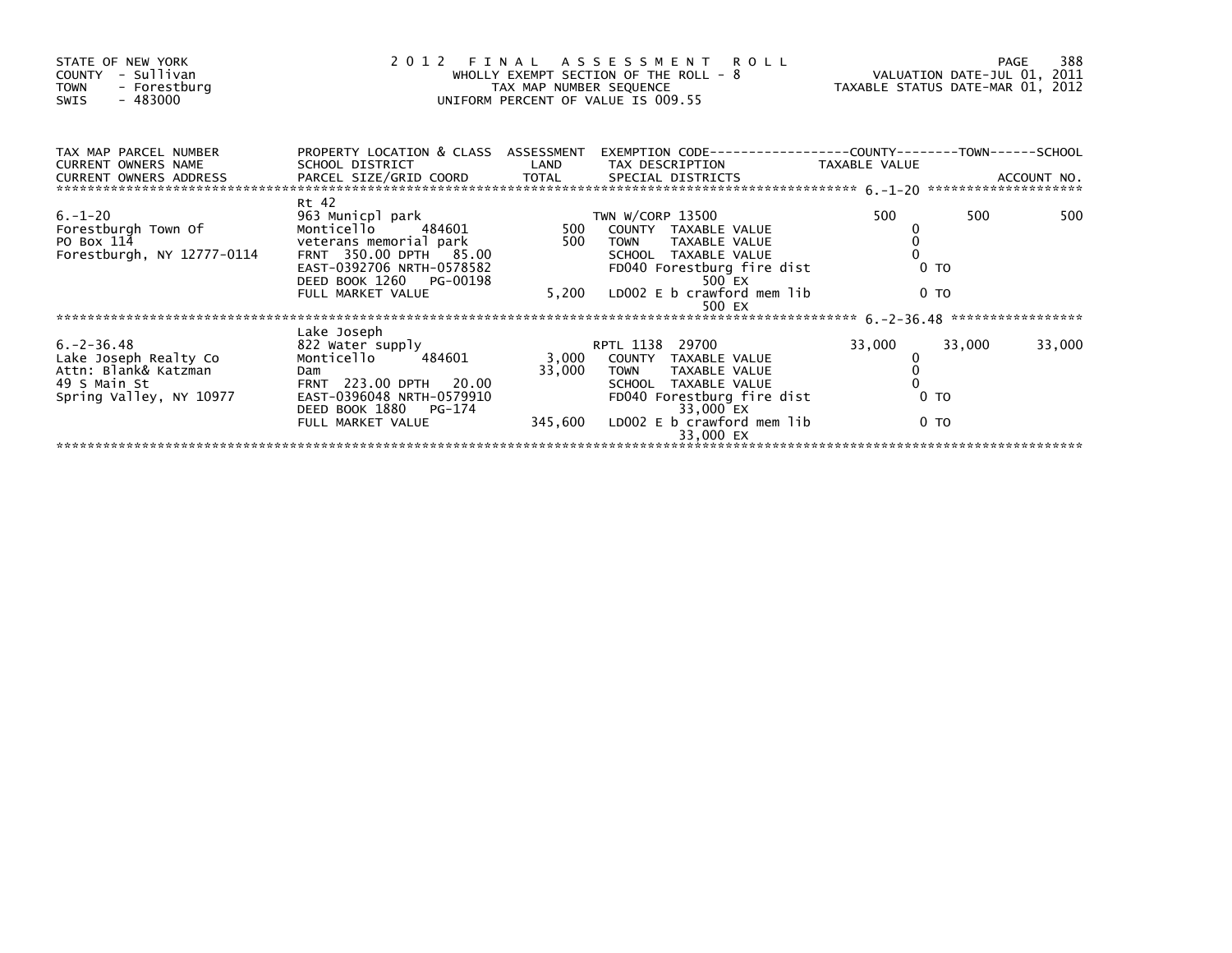| STATE OF NEW YORK           | 2012 FINAL ASSESSMENT ROLL              | 389<br>PAGE                      |
|-----------------------------|-----------------------------------------|----------------------------------|
| COUNTY - Sullivan           | WHOLLY EXEMPT SECTION OF THE ROLL - $8$ | VALUATION DATE-JUL 01, 2011      |
| <b>TOWN</b><br>- Forestburg | MAP SECTION - 006                       | TAXABLE STATUS DATE-MAR 01, 2012 |
| SWIS<br>- 483000            | $SUB - SECTION -$                       | RPS150/V04/L015                  |
|                             | UNIFORM PERCENT OF VALUE IS 009.55      | CURRENT DATE 6/18/2012           |

| CODE<br>DISTRICT NAME                        | TOTAL<br>EXTENSION<br><b>TYPF</b><br>PARCELS | EXTENSION<br>VALUE | AD VALOREM<br>VALUE | <b>FXFMPT</b><br><b>AMOUNT</b> | <b>TAXABLE</b><br>VALUE |
|----------------------------------------------|----------------------------------------------|--------------------|---------------------|--------------------------------|-------------------------|
| FD040 Forestburg fir<br>LD002 E b crawford m | 2 TOTAL<br>TOTAL                             |                    | 33,500<br>33.500    | 33,500<br>33.500               |                         |

#### \*\*\* S C H O O L D I S T R I C T S U M M A R Y \*\*\*

| <b>CODE</b> | DISTRICT NAME | <b>TOTAL</b><br><b>PARCELS</b> | ASSESSED<br>∟AND | ASSESSED<br>TOTAL | <b>EXEMPT</b><br><b>AMOUNT</b> | <b>TOTAL</b><br><b>TAXABLE</b> | <b>STAR</b><br><b>AMOUNT</b> | <b>STAR</b><br><b>TAXABLE</b> |
|-------------|---------------|--------------------------------|------------------|-------------------|--------------------------------|--------------------------------|------------------------------|-------------------------------|
| 484601      | Monticello    |                                | 3.500            | 33,500            | 33,500                         |                                |                              |                               |
|             | SUB-TOTAL     |                                | 3,500            | 33,500            | 33,500                         |                                |                              |                               |
|             | T O T A L     |                                | 3,500            | 33,500            | 33,500                         |                                |                              |                               |

\*\*\* S Y S T E M C O D E S S U M M A R Y \*\*\*

NO SYSTEM EXEMPTIONS AT THIS LEVEL

#### \*\*\* E X E M P T I O N S U M M A R Y \*\*\*

| CODE           | DESCRIPTION                                       | <b>TOTAL</b><br><b>PARCELS</b> | COUNTY                  | <b>TOWN</b>             | <b>SCHOOL</b>           |
|----------------|---------------------------------------------------|--------------------------------|-------------------------|-------------------------|-------------------------|
| 13500<br>29700 | TWN W/CORP<br>1138<br><b>RPTL</b><br><b>TOTAL</b> |                                | 500<br>33,000<br>33,500 | 500<br>33,000<br>33,500 | 500<br>33,000<br>33,500 |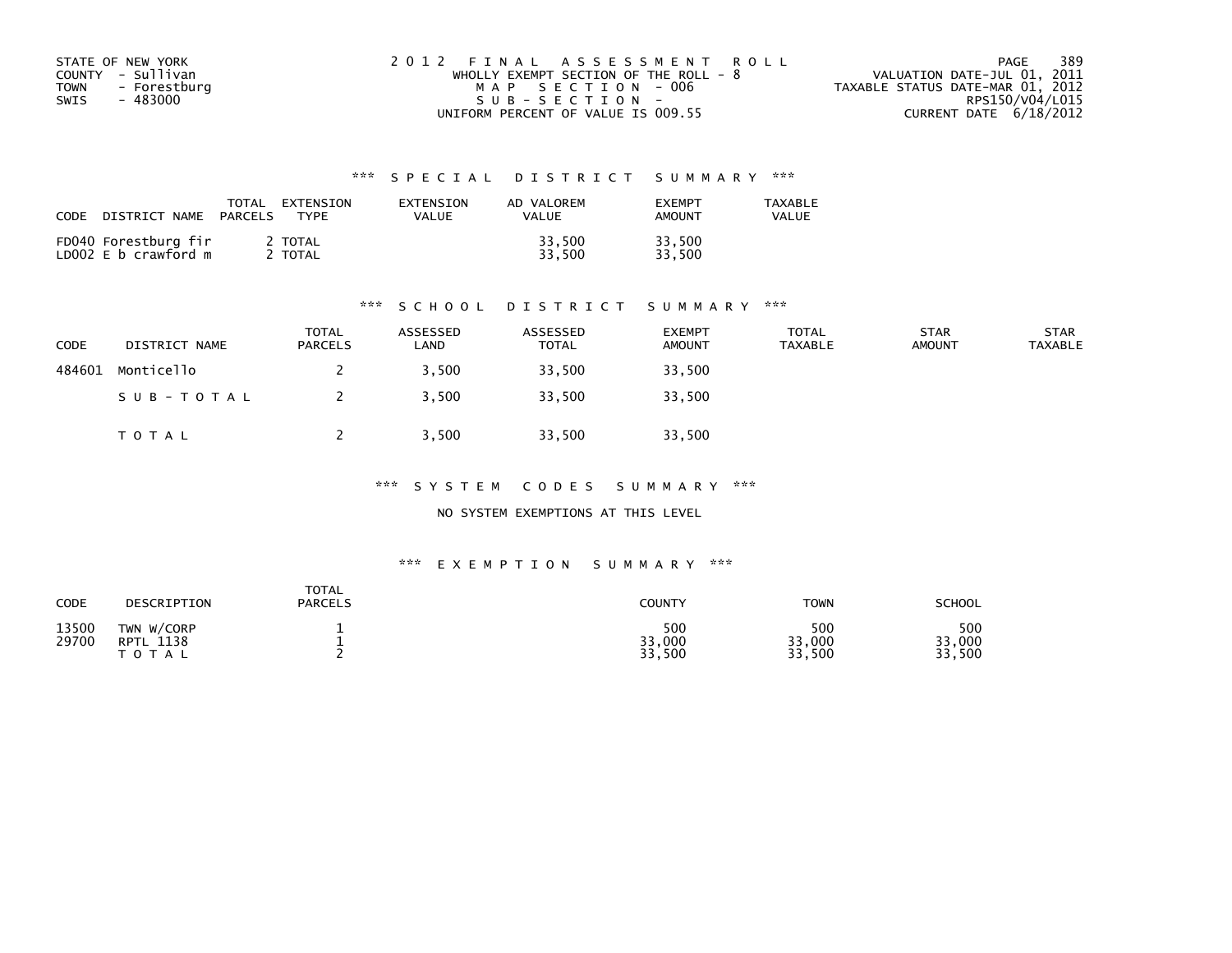| STATE OF NEW YORK           | 2012 FINAL ASSESSMENT ROLL            | 390<br>PAGE                      |
|-----------------------------|---------------------------------------|----------------------------------|
| COUNTY - Sullivan           | WHOLLY EXEMPT SECTION OF THE ROLL - 8 | VALUATION DATE-JUL 01, 2011      |
| <b>TOWN</b><br>- Forestburg | MAP SECTION - 006                     | TAXABLE STATUS DATE-MAR 01, 2012 |
| - 483000<br>SWIS            | SUB-SECTION-                          | RPS150/V04/L015                  |
|                             | UNIFORM PERCENT OF VALUE IS 009.55    | CURRENT DATE 6/18/2012           |

| <b>ROLL</b> | DESCRIPTION   | <b>TOTAL</b>   | <b>ASSESSED</b> | ASSESSED     | <b>TAXABLE</b> | <b>TAXABLE</b> | <b>TAXABLE</b> | STAR           |
|-------------|---------------|----------------|-----------------|--------------|----------------|----------------|----------------|----------------|
| <b>SEC</b>  |               | <b>PARCELS</b> | LAND            | <b>TOTAL</b> | <b>COUNTY</b>  | <b>TOWN</b>    | SCHOOL         | <b>TAXABLE</b> |
|             | WHOLLY EXEMPT |                | .500            | っっ<br>33,500 |                |                |                |                |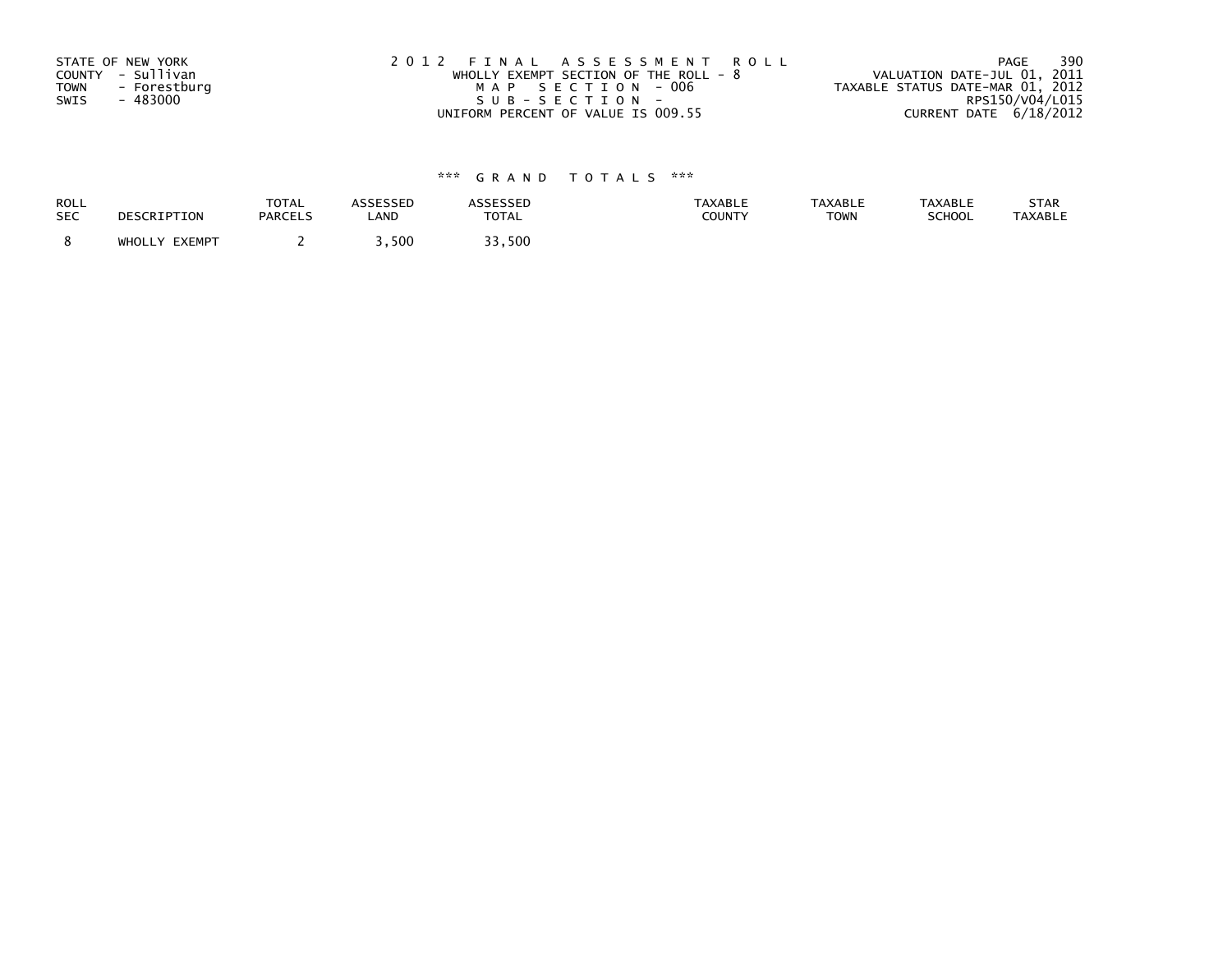| STATE OF NEW YORK<br>- Sullivan<br>COUNTY<br>- Forestburg<br><b>TOWN</b><br>$-483000$<br>SWIS | 2 0 1 2<br>FINAL ASSESSMENT ROLL<br>WHOLLY EXEMPT SECTION OF THE ROLL - 8<br>TAX MAP NUMBER SEQUENCE<br>UNIFORM PERCENT OF VALUE IS 009.55 |         |                                         |                | 391<br>PAGE<br>VALUATION DATE-JUL 01, 2011<br>TAXABLE STATUS DATE-MAR 01, 2012 |
|-----------------------------------------------------------------------------------------------|--------------------------------------------------------------------------------------------------------------------------------------------|---------|-----------------------------------------|----------------|--------------------------------------------------------------------------------|
| TAX MAP PARCEL NUMBER                                                                         | PROPERTY LOCATION & CLASS ASSESSMENT                                                                                                       |         |                                         |                |                                                                                |
| CURRENT OWNERS NAME<br><b>CURRENT OWNERS ADDRESS</b>                                          | PARCEL SIZE/GRID COORD TOTAL SPECIAL DISTRICTS                                                                                             |         |                                         | TAXABLE VALUE  | ACCOUNT NO.                                                                    |
|                                                                                               | Plank Rd                                                                                                                                   |         |                                         |                | 600410                                                                         |
| $23.-1-15$                                                                                    | 841 Motr veh srv                                                                                                                           |         | TWN W/CORP 13500                        | 22,593         | 22,593<br>22.593                                                               |
| Town Of Forestburgh<br>Attn: Supervisor                                                       | Monticello 484601                                                                                                                          |         | 5,913 COUNTY TAXABLE VALUE              |                |                                                                                |
|                                                                                               | $23 - 1 - 15$                                                                                                                              | 22.593  | TOWN TAXABLE VALUE                      |                |                                                                                |
| PO Box 114                                                                                    | Town Of Forestburgh                                                                                                                        |         | SCHOOL TAXABLE VALUE                    |                |                                                                                |
| Forestburgh, NY 12777-0114                                                                    | Highway Dept<br>ACRES 5.00                                                                                                                 |         | FD040 Forestburg fire dist<br>22,593 EX | 0 <sub>T</sub> |                                                                                |
|                                                                                               | EAST-0383266 NRTH-0574980<br>FULL MARKET VALUE                                                                                             | 236,600 | LDOO2 E b crawford mem lib<br>22.593 EX | 0 TO           |                                                                                |
|                                                                                               |                                                                                                                                            |         |                                         |                |                                                                                |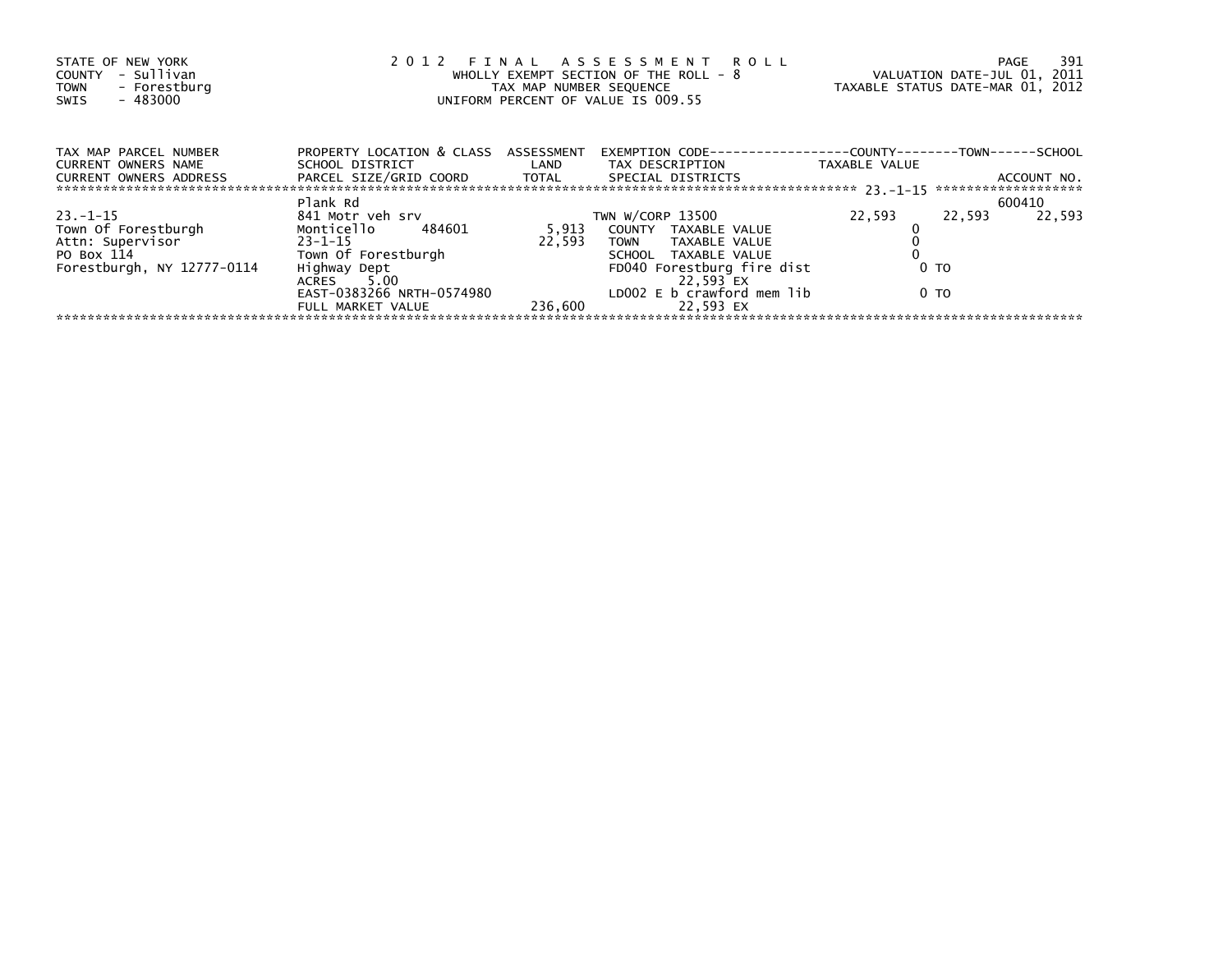| STATE OF NEW YORK           | 2012 FINAL ASSESSMENT ROLL            | -392<br>PAGE                     |
|-----------------------------|---------------------------------------|----------------------------------|
| COUNTY - Sullivan           | WHOLLY EXEMPT SECTION OF THE ROLL - 8 | VALUATION DATE-JUL 01, 2011      |
| <b>TOWN</b><br>- Forestburg | MAP SECTION - 023                     | TAXABLE STATUS DATE-MAR 01, 2012 |
| SWIS<br>- 483000            | $SUB - SECTION -$                     | RPS150/V04/L015                  |
|                             | UNIFORM PERCENT OF VALUE IS 009.55    | CURRENT DATE 6/18/2012           |

| CODE<br>DISTRICT NAME                        | <b>TOTAL</b><br>EXTENSION<br>PARCELS<br><b>TYPF</b> | EXTENSION<br>VALUE | AD VALOREM<br>VALUE | <b>FXFMPT</b><br>AMOUNT | <b>TAXABLE</b><br>VALUE |
|----------------------------------------------|-----------------------------------------------------|--------------------|---------------------|-------------------------|-------------------------|
| FD040 Forestburg fir<br>LD002 E b crawford m | 1 TOTAL<br>TOTAL                                    |                    | 22,593<br>22.593    | 22,593<br>22.593        |                         |

#### \*\*\* S C H O O L D I S T R I C T S U M M A R Y \*\*\*

| <b>CODE</b> | DISTRICT NAME | <b>TOTAL</b><br><b>PARCELS</b> | ASSESSED<br>∟AND | ASSESSED<br><b>TOTAL</b> | <b>EXEMPT</b><br><b>AMOUNT</b> | <b>TOTAL</b><br>TAXABLE | <b>STAR</b><br><b>AMOUNT</b> | <b>STAR</b><br><b>TAXABLE</b> |
|-------------|---------------|--------------------------------|------------------|--------------------------|--------------------------------|-------------------------|------------------------------|-------------------------------|
| 484601      | Monticello    |                                | 5,913            | 22,593                   | 22,593                         |                         |                              |                               |
|             | SUB-TOTAL     |                                | 5,913            | 22,593                   | 22,593                         |                         |                              |                               |
|             | T O T A L     |                                | 5,913            | 22,593                   | 22,593                         |                         |                              |                               |

\*\*\* S Y S T E M C O D E S S U M M A R Y \*\*\*

NO SYSTEM EXEMPTIONS AT THIS LEVEL

#### \*\*\* E X E M P T I O N S U M M A R Y \*\*\*

| CODE  | DESCRIPTION             | <b>TOTAL</b><br><b>PARCELS</b> | <b>COUNTY</b>    | <b>TOWN</b>      | SCHOOL           |
|-------|-------------------------|--------------------------------|------------------|------------------|------------------|
| 13500 | TWN W/CORP<br>T O T A L |                                | 22,593<br>22,593 | 22,593<br>22,593 | 22,593<br>22,593 |

| ROLL       | DESCRIPTION   | TOTAL          | <b>ASSESSED</b>   | <b>ASSESSED</b> | <b>TAXABLE</b> | <b>TAXABLE</b> | <b>TAXABLE</b> | STAR           |
|------------|---------------|----------------|-------------------|-----------------|----------------|----------------|----------------|----------------|
| <b>SEC</b> |               | <b>PARCELS</b> | LAND              | <b>TOTAL</b>    | COUNTY         | TOWN           | <b>SCHOOL</b>  | <b>TAXABLE</b> |
|            | WHOLLY EXEMPT |                | _ 91 ર<br><b></b> | 22.593<br>າາ    |                |                |                |                |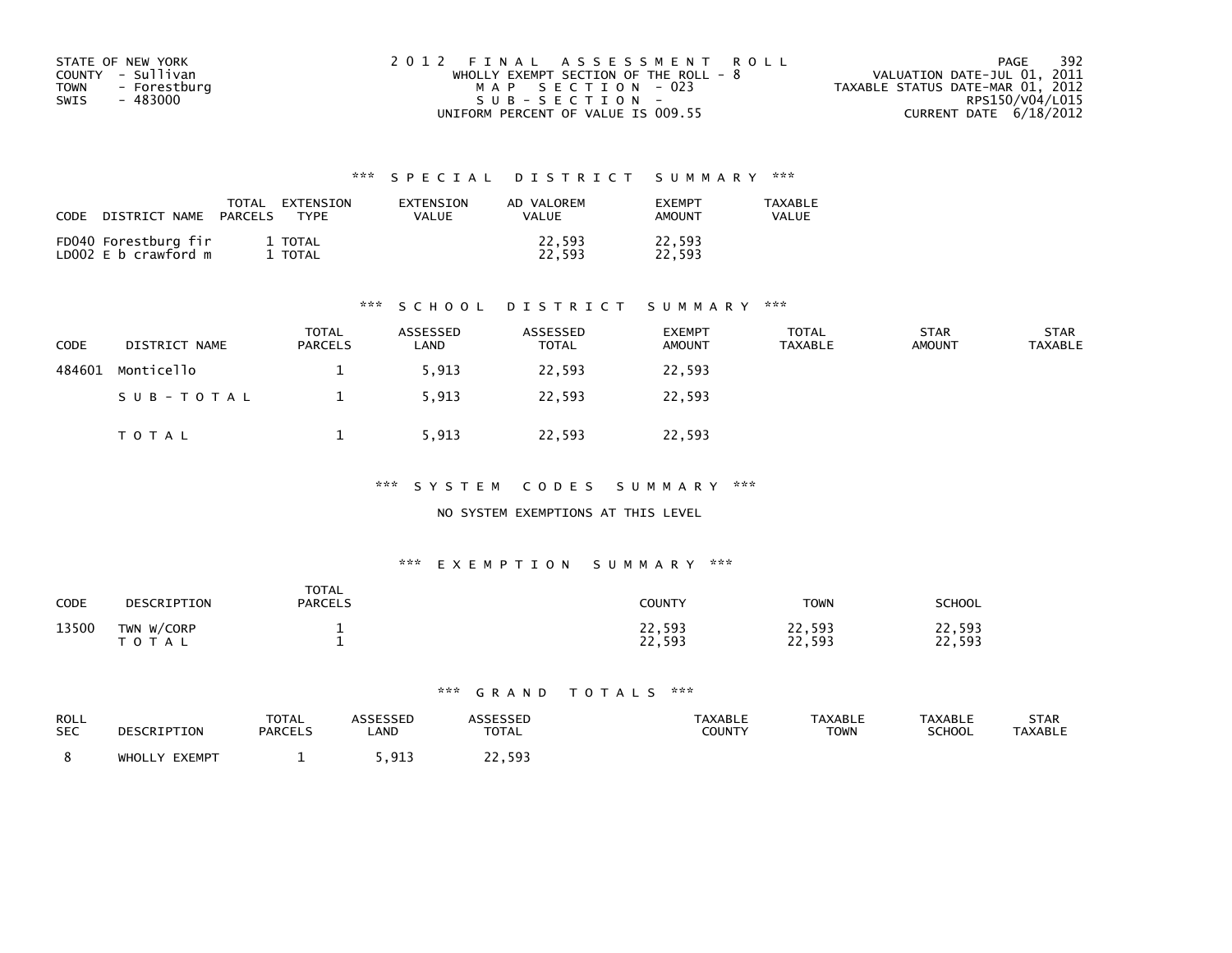| STATE OF NEW YORK<br>- Sullivan<br>COUNTY<br>- Forestburg<br><b>TOWN</b><br>$-483000$<br>SWIS | 2012                                    | TAX MAP NUMBER SEQUENCE | FINAL ASSESSMENT ROLL<br>WHOLLY EXEMPT SECTION OF THE ROLL - 8<br>UNIFORM PERCENT OF VALUE IS 009.55 |                | -393<br>PAGE<br>VALUATION DATE-JUL 01, 2011<br>TAXABLE STATUS DATE-MAR 01, 2012 |
|-----------------------------------------------------------------------------------------------|-----------------------------------------|-------------------------|------------------------------------------------------------------------------------------------------|----------------|---------------------------------------------------------------------------------|
| TAX MAP PARCEL NUMBER<br>CURRENT OWNERS NAME                                                  | PROPERTY LOCATION & CLASS ASSESSMENT    |                         | EXEMPTION        CODE-----------------COUNTY--------TOWN------SCHOOL                                 | TAXABLE VALUE  |                                                                                 |
| <b>CURRENT OWNERS ADDRESS</b>                                                                 | PARCEL SIZE/GRID COORD TOTAL            |                         | SPECIAL DISTRICTS                                                                                    |                | ACCOUNT NO.                                                                     |
|                                                                                               | Rt 42                                   |                         |                                                                                                      |                | 600530                                                                          |
| 24. –1–23                                                                                     | 662 Police/fire                         |                         | SPEC DIST 10100                                                                                      | 81,452         | 81,452<br>81,452                                                                |
| Forestburgh Fire Dist                                                                         | Monticello 484601                       | 8,344                   | COUNTY TAXABLE VALUE                                                                                 |                |                                                                                 |
| $24-1-23$<br>PO Box 61                                                                        |                                         | 81,452                  | TOWN TAXABLE VALUE                                                                                   |                |                                                                                 |
| Forestburgh, NY 12777-0061                                                                    | Gl 13 Div 1                             |                         | SCHOOL TAXABLE VALUE                                                                                 |                |                                                                                 |
|                                                                                               | ACRES 5.85<br>EAST-0388456 NRTH-0571530 |                         | FD040 Forestburg fire dist<br>81,452 EX                                                              | 0 <sub>T</sub> |                                                                                 |
|                                                                                               | FULL MARKET VALUE                       |                         | 852,900 LDOO2 E b crawford mem lib<br>81.452 EX                                                      | 0 TO           |                                                                                 |
|                                                                                               |                                         |                         |                                                                                                      |                |                                                                                 |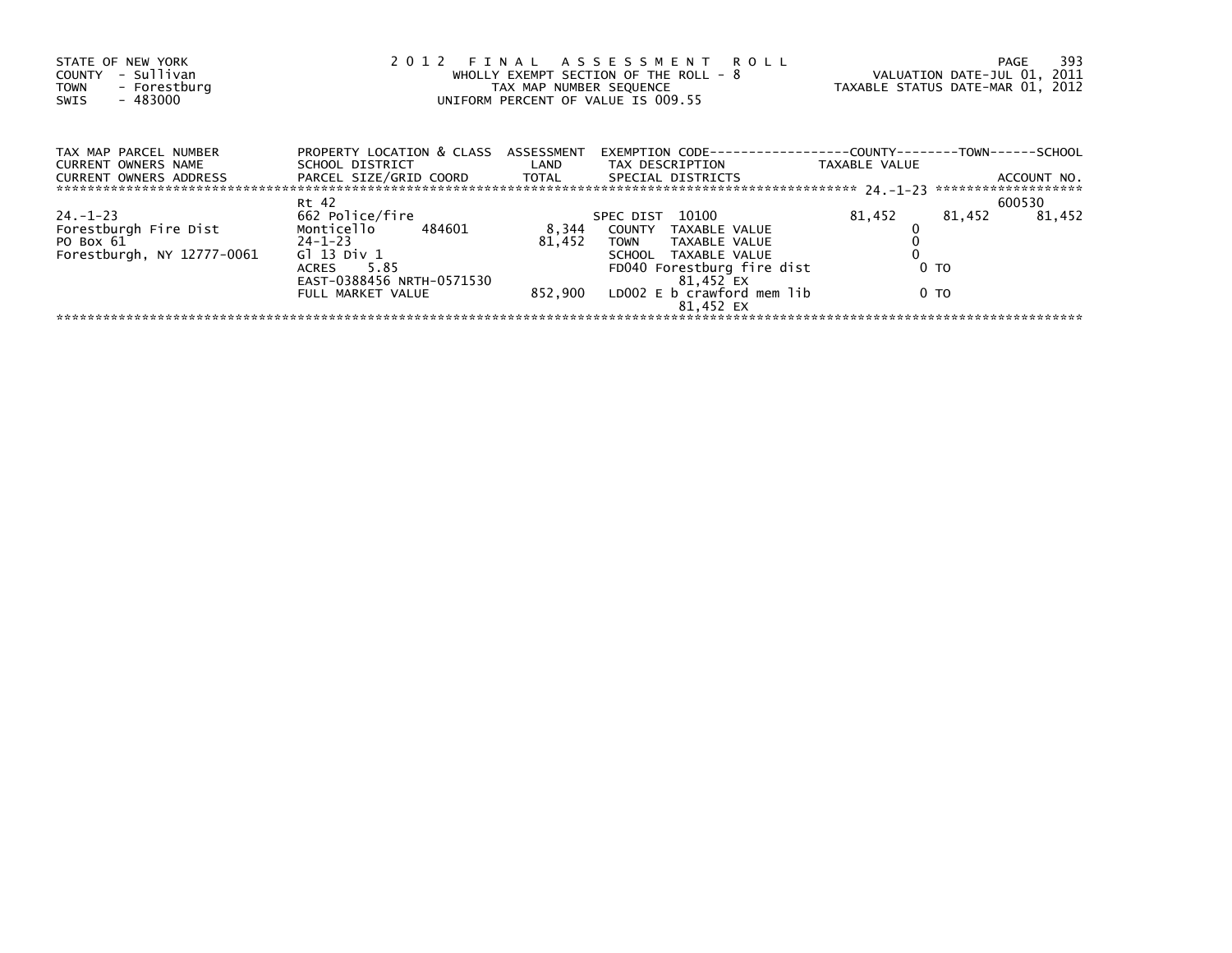| STATE OF NEW YORK           | 2012 FINAL ASSESSMENT ROLL              | 394<br>PAGE                      |
|-----------------------------|-----------------------------------------|----------------------------------|
| COUNTY - Sullivan           | WHOLLY EXEMPT SECTION OF THE ROLL - $8$ | VALUATION DATE-JUL 01, 2011      |
| <b>TOWN</b><br>- Forestburg | MAP SECTION - 024                       | TAXABLE STATUS DATE-MAR 01, 2012 |
| SWIS<br>- 483000            | $SUB - SECTION -$                       | RPS150/V04/L015                  |
|                             | UNIFORM PERCENT OF VALUE IS 009.55      | CURRENT DATE 6/18/2012           |

| CODE<br>DISTRICT NAME                        | TOTAL<br>EXTENSION<br>PARCELS<br><b>TYPF</b> | EXTENSION<br>VALUE | AD VALOREM<br>VALUE | <b>FXFMPT</b><br><b>AMOUNT</b> | <b>TAXABLE</b><br>VALUE |
|----------------------------------------------|----------------------------------------------|--------------------|---------------------|--------------------------------|-------------------------|
| FD040 Forestburg fir<br>LD002 E b crawford m | 1 TOTAL<br>TOTAL                             |                    | 81,452<br>81.452    | 81,452<br>81.452               |                         |

#### \*\*\* S C H O O L D I S T R I C T S U M M A R Y \*\*\*

| CODE   | DISTRICT NAME | <b>TOTAL</b><br><b>PARCELS</b> | ASSESSED<br>∟AND | ASSESSED<br><b>TOTAL</b> | <b>EXEMPT</b><br><b>AMOUNT</b> | <b>TOTAL</b><br><b>TAXABLE</b> | <b>STAR</b><br><b>AMOUNT</b> | <b>STAR</b><br><b>TAXABLE</b> |
|--------|---------------|--------------------------------|------------------|--------------------------|--------------------------------|--------------------------------|------------------------------|-------------------------------|
| 484601 | Monticello    |                                | 8,344            | 81,452                   | 81,452                         |                                |                              |                               |
|        | SUB-TOTAL     |                                | 8,344            | 81.452                   | 81.452                         |                                |                              |                               |
|        | TOTAL         |                                | 8,344            | 81,452                   | 81,452                         |                                |                              |                               |

\*\*\* S Y S T E M C O D E S S U M M A R Y \*\*\*

NO SYSTEM EXEMPTIONS AT THIS LEVEL

#### \*\*\* E X E M P T I O N S U M M A R Y \*\*\*

| CODE  | DESCRIPTION               | <b>TOTAL</b><br><b>PARCELS</b> | <b>COUNTY</b>    | <b>TOWN</b>      | SCHOOL                |
|-------|---------------------------|--------------------------------|------------------|------------------|-----------------------|
| 10100 | SPEC DIST<br><b>TOTAL</b> |                                | 81,452<br>81,452 | 81,452<br>81,452 | 81,452<br>.452<br>81. |

| ROLL       | DESCRIPTION   | TOTAL          | <b>ASSESSED</b> | <b>ASSESSED</b> | <b>TAXABLE</b> | TAXABLE | <b>TAXABLE</b> | STAR           |
|------------|---------------|----------------|-----------------|-----------------|----------------|---------|----------------|----------------|
| <b>SEC</b> |               | <b>PARCELS</b> | LAND            | <b>TOTAL</b>    | COUNTY         | TOWN    | <b>SCHOOL</b>  | <b>TAXABLE</b> |
|            | WHOLLY EXEMPT |                | 8.344           | 81,452          |                |         |                |                |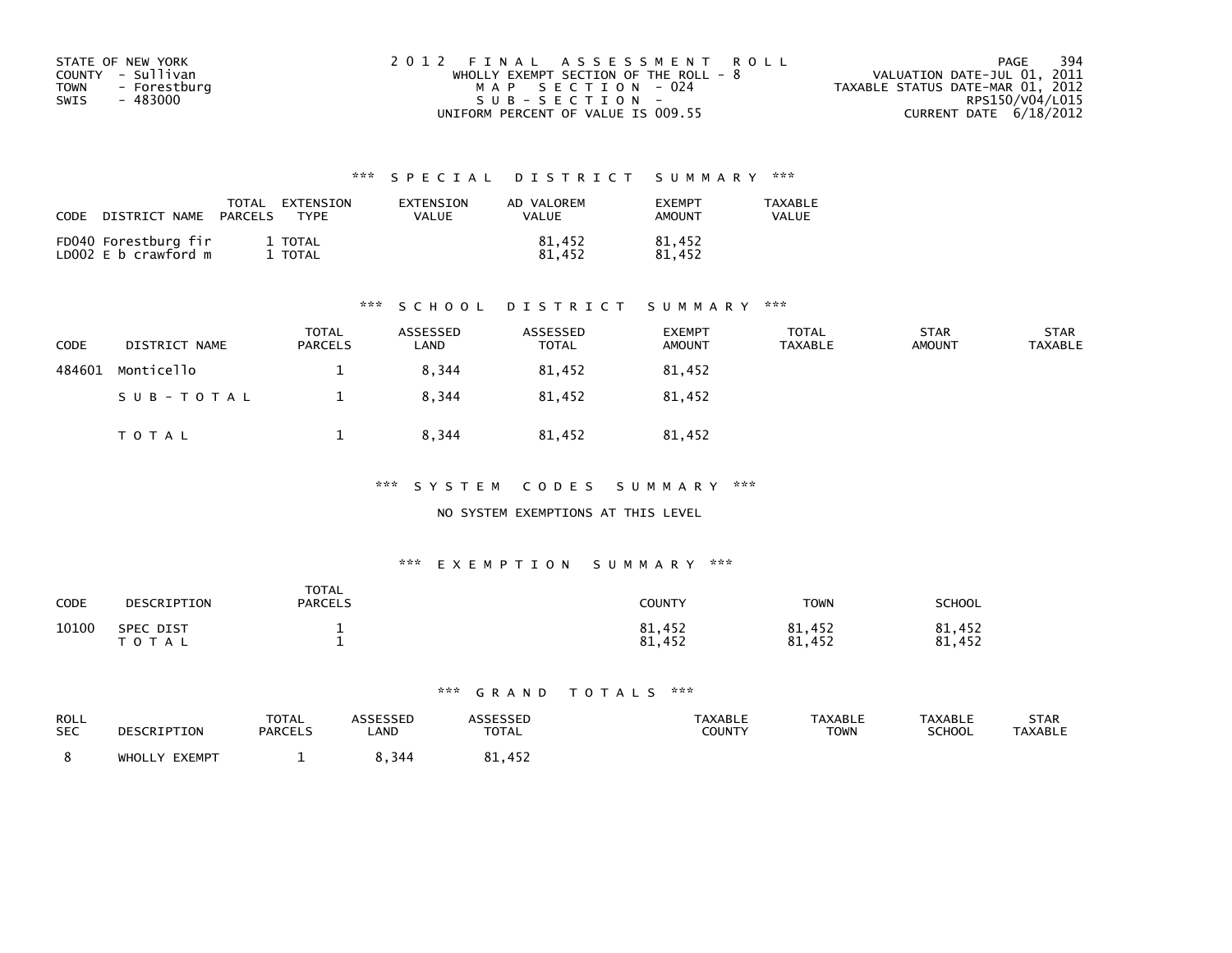| STATE OF NEW YORK<br>- Sullivan<br>COUNTY<br><b>TOWN</b><br>- Forestburg<br>- 483000<br>SWIS | 2012 FINAL                                                                              | TAX MAP NUMBER SEQUENCE | ASSESSMENT ROLL<br>WHOLLY EXEMPT SECTION OF THE ROLL - 8<br>UNIFORM PERCENT OF VALUE IS 009.55 | VALUATION DATE-JUL 01, 2011<br>TAXABLE STATUS DATE-MAR 01, 2012 |                | 395<br>PAGE     |
|----------------------------------------------------------------------------------------------|-----------------------------------------------------------------------------------------|-------------------------|------------------------------------------------------------------------------------------------|-----------------------------------------------------------------|----------------|-----------------|
| TAX MAP PARCEL NUMBER<br><b>CURRENT OWNERS NAME</b>                                          | PROPERTY LOCATION & CLASS ASSESSMENT<br>SCHOOL DISTRICT                                 | LAND                    | EXEMPTION CODE-----------------COUNTY-------TOWN------SCHOOL<br>TAX DESCRIPTION                | TAXABLE VALUE                                                   |                |                 |
|                                                                                              |                                                                                         |                         |                                                                                                |                                                                 |                |                 |
| $25. - 1 - 5.4$                                                                              | County Rd 48<br>418 Inn/lodge                                                           |                         | $N/P$ EDUC 25120                                                                               | 32,600                                                          | 32,600         | 32,600          |
| NYARC Inc Sullivan Co                                                                        | 484601<br>Monticello                                                                    | 1,988                   | COUNTY TAXABLE VALUE                                                                           |                                                                 |                |                 |
| D/b/a Crc Of Sullivan Co                                                                     | 2 Story House                                                                           | 32,600                  | TAXABLE VALUE<br><b>TOWN</b>                                                                   |                                                                 |                |                 |
| 934 E Broadway<br>Monticello, NY 12701                                                       | Residential Housing<br>ACRES 3.48<br>EAST-0394160 NRTH-0561592<br>DEED BOOK 2049 PG-448 |                         | SCHOOL TAXABLE VALUE<br>FD040 Forestburg fire dist                                             |                                                                 | 0 <sub>T</sub> |                 |
|                                                                                              |                                                                                         |                         | 32,600 EX                                                                                      |                                                                 |                |                 |
|                                                                                              |                                                                                         |                         | LDOO2 E b crawford mem lib                                                                     |                                                                 | 0 <sub>T</sub> |                 |
|                                                                                              | FULL MARKET VALUE                                                                       | 341,400                 | 32,600 EX                                                                                      |                                                                 |                |                 |
|                                                                                              |                                                                                         |                         |                                                                                                |                                                                 |                |                 |
| $25. - 1 - 12$                                                                               | Hartwood Rd<br>695 Cemetery                                                             |                         | CEMETERY 27350                                                                                 | 1,800                                                           | 1,800          | 600740<br>1,800 |
| Hartwood Cemetery                                                                            | Monticello<br>484601                                                                    | 1,800                   | COUNTY TAXABLE VALUE                                                                           |                                                                 |                |                 |
| Attn: Supervisor                                                                             | 25-1-12                                                                                 | 1,800                   | <b>TOWN</b><br>TAXABLE VALUE                                                                   |                                                                 |                |                 |
| PO Box 114                                                                                   | ACRES 1.81                                                                              |                         | TAXABLE VALUE<br>SCHOOL                                                                        |                                                                 |                |                 |
| Forestburgh, NY 12777                                                                        | EAST-0401190 NRTH-0559560                                                               |                         | FD040 Forestburg fire dist                                                                     |                                                                 | 0 <sub>T</sub> |                 |
|                                                                                              | FULL MARKET VALUE                                                                       | 18,800                  | 1,800 EX                                                                                       |                                                                 |                |                 |
|                                                                                              |                                                                                         |                         | LD002 E b crawford mem lib<br>1,800 EX                                                         |                                                                 | 0 <sub>T</sub> |                 |
|                                                                                              |                                                                                         |                         |                                                                                                |                                                                 |                |                 |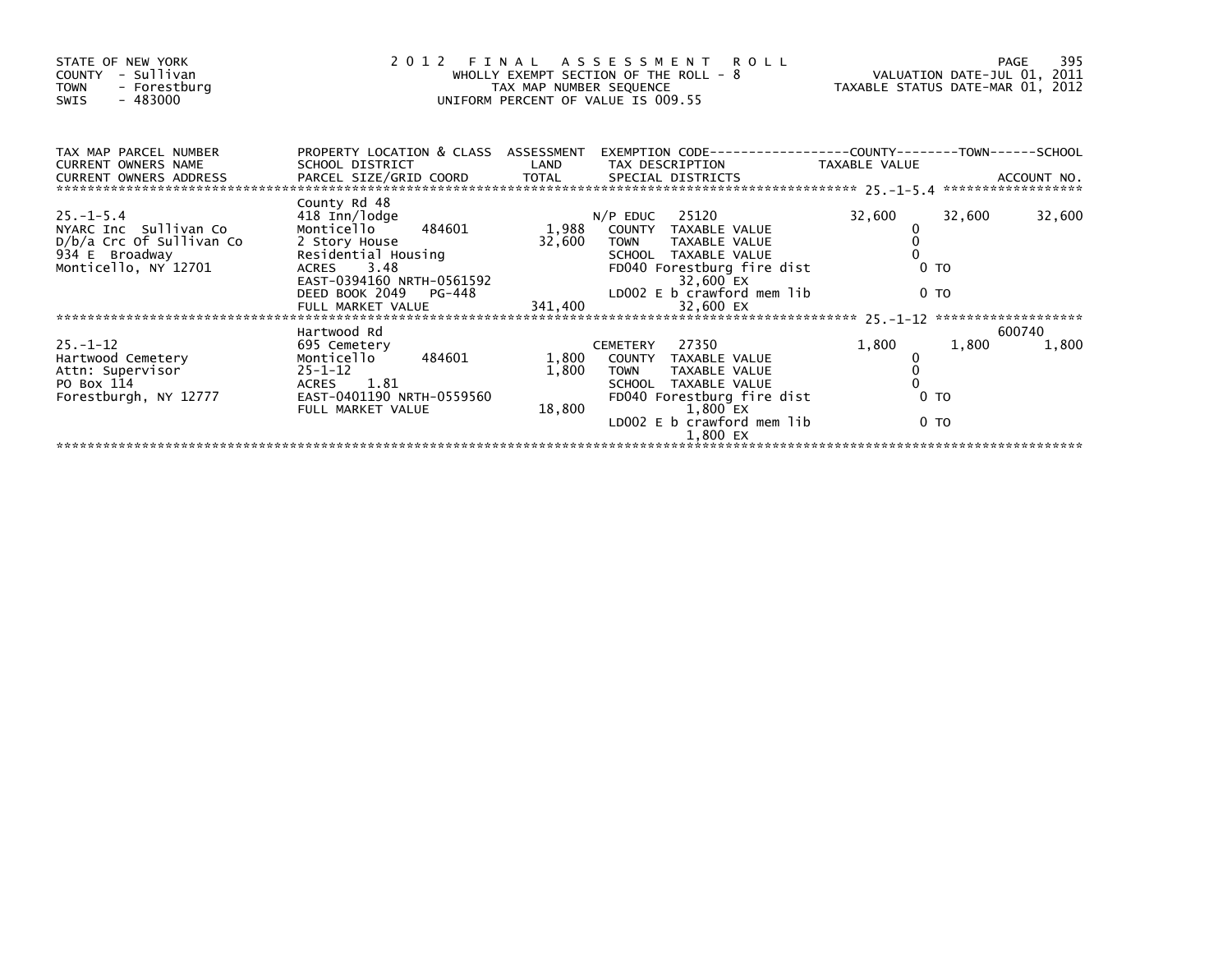| STATE OF NEW YORK           | 2012 FINAL ASSESSMENT ROLL            | 396<br>PAGE                      |
|-----------------------------|---------------------------------------|----------------------------------|
| COUNTY - Sullivan           | WHOLLY EXEMPT SECTION OF THE ROLL - 8 | VALUATION DATE-JUL 01, 2011      |
| <b>TOWN</b><br>- Forestburg | MAP SECTION - 025                     | TAXABLE STATUS DATE-MAR 01, 2012 |
| - 483000<br>SWIS            | $SUB - SECTION -$                     | RPS150/V04/L015                  |
|                             | UNIFORM PERCENT OF VALUE IS 009.55    | CURRENT DATE 6/18/2012           |

| CODE<br>DISTRICT NAME                        | TOTAL<br>EXTENSION<br><b>TYPF</b><br>PARCELS | EXTENSION<br>VALUE | AD VALOREM<br>VALUE | <b>FXFMPT</b><br><b>AMOUNT</b> | <b>TAXABLE</b><br>VALUE |
|----------------------------------------------|----------------------------------------------|--------------------|---------------------|--------------------------------|-------------------------|
| FD040 Forestburg fir<br>LD002 E b crawford m | 2 TOTAL<br>TOTAL                             |                    | 34,400<br>34,400    | 34,400<br>34,400               |                         |

#### \*\*\* S C H O O L D I S T R I C T S U M M A R Y \*\*\*

| CODE   | DISTRICT NAME | <b>TOTAL</b><br><b>PARCELS</b> | ASSESSED<br>∟AND | ASSESSED<br><b>TOTAL</b> | <b>EXEMPT</b><br><b>AMOUNT</b> | <b>TOTAL</b><br><b>TAXABLE</b> | <b>STAR</b><br><b>AMOUNT</b> | <b>STAR</b><br><b>TAXABLE</b> |
|--------|---------------|--------------------------------|------------------|--------------------------|--------------------------------|--------------------------------|------------------------------|-------------------------------|
| 484601 | Monticello    |                                | 3,788            | 34,400                   | 34,400                         |                                |                              |                               |
|        | SUB-TOTAL     |                                | 3.788            | 34,400                   | 34,400                         |                                |                              |                               |
|        | T O T A L     |                                | 3.788            | 34,400                   | 34,400                         |                                |                              |                               |

\*\*\* S Y S T E M C O D E S S U M M A R Y \*\*\*

NO SYSTEM EXEMPTIONS AT THIS LEVEL

#### \*\*\* E X E M P T I O N S U M M A R Y \*\*\*

| CODE           | DESCRIPTION                                         | <b>TOTAL</b><br><b>PARCELS</b> | COUNTY                    | <b>TOWN</b>               | <b>SCHOOL</b>                 |
|----------------|-----------------------------------------------------|--------------------------------|---------------------------|---------------------------|-------------------------------|
| 25120<br>27350 | N/P<br><b>EDUC</b><br><b>CEMETERY</b><br>тот<br>A L |                                | 32,600<br>1,800<br>34,400 | 32,600<br>1,800<br>34,400 | 32,600<br>1,800<br>400<br>34. |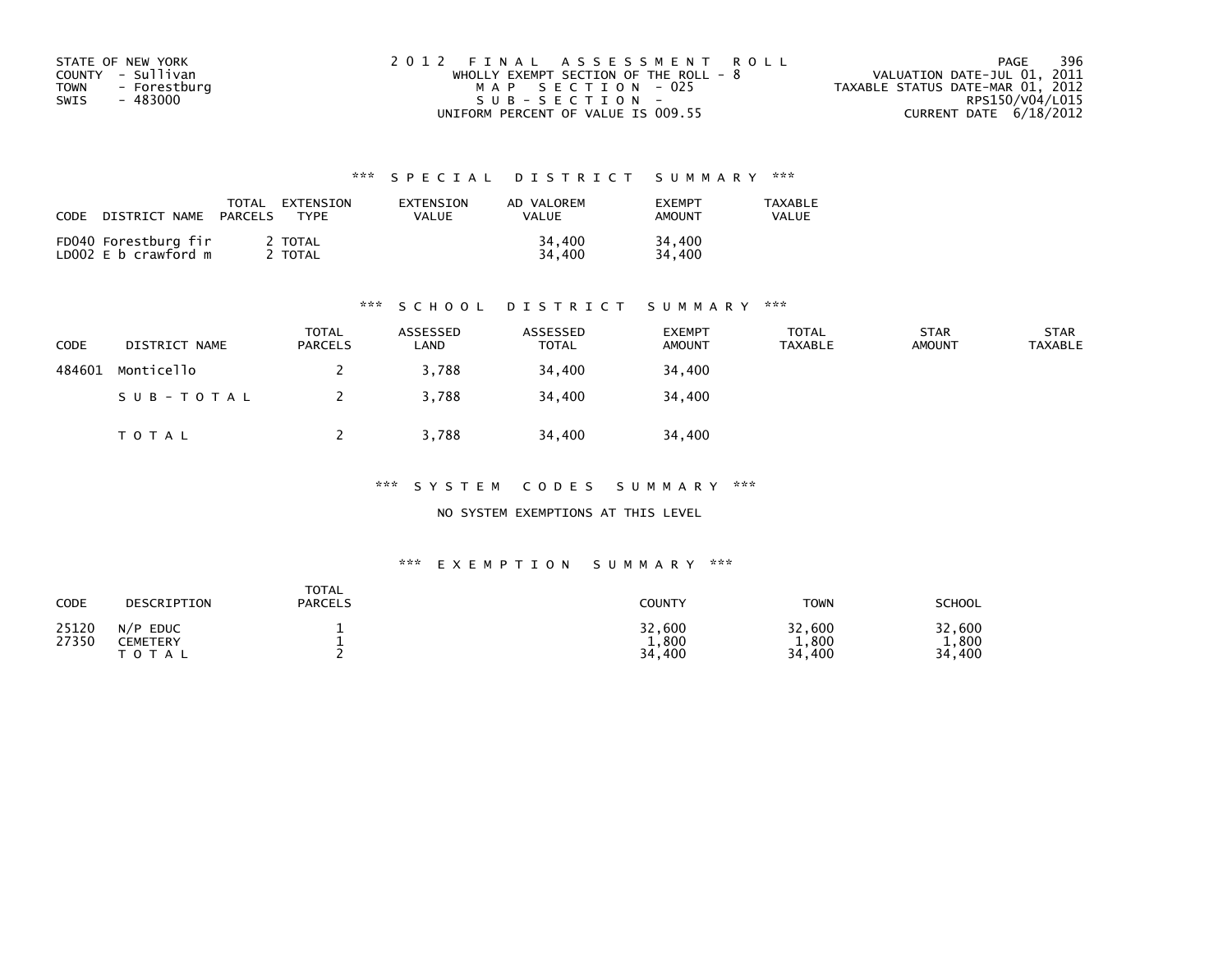| STATE OF NEW YORK           | 2012 FINAL ASSESSMENT ROLL              | - 397<br>PAGE                    |
|-----------------------------|-----------------------------------------|----------------------------------|
| COUNTY - Sullivan           | WHOLLY EXEMPT SECTION OF THE ROLL - $8$ | VALUATION DATE-JUL 01, 2011      |
| <b>TOWN</b><br>- Forestburg | MAP SECTION - 025                       | TAXABLE STATUS DATE-MAR 01, 2012 |
| SWIS<br>- 483000            | SUB-SECTION-                            | RPS150/V04/L015                  |
|                             | UNIFORM PERCENT OF VALUE IS 009.55      | CURRENT DATE 6/18/2012           |

| <b>ROLL</b> | DESCRIPTION   | <b>TOTAL</b>   | <b>ASSESSED</b> | <b>ASSESSED</b> | <b>TAXABLE</b> | <b>TAXABLE</b> | <b>TAXABLE</b> | STAR           |
|-------------|---------------|----------------|-----------------|-----------------|----------------|----------------|----------------|----------------|
| <b>SEC</b>  |               | <b>PARCELS</b> | LAND            | <b>TOTAL</b>    | <b>COUNTY</b>  | <b>TOWN</b>    | <b>SCHOOL</b>  | <b>TAXABLE</b> |
|             | WHOLLY EXEMPT |                | ,788            | 34,400          |                |                |                |                |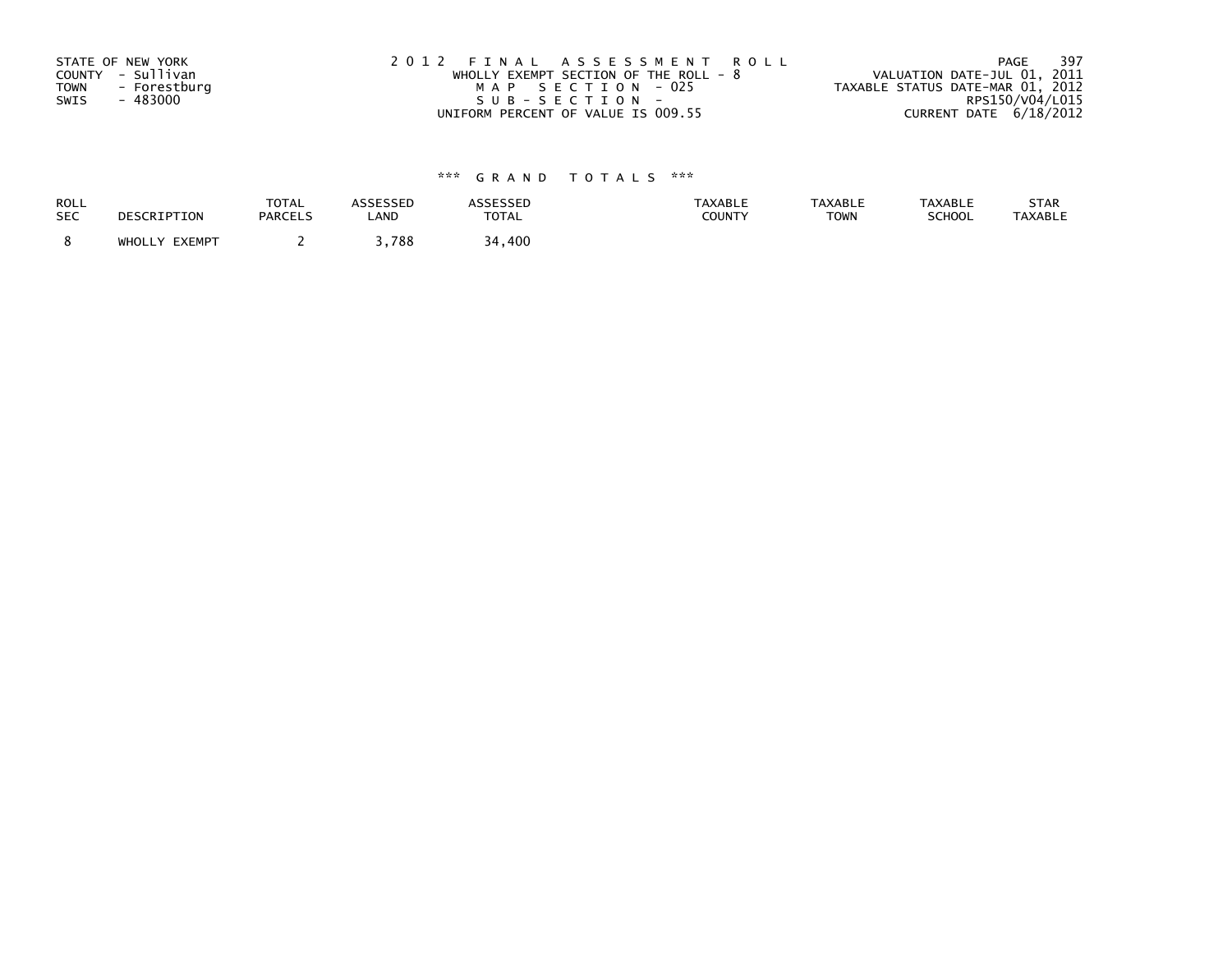|                                                                                                                                                    |                                                     | <b>PAGE</b><br>VALUATION DATE-JUL 01, 2011<br>TAXABLE STATUS DATE-MAR 01, 2012 |                                                   |                                                                                                                                                                                                                                                                                      |                                                        |                                  |
|----------------------------------------------------------------------------------------------------------------------------------------------------|-----------------------------------------------------|--------------------------------------------------------------------------------|---------------------------------------------------|--------------------------------------------------------------------------------------------------------------------------------------------------------------------------------------------------------------------------------------------------------------------------------------|--------------------------------------------------------|----------------------------------|
| SCHOOL DISTRICT                                                                                                                                    | LAND                                                |                                                                                |                                                   | TAXABLE VALUE                                                                                                                                                                                                                                                                        |                                                        |                                  |
| Galligan Rd<br>581 Chd/adt camp<br>Port Jervis Csd 331300<br>ACRES 23.65<br>EAST-0411090 NRTH-0550640<br>FULL MARKET VALUE                         | 1,393<br>1,393                                      |                                                                                | 25120<br>TAXABLE VALUE<br>1.393 EX                | 1,393                                                                                                                                                                                                                                                                                | 1,393                                                  | 1,393                            |
|                                                                                                                                                    |                                                     |                                                                                |                                                   |                                                                                                                                                                                                                                                                                      |                                                        | *****************                |
| 581 Chd/adt camp<br>Port Jervis Csd 331300<br>FRNT 217.00 DPTH 100.00<br>EAST-0412275 NRTH-0547359<br>DEED BOOK 1004 PG-00042<br>FULL MARKET VALUE | 500<br>500<br>5,200                                 | <b>TOWN</b>                                                                    | 25120<br>TAXABLE VALUE<br>TAXABLE VALUE<br>500 EX | 500                                                                                                                                                                                                                                                                                  | 500                                                    | 500                              |
|                                                                                                                                                    | *******************************<br>S Of Galligan Rd |                                                                                | PROPERTY LOCATION & CLASS ASSESSMENT<br>14,600    | 2012 FINAL ASSESSMENT ROLL<br>WHOLLY EXEMPT SECTION OF THE ROLL - 8<br>TAX MAP NUMBER SEQUENCE<br>UNIFORM PERCENT OF VALUE IS 009.55<br>TAX DESCRIPTION<br>$N/P$ EDUC<br>COUNTY TAXABLE VALUE<br><b>TOWN</b><br>SCHOOL TAXABLE VALUE<br>$N/P$ EDUC<br>COUNTY TAXABLE VALUE<br>SCHOOL | FD041 Cuddebackville fire<br>FD041 Cuddebackville fire | 0 <sub>T</sub><br>0 <sub>T</sub> |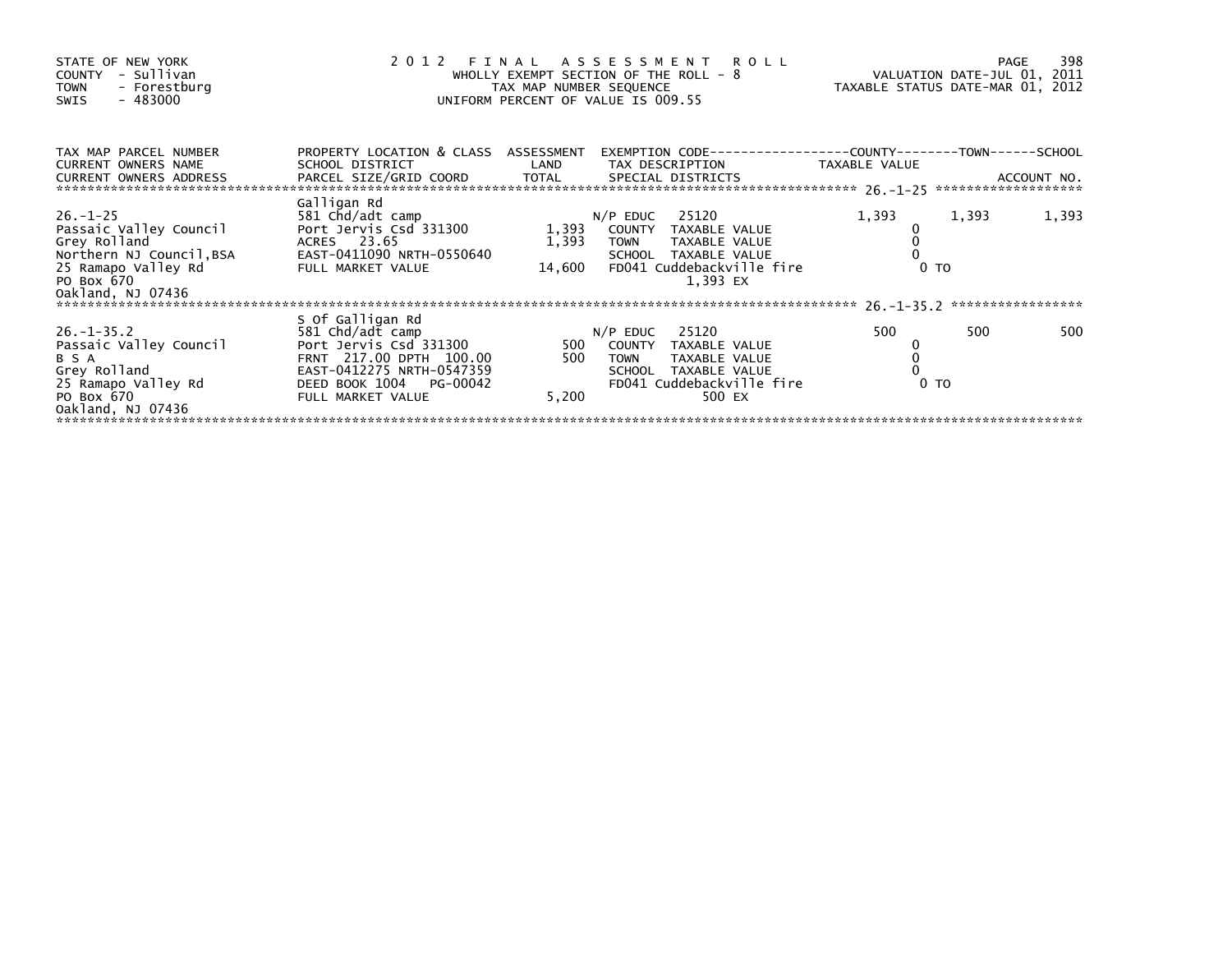| STATE OF NEW YORK    | 2012 FINAL ASSESSMENT ROLL              | 399<br>PAGE                      |
|----------------------|-----------------------------------------|----------------------------------|
| COUNTY - Sullivan    | WHOLLY EXEMPT SECTION OF THE ROLL - $8$ | VALUATION DATE-JUL 01, 2011      |
| TOWN<br>- Forestburg | MAP SECTION - 026                       | TAXABLE STATUS DATE-MAR 01, 2012 |
| - 483000<br>SWIS     | $SUB - SECTION -$                       | RPS150/V04/L015                  |
|                      | UNIFORM PERCENT OF VALUE IS 009.55      | CURRENT DATE $6/18/2012$         |

| CODE | DISTRICT NAME        | TOTAL<br>PARCELS | EXTENSION<br>TYPF | EXTENSION<br><b>VALUE</b> | AD VALOREM<br>VALUE | <b>FXFMPT</b><br>AMOUNT | <b>TAXABLE</b><br><b>VALUE</b> |
|------|----------------------|------------------|-------------------|---------------------------|---------------------|-------------------------|--------------------------------|
|      | FD041 Cuddebackville |                  | <b>TOTAL</b>      |                           | 1.893               | 1,893                   |                                |

### \*\*\* S C H O O L D I S T R I C T S U M M A R Y \*\*\*

| CODE   | DISTRICT NAME   | <b>TOTAL</b><br>PARCELS | ASSESSED<br>LAND | ASSESSED<br><b>TOTAL</b> | <b>EXEMPT</b><br><b>AMOUNT</b> | TOTAL<br>TAXABLE | <b>STAR</b><br><b>AMOUNT</b> | <b>STAR</b><br><b>TAXABLE</b> |
|--------|-----------------|-------------------------|------------------|--------------------------|--------------------------------|------------------|------------------------------|-------------------------------|
| 331300 | Port Jervis Csd |                         | 1,893            | 1,893                    | 1,893                          |                  |                              |                               |
|        | SUB-TOTAL       |                         | 1,893            | 1,893                    | 1,893                          |                  |                              |                               |
|        | TOTAL           |                         | 1,893            | 1,893                    | 1,893                          |                  |                              |                               |

\*\*\* S Y S T E M C O D E S S U M M A R Y \*\*\*

NO SYSTEM EXEMPTIONS AT THIS LEVEL

### \*\*\* E X E M P T I O N S U M M A R Y \*\*\*

| CODE  | DESCRIPTION                               | <b>TOTAL</b><br><b>PARCELS</b> | COUNTY         | <b>TOWN</b>    | SCHOOL         |
|-------|-------------------------------------------|--------------------------------|----------------|----------------|----------------|
| 25120 | N/P<br><b>EDUC</b><br><b>T O T</b><br>A L |                                | 1,893<br>1,893 | 1,893<br>1,893 | 1,893<br>1,893 |

| ROLL<br><b>SEC</b> | DESCRIPTION      | <b>TOTAL</b><br><b>PARCELS</b> | ASSESSED<br>∟AND | <b>ASSESSED</b><br><b>TOTAL</b> | <b>TAXABLE</b><br>COUNTY | <b>TAXABLE</b><br><b>TOWN</b> | <b>TAXABLE</b><br><b>SCHOOL</b> | STAR<br><b>TAXABLE</b> |
|--------------------|------------------|--------------------------------|------------------|---------------------------------|--------------------------|-------------------------------|---------------------------------|------------------------|
|                    | EXEMPT<br>WHOLLY |                                | .893             | . 893                           |                          |                               |                                 |                        |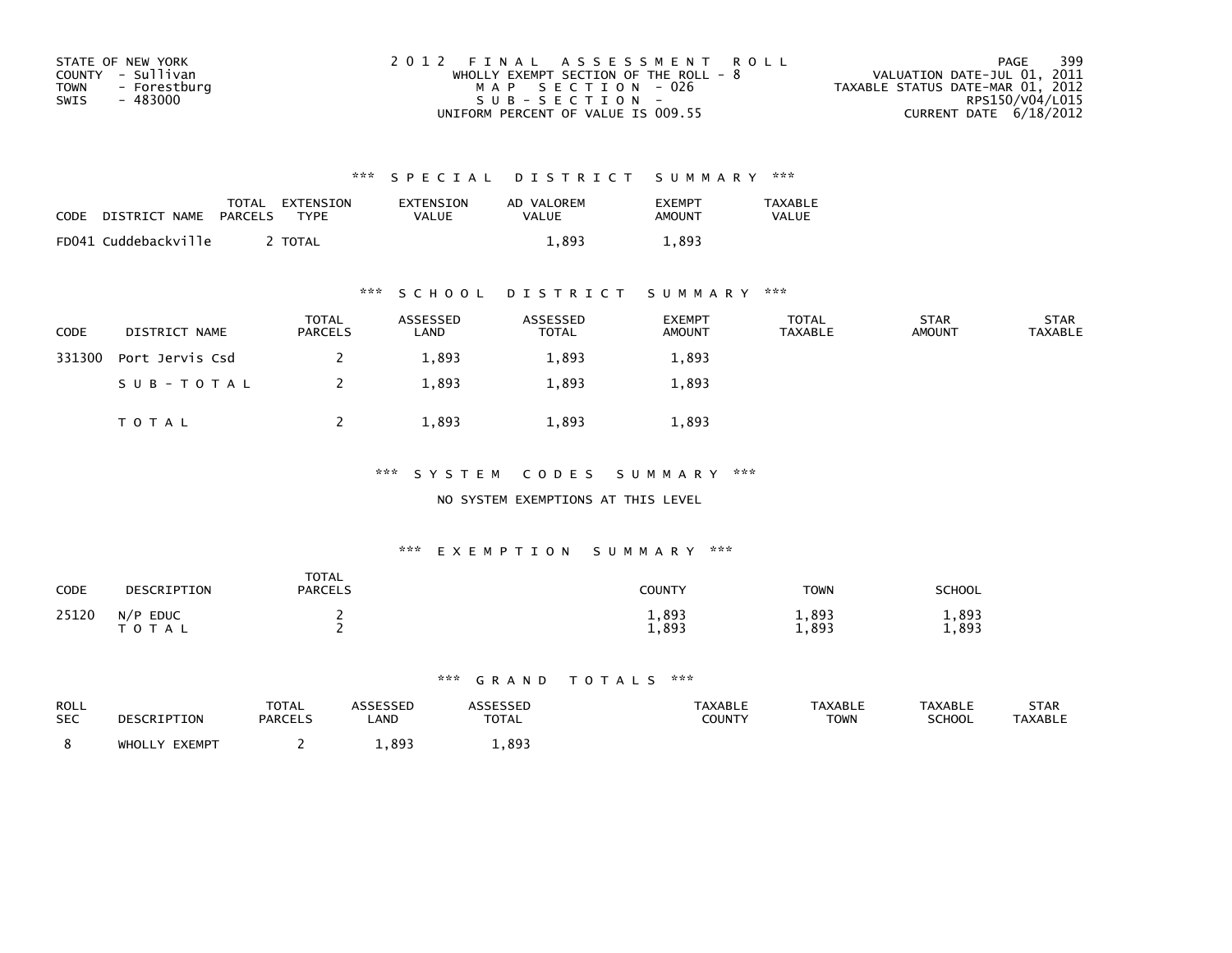| STATE OF NEW YORK<br>- Sullivan<br>COUNTY<br>- Forestburg<br><b>TOWN</b><br>$-483000$<br>SWIS | 2012 FINAL ASSESSMENT ROLL<br>WHOLLY EXEMPT SECTION OF THE ROLL - 8<br>TAX MAP NUMBER SEQUENCE<br>UNIFORM PERCENT OF VALUE IS 009.55 |         |                                                                                                                                                                             | VALUATION DATE-JUL 01, 2011<br>TAXABLE STATUS DATE-MAR 01, 2012 | 400<br>PAGE |
|-----------------------------------------------------------------------------------------------|--------------------------------------------------------------------------------------------------------------------------------------|---------|-----------------------------------------------------------------------------------------------------------------------------------------------------------------------------|-----------------------------------------------------------------|-------------|
| TAX MAP PARCEL NUMBER<br>CURRENT OWNERS NAME                                                  | PROPERTY LOCATION & CLASS ASSESSMENT                                                                                                 |         | EXEMPTION        CODE-----------------COUNTY--------TOWN------SCHOOL<br>SCHOOL DISTRICT                        LAND         TAX DESCRIPTION                   TAXABLE VALUE |                                                                 |             |
| <b>CURRENT OWNERS ADDRESS</b>                                                                 | PARCEL SIZE/GRID COORD TOTAL SPECIAL DISTRICTS                                                                                       |         |                                                                                                                                                                             |                                                                 | ACCOUNT NO. |
|                                                                                               | Swinging Bridge Res                                                                                                                  |         |                                                                                                                                                                             |                                                                 | 006031      |
| $29. - 1 - 1.2$                                                                               | 961 Štate park - WTRFNT                                                                                                              |         | N.Y.S. 12100                                                                                                                                                                | 115,600<br>115,600                                              | 115,600     |
| NYS DEC                                                                                       | Monticello 484601 115,600 COUNTY TAXABLE VALUE                                                                                       |         |                                                                                                                                                                             |                                                                 |             |
| 50 Wolf Rd                                                                                    | wildland                                                                                                                             | 115.600 | TOWN TAXABLE VALUE                                                                                                                                                          |                                                                 |             |
| Albany, NY 12233                                                                              | ACRES 231.26                                                                                                                         |         | SCHOOL TAXABLE VALUE                                                                                                                                                        |                                                                 |             |
|                                                                                               | EAST-0378659 NRTH-0573819                                                                                                            |         | FD040 Forestburg fire dist                                                                                                                                                  | 0 <sub>T</sub>                                                  |             |
|                                                                                               | DEED BOOK 1490 PG-435                                                                                                                |         | 115,600 EX                                                                                                                                                                  |                                                                 |             |
|                                                                                               | FULL MARKET VALUE                                                                                                                    |         | $1210,500$ LD002 E b crawford mem lib<br>115,600 EX                                                                                                                         | 0 TO                                                            |             |
|                                                                                               |                                                                                                                                      |         |                                                                                                                                                                             |                                                                 |             |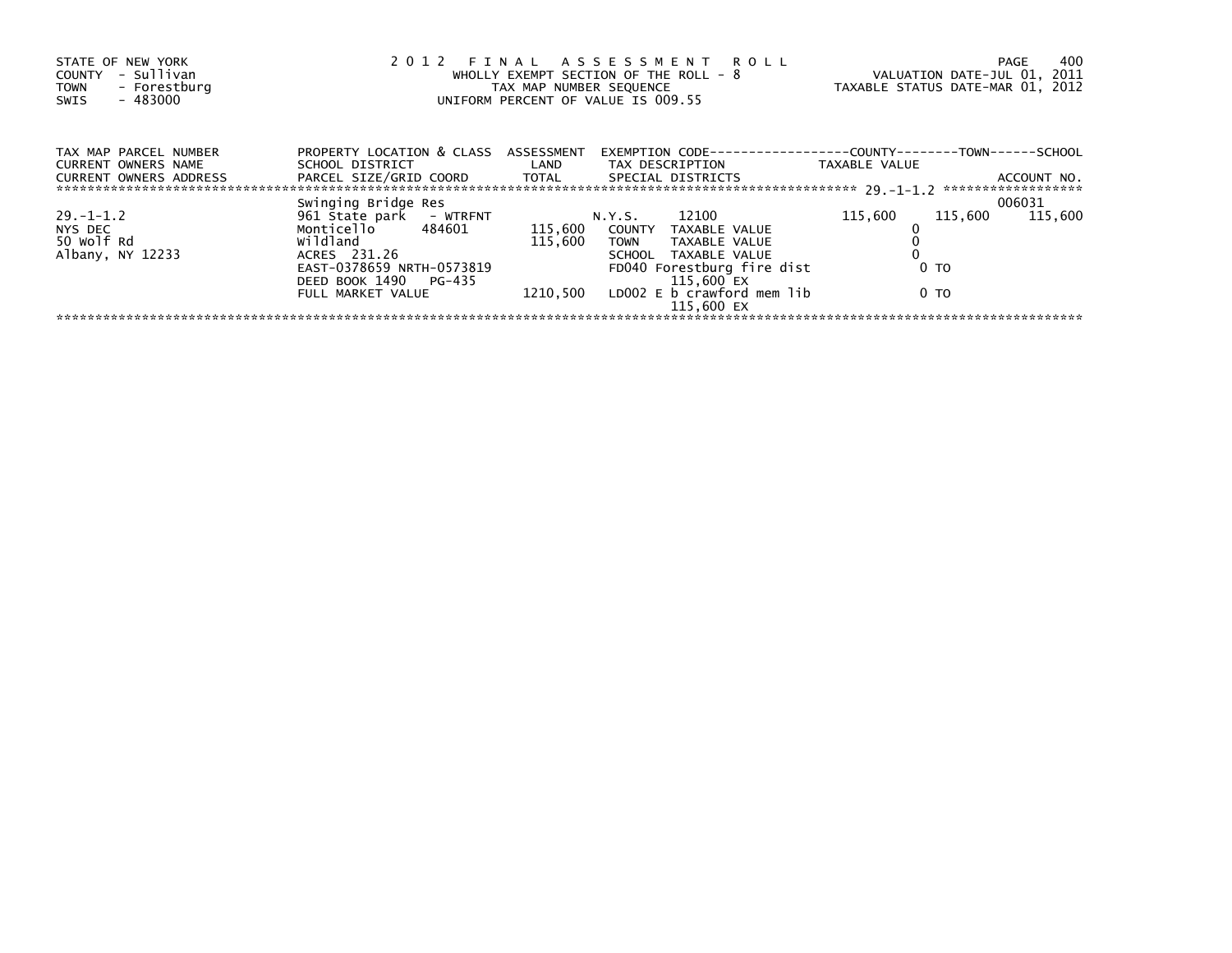| STATE OF NEW YORK           | 2012 FINAL ASSESSMENT ROLL            | 401<br>PAGE                      |
|-----------------------------|---------------------------------------|----------------------------------|
| COUNTY - Sullivan           | WHOLLY EXEMPT SECTION OF THE ROLL - 8 | VALUATION DATE-JUL 01, 2011      |
| <b>TOWN</b><br>- Forestburg | MAP SECTION - 029                     | TAXABLE STATUS DATE-MAR 01, 2012 |
| SWIS<br>- 483000            | SUB-SECTION-                          | RPS150/V04/L015                  |
|                             | UNIFORM PERCENT OF VALUE IS 009.55    | CURRENT DATE 6/18/2012           |

| CODE<br>DISTRICT NAME                        | <b>TOTAL</b><br>EXTENSION<br>PARCELS<br>TYPF | EXTENSION<br>VALUE | AD VALOREM<br>VALUE | <b>FXFMPT</b><br><b>AMOUNT</b> | <b>TAXABLE</b><br>VALUE |
|----------------------------------------------|----------------------------------------------|--------------------|---------------------|--------------------------------|-------------------------|
| FD040 Forestburg fir<br>LD002 E b crawford m | 1 TOTAL<br>TOTAL                             |                    | 115,600<br>115,600  | 115,600<br>115,600             |                         |

### \*\*\* S C H O O L D I S T R I C T S U M M A R Y \*\*\*

| <b>CODE</b> | DISTRICT NAME | <b>TOTAL</b><br><b>PARCELS</b> | ASSESSED<br>LAND | ASSESSED<br>TOTAL | <b>EXEMPT</b><br><b>AMOUNT</b> | <b>TOTAL</b><br>TAXABLE | <b>STAR</b><br><b>AMOUNT</b> | <b>STAR</b><br>TAXABLE |
|-------------|---------------|--------------------------------|------------------|-------------------|--------------------------------|-------------------------|------------------------------|------------------------|
| 484601      | Monticello    |                                | 115,600          | 115.600           | 115,600                        |                         |                              |                        |
|             | SUB-TOTAL     |                                | 115,600          | 115,600           | 115,600                        |                         |                              |                        |
|             | TOTAL         |                                | 115,600          | 115,600           | 115,600                        |                         |                              |                        |

\*\*\* S Y S T E M C O D E S S U M M A R Y \*\*\*

### NO SYSTEM EXEMPTIONS AT THIS LEVEL

### \*\*\* E X E M P T I O N S U M M A R Y \*\*\*

| CODE  | DESCRIPTION         | <b>TOTAL</b><br><b>PARCELS</b> | COUNTY                 | <b>TOWN</b>        | <b>SCHOOL</b>      |
|-------|---------------------|--------------------------------|------------------------|--------------------|--------------------|
| 12100 | N.Y.S.<br>T O T A L |                                | 115,600<br>.600<br>115 | 115,600<br>115,600 | 115,600<br>115,600 |

| ROLL<br><b>SEC</b> | DESCRIPTION   | <b>TOTAL</b><br><b>PARCELS</b> | <b>_AND</b>          | <b>SESSED</b><br><b>TOTAL</b> | TAXABLE<br>COUNTY | <b>TAXABLE</b><br>TOWN | <b>TAXABLE</b><br><b>SCHOOL</b> | <b>STAR</b><br><b>TAXABLE</b> |
|--------------------|---------------|--------------------------------|----------------------|-------------------------------|-------------------|------------------------|---------------------------------|-------------------------------|
|                    | WHOLLY EXEMPT |                                | 600,<br>11 E L<br>ᅩᅩ | 115,600                       |                   |                        |                                 |                               |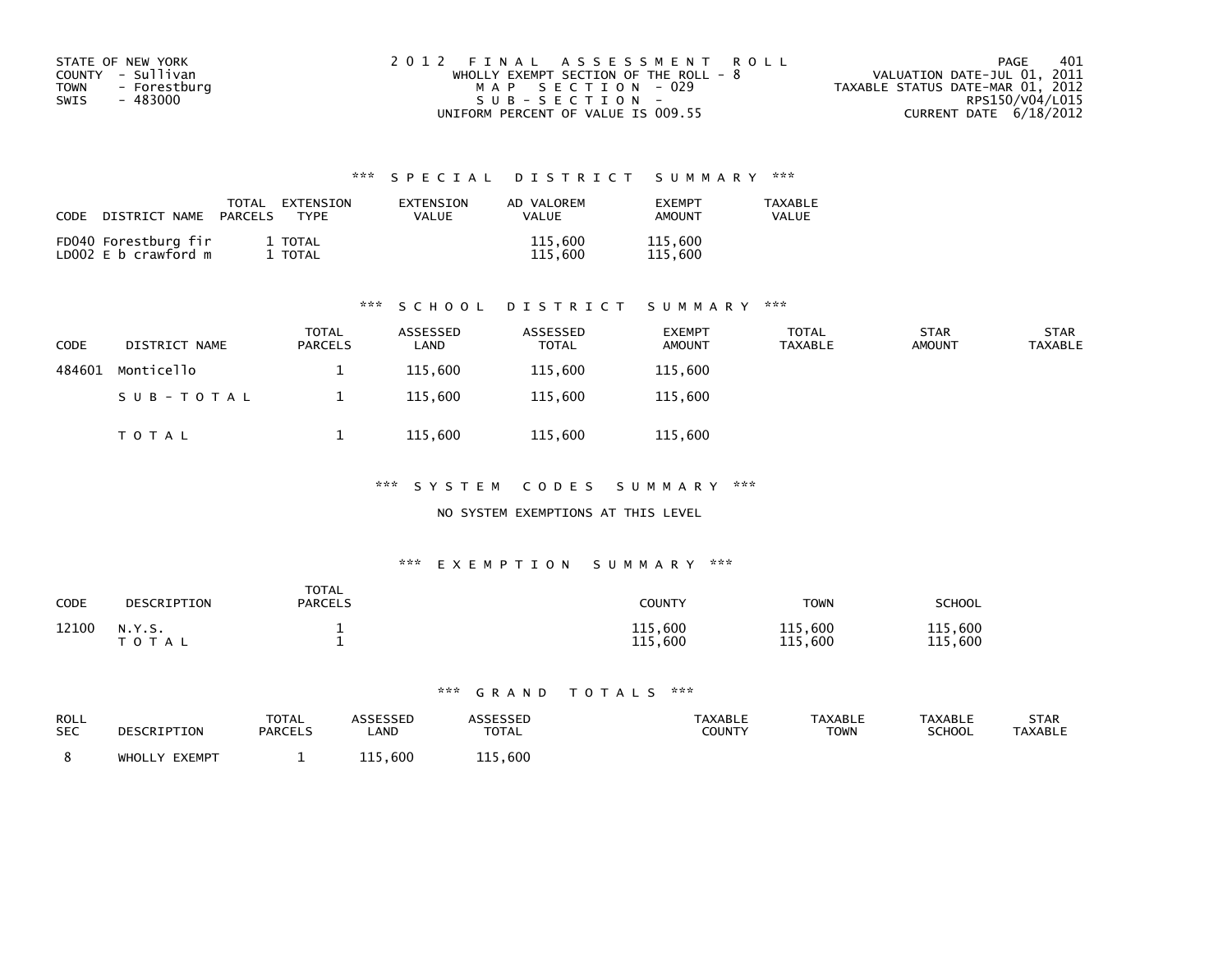| STATE OF NEW YORK<br>COUNTY - Sullivan<br>- Forestburg<br><b>TOWN</b><br>$-483000$<br><b>SWIS</b>                               | 2 0 1 2                                                                                                                                                                      | FINAL<br>TAX MAP NUMBER SEQUENCE | ASSESSMENT<br><b>ROLL</b><br>WHOLLY EXEMPT SECTION OF THE ROLL - 8<br>UNIFORM PERCENT OF VALUE IS 009.55                                                                                       | TAXABLE STATUS DATE-MAR 01, 2012                                    |        | PAGE<br>402<br>VALUATION DATE-JUL 01, 2011 |
|---------------------------------------------------------------------------------------------------------------------------------|------------------------------------------------------------------------------------------------------------------------------------------------------------------------------|----------------------------------|------------------------------------------------------------------------------------------------------------------------------------------------------------------------------------------------|---------------------------------------------------------------------|--------|--------------------------------------------|
| TAX MAP PARCEL NUMBER<br>CURRENT OWNERS NAME                                                                                    | PROPERTY LOCATION & CLASS ASSESSMENT<br>SCHOOL DISTRICT                                                                                                                      | LAND                             | EXEMPTION CODE-----------------COUNTY-------TOWN------SCHOOL<br>TAX DESCRIPTION                                                                                                                | <b>TAXABLE VALUE</b>                                                |        | ACCOUNT NO.<br>******************          |
| $30. -1 - 1.2$<br>St Thomas Aquinas Church<br>1 Forestburgh Rd<br>Forestburgh, NY 12777-6500                                    | State Route #42<br>695 Cemetery<br>484601<br>Monticello<br>Vacant Land<br>4.80<br><b>ACRES</b><br>EAST-0386799 NRTH-0567811<br>DEED BOOK 1364<br>PG-112<br>FULL MARKET VALUE | 7,200<br>7,200<br>75,400         | $N/P$ RELIG 25110<br>COUNTY TAXABLE VALUE<br><b>TAXABLE VALUE</b><br><b>TOWN</b><br>SCHOOL TAXABLE VALUE<br>FD040 Forestburg fire dist<br>7.200 EX<br>LD002 E b crawford mem lib<br>7.200 EX   | 7,200<br>0<br>$\mathbf{0}$<br>0<br>0 <sub>T</sub><br>0 <sub>T</sub> | 7,200  | 21530<br>7,200                             |
|                                                                                                                                 |                                                                                                                                                                              |                                  |                                                                                                                                                                                                |                                                                     |        |                                            |
| $30. -1 - 11$<br>Catholic Cemetery<br>Attn: St Thomas Aquinas Church 30-1-11<br>1 Forestburgh Rd<br>Forestburgh, NY 12777       | St Josephs Hl<br>695 Cemetery<br>484601<br>Monticello<br>1.10<br><b>ACRES</b><br>EAST-0386727 NRTH-0567138<br>FULL MARKET VALUE                                              | 2,220<br>2,220<br>23,200         | 27350<br><b>CEMETERY</b><br>COUNTY TAXABLE VALUE<br>TAXABLE VALUE<br><b>TOWN</b><br>SCHOOL TAXABLE VALUE<br>FD040 Forestburg fire dist<br>2,220 EX<br>LD002 E b crawford mem lib<br>2.220 EX   | 2,220<br>$\Omega$<br>$\mathbf{0}$<br>0 TO<br>0 <sub>T</sub>         | 2,220  | 600760<br>2,220                            |
|                                                                                                                                 |                                                                                                                                                                              |                                  |                                                                                                                                                                                                |                                                                     |        |                                            |
| $30. -1 - 14.10$<br>St Thomas Aquinas Church<br>1 Forestburgh Rd<br>Forestburgh, NY 12777                                       | forestburgh Rd<br>$314$ Rural vac<10<br>Monticello<br>484601<br>vacant<br>75.00 DPTH<br>4.56<br><b>FRNT</b><br>DEED BOOK 2012<br>PG-1913<br>FULL MARKET VALUE                | 100<br>100<br>1.000              | $N/P$ RELIG 25110<br>COUNTY TAXABLE VALUE<br><b>TOWN</b><br>TAXABLE VALUE<br>SCHOOL TAXABLE VALUE<br>FD040 Forestburg fire dist<br>100 EX<br>LD002 E b crawford mem lib<br>100 EX              | 100<br>0<br>$\mathbf{0}$<br>$\Omega$<br>0 <sub>T</sub><br>0 то      | 100    | 100                                        |
|                                                                                                                                 |                                                                                                                                                                              |                                  |                                                                                                                                                                                                |                                                                     |        |                                            |
| $30. - 1 - 20.1$<br>Catholic Church<br>Attn: St Thomas Aquinas Church 30-1-20<br>1 Forestburgh Rd<br>Forestburgh, NY 12777-6500 | Lumberland Rd<br>620 Religious<br>Monticello<br>484601<br>Frame Building<br>church<br><b>FRNT</b><br>75.00 DPTH 150.00<br>EAST-0385440 NRTH-0565328<br>FULL MARKET VALUE     | 260<br>21,000<br>219,900         | $N/P$ RELIG 25110<br>COUNTY TAXABLE VALUE<br><b>TAXABLE VALUE</b><br><b>TOWN</b><br>SCHOOL TAXABLE VALUE<br>FD040 Forestburg fire dist<br>21,000 EX<br>LD002 E b crawford mem lib<br>21,000 EX | 21,000<br>0<br>$\mathbf{0}$<br>$\Omega$<br>0 TO<br>0 то             | 21,000 | 600700<br>21,000                           |
|                                                                                                                                 |                                                                                                                                                                              |                                  |                                                                                                                                                                                                |                                                                     |        |                                            |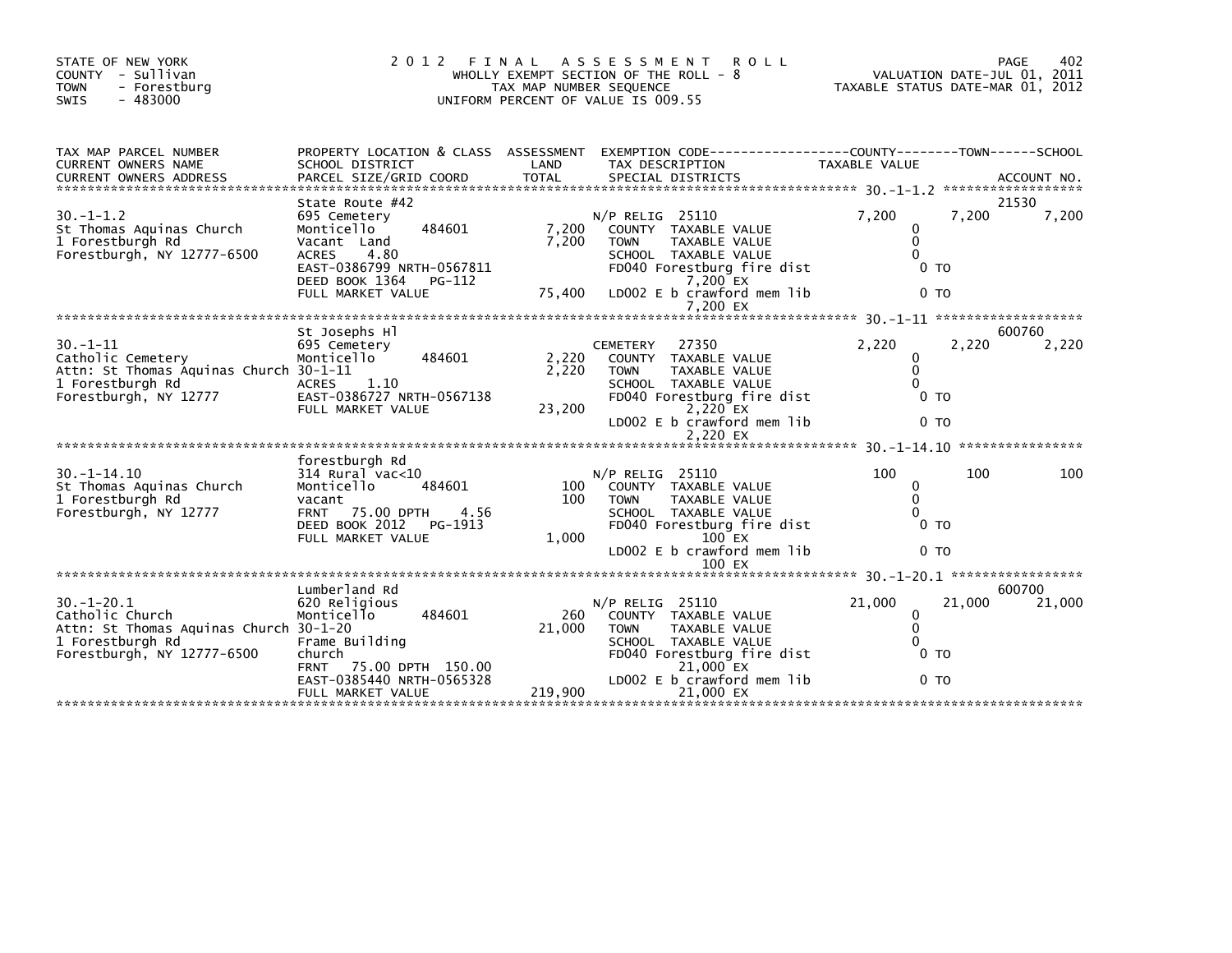| STATE OF NEW YORK    | 2012 FINAL ASSESSMENT ROLL              | 403<br>PAGE                      |
|----------------------|-----------------------------------------|----------------------------------|
| COUNTY - Sullivan    | WHOLLY EXEMPT SECTION OF THE ROLL - $8$ | VALUATION DATE-JUL 01, 2011      |
| TOWN<br>- Forestburg | MAP SECTION - 030                       | TAXABLE STATUS DATE-MAR 01, 2012 |
| - 483000<br>SWIS     | $SUB - SECTION -$                       | RPS150/V04/L015                  |
|                      | UNIFORM PERCENT OF VALUE IS 009.55      | CURRENT DATE $6/18/2012$         |

| CODE<br>DISTRICT NAME                        | TOTAL<br>EXTENSION<br>TYPF<br>PARCELS | EXTENSION<br>VALUE | AD VALOREM<br><b>VALUE</b> | <b>FXFMPT</b><br>AMOUNT | <b>TAXABLE</b><br>VALUE |
|----------------------------------------------|---------------------------------------|--------------------|----------------------------|-------------------------|-------------------------|
| FD040 Forestburg fir<br>LD002 E b crawford m | 4 TOTAL<br>4 TOTAL                    |                    | 30,520<br>30.520           | 30,520<br>30.520        |                         |

### \*\*\* S C H O O L D I S T R I C T S U M M A R Y \*\*\*

| <b>CODE</b> | DISTRICT NAME | TOTAL<br><b>PARCELS</b> | ASSESSED<br>LAND | ASSESSED<br><b>TOTAL</b> | <b>EXEMPT</b><br><b>AMOUNT</b> | <b>TOTAL</b><br><b>TAXABLE</b> | <b>STAR</b><br><b>AMOUNT</b> | <b>STAR</b><br><b>TAXABLE</b> |
|-------------|---------------|-------------------------|------------------|--------------------------|--------------------------------|--------------------------------|------------------------------|-------------------------------|
| 484601      | Monticello    |                         | 9,780            | 30,520                   | 30,520                         |                                |                              |                               |
|             | SUB-TOTAL     |                         | 9.780            | 30,520                   | 30,520                         |                                |                              |                               |
|             | <b>TOTAL</b>  |                         | 9.780            | 30,520                   | 30,520                         |                                |                              |                               |

\*\*\* S Y S T E M C O D E S S U M M A R Y \*\*\*

NO SYSTEM EXEMPTIONS AT THIS LEVEL

| CODE           | DESCRIPTION                                      | <b>TOTAL</b><br><b>PARCELS</b> | COUNTY                    | <b>TOWN</b>               | SCHOOL                        |
|----------------|--------------------------------------------------|--------------------------------|---------------------------|---------------------------|-------------------------------|
| 25110<br>27350 | N/P<br>RELIG<br><b>CEMETERY</b><br>тот.<br>־ A ∟ |                                | 28,300<br>2,220<br>30,520 | 28,300<br>2,220<br>30,520 | 28,300<br>,220<br>.520<br>30. |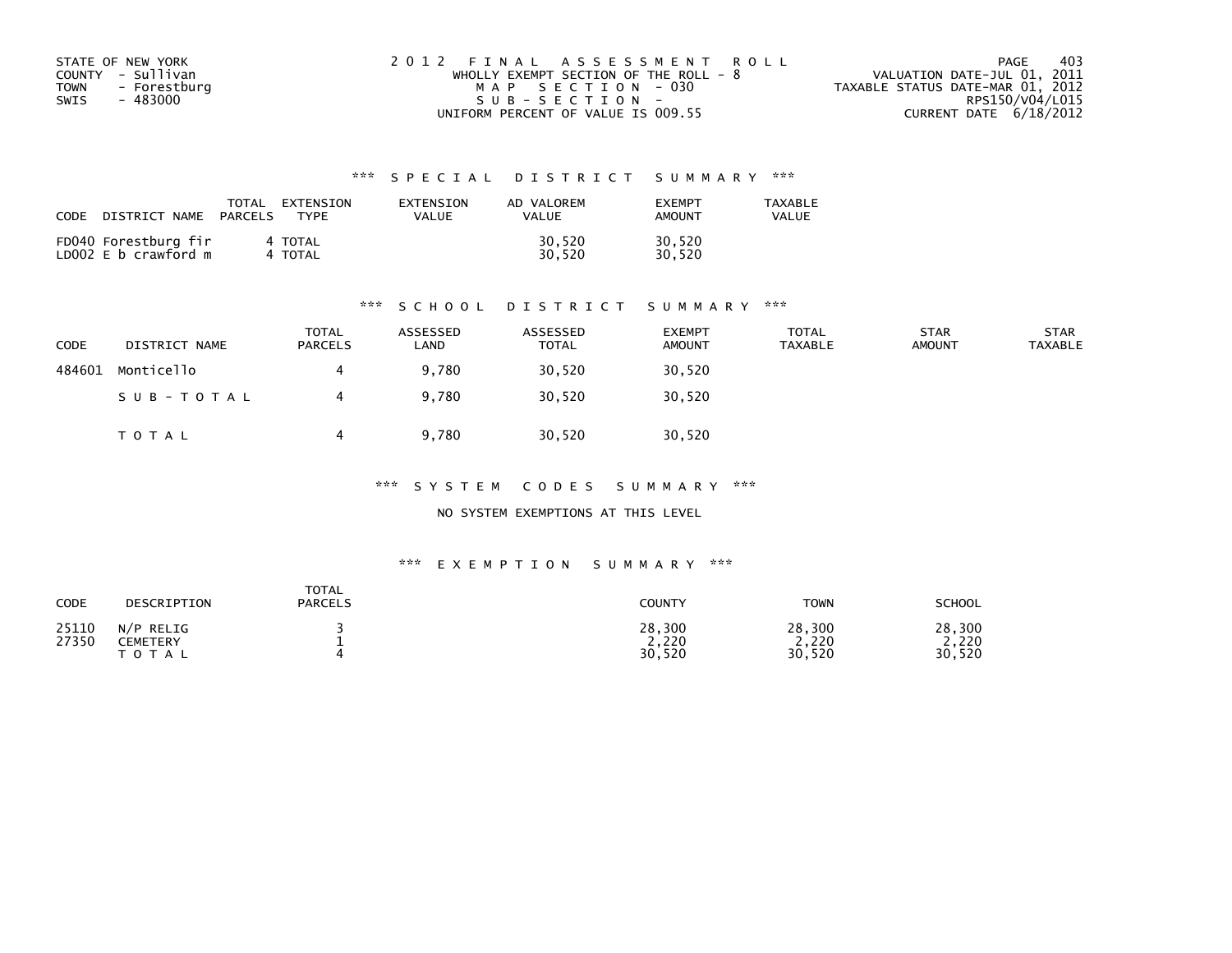| STATE OF NEW YORK           | 2012 FINAL ASSESSMENT ROLL              | 404<br>PAGE                      |
|-----------------------------|-----------------------------------------|----------------------------------|
| COUNTY - Sullivan           | WHOLLY EXEMPT SECTION OF THE ROLL - $8$ | VALUATION DATE-JUL 01, 2011      |
| <b>TOWN</b><br>- Forestburg | MAP SECTION - 030                       | TAXABLE STATUS DATE-MAR 01, 2012 |
| SWIS<br>- 483000            | SUB-SECTION-                            | RPS150/V04/L015                  |
|                             | UNIFORM PERCENT OF VALUE IS 009.55      | CURRENT DATE 6/18/2012           |

| <b>ROLL</b> | DESCRIPTION   | <b>TOTAL</b>   | <b>ASSESSED</b> | <b>ASSESSED</b> | <b>TAXABLE</b> | <b>TAXABLE</b> | <b>TAXABLE</b> | STAR           |
|-------------|---------------|----------------|-----------------|-----------------|----------------|----------------|----------------|----------------|
| <b>SEC</b>  |               | <b>PARCELS</b> | LAND            | <b>TOTAL</b>    | <b>COUNTY</b>  | <b>TOWN</b>    | <b>SCHOOL</b>  | <b>TAXABLE</b> |
|             | WHOLLY EXEMPT |                | ,780            | 30,520          |                |                |                |                |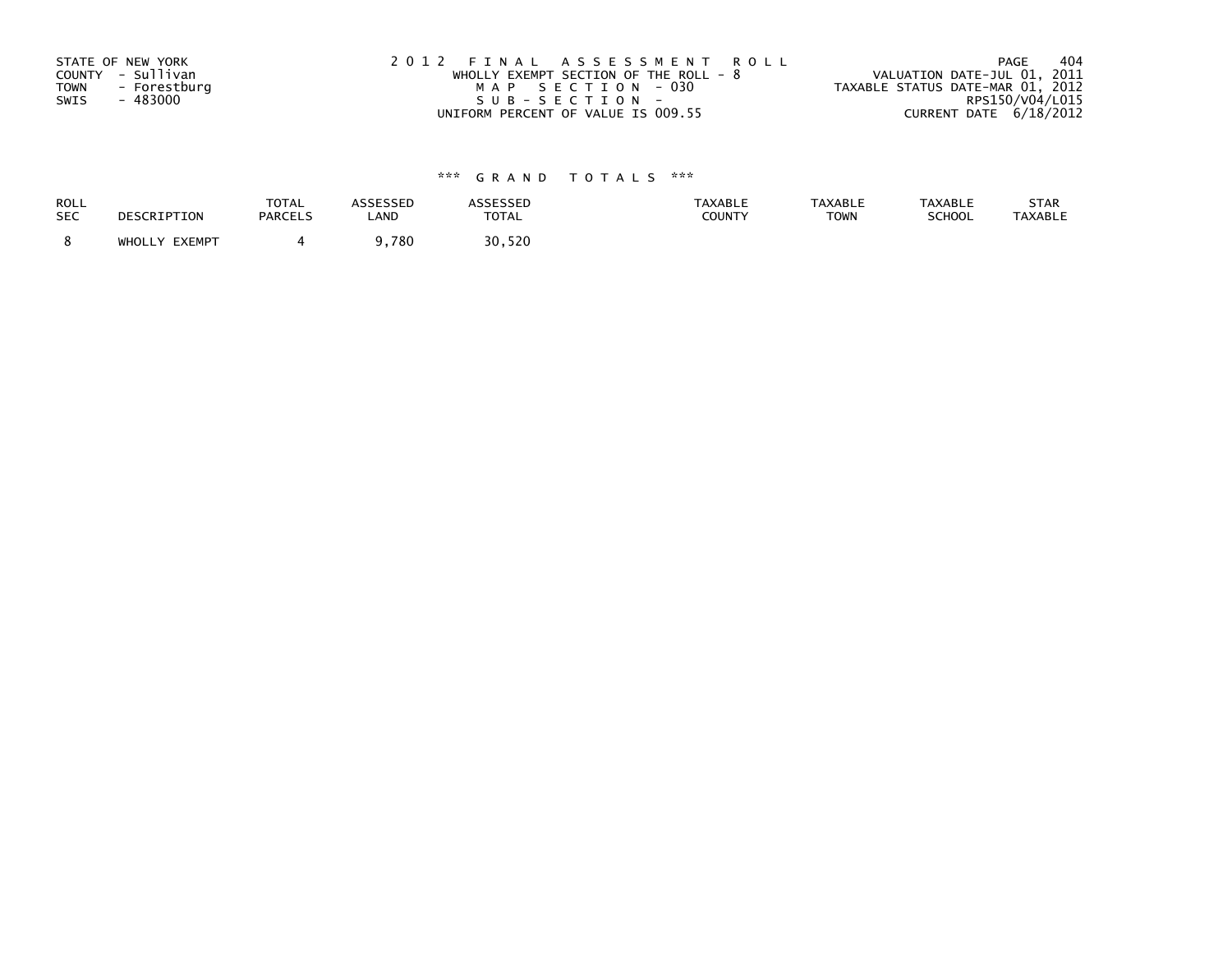| STATE OF NEW YORK<br>- Sullivan<br>COUNTY<br>- Forestburg<br><b>TOWN</b><br>$-483000$<br>SWIS | 2012 FINAL ASSESSMENT ROLL<br>WHOLLY EXEMPT SECTION OF THE ROLL - 8<br>TAX MAP NUMBER SEQUENCE<br>UNIFORM PERCENT OF VALUE IS 009.55 |       |                                                                    |       | 405<br>PAGE<br>VALUATION DATE-JUL 01, 2011<br>TAXABLE STATUS DATE-MAR 01, 2012 |
|-----------------------------------------------------------------------------------------------|--------------------------------------------------------------------------------------------------------------------------------------|-------|--------------------------------------------------------------------|-------|--------------------------------------------------------------------------------|
| TAX MAP PARCEL NUMBER<br><b>CURRENT OWNERS NAME</b><br>CURRENT OWNERS ADDRESS                 | PROPERTY LOCATION & CLASS ASSESSMENT<br>SCHOOL DISTRICT<br>PARCEL SIZE/GRID COORD TOTAL SPECIAL DISTRICTS                            |       |                                                                    |       | ACCOUNT NO.                                                                    |
|                                                                                               |                                                                                                                                      |       |                                                                    |       | ******************                                                             |
| $31. -1 - 1.2$<br>Forestburgh Town Of<br>Attn: Supervisor                                     | Cty Road #48<br>652 Govt bldgs<br>Monticello 484601<br>$31 - 1 - 1.2$                                                                | 5.244 | TWN W/CORP 13500<br>371 COUNTY TAXABLE VALUE<br>TOWN TAXABLE VALUE | 5,244 | 600510<br>5,244<br>5,244                                                       |
| PO Box 114<br>Forestburgh, NY 12777-0114                                                      | Town Hall & Garage<br>FRNT 125.00 DPTH 45.00<br>EAST-0393115 NRTH-0561690                                                            |       | SCHOOL TAXABLE VALUE<br>FD040 Forestburg fire dist<br>5.244 EX     | 0 TO  |                                                                                |
|                                                                                               | FULL MARKET VALUE                                                                                                                    |       | 54,900 LD002 E b crawford mem lib<br>5.244 EX                      | 0 TO  |                                                                                |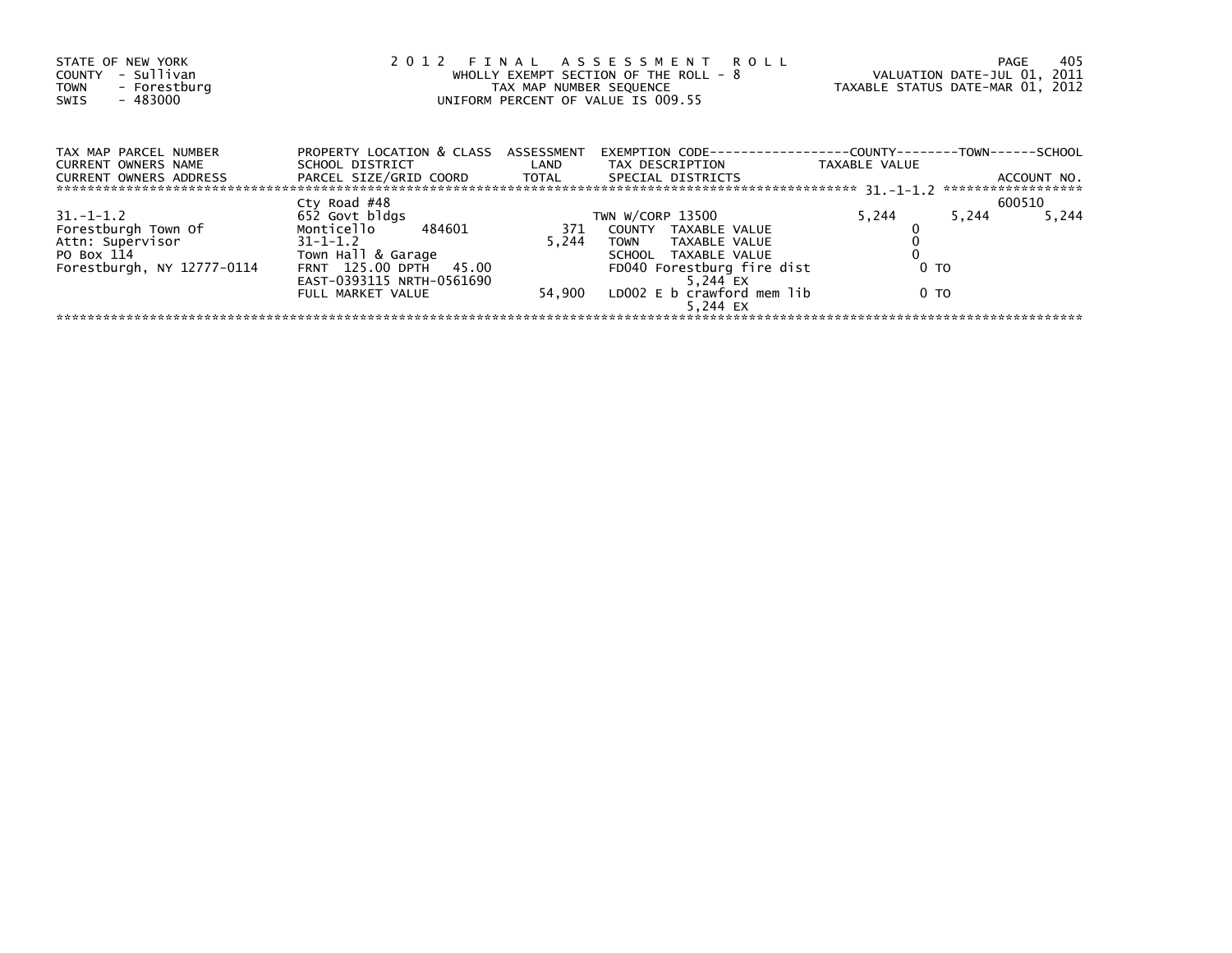| STATE OF NEW YORK    | 2012 FINAL ASSESSMENT ROLL              | 406<br>PAGE                      |
|----------------------|-----------------------------------------|----------------------------------|
| COUNTY - Sullivan    | WHOLLY EXEMPT SECTION OF THE ROLL - $8$ | VALUATION DATE-JUL 01, 2011      |
| TOWN<br>- Forestburg | MAP SECTION - 031                       | TAXABLE STATUS DATE-MAR 01, 2012 |
| - 483000<br>SWIS     | $SUB - SECTION -$                       | RPS150/V04/L015                  |
|                      | UNIFORM PERCENT OF VALUE IS 009.55      | CURRENT DATE $6/18/2012$         |

| CODE<br>DISTRICT NAME                        | TOTAL<br>EXTENSION<br><b>TYPF</b><br>PARCELS | EXTENSION<br>VALUE | AD VALOREM<br>VALUE | <b>FXFMPT</b><br>AMOUNT | <b>TAXABLE</b><br>VALUE |
|----------------------------------------------|----------------------------------------------|--------------------|---------------------|-------------------------|-------------------------|
| FD040 Forestburg fir<br>LD002 E b crawford m | 1 TOTAL<br>TOTAL                             |                    | 5.244<br>5.244      | 5.244<br>5.244          |                         |

### \*\*\* S C H O O L D I S T R I C T S U M M A R Y \*\*\*

| CODE   | DISTRICT NAME | <b>TOTAL</b><br><b>PARCELS</b> | ASSESSED<br>LAND | ASSESSED<br><b>TOTAL</b> | <b>EXEMPT</b><br><b>AMOUNT</b> | <b>TOTAL</b><br>TAXABLE | <b>STAR</b><br><b>AMOUNT</b> | <b>STAR</b><br><b>TAXABLE</b> |
|--------|---------------|--------------------------------|------------------|--------------------------|--------------------------------|-------------------------|------------------------------|-------------------------------|
| 484601 | Monticello    |                                | 371              | 5,244                    | 5,244                          |                         |                              |                               |
|        | SUB-TOTAL     |                                | 371              | 5,244                    | 5,244                          |                         |                              |                               |
|        | TOTAL         |                                | 371              | 5,244                    | 5,244                          |                         |                              |                               |

\*\*\* S Y S T E M C O D E S S U M M A R Y \*\*\*

NO SYSTEM EXEMPTIONS AT THIS LEVEL

### \*\*\* E X E M P T I O N S U M M A R Y \*\*\*

| CODE  | DESCRIPTION                | <b>TOTAL</b><br><b>PARCELS</b> | COUNTY         | <b>TOWN</b>    | <b>SCHOOL</b>   |
|-------|----------------------------|--------------------------------|----------------|----------------|-----------------|
| 13500 | TWN W/CORP<br><b>TOTAL</b> |                                | 5,244<br>5,244 | 5,244<br>5,244 | 5,244<br>244. د |

| ROLL       | DESCRIPTION   | <b>TOTAL</b>   | <b>ASSESSED</b> | ASSESSED | <b>TAXABLE</b> | <b>TAXABLE</b> | <b>TAXABLE</b> | <b>STAR</b>    |
|------------|---------------|----------------|-----------------|----------|----------------|----------------|----------------|----------------|
| <b>SEC</b> |               | <b>PARCELS</b> | LAND            | TOTAL    | COUNTY         | TOWN           | <b>SCHOOL</b>  | <b>TAXABLE</b> |
|            | WHOLLY EXEMPT |                |                 | .244     |                |                |                |                |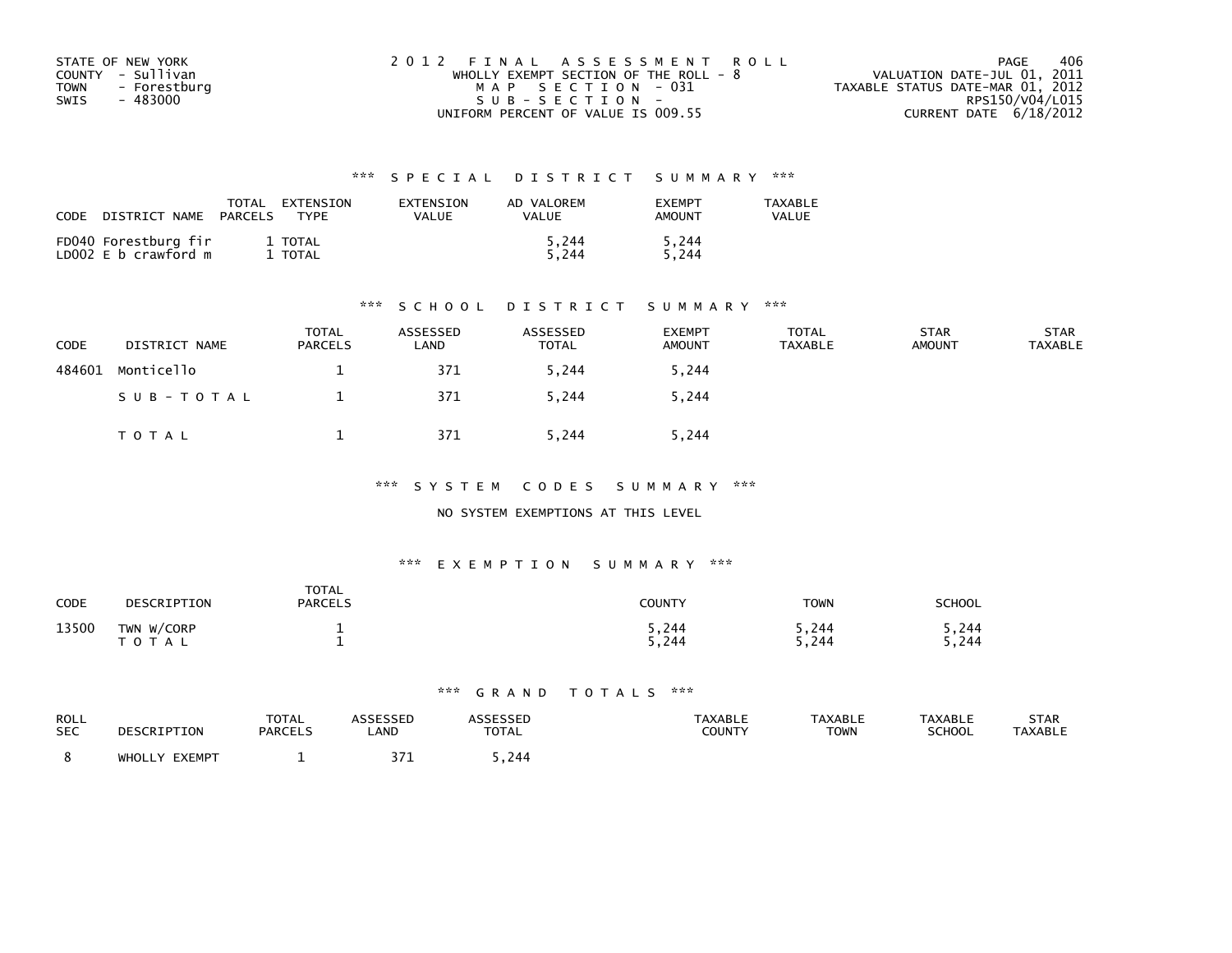| STATE OF NEW YORK<br>- Sullivan<br>COUNTY<br>- Forestburg<br><b>TOWN</b><br>- 483000<br>SWIS                                                 | 2 0 1 2<br>ASSESSMENT ROLL<br>FINAL<br>WHOLLY EXEMPT SECTION OF THE ROLL - 8<br>TAX MAP NUMBER SEQUENCE<br>UNIFORM PERCENT OF VALUE IS 009.55    |                             |                                 |                                                                                                                   |               |                           | 407<br>PAGE<br>VALUATION DATE-JUL 01, 2011<br>TAXABLE STATUS DATE-MAR 01, 2012 |
|----------------------------------------------------------------------------------------------------------------------------------------------|--------------------------------------------------------------------------------------------------------------------------------------------------|-----------------------------|---------------------------------|-------------------------------------------------------------------------------------------------------------------|---------------|---------------------------|--------------------------------------------------------------------------------|
| TAX MAP PARCEL NUMBER<br>CURRENT OWNERS NAME<br><b>CURRENT OWNERS ADDRESS</b>                                                                | PROPERTY LOCATION & CLASS ASSESSMENT<br>SCHOOL DISTRICT<br>PARCEL SIZE/GRID COORD                                                                | LAND<br>TOTAL               |                                 | TAX DESCRIPTION<br>SPECIAL DISTRICTS                                                                              | TAXABLE VALUE |                           | ACCOUNT NO.                                                                    |
|                                                                                                                                              | Galligan Rd                                                                                                                                      |                             |                                 |                                                                                                                   |               |                           | 600910                                                                         |
| $32. - 1 - 1.2$<br>Passaic Valley Council<br>Grey Rolland<br>Northern NJ Council, BSA<br>25 Ramapo Valley Rd<br>PO Box 670                   | 581 Chd/adt camp - WTRFNT<br>Port Jervis Csd 331300<br>ACRES 784.83<br>EAST-0407308 NRTH-0549425<br>FULL MARKET VALUE                            | 78,500<br>78,500<br>822,000 | $N/P$ EDUC 25120<br><b>TOWN</b> | COUNTY TAXABLE VALUE<br>TAXABLE VALUE<br>SCHOOL TAXABLE VALUE<br>FD041 Cuddebackville fire<br>78,500 EX           | 78,500        | 78,500<br>0 <sub>T</sub>  | 78,500                                                                         |
| Oakland, NJ 07436                                                                                                                            |                                                                                                                                                  |                             |                                 |                                                                                                                   |               |                           |                                                                                |
|                                                                                                                                              | Galligan Rd                                                                                                                                      |                             |                                 |                                                                                                                   |               |                           | 600900                                                                         |
| $32 - 1 - 2$<br>Passaic Valley Council<br>Grey Rolland<br>Northern NJ Council, BSA<br>25 Ramapo Valley Rd<br>PO Box 670<br>Oakland, NJ 07436 | 581 Chd/adt camp - WTRFNT<br>Port Jervis Csd 331300<br>$32 - 1 - 2$<br>2 Car Garage<br>Ranger House<br>ACRES 106.00<br>EAST-0409583 NRTH-0548764 | 5,300<br>197,850            | N/P EDUC<br><b>TOWN</b>         | 25120<br>COUNTY TAXABLE VALUE<br>TAXABLE VALUE<br>SCHOOL TAXABLE VALUE<br>FD041 Cuddebackville fire<br>197,850 EX | 197,850       | 197,850<br>0 <sub>T</sub> | 197,850                                                                        |
|                                                                                                                                              | FULL MARKET VALUE                                                                                                                                | 2071,700                    |                                 |                                                                                                                   |               |                           |                                                                                |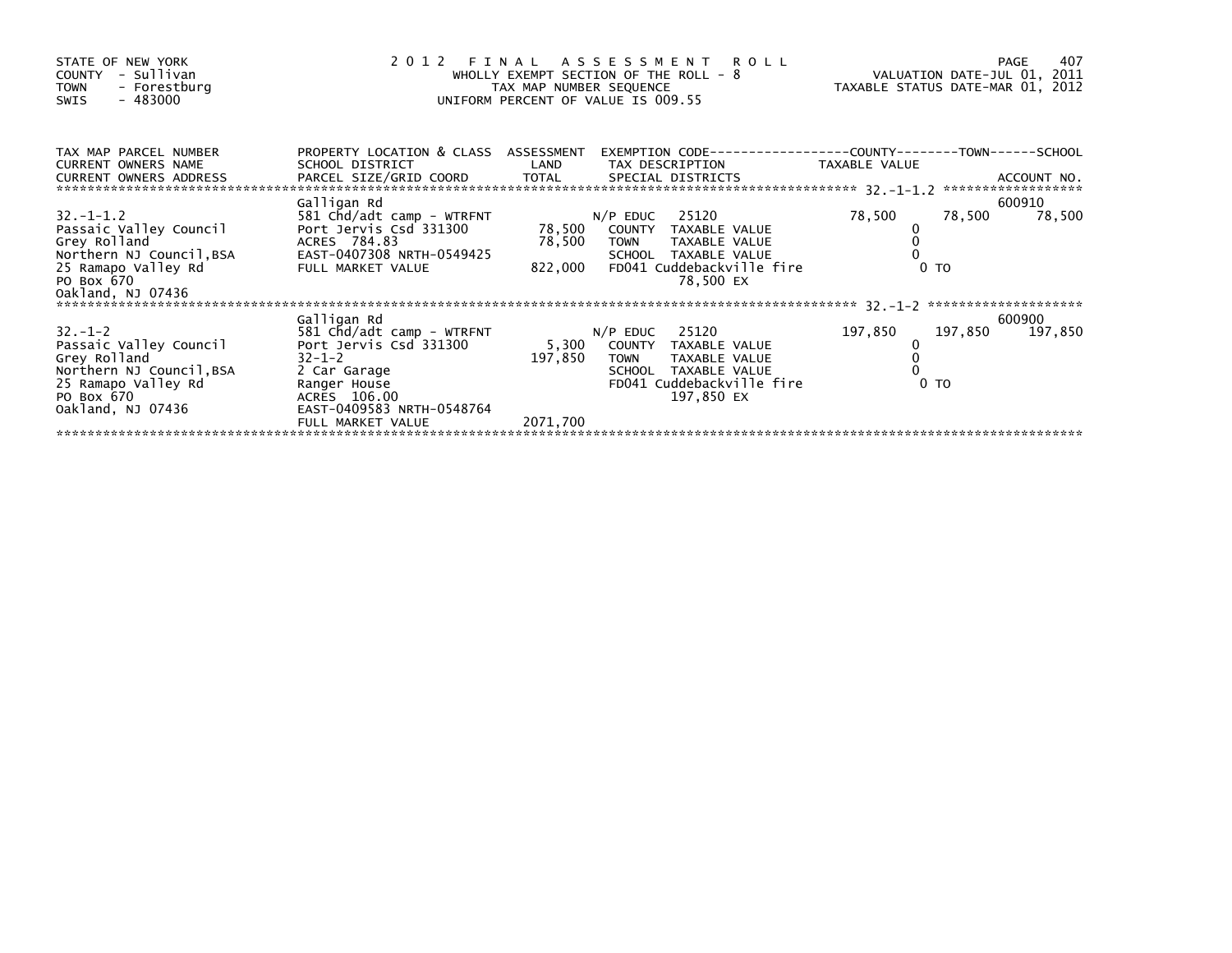| STATE OF NEW YORK    | 2012 FINAL ASSESSMENT ROLL              | 408<br>PAGE                      |
|----------------------|-----------------------------------------|----------------------------------|
| COUNTY - Sullivan    | WHOLLY EXEMPT SECTION OF THE ROLL - $8$ | VALUATION DATE-JUL 01, 2011      |
| TOWN<br>- Forestburg | MAP SECTION - 032                       | TAXABLE STATUS DATE-MAR 01, 2012 |
| - 483000<br>SWIS     | $SUB - SECTION -$                       | RPS150/V04/L015                  |
|                      | UNIFORM PERCENT OF VALUE IS 009.55      | CURRENT DATE $6/18/2012$         |

| CODE | DISTRICT NAME        | TOTAL<br>PARCELS | EXTENSION<br><b>TYPF</b> | EXTENSION<br>VALUE | AD VALOREM<br>VALUE | <b>FXFMPT</b><br>AMOUNT | <b>TAXABLE</b><br>VALUE |
|------|----------------------|------------------|--------------------------|--------------------|---------------------|-------------------------|-------------------------|
|      | FD041 Cuddebackville |                  | <b>TOTAL</b>             |                    | 276.350             | 276,350                 |                         |

### \*\*\* S C H O O L D I S T R I C T S U M M A R Y \*\*\*

| CODE   | DISTRICT NAME   | <b>TOTAL</b><br><b>PARCELS</b> | ASSESSED<br>LAND | ASSESSED<br><b>TOTAL</b> | <b>EXEMPT</b><br><b>AMOUNT</b> | <b>TOTAL</b><br><b>TAXABLE</b> | <b>STAR</b><br><b>AMOUNT</b> | <b>STAR</b><br><b>TAXABLE</b> |
|--------|-----------------|--------------------------------|------------------|--------------------------|--------------------------------|--------------------------------|------------------------------|-------------------------------|
| 331300 | Port Jervis Csd |                                | 83,800           | 276,350                  | 276,350                        |                                |                              |                               |
|        | SUB-TOTAL       |                                | 83,800           | 276.350                  | 276,350                        |                                |                              |                               |
|        | <b>TOTAL</b>    |                                | 83,800           | 276,350                  | 276,350                        |                                |                              |                               |

\*\*\* S Y S T E M C O D E S S U M M A R Y \*\*\*

NO SYSTEM EXEMPTIONS AT THIS LEVEL

### \*\*\* E X E M P T I O N S U M M A R Y \*\*\*

| <b>CODE</b> | DESCRIPTION                     | <b>TOTAL</b><br><b>PARCELS</b> | COUNTY             | <b>TOWN</b>        | SCHOOL             |
|-------------|---------------------------------|--------------------------------|--------------------|--------------------|--------------------|
| 25120       | <b>EDUC</b><br>N/P<br>T O T A L |                                | 276,350<br>276,350 | 276,350<br>276,350 | 276,350<br>276,350 |

| ROLL<br><b>SEC</b> | DESCRIPTION      | <b>TOTAL</b><br><b>PARCELS</b> | ASSESSED<br>_AND | <b>ASSESSED</b><br>TOTAL | <b>TAXABLE</b><br>COUNTY | <b>TAXABLE</b><br><b>TOWN</b> | <b>TAXABLE</b><br><b>SCHOOL</b> | <b>STAR</b><br><b>TAXABLE</b> |
|--------------------|------------------|--------------------------------|------------------|--------------------------|--------------------------|-------------------------------|---------------------------------|-------------------------------|
|                    | EXEMPT<br>WHOLLY |                                | 83,800           | 276,350                  |                          |                               |                                 |                               |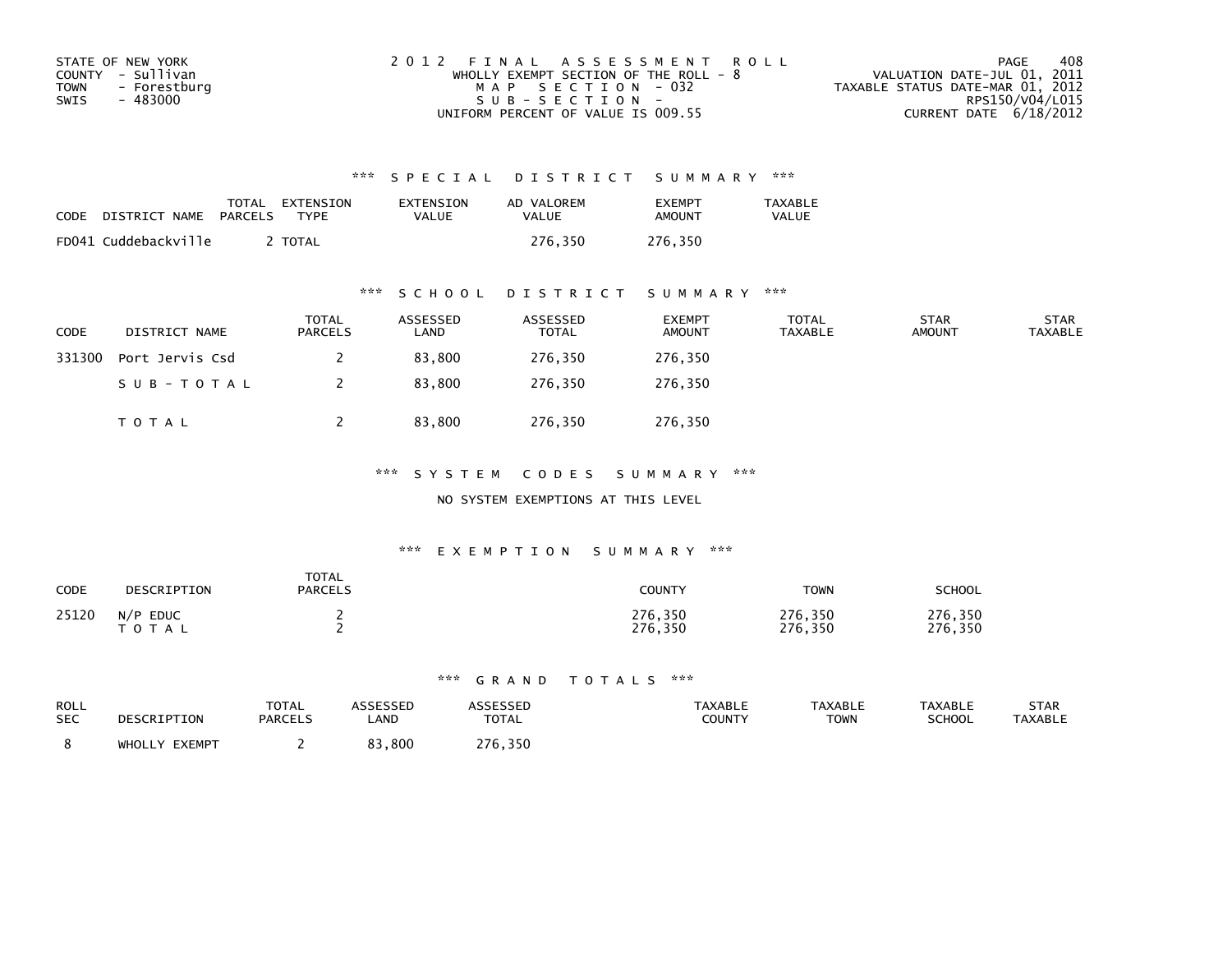| STATE OF NEW YORK<br>- Sullivan<br>COUNTY<br><b>TOWN</b><br>- Forestburg<br>$-483000$<br>SWIS | 2012                                                                                                                                                                                                                                                                                                            | FINAL ASSESSMENI KULL<br>WHOLLY EXEMPT SECTION OF THE ROLL - 8<br>TAXABLE STATUS DATE-MAR 01, 2012<br>UNIFORM PERCENT OF VALUE IS 009.55 |                                                                                                                                                                                                                                                                                                                         |                                                      |                           |  |
|-----------------------------------------------------------------------------------------------|-----------------------------------------------------------------------------------------------------------------------------------------------------------------------------------------------------------------------------------------------------------------------------------------------------------------|------------------------------------------------------------------------------------------------------------------------------------------|-------------------------------------------------------------------------------------------------------------------------------------------------------------------------------------------------------------------------------------------------------------------------------------------------------------------------|------------------------------------------------------|---------------------------|--|
| TAX MAP PARCEL NUMBER<br><b>CURRENT OWNERS NAME</b>                                           | SCHOOL DISTRICT                                                                                                                                                                                                                                                                                                 |                                                                                                                                          | PROPERTY LOCATION & CLASS ASSESSMENT EXEMPTION CODE----------------COUNTY-------TOWN------SCHOOL<br>LAND TAX DESCRIPTION TAXABLE VALUE                                                                                                                                                                                  |                                                      |                           |  |
| $33. - 1 - 1.2$<br>NYS DEC<br>50 Wolf Rd<br>Albany, NY 12233                                  | Town Line<br>961 State park - WTRFNT<br>Monticello 484601<br>wildland<br>ACRES 340.44                                                                                                                                                                                                                           | 170,200                                                                                                                                  | N.Y.S. 12100<br>170,200 COUNTY TAXABLE VALUE<br><b>TOWN</b><br>TAXABLE VALUE<br>SCHOOL TAXABLE VALUE<br>ACRES 340.44 SCHOOL TAXABLE VALUE<br>EAST-0377548 NRTH-0568867 FD040 Forestburg fire dist<br>DEED BOOK 1490 PG-398 1782,200 LD002 E b_crawford mem lib<br>FULL MARKET VALUE 1782,200 LD002 E b_crawford mem lib | 170,200<br>0 <sub>T</sub><br>0 <sub>T</sub>          | 006032<br>170,200 170,200 |  |
|                                                                                               |                                                                                                                                                                                                                                                                                                                 |                                                                                                                                          |                                                                                                                                                                                                                                                                                                                         |                                                      |                           |  |
| $33 - 1 - 31$<br>St Thomas Aquinas Church<br>1 Forestburgh Rd<br>Forestburgh, NY 12777        | Rt 42<br>620 Religious<br>Monticello 484601<br>1 St House that the state of the state of the state of the state of the state of the state of the state of the<br>G1 11 Div 1<br>FRNT 148.00 DPTH 236.00<br>0.80<br><b>ACRES</b><br>EAST-0386000 NRTH-0564790<br>DEED BOOK 1020<br>PG-00004<br>FULL MARKET VALUE | 1,508<br>17,697<br>185,300                                                                                                               | $N/P$ RELIG 25110<br>COUNTY TAXABLE VALUE<br>TOWN TAXABLE VALUE<br>SCHOOL TAXABLE VALUE<br>FD040 Forestburg fire dist<br>17,697 EX<br>LD002 E b crawford mem lib<br>17,697 EX                                                                                                                                           | 17,697<br>17,697<br>0 <sub>T</sub><br>0 <sub>T</sub> | 036700<br>17,697          |  |
|                                                                                               |                                                                                                                                                                                                                                                                                                                 |                                                                                                                                          |                                                                                                                                                                                                                                                                                                                         |                                                      |                           |  |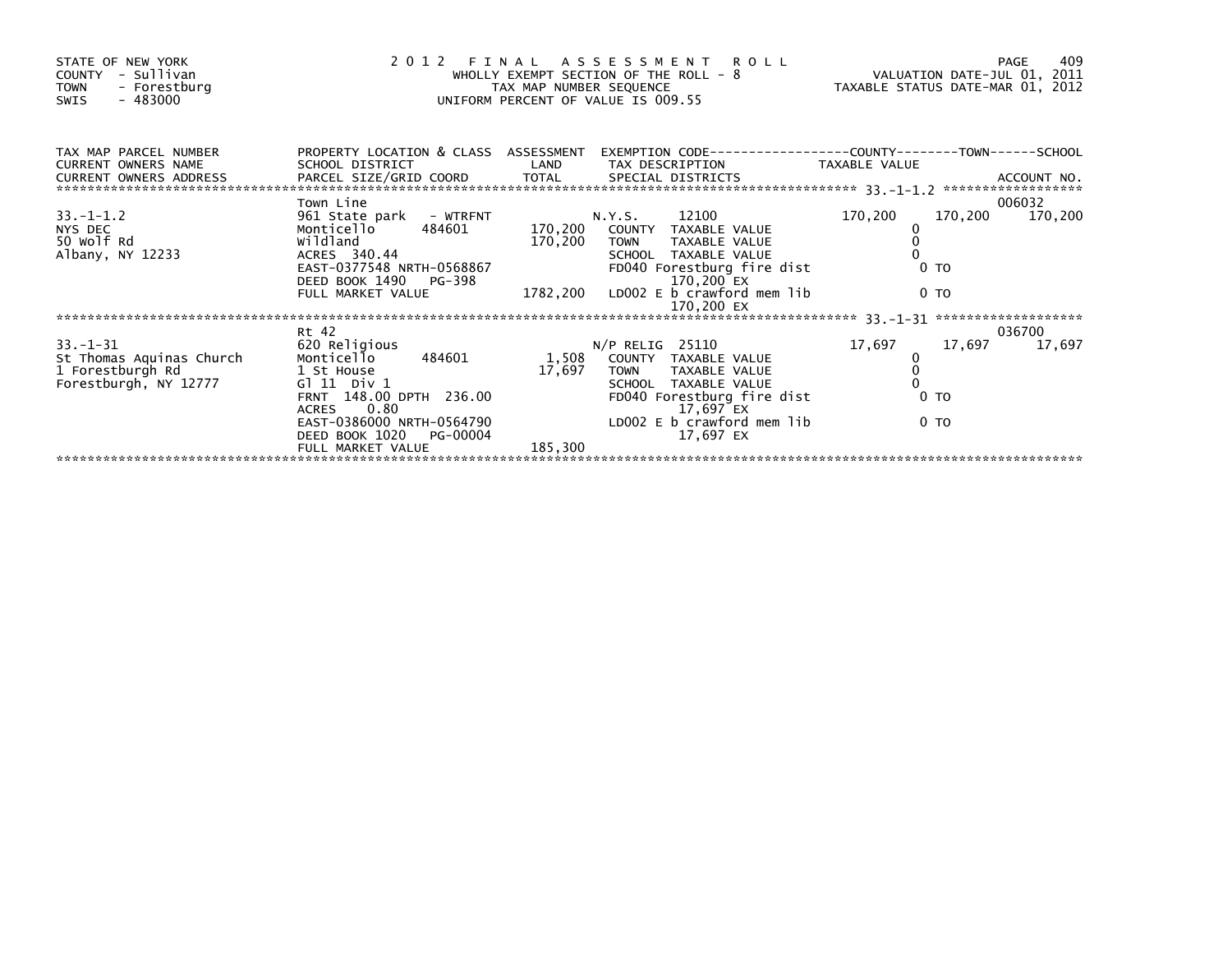| STATE OF NEW YORK    | 2012 FINAL ASSESSMENT ROLL            | -410<br>PAGE                     |
|----------------------|---------------------------------------|----------------------------------|
| COUNTY - Sullivan    | WHOLLY EXEMPT SECTION OF THE ROLL - 8 | VALUATION DATE-JUL 01, 2011      |
| TOWN<br>- Forestburg | MAP SECTION - 033                     | TAXABLE STATUS DATE-MAR 01, 2012 |
| - 483000<br>SWIS     | $SUB - SECTION -$                     | RPS150/V04/L015                  |
|                      | UNIFORM PERCENT OF VALUE IS 009.55    | CURRENT DATE $6/18/2012$         |

| CODE<br>DISTRICT NAME                        | TOTAL<br>EXTENSION<br><b>TYPF</b><br>PARCELS | EXTENSION<br>VALUE | AD VALOREM<br><b>VALUE</b> | <b>FXFMPT</b><br>AMOUNT | <b>TAXABLE</b><br>VALUE |
|----------------------------------------------|----------------------------------------------|--------------------|----------------------------|-------------------------|-------------------------|
| FD040 Forestburg fir<br>LD002 E b crawford m | 2 TOTAL<br>TOTAL                             |                    | 187.897<br>187.897         | 187,897<br>187.897      |                         |

### \*\*\* S C H O O L D I S T R I C T S U M M A R Y \*\*\*

| <b>CODE</b> | DISTRICT NAME | <b>TOTAL</b><br><b>PARCELS</b> | ASSESSED<br>∟AND | ASSESSED<br><b>TOTAL</b> | <b>EXEMPT</b><br><b>AMOUNT</b> | TOTAL<br><b>TAXABLE</b> | <b>STAR</b><br><b>AMOUNT</b> | <b>STAR</b><br><b>TAXABLE</b> |
|-------------|---------------|--------------------------------|------------------|--------------------------|--------------------------------|-------------------------|------------------------------|-------------------------------|
| 484601      | Monticello    |                                | 171,708          | 187.897                  | 187,897                        |                         |                              |                               |
|             | SUB-TOTAL     |                                | 171,708          | 187,897                  | 187,897                        |                         |                              |                               |
|             | T O T A L     |                                | 171,708          | 187,897                  | 187,897                        |                         |                              |                               |

\*\*\* S Y S T E M C O D E S S U M M A R Y \*\*\*

NO SYSTEM EXEMPTIONS AT THIS LEVEL

| CODE           | DESCRIPTION                      | TOTAL<br><b>PARCELS</b> | <b>COUNTY</b>                | TOWN                             | SCHOOL                       |
|----------------|----------------------------------|-------------------------|------------------------------|----------------------------------|------------------------------|
| 12100<br>25110 | N.Y.S.<br>N/P RELIG<br>T O T A L |                         | 170,200<br>17,697<br>187,897 | 170,200<br>17,697<br>.897<br>187 | 170,200<br>17,697<br>187,897 |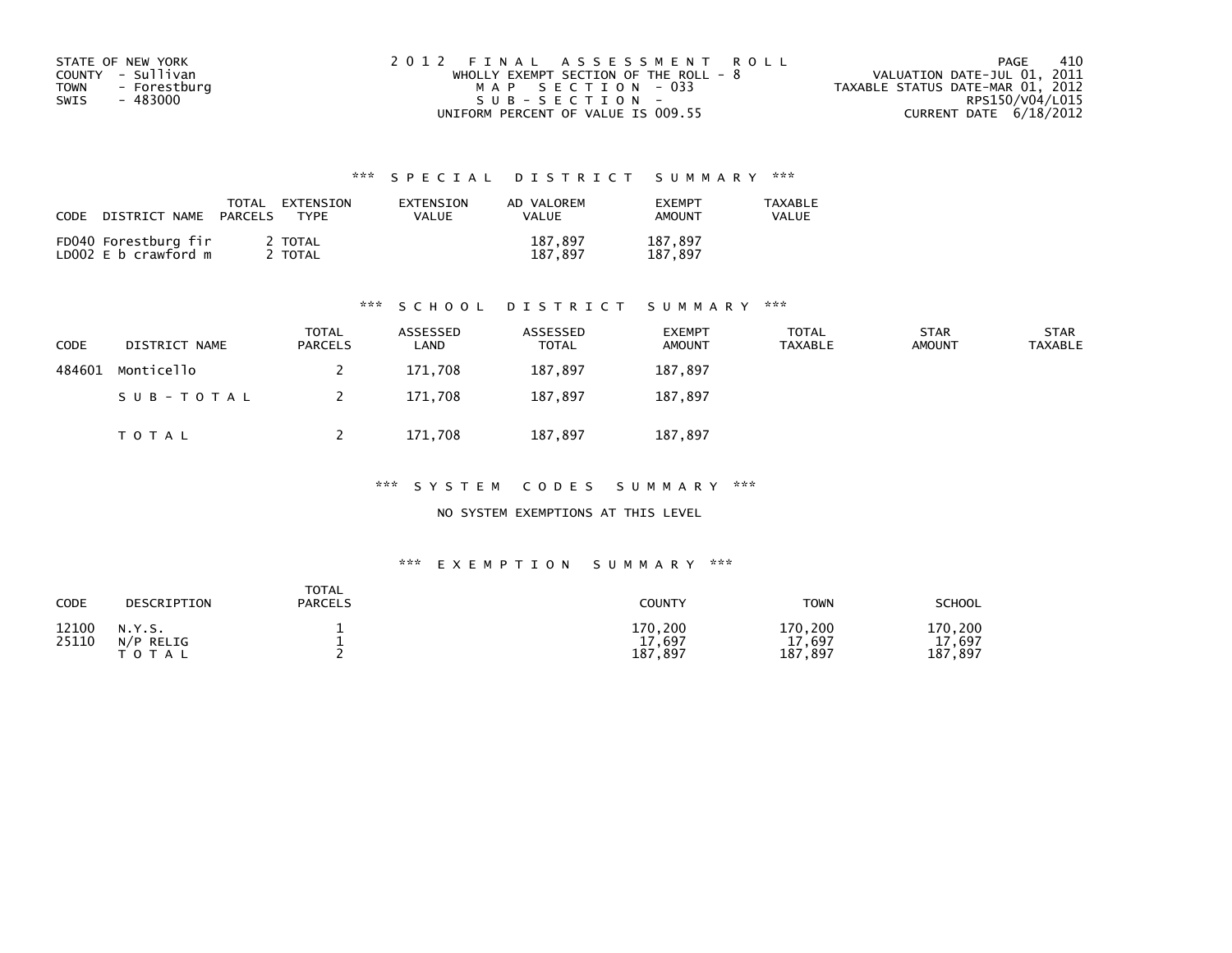| STATE OF NEW YORK           | 2012 FINAL ASSESSMENT ROLL              | 411<br>PAGE                      |
|-----------------------------|-----------------------------------------|----------------------------------|
| COUNTY - Sullivan           | WHOLLY EXEMPT SECTION OF THE ROLL - $8$ | VALUATION DATE-JUL 01, 2011      |
| <b>TOWN</b><br>- Forestburg | MAP SECTION - 033                       | TAXABLE STATUS DATE-MAR 01, 2012 |
| SWIS<br>- 483000            | SUB-SECTION-                            | RPS150/V04/L015                  |
|                             | UNIFORM PERCENT OF VALUE IS 009.55      | CURRENT DATE 6/18/2012           |

| <b>ROLL</b> | DESCRIPTION   | <b>TOTAL</b>   | <b>ASSESSED</b> | ASSESSED     | <b>TAXABLE</b> | <b>TAXABLE</b> | <b>TAXABLE</b> | STAR           |
|-------------|---------------|----------------|-----------------|--------------|----------------|----------------|----------------|----------------|
| <b>SEC</b>  |               | <b>PARCELS</b> | LAND            | <b>TOTAL</b> | COUNTY         | <b>TOWN</b>    | SCHOOL         | <b>TAXABLE</b> |
|             | WHOLLY EXEMPT |                | 171.708         | 187,897      |                |                |                |                |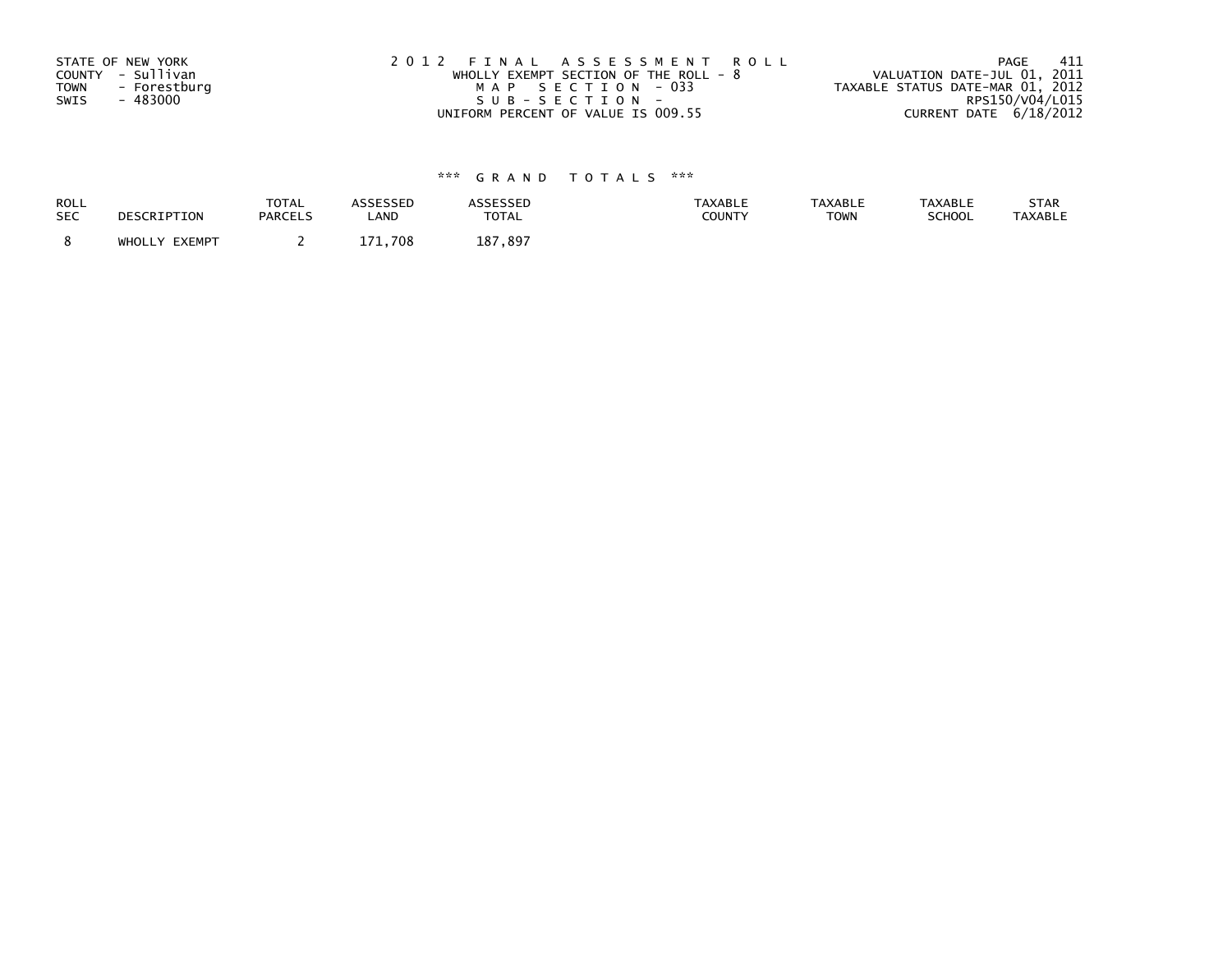| STATE OF NEW YORK<br>- Sullivan<br>COUNTY<br>- Forestburg<br><b>TOWN</b><br>$-483000$<br>SWIS |                                                                                                           | TAX MAP NUMBER SEQUENCE | 2012 FINAL ASSESSMENT ROLL<br>WHOLLY EXEMPT SECTION OF THE ROLL - 8<br>UNIFORM PERCENT OF VALUE IS 009.55 |               | 412<br>PAGE<br>VALUATION DATE-JUL 01, 2011<br>TAXABLE STATUS DATE-MAR 01, 2012 |
|-----------------------------------------------------------------------------------------------|-----------------------------------------------------------------------------------------------------------|-------------------------|-----------------------------------------------------------------------------------------------------------|---------------|--------------------------------------------------------------------------------|
| TAX MAP PARCEL NUMBER<br><b>CURRENT OWNERS NAME</b><br>CURRENT OWNERS ADDRESS                 | PROPERTY LOCATION & CLASS ASSESSMENT<br>SCHOOL DISTRICT<br>PARCEL SIZE/GRID COORD TOTAL SPECIAL DISTRICTS |                         | LAND TAX DESCRIPTION                                                                                      | TAXABLE VALUE | ACCOUNT NO.                                                                    |
|                                                                                               |                                                                                                           |                         |                                                                                                           |               |                                                                                |
|                                                                                               | Rt 42                                                                                                     |                         |                                                                                                           |               | 600720                                                                         |
| $34. - 1 - 2$                                                                                 | 695 Cemetery                                                                                              |                         | 27350<br><b>CEMETERY</b>                                                                                  | 1,380         | 1,380<br>1,380                                                                 |
| Forestburgh Town of                                                                           | Monticello 484601                                                                                         | 1,380                   | COUNTY TAXABLE VALUE                                                                                      |               |                                                                                |
| PO Box 114                                                                                    | $34 - 1 - 2$                                                                                              | 1,380                   | TOWN TAXABLE VALUE                                                                                        |               |                                                                                |
| Forestburgh, NY 12777                                                                         | FRNT 131.47 DPTH 305.31                                                                                   |                         | SCHOOL TAXABLE VALUE                                                                                      |               |                                                                                |
|                                                                                               | EAST-0386261 NRTH-0563401                                                                                 |                         | FD040 Forestburg fire dist                                                                                | 0 TO          |                                                                                |
|                                                                                               | DEED BOOK 2011 PG-307                                                                                     |                         | 1.380 EX                                                                                                  |               |                                                                                |
|                                                                                               | FULL MARKET VALUE                                                                                         |                         | 14,500 LD002 E b crawford mem lib                                                                         | 0 TO          |                                                                                |
|                                                                                               |                                                                                                           |                         | 1.380 EX                                                                                                  |               |                                                                                |
|                                                                                               |                                                                                                           |                         |                                                                                                           |               |                                                                                |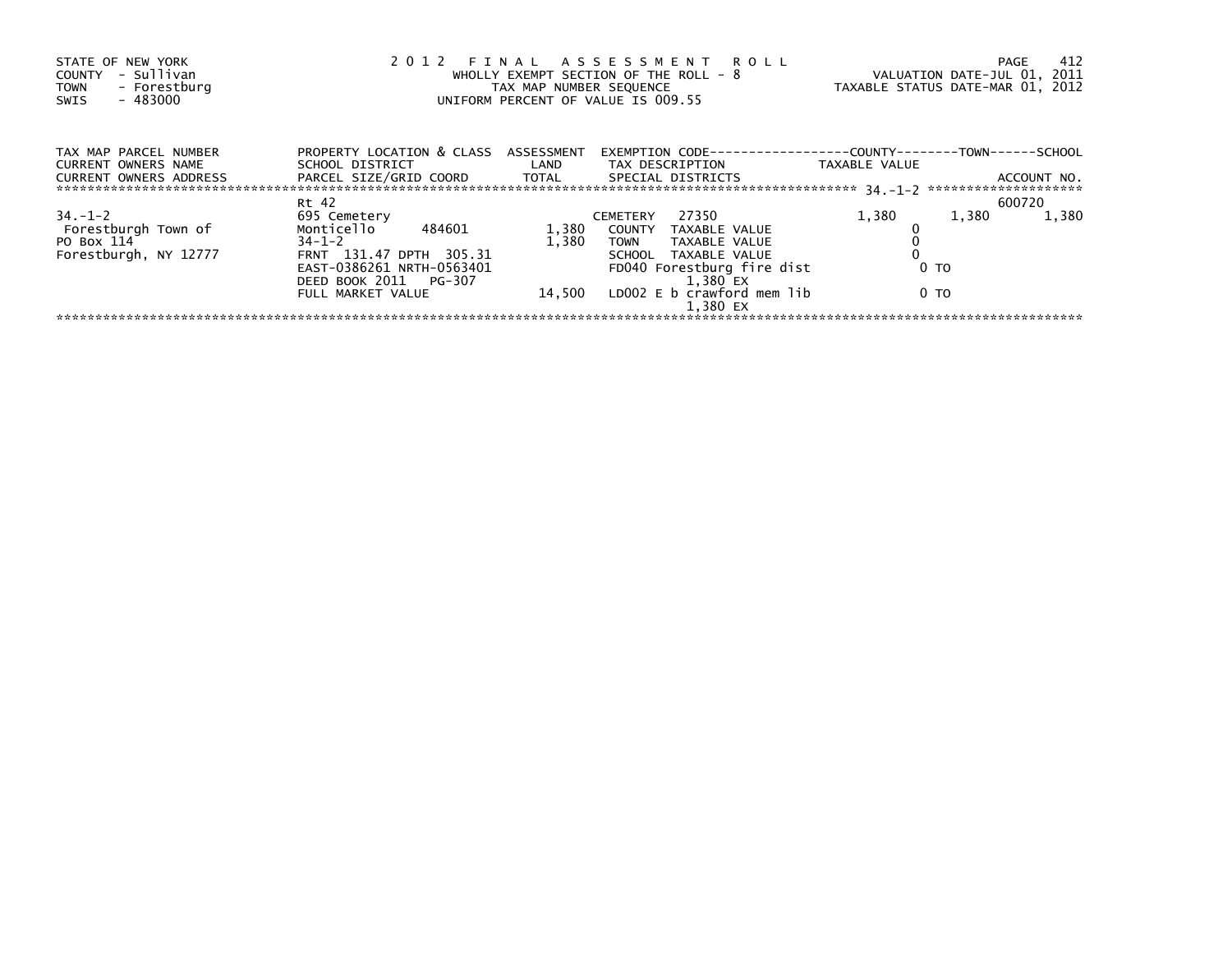| STATE OF NEW YORK           | 2012 FINAL ASSESSMENT ROLL            | - 413<br>PAGE                    |
|-----------------------------|---------------------------------------|----------------------------------|
| COUNTY - Sullivan           | WHOLLY EXEMPT SECTION OF THE ROLL - 8 | VALUATION DATE-JUL 01, 2011      |
| <b>TOWN</b><br>- Forestburg | MAP SECTION - 034                     | TAXABLE STATUS DATE-MAR 01, 2012 |
| SWIS<br>- 483000            | $SUB - SECTION -$                     | RPS150/V04/L015                  |
|                             | UNIFORM PERCENT OF VALUE IS 009.55    | CURRENT DATE 6/18/2012           |

| CODE | DISTRICT NAME                                | TOTAL<br>PARCELS | EXTENSION<br><b>TYPF</b> | EXTENSION<br>VALUE | AD VALOREM<br>VALUE | <b>FXFMPT</b><br>AMOUNT | TAXABLE<br>VALUE |
|------|----------------------------------------------|------------------|--------------------------|--------------------|---------------------|-------------------------|------------------|
|      | FD040 Forestburg fir<br>LD002 E b crawford m |                  | 1 TOTAL<br>TOTAL         |                    | 1,380<br>. . 380    | 1,380<br>1,380          |                  |

### \*\*\* S C H O O L D I S T R I C T S U M M A R Y \*\*\*

| <b>CODE</b> | DISTRICT NAME | <b>TOTAL</b><br><b>PARCELS</b> | ASSESSED<br>LAND | ASSESSED<br><b>TOTAL</b> | <b>EXEMPT</b><br><b>AMOUNT</b> | TOTAL<br>TAXABLE | <b>STAR</b><br><b>AMOUNT</b> | <b>STAR</b><br>TAXABLE |
|-------------|---------------|--------------------------------|------------------|--------------------------|--------------------------------|------------------|------------------------------|------------------------|
| 484601      | Monticello    |                                | 1,380            | 1,380                    | 1,380                          |                  |                              |                        |
|             | SUB-TOTAL     |                                | 1,380            | 1,380                    | 1,380                          |                  |                              |                        |
|             | T O T A L     |                                | 1,380            | 1,380                    | 1,380                          |                  |                              |                        |

\*\*\* S Y S T E M C O D E S S U M M A R Y \*\*\*

### NO SYSTEM EXEMPTIONS AT THIS LEVEL

### \*\*\* E X E M P T I O N S U M M A R Y \*\*\*

| <b>CODE</b> | DESCRIPTION                  | <b>TOTAL</b><br><b>PARCELS</b> | <b>COUNTY</b>  | <b>TOWN</b>    | <b>SCHOOL</b>  |
|-------------|------------------------------|--------------------------------|----------------|----------------|----------------|
| 27350       | <b>CEMETERY</b><br>T O T A L |                                | 1,380<br>1,380 | 1,380<br>1,380 | 1,380<br>1,380 |

| ROLL       | DESCRIPTION   | <b>TOTAL</b>   | ASSESSED | ASSESSED     | TAXABLE | <b>TAXABLE</b> | <b>TAXABLE</b> | STAR           |
|------------|---------------|----------------|----------|--------------|---------|----------------|----------------|----------------|
| <b>SEC</b> |               | <b>PARCELS</b> | LAND     | <b>TOTAL</b> | COUNTY  | TOWN           | <b>SCHOOL</b>  | <b>TAXABLE</b> |
|            | WHOLLY EXEMPT |                | 1,380    | ⊥,380        |         |                |                |                |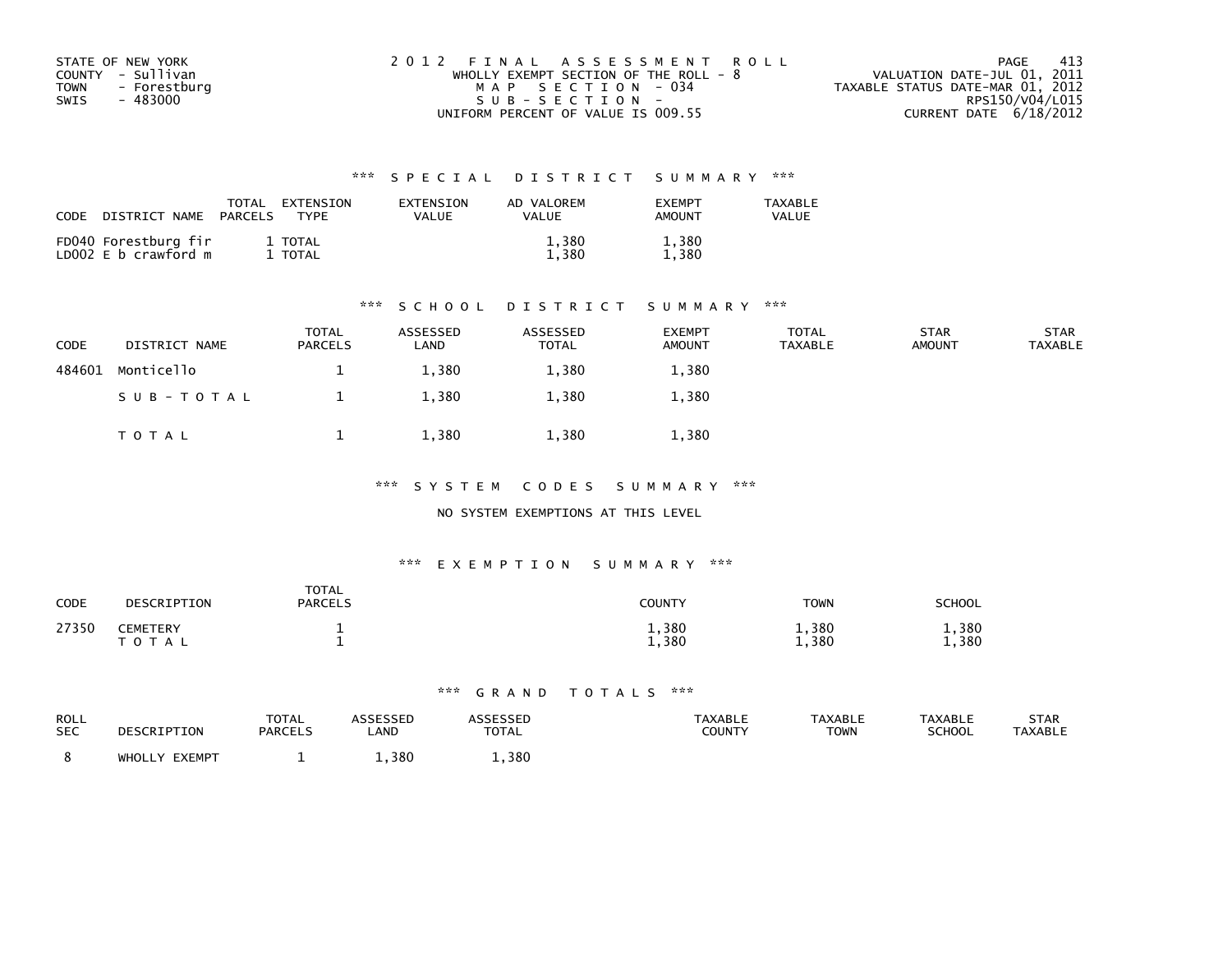| STATE OF NEW YORK<br>- Sullivan<br>COUNTY<br>- Forestburg<br><b>TOWN</b><br>- 483000<br>SWIS | 2012 FINAL                                              | TAX MAP NUMBER SEQUENCE | ASSESSMENT ROLL<br>WHOLLY EXEMPT SECTION OF THE ROLL - 8<br>UNIFORM PERCENT OF VALUE IS 009.55 | VALUATION DATE-JUL 01, 2011<br>TAXABLE STATUS DATE-MAR 01, 2012 |                | 414<br>PAGE |
|----------------------------------------------------------------------------------------------|---------------------------------------------------------|-------------------------|------------------------------------------------------------------------------------------------|-----------------------------------------------------------------|----------------|-------------|
| TAX MAP PARCEL NUMBER<br><b>CURRENT OWNERS NAME</b>                                          | PROPERTY LOCATION & CLASS ASSESSMENT<br>SCHOOL DISTRICT | LAND                    | EXEMPTION CODE-----------------COUNTY-------TOWN------SCHOOL<br>TAX DESCRIPTION                | TAXABLE VALUE                                                   |                |             |
|                                                                                              | Rt 42                                                   |                         |                                                                                                |                                                                 |                | 600620      |
| $34.A-1-2$                                                                                   | 314 Rural vac<10                                        |                         | TWN W/CORP 13500                                                                               | 5,576                                                           | 5,576          | 5,576       |
| Town Of Forestburgh                                                                          | Monticello<br>484601                                    | 5,576                   | COUNTY TAXABLE VALUE                                                                           |                                                                 |                |             |
| Attn: Supervisor                                                                             | Town Hall                                               | 5,576                   | TOWN TAXABLE VALUE                                                                             |                                                                 |                |             |
| PO Box 114                                                                                   | ACRES 3.50                                              |                         | SCHOOL TAXABLE VALUE                                                                           |                                                                 |                |             |
| Forestburgh, NY 12777-0114                                                                   | EAST-0386092 NRTH-0561747<br>DEED BOOK 932<br>PG-00022  |                         | FD040 Forestburg fire dist<br>5,576 EX                                                         |                                                                 | 0 <sub>T</sub> |             |
|                                                                                              | FULL MARKET VALUE                                       |                         | 58,400 LD002 E b crawford mem lib<br>5,576 EX                                                  |                                                                 | 0 <sub>T</sub> |             |
|                                                                                              |                                                         |                         |                                                                                                |                                                                 |                |             |
| $34.A-1-3$                                                                                   | Rt 42                                                   |                         | $N/P$ EDUC 25120                                                                               |                                                                 |                | 151,500     |
| Monmouth Council Inc                                                                         | 581 Chd/adt camp - WTRFNT<br>Monticello 484601          | 120,616                 | COUNTY TAXABLE VALUE                                                                           | 151,500                                                         | 151,500        |             |
| Boy Scouts Of Amer                                                                           | Formerly 34.-1-12.1                                     | 151,500                 | TAXABLE VALUE<br><b>TOWN</b>                                                                   |                                                                 |                |             |
| Lee Marconi                                                                                  | ACRES 639.01                                            |                         | SCHOOL TAXABLE VALUE                                                                           |                                                                 |                |             |
| 705 Ginesi Dr                                                                                | EAST-0386580 NRTH-0557495                               |                         | FD040 Forestburg fire dist                                                                     |                                                                 | 0 <sub>T</sub> |             |
| Morganville, NJ 07751                                                                        | FULL MARKET VALUE                                       | 1586,400                | 151,500 EX                                                                                     |                                                                 |                |             |
|                                                                                              |                                                         |                         | LD002 E b crawford mem lib                                                                     |                                                                 | 0 <sub>T</sub> |             |
|                                                                                              |                                                         |                         | 151,500 EX                                                                                     |                                                                 |                |             |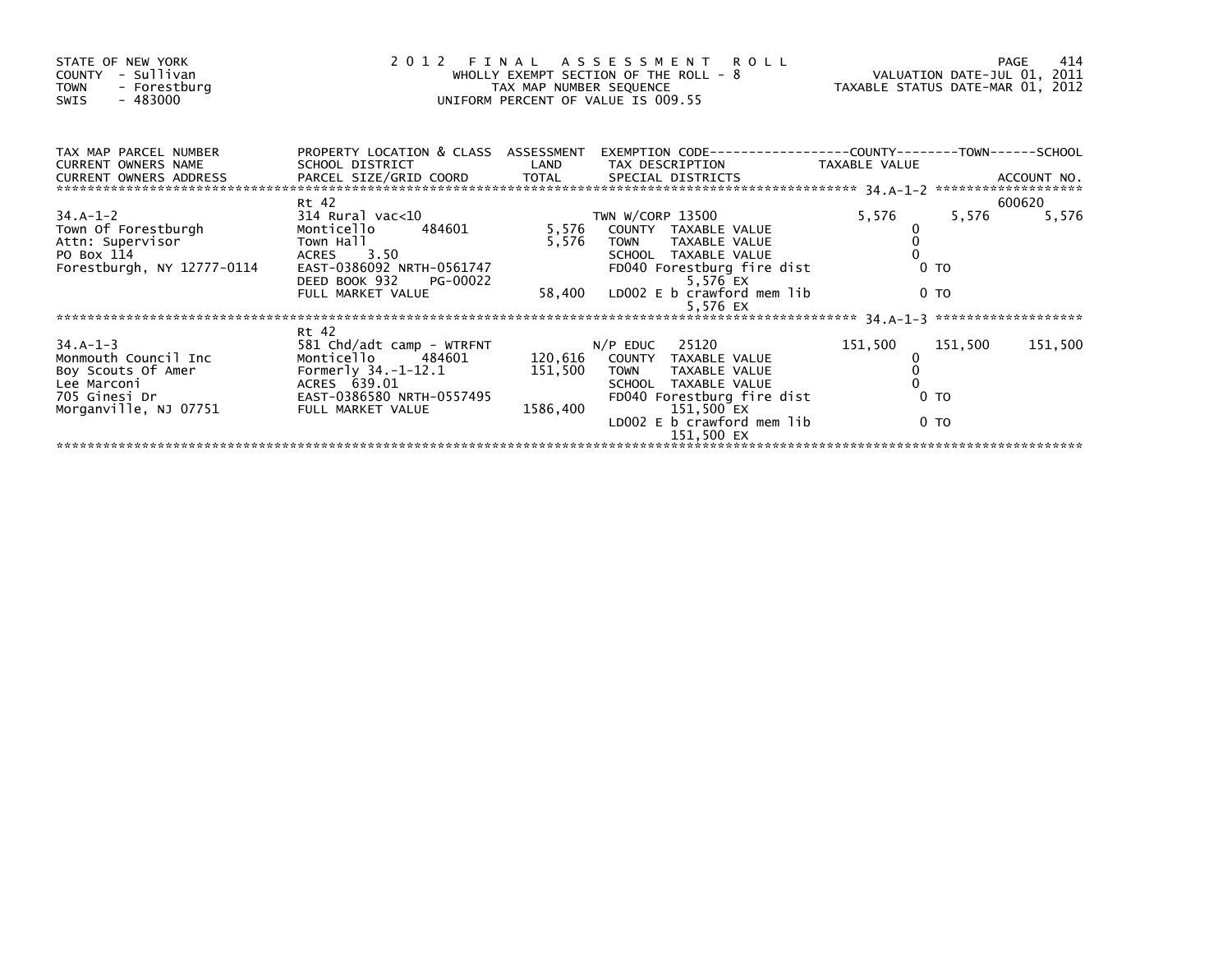| STATE OF NEW YORK           | 2012 FINAL ASSESSMENT ROLL            | - 415<br>PAGE                    |
|-----------------------------|---------------------------------------|----------------------------------|
| COUNTY - Sullivan           | WHOLLY EXEMPT SECTION OF THE ROLL - 8 | VALUATION DATE-JUL 01, 2011      |
| <b>TOWN</b><br>- Forestburg | MAP SECTION - 034                     | TAXABLE STATUS DATE-MAR 01, 2012 |
| - 483000<br>SWIS            | $SUB - SECTION - A$                   | RPS150/V04/L015                  |
|                             | UNIFORM PERCENT OF VALUE IS 009.55    | CURRENT DATE $6/18/2012$         |

| CODE<br>DISTRICT NAME                        | TOTAL<br>EXTENSION<br>PARCELS<br>TYPF | EXTENSION<br>VALUE | AD VALOREM<br><b>VALUE</b> | <b>FXFMPT</b><br>AMOUNT | TAXABLE<br>VALUE |
|----------------------------------------------|---------------------------------------|--------------------|----------------------------|-------------------------|------------------|
| FD040 Forestburg fir<br>LD002 E b crawford m | 2 TOTAL<br>2 TOTAL                    |                    | 157.076<br>157.076         | 157,076<br>157,076      |                  |

### \*\*\* S C H O O L D I S T R I C T S U M M A R Y \*\*\*

| CODE   | DISTRICT NAME | <b>TOTAL</b><br><b>PARCELS</b> | ASSESSED<br>∟AND | ASSESSED<br><b>TOTAL</b> | <b>EXEMPT</b><br><b>AMOUNT</b> | <b>TOTAL</b><br><b>TAXABLE</b> | <b>STAR</b><br><b>AMOUNT</b> | <b>STAR</b><br><b>TAXABLE</b> |
|--------|---------------|--------------------------------|------------------|--------------------------|--------------------------------|--------------------------------|------------------------------|-------------------------------|
| 484601 | Monticello    |                                | 126,192          | 157,076                  | 157,076                        |                                |                              |                               |
|        | SUB-TOTAL     |                                | 126,192          | 157.076                  | 157,076                        |                                |                              |                               |
|        | T O T A L     |                                | 126,192          | 157,076                  | 157,076                        |                                |                              |                               |

\*\*\* S Y S T E M C O D E S S U M M A R Y \*\*\*

### NO SYSTEM EXEMPTIONS AT THIS LEVEL

| CODE           | DESCRIPTION                               | <b>TOTAL</b><br><b>PARCELS</b> | <b>COUNTY</b>               | <b>TOWN</b>                     | <b>SCHOOL</b>                   |
|----------------|-------------------------------------------|--------------------------------|-----------------------------|---------------------------------|---------------------------------|
| 13500<br>25120 | TWN W/CORP<br>N/P<br><b>EDUC</b><br>TOTAL |                                | 5,576<br>151,500<br>157,076 | , 576<br>151,500<br>.076<br>157 | 5,576<br>151,500<br>,076<br>157 |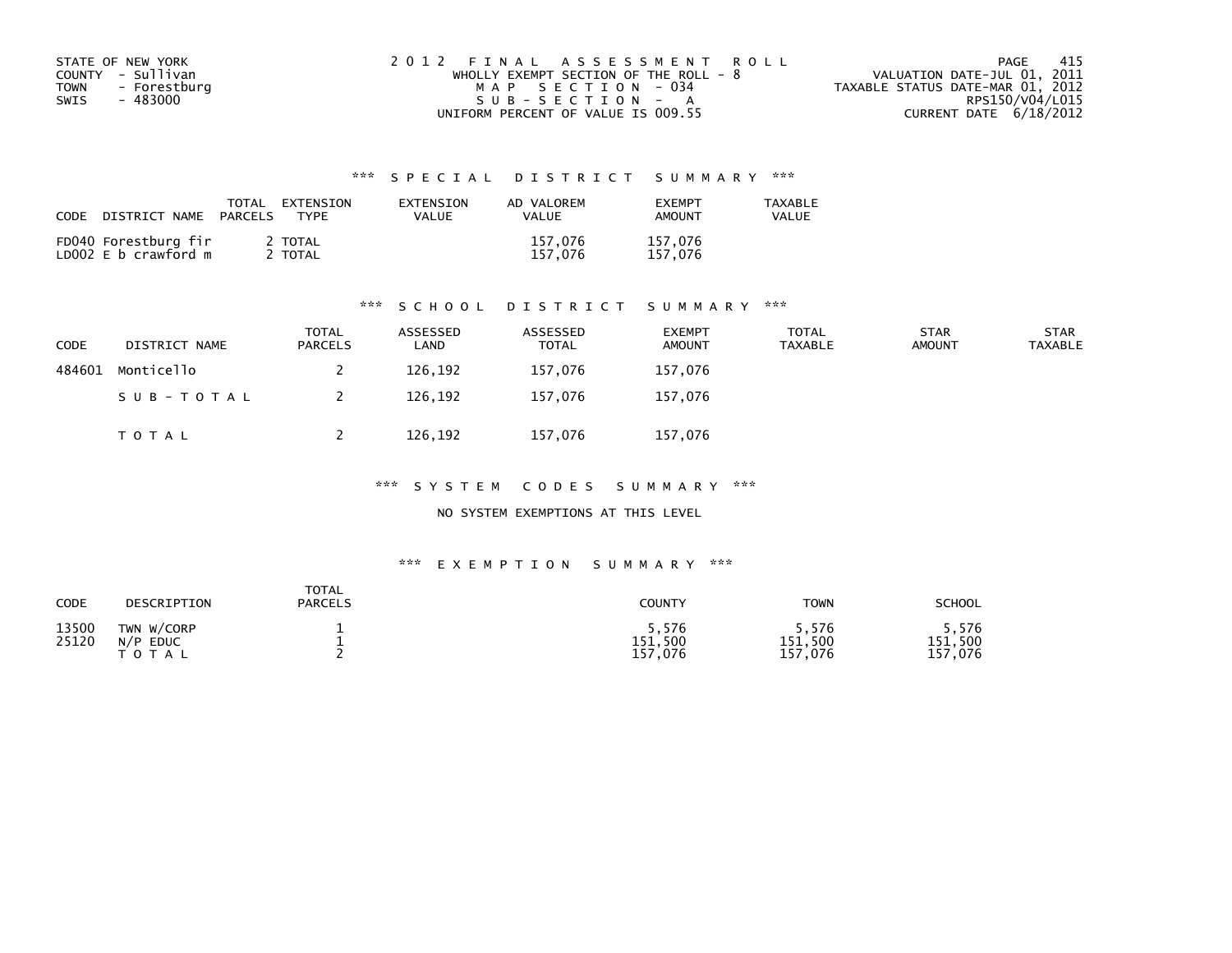| STATE OF NEW YORK           | 2012 FINAL ASSESSMENT ROLL              | -416<br>PAGE                     |
|-----------------------------|-----------------------------------------|----------------------------------|
| COUNTY - Sullivan           | WHOLLY EXEMPT SECTION OF THE ROLL - $8$ | VALUATION DATE-JUL 01, 2011      |
| <b>TOWN</b><br>- Forestburg | MAP SECTION - 034                       | TAXABLE STATUS DATE-MAR 01, 2012 |
| SWIS<br>- 483000            | SUB-SECTION - A                         | RPS150/V04/L015                  |
|                             | UNIFORM PERCENT OF VALUE IS 009.55      | CURRENT DATE 6/18/2012           |

| <b>ROLL</b> | DESCRIPTION   | <b>TOTAL</b>   | ASSESSED | <b>ASSESSED</b> | <b>TAXABLE</b> | <b>TAXABLE</b> | <b>TAXABLE</b> | STAR           |
|-------------|---------------|----------------|----------|-----------------|----------------|----------------|----------------|----------------|
| <b>SEC</b>  |               | <b>PARCELS</b> | LAND     | <b>TOTAL</b>    | <b>COUNTY</b>  | <b>TOWN</b>    | <b>SCHOOL</b>  | <b>TAXABLE</b> |
|             | WHOLLY EXEMPT |                | 126,192  | 157.076         |                |                |                |                |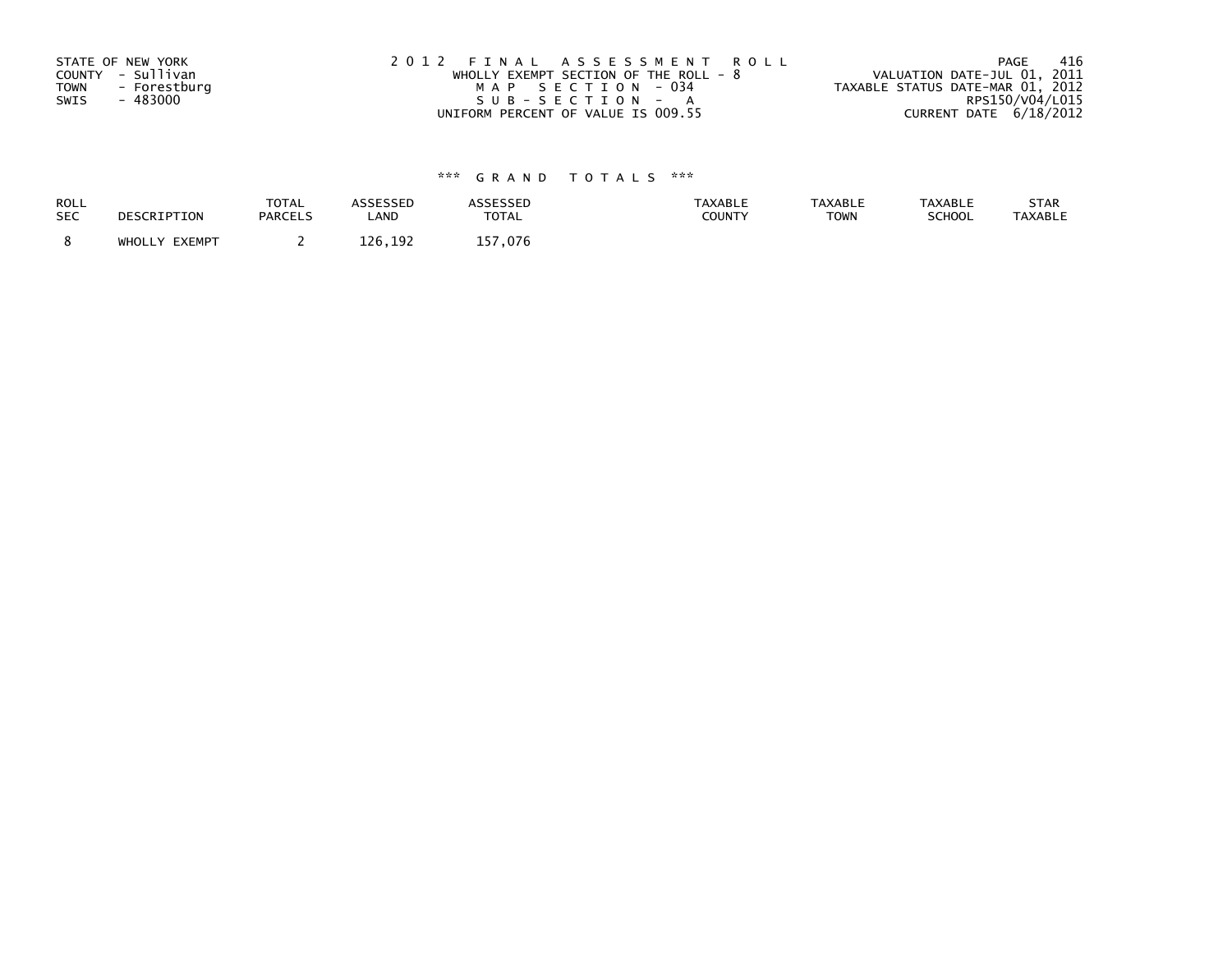| STATE OF NEW YORK<br>COUNTY - Sullivan<br><b>TOWN</b><br>- Forestburg<br>$-483000$<br>SWIS                           | 2 0 1 2                                                                                                                                             | FINAL<br>TAX MAP NUMBER SEQUENCE | <b>ROLL</b><br>ASSESSMENT<br>WHOLLY EXEMPT SECTION OF THE ROLL - 8<br>UNIFORM PERCENT OF VALUE IS 009.55                                                                               | VALUATION DATE-JUL 01, 2011<br>TAXABLE STATUS DATE-MAR 01, 2012           | 417<br>PAGE       |
|----------------------------------------------------------------------------------------------------------------------|-----------------------------------------------------------------------------------------------------------------------------------------------------|----------------------------------|----------------------------------------------------------------------------------------------------------------------------------------------------------------------------------------|---------------------------------------------------------------------------|-------------------|
| TAX MAP PARCEL NUMBER<br><b>CURRENT OWNERS NAME</b><br><b>CURRENT OWNERS ADDRESS</b>                                 | SCHOOL DISTRICT                                                                                                                                     | LAND                             | PROPERTY LOCATION & CLASS ASSESSMENT EXEMPTION CODE----------------COUNTY-------TOWN-----SCHOOL<br>TAX DESCRIPTION                                                                     | <b>TAXABLE VALUE</b>                                                      |                   |
| $37. - 1 - 1.2$<br>NYS DEC<br>50 Wolf Rd<br>Albany, NY 12233                                                         | Club Rd<br>961 State park<br>484601<br>Monticello<br>wildland<br>ACRES 299.47<br>EAST-0382788 NRTH-0559782<br>DEED BOOK 1490<br>PG-398              | 149,700<br>149,700               | 12100<br>N.Y.S.<br>COUNTY TAXABLE VALUE<br><b>TOWN</b><br>TAXABLE VALUE<br>SCHOOL TAXABLE VALUE<br>FD040 Forestburg fire dist<br>149,700 EX                                            | 149,700<br>149,700<br>0<br>$\Omega$<br>0<br>0 <sub>T</sub>                | 006033<br>149,700 |
|                                                                                                                      | FULL MARKET VALUE                                                                                                                                   |                                  | 1567,500 LDOO2 E b crawford mem lib<br>149,700 EX                                                                                                                                      | 0 <sub>T</sub>                                                            |                   |
|                                                                                                                      | Rt 42                                                                                                                                               |                                  |                                                                                                                                                                                        |                                                                           |                   |
| $37. - 1 - 2$<br>Monmouth Council Inc<br>Boy Scouts Of Amer<br>Lee Marconi<br>705 Ginesi Dr<br>Morganville, NJ 07751 | 581 Chd/adt camp - WTRFNT<br>Monticello<br>484601<br>ACRES 10.00<br>EAST-0384950 NRTH-0558280<br>FULL MARKET VALUE                                  | 10,000<br>104,700                | $N/P$ EDUC<br>25120<br>10,000 COUNTY<br>TAXABLE VALUE<br><b>TOWN</b><br>TAXABLE VALUE<br>SCHOOL TAXABLE VALUE<br>FD040 Forestburg fire dist<br>10,000 EX<br>LD002 E b crawford mem lib | 10,000<br>10.000<br>0<br>$\mathbf{0}$<br>0 <sub>T</sub><br>0 <sub>T</sub> | 10,000            |
|                                                                                                                      |                                                                                                                                                     |                                  |                                                                                                                                                                                        |                                                                           |                   |
| $37. - 1 - 3.2$<br>NYS DEC<br>50 Wolf Rd<br>Albany, NY 12233                                                         | Plank Rd<br>961 State park<br>- WTRFNT<br>484601<br>Monticello<br>Wild Land<br>ACRES 11.33<br>EAST-0382708 NRTH-0554419<br>DEED BOOK 1490<br>PG-398 | 5,700<br>5,700                   | 12100<br>N.Y.S.<br>COUNTY TAXABLE VALUE<br><b>TOWN</b><br>TAXABLE VALUE<br>SCHOOL TAXABLE VALUE<br>FD040 Forestburg fire dist<br>5,700 EX                                              | 5,700<br>5,700<br>0<br>$\Omega$<br>0 <sub>T</sub>                         | 5,700             |
|                                                                                                                      | FULL MARKET VALUE                                                                                                                                   | 59,700                           | LD002 E b crawford mem lib<br>5,700 EX                                                                                                                                                 | 0 <sub>T</sub>                                                            |                   |
|                                                                                                                      |                                                                                                                                                     |                                  |                                                                                                                                                                                        |                                                                           |                   |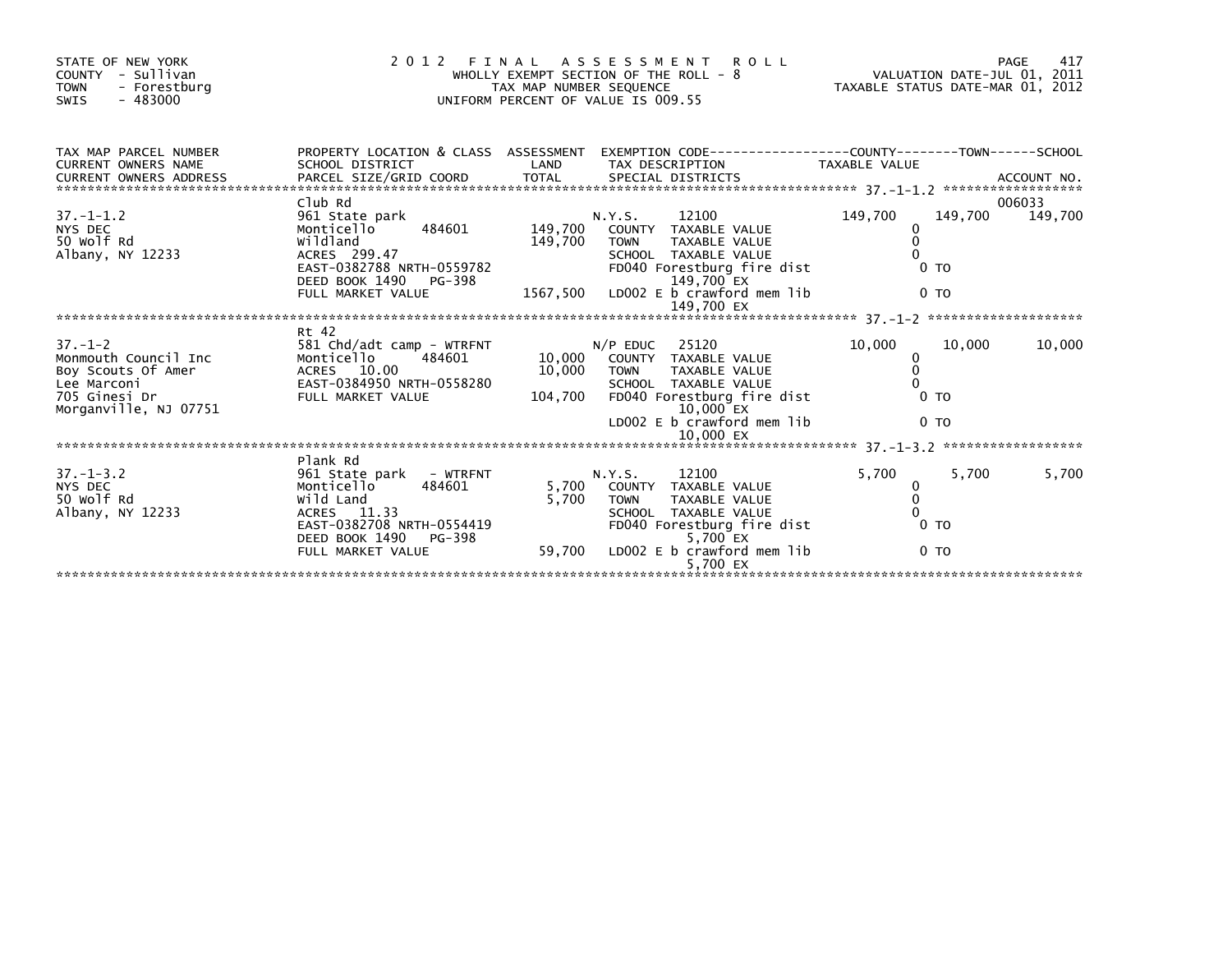| STATE OF NEW YORK           | 2012 FINAL ASSESSMENT ROLL            | -418<br>PAGE                     |
|-----------------------------|---------------------------------------|----------------------------------|
| COUNTY - Sullivan           | WHOLLY EXEMPT SECTION OF THE ROLL - 8 | VALUATION DATE-JUL 01, 2011      |
| <b>TOWN</b><br>- Forestburg | MAP SECTION - 037                     | TAXABLE STATUS DATE-MAR 01, 2012 |
| - 483000<br>SWIS            | $SUB - SECTION -$                     | RPS150/V04/L015                  |
|                             | UNIFORM PERCENT OF VALUE IS 009.55    | CURRENT DATE 6/18/2012           |

| CODE<br>DISTRICT NAME                        | TOTAL<br>EXTENSION<br>TYPF<br><b>PARCELS</b> | EXTENSION<br>VALUE | AD VALOREM<br><b>VALUE</b> | <b>FXFMPT</b><br><b>AMOUNT</b> | <b>TAXABLE</b><br>VALUE |
|----------------------------------------------|----------------------------------------------|--------------------|----------------------------|--------------------------------|-------------------------|
| FD040 Forestburg fir<br>LD002 E b crawford m | 3 TOTAL<br>3 TOTAL                           |                    | 165,400<br>165.400         | 165,400<br>165,400             |                         |

### \*\*\* S C H O O L D I S T R I C T S U M M A R Y \*\*\*

| <b>CODE</b> | DISTRICT NAME | <b>TOTAL</b><br><b>PARCELS</b> | ASSESSED<br>LAND | ASSESSED<br><b>TOTAL</b> | <b>EXEMPT</b><br><b>AMOUNT</b> | <b>TOTAL</b><br>TAXABLE | <b>STAR</b><br><b>AMOUNT</b> | <b>STAR</b><br>TAXABLE |
|-------------|---------------|--------------------------------|------------------|--------------------------|--------------------------------|-------------------------|------------------------------|------------------------|
| 484601      | Monticello    |                                | 165,400          | 165,400                  | 165,400                        |                         |                              |                        |
|             | SUB-TOTAL     |                                | 165,400          | 165,400                  | 165,400                        |                         |                              |                        |
|             | T O T A L     |                                | 165,400          | 165,400                  | 165,400                        |                         |                              |                        |

\*\*\* S Y S T E M C O D E S S U M M A R Y \*\*\*

NO SYSTEM EXEMPTIONS AT THIS LEVEL

| CODE           | DESCRIPTION                          | TOTAL<br><b>PARCELS</b> | COUNTY                       | TOWN                             | <b>SCHOOL</b>                |
|----------------|--------------------------------------|-------------------------|------------------------------|----------------------------------|------------------------------|
| 12100<br>25120 | N.Y.S.<br>$N/P$ EDUC<br><b>TOTAL</b> |                         | 155,400<br>10,000<br>165,400 | 155,400<br>10,000<br>165<br>.400 | 155,400<br>10,000<br>165,400 |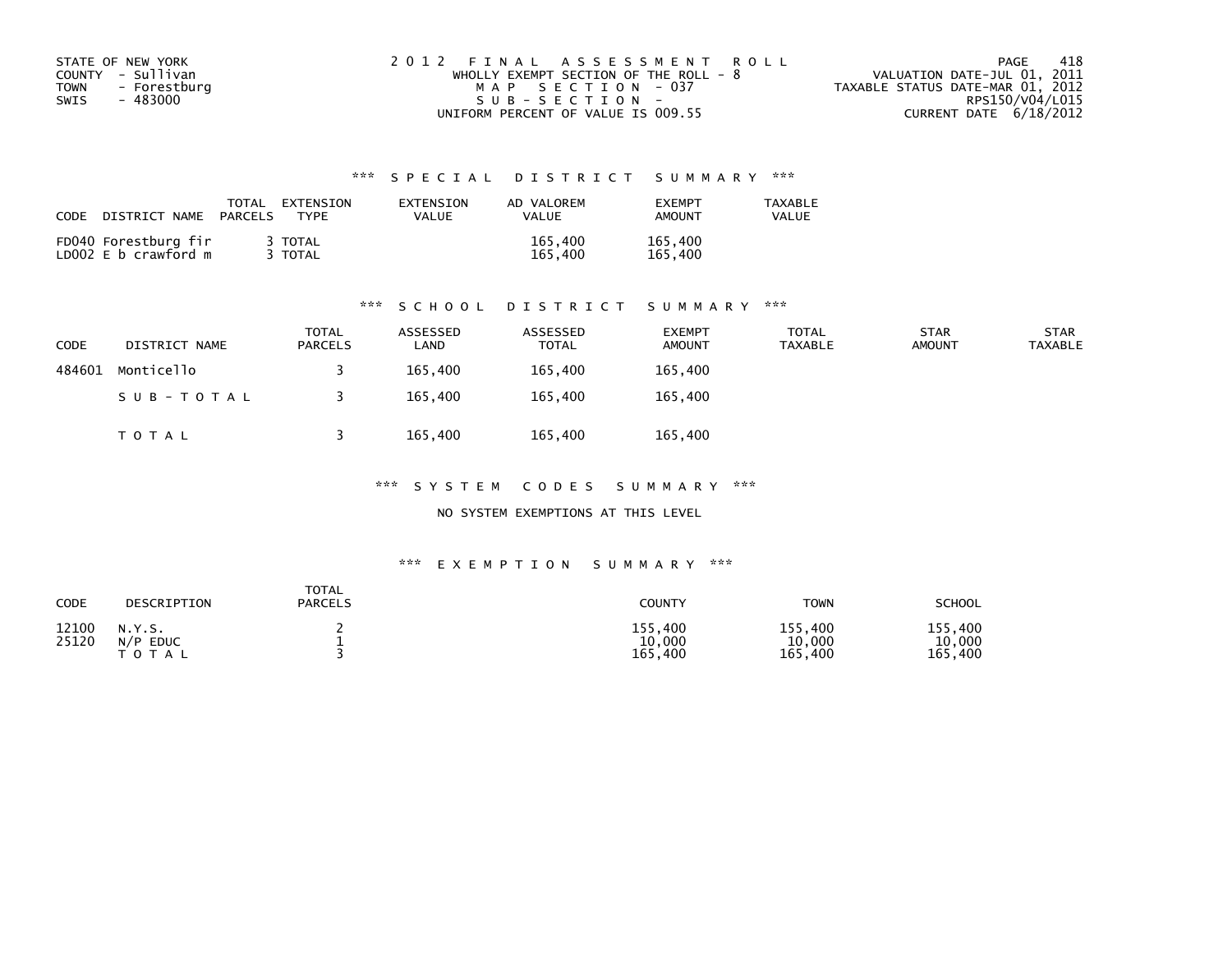| STATE OF NEW YORK    | 2012 FINAL ASSESSMENT ROLL              | - 419<br>PAGE                    |
|----------------------|-----------------------------------------|----------------------------------|
| COUNTY - Sullivan    | WHOLLY EXEMPT SECTION OF THE ROLL - $8$ | VALUATION DATE-JUL 01, 2011      |
| TOWN<br>- Forestburg | MAP SECTION - 037                       | TAXABLE STATUS DATE-MAR 01, 2012 |
| SWIS<br>- 483000     | SUB-SECTION-                            | RPS150/V04/L015                  |
|                      | UNIFORM PERCENT OF VALUE IS 009.55      | CURRENT DATE 6/18/2012           |

| ROLL       | DESCRIPTION   | <b>TOTAL</b>   | ASSESSED | <b>ASSESSED</b> | <b>TAXABLE</b> | <b>TAXABLE</b> | <b>TAXABLE</b> | STAR           |
|------------|---------------|----------------|----------|-----------------|----------------|----------------|----------------|----------------|
| <b>SEC</b> |               | <b>PARCELS</b> | LAND     | <b>TOTAL</b>    | <b>COUNTY</b>  | <b>TOWN</b>    | SCHOOL         | <b>TAXABLE</b> |
|            | WHOLLY EXEMPT |                | 165.400  | 165.400         |                |                |                |                |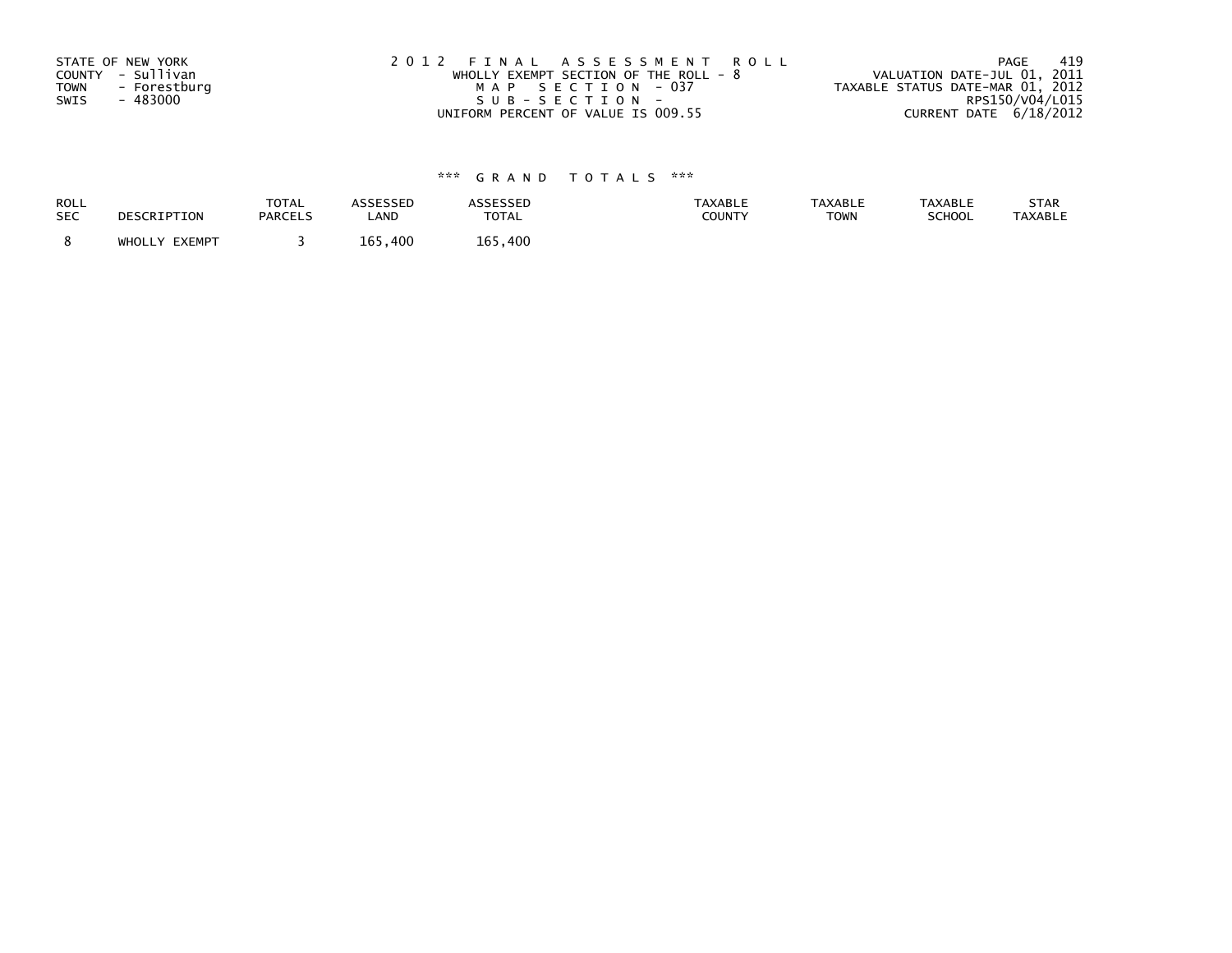| STATE OF NEW YORK<br>- Sullivan<br><b>COUNTY</b><br>- Forestburg<br><b>TOWN</b><br>$-483000$<br><b>SWIS</b>          |                                                                                                                    | TAX MAP NUMBER SEQUENCE     | 2012 FINAL ASSESSMENT ROLL<br>WHOLLY EXEMPT SECTION OF THE ROLL - 8<br>UNIFORM PERCENT OF VALUE IS 009.55                                                                                    | TAXABLE STATUS DATE-MAR 01, 2012           | 420<br>PAGE<br>VALUATION DATE-JUL 01, 2011 |
|----------------------------------------------------------------------------------------------------------------------|--------------------------------------------------------------------------------------------------------------------|-----------------------------|----------------------------------------------------------------------------------------------------------------------------------------------------------------------------------------------|--------------------------------------------|--------------------------------------------|
| TAX MAP PARCEL NUMBER<br><b>CURRENT OWNERS NAME</b><br><b>CURRENT OWNERS ADDRESS</b>                                 | PROPERTY LOCATION & CLASS ASSESSMENT<br>SCHOOL DISTRICT<br>PARCEL SIZE/GRID COORD                                  | LAND<br>TOTAL               | <b>EXEMPTION CODE-</b><br>TAX DESCRIPTION<br>SPECIAL DISTRICTS                                                                                                                               | ----------COUNTY-----<br>TAXABLE VALUE     | $-TOWN---$<br>--SCHOOL<br>ACCOUNT NO.      |
| $38. - 1 - 1$<br>Monmouth Council Inc<br>Boy Scouts Of Amer<br>Lee Marconi<br>705 Ginesi Dr<br>Morganville, NJ 07751 | Rt 42<br>581 Chd/adt camp<br>Monticello<br>484601<br>ACRES 53.00<br>EAST-0388000 NRTH-0548000<br>FULL MARKET VALUE | 10,127<br>94,380<br>988.300 | 25120<br>$N/P$ EDUC<br>COUNTY<br>TAXABLE VALUE<br><b>TOWN</b><br>TAXABLE VALUE<br>SCHOOL TAXABLE VALUE<br>FD040 Forestburg fire dist<br>94,380 EX<br>LD002 E b crawford mem lib<br>94.380 EX | 94,380<br>94,380<br>0 <sub>T</sub><br>0 TO | 94,380                                     |
|                                                                                                                      |                                                                                                                    |                             |                                                                                                                                                                                              |                                            |                                            |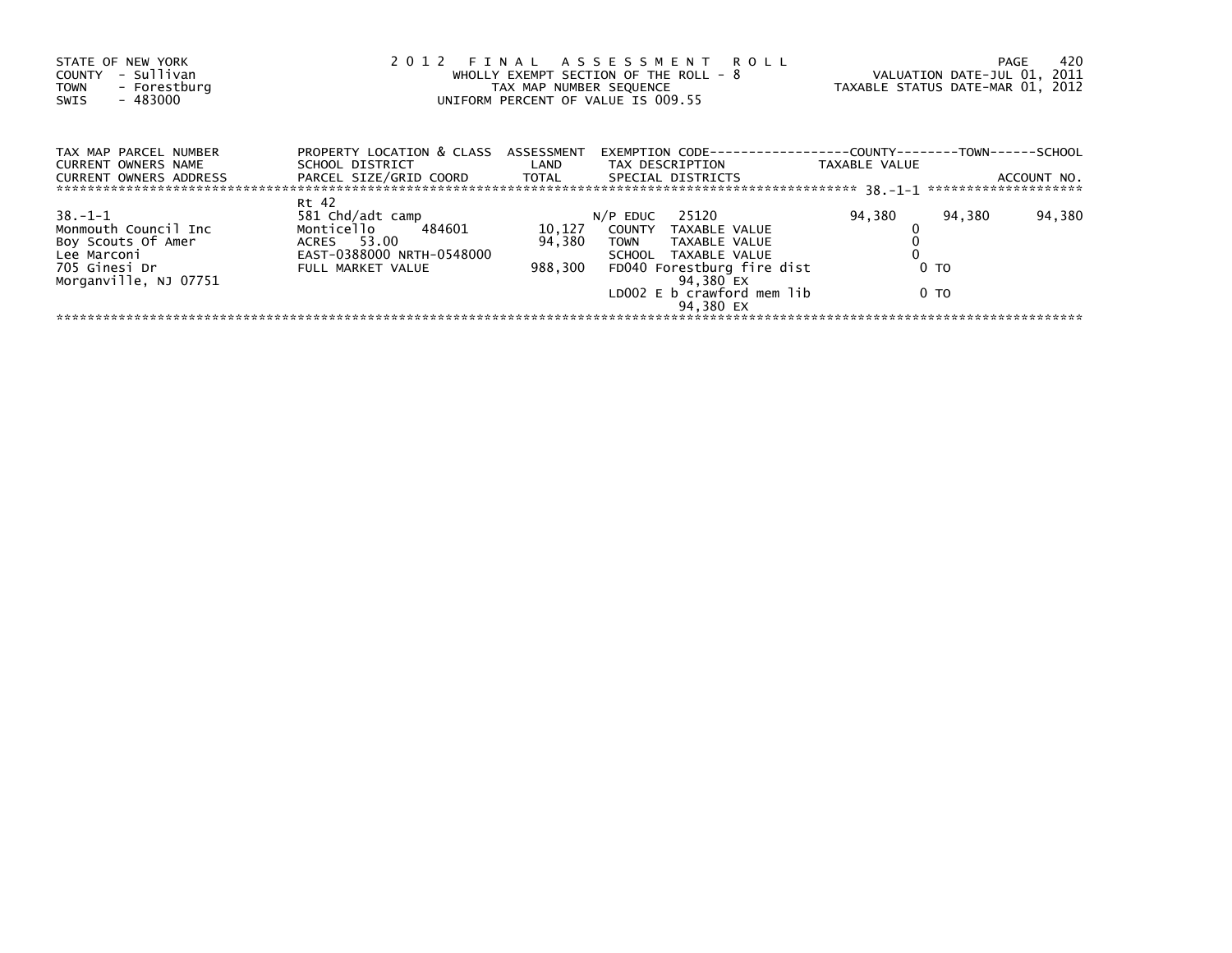| STATE OF NEW YORK    | 2012 FINAL ASSESSMENT ROLL              | -421<br>PAGE                     |
|----------------------|-----------------------------------------|----------------------------------|
| COUNTY - Sullivan    | WHOLLY EXEMPT SECTION OF THE ROLL - $8$ | VALUATION DATE-JUL 01, 2011      |
| TOWN<br>- Forestburg | MAP SECTION - 038                       | TAXABLE STATUS DATE-MAR 01, 2012 |
| - 483000<br>SWIS     | $SUB - SECTION -$                       | RPS150/V04/L015                  |
|                      | UNIFORM PERCENT OF VALUE IS 009.55      | CURRENT DATE $6/18/2012$         |

| CODE | DISTRICT NAME                                | TOTAL<br>PARCELS | EXTENSION<br><b>TYPF</b> | EXTENSION<br>VALUE | AD VALOREM<br>VALUE | <b>FXFMPT</b><br>AMOUNT | <b>TAXABLE</b><br>VALUE |
|------|----------------------------------------------|------------------|--------------------------|--------------------|---------------------|-------------------------|-------------------------|
|      | FD040 Forestburg fir<br>LD002 E b crawford m |                  | 1 TOTAL<br>TOTAL         |                    | 94.380<br>94.380    | 94,380<br>94.380        |                         |

### \*\*\* S C H O O L D I S T R I C T S U M M A R Y \*\*\*

| <b>CODE</b> | DISTRICT NAME | <b>TOTAL</b><br><b>PARCELS</b> | ASSESSED<br>∟AND | ASSESSED<br>TOTAL | <b>EXEMPT</b><br><b>AMOUNT</b> | <b>TOTAL</b><br>TAXABLE | <b>STAR</b><br><b>AMOUNT</b> | <b>STAR</b><br><b>TAXABLE</b> |
|-------------|---------------|--------------------------------|------------------|-------------------|--------------------------------|-------------------------|------------------------------|-------------------------------|
| 484601      | Monticello    |                                | 10,127           | 94,380            | 94,380                         |                         |                              |                               |
|             | SUB-TOTAL     |                                | 10,127           | 94,380            | 94,380                         |                         |                              |                               |
|             | TOTAL         |                                | 10,127           | 94,380            | 94,380                         |                         |                              |                               |

\*\*\* S Y S T E M C O D E S S U M M A R Y \*\*\*

NO SYSTEM EXEMPTIONS AT THIS LEVEL

### \*\*\* E X E M P T I O N S U M M A R Y \*\*\*

| CODE  | DESCRIPTION                        | <b>TOTAL</b><br><b>PARCELS</b> | COUNTY           | <b>TOWN</b>      | SCHOOL           |
|-------|------------------------------------|--------------------------------|------------------|------------------|------------------|
| 25120 | N/P<br><b>EDUC</b><br><b>TOTAL</b> |                                | 94,380<br>94,380 | 94,380<br>94,380 | 94,380<br>94,380 |

| ROLL       | DESCRIPTION   | TOTAL          | <b>ASSESSED</b> | <b>ASSESSED</b> | <b>TAXABLE</b> | TAXABLE | <b>TAXABLE</b> | STAR           |
|------------|---------------|----------------|-----------------|-----------------|----------------|---------|----------------|----------------|
| <b>SEC</b> |               | <b>PARCELS</b> | LAND            | <b>TOTAL</b>    | COUNTY         | TOWN    | <b>SCHOOL</b>  | <b>TAXABLE</b> |
|            | WHOLLY EXEMPT |                | 10,127          | 94,380          |                |         |                |                |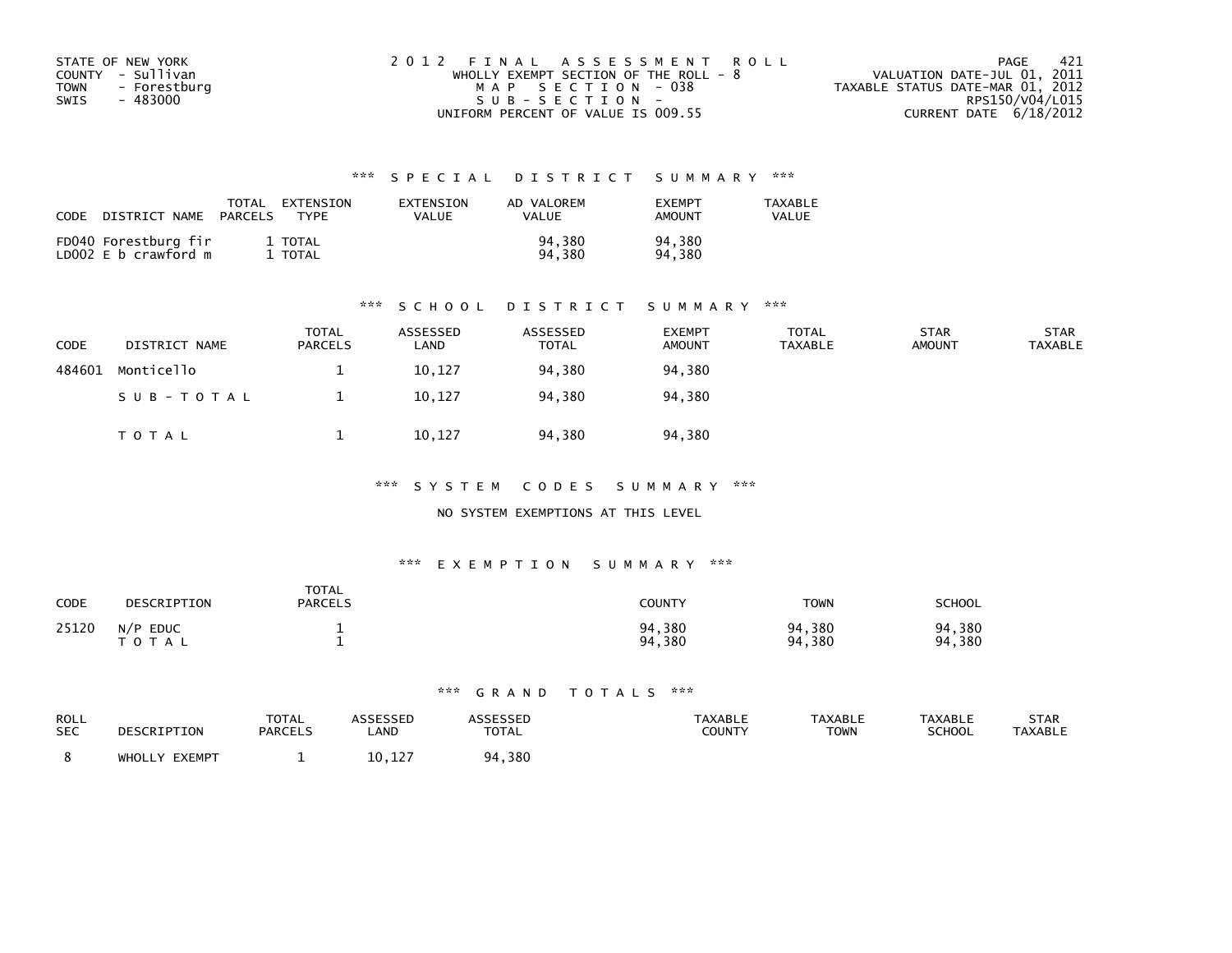| STATE OF NEW YORK<br>COUNTY - Sullivan<br>- Forestburg<br><b>TOWN</b><br>$-483000$<br><b>SWIS</b>                      | 2 0 1 2<br>FINAL                                                                                                                                                         | TAX MAP NUMBER SEQUENCE     | A S S E S S M E N T<br><b>ROLL</b><br>WHOLLY EXEMPT SECTION OF THE ROLL $-8$<br>UNIFORM PERCENT OF VALUE IS 009.55                                                          | TAXABLE STATUS DATE-MAR 01, 2012                                     | PAGE<br>VALUATION DATE-JUL 01, 2011 | 422    |
|------------------------------------------------------------------------------------------------------------------------|--------------------------------------------------------------------------------------------------------------------------------------------------------------------------|-----------------------------|-----------------------------------------------------------------------------------------------------------------------------------------------------------------------------|----------------------------------------------------------------------|-------------------------------------|--------|
| TAX MAP PARCEL NUMBER<br>CURRENT OWNERS NAME                                                                           | SCHOOL DISTRICT                                                                                                                                                          | LAND                        | PROPERTY LOCATION & CLASS ASSESSMENT EXEMPTION CODE----------------COUNTY-------TOWN------SCHOOL<br>TAX DESCRIPTION                                                         | <b>TAXABLE VALUE</b>                                                 |                                     |        |
| $39. - 1 - 4.2$<br>NYS DEC<br>50 Wolf Rd<br>Albany, NY 12233                                                           | Town Line<br>961 State park - WTRFNT<br>Port Jervis Csd 331300<br>Wild Land<br>ACRES 72.69<br>EAST-0384120 NRTH-0546185<br>DEED BOOK 1490<br>PG-435<br>FULL MARKET VALUE | 36,300<br>36,300<br>380.100 | 12100<br>N.Y.S.<br>COUNTY TAXABLE VALUE<br><b>TOWN</b><br>TAXABLE VALUE<br>SCHOOL TAXABLE VALUE<br>FD040 Forestburg fire dist<br>36,300 EX                                  | 36,300<br>$\mathbf{0}$<br>$\mathbf{0}$<br>$\Omega$<br>0 <sub>T</sub> | 006034<br>36,300                    | 36,300 |
|                                                                                                                        | Town Line                                                                                                                                                                |                             |                                                                                                                                                                             |                                                                      | 200132                              |        |
| $39. - 1 - 4.3$<br>NYS DEC<br>50 Wolf Rd<br>Albany, NY 12233                                                           | 961 State park<br>484601<br>Monticello<br>$39 - 1 - 4.3$<br>Scenic Overlook<br><b>ACRES</b><br>1.10<br>EAST-0385890 NRTH-0545750<br>DEED BOOK 1490<br>PG-435             | 600<br>600                  | 12100<br>N.Y.S.<br>COUNTY TAXABLE VALUE<br>TAXABLE VALUE<br><b>TOWN</b><br>SCHOOL TAXABLE VALUE<br>FD040 Forestburg fire dist<br>600 EX<br>LD002 E b crawford mem lib       | 600<br>0<br>$\Omega$<br>0<br>0 <sub>T</sub><br>0 <sub>T</sub>        | 600                                 | 600    |
|                                                                                                                        | FULL MARKET VALUE                                                                                                                                                        | 6,300                       | 600 EX                                                                                                                                                                      |                                                                      |                                     |        |
|                                                                                                                        | Plank Rd                                                                                                                                                                 |                             |                                                                                                                                                                             |                                                                      |                                     |        |
| $39. - 1 - 4.4$<br>NYS DEC<br>50 Wolf Rd<br>Albany, NY 12233                                                           | 961 State park<br>- WTRFNT<br>Monticello<br>484601<br>Wild Land<br>ACRES 10.56<br>EAST-0384325 NRTH-0547335<br>DEED BOOK 1490<br>PG-435                                  | 5.300<br>5.300              | 12100<br>N.Y.S.<br>COUNTY TAXABLE VALUE<br><b>TOWN</b><br>TAXABLE VALUE<br>SCHOOL TAXABLE VALUE<br>FD040 Forestburg fire dist<br>5,300 EX                                   | 5,300<br>0<br>$\mathbf{0}$<br>$\Omega$<br>0 <sub>T</sub>             | 5,300                               | 5,300  |
|                                                                                                                        | FULL MARKET VALUE                                                                                                                                                        | 55,500                      | LD002 E b crawford mem lib<br>5,300 EX                                                                                                                                      | 0 TO                                                                 |                                     |        |
|                                                                                                                        |                                                                                                                                                                          |                             |                                                                                                                                                                             |                                                                      |                                     |        |
| $39. - 1 - 8.2$<br>Monmouth Council Inc<br>Boy Scouts Of Amer<br>Lee Marconi<br>705 Ginesi Dr<br>Morganville, NJ 07751 | W Of Plank Rd<br>581 Chd/adt camp<br>484601<br>Monticello<br><b>ACRES</b><br>5.70<br>EAST-0383990 NRTH-0551140<br>FULL MARKET VALUE                                      | 5.700<br>5,700<br>59,700    | 25120<br>$N/P$ EDUC<br>COUNTY TAXABLE VALUE<br><b>TOWN</b><br>TAXABLE VALUE<br>SCHOOL TAXABLE VALUE<br>FD040 Forestburg fire dist<br>5,700 EX<br>LD002 E b crawford mem lib | 5,700<br>0<br>$\mathbf{0}$<br>$\Omega$<br>0 TO<br>0 <sub>T</sub>     | 5,700                               | 5,700  |
|                                                                                                                        |                                                                                                                                                                          |                             | 5,700 EX                                                                                                                                                                    |                                                                      |                                     |        |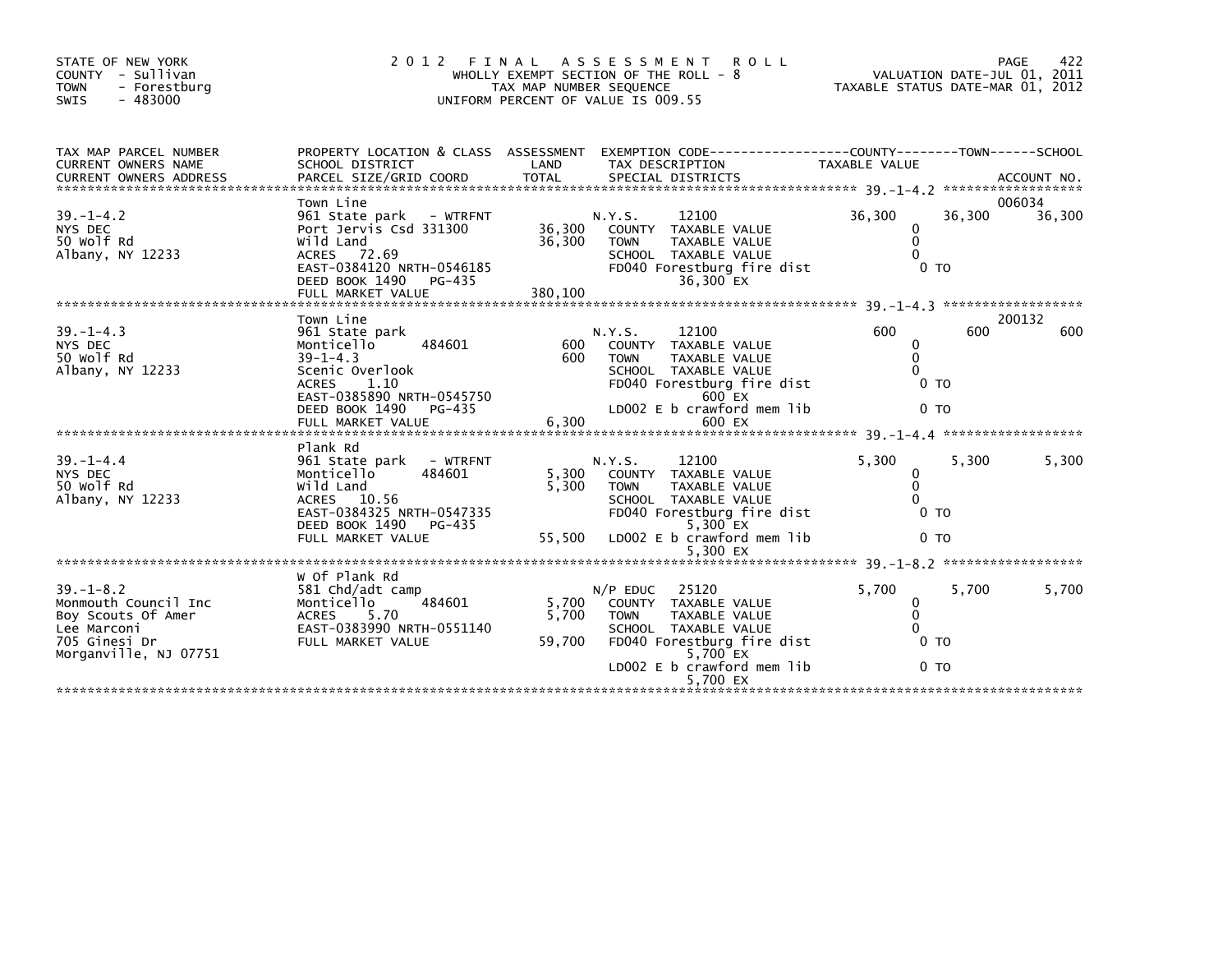| STATE OF NEW YORK<br>- Sullivan<br>COUNTY<br>- Forestburg<br><b>TOWN</b><br>$-483000$<br><b>SWIS</b> |                                                         | TAX MAP NUMBER SEQUENCE | 2012 FINAL ASSESSMENT ROLL<br>WHOLLY EXEMPT SECTION OF THE ROLL - 8<br>UNIFORM PERCENT OF VALUE IS 009.55 |                                          | 423<br>PAGE<br>VALUATION DATE-JUL 01, 2011<br>TAXABLE STATUS DATE-MAR 01, 2012 |
|------------------------------------------------------------------------------------------------------|---------------------------------------------------------|-------------------------|-----------------------------------------------------------------------------------------------------------|------------------------------------------|--------------------------------------------------------------------------------|
| TAX MAP PARCEL NUMBER<br>CURRENT OWNERS NAME                                                         | PROPERTY LOCATION & CLASS ASSESSMENT<br>SCHOOL DISTRICT | LAND                    | EXEMPTION CODE-<br>TAX DESCRIPTION                                                                        | -----------COUNTY------<br>TAXABLE VALUE | ---TOWN------SCHOOL                                                            |
| <b>CURRENT OWNERS ADDRESS</b>                                                                        | PARCEL SIZE/GRID COORD                                  | TOTAL                   | SPECIAL DISTRICTS                                                                                         |                                          | ACCOUNT NO.<br>*******************                                             |
|                                                                                                      | Rt 42                                                   |                         |                                                                                                           |                                          | 600840                                                                         |
| $39 - 1 - 10$                                                                                        | 581 Chd/adt camp                                        |                         | 25120<br>N/P EDUC                                                                                         | 70,127                                   | 70.127<br>70.127                                                               |
| Monmouth Council Inc                                                                                 | Monticello<br>484601                                    | 70,127                  | COUNTY TAXABLE VALUE                                                                                      |                                          |                                                                                |
| Boy Scouts Of Amer                                                                                   | ACRES 367.00<br>EAST-0386236 NRTH-0550121               | 70,127                  | TOWN TAXABLE VALUE                                                                                        |                                          |                                                                                |
| Lee Marconi<br>705 Ginesi Dr                                                                         |                                                         |                         | SCHOOL TAXABLE VALUE                                                                                      |                                          |                                                                                |
| Morganville, NJ 07751                                                                                | FULL MARKET VALUE                                       | 734,300                 | FD040 Forestburg fire dist<br>70.127 EX                                                                   | 0 то                                     |                                                                                |
|                                                                                                      |                                                         |                         | LD002 E b crawford mem lib<br>70.127 EX                                                                   | 0 TO                                     |                                                                                |
|                                                                                                      |                                                         |                         |                                                                                                           |                                          |                                                                                |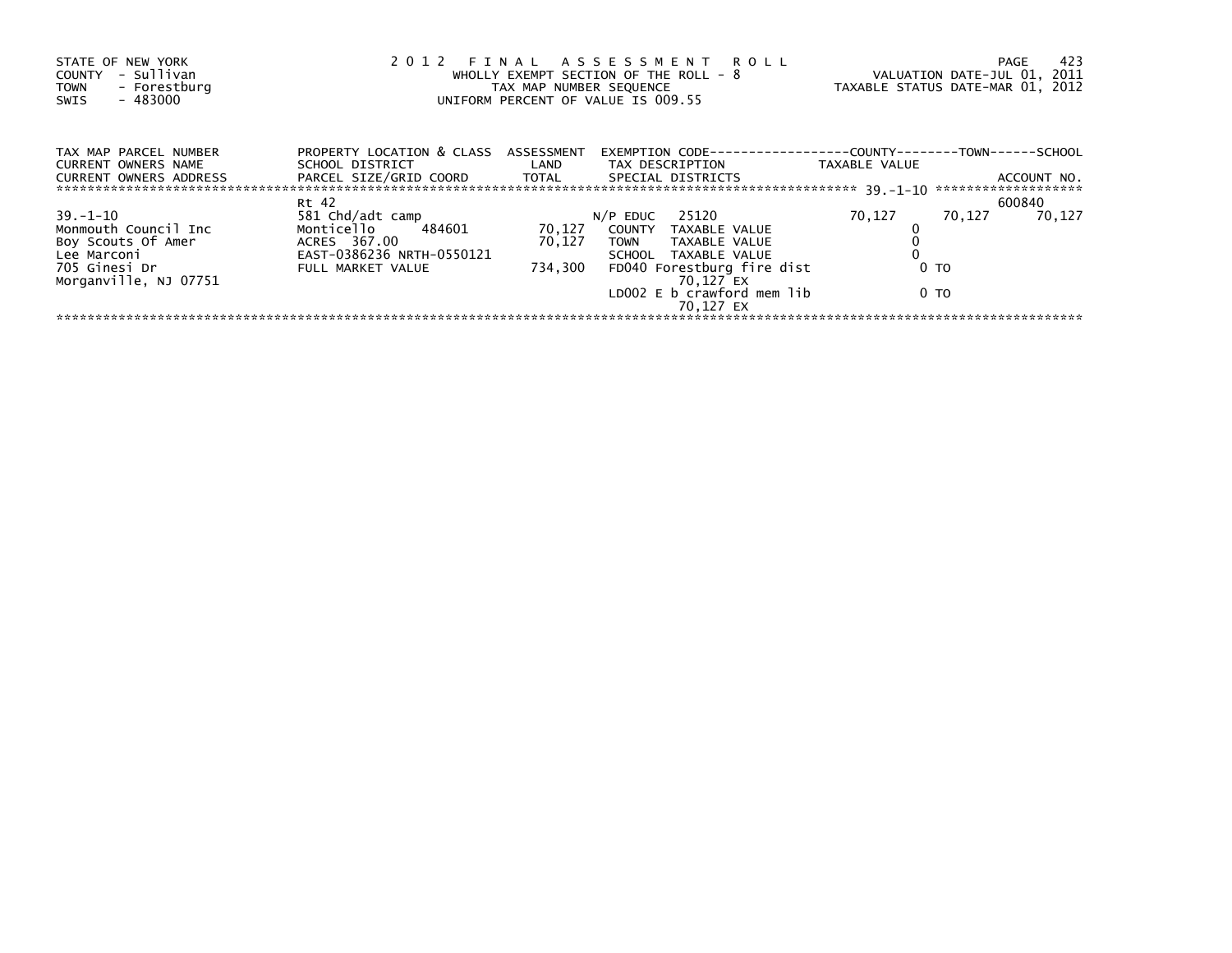| STATE OF NEW YORK    | 2012 FINAL ASSESSMENT ROLL            | -424<br>PAGE                     |
|----------------------|---------------------------------------|----------------------------------|
| COUNTY - Sullivan    | WHOLLY EXEMPT SECTION OF THE ROLL - 8 | VALUATION DATE-JUL 01, 2011      |
| TOWN<br>- Forestburg | MAP SECTION - 039                     | TAXABLE STATUS DATE-MAR 01, 2012 |
| - 483000<br>SWIS     | $SUB - SECTION -$                     | RPS150/V04/L015                  |
|                      | UNIFORM PERCENT OF VALUE IS 009.55    | CURRENT DATE $6/18/2012$         |

| CODE | DISTRICT NAME                                | TOTAL<br>PARCELS | EXTENSION<br><b>TYPF</b> | EXTENSION<br>VALUE | AD VALOREM<br>VALUE | <b>FXFMPT</b><br><b>AMOUNT</b> | <b>TAXABLE</b><br>VALUE |
|------|----------------------------------------------|------------------|--------------------------|--------------------|---------------------|--------------------------------|-------------------------|
|      | FD040 Forestburg fir<br>LD002 E b crawford m |                  | 5 TOTAL<br>4 TOTAL       |                    | 118.027<br>81.727   | 118.027<br>81.727              |                         |

### \*\*\* S C H O O L D I S T R I C T S U M M A R Y \*\*\*

| CODE             | DISTRICT NAME                 | <b>TOTAL</b><br><b>PARCELS</b> | ASSESSED<br>LAND | ASSESSED<br><b>TOTAL</b> | <b>EXEMPT</b><br><b>AMOUNT</b> | <b>TOTAL</b><br><b>TAXABLE</b> | <b>STAR</b><br><b>AMOUNT</b> | <b>STAR</b><br><b>TAXABLE</b> |
|------------------|-------------------------------|--------------------------------|------------------|--------------------------|--------------------------------|--------------------------------|------------------------------|-------------------------------|
| 331300<br>484601 | Port Jervis Csd<br>Monticello | 4                              | 36,300<br>81.727 | 36,300<br>81.727         | 36,300<br>81,727               |                                |                              |                               |
|                  | SUB-TOTAL                     |                                | 118,027          | 118,027                  | 118,027                        |                                |                              |                               |
|                  | T O T A L                     |                                | 118,027          | 118,027                  | 118,027                        |                                |                              |                               |

### \*\*\* S Y S T E M C O D E S S U M M A R Y \*\*\*

NO SYSTEM EXEMPTIONS AT THIS LEVEL

| CODE           | DESCRIPTION                               | <b>TOTAL</b><br><b>PARCELS</b> | <b>COUNTY</b>               | <b>TOWN</b>                 | <b>SCHOOL</b>               |
|----------------|-------------------------------------------|--------------------------------|-----------------------------|-----------------------------|-----------------------------|
| 12100<br>25120 | N.Y.S.<br>N/P<br><b>EDUC</b><br>T O T A L |                                | 42,200<br>75,827<br>118,027 | 42,200<br>75,827<br>118,027 | 42,200<br>75,827<br>118,027 |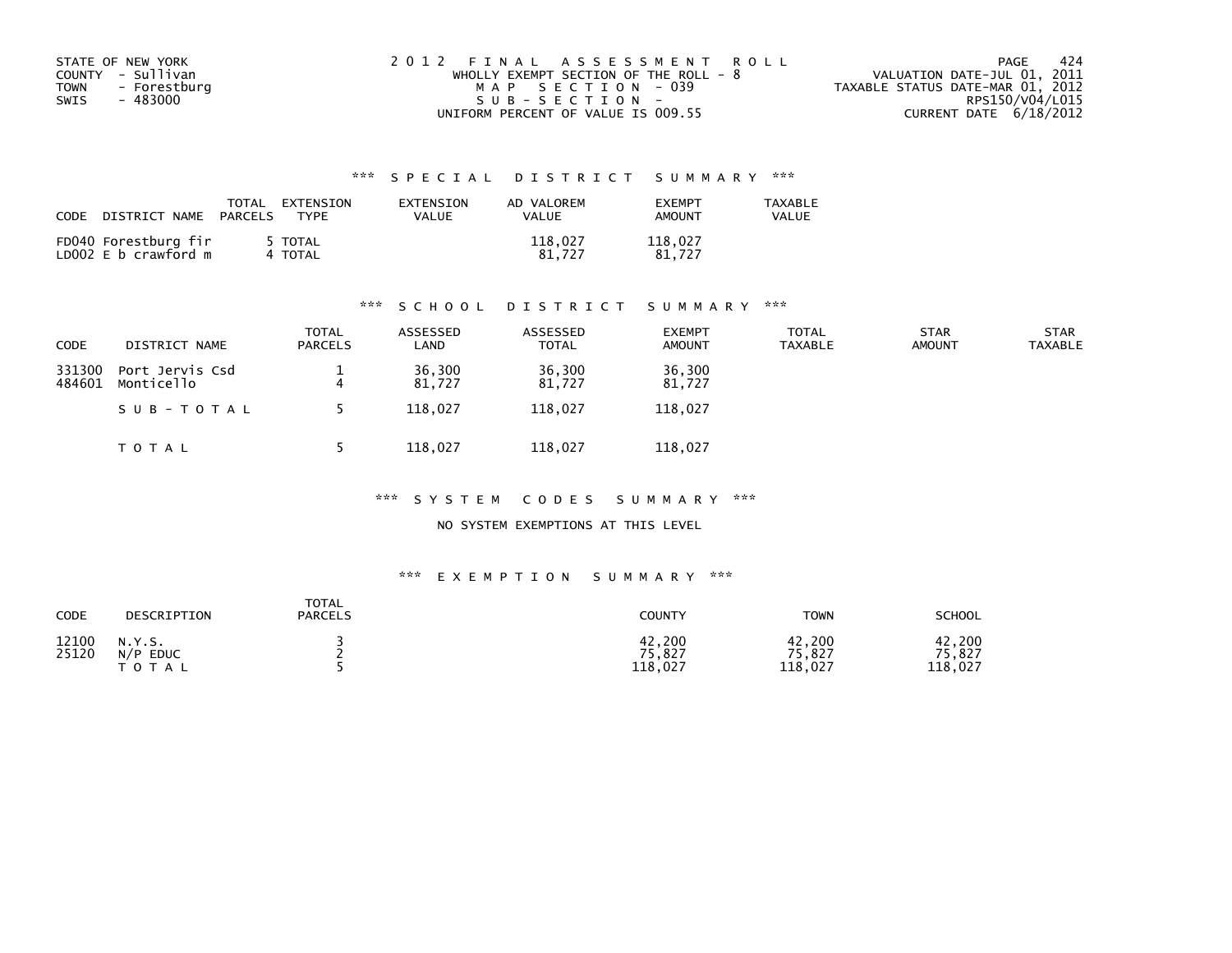| STATE OF NEW YORK           | 2012 FINAL ASSESSMENT ROLL             | - 425<br>PAGE                    |
|-----------------------------|----------------------------------------|----------------------------------|
| COUNTY - Sullivan           | WHOLLY EXEMPT SECTION OF THE ROLL $-8$ | VALUATION DATE-JUL 01, 2011      |
| <b>TOWN</b><br>- Forestburg | MAP SECTION - 039                      | TAXABLE STATUS DATE-MAR 01, 2012 |
| SWIS<br>- 483000            | SUB-SECTION-                           | RPS150/V04/L015                  |
|                             | UNIFORM PERCENT OF VALUE IS 009.55     | CURRENT DATE 6/18/2012           |

| <b>ROLL</b> | DESCRIPTION   | <b>TOTAL</b>   | <b>ASSESSED</b> | ASSESSED     | <b>TAXABLE</b> | <b>TAXABLE</b> | <b>TAXABLE</b> | STAR           |
|-------------|---------------|----------------|-----------------|--------------|----------------|----------------|----------------|----------------|
| <b>SEC</b>  |               | <b>PARCELS</b> | LAND            | <b>TOTAL</b> | COUNTY         | <b>TOWN</b>    | SCHOOL         | <b>TAXABLE</b> |
|             | WHOLLY EXEMPT |                | 118.027         | 118.027      |                |                |                |                |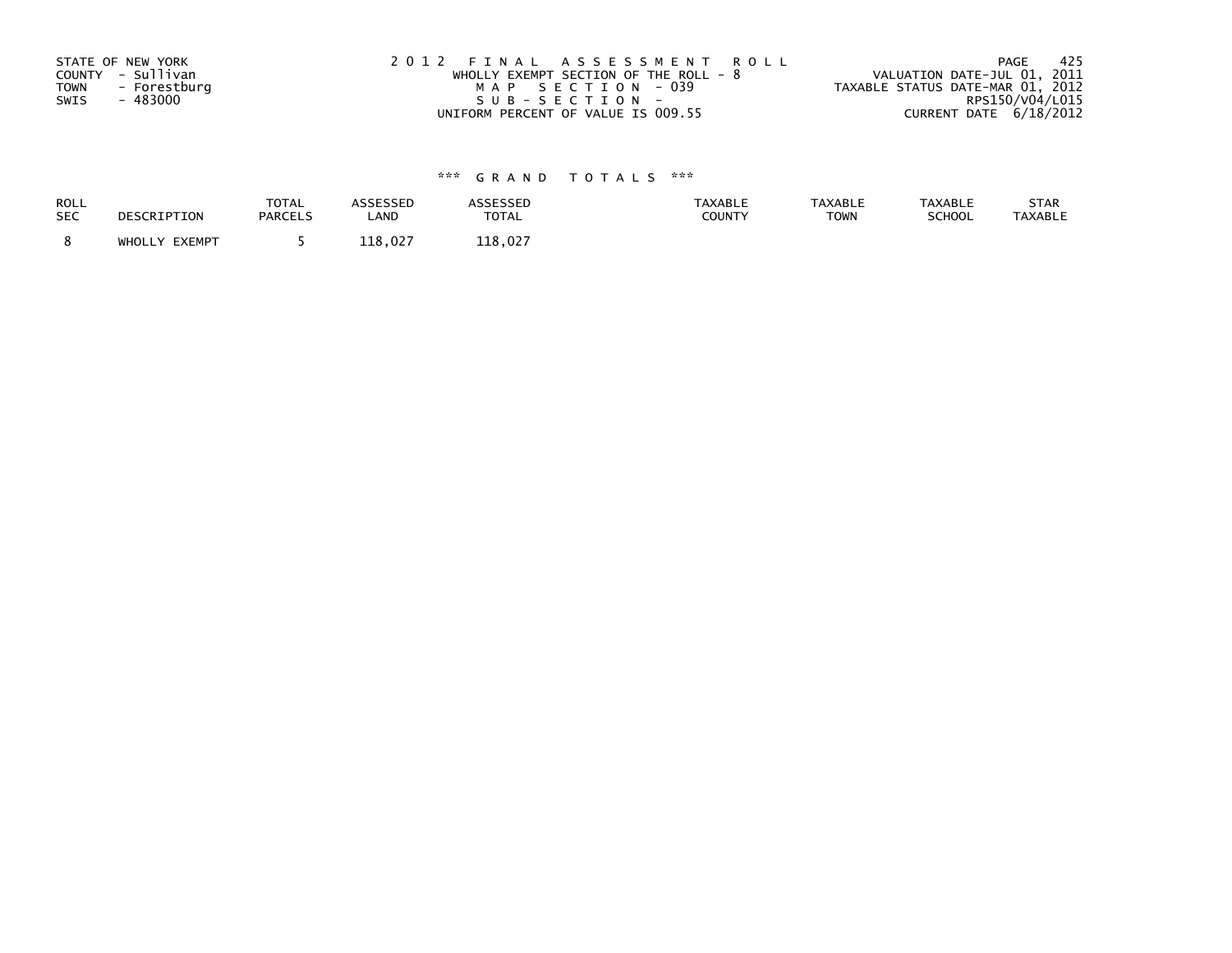| STATE OF NEW YORK<br>COUNTY - Sullivan<br><b>TOWN</b><br>- Forestburg<br>- 483000<br>SWIS                                                                                                                                                      |                                                                                         | WHOLLY EXEMPT SECTION OF THE ROLL - 8<br>TAX MAP NUMBER SEQUENCE<br>UNIFORM PERCENT OF VALUE IS 009.55 |             | 2012 FINAL ASSESSMENT ROLL                                                                           | VALUATION DATE-JUL 01, 2011<br>TAXABLE STATUS DATE-MAR 01, 2012 |         | 426<br>PAGE      |
|------------------------------------------------------------------------------------------------------------------------------------------------------------------------------------------------------------------------------------------------|-----------------------------------------------------------------------------------------|--------------------------------------------------------------------------------------------------------|-------------|------------------------------------------------------------------------------------------------------|-----------------------------------------------------------------|---------|------------------|
| TAX MAP PARCEL NUMBER<br><b>CURRENT OWNERS NAME</b><br><b>CURRENT OWNERS ADDRESS</b>                                                                                                                                                           | PROPERTY LOCATION & CLASS ASSESSMENT<br>SCHOOL DISTRICT<br>PARCEL SIZE/GRID COORD TOTAL | LAND                                                                                                   |             | EXEMPTION CODE-----------------COUNTY-------TOWN------SCHOOL<br>TAX DESCRIPTION<br>SPECIAL DISTRICTS | <b>TAXABLE VALUE</b>                                            |         | ACCOUNT NO.      |
| 630.000-9999-810.500/2001<br>Millennium Pipeline Co. LLC                                                                                                                                                                                       | 1 Pipeline<br>873 Gas Meas Sta<br>Port Jervis Csd 331300                                |                                                                                                        | MIDA        | 18020<br>18,745 COUNTY TAXABLE VALUE                                                                 | 18,745                                                          | 18,745  | 200070<br>18,745 |
| 1 Blue Hill Plz<br>PO Box 1565<br>- Pearl River, NY 10965 - FULL MARKET VALUE 196,300 FD040 Forestburg fire dist 18,745 TO<br>- Annual River, NY 10965 - FULL MARKET VALUE 196,300 - FD040 Forestburg fire dist 18,745 TO 1999-810.500/2022*** | Meas & Reg. Station<br>216 ft connecting pipe                                           |                                                                                                        | 18,745 TOWN | TAXABLE VALUE<br>SCHOOL TAXABLE VALUE                                                                |                                                                 |         |                  |
| 630.000-9999-810.500/2022<br>Millennium Pipeline Co. LLC<br>1 Blue Hill Plz                                                                                                                                                                    | 1 pipeline<br>868 Pipeline<br>Monticello<br>484601<br>6889 ft. 30 inch pipeline         |                                                                                                        | MIDA        | 18020<br>232,779 COUNTY TAXABLE VALUE<br>232,779 TOWN TAXABLE VALUE                                  | 232,779                                                         | 232,779 | 232,779          |
| PO Box 1565<br>Pearl River, NY 10965                                                                                                                                                                                                           | FULL MARKET VALUE                                                                       |                                                                                                        |             | 2437,500 SCHOOL TAXABLE VALUE<br>FD040 Forestburg fire dist<br>LD002 E b crawford mem lib            | 232,779 TO<br>232,779 TO                                        |         |                  |
| 630.000-9999-810.700/2021<br>Millennium Pipeline Co. LLC                                                                                                                                                                                       | 1 Pipeline<br>868 Pipeline<br>Port Jervis Csd 331300                                    |                                                                                                        | MIDA        | 18020<br>252,209 COUNTY TAXABLE VALUE                                                                | 252,209                                                         | 252,209 | 252,209          |
| 1 Blue Hill Plz<br>PO Box 1565<br>Pearl River, NY 10965                                                                                                                                                                                        | 10453 ft 30" pipeline<br>FULL MARKET VALUE                                              | 252,209<br>2640,900                                                                                    | <b>TOWN</b> | TAXABLE VALUE<br>SCHOOL TAXABLE VALUE<br>FD040 Forestburg fire dist                                  | 252,209 TO                                                      |         |                  |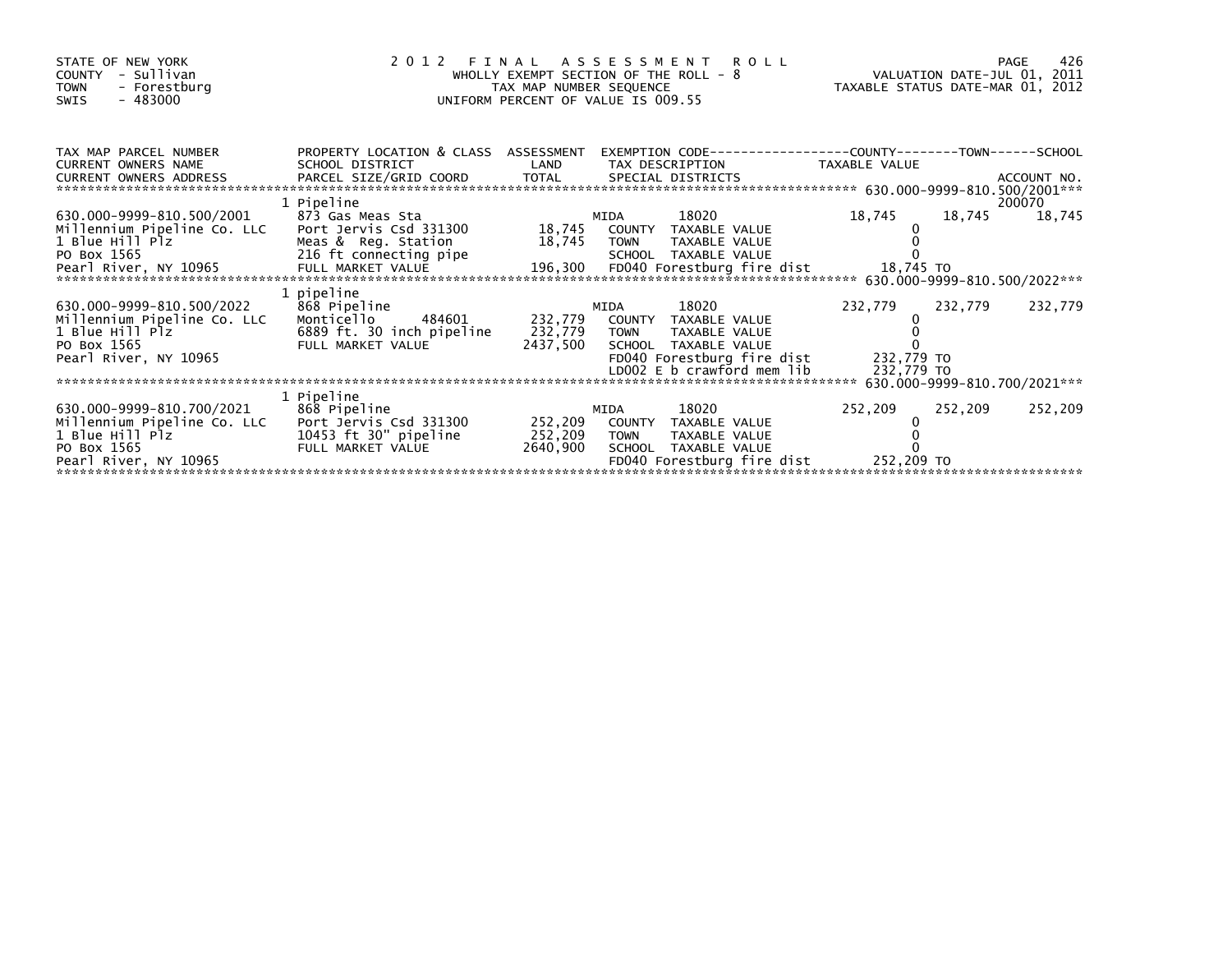| STATE OF NEW YORK    | 2012 FINAL ASSESSMENT ROLL              | - 427<br>PAGE                    |
|----------------------|-----------------------------------------|----------------------------------|
| COUNTY - Sullivan    | WHOLLY EXEMPT SECTION OF THE ROLL - $8$ | VALUATION DATE-JUL 01, 2011      |
| - Forestburg<br>TOWN | MAP SECTION - 630                       | TAXABLE STATUS DATE-MAR 01, 2012 |
| - 483000<br>SWIS     | SUB-SECTION - 000                       | RPS150/V04/L015                  |
|                      | UNIFORM PERCENT OF VALUE IS 009.55      | CURRENT DATE 6/18/2012           |

| CODE | DISTRICT NAME                                | TOTAL<br>PARCELS | EXTENSION<br><b>TYPF</b> | EXTENSION<br>VALUE | AD VALOREM<br><b>VALUE</b> | <b>EXEMPT</b><br>AMOUNT | TAXABLE<br><b>VALUE</b> |
|------|----------------------------------------------|------------------|--------------------------|--------------------|----------------------------|-------------------------|-------------------------|
|      | FD040 Forestburg fir<br>LD002 E b crawford m |                  | 3 TOTAL<br>l TOTAL       |                    | 503.733<br>232.779         |                         | 503.733<br>232.779      |

### \*\*\* S C H O O L D I S T R I C T S U M M A R Y \*\*\*

| <b>CODE</b>      | DISTRICT NAME                 | <b>TOTAL</b><br><b>PARCELS</b> | ASSESSED<br>LAND   | ASSESSED<br><b>TOTAL</b> | <b>EXEMPT</b><br><b>AMOUNT</b> | <b>TOTAL</b><br><b>TAXABLE</b> | <b>STAR</b><br><b>AMOUNT</b> | <b>STAR</b><br><b>TAXABLE</b> |
|------------------|-------------------------------|--------------------------------|--------------------|--------------------------|--------------------------------|--------------------------------|------------------------------|-------------------------------|
| 331300<br>484601 | Port Jervis Csd<br>Monticello |                                | 270,954<br>232,779 | 270,954<br>232,779       | 270,954<br>232,779             |                                |                              |                               |
|                  | SUB-TOTAL                     |                                | 503.733            | 503.733                  | 503,733                        |                                |                              |                               |
|                  | T O T A L                     |                                | 503,733            | 503,733                  | 503,733                        |                                |                              |                               |

\*\*\* S Y S T E M C O D E S S U M M A R Y \*\*\*

NO SYSTEM EXEMPTIONS AT THIS LEVEL

| CODE  | DESCRIPTION              | TOTAL<br><b>PARCELS</b> | COUNTY             | <b>TOWN</b>        | SCHOOL             |
|-------|--------------------------|-------------------------|--------------------|--------------------|--------------------|
| 18020 | MIDA<br>тот<br><b>AL</b> |                         | 503,733<br>503,733 | 503,733<br>503,733 | 503,733<br>503,733 |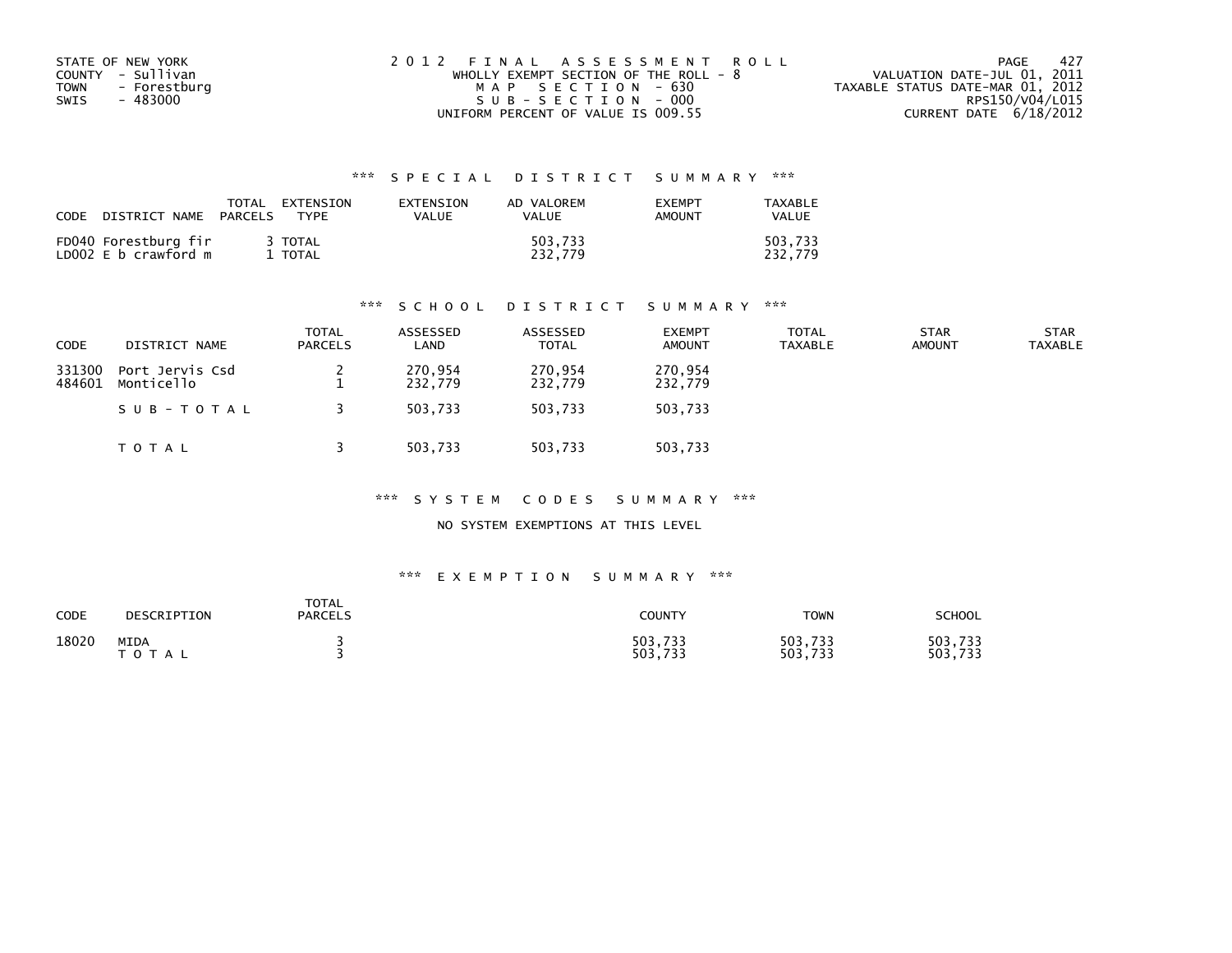| STATE OF NEW YORK           | 2012 FINAL ASSESSMENT ROLL              | - 428<br>PAGE                    |
|-----------------------------|-----------------------------------------|----------------------------------|
| COUNTY - Sullivan           | WHOLLY EXEMPT SECTION OF THE ROLL - $8$ | VALUATION DATE-JUL 01, 2011      |
| <b>TOWN</b><br>- Forestburg | MAP SECTION - 630                       | TAXABLE STATUS DATE-MAR 01, 2012 |
| - 483000<br>SWIS            | SUB-SECTION-000                         | RPS150/V04/L015                  |
|                             | UNIFORM PERCENT OF VALUE IS 009.55      | CURRENT DATE 6/18/2012           |

| <b>ROLL</b> | DESCRIPTION   | <b>TOTAL</b>   | ASSESSED | <b>ASSESSED</b> | <b>TAXABLE</b> | <b>TAXABLE</b> | <b>TAXABLE</b> | STAR           |
|-------------|---------------|----------------|----------|-----------------|----------------|----------------|----------------|----------------|
| <b>SEC</b>  |               | <b>PARCELS</b> | LAND     | <b>TOTAL</b>    | COUNTY         | <b>TOWN</b>    | SCHOOL         | <b>TAXABLE</b> |
|             | WHOLLY EXEMPT |                | 503,733  | 503.733         |                |                |                |                |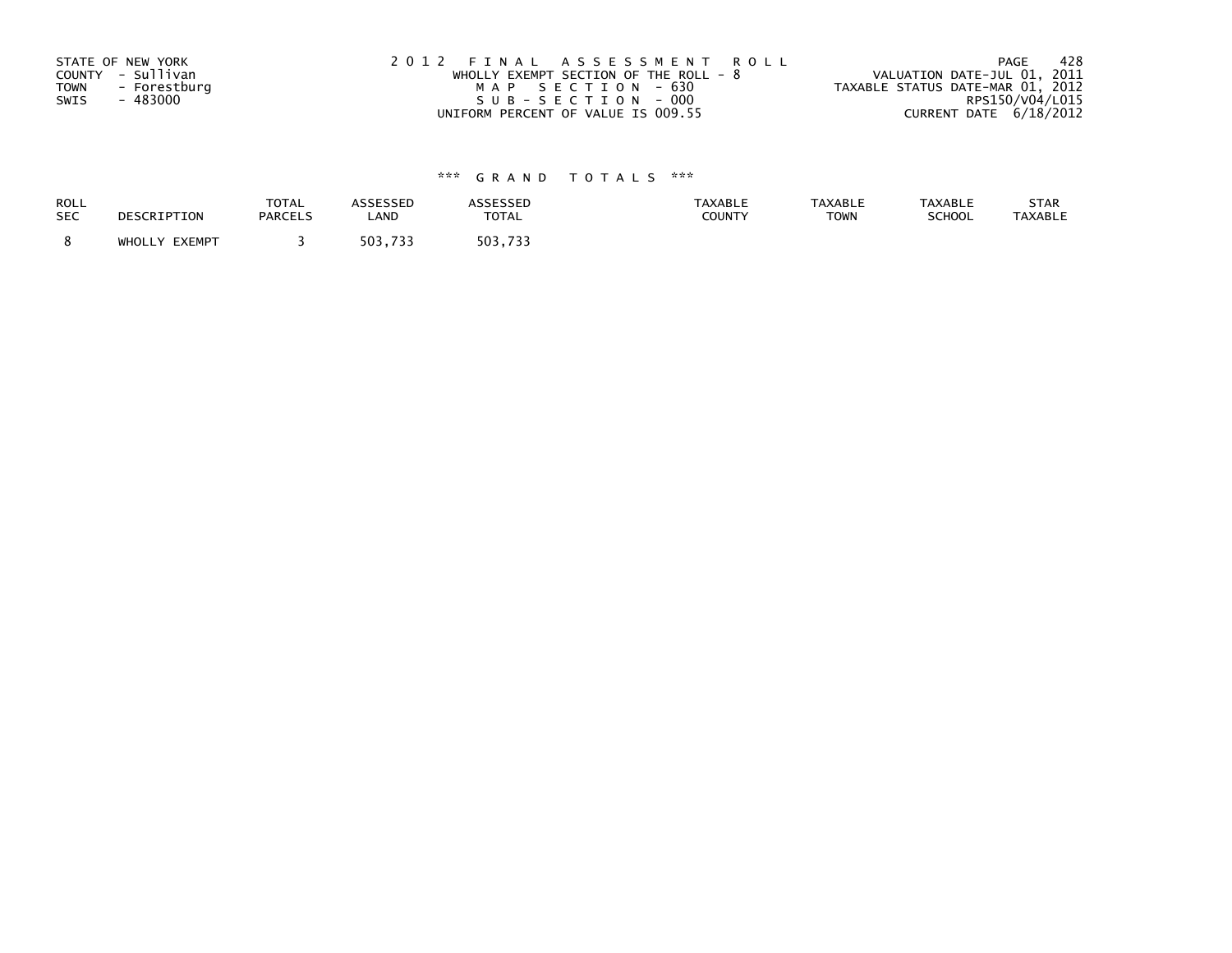| STATE OF NEW YORK<br>COUNTY - Sullivan<br>TOWN<br>- Forestburg<br>SWIS<br>- 483000 | 2012 FINAL ASSESSMENT ROLL<br>WHOLLY EXEMPT SECTION OF THE ROLL - $8$<br>UNIFORM PERCENT OF VALUE IS 009.55 | 429<br>PAGE<br>VALUATION DATE-JUL 01, 2011<br>TAXABLE STATUS DATE-MAR 01, 2012<br>RPS150/V04/L015<br>CURRENT DATE 6/18/2012 |
|------------------------------------------------------------------------------------|-------------------------------------------------------------------------------------------------------------|-----------------------------------------------------------------------------------------------------------------------------|
|                                                                                    |                                                                                                             |                                                                                                                             |

## ROLL SECTION TOTALS

## \*\*\* S P E C I A L D I S T R I C T S U M M A R Y \*\*\*

| CODE | DISTRICT NAME PARCELS | TOTAL | EXTENSION<br>TYPF | EXTENSION<br>VALUE | AD VALOREM<br><b>VALUE</b> | <b>FXFMPT</b><br>AMOUNT | <b>TAXABLE</b><br>VALUE |
|------|-----------------------|-------|-------------------|--------------------|----------------------------|-------------------------|-------------------------|
|      | FD040 Forestburg fir  |       | 30 TOTAL          |                    | 1594,902                   | 1091.169                | 503,733                 |
|      | FD041 Cuddebackville  |       | 4 TOTAL           |                    | 278.243                    | 278.243                 |                         |
|      | LD002 E b crawford m  |       | 27 TOTAL          |                    | 1287,648                   | 1054.869                | 232.779                 |

### \*\*\* S C H O O L D I S T R I C T S U M M A R Y \*\*\*

| <b>CODE</b>      | DISTRICT NAME                 | TOTAL<br><b>PARCELS</b> | ASSESSED<br>LAND   | ASSESSED<br>TOTAL   | <b>EXEMPT</b><br><b>AMOUNT</b> | <b>TOTAL</b><br><b>TAXABLE</b> | <b>STAR</b><br><b>AMOUNT</b> | <b>STAR</b><br><b>TAXABLE</b> |
|------------------|-------------------------------|-------------------------|--------------------|---------------------|--------------------------------|--------------------------------|------------------------------|-------------------------------|
| 331300<br>484601 | Port Jervis Csd<br>Monticello | 27                      | 392,947<br>939.245 | 585,497<br>1287.648 | 585,497<br>1287,648            |                                |                              |                               |
|                  | SUB-TOTAL                     | 34                      | 1332.192           | 1873.145            | 1873.145                       |                                |                              |                               |
|                  | T O T A L                     | 34                      | 1332,192           | 1873, 145           | 1873, 145                      |                                |                              |                               |

### \*\*\* S Y S T E M C O D E S S U M M A R Y \*\*\*

### NO SYSTEM EXEMPTIONS AT THIS LEVEL

| CODE                                                                 | DESCRIPTION                                                                                                   | <b>TOTAL</b><br><b>PARCELS</b> | <b>COUNTY</b>                                                                  | <b>TOWN</b>                                                                    | <b>SCHOOL</b>                                                                  |
|----------------------------------------------------------------------|---------------------------------------------------------------------------------------------------------------|--------------------------------|--------------------------------------------------------------------------------|--------------------------------------------------------------------------------|--------------------------------------------------------------------------------|
| 10100<br>12100<br>13500<br>18020<br>25110<br>25120<br>27350<br>29700 | SPEC DIST<br>N.Y.S.<br>TWN W/CORP<br>MIDA<br>$N/P$ RELIG<br>$N/P$ EDUC<br><b>CEMETERY</b><br><b>RPTL 1138</b> |                                | 81,452<br>483,400<br>33,913<br>503,733<br>45,997<br>686,250<br>5,400<br>33,000 | 81,452<br>483,400<br>33,913<br>503,733<br>45,997<br>686.250<br>5,400<br>33,000 | 81,452<br>483,400<br>33,913<br>503,733<br>45,997<br>686,250<br>5,400<br>33,000 |
|                                                                      | ΤΟΤΑΙ                                                                                                         | 34                             | 1873, 145                                                                      | 1873, 145                                                                      | 1873, 145                                                                      |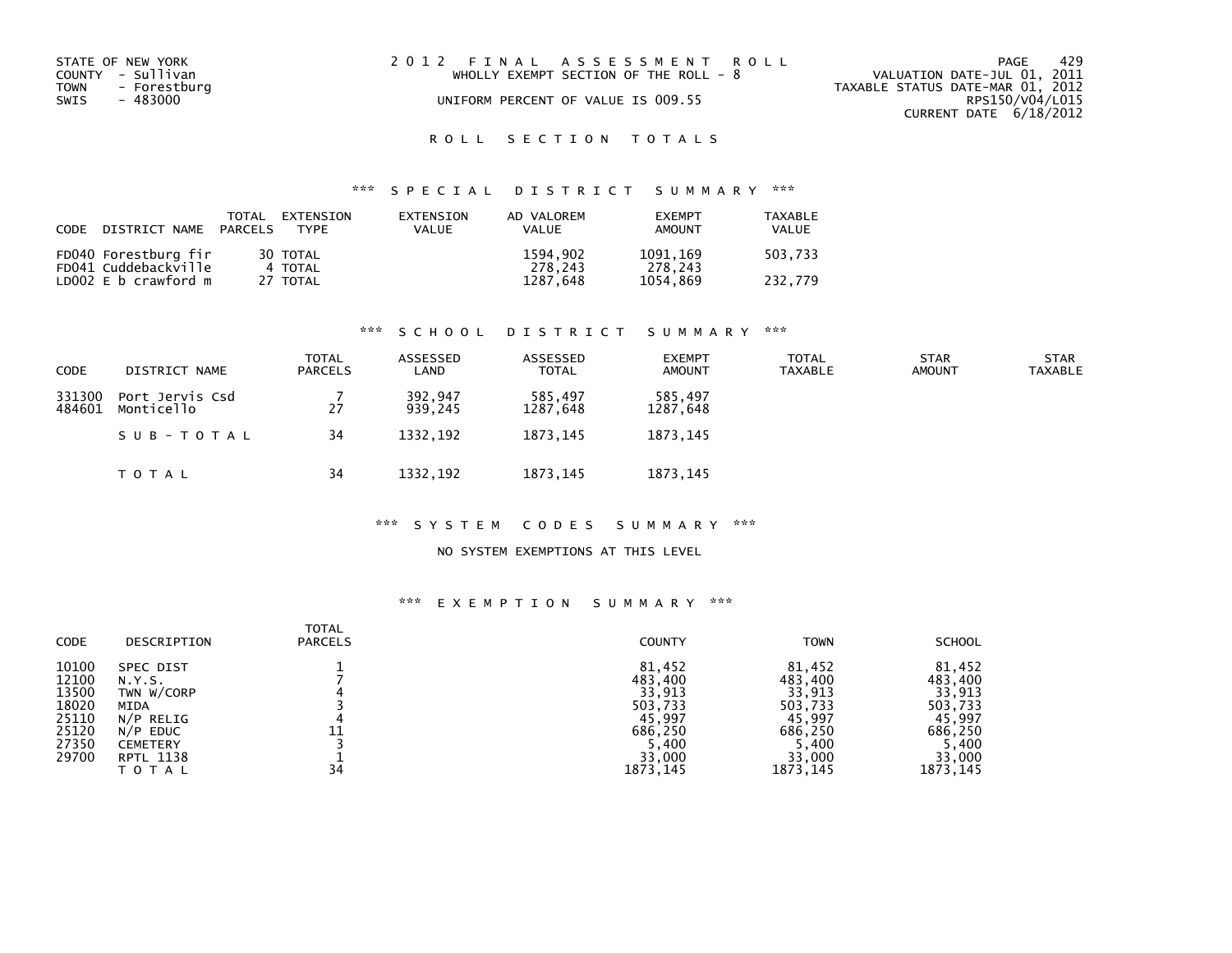| STATE OF NEW YORK<br>COUNTY - Sullivan<br>TOWN<br>- Forestburg<br>SWIS<br>- 483000 | 2012 FINAL ASSESSMENT ROLL<br>WHOLLY EXEMPT SECTION OF THE ROLL - 8<br>UNIFORM PERCENT OF VALUE IS 009.55 | 430<br>PAGE<br>VALUATION DATE-JUL 01, 2011<br>TAXABLE STATUS DATE-MAR 01, 2012<br>RPS150/V04/L015<br>CURRENT DATE 6/18/2012 |
|------------------------------------------------------------------------------------|-----------------------------------------------------------------------------------------------------------|-----------------------------------------------------------------------------------------------------------------------------|
|                                                                                    |                                                                                                           |                                                                                                                             |

## ROLL SECTION TOTALS

| ROLL       | DESCRIPTION   | TOTAL          | ASSESSED     | <b>ASSESSED</b> | <b>TAXABLE</b> | <b>TAXABLE</b> | <b>TAXABLE</b> | STAR           |
|------------|---------------|----------------|--------------|-----------------|----------------|----------------|----------------|----------------|
| <b>SEC</b> |               | <b>PARCELS</b> | ∟AND         | TOTAL           | <b>COUNTY</b>  | <b>TOWN</b>    | SCHOOL         | <b>TAXABLE</b> |
|            | WHOLLY EXEMPT | 34             | 1222<br>.192 | 1873, 145       |                |                |                |                |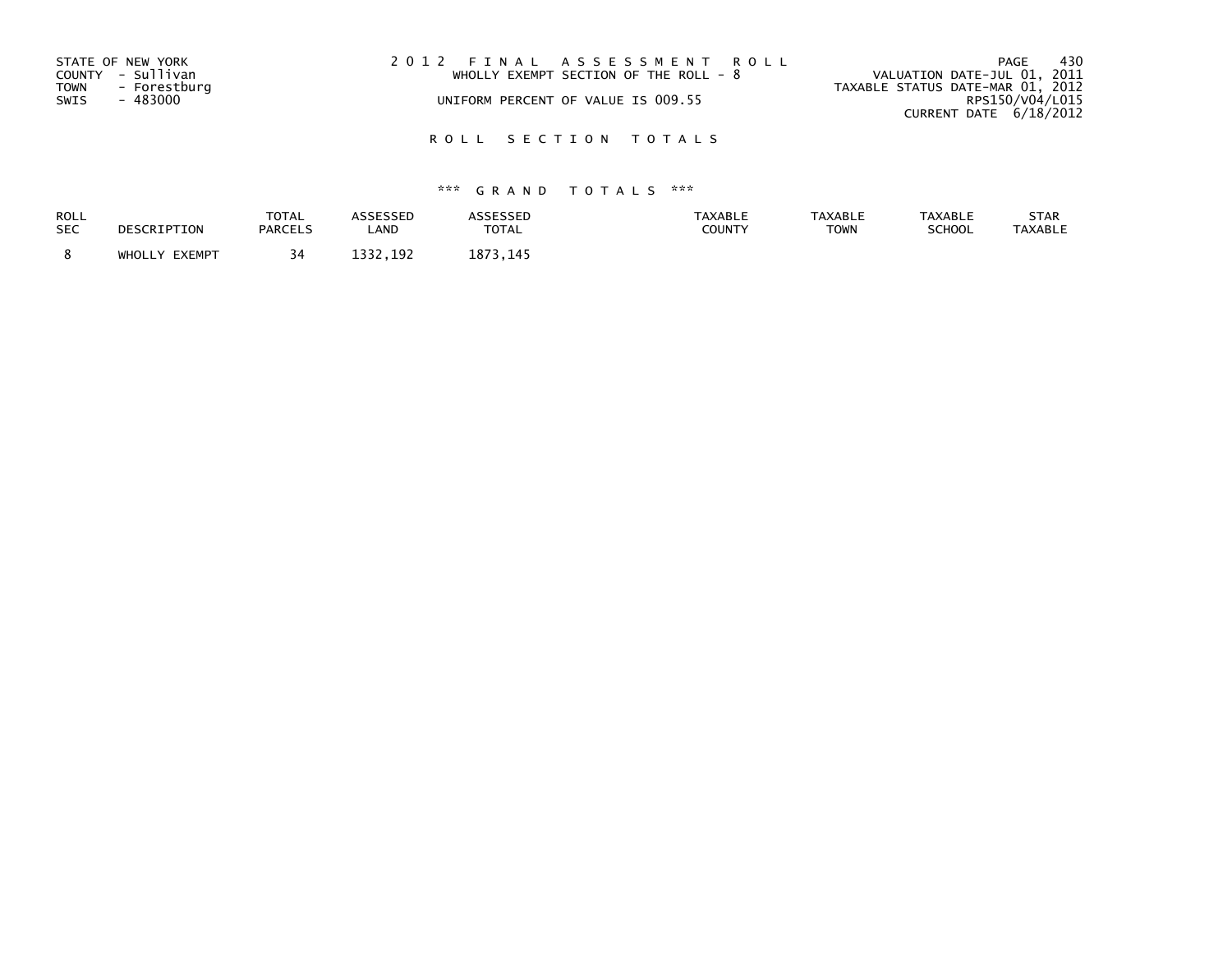| STATE OF NEW YORK<br>COUNTY - Sullivan<br>TOWN - Forestburg<br>SWIS<br>- 483000 | 2012 FINAL ASSESSMENT ROLL<br>SWIS TOTALS<br>UNIFORM PERCENT OF VALUE IS 009.55 | PAGE<br>VALUATION DATE-JUL 01, 2011<br>TAXABLE STATUS DATE-MAR 01, 2012<br>RPS150/V04/L015 | - 431 |
|---------------------------------------------------------------------------------|---------------------------------------------------------------------------------|--------------------------------------------------------------------------------------------|-------|
|                                                                                 |                                                                                 | CURRENT DATE 6/18/2012                                                                     |       |

|                            | TOTAL       | EXTENSION     | EXTENSION | AD VALOREM   | <b>EXEMPT</b> | <b>TAXABLE</b> |
|----------------------------|-------------|---------------|-----------|--------------|---------------|----------------|
| CODE DISTRICT NAME PARCELS |             | TYPF          | VALUE     | <b>VALUE</b> | <b>AMOUNT</b> | <b>VALUE</b>   |
| OT012 2012 omited ta       |             | 1 MOVTAX      | 3427.78   |              |               | 3.427.78       |
| PT011 2011 pro rated       |             | 1 MOVTAX      | 1017.18   |              |               | 1.017.18       |
| FD040 Forestburg fir       |             | $1.160$ TOTAL |           | 18755,879    | 1091,169      | 17664.710      |
| FD041 Cuddebackville       |             | 130 TOTAL     |           | 1899.109     | 278,243       | 1620,866       |
| LD002 $E$ b crawford $m$   | 1,066 TOTAL |               |           | 16211.893    | 1054.869      | 15157.024      |

### \*\*\* S C H O O L D I S T R I C T S U M M A R Y \*\*\*

| <b>CODE</b>                | DISTRICT NAME                            | <b>TOTAL</b><br><b>PARCELS</b> | ASSESSED<br>LAND     | ASSESSED<br><b>TOTAL</b> | <b>EXEMPT</b><br><b>AMOUNT</b> | <b>TOTAL</b><br><b>TAXABLE</b> | <b>STAR</b><br><b>AMOUNT</b> | <b>STAR</b><br><b>TAXABLE</b> |
|----------------------------|------------------------------------------|--------------------------------|----------------------|--------------------------|--------------------------------|--------------------------------|------------------------------|-------------------------------|
| 331300<br>484601<br>888888 | Port Jervis Csd<br>Monticello<br>Unknown | 226<br>1,068                   | 2004.843<br>6815,283 | 4452.232<br>16232,986    | 877.597<br>2485,942            | 3574.635<br>13747,044          | 164.497<br>779.959           | 3410.138<br>12967,085         |
|                            | SUB-TOTAL                                | 1,295                          | 8820.126             | 20685.218                | 3363.539                       | 17321.679                      | 944.456                      | 16377,223                     |
|                            | TOTAL                                    | 1,295                          | 8820.126             | 20685,218                | 3363,539                       | 17321,679                      | 944,456                      | 16377,223                     |

### \*\*\* S Y S T E M C O D E S S U M M A R Y \*\*\*

| <b>CODE</b>    | DESCRIPTION                                  | <b>TOTAL</b><br><b>PARCELS</b> | <b>COUNTY</b> | <b>TOWN</b> | <b>SCHOOL</b> |
|----------------|----------------------------------------------|--------------------------------|---------------|-------------|---------------|
| 50001<br>50004 | SCHL TAXBL<br><b>SCHL EXMPT</b><br>T O T A L | -                              |               |             |               |

| CODE  | DESCRIPTION      | <b>TOTAL</b><br><b>PARCELS</b> | <b>COUNTY</b> | <b>TOWN</b> | <b>SCHOOL</b> |
|-------|------------------|--------------------------------|---------------|-------------|---------------|
| 10100 | <b>SPEC DIST</b> |                                | 81,452        | 81,452      | 81,452        |
| 12100 | N.Y.S.           |                                | 483,400       | 483,400     | 483.400       |
| 13500 | TWN W/CORP       |                                | 33,913        | 33,913      | 33,913        |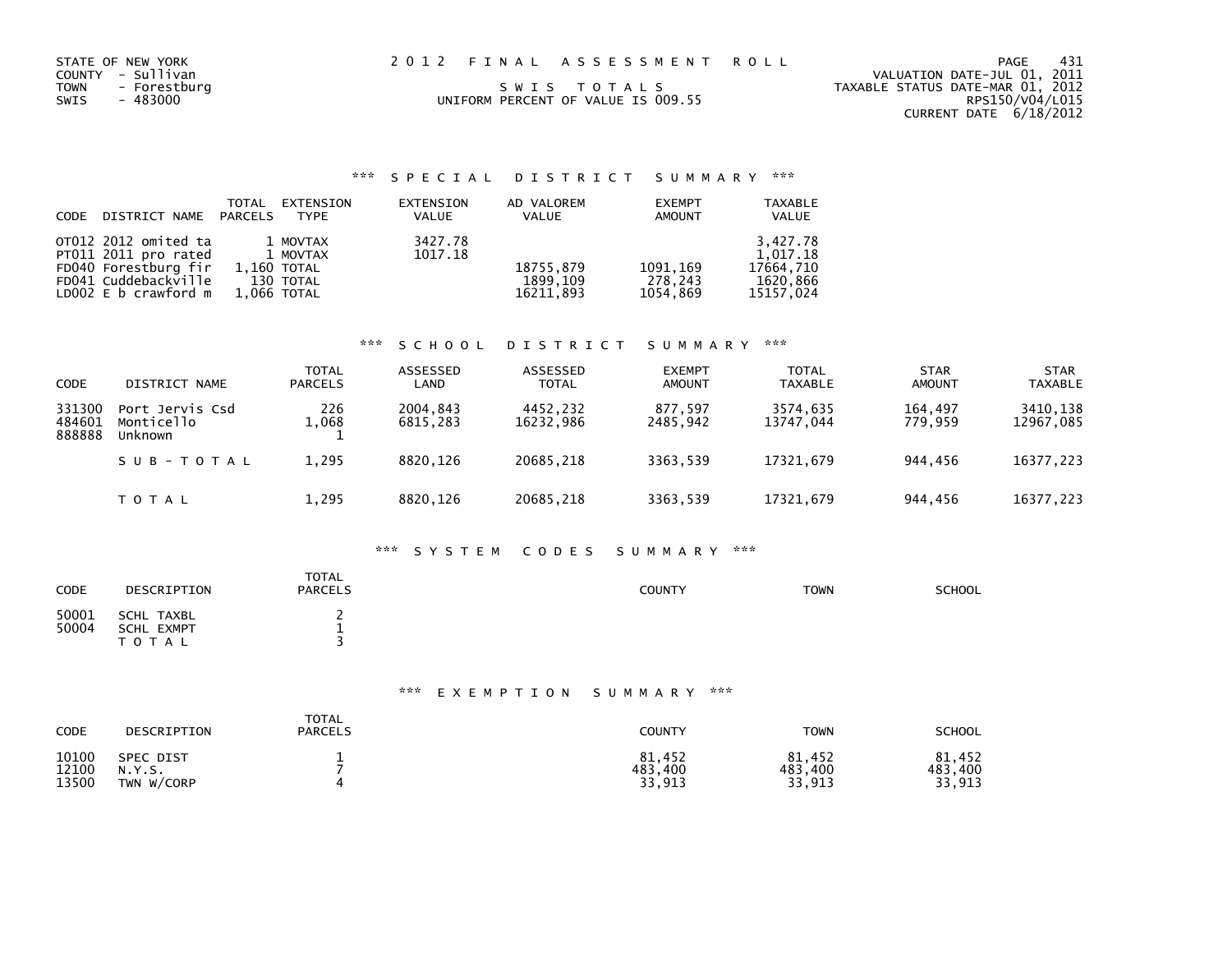| STATE OF NEW YORK<br>COUNTY - Sullivan<br>TOWN<br>- Forestburg | 2012 FINAL ASSESSMENT ROLL<br>SWIS TOTALS | 432<br>PAGE<br>VALUATION DATE-JUL 01, 2011<br>TAXABLE STATUS DATE-MAR 01, 2012 |
|----------------------------------------------------------------|-------------------------------------------|--------------------------------------------------------------------------------|
| SWIS<br>- 483000                                               | UNIFORM PERCENT OF VALUE IS 009.55        | RPS150/V04/L015                                                                |
|                                                                |                                           | CURRENT DATE 6/18/2012                                                         |

## \*\*\* E X E M P T I O N S U M M A R Y \*\*\*

|       |                  | <b>TOTAL</b>               |               |             |               |
|-------|------------------|----------------------------|---------------|-------------|---------------|
| CODE  | DESCRIPTION      | <b>PARCELS</b>             | <b>COUNTY</b> | <b>TOWN</b> | <b>SCHOOL</b> |
| 18020 | MIDA             |                            | 541,484       | 541,484     | 541,484       |
| 25110 | $N/P$ RELIG      |                            | 45,997        | 45,997      | 45,997        |
| 25120 | $N/P$ EDUC       | $\frac{11}{3}$             | 686,250       | 686,250     | 686,250       |
| 27350 | <b>CEMETERY</b>  |                            | 5,400         | 5,400       | 5,400         |
| 29700 | <b>RPTL 1138</b> |                            | 33,000        | 33,000      | 33,000        |
| 41101 | <b>VETERAN</b>   |                            | 42,993        | 42,993      |               |
| 41122 | WAR VET          |                            | 50,864        |             |               |
| 41123 | WAR VET          | 12<br>23<br>23<br>20<br>20 |               | 51,346      |               |
| 41132 | COMBAT VET       |                            | 71,090        |             |               |
| 41133 | COMBAT VET       |                            |               | 71,090      |               |
| 41142 | DISABL VET       | 4                          | 5,788         |             |               |
| 41143 | DISABL VET       |                            |               | 5,788       |               |
| 41161 | $CW_15_VET/$     |                            | 5,099         | 5,099       |               |
| 41700 | AGRI BLDGS       |                            | 14,914        | 14,914      | 14,914        |
| 41720 | AGRI DIST        |                            | 33,812        | 33,812      | 33,812        |
| 41730 | AG DIS IND       |                            | 2,769         | 2,769       | 2,769         |
| 41800 | AGED-CTS         | 12                         | 56,371        | 56,371      | 59,314        |
| 41834 | STAR EN          | 70                         |               |             | 387,536       |
| 41854 | STAR B           | 204                        |               |             | 556,920       |
| 41906 | PHY DIS          |                            |               | 8,928       | 8,928         |
| 47460 | FOREST LND       | 109                        | 1332,906      | 1332,906    | 1332,906      |
|       | TOTAL            | 552                        | 3527,502      | 3536,912    | 4307,995      |

| <b>ROLL</b><br><b>SEC</b> | DESCRIPTION       | <b>TOTAL</b><br><b>PARCELS</b> | ASSESSED<br>_AND | ASSESSED<br>TOTAL | TAXABLE<br><b>COUNTY</b> | <b>TAXABLE</b><br><b>TOWN</b> | <b>TAXABLE</b><br><b>SCHOOL</b> | <b>STAR</b><br><b>TAXABLE</b> |
|---------------------------|-------------------|--------------------------------|------------------|-------------------|--------------------------|-------------------------------|---------------------------------|-------------------------------|
|                           | TAXABLE           | 1.220                          | 6040.139         | 16147,779         | 14531.173                | 14521.763                     | 14695.136                       | 13750,680                     |
|                           | STATE OWNED LAND  | 15                             | 955,200          | 1000.700          | 1000.700                 | 1000.700                      | 1000.700                        | 1000,700                      |
|                           | SPECIAL FRANCHISE |                                |                  | 448,384           | 410,633                  | 410.633                       | 410.633                         | 410,633                       |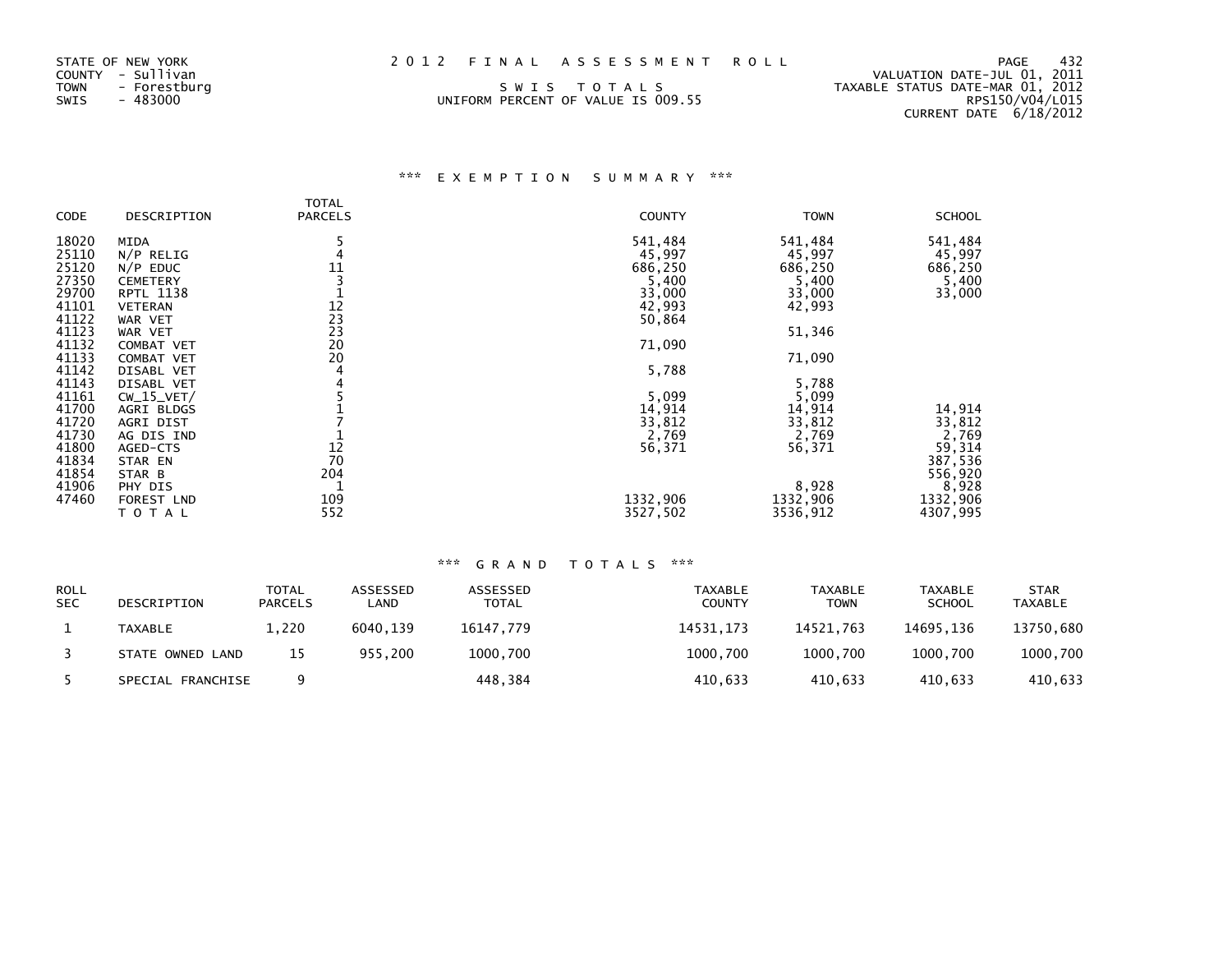| STATE OF NEW YORK    | 2012 FINAL ASSESSMENT ROLL         | - 433<br>PAGE                    |
|----------------------|------------------------------------|----------------------------------|
| COUNTY - Sullivan    |                                    | VALUATION DATE-JUL 01, 2011      |
| TOWN<br>- Forestburg | SWIS TOTALS                        | TAXABLE STATUS DATE-MAR 01, 2012 |
| - 483000<br>SWIS     | UNIFORM PERCENT OF VALUE IS 009.55 | RPS150/V04/L015                  |
|                      |                                    | CURRENT DATE 6/18/2012           |

# \*\*\* G R A N D T O T A L S \*\*\*

| <b>ROLL</b><br><b>SEC</b> | DESCRIPTION        | <b>TOTAL</b><br><b>PARCELS</b> | ASSESSED<br>LAND | ASSESSED<br><b>TOTAL</b> | <b>TAXABLE</b><br><b>COUNTY</b> | <b>TAXABLE</b><br>TOWN | <b>TAXABLE</b><br><b>SCHOOL</b> | <b>STAR</b><br>TAXABLE |
|---------------------------|--------------------|--------------------------------|------------------|--------------------------|---------------------------------|------------------------|---------------------------------|------------------------|
| 6                         | UTILITIES & N.C.   | 17                             | 492.595          | 1215,210                 | 1215,210                        | 1215,210               | 1215,210                        | 1215,210               |
| 8                         | WHOLLY EXEMPT      | 34                             | 1332,192         | 1873, 145                |                                 |                        |                                 |                        |
| *.                        | TOTAL<br>SUB       | 1,295                          | 8820.126         | 20685,218                | 17157,716                       | 17148.306              | 17321,679                       | 16377,223              |
| **                        | <b>GRAND TOTAL</b> | 1,295                          | 8820,126         | 20685,218                | 17157,716                       | 17148,306              | 17321,679                       | 16377,223              |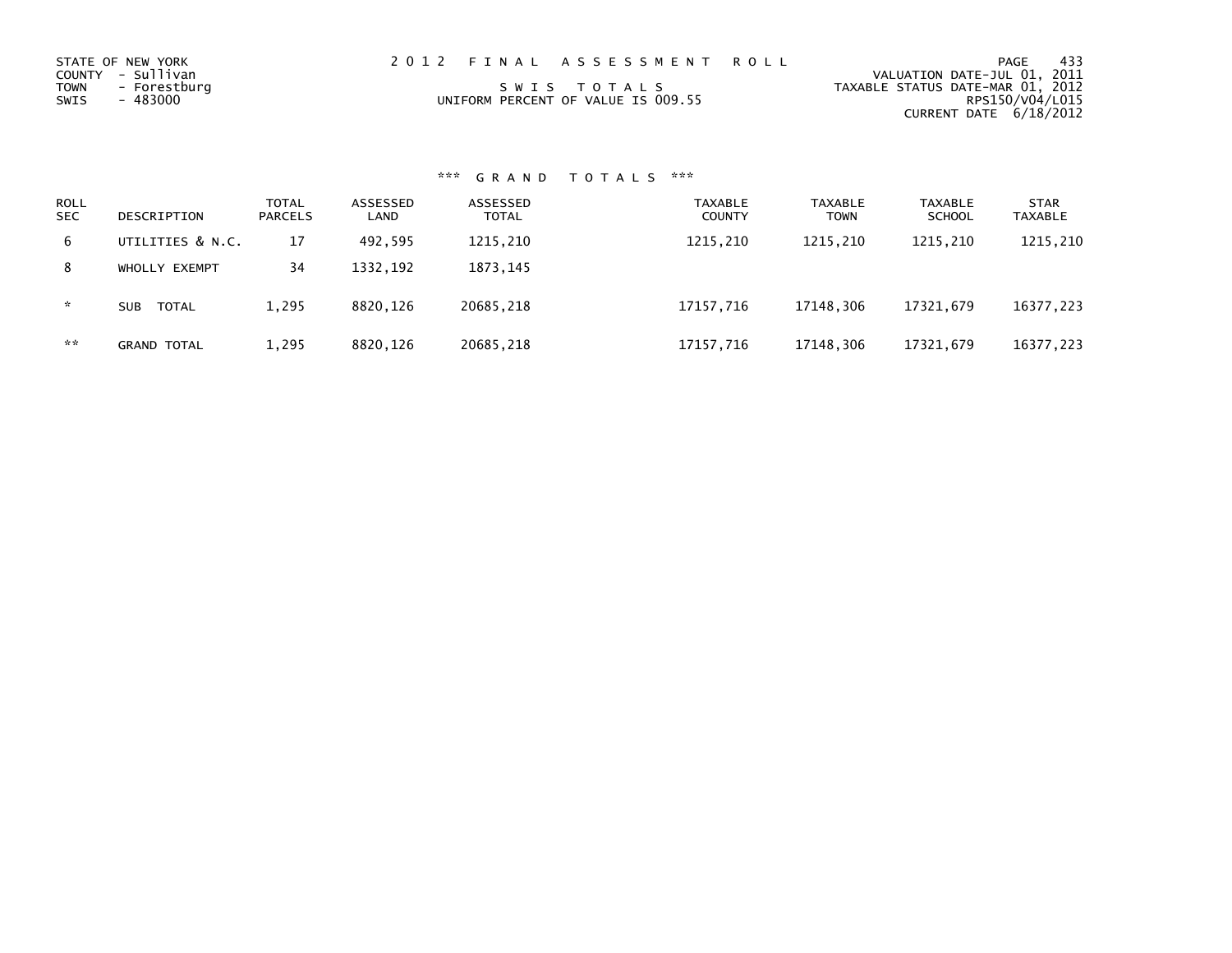| STATE OF NEW YORK<br>COUNTY - Sullivan<br>- Forestburg<br><b>TOWN</b><br>- 4830<br>SWIS | 2012 FINAL ASSESSMENT ROLL<br>TOWN TOTALS<br>UNIFORM PERCENT OF VALUE IS 009.55 | - 434<br>PAGE<br>VALUATION DATE-JUL 01, 2011<br>TAXABLE STATUS DATE-MAR 01, 2012<br>RPS150/V04/L015 |
|-----------------------------------------------------------------------------------------|---------------------------------------------------------------------------------|-----------------------------------------------------------------------------------------------------|
|                                                                                         |                                                                                 | CURRENT DATE 6/18/2012                                                                              |

## \*\*\* S P E C I A L D I S T R I C T S U M M A R Y \*\*\*

| CODE DISTRICT NAME PARCELS                                                                                                 | TOTAL                      | EXTENSION<br><b>TYPF</b>          | EXTENSION<br>VALUE | AD VALOREM<br>VALUE                | <b>EXEMPT</b><br><b>AMOUNT</b>   | <b>TAXABLE</b><br>VALUE                                    |
|----------------------------------------------------------------------------------------------------------------------------|----------------------------|-----------------------------------|--------------------|------------------------------------|----------------------------------|------------------------------------------------------------|
| OT012 2012 omited ta<br>PT011 2011 pro rated<br>FD040 Forestburg fir<br>FD041 Cuddebackville<br>LD $002 \, E$ b crawford m | 1,160 TOTAL<br>1,066 TOTAL | 1 MOVTAX<br>1 MOVTAX<br>130 TOTAL | 3427.78<br>1017.18 | 18755,879<br>1899.109<br>16211.893 | 1091, 169<br>278,243<br>1054.869 | 3.427.78<br>1.017.18<br>17664.710<br>1620,866<br>15157,024 |

## \*\*\* S C H O O L D I S T R I C T S U M M A R Y \*\*\*

| <b>CODE</b>                | DISTRICT NAME                            | <b>TOTAL</b><br><b>PARCELS</b> | ASSESSED<br>LAND     | ASSESSED<br><b>TOTAL</b> | <b>EXEMPT</b><br><b>AMOUNT</b> | <b>TOTAL</b><br><b>TAXABLE</b> | <b>STAR</b><br><b>AMOUNT</b> | <b>STAR</b><br><b>TAXABLE</b> |
|----------------------------|------------------------------------------|--------------------------------|----------------------|--------------------------|--------------------------------|--------------------------------|------------------------------|-------------------------------|
| 331300<br>484601<br>888888 | Port Jervis Csd<br>Monticello<br>Unknown | 226<br>1,068                   | 2004.843<br>6815.283 | 4452,232<br>16232,986    | 877.597<br>2485,942            | 3574.635<br>13747.044          | 164.497<br>779.959           | 3410,138<br>12967,085         |
|                            | SUB-TOTAL                                | 1,295                          | 8820.126             | 20685.218                | 3363.539                       | 17321.679                      | 944.456                      | 16377,223                     |
|                            | TOTAL                                    | 1,295                          | 8820.126             | 20685,218                | 3363.539                       | 17321,679                      | 944,456                      | 16377,223                     |

#### \*\*\* S Y S T E M C O D E S S U M M A R Y \*\*\*

| <b>CODE</b>    | DESCRIPTION                                  | <b>TOTAL</b><br><b>PARCELS</b> | <b>COUNTY</b> | <b>TOWN</b> | <b>SCHOOL</b> |
|----------------|----------------------------------------------|--------------------------------|---------------|-------------|---------------|
| 50001<br>50004 | SCHL TAXBL<br><b>SCHL EXMPT</b><br>T O T A L | -                              |               |             |               |

## \*\*\* E X E M P T I O N S U M M A R Y \*\*\*

| CODE  | DESCRIPTION | <b>TOTAL</b><br><b>PARCELS</b> | COUNTY  | <b>TOWN</b> | <b>SCHOOL</b> |
|-------|-------------|--------------------------------|---------|-------------|---------------|
| 10100 | SPEC DIST   |                                | 81.452  | 81,452      | 81.452        |
| 12100 | N.Y.S.      |                                | 483,400 | 483,400     | 483,400       |
| 13500 | TWN W/CORP  |                                | 33,913  | 33,913      | 33,913        |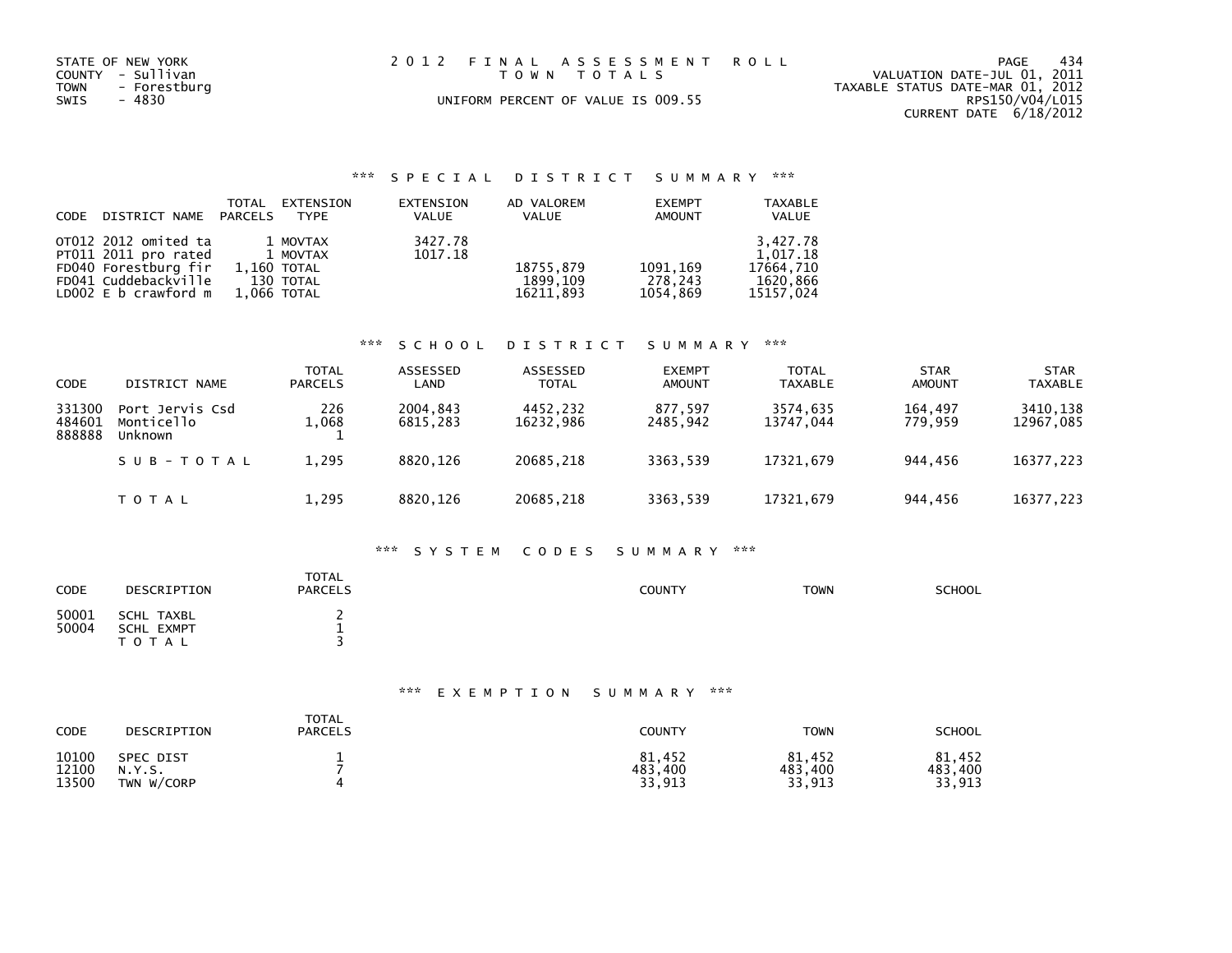| STATE OF NEW YORK<br>COUNTY - Sullivan<br><b>TOWN</b><br>- Forestburg<br>- 4830<br>SWIS | 2012 FINAL ASSESSMENT ROLL<br>TOWN TOTALS<br>UNIFORM PERCENT OF VALUE IS 009.55 | 435<br>PAGE<br>VALUATION DATE-JUL 01, 2011<br>TAXABLE STATUS DATE-MAR 01, 2012<br>RPS150/V04/L015 |
|-----------------------------------------------------------------------------------------|---------------------------------------------------------------------------------|---------------------------------------------------------------------------------------------------|
|                                                                                         |                                                                                 | CURRENT DATE 6/18/2012                                                                            |

# \*\*\* E X E M P T I O N S U M M A R Y \*\*\*

| <b>CODE</b>    | DESCRIPTION           | <b>TOTAL</b><br><b>PARCELS</b>     | <b>COUNTY</b> | <b>TOWN</b>       | <b>SCHOOL</b>     |
|----------------|-----------------------|------------------------------------|---------------|-------------------|-------------------|
|                |                       |                                    |               |                   |                   |
| 18020          | <b>MIDA</b>           |                                    | 541,484       | 541,484           | 541,484           |
| 25110          | $N/P$ RELIG           |                                    | 45,997        | 45,997            | 45,997            |
| 25120          | $N/P$ EDUC            | 11                                 | 686,250       | 686,250           | 686,250           |
| 27350          | <b>CEMETERY</b>       |                                    | 5,400         | 5,400             | 5,400             |
| 29700          | RPTL 1138             |                                    | 33,000        | 33,000            | 33,000            |
| 41101          | <b>VETERAN</b>        | $\frac{12}{23}$<br>$\frac{23}{20}$ | 42,993        | 42,993            |                   |
| 41122          | WAR VET               |                                    | 50,864        |                   |                   |
| 41123          | WAR VET               |                                    |               | 51,346            |                   |
| 41132          | COMBAT VET            |                                    | 71,090        |                   |                   |
| 41133          | <b>COMBAT VET</b>     | 20                                 |               | 71,090            |                   |
| 41142          | DISABL VET            |                                    | 5,788         |                   |                   |
| 41143          | DISABL VET            |                                    |               | 5,788             |                   |
| 41161          | $CW_15_VET/$          |                                    | 5,099         | 5,099             |                   |
| 41700          | AGRI BLDGS            |                                    | 14,914        | 14,914            | 14,914            |
| 41720          | AGRI DIST             |                                    | 33,812        | 33,812            | 33,812            |
| 41730          | AG DIS IND            |                                    | 2,769         | 2,769             | 2,769             |
| 41800          | AGED-CTS              | 12                                 | 56,371        | 56,371            | 59,314            |
| 41834          | STAR EN               | 70                                 |               |                   | 387,536           |
| 41854<br>41906 | STAR B                | 204                                |               |                   | 556,920           |
| 47460          | PHY DIS<br>FOREST LND | 109                                | 1332,906      | 8,928<br>1332,906 | 8,928<br>1332,906 |
|                | TOTAL                 | 552                                | 3527,502      | 3536,912          | 4307,995          |
|                |                       |                                    |               |                   |                   |

## \*\*\* G R A N D T O T A L S \*\*\*

| <b>ROLL</b><br><b>SEC</b> | DESCRIPTION       | <b>TOTAL</b><br><b>PARCELS</b> | ASSESSED<br>LAND | ASSESSED<br>TOTAL | TAXABLE<br><b>COUNTY</b> | TAXABLE<br><b>TOWN</b> | <b>TAXABLE</b><br><b>SCHOOL</b> | <b>STAR</b><br><b>TAXABLE</b> |
|---------------------------|-------------------|--------------------------------|------------------|-------------------|--------------------------|------------------------|---------------------------------|-------------------------------|
|                           | <b>TAXABLE</b>    | 1.220                          | 6040.139         | 16147.779         | 14531.173                | 14521.763              | 14695.136                       | 13750,680                     |
|                           | STATE OWNED LAND  | 15                             | 955.200          | 1000,700          | 1000,700                 | 1000.700               | 1000.700                        | 1000,700                      |
|                           | SPECIAL FRANCHISE |                                |                  | 448,384           | 410,633                  | 410.633                | 410.633                         | 410,633                       |